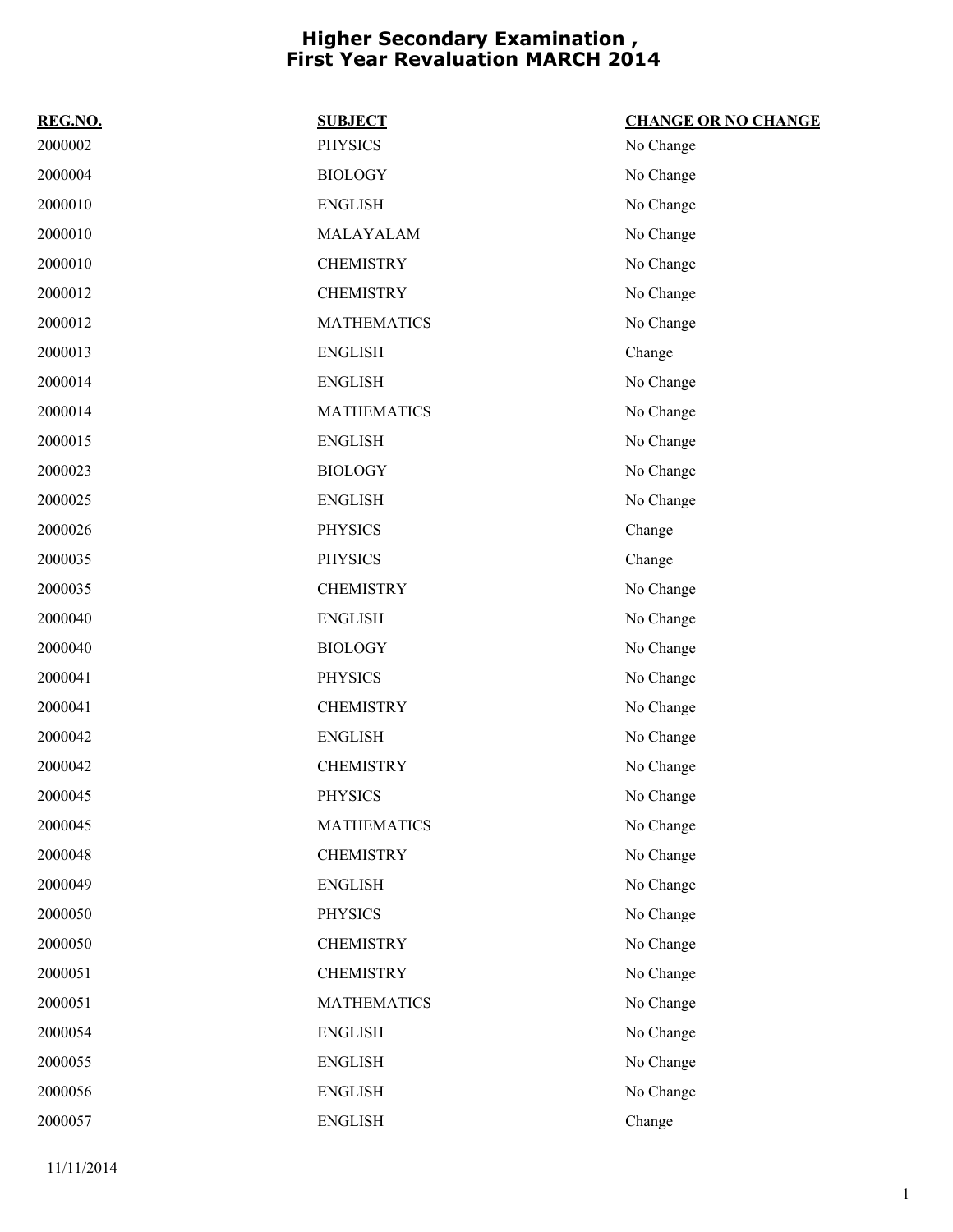| REG.NO. | <b>SUBJECT</b>     | <b>CHANGE OR NO CHANGE</b> |
|---------|--------------------|----------------------------|
| 2000058 | <b>ENGLISH</b>     | No Change                  |
| 2000064 | <b>ENGLISH</b>     | Change                     |
| 2000070 | <b>PHYSICS</b>     | No Change                  |
| 2000070 | <b>MATHEMATICS</b> | No Change                  |
| 2000077 | <b>PHYSICS</b>     | No Change                  |
| 2000080 | <b>MATHEMATICS</b> | No Change                  |
| 2000093 | <b>ENGLISH</b>     | No Change                  |
| 2000094 | <b>ENGLISH</b>     | Change                     |
| 2000094 | <b>PHYSICS</b>     | No Change                  |
| 2000096 | <b>PHYSICS</b>     | No Change                  |
| 2000099 | <b>ENGLISH</b>     | Change                     |
| 2000099 | <b>MATHEMATICS</b> | No Change                  |
| 2000100 | <b>ENGLISH</b>     | No Change                  |
| 2000102 | <b>ENGLISH</b>     | No Change                  |
| 2000103 | <b>ENGLISH</b>     | No Change                  |
| 2000116 | <b>CHEMISTRY</b>   | No Change                  |
| 2000116 | <b>MATHEMATICS</b> | No Change                  |
| 2000126 | <b>BIOLOGY</b>     | No Change                  |
| 2000126 | <b>MATHEMATICS</b> | No Change                  |
| 2000129 | <b>PHYSICS</b>     | No Change                  |
| 2000129 | <b>MATHEMATICS</b> | No Change                  |
| 2000132 | <b>MATHEMATICS</b> | No Change                  |
| 2000134 | <b>ENGLISH</b>     | No Change                  |
| 2000135 | <b>MATHEMATICS</b> | No Change                  |
| 2000139 | <b>ENGLISH</b>     | No Change                  |
| 2000143 | <b>PHYSICS</b>     | No Change                  |
| 2000147 | <b>PHYSICS</b>     | Change                     |
| 2000147 | <b>CHEMISTRY</b>   | No Change                  |
| 2000148 | <b>ENGLISH</b>     | No Change                  |
| 2000148 | <b>MATHEMATICS</b> | No Change                  |
| 2000149 | <b>MATHEMATICS</b> | No Change                  |
| 2000154 | <b>ENGLISH</b>     | Change                     |
| 2000154 | <b>MATHEMATICS</b> | No Change                  |
| 2000155 | <b>ENGLISH</b>     | No Change                  |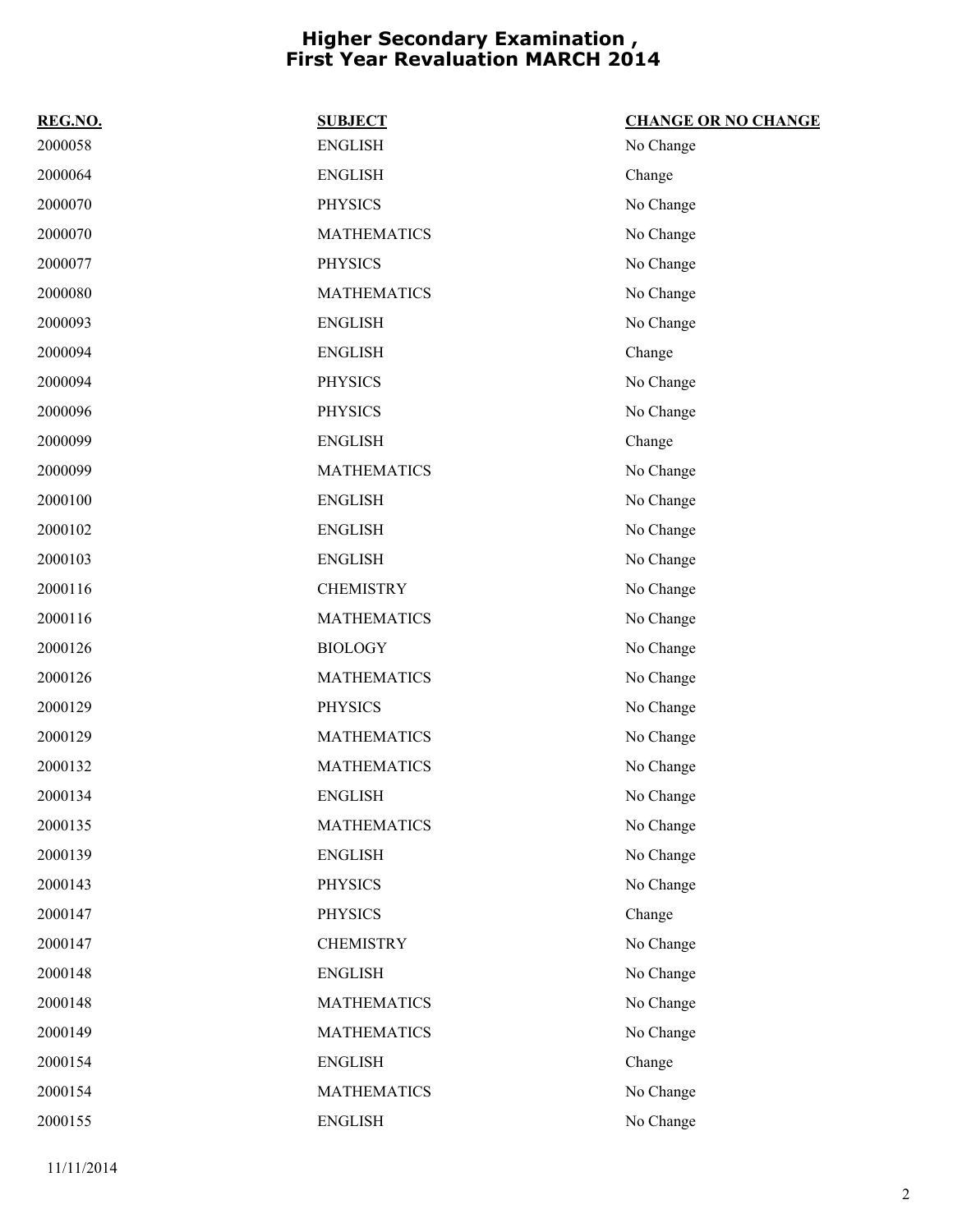| REG.NO. | <b>SUBJECT</b>                                                          | <b>CHANGE OR NO CHANGE</b> |
|---------|-------------------------------------------------------------------------|----------------------------|
| 2000156 | <b>ENGLISH</b>                                                          | Change                     |
| 2000156 | <b>PHYSICS</b>                                                          | No Change                  |
| 2000161 | <b>PHYSICS</b>                                                          | No Change                  |
| 2000162 | <b>BIOLOGY</b>                                                          | No Change                  |
| 2000163 | <b>BIOLOGY</b>                                                          | No Change                  |
| 2000165 | <b>PHYSICS</b>                                                          | No Change                  |
| 2000166 | <b>PHYSICS</b>                                                          | No Change                  |
| 2000171 | <b>MATHEMATICS</b>                                                      | No Change                  |
| 2000174 | <b>PHYSICS</b>                                                          | No Change                  |
| 2000176 | <b>PHYSICS</b>                                                          | Change                     |
| 2000176 | <b>CHEMISTRY</b>                                                        | Change                     |
| 2000194 | <b>GEOGRAPHY</b>                                                        | No Change                  |
| 2000220 | <b>HISTORY</b>                                                          | Change                     |
| 2000223 | <b>ECONOMICS</b>                                                        | Change                     |
| 2000268 | <b>BUSINESS STUDIES WITH</b>                                            | No Change                  |
| 2000279 | FUNCTIONAL MANAGEMENT<br>ACCOUNTANCY WITH<br><b>COMPUTER ACCOUNTING</b> | No Change                  |
| 2000295 | ACCOUNTANCY WITH<br><b>COMPUTER ACCOUNTING</b>                          | No Change                  |
| 2000302 | <b>ENGLISH</b>                                                          | No Change                  |
| 2000305 | <b>CHEMISTRY</b>                                                        | No Change                  |
| 2000306 | <b>BIOLOGY</b>                                                          | No Change                  |
| 2000309 | <b>BIOLOGY</b>                                                          | No Change                  |
| 2000316 | <b>PHYSICS</b>                                                          | Change                     |
| 2000317 | <b>PHYSICS</b>                                                          | Change                     |
| 2000317 | <b>BIOLOGY</b>                                                          | No Change                  |
| 2000319 | <b>ENGLISH</b>                                                          | No Change                  |
| 2000320 | <b>ENGLISH</b>                                                          | Change                     |
| 2000321 | <b>PHYSICS</b>                                                          | No Change                  |
| 2000325 | <b>ENGLISH</b>                                                          | Change                     |
| 2000326 | MALAYALAM                                                               | No Change                  |
| 2000326 | <b>PHYSICS</b>                                                          | Change                     |
| 2000329 | <b>MATHEMATICS</b>                                                      | No Change                  |
| 2000347 | <b>BIOLOGY</b>                                                          | No Change                  |
| 2000350 | <b>CHEMISTRY</b>                                                        | No Change                  |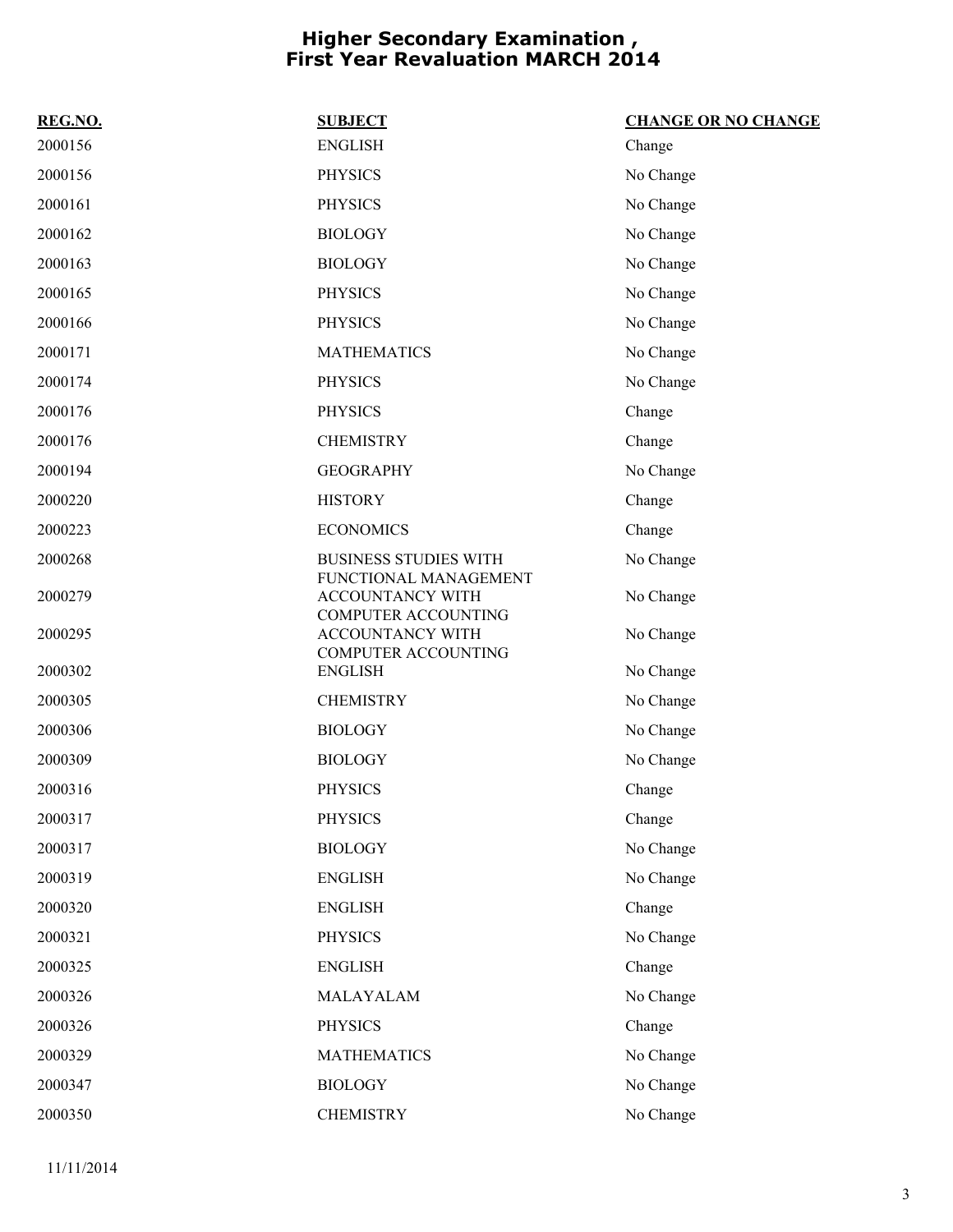| REG.NO. | <b>SUBJECT</b>     | <b>CHANGE OR NO CHANGE</b> |
|---------|--------------------|----------------------------|
| 2000350 | <b>MATHEMATICS</b> | No Change                  |
| 2000353 | <b>ENGLISH</b>     | No Change                  |
| 2000354 | <b>ENGLISH</b>     | Change                     |
| 2000354 | <b>PHYSICS</b>     | Change                     |
| 2000354 | <b>CHEMISTRY</b>   | No Change                  |
| 2000355 | <b>ENGLISH</b>     | No Change                  |
| 2000355 | <b>PHYSICS</b>     | Change                     |
| 2000355 | <b>MATHEMATICS</b> | No Change                  |
| 2000356 | <b>PHYSICS</b>     | Change                     |
| 2000356 | <b>CHEMISTRY</b>   | Change                     |
| 2000360 | <b>PHYSICS</b>     | Change                     |
| 2000360 | <b>MATHEMATICS</b> | No Change                  |
| 2000364 | <b>PHYSICS</b>     | Change                     |
| 2000389 | <b>PHYSICS</b>     | No Change                  |
| 2000413 | <b>ENGLISH</b>     | Change                     |
| 2000416 | <b>ENGLISH</b>     | No Change                  |
| 2000416 | <b>CHEMISTRY</b>   | No Change                  |
| 2000430 | <b>ENGLISH</b>     | Change                     |
| 2000432 | <b>ENGLISH</b>     | No Change                  |
| 2000432 | <b>CHEMISTRY</b>   | Change                     |
| 2000436 | <b>ENGLISH</b>     | Change                     |
| 2000437 | <b>ENGLISH</b>     | Change                     |
| 2000441 | <b>ENGLISH</b>     | No Change                  |
| 2000450 | <b>ENGLISH</b>     | No Change                  |
| 2000450 | <b>CHEMISTRY</b>   | No Change                  |
| 2000468 | <b>ENGLISH</b>     | No Change                  |
| 2000470 | <b>ENGLISH</b>     | No Change                  |
| 2000474 | <b>CHEMISTRY</b>   | No Change                  |
| 2000479 | <b>ENGLISH</b>     | No Change                  |
| 2000479 | <b>MATHEMATICS</b> | No Change                  |
| 2000506 | <b>PHYSICS</b>     | No Change                  |
| 2000506 | <b>CHEMISTRY</b>   | No Change                  |
| 2000522 | <b>ENGLISH</b>     | No Change                  |
| 2000524 | HOME SCIENCE       | No Change                  |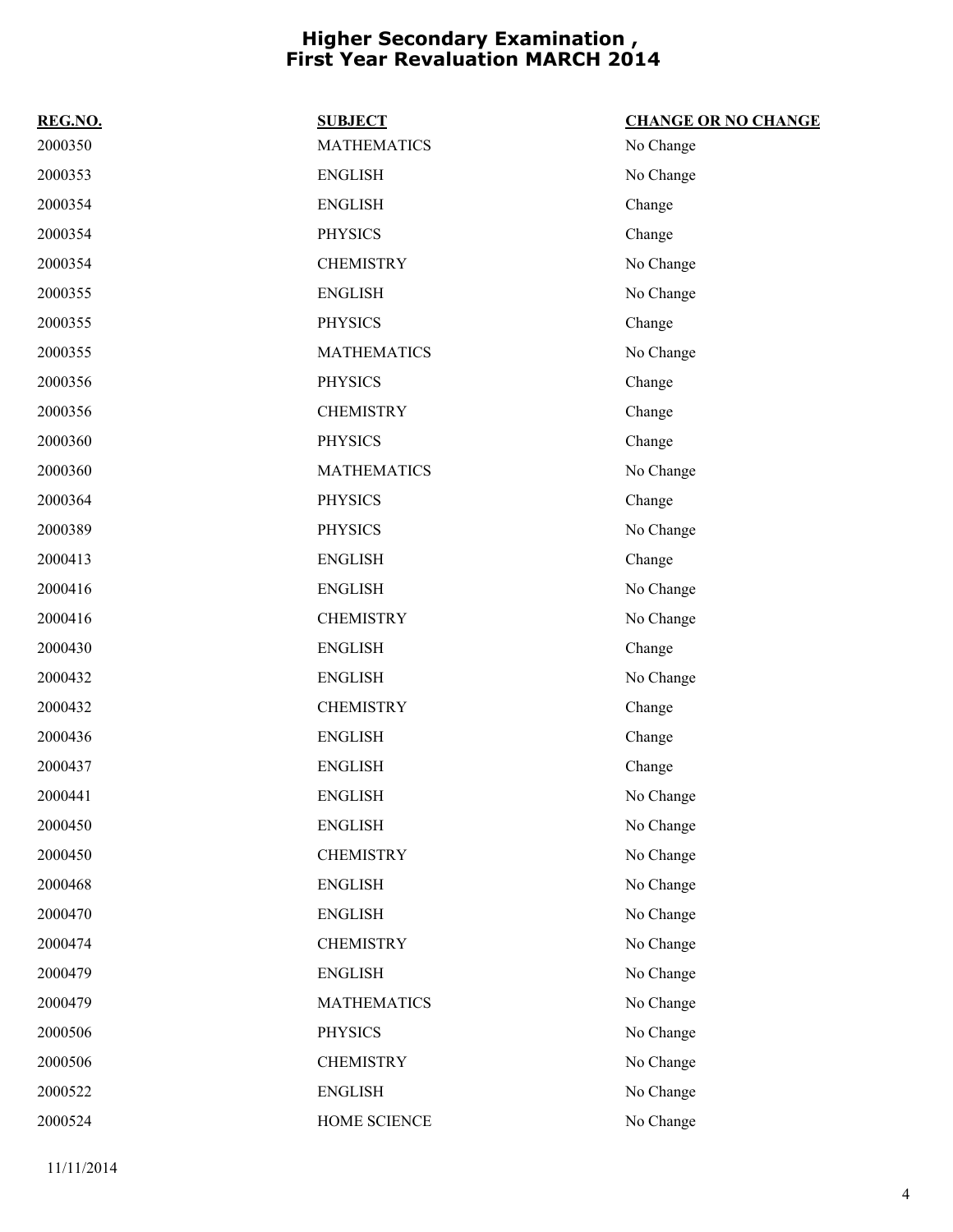| <b>REG.NO.</b> | <b>SUBJECT</b>                                        | <b>CHANGE OR NO CHANGE</b> |
|----------------|-------------------------------------------------------|----------------------------|
| 2000553        | <b>CHEMISTRY</b>                                      | No Change                  |
| 2000553        | <b>MATHEMATICS</b>                                    | No Change                  |
| 2000560        | MALAYALAM                                             | Change                     |
| 2000568        | <b>MATHEMATICS</b>                                    | No Change                  |
| 2000569        | <b>COMPUTER SCIENCE</b>                               | No Change                  |
| 2000576        | <b>PHYSICS</b>                                        | No Change                  |
| 2000594        | <b>ENGLISH</b>                                        | No Change                  |
| 2000594        | <b>MATHEMATICS</b>                                    | No Change                  |
| 2000623        | <b>MATHEMATICS</b>                                    | No Change                  |
| 2000633        | <b>MATHEMATICS</b>                                    | No Change                  |
| 2000728        | <b>ENGLISH</b>                                        | Change                     |
| 2000757        | <b>ENGLISH</b>                                        | Change                     |
| 2000769        | MALAYALAM                                             | Change                     |
| 2000817        | MALAYALAM                                             | Change                     |
| 2000818        | <b>ENGLISH</b>                                        | Change                     |
| 2000857        | <b>BUSINESS STUDIES WITH</b><br>FUNCTIONAL MANAGEMENT | No Change                  |
| 2000880        | <b>BUSINESS STUDIES WITH</b><br>FUNCTIONAL MANAGEMENT | Change                     |
| 2001020        | <b>BUSINESS STUDIES WITH</b><br>FUNCTIONAL MANAGEMENT | No Change                  |
| 2001121        | <b>PHYSICS</b>                                        | No Change                  |
| 2001121        | <b>CHEMISTRY</b>                                      | No Change                  |
| 2001123        | <b>ENGLISH</b>                                        | No Change                  |
| 2001123        | <b>PHYSICS</b>                                        | No Change                  |
| 2001125        | <b>ENGLISH</b>                                        | No Change                  |
| 2001125        | MALAYALAM                                             | No Change                  |
| 2001125        | <b>MATHEMATICS</b>                                    | No Change                  |
| 2001127        | <b>ENGLISH</b>                                        | No Change                  |
| 2001127        | MALAYALAM                                             | No Change                  |
| 2001145        | <b>BIOLOGY</b>                                        | No Change                  |
| 2001162        | <b>PHYSICS</b>                                        | No Change                  |
| 2001162        | <b>BIOLOGY</b>                                        | No Change                  |
| 2001165        | <b>CHEMISTRY</b>                                      | Change                     |
| 2001165        | <b>BIOLOGY</b>                                        | No Change                  |
| 2001166        | <b>ENGLISH</b>                                        | No Change                  |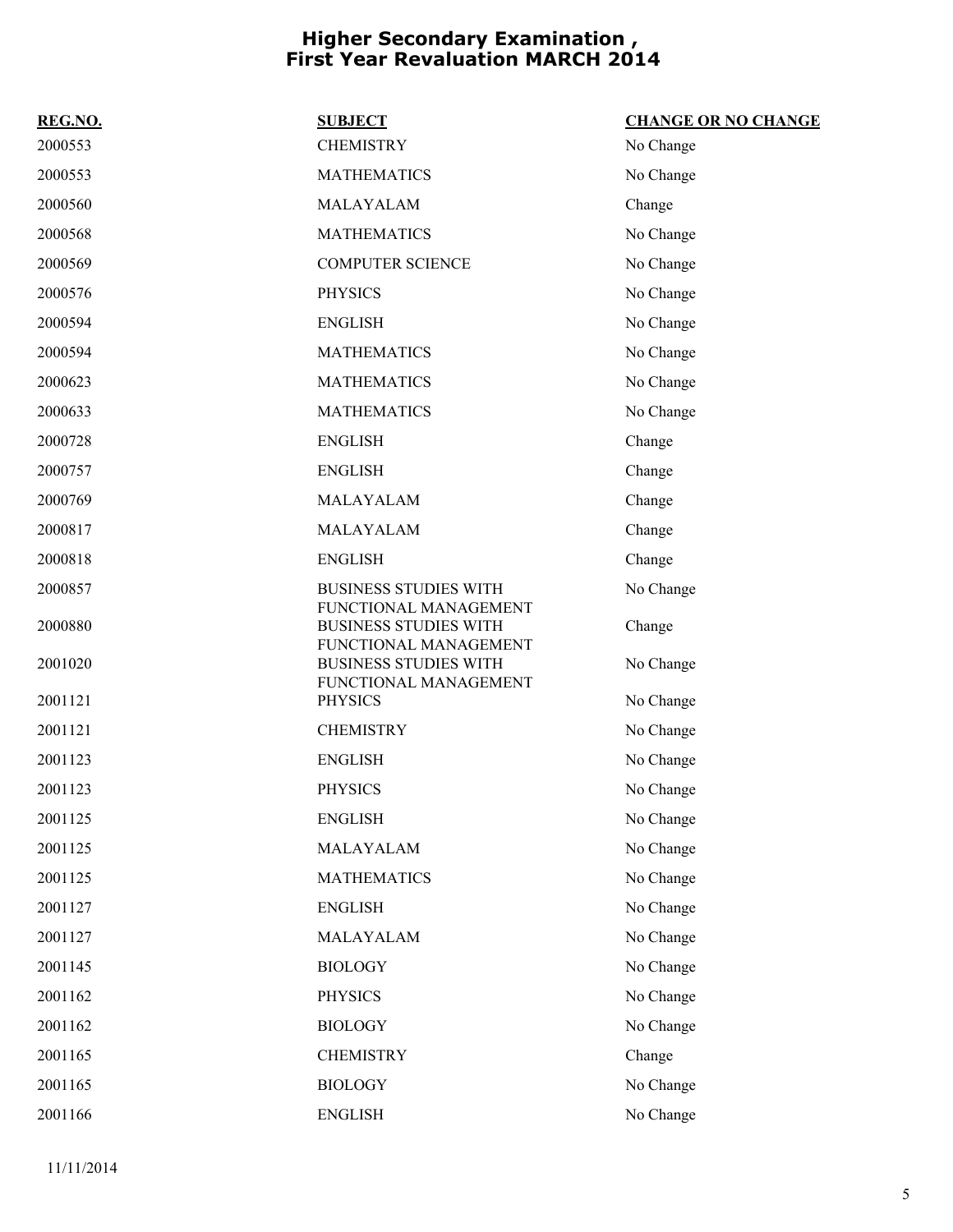| REG.NO. | <b>SUBJECT</b>                                        | <b>CHANGE OR NO CHANGE</b> |
|---------|-------------------------------------------------------|----------------------------|
| 2001166 | <b>PHYSICS</b>                                        | Change                     |
| 2001170 | MALAYALAM                                             | No Change                  |
| 2001171 | <b>PHYSICS</b>                                        | Change                     |
| 2001173 | <b>ENGLISH</b>                                        | No Change                  |
| 2001173 | <b>CHEMISTRY</b>                                      | Change                     |
| 2001176 | MALAYALAM                                             | No Change                  |
| 2001176 | <b>PHYSICS</b>                                        | No Change                  |
| 2001176 | <b>CHEMISTRY</b>                                      | No Change                  |
| 2001203 | <b>ENGLISH</b>                                        | No Change                  |
| 2001204 | <b>ENGLISH</b>                                        | No Change                  |
| 2001205 | <b>MATHEMATICS</b>                                    | No Change                  |
| 2001206 | <b>ENGLISH</b>                                        | Change                     |
| 2001206 | <b>HINDI</b>                                          | No Change                  |
| 2001207 | <b>PHYSICS</b>                                        | Change                     |
| 2001221 | <b>CHEMISTRY</b>                                      | No Change                  |
| 2001224 | <b>PHYSICS</b>                                        | No Change                  |
| 2001224 | <b>MATHEMATICS</b>                                    | No Change                  |
| 2001225 | <b>MATHEMATICS</b>                                    | No Change                  |
| 2001230 | <b>ENGLISH</b>                                        | No Change                  |
| 2001232 | <b>ENGLISH</b>                                        | No Change                  |
| 2001235 | <b>CHEMISTRY</b>                                      | No Change                  |
| 2001236 | <b>CHEMISTRY</b>                                      | No Change                  |
| 2001238 | <b>ENGLISH</b>                                        | Change                     |
| 2001250 | <b>CHEMISTRY</b>                                      | No Change                  |
| 2001255 | <b>ENGLISH</b>                                        | No Change                  |
| 2001263 | <b>ENGLISH</b>                                        | No Change                  |
| 2001277 | <b>ENGLISH</b>                                        | No Change                  |
| 2001282 | <b>ENGLISH</b>                                        | No Change                  |
| 2001282 | <b>PHYSICS</b>                                        | No Change                  |
| 2001283 | <b>CHEMISTRY</b>                                      | No Change                  |
| 2001286 | <b>PHYSICS</b>                                        | No Change                  |
| 2001286 | <b>CHEMISTRY</b>                                      | No Change                  |
| 2001289 | <b>PHYSICS</b>                                        | Change                     |
| 2001434 | <b>BUSINESS STUDIES WITH</b><br>FUNCTIONAL MANAGEMENT | No Change                  |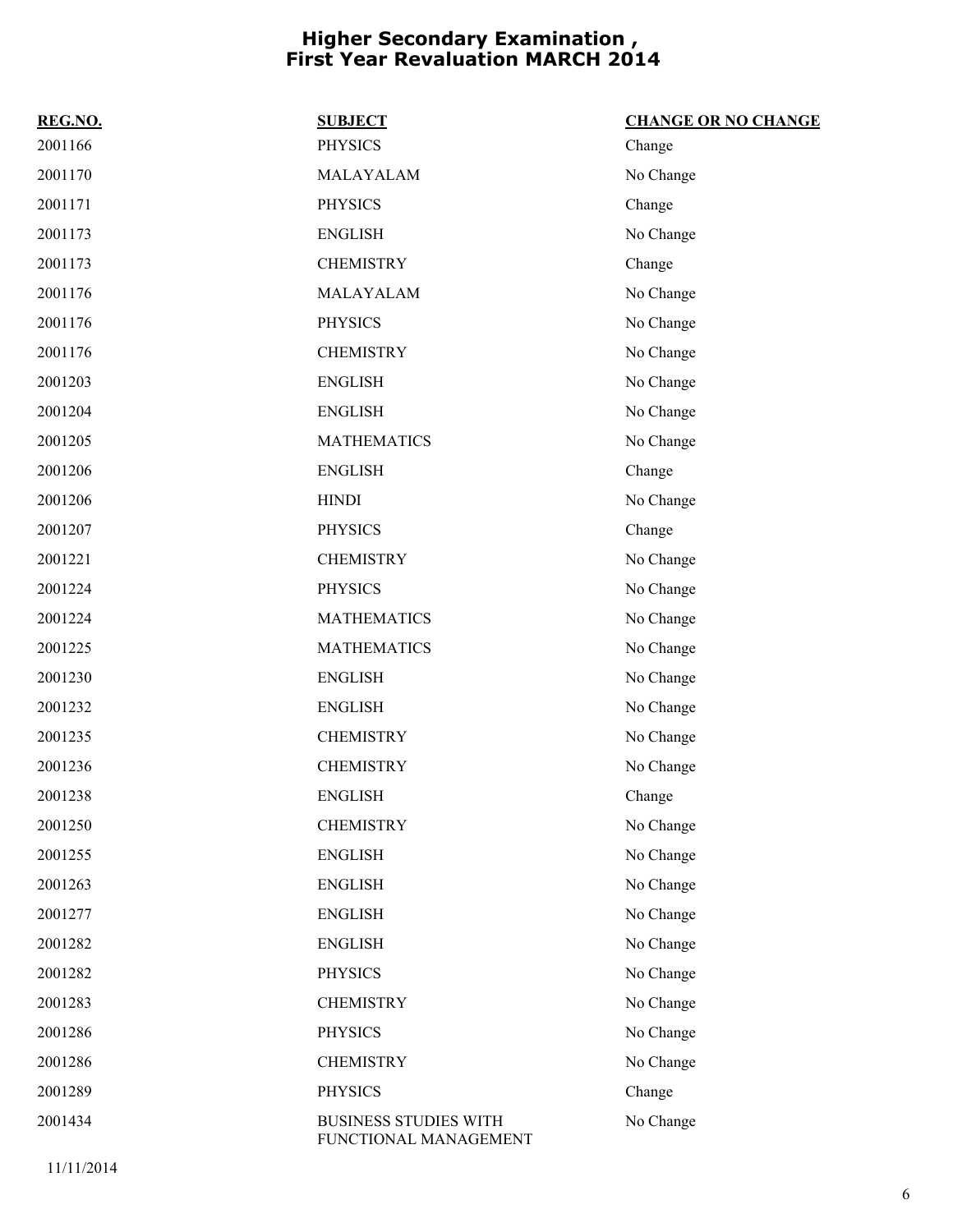| REG.NO. | <b>SUBJECT</b>     | <b>CHANGE OR NO CHANGE</b> |
|---------|--------------------|----------------------------|
| 2001848 | <b>ENGLISH</b>     | No Change                  |
| 2001848 | <b>PHYSICS</b>     | Change                     |
| 2001871 | <b>ENGLISH</b>     | No Change                  |
| 2001872 | <b>PHYSICS</b>     | No Change                  |
| 2001890 | <b>ENGLISH</b>     | No Change                  |
| 2002111 | <b>ENGLISH</b>     | No Change                  |
| 2002191 | <b>ENGLISH</b>     | No Change                  |
| 2002191 | <b>HINDI</b>       | Change                     |
| 2002198 | <b>BIOLOGY</b>     | No Change                  |
| 2002576 | <b>ENGLISH</b>     | No Change                  |
| 2002638 | <b>PHYSICS</b>     | No Change                  |
| 2002638 | <b>BIOLOGY</b>     | No Change                  |
| 2002641 | <b>ENGLISH</b>     | No Change                  |
| 2002641 | <b>PHYSICS</b>     | No Change                  |
| 2002641 | <b>CHEMISTRY</b>   | No Change                  |
| 2002654 | <b>ENGLISH</b>     | No Change                  |
| 2002654 | <b>MATHEMATICS</b> | No Change                  |
| 2002655 | <b>ENGLISH</b>     | No Change                  |
| 2002655 | <b>MATHEMATICS</b> | No Change                  |
| 2002983 | <b>ENGLISH</b>     | Change                     |
| 2003077 | <b>BIOLOGY</b>     | No Change                  |
| 2003086 | <b>ENGLISH</b>     | No Change                  |
| 2003097 | <b>ENGLISH</b>     | No Change                  |
| 2003097 | <b>PHYSICS</b>     | No Change                  |
| 2003097 | <b>CHEMISTRY</b>   | No Change                  |
| 2003097 | <b>BIOLOGY</b>     | No Change                  |
| 2003110 | <b>CHEMISTRY</b>   | No Change                  |
| 2003110 | <b>MATHEMATICS</b> | No Change                  |
| 2003112 | <b>ENGLISH</b>     | Change                     |
| 2003114 | <b>ENGLISH</b>     | No Change                  |
| 2003223 | <b>ECONOMICS</b>   | No Change                  |
| 2003226 | <b>HISTORY</b>     | Change                     |
| 2003416 | <b>ENGLISH</b>     | No Change                  |
| 2003419 | <b>ENGLISH</b>     | No Change                  |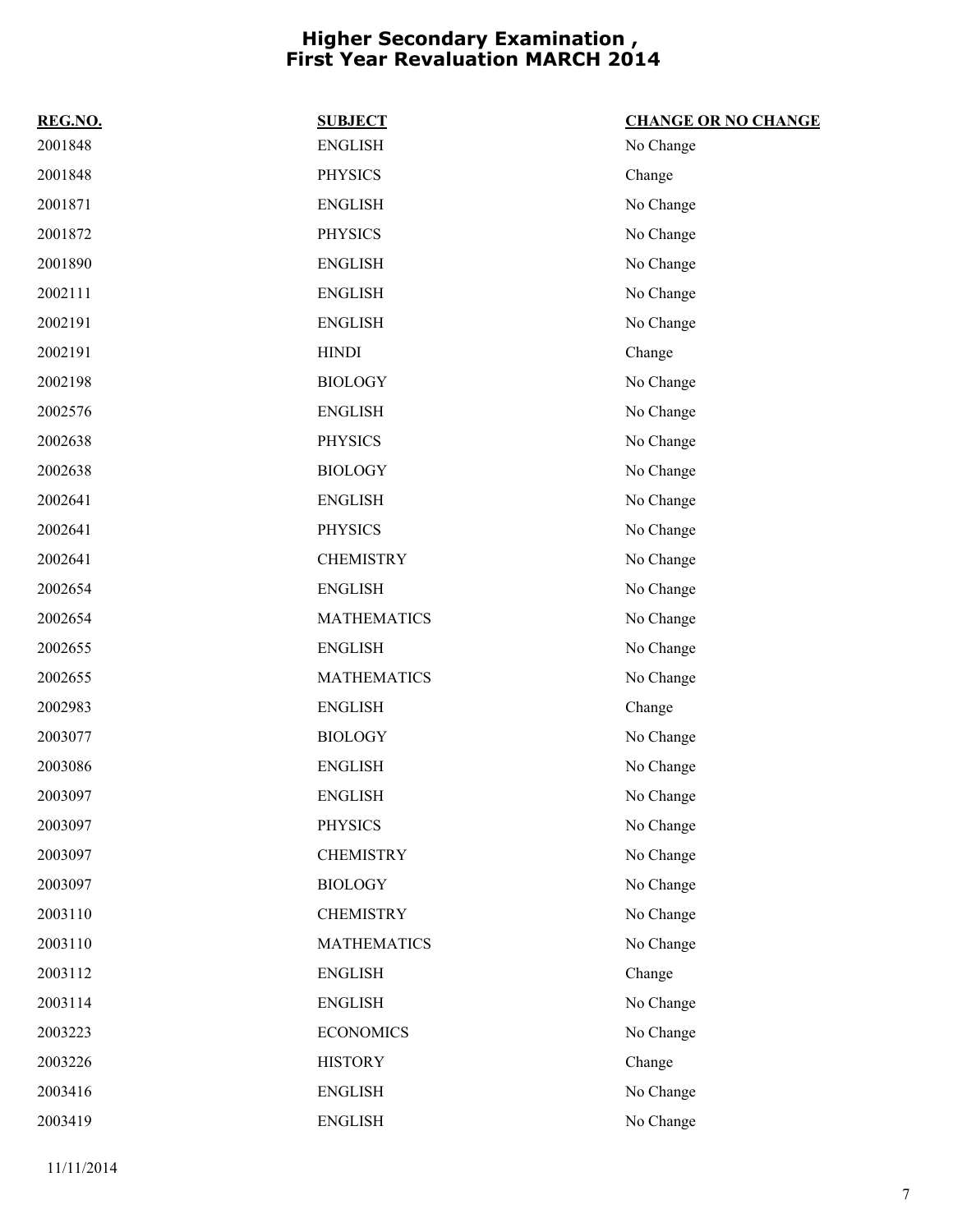| REG.NO. | <b>SUBJECT</b>     | <b>CHANGE OR NO CHANGE</b> |
|---------|--------------------|----------------------------|
| 2003421 | <b>ENGLISH</b>     | No Change                  |
| 2003421 | <b>PHYSICS</b>     | No Change                  |
| 2003451 | <b>ENGLISH</b>     | Change                     |
| 2003455 | <b>ENGLISH</b>     | Change                     |
| 2003460 | <b>ENGLISH</b>     | No Change                  |
| 2003464 | <b>PHYSICS</b>     | No Change                  |
| 2003497 | <b>MATHEMATICS</b> | No Change                  |
| 2003512 | <b>CHEMISTRY</b>   | Change                     |
| 2003720 | <b>MATHEMATICS</b> | No Change                  |
| 2003726 | <b>ENGLISH</b>     | No Change                  |
| 2003726 | <b>CHEMISTRY</b>   | No Change                  |
| 2003729 | MALAYALAM          | Change                     |
| 2003730 | MALAYALAM          | No Change                  |
| 2003732 | <b>ENGLISH</b>     | No Change                  |
| 2003732 | MALAYALAM          | No Change                  |
| 2003732 | <b>CHEMISTRY</b>   | No Change                  |
| 2003740 | <b>ENGLISH</b>     | No Change                  |
| 2003740 | <b>PHYSICS</b>     | No Change                  |
| 2003740 | <b>MATHEMATICS</b> | No Change                  |
| 2003744 | <b>PHYSICS</b>     | No Change                  |
| 2003746 | <b>CHEMISTRY</b>   | No Change                  |
| 2003747 | <b>MATHEMATICS</b> | No Change                  |
| 2003748 | <b>ENGLISH</b>     | No Change                  |
| 2003757 | <b>PHYSICS</b>     | No Change                  |
| 2003768 | <b>MATHEMATICS</b> | No Change                  |
| 2003772 | <b>ENGLISH</b>     | No Change                  |
| 2003772 | <b>MATHEMATICS</b> | No Change                  |
| 2003781 | <b>ENGLISH</b>     | No Change                  |
| 2003781 | <b>BIOLOGY</b>     | No Change                  |
| 2003786 | <b>ENGLISH</b>     | No Change                  |
| 2003786 | <b>MATHEMATICS</b> | No Change                  |
| 2003790 | <b>PHYSICS</b>     | Change                     |
| 2003793 | <b>ENGLISH</b>     | No Change                  |
| 2003793 | <b>PHYSICS</b>     | No Change                  |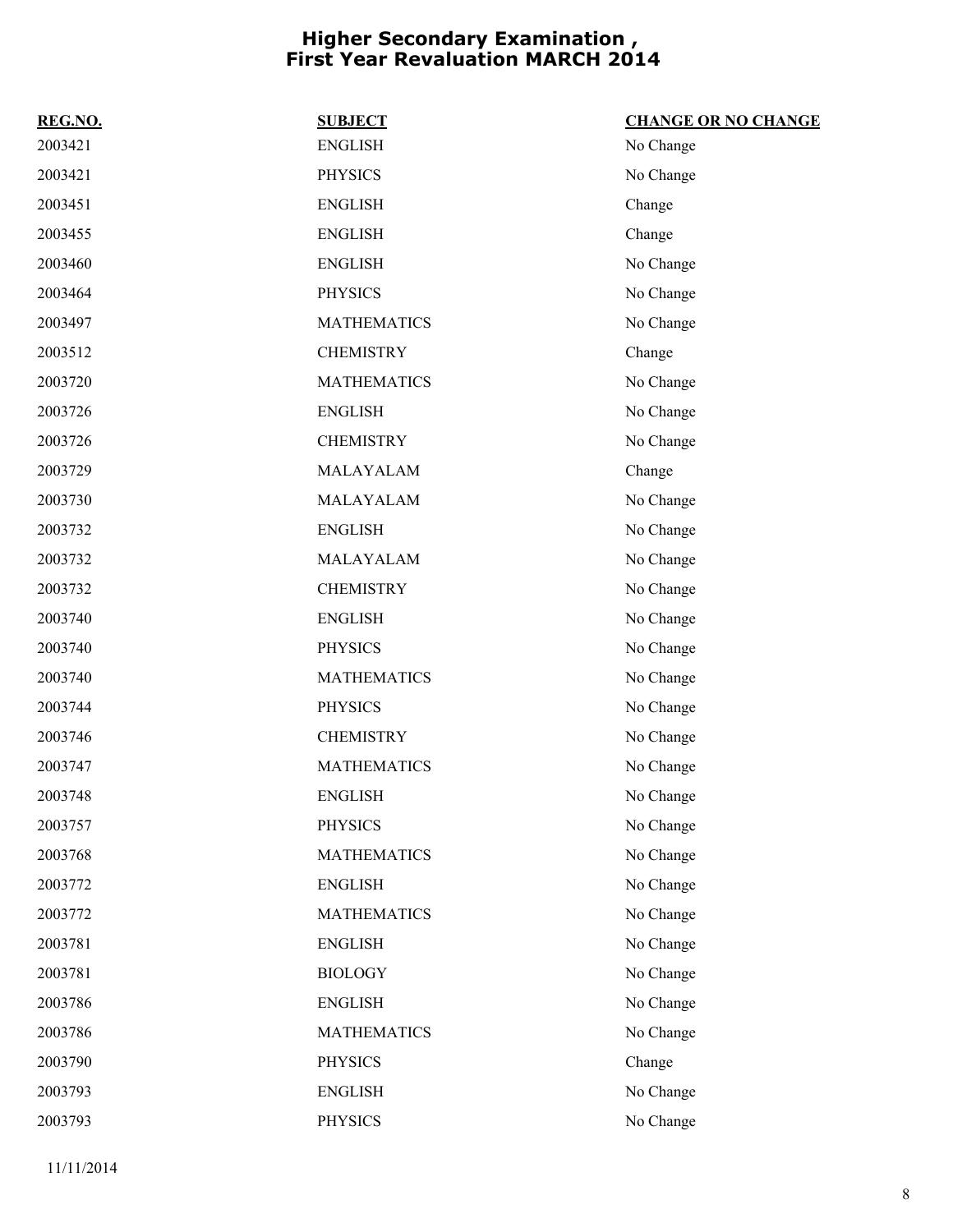| REG.NO. | <b>SUBJECT</b>     | <b>CHANGE OR NO CHANGE</b> |
|---------|--------------------|----------------------------|
| 2003793 | <b>CHEMISTRY</b>   | No Change                  |
| 2003798 | <b>ENGLISH</b>     | No Change                  |
| 2003798 | <b>PHYSICS</b>     | No Change                  |
| 2003801 | <b>ENGLISH</b>     | Change                     |
| 2003802 | <b>ENGLISH</b>     | No Change                  |
| 2003808 | <b>PHYSICS</b>     | No Change                  |
| 2003808 | <b>CHEMISTRY</b>   | No Change                  |
| 2003808 | <b>MATHEMATICS</b> | No Change                  |
| 2003820 | <b>PHYSICS</b>     | No Change                  |
| 2003821 | <b>PHYSICS</b>     | No Change                  |
| 2003828 | <b>PHYSICS</b>     | Change                     |
| 2003828 | <b>CHEMISTRY</b>   | No Change                  |
| 2003833 | <b>ENGLISH</b>     | No Change                  |
| 2003964 | <b>ENGLISH</b>     | No Change                  |
| 2003967 | <b>MATHEMATICS</b> | No Change                  |
| 2003969 | <b>ENGLISH</b>     | No Change                  |
| 2003975 | <b>BIOLOGY</b>     | No Change                  |
| 2003977 | <b>ENGLISH</b>     | No Change                  |
| 2003977 | <b>MATHEMATICS</b> | No Change                  |
| 2003993 | <b>MATHEMATICS</b> | No Change                  |
| 2004008 | <b>ENGLISH</b>     | No Change                  |
| 2004014 | <b>PHYSICS</b>     | No Change                  |
| 2004015 | <b>PHYSICS</b>     | No Change                  |
| 2004016 | <b>PHYSICS</b>     | No Change                  |
| 2004046 | <b>ENGLISH</b>     | No Change                  |
| 2004057 | <b>ENGLISH</b>     | No Change                  |
| 2004068 | <b>MATHEMATICS</b> | No Change                  |
| 2004174 | <b>ECONOMICS</b>   | No Change                  |
| 2004256 | <b>PHYSICS</b>     | No Change                  |
| 2004257 | <b>PHYSICS</b>     | Change                     |
| 2004257 | <b>BIOLOGY</b>     | No Change                  |
| 2004257 | <b>MATHEMATICS</b> | No Change                  |
| 2004261 | <b>ENGLISH</b>     | No Change                  |
| 2004261 | <b>PHYSICS</b>     | No Change                  |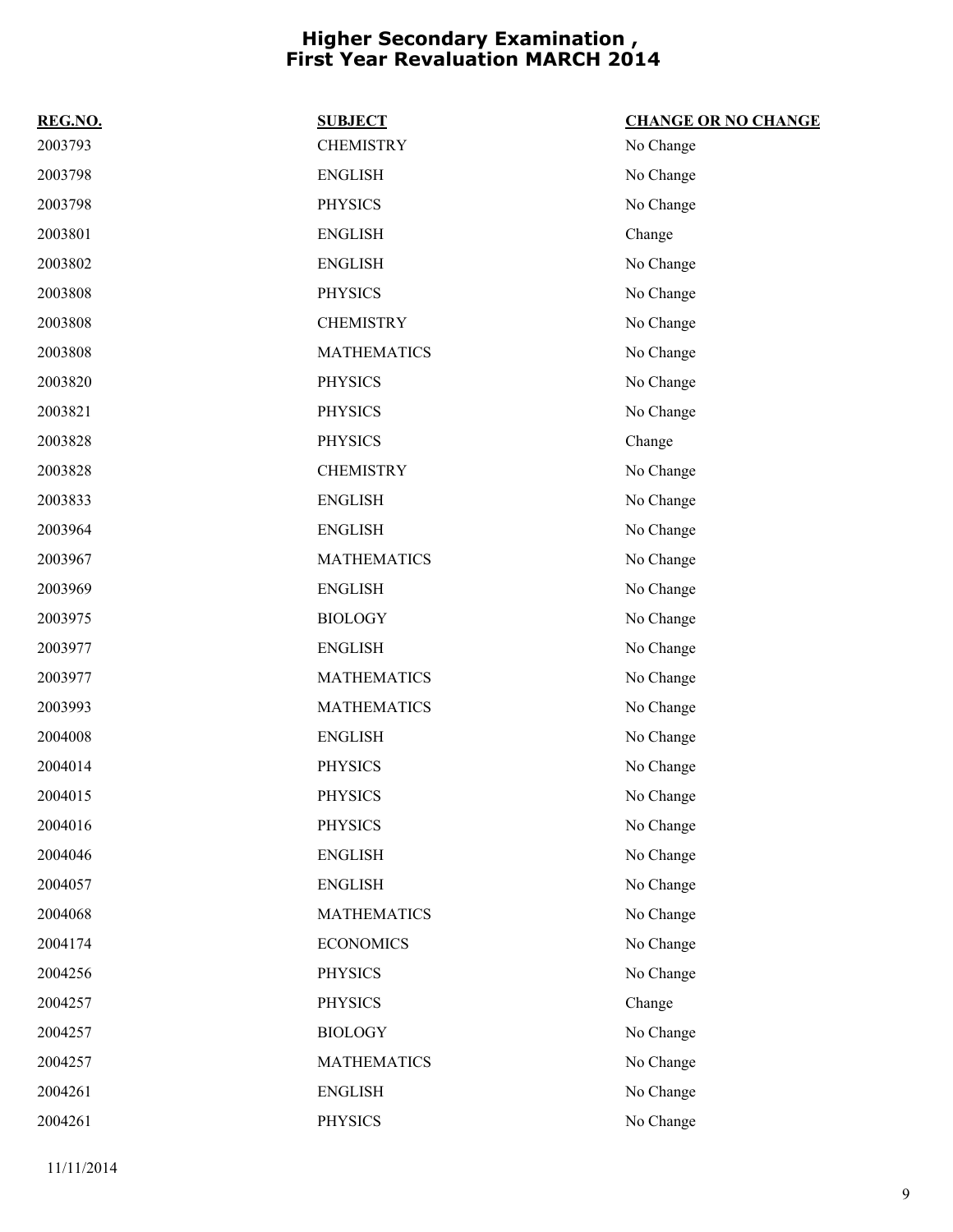| REG.NO. | <b>SUBJECT</b>     | <b>CHANGE OR NO CHANGE</b> |
|---------|--------------------|----------------------------|
| 2004261 | <b>CHEMISTRY</b>   | No Change                  |
| 2004261 | <b>BIOLOGY</b>     | No Change                  |
| 2004266 | <b>ENGLISH</b>     | Change                     |
| 2004273 | <b>ENGLISH</b>     | Change                     |
| 2004273 | <b>CHEMISTRY</b>   | No Change                  |
| 2004285 | <b>CHEMISTRY</b>   | No Change                  |
| 2004292 | <b>MATHEMATICS</b> | No Change                  |
| 2004295 | <b>ENGLISH</b>     | No Change                  |
| 2004300 | <b>PHYSICS</b>     | No Change                  |
| 2004302 | <b>ENGLISH</b>     | No Change                  |
| 2004312 | <b>ENGLISH</b>     | No Change                  |
| 2004312 | <b>PHYSICS</b>     | No Change                  |
| 2004312 | <b>CHEMISTRY</b>   | No Change                  |
| 2004312 | <b>BIOLOGY</b>     | No Change                  |
| 2004327 | <b>MATHEMATICS</b> | No Change                  |
| 2004328 | <b>CHEMISTRY</b>   | Change                     |
| 2004330 | <b>MATHEMATICS</b> | No Change                  |
| 2004349 | <b>PHYSICS</b>     | No Change                  |
| 2004355 | <b>ENGLISH</b>     | No Change                  |
| 2004361 | <b>ENGLISH</b>     | Change                     |
| 2004372 | <b>ENGLISH</b>     | No Change                  |
| 2004372 | <b>PHYSICS</b>     | No Change                  |
| 2004383 | <b>PHYSICS</b>     | No Change                  |
| 2004401 | <b>MATHEMATICS</b> | No Change                  |
| 2004411 | <b>PHYSICS</b>     | Change                     |
| 2004418 | <b>PHYSICS</b>     | Change                     |
| 2004666 | <b>MATHEMATICS</b> | No Change                  |
| 2004677 | <b>ENGLISH</b>     | No Change                  |
| 2004687 | <b>ENGLISH</b>     | No Change                  |
| 2004687 | <b>MATHEMATICS</b> | No Change                  |
| 2004705 | <b>ENGLISH</b>     | No Change                  |
| 2004705 | <b>BIOLOGY</b>     | No Change                  |
| 2004705 | <b>MATHEMATICS</b> | No Change                  |
| 2004714 | <b>GEOGRAPHY</b>   | Change                     |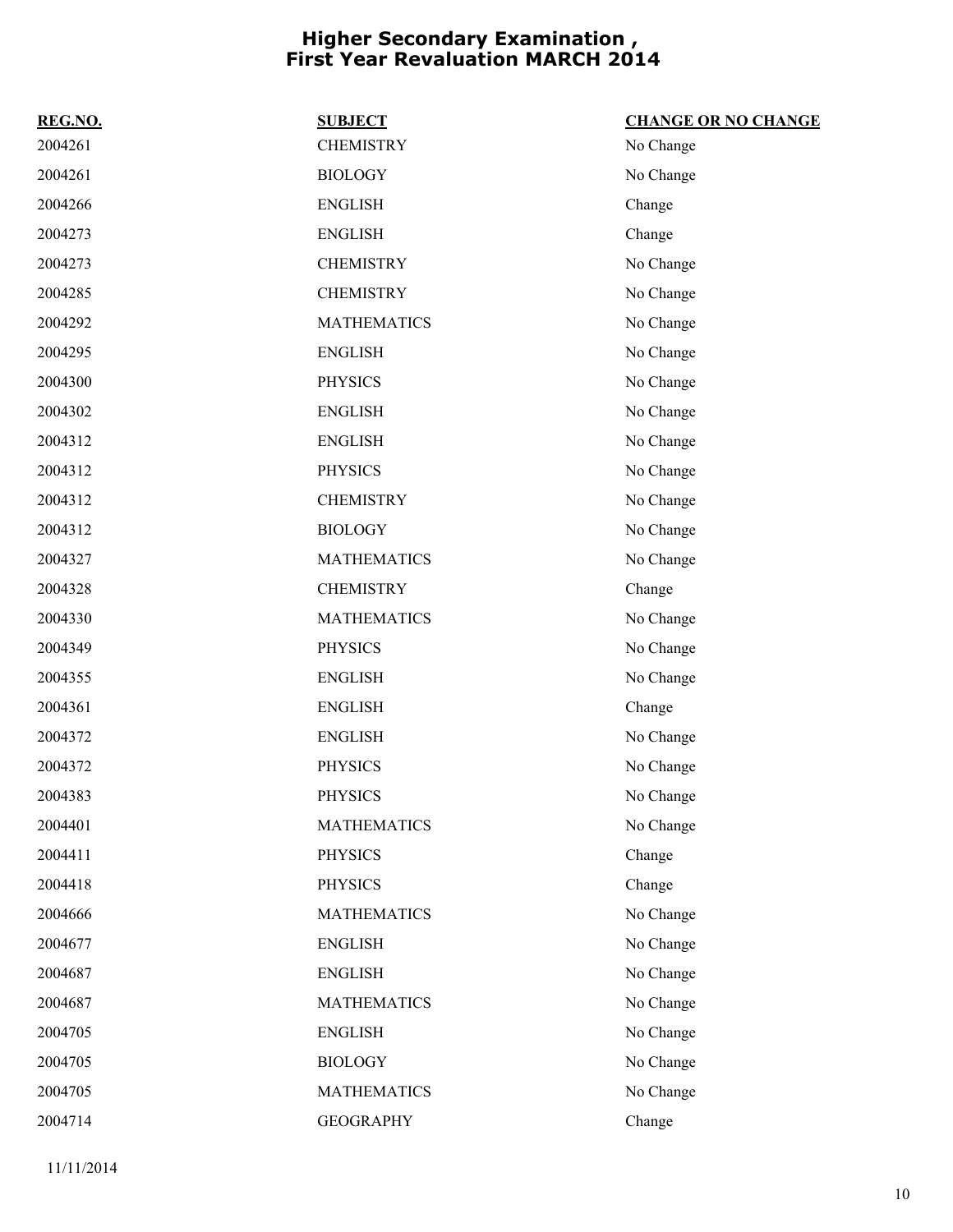| REG.NO. | <b>SUBJECT</b>     | <b>CHANGE OR NO CHANGE</b> |
|---------|--------------------|----------------------------|
| 2005077 | MALAYALAM          | No Change                  |
| 2005080 | <b>ENGLISH</b>     | No Change                  |
| 2005080 | MALAYALAM          | No Change                  |
| 2005080 | <b>PHYSICS</b>     | No Change                  |
| 2005081 | <b>ENGLISH</b>     | No Change                  |
| 2005081 | MALAYALAM          | No Change                  |
| 2005103 | <b>ENGLISH</b>     | No Change                  |
| 2005110 | <b>ENGLISH</b>     | Change                     |
| 2005110 | <b>PHYSICS</b>     | No Change                  |
| 2005110 | <b>MATHEMATICS</b> | No Change                  |
| 2005158 | <b>PHYSICS</b>     | No Change                  |
| 2005181 | <b>MATHEMATICS</b> | No Change                  |
| 2005303 | <b>GEOGRAPHY</b>   | Change                     |
| 2005318 | <b>ENGLISH</b>     | Change                     |
| 2005319 | <b>ENGLISH</b>     | Change                     |
| 2005430 | <b>ECONOMICS</b>   | No Change                  |
| 2005449 | <b>ECONOMICS</b>   | No Change                  |
| 2005693 | <b>MATHEMATICS</b> | No Change                  |
| 2005707 | MALAYALAM          | No Change                  |
| 2005707 | <b>BIOLOGY</b>     | No Change                  |
| 2005707 | <b>MATHEMATICS</b> | No Change                  |
| 2005720 | <b>ENGLISH</b>     | Change                     |
| 2005720 | <b>PHYSICS</b>     | No Change                  |
| 2005799 | <b>ENGLISH</b>     | No Change                  |
| 2005913 | <b>ECONOMICS</b>   | Change                     |
| 2005978 | <b>PHYSICS</b>     | No Change                  |
| 2005980 | <b>ENGLISH</b>     | No Change                  |
| 2005980 | <b>MATHEMATICS</b> | No Change                  |
| 2005990 | <b>ENGLISH</b>     | No Change                  |
| 2005990 | <b>PHYSICS</b>     | No Change                  |
| 2005992 | <b>ENGLISH</b>     | No Change                  |
| 2005997 | <b>PHYSICS</b>     | No Change                  |
| 2006002 | <b>PHYSICS</b>     | No Change                  |
| 2006002 | <b>MATHEMATICS</b> | No Change                  |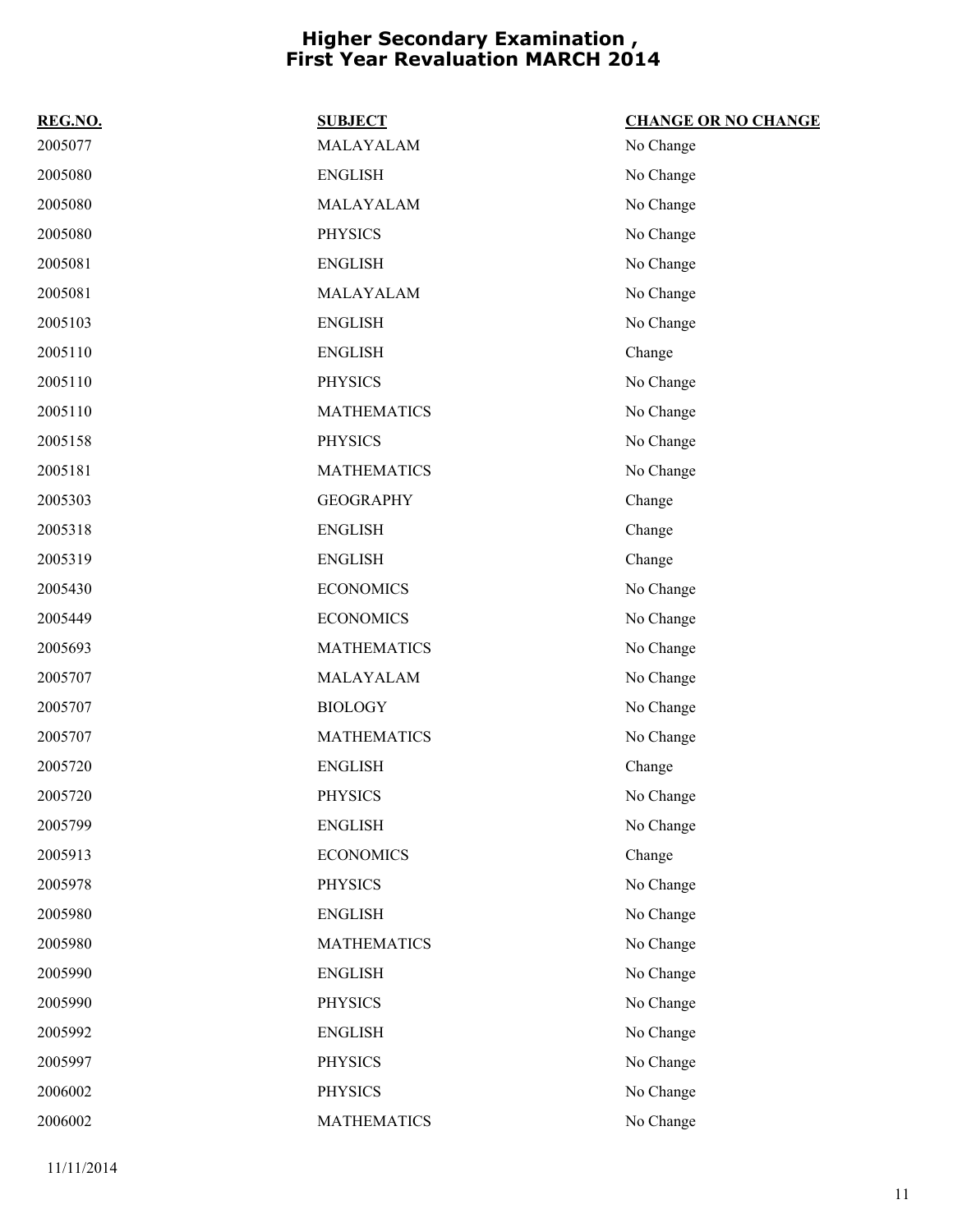| REG.NO. | <b>SUBJECT</b>     | <b>CHANGE OR NO CHANGE</b> |
|---------|--------------------|----------------------------|
| 2006005 | <b>PHYSICS</b>     | No Change                  |
| 2006012 | <b>MATHEMATICS</b> | No Change                  |
| 2006016 | <b>ENGLISH</b>     | No Change                  |
| 2006052 | <b>ENGLISH</b>     | Change                     |
| 2006065 | <b>ENGLISH</b>     | No Change                  |
| 2006071 | <b>ENGLISH</b>     | No Change                  |
| 2006084 | <b>ENGLISH</b>     | No Change                  |
| 2006086 | <b>MATHEMATICS</b> | No Change                  |
| 2006148 | <b>ENGLISH</b>     | No Change                  |
| 2006410 | <b>ENGLISH</b>     | No Change                  |
| 2006410 | <b>PHYSICS</b>     | No Change                  |
| 2006410 | <b>MATHEMATICS</b> | No Change                  |
| 2006411 | MALAYALAM          | Change                     |
| 2006413 | MALAYALAM          | No Change                  |
| 2006413 | <b>CHEMISTRY</b>   | No Change                  |
| 2006424 | <b>PHYSICS</b>     | No Change                  |
| 2006424 | <b>MATHEMATICS</b> | No Change                  |
| 2006439 | <b>PHYSICS</b>     | No Change                  |
| 2006440 | <b>PHYSICS</b>     | No Change                  |
| 2006440 | <b>MATHEMATICS</b> | No Change                  |
| 2006442 | <b>ENGLISH</b>     | No Change                  |
| 2006442 | <b>PHYSICS</b>     | No Change                  |
| 2006449 | <b>ENGLISH</b>     | No Change                  |
| 2006451 | <b>CHEMISTRY</b>   | No Change                  |
| 2006456 | <b>MATHEMATICS</b> | No Change                  |
| 2006458 | <b>ENGLISH</b>     | No Change                  |
| 2006458 | <b>PHYSICS</b>     | No Change                  |
| 2006459 | <b>ENGLISH</b>     | No Change                  |
| 2006461 | <b>PHYSICS</b>     | No Change                  |
| 2006472 | <b>ENGLISH</b>     | No Change                  |
| 2006474 | <b>MATHEMATICS</b> | No Change                  |
| 2006485 | <b>PHYSICS</b>     | No Change                  |
| 2006485 | <b>MATHEMATICS</b> | No Change                  |
| 2006495 | <b>HINDI</b>       | Change                     |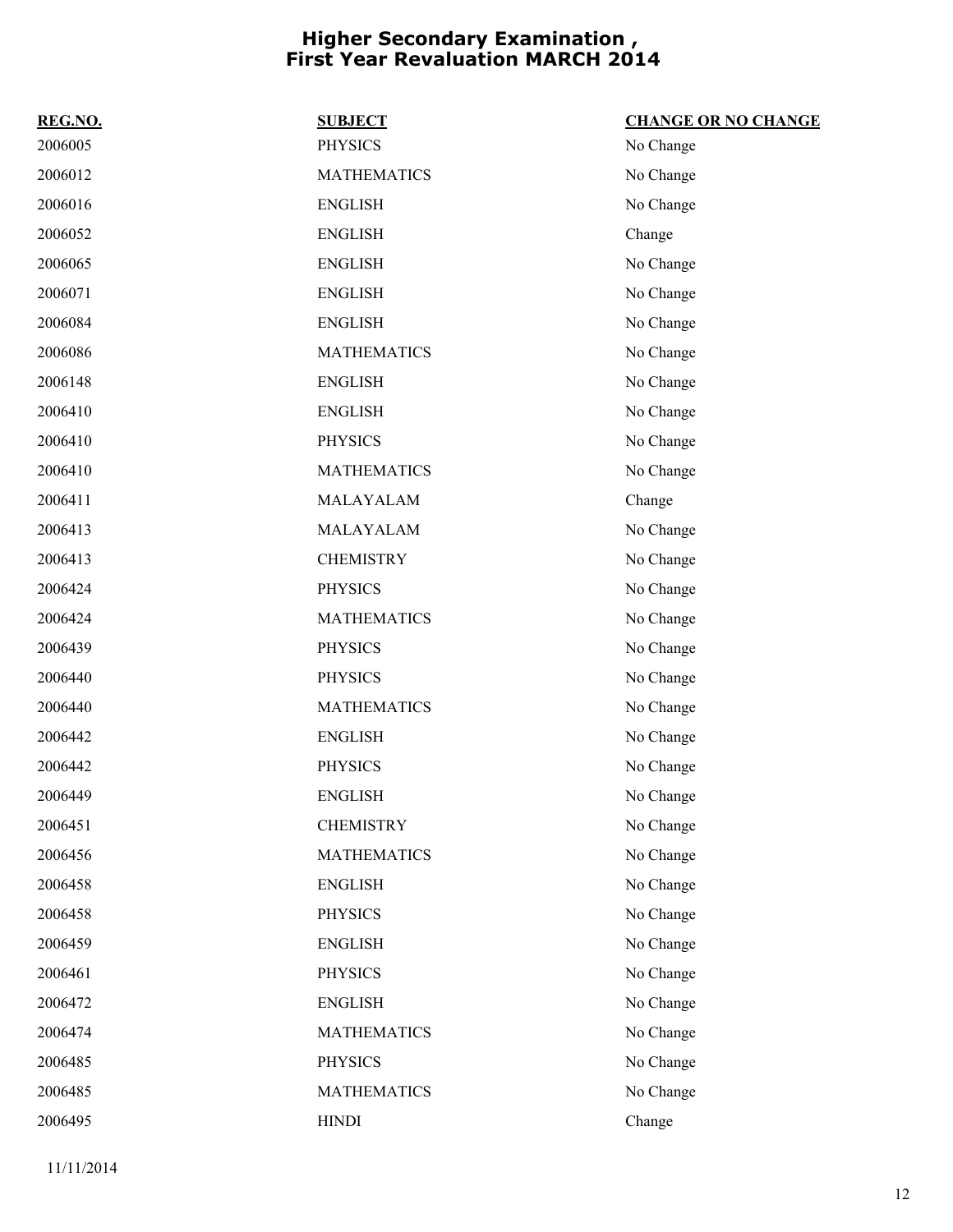| REG.NO. | <b>SUBJECT</b>                                        | <b>CHANGE OR NO CHANGE</b> |
|---------|-------------------------------------------------------|----------------------------|
| 2006498 | <b>ENGLISH</b>                                        | No Change                  |
| 2006513 | <b>PHYSICS</b>                                        | No Change                  |
| 2006637 | <b>ENGLISH</b>                                        | No Change                  |
| 2006637 | <b>MATHEMATICS</b>                                    | No Change                  |
| 2006746 | <b>ENGLISH</b>                                        | Change                     |
| 2006767 | <b>ACCOUNTANCY WITH</b><br><b>COMPUTER ACCOUNTING</b> | No Change                  |
| 2006914 | <b>PHYSICS</b>                                        | No Change                  |
| 2006940 | <b>PHYSICS</b>                                        | No Change                  |
| 2007025 | <b>ENGLISH</b>                                        | No Change                  |
| 2007025 | <b>HINDI</b>                                          | No Change                  |
| 2007139 | <b>COMPUTER APPLICATION</b>                           | No Change                  |
| 2007153 | <b>MATHEMATICS</b>                                    | Change                     |
| 2007165 | <b>PHYSICS</b>                                        | No Change                  |
| 2007181 | <b>ENGLISH</b>                                        | Change                     |
| 2007187 | <b>PHYSICS</b>                                        | No Change                  |
| 2007187 | <b>BIOLOGY</b>                                        | No Change                  |
| 2007206 | <b>PHYSICS</b>                                        | No Change                  |
| 2007206 | <b>CHEMISTRY</b>                                      | No Change                  |
| 2007206 | <b>MATHEMATICS</b>                                    | No Change                  |
| 2007261 | <b>CHEMISTRY</b>                                      | No Change                  |
| 2007309 | <b>MATHEMATICS</b>                                    | No Change                  |
| 2007323 | <b>ENGLISH</b>                                        | Change                     |
| 2007330 | <b>MATHEMATICS</b>                                    | No Change                  |
| 2007505 | <b>ECONOMICS</b>                                      | Change                     |
| 2007632 | <b>MATHEMATICS</b>                                    | No Change                  |
| 2007784 | <b>ENGLISH</b>                                        | No Change                  |
| 2007784 | <b>MATHEMATICS</b>                                    | No Change                  |
| 2007786 | <b>MATHEMATICS</b>                                    | No Change                  |
| 2007794 | <b>ENGLISH</b>                                        | No Change                  |
| 2007794 | <b>PHYSICS</b>                                        | No Change                  |
| 2007795 | <b>ENGLISH</b>                                        | No Change                  |
| 2007795 | <b>MATHEMATICS</b>                                    | No Change                  |
| 2007799 | <b>ENGLISH</b>                                        | No Change                  |
| 2007805 | MALAYALAM                                             | No Change                  |
|         |                                                       |                            |

11/11/2014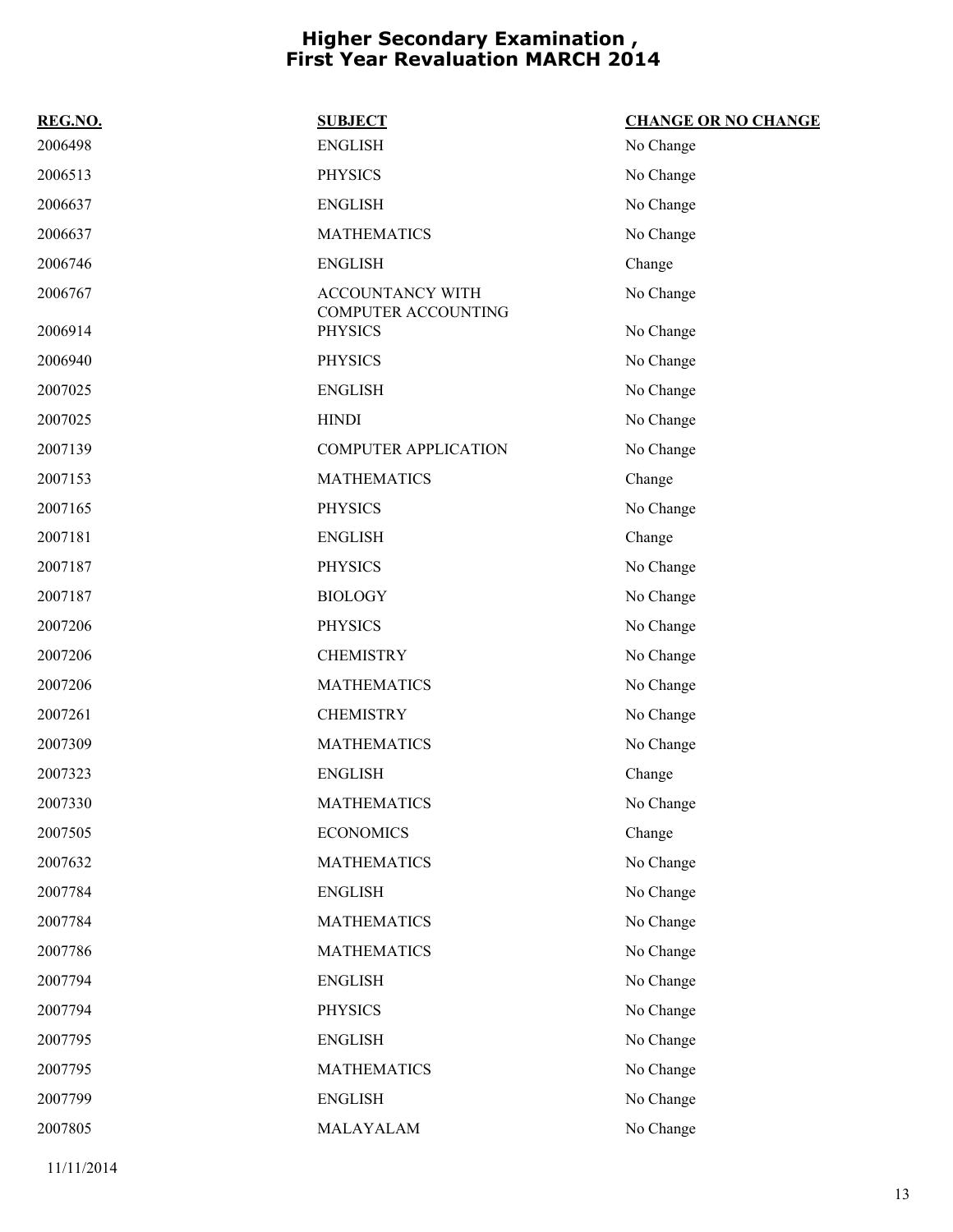| REG.NO. | <b>SUBJECT</b>     | <b>CHANGE OR NO CHANGE</b> |
|---------|--------------------|----------------------------|
| 2007806 | ${\rm ENGLISH}$    | No Change                  |
| 2007809 | <b>ENGLISH</b>     | No Change                  |
| 2007813 | <b>PHYSICS</b>     | No Change                  |
| 2007813 | <b>CHEMISTRY</b>   | No Change                  |
| 2007814 | <b>ENGLISH</b>     | No Change                  |
| 2007815 | <b>ENGLISH</b>     | No Change                  |
| 2007815 | <b>CHEMISTRY</b>   | No Change                  |
| 2007815 | <b>MATHEMATICS</b> | No Change                  |
| 2007816 | <b>MATHEMATICS</b> | No Change                  |
| 2007821 | <b>ENGLISH</b>     | Change                     |
| 2007821 | <b>PHYSICS</b>     | Change                     |
| 2007822 | MALAYALAM          | No Change                  |
| 2007823 | MALAYALAM          | Change                     |
| 2007825 | MALAYALAM          | Change                     |
| 2007827 | MALAYALAM          | Change                     |
| 2007831 | MALAYALAM          | No Change                  |
| 2007839 | <b>ENGLISH</b>     | Change                     |
| 2007841 | <b>ENGLISH</b>     | No Change                  |
| 2007844 | <b>ENGLISH</b>     | No Change                  |
| 2007847 | <b>PHYSICS</b>     | No Change                  |
| 2007853 | <b>ENGLISH</b>     | No Change                  |
| 2007865 | <b>ENGLISH</b>     | Change                     |
| 2007866 | <b>HINDI</b>       | Change                     |
| 2007866 | <b>MATHEMATICS</b> | No Change                  |
| 2007870 | <b>ENGLISH</b>     | No Change                  |
| 2007874 | <b>ENGLISH</b>     | Change                     |
| 2007882 | <b>ENGLISH</b>     | No Change                  |
| 2007889 | <b>BIOLOGY</b>     | No Change                  |
| 2007889 | <b>MATHEMATICS</b> | No Change                  |
| 2007890 | <b>BIOLOGY</b>     | No Change                  |
| 2008063 | <b>ECONOMICS</b>   | Change                     |
| 2008070 | <b>ECONOMICS</b>   | No Change                  |
| 2008085 | <b>ENGLISH</b>     | No Change                  |
| 2008122 | <b>ECONOMICS</b>   | No Change                  |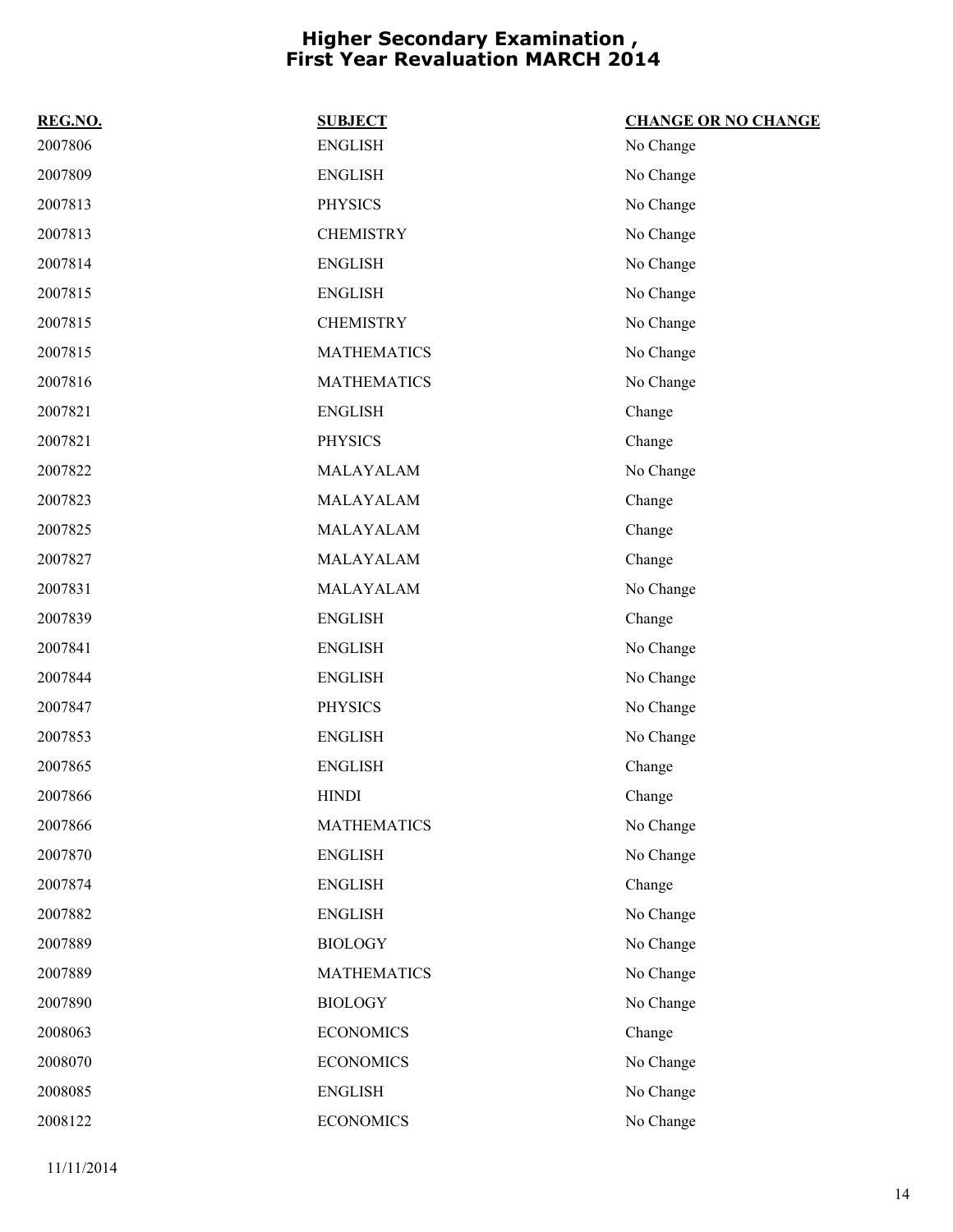| REG.NO. | <b>SUBJECT</b>     | <b>CHANGE OR NO CHANGE</b> |
|---------|--------------------|----------------------------|
| 2008268 | <b>ENGLISH</b>     | No Change                  |
| 2008268 | <b>MATHEMATICS</b> | No Change                  |
| 2008271 | <b>ENGLISH</b>     | Change                     |
| 2008271 | <b>PHYSICS</b>     | No Change                  |
| 2008276 | <b>ENGLISH</b>     | No Change                  |
| 2008276 | <b>MATHEMATICS</b> | No Change                  |
| 2008287 | <b>CHEMISTRY</b>   | Change                     |
| 2008288 | <b>ENGLISH</b>     | No Change                  |
| 2008288 | <b>CHEMISTRY</b>   | Change                     |
| 2008298 | <b>BIOLOGY</b>     | No Change                  |
| 2008323 | <b>ENGLISH</b>     | Change                     |
| 2008323 | <b>MATHEMATICS</b> | No Change                  |
| 2008326 | <b>ENGLISH</b>     | No Change                  |
| 2008326 | <b>CHEMISTRY</b>   | No Change                  |
| 2008337 | <b>PHYSICS</b>     | Change                     |
| 2008337 | <b>CHEMISTRY</b>   | Change                     |
| 2008337 | <b>BIOLOGY</b>     | No Change                  |
| 2008338 | <b>ENGLISH</b>     | No Change                  |
| 2008339 | <b>ENGLISH</b>     | No Change                  |
| 2008340 | <b>ENGLISH</b>     | Change                     |
| 2008340 | <b>MATHEMATICS</b> | No Change                  |
| 2008347 | <b>CHEMISTRY</b>   | No Change                  |
| 2008373 | <b>CHEMISTRY</b>   | No Change                  |
| 2008373 | <b>MATHEMATICS</b> | No Change                  |
| 2008379 | <b>ENGLISH</b>     | No Change                  |
| 2008379 | <b>BIOLOGY</b>     | No Change                  |
| 2008393 | <b>MATHEMATICS</b> | Change                     |
| 2008398 | <b>HINDI</b>       | No Change                  |
| 2008398 | <b>PHYSICS</b>     | No Change                  |
| 2008409 | <b>ENGLISH</b>     | No Change                  |
| 2008409 | <b>BIOLOGY</b>     | No Change                  |
| 2008441 | <b>ENGLISH</b>     | No Change                  |
| 2008443 | <b>ENGLISH</b>     | No Change                  |
| 2008509 | <b>HISTORY</b>     | No Change                  |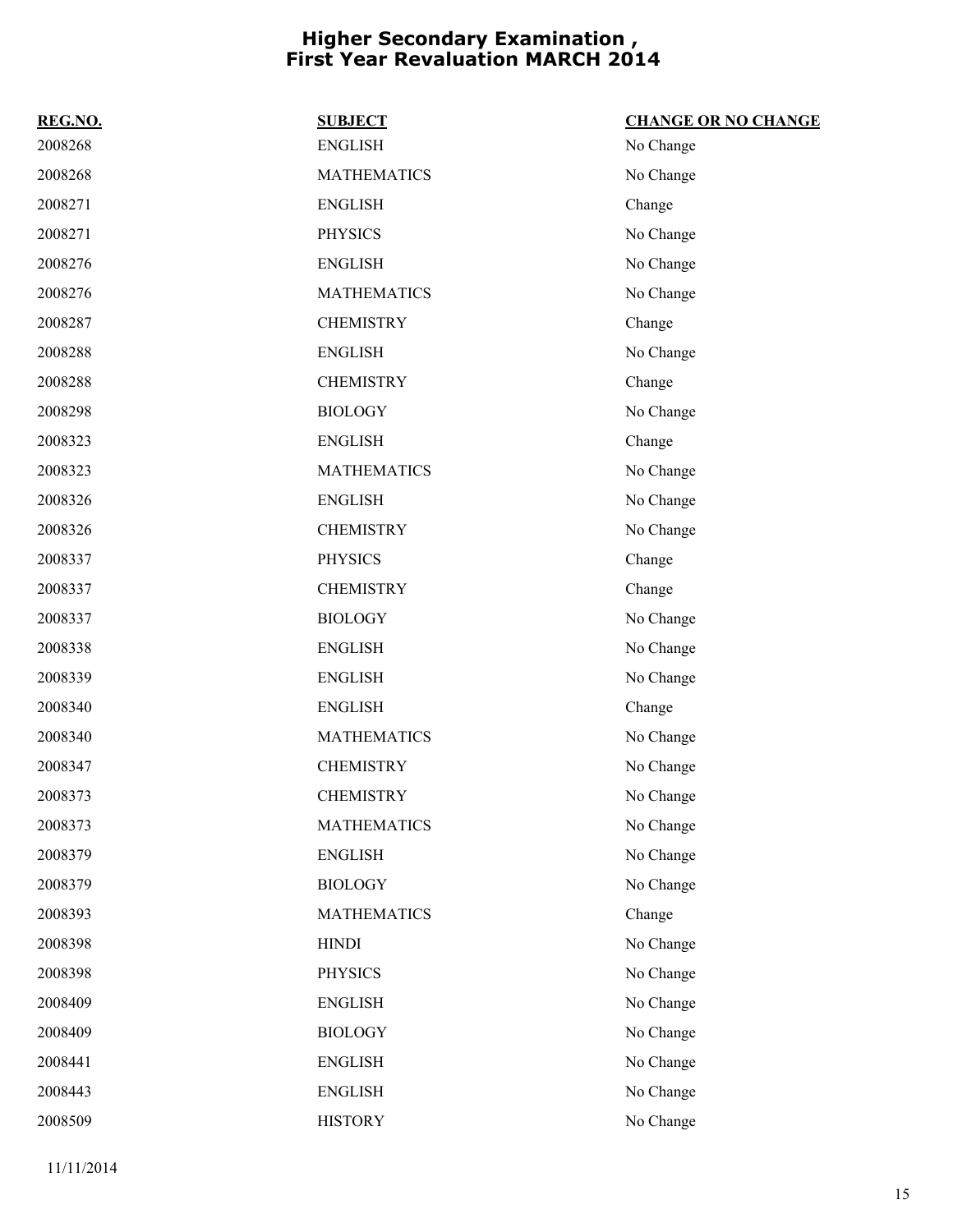| REG.NO. | <b>SUBJECT</b>     | <b>CHANGE OR NO CHANGE</b> |
|---------|--------------------|----------------------------|
| 2008524 | <b>HISTORY</b>     | No Change                  |
| 2008680 | MALAYALAM          | No Change                  |
| 2008685 | <b>PHYSICS</b>     | No Change                  |
| 2008686 | <b>PHYSICS</b>     | No Change                  |
| 2008686 | <b>CHEMISTRY</b>   | Change                     |
| 2008688 | <b>ENGLISH</b>     | No Change                  |
| 2008696 | <b>MATHEMATICS</b> | No Change                  |
| 2008697 | <b>MATHEMATICS</b> | No Change                  |
| 2008699 | <b>MATHEMATICS</b> | No Change                  |
| 2008711 | <b>ENGLISH</b>     | No Change                  |
| 2008712 | <b>ENGLISH</b>     | No Change                  |
| 2008715 | <b>ENGLISH</b>     | No Change                  |
| 2008724 | <b>ENGLISH</b>     | No Change                  |
| 2008734 | <b>PHYSICS</b>     | No Change                  |
| 2008735 | <b>CHEMISTRY</b>   | No Change                  |
| 2008739 | <b>MATHEMATICS</b> | No Change                  |
| 2008740 | <b>PHYSICS</b>     | Change                     |
| 2008742 | <b>PHYSICS</b>     | No Change                  |
| 2008744 | <b>ENGLISH</b>     | No Change                  |
| 2008746 | <b>CHEMISTRY</b>   | No Change                  |
| 2008754 | <b>MATHEMATICS</b> | No Change                  |
| 2008761 | <b>PHYSICS</b>     | Change                     |
| 2008779 | <b>PHYSICS</b>     | No Change                  |
| 2008783 | <b>ENGLISH</b>     | No Change                  |
| 2008783 | <b>MATHEMATICS</b> | No Change                  |
| 2008789 | <b>ENGLISH</b>     | No Change                  |
| 2008790 | <b>PHYSICS</b>     | No Change                  |
| 2008794 | <b>PHYSICS</b>     | No Change                  |
| 2008805 | <b>ENGLISH</b>     | No Change                  |
| 2008807 | <b>PHYSICS</b>     | No Change                  |
| 2008813 | <b>PHYSICS</b>     | No Change                  |
| 2008816 | <b>ENGLISH</b>     | No Change                  |
| 2008818 | <b>ENGLISH</b>     | No Change                  |
| 2008823 | <b>MATHEMATICS</b> | No Change                  |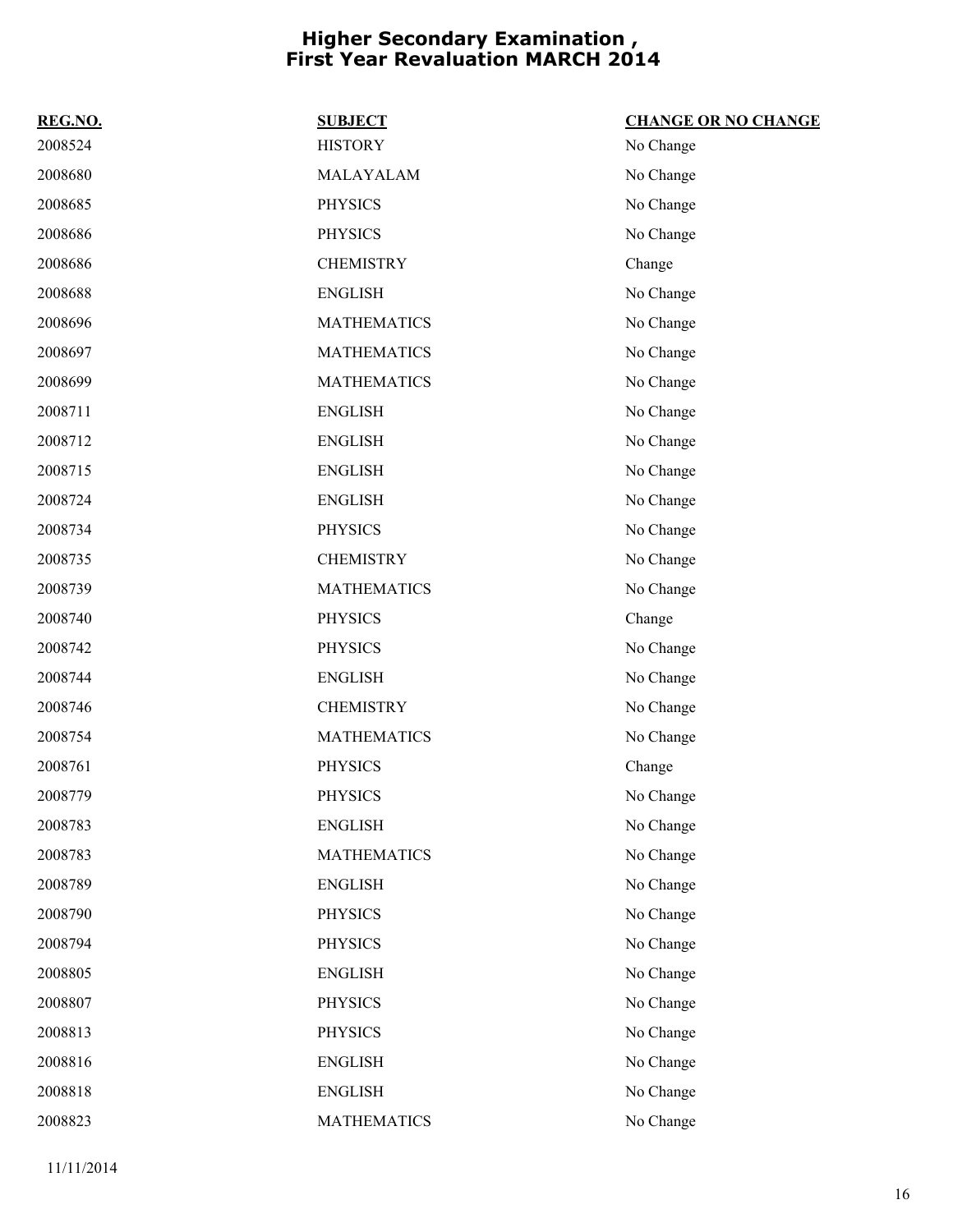| REG.NO. | <b>SUBJECT</b>          | <b>CHANGE OR NO CHANGE</b> |
|---------|-------------------------|----------------------------|
| 2008835 | <b>CHEMISTRY</b>        | No Change                  |
| 2008837 | <b>ENGLISH</b>          | No Change                  |
| 2008837 | <b>PHYSICS</b>          | No Change                  |
| 2008837 | <b>MATHEMATICS</b>      | No Change                  |
| 2008838 | <b>ENGLISH</b>          | No Change                  |
| 2008844 | <b>ENGLISH</b>          | No Change                  |
| 2008850 | <b>PHYSICS</b>          | No Change                  |
| 2008851 | <b>PHYSICS</b>          | No Change                  |
| 2008851 | <b>CHEMISTRY</b>        | No Change                  |
| 2008855 | <b>HINDI</b>            | Change                     |
| 2008858 | <b>PHYSICS</b>          | No Change                  |
| 2008868 | <b>ENGLISH</b>          | No Change                  |
| 2008868 | <b>CHEMISTRY</b>        | No Change                  |
| 2008894 | <b>CHEMISTRY</b>        | No Change                  |
| 2008902 | MALAYALAM               | Change                     |
| 2008904 | MALAYALAM               | No Change                  |
| 2008909 | MALAYALAM               | Change                     |
| 2008910 | MALAYALAM               | Change                     |
| 2008911 | MALAYALAM               | No Change                  |
| 2008912 | MALAYALAM               | Change                     |
| 2008917 | <b>ENGLISH</b>          | No Change                  |
| 2008949 | <b>ENGLISH</b>          | No Change                  |
| 2008949 | <b>COMPUTER SCIENCE</b> | No Change                  |
| 2008959 | <b>ENGLISH</b>          | Change                     |
| 2008962 | <b>ENGLISH</b>          | No Change                  |
| 2008962 | <b>MATHEMATICS</b>      | No Change                  |
| 2008966 | <b>MATHEMATICS</b>      | No Change                  |
| 2008968 | <b>PHYSICS</b>          | No Change                  |
| 2008968 | <b>MATHEMATICS</b>      | No Change                  |
| 2008974 | <b>CHEMISTRY</b>        | No Change                  |
| 2009089 | <b>HINDI</b>            | Change                     |
| 2009094 | <b>ENGLISH</b>          | No Change                  |
| 2009095 | <b>HINDI</b>            | Change                     |
| 2009098 | <b>MATHEMATICS</b>      | No Change                  |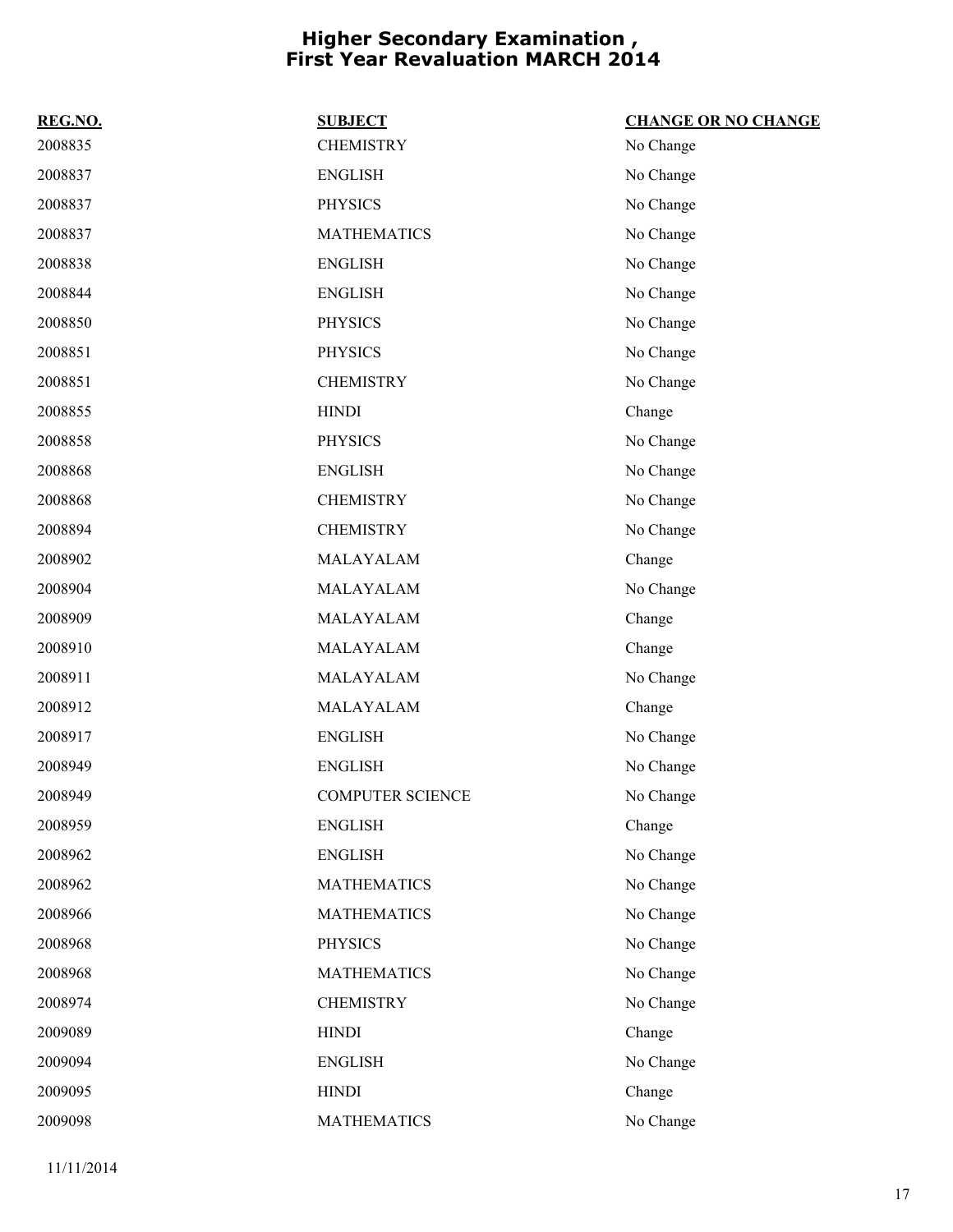| REG.NO. | <b>SUBJECT</b>                                        | <b>CHANGE OR NO CHANGE</b> |
|---------|-------------------------------------------------------|----------------------------|
| 2009111 | <b>HINDI</b>                                          | No Change                  |
| 2009124 | <b>HINDI</b>                                          | Change                     |
| 2009129 | <b>ENGLISH</b>                                        | No Change                  |
| 2009129 | <b>MATHEMATICS</b>                                    | No Change                  |
| 2009130 | <b>HINDI</b>                                          | Change                     |
| 2009225 | <b>ENGLISH</b>                                        | No Change                  |
| 2009225 | <b>BIOLOGY</b>                                        | No Change                  |
| 2009225 | <b>MATHEMATICS</b>                                    | No Change                  |
| 2009228 | <b>PHYSICS</b>                                        | Change                     |
| 2009232 | <b>PHYSICS</b>                                        | Change                     |
| 2009236 | <b>ENGLISH</b>                                        | Change                     |
| 2009236 | <b>MATHEMATICS</b>                                    | No Change                  |
| 2009241 | <b>ENGLISH</b>                                        | No Change                  |
| 2009244 | <b>ENGLISH</b>                                        | No Change                  |
| 2009248 | <b>PHYSICS</b>                                        | No Change                  |
| 2009250 | <b>MATHEMATICS</b>                                    | No Change                  |
| 2009252 | <b>MATHEMATICS</b>                                    | No Change                  |
| 2009261 | <b>ENGLISH</b>                                        | No Change                  |
| 2009261 | <b>MATHEMATICS</b>                                    | No Change                  |
| 2009266 | <b>ENGLISH</b>                                        | No Change                  |
| 2009270 | <b>ENGLISH</b>                                        | No Change                  |
| 2009270 | <b>BIOLOGY</b>                                        | No Change                  |
| 2009281 | <b>MATHEMATICS</b>                                    | No Change                  |
| 2009294 | <b>MATHEMATICS</b>                                    | No Change                  |
| 2009296 | <b>CHEMISTRY</b>                                      | No Change                  |
| 2009299 | <b>ENGLISH</b>                                        | No Change                  |
| 2009308 | <b>ENGLISH</b>                                        | No Change                  |
| 2009308 | <b>PHYSICS</b>                                        | Change                     |
| 2009309 | <b>ENGLISH</b>                                        | No Change                  |
| 2009309 | <b>CHEMISTRY</b>                                      | No Change                  |
| 2009326 | <b>CHEMISTRY</b>                                      | Change                     |
| 2009326 | <b>BIOLOGY</b>                                        | Change                     |
| 2009378 | <b>BUSINESS STUDIES WITH</b><br>FUNCTIONAL MANAGEMENT | No Change                  |
| 2009382 | <b>ENGLISH</b>                                        | No Change                  |

11/11/2014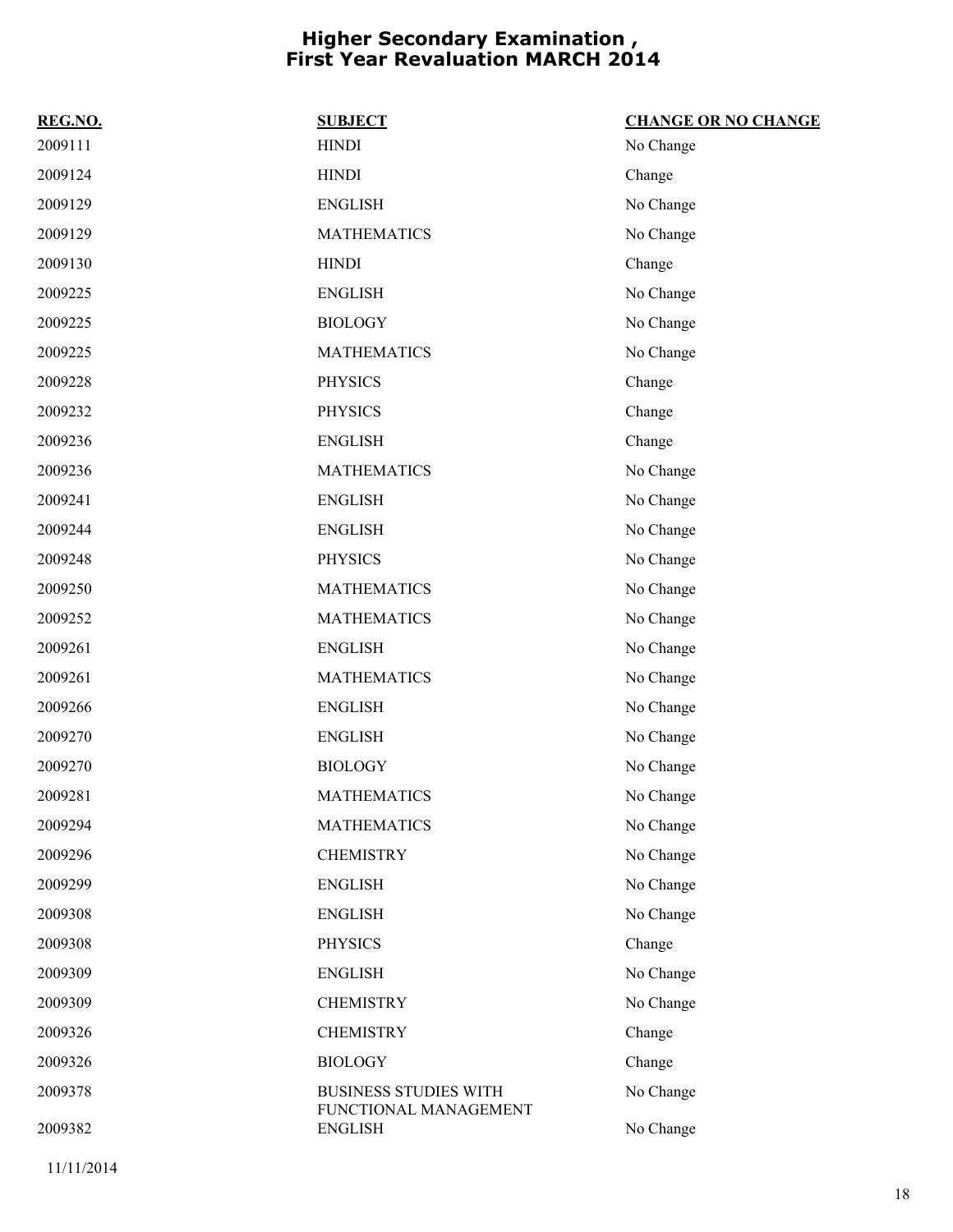| REG.NO. | <b>SUBJECT</b>     | <b>CHANGE OR NO CHANGE</b> |
|---------|--------------------|----------------------------|
| 2009583 | <b>MATHEMATICS</b> | No Change                  |
| 2009592 | <b>ENGLISH</b>     | Change                     |
| 2009595 | <b>ENGLISH</b>     | Change                     |
| 2009595 | MALAYALAM          | No Change                  |
| 2009595 | <b>MATHEMATICS</b> | No Change                  |
| 2009599 | <b>MATHEMATICS</b> | No Change                  |
| 2009601 | <b>PHYSICS</b>     | No Change                  |
| 2009608 | <b>BIOLOGY</b>     | No Change                  |
| 2009608 | <b>MATHEMATICS</b> | No Change                  |
| 2009610 | <b>CHEMISTRY</b>   | No Change                  |
| 2009616 | <b>CHEMISTRY</b>   | Change                     |
| 2009617 | <b>PHYSICS</b>     | No Change                  |
| 2009620 | <b>MATHEMATICS</b> | No Change                  |
| 2009622 | <b>PHYSICS</b>     | No Change                  |
| 2009629 | <b>BIOLOGY</b>     | No Change                  |
| 2009636 | <b>ENGLISH</b>     | No Change                  |
| 2009650 | <b>PHYSICS</b>     | No Change                  |
| 2009656 | <b>ENGLISH</b>     | No Change                  |
| 2009657 | <b>MATHEMATICS</b> | No Change                  |
| 2009677 | <b>CHEMISTRY</b>   | No Change                  |
| 2009681 | <b>ENGLISH</b>     | No Change                  |
| 2009681 | <b>PHYSICS</b>     | No Change                  |
| 2009686 | <b>BIOLOGY</b>     | No Change                  |
| 2009687 | <b>ENGLISH</b>     | No Change                  |
| 2009687 | <b>PHYSICS</b>     | Change                     |
| 2009687 | <b>MATHEMATICS</b> | No Change                  |
| 2009694 | <b>BIOLOGY</b>     | No Change                  |
| 2009694 | <b>MATHEMATICS</b> | No Change                  |
| 2009696 | <b>PHYSICS</b>     | No Change                  |
| 2009696 | <b>MATHEMATICS</b> | No Change                  |
| 2009921 | <b>ENGLISH</b>     | No Change                  |
| 2009935 | <b>MATHEMATICS</b> | No Change                  |
| 2009942 | <b>ENGLISH</b>     | No Change                  |
| 2009964 | <b>ENGLISH</b>     | No Change                  |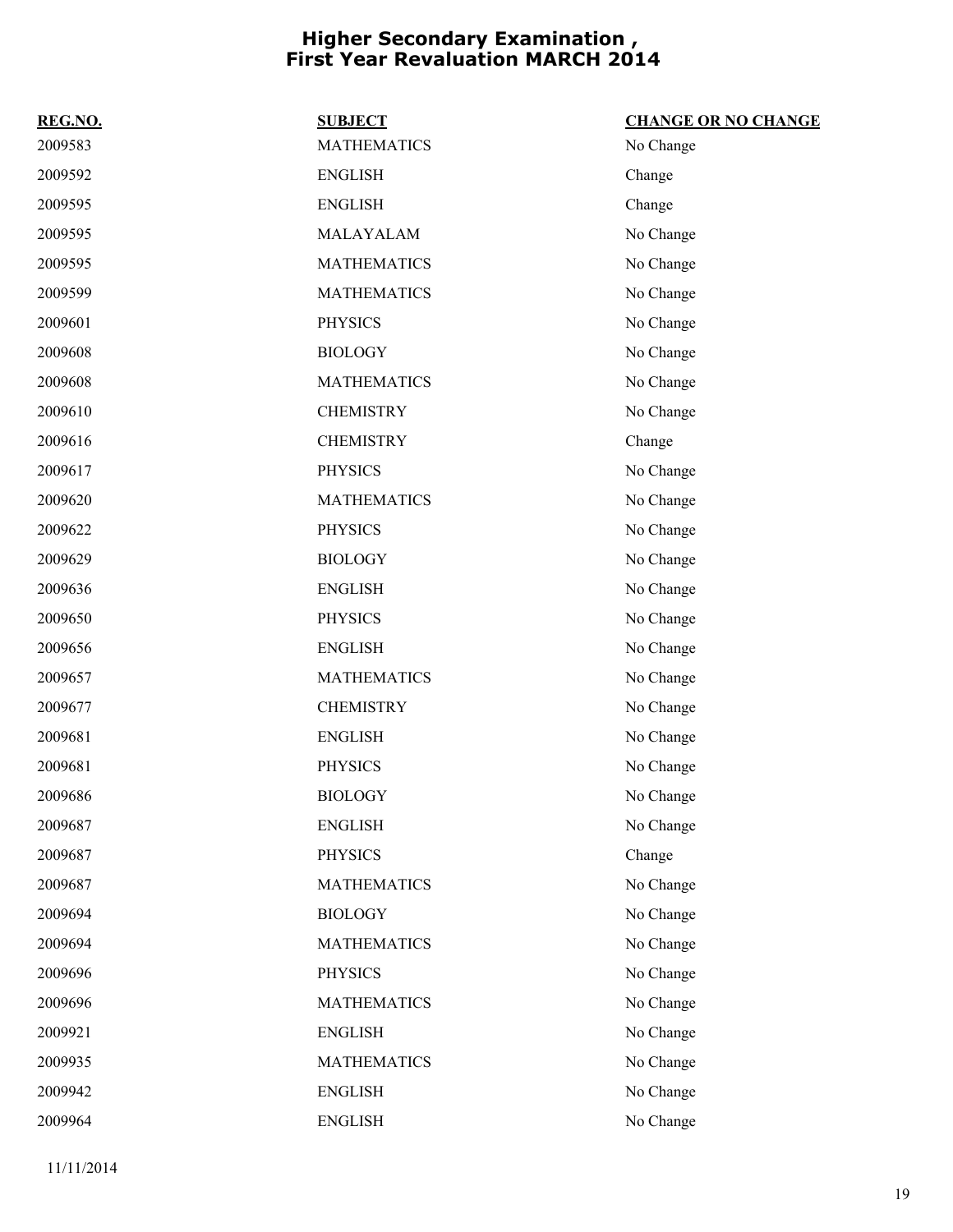| REG.NO. | <b>SUBJECT</b>                                                               | <b>CHANGE OR NO CHANGE</b> |
|---------|------------------------------------------------------------------------------|----------------------------|
| 2009964 | <b>MATHEMATICS</b>                                                           | No Change                  |
| 2009982 | <b>HINDI</b>                                                                 | No Change                  |
| 2010004 | <b>MATHEMATICS</b>                                                           | No Change                  |
| 2010007 | <b>CHEMISTRY</b>                                                             | No Change                  |
| 2010010 | <b>ENGLISH</b>                                                               | No Change                  |
| 2010015 | <b>ENGLISH</b>                                                               | No Change                  |
| 2010015 | <b>COMPUTER SCIENCE</b>                                                      | No Change                  |
| 2010093 | <b>MATHEMATICS</b>                                                           | Change                     |
| 2010093 | <b>ECONOMICS</b>                                                             | No Change                  |
| 2010093 | ACCOUNTANCY WITH                                                             | No Change                  |
| 2010127 | <b>COMPUTER ACCOUNTING</b><br>ACCOUNTANCY WITH<br><b>COMPUTER ACCOUNTING</b> | No Change                  |
| 2010133 | <b>ENGLISH</b>                                                               | No Change                  |
| 2010134 | <b>ECONOMICS</b>                                                             | No Change                  |
| 2010234 | <b>CHEMISTRY</b>                                                             | No Change                  |
| 2010243 | <b>PHYSICS</b>                                                               | No Change                  |
| 2010252 | <b>ENGLISH</b>                                                               | No Change                  |
| 2010252 | <b>CHEMISTRY</b>                                                             | No Change                  |
| 2010252 | <b>MATHEMATICS</b>                                                           | No Change                  |
| 2010254 | <b>PHYSICS</b>                                                               | Change                     |
| 2010264 | <b>ENGLISH</b>                                                               | No Change                  |
| 2010267 | <b>PHYSICS</b>                                                               | Change                     |
| 2010269 | <b>MATHEMATICS</b>                                                           | No Change                  |
| 2010272 | <b>ENGLISH</b>                                                               | No Change                  |
| 2010272 | <b>PHYSICS</b>                                                               | No Change                  |
| 2010273 | MALAYALAM                                                                    | Change                     |
| 2010274 | <b>CHEMISTRY</b>                                                             | No Change                  |
| 2010275 | <b>MATHEMATICS</b>                                                           | No Change                  |
| 2010277 | MALAYALAM                                                                    | No Change                  |
| 2010278 | <b>BIOLOGY</b>                                                               | No Change                  |
| 2010281 | <b>ENGLISH</b>                                                               | No Change                  |
| 2010290 | <b>ENGLISH</b>                                                               | No Change                  |
| 2010299 | <b>ENGLISH</b>                                                               | No Change                  |
| 2010342 | <b>CHEMISTRY</b>                                                             | No Change                  |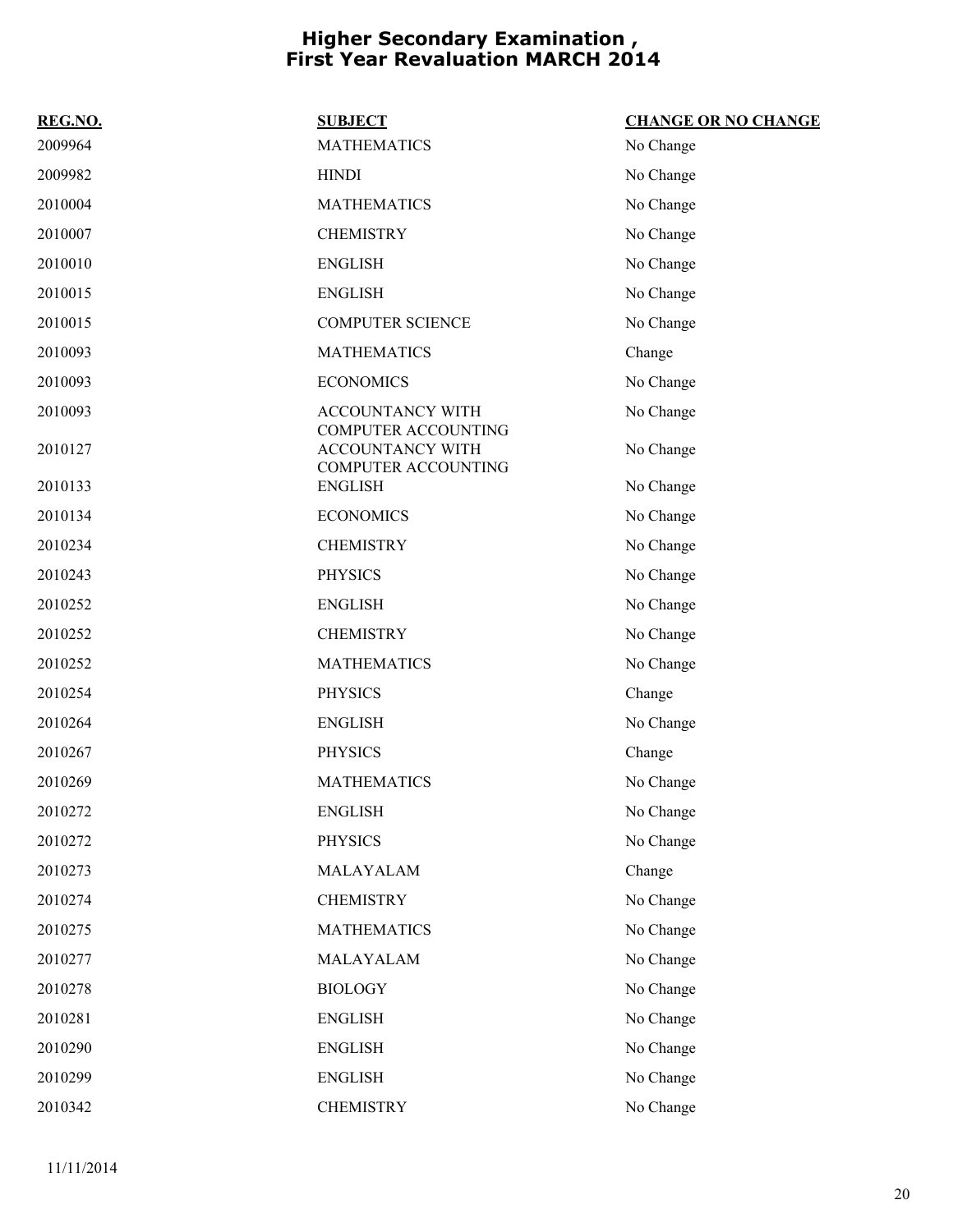| REG.NO. | <b>SUBJECT</b>                                                                 | <b>CHANGE OR NO CHANGE</b> |
|---------|--------------------------------------------------------------------------------|----------------------------|
| 2010347 | <b>ENGLISH</b>                                                                 | Change                     |
| 2010347 | <b>ARABIC</b>                                                                  | No Change                  |
| 2010348 | <b>ARABIC</b>                                                                  | Change                     |
| 2010351 | <b>ARABIC</b>                                                                  | No Change                  |
| 2010860 | <b>MATHEMATICS</b>                                                             | No Change                  |
| 2010938 | <b>PHYSICS</b>                                                                 | No Change                  |
| 2010956 | <b>PHYSICS</b>                                                                 | No Change                  |
| 2010970 | <b>CHEMISTRY</b>                                                               | Change                     |
| 2010974 | <b>PHYSICS</b>                                                                 | No Change                  |
| 2010974 | <b>CHEMISTRY</b>                                                               | Change                     |
| 2010976 | <b>BIOLOGY</b>                                                                 | No Change                  |
| 2010985 | <b>ENGLISH</b>                                                                 | Change                     |
| 2010985 | <b>COMPUTER SCIENCE</b>                                                        | No Change                  |
| 2010997 | <b>PHYSICS</b>                                                                 | No Change                  |
| 2011001 | <b>PHYSICS</b>                                                                 | No Change                  |
| 2011007 | <b>CHEMISTRY</b>                                                               | No Change                  |
| 2011007 | <b>MATHEMATICS</b>                                                             | No Change                  |
| 2011022 | <b>PHYSICS</b>                                                                 | Change                     |
| 2011025 | <b>CHEMISTRY</b>                                                               | No Change                  |
| 2011027 | <b>ENGLISH</b>                                                                 | Change                     |
| 2011027 | <b>MATHEMATICS</b>                                                             | No Change                  |
| 2011032 | <b>MATHEMATICS</b>                                                             | No Change                  |
| 2011039 | <b>COMPUTER SCIENCE</b>                                                        | No Change                  |
| 2011041 | <b>CHEMISTRY</b>                                                               | No Change                  |
| 2011105 | <b>BUSINESS STUDIES WITH</b>                                                   | Change                     |
| 2011107 | FUNCTIONAL MANAGEMENT<br><b>BUSINESS STUDIES WITH</b><br>FUNCTIONAL MANAGEMENT | Change                     |
| 2011107 | ACCOUNTANCY WITH                                                               | No Change                  |
| 2011122 | <b>COMPUTER ACCOUNTING</b><br><b>COMPUTER APPLICATION</b>                      | No Change                  |
| 2011123 | <b>BUSINESS STUDIES WITH</b>                                                   | No Change                  |
| 2011156 | FUNCTIONAL MANAGEMENT<br><b>BUSINESS STUDIES WITH</b>                          | No Change                  |
|         | FUNCTIONAL MANAGEMENT                                                          |                            |
| 2011435 | <b>ENGLISH</b>                                                                 | No Change                  |
| 2011462 | <b>PHYSICS</b>                                                                 | No Change                  |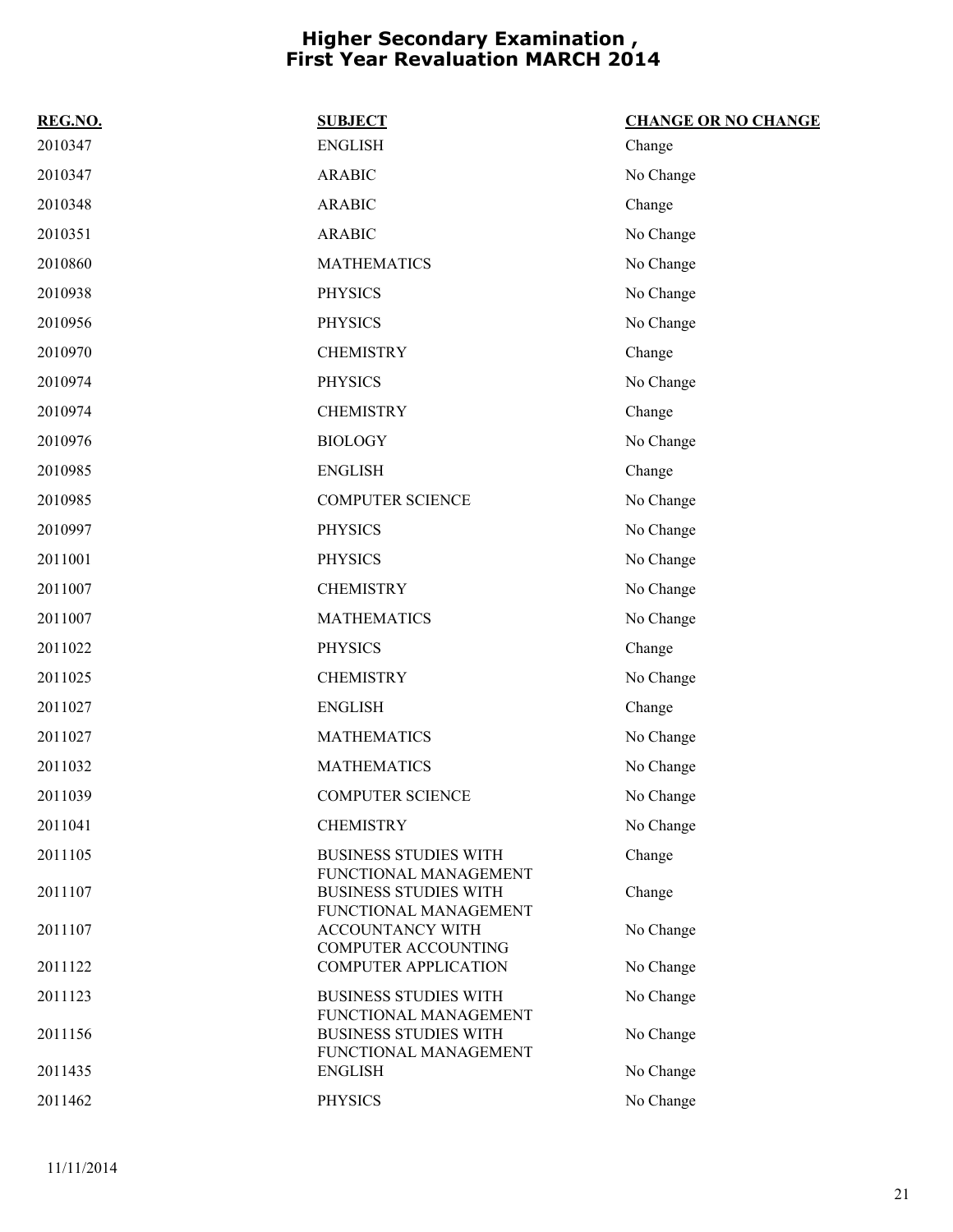| REG.NO. | <b>SUBJECT</b>                                   | <b>CHANGE OR NO CHANGE</b> |
|---------|--------------------------------------------------|----------------------------|
| 2011462 | <b>CHEMISTRY</b>                                 | No Change                  |
| 2011462 | <b>BIOLOGY</b>                                   | No Change                  |
| 2011462 | <b>MATHEMATICS</b>                               | No Change                  |
| 2011588 | <b>ENGLISH</b>                                   | No Change                  |
| 2011588 | <b>PHYSICS</b>                                   | No Change                  |
| 2011618 | <b>ENGLISH</b>                                   | Change                     |
| 2011622 | <b>ENGLISH</b>                                   | Change                     |
| 2011627 | <b>ENGLISH</b>                                   | Change                     |
| 2011701 | <b>ENGLISH</b>                                   | No Change                  |
| 2011701 | <b>MATHEMATICS</b>                               | No Change                  |
| 2011743 | <b>COMPUTER APPLICATION</b>                      | No Change                  |
| 2011874 | <b>HINDI</b>                                     | No Change                  |
| 2011877 | <b>PHYSICS</b>                                   | No Change                  |
| 2011917 | <b>PHYSICS</b>                                   | No Change                  |
| 2011918 | <b>MATHEMATICS</b>                               | No Change                  |
| 2011961 | <b>MATHEMATICS</b>                               | No Change                  |
| 2011961 | ACCOUNTANCY WITH                                 | Change                     |
| 2011972 | <b>COMPUTER ACCOUNTING</b><br><b>MATHEMATICS</b> | No Change                  |
| 2012089 | <b>ENGLISH</b>                                   | Change                     |
| 2012090 | <b>MATHEMATICS</b>                               | No Change                  |
| 2012103 | <b>ENGLISH</b>                                   | Change                     |
| 2012115 | <b>CHEMISTRY</b>                                 | No Change                  |
| 2012115 | <b>MATHEMATICS</b>                               | No Change                  |
| 2012130 | <b>CHEMISTRY</b>                                 | No Change                  |
| 2012142 | <b>ENGLISH</b>                                   | No Change                  |
| 2012332 | <b>ENGLISH</b>                                   | No Change                  |
| 2012337 | <b>ENGLISH</b>                                   | No Change                  |
| 2012337 | <b>PHYSICS</b>                                   | No Change                  |
| 2012341 | <b>MATHEMATICS</b>                               | No Change                  |
| 2012353 | <b>PHYSICS</b>                                   | No Change                  |
| 2012355 | <b>PHYSICS</b>                                   | No Change                  |
| 2012359 | <b>ENGLISH</b>                                   | No Change                  |
| 2012383 | <b>PHYSICS</b>                                   | No Change                  |
| 2012389 | <b>PHYSICS</b>                                   | No Change                  |

11/11/2014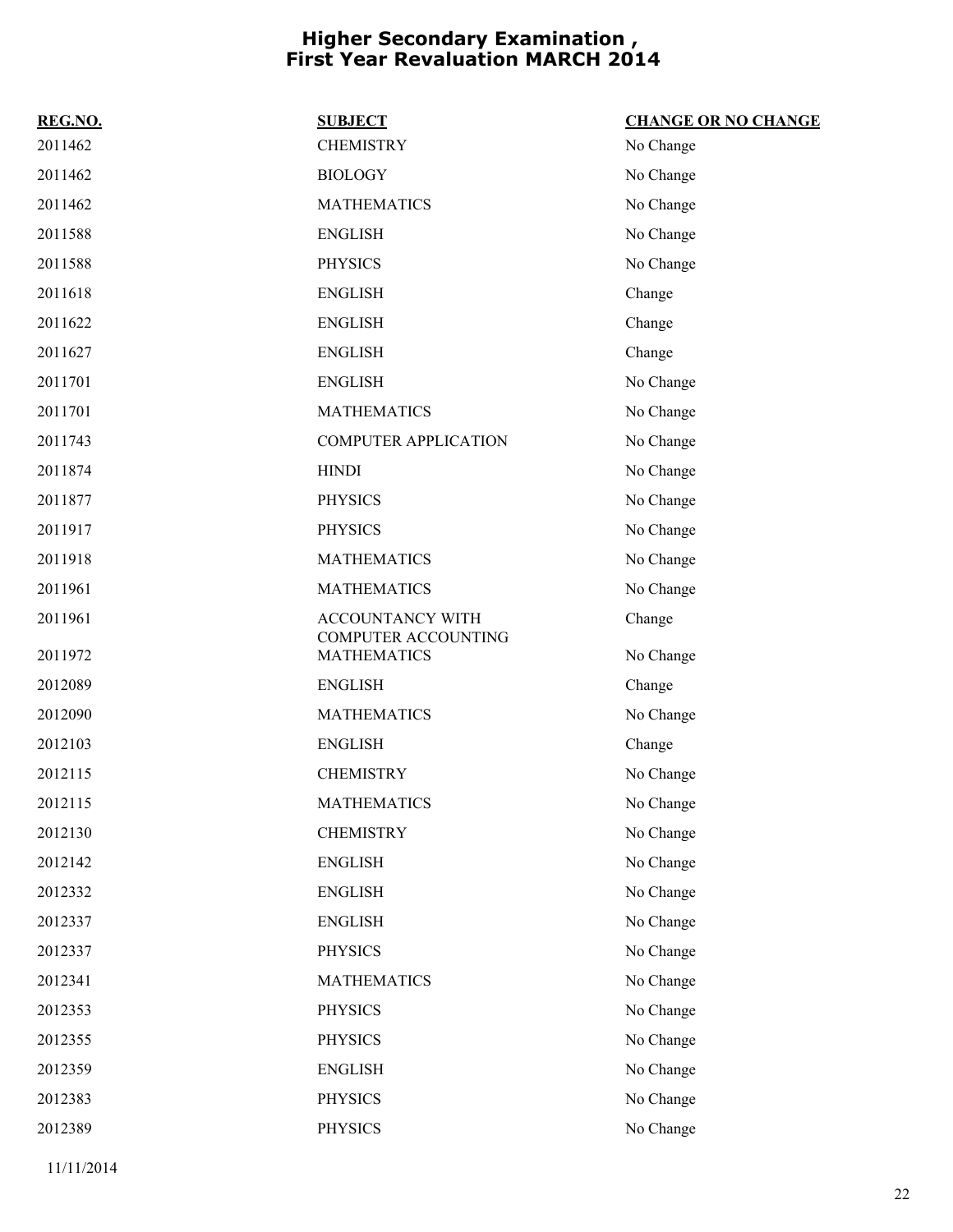| REG.NO. | <b>SUBJECT</b>                        | <b>CHANGE OR NO CHANGE</b> |
|---------|---------------------------------------|----------------------------|
| 2012396 | <b>ENGLISH</b>                        | No Change                  |
| 2012396 | <b>PHYSICS</b>                        | No Change                  |
| 2012400 | <b>PHYSICS</b>                        | Change                     |
| 2012412 | <b>PHYSICS</b>                        | No Change                  |
| 2012420 | <b>ENGLISH</b>                        | No Change                  |
| 2012421 | <b>CHEMISTRY</b>                      | Change                     |
| 2012423 | <b>ENGLISH</b>                        | No Change                  |
| 2012432 | <b>MATHEMATICS</b>                    | Change                     |
| 2012809 | <b>MATHEMATICS</b>                    | No Change                  |
| 2012820 | <b>ENGLISH</b>                        | No Change                  |
| 2012825 | <b>ENGLISH</b>                        | No Change                  |
| 2012831 | <b>ENGLISH</b>                        | No Change                  |
| 2012831 | <b>BIOLOGY</b>                        | No Change                  |
| 2012837 | <b>ENGLISH</b>                        | No Change                  |
| 2012845 | <b>BIOLOGY</b>                        | No Change                  |
| 2012847 | <b>ENGLISH</b>                        | No Change                  |
| 2012850 | <b>PHYSICS</b>                        | No Change                  |
| 2012852 | <b>PHYSICS</b>                        | No Change                  |
| 2012853 | <b>PHYSICS</b>                        | No Change                  |
| 2012880 | <b>PHYSICS</b>                        | No Change                  |
| 2012916 | <b>RUSSIAN</b>                        | No Change                  |
| 2013086 | <b>ECONOMICS</b>                      | Change                     |
| 2013093 | ACCOUNTANCY WITH                      | No Change                  |
| 2013198 | COMPUTER ACCOUNTING<br><b>ENGLISH</b> | No Change                  |
| 2013198 | <b>MATHEMATICS</b>                    | No Change                  |
| 2013209 | <b>ENGLISH</b>                        | No Change                  |
| 2013218 | <b>MATHEMATICS</b>                    | No Change                  |
| 2013219 | <b>PHYSICS</b>                        | Change                     |
| 2013243 | <b>CHEMISTRY</b>                      | No Change                  |
| 2013480 | MALAYALAM                             | No Change                  |
| 2013740 | <b>ENGLISH</b>                        | No Change                  |
| 2013896 | <b>ENGLISH</b>                        | No Change                  |
| 2013909 | MALAYALAM                             | Change                     |
| 2013934 | <b>MATHEMATICS</b>                    | No Change                  |
|         |                                       |                            |

11/11/2014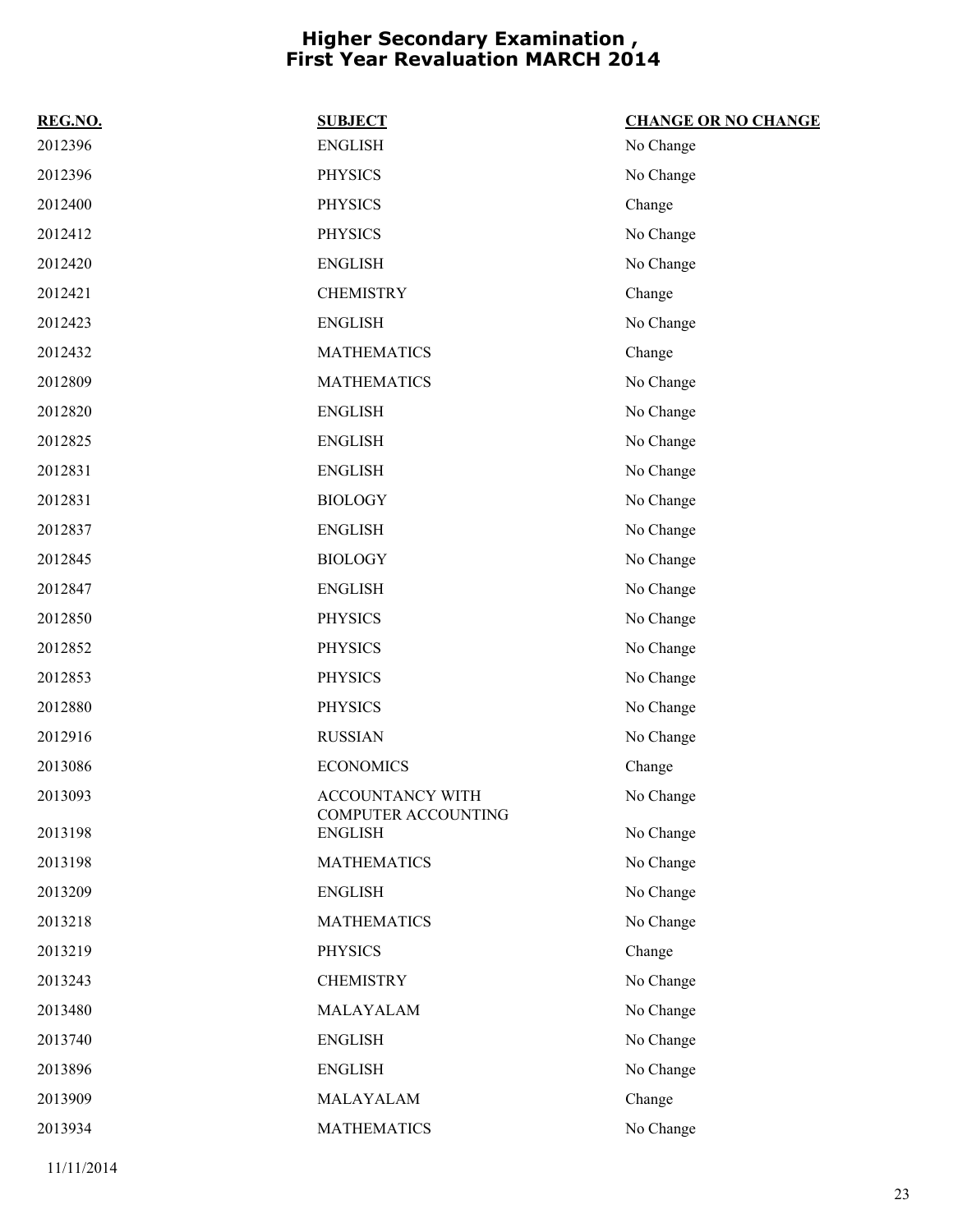| REG.NO. | <b>SUBJECT</b>              | <b>CHANGE OR NO CHANGE</b> |
|---------|-----------------------------|----------------------------|
| 2013957 | <b>ENGLISH</b>              | No Change                  |
| 2013985 | <b>MATHEMATICS</b>          | No Change                  |
| 2014006 | <b>ENGLISH</b>              | No Change                  |
| 2014044 | <b>ENGLISH</b>              | Change                     |
| 2014078 | <b>MATHEMATICS</b>          | No Change                  |
| 2014085 | <b>MATHEMATICS</b>          | No Change                  |
| 2014088 | <b>ENGLISH</b>              | Change                     |
| 2014089 | <b>ENGLISH</b>              | Change                     |
| 2014091 | <b>ENGLISH</b>              | Change                     |
| 2014092 | <b>ENGLISH</b>              | No Change                  |
| 2014107 | <b>MATHEMATICS</b>          | No Change                  |
| 2014247 | <b>ENGLISH</b>              | No Change                  |
| 2014247 | <b>COMPUTER APPLICATION</b> | No Change                  |
| 2014285 | <b>CHEMISTRY</b>            | No Change                  |
| 2014285 | <b>BIOLOGY</b>              | No Change                  |
| 2014303 | <b>ENGLISH</b>              | No Change                  |
| 2014305 | <b>ENGLISH</b>              | No Change                  |
| 2014306 | <b>ENGLISH</b>              | No Change                  |
| 2014308 | <b>ENGLISH</b>              | Change                     |
| 2014310 | <b>CHEMISTRY</b>            | No Change                  |
| 2014313 | <b>BIOLOGY</b>              | No Change                  |
| 2014314 | <b>BIOLOGY</b>              | No Change                  |
| 2014314 | <b>MATHEMATICS</b>          | No Change                  |
| 2014315 | <b>MATHEMATICS</b>          | No Change                  |
| 2014317 | <b>MATHEMATICS</b>          | No Change                  |
| 2014324 | <b>CHEMISTRY</b>            | No Change                  |
| 2014325 | <b>PHYSICS</b>              | No Change                  |
| 2014325 | <b>CHEMISTRY</b>            | No Change                  |
| 2014325 | <b>BIOLOGY</b>              | No Change                  |
| 2014327 | <b>MATHEMATICS</b>          | No Change                  |
| 2014330 | <b>CHEMISTRY</b>            | No Change                  |
| 2014330 | <b>MATHEMATICS</b>          | Change                     |
| 2014337 | <b>ENGLISH</b>              | No Change                  |
| 2014337 | MALAYALAM                   | Change                     |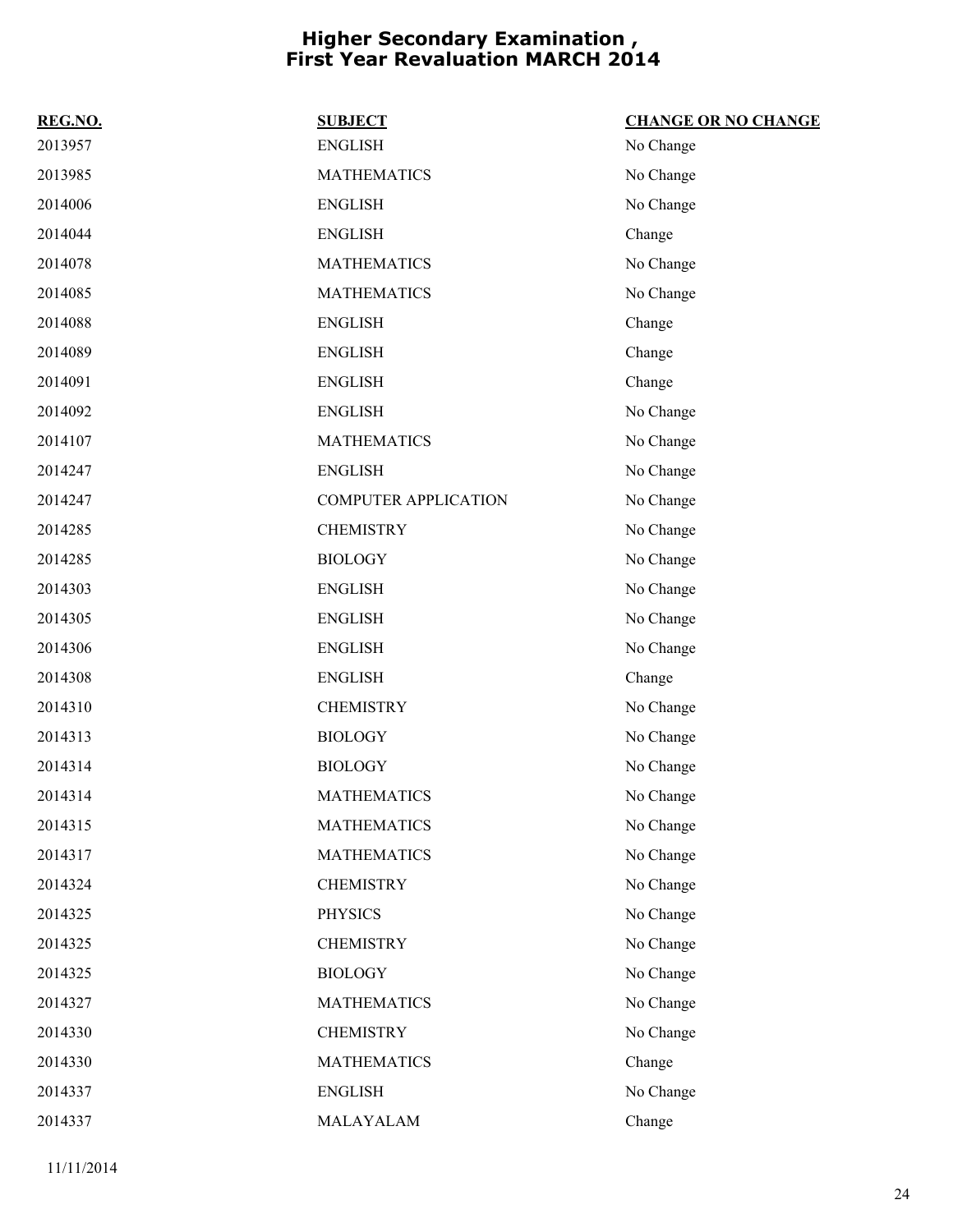| REG.NO. | <b>SUBJECT</b>     | <b>CHANGE OR NO CHANGE</b> |
|---------|--------------------|----------------------------|
| 2014337 | <b>PHYSICS</b>     | No Change                  |
| 2014345 | <b>MATHEMATICS</b> | No Change                  |
| 2014348 | <b>PHYSICS</b>     | No Change                  |
| 2014354 | <b>PHYSICS</b>     | No Change                  |
| 2014356 | <b>CHEMISTRY</b>   | No Change                  |
| 2014367 | <b>PHYSICS</b>     | No Change                  |
| 2014367 | <b>CHEMISTRY</b>   | No Change                  |
| 2014367 | <b>MATHEMATICS</b> | No Change                  |
| 2014370 | <b>ENGLISH</b>     | No Change                  |
| 2014370 | <b>MATHEMATICS</b> | No Change                  |
| 2014374 | <b>MATHEMATICS</b> | No Change                  |
| 2014393 | <b>ENGLISH</b>     | No Change                  |
| 2014394 | <b>ENGLISH</b>     | No Change                  |
| 2014395 | <b>ENGLISH</b>     | No Change                  |
| 2014395 | <b>CHEMISTRY</b>   | No Change                  |
| 2014426 | <b>ENGLISH</b>     | No Change                  |
| 2014426 | <b>MATHEMATICS</b> | No Change                  |
| 2014438 | <b>HINDI</b>       | No Change                  |
| 2014449 | <b>HINDI</b>       | No Change                  |
| 2014452 | <b>ARABIC</b>      | Change                     |
| 2014453 | <b>ENGLISH</b>     | No Change                  |
| 2014455 | <b>ENGLISH</b>     | No Change                  |
| 2014455 | <b>CHEMISTRY</b>   | No Change                  |
| 2014457 | <b>CHEMISTRY</b>   | No Change                  |
| 2014458 | <b>MATHEMATICS</b> | No Change                  |
| 2014459 | <b>CHEMISTRY</b>   | No Change                  |
| 2014461 | <b>BIOLOGY</b>     | No Change                  |
| 2014465 | <b>ENGLISH</b>     | No Change                  |
| 2014466 | <b>ENGLISH</b>     | No Change                  |
| 2014474 | <b>ENGLISH</b>     | No Change                  |
| 2014474 | <b>PHYSICS</b>     | No Change                  |
| 2014476 | <b>PHYSICS</b>     | No Change                  |
| 2014479 | <b>ENGLISH</b>     | No Change                  |
| 2014487 | <b>ENGLISH</b>     | No Change                  |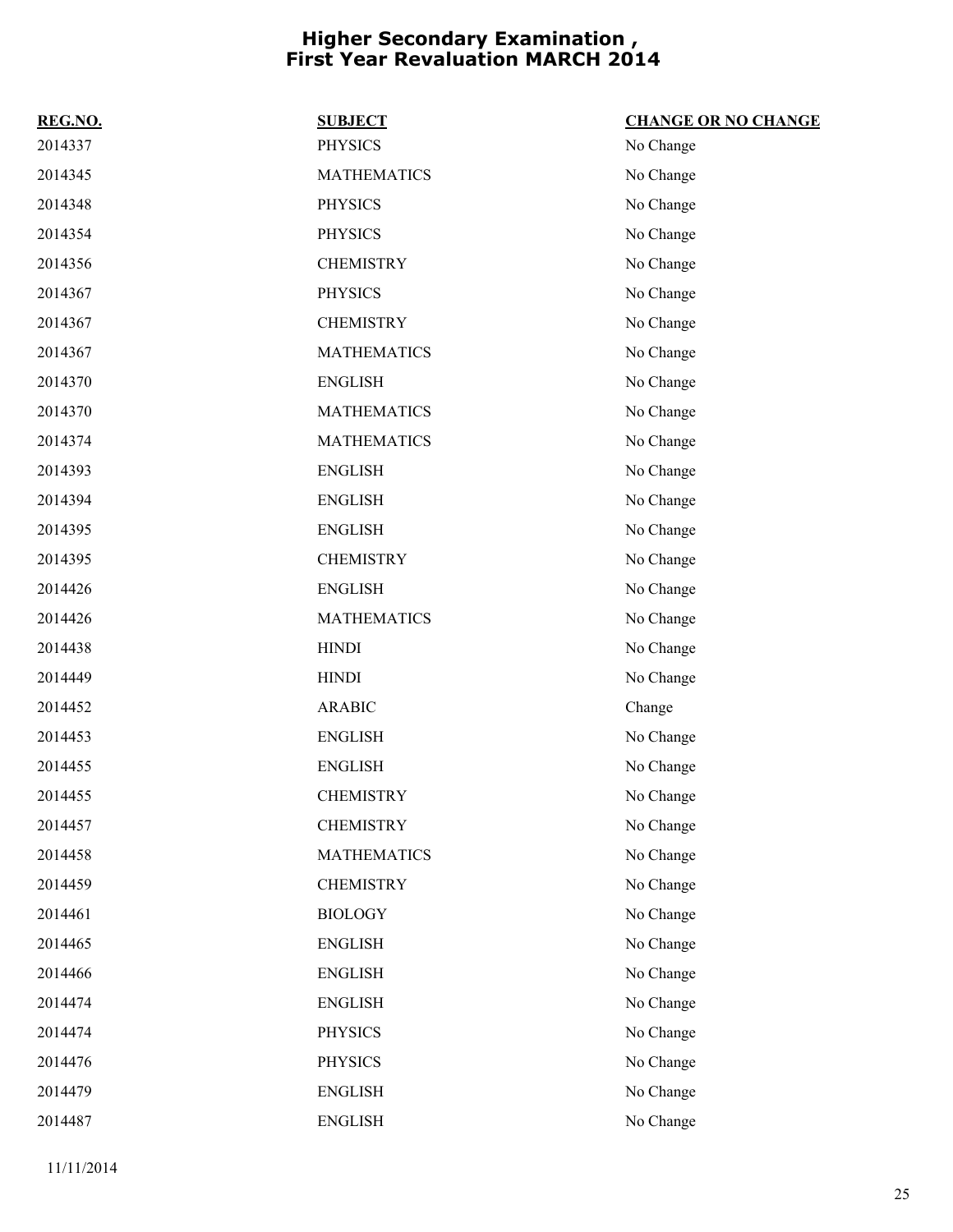| REG.NO. | <b>SUBJECT</b>                                                                      | <b>CHANGE OR NO CHANGE</b> |
|---------|-------------------------------------------------------------------------------------|----------------------------|
| 2014498 | <b>HINDI</b>                                                                        | No Change                  |
| 2014501 | <b>ENGLISH</b>                                                                      | No Change                  |
| 2014502 | <b>ENGLISH</b>                                                                      | No Change                  |
| 2014502 | <b>COMPUTER SCIENCE</b>                                                             | No Change                  |
| 2014513 | <b>PHYSICS</b>                                                                      | No Change                  |
| 2014520 | <b>COMPUTER SCIENCE</b>                                                             | No Change                  |
| 2014521 | <b>ENGLISH</b>                                                                      | No Change                  |
| 2014521 | <b>HINDI</b>                                                                        | No Change                  |
| 2014531 | <b>ENGLISH</b>                                                                      | No Change                  |
| 2014531 | <b>HISTORY</b>                                                                      | No Change                  |
| 2014547 | <b>ENGLISH</b>                                                                      | No Change                  |
| 2014586 | <b>ECONOMICS</b>                                                                    | No Change                  |
| 2014586 | <b>BUSINESS STUDIES WITH</b>                                                        | No Change                  |
| 2014592 | FUNCTIONAL MANAGEMENT<br><b>ENGLISH</b>                                             | No Change                  |
| 2014592 | <b>ACCOUNTANCY WITH</b>                                                             | No Change                  |
| 2014594 | <b>COMPUTER ACCOUNTING</b><br><b>ACCOUNTANCY WITH</b><br><b>COMPUTER ACCOUNTING</b> | No Change                  |
| 2014595 | <b>ECONOMICS</b>                                                                    | No Change                  |
| 2014596 | <b>ACCOUNTANCY WITH</b>                                                             | No Change                  |
| 2014606 | <b>COMPUTER ACCOUNTING</b><br><b>ENGLISH</b>                                        | Change                     |
| 2014614 | <b>ECONOMICS</b>                                                                    | No Change                  |
| 2014614 | <b>BUSINESS STUDIES WITH</b><br>FUNCTIONAL MANAGEMENT                               | No Change                  |
| 2014630 | <b>ECONOMICS</b>                                                                    | No Change                  |
| 2014633 | ACCOUNTANCY WITH                                                                    | No Change                  |
| 2014636 | <b>COMPUTER ACCOUNTING</b><br><b>BUSINESS STUDIES WITH</b><br>FUNCTIONAL MANAGEMENT | No Change                  |
| 2014639 | <b>ACCOUNTANCY WITH</b>                                                             | No Change                  |
| 2014681 | <b>COMPUTER ACCOUNTING</b><br><b>ENGLISH</b>                                        | No Change                  |
| 2014715 | <b>CHEMISTRY</b>                                                                    | No Change                  |
| 2014742 | <b>MATHEMATICS</b>                                                                  | Change                     |
| 2014755 | <b>ENGLISH</b>                                                                      | No Change                  |
| 2014755 | MALAYALAM                                                                           | No Change                  |
| 2014755 | <b>MATHEMATICS</b>                                                                  | No Change                  |
| 2014781 | <b>ENGLISH</b>                                                                      | No Change                  |
|         |                                                                                     |                            |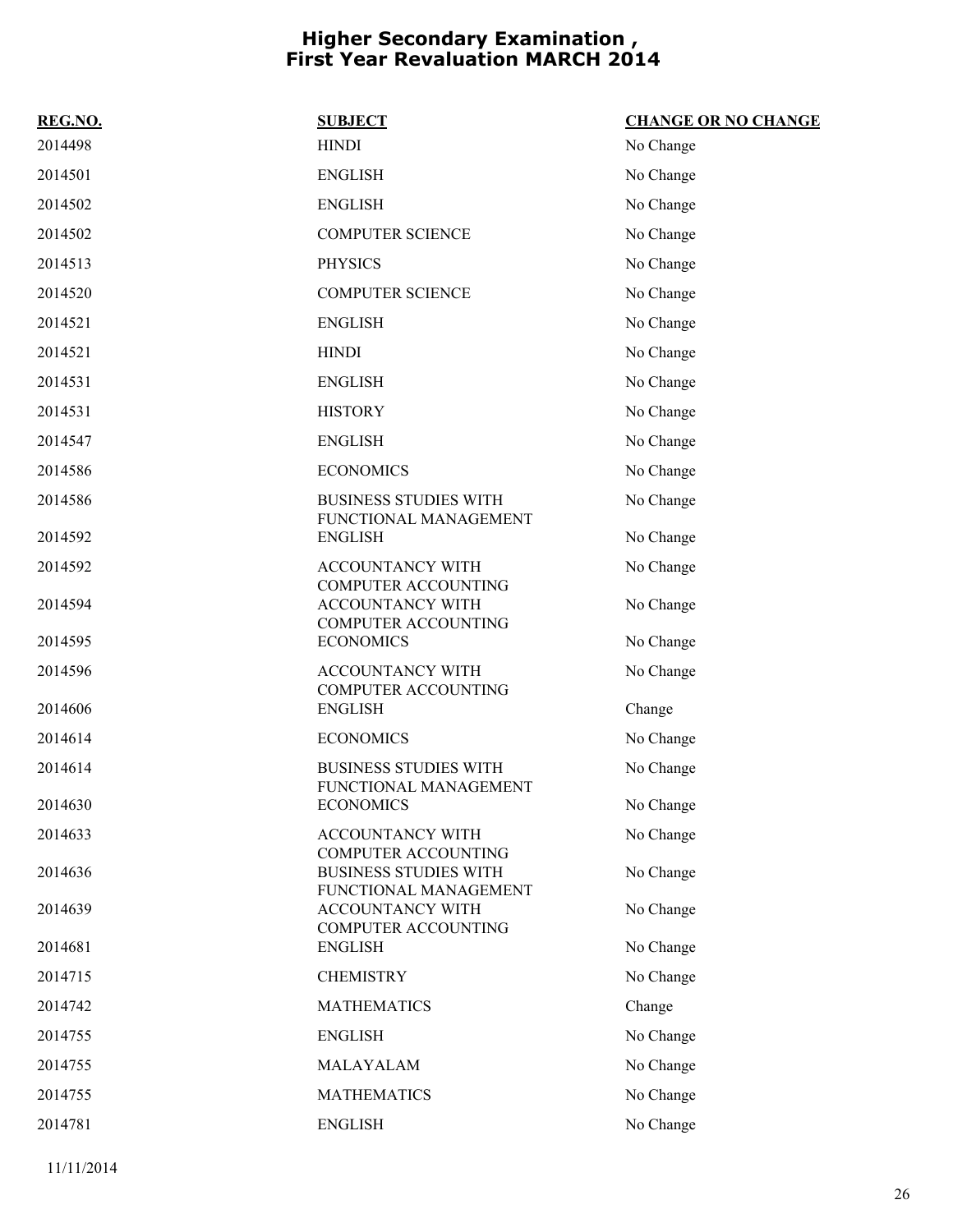| REG.NO. | <b>SUBJECT</b>     | <b>CHANGE OR NO CHANGE</b> |
|---------|--------------------|----------------------------|
| 2014785 | <b>ENGLISH</b>     | Change                     |
| 2014791 | <b>ENGLISH</b>     | No Change                  |
| 2014791 | <b>HINDI</b>       | Change                     |
| 2014792 | <b>HINDI</b>       | No Change                  |
| 2014798 | <b>ENGLISH</b>     | No Change                  |
| 2014798 | <b>MATHEMATICS</b> | Change                     |
| 2014804 | <b>ENGLISH</b>     | No Change                  |
| 2014805 | <b>ENGLISH</b>     | No Change                  |
| 2014810 | <b>MATHEMATICS</b> | No Change                  |
| 2014813 | <b>MATHEMATICS</b> | No Change                  |
| 2014818 | <b>ENGLISH</b>     | No Change                  |
| 2014819 | <b>ENGLISH</b>     | No Change                  |
| 2014825 | <b>MATHEMATICS</b> | Change                     |
| 2014826 | <b>ENGLISH</b>     | No Change                  |
| 2014826 | <b>MATHEMATICS</b> | No Change                  |
| 2015236 | <b>ENGLISH</b>     | No Change                  |
| 2015237 | <b>MATHEMATICS</b> | No Change                  |
| 2015257 | <b>BIOLOGY</b>     | No Change                  |
| 2015271 | <b>CHEMISTRY</b>   | Change                     |
| 2015271 | <b>MATHEMATICS</b> | No Change                  |
| 2015272 | <b>ENGLISH</b>     | No Change                  |
| 2015272 | <b>MATHEMATICS</b> | No Change                  |
| 2015294 | <b>PHYSICS</b>     | No Change                  |
| 2015300 | <b>PHYSICS</b>     | No Change                  |
| 2015300 | <b>BIOLOGY</b>     | No Change                  |
| 2015300 | <b>MATHEMATICS</b> | No Change                  |
| 2015302 | <b>PHYSICS</b>     | No Change                  |
| 2015302 | <b>CHEMISTRY</b>   | No Change                  |
| 2015303 | <b>CHEMISTRY</b>   | No Change                  |
| 2015307 | <b>HINDI</b>       | No Change                  |
| 2015310 | <b>MATHEMATICS</b> | No Change                  |
| 2015318 | <b>MATHEMATICS</b> | No Change                  |
| 2015335 | <b>ENGLISH</b>     | No Change                  |
| 2015461 | <b>CHEMISTRY</b>   | No Change                  |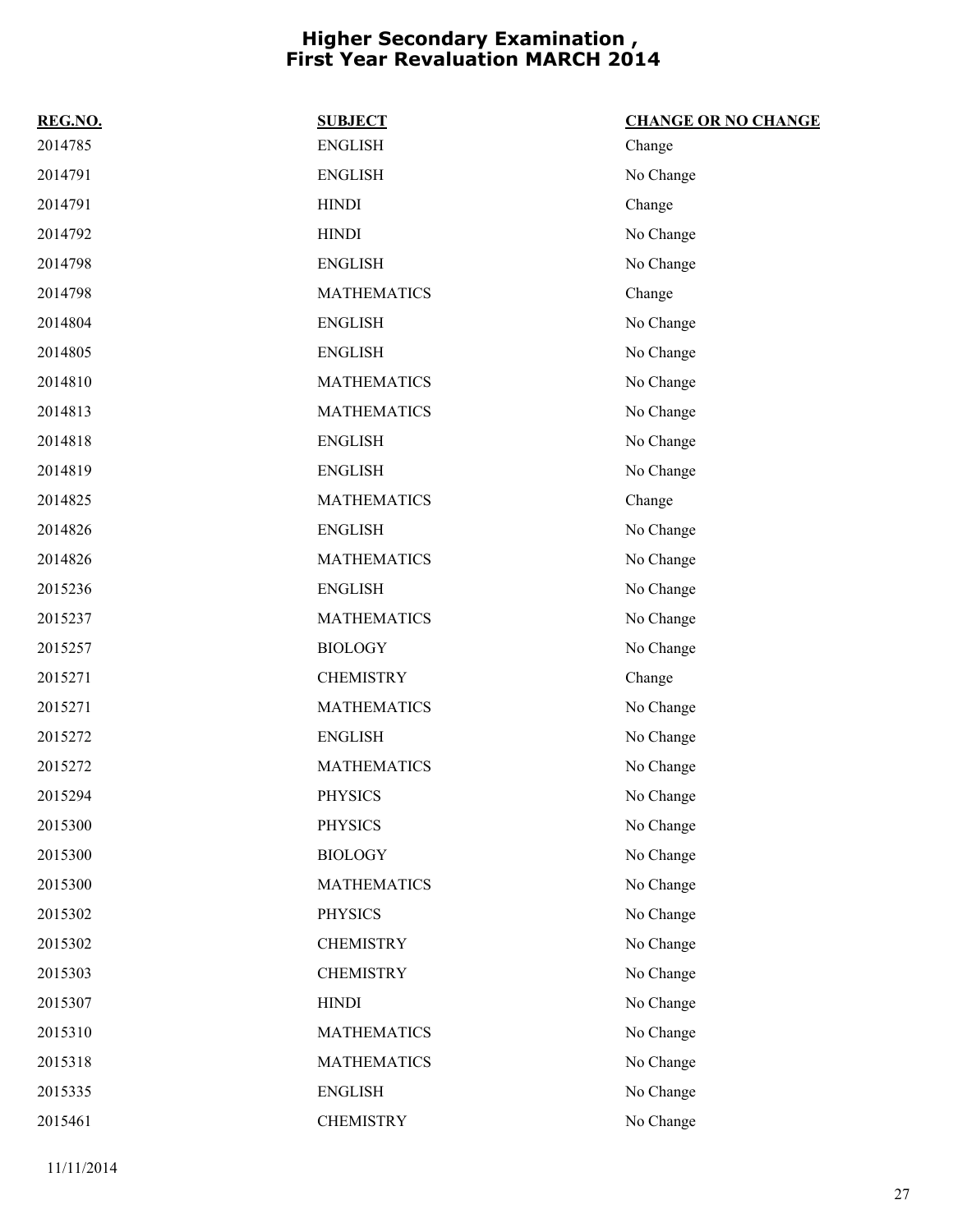| REG.NO. | <b>SUBJECT</b>              | <b>CHANGE OR NO CHANGE</b> |
|---------|-----------------------------|----------------------------|
| 2015476 | <b>ENGLISH</b>              | No Change                  |
| 2015476 | <b>MATHEMATICS</b>          | No Change                  |
| 2015478 | <b>CHEMISTRY</b>            | No Change                  |
| 2015481 | MALAYALAM                   | Change                     |
| 2015486 | MALAYALAM                   | Change                     |
| 2015489 | MALAYALAM                   | No Change                  |
| 2015494 | <b>CHEMISTRY</b>            | No Change                  |
| 2015509 | <b>ENGLISH</b>              | Change                     |
| 2015511 | <b>ENGLISH</b>              | Change                     |
| 2015511 | <b>MATHEMATICS</b>          | No Change                  |
| 2015531 | <b>CHEMISTRY</b>            | No Change                  |
| 2015540 | <b>MATHEMATICS</b>          | No Change                  |
| 2015545 | <b>ENGLISH</b>              | Change                     |
| 2015546 | <b>ENGLISH</b>              | Change                     |
| 2015550 | <b>ENGLISH</b>              | Change                     |
| 2015551 | <b>ENGLISH</b>              | Change                     |
| 2015552 | <b>ENGLISH</b>              | Change                     |
| 2015555 | <b>ENGLISH</b>              | Change                     |
| 2015562 | <b>ENGLISH</b>              | No Change                  |
| 2015562 | <b>MATHEMATICS</b>          | No Change                  |
| 2015563 | <b>PHYSICS</b>              | Change                     |
| 2015563 | <b>MATHEMATICS</b>          | No Change                  |
| 2015603 | <b>MATHEMATICS</b>          | No Change                  |
| 2015608 | <b>ENGLISH</b>              | No Change                  |
| 2015610 | <b>ENGLISH</b>              | No Change                  |
| 2015615 | <b>ENGLISH</b>              | No Change                  |
| 2015663 | <b>ENGLISH</b>              | Change                     |
| 2015728 | <b>ENGLISH</b>              | No Change                  |
| 2015751 | <b>COMPUTER APPLICATION</b> | No Change                  |
| 2015775 | <b>COMPUTER APPLICATION</b> | No Change                  |
| 2015794 | <b>MATHEMATICS</b>          | No Change                  |
| 2015810 | MALAYALAM                   | No Change                  |
| 2015810 | <b>PHYSICS</b>              | No Change                  |
| 2015822 | <b>MATHEMATICS</b>          | No Change                  |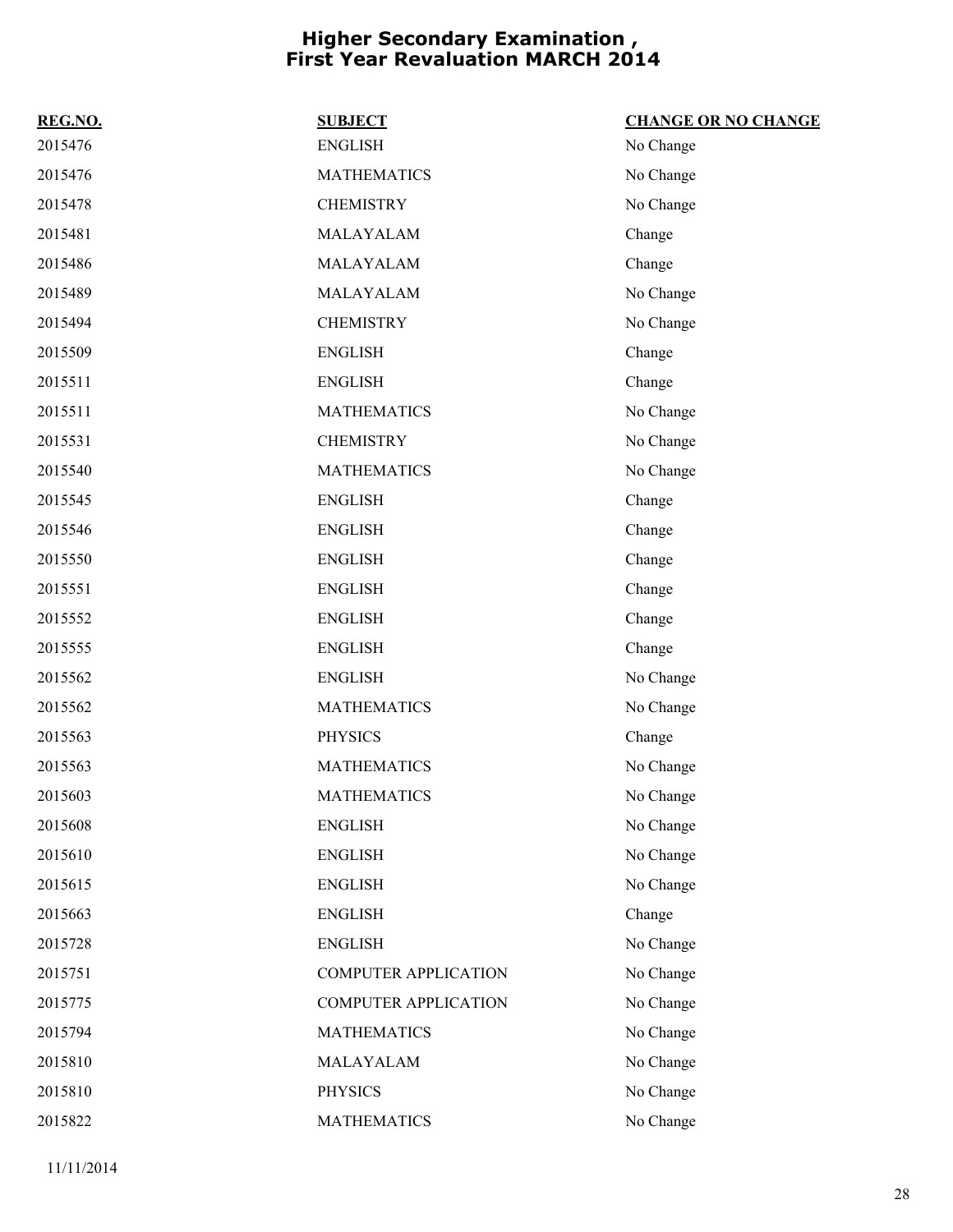| REG.NO. | <b>SUBJECT</b>                                        | <b>CHANGE OR NO CHANGE</b> |
|---------|-------------------------------------------------------|----------------------------|
| 2015824 | <b>PHYSICS</b>                                        | No Change                  |
| 2015847 | <b>PHYSICS</b>                                        | No Change                  |
| 2015850 | <b>ENGLISH</b>                                        | No Change                  |
| 2015857 | <b>ENGLISH</b>                                        | No Change                  |
| 2015858 | <b>ENGLISH</b>                                        | No Change                  |
| 2015890 | <b>ENGLISH</b>                                        | No Change                  |
| 2015893 | <b>ENGLISH</b>                                        | No Change                  |
| 2015968 | MALAYALAM                                             | No Change                  |
| 2015991 | POLITICAL SCIENCE                                     | Change                     |
| 2016027 | <b>BUSINESS STUDIES WITH</b><br>FUNCTIONAL MANAGEMENT | No Change                  |
| 2016037 | <b>ECONOMICS</b>                                      | No Change                  |
| 2016148 | <b>PHYSICS</b>                                        | No Change                  |
| 2016273 | <b>PHYSICS</b>                                        | No Change                  |
| 2016292 | <b>BIOLOGY</b>                                        | No Change                  |
| 2016340 | POLITICAL SCIENCE                                     | No Change                  |
| 2016607 | <b>MATHEMATICS</b>                                    | No Change                  |
| 2016626 | <b>ENGLISH</b>                                        | No Change                  |
| 2016635 | <b>BIOLOGY</b>                                        | No Change                  |
| 2016635 | <b>MATHEMATICS</b>                                    | No Change                  |
| 2016659 | <b>PHYSICS</b>                                        | No Change                  |
| 2016918 | <b>ENGLISH</b>                                        | No Change                  |
| 2017015 | <b>ARABIC</b>                                         | Change                     |
| 2017217 | <b>PHYSICS</b>                                        | No Change                  |
| 2017224 | <b>PHYSICS</b>                                        | No Change                  |
| 2017255 | <b>PHYSICS</b>                                        | No Change                  |
| 2017255 | <b>CHEMISTRY</b>                                      | No Change                  |
| 2017255 | <b>BIOLOGY</b>                                        | No Change                  |
| 2017263 | <b>CHEMISTRY</b>                                      | No Change                  |
| 2017263 | <b>MATHEMATICS</b>                                    | No Change                  |
| 2017361 | <b>ENGLISH</b>                                        | No Change                  |
| 2017510 | <b>MATHEMATICS</b>                                    | No Change                  |
| 2017538 | <b>MATHEMATICS</b>                                    | No Change                  |
| 2017550 | <b>CHEMISTRY</b>                                      | Change                     |
| 2017568 | <b>BIOLOGY</b>                                        | Change                     |
|         |                                                       |                            |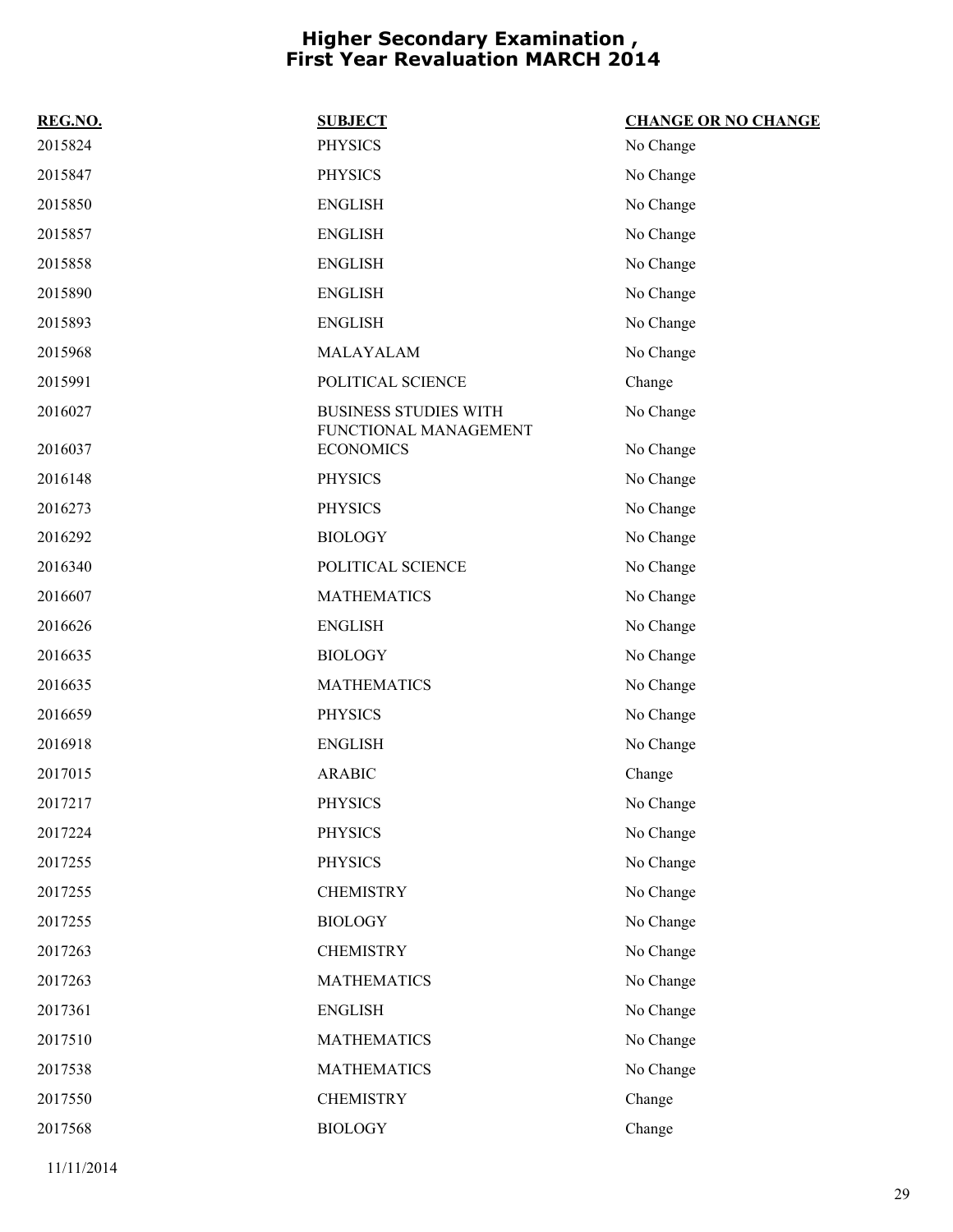| REG.NO. | <b>SUBJECT</b>                                 | <b>CHANGE OR NO CHANGE</b> |
|---------|------------------------------------------------|----------------------------|
| 2017568 | <b>MATHEMATICS</b>                             | No Change                  |
| 2017585 | <b>MATHEMATICS</b>                             | No Change                  |
| 2017613 | <b>ENGLISH</b>                                 | No Change                  |
| 2017622 | <b>PHYSICS</b>                                 | No Change                  |
| 2017651 | <b>CHEMISTRY</b>                               | No Change                  |
| 2017713 | <b>ENGLISH</b>                                 | Change                     |
| 2017725 | <b>MATHEMATICS</b>                             | No Change                  |
| 2017751 | <b>MATHEMATICS</b>                             | No Change                  |
| 2017758 | <b>ENGLISH</b>                                 | No Change                  |
| 2017758 | <b>SANSKRIT</b>                                | Change                     |
| 2017758 | <b>BIOLOGY</b>                                 | No Change                  |
| 2017758 | <b>MATHEMATICS</b>                             | No Change                  |
| 2017773 | <b>ENGLISH</b>                                 | No Change                  |
| 2017841 | ACCOUNTANCY WITH<br><b>COMPUTER ACCOUNTING</b> | No Change                  |
| 2018006 | <b>MATHEMATICS</b>                             | No Change                  |
| 2018008 | <b>PHYSICS</b>                                 | No Change                  |
| 2018008 | <b>MATHEMATICS</b>                             | No Change                  |
| 2018013 | <b>CHEMISTRY</b>                               | No Change                  |
| 2018013 | <b>MATHEMATICS</b>                             | No Change                  |
| 2018030 | <b>ENGLISH</b>                                 | No Change                  |
| 2018030 | MALAYALAM                                      | No Change                  |
| 2018030 | <b>MATHEMATICS</b>                             | No Change                  |
| 2018032 | <b>BIOLOGY</b>                                 | Change                     |
| 2018035 | <b>ENGLISH</b>                                 | Change                     |
| 2018035 | <b>PHYSICS</b>                                 | No Change                  |
| 2018035 | <b>CHEMISTRY</b>                               | No Change                  |
| 2018035 | <b>MATHEMATICS</b>                             | No Change                  |
| 2018074 | <b>CHEMISTRY</b>                               | No Change                  |
| 2018095 | <b>MATHEMATICS</b>                             | No Change                  |
| 2018096 | <b>MATHEMATICS</b>                             | No Change                  |
| 2018101 | <b>CHEMISTRY</b>                               | No Change                  |
| 2018102 | <b>ENGLISH</b>                                 | No Change                  |
| 2018138 | <b>MATHEMATICS</b>                             | No Change                  |
| 2018140 | <b>MATHEMATICS</b>                             | No Change                  |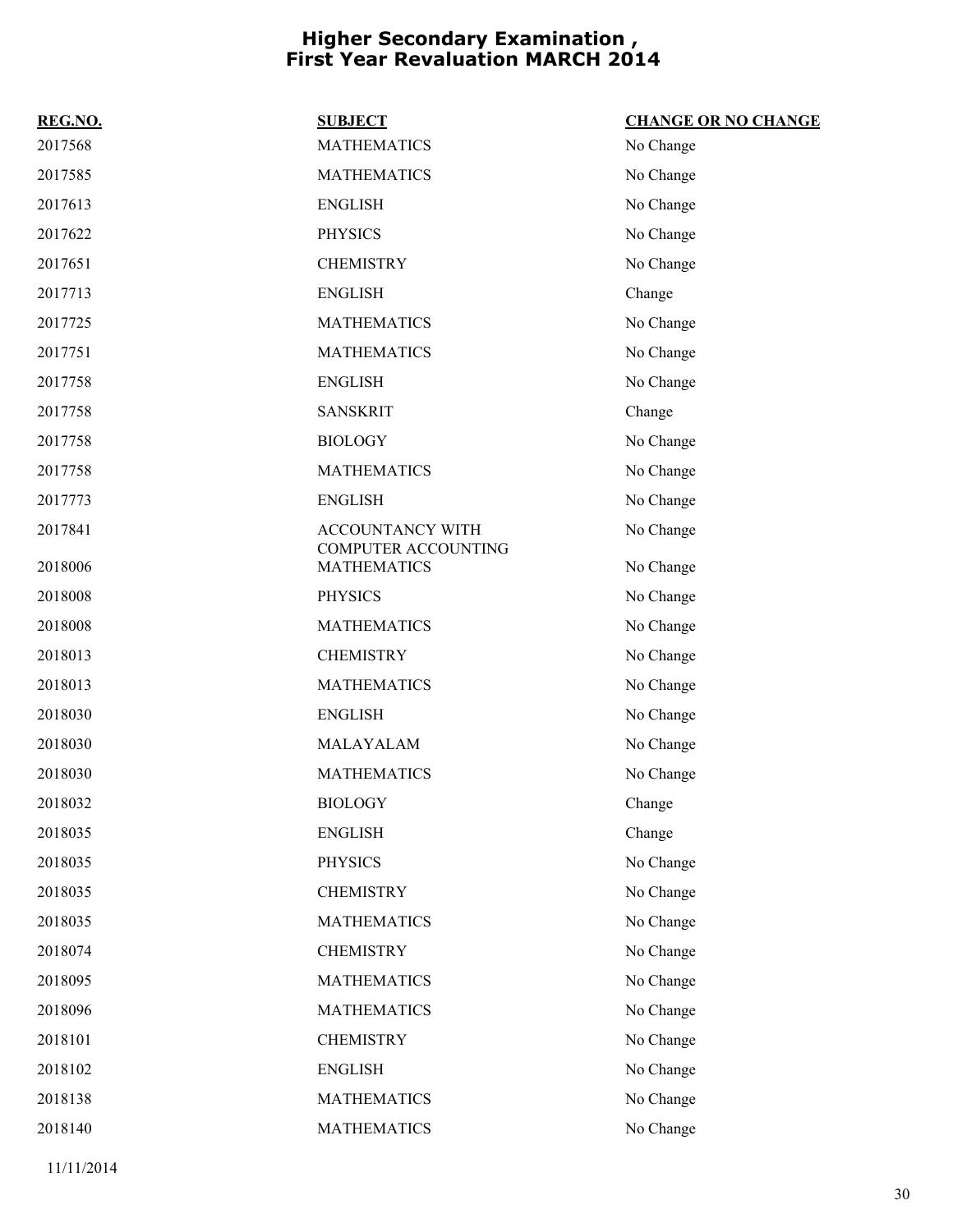| REG.NO. | <b>SUBJECT</b>              | <b>CHANGE OR NO CHANGE</b> |
|---------|-----------------------------|----------------------------|
| 2018143 | <b>ENGLISH</b>              | No Change                  |
| 2018161 | <b>CHEMISTRY</b>            | No Change                  |
| 2018161 | <b>BIOLOGY</b>              | No Change                  |
| 2018163 | <b>PHYSICS</b>              | No Change                  |
| 2018163 | <b>CHEMISTRY</b>            | No Change                  |
| 2018171 | <b>ENGLISH</b>              | No Change                  |
| 2018173 | <b>CHEMISTRY</b>            | Change                     |
| 2018178 | MALAYALAM                   | No Change                  |
| 2018178 | <b>MATHEMATICS</b>          | Change                     |
| 2018179 | <b>ENGLISH</b>              | No Change                  |
| 2018179 | <b>PHYSICS</b>              | Change                     |
| 2018180 | MALAYALAM                   | Change                     |
| 2018187 | <b>ENGLISH</b>              | No Change                  |
| 2018187 | <b>MATHEMATICS</b>          | No Change                  |
| 2018194 | <b>ENGLISH</b>              | Change                     |
| 2018197 | <b>PHYSICS</b>              | No Change                  |
| 2018200 | MALAYALAM                   | Change                     |
| 2018201 | MALAYALAM                   | Change                     |
| 2018201 | <b>PHYSICS</b>              | Change                     |
| 2018203 | <b>CHEMISTRY</b>            | No Change                  |
| 2018211 | MALAYALAM                   | Change                     |
| 2018225 | <b>ENGLISH</b>              | No Change                  |
| 2018225 | MALAYALAM                   | Change                     |
| 2018227 | <b>ENGLISH</b>              | No Change                  |
| 2018227 | <b>COMPUTER SCIENCE</b>     | No Change                  |
| 2018228 | <b>PHYSICS</b>              | No Change                  |
| 2018228 | <b>COMPUTER SCIENCE</b>     | No Change                  |
| 2018272 | <b>PHYSICS</b>              | No Change                  |
| 2018303 | <b>ENGLISH</b>              | No Change                  |
| 2018306 | <b>ENGLISH</b>              | No Change                  |
| 2018306 | <b>MATHEMATICS</b>          | No Change                  |
| 2018346 | <b>ENGLISH</b>              | No Change                  |
| 2018376 | <b>GANDHIAN STUDIES</b>     | No Change                  |
| 2018425 | <b>COMPUTER APPLICATION</b> | No Change                  |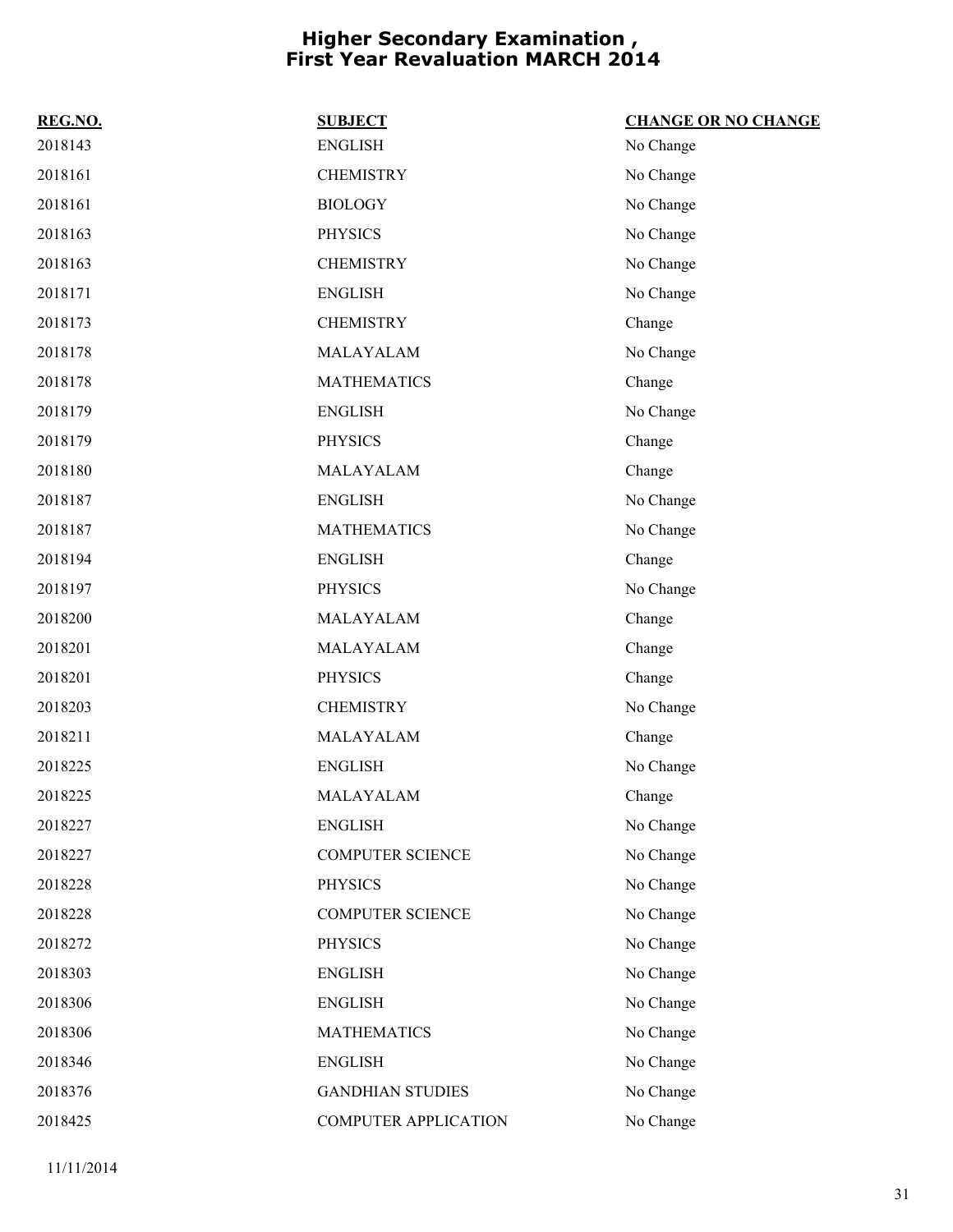| REG.NO. | <b>SUBJECT</b>     | <b>CHANGE OR NO CHANGE</b> |
|---------|--------------------|----------------------------|
| 2018488 | <b>ENGLISH</b>     | No Change                  |
| 2018488 | <b>CHEMISTRY</b>   | Change                     |
| 2018492 | <b>MATHEMATICS</b> | No Change                  |
| 2018495 | <b>ENGLISH</b>     | No Change                  |
| 2018496 | <b>PHYSICS</b>     | No Change                  |
| 2018505 | <b>BIOLOGY</b>     | Change                     |
| 2018515 | <b>MATHEMATICS</b> | No Change                  |
| 2018527 | <b>ENGLISH</b>     | No Change                  |
| 2018531 | <b>ENGLISH</b>     | No Change                  |
| 2018533 | <b>ENGLISH</b>     | No Change                  |
| 2018537 | <b>ENGLISH</b>     | No Change                  |
| 2018551 | <b>ENGLISH</b>     | No Change                  |
| 2018555 | <b>ENGLISH</b>     | No Change                  |
| 2018559 | <b>ENGLISH</b>     | No Change                  |
| 2018585 | <b>PHYSICS</b>     | No Change                  |
| 2018598 | <b>PHYSICS</b>     | No Change                  |
| 2018598 | <b>MATHEMATICS</b> | No Change                  |
| 2018608 | <b>HINDI</b>       | No Change                  |
| 2018614 | <b>PHYSICS</b>     | No Change                  |
| 2018617 | <b>MATHEMATICS</b> | No Change                  |
| 2018618 | <b>ENGLISH</b>     | No Change                  |
| 2018635 | <b>MATHEMATICS</b> | No Change                  |
| 2018643 | <b>PHYSICS</b>     | No Change                  |
| 2018643 | <b>CHEMISTRY</b>   | No Change                  |
| 2018650 | <b>BIOLOGY</b>     | No Change                  |
| 2018650 | <b>MATHEMATICS</b> | No Change                  |
| 2018656 | <b>PHYSICS</b>     | No Change                  |
| 2018656 | <b>CHEMISTRY</b>   | No Change                  |
| 2018660 | <b>ENGLISH</b>     | Change                     |
| 2018660 | <b>PHYSICS</b>     | No Change                  |
| 2018683 | <b>ENGLISH</b>     | No Change                  |
| 2018687 | <b>PHYSICS</b>     | No Change                  |
| 2018687 | <b>CHEMISTRY</b>   | No Change                  |
| 2018709 | <b>ENGLISH</b>     | No Change                  |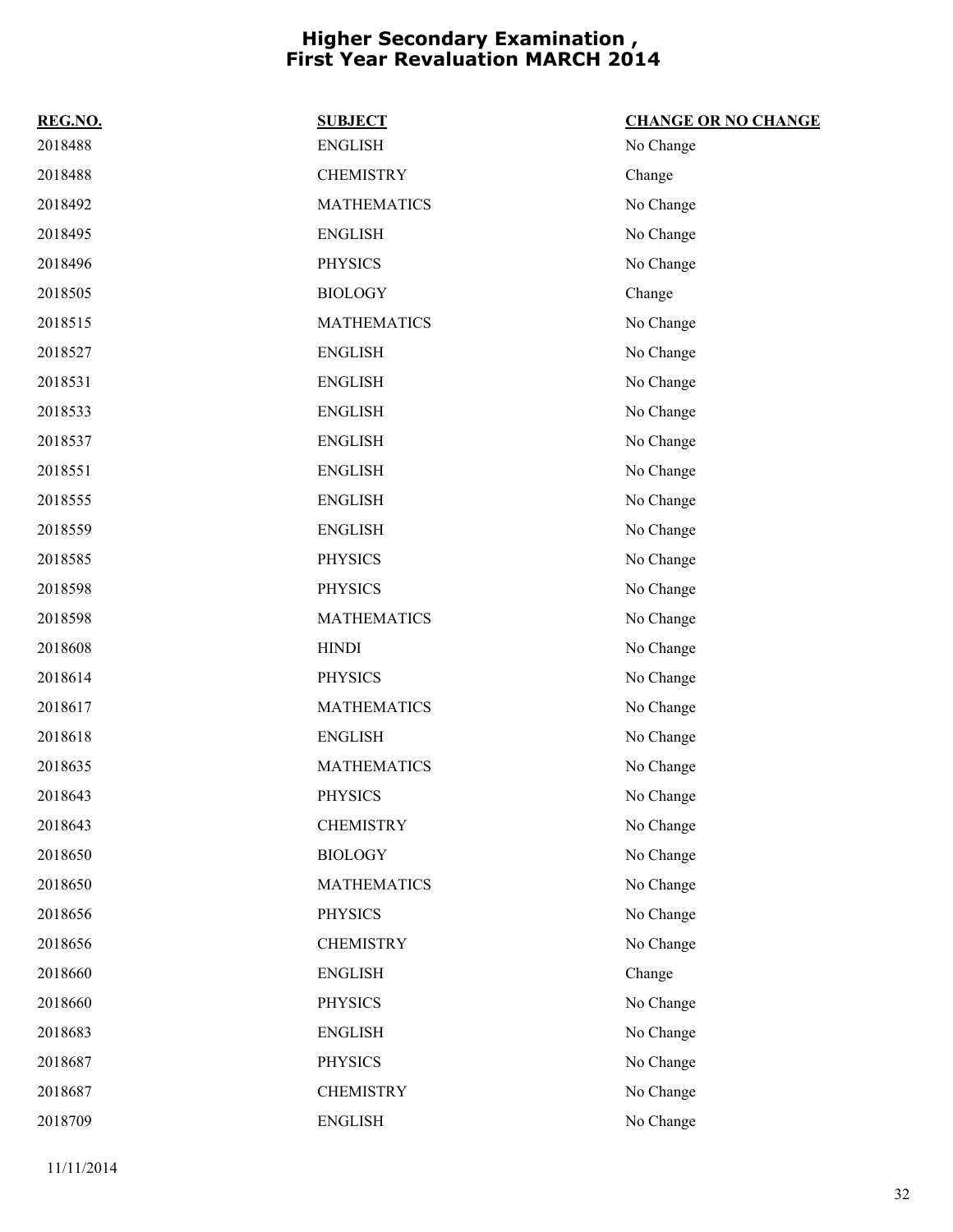| REG.NO. | <b>SUBJECT</b>              | <b>CHANGE OR NO CHANGE</b> |
|---------|-----------------------------|----------------------------|
| 2018711 | <b>ENGLISH</b>              | No Change                  |
| 2018711 | <b>PHYSICS</b>              | No Change                  |
| 2018711 | <b>COMPUTER SCIENCE</b>     | No Change                  |
| 2019143 | <b>MATHEMATICS</b>          | Change                     |
| 2019194 | <b>ENGLISH</b>              | Change                     |
| 2019205 | <b>ENGLISH</b>              | No Change                  |
| 2019398 | <b>COMPUTER APPLICATION</b> | No Change                  |
| 2019467 | <b>MATHEMATICS</b>          | No Change                  |
| 2019552 | <b>ENGLISH</b>              | No Change                  |
| 2019588 | <b>PHYSICS</b>              | Change                     |
| 2019599 | <b>ENGLISH</b>              | No Change                  |
| 2019599 | <b>PHYSICS</b>              | No Change                  |
| 2019617 | <b>MATHEMATICS</b>          | No Change                  |
| 2019636 | <b>ENGLISH</b>              | No Change                  |
| 2019650 | <b>PHYSICS</b>              | No Change                  |
| 2019775 | <b>GEOGRAPHY</b>            | No Change                  |
| 2019778 | <b>ECONOMICS</b>            | No Change                  |
| 2019778 | POLITICAL SCIENCE           | Change                     |
| 2019844 | MALAYALAM                   | No Change                  |
| 2019866 | <b>PHYSICS</b>              | No Change                  |
| 2019866 | <b>MATHEMATICS</b>          | No Change                  |
| 2019907 | <b>BIOLOGY</b>              | No Change                  |
| 2019917 | <b>ENGLISH</b>              | No Change                  |
| 2019917 | MALAYALAM                   | Change                     |
| 2019935 | <b>ENGLISH</b>              | No Change                  |
| 2019946 | <b>MATHEMATICS</b>          | Change                     |
| 2019966 | <b>ENGLISH</b>              | Change                     |
| 2019981 | <b>ENGLISH</b>              | Change                     |
| 2019982 | <b>ENGLISH</b>              | Change                     |
| 2019986 | <b>ENGLISH</b>              | Change                     |
| 2019986 | <b>CHEMISTRY</b>            | No Change                  |
| 2019990 | <b>PHYSICS</b>              | No Change                  |
| 2019990 | <b>CHEMISTRY</b>            | No Change                  |
| 2019994 | <b>MATHEMATICS</b>          | No Change                  |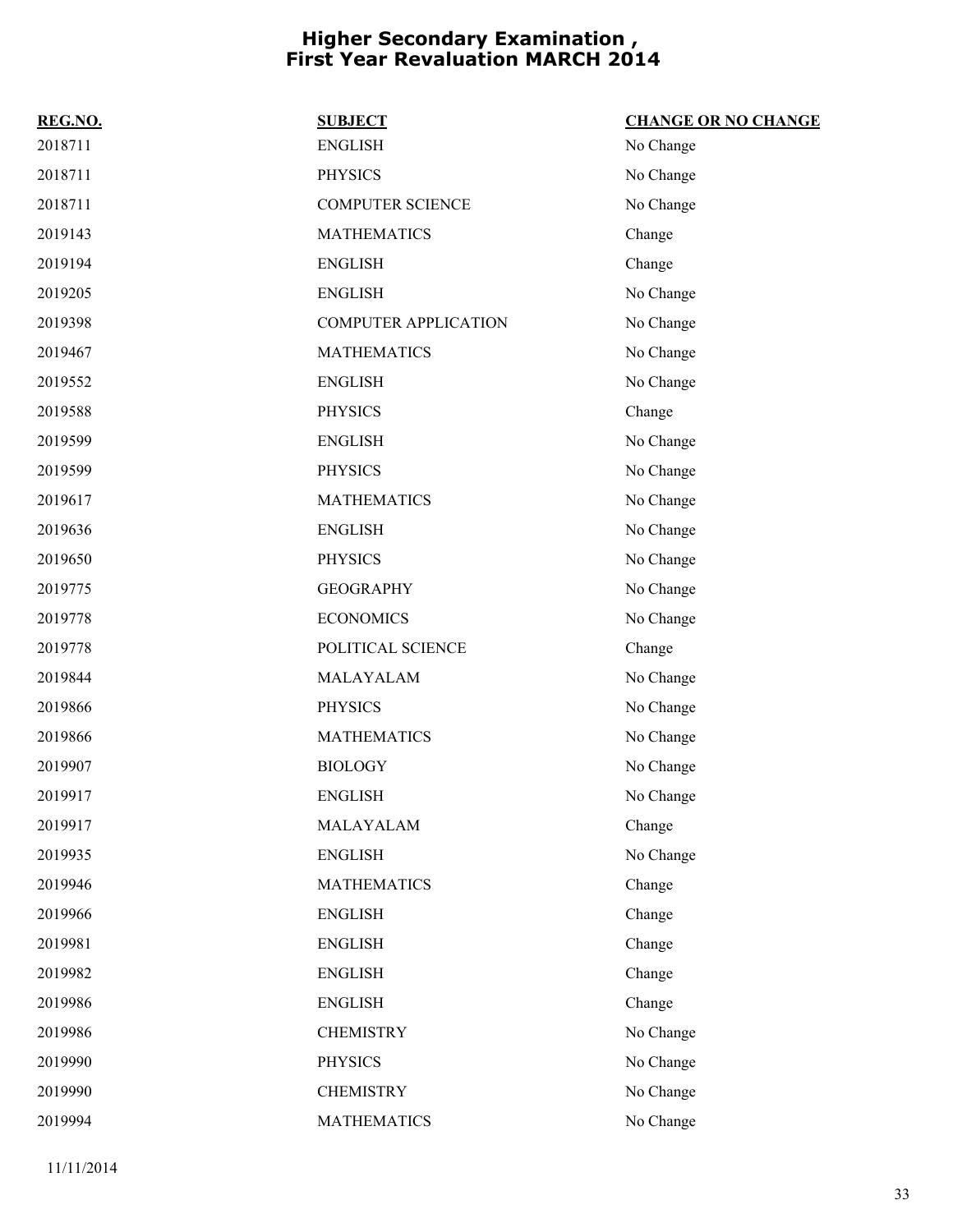| REG.NO. | <b>SUBJECT</b>                          | <b>CHANGE OR NO CHANGE</b> |
|---------|-----------------------------------------|----------------------------|
| 2019995 | <b>ENGLISH</b>                          | Change                     |
| 2019996 | <b>MATHEMATICS</b>                      | No Change                  |
| 2020018 | <b>MATHEMATICS</b>                      | No Change                  |
| 2020064 | ACCOUNTANCY WITH<br>COMPUTER ACCOUNTING | Change                     |
| 2020111 | POLITICAL SCIENCE                       | No Change                  |
| 2020245 | <b>MATHEMATICS</b>                      | No Change                  |
| 2020247 | <b>MATHEMATICS</b>                      | No Change                  |
| 2020308 | <b>MATHEMATICS</b>                      | No Change                  |
| 2020312 | <b>HINDI</b>                            | No Change                  |
| 2020312 | <b>MATHEMATICS</b>                      | No Change                  |
| 2020337 | <b>BIOLOGY</b>                          | No Change                  |
| 2020353 | <b>MATHEMATICS</b>                      | No Change                  |
| 2020362 | <b>ENGLISH</b>                          | Change                     |
| 2020367 | <b>MATHEMATICS</b>                      | No Change                  |
| 2020398 | <b>HINDI</b>                            | No Change                  |
| 2020713 | <b>ENGLISH</b>                          | No Change                  |
| 2020713 | <b>PHYSICS</b>                          | No Change                  |
| 2020720 | <b>MATHEMATICS</b>                      | No Change                  |
| 2020781 | <b>ENGLISH</b>                          | No Change                  |
| 2020823 | <b>ENGLISH</b>                          | No Change                  |
| 2020823 | <b>PHYSICS</b>                          | No Change                  |
| 2020823 | <b>MATHEMATICS</b>                      | No Change                  |
| 2021062 | <b>ENGLISH</b>                          | No Change                  |
| 2021062 | MALAYALAM                               | Change                     |
| 2021066 | <b>ENGLISH</b>                          | No Change                  |
| 2021069 | <b>PHYSICS</b>                          | No Change                  |
| 2021079 | <b>PHYSICS</b>                          | No Change                  |
| 2021079 | <b>CHEMISTRY</b>                        | No Change                  |
| 2021079 | <b>BIOLOGY</b>                          | No Change                  |
| 2021079 | <b>MATHEMATICS</b>                      | No Change                  |
| 2021086 | <b>PHYSICS</b>                          | No Change                  |
| 2021086 | <b>CHEMISTRY</b>                        | No Change                  |
| 2021086 | <b>BIOLOGY</b>                          | No Change                  |
| 2021089 | <b>ENGLISH</b>                          | No Change                  |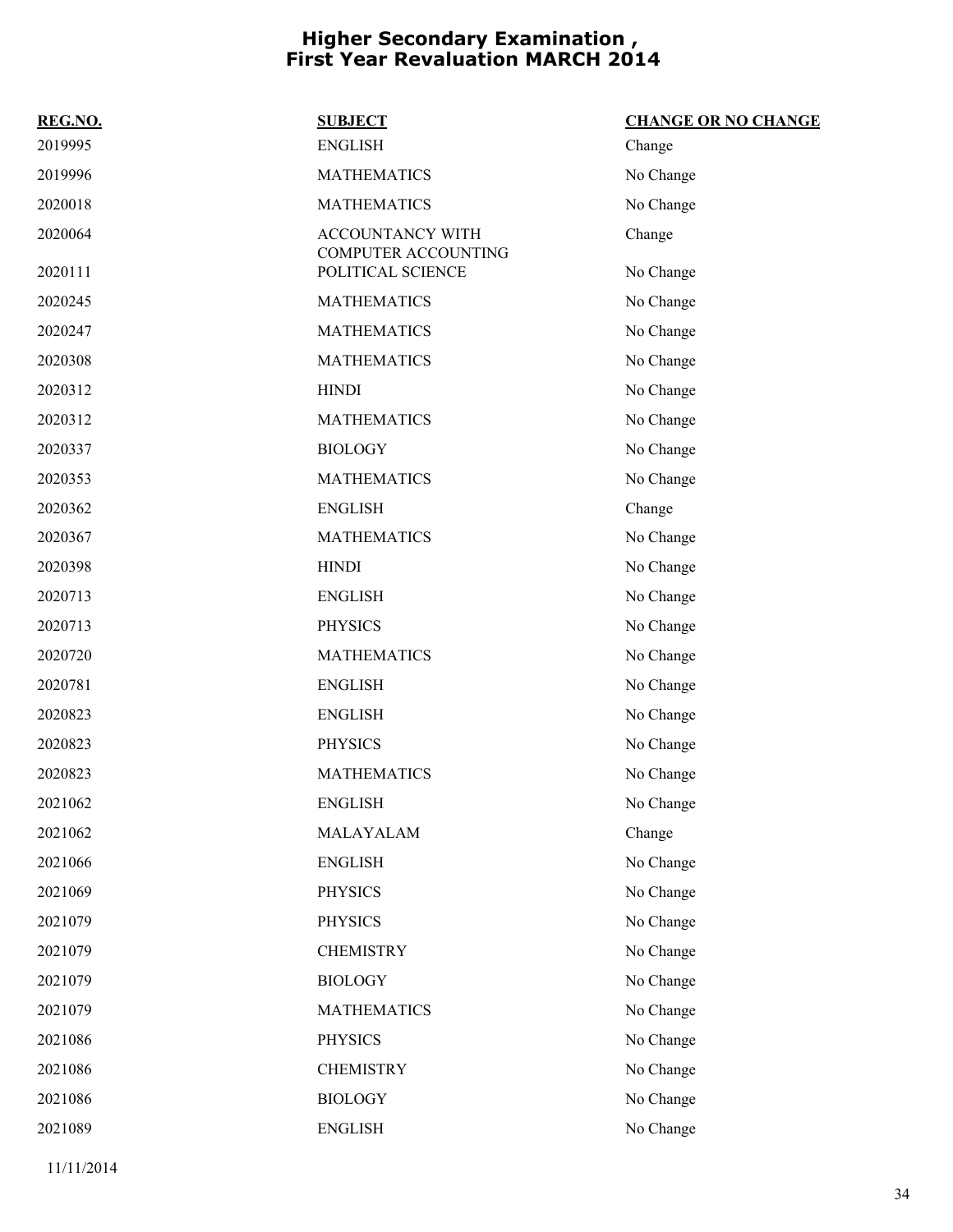| REG.NO. | <b>SUBJECT</b>     | <b>CHANGE OR NO CHANGE</b> |
|---------|--------------------|----------------------------|
| 2021089 | MALAYALAM          | No Change                  |
| 2021089 | <b>BIOLOGY</b>     | No Change                  |
| 2021108 | <b>CHEMISTRY</b>   | Change                     |
| 2021136 | <b>MATHEMATICS</b> | No Change                  |
| 2021139 | <b>PHYSICS</b>     | No Change                  |
| 2021139 | <b>CHEMISTRY</b>   | No Change                  |
| 2021139 | <b>MATHEMATICS</b> | No Change                  |
| 2021140 | <b>ENGLISH</b>     | No Change                  |
| 2021142 | <b>CHEMISTRY</b>   | No Change                  |
| 2021142 | <b>MATHEMATICS</b> | No Change                  |
| 2021148 | <b>ENGLISH</b>     | No Change                  |
| 2021148 | <b>CHEMISTRY</b>   | No Change                  |
| 2021154 | <b>MATHEMATICS</b> | No Change                  |
| 2021155 | <b>PHYSICS</b>     | No Change                  |
| 2021158 | <b>BIOLOGY</b>     | No Change                  |
| 2021163 | <b>PHYSICS</b>     | No Change                  |
| 2021163 | <b>MATHEMATICS</b> | No Change                  |
| 2021169 | <b>PHYSICS</b>     | No Change                  |
| 2021169 | <b>CHEMISTRY</b>   | No Change                  |
| 2021174 | <b>ENGLISH</b>     | No Change                  |
| 2021181 | <b>PHYSICS</b>     | No Change                  |
| 2021183 | <b>ENGLISH</b>     | No Change                  |
| 2021190 | <b>PHYSICS</b>     | No Change                  |
| 2021208 | <b>MATHEMATICS</b> | Change                     |
| 2021209 | <b>ENGLISH</b>     | No Change                  |
| 2021209 | <b>PHYSICS</b>     | No Change                  |
| 2021209 | <b>MATHEMATICS</b> | No Change                  |
| 2021215 | <b>MATHEMATICS</b> | No Change                  |
| 2021217 | <b>ENGLISH</b>     | No Change                  |
| 2021226 | <b>ENGLISH</b>     | Change                     |
| 2021226 | <b>CHEMISTRY</b>   | Change                     |
| 2021226 | <b>MATHEMATICS</b> | No Change                  |
| 2021229 | <b>PHYSICS</b>     | No Change                  |
| 2021229 | <b>CHEMISTRY</b>   | No Change                  |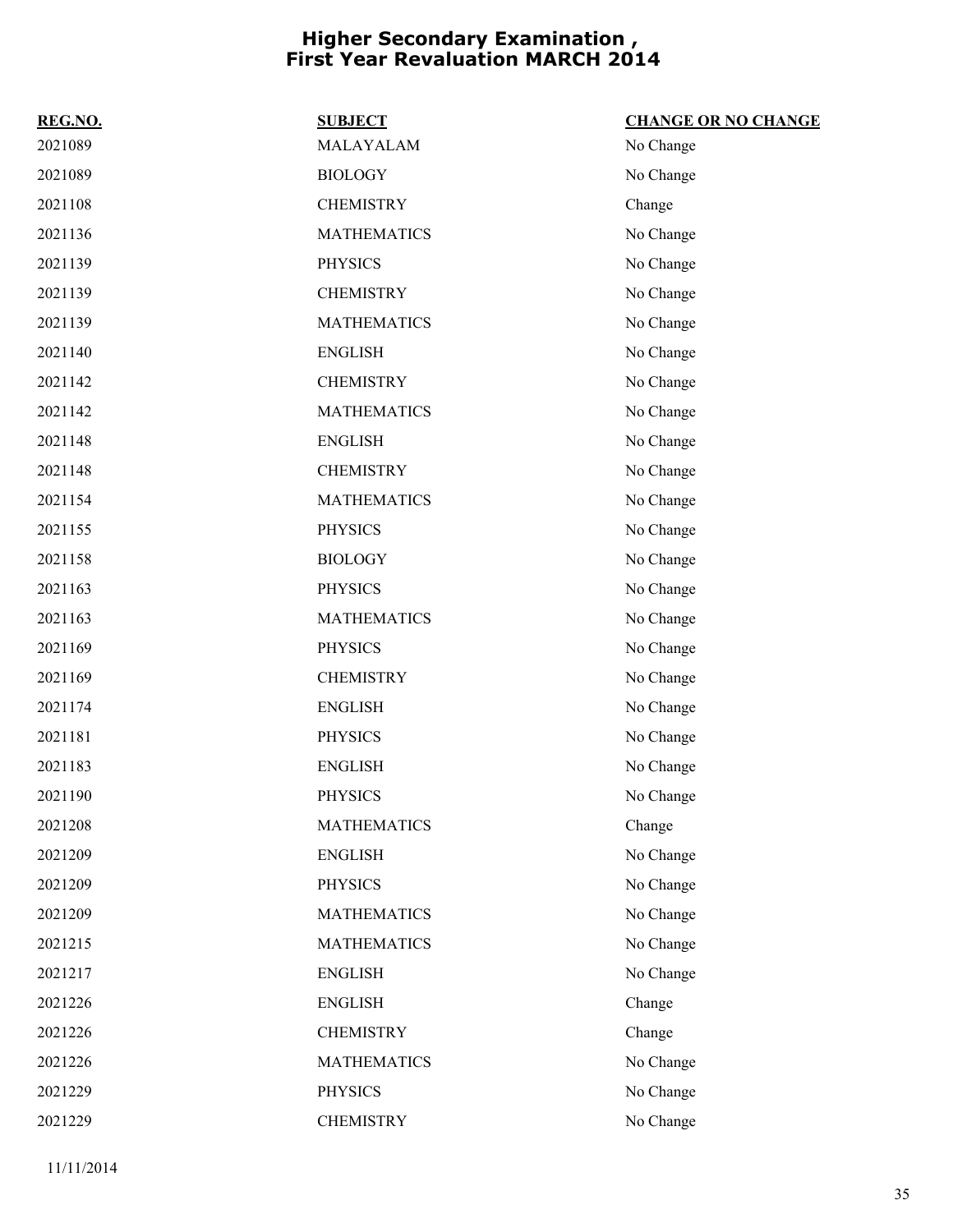| REG.NO. | <b>SUBJECT</b>     | <b>CHANGE OR NO CHANGE</b> |
|---------|--------------------|----------------------------|
| 2021233 | <b>HINDI</b>       | No Change                  |
| 2021233 | <b>MATHEMATICS</b> | No Change                  |
| 2021235 | <b>CHEMISTRY</b>   | No Change                  |
| 2021235 | <b>MATHEMATICS</b> | No Change                  |
| 2021254 | <b>CHEMISTRY</b>   | Change                     |
| 2021254 | <b>BIOLOGY</b>     | No Change                  |
| 2021257 | <b>PHYSICS</b>     | No Change                  |
| 2021258 | <b>MATHEMATICS</b> | No Change                  |
| 2021268 | <b>BIOLOGY</b>     | No Change                  |
| 2021271 | <b>ENGLISH</b>     | No Change                  |
| 2021276 | <b>PHYSICS</b>     | Change                     |
| 2021282 | <b>PHYSICS</b>     | No Change                  |
| 2021284 | <b>MATHEMATICS</b> | No Change                  |
| 2021287 | <b>PHYSICS</b>     | No Change                  |
| 2021287 | <b>BIOLOGY</b>     | No Change                  |
| 2021290 | <b>PHYSICS</b>     | Change                     |
| 2021290 | <b>BIOLOGY</b>     | No Change                  |
| 2021291 | <b>PHYSICS</b>     | No Change                  |
| 2021294 | <b>BIOLOGY</b>     | No Change                  |
| 2021298 | <b>CHEMISTRY</b>   | Change                     |
| 2021300 | <b>CHEMISTRY</b>   | No Change                  |
| 2021300 | <b>BIOLOGY</b>     | No Change                  |
| 2021300 | <b>MATHEMATICS</b> | No Change                  |
| 2021301 | <b>PHYSICS</b>     | No Change                  |
| 2021301 | <b>CHEMISTRY</b>   | No Change                  |
| 2021301 | <b>BIOLOGY</b>     | No Change                  |
| 2021301 | <b>MATHEMATICS</b> | No Change                  |
| 2021303 | <b>PHYSICS</b>     | No Change                  |
| 2021306 | <b>CHEMISTRY</b>   | Change                     |
| 2021313 | <b>MATHEMATICS</b> | No Change                  |
| 2021316 | <b>ENGLISH</b>     | No Change                  |
| 2021316 | <b>MATHEMATICS</b> | No Change                  |
| 2021319 | <b>PHYSICS</b>     | No Change                  |
| 2021322 | <b>CHEMISTRY</b>   | No Change                  |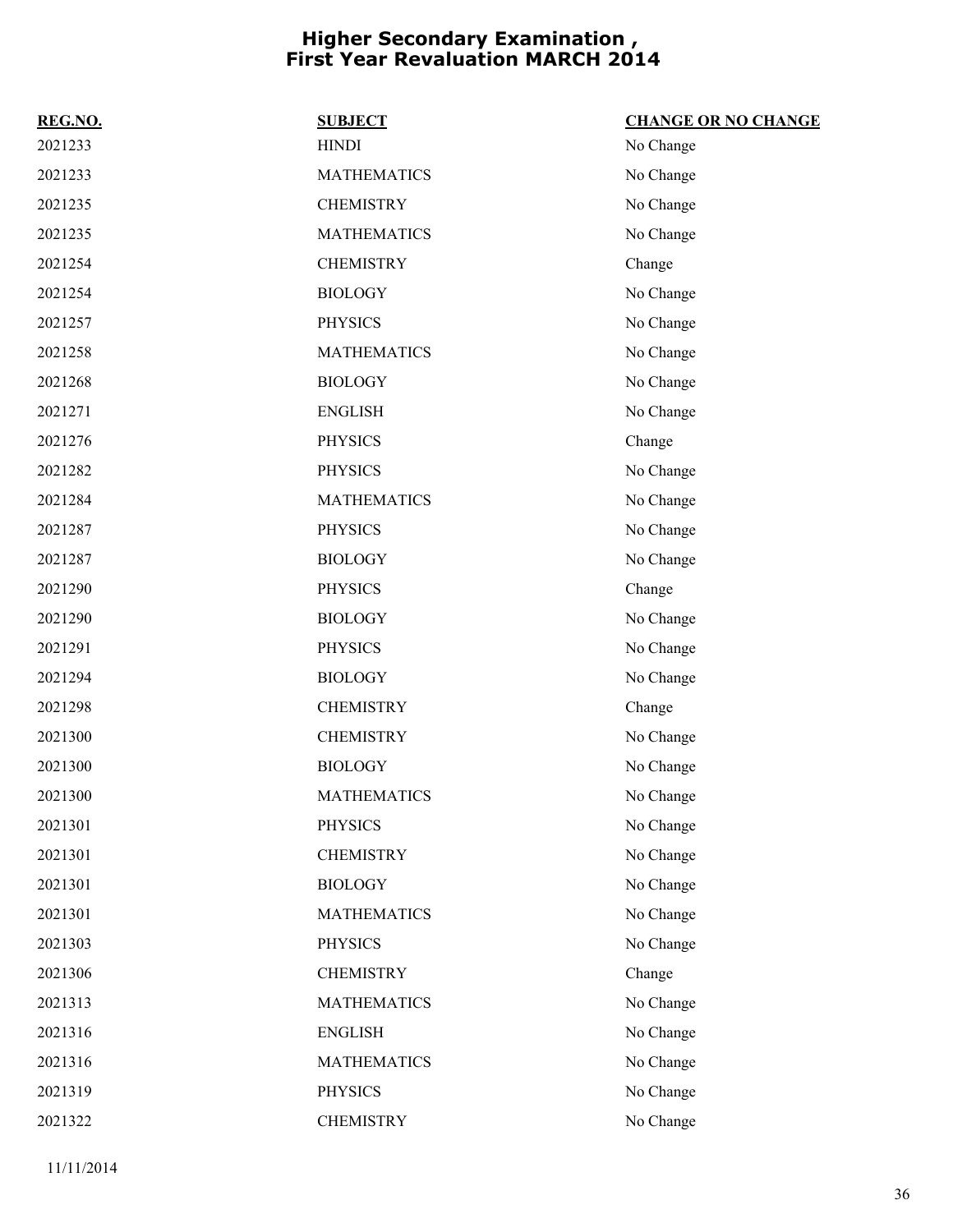| REG.NO. | <b>SUBJECT</b>          | <b>CHANGE OR NO CHANGE</b> |
|---------|-------------------------|----------------------------|
| 2021334 | <b>CHEMISTRY</b>        | No Change                  |
| 2021334 | <b>BIOLOGY</b>          | Change                     |
| 2021342 | <b>COMPUTER SCIENCE</b> | No Change                  |
| 2021349 | <b>ENGLISH</b>          | No Change                  |
| 2021349 | <b>PHYSICS</b>          | No Change                  |
| 2021349 | <b>MATHEMATICS</b>      | No Change                  |
| 2021349 | <b>COMPUTER SCIENCE</b> | No Change                  |
| 2021356 | <b>PHYSICS</b>          | No Change                  |
| 2021360 | <b>ENGLISH</b>          | No Change                  |
| 2021363 | <b>CHEMISTRY</b>        | Change                     |
| 2021363 | <b>COMPUTER SCIENCE</b> | Change                     |
| 2021366 | <b>MATHEMATICS</b>      | No Change                  |
| 2021371 | <b>PHYSICS</b>          | No Change                  |
| 2021371 | <b>CHEMISTRY</b>        | Change                     |
| 2021371 | <b>COMPUTER SCIENCE</b> | No Change                  |
| 2021374 | <b>CHEMISTRY</b>        | Change                     |
| 2021374 | <b>COMPUTER SCIENCE</b> | Change                     |
| 2021385 | <b>PHYSICS</b>          | No Change                  |
| 2021385 | <b>CHEMISTRY</b>        | Change                     |
| 2021395 | <b>CHEMISTRY</b>        | No Change                  |
| 2021410 | <b>CHEMISTRY</b>        | No Change                  |
| 2021410 | <b>COMPUTER SCIENCE</b> | No Change                  |
| 2021425 | <b>ENGLISH</b>          | No Change                  |
| 2021425 | <b>CHEMISTRY</b>        | No Change                  |
| 2021430 | <b>PHYSICS</b>          | No Change                  |
| 2021433 | <b>CHEMISTRY</b>        | No Change                  |
| 2021433 | <b>MATHEMATICS</b>      | No Change                  |
| 2021433 | <b>COMPUTER SCIENCE</b> | No Change                  |
| 2021435 | <b>ENGLISH</b>          | No Change                  |
| 2021435 | <b>PHYSICS</b>          | No Change                  |
| 2021436 | <b>COMPUTER SCIENCE</b> | Change                     |
| 2021438 | COMPUTER SCIENCE        | Change                     |
| 2021442 | <b>CHEMISTRY</b>        | No Change                  |
| 2021452 | <b>ENGLISH</b>          | No Change                  |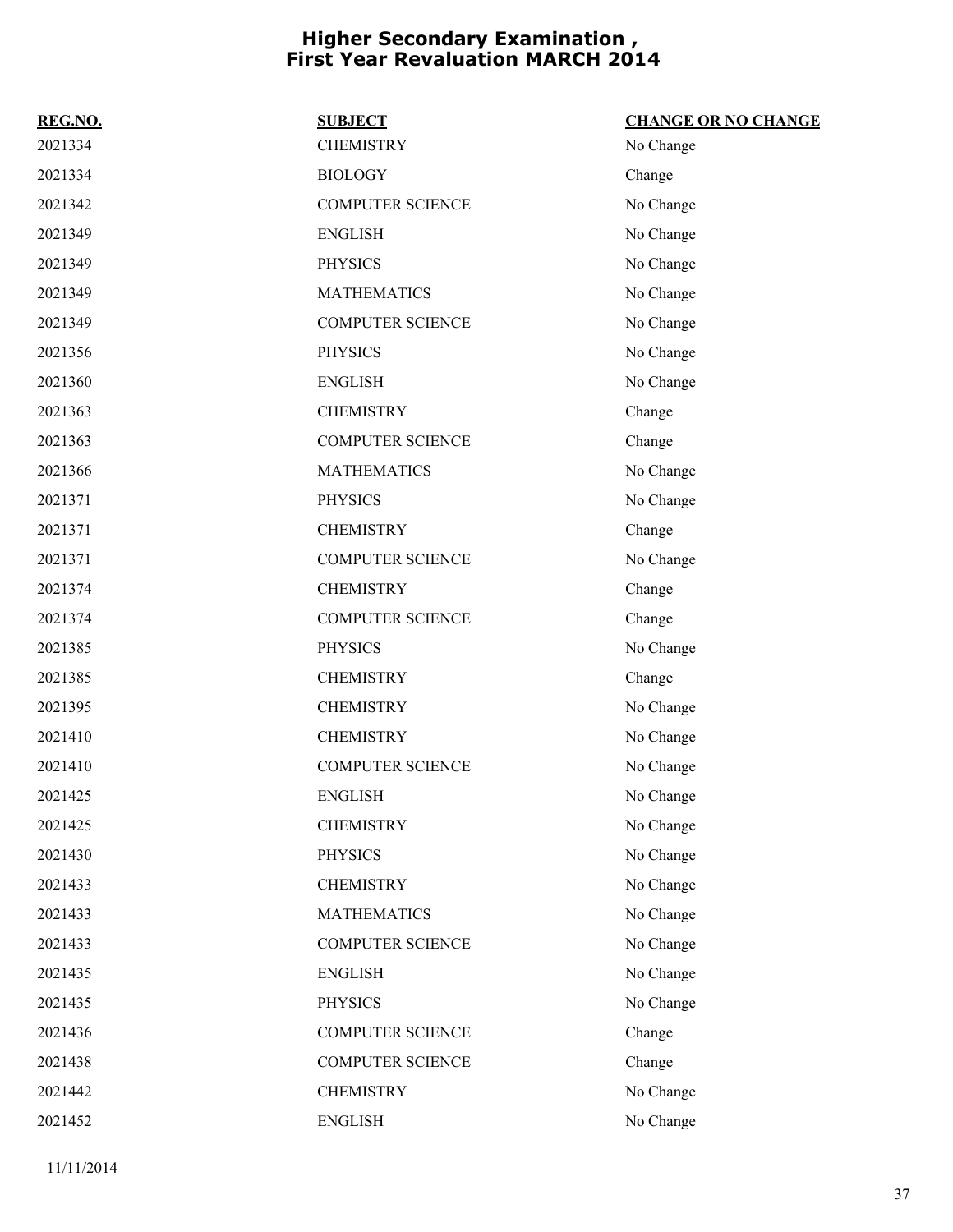| REG.NO. | <b>SUBJECT</b>                                                          | <b>CHANGE OR NO CHANGE</b> |
|---------|-------------------------------------------------------------------------|----------------------------|
| 2021452 | <b>CHEMISTRY</b>                                                        | No Change                  |
| 2021452 | <b>MATHEMATICS</b>                                                      | No Change                  |
| 2021452 | <b>COMPUTER SCIENCE</b>                                                 | No Change                  |
| 2021453 | <b>COMPUTER SCIENCE</b>                                                 | No Change                  |
| 2021454 | <b>ENGLISH</b>                                                          | No Change                  |
| 2021454 | <b>CHEMISTRY</b>                                                        | No Change                  |
| 2021454 | <b>MATHEMATICS</b>                                                      | No Change                  |
| 2021454 | <b>COMPUTER SCIENCE</b>                                                 | No Change                  |
| 2021458 | <b>PHYSICS</b>                                                          | No Change                  |
| 2021458 | <b>MATHEMATICS</b>                                                      | No Change                  |
| 2021463 | <b>COMPUTER SCIENCE</b>                                                 | No Change                  |
| 2021464 | <b>COMPUTER SCIENCE</b>                                                 | No Change                  |
| 2021465 | <b>MATHEMATICS</b>                                                      | No Change                  |
| 2021468 | <b>MATHEMATICS</b>                                                      | No Change                  |
| 2021470 | <b>MATHEMATICS</b>                                                      | No Change                  |
| 2021471 | <b>MATHEMATICS</b>                                                      | No Change                  |
| 2021482 | <b>PHYSICS</b>                                                          | No Change                  |
| 2021495 | <b>MATHEMATICS</b>                                                      | Change                     |
| 2021497 | <b>CHEMISTRY</b>                                                        | No Change                  |
| 2021506 | SOCIOLOGY                                                               | Change                     |
| 2021520 | <b>HISTORY</b>                                                          | Change                     |
| 2021532 | <b>ENGLISH</b>                                                          | No Change                  |
| 2021626 | <b>ENGLISH</b>                                                          | Change                     |
| 2021631 | <b>ENGLISH</b>                                                          | Change                     |
| 2021659 | <b>ENGLISH</b>                                                          | No Change                  |
| 2021659 | COMMUNICATIVE ENGLISH                                                   | No Change                  |
| 2021674 | <b>ENGLISH</b>                                                          | No Change                  |
| 2021695 | <b>MATHEMATICS</b>                                                      | No Change                  |
| 2021698 | <b>BUSINESS STUDIES WITH</b>                                            | No Change                  |
| 2021712 | FUNCTIONAL MANAGEMENT<br><b>ECONOMICS</b>                               | No Change                  |
| 2021712 | <b>BUSINESS STUDIES WITH</b>                                            | No Change                  |
| 2021758 | FUNCTIONAL MANAGEMENT<br>ACCOUNTANCY WITH<br><b>COMPUTER ACCOUNTING</b> | No Change                  |
| 2021762 | <b>BUSINESS STUDIES WITH</b><br>FUNCTIONAL MANAGEMENT                   | Change                     |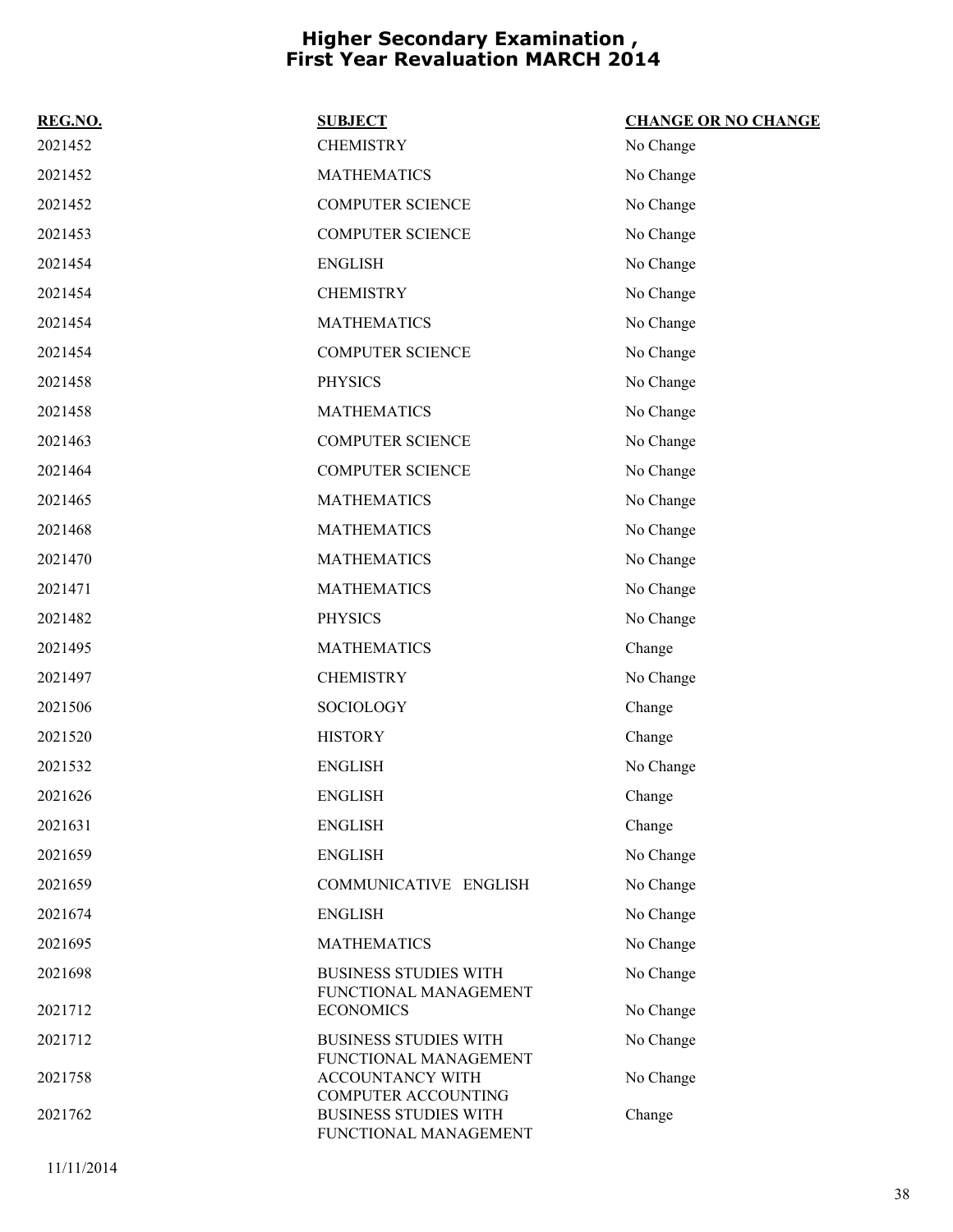| <b>SUBJECT</b>              | <b>CHANGE OR NO CHANGE</b> |
|-----------------------------|----------------------------|
| <b>ECONOMICS</b>            | Change                     |
| <b>ENGLISH</b>              | No Change                  |
| <b>COMPUTER APPLICATION</b> | Change                     |
| ACCOUNTANCY WITH            | No Change                  |
| <b>ECONOMICS</b>            | No Change                  |
| <b>PHYSICS</b>              | No Change                  |
| <b>BIOLOGY</b>              | No Change                  |
| <b>ENGLISH</b>              | Change                     |
| <b>CHEMISTRY</b>            | No Change                  |
| MALAYALAM                   | No Change                  |
| <b>MATHEMATICS</b>          | No Change                  |
| <b>PHYSICS</b>              | Change                     |
| <b>CHEMISTRY</b>            | No Change                  |
| <b>BIOLOGY</b>              | No Change                  |
| <b>MATHEMATICS</b>          | No Change                  |
| <b>PHYSICS</b>              | Change                     |
| <b>ENGLISH</b>              | No Change                  |
| <b>CHEMISTRY</b>            | No Change                  |
| <b>PHYSICS</b>              | Change                     |
| <b>CHEMISTRY</b>            | No Change                  |
| <b>MATHEMATICS</b>          | Change                     |
| <b>MATHEMATICS</b>          | No Change                  |
| <b>ENGLISH</b>              | No Change                  |
| <b>MATHEMATICS</b>          | No Change                  |
| MALAYALAM                   | No Change                  |
| <b>ENGLISH</b>              | No Change                  |
| <b>ENGLISH</b>              | Change                     |
| <b>ENGLISH</b>              | No Change                  |
| <b>ENGLISH</b>              | Change                     |
| <b>ENGLISH</b>              | No Change                  |
| <b>MATHEMATICS</b>          | No Change                  |
| <b>ENGLISH</b>              | No Change                  |
| <b>PHYSICS</b>              | No Change                  |
| <b>ENGLISH</b>              | No Change                  |
|                             | <b>COMPUTER ACCOUNTING</b> |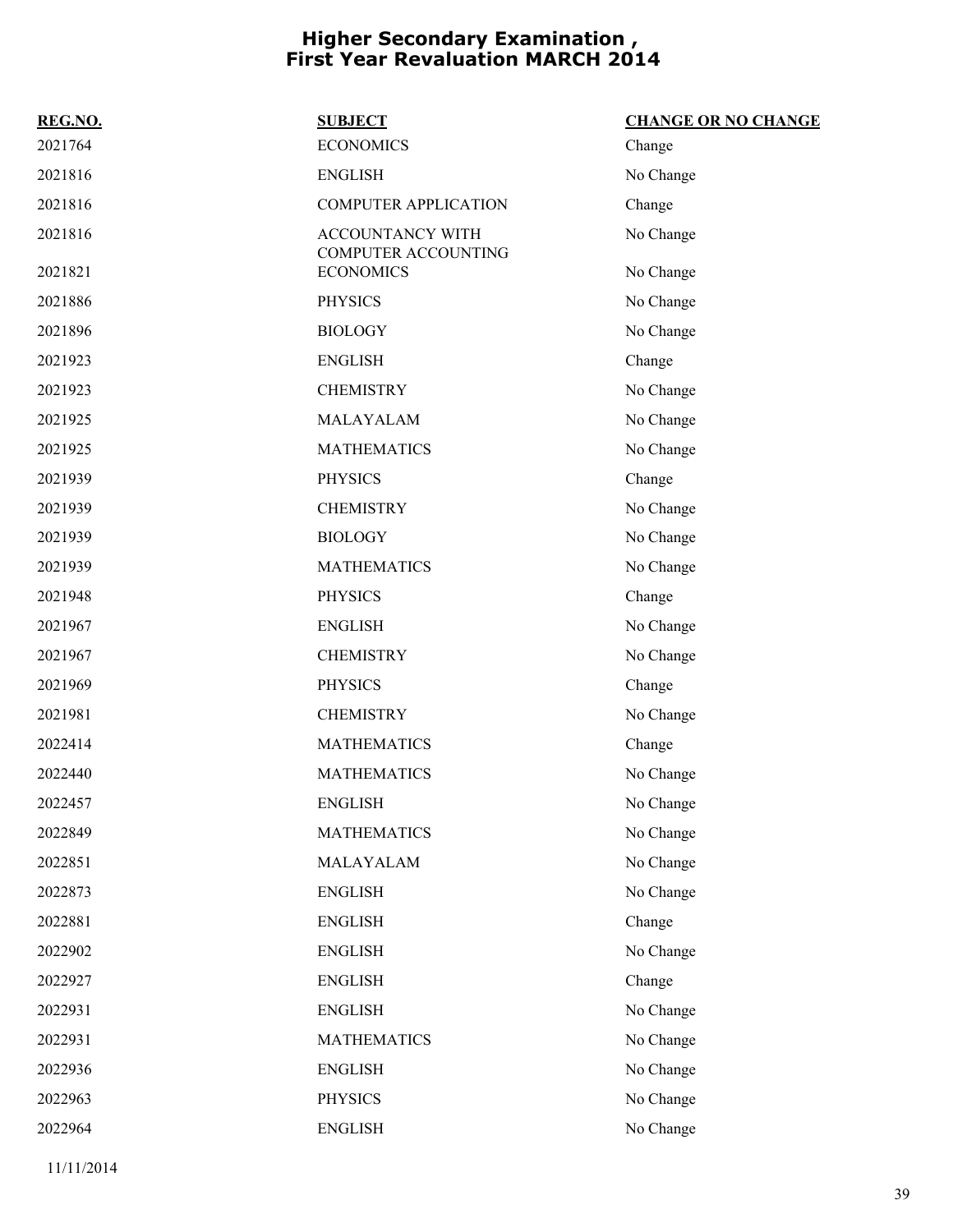| REG.NO. | <b>SUBJECT</b>                                        | <b>CHANGE OR NO CHANGE</b> |
|---------|-------------------------------------------------------|----------------------------|
| 2023002 | <b>ENGLISH</b>                                        | No Change                  |
| 2023008 | <b>PHYSICS</b>                                        | No Change                  |
| 2023012 | MALAYALAM                                             | No Change                  |
| 2023012 | POLITICAL SCIENCE                                     | No Change                  |
| 2023320 | <b>ENGLISH</b>                                        | Change                     |
| 2023320 | <b>BIOLOGY</b>                                        | No Change                  |
| 2023757 | <b>PHYSICS</b>                                        | No Change                  |
| 2023768 | <b>ENGLISH</b>                                        | No Change                  |
| 2023771 | <b>ENGLISH</b>                                        | No Change                  |
| 2023781 | <b>PHYSICS</b>                                        | No Change                  |
| 2023781 | <b>CHEMISTRY</b>                                      | No Change                  |
| 2023795 | <b>MATHEMATICS</b>                                    | No Change                  |
| 2023813 | <b>ENGLISH</b>                                        | No Change                  |
| 2023822 | <b>ENGLISH</b>                                        | No Change                  |
| 2023825 | <b>ENGLISH</b>                                        | No Change                  |
| 2023825 | <b>MATHEMATICS</b>                                    | No Change                  |
| 2023834 | <b>ENGLISH</b>                                        | Change                     |
| 2023834 | <b>BIOLOGY</b>                                        | No Change                  |
| 2023838 | <b>ENGLISH</b>                                        | Change                     |
| 2023905 | <b>ENGLISH</b>                                        | No Change                  |
| 2023905 | <b>MATHEMATICS</b>                                    | No Change                  |
| 2023911 | <b>ENGLISH</b>                                        | Change                     |
| 2023911 | <b>COMPUTER SCIENCE</b>                               | No Change                  |
| 2023925 | <b>PHYSICS</b>                                        | No Change                  |
| 2024020 | <b>ECONOMICS</b>                                      | No Change                  |
| 2024020 | <b>ACCOUNTANCY WITH</b><br><b>COMPUTER ACCOUNTING</b> | No Change                  |
| 2024071 | <b>BUSINESS STUDIES WITH</b><br>FUNCTIONAL MANAGEMENT | No Change                  |
| 2024274 | <b>ENGLISH</b>                                        | Change                     |
| 2024296 | <b>ENGLISH</b>                                        | No Change                  |
| 2024296 | <b>PHYSICS</b>                                        | No Change                  |
| 2024302 | <b>PHYSICS</b>                                        | No Change                  |
| 2024319 | <b>ENGLISH</b>                                        | No Change                  |
| 2024319 | <b>MATHEMATICS</b>                                    | No Change                  |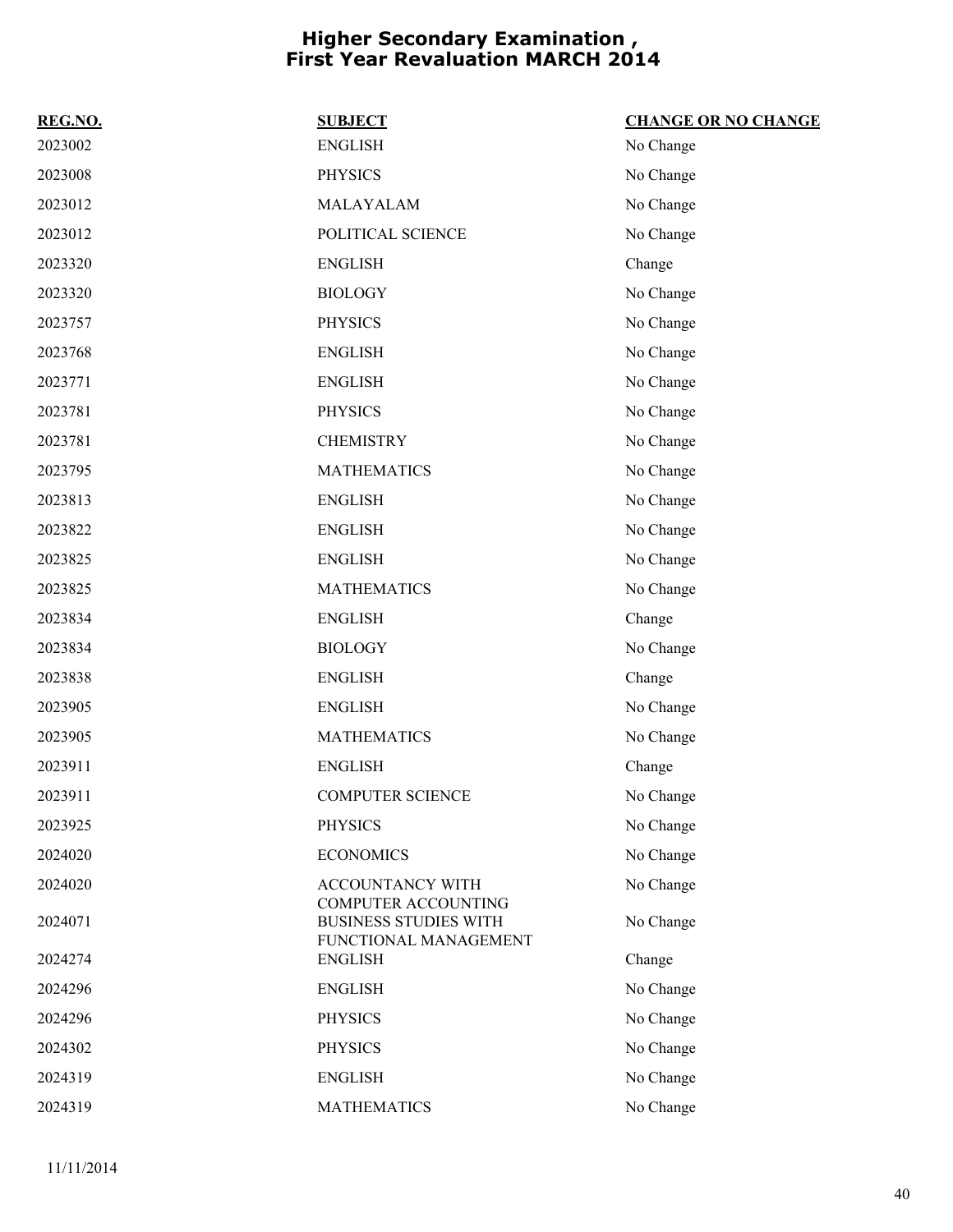| REG.NO. | <b>SUBJECT</b>     | <b>CHANGE OR NO CHANGE</b> |
|---------|--------------------|----------------------------|
| 2024724 | <b>PHYSICS</b>     | No Change                  |
| 2024726 | <b>ENGLISH</b>     | Change                     |
| 2024784 | <b>ECONOMICS</b>   | No Change                  |
| 2024827 | MALAYALAM          | Change                     |
| 2024882 | <b>MATHEMATICS</b> | No Change                  |
| 2024883 | <b>MATHEMATICS</b> | No Change                  |
| 2024890 | <b>ENGLISH</b>     | Change                     |
| 2024894 | <b>ENGLISH</b>     | No Change                  |
| 2024903 | <b>ENGLISH</b>     | No Change                  |
| 2024903 | <b>MATHEMATICS</b> | No Change                  |
| 2024926 | <b>PHYSICS</b>     | No Change                  |
| 2024938 | <b>MATHEMATICS</b> | No Change                  |
| 2024970 | <b>ENGLISH</b>     | Change                     |
| 2025303 | <b>BIOLOGY</b>     | No Change                  |
| 2025303 | <b>MATHEMATICS</b> | No Change                  |
| 2025335 | <b>PHYSICS</b>     | No Change                  |
| 2025335 | <b>CHEMISTRY</b>   | Change                     |
| 2025335 | <b>MATHEMATICS</b> | No Change                  |
| 2025337 | <b>ENGLISH</b>     | No Change                  |
| 2025338 | <b>ENGLISH</b>     | No Change                  |
| 2025338 | <b>MATHEMATICS</b> | No Change                  |
| 2025343 | <b>ENGLISH</b>     | No Change                  |
| 2025553 | <b>ENGLISH</b>     | No Change                  |
| 2025555 | <b>ENGLISH</b>     | No Change                  |
| 2025567 | <b>ENGLISH</b>     | No Change                  |
| 2025567 | <b>PHYSICS</b>     | No Change                  |
| 2025579 | <b>ENGLISH</b>     | No Change                  |
| 2025579 | <b>BIOLOGY</b>     | No Change                  |
| 2025579 | <b>MATHEMATICS</b> | No Change                  |
| 2025609 | <b>PHYSICS</b>     | No Change                  |
| 2025629 | <b>PHYSICS</b>     | No Change                  |
| 2025811 | <b>MATHEMATICS</b> | No Change                  |
| 2025817 | <b>CHEMISTRY</b>   | No Change                  |
| 2025835 | <b>ENGLISH</b>     | No Change                  |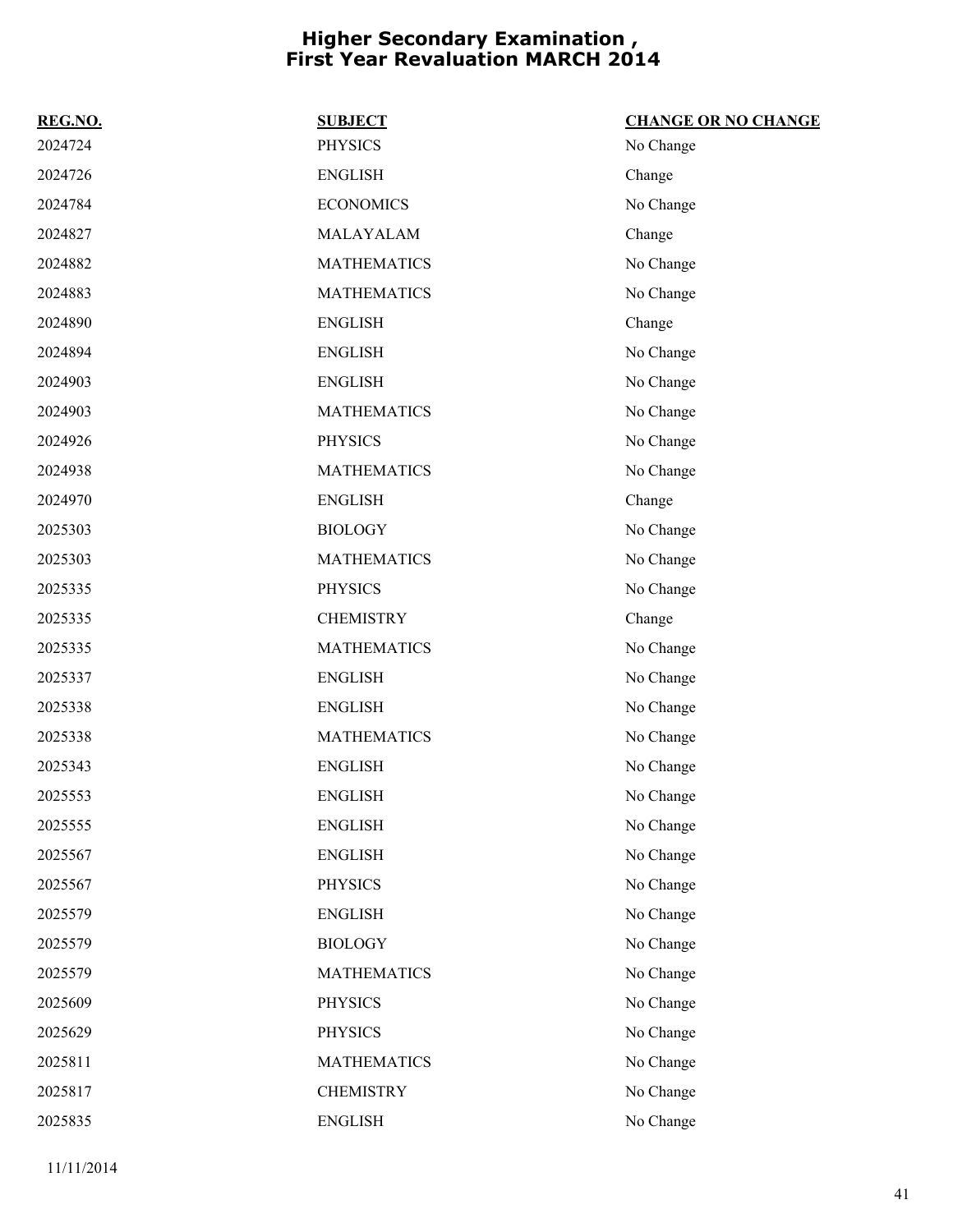| REG.NO. | <b>SUBJECT</b>     | <b>CHANGE OR NO CHANGE</b> |
|---------|--------------------|----------------------------|
| 2025836 | <b>ENGLISH</b>     | No Change                  |
| 2025873 | <b>ENGLISH</b>     | Change                     |
| 2025885 | <b>PHYSICS</b>     | No Change                  |
| 2025885 | <b>MATHEMATICS</b> | No Change                  |
| 2025889 | <b>PHYSICS</b>     | No Change                  |
| 2025963 | MALAYALAM          | Change                     |
| 2025963 | <b>CHEMISTRY</b>   | No Change                  |
| 2025972 | <b>ENGLISH</b>     | No Change                  |
| 2025972 | <b>MATHEMATICS</b> | No Change                  |
| 2025977 | <b>MATHEMATICS</b> | No Change                  |
| 2025992 | <b>MATHEMATICS</b> | No Change                  |
| 2026036 | <b>CHEMISTRY</b>   | No Change                  |
| 2026057 | MALAYALAM          | Change                     |
| 2026074 | <b>CHEMISTRY</b>   | No Change                  |
| 2026074 | <b>MATHEMATICS</b> | No Change                  |
| 2026085 | <b>CHEMISTRY</b>   | No Change                  |
| 2026085 | <b>MATHEMATICS</b> | No Change                  |
| 2026112 | <b>ENGLISH</b>     | No Change                  |
| 2026151 | <b>ENGLISH</b>     | No Change                  |
| 2026151 | <b>PHYSICS</b>     | No Change                  |
| 2026239 | SOCIOLOGY          | No Change                  |
| 2026307 | <b>ENGLISH</b>     | No Change                  |
| 2026307 | <b>MATHEMATICS</b> | No Change                  |
| 2026328 | <b>ENGLISH</b>     | Change                     |
| 2026343 | <b>ENGLISH</b>     | No Change                  |
| 2026365 | <b>ENGLISH</b>     | No Change                  |
| 2026511 | <b>CHEMISTRY</b>   | No Change                  |
| 2026562 | <b>CHEMISTRY</b>   | Change                     |
| 2026562 | <b>MATHEMATICS</b> | No Change                  |
| 2026589 | <b>ENGLISH</b>     | No Change                  |
| 2026664 | <b>ENGLISH</b>     | No Change                  |
| 2026664 | MALAYALAM          | No Change                  |
| 2026664 | <b>PHYSICS</b>     | No Change                  |
| 2026664 | <b>MATHEMATICS</b> | No Change                  |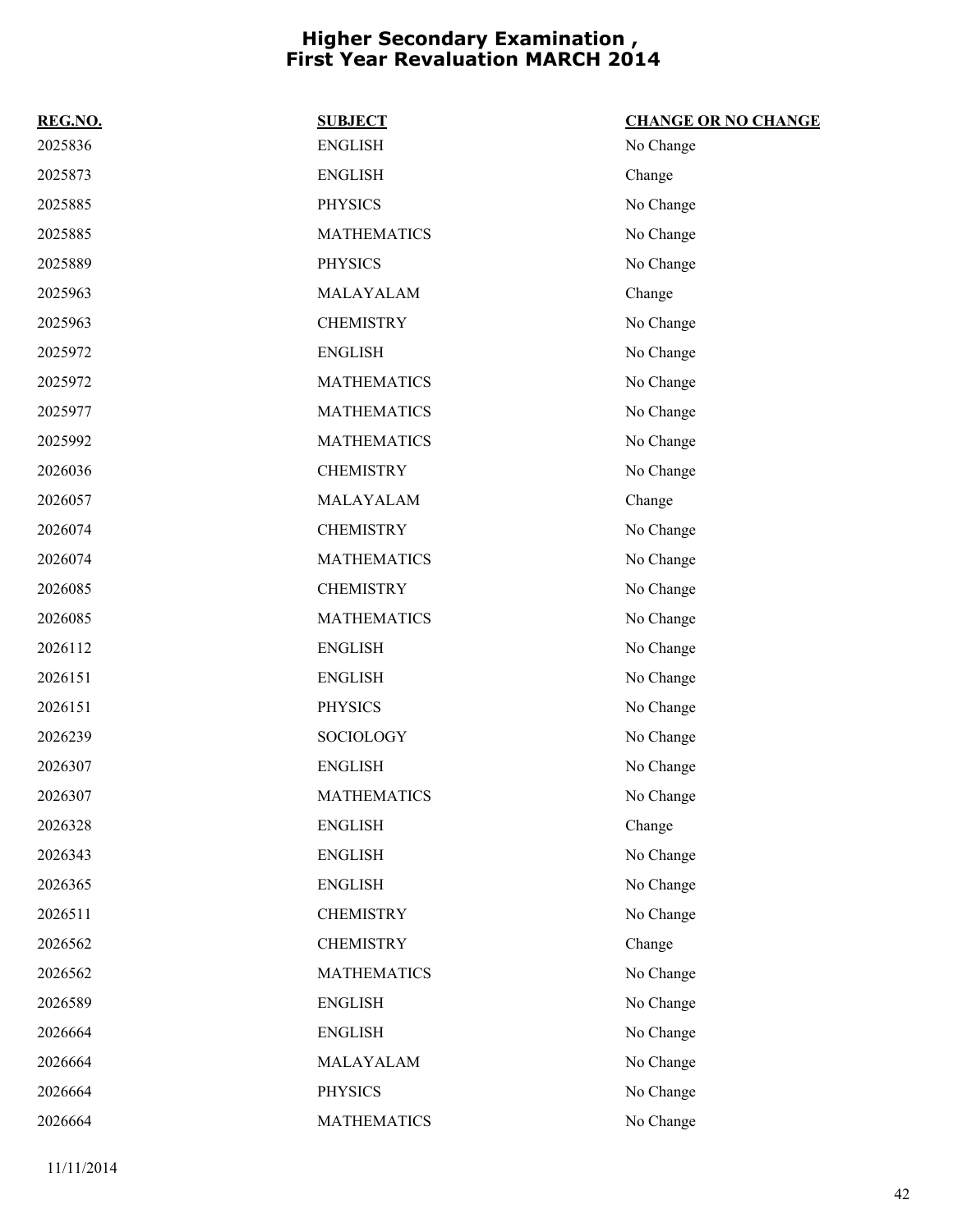| REG.NO. | <b>SUBJECT</b>                                        | <b>CHANGE OR NO CHANGE</b> |
|---------|-------------------------------------------------------|----------------------------|
| 2026675 | <b>ENGLISH</b>                                        | No Change                  |
| 2026676 | <b>CHEMISTRY</b>                                      | No Change                  |
| 2026684 | <b>MATHEMATICS</b>                                    | No Change                  |
| 2026685 | <b>PHYSICS</b>                                        | No Change                  |
| 2026685 | <b>CHEMISTRY</b>                                      | No Change                  |
| 2026685 | <b>BIOLOGY</b>                                        | No Change                  |
| 2026685 | <b>MATHEMATICS</b>                                    | No Change                  |
| 2026698 | <b>PHYSICS</b>                                        | No Change                  |
| 2026698 | <b>CHEMISTRY</b>                                      | No Change                  |
| 2026698 | <b>BIOLOGY</b>                                        | No Change                  |
| 2026698 | <b>MATHEMATICS</b>                                    | No Change                  |
| 2026717 | <b>PHYSICS</b>                                        | No Change                  |
| 2026724 | <b>MATHEMATICS</b>                                    | No Change                  |
| 2026736 | <b>PHYSICS</b>                                        | No Change                  |
| 2026736 | <b>CHEMISTRY</b>                                      | No Change                  |
| 2026743 | <b>ENGLISH</b>                                        | No Change                  |
| 2026743 | <b>BIOLOGY</b>                                        | No Change                  |
| 2026746 | <b>PHYSICS</b>                                        | No Change                  |
| 2026756 | <b>ENGLISH</b>                                        | No Change                  |
| 2026756 | <b>CHEMISTRY</b>                                      | No Change                  |
| 2026772 | <b>ENGLISH</b>                                        | No Change                  |
| 2026772 | <b>BUSINESS STUDIES WITH</b><br>FUNCTIONAL MANAGEMENT | No Change                  |
| 2026862 | <b>ENGLISH</b>                                        | No Change                  |
| 2026862 | MALAYALAM                                             | Change                     |
| 2026916 | <b>CHEMISTRY</b>                                      | No Change                  |
| 2026969 | <b>BIOLOGY</b>                                        | No Change                  |
| 2026983 | <b>ENGLISH</b>                                        | No Change                  |
| 2026983 | <b>PHYSICS</b>                                        | No Change                  |
| 2026983 | <b>BIOLOGY</b>                                        | No Change                  |
| 2027000 | <b>ENGLISH</b>                                        | No Change                  |
| 2027000 | <b>SANSKRIT</b>                                       | No Change                  |
| 2027000 | <b>MATHEMATICS</b>                                    | No Change                  |
| 2027100 | <b>MATHEMATICS</b>                                    | Change                     |
| 2027154 | <b>CHEMISTRY</b>                                      | No Change                  |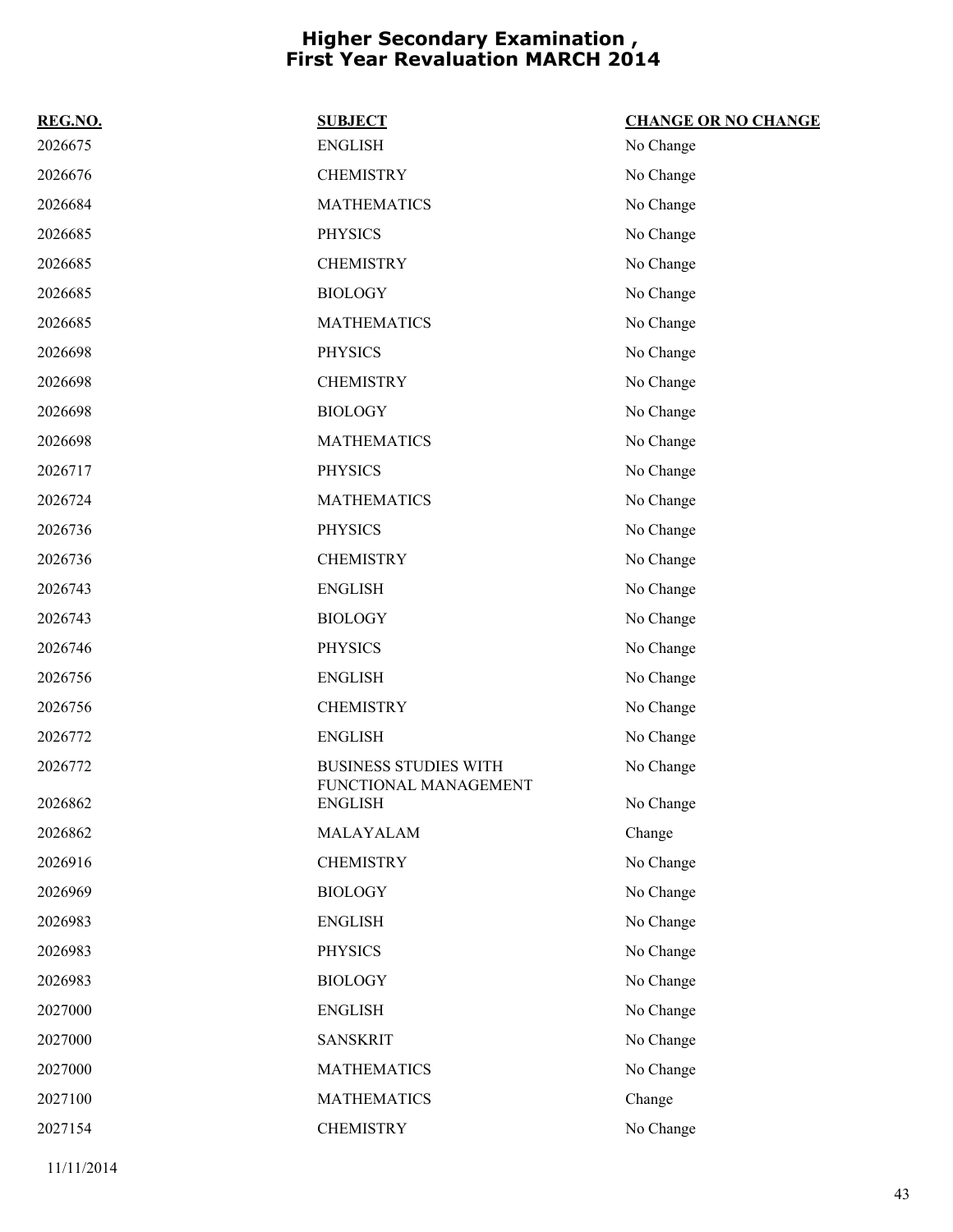| REG.NO. | <b>SUBJECT</b>     | <b>CHANGE OR NO CHANGE</b> |
|---------|--------------------|----------------------------|
| 2027164 | <b>PHYSICS</b>     | No Change                  |
| 2027179 | <b>ENGLISH</b>     | No Change                  |
| 2027187 | <b>ENGLISH</b>     | No Change                  |
| 2027187 | <b>BIOLOGY</b>     | No Change                  |
| 2027300 | <b>CHEMISTRY</b>   | No Change                  |
| 2027302 | <b>MATHEMATICS</b> | No Change                  |
| 2027314 | <b>PHYSICS</b>     | No Change                  |
| 2027356 | ${\rm ENGLISH}$    | No Change                  |
| 2027358 | <b>ENGLISH</b>     | No Change                  |
| 2027370 | <b>PHYSICS</b>     | No Change                  |
| 2027376 | <b>PHYSICS</b>     | No Change                  |
| 2027376 | <b>CHEMISTRY</b>   | No Change                  |
| 2027376 | <b>BIOLOGY</b>     | No Change                  |
| 2027382 | <b>ENGLISH</b>     | No Change                  |
| 2027387 | <b>BIOLOGY</b>     | No Change                  |
| 2027389 | <b>ENGLISH</b>     | No Change                  |
| 2027389 | <b>MATHEMATICS</b> | No Change                  |
| 2027401 | <b>ENGLISH</b>     | No Change                  |
| 2027515 | <b>CHEMISTRY</b>   | No Change                  |
| 2027529 | <b>ENGLISH</b>     | No Change                  |
| 2027558 | <b>PHYSICS</b>     | No Change                  |
| 2027565 | <b>ENGLISH</b>     | Change                     |
| 2027574 | <b>ENGLISH</b>     | No Change                  |
| 2027678 | <b>ENGLISH</b>     | No Change                  |
| 2027678 | <b>MATHEMATICS</b> | No Change                  |
| 2027679 | <b>PHYSICS</b>     | No Change                  |
| 2027734 | <b>ENGLISH</b>     | No Change                  |
| 2027766 | <b>BIOLOGY</b>     | No Change                  |
| 2027766 | <b>MATHEMATICS</b> | No Change                  |
| 2027799 | <b>ENGLISH</b>     | No Change                  |
| 2027799 | <b>HINDI</b>       | No Change                  |
| 2027838 | <b>PHYSICS</b>     | No Change                  |
| 2027843 | <b>ENGLISH</b>     | No Change                  |
| 2027852 | <b>ENGLISH</b>     | No Change                  |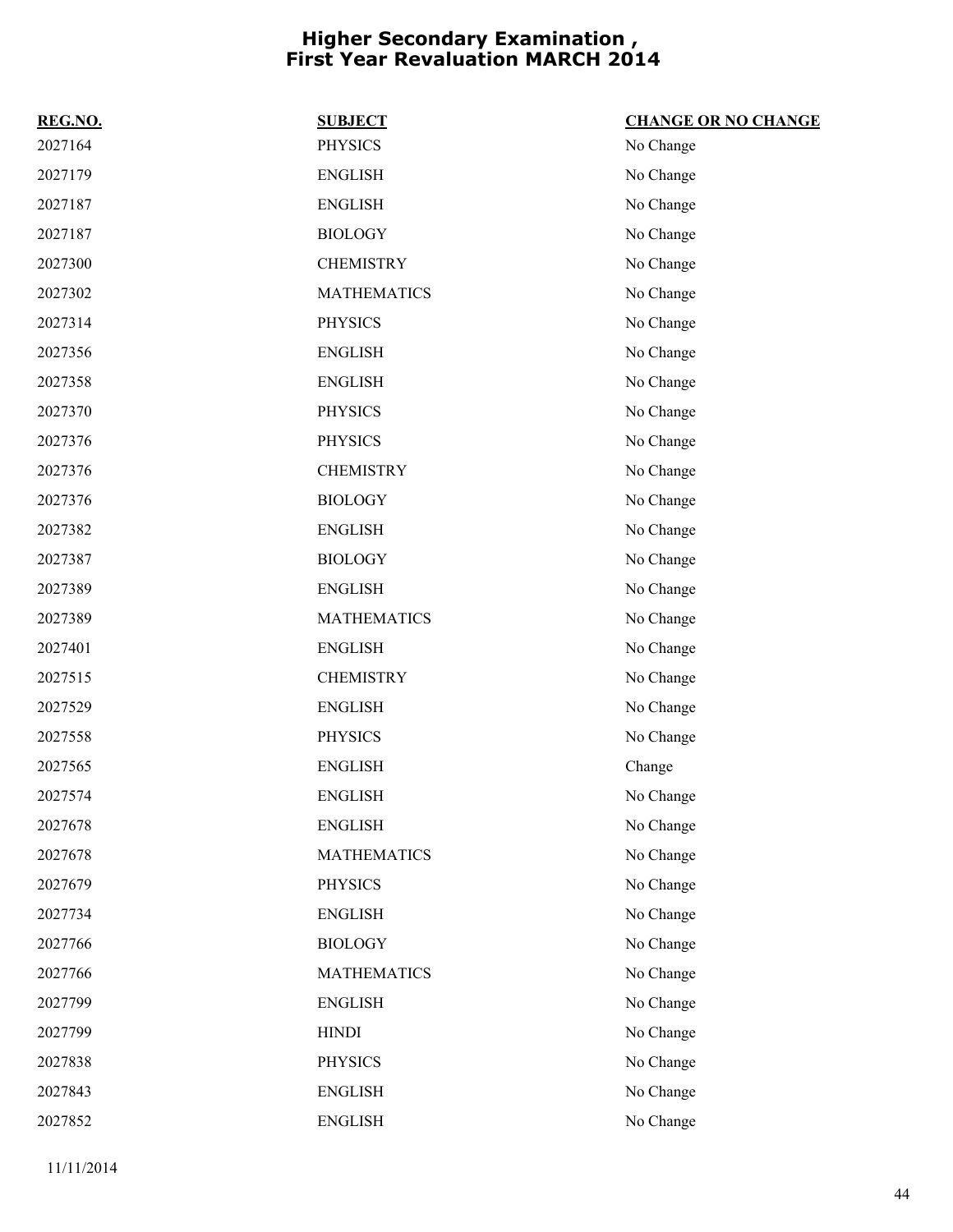| REG.NO. | <b>SUBJECT</b>          | <b>CHANGE OR NO CHANGE</b> |
|---------|-------------------------|----------------------------|
| 2027878 | <b>HINDI</b>            | No Change                  |
| 2027879 | <b>MATHEMATICS</b>      | No Change                  |
| 2027879 | <b>COMPUTER SCIENCE</b> | No Change                  |
| 2027887 | <b>PHYSICS</b>          | No Change                  |
| 2028163 | <b>PHYSICS</b>          | No Change                  |
| 2028163 | <b>MATHEMATICS</b>      | No Change                  |
| 2028172 | <b>ENGLISH</b>          | No Change                  |
| 2028172 | <b>BIOLOGY</b>          | No Change                  |
| 2028212 | <b>CHEMISTRY</b>        | No Change                  |
| 2028229 | <b>CHEMISTRY</b>        | No Change                  |
| 2028238 | <b>CHEMISTRY</b>        | No Change                  |
| 2028242 | <b>BIOLOGY</b>          | No Change                  |
| 2028243 | <b>CHEMISTRY</b>        | No Change                  |
| 2028268 | <b>MATHEMATICS</b>      | No Change                  |
| 2028270 | <b>PHYSICS</b>          | No Change                  |
| 2028271 | <b>MATHEMATICS</b>      | No Change                  |
| 2028317 | <b>PHYSICS</b>          | Change                     |
| 2028317 | <b>CHEMISTRY</b>        | No Change                  |
| 2028377 | <b>SANSKRIT</b>         | Change                     |
| 2028379 | <b>ENGLISH</b>          | No Change                  |
| 2028487 | <b>MATHEMATICS</b>      | No Change                  |
| 2028531 | SOCIOLOGY               | No Change                  |
| 2028538 | <b>SOCIOLOGY</b>        | No Change                  |
| 2028568 | <b>ENGLISH</b>          | Change                     |
| 2028569 | <b>ENGLISH</b>          | Change                     |
| 2028577 | <b>ENGLISH</b>          | Change                     |
| 2028577 | <b>HISTORY</b>          | Change                     |
| 2028679 | <b>ENGLISH</b>          | No Change                  |
| 2028800 | <b>MATHEMATICS</b>      | No Change                  |
| 2028804 | <b>ENGLISH</b>          | No Change                  |
| 2028804 | <b>CHEMISTRY</b>        | No Change                  |
| 2028804 | <b>BIOLOGY</b>          | No Change                  |
| 2028806 | <b>ENGLISH</b>          | No Change                  |
| 2028806 | <b>PHYSICS</b>          | Change                     |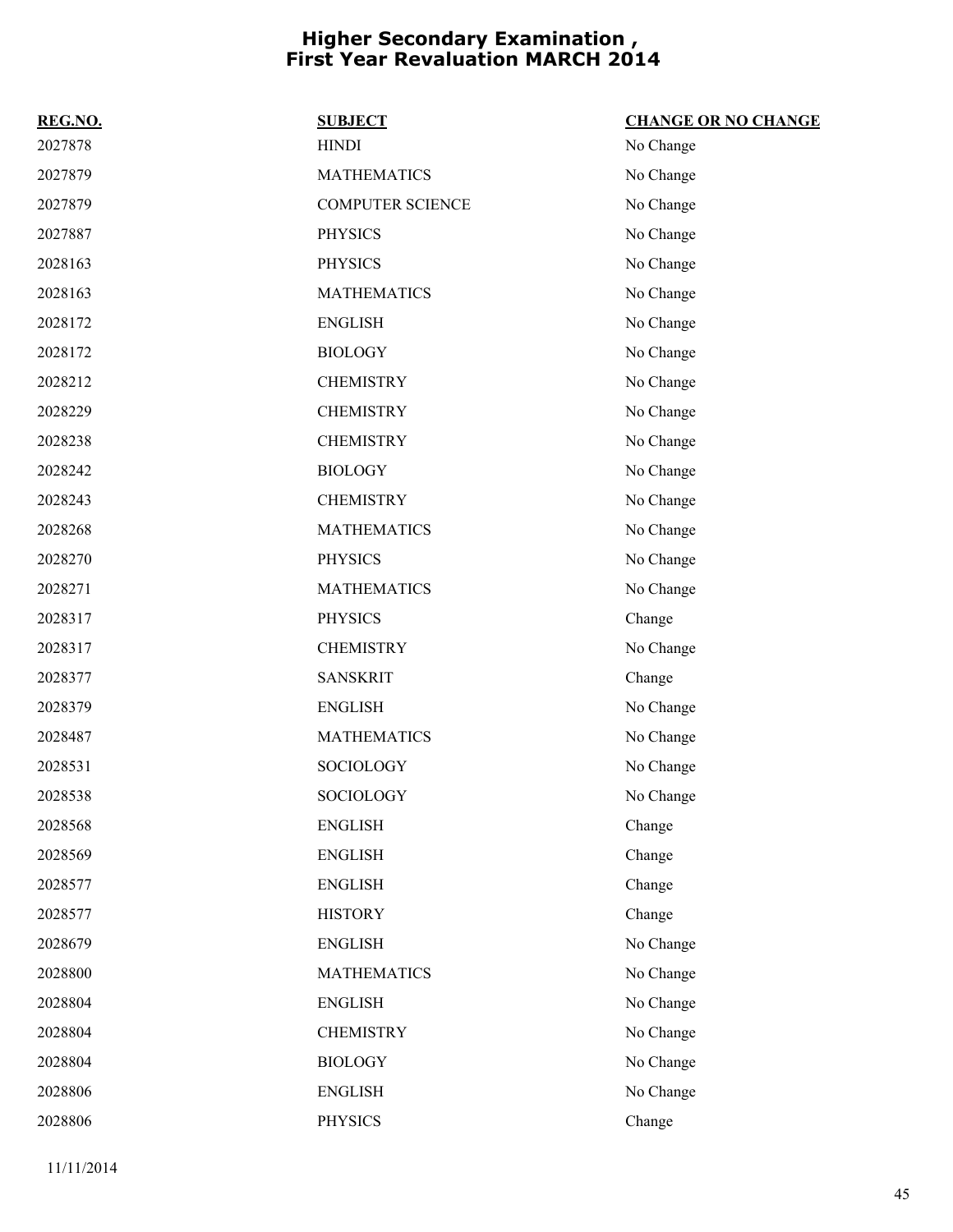| REG.NO. | <b>SUBJECT</b>                                        | <b>CHANGE OR NO CHANGE</b> |
|---------|-------------------------------------------------------|----------------------------|
| 2028806 | <b>CHEMISTRY</b>                                      | No Change                  |
| 2028814 | <b>CHEMISTRY</b>                                      | No Change                  |
| 2028814 | <b>MATHEMATICS</b>                                    | No Change                  |
| 2028836 | <b>PHYSICS</b>                                        | No Change                  |
| 2028851 | <b>ENGLISH</b>                                        | No Change                  |
| 2028861 | <b>ECONOMICS</b>                                      | Change                     |
| 2028861 | <b>COMPUTER APPLICATION</b>                           | No Change                  |
| 2028861 | <b>BUSINESS STUDIES WITH</b><br>FUNCTIONAL MANAGEMENT | No Change                  |
| 2028948 | <b>PHYSICS</b>                                        | No Change                  |
| 2029164 | MALAYALAM                                             | Change                     |
| 2029165 | <b>ENGLISH</b>                                        | No Change                  |
| 2029165 | MALAYALAM                                             | Change                     |
| 2029169 | <b>PHYSICS</b>                                        | No Change                  |
| 2029170 | <b>CHEMISTRY</b>                                      | No Change                  |
| 2029170 | <b>BIOLOGY</b>                                        | No Change                  |
| 2029171 | <b>ENGLISH</b>                                        | No Change                  |
| 2029171 | MALAYALAM                                             | No Change                  |
| 2029171 | <b>BIOLOGY</b>                                        | No Change                  |
| 2029175 | <b>MATHEMATICS</b>                                    | No Change                  |
| 2029179 | <b>ENGLISH</b>                                        | No Change                  |
| 2029180 | <b>ENGLISH</b>                                        | No Change                  |
| 2029180 | <b>CHEMISTRY</b>                                      | No Change                  |
| 2029184 | <b>MATHEMATICS</b>                                    | No Change                  |
| 2029192 | <b>PHYSICS</b>                                        | No Change                  |
| 2029192 | <b>MATHEMATICS</b>                                    | Change                     |
| 2029193 | <b>PHYSICS</b>                                        | No Change                  |
| 2029194 | <b>ENGLISH</b>                                        | No Change                  |
| 2029194 | <b>PHYSICS</b>                                        | Change                     |
| 2029196 | <b>PHYSICS</b>                                        | No Change                  |
| 2029197 | <b>ENGLISH</b>                                        | No Change                  |
| 2029197 | <b>PHYSICS</b>                                        | No Change                  |
| 2029197 | <b>CHEMISTRY</b>                                      | No Change                  |
| 2029201 | <b>CHEMISTRY</b>                                      | No Change                  |
| 2029202 | <b>BIOLOGY</b>                                        | No Change                  |
|         |                                                       |                            |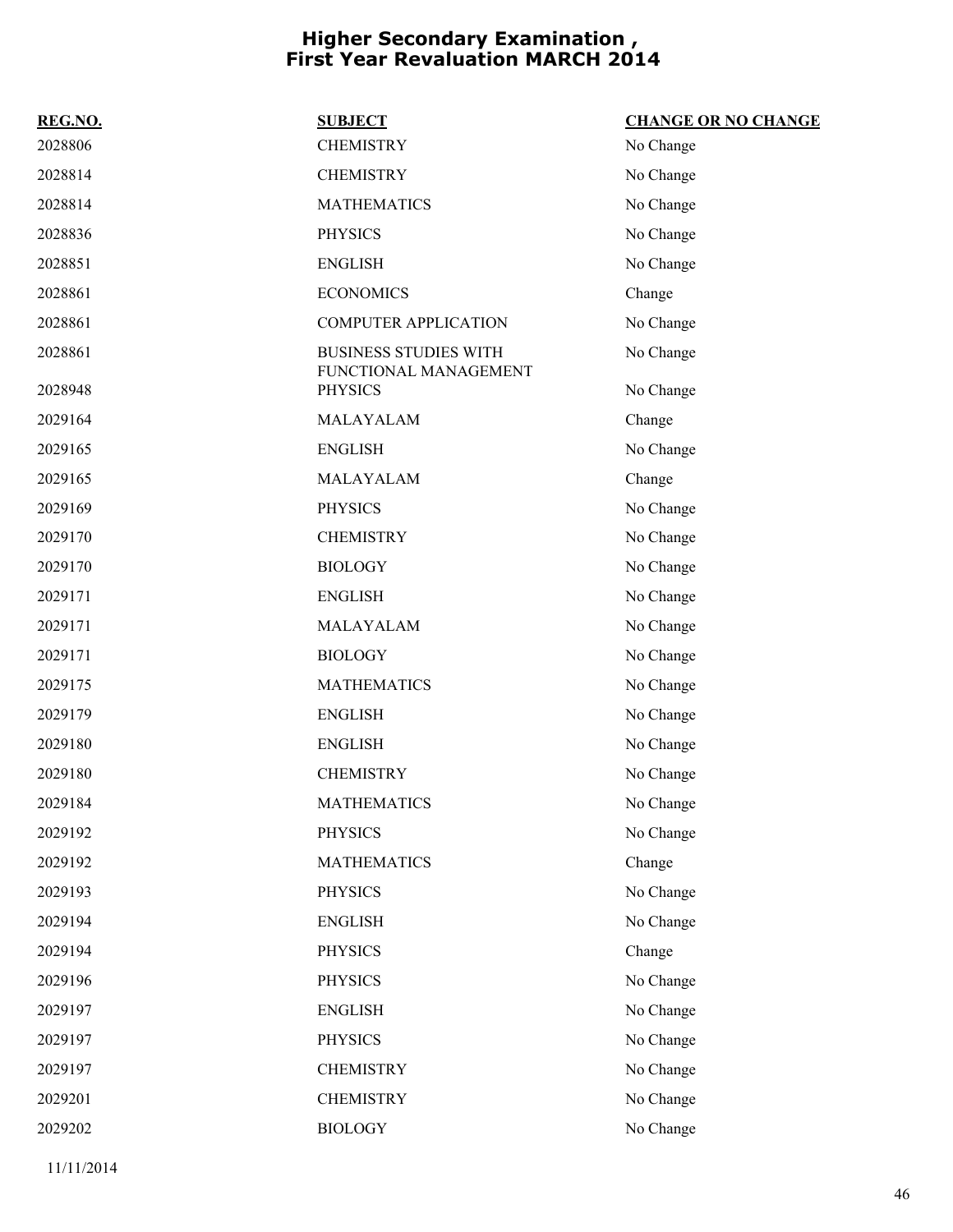| REG.NO. | <b>SUBJECT</b>          | <b>CHANGE OR NO CHANGE</b> |
|---------|-------------------------|----------------------------|
| 2029203 | <b>ENGLISH</b>          | No Change                  |
| 2029204 | <b>MATHEMATICS</b>      | No Change                  |
| 2029205 | <b>CHEMISTRY</b>        | No Change                  |
| 2029205 | <b>BIOLOGY</b>          | No Change                  |
| 2029208 | <b>PHYSICS</b>          | No Change                  |
| 2029218 | PSYCHOLOGY              | No Change                  |
| 2029222 | MALAYALAM               | No Change                  |
| 2029222 | PSYCHOLOGY              | No Change                  |
| 2029229 | PSYCHOLOGY              | No Change                  |
| 2029230 | MALAYALAM               | No Change                  |
| 2029230 | <b>PSYCHOLOGY</b>       | No Change                  |
| 2029235 | <b>CHEMISTRY</b>        | No Change                  |
| 2029235 | <b>BIOLOGY</b>          | No Change                  |
| 2029235 | <b>PSYCHOLOGY</b>       | No Change                  |
| 2029236 | <b>PHYSICS</b>          | No Change                  |
| 2029242 | <b>ENGLISH</b>          | No Change                  |
| 2029242 | MALAYALAM               | No Change                  |
| 2029242 | <b>PHYSICS</b>          | No Change                  |
| 2029242 | <b>CHEMISTRY</b>        | No Change                  |
| 2029242 | <b>BIOLOGY</b>          | No Change                  |
| 2029244 | <b>ENGLISH</b>          | No Change                  |
| 2029244 | <b>PHYSICS</b>          | No Change                  |
| 2029247 | <b>ENGLISH</b>          | Change                     |
| 2029254 | <b>ENGLISH</b>          | No Change                  |
| 2029254 | <b>FRENCH</b>           | No Change                  |
| 2029254 | <b>PHYSICS</b>          | No Change                  |
| 2029254 | <b>CHEMISTRY</b>        | No Change                  |
| 2029254 | <b>PSYCHOLOGY</b>       | No Change                  |
| 2029264 | <b>ENGLISH</b>          | No Change                  |
| 2029264 | <b>MATHEMATICS</b>      | No Change                  |
| 2029266 | <b>ENGLISH</b>          | No Change                  |
| 2029266 | <b>COMPUTER SCIENCE</b> | No Change                  |
| 2029269 | MALAYALAM               | No Change                  |
| 2029272 | MALAYALAM               | No Change                  |

11/11/2014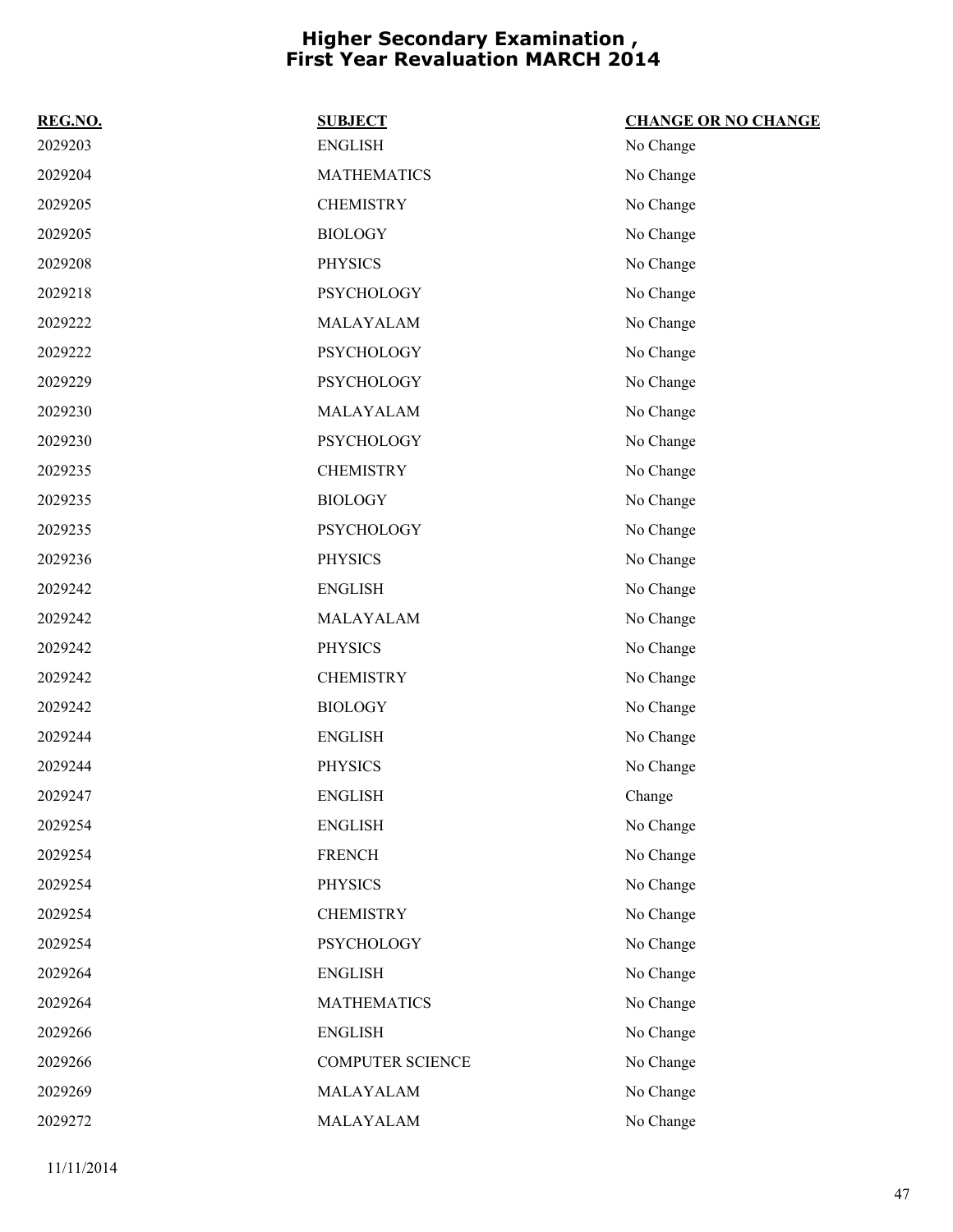| REG.NO. | <b>SUBJECT</b>                                        | <b>CHANGE OR NO CHANGE</b> |
|---------|-------------------------------------------------------|----------------------------|
| 2029273 | <b>ENGLISH</b>                                        | Change                     |
| 2029273 | <b>MATHEMATICS</b>                                    | No Change                  |
| 2029278 | <b>ENGLISH</b>                                        | Change                     |
| 2029278 | MALAYALAM                                             | No Change                  |
| 2029280 | <b>ENGLISH</b>                                        | Change                     |
| 2029280 | MALAYALAM                                             | No Change                  |
| 2029284 | <b>ENGLISH</b>                                        | No Change                  |
| 2029284 | MALAYALAM                                             | No Change                  |
| 2029284 | <b>PHYSICS</b>                                        | No Change                  |
| 2029285 | MALAYALAM                                             | No Change                  |
| 2029287 | MALAYALAM                                             | No Change                  |
| 2029289 | <b>ENGLISH</b>                                        | No Change                  |
| 2029289 | <b>PHYSICS</b>                                        | No Change                  |
| 2029289 | <b>CHEMISTRY</b>                                      | No Change                  |
| 2029290 | MALAYALAM                                             | No Change                  |
| 2029291 | MALAYALAM                                             | No Change                  |
| 2029292 | <b>MATHEMATICS</b>                                    | No Change                  |
| 2029293 | <b>PHYSICS</b>                                        | No Change                  |
| 2029293 | <b>COMPUTER SCIENCE</b>                               | No Change                  |
| 2029294 | <b>MATHEMATICS</b>                                    | No Change                  |
| 2029296 | <b>PHYSICS</b>                                        | No Change                  |
| 2029296 | <b>COMPUTER SCIENCE</b>                               | Change                     |
| 2029297 | <b>MATHEMATICS</b>                                    | No Change                  |
| 2029299 | <b>HINDI</b>                                          | No Change                  |
| 2029304 | <b>MATHEMATICS</b>                                    | No Change                  |
| 2029305 | <b>ENGLISH</b>                                        | No Change                  |
| 2029308 | <b>CHEMISTRY</b>                                      | Change                     |
| 2029311 | <b>ENGLISH</b>                                        | No Change                  |
| 2029313 | <b>CHEMISTRY</b>                                      | No Change                  |
| 2029320 | <b>ACCOUNTANCY WITH</b><br><b>COMPUTER ACCOUNTING</b> | No Change                  |
| 2029328 | <b>COMPUTER APPLICATION</b>                           | No Change                  |
| 2029331 | ACCOUNTANCY WITH<br>COMPUTER ACCOUNTING               | No Change                  |
| 2029336 | MALAYALAM                                             | No Change                  |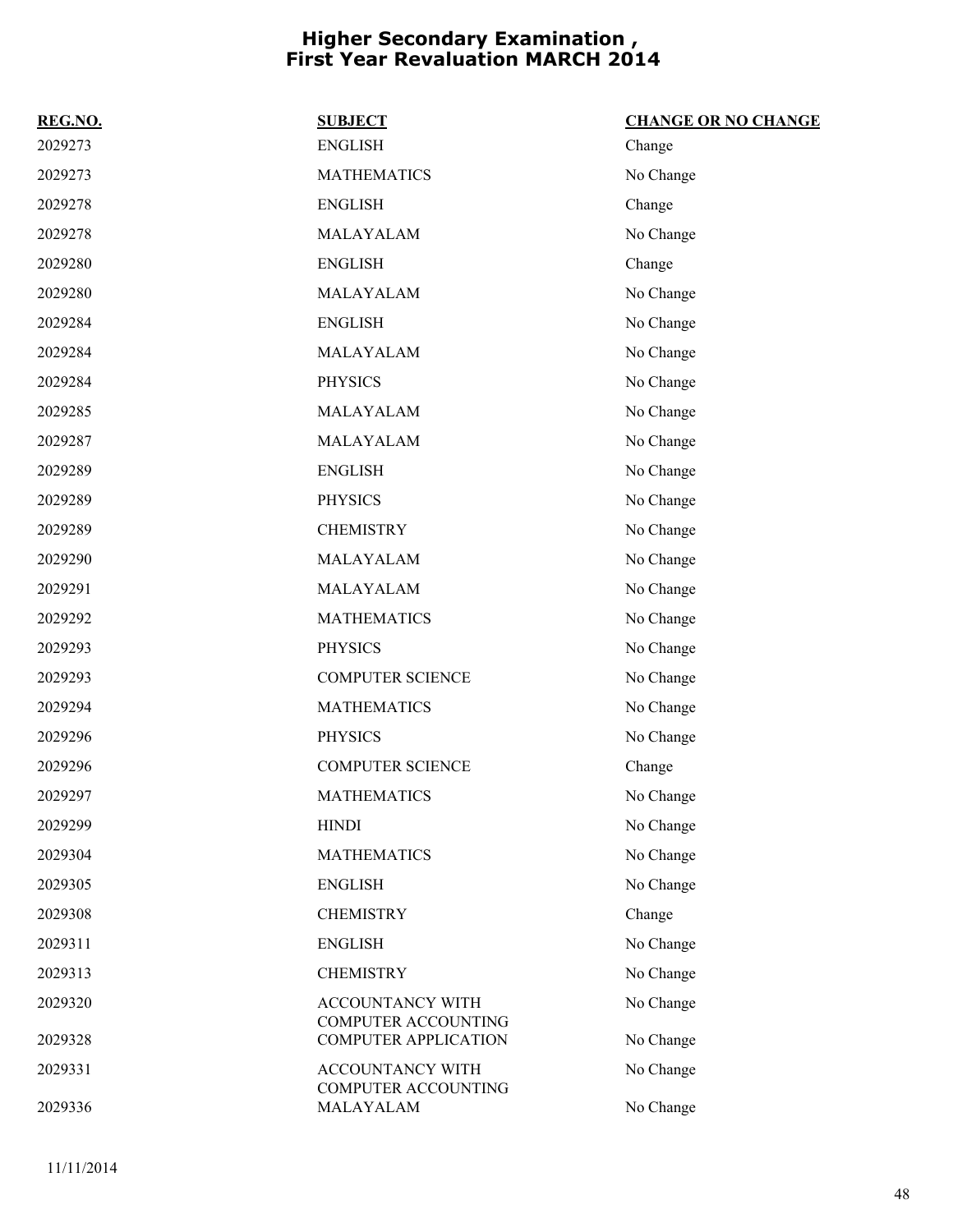| REG.NO. | <b>SUBJECT</b>                                        | <b>CHANGE OR NO CHANGE</b> |
|---------|-------------------------------------------------------|----------------------------|
| 2029336 | <b>COMPUTER APPLICATION</b>                           | Change                     |
| 2029336 | <b>BUSINESS STUDIES WITH</b><br>FUNCTIONAL MANAGEMENT | No Change                  |
| 2029338 | <b>ENGLISH</b>                                        | Change                     |
| 2029338 | <b>COMPUTER APPLICATION</b>                           | No Change                  |
| 2029341 | <b>COMPUTER APPLICATION</b>                           | No Change                  |
| 2029347 | <b>ACCOUNTANCY WITH</b><br>COMPUTER ACCOUNTING        | No Change                  |
| 2029348 | <b>COMPUTER APPLICATION</b>                           | No Change                  |
| 2029360 | <b>COMPUTER APPLICATION</b>                           | No Change                  |
| 2029364 | <b>ACCOUNTANCY WITH</b><br><b>COMPUTER ACCOUNTING</b> | No Change                  |
| 2029366 | <b>ECONOMICS</b>                                      | No Change                  |
| 2029366 | <b>COMPUTER APPLICATION</b>                           | No Change                  |
| 2029371 | <b>ENGLISH</b>                                        | No Change                  |
| 2029371 | <b>CHEMISTRY</b>                                      | No Change                  |
| 2029372 | <b>ENGLISH</b>                                        | No Change                  |
| 2029373 | <b>CHEMISTRY</b>                                      | Change                     |
| 2029378 | <b>CHEMISTRY</b>                                      | Change                     |
| 2029389 | <b>PHYSICS</b>                                        | No Change                  |
| 2029390 | <b>PHYSICS</b>                                        | No Change                  |
| 2029395 | <b>ENGLISH</b>                                        | No Change                  |
| 2029395 | <b>MATHEMATICS</b>                                    | No Change                  |
| 2029401 | <b>ENGLISH</b>                                        | No Change                  |
| 2029401 | <b>PHYSICS</b>                                        | No Change                  |
| 2029401 | <b>CHEMISTRY</b>                                      | No Change                  |
| 2029401 | <b>BIOLOGY</b>                                        | No Change                  |
| 2029401 | <b>MATHEMATICS</b>                                    | No Change                  |
| 2029420 | <b>PHYSICS</b>                                        | No Change                  |
| 2029420 | <b>MATHEMATICS</b>                                    | No Change                  |
| 2029426 | <b>PHYSICS</b>                                        | No Change                  |
| 2029427 | <b>PHYSICS</b>                                        | No Change                  |
| 2029431 | <b>MATHEMATICS</b>                                    | No Change                  |
| 2029436 | <b>MATHEMATICS</b>                                    | No Change                  |
| 2029446 | <b>MATHEMATICS</b>                                    | No Change                  |
| 2029451 | <b>CHEMISTRY</b>                                      | No Change                  |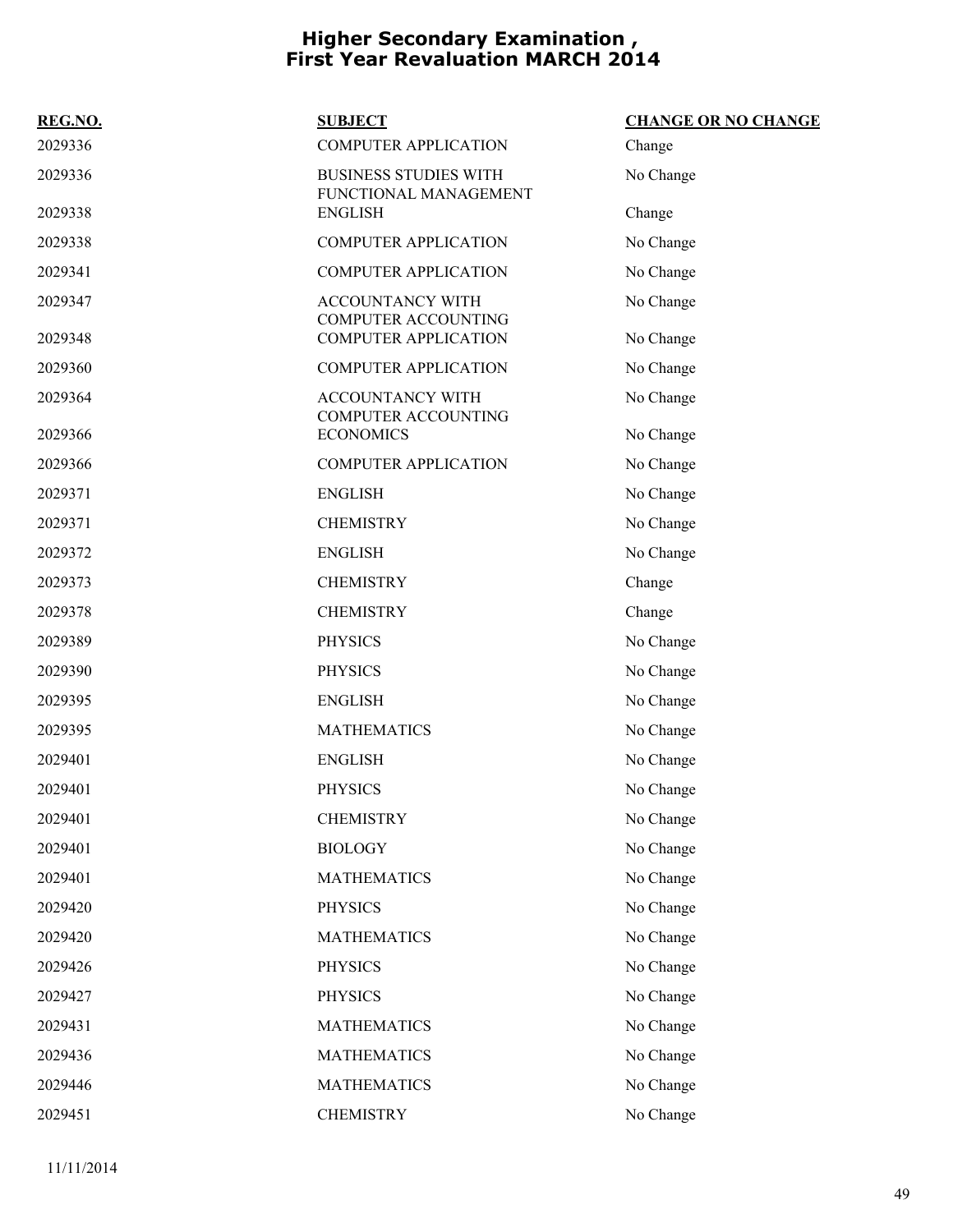| REG.NO. | <b>SUBJECT</b>     | <b>CHANGE OR NO CHANGE</b> |
|---------|--------------------|----------------------------|
| 2029466 | <b>BIOLOGY</b>     | No Change                  |
| 2029472 | <b>PHYSICS</b>     | No Change                  |
| 2029474 | <b>PHYSICS</b>     | No Change                  |
| 2029474 | <b>BIOLOGY</b>     | No Change                  |
| 2029485 | <b>MATHEMATICS</b> | No Change                  |
| 2029496 | <b>CHEMISTRY</b>   | Change                     |
| 2029525 | <b>PHYSICS</b>     | No Change                  |
| 2029532 | <b>ENGLISH</b>     | No Change                  |
| 2029532 | <b>MATHEMATICS</b> | No Change                  |
| 2029539 | <b>BIOLOGY</b>     | No Change                  |
| 2029539 | <b>MATHEMATICS</b> | No Change                  |
| 2029541 | <b>MATHEMATICS</b> | No Change                  |
| 2029550 | <b>ENGLISH</b>     | Change                     |
| 2029551 | <b>ENGLISH</b>     | Change                     |
| 2029563 | <b>ENGLISH</b>     | No Change                  |
| 2029563 | <b>CHEMISTRY</b>   | No Change                  |
| 2029564 | <b>ENGLISH</b>     | No Change                  |
| 2029564 | <b>CHEMISTRY</b>   | No Change                  |
| 2029566 | <b>ENGLISH</b>     | No Change                  |
| 2029566 | MALAYALAM          | No Change                  |
| 2029570 | <b>PHYSICS</b>     | No Change                  |
| 2029570 | <b>MATHEMATICS</b> | No Change                  |
| 2029571 | <b>PHYSICS</b>     | No Change                  |
| 2029571 | <b>MATHEMATICS</b> | No Change                  |
| 2029572 | <b>ENGLISH</b>     | No Change                  |
| 2029574 | <b>MATHEMATICS</b> | No Change                  |
| 2029575 | <b>ENGLISH</b>     | Change                     |
| 2029575 | <b>PHYSICS</b>     | Change                     |
| 2029575 | <b>CHEMISTRY</b>   | No Change                  |
| 2029575 | <b>BIOLOGY</b>     | No Change                  |
| 2029575 | <b>MATHEMATICS</b> | No Change                  |
| 2029576 | MALAYALAM          | No Change                  |
| 2029576 | PHYSICS            | No Change                  |
| 2029580 | PHYSICS            | No Change                  |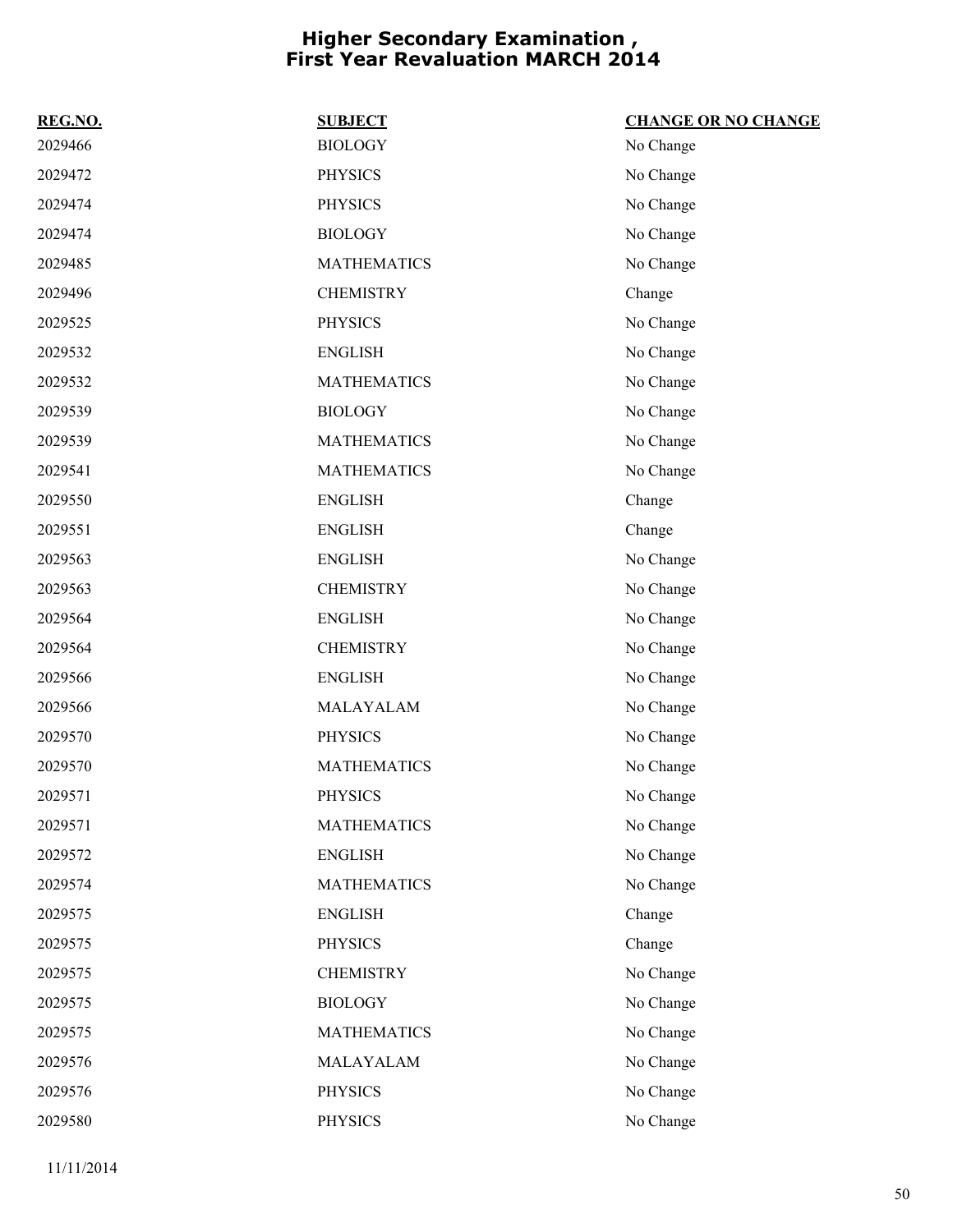| REG.NO. | <b>SUBJECT</b>     | <b>CHANGE OR NO CHANGE</b> |
|---------|--------------------|----------------------------|
| 2029580 | <b>CHEMISTRY</b>   | No Change                  |
| 2029580 | <b>BIOLOGY</b>     | No Change                  |
| 2029586 | <b>ENGLISH</b>     | No Change                  |
| 2029586 | <b>CHEMISTRY</b>   | Change                     |
| 2029595 | <b>ENGLISH</b>     | Change                     |
| 2029595 | MALAYALAM          | No Change                  |
| 2029595 | <b>CHEMISTRY</b>   | No Change                  |
| 2029610 | <b>BIOLOGY</b>     | No Change                  |
| 2029628 | <b>ENGLISH</b>     | No Change                  |
| 2029628 | <b>HINDI</b>       | No Change                  |
| 2029628 | <b>BIOLOGY</b>     | No Change                  |
| 2029666 | <b>PHYSICS</b>     | No Change                  |
| 2029666 | <b>CHEMISTRY</b>   | Change                     |
| 2029666 | <b>BIOLOGY</b>     | No Change                  |
| 2029666 | <b>MATHEMATICS</b> | No Change                  |
| 2029672 | <b>MATHEMATICS</b> | No Change                  |
| 2029674 | <b>ENGLISH</b>     | No Change                  |
| 2029675 | <b>PHYSICS</b>     | No Change                  |
| 2029676 | <b>ENGLISH</b>     | No Change                  |
| 2029676 | <b>MATHEMATICS</b> | No Change                  |
| 2029678 | <b>ENGLISH</b>     | No Change                  |
| 2029678 | <b>CHEMISTRY</b>   | Change                     |
| 2029678 | <b>MATHEMATICS</b> | No Change                  |
| 2029682 | <b>PHYSICS</b>     | No Change                  |
| 2029683 | <b>ENGLISH</b>     | No Change                  |
| 2029685 | <b>BIOLOGY</b>     | No Change                  |
| 2029685 | <b>MATHEMATICS</b> | No Change                  |
| 2029708 | <b>PHYSICS</b>     | Change                     |
| 2029723 | <b>PHYSICS</b>     | No Change                  |
| 2029755 | <b>MATHEMATICS</b> | No Change                  |
| 2029759 | <b>ENGLISH</b>     | Change                     |
| 2029759 | <b>PHYSICS</b>     | No Change                  |
| 2029759 | <b>MATHEMATICS</b> | No Change                  |
| 2029760 | <b>ENGLISH</b>     | No Change                  |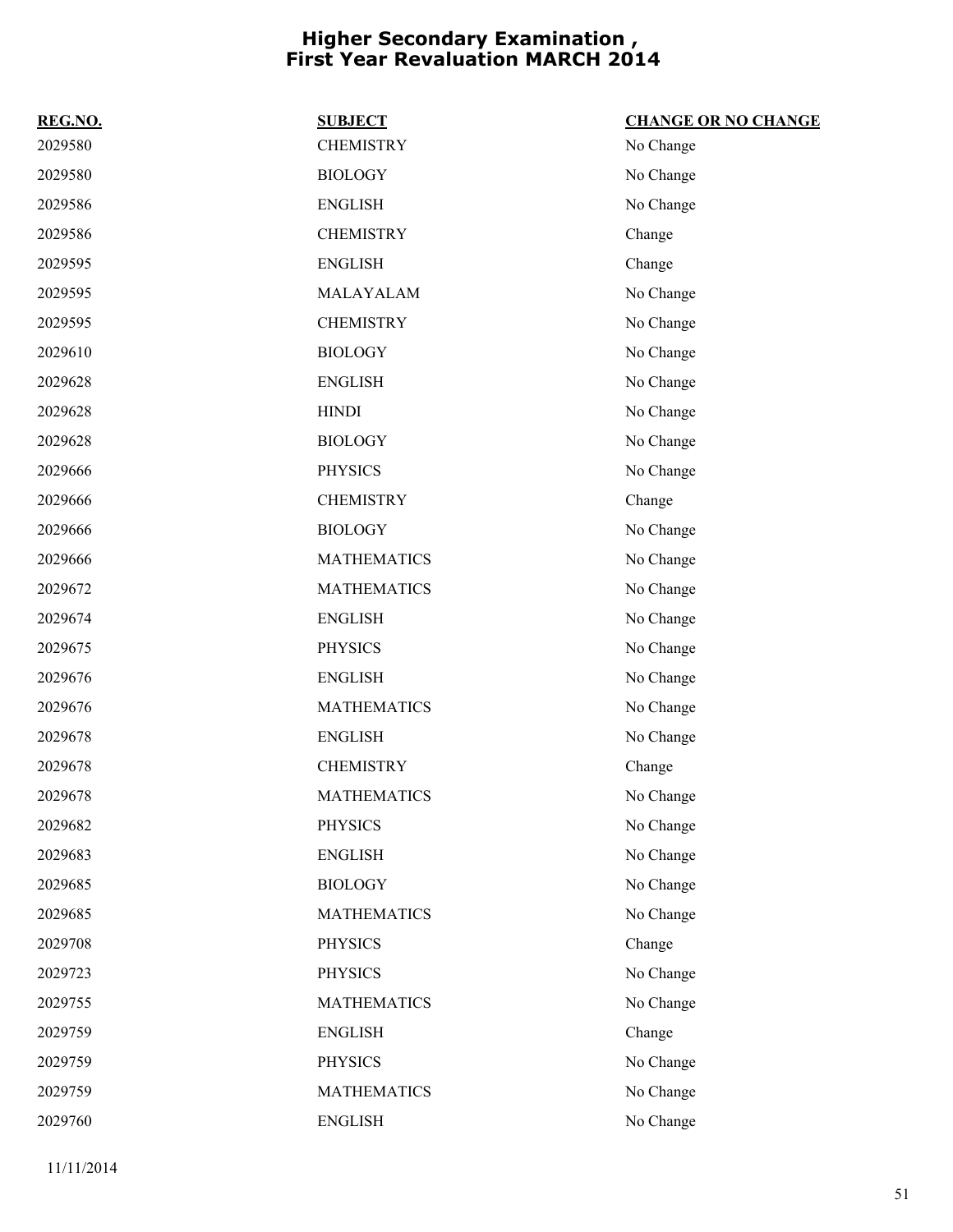| REG.NO. | <b>SUBJECT</b>     | <b>CHANGE OR NO CHANGE</b> |
|---------|--------------------|----------------------------|
| 2029760 | <b>PHYSICS</b>     | No Change                  |
| 2029764 | <b>ENGLISH</b>     | No Change                  |
| 2029764 | MALAYALAM          | No Change                  |
| 2029764 | <b>MATHEMATICS</b> | No Change                  |
| 2029772 | MALAYALAM          | No Change                  |
| 2029779 | <b>ENGLISH</b>     | No Change                  |
| 2029785 | <b>MATHEMATICS</b> | No Change                  |
| 2029799 | <b>MATHEMATICS</b> | No Change                  |
| 2029801 | <b>PHYSICS</b>     | No Change                  |
| 2029801 | <b>CHEMISTRY</b>   | Change                     |
| 2029801 | <b>BIOLOGY</b>     | No Change                  |
| 2029806 | <b>PHYSICS</b>     | No Change                  |
| 2029812 | <b>ENGLISH</b>     | No Change                  |
| 2029813 | <b>ENGLISH</b>     | No Change                  |
| 2029813 | <b>PHYSICS</b>     | No Change                  |
| 2029815 | <b>BIOLOGY</b>     | Change                     |
| 2029817 | <b>PHYSICS</b>     | No Change                  |
| 2029817 | <b>CHEMISTRY</b>   | No Change                  |
| 2029820 | <b>MATHEMATICS</b> | No Change                  |
| 2029821 | MALAYALAM          | No Change                  |
| 2029821 | <b>MATHEMATICS</b> | No Change                  |
| 2029829 | <b>MATHEMATICS</b> | No Change                  |
| 2029835 | MALAYALAM          | Change                     |
| 2029835 | <b>MATHEMATICS</b> | No Change                  |
| 2029837 | <b>ENGLISH</b>     | No Change                  |
| 2029837 | MALAYALAM          | Change                     |
| 2029841 | <b>MATHEMATICS</b> | No Change                  |
| 2029846 | <b>ENGLISH</b>     | No Change                  |
| 2029846 | <b>PHYSICS</b>     | No Change                  |
| 2029846 | <b>MATHEMATICS</b> | No Change                  |
| 2029864 | <b>MATHEMATICS</b> | No Change                  |
| 2029884 | <b>MATHEMATICS</b> | No Change                  |
| 2029895 | <b>ENGLISH</b>     | No Change                  |
| 2029895 | <b>BIOLOGY</b>     | No Change                  |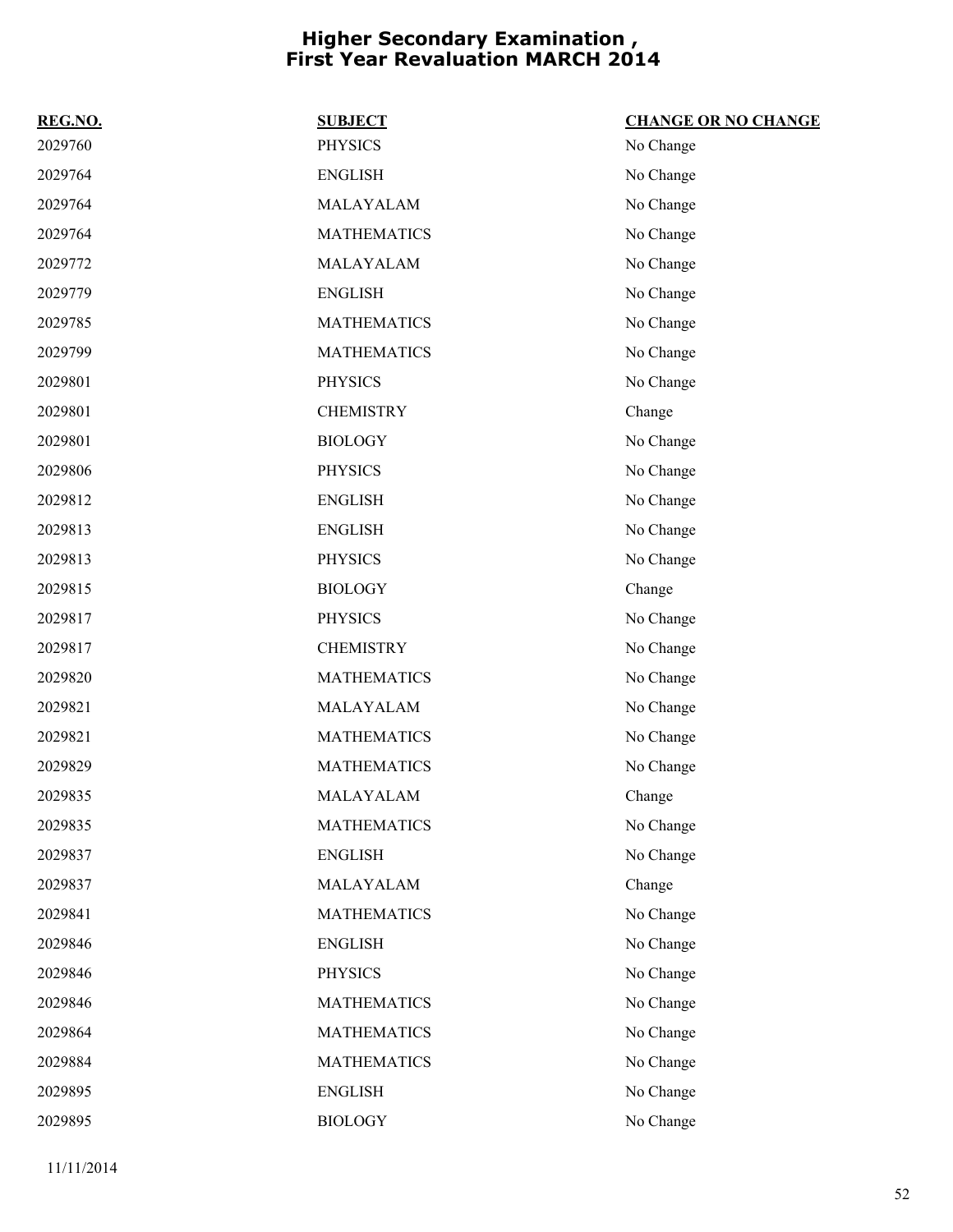| REG.NO. | <b>SUBJECT</b>     | <b>CHANGE OR NO CHANGE</b> |
|---------|--------------------|----------------------------|
| 2029895 | <b>MATHEMATICS</b> | No Change                  |
| 2029898 | <b>ENGLISH</b>     | No Change                  |
| 2029898 | MALAYALAM          | Change                     |
| 2029898 | <b>PHYSICS</b>     | No Change                  |
| 2029899 | <b>ENGLISH</b>     | No Change                  |
| 2029899 | MALAYALAM          | Change                     |
| 2029899 | <b>MATHEMATICS</b> | No Change                  |
| 2029904 | <b>PHYSICS</b>     | No Change                  |
| 2029904 | <b>CHEMISTRY</b>   | No Change                  |
| 2029904 | <b>MATHEMATICS</b> | No Change                  |
| 2029909 | <b>CHEMISTRY</b>   | Change                     |
| 2029912 | <b>PHYSICS</b>     | No Change                  |
| 2029912 | <b>CHEMISTRY</b>   | Change                     |
| 2029917 | <b>BIOLOGY</b>     | No Change                  |
| 2029918 | <b>ENGLISH</b>     | No Change                  |
| 2029918 | <b>PHYSICS</b>     | No Change                  |
| 2029918 | <b>CHEMISTRY</b>   | No Change                  |
| 2029920 | <b>ENGLISH</b>     | Change                     |
| 2029920 | <b>CHEMISTRY</b>   | Change                     |
| 2029922 | <b>ENGLISH</b>     | Change                     |
| 2029922 | <b>CHEMISTRY</b>   | No Change                  |
| 2029926 | <b>ENGLISH</b>     | Change                     |
| 2029927 | <b>ENGLISH</b>     | Change                     |
| 2029929 | <b>ENGLISH</b>     | No Change                  |
| 2029930 | <b>ENGLISH</b>     | No Change                  |
| 2029935 | <b>PHYSICS</b>     | Change                     |
| 2029935 | <b>MATHEMATICS</b> | No Change                  |
| 2029937 | <b>ENGLISH</b>     | No Change                  |
| 2029937 | <b>MATHEMATICS</b> | No Change                  |
| 2029938 | <b>ENGLISH</b>     | Change                     |
| 2029938 | <b>BIOLOGY</b>     | No Change                  |
| 2029940 | <b>ENGLISH</b>     | Change                     |
| 2029941 | <b>ENGLISH</b>     | Change                     |
| 2029944 | PHYSICS            | No Change                  |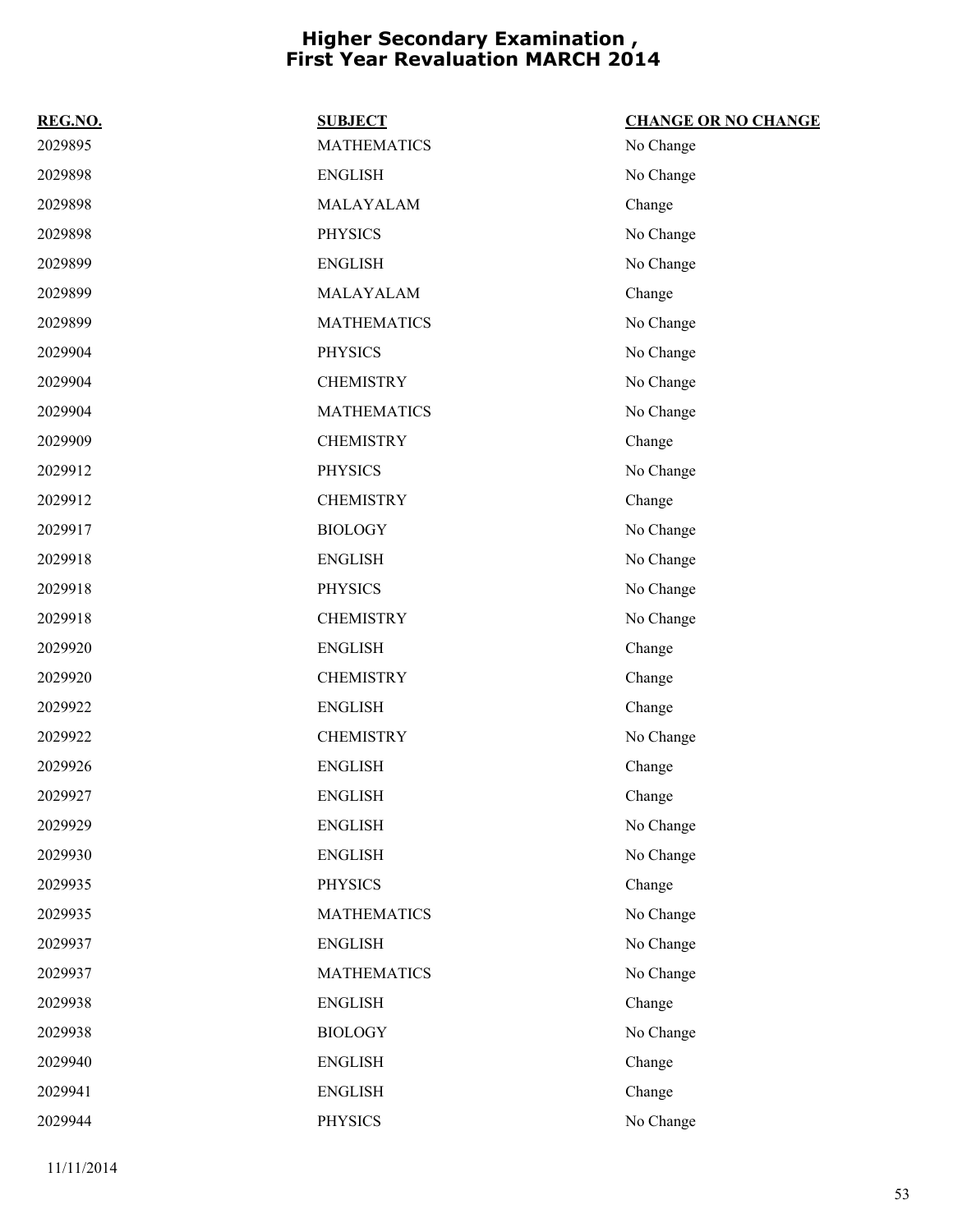| REG.NO. | <b>SUBJECT</b>          | <b>CHANGE OR NO CHANGE</b> |
|---------|-------------------------|----------------------------|
| 2029944 | <b>CHEMISTRY</b>        | No Change                  |
| 2029944 | <b>BIOLOGY</b>          | No Change                  |
| 2029944 | <b>MATHEMATICS</b>      | No Change                  |
| 2029949 | <b>CHEMISTRY</b>        | No Change                  |
| 2029951 | <b>ENGLISH</b>          | No Change                  |
| 2029951 | <b>PHYSICS</b>          | No Change                  |
| 2029951 | <b>CHEMISTRY</b>        | No Change                  |
| 2029951 | <b>MATHEMATICS</b>      | No Change                  |
| 2029952 | <b>ENGLISH</b>          | No Change                  |
| 2029952 | <b>CHEMISTRY</b>        | No Change                  |
| 2029952 | <b>MATHEMATICS</b>      | No Change                  |
| 2029963 | <b>ENGLISH</b>          | Change                     |
| 2029964 | <b>ENGLISH</b>          | Change                     |
| 2029964 | <b>CHEMISTRY</b>        | No Change                  |
| 2029969 | <b>PHYSICS</b>          | No Change                  |
| 2029981 | <b>MATHEMATICS</b>      | No Change                  |
| 2029982 | <b>ENGLISH</b>          | No Change                  |
| 2029982 | <b>MATHEMATICS</b>      | No Change                  |
| 2029986 | <b>ENGLISH</b>          | No Change                  |
| 2029989 | <b>ENGLISH</b>          | Change                     |
| 2029990 | <b>ENGLISH</b>          | No Change                  |
| 2029990 | <b>PHYSICS</b>          | No Change                  |
| 2029990 | <b>MATHEMATICS</b>      | No Change                  |
| 2029998 | <b>CHEMISTRY</b>        | No Change                  |
| 2029998 | <b>BIOLOGY</b>          | No Change                  |
| 2029998 | <b>MATHEMATICS</b>      | No Change                  |
| 2030000 | <b>COMPUTER SCIENCE</b> | No Change                  |
| 2030004 | <b>ENGLISH</b>          | No Change                  |
| 2030004 | <b>MATHEMATICS</b>      | No Change                  |
| 2030030 | <b>PHYSICS</b>          | No Change                  |
| 2030030 | <b>CHEMISTRY</b>        | No Change                  |
| 2030047 | <b>ENGLISH</b>          | No Change                  |
| 2030055 | <b>CHEMISTRY</b>        | No Change                  |
| 2030057 | <b>ENGLISH</b>          | No Change                  |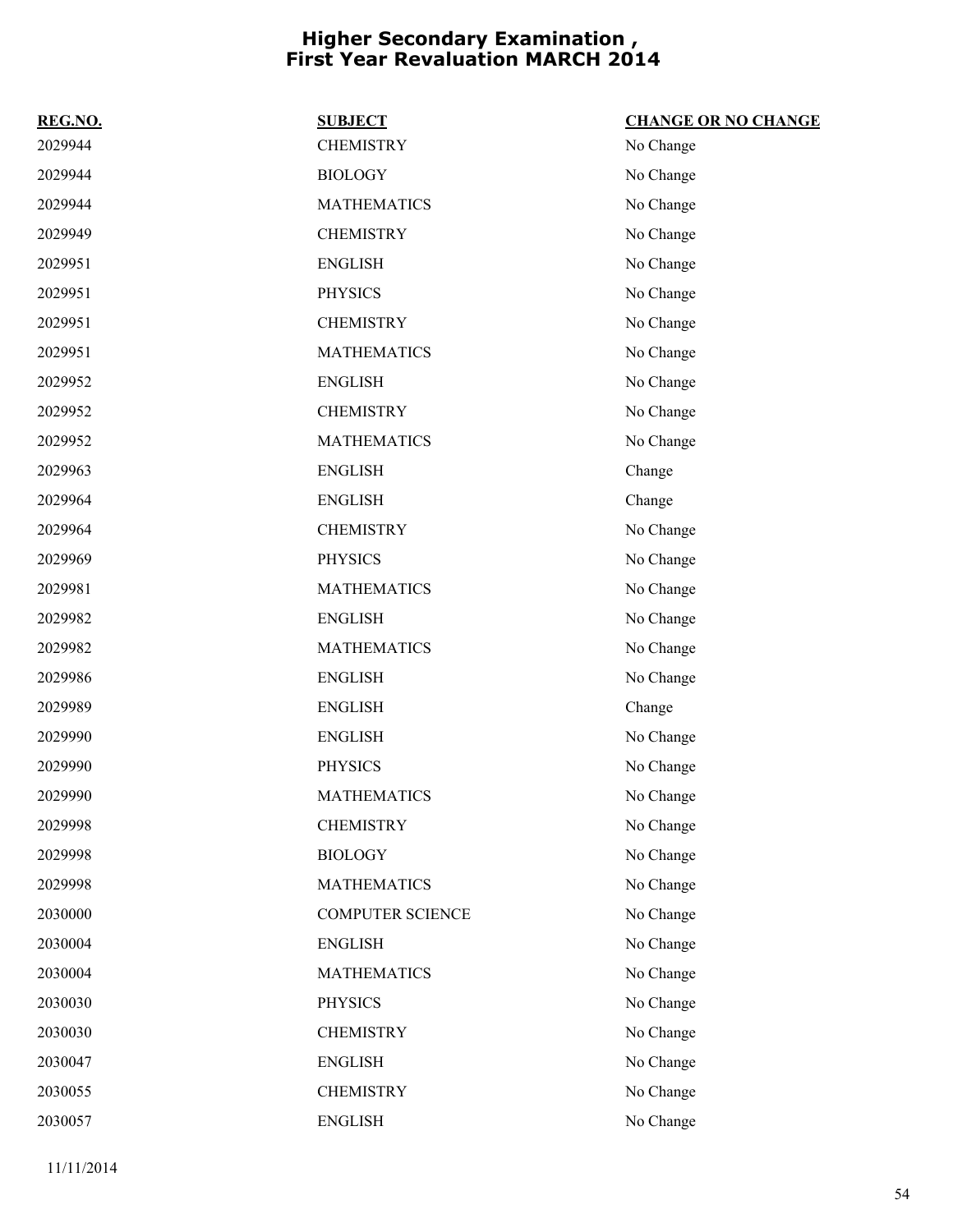| REG.NO. | <b>SUBJECT</b>     | <b>CHANGE OR NO CHANGE</b> |
|---------|--------------------|----------------------------|
| 2030057 | <b>PHYSICS</b>     | No Change                  |
| 2030061 | MALAYALAM          | No Change                  |
| 2030065 | <b>ENGLISH</b>     | No Change                  |
| 2030065 | <b>BIOLOGY</b>     | No Change                  |
| 2030066 | <b>PHYSICS</b>     | No Change                  |
| 2030066 | <b>CHEMISTRY</b>   | No Change                  |
| 2030066 | <b>BIOLOGY</b>     | No Change                  |
| 2030066 | <b>MATHEMATICS</b> | No Change                  |
| 2030067 | <b>PHYSICS</b>     | No Change                  |
| 2030067 | <b>CHEMISTRY</b>   | No Change                  |
| 2030070 | <b>CHEMISTRY</b>   | No Change                  |
| 2030072 | <b>ENGLISH</b>     | Change                     |
| 2030075 | <b>CHEMISTRY</b>   | No Change                  |
| 2030075 | <b>MATHEMATICS</b> | No Change                  |
| 2030077 | <b>PHYSICS</b>     | No Change                  |
| 2030079 | <b>ENGLISH</b>     | Change                     |
| 2030079 | <b>PHYSICS</b>     | No Change                  |
| 2030084 | <b>ENGLISH</b>     | Change                     |
| 2030089 | <b>ENGLISH</b>     | No Change                  |
| 2030089 | <b>MATHEMATICS</b> | No Change                  |
| 2030091 | <b>PHYSICS</b>     | Change                     |
| 2030092 | <b>CHEMISTRY</b>   | No Change                  |
| 2030093 | <b>CHEMISTRY</b>   | No Change                  |
| 2030097 | <b>PHYSICS</b>     | No Change                  |
| 2030097 | <b>CHEMISTRY</b>   | No Change                  |
| 2030098 | <b>ENGLISH</b>     | No Change                  |
| 2030098 | MALAYALAM          | Change                     |
| 2030098 | <b>PHYSICS</b>     | No Change                  |
| 2030098 | <b>CHEMISTRY</b>   | No Change                  |
| 2030098 | <b>MATHEMATICS</b> | No Change                  |
| 2030101 | MALAYALAM          | Change                     |
| 2030101 | <b>CHEMISTRY</b>   | No Change                  |
| 2030101 | <b>BIOLOGY</b>     | No Change                  |
| 2030135 | <b>PHYSICS</b>     | No Change                  |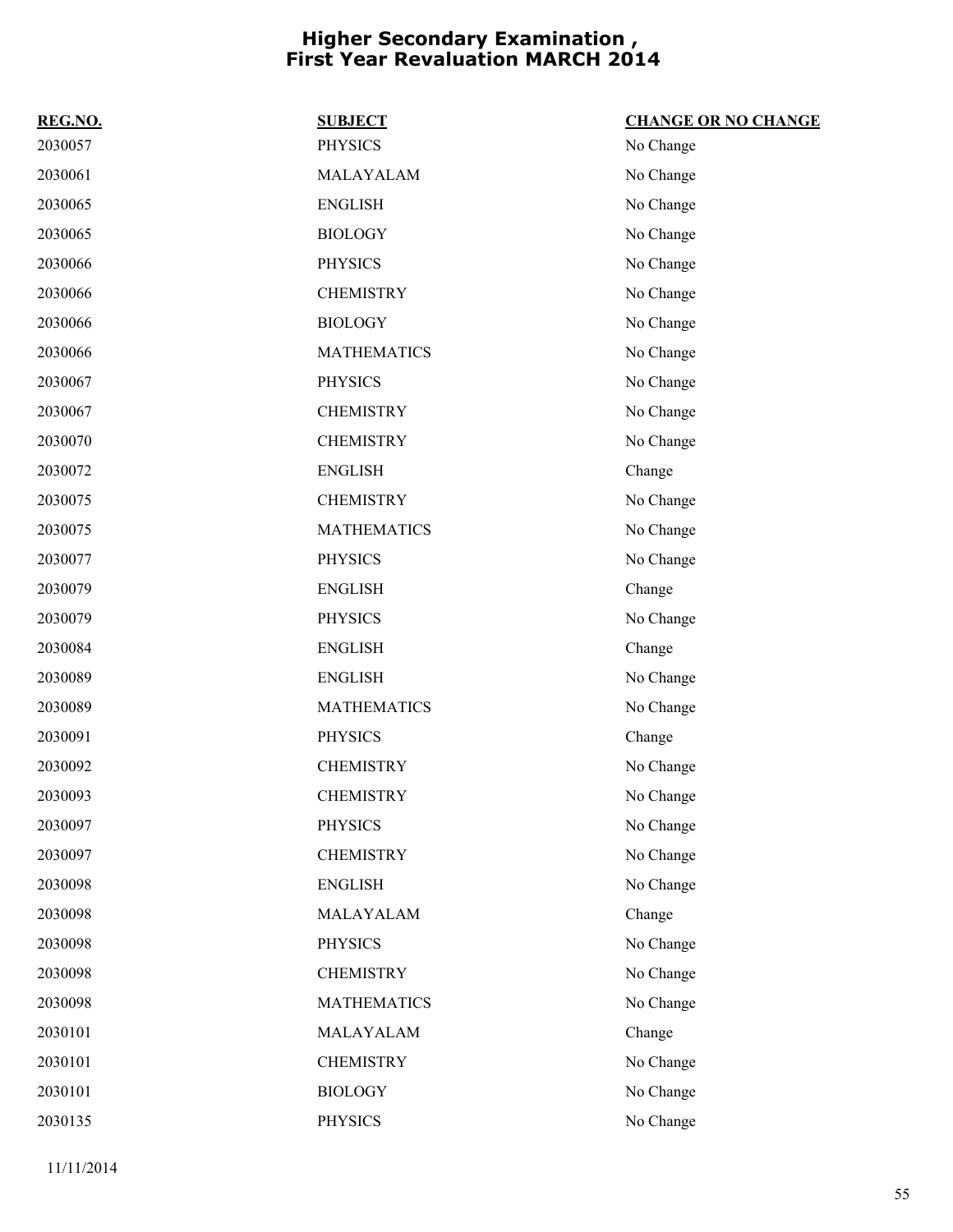| REG.NO. | <b>SUBJECT</b>     | <b>CHANGE OR NO CHANGE</b> |
|---------|--------------------|----------------------------|
| 2030139 | <b>ENGLISH</b>     | No Change                  |
| 2030139 | <b>BIOLOGY</b>     | No Change                  |
| 2030144 | <b>ENGLISH</b>     | Change                     |
| 2030144 | <b>CHEMISTRY</b>   | No Change                  |
| 2030144 | <b>MATHEMATICS</b> | No Change                  |
| 2030149 | <b>ENGLISH</b>     | No Change                  |
| 2030166 | <b>ENGLISH</b>     | No Change                  |
| 2030167 | <b>ENGLISH</b>     | No Change                  |
| 2030168 | <b>ENGLISH</b>     | No Change                  |
| 2030171 | <b>ENGLISH</b>     | Change                     |
| 2030173 | <b>ENGLISH</b>     | No Change                  |
| 2030174 | <b>ENGLISH</b>     | No Change                  |
| 2030175 | <b>ENGLISH</b>     | No Change                  |
| 2030177 | <b>ENGLISH</b>     | Change                     |
| 2030182 | <b>ENGLISH</b>     | Change                     |
| 2030183 | <b>ENGLISH</b>     | Change                     |
| 2030183 | <b>CHEMISTRY</b>   | No Change                  |
| 2030183 | <b>MATHEMATICS</b> | No Change                  |
| 2030188 | <b>ENGLISH</b>     | Change                     |
| 2030190 | <b>ENGLISH</b>     | Change                     |
| 2030193 | <b>ENGLISH</b>     | No Change                  |
| 2030200 | <b>MATHEMATICS</b> | No Change                  |
| 2030201 | <b>MATHEMATICS</b> | No Change                  |
| 2030204 | <b>ENGLISH</b>     | No Change                  |
| 2030205 | <b>PHYSICS</b>     | No Change                  |
| 2030205 | <b>CHEMISTRY</b>   | No Change                  |
| 2030210 | <b>CHEMISTRY</b>   | No Change                  |
| 2030210 | <b>BIOLOGY</b>     | No Change                  |
| 2030210 | <b>MATHEMATICS</b> | No Change                  |
| 2030211 | <b>CHEMISTRY</b>   | No Change                  |
| 2030211 | <b>MATHEMATICS</b> | No Change                  |
| 2030228 | <b>ENGLISH</b>     | No Change                  |
| 2030280 | <b>MATHEMATICS</b> | No Change                  |
| 2030365 | <b>PHYSICS</b>     | No Change                  |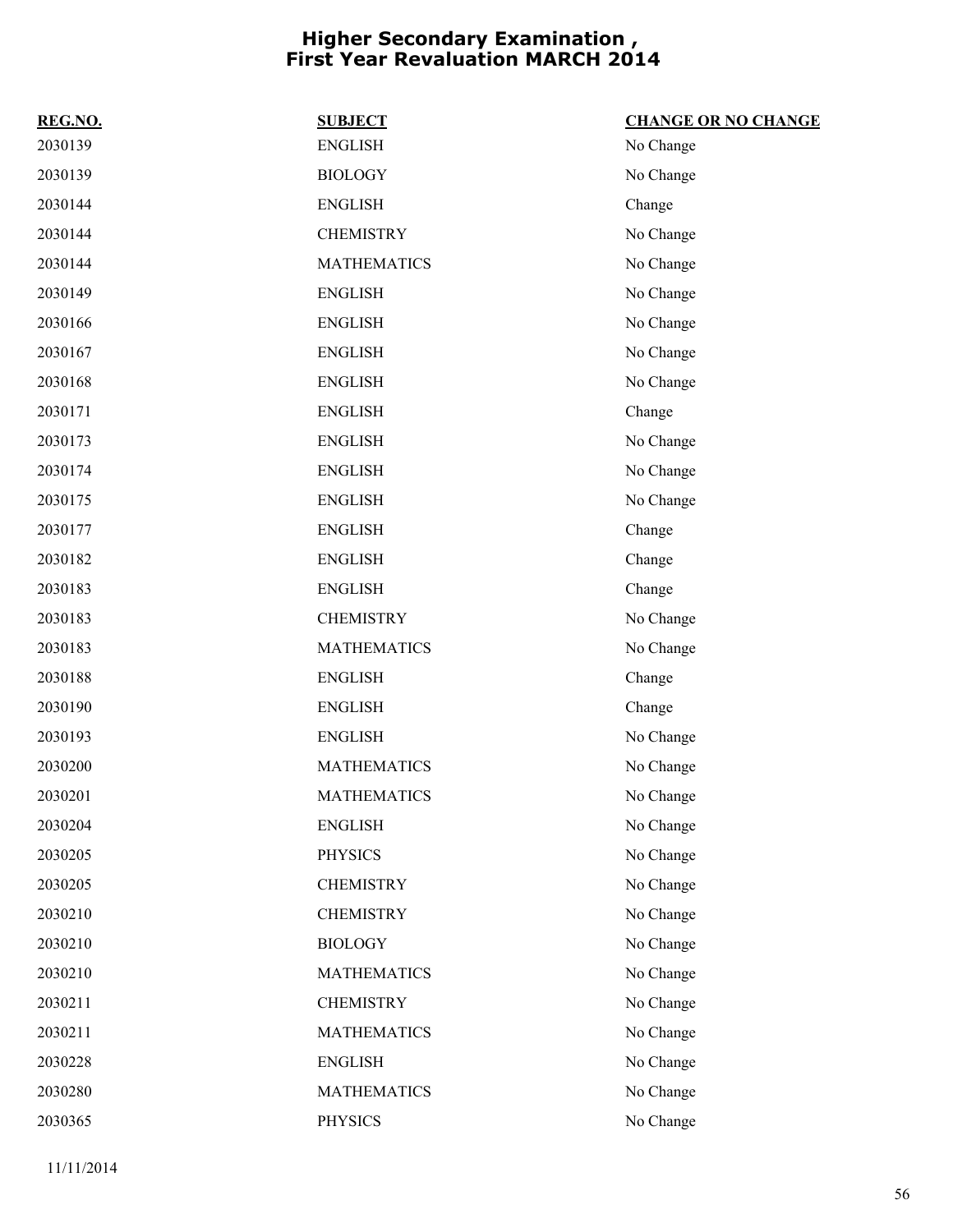| REG.NO. | <b>SUBJECT</b>     | <b>CHANGE OR NO CHANGE</b> |
|---------|--------------------|----------------------------|
| 2030379 | <b>CHEMISTRY</b>   | No Change                  |
| 2030389 | <b>ENGLISH</b>     | Change                     |
| 2030390 | <b>ENGLISH</b>     | Change                     |
| 2030392 | <b>ENGLISH</b>     | Change                     |
| 2030395 | <b>ENGLISH</b>     | Change                     |
| 2030400 | <b>ENGLISH</b>     | Change                     |
| 2030400 | <b>CHEMISTRY</b>   | No Change                  |
| 2030461 | <b>ENGLISH</b>     | No Change                  |
| 2030461 | <b>PHYSICS</b>     | No Change                  |
| 2030466 | <b>PHYSICS</b>     | Change                     |
| 2030468 | <b>PHYSICS</b>     | No Change                  |
| 2030468 | <b>CHEMISTRY</b>   | No Change                  |
| 2030469 | MALAYALAM          | Change                     |
| 2030469 | <b>PHYSICS</b>     | No Change                  |
| 2030470 | <b>ENGLISH</b>     | No Change                  |
| 2030470 | <b>PHYSICS</b>     | No Change                  |
| 2030471 | <b>ENGLISH</b>     | No Change                  |
| 2030475 | <b>PHYSICS</b>     | No Change                  |
| 2030475 | <b>CHEMISTRY</b>   | No Change                  |
| 2030476 | <b>PHYSICS</b>     | No Change                  |
| 2030476 | <b>CHEMISTRY</b>   | No Change                  |
| 2030477 | <b>ENGLISH</b>     | No Change                  |
| 2030477 | MALAYALAM          | Change                     |
| 2030478 | MALAYALAM          | Change                     |
| 2030483 | <b>PHYSICS</b>     | No Change                  |
| 2030484 | <b>ENGLISH</b>     | No Change                  |
| 2030486 | <b>PHYSICS</b>     | No Change                  |
| 2030487 | <b>ENGLISH</b>     | No Change                  |
| 2030487 | <b>MATHEMATICS</b> | No Change                  |
| 2030488 | <b>PHYSICS</b>     | No Change                  |
| 2030492 | <b>MATHEMATICS</b> | Change                     |
| 2030497 | <b>PHYSICS</b>     | Change                     |
| 2030497 | <b>CHEMISTRY</b>   | No Change                  |
| 2030497 | <b>BIOLOGY</b>     | No Change                  |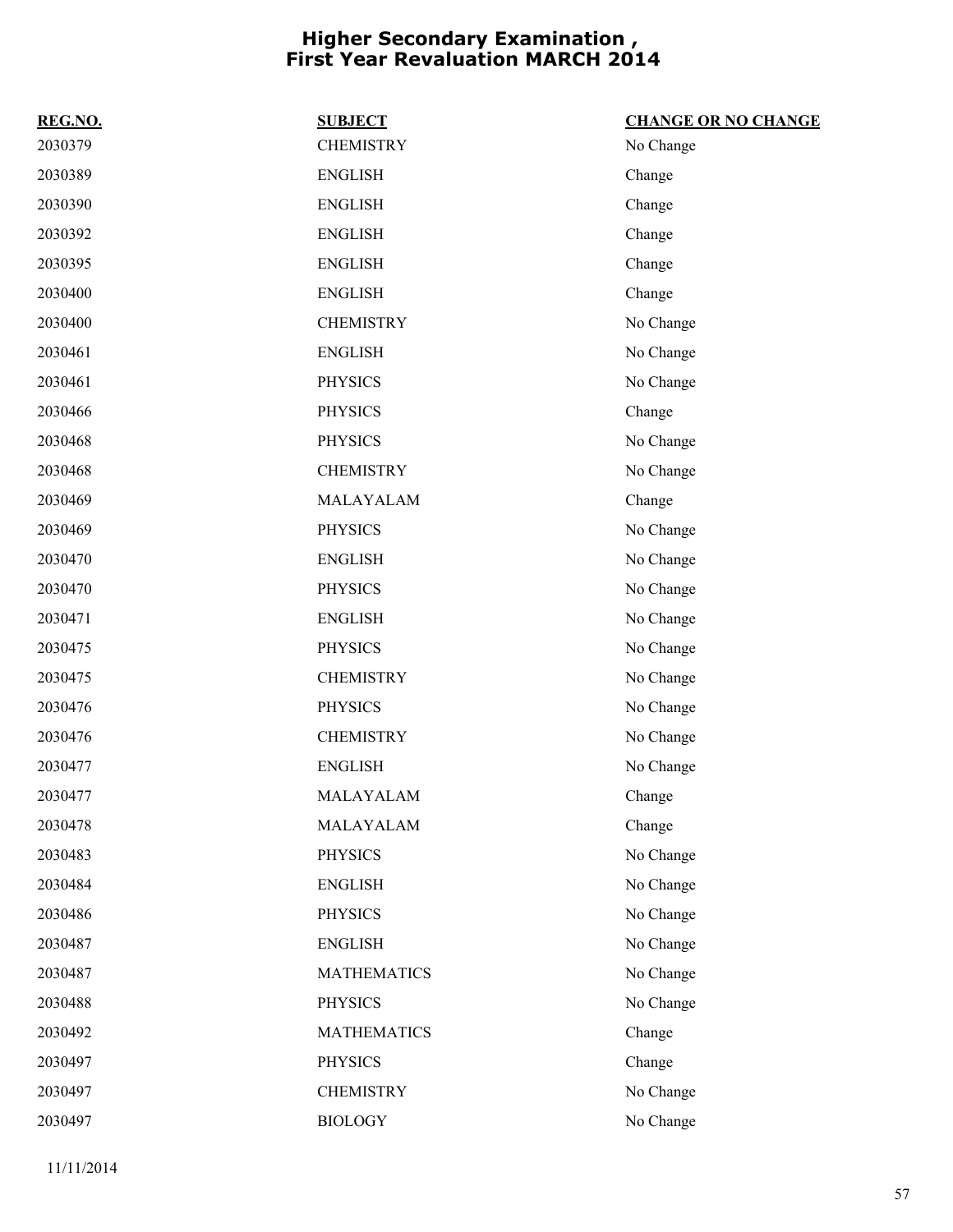| REG.NO. | <b>SUBJECT</b>     | <b>CHANGE OR NO CHANGE</b> |
|---------|--------------------|----------------------------|
| 2030499 | <b>CHEMISTRY</b>   | No Change                  |
| 2030499 | <b>MATHEMATICS</b> | Change                     |
| 2030500 | <b>CHEMISTRY</b>   | No Change                  |
| 2030501 | <b>PHYSICS</b>     | No Change                  |
| 2030501 | <b>BIOLOGY</b>     | No Change                  |
| 2030502 | <b>MATHEMATICS</b> | No Change                  |
| 2030503 | <b>MATHEMATICS</b> | No Change                  |
| 2030504 | <b>PHYSICS</b>     | No Change                  |
| 2030506 | <b>PHYSICS</b>     | No Change                  |
| 2030506 | <b>CHEMISTRY</b>   | No Change                  |
| 2030509 | <b>ENGLISH</b>     | No Change                  |
| 2030511 | <b>ENGLISH</b>     | No Change                  |
| 2030511 | <b>PHYSICS</b>     | No Change                  |
| 2030511 | <b>BIOLOGY</b>     | No Change                  |
| 2030512 | <b>PHYSICS</b>     | No Change                  |
| 2030512 | <b>CHEMISTRY</b>   | No Change                  |
| 2030513 | <b>PHYSICS</b>     | No Change                  |
| 2030513 | <b>CHEMISTRY</b>   | No Change                  |
| 2030513 | <b>BIOLOGY</b>     | No Change                  |
| 2030513 | <b>MATHEMATICS</b> | No Change                  |
| 2030514 | <b>PHYSICS</b>     | No Change                  |
| 2030517 | <b>MATHEMATICS</b> | No Change                  |
| 2030518 | <b>ENGLISH</b>     | Change                     |
| 2030519 | <b>ENGLISH</b>     | No Change                  |
| 2030519 | <b>PHYSICS</b>     | No Change                  |
| 2030519 | <b>MATHEMATICS</b> | No Change                  |
| 2030520 | <b>BIOLOGY</b>     | No Change                  |
| 2030521 | <b>ENGLISH</b>     | No Change                  |
| 2030522 | <b>PHYSICS</b>     | No Change                  |
| 2030522 | <b>BIOLOGY</b>     | No Change                  |
| 2030522 | <b>MATHEMATICS</b> | No Change                  |
| 2030523 | <b>PHYSICS</b>     | No Change                  |
| 2030523 | <b>MATHEMATICS</b> | No Change                  |
| 2030524 | <b>MATHEMATICS</b> | No Change                  |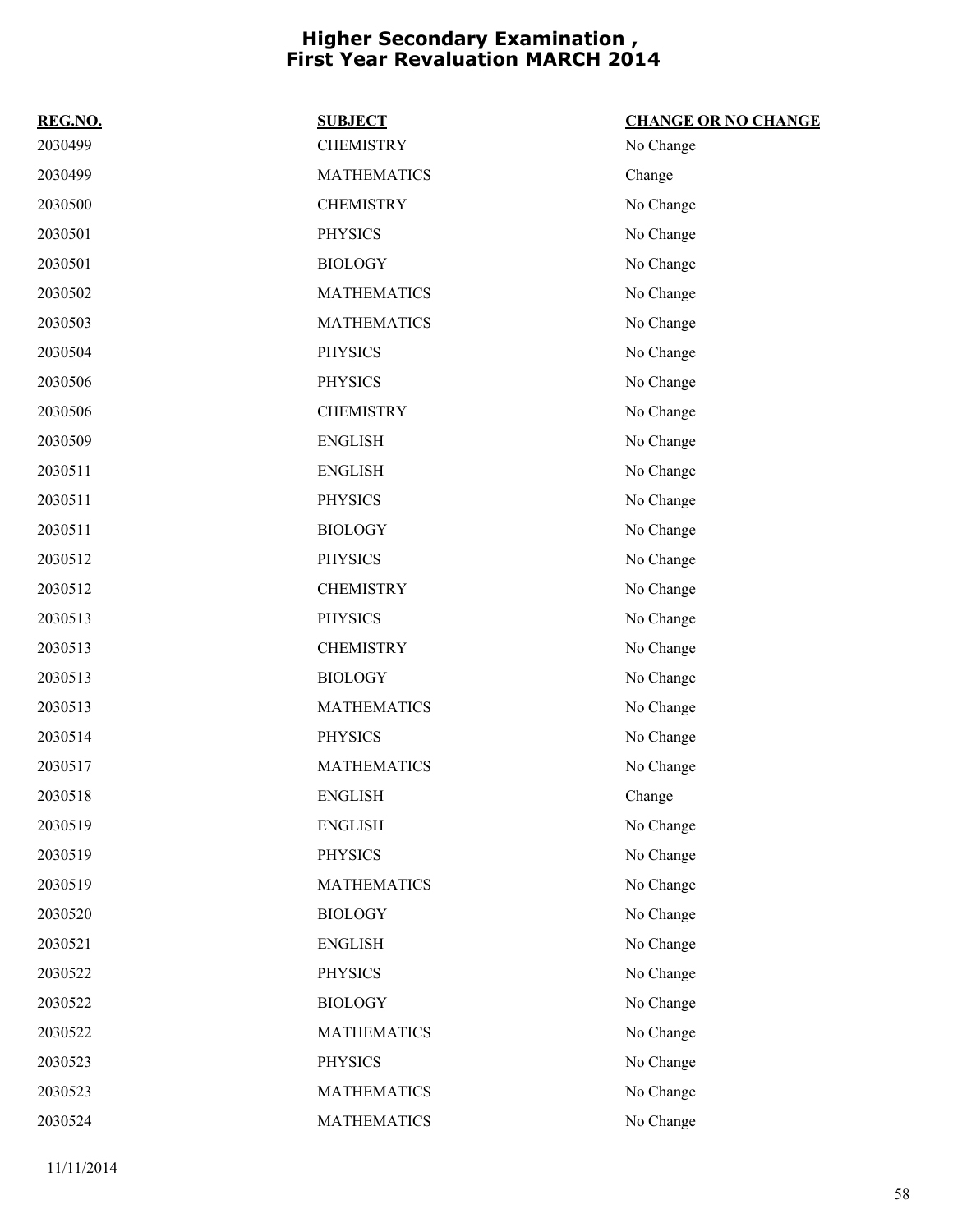| REG.NO. | <b>SUBJECT</b>     | <b>CHANGE OR NO CHANGE</b> |
|---------|--------------------|----------------------------|
| 2030526 | <b>ENGLISH</b>     | Change                     |
| 2030526 | <b>PHYSICS</b>     | No Change                  |
| 2030526 | <b>CHEMISTRY</b>   | Change                     |
| 2030526 | <b>MATHEMATICS</b> | Change                     |
| 2030527 | <b>ENGLISH</b>     | No Change                  |
| 2030529 | <b>ENGLISH</b>     | No Change                  |
| 2030529 | <b>PHYSICS</b>     | No Change                  |
| 2030532 | <b>ENGLISH</b>     | No Change                  |
| 2030532 | <b>PHYSICS</b>     | No Change                  |
| 2030532 | <b>MATHEMATICS</b> | No Change                  |
| 2030533 | <b>MATHEMATICS</b> | No Change                  |
| 2030535 | <b>PHYSICS</b>     | No Change                  |
| 2030535 | <b>CHEMISTRY</b>   | No Change                  |
| 2030535 | <b>MATHEMATICS</b> | No Change                  |
| 2030538 | <b>CHEMISTRY</b>   | No Change                  |
| 2030538 | <b>BIOLOGY</b>     | No Change                  |
| 2030539 | <b>PHYSICS</b>     | No Change                  |
| 2030539 | <b>CHEMISTRY</b>   | No Change                  |
| 2030539 | <b>BIOLOGY</b>     | No Change                  |
| 2030540 | <b>BIOLOGY</b>     | No Change                  |
| 2030540 | <b>MATHEMATICS</b> | No Change                  |
| 2030541 | <b>PHYSICS</b>     | No Change                  |
| 2030543 | <b>PHYSICS</b>     | No Change                  |
| 2030546 | <b>PHYSICS</b>     | No Change                  |
| 2030554 | <b>PHYSICS</b>     | No Change                  |
| 2030554 | <b>CHEMISTRY</b>   | No Change                  |
| 2030554 | <b>BIOLOGY</b>     | No Change                  |
| 2030555 | <b>MATHEMATICS</b> | No Change                  |
| 2030556 | <b>CHEMISTRY</b>   | No Change                  |
| 2030556 | <b>BIOLOGY</b>     | No Change                  |
| 2030558 | <b>PHYSICS</b>     | No Change                  |
| 2030560 | <b>ENGLISH</b>     | No Change                  |
| 2030560 | <b>FRENCH</b>      | No Change                  |
| 2030560 | <b>MATHEMATICS</b> | No Change                  |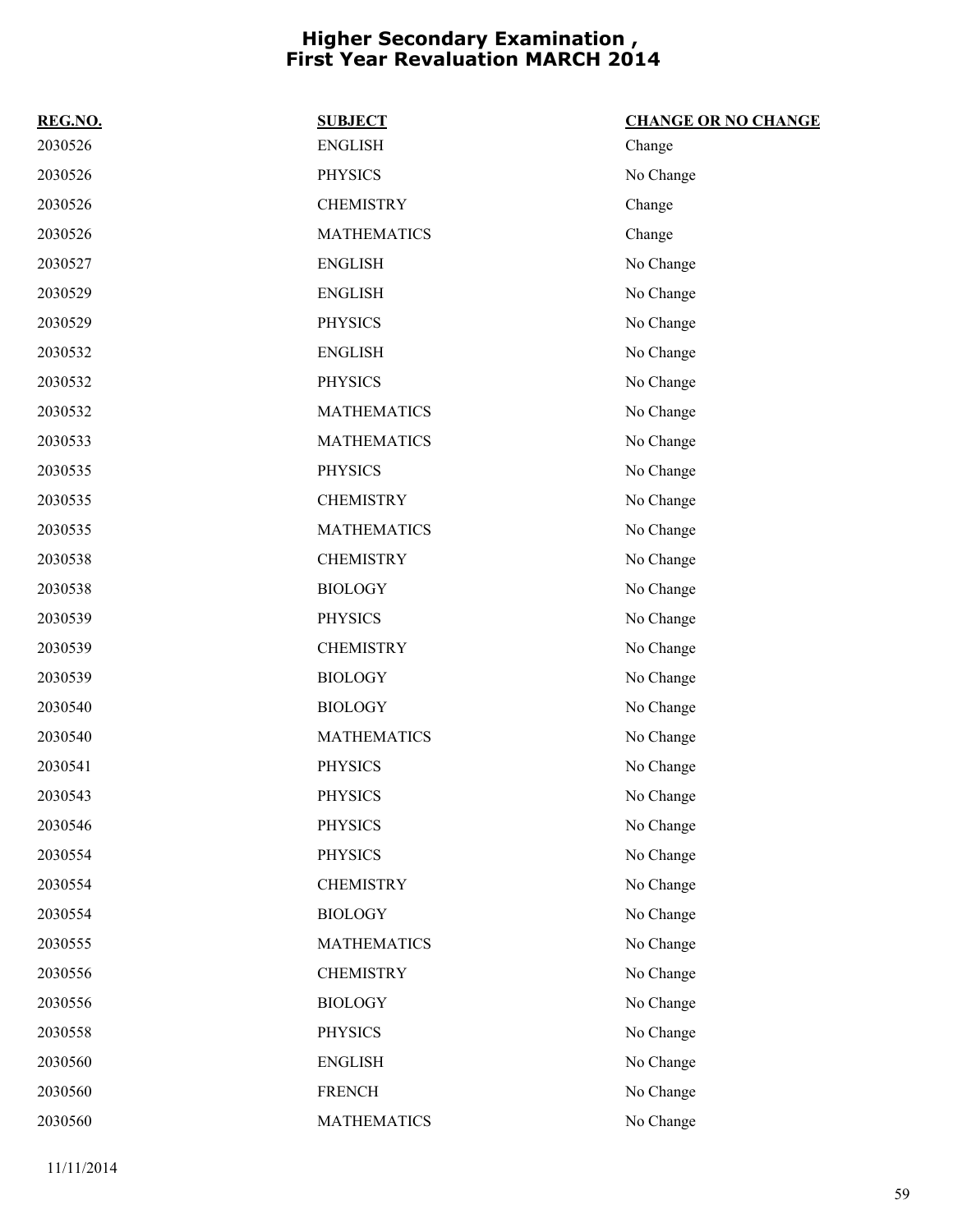| REG.NO. | <b>SUBJECT</b>     | <b>CHANGE OR NO CHANGE</b> |
|---------|--------------------|----------------------------|
| 2030563 | <b>FRENCH</b>      | No Change                  |
| 2030563 | <b>PHYSICS</b>     | No Change                  |
| 2030563 | <b>CHEMISTRY</b>   | No Change                  |
| 2030563 | <b>BIOLOGY</b>     | No Change                  |
| 2030563 | <b>MATHEMATICS</b> | No Change                  |
| 2030565 | <b>ENGLISH</b>     | No Change                  |
| 2030565 | <b>PHYSICS</b>     | No Change                  |
| 2030566 | <b>PHYSICS</b>     | No Change                  |
| 2030567 | <b>CHEMISTRY</b>   | No Change                  |
| 2030568 | <b>PHYSICS</b>     | No Change                  |
| 2030568 | <b>CHEMISTRY</b>   | No Change                  |
| 2030568 | <b>BIOLOGY</b>     | No Change                  |
| 2030569 | <b>PHYSICS</b>     | No Change                  |
| 2030570 | <b>FRENCH</b>      | No Change                  |
| 2030571 | <b>CHEMISTRY</b>   | No Change                  |
| 2030571 | <b>BIOLOGY</b>     | No Change                  |
| 2030574 | <b>MATHEMATICS</b> | No Change                  |
| 2030579 | <b>PHYSICS</b>     | No Change                  |
| 2030580 | <b>ENGLISH</b>     | No Change                  |
| 2030581 | <b>CHEMISTRY</b>   | No Change                  |
| 2030582 | <b>ENGLISH</b>     | No Change                  |
| 2030582 | <b>MATHEMATICS</b> | No Change                  |
| 2030583 | <b>PHYSICS</b>     | No Change                  |
| 2030584 | <b>MATHEMATICS</b> | No Change                  |
| 2030585 | <b>PHYSICS</b>     | Change                     |
| 2030587 | <b>MATHEMATICS</b> | No Change                  |
| 2030588 | <b>MATHEMATICS</b> | Change                     |
| 2030592 | MALAYALAM          | Change                     |
| 2030592 | <b>CHEMISTRY</b>   | No Change                  |
| 2030593 | <b>PHYSICS</b>     | No Change                  |
| 2030594 | MALAYALAM          | No Change                  |
| 2030595 | MALAYALAM          | Change                     |
| 2030595 | COMPUTER SCIENCE   | No Change                  |
| 2030597 | <b>ENGLISH</b>     | No Change                  |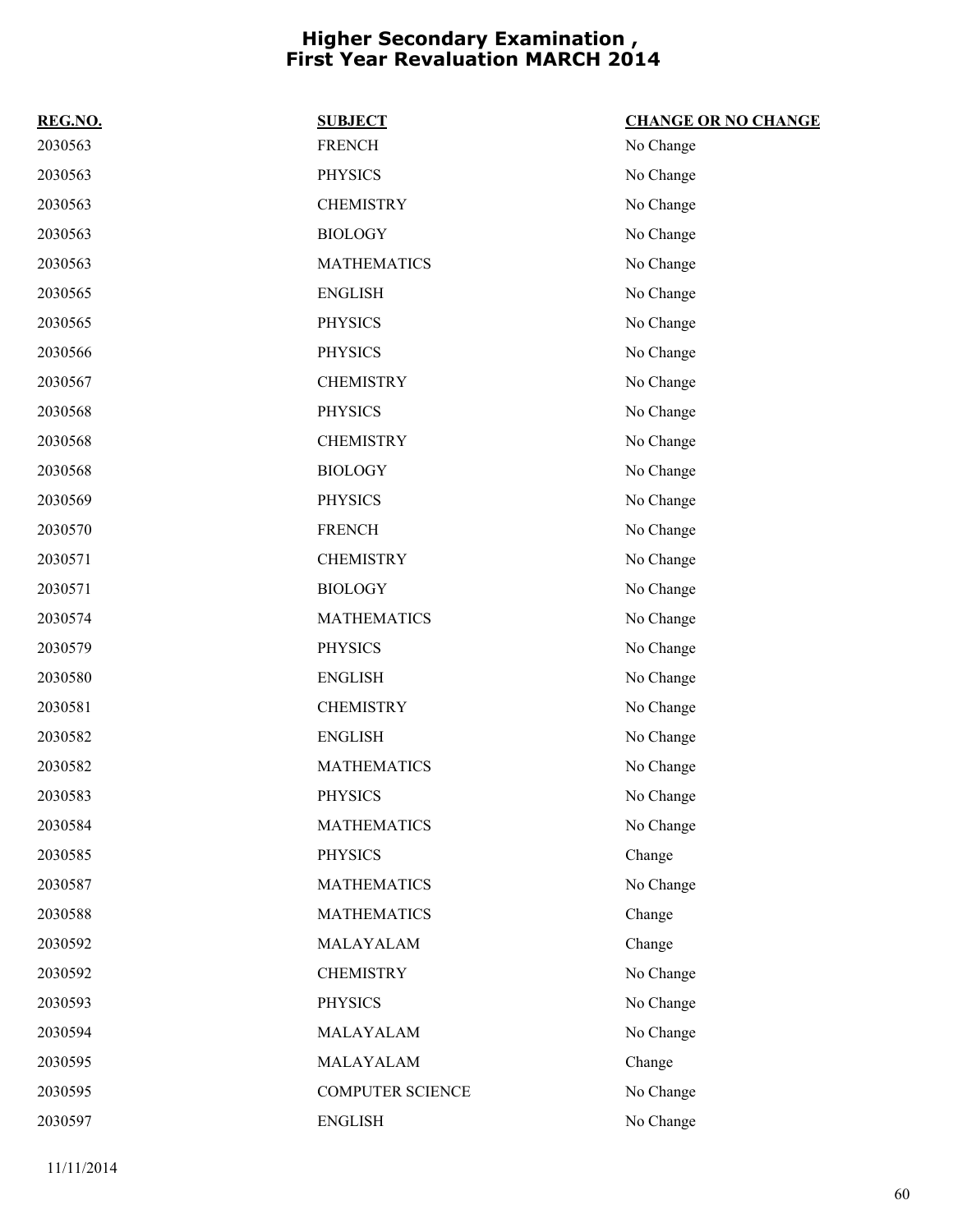| REG.NO. | <b>SUBJECT</b>          | <b>CHANGE OR NO CHANGE</b> |
|---------|-------------------------|----------------------------|
| 2030600 | MALAYALAM               | No Change                  |
| 2030602 | <b>CHEMISTRY</b>        | No Change                  |
| 2030603 | <b>PHYSICS</b>          | No Change                  |
| 2030603 | <b>CHEMISTRY</b>        | No Change                  |
| 2030606 | MALAYALAM               | Change                     |
| 2030606 | <b>CHEMISTRY</b>        | No Change                  |
| 2030606 | <b>COMPUTER SCIENCE</b> | No Change                  |
| 2030611 | <b>PHYSICS</b>          | No Change                  |
| 2030613 | <b>PHYSICS</b>          | No Change                  |
| 2030613 | <b>CHEMISTRY</b>        | No Change                  |
| 2030613 | <b>COMPUTER SCIENCE</b> | No Change                  |
| 2030616 | <b>MATHEMATICS</b>      | No Change                  |
| 2030617 | <b>CHEMISTRY</b>        | Change                     |
| 2030618 | <b>PHYSICS</b>          | No Change                  |
| 2030618 | <b>CHEMISTRY</b>        | Change                     |
| 2030618 | <b>MATHEMATICS</b>      | No Change                  |
| 2030621 | <b>PHYSICS</b>          | No Change                  |
| 2030621 | <b>CHEMISTRY</b>        | No Change                  |
| 2030621 | <b>COMPUTER SCIENCE</b> | No Change                  |
| 2030622 | <b>ENGLISH</b>          | No Change                  |
| 2030622 | <b>COMPUTER SCIENCE</b> | No Change                  |
| 2030626 | <b>PHYSICS</b>          | No Change                  |
| 2030626 | <b>CHEMISTRY</b>        | Change                     |
| 2030626 | <b>COMPUTER SCIENCE</b> | No Change                  |
| 2030630 | <b>COMPUTER SCIENCE</b> | Change                     |
| 2030631 | <b>CHEMISTRY</b>        | No Change                  |
| 2030631 | <b>MATHEMATICS</b>      | No Change                  |
| 2030633 | <b>COMPUTER SCIENCE</b> | Change                     |
| 2030640 | <b>PHYSICS</b>          | No Change                  |
| 2030642 | <b>PHYSICS</b>          | No Change                  |
| 2030648 | <b>MATHEMATICS</b>      | No Change                  |
| 2030649 | <b>PHYSICS</b>          | Change                     |
| 2030649 | <b>CHEMISTRY</b>        | No Change                  |
| 2030649 | <b>MATHEMATICS</b>      | No Change                  |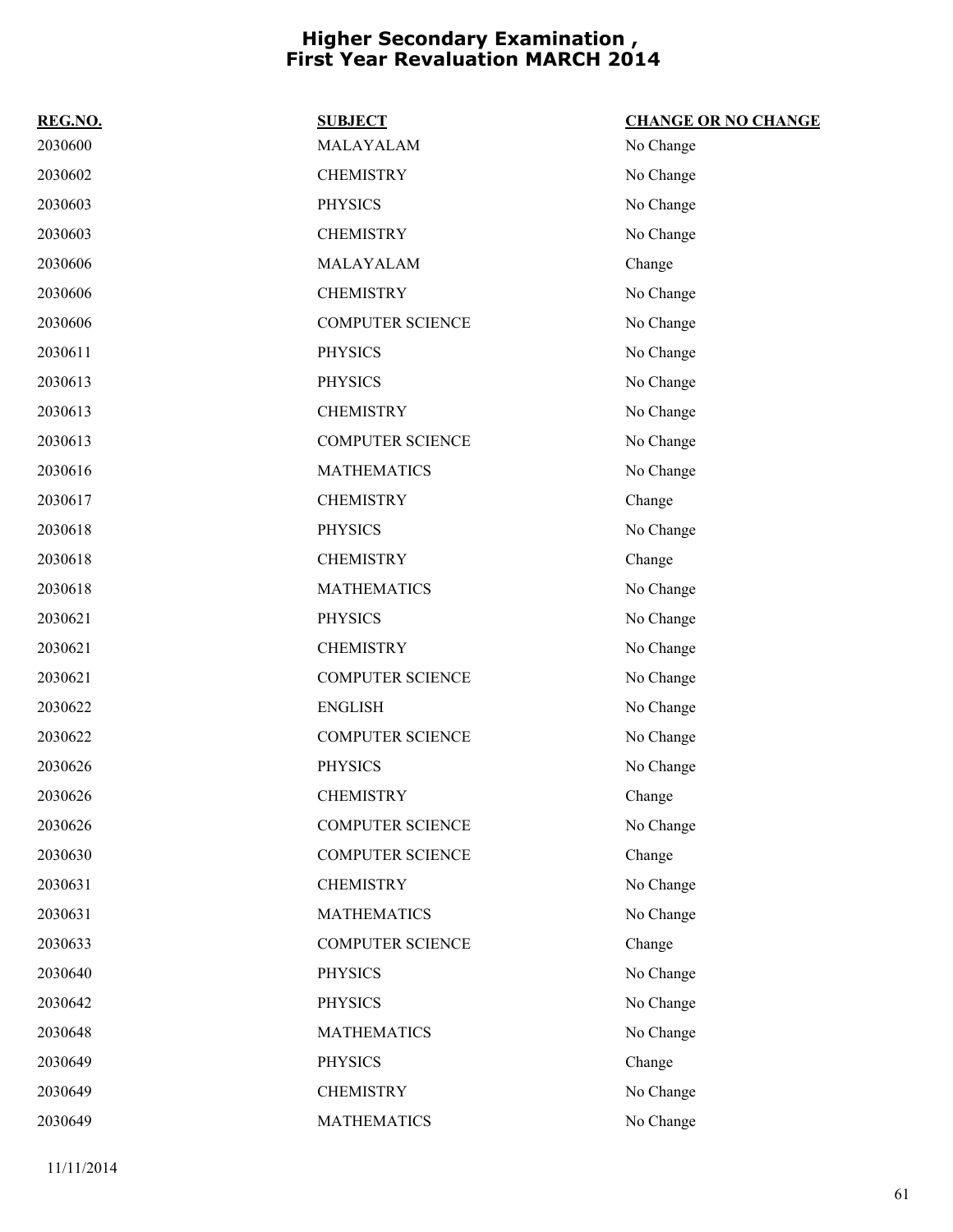| REG.NO. | <b>SUBJECT</b>              | <b>CHANGE OR NO CHANGE</b> |
|---------|-----------------------------|----------------------------|
| 2030649 | <b>COMPUTER SCIENCE</b>     | No Change                  |
| 2030651 | <b>PHYSICS</b>              | No Change                  |
| 2030651 | <b>COMPUTER SCIENCE</b>     | Change                     |
| 2030652 | <b>ENGLISH</b>              | No Change                  |
| 2030652 | <b>PHYSICS</b>              | No Change                  |
| 2030653 | <b>MATHEMATICS</b>          | No Change                  |
| 2030653 | <b>COMPUTER SCIENCE</b>     | No Change                  |
| 2030656 | <b>MATHEMATICS</b>          | No Change                  |
| 2030657 | <b>PHYSICS</b>              | Change                     |
| 2030658 | <b>MATHEMATICS</b>          | No Change                  |
| 2030659 | <b>MATHEMATICS</b>          | No Change                  |
| 2030660 | <b>PHYSICS</b>              | No Change                  |
| 2030662 | <b>COMPUTER SCIENCE</b>     | No Change                  |
| 2030666 | <b>PHYSICS</b>              | Change                     |
| 2030666 | <b>COMPUTER SCIENCE</b>     | No Change                  |
| 2030670 | <b>PHYSICS</b>              | No Change                  |
| 2030670 | <b>COMPUTER SCIENCE</b>     | No Change                  |
| 2030674 | <b>ENGLISH</b>              | No Change                  |
| 2030674 | <b>MATHEMATICS</b>          | No Change                  |
| 2030676 | <b>ENGLISH</b>              | No Change                  |
| 2030676 | <b>PHYSICS</b>              | No Change                  |
| 2030677 | <b>ENGLISH</b>              | Change                     |
| 2030677 | <b>PHYSICS</b>              | No Change                  |
| 2030678 | <b>CHEMISTRY</b>            | No Change                  |
| 2030680 | <b>FRENCH</b>               | Change                     |
| 2030680 | <b>MATHEMATICS</b>          | No Change                  |
| 2030685 | <b>ENGLISH</b>              | No Change                  |
| 2030685 | <b>COMPUTER APPLICATION</b> | Change                     |
| 2030689 | MALAYALAM                   | Change                     |
| 2030697 | <b>JOURNALISM</b>           | Change                     |
| 2030703 | <b>ENGLISH</b>              | Change                     |
| 2030705 | <b>COMPUTER APPLICATION</b> | Change                     |
| 2030707 | <b>JOURNALISM</b>           | Change                     |
| 2030711 | <b>JOURNALISM</b>           | Change                     |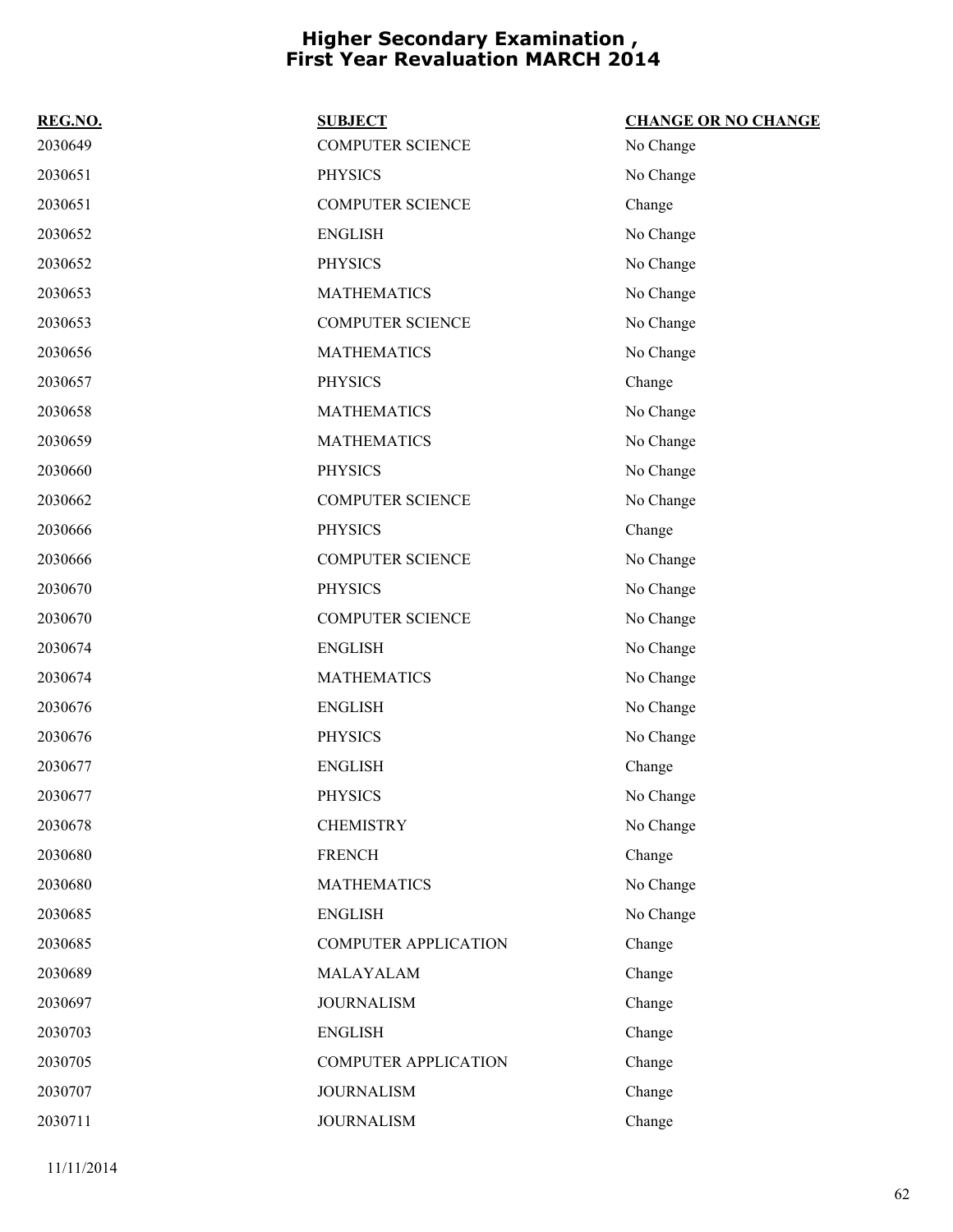| REG.NO. | <b>SUBJECT</b>                                                                 | <b>CHANGE OR NO CHANGE</b> |
|---------|--------------------------------------------------------------------------------|----------------------------|
| 2030713 | <b>SOCIOLOGY</b>                                                               | No Change                  |
| 2030713 | <b>JOURNALISM</b>                                                              | Change                     |
| 2030714 | <b>ENGLISH</b>                                                                 | No Change                  |
| 2030714 | COMMUNICATIVE ENGLISH                                                          | No Change                  |
| 2030716 | MALAYALAM                                                                      | No Change                  |
| 2030718 | <b>COMPUTER APPLICATION</b>                                                    | No Change                  |
| 2030718 | <b>ACCOUNTANCY WITH</b><br><b>COMPUTER ACCOUNTING</b>                          | No Change                  |
| 2030721 | <b>ENGLISH</b>                                                                 | Change                     |
| 2030721 | <b>BUSINESS STUDIES WITH</b><br>FUNCTIONAL MANAGEMENT                          | No Change                  |
| 2030722 | <b>COMPUTER APPLICATION</b>                                                    | No Change                  |
| 2030727 | <b>COMPUTER APPLICATION</b>                                                    | No Change                  |
| 2030730 | MALAYALAM                                                                      | Change                     |
| 2030737 | <b>BUSINESS STUDIES WITH</b><br>FUNCTIONAL MANAGEMENT                          | No Change                  |
| 2030737 | <b>ACCOUNTANCY WITH</b><br><b>COMPUTER ACCOUNTING</b>                          | No Change                  |
| 2030739 | <b>ENGLISH</b>                                                                 | No Change                  |
| 2030744 | <b>BUSINESS STUDIES WITH</b>                                                   | No Change                  |
| 2030744 | FUNCTIONAL MANAGEMENT<br><b>ACCOUNTANCY WITH</b><br><b>COMPUTER ACCOUNTING</b> | No Change                  |
| 2030754 | ACCOUNTANCY WITH                                                               | No Change                  |
| 2030755 | <b>COMPUTER ACCOUNTING</b><br><b>COMPUTER APPLICATION</b>                      | No Change                  |
| 2030756 | <b>COMPUTER APPLICATION</b>                                                    | Change                     |
| 2030768 | <b>PHYSICS</b>                                                                 | No Change                  |
| 2030784 | <b>MATHEMATICS</b>                                                             | No Change                  |
| 2030790 | <b>HINDI</b>                                                                   | No Change                  |
| 2030790 | <b>PHYSICS</b>                                                                 | No Change                  |
| 2030790 | <b>MATHEMATICS</b>                                                             | No Change                  |
| 2030791 | <b>ENGLISH</b>                                                                 | No Change                  |
| 2030798 | <b>ENGLISH</b>                                                                 | No Change                  |
| 2030807 | <b>ENGLISH</b>                                                                 | No Change                  |
| 2030807 | <b>CHEMISTRY</b>                                                               | No Change                  |
| 2030870 | <b>ENGLISH</b>                                                                 | No Change                  |
| 2030871 | <b>PHYSICS</b>                                                                 | No Change                  |
| 2030871 | PSYCHOLOGY                                                                     | Change                     |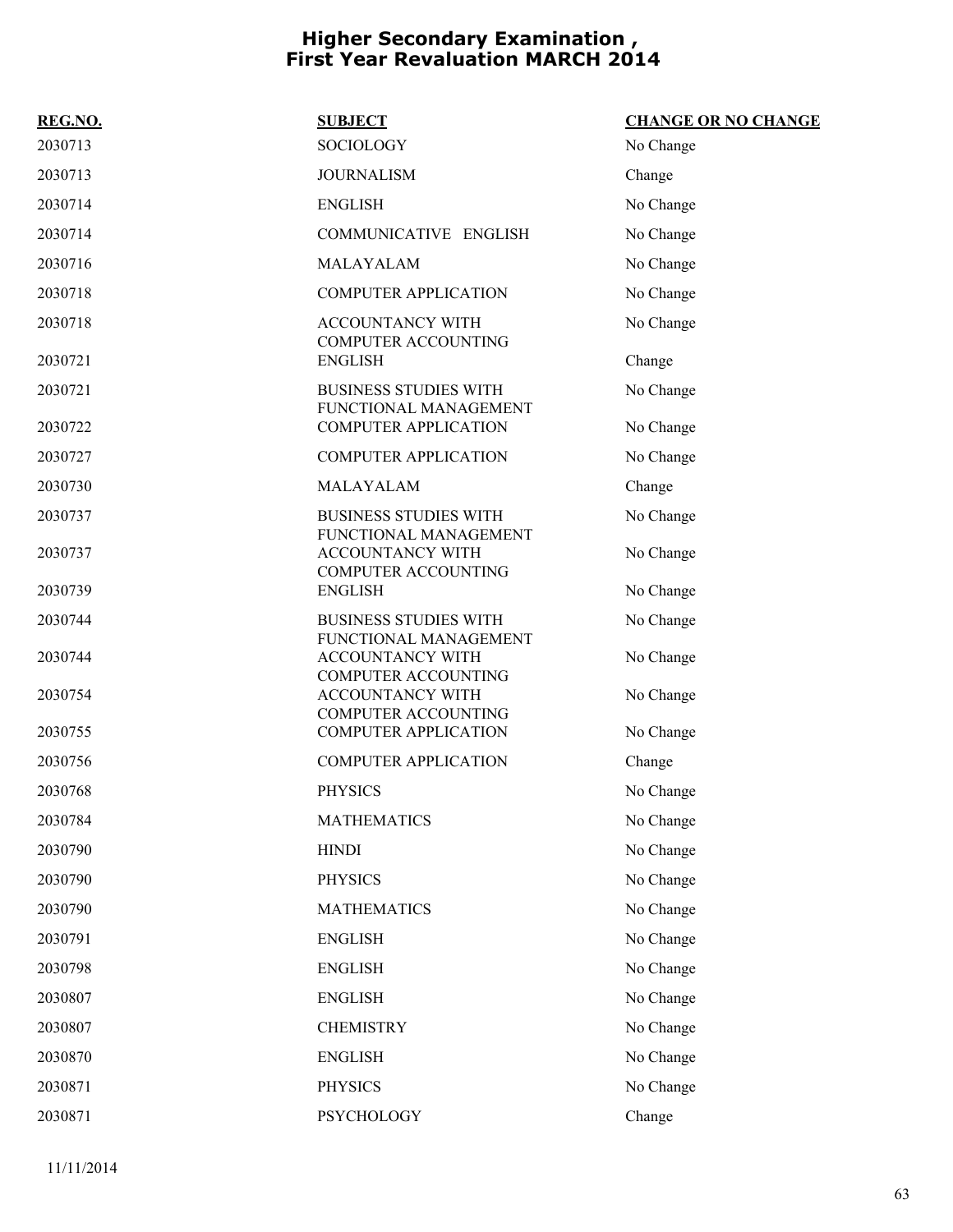| REG.NO. | <b>SUBJECT</b>          | <b>CHANGE OR NO CHANGE</b> |
|---------|-------------------------|----------------------------|
| 2030878 | <b>PHYSICS</b>          | No Change                  |
| 2030878 | <b>CHEMISTRY</b>        | No Change                  |
| 2030878 | <b>BIOLOGY</b>          | No Change                  |
| 2030974 | <b>ENGLISH</b>          | No Change                  |
| 2030974 | <b>MATHEMATICS</b>      | No Change                  |
| 2031442 | <b>ENGLISH</b>          | No Change                  |
| 2031446 | <b>BIOLOGY</b>          | No Change                  |
| 2031452 | <b>PHYSICS</b>          | No Change                  |
| 2031459 | <b>PHYSICS</b>          | No Change                  |
| 2031470 | <b>ENGLISH</b>          | No Change                  |
| 2031470 | <b>PHYSICS</b>          | No Change                  |
| 2031470 | <b>MATHEMATICS</b>      | No Change                  |
| 2031474 | <b>ENGLISH</b>          | No Change                  |
| 2031475 | <b>BIOLOGY</b>          | No Change                  |
| 2031479 | <b>PHYSICS</b>          | No Change                  |
| 2031479 | <b>CHEMISTRY</b>        | No Change                  |
| 2031482 | <b>MATHEMATICS</b>      | No Change                  |
| 2031491 | <b>ENGLISH</b>          | Change                     |
| 2031492 | <b>PHYSICS</b>          | No Change                  |
| 2031492 | <b>CHEMISTRY</b>        | No Change                  |
| 2031492 | <b>BIOLOGY</b>          | No Change                  |
| 2031512 | <b>CHEMISTRY</b>        | No Change                  |
| 2031529 | <b>PHYSICS</b>          | No Change                  |
| 2031529 | <b>MATHEMATICS</b>      | No Change                  |
| 2031533 | MALAYALAM               | Change                     |
| 2031541 | <b>MATHEMATICS</b>      | Change                     |
| 2031557 | <b>PHYSICS</b>          | No Change                  |
| 2031584 | <b>PHYSICS</b>          | Change                     |
| 2031597 | <b>PHYSICS</b>          | Change                     |
| 2031611 | MALAYALAM               | Change                     |
| 2031623 | <b>COMPUTER SCIENCE</b> | No Change                  |
| 2031648 | <b>MATHEMATICS</b>      | No Change                  |
| 2031649 | MALAYALAM               | Change                     |
| 2031653 | <b>ENGLISH</b>          | Change                     |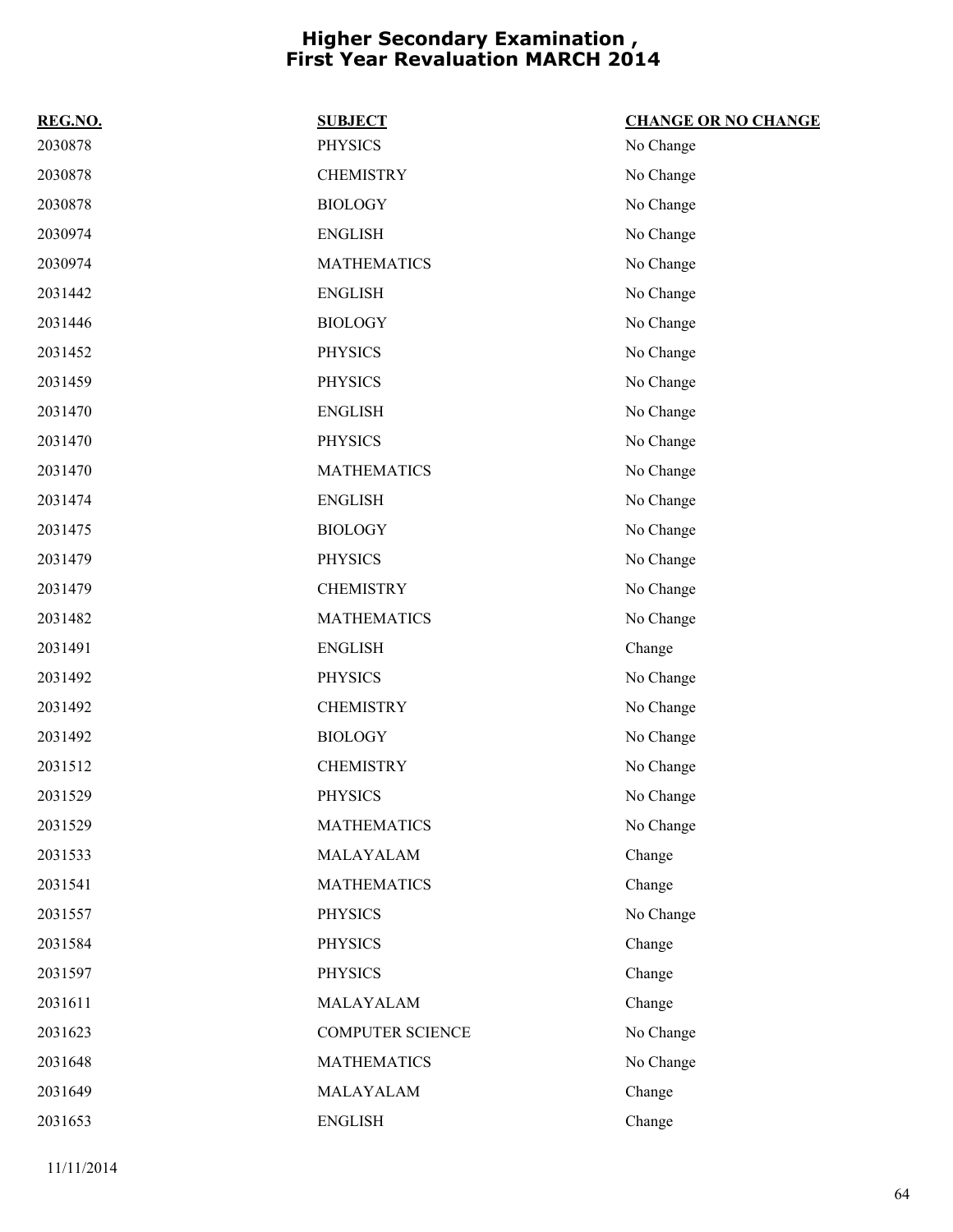| REG.NO. | <b>SUBJECT</b>     | <b>CHANGE OR NO CHANGE</b> |
|---------|--------------------|----------------------------|
| 2031653 | <b>PHYSICS</b>     | No Change                  |
| 2031653 | <b>CHEMISTRY</b>   | No Change                  |
| 2031655 | <b>ENGLISH</b>     | Change                     |
| 2031655 | MALAYALAM          | Change                     |
| 2031656 | <b>ENGLISH</b>     | No Change                  |
| 2031657 | <b>ENGLISH</b>     | No Change                  |
| 2031657 | MALAYALAM          | Change                     |
| 2031657 | <b>CHEMISTRY</b>   | Change                     |
| 2031659 | <b>PHYSICS</b>     | No Change                  |
| 2031660 | <b>ENGLISH</b>     | No Change                  |
| 2031660 | <b>PHYSICS</b>     | No Change                  |
| 2031662 | <b>BIOLOGY</b>     | No Change                  |
| 2031662 | <b>MATHEMATICS</b> | No Change                  |
| 2031664 | <b>ENGLISH</b>     | Change                     |
| 2031667 | <b>ENGLISH</b>     | No Change                  |
| 2031667 | <b>BIOLOGY</b>     | No Change                  |
| 2031675 | <b>MATHEMATICS</b> | No Change                  |
| 2031677 | <b>PHYSICS</b>     | No Change                  |
| 2031677 | <b>CHEMISTRY</b>   | No Change                  |
| 2031677 | <b>MATHEMATICS</b> | No Change                  |
| 2031679 | <b>ENGLISH</b>     | No Change                  |
| 2031679 | <b>CHEMISTRY</b>   | No Change                  |
| 2031680 | <b>ENGLISH</b>     | No Change                  |
| 2031680 | MALAYALAM          | Change                     |
| 2031680 | <b>PHYSICS</b>     | Change                     |
| 2031682 | <b>CHEMISTRY</b>   | No Change                  |
| 2031692 | <b>ENGLISH</b>     | No Change                  |
| 2031696 | <b>MATHEMATICS</b> | No Change                  |
| 2031703 | <b>MATHEMATICS</b> | No Change                  |
| 2031706 | <b>ENGLISH</b>     | No Change                  |
| 2031706 | <b>PHYSICS</b>     | Change                     |
| 2031711 | <b>BIOLOGY</b>     | No Change                  |
| 2031711 | <b>MATHEMATICS</b> | No Change                  |
| 2031717 | <b>BIOLOGY</b>     | No Change                  |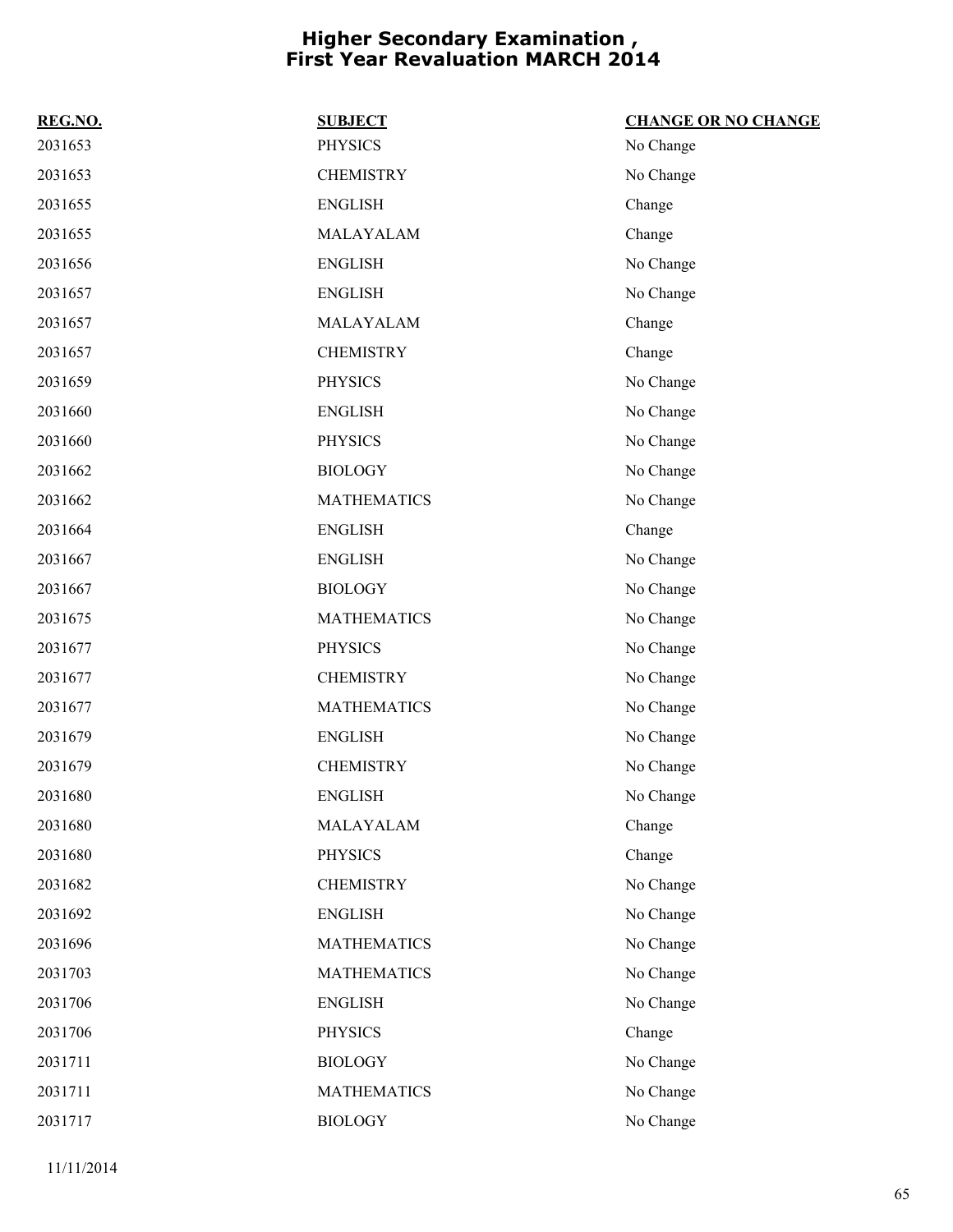| REG.NO. | <b>SUBJECT</b>     | <b>CHANGE OR NO CHANGE</b> |
|---------|--------------------|----------------------------|
| 2031722 | <b>MATHEMATICS</b> | No Change                  |
| 2031724 | <b>ENGLISH</b>     | No Change                  |
| 2031728 | <b>BIOLOGY</b>     | No Change                  |
| 2031729 | <b>ENGLISH</b>     | No Change                  |
| 2031730 | <b>ENGLISH</b>     | No Change                  |
| 2031730 | <b>HINDI</b>       | No Change                  |
| 2031730 | <b>BIOLOGY</b>     | No Change                  |
| 2031730 | <b>MATHEMATICS</b> | No Change                  |
| 2031733 | <b>BIOLOGY</b>     | No Change                  |
| 2031733 | <b>MATHEMATICS</b> | No Change                  |
| 2031735 | <b>ENGLISH</b>     | No Change                  |
| 2031735 | <b>BIOLOGY</b>     | No Change                  |
| 2031740 | <b>PHYSICS</b>     | Change                     |
| 2031740 | <b>CHEMISTRY</b>   | No Change                  |
| 2031744 | <b>CHEMISTRY</b>   | No Change                  |
| 2031746 | <b>ENGLISH</b>     | No Change                  |
| 2031746 | <b>MATHEMATICS</b> | No Change                  |
| 2031750 | <b>HINDI</b>       | No Change                  |
| 2031755 | <b>BIOLOGY</b>     | No Change                  |
| 2031758 | <b>BIOLOGY</b>     | No Change                  |
| 2031769 | <b>ENGLISH</b>     | Change                     |
| 2031769 | <b>MATHEMATICS</b> | No Change                  |
| 2031770 | <b>PHYSICS</b>     | No Change                  |
| 2031790 | <b>HINDI</b>       | Change                     |
| 2031790 | <b>MATHEMATICS</b> | No Change                  |
| 2031847 | <b>ENGLISH</b>     | No Change                  |
| 2031847 | MALAYALAM          | Change                     |
| 2031847 | <b>PHYSICS</b>     | No Change                  |
| 2031847 | <b>CHEMISTRY</b>   | No Change                  |
| 2031847 | <b>MATHEMATICS</b> | No Change                  |
| 2031849 | <b>PHYSICS</b>     | No Change                  |
| 2031849 | <b>BIOLOGY</b>     | No Change                  |
| 2031862 | MALAYALAM          | Change                     |
| 2031862 | <b>PHYSICS</b>     | No Change                  |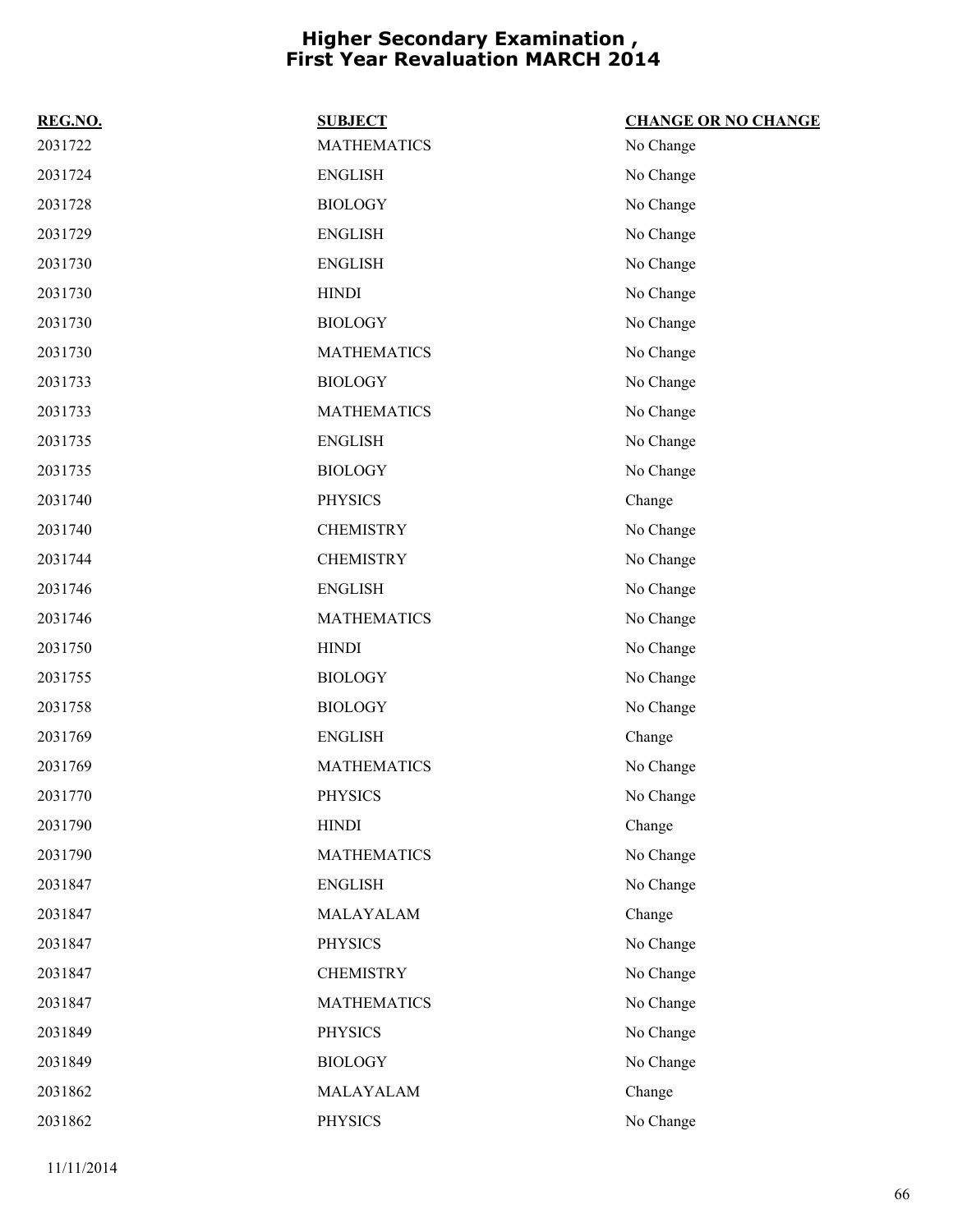| REG.NO. | <b>SUBJECT</b>     | <b>CHANGE OR NO CHANGE</b> |
|---------|--------------------|----------------------------|
| 2031875 | <b>PHYSICS</b>     | No Change                  |
| 2031875 | <b>CHEMISTRY</b>   | No Change                  |
| 2031884 | MALAYALAM          | Change                     |
| 2031894 | <b>ENGLISH</b>     | No Change                  |
| 2031894 | MALAYALAM          | Change                     |
| 2031914 | <b>HINDI</b>       | No Change                  |
| 2031925 | <b>ENGLISH</b>     | No Change                  |
| 2031925 | <b>HINDI</b>       | No Change                  |
| 2031941 | MALAYALAM          | No Change                  |
| 2031942 | <b>ENGLISH</b>     | Change                     |
| 2031942 | <b>MATHEMATICS</b> | No Change                  |
| 2031945 | <b>ENGLISH</b>     | No Change                  |
| 2031951 | <b>ENGLISH</b>     | No Change                  |
| 2031958 | <b>ENGLISH</b>     | No Change                  |
| 2031967 | <b>ENGLISH</b>     | No Change                  |
| 2031973 | <b>BIOLOGY</b>     | No Change                  |
| 2031974 | <b>HINDI</b>       | Change                     |
| 2031993 | <b>MATHEMATICS</b> | No Change                  |
| 2032174 | <b>HINDI</b>       | Change                     |
| 2032198 | <b>BIOLOGY</b>     | No Change                  |
| 2032198 | <b>MATHEMATICS</b> | No Change                  |
| 2032228 | <b>BIOLOGY</b>     | No Change                  |
| 2032243 | MALAYALAM          | Change                     |
| 2032299 | MALAYALAM          | Change                     |
| 2032540 | <b>MATHEMATICS</b> | Change                     |
| 2032545 | <b>PHYSICS</b>     | No Change                  |
| 2032566 | MALAYALAM          | Change                     |
| 2032574 | MALAYALAM          | Change                     |
| 2032740 | <b>ENGLISH</b>     | No Change                  |
| 2032801 | <b>ENGLISH</b>     | No Change                  |
| 2032801 | <b>MATHEMATICS</b> | No Change                  |
| 2032804 | <b>ENGLISH</b>     | No Change                  |
| 2032804 | <b>CHEMISTRY</b>   | No Change                  |
| 2032804 | <b>MATHEMATICS</b> | No Change                  |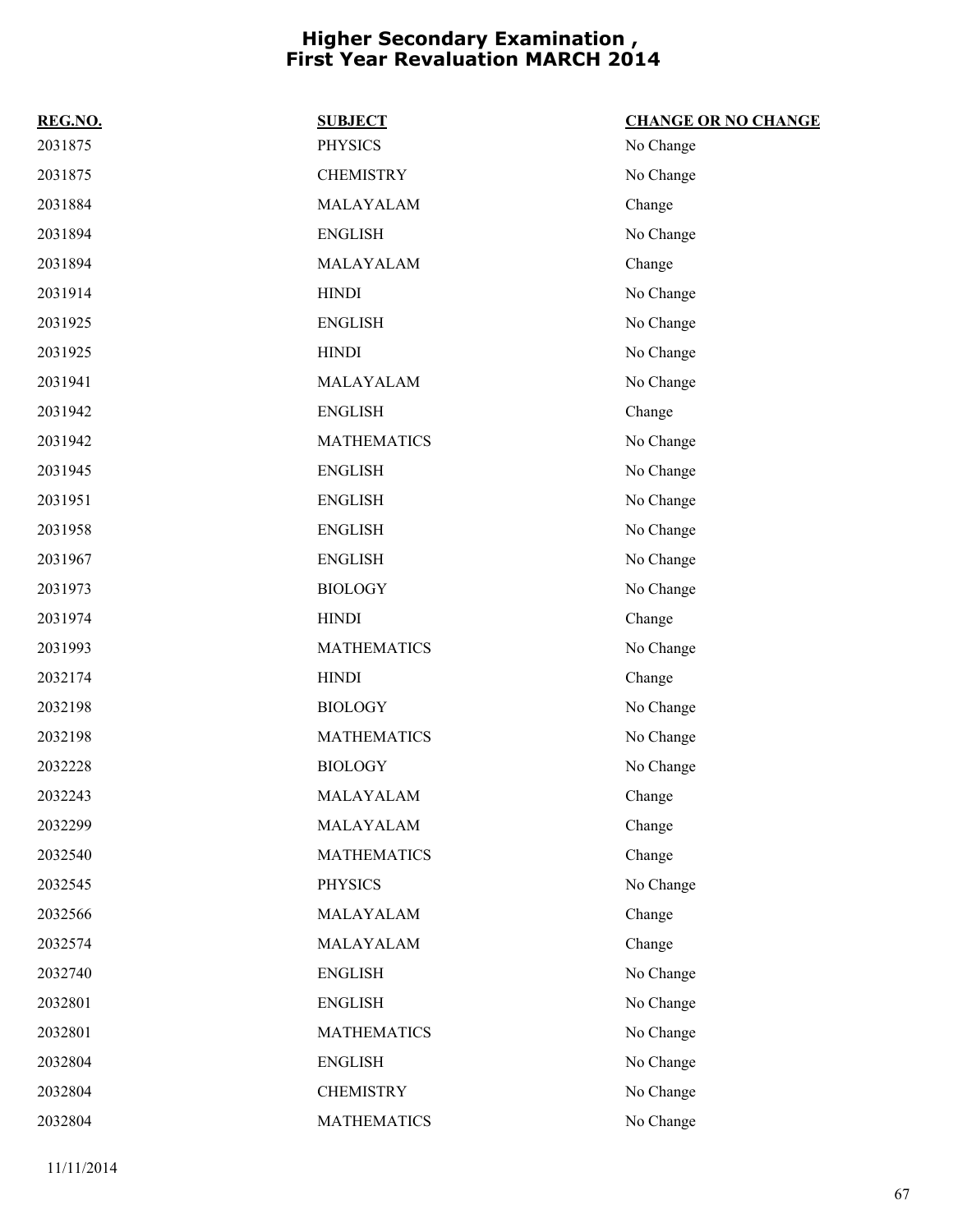| REG.NO. | <b>SUBJECT</b>     | <b>CHANGE OR NO CHANGE</b> |
|---------|--------------------|----------------------------|
| 2032842 | <b>PHYSICS</b>     | No Change                  |
| 2032874 | <b>ENGLISH</b>     | No Change                  |
| 2032876 | <b>ENGLISH</b>     | No Change                  |
| 2032914 | MALAYALAM          | Change                     |
| 2032924 | <b>BIOLOGY</b>     | No Change                  |
| 2032924 | <b>MATHEMATICS</b> | No Change                  |
| 2032925 | <b>PHYSICS</b>     | Change                     |
| 2032925 | <b>MATHEMATICS</b> | No Change                  |
| 2032926 | <b>MATHEMATICS</b> | No Change                  |
| 2032928 | <b>ENGLISH</b>     | No Change                  |
| 2032928 | <b>MATHEMATICS</b> | No Change                  |
| 2032930 | <b>ENGLISH</b>     | No Change                  |
| 2032930 | MALAYALAM          | No Change                  |
| 2032930 | <b>MATHEMATICS</b> | No Change                  |
| 2032944 | <b>ENGLISH</b>     | No Change                  |
| 2032944 | <b>PHYSICS</b>     | No Change                  |
| 2032949 | <b>MATHEMATICS</b> | No Change                  |
| 2032951 | MALAYALAM          | Change                     |
| 2032951 | <b>CHEMISTRY</b>   | No Change                  |
| 2032952 | <b>ENGLISH</b>     | Change                     |
| 2032955 | <b>ENGLISH</b>     | No Change                  |
| 2032955 | <b>HINDI</b>       | Change                     |
| 2032959 | <b>ENGLISH</b>     | No Change                  |
| 2032965 | <b>HINDI</b>       | Change                     |
| 2032967 | <b>MATHEMATICS</b> | No Change                  |
| 2032969 | <b>PHYSICS</b>     | Change                     |
| 2032972 | <b>CHEMISTRY</b>   | No Change                  |
| 2032974 | <b>CHEMISTRY</b>   | No Change                  |
| 2032974 | <b>BIOLOGY</b>     | No Change                  |
| 2032977 | <b>PHYSICS</b>     | Change                     |
| 2032977 | <b>BIOLOGY</b>     | No Change                  |
| 2032980 | <b>HINDI</b>       | No Change                  |
| 2032993 | SOCIOLOGY          | No Change                  |
| 2032998 | SOCIOLOGY          | Change                     |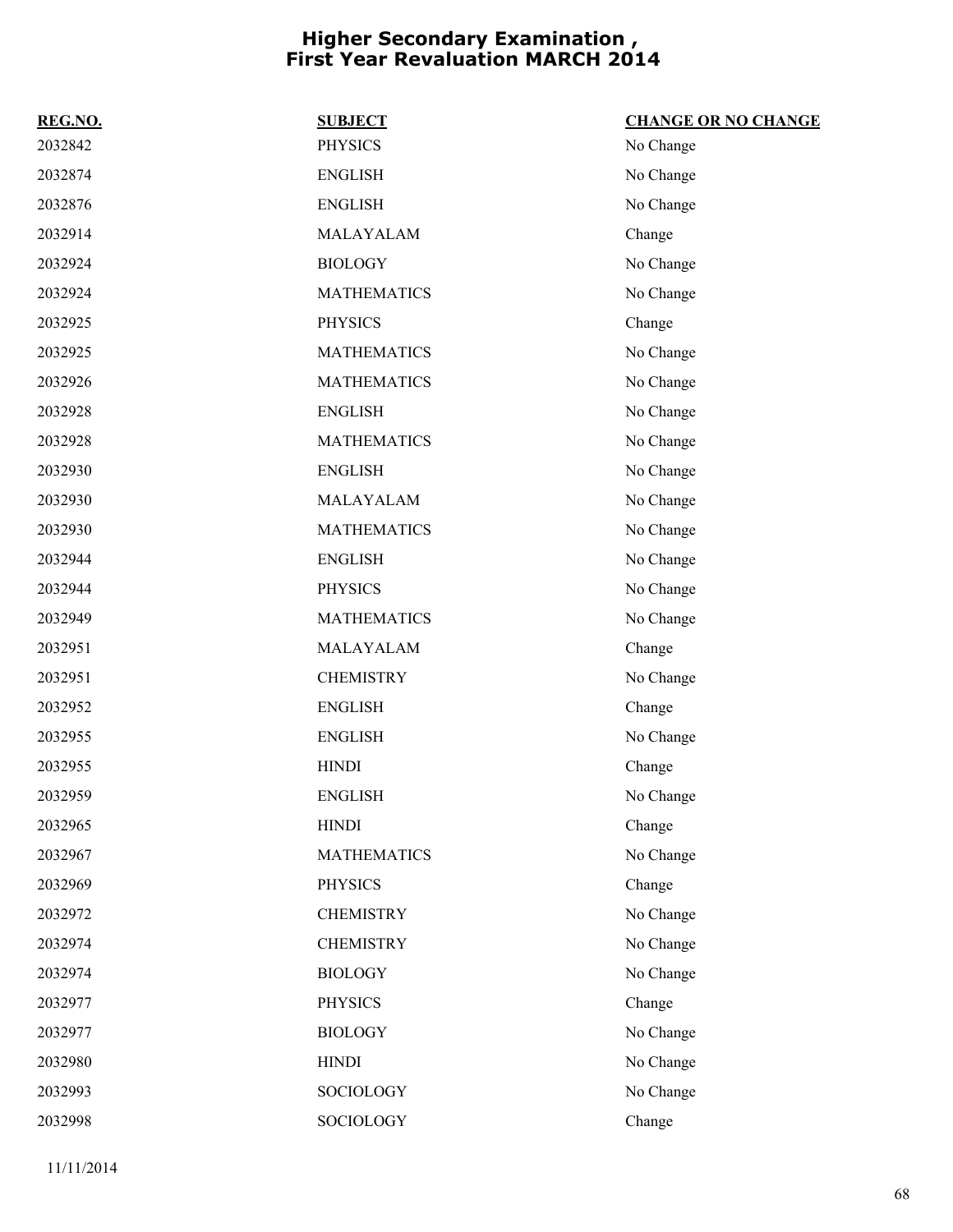| REG.NO. | <b>SUBJECT</b>     | <b>CHANGE OR NO CHANGE</b> |
|---------|--------------------|----------------------------|
| 2033033 | POLITICAL SCIENCE  | Change                     |
| 2033037 | <b>HISTORY</b>     | Change                     |
| 2033178 | <b>MATHEMATICS</b> | No Change                  |
| 2033194 | <b>ENGLISH</b>     | Change                     |
| 2033311 | <b>MATHEMATICS</b> | No Change                  |
| 2033317 | <b>ENGLISH</b>     | No Change                  |
| 2033317 | MALAYALAM          | No Change                  |
| 2033317 | <b>MATHEMATICS</b> | No Change                  |
| 2033320 | MALAYALAM          | No Change                  |
| 2033320 | <b>BIOLOGY</b>     | No Change                  |
| 2033321 | <b>ENGLISH</b>     | No Change                  |
| 2033321 | <b>MATHEMATICS</b> | No Change                  |
| 2033327 | <b>ENGLISH</b>     | No Change                  |
| 2033327 | <b>PHYSICS</b>     | No Change                  |
| 2033327 | <b>CHEMISTRY</b>   | No Change                  |
| 2033334 | <b>ENGLISH</b>     | No Change                  |
| 2033334 | <b>HINDI</b>       | No Change                  |
| 2033499 | MALAYALAM          | Change                     |
| 2033517 | <b>ENGLISH</b>     | No Change                  |
| 2033520 | <b>ENGLISH</b>     | Change                     |
| 2033526 | <b>ENGLISH</b>     | No Change                  |
| 2033529 | <b>ENGLISH</b>     | Change                     |
| 2033531 | <b>BIOLOGY</b>     | No Change                  |
| 2033542 | <b>ENGLISH</b>     | No Change                  |
| 2033542 | <b>PHYSICS</b>     | No Change                  |
| 2033561 | POLITICAL SCIENCE  | Change                     |
| 2033568 | POLITICAL SCIENCE  | No Change                  |
| 2033575 | POLITICAL SCIENCE  | No Change                  |
| 2033577 | POLITICAL SCIENCE  | No Change                  |
| 2033611 | <b>ENGLISH</b>     | No Change                  |
| 2033611 | <b>MATHEMATICS</b> | No Change                  |
| 2033612 | MALAYALAM          | No Change                  |
| 2033613 | <b>ENGLISH</b>     | No Change                  |
| 2033615 | <b>MATHEMATICS</b> | No Change                  |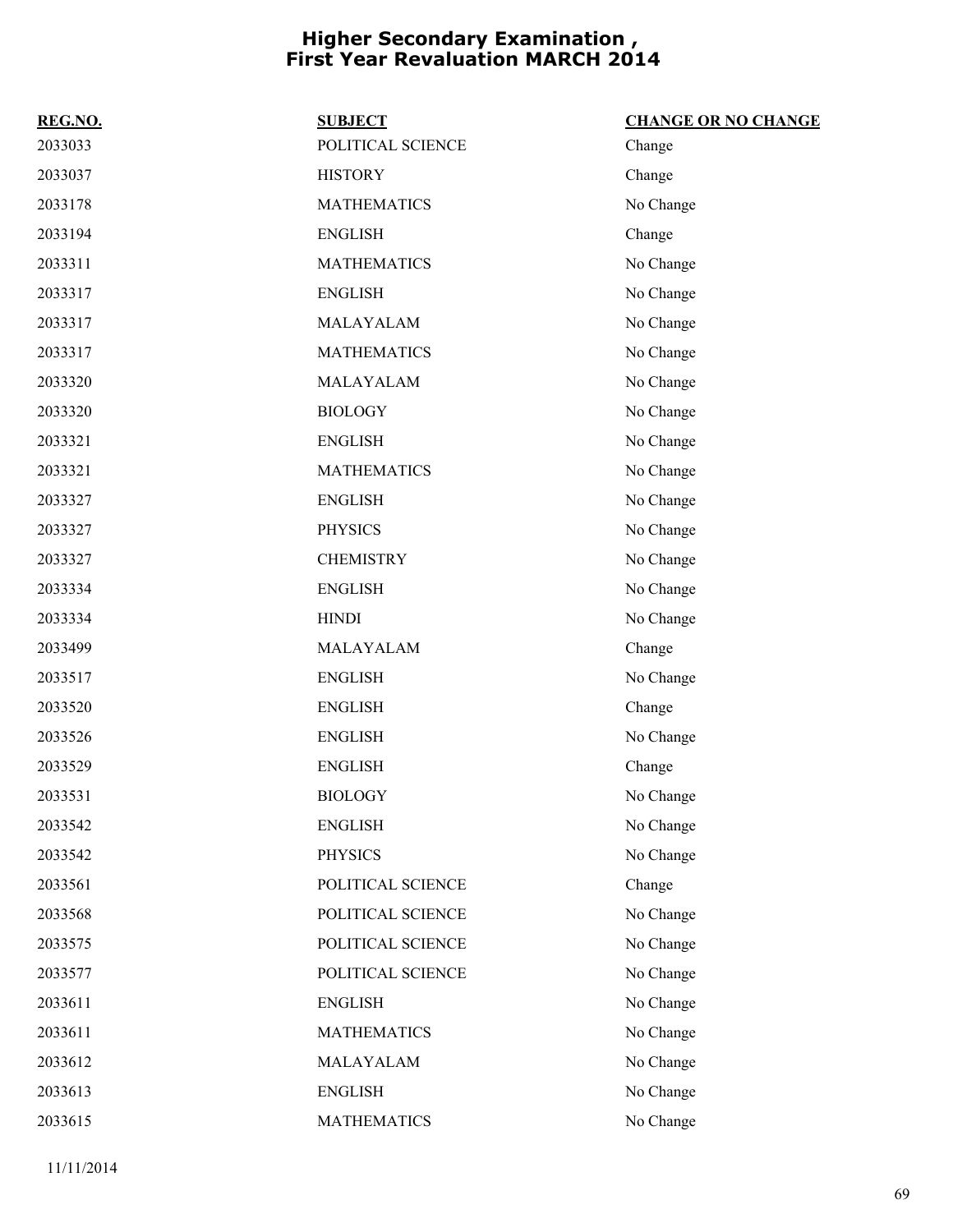| REG.NO. | <b>SUBJECT</b>                                        | <b>CHANGE OR NO CHANGE</b> |
|---------|-------------------------------------------------------|----------------------------|
| 2033623 | <b>MATHEMATICS</b>                                    | No Change                  |
| 2033651 | <b>ENGLISH</b>                                        | No Change                  |
| 2033715 | <b>BUSINESS STUDIES WITH</b><br>FUNCTIONAL MANAGEMENT | No Change                  |
| 2033736 | <b>ENGLISH</b>                                        | No Change                  |
| 2033742 | MALAYALAM                                             | No Change                  |
| 2033757 | <b>MATHEMATICS</b>                                    | No Change                  |
| 2033774 | <b>ENGLISH</b>                                        | No Change                  |
| 2033893 | <b>PHYSICS</b>                                        | No Change                  |
| 2034055 | <b>ENGLISH</b>                                        | Change                     |
| 2034055 | MALAYALAM                                             | Change                     |
| 2034056 | MALAYALAM                                             | No Change                  |
| 2034088 | MALAYALAM                                             | No Change                  |
| 2034126 | MALAYALAM                                             | No Change                  |
| 2034210 | <b>ENGLISH</b>                                        | No Change                  |
| 2034210 | MALAYALAM                                             | Change                     |
| 2034210 | <b>MATHEMATICS</b>                                    | No Change                  |
| 2034234 | <b>CHEMISTRY</b>                                      | Change                     |
| 2034236 | <b>MATHEMATICS</b>                                    | No Change                  |
| 2034257 | <b>ENGLISH</b>                                        | No Change                  |
| 2034262 | <b>ENGLISH</b>                                        | No Change                  |
| 2034382 | MALAYALAM                                             | No Change                  |
| 2034388 | MALAYALAM                                             | Change                     |
| 2034390 | MALAYALAM                                             | Change                     |
| 2034415 | <b>MATHEMATICS</b>                                    | No Change                  |
| 2034435 | <b>MATHEMATICS</b>                                    | No Change                  |
| 2034489 | <b>ENGLISH</b>                                        | No Change                  |
| 2034491 | <b>ENGLISH</b>                                        | Change                     |
| 2034786 | <b>ENGLISH</b>                                        | No Change                  |
| 2034787 | <b>ENGLISH</b>                                        | No Change                  |
| 2034815 | <b>ENGLISH</b>                                        | No Change                  |
| 2034826 | <b>ENGLISH</b>                                        | No Change                  |
| 2035042 | MALAYALAM                                             | Change                     |
| 2035046 | <b>MATHEMATICS</b>                                    | No Change                  |
| 2035283 | <b>CHEMISTRY</b>                                      | No Change                  |
|         |                                                       |                            |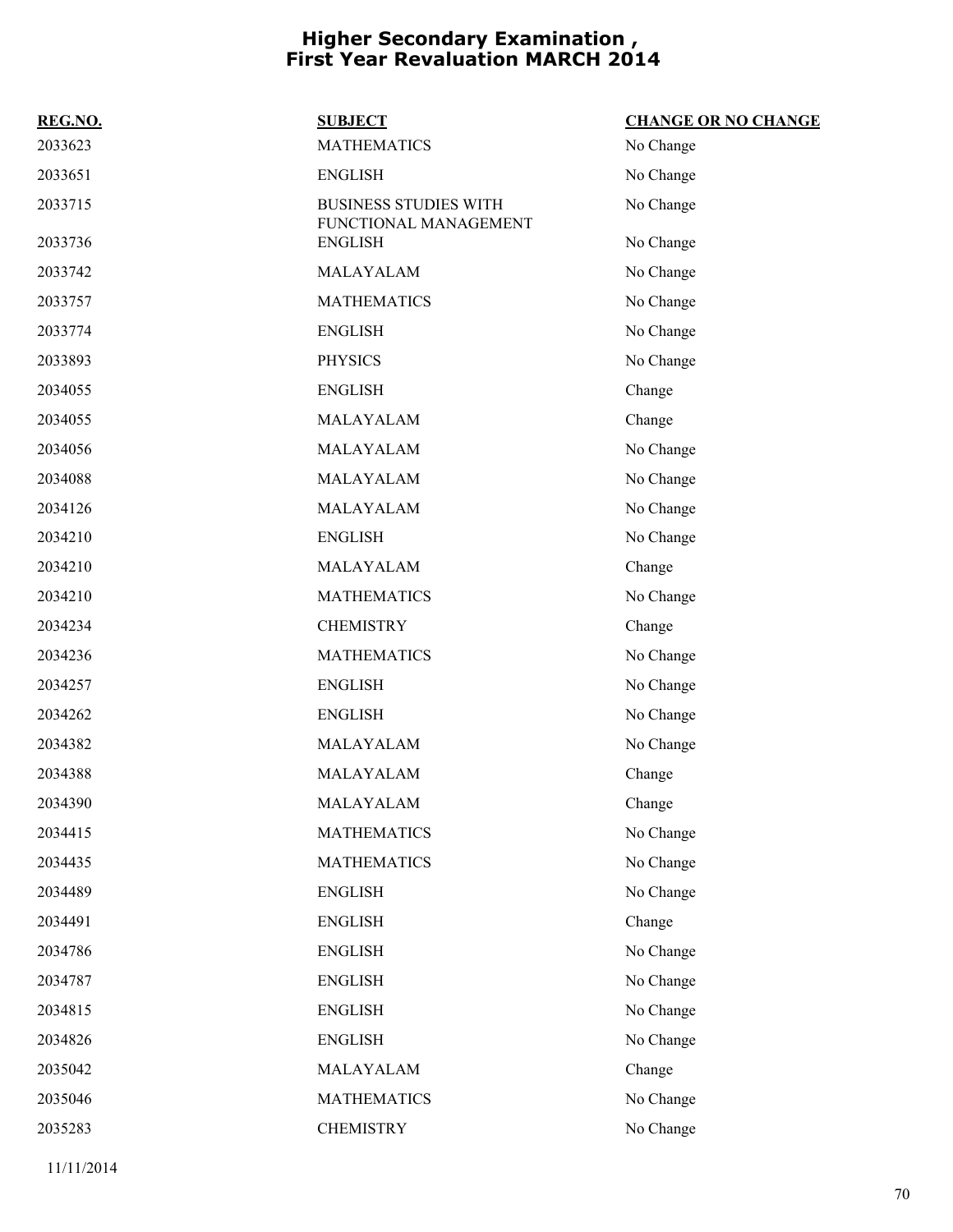| REG.NO. | <b>SUBJECT</b>                                                          | <b>CHANGE OR NO CHANGE</b> |
|---------|-------------------------------------------------------------------------|----------------------------|
| 2035283 | <b>BIOLOGY</b>                                                          | No Change                  |
| 2035290 | <b>ENGLISH</b>                                                          | No Change                  |
| 2035296 | MALAYALAM                                                               | Change                     |
| 2035296 | <b>MATHEMATICS</b>                                                      | No Change                  |
| 2035302 | <b>ENGLISH</b>                                                          | No Change                  |
| 2035302 | MALAYALAM                                                               | Change                     |
| 2035316 | <b>ENGLISH</b>                                                          | No Change                  |
| 2035328 | <b>ENGLISH</b>                                                          | No Change                  |
| 2035455 | ACCOUNTANCY WITH AFS                                                    | No Change                  |
| 2035517 | MALAYALAM                                                               | Change                     |
| 2035517 | <b>MATHEMATICS</b>                                                      | No Change                  |
| 2035529 | <b>PHYSICS</b>                                                          | Change                     |
| 2035545 | <b>MATHEMATICS</b>                                                      | No Change                  |
| 2035792 | <b>ENGLISH</b>                                                          | Change                     |
| 2035813 | <b>CHEMISTRY</b>                                                        | Change                     |
| 2035909 | <b>ENGLISH</b>                                                          | No Change                  |
| 2035933 | <b>ENGLISH</b>                                                          | No Change                  |
| 2035933 | <b>CHEMISTRY</b>                                                        | Change                     |
| 2035940 | <b>ENGLISH</b>                                                          | Change                     |
| 2035940 | <b>PHYSICS</b>                                                          | No Change                  |
| 2035940 | <b>CHEMISTRY</b>                                                        | No Change                  |
| 2035940 | <b>BIOLOGY</b>                                                          | No Change                  |
| 2035988 | <b>ENGLISH</b>                                                          | No Change                  |
| 2035988 | MALAYALAM                                                               | Change                     |
| 2036131 | <b>PHYSICS</b>                                                          | No Change                  |
| 2036131 | <b>BIOLOGY</b>                                                          | No Change                  |
| 2036131 | <b>MATHEMATICS</b>                                                      | No Change                  |
| 2036343 | <b>ENGLISH</b>                                                          | No Change                  |
| 2036357 | <b>BUSINESS STUDIES WITH</b>                                            | No Change                  |
| 2036358 | FUNCTIONAL MANAGEMENT<br>ACCOUNTANCY WITH<br><b>COMPUTER ACCOUNTING</b> | No Change                  |
| 2036408 | <b>MATHEMATICS</b>                                                      | No Change                  |
| 2036432 | <b>PHYSICS</b>                                                          | No Change                  |
| 2036435 | <b>ENGLISH</b>                                                          | No Change                  |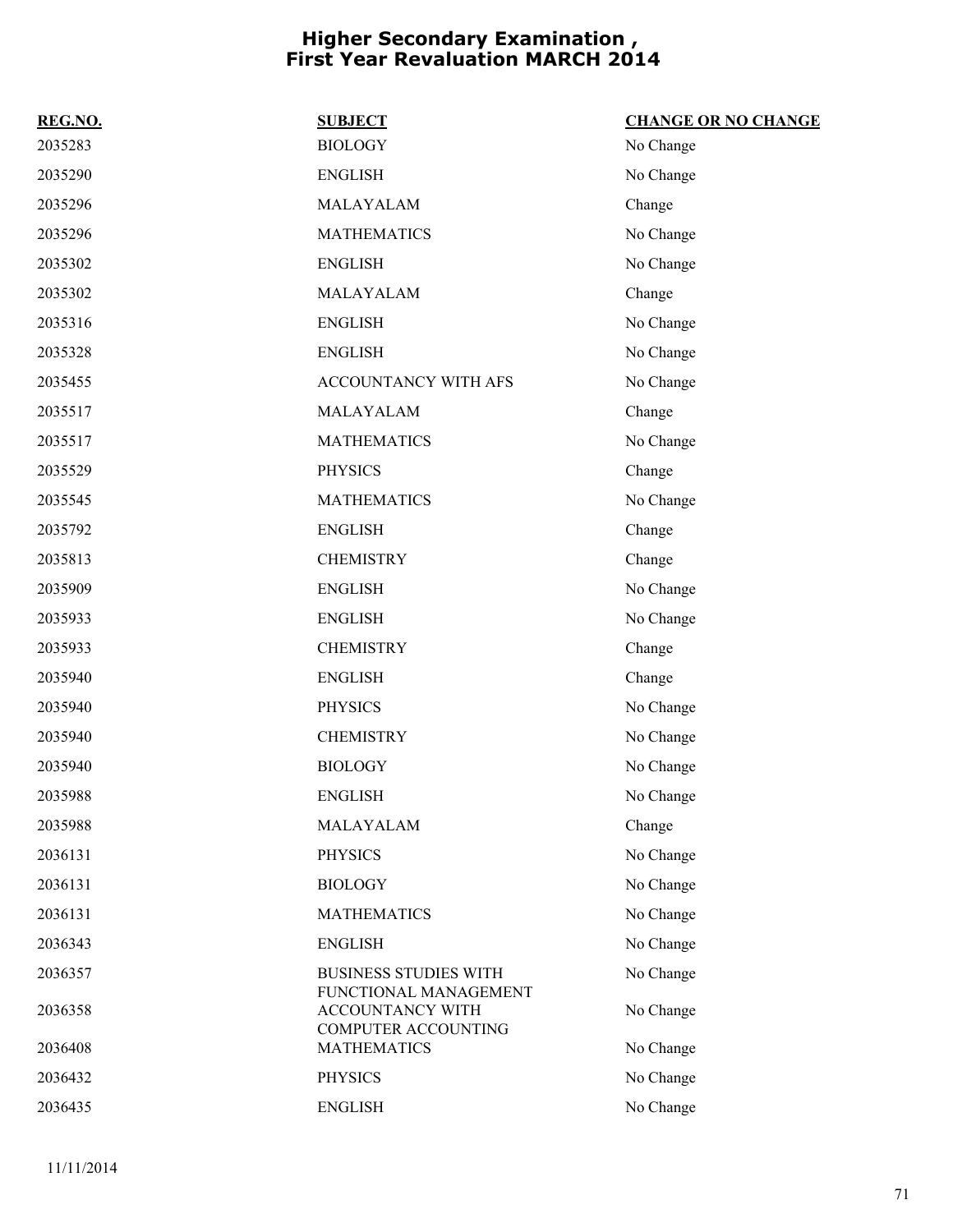| REG.NO. | <b>SUBJECT</b>     | <b>CHANGE OR NO CHANGE</b> |
|---------|--------------------|----------------------------|
| 2036435 | <b>PHYSICS</b>     | No Change                  |
| 2036435 | <b>MATHEMATICS</b> | No Change                  |
| 2036437 | <b>PHYSICS</b>     | No Change                  |
| 2036448 | <b>ENGLISH</b>     | No Change                  |
| 2036464 | <b>PHYSICS</b>     | Change                     |
| 2036521 | POLITICAL SCIENCE  | Change                     |
| 2036528 | MALAYALAM          | Change                     |
| 2036528 | <b>CHEMISTRY</b>   | No Change                  |
| 2036537 | <b>MATHEMATICS</b> | No Change                  |
| 2036542 | <b>CHEMISTRY</b>   | No Change                  |
| 2036545 | <b>ENGLISH</b>     | No Change                  |
| 2036563 | <b>PHYSICS</b>     | No Change                  |
| 2036572 | <b>ENGLISH</b>     | Change                     |
| 2036573 | <b>ENGLISH</b>     | Change                     |
| 2036584 | <b>ENGLISH</b>     | No Change                  |
| 2036906 | <b>ENGLISH</b>     | No Change                  |
| 2036906 | MALAYALAM          | Change                     |
| 2036906 | <b>BIOLOGY</b>     | No Change                  |
| 2036906 | <b>MATHEMATICS</b> | No Change                  |
| 2036908 | <b>ENGLISH</b>     | No Change                  |
| 2036908 | <b>MATHEMATICS</b> | No Change                  |
| 2036930 | MALAYALAM          | Change                     |
| 2036935 | <b>MATHEMATICS</b> | No Change                  |
| 2036942 | <b>ENGLISH</b>     | No Change                  |
| 2037124 | <b>ENGLISH</b>     | No Change                  |
| 2037124 | MALAYALAM          | No Change                  |
| 2037126 | MALAYALAM          | No Change                  |
| 2037134 | MALAYALAM          | No Change                  |
| 2037134 | <b>PHYSICS</b>     | No Change                  |
| 2037140 | <b>PHYSICS</b>     | Change                     |
| 2037177 | <b>ENGLISH</b>     | No Change                  |
| 2037243 | MALAYALAM          | Change                     |
| 2037258 | <b>ENGLISH</b>     | No Change                  |
| 2037294 | <b>PHYSICS</b>     | No Change                  |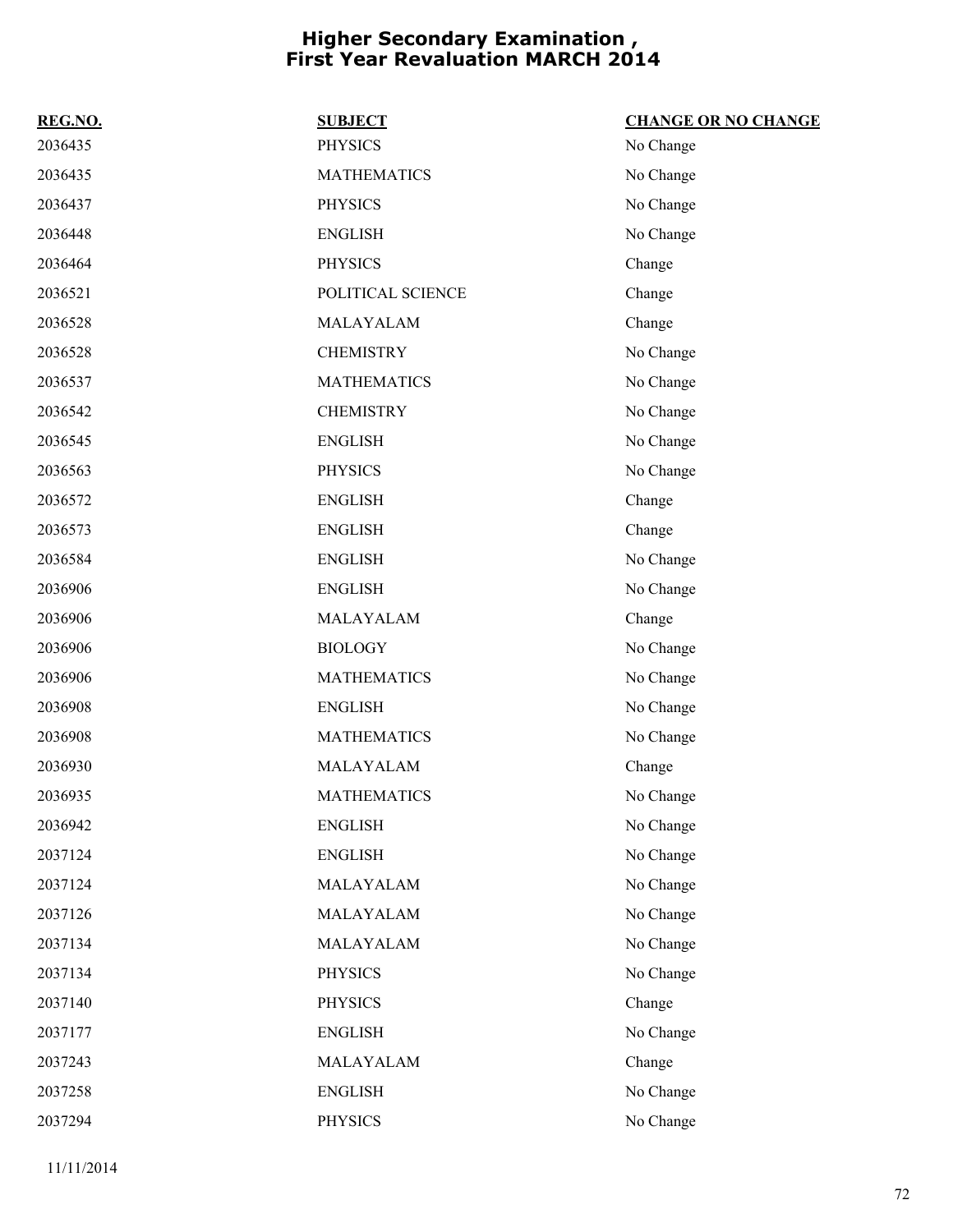| REG.NO. | <b>SUBJECT</b>     | <b>CHANGE OR NO CHANGE</b> |
|---------|--------------------|----------------------------|
| 2037294 | <b>CHEMISTRY</b>   | No Change                  |
| 2037296 | <b>MATHEMATICS</b> | No Change                  |
| 2037297 | <b>MATHEMATICS</b> | No Change                  |
| 2037363 | <b>ENGLISH</b>     | No Change                  |
| 2037367 | <b>MATHEMATICS</b> | No Change                  |
| 2037381 | <b>MATHEMATICS</b> | Change                     |
| 2037383 | <b>MATHEMATICS</b> | No Change                  |
| 2037385 | <b>PHYSICS</b>     | Change                     |
| 2037385 | <b>CHEMISTRY</b>   | No Change                  |
| 2037386 | <b>PHYSICS</b>     | No Change                  |
| 2037386 | <b>CHEMISTRY</b>   | No Change                  |
| 2037388 | <b>CHEMISTRY</b>   | No Change                  |
| 2037389 | <b>PHYSICS</b>     | No Change                  |
| 2037389 | <b>CHEMISTRY</b>   | No Change                  |
| 2037394 | <b>PHYSICS</b>     | Change                     |
| 2037406 | <b>MATHEMATICS</b> | No Change                  |
| 2037486 | MALAYALAM          | No Change                  |
| 2037486 | <b>BIOLOGY</b>     | No Change                  |
| 2037490 | <b>ENGLISH</b>     | No Change                  |
| 2037490 | MALAYALAM          | No Change                  |
| 2037490 | <b>PHYSICS</b>     | No Change                  |
| 2037490 | <b>CHEMISTRY</b>   | Change                     |
| 2037490 | <b>BIOLOGY</b>     | No Change                  |
| 2037490 | <b>MATHEMATICS</b> | No Change                  |
| 2037491 | <b>ENGLISH</b>     | No Change                  |
| 2037491 | <b>PHYSICS</b>     | No Change                  |
| 2037496 | <b>PHYSICS</b>     | No Change                  |
| 2037496 | <b>CHEMISTRY</b>   | No Change                  |
| 2037499 | <b>ENGLISH</b>     | No Change                  |
| 2037500 | <b>PHYSICS</b>     | Change                     |
| 2037507 | <b>PHYSICS</b>     | Change                     |
| 2037507 | <b>MATHEMATICS</b> | No Change                  |
| 2037508 | <b>MATHEMATICS</b> | No Change                  |
| 2037509 | PHYSICS            | Change                     |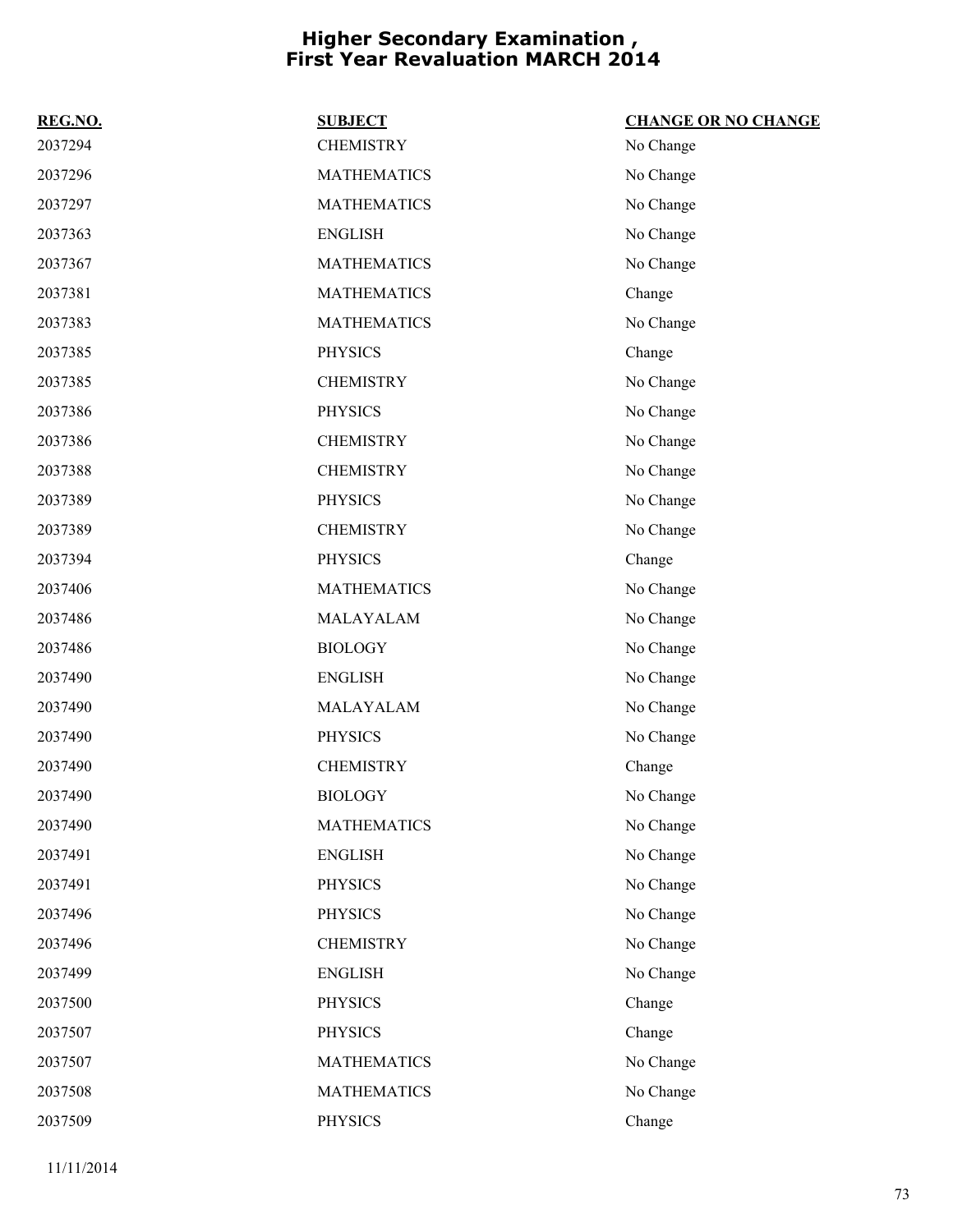| REG.NO. | <b>SUBJECT</b>     | <b>CHANGE OR NO CHANGE</b> |
|---------|--------------------|----------------------------|
| 2037509 | <b>CHEMISTRY</b>   | No Change                  |
| 2037512 | <b>PHYSICS</b>     | No Change                  |
| 2037513 | <b>ENGLISH</b>     | No Change                  |
| 2037513 | <b>PHYSICS</b>     | No Change                  |
| 2037515 | <b>PHYSICS</b>     | No Change                  |
| 2037518 | <b>PHYSICS</b>     | No Change                  |
| 2037522 | <b>ENGLISH</b>     | Change                     |
| 2037526 | <b>PHYSICS</b>     | Change                     |
| 2037528 | <b>PHYSICS</b>     | No Change                  |
| 2037531 | <b>ENGLISH</b>     | No Change                  |
| 2037531 | <b>MATHEMATICS</b> | No Change                  |
| 2037532 | <b>MATHEMATICS</b> | No Change                  |
| 2037537 | <b>ENGLISH</b>     | Change                     |
| 2037537 | <b>PHYSICS</b>     | No Change                  |
| 2037537 | <b>BIOLOGY</b>     | No Change                  |
| 2037537 | <b>MATHEMATICS</b> | No Change                  |
| 2037539 | <b>ENGLISH</b>     | No Change                  |
| 2037540 | <b>ENGLISH</b>     | No Change                  |
| 2037541 | <b>ENGLISH</b>     | No Change                  |
| 2037541 | <b>BIOLOGY</b>     | No Change                  |
| 2037544 | <b>ENGLISH</b>     | No Change                  |
| 2037656 | <b>ENGLISH</b>     | No Change                  |
| 2037656 | MALAYALAM          | No Change                  |
| 2037656 | <b>CHEMISTRY</b>   | Change                     |
| 2037660 | MALAYALAM          | No Change                  |
| 2037661 | <b>CHEMISTRY</b>   | No Change                  |
| 2037670 | <b>ENGLISH</b>     | No Change                  |
| 2037671 | <b>ENGLISH</b>     | No Change                  |
| 2037671 | <b>MATHEMATICS</b> | No Change                  |
| 2037676 | <b>CHEMISTRY</b>   | No Change                  |
| 2037676 | <b>MATHEMATICS</b> | No Change                  |
| 2037677 | <b>ENGLISH</b>     | No Change                  |
| 2037685 | <b>ENGLISH</b>     | No Change                  |
| 2037687 | <b>ENGLISH</b>     | No Change                  |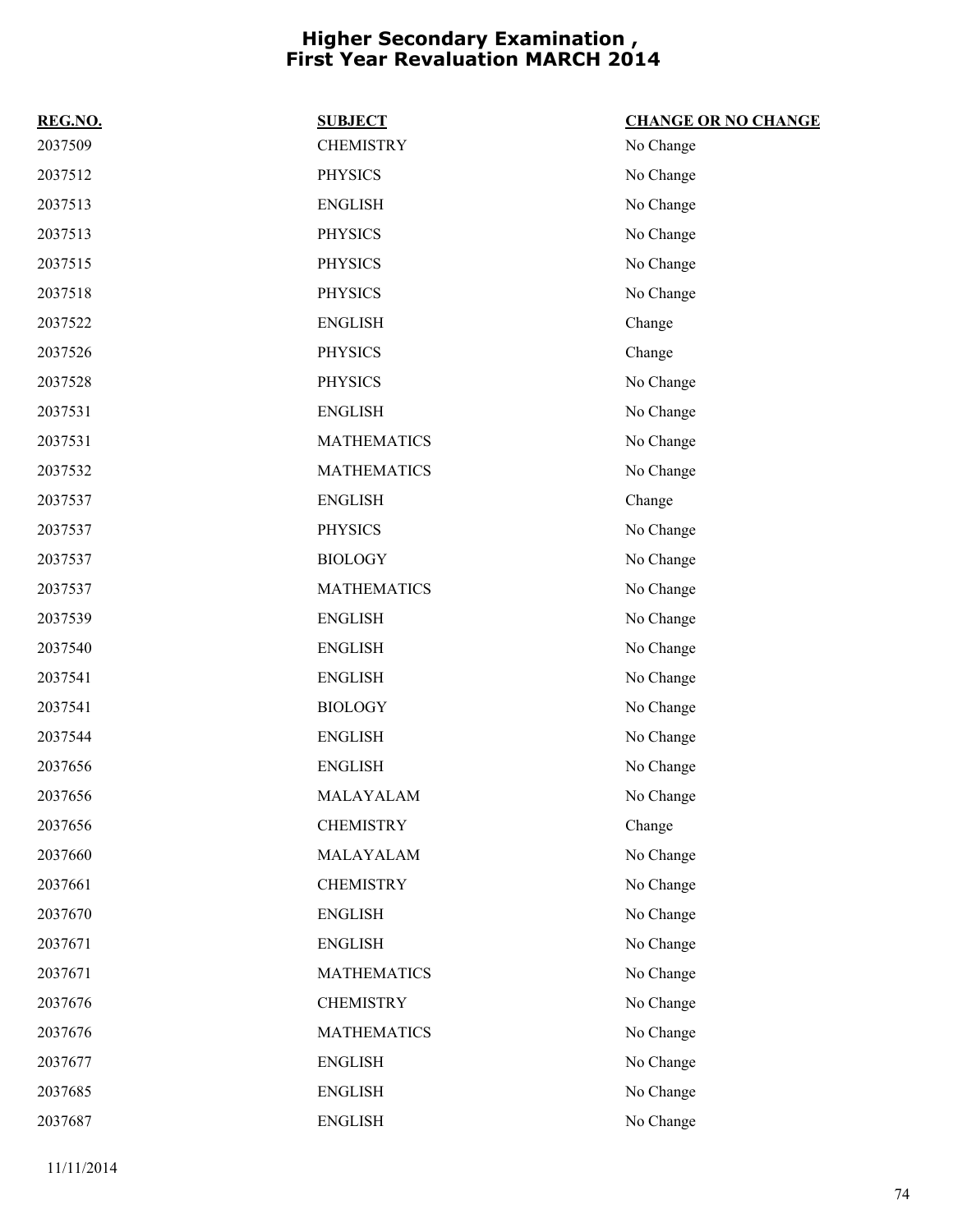| REG.NO. | <b>SUBJECT</b>                                        | <b>CHANGE OR NO CHANGE</b> |
|---------|-------------------------------------------------------|----------------------------|
| 2037687 | <b>CHEMISTRY</b>                                      | No Change                  |
| 2037689 | <b>MATHEMATICS</b>                                    | Change                     |
| 2037711 | <b>PHYSICS</b>                                        | No Change                  |
| 2037739 | <b>ECONOMICS</b>                                      | No Change                  |
| 2037739 | ACCOUNTANCY WITH                                      | No Change                  |
| 2037869 | COMPUTER ACCOUNTING<br><b>PHYSICS</b>                 | No Change                  |
| 2037896 | MALAYALAM                                             | No Change                  |
| 2037896 | <b>HISTORY</b>                                        | Change                     |
| 2037921 | <b>HISTORY</b>                                        | No Change                  |
| 2038037 | <b>CHEMISTRY</b>                                      | Change                     |
| 2038152 | <b>BUSINESS STUDIES WITH</b><br>FUNCTIONAL MANAGEMENT | Change                     |
| 2038174 | MALAYALAM                                             | No Change                  |
| 2038174 | <b>CHEMISTRY</b>                                      | Change                     |
| 2038174 | <b>MATHEMATICS</b>                                    | No Change                  |
| 2038176 | <b>PHYSICS</b>                                        | No Change                  |
| 2038181 | <b>ENGLISH</b>                                        | Change                     |
| 2038181 | MALAYALAM                                             | Change                     |
| 2038181 | <b>PHYSICS</b>                                        | No Change                  |
| 2038181 | <b>CHEMISTRY</b>                                      | Change                     |
| 2038183 | <b>MATHEMATICS</b>                                    | No Change                  |
| 2038193 | <b>MATHEMATICS</b>                                    | No Change                  |
| 2038200 | <b>PHYSICS</b>                                        | No Change                  |
| 2038200 | <b>MATHEMATICS</b>                                    | No Change                  |
| 2038201 | <b>ENGLISH</b>                                        | Change                     |
| 2038202 | <b>ENGLISH</b>                                        | No Change                  |
| 2038202 | <b>PHYSICS</b>                                        | No Change                  |
| 2038202 | <b>CHEMISTRY</b>                                      | No Change                  |
| 2038206 | MALAYALAM                                             | No Change                  |
| 2038208 | MALAYALAM                                             | No Change                  |
| 2038211 | <b>ENGLISH</b>                                        | No Change                  |
| 2038213 | <b>ENGLISH</b>                                        | No Change                  |
| 2038213 | <b>MATHEMATICS</b>                                    | No Change                  |
| 2038214 | <b>ENGLISH</b>                                        | No Change                  |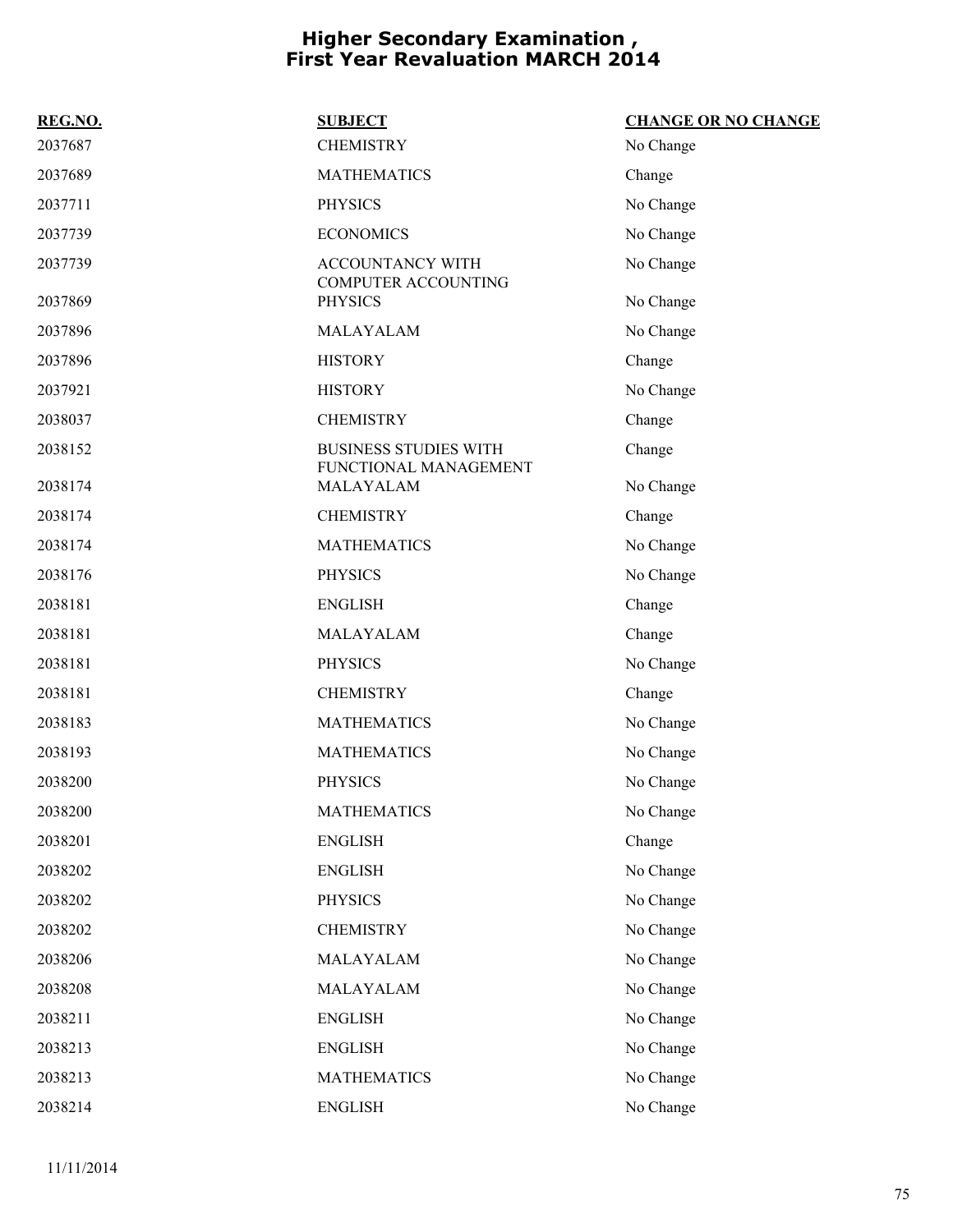| REG.NO. | <b>SUBJECT</b>                        | <b>CHANGE OR NO CHANGE</b> |
|---------|---------------------------------------|----------------------------|
| 2038214 | <b>CHEMISTRY</b>                      | No Change                  |
| 2038216 | <b>MATHEMATICS</b>                    | No Change                  |
| 2038221 | <b>PHYSICS</b>                        | Change                     |
| 2038229 | <b>CHEMISTRY</b>                      | No Change                  |
| 2038255 | <b>MATHEMATICS</b>                    | No Change                  |
| 2038261 | <b>COMPUTER SCIENCE</b>               | No Change                  |
| 2038264 | <b>PHYSICS</b>                        | Change                     |
| 2038264 | <b>MATHEMATICS</b>                    | No Change                  |
| 2038273 | <b>ENGLISH</b>                        | No Change                  |
| 2038273 | <b>PHYSICS</b>                        | No Change                  |
| 2038285 | <b>ENGLISH</b>                        | No Change                  |
| 2038285 | <b>PHYSICS</b>                        | No Change                  |
| 2038285 | <b>COMPUTER SCIENCE</b>               | No Change                  |
| 2038352 | <b>ENGLISH</b>                        | Change                     |
| 2038352 | <b>COMPUTER APPLICATION</b>           | No Change                  |
| 2038360 | <b>ENGLISH</b>                        | No Change                  |
| 2038360 | ACCOUNTANCY WITH                      | No Change                  |
| 2038367 | COMPUTER ACCOUNTING<br><b>ENGLISH</b> | No Change                  |
| 2038371 | <b>MATHEMATICS</b>                    | No Change                  |
| 2038375 | <b>MATHEMATICS</b>                    | No Change                  |
| 2038377 | <b>PHYSICS</b>                        | No Change                  |
| 2038378 | <b>PHYSICS</b>                        | No Change                  |
| 2038381 | <b>ENGLISH</b>                        | No Change                  |
| 2038381 | MALAYALAM                             | No Change                  |
| 2038382 | MALAYALAM                             | Change                     |
| 2038385 | <b>ENGLISH</b>                        | No Change                  |
| 2038395 | MALAYALAM                             | No Change                  |
| 2038397 | MALAYALAM                             | Change                     |
| 2038401 | <b>PHYSICS</b>                        | Change                     |
| 2038401 | <b>CHEMISTRY</b>                      | No Change                  |
| 2038401 | <b>BIOLOGY</b>                        | Change                     |
| 2038403 | <b>PHYSICS</b>                        | Change                     |
| 2038403 | <b>CHEMISTRY</b>                      | No Change                  |
| 2038403 | <b>BIOLOGY</b>                        | Change                     |
|         |                                       |                            |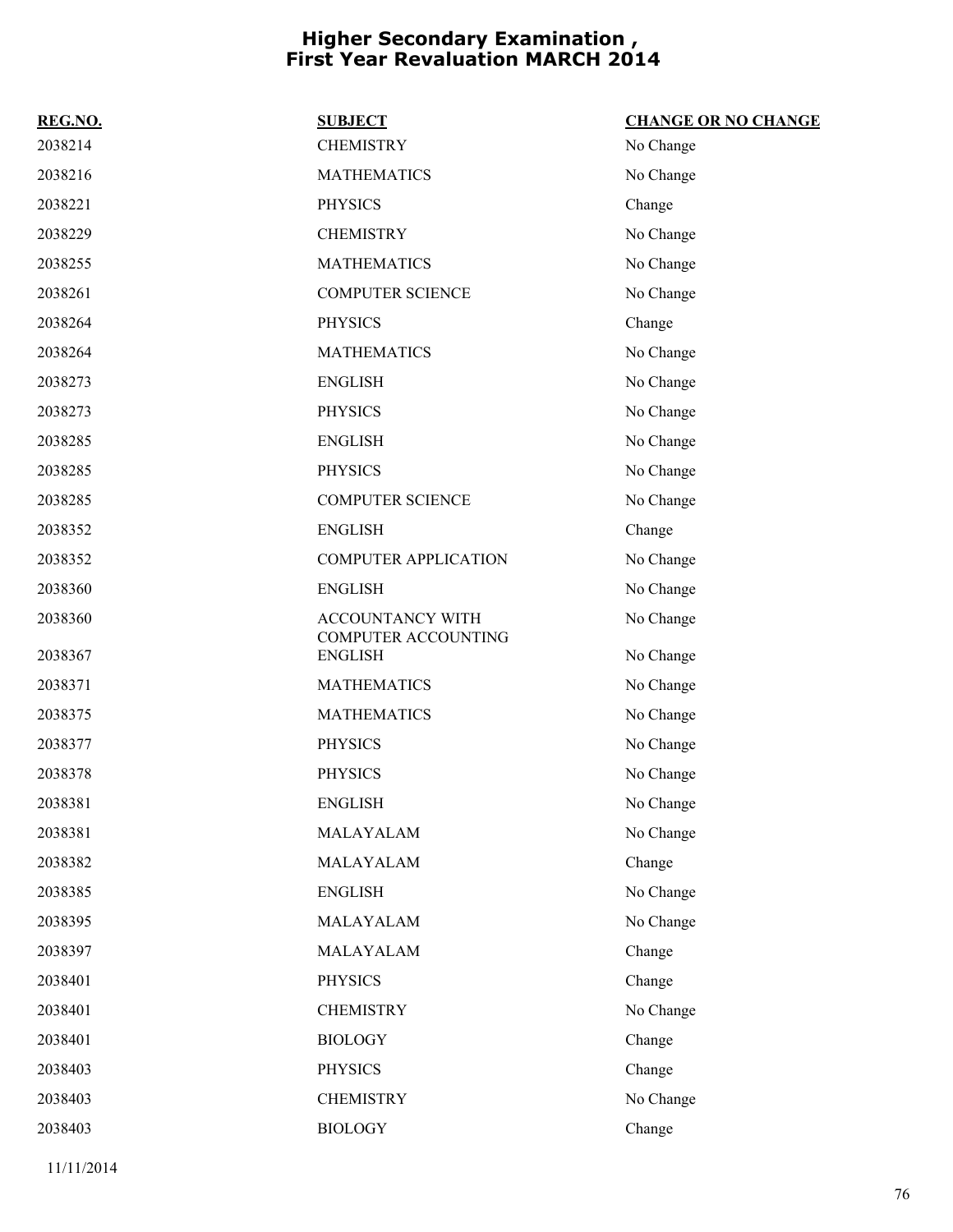| <b>SUBJECT</b>               | <b>CHANGE OR NO CHANGE</b>                                                                               |
|------------------------------|----------------------------------------------------------------------------------------------------------|
| <b>ENGLISH</b>               | No Change                                                                                                |
| <b>ENGLISH</b>               | No Change                                                                                                |
| <b>ENGLISH</b>               | No Change                                                                                                |
| MALAYALAM                    | Change                                                                                                   |
| <b>MATHEMATICS</b>           | No Change                                                                                                |
| <b>ECONOMICS</b>             | No Change                                                                                                |
| ACCOUNTANCY WITH             | No Change                                                                                                |
| ACCOUNTANCY WITH             | No Change                                                                                                |
| <b>BIOLOGY</b>               | No Change                                                                                                |
| <b>ENGLISH</b>               | No Change                                                                                                |
| <b>ENGLISH</b>               | No Change                                                                                                |
| <b>CHEMISTRY</b>             | No Change                                                                                                |
| <b>BIOLOGY</b>               | No Change                                                                                                |
| <b>MATHEMATICS</b>           | No Change                                                                                                |
| <b>ENGLISH</b>               | No Change                                                                                                |
| <b>HINDI</b>                 | No Change                                                                                                |
| <b>ENGLISH</b>               | No Change                                                                                                |
| MALAYALAM                    | Change                                                                                                   |
| <b>MATHEMATICS</b>           | Change                                                                                                   |
| <b>MATHEMATICS</b>           | No Change                                                                                                |
| MALAYALAM                    | No Change                                                                                                |
| <b>MATHEMATICS</b>           | No Change                                                                                                |
| ENGLISH                      | Change                                                                                                   |
| <b>MATHEMATICS</b>           | No Change                                                                                                |
| <b>ACCOUNTANCY WITH</b>      | Change                                                                                                   |
| <b>BUSINESS STUDIES WITH</b> | Change                                                                                                   |
| MALAYALAM                    | No Change                                                                                                |
| <b>PHYSICS</b>               | Change                                                                                                   |
| <b>MATHEMATICS</b>           | No Change                                                                                                |
| MALAYALAM                    | Change                                                                                                   |
| <b>ENGLISH</b>               | No Change                                                                                                |
| MALAYALAM                    | Change                                                                                                   |
| <b>PHYSICS</b>               | No Change                                                                                                |
|                              | <b>COMPUTER ACCOUNTING</b><br>COMPUTER ACCOUNTING<br><b>COMPUTER ACCOUNTING</b><br>FUNCTIONAL MANAGEMENT |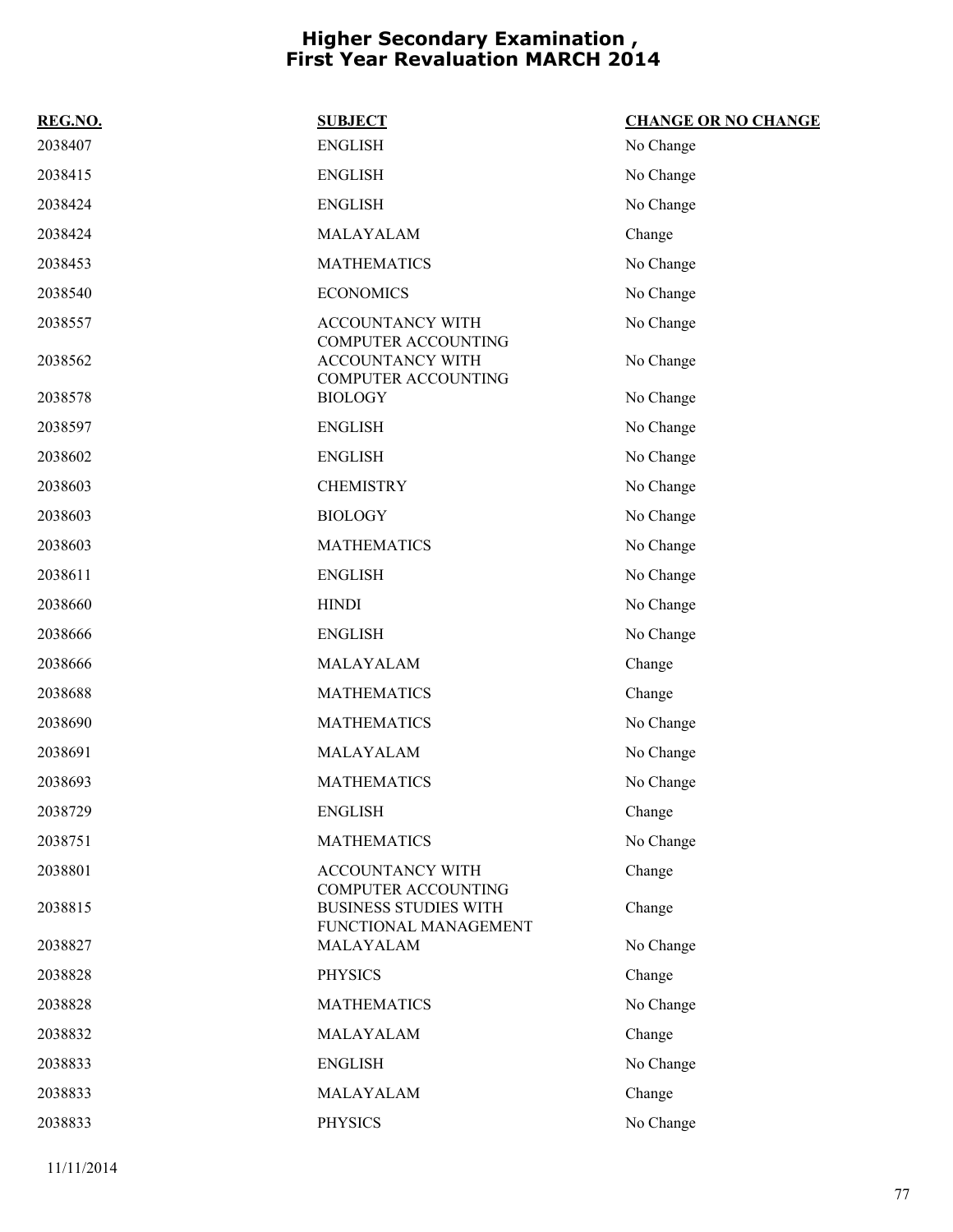| REG.NO. | <b>SUBJECT</b>     | <b>CHANGE OR NO CHANGE</b> |
|---------|--------------------|----------------------------|
| 2038834 | <b>PHYSICS</b>     | No Change                  |
| 2038834 | <b>BIOLOGY</b>     | No Change                  |
| 2038834 | <b>MATHEMATICS</b> | No Change                  |
| 2038836 | <b>ENGLISH</b>     | Change                     |
| 2038836 | MALAYALAM          | Change                     |
| 2038836 | <b>MATHEMATICS</b> | No Change                  |
| 2038840 | <b>MATHEMATICS</b> | No Change                  |
| 2038845 | <b>ENGLISH</b>     | No Change                  |
| 2038845 | MALAYALAM          | Change                     |
| 2038848 | <b>ENGLISH</b>     | Change                     |
| 2038848 | MALAYALAM          | Change                     |
| 2038848 | <b>BIOLOGY</b>     | No Change                  |
| 2038850 | MALAYALAM          | Change                     |
| 2038852 | <b>ENGLISH</b>     | No Change                  |
| 2038852 | <b>HINDI</b>       | No Change                  |
| 2038853 | <b>PHYSICS</b>     | Change                     |
| 2038855 | <b>ENGLISH</b>     | No Change                  |
| 2038855 | <b>PHYSICS</b>     | No Change                  |
| 2038857 | <b>PHYSICS</b>     | No Change                  |
| 2038857 | <b>MATHEMATICS</b> | No Change                  |
| 2038866 | <b>ENGLISH</b>     | No Change                  |
| 2038867 | <b>PHYSICS</b>     | No Change                  |
| 2038869 | <b>ENGLISH</b>     | No Change                  |
| 2038870 | <b>MATHEMATICS</b> | No Change                  |
| 2038875 | <b>PHYSICS</b>     | No Change                  |
| 2038875 | <b>MATHEMATICS</b> | No Change                  |
| 2038909 | MALAYALAM          | No Change                  |
| 2038909 | <b>CHEMISTRY</b>   | No Change                  |
| 2038909 | <b>MATHEMATICS</b> | No Change                  |
| 2038956 | <b>ENGLISH</b>     | No Change                  |
| 2038956 | MALAYALAM          | Change                     |
| 2038956 | <b>BIOLOGY</b>     | No Change                  |
| 2038958 | MALAYALAM          | Change                     |
| 2038977 | <b>HINDI</b>       | No Change                  |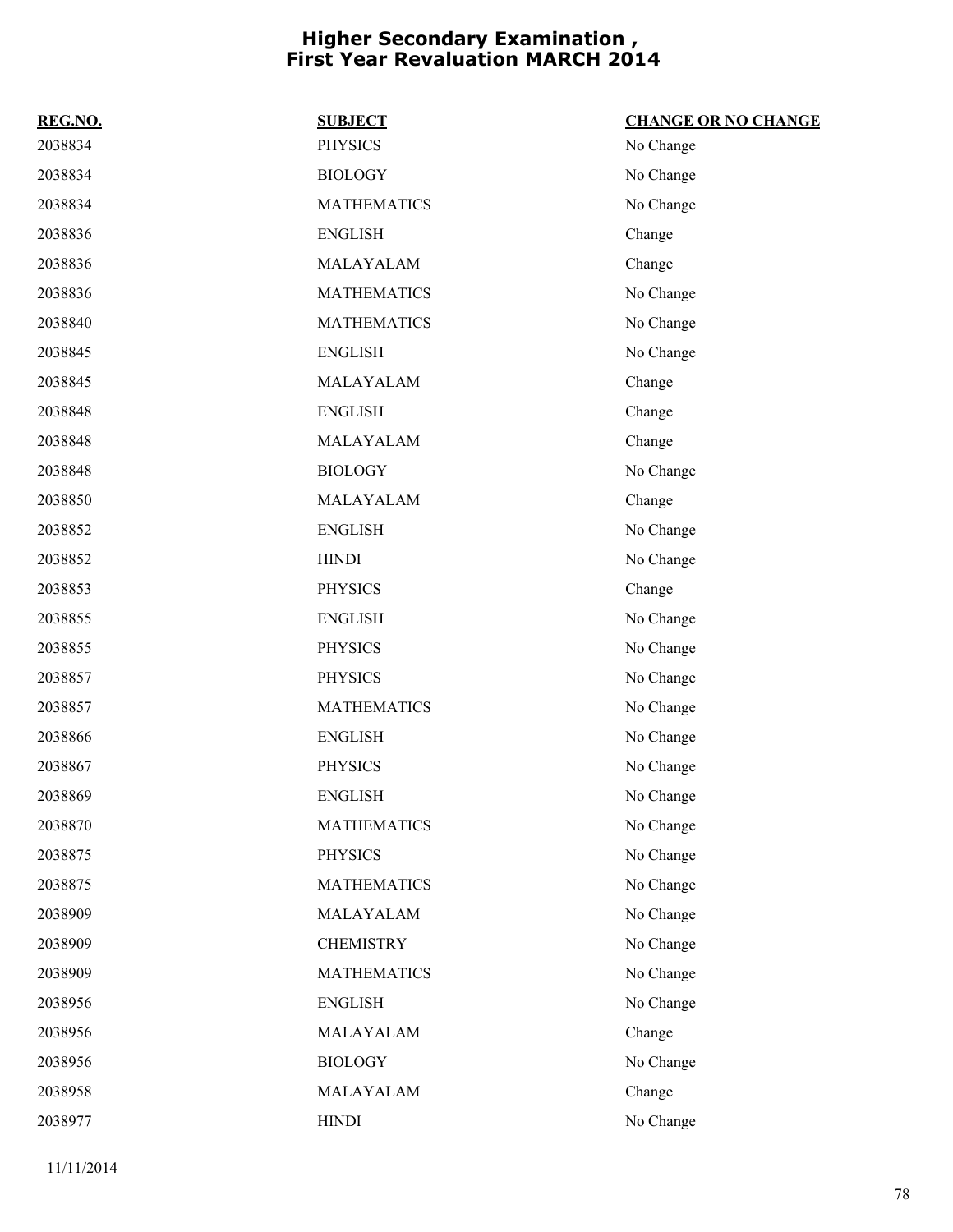| REG.NO. | <b>SUBJECT</b>     | <b>CHANGE OR NO CHANGE</b> |
|---------|--------------------|----------------------------|
| 2039101 | SOCIOLOGY          | Change                     |
| 2039281 | <b>MATHEMATICS</b> | No Change                  |
| 2039282 | <b>ENGLISH</b>     | No Change                  |
| 2039284 | <b>ENGLISH</b>     | No Change                  |
| 2039287 | <b>MATHEMATICS</b> | No Change                  |
| 2039288 | <b>ENGLISH</b>     | No Change                  |
| 2039288 | MALAYALAM          | No Change                  |
| 2039289 | MALAYALAM          | No Change                  |
| 2039294 | <b>ENGLISH</b>     | No Change                  |
| 2039294 | <b>PHYSICS</b>     | No Change                  |
| 2039294 | <b>BIOLOGY</b>     | No Change                  |
| 2039298 | MALAYALAM          | No Change                  |
| 2039302 | <b>PHYSICS</b>     | No Change                  |
| 2039308 | <b>PHYSICS</b>     | No Change                  |
| 2039308 | <b>MATHEMATICS</b> | No Change                  |
| 2039311 | <b>PHYSICS</b>     | No Change                  |
| 2039313 | <b>ENGLISH</b>     | No Change                  |
| 2039323 | <b>PHYSICS</b>     | No Change                  |
| 2039330 | <b>CHEMISTRY</b>   | No Change                  |
| 2039335 | <b>PHYSICS</b>     | No Change                  |
| 2039342 | <b>CHEMISTRY</b>   | No Change                  |
| 2039350 | <b>CHEMISTRY</b>   | No Change                  |
| 2039351 | <b>ENGLISH</b>     | No Change                  |
| 2039351 | <b>PHYSICS</b>     | No Change                  |
| 2039353 | <b>CHEMISTRY</b>   | No Change                  |
| 2039353 | <b>MATHEMATICS</b> | No Change                  |
| 2039354 | <b>PHYSICS</b>     | No Change                  |
| 2039355 | <b>CHEMISTRY</b>   | Change                     |
| 2039356 | <b>MATHEMATICS</b> | No Change                  |
| 2039379 | <b>MATHEMATICS</b> | No Change                  |
| 2039380 | <b>PHYSICS</b>     | No Change                  |
| 2039389 | <b>PHYSICS</b>     | No Change                  |
| 2039390 | <b>CHEMISTRY</b>   | No Change                  |
| 2039391 | <b>MATHEMATICS</b> | No Change                  |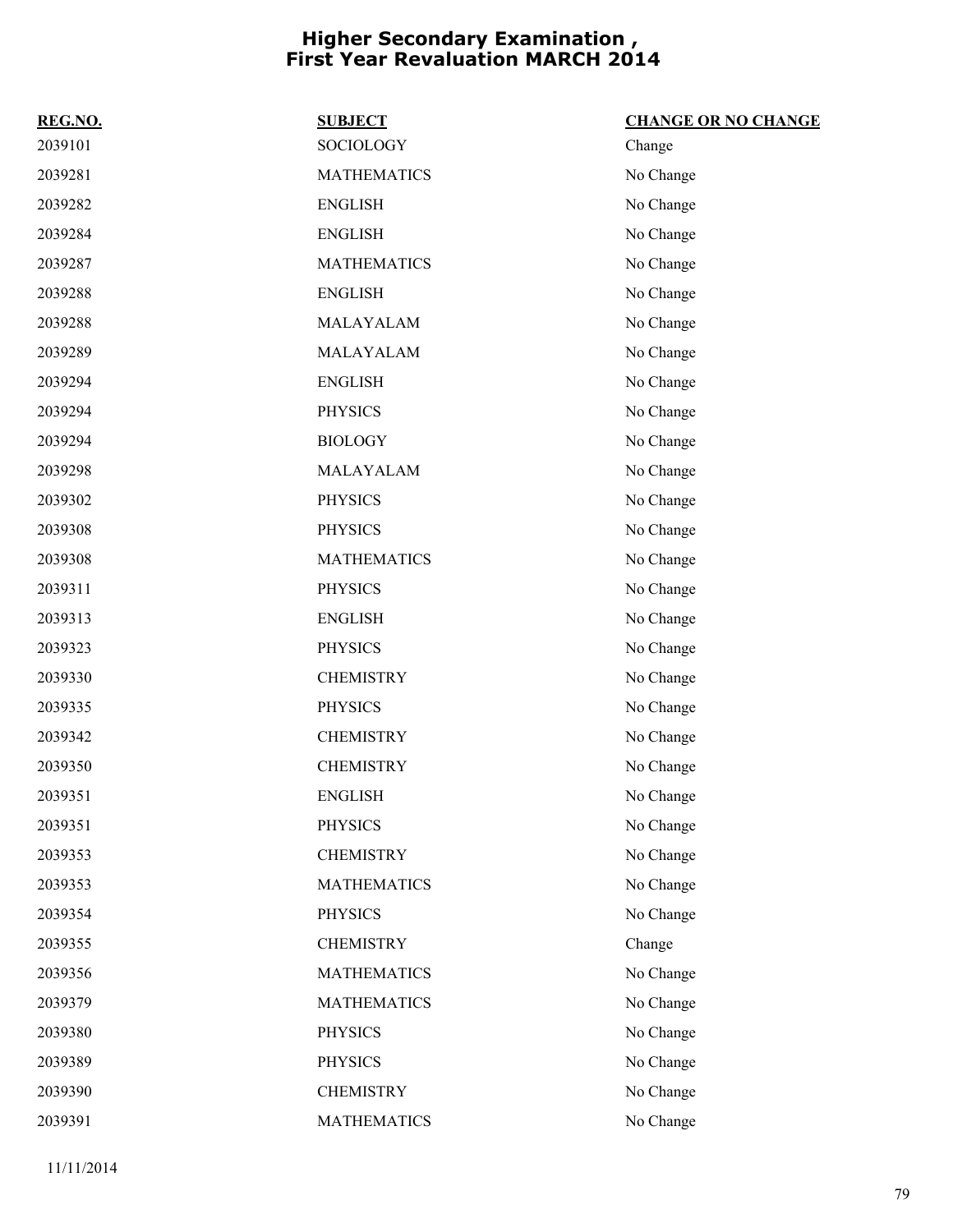| REG.NO. | <b>SUBJECT</b>                          | <b>CHANGE OR NO CHANGE</b> |
|---------|-----------------------------------------|----------------------------|
| 2039393 | <b>PHYSICS</b>                          | No Change                  |
| 2039394 | <b>BIOLOGY</b>                          | No Change                  |
| 2039396 | <b>HINDI</b>                            | No Change                  |
| 2039406 | <b>ENGLISH</b>                          | No Change                  |
| 2039406 | <b>PHYSICS</b>                          | Change                     |
| 2039409 | <b>BIOLOGY</b>                          | No Change                  |
| 2039416 | <b>ENGLISH</b>                          | No Change                  |
| 2039420 | <b>BIOLOGY</b>                          | No Change                  |
| 2039420 | <b>MATHEMATICS</b>                      | No Change                  |
| 2039425 | <b>ENGLISH</b>                          | No Change                  |
| 2039431 | <b>BIOLOGY</b>                          | No Change                  |
| 2039436 | <b>CHEMISTRY</b>                        | No Change                  |
| 2039436 | <b>MATHEMATICS</b>                      | No Change                  |
| 2039446 | <b>MATHEMATICS</b>                      | No Change                  |
| 2039448 | <b>BIOLOGY</b>                          | No Change                  |
| 2039533 | <b>BUSINESS STUDIES WITH</b>            | Change                     |
| 2039575 | FUNCTIONAL MANAGEMENT<br><b>ENGLISH</b> | Change                     |
| 2039917 | <b>ENGLISH</b>                          | No Change                  |
| 2039917 | <b>MATHEMATICS</b>                      | No Change                  |
| 2039935 | <b>ENGLISH</b>                          | No Change                  |
| 2039938 | <b>PHYSICS</b>                          | No Change                  |
| 2039946 | <b>ENGLISH</b>                          | Change                     |
| 2039955 | <b>ENGLISH</b>                          | No Change                  |
| 2039955 | <b>MATHEMATICS</b>                      | No Change                  |
| 2039962 | <b>ENGLISH</b>                          | Change                     |
| 2039970 | <b>PHYSICS</b>                          | No Change                  |
| 2039970 | <b>MATHEMATICS</b>                      | No Change                  |
| 2039971 | <b>BIOLOGY</b>                          | No Change                  |
| 2039979 | <b>PHYSICS</b>                          | No Change                  |
| 2039980 | <b>PHYSICS</b>                          | No Change                  |
| 2039987 | <b>ENGLISH</b>                          | No Change                  |
| 2040006 | <b>BIOLOGY</b>                          | No Change                  |
| 2040332 | <b>MATHEMATICS</b>                      | No Change                  |
| 2040335 | <b>MATHEMATICS</b>                      | No Change                  |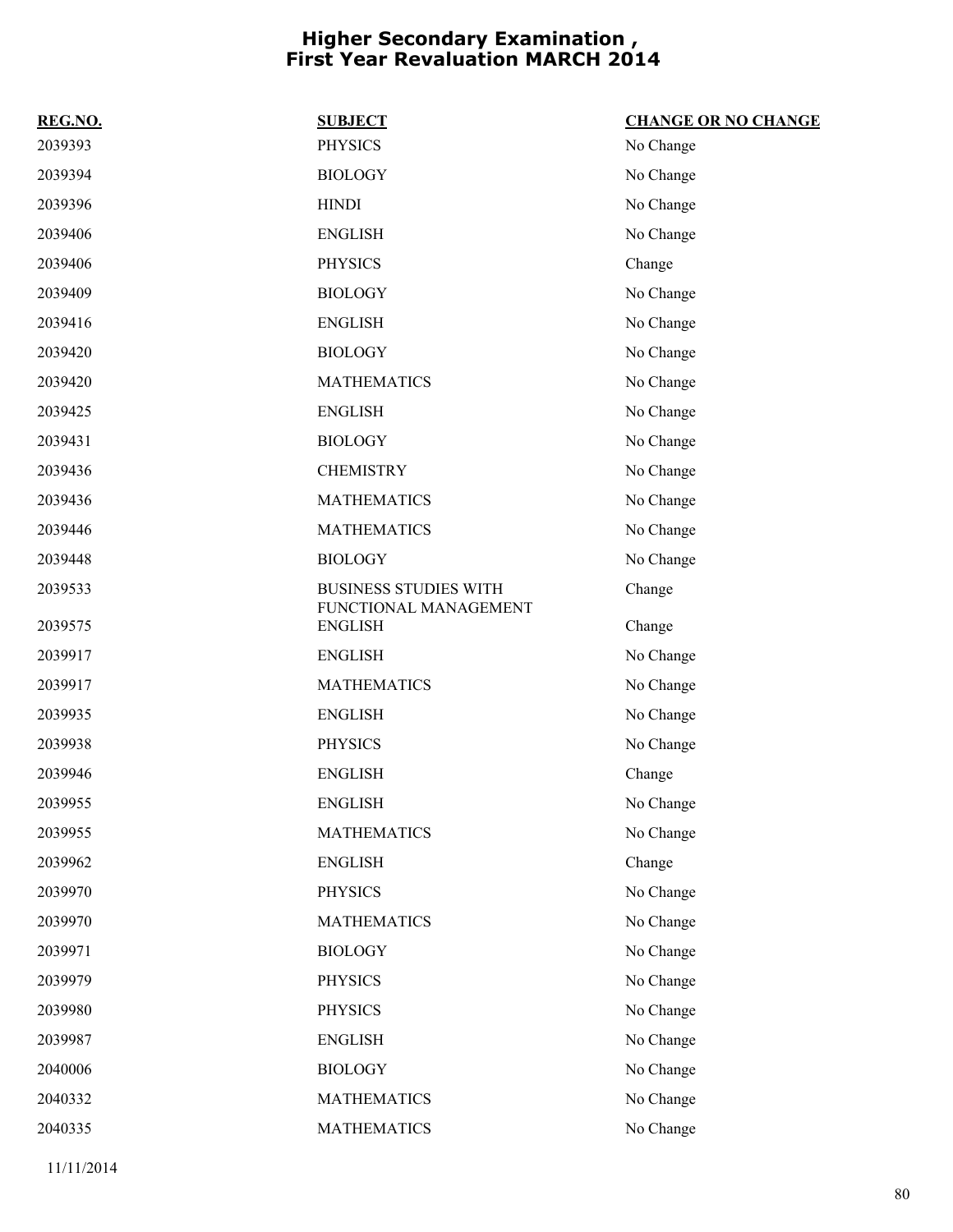| REG.NO. | <b>SUBJECT</b>     | <b>CHANGE OR NO CHANGE</b> |
|---------|--------------------|----------------------------|
| 2040338 | MALAYALAM          | No Change                  |
| 2040339 | <b>CHEMISTRY</b>   | No Change                  |
| 2040345 | <b>MATHEMATICS</b> | No Change                  |
| 2040354 | <b>MATHEMATICS</b> | No Change                  |
| 2040359 | <b>ENGLISH</b>     | No Change                  |
| 2040368 | <b>ENGLISH</b>     | No Change                  |
| 2040369 | <b>ENGLISH</b>     | No Change                  |
| 2040378 | <b>BIOLOGY</b>     | No Change                  |
| 2040381 | <b>ENGLISH</b>     | No Change                  |
| 2040384 | <b>BIOLOGY</b>     | No Change                  |
| 2040387 | <b>MATHEMATICS</b> | No Change                  |
| 2040389 | <b>CHEMISTRY</b>   | No Change                  |
| 2040391 | <b>ENGLISH</b>     | No Change                  |
| 2040395 | <b>ENGLISH</b>     | No Change                  |
| 2040401 | <b>ENGLISH</b>     | No Change                  |
| 2040406 | <b>ENGLISH</b>     | No Change                  |
| 2040408 | <b>MATHEMATICS</b> | No Change                  |
| 2040412 | <b>ENGLISH</b>     | No Change                  |
| 2040416 | <b>CHEMISTRY</b>   | No Change                  |
| 2040422 | <b>BIOLOGY</b>     | No Change                  |
| 2040424 | <b>ENGLISH</b>     | No Change                  |
| 2040428 | <b>ENGLISH</b>     | No Change                  |
| 2040429 | <b>ENGLISH</b>     | No Change                  |
| 2040429 | <b>MATHEMATICS</b> | No Change                  |
| 2040449 | <b>PHYSICS</b>     | No Change                  |
| 2040451 | <b>BIOLOGY</b>     | Change                     |
| 2040452 | <b>PHYSICS</b>     | No Change                  |
| 2040466 | <b>ENGLISH</b>     | No Change                  |
| 2040469 | <b>CHEMISTRY</b>   | Change                     |
| 2040474 | <b>PHYSICS</b>     | No Change                  |
| 2040479 | <b>ENGLISH</b>     | Change                     |
| 2040479 | <b>CHEMISTRY</b>   | No Change                  |
| 2040479 | <b>BIOLOGY</b>     | No Change                  |
| 2040479 | <b>MATHEMATICS</b> | No Change                  |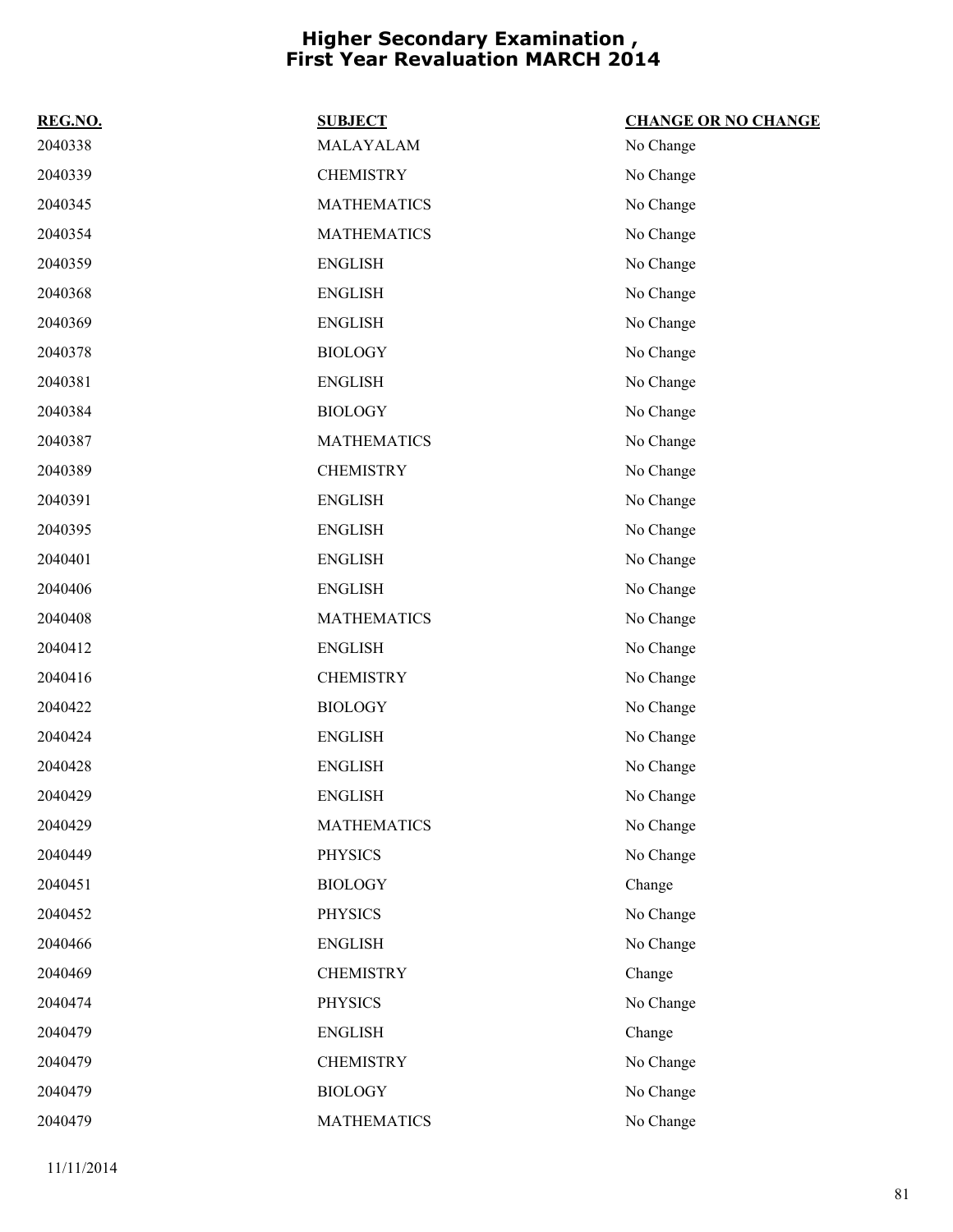| REG.NO. | <b>SUBJECT</b>                                        | <b>CHANGE OR NO CHANGE</b> |
|---------|-------------------------------------------------------|----------------------------|
| 2040492 | <b>PHYSICS</b>                                        | No Change                  |
| 2040510 | <b>MATHEMATICS</b>                                    | No Change                  |
| 2040561 | <b>ENGLISH</b>                                        | No Change                  |
| 2040620 | <b>BUSINESS STUDIES WITH</b><br>FUNCTIONAL MANAGEMENT | No Change                  |
| 2040660 | <b>ENGLISH</b>                                        | No Change                  |
| 2040660 | <b>BUSINESS STUDIES WITH</b><br>FUNCTIONAL MANAGEMENT | No Change                  |
| 2040733 | <b>ENGLISH</b>                                        | No Change                  |
| 2040733 | <b>MATHEMATICS</b>                                    | No Change                  |
| 2040797 | <b>ENGLISH</b>                                        | Change                     |
| 2040797 | <b>MATHEMATICS</b>                                    | No Change                  |
| 2040956 | <b>PHYSICS</b>                                        | No Change                  |
| 2040956 | <b>MATHEMATICS</b>                                    | No Change                  |
| 2040959 | <b>ENGLISH</b>                                        | No Change                  |
| 2040961 | <b>ENGLISH</b>                                        | No Change                  |
| 2040961 | <b>MATHEMATICS</b>                                    | No Change                  |
| 2040963 | MALAYALAM                                             | No Change                  |
| 2040964 | <b>PHYSICS</b>                                        | No Change                  |
| 2040964 | <b>CHEMISTRY</b>                                      | Change                     |
| 2040967 | <b>ENGLISH</b>                                        | No Change                  |
| 2040971 | <b>PHYSICS</b>                                        | No Change                  |
| 2040971 | <b>CHEMISTRY</b>                                      | No Change                  |
| 2040971 | <b>BIOLOGY</b>                                        | No Change                  |
| 2040976 | <b>PHYSICS</b>                                        | No Change                  |
| 2040978 | PHYSICS                                               | No Change                  |
| 2040980 | <b>CHEMISTRY</b>                                      | No Change                  |
| 2040982 | <b>CHEMISTRY</b>                                      | No Change                  |
| 2040983 | PHYSICS                                               | No Change                  |
| 2040983 | <b>CHEMISTRY</b>                                      | Change                     |
| 2040984 | <b>PHYSICS</b>                                        | No Change                  |
| 2040984 | <b>BIOLOGY</b>                                        | No Change                  |
| 2040985 | <b>ENGLISH</b>                                        | Change                     |
| 2040986 | <b>PHYSICS</b>                                        | Change                     |
| 2040991 | <b>MATHEMATICS</b>                                    | No Change                  |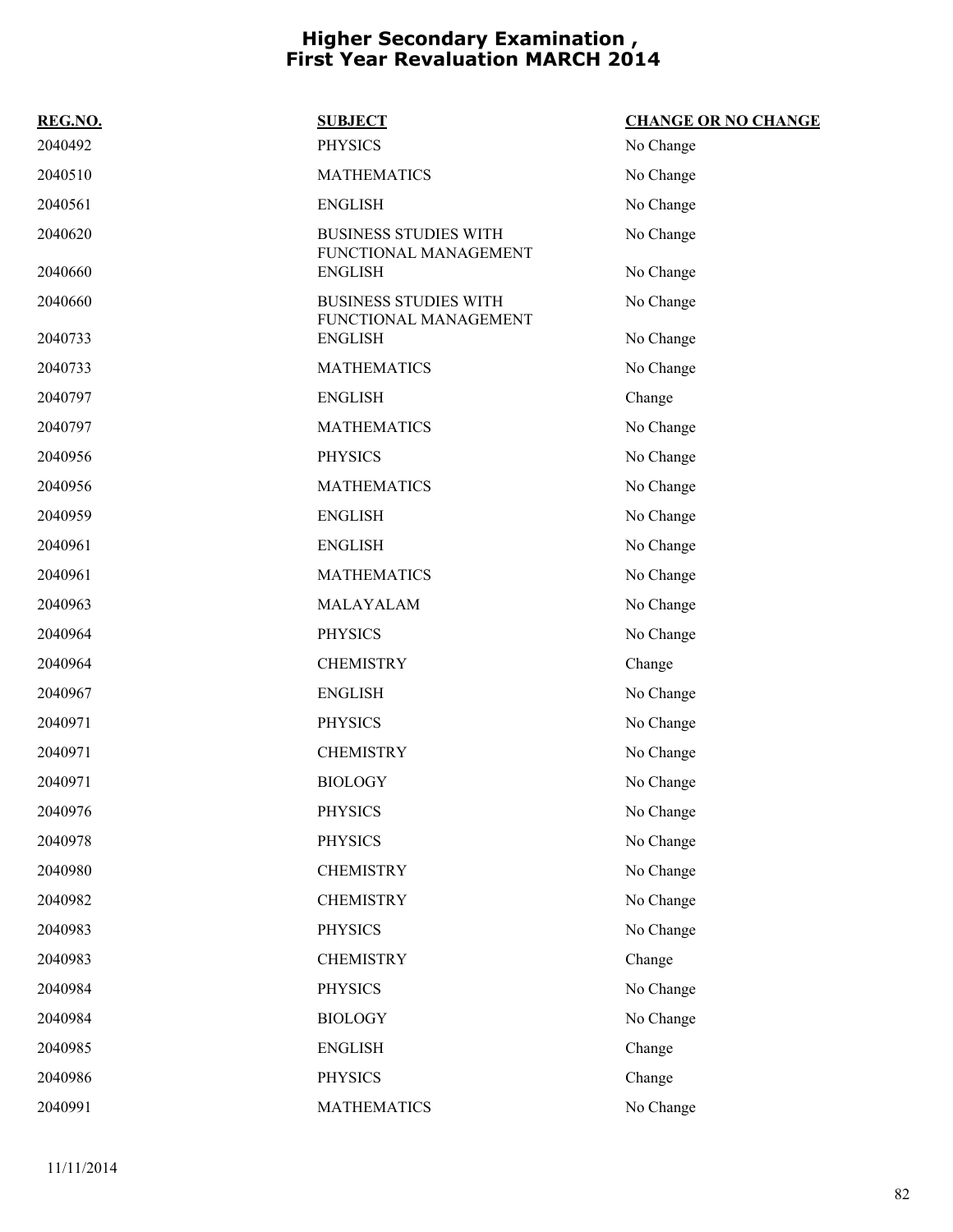| REG.NO. | <b>SUBJECT</b>     | <b>CHANGE OR NO CHANGE</b> |
|---------|--------------------|----------------------------|
| 2040992 | <b>PHYSICS</b>     | No Change                  |
| 2040992 | <b>BIOLOGY</b>     | Change                     |
| 2040996 | <b>ENGLISH</b>     | No Change                  |
| 2040997 | <b>ENGLISH</b>     | Change                     |
| 2041000 | <b>BIOLOGY</b>     | No Change                  |
| 2041004 | <b>CHEMISTRY</b>   | No Change                  |
| 2041011 | <b>ENGLISH</b>     | No Change                  |
| 2041011 | <b>PHYSICS</b>     | Change                     |
| 2041013 | <b>PHYSICS</b>     | No Change                  |
| 2041018 | <b>ENGLISH</b>     | No Change                  |
| 2041021 | <b>PHYSICS</b>     | No Change                  |
| 2041022 | <b>PHYSICS</b>     | No Change                  |
| 2041023 | <b>ENGLISH</b>     | No Change                  |
| 2041025 | <b>ENGLISH</b>     | No Change                  |
| 2041025 | <b>PHYSICS</b>     | No Change                  |
| 2041026 | <b>PHYSICS</b>     | No Change                  |
| 2041028 | <b>CHEMISTRY</b>   | No Change                  |
| 2041030 | <b>PHYSICS</b>     | No Change                  |
| 2041032 | <b>ENGLISH</b>     | No Change                  |
| 2041032 | <b>CHEMISTRY</b>   | No Change                  |
| 2041033 | <b>ENGLISH</b>     | No Change                  |
| 2041033 | <b>PHYSICS</b>     | No Change                  |
| 2041034 | <b>ENGLISH</b>     | No Change                  |
| 2041034 | <b>PHYSICS</b>     | No Change                  |
| 2041034 | <b>CHEMISTRY</b>   | No Change                  |
| 2041036 | <b>ENGLISH</b>     | No Change                  |
| 2041036 | <b>CHEMISTRY</b>   | Change                     |
| 2041037 | <b>PHYSICS</b>     | No Change                  |
| 2041037 | <b>CHEMISTRY</b>   | No Change                  |
| 2041038 | <b>PHYSICS</b>     | Change                     |
| 2041038 | <b>BIOLOGY</b>     | No Change                  |
| 2041041 | <b>ENGLISH</b>     | No Change                  |
| 2041042 | <b>MATHEMATICS</b> | No Change                  |
| 2041043 | <b>CHEMISTRY</b>   | No Change                  |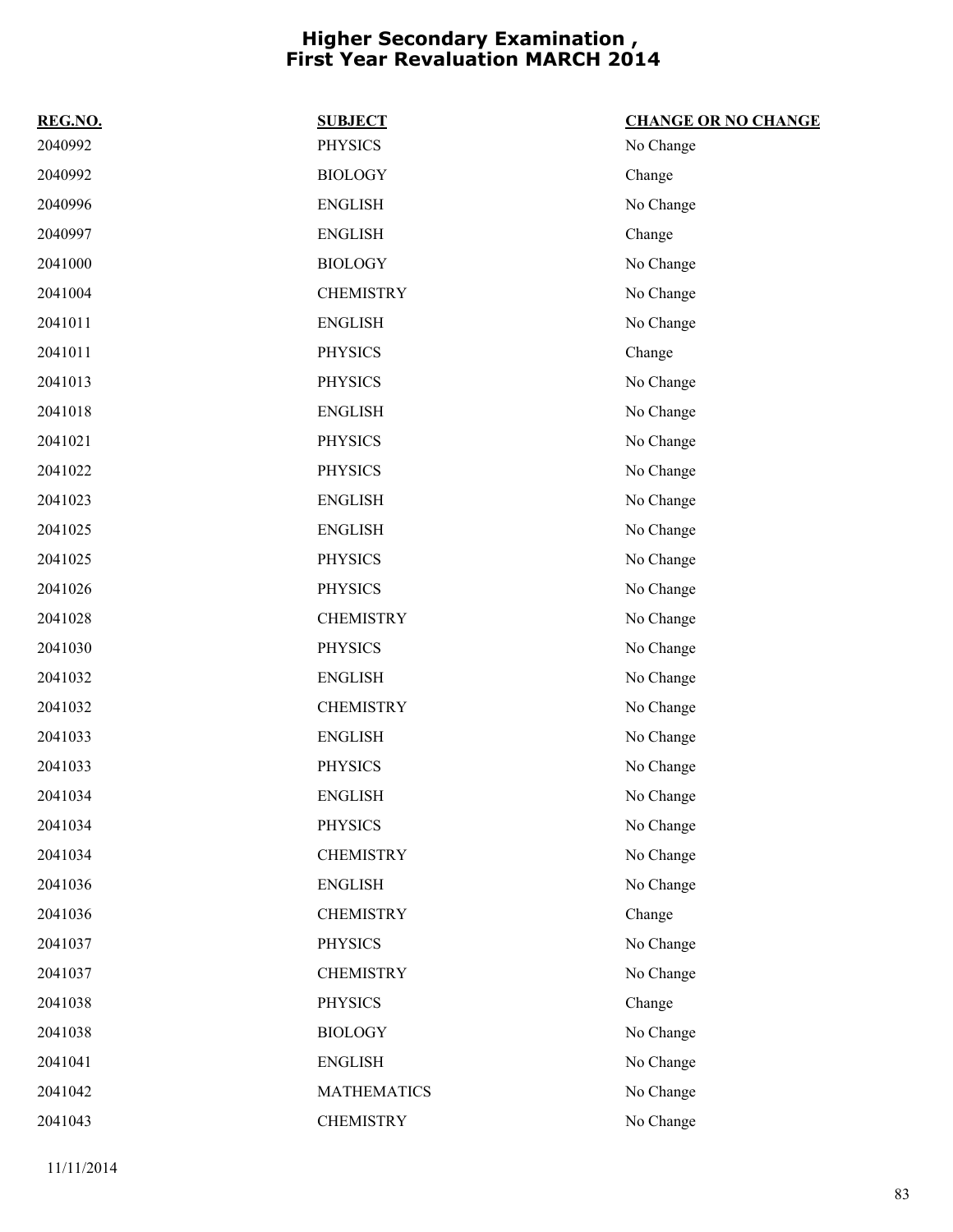| REG.NO. | <b>SUBJECT</b>                                        | <b>CHANGE OR NO CHANGE</b> |
|---------|-------------------------------------------------------|----------------------------|
| 2041043 | <b>BIOLOGY</b>                                        | No Change                  |
| 2041044 | <b>ENGLISH</b>                                        | No Change                  |
| 2041044 | <b>PHYSICS</b>                                        | No Change                  |
| 2041045 | <b>PHYSICS</b>                                        | Change                     |
| 2041046 | <b>ENGLISH</b>                                        | No Change                  |
| 2041046 | <b>PHYSICS</b>                                        | No Change                  |
| 2041047 | <b>MATHEMATICS</b>                                    | No Change                  |
| 2041048 | <b>ENGLISH</b>                                        | No Change                  |
| 2041051 | <b>ENGLISH</b>                                        | Change                     |
| 2041051 | <b>PHYSICS</b>                                        | No Change                  |
| 2041051 | <b>CHEMISTRY</b>                                      | No Change                  |
| 2041051 | <b>BIOLOGY</b>                                        | No Change                  |
| 2041052 | <b>ENGLISH</b>                                        | No Change                  |
| 2041053 | <b>PHYSICS</b>                                        | No Change                  |
| 2041054 | <b>MATHEMATICS</b>                                    | No Change                  |
| 2041057 | <b>MATHEMATICS</b>                                    | No Change                  |
| 2041058 | <b>PHYSICS</b>                                        | No Change                  |
| 2041058 | <b>MATHEMATICS</b>                                    | Change                     |
| 2041062 | <b>PHYSICS</b>                                        | No Change                  |
| 2041063 | <b>ENGLISH</b>                                        | No Change                  |
| 2041066 | <b>PHYSICS</b>                                        | No Change                  |
| 2041067 | <b>CHEMISTRY</b>                                      | No Change                  |
| 2041067 | <b>MATHEMATICS</b>                                    | No Change                  |
| 2041068 | <b>CHEMISTRY</b>                                      | No Change                  |
| 2041069 | <b>PHYSICS</b>                                        | Change                     |
| 2041072 | <b>MATHEMATICS</b>                                    | Change                     |
| 2041073 | <b>CHEMISTRY</b>                                      | Change                     |
| 2041074 | <b>PHYSICS</b>                                        | No Change                  |
| 2041075 | <b>PHYSICS</b>                                        | No Change                  |
| 2041112 | <b>ENGLISH</b>                                        | No Change                  |
| 2041152 | <b>BUSINESS STUDIES WITH</b><br>FUNCTIONAL MANAGEMENT | No Change                  |
| 2041213 | <b>HISTORY</b>                                        | No Change                  |
| 2041213 | SOCIOLOGY                                             | No Change                  |
| 2041384 | <b>PHYSICS</b>                                        | Change                     |
|         |                                                       |                            |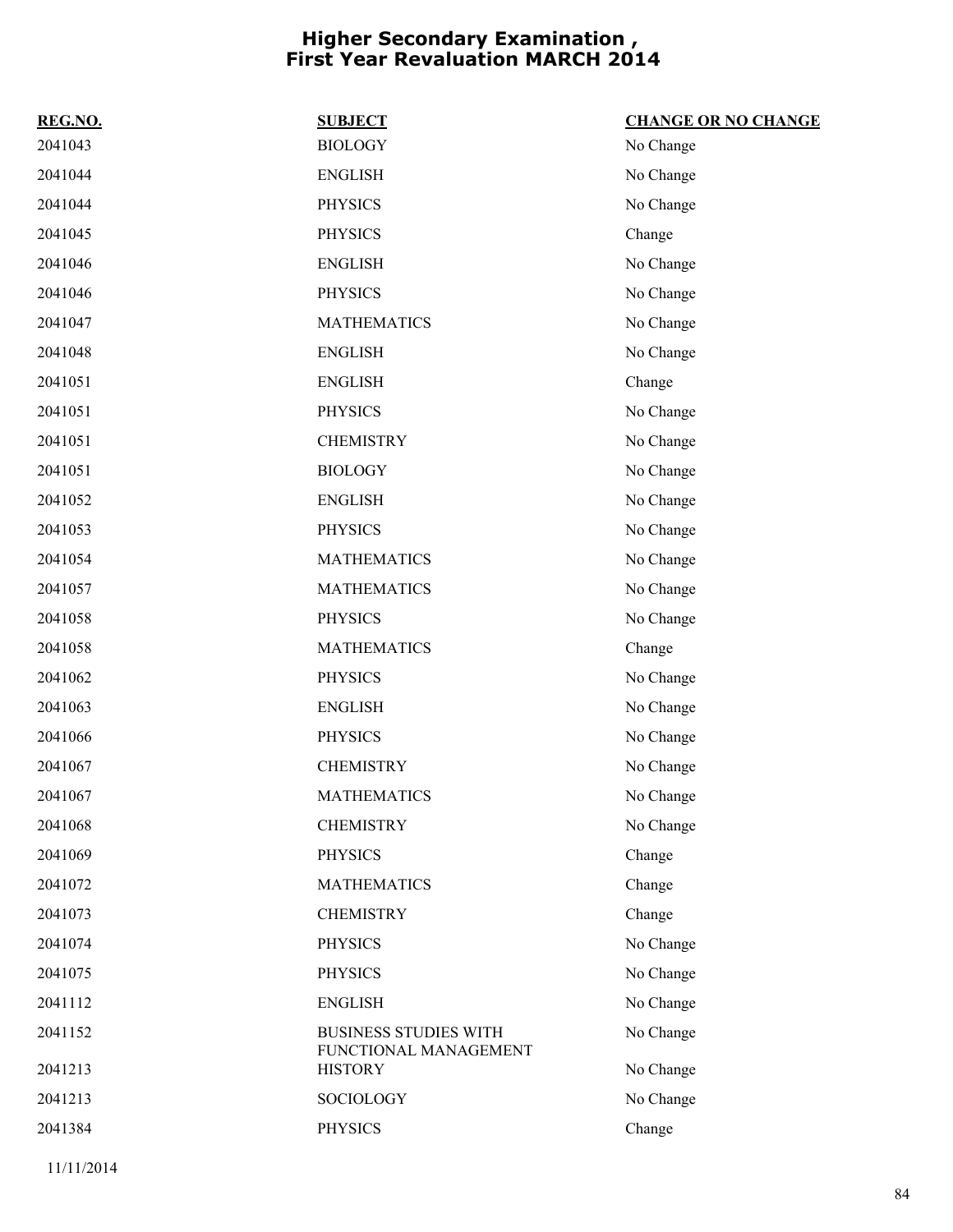| REG.NO. | <b>SUBJECT</b>     | <b>CHANGE OR NO CHANGE</b> |
|---------|--------------------|----------------------------|
| 2041384 | <b>MATHEMATICS</b> | No Change                  |
| 2041391 | <b>PHYSICS</b>     | Change                     |
| 2041394 | <b>ENGLISH</b>     | No Change                  |
| 2041394 | MALAYALAM          | Change                     |
| 2041394 | <b>PHYSICS</b>     | Change                     |
| 2041394 | <b>MATHEMATICS</b> | Change                     |
| 2041400 | MALAYALAM          | Change                     |
| 2041401 | <b>ENGLISH</b>     | No Change                  |
| 2041401 | <b>PHYSICS</b>     | Change                     |
| 2041401 | <b>MATHEMATICS</b> | Change                     |
| 2041405 | <b>ENGLISH</b>     | No Change                  |
| 2041407 | <b>ENGLISH</b>     | No Change                  |
| 2041407 | <b>PHYSICS</b>     | No Change                  |
| 2041407 | <b>MATHEMATICS</b> | No Change                  |
| 2041410 | <b>ENGLISH</b>     | No Change                  |
| 2041410 | <b>MATHEMATICS</b> | No Change                  |
| 2041412 | <b>ENGLISH</b>     | No Change                  |
| 2041413 | <b>ENGLISH</b>     | No Change                  |
| 2041416 | <b>ENGLISH</b>     | No Change                  |
| 2041416 | <b>PHYSICS</b>     | No Change                  |
| 2041416 | <b>MATHEMATICS</b> | No Change                  |
| 2041423 | <b>PHYSICS</b>     | No Change                  |
| 2041437 | <b>MATHEMATICS</b> | No Change                  |
| 2041439 | <b>MATHEMATICS</b> | No Change                  |
| 2041440 | PHYSICS            | No Change                  |
| 2041442 | <b>CHEMISTRY</b>   | No Change                  |
| 2041442 | <b>MATHEMATICS</b> | No Change                  |
| 2041445 | <b>CHEMISTRY</b>   | No Change                  |
| 2041446 | <b>PHYSICS</b>     | No Change                  |
| 2041452 | <b>MATHEMATICS</b> | No Change                  |
| 2041453 | <b>PHYSICS</b>     | No Change                  |
| 2041454 | <b>CHEMISTRY</b>   | No Change                  |
| 2041460 | <b>ENGLISH</b>     | No Change                  |
| 2041461 | <b>ENGLISH</b>     | No Change                  |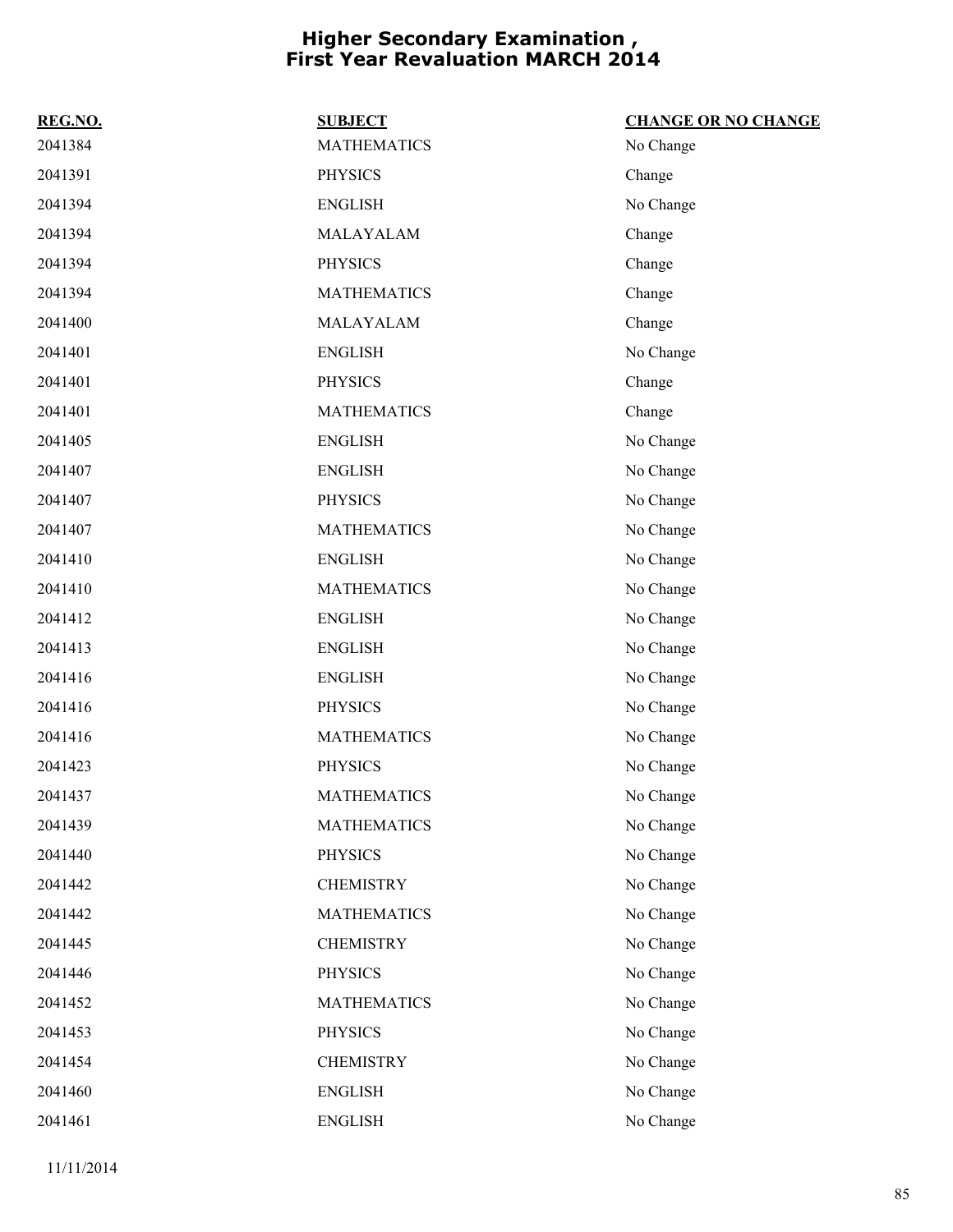| REG.NO. | <b>SUBJECT</b>                                        | <b>CHANGE OR NO CHANGE</b> |
|---------|-------------------------------------------------------|----------------------------|
| 2041465 | <b>ENGLISH</b>                                        | Change                     |
| 2041465 | <b>CHEMISTRY</b>                                      | No Change                  |
| 2041476 | <b>BIOLOGY</b>                                        | No Change                  |
| 2041477 | <b>PHYSICS</b>                                        | No Change                  |
| 2041491 | <b>ENGLISH</b>                                        | No Change                  |
| 2041498 | <b>ENGLISH</b>                                        | No Change                  |
| 2041504 | MALAYALAM                                             | No Change                  |
| 2041514 | <b>PHYSICS</b>                                        | No Change                  |
| 2041525 | <b>ENGLISH</b>                                        | No Change                  |
| 2041525 | <b>MATHEMATICS</b>                                    | No Change                  |
| 2041573 | MALAYALAM                                             | No Change                  |
| 2041607 | <b>ECONOMICS</b>                                      | Change                     |
| 2041618 | <b>GEOGRAPHY</b>                                      | Change                     |
| 2041631 | <b>ENGLISH</b>                                        | No Change                  |
| 2041650 | MALAYALAM                                             | No Change                  |
| 2041650 | POLITICAL SCIENCE                                     | No Change                  |
| 2041653 | <b>ENGLISH</b>                                        | No Change                  |
| 2041674 | <b>ENGLISH</b>                                        | No Change                  |
| 2041774 | <b>ENGLISH</b>                                        | No Change                  |
| 2041788 | MALAYALAM                                             | Change                     |
| 2041806 | <b>CHEMISTRY</b>                                      | Change                     |
| 2041806 | <b>MATHEMATICS</b>                                    | No Change                  |
| 2041977 | <b>BUSINESS STUDIES WITH</b><br>FUNCTIONAL MANAGEMENT | No Change                  |
| 2042234 | MALAYALAM                                             | No Change                  |
| 2042241 | <b>ENGLISH</b>                                        | No Change                  |
| 2042241 | MALAYALAM                                             | No Change                  |
| 2042241 | <b>MATHEMATICS</b>                                    | No Change                  |
| 2042244 | <b>ENGLISH</b>                                        | No Change                  |
| 2042245 | <b>ENGLISH</b>                                        | No Change                  |
| 2042284 | <b>ENGLISH</b>                                        | No Change                  |
| 2042300 | <b>ENGLISH</b>                                        | Change                     |
| 2042300 | <b>MATHEMATICS</b>                                    | No Change                  |
| 2042303 | <b>ENGLISH</b>                                        | Change                     |
| 2042303 | <b>PHYSICS</b>                                        | No Change                  |
|         |                                                       |                            |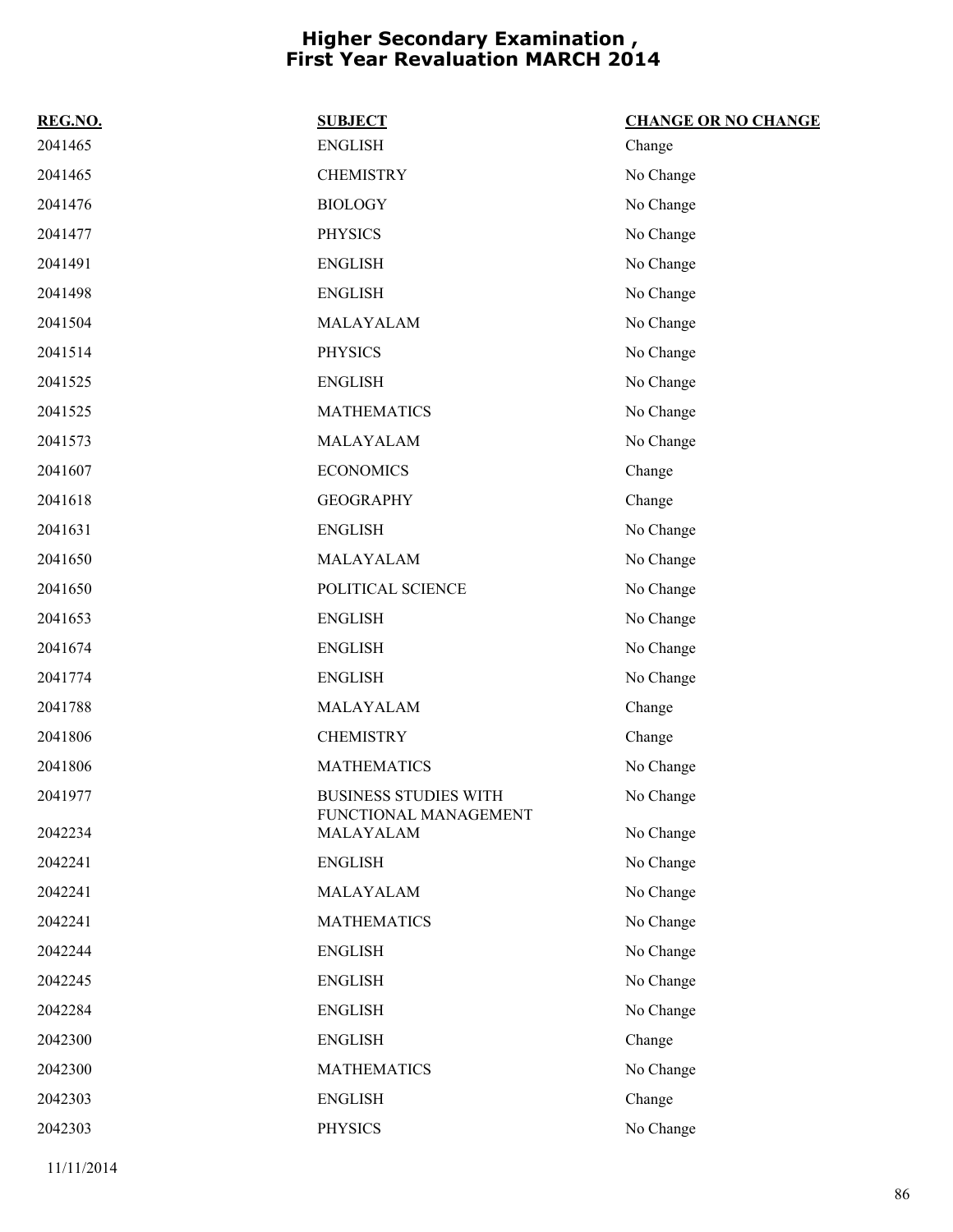| REG.NO. | <b>SUBJECT</b>              | <b>CHANGE OR NO CHANGE</b> |
|---------|-----------------------------|----------------------------|
| 2042303 | <b>CHEMISTRY</b>            | No Change                  |
| 2042308 | <b>ENGLISH</b>              | Change                     |
| 2042315 | <b>CHEMISTRY</b>            | Change                     |
| 2042317 | <b>ENGLISH</b>              | No Change                  |
| 2042317 | <b>CHEMISTRY</b>            | Change                     |
| 2042321 | <b>SANSKRIT</b>             | Change                     |
| 2042326 | <b>ENGLISH</b>              | Change                     |
| 2042326 | <b>BIOLOGY</b>              | No Change                  |
| 2042352 | <b>ECONOMICS</b>            | No Change                  |
| 2042378 | <b>COMPUTER APPLICATION</b> | No Change                  |
| 2042379 | <b>COMPUTER APPLICATION</b> | No Change                  |
| 2042384 | <b>ENGLISH</b>              | No Change                  |
| 2042392 | <b>ENGLISH</b>              | No Change                  |
| 2042392 | <b>PHYSICS</b>              | Change                     |
| 2042392 | <b>MATHEMATICS</b>          | No Change                  |
| 2042395 | MALAYALAM                   | No Change                  |
| 2042395 | <b>PHYSICS</b>              | Change                     |
| 2042398 | <b>PHYSICS</b>              | No Change                  |
| 2042408 | <b>ENGLISH</b>              | Change                     |
| 2042408 | <b>MATHEMATICS</b>          | No Change                  |
| 2042409 | <b>ENGLISH</b>              | Change                     |
| 2042409 | <b>BIOLOGY</b>              | No Change                  |
| 2042414 | <b>ENGLISH</b>              | No Change                  |
| 2042415 | <b>ENGLISH</b>              | Change                     |
| 2042429 | <b>ENGLISH</b>              | Change                     |
| 2042433 | <b>CHEMISTRY</b>            | No Change                  |
| 2042566 | <b>ENGLISH</b>              | No Change                  |
| 2042566 | MALAYALAM                   | No Change                  |
| 2042566 | <b>PHYSICS</b>              | Change                     |
| 2042567 | <b>ENGLISH</b>              | No Change                  |
| 2042567 | MALAYALAM                   | No Change                  |
| 2042568 | MALAYALAM                   | No Change                  |
| 2042575 | <b>ENGLISH</b>              | Change                     |
| 2042575 | MALAYALAM                   | No Change                  |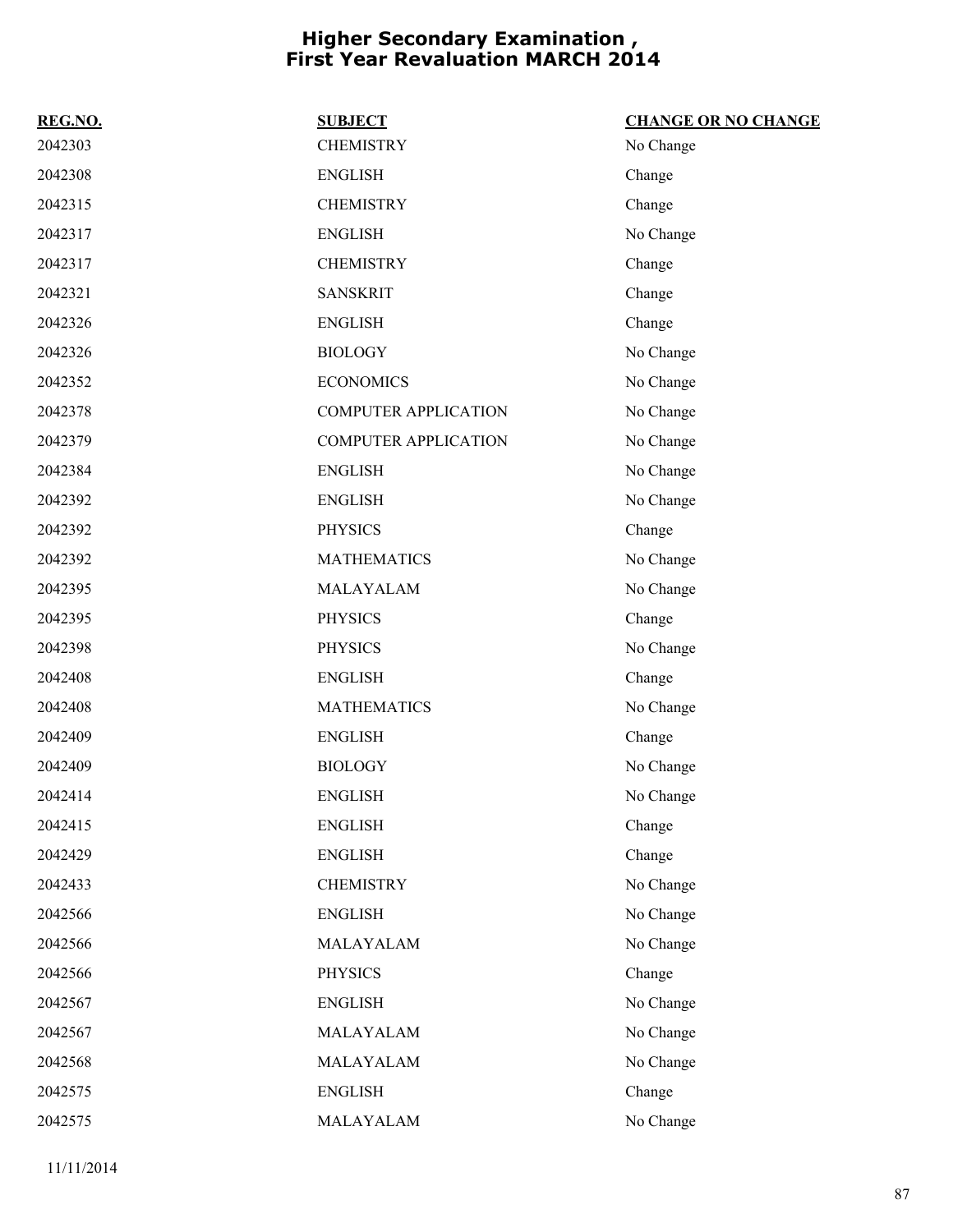| REG.NO. | <b>SUBJECT</b>     | <b>CHANGE OR NO CHANGE</b> |
|---------|--------------------|----------------------------|
| 2042576 | MALAYALAM          | Change                     |
| 2042577 | <b>MATHEMATICS</b> | No Change                  |
| 2042578 | <b>ENGLISH</b>     | Change                     |
| 2042584 | <b>MATHEMATICS</b> | No Change                  |
| 2042587 | <b>ENGLISH</b>     | No Change                  |
| 2042595 | <b>CHEMISTRY</b>   | No Change                  |
| 2042595 | <b>MATHEMATICS</b> | No Change                  |
| 2042607 | <b>ENGLISH</b>     | No Change                  |
| 2042607 | <b>PHYSICS</b>     | No Change                  |
| 2042607 | <b>BIOLOGY</b>     | No Change                  |
| 2042608 | <b>ENGLISH</b>     | Change                     |
| 2042608 | <b>PHYSICS</b>     | No Change                  |
| 2042611 | <b>ENGLISH</b>     | No Change                  |
| 2042614 | <b>BIOLOGY</b>     | No Change                  |
| 2042616 | <b>PHYSICS</b>     | No Change                  |
| 2042630 | MALAYALAM          | No Change                  |
| 2042716 | <b>ENGLISH</b>     | No Change                  |
| 2042774 | MALAYALAM          | Change                     |
| 2042888 | <b>PHYSICS</b>     | No Change                  |
| 2042888 | <b>MATHEMATICS</b> | No Change                  |
| 2042896 | <b>ENGLISH</b>     | Change                     |
| 2042897 | <b>ENGLISH</b>     | No Change                  |
| 2042898 | <b>ENGLISH</b>     | No Change                  |
| 2042898 | <b>CHEMISTRY</b>   | No Change                  |
| 2042899 | <b>MATHEMATICS</b> | No Change                  |
| 2042904 | <b>CHEMISTRY</b>   | No Change                  |
| 2042918 | <b>MATHEMATICS</b> | No Change                  |
| 2042921 | <b>BIOLOGY</b>     | No Change                  |
| 2042928 | <b>MATHEMATICS</b> | No Change                  |
| 2042943 | <b>ENGLISH</b>     | No Change                  |
| 2042946 | <b>ENGLISH</b>     | No Change                  |
| 2042952 | <b>MATHEMATICS</b> | No Change                  |
| 2042955 | <b>MATHEMATICS</b> | No Change                  |
| 2042956 | <b>ENGLISH</b>     | No Change                  |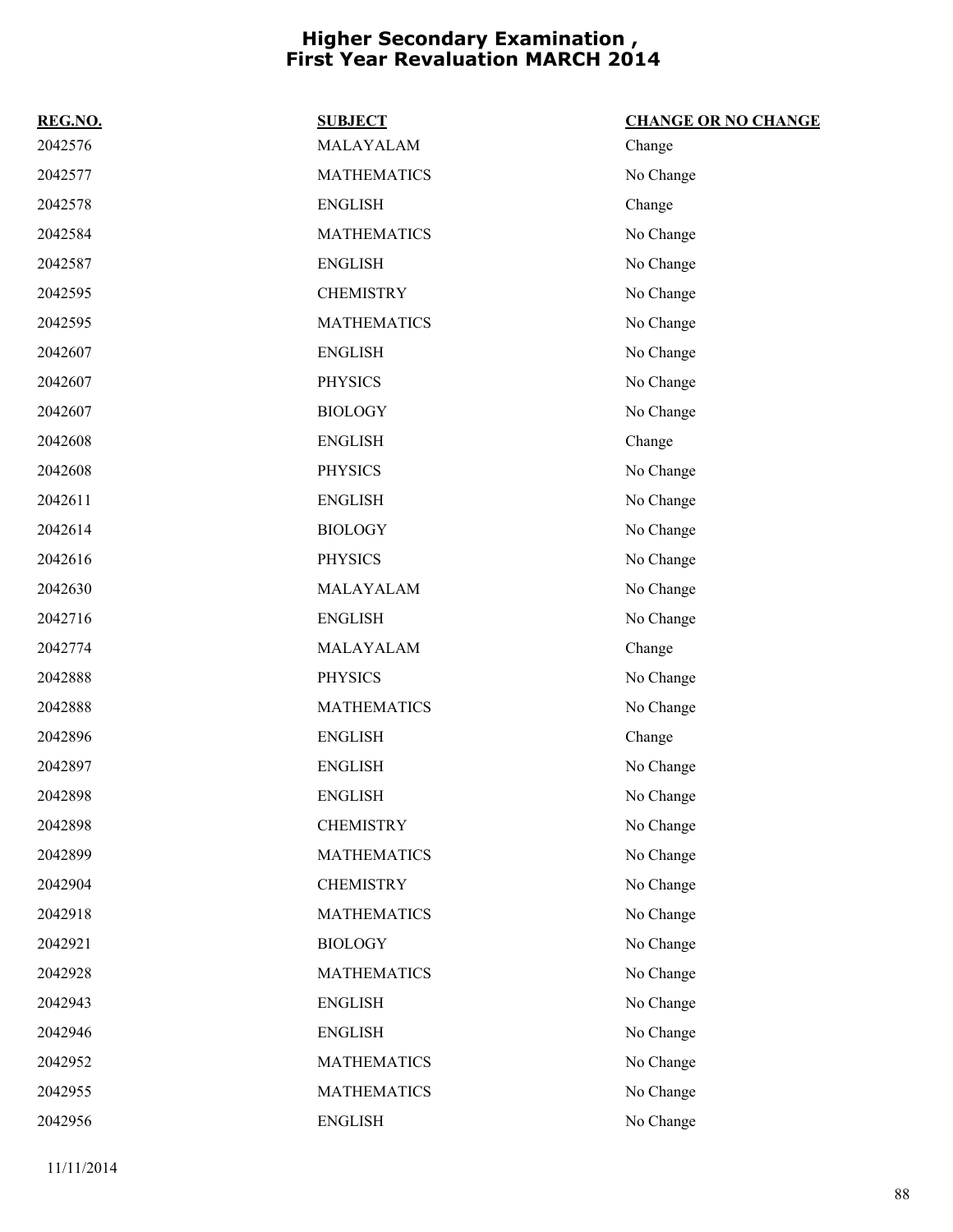| REG.NO. | <b>SUBJECT</b>              | <b>CHANGE OR NO CHANGE</b> |
|---------|-----------------------------|----------------------------|
| 2042963 | <b>ENGLISH</b>              | Change                     |
| 2042964 | <b>ENGLISH</b>              | No Change                  |
| 2042981 | <b>ENGLISH</b>              | No Change                  |
| 2042995 | <b>ENGLISH</b>              | No Change                  |
| 2043006 | <b>ENGLISH</b>              | Change                     |
| 2043007 | <b>ENGLISH</b>              | No Change                  |
| 2043022 | <b>ENGLISH</b>              | Change                     |
| 2043023 | <b>ENGLISH</b>              | No Change                  |
| 2043111 | <b>COMPUTER APPLICATION</b> | Change                     |
| 2043113 | <b>ENGLISH</b>              | No Change                  |
| 2043113 | <b>ECONOMICS</b>            | Change                     |
| 2043212 | <b>ECONOMICS</b>            | Change                     |
| 2043327 | <b>PHYSICS</b>              | No Change                  |
| 2043534 | <b>ENGLISH</b>              | No Change                  |
| 2043549 | MALAYALAM                   | Change                     |
| 2043549 | <b>BIOLOGY</b>              | Change                     |
| 2043562 | <b>ENGLISH</b>              | No Change                  |
| 2043609 | <b>ENGLISH</b>              | No Change                  |
| 2043618 | <b>ENGLISH</b>              | No Change                  |
| 2043624 | <b>ENGLISH</b>              | No Change                  |
| 2043661 | <b>CHEMISTRY</b>            | Change                     |
| 2043672 | <b>MATHEMATICS</b>          | No Change                  |
| 2043691 | <b>MATHEMATICS</b>          | No Change                  |
| 2043718 | <b>SANSKRIT</b>             | Change                     |
| 2043726 | <b>ECONOMICS</b>            | No Change                  |
| 2043726 | POLITICAL SCIENCE           | Change                     |
| 2043872 | <b>ENGLISH</b>              | No Change                  |
| 2043877 | <b>ENGLISH</b>              | No Change                  |
| 2043892 | <b>ENGLISH</b>              | No Change                  |
| 2043916 | <b>ENGLISH</b>              | No Change                  |
| 2043947 | <b>ENGLISH</b>              | Change                     |
| 2044032 | <b>ENGLISH</b>              | Change                     |
| 2044098 | <b>ENGLISH</b>              | Change                     |
| 2044098 | MALAYALAM                   | Change                     |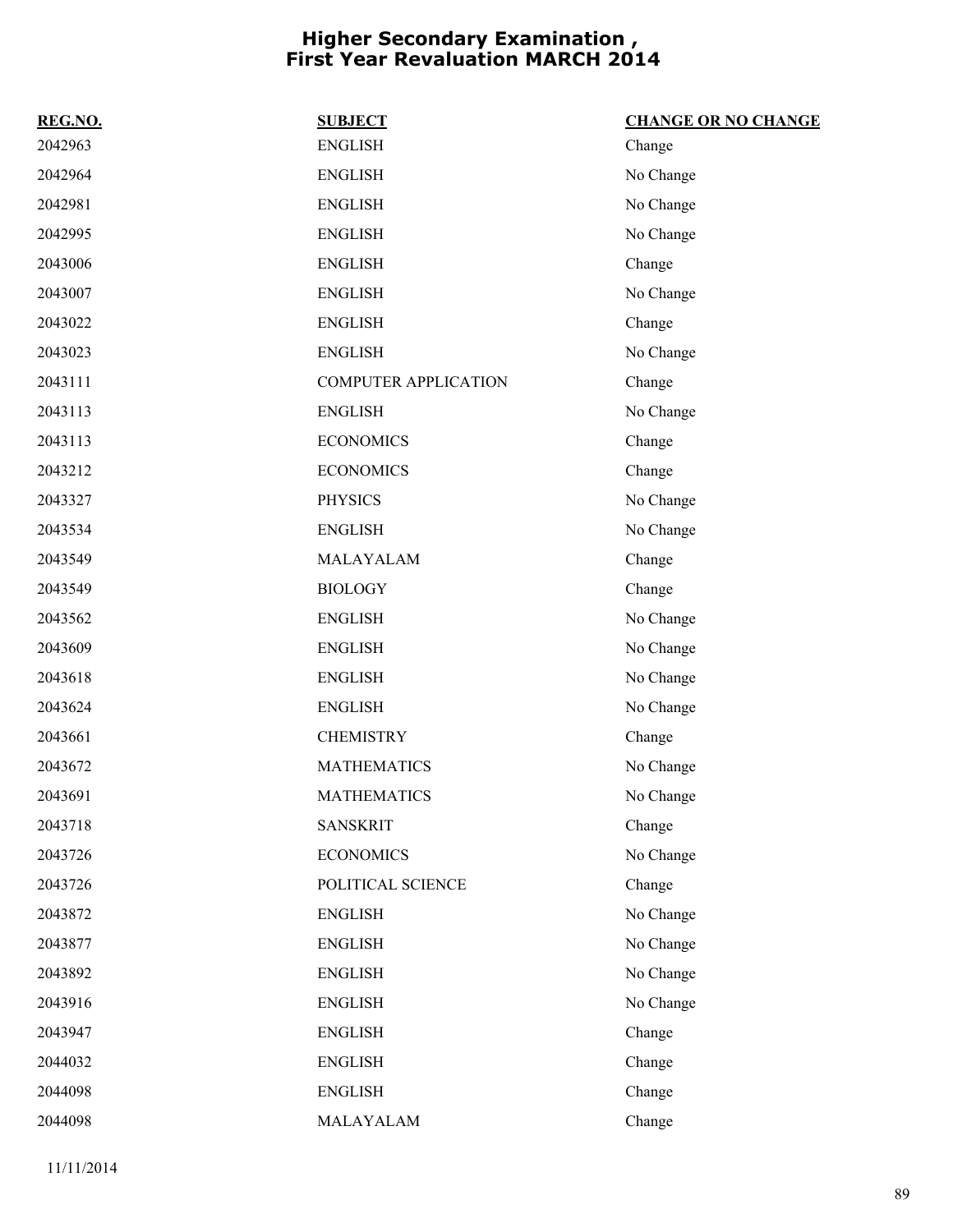| REG.NO. | <b>SUBJECT</b>     | <b>CHANGE OR NO CHANGE</b> |
|---------|--------------------|----------------------------|
| 2044098 | <b>MATHEMATICS</b> | No Change                  |
| 2044101 | MALAYALAM          | No Change                  |
| 2044103 | <b>ENGLISH</b>     | Change                     |
| 2044103 | <b>PHYSICS</b>     | No Change                  |
| 2044103 | <b>CHEMISTRY</b>   | Change                     |
| 2044104 | <b>ENGLISH</b>     | No Change                  |
| 2044104 | <b>BIOLOGY</b>     | Change                     |
| 2044107 | <b>ENGLISH</b>     | Change                     |
| 2044107 | MALAYALAM          | No Change                  |
| 2044109 | <b>PHYSICS</b>     | No Change                  |
| 2044109 | <b>CHEMISTRY</b>   | Change                     |
| 2044115 | <b>BIOLOGY</b>     | No Change                  |
| 2044117 | <b>ENGLISH</b>     | No Change                  |
| 2044120 | <b>ENGLISH</b>     | No Change                  |
| 2044122 | <b>PHYSICS</b>     | Change                     |
| 2044123 | <b>ENGLISH</b>     | No Change                  |
| 2044124 | <b>ENGLISH</b>     | No Change                  |
| 2044134 | <b>CHEMISTRY</b>   | No Change                  |
| 2044138 | <b>BIOLOGY</b>     | No Change                  |
| 2044139 | <b>ENGLISH</b>     | No Change                  |
| 2044142 | MALAYALAM          | No Change                  |
| 2044143 | <b>ENGLISH</b>     | No Change                  |
| 2044143 | MALAYALAM          | Change                     |
| 2044145 | MALAYALAM          | Change                     |
| 2044148 | MALAYALAM          | Change                     |
| 2044149 | <b>ENGLISH</b>     | No Change                  |
| 2044149 | MALAYALAM          | Change                     |
| 2044151 | <b>ENGLISH</b>     | No Change                  |
| 2044156 | <b>ENGLISH</b>     | No Change                  |
| 2044158 | <b>ENGLISH</b>     | No Change                  |
| 2044160 | <b>ENGLISH</b>     | No Change                  |
| 2044166 | <b>ENGLISH</b>     | No Change                  |
| 2044167 | <b>BIOLOGY</b>     | No Change                  |
| 2044174 | <b>ENGLISH</b>     | No Change                  |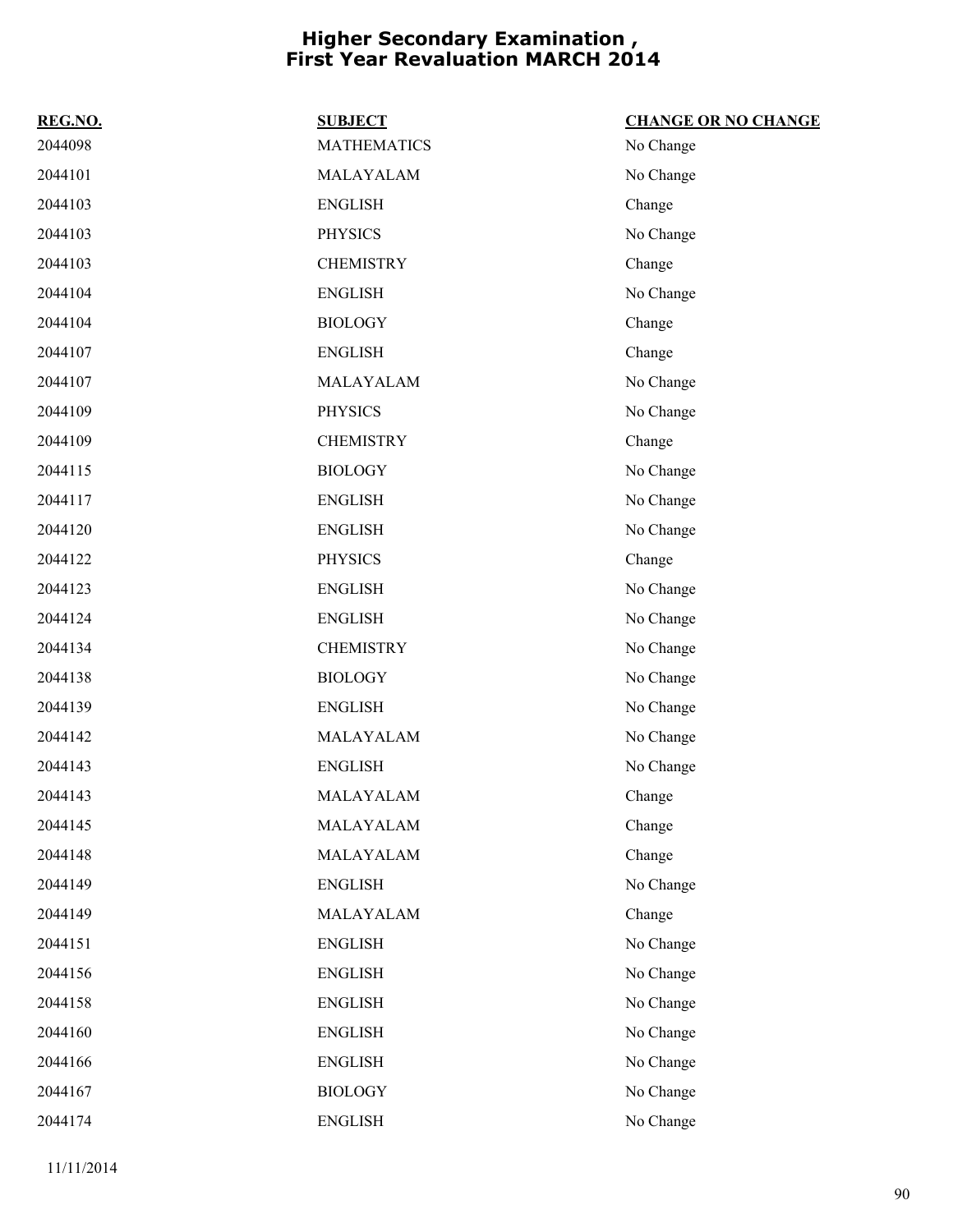| REG.NO. | <b>SUBJECT</b>     | <b>CHANGE OR NO CHANGE</b> |
|---------|--------------------|----------------------------|
| 2044175 | <b>ENGLISH</b>     | No Change                  |
| 2044178 | <b>ENGLISH</b>     | No Change                  |
| 2044184 | <b>ENGLISH</b>     | No Change                  |
| 2044188 | <b>ENGLISH</b>     | No Change                  |
| 2044190 | <b>ENGLISH</b>     | No Change                  |
| 2044193 | <b>ENGLISH</b>     | No Change                  |
| 2044195 | <b>ENGLISH</b>     | No Change                  |
| 2044195 | <b>MATHEMATICS</b> | Change                     |
| 2044196 | <b>ENGLISH</b>     | No Change                  |
| 2044196 | <b>BIOLOGY</b>     | No Change                  |
| 2044203 | <b>ENGLISH</b>     | No Change                  |
| 2044405 | <b>CHEMISTRY</b>   | No Change                  |
| 2044412 | <b>ENGLISH</b>     | Change                     |
| 2044431 | <b>ENGLISH</b>     | Change                     |
| 2044560 | <b>ENGLISH</b>     | No Change                  |
| 2044580 | <b>PHYSICS</b>     | No Change                  |
| 2044599 | <b>ENGLISH</b>     | No Change                  |
| 2044646 | <b>MATHEMATICS</b> | No Change                  |
| 2044845 | <b>ENGLISH</b>     | No Change                  |
| 2045110 | <b>ENGLISH</b>     | No Change                  |
| 2045180 | <b>ENGLISH</b>     | No Change                  |
| 2045180 | <b>MATHEMATICS</b> | No Change                  |
| 2045182 | <b>CHEMISTRY</b>   | No Change                  |
| 2045182 | <b>MATHEMATICS</b> | Change                     |
| 2045186 | <b>PHYSICS</b>     | No Change                  |
| 2045190 | <b>CHEMISTRY</b>   | No Change                  |
| 2045225 | <b>MATHEMATICS</b> | No Change                  |
| 2045231 | <b>CHEMISTRY</b>   | No Change                  |
| 2045243 | <b>PHYSICS</b>     | No Change                  |
| 2045243 | <b>MATHEMATICS</b> | No Change                  |
| 2045254 | <b>PHYSICS</b>     | No Change                  |
| 2045261 | <b>ENGLISH</b>     | No Change                  |
| 2045273 | <b>ENGLISH</b>     | No Change                  |
| 2045278 | <b>BIOLOGY</b>     | No Change                  |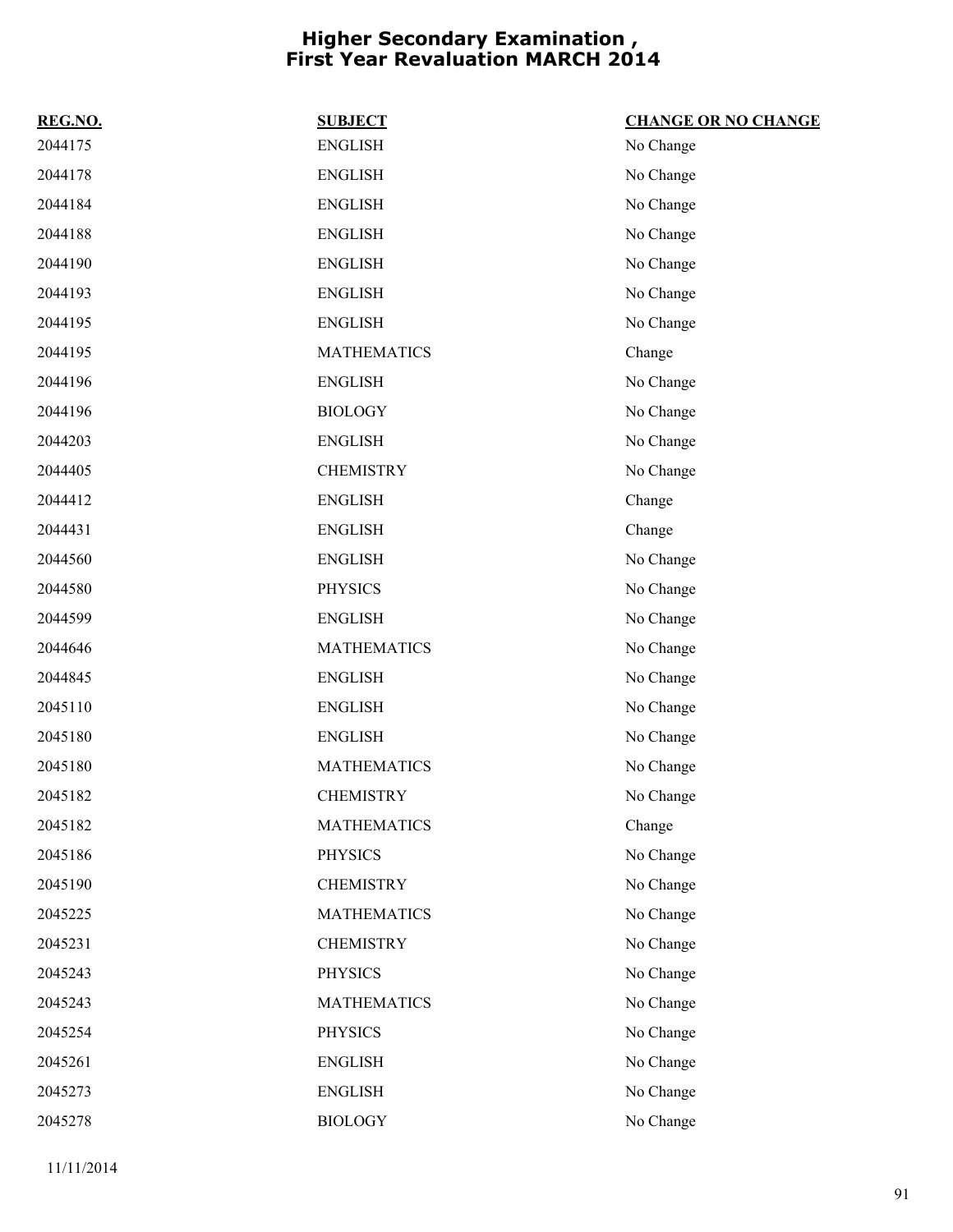| REG.NO. | <b>SUBJECT</b>     | <b>CHANGE OR NO CHANGE</b> |
|---------|--------------------|----------------------------|
| 2045308 | <b>ENGLISH</b>     | No Change                  |
| 2045311 | <b>MATHEMATICS</b> | Change                     |
| 2045328 | <b>MATHEMATICS</b> | No Change                  |
| 2045524 | <b>ECONOMICS</b>   | No Change                  |
| 2045736 | MALAYALAM          | Change                     |
| 2045753 | <b>PHYSICS</b>     | Change                     |
| 2045758 | <b>PHYSICS</b>     | No Change                  |
| 2045761 | <b>PHYSICS</b>     | No Change                  |
| 2045767 | <b>ENGLISH</b>     | No Change                  |
| 2045767 | <b>MATHEMATICS</b> | Change                     |
| 2045778 | <b>ENGLISH</b>     | Change                     |
| 2046000 | <b>ENGLISH</b>     | No Change                  |
| 2046000 | MALAYALAM          | Change                     |
| 2046013 | MALAYALAM          | Change                     |
| 2046015 | <b>ENGLISH</b>     | No Change                  |
| 2046015 | <b>MATHEMATICS</b> | No Change                  |
| 2046035 | <b>ENGLISH</b>     | No Change                  |
| 2046047 | <b>BIOLOGY</b>     | No Change                  |
| 2046076 | MALAYALAM          | Change                     |
| 2046247 | <b>ENGLISH</b>     | No Change                  |
| 2046247 | <b>MATHEMATICS</b> | No Change                  |
| 2046253 | <b>ENGLISH</b>     | No Change                  |
| 2046253 | <b>PHYSICS</b>     | No Change                  |
| 2046253 | <b>CHEMISTRY</b>   | No Change                  |
| 2046479 | <b>ENGLISH</b>     | No Change                  |
| 2046506 | <b>CHEMISTRY</b>   | No Change                  |
| 2046712 | <b>ENGLISH</b>     | No Change                  |
| 2046713 | <b>ENGLISH</b>     | No Change                  |
| 2046717 | <b>CHEMISTRY</b>   | No Change                  |
| 2046754 | <b>ENGLISH</b>     | Change                     |
| 2046754 | <b>CHEMISTRY</b>   | Change                     |
| 2046755 | <b>ENGLISH</b>     | No Change                  |
| 2046765 | <b>ENGLISH</b>     | No Change                  |
| 2046765 | MALAYALAM          | Change                     |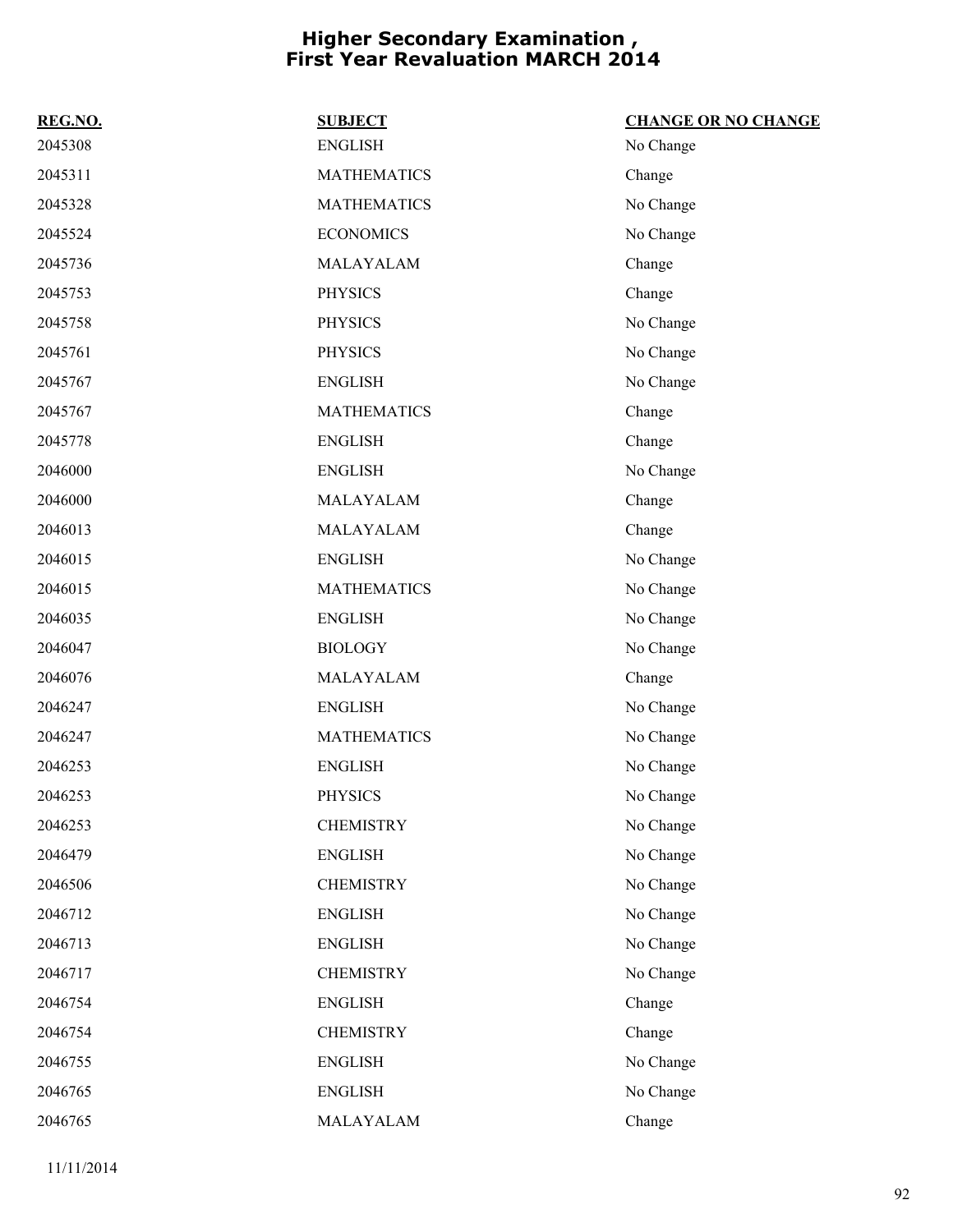| REG.NO. | <b>SUBJECT</b>                           | <b>CHANGE OR NO CHANGE</b> |
|---------|------------------------------------------|----------------------------|
| 2046784 | MALAYALAM                                | No Change                  |
| 2046897 | <b>ENGLISH</b>                           | No Change                  |
| 2046898 | <b>CHEMISTRY</b>                         | Change                     |
| 2046899 | <b>ENGLISH</b>                           | No Change                  |
| 2046911 | <b>BIOLOGY</b>                           | Change                     |
| 2046925 | <b>MATHEMATICS</b>                       | No Change                  |
| 2046928 | <b>MATHEMATICS</b>                       | No Change                  |
| 2046936 | <b>BIOLOGY</b>                           | Change                     |
| 2046939 | <b>BIOLOGY</b>                           | No Change                  |
| 2046939 | <b>MATHEMATICS</b>                       | No Change                  |
| 2046950 | <b>BIOLOGY</b>                           | Change                     |
| 2046950 | <b>MATHEMATICS</b>                       | No Change                  |
| 2046953 | <b>BIOLOGY</b>                           | No Change                  |
| 2046959 | <b>CHEMISTRY</b>                         | No Change                  |
| 2046964 | <b>MATHEMATICS</b>                       | No Change                  |
| 2046965 | <b>HINDI</b>                             | Change                     |
| 2046965 | <b>PHYSICS</b>                           | No Change                  |
| 2046981 | <b>PHYSICS</b>                           | Change                     |
| 2046983 | <b>MATHEMATICS</b>                       | No Change                  |
| 2046995 | <b>CHEMISTRY</b>                         | No Change                  |
| 2047053 | <b>ACCOUNTANCY WITH</b>                  | No Change                  |
| 2047054 | COMPUTER ACCOUNTING<br>POLITICAL SCIENCE | Change                     |
| 2047151 | <b>ENGLISH</b>                           | No Change                  |
| 2047151 | MALAYALAM                                | No Change                  |
| 2047151 | <b>PHYSICS</b>                           | No Change                  |
| 2047151 | <b>CHEMISTRY</b>                         | No Change                  |
| 2047151 | <b>BIOLOGY</b>                           | No Change                  |
| 2047151 | <b>MATHEMATICS</b>                       | No Change                  |
| 2047154 | <b>PHYSICS</b>                           | No Change                  |
| 2047154 | <b>CHEMISTRY</b>                         | No Change                  |
| 2047154 | <b>BIOLOGY</b>                           | No Change                  |
| 2047166 | <b>PHYSICS</b>                           | No Change                  |
| 2047169 | <b>CHEMISTRY</b>                         | No Change                  |
| 2047174 | <b>ENGLISH</b>                           | No Change                  |
|         |                                          |                            |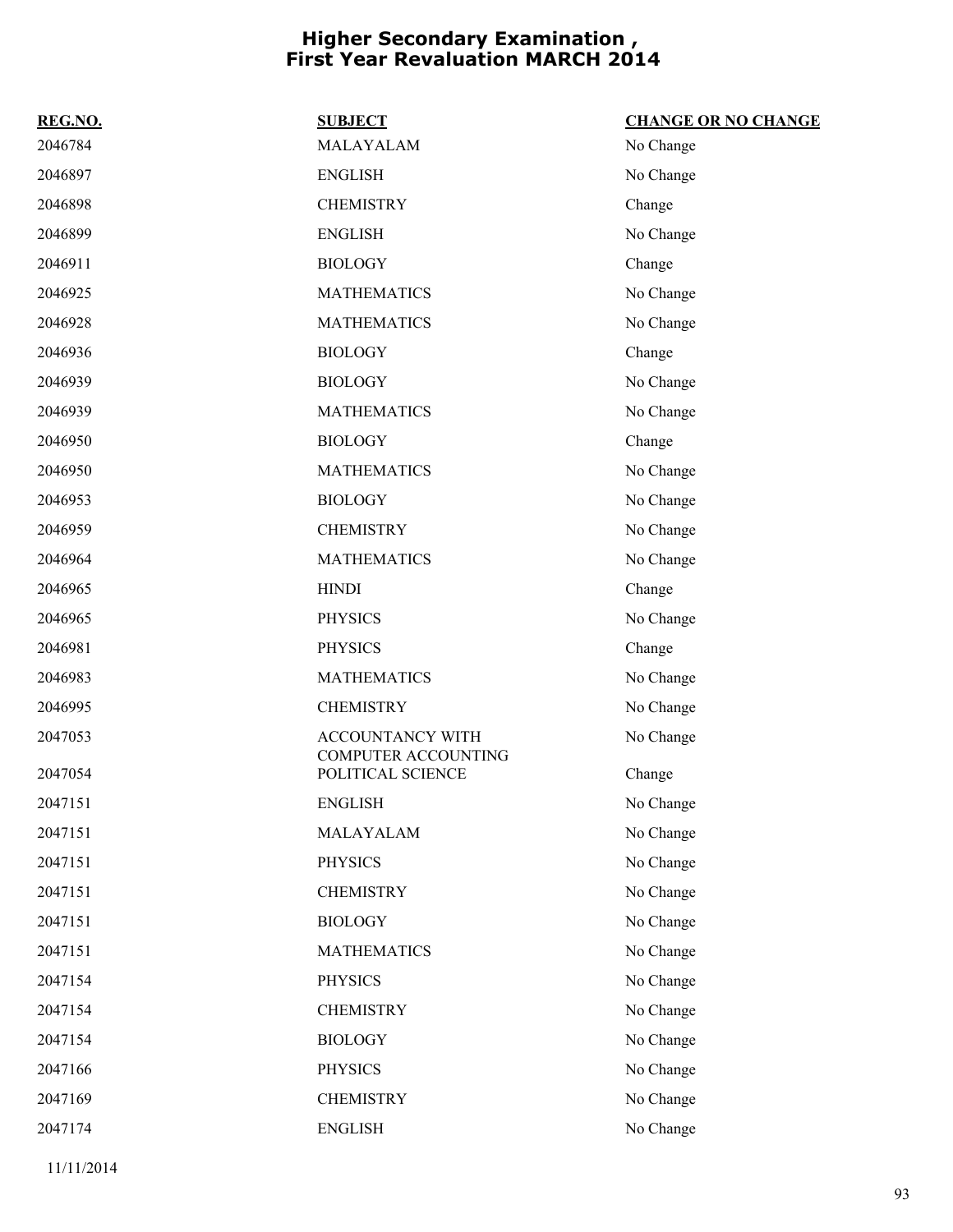| REG.NO. | <b>SUBJECT</b>                          | <b>CHANGE OR NO CHANGE</b> |
|---------|-----------------------------------------|----------------------------|
| 2047180 | <b>CHEMISTRY</b>                        | No Change                  |
| 2047180 | <b>BIOLOGY</b>                          | Change                     |
| 2047189 | <b>PHYSICS</b>                          | No Change                  |
| 2047189 | <b>CHEMISTRY</b>                        | No Change                  |
| 2047190 | <b>ENGLISH</b>                          | No Change                  |
| 2047190 | MALAYALAM                               | No Change                  |
| 2047190 | <b>PHYSICS</b>                          | No Change                  |
| 2047193 | <b>ENGLISH</b>                          | No Change                  |
| 2047198 | <b>CHEMISTRY</b>                        | No Change                  |
| 2047198 | <b>BIOLOGY</b>                          | No Change                  |
| 2047198 | <b>MATHEMATICS</b>                      | No Change                  |
| 2047199 | <b>MATHEMATICS</b>                      | No Change                  |
| 2047240 | <b>PHYSICS</b>                          | No Change                  |
| 2047240 | <b>CHEMISTRY</b>                        | Change                     |
| 2047242 | <b>CHEMISTRY</b>                        | No Change                  |
| 2047245 | <b>CHEMISTRY</b>                        | No Change                  |
| 2047247 | <b>CHEMISTRY</b>                        | No Change                  |
| 2047254 | <b>MATHEMATICS</b>                      | No Change                  |
| 2047492 | <b>ENGLISH</b>                          | Change                     |
| 2047663 | <b>ENGLISH</b>                          | No Change                  |
| 2047663 | <b>MATHEMATICS</b>                      | No Change                  |
| 2047679 | <b>MATHEMATICS</b>                      | No Change                  |
| 2047694 | <b>MATHEMATICS</b>                      | No Change                  |
| 2047700 | <b>ENGLISH</b>                          | No Change                  |
| 2047700 | <b>PHYSICS</b>                          | No Change                  |
| 2047700 | <b>CHEMISTRY</b>                        | No Change                  |
| 2047700 | <b>BIOLOGY</b>                          | No Change                  |
| 2047703 | <b>ENGLISH</b>                          | No Change                  |
| 2047703 | <b>BIOLOGY</b>                          | No Change                  |
| 2047703 | <b>MATHEMATICS</b>                      | No Change                  |
| 2047728 | <b>PHYSICS</b>                          | No Change                  |
| 2047753 | <b>ENGLISH</b>                          | No Change                  |
| 2047781 | ACCOUNTANCY WITH<br>COMPUTER ACCOUNTING | No Change                  |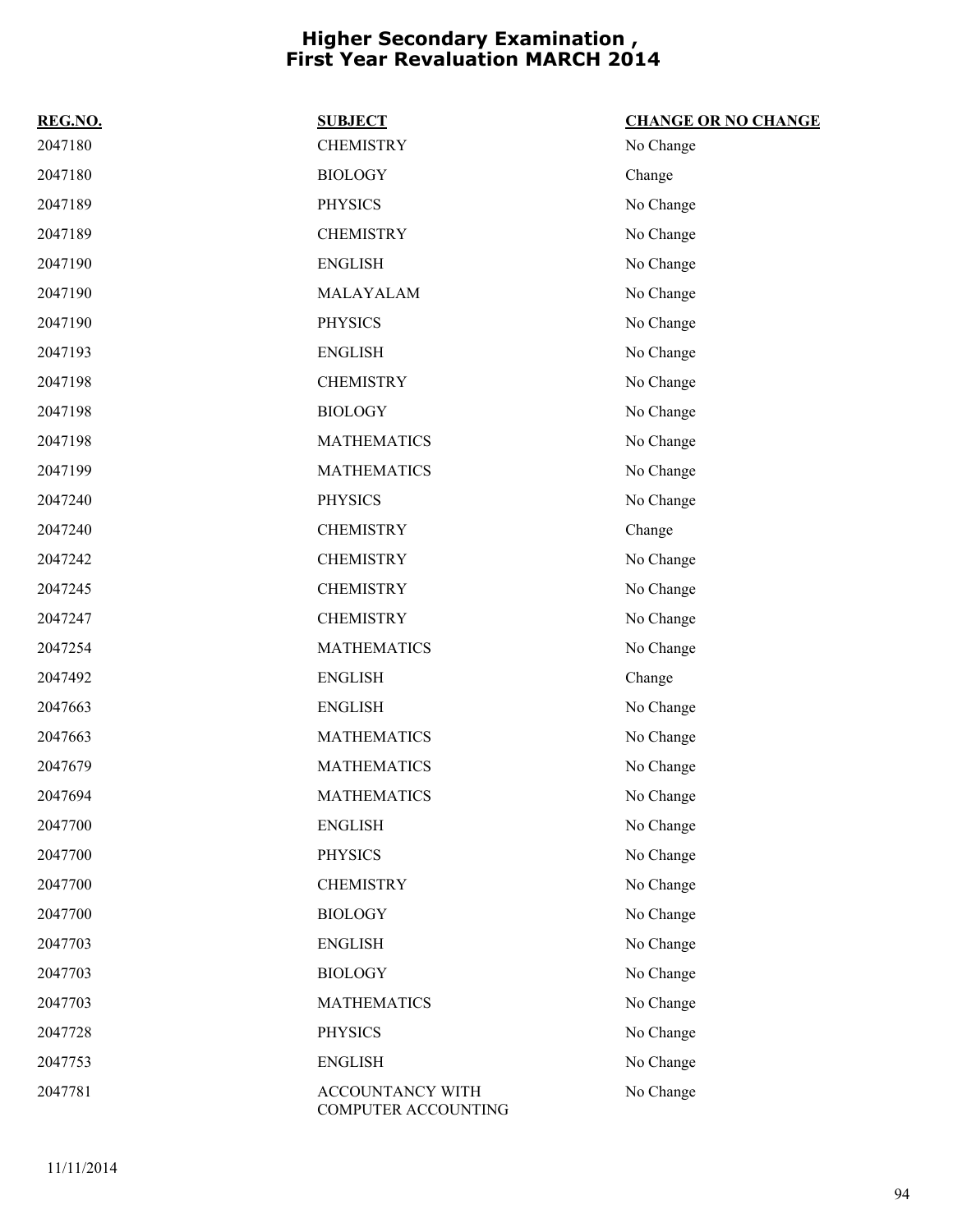| REG.NO. | <b>SUBJECT</b>                          | <b>CHANGE OR NO CHANGE</b> |
|---------|-----------------------------------------|----------------------------|
| 2047784 | ACCOUNTANCY WITH<br>COMPUTER ACCOUNTING | No Change                  |
| 2047846 | <b>ENGLISH</b>                          | No Change                  |
| 2047885 | MALAYALAM                               | Change                     |
| 2047885 | <b>MATHEMATICS</b>                      | No Change                  |
| 2047916 | <b>ENGLISH</b>                          | No Change                  |
| 2047916 | <b>PHYSICS</b>                          | Change                     |
| 2047916 | <b>CHEMISTRY</b>                        | No Change                  |
| 2047916 | <b>BIOLOGY</b>                          | No Change                  |
| 2047930 | <b>ENGLISH</b>                          | No Change                  |
| 2048019 | <b>ENGLISH</b>                          | Change                     |
| 2048025 | <b>ENGLISH</b>                          | No Change                  |
| 2048025 | <b>MATHEMATICS</b>                      | No Change                  |
| 2048027 | <b>ENGLISH</b>                          | No Change                  |
| 2048029 | <b>ENGLISH</b>                          | No Change                  |
| 2048188 | <b>ENGLISH</b>                          | Change                     |
| 2048188 | <b>PHYSICS</b>                          | No Change                  |
| 2048188 | <b>MATHEMATICS</b>                      | No Change                  |
| 2048193 | MALAYALAM                               | Change                     |
| 2048196 | <b>ENGLISH</b>                          | Change                     |
| 2048202 | <b>ENGLISH</b>                          | Change                     |
| 2048202 | <b>MATHEMATICS</b>                      | No Change                  |
| 2048203 | <b>MATHEMATICS</b>                      | No Change                  |
| 2048206 | <b>ENGLISH</b>                          | No Change                  |
| 2048206 | <b>MATHEMATICS</b>                      | No Change                  |
| 2048213 | <b>ENGLISH</b>                          | Change                     |
| 2048411 | <b>ENGLISH</b>                          | No Change                  |
| 2048412 | <b>ENGLISH</b>                          | Change                     |
| 2048423 | MALAYALAM                               | Change                     |
| 2048423 | <b>BIOLOGY</b>                          | No Change                  |
| 2048435 | <b>ENGLISH</b>                          | Change                     |
| 2048435 | <b>PHYSICS</b>                          | Change                     |
| 2048435 | <b>MATHEMATICS</b>                      | No Change                  |
| 2048436 | MALAYALAM                               | No Change                  |
| 2048437 | <b>PHYSICS</b>                          | Change                     |
|         |                                         |                            |

11/11/2014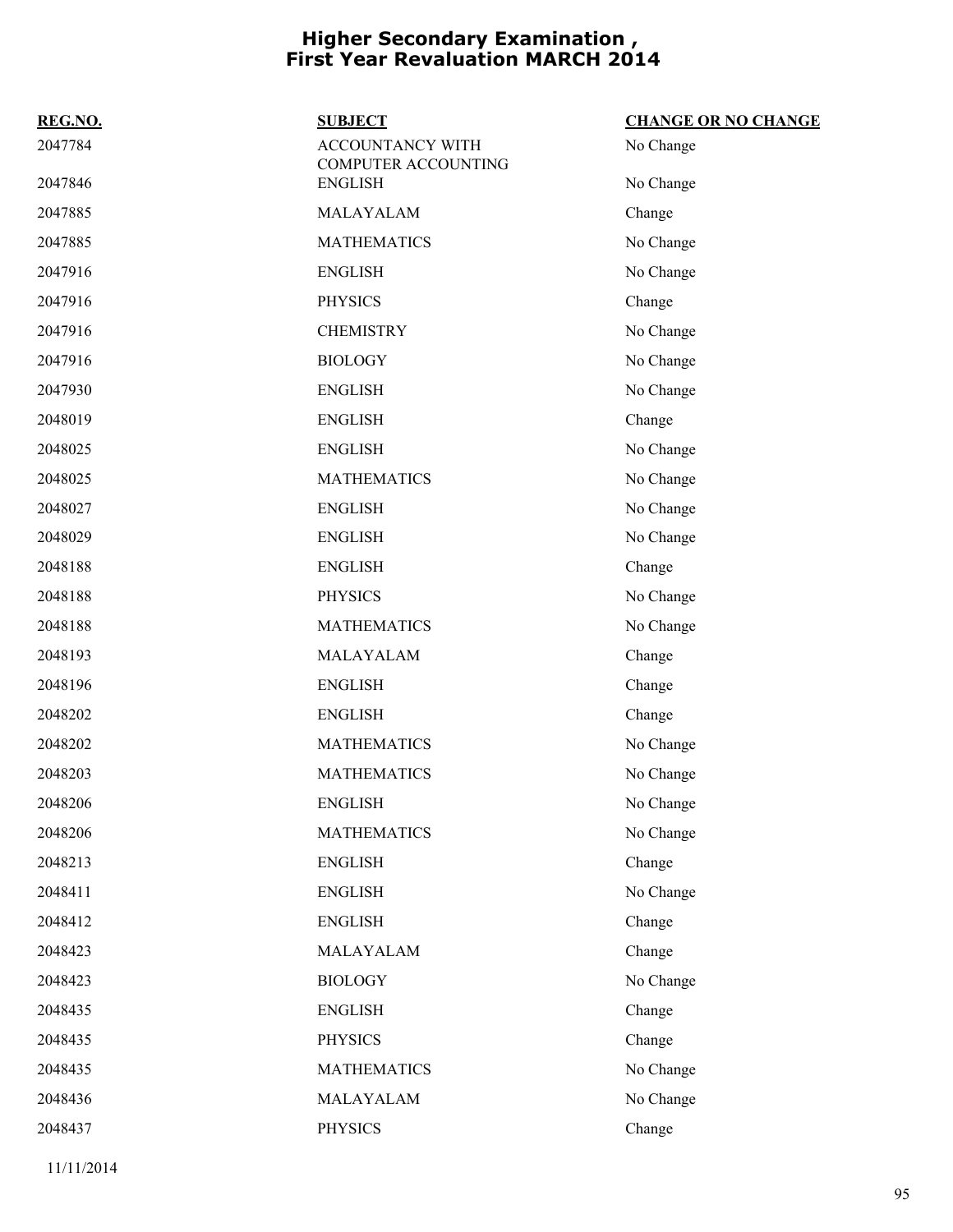| REG.NO. | <b>SUBJECT</b>                          | <b>CHANGE OR NO CHANGE</b> |
|---------|-----------------------------------------|----------------------------|
| 2048445 | <b>ENGLISH</b>                          | No Change                  |
| 2048445 | MALAYALAM                               | Change                     |
| 2048477 | <b>MATHEMATICS</b>                      | No Change                  |
| 2048491 | <b>MATHEMATICS</b>                      | No Change                  |
| 2048520 | <b>ENGLISH</b>                          | No Change                  |
| 2048533 | <b>ENGLISH</b>                          | Change                     |
| 2048540 | <b>ENGLISH</b>                          | No Change                  |
| 2048659 | <b>CHEMISTRY</b>                        | No Change                  |
| 2048661 | <b>ENGLISH</b>                          | No Change                  |
| 2048666 | <b>ENGLISH</b>                          | No Change                  |
| 2048666 | <b>CHEMISTRY</b>                        | Change                     |
| 2048674 | <b>ENGLISH</b>                          | No Change                  |
| 2048679 | <b>ENGLISH</b>                          | No Change                  |
| 2048683 | <b>ENGLISH</b>                          | No Change                  |
| 2048685 | <b>ENGLISH</b>                          | No Change                  |
| 2048690 | <b>ENGLISH</b>                          | No Change                  |
| 2048693 | <b>ENGLISH</b>                          | No Change                  |
| 2048713 | <b>CHEMISTRY</b>                        | No Change                  |
| 2048713 | <b>BIOLOGY</b>                          | No Change                  |
| 2048720 | <b>MATHEMATICS</b>                      | No Change                  |
| 2048729 | <b>ENGLISH</b>                          | No Change                  |
| 2048731 | <b>ENGLISH</b>                          | Change                     |
| 2048743 | <b>ENGLISH</b>                          | Change                     |
| 2048743 | <b>ARABIC</b>                           | Change                     |
| 2048743 | <b>BIOLOGY</b>                          | No Change                  |
| 2048747 | <b>ENGLISH</b>                          | Change                     |
| 2048750 | <b>ENGLISH</b>                          | Change                     |
| 2048750 | <b>ARABIC</b>                           | No Change                  |
| 2048808 | <b>ECONOMICS</b>                        | No Change                  |
| 2048814 | <b>BUSINESS STUDIES WITH</b>            | Change                     |
| 2048927 | FUNCTIONAL MANAGEMENT<br><b>ENGLISH</b> | No Change                  |
| 2048930 | <b>ENGLISH</b>                          | No Change                  |
| 2048935 | <b>CHEMISTRY</b>                        | No Change                  |
| 2048945 | <b>MATHEMATICS</b>                      | No Change                  |
|         |                                         |                            |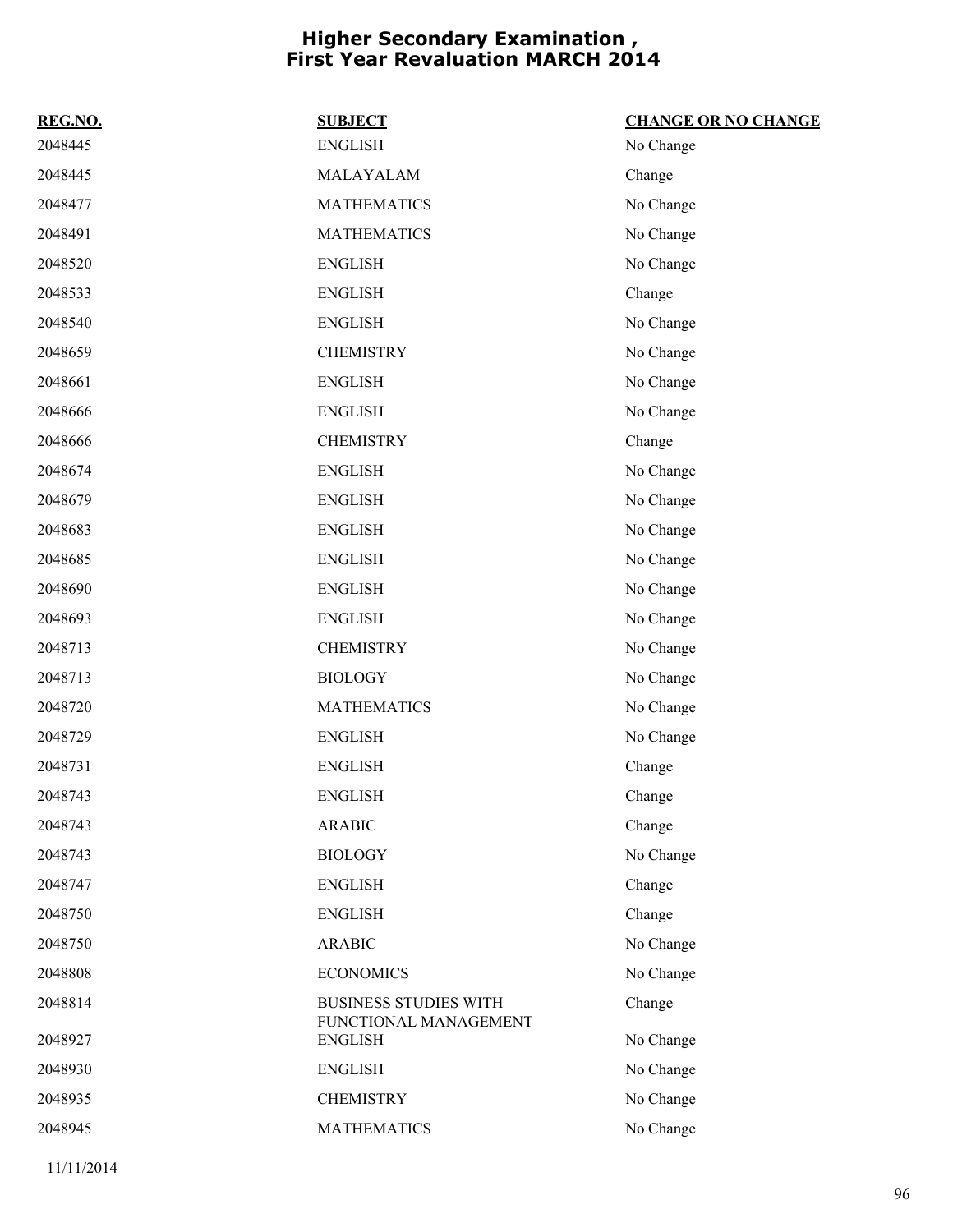| REG.NO. | <b>SUBJECT</b>                          | <b>CHANGE OR NO CHANGE</b> |
|---------|-----------------------------------------|----------------------------|
| 2048960 | <b>CHEMISTRY</b>                        | No Change                  |
| 2048969 | <b>ENGLISH</b>                          | No Change                  |
| 2048969 | <b>MATHEMATICS</b>                      | No Change                  |
| 2048971 | <b>MATHEMATICS</b>                      | Change                     |
| 2048975 | <b>ENGLISH</b>                          | No Change                  |
| 2048975 | <b>CHEMISTRY</b>                        | No Change                  |
| 2048977 | <b>CHEMISTRY</b>                        | No Change                  |
| 2048978 | <b>CHEMISTRY</b>                        | No Change                  |
| 2049006 | <b>ENGLISH</b>                          | No Change                  |
| 2049006 | <b>COMPUTER SCIENCE</b>                 | No Change                  |
| 2049010 | <b>ENGLISH</b>                          | Change                     |
| 2049010 | MALAYALAM                               | Change                     |
| 2049011 | MALAYALAM                               | Change                     |
| 2049021 | <b>MATHEMATICS</b>                      | No Change                  |
| 2049022 | <b>ENGLISH</b>                          | No Change                  |
| 2049024 | <b>CHEMISTRY</b>                        | No Change                  |
| 2049025 | <b>PHYSICS</b>                          | Change                     |
| 2049029 | <b>ENGLISH</b>                          | No Change                  |
| 2049032 | <b>CHEMISTRY</b>                        | No Change                  |
| 2049043 | <b>MATHEMATICS</b>                      | No Change                  |
| 2049049 | <b>BUSINESS STUDIES WITH</b>            | Change                     |
| 2049250 | FUNCTIONAL MANAGEMENT<br><b>ENGLISH</b> | Change                     |
| 2049250 | MALAYALAM                               | Change                     |
| 2049250 | <b>PHYSICS</b>                          | No Change                  |
| 2049250 | <b>CHEMISTRY</b>                        | No Change                  |
| 2049250 | <b>BIOLOGY</b>                          | No Change                  |
| 2049250 | <b>MATHEMATICS</b>                      | No Change                  |
| 2049252 | <b>ENGLISH</b>                          | No Change                  |
| 2049252 | <b>CHEMISTRY</b>                        | No Change                  |
| 2049257 | <b>ENGLISH</b>                          | Change                     |
| 2049257 | <b>PHYSICS</b>                          | No Change                  |
| 2049257 | <b>CHEMISTRY</b>                        | Change                     |
| 2049257 | <b>BIOLOGY</b>                          | No Change                  |
| 2049257 | <b>MATHEMATICS</b>                      | No Change                  |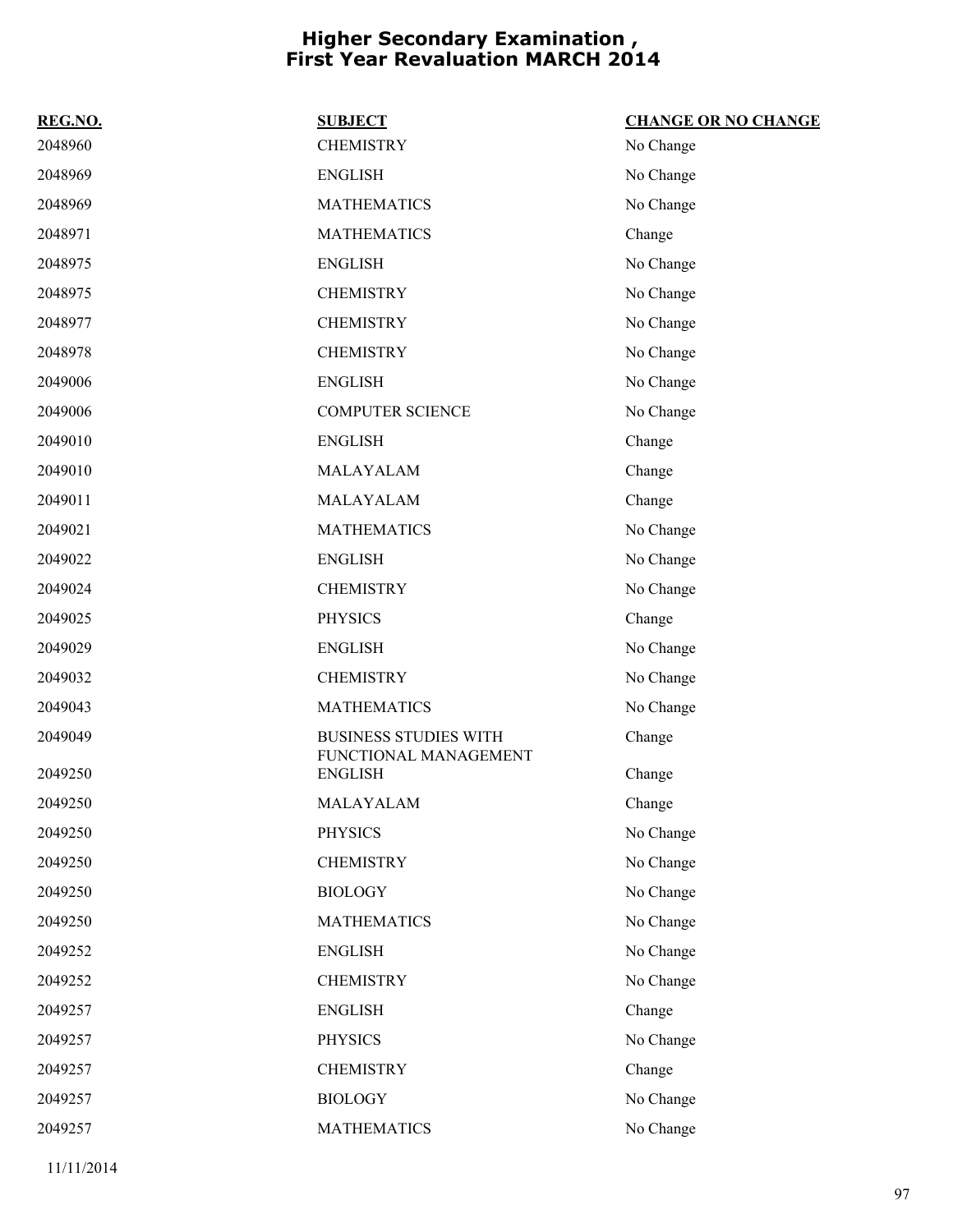| REG.NO. | <b>SUBJECT</b>     | <b>CHANGE OR NO CHANGE</b> |
|---------|--------------------|----------------------------|
| 2049258 | <b>ENGLISH</b>     | No Change                  |
| 2049258 | <b>CHEMISTRY</b>   | No Change                  |
| 2049258 | <b>BIOLOGY</b>     | No Change                  |
| 2049260 | <b>ENGLISH</b>     | No Change                  |
| 2049260 | MALAYALAM          | Change                     |
| 2049260 | <b>CHEMISTRY</b>   | No Change                  |
| 2049263 | <b>ENGLISH</b>     | No Change                  |
| 2049263 | <b>MATHEMATICS</b> | Change                     |
| 2049269 | <b>PHYSICS</b>     | No Change                  |
| 2049269 | <b>CHEMISTRY</b>   | Change                     |
| 2049269 | <b>MATHEMATICS</b> | Change                     |
| 2049270 | <b>ENGLISH</b>     | No Change                  |
| 2049272 | <b>ENGLISH</b>     | No Change                  |
| 2049272 | <b>BIOLOGY</b>     | Change                     |
| 2049276 | <b>ENGLISH</b>     | No Change                  |
| 2049276 | <b>PHYSICS</b>     | No Change                  |
| 2049288 | <b>MATHEMATICS</b> | No Change                  |
| 2049292 | <b>ENGLISH</b>     | No Change                  |
| 2049294 | <b>ENGLISH</b>     | No Change                  |
| 2049294 | <b>CHEMISTRY</b>   | No Change                  |
| 2049297 | <b>CHEMISTRY</b>   | Change                     |
| 2049297 | <b>MATHEMATICS</b> | No Change                  |
| 2049304 | <b>ENGLISH</b>     | Change                     |
| 2049304 | <b>PHYSICS</b>     | No Change                  |
| 2049305 | <b>ENGLISH</b>     | No Change                  |
| 2049305 | <b>PHYSICS</b>     | No Change                  |
| 2049308 | <b>ENGLISH</b>     | Change                     |
| 2049308 | <b>PHYSICS</b>     | No Change                  |
| 2049309 | <b>ENGLISH</b>     | No Change                  |
| 2049309 | <b>CHEMISTRY</b>   | No Change                  |
| 2049310 | <b>ENGLISH</b>     | No Change                  |
| 2049310 | <b>CHEMISTRY</b>   | No Change                  |
| 2049311 | <b>ENGLISH</b>     | No Change                  |
| 2049311 | <b>BIOLOGY</b>     | Change                     |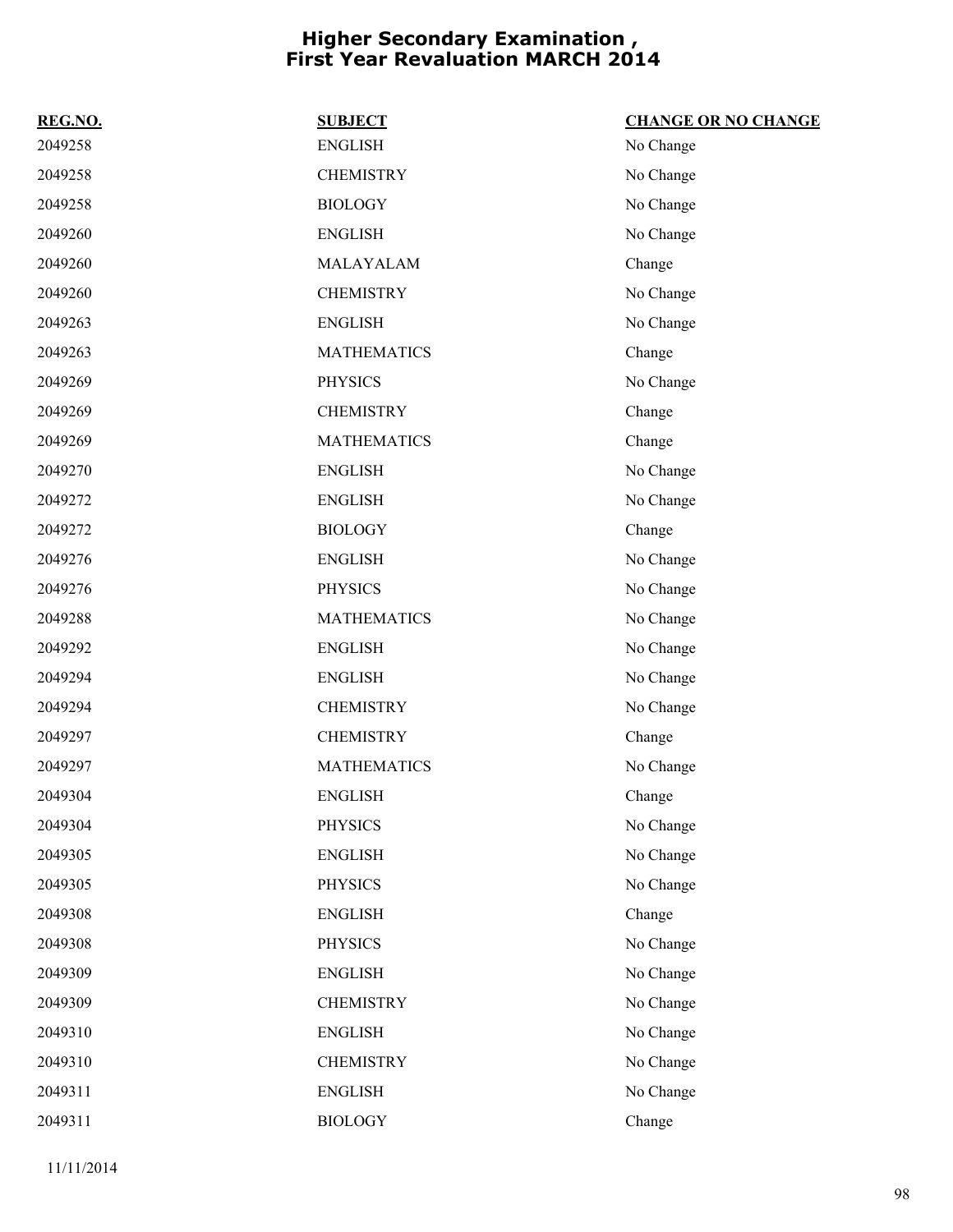| REG.NO. | <b>SUBJECT</b>          | <b>CHANGE OR NO CHANGE</b> |
|---------|-------------------------|----------------------------|
| 2049312 | <b>ENGLISH</b>          | No Change                  |
| 2049312 | <b>MATHEMATICS</b>      | No Change                  |
| 2049316 | <b>ENGLISH</b>          | No Change                  |
| 2049328 | <b>PHYSICS</b>          | No Change                  |
| 2049328 | <b>BIOLOGY</b>          | Change                     |
| 2049331 | <b>MATHEMATICS</b>      | No Change                  |
| 2049338 | <b>MATHEMATICS</b>      | No Change                  |
| 2049345 | <b>MATHEMATICS</b>      | No Change                  |
| 2049346 | <b>ENGLISH</b>          | No Change                  |
| 2049349 | <b>BIOLOGY</b>          | No Change                  |
| 2049350 | <b>MATHEMATICS</b>      | No Change                  |
| 2049356 | <b>ENGLISH</b>          | No Change                  |
| 2049357 | <b>ENGLISH</b>          | No Change                  |
| 2049357 | <b>PHYSICS</b>          | No Change                  |
| 2049357 | <b>CHEMISTRY</b>        | No Change                  |
| 2049357 | <b>BIOLOGY</b>          | No Change                  |
| 2049360 | <b>ENGLISH</b>          | No Change                  |
| 2049360 | <b>PHYSICS</b>          | No Change                  |
| 2049360 | <b>BIOLOGY</b>          | No Change                  |
| 2049368 | MALAYALAM               | Change                     |
| 2049370 | <b>PHYSICS</b>          | No Change                  |
| 2049370 | <b>COMPUTER SCIENCE</b> | No Change                  |
| 2049375 | <b>ENGLISH</b>          | No Change                  |
| 2049382 | <b>ENGLISH</b>          | Change                     |
| 2049382 | <b>MATHEMATICS</b>      | No Change                  |
| 2049382 | <b>COMPUTER SCIENCE</b> | No Change                  |
| 2049410 | <b>MATHEMATICS</b>      | Change                     |
| 2049413 | <b>CHEMISTRY</b>        | No Change                  |
| 2049419 | <b>MATHEMATICS</b>      | Change                     |
| 2049425 | <b>ECONOMICS</b>        | Change                     |
| 2049430 | <b>ENGLISH</b>          | No Change                  |
| 2049434 | <b>STATISTICS</b>       | No Change                  |
| 2049447 | <b>ENGLISH</b>          | No Change                  |
| 2049449 | <b>ECONOMICS</b>        | Change                     |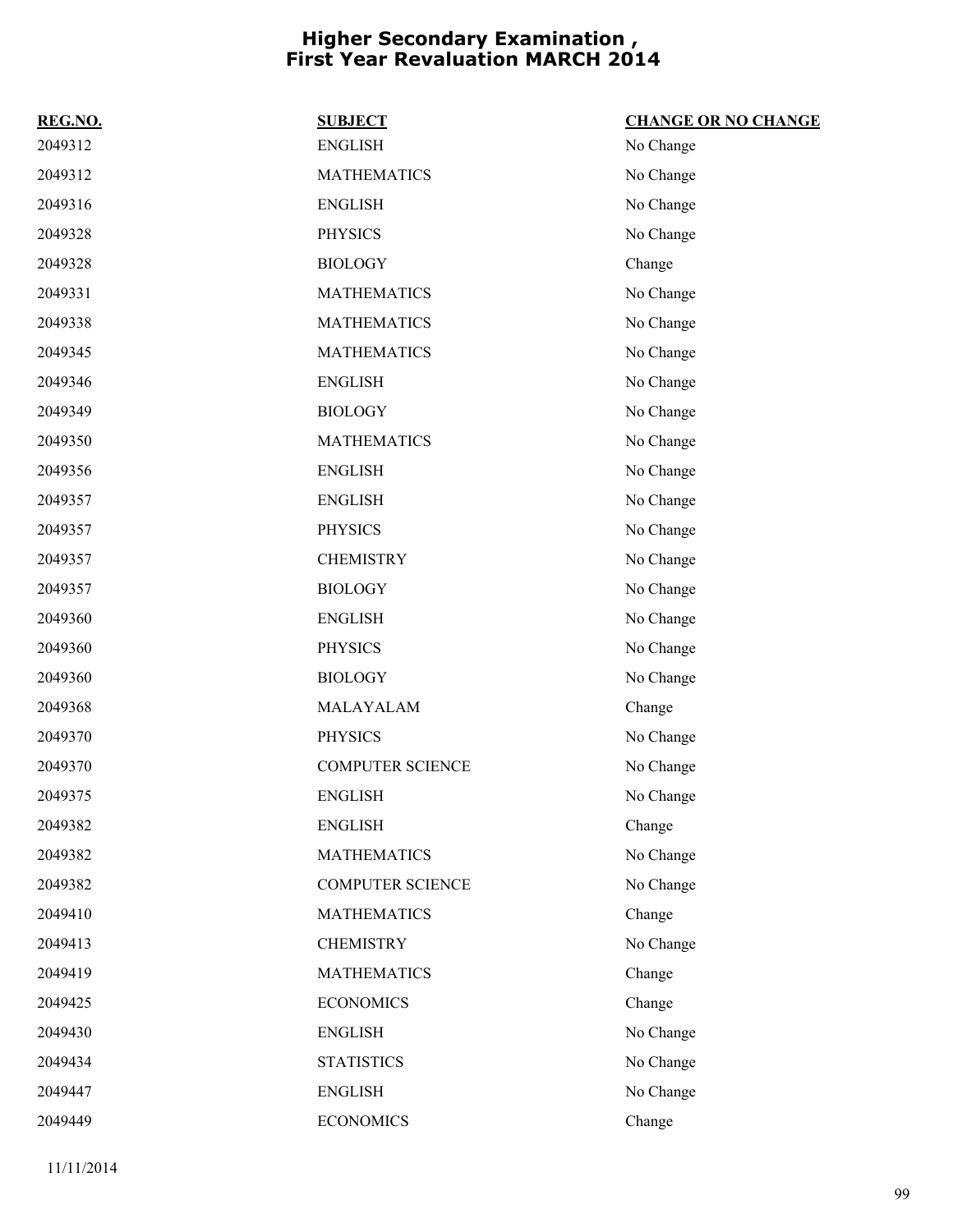| REG.NO. | <b>SUBJECT</b>     | <b>CHANGE OR NO CHANGE</b> |
|---------|--------------------|----------------------------|
| 2049492 | <b>MATHEMATICS</b> | No Change                  |
| 2049501 | <b>ENGLISH</b>     | No Change                  |
| 2049501 | <b>MATHEMATICS</b> | No Change                  |
| 2049504 | <b>ENGLISH</b>     | No Change                  |
| 2049504 | <b>CHEMISTRY</b>   | No Change                  |
| 2049506 | <b>MATHEMATICS</b> | No Change                  |
| 2049511 | <b>ENGLISH</b>     | No Change                  |
| 2049538 | <b>PHYSICS</b>     | No Change                  |
| 2049588 | <b>ENGLISH</b>     | No Change                  |
| 2049671 | <b>ENGLISH</b>     | No Change                  |
| 2049682 | <b>ENGLISH</b>     | Change                     |
| 2049699 | <b>ENGLISH</b>     | No Change                  |
| 2049699 | MALAYALAM          | Change                     |
| 2049708 | <b>PHYSICS</b>     | No Change                  |
| 2049708 | <b>CHEMISTRY</b>   | No Change                  |
| 2049724 | <b>MATHEMATICS</b> | No Change                  |
| 2049734 | <b>MATHEMATICS</b> | No Change                  |
| 2049763 | <b>ENGLISH</b>     | No Change                  |
| 2049763 | <b>HINDI</b>       | Change                     |
| 2049768 | <b>ENGLISH</b>     | Change                     |
| 2049770 | <b>ENGLISH</b>     | Change                     |
| 2049771 | <b>ENGLISH</b>     | No Change                  |
| 2049836 | POLITICAL SCIENCE  | Change                     |
| 2049888 | <b>HINDI</b>       | Change                     |
| 2049898 | <b>MATHEMATICS</b> | No Change                  |
| 2049908 | <b>ENGLISH</b>     | Change                     |
| 2049908 | <b>PHYSICS</b>     | Change                     |
| 2049919 | <b>MATHEMATICS</b> | No Change                  |
| 2049924 | <b>ENGLISH</b>     | No Change                  |
| 2049924 | <b>MATHEMATICS</b> | No Change                  |
| 2049925 | <b>MATHEMATICS</b> | No Change                  |
| 2049927 | <b>ENGLISH</b>     | No Change                  |
| 2049932 | <b>MATHEMATICS</b> | No Change                  |
| 2049939 | MALAYALAM          | Change                     |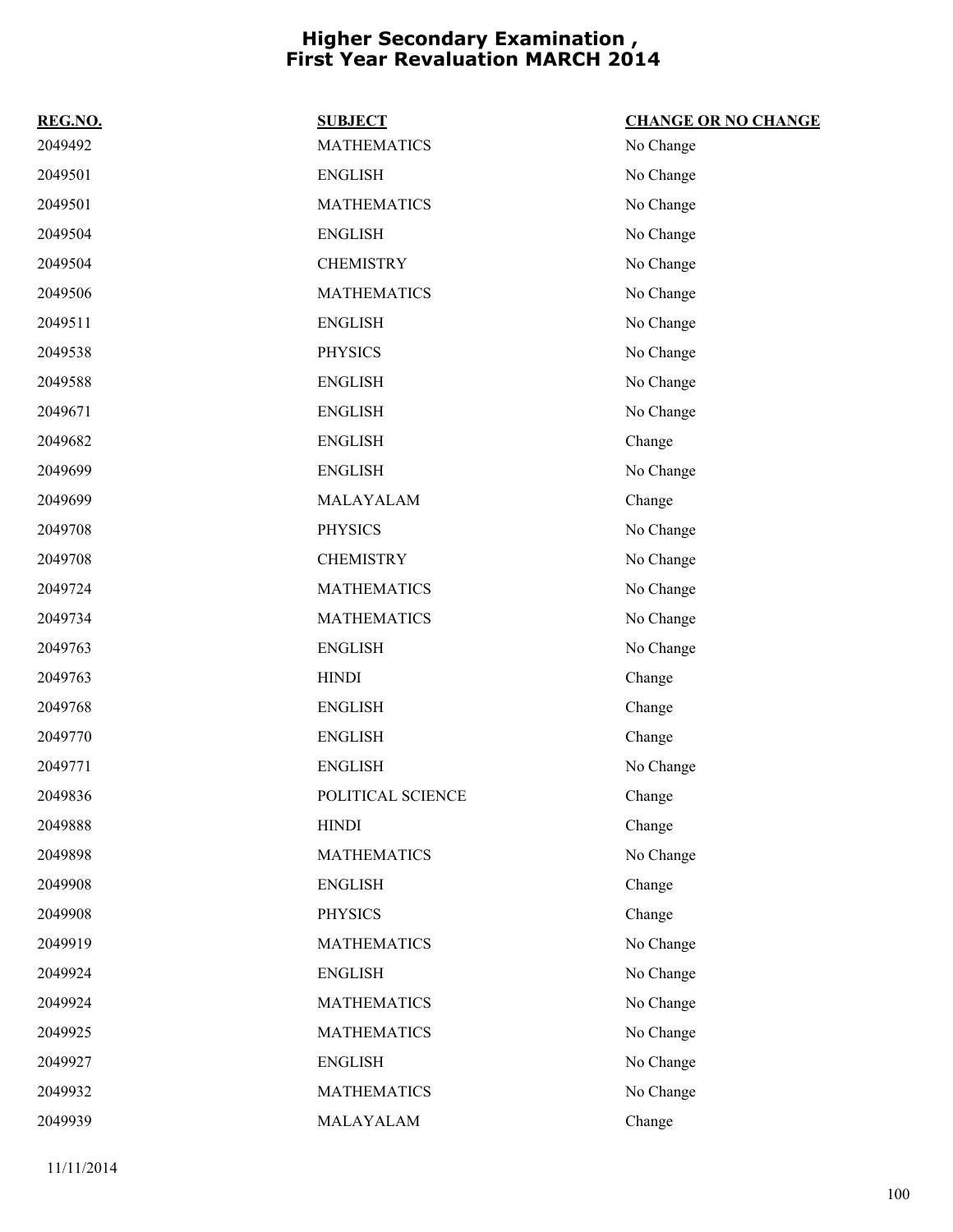| REG.NO. | <b>SUBJECT</b>     | <b>CHANGE OR NO CHANGE</b> |
|---------|--------------------|----------------------------|
| 2049944 | <b>ENGLISH</b>     | No Change                  |
| 2049945 | <b>PHYSICS</b>     | No Change                  |
| 2049954 | <b>PHYSICS</b>     | Change                     |
| 2049954 | <b>MATHEMATICS</b> | No Change                  |
| 2049959 | <b>BIOLOGY</b>     | No Change                  |
| 2049967 | <b>ENGLISH</b>     | No Change                  |
| 2049969 | <b>ENGLISH</b>     | No Change                  |
| 2049969 | <b>MATHEMATICS</b> | No Change                  |
| 2049973 | <b>CHEMISTRY</b>   | No Change                  |
| 2049973 | <b>MATHEMATICS</b> | No Change                  |
| 2049977 | <b>ENGLISH</b>     | No Change                  |
| 2049978 | <b>BIOLOGY</b>     | No Change                  |
| 2049978 | <b>MATHEMATICS</b> | No Change                  |
| 2049979 | <b>ENGLISH</b>     | No Change                  |
| 2049982 | <b>CHEMISTRY</b>   | No Change                  |
| 2049984 | <b>ENGLISH</b>     | Change                     |
| 2049984 | <b>HINDI</b>       | No Change                  |
| 2049989 | <b>PHYSICS</b>     | No Change                  |
| 2050007 | <b>MATHEMATICS</b> | Change                     |
| 2050022 | <b>PHYSICS</b>     | No Change                  |
| 2050023 | <b>MATHEMATICS</b> | No Change                  |
| 2050024 | <b>MATHEMATICS</b> | No Change                  |
| 2050036 | <b>PHYSICS</b>     | Change                     |
| 2050036 | <b>MATHEMATICS</b> | No Change                  |
| 2050038 | <b>CHEMISTRY</b>   | No Change                  |
| 2050157 | <b>ENGLISH</b>     | Change                     |
| 2050182 | MALAYALAM          | Change                     |
| 2050211 | <b>HINDI</b>       | No Change                  |
| 2050304 | <b>ENGLISH</b>     | No Change                  |
| 2050317 | MALAYALAM          | Change                     |
| 2050331 | MALAYALAM          | No Change                  |
| 2050332 | <b>MATHEMATICS</b> | No Change                  |
| 2050334 | <b>ENGLISH</b>     | No Change                  |
| 2050334 | MALAYALAM          | No Change                  |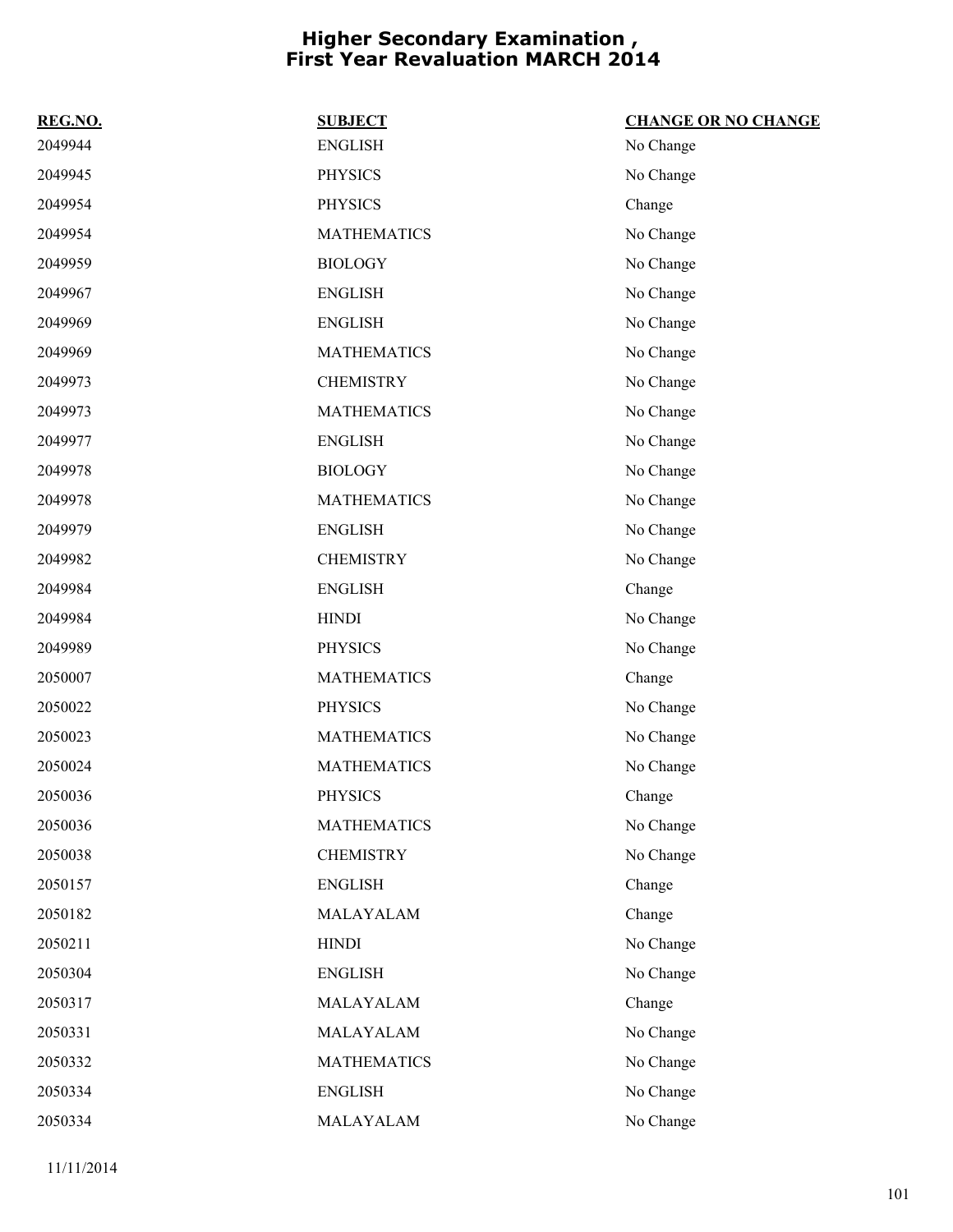| REG.NO. | <b>SUBJECT</b>                                        | <b>CHANGE OR NO CHANGE</b> |
|---------|-------------------------------------------------------|----------------------------|
| 2050334 | <b>PHYSICS</b>                                        | Change                     |
| 2050334 | <b>CHEMISTRY</b>                                      | Change                     |
| 2050336 | <b>PHYSICS</b>                                        | Change                     |
| 2050336 | <b>CHEMISTRY</b>                                      | No Change                  |
| 2050339 | MALAYALAM                                             | Change                     |
| 2050339 | <b>CHEMISTRY</b>                                      | No Change                  |
| 2050339 | <b>MATHEMATICS</b>                                    | No Change                  |
| 2050364 | <b>ENGLISH</b>                                        | No Change                  |
| 2050364 | MALAYALAM                                             | Change                     |
| 2050371 | MALAYALAM                                             | No Change                  |
| 2050371 | <b>MATHEMATICS</b>                                    | No Change                  |
| 2050375 | <b>ENGLISH</b>                                        | No Change                  |
| 2050379 | <b>ENGLISH</b>                                        | No Change                  |
| 2050379 | <b>MATHEMATICS</b>                                    | No Change                  |
| 2050383 | <b>ENGLISH</b>                                        | Change                     |
| 2050383 | <b>MATHEMATICS</b>                                    | No Change                  |
| 2050390 | <b>ENGLISH</b>                                        | Change                     |
| 2050391 | <b>PHYSICS</b>                                        | Change                     |
| 2050405 | <b>ENGLISH</b>                                        | No Change                  |
| 2050421 | MALAYALAM                                             | Change                     |
| 2050436 | <b>ENGLISH</b>                                        | No Change                  |
| 2050436 | <b>MATHEMATICS</b>                                    | No Change                  |
| 2050477 | <b>ARABIC</b>                                         | No Change                  |
| 2050477 | <b>MATHEMATICS</b>                                    | No Change                  |
| 2050480 | <b>ENGLISH</b>                                        | Change                     |
| 2050480 | <b>MATHEMATICS</b>                                    | No Change                  |
| 2050500 | <b>BUSINESS STUDIES WITH</b><br>FUNCTIONAL MANAGEMENT | Change                     |
| 2050648 | <b>ENGLISH</b>                                        | Change                     |
| 2050648 | <b>CHEMISTRY</b>                                      | No Change                  |
| 2050651 | <b>ENGLISH</b>                                        | No Change                  |
| 2050652 | <b>ENGLISH</b>                                        | Change                     |
| 2050652 | <b>PHYSICS</b>                                        | Change                     |
| 2050652 | <b>BIOLOGY</b>                                        | No Change                  |
| 2050652 | <b>MATHEMATICS</b>                                    | No Change                  |
|         |                                                       |                            |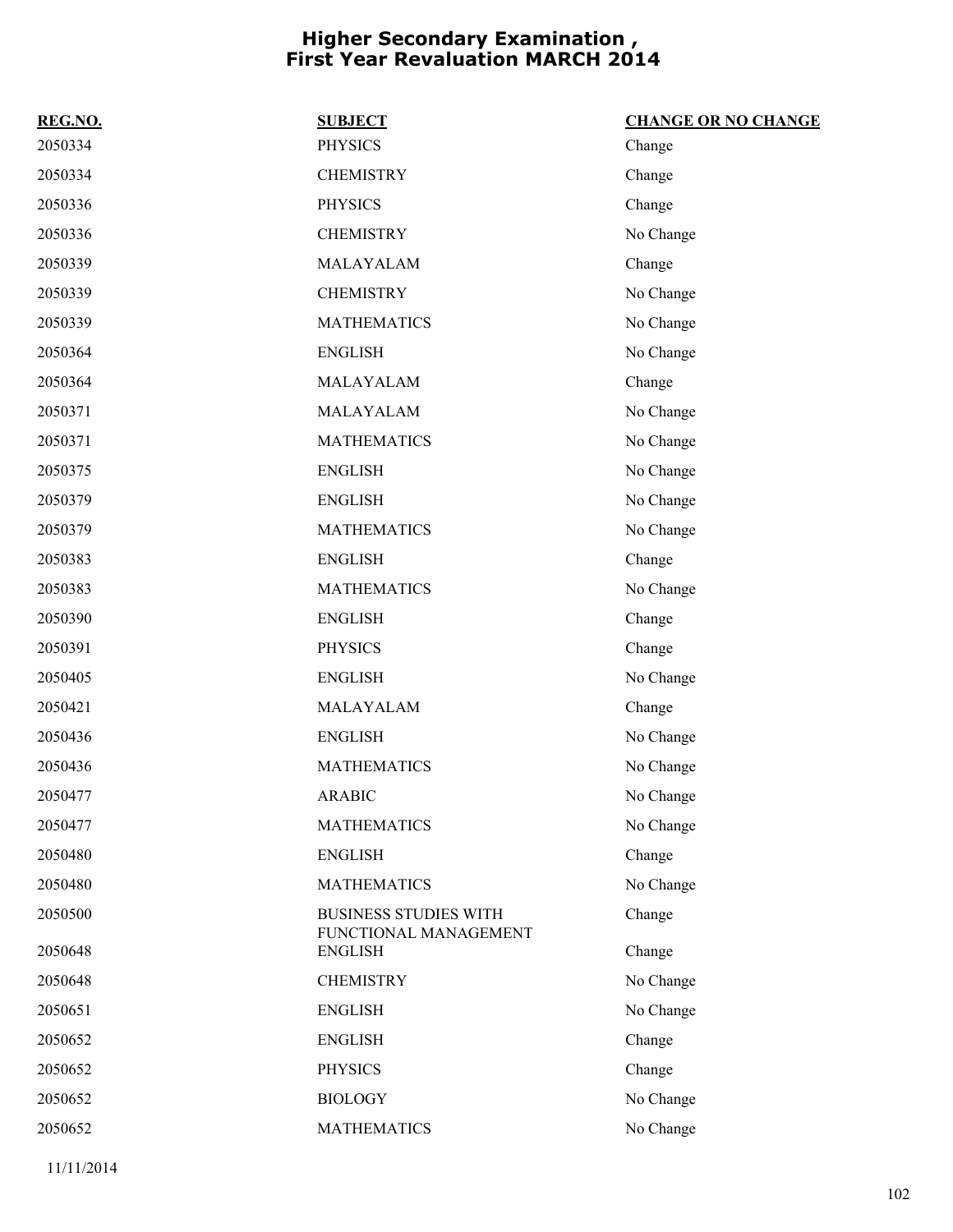| REG.NO. | <b>SUBJECT</b>     | <b>CHANGE OR NO CHANGE</b> |
|---------|--------------------|----------------------------|
| 2050664 | <b>MATHEMATICS</b> | No Change                  |
| 2050673 | <b>ENGLISH</b>     | No Change                  |
| 2050673 | <b>MATHEMATICS</b> | No Change                  |
| 2050677 | <b>CHEMISTRY</b>   | No Change                  |
| 2050681 | <b>MATHEMATICS</b> | No Change                  |
| 2050690 | <b>ENGLISH</b>     | No Change                  |
| 2050690 | <b>MATHEMATICS</b> | No Change                  |
| 2050695 | <b>BIOLOGY</b>     | No Change                  |
| 2050695 | <b>MATHEMATICS</b> | No Change                  |
| 2050707 | <b>ENGLISH</b>     | No Change                  |
| 2050709 | <b>BIOLOGY</b>     | No Change                  |
| 2050709 | <b>MATHEMATICS</b> | No Change                  |
| 2050710 | <b>BIOLOGY</b>     | Change                     |
| 2050712 | <b>BIOLOGY</b>     | No Change                  |
| 2050714 | <b>ENGLISH</b>     | Change                     |
| 2050716 | <b>ENGLISH</b>     | No Change                  |
| 2050718 | <b>ENGLISH</b>     | Change                     |
| 2050718 | <b>MATHEMATICS</b> | No Change                  |
| 2050721 | <b>ENGLISH</b>     | No Change                  |
| 2050722 | <b>MATHEMATICS</b> | No Change                  |
| 2050725 | <b>ENGLISH</b>     | No Change                  |
| 2050726 | <b>CHEMISTRY</b>   | No Change                  |
| 2050733 | <b>BIOLOGY</b>     | No Change                  |
| 2050736 | <b>CHEMISTRY</b>   | No Change                  |
| 2050845 | <b>MATHEMATICS</b> | No Change                  |
| 2050848 | <b>ENGLISH</b>     | No Change                  |
| 2050848 | <b>CHEMISTRY</b>   | No Change                  |
| 2050849 | <b>CHEMISTRY</b>   | No Change                  |
| 2050861 | <b>ENGLISH</b>     | No Change                  |
| 2050864 | <b>MATHEMATICS</b> | No Change                  |
| 2050869 | <b>ENGLISH</b>     | Change                     |
| 2050873 | <b>MATHEMATICS</b> | No Change                  |
| 2050883 | <b>BIOLOGY</b>     | No Change                  |
| 2050889 | MALAYALAM          | Change                     |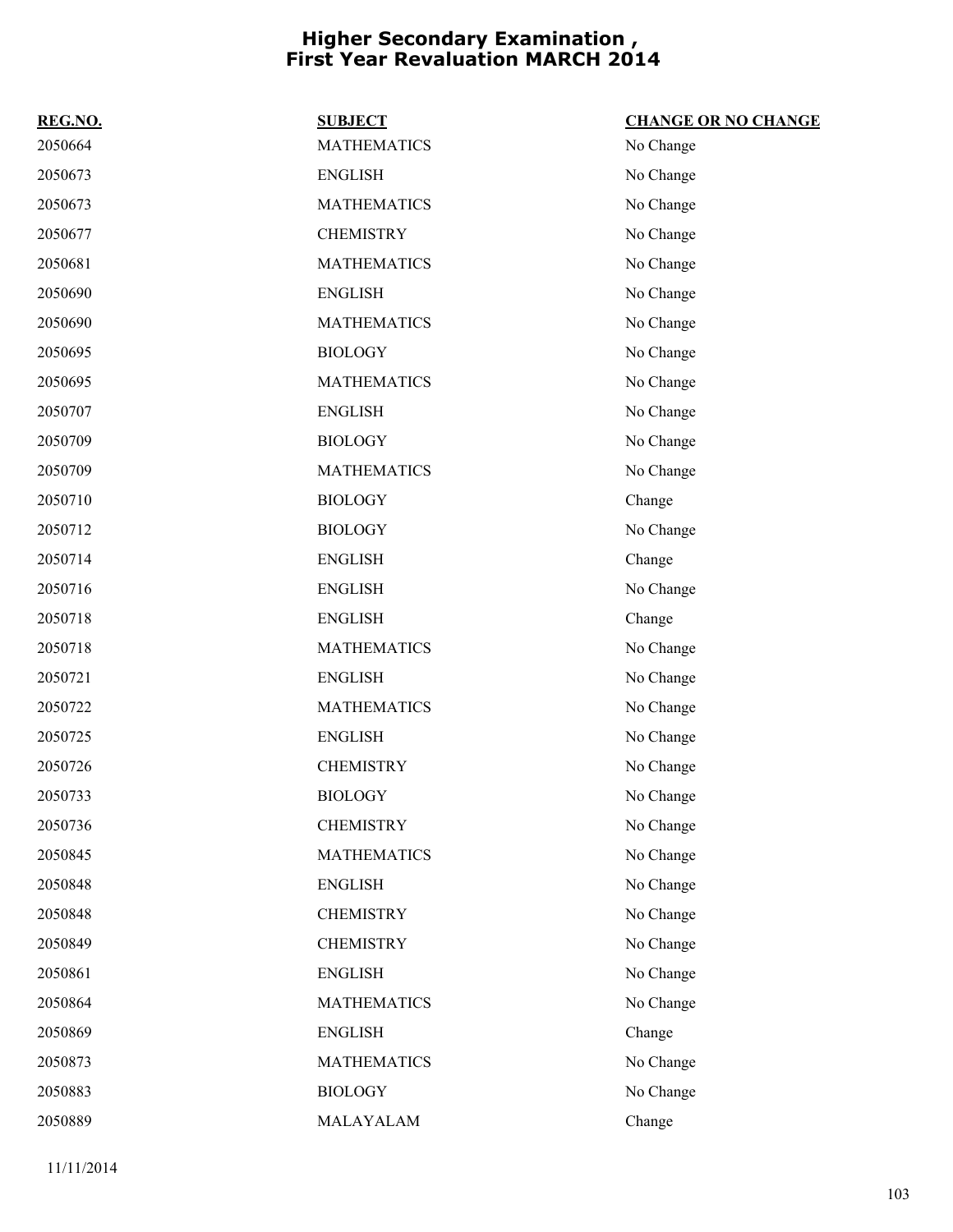| REG.NO. | <b>SUBJECT</b>     | <b>CHANGE OR NO CHANGE</b> |
|---------|--------------------|----------------------------|
| 2050890 | <b>PHYSICS</b>     | No Change                  |
| 2050897 | <b>CHEMISTRY</b>   | No Change                  |
| 2050897 | <b>BIOLOGY</b>     | No Change                  |
| 2050898 | <b>BIOLOGY</b>     | Change                     |
| 2050899 | <b>BIOLOGY</b>     | No Change                  |
| 2050904 | <b>ENGLISH</b>     | Change                     |
| 2050904 | <b>PHYSICS</b>     | No Change                  |
| 2050904 | <b>BIOLOGY</b>     | No Change                  |
| 2050908 | <b>ENGLISH</b>     | No Change                  |
| 2050910 | <b>BIOLOGY</b>     | No Change                  |
| 2050914 | <b>MATHEMATICS</b> | No Change                  |
| 2050922 | <b>ENGLISH</b>     | No Change                  |
| 2050922 | <b>PHYSICS</b>     | No Change                  |
| 2050924 | <b>PHYSICS</b>     | No Change                  |
| 2050933 | <b>ENGLISH</b>     | No Change                  |
| 2050933 | <b>PHYSICS</b>     | No Change                  |
| 2050938 | <b>ENGLISH</b>     | No Change                  |
| 2050939 | <b>ENGLISH</b>     | No Change                  |
| 2050939 | <b>MATHEMATICS</b> | No Change                  |
| 2050941 | <b>ENGLISH</b>     | No Change                  |
| 2050941 | <b>MATHEMATICS</b> | No Change                  |
| 2050952 | <b>CHEMISTRY</b>   | No Change                  |
| 2050960 | <b>PHYSICS</b>     | Change                     |
| 2050963 | <b>CHEMISTRY</b>   | No Change                  |
| 2050969 | <b>MATHEMATICS</b> | No Change                  |
| 2050982 | <b>MATHEMATICS</b> | No Change                  |
| 2051003 | <b>ENGLISH</b>     | Change                     |
| 2051008 | <b>ENGLISH</b>     | No Change                  |
| 2051008 | MALAYALAM          | Change                     |
| 2051022 | <b>ENGLISH</b>     | No Change                  |
| 2051048 | <b>ENGLISH</b>     | Change                     |
| 2051061 | <b>ENGLISH</b>     | No Change                  |
| 2051068 | <b>ENGLISH</b>     | No Change                  |
| 2051071 | <b>ENGLISH</b>     | Change                     |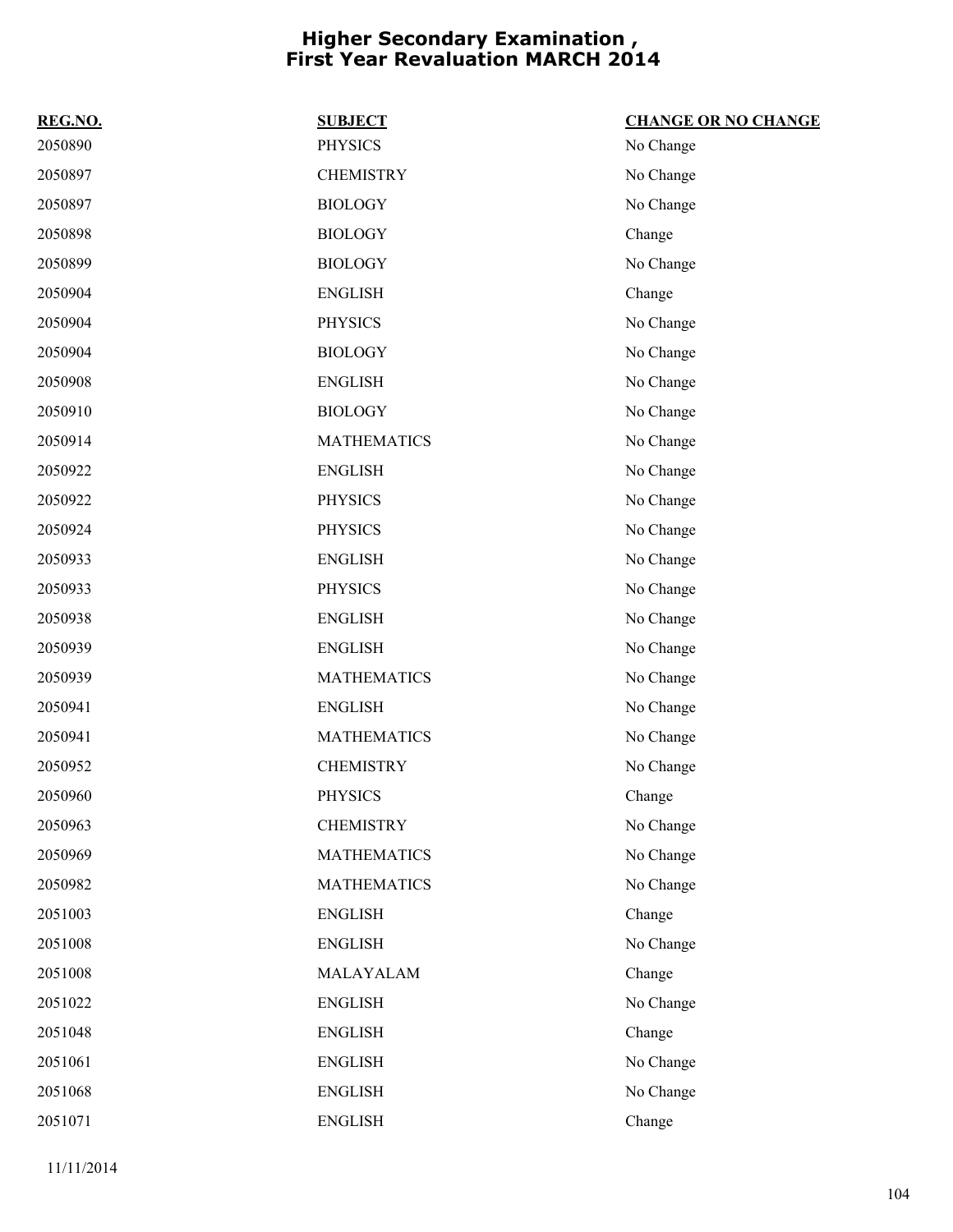| REG.NO. | <b>SUBJECT</b>                                        | <b>CHANGE OR NO CHANGE</b> |
|---------|-------------------------------------------------------|----------------------------|
| 2051071 | <b>CHEMISTRY</b>                                      | No Change                  |
| 2051071 | <b>MATHEMATICS</b>                                    | No Change                  |
| 2051074 | <b>CHEMISTRY</b>                                      | No Change                  |
| 2051148 | MALAYALAM                                             | Change                     |
| 2051169 | <b>BUSINESS STUDIES WITH</b><br>FUNCTIONAL MANAGEMENT | Change                     |
| 2051172 | <b>COMPUTER APPLICATION</b>                           | Change                     |
| 2051176 | ACCOUNTANCY WITH<br><b>COMPUTER ACCOUNTING</b>        | No Change                  |
| 2051194 | <b>COMPUTER APPLICATION</b>                           | No Change                  |
| 2051197 | <b>ENGLISH</b>                                        | No Change                  |
| 2051268 | <b>ENGLISH</b>                                        | Change                     |
| 2051282 | <b>ENGLISH</b>                                        | No Change                  |
| 2051288 | <b>ENGLISH</b>                                        | Change                     |
| 2051356 | <b>BIOLOGY</b>                                        | No Change                  |
| 2051368 | <b>ENGLISH</b>                                        | No Change                  |
| 2051371 | <b>ENGLISH</b>                                        | Change                     |
| 2051561 | <b>ENGLISH</b>                                        | No Change                  |
| 2051579 | <b>ECONOMICS</b>                                      | No Change                  |
| 2051579 | <b>ACCOUNTANCY WITH</b><br><b>COMPUTER ACCOUNTING</b> | No Change                  |
| 2051603 | <b>MATHEMATICS</b>                                    | No Change                  |
| 2051608 | <b>MATHEMATICS</b>                                    | No Change                  |
| 2051636 | <b>ENGLISH</b>                                        | Change                     |
| 2051637 | MALAYALAM                                             | Change                     |
| 2051653 | <b>ENGLISH</b>                                        | No Change                  |
| 2051653 | <b>MATHEMATICS</b>                                    | No Change                  |
| 2051684 | <b>PHYSICS</b>                                        | Change                     |
| 2051690 | <b>PHYSICS</b>                                        | Change                     |
| 2051690 | <b>MATHEMATICS</b>                                    | No Change                  |
| 2051692 | <b>ENGLISH</b>                                        | No Change                  |
| 2051708 | <b>PHYSICS</b>                                        | No Change                  |
| 2051709 | <b>ENGLISH</b>                                        | No Change                  |
| 2051709 | <b>PHYSICS</b>                                        | No Change                  |
| 2051714 | <b>ENGLISH</b>                                        | No Change                  |
| 2051714 | <b>MATHEMATICS</b>                                    | No Change                  |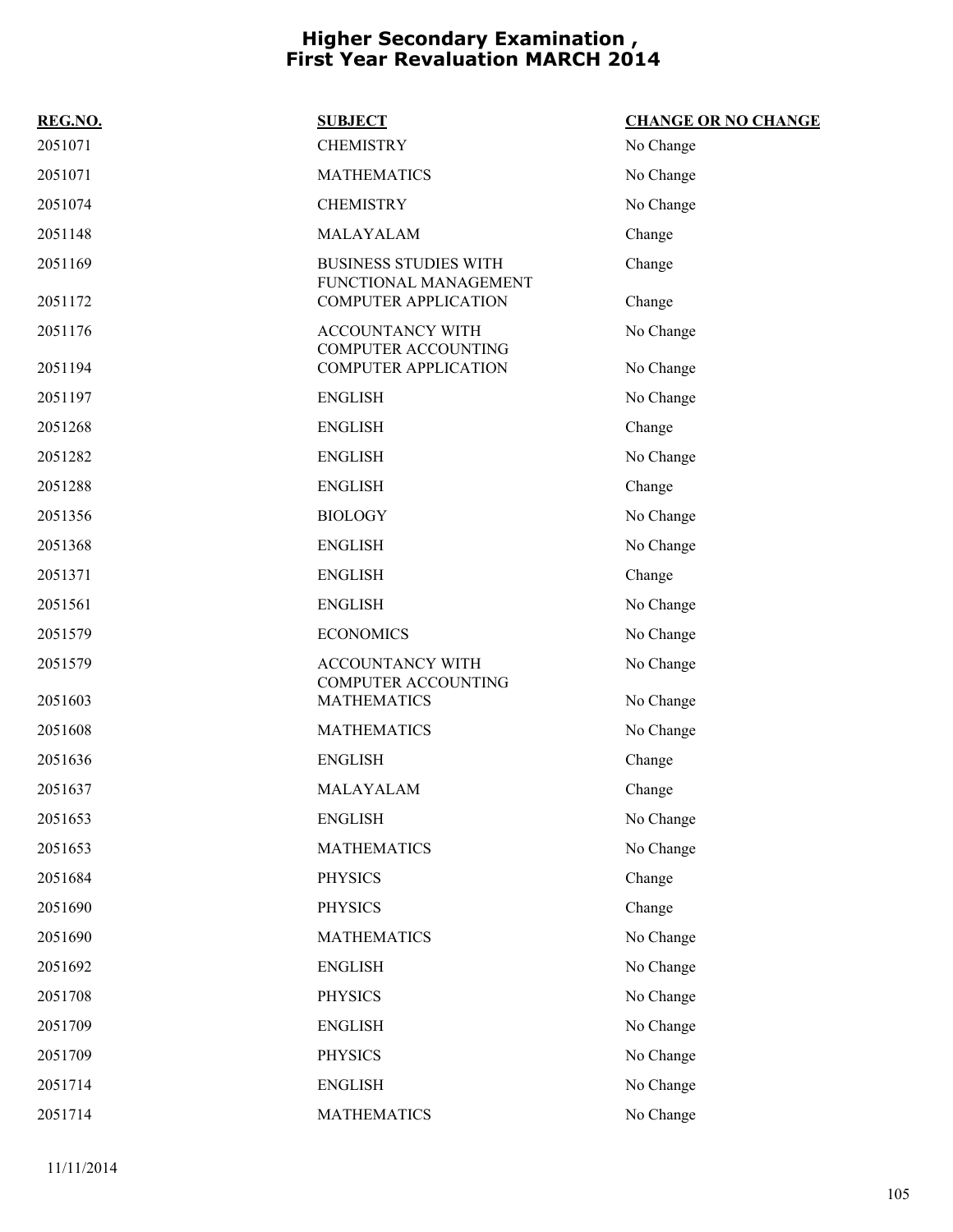| REG.NO. | <b>SUBJECT</b>          | <b>CHANGE OR NO CHANGE</b> |
|---------|-------------------------|----------------------------|
| 2051717 | <b>MATHEMATICS</b>      | No Change                  |
| 2051720 | <b>ENGLISH</b>          | No Change                  |
| 2051720 | <b>MATHEMATICS</b>      | No Change                  |
| 2051777 | <b>ENGLISH</b>          | No Change                  |
| 2051782 | <b>ENGLISH</b>          | No Change                  |
| 2051786 | <b>CHEMISTRY</b>        | Change                     |
| 2051786 | <b>MATHEMATICS</b>      | No Change                  |
| 2051790 | <b>MATHEMATICS</b>      | Change                     |
| 2051794 | <b>MATHEMATICS</b>      | No Change                  |
| 2051804 | <b>ENGLISH</b>          | No Change                  |
| 2051804 | <b>PHYSICS</b>          | No Change                  |
| 2051817 | <b>MATHEMATICS</b>      | No Change                  |
| 2051823 | <b>COMPUTER SCIENCE</b> | No Change                  |
| 2051826 | MALAYALAM               | Change                     |
| 2051865 | <b>PHYSICS</b>          | No Change                  |
| 2051978 | <b>PHYSICS</b>          | No Change                  |
| 2051981 | <b>CHEMISTRY</b>        | Change                     |
| 2051982 | <b>PHYSICS</b>          | No Change                  |
| 2052005 | <b>BIOLOGY</b>          | No Change                  |
| 2052026 | <b>ENGLISH</b>          | No Change                  |
| 2052028 | <b>ENGLISH</b>          | No Change                  |
| 2052030 | <b>MATHEMATICS</b>      | No Change                  |
| 2052033 | <b>ENGLISH</b>          | No Change                  |
| 2052049 | <b>ENGLISH</b>          | No Change                  |
| 2052049 | <b>MATHEMATICS</b>      | No Change                  |
| 2052056 | <b>ENGLISH</b>          | No Change                  |
| 2052058 | <b>CHEMISTRY</b>        | Change                     |
| 2052059 | <b>ENGLISH</b>          | Change                     |
| 2052062 | <b>PHYSICS</b>          | No Change                  |
| 2052063 | <b>PHYSICS</b>          | Change                     |
| 2052065 | <b>MATHEMATICS</b>      | No Change                  |
| 2052067 | <b>ENGLISH</b>          | No Change                  |
| 2052069 | <b>ENGLISH</b>          | No Change                  |
| 2052109 | <b>MATHEMATICS</b>      | No Change                  |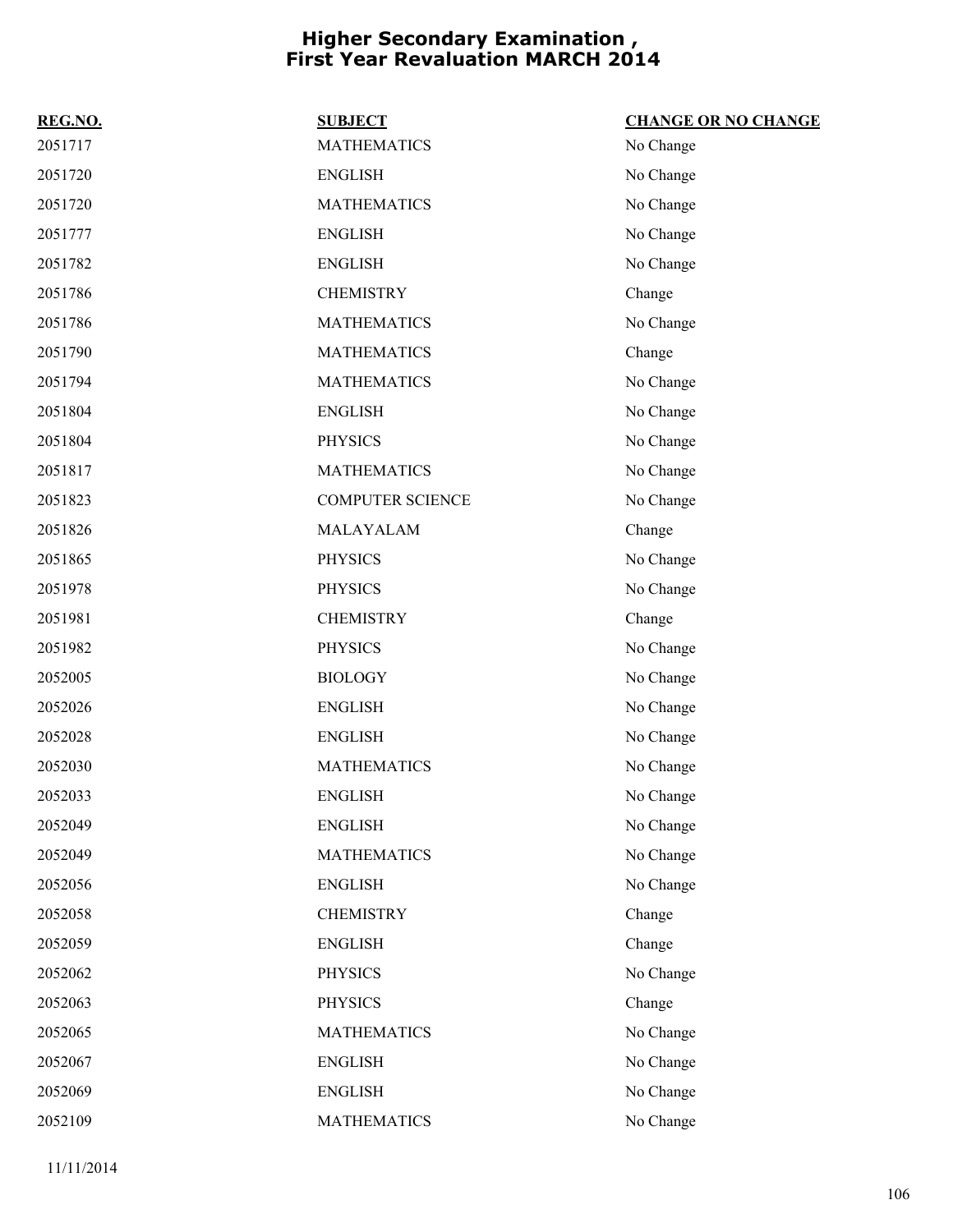| REG.NO. | <b>SUBJECT</b>     | <b>CHANGE OR NO CHANGE</b> |
|---------|--------------------|----------------------------|
| 2052110 | <b>ENGLISH</b>     | No Change                  |
| 2052110 | <b>MATHEMATICS</b> | No Change                  |
| 2052121 | <b>MATHEMATICS</b> | No Change                  |
| 2052168 | <b>SOCIAL WORK</b> | No Change                  |
| 2052178 | <b>ENGLISH</b>     | Change                     |
| 2052294 | <b>ENGLISH</b>     | No Change                  |
| 2052297 | <b>PHYSICS</b>     | No Change                  |
| 2052304 | <b>MATHEMATICS</b> | No Change                  |
| 2052308 | <b>ENGLISH</b>     | Change                     |
| 2052311 | <b>CHEMISTRY</b>   | No Change                  |
| 2052317 | <b>ENGLISH</b>     | No Change                  |
| 2052331 | <b>ENGLISH</b>     | Change                     |
| 2052335 | <b>ENGLISH</b>     | No Change                  |
| 2052337 | <b>ENGLISH</b>     | No Change                  |
| 2052337 | <b>CHEMISTRY</b>   | No Change                  |
| 2052337 | <b>MATHEMATICS</b> | No Change                  |
| 2052343 | <b>ENGLISH</b>     | No Change                  |
| 2052346 | <b>ENGLISH</b>     | No Change                  |
| 2052346 | <b>PHYSICS</b>     | No Change                  |
| 2052346 | <b>CHEMISTRY</b>   | No Change                  |
| 2052346 | <b>BIOLOGY</b>     | No Change                  |
| 2052352 | <b>ENGLISH</b>     | No Change                  |
| 2052352 | <b>PHYSICS</b>     | No Change                  |
| 2052352 | <b>CHEMISTRY</b>   | Change                     |
| 2052352 | <b>BIOLOGY</b>     | No Change                  |
| 2052352 | <b>MATHEMATICS</b> | No Change                  |
| 2052359 | <b>ENGLISH</b>     | Change                     |
| 2052360 | <b>ENGLISH</b>     | Change                     |
| 2052367 | <b>ENGLISH</b>     | Change                     |
| 2052367 | <b>MATHEMATICS</b> | No Change                  |
| 2052370 | <b>ENGLISH</b>     | No Change                  |
| 2052372 | <b>ENGLISH</b>     | No Change                  |
| 2052375 | <b>PHYSICS</b>     | No Change                  |
| 2052377 | <b>ENGLISH</b>     | No Change                  |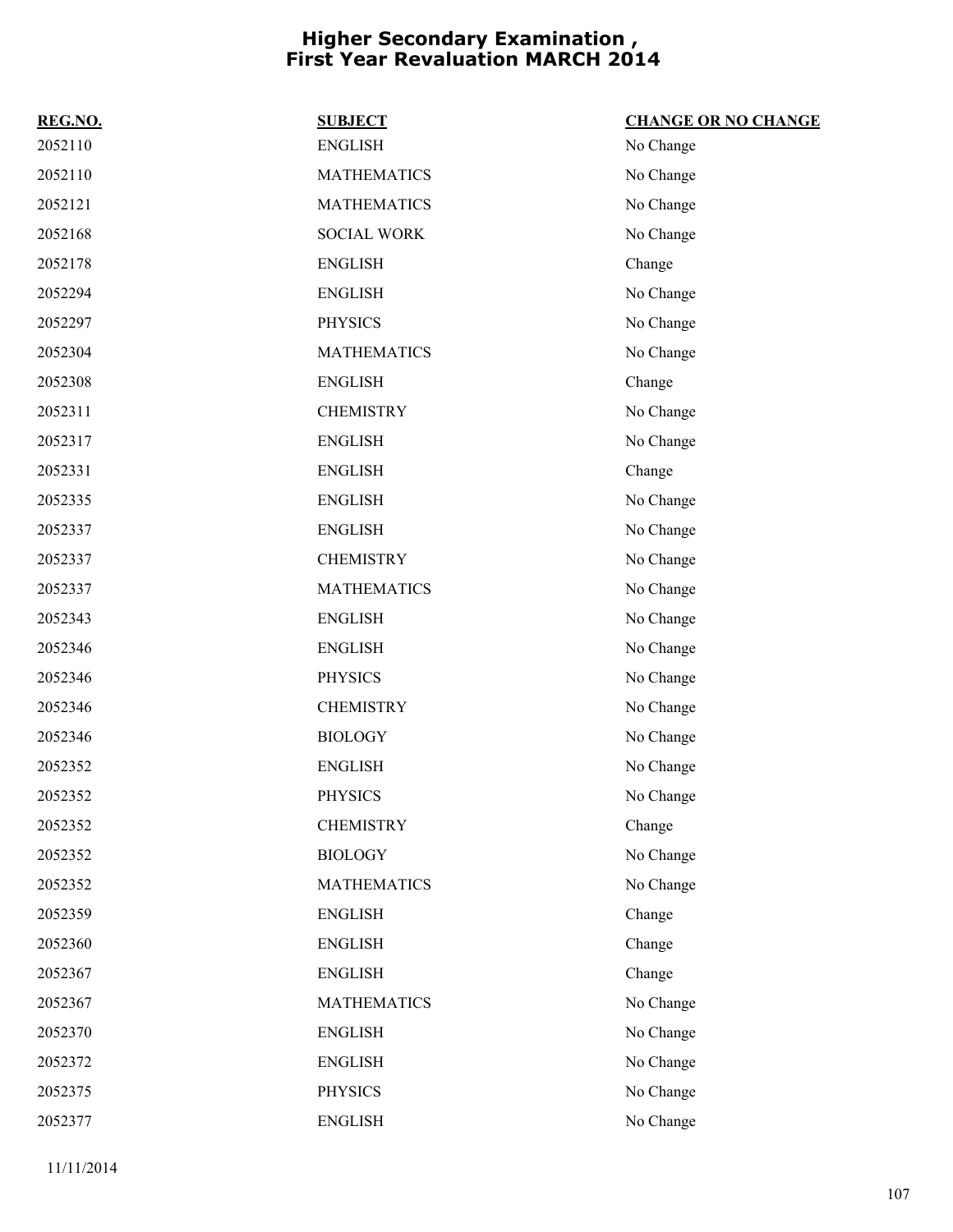| REG.NO. | <b>SUBJECT</b>                          | <b>CHANGE OR NO CHANGE</b> |
|---------|-----------------------------------------|----------------------------|
| 2052377 | <b>MATHEMATICS</b>                      | No Change                  |
| 2052378 | <b>ENGLISH</b>                          | No Change                  |
| 2052379 | <b>MATHEMATICS</b>                      | No Change                  |
| 2052385 | <b>MATHEMATICS</b>                      | No Change                  |
| 2052388 | <b>ENGLISH</b>                          | No Change                  |
| 2052388 | <b>MATHEMATICS</b>                      | No Change                  |
| 2052391 | <b>MATHEMATICS</b>                      | No Change                  |
| 2052395 | <b>ENGLISH</b>                          | No Change                  |
| 2052401 | <b>ENGLISH</b>                          | No Change                  |
| 2052402 | <b>ENGLISH</b>                          | No Change                  |
| 2052403 | <b>ENGLISH</b>                          | No Change                  |
| 2052406 | <b>ENGLISH</b>                          | No Change                  |
| 2052406 | <b>CHEMISTRY</b>                        | No Change                  |
| 2052423 | <b>PHYSICS</b>                          | No Change                  |
| 2052429 | MALAYALAM                               | Change                     |
| 2052451 | MALAYALAM                               | Change                     |
| 2052455 | <b>PHYSICS</b>                          | No Change                  |
| 2052459 | MALAYALAM                               | Change                     |
| 2052464 | <b>CHEMISTRY</b>                        | Change                     |
| 2052470 | <b>ENGLISH</b>                          | Change                     |
| 2052480 | <b>CHEMISTRY</b>                        | Change                     |
| 2052518 | <b>CHEMISTRY</b>                        | Change                     |
| 2052524 | <b>ENGLISH</b>                          | No Change                  |
| 2052529 | <b>ENGLISH</b>                          | No Change                  |
| 2052529 | MALAYALAM                               | Change                     |
| 2052553 | <b>ENGLISH</b>                          | No Change                  |
| 2052553 | MALAYALAM                               | No Change                  |
| 2052591 | <b>ENGLISH</b>                          | No Change                  |
| 2052651 | MALAYALAM                               | Change                     |
| 2052651 | <b>ECONOMICS</b>                        | No Change                  |
| 2052651 | ACCOUNTANCY WITH<br>COMPUTER ACCOUNTING | No Change                  |
| 2052687 | MALAYALAM                               | Change                     |
| 2052705 | <b>COMPUTER APPLICATION</b>             | No Change                  |
| 2052714 | <b>CHEMISTRY</b>                        | Change                     |
|         |                                         |                            |

11/11/2014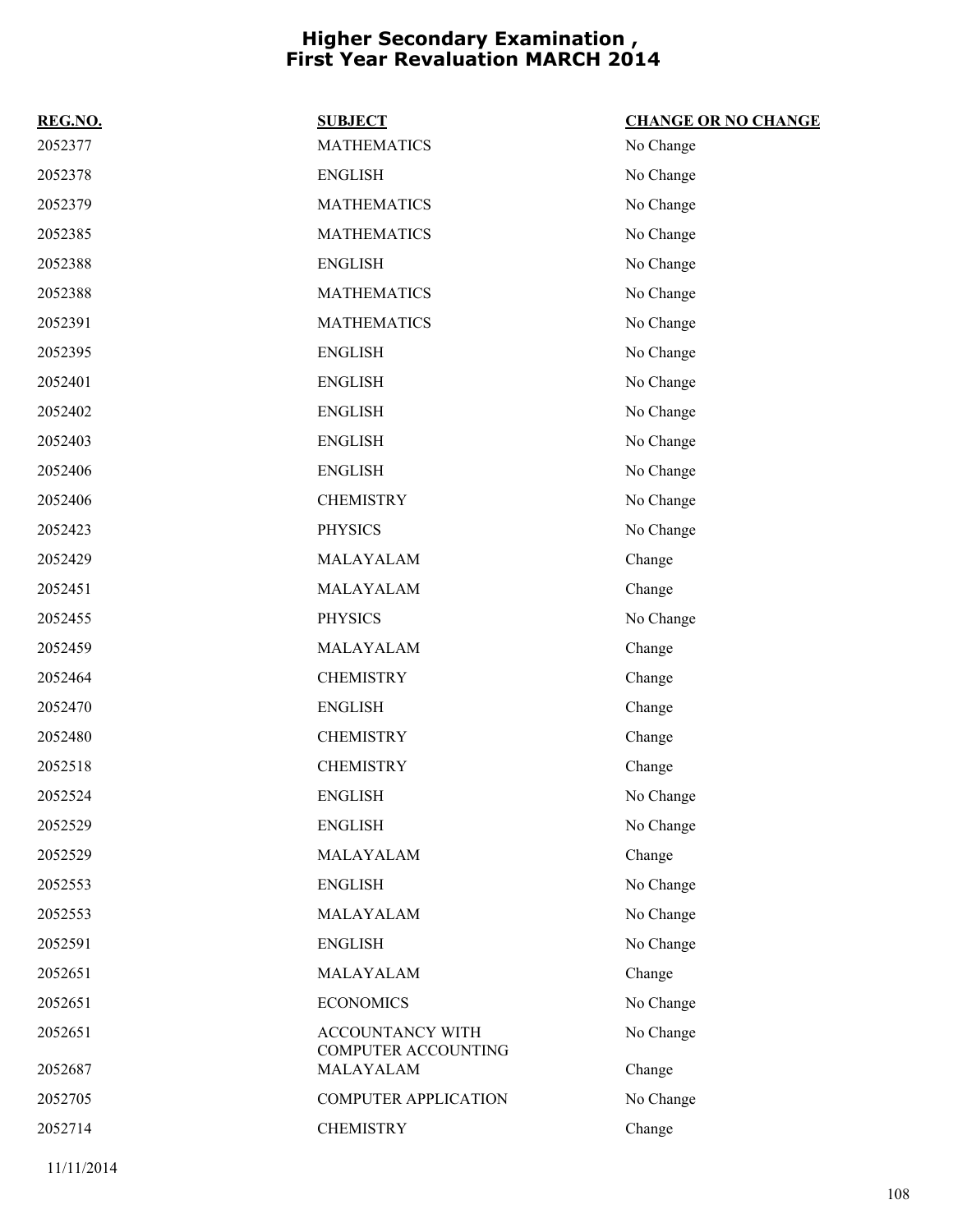| REG.NO. | <b>SUBJECT</b>     | <b>CHANGE OR NO CHANGE</b> |
|---------|--------------------|----------------------------|
| 2052719 | <b>BIOLOGY</b>     | No Change                  |
| 2052720 | <b>MATHEMATICS</b> | No Change                  |
| 2052728 | <b>PHYSICS</b>     | No Change                  |
| 2052728 | <b>BIOLOGY</b>     | No Change                  |
| 2052735 | <b>ENGLISH</b>     | No Change                  |
| 2052735 | MALAYALAM          | Change                     |
| 2052760 | <b>ENGLISH</b>     | Change                     |
| 2052771 | <b>ENGLISH</b>     | Change                     |
| 2052777 | <b>ENGLISH</b>     | Change                     |
| 2052786 | <b>ENGLISH</b>     | No Change                  |
| 2052795 | <b>HINDI</b>       | Change                     |
| 2052795 | <b>MATHEMATICS</b> | No Change                  |
| 2052796 | <b>ENGLISH</b>     | No Change                  |
| 2052799 | <b>BIOLOGY</b>     | No Change                  |
| 2052799 | <b>MATHEMATICS</b> | No Change                  |
| 2052809 | <b>MATHEMATICS</b> | Change                     |
| 2052810 | <b>MATHEMATICS</b> | No Change                  |
| 2052830 | <b>ENGLISH</b>     | No Change                  |
| 2052834 | <b>ENGLISH</b>     | No Change                  |
| 2052854 | <b>ENGLISH</b>     | No Change                  |
| 2052867 | <b>HINDI</b>       | No Change                  |
| 2052872 | <b>ENGLISH</b>     | No Change                  |
| 2052876 | <b>MATHEMATICS</b> | Change                     |
| 2052878 | <b>ENGLISH</b>     | Change                     |
| 2052897 | <b>ENGLISH</b>     | No Change                  |
| 2052907 | MALAYALAM          | Change                     |
| 2052910 | <b>ENGLISH</b>     | No Change                  |
| 2052931 | <b>ENGLISH</b>     | No Change                  |
| 2052941 | <b>ENGLISH</b>     | No Change                  |
| 2053006 | <b>ENGLISH</b>     | Change                     |
| 2053064 | <b>ENGLISH</b>     | Change                     |
| 2053064 | <b>MATHEMATICS</b> | No Change                  |
| 2053068 | <b>MATHEMATICS</b> | No Change                  |
| 2053114 | <b>ENGLISH</b>     | No Change                  |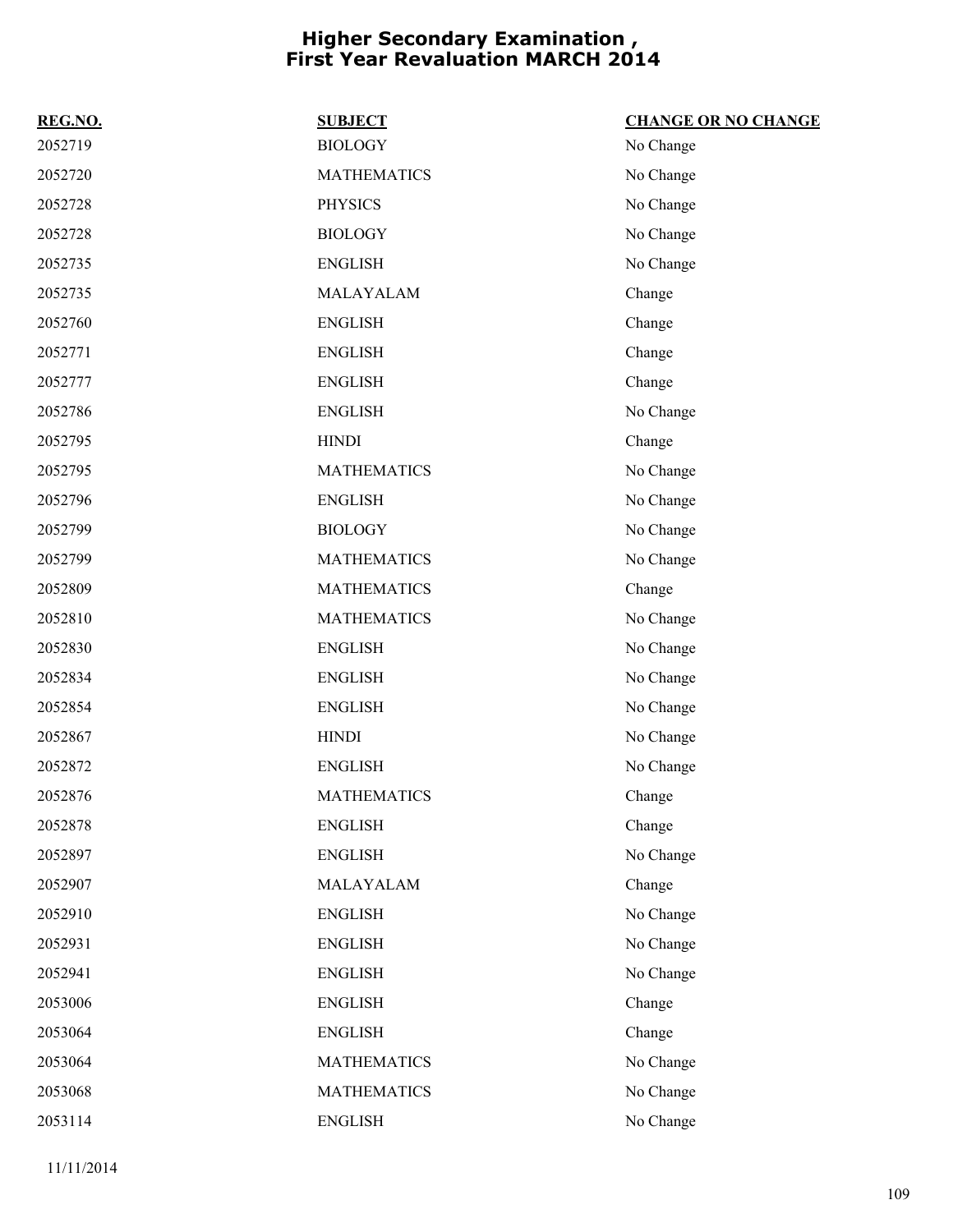| REG.NO. | <b>SUBJECT</b>     | <b>CHANGE OR NO CHANGE</b> |
|---------|--------------------|----------------------------|
| 2053116 | <b>ENGLISH</b>     | No Change                  |
| 2053154 | <b>ENGLISH</b>     | No Change                  |
| 2053154 | <b>MATHEMATICS</b> | No Change                  |
| 2053175 | <b>MATHEMATICS</b> | No Change                  |
| 2053188 | <b>MATHEMATICS</b> | Change                     |
| 2053231 | <b>CHEMISTRY</b>   | No Change                  |
| 2053247 | <b>MATHEMATICS</b> | No Change                  |
| 2053516 | <b>ENGLISH</b>     | Change                     |
| 2053523 | <b>ENGLISH</b>     | No Change                  |
| 2053523 | MALAYALAM          | Change                     |
| 2053523 | <b>PHYSICS</b>     | Change                     |
| 2053523 | <b>BIOLOGY</b>     | No Change                  |
| 2053523 | <b>MATHEMATICS</b> | No Change                  |
| 2053524 | <b>ENGLISH</b>     | No Change                  |
| 2053541 | <b>ENGLISH</b>     | Change                     |
| 2053548 | MALAYALAM          | Change                     |
| 2053568 | <b>ENGLISH</b>     | No Change                  |
| 2053595 | <b>ENGLISH</b>     | No Change                  |
| 2053611 | <b>ENGLISH</b>     | No Change                  |
| 2053613 | <b>ENGLISH</b>     | No Change                  |
| 2053668 | <b>ENGLISH</b>     | No Change                  |
| 2053678 | <b>ENGLISH</b>     | No Change                  |
| 2053678 | MALAYALAM          | No Change                  |
| 2053897 | <b>ENGLISH</b>     | No Change                  |
| 2053899 | <b>CHEMISTRY</b>   | No Change                  |
| 2053900 | <b>ENGLISH</b>     | No Change                  |
| 2053910 | <b>ENGLISH</b>     | Change                     |
| 2053921 | <b>ENGLISH</b>     | No Change                  |
| 2053922 | <b>ENGLISH</b>     | No Change                  |
| 2053925 | <b>CHEMISTRY</b>   | Change                     |
| 2053933 | <b>MATHEMATICS</b> | No Change                  |
| 2053951 | <b>ENGLISH</b>     | Change                     |
| 2053951 | <b>MATHEMATICS</b> | No Change                  |
| 2053953 | <b>ENGLISH</b>     | No Change                  |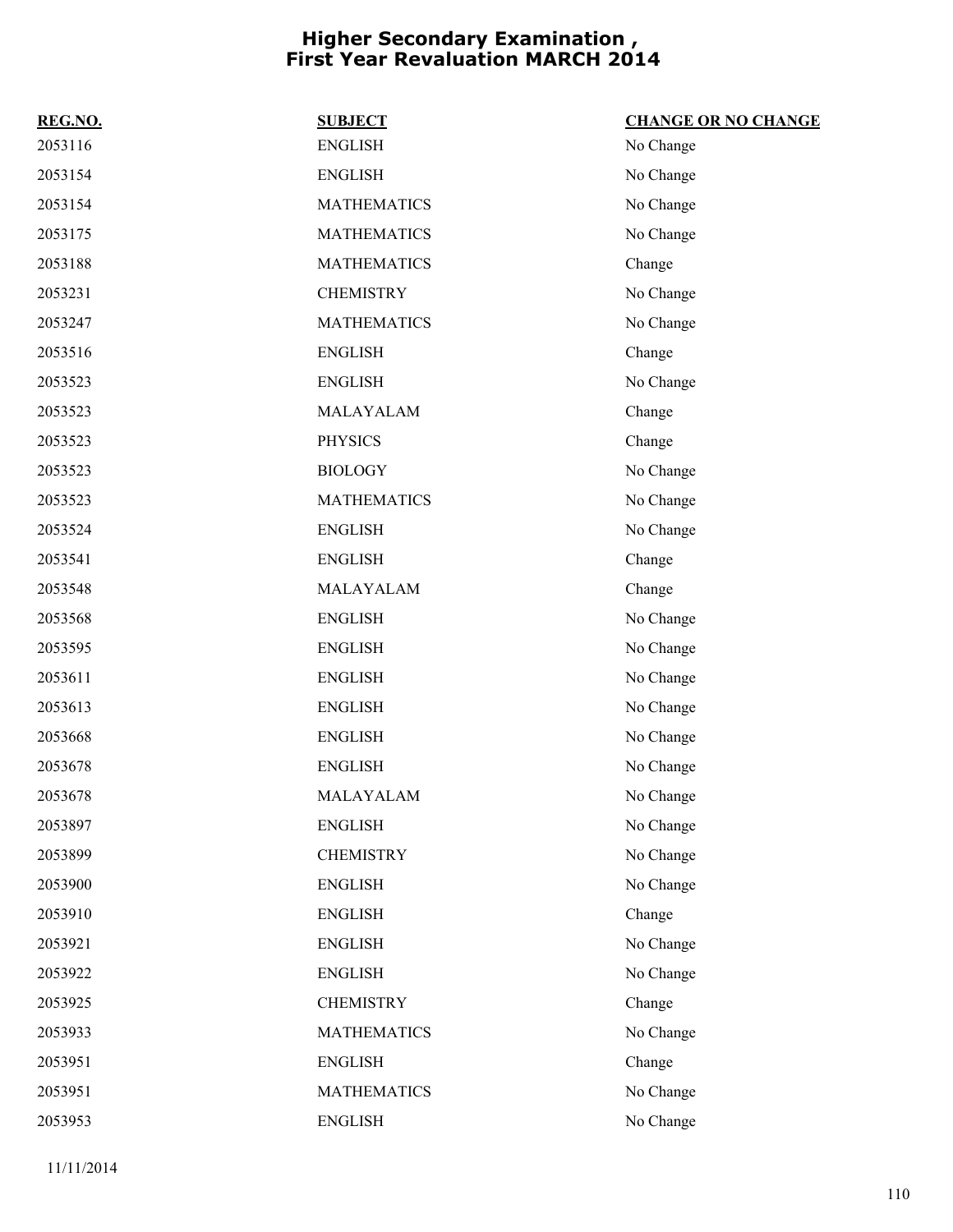| REG.NO. | <b>SUBJECT</b>                            | <b>CHANGE OR NO CHANGE</b> |
|---------|-------------------------------------------|----------------------------|
| 2053953 | <b>PHYSICS</b>                            | No Change                  |
| 2053955 | MALAYALAM                                 | Change                     |
| 2053957 | MALAYALAM                                 | Change                     |
| 2053959 | <b>ENGLISH</b>                            | No Change                  |
| 2053963 | <b>MATHEMATICS</b>                        | No Change                  |
| 2053968 | <b>ENGLISH</b>                            | No Change                  |
| 2053978 | <b>MATHEMATICS</b>                        | No Change                  |
| 2053981 | <b>ENGLISH</b>                            | Change                     |
| 2053981 | <b>MATHEMATICS</b>                        | No Change                  |
| 2054004 | <b>MATHEMATICS</b>                        | No Change                  |
| 2054021 | <b>PHYSICS</b>                            | No Change                  |
| 2054029 | <b>ENGLISH</b>                            | No Change                  |
| 2054038 | <b>ENGLISH</b>                            | No Change                  |
| 2054049 | <b>ENGLISH</b>                            | No Change                  |
| 2054059 | <b>PHYSICS</b>                            | No Change                  |
| 2054060 | <b>ENGLISH</b>                            | No Change                  |
| 2054072 | <b>PHYSICS</b>                            | No Change                  |
| 2054074 | MALAYALAM                                 | No Change                  |
| 2054116 | <b>MATHEMATICS</b>                        | No Change                  |
| 2054117 | MALAYALAM                                 | Change                     |
| 2054120 | <b>MATHEMATICS</b>                        | No Change                  |
| 2054153 | <b>ENGLISH</b>                            | No Change                  |
| 2054153 | <b>MATHEMATICS</b>                        | No Change                  |
| 2054188 | <b>ENGLISH</b>                            | No Change                  |
| 2054268 | <b>ENGLISH</b>                            | No Change                  |
| 2054268 | MALAYALAM                                 | Change                     |
| 2054307 | ACCOUNTANCY WITH                          | Change                     |
| 2054459 | COMPUTER ACCOUNTING<br><b>MATHEMATICS</b> | No Change                  |
| 2054465 | <b>ENGLISH</b>                            | No Change                  |
| 2054467 | <b>ENGLISH</b>                            | Change                     |
| 2054467 | MALAYALAM                                 | Change                     |
| 2054468 | <b>ENGLISH</b>                            | No Change                  |
| 2054468 | MALAYALAM                                 | Change                     |
| 2054468 | <b>CHEMISTRY</b>                          | No Change                  |
|         |                                           |                            |

11/11/2014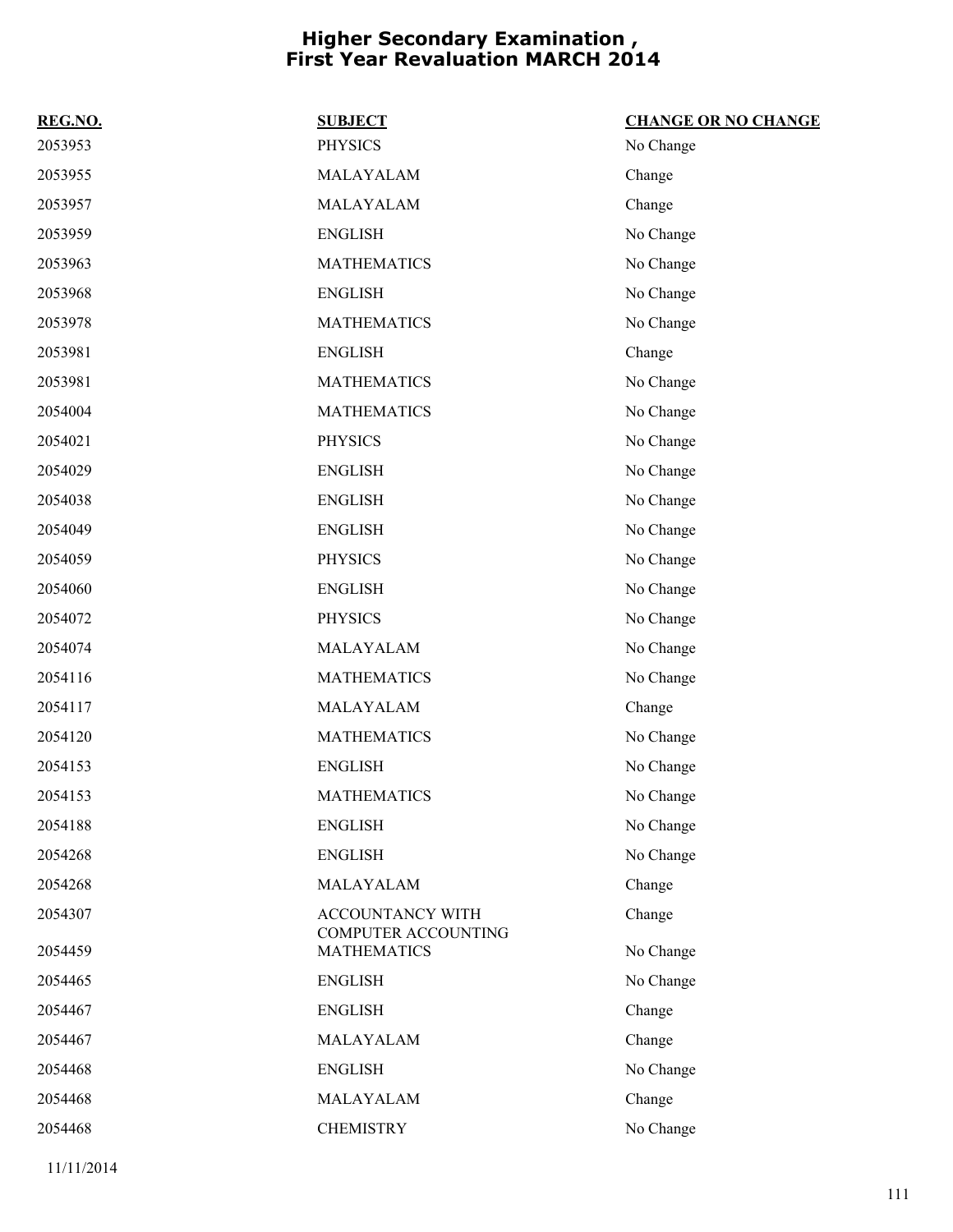| REG.NO. | <b>SUBJECT</b>          | <b>CHANGE OR NO CHANGE</b> |
|---------|-------------------------|----------------------------|
| 2054469 | <b>ENGLISH</b>          | No Change                  |
| 2054469 | MALAYALAM               | No Change                  |
| 2054469 | <b>MATHEMATICS</b>      | No Change                  |
| 2054474 | <b>ENGLISH</b>          | No Change                  |
| 2054474 | <b>MATHEMATICS</b>      | No Change                  |
| 2054494 | <b>ENGLISH</b>          | No Change                  |
| 2054516 | <b>MATHEMATICS</b>      | No Change                  |
| 2054517 | <b>ENGLISH</b>          | No Change                  |
| 2054562 | <b>ENGLISH</b>          | No Change                  |
| 2054572 | <b>PHYSICS</b>          | No Change                  |
| 2054581 | <b>MATHEMATICS</b>      | No Change                  |
| 2054584 | <b>ENGLISH</b>          | No Change                  |
| 2054589 | <b>PHYSICS</b>          | No Change                  |
| 2054589 | <b>BIOLOGY</b>          | No Change                  |
| 2054589 | <b>MATHEMATICS</b>      | No Change                  |
| 2054616 | <b>ENGLISH</b>          | No Change                  |
| 2054616 | <b>BIOLOGY</b>          | No Change                  |
| 2054656 | <b>ENGLISH</b>          | No Change                  |
| 2054725 | <b>MATHEMATICS</b>      | No Change                  |
| 2054743 | <b>COMPUTER SCIENCE</b> | No Change                  |
| 2054837 | SOCIOLOGY               | No Change                  |
| 2055027 | <b>ENGLISH</b>          | Change                     |
| 2055030 | <b>MATHEMATICS</b>      | No Change                  |
| 2055035 | <b>PHYSICS</b>          | No Change                  |
| 2055036 | <b>MATHEMATICS</b>      | No Change                  |
| 2055047 | <b>BIOLOGY</b>          | No Change                  |
| 2055048 | MALAYALAM               | Change                     |
| 2055049 | <b>ENGLISH</b>          | Change                     |
| 2055049 | <b>MATHEMATICS</b>      | No Change                  |
| 2055051 | <b>BIOLOGY</b>          | No Change                  |
| 2055051 | <b>MATHEMATICS</b>      | No Change                  |
| 2055058 | <b>ENGLISH</b>          | Change                     |
| 2055065 | MALAYALAM               | Change                     |
| 2055066 | <b>ENGLISH</b>          | Change                     |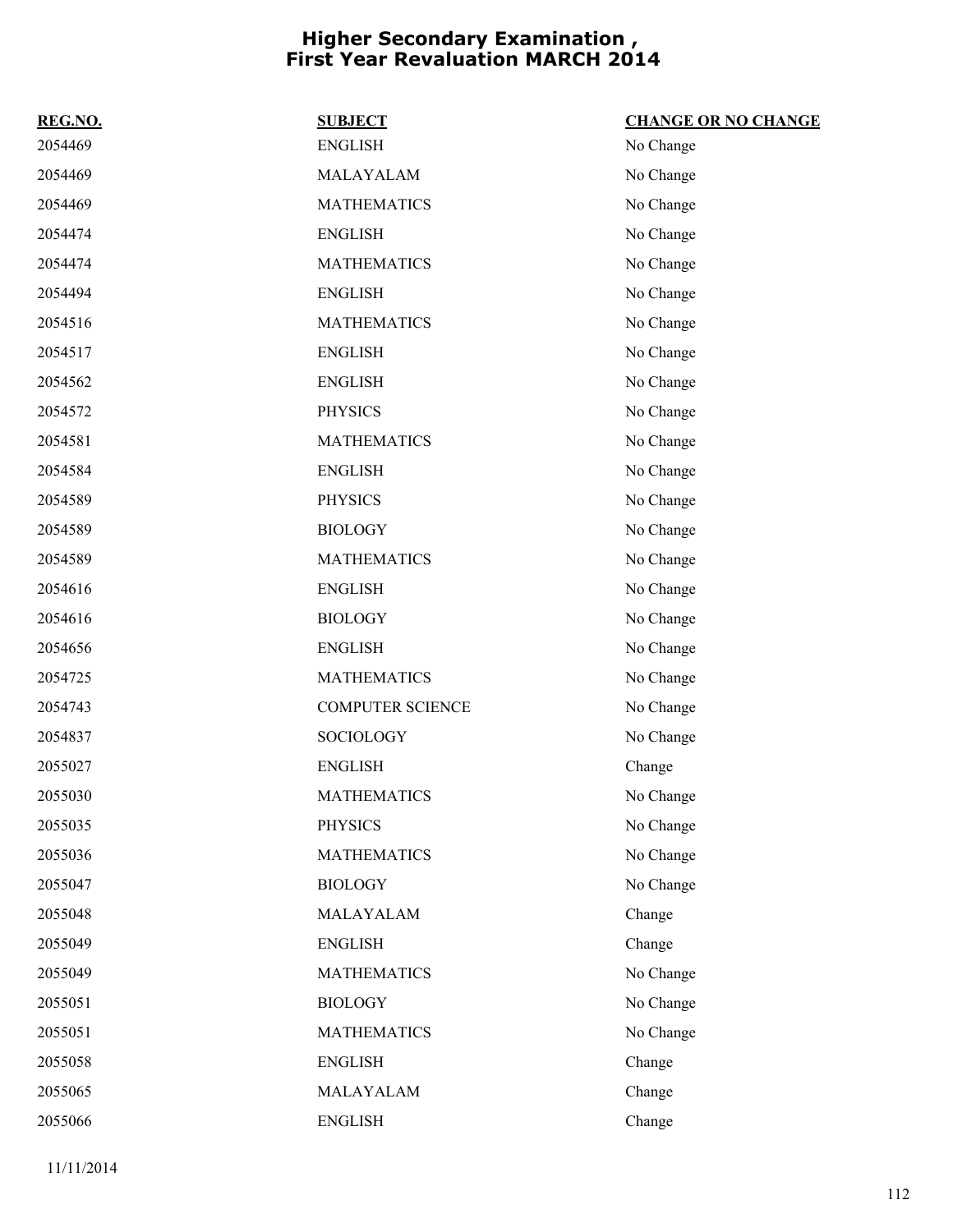| REG.NO. | <b>SUBJECT</b>     | <b>CHANGE OR NO CHANGE</b> |
|---------|--------------------|----------------------------|
| 2055066 | <b>CHEMISTRY</b>   | No Change                  |
| 2055068 | <b>ENGLISH</b>     | Change                     |
| 2055068 | <b>CHEMISTRY</b>   | No Change                  |
| 2055074 | <b>MATHEMATICS</b> | No Change                  |
| 2055075 | <b>CHEMISTRY</b>   | No Change                  |
| 2055078 | <b>CHEMISTRY</b>   | No Change                  |
| 2055085 | <b>MATHEMATICS</b> | No Change                  |
| 2055096 | <b>ENGLISH</b>     | Change                     |
| 2055101 | <b>PHYSICS</b>     | No Change                  |
| 2055107 | <b>ENGLISH</b>     | Change                     |
| 2055108 | <b>ENGLISH</b>     | No Change                  |
| 2055108 | MALAYALAM          | No Change                  |
| 2055110 | <b>ENGLISH</b>     | No Change                  |
| 2055110 | <b>MATHEMATICS</b> | No Change                  |
| 2055111 | MALAYALAM          | No Change                  |
| 2055113 | <b>BIOLOGY</b>     | No Change                  |
| 2055115 | <b>ENGLISH</b>     | No Change                  |
| 2055122 | <b>CHEMISTRY</b>   | No Change                  |
| 2055137 | <b>MATHEMATICS</b> | Change                     |
| 2055139 | <b>CHEMISTRY</b>   | No Change                  |
| 2055139 | <b>BIOLOGY</b>     | No Change                  |
| 2055167 | <b>MATHEMATICS</b> | No Change                  |
| 2055180 | <b>HINDI</b>       | Change                     |
| 2055180 | <b>BIOLOGY</b>     | No Change                  |
| 2055185 | <b>CHEMISTRY</b>   | No Change                  |
| 2055191 | MALAYALAM          | No Change                  |
| 2055191 | <b>PHYSICS</b>     | No Change                  |
| 2055191 | <b>CHEMISTRY</b>   | No Change                  |
| 2055201 | MALAYALAM          | No Change                  |
| 2055201 | <b>MATHEMATICS</b> | No Change                  |
| 2055206 | <b>CHEMISTRY</b>   | No Change                  |
| 2055211 | <b>CHEMISTRY</b>   | No Change                  |
| 2055215 | <b>ENGLISH</b>     | Change                     |
| 2055215 | COMPUTER SCIENCE   | No Change                  |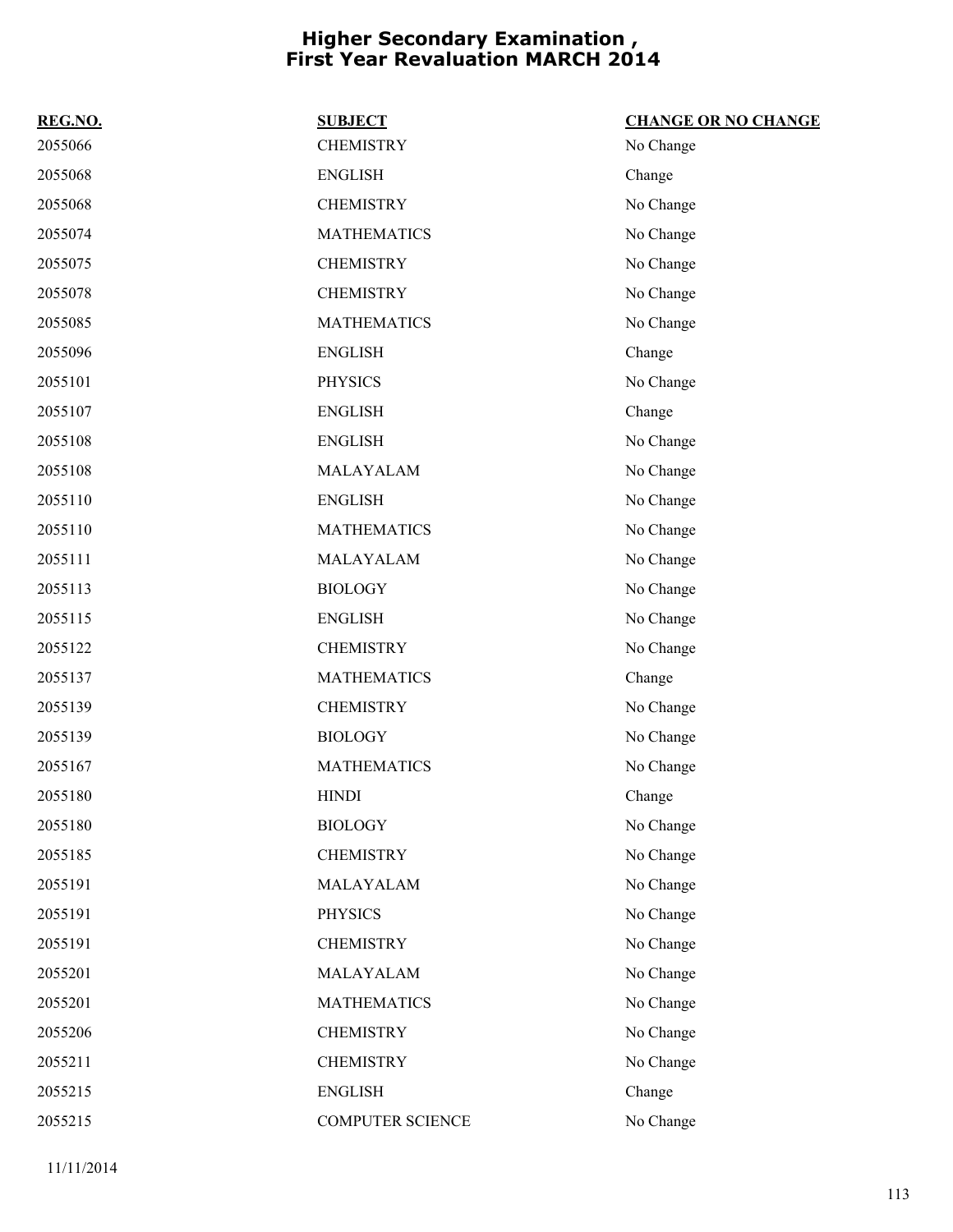| REG.NO. | <b>SUBJECT</b>                                        | <b>CHANGE OR NO CHANGE</b> |
|---------|-------------------------------------------------------|----------------------------|
| 2055218 | <b>ENGLISH</b>                                        | No Change                  |
| 2055230 | <b>ENGLISH</b>                                        | Change                     |
| 2055231 | <b>MATHEMATICS</b>                                    | Change                     |
| 2055231 | <b>COMPUTER SCIENCE</b>                               | No Change                  |
| 2055233 | <b>ENGLISH</b>                                        | Change                     |
| 2055233 | <b>HINDI</b>                                          | Change                     |
| 2055233 | <b>CHEMISTRY</b>                                      | No Change                  |
| 2055240 | <b>COMPUTER SCIENCE</b>                               | No Change                  |
| 2055282 | MALAYALAM                                             | Change                     |
| 2055282 | <b>HISTORY</b>                                        | No Change                  |
| 2055334 | <b>BUSINESS STUDIES WITH</b><br>FUNCTIONAL MANAGEMENT | No Change                  |
| 2055348 | <b>ENGLISH</b>                                        | No Change                  |
| 2055350 | <b>BUSINESS STUDIES WITH</b><br>FUNCTIONAL MANAGEMENT | No Change                  |
| 2055350 | ACCOUNTANCY WITH<br><b>COMPUTER ACCOUNTING</b>        | No Change                  |
| 2055447 | <b>CHEMISTRY</b>                                      | No Change                  |
| 2055448 | <b>PHYSICS</b>                                        | No Change                  |
| 2055448 | <b>CHEMISTRY</b>                                      | No Change                  |
| 2055452 | <b>PHYSICS</b>                                        | No Change                  |
| 2055452 | <b>CHEMISTRY</b>                                      | No Change                  |
| 2055456 | <b>ENGLISH</b>                                        | No Change                  |
| 2055459 | <b>ENGLISH</b>                                        | No Change                  |
| 2055460 | <b>ENGLISH</b>                                        | No Change                  |
| 2055460 | <b>PHYSICS</b>                                        | No Change                  |
| 2055460 | <b>CHEMISTRY</b>                                      | No Change                  |
| 2055460 | <b>BIOLOGY</b>                                        | No Change                  |
| 2055460 | <b>MATHEMATICS</b>                                    | No Change                  |
| 2055471 | <b>ENGLISH</b>                                        | No Change                  |
| 2055480 | <b>PHYSICS</b>                                        | No Change                  |
| 2055480 | <b>CHEMISTRY</b>                                      | No Change                  |
| 2055481 | <b>MATHEMATICS</b>                                    | Change                     |
| 2055485 | <b>MATHEMATICS</b>                                    | No Change                  |
| 2055489 | <b>ENGLISH</b>                                        | Change                     |
| 2055493 | <b>CHEMISTRY</b>                                      | Change                     |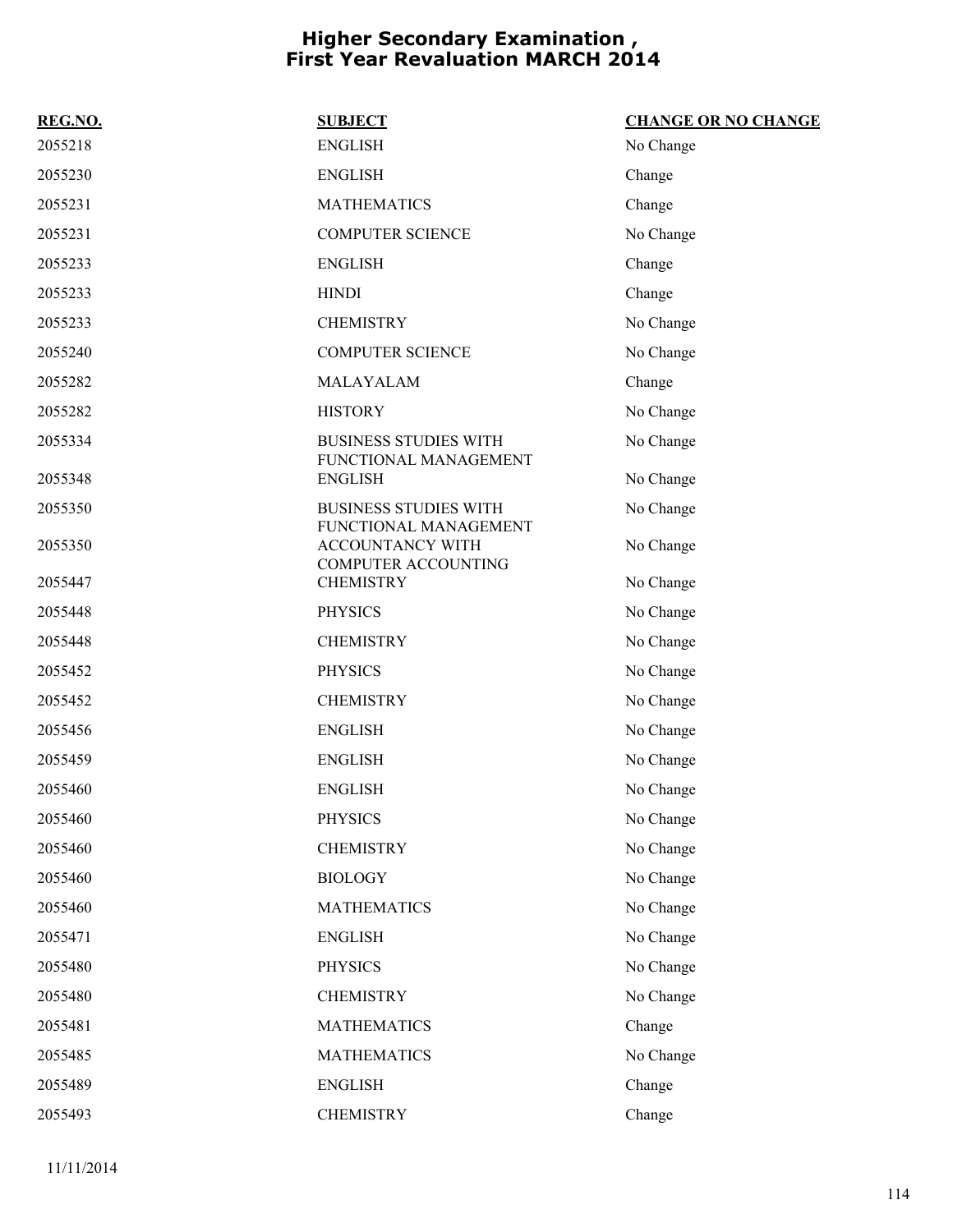| REG.NO. | <b>SUBJECT</b>     | <b>CHANGE OR NO CHANGE</b> |
|---------|--------------------|----------------------------|
| 2055496 | <b>ENGLISH</b>     | No Change                  |
| 2055497 | <b>MATHEMATICS</b> | No Change                  |
| 2055502 | <b>PHYSICS</b>     | No Change                  |
| 2055502 | <b>BIOLOGY</b>     | No Change                  |
| 2055503 | <b>CHEMISTRY</b>   | No Change                  |
| 2055504 | <b>BIOLOGY</b>     | No Change                  |
| 2055511 | <b>ENGLISH</b>     | No Change                  |
| 2055511 | <b>PHYSICS</b>     | No Change                  |
| 2055511 | <b>BIOLOGY</b>     | No Change                  |
| 2055514 | <b>BIOLOGY</b>     | No Change                  |
| 2055515 | <b>BIOLOGY</b>     | No Change                  |
| 2055516 | <b>ENGLISH</b>     | No Change                  |
| 2055516 | <b>MATHEMATICS</b> | No Change                  |
| 2055518 | <b>PHYSICS</b>     | Change                     |
| 2055521 | <b>MATHEMATICS</b> | No Change                  |
| 2055527 | <b>PHYSICS</b>     | Change                     |
| 2055527 | <b>BIOLOGY</b>     | No Change                  |
| 2055528 | <b>ENGLISH</b>     | No Change                  |
| 2055528 | <b>PHYSICS</b>     | Change                     |
| 2055528 | <b>CHEMISTRY</b>   | Change                     |
| 2055533 | <b>ENGLISH</b>     | Change                     |
| 2055533 | <b>MATHEMATICS</b> | No Change                  |
| 2055534 | <b>PHYSICS</b>     | No Change                  |
| 2055536 | <b>ENGLISH</b>     | No Change                  |
| 2055538 | <b>ENGLISH</b>     | Change                     |
| 2055538 | <b>MATHEMATICS</b> | No Change                  |
| 2055539 | <b>ENGLISH</b>     | No Change                  |
| 2055545 | <b>CHEMISTRY</b>   | No Change                  |
| 2055548 | <b>CHEMISTRY</b>   | No Change                  |
| 2055550 | <b>ENGLISH</b>     | No Change                  |
| 2055552 | <b>ENGLISH</b>     | Change                     |
| 2055552 | <b>HINDI</b>       | Change                     |
| 2055552 | <b>PHYSICS</b>     | No Change                  |
| 2055553 | <b>PHYSICS</b>     | No Change                  |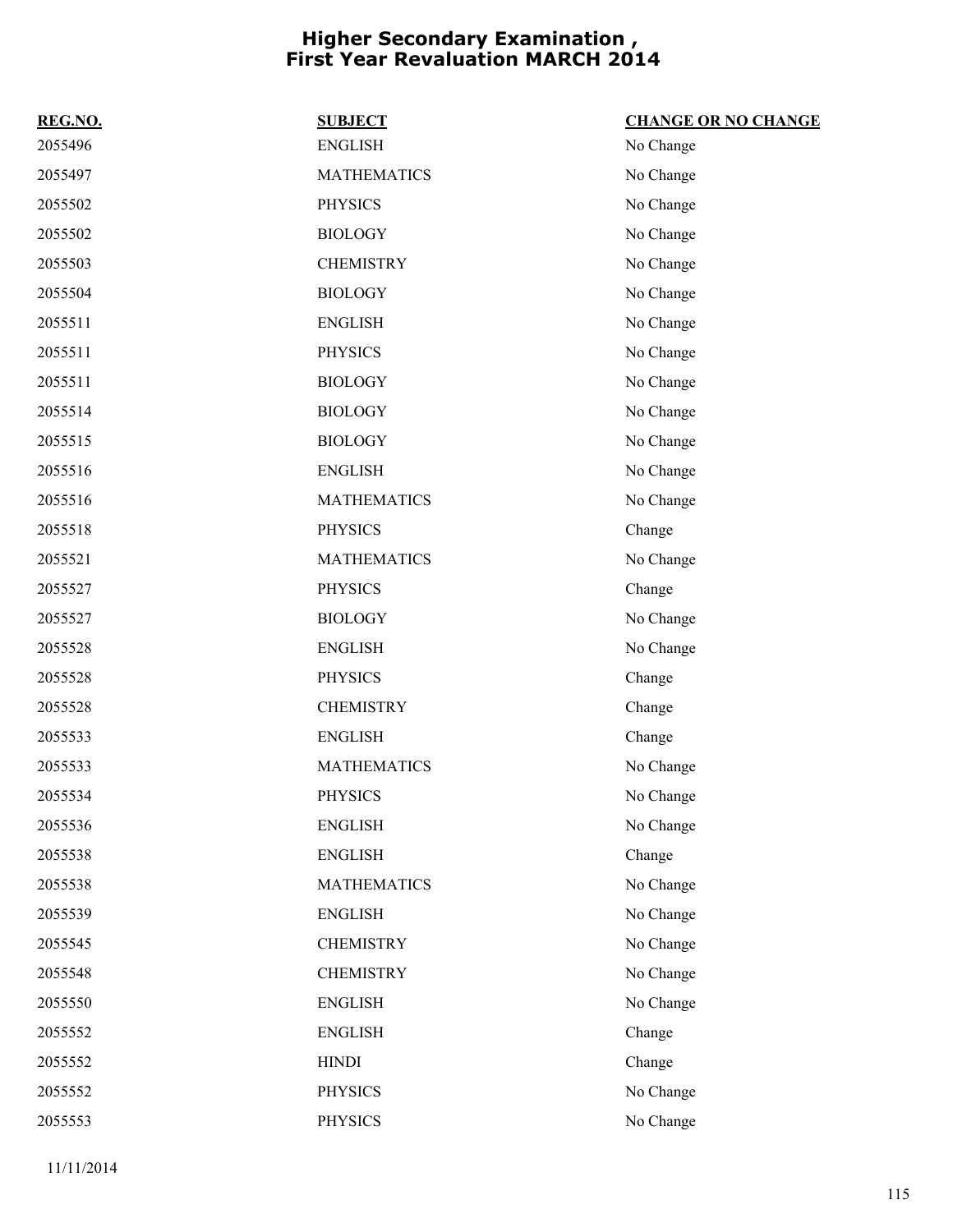| REG.NO. | <b>SUBJECT</b>     | <b>CHANGE OR NO CHANGE</b> |
|---------|--------------------|----------------------------|
| 2055554 | <b>ENGLISH</b>     | No Change                  |
| 2055555 | <b>ENGLISH</b>     | No Change                  |
| 2055561 | <b>CHEMISTRY</b>   | No Change                  |
| 2055565 | <b>ENGLISH</b>     | No Change                  |
| 2055570 | <b>ENGLISH</b>     | Change                     |
| 2055570 | <b>PHYSICS</b>     | No Change                  |
| 2055570 | <b>CHEMISTRY</b>   | No Change                  |
| 2055571 | <b>ENGLISH</b>     | Change                     |
| 2055573 | <b>ENGLISH</b>     | No Change                  |
| 2055573 | <b>BIOLOGY</b>     | No Change                  |
| 2055575 | <b>ENGLISH</b>     | No Change                  |
| 2055579 | <b>PHYSICS</b>     | No Change                  |
| 2055579 | <b>CHEMISTRY</b>   | No Change                  |
| 2055587 | <b>ENGLISH</b>     | No Change                  |
| 2055589 | <b>ENGLISH</b>     | No Change                  |
| 2055590 | <b>ENGLISH</b>     | No Change                  |
| 2055590 | <b>MATHEMATICS</b> | No Change                  |
| 2055591 | <b>ENGLISH</b>     | No Change                  |
| 2055591 | <b>MATHEMATICS</b> | No Change                  |
| 2055602 | <b>BIOLOGY</b>     | No Change                  |
| 2055603 | <b>PHYSICS</b>     | No Change                  |
| 2055610 | <b>ENGLISH</b>     | No Change                  |
| 2055610 | <b>CHEMISTRY</b>   | Change                     |
| 2055611 | <b>CHEMISTRY</b>   | No Change                  |
| 2055615 | <b>CHEMISTRY</b>   | No Change                  |
| 2055618 | <b>ENGLISH</b>     | No Change                  |
| 2055618 | <b>PHYSICS</b>     | No Change                  |
| 2055618 | <b>CHEMISTRY</b>   | No Change                  |
| 2055618 | <b>MATHEMATICS</b> | No Change                  |
| 2055621 | <b>BIOLOGY</b>     | No Change                  |
| 2055621 | <b>MATHEMATICS</b> | No Change                  |
| 2055626 | <b>ENGLISH</b>     | No Change                  |
| 2055627 | <b>PHYSICS</b>     | No Change                  |
| 2055639 | <b>MATHEMATICS</b> | No Change                  |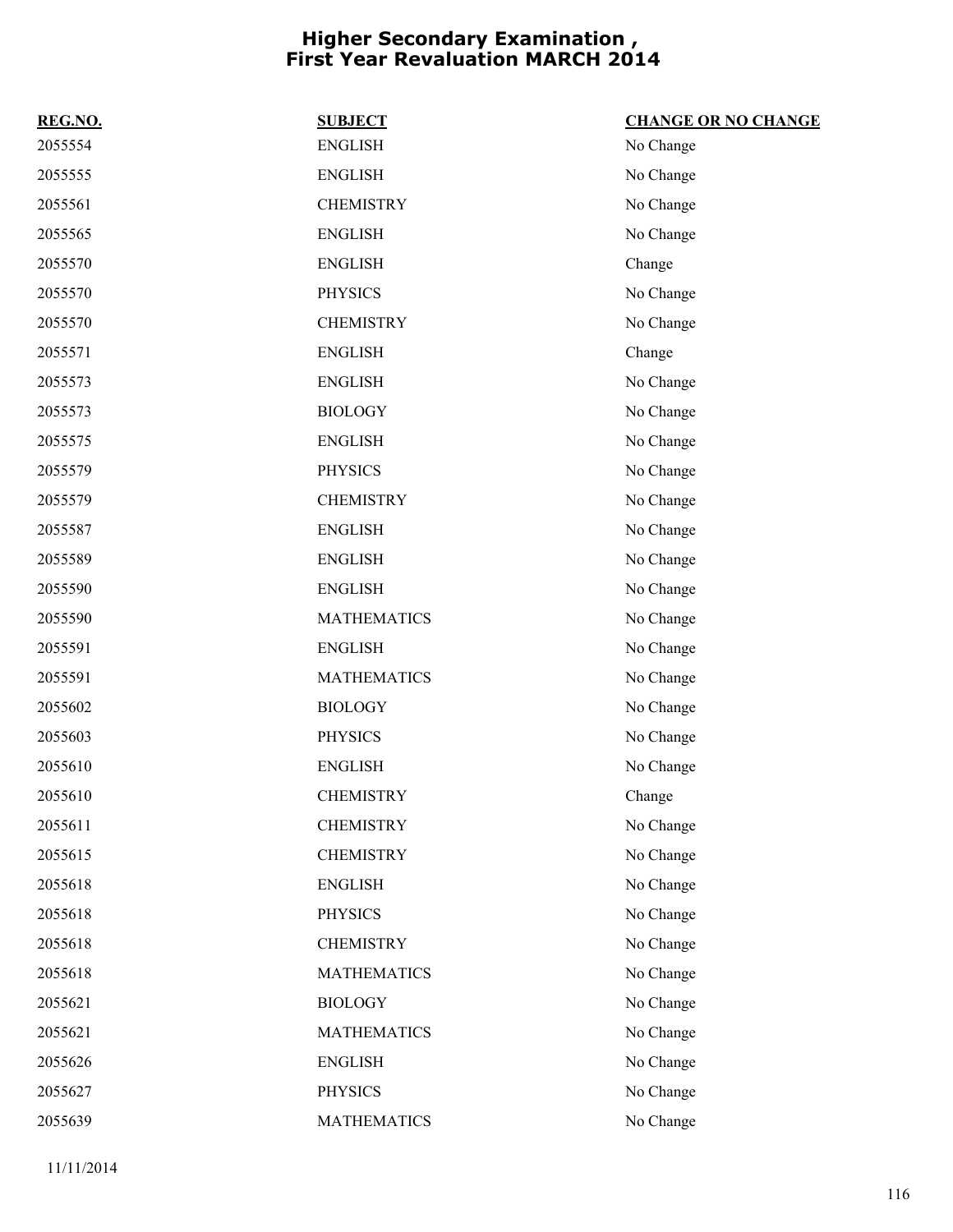| REG.NO. | <b>SUBJECT</b>                                            | <b>CHANGE OR NO CHANGE</b> |
|---------|-----------------------------------------------------------|----------------------------|
| 2055652 | <b>ENGLISH</b>                                            | Change                     |
| 2055655 | <b>MATHEMATICS</b>                                        | Change                     |
| 2055659 | <b>ENGLISH</b>                                            | No Change                  |
| 2055662 | <b>MATHEMATICS</b>                                        | No Change                  |
| 2055668 | <b>BIOLOGY</b>                                            | No Change                  |
| 2055668 | <b>MATHEMATICS</b>                                        | Change                     |
| 2055671 | <b>ENGLISH</b>                                            | Change                     |
| 2055672 | <b>PHYSICS</b>                                            | Change                     |
| 2055675 | <b>ENGLISH</b>                                            | No Change                  |
| 2055678 | <b>ENGLISH</b>                                            | No Change                  |
| 2055679 | <b>ENGLISH</b>                                            | Change                     |
| 2055681 | <b>ENGLISH</b>                                            | No Change                  |
| 2055681 | <b>PHYSICS</b>                                            | No Change                  |
| 2055681 | <b>CHEMISTRY</b>                                          | No Change                  |
| 2055682 | <b>PHYSICS</b>                                            | Change                     |
| 2055797 | <b>ECONOMICS</b>                                          | No Change                  |
| 2055813 | <b>COMPUTER APPLICATION</b>                               | No Change                  |
| 2055813 | <b>ACCOUNTANCY WITH</b>                                   | No Change                  |
| 2055814 | <b>COMPUTER ACCOUNTING</b><br><b>COMPUTER APPLICATION</b> | No Change                  |
| 2055814 | <b>ACCOUNTANCY WITH</b>                                   | Change                     |
| 2055894 | <b>COMPUTER ACCOUNTING</b><br><b>PHYSICS</b>              | Change                     |
| 2055909 | <b>MATHEMATICS</b>                                        | No Change                  |
| 2055910 | ENGLISH                                                   | No Change                  |
| 2055911 | <b>PHYSICS</b>                                            | No Change                  |
| 2055912 | <b>ENGLISH</b>                                            | No Change                  |
| 2055912 | <b>PHYSICS</b>                                            | No Change                  |
| 2055916 | <b>ENGLISH</b>                                            | No Change                  |
| 2055916 | <b>PHYSICS</b>                                            | No Change                  |
| 2055917 | <b>PHYSICS</b>                                            | No Change                  |
| 2055917 | <b>MATHEMATICS</b>                                        | No Change                  |
| 2055918 | <b>ENGLISH</b>                                            | No Change                  |
| 2055918 | <b>PHYSICS</b>                                            | No Change                  |
| 2055920 | <b>PHYSICS</b>                                            | No Change                  |
|         |                                                           |                            |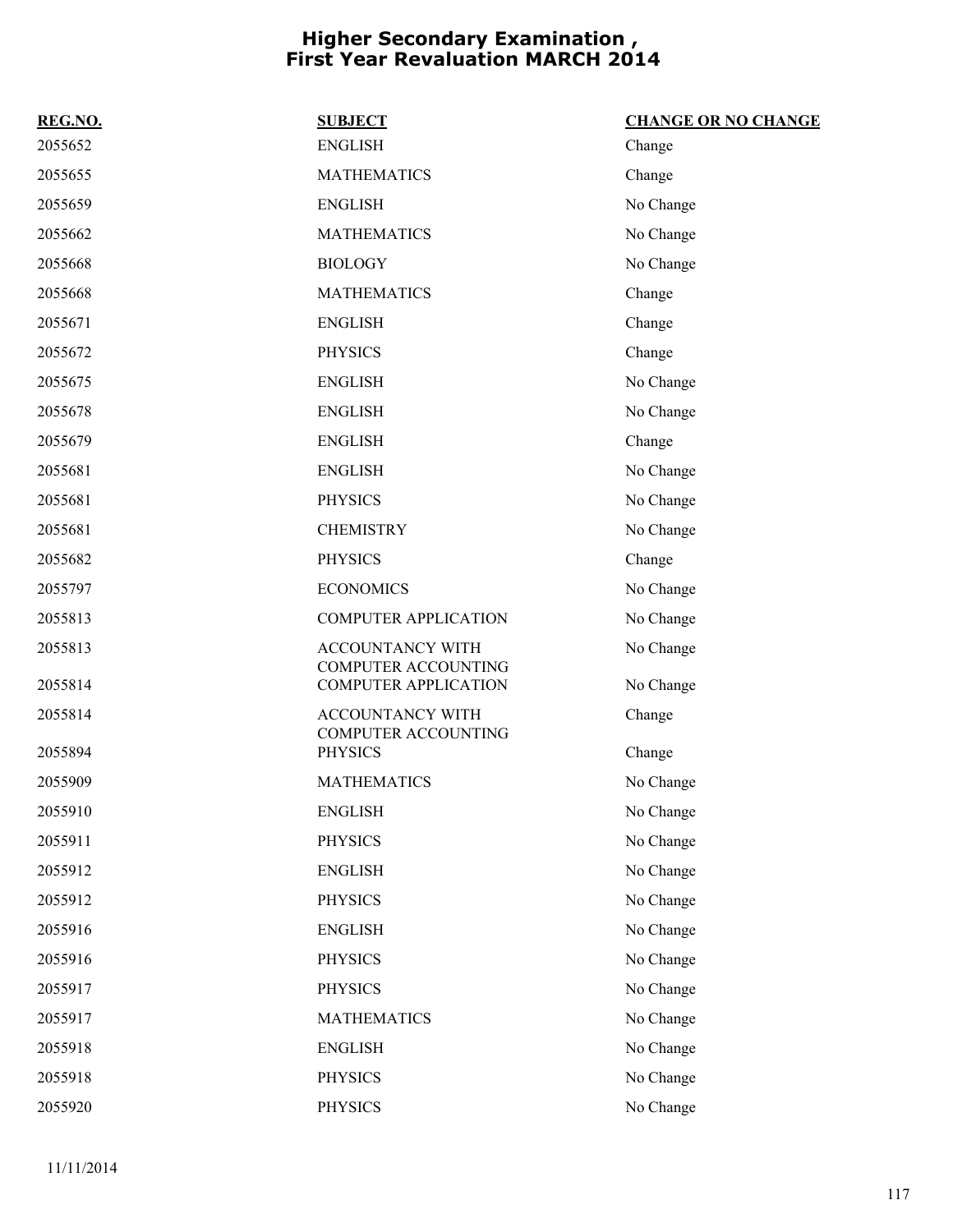| <b>SUBJECT</b>                                        | <b>CHANGE OR NO CHANGE</b> |
|-------------------------------------------------------|----------------------------|
| <b>HINDI</b>                                          | Change                     |
| <b>CHEMISTRY</b>                                      | No Change                  |
| <b>HINDI</b>                                          | Change                     |
| <b>HINDI</b>                                          | No Change                  |
| <b>BIOLOGY</b>                                        | No Change                  |
| <b>MATHEMATICS</b>                                    | No Change                  |
| <b>HINDI</b>                                          | Change                     |
| <b>HINDI</b>                                          | Change                     |
| <b>PHYSICS</b>                                        | No Change                  |
| <b>MATHEMATICS</b>                                    | No Change                  |
| <b>ENGLISH</b>                                        | No Change                  |
| <b>BUSINESS STUDIES WITH</b><br>FUNCTIONAL MANAGEMENT | No Change                  |
| <b>ENGLISH</b>                                        | No Change                  |
| MALAYALAM                                             | No Change                  |
| <b>ENGLISH</b>                                        | No Change                  |
| MALAYALAM                                             | No Change                  |
| <b>PHYSICS</b>                                        | No Change                  |
| <b>CHEMISTRY</b>                                      | No Change                  |
| MALAYALAM                                             | No Change                  |
| <b>ENGLISH</b>                                        | No Change                  |
| <b>BIOLOGY</b>                                        | No Change                  |
| <b>BIOLOGY</b>                                        | No Change                  |
| <b>ENGLISH</b>                                        | No Change                  |
| MALAYALAM                                             | Change                     |
| <b>PHYSICS</b>                                        | Change                     |
| MALAYALAM                                             | Change                     |
| <b>MATHEMATICS</b>                                    | No Change                  |
| <b>ENGLISH</b>                                        | No Change                  |
| <b>ENGLISH</b>                                        | No Change                  |
| <b>MATHEMATICS</b>                                    | No Change                  |
| <b>PHYSICS</b>                                        | No Change                  |
| <b>ENGLISH</b>                                        | No Change                  |
| <b>ENGLISH</b>                                        | No Change                  |
| <b>MATHEMATICS</b>                                    | No Change                  |
|                                                       |                            |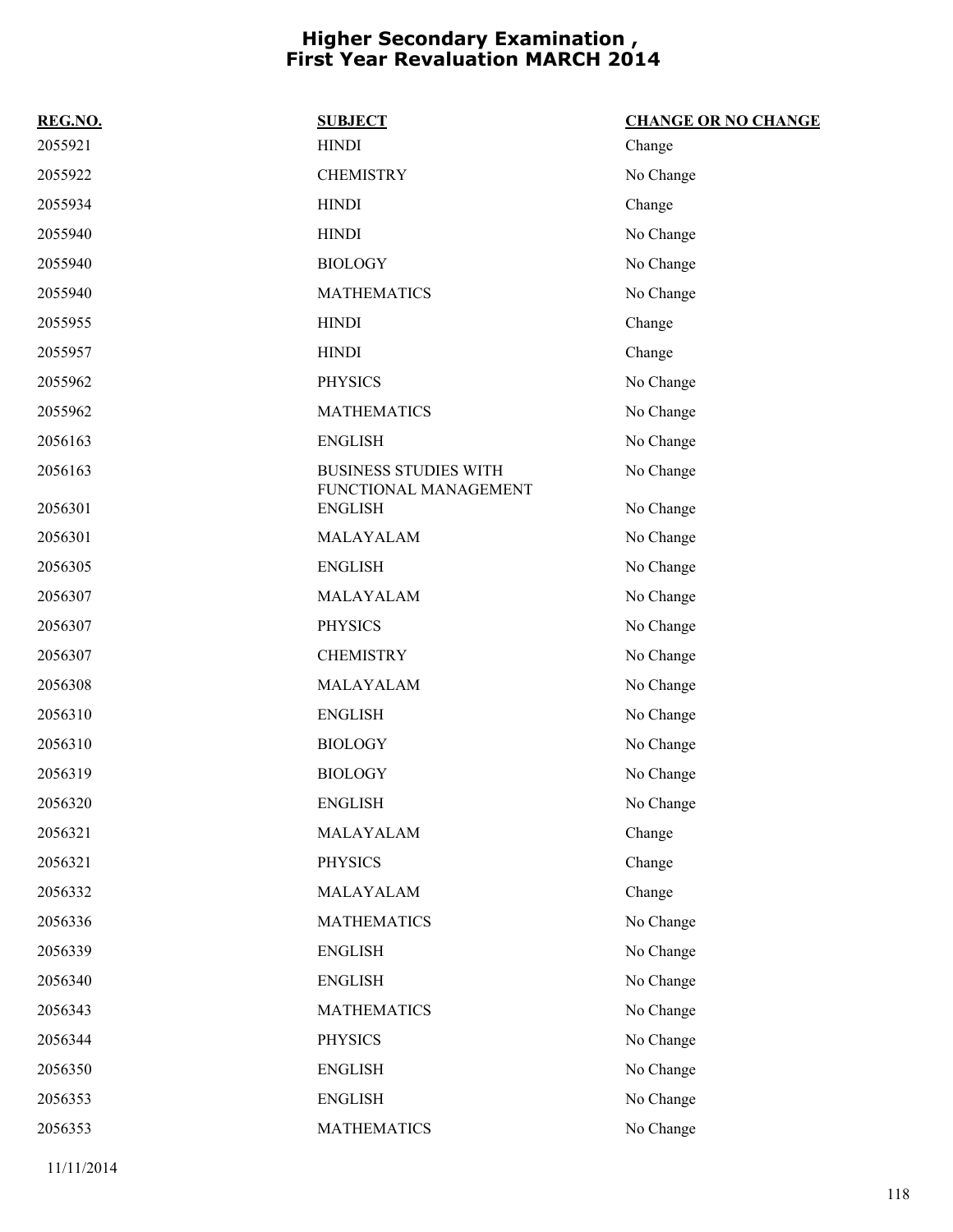| REG.NO. | <b>SUBJECT</b>     | <b>CHANGE OR NO CHANGE</b> |
|---------|--------------------|----------------------------|
| 2056354 | <b>CHEMISTRY</b>   | No Change                  |
| 2056356 | <b>ENGLISH</b>     | No Change                  |
| 2056356 | <b>CHEMISTRY</b>   | No Change                  |
| 2056357 | <b>ENGLISH</b>     | No Change                  |
| 2056358 | <b>ENGLISH</b>     | No Change                  |
| 2056360 | <b>ENGLISH</b>     | No Change                  |
| 2056361 | <b>ENGLISH</b>     | Change                     |
| 2056362 | <b>ENGLISH</b>     | No Change                  |
| 2056363 | <b>MATHEMATICS</b> | No Change                  |
| 2056364 | <b>PHYSICS</b>     | No Change                  |
| 2056365 | <b>ENGLISH</b>     | No Change                  |
| 2056365 | <b>BIOLOGY</b>     | No Change                  |
| 2056366 | <b>ENGLISH</b>     | No Change                  |
| 2056366 | <b>PHYSICS</b>     | No Change                  |
| 2056368 | <b>ENGLISH</b>     | No Change                  |
| 2056369 | <b>ENGLISH</b>     | No Change                  |
| 2056370 | <b>ENGLISH</b>     | No Change                  |
| 2056372 | <b>ENGLISH</b>     | No Change                  |
| 2056372 | <b>CHEMISTRY</b>   | No Change                  |
| 2056375 | <b>ENGLISH</b>     | Change                     |
| 2056375 | <b>BIOLOGY</b>     | No Change                  |
| 2056377 | <b>BIOLOGY</b>     | No Change                  |
| 2056377 | <b>MATHEMATICS</b> | No Change                  |
| 2056378 | <b>ENGLISH</b>     | Change                     |
| 2056382 | <b>ENGLISH</b>     | Change                     |
| 2056382 | <b>PHYSICS</b>     | No Change                  |
| 2056382 | <b>MATHEMATICS</b> | Change                     |
| 2056383 | <b>ENGLISH</b>     | Change                     |
| 2056386 | <b>ENGLISH</b>     | No Change                  |
| 2056389 | <b>ENGLISH</b>     | Change                     |
| 2056392 | <b>ENGLISH</b>     | No Change                  |
| 2056393 | <b>ENGLISH</b>     | No Change                  |
| 2056393 | <b>MATHEMATICS</b> | No Change                  |
| 2056395 | <b>ENGLISH</b>     | No Change                  |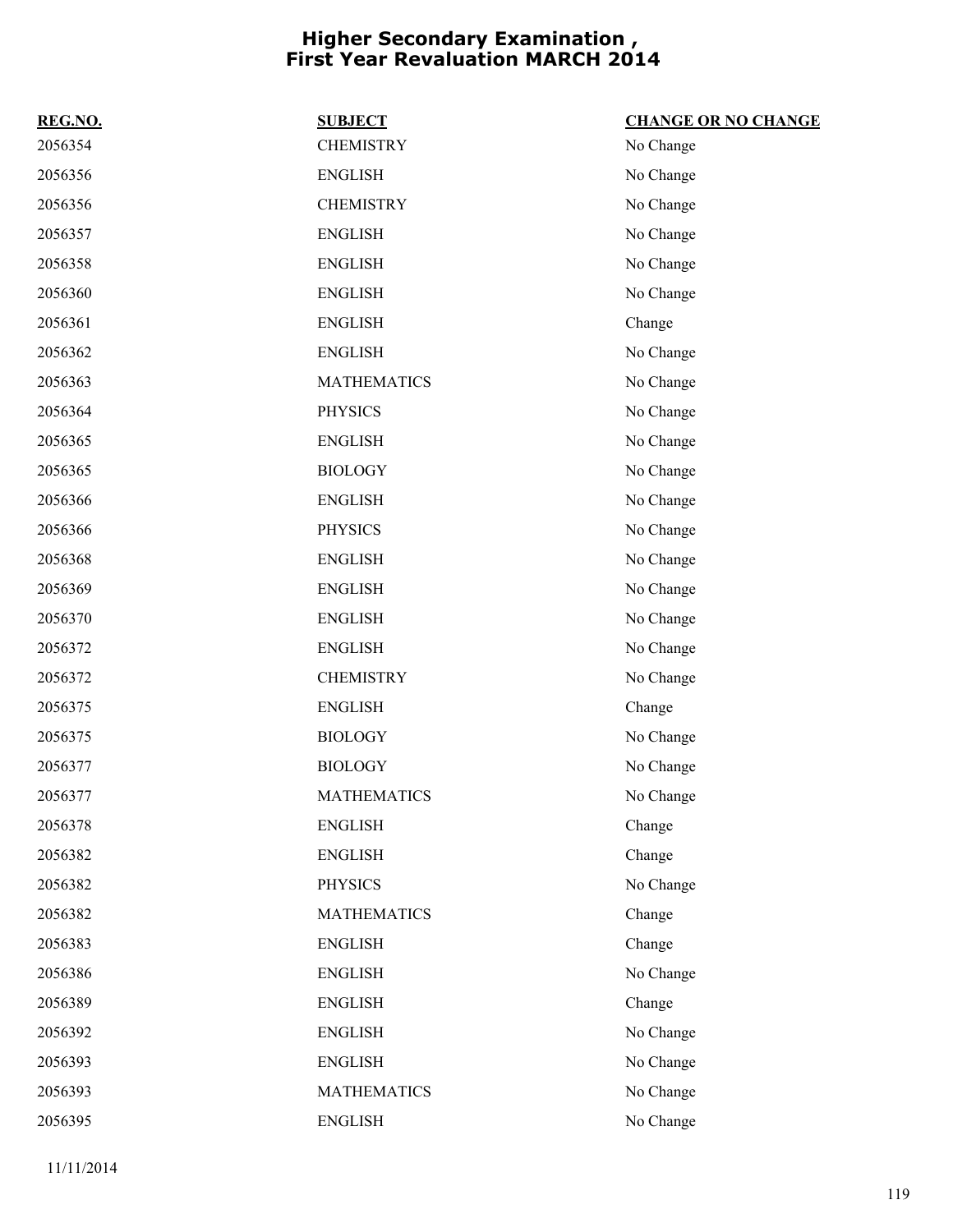| REG.NO. | <b>SUBJECT</b>     | <b>CHANGE OR NO CHANGE</b> |
|---------|--------------------|----------------------------|
| 2056397 | <b>ENGLISH</b>     | Change                     |
| 2056398 | <b>ENGLISH</b>     | No Change                  |
| 2056399 | <b>ENGLISH</b>     | No Change                  |
| 2056400 | <b>ENGLISH</b>     | Change                     |
| 2056403 | <b>ENGLISH</b>     | No Change                  |
| 2056407 | <b>MATHEMATICS</b> | No Change                  |
| 2056416 | <b>ENGLISH</b>     | No Change                  |
| 2056416 | <b>PHYSICS</b>     | No Change                  |
| 2056417 | MALAYALAM          | Change                     |
| 2056418 | MALAYALAM          | Change                     |
| 2056419 | <b>ENGLISH</b>     | Change                     |
| 2056419 | MALAYALAM          | Change                     |
| 2056421 | <b>HINDI</b>       | Change                     |
| 2056427 | <b>ENGLISH</b>     | Change                     |
| 2056427 | <b>MATHEMATICS</b> | No Change                  |
| 2056432 | <b>ENGLISH</b>     | No Change                  |
| 2056432 | <b>PHYSICS</b>     | No Change                  |
| 2056434 | <b>ENGLISH</b>     | No Change                  |
| 2056435 | <b>ENGLISH</b>     | Change                     |
| 2056435 | <b>PHYSICS</b>     | Change                     |
| 2056435 | <b>CHEMISTRY</b>   | Change                     |
| 2056438 | <b>ENGLISH</b>     | No Change                  |
| 2056442 | <b>ENGLISH</b>     | Change                     |
| 2056443 | <b>PHYSICS</b>     | No Change                  |
| 2056445 | <b>CHEMISTRY</b>   | No Change                  |
| 2056445 | <b>MATHEMATICS</b> | No Change                  |
| 2056446 | <b>CHEMISTRY</b>   | No Change                  |
| 2056449 | <b>ENGLISH</b>     | No Change                  |
| 2056452 | <b>ENGLISH</b>     | No Change                  |
| 2056454 | <b>ENGLISH</b>     | Change                     |
| 2056458 | <b>ENGLISH</b>     | No Change                  |
| 2056462 | <b>PHYSICS</b>     | No Change                  |
| 2056466 | <b>PHYSICS</b>     | Change                     |
| 2056469 | <b>ENGLISH</b>     | Change                     |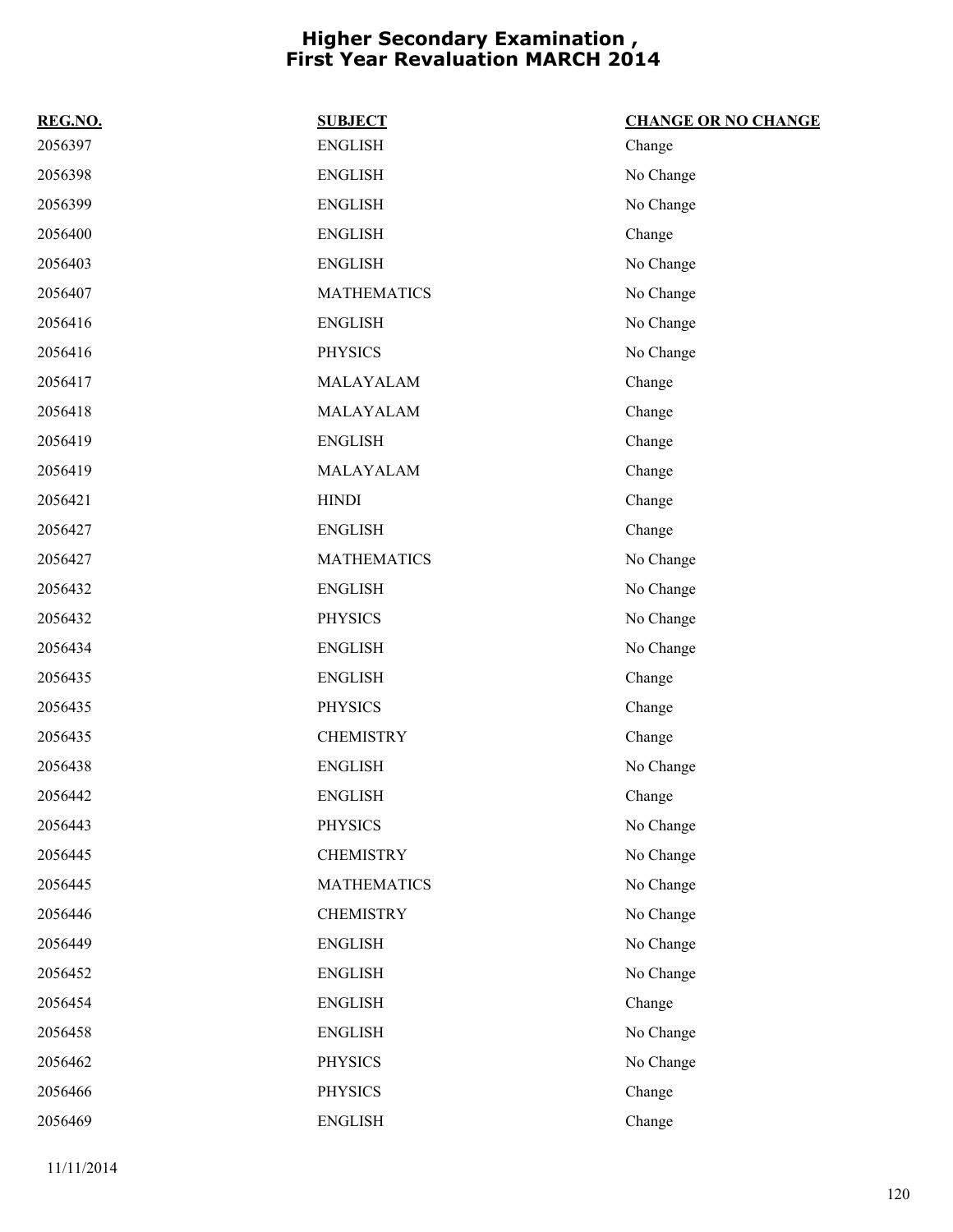| REG.NO. | <b>SUBJECT</b>                                        | <b>CHANGE OR NO CHANGE</b> |
|---------|-------------------------------------------------------|----------------------------|
| 2056470 | <b>PHYSICS</b>                                        | No Change                  |
| 2056473 | <b>ENGLISH</b>                                        | No Change                  |
| 2056474 | <b>ENGLISH</b>                                        | No Change                  |
| 2056474 | <b>PHYSICS</b>                                        | No Change                  |
| 2056474 | <b>BIOLOGY</b>                                        | Change                     |
| 2056479 | MALAYALAM                                             | Change                     |
| 2056481 | MALAYALAM                                             | Change                     |
| 2056482 | MALAYALAM                                             | Change                     |
| 2056483 | MALAYALAM                                             | Change                     |
| 2056484 | MALAYALAM                                             | Change                     |
| 2056485 | <b>ENGLISH</b>                                        | No Change                  |
| 2056485 | MALAYALAM                                             | Change                     |
| 2056486 | MALAYALAM                                             | No Change                  |
| 2056488 | <b>ENGLISH</b>                                        | No Change                  |
| 2056488 | MALAYALAM                                             | Change                     |
| 2056496 | <b>COMPUTER SCIENCE</b>                               | No Change                  |
| 2056499 | <b>MATHEMATICS</b>                                    | No Change                  |
| 2056504 | <b>ENGLISH</b>                                        | No Change                  |
| 2056507 | MALAYALAM                                             | Change                     |
| 2056508 | <b>ENGLISH</b>                                        | No Change                  |
| 2056510 | MALAYALAM                                             | No Change                  |
| 2056511 | MALAYALAM                                             | Change                     |
| 2056514 | <b>ENGLISH</b>                                        | No Change                  |
| 2056517 | <b>ENGLISH</b>                                        | Change                     |
| 2056517 | <b>CHEMISTRY</b>                                      | No Change                  |
| 2056521 | <b>ENGLISH</b>                                        | No Change                  |
| 2056526 | <b>ENGLISH</b>                                        | No Change                  |
| 2056526 | <b>PHYSICS</b>                                        | No Change                  |
| 2056526 | <b>CHEMISTRY</b>                                      | No Change                  |
| 2056527 | <b>ENGLISH</b>                                        | No Change                  |
| 2056527 | <b>CHEMISTRY</b>                                      | No Change                  |
| 2056535 | <b>MATHEMATICS</b>                                    | No Change                  |
| 2056637 | MALAYALAM                                             | No Change                  |
| 2056637 | <b>BUSINESS STUDIES WITH</b><br>FUNCTIONAL MANAGEMENT | <b>RAL</b>                 |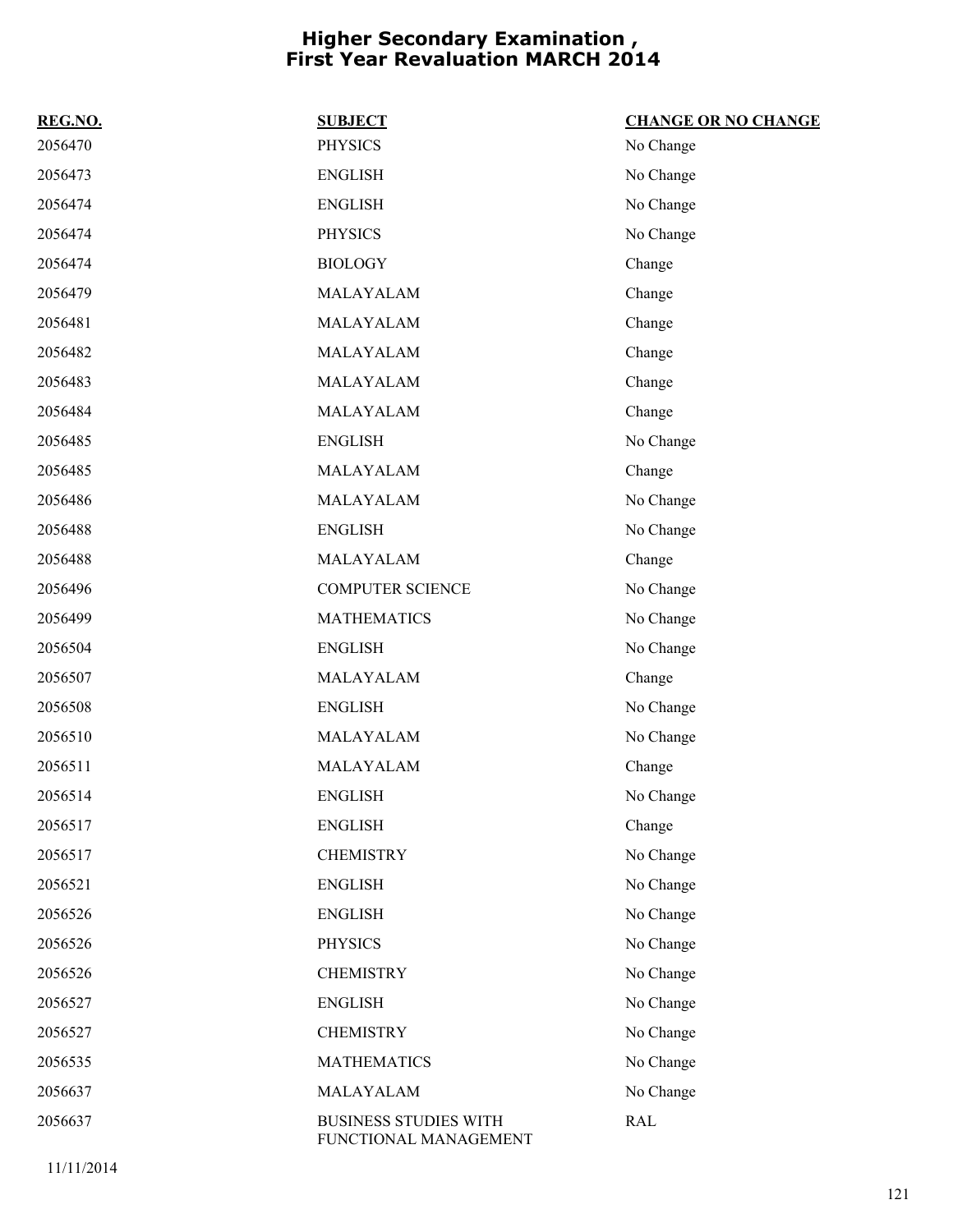| REG.NO. | <b>SUBJECT</b>                                 | <b>CHANGE OR NO CHANGE</b> |
|---------|------------------------------------------------|----------------------------|
| 2056646 | MALAYALAM                                      | No Change                  |
| 2056652 | MALAYALAM                                      | Change                     |
| 2056656 | ACCOUNTANCY WITH<br><b>COMPUTER ACCOUNTING</b> | No Change                  |
| 2056671 | <b>ENGLISH</b>                                 | No Change                  |
| 2056918 | <b>PHYSICS</b>                                 | No Change                  |
| 2056922 | <b>CHEMISTRY</b>                               | No Change                  |
| 2056922 | <b>MATHEMATICS</b>                             | No Change                  |
| 2056928 | <b>ENGLISH</b>                                 | No Change                  |
| 2056928 | MALAYALAM                                      | No Change                  |
| 2056932 | <b>MATHEMATICS</b>                             | Change                     |
| 2056984 | <b>ENGLISH</b>                                 | Change                     |
| 2056984 | <b>MATHEMATICS</b>                             | No Change                  |
| 2056986 | <b>HINDI</b>                                   | No Change                  |
| 2057134 | MALAYALAM                                      | Change                     |
| 2057134 | POLITICAL SCIENCE                              | No Change                  |
| 2057225 | ACCOUNTANCY WITH                               | No Change                  |
| 2057363 | <b>COMPUTER ACCOUNTING</b><br><b>ENGLISH</b>   | No Change                  |
| 2057371 | <b>ENGLISH</b>                                 | No Change                  |
| 2057371 | <b>PHYSICS</b>                                 | No Change                  |
| 2057371 | <b>MATHEMATICS</b>                             | No Change                  |
| 2057376 | MALAYALAM                                      | Change                     |
| 2057399 | <b>CHEMISTRY</b>                               | No Change                  |
| 2057442 | ENGLISH                                        | Change                     |
| 2057442 | <b>PHYSICS</b>                                 | Change                     |
| 2057442 | <b>MATHEMATICS</b>                             | Change                     |
| 2057456 | <b>SANSKRIT</b>                                | Change                     |
| 2057501 | <b>ENGLISH</b>                                 | No Change                  |
| 2057501 | <b>HISTORY</b>                                 | No Change                  |
| 2057510 | <b>HISTORY</b>                                 | No Change                  |
| 2057510 | SOCIOLOGY                                      | Change                     |
| 2057591 | <b>ENGLISH</b>                                 | Change                     |
| 2057598 | <b>MATHEMATICS</b>                             | No Change                  |
| 2057600 | <b>ENGLISH</b>                                 | No Change                  |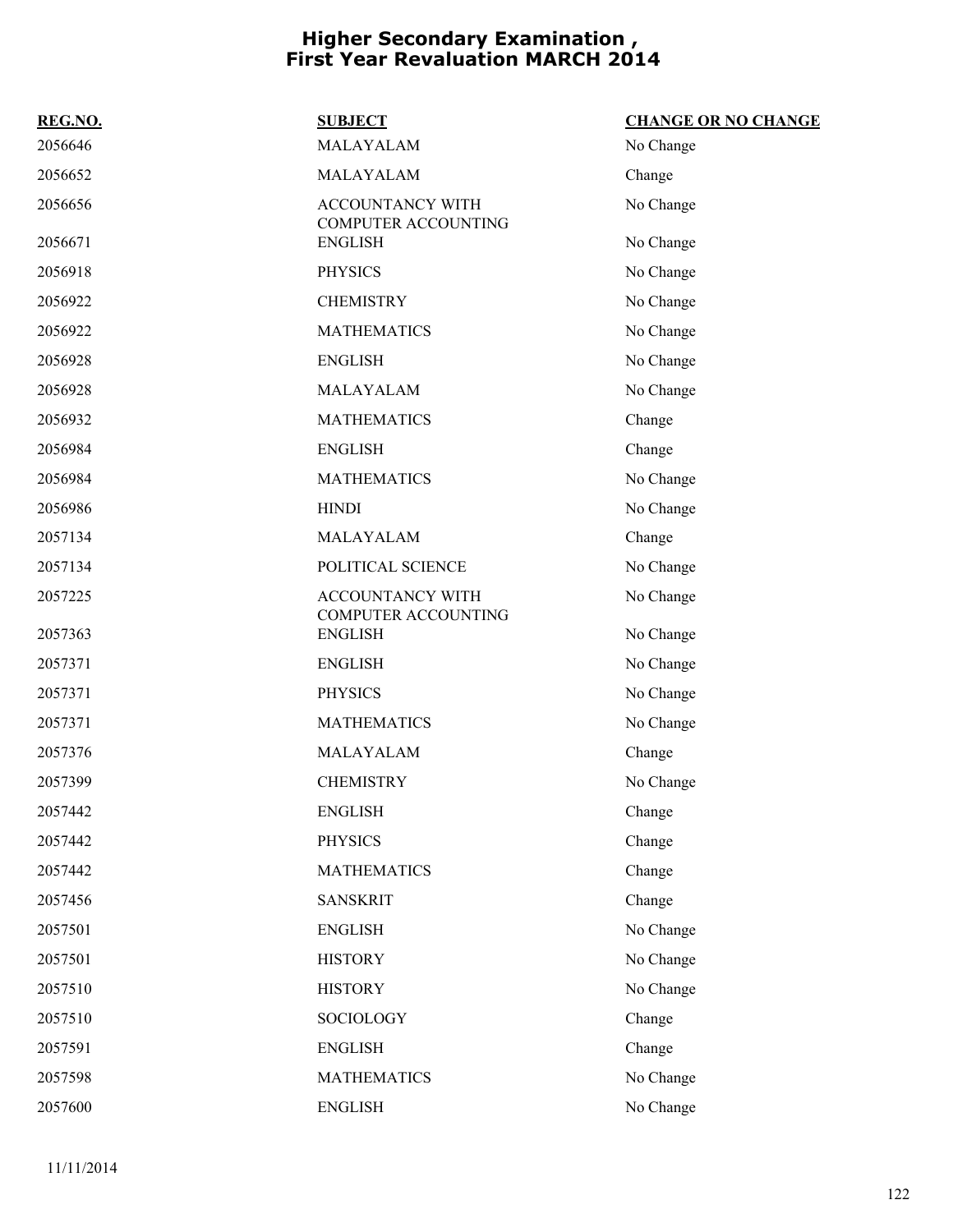| REG.NO. | <b>SUBJECT</b>     | <b>CHANGE OR NO CHANGE</b> |
|---------|--------------------|----------------------------|
| 2057600 | <b>PHYSICS</b>     | No Change                  |
| 2057600 | <b>BIOLOGY</b>     | No Change                  |
| 2057600 | <b>MATHEMATICS</b> | No Change                  |
| 2057610 | <b>ENGLISH</b>     | No Change                  |
| 2057618 | <b>PHYSICS</b>     | No Change                  |
| 2057621 | <b>ENGLISH</b>     | No Change                  |
| 2057622 | <b>MATHEMATICS</b> | No Change                  |
| 2057625 | <b>ENGLISH</b>     | No Change                  |
| 2057625 | <b>PHYSICS</b>     | No Change                  |
| 2057625 | <b>MATHEMATICS</b> | No Change                  |
| 2057633 | <b>PHYSICS</b>     | No Change                  |
| 2057633 | <b>CHEMISTRY</b>   | No Change                  |
| 2057634 | <b>PHYSICS</b>     | No Change                  |
| 2057634 | <b>CHEMISTRY</b>   | No Change                  |
| 2057635 | <b>CHEMISTRY</b>   | Change                     |
| 2057635 | <b>BIOLOGY</b>     | No Change                  |
| 2057640 | <b>MATHEMATICS</b> | Change                     |
| 2057643 | <b>ENGLISH</b>     | No Change                  |
| 2057643 | <b>PHYSICS</b>     | No Change                  |
| 2057653 | <b>ENGLISH</b>     | No Change                  |
| 2057653 | <b>PHYSICS</b>     | No Change                  |
| 2057656 | <b>PHYSICS</b>     | No Change                  |
| 2057656 | <b>CHEMISTRY</b>   | No Change                  |
| 2057660 | <b>ENGLISH</b>     | Change                     |
| 2057661 | <b>ENGLISH</b>     | No Change                  |
| 2057667 | <b>ENGLISH</b>     | No Change                  |
| 2057669 | <b>MATHEMATICS</b> | No Change                  |
| 2057670 | <b>ENGLISH</b>     | Change                     |
| 2057674 | <b>BIOLOGY</b>     | No Change                  |
| 2057676 | <b>ENGLISH</b>     | No Change                  |
| 2057676 | <b>CHEMISTRY</b>   | No Change                  |
| 2057676 | <b>MATHEMATICS</b> | No Change                  |
| 2057677 | <b>PHYSICS</b>     | No Change                  |
| 2057679 | <b>ENGLISH</b>     | No Change                  |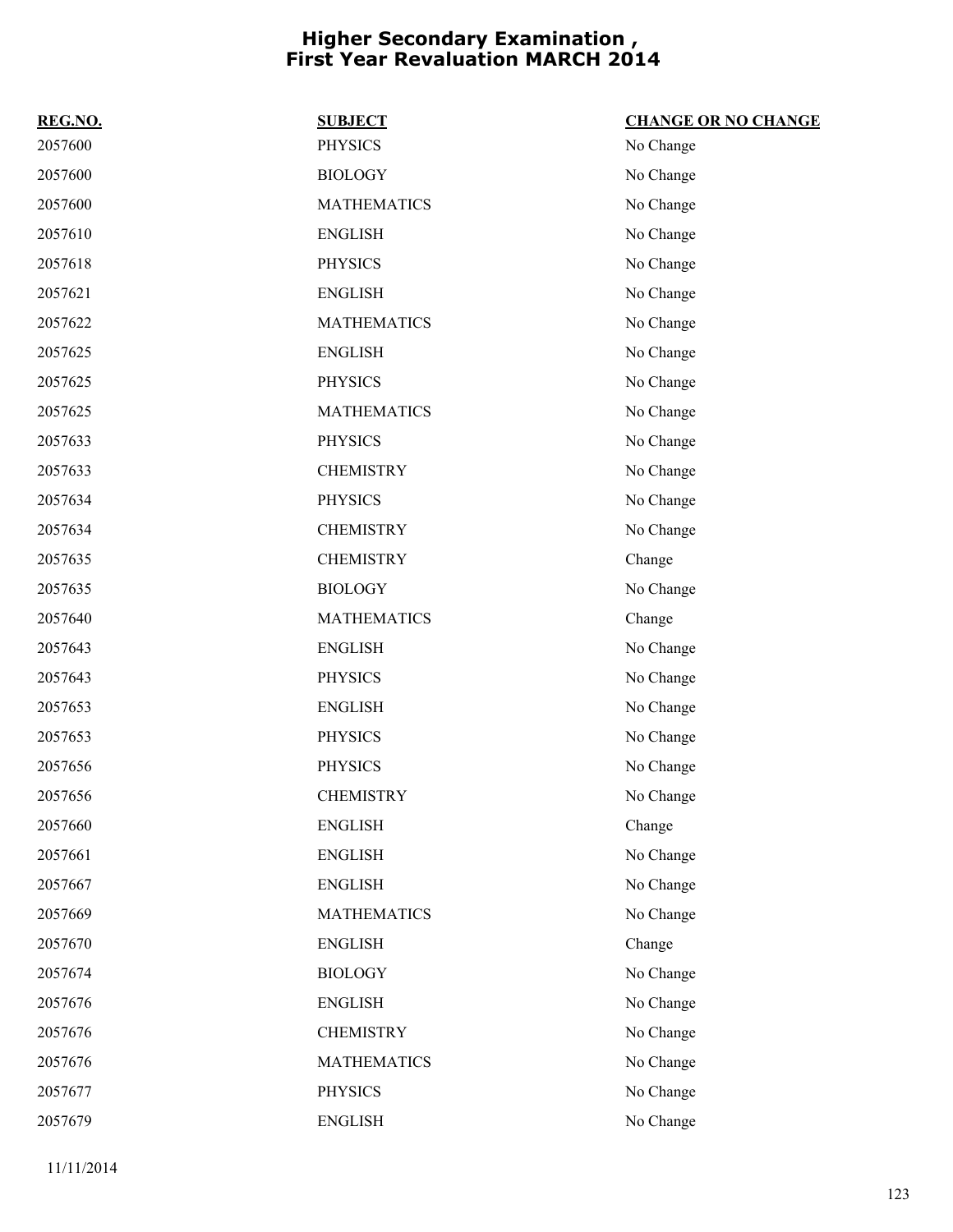| REG.NO. | <b>SUBJECT</b>          | <b>CHANGE OR NO CHANGE</b> |
|---------|-------------------------|----------------------------|
| 2057679 | <b>MATHEMATICS</b>      | No Change                  |
| 2057683 | <b>ENGLISH</b>          | Change                     |
| 2057685 | <b>MATHEMATICS</b>      | Change                     |
| 2057687 | <b>PHYSICS</b>          | No Change                  |
| 2057687 | <b>BIOLOGY</b>          | No Change                  |
| 2057687 | <b>MATHEMATICS</b>      | No Change                  |
| 2057694 | <b>PHYSICS</b>          | No Change                  |
| 2057694 | <b>CHEMISTRY</b>        | No Change                  |
| 2057694 | <b>MATHEMATICS</b>      | No Change                  |
| 2057698 | <b>ENGLISH</b>          | No Change                  |
| 2057698 | MALAYALAM               | No Change                  |
| 2057716 | <b>MATHEMATICS</b>      | No Change                  |
| 2057730 | <b>COMPUTER SCIENCE</b> | Change                     |
| 2057742 | <b>COMPUTER SCIENCE</b> | No Change                  |
| 2057992 | <b>ENGLISH</b>          | Change                     |
| 2057992 | MALAYALAM               | Change                     |
| 2057992 | <b>MATHEMATICS</b>      | No Change                  |
| 2058013 | <b>ENGLISH</b>          | Change                     |
| 2058022 | <b>ENGLISH</b>          | No Change                  |
| 2058026 | <b>ENGLISH</b>          | No Change                  |
| 2058026 | <b>PHYSICS</b>          | No Change                  |
| 2058026 | <b>CHEMISTRY</b>        | No Change                  |
| 2058036 | <b>BIOLOGY</b>          | Change                     |
| 2058037 | <b>PHYSICS</b>          | No Change                  |
| 2058038 | <b>MATHEMATICS</b>      | No Change                  |
| 2058043 | <b>ENGLISH</b>          | No Change                  |
| 2058043 | <b>PHYSICS</b>          | No Change                  |
| 2058044 | MALAYALAM               | Change                     |
| 2058044 | <b>PHYSICS</b>          | No Change                  |
| 2058046 | <b>ENGLISH</b>          | Change                     |
| 2058052 | <b>ENGLISH</b>          | No Change                  |
| 2058053 | MALAYALAM               | No Change                  |
| 2058056 | <b>ENGLISH</b>          | No Change                  |
| 2058056 | <b>MATHEMATICS</b>      | No Change                  |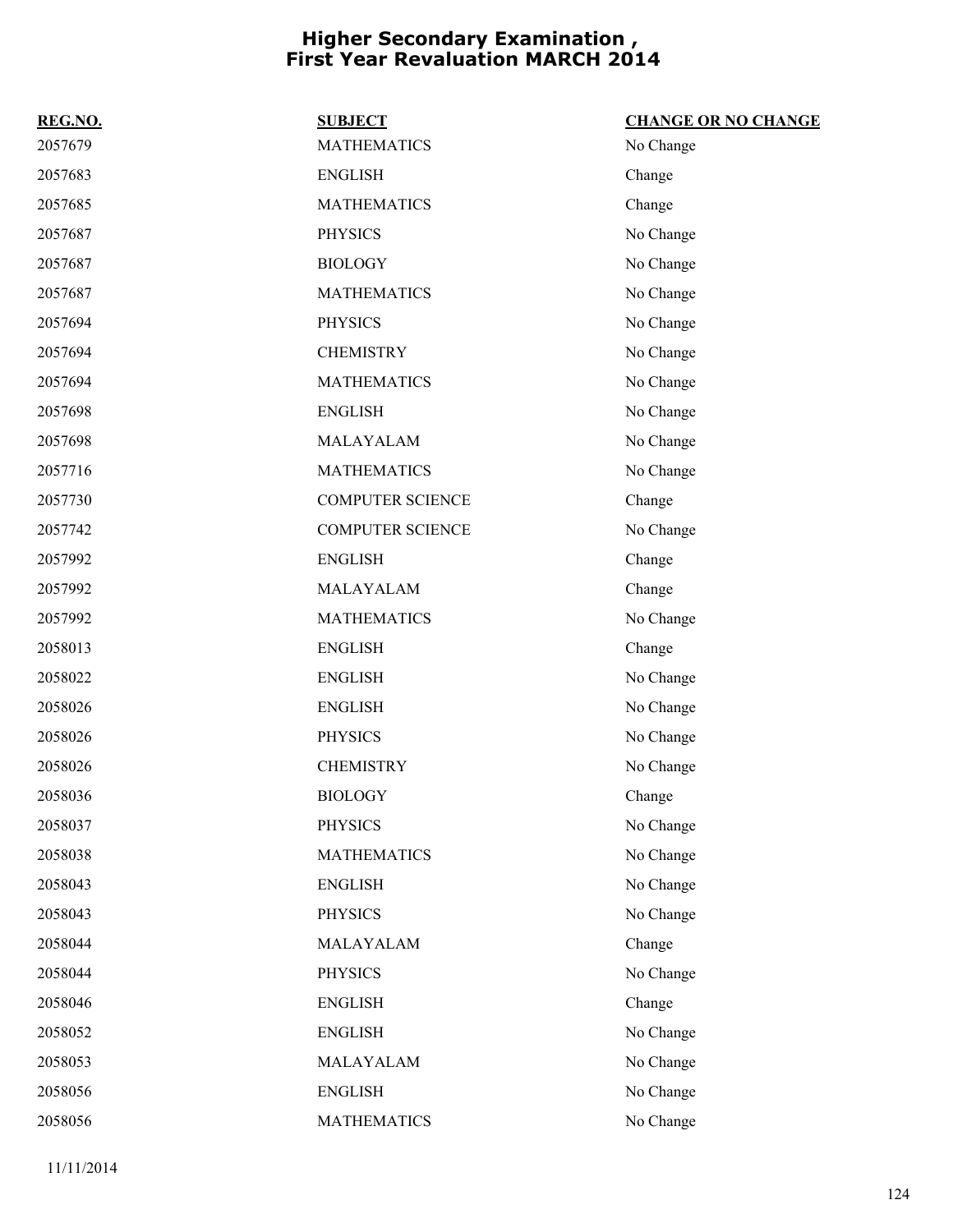| REG.NO. | <b>SUBJECT</b>                          | <b>CHANGE OR NO CHANGE</b> |
|---------|-----------------------------------------|----------------------------|
| 2058057 | <b>MATHEMATICS</b>                      | No Change                  |
| 2058065 | <b>ENGLISH</b>                          | No Change                  |
| 2058065 | <b>BIOLOGY</b>                          | No Change                  |
| 2058066 | <b>ENGLISH</b>                          | No Change                  |
| 2058066 | <b>BIOLOGY</b>                          | No Change                  |
| 2058067 | MALAYALAM                               | No Change                  |
| 2058067 | <b>MATHEMATICS</b>                      | No Change                  |
| 2058072 | <b>ENGLISH</b>                          | No Change                  |
| 2058072 | <b>PHYSICS</b>                          | No Change                  |
| 2058072 | <b>BIOLOGY</b>                          | No Change                  |
| 2058086 | <b>ENGLISH</b>                          | No Change                  |
| 2058088 | <b>PHYSICS</b>                          | No Change                  |
| 2058089 | <b>ENGLISH</b>                          | No Change                  |
| 2058092 | <b>ENGLISH</b>                          | No Change                  |
| 2058092 | <b>PHYSICS</b>                          | Change                     |
| 2058094 | <b>ENGLISH</b>                          | No Change                  |
| 2058096 | <b>PHYSICS</b>                          | No Change                  |
| 2058101 | <b>PHYSICS</b>                          | No Change                  |
| 2058109 | <b>MATHEMATICS</b>                      | No Change                  |
| 2058132 | <b>MATHEMATICS</b>                      | No Change                  |
| 2058139 | <b>BIOLOGY</b>                          | No Change                  |
| 2058155 | <b>BIOLOGY</b>                          | No Change                  |
| 2058178 | <b>ENGLISH</b>                          | Change                     |
| 2058187 | <b>ENGLISH</b>                          | No Change                  |
| 2058190 | <b>MATHEMATICS</b>                      | No Change                  |
| 2058193 | <b>PHYSICS</b>                          | No Change                  |
| 2058193 | <b>MATHEMATICS</b>                      | No Change                  |
| 2058339 | <b>ECONOMICS</b>                        | No Change                  |
| 2058376 | <b>BUSINESS STUDIES WITH</b>            | No Change                  |
| 2058381 | FUNCTIONAL MANAGEMENT<br><b>ENGLISH</b> | No Change                  |
| 2058386 | <b>ENGLISH</b>                          | No Change                  |
| 2058395 | <b>PHYSICS</b>                          | Change                     |
| 2058398 | <b>ENGLISH</b>                          | Change                     |
| 2058399 | <b>ENGLISH</b>                          | No Change                  |
|         |                                         |                            |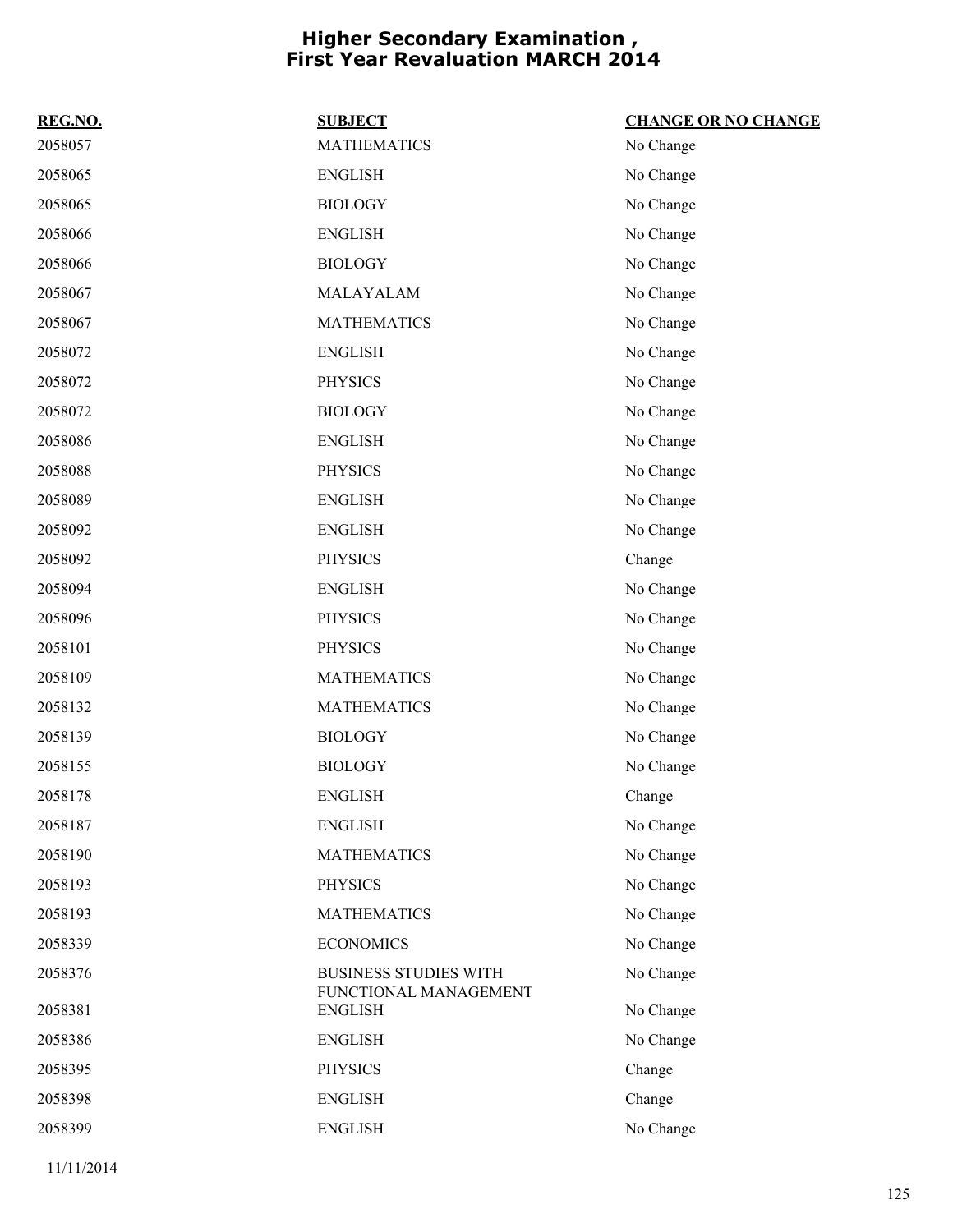| REG.NO. | <b>SUBJECT</b>     | <b>CHANGE OR NO CHANGE</b> |
|---------|--------------------|----------------------------|
| 2058409 | <b>ENGLISH</b>     | Change                     |
| 2058412 | <b>ENGLISH</b>     | Change                     |
| 2058413 | MALAYALAM          | No Change                  |
| 2058416 | <b>ENGLISH</b>     | No Change                  |
| 2058430 | <b>PHYSICS</b>     | Change                     |
| 2058430 | <b>CHEMISTRY</b>   | No Change                  |
| 2058430 | <b>MATHEMATICS</b> | No Change                  |
| 2058488 | <b>ENGLISH</b>     | No Change                  |
| 2058488 | <b>PHYSICS</b>     | No Change                  |
| 2058494 | <b>ENGLISH</b>     | No Change                  |
| 2058500 | <b>ENGLISH</b>     | No Change                  |
| 2058500 | MALAYALAM          | Change                     |
| 2058504 | <b>ENGLISH</b>     | Change                     |
| 2058504 | <b>BIOLOGY</b>     | No Change                  |
| 2058504 | <b>MATHEMATICS</b> | Change                     |
| 2058507 | <b>ENGLISH</b>     | No Change                  |
| 2058507 | <b>CHEMISTRY</b>   | No Change                  |
| 2058509 | <b>ENGLISH</b>     | No Change                  |
| 2058509 | <b>PHYSICS</b>     | No Change                  |
| 2058511 | <b>PHYSICS</b>     | No Change                  |
| 2058512 | <b>ENGLISH</b>     | No Change                  |
| 2058512 | <b>MATHEMATICS</b> | No Change                  |
| 2058524 | <b>ENGLISH</b>     | No Change                  |
| 2058528 | MALAYALAM          | Change                     |
| 2058530 | MALAYALAM          | Change                     |
| 2058530 | <b>BIOLOGY</b>     | No Change                  |
| 2058533 | <b>ENGLISH</b>     | No Change                  |
| 2058534 | <b>ENGLISH</b>     | No Change                  |
| 2058534 | <b>CHEMISTRY</b>   | No Change                  |
| 2058551 | <b>ENGLISH</b>     | No Change                  |
| 2058551 | <b>CHEMISTRY</b>   | No Change                  |
| 2058580 | <b>CHEMISTRY</b>   | No Change                  |
| 2058597 | <b>ENGLISH</b>     | No Change                  |
| 2058721 | <b>CHEMISTRY</b>   | Change                     |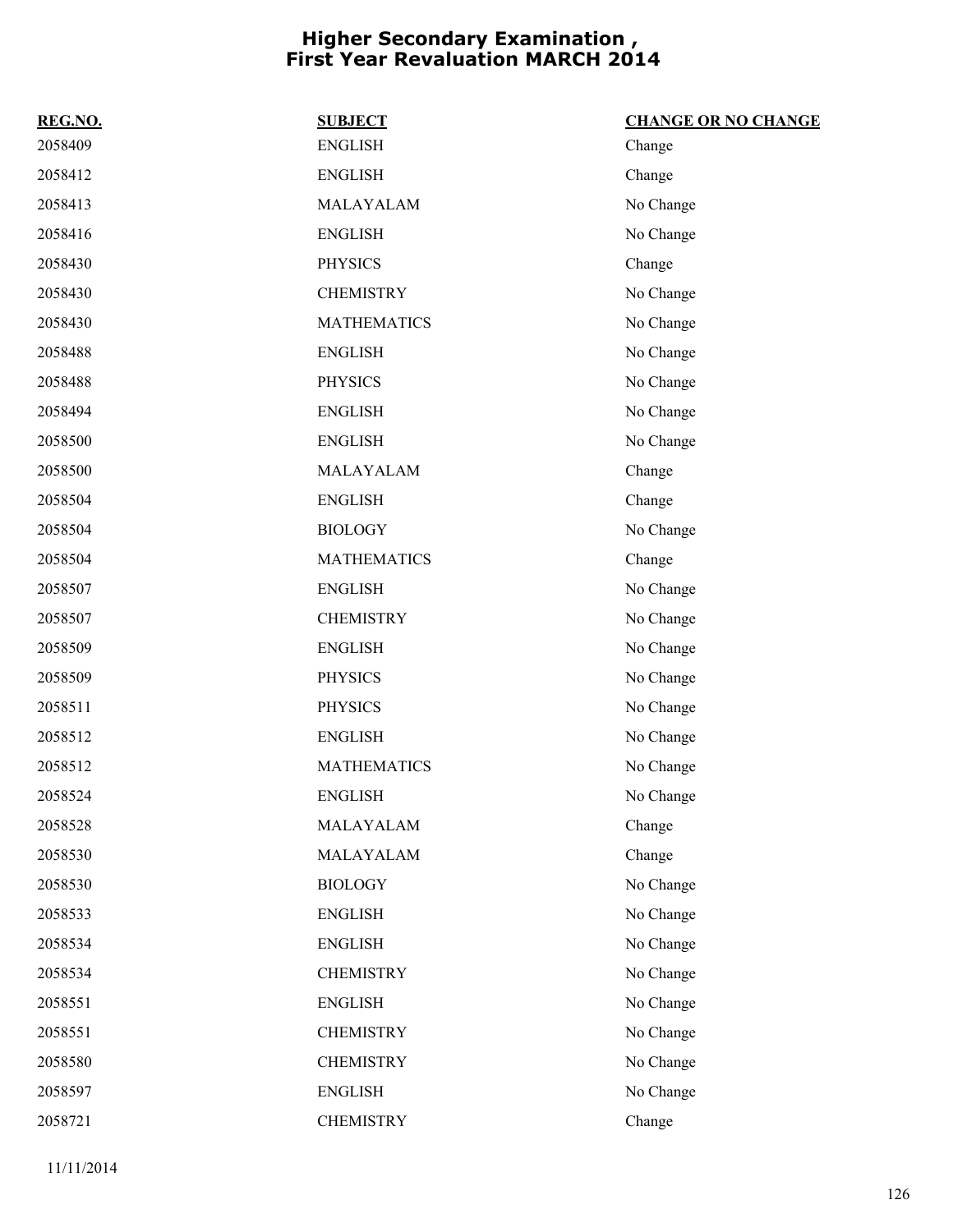| REG.NO. | <b>SUBJECT</b>                                 | <b>CHANGE OR NO CHANGE</b> |
|---------|------------------------------------------------|----------------------------|
| 2058733 | <b>ENGLISH</b>                                 | Change                     |
| 2058733 | MALAYALAM                                      | Change                     |
| 2058737 | <b>ENGLISH</b>                                 | No Change                  |
| 2058737 | MALAYALAM                                      | No Change                  |
| 2058743 | <b>ENGLISH</b>                                 | Change                     |
| 2058746 | <b>ENGLISH</b>                                 | No Change                  |
| 2058746 | <b>PHYSICS</b>                                 | No Change                  |
| 2058748 | <b>ENGLISH</b>                                 | Change                     |
| 2058756 | <b>ENGLISH</b>                                 | No Change                  |
| 2058759 | <b>ENGLISH</b>                                 | No Change                  |
| 2058759 | <b>CHEMISTRY</b>                               | No Change                  |
| 2058762 | <b>ENGLISH</b>                                 | No Change                  |
| 2058765 | MALAYALAM                                      | No Change                  |
| 2058765 | <b>BIOLOGY</b>                                 | No Change                  |
| 2058766 | <b>ENGLISH</b>                                 | No Change                  |
| 2058766 | <b>PHYSICS</b>                                 | Change                     |
| 2058769 | <b>BIOLOGY</b>                                 | No Change                  |
| 2058778 | <b>BIOLOGY</b>                                 | No Change                  |
| 2058796 | <b>ENGLISH</b>                                 | No Change                  |
| 2058805 | <b>BIOLOGY</b>                                 | Change                     |
| 2058816 | <b>CHEMISTRY</b>                               | No Change                  |
| 2058816 | <b>MATHEMATICS</b>                             | Change                     |
| 2058817 | <b>ENGLISH</b>                                 | No Change                  |
| 2058817 | <b>MATHEMATICS</b>                             | No Change                  |
| 2058832 | <b>MATHEMATICS</b>                             | No Change                  |
| 2058860 | <b>ECONOMICS</b>                               | No Change                  |
| 2058860 | ACCOUNTANCY WITH<br><b>COMPUTER ACCOUNTING</b> | No Change                  |
| 2058872 | <b>ENGLISH</b>                                 | No Change                  |
| 2058881 | <b>ENGLISH</b>                                 | No Change                  |
| 2058881 | <b>HINDI</b>                                   | Change                     |
| 2058881 | <b>MATHEMATICS</b>                             | No Change                  |
| 2058888 | <b>MATHEMATICS</b>                             | No Change                  |
| 2058888 | <b>ECONOMICS</b>                               | No Change                  |
| 2058898 | <b>ENGLISH</b>                                 | No Change                  |
|         |                                                |                            |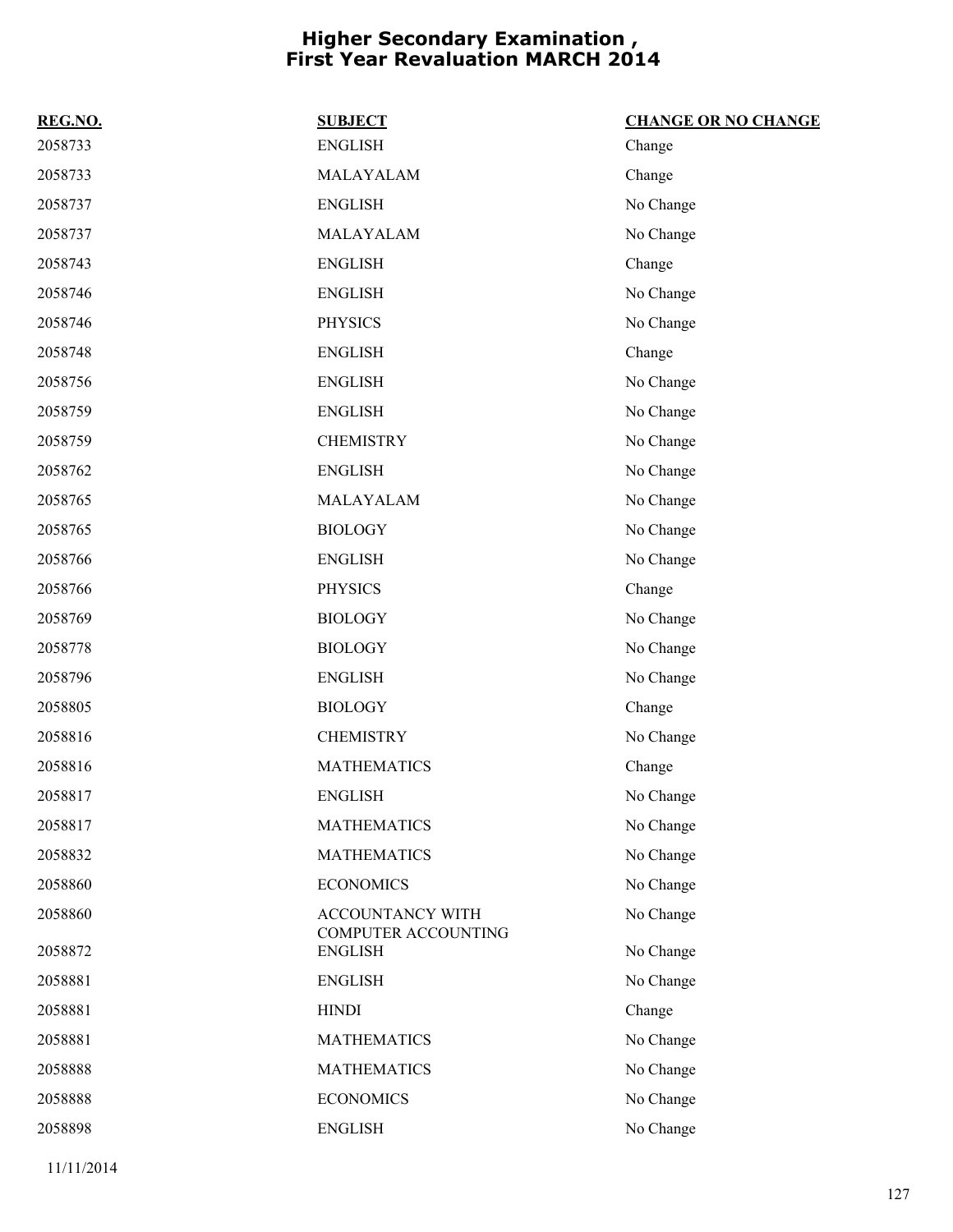| REG.NO. | <b>SUBJECT</b>     | <b>CHANGE OR NO CHANGE</b> |
|---------|--------------------|----------------------------|
| 2058903 | <b>ENGLISH</b>     | No Change                  |
| 2058903 | MALAYALAM          | Change                     |
| 2058903 | <b>PHYSICS</b>     | No Change                  |
| 2058903 | <b>CHEMISTRY</b>   | No Change                  |
| 2058915 | <b>ENGLISH</b>     | No Change                  |
| 2058928 | <b>ENGLISH</b>     | No Change                  |
| 2058935 | <b>PHYSICS</b>     | No Change                  |
| 2058937 | <b>PHYSICS</b>     | No Change                  |
| 2058945 | <b>MATHEMATICS</b> | No Change                  |
| 2058946 | <b>MATHEMATICS</b> | No Change                  |
| 2058949 | <b>ENGLISH</b>     | No Change                  |
| 2058954 | <b>BIOLOGY</b>     | No Change                  |
| 2058954 | <b>MATHEMATICS</b> | No Change                  |
| 2058977 | <b>ENGLISH</b>     | No Change                  |
| 2058989 | <b>MATHEMATICS</b> | No Change                  |
| 2059114 | SOCIOLOGY          | No Change                  |
| 2059176 | <b>ENGLISH</b>     | No Change                  |
| 2059188 | <b>ENGLISH</b>     | No Change                  |
| 2059227 | <b>MATHEMATICS</b> | No Change                  |
| 2059234 | <b>PHYSICS</b>     | Change                     |
| 2059235 | <b>ENGLISH</b>     | No Change                  |
| 2059256 | <b>ENGLISH</b>     | Change                     |
| 2059279 | <b>ENGLISH</b>     | No Change                  |
| 2059304 | <b>PHYSICS</b>     | No Change                  |
| 2059325 | <b>PHYSICS</b>     | No Change                  |
| 2059621 | <b>MATHEMATICS</b> | No Change                  |
| 2059639 | <b>ENGLISH</b>     | No Change                  |
| 2059643 | MALAYALAM          | No Change                  |
| 2059643 | <b>PHYSICS</b>     | No Change                  |
| 2059644 | MALAYALAM          | No Change                  |
| 2059652 | MALAYALAM          | Change                     |
| 2059659 | <b>PHYSICS</b>     | No Change                  |
| 2059663 | <b>PHYSICS</b>     | No Change                  |
| 2059684 | <b>ENGLISH</b>     | No Change                  |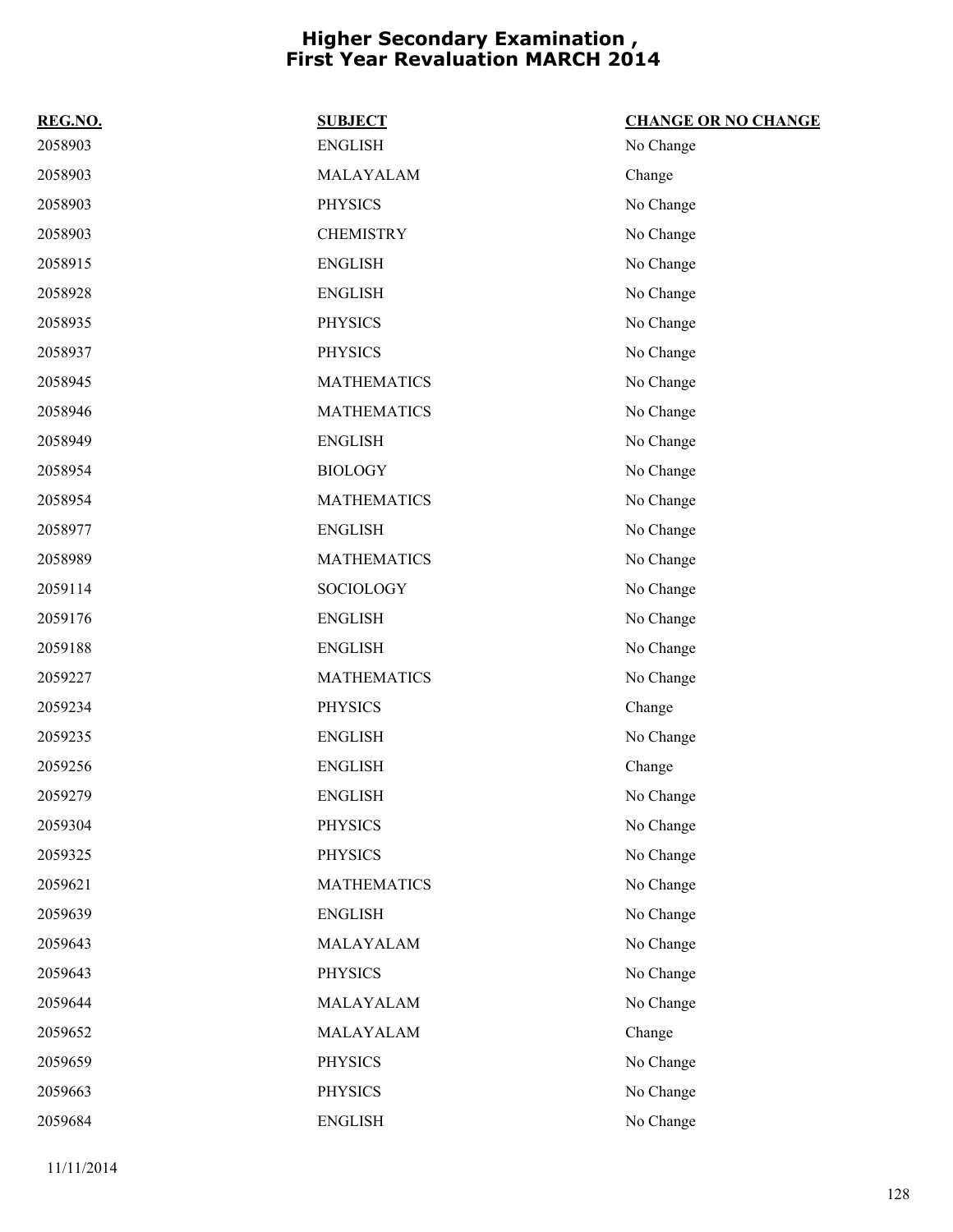| REG.NO. | <b>SUBJECT</b>     | <b>CHANGE OR NO CHANGE</b> |
|---------|--------------------|----------------------------|
| 2059686 | <b>CHEMISTRY</b>   | Change                     |
| 2059696 | <b>MATHEMATICS</b> | No Change                  |
| 2059713 | <b>ENGLISH</b>     | No Change                  |
| 2059713 | <b>PHYSICS</b>     | No Change                  |
| 2059717 | <b>ENGLISH</b>     | No Change                  |
| 2059735 | <b>ECONOMICS</b>   | Change                     |
| 2059735 | POLITICAL SCIENCE  | No Change                  |
| 2059745 | <b>HISTORY</b>     | No Change                  |
| 2059745 | POLITICAL SCIENCE  | No Change                  |
| 2059766 | <b>HINDI</b>       | No Change                  |
| 2059778 | MALAYALAM          | Change                     |
| 2059830 | <b>ENGLISH</b>     | Change                     |
| 2059894 | MALAYALAM          | Change                     |
| 2059919 | <b>MATHEMATICS</b> | No Change                  |
| 2059920 | <b>MATHEMATICS</b> | No Change                  |
| 2059991 | <b>ENGLISH</b>     | No Change                  |
| 2060505 | <b>ENGLISH</b>     | Change                     |
| 2060536 | <b>ENGLISH</b>     | Change                     |
| 2060540 | MALAYALAM          | No Change                  |
| 2060547 | MALAYALAM          | No Change                  |
| 2060564 | <b>ENGLISH</b>     | Change                     |
| 2060570 | <b>ENGLISH</b>     | No Change                  |
| 2060607 | MALAYALAM          | No Change                  |
| 2060613 | <b>MATHEMATICS</b> | No Change                  |
| 2060616 | <b>BIOLOGY</b>     | No Change                  |
| 2060626 | MALAYALAM          | No Change                  |
| 2060636 | <b>ENGLISH</b>     | No Change                  |
| 2060636 | <b>MATHEMATICS</b> | Change                     |
| 2060641 | <b>MATHEMATICS</b> | No Change                  |
| 2060651 | <b>ENGLISH</b>     | Change                     |
| 2060653 | <b>PHYSICS</b>     | No Change                  |
| 2060653 | <b>BIOLOGY</b>     | No Change                  |
| 2060657 | <b>ENGLISH</b>     | No Change                  |
| 2060657 | <b>CHEMISTRY</b>   | No Change                  |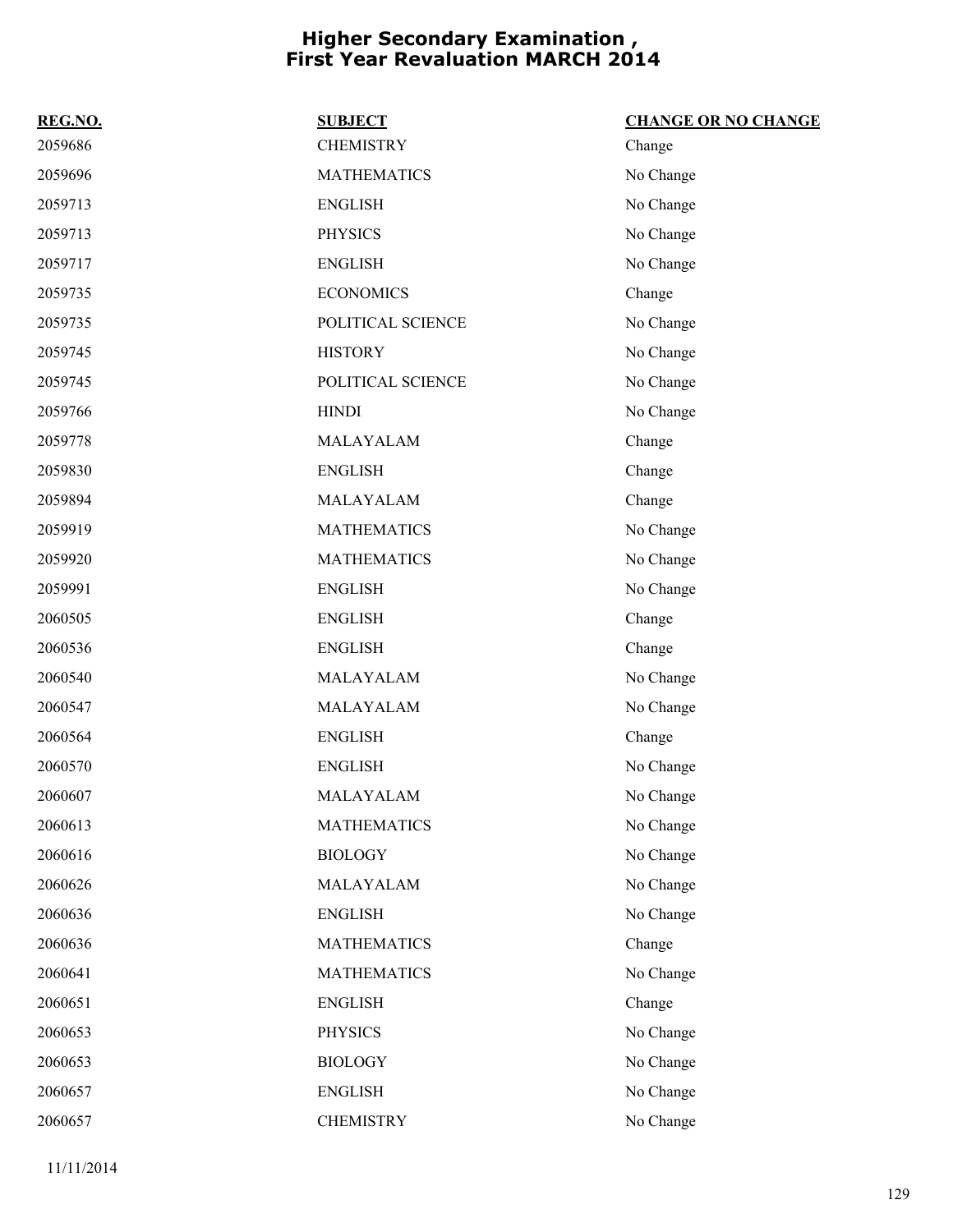| REG.NO. | <b>SUBJECT</b>     | <b>CHANGE OR NO CHANGE</b> |
|---------|--------------------|----------------------------|
| 2060678 | <b>CHEMISTRY</b>   | Change                     |
| 2060678 | <b>BIOLOGY</b>     | No Change                  |
| 2060679 | <b>ENGLISH</b>     | No Change                  |
| 2060679 | <b>HINDI</b>       | Change                     |
| 2060688 | <b>BIOLOGY</b>     | No Change                  |
| 2060777 | <b>ECONOMICS</b>   | No Change                  |
| 2060790 | <b>ECONOMICS</b>   | No Change                  |
| 2060837 | <b>ENGLISH</b>     | Change                     |
| 2060839 | <b>ENGLISH</b>     | Change                     |
| 2060843 | <b>MATHEMATICS</b> | No Change                  |
| 2060871 | <b>ENGLISH</b>     | No Change                  |
| 2060882 | MALAYALAM          | No Change                  |
| 2060883 | MALAYALAM          | Change                     |
| 2060891 | <b>ENGLISH</b>     | No Change                  |
| 2060891 | <b>PHYSICS</b>     | No Change                  |
| 2060921 | <b>PHYSICS</b>     | No Change                  |
| 2060937 | <b>ENGLISH</b>     | Change                     |
| 2061183 | <b>CHEMISTRY</b>   | No Change                  |
| 2061191 | <b>CHEMISTRY</b>   | No Change                  |
| 2061191 | <b>MATHEMATICS</b> | No Change                  |
| 2061200 | <b>MATHEMATICS</b> | No Change                  |
| 2061201 | <b>MATHEMATICS</b> | No Change                  |
| 2061204 | <b>CHEMISTRY</b>   | Change                     |
| 2061206 | <b>ENGLISH</b>     | No Change                  |
| 2061207 | <b>ENGLISH</b>     | No Change                  |
| 2061207 | <b>PHYSICS</b>     | No Change                  |
| 2061207 | <b>CHEMISTRY</b>   | No Change                  |
| 2061211 | <b>MATHEMATICS</b> | No Change                  |
| 2061226 | <b>PHYSICS</b>     | No Change                  |
| 2061230 | <b>ENGLISH</b>     | No Change                  |
| 2061230 | <b>MATHEMATICS</b> | No Change                  |
| 2061236 | <b>ENGLISH</b>     | No Change                  |
| 2061237 | <b>CHEMISTRY</b>   | No Change                  |
| 2061237 | <b>MATHEMATICS</b> | No Change                  |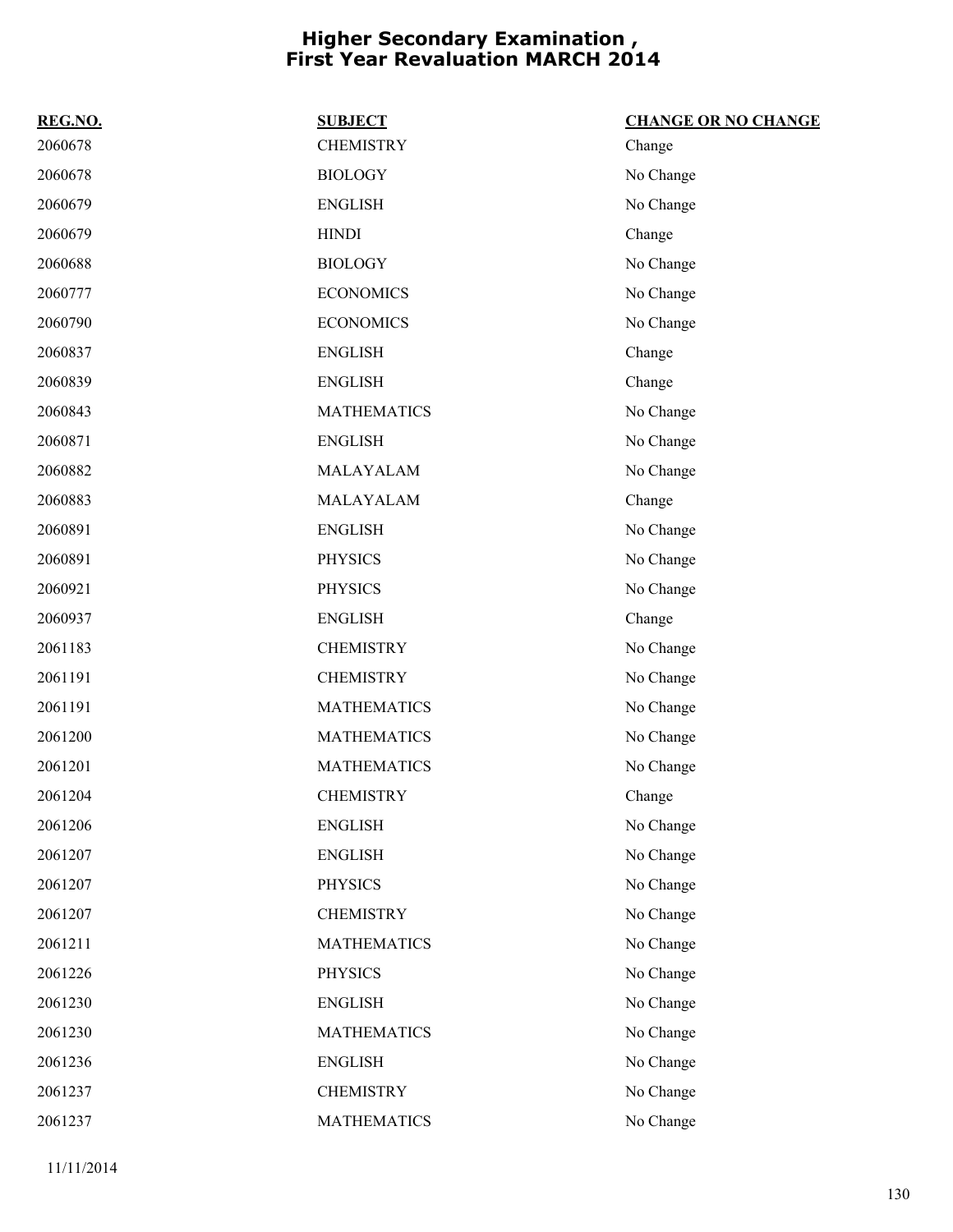| REG.NO. | <b>SUBJECT</b>     | <b>CHANGE OR NO CHANGE</b> |
|---------|--------------------|----------------------------|
| 2061244 | <b>PHYSICS</b>     | No Change                  |
| 2061244 | <b>MATHEMATICS</b> | No Change                  |
| 2061270 | <b>ENGLISH</b>     | No Change                  |
| 2061281 | <b>ENGLISH</b>     | No Change                  |
| 2061281 | <b>HINDI</b>       | Change                     |
| 2061349 | SOCIOLOGY          | Change                     |
| 2061419 | <b>ENGLISH</b>     | No Change                  |
| 2061433 | <b>BIOLOGY</b>     | No Change                  |
| 2061468 | <b>ENGLISH</b>     | No Change                  |
| 2061471 | <b>ENGLISH</b>     | No Change                  |
| 2061471 | <b>CHEMISTRY</b>   | No Change                  |
| 2061477 | <b>ENGLISH</b>     | No Change                  |
| 2061487 | <b>ENGLISH</b>     | No Change                  |
| 2061487 | <b>MATHEMATICS</b> | No Change                  |
| 2061491 | <b>PHYSICS</b>     | No Change                  |
| 2061499 | <b>ENGLISH</b>     | Change                     |
| 2061499 | <b>MATHEMATICS</b> | No Change                  |
| 2061843 | <b>ENGLISH</b>     | Change                     |
| 2062003 | <b>ENGLISH</b>     | No Change                  |
| 2062003 | MALAYALAM          | No Change                  |
| 2062009 | <b>ENGLISH</b>     | No Change                  |
| 2062009 | MALAYALAM          | Change                     |
| 2062014 | <b>MATHEMATICS</b> | No Change                  |
| 2062019 | <b>ENGLISH</b>     | No Change                  |
| 2062019 | <b>PHYSICS</b>     | No Change                  |
| 2062025 | MALAYALAM          | No Change                  |
| 2062036 | MALAYALAM          | No Change                  |
| 2062036 | <b>PHYSICS</b>     | No Change                  |
| 2062036 | <b>MATHEMATICS</b> | Change                     |
| 2062038 | <b>ENGLISH</b>     | No Change                  |
| 2062038 | <b>MATHEMATICS</b> | Change                     |
| 2062039 | <b>CHEMISTRY</b>   | No Change                  |
| 2062060 | <b>HINDI</b>       | No Change                  |
| 2062064 | <b>MATHEMATICS</b> | No Change                  |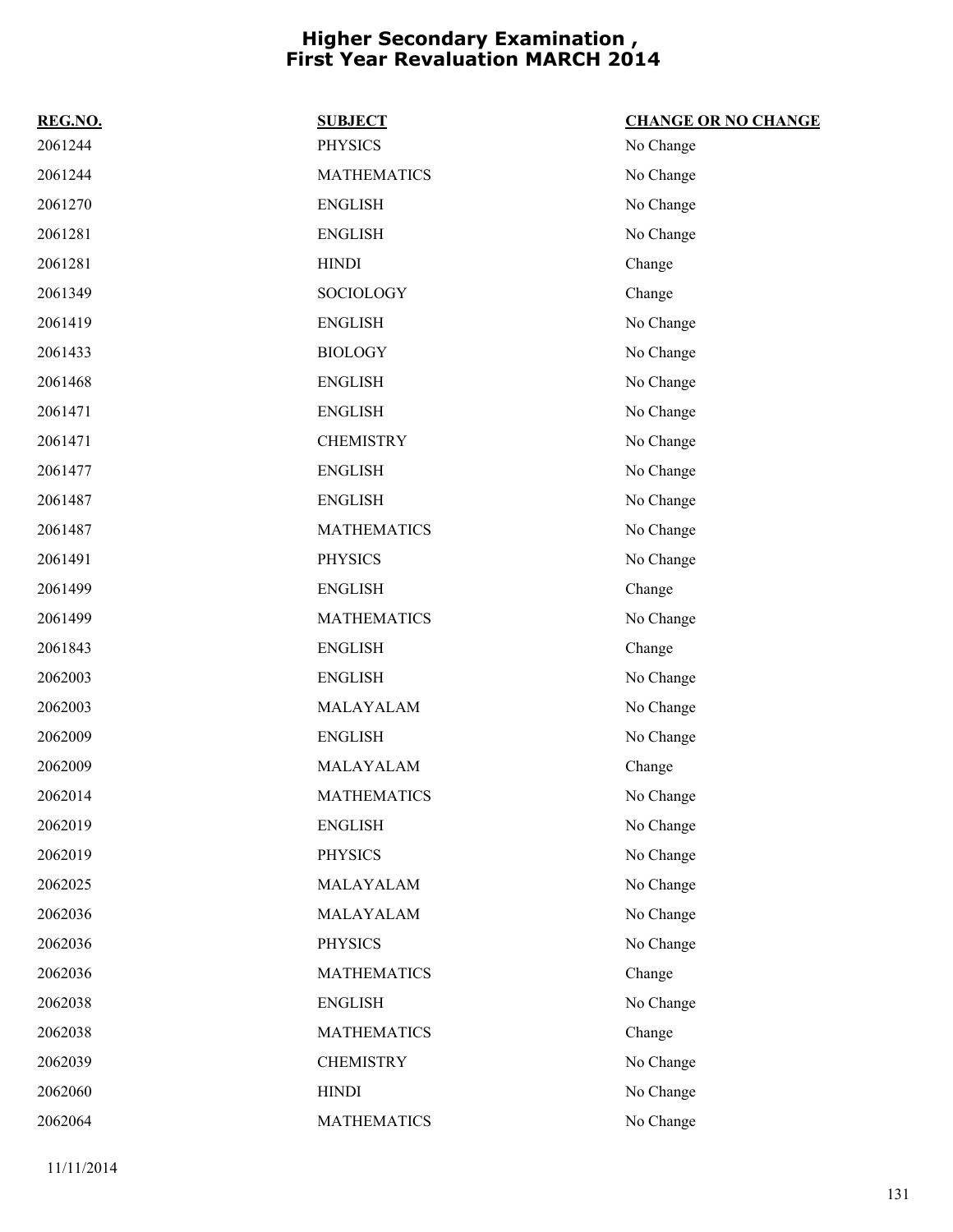| REG.NO. | <b>SUBJECT</b>                                        | <b>CHANGE OR NO CHANGE</b> |
|---------|-------------------------------------------------------|----------------------------|
| 2062068 | <b>MATHEMATICS</b>                                    | No Change                  |
| 2062122 | <b>ENGLISH</b>                                        | No Change                  |
| 2062122 | MALAYALAM                                             | Change                     |
| 2062122 | <b>HISTORY</b>                                        | No Change                  |
| 2062122 | POLITICAL SCIENCE                                     | No Change                  |
| 2062171 | <b>ENGLISH</b>                                        | No Change                  |
| 2062171 | <b>ECONOMICS</b>                                      | No Change                  |
| 2062171 | <b>BUSINESS STUDIES WITH</b><br>FUNCTIONAL MANAGEMENT | No Change                  |
| 2062216 | <b>CHEMISTRY</b>                                      | Change                     |
| 2062218 | MALAYALAM                                             | No Change                  |
| 2062219 | <b>BIOLOGY</b>                                        | No Change                  |
| 2062222 | MALAYALAM                                             | No Change                  |
| 2062224 | <b>CHEMISTRY</b>                                      | Change                     |
| 2062224 | <b>BIOLOGY</b>                                        | No Change                  |
| 2062225 | MALAYALAM                                             | Change                     |
| 2062225 | <b>PHYSICS</b>                                        | No Change                  |
| 2062228 | <b>ENGLISH</b>                                        | Change                     |
| 2062231 | <b>PHYSICS</b>                                        | No Change                  |
| 2062233 | <b>MATHEMATICS</b>                                    | No Change                  |
| 2062235 | <b>MATHEMATICS</b>                                    | No Change                  |
| 2062248 | MALAYALAM                                             | Change                     |
| 2062256 | <b>PHYSICS</b>                                        | No Change                  |
| 2062262 | <b>PHYSICS</b>                                        | No Change                  |
| 2062262 | <b>CHEMISTRY</b>                                      | No Change                  |
| 2062275 | <b>ENGLISH</b>                                        | No Change                  |
| 2062277 | <b>PHYSICS</b>                                        | No Change                  |
| 2062288 | <b>PHYSICS</b>                                        | No Change                  |
| 2062289 | <b>PHYSICS</b>                                        | No Change                  |
| 2062289 | <b>BIOLOGY</b>                                        | No Change                  |
| 2062291 | <b>ENGLISH</b>                                        | Change                     |
| 2062293 | <b>ENGLISH</b>                                        | No Change                  |
| 2062293 | <b>PHYSICS</b>                                        | No Change                  |
| 2062294 | <b>PHYSICS</b>                                        | No Change                  |
| 2062295 | <b>PHYSICS</b>                                        | No Change                  |

11/11/2014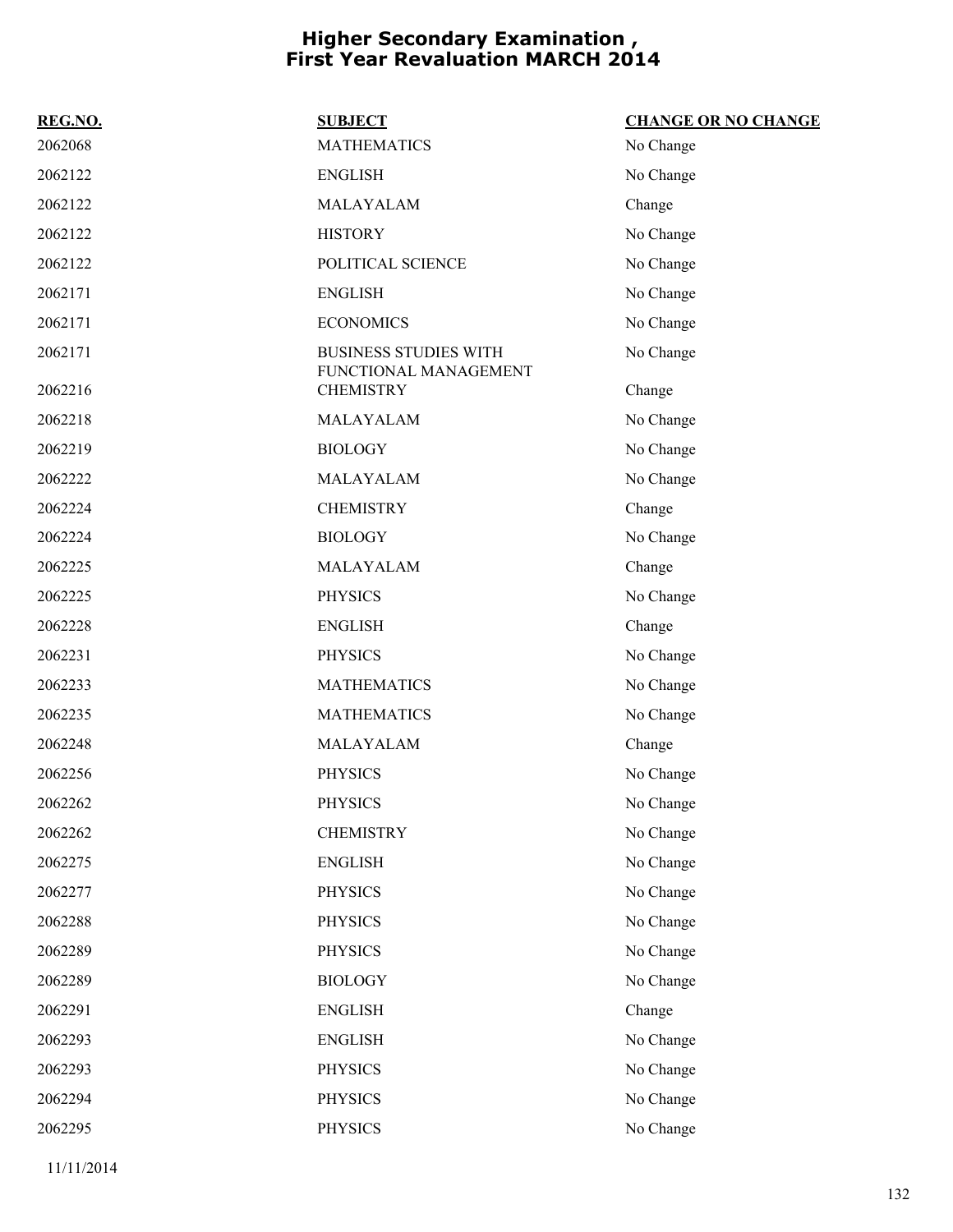| REG.NO. | <b>SUBJECT</b>          | <b>CHANGE OR NO CHANGE</b> |
|---------|-------------------------|----------------------------|
| 2062296 | <b>ENGLISH</b>          | No Change                  |
| 2062297 | <b>CHEMISTRY</b>        | Change                     |
| 2062304 | <b>PHYSICS</b>          | No Change                  |
| 2062318 | <b>ENGLISH</b>          | Change                     |
| 2062318 | <b>BIOLOGY</b>          | No Change                  |
| 2062327 | <b>ENGLISH</b>          | No Change                  |
| 2062330 | <b>ENGLISH</b>          | No Change                  |
| 2062331 | <b>MATHEMATICS</b>      | No Change                  |
| 2062333 | <b>ENGLISH</b>          | No Change                  |
| 2062333 | <b>PHYSICS</b>          | No Change                  |
| 2062335 | <b>CHEMISTRY</b>        | Change                     |
| 2062336 | <b>CHEMISTRY</b>        | Change                     |
| 2062337 | <b>PHYSICS</b>          | No Change                  |
| 2062348 | <b>CHEMISTRY</b>        | Change                     |
| 2062348 | <b>COMPUTER SCIENCE</b> | No Change                  |
| 2062357 | <b>PHYSICS</b>          | No Change                  |
| 2062359 | <b>PHYSICS</b>          | No Change                  |
| 2062361 | <b>MATHEMATICS</b>      | No Change                  |
| 2062363 | <b>ENGLISH</b>          | Change                     |
| 2062363 | <b>PHYSICS</b>          | No Change                  |
| 2062365 | <b>PHYSICS</b>          | No Change                  |
| 2062365 | <b>COMPUTER SCIENCE</b> | No Change                  |
| 2062375 | <b>ENGLISH</b>          | No Change                  |
| 2062375 | <b>MATHEMATICS</b>      | No Change                  |
| 2062375 | <b>COMPUTER SCIENCE</b> | No Change                  |
| 2062415 | <b>ECONOMICS</b>        | No Change                  |
| 2062418 | MALAYALAM               | No Change                  |
| 2062418 | <b>HISTORY</b>          | No Change                  |
| 2062450 | <b>MATHEMATICS</b>      | No Change                  |
| 2062451 | <b>ENGLISH</b>          | No Change                  |
| 2062451 | MALAYALAM               | Change                     |
| 2062451 | <b>PHYSICS</b>          | No Change                  |
| 2062451 | <b>BIOLOGY</b>          | No Change                  |
| 2062456 | PHYSICS                 | No Change                  |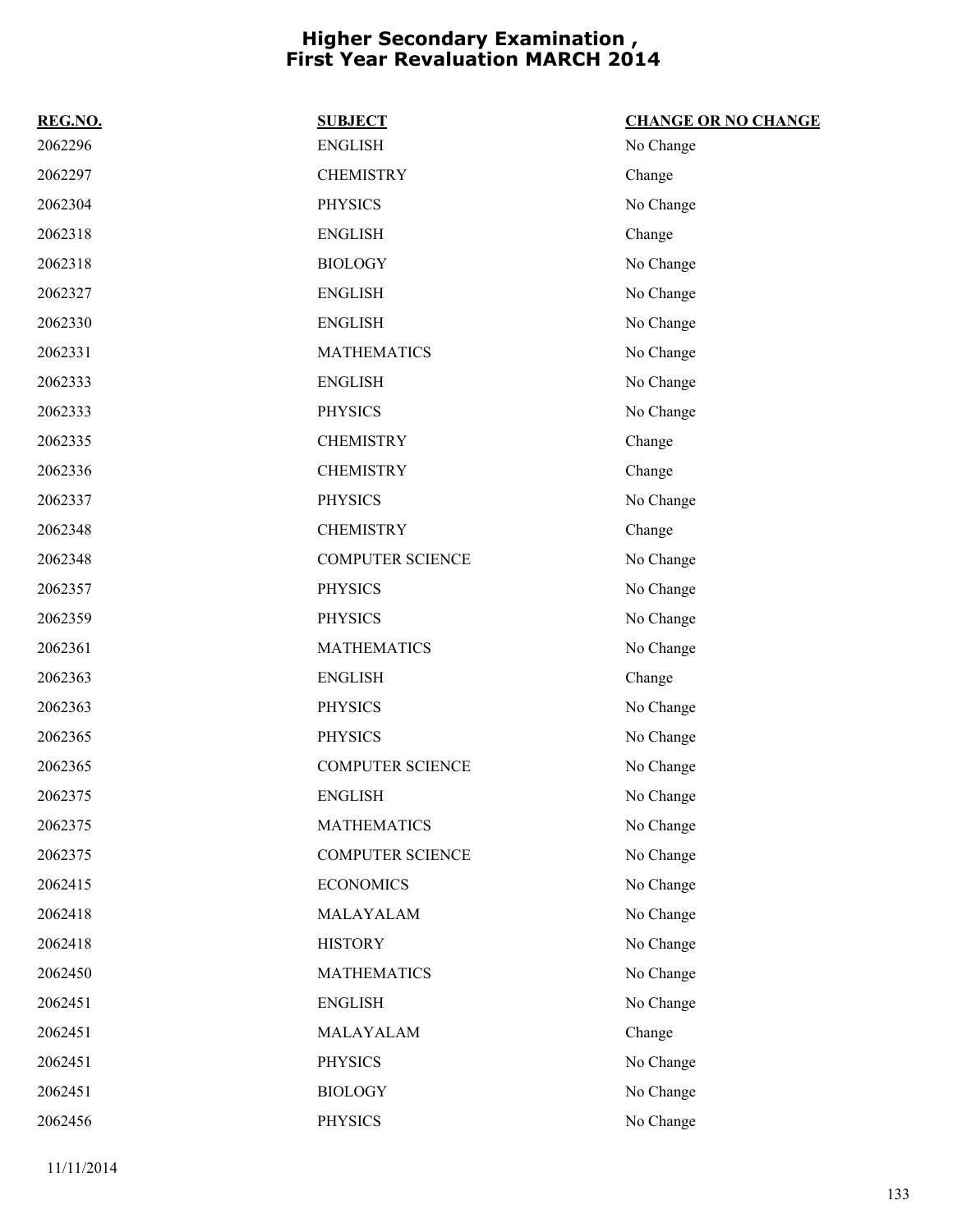| REG.NO. | <b>SUBJECT</b>              | <b>CHANGE OR NO CHANGE</b> |
|---------|-----------------------------|----------------------------|
| 2062456 | <b>CHEMISTRY</b>            | No Change                  |
| 2062457 | <b>CHEMISTRY</b>            | No Change                  |
| 2062470 | <b>MATHEMATICS</b>          | No Change                  |
| 2062472 | <b>CHEMISTRY</b>            | No Change                  |
| 2062473 | <b>ENGLISH</b>              | No Change                  |
| 2062473 | <b>MATHEMATICS</b>          | No Change                  |
| 2062476 | <b>CHEMISTRY</b>            | Change                     |
| 2062487 | <b>CHEMISTRY</b>            | No Change                  |
| 2062489 | MALAYALAM                   | Change                     |
| 2062494 | <b>PHYSICS</b>              | Change                     |
| 2062503 | <b>PHYSICS</b>              | No Change                  |
| 2062509 | <b>PHYSICS</b>              | No Change                  |
| 2062509 | <b>CHEMISTRY</b>            | No Change                  |
| 2062514 | <b>PHYSICS</b>              | No Change                  |
| 2062520 | <b>PHYSICS</b>              | No Change                  |
| 2062521 | <b>CHEMISTRY</b>            | Change                     |
| 2062527 | <b>BIOLOGY</b>              | No Change                  |
| 2062528 | <b>PHYSICS</b>              | No Change                  |
| 2062528 | <b>CHEMISTRY</b>            | No Change                  |
| 2062536 | <b>PHYSICS</b>              | Change                     |
| 2062543 | <b>MATHEMATICS</b>          | No Change                  |
| 2062548 | <b>ENGLISH</b>              | No Change                  |
| 2062548 | <b>BIOLOGY</b>              | No Change                  |
| 2062593 | <b>ENGLISH</b>              | No Change                  |
| 2062593 | POLITICAL SCIENCE           | Change                     |
| 2062637 | <b>ENGLISH</b>              | Change                     |
| 2062648 | <b>COMPUTER APPLICATION</b> | Change                     |
| 2062743 | <b>ENGLISH</b>              | No Change                  |
| 2062746 | <b>PHYSICS</b>              | Change                     |
| 2062771 | <b>ENGLISH</b>              | Change                     |
| 2062771 | <b>PHYSICS</b>              | No Change                  |
| 2062771 | <b>MATHEMATICS</b>          | No Change                  |
| 2062773 | <b>ENGLISH</b>              | Change                     |
| 2062774 | <b>ENGLISH</b>              | No Change                  |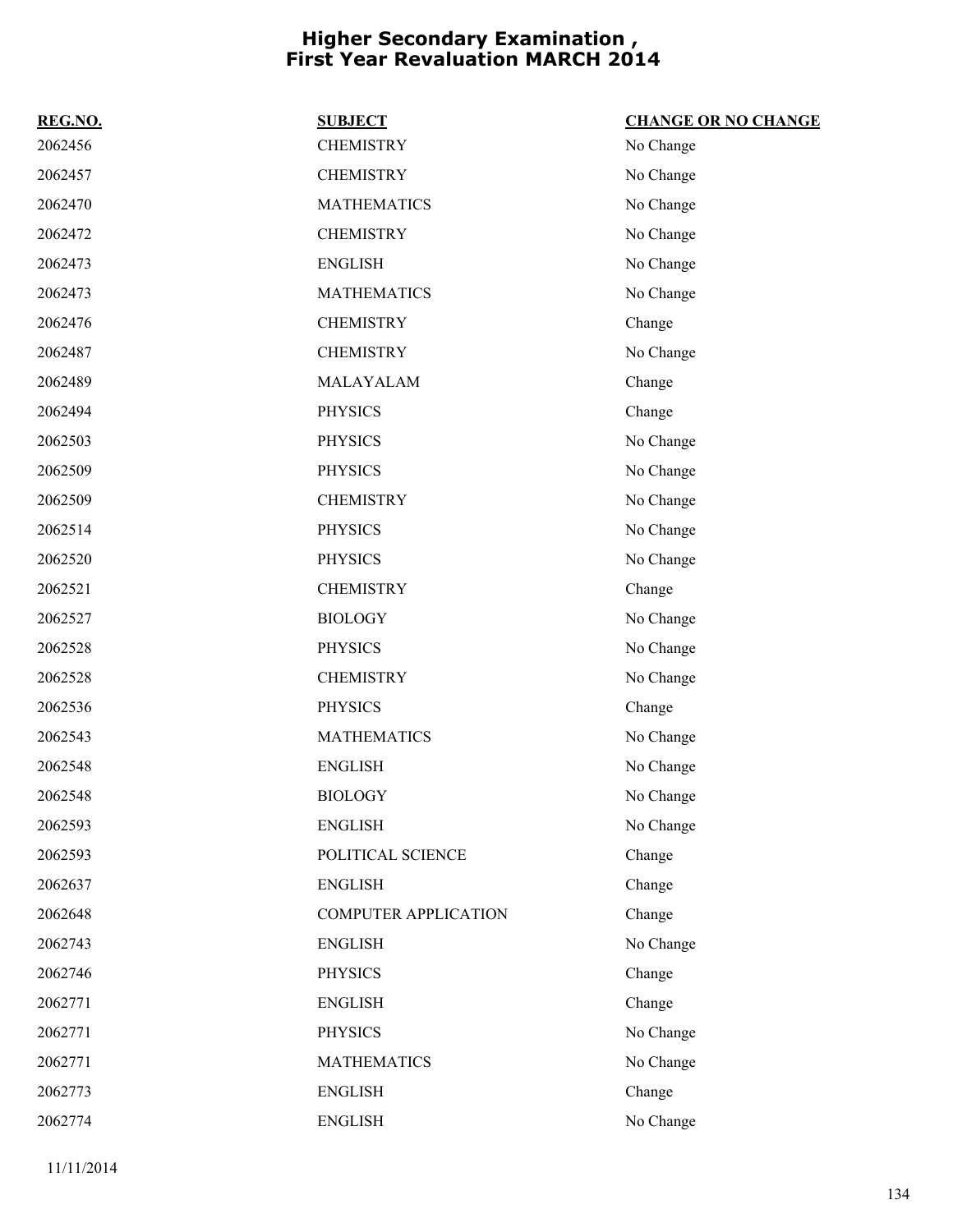| REG.NO. | <b>SUBJECT</b>     | <b>CHANGE OR NO CHANGE</b> |
|---------|--------------------|----------------------------|
| 2062774 | MALAYALAM          | Change                     |
| 2062778 | <b>ENGLISH</b>     | No Change                  |
| 2062778 | <b>PHYSICS</b>     | No Change                  |
| 2062778 | <b>BIOLOGY</b>     | No Change                  |
| 2062783 | <b>PHYSICS</b>     | No Change                  |
| 2062788 | <b>PHYSICS</b>     | No Change                  |
| 2062792 | <b>CHEMISTRY</b>   | No Change                  |
| 2062796 | <b>ENGLISH</b>     | Change                     |
| 2062806 | <b>ENGLISH</b>     | No Change                  |
| 2062835 | <b>PHYSICS</b>     | No Change                  |
| 2062845 | <b>MATHEMATICS</b> | No Change                  |
| 2062866 | MALAYALAM          | Change                     |
| 2062866 | <b>MATHEMATICS</b> | No Change                  |
| 2062895 | <b>ENGLISH</b>     | No Change                  |
| 2062897 | <b>ENGLISH</b>     | No Change                  |
| 2062900 | <b>SANSKRIT</b>    | Change                     |
| 2062901 | <b>SANSKRIT</b>    | No Change                  |
| 2062942 | <b>HISTORY</b>     | No Change                  |
| 2062968 | <b>ENGLISH</b>     | No Change                  |
| 2062970 | <b>MATHEMATICS</b> | No Change                  |
| 2062997 | <b>ENGLISH</b>     | No Change                  |
| 2063001 | <b>PHYSICS</b>     | No Change                  |
| 2063014 | <b>ENGLISH</b>     | No Change                  |
| 2063053 | <b>MATHEMATICS</b> | No Change                  |
| 2063054 | <b>ENGLISH</b>     | No Change                  |
| 2063054 | <b>MATHEMATICS</b> | No Change                  |
| 2063249 | <b>ENGLISH</b>     | No Change                  |
| 2063249 | <b>BIOLOGY</b>     | No Change                  |
| 2063253 | <b>HINDI</b>       | No Change                  |
| 2063274 | <b>ENGLISH</b>     | No Change                  |
| 2063274 | <b>MATHEMATICS</b> | No Change                  |
| 2063372 | <b>PHYSICS</b>     | No Change                  |
| 2063372 | <b>BIOLOGY</b>     | No Change                  |
| 2063372 | <b>MATHEMATICS</b> | No Change                  |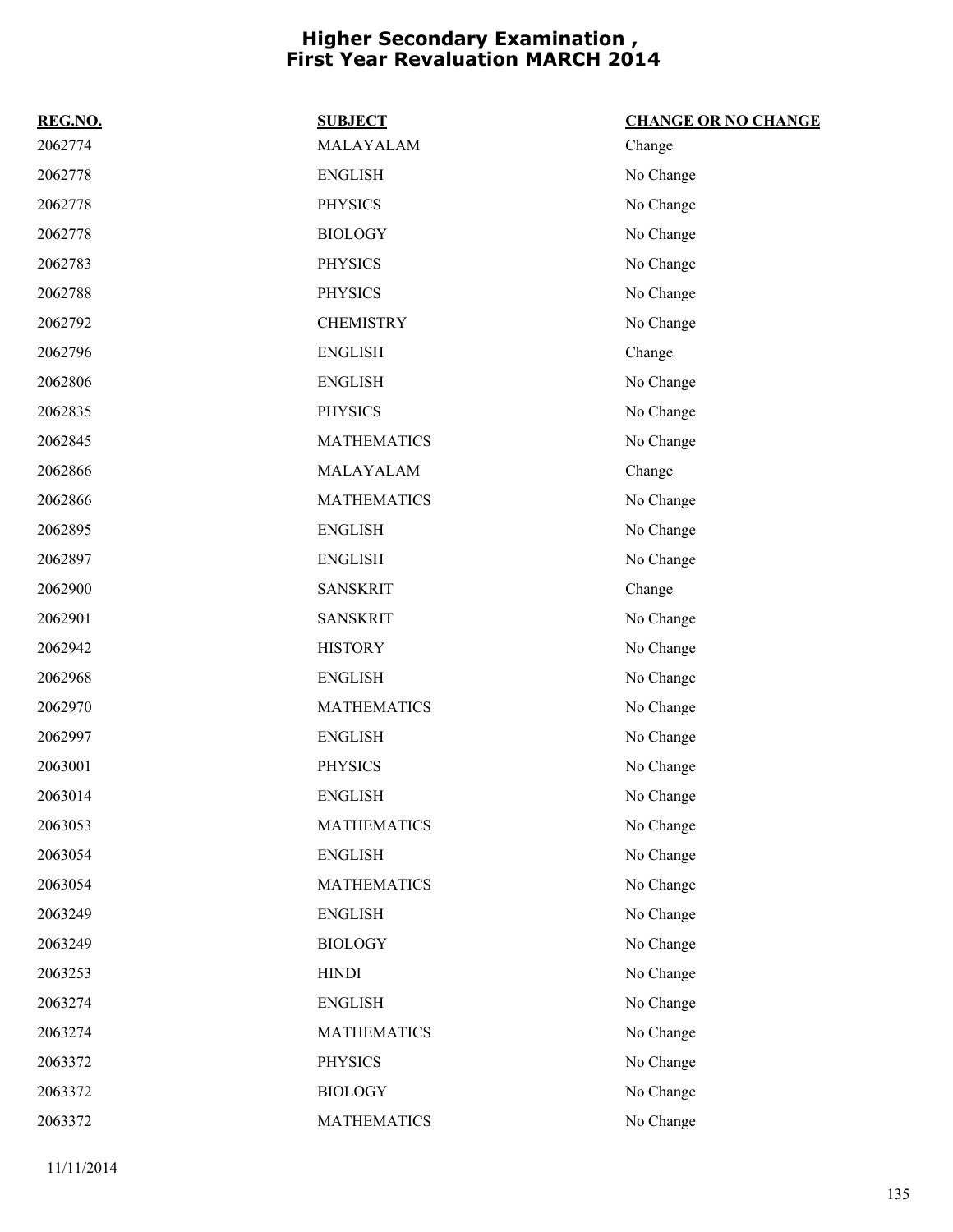| REG.NO. | <b>SUBJECT</b>     | <b>CHANGE OR NO CHANGE</b> |
|---------|--------------------|----------------------------|
| 2063388 | <b>MATHEMATICS</b> | No Change                  |
| 2063391 | <b>ENGLISH</b>     | No Change                  |
| 2063391 | <b>MATHEMATICS</b> | No Change                  |
| 2063394 | <b>ENGLISH</b>     | No Change                  |
| 2063394 | <b>CHEMISTRY</b>   | No Change                  |
| 2063396 | <b>MATHEMATICS</b> | No Change                  |
| 2063402 | <b>ENGLISH</b>     | No Change                  |
| 2063402 | <b>PHYSICS</b>     | No Change                  |
| 2063402 | <b>BIOLOGY</b>     | No Change                  |
| 2063402 | <b>MATHEMATICS</b> | No Change                  |
| 2063403 | <b>MATHEMATICS</b> | No Change                  |
| 2063413 | <b>PHYSICS</b>     | No Change                  |
| 2063416 | <b>CHEMISTRY</b>   | No Change                  |
| 2063416 | <b>MATHEMATICS</b> | No Change                  |
| 2063422 | <b>ENGLISH</b>     | No Change                  |
| 2063423 | <b>ENGLISH</b>     | No Change                  |
| 2063425 | <b>ENGLISH</b>     | No Change                  |
| 2063425 | <b>PHYSICS</b>     | Change                     |
| 2063425 | <b>MATHEMATICS</b> | No Change                  |
| 2063433 | <b>ENGLISH</b>     | No Change                  |
| 2063433 | <b>MATHEMATICS</b> | No Change                  |
| 2063436 | <b>MATHEMATICS</b> | No Change                  |
| 2063439 | <b>BIOLOGY</b>     | No Change                  |
| 2063440 | <b>PHYSICS</b>     | No Change                  |
| 2063444 | <b>ENGLISH</b>     | No Change                  |
| 2063444 | <b>HINDI</b>       | Change                     |
| 2063444 | <b>MATHEMATICS</b> | No Change                  |
| 2063446 | <b>CHEMISTRY</b>   | No Change                  |
| 2063447 | <b>ENGLISH</b>     | No Change                  |
| 2063447 | <b>PHYSICS</b>     | No Change                  |
| 2063452 | <b>ENGLISH</b>     | No Change                  |
| 2063452 | <b>PHYSICS</b>     | Change                     |
| 2063452 | <b>CHEMISTRY</b>   | No Change                  |
| 2063452 | <b>MATHEMATICS</b> | No Change                  |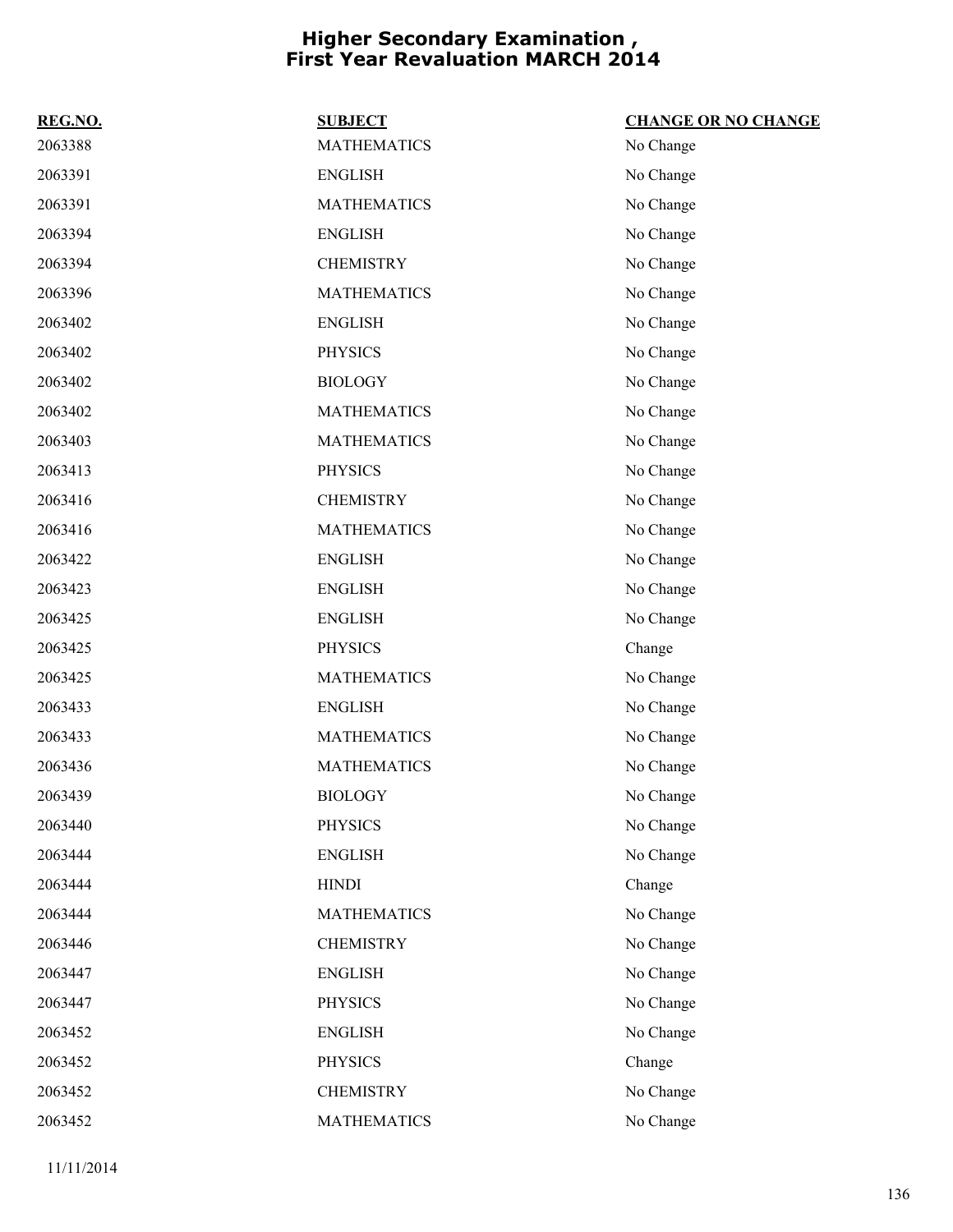| REG.NO. | <b>SUBJECT</b>                        | <b>CHANGE OR NO CHANGE</b> |
|---------|---------------------------------------|----------------------------|
| 2063453 | <b>ENGLISH</b>                        | No Change                  |
| 2063453 | <b>BIOLOGY</b>                        | No Change                  |
| 2063453 | <b>MATHEMATICS</b>                    | No Change                  |
| 2063455 | <b>ENGLISH</b>                        | Change                     |
| 2063455 | <b>PHYSICS</b>                        | Change                     |
| 2063455 | <b>CHEMISTRY</b>                      | Change                     |
| 2063456 | <b>ENGLISH</b>                        | No Change                  |
| 2063456 | <b>CHEMISTRY</b>                      | No Change                  |
| 2063456 | <b>MATHEMATICS</b>                    | No Change                  |
| 2063460 | <b>MATHEMATICS</b>                    | Change                     |
| 2063464 | <b>PHYSICS</b>                        | No Change                  |
| 2063466 | <b>ENGLISH</b>                        | No Change                  |
| 2063466 | <b>CHEMISTRY</b>                      | Change                     |
| 2063468 | <b>MATHEMATICS</b>                    | No Change                  |
| 2063470 | <b>MATHEMATICS</b>                    | No Change                  |
| 2063472 | <b>PHYSICS</b>                        | No Change                  |
| 2063472 | <b>CHEMISTRY</b>                      | No Change                  |
| 2063472 | <b>MATHEMATICS</b>                    | No Change                  |
| 2063473 | <b>PHYSICS</b>                        | No Change                  |
| 2063473 | <b>CHEMISTRY</b>                      | Change                     |
| 2063480 | <b>PHYSICS</b>                        | Change                     |
| 2063481 | <b>PHYSICS</b>                        | Change                     |
| 2063482 | <b>CHEMISTRY</b>                      | No Change                  |
| 2063485 | <b>MATHEMATICS</b>                    | No Change                  |
| 2063488 | <b>ENGLISH</b>                        | No Change                  |
| 2063488 | <b>MATHEMATICS</b>                    | No Change                  |
| 2063529 | SOCIOLOGY                             | No Change                  |
| 2063538 | POLITICAL SCIENCE                     | No Change                  |
| 2063542 | POLITICAL SCIENCE                     | No Change                  |
| 2063571 | <b>ECONOMICS</b>                      | Change                     |
| 2063595 | <b>COMPUTER APPLICATION</b>           | No Change                  |
| 2063595 | ACCOUNTANCY WITH                      | No Change                  |
| 2063610 | COMPUTER ACCOUNTING<br><b>BIOLOGY</b> | No Change                  |
| 2063614 | <b>ENGLISH</b>                        | Change                     |
|         |                                       |                            |

11/11/2014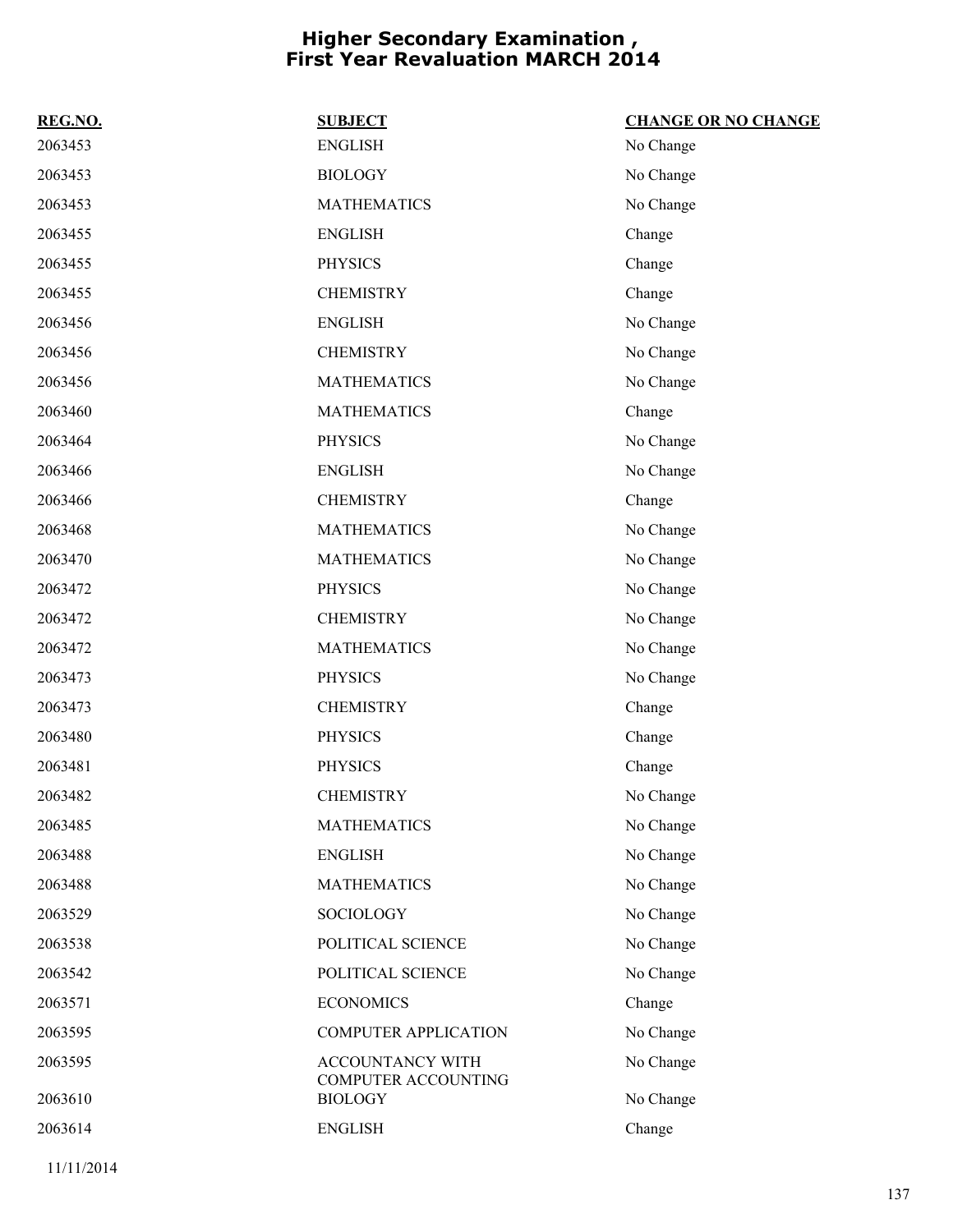| REG.NO. | <b>SUBJECT</b>     | <b>CHANGE OR NO CHANGE</b> |
|---------|--------------------|----------------------------|
| 2063614 | MALAYALAM          | No Change                  |
| 2063614 | <b>MATHEMATICS</b> | No Change                  |
| 2063615 | <b>ENGLISH</b>     | No Change                  |
| 2063615 | <b>MATHEMATICS</b> | No Change                  |
| 2063617 | <b>ENGLISH</b>     | Change                     |
| 2063617 | <b>BIOLOGY</b>     | Change                     |
| 2063620 | <b>MATHEMATICS</b> | No Change                  |
| 2063621 | <b>ENGLISH</b>     | No Change                  |
| 2063621 | <b>MATHEMATICS</b> | Change                     |
| 2063629 | <b>ENGLISH</b>     | No Change                  |
| 2063629 | <b>MATHEMATICS</b> | No Change                  |
| 2063636 | <b>MATHEMATICS</b> | No Change                  |
| 2063638 | <b>HINDI</b>       | No Change                  |
| 2063638 | <b>PHYSICS</b>     | No Change                  |
| 2063641 | <b>MATHEMATICS</b> | No Change                  |
| 2063642 | <b>PHYSICS</b>     | No Change                  |
| 2063643 | <b>HINDI</b>       | Change                     |
| 2063643 | <b>PHYSICS</b>     | Change                     |
| 2063645 | <b>ENGLISH</b>     | No Change                  |
| 2063645 | <b>PHYSICS</b>     | No Change                  |
| 2063649 | <b>PHYSICS</b>     | Change                     |
| 2063649 | <b>CHEMISTRY</b>   | No Change                  |
| 2063649 | <b>BIOLOGY</b>     | No Change                  |
| 2063650 | <b>ENGLISH</b>     | No Change                  |
| 2063650 | <b>PHYSICS</b>     | Change                     |
| 2063651 | <b>ENGLISH</b>     | No Change                  |
| 2063653 | <b>ENGLISH</b>     | No Change                  |
| 2063653 | <b>MATHEMATICS</b> | No Change                  |
| 2063658 | <b>ENGLISH</b>     | No Change                  |
| 2063658 | <b>ARABIC</b>      | Change                     |
| 2063664 | <b>ENGLISH</b>     | Change                     |
| 2063664 | <b>MATHEMATICS</b> | No Change                  |
| 2063666 | MALAYALAM          | No Change                  |
| 2063675 | <b>ENGLISH</b>     | Change                     |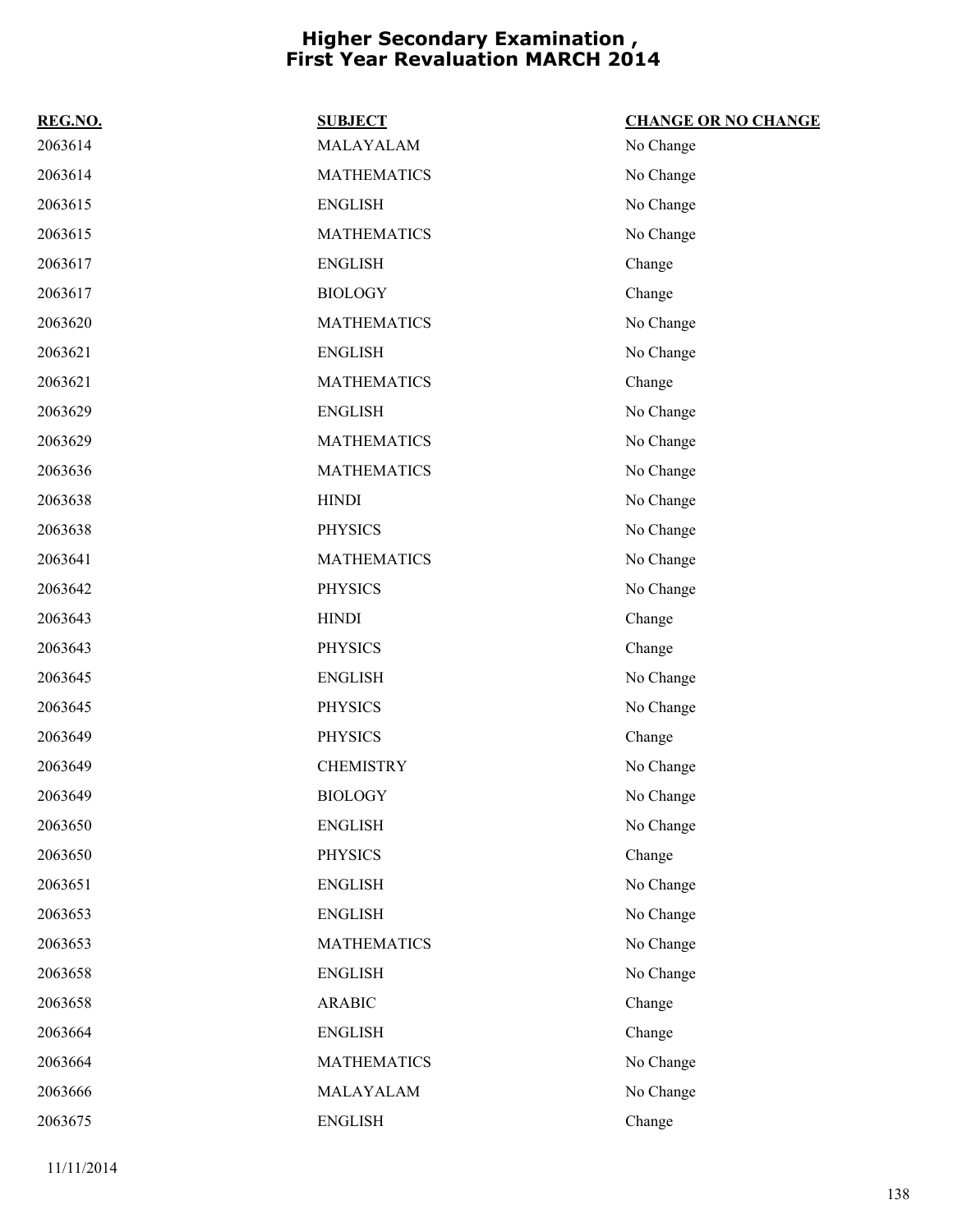| REG.NO. | <b>SUBJECT</b>          | <b>CHANGE OR NO CHANGE</b> |
|---------|-------------------------|----------------------------|
| 2063676 | <b>ENGLISH</b>          | Change                     |
| 2063676 | <b>COMPUTER SCIENCE</b> | No Change                  |
| 2063680 | <b>ENGLISH</b>          | Change                     |
| 2063680 | <b>MATHEMATICS</b>      | Change                     |
| 2063681 | <b>ENGLISH</b>          | Change                     |
| 2063681 | <b>MATHEMATICS</b>      | No Change                  |
| 2063682 | <b>MATHEMATICS</b>      | No Change                  |
| 2063684 | <b>ENGLISH</b>          | No Change                  |
| 2063685 | <b>ENGLISH</b>          | No Change                  |
| 2063688 | <b>ENGLISH</b>          | No Change                  |
| 2063688 | <b>COMPUTER SCIENCE</b> | No Change                  |
| 2063693 | <b>ENGLISH</b>          | No Change                  |
| 2063693 | <b>MATHEMATICS</b>      | No Change                  |
| 2063700 | <b>ENGLISH</b>          | No Change                  |
| 2063700 | MALAYALAM               | Change                     |
| 2063713 | MALAYALAM               | No Change                  |
| 2063714 | <b>ENGLISH</b>          | Change                     |
| 2063714 | <b>CHEMISTRY</b>        | Change                     |
| 2063717 | <b>ENGLISH</b>          | No Change                  |
| 2063717 | <b>PHYSICS</b>          | Change                     |
| 2063717 | <b>COMPUTER SCIENCE</b> | Change                     |
| 2063718 | <b>CHEMISTRY</b>        | Change                     |
| 2063723 | <b>ENGLISH</b>          | No Change                  |
| 2063725 | <b>ENGLISH</b>          | Change                     |
| 2063726 | <b>MATHEMATICS</b>      | No Change                  |
| 2063731 | <b>ENGLISH</b>          | No Change                  |
| 2063738 | <b>MATHEMATICS</b>      | No Change                  |
| 2063749 | <b>MATHEMATICS</b>      | No Change                  |
| 2063756 | <b>MATHEMATICS</b>      | No Change                  |
| 2063757 | <b>PHYSICS</b>          | No Change                  |
| 2063760 | <b>ENGLISH</b>          | No Change                  |
| 2063760 | <b>MATHEMATICS</b>      | No Change                  |
| 2063831 | <b>MATHEMATICS</b>      | No Change                  |
| 2063837 | <b>ENGLISH</b>          | Change                     |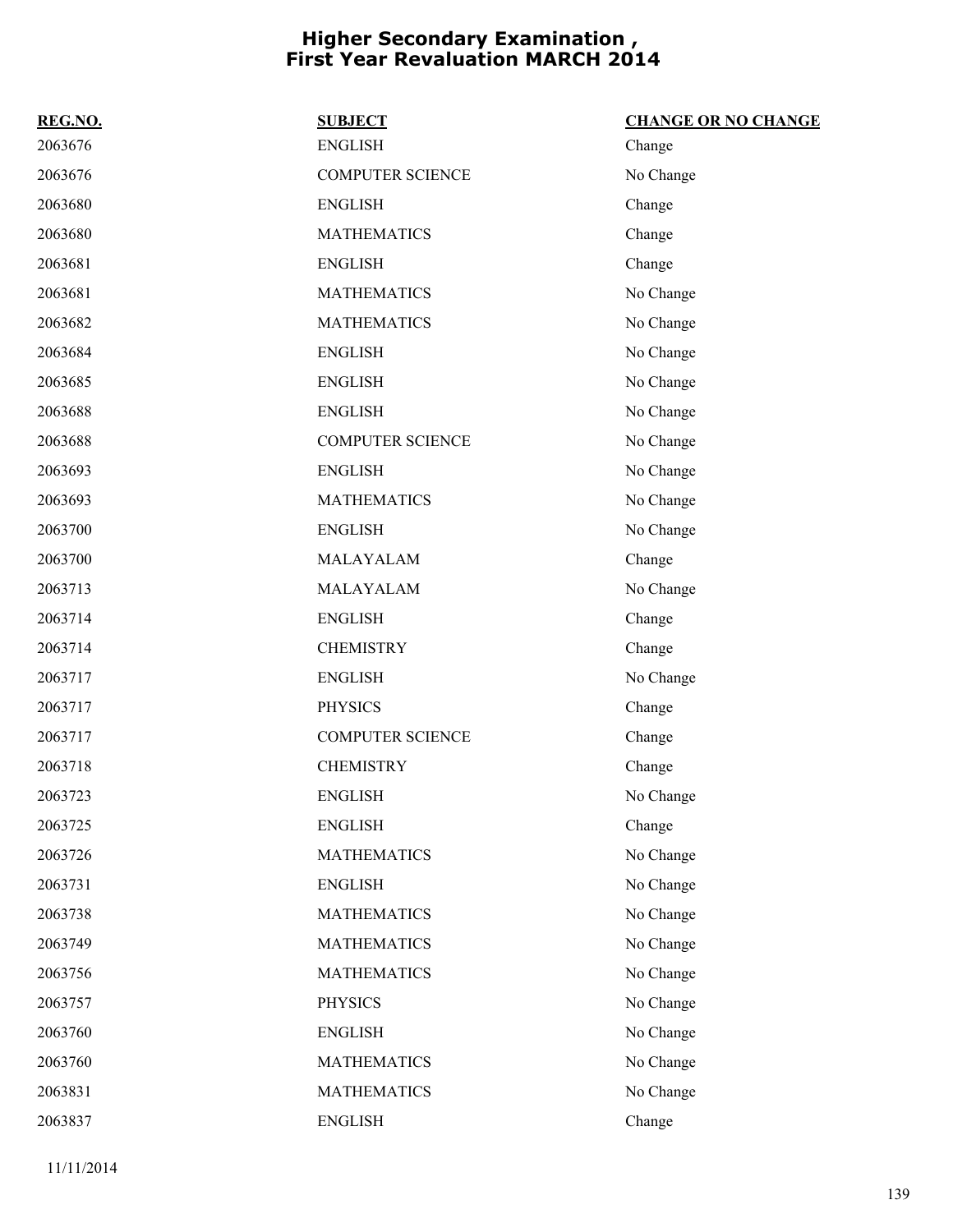| REG.NO. | <b>SUBJECT</b>     | <b>CHANGE OR NO CHANGE</b> |
|---------|--------------------|----------------------------|
| 2063846 | <b>MATHEMATICS</b> | No Change                  |
| 2063856 | MALAYALAM          | No Change                  |
| 2063862 | MALAYALAM          | No Change                  |
| 2063862 | <b>MATHEMATICS</b> | No Change                  |
| 2063863 | <b>BIOLOGY</b>     | No Change                  |
| 2063863 | <b>MATHEMATICS</b> | No Change                  |
| 2063869 | MALAYALAM          | No Change                  |
| 2063884 | <b>ENGLISH</b>     | No Change                  |
| 2063906 | <b>ENGLISH</b>     | No Change                  |
| 2063906 | <b>CHEMISTRY</b>   | Change                     |
| 2063908 | <b>ENGLISH</b>     | No Change                  |
| 2063908 | <b>BIOLOGY</b>     | No Change                  |
| 2063909 | <b>ENGLISH</b>     | No Change                  |
| 2063909 | <b>MATHEMATICS</b> | No Change                  |
| 2063915 | <b>CHEMISTRY</b>   | No Change                  |
| 2063924 | <b>ENGLISH</b>     | No Change                  |
| 2063928 | <b>CHEMISTRY</b>   | Change                     |
| 2063930 | <b>ENGLISH</b>     | No Change                  |
| 2063933 | <b>ENGLISH</b>     | No Change                  |
| 2063933 | <b>CHEMISTRY</b>   | Change                     |
| 2063946 | <b>ENGLISH</b>     | No Change                  |
| 2063948 | <b>ENGLISH</b>     | Change                     |
| 2063948 | MALAYALAM          | Change                     |
| 2063954 | <b>CHEMISTRY</b>   | No Change                  |
| 2063960 | <b>PHYSICS</b>     | No Change                  |
| 2063962 | <b>ENGLISH</b>     | No Change                  |
| 2063962 | MALAYALAM          | No Change                  |
| 2063963 | <b>CHEMISTRY</b>   | No Change                  |
| 2063965 | <b>MATHEMATICS</b> | No Change                  |
| 2063975 | <b>ENGLISH</b>     | No Change                  |
| 2063983 | <b>ENGLISH</b>     | No Change                  |
| 2063983 | <b>BIOLOGY</b>     | No Change                  |
| 2064000 | <b>PHYSICS</b>     | No Change                  |
| 2064000 | <b>CHEMISTRY</b>   | No Change                  |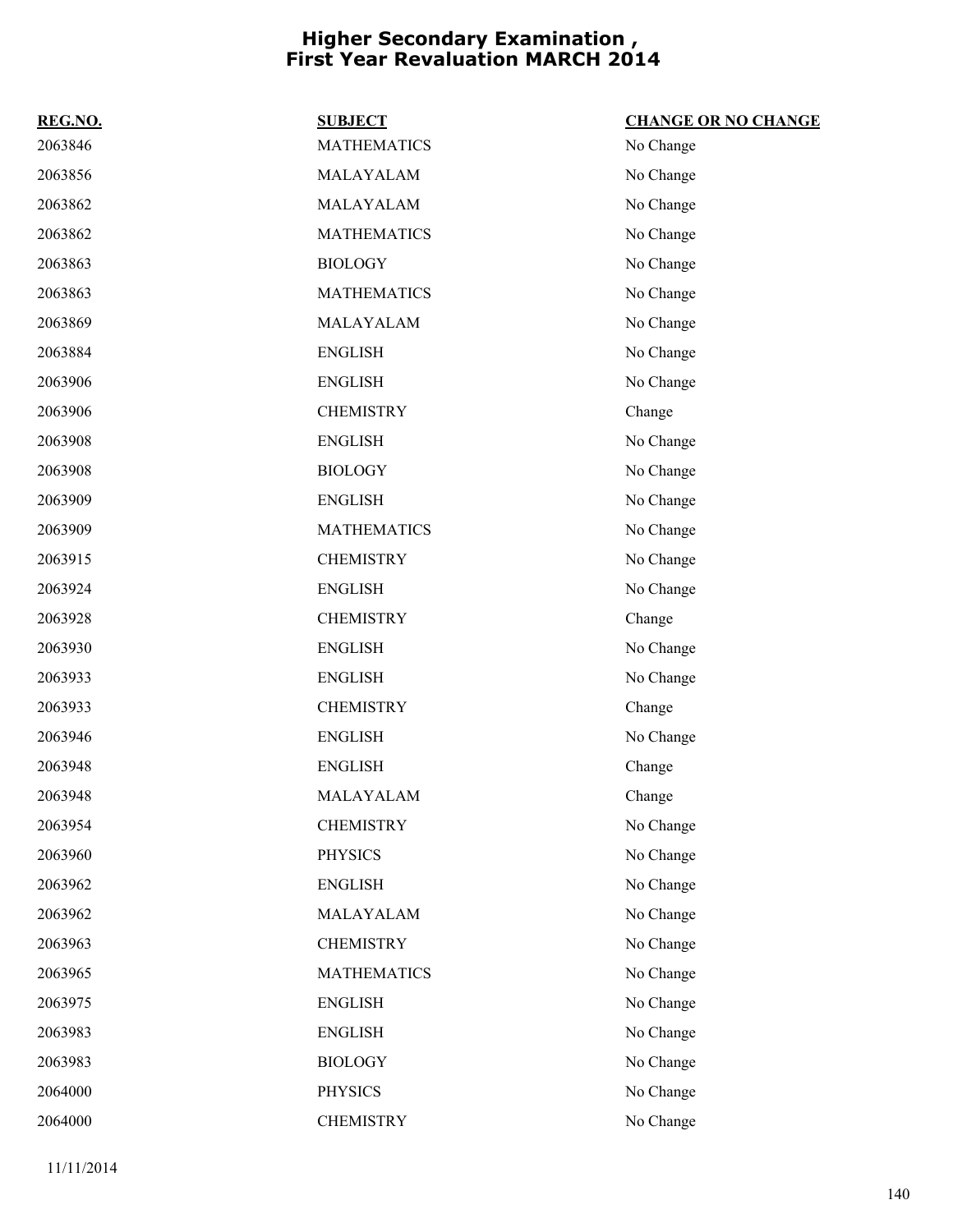| REG.NO. | <b>SUBJECT</b>          | <b>CHANGE OR NO CHANGE</b> |
|---------|-------------------------|----------------------------|
| 2064007 | <b>ENGLISH</b>          | No Change                  |
| 2064019 | <b>MATHEMATICS</b>      | No Change                  |
| 2064022 | <b>CHEMISTRY</b>        | No Change                  |
| 2064031 | <b>ENGLISH</b>          | No Change                  |
| 2064031 | <b>PHYSICS</b>          | No Change                  |
| 2064032 | <b>PHYSICS</b>          | No Change                  |
| 2064034 | <b>PHYSICS</b>          | No Change                  |
| 2064044 | <b>ENGLISH</b>          | No Change                  |
| 2064050 | <b>BIOLOGY</b>          | No Change                  |
| 2064053 | <b>PHYSICS</b>          | No Change                  |
| 2064053 | <b>MATHEMATICS</b>      | No Change                  |
| 2064056 | <b>ENGLISH</b>          | No Change                  |
| 2064065 | <b>PHYSICS</b>          | No Change                  |
| 2064069 | <b>PHYSICS</b>          | No Change                  |
| 2064070 | <b>PHYSICS</b>          | Change                     |
| 2064070 | <b>CHEMISTRY</b>        | No Change                  |
| 2064071 | <b>MATHEMATICS</b>      | No Change                  |
| 2064085 | <b>MATHEMATICS</b>      | No Change                  |
| 2064097 | <b>CHEMISTRY</b>        | No Change                  |
| 2064102 | <b>ENGLISH</b>          | No Change                  |
| 2064102 | <b>CHEMISTRY</b>        | No Change                  |
| 2064114 | MALAYALAM               | No Change                  |
| 2064148 | <b>CHEMISTRY</b>        | No Change                  |
| 2064152 | <b>COMPUTER SCIENCE</b> | No Change                  |
| 2064157 | <b>CHEMISTRY</b>        | No Change                  |
| 2064157 | <b>MATHEMATICS</b>      | No Change                  |
| 2064214 | <b>ARABIC</b>           | Change                     |
| 2064273 | <b>ENGLISH</b>          | No Change                  |
| 2064384 | <b>MATHEMATICS</b>      | No Change                  |
| 2064388 | <b>ENGLISH</b>          | No Change                  |
| 2064392 | <b>CHEMISTRY</b>        | No Change                  |
| 2064394 | <b>MATHEMATICS</b>      | No Change                  |
| 2064397 | <b>CHEMISTRY</b>        | No Change                  |
| 2064399 | <b>CHEMISTRY</b>        | No Change                  |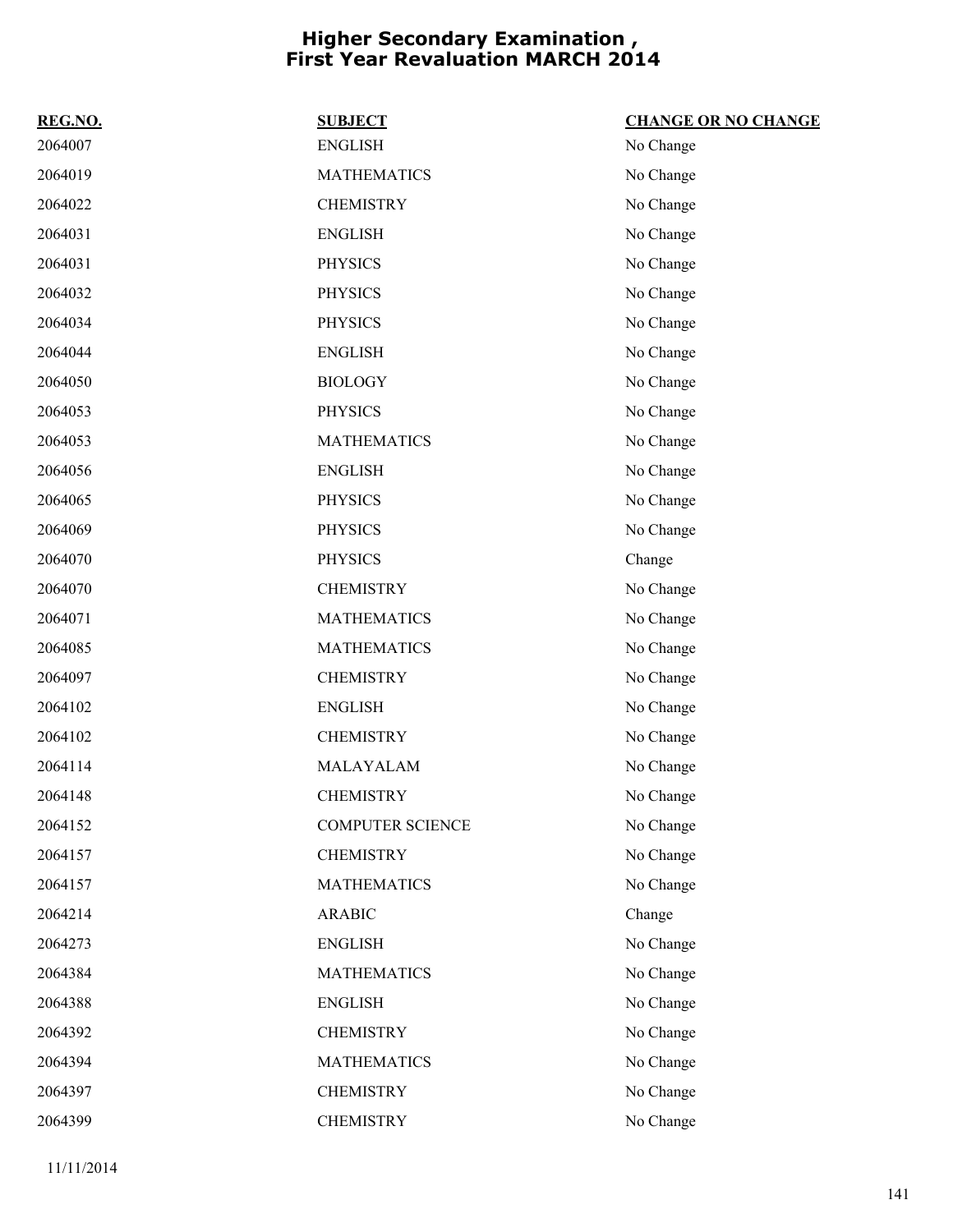| REG.NO. | <b>SUBJECT</b>     | <b>CHANGE OR NO CHANGE</b> |
|---------|--------------------|----------------------------|
| 2064409 | MALAYALAM          | Change                     |
| 2064413 | <b>CHEMISTRY</b>   | No Change                  |
| 2064420 | MALAYALAM          | Change                     |
| 2064422 | <b>MATHEMATICS</b> | Change                     |
| 2064427 | <b>MATHEMATICS</b> | No Change                  |
| 2064433 | <b>ENGLISH</b>     | No Change                  |
| 2064433 | <b>CHEMISTRY</b>   | No Change                  |
| 2064434 | <b>MATHEMATICS</b> | No Change                  |
| 2064440 | <b>ENGLISH</b>     | No Change                  |
| 2064440 | <b>MATHEMATICS</b> | No Change                  |
| 2064444 | <b>ENGLISH</b>     | No Change                  |
| 2064449 | <b>ENGLISH</b>     | No Change                  |
| 2064449 | <b>PHYSICS</b>     | No Change                  |
| 2064449 | <b>CHEMISTRY</b>   | No Change                  |
| 2064463 | <b>ENGLISH</b>     | Change                     |
| 2064496 | <b>CHEMISTRY</b>   | No Change                  |
| 2064517 | <b>HINDI</b>       | No Change                  |
| 2064521 | <b>ENGLISH</b>     | No Change                  |
| 2064530 | <b>MATHEMATICS</b> | No Change                  |
| 2064723 | <b>PHYSICS</b>     | No Change                  |
| 2064746 | <b>MATHEMATICS</b> | No Change                  |
| 2064771 | <b>BIOLOGY</b>     | No Change                  |
| 2064814 | <b>MATHEMATICS</b> | Change                     |
| 2064815 | <b>MATHEMATICS</b> | No Change                  |
| 2064816 | <b>MATHEMATICS</b> | No Change                  |
| 2064817 | <b>ENGLISH</b>     | No Change                  |
| 2064817 | <b>BIOLOGY</b>     | No Change                  |
| 2064817 | <b>MATHEMATICS</b> | No Change                  |
| 2064819 | <b>ENGLISH</b>     | No Change                  |
| 2064819 | <b>MATHEMATICS</b> | Change                     |
| 2064827 | <b>ENGLISH</b>     | No Change                  |
| 2064831 | <b>ENGLISH</b>     | No Change                  |
| 2064832 | <b>ENGLISH</b>     | Change                     |
| 2064844 | <b>ENGLISH</b>     | Change                     |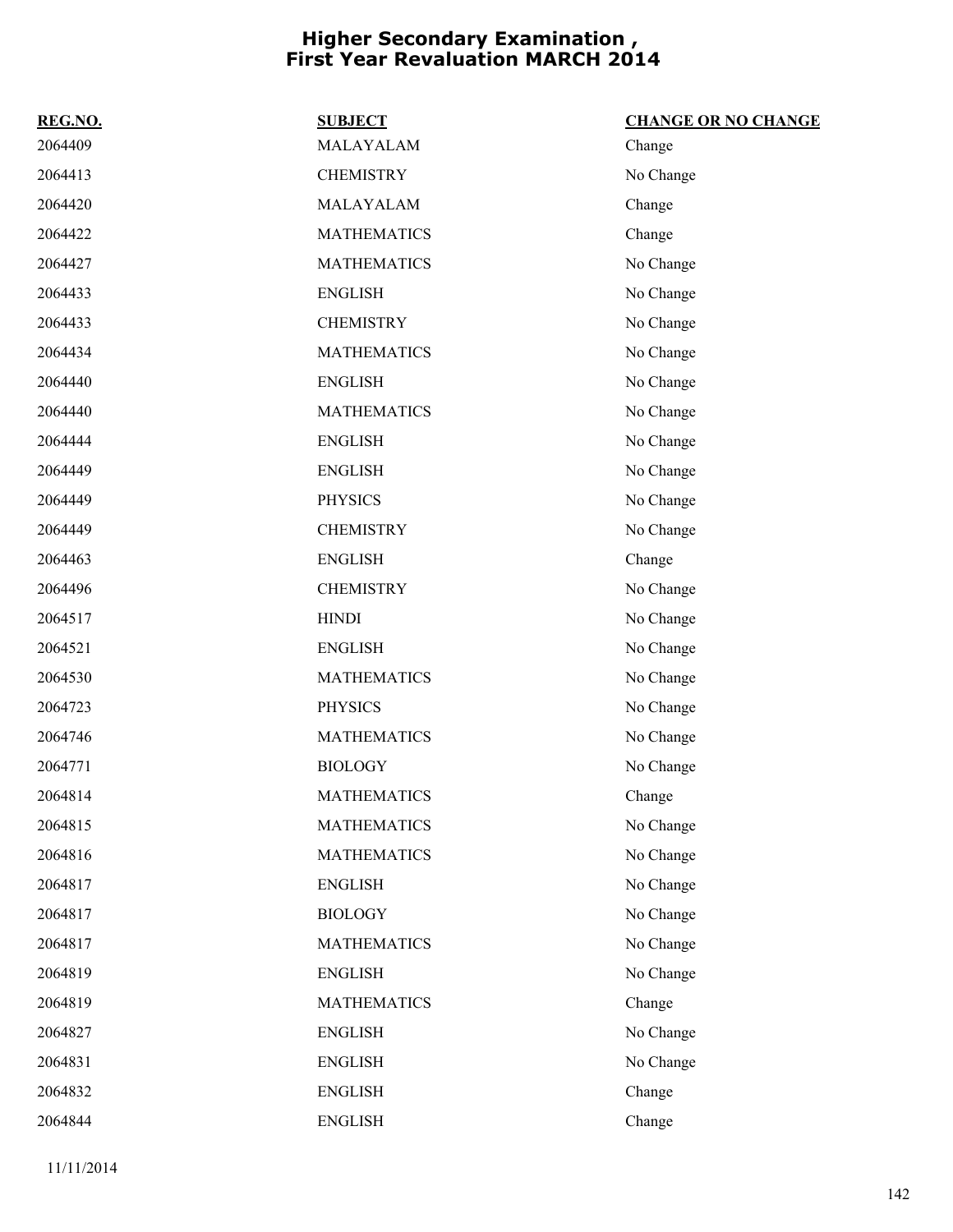| REG.NO. | <b>SUBJECT</b>     | <b>CHANGE OR NO CHANGE</b> |
|---------|--------------------|----------------------------|
| 2064849 | <b>ENGLISH</b>     | No Change                  |
| 2064854 | MALAYALAM          | Change                     |
| 2064865 | <b>MATHEMATICS</b> | Change                     |
| 2064919 | <b>ECONOMICS</b>   | No Change                  |
| 2064981 | <b>ENGLISH</b>     | Change                     |
| 2064981 | <b>CHEMISTRY</b>   | No Change                  |
| 2064981 | <b>MATHEMATICS</b> | No Change                  |
| 2064995 | <b>ENGLISH</b>     | No Change                  |
| 2064995 | <b>BIOLOGY</b>     | Change                     |
| 2064997 | <b>ENGLISH</b>     | No Change                  |
| 2065003 | <b>MATHEMATICS</b> | No Change                  |
| 2065016 | <b>CHEMISTRY</b>   | No Change                  |
| 2065016 | <b>MATHEMATICS</b> | No Change                  |
| 2065017 | MALAYALAM          | No Change                  |
| 2065017 | <b>PHYSICS</b>     | No Change                  |
| 2065020 | <b>MATHEMATICS</b> | No Change                  |
| 2065027 | <b>ENGLISH</b>     | No Change                  |
| 2065027 | <b>MATHEMATICS</b> | Change                     |
| 2065053 | <b>CHEMISTRY</b>   | Change                     |
| 2065053 | <b>MATHEMATICS</b> | No Change                  |
| 2065058 | <b>PHYSICS</b>     | No Change                  |
| 2065058 | <b>CHEMISTRY</b>   | Change                     |
| 2065061 | <b>CHEMISTRY</b>   | No Change                  |
| 2065063 | <b>BIOLOGY</b>     | No Change                  |
| 2065118 | <b>ENGLISH</b>     | No Change                  |
| 2065141 | <b>PHYSICS</b>     | No Change                  |
| 2065151 | <b>MATHEMATICS</b> | No Change                  |
| 2065155 | <b>BIOLOGY</b>     | No Change                  |
| 2065156 | <b>ENGLISH</b>     | Change                     |
| 2065164 | <b>BIOLOGY</b>     | Change                     |
| 2065165 | <b>ENGLISH</b>     | No Change                  |
| 2065165 | <b>PHYSICS</b>     | Change                     |
| 2065165 | <b>BIOLOGY</b>     | Change                     |
| 2065168 | <b>PHYSICS</b>     | Change                     |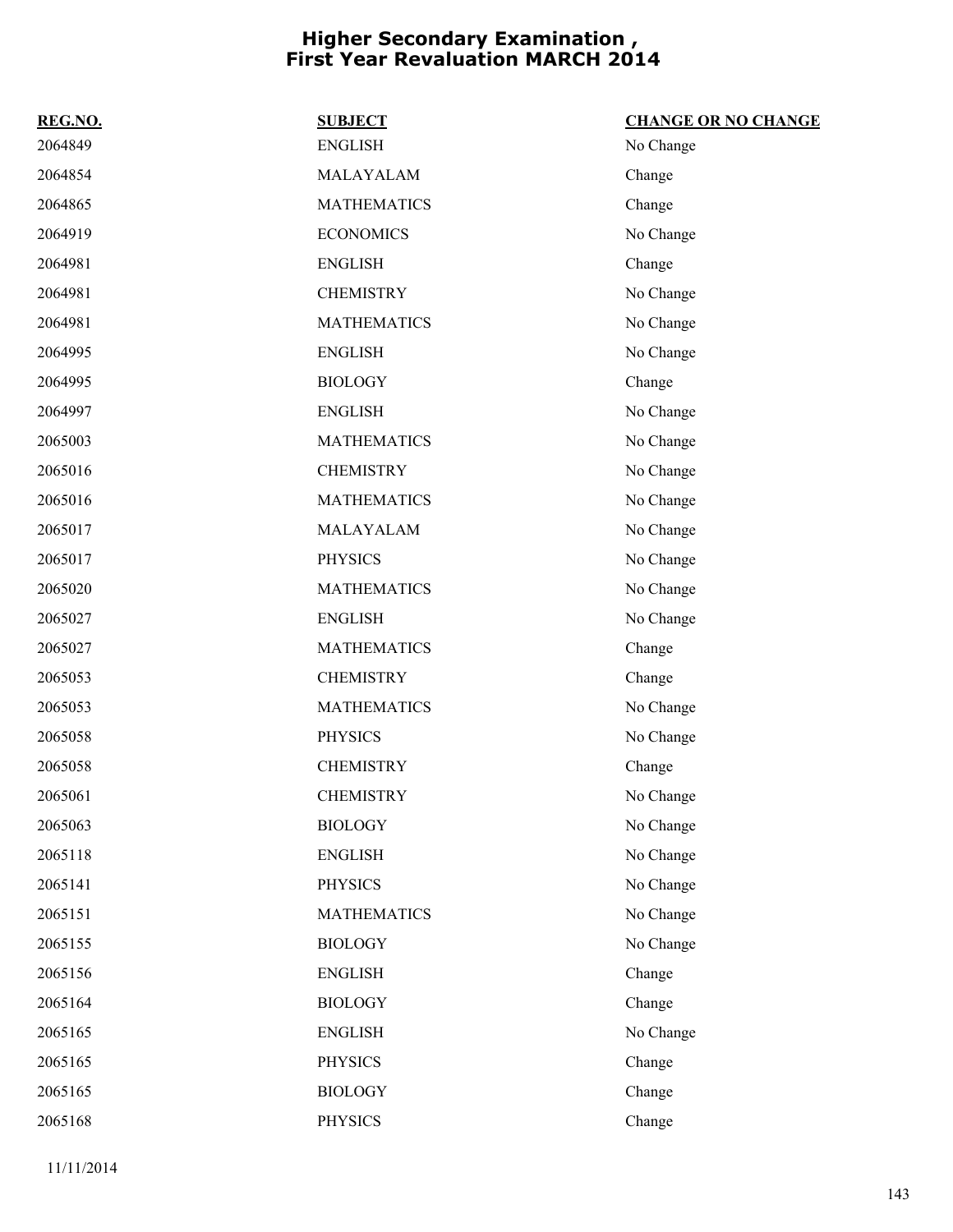| REG.NO. | <b>SUBJECT</b>                              | <b>CHANGE OR NO CHANGE</b> |
|---------|---------------------------------------------|----------------------------|
| 2065195 | <b>MATHEMATICS</b>                          | No Change                  |
| 2065224 | <b>ENGLISH</b>                              | No Change                  |
| 2065224 | <b>CHEMISTRY</b>                            | Change                     |
| 2065225 | <b>ENGLISH</b>                              | No Change                  |
| 2065225 | <b>CHEMISTRY</b>                            | No Change                  |
| 2065225 | <b>MATHEMATICS</b>                          | No Change                  |
| 2065233 | <b>MATHEMATICS</b>                          | Change                     |
| 2065242 | MALAYALAM                                   | No Change                  |
| 2065251 | <b>MATHEMATICS</b>                          | No Change                  |
| 2065259 | <b>ENGLISH</b>                              | No Change                  |
| 2065265 | <b>ENGLISH</b>                              | No Change                  |
| 2065289 | <b>PHYSICS</b>                              | No Change                  |
| 2065303 | MALAYALAM                                   | Change                     |
| 2065306 | <b>PHYSICS</b>                              | Change                     |
| 2065306 | <b>CHEMISTRY</b>                            | No Change                  |
| 2065308 | <b>COMPUTER SCIENCE</b>                     | No Change                  |
| 2065311 | MALAYALAM                                   | Change                     |
| 2065343 | <b>ENGLISH</b>                              | No Change                  |
| 2065398 | MALAYALAM                                   | No Change                  |
| 2065426 | <b>BUSINESS STUDIES WITH</b>                | Change                     |
| 2065550 | FUNCTIONAL MANAGEMENT<br><b>MATHEMATICS</b> | No Change                  |
| 2065565 | <b>ENGLISH</b>                              | No Change                  |
| 2065565 | MALAYALAM                                   | Change                     |
| 2065565 | <b>BIOLOGY</b>                              | No Change                  |
| 2065684 | MALAYALAM                                   | No Change                  |
| 2065684 | <b>PHYSICS</b>                              | No Change                  |
| 2065684 | <b>MATHEMATICS</b>                          | No Change                  |
| 2065685 | <b>ENGLISH</b>                              | No Change                  |
| 2065685 | MALAYALAM                                   | No Change                  |
| 2065686 | MALAYALAM                                   | No Change                  |
| 2065686 | <b>CHEMISTRY</b>                            | No Change                  |
| 2065687 | MALAYALAM                                   | Change                     |
| 2065687 | <b>PHYSICS</b>                              | No Change                  |
| 2065687 | <b>CHEMISTRY</b>                            | No Change                  |
|         |                                             |                            |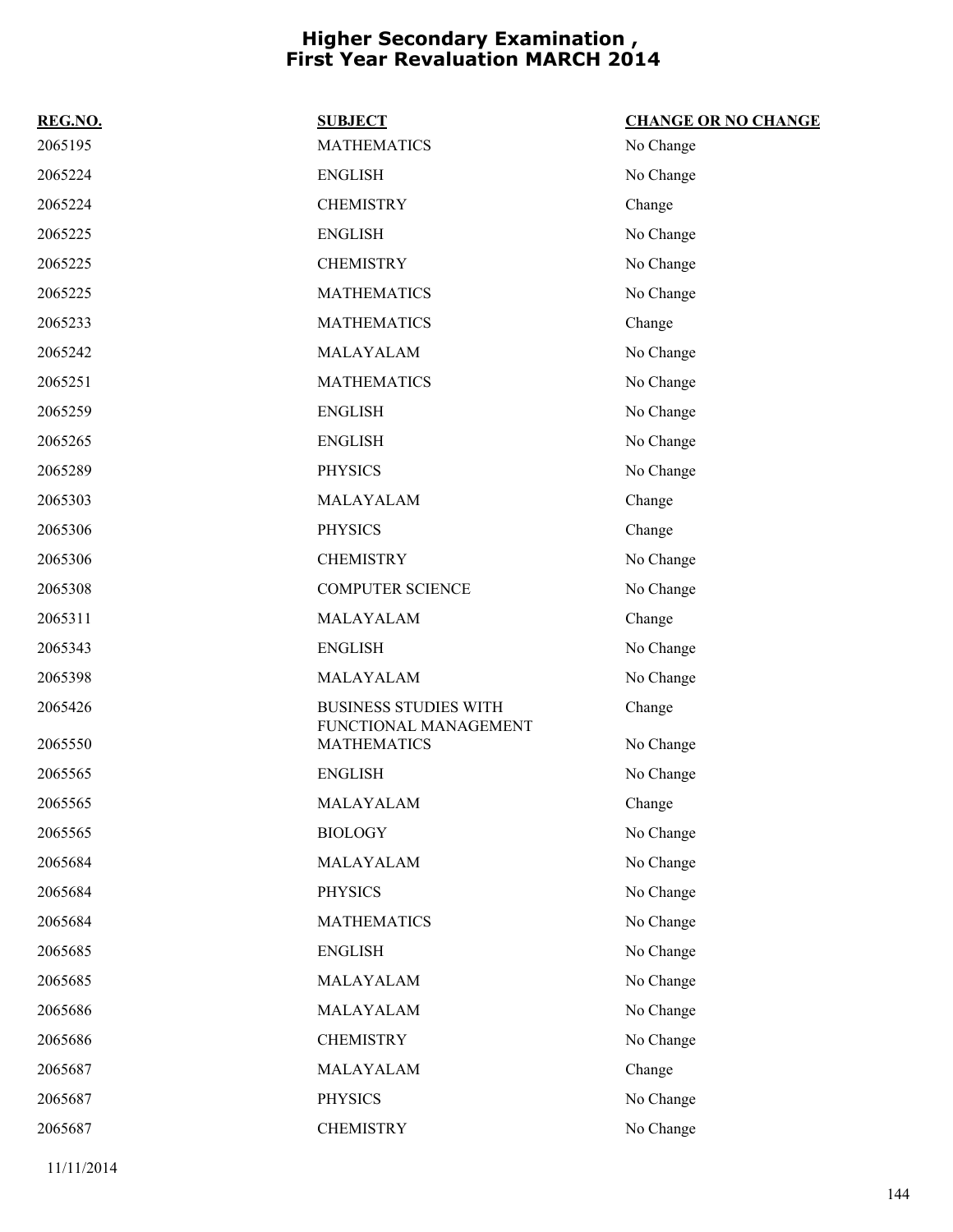| REG.NO. | <b>SUBJECT</b>          | <b>CHANGE OR NO CHANGE</b> |
|---------|-------------------------|----------------------------|
| 2065687 | <b>BIOLOGY</b>          | No Change                  |
| 2065691 | <b>ENGLISH</b>          | No Change                  |
| 2065691 | MALAYALAM               | No Change                  |
| 2065691 | <b>PHYSICS</b>          | No Change                  |
| 2065691 | <b>CHEMISTRY</b>        | No Change                  |
| 2065692 | <b>ENGLISH</b>          | No Change                  |
| 2065692 | <b>CHEMISTRY</b>        | No Change                  |
| 2065700 | <b>ENGLISH</b>          | No Change                  |
| 2065700 | <b>CHEMISTRY</b>        | No Change                  |
| 2065716 | <b>CHEMISTRY</b>        | No Change                  |
| 2065716 | <b>COMPUTER SCIENCE</b> | No Change                  |
| 2065732 | <b>ENGLISH</b>          | No Change                  |
| 2065732 | <b>MATHEMATICS</b>      | No Change                  |
| 2065733 | <b>ENGLISH</b>          | No Change                  |
| 2065733 | MALAYALAM               | Change                     |
| 2065734 | <b>ENGLISH</b>          | Change                     |
| 2065735 | <b>ENGLISH</b>          | Change                     |
| 2065735 | <b>CHEMISTRY</b>        | Change                     |
| 2065736 | <b>ENGLISH</b>          | Change                     |
| 2065736 | <b>BIOLOGY</b>          | No Change                  |
| 2065737 | <b>ENGLISH</b>          | No Change                  |
| 2065739 | <b>ENGLISH</b>          | No Change                  |
| 2065739 | <b>MATHEMATICS</b>      | No Change                  |
| 2065742 | <b>PHYSICS</b>          | No Change                  |
| 2065742 | <b>BIOLOGY</b>          | No Change                  |
| 2065745 | <b>ENGLISH</b>          | No Change                  |
| 2065745 | <b>CHEMISTRY</b>        | <b>RAL</b>                 |
| 2065745 | <b>BIOLOGY</b>          | No Change                  |
| 2065746 | <b>PHYSICS</b>          | No Change                  |
| 2065746 | <b>CHEMISTRY</b>        | No Change                  |
| 2065752 | <b>BIOLOGY</b>          | No Change                  |
| 2065753 | <b>BIOLOGY</b>          | No Change                  |
| 2065753 | <b>MATHEMATICS</b>      | No Change                  |
| 2065755 | <b>CHEMISTRY</b>        | No Change                  |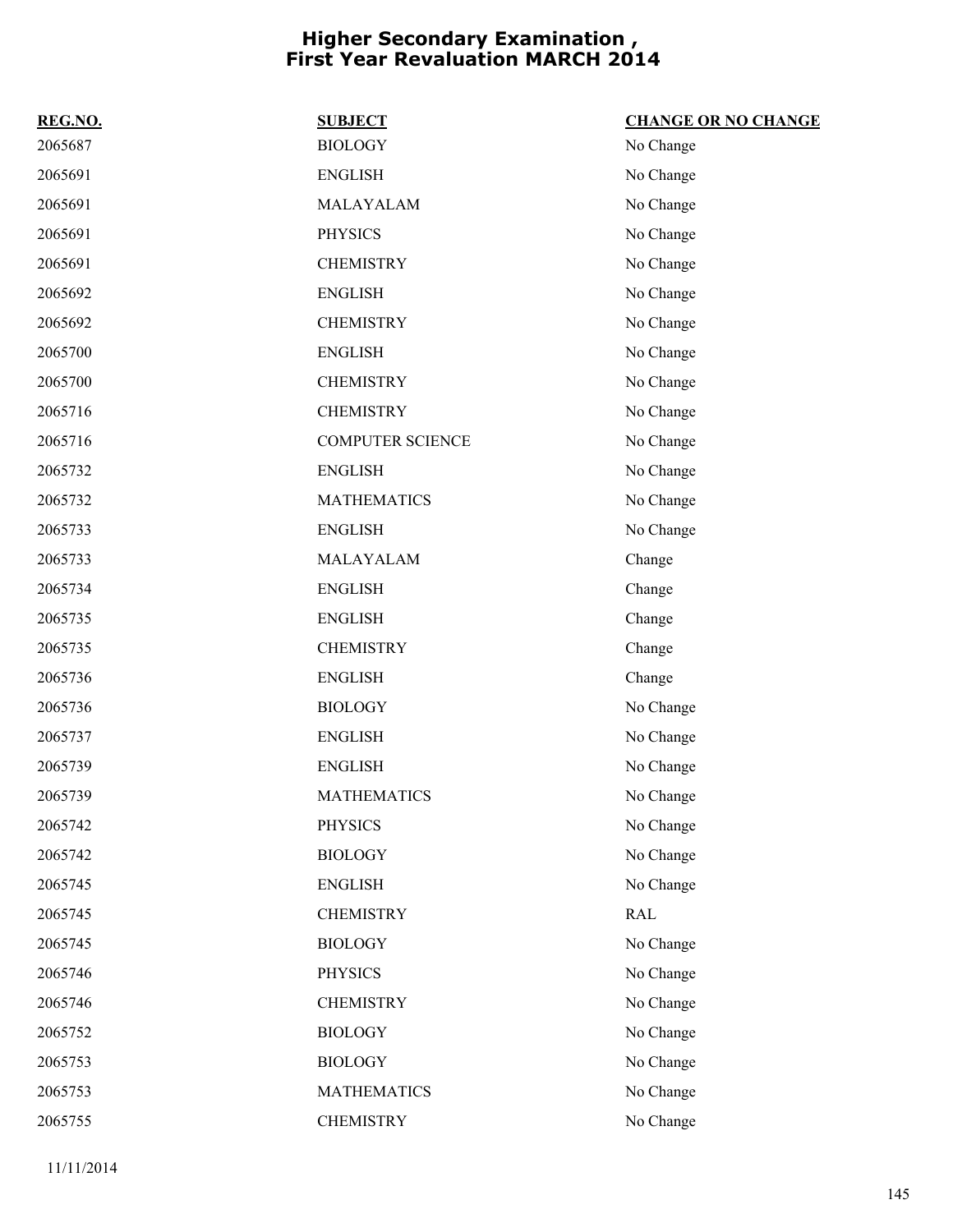| REG.NO. | <b>SUBJECT</b>          | <b>CHANGE OR NO CHANGE</b> |
|---------|-------------------------|----------------------------|
| 2065755 | <b>MATHEMATICS</b>      | No Change                  |
| 2065756 | <b>PHYSICS</b>          | No Change                  |
| 2065756 | <b>BIOLOGY</b>          | No Change                  |
| 2065756 | <b>MATHEMATICS</b>      | No Change                  |
| 2065758 | <b>ENGLISH</b>          | No Change                  |
| 2065758 | <b>MATHEMATICS</b>      | No Change                  |
| 2065759 | <b>ENGLISH</b>          | No Change                  |
| 2065761 | <b>BIOLOGY</b>          | No Change                  |
| 2065761 | <b>MATHEMATICS</b>      | Change                     |
| 2065762 | <b>MATHEMATICS</b>      | No Change                  |
| 2065763 | MALAYALAM               | Change                     |
| 2065763 | <b>MATHEMATICS</b>      | No Change                  |
| 2065766 | <b>MATHEMATICS</b>      | No Change                  |
| 2065768 | <b>BIOLOGY</b>          | No Change                  |
| 2065771 | <b>PHYSICS</b>          | No Change                  |
| 2065771 | <b>CHEMISTRY</b>        | No Change                  |
| 2065772 | <b>BIOLOGY</b>          | No Change                  |
| 2065774 | <b>ENGLISH</b>          | No Change                  |
| 2065774 | <b>PHYSICS</b>          | No Change                  |
| 2065775 | <b>BIOLOGY</b>          | No Change                  |
| 2065775 | <b>MATHEMATICS</b>      | No Change                  |
| 2065776 | <b>MATHEMATICS</b>      | No Change                  |
| 2065779 | <b>ENGLISH</b>          | No Change                  |
| 2065780 | <b>MATHEMATICS</b>      | No Change                  |
| 2065783 | <b>ENGLISH</b>          | No Change                  |
| 2065785 | <b>MATHEMATICS</b>      | No Change                  |
| 2065787 | <b>BIOLOGY</b>          | No Change                  |
| 2065790 | <b>BIOLOGY</b>          | No Change                  |
| 2065795 | <b>MATHEMATICS</b>      | No Change                  |
| 2065797 | <b>MATHEMATICS</b>      | No Change                  |
| 2065807 | <b>MATHEMATICS</b>      | No Change                  |
| 2065810 | <b>MATHEMATICS</b>      | No Change                  |
| 2065817 | <b>COMPUTER SCIENCE</b> | No Change                  |
| 2065848 | <b>ENGLISH</b>          | Change                     |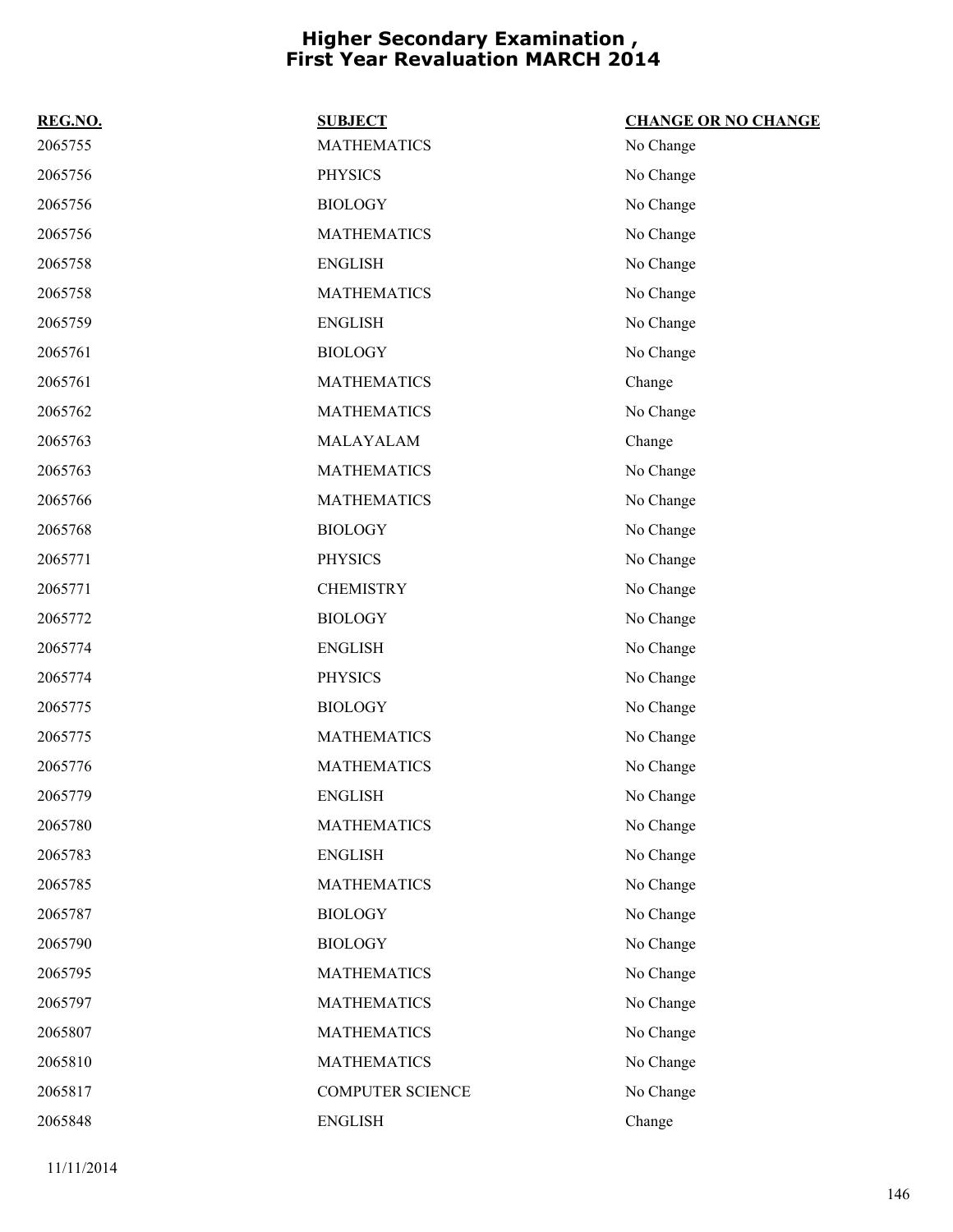| REG.NO. | <b>SUBJECT</b>     | <b>CHANGE OR NO CHANGE</b> |
|---------|--------------------|----------------------------|
| 2065848 | <b>BIOLOGY</b>     | No Change                  |
| 2065877 | <b>ENGLISH</b>     | Change                     |
| 2065877 | MALAYALAM          | Change                     |
| 2065878 | <b>CHEMISTRY</b>   | No Change                  |
| 2065913 | <b>CHEMISTRY</b>   | No Change                  |
| 2065970 | <b>ENGLISH</b>     | No Change                  |
| 2065970 | <b>PHYSICS</b>     | No Change                  |
| 2066115 | <b>ENGLISH</b>     | No Change                  |
| 2066116 | <b>MATHEMATICS</b> | No Change                  |
| 2066198 | <b>BIOLOGY</b>     | No Change                  |
| 2066215 | <b>PHYSICS</b>     | No Change                  |
| 2066215 | <b>BIOLOGY</b>     | No Change                  |
| 2066215 | <b>MATHEMATICS</b> | No Change                  |
| 2066235 | <b>PHYSICS</b>     | No Change                  |
| 2066235 | <b>BIOLOGY</b>     | Change                     |
| 2066247 | <b>ENGLISH</b>     | No Change                  |
| 2066247 | <b>MATHEMATICS</b> | No Change                  |
| 2066332 | <b>ENGLISH</b>     | No Change                  |
| 2066332 | <b>PHYSICS</b>     | Change                     |
| 2066336 | MALAYALAM          | Change                     |
| 2066340 | MALAYALAM          | No Change                  |
| 2066340 | <b>MATHEMATICS</b> | No Change                  |
| 2066345 | <b>ENGLISH</b>     | No Change                  |
| 2066345 | MALAYALAM          | No Change                  |
| 2066345 | <b>CHEMISTRY</b>   | No Change                  |
| 2066346 | <b>ENGLISH</b>     | No Change                  |
| 2066347 | <b>ENGLISH</b>     | No Change                  |
| 2066347 | MALAYALAM          | Change                     |
| 2066348 | <b>MATHEMATICS</b> | No Change                  |
| 2066351 | <b>MATHEMATICS</b> | No Change                  |
| 2066352 | MALAYALAM          | Change                     |
| 2066355 | <b>ENGLISH</b>     | Change                     |
| 2066357 | <b>ENGLISH</b>     | Change                     |
| 2066357 | <b>CHEMISTRY</b>   | Change                     |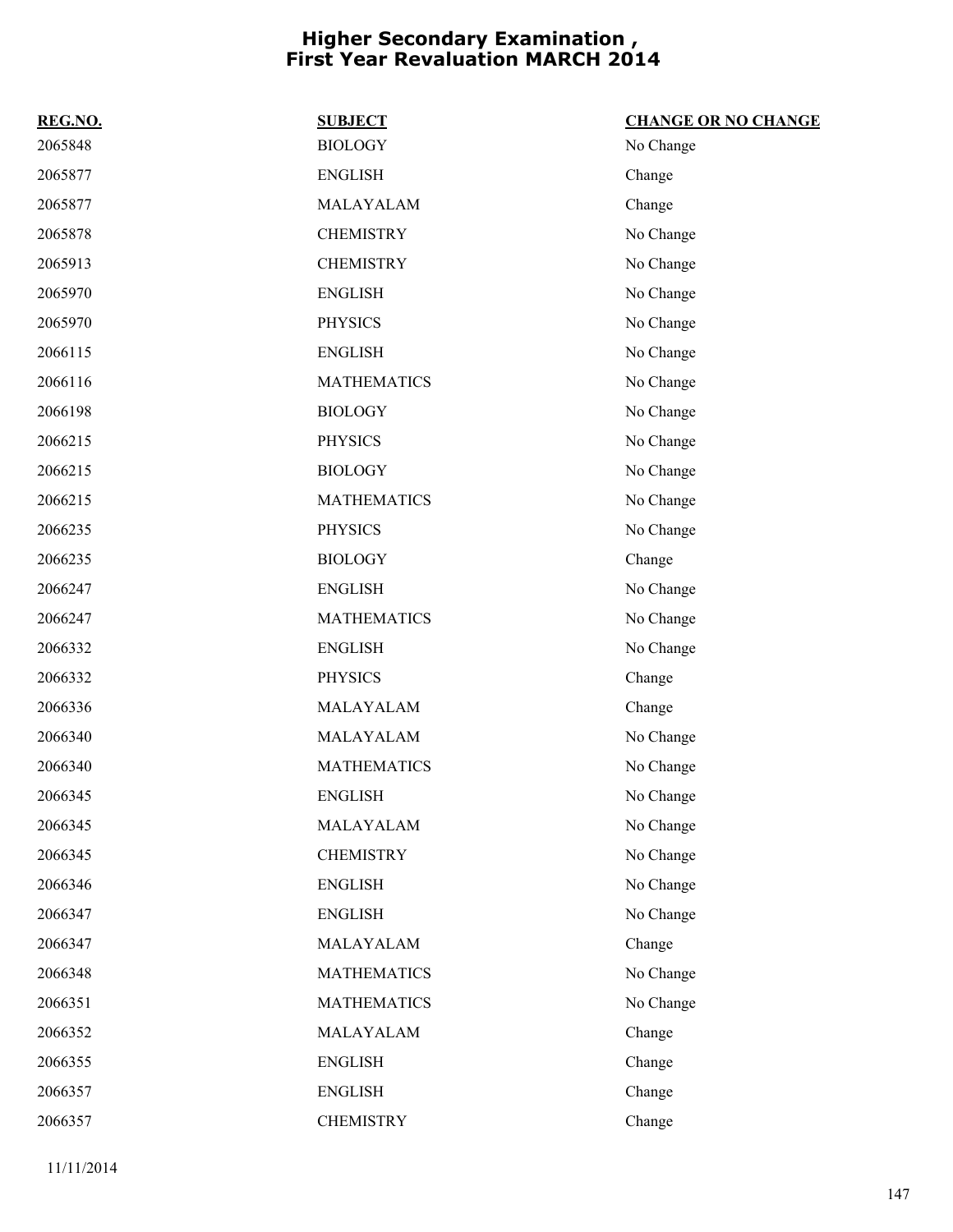| REG.NO. | <b>SUBJECT</b>     | <b>CHANGE OR NO CHANGE</b> |
|---------|--------------------|----------------------------|
| 2066367 | <b>ENGLISH</b>     | Change                     |
| 2066374 | <b>ENGLISH</b>     | No Change                  |
| 2066374 | MALAYALAM          | No Change                  |
| 2066374 | <b>CHEMISTRY</b>   | No Change                  |
| 2066379 | <b>ENGLISH</b>     | No Change                  |
| 2066380 | <b>ENGLISH</b>     | No Change                  |
| 2066382 | <b>BIOLOGY</b>     | No Change                  |
| 2066383 | <b>ENGLISH</b>     | No Change                  |
| 2066384 | <b>ENGLISH</b>     | No Change                  |
| 2066389 | <b>ENGLISH</b>     | No Change                  |
| 2066389 | <b>PHYSICS</b>     | No Change                  |
| 2066395 | <b>PHYSICS</b>     | No Change                  |
| 2066399 | <b>MATHEMATICS</b> | No Change                  |
| 2066401 | <b>ENGLISH</b>     | No Change                  |
| 2066401 | MALAYALAM          | No Change                  |
| 2066401 | <b>PHYSICS</b>     | No Change                  |
| 2066402 | <b>MATHEMATICS</b> | No Change                  |
| 2066403 | <b>CHEMISTRY</b>   | No Change                  |
| 2066406 | <b>ENGLISH</b>     | No Change                  |
| 2066406 | <b>BIOLOGY</b>     | Change                     |
| 2066408 | <b>ENGLISH</b>     | No Change                  |
| 2066408 | MALAYALAM          | No Change                  |
| 2066408 | <b>CHEMISTRY</b>   | No Change                  |
| 2066408 | <b>BIOLOGY</b>     | Change                     |
| 2066408 | <b>MATHEMATICS</b> | No Change                  |
| 2066409 | <b>ENGLISH</b>     | No Change                  |
| 2066412 | <b>ENGLISH</b>     | No Change                  |
| 2066412 | MALAYALAM          | No Change                  |
| 2066412 | <b>CHEMISTRY</b>   | No Change                  |
| 2066415 | <b>ENGLISH</b>     | No Change                  |
| 2066415 | MALAYALAM          | No Change                  |
| 2066415 | <b>CHEMISTRY</b>   | No Change                  |
| 2066419 | <b>ENGLISH</b>     | No Change                  |
| 2066419 | <b>CHEMISTRY</b>   | No Change                  |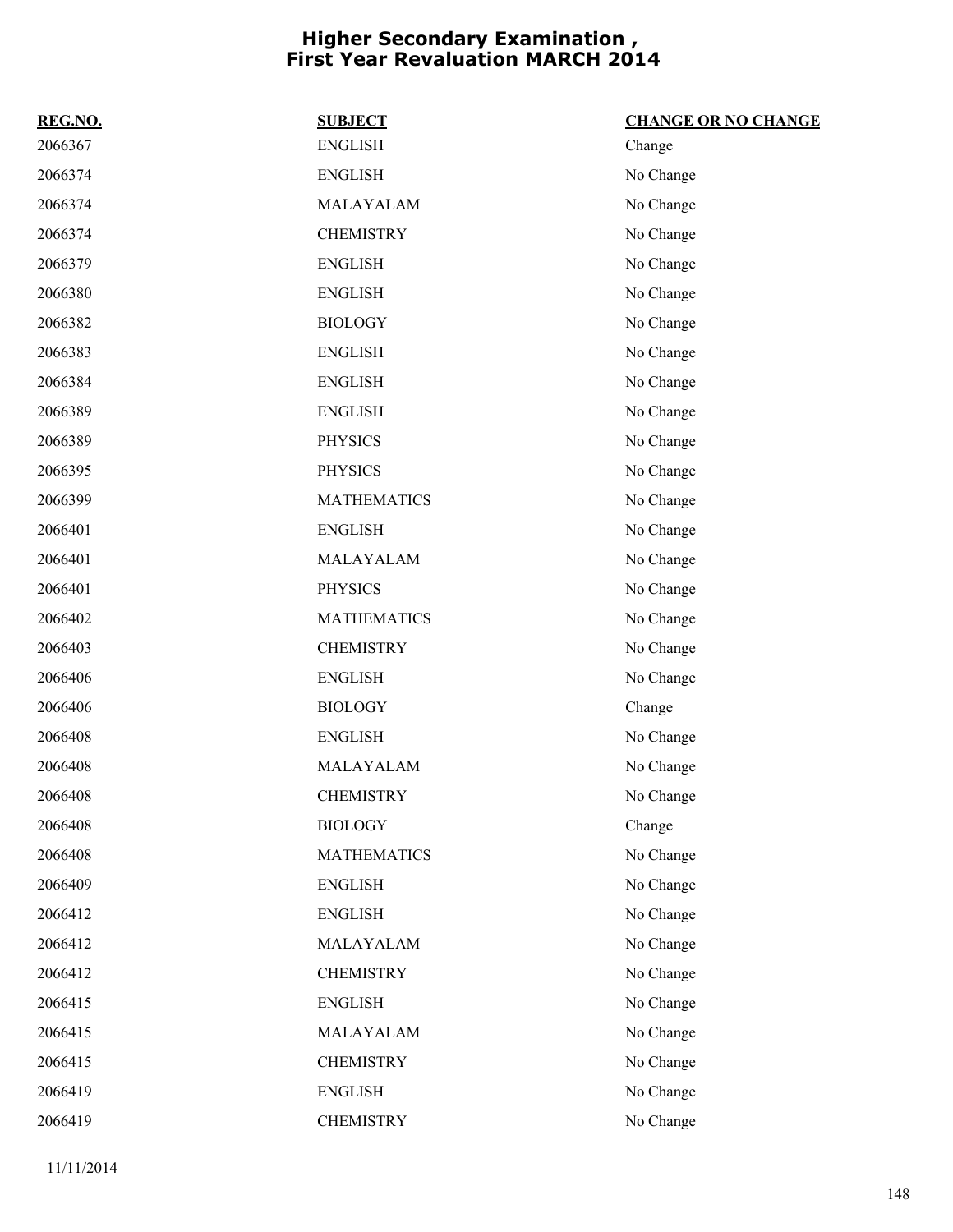| REG.NO. | <b>SUBJECT</b>     | <b>CHANGE OR NO CHANGE</b> |
|---------|--------------------|----------------------------|
| 2066427 | <b>ENGLISH</b>     | No Change                  |
| 2066430 | <b>ENGLISH</b>     | No Change                  |
| 2066430 | <b>PHYSICS</b>     | No Change                  |
| 2066431 | <b>ENGLISH</b>     | No Change                  |
| 2066434 | <b>ENGLISH</b>     | No Change                  |
| 2066434 | <b>PHYSICS</b>     | No Change                  |
| 2066446 | <b>MATHEMATICS</b> | No Change                  |
| 2066448 | <b>MATHEMATICS</b> | No Change                  |
| 2066454 | <b>ENGLISH</b>     | Change                     |
| 2066454 | <b>GEOGRAPHY</b>   | Change                     |
| 2066473 | <b>HISTORY</b>     | No Change                  |
| 2066484 | <b>GEOGRAPHY</b>   | Change                     |
| 2066498 | <b>ENGLISH</b>     | No Change                  |
| 2066498 | <b>ECONOMICS</b>   | No Change                  |
| 2066524 | <b>ENGLISH</b>     | Change                     |
| 2066528 | <b>PHYSICS</b>     | No Change                  |
| 2066532 | <b>ENGLISH</b>     | No Change                  |
| 2066555 | <b>MATHEMATICS</b> | No Change                  |
| 2066564 | <b>ENGLISH</b>     | No Change                  |
| 2066564 | <b>BIOLOGY</b>     | No Change                  |
| 2066564 | <b>MATHEMATICS</b> | No Change                  |
| 2066589 | <b>ENGLISH</b>     | No Change                  |
| 2066589 | <b>PHYSICS</b>     | Change                     |
| 2066589 | <b>MATHEMATICS</b> | No Change                  |
| 2066798 | <b>ENGLISH</b>     | Change                     |
| 2066805 | <b>CHEMISTRY</b>   | Change                     |
| 2066805 | <b>MATHEMATICS</b> | No Change                  |
| 2066817 | <b>ENGLISH</b>     | No Change                  |
| 2066817 | <b>PHYSICS</b>     | No Change                  |
| 2066825 | <b>CHEMISTRY</b>   | No Change                  |
| 2066829 | <b>BIOLOGY</b>     | No Change                  |
| 2066844 | <b>CHEMISTRY</b>   | Change                     |
| 2066844 | <b>BIOLOGY</b>     | Change                     |
| 2066849 | <b>ENGLISH</b>     | No Change                  |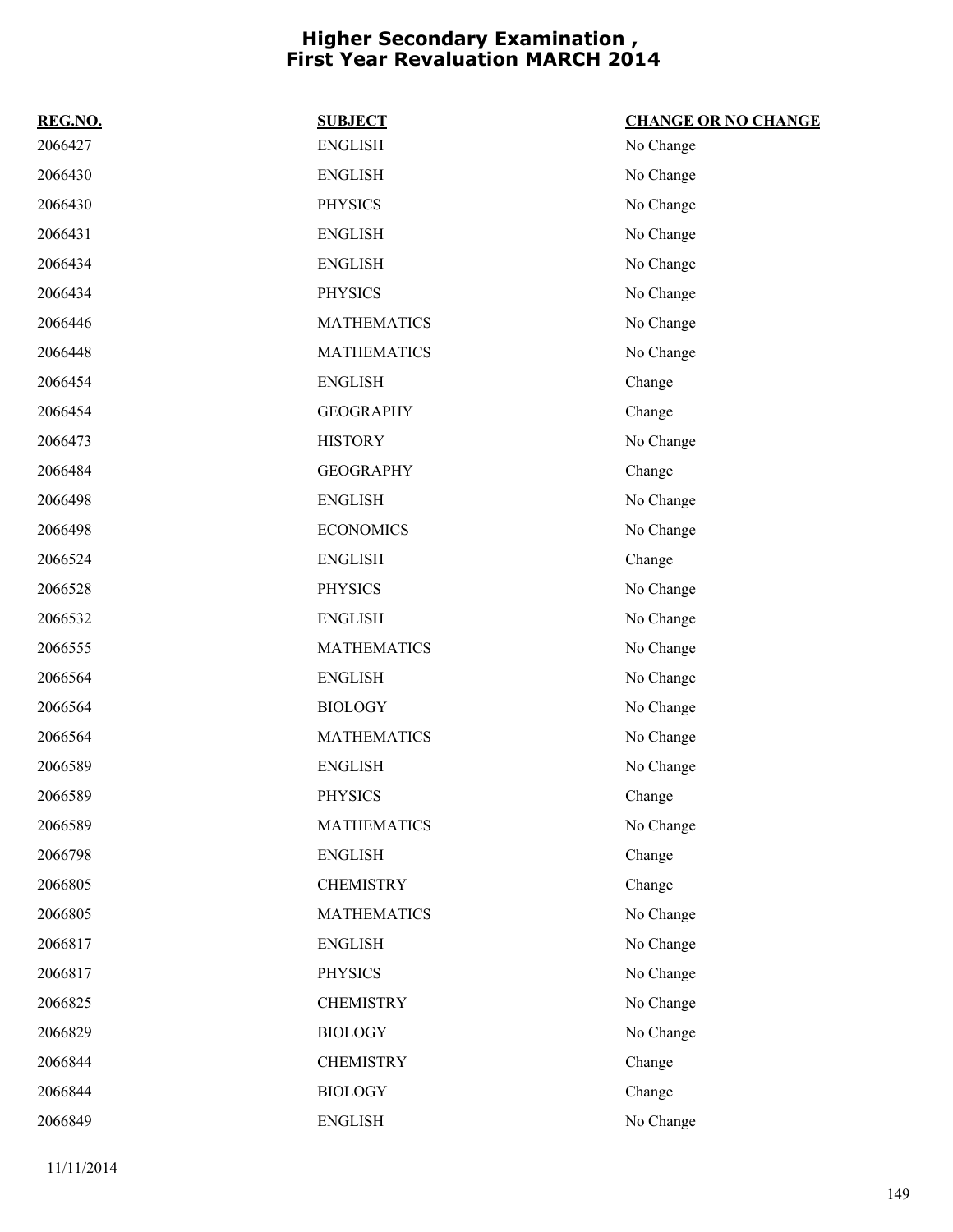| REG.NO. | <b>SUBJECT</b>     | <b>CHANGE OR NO CHANGE</b> |
|---------|--------------------|----------------------------|
| 2066849 | <b>MATHEMATICS</b> | Change                     |
| 2067052 | <b>ENGLISH</b>     | Change                     |
| 2067074 | <b>PHYSICS</b>     | Change                     |
| 2067079 | <b>MATHEMATICS</b> | No Change                  |
| 2067160 | <b>ENGLISH</b>     | Change                     |
| 2067263 | <b>ECONOMICS</b>   | No Change                  |
| 2067278 | <b>MATHEMATICS</b> | Change                     |
| 2067283 | <b>CHEMISTRY</b>   | Change                     |
| 2067283 | <b>MATHEMATICS</b> | No Change                  |
| 2067287 | <b>ENGLISH</b>     | No Change                  |
| 2067294 | <b>PHYSICS</b>     | Change                     |
| 2067294 | <b>CHEMISTRY</b>   | No Change                  |
| 2067297 | <b>PHYSICS</b>     | No Change                  |
| 2067299 | <b>ENGLISH</b>     | No Change                  |
| 2067299 | MALAYALAM          | No Change                  |
| 2067300 | <b>MATHEMATICS</b> | No Change                  |
| 2067301 | <b>MATHEMATICS</b> | No Change                  |
| 2067302 | <b>ENGLISH</b>     | No Change                  |
| 2067302 | <b>MATHEMATICS</b> | No Change                  |
| 2067312 | <b>CHEMISTRY</b>   | No Change                  |
| 2067313 | <b>CHEMISTRY</b>   | Change                     |
| 2067318 | <b>ENGLISH</b>     | No Change                  |
| 2067319 | <b>CHEMISTRY</b>   | No Change                  |
| 2067319 | <b>MATHEMATICS</b> | No Change                  |
| 2067320 | <b>ENGLISH</b>     | No Change                  |
| 2067320 | <b>CHEMISTRY</b>   | No Change                  |
| 2067323 | <b>ENGLISH</b>     | Change                     |
| 2067323 | <b>BIOLOGY</b>     | No Change                  |
| 2067331 | <b>ENGLISH</b>     | No Change                  |
| 2067331 | <b>MATHEMATICS</b> | No Change                  |
| 2067332 | <b>PHYSICS</b>     | No Change                  |
| 2067333 | <b>ENGLISH</b>     | No Change                  |
| 2067452 | POLITICAL SCIENCE  | No Change                  |
| 2067518 | <b>ENGLISH</b>     | No Change                  |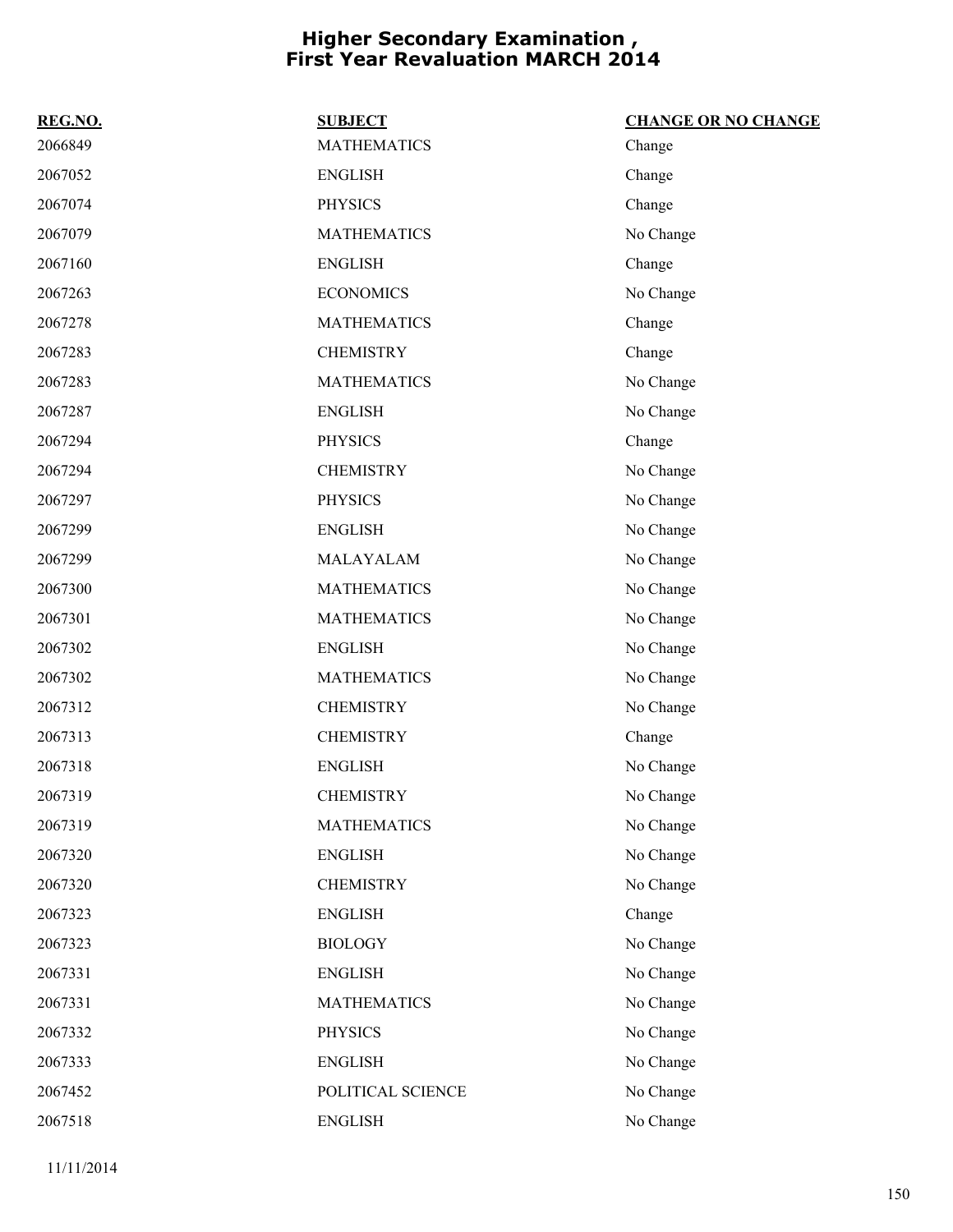| REG.NO. | <b>SUBJECT</b>     | <b>CHANGE OR NO CHANGE</b> |
|---------|--------------------|----------------------------|
| 2067519 | <b>ENGLISH</b>     | No Change                  |
| 2067520 | <b>ENGLISH</b>     | No Change                  |
| 2067520 | <b>PHYSICS</b>     | No Change                  |
| 2067522 | <b>ENGLISH</b>     | Change                     |
| 2067536 | <b>ENGLISH</b>     | Change                     |
| 2067537 | <b>ENGLISH</b>     | No Change                  |
| 2067542 | <b>ENGLISH</b>     | Change                     |
| 2067542 | <b>MATHEMATICS</b> | No Change                  |
| 2067544 | <b>ENGLISH</b>     | No Change                  |
| 2067544 | <b>PHYSICS</b>     | No Change                  |
| 2067548 | <b>PHYSICS</b>     | No Change                  |
| 2067560 | <b>MATHEMATICS</b> | Change                     |
| 2067565 | <b>MATHEMATICS</b> | No Change                  |
| 2067639 | <b>ENGLISH</b>     | No Change                  |
| 2067639 | <b>CHEMISTRY</b>   | No Change                  |
| 2067642 | <b>CHEMISTRY</b>   | No Change                  |
| 2067642 | <b>MATHEMATICS</b> | No Change                  |
| 2067648 | <b>ENGLISH</b>     | No Change                  |
| 2067648 | <b>PHYSICS</b>     | No Change                  |
| 2067657 | <b>PHYSICS</b>     | No Change                  |
| 2067671 | <b>ENGLISH</b>     | No Change                  |
| 2067671 | <b>MATHEMATICS</b> | No Change                  |
| 2067673 | <b>MATHEMATICS</b> | No Change                  |
| 2067690 | <b>MATHEMATICS</b> | No Change                  |
| 2067711 | <b>ENGLISH</b>     | No Change                  |
| 2067718 | MALAYALAM          | No Change                  |
| 2067744 | <b>MATHEMATICS</b> | No Change                  |
| 2067876 | <b>ENGLISH</b>     | No Change                  |
| 2068210 | <b>ENGLISH</b>     | Change                     |
| 2068229 | <b>ENGLISH</b>     | No Change                  |
| 2068248 | <b>ENGLISH</b>     | No Change                  |
| 2068248 | <b>MATHEMATICS</b> | No Change                  |
| 2068290 | <b>ENGLISH</b>     | No Change                  |
| 2068382 | <b>ENGLISH</b>     | No Change                  |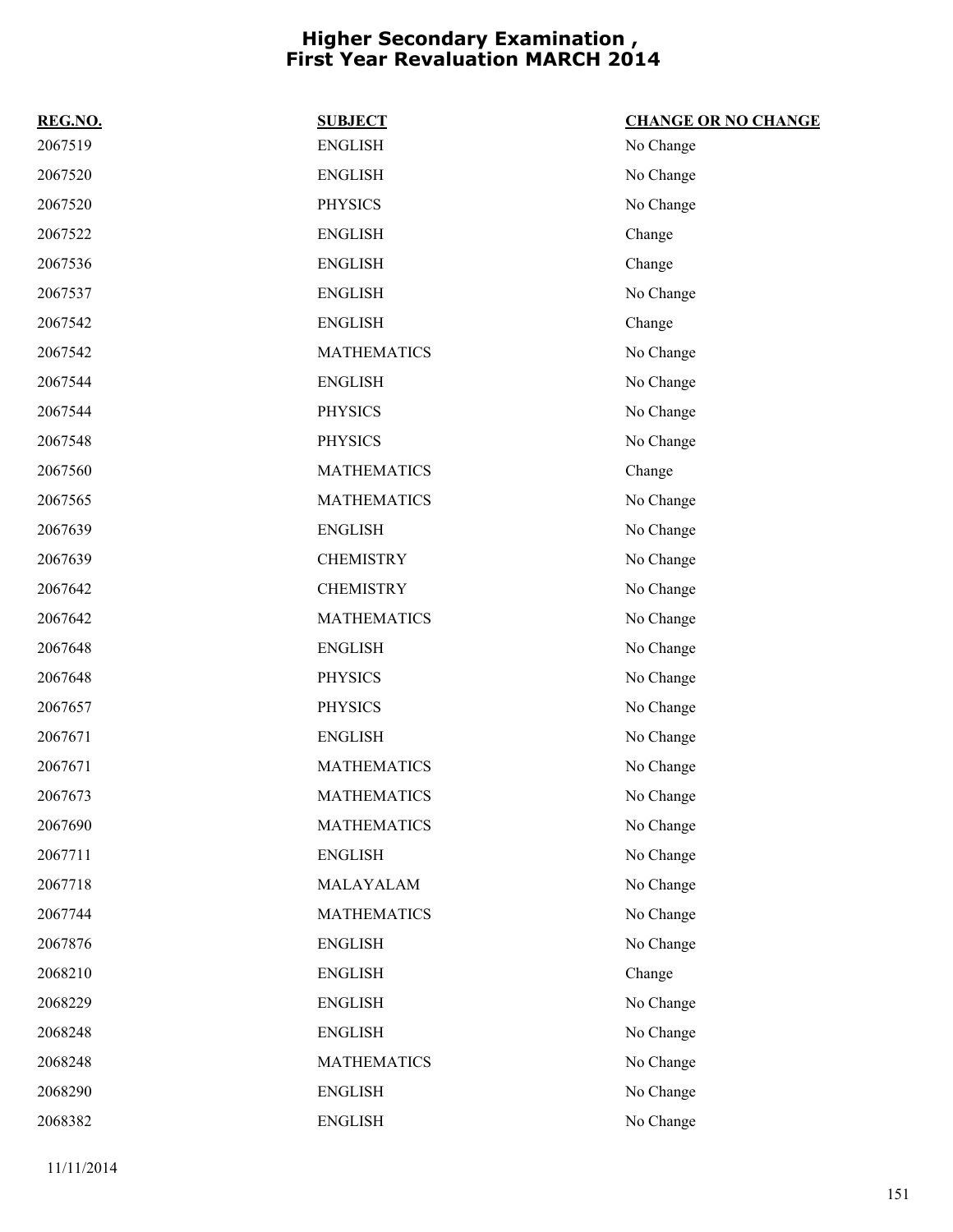| REG.NO. | <b>SUBJECT</b>     | <b>CHANGE OR NO CHANGE</b> |
|---------|--------------------|----------------------------|
| 2068385 | <b>PHYSICS</b>     | Change                     |
| 2068389 | <b>ENGLISH</b>     | Change                     |
| 2068389 | MALAYALAM          | No Change                  |
| 2068393 | <b>ENGLISH</b>     | No Change                  |
| 2068393 | MALAYALAM          | No Change                  |
| 2068393 | <b>MATHEMATICS</b> | No Change                  |
| 2068397 | <b>ENGLISH</b>     | No Change                  |
| 2068397 | MALAYALAM          | No Change                  |
| 2068400 | <b>ENGLISH</b>     | No Change                  |
| 2068400 | MALAYALAM          | No Change                  |
| 2068400 | <b>BIOLOGY</b>     | No Change                  |
| 2068416 | <b>ENGLISH</b>     | Change                     |
| 2068416 | <b>MATHEMATICS</b> | No Change                  |
| 2068420 | <b>ENGLISH</b>     | Change                     |
| 2068424 | <b>ENGLISH</b>     | No Change                  |
| 2068425 | <b>ENGLISH</b>     | No Change                  |
| 2068430 | <b>ENGLISH</b>     | Change                     |
| 2068438 | <b>ENGLISH</b>     | Change                     |
| 2068438 | MALAYALAM          | No Change                  |
| 2068457 | <b>MATHEMATICS</b> | No Change                  |
| 2068466 | <b>ENGLISH</b>     | No Change                  |
| 2068468 | <b>ENGLISH</b>     | Change                     |
| 2068474 | <b>MATHEMATICS</b> | No Change                  |
| 2068477 | <b>MATHEMATICS</b> | No Change                  |
| 2068480 | <b>ENGLISH</b>     | No Change                  |
| 2068491 | <b>PHYSICS</b>     | No Change                  |
| 2068495 | <b>ENGLISH</b>     | Change                     |
| 2068531 | <b>ECONOMICS</b>   | No Change                  |
| 2068561 | <b>ENGLISH</b>     | Change                     |
| 2068561 | <b>ARABIC</b>      | No Change                  |
| 2068561 | POLITICAL SCIENCE  | Change                     |
| 2068564 | MALAYALAM          | No Change                  |
| 2068565 | <b>MATHEMATICS</b> | No Change                  |
| 2068585 | <b>MATHEMATICS</b> | Change                     |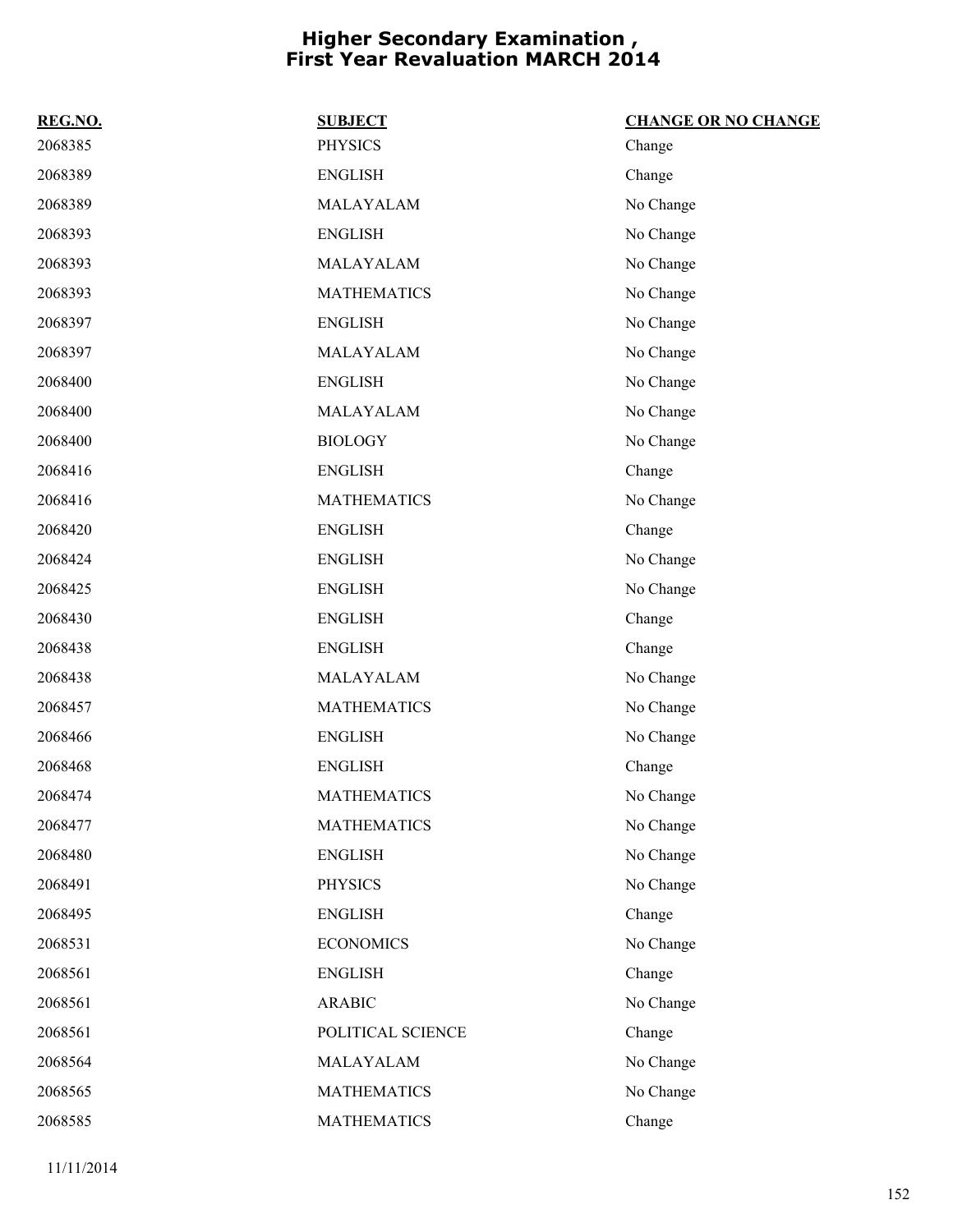| REG.NO. | <b>SUBJECT</b>     | <b>CHANGE OR NO CHANGE</b> |
|---------|--------------------|----------------------------|
| 2068599 | <b>CHEMISTRY</b>   | No Change                  |
| 2068695 | <b>ENGLISH</b>     | No Change                  |
| 2068718 | <b>MATHEMATICS</b> | Change                     |
| 2068806 | <b>ENGLISH</b>     | Change                     |
| 2068808 | <b>ENGLISH</b>     | No Change                  |
| 2068810 | <b>ENGLISH</b>     | No Change                  |
| 2068810 | <b>BIOLOGY</b>     | No Change                  |
| 2068813 | <b>ENGLISH</b>     | No Change                  |
| 2068813 | <b>PHYSICS</b>     | Change                     |
| 2068813 | <b>MATHEMATICS</b> | Change                     |
| 2068816 | <b>CHEMISTRY</b>   | No Change                  |
| 2068816 | <b>BIOLOGY</b>     | No Change                  |
| 2068820 | <b>ENGLISH</b>     | No Change                  |
| 2068823 | <b>ENGLISH</b>     | No Change                  |
| 2068823 | <b>CHEMISTRY</b>   | No Change                  |
| 2068830 | <b>ENGLISH</b>     | No Change                  |
| 2068830 | MALAYALAM          | No Change                  |
| 2068830 | <b>PHYSICS</b>     | No Change                  |
| 2068830 | <b>BIOLOGY</b>     | No Change                  |
| 2068831 | <b>ENGLISH</b>     | No Change                  |
| 2068831 | MALAYALAM          | Change                     |
| 2068837 | <b>PHYSICS</b>     | No Change                  |
| 2068838 | <b>ENGLISH</b>     | No Change                  |
| 2068841 | <b>CHEMISTRY</b>   | No Change                  |
| 2068842 | <b>ENGLISH</b>     | No Change                  |
| 2068843 | MALAYALAM          | No Change                  |
| 2068844 | MALAYALAM          | No Change                  |
| 2068850 | <b>ENGLISH</b>     | No Change                  |
| 2068856 | <b>ENGLISH</b>     | No Change                  |
| 2068856 | <b>BIOLOGY</b>     | No Change                  |
| 2068859 | <b>ENGLISH</b>     | No Change                  |
| 2068860 | <b>ENGLISH</b>     | No Change                  |
| 2068863 | <b>ENGLISH</b>     | No Change                  |
| 2068863 | <b>MATHEMATICS</b> | No Change                  |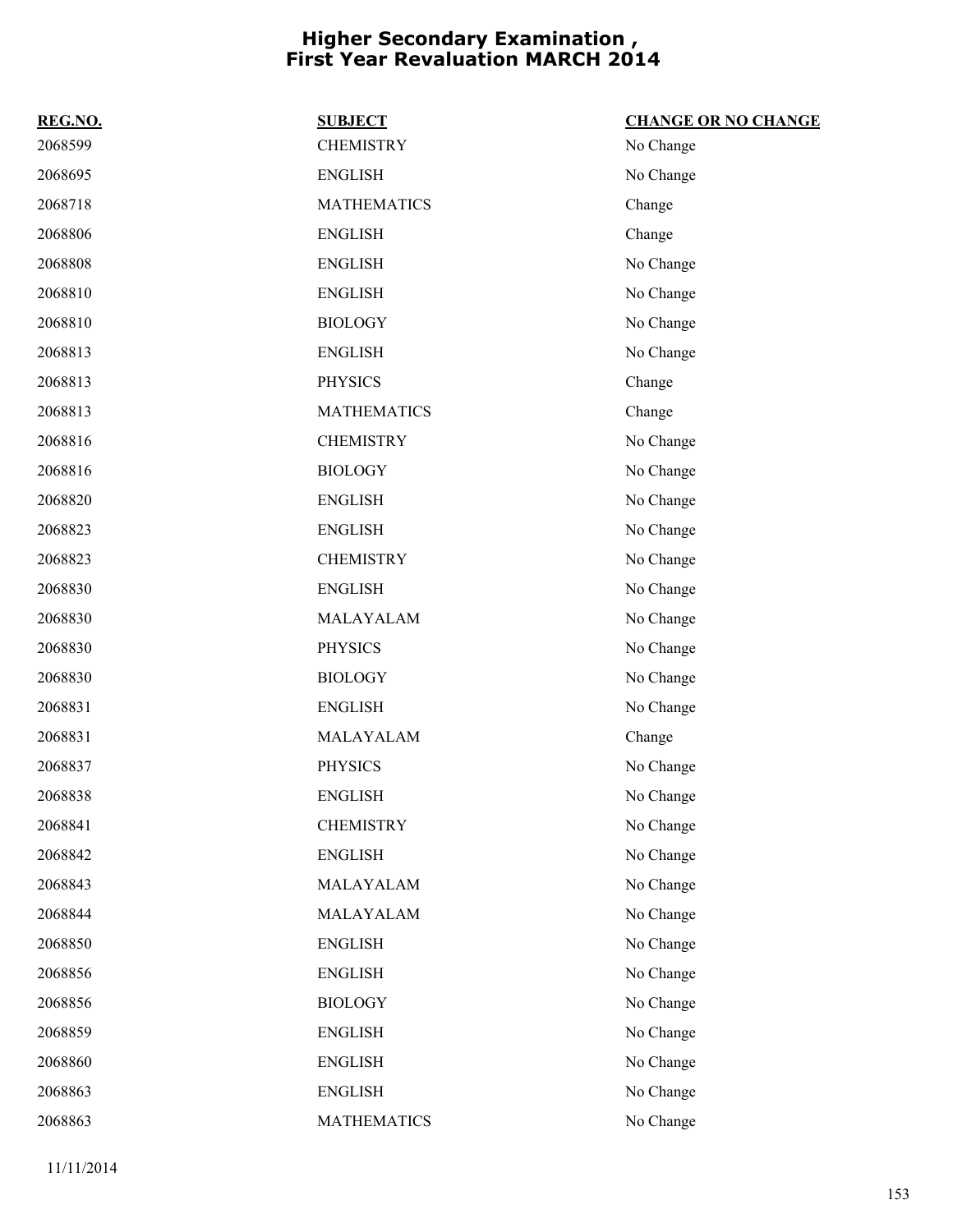| REG.NO. | <b>SUBJECT</b>                                                                 | <b>CHANGE OR NO CHANGE</b> |
|---------|--------------------------------------------------------------------------------|----------------------------|
| 2069162 | <b>ENGLISH</b>                                                                 | No Change                  |
| 2069199 | <b>PHYSICS</b>                                                                 | Change                     |
| 2069200 | <b>MATHEMATICS</b>                                                             | No Change                  |
| 2069207 | <b>MATHEMATICS</b>                                                             | No Change                  |
| 2069211 | <b>ENGLISH</b>                                                                 | No Change                  |
| 2069215 | <b>ENGLISH</b>                                                                 | Change                     |
| 2069215 | <b>CHEMISTRY</b>                                                               | No Change                  |
| 2069215 | <b>MATHEMATICS</b>                                                             | No Change                  |
| 2069216 | <b>MATHEMATICS</b>                                                             | Change                     |
| 2069247 | <b>BUSINESS STUDIES WITH</b>                                                   | No Change                  |
| 2069272 | FUNCTIONAL MANAGEMENT<br><b>BUSINESS STUDIES WITH</b><br>FUNCTIONAL MANAGEMENT | Change                     |
| 2069281 | <b>ENGLISH</b>                                                                 | Change                     |
| 2069281 | <b>CHEMISTRY</b>                                                               | No Change                  |
| 2069283 | <b>ENGLISH</b>                                                                 | Change                     |
| 2069285 | <b>ENGLISH</b>                                                                 | Change                     |
| 2069285 | MALAYALAM                                                                      | Change                     |
| 2069285 | <b>PHYSICS</b>                                                                 | No Change                  |
| 2069292 | MALAYALAM                                                                      | No Change                  |
| 2069305 | <b>ENGLISH</b>                                                                 | No Change                  |
| 2069305 | <b>CHEMISTRY</b>                                                               | No Change                  |
| 2069399 | <b>ENGLISH</b>                                                                 | Change                     |
| 2069405 | <b>ENGLISH</b>                                                                 | No Change                  |
| 2069405 | <b>PHYSICS</b>                                                                 | No Change                  |
| 2069405 | <b>CHEMISTRY</b>                                                               | No Change                  |
| 2069409 | <b>MATHEMATICS</b>                                                             | No Change                  |
| 2069416 | <b>ENGLISH</b>                                                                 | Change                     |
| 2069417 | <b>HINDI</b>                                                                   | No Change                  |
| 2069418 | <b>ENGLISH</b>                                                                 | No Change                  |
| 2069418 | <b>HINDI</b>                                                                   | No Change                  |
| 2069420 | <b>PHYSICS</b>                                                                 | No Change                  |
| 2069425 | <b>ENGLISH</b>                                                                 | No Change                  |
| 2069427 | <b>ENGLISH</b>                                                                 | No Change                  |
| 2069427 | <b>HINDI</b>                                                                   | No Change                  |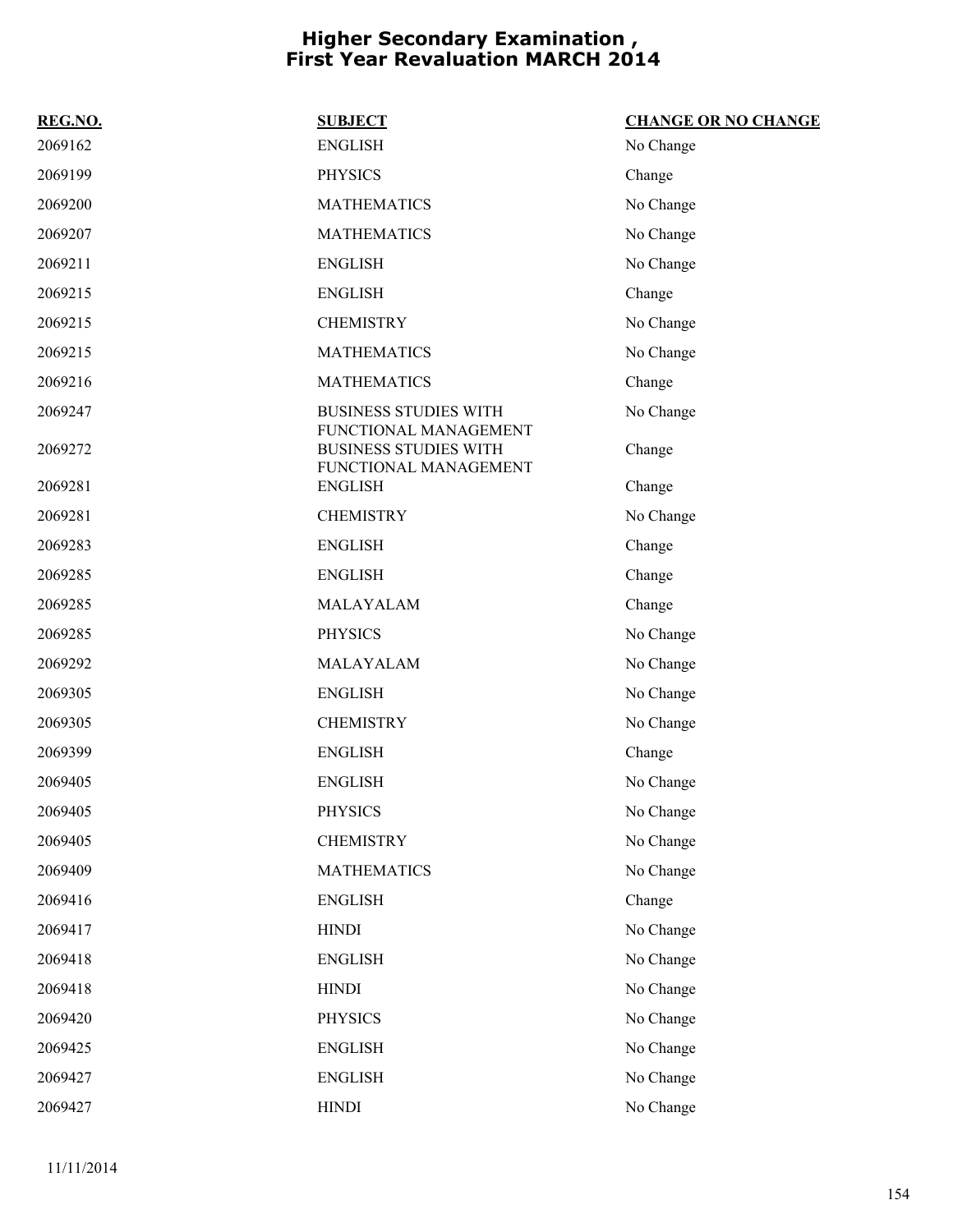| REG.NO. | <b>SUBJECT</b>                          | <b>CHANGE OR NO CHANGE</b> |
|---------|-----------------------------------------|----------------------------|
| 2069427 | <b>MATHEMATICS</b>                      | No Change                  |
| 2069431 | <b>CHEMISTRY</b>                        | No Change                  |
| 2069433 | <b>ENGLISH</b>                          | No Change                  |
| 2069436 | <b>CHEMISTRY</b>                        | No Change                  |
| 2069438 | <b>PHYSICS</b>                          | Change                     |
| 2069440 | <b>PHYSICS</b>                          | Change                     |
| 2069446 | <b>PHYSICS</b>                          | No Change                  |
| 2069458 | <b>PHYSICS</b>                          | Change                     |
| 2069482 | <b>HISTORY</b>                          | No Change                  |
| 2069493 | <b>SOCIOLOGY</b>                        | No Change                  |
| 2069504 | <b>HISTORY</b>                          | No Change                  |
| 2069504 | <b>ECONOMICS</b>                        | No Change                  |
| 2069529 | <b>ECONOMICS</b>                        | No Change                  |
| 2069650 | <b>MATHEMATICS</b>                      | No Change                  |
| 2069654 | <b>ENGLISH</b>                          | No Change                  |
| 2069654 | MALAYALAM                               | Change                     |
| 2069654 | <b>PHYSICS</b>                          | No Change                  |
| 2069663 | <b>ENGLISH</b>                          | No Change                  |
| 2069663 | <b>PHYSICS</b>                          | No Change                  |
| 2069686 | <b>BIOLOGY</b>                          | No Change                  |
| 2069694 | <b>ENGLISH</b>                          | No Change                  |
| 2069750 | <b>CHEMISTRY</b>                        | Change                     |
| 2069811 | ACCOUNTANCY WITH<br>COMPUTER ACCOUNTING | Change                     |
| 2070062 | <b>PHYSICS</b>                          | Change                     |
| 2070073 | MALAYALAM                               | No Change                  |
| 2070073 | <b>MATHEMATICS</b>                      | No Change                  |
| 2070076 | <b>ENGLISH</b>                          | Change                     |
| 2070079 | <b>CHEMISTRY</b>                        | No Change                  |
| 2070085 | MALAYALAM                               | No Change                  |
| 2070102 | <b>PHYSICS</b>                          | Change                     |
| 2070120 | <b>ENGLISH</b>                          | Change                     |
| 2070121 | <b>ENGLISH</b>                          | No Change                  |
| 2070123 | <b>ENGLISH</b>                          | No Change                  |
| 2070127 | <b>CHEMISTRY</b>                        | Change                     |
|         |                                         |                            |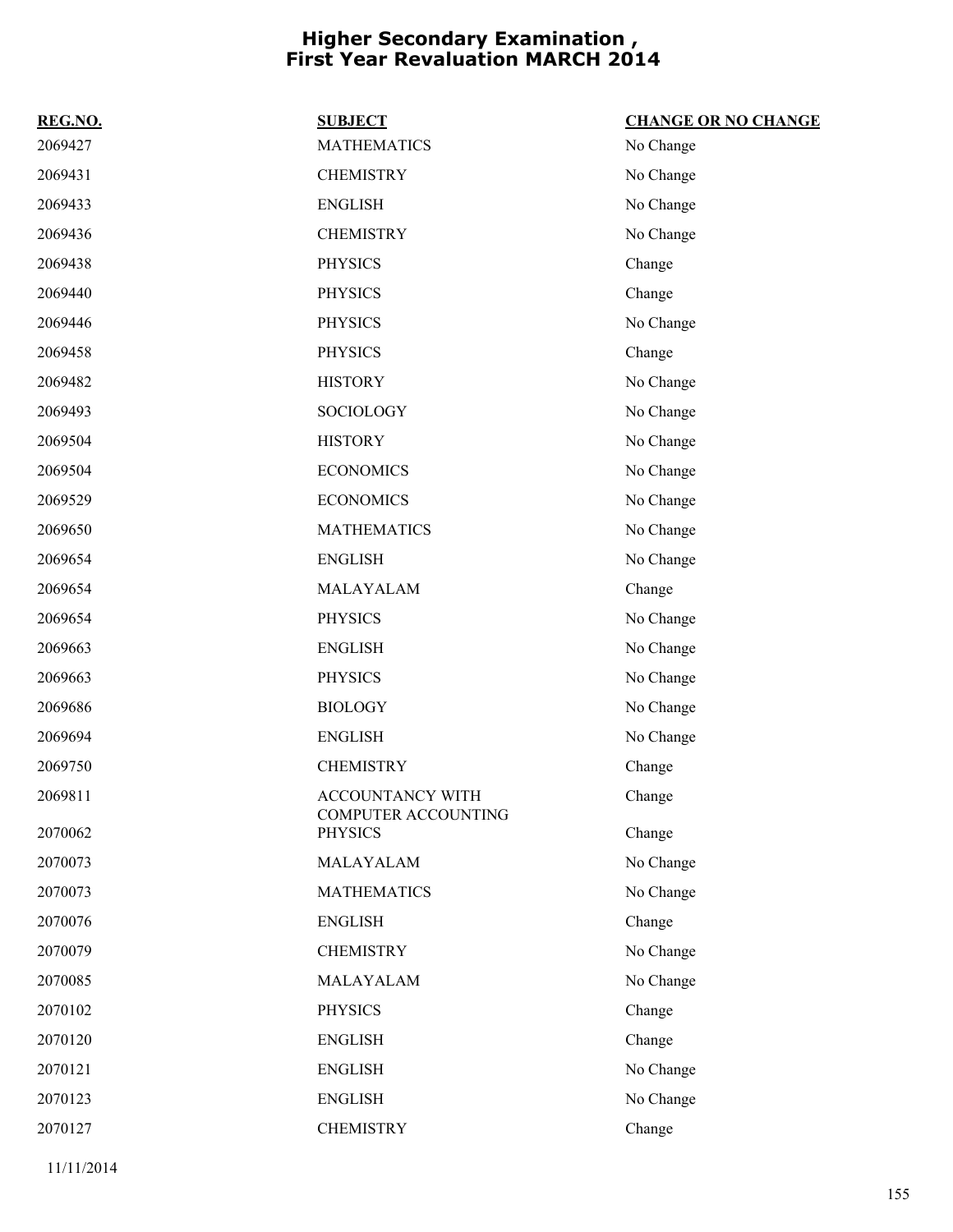| REG.NO. | <b>SUBJECT</b>     | <b>CHANGE OR NO CHANGE</b> |
|---------|--------------------|----------------------------|
| 2070272 | ${\rm ENGLISH}$    | No Change                  |
| 2070279 | <b>ENGLISH</b>     | No Change                  |
| 2070287 | <b>ENGLISH</b>     | No Change                  |
| 2070342 | <b>MATHEMATICS</b> | No Change                  |
| 2070358 | <b>ENGLISH</b>     | No Change                  |
| 2070358 | <b>MATHEMATICS</b> | No Change                  |
| 2070361 | <b>ENGLISH</b>     | No Change                  |
| 2070367 | <b>ENGLISH</b>     | No Change                  |
| 2070367 | <b>PHYSICS</b>     | No Change                  |
| 2070368 | <b>ENGLISH</b>     | No Change                  |
| 2070375 | <b>ENGLISH</b>     | No Change                  |
| 2070505 | MALAYALAM          | No Change                  |
| 2070526 | MALAYALAM          | No Change                  |
| 2070526 | <b>BIOLOGY</b>     | Change                     |
| 2070551 | <b>ENGLISH</b>     | No Change                  |
| 2070551 | MALAYALAM          | No Change                  |
| 2070551 | <b>BIOLOGY</b>     | No Change                  |
| 2070559 | <b>ENGLISH</b>     | Change                     |
| 2070559 | MALAYALAM          | No Change                  |
| 2070563 | <b>ENGLISH</b>     | No Change                  |
| 2070563 | MALAYALAM          | No Change                  |
| 2070563 | <b>BIOLOGY</b>     | Change                     |
| 2070576 | <b>ENGLISH</b>     | No Change                  |
| 2070576 | <b>BIOLOGY</b>     | Change                     |
| 2070726 | <b>CHEMISTRY</b>   | Change                     |
| 2070755 | MALAYALAM          | Change                     |
| 2070899 | MALAYALAM          | Change                     |
| 2070899 | <b>CHEMISTRY</b>   | Change                     |
| 2070909 | <b>ENGLISH</b>     | No Change                  |
| 2070917 | <b>BIOLOGY</b>     | No Change                  |
| 2070917 | <b>MATHEMATICS</b> | No Change                  |
| 2071071 | <b>ENGLISH</b>     | Change                     |
| 2071071 | <b>MATHEMATICS</b> | No Change                  |
| 2071072 | <b>ENGLISH</b>     | No Change                  |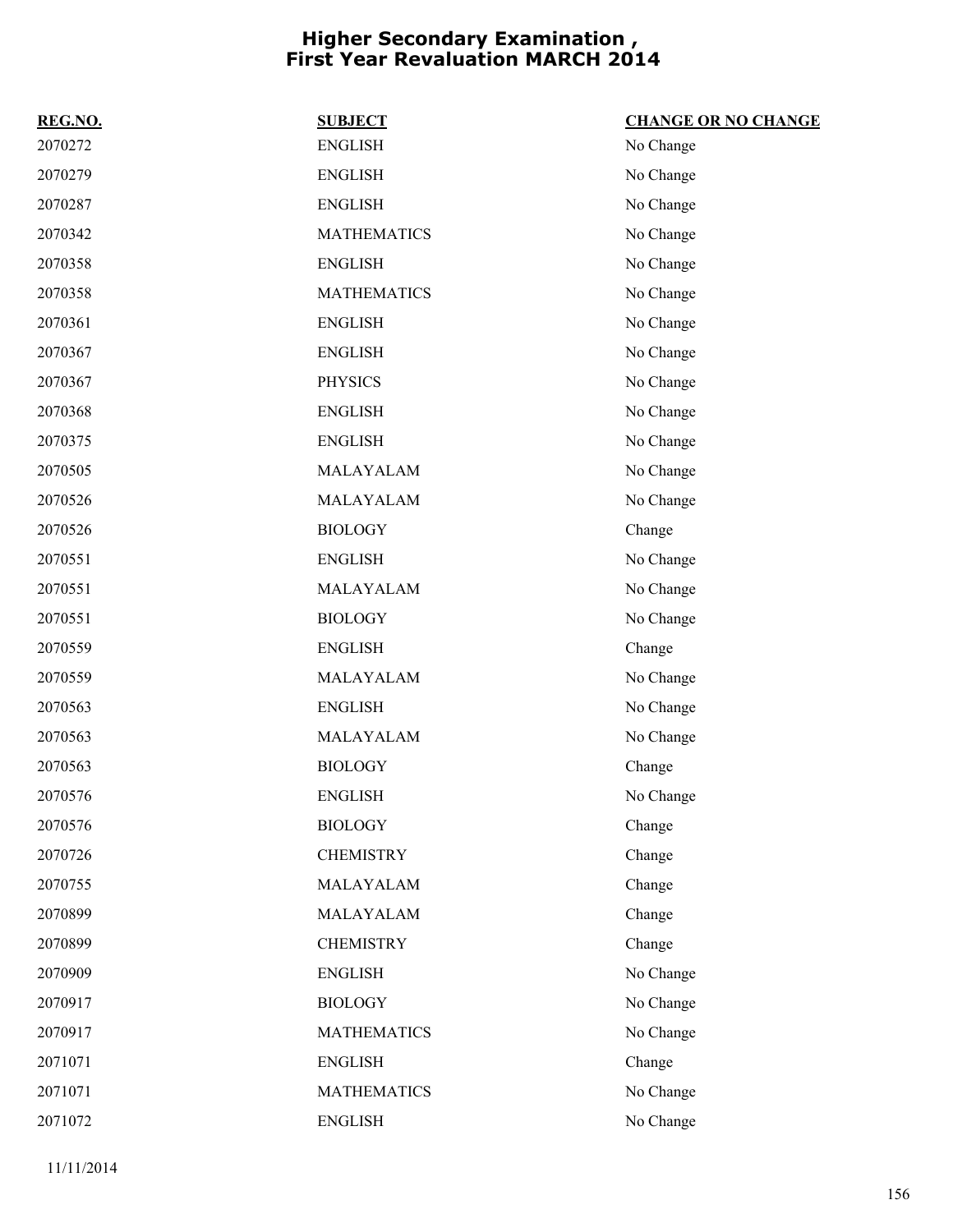| REG.NO. | <b>SUBJECT</b>                          | <b>CHANGE OR NO CHANGE</b> |
|---------|-----------------------------------------|----------------------------|
| 2071072 | MALAYALAM                               | No Change                  |
| 2071117 | MALAYALAM                               | Change                     |
| 2071132 | <b>ENGLISH</b>                          | Change                     |
| 2071134 | <b>ENGLISH</b>                          | No Change                  |
| 2071148 | <b>MATHEMATICS</b>                      | No Change                  |
| 2071150 | <b>MATHEMATICS</b>                      | Change                     |
| 2071163 | <b>ENGLISH</b>                          | Change                     |
| 2071163 | <b>PHYSICS</b>                          | No Change                  |
| 2071163 | <b>CHEMISTRY</b>                        | No Change                  |
| 2071176 | <b>MATHEMATICS</b>                      | No Change                  |
| 2071188 | <b>ENGLISH</b>                          | Change                     |
| 2071188 | <b>CHEMISTRY</b>                        | No Change                  |
| 2071193 | <b>ENGLISH</b>                          | Change                     |
| 2071194 | <b>MATHEMATICS</b>                      | No Change                  |
| 2071211 | <b>MATHEMATICS</b>                      | No Change                  |
| 2071217 | <b>PHYSICS</b>                          | No Change                  |
| 2071238 | <b>ENGLISH</b>                          | No Change                  |
| 2071262 | <b>HINDI</b>                            | Change                     |
| 2071402 | <b>BUSINESS STUDIES WITH</b>            | No Change                  |
| 2071544 | FUNCTIONAL MANAGEMENT<br><b>ENGLISH</b> | No Change                  |
| 2071609 | <b>ENGLISH</b>                          | No Change                  |
| 2071619 | MALAYALAM                               | Change                     |
| 2071633 | <b>BIOLOGY</b>                          | No Change                  |
| 2071650 | <b>PHYSICS</b>                          | No Change                  |
| 2071672 | <b>CHEMISTRY</b>                        | No Change                  |
| 2071702 | <b>ENGLISH</b>                          | No Change                  |
| 2071726 | <b>CHEMISTRY</b>                        | Change                     |
| 2071726 | <b>MATHEMATICS</b>                      | No Change                  |
| 2072115 | <b>PHYSICS</b>                          | No Change                  |
| 2072131 | MALAYALAM                               | Change                     |
| 2072166 | <b>CHEMISTRY</b>                        | No Change                  |
| 2072583 | <b>ENGLISH</b>                          | No Change                  |
| 2072591 | <b>MATHEMATICS</b>                      | No Change                  |
| 2072601 | <b>ENGLISH</b>                          | No Change                  |
|         |                                         |                            |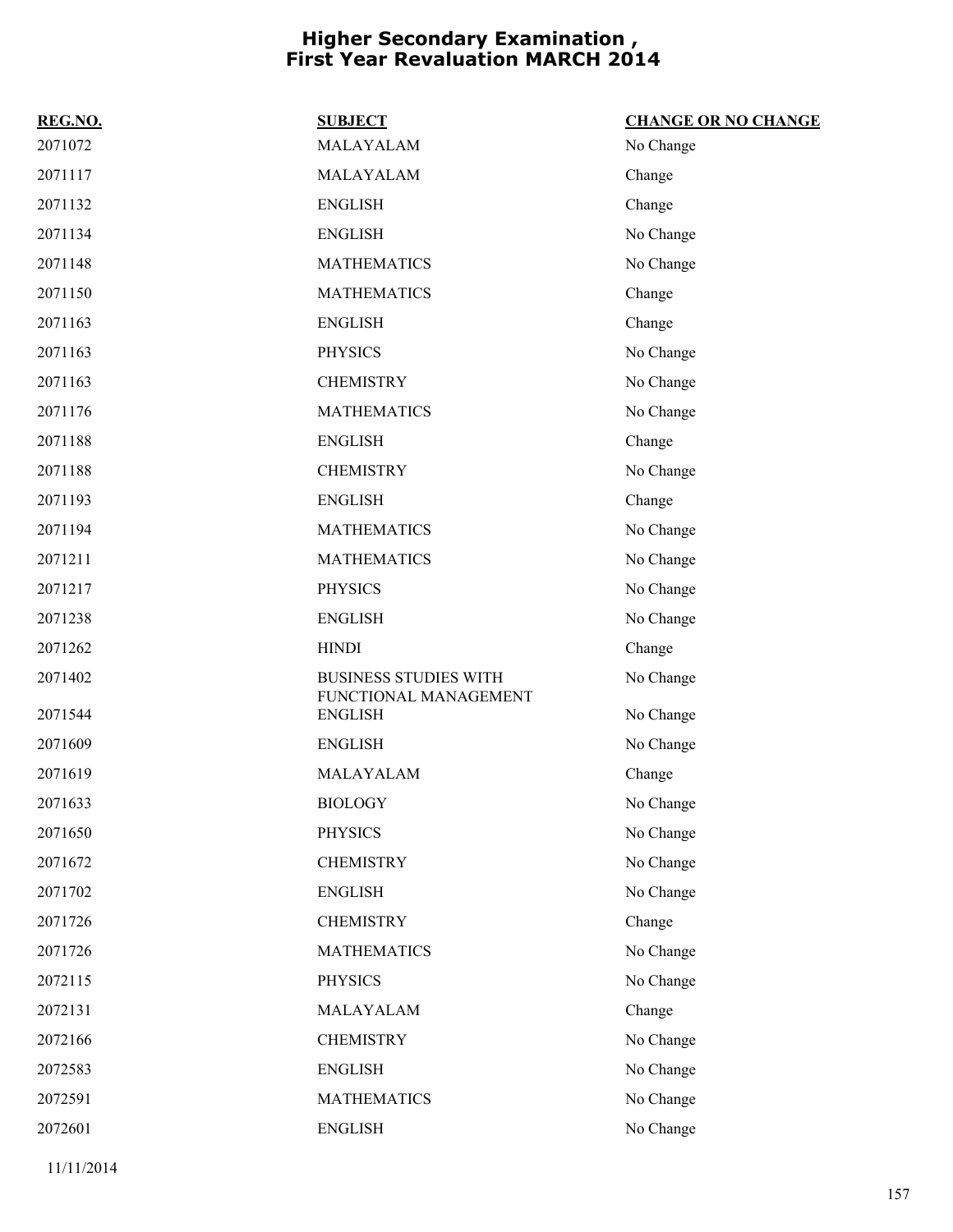| REG.NO. | <b>SUBJECT</b>     | <b>CHANGE OR NO CHANGE</b> |
|---------|--------------------|----------------------------|
| 2072601 | <b>CHEMISTRY</b>   | No Change                  |
| 2072616 | <b>MATHEMATICS</b> | No Change                  |
| 2072643 | <b>ENGLISH</b>     | No Change                  |
| 2073053 | <b>ENGLISH</b>     | Change                     |
| 2073056 | <b>ENGLISH</b>     | Change                     |
| 2073057 | MALAYALAM          | No Change                  |
| 2073058 | <b>ENGLISH</b>     | No Change                  |
| 2073060 | <b>ENGLISH</b>     | Change                     |
| 2073062 | <b>ENGLISH</b>     | No Change                  |
| 2073062 | <b>CHEMISTRY</b>   | No Change                  |
| 2073064 | <b>ENGLISH</b>     | Change                     |
| 2073094 | <b>ENGLISH</b>     | No Change                  |
| 2073204 | <b>ENGLISH</b>     | No Change                  |
| 2073209 | <b>PHYSICS</b>     | No Change                  |
| 2073212 | MALAYALAM          | Change                     |
| 2073212 | <b>CHEMISTRY</b>   | No Change                  |
| 2073213 | <b>CHEMISTRY</b>   | No Change                  |
| 2073215 | <b>PHYSICS</b>     | No Change                  |
| 2073216 | <b>ENGLISH</b>     | No Change                  |
| 2073216 | MALAYALAM          | Change                     |
| 2073216 | <b>CHEMISTRY</b>   | No Change                  |
| 2073217 | <b>PHYSICS</b>     | No Change                  |
| 2073221 | <b>ENGLISH</b>     | No Change                  |
| 2073221 | <b>PHYSICS</b>     | No Change                  |
| 2073223 | <b>ENGLISH</b>     | No Change                  |
| 2073224 | <b>ENGLISH</b>     | Change                     |
| 2073224 | <b>PHYSICS</b>     | No Change                  |
| 2073225 | <b>ENGLISH</b>     | No Change                  |
| 2073227 | <b>ENGLISH</b>     | No Change                  |
| 2073228 | <b>ENGLISH</b>     | No Change                  |
| 2073234 | <b>ENGLISH</b>     | No Change                  |
| 2073234 | <b>PHYSICS</b>     | No Change                  |
| 2073237 | <b>PHYSICS</b>     | No Change                  |
| 2073238 | <b>MATHEMATICS</b> | No Change                  |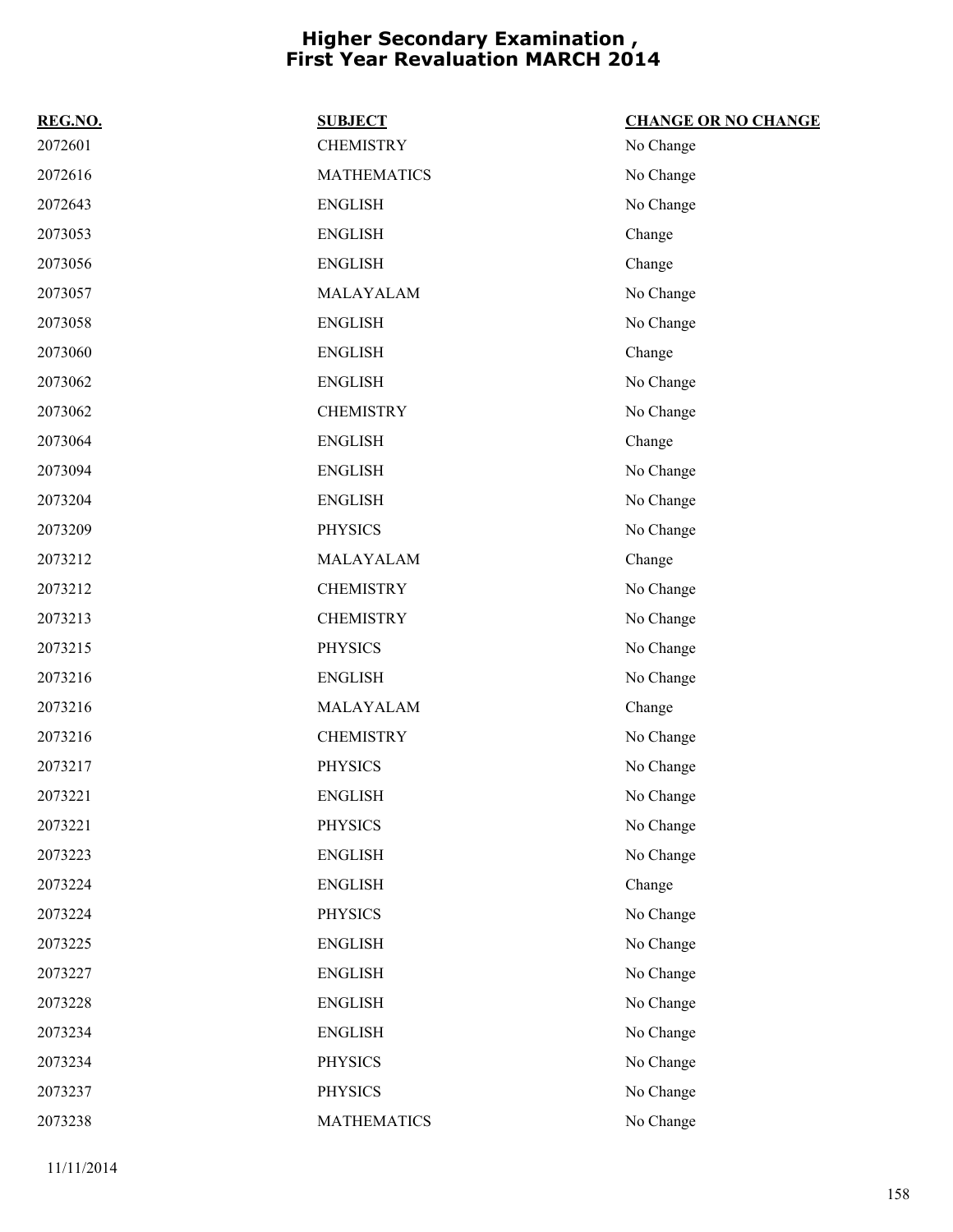| REG.NO. | <b>SUBJECT</b>                              | <b>CHANGE OR NO CHANGE</b> |
|---------|---------------------------------------------|----------------------------|
| 2073241 | <b>PHYSICS</b>                              | No Change                  |
| 2073255 | <b>MATHEMATICS</b>                          | No Change                  |
| 2073262 | <b>ENGLISH</b>                              | No Change                  |
| 2073262 | <b>MATHEMATICS</b>                          | No Change                  |
| 2073268 | <b>MATHEMATICS</b>                          | No Change                  |
| 2073277 | <b>BIOLOGY</b>                              | No Change                  |
| 2073280 | <b>ENGLISH</b>                              | No Change                  |
| 2073281 | <b>ENGLISH</b>                              | No Change                  |
| 2073288 | <b>HINDI</b>                                | Change                     |
| 2073288 | <b>MATHEMATICS</b>                          | No Change                  |
| 2073311 | <b>ARABIC</b>                               | Change                     |
| 2073320 | MALAYALAM                                   | Change                     |
| 2073324 | <b>PHYSICS</b>                              | No Change                  |
| 2073326 | MALAYALAM                                   | Change                     |
| 2073327 | MALAYALAM                                   | Change                     |
| 2073329 | MALAYALAM                                   | No Change                  |
| 2073335 | <b>CHEMISTRY</b>                            | No Change                  |
| 2073335 | <b>COMPUTER SCIENCE</b>                     | No Change                  |
| 2073338 | <b>COMPUTER SCIENCE</b>                     | No Change                  |
| 2073357 | <b>ENGLISH</b>                              | No Change                  |
| 2073368 | <b>ENGLISH</b>                              | No Change                  |
| 2073406 | <b>COMPUTER APPLICATION</b>                 | No Change                  |
| 2073414 | <b>ECONOMICS</b>                            | No Change                  |
| 2073417 | <b>COMPUTER APPLICATION</b>                 | No Change                  |
| 2073460 | <b>BUSINESS STUDIES WITH</b>                | No Change                  |
| 2073559 | FUNCTIONAL MANAGEMENT<br><b>MATHEMATICS</b> | Change                     |
| 2073757 | <b>ENGLISH</b>                              | Change                     |
| 2074023 | <b>ENGLISH</b>                              | No Change                  |
| 2074115 | <b>ENGLISH</b>                              | Change                     |
| 2074146 | <b>ECONOMICS</b>                            | No Change                  |
| 2074179 | <b>HINDI</b>                                | Change                     |
| 2074286 | <b>MATHEMATICS</b>                          | No Change                  |
| 2074390 | <b>PHYSICS</b>                              | No Change                  |
| 2074390 | <b>CHEMISTRY</b>                            | No Change                  |
|         |                                             |                            |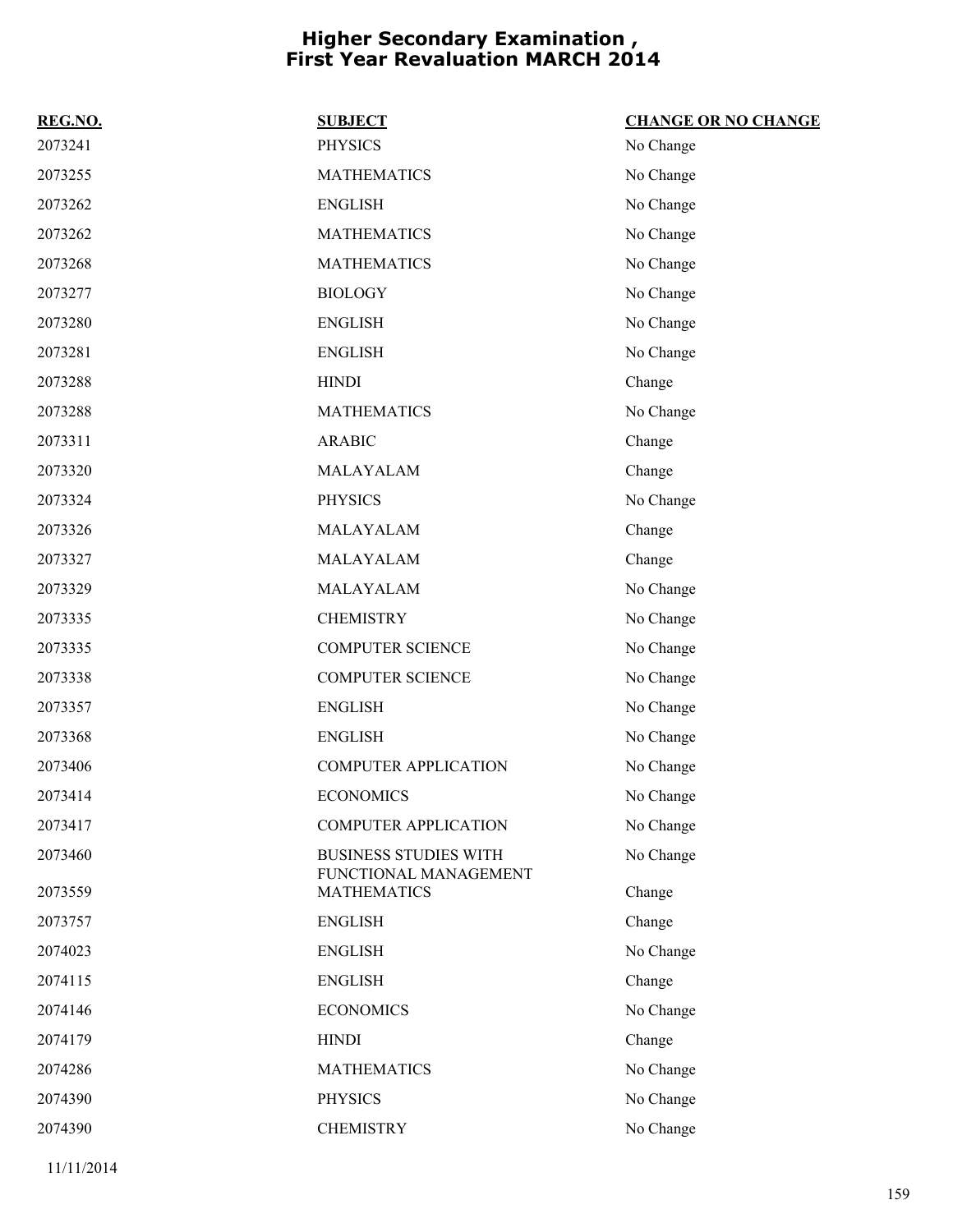| REG.NO. | <b>SUBJECT</b>     | <b>CHANGE OR NO CHANGE</b> |
|---------|--------------------|----------------------------|
| 2074441 | <b>ENGLISH</b>     | No Change                  |
| 2074567 | MALAYALAM          | Change                     |
| 2074585 | <b>ENGLISH</b>     | No Change                  |
| 2074585 | MALAYALAM          | No Change                  |
| 2074627 | <b>PHYSICS</b>     | No Change                  |
| 2074627 | <b>CHEMISTRY</b>   | No Change                  |
| 2074627 | <b>MATHEMATICS</b> | No Change                  |
| 2074641 | <b>ENGLISH</b>     | No Change                  |
| 2074661 | <b>PHYSICS</b>     | Change                     |
| 2074706 | <b>ENGLISH</b>     | No Change                  |
| 2074706 | <b>CHEMISTRY</b>   | No Change                  |
| 2074760 | <b>ENGLISH</b>     | Change                     |
| 2074760 | <b>HINDI</b>       | Change                     |
| 2074760 | <b>HISTORY</b>     | No Change                  |
| 2074874 | <b>ENGLISH</b>     | No Change                  |
| 2074874 | <b>MATHEMATICS</b> | No Change                  |
| 2074876 | <b>ENGLISH</b>     | No Change                  |
| 2074876 | MALAYALAM          | Change                     |
| 2074876 | <b>PHYSICS</b>     | No Change                  |
| 2074876 | <b>BIOLOGY</b>     | No Change                  |
| 2074876 | <b>MATHEMATICS</b> | No Change                  |
| 2074903 | <b>PHYSICS</b>     | No Change                  |
| 2074905 | <b>PHYSICS</b>     | No Change                  |
| 2074910 | <b>PHYSICS</b>     | No Change                  |
| 2074923 | <b>MATHEMATICS</b> | No Change                  |
| 2074929 | <b>PHYSICS</b>     | Change                     |
| 2074935 | <b>PHYSICS</b>     | Change                     |
| 2074945 | <b>ENGLISH</b>     | No Change                  |
| 2074948 | <b>ENGLISH</b>     | No Change                  |
| 2074949 | <b>PHYSICS</b>     | No Change                  |
| 2074949 | <b>CHEMISTRY</b>   | No Change                  |
| 2074968 | <b>CHEMISTRY</b>   | No Change                  |
| 2075098 | POLITICAL SCIENCE  | Change                     |
| 2075185 | <b>HINDI</b>       | No Change                  |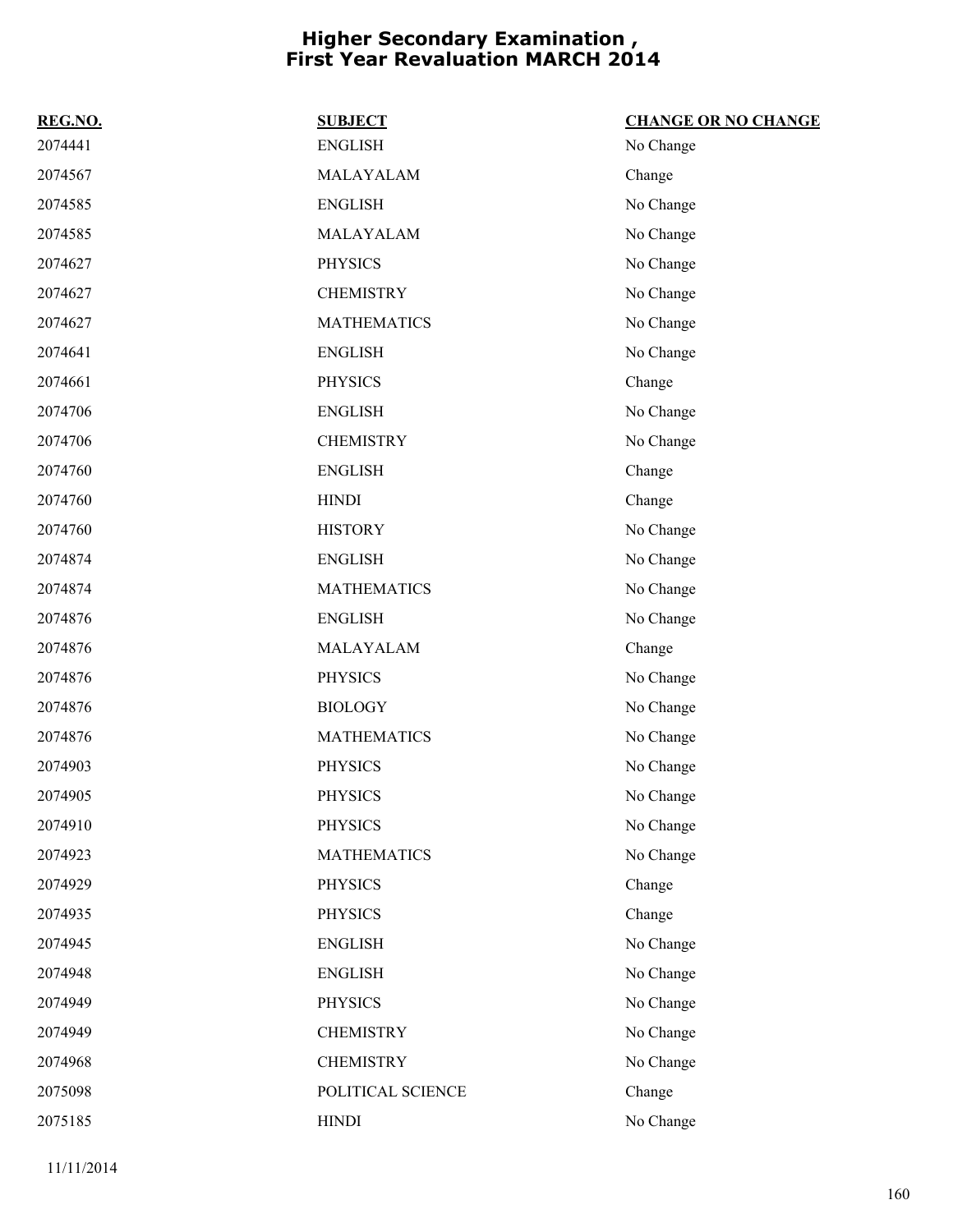| REG.NO. | <b>SUBJECT</b>                                 | <b>CHANGE OR NO CHANGE</b> |
|---------|------------------------------------------------|----------------------------|
| 2075190 | <b>ACCOUNTANCY WITH</b><br>COMPUTER ACCOUNTING | No Change                  |
| 2075784 | <b>ACCOUNTANCY WITH</b><br>COMPUTER ACCOUNTING | No Change                  |
| 2075806 | <b>ENGLISH</b>                                 | Change                     |
| 2075806 | <b>PHYSICS</b>                                 | No Change                  |
| 2075839 | <b>PHYSICS</b>                                 | No Change                  |
| 2075839 | <b>MATHEMATICS</b>                             | No Change                  |
| 2075887 | <b>CHEMISTRY</b>                               | No Change                  |
| 2075902 | MALAYALAM                                      | Change                     |
| 2075902 | <b>MATHEMATICS</b>                             | No Change                  |
| 2075922 | MALAYALAM                                      | Change                     |
| 2075953 | <b>MATHEMATICS</b>                             | No Change                  |
| 2075993 | <b>ENGLISH</b>                                 | No Change                  |
| 2076015 | <b>ENGLISH</b>                                 | Change                     |
| 2076154 | MALAYALAM                                      | No Change                  |
| 2076170 | <b>BIOLOGY</b>                                 | No Change                  |
| 2076170 | <b>MATHEMATICS</b>                             | No Change                  |
| 2076183 | <b>ENGLISH</b>                                 | No Change                  |
| 2076199 | <b>ENGLISH</b>                                 | No Change                  |
| 2076205 | <b>ENGLISH</b>                                 | No Change                  |
| 2076212 | <b>ENGLISH</b>                                 | No Change                  |
| 2076215 | <b>ENGLISH</b>                                 | No Change                  |
| 2076252 | <b>HINDI</b>                                   | No Change                  |
| 2076431 | PHYSICS                                        | No Change                  |
| 2076431 | <b>CHEMISTRY</b>                               | No Change                  |
| 2076431 | <b>BIOLOGY</b>                                 | No Change                  |
| 2076446 | <b>PHYSICS</b>                                 | No Change                  |
| 2076446 | <b>CHEMISTRY</b>                               | No Change                  |
| 2076524 | <b>PHYSICS</b>                                 | No Change                  |
| 2076534 | <b>CHEMISTRY</b>                               | No Change                  |
| 2076534 | <b>MATHEMATICS</b>                             | No Change                  |
| 2076537 | MALAYALAM                                      | Change                     |
| 2076819 | <b>ENGLISH</b>                                 | Change                     |
| 2076819 | <b>MATHEMATICS</b>                             | Change                     |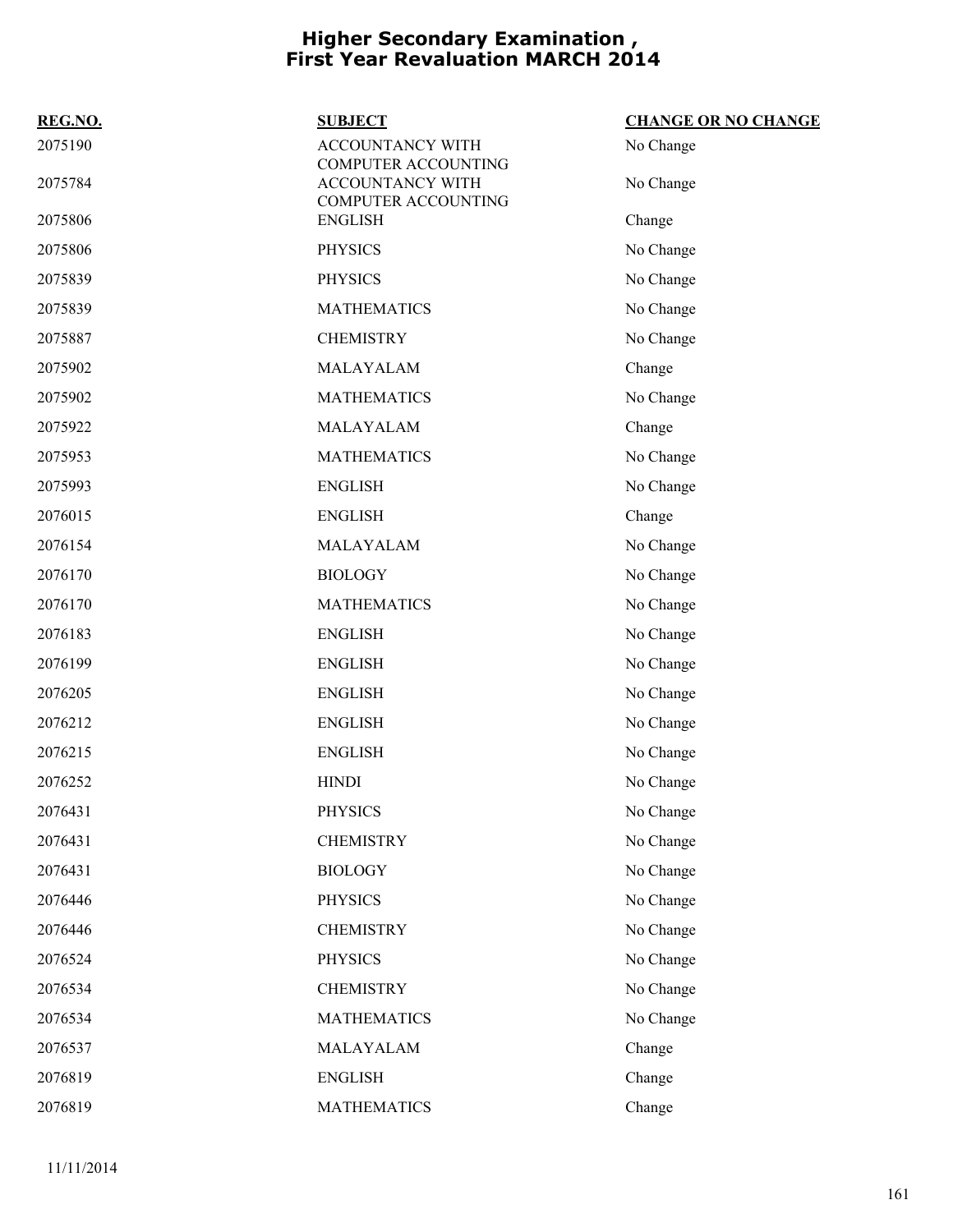| REG.NO. | <b>SUBJECT</b>                          | <b>CHANGE OR NO CHANGE</b> |
|---------|-----------------------------------------|----------------------------|
| 2076848 | <b>PHYSICS</b>                          | No Change                  |
| 2076864 | <b>PHYSICS</b>                          | No Change                  |
| 2076864 | <b>CHEMISTRY</b>                        | No Change                  |
| 2076893 | <b>ENGLISH</b>                          | No Change                  |
| 2076893 | <b>CHEMISTRY</b>                        | No Change                  |
| 2076902 | <b>HINDI</b>                            | Change                     |
| 2076905 | <b>HINDI</b>                            | Change                     |
| 2076906 | <b>HINDI</b>                            | Change                     |
| 2076916 | <b>PHYSICS</b>                          | No Change                  |
| 2076940 | <b>ENGLISH</b>                          | No Change                  |
| 2076940 | <b>CHEMISTRY</b>                        | No Change                  |
| 2076940 | <b>MATHEMATICS</b>                      | No Change                  |
| 2076941 | <b>ENGLISH</b>                          | Change                     |
| 2077038 | <b>ECONOMICS</b>                        | No Change                  |
| 2077050 | SOCIOLOGY                               | Change                     |
| 2077073 | <b>ENGLISH</b>                          | No Change                  |
| 2077204 | <b>ENGLISH</b>                          | No Change                  |
| 2077204 | <b>PHYSICS</b>                          | No Change                  |
| 2077225 | <b>PHYSICS</b>                          | No Change                  |
| 2077264 | <b>ENGLISH</b>                          | No Change                  |
| 2077286 | <b>MATHEMATICS</b>                      | No Change                  |
| 2077295 | <b>MATHEMATICS</b>                      | No Change                  |
| 2077324 | <b>ENGLISH</b>                          | No Change                  |
| 2077338 | <b>MATHEMATICS</b>                      | No Change                  |
| 2077350 | <b>MATHEMATICS</b>                      | No Change                  |
| 2077372 | <b>ENGLISH</b>                          | No Change                  |
| 2077372 | <b>PHYSICS</b>                          | No Change                  |
| 2077372 | <b>MATHEMATICS</b>                      | No Change                  |
| 2077373 | <b>ENGLISH</b>                          | No Change                  |
| 2077383 | <b>HISTORY</b>                          | No Change                  |
| 2077383 | <b>ECONOMICS</b>                        | No Change                  |
| 2077453 | <b>ENGLISH</b>                          | No Change                  |
| 2077453 | MALAYALAM                               | Change                     |
| 2077479 | ACCOUNTANCY WITH<br>COMPUTER ACCOUNTING | No Change                  |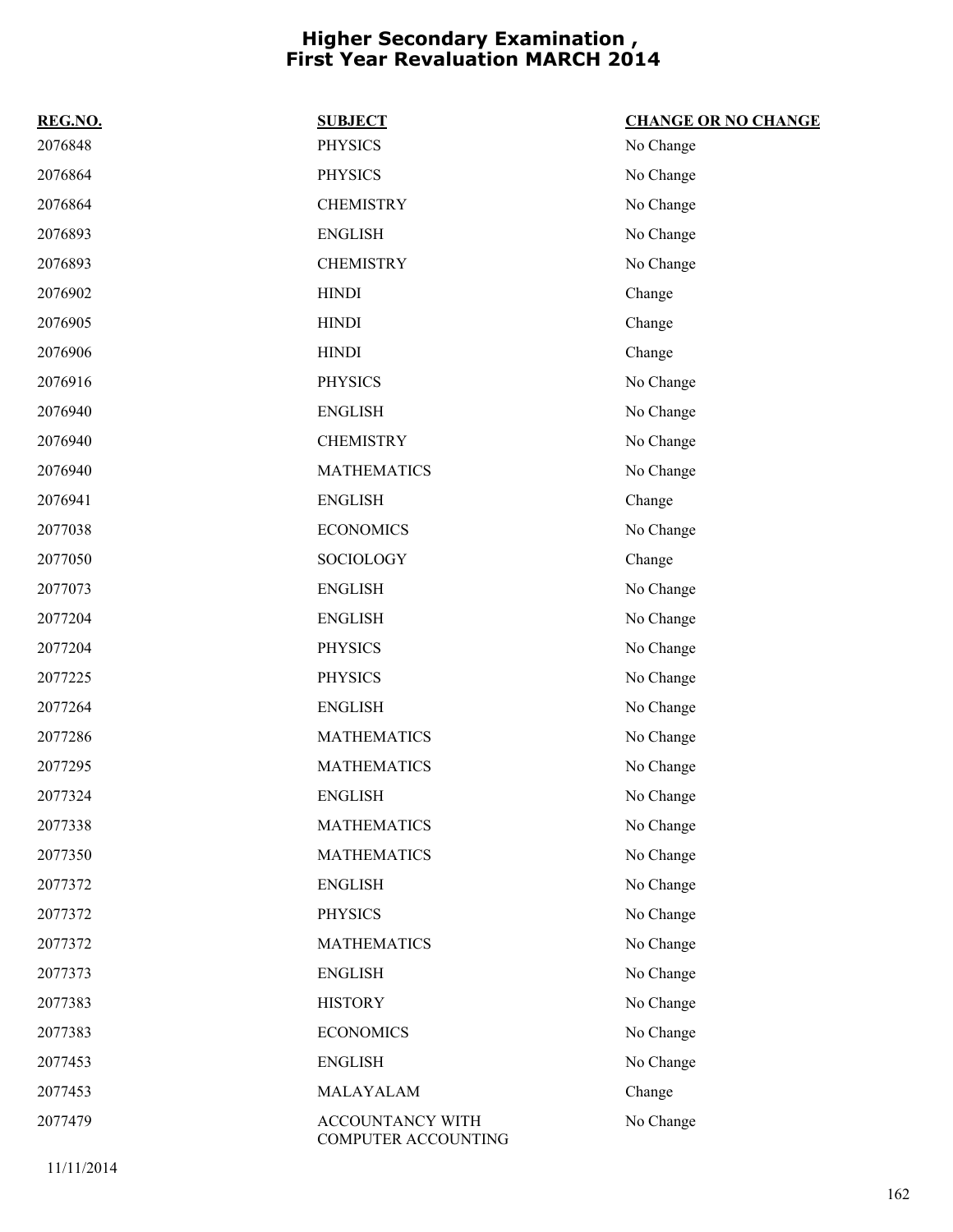| REG.NO. | <b>SUBJECT</b>                                        | <b>CHANGE OR NO CHANGE</b> |
|---------|-------------------------------------------------------|----------------------------|
| 2077765 | MALAYALAM                                             | Change                     |
| 2077783 | <b>ECONOMICS</b>                                      | No Change                  |
| 2078856 | <b>BUSINESS STUDIES WITH</b><br>FUNCTIONAL MANAGEMENT | No Change                  |
| 2078933 | <b>ENGLISH</b>                                        | Change                     |
| 2079047 | <b>COMPUTER SCIENCE</b>                               | No Change                  |
| 2079135 | <b>GEOGRAPHY</b>                                      | Change                     |
| 2079214 | <b>CHEMISTRY</b>                                      | No Change                  |
| 2079250 | <b>PHYSICS</b>                                        | No Change                  |
| 2079339 | <b>ENGLISH</b>                                        | No Change                  |
| 2079855 | <b>BIOLOGY</b>                                        | No Change                  |
| 2079865 | <b>CHEMISTRY</b>                                      | No Change                  |
| 2079886 | <b>ENGLISH</b>                                        | No Change                  |
| 2079889 | <b>PHYSICS</b>                                        | No Change                  |
| 2079920 | POLITICAL SCIENCE                                     | No Change                  |
| 2079994 | <b>CHEMISTRY</b>                                      | No Change                  |
| 2080009 | <b>MATHEMATICS</b>                                    | No Change                  |
| 2080015 | <b>PHYSICS</b>                                        | No Change                  |
| 2080017 | <b>PHYSICS</b>                                        | No Change                  |
| 2080023 | <b>ENGLISH</b>                                        | No Change                  |
| 2080023 | <b>PHYSICS</b>                                        | Change                     |
| 2080029 | <b>MATHEMATICS</b>                                    | No Change                  |
| 2080037 | <b>MATHEMATICS</b>                                    | No Change                  |
| 2080055 | <b>MATHEMATICS</b>                                    | No Change                  |
| 2080071 | <b>ENGLISH</b>                                        | No Change                  |
| 2080098 | <b>HISTORY</b>                                        | No Change                  |
| 2080129 | <b>ENGLISH</b>                                        | No Change                  |
| 2080129 | <b>HINDI</b>                                          | No Change                  |
| 2080188 | <b>MATHEMATICS</b>                                    | No Change                  |
| 2080189 | <b>PHYSICS</b>                                        | No Change                  |
| 2080625 | <b>MATHEMATICS</b>                                    | No Change                  |
| 2080639 | <b>MATHEMATICS</b>                                    | No Change                  |
| 2080657 | <b>PHYSICS</b>                                        | No Change                  |
| 2080694 | <b>ENGLISH</b>                                        | No Change                  |
| 2080701 | <b>ENGLISH</b>                                        | No Change                  |
|         |                                                       |                            |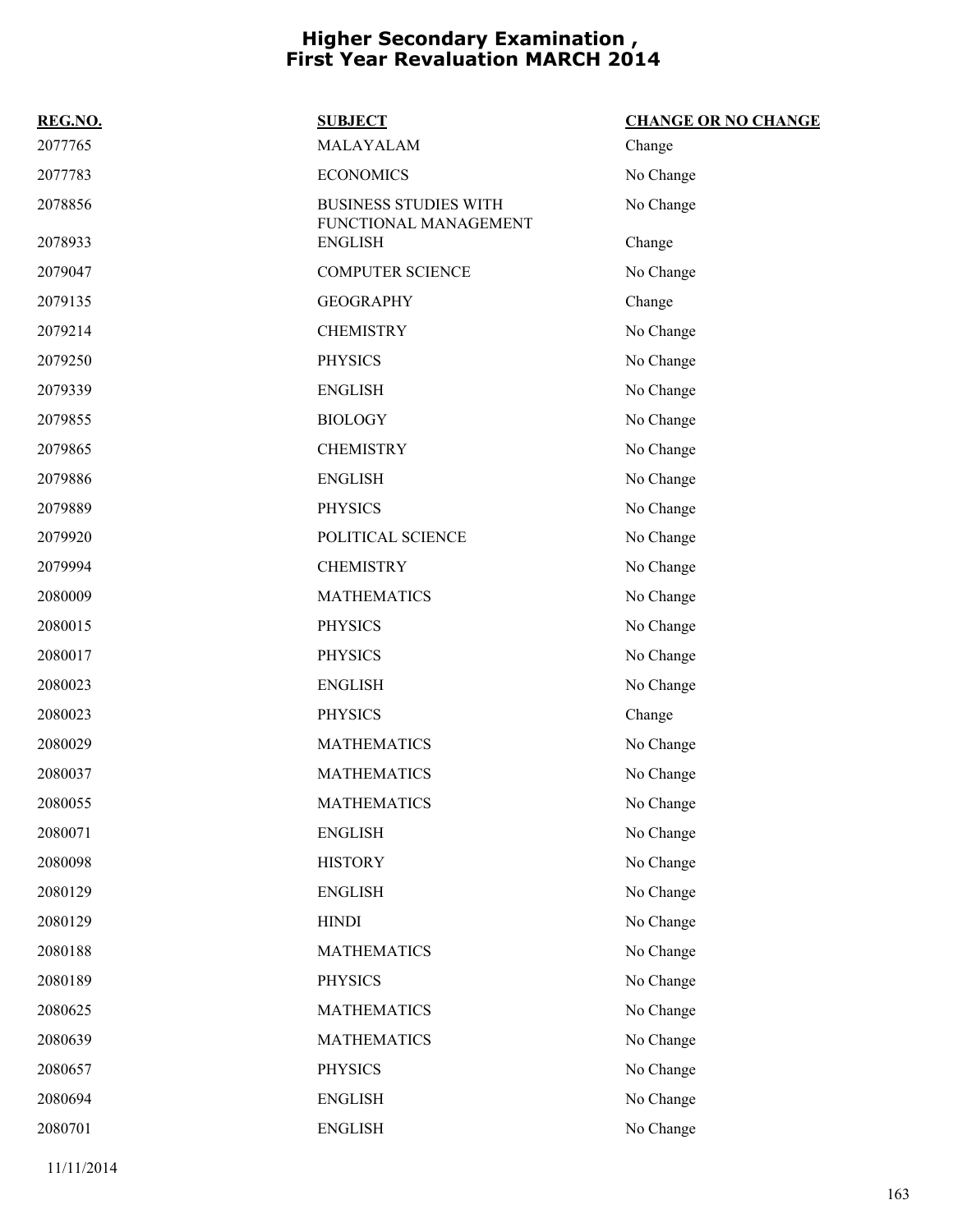| REG.NO. | <b>SUBJECT</b>                                 | <b>CHANGE OR NO CHANGE</b> |
|---------|------------------------------------------------|----------------------------|
| 2080703 | <b>ENGLISH</b>                                 | Change                     |
| 2080718 | <b>ENGLISH</b>                                 | No Change                  |
| 2080718 | <b>MATHEMATICS</b>                             | No Change                  |
| 2080720 | <b>ENGLISH</b>                                 | No Change                  |
| 2080726 | <b>ENGLISH</b>                                 | Change                     |
| 2080782 | <b>ENGLISH</b>                                 | No Change                  |
| 2080785 | MALAYALAM                                      | Change                     |
| 2080791 | MALAYALAM                                      | Change                     |
| 2080797 | <b>PHYSICS</b>                                 | No Change                  |
| 2080797 | <b>CHEMISTRY</b>                               | No Change                  |
| 2080805 | MALAYALAM                                      | Change                     |
| 2080805 | <b>PHYSICS</b>                                 | Change                     |
| 2080823 | <b>ENGLISH</b>                                 | No Change                  |
| 2080828 | <b>PHYSICS</b>                                 | No Change                  |
| 2080856 | <b>PHYSICS</b>                                 | Change                     |
| 2080877 | <b>PHYSICS</b>                                 | No Change                  |
| 2080923 | <b>SOCIOLOGY</b>                               | No Change                  |
| 2080971 | <b>CHEMISTRY</b>                               | No Change                  |
| 2080971 | <b>MATHEMATICS</b>                             | No Change                  |
| 2080998 | <b>ENGLISH</b>                                 | No Change                  |
| 2081002 | <b>ENGLISH</b>                                 | No Change                  |
| 2081034 | POLITICAL SCIENCE                              | No Change                  |
| 2081051 | <b>ENGLISH</b>                                 | Change                     |
| 2081071 | MALAYALAM                                      | No Change                  |
| 2081100 | ACCOUNTANCY WITH<br><b>COMPUTER ACCOUNTING</b> | Change                     |
| 2081128 | <b>PHYSICS</b>                                 | No Change                  |
| 2081146 | <b>ENGLISH</b>                                 | No Change                  |
| 2081157 | <b>PHYSICS</b>                                 | No Change                  |
| 2081167 | <b>PHYSICS</b>                                 | No Change                  |
| 2081193 | <b>ENGLISH</b>                                 | No Change                  |
| 2081193 | <b>HINDI</b>                                   | No Change                  |
| 2081250 | <b>ENGLISH</b>                                 | No Change                  |
| 2081258 | <b>ECONOMICS</b>                               | No Change                  |
| 2081258 | POLITICAL SCIENCE                              | No Change                  |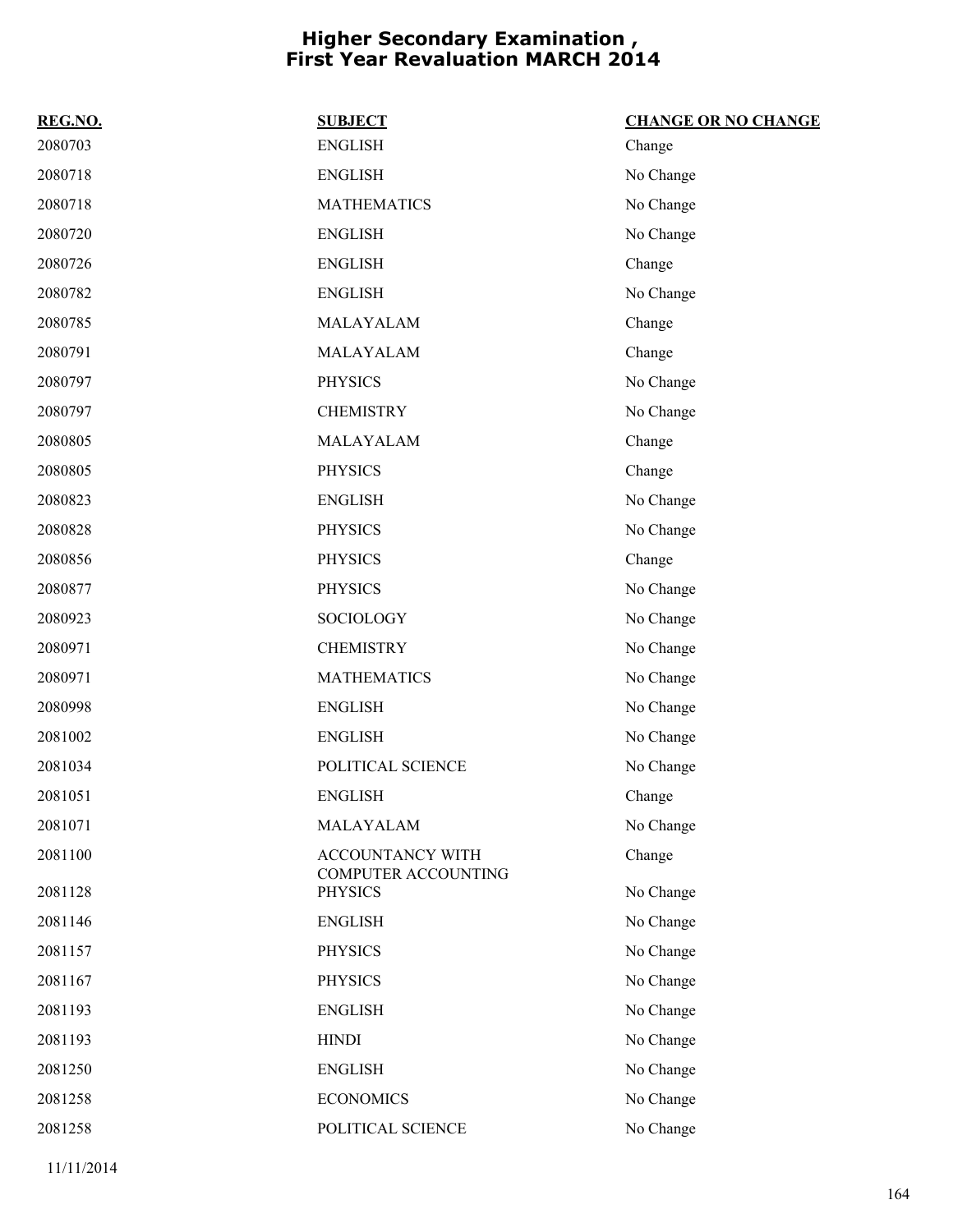| REG.NO. | <b>SUBJECT</b>     | <b>CHANGE OR NO CHANGE</b> |
|---------|--------------------|----------------------------|
| 2081344 | <b>CHEMISTRY</b>   | No Change                  |
| 2081355 | <b>MATHEMATICS</b> | No Change                  |
| 2081376 | <b>CHEMISTRY</b>   | No Change                  |
| 2081377 | <b>PHYSICS</b>     | No Change                  |
| 2081378 | <b>BIOLOGY</b>     | No Change                  |
| 2081407 | <b>ENGLISH</b>     | Change                     |
| 2081407 | <b>MATHEMATICS</b> | No Change                  |
| 2081409 | <b>ENGLISH</b>     | No Change                  |
| 2081425 | <b>ENGLISH</b>     | No Change                  |
| 2081425 | <b>MATHEMATICS</b> | No Change                  |
| 2081432 | <b>SANSKRIT</b>    | No Change                  |
| 2081432 | <b>MATHEMATICS</b> | No Change                  |
| 2081452 | <b>PHYSICS</b>     | No Change                  |
| 2081453 | <b>MATHEMATICS</b> | No Change                  |
| 2081615 | <b>ENGLISH</b>     | No Change                  |
| 2081683 | <b>PHYSICS</b>     | No Change                  |
| 2081683 | <b>MATHEMATICS</b> | No Change                  |
| 2081728 | POLITICAL SCIENCE  | No Change                  |
| 2081743 | <b>PHYSICS</b>     | No Change                  |
| 2081745 | MALAYALAM          | Change                     |
| 2081745 | <b>PHYSICS</b>     | No Change                  |
| 2081753 | <b>ENGLISH</b>     | No Change                  |
| 2081753 | MALAYALAM          | No Change                  |
| 2081755 | <b>BIOLOGY</b>     | No Change                  |
| 2081756 | <b>ENGLISH</b>     | No Change                  |
| 2081757 | <b>ENGLISH</b>     | No Change                  |
| 2081763 | MALAYALAM          | Change                     |
| 2081764 | <b>ENGLISH</b>     | No Change                  |
| 2081777 | <b>ENGLISH</b>     | Change                     |
| 2081785 | <b>PHYSICS</b>     | No Change                  |
| 2081786 | <b>PHYSICS</b>     | No Change                  |
| 2081786 | <b>CHEMISTRY</b>   | No Change                  |
| 2081797 | MALAYALAM          | Change                     |
| 2081815 | <b>CHEMISTRY</b>   | No Change                  |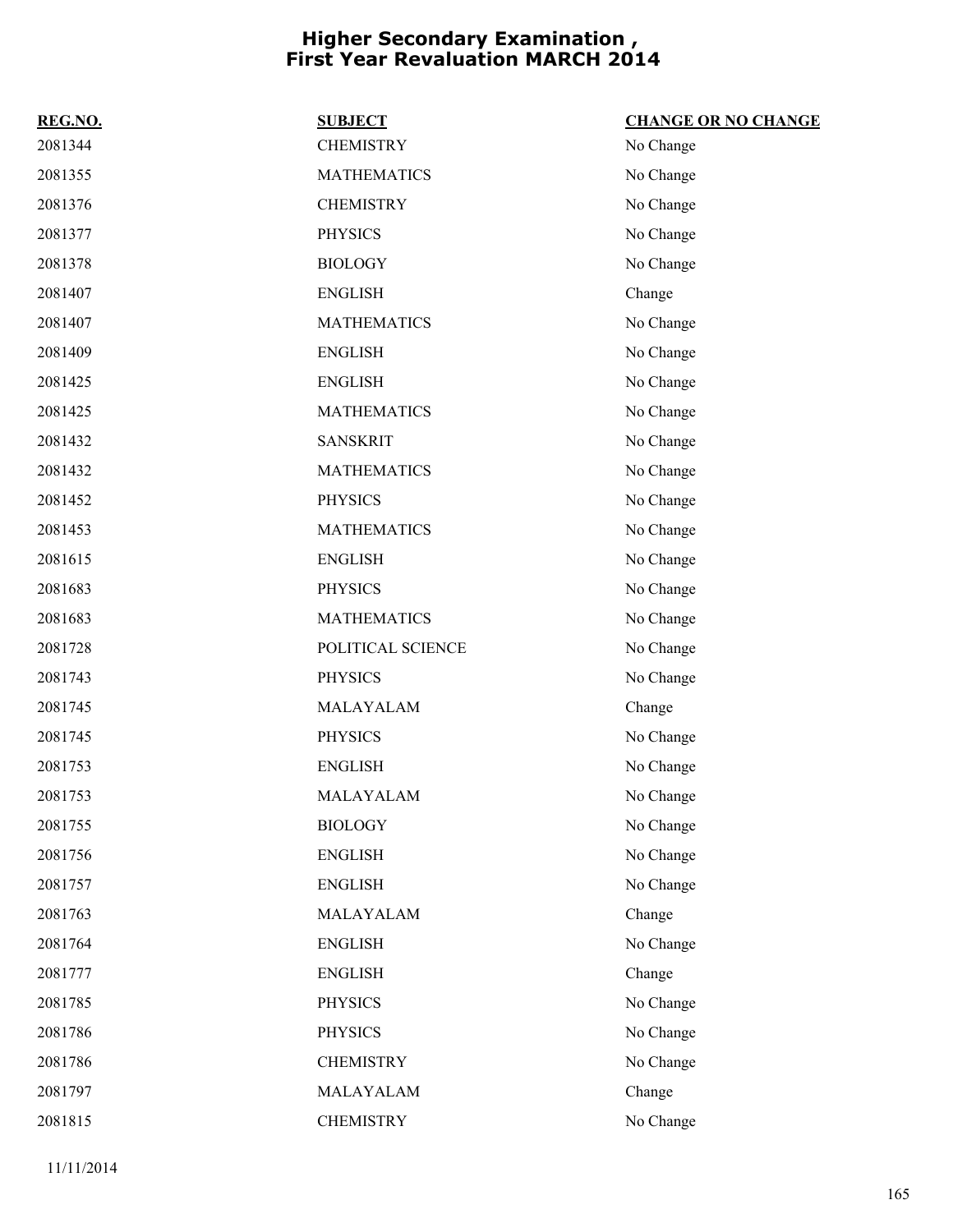| REG.NO. | <b>SUBJECT</b>          | <b>CHANGE OR NO CHANGE</b> |
|---------|-------------------------|----------------------------|
| 2081816 | <b>ENGLISH</b>          | No Change                  |
| 2081816 | <b>COMPUTER SCIENCE</b> | Change                     |
| 2081823 | <b>ENGLISH</b>          | No Change                  |
| 2081823 | <b>MATHEMATICS</b>      | No Change                  |
| 2081827 | <b>MATHEMATICS</b>      | No Change                  |
| 2081830 | <b>ENGLISH</b>          | No Change                  |
| 2081838 | <b>ENGLISH</b>          | No Change                  |
| 2081839 | <b>MATHEMATICS</b>      | No Change                  |
| 2081897 | MALAYALAM               | Change                     |
| 2081898 | MALAYALAM               | Change                     |
| 2081900 | MALAYALAM               | Change                     |
| 2081901 | MALAYALAM               | Change                     |
| 2081903 | <b>ENGLISH</b>          | No Change                  |
| 2081903 | MALAYALAM               | Change                     |
| 2081903 | <b>PHYSICS</b>          | No Change                  |
| 2081903 | <b>MATHEMATICS</b>      | No Change                  |
| 2081906 | <b>ENGLISH</b>          | No Change                  |
| 2081906 | MALAYALAM               | Change                     |
| 2081908 | MALAYALAM               | No Change                  |
| 2081909 | <b>CHEMISTRY</b>        | No Change                  |
| 2081911 | <b>PHYSICS</b>          | No Change                  |
| 2081911 | <b>CHEMISTRY</b>        | No Change                  |
| 2081924 | <b>ENGLISH</b>          | No Change                  |
| 2081931 | <b>CHEMISTRY</b>        | No Change                  |
| 2081937 | <b>MATHEMATICS</b>      | No Change                  |
| 2081939 | <b>MATHEMATICS</b>      | No Change                  |
| 2081940 | MALAYALAM               | No Change                  |
| 2081941 | <b>ENGLISH</b>          | No Change                  |
| 2081941 | MALAYALAM               | No Change                  |
| 2081947 | <b>ENGLISH</b>          | No Change                  |
| 2081947 | <b>CHEMISTRY</b>        | No Change                  |
| 2081950 | <b>ENGLISH</b>          | No Change                  |
| 2081952 | <b>ENGLISH</b>          | No Change                  |
| 2081955 | <b>ENGLISH</b>          | No Change                  |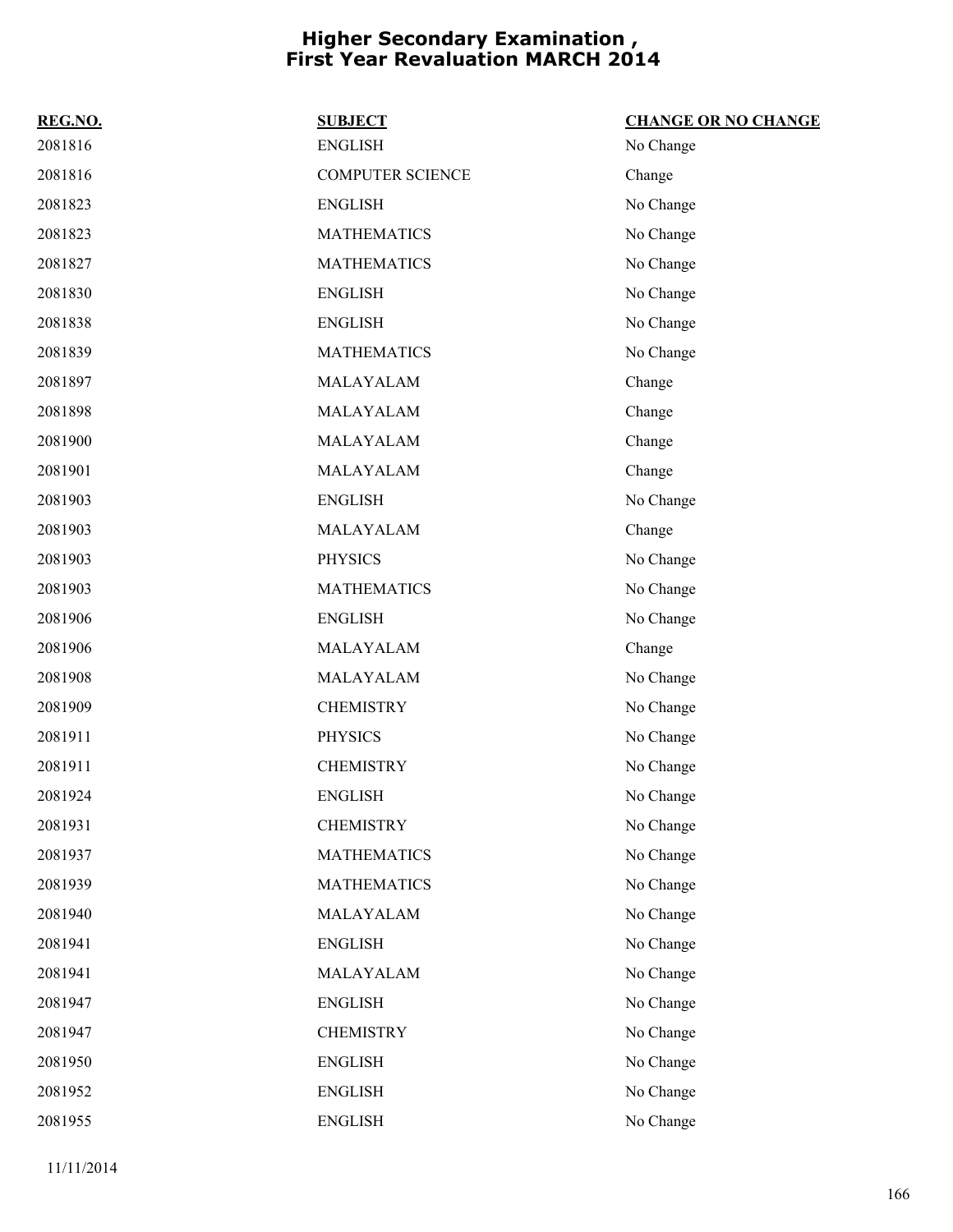| REG.NO. | <b>SUBJECT</b>                          | <b>CHANGE OR NO CHANGE</b> |
|---------|-----------------------------------------|----------------------------|
| 2081956 | <b>CHEMISTRY</b>                        | Change                     |
| 2081960 | <b>ENGLISH</b>                          | No Change                  |
| 2081967 | <b>MATHEMATICS</b>                      | No Change                  |
| 2081968 | <b>ENGLISH</b>                          | No Change                  |
| 2081974 | <b>ENGLISH</b>                          | No Change                  |
| 2081976 | <b>ENGLISH</b>                          | No Change                  |
| 2081979 | <b>PHYSICS</b>                          | No Change                  |
| 2081980 | <b>ENGLISH</b>                          | No Change                  |
| 2081980 | <b>CHEMISTRY</b>                        | No Change                  |
| 2081981 | <b>PHYSICS</b>                          | No Change                  |
| 2081985 | <b>ENGLISH</b>                          | Change                     |
| 2081985 | <b>PHYSICS</b>                          | Change                     |
| 2081989 | <b>ENGLISH</b>                          | No Change                  |
| 2081989 | <b>PHYSICS</b>                          | No Change                  |
| 2081989 | <b>CHEMISTRY</b>                        | No Change                  |
| 2081996 | <b>ENGLISH</b>                          | No Change                  |
| 2082003 | <b>ENGLISH</b>                          | Change                     |
| 2082003 | <b>PHYSICS</b>                          | No Change                  |
| 2082004 | <b>ENGLISH</b>                          | No Change                  |
| 2082004 | <b>MATHEMATICS</b>                      | No Change                  |
| 2082021 | <b>ECONOMICS</b>                        | No Change                  |
| 2082021 | <b>COMPUTER APPLICATION</b>             | No Change                  |
| 2082021 | <b>BUSINESS STUDIES WITH</b>            | No Change                  |
| 2082052 | FUNCTIONAL MANAGEMENT<br><b>ENGLISH</b> | No Change                  |
| 2082056 | <b>ECONOMICS</b>                        | No Change                  |
| 2082059 | <b>COMPUTER APPLICATION</b>             | Change                     |
| 2082214 | MALAYALAM                               | Change                     |
| 2082219 | <b>ENGLISH</b>                          | No Change                  |
| 2082224 | MALAYALAM                               | No Change                  |
| 2082234 | <b>CHEMISTRY</b>                        | No Change                  |
| 2082234 | <b>MATHEMATICS</b>                      | No Change                  |
| 2082245 | <b>MATHEMATICS</b>                      | No Change                  |
| 2082248 | <b>MATHEMATICS</b>                      | No Change                  |
| 2082252 | <b>CHEMISTRY</b>                        | No Change                  |
|         |                                         |                            |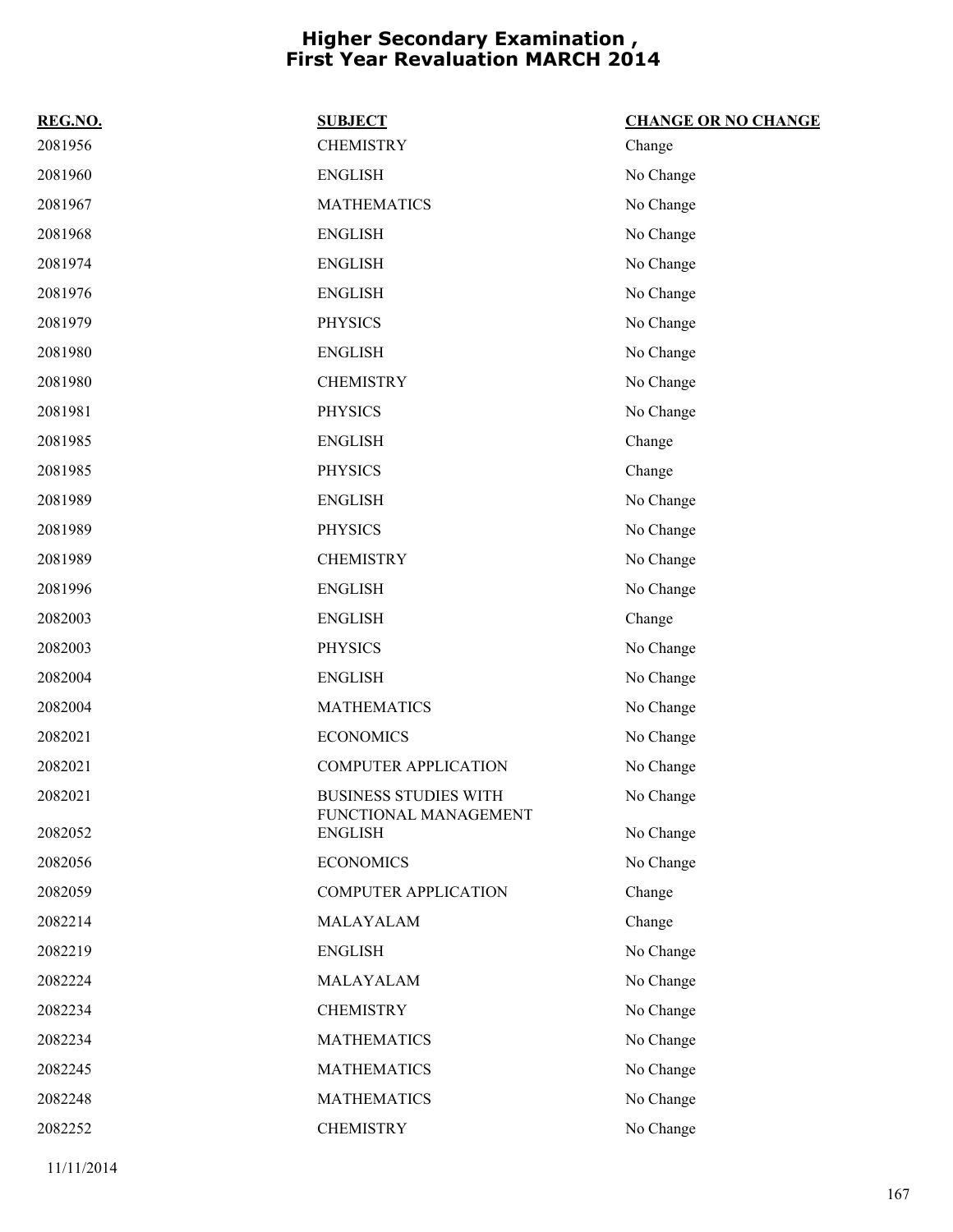| REG.NO. | <b>SUBJECT</b>                                                                 | <b>CHANGE OR NO CHANGE</b> |
|---------|--------------------------------------------------------------------------------|----------------------------|
| 2082312 | MALAYALAM                                                                      | Change                     |
| 2082433 | <b>ENGLISH</b>                                                                 | No Change                  |
| 2082433 | <b>PHYSICS</b>                                                                 | Change                     |
| 2082433 | <b>CHEMISTRY</b>                                                               | No Change                  |
| 2082463 | <b>ENGLISH</b>                                                                 | No Change                  |
| 2082464 | <b>ENGLISH</b>                                                                 | No Change                  |
| 2082464 | <b>PHYSICS</b>                                                                 | No Change                  |
| 2082475 | <b>PHYSICS</b>                                                                 | Change                     |
| 2082516 | <b>ENGLISH</b>                                                                 | Change                     |
| 2082521 | <b>ENGLISH</b>                                                                 | Change                     |
| 2082524 | <b>ENGLISH</b>                                                                 | Change                     |
| 2082537 | <b>CHEMISTRY</b>                                                               | No Change                  |
| 2082537 | <b>COMPUTER SCIENCE</b>                                                        | No Change                  |
| 2082549 | MALAYALAM                                                                      | No Change                  |
| 2082549 | <b>PHYSICS</b>                                                                 | No Change                  |
| 2082589 | <b>SOCIOLOGY</b>                                                               | No Change                  |
| 2082620 | <b>SOCIOLOGY</b>                                                               | No Change                  |
| 2082632 | <b>SOCIOLOGY</b>                                                               | Change                     |
| 2082637 | <b>SOCIOLOGY</b>                                                               | No Change                  |
| 2082689 | <b>ECONOMICS</b>                                                               | No Change                  |
| 2082695 | <b>BUSINESS STUDIES WITH</b><br>FUNCTIONAL MANAGEMENT                          | No Change                  |
| 2082696 | MALAYALAM                                                                      | No Change                  |
| 2082700 | MALAYALAM                                                                      | No Change                  |
| 2082701 | <b>BUSINESS STUDIES WITH</b>                                                   | No Change                  |
| 2082701 | FUNCTIONAL MANAGEMENT<br><b>ACCOUNTANCY WITH</b><br><b>COMPUTER ACCOUNTING</b> | No Change                  |
| 2082727 | <b>ENGLISH</b>                                                                 | Change                     |
| 2082727 | <b>HINDI</b>                                                                   | No Change                  |
| 2082741 | <b>HINDI</b>                                                                   | No Change                  |
| 2082741 | <b>BUSINESS STUDIES WITH</b><br>FUNCTIONAL MANAGEMENT                          | No Change                  |
| 2082763 | <b>PHYSICS</b>                                                                 | No Change                  |
| 2082767 | <b>ENGLISH</b>                                                                 | No Change                  |
| 2082779 | <b>COMPUTER INFORMATION</b><br><b>TECHNOLOGY</b>                               | No Change                  |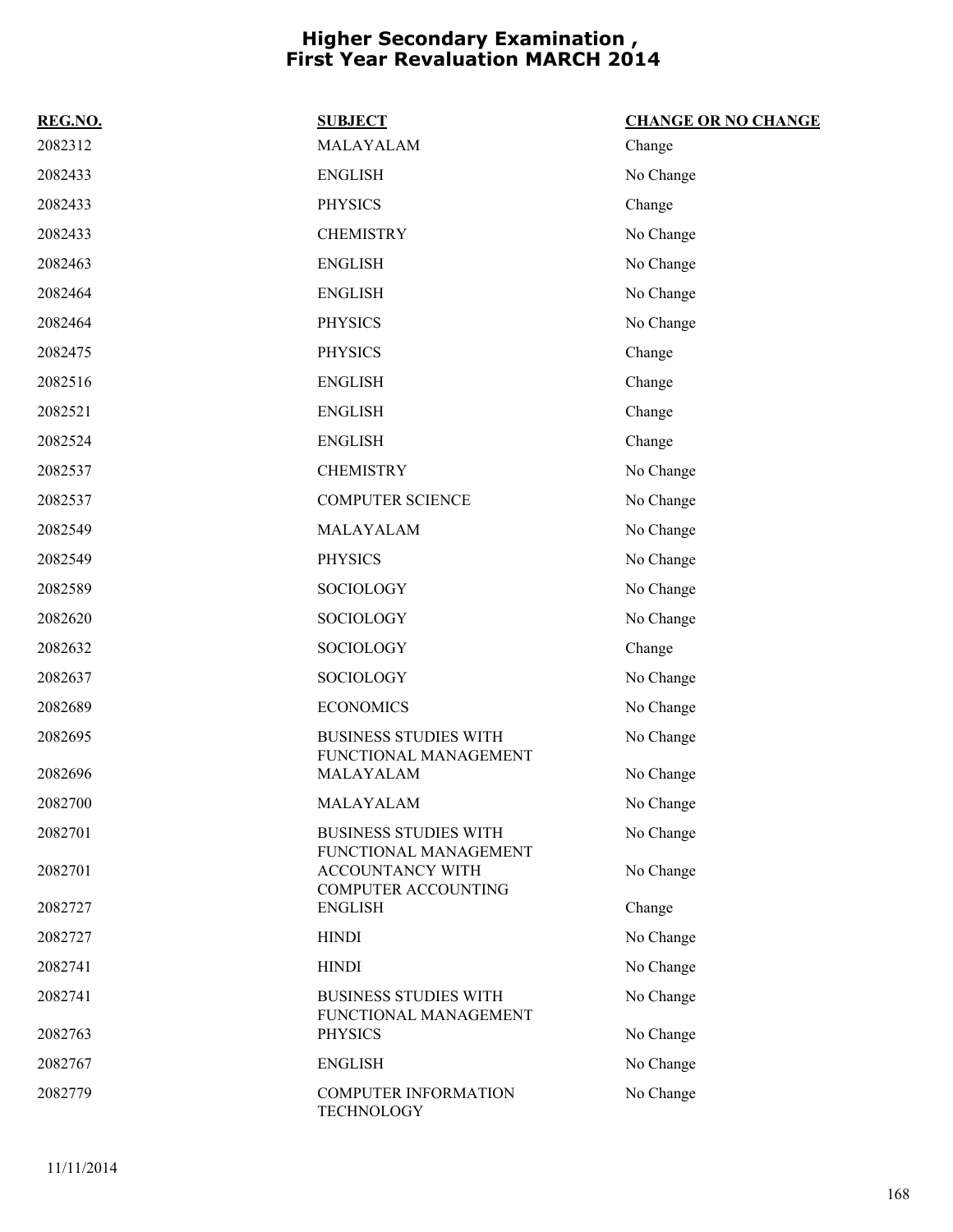| REG.NO. | <b>SUBJECT</b>                                   | <b>CHANGE OR NO CHANGE</b> |
|---------|--------------------------------------------------|----------------------------|
| 2082784 | <b>COMPUTER INFORMATION</b><br><b>TECHNOLOGY</b> | Change                     |
| 2082832 | <b>ENGLISH</b>                                   | No Change                  |
| 2082837 | <b>PHYSICS</b>                                   | No Change                  |
| 2082908 | <b>PHYSICS</b>                                   | No Change                  |
| 2082914 | <b>ENGLISH</b>                                   | No Change                  |
| 2082921 | <b>ENGLISH</b>                                   | No Change                  |
| 2082921 | <b>MATHEMATICS</b>                               | No Change                  |
| 2082935 | <b>PHYSICS</b>                                   | Change                     |
| 2082946 | <b>BIOLOGY</b>                                   | No Change                  |
| 2082946 | <b>MATHEMATICS</b>                               | No Change                  |
| 2082949 | <b>ENGLISH</b>                                   | No Change                  |
| 2082949 | <b>BIOLOGY</b>                                   | No Change                  |
| 2082952 | <b>ENGLISH</b>                                   | Change                     |
| 2082962 | <b>ENGLISH</b>                                   | No Change                  |
| 2082968 | <b>ENGLISH</b>                                   | No Change                  |
| 2082973 | <b>ENGLISH</b>                                   | No Change                  |
| 2082973 | <b>CHEMISTRY</b>                                 | No Change                  |
| 2082978 | <b>ENGLISH</b>                                   | Change                     |
| 2082980 | <b>CHEMISTRY</b>                                 | No Change                  |
| 2082990 | MALAYALAM                                        | No Change                  |
| 2083011 | <b>ENGLISH</b>                                   | Change                     |
| 2083021 | <b>MATHEMATICS</b>                               | No Change                  |
| 2083052 | <b>ENGLISH</b>                                   | No Change                  |
| 2083075 | <b>PHYSICS</b>                                   | No Change                  |
| 2083076 | <b>PHYSICS</b>                                   | No Change                  |
| 2083076 | <b>CHEMISTRY</b>                                 | No Change                  |
| 2083076 | <b>MATHEMATICS</b>                               | No Change                  |
| 2083100 | <b>ENGLISH</b>                                   | No Change                  |
| 2083100 | <b>PHYSICS</b>                                   | No Change                  |
| 2083106 | <b>ENGLISH</b>                                   | No Change                  |
| 2083106 | <b>BIOLOGY</b>                                   | No Change                  |
| 2083106 | <b>MATHEMATICS</b>                               | No Change                  |
| 2083112 | MALAYALAM                                        | Change                     |
| 2083127 | <b>ENGLISH</b>                                   | No Change                  |
|         |                                                  |                            |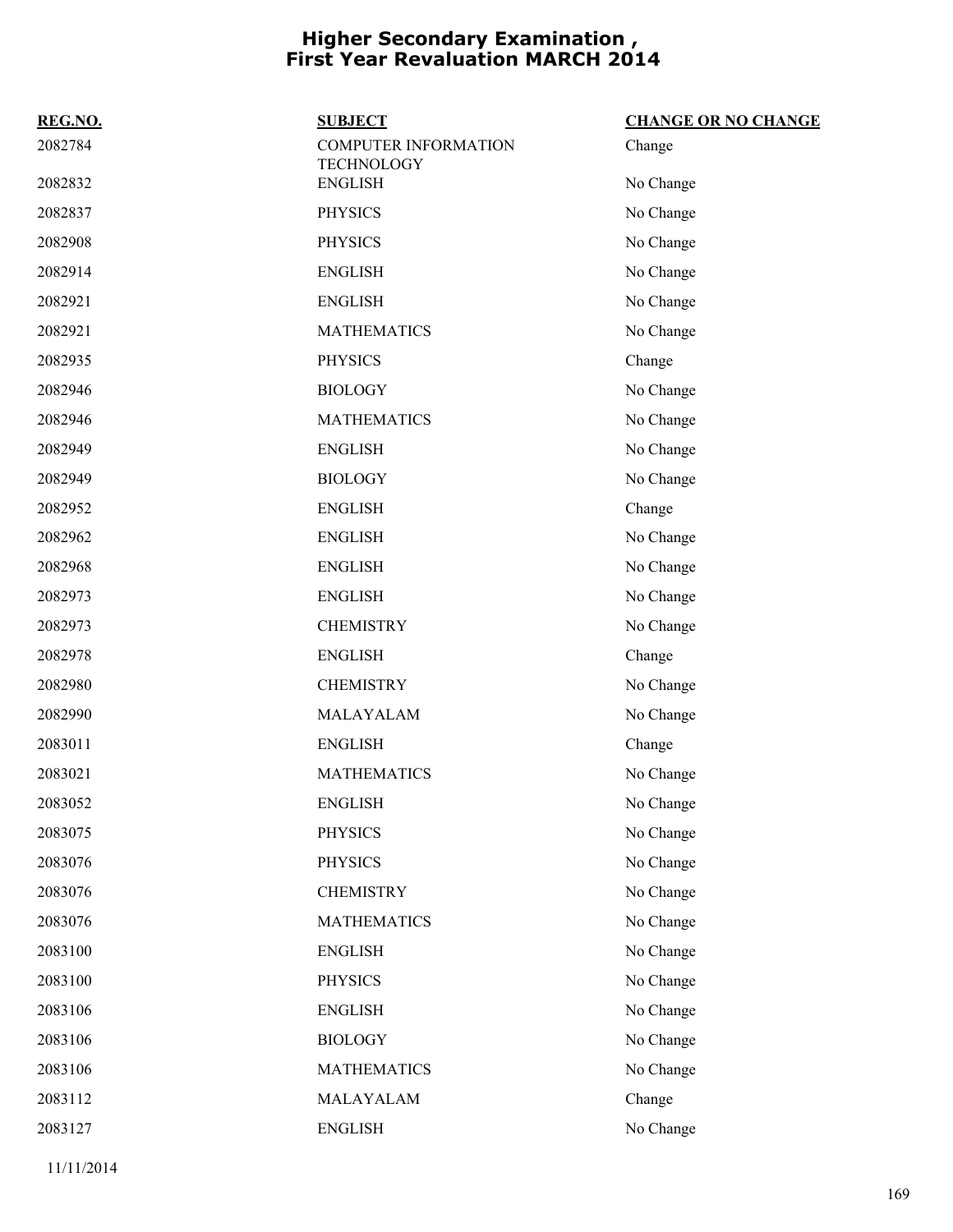| REG.NO. | <b>SUBJECT</b>                                   | <b>CHANGE OR NO CHANGE</b> |
|---------|--------------------------------------------------|----------------------------|
| 2083127 | <b>MATHEMATICS</b>                               | No Change                  |
| 2083152 | <b>ENGLISH</b>                                   | No Change                  |
| 2083172 | <b>CHEMISTRY</b>                                 | No Change                  |
| 2083202 | <b>CHEMISTRY</b>                                 | No Change                  |
| 2083205 | <b>CHEMISTRY</b>                                 | No Change                  |
| 2083343 | <b>ENGLISH</b>                                   | No Change                  |
| 2083343 | <b>MATHEMATICS</b>                               | No Change                  |
| 2083353 | MALAYALAM                                        | Change                     |
| 2083467 | <b>ENGLISH</b>                                   | No Change                  |
| 2083474 | <b>MATHEMATICS</b>                               | No Change                  |
| 2083477 | <b>ENGLISH</b>                                   | No Change                  |
| 2083477 | <b>COMPUTER SCIENCE</b>                          | No Change                  |
| 2083712 | <b>MATHEMATICS</b>                               | No Change                  |
| 2083716 | <b>MATHEMATICS</b>                               | No Change                  |
| 2083772 | <b>ENGLISH</b>                                   | No Change                  |
| 2083772 | <b>COMPUTER INFORMATION</b><br><b>TECHNOLOGY</b> | No Change                  |
| 2083772 | <b>PHYSICS</b>                                   | No Change                  |
| 2083805 | <b>COMPUTER INFORMATION</b><br><b>TECHNOLOGY</b> | No Change                  |
| 2083808 | <b>CHEMISTRY</b>                                 | No Change                  |
| 2083808 | <b>BIOLOGY</b>                                   | No Change                  |
| 2083954 | <b>PHYSICS</b>                                   | No Change                  |
| 2083956 | <b>ENGLISH</b>                                   | <b>RAL</b>                 |
| 2083959 | <b>MATHEMATICS</b>                               | No Change                  |
| 2083964 | <b>PHYSICS</b>                                   | Change                     |
| 2083964 | <b>CHEMISTRY</b>                                 | No Change                  |
| 2083967 | <b>PHYSICS</b>                                   | Change                     |
| 2083968 | <b>ENGLISH</b>                                   | No Change                  |
| 2083968 | MALAYALAM                                        | Change                     |
| 2083968 | <b>PHYSICS</b>                                   | Change                     |
| 2083975 | <b>ENGLISH</b>                                   | <b>RAL</b>                 |
| 2083975 | <b>PHYSICS</b>                                   | Change                     |
| 2083980 | <b>PHYSICS</b>                                   | No Change                  |
| 2083995 | <b>ENGLISH</b>                                   | No Change                  |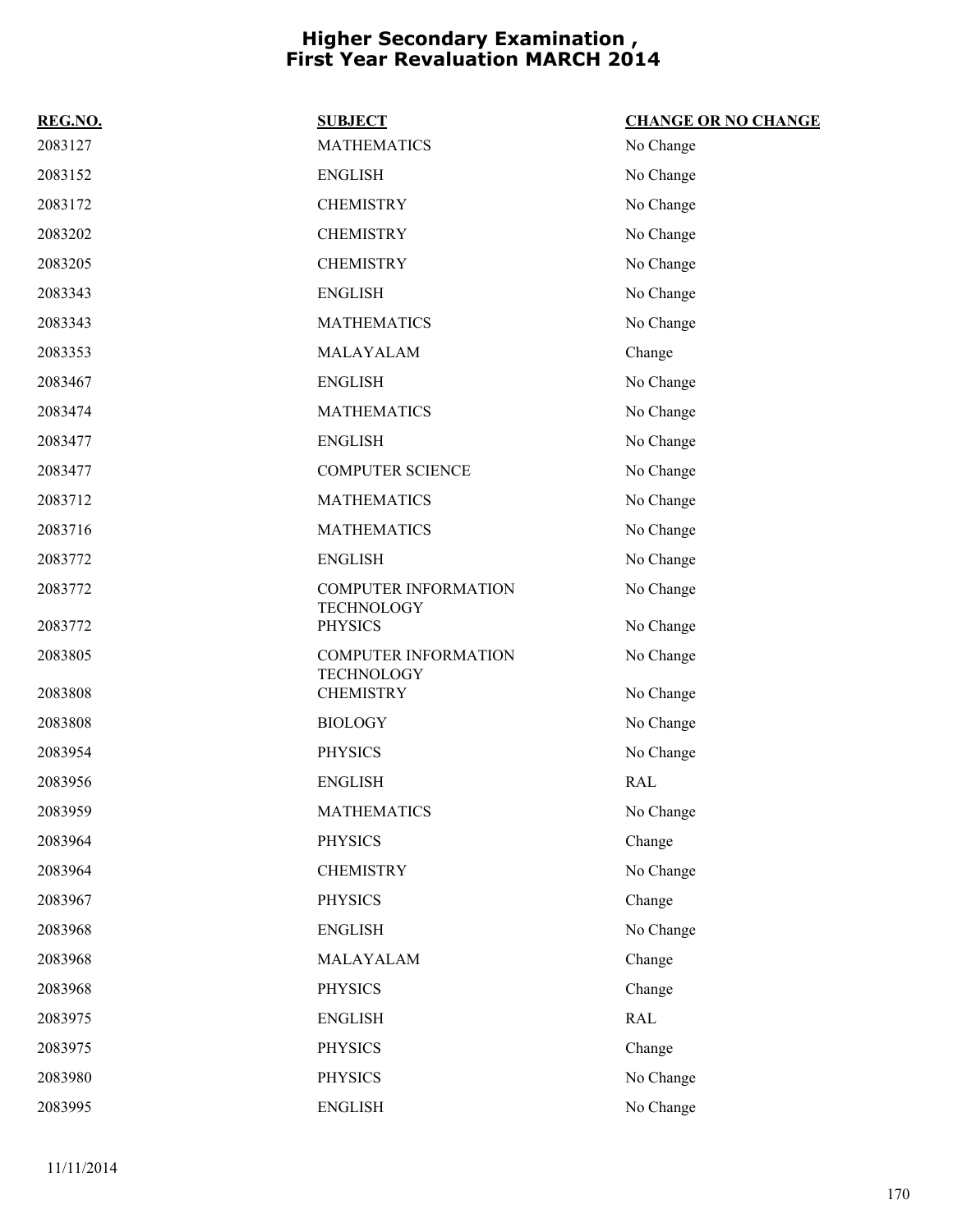| REG.NO. | <b>SUBJECT</b>          | <b>CHANGE OR NO CHANGE</b> |
|---------|-------------------------|----------------------------|
| 2084000 | <b>CHEMISTRY</b>        | Change                     |
| 2084001 | <b>PHYSICS</b>          | No Change                  |
| 2084090 | <b>ENGLISH</b>          | Change                     |
| 2084090 | <b>CHEMISTRY</b>        | Change                     |
| 2084095 | <b>PHYSICS</b>          | No Change                  |
| 2084095 | <b>CHEMISTRY</b>        | No Change                  |
| 2084099 | <b>ENGLISH</b>          | No Change                  |
| 2084100 | <b>ENGLISH</b>          | No Change                  |
| 2084188 | <b>CHEMISTRY</b>        | No Change                  |
| 2084210 | <b>ENGLISH</b>          | Change                     |
| 2084239 | <b>PHYSICS</b>          | No Change                  |
| 2084333 | <b>MATHEMATICS</b>      | No Change                  |
| 2084749 | <b>CHEMISTRY</b>        | No Change                  |
| 2084872 | <b>ENGLISH</b>          | No Change                  |
| 2085101 | <b>ENGLISH</b>          | No Change                  |
| 2085107 | <b>ENGLISH</b>          | No Change                  |
| 2085107 | <b>CHEMISTRY</b>        | No Change                  |
| 2085114 | MALAYALAM               | No Change                  |
| 2085114 | <b>MATHEMATICS</b>      | No Change                  |
| 2085188 | <b>MATHEMATICS</b>      | No Change                  |
| 2085651 | <b>ENGLISH</b>          | No Change                  |
| 2085679 | <b>PHYSICS</b>          | No Change                  |
| 2085679 | <b>CHEMISTRY</b>        | No Change                  |
| 2085996 | <b>CHEMISTRY</b>        | No Change                  |
| 2086015 | <b>ENGLISH</b>          | No Change                  |
| 2086018 | <b>ENGLISH</b>          | Change                     |
| 2086056 | <b>MATHEMATICS</b>      | No Change                  |
| 2086066 | <b>PHYSICS</b>          | No Change                  |
| 2086066 | <b>COMPUTER SCIENCE</b> | Change                     |
| 2086080 | <b>PHYSICS</b>          | No Change                  |
| 2086082 | <b>ENGLISH</b>          | No Change                  |
| 2086156 | <b>ENGLISH</b>          | No Change                  |
| 2086394 | <b>CHEMISTRY</b>        | Change                     |
| 2086404 | <b>ENGLISH</b>          | No Change                  |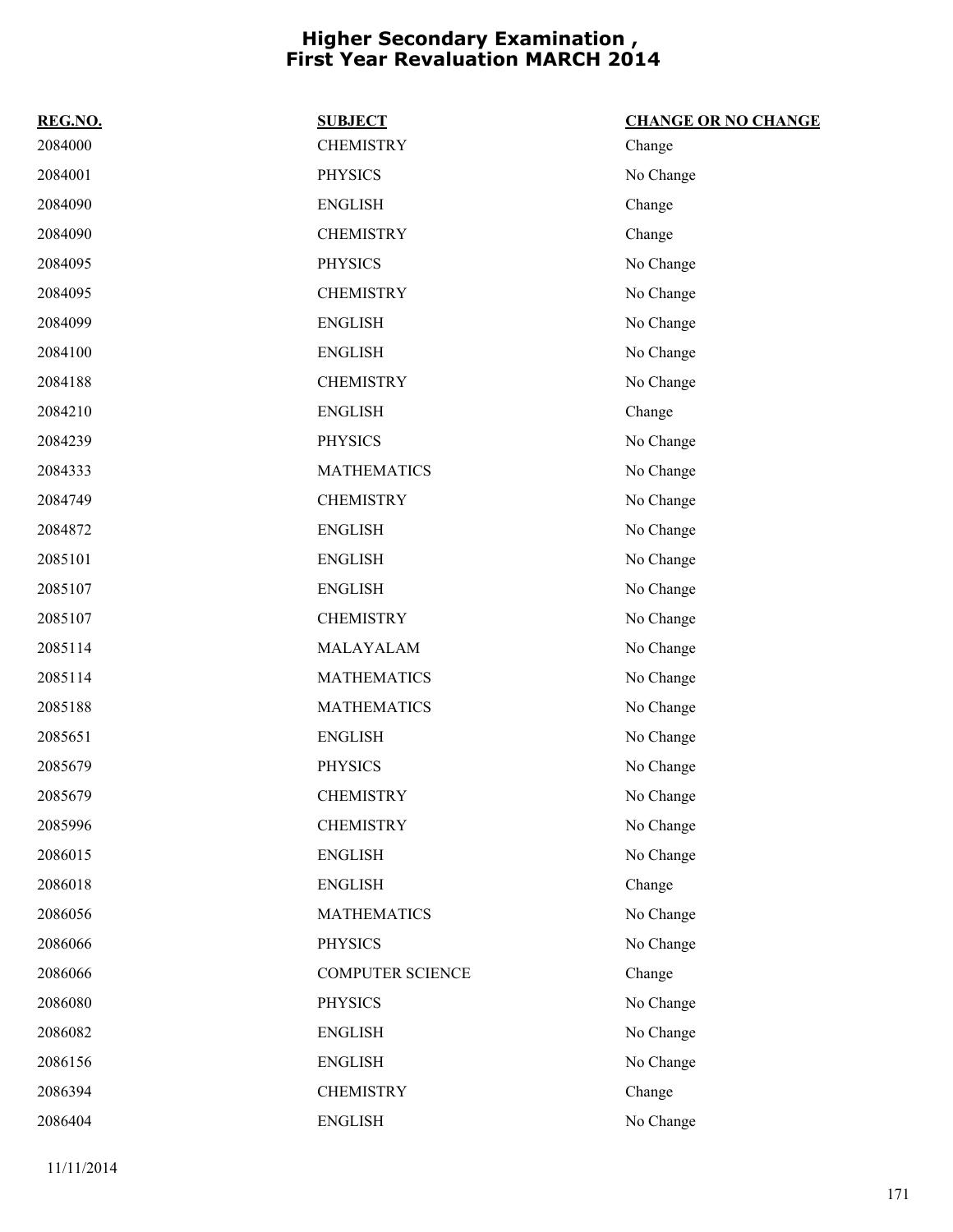| REG.NO. | <b>SUBJECT</b>     | <b>CHANGE OR NO CHANGE</b> |
|---------|--------------------|----------------------------|
| 2086406 | <b>ENGLISH</b>     | Change                     |
| 2086406 | <b>MATHEMATICS</b> | No Change                  |
| 2086418 | <b>HINDI</b>       | Change                     |
| 2086454 | <b>ENGLISH</b>     | No Change                  |
| 2086454 | <b>MATHEMATICS</b> | No Change                  |
| 2086473 | <b>ENGLISH</b>     | No Change                  |
| 2086474 | <b>ENGLISH</b>     | No Change                  |
| 2086495 | <b>ENGLISH</b>     | Change                     |
| 2086495 | <b>MATHEMATICS</b> | No Change                  |
| 2086506 | <b>ENGLISH</b>     | Change                     |
| 2086565 | <b>HISTORY</b>     | No Change                  |
| 2086764 | <b>CHEMISTRY</b>   | No Change                  |
| 2086764 | <b>MATHEMATICS</b> | No Change                  |
| 2086781 | <b>PHYSICS</b>     | Change                     |
| 2086929 | MALAYALAM          | Change                     |
| 2086936 | <b>CHEMISTRY</b>   | No Change                  |
| 2086941 | <b>ENGLISH</b>     | No Change                  |
| 2086943 | <b>PHYSICS</b>     | No Change                  |
| 2086959 | <b>ENGLISH</b>     | Change                     |
| 2086959 | <b>PHYSICS</b>     | No Change                  |
| 2086959 | <b>CHEMISTRY</b>   | No Change                  |
| 2086959 | <b>MATHEMATICS</b> | No Change                  |
| 2086965 | <b>CHEMISTRY</b>   | No Change                  |
| 2086970 | <b>MATHEMATICS</b> | No Change                  |
| 2086981 | <b>PHYSICS</b>     | No Change                  |
| 2086988 | <b>CHEMISTRY</b>   | No Change                  |
| 2086993 | <b>ENGLISH</b>     | No Change                  |
| 2086993 | <b>PHYSICS</b>     | No Change                  |
| 2086994 | <b>ENGLISH</b>     | No Change                  |
| 2086994 | <b>MATHEMATICS</b> | No Change                  |
| 2086996 | <b>CHEMISTRY</b>   | No Change                  |
| 2087005 | <b>ENGLISH</b>     | No Change                  |
| 2087020 | <b>ENGLISH</b>     | No Change                  |
| 2087024 | <b>CHEMISTRY</b>   | Change                     |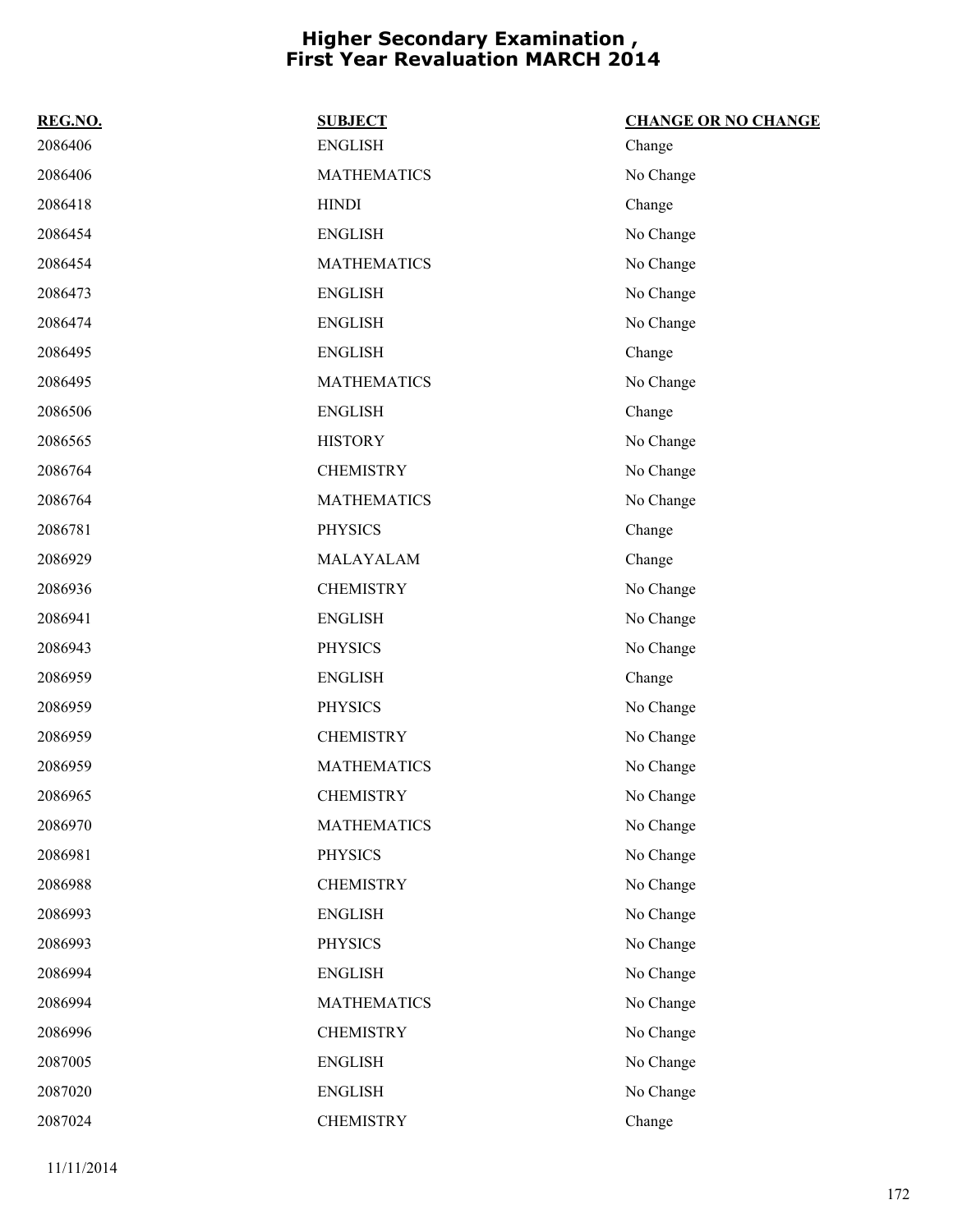| REG.NO. | <b>SUBJECT</b>     | <b>CHANGE OR NO CHANGE</b> |
|---------|--------------------|----------------------------|
| 2087026 | <b>ENGLISH</b>     | No Change                  |
| 2087026 | <b>HINDI</b>       | Change                     |
| 2087035 | <b>MATHEMATICS</b> | No Change                  |
| 2087037 | <b>PHYSICS</b>     | No Change                  |
| 2087060 | <b>PHYSICS</b>     | No Change                  |
| 2087061 | <b>MATHEMATICS</b> | No Change                  |
| 2087065 | <b>ENGLISH</b>     | No Change                  |
| 2087071 | <b>ENGLISH</b>     | No Change                  |
| 2087073 | <b>ENGLISH</b>     | No Change                  |
| 2087073 | <b>BIOLOGY</b>     | No Change                  |
| 2087079 | <b>ENGLISH</b>     | No Change                  |
| 2087080 | <b>ENGLISH</b>     | No Change                  |
| 2087080 | <b>MATHEMATICS</b> | No Change                  |
| 2087081 | <b>ENGLISH</b>     | Change                     |
| 2087082 | <b>ENGLISH</b>     | No Change                  |
| 2087093 | <b>CHEMISTRY</b>   | No Change                  |
| 2087093 | <b>MATHEMATICS</b> | Change                     |
| 2087095 | <b>CHEMISTRY</b>   | No Change                  |
| 2087097 | <b>PHYSICS</b>     | No Change                  |
| 2087098 | <b>HINDI</b>       | Change                     |
| 2087100 | <b>ENGLISH</b>     | No Change                  |
| 2087100 | <b>CHEMISTRY</b>   | No Change                  |
| 2087101 | <b>HINDI</b>       | Change                     |
| 2087102 | <b>ENGLISH</b>     | No Change                  |
| 2087105 | <b>HINDI</b>       | Change                     |
| 2087105 | <b>PHYSICS</b>     | No Change                  |
| 2087106 | <b>HINDI</b>       | Change                     |
| 2087106 | <b>MATHEMATICS</b> | No Change                  |
| 2087115 | MALAYALAM          | No Change                  |
| 2087115 | <b>MATHEMATICS</b> | No Change                  |
| 2087122 | <b>ENGLISH</b>     | No Change                  |
| 2087253 | <b>MATHEMATICS</b> | No Change                  |
| 2087255 | <b>ENGLISH</b>     | No Change                  |
| 2087255 | MALAYALAM          | Change                     |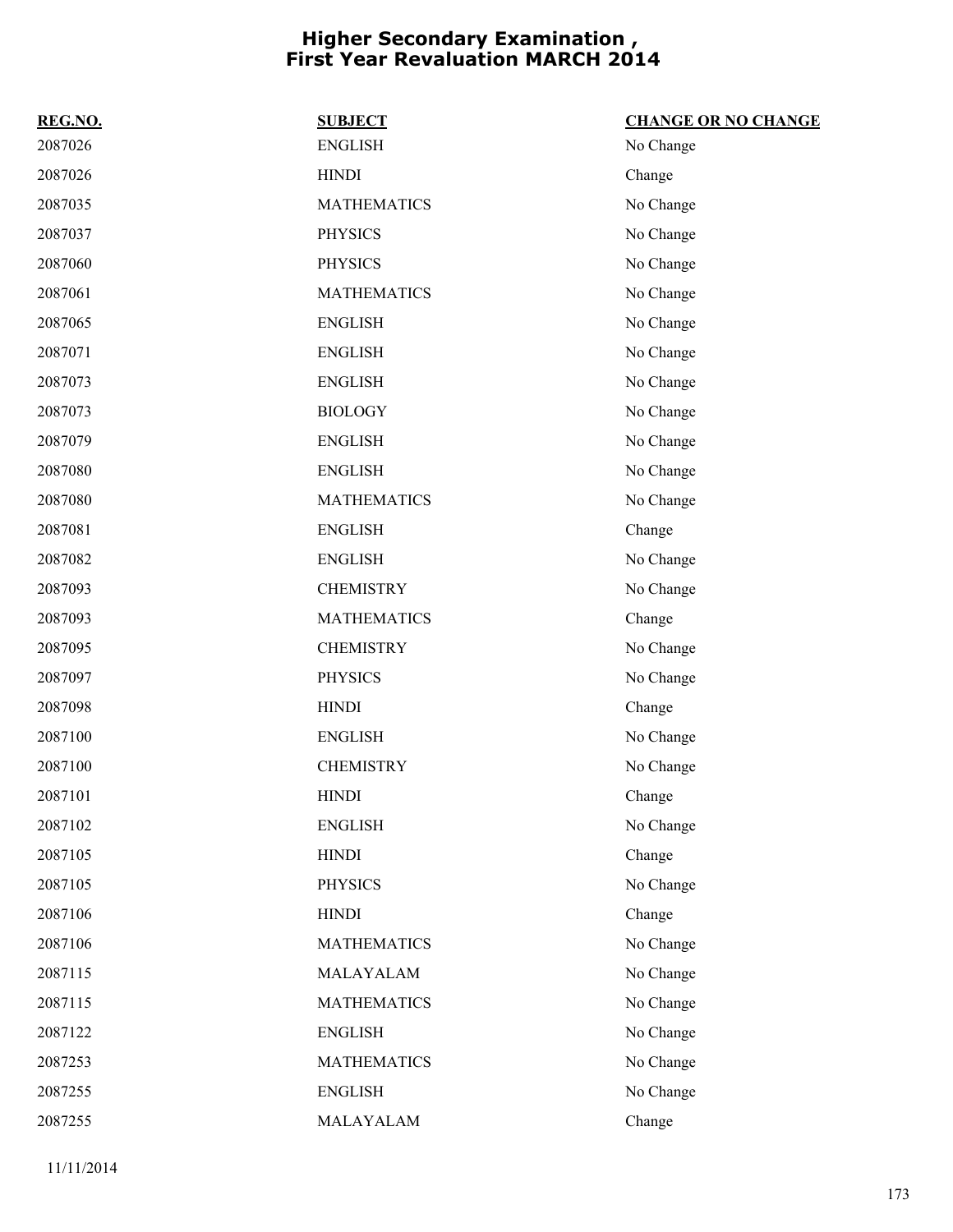| REG.NO. | <b>SUBJECT</b>                                        | <b>CHANGE OR NO CHANGE</b> |
|---------|-------------------------------------------------------|----------------------------|
| 2087333 | <b>BUSINESS STUDIES WITH</b><br>FUNCTIONAL MANAGEMENT | No Change                  |
| 2087983 | <b>ENGLISH</b>                                        | No Change                  |
| 2087983 | MALAYALAM                                             | Change                     |
| 2087990 | MALAYALAM                                             | Change                     |
| 2087993 | <b>ENGLISH</b>                                        | No Change                  |
| 2087993 | MALAYALAM                                             | Change                     |
| 2088111 | <b>HISTORY</b>                                        | Change                     |
| 2088647 | <b>ENGLISH</b>                                        | No Change                  |
| 2088648 | <b>MATHEMATICS</b>                                    | No Change                  |
| 2088655 | MALAYALAM                                             | Change                     |
| 2088660 | <b>ENGLISH</b>                                        | No Change                  |
| 2088660 | <b>PHYSICS</b>                                        | No Change                  |
| 2088660 | <b>MATHEMATICS</b>                                    | No Change                  |
| 2088661 | <b>ENGLISH</b>                                        | No Change                  |
| 2088661 | <b>PHYSICS</b>                                        | No Change                  |
| 2088662 | <b>ENGLISH</b>                                        | No Change                  |
| 2088663 | <b>BIOLOGY</b>                                        | No Change                  |
| 2088667 | <b>ENGLISH</b>                                        | Change                     |
| 2088668 | <b>ENGLISH</b>                                        | No Change                  |
| 2088674 | <b>BIOLOGY</b>                                        | No Change                  |
| 2088674 | <b>MATHEMATICS</b>                                    | No Change                  |
| 2088688 | <b>ENGLISH</b>                                        | No Change                  |
| 2088695 | MALAYALAM                                             | Change                     |
| 2088722 | <b>CHEMISTRY</b>                                      | No Change                  |
| 2088726 | <b>CHEMISTRY</b>                                      | No Change                  |
| 2088731 | <b>MATHEMATICS</b>                                    | No Change                  |
| 2088734 | <b>ENGLISH</b>                                        | No Change                  |
| 2088734 | <b>MATHEMATICS</b>                                    | Change                     |
| 2088743 | <b>HINDI</b>                                          | Change                     |
| 2088743 | <b>PHYSICS</b>                                        | No Change                  |
| 2088746 | <b>HINDI</b>                                          | Change                     |
| 2088747 | <b>ENGLISH</b>                                        | No Change                  |
| 2088747 | <b>MATHEMATICS</b>                                    | No Change                  |
| 2088770 | MALAYALAM                                             | Change                     |
|         |                                                       |                            |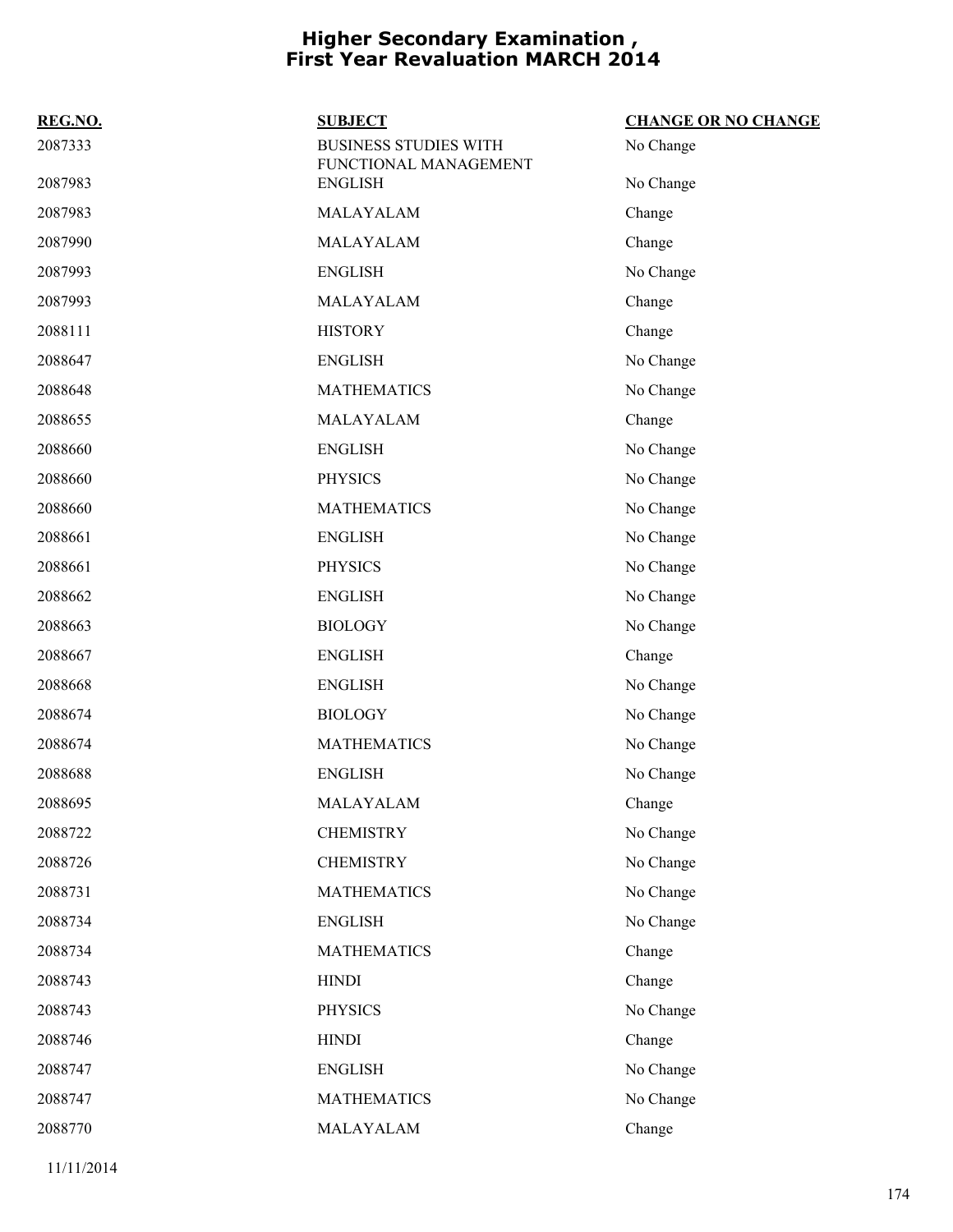| REG.NO. | <b>SUBJECT</b>     | <b>CHANGE OR NO CHANGE</b> |
|---------|--------------------|----------------------------|
| 2088858 | <b>ENGLISH</b>     | No Change                  |
| 2088912 | <b>ENGLISH</b>     | No Change                  |
| 2088912 | <b>PHYSICS</b>     | No Change                  |
| 2088913 | <b>ENGLISH</b>     | No Change                  |
| 2088913 | <b>CHEMISTRY</b>   | No Change                  |
| 2088959 | <b>MATHEMATICS</b> | No Change                  |
| 2088992 | <b>CHEMISTRY</b>   | No Change                  |
| 2089103 | <b>ENGLISH</b>     | No Change                  |
| 2089103 | <b>HINDI</b>       | No Change                  |
| 2089141 | MALAYALAM          | Change                     |
| 2089142 | MALAYALAM          | Change                     |
| 2089165 | <b>HINDI</b>       | No Change                  |
| 2089348 | MALAYALAM          | No Change                  |
| 2089348 | <b>PHYSICS</b>     | No Change                  |
| 2089348 | <b>MATHEMATICS</b> | No Change                  |
| 2089351 | <b>ENGLISH</b>     | No Change                  |
| 2089351 | MALAYALAM          | No Change                  |
| 2089351 | <b>MATHEMATICS</b> | No Change                  |
| 2089352 | <b>ENGLISH</b>     | Change                     |
| 2089352 | MALAYALAM          | No Change                  |
| 2089352 | <b>MATHEMATICS</b> | No Change                  |
| 2089359 | <b>ENGLISH</b>     | No Change                  |
| 2089359 | MALAYALAM          | Change                     |
| 2089374 | <b>ENGLISH</b>     | No Change                  |
| 2089374 | <b>PHYSICS</b>     | No Change                  |
| 2089377 | <b>ENGLISH</b>     | No Change                  |
| 2089380 | <b>ENGLISH</b>     | No Change                  |
| 2089380 | <b>MATHEMATICS</b> | No Change                  |
| 2089382 | MALAYALAM          | No Change                  |
| 2089384 | <b>ENGLISH</b>     | No Change                  |
| 2089390 | <b>ENGLISH</b>     | No Change                  |
| 2089391 | MALAYALAM          | Change                     |
| 2089392 | MALAYALAM          | Change                     |
| 2089393 | <b>ENGLISH</b>     | No Change                  |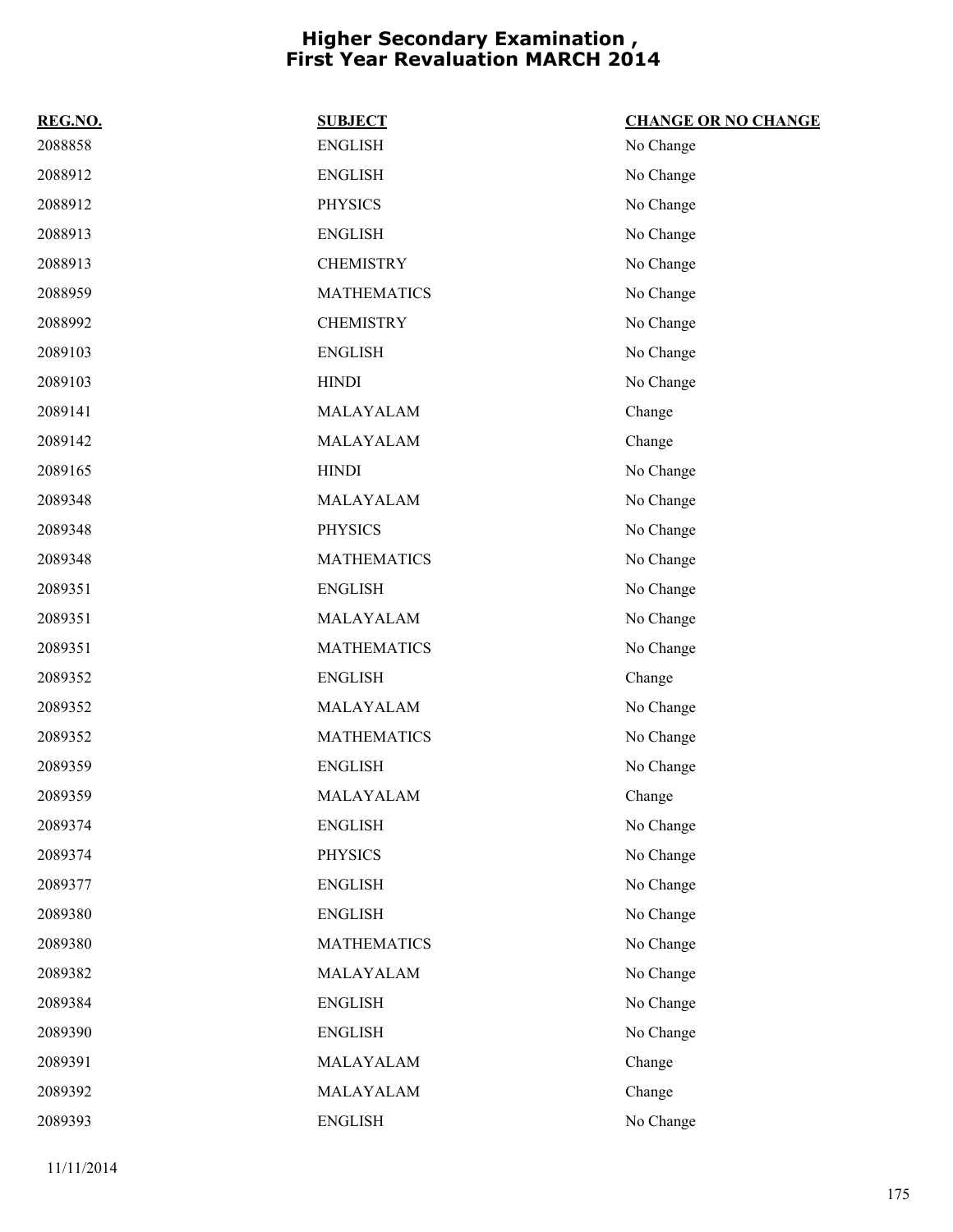| REG.NO. | <b>SUBJECT</b>     | <b>CHANGE OR NO CHANGE</b> |
|---------|--------------------|----------------------------|
| 2089393 | <b>CHEMISTRY</b>   | No Change                  |
| 2089400 | <b>ENGLISH</b>     | No Change                  |
| 2089423 | <b>ENGLISH</b>     | No Change                  |
| 2089572 | <b>ENGLISH</b>     | Change                     |
| 2089578 | <b>ENGLISH</b>     | Change                     |
| 2089913 | <b>ENGLISH</b>     | Change                     |
| 2089916 | <b>ENGLISH</b>     | Change                     |
| 2089919 | MALAYALAM          | Change                     |
| 2089951 | <b>PHYSICS</b>     | No Change                  |
| 2089963 | <b>BIOLOGY</b>     | No Change                  |
| 2089968 | <b>PHYSICS</b>     | No Change                  |
| 2089972 | <b>ENGLISH</b>     | No Change                  |
| 2089976 | <b>PHYSICS</b>     | No Change                  |
| 2089992 | <b>PHYSICS</b>     | No Change                  |
| 2089992 | <b>MATHEMATICS</b> | No Change                  |
| 2090002 | <b>PHYSICS</b>     | No Change                  |
| 2090002 | <b>MATHEMATICS</b> | No Change                  |
| 2090051 | <b>ENGLISH</b>     | No Change                  |
| 2090139 | <b>MATHEMATICS</b> | No Change                  |
| 2090167 | <b>MATHEMATICS</b> | No Change                  |
| 2090470 | <b>ENGLISH</b>     | Change                     |
| 2090476 | <b>PHYSICS</b>     | No Change                  |
| 2090483 | <b>ENGLISH</b>     | Change                     |
| 2090585 | <b>MATHEMATICS</b> | No Change                  |
| 2090590 | <b>ENGLISH</b>     | No Change                  |
| 2090806 | <b>ENGLISH</b>     | No Change                  |
| 2090806 | <b>HINDI</b>       | No Change                  |
| 2090806 | <b>MATHEMATICS</b> | No Change                  |
| 2090974 | <b>ENGLISH</b>     | No Change                  |
| 2090982 | <b>CHEMISTRY</b>   | No Change                  |
| 2090983 | <b>ENGLISH</b>     | Change                     |
| 2091007 | <b>ENGLISH</b>     | No Change                  |
| 2091192 | <b>MATHEMATICS</b> | No Change                  |
| 2091194 | MALAYALAM          | Change                     |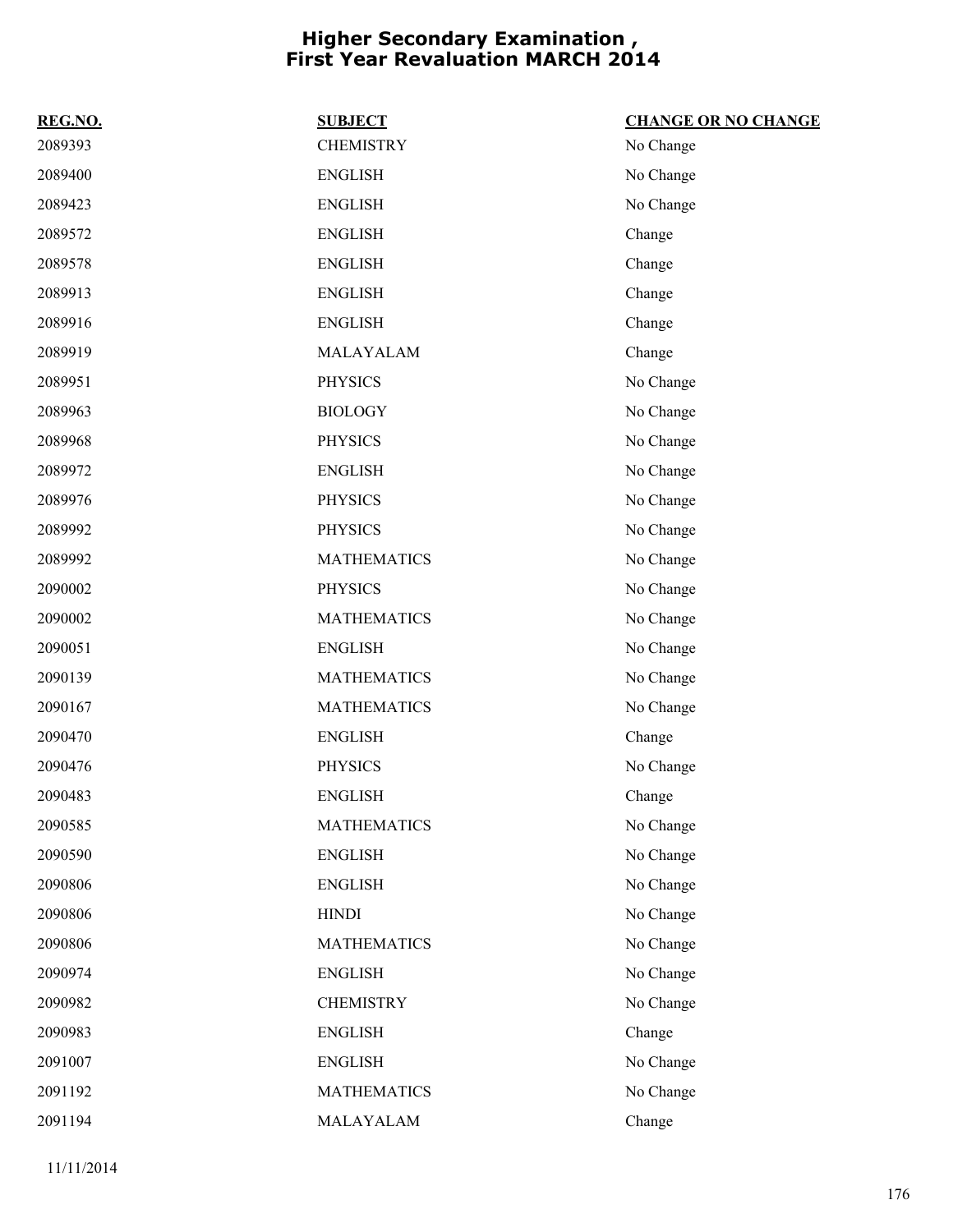| REG.NO. | <b>SUBJECT</b>                                | <b>CHANGE OR NO CHANGE</b> |
|---------|-----------------------------------------------|----------------------------|
| 2091198 | <b>ENGLISH</b>                                | No Change                  |
| 2091198 | <b>MATHEMATICS</b>                            | Change                     |
| 2091201 | <b>MATHEMATICS</b>                            | No Change                  |
| 2091211 | MALAYALAM                                     | Change                     |
| 2091211 | <b>MATHEMATICS</b>                            | Change                     |
| 2091222 | <b>ENGLISH</b>                                | No Change                  |
| 2091222 | MALAYALAM                                     | Change                     |
| 2091225 | MALAYALAM                                     | Change                     |
| 2091225 | <b>BIOLOGY</b>                                | No Change                  |
| 2091225 | <b>MATHEMATICS</b>                            | Change                     |
| 2091227 | <b>PHYSICS</b>                                | Change                     |
| 2091227 | <b>CHEMISTRY</b>                              | No Change                  |
| 2091227 | <b>MATHEMATICS</b>                            | Change                     |
| 2091228 | MALAYALAM                                     | Change                     |
| 2091243 | <b>CHEMISTRY</b>                              | No Change                  |
| 2091243 | <b>BIOLOGY</b>                                | No Change                  |
| 2091251 | <b>ENGLISH</b>                                | Change                     |
| 2091255 | <b>ENGLISH</b>                                | No Change                  |
| 2091283 | <b>ENGLISH</b>                                | No Change                  |
| 2091284 | <b>ENGLISH</b>                                | Change                     |
| 2091295 | <b>ENGLISH</b>                                | No Change                  |
| 2091295 | <b>MATHEMATICS</b>                            | No Change                  |
| 2091296 | <b>ENGLISH</b>                                | No Change                  |
| 2091296 | <b>CHEMISTRY</b>                              | No Change                  |
| 2091387 | <b>BUSINESS STUDIES WITH</b>                  | No Change                  |
| 2091387 | FUNCTIONAL MANAGEMENT<br>ACCOUNTANCY WITH AFS | No Change                  |
| 2091391 | <b>ECONOMICS</b>                              | No Change                  |
| 2091417 | <b>ENGLISH</b>                                | No Change                  |
| 2091423 | ACCOUNTANCY WITH AFS                          | No Change                  |
| 2091504 | <b>PHYSICS</b>                                | Change                     |
| 2091511 | <b>ENGLISH</b>                                | No Change                  |
| 2091511 | <b>MATHEMATICS</b>                            | No Change                  |
| 2091519 | <b>ENGLISH</b>                                | No Change                  |
| 2091519 | <b>PHYSICS</b>                                | No Change                  |
|         |                                               |                            |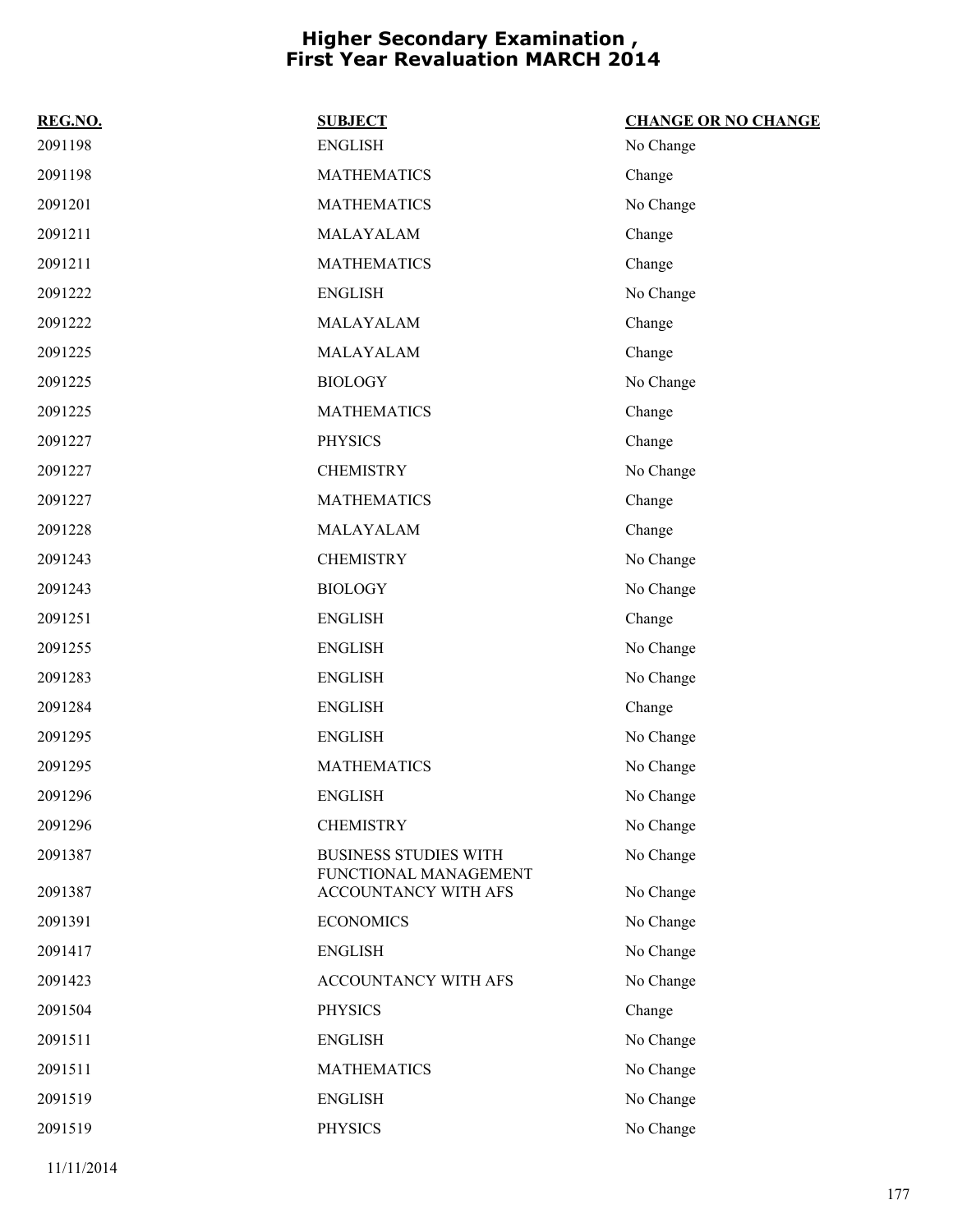| REG.NO. | <b>SUBJECT</b>          | <b>CHANGE OR NO CHANGE</b> |
|---------|-------------------------|----------------------------|
| 2091531 | MALAYALAM               | Change                     |
| 2091531 | <b>CHEMISTRY</b>        | No Change                  |
| 2091569 | <b>ENGLISH</b>          | No Change                  |
| 2091783 | <b>PHYSICS</b>          | No Change                  |
| 2091863 | <b>MATHEMATICS</b>      | Change                     |
| 2092169 | <b>ENGLISH</b>          | Change                     |
| 2092169 | <b>MATHEMATICS</b>      | No Change                  |
| 2092267 | <b>PHYSICS</b>          | Change                     |
| 2092273 | <b>PHYSICS</b>          | No Change                  |
| 2092305 | <b>ENGLISH</b>          | No Change                  |
| 2092306 | <b>ENGLISH</b>          | No Change                  |
| 2092306 | <b>BIOLOGY</b>          | No Change                  |
| 2092308 | <b>ENGLISH</b>          | No Change                  |
| 2092308 | <b>PHYSICS</b>          | No Change                  |
| 2092328 | <b>PHYSICS</b>          | No Change                  |
| 2092331 | <b>ENGLISH</b>          | No Change                  |
| 2092370 | <b>ENGLISH</b>          | Change                     |
| 2092373 | <b>ENGLISH</b>          | Change                     |
| 2092396 | <b>HINDI</b>            | Change                     |
| 2092417 | <b>MATHEMATICS</b>      | Change                     |
| 2092432 | <b>MATHEMATICS</b>      | Change                     |
| 2092433 | <b>CHEMISTRY</b>        | No Change                  |
| 2092438 | <b>ENGLISH</b>          | No Change                  |
| 2092438 | <b>PHYSICS</b>          | No Change                  |
| 2092448 | <b>ENGLISH</b>          | Change                     |
| 2092477 | <b>CHEMISTRY</b>        | No Change                  |
| 2092498 | <b>COMPUTER SCIENCE</b> | Change                     |
| 2092502 | <b>ENGLISH</b>          | Change                     |
| 2092516 | <b>COMPUTER SCIENCE</b> | Change                     |
| 2092518 | <b>PHYSICS</b>          | Change                     |
| 2092523 | <b>COMPUTER SCIENCE</b> | No Change                  |
| 2092543 | <b>ENGLISH</b>          | No Change                  |
| 2092543 | <b>MATHEMATICS</b>      | No Change                  |
| 2092544 | <b>ENGLISH</b>          | No Change                  |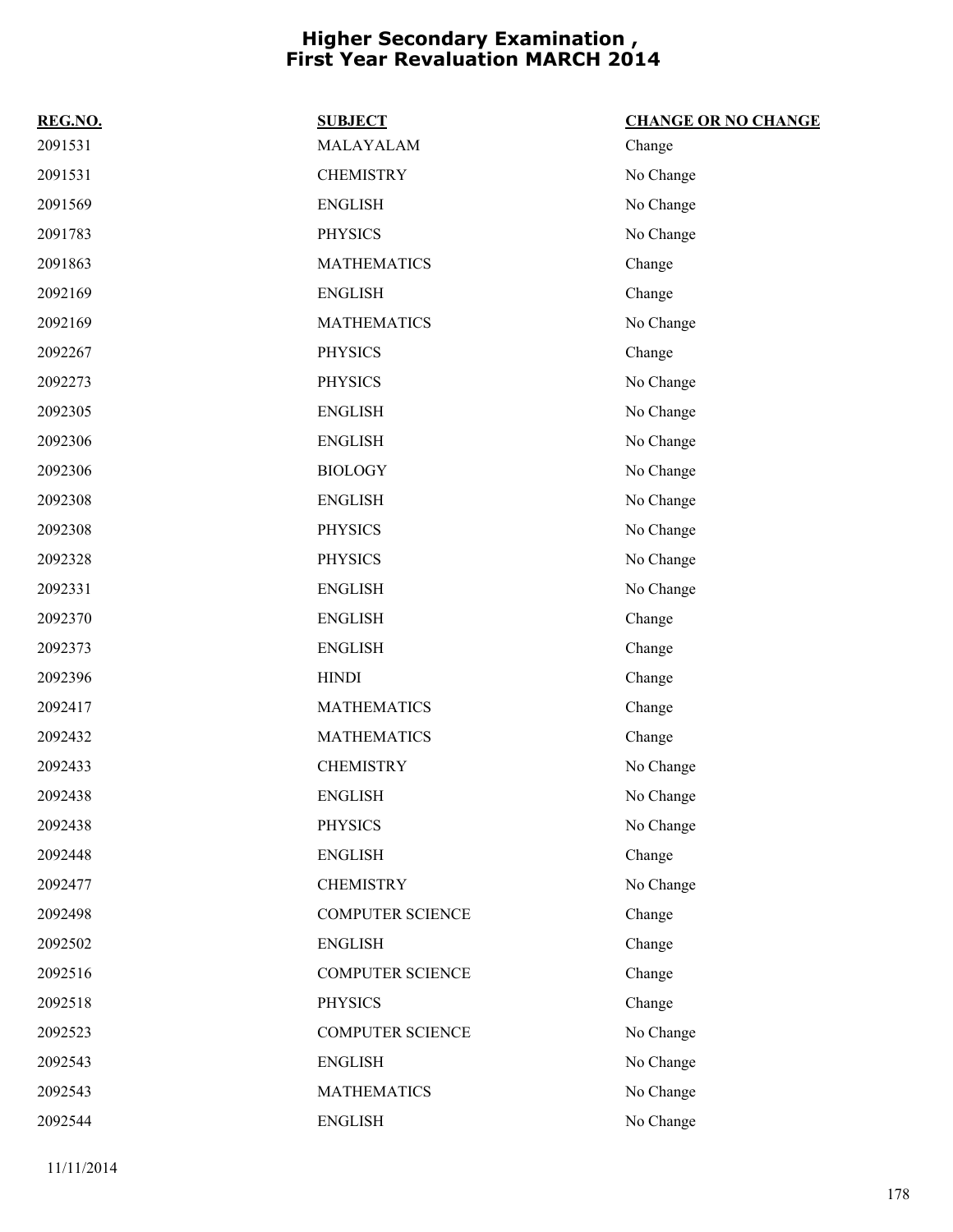| REG.NO. | <b>SUBJECT</b>     | <b>CHANGE OR NO CHANGE</b> |
|---------|--------------------|----------------------------|
| 2092620 | <b>ENGLISH</b>     | No Change                  |
| 2092893 | <b>PHYSICS</b>     | No Change                  |
| 2092893 | <b>CHEMISTRY</b>   | No Change                  |
| 2092908 | <b>CHEMISTRY</b>   | No Change                  |
| 2092909 | <b>PHYSICS</b>     | No Change                  |
| 2092909 | <b>CHEMISTRY</b>   | No Change                  |
| 2092929 | <b>CHEMISTRY</b>   | No Change                  |
| 2092934 | <b>ENGLISH</b>     | No Change                  |
| 2092938 | <b>MATHEMATICS</b> | No Change                  |
| 2092945 | <b>HINDI</b>       | Change                     |
| 2092945 | <b>PHYSICS</b>     | No Change                  |
| 2092945 | <b>MATHEMATICS</b> | No Change                  |
| 2092947 | <b>PHYSICS</b>     | No Change                  |
| 2092950 | <b>PHYSICS</b>     | No Change                  |
| 2092951 | <b>ENGLISH</b>     | No Change                  |
| 2092953 | <b>BIOLOGY</b>     | No Change                  |
| 2092967 | <b>BIOLOGY</b>     | No Change                  |
| 2092968 | <b>MATHEMATICS</b> | No Change                  |
| 2092977 | <b>CHEMISTRY</b>   | No Change                  |
| 2092997 | <b>ENGLISH</b>     | Change                     |
| 2092997 | <b>PHYSICS</b>     | Change                     |
| 2093013 | <b>CHEMISTRY</b>   | No Change                  |
| 2093329 | <b>CHEMISTRY</b>   | No Change                  |
| 2093333 | <b>ENGLISH</b>     | No Change                  |
| 2093339 | <b>ENGLISH</b>     | Change                     |
| 2093340 | <b>MATHEMATICS</b> | No Change                  |
| 2093341 | <b>CHEMISTRY</b>   | No Change                  |
| 2093361 | MALAYALAM          | Change                     |
| 2093403 | <b>ENGLISH</b>     | No Change                  |
| 2093431 | <b>ENGLISH</b>     | No Change                  |
| 2093431 | <b>CHEMISTRY</b>   | No Change                  |
| 2093463 | <b>ENGLISH</b>     | Change                     |
| 2093463 | <b>MATHEMATICS</b> | No Change                  |
| 2093468 | <b>ENGLISH</b>     | Change                     |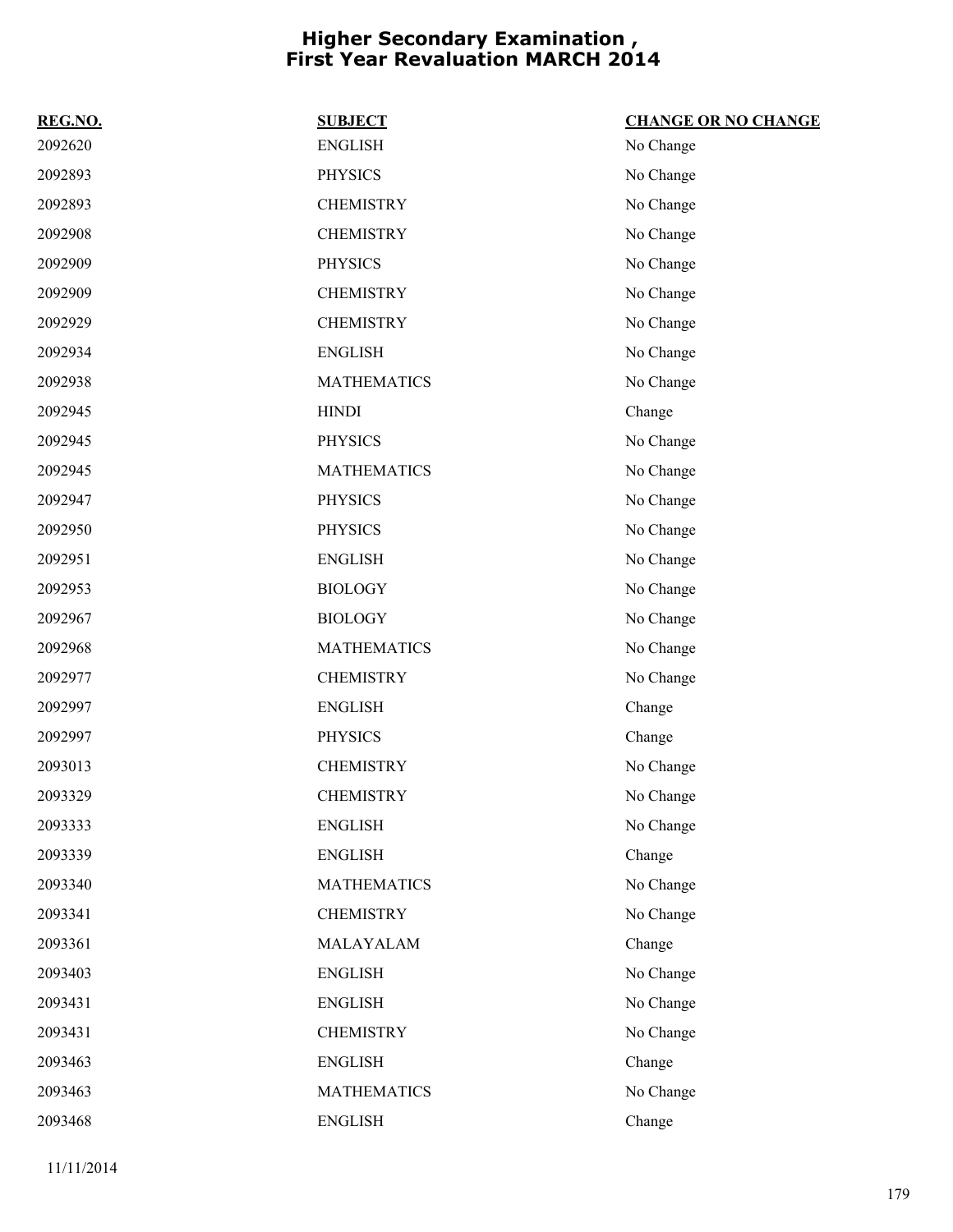| REG.NO. | <b>SUBJECT</b>                          | <b>CHANGE OR NO CHANGE</b> |
|---------|-----------------------------------------|----------------------------|
| 2093707 | <b>ENGLISH</b>                          | Change                     |
| 2093707 | <b>HISTORY</b>                          | Change                     |
| 2093969 | <b>ENGLISH</b>                          | Change                     |
| 2093974 | <b>PHYSICS</b>                          | No Change                  |
| 2093976 | <b>CHEMISTRY</b>                        | No Change                  |
| 2093979 | <b>ENGLISH</b>                          | No Change                  |
| 2093982 | <b>ENGLISH</b>                          | No Change                  |
| 2093987 | MALAYALAM                               | Change                     |
| 2094004 | <b>PHYSICS</b>                          | Change                     |
| 2094004 | <b>CHEMISTRY</b>                        | No Change                  |
| 2094024 | <b>CHEMISTRY</b>                        | No Change                  |
| 2094034 | <b>ENGLISH</b>                          | No Change                  |
| 2094037 | <b>PHYSICS</b>                          | No Change                  |
| 2094037 | <b>CHEMISTRY</b>                        | No Change                  |
| 2094048 | <b>ENGLISH</b>                          | No Change                  |
| 2094049 | <b>ENGLISH</b>                          | No Change                  |
| 2094049 | <b>PHYSICS</b>                          | No Change                  |
| 2094065 | <b>CHEMISTRY</b>                        | Change                     |
| 2094065 | <b>MATHEMATICS</b>                      | No Change                  |
| 2094066 | <b>ENGLISH</b>                          | No Change                  |
| 2094066 | <b>BIOLOGY</b>                          | Change                     |
| 2094069 | <b>ENGLISH</b>                          | No Change                  |
| 2094074 | <b>ENGLISH</b>                          | Change                     |
| 2094076 | <b>ENGLISH</b>                          | No Change                  |
| 2094081 | <b>MATHEMATICS</b>                      | No Change                  |
| 2094083 | <b>CHEMISTRY</b>                        | No Change                  |
| 2094087 | <b>CHEMISTRY</b>                        | No Change                  |
| 2094092 | <b>ENGLISH</b>                          | No Change                  |
| 2094092 | <b>PHYSICS</b>                          | No Change                  |
| 2094094 | <b>MATHEMATICS</b>                      | No Change                  |
| 2094102 | <b>ENGLISH</b>                          | No Change                  |
| 2094193 | <b>ENGLISH</b>                          | No Change                  |
| 2094193 | <b>BUSINESS STUDIES WITH</b>            | No Change                  |
| 2094488 | FUNCTIONAL MANAGEMENT<br><b>ENGLISH</b> | No Change                  |
|         |                                         |                            |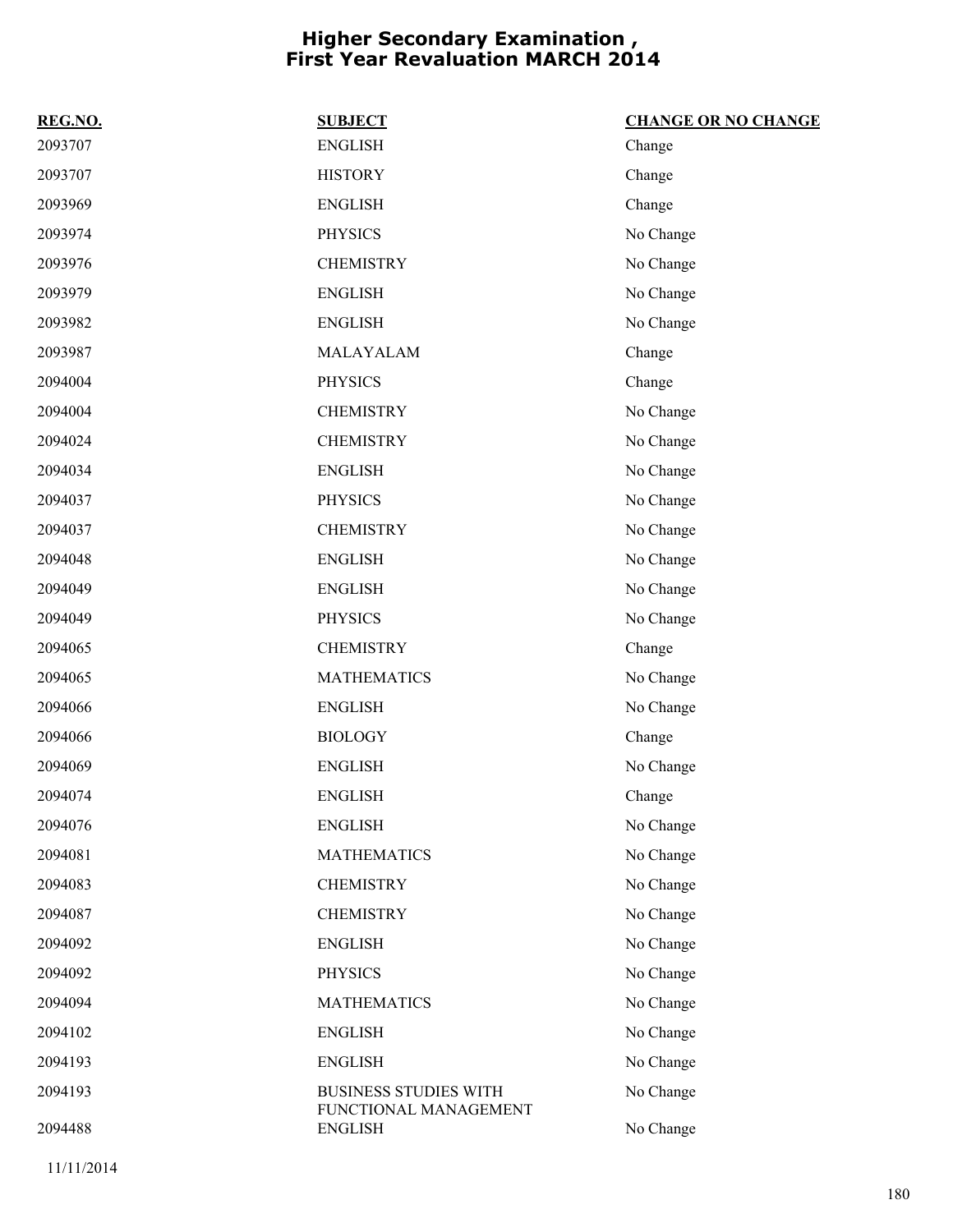| REG.NO. | <b>SUBJECT</b>                        | <b>CHANGE OR NO CHANGE</b> |
|---------|---------------------------------------|----------------------------|
| 2094488 | <b>BIOLOGY</b>                        | No Change                  |
| 2094490 | <b>PHYSICS</b>                        | No Change                  |
| 2094523 | <b>MATHEMATICS</b>                    | No Change                  |
| 2094561 | <b>ENGLISH</b>                        | No Change                  |
| 2094565 | <b>ENGLISH</b>                        | No Change                  |
| 2094574 | <b>MATHEMATICS</b>                    | No Change                  |
| 2094577 | <b>ENGLISH</b>                        | Change                     |
| 2094584 | <b>ENGLISH</b>                        | No Change                  |
| 2094584 | MALAYALAM                             | No Change                  |
| 2094584 | <b>PHYSICS</b>                        | No Change                  |
| 2094584 | <b>MATHEMATICS</b>                    | No Change                  |
| 2094617 | <b>PHYSICS</b>                        | No Change                  |
| 2094675 | <b>ACCOUNTANCY WITH</b>               | No Change                  |
| 2094676 | COMPUTER ACCOUNTING<br><b>ENGLISH</b> | No Change                  |
| 2094742 | <b>PHYSICS</b>                        | No Change                  |
| 2094748 | <b>PHYSICS</b>                        | Change                     |
| 2094755 | MALAYALAM                             | Change                     |
| 2094760 | <b>ENGLISH</b>                        | Change                     |
| 2094762 | <b>ENGLISH</b>                        | Change                     |
| 2094762 | MALAYALAM                             | Change                     |
| 2094763 | <b>ENGLISH</b>                        | Change                     |
| 2094763 | MALAYALAM                             | Change                     |
| 2094764 | <b>ENGLISH</b>                        | No Change                  |
| 2094774 | <b>ENGLISH</b>                        | No Change                  |
| 2094774 | <b>CHEMISTRY</b>                      | No Change                  |
| 2094776 | <b>ENGLISH</b>                        | No Change                  |
| 2094788 | <b>ENGLISH</b>                        | No Change                  |
| 2094797 | <b>PHYSICS</b>                        | No Change                  |
| 2094806 | <b>MATHEMATICS</b>                    | No Change                  |
| 2094810 | <b>MATHEMATICS</b>                    | No Change                  |
| 2094828 | <b>ENGLISH</b>                        | Change                     |
| 2094829 | <b>ENGLISH</b>                        | Change                     |
| 2094846 | <b>ENGLISH</b>                        | Change                     |
| 2094882 | <b>CHEMISTRY</b>                      | No Change                  |
|         |                                       |                            |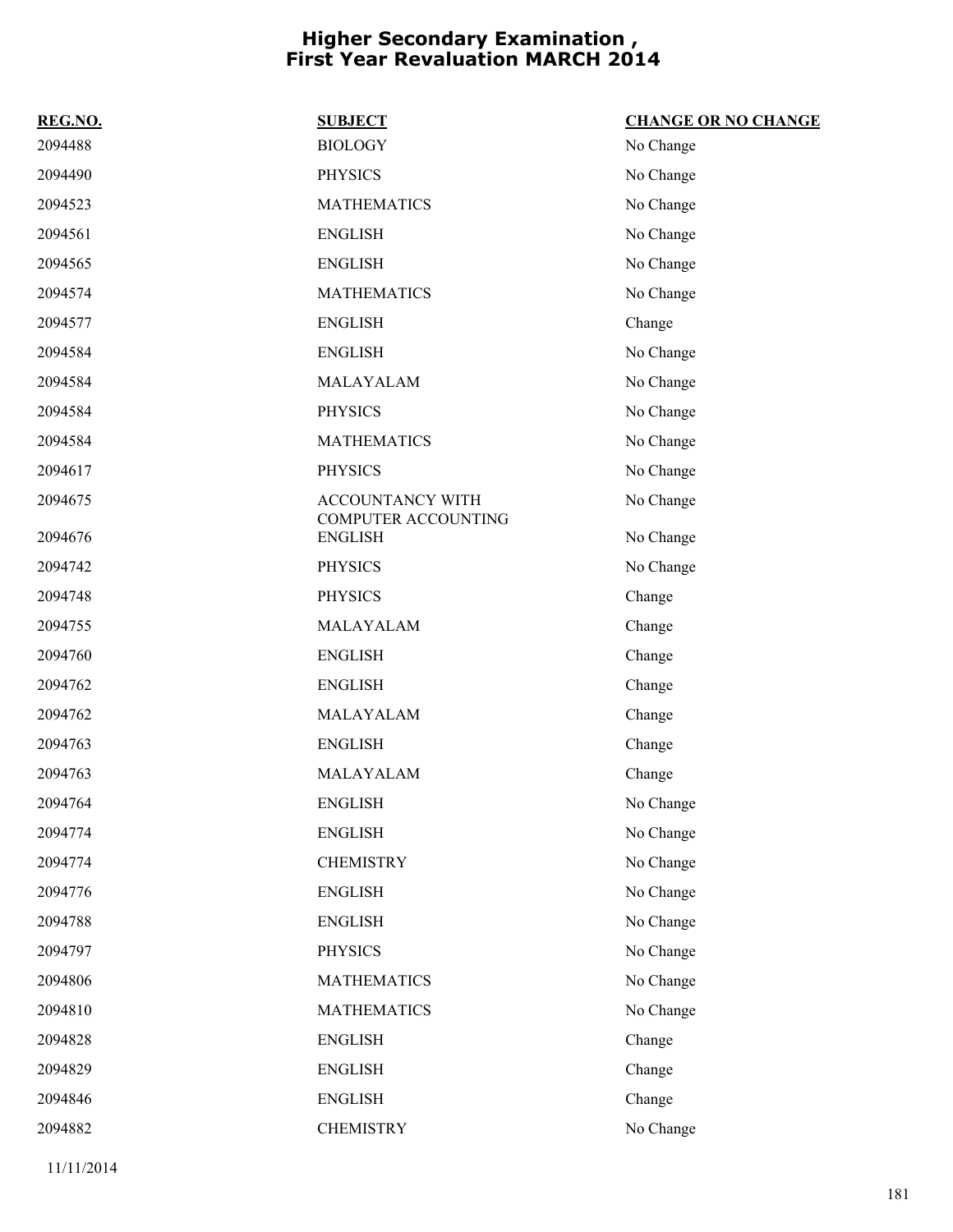| REG.NO. | <b>SUBJECT</b>                                        | <b>CHANGE OR NO CHANGE</b> |
|---------|-------------------------------------------------------|----------------------------|
| 2094900 | <b>MATHEMATICS</b>                                    | No Change                  |
| 2094998 | <b>BUSINESS STUDIES WITH</b><br>FUNCTIONAL MANAGEMENT | No Change                  |
| 2095026 | <b>ENGLISH</b>                                        | Change                     |
| 2095039 | MALAYALAM                                             | Change                     |
| 2095044 | MALAYALAM                                             | No Change                  |
| 2095045 | <b>ENGLISH</b>                                        | No Change                  |
| 2095090 | <b>ENGLISH</b>                                        | No Change                  |
| 2095090 | <b>CHEMISTRY</b>                                      | No Change                  |
| 2095118 | <b>ENGLISH</b>                                        | No Change                  |
| 2095118 | MALAYALAM                                             | Change                     |
| 2095121 | <b>ENGLISH</b>                                        | No Change                  |
| 2095132 | <b>PHYSICS</b>                                        | No Change                  |
| 2095136 | <b>CHEMISTRY</b>                                      | No Change                  |
| 2095136 | <b>MATHEMATICS</b>                                    | No Change                  |
| 2095145 | <b>ENGLISH</b>                                        | No Change                  |
| 2095147 | <b>ENGLISH</b>                                        | No Change                  |
| 2095163 | <b>PHYSICS</b>                                        | No Change                  |
| 2095164 | <b>ENGLISH</b>                                        | Change                     |
| 2095232 | MALAYALAM                                             | No Change                  |
| 2095232 | <b>ECONOMICS</b>                                      | Change                     |
| 2095232 | <b>BUSINESS STUDIES WITH</b><br>FUNCTIONAL MANAGEMENT | No Change                  |
| 2095257 | MALAYALAM                                             | Change                     |
| 2095270 | <b>ENGLISH</b>                                        | No Change                  |
| 2095337 | <b>MATHEMATICS</b>                                    | No Change                  |
| 2095342 | <b>ENGLISH</b>                                        | No Change                  |
| 2095345 | <b>ENGLISH</b>                                        | Change                     |
| 2095346 | <b>MATHEMATICS</b>                                    | Change                     |
| 2095381 | <b>ENGLISH</b>                                        | Change                     |
| 2095387 | <b>ENGLISH</b>                                        | No Change                  |
| 2095389 | <b>ENGLISH</b>                                        | Change                     |
| 2095421 | <b>MATHEMATICS</b>                                    | Change                     |
| 2095434 | <b>ENGLISH</b>                                        | No Change                  |
| 2095438 | <b>CHEMISTRY</b>                                      | Change                     |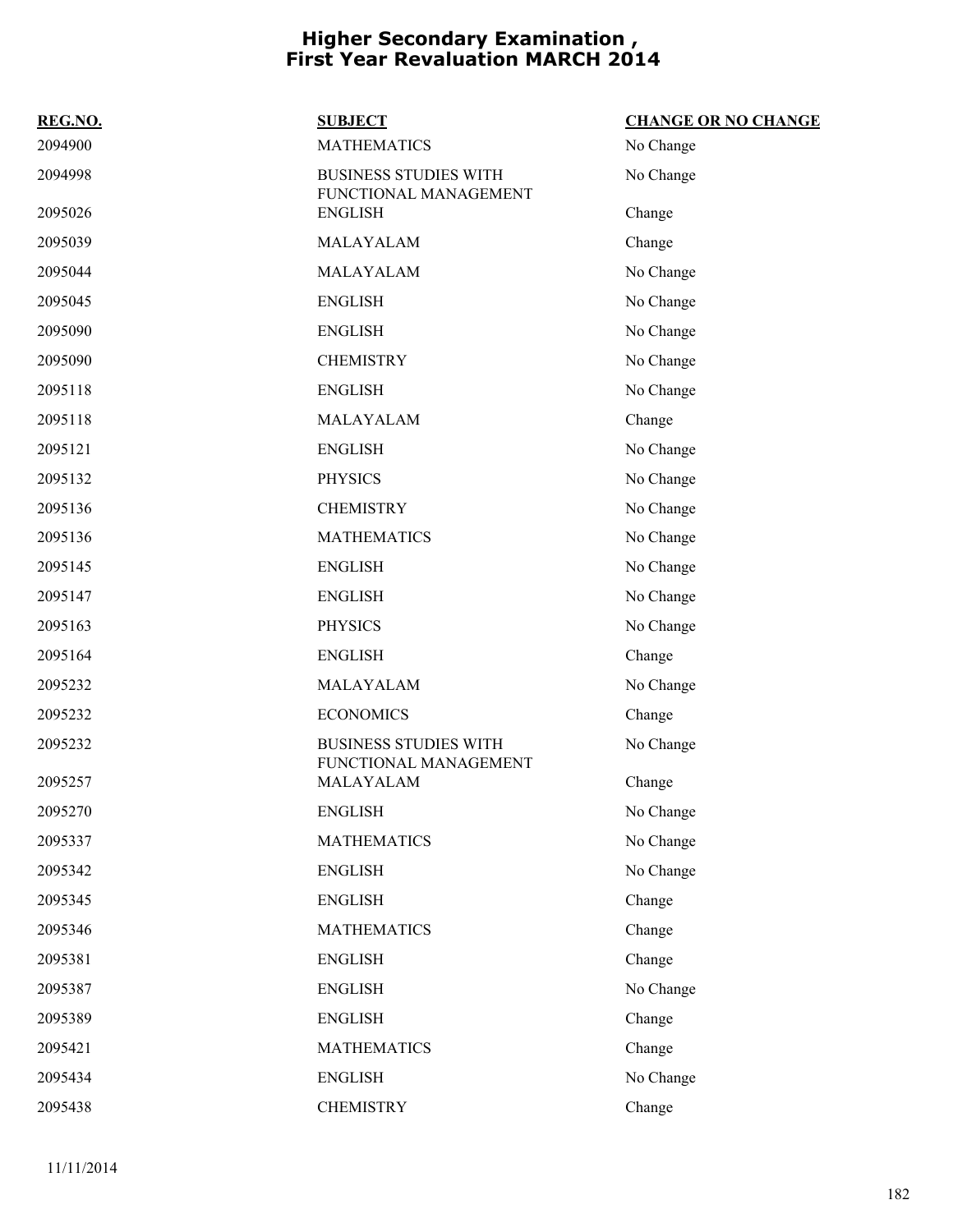| REG.NO. | <b>SUBJECT</b>                                                                 | <b>CHANGE OR NO CHANGE</b> |
|---------|--------------------------------------------------------------------------------|----------------------------|
| 2095438 | <b>MATHEMATICS</b>                                                             | No Change                  |
| 2095456 | <b>ENGLISH</b>                                                                 | No Change                  |
| 2095456 | <b>HINDI</b>                                                                   | Change                     |
| 2095466 | <b>ENGLISH</b>                                                                 | Change                     |
| 2095466 | MALAYALAM                                                                      | No Change                  |
| 2095753 | <b>BUSINESS STUDIES WITH</b>                                                   | No Change                  |
| 2095794 | FUNCTIONAL MANAGEMENT<br><b>BUSINESS STUDIES WITH</b><br>FUNCTIONAL MANAGEMENT | No Change                  |
| 2095842 | <b>ENGLISH</b>                                                                 | Change                     |
| 2095857 | <b>PHYSICS</b>                                                                 | No Change                  |
| 2095873 | <b>BIOLOGY</b>                                                                 | No Change                  |
| 2095911 | <b>PHYSICS</b>                                                                 | No Change                  |
| 2095965 | <b>MATHEMATICS</b>                                                             | No Change                  |
| 2096001 | <b>ENGLISH</b>                                                                 | Change                     |
| 2096192 | <b>ENGLISH</b>                                                                 | Change                     |
| 2096594 | <b>ENGLISH</b>                                                                 | Change                     |
| 2096627 | <b>CHEMISTRY</b>                                                               | No Change                  |
| 2096665 | <b>BIOLOGY</b>                                                                 | No Change                  |
| 2096668 | <b>CHEMISTRY</b>                                                               | No Change                  |
| 2096737 | <b>MATHEMATICS</b>                                                             | No Change                  |
| 2096773 | <b>ENGLISH</b>                                                                 | No Change                  |
| 2096780 | <b>MATHEMATICS</b>                                                             | No Change                  |
| 2096852 | ACCOUNTANCY WITH<br><b>COMPUTER ACCOUNTING</b>                                 | Change                     |
| 2097075 | <b>PHYSICS</b>                                                                 | No Change                  |
| 2097075 | <b>MATHEMATICS</b>                                                             | No Change                  |
| 2097155 | <b>MATHEMATICS</b>                                                             | No Change                  |
| 2097156 | <b>MATHEMATICS</b>                                                             | No Change                  |
| 2097434 | ACCOUNTANCY WITH<br><b>COMPUTER ACCOUNTING</b>                                 | No Change                  |
| 2097545 | <b>MATHEMATICS</b>                                                             | No Change                  |
| 2097548 | <b>BIOLOGY</b>                                                                 | No Change                  |
| 2097561 | <b>BIOLOGY</b>                                                                 | No Change                  |
| 2097561 | <b>MATHEMATICS</b>                                                             | No Change                  |
| 2097588 | <b>PHYSICS</b>                                                                 | No Change                  |
| 2097592 | MALAYALAM                                                                      | No Change                  |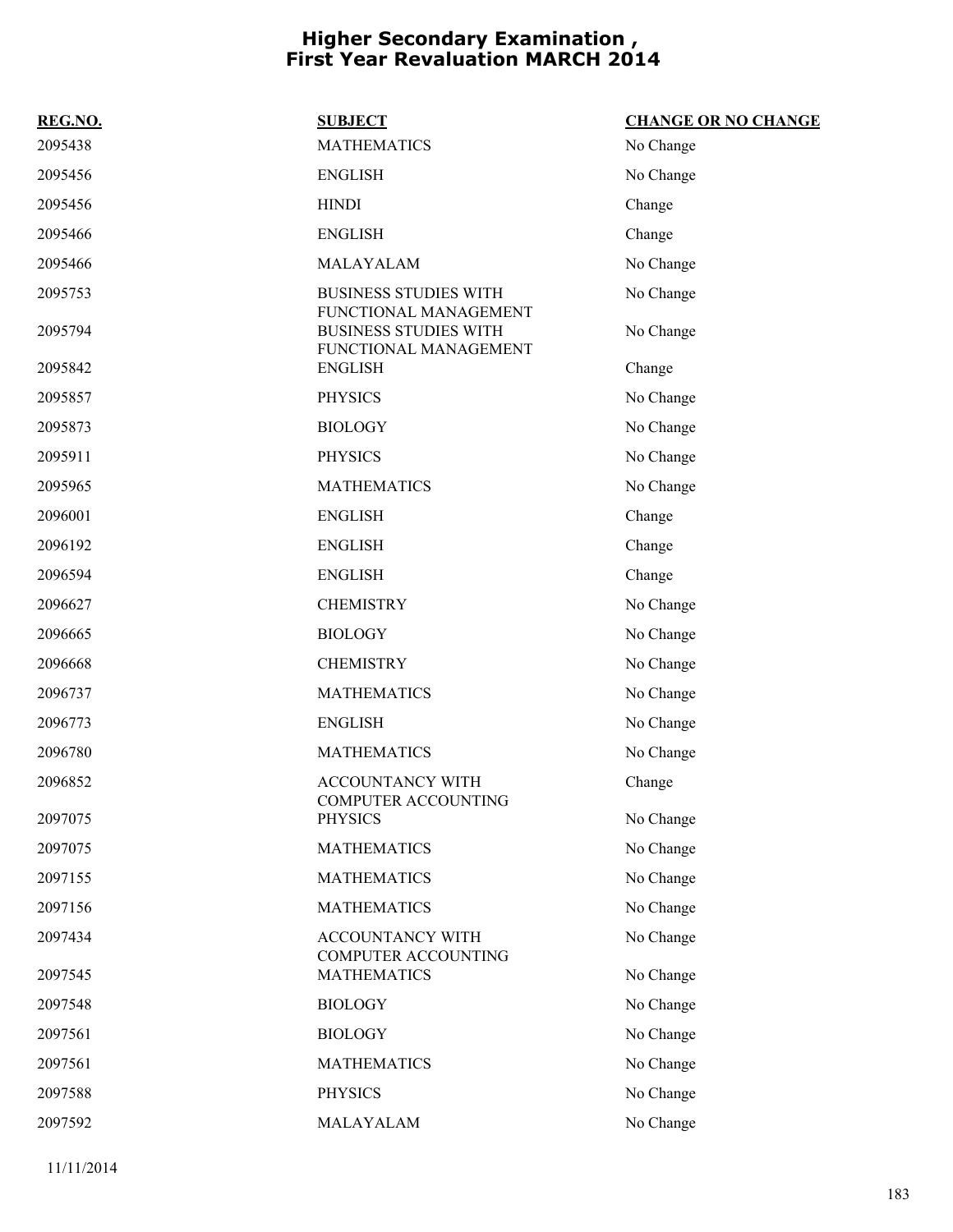| REG.NO. | <b>SUBJECT</b>                                        | <b>CHANGE OR NO CHANGE</b> |
|---------|-------------------------------------------------------|----------------------------|
| 2097592 | <b>CHEMISTRY</b>                                      | No Change                  |
| 2097592 | <b>BIOLOGY</b>                                        | No Change                  |
| 2097669 | <b>ENGLISH</b>                                        | Change                     |
| 2097669 | <b>PHYSICS</b>                                        | No Change                  |
| 2097669 | <b>MATHEMATICS</b>                                    | No Change                  |
| 2097670 | <b>MATHEMATICS</b>                                    | No Change                  |
| 2097672 | MALAYALAM                                             | Change                     |
| 2097672 | <b>PHYSICS</b>                                        | No Change                  |
| 2097738 | <b>MATHEMATICS</b>                                    | Change                     |
| 2097748 | <b>PHYSICS</b>                                        | No Change                  |
| 2097856 | <b>ACCOUNTANCY WITH</b><br><b>COMPUTER ACCOUNTING</b> | No Change                  |
| 2097861 | <b>COMPUTER APPLICATION</b>                           | No Change                  |
| 2097885 | <b>COMPUTER APPLICATION</b>                           | No Change                  |
| 2097890 | <b>ACCOUNTANCY WITH</b><br>COMPUTER ACCOUNTING        | No Change                  |
| 2097960 | <b>PHYSICS</b>                                        | Change                     |
| 2097985 | <b>CHEMISTRY</b>                                      | No Change                  |
| 2098043 | <b>ENGLISH</b>                                        | No Change                  |
| 2098043 | <b>PHYSICS</b>                                        | Change                     |
| 2098061 | <b>ENGLISH</b>                                        | Change                     |
| 2098062 | <b>ENGLISH</b>                                        | Change                     |
| 2098064 | <b>ENGLISH</b>                                        | Change                     |
| 2098064 | MALAYALAM                                             | No Change                  |
| 2098066 | <b>ENGLISH</b>                                        | No Change                  |
| 2098066 | <b>MATHEMATICS</b>                                    | No Change                  |
| 2098068 | <b>ENGLISH</b>                                        | No Change                  |
| 2098068 | <b>MATHEMATICS</b>                                    | No Change                  |
| 2098086 | <b>MATHEMATICS</b>                                    | No Change                  |
| 2098091 | <b>MATHEMATICS</b>                                    | No Change                  |
| 2098091 | COMPUTER SCIENCE                                      | No Change                  |
| 2098099 | <b>CHEMISTRY</b>                                      | Change                     |
| 2098103 | <b>ENGLISH</b>                                        | Change                     |
| 2098249 | <b>ENGLISH</b>                                        | No Change                  |
| 2098311 | <b>MATHEMATICS</b>                                    | No Change                  |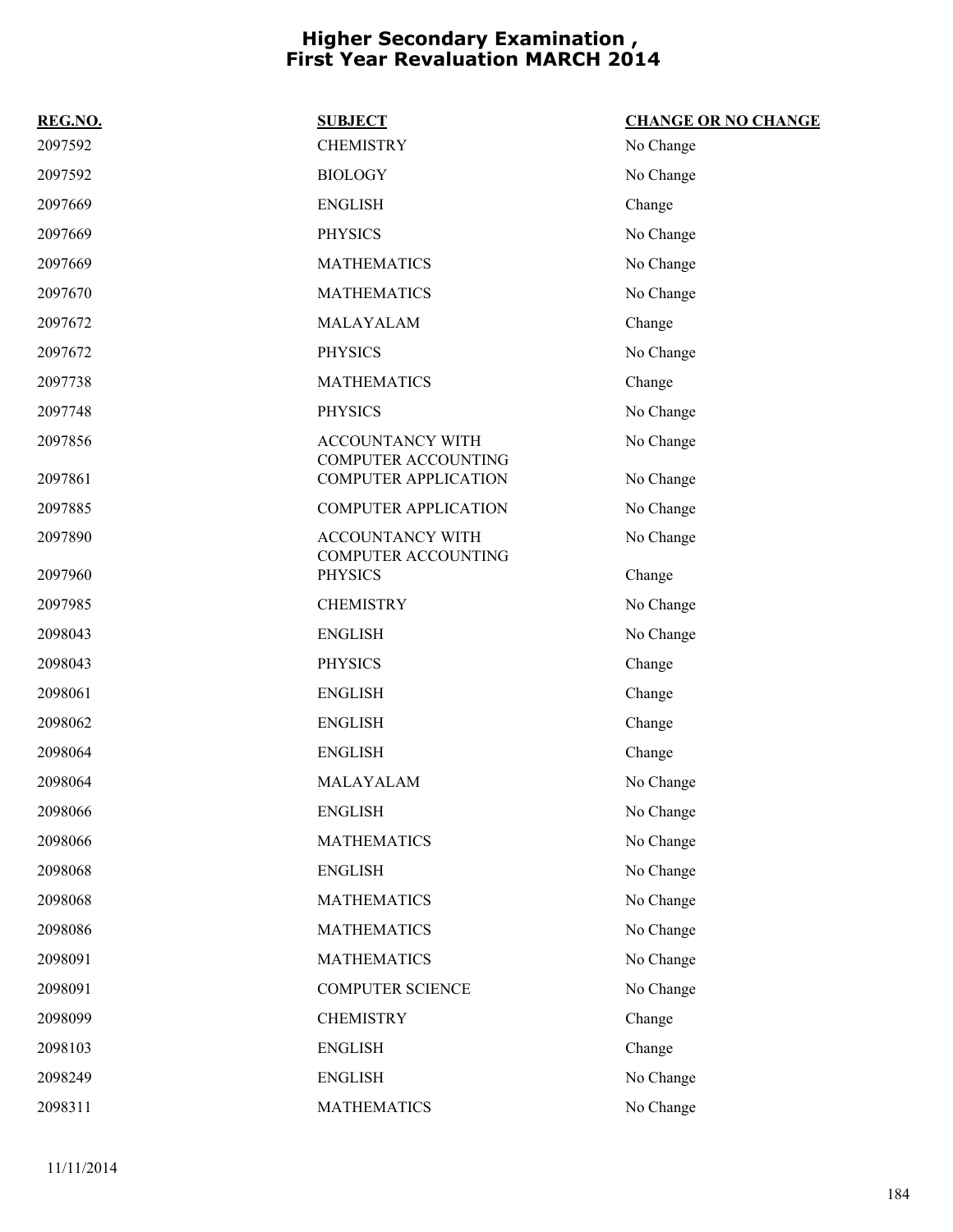| REG.NO. | <b>SUBJECT</b>     | <b>CHANGE OR NO CHANGE</b> |
|---------|--------------------|----------------------------|
| 2098313 | <b>MATHEMATICS</b> | Change                     |
| 2098316 | <b>MATHEMATICS</b> | No Change                  |
| 2098317 | <b>MATHEMATICS</b> | No Change                  |
| 2098318 | <b>CHEMISTRY</b>   | Change                     |
| 2098318 | <b>MATHEMATICS</b> | No Change                  |
| 2098322 | <b>MATHEMATICS</b> | No Change                  |
| 2098326 | <b>PHYSICS</b>     | No Change                  |
| 2098347 | <b>ENGLISH</b>     | No Change                  |
| 2098347 | <b>CHEMISTRY</b>   | No Change                  |
| 2098347 | <b>MATHEMATICS</b> | No Change                  |
| 2098354 | <b>MATHEMATICS</b> | No Change                  |
| 2098355 | <b>ENGLISH</b>     | No Change                  |
| 2098358 | <b>PHYSICS</b>     | No Change                  |
| 2098359 | <b>ENGLISH</b>     | No Change                  |
| 2098362 | <b>ENGLISH</b>     | No Change                  |
| 2098376 | <b>PHYSICS</b>     | Change                     |
| 2098376 | <b>MATHEMATICS</b> | No Change                  |
| 2098395 | <b>MATHEMATICS</b> | Change                     |
| 2098397 | <b>ENGLISH</b>     | No Change                  |
| 2098397 | <b>PHYSICS</b>     | No Change                  |
| 2098401 | <b>MATHEMATICS</b> | No Change                  |
| 2098402 | <b>ENGLISH</b>     | No Change                  |
| 2098405 | <b>ENGLISH</b>     | No Change                  |
| 2098405 | <b>PHYSICS</b>     | No Change                  |
| 2098405 | <b>BIOLOGY</b>     | No Change                  |
| 2098405 | <b>MATHEMATICS</b> | No Change                  |
| 2098406 | <b>PHYSICS</b>     | No Change                  |
| 2098406 | <b>MATHEMATICS</b> | No Change                  |
| 2098414 | <b>ENGLISH</b>     | No Change                  |
| 2098418 | <b>PHYSICS</b>     | No Change                  |
| 2098418 | <b>CHEMISTRY</b>   | No Change                  |
| 2098420 | <b>MATHEMATICS</b> | No Change                  |
| 2098430 | <b>PHYSICS</b>     | No Change                  |
| 2098447 | <b>ENGLISH</b>     | No Change                  |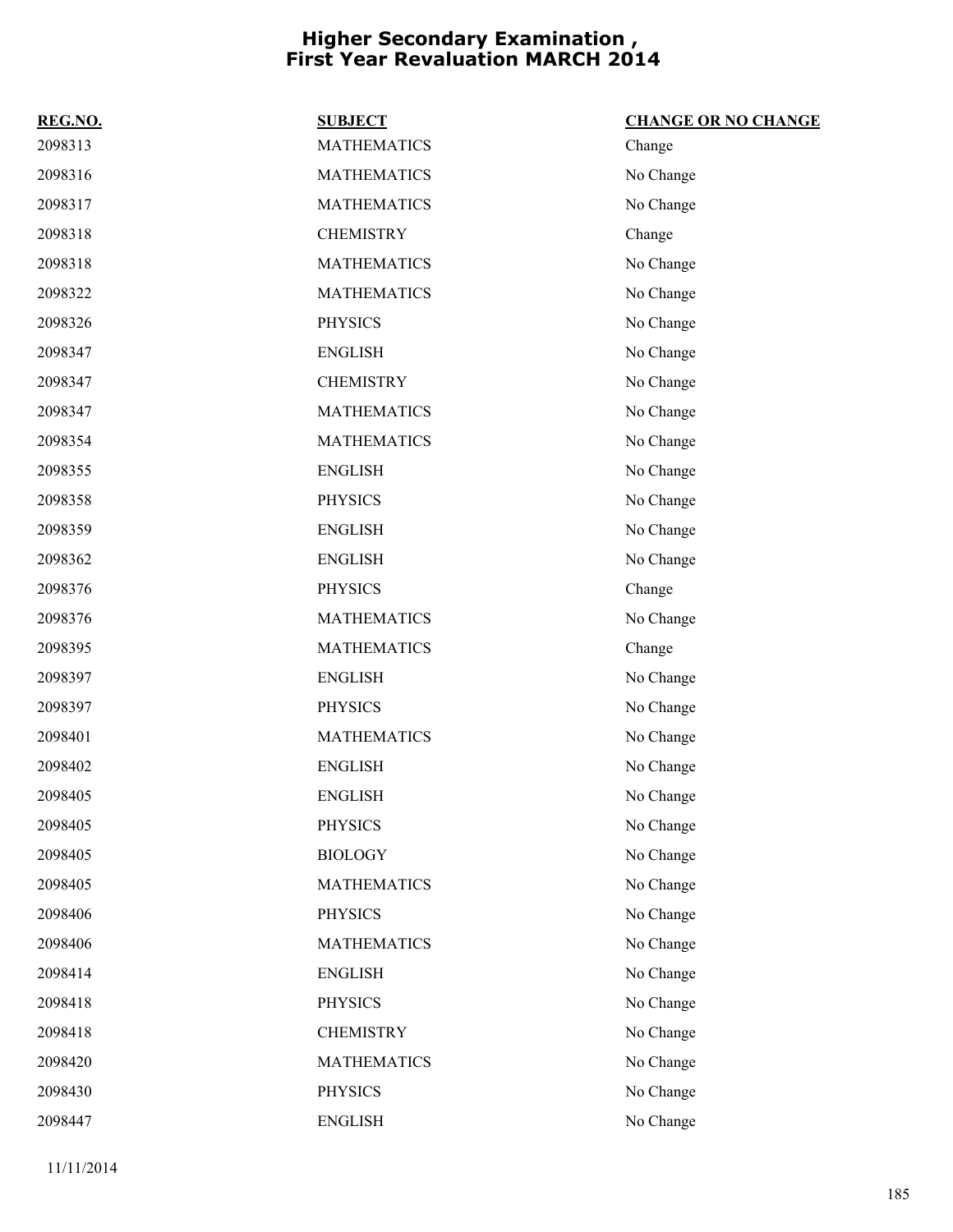| REG.NO. | <b>SUBJECT</b>     | <b>CHANGE OR NO CHANGE</b> |
|---------|--------------------|----------------------------|
| 2098641 | <b>PHYSICS</b>     | Change                     |
| 2098641 | <b>CHEMISTRY</b>   | Change                     |
| 2098641 | <b>BIOLOGY</b>     | No Change                  |
| 2098643 | <b>MATHEMATICS</b> | Change                     |
| 2098645 | <b>PHYSICS</b>     | No Change                  |
| 2098646 | <b>CHEMISTRY</b>   | No Change                  |
| 2098647 | <b>ENGLISH</b>     | No Change                  |
| 2098647 | MALAYALAM          | Change                     |
| 2098647 | <b>BIOLOGY</b>     | No Change                  |
| 2098649 | <b>PHYSICS</b>     | Change                     |
| 2098649 | <b>CHEMISTRY</b>   | Change                     |
| 2098653 | <b>ENGLISH</b>     | No Change                  |
| 2098657 | <b>ENGLISH</b>     | No Change                  |
| 2098657 | <b>BIOLOGY</b>     | No Change                  |
| 2098660 | <b>ENGLISH</b>     | No Change                  |
| 2098660 | <b>BIOLOGY</b>     | No Change                  |
| 2098661 | <b>CHEMISTRY</b>   | No Change                  |
| 2098662 | <b>ENGLISH</b>     | No Change                  |
| 2098664 | <b>CHEMISTRY</b>   | No Change                  |
| 2098667 | <b>CHEMISTRY</b>   | No Change                  |
| 2098670 | <b>ENGLISH</b>     | Change                     |
| 2098672 | <b>MATHEMATICS</b> | No Change                  |
| 2098679 | <b>ENGLISH</b>     | No Change                  |
| 2098683 | <b>PHYSICS</b>     | No Change                  |
| 2098683 | <b>CHEMISTRY</b>   | Change                     |
| 2098683 | <b>BIOLOGY</b>     | No Change                  |
| 2098684 | <b>PHYSICS</b>     | No Change                  |
| 2098686 | <b>ENGLISH</b>     | No Change                  |
| 2098686 | <b>PHYSICS</b>     | No Change                  |
| 2098686 | <b>BIOLOGY</b>     | No Change                  |
| 2098691 | <b>ENGLISH</b>     | No Change                  |
| 2098691 | <b>PHYSICS</b>     | No Change                  |
| 2098700 | <b>ENGLISH</b>     | No Change                  |
| 2098700 | PHYSICS            | No Change                  |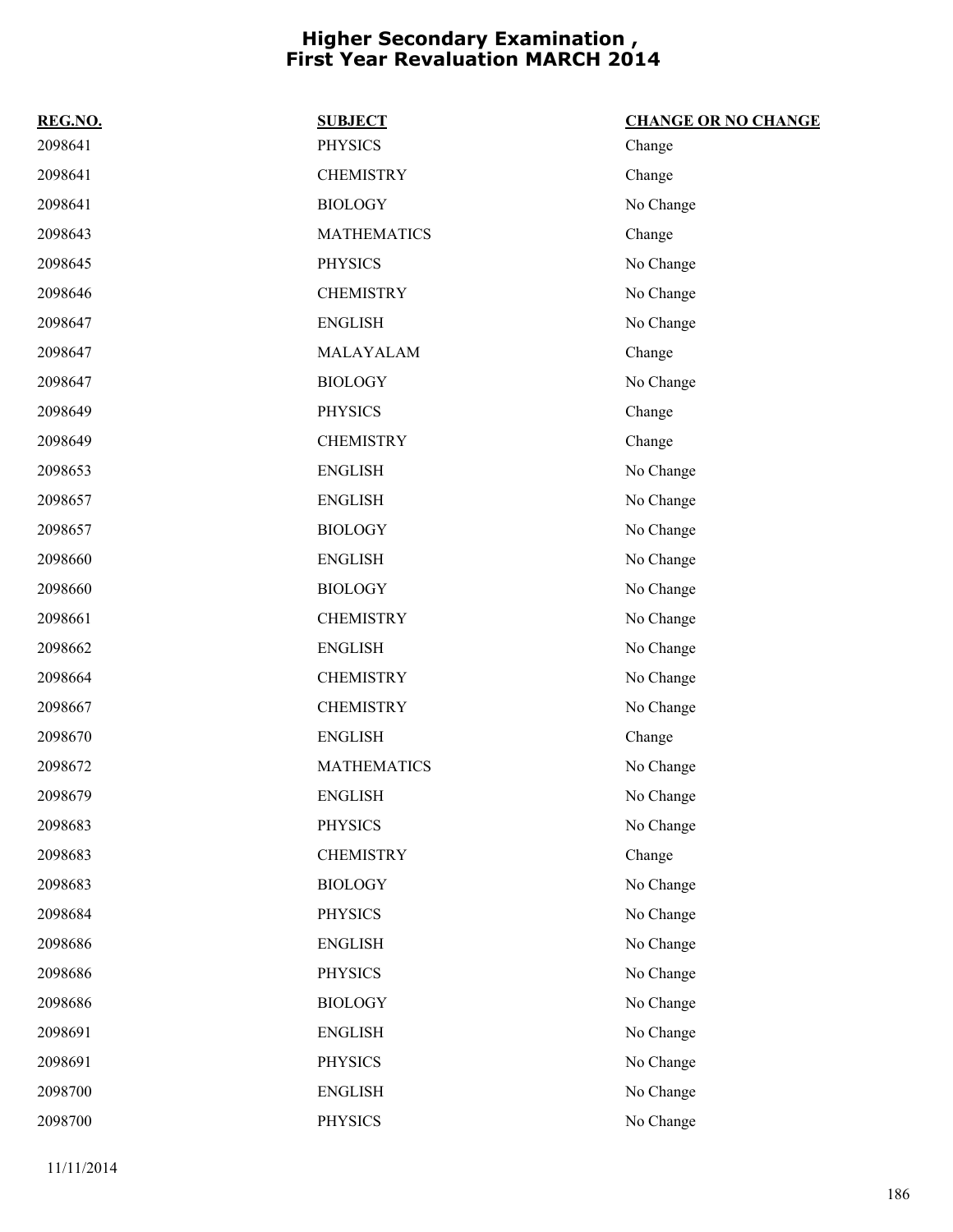| REG.NO. | <b>SUBJECT</b>     | <b>CHANGE OR NO CHANGE</b> |
|---------|--------------------|----------------------------|
| 2098704 | <b>PHYSICS</b>     | No Change                  |
| 2098707 | <b>PHYSICS</b>     | No Change                  |
| 2098709 | <b>ENGLISH</b>     | Change                     |
| 2098709 | <b>PHYSICS</b>     | No Change                  |
| 2098709 | <b>MATHEMATICS</b> | No Change                  |
| 2098711 | <b>ENGLISH</b>     | No Change                  |
| 2098711 | <b>MATHEMATICS</b> | Change                     |
| 2098714 | <b>ENGLISH</b>     | No Change                  |
| 2098716 | <b>ENGLISH</b>     | No Change                  |
| 2098716 | MALAYALAM          | Change                     |
| 2098718 | <b>CHEMISTRY</b>   | Change                     |
| 2098719 | <b>ENGLISH</b>     | No Change                  |
| 2098721 | <b>PHYSICS</b>     | No Change                  |
| 2098724 | <b>ENGLISH</b>     | No Change                  |
| 2098726 | <b>BIOLOGY</b>     | No Change                  |
| 2098736 | <b>PHYSICS</b>     | No Change                  |
| 2098738 | <b>PHYSICS</b>     | Change                     |
| 2098739 | <b>CHEMISTRY</b>   | Change                     |
| 2098739 | <b>MATHEMATICS</b> | No Change                  |
| 2098740 | <b>PHYSICS</b>     | Change                     |
| 2098740 | <b>CHEMISTRY</b>   | No Change                  |
| 2098741 | <b>ENGLISH</b>     | No Change                  |
| 2098742 | <b>HINDI</b>       | No Change                  |
| 2098742 | <b>MATHEMATICS</b> | Change                     |
| 2098743 | <b>ENGLISH</b>     | No Change                  |
| 2098748 | <b>ENGLISH</b>     | No Change                  |
| 2098749 | <b>ENGLISH</b>     | No Change                  |
| 2098750 | <b>ENGLISH</b>     | No Change                  |
| 2098750 | <b>BIOLOGY</b>     | No Change                  |
| 2098750 | <b>MATHEMATICS</b> | No Change                  |
| 2098755 | <b>ENGLISH</b>     | Change                     |
| 2098757 | <b>ENGLISH</b>     | No Change                  |
| 2098760 | <b>ENGLISH</b>     | Change                     |
| 2098760 | <b>PHYSICS</b>     | No Change                  |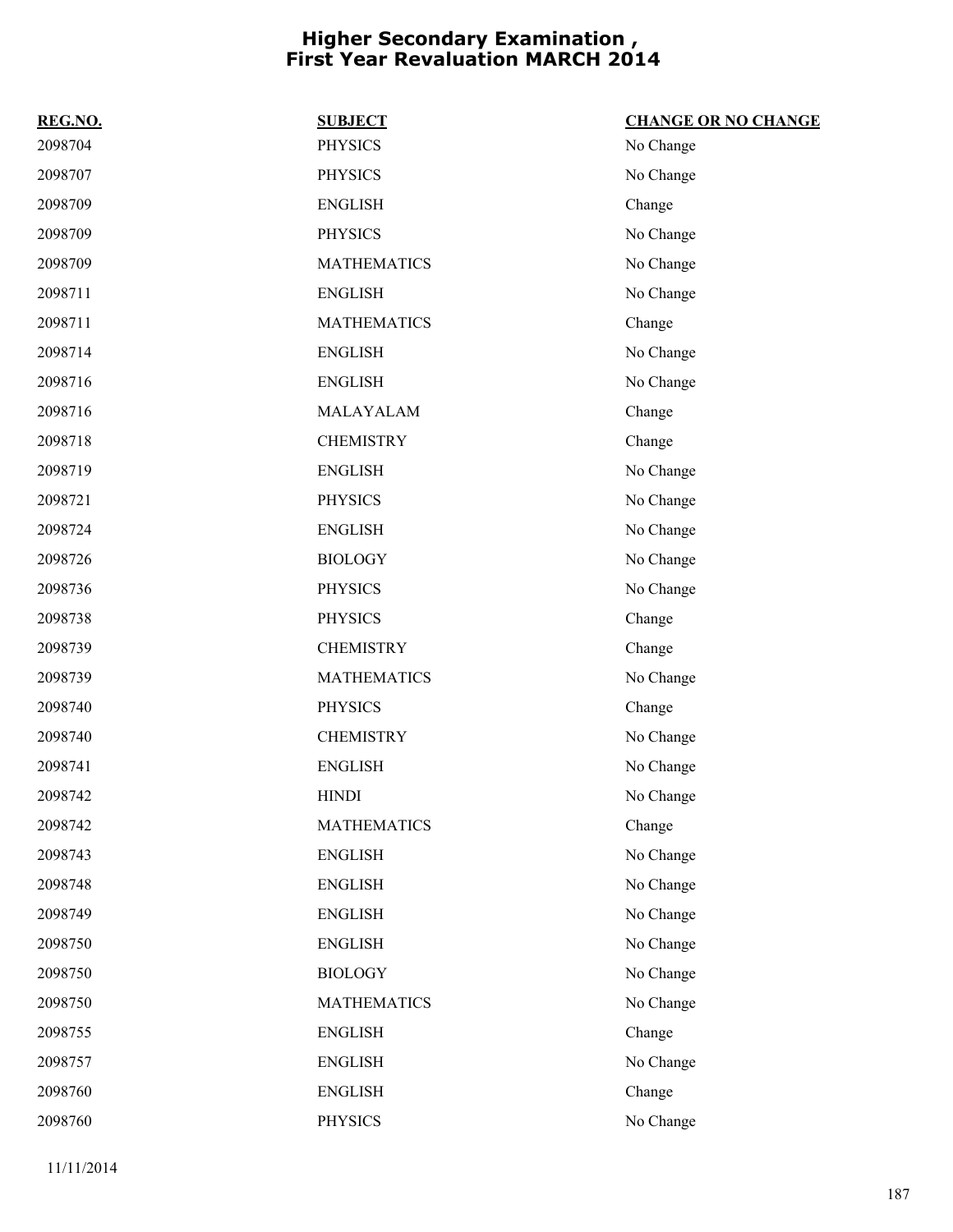| REG.NO. | <b>SUBJECT</b>     | <b>CHANGE OR NO CHANGE</b> |
|---------|--------------------|----------------------------|
| 2098760 | <b>CHEMISTRY</b>   | No Change                  |
| 2098760 | <b>BIOLOGY</b>     | No Change                  |
| 2098760 | <b>MATHEMATICS</b> | No Change                  |
| 2098762 | <b>ENGLISH</b>     | No Change                  |
| 2098762 | <b>CHEMISTRY</b>   | No Change                  |
| 2098763 | <b>ENGLISH</b>     | No Change                  |
| 2098765 | <b>ENGLISH</b>     | No Change                  |
| 2098767 | <b>PHYSICS</b>     | No Change                  |
| 2098767 | <b>CHEMISTRY</b>   | No Change                  |
| 2098767 | <b>MATHEMATICS</b> | No Change                  |
| 2098769 | <b>ENGLISH</b>     | No Change                  |
| 2098769 | <b>CHEMISTRY</b>   | No Change                  |
| 2098770 | <b>ENGLISH</b>     | No Change                  |
| 2098777 | <b>PHYSICS</b>     | No Change                  |
| 2098779 | <b>ENGLISH</b>     | No Change                  |
| 2098788 | <b>PHYSICS</b>     | No Change                  |
| 2098788 | <b>MATHEMATICS</b> | No Change                  |
| 2098790 | <b>ENGLISH</b>     | No Change                  |
| 2098795 | <b>ENGLISH</b>     | No Change                  |
| 2098796 | <b>ENGLISH</b>     | No Change                  |
| 2098798 | <b>ENGLISH</b>     | No Change                  |
| 2098798 | <b>PHYSICS</b>     | No Change                  |
| 2098798 | <b>CHEMISTRY</b>   | No Change                  |
| 2098811 | <b>CHEMISTRY</b>   | No Change                  |
| 2098815 | <b>ENGLISH</b>     | No Change                  |
| 2098815 | <b>CHEMISTRY</b>   | No Change                  |
| 2098815 | <b>MATHEMATICS</b> | No Change                  |
| 2098817 | <b>PHYSICS</b>     | Change                     |
| 2098820 | <b>CHEMISTRY</b>   | No Change                  |
| 2098823 | <b>CHEMISTRY</b>   | No Change                  |
| 2098823 | <b>MATHEMATICS</b> | No Change                  |
| 2098824 | <b>MATHEMATICS</b> | Change                     |
| 2098825 | <b>ENGLISH</b>     | No Change                  |
| 2098826 | <b>CHEMISTRY</b>   | Change                     |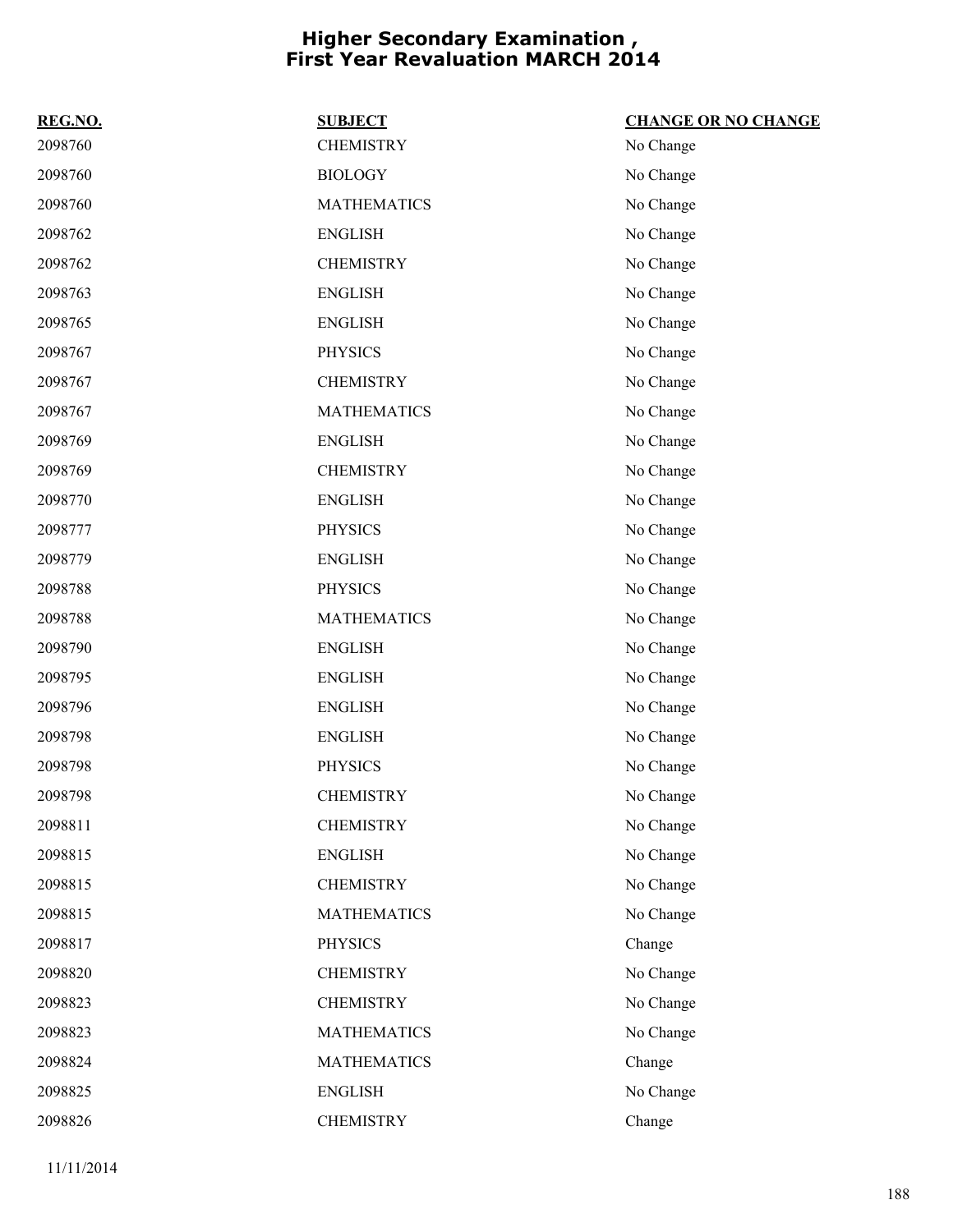| REG.NO. | <b>SUBJECT</b>     | <b>CHANGE OR NO CHANGE</b> |
|---------|--------------------|----------------------------|
| 2098826 | <b>MATHEMATICS</b> | No Change                  |
| 2098827 | <b>ENGLISH</b>     | No Change                  |
| 2098827 | <b>MATHEMATICS</b> | No Change                  |
| 2098829 | <b>ENGLISH</b>     | Change                     |
| 2098829 | <b>BIOLOGY</b>     | No Change                  |
| 2098830 | <b>CHEMISTRY</b>   | Change                     |
| 2098831 | <b>ENGLISH</b>     | Change                     |
| 2098834 | <b>PHYSICS</b>     | No Change                  |
| 2098834 | <b>CHEMISTRY</b>   | Change                     |
| 2098835 | <b>ENGLISH</b>     | No Change                  |
| 2098835 | <b>BIOLOGY</b>     | No Change                  |
| 2098836 | <b>ENGLISH</b>     | No Change                  |
| 2098836 | <b>PHYSICS</b>     | Change                     |
| 2098837 | <b>ENGLISH</b>     | No Change                  |
| 2098837 | <b>PHYSICS</b>     | No Change                  |
| 2098839 | <b>PHYSICS</b>     | Change                     |
| 2098840 | <b>ENGLISH</b>     | Change                     |
| 2098841 | <b>ENGLISH</b>     | No Change                  |
| 2098843 | <b>CHEMISTRY</b>   | No Change                  |
| 2098845 | <b>ENGLISH</b>     | Change                     |
| 2098846 | <b>ENGLISH</b>     | No Change                  |
| 2098846 | <b>PHYSICS</b>     | No Change                  |
| 2098852 | <b>CHEMISTRY</b>   | No Change                  |
| 2098852 | <b>MATHEMATICS</b> | No Change                  |
| 2098855 | <b>CHEMISTRY</b>   | No Change                  |
| 2098855 | <b>MATHEMATICS</b> | Change                     |
| 2098856 | <b>CHEMISTRY</b>   | No Change                  |
| 2098856 | <b>MATHEMATICS</b> | No Change                  |
| 2098859 | <b>PHYSICS</b>     | No Change                  |
| 2098862 | <b>MATHEMATICS</b> | No Change                  |
| 2098863 | <b>CHEMISTRY</b>   | No Change                  |
| 2098867 | <b>ENGLISH</b>     | No Change                  |
| 2098867 | <b>CHEMISTRY</b>   | Change                     |
| 2098867 | HOME SCIENCE       | No Change                  |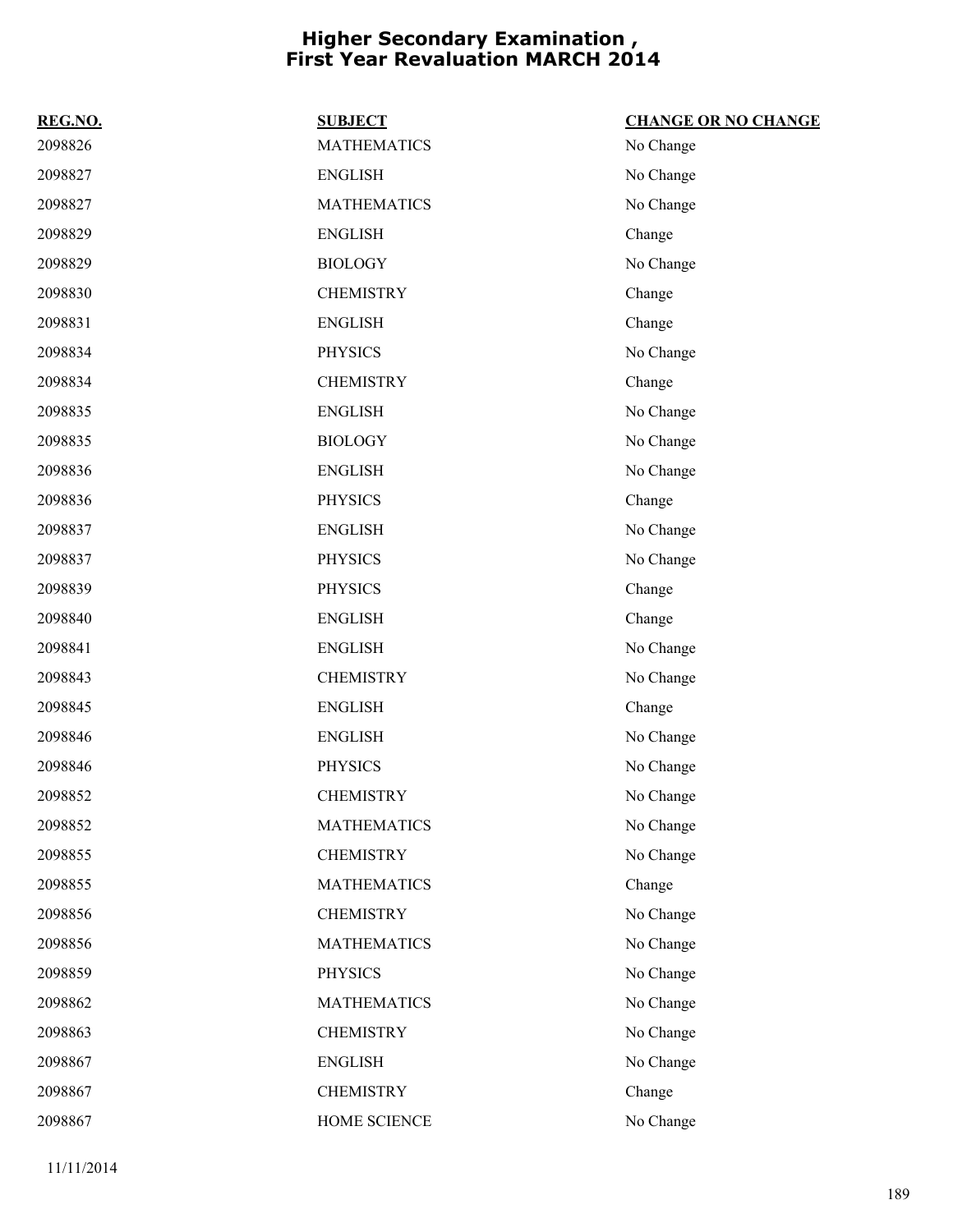| REG.NO. | <b>SUBJECT</b>          | <b>CHANGE OR NO CHANGE</b> |
|---------|-------------------------|----------------------------|
| 2098885 | <b>ENGLISH</b>          | No Change                  |
| 2098893 | <b>ENGLISH</b>          | Change                     |
| 2098893 | <b>BIOLOGY</b>          | No Change                  |
| 2098894 | <b>ENGLISH</b>          | Change                     |
| 2098897 | <b>ENGLISH</b>          | Change                     |
| 2098918 | <b>ENGLISH</b>          | Change                     |
| 2098920 | <b>ENGLISH</b>          | Change                     |
| 2098926 | <b>ENGLISH</b>          | No Change                  |
| 2098928 | <b>ENGLISH</b>          | Change                     |
| 2098928 | <b>MATHEMATICS</b>      | No Change                  |
| 2098933 | <b>ENGLISH</b>          | No Change                  |
| 2098935 | <b>ENGLISH</b>          | No Change                  |
| 2098936 | <b>ENGLISH</b>          | No Change                  |
| 2098938 | <b>ENGLISH</b>          | Change                     |
| 2098943 | <b>ENGLISH</b>          | No Change                  |
| 2098943 | <b>PHYSICS</b>          | No Change                  |
| 2098963 | <b>ENGLISH</b>          | Change                     |
| 2098963 | <b>PHYSICS</b>          | No Change                  |
| 2098971 | <b>ENGLISH</b>          | No Change                  |
| 2098979 | <b>ENGLISH</b>          | No Change                  |
| 2098979 | <b>PHYSICS</b>          | No Change                  |
| 2098996 | <b>PHYSICS</b>          | No Change                  |
| 2098996 | <b>MATHEMATICS</b>      | Change                     |
| 2098996 | <b>COMPUTER SCIENCE</b> | No Change                  |
| 2098998 | <b>CHEMISTRY</b>        | No Change                  |
| 2098999 | <b>CHEMISTRY</b>        | No Change                  |
| 2098999 | <b>MATHEMATICS</b>      | Change                     |
| 2099004 | <b>MATHEMATICS</b>      | No Change                  |
| 2099008 | <b>MATHEMATICS</b>      | No Change                  |
| 2099009 | <b>ENGLISH</b>          | Change                     |
| 2099013 | <b>ENGLISH</b>          | Change                     |
| 2099013 | <b>PHYSICS</b>          | Change                     |
| 2099015 | <b>ENGLISH</b>          | No Change                  |
| 2099018 | <b>PHYSICS</b>          | No Change                  |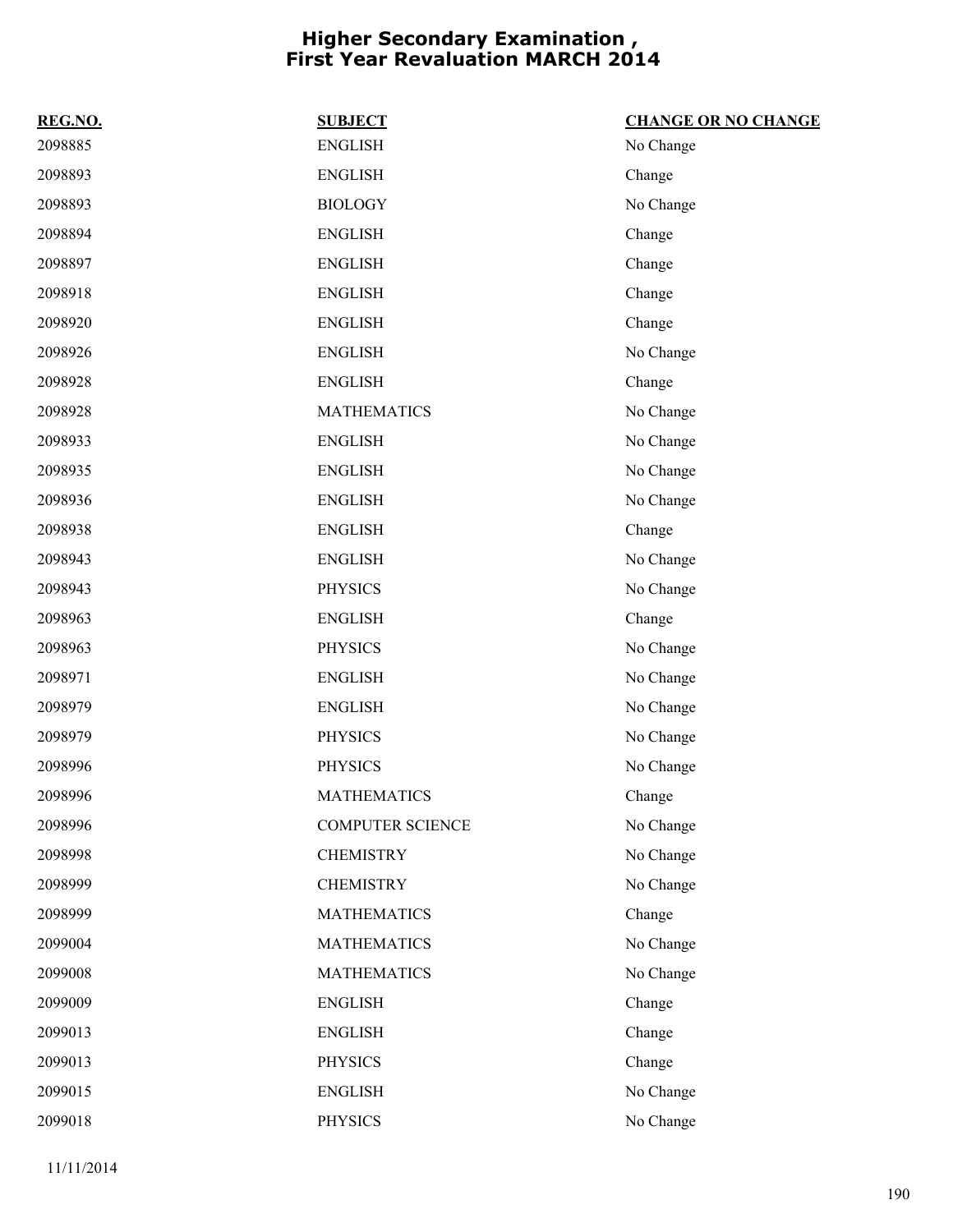| REG.NO. | <b>SUBJECT</b>                                        | <b>CHANGE OR NO CHANGE</b> |
|---------|-------------------------------------------------------|----------------------------|
| 2099020 | <b>PHYSICS</b>                                        | No Change                  |
| 2099022 | <b>ENGLISH</b>                                        | Change                     |
| 2099023 | <b>PHYSICS</b>                                        | No Change                  |
| 2099023 | <b>CHEMISTRY</b>                                      | No Change                  |
| 2099023 | <b>COMPUTER SCIENCE</b>                               | No Change                  |
| 2099026 | <b>PHYSICS</b>                                        | No Change                  |
| 2099028 | <b>ENGLISH</b>                                        | Change                     |
| 2099044 | <b>ENGLISH</b>                                        | Change                     |
| 2099044 | <b>ECONOMICS</b>                                      | No Change                  |
| 2099048 | <b>ENGLISH</b>                                        | Change                     |
| 2099077 | <b>HINDI</b>                                          | No Change                  |
| 2099082 | <b>ENGLISH</b>                                        | No Change                  |
| 2099090 | <b>ENGLISH</b>                                        | Change                     |
| 2099092 | <b>BUSINESS STUDIES WITH</b>                          | Change                     |
| 2099095 | FUNCTIONAL MANAGEMENT<br><b>ECONOMICS</b>             | No Change                  |
| 2099102 | <b>ENGLISH</b>                                        | No Change                  |
| 2099109 | <b>BUSINESS STUDIES WITH</b><br>FUNCTIONAL MANAGEMENT | Change                     |
| 2099111 | <b>MATHEMATICS</b>                                    | No Change                  |
| 2099111 | <b>BUSINESS STUDIES WITH</b><br>FUNCTIONAL MANAGEMENT | No Change                  |
| 2099118 | <b>ENGLISH</b>                                        | No Change                  |
| 2099118 | <b>ACCOUNTANCY WITH</b>                               | No Change                  |
| 2099127 | COMPUTER ACCOUNTING<br><b>ENGLISH</b>                 | Change                     |
| 2099132 | <b>MATHEMATICS</b>                                    | No Change                  |
| 2099152 | <b>MATHEMATICS</b>                                    | No Change                  |
| 2099152 | <b>ECONOMICS</b>                                      | No Change                  |
| 2099152 | ACCOUNTANCY WITH<br><b>COMPUTER ACCOUNTING</b>        | Change                     |
| 2099167 | <b>MATHEMATICS</b>                                    | No Change                  |
| 2099170 | <b>ENGLISH</b>                                        | No Change                  |
| 2099170 | <b>MATHEMATICS</b>                                    | Change                     |
| 2099173 | <b>BUSINESS STUDIES WITH</b><br>FUNCTIONAL MANAGEMENT | No Change                  |
| 2099174 | <b>MATHEMATICS</b>                                    | No Change                  |
| 2099175 | <b>MATHEMATICS</b>                                    | No Change                  |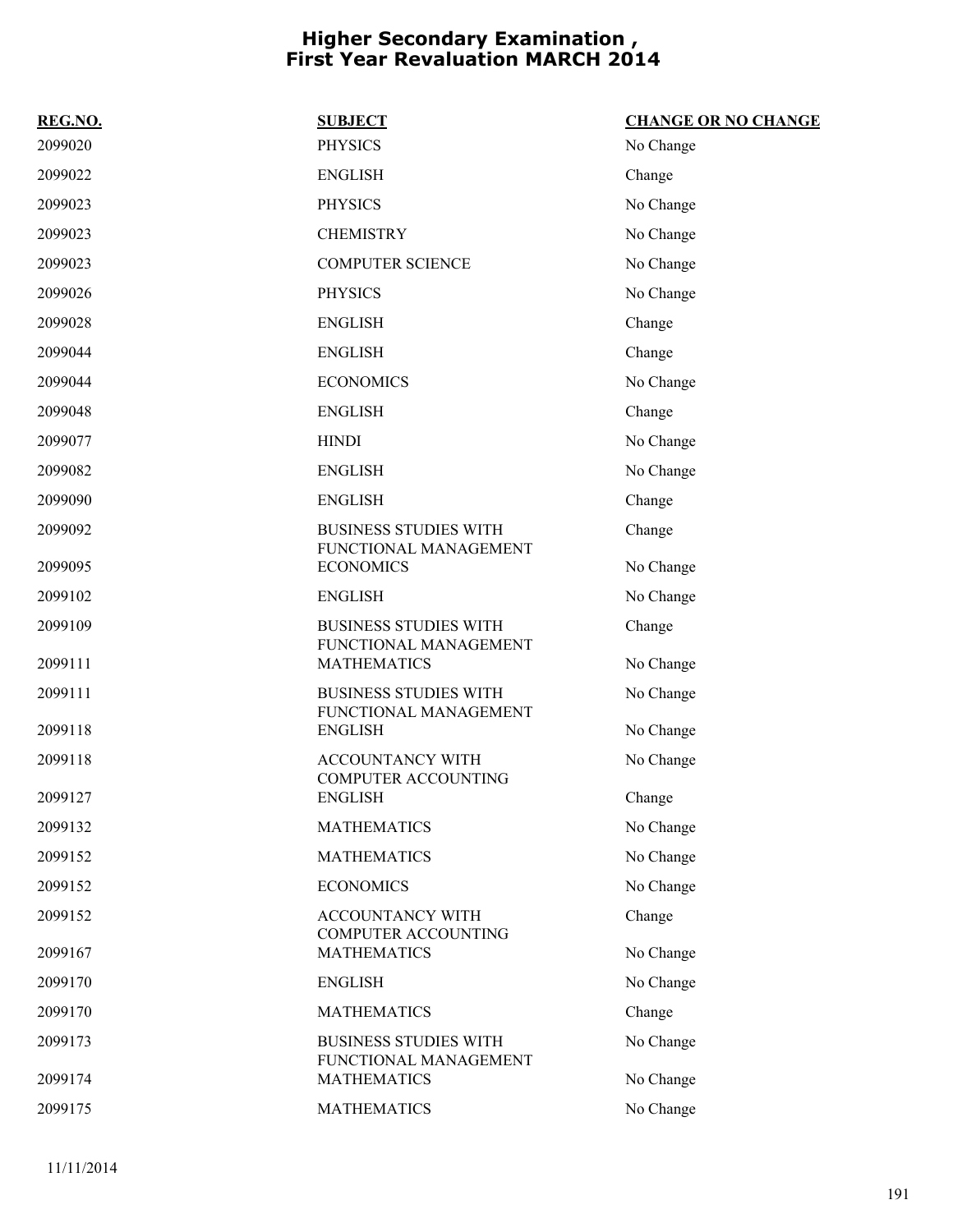| REG.NO. | <b>SUBJECT</b>                                        | <b>CHANGE OR NO CHANGE</b> |
|---------|-------------------------------------------------------|----------------------------|
| 2099181 | <b>ENGLISH</b>                                        | No Change                  |
| 2099181 | <b>BUSINESS STUDIES WITH</b><br>FUNCTIONAL MANAGEMENT | No Change                  |
| 2099189 | <b>SANSKRIT</b>                                       | Change                     |
| 2099193 | <b>ENGLISH</b>                                        | No Change                  |
| 2099193 | <b>SANSKRIT</b>                                       | No Change                  |
| 2099194 | ACCOUNTANCY WITH<br><b>COMPUTER ACCOUNTING</b>        | No Change                  |
| 2099202 | MALAYALAM                                             | Change                     |
| 2099253 | <b>PHYSICS</b>                                        | Change                     |
| 2099264 | <b>CHEMISTRY</b>                                      | No Change                  |
| 2099270 | <b>MATHEMATICS</b>                                    | No Change                  |
| 2099271 | <b>ENGLISH</b>                                        | Change                     |
| 2099274 | <b>ENGLISH</b>                                        | Change                     |
| 2099279 | <b>PHYSICS</b>                                        | Change                     |
| 2099282 | <b>ENGLISH</b>                                        | Change                     |
| 2099288 | <b>ENGLISH</b>                                        | No Change                  |
| 2099288 | <b>PHYSICS</b>                                        | No Change                  |
| 2099302 | <b>PHYSICS</b>                                        | No Change                  |
| 2099302 | <b>CHEMISTRY</b>                                      | Change                     |
| 2099302 | <b>BIOLOGY</b>                                        | No Change                  |
| 2099305 | <b>MATHEMATICS</b>                                    | No Change                  |
| 2099333 | <b>PHYSICS</b>                                        | No Change                  |
| 2099415 | <b>HINDI</b>                                          | No Change                  |
| 2099539 | ACCOUNTANCY WITH<br><b>COMPUTER ACCOUNTING</b>        | No Change                  |
| 2099588 | <b>ENGLISH</b>                                        | No Change                  |
| 2099761 | <b>ENGLISH</b>                                        | Change                     |
| 2099761 | <b>CHEMISTRY</b>                                      | Change                     |
| 2099764 | <b>PHYSICS</b>                                        | No Change                  |
| 2099781 | <b>BIOLOGY</b>                                        | No Change                  |
| 2099786 | <b>ENGLISH</b>                                        | No Change                  |
| 2099786 | MALAYALAM                                             | Change                     |
| 2099795 | <b>PHYSICS</b>                                        | No Change                  |
| 2099795 | <b>CHEMISTRY</b>                                      | No Change                  |
| 2099795 | <b>MATHEMATICS</b>                                    | No Change                  |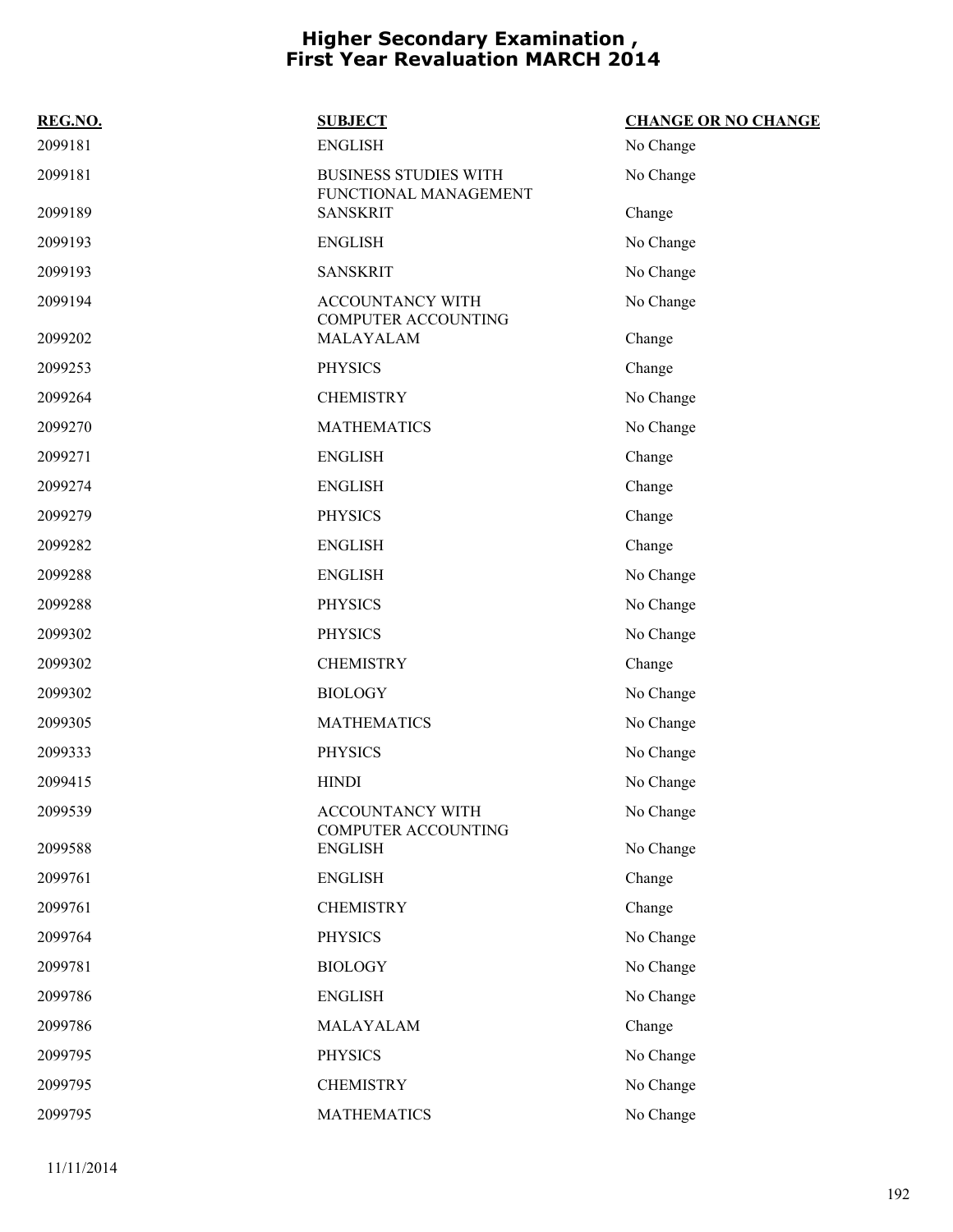| REG.NO. | <b>SUBJECT</b>          | <b>CHANGE OR NO CHANGE</b> |
|---------|-------------------------|----------------------------|
| 2099811 | <b>MATHEMATICS</b>      | No Change                  |
| 2099821 | <b>PHYSICS</b>          | No Change                  |
| 2099836 | <b>ENGLISH</b>          | No Change                  |
| 2099836 | <b>MATHEMATICS</b>      | Change                     |
| 2099837 | <b>MATHEMATICS</b>      | No Change                  |
| 2099846 | <b>PHYSICS</b>          | No Change                  |
| 2099852 | <b>CHEMISTRY</b>        | Change                     |
| 2099856 | <b>BIOLOGY</b>          | No Change                  |
| 2099858 | <b>ENGLISH</b>          | No Change                  |
| 2099863 | <b>PHYSICS</b>          | No Change                  |
| 2099866 | <b>MATHEMATICS</b>      | No Change                  |
| 2099872 | <b>MATHEMATICS</b>      | Change                     |
| 2099877 | <b>ENGLISH</b>          | Change                     |
| 2099879 | <b>ENGLISH</b>          | Change                     |
| 2099890 | <b>ENGLISH</b>          | Change                     |
| 2099894 | <b>ENGLISH</b>          | No Change                  |
| 2099938 | <b>PHYSICS</b>          | No Change                  |
| 2099947 | <b>ENGLISH</b>          | No Change                  |
| 2099947 | <b>PHYSICS</b>          | No Change                  |
| 2099947 | <b>MATHEMATICS</b>      | No Change                  |
| 2099962 | <b>MATHEMATICS</b>      | Change                     |
| 2099973 | <b>COMPUTER SCIENCE</b> | No Change                  |
| 2099976 | <b>MATHEMATICS</b>      | No Change                  |
| 2099978 | <b>MATHEMATICS</b>      | No Change                  |
| 2099982 | <b>ENGLISH</b>          | No Change                  |
| 2100105 | <b>MATHEMATICS</b>      | No Change                  |
| 2100337 | <b>ENGLISH</b>          | Change                     |
| 2100340 | <b>ENGLISH</b>          | No Change                  |
| 2100343 | <b>PHYSICS</b>          | No Change                  |
| 2100343 | <b>CHEMISTRY</b>        | No Change                  |
| 2100343 | <b>BIOLOGY</b>          | No Change                  |
| 2100351 | <b>ENGLISH</b>          | Change                     |
| 2100354 | <b>ENGLISH</b>          | Change                     |
| 2100354 | <b>PHYSICS</b>          | No Change                  |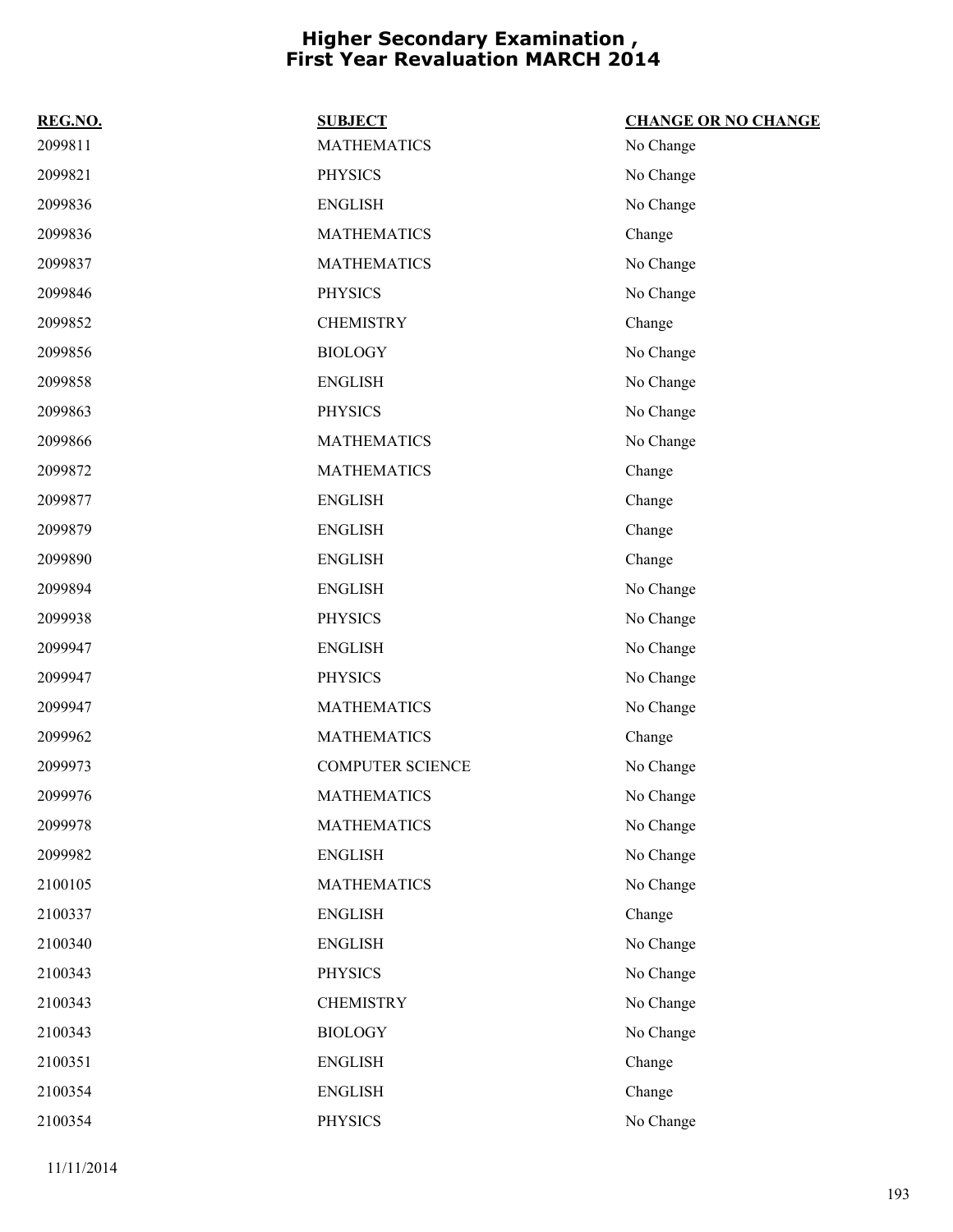| REG.NO. | <b>SUBJECT</b>                                        | <b>CHANGE OR NO CHANGE</b> |
|---------|-------------------------------------------------------|----------------------------|
| 2100358 | <b>CHEMISTRY</b>                                      | Change                     |
| 2100362 | <b>ENGLISH</b>                                        | Change                     |
| 2100392 | <b>ENGLISH</b>                                        | No Change                  |
| 2100394 | <b>ENGLISH</b>                                        | No Change                  |
| 2100394 | <b>CHEMISTRY</b>                                      | No Change                  |
| 2100396 | <b>ENGLISH</b>                                        | No Change                  |
| 2100397 | <b>ENGLISH</b>                                        | No Change                  |
| 2100399 | <b>ENGLISH</b>                                        | No Change                  |
| 2100475 | <b>PHYSICS</b>                                        | No Change                  |
| 2100475 | <b>COMPUTER SCIENCE</b>                               | No Change                  |
| 2100484 | <b>CHEMISTRY</b>                                      | No Change                  |
| 2100518 | <b>PHYSICS</b>                                        | No Change                  |
| 2100518 | <b>MATHEMATICS</b>                                    | No Change                  |
| 2100518 | <b>COMPUTER SCIENCE</b>                               | No Change                  |
| 2100632 | <b>ENGLISH</b>                                        | No Change                  |
| 2100694 | <b>BUSINESS STUDIES WITH</b><br>FUNCTIONAL MANAGEMENT | No Change                  |
| 2100702 | <b>STATISTICS</b>                                     | Change                     |
| 2100749 | <b>BUSINESS STUDIES WITH</b><br>FUNCTIONAL MANAGEMENT | No Change                  |
| 2100802 | <b>MATHEMATICS</b>                                    | Change                     |
| 2100811 | <b>MATHEMATICS</b>                                    | No Change                  |
| 2100816 | <b>PHYSICS</b>                                        | No Change                  |
| 2100821 | <b>PHYSICS</b>                                        | Change                     |
| 2100831 | <b>MATHEMATICS</b>                                    | Change                     |
| 2100849 | <b>PHYSICS</b>                                        | No Change                  |
| 2100898 | <b>PHYSICS</b>                                        | No Change                  |
| 2100939 | <b>ENGLISH</b>                                        | Change                     |
| 2101143 | <b>BUSINESS STUDIES WITH</b><br>FUNCTIONAL MANAGEMENT | No Change                  |
| 2101245 | <b>PHYSICS</b>                                        | No Change                  |
| 2101271 | <b>PHYSICS</b>                                        | No Change                  |
| 2101299 | MALAYALAM                                             | Change                     |
| 2101299 | <b>COMPUTER SCIENCE</b>                               | No Change                  |
| 2101314 | <b>PHYSICS</b>                                        | No Change                  |
| 2101326 | <b>MATHEMATICS</b>                                    | No Change                  |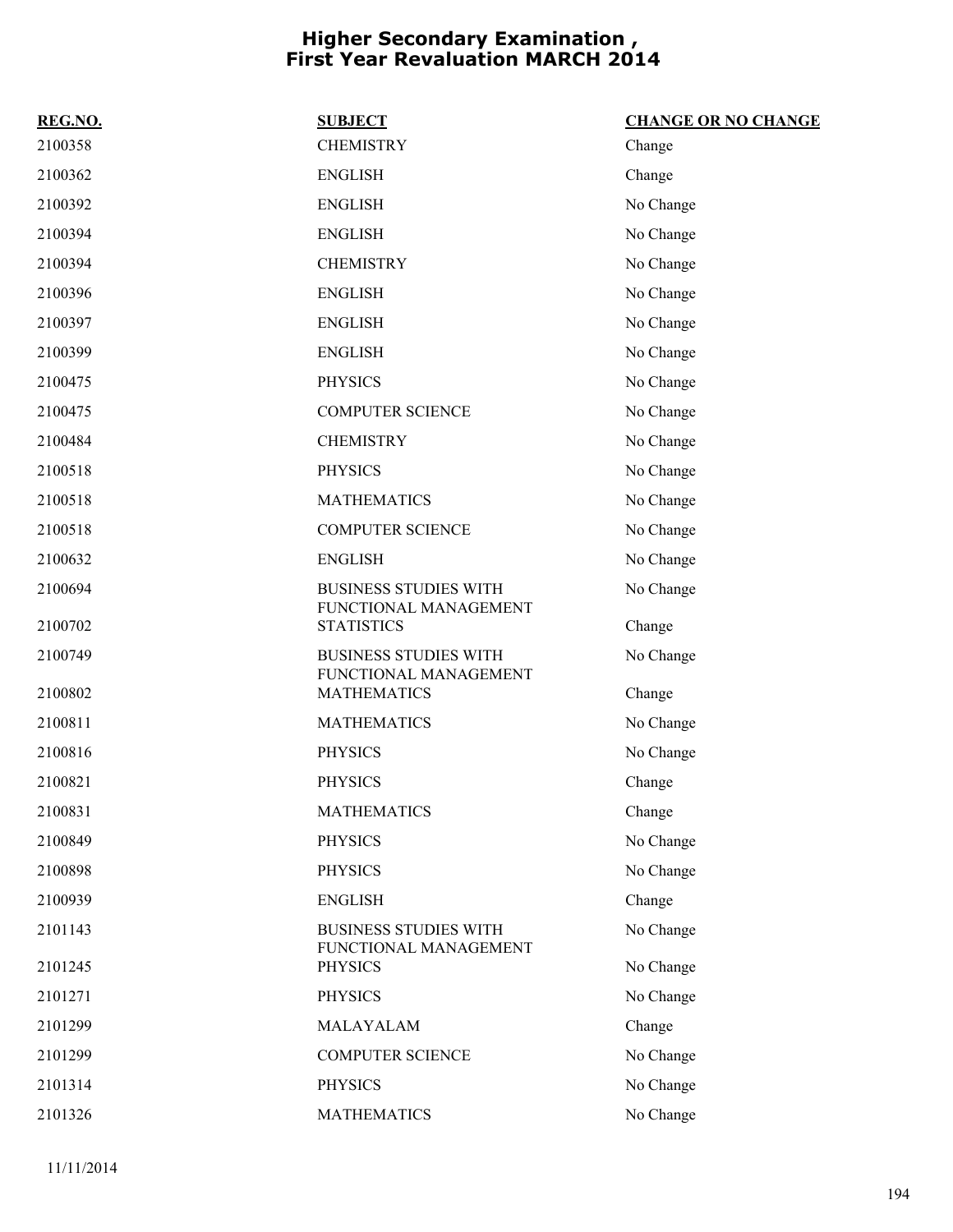| REG.NO. | <b>SUBJECT</b>                                        | <b>CHANGE OR NO CHANGE</b> |
|---------|-------------------------------------------------------|----------------------------|
| 2101390 | <b>ECONOMICS</b>                                      | No Change                  |
| 2101390 | <b>SOCIOLOGY</b>                                      | No Change                  |
| 2101456 | <b>MATHEMATICS</b>                                    | No Change                  |
| 2101464 | <b>ENGLISH</b>                                        | No Change                  |
| 2101464 | <b>CHEMISTRY</b>                                      | No Change                  |
| 2101464 | <b>BIOLOGY</b>                                        | No Change                  |
| 2101589 | <b>HINDI</b>                                          | Change                     |
| 2101594 | <b>PHYSICS</b>                                        | Change                     |
| 2101595 | <b>HINDI</b>                                          | Change                     |
| 2101645 | <b>ACCOUNTANCY WITH</b><br><b>COMPUTER ACCOUNTING</b> | Change                     |
| 2101677 | <b>ENGLISH</b>                                        | Change                     |
| 2101694 | <b>PHYSICS</b>                                        | Change                     |
| 2101752 | <b>PHYSICS</b>                                        | No Change                  |
| 2101767 | <b>PHYSICS</b>                                        | No Change                  |
| 2101767 | <b>MATHEMATICS</b>                                    | No Change                  |
| 2101770 | <b>ENGLISH</b>                                        | No Change                  |
| 2101770 | <b>MATHEMATICS</b>                                    | No Change                  |
| 2101791 | MALAYALAM                                             | Change                     |
| 2101792 | ACCOUNTANCY WITH<br><b>COMPUTER ACCOUNTING</b>        | Change                     |
| 2101808 | <b>ENGLISH</b>                                        | Change                     |
| 2101842 | <b>MATHEMATICS</b>                                    | Change                     |
| 2102014 | <b>ENGLISH</b>                                        | No Change                  |
| 2102014 | MALAYALAM                                             | No Change                  |
| 2102015 | <b>ENGLISH</b>                                        | No Change                  |
| 2102015 | MALAYALAM                                             | Change                     |
| 2102038 | <b>ENGLISH</b>                                        | No Change                  |
| 2102045 | <b>ENGLISH</b>                                        | No Change                  |
| 2102045 | <b>MATHEMATICS</b>                                    | No Change                  |
| 2102047 | <b>ENGLISH</b>                                        | No Change                  |
| 2102050 | <b>ENGLISH</b>                                        | No Change                  |
| 2102050 | <b>MATHEMATICS</b>                                    | No Change                  |
| 2102055 | <b>CHEMISTRY</b>                                      | Change                     |
| 2102055 | <b>MATHEMATICS</b>                                    | No Change                  |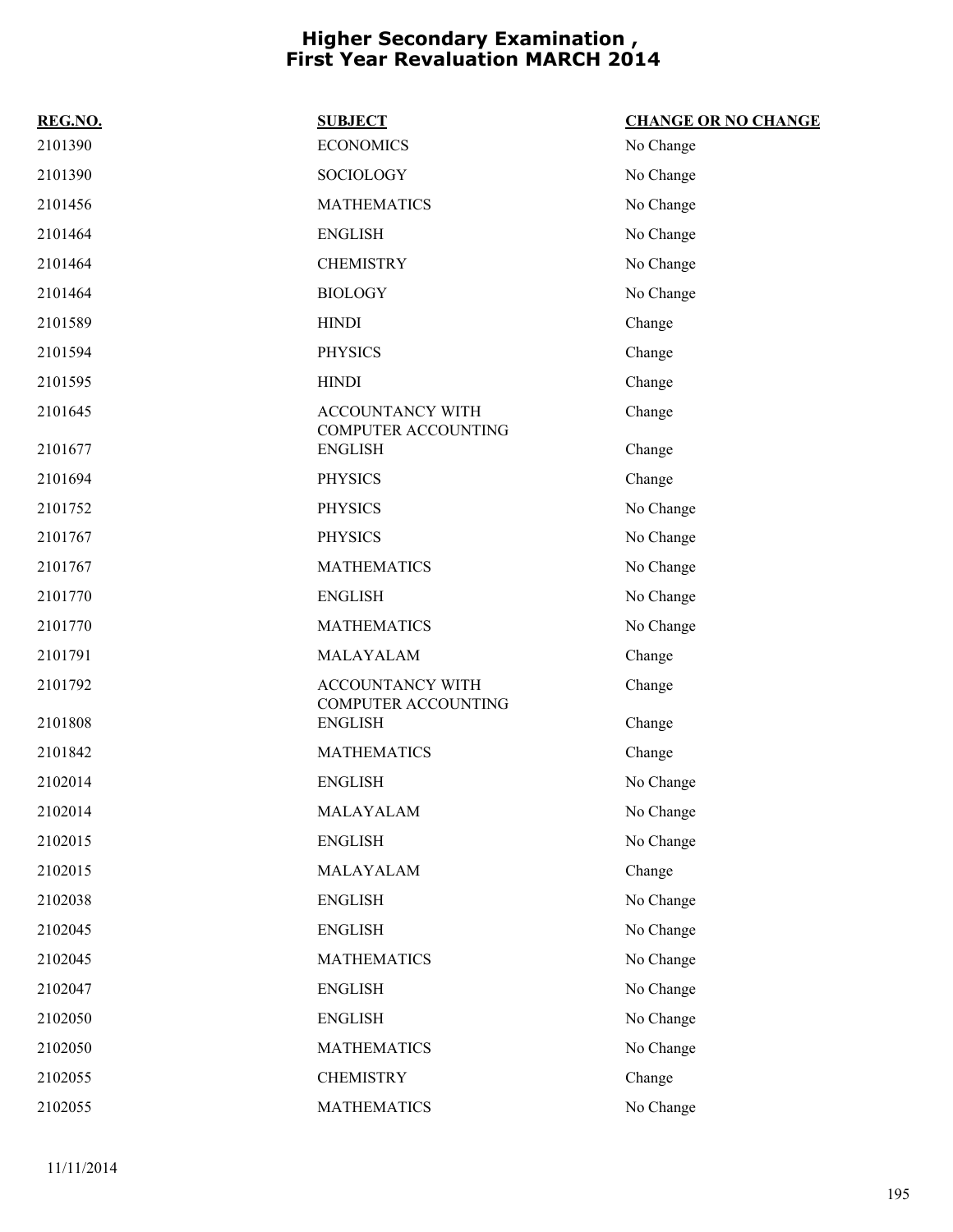| REG.NO. | <b>SUBJECT</b>                          | <b>CHANGE OR NO CHANGE</b> |
|---------|-----------------------------------------|----------------------------|
| 2102056 | <b>ENGLISH</b>                          | No Change                  |
| 2102056 | <b>PHYSICS</b>                          | No Change                  |
| 2102056 | <b>CHEMISTRY</b>                        | No Change                  |
| 2102056 | <b>MATHEMATICS</b>                      | No Change                  |
| 2102057 | <b>ENGLISH</b>                          | No Change                  |
| 2102059 | <b>ENGLISH</b>                          | No Change                  |
| 2102059 | <b>MATHEMATICS</b>                      | No Change                  |
| 2102064 | <b>PHYSICS</b>                          | Change                     |
| 2102064 | <b>MATHEMATICS</b>                      | No Change                  |
| 2102066 | <b>MATHEMATICS</b>                      | No Change                  |
| 2102071 | <b>BIOLOGY</b>                          | No Change                  |
| 2102106 | <b>ENGLISH</b>                          | No Change                  |
| 2102115 | <b>ENGLISH</b>                          | No Change                  |
| 2102115 | <b>PHYSICS</b>                          | No Change                  |
| 2102123 | <b>ENGLISH</b>                          | No Change                  |
| 2102195 | <b>ECONOMICS</b>                        | No Change                  |
| 2102195 | <b>COMPUTER APPLICATION</b>             | No Change                  |
| 2102195 | <b>BUSINESS STUDIES WITH</b>            | No Change                  |
| 2102240 | FUNCTIONAL MANAGEMENT<br><b>ENGLISH</b> | No Change                  |
| 2102240 | <b>COMPUTER APPLICATION</b>             | No Change                  |
| 2102247 | <b>ENGLISH</b>                          | No Change                  |
| 2102443 | <b>PHYSICS</b>                          | No Change                  |
| 2102526 | <b>ENGLISH</b>                          | Change                     |
| 2102808 | MALAYALAM                               | Change                     |
| 2102813 | MALAYALAM                               | Change                     |
| 2102813 | <b>PHYSICS</b>                          | No Change                  |
| 2102838 | MALAYALAM                               | Change                     |
| 2102839 | <b>ENGLISH</b>                          | Change                     |
| 2102841 | <b>ENGLISH</b>                          | No Change                  |
| 2102843 | MALAYALAM                               | Change                     |
| 2102845 | <b>ENGLISH</b>                          | No Change                  |
| 2102855 | <b>MATHEMATICS</b>                      | No Change                  |
| 2102878 | <b>ENGLISH</b>                          | No Change                  |
| 2102879 | <b>ENGLISH</b>                          | Change                     |
|         |                                         |                            |

11/11/2014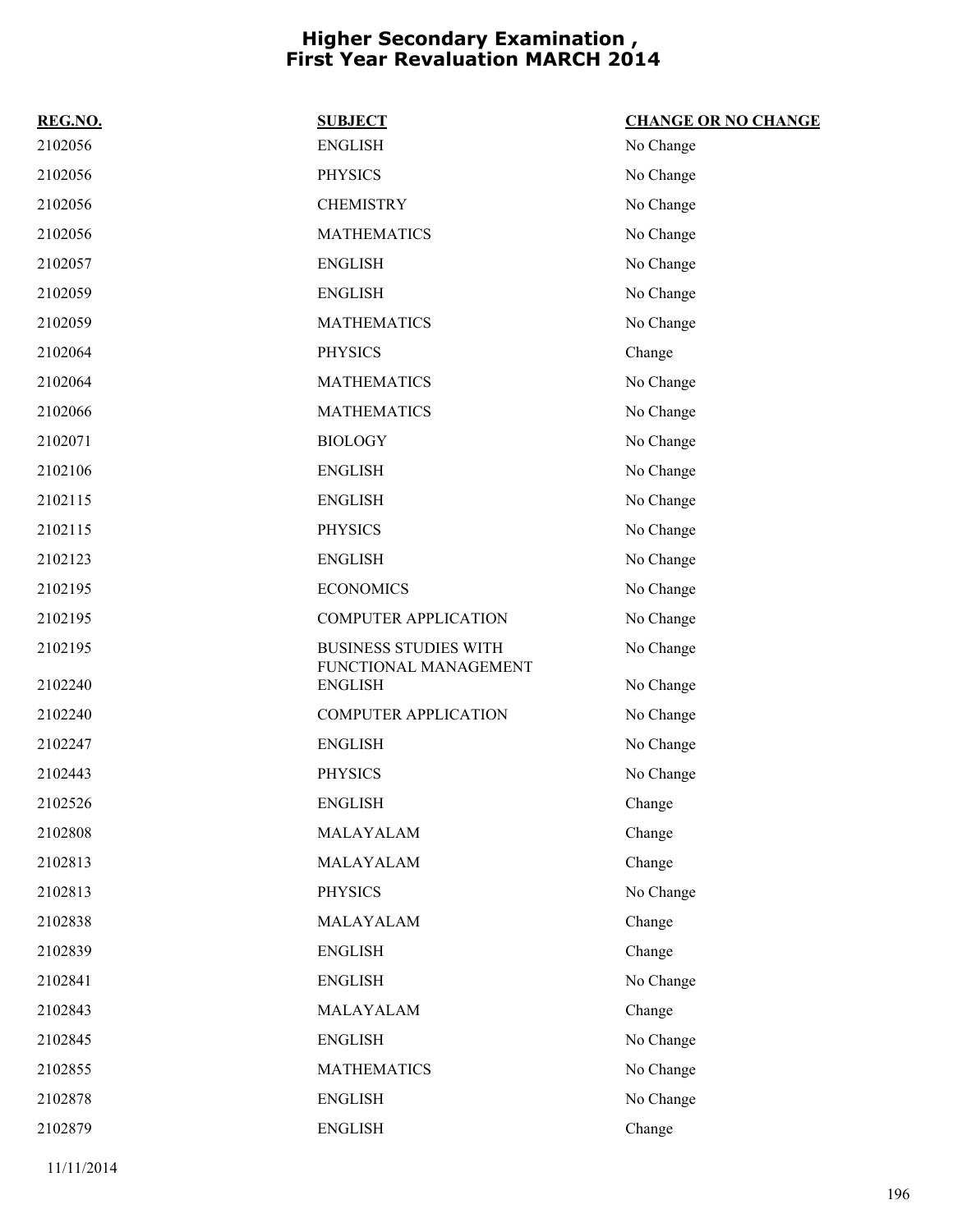| REG.NO. | <b>SUBJECT</b>     | <b>CHANGE OR NO CHANGE</b> |
|---------|--------------------|----------------------------|
| 2102890 | <b>ENGLISH</b>     | No Change                  |
| 2102890 | <b>MATHEMATICS</b> | No Change                  |
| 2102895 | <b>MATHEMATICS</b> | No Change                  |
| 2102912 | <b>ENGLISH</b>     | No Change                  |
| 2102912 | <b>SANSKRIT</b>    | Change                     |
| 2102912 | <b>CHEMISTRY</b>   | No Change                  |
| 2102912 | <b>BIOLOGY</b>     | No Change                  |
| 2102917 | <b>CHEMISTRY</b>   | No Change                  |
| 2102918 | <b>ENGLISH</b>     | Change                     |
| 2103102 | <b>MATHEMATICS</b> | No Change                  |
| 2103108 | <b>BIOLOGY</b>     | No Change                  |
| 2103112 | <b>MATHEMATICS</b> | No Change                  |
| 2103119 | <b>PHYSICS</b>     | Change                     |
| 2103132 | <b>ENGLISH</b>     | No Change                  |
| 2103188 | <b>ENGLISH</b>     | No Change                  |
| 2103325 | <b>PHYSICS</b>     | Change                     |
| 2103345 | <b>PHYSICS</b>     | Change                     |
| 2103353 | <b>CHEMISTRY</b>   | No Change                  |
| 2103370 | <b>ENGLISH</b>     | No Change                  |
| 2103370 | <b>PHYSICS</b>     | No Change                  |
| 2103370 | <b>MATHEMATICS</b> | No Change                  |
| 2103371 | <b>ENGLISH</b>     | No Change                  |
| 2103371 | <b>MATHEMATICS</b> | No Change                  |
| 2103379 | <b>ENGLISH</b>     | Change                     |
| 2103389 | <b>PHYSICS</b>     | No Change                  |
| 2103389 | <b>CHEMISTRY</b>   | No Change                  |
| 2103391 | <b>PHYSICS</b>     | No Change                  |
| 2103397 | <b>CHEMISTRY</b>   | No Change                  |
| 2103398 | <b>CHEMISTRY</b>   | Change                     |
| 2103403 | <b>CHEMISTRY</b>   | Change                     |
| 2103403 | <b>MATHEMATICS</b> | Change                     |
| 2103419 | <b>MATHEMATICS</b> | No Change                  |
| 2103421 | <b>ENGLISH</b>     | Change                     |
| 2103421 | <b>PHYSICS</b>     | No Change                  |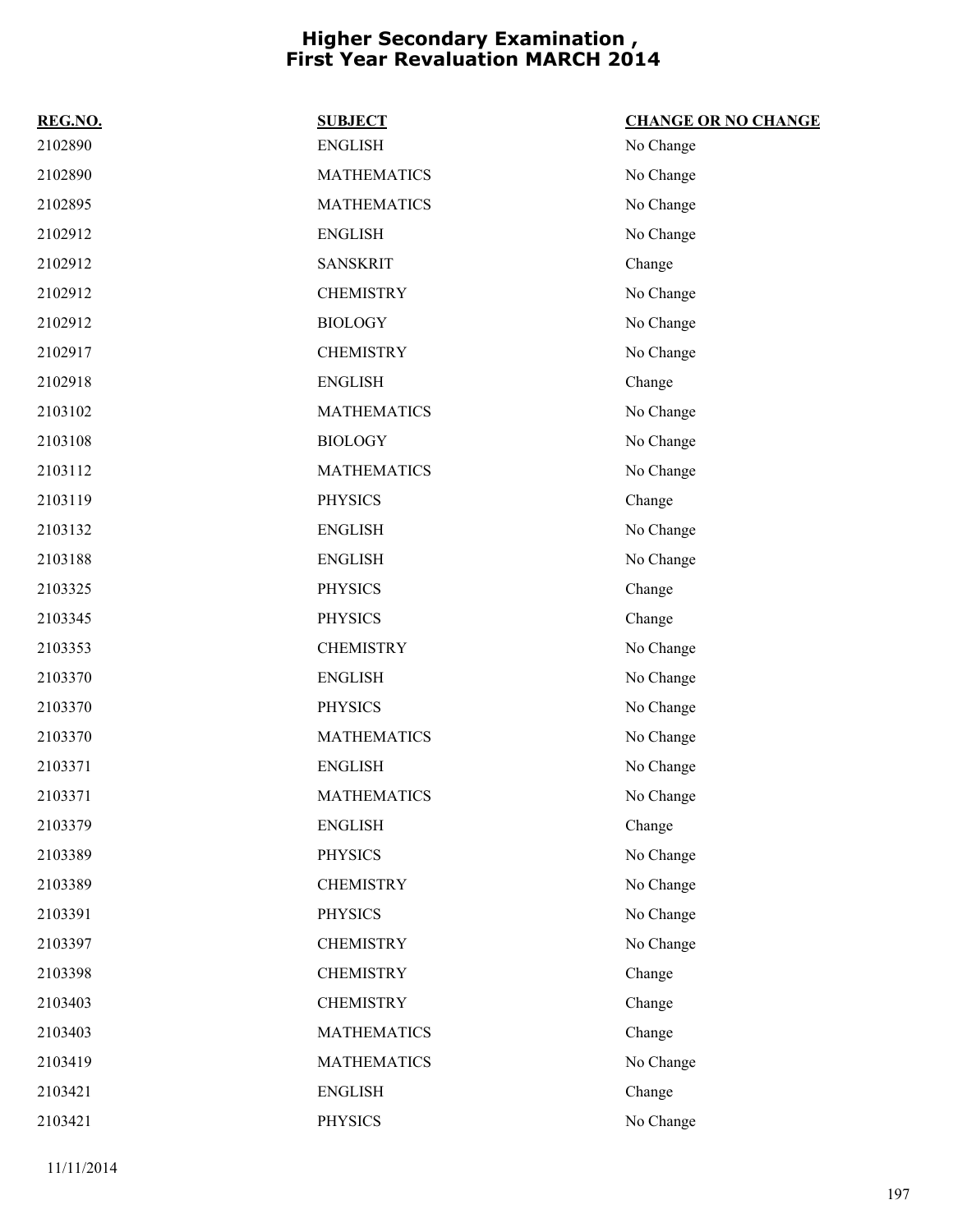| REG.NO. | <b>SUBJECT</b>     | <b>CHANGE OR NO CHANGE</b> |
|---------|--------------------|----------------------------|
| 2103427 | <b>ENGLISH</b>     | No Change                  |
| 2103427 | POLITICAL SCIENCE  | Change                     |
| 2103427 | <b>SOCIOLOGY</b>   | Change                     |
| 2103466 | <b>ENGLISH</b>     | No Change                  |
| 2103627 | <b>ENGLISH</b>     | No Change                  |
| 2103629 | <b>ENGLISH</b>     | Change                     |
| 2103629 | <b>BIOLOGY</b>     | No Change                  |
| 2103629 | <b>MATHEMATICS</b> | Change                     |
| 2103631 | <b>ENGLISH</b>     | No Change                  |
| 2103631 | MALAYALAM          | No Change                  |
| 2103631 | <b>PHYSICS</b>     | No Change                  |
| 2103631 | <b>MATHEMATICS</b> | No Change                  |
| 2103633 | <b>ENGLISH</b>     | No Change                  |
| 2103633 | <b>PHYSICS</b>     | No Change                  |
| 2103638 | <b>ENGLISH</b>     | Change                     |
| 2103659 | <b>MATHEMATICS</b> | No Change                  |
| 2103670 | <b>ENGLISH</b>     | No Change                  |
| 2103670 | <b>CHEMISTRY</b>   | No Change                  |
| 2103689 | <b>ENGLISH</b>     | No Change                  |
| 2103689 | <b>PHYSICS</b>     | No Change                  |
| 2103905 | <b>PHYSICS</b>     | No Change                  |
| 2103905 | <b>CHEMISTRY</b>   | No Change                  |
| 2103916 | <b>PHYSICS</b>     | No Change                  |
| 2104054 | <b>CHEMISTRY</b>   | No Change                  |
| 2104066 | <b>MATHEMATICS</b> | No Change                  |
| 2104069 | <b>ENGLISH</b>     | No Change                  |
| 2104075 | <b>ENGLISH</b>     | No Change                  |
| 2104075 | <b>PHYSICS</b>     | Change                     |
| 2104081 | MALAYALAM          | Change                     |
| 2104085 | <b>PHYSICS</b>     | No Change                  |
| 2104085 | <b>BIOLOGY</b>     | No Change                  |
| 2104090 | <b>CHEMISTRY</b>   | No Change                  |
| 2104090 | <b>MATHEMATICS</b> | Change                     |
| 2104106 | <b>ENGLISH</b>     | No Change                  |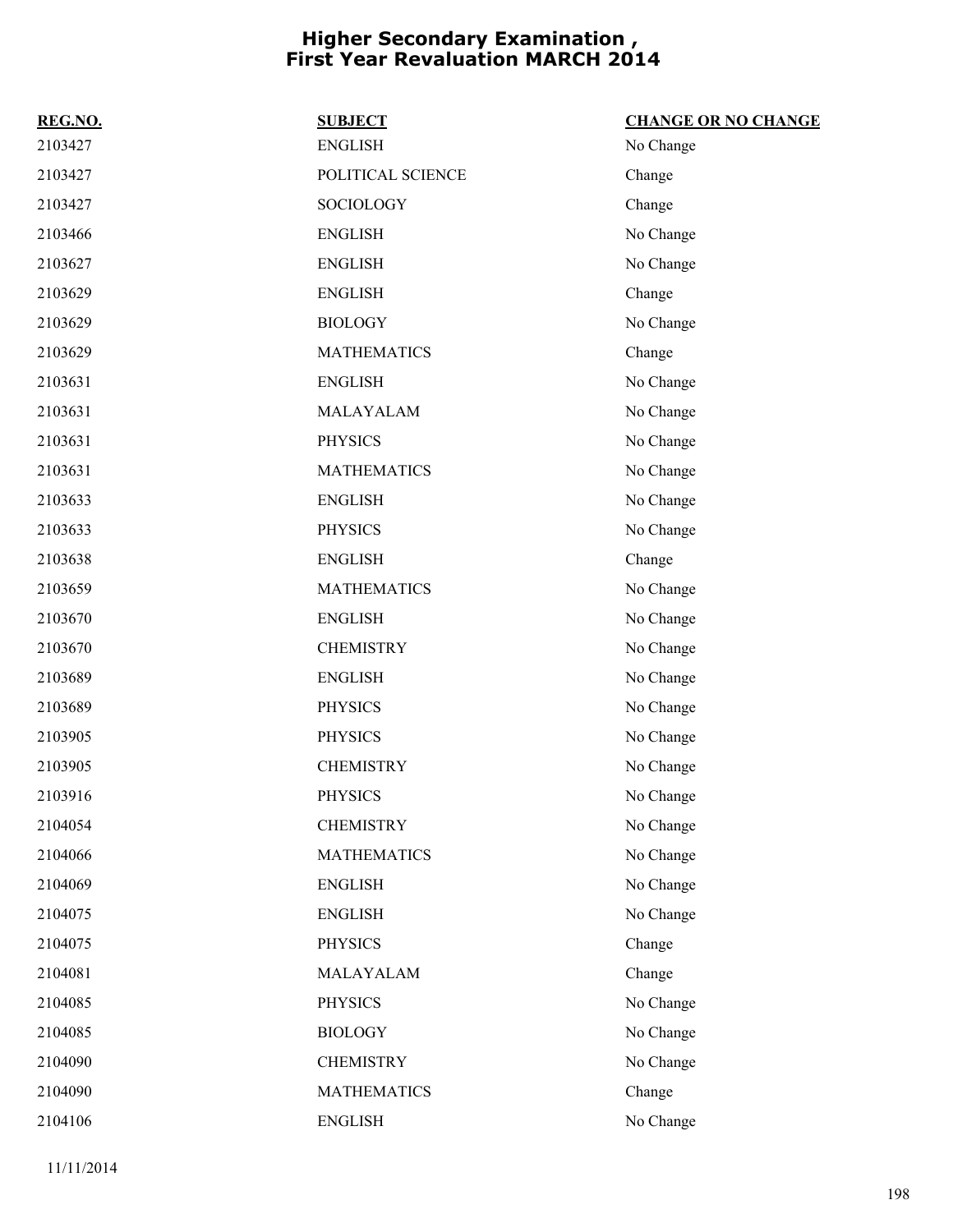| REG.NO. | <b>SUBJECT</b>                                        | <b>CHANGE OR NO CHANGE</b> |
|---------|-------------------------------------------------------|----------------------------|
| 2104107 | <b>ENGLISH</b>                                        | No Change                  |
| 2104110 | <b>ENGLISH</b>                                        | No Change                  |
| 2104120 | <b>MATHEMATICS</b>                                    | Change                     |
| 2104126 | <b>PHYSICS</b>                                        | No Change                  |
| 2104126 | <b>CHEMISTRY</b>                                      | No Change                  |
| 2104147 | <b>MATHEMATICS</b>                                    | No Change                  |
| 2104158 | <b>HINDI</b>                                          | No Change                  |
| 2104159 | <b>ENGLISH</b>                                        | No Change                  |
| 2104169 | <b>PHYSICS</b>                                        | No Change                  |
| 2104182 | <b>MATHEMATICS</b>                                    | No Change                  |
| 2104193 | <b>ENGLISH</b>                                        | Change                     |
| 2104206 | <b>ENGLISH</b>                                        | No Change                  |
| 2104206 | <b>COMPUTER SCIENCE</b>                               | No Change                  |
| 2104486 | <b>ENGLISH</b>                                        | Change                     |
| 2104487 | <b>ENGLISH</b>                                        | No Change                  |
| 2104551 | <b>CHEMISTRY</b>                                      | No Change                  |
| 2104551 | <b>COMPUTER SCIENCE</b>                               | No Change                  |
| 2104585 | <b>MATHEMATICS</b>                                    | Change                     |
| 2104640 | <b>BUSINESS STUDIES WITH</b><br>FUNCTIONAL MANAGEMENT | No Change                  |
| 2104661 | <b>ENGLISH</b>                                        | Change                     |
| 2104719 | <b>PHYSICS</b>                                        | Change                     |
| 2104733 | <b>PHYSICS</b>                                        | No Change                  |
| 2104733 | <b>CHEMISTRY</b>                                      | No Change                  |
| 2104747 | <b>PHYSICS</b>                                        | No Change                  |
| 2104754 | <b>CHEMISTRY</b>                                      | No Change                  |
| 2104755 | MALAYALAM                                             | Change                     |
| 2104756 | <b>MATHEMATICS</b>                                    | No Change                  |
| 2104758 | MALAYALAM                                             | No Change                  |
| 2104761 | <b>MATHEMATICS</b>                                    | No Change                  |
| 2104775 | <b>ENGLISH</b>                                        | No Change                  |
| 2104775 | <b>MATHEMATICS</b>                                    | No Change                  |
| 2104781 | <b>PHYSICS</b>                                        | No Change                  |
| 2104781 | <b>MATHEMATICS</b>                                    | No Change                  |
| 2104802 | <b>CHEMISTRY</b>                                      | No Change                  |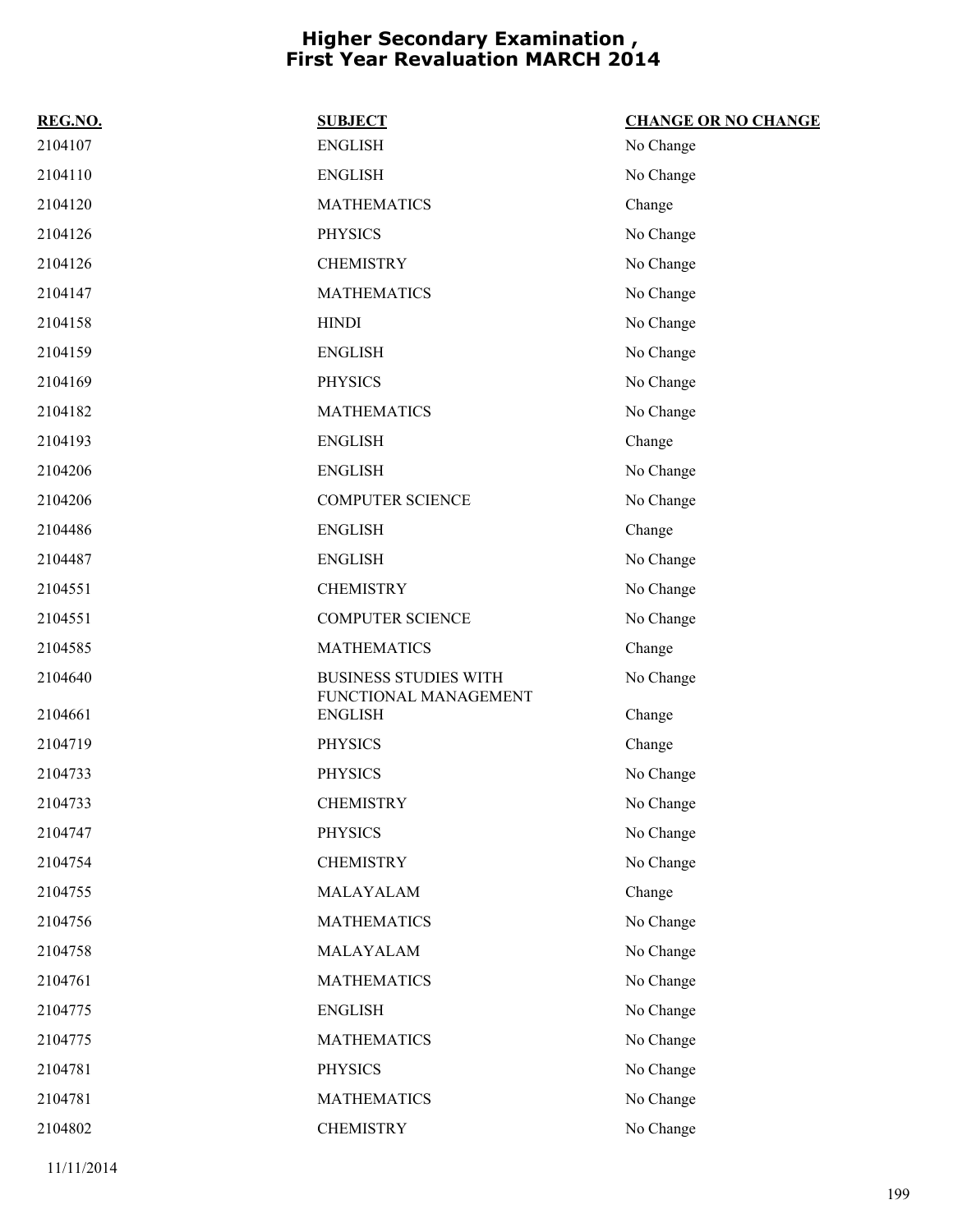| REG.NO. | <b>SUBJECT</b>                                 | <b>CHANGE OR NO CHANGE</b> |
|---------|------------------------------------------------|----------------------------|
| 2104806 | <b>ENGLISH</b>                                 | No Change                  |
| 2104806 | <b>CHEMISTRY</b>                               | No Change                  |
| 2104822 | <b>ENGLISH</b>                                 | No Change                  |
| 2104825 | <b>MATHEMATICS</b>                             | Change                     |
| 2104827 | <b>ENGLISH</b>                                 | No Change                  |
| 2104827 | <b>MATHEMATICS</b>                             | No Change                  |
| 2104830 | <b>MATHEMATICS</b>                             | Change                     |
| 2104845 | <b>PHYSICS</b>                                 | No Change                  |
| 2104846 | <b>ENGLISH</b>                                 | No Change                  |
| 2104853 | <b>ENGLISH</b>                                 | No Change                  |
| 2104854 | <b>ENGLISH</b>                                 | No Change                  |
| 2104859 | <b>ENGLISH</b>                                 | No Change                  |
| 2104859 | MALAYALAM                                      | Change                     |
| 2104859 | <b>PHYSICS</b>                                 | No Change                  |
| 2104872 | <b>ENGLISH</b>                                 | No Change                  |
| 2104873 | <b>ENGLISH</b>                                 | No Change                  |
| 2104884 | <b>ENGLISH</b>                                 | No Change                  |
| 2104902 | <b>ENGLISH</b>                                 | No Change                  |
| 2104902 | MALAYALAM                                      | Change                     |
| 2104920 | ACCOUNTANCY WITH<br>COMPUTER ACCOUNTING        | No Change                  |
| 2104936 | <b>ECONOMICS</b>                               | No Change                  |
| 2104945 | <b>COMPUTER APPLICATION</b>                    | No Change                  |
| 2105076 | <b>BIOLOGY</b>                                 | No Change                  |
| 2105094 | <b>ENGLISH</b>                                 | No Change                  |
| 2105094 | <b>BIOLOGY</b>                                 | No Change                  |
| 2105188 | SOCIOLOGY                                      | Change                     |
| 2105213 | <b>SOCIOLOGY</b>                               | No Change                  |
| 2105249 | ACCOUNTANCY WITH<br><b>COMPUTER ACCOUNTING</b> | Change                     |
| 2105360 | <b>CHEMISTRY</b>                               | No Change                  |
| 2105360 | <b>MATHEMATICS</b>                             | No Change                  |
| 2105441 | <b>ENGLISH</b>                                 | Change                     |
| 2105450 | <b>ENGLISH</b>                                 | No Change                  |
| 2105768 | <b>MATHEMATICS</b>                             | Change                     |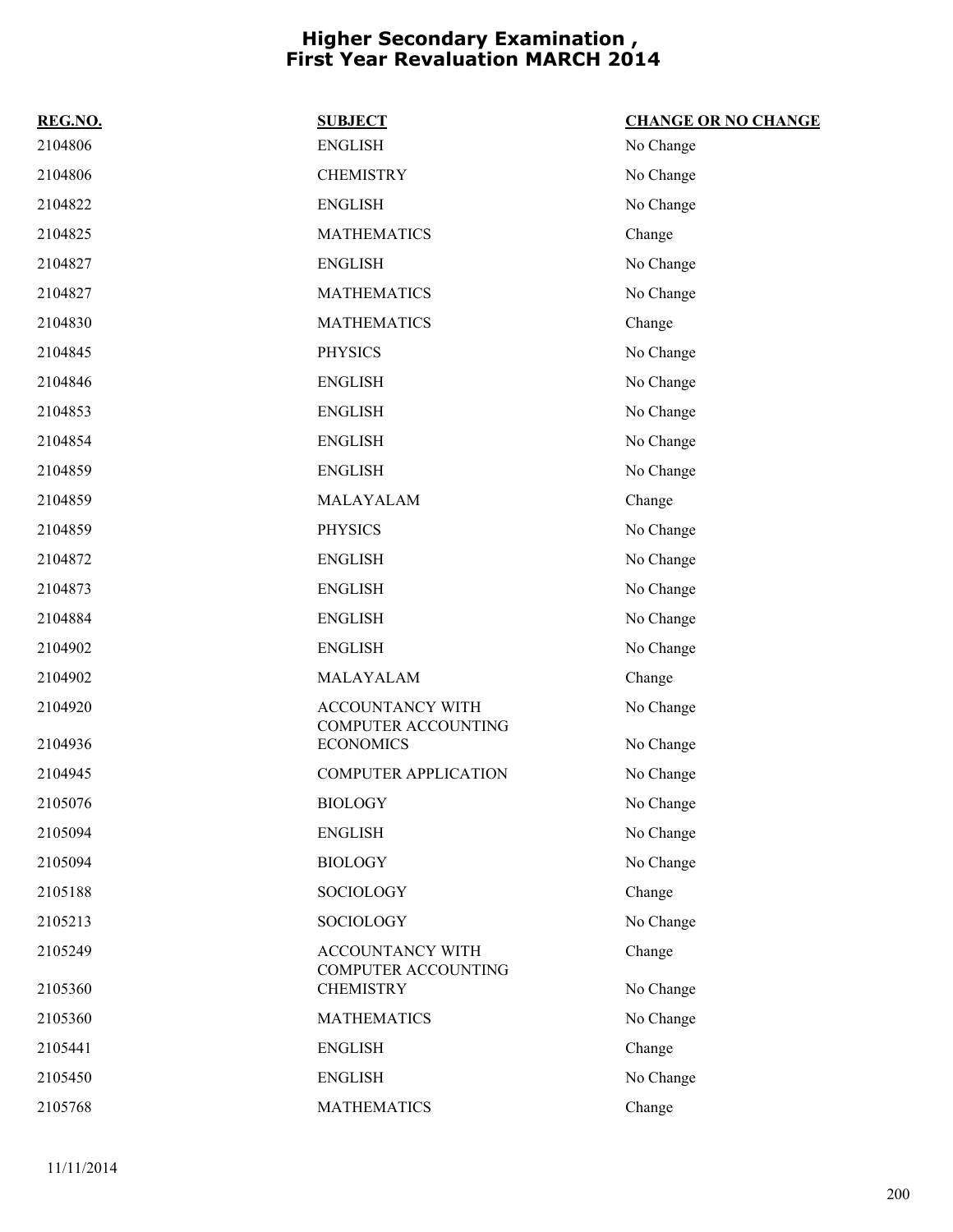| REG.NO. | <b>SUBJECT</b>                                 | <b>CHANGE OR NO CHANGE</b> |
|---------|------------------------------------------------|----------------------------|
| 2105834 | <b>PHYSICS</b>                                 | Change                     |
| 2106174 | <b>MATHEMATICS</b>                             | No Change                  |
| 2106181 | <b>PHYSICS</b>                                 | No Change                  |
| 2106187 | <b>HINDI</b>                                   | Change                     |
| 2106245 | MALAYALAM                                      | Change                     |
| 2106245 | <b>COMPUTER SCIENCE</b>                        | No Change                  |
| 2106469 | <b>MATHEMATICS</b>                             | No Change                  |
| 2106779 | <b>ENGLISH</b>                                 | No Change                  |
| 2106779 | <b>COMPUTER SCIENCE</b>                        | No Change                  |
| 2106794 | <b>ENGLISH</b>                                 | No Change                  |
| 2106797 | <b>ENGLISH</b>                                 | No Change                  |
| 2106926 | <b>CHEMISTRY</b>                               | No Change                  |
| 2106939 | MALAYALAM                                      | Change                     |
| 2106939 | <b>PHYSICS</b>                                 | Change                     |
| 2106939 | <b>BIOLOGY</b>                                 | No Change                  |
| 2106945 | <b>BIOLOGY</b>                                 | No Change                  |
| 2106960 | <b>MATHEMATICS</b>                             | No Change                  |
| 2106963 | <b>MATHEMATICS</b>                             | No Change                  |
| 2107288 | <b>CHEMISTRY</b>                               | No Change                  |
| 2107307 | <b>ENGLISH</b>                                 | Change                     |
| 2107344 | <b>CHEMISTRY</b>                               | No Change                  |
| 2107358 | <b>HINDI</b>                                   | Change                     |
| 2107358 | <b>PHYSICS</b>                                 | No Change                  |
| 2107383 | <b>MATHEMATICS</b>                             | No Change                  |
| 2107646 | <b>ENGLISH</b>                                 | Change                     |
| 2107688 | <b>ENGLISH</b>                                 | No Change                  |
| 2107792 | ACCOUNTANCY WITH<br><b>COMPUTER ACCOUNTING</b> | No Change                  |
| 2107893 | MALAYALAM                                      | No Change                  |
| 2107893 | <b>PHYSICS</b>                                 | No Change                  |
| 2107893 | <b>BIOLOGY</b>                                 | Change                     |
| 2107908 | <b>BIOLOGY</b>                                 | Change                     |
| 2107912 | <b>BIOLOGY</b>                                 | No Change                  |
| 2107934 | <b>CHEMISTRY</b>                               | No Change                  |
| 2107942 | <b>ENGLISH</b>                                 | No Change                  |
|         |                                                |                            |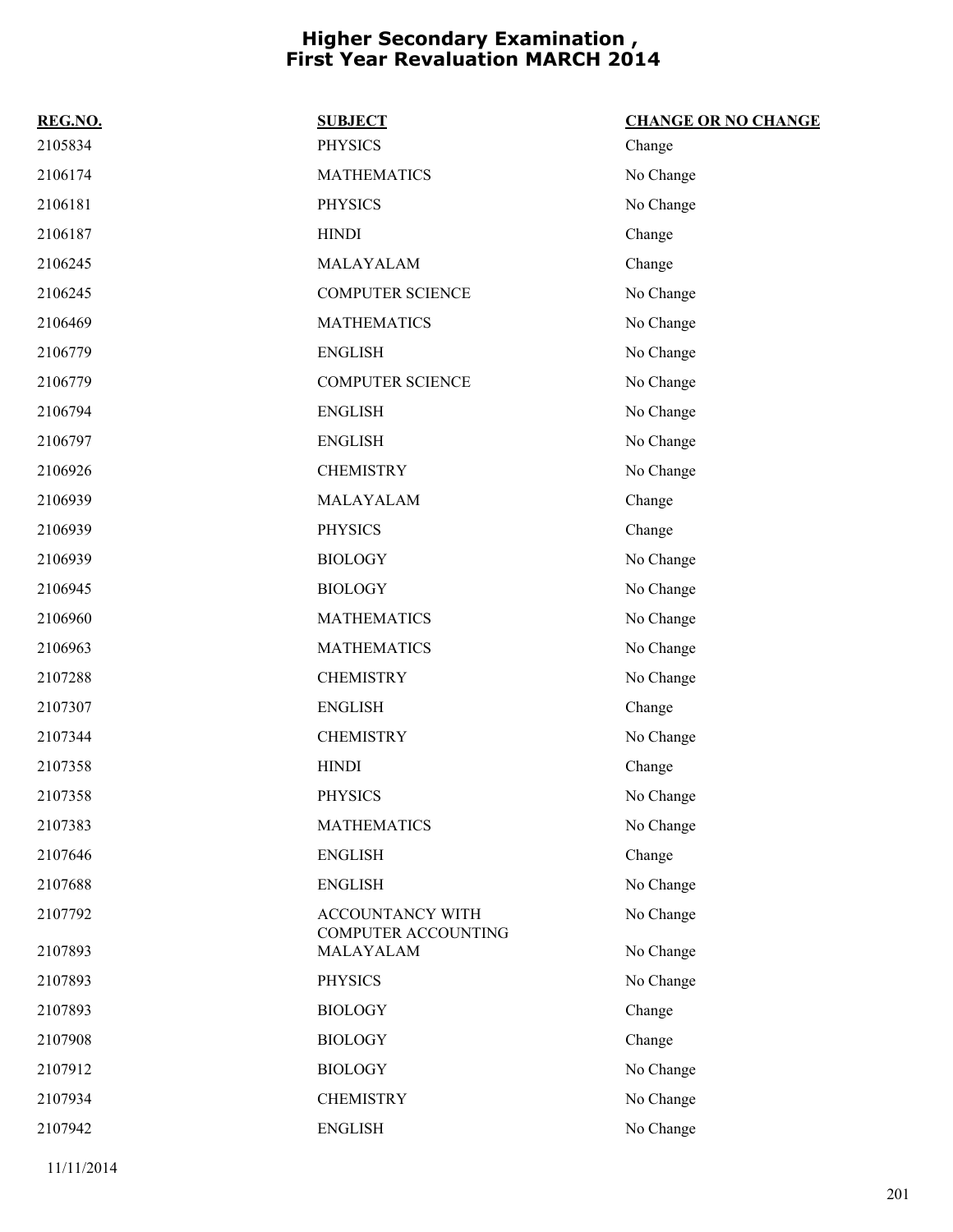| REG.NO. | <b>SUBJECT</b>     | <b>CHANGE OR NO CHANGE</b> |
|---------|--------------------|----------------------------|
| 2107942 | <b>MATHEMATICS</b> | No Change                  |
| 2107948 | <b>BIOLOGY</b>     | No Change                  |
| 2107949 | <b>PHYSICS</b>     | No Change                  |
| 2107955 | <b>CHEMISTRY</b>   | No Change                  |
| 2107971 | <b>PHYSICS</b>     | Change                     |
| 2108120 | <b>ENGLISH</b>     | Change                     |
| 2108135 | <b>CHEMISTRY</b>   | No Change                  |
| 2108139 | <b>MATHEMATICS</b> | No Change                  |
| 2108160 | MALAYALAM          | No Change                  |
| 2108160 | <b>PHYSICS</b>     | No Change                  |
| 2108180 | <b>ENGLISH</b>     | No Change                  |
| 2108185 | <b>MATHEMATICS</b> | Change                     |
| 2108198 | <b>ENGLISH</b>     | No Change                  |
| 2108201 | <b>MATHEMATICS</b> | No Change                  |
| 2108202 | <b>PHYSICS</b>     | No Change                  |
| 2108215 | <b>ENGLISH</b>     | No Change                  |
| 2108222 | <b>ENGLISH</b>     | No Change                  |
| 2108244 | <b>HINDI</b>       | Change                     |
| 2108274 | <b>ENGLISH</b>     | Change                     |
| 2108275 | <b>ENGLISH</b>     | No Change                  |
| 2108284 | <b>ENGLISH</b>     | Change                     |
| 2108284 | <b>HINDI</b>       | Change                     |
| 2108285 | <b>ENGLISH</b>     | No Change                  |
| 2108285 | <b>PHYSICS</b>     | No Change                  |
| 2108288 | <b>MATHEMATICS</b> | No Change                  |
| 2108369 | <b>ENGLISH</b>     | Change                     |
| 2108373 | <b>ENGLISH</b>     | No Change                  |
| 2108397 | <b>ENGLISH</b>     | No Change                  |
| 2108404 | <b>ENGLISH</b>     | No Change                  |
| 2108404 | <b>HINDI</b>       | No Change                  |
| 2108417 | <b>HINDI</b>       | Change                     |
| 2108418 | <b>HINDI</b>       | Change                     |
| 2108484 | <b>MATHEMATICS</b> | Change                     |
| 2108519 | POLITICAL SCIENCE  | No Change                  |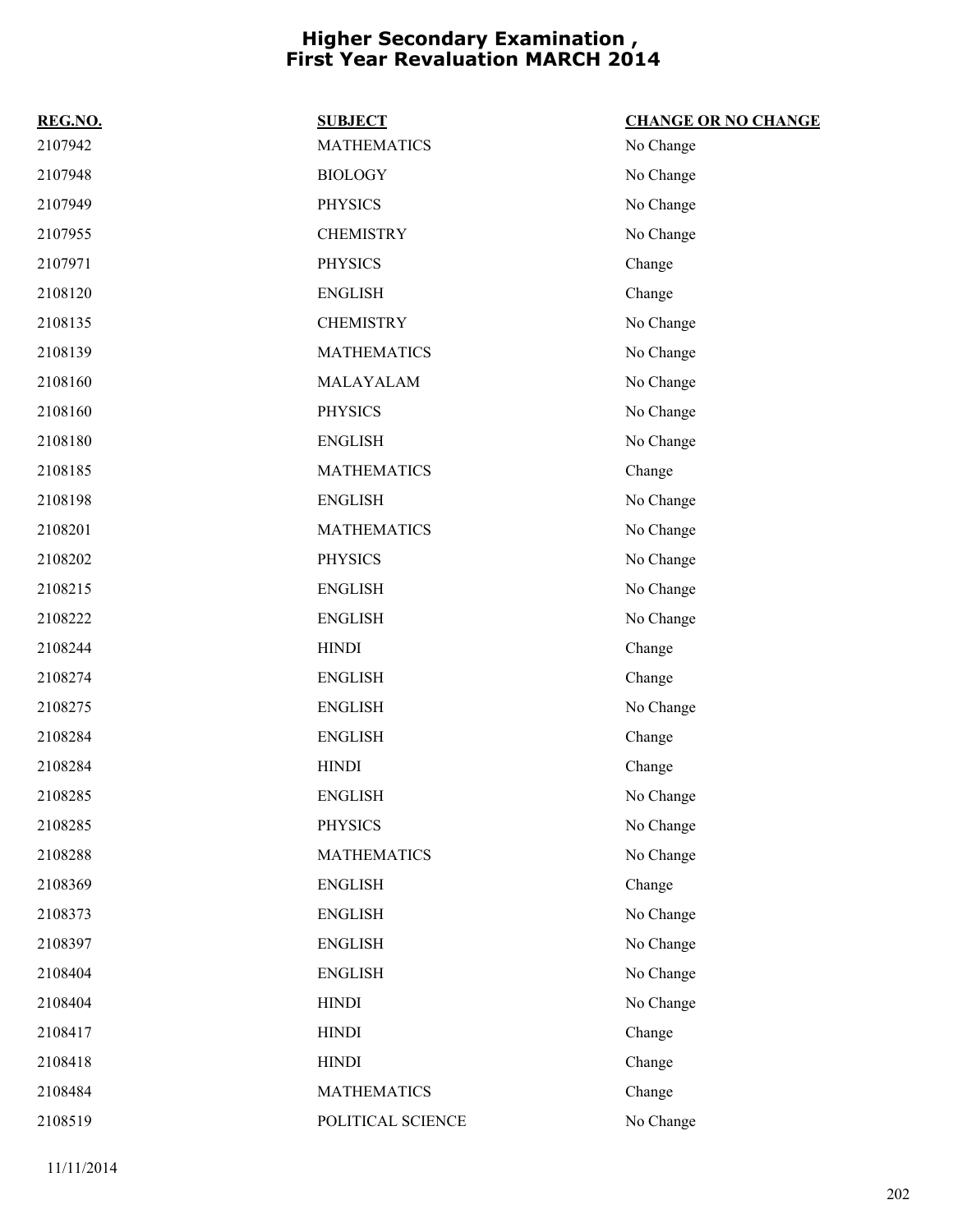| REG.NO. | <b>SUBJECT</b>                          | <b>CHANGE OR NO CHANGE</b> |
|---------|-----------------------------------------|----------------------------|
| 2108572 | ACCOUNTANCY WITH<br>COMPUTER ACCOUNTING | Change                     |
| 2108762 | <b>ENGLISH</b>                          | Change                     |
| 2108773 | <b>ENGLISH</b>                          | No Change                  |
| 2108773 | MALAYALAM                               | No Change                  |
| 2108989 | <b>MATHEMATICS</b>                      | No Change                  |
| 2109003 | <b>MATHEMATICS</b>                      | No Change                  |
| 2109004 | <b>MATHEMATICS</b>                      | No Change                  |
| 2109063 | MALAYALAM                               | Change                     |
| 2109079 | <b>PHYSICS</b>                          | No Change                  |
| 2109079 | <b>CHEMISTRY</b>                        | Change                     |
| 2109079 | <b>MATHEMATICS</b>                      | Change                     |
| 2109106 | <b>ENGLISH</b>                          | Change                     |
| 2109114 | <b>ENGLISH</b>                          | Change                     |
| 2109115 | <b>ENGLISH</b>                          | Change                     |
| 2109122 | <b>ENGLISH</b>                          | Change                     |
| 2109122 | <b>CHEMISTRY</b>                        | No Change                  |
| 2109122 | <b>BIOLOGY</b>                          | No Change                  |
| 2109123 | <b>ENGLISH</b>                          | No Change                  |
| 2109163 | <b>ENGLISH</b>                          | No Change                  |
| 2109163 | <b>BIOLOGY</b>                          | No Change                  |
| 2109168 | <b>ENGLISH</b>                          | No Change                  |
| 2109168 | <b>PHYSICS</b>                          | No Change                  |
| 2109168 | <b>CHEMISTRY</b>                        | No Change                  |
| 2109168 | <b>BIOLOGY</b>                          | No Change                  |
| 2109179 | <b>ENGLISH</b>                          | Change                     |
| 2109179 | <b>PSYCHOLOGY</b>                       | Change                     |
| 2109437 | <b>ENGLISH</b>                          | Change                     |
| 2109438 | <b>PHYSICS</b>                          | No Change                  |
| 2109438 | <b>CHEMISTRY</b>                        | No Change                  |
| 2109496 | <b>BIOLOGY</b>                          | Change                     |
| 2109574 | <b>BIOLOGY</b>                          | No Change                  |
| 2109576 | <b>CHEMISTRY</b>                        | No Change                  |
| 2109576 | <b>BIOLOGY</b>                          | No Change                  |
| 2109596 | <b>ENGLISH</b>                          | No Change                  |
|         |                                         |                            |

11/11/2014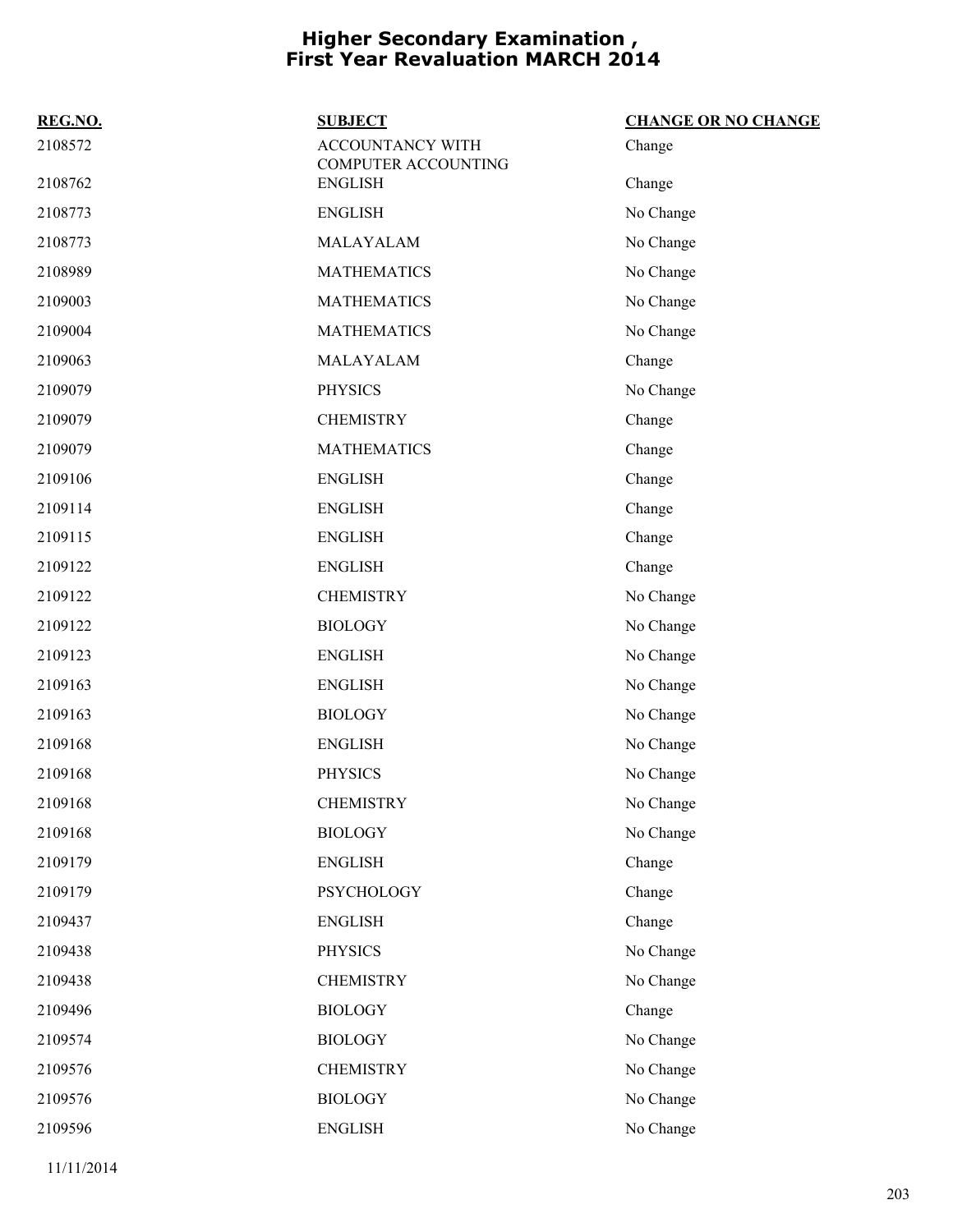| REG.NO. | <b>SUBJECT</b>                                        | <b>CHANGE OR NO CHANGE</b> |
|---------|-------------------------------------------------------|----------------------------|
| 2109597 | <b>CHEMISTRY</b>                                      | Change                     |
| 2109664 | <b>ACCOUNTANCY WITH</b><br><b>COMPUTER ACCOUNTING</b> | No Change                  |
| 2110089 | <b>ENGLISH</b>                                        | No Change                  |
| 2110310 | MALAYALAM                                             | Change                     |
| 2110372 | <b>ENGLISH</b>                                        | Change                     |
| 2110456 | <b>ENGLISH</b>                                        | No Change                  |
| 2110456 | <b>MATHEMATICS</b>                                    | Change                     |
| 2110460 | <b>MATHEMATICS</b>                                    | No Change                  |
| 2110462 | <b>ENGLISH</b>                                        | No Change                  |
| 2110462 | MALAYALAM                                             | No Change                  |
| 2110462 | <b>MATHEMATICS</b>                                    | No Change                  |
| 2110472 | <b>MATHEMATICS</b>                                    | No Change                  |
| 2110493 | <b>ENGLISH</b>                                        | Change                     |
| 2110498 | <b>MATHEMATICS</b>                                    | No Change                  |
| 2110501 | <b>CHEMISTRY</b>                                      | Change                     |
| 2110501 | <b>MATHEMATICS</b>                                    | No Change                  |
| 2110766 | <b>ENGLISH</b>                                        | No Change                  |
| 2111008 | MALAYALAM                                             | Change                     |
| 2111055 | <b>MATHEMATICS</b>                                    | No Change                  |
| 2111168 | <b>CHEMISTRY</b>                                      | No Change                  |
| 2111224 | <b>BUSINESS STUDIES WITH</b><br>FUNCTIONAL MANAGEMENT | Change                     |
| 2111349 | <b>BIOLOGY</b>                                        | No Change                  |
| 2111365 | <b>MATHEMATICS</b>                                    | No Change                  |
| 2111379 | <b>BIOLOGY</b>                                        | No Change                  |
| 2111381 | <b>ENGLISH</b>                                        | No Change                  |
| 2111381 | <b>BIOLOGY</b>                                        | No Change                  |
| 2111383 | <b>MATHEMATICS</b>                                    | No Change                  |
| 2111389 | <b>BUSINESS STUDIES WITH</b><br>FUNCTIONAL MANAGEMENT | No Change                  |
| 2111550 | <b>MATHEMATICS</b>                                    | No Change                  |
| 2111553 | <b>MATHEMATICS</b>                                    | No Change                  |
| 2111564 | <b>MATHEMATICS</b>                                    | Change                     |
| 2111645 | <b>ENGLISH</b>                                        | Change                     |
| 2111851 | <b>COMPUTER SCIENCE</b>                               | No Change                  |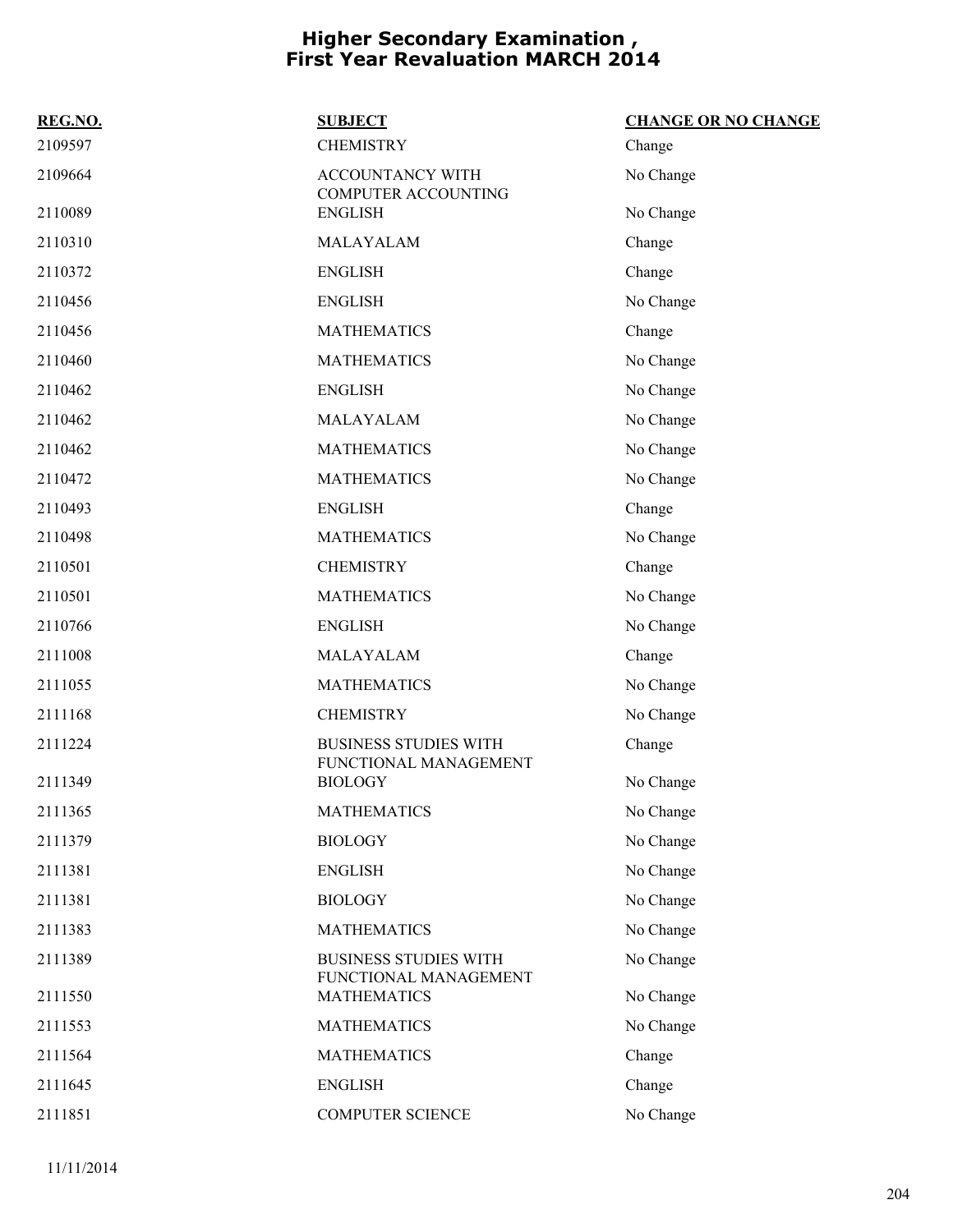| REG.NO. | <b>SUBJECT</b>     | <b>CHANGE OR NO CHANGE</b> |
|---------|--------------------|----------------------------|
| 2112084 | <b>ENGLISH</b>     | No Change                  |
| 2112091 | <b>MATHEMATICS</b> | No Change                  |
| 2112111 | <b>ENGLISH</b>     | No Change                  |
| 2112111 | <b>MATHEMATICS</b> | No Change                  |
| 2112344 | <b>ENGLISH</b>     | Change                     |
| 2112369 | <b>ENGLISH</b>     | No Change                  |
| 2112377 | <b>ENGLISH</b>     | No Change                  |
| 2112379 | MALAYALAM          | Change                     |
| 2112406 | <b>ENGLISH</b>     | No Change                  |
| 2112444 | <b>ENGLISH</b>     | Change                     |
| 2112524 | <b>BIOLOGY</b>     | No Change                  |
| 2112543 | <b>ENGLISH</b>     | Change                     |
| 2112543 | <b>PHYSICS</b>     | No Change                  |
| 2112543 | <b>BIOLOGY</b>     | No Change                  |
| 2112570 | <b>ENGLISH</b>     | No Change                  |
| 2112570 | MALAYALAM          | Change                     |
| 2112608 | <b>MATHEMATICS</b> | No Change                  |
| 2112617 | <b>MATHEMATICS</b> | No Change                  |
| 2112820 | <b>CHEMISTRY</b>   | No Change                  |
| 2112852 | <b>ENGLISH</b>     | No Change                  |
| 2112870 | <b>CHEMISTRY</b>   | No Change                  |
| 2113176 | <b>GEOGRAPHY</b>   | Change                     |
| 2113283 | <b>ENGLISH</b>     | Change                     |
| 2114119 | <b>ENGLISH</b>     | Change                     |
| 2114152 | <b>ENGLISH</b>     | No Change                  |
| 2114152 | MALAYALAM          | No Change                  |
| 2114152 | <b>PHYSICS</b>     | No Change                  |
| 2114155 | <b>CHEMISTRY</b>   | Change                     |
| 2114159 | <b>CHEMISTRY</b>   | Change                     |
| 2114161 | <b>CHEMISTRY</b>   | Change                     |
| 2114167 | <b>ENGLISH</b>     | No Change                  |
| 2114167 | <b>PHYSICS</b>     | No Change                  |
| 2114167 | <b>BIOLOGY</b>     | No Change                  |
| 2114170 | <b>ENGLISH</b>     | No Change                  |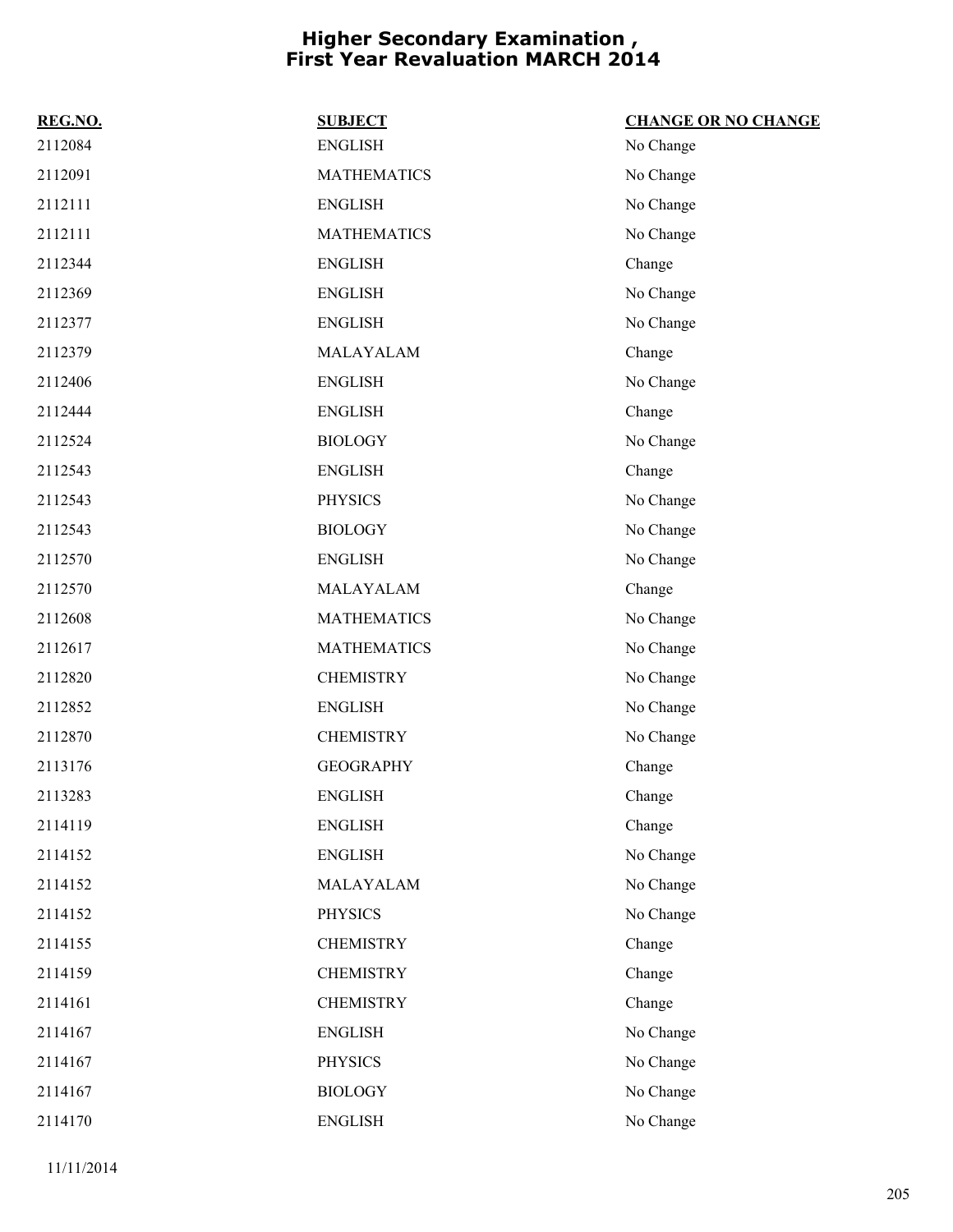| REG.NO. | <b>SUBJECT</b>     | <b>CHANGE OR NO CHANGE</b> |
|---------|--------------------|----------------------------|
| 2114170 | <b>PHYSICS</b>     | No Change                  |
| 2114170 | <b>CHEMISTRY</b>   | No Change                  |
| 2114173 | <b>CHEMISTRY</b>   | No Change                  |
| 2114178 | <b>ENGLISH</b>     | Change                     |
| 2114182 | <b>ENGLISH</b>     | Change                     |
| 2114182 | MALAYALAM          | Change                     |
| 2114182 | <b>CHEMISTRY</b>   | Change                     |
| 2114186 | <b>ENGLISH</b>     | No Change                  |
| 2114187 | <b>ENGLISH</b>     | Change                     |
| 2114188 | MALAYALAM          | No Change                  |
| 2114188 | <b>MATHEMATICS</b> | No Change                  |
| 2114189 | <b>ENGLISH</b>     | Change                     |
| 2114199 | <b>CHEMISTRY</b>   | No Change                  |
| 2114200 | <b>PHYSICS</b>     | No Change                  |
| 2114211 | <b>BIOLOGY</b>     | Change                     |
| 2114213 | <b>ENGLISH</b>     | No Change                  |
| 2114213 | <b>CHEMISTRY</b>   | No Change                  |
| 2114213 | <b>MATHEMATICS</b> | No Change                  |
| 2114218 | <b>PHYSICS</b>     | Change                     |
| 2114219 | <b>CHEMISTRY</b>   | Change                     |
| 2114220 | <b>ENGLISH</b>     | No Change                  |
| 2114220 | <b>CHEMISTRY</b>   | No Change                  |
| 2114220 | <b>MATHEMATICS</b> | No Change                  |
| 2114228 | <b>PHYSICS</b>     | No Change                  |
| 2114232 | <b>CHEMISTRY</b>   | No Change                  |
| 2114239 | <b>MATHEMATICS</b> | Change                     |
| 2114243 | <b>ENGLISH</b>     | Change                     |
| 2114252 | <b>MATHEMATICS</b> | No Change                  |
| 2114253 | <b>ENGLISH</b>     | Change                     |
| 2114253 | <b>CHEMISTRY</b>   | No Change                  |
| 2114255 | <b>ENGLISH</b>     | Change                     |
| 2114255 | <b>MATHEMATICS</b> | No Change                  |
| 2114264 | PHYSICS            | No Change                  |
| 2114268 | <b>BIOLOGY</b>     | No Change                  |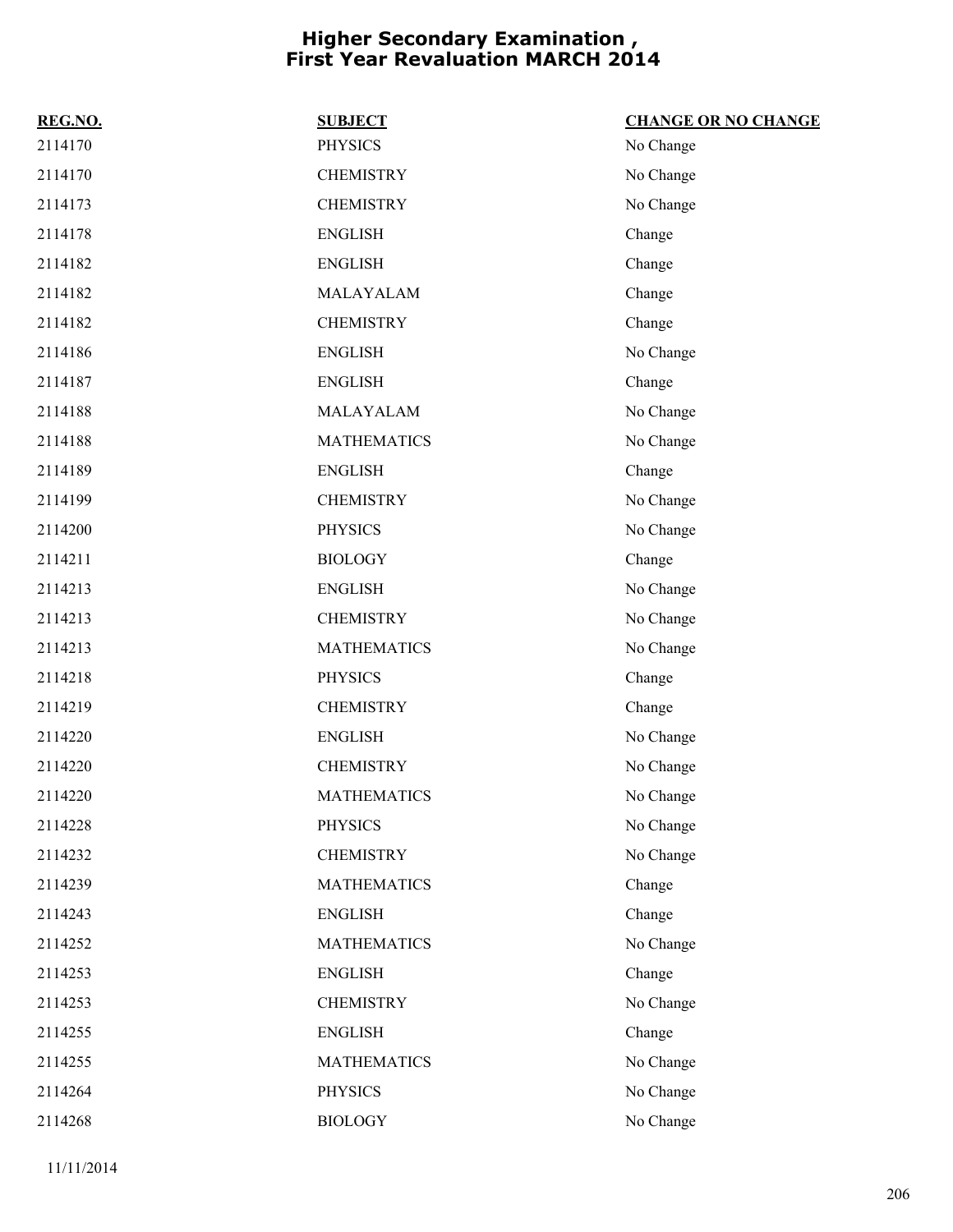| REG.NO. | <b>SUBJECT</b>     | <b>CHANGE OR NO CHANGE</b> |
|---------|--------------------|----------------------------|
| 2114270 | <b>BIOLOGY</b>     | No Change                  |
| 2114271 | <b>CHEMISTRY</b>   | No Change                  |
| 2114271 | <b>MATHEMATICS</b> | No Change                  |
| 2114423 | <b>MATHEMATICS</b> | Change                     |
| 2114426 | <b>ENGLISH</b>     | Change                     |
| 2114551 | <b>ENGLISH</b>     | Change                     |
| 2114558 | <b>ENGLISH</b>     | No Change                  |
| 2114566 | <b>ECONOMICS</b>   | No Change                  |
| 2114640 | <b>ENGLISH</b>     | Change                     |
| 2114640 | <b>CHEMISTRY</b>   | No Change                  |
| 2114642 | <b>CHEMISTRY</b>   | Change                     |
| 2114643 | <b>CHEMISTRY</b>   | Change                     |
| 2114643 | <b>BIOLOGY</b>     | Change                     |
| 2114643 | <b>MATHEMATICS</b> | No Change                  |
| 2114648 | <b>CHEMISTRY</b>   | No Change                  |
| 2114650 | <b>CHEMISTRY</b>   | No Change                  |
| 2114661 | <b>CHEMISTRY</b>   | No Change                  |
| 2114666 | <b>MATHEMATICS</b> | No Change                  |
| 2114670 | <b>CHEMISTRY</b>   | Change                     |
| 2114690 | <b>CHEMISTRY</b>   | Change                     |
| 2115079 | <b>ENGLISH</b>     | No Change                  |
| 2115093 | MALAYALAM          | No Change                  |
| 2115104 | <b>PHYSICS</b>     | No Change                  |
| 2115104 | <b>BIOLOGY</b>     | No Change                  |
| 2115117 | MALAYALAM          | Change                     |
| 2115117 | <b>CHEMISTRY</b>   | Change                     |
| 2115155 | <b>ENGLISH</b>     | Change                     |
| 2115181 | <b>MATHEMATICS</b> | No Change                  |
| 2115289 | <b>ENGLISH</b>     | Change                     |
| 2115616 | <b>ENGLISH</b>     | Change                     |
| 2115621 | <b>ENGLISH</b>     | Change                     |
| 2115622 | <b>ENGLISH</b>     | Change                     |
| 2115623 | <b>ENGLISH</b>     | Change                     |
| 2115698 | <b>MATHEMATICS</b> | Change                     |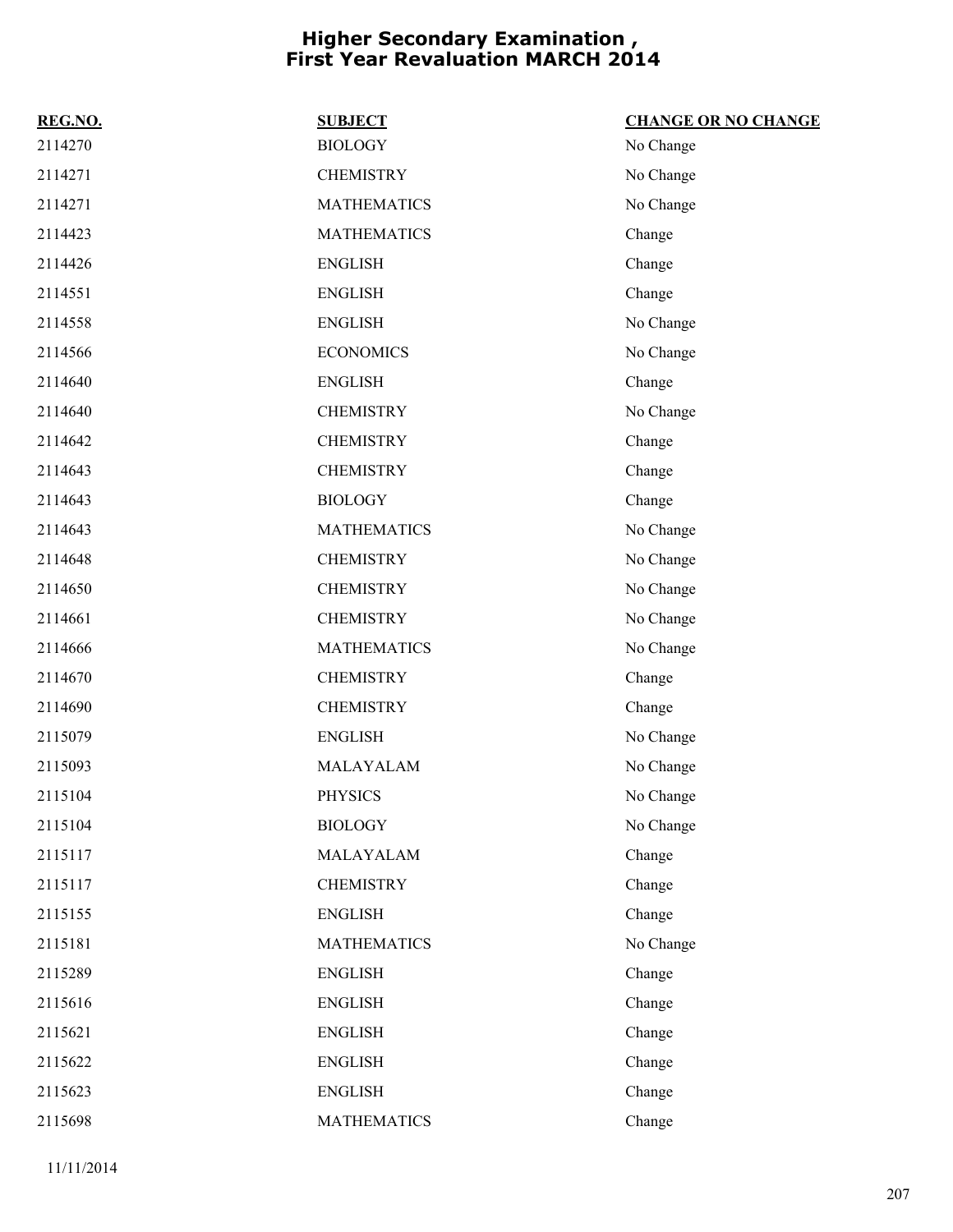| REG.NO. | <b>SUBJECT</b>     | <b>CHANGE OR NO CHANGE</b> |
|---------|--------------------|----------------------------|
| 2115714 | <b>MATHEMATICS</b> | No Change                  |
| 2115721 | MALAYALAM          | Change                     |
| 2115724 | <b>ENGLISH</b>     | Change                     |
| 2115725 | <b>ENGLISH</b>     | No Change                  |
| 2115725 | <b>CHEMISTRY</b>   | Change                     |
| 2115750 | <b>ENGLISH</b>     | Change                     |
| 2115759 | <b>ENGLISH</b>     | Change                     |
| 2115784 | <b>ENGLISH</b>     | No Change                  |
| 2115784 | <b>MATHEMATICS</b> | No Change                  |
| 2115993 | <b>MATHEMATICS</b> | No Change                  |
| 2116000 | MALAYALAM          | Change                     |
| 2116011 | <b>PHYSICS</b>     | No Change                  |
| 2116011 | <b>CHEMISTRY</b>   | No Change                  |
| 2116011 | <b>MATHEMATICS</b> | No Change                  |
| 2116013 | <b>MATHEMATICS</b> | No Change                  |
| 2116035 | <b>CHEMISTRY</b>   | No Change                  |
| 2116037 | <b>PHYSICS</b>     | No Change                  |
| 2116037 | <b>BIOLOGY</b>     | Change                     |
| 2116038 | <b>PHYSICS</b>     | No Change                  |
| 2116038 | <b>CHEMISTRY</b>   | No Change                  |
| 2116041 | <b>CHEMISTRY</b>   | No Change                  |
| 2116041 | <b>MATHEMATICS</b> | No Change                  |
| 2116043 | <b>MATHEMATICS</b> | No Change                  |
| 2116044 | <b>MATHEMATICS</b> | No Change                  |
| 2116045 | <b>PHYSICS</b>     | Change                     |
| 2116045 | <b>CHEMISTRY</b>   | No Change                  |
| 2116050 | <b>ENGLISH</b>     | No Change                  |
| 2116054 | <b>ENGLISH</b>     | No Change                  |
| 2116071 | <b>PHYSICS</b>     | Change                     |
| 2116071 | <b>MATHEMATICS</b> | No Change                  |
| 2116072 | <b>PHYSICS</b>     | No Change                  |
| 2116072 | <b>MATHEMATICS</b> | No Change                  |
| 2116073 | <b>MATHEMATICS</b> | No Change                  |
| 2116075 | <b>PHYSICS</b>     | No Change                  |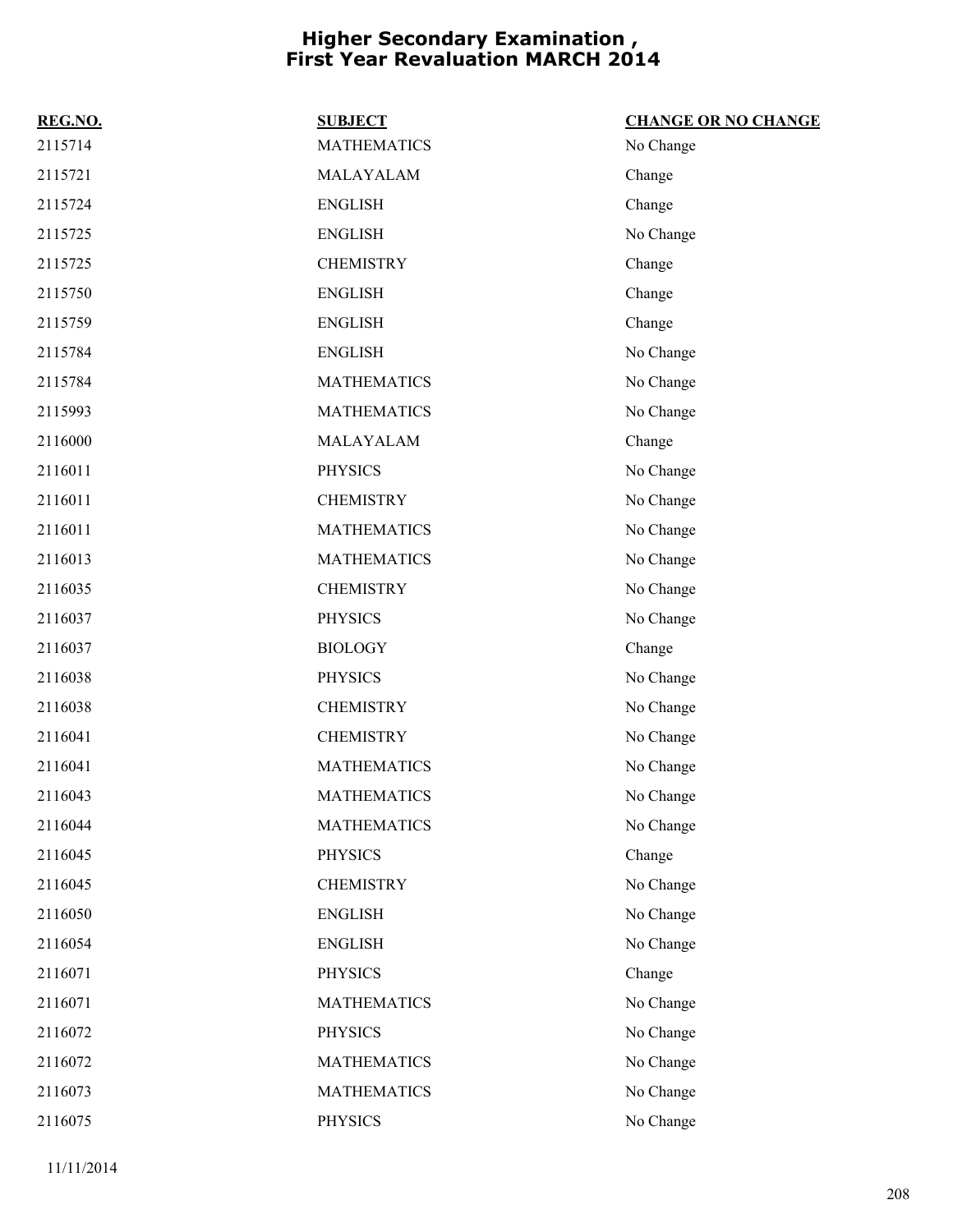| REG.NO. | <b>SUBJECT</b>     | <b>CHANGE OR NO CHANGE</b> |
|---------|--------------------|----------------------------|
| 2116075 | <b>MATHEMATICS</b> | No Change                  |
| 2116076 | <b>MATHEMATICS</b> | No Change                  |
| 2116077 | <b>CHEMISTRY</b>   | No Change                  |
| 2116077 | <b>MATHEMATICS</b> | Change                     |
| 2116079 | <b>ENGLISH</b>     | No Change                  |
| 2116079 | <b>MATHEMATICS</b> | Change                     |
| 2116082 | <b>MATHEMATICS</b> | Change                     |
| 2116083 | <b>PHYSICS</b>     | No Change                  |
| 2116144 | <b>GEOGRAPHY</b>   | No Change                  |
| 2116251 | <b>CHEMISTRY</b>   | No Change                  |
| 2116251 | <b>MATHEMATICS</b> | No Change                  |
| 2116252 | <b>PHYSICS</b>     | No Change                  |
| 2116252 | <b>MATHEMATICS</b> | No Change                  |
| 2116254 | <b>ENGLISH</b>     | No Change                  |
| 2116263 | <b>ENGLISH</b>     | Change                     |
| 2116377 | <b>ENGLISH</b>     | No Change                  |
| 2116379 | <b>ENGLISH</b>     | Change                     |
| 2116597 | <b>MATHEMATICS</b> | Change                     |
| 2117286 | <b>CHEMISTRY</b>   | Change                     |
| 2117319 | <b>PHYSICS</b>     | No Change                  |
| 2117319 | <b>CHEMISTRY</b>   | No Change                  |
| 2117338 | <b>ENGLISH</b>     | No Change                  |
| 2117338 | <b>MATHEMATICS</b> | No Change                  |
| 2117353 | <b>PHYSICS</b>     | No Change                  |
| 2117353 | <b>CHEMISTRY</b>   | No Change                  |
| 2117417 | <b>ENGLISH</b>     | Change                     |
| 2117637 | <b>ENGLISH</b>     | No Change                  |
| 2117637 | <b>BIOLOGY</b>     | No Change                  |
| 2117646 | <b>ENGLISH</b>     | Change                     |
| 2117646 | <b>MATHEMATICS</b> | No Change                  |
| 2117651 | <b>BIOLOGY</b>     | No Change                  |
| 2117652 | <b>BIOLOGY</b>     | No Change                  |
| 2117653 | <b>MATHEMATICS</b> | No Change                  |
| 2117667 | MALAYALAM          | No Change                  |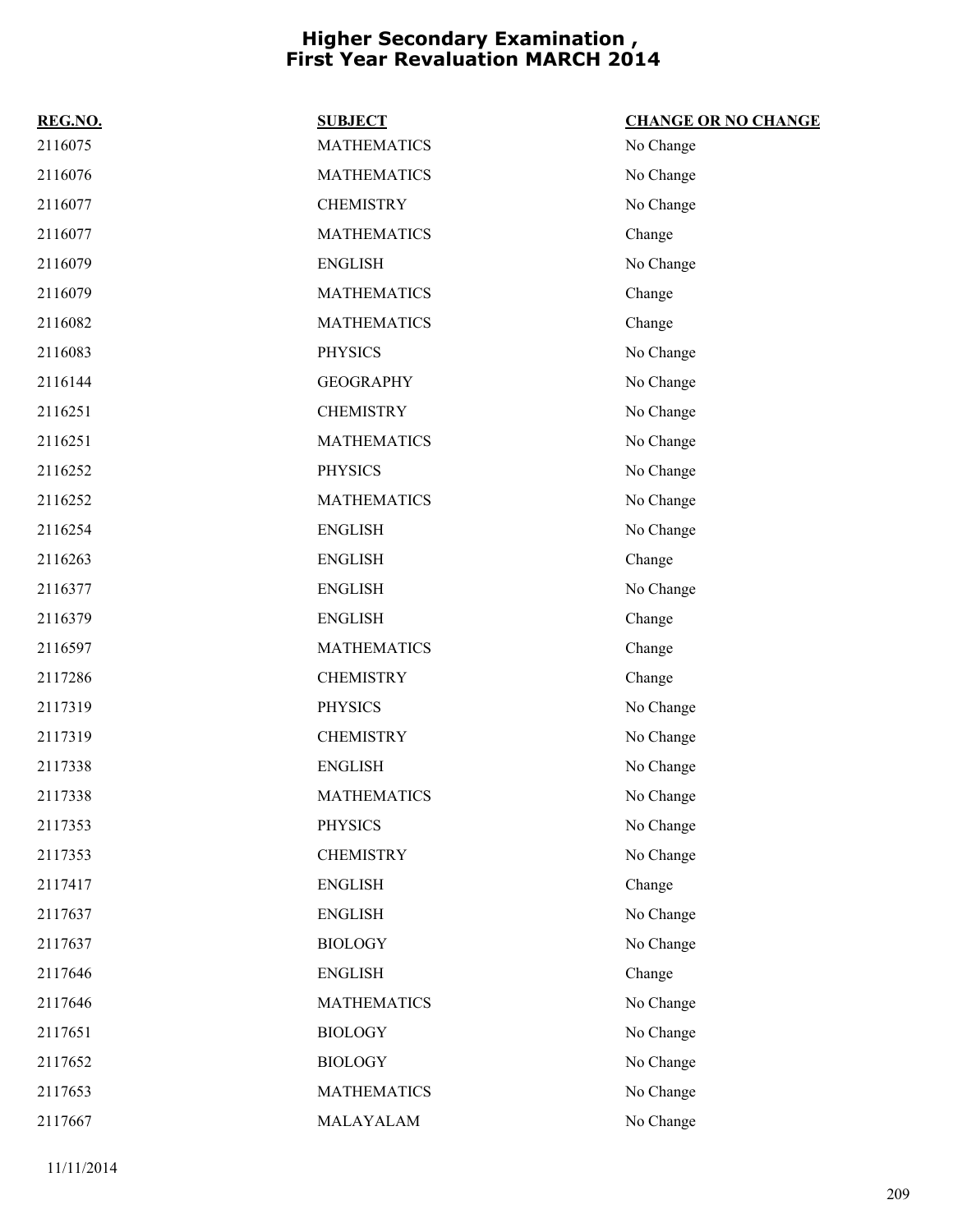| REG.NO. | <b>SUBJECT</b>     | <b>CHANGE OR NO CHANGE</b> |
|---------|--------------------|----------------------------|
| 2117703 | <b>MATHEMATICS</b> | No Change                  |
| 2117736 | <b>MATHEMATICS</b> | No Change                  |
| 2117948 | <b>MATHEMATICS</b> | No Change                  |
| 2118164 | <b>ENGLISH</b>     | No Change                  |
| 2118182 | <b>PHYSICS</b>     | No Change                  |
| 2118190 | <b>ENGLISH</b>     | No Change                  |
| 2118301 | <b>ENGLISH</b>     | Change                     |
| 2118497 | <b>ENGLISH</b>     | No Change                  |
| 2118521 | <b>MATHEMATICS</b> | Change                     |
| 2118726 | <b>PHYSICS</b>     | Change                     |
| 2118726 | <b>CHEMISTRY</b>   | No Change                  |
| 2118736 | <b>MATHEMATICS</b> | No Change                  |
| 2118745 | <b>PHYSICS</b>     | No Change                  |
| 2118755 | <b>PHYSICS</b>     | Change                     |
| 2118763 | <b>MATHEMATICS</b> | No Change                  |
| 2118764 | <b>MATHEMATICS</b> | No Change                  |
| 2118770 | <b>PHYSICS</b>     | No Change                  |
| 2118774 | <b>ENGLISH</b>     | No Change                  |
| 2118796 | <b>ENGLISH</b>     | Change                     |
| 2118804 | <b>MATHEMATICS</b> | No Change                  |
| 2118976 | <b>ENGLISH</b>     | Change                     |
| 2119087 | <b>MATHEMATICS</b> | No Change                  |
| 2119103 | MALAYALAM          | Change                     |
| 2119107 | <b>PHYSICS</b>     | No Change                  |
| 2119113 | <b>ENGLISH</b>     | No Change                  |
| 2119124 | <b>ENGLISH</b>     | No Change                  |
| 2119128 | <b>CHEMISTRY</b>   | Change                     |
| 2119133 | <b>PHYSICS</b>     | No Change                  |
| 2119140 | <b>ENGLISH</b>     | No Change                  |
| 2119142 | <b>MATHEMATICS</b> | No Change                  |
| 2119166 | <b>PHYSICS</b>     | Change                     |
| 2119166 | <b>CHEMISTRY</b>   | No Change                  |
| 2119191 | <b>ENGLISH</b>     | Change                     |
| 2119192 | <b>ENGLISH</b>     | No Change                  |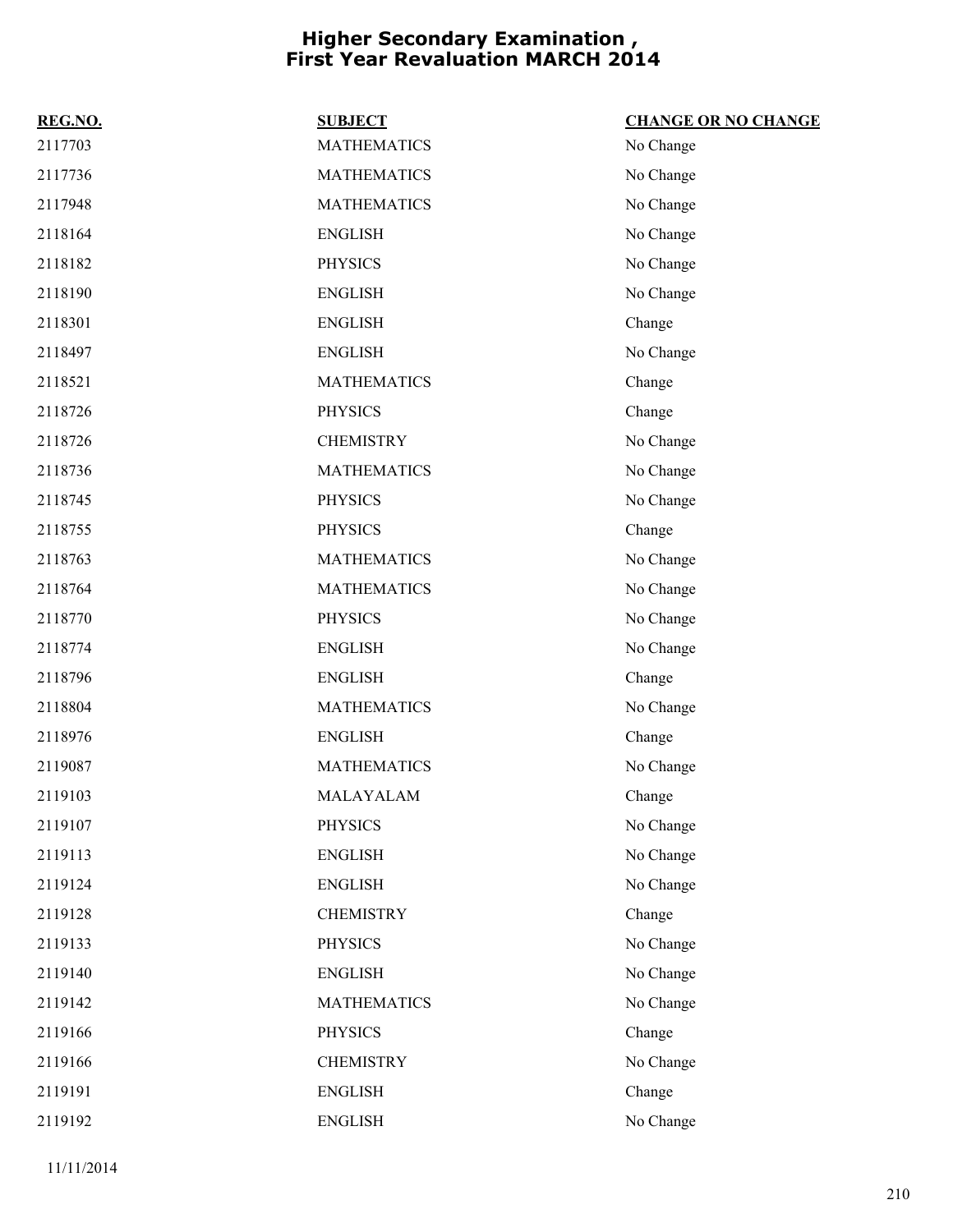| REG.NO. | <b>SUBJECT</b>                          | <b>CHANGE OR NO CHANGE</b> |
|---------|-----------------------------------------|----------------------------|
| 2119199 | <b>ENGLISH</b>                          | No Change                  |
| 2119211 | <b>ENGLISH</b>                          | No Change                  |
| 2119216 | <b>HINDI</b>                            | No Change                  |
| 2119223 | <b>HINDI</b>                            | No Change                  |
| 2119223 | <b>MATHEMATICS</b>                      | No Change                  |
| 2119232 | <b>ENGLISH</b>                          | Change                     |
| 2119236 | <b>PHYSICS</b>                          | No Change                  |
| 2119242 | <b>ENGLISH</b>                          | No Change                  |
| 2119270 | <b>ENGLISH</b>                          | No Change                  |
| 2119270 | <b>COMPUTER SCIENCE</b>                 | No Change                  |
| 2119275 | <b>ENGLISH</b>                          | No Change                  |
| 2119277 | <b>ENGLISH</b>                          | No Change                  |
| 2119278 | <b>ENGLISH</b>                          | Change                     |
| 2119278 | <b>HINDI</b>                            | No Change                  |
| 2119279 | <b>HINDI</b>                            | Change                     |
| 2119286 | <b>ENGLISH</b>                          | No Change                  |
| 2119289 | <b>ENGLISH</b>                          | No Change                  |
| 2119298 | <b>COMPUTER SCIENCE</b>                 | No Change                  |
| 2119312 | <b>ECONOMICS</b>                        | No Change                  |
| 2119330 | <b>ENGLISH</b>                          | No Change                  |
| 2119330 | <b>SOCIOLOGY</b>                        | No Change                  |
| 2119416 | <b>COMPUTER APPLICATION</b>             | No Change                  |
| 2119436 | <b>ENGLISH</b>                          | No Change                  |
| 2119436 | MALAYALAM                               | Change                     |
| 2119437 | <b>ENGLISH</b>                          | No Change                  |
| 2119437 | MALAYALAM                               | No Change                  |
| 2119441 | <b>ENGLISH</b>                          | Change                     |
| 2119441 | MALAYALAM                               | No Change                  |
| 2119469 | <b>ECONOMICS</b>                        | No Change                  |
| 2119485 | <b>BUSINESS STUDIES WITH</b>            | No Change                  |
| 2119514 | FUNCTIONAL MANAGEMENT<br><b>PHYSICS</b> | No Change                  |
| 2119519 | <b>MATHEMATICS</b>                      | No Change                  |
| 2119609 | <b>MATHEMATICS</b>                      | No Change                  |
| 2119640 | <b>ENGLISH</b>                          | Change                     |
|         |                                         |                            |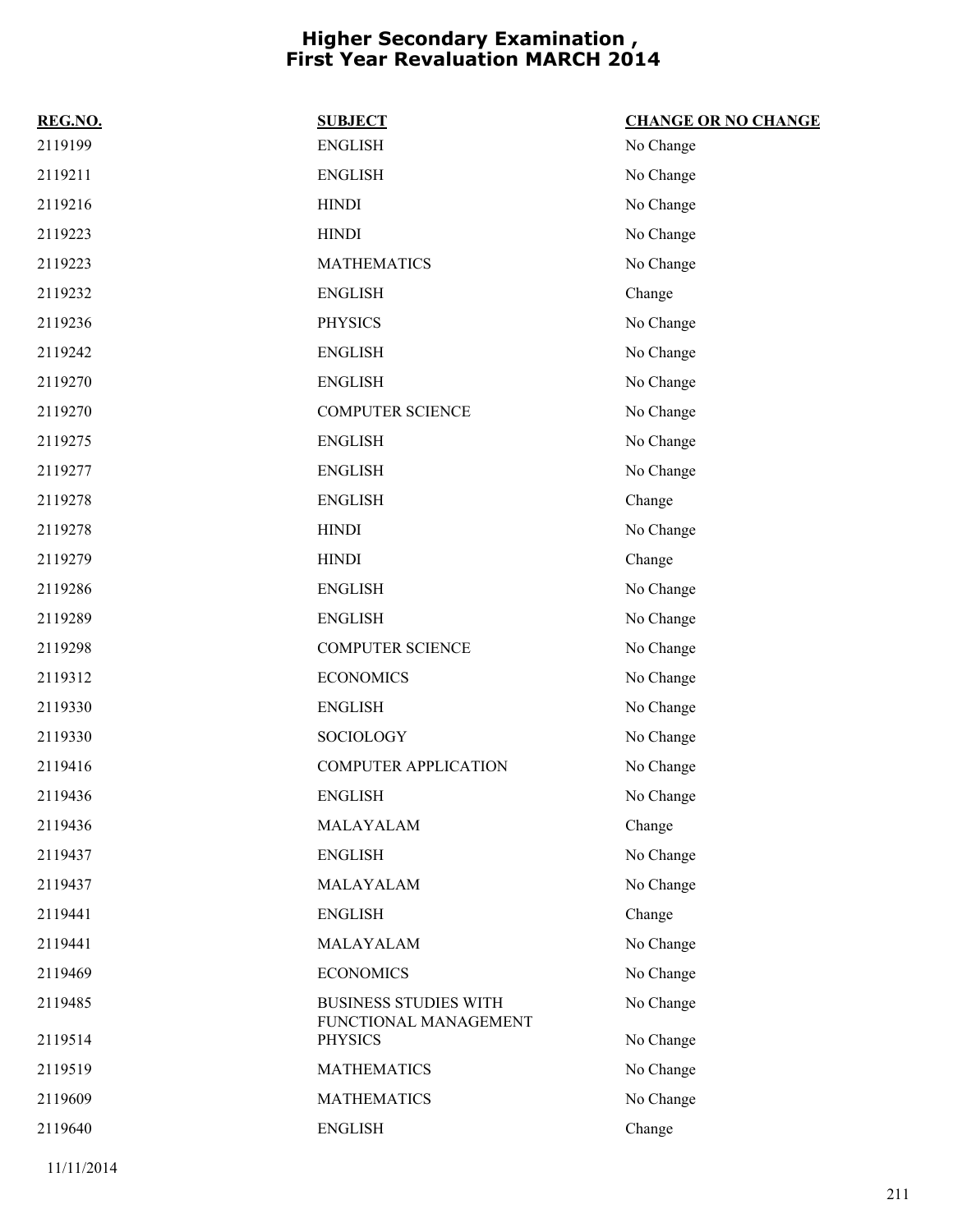| REG.NO. | <b>SUBJECT</b>     | <b>CHANGE OR NO CHANGE</b> |
|---------|--------------------|----------------------------|
| 2119911 | <b>ENGLISH</b>     | No Change                  |
| 2119913 | <b>ENGLISH</b>     | No Change                  |
| 2119913 | <b>BIOLOGY</b>     | No Change                  |
| 2119943 | <b>MATHEMATICS</b> | No Change                  |
| 2119959 | <b>PHYSICS</b>     | No Change                  |
| 2119980 | <b>ENGLISH</b>     | Change                     |
| 2119991 | <b>ENGLISH</b>     | No Change                  |
| 2120018 | <b>ENGLISH</b>     | No Change                  |
| 2120034 | <b>ENGLISH</b>     | No Change                  |
| 2120049 | <b>MATHEMATICS</b> | No Change                  |
| 2120067 | <b>ENGLISH</b>     | Change                     |
| 2120072 | <b>ENGLISH</b>     | No Change                  |
| 2120086 | <b>ENGLISH</b>     | No Change                  |
| 2120162 | <b>ENGLISH</b>     | No Change                  |
| 2120164 | <b>ENGLISH</b>     | Change                     |
| 2120164 | <b>PHYSICS</b>     | No Change                  |
| 2120164 | <b>CHEMISTRY</b>   | No Change                  |
| 2120169 | <b>ENGLISH</b>     | No Change                  |
| 2120175 | <b>ENGLISH</b>     | No Change                  |
| 2120175 | <b>MATHEMATICS</b> | No Change                  |
| 2120187 | PHYSICS            | Change                     |
| 2120191 | <b>ENGLISH</b>     | Change                     |
| 2120194 | MALAYALAM          | Change                     |
| 2120202 | <b>ENGLISH</b>     | No Change                  |
| 2120207 | <b>ENGLISH</b>     | Change                     |
| 2120207 | <b>MATHEMATICS</b> | No Change                  |
| 2120215 | <b>ENGLISH</b>     | No Change                  |
| 2120219 | PHYSICS            | Change                     |
| 2120219 | <b>MATHEMATICS</b> | No Change                  |
| 2120221 | <b>MATHEMATICS</b> | No Change                  |
| 2120240 | <b>ENGLISH</b>     | No Change                  |
| 2120244 | <b>ENGLISH</b>     | No Change                  |
| 2120245 | <b>ENGLISH</b>     | Change                     |
| 2120248 | <b>ENGLISH</b>     | No Change                  |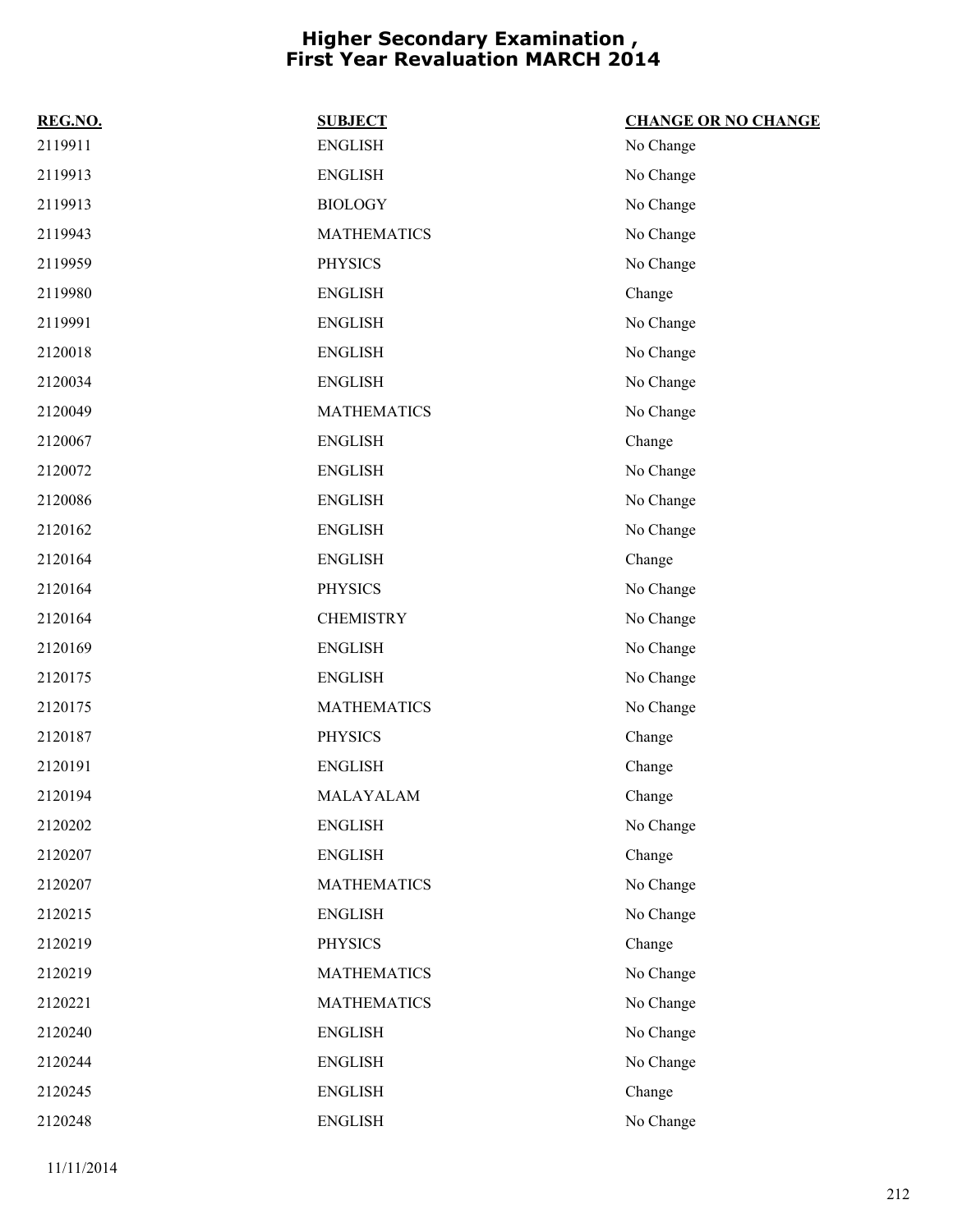| REG.NO. | <b>SUBJECT</b>                                        | <b>CHANGE OR NO CHANGE</b> |
|---------|-------------------------------------------------------|----------------------------|
| 2120248 | <b>PHYSICS</b>                                        | No Change                  |
| 2120248 | <b>CHEMISTRY</b>                                      | No Change                  |
| 2120248 | <b>BIOLOGY</b>                                        | No Change                  |
| 2120253 | <b>PHYSICS</b>                                        | No Change                  |
| 2120253 | <b>BIOLOGY</b>                                        | No Change                  |
| 2120253 | <b>MATHEMATICS</b>                                    | No Change                  |
| 2120299 | <b>ENGLISH</b>                                        | Change                     |
| 2120324 | <b>ENGLISH</b>                                        | Change                     |
| 2120324 | <b>MATHEMATICS</b>                                    | Change                     |
| 2120336 | <b>PHYSICS</b>                                        | No Change                  |
| 2120363 | <b>CHEMISTRY</b>                                      | Change                     |
| 2120376 | <b>ENGLISH</b>                                        | No Change                  |
| 2120401 | <b>MATHEMATICS</b>                                    | No Change                  |
| 2120403 | <b>CHEMISTRY</b>                                      | No Change                  |
| 2120403 | <b>COMPUTER SCIENCE</b>                               | No Change                  |
| 2120415 | <b>HINDI</b>                                          | No Change                  |
| 2120415 | <b>CHEMISTRY</b>                                      | No Change                  |
| 2120417 | <b>ENGLISH</b>                                        | No Change                  |
| 2120417 | <b>MATHEMATICS</b>                                    | No Change                  |
| 2120445 | <b>HISTORY</b>                                        | Change                     |
| 2120475 | SOCIOLOGY                                             | Change                     |
| 2120502 | <b>ECONOMICS</b>                                      | No Change                  |
| 2120520 | <b>ENGLISH</b>                                        | No Change                  |
| 2120520 | <b>COMPUTER APPLICATION</b>                           | No Change                  |
| 2120546 | <b>COMPUTER APPLICATION</b>                           | Change                     |
| 2120549 | <b>ENGLISH</b>                                        | No Change                  |
| 2120552 | <b>ECONOMICS</b>                                      | No Change                  |
| 2120556 | <b>BUSINESS STUDIES WITH</b><br>FUNCTIONAL MANAGEMENT | No Change                  |
| 2120559 | <b>ENGLISH</b>                                        | No Change                  |
| 2120572 | <b>ENGLISH</b>                                        | Change                     |
| 2120592 | ACCOUNTANCY WITH<br><b>COMPUTER ACCOUNTING</b>        | No Change                  |
| 2120658 | <b>MATHEMATICS</b>                                    | No Change                  |
| 2120676 | <b>ENGLISH</b>                                        | Change                     |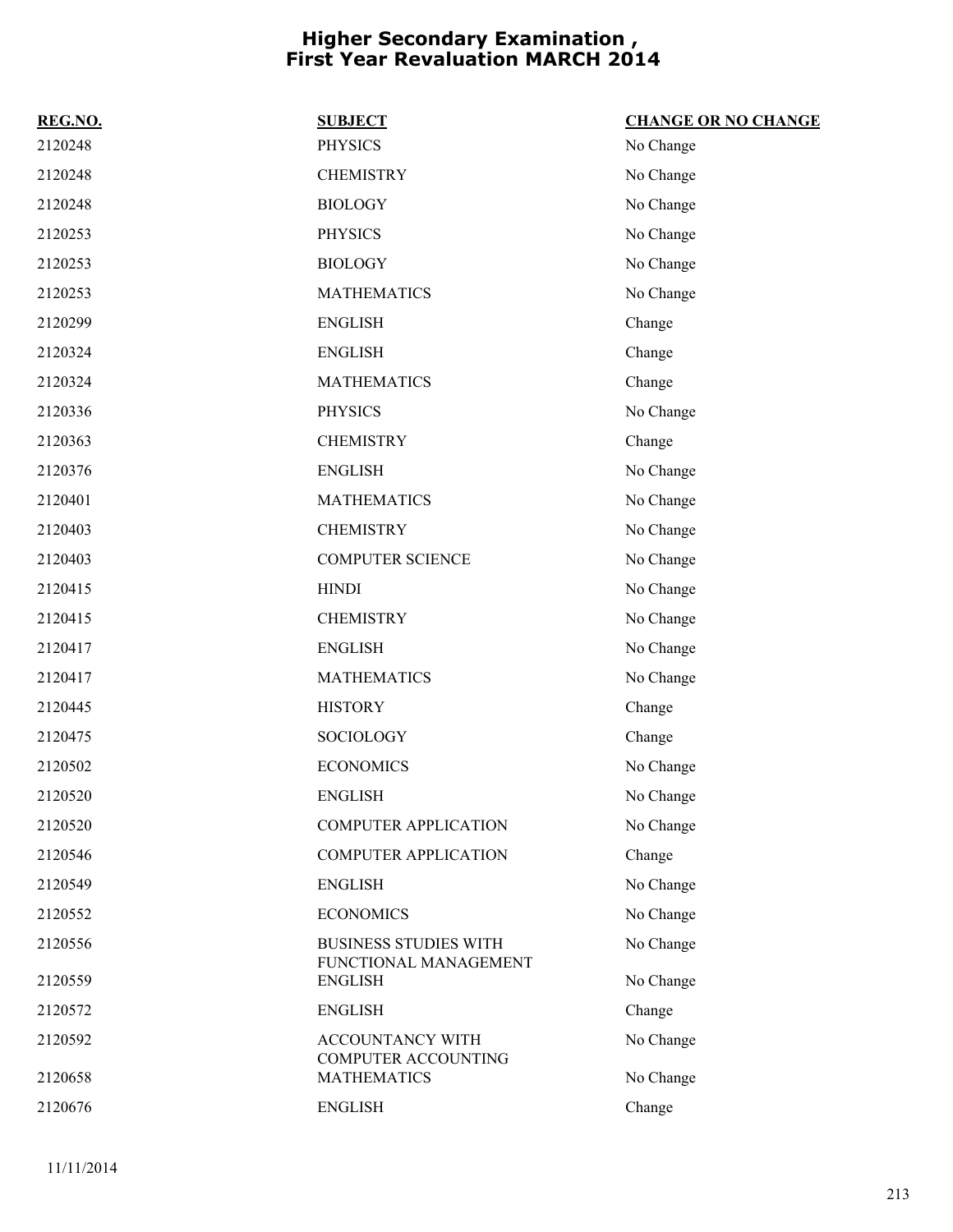| REG.NO. | <b>SUBJECT</b>                          | <b>CHANGE OR NO CHANGE</b> |
|---------|-----------------------------------------|----------------------------|
| 2120679 | <b>ENGLISH</b>                          | Change                     |
| 2120679 | <b>PHYSICS</b>                          | No Change                  |
| 2120728 | <b>ENGLISH</b>                          | No Change                  |
| 2120799 | <b>PHYSICS</b>                          | No Change                  |
| 2120799 | <b>CHEMISTRY</b>                        | No Change                  |
| 2121002 | <b>ENGLISH</b>                          | Change                     |
| 2121009 | <b>ENGLISH</b>                          | No Change                  |
| 2121016 | <b>CHEMISTRY</b>                        | No Change                  |
| 2121018 | <b>CHEMISTRY</b>                        | Change                     |
| 2121022 | <b>ENGLISH</b>                          | No Change                  |
| 2121022 | <b>CHEMISTRY</b>                        | Change                     |
| 2121022 | <b>BIOLOGY</b>                          | No Change                  |
| 2121029 | <b>BIOLOGY</b>                          | No Change                  |
| 2121030 | <b>ENGLISH</b>                          | No Change                  |
| 2121030 | <b>CHEMISTRY</b>                        | Change                     |
| 2121045 | <b>ENGLISH</b>                          | No Change                  |
| 2121048 | <b>ENGLISH</b>                          | No Change                  |
| 2121048 | <b>PHYSICS</b>                          | No Change                  |
| 2121054 | <b>ENGLISH</b>                          | No Change                  |
| 2121054 | <b>PHYSICS</b>                          | No Change                  |
| 2121115 | <b>MATHEMATICS</b>                      | Change                     |
| 2121176 | <b>ENGLISH</b>                          | Change                     |
| 2121393 | <b>BUSINESS STUDIES WITH</b>            | No Change                  |
| 2121441 | FUNCTIONAL MANAGEMENT<br><b>ENGLISH</b> | Change                     |
| 2121445 | <b>PHYSICS</b>                          | Change                     |
| 2121448 | <b>ENGLISH</b>                          | Change                     |
| 2121449 | <b>ENGLISH</b>                          | Change                     |
| 2121449 | <b>PHYSICS</b>                          | No Change                  |
| 2121473 | MALAYALAM                               | No Change                  |
| 2121473 | <b>PHYSICS</b>                          | Change                     |
| 2121479 | <b>PHYSICS</b>                          | Change                     |
| 2121522 | <b>ENGLISH</b>                          | No Change                  |
| 2121558 | <b>ENGLISH</b>                          | No Change                  |
| 2121563 | <b>ENGLISH</b>                          | Change                     |
|         |                                         |                            |

11/11/2014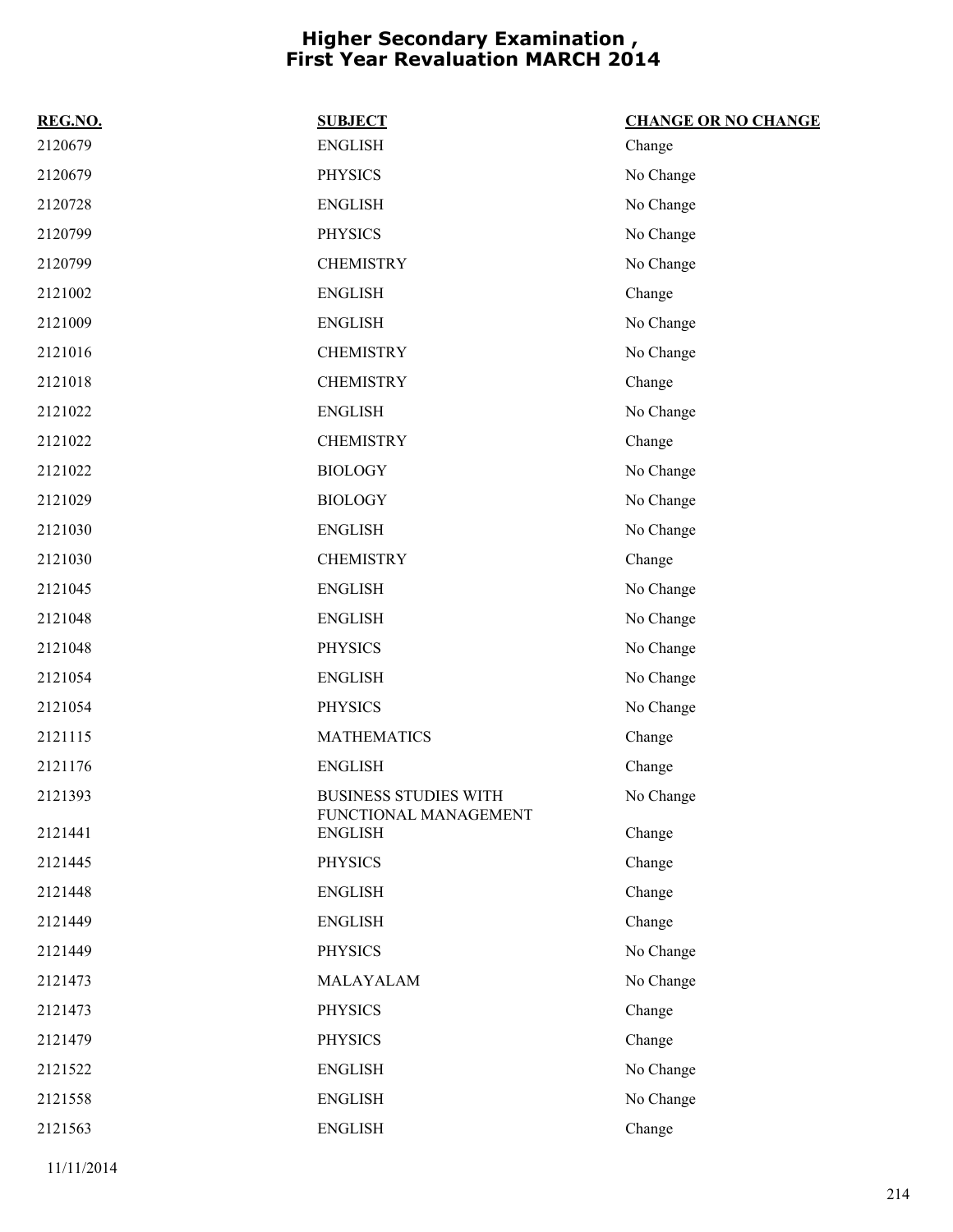| REG.NO. | <b>SUBJECT</b>          | <b>CHANGE OR NO CHANGE</b> |
|---------|-------------------------|----------------------------|
| 2121591 | <b>ENGLISH</b>          | No Change                  |
| 2121591 | MALAYALAM               | No Change                  |
| 2121625 | <b>ENGLISH</b>          | Change                     |
| 2121626 | <b>HINDI</b>            | No Change                  |
| 2121643 | <b>COMPUTER SCIENCE</b> | No Change                  |
| 2121660 | <b>MATHEMATICS</b>      | No Change                  |
| 2121814 | <b>PHYSICS</b>          | No Change                  |
| 2121814 | <b>BIOLOGY</b>          | No Change                  |
| 2121826 | <b>PHYSICS</b>          | No Change                  |
| 2121826 | <b>MATHEMATICS</b>      | Change                     |
| 2121828 | <b>MATHEMATICS</b>      | Change                     |
| 2121836 | MALAYALAM               | Change                     |
| 2121837 | <b>ENGLISH</b>          | No Change                  |
| 2121865 | <b>ENGLISH</b>          | Change                     |
| 2121865 | <b>PHYSICS</b>          | No Change                  |
| 2121870 | <b>ENGLISH</b>          | No Change                  |
| 2121891 | <b>MATHEMATICS</b>      | No Change                  |
| 2121905 | <b>MATHEMATICS</b>      | Change                     |
| 2121909 | <b>ENGLISH</b>          | No Change                  |
| 2121909 | <b>CHEMISTRY</b>        | No Change                  |
| 2121914 | <b>COMPUTER SCIENCE</b> | No Change                  |
| 2121926 | <b>ENGLISH</b>          | Change                     |
| 2121926 | <b>MATHEMATICS</b>      | No Change                  |
| 2121927 | <b>ENGLISH</b>          | No Change                  |
| 2121936 | <b>CHEMISTRY</b>        | No Change                  |
| 2121945 | <b>ENGLISH</b>          | No Change                  |
| 2121945 | MALAYALAM               | No Change                  |
| 2121945 | <b>MATHEMATICS</b>      | No Change                  |
| 2121947 | <b>ENGLISH</b>          | No Change                  |
| 2121947 | <b>PHYSICS</b>          | No Change                  |
| 2121949 | <b>ENGLISH</b>          | No Change                  |
| 2121951 | MALAYALAM               | No Change                  |
| 2121952 | <b>ENGLISH</b>          | No Change                  |
| 2121952 | <b>PHYSICS</b>          | No Change                  |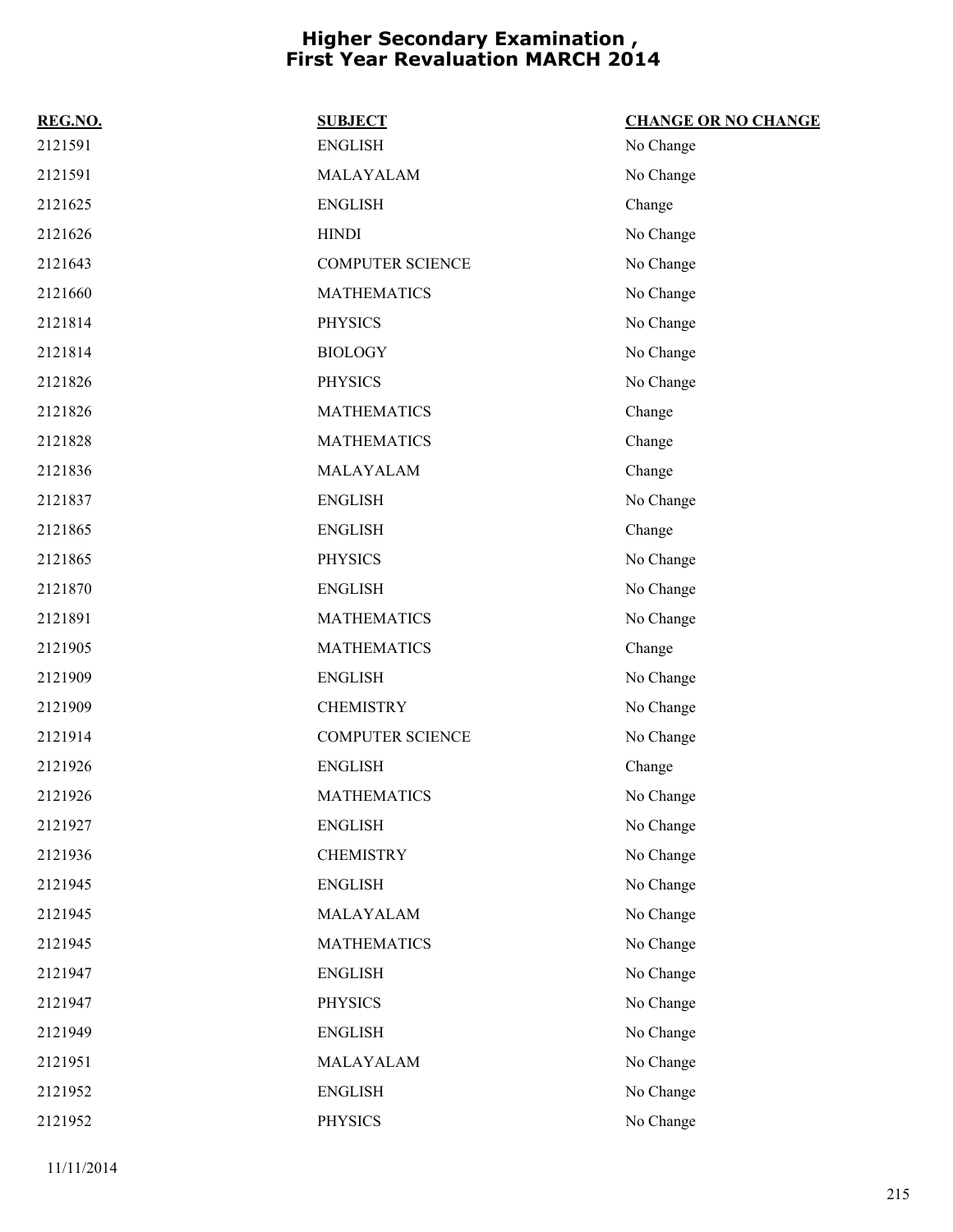| REG.NO. | <b>SUBJECT</b>     | <b>CHANGE OR NO CHANGE</b> |
|---------|--------------------|----------------------------|
| 2121952 | <b>CHEMISTRY</b>   | No Change                  |
| 2121959 | <b>MATHEMATICS</b> | Change                     |
| 2122095 | <b>ENGLISH</b>     | Change                     |
| 2122095 | MALAYALAM          | No Change                  |
| 2122095 | <b>CHEMISTRY</b>   | Change                     |
| 2122110 | <b>PHYSICS</b>     | No Change                  |
| 2122119 | <b>ENGLISH</b>     | Change                     |
| 2122119 | <b>PHYSICS</b>     | No Change                  |
| 2122154 | <b>MATHEMATICS</b> | No Change                  |
| 2122168 | <b>PHYSICS</b>     | No Change                  |
| 2122174 | <b>MATHEMATICS</b> | No Change                  |
| 2122265 | <b>ENGLISH</b>     | No Change                  |
| 2122265 | <b>HISTORY</b>     | No Change                  |
| 2122282 | <b>ENGLISH</b>     | Change                     |
| 2122292 | SOCIOLOGY          | Change                     |
| 2122411 | <b>CHEMISTRY</b>   | No Change                  |
| 2122411 | <b>MATHEMATICS</b> | No Change                  |
| 2122425 | <b>PHYSICS</b>     | No Change                  |
| 2122425 | <b>BIOLOGY</b>     | No Change                  |
| 2122503 | <b>PHYSICS</b>     | Change                     |
| 2122510 | <b>ENGLISH</b>     | No Change                  |
| 2122510 | <b>MATHEMATICS</b> | No Change                  |
| 2122518 | <b>PHYSICS</b>     | No Change                  |
| 2122520 | <b>BIOLOGY</b>     | Change                     |
| 2122521 | <b>PHYSICS</b>     | Change                     |
| 2122521 | <b>CHEMISTRY</b>   | Change                     |
| 2122526 | <b>PHYSICS</b>     | Change                     |
| 2122530 | <b>MATHEMATICS</b> | Change                     |
| 2122536 | <b>ENGLISH</b>     | No Change                  |
| 2122537 | <b>ENGLISH</b>     | No Change                  |
| 2122540 | <b>ENGLISH</b>     | No Change                  |
| 2122545 | <b>PHYSICS</b>     | Change                     |
| 2122569 | <b>CHEMISTRY</b>   | No Change                  |
| 2122578 | <b>MATHEMATICS</b> | No Change                  |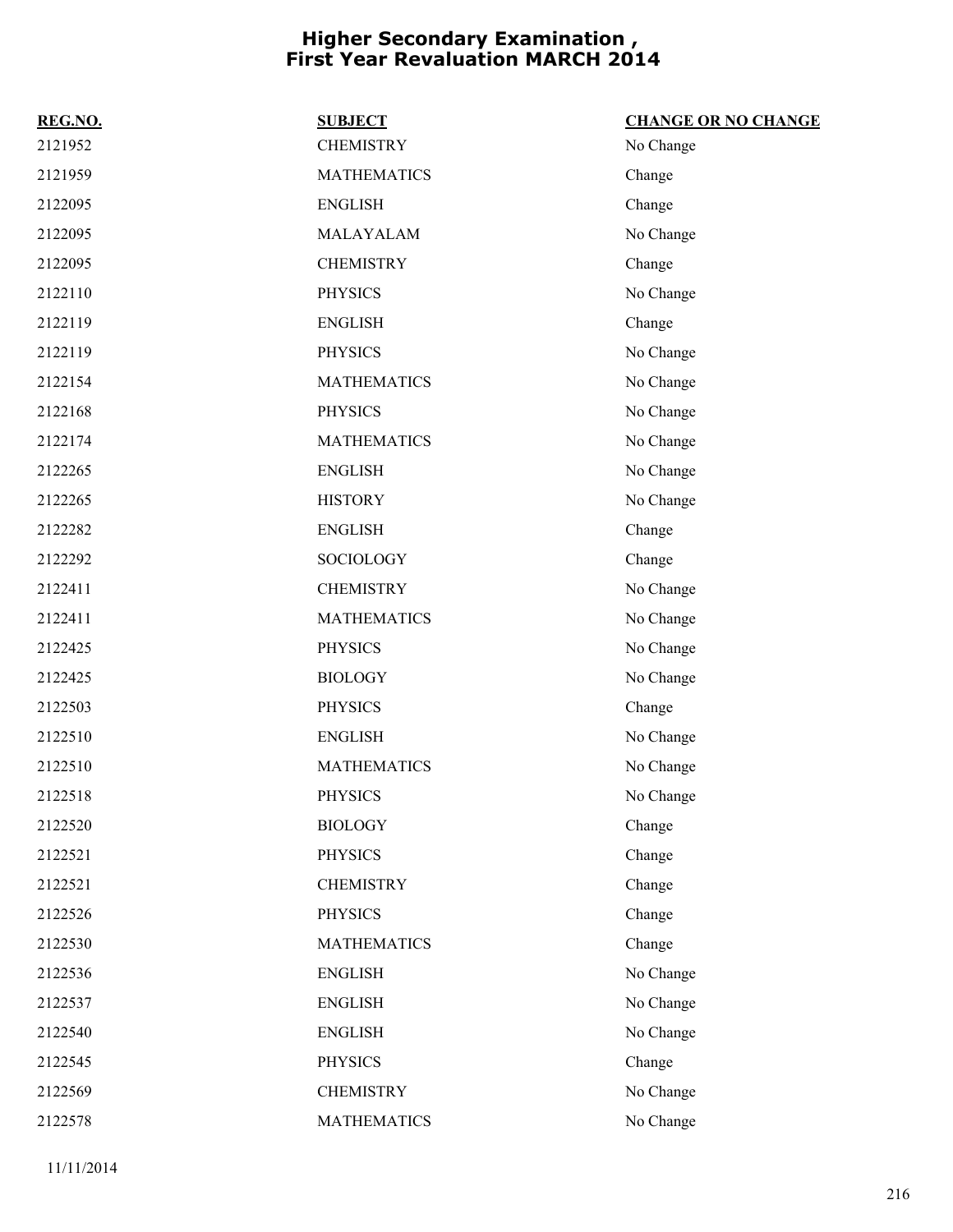| REG.NO. | <b>SUBJECT</b>     | <b>CHANGE OR NO CHANGE</b> |
|---------|--------------------|----------------------------|
| 2122587 | <b>MATHEMATICS</b> | Change                     |
| 2122592 | <b>MATHEMATICS</b> | No Change                  |
| 2122608 | <b>CHEMISTRY</b>   | Change                     |
| 2122726 | <b>ENGLISH</b>     | No Change                  |
| 2122731 | <b>HISTORY</b>     | No Change                  |
| 2122732 | <b>HISTORY</b>     | No Change                  |
| 2122735 | <b>HISTORY</b>     | No Change                  |
| 2122742 | <b>SOCIOLOGY</b>   | Change                     |
| 2122751 | SOCIOLOGY          | Change                     |
| 2122768 | MALAYALAM          | Change                     |
| 2122769 | <b>PHYSICS</b>     | Change                     |
| 2122769 | <b>MATHEMATICS</b> | No Change                  |
| 2122913 | <b>HINDI</b>       | No Change                  |
| 2123131 | <b>CHEMISTRY</b>   | No Change                  |
| 2123131 | <b>MATHEMATICS</b> | Change                     |
| 2123145 | <b>ENGLISH</b>     | Change                     |
| 2123150 | <b>ENGLISH</b>     | No Change                  |
| 2123150 | <b>MATHEMATICS</b> | No Change                  |
| 2123156 | <b>ENGLISH</b>     | No Change                  |
| 2123157 | <b>ENGLISH</b>     | No Change                  |
| 2123162 | MALAYALAM          | No Change                  |
| 2123165 | <b>MATHEMATICS</b> | No Change                  |
| 2123167 | <b>ENGLISH</b>     | No Change                  |
| 2123173 | <b>CHEMISTRY</b>   | Change                     |
| 2123180 | <b>CHEMISTRY</b>   | No Change                  |
| 2123216 | <b>ENGLISH</b>     | Change                     |
| 2123273 | SOCIOLOGY          | No Change                  |
| 2123340 | <b>CHEMISTRY</b>   | No Change                  |
| 2123348 | <b>ENGLISH</b>     | Change                     |
| 2123502 | <b>BIOLOGY</b>     | No Change                  |
| 2123502 | <b>MATHEMATICS</b> | No Change                  |
| 2123510 | <b>ENGLISH</b>     | No Change                  |
| 2123534 | <b>ENGLISH</b>     | No Change                  |
| 2123534 | <b>PHYSICS</b>     | No Change                  |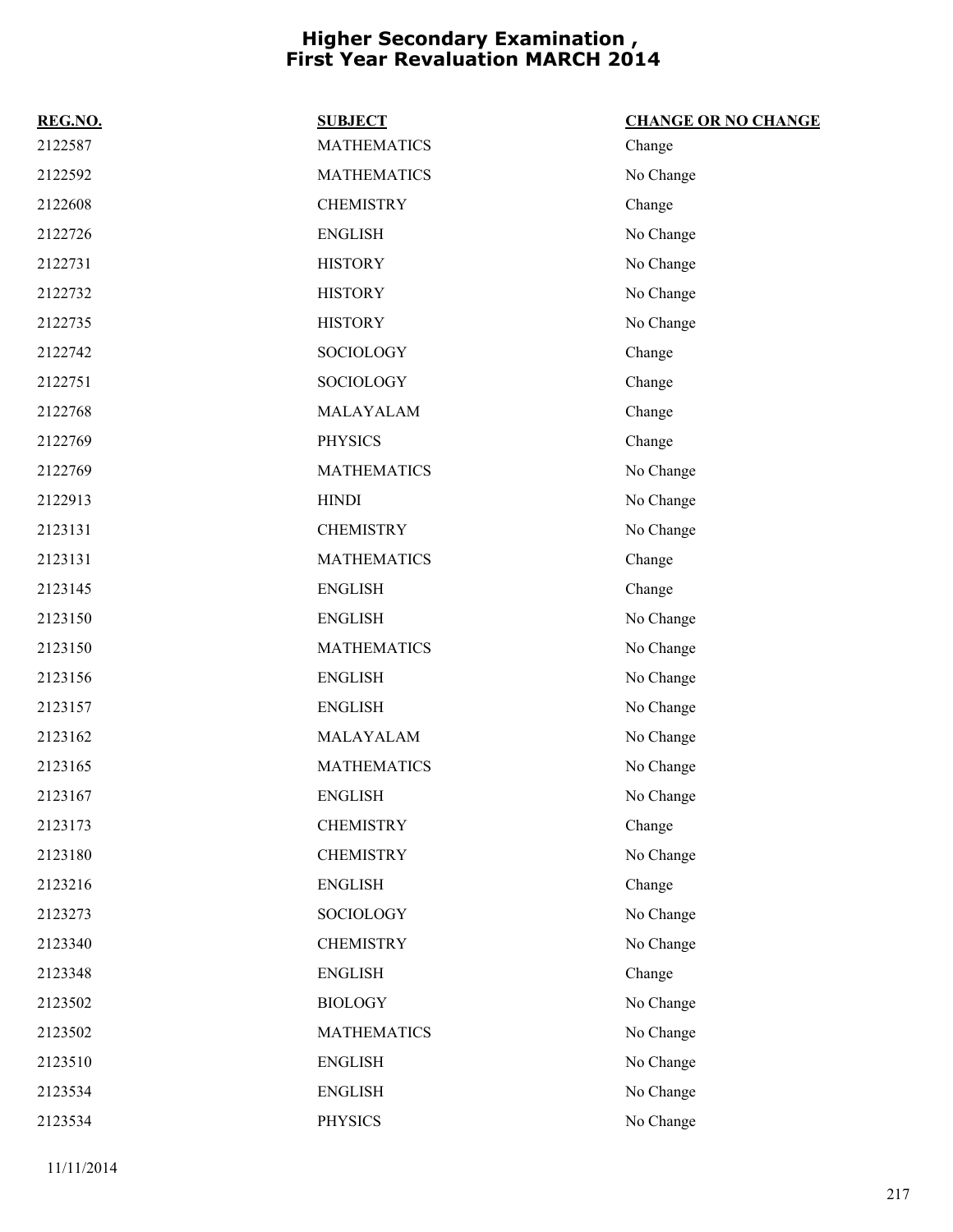| REG.NO. | <b>SUBJECT</b>                                        | <b>CHANGE OR NO CHANGE</b> |
|---------|-------------------------------------------------------|----------------------------|
| 2123534 | <b>MATHEMATICS</b>                                    | No Change                  |
| 2123545 | <b>BIOLOGY</b>                                        | No Change                  |
| 2123548 | <b>ENGLISH</b>                                        | Change                     |
| 2123574 | <b>ENGLISH</b>                                        | Change                     |
| 2123574 | <b>PHYSICS</b>                                        | No Change                  |
| 2123581 | <b>PHYSICS</b>                                        | No Change                  |
| 2123581 | <b>BIOLOGY</b>                                        | No Change                  |
| 2123597 | <b>PHYSICS</b>                                        | No Change                  |
| 2123602 | <b>HISTORY</b>                                        | No Change                  |
| 2123737 | <b>HISTORY</b>                                        | No Change                  |
| 2123737 | <b>ECONOMICS</b>                                      | No Change                  |
| 2124056 | <b>BUSINESS STUDIES WITH</b><br>FUNCTIONAL MANAGEMENT | No Change                  |
| 2124156 | <b>PHYSICS</b>                                        | Change                     |
| 2124189 | <b>MATHEMATICS</b>                                    | No Change                  |
| 2124214 | <b>ENGLISH</b>                                        | Change                     |
| 2124403 | <b>ENGLISH</b>                                        | No Change                  |
| 2124403 | <b>MATHEMATICS</b>                                    | No Change                  |
| 2124417 | <b>CHEMISTRY</b>                                      | No Change                  |
| 2124431 | <b>ENGLISH</b>                                        | No Change                  |
| 2124471 | <b>ENGLISH</b>                                        | No Change                  |
| 2124479 | ${\rm ENGLISH}$                                       | No Change                  |
| 2124485 | <b>ENGLISH</b>                                        | Change                     |
| 2124590 | SOCIOLOGY                                             | No Change                  |
| 2124705 | <b>ENGLISH</b>                                        | Change                     |
| 2124717 | <b>ACCOUNTANCY WITH</b>                               | No Change                  |
| 2124809 | <b>COMPUTER ACCOUNTING</b><br><b>PHYSICS</b>          | Change                     |
| 2124816 | <b>ENGLISH</b>                                        | Change                     |
| 2124839 | <b>ENGLISH</b>                                        | No Change                  |
| 2124839 | <b>PHYSICS</b>                                        | No Change                  |
| 2124839 | <b>CHEMISTRY</b>                                      | No Change                  |
| 2124869 | <b>CHEMISTRY</b>                                      | No Change                  |
| 2124870 | <b>CHEMISTRY</b>                                      | No Change                  |
| 2125037 | <b>BUSINESS STUDIES WITH</b><br>FUNCTIONAL MANAGEMENT | No Change                  |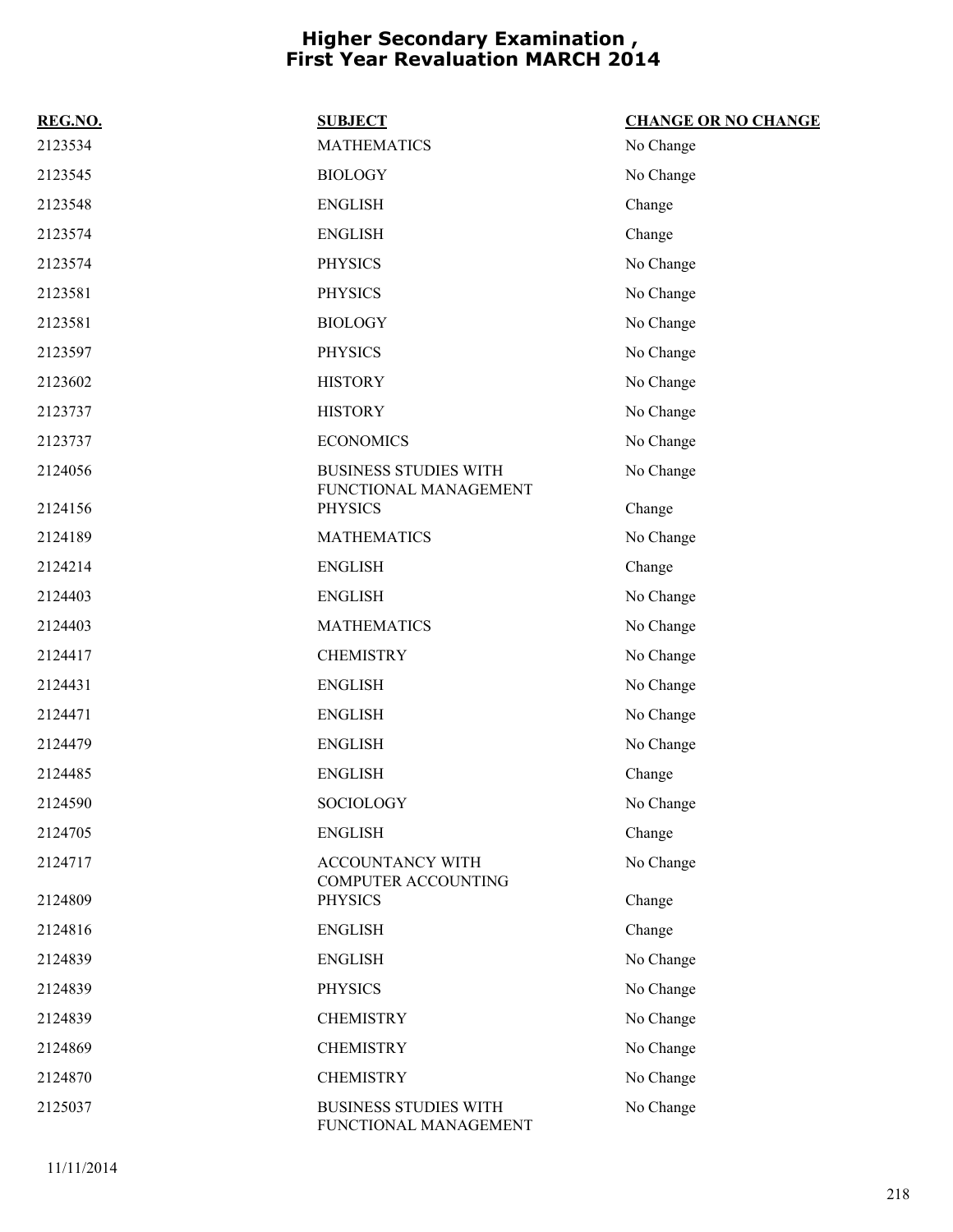| REG.NO. | <b>SUBJECT</b>     | <b>CHANGE OR NO CHANGE</b> |
|---------|--------------------|----------------------------|
| 2125047 | <b>ENGLISH</b>     | Change                     |
| 2125100 | <b>PHYSICS</b>     | No Change                  |
| 2125161 | <b>ENGLISH</b>     | No Change                  |
| 2125161 | <b>CHEMISTRY</b>   | Change                     |
| 2125191 | <b>CHEMISTRY</b>   | No Change                  |
| 2125193 | <b>ENGLISH</b>     | No Change                  |
| 2125213 | <b>MATHEMATICS</b> | No Change                  |
| 2125241 | <b>ENGLISH</b>     | No Change                  |
| 2125268 | <b>SOCIOLOGY</b>   | No Change                  |
| 2125271 | <b>ENGLISH</b>     | Change                     |
| 2125271 | <b>PHYSICS</b>     | No Change                  |
| 2125273 | <b>MATHEMATICS</b> | No Change                  |
| 2125274 | <b>ENGLISH</b>     | Change                     |
| 2125278 | <b>MATHEMATICS</b> | No Change                  |
| 2125279 | <b>BIOLOGY</b>     | No Change                  |
| 2125281 | <b>ENGLISH</b>     | No Change                  |
| 2125282 | <b>BIOLOGY</b>     | No Change                  |
| 2125285 | <b>PHYSICS</b>     | No Change                  |
| 2125285 | <b>CHEMISTRY</b>   | No Change                  |
| 2125285 | <b>BIOLOGY</b>     | No Change                  |
| 2125288 | <b>CHEMISTRY</b>   | Change                     |
| 2125291 | <b>ENGLISH</b>     | No Change                  |
| 2125296 | <b>PHYSICS</b>     | No Change                  |
| 2125302 | PHYSICS            | No Change                  |
| 2125305 | <b>ENGLISH</b>     | No Change                  |
| 2125306 | <b>MATHEMATICS</b> | No Change                  |
| 2125308 | <b>ENGLISH</b>     | Change                     |
| 2125309 | <b>ENGLISH</b>     | Change                     |
| 2125315 | <b>ENGLISH</b>     | No Change                  |
| 2125321 | <b>CHEMISTRY</b>   | No Change                  |
| 2125322 | <b>ENGLISH</b>     | No Change                  |
| 2125324 | <b>ENGLISH</b>     | Change                     |
| 2125325 | <b>ENGLISH</b>     | No Change                  |
| 2125327 | <b>ENGLISH</b>     | Change                     |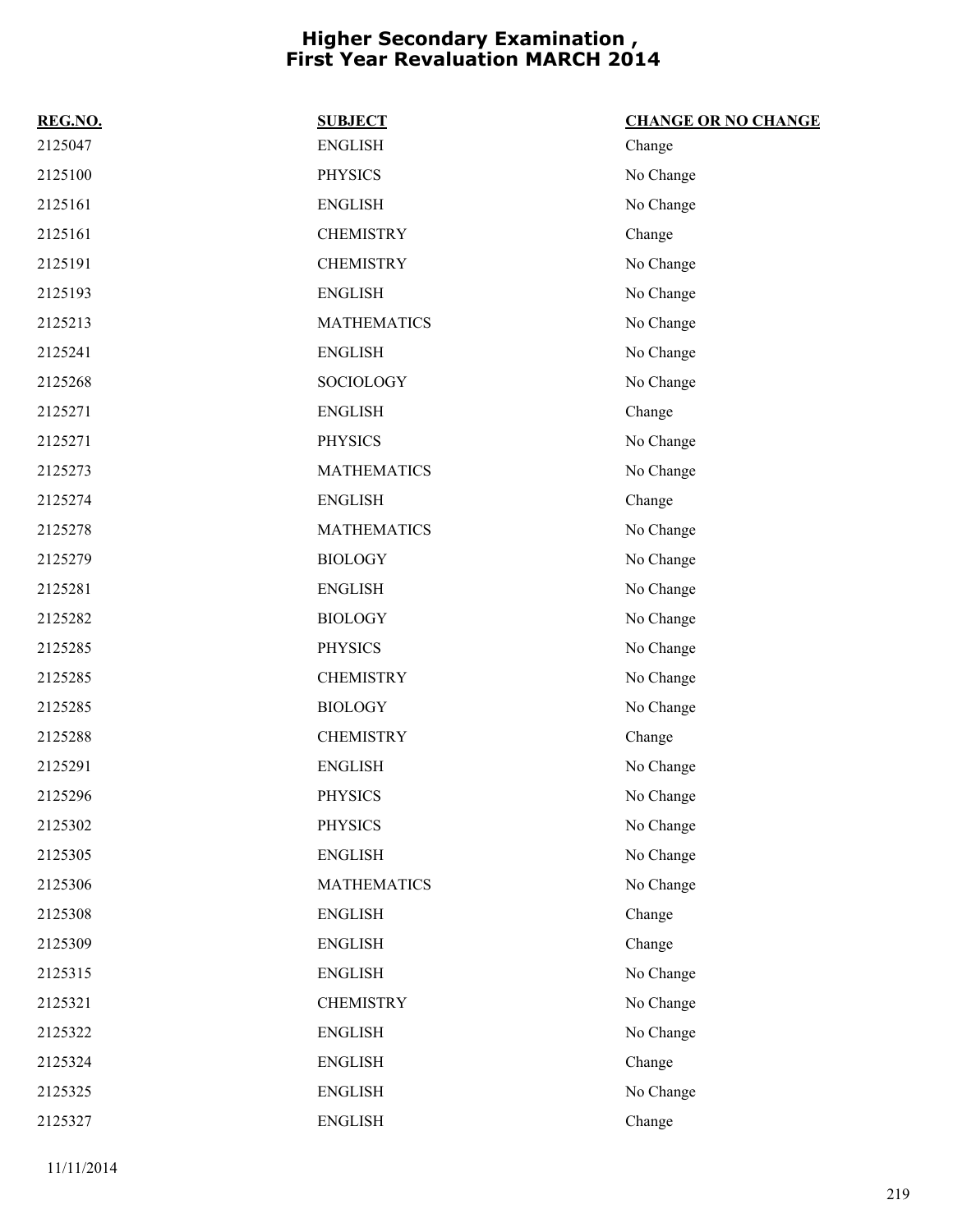| REG.NO. | <b>SUBJECT</b>          | <b>CHANGE OR NO CHANGE</b> |
|---------|-------------------------|----------------------------|
| 2125333 | <b>MATHEMATICS</b>      | No Change                  |
| 2125336 | <b>ENGLISH</b>          | No Change                  |
| 2125337 | <b>ENGLISH</b>          | No Change                  |
| 2125339 | <b>PHYSICS</b>          | No Change                  |
| 2125340 | <b>PHYSICS</b>          | No Change                  |
| 2125341 | <b>ENGLISH</b>          | No Change                  |
| 2125344 | <b>MATHEMATICS</b>      | No Change                  |
| 2125346 | <b>PHYSICS</b>          | No Change                  |
| 2125346 | <b>MATHEMATICS</b>      | No Change                  |
| 2125347 | <b>BIOLOGY</b>          | No Change                  |
| 2125347 | <b>MATHEMATICS</b>      | No Change                  |
| 2125349 | <b>ENGLISH</b>          | No Change                  |
| 2125351 | <b>PHYSICS</b>          | Change                     |
| 2125358 | <b>ENGLISH</b>          | No Change                  |
| 2125358 | <b>PHYSICS</b>          | Change                     |
| 2125367 | <b>ENGLISH</b>          | No Change                  |
| 2125368 | <b>ENGLISH</b>          | No Change                  |
| 2125368 | <b>PHYSICS</b>          | No Change                  |
| 2125368 | <b>BIOLOGY</b>          | No Change                  |
| 2125377 | <b>ENGLISH</b>          | No Change                  |
| 2125380 | <b>MATHEMATICS</b>      | Change                     |
| 2125382 | <b>ENGLISH</b>          | Change                     |
| 2125382 | <b>MATHEMATICS</b>      | No Change                  |
| 2125384 | <b>CHEMISTRY</b>        | Change                     |
| 2125386 | <b>ENGLISH</b>          | No Change                  |
| 2125398 | <b>CHEMISTRY</b>        | No Change                  |
| 2125398 | <b>COMPUTER SCIENCE</b> | No Change                  |
| 2125399 | <b>ENGLISH</b>          | No Change                  |
| 2125399 | <b>COMPUTER SCIENCE</b> | No Change                  |
| 2125406 | <b>ENGLISH</b>          | Change                     |
| 2125414 | <b>COMPUTER SCIENCE</b> | No Change                  |
| 2125417 | <b>SYRIAC</b>           | No Change                  |
| 2125420 | <b>MATHEMATICS</b>      | No Change                  |
| 2125426 | <b>PHYSICS</b>          | Change                     |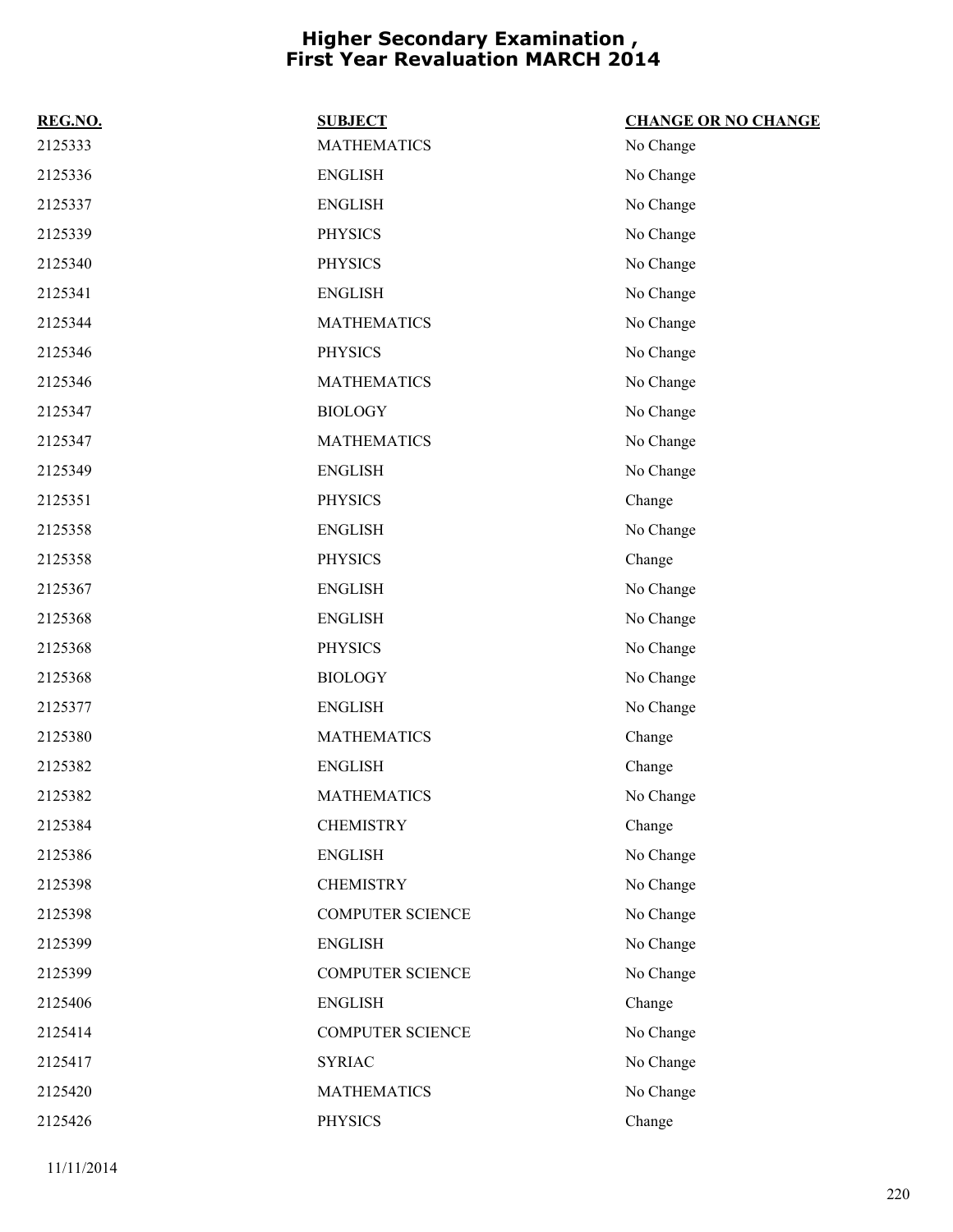| REG.NO. | <b>SUBJECT</b>                                                          | <b>CHANGE OR NO CHANGE</b> |
|---------|-------------------------------------------------------------------------|----------------------------|
| 2125427 | <b>ENGLISH</b>                                                          | No Change                  |
| 2125427 | <b>MATHEMATICS</b>                                                      | No Change                  |
| 2125428 | <b>ENGLISH</b>                                                          | No Change                  |
| 2125430 | <b>ENGLISH</b>                                                          | No Change                  |
| 2125430 | <b>CHEMISTRY</b>                                                        | No Change                  |
| 2125432 | <b>ENGLISH</b>                                                          | No Change                  |
| 2125442 | <b>ENGLISH</b>                                                          | Change                     |
| 2125480 | <b>ENGLISH</b>                                                          | Change                     |
| 2125519 | <b>MATHEMATICS</b>                                                      | No Change                  |
| 2125536 | <b>PHYSICS</b>                                                          | No Change                  |
| 2125536 | <b>CHEMISTRY</b>                                                        | Change                     |
| 2125546 | <b>PHYSICS</b>                                                          | No Change                  |
| 2125546 | <b>BIOLOGY</b>                                                          | No Change                  |
| 2125549 | <b>PHYSICS</b>                                                          | No Change                  |
| 2125560 | <b>CHEMISTRY</b>                                                        | No Change                  |
| 2125588 | <b>ENGLISH</b>                                                          | Change                     |
| 2125688 | <b>ENGLISH</b>                                                          | No Change                  |
| 2125688 | <b>ECONOMICS</b>                                                        | No Change                  |
| 2125688 | <b>BUSINESS STUDIES WITH</b>                                            | No Change                  |
| 2125688 | FUNCTIONAL MANAGEMENT<br>ACCOUNTANCY WITH<br><b>COMPUTER ACCOUNTING</b> | Change                     |
| 2125739 | <b>CHEMISTRY</b>                                                        | No Change                  |
| 2125744 | <b>PHYSICS</b>                                                          | Change                     |
| 2125760 | <b>BIOLOGY</b>                                                          | No Change                  |
| 2125768 | <b>BIOLOGY</b>                                                          | No Change                  |
| 2125783 | <b>MATHEMATICS</b>                                                      | No Change                  |
| 2125795 | <b>ENGLISH</b>                                                          | No Change                  |
| 2125907 | <b>ENGLISH</b>                                                          | No Change                  |
| 2125919 | MALAYALAM                                                               | No Change                  |
| 2125940 | <b>COMPUTER SCIENCE</b>                                                 | No Change                  |
| 2125946 | <b>COMPUTER SCIENCE</b>                                                 | No Change                  |
| 2125954 | <b>COMPUTER SCIENCE</b>                                                 | No Change                  |
| 2125972 | <b>ENGLISH</b>                                                          | No Change                  |
| 2125980 | <b>COMPUTER SCIENCE</b>                                                 | Change                     |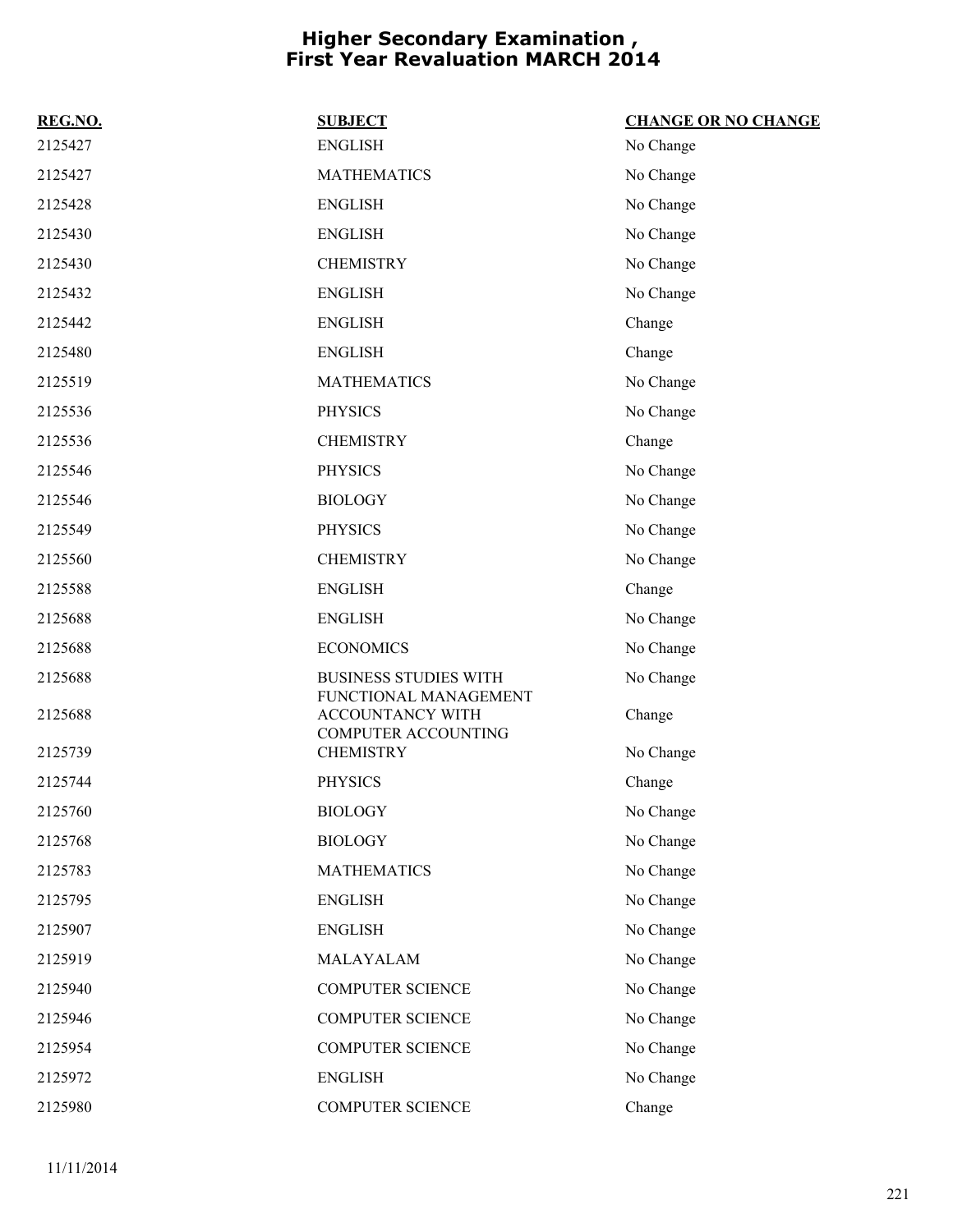| REG.NO. | <b>SUBJECT</b>     | <b>CHANGE OR NO CHANGE</b> |
|---------|--------------------|----------------------------|
| 2126050 | <b>MATHEMATICS</b> | No Change                  |
| 2126052 | MALAYALAM          | No Change                  |
| 2126056 | <b>ENGLISH</b>     | No Change                  |
| 2126091 | <b>MATHEMATICS</b> | No Change                  |
| 2126095 | <b>ENGLISH</b>     | No Change                  |
| 2126104 | <b>ENGLISH</b>     | No Change                  |
| 2126106 | <b>ENGLISH</b>     | No Change                  |
| 2126125 | <b>CHEMISTRY</b>   | No Change                  |
| 2126141 | <b>MATHEMATICS</b> | No Change                  |
| 2126163 | <b>ENGLISH</b>     | Change                     |
| 2126201 | <b>ECONOMICS</b>   | No Change                  |
| 2126260 | <b>ENGLISH</b>     | Change                     |
| 2126263 | <b>ENGLISH</b>     | No Change                  |
| 2126269 | <b>ENGLISH</b>     | Change                     |
| 2126271 | <b>ENGLISH</b>     | No Change                  |
| 2126290 | MALAYALAM          | No Change                  |
| 2126295 | <b>ENGLISH</b>     | No Change                  |
| 2126299 | <b>BIOLOGY</b>     | No Change                  |
| 2126304 | <b>ENGLISH</b>     | No Change                  |
| 2126309 | <b>MATHEMATICS</b> | Change                     |
| 2126351 | <b>ENGLISH</b>     | Change                     |
| 2126353 | <b>ENGLISH</b>     | Change                     |
| 2126355 | <b>ENGLISH</b>     | No Change                  |
| 2126355 | <b>CHEMISTRY</b>   | No Change                  |
| 2126357 | <b>ENGLISH</b>     | Change                     |
| 2126393 | <b>SOCIOLOGY</b>   | Change                     |
| 2126398 | <b>ENGLISH</b>     | Change                     |
| 2126398 | SOCIOLOGY          | Change                     |
| 2126406 | <b>HISTORY</b>     | No Change                  |
| 2126408 | POLITICAL SCIENCE  | No Change                  |
| 2126491 | <b>ENGLISH</b>     | No Change                  |
| 2126516 | <b>CHEMISTRY</b>   | No Change                  |
| 2126526 | <b>PHYSICS</b>     | No Change                  |
| 2126551 | <b>CHEMISTRY</b>   | No Change                  |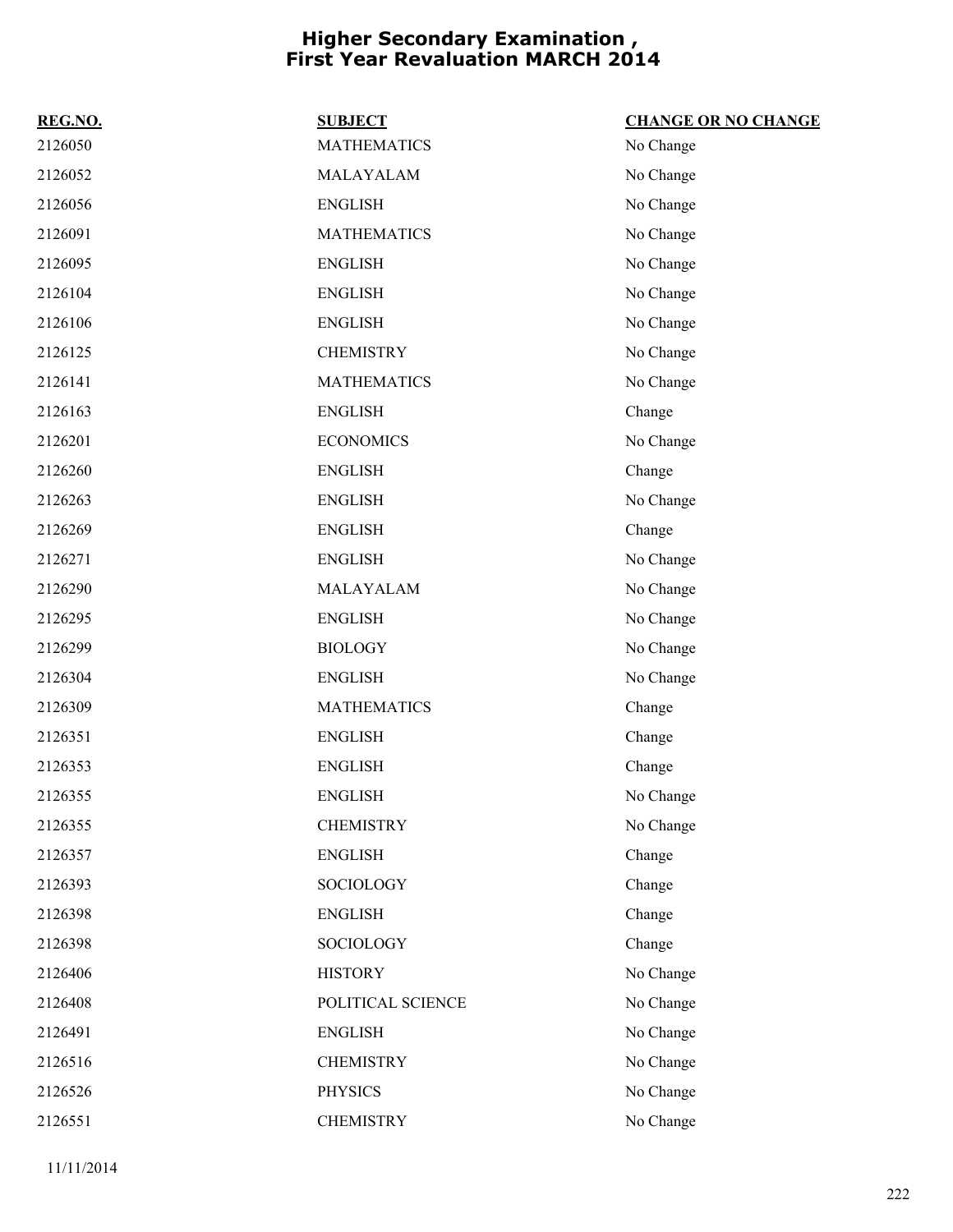| REG.NO. | <b>SUBJECT</b>     | <b>CHANGE OR NO CHANGE</b> |
|---------|--------------------|----------------------------|
| 2126551 | <b>MATHEMATICS</b> | Change                     |
| 2126572 | <b>CHEMISTRY</b>   | No Change                  |
| 2126586 | <b>PHYSICS</b>     | Change                     |
| 2126587 | <b>ENGLISH</b>     | No Change                  |
| 2126587 | <b>PHYSICS</b>     | Change                     |
| 2126597 | <b>CHEMISTRY</b>   | No Change                  |
| 2126613 | <b>PHYSICS</b>     | No Change                  |
| 2126619 | <b>MATHEMATICS</b> | Change                     |
| 2126639 | <b>ENGLISH</b>     | No Change                  |
| 2126643 | <b>ENGLISH</b>     | No Change                  |
| 2126643 | <b>CHEMISTRY</b>   | No Change                  |
| 2126704 | <b>ENGLISH</b>     | Change                     |
| 2126708 | <b>ENGLISH</b>     | Change                     |
| 2126766 | <b>ECONOMICS</b>   | Change                     |
| 2126822 | <b>ENGLISH</b>     | No Change                  |
| 2126832 | MALAYALAM          | No Change                  |
| 2126834 | <b>PHYSICS</b>     | Change                     |
| 2126836 | <b>CHEMISTRY</b>   | No Change                  |
| 2126836 | <b>MATHEMATICS</b> | No Change                  |
| 2126837 | <b>PHYSICS</b>     | No Change                  |
| 2126855 | <b>PHYSICS</b>     | No Change                  |
| 2126855 | <b>CHEMISTRY</b>   | No Change                  |
| 2126855 | <b>MATHEMATICS</b> | No Change                  |
| 2126859 | <b>MATHEMATICS</b> | No Change                  |
| 2126863 | <b>MATHEMATICS</b> | No Change                  |
| 2126869 | <b>ENGLISH</b>     | No Change                  |
| 2126869 | <b>MATHEMATICS</b> | No Change                  |
| 2126870 | <b>CHEMISTRY</b>   | No Change                  |
| 2126871 | <b>ENGLISH</b>     | No Change                  |
| 2126871 | <b>PHYSICS</b>     | No Change                  |
| 2126871 | <b>MATHEMATICS</b> | No Change                  |
| 2126876 | <b>PHYSICS</b>     | No Change                  |
| 2126876 | <b>CHEMISTRY</b>   | No Change                  |
| 2126878 | <b>CHEMISTRY</b>   | No Change                  |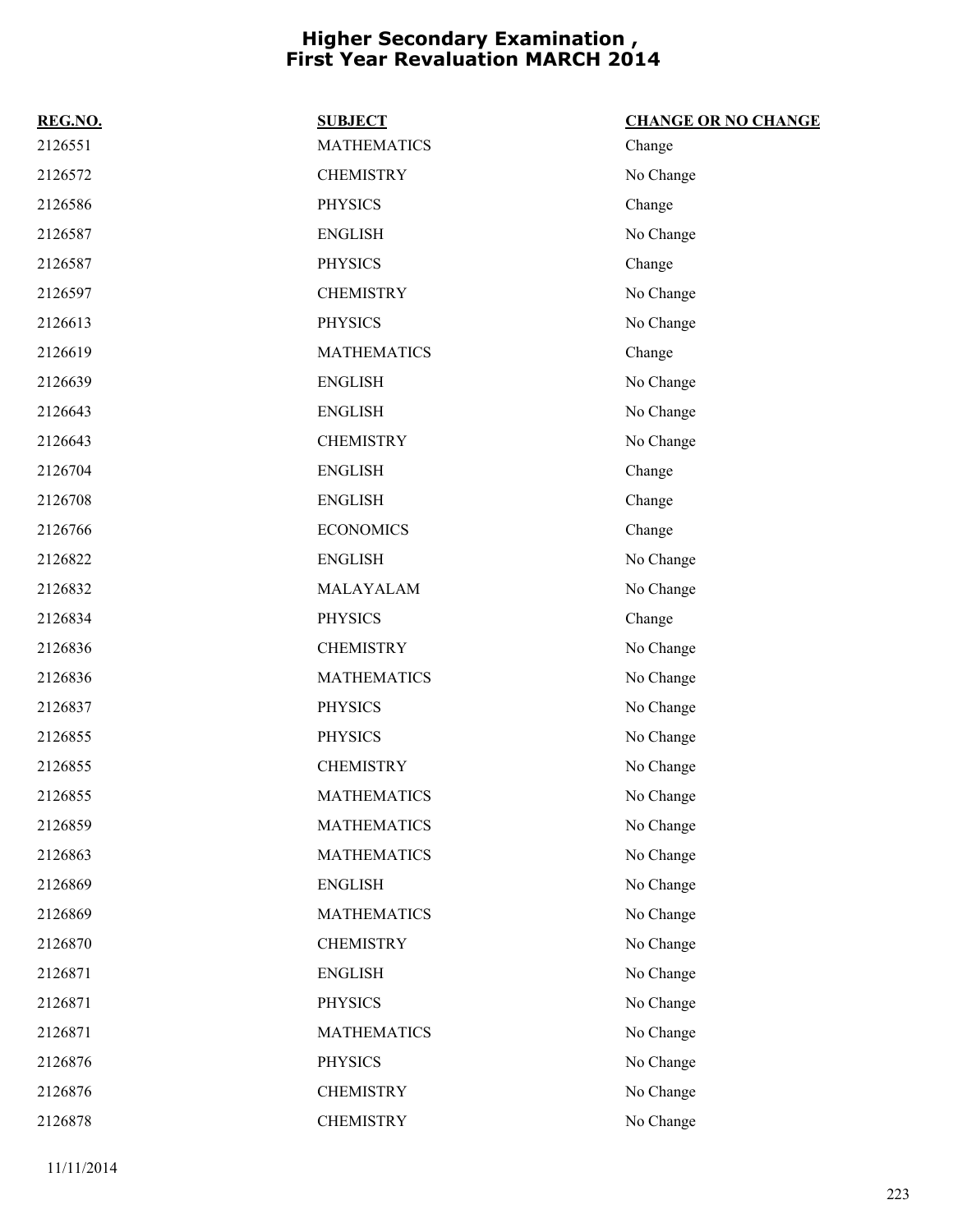| REG.NO. | <b>SUBJECT</b>                                        | <b>CHANGE OR NO CHANGE</b> |
|---------|-------------------------------------------------------|----------------------------|
| 2126881 | <b>MATHEMATICS</b>                                    | No Change                  |
| 2126884 | <b>CHEMISTRY</b>                                      | No Change                  |
| 2126891 | <b>PHYSICS</b>                                        | No Change                  |
| 2126891 | <b>CHEMISTRY</b>                                      | No Change                  |
| 2126911 | <b>ENGLISH</b>                                        | Change                     |
| 2126919 | <b>ENGLISH</b>                                        | No Change                  |
| 2126920 | <b>ENGLISH</b>                                        | Change                     |
| 2126920 | <b>SYRIAC</b>                                         | No Change                  |
| 2126950 | <b>ENGLISH</b>                                        | No Change                  |
| 2126950 | <b>COMPUTER SCIENCE</b>                               | No Change                  |
| 2126956 | <b>ENGLISH</b>                                        | No Change                  |
| 2126956 | MALAYALAM                                             | Change                     |
| 2126956 | <b>MATHEMATICS</b>                                    | No Change                  |
| 2126957 | <b>COMPUTER SCIENCE</b>                               | No Change                  |
| 2126966 | <b>MATHEMATICS</b>                                    | No Change                  |
| 2126967 | <b>MATHEMATICS</b>                                    | No Change                  |
| 2126977 | <b>ENGLISH</b>                                        | No Change                  |
| 2126990 | <b>PHYSICS</b>                                        | No Change                  |
| 2126990 | <b>CHEMISTRY</b>                                      | No Change                  |
| 2126995 | <b>ENGLISH</b>                                        | Change                     |
| 2126995 | <b>PHYSICS</b>                                        | Change                     |
| 2126998 | <b>MATHEMATICS</b>                                    | No Change                  |
| 2127028 | <b>MATHEMATICS</b>                                    | No Change                  |
| 2127077 | <b>COMPUTER APPLICATION</b>                           | Change                     |
| 2127107 | <b>COMPUTER APPLICATION</b>                           | No Change                  |
| 2127137 | <b>BUSINESS STUDIES WITH</b><br>FUNCTIONAL MANAGEMENT | No Change                  |
| 2127185 | <b>ENGLISH</b>                                        | No Change                  |
| 2127211 | <b>ENGLISH</b>                                        | No Change                  |
| 2127255 | <b>ENGLISH</b>                                        | Change                     |
| 2127266 | <b>BIOLOGY</b>                                        | No Change                  |
| 2127270 | <b>CHEMISTRY</b>                                      | No Change                  |
| 2127298 | <b>ENGLISH</b>                                        | Change                     |
| 2127321 | <b>PHYSICS</b>                                        | Change                     |
| 2127321 | <b>BIOLOGY</b>                                        | Change                     |
|         |                                                       |                            |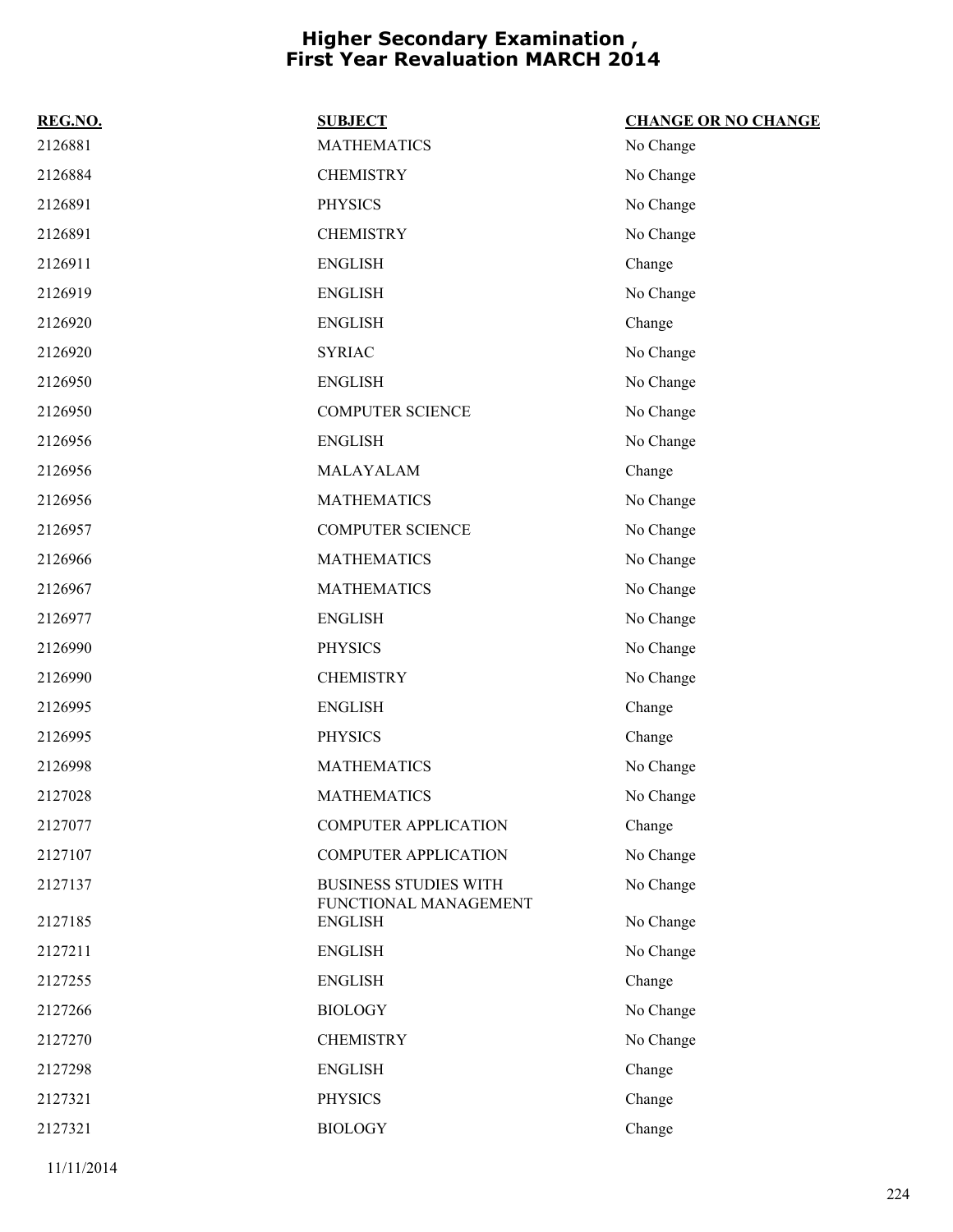| REG.NO. | <b>SUBJECT</b>                                        | <b>CHANGE OR NO CHANGE</b> |
|---------|-------------------------------------------------------|----------------------------|
| 2127393 | <b>MATHEMATICS</b>                                    | No Change                  |
| 2127433 | <b>ENGLISH</b>                                        | Change                     |
| 2127433 | <b>HINDI</b>                                          | Change                     |
| 2127442 | <b>ENGLISH</b>                                        | Change                     |
| 2127467 | <b>ECONOMICS</b>                                      | No Change                  |
| 2127508 | <b>ENGLISH</b>                                        | No Change                  |
| 2127529 | <b>ACCOUNTANCY WITH</b><br>COMPUTER ACCOUNTING        | Change                     |
| 2127562 | <b>BUSINESS STUDIES WITH</b><br>FUNCTIONAL MANAGEMENT | No Change                  |
| 2127563 | <b>ENGLISH</b>                                        | No Change                  |
| 2127563 | <b>BUSINESS STUDIES WITH</b><br>FUNCTIONAL MANAGEMENT | No Change                  |
| 2127735 | <b>ENGLISH</b>                                        | No Change                  |
| 2127735 | <b>CHEMISTRY</b>                                      | No Change                  |
| 2127735 | <b>MATHEMATICS</b>                                    | No Change                  |
| 2127869 | <b>MATHEMATICS</b>                                    | Change                     |
| 2127896 | <b>ENGLISH</b>                                        | Change                     |
| 2127896 | <b>MATHEMATICS</b>                                    | No Change                  |
| 2127910 | <b>ENGLISH</b>                                        | Change                     |
| 2127910 | <b>HINDI</b>                                          | No Change                  |
| 2127918 | <b>ENGLISH</b>                                        | Change                     |
| 2127942 | <b>ENGLISH</b>                                        | No Change                  |
| 2128010 | <b>ENGLISH</b>                                        | Change                     |
| 2128012 | <b>ENGLISH</b>                                        | Change                     |
| 2128014 | <b>ENGLISH</b>                                        | Change                     |
| 2128037 | <b>ENGLISH</b>                                        | No Change                  |
| 2128044 | <b>ENGLISH</b>                                        | Change                     |
| 2128045 | <b>ENGLISH</b>                                        | Change                     |
| 2128046 | <b>ENGLISH</b>                                        | Change                     |
| 2128050 | <b>ENGLISH</b>                                        | No Change                  |
| 2128105 | MALAYALAM                                             | No Change                  |
| 2128147 | <b>ACCOUNTANCY WITH</b><br>COMPUTER ACCOUNTING        | No Change                  |
| 2128169 | <b>ENGLISH</b>                                        | Change                     |
| 2128229 | <b>CHEMISTRY</b>                                      | Change                     |
| 2128242 | <b>CHEMISTRY</b>                                      | Change                     |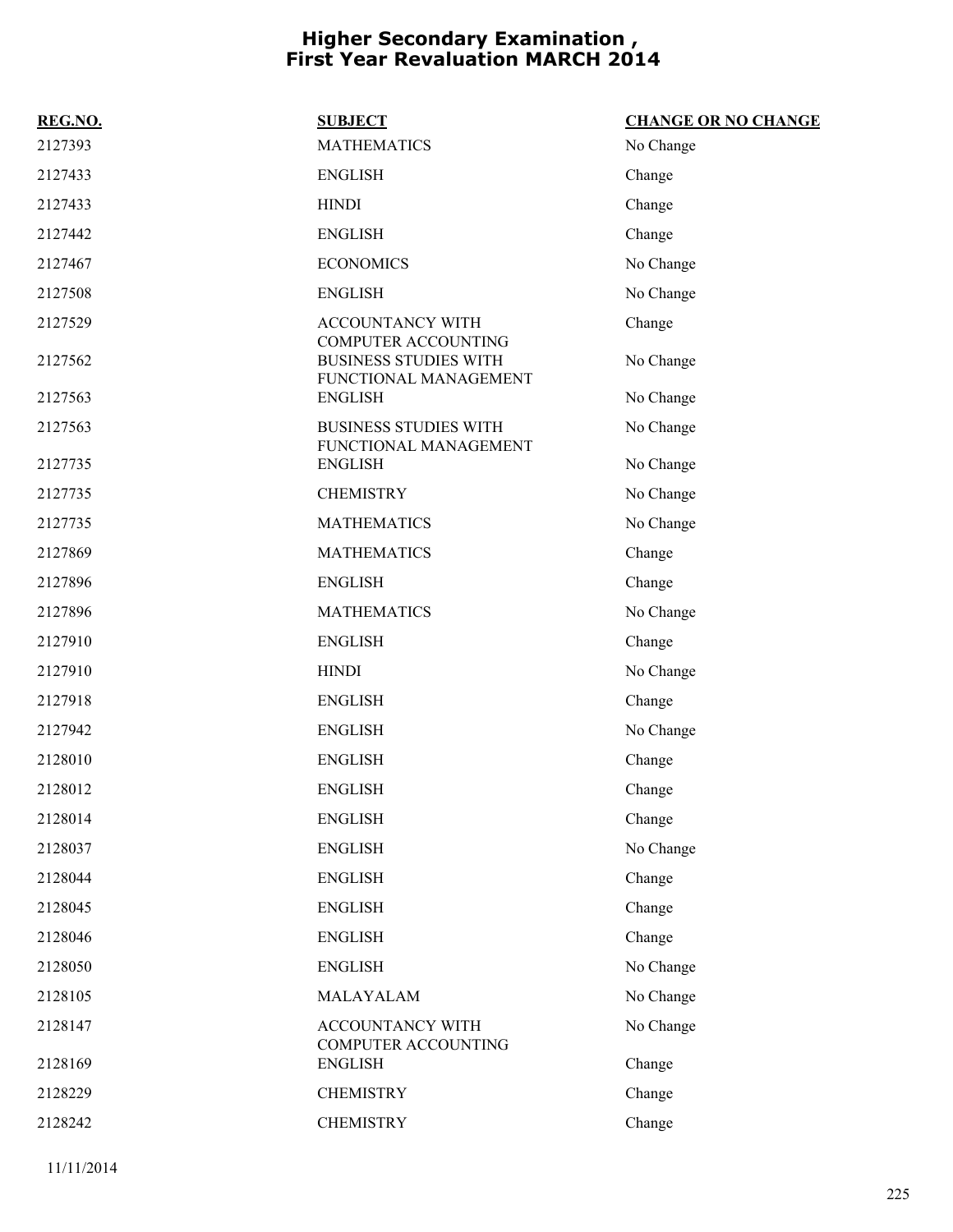| REG.NO.            | <b>SUBJECT</b>                                        | <b>CHANGE OR NO CHANGE</b> |
|--------------------|-------------------------------------------------------|----------------------------|
| 2128265            | <b>ENGLISH</b>                                        | No Change                  |
| 2128265            | <b>PHYSICS</b>                                        | No Change                  |
| 2128265            | <b>CHEMISTRY</b>                                      | No Change                  |
| 2128265            | <b>MATHEMATICS</b>                                    | No Change                  |
| 2128277            | <b>ENGLISH</b>                                        | No Change                  |
| 2128277            | <b>BIOLOGY</b>                                        | No Change                  |
| 2128301            | <b>PHYSICS</b>                                        | No Change                  |
| 2128342            | <b>CHEMISTRY</b>                                      | Change                     |
| 2128369            | <b>ENGLISH</b>                                        | Change                     |
| 2128390            | <b>BIOLOGY</b>                                        | No Change                  |
| 2128395            | <b>ENGLISH</b>                                        | No Change                  |
| 2128423            | <b>MATHEMATICS</b>                                    | Change                     |
| 2128424            | <b>ENGLISH</b>                                        | No Change                  |
| 2128424            | MALAYALAM                                             | Change                     |
| 2128431            | MALAYALAM                                             | Change                     |
| 2128443            | <b>ENGLISH</b>                                        | No Change                  |
| 2128494            | <b>ECONOMICS</b>                                      | No Change                  |
| 2128494            | ACCOUNTANCY WITH                                      | Change                     |
| 2128495            | <b>COMPUTER ACCOUNTING</b><br><b>ECONOMICS</b>        | No Change                  |
| 2128497            | <b>BUSINESS STUDIES WITH</b>                          | Change                     |
|                    | FUNCTIONAL MANAGEMENT<br><b>BIOLOGY</b>               |                            |
| 2128519<br>2128528 | MALAYALAM                                             | No Change                  |
| 2128558            | <b>ENGLISH</b>                                        | Change                     |
|                    |                                                       | No Change                  |
| 2128558            | <b>MATHEMATICS</b>                                    | No Change                  |
| 2128631            | <b>CHEMISTRY</b>                                      | No Change                  |
| 2128639            | <b>ENGLISH</b>                                        | No Change                  |
| 2128654            | <b>ENGLISH</b>                                        | No Change                  |
| 2128669            | <b>MATHEMATICS</b>                                    | No Change                  |
| 2128714            | <b>ENGLISH</b>                                        | No Change                  |
| 2128714            | <b>MATHEMATICS</b>                                    | No Change                  |
| 2128804            | <b>ECONOMICS</b>                                      | No Change                  |
| 2128804            | <b>BUSINESS STUDIES WITH</b><br>FUNCTIONAL MANAGEMENT | Change                     |
| 2128816            | <b>BUSINESS STUDIES WITH</b><br>FUNCTIONAL MANAGEMENT | No Change                  |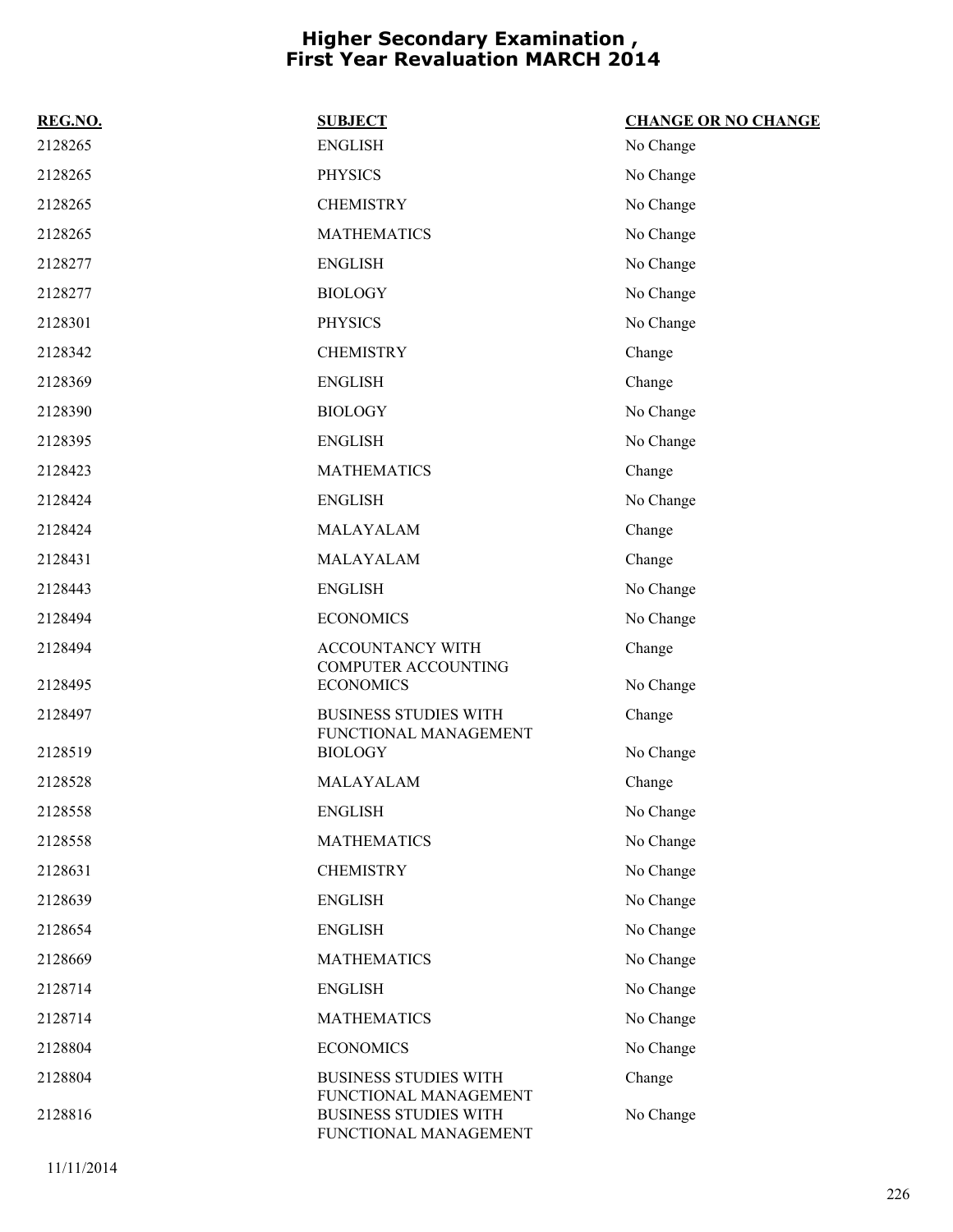| REG.NO. | <b>SUBJECT</b>                                        | <b>CHANGE OR NO CHANGE</b> |
|---------|-------------------------------------------------------|----------------------------|
| 2128875 | <b>BUSINESS STUDIES WITH</b><br>FUNCTIONAL MANAGEMENT | No Change                  |
| 2128898 | <b>PHYSICS</b>                                        | No Change                  |
| 2128906 | <b>ENGLISH</b>                                        | No Change                  |
| 2128914 | <b>ENGLISH</b>                                        | No Change                  |
| 2128914 | <b>MATHEMATICS</b>                                    | No Change                  |
| 2128915 | <b>ENGLISH</b>                                        | Change                     |
| 2128919 | <b>ENGLISH</b>                                        | Change                     |
| 2128921 | <b>ENGLISH</b>                                        | Change                     |
| 2128923 | <b>ENGLISH</b>                                        | Change                     |
| 2128925 | <b>PHYSICS</b>                                        | Change                     |
| 2128925 | <b>BIOLOGY</b>                                        | No Change                  |
| 2128925 | <b>MATHEMATICS</b>                                    | No Change                  |
| 2128928 | <b>ENGLISH</b>                                        | Change                     |
| 2128930 | <b>ENGLISH</b>                                        | No Change                  |
| 2128939 | <b>PHYSICS</b>                                        | No Change                  |
| 2128964 | <b>PHYSICS</b>                                        | No Change                  |
| 2128986 | <b>PHYSICS</b>                                        | Change                     |
| 2128987 | <b>MATHEMATICS</b>                                    | No Change                  |
| 2129013 | <b>ENGLISH</b>                                        | No Change                  |
| 2129013 | POLITICAL SCIENCE                                     | Change                     |
| 2129023 | <b>ENGLISH</b>                                        | Change                     |
| 2129059 | <b>MATHEMATICS</b>                                    | No Change                  |
| 2129063 | <b>ENGLISH</b>                                        | No Change                  |
| 2129370 | <b>ENGLISH</b>                                        | No Change                  |
| 2129370 | <b>CHEMISTRY</b>                                      | Change                     |
| 2129376 | <b>ENGLISH</b>                                        | No Change                  |
| 2129399 | <b>MATHEMATICS</b>                                    | No Change                  |
| 2129405 | <b>PHYSICS</b>                                        | No Change                  |
| 2129405 | <b>CHEMISTRY</b>                                      | No Change                  |
| 2129755 | <b>PHYSICS</b>                                        | No Change                  |
| 2129758 | <b>ENGLISH</b>                                        | Change                     |
| 2129771 | <b>ENGLISH</b>                                        | No Change                  |
| 2129771 | <b>MATHEMATICS</b>                                    | Change                     |
| 2129782 | <b>ENGLISH</b>                                        | No Change                  |
|         |                                                       |                            |

11/11/2014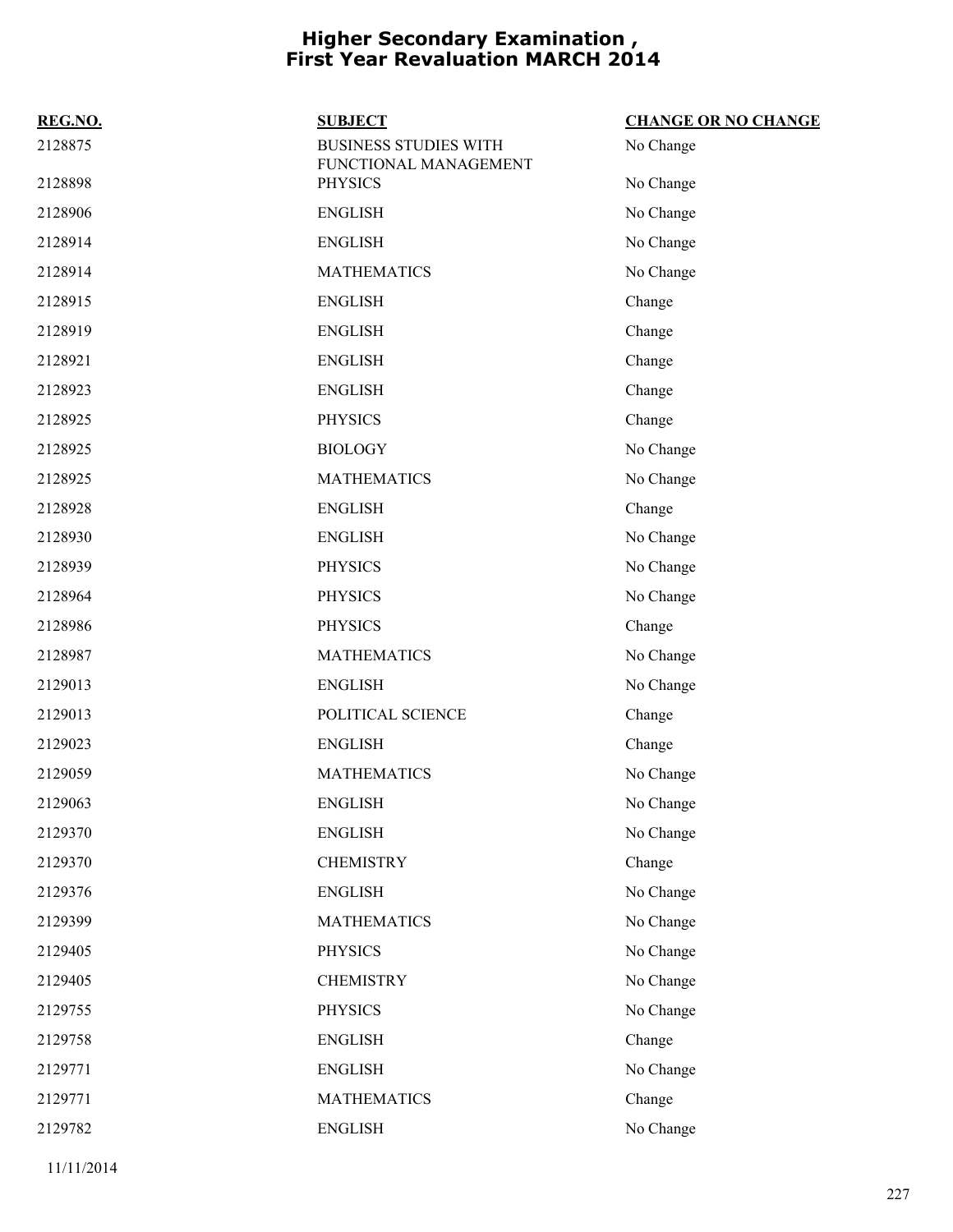| REG.NO. | <b>SUBJECT</b>     | <b>CHANGE OR NO CHANGE</b> |
|---------|--------------------|----------------------------|
| 2129785 | <b>CHEMISTRY</b>   | No Change                  |
| 2129785 | <b>MATHEMATICS</b> | No Change                  |
| 2130007 | <b>BIOLOGY</b>     | No Change                  |
| 2130019 | <b>MATHEMATICS</b> | Change                     |
| 2130020 | <b>ENGLISH</b>     | No Change                  |
| 2130020 | <b>MATHEMATICS</b> | No Change                  |
| 2130032 | <b>ENGLISH</b>     | No Change                  |
| 2130033 | <b>MATHEMATICS</b> | No Change                  |
| 2130043 | <b>PHYSICS</b>     | No Change                  |
| 2130050 | MALAYALAM          | Change                     |
| 2130068 | <b>BIOLOGY</b>     | No Change                  |
| 2130070 | <b>PHYSICS</b>     | Change                     |
| 2130073 | <b>MATHEMATICS</b> | Change                     |
| 2130075 | <b>ENGLISH</b>     | Change                     |
| 2130078 | <b>ENGLISH</b>     | Change                     |
| 2130079 | <b>ENGLISH</b>     | Change                     |
| 2130080 | <b>MATHEMATICS</b> | Change                     |
| 2130083 | <b>MATHEMATICS</b> | No Change                  |
| 2130093 | <b>CHEMISTRY</b>   | Change                     |
| 2130096 | <b>PHYSICS</b>     | Change                     |
| 2130115 | <b>BIOLOGY</b>     | No Change                  |
| 2130128 | <b>ECONOMICS</b>   | No Change                  |
| 2130163 | <b>ENGLISH</b>     | No Change                  |
| 2130165 | <b>ENGLISH</b>     | No Change                  |
| 2130321 | <b>PHYSICS</b>     | Change                     |
| 2130321 | <b>MATHEMATICS</b> | No Change                  |
| 2130394 | <b>ENGLISH</b>     | No Change                  |
| 2130404 | SOCIOLOGY          | No Change                  |
| 2130412 | <b>HISTORY</b>     | No Change                  |
| 2130492 | <b>MATHEMATICS</b> | Change                     |
| 2130532 | <b>MATHEMATICS</b> | No Change                  |
| 2130537 | <b>MATHEMATICS</b> | No Change                  |
| 2130734 | <b>MATHEMATICS</b> | Change                     |
| 2130751 | <b>PHYSICS</b>     | No Change                  |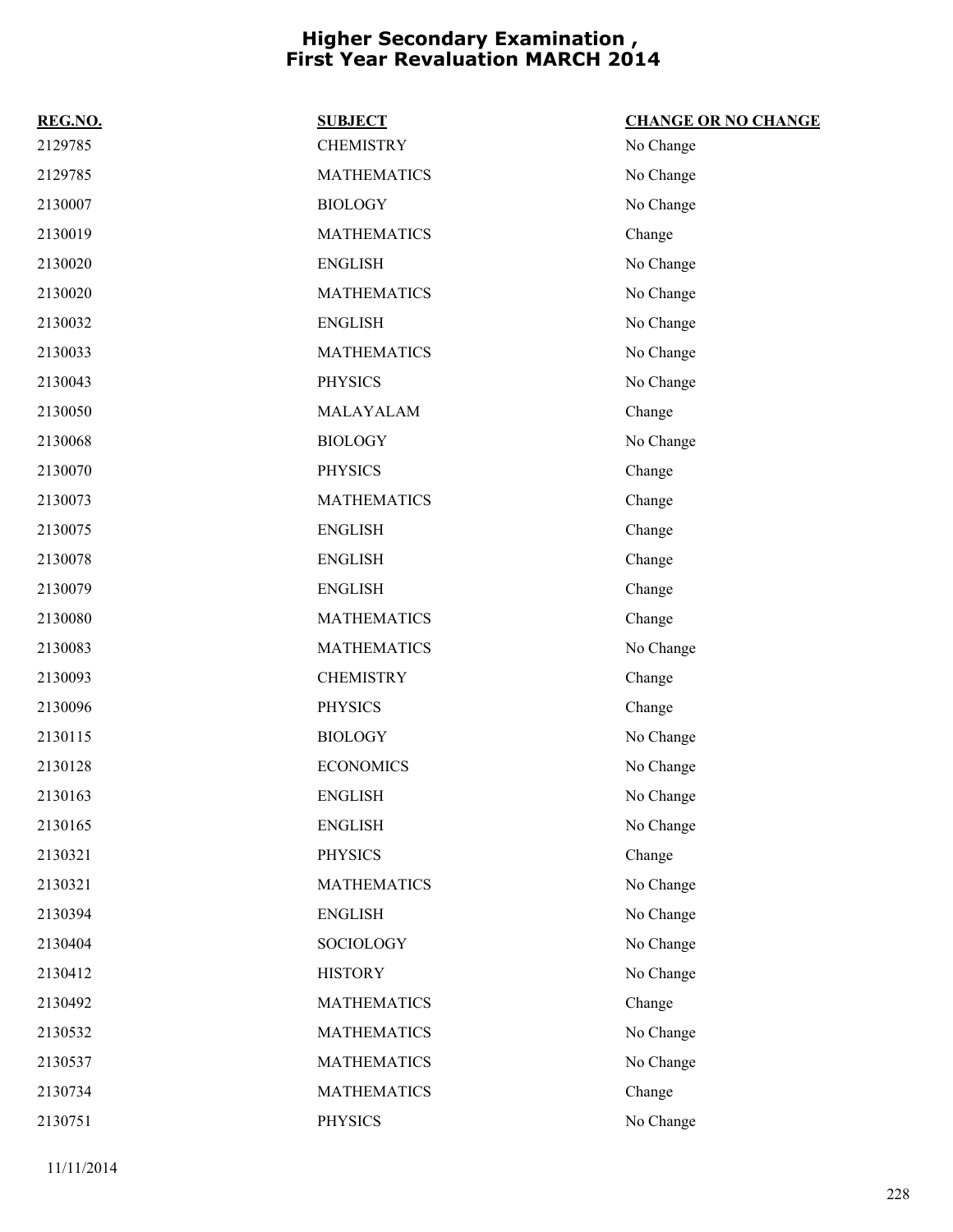| REG.NO. | <b>SUBJECT</b>              | <b>CHANGE OR NO CHANGE</b> |
|---------|-----------------------------|----------------------------|
| 2130772 | <b>ENGLISH</b>              | No Change                  |
| 2130772 | <b>PHYSICS</b>              | Change                     |
| 2130801 | <b>COMPUTER APPLICATION</b> | Change                     |
| 2130807 | <b>COMPUTER APPLICATION</b> | Change                     |
| 2130821 | <b>COMPUTER APPLICATION</b> | No Change                  |
| 2130836 | <b>ENGLISH</b>              | Change                     |
| 2131089 | <b>CHEMISTRY</b>            | No Change                  |
| 2131102 | <b>MATHEMATICS</b>          | No Change                  |
| 2131145 | <b>PHYSICS</b>              | No Change                  |
| 2131145 | <b>CHEMISTRY</b>            | No Change                  |
| 2131153 | <b>PHYSICS</b>              | No Change                  |
| 2131153 | <b>CHEMISTRY</b>            | No Change                  |
| 2131159 | <b>PHYSICS</b>              | No Change                  |
| 2131159 | <b>CHEMISTRY</b>            | No Change                  |
| 2131281 | <b>MATHEMATICS</b>          | No Change                  |
| 2131284 | <b>PHYSICS</b>              | No Change                  |
| 2131294 | <b>MATHEMATICS</b>          | No Change                  |
| 2131318 | <b>ENGLISH</b>              | No Change                  |
| 2131378 | <b>MATHEMATICS</b>          | Change                     |
| 2131382 | <b>ENGLISH</b>              | Change                     |
| 2131382 | <b>PHYSICS</b>              | No Change                  |
| 2131382 | <b>CHEMISTRY</b>            | Change                     |
| 2131467 | <b>PHYSICS</b>              | Change                     |
| 2131662 | <b>CHEMISTRY</b>            | No Change                  |
| 2131670 | <b>PHYSICS</b>              | No Change                  |
| 2131708 | <b>PHYSICS</b>              | Change                     |
| 2131708 | <b>CHEMISTRY</b>            | Change                     |
| 2131711 | <b>PHYSICS</b>              | Change                     |
| 2131717 | <b>ENGLISH</b>              | Change                     |
| 2131717 | <b>CHEMISTRY</b>            | Change                     |
| 2131718 | <b>MATHEMATICS</b>          | Change                     |
| 2131736 | <b>PHYSICS</b>              | No Change                  |
| 2131820 | <b>ENGLISH</b>              | Change                     |
| 2131822 | <b>MATHEMATICS</b>          | Change                     |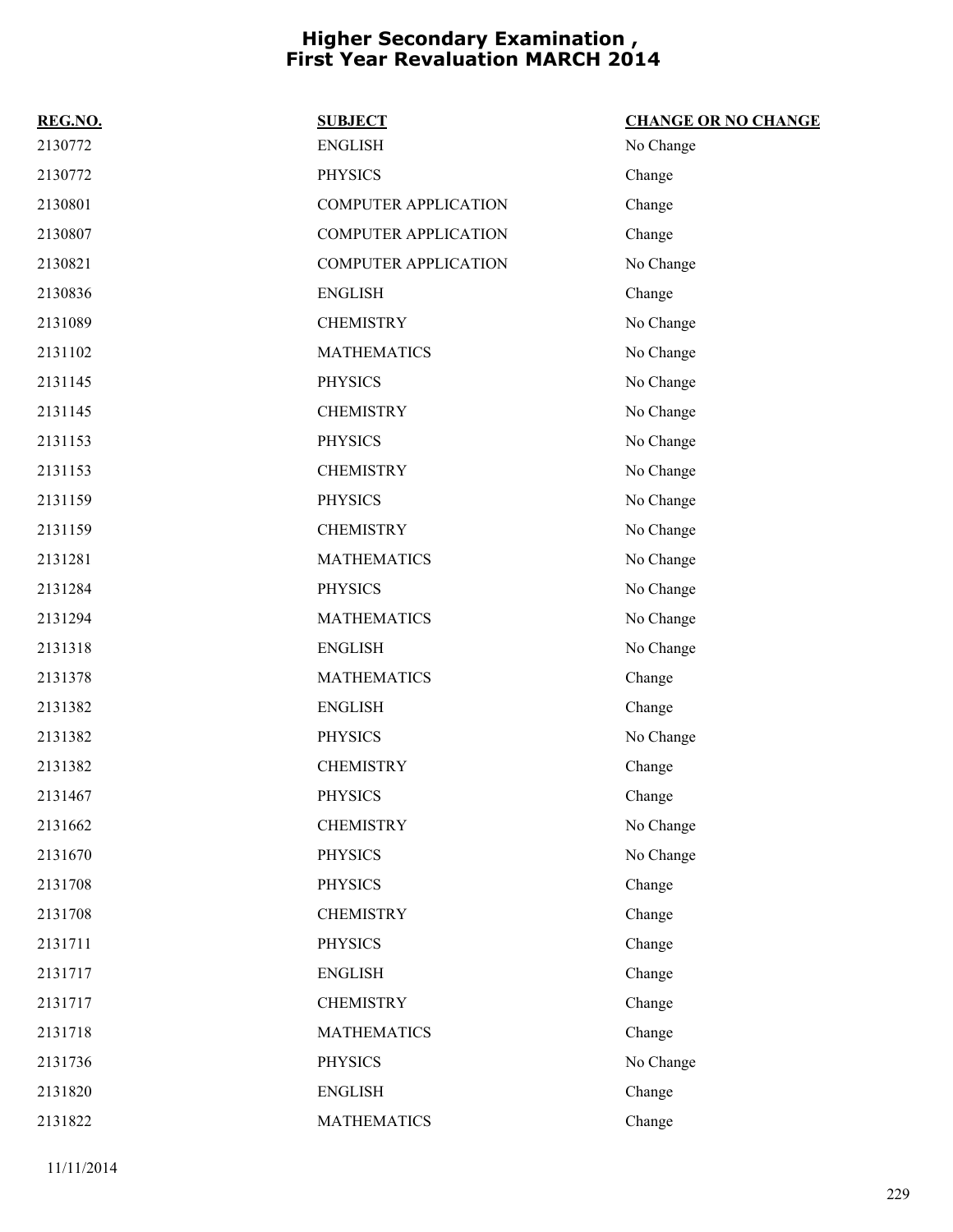| REG.NO. | <b>SUBJECT</b>     | <b>CHANGE OR NO CHANGE</b> |
|---------|--------------------|----------------------------|
| 2131824 | <b>ENGLISH</b>     | No Change                  |
| 2131825 | <b>MATHEMATICS</b> | Change                     |
| 2131828 | MALAYALAM          | No Change                  |
| 2131838 | <b>ENGLISH</b>     | No Change                  |
| 2131838 | <b>BIOLOGY</b>     | No Change                  |
| 2131842 | <b>CHEMISTRY</b>   | No Change                  |
| 2131852 | <b>MATHEMATICS</b> | No Change                  |
| 2131869 | <b>MATHEMATICS</b> | Change                     |
| 2131871 | <b>ENGLISH</b>     | Change                     |
| 2131875 | <b>ENGLISH</b>     | No Change                  |
| 2131878 | <b>ENGLISH</b>     | Change                     |
| 2131878 | <b>CHEMISTRY</b>   | No Change                  |
| 2131880 | <b>CHEMISTRY</b>   | No Change                  |
| 2131895 | <b>CHEMISTRY</b>   | Change                     |
| 2131896 | <b>ENGLISH</b>     | No Change                  |
| 2131902 | <b>BIOLOGY</b>     | No Change                  |
| 2131909 | <b>PHYSICS</b>     | No Change                  |
| 2131919 | <b>ENGLISH</b>     | No Change                  |
| 2131990 | <b>ENGLISH</b>     | No Change                  |
| 2132038 | <b>PHYSICS</b>     | Change                     |
| 2132061 | <b>CHEMISTRY</b>   | No Change                  |
| 2132061 | <b>MATHEMATICS</b> | No Change                  |
| 2132063 | <b>PHYSICS</b>     | Change                     |
| 2132067 | PHYSICS            | No Change                  |
| 2132070 | <b>ENGLISH</b>     | No Change                  |
| 2132122 | <b>CHEMISTRY</b>   | No Change                  |
| 2132138 | <b>PHYSICS</b>     | No Change                  |
| 2132138 | <b>MATHEMATICS</b> | No Change                  |
| 2132195 | MALAYALAM          | No Change                  |
| 2132196 | MALAYALAM          | No Change                  |
| 2132197 | MALAYALAM          | Change                     |
| 2132198 | MALAYALAM          | Change                     |
| 2132199 | MALAYALAM          | No Change                  |
| 2132200 | MALAYALAM          | No Change                  |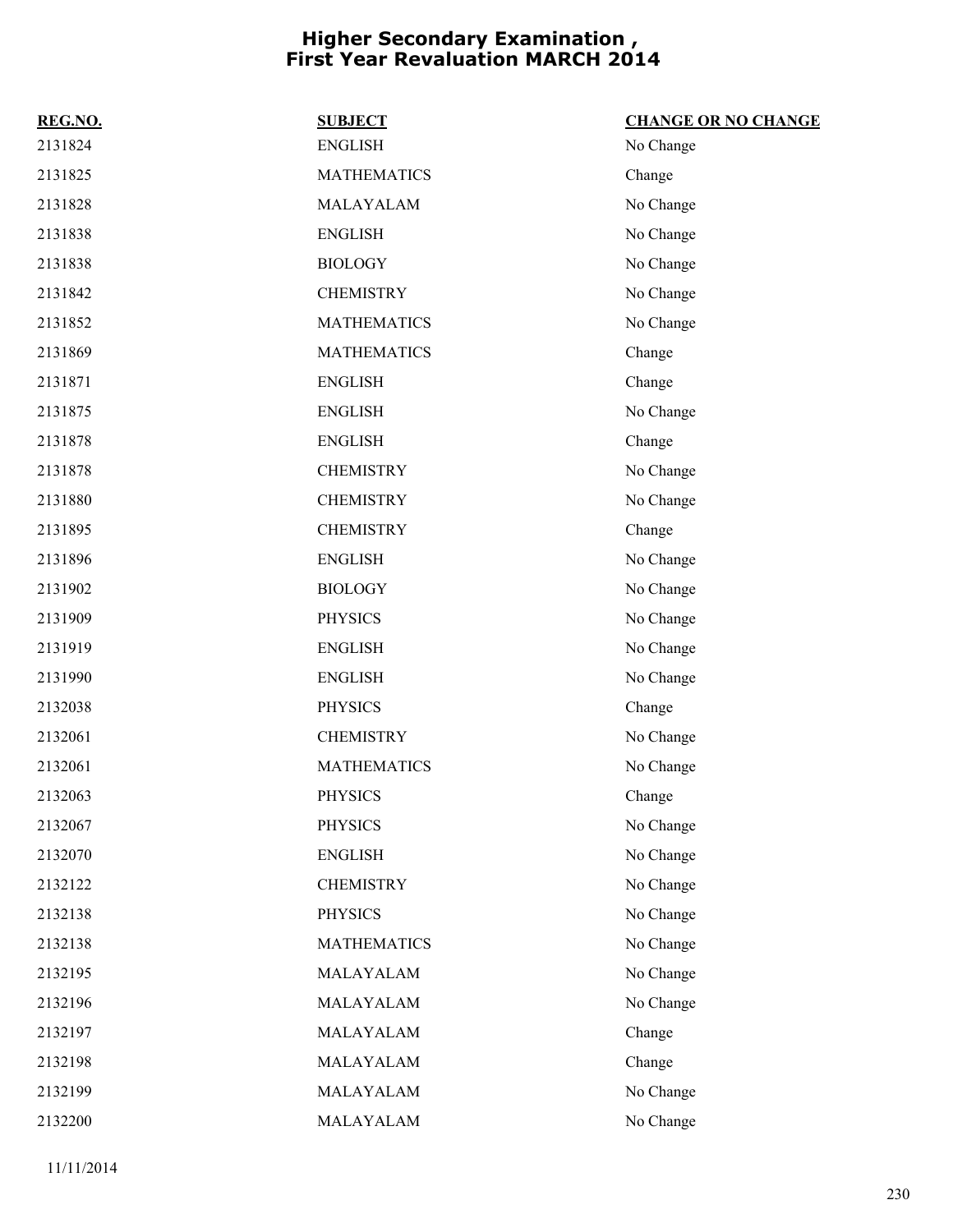| REG.NO. | <b>SUBJECT</b>     | <b>CHANGE OR NO CHANGE</b> |
|---------|--------------------|----------------------------|
| 2132201 | MALAYALAM          | No Change                  |
| 2132202 | MALAYALAM          | Change                     |
| 2132204 | MALAYALAM          | No Change                  |
| 2132205 | MALAYALAM          | Change                     |
| 2132206 | MALAYALAM          | No Change                  |
| 2132210 | <b>CHEMISTRY</b>   | No Change                  |
| 2132211 | <b>CHEMISTRY</b>   | No Change                  |
| 2132212 | <b>CHEMISTRY</b>   | No Change                  |
| 2132213 | <b>CHEMISTRY</b>   | Change                     |
| 2132213 | <b>BIOLOGY</b>     | No Change                  |
| 2132216 | MALAYALAM          | Change                     |
| 2132217 | <b>CHEMISTRY</b>   | No Change                  |
| 2132218 | <b>PHYSICS</b>     | No Change                  |
| 2132218 | <b>MATHEMATICS</b> | No Change                  |
| 2132222 | <b>ENGLISH</b>     | No Change                  |
| 2132222 | MALAYALAM          | No Change                  |
| 2132222 | <b>MATHEMATICS</b> | No Change                  |
| 2132223 | MALAYALAM          | No Change                  |
| 2132224 | MALAYALAM          | Change                     |
| 2132225 | <b>PHYSICS</b>     | No Change                  |
| 2132226 | <b>CHEMISTRY</b>   | No Change                  |
| 2132226 | <b>BIOLOGY</b>     | No Change                  |
| 2132230 | MALAYALAM          | No Change                  |
| 2132232 | MALAYALAM          | Change                     |
| 2132233 | MALAYALAM          | Change                     |
| 2132233 | <b>CHEMISTRY</b>   | Change                     |
| 2132237 | <b>MATHEMATICS</b> | No Change                  |
| 2132243 | <b>PHYSICS</b>     | No Change                  |
| 2132247 | <b>CHEMISTRY</b>   | No Change                  |
| 2132249 | <b>PHYSICS</b>     | No Change                  |
| 2132250 | <b>CHEMISTRY</b>   | No Change                  |
| 2132252 | <b>PHYSICS</b>     | No Change                  |
| 2132252 | <b>CHEMISTRY</b>   | No Change                  |
| 2132257 | <b>ENGLISH</b>     | No Change                  |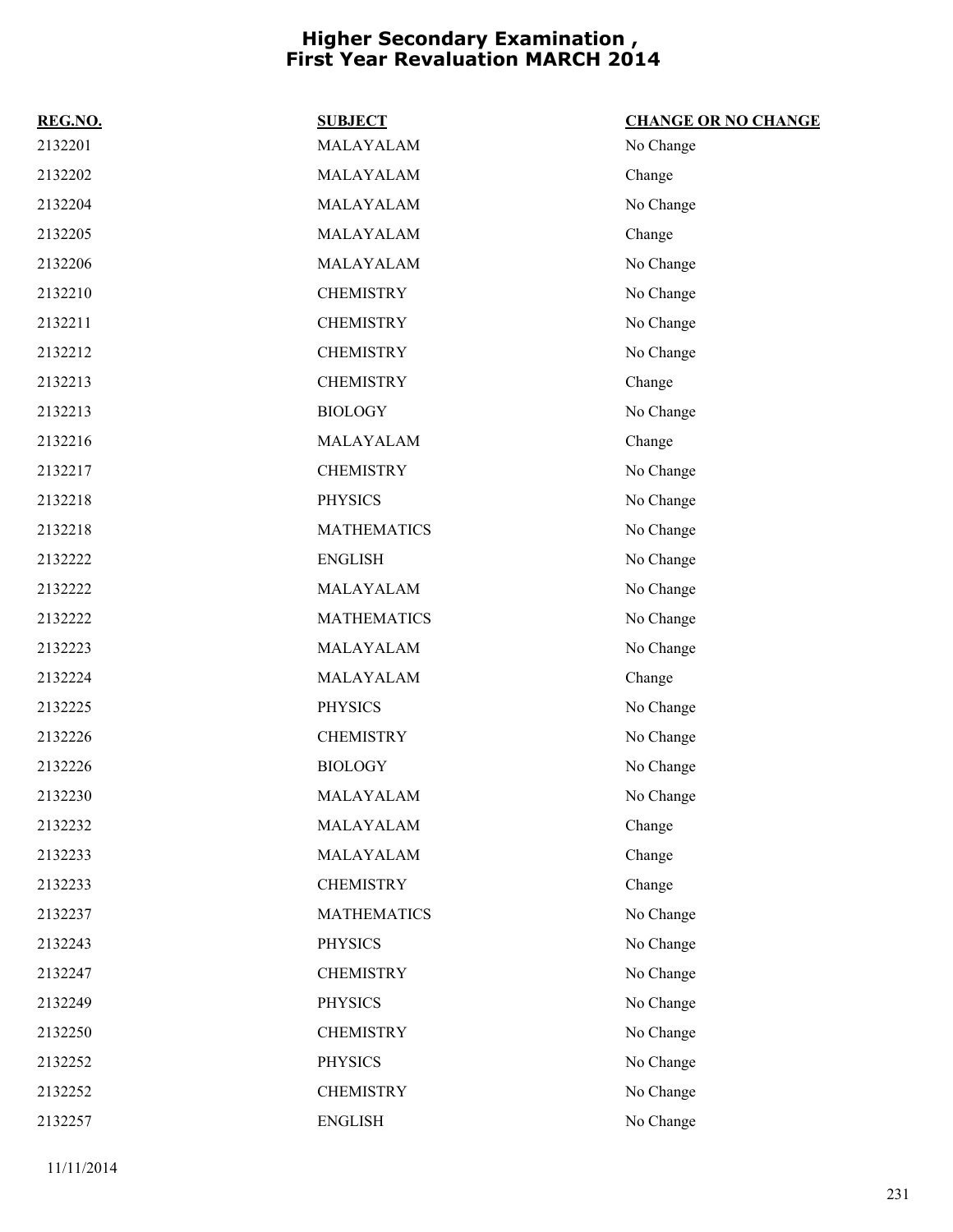| REG.NO. | <b>SUBJECT</b>                                        | <b>CHANGE OR NO CHANGE</b> |
|---------|-------------------------------------------------------|----------------------------|
| 2132258 | <b>HINDI</b>                                          | Change                     |
| 2132259 | <b>CHEMISTRY</b>                                      | No Change                  |
| 2132265 | <b>ENGLISH</b>                                        | No Change                  |
| 2132266 | <b>ENGLISH</b>                                        | No Change                  |
| 2132266 | <b>PHYSICS</b>                                        | No Change                  |
| 2132268 | <b>ENGLISH</b>                                        | No Change                  |
| 2132269 | <b>ENGLISH</b>                                        | No Change                  |
| 2132269 | <b>CHEMISTRY</b>                                      | No Change                  |
| 2132273 | <b>PHYSICS</b>                                        | Change                     |
| 2132274 | <b>MATHEMATICS</b>                                    | Change                     |
| 2132276 | <b>ENGLISH</b>                                        | No Change                  |
| 2132276 | <b>MATHEMATICS</b>                                    | No Change                  |
| 2132277 | <b>CHEMISTRY</b>                                      | No Change                  |
| 2132277 | <b>MATHEMATICS</b>                                    | No Change                  |
| 2132280 | <b>CHEMISTRY</b>                                      | No Change                  |
| 2132280 | <b>BIOLOGY</b>                                        | No Change                  |
| 2132281 | <b>ENGLISH</b>                                        | No Change                  |
| 2132281 | <b>CHEMISTRY</b>                                      | No Change                  |
| 2132287 | <b>ENGLISH</b>                                        | No Change                  |
| 2132289 | <b>CHEMISTRY</b>                                      | No Change                  |
| 2132290 | <b>CHEMISTRY</b>                                      | No Change                  |
| 2132291 | <b>CHEMISTRY</b>                                      | No Change                  |
| 2132295 | <b>CHEMISTRY</b>                                      | No Change                  |
| 2132300 | <b>ECONOMICS</b>                                      | No Change                  |
| 2132302 | <b>BUSINESS STUDIES WITH</b><br>FUNCTIONAL MANAGEMENT | No Change                  |
| 2132307 | <b>ENGLISH</b>                                        | No Change                  |
| 2132309 | <b>BUSINESS STUDIES WITH</b><br>FUNCTIONAL MANAGEMENT | No Change                  |
| 2132313 | <b>BUSINESS STUDIES WITH</b><br>FUNCTIONAL MANAGEMENT | No Change                  |
| 2132324 | <b>ECONOMICS</b>                                      | No Change                  |
| 2132332 | <b>ENGLISH</b>                                        | No Change                  |
| 2132332 | ACCOUNTANCY WITH<br>COMPUTER ACCOUNTING               | No Change                  |
| 2132340 | <b>ENGLISH</b>                                        | No Change                  |
| 2132343 | <b>ENGLISH</b>                                        | Change                     |
|         |                                                       |                            |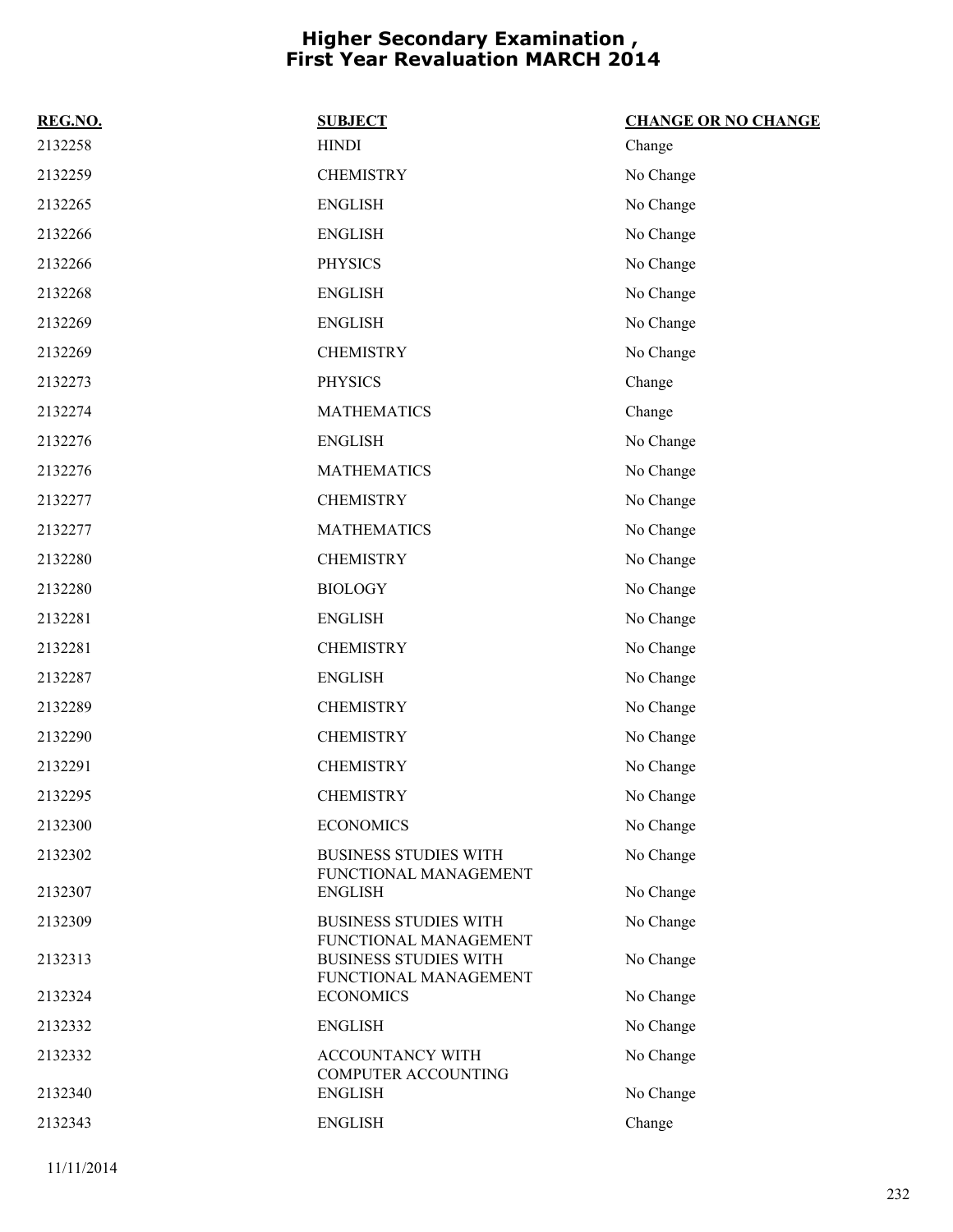| REG.NO. | <b>SUBJECT</b>                                 | <b>CHANGE OR NO CHANGE</b> |
|---------|------------------------------------------------|----------------------------|
| 2132345 | <b>ENGLISH</b>                                 | Change                     |
| 2132347 | ACCOUNTANCY WITH<br>COMPUTER ACCOUNTING        | No Change                  |
| 2132348 | <b>ENGLISH</b>                                 | No Change                  |
| 2132349 | <b>ECONOMICS</b>                               | No Change                  |
| 2132373 | <b>MATHEMATICS</b>                             | No Change                  |
| 2132384 | <b>PHYSICS</b>                                 | No Change                  |
| 2132384 | <b>CHEMISTRY</b>                               | No Change                  |
| 2132384 | <b>MATHEMATICS</b>                             | No Change                  |
| 2132390 | <b>CHEMISTRY</b>                               | No Change                  |
| 2132394 | <b>BIOLOGY</b>                                 | No Change                  |
| 2132394 | <b>MATHEMATICS</b>                             | Change                     |
| 2132429 | <b>ENGLISH</b>                                 | No Change                  |
| 2132435 | <b>CHEMISTRY</b>                               | No Change                  |
| 2132435 | <b>BIOLOGY</b>                                 | No Change                  |
| 2132438 | <b>HINDI</b>                                   | No Change                  |
| 2132446 | <b>ENGLISH</b>                                 | No Change                  |
| 2132446 | <b>MATHEMATICS</b>                             | No Change                  |
| 2132545 | <b>CHEMISTRY</b>                               | No Change                  |
| 2132567 | <b>ENGLISH</b>                                 | No Change                  |
| 2132569 | <b>ENGLISH</b>                                 | No Change                  |
| 2132611 | <b>BIOLOGY</b>                                 | No Change                  |
| 2132617 | <b>ENGLISH</b>                                 | No Change                  |
| 2132654 | <b>ENGLISH</b>                                 | No Change                  |
| 2132675 | ACCOUNTANCY WITH<br><b>COMPUTER ACCOUNTING</b> | No Change                  |
| 2132732 | <b>ENGLISH</b>                                 | Change                     |
| 2132732 | <b>CHEMISTRY</b>                               | No Change                  |
| 2132732 | <b>MATHEMATICS</b>                             | No Change                  |
| 2132758 | <b>MATHEMATICS</b>                             | No Change                  |
| 2132894 | <b>PHYSICS</b>                                 | Change                     |
| 2132894 | <b>CHEMISTRY</b>                               | No Change                  |
| 2132894 | <b>MATHEMATICS</b>                             | No Change                  |
| 2132901 | <b>ENGLISH</b>                                 | No Change                  |
| 2132902 | <b>ENGLISH</b>                                 | Change                     |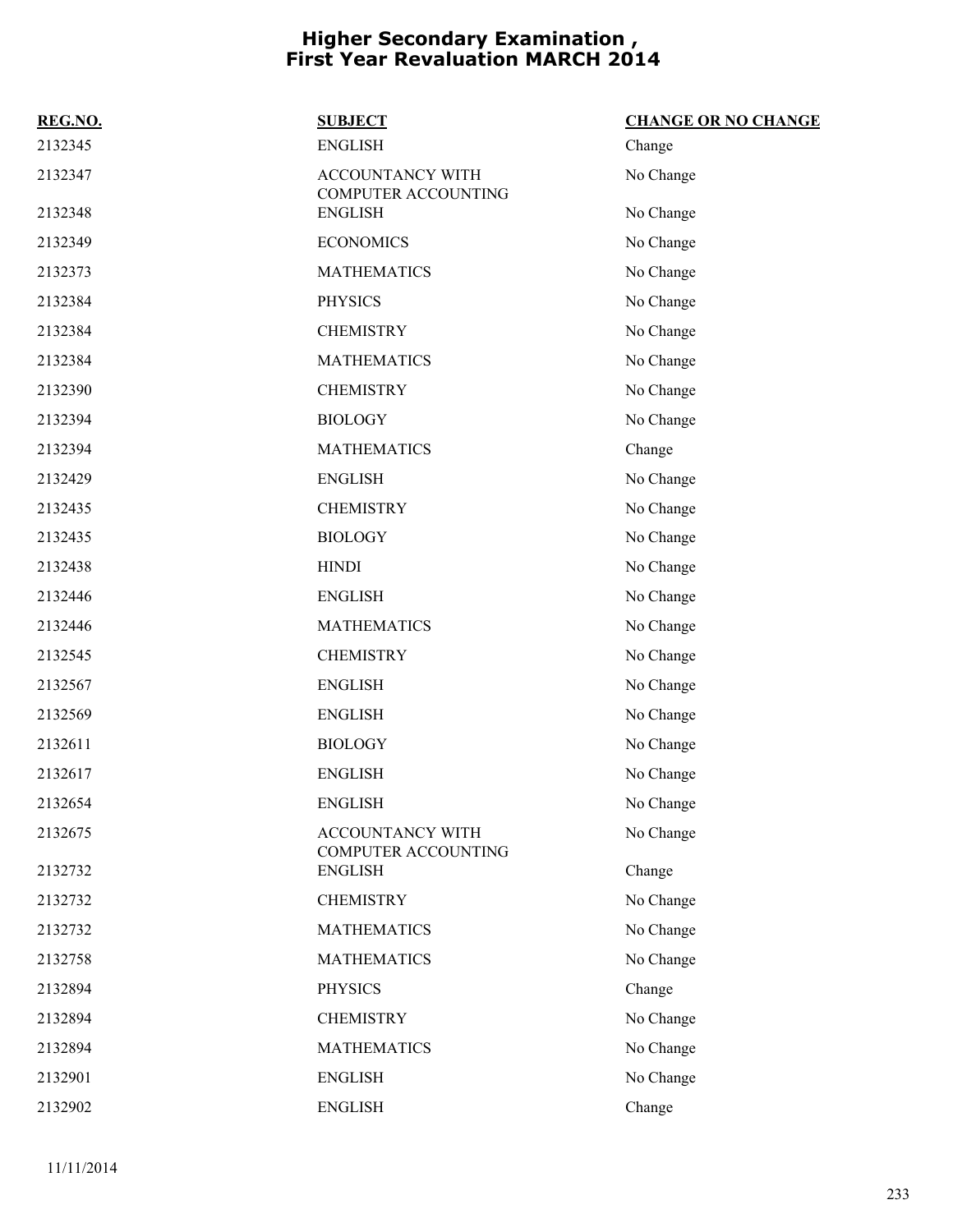| REG.NO. | <b>SUBJECT</b>     | <b>CHANGE OR NO CHANGE</b> |
|---------|--------------------|----------------------------|
| 2132913 | <b>ENGLISH</b>     | No Change                  |
| 2132913 | <b>MATHEMATICS</b> | No Change                  |
| 2132918 | <b>MATHEMATICS</b> | No Change                  |
| 2132928 | <b>ENGLISH</b>     | No Change                  |
| 2132928 | <b>CHEMISTRY</b>   | No Change                  |
| 2132929 | <b>ENGLISH</b>     | No Change                  |
| 2132929 | <b>BIOLOGY</b>     | No Change                  |
| 2132934 | <b>ENGLISH</b>     | No Change                  |
| 2132934 | MALAYALAM          | No Change                  |
| 2132935 | MALAYALAM          | Change                     |
| 2132937 | MALAYALAM          | No Change                  |
| 2132937 | <b>CHEMISTRY</b>   | No Change                  |
| 2132937 | <b>BIOLOGY</b>     | Change                     |
| 2132937 | <b>MATHEMATICS</b> | No Change                  |
| 2132947 | <b>PHYSICS</b>     | No Change                  |
| 2132947 | <b>CHEMISTRY</b>   | Change                     |
| 2132949 | <b>PHYSICS</b>     | No Change                  |
| 2132956 | <b>PHYSICS</b>     | No Change                  |
| 2132963 | <b>MATHEMATICS</b> | No Change                  |
| 2132964 | <b>PHYSICS</b>     | No Change                  |
| 2132983 | <b>PHYSICS</b>     | No Change                  |
| 2132983 | <b>CHEMISTRY</b>   | Change                     |
| 2132983 | <b>MATHEMATICS</b> | No Change                  |
| 2132986 | <b>ENGLISH</b>     | No Change                  |
| 2132990 | <b>CHEMISTRY</b>   | No Change                  |
| 2132994 | <b>ENGLISH</b>     | No Change                  |
| 2132994 | <b>PHYSICS</b>     | No Change                  |
| 2132997 | <b>ENGLISH</b>     | No Change                  |
| 2133005 | <b>ENGLISH</b>     | No Change                  |
| 2133005 | MALAYALAM          | Change                     |
| 2133005 | SOCIOLOGY          | No Change                  |
| 2133022 | POLITICAL SCIENCE  | No Change                  |
| 2133042 | <b>ECONOMICS</b>   | Change                     |
| 2133096 | <b>ENGLISH</b>     | No Change                  |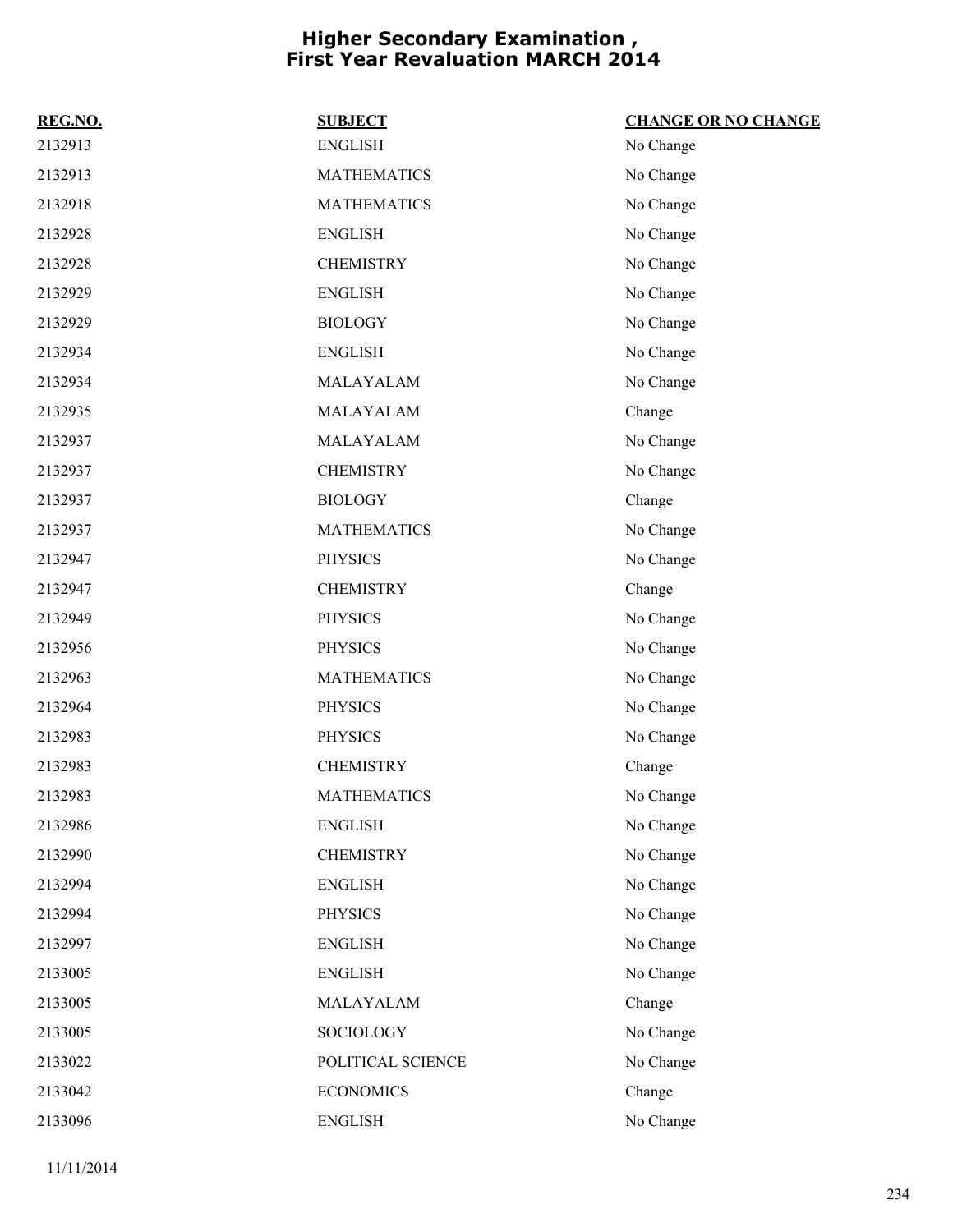| REG.NO. | <b>SUBJECT</b>     | <b>CHANGE OR NO CHANGE</b> |
|---------|--------------------|----------------------------|
| 2133096 | MALAYALAM          | No Change                  |
| 2133103 | <b>PHYSICS</b>     | No Change                  |
| 2133106 | <b>CHEMISTRY</b>   | Change                     |
| 2133116 | <b>PHYSICS</b>     | No Change                  |
| 2133116 | <b>MATHEMATICS</b> | No Change                  |
| 2133132 | <b>ENGLISH</b>     | No Change                  |
| 2133132 | <b>PHYSICS</b>     | No Change                  |
| 2133132 | <b>CHEMISTRY</b>   | No Change                  |
| 2133133 | <b>ENGLISH</b>     | Change                     |
| 2133134 | <b>ENGLISH</b>     | No Change                  |
| 2133135 | <b>ENGLISH</b>     | No Change                  |
| 2133135 | <b>CHEMISTRY</b>   | No Change                  |
| 2133135 | <b>MATHEMATICS</b> | No Change                  |
| 2133139 | <b>ENGLISH</b>     | No Change                  |
| 2133150 | <b>ENGLISH</b>     | No Change                  |
| 2133152 | <b>ENGLISH</b>     | No Change                  |
| 2133154 | <b>ENGLISH</b>     | Change                     |
| 2133155 | <b>MATHEMATICS</b> | No Change                  |
| 2133156 | <b>CHEMISTRY</b>   | No Change                  |
| 2133157 | <b>ENGLISH</b>     | No Change                  |
| 2133157 | <b>CHEMISTRY</b>   | No Change                  |
| 2133158 | <b>ENGLISH</b>     | No Change                  |
| 2133158 | <b>PHYSICS</b>     | Change                     |
| 2133161 | <b>ENGLISH</b>     | No Change                  |
| 2133164 | <b>ENGLISH</b>     | No Change                  |
| 2133169 | <b>ENGLISH</b>     | No Change                  |
| 2133170 | <b>ENGLISH</b>     | Change                     |
| 2133170 | <b>BIOLOGY</b>     | Change                     |
| 2133171 | <b>PHYSICS</b>     | No Change                  |
| 2133171 | <b>CHEMISTRY</b>   | No Change                  |
| 2133171 | <b>MATHEMATICS</b> | No Change                  |
| 2133174 | <b>ENGLISH</b>     | No Change                  |
| 2133185 | PHYSICS            | No Change                  |
| 2133185 | <b>BIOLOGY</b>     | No Change                  |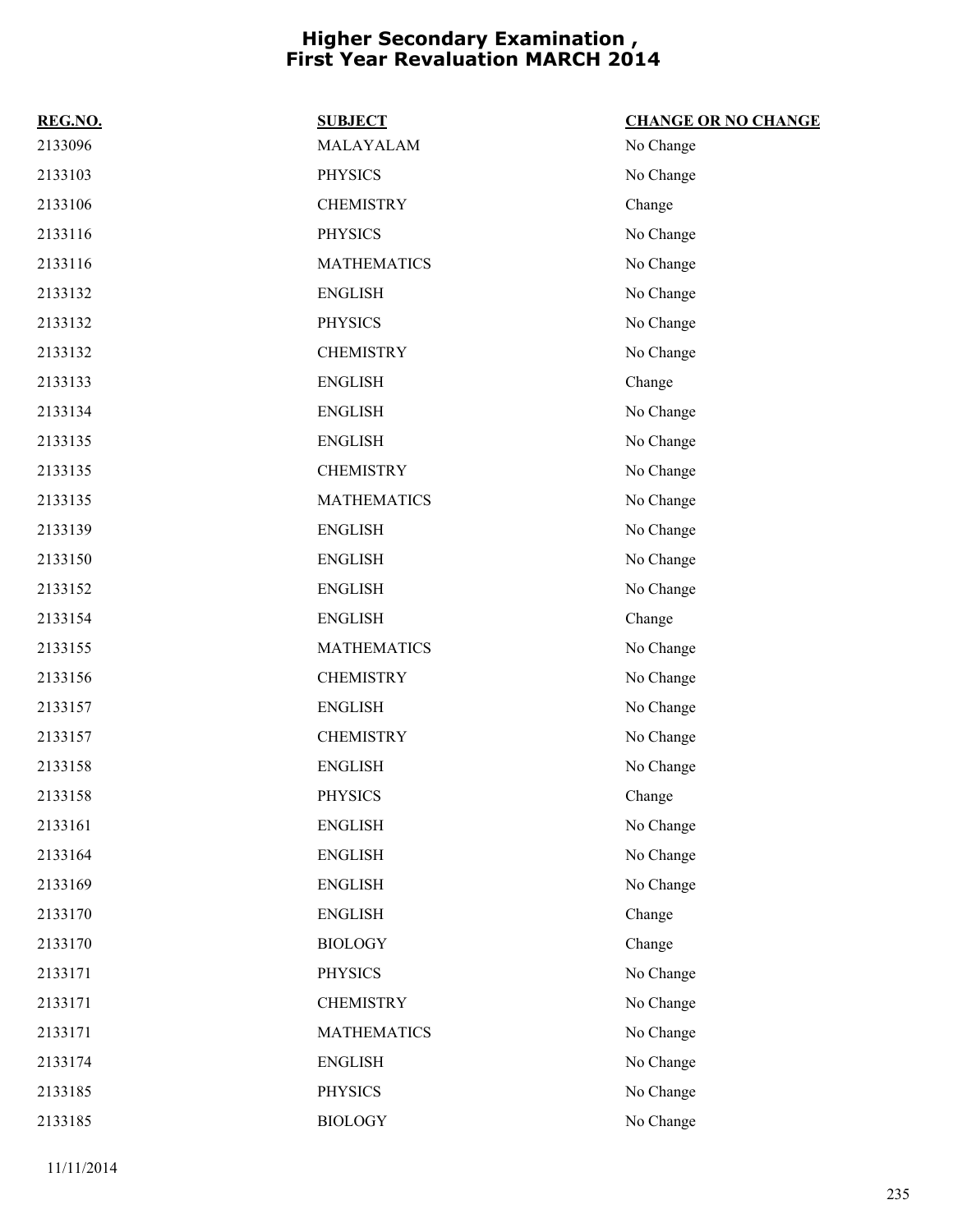| REG.NO. | <b>SUBJECT</b>     | <b>CHANGE OR NO CHANGE</b> |
|---------|--------------------|----------------------------|
| 2133190 | <b>ENGLISH</b>     | No Change                  |
| 2133190 | <b>PHYSICS</b>     | No Change                  |
| 2133190 | <b>MATHEMATICS</b> | No Change                  |
| 2133270 | <b>ENGLISH</b>     | Change                     |
| 2133274 | <b>ENGLISH</b>     | No Change                  |
| 2133274 | MALAYALAM          | Change                     |
| 2133275 | MALAYALAM          | Change                     |
| 2133275 | <b>MATHEMATICS</b> | No Change                  |
| 2133301 | <b>MATHEMATICS</b> | No Change                  |
| 2133303 | <b>ENGLISH</b>     | No Change                  |
| 2133333 | <b>ENGLISH</b>     | No Change                  |
| 2133333 | <b>PHYSICS</b>     | Change                     |
| 2133336 | <b>ENGLISH</b>     | No Change                  |
| 2133345 | <b>ENGLISH</b>     | No Change                  |
| 2133348 | <b>ENGLISH</b>     | No Change                  |
| 2133378 | MALAYALAM          | No Change                  |
| 2133455 | <b>PHYSICS</b>     | Change                     |
| 2133461 | <b>CHEMISTRY</b>   | No Change                  |
| 2133465 | MALAYALAM          | Change                     |
| 2133474 | <b>ENGLISH</b>     | Change                     |
| 2133480 | <b>MATHEMATICS</b> | Change                     |
| 2133634 | MALAYALAM          | Change                     |
| 2133644 | MALAYALAM          | No Change                  |
| 2133652 | <b>MATHEMATICS</b> | No Change                  |
| 2133702 | MALAYALAM          | Change                     |
| 2133707 | <b>ENGLISH</b>     | Change                     |
| 2133707 | MALAYALAM          | Change                     |
| 2133708 | MALAYALAM          | Change                     |
| 2133762 | <b>ENGLISH</b>     | Change                     |
| 2134000 | MALAYALAM          | Change                     |
| 2134002 | <b>ENGLISH</b>     | No Change                  |
| 2134003 | <b>ENGLISH</b>     | No Change                  |
| 2134006 | MALAYALAM          | No Change                  |
| 2134010 | <b>PHYSICS</b>     | No Change                  |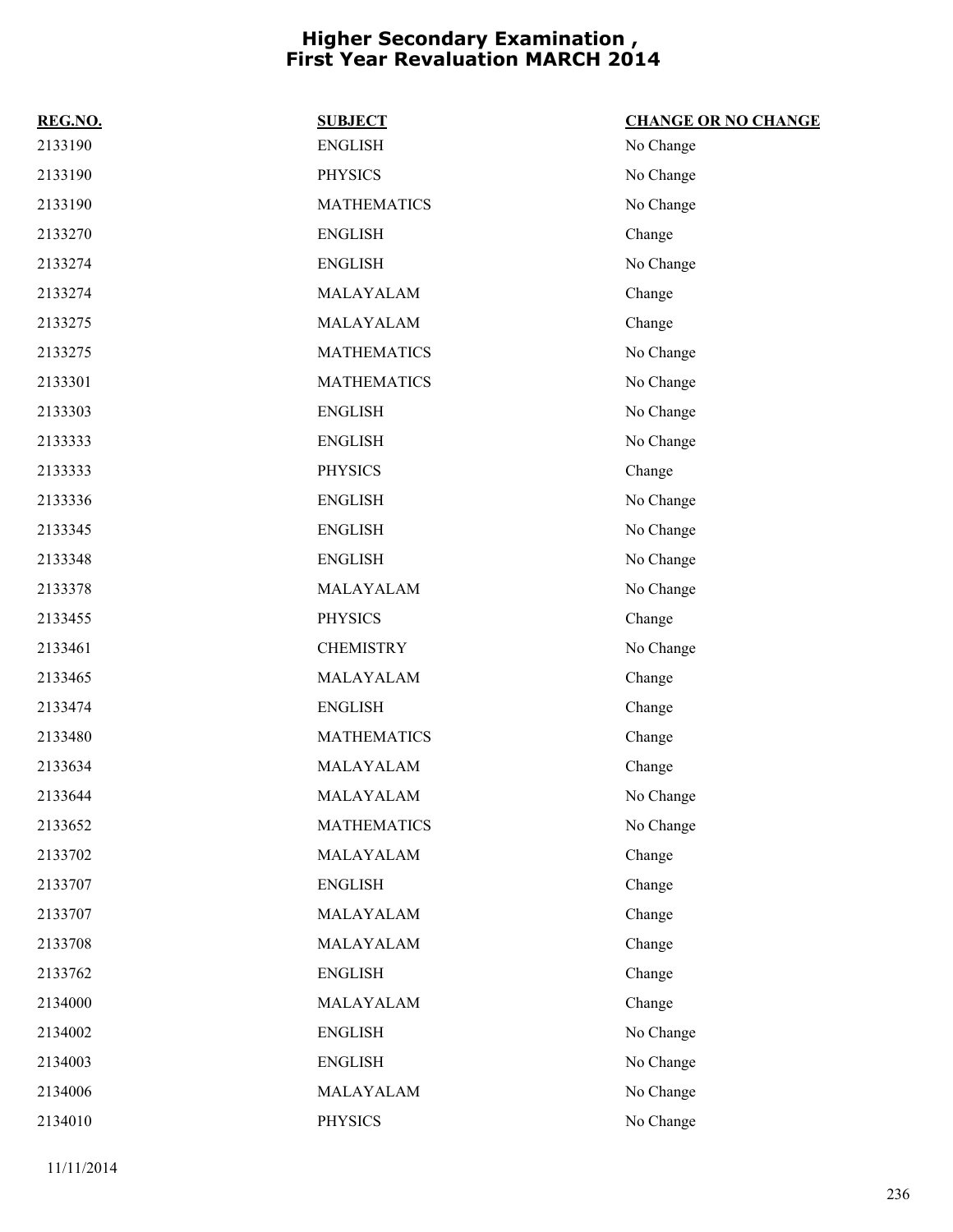| REG.NO. | <b>SUBJECT</b>                                        | <b>CHANGE OR NO CHANGE</b> |
|---------|-------------------------------------------------------|----------------------------|
| 2134013 | <b>PHYSICS</b>                                        | No Change                  |
| 2134044 | <b>HINDI</b>                                          | Change                     |
| 2134051 | <b>ENGLISH</b>                                        | No Change                  |
| 2134058 | <b>ENGLISH</b>                                        | No Change                  |
| 2134058 | <b>PHYSICS</b>                                        | Change                     |
| 2134058 | <b>CHEMISTRY</b>                                      | Change                     |
| 2134064 | <b>ENGLISH</b>                                        | No Change                  |
| 2134095 | <b>ENGLISH</b>                                        | Change                     |
| 2134199 | <b>BUSINESS STUDIES WITH</b><br>FUNCTIONAL MANAGEMENT | No Change                  |
| 2134225 | <b>MATHEMATICS</b>                                    | No Change                  |
| 2134240 | <b>MATHEMATICS</b>                                    | No Change                  |
| 2134243 | <b>PHYSICS</b>                                        | No Change                  |
| 2134353 | <b>HISTORY</b>                                        | No Change                  |
| 2134416 | <b>ENGLISH</b>                                        | No Change                  |
| 2134423 | MALAYALAM                                             | No Change                  |
| 2134427 | <b>MATHEMATICS</b>                                    | Change                     |
| 2134437 | <b>CHEMISTRY</b>                                      | No Change                  |
| 2134439 | <b>ENGLISH</b>                                        | No Change                  |
| 2134441 | <b>ENGLISH</b>                                        | No Change                  |
| 2134451 | <b>MATHEMATICS</b>                                    | No Change                  |
| 2134452 | <b>MATHEMATICS</b>                                    | No Change                  |
| 2134464 | <b>ENGLISH</b>                                        | No Change                  |
| 2134465 | <b>PHYSICS</b>                                        | No Change                  |
| 2134479 | <b>HINDI</b>                                          | No Change                  |
| 2134792 | <b>PHYSICS</b>                                        | No Change                  |
| 2134792 | <b>CHEMISTRY</b>                                      | No Change                  |
| 2134792 | <b>BIOLOGY</b>                                        | No Change                  |
| 2134803 | <b>MATHEMATICS</b>                                    | Change                     |
| 2134804 | <b>MATHEMATICS</b>                                    | No Change                  |
| 2134808 | <b>PHYSICS</b>                                        | No Change                  |
| 2134808 | <b>CHEMISTRY</b>                                      | No Change                  |
| 2134848 | <b>ENGLISH</b>                                        | No Change                  |
| 2134854 | <b>PHYSICS</b>                                        | No Change                  |
| 2134854 | <b>BIOLOGY</b>                                        | No Change                  |
|         |                                                       |                            |

11/11/2014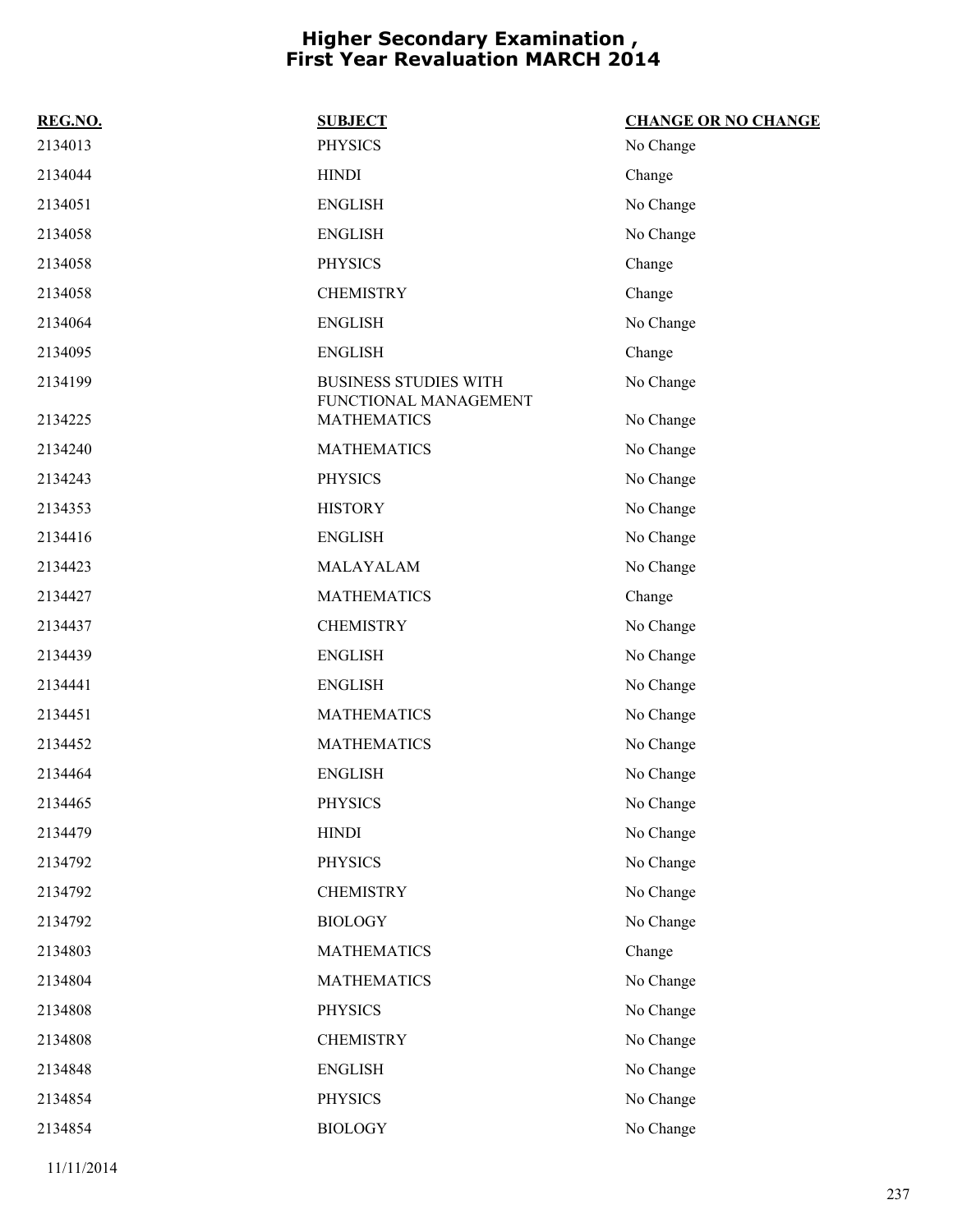| REG.NO. | <b>SUBJECT</b>     | <b>CHANGE OR NO CHANGE</b> |
|---------|--------------------|----------------------------|
| 2134862 | <b>PHYSICS</b>     | No Change                  |
| 2134869 | <b>BIOLOGY</b>     | No Change                  |
| 2134869 | <b>MATHEMATICS</b> | No Change                  |
| 2134873 | <b>CHEMISTRY</b>   | No Change                  |
| 2134888 | <b>PHYSICS</b>     | No Change                  |
| 2134888 | <b>CHEMISTRY</b>   | No Change                  |
| 2135024 | <b>PHYSICS</b>     | No Change                  |
| 2135029 | <b>PHYSICS</b>     | No Change                  |
| 2135032 | <b>ENGLISH</b>     | No Change                  |
| 2135032 | <b>PHYSICS</b>     | No Change                  |
| 2135032 | <b>MATHEMATICS</b> | No Change                  |
| 2135036 | <b>CHEMISTRY</b>   | No Change                  |
| 2135078 | <b>PHYSICS</b>     | No Change                  |
| 2135078 | <b>CHEMISTRY</b>   | No Change                  |
| 2135095 | <b>ENGLISH</b>     | No Change                  |
| 2135111 | <b>PHYSICS</b>     | No Change                  |
| 2135554 | <b>ENGLISH</b>     | No Change                  |
| 2135554 | <b>CHEMISTRY</b>   | No Change                  |
| 2135555 | <b>CHEMISTRY</b>   | No Change                  |
| 2135555 | <b>BIOLOGY</b>     | No Change                  |
| 2135560 | <b>CHEMISTRY</b>   | No Change                  |
| 2135566 | <b>BIOLOGY</b>     | No Change                  |
| 2135566 | <b>MATHEMATICS</b> | No Change                  |
| 2135567 | <b>MATHEMATICS</b> | No Change                  |
| 2135572 | <b>ENGLISH</b>     | No Change                  |
| 2135572 | <b>CHEMISTRY</b>   | No Change                  |
| 2135573 | <b>CHEMISTRY</b>   | No Change                  |
| 2135574 | <b>BIOLOGY</b>     | No Change                  |
| 2135580 | <b>CHEMISTRY</b>   | Change                     |
| 2135581 | <b>PHYSICS</b>     | No Change                  |
| 2135587 | <b>PHYSICS</b>     | No Change                  |
| 2135588 | <b>MATHEMATICS</b> | No Change                  |
| 2135590 | <b>MATHEMATICS</b> | No Change                  |
| 2135592 | PHYSICS            | No Change                  |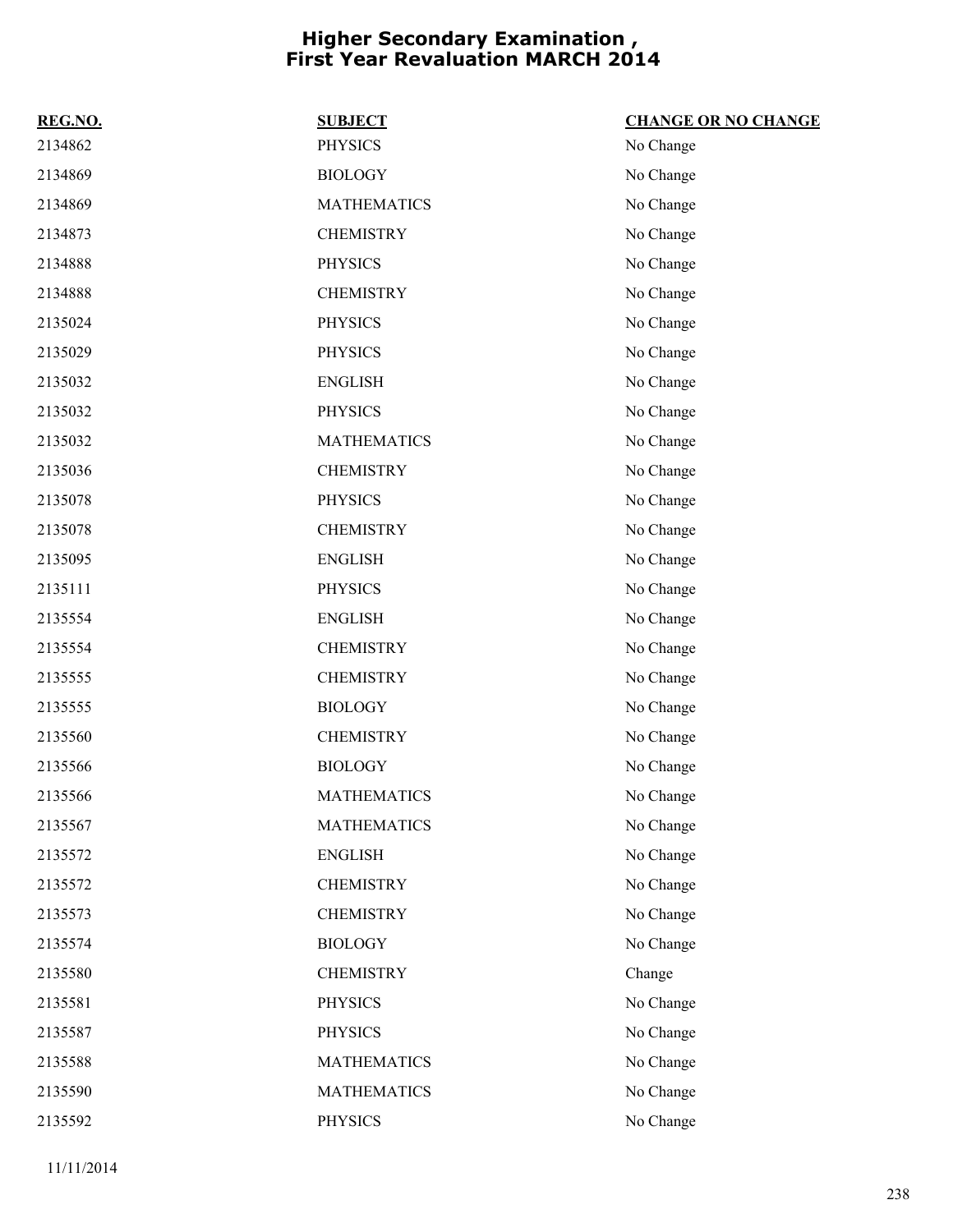| REG.NO. | <b>SUBJECT</b>     | <b>CHANGE OR NO CHANGE</b> |
|---------|--------------------|----------------------------|
| 2135593 | <b>ENGLISH</b>     | No Change                  |
| 2135593 | <b>PHYSICS</b>     | No Change                  |
| 2135594 | <b>ENGLISH</b>     | Change                     |
| 2135595 | <b>ENGLISH</b>     | No Change                  |
| 2135595 | <b>MATHEMATICS</b> | No Change                  |
| 2135596 | <b>ENGLISH</b>     | No Change                  |
| 2135597 | <b>MATHEMATICS</b> | No Change                  |
| 2135598 | <b>ENGLISH</b>     | No Change                  |
| 2135598 | <b>PHYSICS</b>     | No Change                  |
| 2135599 | <b>MATHEMATICS</b> | No Change                  |
| 2135601 | <b>ENGLISH</b>     | Change                     |
| 2135601 | <b>PHYSICS</b>     | No Change                  |
| 2135601 | <b>MATHEMATICS</b> | No Change                  |
| 2135606 | <b>ENGLISH</b>     | Change                     |
| 2135606 | <b>CHEMISTRY</b>   | No Change                  |
| 2135607 | <b>ENGLISH</b>     | Change                     |
| 2135607 | <b>CHEMISTRY</b>   | Change                     |
| 2135607 | <b>BIOLOGY</b>     | No Change                  |
| 2135608 | <b>ENGLISH</b>     | No Change                  |
| 2135613 | <b>PHYSICS</b>     | No Change                  |
| 2135615 | <b>BIOLOGY</b>     | No Change                  |
| 2135615 | <b>MATHEMATICS</b> | Change                     |
| 2135619 | <b>CHEMISTRY</b>   | No Change                  |
| 2135619 | <b>MATHEMATICS</b> | No Change                  |
| 2135624 | <b>PHYSICS</b>     | Change                     |
| 2135624 | <b>MATHEMATICS</b> | No Change                  |
| 2135634 | <b>PHYSICS</b>     | No Change                  |
| 2135634 | <b>CHEMISTRY</b>   | No Change                  |
| 2135634 | <b>BIOLOGY</b>     | No Change                  |
| 2135635 | <b>BIOLOGY</b>     | No Change                  |
| 2135643 | <b>PHYSICS</b>     | No Change                  |
| 2135644 | <b>MATHEMATICS</b> | No Change                  |
| 2135652 | <b>ENGLISH</b>     | No Change                  |
| 2135652 | <b>CHEMISTRY</b>   | No Change                  |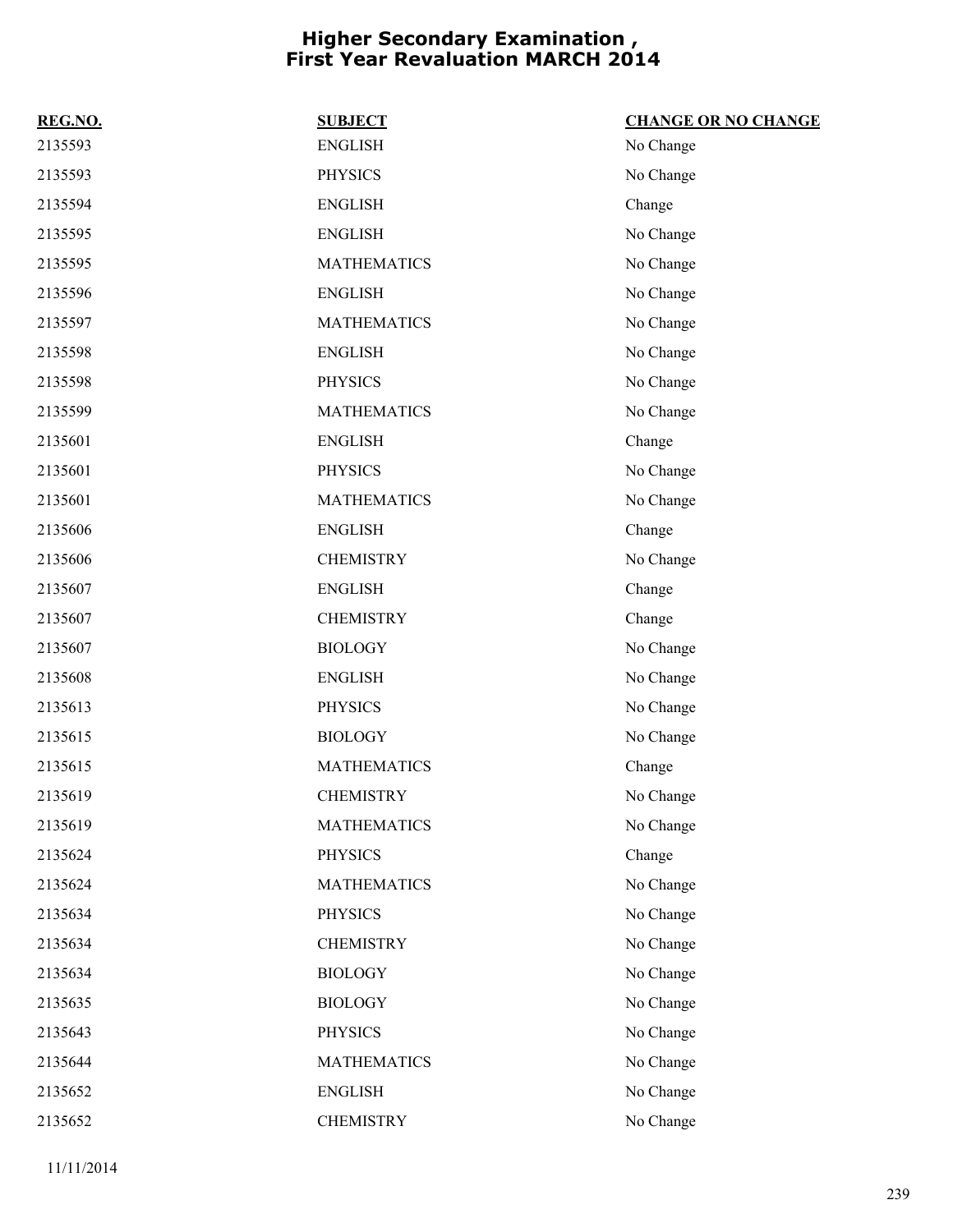| REG.NO. | <b>SUBJECT</b>          | <b>CHANGE OR NO CHANGE</b> |
|---------|-------------------------|----------------------------|
| 2135652 | <b>COMPUTER SCIENCE</b> | No Change                  |
| 2135654 | <b>CHEMISTRY</b>        | Change                     |
| 2135658 | <b>COMPUTER SCIENCE</b> | No Change                  |
| 2135662 | <b>CHEMISTRY</b>        | Change                     |
| 2135662 | <b>COMPUTER SCIENCE</b> | No Change                  |
| 2135665 | <b>PHYSICS</b>          | No Change                  |
| 2135666 | <b>MATHEMATICS</b>      | No Change                  |
| 2135668 | <b>CHEMISTRY</b>        | No Change                  |
| 2135671 | <b>ENGLISH</b>          | No Change                  |
| 2135671 | <b>PHYSICS</b>          | Change                     |
| 2135672 | <b>PHYSICS</b>          | No Change                  |
| 2135677 | <b>ENGLISH</b>          | No Change                  |
| 2135677 | <b>MATHEMATICS</b>      | No Change                  |
| 2135679 | <b>CHEMISTRY</b>        | No Change                  |
| 2135679 | <b>COMPUTER SCIENCE</b> | No Change                  |
| 2135682 | <b>PHYSICS</b>          | Change                     |
| 2135682 | <b>COMPUTER SCIENCE</b> | No Change                  |
| 2135685 | <b>CHEMISTRY</b>        | No Change                  |
| 2135685 | <b>COMPUTER SCIENCE</b> | No Change                  |
| 2135689 | <b>PHYSICS</b>          | No Change                  |
| 2135690 | <b>ENGLISH</b>          | No Change                  |
| 2135690 | <b>COMPUTER SCIENCE</b> | No Change                  |
| 2135691 | <b>ENGLISH</b>          | No Change                  |
| 2135691 | <b>CHEMISTRY</b>        | No Change                  |
| 2135695 | <b>PHYSICS</b>          | Change                     |
| 2135696 | <b>ENGLISH</b>          | Change                     |
| 2135719 | <b>ENGLISH</b>          | No Change                  |
| 2135784 | <b>ENGLISH</b>          | Change                     |
| 2135784 | MALAYALAM               | No Change                  |
| 2135784 | <b>PHYSICS</b>          | Change                     |
| 2135785 | <b>MATHEMATICS</b>      | No Change                  |
| 2135787 | <b>ENGLISH</b>          | Change                     |
| 2135789 | <b>ENGLISH</b>          | No Change                  |
| 2135790 | <b>PHYSICS</b>          | No Change                  |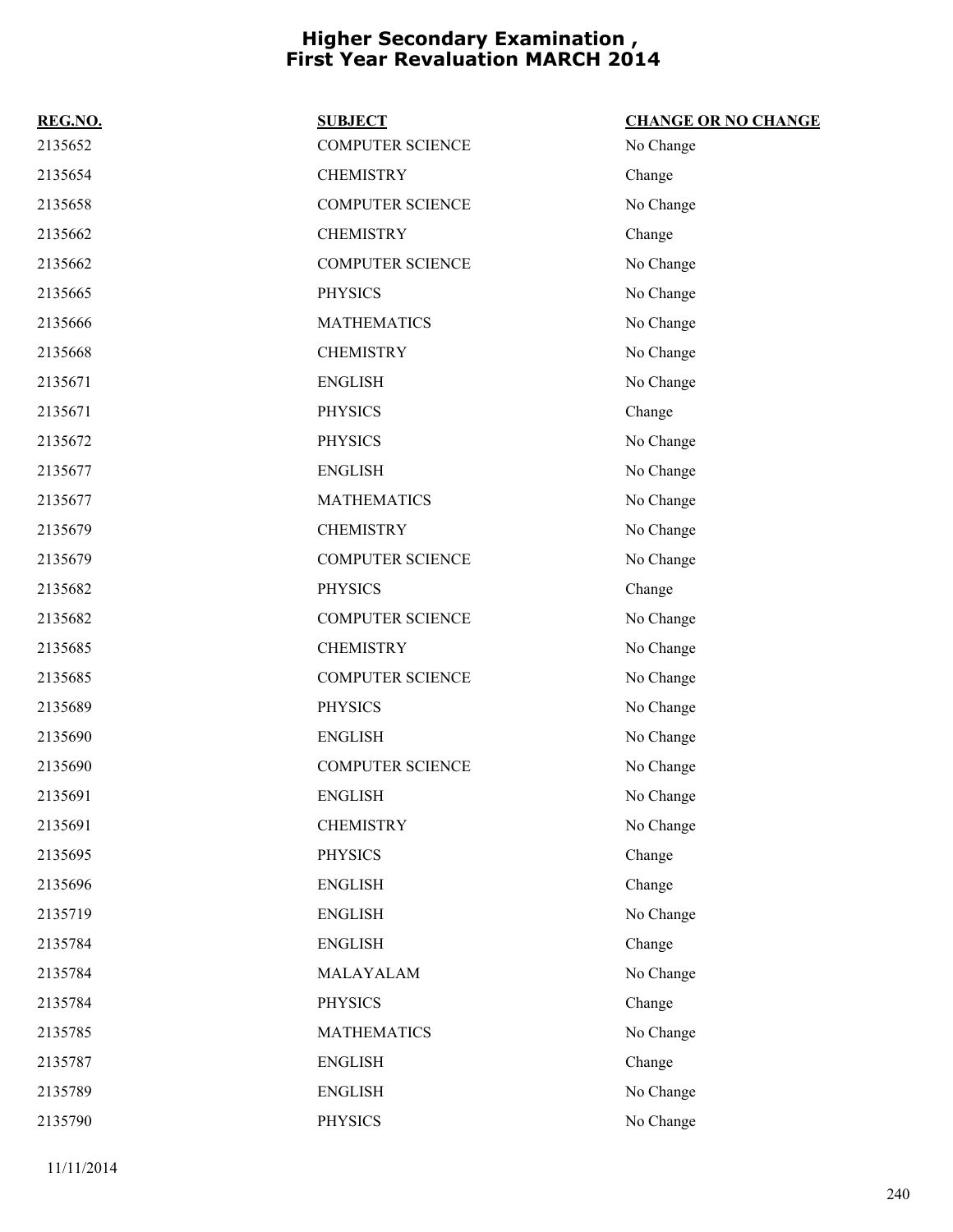| REG.NO. | <b>SUBJECT</b>     | <b>CHANGE OR NO CHANGE</b> |
|---------|--------------------|----------------------------|
| 2135791 | <b>ENGLISH</b>     | Change                     |
| 2135793 | <b>ENGLISH</b>     | Change                     |
| 2135793 | <b>PHYSICS</b>     | No Change                  |
| 2135796 | <b>CHEMISTRY</b>   | No Change                  |
| 2135796 | <b>BIOLOGY</b>     | No Change                  |
| 2135803 | <b>CHEMISTRY</b>   | Change                     |
| 2135803 | <b>MATHEMATICS</b> | No Change                  |
| 2135810 | <b>MATHEMATICS</b> | No Change                  |
| 2135813 | <b>PHYSICS</b>     | Change                     |
| 2135817 | <b>ENGLISH</b>     | Change                     |
| 2135818 | <b>CHEMISTRY</b>   | No Change                  |
| 2135818 | <b>BIOLOGY</b>     | No Change                  |
| 2135818 | <b>MATHEMATICS</b> | No Change                  |
| 2135819 | <b>PHYSICS</b>     | No Change                  |
| 2135819 | <b>CHEMISTRY</b>   | No Change                  |
| 2135819 | <b>BIOLOGY</b>     | No Change                  |
| 2135820 | <b>ENGLISH</b>     | Change                     |
| 2135820 | <b>PHYSICS</b>     | No Change                  |
| 2135820 | <b>MATHEMATICS</b> | No Change                  |
| 2135826 | <b>ENGLISH</b>     | No Change                  |
| 2135828 | <b>ENGLISH</b>     | No Change                  |
| 2135828 | <b>PHYSICS</b>     | No Change                  |
| 2135828 | <b>CHEMISTRY</b>   | No Change                  |
| 2135831 | <b>CHEMISTRY</b>   | No Change                  |
| 2135837 | <b>ENGLISH</b>     | Change                     |
| 2135837 | <b>PHYSICS</b>     | No Change                  |
| 2135837 | <b>MATHEMATICS</b> | No Change                  |
| 2135839 | <b>ENGLISH</b>     | No Change                  |
| 2135839 | <b>PHYSICS</b>     | No Change                  |
| 2135840 | <b>ENGLISH</b>     | Change                     |
| 2135840 | <b>PHYSICS</b>     | No Change                  |
| 2135844 | <b>ENGLISH</b>     | No Change                  |
| 2135844 | PHYSICS            | No Change                  |
| 2135844 | <b>BIOLOGY</b>     | No Change                  |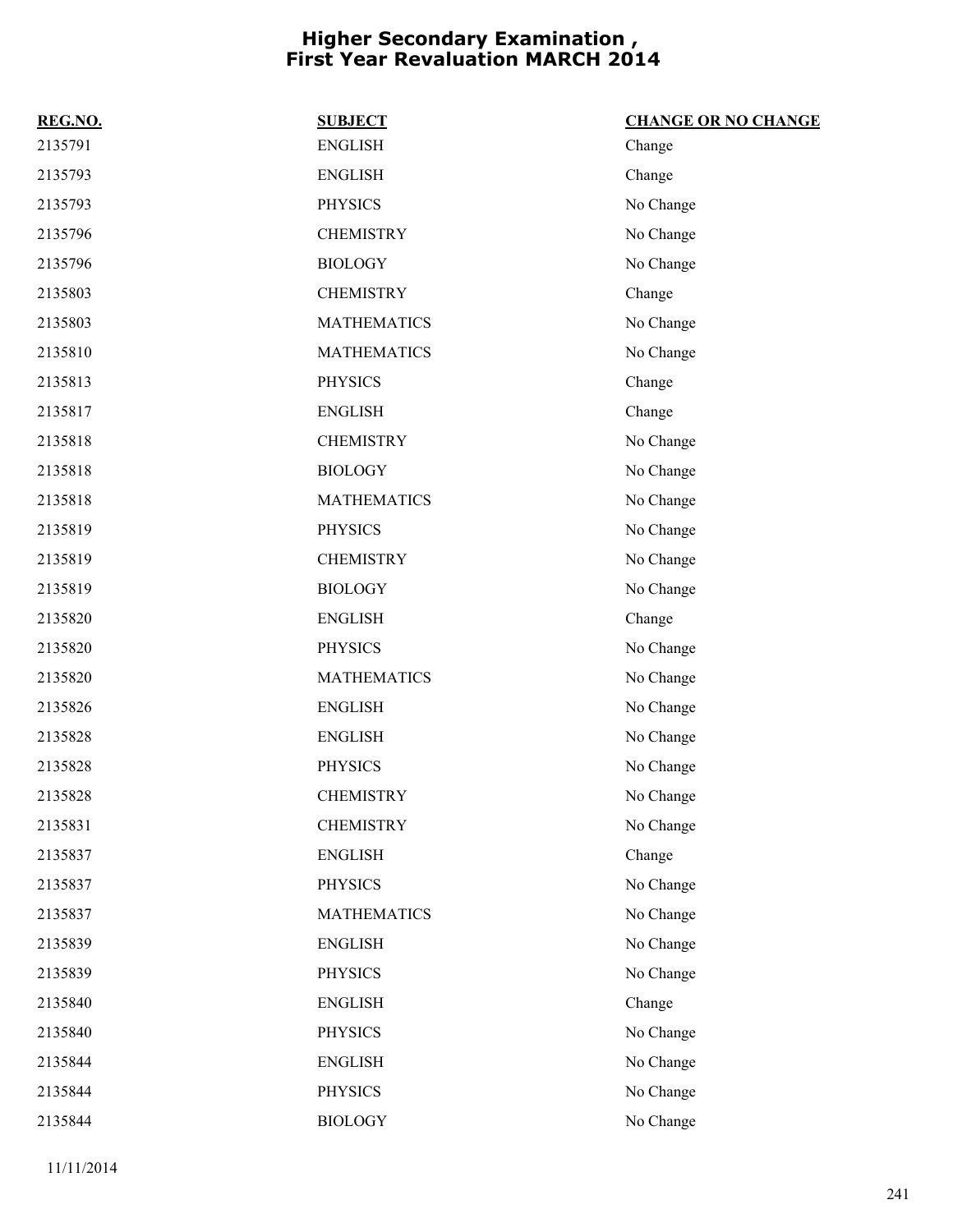| REG.NO. | <b>SUBJECT</b>          | <b>CHANGE OR NO CHANGE</b> |
|---------|-------------------------|----------------------------|
| 2135844 | <b>MATHEMATICS</b>      | No Change                  |
| 2135846 | <b>PHYSICS</b>          | No Change                  |
| 2135846 | <b>CHEMISTRY</b>        | No Change                  |
| 2135847 | <b>ENGLISH</b>          | No Change                  |
| 2135847 | <b>PHYSICS</b>          | Change                     |
| 2135848 | <b>ENGLISH</b>          | No Change                  |
| 2135848 | MALAYALAM               | No Change                  |
| 2135849 | <b>ENGLISH</b>          | No Change                  |
| 2135850 | <b>COMPUTER SCIENCE</b> | No Change                  |
| 2135855 | <b>ENGLISH</b>          | No Change                  |
| 2135856 | <b>ENGLISH</b>          | No Change                  |
| 2135856 | <b>COMPUTER SCIENCE</b> | No Change                  |
| 2135857 | <b>PHYSICS</b>          | No Change                  |
| 2135859 | <b>ENGLISH</b>          | Change                     |
| 2135860 | <b>PHYSICS</b>          | Change                     |
| 2135861 | <b>PHYSICS</b>          | Change                     |
| 2135863 | <b>ENGLISH</b>          | No Change                  |
| 2135863 | <b>COMPUTER SCIENCE</b> | No Change                  |
| 2135864 | <b>COMPUTER SCIENCE</b> | No Change                  |
| 2135865 | <b>ENGLISH</b>          | No Change                  |
| 2135865 | <b>COMPUTER SCIENCE</b> | No Change                  |
| 2135866 | <b>ENGLISH</b>          | No Change                  |
| 2135866 | <b>PHYSICS</b>          | No Change                  |
| 2135868 | <b>COMPUTER SCIENCE</b> | No Change                  |
| 2135871 | <b>ENGLISH</b>          | No Change                  |
| 2135871 | <b>COMPUTER SCIENCE</b> | No Change                  |
| 2135872 | <b>ENGLISH</b>          | No Change                  |
| 2135872 | <b>PHYSICS</b>          | Change                     |
| 2135875 | <b>ENGLISH</b>          | No Change                  |
| 2135875 | <b>PHYSICS</b>          | No Change                  |
| 2135875 | <b>COMPUTER SCIENCE</b> | No Change                  |
| 2135877 | <b>ENGLISH</b>          | No Change                  |
| 2135881 | <b>CHEMISTRY</b>        | No Change                  |
| 2135881 | COMPUTER SCIENCE        | No Change                  |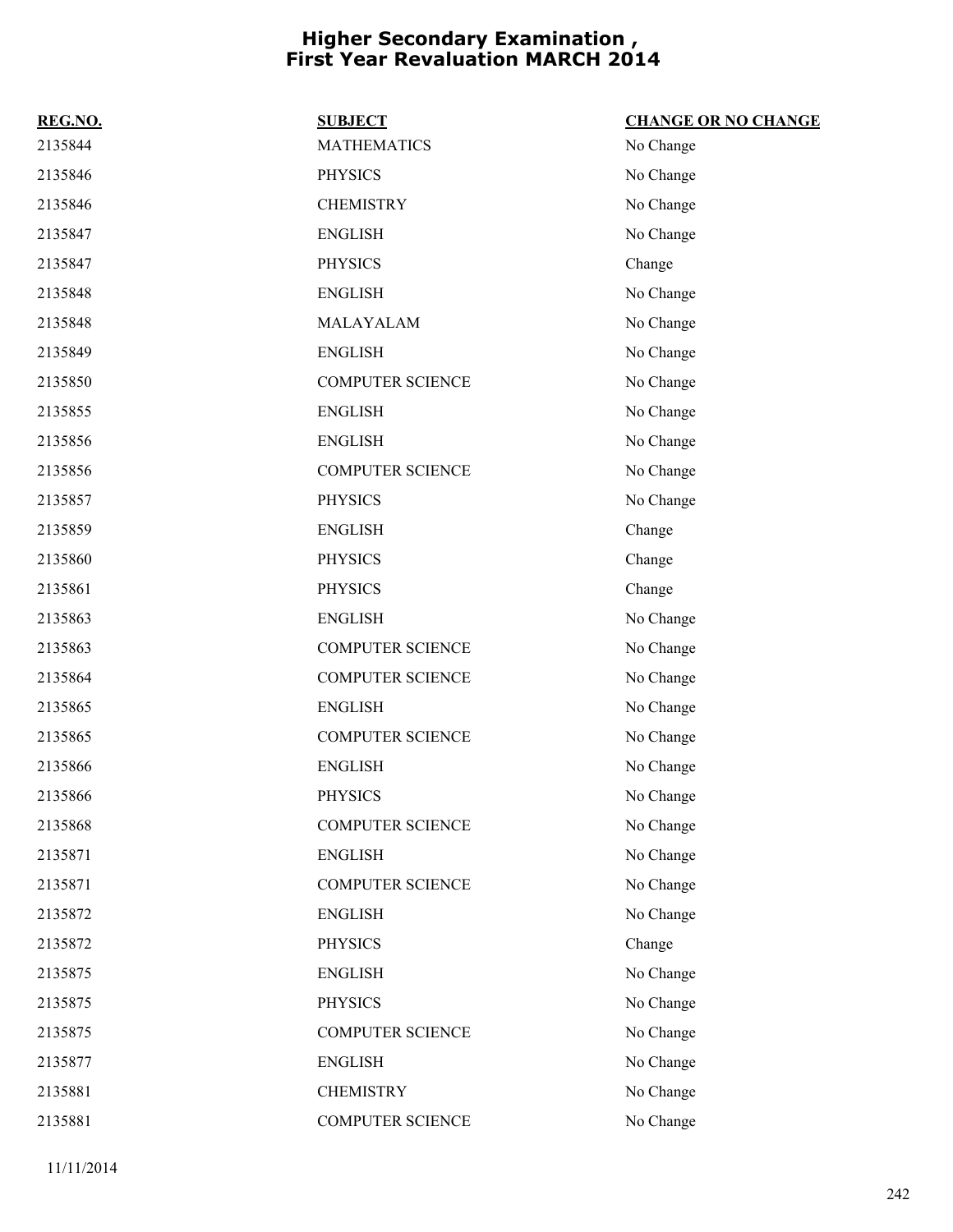| REG.NO. | <b>SUBJECT</b>                                                          | <b>CHANGE OR NO CHANGE</b> |
|---------|-------------------------------------------------------------------------|----------------------------|
| 2135883 | <b>COMPUTER SCIENCE</b>                                                 | No Change                  |
| 2135885 | <b>ENGLISH</b>                                                          | No Change                  |
| 2135885 | <b>PHYSICS</b>                                                          | No Change                  |
| 2135885 | <b>CHEMISTRY</b>                                                        | No Change                  |
| 2135888 | <b>ENGLISH</b>                                                          | Change                     |
| 2135888 | <b>PHYSICS</b>                                                          | No Change                  |
| 2135888 | <b>CHEMISTRY</b>                                                        | No Change                  |
| 2135890 | <b>ENGLISH</b>                                                          | No Change                  |
| 2135892 | <b>PHYSICS</b>                                                          | No Change                  |
| 2135892 | <b>CHEMISTRY</b>                                                        | No Change                  |
| 2135892 | <b>COMPUTER SCIENCE</b>                                                 | No Change                  |
| 2135895 | <b>PHYSICS</b>                                                          | No Change                  |
| 2135895 | <b>CHEMISTRY</b>                                                        | No Change                  |
| 2135895 | <b>COMPUTER SCIENCE</b>                                                 | No Change                  |
| 2135896 | <b>PHYSICS</b>                                                          | Change                     |
| 2135898 | <b>ENGLISH</b>                                                          | Change                     |
| 2135898 | <b>PHYSICS</b>                                                          | No Change                  |
| 2135898 | <b>MATHEMATICS</b>                                                      | No Change                  |
| 2135899 | <b>PHYSICS</b>                                                          | No Change                  |
| 2135899 | <b>COMPUTER SCIENCE</b>                                                 | Change                     |
| 2135901 | <b>CHEMISTRY</b>                                                        | Change                     |
| 2135903 | <b>ENGLISH</b>                                                          | No Change                  |
| 2135903 | <b>COMPUTER SCIENCE</b>                                                 | Change                     |
| 2135905 | <b>CHEMISTRY</b>                                                        | Change                     |
| 2135906 | <b>CHEMISTRY</b>                                                        | Change                     |
| 2135906 | <b>COMPUTER SCIENCE</b>                                                 | No Change                  |
| 2135910 | <b>BUSINESS STUDIES WITH</b>                                            | Change                     |
| 2135910 | FUNCTIONAL MANAGEMENT<br><b>ACCOUNTANCY WITH</b><br>COMPUTER ACCOUNTING | Change                     |
| 2135911 | <b>ENGLISH</b>                                                          | Change                     |
| 2135911 | <b>COMPUTER APPLICATION</b>                                             | No Change                  |
| 2135911 | ACCOUNTANCY WITH<br>COMPUTER ACCOUNTING                                 | No Change                  |
| 2135912 | <b>ENGLISH</b>                                                          | Change                     |
| 2135912 | MALAYALAM                                                               | No Change                  |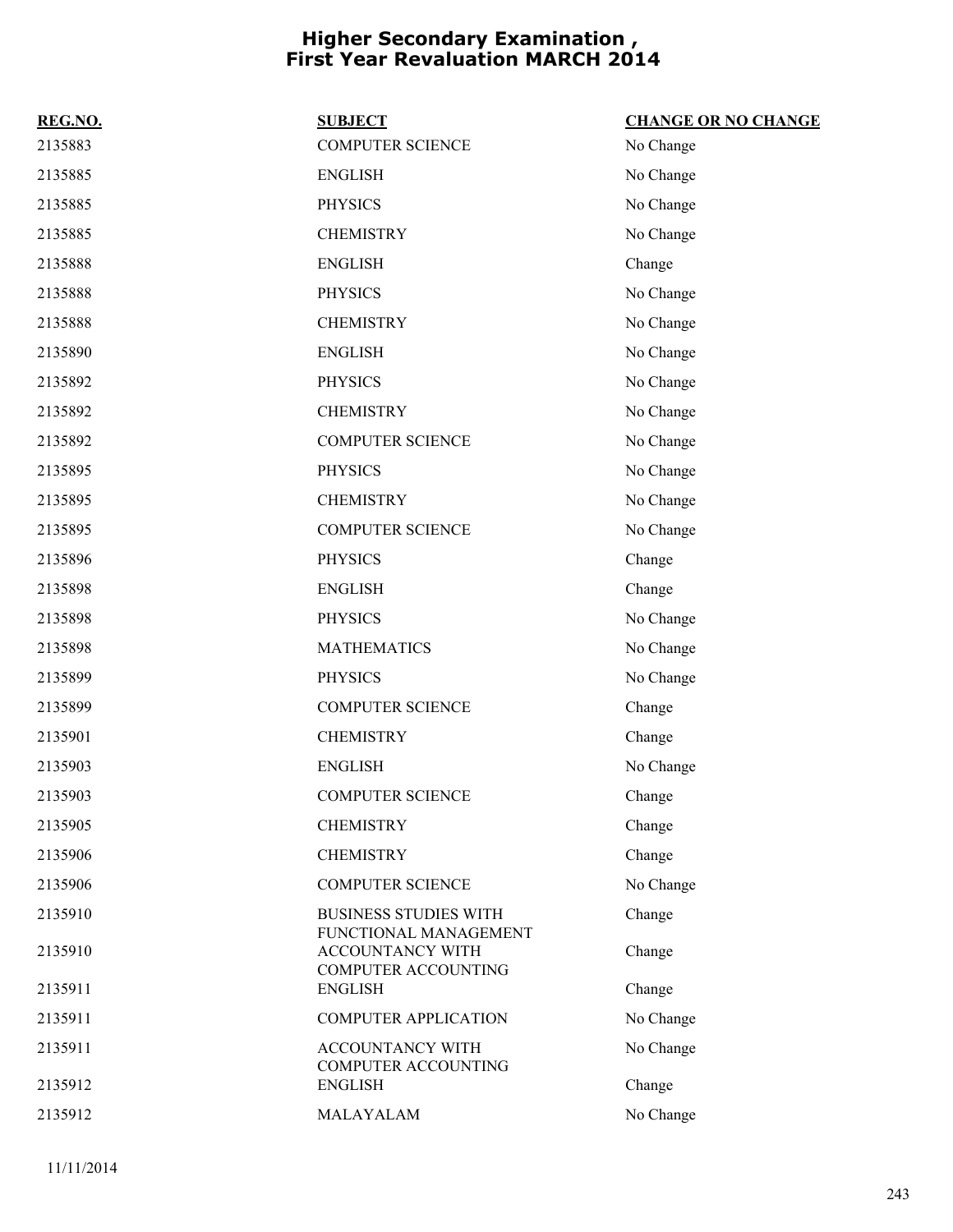| REG.NO. | <b>SUBJECT</b>                                        | <b>CHANGE OR NO CHANGE</b> |
|---------|-------------------------------------------------------|----------------------------|
| 2135919 | <b>ENGLISH</b>                                        | No Change                  |
| 2135919 | <b>COMPUTER APPLICATION</b>                           | Change                     |
| 2135931 | <b>ECONOMICS</b>                                      | No Change                  |
| 2135932 | <b>BUSINESS STUDIES WITH</b><br>FUNCTIONAL MANAGEMENT | No Change                  |
| 2135940 | <b>COMPUTER APPLICATION</b>                           | No Change                  |
| 2135945 | <b>COMPUTER APPLICATION</b>                           | No Change                  |
| 2135945 | <b>BUSINESS STUDIES WITH</b><br>FUNCTIONAL MANAGEMENT | No Change                  |
| 2135949 | <b>BUSINESS STUDIES WITH</b><br>FUNCTIONAL MANAGEMENT | No Change                  |
| 2135962 | <b>PHYSICS</b>                                        | Change                     |
| 2135963 | <b>ENGLISH</b>                                        | No Change                  |
| 2135963 | <b>CHEMISTRY</b>                                      | No Change                  |
| 2135964 | <b>ENGLISH</b>                                        | No Change                  |
| 2135964 | MALAYALAM                                             | No Change                  |
| 2135964 | <b>BIOLOGY</b>                                        | No Change                  |
| 2135966 | MALAYALAM                                             | Change                     |
| 2135967 | <b>ENGLISH</b>                                        | No Change                  |
| 2135967 | <b>PHYSICS</b>                                        | No Change                  |
| 2135967 | <b>CHEMISTRY</b>                                      | No Change                  |
| 2135967 | <b>BIOLOGY</b>                                        | No Change                  |
| 2135967 | <b>MATHEMATICS</b>                                    | No Change                  |
| 2135971 | <b>PHYSICS</b>                                        | No Change                  |
| 2135971 | <b>CHEMISTRY</b>                                      | No Change                  |
| 2135978 | <b>CHEMISTRY</b>                                      | No Change                  |
| 2135978 | <b>MATHEMATICS</b>                                    | No Change                  |
| 2135979 | <b>ENGLISH</b>                                        | No Change                  |
| 2135979 | <b>CHEMISTRY</b>                                      | No Change                  |
| 2135983 | <b>ENGLISH</b>                                        | No Change                  |
| 2135983 | <b>MATHEMATICS</b>                                    | Change                     |
| 2135984 | <b>PHYSICS</b>                                        | No Change                  |
| 2135984 | <b>CHEMISTRY</b>                                      | No Change                  |
| 2135984 | <b>MATHEMATICS</b>                                    | Change                     |
| 2135986 | <b>ENGLISH</b>                                        | No Change                  |
| 2135993 | <b>PHYSICS</b>                                        | No Change                  |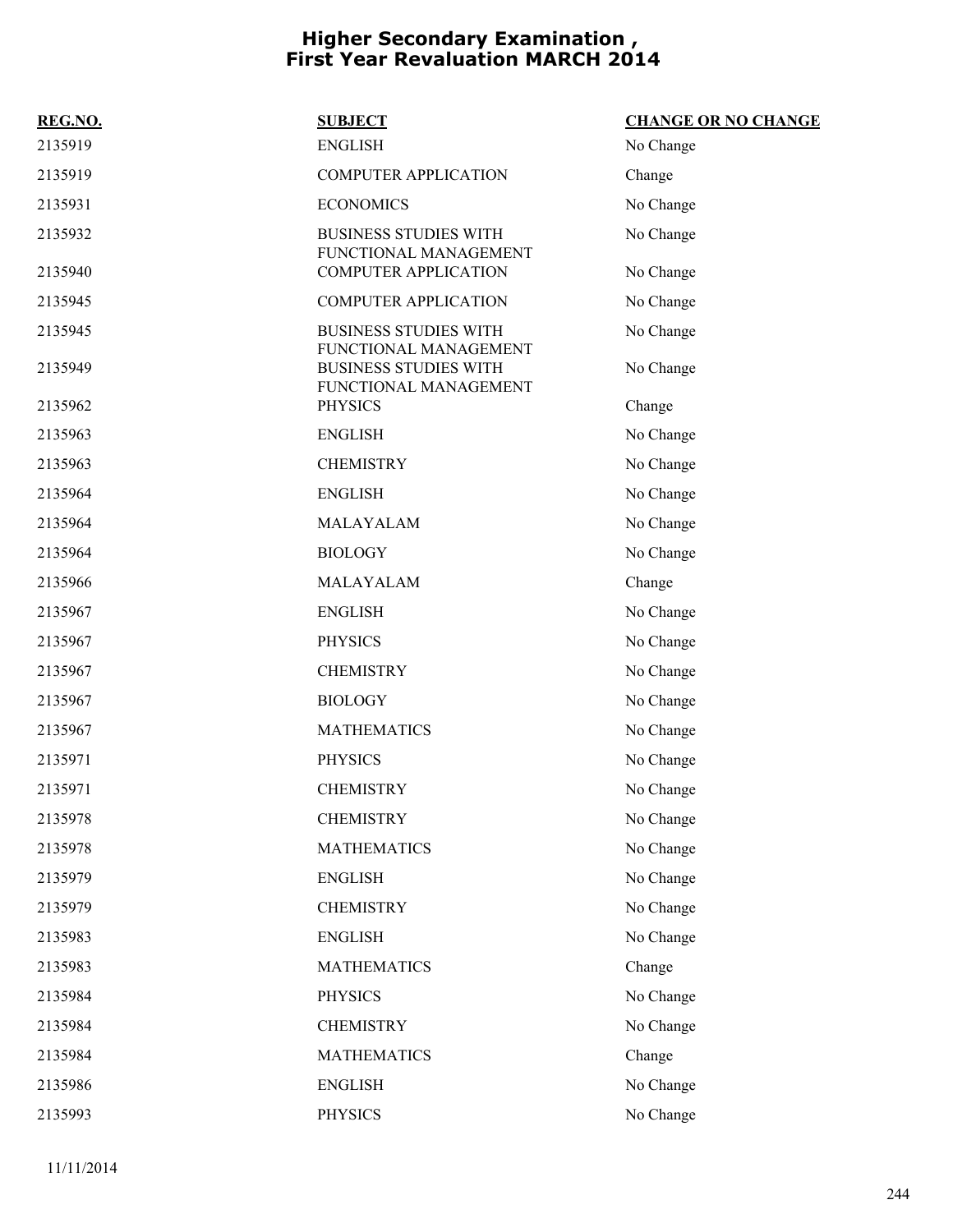| REG.NO. | <b>SUBJECT</b>          | <b>CHANGE OR NO CHANGE</b> |
|---------|-------------------------|----------------------------|
| 2135993 | <b>CHEMISTRY</b>        | Change                     |
| 2135993 | <b>BIOLOGY</b>          | No Change                  |
| 2135993 | <b>MATHEMATICS</b>      | No Change                  |
| 2135995 | <b>CHEMISTRY</b>        | No Change                  |
| 2135995 | <b>MATHEMATICS</b>      | No Change                  |
| 2135997 | <b>ENGLISH</b>          | No Change                  |
| 2135997 | MALAYALAM               | No Change                  |
| 2135997 | <b>PHYSICS</b>          | No Change                  |
| 2135999 | <b>MATHEMATICS</b>      | No Change                  |
| 2136001 | <b>ENGLISH</b>          | No Change                  |
| 2136001 | <b>MATHEMATICS</b>      | Change                     |
| 2136004 | <b>ENGLISH</b>          | Change                     |
| 2136004 | <b>PHYSICS</b>          | No Change                  |
| 2136008 | <b>ENGLISH</b>          | No Change                  |
| 2136011 | <b>CHEMISTRY</b>        | No Change                  |
| 2136013 | <b>BIOLOGY</b>          | No Change                  |
| 2136018 | <b>COMPUTER SCIENCE</b> | No Change                  |
| 2136031 | <b>MATHEMATICS</b>      | Change                     |
| 2136037 | <b>PHYSICS</b>          | No Change                  |
| 2136038 | <b>MATHEMATICS</b>      | No Change                  |
| 2136038 | <b>COMPUTER SCIENCE</b> | No Change                  |
| 2136045 | <b>ENGLISH</b>          | No Change                  |
| 2136045 | <b>PHYSICS</b>          | Change                     |
| 2136047 | <b>PHYSICS</b>          | No Change                  |
| 2136053 | <b>PHYSICS</b>          | No Change                  |
| 2136053 | <b>CHEMISTRY</b>        | Change                     |
| 2136053 | <b>MATHEMATICS</b>      | Change                     |
| 2136064 | <b>ENGLISH</b>          | No Change                  |
| 2136089 | <b>CHEMISTRY</b>        | Change                     |
| 2136094 | <b>MATHEMATICS</b>      | No Change                  |
| 2136095 | <b>CHEMISTRY</b>        | Change                     |
| 2136099 | <b>CHEMISTRY</b>        | Change                     |
| 2136103 | <b>BIOLOGY</b>          | No Change                  |
| 2136103 | <b>MATHEMATICS</b>      | No Change                  |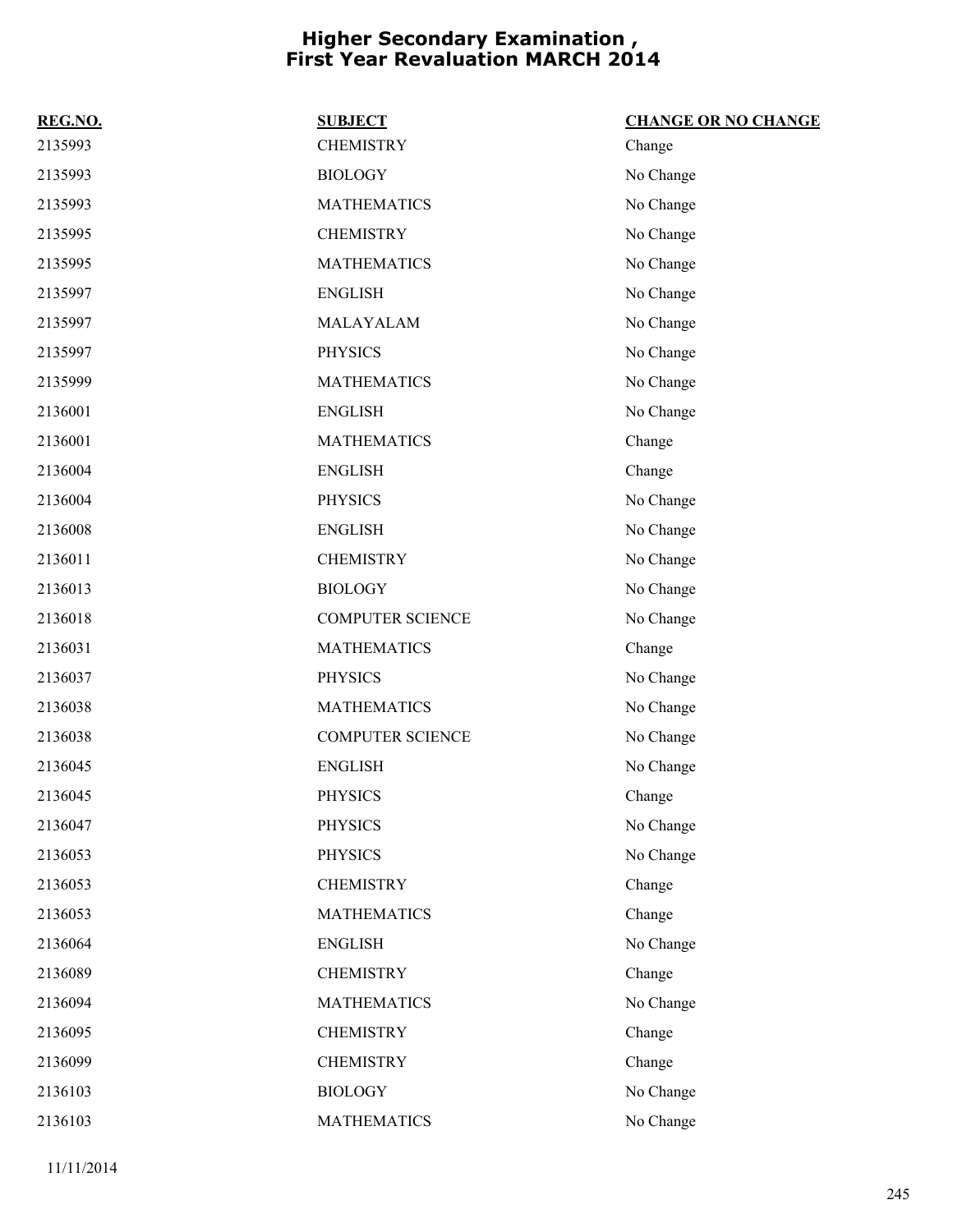| REG.NO. | <b>SUBJECT</b>                                 | <b>CHANGE OR NO CHANGE</b> |
|---------|------------------------------------------------|----------------------------|
| 2136105 | <b>PHYSICS</b>                                 | No Change                  |
| 2136105 | <b>CHEMISTRY</b>                               | No Change                  |
| 2136113 | <b>CHEMISTRY</b>                               | Change                     |
| 2136115 | <b>CHEMISTRY</b>                               | No Change                  |
| 2136116 | <b>CHEMISTRY</b>                               | No Change                  |
| 2136119 | <b>CHEMISTRY</b>                               | Change                     |
| 2136120 | <b>ENGLISH</b>                                 | Change                     |
| 2136123 | <b>CHEMISTRY</b>                               | Change                     |
| 2136130 | <b>BIOLOGY</b>                                 | No Change                  |
| 2136130 | <b>MATHEMATICS</b>                             | No Change                  |
| 2136145 | <b>MATHEMATICS</b>                             | No Change                  |
| 2136146 | <b>ENGLISH</b>                                 | Change                     |
| 2136166 | <b>COMPUTER SCIENCE</b>                        | Change                     |
| 2136194 | <b>COMPUTER APPLICATION</b>                    | No Change                  |
| 2136194 | <b>ACCOUNTANCY WITH</b><br>COMPUTER ACCOUNTING | Change                     |
| 2136197 | MALAYALAM                                      | No Change                  |
| 2136202 | <b>ENGLISH</b>                                 | Change                     |
| 2136202 | <b>ECONOMICS</b>                               | No Change                  |
| 2136207 | <b>COMPUTER APPLICATION</b>                    | No Change                  |
| 2136208 | <b>COMPUTER APPLICATION</b>                    | No Change                  |
| 2136210 | <b>COMPUTER APPLICATION</b>                    | No Change                  |
| 2136279 | <b>ENGLISH</b>                                 | No Change                  |
| 2136363 | <b>ENGLISH</b>                                 | Change                     |
| 2136367 | <b>ENGLISH</b>                                 | No Change                  |
| 2136367 | MALAYALAM                                      | No Change                  |
| 2136367 | <b>PHYSICS</b>                                 | No Change                  |
| 2136375 | <b>ENGLISH</b>                                 | No Change                  |
| 2136384 | <b>MATHEMATICS</b>                             | No Change                  |
| 2136385 | <b>MATHEMATICS</b>                             | No Change                  |
| 2136433 | <b>PHYSICS</b>                                 | No Change                  |
| 2136441 | <b>MATHEMATICS</b>                             | No Change                  |
| 2136446 | <b>ENGLISH</b>                                 | No Change                  |
| 2136450 | <b>MATHEMATICS</b>                             | No Change                  |
| 2136451 | <b>ENGLISH</b>                                 | No Change                  |

11/11/2014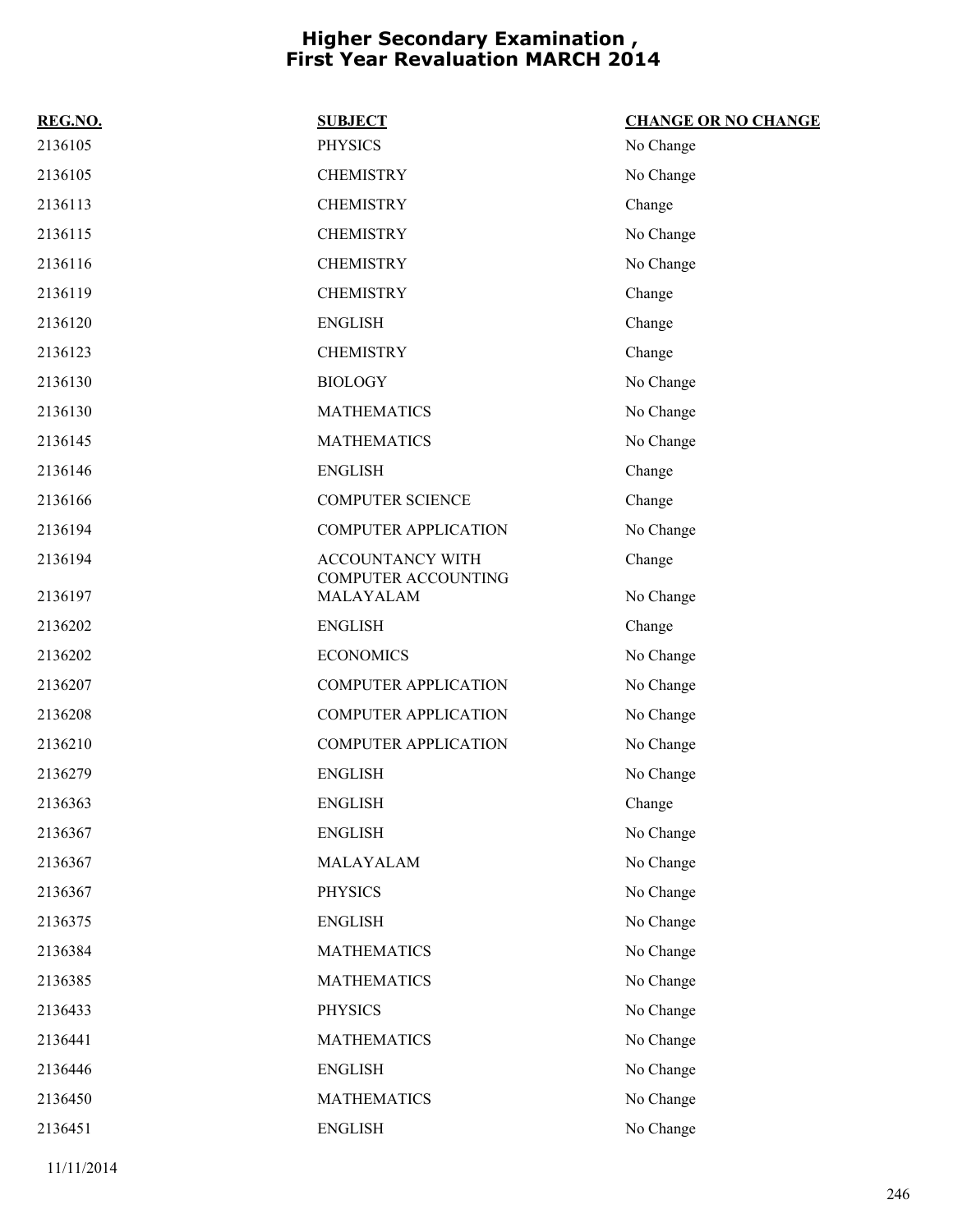| REG.NO. | <b>SUBJECT</b>                                                                      | <b>CHANGE OR NO CHANGE</b> |
|---------|-------------------------------------------------------------------------------------|----------------------------|
| 2136481 | <b>HINDI</b>                                                                        | No Change                  |
| 2136767 | <b>ENGLISH</b>                                                                      | Change                     |
| 2136793 | <b>ENGLISH</b>                                                                      | Change                     |
| 2136938 | <b>ECONOMICS</b>                                                                    | Change                     |
| 2137076 | <b>ENGLISH</b>                                                                      | No Change                  |
| 2137076 | ACCOUNTANCY WITH                                                                    | No Change                  |
| 2137093 | <b>COMPUTER ACCOUNTING</b><br><b>BUSINESS STUDIES WITH</b><br>FUNCTIONAL MANAGEMENT | No Change                  |
| 2137093 | ACCOUNTANCY WITH<br><b>COMPUTER ACCOUNTING</b>                                      | No Change                  |
| 2137300 | <b>CHEMISTRY</b>                                                                    | No Change                  |
| 2137315 | <b>ENGLISH</b>                                                                      | No Change                  |
| 2137320 | <b>ENGLISH</b>                                                                      | Change                     |
| 2137367 | <b>ENGLISH</b>                                                                      | No Change                  |
| 2137367 | <b>BUSINESS STUDIES WITH</b>                                                        | No Change                  |
| 2137372 | FUNCTIONAL MANAGEMENT<br><b>BUSINESS STUDIES WITH</b><br>FUNCTIONAL MANAGEMENT      | No Change                  |
| 2137562 | <b>ENGLISH</b>                                                                      | No Change                  |
| 2137562 | <b>ECONOMICS</b>                                                                    | Change                     |
| 2137671 | <b>BIOLOGY</b>                                                                      | No Change                  |
| 2137673 | MALAYALAM                                                                           | No Change                  |
| 2137673 | <b>MATHEMATICS</b>                                                                  | No Change                  |
| 2137678 | MALAYALAM                                                                           | No Change                  |
| 2137680 | <b>MATHEMATICS</b>                                                                  | No Change                  |
| 2137690 | <b>ENGLISH</b>                                                                      | No Change                  |
| 2137693 | <b>PHYSICS</b>                                                                      | No Change                  |
| 2137693 | <b>CHEMISTRY</b>                                                                    | No Change                  |
| 2137699 | MALAYALAM                                                                           | No Change                  |
| 2137699 | PSYCHOLOGY                                                                          | No Change                  |
| 2137709 | <b>ENGLISH</b>                                                                      | No Change                  |
| 2137709 | MALAYALAM                                                                           | No Change                  |
| 2137709 | <b>PHYSICS</b>                                                                      | No Change                  |
| 2137709 | <b>COMPUTER SCIENCE</b>                                                             | No Change                  |
| 2137726 | <b>CHEMISTRY</b>                                                                    | No Change                  |
| 2137732 | <b>CHEMISTRY</b>                                                                    | No Change                  |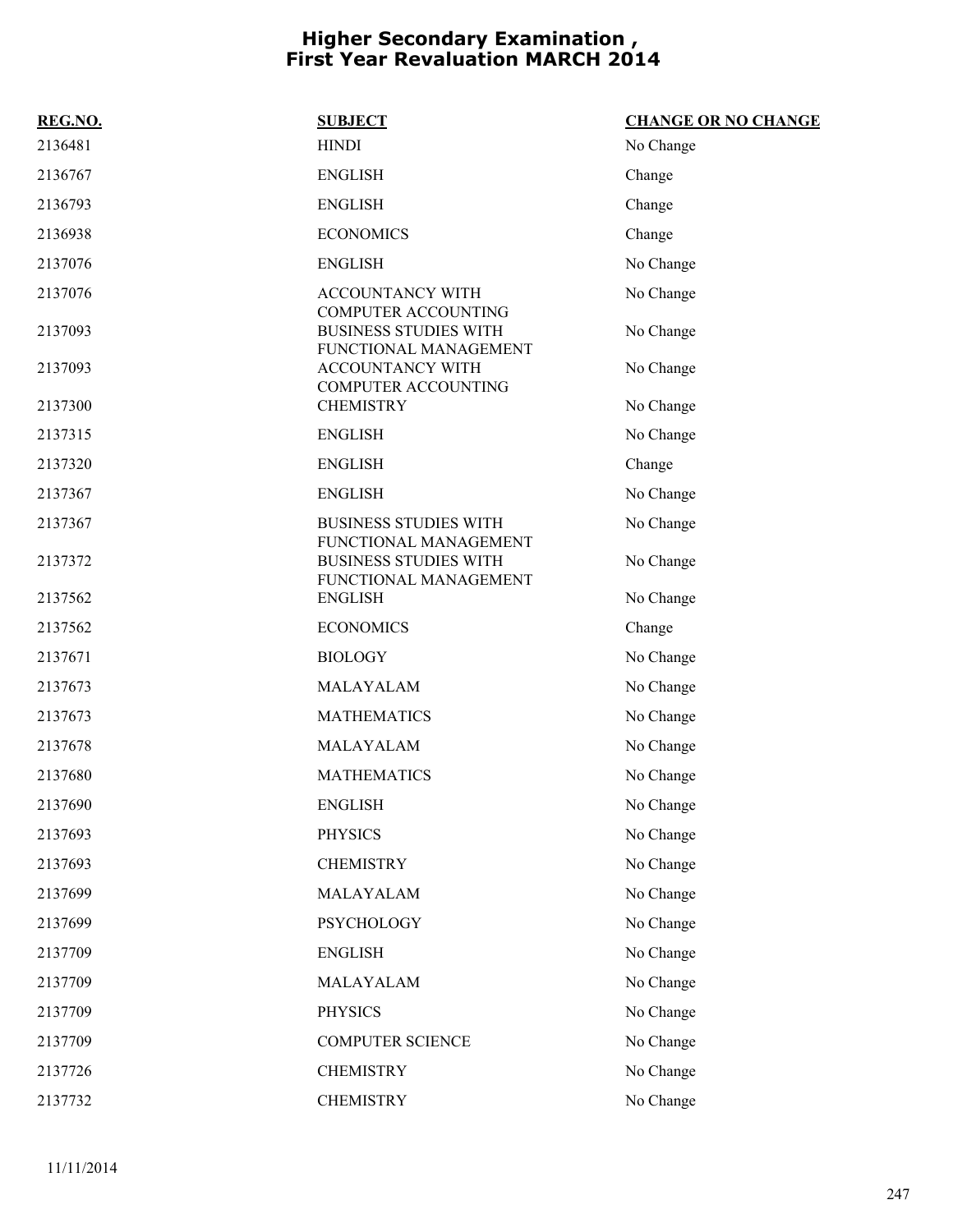| REG.NO. | <b>SUBJECT</b>          | <b>CHANGE OR NO CHANGE</b> |
|---------|-------------------------|----------------------------|
| 2137732 | <b>COMPUTER SCIENCE</b> | No Change                  |
| 2137740 | <b>MATHEMATICS</b>      | No Change                  |
| 2137743 | <b>COMPUTER SCIENCE</b> | No Change                  |
| 2137744 | <b>ENGLISH</b>          | Change                     |
| 2137747 | MALAYALAM               | No Change                  |
| 2137756 | <b>ENGLISH</b>          | No Change                  |
| 2138146 | <b>ENGLISH</b>          | Change                     |
| 2138207 | <b>ENGLISH</b>          | Change                     |
| 2138800 | <b>ENGLISH</b>          | No Change                  |
| 2138800 | <b>PHYSICS</b>          | No Change                  |
| 2138832 | <b>ENGLISH</b>          | Change                     |
| 2139425 | <b>PHYSICS</b>          | Change                     |
| 2139426 | MALAYALAM               | No Change                  |
| 2139427 | MALAYALAM               | Change                     |
| 2139437 | <b>PHYSICS</b>          | No Change                  |
| 2139446 | <b>ENGLISH</b>          | No Change                  |
| 2139468 | <b>PHYSICS</b>          | No Change                  |
| 2139548 | <b>ENGLISH</b>          | Change                     |
| 2139586 | <b>ENGLISH</b>          | No Change                  |
| 2139721 | <b>PHYSICS</b>          | No Change                  |
| 2139722 | <b>PHYSICS</b>          | No Change                  |
| 2139722 | <b>MATHEMATICS</b>      | No Change                  |
| 2139761 | <b>CHEMISTRY</b>        | No Change                  |
| 2140015 | <b>MATHEMATICS</b>      | No Change                  |
| 2140019 | <b>CHEMISTRY</b>        | No Change                  |
| 2140019 | <b>MATHEMATICS</b>      | Change                     |
| 2140567 | <b>MATHEMATICS</b>      | No Change                  |
| 2140828 | <b>ENGLISH</b>          | No Change                  |
| 2140828 | MALAYALAM               | Change                     |
| 2140845 | <b>ENGLISH</b>          | No Change                  |
| 2140845 | MALAYALAM               | No Change                  |
| 2140846 | <b>ENGLISH</b>          | Change                     |
| 2140846 | <b>PHYSICS</b>          | No Change                  |
| 2140847 | MALAYALAM               | No Change                  |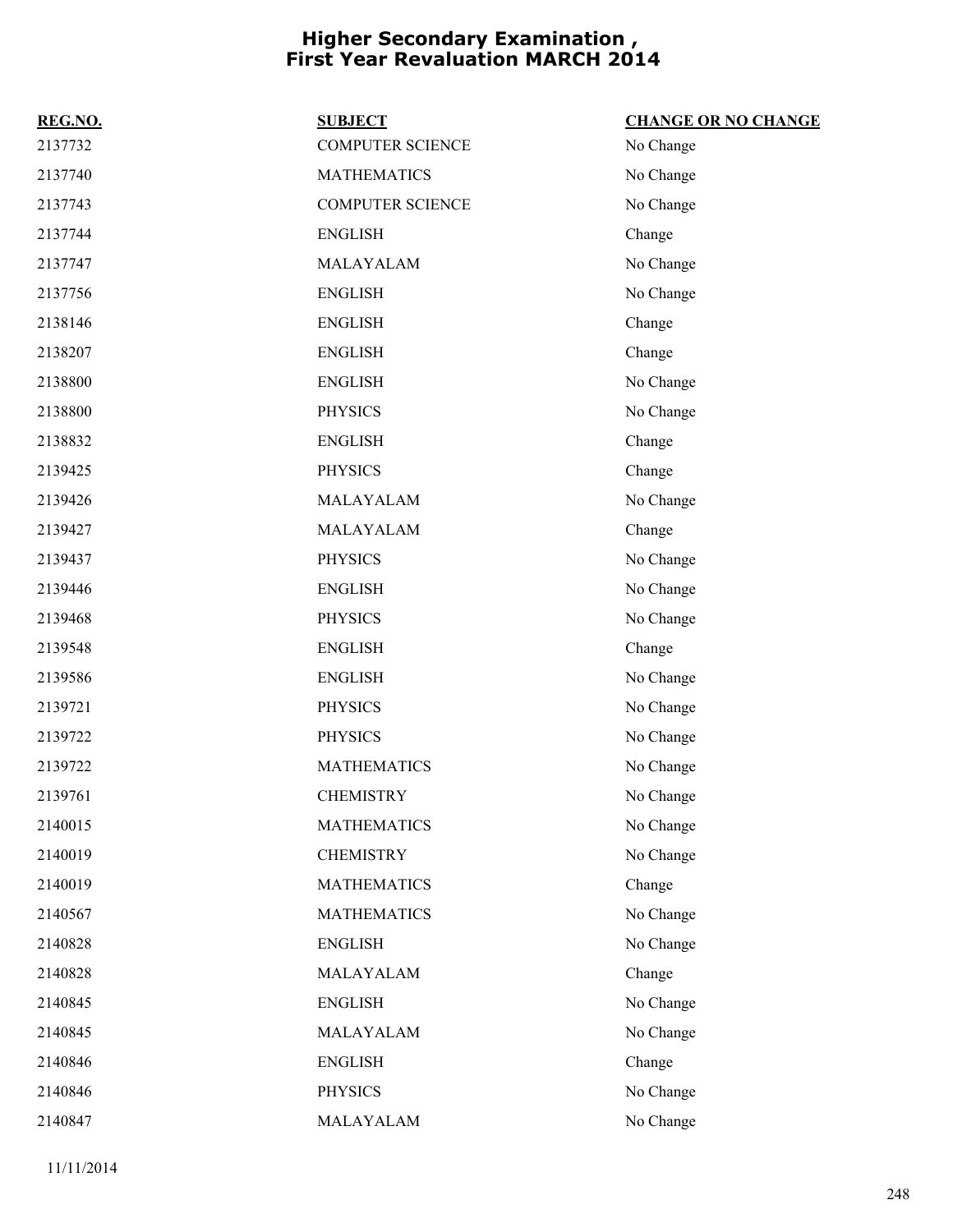| REG.NO. | <b>SUBJECT</b>          | <b>CHANGE OR NO CHANGE</b> |
|---------|-------------------------|----------------------------|
| 2140848 | <b>ENGLISH</b>          | No Change                  |
| 2140853 | MALAYALAM               | Change                     |
| 2140854 | MALAYALAM               | Change                     |
| 2140857 | <b>PHYSICS</b>          | No Change                  |
| 2140857 | <b>CHEMISTRY</b>        | No Change                  |
| 2140858 | <b>PHYSICS</b>          | No Change                  |
| 2140859 | <b>CHEMISTRY</b>        | No Change                  |
| 2140859 | <b>BIOLOGY</b>          | No Change                  |
| 2140864 | <b>ENGLISH</b>          | No Change                  |
| 2140864 | <b>MATHEMATICS</b>      | No Change                  |
| 2140870 | <b>ENGLISH</b>          | No Change                  |
| 2140879 | <b>BIOLOGY</b>          | No Change                  |
| 2140895 | <b>PHYSICS</b>          | Change                     |
| 2140896 | <b>ENGLISH</b>          | No Change                  |
| 2140896 | <b>CHEMISTRY</b>        | No Change                  |
| 2140897 | <b>ENGLISH</b>          | No Change                  |
| 2140900 | <b>MATHEMATICS</b>      | No Change                  |
| 2140913 | <b>MATHEMATICS</b>      | Change                     |
| 2140918 | <b>ENGLISH</b>          | Change                     |
| 2140957 | <b>MATHEMATICS</b>      | No Change                  |
| 2141000 | <b>CHEMISTRY</b>        | No Change                  |
| 2141004 | MALAYALAM               | No Change                  |
| 2141005 | <b>ENGLISH</b>          | Change                     |
| 2141008 | <b>ENGLISH</b>          | No Change                  |
| 2141009 | <b>ENGLISH</b>          | Change                     |
| 2141010 | <b>ENGLISH</b>          | No Change                  |
| 2141012 | <b>CHEMISTRY</b>        | No Change                  |
| 2141012 | <b>COMPUTER SCIENCE</b> | No Change                  |
| 2141019 | <b>ENGLISH</b>          | No Change                  |
| 2141019 | MALAYALAM               | No Change                  |
| 2141023 | <b>MATHEMATICS</b>      | No Change                  |
| 2141056 | <b>MATHEMATICS</b>      | No Change                  |
| 2141104 | <b>ENGLISH</b>          | Change                     |
| 2141104 | <b>CHEMISTRY</b>        | No Change                  |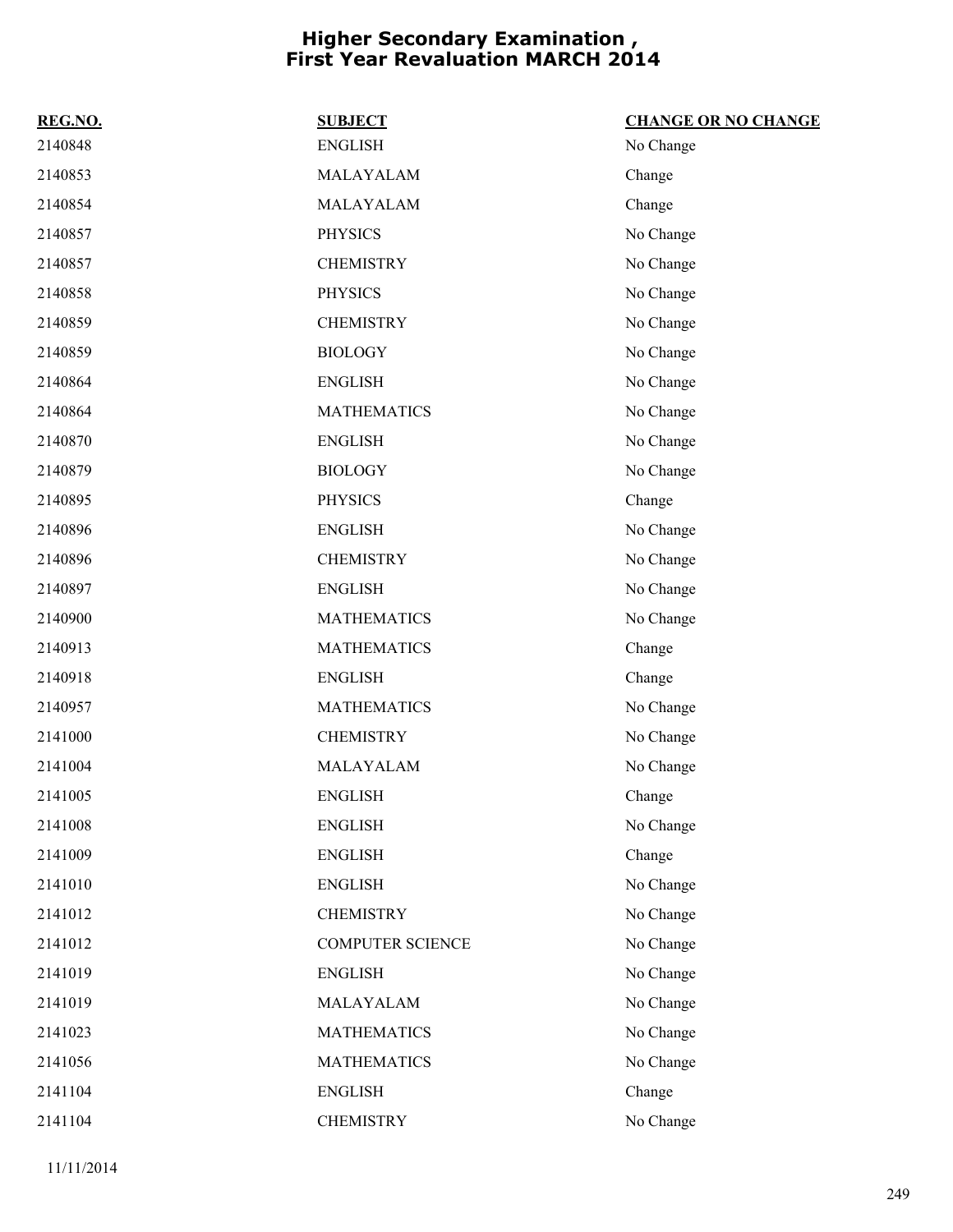| REG.NO. | <b>SUBJECT</b>     | <b>CHANGE OR NO CHANGE</b> |
|---------|--------------------|----------------------------|
| 2141106 | <b>PHYSICS</b>     | No Change                  |
| 2141108 | <b>ENGLISH</b>     | No Change                  |
| 2141111 | <b>ENGLISH</b>     | No Change                  |
| 2141111 | MALAYALAM          | No Change                  |
| 2141112 | MALAYALAM          | No Change                  |
| 2141112 | <b>PHYSICS</b>     | No Change                  |
| 2141114 | <b>ENGLISH</b>     | No Change                  |
| 2141114 | MALAYALAM          | Change                     |
| 2141115 | <b>ENGLISH</b>     | Change                     |
| 2141115 | MALAYALAM          | No Change                  |
| 2141116 | <b>ENGLISH</b>     | Change                     |
| 2141117 | <b>ENGLISH</b>     | No Change                  |
| 2141117 | MALAYALAM          | Change                     |
| 2141118 | MALAYALAM          | Change                     |
| 2141119 | <b>ENGLISH</b>     | No Change                  |
| 2141119 | MALAYALAM          | Change                     |
| 2141119 | <b>CHEMISTRY</b>   | Change                     |
| 2141121 | <b>ENGLISH</b>     | Change                     |
| 2141121 | MALAYALAM          | No Change                  |
| 2141121 | <b>CHEMISTRY</b>   | No Change                  |
| 2141122 | MALAYALAM          | Change                     |
| 2141123 | <b>ENGLISH</b>     | Change                     |
| 2141123 | MALAYALAM          | Change                     |
| 2141123 | <b>MATHEMATICS</b> | Change                     |
| 2141124 | <b>CHEMISTRY</b>   | No Change                  |
| 2141125 | <b>ENGLISH</b>     | No Change                  |
| 2141126 | <b>ENGLISH</b>     | Change                     |
| 2141127 | <b>MATHEMATICS</b> | Change                     |
| 2141139 | <b>HINDI</b>       | No Change                  |
| 2141140 | <b>ENGLISH</b>     | No Change                  |
| 2141143 | <b>ENGLISH</b>     | No Change                  |
| 2141144 | <b>ENGLISH</b>     | No Change                  |
| 2141150 | <b>CHEMISTRY</b>   | No Change                  |
| 2141206 | <b>ECONOMICS</b>   | No Change                  |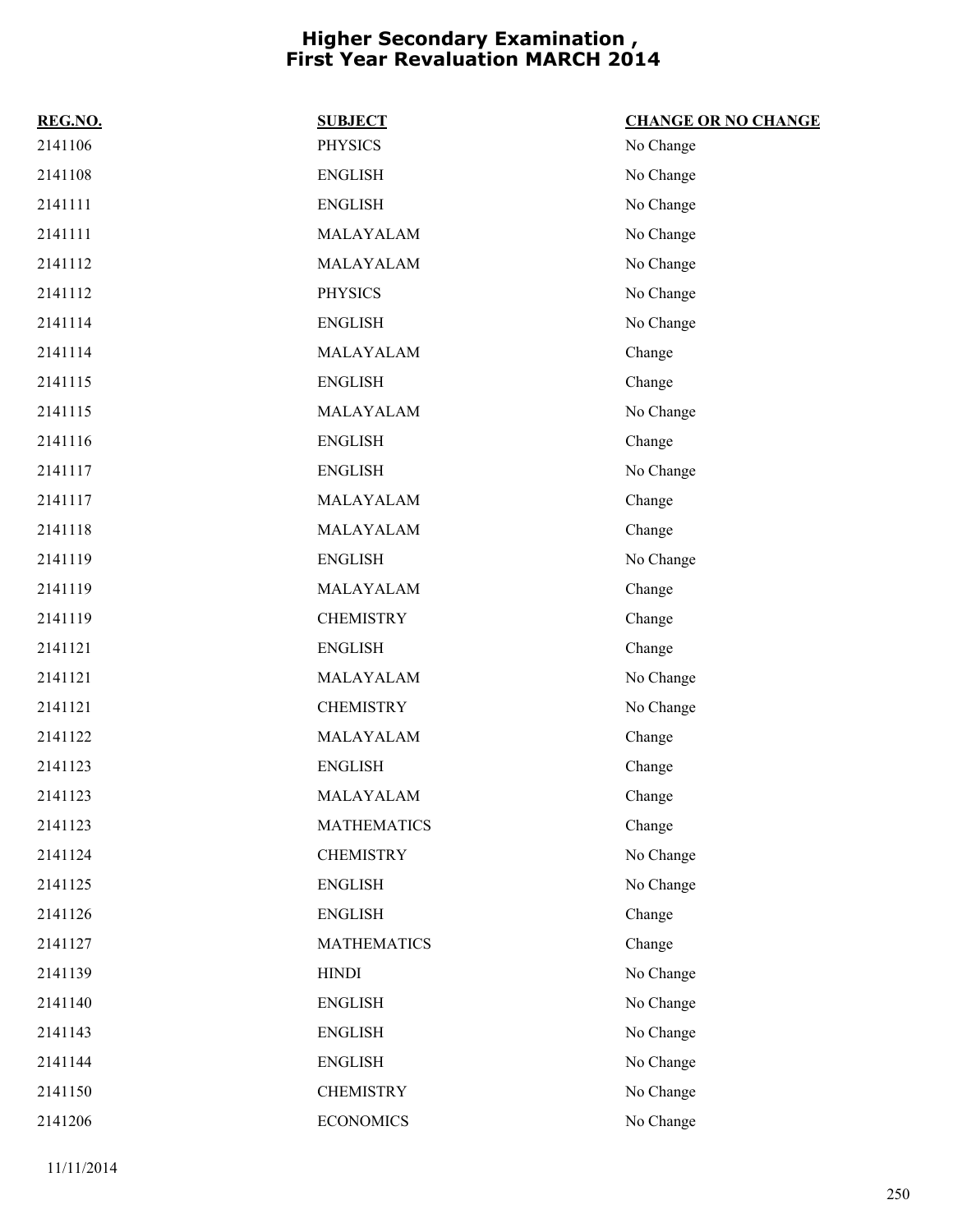| REG.NO. | <b>SUBJECT</b>                                                                 | <b>CHANGE OR NO CHANGE</b> |
|---------|--------------------------------------------------------------------------------|----------------------------|
| 2141206 | <b>ACCOUNTANCY WITH</b><br><b>COMPUTER ACCOUNTING</b>                          | Change                     |
| 2141207 | MALAYALAM                                                                      | Change                     |
| 2141208 | MALAYALAM                                                                      | Change                     |
| 2141210 | MALAYALAM                                                                      | No Change                  |
| 2141210 | <b>BUSINESS STUDIES WITH</b>                                                   | No Change                  |
| 2141210 | FUNCTIONAL MANAGEMENT<br><b>ACCOUNTANCY WITH</b><br><b>COMPUTER ACCOUNTING</b> | No Change                  |
| 2141212 | <b>ENGLISH</b>                                                                 | No Change                  |
| 2141212 | MALAYALAM                                                                      | No Change                  |
| 2141212 | <b>ECONOMICS</b>                                                               | No Change                  |
| 2141212 | <b>BUSINESS STUDIES WITH</b><br>FUNCTIONAL MANAGEMENT                          | Change                     |
| 2141215 | <b>ENGLISH</b>                                                                 | No Change                  |
| 2141222 | <b>ACCOUNTANCY WITH</b><br>COMPUTER ACCOUNTING                                 | Change                     |
| 2141226 | <b>COMPUTER APPLICATION</b>                                                    | No Change                  |
| 2141237 | <b>COMPUTER APPLICATION</b>                                                    | No Change                  |
| 2141241 | <b>ECONOMICS</b>                                                               | Change                     |
| 2141241 | <b>COMPUTER APPLICATION</b>                                                    | No Change                  |
| 2141241 | ACCOUNTANCY WITH<br>COMPUTER ACCOUNTING                                        | No Change                  |
| 2141243 | <b>ECONOMICS</b>                                                               | No Change                  |
| 2141243 | ACCOUNTANCY WITH<br>COMPUTER ACCOUNTING                                        | Change                     |
| 2141249 | <b>ENGLISH</b>                                                                 | No Change                  |
| 2141249 | <b>ECONOMICS</b>                                                               | Change                     |
| 2141255 | <b>ENGLISH</b>                                                                 | No Change                  |
| 2141256 | <b>ENGLISH</b>                                                                 | No Change                  |
| 2141319 | <b>CHEMISTRY</b>                                                               | No Change                  |
| 2141361 | <b>MATHEMATICS</b>                                                             | No Change                  |
| 2141363 | <b>PHYSICS</b>                                                                 | No Change                  |
| 2141370 | <b>ENGLISH</b>                                                                 | Change                     |
| 2141370 | <b>PHYSICS</b>                                                                 | Change                     |
| 2141411 | <b>PHYSICS</b>                                                                 | Change                     |
| 2141430 | <b>PHYSICS</b>                                                                 | No Change                  |
| 2141672 | <b>BIOLOGY</b>                                                                 | No Change                  |
| 2141684 | <b>CHEMISTRY</b>                                                               | No Change                  |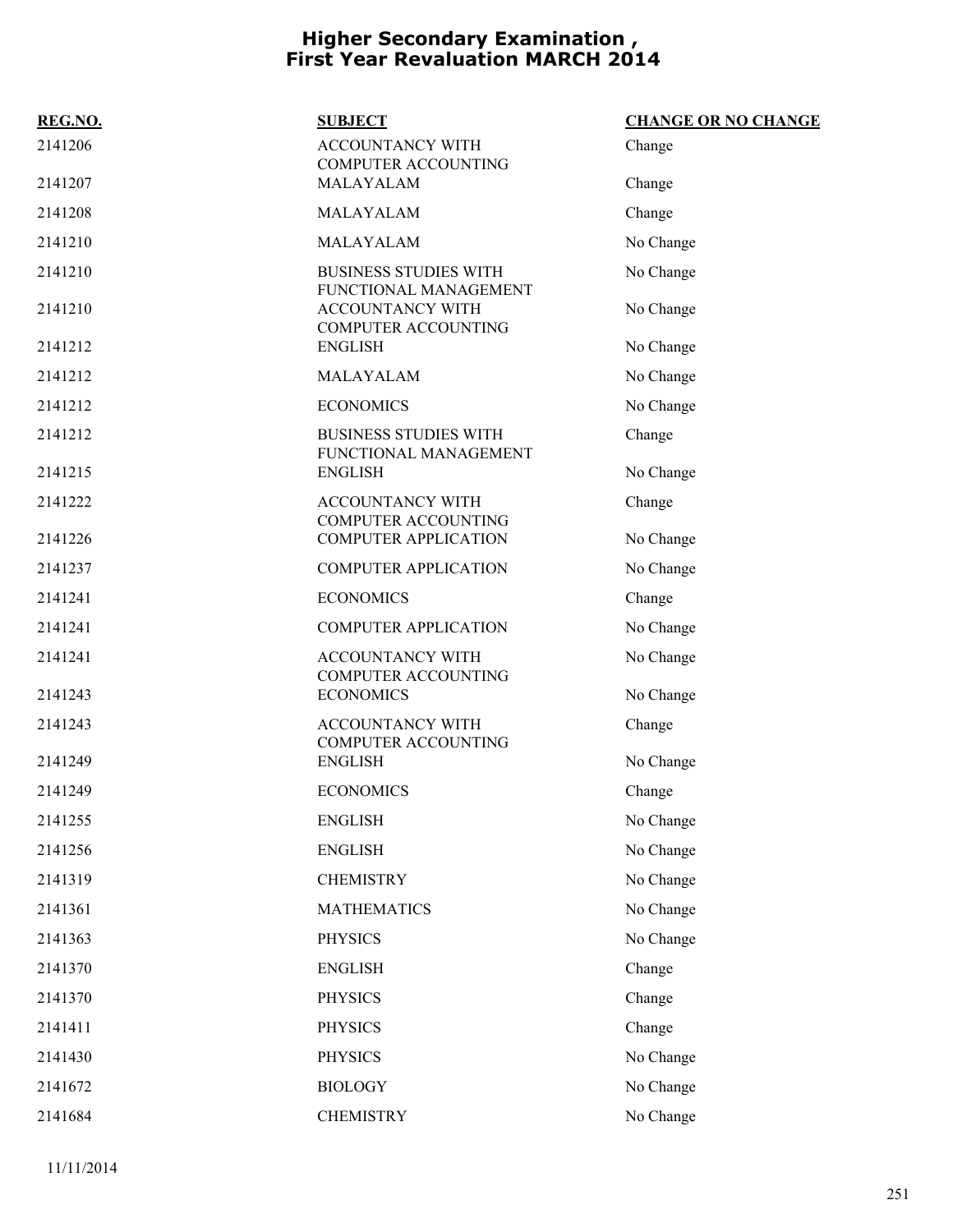| REG.NO. | <b>SUBJECT</b>                                                 | <b>CHANGE OR NO CHANGE</b> |
|---------|----------------------------------------------------------------|----------------------------|
| 2141687 | <b>CHEMISTRY</b>                                               | No Change                  |
| 2141689 | <b>MATHEMATICS</b>                                             | No Change                  |
| 2141696 | <b>MATHEMATICS</b>                                             | No Change                  |
| 2141699 | <b>ENGLISH</b>                                                 | No Change                  |
| 2141700 | <b>CHEMISTRY</b>                                               | No Change                  |
| 2141714 | MALAYALAM                                                      | Change                     |
| 2141726 | <b>ENGLISH</b>                                                 | No Change                  |
| 2141781 | <b>ENGLISH</b>                                                 | No Change                  |
| 2141810 | <b>ENGLISH</b>                                                 | No Change                  |
| 2141835 | MALAYALAM                                                      | Change                     |
| 2142098 | <b>ENGLISH</b>                                                 | No Change                  |
| 2142107 | <b>ENGLISH</b>                                                 | No Change                  |
| 2142298 | <b>ECONOMICS</b>                                               | No Change                  |
| 2142378 | <b>ENGLISH</b>                                                 | No Change                  |
| 2142403 | <b>MATHEMATICS</b>                                             | Change                     |
| 2142412 | <b>ENGLISH</b>                                                 | No Change                  |
| 2142416 | <b>BIOLOGY</b>                                                 | No Change                  |
| 2142430 | <b>PHYSICS</b>                                                 | No Change                  |
| 2142443 | <b>PHYSICS</b>                                                 | No Change                  |
| 2142444 | <b>COMPUTER SCIENCE</b>                                        | No Change                  |
| 2142460 | <b>MATHEMATICS</b>                                             | No Change                  |
| 2142489 | <b>ENGLISH</b>                                                 | No Change                  |
| 2142489 | MALAYALAM                                                      | No Change                  |
| 2142602 | <b>ENGLISH</b>                                                 | No Change                  |
| 2142602 | <b>BUSINESS STUDIES WITH</b>                                   | No Change                  |
| 2142705 | FUNCTIONAL MANAGEMENT<br><b>MATHEMATICS</b>                    | Change                     |
| 2142720 | <b>MATHEMATICS</b>                                             | Change                     |
| 2142847 | ACCOUNTANCY WITH                                               | No Change                  |
| 2142860 | COMPUTER ACCOUNTING<br>ACCOUNTANCY WITH<br>COMPUTER ACCOUNTING | Change                     |
| 2142905 | <b>ENGLISH</b>                                                 | No Change                  |
| 2142905 | MALAYALAM                                                      | Change                     |
| 2142916 | <b>ENGLISH</b>                                                 | No Change                  |
| 2142930 | <b>ENGLISH</b>                                                 | No Change                  |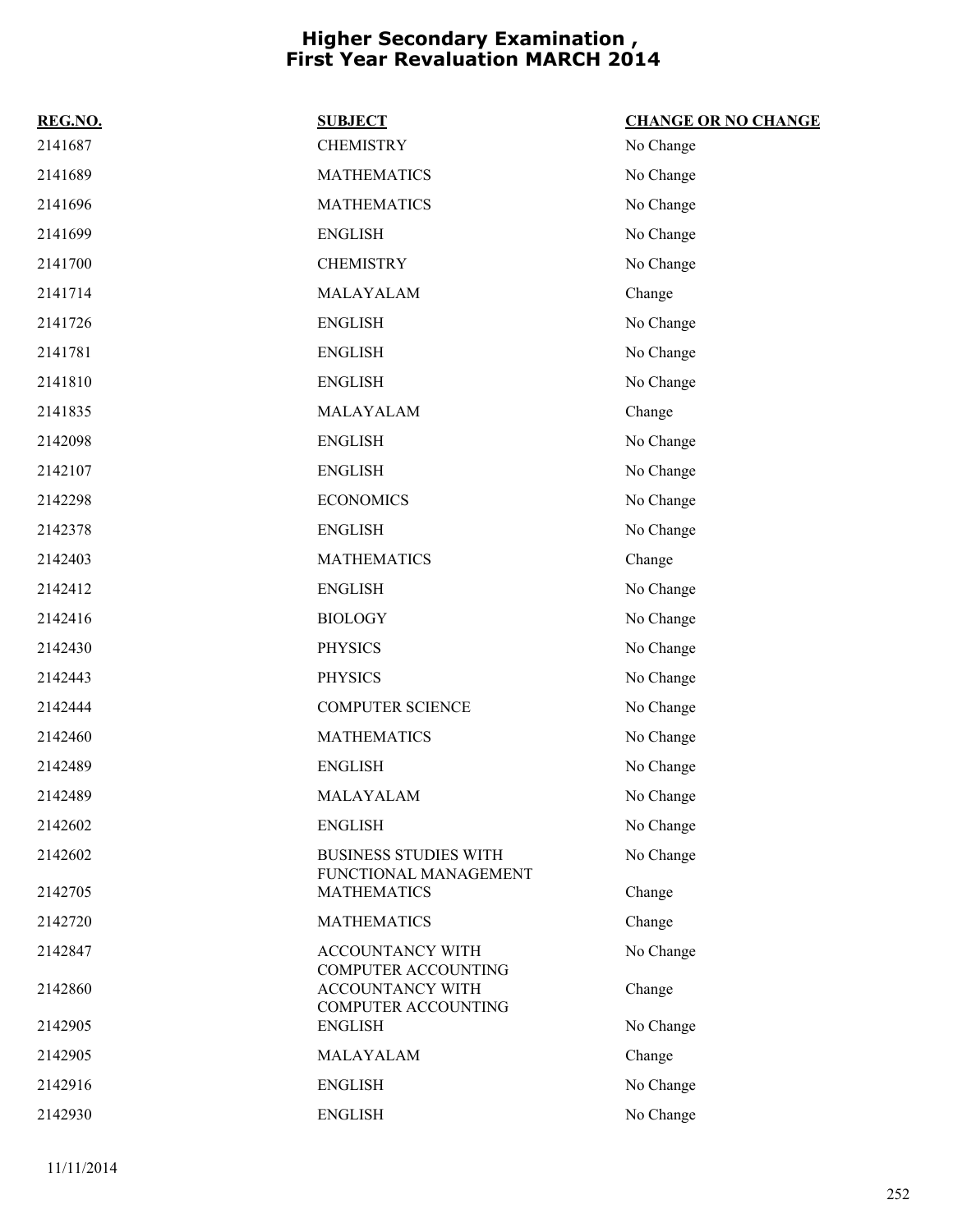| REG.NO. | <b>SUBJECT</b>                          | <b>CHANGE OR NO CHANGE</b> |
|---------|-----------------------------------------|----------------------------|
| 2142930 | <b>PHYSICS</b>                          | No Change                  |
| 2142938 | <b>PHYSICS</b>                          | No Change                  |
| 2142941 | <b>PHYSICS</b>                          | No Change                  |
| 2142953 | <b>BIOLOGY</b>                          | No Change                  |
| 2142962 | <b>ENGLISH</b>                          | Change                     |
| 2142962 | <b>BIOLOGY</b>                          | No Change                  |
| 2142964 | <b>PHYSICS</b>                          | Change                     |
| 2142973 | <b>PHYSICS</b>                          | No Change                  |
| 2142978 | <b>PHYSICS</b>                          | No Change                  |
| 2142991 | <b>PHYSICS</b>                          | Change                     |
| 2143003 | <b>PHYSICS</b>                          | No Change                  |
| 2143003 | <b>COMPUTER SCIENCE</b>                 | No Change                  |
| 2143028 | <b>MATHEMATICS</b>                      | No Change                  |
| 2143029 | <b>COMPUTER SCIENCE</b>                 | No Change                  |
| 2143031 | <b>MATHEMATICS</b>                      | No Change                  |
| 2143039 | <b>ENGLISH</b>                          | No Change                  |
| 2143429 | <b>COMPUTER APPLICATION</b>             | No Change                  |
| 2143462 | MALAYALAM                               | No Change                  |
| 2143630 | <b>ENGLISH</b>                          | Change                     |
| 2143649 | <b>BUSINESS STUDIES WITH</b>            | Change                     |
| 2143692 | FUNCTIONAL MANAGEMENT<br><b>ENGLISH</b> | No Change                  |
| 2143719 | <b>ENGLISH</b>                          | No Change                  |
| 2143740 | <b>PHYSICS</b>                          | No Change                  |
| 2143759 | <b>PHYSICS</b>                          | Change                     |
| 2143763 | <b>PHYSICS</b>                          | Change                     |
| 2143781 | <b>ENGLISH</b>                          | No Change                  |
| 2143792 | <b>PHYSICS</b>                          | No Change                  |
| 2143797 | <b>MATHEMATICS</b>                      | No Change                  |
| 2143801 | <b>CHEMISTRY</b>                        | No Change                  |
| 2143804 | <b>ENGLISH</b>                          | No Change                  |
| 2143813 | <b>PHYSICS</b>                          | No Change                  |
| 2143839 | <b>COMPUTER SCIENCE</b>                 | No Change                  |
| 2144137 | <b>CHEMISTRY</b>                        | No Change                  |
| 2144137 | <b>MATHEMATICS</b>                      | No Change                  |
|         |                                         |                            |

11/11/2014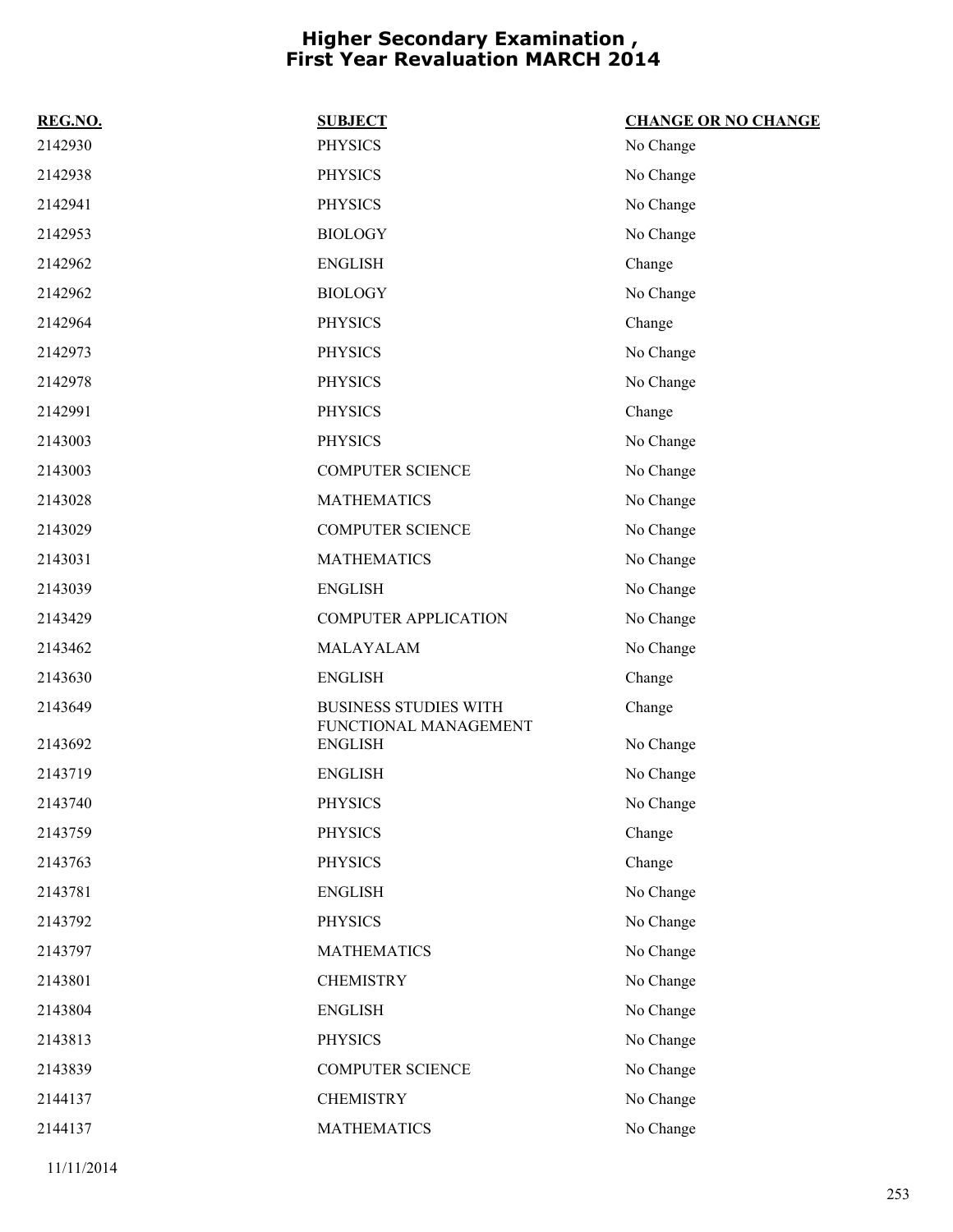| REG.NO. | <b>SUBJECT</b>                              | <b>CHANGE OR NO CHANGE</b> |
|---------|---------------------------------------------|----------------------------|
| 2144139 | <b>ENGLISH</b>                              | Change                     |
| 2144139 | <b>PHYSICS</b>                              | Change                     |
| 2144231 | <b>MATHEMATICS</b>                          | No Change                  |
| 2144248 | <b>ENGLISH</b>                              | No Change                  |
| 2144294 | <b>BUSINESS STUDIES WITH</b>                | Change                     |
| 2144547 | FUNCTIONAL MANAGEMENT<br><b>MATHEMATICS</b> | No Change                  |
| 2144579 | <b>ENGLISH</b>                              | No Change                  |
| 2144581 | <b>ENGLISH</b>                              | No Change                  |
| 2144594 | <b>ENGLISH</b>                              | Change                     |
| 2144594 | <b>MATHEMATICS</b>                          | No Change                  |
| 2144687 | <b>PHYSICS</b>                              | No Change                  |
| 2144690 | <b>PHYSICS</b>                              | No Change                  |
| 2144690 | <b>CHEMISTRY</b>                            | No Change                  |
| 2144699 | <b>ENGLISH</b>                              | No Change                  |
| 2144700 | <b>CHEMISTRY</b>                            | No Change                  |
| 2144701 | <b>ENGLISH</b>                              | Change                     |
| 2144702 | <b>ENGLISH</b>                              | Change                     |
| 2144708 | MALAYALAM                                   | No Change                  |
| 2144717 | <b>PHYSICS</b>                              | No Change                  |
| 2144717 | <b>MATHEMATICS</b>                          | No Change                  |
| 2144721 | <b>ENGLISH</b>                              | No Change                  |
| 2144724 | <b>CHEMISTRY</b>                            | Change                     |
| 2144735 | <b>CHEMISTRY</b>                            | No Change                  |
| 2144736 | <b>CHEMISTRY</b>                            | Change                     |
| 2144743 | <b>PHYSICS</b>                              | Change                     |
| 2144743 | <b>CHEMISTRY</b>                            | Change                     |
| 2144744 | <b>PHYSICS</b>                              | Change                     |
| 2144744 | <b>CHEMISTRY</b>                            | Change                     |
| 2144747 | <b>ENGLISH</b>                              | No Change                  |
| 2144754 | <b>PHYSICS</b>                              | No Change                  |
| 2144760 | <b>PHYSICS</b>                              | No Change                  |
| 2144763 | <b>PHYSICS</b>                              | Change                     |
| 2144771 | <b>CHEMISTRY</b>                            | No Change                  |
| 2144776 | <b>ENGLISH</b>                              | Change                     |
|         |                                             |                            |

11/11/2014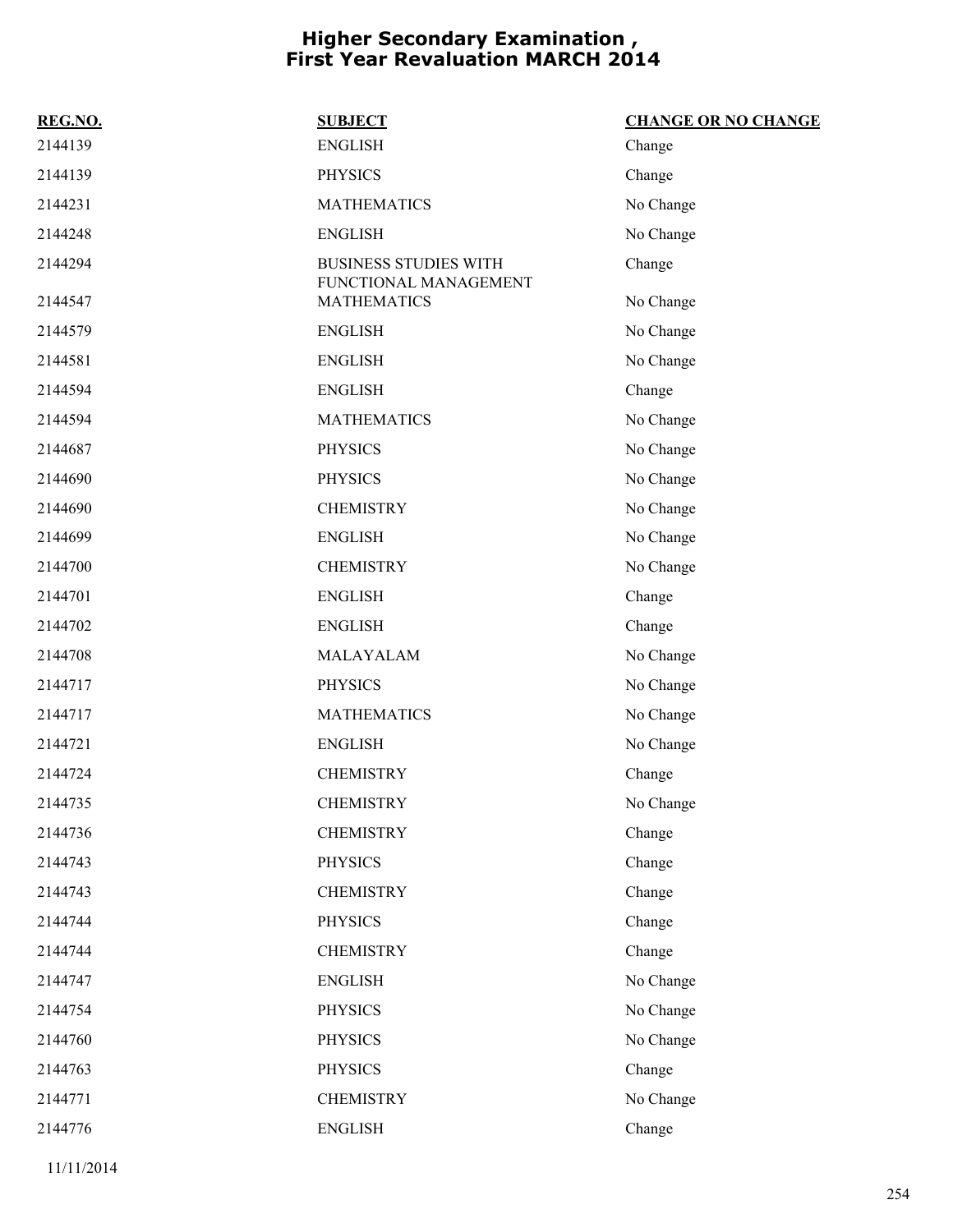| REG.NO. | <b>SUBJECT</b>              | <b>CHANGE OR NO CHANGE</b> |
|---------|-----------------------------|----------------------------|
| 2144783 | <b>ENGLISH</b>              | Change                     |
| 2144787 | <b>ENGLISH</b>              | Change                     |
| 2144789 | <b>CHEMISTRY</b>            | No Change                  |
| 2144794 | <b>CHEMISTRY</b>            | No Change                  |
| 2144805 | <b>ENGLISH</b>              | Change                     |
| 2144806 | <b>ENGLISH</b>              | Change                     |
| 2144806 | MALAYALAM                   | Change                     |
| 2144806 | <b>CHEMISTRY</b>            | No Change                  |
| 2144810 | <b>COMPUTER SCIENCE</b>     | No Change                  |
| 2144812 | <b>ENGLISH</b>              | No Change                  |
| 2144812 | <b>CHEMISTRY</b>            | No Change                  |
| 2144813 | <b>PHYSICS</b>              | No Change                  |
| 2144814 | <b>ENGLISH</b>              | Change                     |
| 2144814 | <b>CHEMISTRY</b>            | No Change                  |
| 2144817 | <b>COMPUTER SCIENCE</b>     | No Change                  |
| 2144822 | <b>ENGLISH</b>              | No Change                  |
| 2144823 | <b>CHEMISTRY</b>            | No Change                  |
| 2144826 | <b>ENGLISH</b>              | No Change                  |
| 2144826 | <b>HINDI</b>                | Change                     |
| 2144840 | <b>COMPUTER SCIENCE</b>     | No Change                  |
| 2144905 | <b>ECONOMICS</b>            | No Change                  |
| 2144915 | <b>ECONOMICS</b>            | No Change                  |
| 2144915 | <b>COMPUTER APPLICATION</b> | No Change                  |
| 2144922 | <b>COMPUTER APPLICATION</b> | Change                     |
| 2144942 | <b>ECONOMICS</b>            | No Change                  |
| 2144995 | <b>CHEMISTRY</b>            | No Change                  |
| 2145024 | <b>ENGLISH</b>              | No Change                  |
| 2145026 | <b>ENGLISH</b>              | No Change                  |
| 2145047 | <b>PHYSICS</b>              | Change                     |
| 2145055 | <b>ENGLISH</b>              | Change                     |
| 2145056 | <b>ENGLISH</b>              | No Change                  |
| 2145056 | <b>PHYSICS</b>              | No Change                  |
| 2145065 | <b>ENGLISH</b>              | Change                     |
| 2145065 | <b>BIOLOGY</b>              | No Change                  |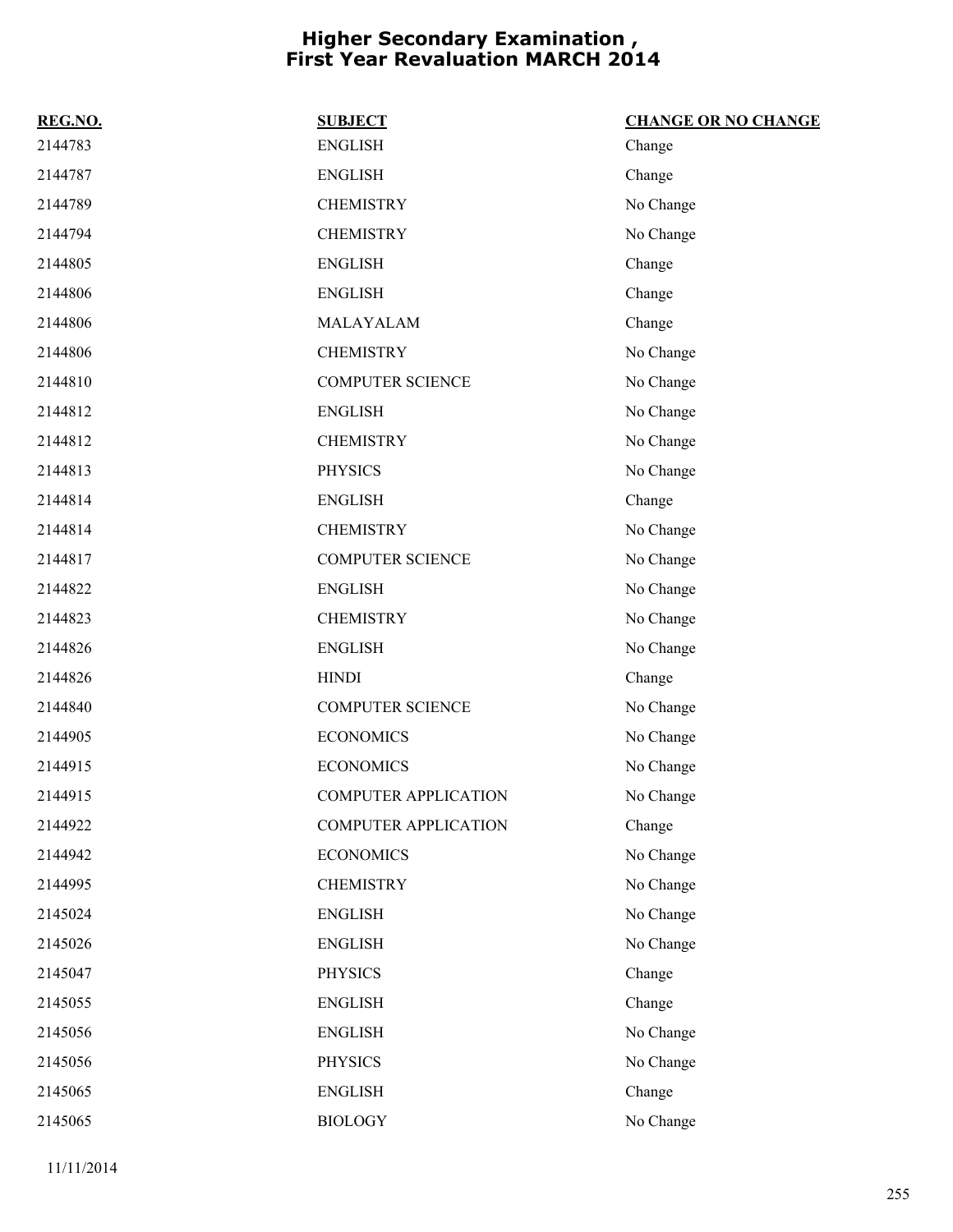| REG.NO. | <b>SUBJECT</b>                                        | <b>CHANGE OR NO CHANGE</b> |
|---------|-------------------------------------------------------|----------------------------|
| 2145069 | <b>ECONOMICS</b>                                      | No Change                  |
| 2145071 | <b>ENGLISH</b>                                        | No Change                  |
| 2145085 | <b>ECONOMICS</b>                                      | No Change                  |
| 2145091 | <b>ENGLISH</b>                                        | No Change                  |
| 2145283 | <b>MATHEMATICS</b>                                    | No Change                  |
| 2145309 | <b>CHEMISTRY</b>                                      | No Change                  |
| 2145315 | <b>ENGLISH</b>                                        | Change                     |
| 2145335 | <b>ENGLISH</b>                                        | <b>RAL</b>                 |
| 2145344 | <b>ENGLISH</b>                                        | No Change                  |
| 2145463 | <b>BUSINESS STUDIES WITH</b><br>FUNCTIONAL MANAGEMENT | Change                     |
| 2145549 | <b>ENGLISH</b>                                        | No Change                  |
| 2145560 | <b>ENGLISH</b>                                        | No Change                  |
| 2145561 | <b>ENGLISH</b>                                        | No Change                  |
| 2145567 | <b>PHYSICS</b>                                        | No Change                  |
| 2145570 | <b>CHEMISTRY</b>                                      | No Change                  |
| 2145572 | <b>ENGLISH</b>                                        | Change                     |
| 2145573 | <b>CHEMISTRY</b>                                      | No Change                  |
| 2145599 | <b>MATHEMATICS</b>                                    | Change                     |
| 2145604 | <b>PHYSICS</b>                                        | Change                     |
| 2145607 | <b>ENGLISH</b>                                        | No Change                  |
| 2145609 | <b>ENGLISH</b>                                        | No Change                  |
| 2145618 | <b>ENGLISH</b>                                        | No Change                  |
| 2145620 | <b>PHYSICS</b>                                        | Change                     |
| 2145632 | MALAYALAM                                             | No Change                  |
| 2145642 | <b>CHEMISTRY</b>                                      | No Change                  |
| 2145672 | MALAYALAM                                             | Change                     |
| 2145673 | MALAYALAM                                             | No Change                  |
| 2145700 | MALAYALAM                                             | No Change                  |
| 2145712 | <b>ECONOMICS</b>                                      | No Change                  |
| 2145718 | <b>ENGLISH</b>                                        | No Change                  |
| 2145718 | <b>SOCIOLOGY</b>                                      | No Change                  |
| 2145721 | <b>ENGLISH</b>                                        | Change                     |
| 2145721 | SOCIOLOGY                                             | Change                     |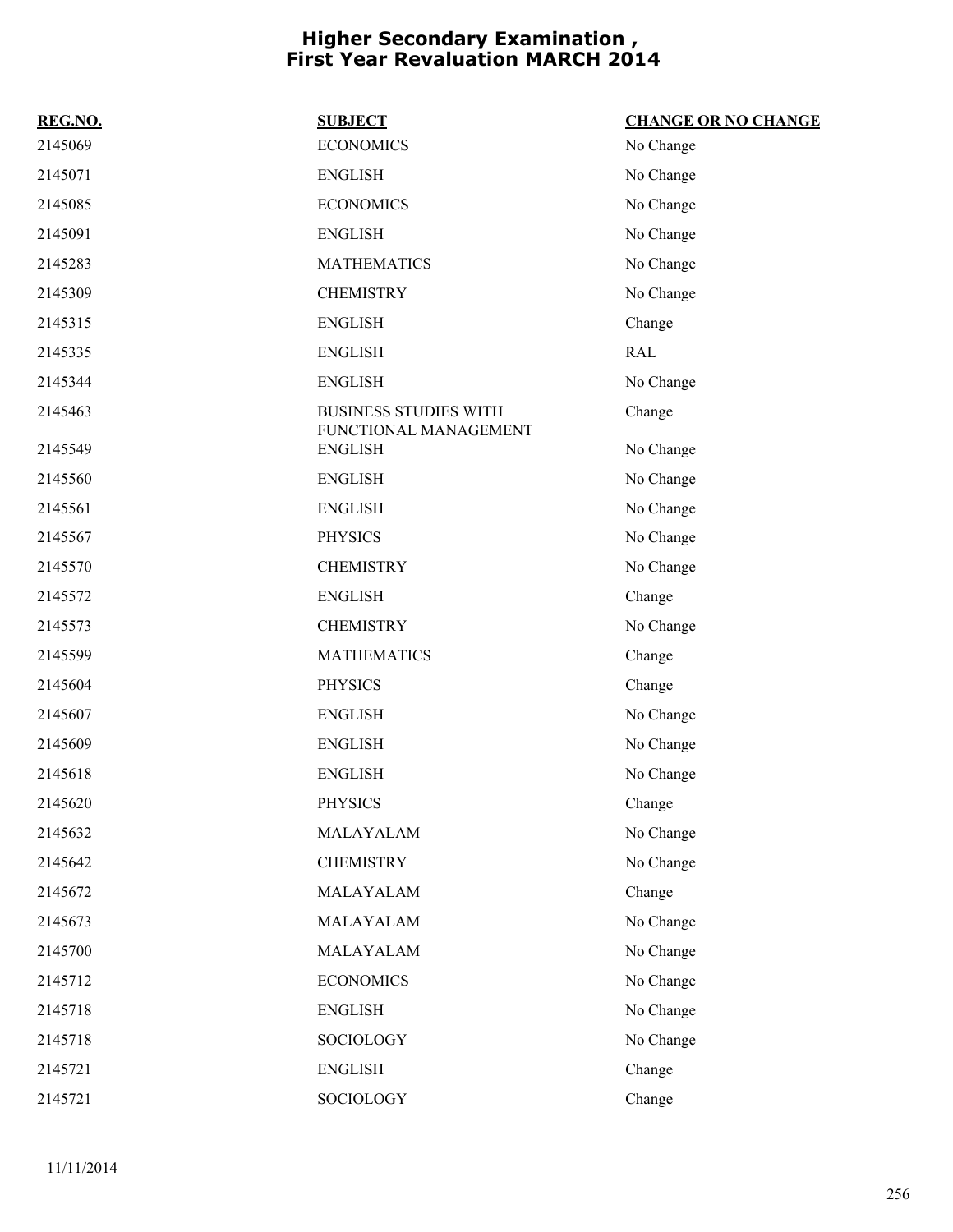| REG.NO. | <b>SUBJECT</b>                                                                 | <b>CHANGE OR NO CHANGE</b> |
|---------|--------------------------------------------------------------------------------|----------------------------|
| 2145728 | ACCOUNTANCY WITH                                                               | No Change                  |
| 2145733 | <b>COMPUTER ACCOUNTING</b><br>ACCOUNTANCY WITH<br><b>COMPUTER ACCOUNTING</b>   | No Change                  |
| 2145745 | <b>ECONOMICS</b>                                                               | No Change                  |
| 2145747 | MALAYALAM                                                                      | Change                     |
| 2145765 | <b>ACCOUNTANCY WITH</b>                                                        | No Change                  |
| 2145770 | <b>COMPUTER ACCOUNTING</b><br><b>COMPUTER APPLICATION</b>                      | No Change                  |
| 2145909 | MALAYALAM                                                                      | Change                     |
| 2145929 | <b>BIOLOGY</b>                                                                 | No Change                  |
| 2145959 | <b>MATHEMATICS</b>                                                             | No Change                  |
| 2146104 | <b>ENGLISH</b>                                                                 | No Change                  |
| 2146104 | ACCOUNTANCY WITH<br><b>COMPUTER ACCOUNTING</b>                                 | No Change                  |
| 2146126 | <b>PHYSICS</b>                                                                 | No Change                  |
| 2146138 | <b>BIOLOGY</b>                                                                 | No Change                  |
| 2146160 | <b>MATHEMATICS</b>                                                             | No Change                  |
| 2146167 | <b>ENGLISH</b>                                                                 | No Change                  |
| 2146167 | <b>PHYSICS</b>                                                                 | No Change                  |
| 2146173 | <b>CHEMISTRY</b>                                                               | No Change                  |
| 2146182 | <b>CHEMISTRY</b>                                                               | No Change                  |
| 2146196 | <b>MATHEMATICS</b>                                                             | Change                     |
| 2146198 | <b>PHYSICS</b>                                                                 | Change                     |
| 2146208 | <b>MATHEMATICS</b>                                                             | No Change                  |
| 2146279 | <b>COMPUTER APPLICATION</b>                                                    | No Change                  |
| 2146279 | <b>BUSINESS STUDIES WITH</b>                                                   | No Change                  |
| 2146281 | FUNCTIONAL MANAGEMENT<br><b>BUSINESS STUDIES WITH</b><br>FUNCTIONAL MANAGEMENT | No Change                  |
| 2146695 | <b>PHYSICS</b>                                                                 | Change                     |
| 2146699 | MALAYALAM                                                                      | Change                     |
| 2146707 | <b>CHEMISTRY</b>                                                               | Change                     |
| 2146712 | MALAYALAM                                                                      | Change                     |
| 2146716 | <b>PHYSICS</b>                                                                 | No Change                  |
| 2146716 | <b>CHEMISTRY</b>                                                               | No Change                  |
| 2146718 | <b>CHEMISTRY</b>                                                               | No Change                  |
| 2146720 | <b>PHYSICS</b>                                                                 | Change                     |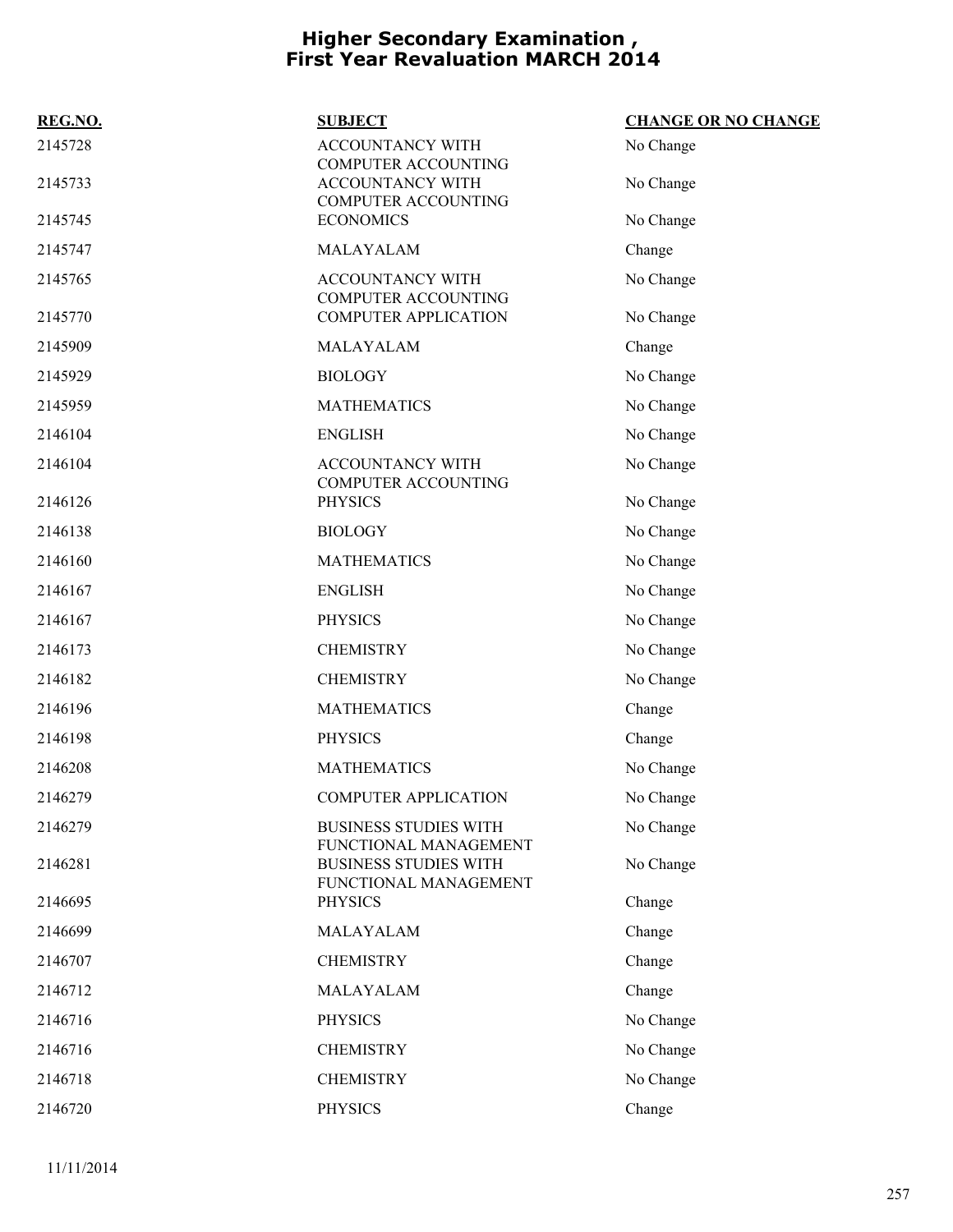| REG.NO. | <b>SUBJECT</b>          | <b>CHANGE OR NO CHANGE</b> |
|---------|-------------------------|----------------------------|
| 2146726 | <b>BIOLOGY</b>          | No Change                  |
| 2146740 | MALAYALAM               | Change                     |
| 2146744 | MALAYALAM               | Change                     |
| 2146748 | <b>ENGLISH</b>          | No Change                  |
| 2146749 | <b>ENGLISH</b>          | No Change                  |
| 2146749 | MALAYALAM               | Change                     |
| 2146751 | <b>MATHEMATICS</b>      | No Change                  |
| 2146767 | <b>MATHEMATICS</b>      | No Change                  |
| 2146768 | <b>PHYSICS</b>          | Change                     |
| 2146780 | <b>ENGLISH</b>          | No Change                  |
| 2146790 | <b>COMPUTER SCIENCE</b> | No Change                  |
| 2146792 | <b>PHYSICS</b>          | Change                     |
| 2146795 | <b>ENGLISH</b>          | No Change                  |
| 2146799 | MALAYALAM               | Change                     |
| 2146815 | MALAYALAM               | Change                     |
| 2146821 | MALAYALAM               | No Change                  |
| 2146845 | <b>ENGLISH</b>          | No Change                  |
| 2146922 | <b>ENGLISH</b>          | Change                     |
| 2146922 | MALAYALAM               | Change                     |
| 2146950 | <b>ENGLISH</b>          | No Change                  |
| 2146950 | <b>PHYSICS</b>          | No Change                  |
| 2146953 | <b>PHYSICS</b>          | Change                     |
| 2146974 | <b>ENGLISH</b>          | Change                     |
| 2146993 | <b>ENGLISH</b>          | Change                     |
| 2147077 | <b>BIOLOGY</b>          | No Change                  |
| 2147082 | <b>PHYSICS</b>          | Change                     |
| 2147086 | <b>ENGLISH</b>          | No Change                  |
| 2147086 | <b>CHEMISTRY</b>        | No Change                  |
| 2147090 | <b>BIOLOGY</b>          | No Change                  |
| 2147100 | <b>CHEMISTRY</b>        | No Change                  |
| 2147108 | <b>ENGLISH</b>          | No Change                  |
| 2147110 | MALAYALAM               | Change                     |
| 2147110 | <b>CHEMISTRY</b>        | No Change                  |
| 2147111 | <b>BIOLOGY</b>          | No Change                  |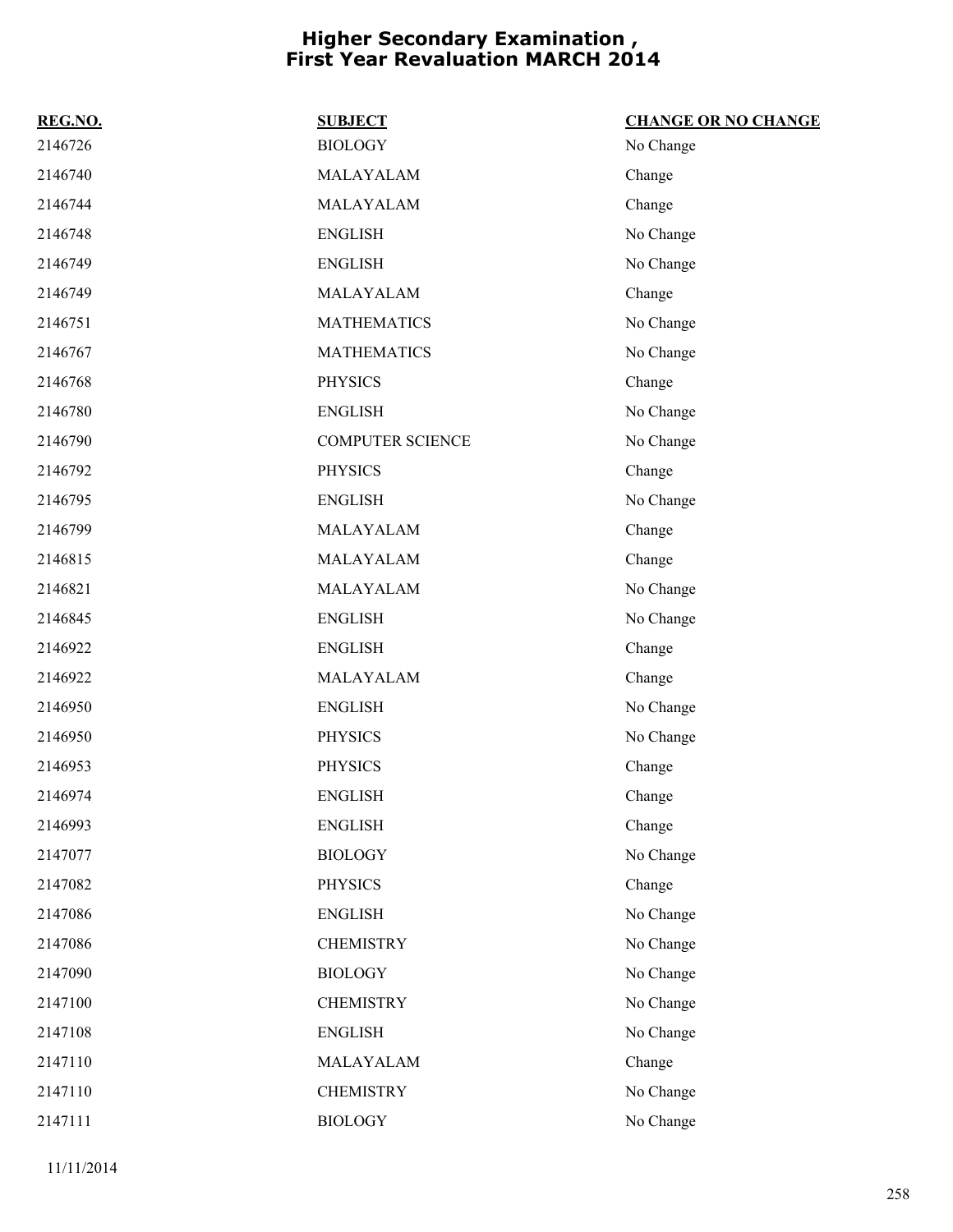| REG.NO. | <b>SUBJECT</b>                                        | <b>CHANGE OR NO CHANGE</b> |
|---------|-------------------------------------------------------|----------------------------|
| 2147112 | <b>ENGLISH</b>                                        | Change                     |
| 2147117 | <b>MATHEMATICS</b>                                    | Change                     |
| 2147127 | <b>PHYSICS</b>                                        | No Change                  |
| 2147128 | <b>MATHEMATICS</b>                                    | No Change                  |
| 2147142 | <b>PHYSICS</b>                                        | No Change                  |
| 2147142 | <b>CHEMISTRY</b>                                      | No Change                  |
| 2147147 | <b>ENGLISH</b>                                        | No Change                  |
| 2147147 | <b>PHYSICS</b>                                        | Change                     |
| 2147147 | <b>CHEMISTRY</b>                                      | No Change                  |
| 2147147 | <b>MATHEMATICS</b>                                    | No Change                  |
| 2147155 | <b>ENGLISH</b>                                        | No Change                  |
| 2147160 | <b>CHEMISTRY</b>                                      | No Change                  |
| 2147168 | <b>MATHEMATICS</b>                                    | No Change                  |
| 2147191 | <b>MATHEMATICS</b>                                    | No Change                  |
| 2147214 | <b>MATHEMATICS</b>                                    | No Change                  |
| 2147230 | <b>BUSINESS STUDIES WITH</b><br>FUNCTIONAL MANAGEMENT | No Change                  |
| 2147237 | <b>COMPUTER APPLICATION</b>                           | No Change                  |
| 2147268 | <b>SANSKRIT</b>                                       | No Change                  |
| 2147279 | <b>COMPUTER APPLICATION</b>                           | Change                     |
| 2147427 | <b>ENGLISH</b>                                        | Change                     |
| 2147695 | ELECTRONIC SERVICE<br><b>TECHNOLOGY</b>               | No Change                  |
| 2147695 | <b>PHYSICS</b>                                        | No Change                  |
| 2147695 | <b>MATHEMATICS</b>                                    | No Change                  |
| 2147722 | <b>PHYSICS</b>                                        | No Change                  |
| 2147739 | <b>ENGLISH</b>                                        | No Change                  |
| 2147739 | <b>PHYSICS</b>                                        | Change                     |
| 2147796 | <b>MATHEMATICS</b>                                    | No Change                  |
| 2148147 | HOME SCIENCE                                          | No Change                  |
| 2148276 | <b>MATHEMATICS</b>                                    | No Change                  |
| 2148277 | <b>PHYSICS</b>                                        | Change                     |
| 2148277 | <b>CHEMISTRY</b>                                      | No Change                  |
| 2148286 | <b>CHEMISTRY</b>                                      | No Change                  |
| 2148286 | <b>BIOLOGY</b>                                        | No Change                  |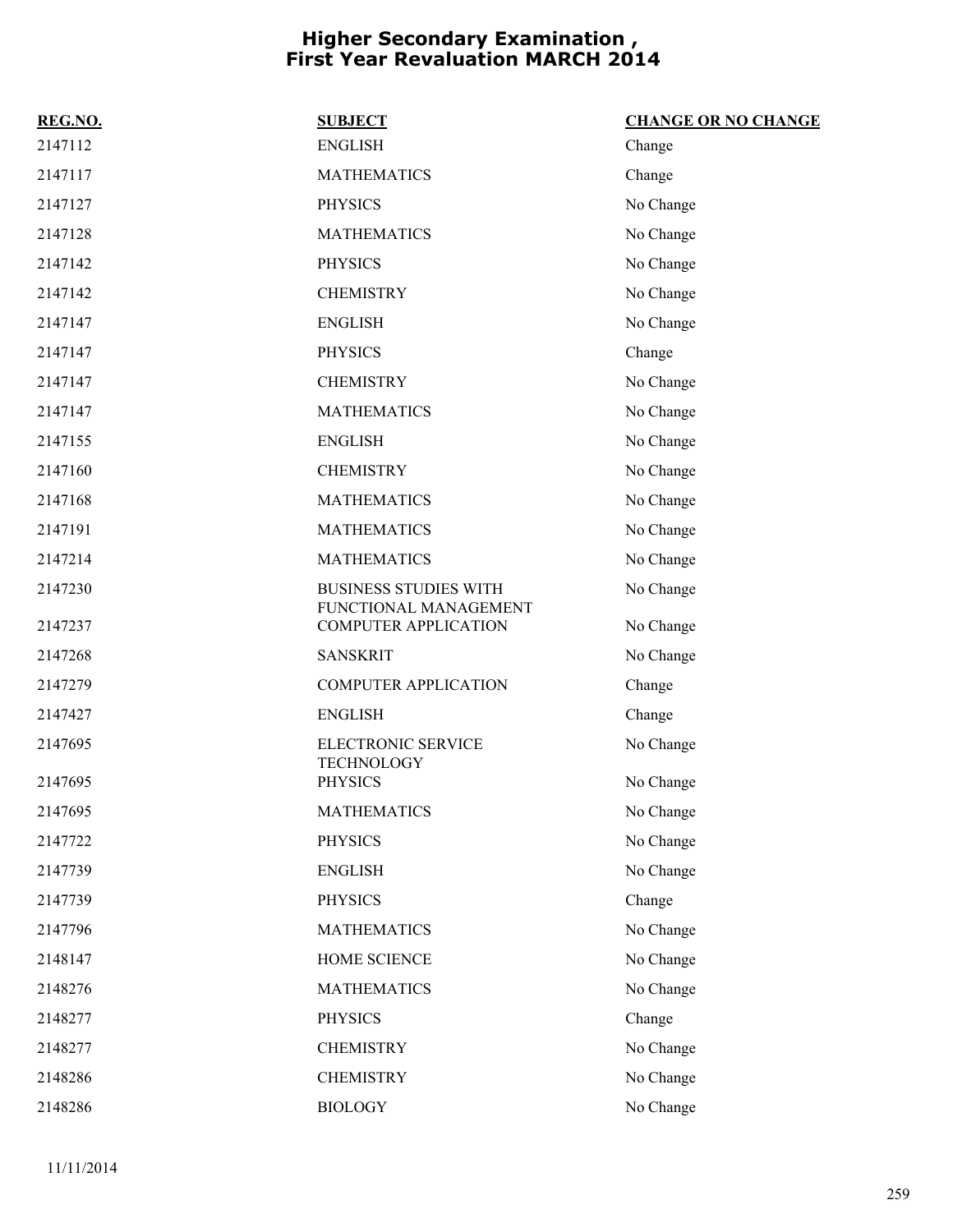| REG.NO. | <b>SUBJECT</b>          | <b>CHANGE OR NO CHANGE</b> |
|---------|-------------------------|----------------------------|
| 2148294 | <b>MATHEMATICS</b>      | No Change                  |
| 2148358 | <b>ENGLISH</b>          | No Change                  |
| 2148360 | MALAYALAM               | Change                     |
| 2148360 | <b>PHYSICS</b>          | Change                     |
| 2148406 | <b>MATHEMATICS</b>      | No Change                  |
| 2148875 | <b>MATHEMATICS</b>      | No Change                  |
| 2148900 | <b>ENGLISH</b>          | No Change                  |
| 2148900 | <b>BIOLOGY</b>          | No Change                  |
| 2148917 | <b>MATHEMATICS</b>      | No Change                  |
| 2149128 | <b>ENGLISH</b>          | No Change                  |
| 2149610 | <b>ENGLISH</b>          | No Change                  |
| 2149611 | <b>ENGLISH</b>          | Change                     |
| 2149614 | <b>BIOLOGY</b>          | No Change                  |
| 2149621 | <b>ENGLISH</b>          | No Change                  |
| 2149621 | MALAYALAM               | No Change                  |
| 2149628 | <b>PHYSICS</b>          | No Change                  |
| 2149634 | <b>ENGLISH</b>          | No Change                  |
| 2149639 | <b>ENGLISH</b>          | No Change                  |
| 2149647 | <b>MATHEMATICS</b>      | Change                     |
| 2149655 | <b>MATHEMATICS</b>      | Change                     |
| 2149658 | <b>MATHEMATICS</b>      | Change                     |
| 2149668 | <b>ENGLISH</b>          | No Change                  |
| 2149674 | <b>ENGLISH</b>          | No Change                  |
| 2149674 | <b>MATHEMATICS</b>      | No Change                  |
| 2149677 | <b>MATHEMATICS</b>      | No Change                  |
| 2149686 | <b>ENGLISH</b>          | No Change                  |
| 2149688 | <b>MATHEMATICS</b>      | No Change                  |
| 2149706 | <b>ENGLISH</b>          | No Change                  |
| 2149706 | <b>CHEMISTRY</b>        | No Change                  |
| 2149706 | <b>COMPUTER SCIENCE</b> | No Change                  |
| 2149708 | <b>ENGLISH</b>          | No Change                  |
| 2149740 | MALAYALAM               | Change                     |
| 2149806 | <b>ENGLISH</b>          | Change                     |
| 2149814 | MALAYALAM               | No Change                  |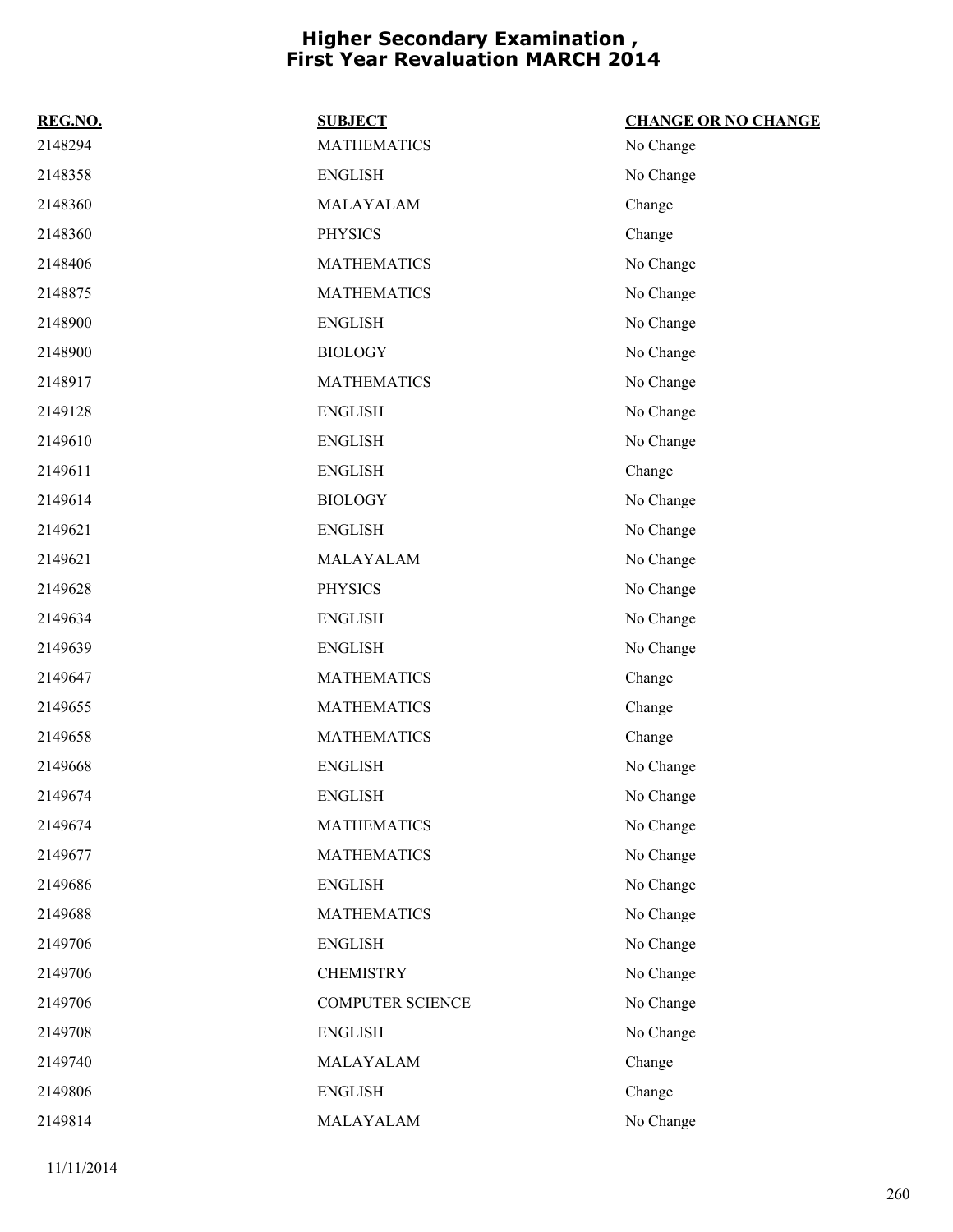| REG.NO. | <b>SUBJECT</b>     | <b>CHANGE OR NO CHANGE</b> |
|---------|--------------------|----------------------------|
| 2149816 | <b>HINDI</b>       | No Change                  |
| 2149914 | <b>MATHEMATICS</b> | Change                     |
| 2149915 | <b>MATHEMATICS</b> | Change                     |
| 2149926 | <b>ENGLISH</b>     | No Change                  |
| 2149926 | <b>PHYSICS</b>     | No Change                  |
| 2149982 | <b>ECONOMICS</b>   | Change                     |
| 2150159 | <b>ENGLISH</b>     | No Change                  |
| 2150745 | <b>MATHEMATICS</b> | Change                     |
| 2150790 | <b>MATHEMATICS</b> | No Change                  |
| 2150803 | <b>CHEMISTRY</b>   | No Change                  |
| 2150916 | <b>ENGLISH</b>     | No Change                  |
| 2151102 | <b>CHEMISTRY</b>   | No Change                  |
| 2151795 | <b>MATHEMATICS</b> | No Change                  |
| 2151807 | MALAYALAM          | No Change                  |
| 2151813 | <b>ENGLISH</b>     | No Change                  |
| 2151815 | <b>MATHEMATICS</b> | No Change                  |
| 2151821 | <b>ENGLISH</b>     | Change                     |
| 2151827 | <b>ENGLISH</b>     | Change                     |
| 2151839 | <b>CHEMISTRY</b>   | No Change                  |
| 2151842 | <b>CHEMISTRY</b>   | No Change                  |
| 2151848 | <b>PHYSICS</b>     | No Change                  |
| 2151848 | <b>MATHEMATICS</b> | No Change                  |
| 2151850 | <b>ENGLISH</b>     | No Change                  |
| 2151850 | <b>CHEMISTRY</b>   | No Change                  |
| 2151853 | <b>PHYSICS</b>     | No Change                  |
| 2151863 | <b>ENGLISH</b>     | No Change                  |
| 2151864 | <b>MATHEMATICS</b> | No Change                  |
| 2151865 | <b>ENGLISH</b>     | No Change                  |
| 2151867 | <b>PHYSICS</b>     | No Change                  |
| 2151867 | <b>BIOLOGY</b>     | No Change                  |
| 2151870 | <b>ENGLISH</b>     | No Change                  |
| 2151870 | <b>PHYSICS</b>     | No Change                  |
| 2151886 | <b>CHEMISTRY</b>   | No Change                  |
| 2151889 | <b>MATHEMATICS</b> | No Change                  |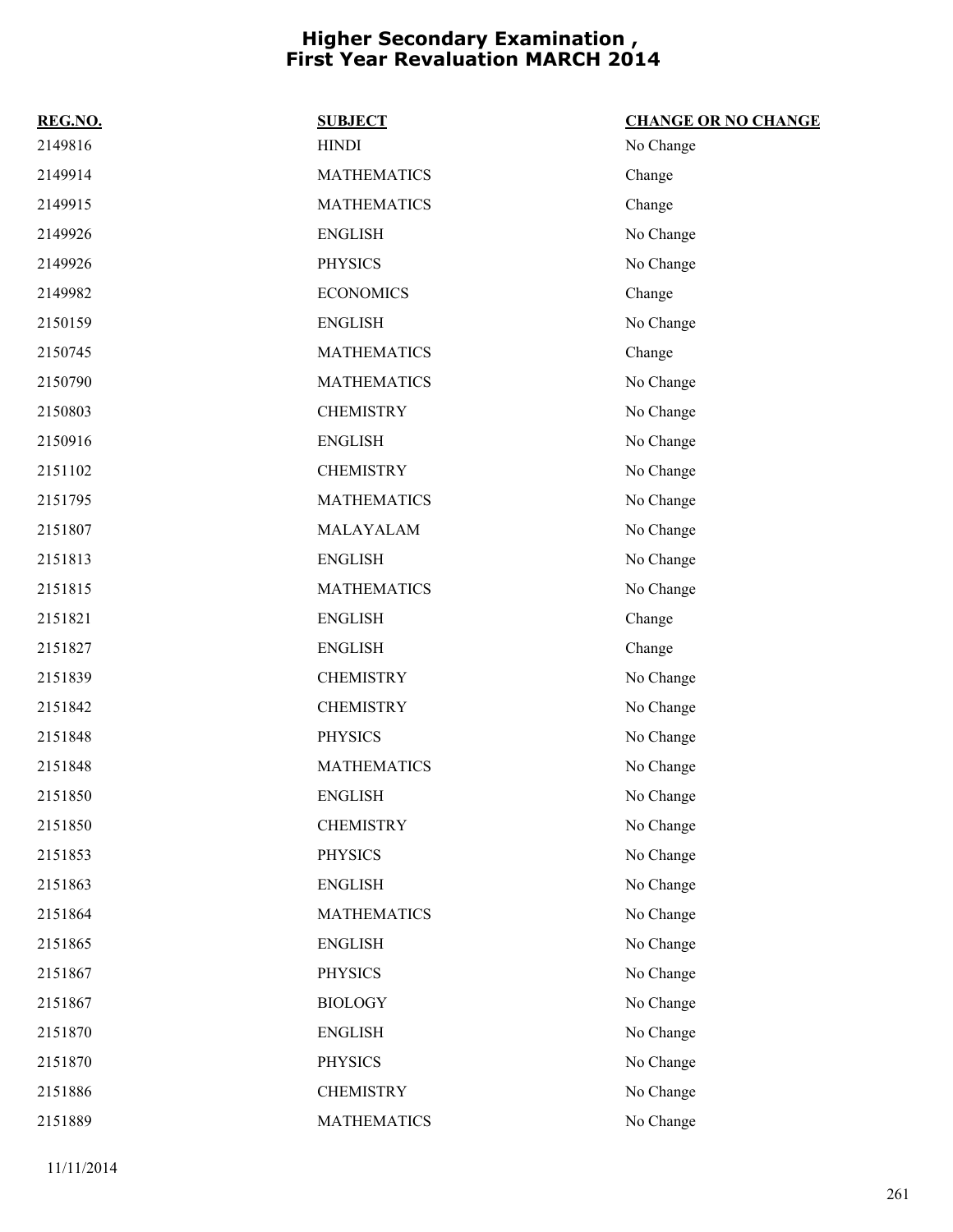| REG.NO. | <b>SUBJECT</b>                          | <b>CHANGE OR NO CHANGE</b> |
|---------|-----------------------------------------|----------------------------|
| 2151907 | <b>PHYSICS</b>                          | Change                     |
| 2151907 | <b>CHEMISTRY</b>                        | No Change                  |
| 2151916 | <b>CHEMISTRY</b>                        | No Change                  |
| 2151920 | <b>MATHEMATICS</b>                      | No Change                  |
| 2151924 | <b>ENGLISH</b>                          | No Change                  |
| 2151930 | <b>CHEMISTRY</b>                        | No Change                  |
| 2151951 | <b>ENGLISH</b>                          | Change                     |
| 2151953 | <b>ENGLISH</b>                          | Change                     |
| 2152024 | <b>ECONOMICS</b>                        | No Change                  |
| 2152072 | <b>ENGLISH</b>                          | Change                     |
| 2152073 | <b>HISTORY</b>                          | No Change                  |
| 2152122 | <b>ECONOMICS</b>                        | No Change                  |
| 2152122 | <b>COMPUTER APPLICATION</b>             | No Change                  |
| 2152126 | <b>ENGLISH</b>                          | No Change                  |
| 2152142 | ACCOUNTANCY WITH<br>COMPUTER ACCOUNTING | No Change                  |
| 2152471 | <b>ENGLISH</b>                          | No Change                  |
| 2152515 | <b>ENGLISH</b>                          | No Change                  |
| 2152536 | <b>PHYSICS</b>                          | No Change                  |
| 2152558 | <b>ENGLISH</b>                          | No Change                  |
| 2152562 | <b>ENGLISH</b>                          | No Change                  |
| 2152575 | <b>ENGLISH</b>                          | Change                     |
| 2152594 | <b>ENGLISH</b>                          | No Change                  |
| 2153212 | <b>CHEMISTRY</b>                        | Change                     |
| 2153212 | <b>MATHEMATICS</b>                      | No Change                  |
| 2153216 | <b>ENGLISH</b>                          | No Change                  |
| 2153218 | <b>PHYSICS</b>                          | No Change                  |
| 2153218 | <b>BIOLOGY</b>                          | Change                     |
| 2153221 | <b>PHYSICS</b>                          | No Change                  |
| 2153224 | <b>PHYSICS</b>                          | Change                     |
| 2153229 | <b>PHYSICS</b>                          | Change                     |
| 2153248 | <b>ENGLISH</b>                          | No Change                  |
| 2153263 | <b>CHEMISTRY</b>                        | No Change                  |
| 2153267 | <b>ENGLISH</b>                          | No Change                  |
| 2153269 | <b>ENGLISH</b>                          | No Change                  |
|         |                                         |                            |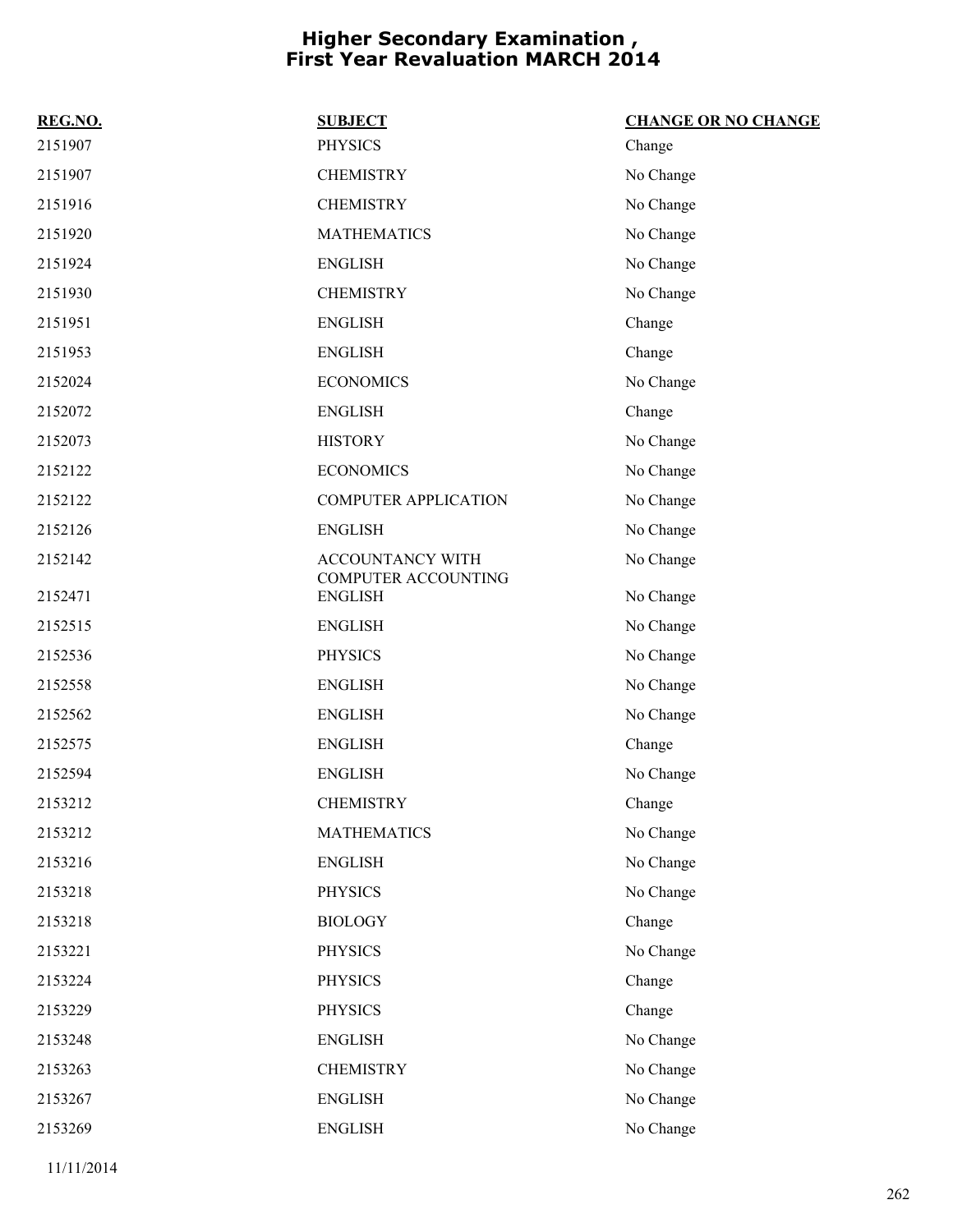| REG.NO. | <b>SUBJECT</b>                            | <b>CHANGE OR NO CHANGE</b> |
|---------|-------------------------------------------|----------------------------|
| 2153274 | <b>ENGLISH</b>                            | No Change                  |
| 2153274 | <b>CHEMISTRY</b>                          | No Change                  |
| 2153282 | <b>ENGLISH</b>                            | Change                     |
| 2153283 | <b>ENGLISH</b>                            | Change                     |
| 2153285 | <b>ENGLISH</b>                            | Change                     |
| 2153285 | <b>PHYSICS</b>                            | Change                     |
| 2153285 | <b>CHEMISTRY</b>                          | No Change                  |
| 2153286 | <b>ENGLISH</b>                            | Change                     |
| 2153289 | <b>PHYSICS</b>                            | Change                     |
| 2153291 | <b>CHEMISTRY</b>                          | Change                     |
| 2153292 | <b>ENGLISH</b>                            | No Change                  |
| 2153317 | <b>ENGLISH</b>                            | No Change                  |
| 2153342 | <b>ENGLISH</b>                            | Change                     |
| 2153345 | <b>CHEMISTRY</b>                          | No Change                  |
| 2153345 | <b>MATHEMATICS</b>                        | No Change                  |
| 2153350 | <b>ENGLISH</b>                            | No Change                  |
| 2153351 | <b>BIOLOGY</b>                            | No Change                  |
| 2153363 | <b>ENGLISH</b>                            | No Change                  |
| 2153372 | <b>CHEMISTRY</b>                          | No Change                  |
| 2153382 | <b>PHYSICS</b>                            | Change                     |
| 2153390 | <b>ENGLISH</b>                            | No Change                  |
| 2153394 | <b>PHYSICS</b>                            | Change                     |
| 2153394 | <b>CHEMISTRY</b>                          | No Change                  |
| 2153412 | <b>PHYSICS</b>                            | Change                     |
| 2153412 | <b>COMPUTER SCIENCE</b>                   | No Change                  |
| 2153424 | <b>HINDI</b>                              | Change                     |
| 2153427 | <b>ENGLISH</b>                            | No Change                  |
| 2153431 | <b>CHEMISTRY</b>                          | Change                     |
| 2153433 | <b>CHEMISTRY</b>                          | Change                     |
| 2153436 | <b>ENGLISH</b>                            | Change                     |
| 2153443 | <b>ENGLISH</b>                            | Change                     |
| 2153443 | <b>BUSINESS STUDIES WITH</b>              | No Change                  |
| 2153482 | FUNCTIONAL MANAGEMENT<br><b>ECONOMICS</b> | No Change                  |
| 2153542 | <b>ENGLISH</b>                            | No Change                  |
|         |                                           |                            |

11/11/2014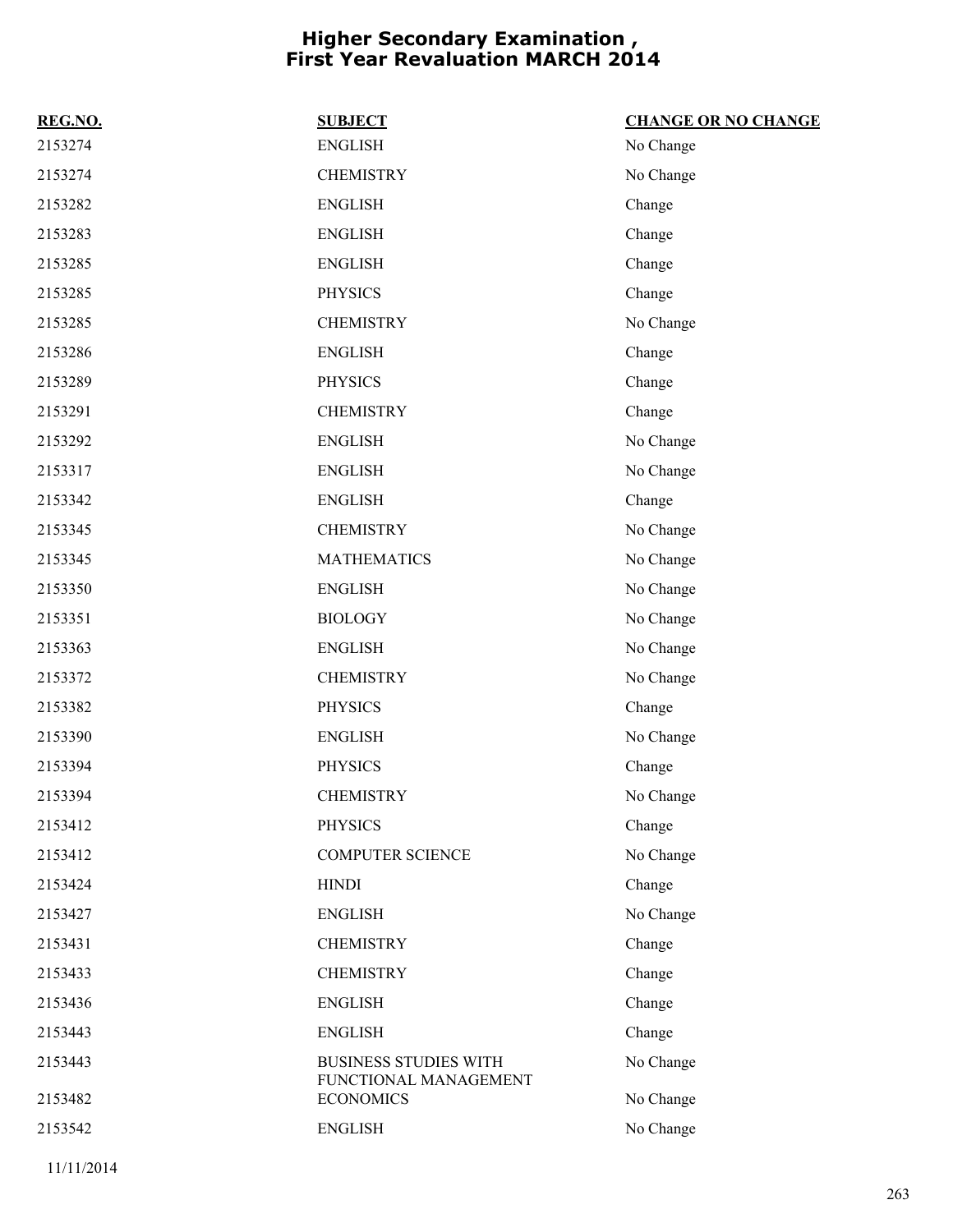| REG.NO. | <b>SUBJECT</b>                                                               | <b>CHANGE OR NO CHANGE</b> |
|---------|------------------------------------------------------------------------------|----------------------------|
| 2153542 | ACCOUNTANCY WITH<br><b>COMPUTER ACCOUNTING</b>                               | No Change                  |
| 2153639 | <b>PHYSICS</b>                                                               | No Change                  |
| 2153652 | <b>MATHEMATICS</b>                                                           | No Change                  |
| 2153653 | MALAYALAM                                                                    | No Change                  |
| 2153653 | <b>PHYSICS</b>                                                               | Change                     |
| 2153653 | <b>MATHEMATICS</b>                                                           | No Change                  |
| 2153657 | <b>PHYSICS</b>                                                               | Change                     |
| 2153658 | <b>PHYSICS</b>                                                               | Change                     |
| 2153700 | <b>ENGLISH</b>                                                               | No Change                  |
| 2153703 | <b>ENGLISH</b>                                                               | Change                     |
| 2153710 | <b>CHEMISTRY</b>                                                             | No Change                  |
| 2153713 | <b>MATHEMATICS</b>                                                           | No Change                  |
| 2153737 | <b>ENGLISH</b>                                                               | No Change                  |
| 2153747 | <b>ENGLISH</b>                                                               | No Change                  |
| 2153747 | <b>PHYSICS</b>                                                               | No Change                  |
| 2153755 | <b>ENGLISH</b>                                                               | No Change                  |
| 2153755 | POLITICAL SCIENCE                                                            | No Change                  |
| 2153755 | <b>GEOGRAPHY</b>                                                             | No Change                  |
| 2153815 | <b>ACCOUNTANCY WITH</b>                                                      | No Change                  |
| 2153827 | <b>COMPUTER ACCOUNTING</b><br>MALAYALAM                                      | Change                     |
| 2153837 | <b>ENGLISH</b>                                                               | No Change                  |
| 2153839 | <b>ENGLISH</b>                                                               | No Change                  |
| 2153858 | <b>BUSINESS STUDIES WITH</b><br>FUNCTIONAL MANAGEMENT                        | Change                     |
| 2153859 | <b>ENGLISH</b>                                                               | No Change                  |
| 2153868 | <b>ENGLISH</b>                                                               | No Change                  |
| 2153868 | <b>ACCOUNTANCY WITH</b>                                                      | No Change                  |
| 2153870 | <b>COMPUTER ACCOUNTING</b><br>ACCOUNTANCY WITH<br><b>COMPUTER ACCOUNTING</b> | No Change                  |
| 2153931 | <b>ENGLISH</b>                                                               | Change                     |
| 2153932 | <b>ENGLISH</b>                                                               | Change                     |
| 2153932 | MALAYALAM                                                                    | No Change                  |
| 2154205 | <b>ENGLISH</b>                                                               | No Change                  |
| 2154304 | <b>PHYSICS</b>                                                               | No Change                  |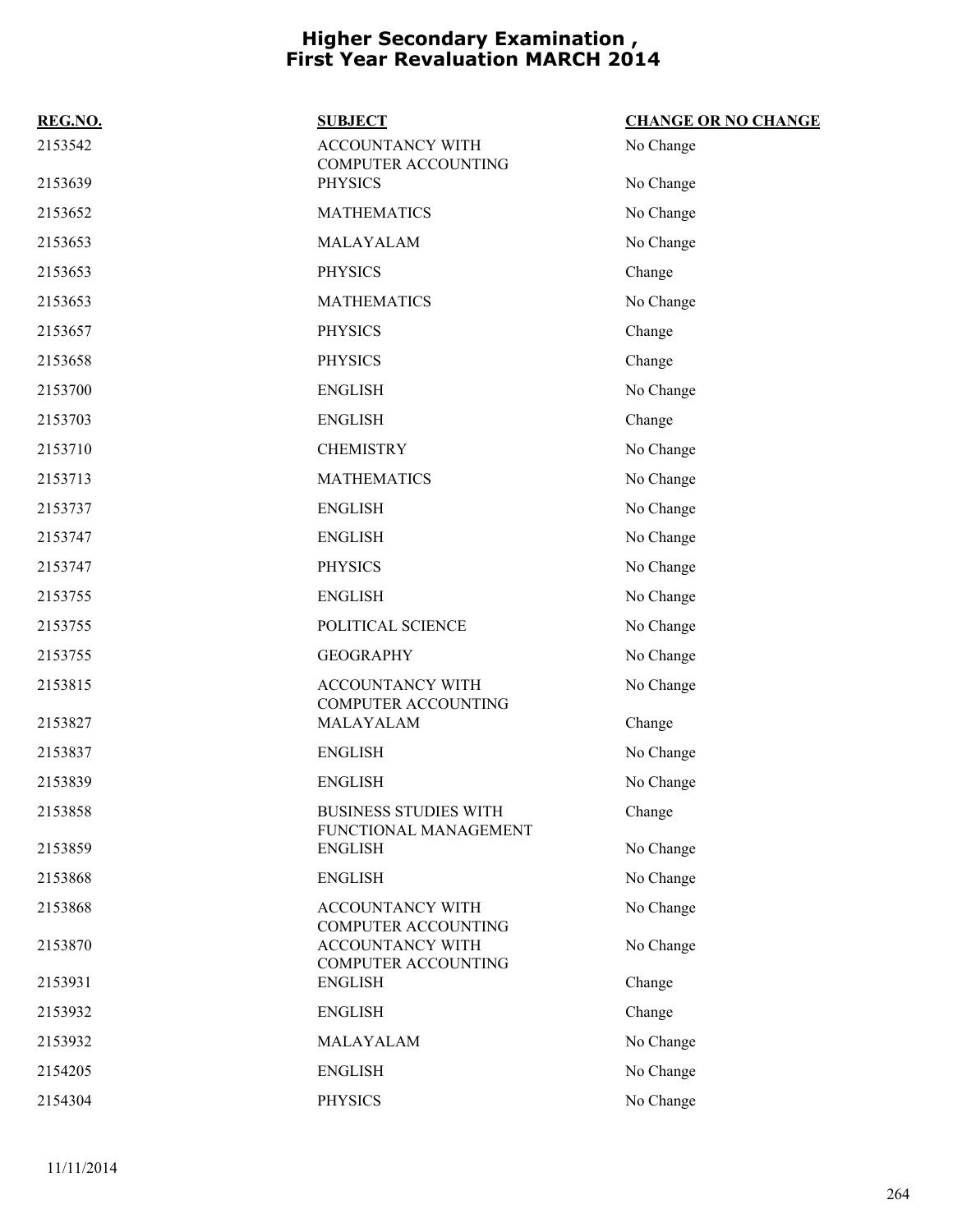| REG.NO. | <b>SUBJECT</b>          | <b>CHANGE OR NO CHANGE</b> |
|---------|-------------------------|----------------------------|
| 2154308 | <b>CHEMISTRY</b>        | No Change                  |
| 2154323 | <b>ENGLISH</b>          | No Change                  |
| 2154341 | <b>ENGLISH</b>          | No Change                  |
| 2154346 | <b>HINDI</b>            | Change                     |
| 2154355 | <b>ENGLISH</b>          | Change                     |
| 2154356 | <b>ENGLISH</b>          | Change                     |
| 2154359 | <b>ENGLISH</b>          | Change                     |
| 2154359 | <b>BIOLOGY</b>          | No Change                  |
| 2154410 | <b>CHEMISTRY</b>        | Change                     |
| 2154627 | <b>MATHEMATICS</b>      | No Change                  |
| 2154639 | MALAYALAM               | Change                     |
| 2154649 | <b>ENGLISH</b>          | Change                     |
| 2154659 | <b>PHYSICS</b>          | Change                     |
| 2154659 | <b>MATHEMATICS</b>      | No Change                  |
| 2154673 | <b>HINDI</b>            | Change                     |
| 2154673 | <b>MATHEMATICS</b>      | No Change                  |
| 2154687 | <b>ENGLISH</b>          | No Change                  |
| 2154706 | <b>ENGLISH</b>          | No Change                  |
| 2154738 | <b>BIOLOGY</b>          | Change                     |
| 2154751 | <b>CHEMISTRY</b>        | No Change                  |
| 2154760 | <b>ENGLISH</b>          | No Change                  |
| 2154760 | <b>PHYSICS</b>          | No Change                  |
| 2154760 | <b>CHEMISTRY</b>        | No Change                  |
| 2154760 | <b>MATHEMATICS</b>      | No Change                  |
| 2154760 | <b>COMPUTER SCIENCE</b> | No Change                  |
| 2154768 | <b>ENGLISH</b>          | No Change                  |
| 2154771 | <b>MATHEMATICS</b>      | No Change                  |
| 2154775 | <b>PHYSICS</b>          | No Change                  |
| 2154798 | <b>ENGLISH</b>          | No Change                  |
| 2154812 | <b>ENGLISH</b>          | No Change                  |
| 2154817 | <b>ENGLISH</b>          | Change                     |
| 2154825 | <b>ENGLISH</b>          | Change                     |
| 2154832 | <b>ENGLISH</b>          | Change                     |
| 2154832 | <b>CHEMISTRY</b>        | No Change                  |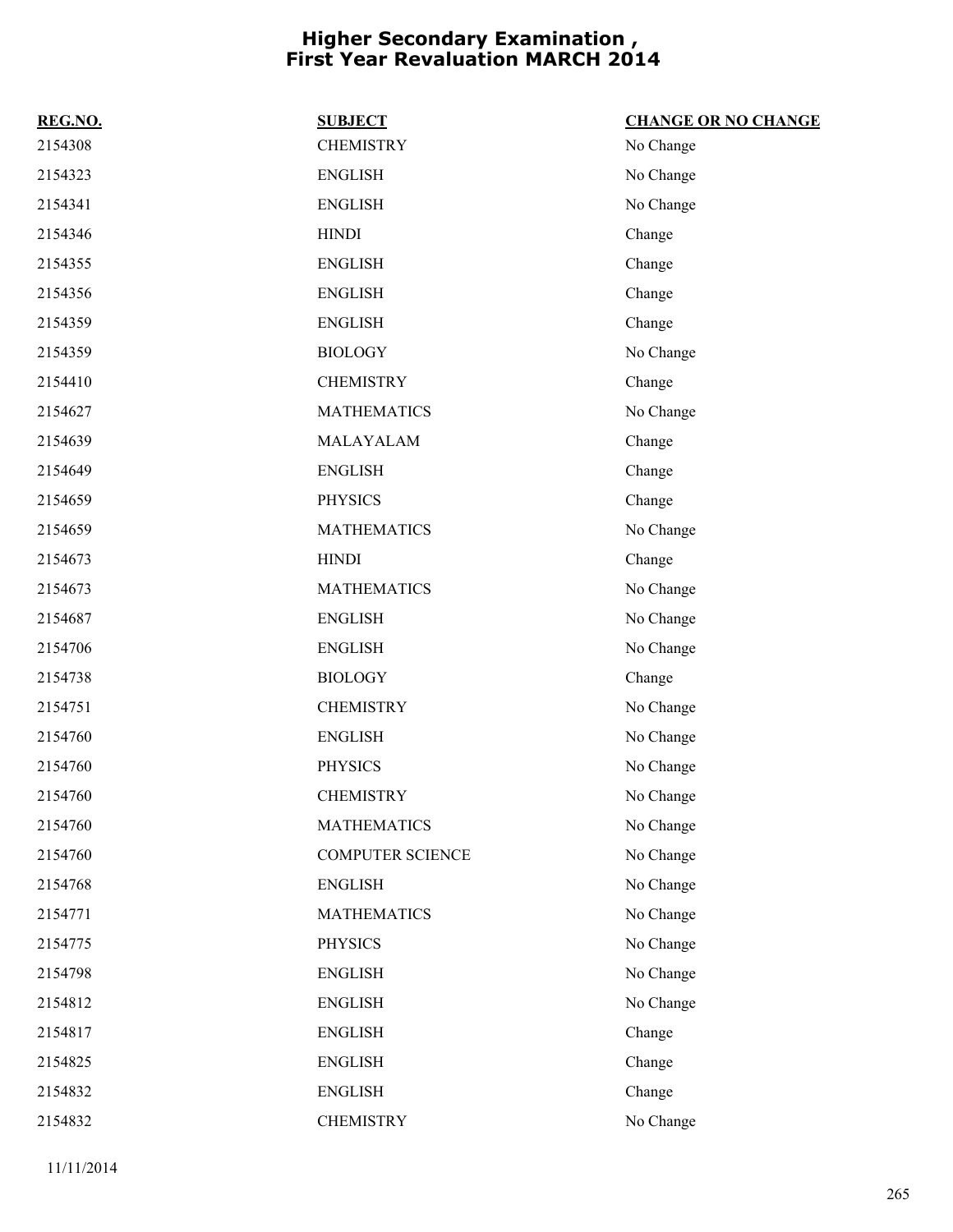| REG.NO. | <b>SUBJECT</b>              | <b>CHANGE OR NO CHANGE</b> |
|---------|-----------------------------|----------------------------|
| 2154838 | <b>MATHEMATICS</b>          | No Change                  |
| 2154853 | <b>PHYSICS</b>              | No Change                  |
| 2154911 | <b>COMPUTER APPLICATION</b> | No Change                  |
| 2155251 | <b>MATHEMATICS</b>          | No Change                  |
| 2155257 | <b>MATHEMATICS</b>          | No Change                  |
| 2155259 | <b>PHYSICS</b>              | Change                     |
| 2155262 | <b>ENGLISH</b>              | No Change                  |
| 2155343 | <b>ARABIC</b>               | Change                     |
| 2155798 | <b>ENGLISH</b>              | No Change                  |
| 2155822 | <b>ENGLISH</b>              | Change                     |
| 2155825 | <b>ENGLISH</b>              | No Change                  |
| 2155828 | <b>CHEMISTRY</b>            | Change                     |
| 2155830 | <b>PHYSICS</b>              | No Change                  |
| 2155831 | MALAYALAM                   | Change                     |
| 2155835 | MALAYALAM                   | No Change                  |
| 2155841 | <b>PHYSICS</b>              | No Change                  |
| 2155897 | <b>ENGLISH</b>              | Change                     |
| 2155897 | <b>MATHEMATICS</b>          | No Change                  |
| 2155919 | MALAYALAM                   | Change                     |
| 2155942 | <b>ENGLISH</b>              | No Change                  |
| 2155970 | <b>ENGLISH</b>              | No Change                  |
| 2155970 | <b>PHYSICS</b>              | No Change                  |
| 2155976 | <b>ENGLISH</b>              | No Change                  |
| 2155976 | MALAYALAM                   | No Change                  |
| 2155990 | MALAYALAM                   | Change                     |
| 2155996 | <b>ENGLISH</b>              | Change                     |
| 2155999 | <b>BIOLOGY</b>              | No Change                  |
| 2155999 | <b>MATHEMATICS</b>          | No Change                  |
| 2156008 | MALAYALAM                   | Change                     |
| 2156008 | <b>CHEMISTRY</b>            | No Change                  |
| 2156009 | <b>MATHEMATICS</b>          | No Change                  |
| 2156012 | <b>CHEMISTRY</b>            | No Change                  |
| 2156022 | <b>CHEMISTRY</b>            | Change                     |
| 2156035 | <b>ENGLISH</b>              | No Change                  |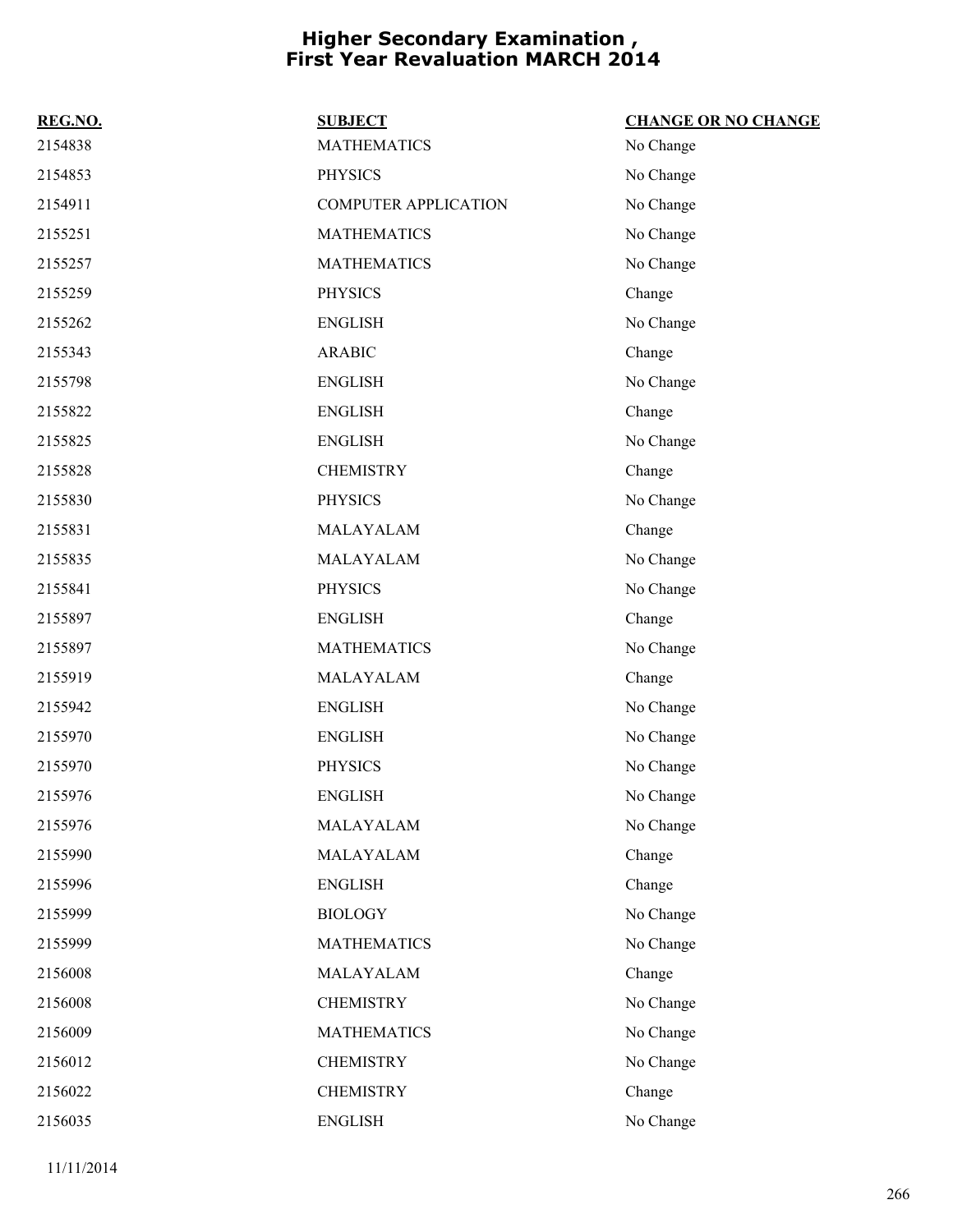| REG.NO. | <b>SUBJECT</b>                                                          | <b>CHANGE OR NO CHANGE</b> |
|---------|-------------------------------------------------------------------------|----------------------------|
| 2156047 | <b>MATHEMATICS</b>                                                      | No Change                  |
| 2156096 | MALAYALAM                                                               | Change                     |
| 2156096 | <b>COMPUTER APPLICATION</b>                                             | No Change                  |
| 2156096 | <b>ACCOUNTANCY WITH</b><br><b>COMPUTER ACCOUNTING</b>                   | No Change                  |
| 2156283 | MALAYALAM                                                               | Change                     |
| 2156283 | <b>BIOLOGY</b>                                                          | No Change                  |
| 2156321 | <b>MATHEMATICS</b>                                                      | No Change                  |
| 2156495 | <b>BUSINESS STUDIES WITH</b>                                            | No Change                  |
| 2156574 | FUNCTIONAL MANAGEMENT<br>ACCOUNTANCY WITH<br><b>COMPUTER ACCOUNTING</b> | No Change                  |
| 2156576 | <b>BUSINESS STUDIES WITH</b>                                            | No Change                  |
| 2156693 | FUNCTIONAL MANAGEMENT<br><b>ENGLISH</b>                                 | No Change                  |
| 2156693 | <b>SOCIOLOGY</b>                                                        | No Change                  |
| 2156725 | <b>HISTORY</b>                                                          | No Change                  |
| 2156727 | <b>SOCIOLOGY</b>                                                        | No Change                  |
| 2156728 | <b>SOCIOLOGY</b>                                                        | No Change                  |
| 2156729 | <b>HINDI</b>                                                            | No Change                  |
| 2156735 | POLITICAL SCIENCE                                                       | No Change                  |
| 2156737 | POLITICAL SCIENCE                                                       | No Change                  |
| 2156762 | POLITICAL SCIENCE                                                       | Change                     |
| 2156773 | POLITICAL SCIENCE                                                       | Change                     |
| 2156773 | ACCOUNTANCY WITH                                                        | No Change                  |
| 2156777 | COMPUTER ACCOUNTING<br><b>ENGLISH</b>                                   | No Change                  |
| 2156793 | <b>ENGLISH</b>                                                          | No Change                  |
| 2156793 | <b>BUSINESS STUDIES WITH</b><br>FUNCTIONAL MANAGEMENT                   | No Change                  |
| 2156806 | <b>ENGLISH</b>                                                          | No Change                  |
| 2156806 | ACCOUNTANCY WITH<br><b>COMPUTER ACCOUNTING</b>                          | No Change                  |
| 2156809 | <b>ENGLISH</b>                                                          | No Change                  |
| 2157259 | <b>ENGLISH</b>                                                          | Change                     |
| 2157266 | <b>ENGLISH</b>                                                          | Change                     |
| 2157297 | <b>ENGLISH</b>                                                          | Change                     |
| 2157315 | <b>ENGLISH</b>                                                          | No Change                  |
| 2157424 | <b>ENGLISH</b>                                                          | Change                     |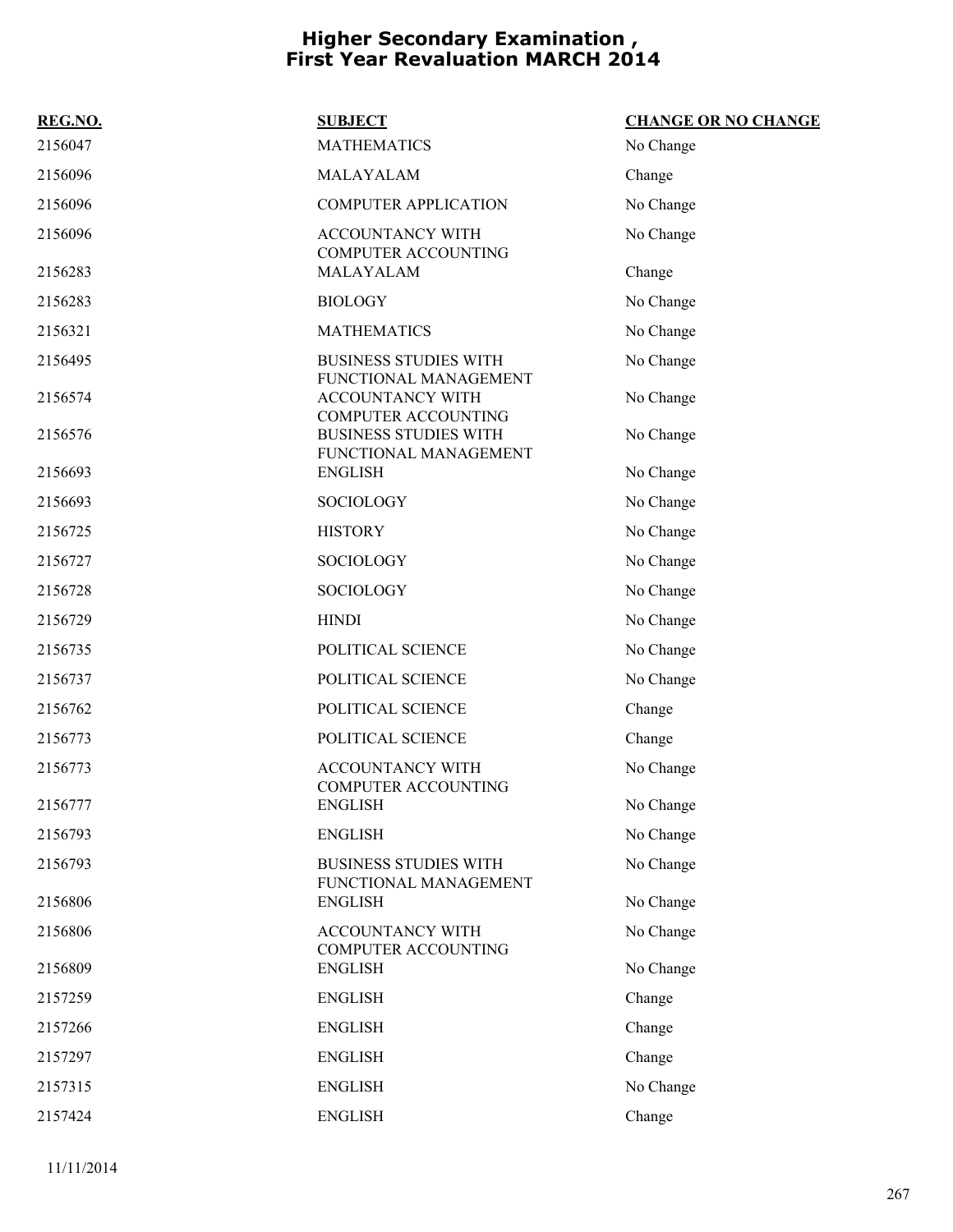| REG.NO. | <b>SUBJECT</b>                                        | <b>CHANGE OR NO CHANGE</b> |
|---------|-------------------------------------------------------|----------------------------|
| 2157628 | <b>HINDI</b>                                          | No Change                  |
| 2157800 | <b>BUSINESS STUDIES WITH</b><br>FUNCTIONAL MANAGEMENT | No Change                  |
| 2157878 | <b>PHYSICS</b>                                        | No Change                  |
| 2157881 | <b>PHYSICS</b>                                        | No Change                  |
| 2157915 | <b>ENGLISH</b>                                        | No Change                  |
| 2157915 | <b>MATHEMATICS</b>                                    | No Change                  |
| 2157927 | <b>PHYSICS</b>                                        | No Change                  |
| 2157930 | <b>PHYSICS</b>                                        | No Change                  |
| 2157931 | <b>MATHEMATICS</b>                                    | No Change                  |
| 2157948 | <b>CHEMISTRY</b>                                      | Change                     |
| 2157958 | <b>MATHEMATICS</b>                                    | No Change                  |
| 2158041 | <b>ENGLISH</b>                                        | Change                     |
| 2158047 | <b>BUSINESS STUDIES WITH</b><br>FUNCTIONAL MANAGEMENT | No Change                  |
| 2158128 | <b>ENGLISH</b>                                        | Change                     |
| 2158468 | <b>MATHEMATICS</b>                                    | No Change                  |
| 2158498 | <b>ENGLISH</b>                                        | Change                     |
| 2158498 | <b>HINDI</b>                                          | Change                     |
| 2158503 | <b>ENGLISH</b>                                        | Change                     |
| 2158637 | MALAYALAM                                             | Change                     |
| 2158642 | <b>CHEMISTRY</b>                                      | No Change                  |
| 2158642 | <b>MATHEMATICS</b>                                    | No Change                  |
| 2158673 | <b>PHYSICS</b>                                        | No Change                  |
| 2158673 | <b>CHEMISTRY</b>                                      | No Change                  |
| 2158675 | <b>CHEMISTRY</b>                                      | No Change                  |
| 2158712 | <b>ENGLISH</b>                                        | No Change                  |
| 2158729 | <b>PHYSICS</b>                                        | No Change                  |
| 2158972 | <b>PHYSICS</b>                                        | No Change                  |
| 2159280 | <b>ECONOMICS</b>                                      | No Change                  |
| 2159320 | <b>BUSINESS STUDIES WITH</b><br>FUNCTIONAL MANAGEMENT | No Change                  |
| 2159680 | <b>ENGLISH</b>                                        | No Change                  |
| 2159882 | MALAYALAM                                             | No Change                  |
| 2159882 | <b>COMPUTER SCIENCE</b>                               | No Change                  |
| 2159903 | MALAYALAM                                             | Change                     |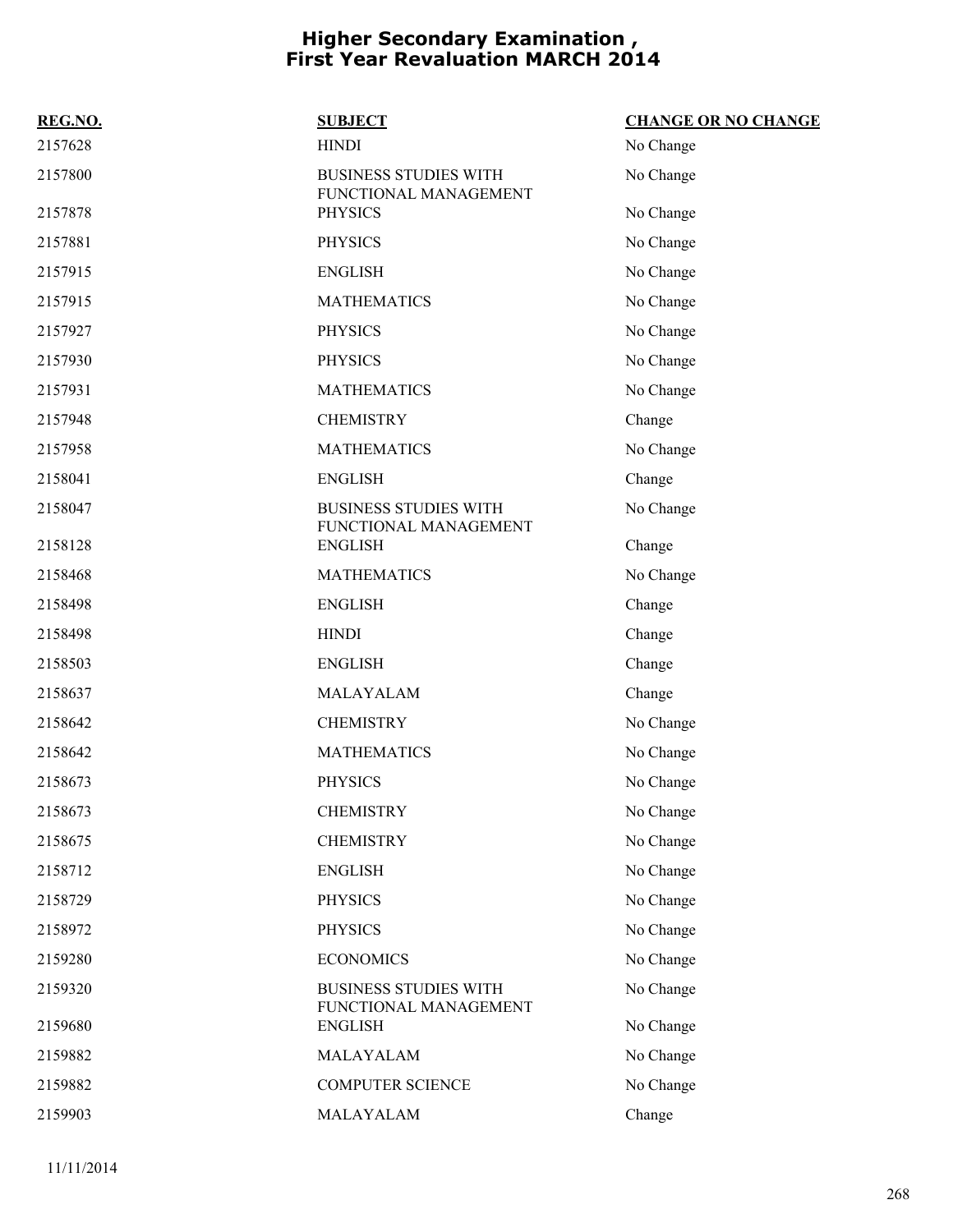| REG.NO. | <b>SUBJECT</b>                          | <b>CHANGE OR NO CHANGE</b> |
|---------|-----------------------------------------|----------------------------|
| 2159956 | <b>ENGLISH</b>                          | Change                     |
| 2160013 | MALAYALAM                               | Change                     |
| 2160013 | <b>ECONOMICS</b>                        | Change                     |
| 2160057 | MALAYALAM                               | Change                     |
| 2160063 | <b>PHYSICS</b>                          | No Change                  |
| 2160063 | <b>MATHEMATICS</b>                      | No Change                  |
| 2160096 | <b>ENGLISH</b>                          | Change                     |
| 2160410 | <b>ENGLISH</b>                          | No Change                  |
| 2160501 | <b>ENGLISH</b>                          | No Change                  |
| 2160507 | <b>ENGLISH</b>                          | No Change                  |
| 2160516 | <b>ENGLISH</b>                          | No Change                  |
| 2160530 | <b>ENGLISH</b>                          | No Change                  |
| 2160534 | <b>MATHEMATICS</b>                      | No Change                  |
| 2160535 | <b>ENGLISH</b>                          | No Change                  |
| 2160560 | <b>ENGLISH</b>                          | No Change                  |
| 2160602 | <b>PHYSICS</b>                          | No Change                  |
| 2160608 | <b>PHYSICS</b>                          | No Change                  |
| 2160608 | <b>CHEMISTRY</b>                        | No Change                  |
| 2160608 | <b>BIOLOGY</b>                          | No Change                  |
| 2160628 | <b>ENGLISH</b>                          | No Change                  |
| 2160643 | <b>MATHEMATICS</b>                      | No Change                  |
| 2160655 | <b>MATHEMATICS</b>                      | No Change                  |
| 2160656 | <b>COMPUTER SCIENCE</b>                 | No Change                  |
| 2160660 | <b>PHYSICS</b>                          | No Change                  |
| 2160660 | <b>CHEMISTRY</b>                        | Change                     |
| 2160672 | <b>PHYSICS</b>                          | Change                     |
| 2160677 | <b>MATHEMATICS</b>                      | No Change                  |
| 2160683 | <b>CHEMISTRY</b>                        | Change                     |
| 2160684 | <b>CHEMISTRY</b>                        | No Change                  |
| 2160692 | <b>PHYSICS</b>                          | No Change                  |
| 2160791 | ACCOUNTANCY WITH<br>COMPUTER ACCOUNTING | No Change                  |
| 2160830 | <b>ENGLISH</b>                          | No Change                  |
| 2160835 | <b>COMPUTER APPLICATION</b>             | No Change                  |
| 2160947 | <b>ENGLISH</b>                          | Change                     |
|         |                                         |                            |

11/11/2014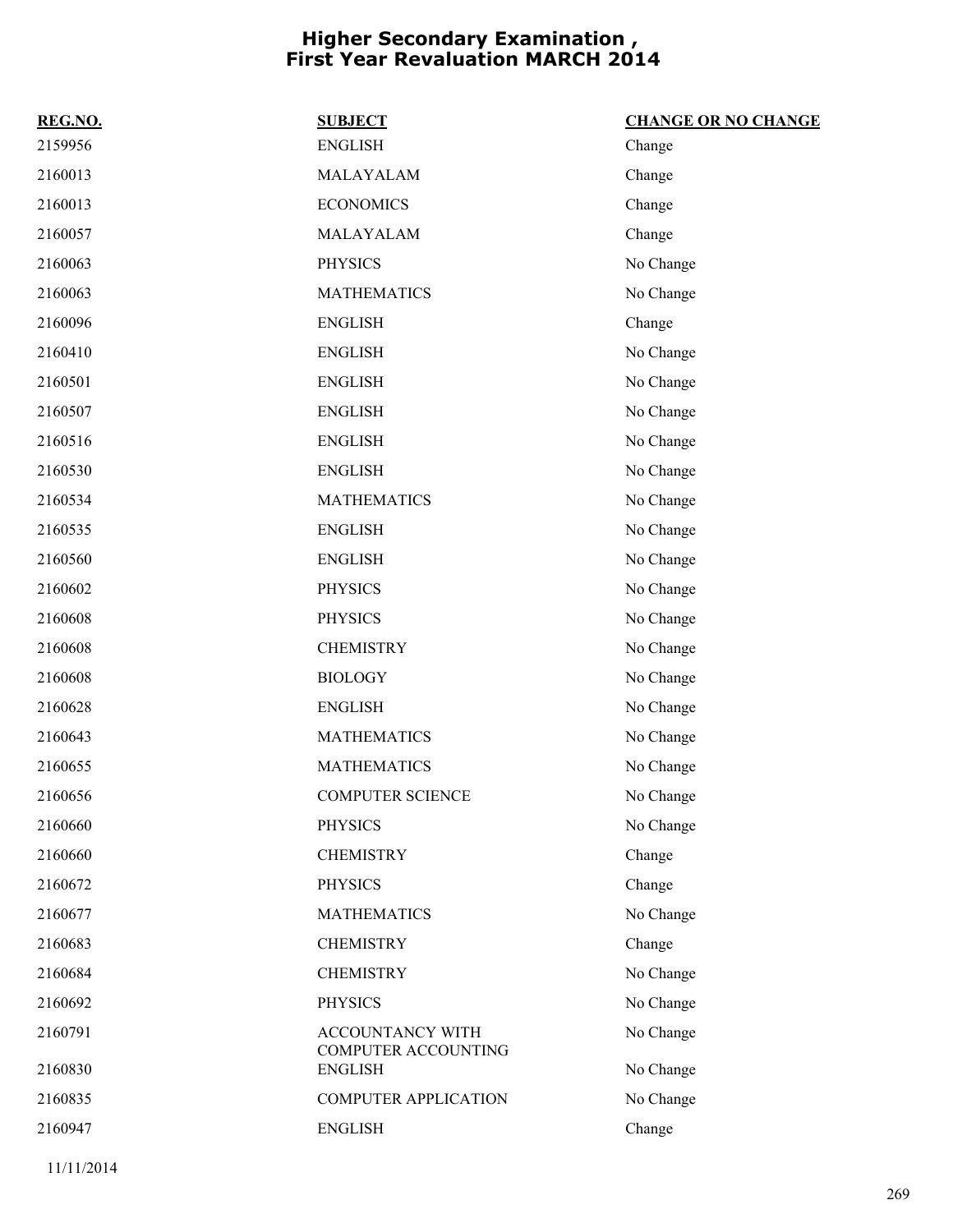| REG.NO. | <b>SUBJECT</b>          | <b>CHANGE OR NO CHANGE</b> |
|---------|-------------------------|----------------------------|
| 2160948 | <b>ENGLISH</b>          | No Change                  |
| 2161019 | <b>ENGLISH</b>          | Change                     |
| 2161382 | <b>ENGLISH</b>          | No Change                  |
| 2161383 | <b>ENGLISH</b>          | No Change                  |
| 2161386 | <b>MATHEMATICS</b>      | No Change                  |
| 2161387 | <b>ENGLISH</b>          | No Change                  |
| 2161391 | <b>PHYSICS</b>          | Change                     |
| 2161391 | <b>MATHEMATICS</b>      | No Change                  |
| 2161404 | <b>MATHEMATICS</b>      | No Change                  |
| 2161418 | <b>BIOLOGY</b>          | No Change                  |
| 2161435 | <b>ENGLISH</b>          | Change                     |
| 2161435 | <b>MATHEMATICS</b>      | Change                     |
| 2161438 | <b>PHYSICS</b>          | No Change                  |
| 2161447 | <b>PHYSICS</b>          | No Change                  |
| 2161447 | <b>CHEMISTRY</b>        | Change                     |
| 2161462 | <b>ENGLISH</b>          | No Change                  |
| 2161462 | <b>MATHEMATICS</b>      | No Change                  |
| 2161463 | <b>MATHEMATICS</b>      | No Change                  |
| 2161467 | <b>ENGLISH</b>          | No Change                  |
| 2161467 | <b>CHEMISTRY</b>        | No Change                  |
| 2161469 | <b>PHYSICS</b>          | No Change                  |
| 2161471 | <b>PHYSICS</b>          | No Change                  |
| 2161472 | <b>CHEMISTRY</b>        | No Change                  |
| 2161474 | <b>ENGLISH</b>          | Change                     |
| 2161474 | <b>MATHEMATICS</b>      | No Change                  |
| 2161475 | <b>ENGLISH</b>          | No Change                  |
| 2161475 | <b>CHEMISTRY</b>        | No Change                  |
| 2161477 | <b>ENGLISH</b>          | No Change                  |
| 2161504 | <b>MATHEMATICS</b>      | No Change                  |
| 2161504 | <b>COMPUTER SCIENCE</b> | No Change                  |
| 2161518 | <b>ENGLISH</b>          | No Change                  |
| 2161525 | <b>ENGLISH</b>          | Change                     |
| 2161531 | <b>COMPUTER SCIENCE</b> | No Change                  |
| 2161533 | COMPUTER SCIENCE        | No Change                  |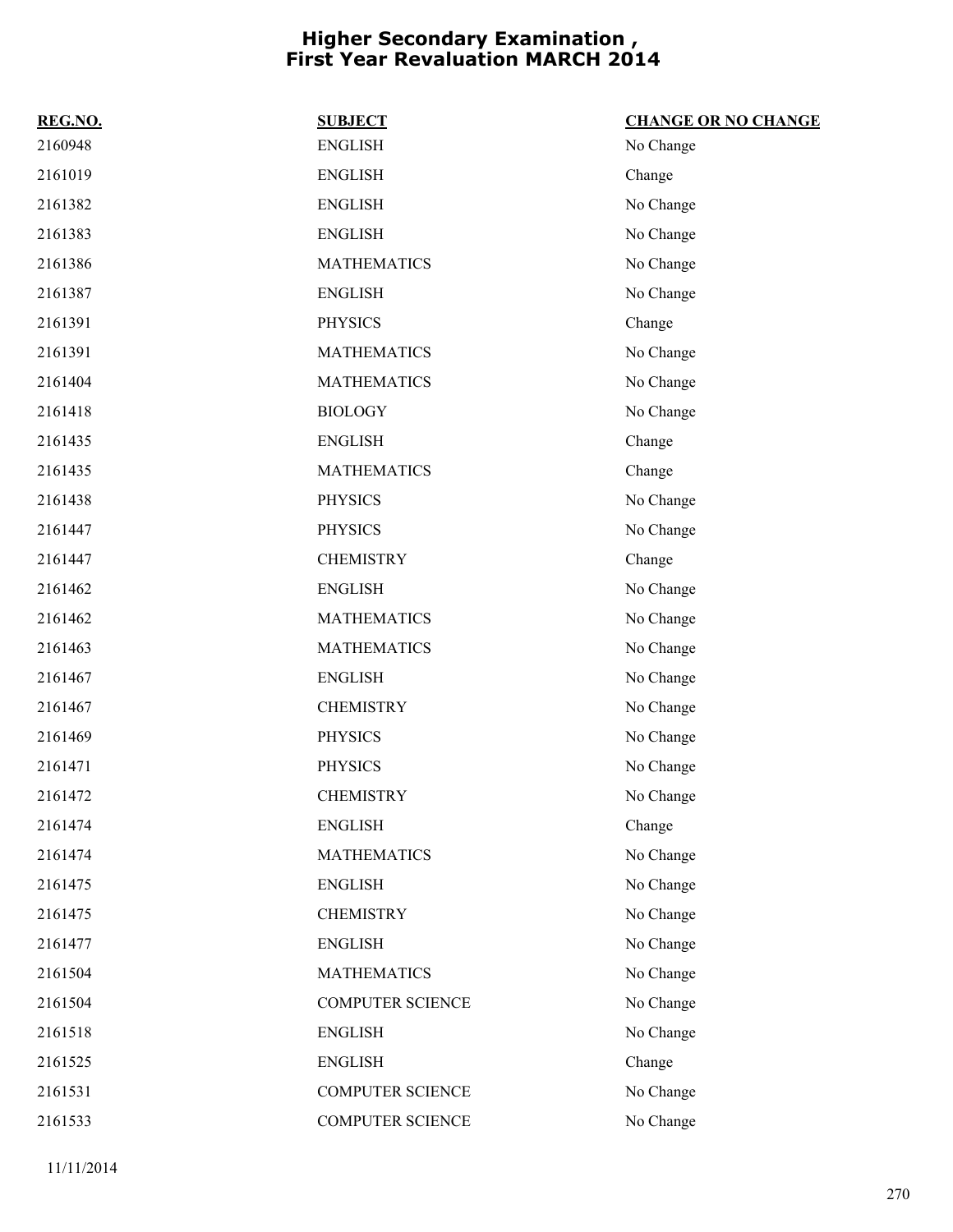| REG.NO. | <b>SUBJECT</b>     | <b>CHANGE OR NO CHANGE</b> |
|---------|--------------------|----------------------------|
| 2161663 | <b>ENGLISH</b>     | No Change                  |
| 2161810 | <b>MATHEMATICS</b> | No Change                  |
| 2161814 | <b>PHYSICS</b>     | Change                     |
| 2161814 | <b>CHEMISTRY</b>   | Change                     |
| 2161814 | <b>BIOLOGY</b>     | No Change                  |
| 2161845 | <b>ENGLISH</b>     | No Change                  |
| 2161848 | <b>ENGLISH</b>     | No Change                  |
| 2161865 | <b>PHYSICS</b>     | No Change                  |
| 2161879 | <b>ENGLISH</b>     | Change                     |
| 2161879 | <b>CHEMISTRY</b>   | No Change                  |
| 2161879 | <b>MATHEMATICS</b> | No Change                  |
| 2161887 | <b>CHEMISTRY</b>   | No Change                  |
| 2161887 | <b>BIOLOGY</b>     | No Change                  |
| 2161892 | <b>CHEMISTRY</b>   | No Change                  |
| 2161897 | <b>ENGLISH</b>     | Change                     |
| 2161897 | <b>CHEMISTRY</b>   | No Change                  |
| 2161898 | <b>ENGLISH</b>     | No Change                  |
| 2161898 | <b>PHYSICS</b>     | No Change                  |
| 2161898 | <b>CHEMISTRY</b>   | No Change                  |
| 2161908 | <b>BIOLOGY</b>     | No Change                  |
| 2161913 | <b>MATHEMATICS</b> | No Change                  |
| 2161918 | <b>PHYSICS</b>     | Change                     |
| 2161934 | <b>ENGLISH</b>     | No Change                  |
| 2161934 | <b>HINDI</b>       | Change                     |
| 2161937 | <b>ENGLISH</b>     | No Change                  |
| 2161941 | <b>PHYSICS</b>     | No Change                  |
| 2161941 | <b>CHEMISTRY</b>   | No Change                  |
| 2161951 | MALAYALAM          | No Change                  |
| 2161959 | <b>MATHEMATICS</b> | No Change                  |
| 2161968 | <b>MATHEMATICS</b> | No Change                  |
| 2161971 | <b>ENGLISH</b>     | No Change                  |
| 2161976 | <b>PHYSICS</b>     | Change                     |
| 2161976 | <b>MATHEMATICS</b> | No Change                  |
| 2161978 | COMPUTER SCIENCE   | No Change                  |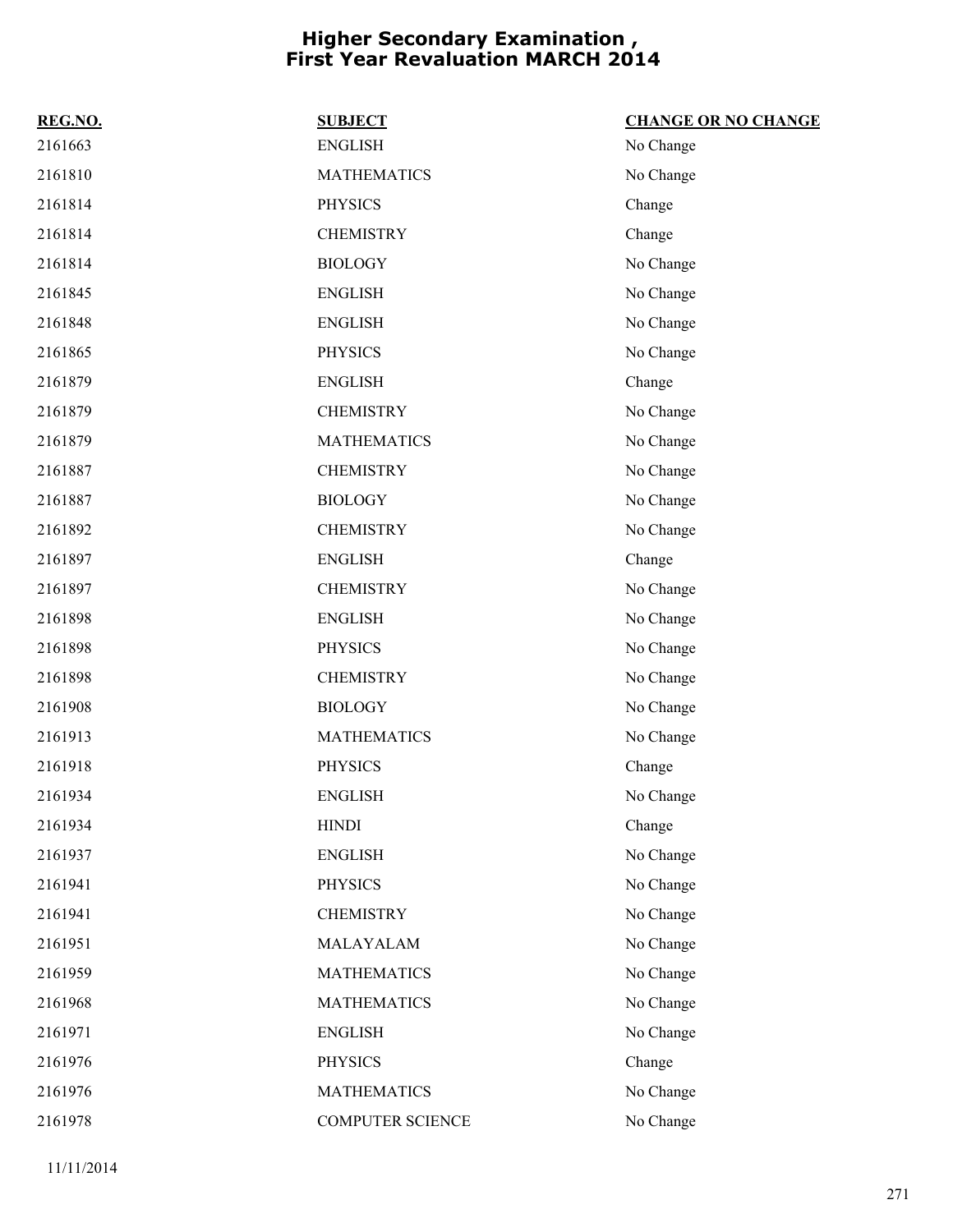| REG.NO. | <b>SUBJECT</b>     | <b>CHANGE OR NO CHANGE</b> |
|---------|--------------------|----------------------------|
| 2162168 | <b>ENGLISH</b>     | No Change                  |
| 2162170 | <b>CHEMISTRY</b>   | No Change                  |
| 2162173 | <b>ENGLISH</b>     | No Change                  |
| 2162173 | <b>MATHEMATICS</b> | No Change                  |
| 2162174 | <b>CHEMISTRY</b>   | No Change                  |
| 2162175 | <b>MATHEMATICS</b> | No Change                  |
| 2162177 | <b>ENGLISH</b>     | No Change                  |
| 2162185 | MALAYALAM          | Change                     |
| 2162186 | <b>ENGLISH</b>     | No Change                  |
| 2162186 | <b>MATHEMATICS</b> | No Change                  |
| 2162196 | <b>ENGLISH</b>     | No Change                  |
| 2162198 | <b>PHYSICS</b>     | No Change                  |
| 2162208 | <b>ENGLISH</b>     | No Change                  |
| 2162209 | <b>PHYSICS</b>     | Change                     |
| 2162214 | <b>CHEMISTRY</b>   | No Change                  |
| 2162215 | <b>PHYSICS</b>     | Change                     |
| 2162216 | <b>PHYSICS</b>     | No Change                  |
| 2162216 | <b>CHEMISTRY</b>   | Change                     |
| 2162221 | <b>CHEMISTRY</b>   | No Change                  |
| 2162222 | <b>PHYSICS</b>     | Change                     |
| 2162222 | <b>CHEMISTRY</b>   | Change                     |
| 2162224 | <b>ENGLISH</b>     | Change                     |
| 2162225 | <b>ENGLISH</b>     | No Change                  |
| 2162225 | <b>MATHEMATICS</b> | No Change                  |
| 2162227 | <b>ENGLISH</b>     | Change                     |
| 2162230 | <b>ENGLISH</b>     | Change                     |
| 2162230 | <b>PHYSICS</b>     | No Change                  |
| 2162231 | <b>ENGLISH</b>     | No Change                  |
| 2162234 | <b>ENGLISH</b>     | Change                     |
| 2162234 | <b>PHYSICS</b>     | No Change                  |
| 2162234 | <b>MATHEMATICS</b> | No Change                  |
| 2162236 | <b>CHEMISTRY</b>   | Change                     |
| 2162237 | <b>CHEMISTRY</b>   | No Change                  |
| 2162238 | <b>PHYSICS</b>     | No Change                  |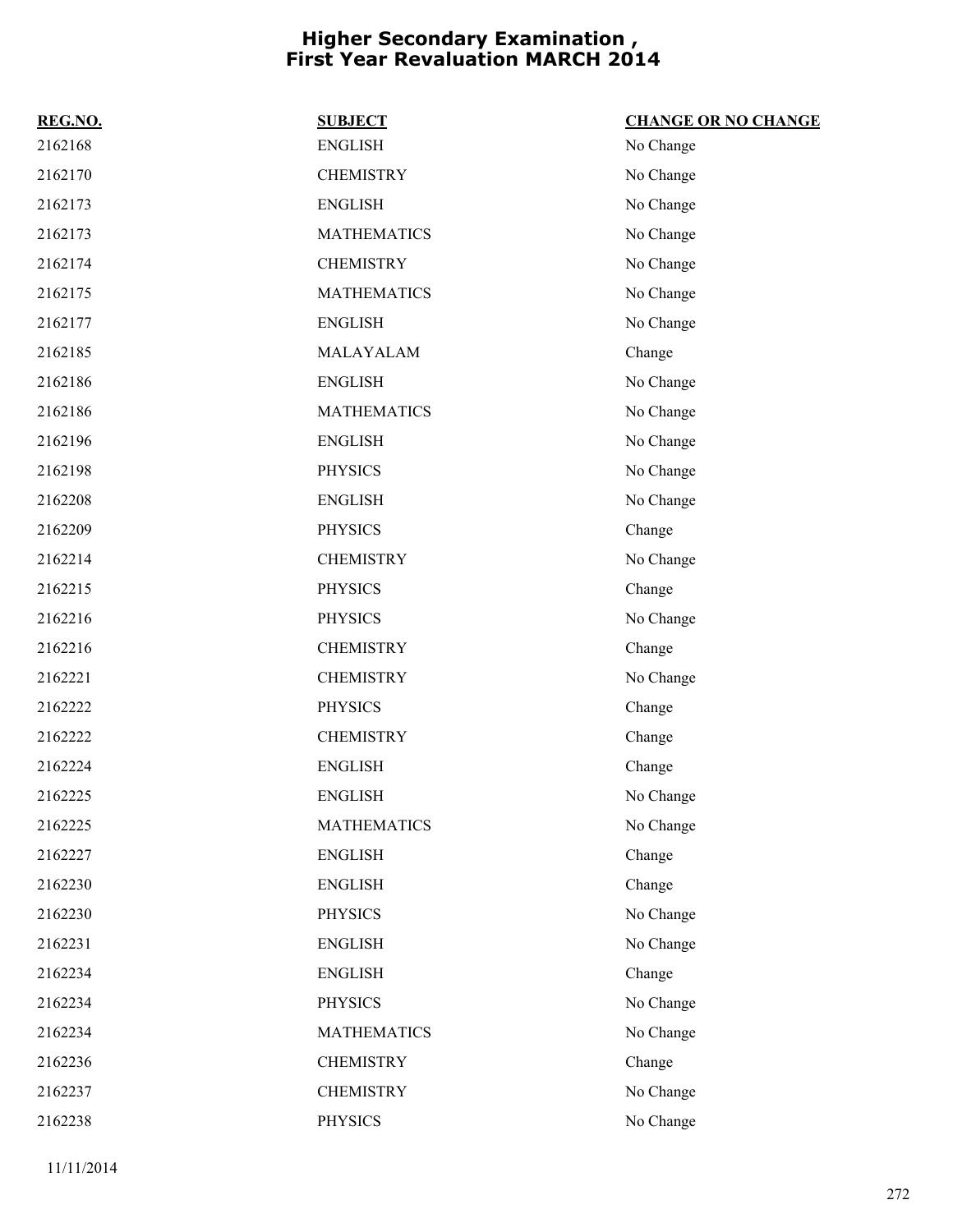| REG.NO. | <b>SUBJECT</b>          | <b>CHANGE OR NO CHANGE</b> |
|---------|-------------------------|----------------------------|
| 2162238 | <b>CHEMISTRY</b>        | No Change                  |
| 2162239 | <b>ENGLISH</b>          | No Change                  |
| 2162243 | <b>ENGLISH</b>          | No Change                  |
| 2162244 | <b>CHEMISTRY</b>        | No Change                  |
| 2162247 | <b>ENGLISH</b>          | No Change                  |
| 2162249 | <b>ENGLISH</b>          | No Change                  |
| 2162249 | <b>CHEMISTRY</b>        | No Change                  |
| 2162251 | <b>CHEMISTRY</b>        | No Change                  |
| 2162251 | <b>BIOLOGY</b>          | No Change                  |
| 2162251 | <b>MATHEMATICS</b>      | No Change                  |
| 2162254 | <b>MATHEMATICS</b>      | No Change                  |
| 2162255 | <b>CHEMISTRY</b>        | No Change                  |
| 2162255 | <b>MATHEMATICS</b>      | No Change                  |
| 2162261 | <b>PHYSICS</b>          | No Change                  |
| 2162261 | <b>CHEMISTRY</b>        | No Change                  |
| 2162273 | <b>MATHEMATICS</b>      | No Change                  |
| 2162307 | <b>PHYSICS</b>          | No Change                  |
| 2162307 | <b>CHEMISTRY</b>        | No Change                  |
| 2162307 | <b>COMPUTER SCIENCE</b> | No Change                  |
| 2162311 | <b>ENGLISH</b>          | No Change                  |
| 2162313 | <b>ENGLISH</b>          | No Change                  |
| 2162313 | <b>CHEMISTRY</b>        | No Change                  |
| 2162313 | <b>MATHEMATICS</b>      | No Change                  |
| 2162314 | <b>MATHEMATICS</b>      | No Change                  |
| 2162318 | <b>PHYSICS</b>          | No Change                  |
| 2162320 | <b>ENGLISH</b>          | No Change                  |
| 2162335 | MALAYALAM               | Change                     |
| 2162335 | SOCIOLOGY               | No Change                  |
| 2162337 | SOCIOLOGY               | Change                     |
| 2162353 | <b>ENGLISH</b>          | No Change                  |
| 2162353 | <b>ECONOMICS</b>        | No Change                  |
| 2162366 | <b>ECONOMICS</b>        | No Change                  |
| 2162366 | POLITICAL SCIENCE       | No Change                  |
| 2162367 | POLITICAL SCIENCE       | No Change                  |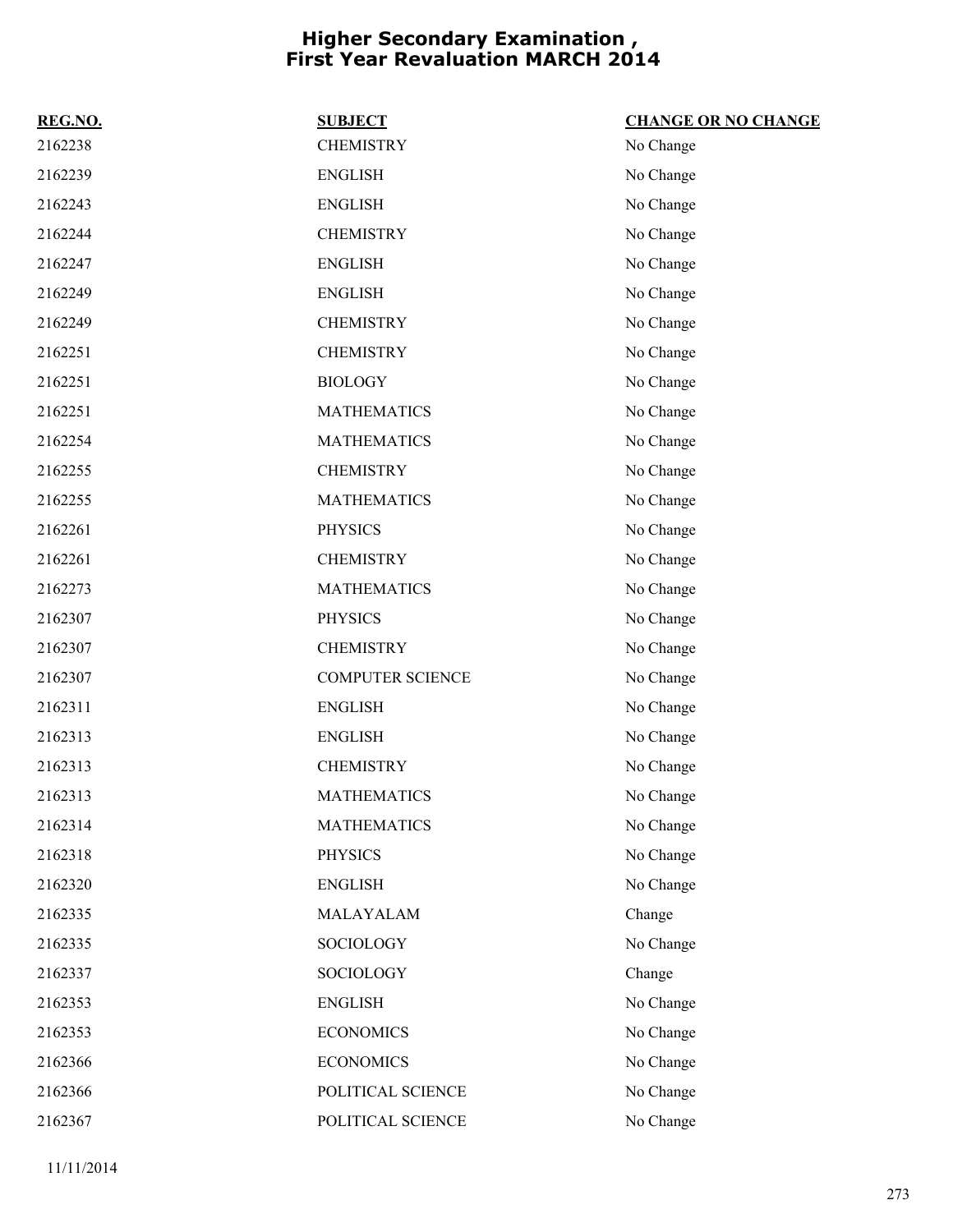| REG.NO. | <b>SUBJECT</b>              | <b>CHANGE OR NO CHANGE</b> |
|---------|-----------------------------|----------------------------|
| 2162450 | <b>ENGLISH</b>              | No Change                  |
| 2162458 | <b>ECONOMICS</b>            | No Change                  |
| 2162458 | <b>COMPUTER APPLICATION</b> | No Change                  |
| 2162472 | <b>ECONOMICS</b>            | No Change                  |
| 2162614 | <b>ENGLISH</b>              | No Change                  |
| 2162614 | <b>BIOLOGY</b>              | No Change                  |
| 2162649 | <b>ENGLISH</b>              | No Change                  |
| 2162653 | <b>MATHEMATICS</b>          | No Change                  |
| 2162662 | <b>PHYSICS</b>              | No Change                  |
| 2162692 | <b>HINDI</b>                | No Change                  |
| 2162692 | <b>MATHEMATICS</b>          | No Change                  |
| 2162694 | <b>ENGLISH</b>              | Change                     |
| 2162694 | <b>PHYSICS</b>              | Change                     |
| 2162695 | <b>ENGLISH</b>              | Change                     |
| 2162714 | <b>ENGLISH</b>              | No Change                  |
| 2162717 | <b>ENGLISH</b>              | No Change                  |
| 2162717 | <b>MATHEMATICS</b>          | No Change                  |
| 2162730 | <b>PHYSICS</b>              | Change                     |
| 2162730 | <b>CHEMISTRY</b>            | No Change                  |
| 2162745 | <b>PHYSICS</b>              | No Change                  |
| 2162754 | <b>PHYSICS</b>              | No Change                  |
| 2162754 | <b>MATHEMATICS</b>          | No Change                  |
| 2162757 | <b>PHYSICS</b>              | No Change                  |
| 2162762 | <b>PHYSICS</b>              | Change                     |
| 2162765 | <b>CHEMISTRY</b>            | No Change                  |
| 2162971 | <b>ENGLISH</b>              | No Change                  |
| 2162972 | <b>PHYSICS</b>              | No Change                  |
| 2162973 | <b>ENGLISH</b>              | No Change                  |
| 2162973 | <b>MATHEMATICS</b>          | No Change                  |
| 2162974 | <b>ENGLISH</b>              | Change                     |
| 2162982 | <b>PHYSICS</b>              | No Change                  |
| 2162991 | <b>ENGLISH</b>              | No Change                  |
| 2162991 | <b>CHEMISTRY</b>            | Change                     |
| 2162991 | <b>MATHEMATICS</b>          | No Change                  |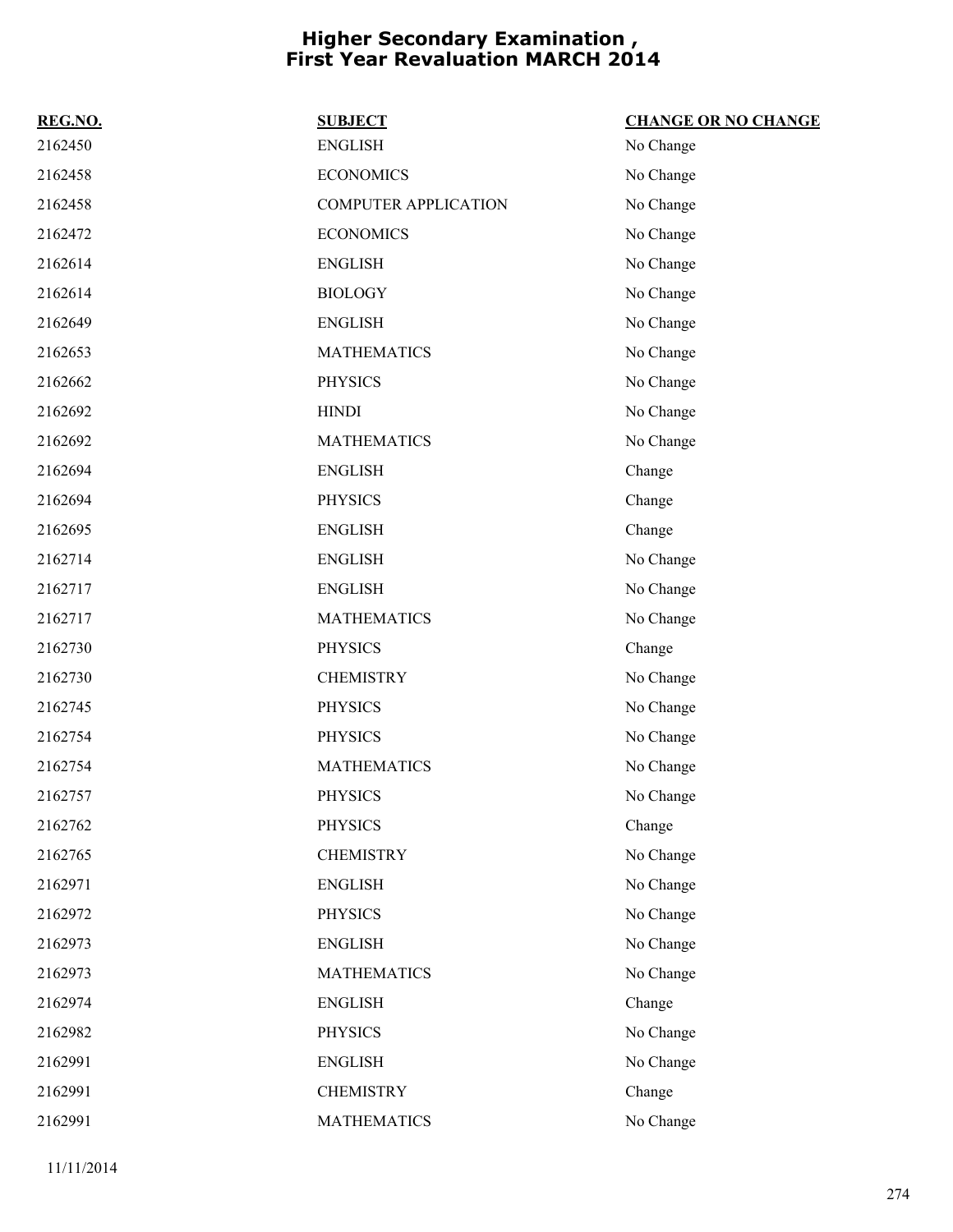| REG.NO. | <b>SUBJECT</b>     | <b>CHANGE OR NO CHANGE</b> |
|---------|--------------------|----------------------------|
| 2162998 | <b>BIOLOGY</b>     | No Change                  |
| 2163000 | <b>ENGLISH</b>     | No Change                  |
| 2163003 | <b>ENGLISH</b>     | No Change                  |
| 2163004 | <b>ENGLISH</b>     | No Change                  |
| 2163005 | <b>PHYSICS</b>     | Change                     |
| 2163005 | <b>BIOLOGY</b>     | No Change                  |
| 2163006 | <b>ENGLISH</b>     | No Change                  |
| 2163008 | <b>PHYSICS</b>     | No Change                  |
| 2163022 | <b>PHYSICS</b>     | Change                     |
| 2163022 | <b>CHEMISTRY</b>   | No Change                  |
| 2163026 | <b>CHEMISTRY</b>   | No Change                  |
| 2163040 | <b>ENGLISH</b>     | No Change                  |
| 2163042 | <b>ENGLISH</b>     | No Change                  |
| 2163047 | <b>ENGLISH</b>     | No Change                  |
| 2163055 | <b>BIOLOGY</b>     | No Change                  |
| 2163059 | <b>MATHEMATICS</b> | No Change                  |
| 2163067 | <b>MATHEMATICS</b> | No Change                  |
| 2163068 | <b>MATHEMATICS</b> | No Change                  |
| 2163073 | <b>PHYSICS</b>     | No Change                  |
| 2163078 | <b>ENGLISH</b>     | Change                     |
| 2163080 | <b>ENGLISH</b>     | Change                     |
| 2163080 | <b>PHYSICS</b>     | No Change                  |
| 2163080 | <b>CHEMISTRY</b>   | No Change                  |
| 2163081 | <b>ENGLISH</b>     | Change                     |
| 2163081 | <b>PHYSICS</b>     | No Change                  |
| 2163085 | <b>PHYSICS</b>     | No Change                  |
| 2163092 | <b>BIOLOGY</b>     | Change                     |
| 2163097 | <b>ENGLISH</b>     | Change                     |
| 2163102 | <b>ENGLISH</b>     | No Change                  |
| 2163104 | <b>CHEMISTRY</b>   | No Change                  |
| 2163111 | <b>MATHEMATICS</b> | No Change                  |
| 2163121 | <b>PHYSICS</b>     | No Change                  |
| 2163123 | PHYSICS            | No Change                  |
| 2163123 | <b>BIOLOGY</b>     | No Change                  |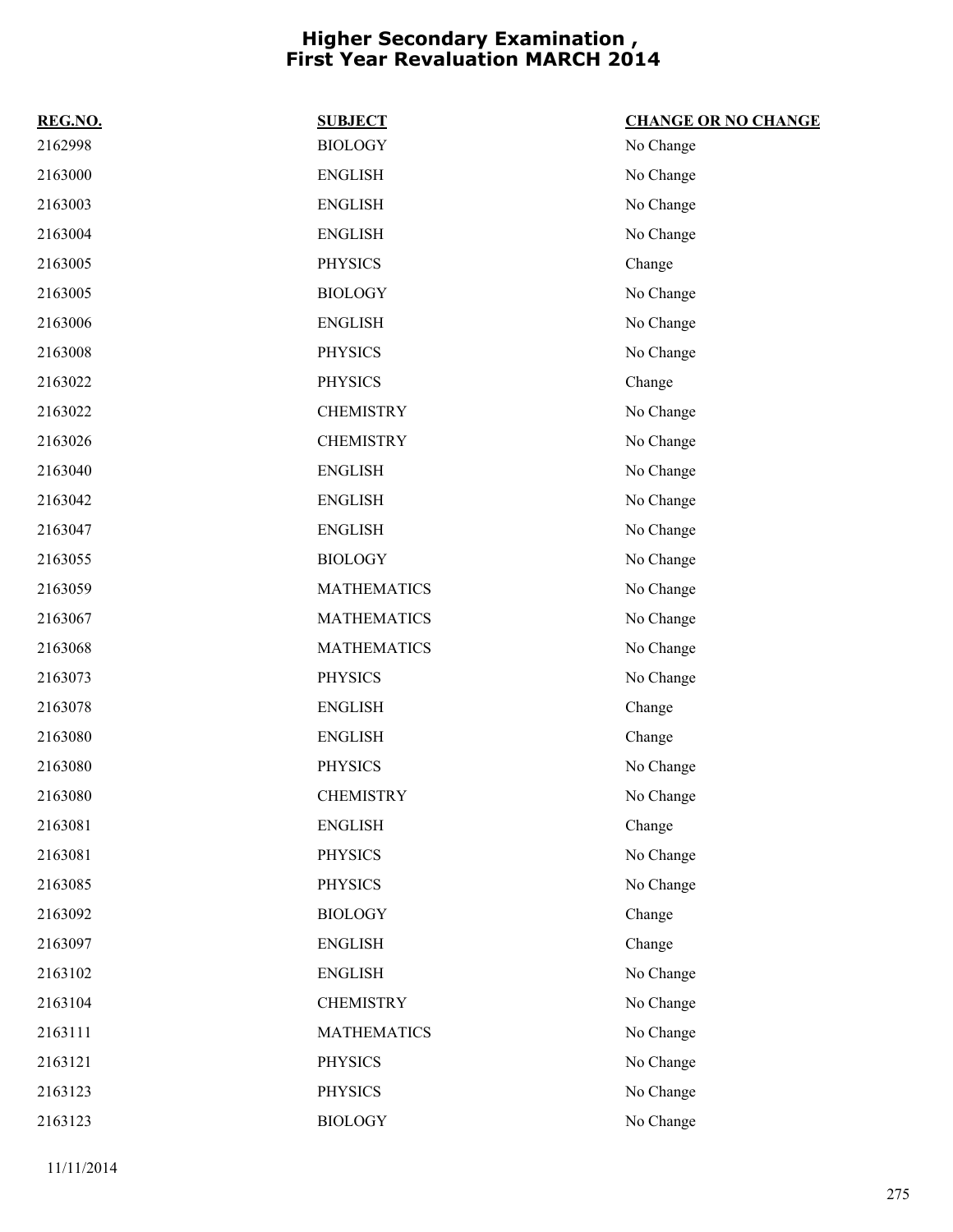| REG.NO. | <b>SUBJECT</b>     | <b>CHANGE OR NO CHANGE</b> |
|---------|--------------------|----------------------------|
| 2163126 | <b>PHYSICS</b>     | No Change                  |
| 2163157 | <b>ENGLISH</b>     | Change                     |
| 2163274 | <b>BIOLOGY</b>     | No Change                  |
| 2163281 | <b>MATHEMATICS</b> | No Change                  |
| 2163283 | <b>MATHEMATICS</b> | No Change                  |
| 2163334 | <b>MATHEMATICS</b> | Change                     |
| 2163336 | <b>ENGLISH</b>     | Change                     |
| 2163343 | <b>ENGLISH</b>     | No Change                  |
| 2163349 | <b>ENGLISH</b>     | No Change                  |
| 2163368 | <b>MATHEMATICS</b> | Change                     |
| 2163371 | <b>CHEMISTRY</b>   | No Change                  |
| 2163372 | <b>ENGLISH</b>     | No Change                  |
| 2163592 | <b>CHEMISTRY</b>   | Change                     |
| 2163620 | <b>MATHEMATICS</b> | No Change                  |
| 2163621 | <b>PHYSICS</b>     | No Change                  |
| 2163621 | <b>BIOLOGY</b>     | No Change                  |
| 2163649 | <b>HINDI</b>       | Change                     |
| 2163655 | <b>ENGLISH</b>     | No Change                  |
| 2163655 | <b>PHYSICS</b>     | No Change                  |
| 2163660 | <b>ENGLISH</b>     | No Change                  |
| 2163667 | <b>ENGLISH</b>     | No Change                  |
| 2163691 | <b>MATHEMATICS</b> | No Change                  |
| 2163693 | <b>ENGLISH</b>     | No Change                  |
| 2163693 | <b>CHEMISTRY</b>   | No Change                  |
| 2163694 | <b>ENGLISH</b>     | No Change                  |
| 2163697 | <b>ENGLISH</b>     | No Change                  |
| 2163697 | <b>CHEMISTRY</b>   | No Change                  |
| 2163712 | <b>PHYSICS</b>     | No Change                  |
| 2163712 | <b>CHEMISTRY</b>   | No Change                  |
| 2163713 | MALAYALAM          | No Change                  |
| 2163714 | <b>ENGLISH</b>     | No Change                  |
| 2163714 | <b>PHYSICS</b>     | No Change                  |
| 2163716 | <b>PHYSICS</b>     | Change                     |
| 2163716 | COMPUTER SCIENCE   | No Change                  |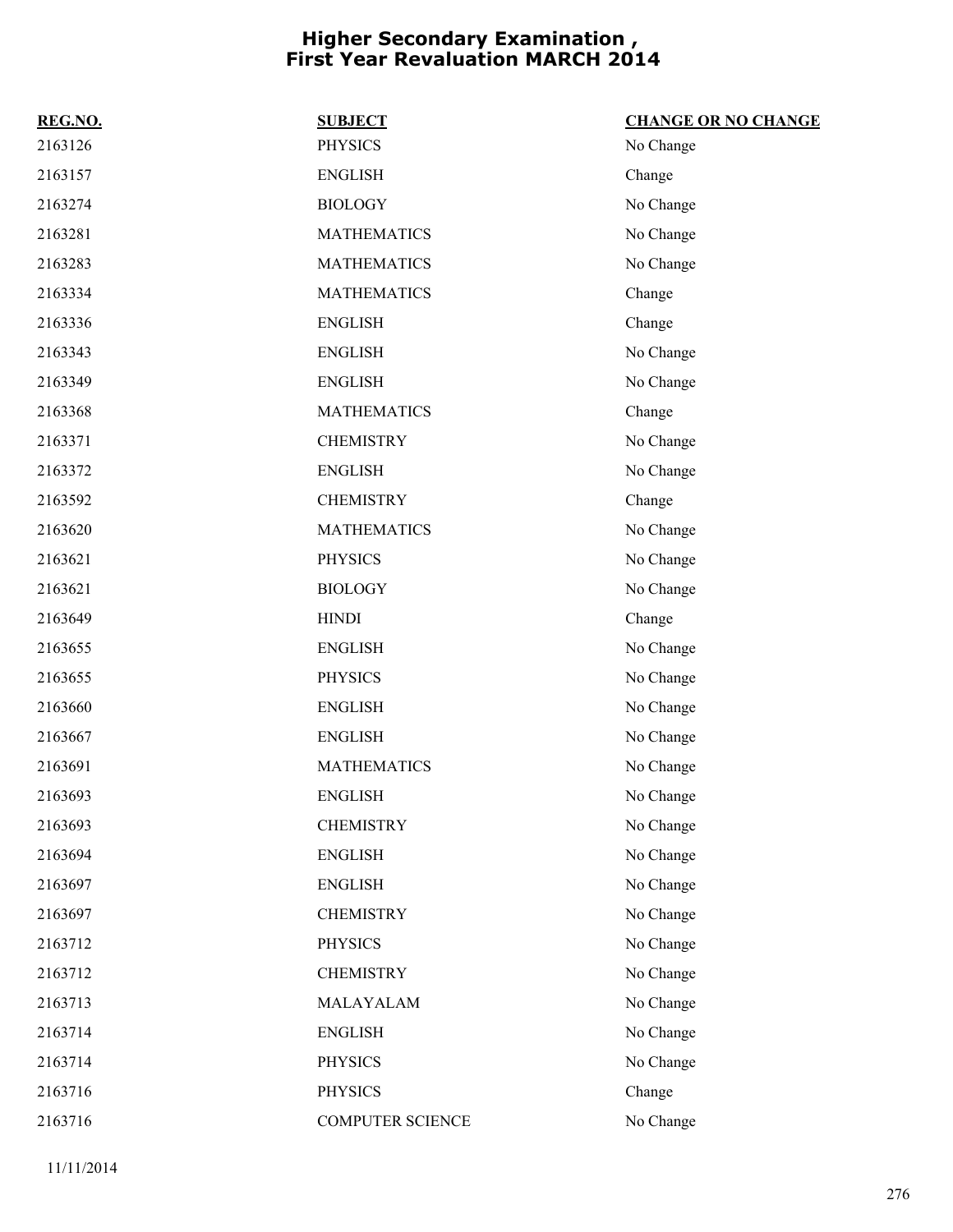| REG.NO. | <b>SUBJECT</b>          | <b>CHANGE OR NO CHANGE</b> |
|---------|-------------------------|----------------------------|
| 2163721 | <b>ENGLISH</b>          | No Change                  |
| 2163722 | MALAYALAM               | Change                     |
| 2163729 | <b>CHEMISTRY</b>        | No Change                  |
| 2163732 | <b>ENGLISH</b>          | No Change                  |
| 2163733 | <b>COMPUTER SCIENCE</b> | No Change                  |
| 2163734 | <b>MATHEMATICS</b>      | No Change                  |
| 2163737 | <b>ENGLISH</b>          | No Change                  |
| 2163737 | <b>PHYSICS</b>          | No Change                  |
| 2163737 | <b>MATHEMATICS</b>      | No Change                  |
| 2164067 | <b>MATHEMATICS</b>      | No Change                  |
| 2164144 | <b>HINDI</b>            | Change                     |
| 2164250 | <b>MATHEMATICS</b>      | No Change                  |
| 2164305 | <b>CHEMISTRY</b>        | No Change                  |
| 2164347 | <b>BIOLOGY</b>          | No Change                  |
| 2164357 | <b>COMPUTER SCIENCE</b> | No Change                  |
| 2164362 | <b>ENGLISH</b>          | No Change                  |
| 2164383 | <b>MATHEMATICS</b>      | No Change                  |
| 2164560 | <b>MATHEMATICS</b>      | No Change                  |
| 2164596 | <b>PHYSICS</b>          | Change                     |
| 2164599 | <b>MATHEMATICS</b>      | No Change                  |
| 2164630 | <b>ENGLISH</b>          | No Change                  |
| 2164632 | <b>ENGLISH</b>          | No Change                  |
| 2164648 | <b>CHEMISTRY</b>        | No Change                  |
| 2164877 | <b>MATHEMATICS</b>      | No Change                  |
| 2164940 | <b>CHEMISTRY</b>        | No Change                  |
| 2164966 | <b>ENGLISH</b>          | No Change                  |
| 2164979 | <b>ENGLISH</b>          | No Change                  |
| 2164984 | <b>HINDI</b>            | No Change                  |
| 2164998 | <b>CHEMISTRY</b>        | No Change                  |
| 2165031 | <b>HINDI</b>            | Change                     |
| 2165043 | <b>PHYSICS</b>          | Change                     |
| 2165312 | <b>ENGLISH</b>          | No Change                  |
| 2165315 | <b>ENGLISH</b>          | No Change                  |
| 2165324 | <b>ENGLISH</b>          | No Change                  |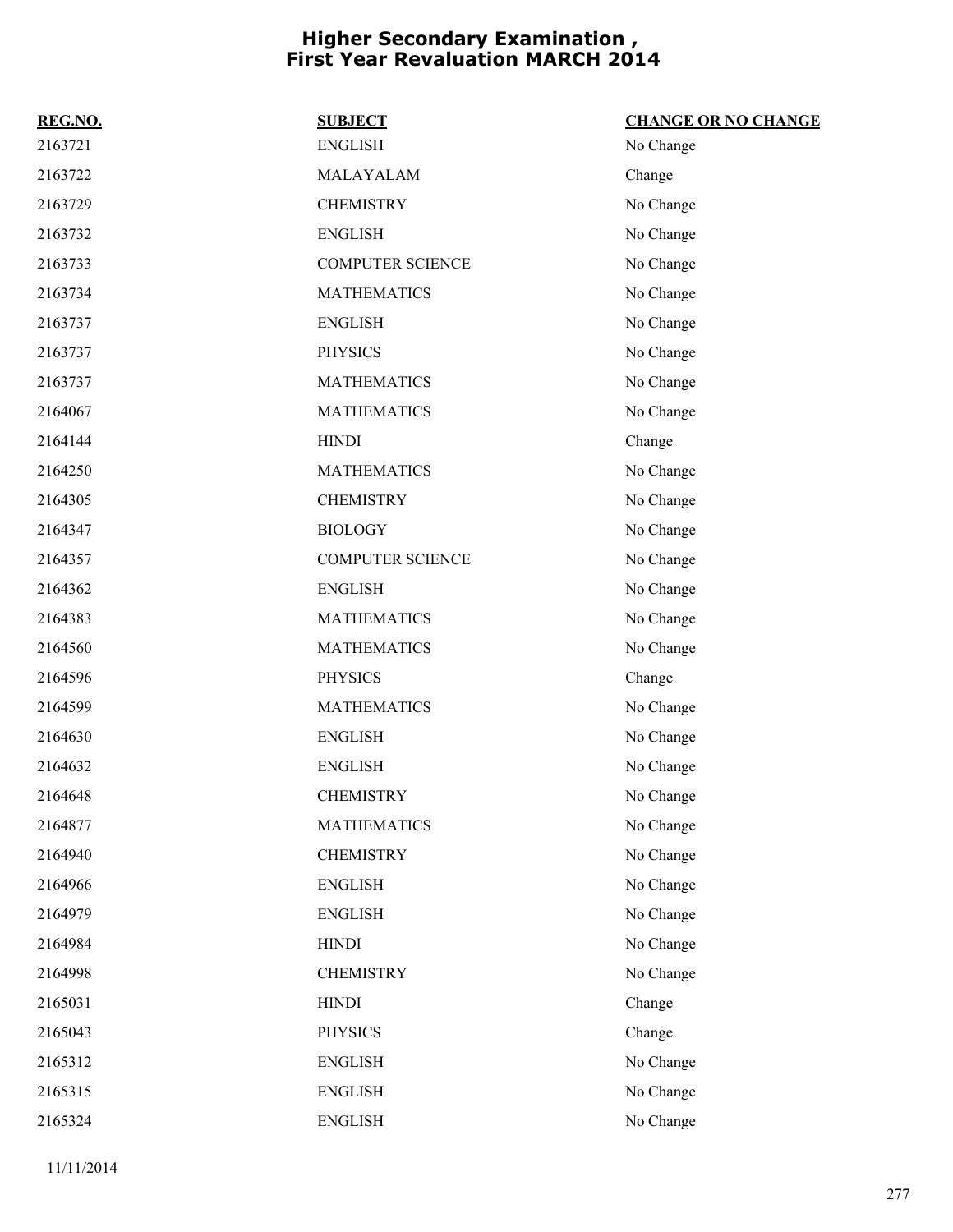| REG.NO. | <b>SUBJECT</b>                                        | <b>CHANGE OR NO CHANGE</b> |
|---------|-------------------------------------------------------|----------------------------|
| 2165324 | MALAYALAM                                             | Change                     |
| 2165411 | <b>ENGLISH</b>                                        | No Change                  |
| 2165459 | ACCOUNTANCY WITH<br><b>COMPUTER ACCOUNTING</b>        | No Change                  |
| 2165472 | <b>ECONOMICS</b>                                      | Change                     |
| 2165474 | <b>ENGLISH</b>                                        | No Change                  |
| 2165474 | <b>ECONOMICS</b>                                      | No Change                  |
| 2165540 | <b>PHYSICS</b>                                        | No Change                  |
| 2165551 | <b>PHYSICS</b>                                        | No Change                  |
| 2165552 | <b>PHYSICS</b>                                        | No Change                  |
| 2165584 | <b>ENGLISH</b>                                        | Change                     |
| 2165661 | <b>MATHEMATICS</b>                                    | No Change                  |
| 2165775 | <b>ECONOMICS</b>                                      | No Change                  |
| 2165780 | <b>ECONOMICS</b>                                      | No Change                  |
| 2165780 | <b>COMPUTER APPLICATION</b>                           | No Change                  |
| 2165786 | <b>BUSINESS STUDIES WITH</b><br>FUNCTIONAL MANAGEMENT | Change                     |
| 2165827 | <b>MATHEMATICS</b>                                    | Change                     |
| 2165850 | <b>ENGLISH</b>                                        | No Change                  |
| 2165853 | MALAYALAM                                             | Change                     |
| 2165854 | <b>ENGLISH</b>                                        | No Change                  |
| 2165854 | <b>PHYSICS</b>                                        | No Change                  |
| 2165866 | <b>ENGLISH</b>                                        | No Change                  |
| 2165866 | <b>MATHEMATICS</b>                                    | No Change                  |
| 2165889 | <b>PHYSICS</b>                                        | No Change                  |
| 2165926 | <b>MATHEMATICS</b>                                    | No Change                  |
| 2165984 | POLITICAL SCIENCE                                     | No Change                  |
| 2165989 | MALAYALAM                                             | No Change                  |
| 2166004 | <b>ENGLISH</b>                                        | No Change                  |
| 2166004 | <b>PHYSICS</b>                                        | No Change                  |
| 2166018 | <b>PHYSICS</b>                                        | No Change                  |
| 2166020 | <b>PHYSICS</b>                                        | Change                     |
| 2166031 | <b>MATHEMATICS</b>                                    | No Change                  |
| 2166047 | <b>HINDI</b>                                          | No Change                  |
| 2166047 | <b>PHYSICS</b>                                        | Change                     |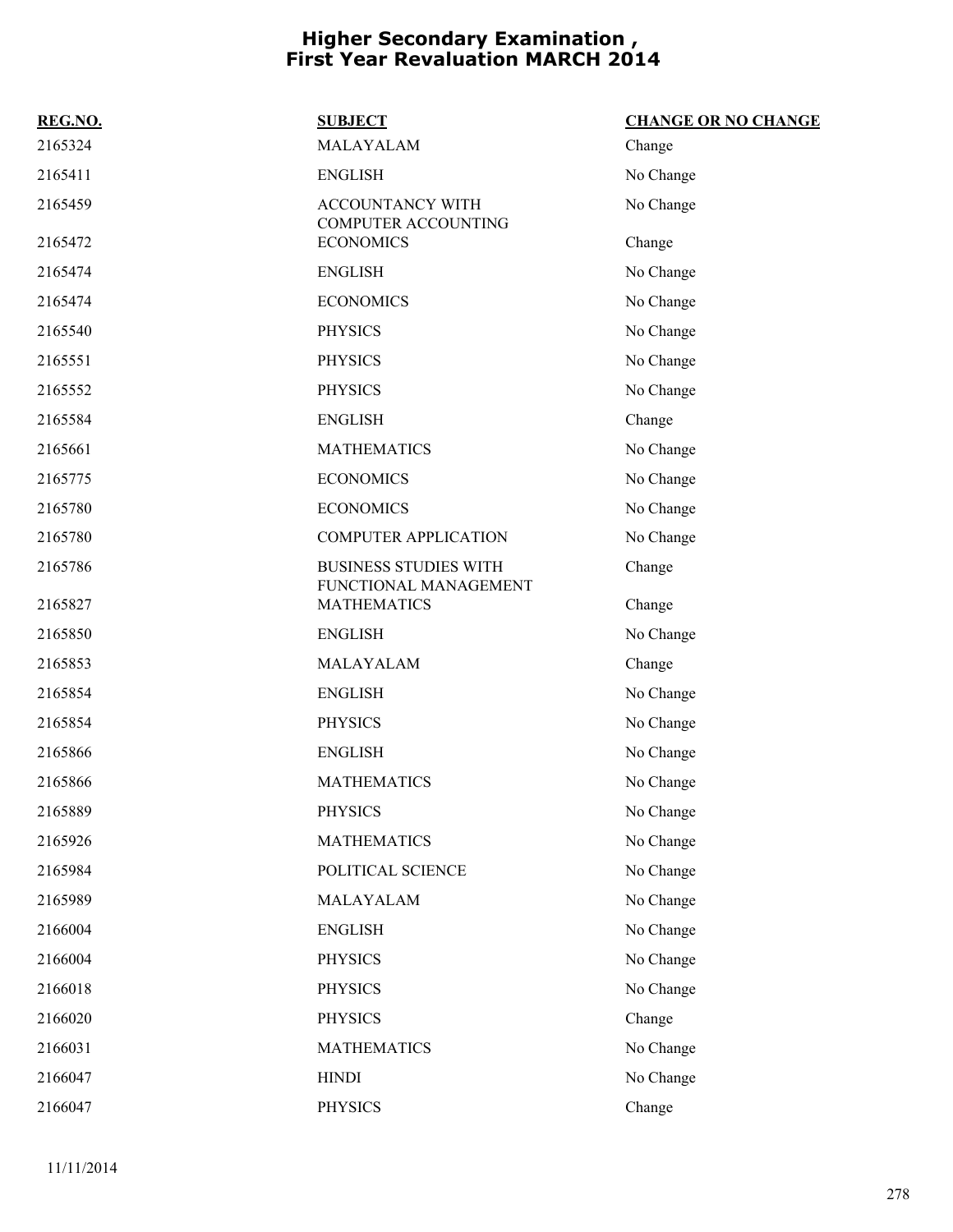| REG.NO. | <b>SUBJECT</b>                            | <b>CHANGE OR NO CHANGE</b> |
|---------|-------------------------------------------|----------------------------|
| 2166068 | <b>ENGLISH</b>                            | Change                     |
| 2166069 | <b>CHEMISTRY</b>                          | No Change                  |
| 2166070 | <b>PHYSICS</b>                            | No Change                  |
| 2166070 | <b>MATHEMATICS</b>                        | No Change                  |
| 2166072 | <b>MATHEMATICS</b>                        | No Change                  |
| 2166082 | <b>MATHEMATICS</b>                        | Change                     |
| 2166094 | <b>MATHEMATICS</b>                        | No Change                  |
| 2166110 | <b>ENGLISH</b>                            | No Change                  |
| 2166110 | <b>HINDI</b>                              | Change                     |
| 2166111 | <b>PHYSICS</b>                            | No Change                  |
| 2166116 | MALAYALAM                                 | Change                     |
| 2166118 | <b>PHYSICS</b>                            | No Change                  |
| 2166119 | MALAYALAM                                 | Change                     |
| 2166122 | MALAYALAM                                 | Change                     |
| 2166124 | <b>ENGLISH</b>                            | Change                     |
| 2166125 | <b>ENGLISH</b>                            | No Change                  |
| 2166125 | <b>CHEMISTRY</b>                          | No Change                  |
| 2166125 | <b>COMPUTER SCIENCE</b>                   | No Change                  |
| 2166127 | <b>ENGLISH</b>                            | No Change                  |
| 2166130 | <b>HINDI</b>                              | Change                     |
| 2166134 | <b>HINDI</b>                              | Change                     |
| 2166135 | <b>ENGLISH</b>                            | No Change                  |
| 2166135 | <b>HINDI</b>                              | No Change                  |
| 2166144 | <b>PHYSICS</b>                            | No Change                  |
| 2166153 | <b>MATHEMATICS</b>                        | Change                     |
| 2166153 | <b>COMPUTER SCIENCE</b>                   | No Change                  |
| 2166164 | <b>ENGLISH</b>                            | Change                     |
| 2166245 | <b>HINDI</b>                              | No Change                  |
| 2166245 | <b>BUSINESS STUDIES WITH</b>              | No Change                  |
| 2166281 | FUNCTIONAL MANAGEMENT<br><b>CHEMISTRY</b> | Change                     |
| 2166286 | <b>BIOLOGY</b>                            | No Change                  |
| 2166299 | <b>MATHEMATICS</b>                        | No Change                  |
| 2166301 | MALAYALAM                                 | Change                     |
| 2166313 | <b>ENGLISH</b>                            | No Change                  |
|         |                                           |                            |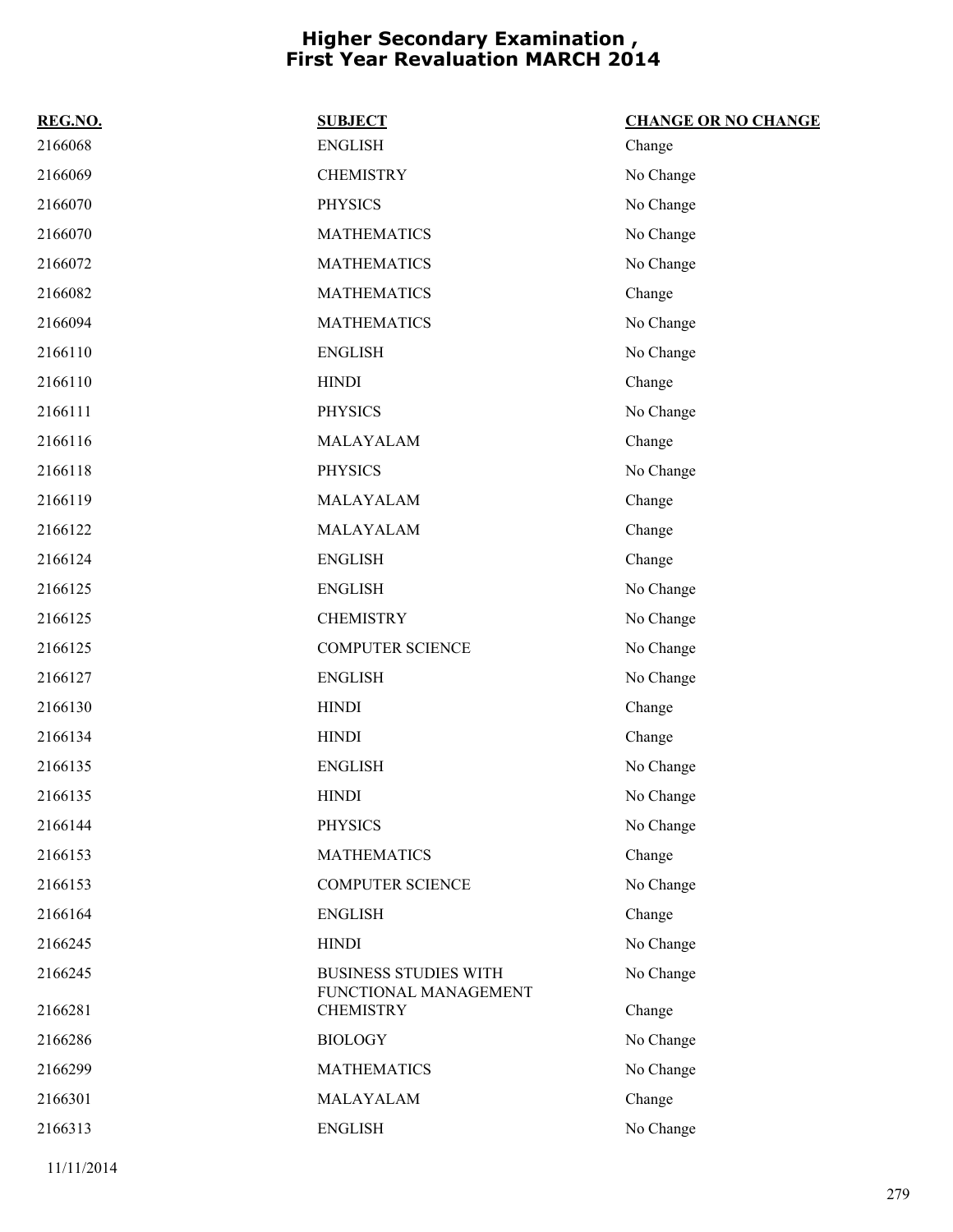| REG.NO. | <b>SUBJECT</b>                                                                 | <b>CHANGE OR NO CHANGE</b> |
|---------|--------------------------------------------------------------------------------|----------------------------|
| 2166318 | <b>ENGLISH</b>                                                                 | No Change                  |
| 2166328 | <b>ENGLISH</b>                                                                 | No Change                  |
| 2166332 | <b>ENGLISH</b>                                                                 | No Change                  |
| 2166335 | <b>PHYSICS</b>                                                                 | No Change                  |
| 2166338 | <b>ENGLISH</b>                                                                 | No Change                  |
| 2166339 | <b>PHYSICS</b>                                                                 | No Change                  |
| 2166365 | <b>PHYSICS</b>                                                                 | No Change                  |
| 2166369 | <b>CHEMISTRY</b>                                                               | No Change                  |
| 2166407 | <b>MATHEMATICS</b>                                                             | No Change                  |
| 2166418 | <b>PHYSICS</b>                                                                 | No Change                  |
| 2166436 | <b>ENGLISH</b>                                                                 | No Change                  |
| 2166440 | <b>ENGLISH</b>                                                                 | No Change                  |
| 2166443 | <b>BUSINESS STUDIES WITH</b>                                                   | No Change                  |
| 2166445 | FUNCTIONAL MANAGEMENT<br><b>BUSINESS STUDIES WITH</b><br>FUNCTIONAL MANAGEMENT | No Change                  |
| 2166461 | ACCOUNTANCY WITH                                                               | No Change                  |
| 2166464 | COMPUTER ACCOUNTING<br><b>ENGLISH</b>                                          | No Change                  |
| 2166471 | <b>BUSINESS STUDIES WITH</b>                                                   | No Change                  |
| 2166487 | FUNCTIONAL MANAGEMENT<br><b>ENGLISH</b>                                        | No Change                  |
| 2166509 | <b>COMPUTER APPLICATION</b>                                                    | No Change                  |
| 2166512 | <b>ENGLISH</b>                                                                 | Change                     |
| 2166523 | <b>COMPUTER APPLICATION</b>                                                    | No Change                  |
| 2166526 | <b>COMPUTER APPLICATION</b>                                                    | No Change                  |
| 2166585 | <b>PHYSICS</b>                                                                 | No Change                  |
| 2166613 | <b>PHYSICS</b>                                                                 | No Change                  |
| 2166653 | <b>CHEMISTRY</b>                                                               | No Change                  |
| 2166693 | <b>CHEMISTRY</b>                                                               | No Change                  |
| 2166711 | <b>MATHEMATICS</b>                                                             | No Change                  |
| 2166827 | <b>ENGLISH</b>                                                                 | Change                     |
| 2166840 | <b>ENGLISH</b>                                                                 | No Change                  |
| 2166845 | <b>ECONOMICS</b>                                                               | Change                     |
| 2166845 | <b>COMPUTER APPLICATION</b>                                                    | Change                     |
| 2166956 | <b>MATHEMATICS</b>                                                             | No Change                  |
| 2166970 | <b>ENGLISH</b>                                                                 | No Change                  |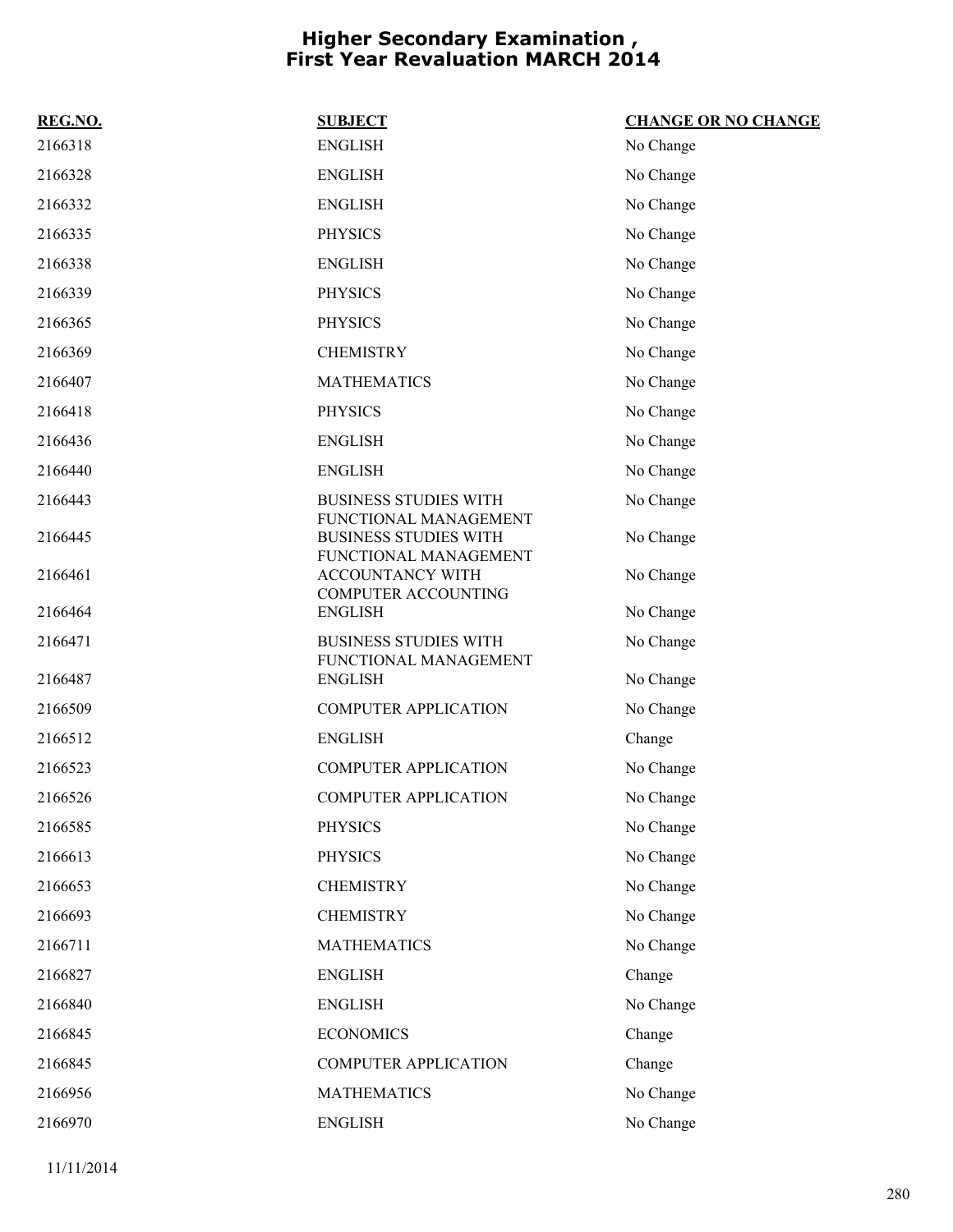| REG.NO. | <b>SUBJECT</b>                                        | <b>CHANGE OR NO CHANGE</b> |
|---------|-------------------------------------------------------|----------------------------|
| 2167051 | <b>PHYSICS</b>                                        | No Change                  |
| 2167072 | <b>COMPUTER SCIENCE</b>                               | No Change                  |
| 2167086 | <b>COMPUTER SCIENCE</b>                               | No Change                  |
| 2167093 | <b>ENGLISH</b>                                        | No Change                  |
| 2167093 | <b>COMPUTER SCIENCE</b>                               | No Change                  |
| 2167095 | <b>ENGLISH</b>                                        | No Change                  |
| 2167109 | <b>ENGLISH</b>                                        | No Change                  |
| 2167186 | <b>BUSINESS STUDIES WITH</b><br>FUNCTIONAL MANAGEMENT | Change                     |
| 2167197 | POLITICAL SCIENCE                                     | Change                     |
| 2167235 | <b>ENGLISH</b>                                        | No Change                  |
| 2167235 | MALAYALAM                                             | No Change                  |
| 2167254 | POLITICAL SCIENCE                                     | No Change                  |
| 2167259 | <b>HISTORY</b>                                        | No Change                  |
| 2167264 | POLITICAL SCIENCE                                     | Change                     |
| 2167273 | <b>ENGLISH</b>                                        | No Change                  |
| 2167275 | SOCIOLOGY                                             | Change                     |
| 2167301 | <b>ENGLISH</b>                                        | No Change                  |
| 2167302 | <b>ENGLISH</b>                                        | No Change                  |
| 2167305 | <b>ENGLISH</b>                                        | No Change                  |
| 2167319 | <b>ENGLISH</b>                                        | No Change                  |
| 2167386 | <b>ENGLISH</b>                                        | No Change                  |
| 2167386 | <b>PHYSICS</b>                                        | Change                     |
| 2167386 | <b>CHEMISTRY</b>                                      | No Change                  |
| 2167386 | <b>BIOLOGY</b>                                        | No Change                  |
| 2167391 | <b>MATHEMATICS</b>                                    | No Change                  |
| 2167414 | <b>ENGLISH</b>                                        | No Change                  |
| 2167416 | <b>PHYSICS</b>                                        | No Change                  |
| 2167416 | <b>BIOLOGY</b>                                        | No Change                  |
| 2167428 | <b>PHYSICS</b>                                        | Change                     |
| 2167462 | MALAYALAM                                             | Change                     |
| 2167467 | <b>PHYSICS</b>                                        | No Change                  |
| 2167473 | <b>ENGLISH</b>                                        | No Change                  |
| 2167489 | <b>PHYSICS</b>                                        | No Change                  |
| 2167497 | <b>CHEMISTRY</b>                                      | Change                     |
|         |                                                       |                            |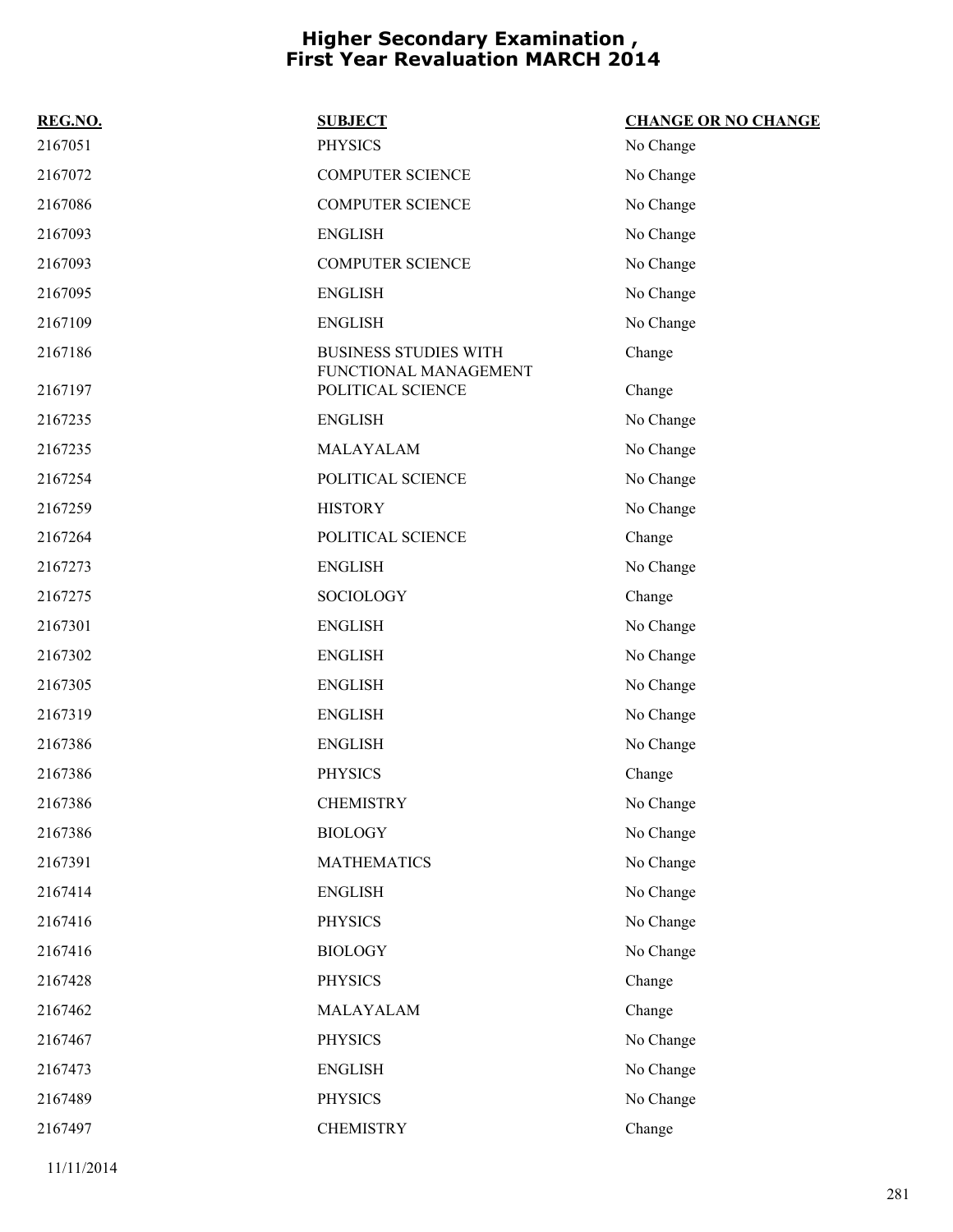| REG.NO. | <b>SUBJECT</b>                                                                      | <b>CHANGE OR NO CHANGE</b> |
|---------|-------------------------------------------------------------------------------------|----------------------------|
| 2167636 | <b>ECONOMICS</b>                                                                    | No Change                  |
| 2167684 | <b>PHYSICS</b>                                                                      | No Change                  |
| 2167684 | <b>MATHEMATICS</b>                                                                  | No Change                  |
| 2167711 | <b>PHYSICS</b>                                                                      | No Change                  |
| 2167724 | <b>CHEMISTRY</b>                                                                    | Change                     |
| 2167794 | <b>PHYSICS</b>                                                                      | No Change                  |
| 2167798 | <b>ENGLISH</b>                                                                      | No Change                  |
| 2167801 | <b>ENGLISH</b>                                                                      | No Change                  |
| 2167802 | <b>CHEMISTRY</b>                                                                    | Change                     |
| 2167802 | <b>COMPUTER SCIENCE</b>                                                             | No Change                  |
| 2167806 | <b>MATHEMATICS</b>                                                                  | No Change                  |
| 2167807 | <b>COMPUTER SCIENCE</b>                                                             | No Change                  |
| 2167809 | <b>ENGLISH</b>                                                                      | No Change                  |
| 2167814 | <b>ENGLISH</b>                                                                      | Change                     |
| 2167817 | <b>MATHEMATICS</b>                                                                  | Change                     |
| 2167822 | <b>MATHEMATICS</b>                                                                  | No Change                  |
| 2167825 | <b>ENGLISH</b>                                                                      | No Change                  |
| 2167826 | <b>PHYSICS</b>                                                                      | No Change                  |
| 2167826 | <b>CHEMISTRY</b>                                                                    | No Change                  |
| 2167826 | <b>COMPUTER SCIENCE</b>                                                             | No Change                  |
| 2167827 | <b>CHEMISTRY</b>                                                                    | No Change                  |
| 2167833 | <b>COMPUTER SCIENCE</b>                                                             | No Change                  |
| 2167836 | <b>COMPUTER SCIENCE</b>                                                             | No Change                  |
| 2167844 | <b>ECONOMICS</b>                                                                    | No Change                  |
| 2167855 | SOCIOLOGY                                                                           | No Change                  |
| 2167864 | <b>ENGLISH</b>                                                                      | Change                     |
| 2167894 | <b>HISTORY</b>                                                                      | No Change                  |
| 2167901 | <b>ENGLISH</b>                                                                      | Change                     |
| 2167901 | <b>ACCOUNTANCY WITH</b>                                                             | No Change                  |
| 2167914 | <b>COMPUTER ACCOUNTING</b><br><b>BUSINESS STUDIES WITH</b><br>FUNCTIONAL MANAGEMENT | No Change                  |
| 2167938 | <b>ECONOMICS</b>                                                                    | No Change                  |
| 2168005 | <b>ECONOMICS</b>                                                                    | Change                     |
| 2168007 | <b>ECONOMICS</b>                                                                    | No Change                  |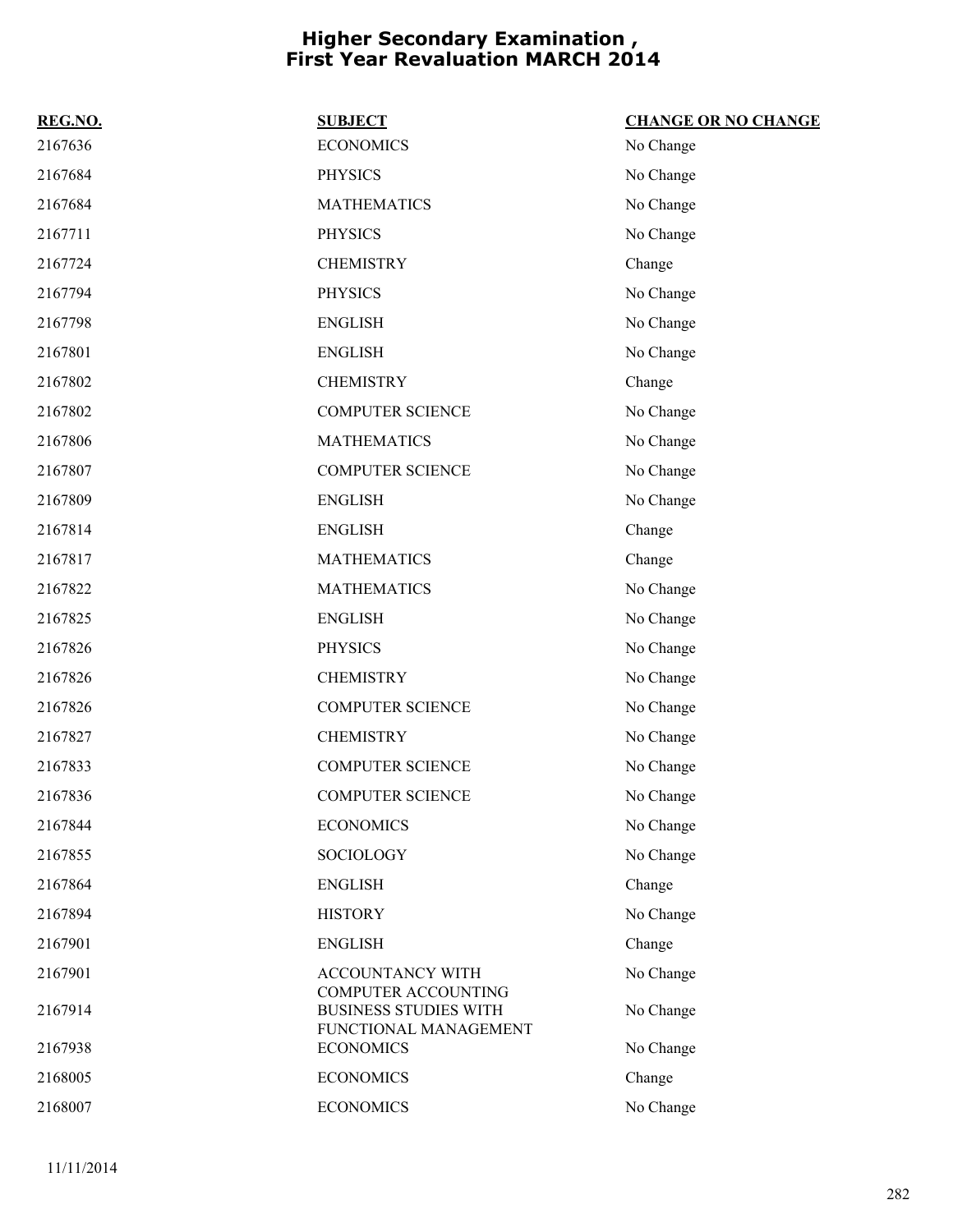| REG.NO. | <b>SUBJECT</b>     | <b>CHANGE OR NO CHANGE</b> |
|---------|--------------------|----------------------------|
| 2168090 | MALAYALAM          | Change                     |
| 2168097 | <b>MATHEMATICS</b> | No Change                  |
| 2168134 | <b>ENGLISH</b>     | No Change                  |
| 2168134 | <b>MATHEMATICS</b> | No Change                  |
| 2168135 | <b>CHEMISTRY</b>   | No Change                  |
| 2168144 | <b>ENGLISH</b>     | No Change                  |
| 2168145 | <b>CHEMISTRY</b>   | Change                     |
| 2168150 | <b>CHEMISTRY</b>   | Change                     |
| 2168151 | <b>BIOLOGY</b>     | No Change                  |
| 2168152 | <b>PHYSICS</b>     | No Change                  |
| 2168155 | <b>CHEMISTRY</b>   | No Change                  |
| 2168159 | <b>MATHEMATICS</b> | No Change                  |
| 2168161 | <b>PHYSICS</b>     | No Change                  |
| 2168164 | <b>ENGLISH</b>     | No Change                  |
| 2168164 | <b>PHYSICS</b>     | No Change                  |
| 2168169 | <b>CHEMISTRY</b>   | No Change                  |
| 2168174 | <b>CHEMISTRY</b>   | No Change                  |
| 2168177 | <b>CHEMISTRY</b>   | No Change                  |
| 2168180 | <b>CHEMISTRY</b>   | No Change                  |
| 2168183 | <b>ENGLISH</b>     | No Change                  |
| 2168183 | <b>PHYSICS</b>     | No Change                  |
| 2168183 | <b>CHEMISTRY</b>   | Change                     |
| 2168297 | <b>ENGLISH</b>     | No Change                  |
| 2168376 | <b>ENGLISH</b>     | Change                     |
| 2168415 | <b>PHYSICS</b>     | No Change                  |
| 2168438 | <b>PHYSICS</b>     | No Change                  |
| 2168465 | <b>ENGLISH</b>     | Change                     |
| 2168465 | <b>PHYSICS</b>     | No Change                  |
| 2168490 | <b>PHYSICS</b>     | No Change                  |
| 2168496 | <b>ENGLISH</b>     | No Change                  |
| 2168501 | <b>ENGLISH</b>     | No Change                  |
| 2168501 | <b>PHYSICS</b>     | No Change                  |
| 2168501 | <b>MATHEMATICS</b> | No Change                  |
| 2168542 | <b>HINDI</b>       | Change                     |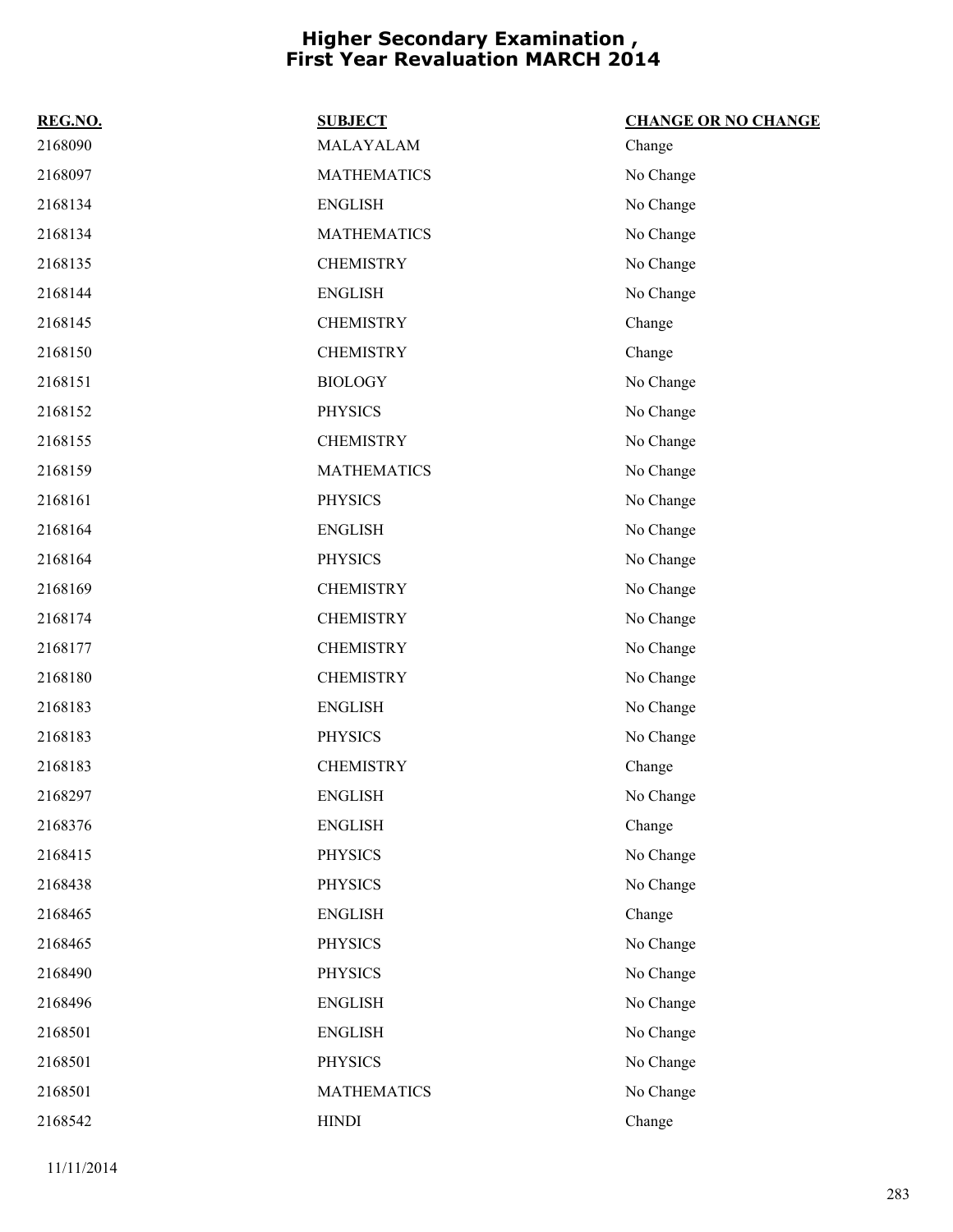| REG.NO. | <b>SUBJECT</b>                                                                 | <b>CHANGE OR NO CHANGE</b> |
|---------|--------------------------------------------------------------------------------|----------------------------|
| 2168573 | <b>ENGLISH</b>                                                                 | Change                     |
| 2168619 | <b>ECONOMICS</b>                                                               | No Change                  |
| 2168619 | <b>COMPUTER APPLICATION</b>                                                    | No Change                  |
| 2168628 | <b>HINDI</b>                                                                   | Change                     |
| 2168641 | <b>BUSINESS STUDIES WITH</b>                                                   | Change                     |
| 2168646 | FUNCTIONAL MANAGEMENT<br><b>BUSINESS STUDIES WITH</b><br>FUNCTIONAL MANAGEMENT | No Change                  |
| 2168709 | <b>PHYSICS</b>                                                                 | No Change                  |
| 2168870 | MALAYALAM                                                                      | Change                     |
| 2168873 | <b>ENGLISH</b>                                                                 | No Change                  |
| 2168873 | MALAYALAM                                                                      | Change                     |
| 2168873 | <b>BIOLOGY</b>                                                                 | No Change                  |
| 2168873 | <b>MATHEMATICS</b>                                                             | No Change                  |
| 2168874 | MALAYALAM                                                                      | Change                     |
| 2168875 | MALAYALAM                                                                      | No Change                  |
| 2168877 | MALAYALAM                                                                      | Change                     |
| 2168877 | <b>PHYSICS</b>                                                                 | No Change                  |
| 2168881 | <b>ENGLISH</b>                                                                 | No Change                  |
| 2168881 | MALAYALAM                                                                      | Change                     |
| 2168881 | <b>PHYSICS</b>                                                                 | No Change                  |
| 2168898 | <b>MATHEMATICS</b>                                                             | No Change                  |
| 2168900 | <b>PHYSICS</b>                                                                 | No Change                  |
| 2168901 | <b>MATHEMATICS</b>                                                             | No Change                  |
| 2168903 | <b>CHEMISTRY</b>                                                               | No Change                  |
| 2168905 | <b>PHYSICS</b>                                                                 | No Change                  |
| 2168906 | <b>PHYSICS</b>                                                                 | No Change                  |
| 2168910 | <b>MATHEMATICS</b>                                                             | No Change                  |
| 2168911 | <b>BIOLOGY</b>                                                                 | No Change                  |
| 2168911 | <b>MATHEMATICS</b>                                                             | No Change                  |
| 2168915 | <b>ENGLISH</b>                                                                 | No Change                  |
| 2168929 | <b>PHYSICS</b>                                                                 | No Change                  |
| 2168931 | <b>ENGLISH</b>                                                                 | Change                     |
| 2168941 | <b>ENGLISH</b>                                                                 | No Change                  |
| 2168944 | <b>ENGLISH</b>                                                                 | No Change                  |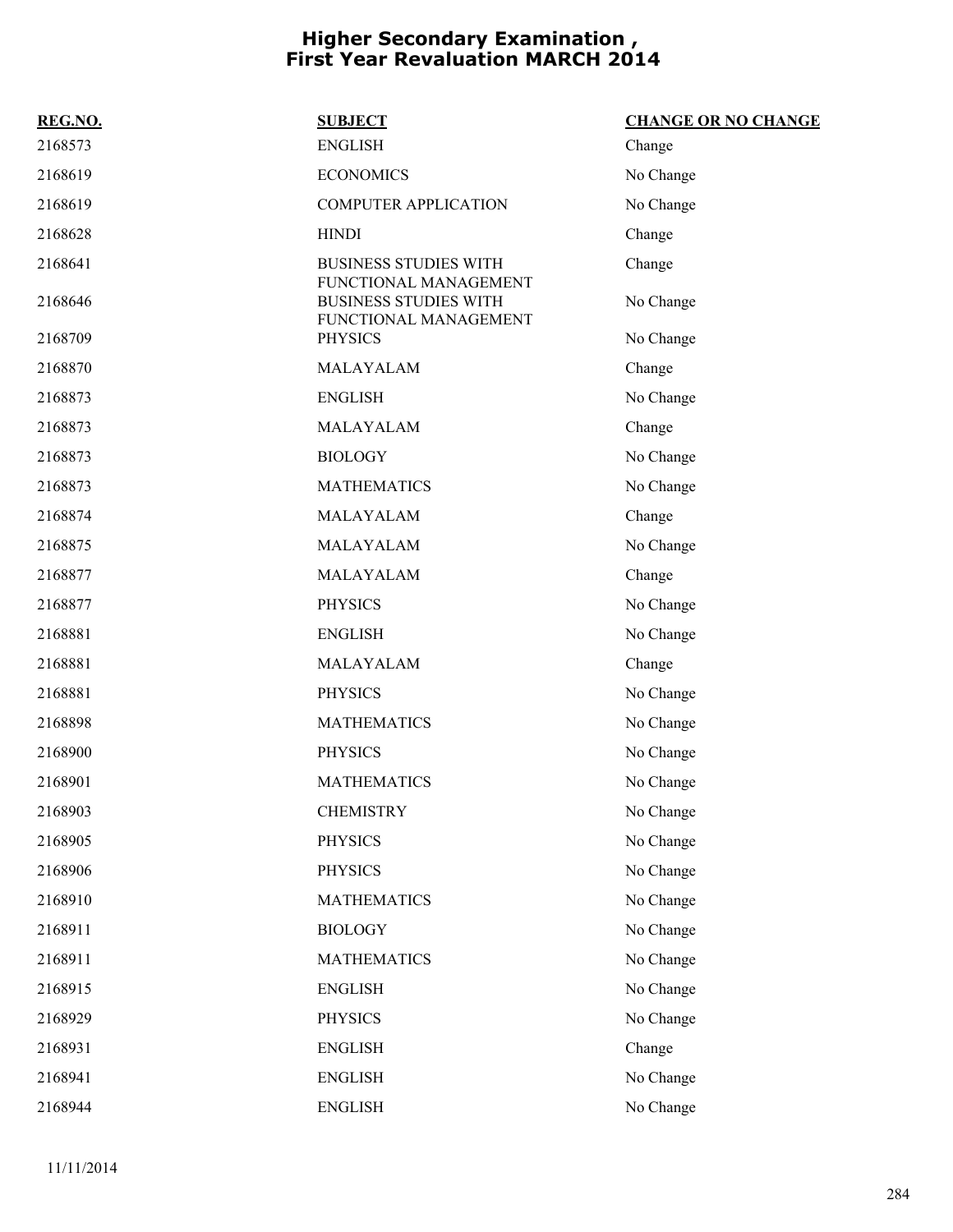| REG.NO. | <b>SUBJECT</b>                                        | <b>CHANGE OR NO CHANGE</b> |
|---------|-------------------------------------------------------|----------------------------|
| 2168944 | <b>BIOLOGY</b>                                        | No Change                  |
| 2168946 | <b>BIOLOGY</b>                                        | No Change                  |
| 2168948 | <b>MATHEMATICS</b>                                    | No Change                  |
| 2168960 | <b>CHEMISTRY</b>                                      | No Change                  |
| 2168963 | <b>ENGLISH</b>                                        | Change                     |
| 2168965 | <b>ENGLISH</b>                                        | No Change                  |
| 2168973 | <b>CHEMISTRY</b>                                      | No Change                  |
| 2168977 | <b>CHEMISTRY</b>                                      | No Change                  |
| 2168980 | <b>MATHEMATICS</b>                                    | No Change                  |
| 2168981 | <b>PHYSICS</b>                                        | No Change                  |
| 2168993 | <b>ENGLISH</b>                                        | No Change                  |
| 2168993 | <b>PHYSICS</b>                                        | No Change                  |
| 2168993 | <b>CHEMISTRY</b>                                      | No Change                  |
| 2168993 | <b>MATHEMATICS</b>                                    | No Change                  |
| 2168993 | <b>COMPUTER SCIENCE</b>                               | No Change                  |
| 2168996 | <b>PHYSICS</b>                                        | Change                     |
| 2169007 | <b>MATHEMATICS</b>                                    | No Change                  |
| 2169013 | <b>MATHEMATICS</b>                                    | No Change                  |
| 2169020 | <b>CHEMISTRY</b>                                      | No Change                  |
| 2169025 | <b>ENGLISH</b>                                        | No Change                  |
| 2169031 | <b>MATHEMATICS</b>                                    | No Change                  |
| 2169083 | <b>BUSINESS STUDIES WITH</b><br>FUNCTIONAL MANAGEMENT | No Change                  |
| 2169108 | <b>ENGLISH</b>                                        | Change                     |
| 2169137 | <b>BUSINESS STUDIES WITH</b><br>FUNCTIONAL MANAGEMENT | No Change                  |
| 2169144 | ACCOUNTANCY WITH<br><b>COMPUTER ACCOUNTING</b>        | No Change                  |
| 2169146 | <b>BUSINESS STUDIES WITH</b><br>FUNCTIONAL MANAGEMENT | No Change                  |
| 2169174 | <b>COMPUTER APPLICATION</b>                           | No Change                  |
| 2169183 | <b>ECONOMICS</b>                                      | No Change                  |
| 2169184 | <b>COMPUTER APPLICATION</b>                           | No Change                  |
| 2169259 | <b>ENGLISH</b>                                        | No Change                  |
| 2169260 | <b>ENGLISH</b>                                        | Change                     |
| 2169273 | MALAYALAM                                             | Change                     |
| 2169277 | <b>MATHEMATICS</b>                                    | No Change                  |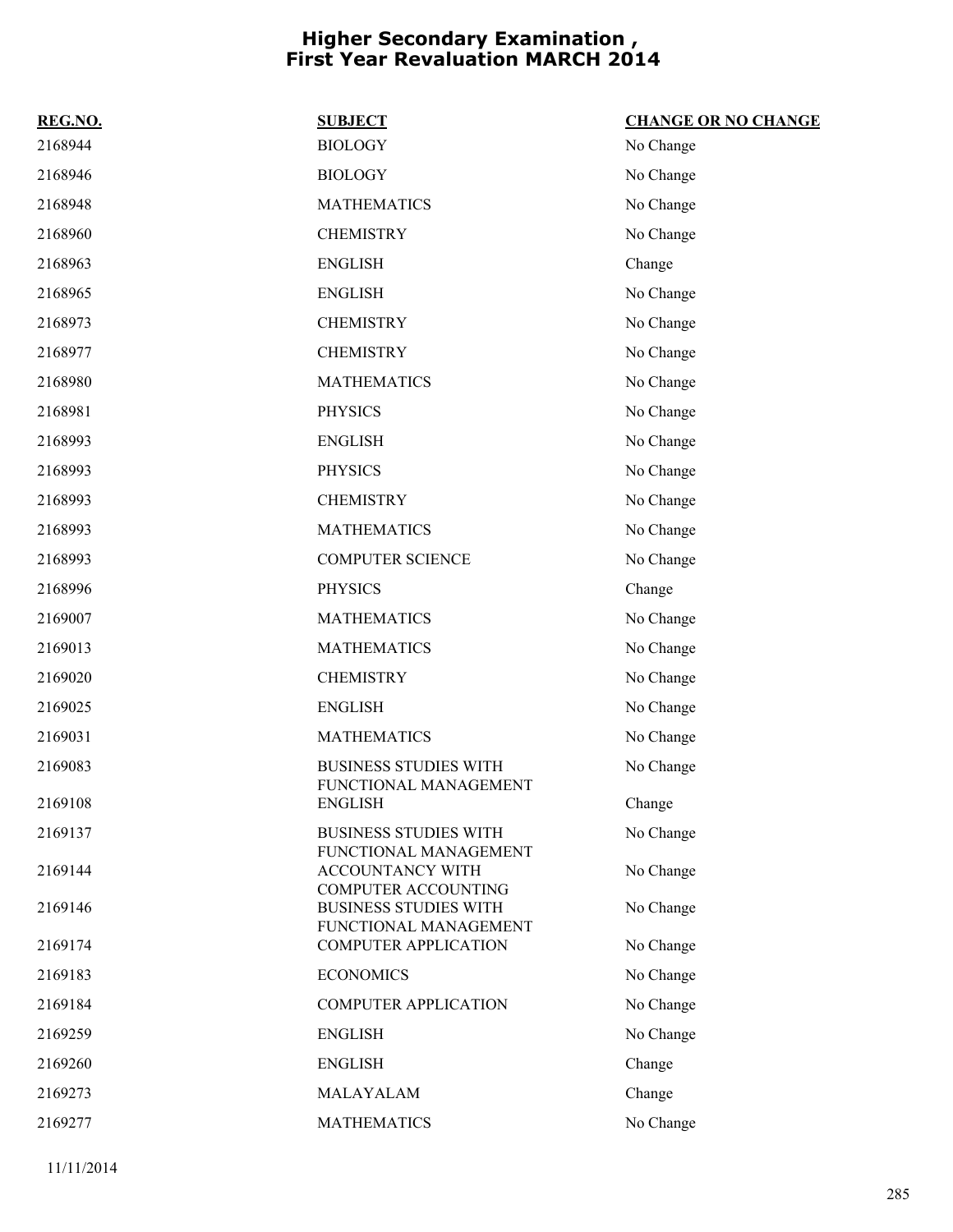| REG.NO. | <b>SUBJECT</b>     | <b>CHANGE OR NO CHANGE</b> |
|---------|--------------------|----------------------------|
| 2169278 | <b>ENGLISH</b>     | No Change                  |
| 2169307 | <b>ENGLISH</b>     | No Change                  |
| 2169307 | <b>CHEMISTRY</b>   | No Change                  |
| 2169512 | <b>ENGLISH</b>     | No Change                  |
| 2169512 | MALAYALAM          | No Change                  |
| 2169516 | <b>CHEMISTRY</b>   | No Change                  |
| 2169516 | <b>MATHEMATICS</b> | No Change                  |
| 2169517 | MALAYALAM          | No Change                  |
| 2169517 | <b>PHYSICS</b>     | No Change                  |
| 2169519 | MALAYALAM          | No Change                  |
| 2169522 | <b>ENGLISH</b>     | No Change                  |
| 2169525 | MALAYALAM          | Change                     |
| 2169529 | <b>PHYSICS</b>     | Change                     |
| 2169531 | <b>ENGLISH</b>     | No Change                  |
| 2169531 | <b>BIOLOGY</b>     | No Change                  |
| 2169533 | <b>ENGLISH</b>     | No Change                  |
| 2169533 | <b>BIOLOGY</b>     | No Change                  |
| 2169534 | <b>ENGLISH</b>     | No Change                  |
| 2169536 | <b>PHYSICS</b>     | No Change                  |
| 2169539 | <b>ENGLISH</b>     | Change                     |
| 2169539 | <b>PHYSICS</b>     | No Change                  |
| 2169539 | <b>CHEMISTRY</b>   | No Change                  |
| 2169540 | <b>ENGLISH</b>     | No Change                  |
| 2169540 | PHYSICS            | No Change                  |
| 2169541 | <b>ENGLISH</b>     | Change                     |
| 2169542 | <b>ENGLISH</b>     | No Change                  |
| 2169543 | <b>ENGLISH</b>     | No Change                  |
| 2169543 | <b>PHYSICS</b>     | No Change                  |
| 2169544 | <b>PHYSICS</b>     | No Change                  |
| 2169549 | <b>ENGLISH</b>     | Change                     |
| 2169553 | <b>ENGLISH</b>     | No Change                  |
| 2169553 | <b>MATHEMATICS</b> | No Change                  |
| 2169562 | <b>CHEMISTRY</b>   | No Change                  |
| 2169562 | <b>MATHEMATICS</b> | No Change                  |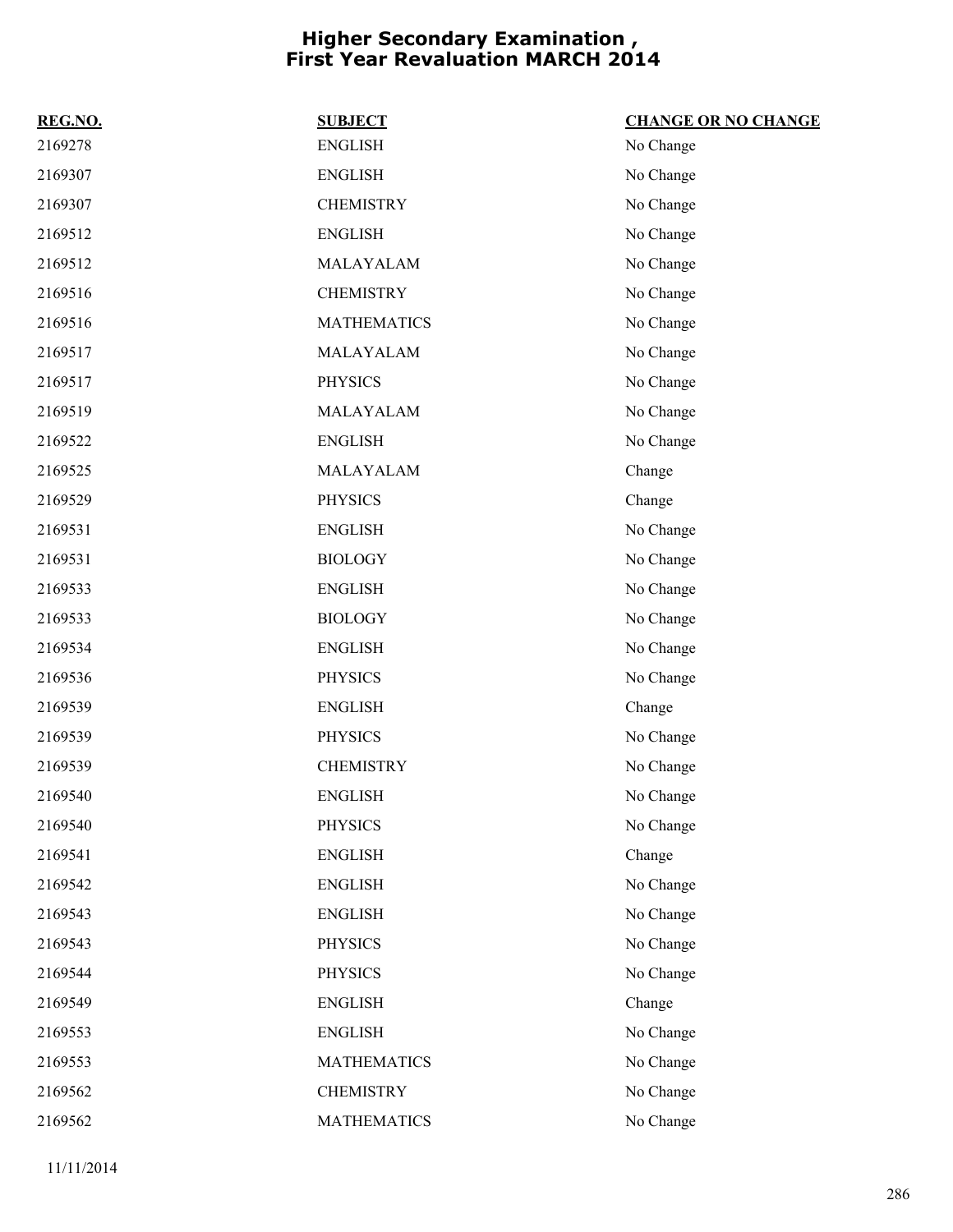| REG.NO. | <b>SUBJECT</b>     | <b>CHANGE OR NO CHANGE</b> |
|---------|--------------------|----------------------------|
| 2169563 | <b>ENGLISH</b>     | No Change                  |
| 2169563 | <b>PHYSICS</b>     | No Change                  |
| 2169563 | <b>CHEMISTRY</b>   | No Change                  |
| 2169563 | <b>MATHEMATICS</b> | No Change                  |
| 2169572 | <b>BIOLOGY</b>     | No Change                  |
| 2169574 | <b>PHYSICS</b>     | No Change                  |
| 2169578 | <b>ENGLISH</b>     | No Change                  |
| 2169578 | <b>PHYSICS</b>     | No Change                  |
| 2169585 | <b>ENGLISH</b>     | No Change                  |
| 2169588 | <b>CHEMISTRY</b>   | Change                     |
| 2169590 | <b>MATHEMATICS</b> | No Change                  |
| 2169591 | <b>ENGLISH</b>     | No Change                  |
| 2169591 | <b>MATHEMATICS</b> | No Change                  |
| 2169592 | <b>ENGLISH</b>     | No Change                  |
| 2169594 | <b>CHEMISTRY</b>   | No Change                  |
| 2169594 | <b>BIOLOGY</b>     | No Change                  |
| 2169594 | <b>MATHEMATICS</b> | No Change                  |
| 2169596 | <b>ENGLISH</b>     | No Change                  |
| 2169605 | <b>CHEMISTRY</b>   | No Change                  |
| 2169605 | <b>BIOLOGY</b>     | No Change                  |
| 2169606 | <b>PHYSICS</b>     | No Change                  |
| 2169606 | <b>MATHEMATICS</b> | No Change                  |
| 2169607 | <b>CHEMISTRY</b>   | No Change                  |
| 2169615 | <b>PHYSICS</b>     | No Change                  |
| 2169615 | <b>MATHEMATICS</b> | No Change                  |
| 2169632 | <b>PHYSICS</b>     | No Change                  |
| 2169636 | <b>ENGLISH</b>     | No Change                  |
| 2169639 | <b>PHYSICS</b>     | Change                     |
| 2169658 | <b>FRENCH</b>      | No Change                  |
| 2169688 | MALAYALAM          | No Change                  |
| 2169693 | <b>ENGLISH</b>     | No Change                  |
| 2169693 | MALAYALAM          | No Change                  |
| 2169693 | <b>HISTORY</b>     | Change                     |
| 2169693 | <b>ECONOMICS</b>   | No Change                  |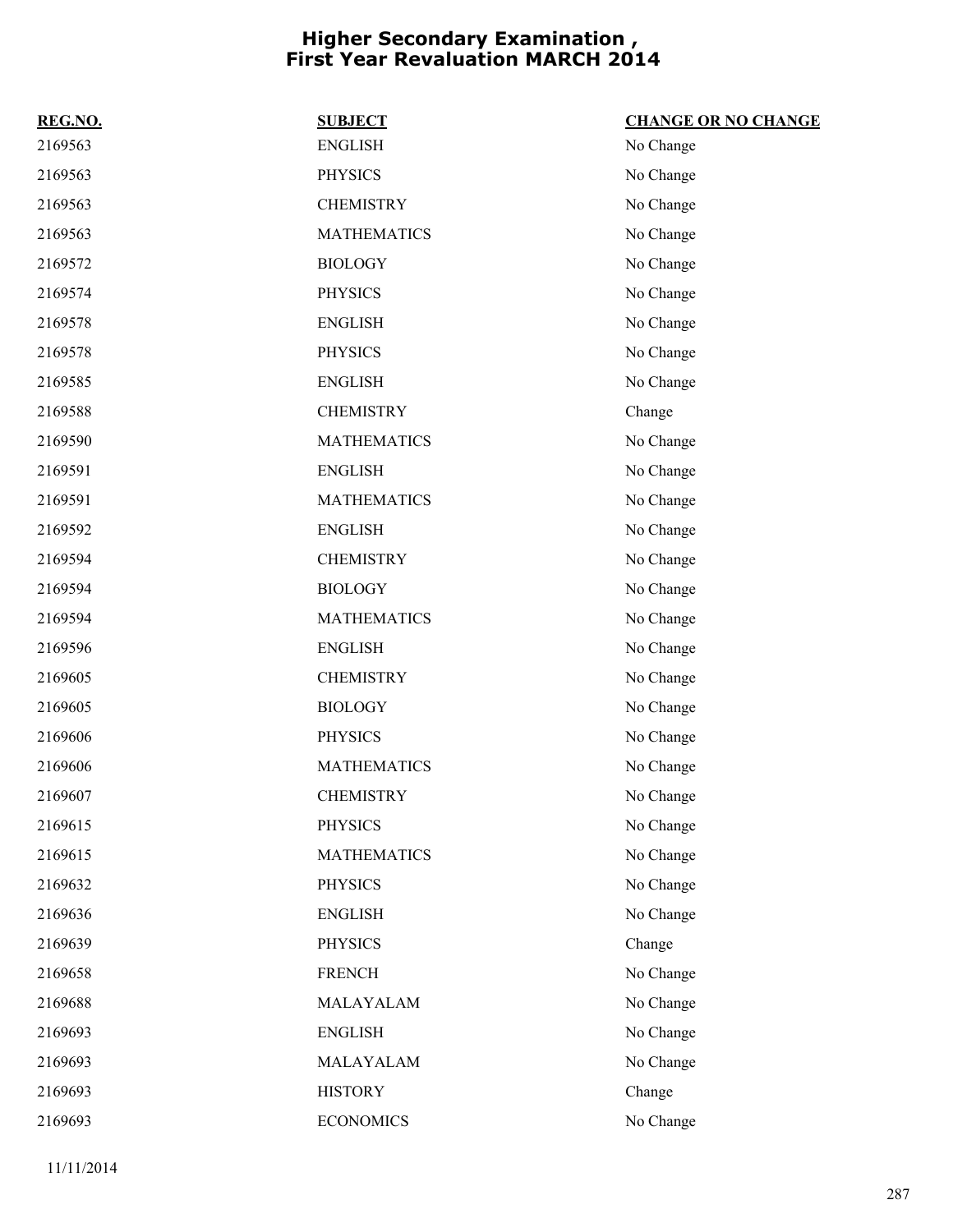| REG.NO. | <b>SUBJECT</b>                                                                 | <b>CHANGE OR NO CHANGE</b> |
|---------|--------------------------------------------------------------------------------|----------------------------|
| 2169693 | POLITICAL SCIENCE                                                              | No Change                  |
| 2169693 | SOCIOLOGY                                                                      | No Change                  |
| 2169697 | POLITICAL SCIENCE                                                              | Change                     |
| 2169711 | POLITICAL SCIENCE                                                              | No Change                  |
| 2169712 | <b>HISTORY</b>                                                                 | No Change                  |
| 2169715 | <b>HISTORY</b>                                                                 | No Change                  |
| 2169719 | <b>BUSINESS STUDIES WITH</b>                                                   | No Change                  |
| 2169726 | FUNCTIONAL MANAGEMENT<br><b>BUSINESS STUDIES WITH</b><br>FUNCTIONAL MANAGEMENT | Change                     |
| 2169731 | <b>ENGLISH</b>                                                                 | No Change                  |
| 2169751 | <b>ENGLISH</b>                                                                 | No Change                  |
| 2169754 | <b>ENGLISH</b>                                                                 | No Change                  |
| 2169771 | <b>ACCOUNTANCY WITH</b><br><b>COMPUTER ACCOUNTING</b>                          | <b>RAL</b>                 |
| 2169795 | <b>ENGLISH</b>                                                                 | No Change                  |
| 2169795 | <b>ECONOMICS</b>                                                               | No Change                  |
| 2169795 | ACCOUNTANCY WITH<br><b>COMPUTER ACCOUNTING</b>                                 | No Change                  |
| 2169799 | <b>ENGLISH</b>                                                                 | No Change                  |
| 2169800 | <b>ENGLISH</b>                                                                 | No Change                  |
| 2169809 | <b>ECONOMICS</b>                                                               | No Change                  |
| 2169812 | <b>COMPUTER APPLICATION</b>                                                    | No Change                  |
| 2169812 | ACCOUNTANCY WITH<br><b>COMPUTER ACCOUNTING</b>                                 | No Change                  |
| 2169815 | <b>ACCOUNTANCY WITH</b><br><b>COMPUTER ACCOUNTING</b>                          | No Change                  |
| 2169883 | <b>PHYSICS</b>                                                                 | No Change                  |
| 2169886 | <b>ENGLISH</b>                                                                 | No Change                  |
| 2169886 | <b>BIOLOGY</b>                                                                 | No Change                  |
| 2169890 | <b>MATHEMATICS</b>                                                             | No Change                  |
| 2169894 | <b>ENGLISH</b>                                                                 | No Change                  |
| 2169897 | <b>ENGLISH</b>                                                                 | No Change                  |
| 2169897 | <b>MATHEMATICS</b>                                                             | No Change                  |
| 2169904 | <b>ENGLISH</b>                                                                 | Change                     |
| 2169910 | <b>PHYSICS</b>                                                                 | Change                     |
| 2169915 | <b>MATHEMATICS</b>                                                             | No Change                  |
| 2169918 | <b>ENGLISH</b>                                                                 | No Change                  |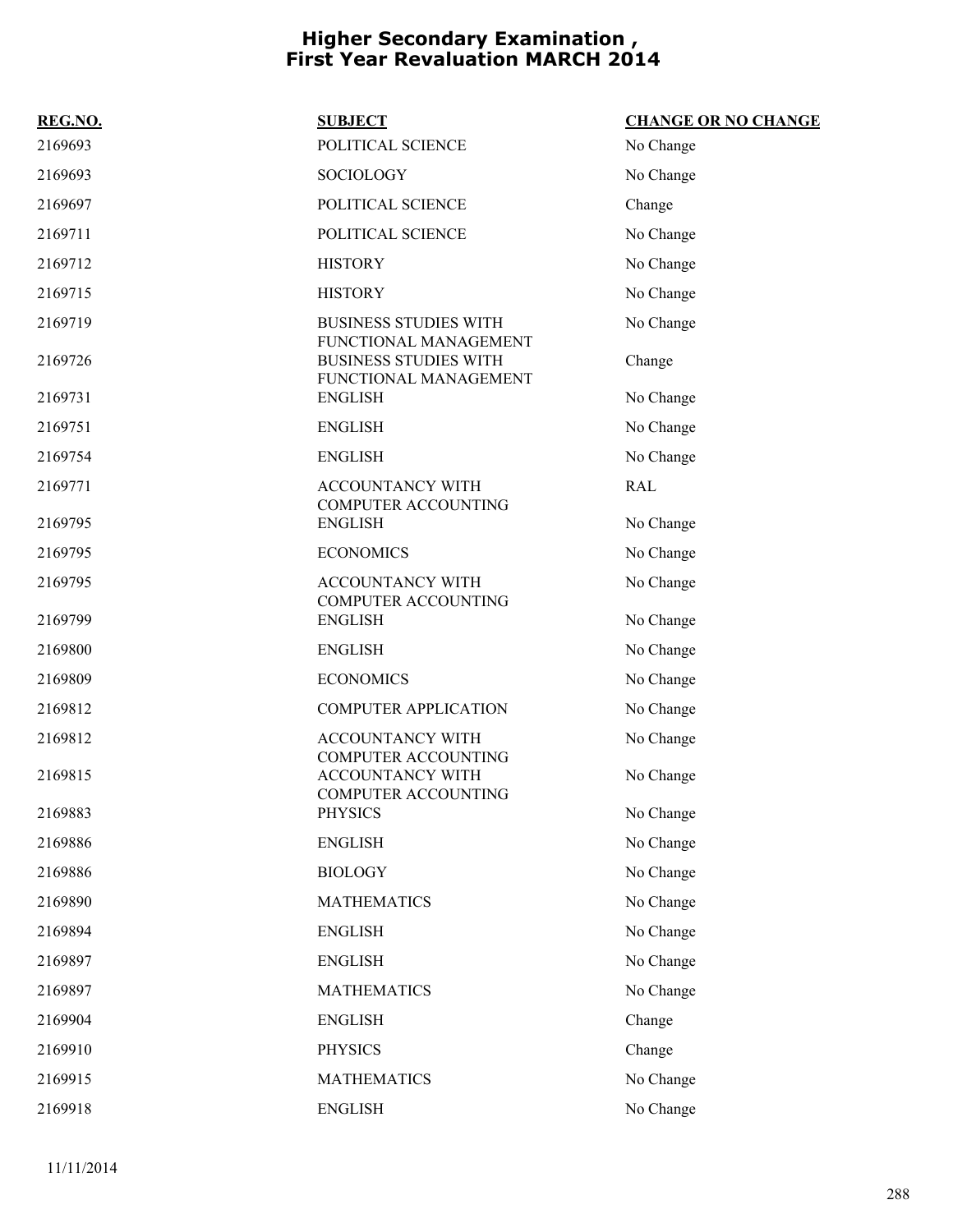| REG.NO. | <b>SUBJECT</b>                                        | <b>CHANGE OR NO CHANGE</b> |
|---------|-------------------------------------------------------|----------------------------|
| 2169919 | <b>CHEMISTRY</b>                                      | No Change                  |
| 2169929 | <b>MATHEMATICS</b>                                    | No Change                  |
| 2169931 | <b>PHYSICS</b>                                        | No Change                  |
| 2169939 | <b>PHYSICS</b>                                        | No Change                  |
| 2169950 | <b>ENGLISH</b>                                        | No Change                  |
| 2169950 | <b>MATHEMATICS</b>                                    | No Change                  |
| 2169951 | <b>ENGLISH</b>                                        | No Change                  |
| 2169955 | <b>SANSKRIT</b>                                       | No Change                  |
| 2169958 | <b>ENGLISH</b>                                        | No Change                  |
| 2169958 | <b>PHYSICS</b>                                        | No Change                  |
| 2169969 | <b>PHYSICS</b>                                        | No Change                  |
| 2169987 | <b>ENGLISH</b>                                        | No Change                  |
| 2170033 | <b>CHEMISTRY</b>                                      | Change                     |
| 2170042 | <b>ENGLISH</b>                                        | No Change                  |
| 2170043 | <b>PHYSICS</b>                                        | No Change                  |
| 2170053 | <b>ENGLISH</b>                                        | No Change                  |
| 2170059 | <b>PHYSICS</b>                                        | No Change                  |
| 2170059 | <b>CHEMISTRY</b>                                      | No Change                  |
| 2170059 | <b>COMPUTER SCIENCE</b>                               | No Change                  |
| 2170071 | <b>PHYSICS</b>                                        | No Change                  |
| 2170074 | <b>ENGLISH</b>                                        | No Change                  |
| 2170074 | <b>PHYSICS</b>                                        | Change                     |
| 2170082 | <b>ENGLISH</b>                                        | No Change                  |
| 2170086 | <b>ENGLISH</b>                                        | No Change                  |
| 2170091 | <b>MATHEMATICS</b>                                    | No Change                  |
| 2170100 | <b>ENGLISH</b>                                        | No Change                  |
| 2170219 | <b>BUSINESS STUDIES WITH</b><br>FUNCTIONAL MANAGEMENT | Change                     |
| 2170230 | <b>ENGLISH</b>                                        | Change                     |
| 2170301 | MALAYALAM                                             | No Change                  |
| 2170350 | <b>ENGLISH</b>                                        | No Change                  |
| 2170350 | <b>HINDI</b>                                          | Change                     |
| 2170350 | <b>PHYSICS</b>                                        | No Change                  |
| 2170350 | <b>BIOLOGY</b>                                        | No Change                  |
| 2170367 | <b>PHYSICS</b>                                        | No Change                  |
|         |                                                       |                            |

11/11/2014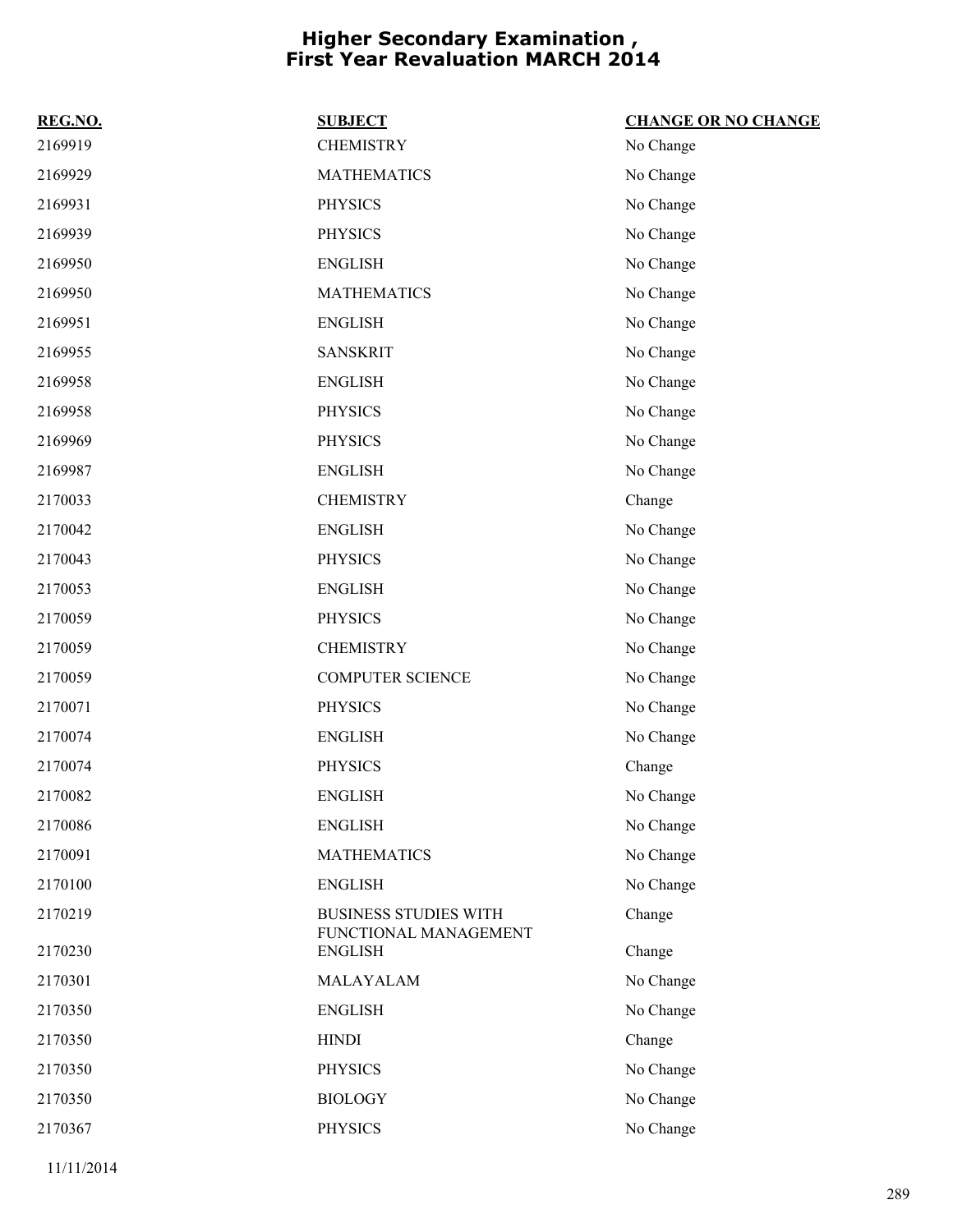| REG.NO. | <b>SUBJECT</b>          | <b>CHANGE OR NO CHANGE</b> |
|---------|-------------------------|----------------------------|
| 2170421 | <b>MATHEMATICS</b>      | No Change                  |
| 2170424 | <b>MATHEMATICS</b>      | No Change                  |
| 2170426 | <b>PHYSICS</b>          | No Change                  |
| 2170429 | <b>MATHEMATICS</b>      | No Change                  |
| 2170440 | <b>MATHEMATICS</b>      | No Change                  |
| 2170444 | <b>COMPUTER SCIENCE</b> | No Change                  |
| 2170453 | <b>ENGLISH</b>          | No Change                  |
| 2170453 | <b>MATHEMATICS</b>      | Change                     |
| 2170687 | <b>CHEMISTRY</b>        | No Change                  |
| 2170706 | <b>PHYSICS</b>          | No Change                  |
| 2170715 | <b>ENGLISH</b>          | No Change                  |
| 2170715 | <b>BIOLOGY</b>          | No Change                  |
| 2170718 | <b>ENGLISH</b>          | No Change                  |
| 2170719 | <b>ENGLISH</b>          | No Change                  |
| 2170719 | <b>PHYSICS</b>          | No Change                  |
| 2170719 | <b>CHEMISTRY</b>        | No Change                  |
| 2170725 | <b>ENGLISH</b>          | No Change                  |
| 2170725 | <b>PHYSICS</b>          | No Change                  |
| 2170737 | <b>HINDI</b>            | Change                     |
| 2170737 | <b>PHYSICS</b>          | No Change                  |
| 2170737 | <b>MATHEMATICS</b>      | No Change                  |
| 2170746 | <b>CHEMISTRY</b>        | Change                     |
| 2170766 | <b>ENGLISH</b>          | No Change                  |
| 2170766 | <b>PHYSICS</b>          | Change                     |
| 2170768 | <b>ENGLISH</b>          | No Change                  |
| 2170768 | <b>HINDI</b>            | No Change                  |
| 2170811 | <b>MATHEMATICS</b>      | No Change                  |
| 2170812 | <b>COMPUTER SCIENCE</b> | No Change                  |
| 2170814 | <b>PHYSICS</b>          | No Change                  |
| 2170815 | <b>ENGLISH</b>          | No Change                  |
| 2170824 | <b>MATHEMATICS</b>      | No Change                  |
| 2170825 | <b>PHYSICS</b>          | No Change                  |
| 2170825 | <b>CHEMISTRY</b>        | No Change                  |
| 2170828 | COMPUTER SCIENCE        | Change                     |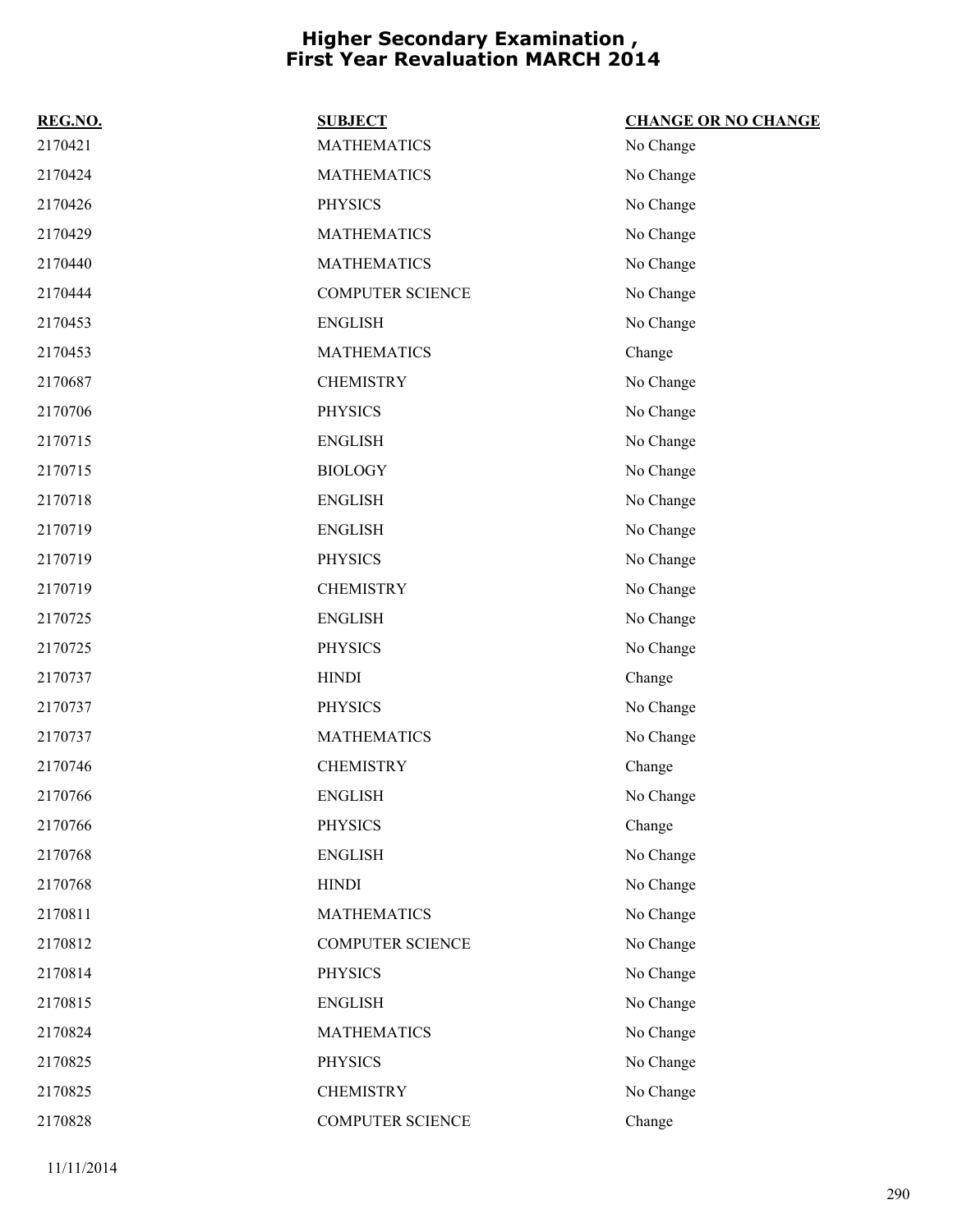| REG.NO. | <b>SUBJECT</b>                                        | <b>CHANGE OR NO CHANGE</b> |
|---------|-------------------------------------------------------|----------------------------|
| 2170829 | <b>HINDI</b>                                          | Change                     |
| 2170830 | <b>COMPUTER SCIENCE</b>                               | No Change                  |
| 2170836 | <b>COMPUTER SCIENCE</b>                               | No Change                  |
| 2170847 | <b>CHEMISTRY</b>                                      | No Change                  |
| 2170853 | <b>PHYSICS</b>                                        | Change                     |
| 2170855 | <b>PHYSICS</b>                                        | No Change                  |
| 2170857 | <b>PHYSICS</b>                                        | No Change                  |
| 2170879 | POLITICAL SCIENCE                                     | No Change                  |
| 2170879 | SOCIOLOGY                                             | No Change                  |
| 2170894 | SOCIOLOGY                                             | No Change                  |
| 2170937 | <b>HINDI</b>                                          | No Change                  |
| 2170937 | <b>COMPUTER APPLICATION</b>                           | No Change                  |
| 2170945 | <b>ENGLISH</b>                                        | No Change                  |
| 2171018 | ACCOUNTANCY WITH<br><b>COMPUTER ACCOUNTING</b>        | No Change                  |
| 2171025 | <b>MATHEMATICS</b>                                    | Change                     |
| 2171041 | <b>ECONOMICS</b>                                      | No Change                  |
| 2171041 | <b>COMPUTER APPLICATION</b>                           | Change                     |
| 2171052 | <b>ENGLISH</b>                                        | No Change                  |
| 2171057 | <b>HINDI</b>                                          | No Change                  |
| 2171399 | <b>BUSINESS STUDIES WITH</b><br>FUNCTIONAL MANAGEMENT | Change                     |
| 2171539 | <b>ENGLISH</b>                                        | No Change                  |
| 2171543 | <b>ENGLISH</b>                                        | Change                     |
| 2171558 | MALAYALAM                                             | No Change                  |
| 2171559 | MALAYALAM                                             | Change                     |
| 2171569 | <b>ENGLISH</b>                                        | No Change                  |
| 2171569 | <b>PHYSICS</b>                                        | No Change                  |
| 2171578 | <b>PHYSICS</b>                                        | No Change                  |
| 2171580 | <b>PHYSICS</b>                                        | Change                     |
| 2171598 | <b>ENGLISH</b>                                        | No Change                  |
| 2171602 | <b>CHEMISTRY</b>                                      | No Change                  |
| 2171609 | <b>ENGLISH</b>                                        | No Change                  |
| 2171616 | <b>PHYSICS</b>                                        | No Change                  |
| 2171622 | <b>PHYSICS</b>                                        | No Change                  |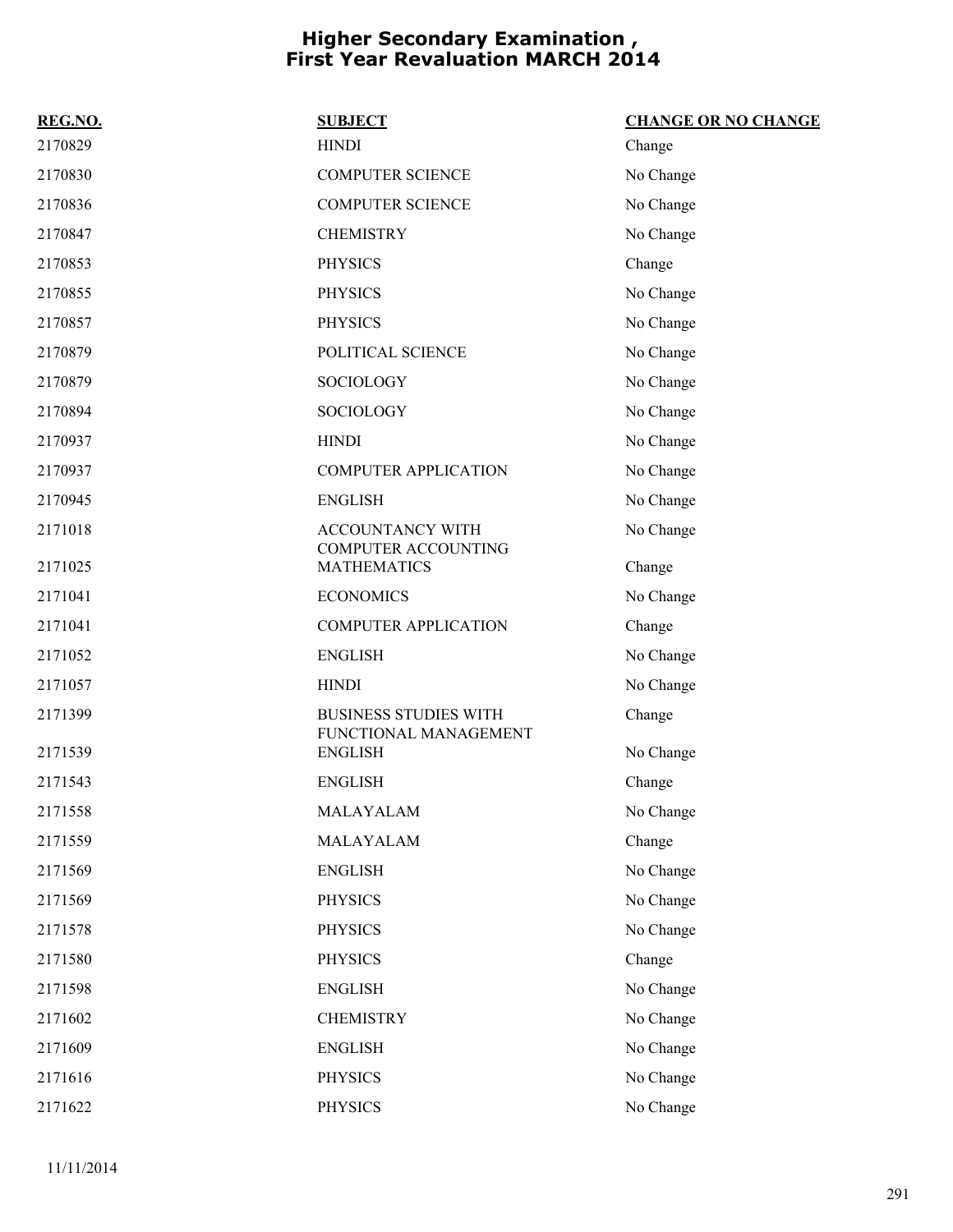| REG.NO. | <b>SUBJECT</b>                        | <b>CHANGE OR NO CHANGE</b> |
|---------|---------------------------------------|----------------------------|
| 2171638 | <b>MATHEMATICS</b>                    | No Change                  |
| 2171642 | <b>ENGLISH</b>                        | No Change                  |
| 2171647 | <b>ENGLISH</b>                        | No Change                  |
| 2171650 | <b>ENGLISH</b>                        | No Change                  |
| 2171679 | <b>COMPUTER SCIENCE</b>               | No Change                  |
| 2171682 | <b>MATHEMATICS</b>                    | Change                     |
| 2171687 | <b>CHEMISTRY</b>                      | No Change                  |
| 2171689 | <b>MATHEMATICS</b>                    | No Change                  |
| 2171690 | <b>MATHEMATICS</b>                    | No Change                  |
| 2171793 | <b>ECONOMICS</b>                      | Change                     |
| 2171800 | ACCOUNTANCY WITH                      | Change                     |
| 2171865 | COMPUTER ACCOUNTING<br><b>ENGLISH</b> | No Change                  |
| 2171865 | <b>MALAYALAM</b>                      | No Change                  |
| 2171865 | <b>CHEMISTRY</b>                      | No Change                  |
| 2171874 | <b>ENGLISH</b>                        | No Change                  |
| 2171874 | MALAYALAM                             | No Change                  |
| 2171877 | <b>PHYSICS</b>                        | No Change                  |
| 2171879 | <b>ENGLISH</b>                        | No Change                  |
| 2171879 | <b>MATHEMATICS</b>                    | No Change                  |
| 2171903 | <b>BIOLOGY</b>                        | Change                     |
| 2171904 | <b>MATHEMATICS</b>                    | No Change                  |
| 2171908 | <b>ENGLISH</b>                        | No Change                  |
| 2171919 | <b>ENGLISH</b>                        | No Change                  |
| 2171919 | <b>MATHEMATICS</b>                    | No Change                  |
| 2171925 | <b>ENGLISH</b>                        | No Change                  |
| 2171925 | <b>PHYSICS</b>                        | No Change                  |
| 2171925 | <b>MATHEMATICS</b>                    | No Change                  |
| 2171927 | <b>ENGLISH</b>                        | Change                     |
| 2171949 | <b>MATHEMATICS</b>                    | No Change                  |
| 2171975 | <b>PHYSICS</b>                        | No Change                  |
| 2171980 | <b>COMPUTER SCIENCE</b>               | No Change                  |
| 2171988 | <b>PHYSICS</b>                        | No Change                  |
| 2172003 | <b>MATHEMATICS</b>                    | No Change                  |
| 2172004 | <b>CHEMISTRY</b>                      | No Change                  |

11/11/2014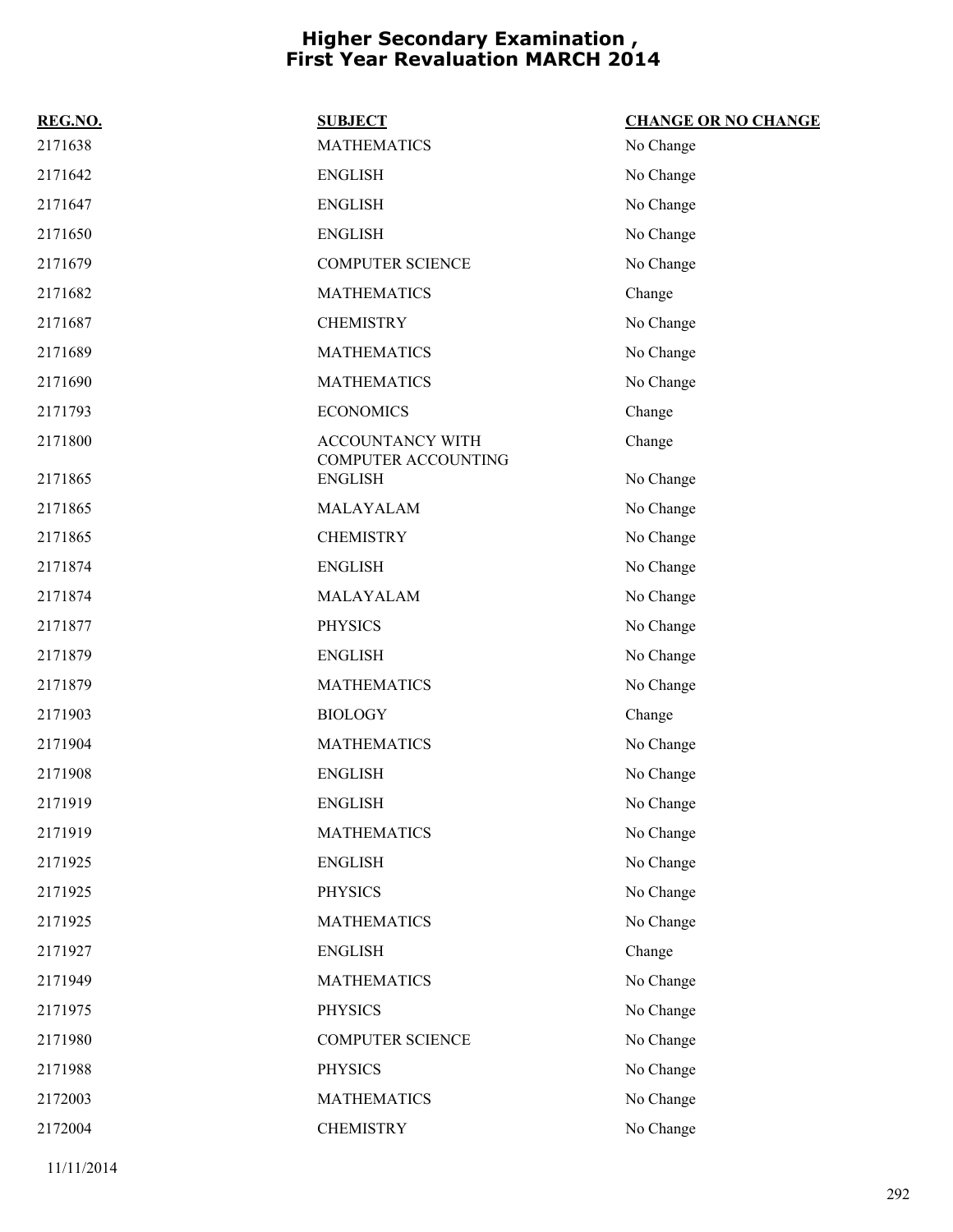| REG.NO. | <b>SUBJECT</b>                                        | <b>CHANGE OR NO CHANGE</b> |
|---------|-------------------------------------------------------|----------------------------|
| 2172006 | <b>PHYSICS</b>                                        | No Change                  |
| 2172006 | <b>CHEMISTRY</b>                                      | No Change                  |
| 2172012 | <b>COMPUTER SCIENCE</b>                               | No Change                  |
| 2172020 | <b>ENGLISH</b>                                        | No Change                  |
| 2172022 | <b>CHEMISTRY</b>                                      | No Change                  |
| 2172024 | <b>ENGLISH</b>                                        | No Change                  |
| 2172026 | <b>PHYSICS</b>                                        | Change                     |
| 2172026 | <b>CHEMISTRY</b>                                      | No Change                  |
| 2172026 | <b>COMPUTER SCIENCE</b>                               | No Change                  |
| 2172027 | <b>ENGLISH</b>                                        | No Change                  |
| 2172027 | <b>PHYSICS</b>                                        | Change                     |
| 2172075 | <b>FRENCH</b>                                         | Change                     |
| 2172078 | <b>SOCIOLOGY</b>                                      | No Change                  |
| 2172098 | <b>ECONOMICS</b>                                      | No Change                  |
| 2172098 | <b>BUSINESS STUDIES WITH</b><br>FUNCTIONAL MANAGEMENT | No Change                  |
| 2172104 | <b>ENGLISH</b>                                        | No Change                  |
| 2172104 | <b>ECONOMICS</b>                                      | No Change                  |
| 2172132 | <b>ENGLISH</b>                                        | No Change                  |
| 2172132 | <b>ECONOMICS</b>                                      | No Change                  |
| 2172142 | <b>BUSINESS STUDIES WITH</b><br>FUNCTIONAL MANAGEMENT | Change                     |
| 2172147 | <b>BUSINESS STUDIES WITH</b><br>FUNCTIONAL MANAGEMENT | Change                     |
| 2172161 | <b>ECONOMICS</b>                                      | No Change                  |
| 2172161 | ACCOUNTANCY WITH<br><b>COMPUTER ACCOUNTING</b>        | No Change                  |
| 2172185 | <b>ECONOMICS</b>                                      | No Change                  |
| 2172185 | <b>COMPUTER APPLICATION</b>                           | No Change                  |
| 2172187 | <b>ENGLISH</b>                                        | No Change                  |
| 2172194 | <b>ENGLISH</b>                                        | No Change                  |
| 2172273 | <b>CHEMISTRY</b>                                      | No Change                  |
| 2172278 | <b>PHYSICS</b>                                        | Change                     |
| 2172284 | <b>CHEMISTRY</b>                                      | No Change                  |
| 2172286 | <b>BIOLOGY</b>                                        | Change                     |
| 2172287 | <b>CHEMISTRY</b>                                      | No Change                  |
| 2172296 | <b>PHYSICS</b>                                        | No Change                  |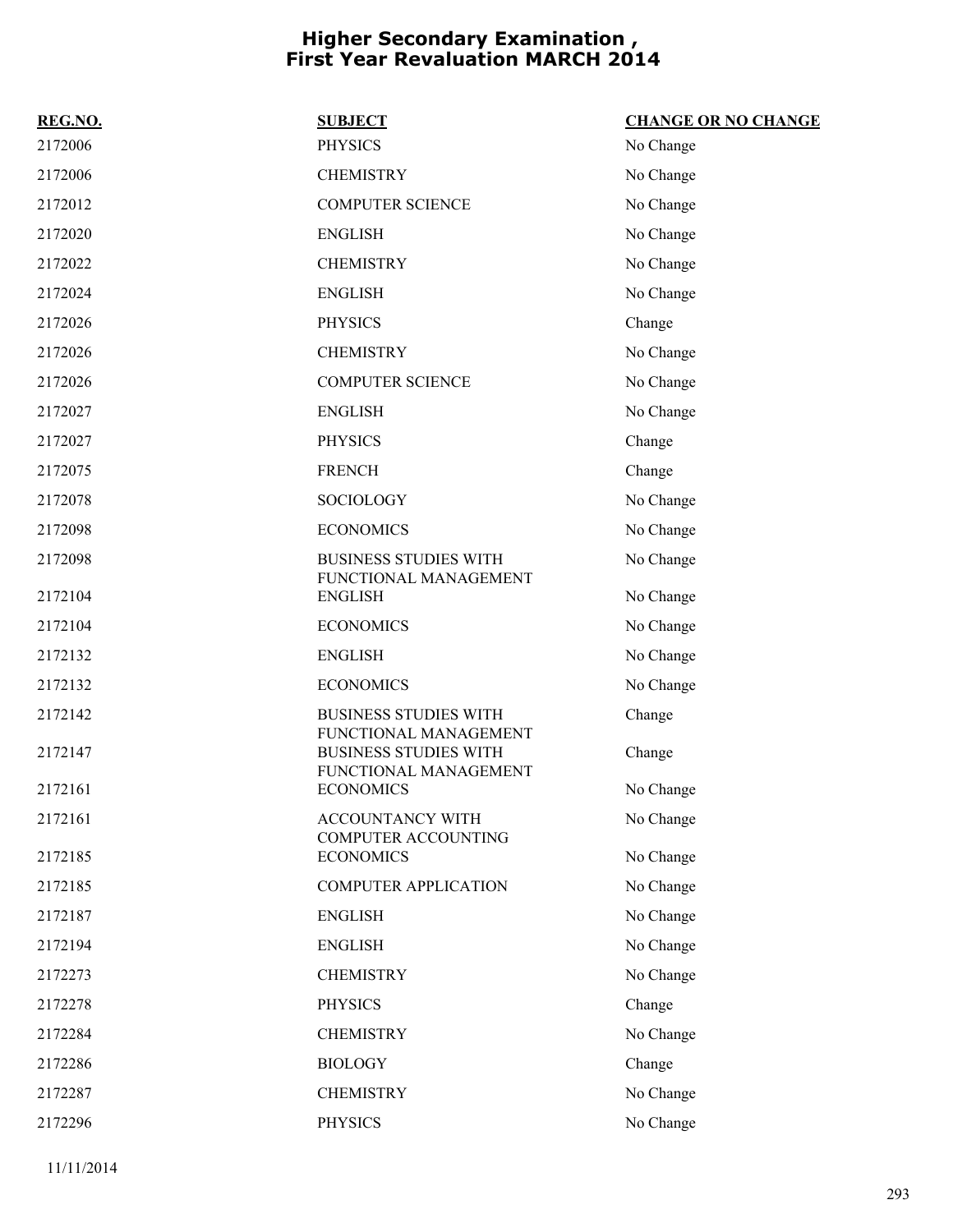| REG.NO. | <b>SUBJECT</b>                                        | <b>CHANGE OR NO CHANGE</b> |
|---------|-------------------------------------------------------|----------------------------|
| 2172296 | <b>CHEMISTRY</b>                                      | No Change                  |
| 2172296 | <b>MATHEMATICS</b>                                    | Change                     |
| 2172300 | <b>MATHEMATICS</b>                                    | Change                     |
| 2172303 | <b>MATHEMATICS</b>                                    | No Change                  |
| 2172310 | <b>MATHEMATICS</b>                                    | No Change                  |
| 2172322 | <b>ENGLISH</b>                                        | Change                     |
| 2172344 | <b>ENGLISH</b>                                        | No Change                  |
| 2172346 | <b>ENGLISH</b>                                        | Change                     |
| 2172388 | MALAYALAM                                             | No Change                  |
| 2172393 | <b>COMPUTER APPLICATION</b>                           | No Change                  |
| 2172393 | ACCOUNTANCY WITH<br>COMPUTER ACCOUNTING               | No Change                  |
| 2172407 | <b>ACCOUNTANCY WITH</b><br>COMPUTER ACCOUNTING        | No Change                  |
| 2172546 | <b>BIOLOGY</b>                                        | No Change                  |
| 2172575 | <b>PHYSICS</b>                                        | Change                     |
| 2172575 | <b>MATHEMATICS</b>                                    | No Change                  |
| 2172619 | <b>MATHEMATICS</b>                                    | Change                     |
| 2172621 | <b>MATHEMATICS</b>                                    | No Change                  |
| 2172633 | <b>PHYSICS</b>                                        | No Change                  |
| 2172633 | <b>CHEMISTRY</b>                                      | No Change                  |
| 2172634 | <b>ENGLISH</b>                                        | No Change                  |
| 2172654 | <b>ENGLISH</b>                                        | No Change                  |
| 2172678 | <b>ACCOUNTANCY WITH</b><br><b>COMPUTER ACCOUNTING</b> | Change                     |
| 2172680 | <b>COMPUTER APPLICATION</b>                           | No Change                  |
| 2172682 | <b>COMPUTER APPLICATION</b>                           | No Change                  |
| 2172682 | ACCOUNTANCY WITH<br><b>COMPUTER ACCOUNTING</b>        | No Change                  |
| 2172690 | <b>ACCOUNTANCY WITH</b><br>COMPUTER ACCOUNTING        | Change                     |
| 2172709 | <b>ECONOMICS</b>                                      | Change                     |
| 2172712 | <b>ACCOUNTANCY WITH</b><br>COMPUTER ACCOUNTING        | Change                     |
| 2172786 | <b>ENGLISH</b>                                        | Change                     |
| 2172800 | <b>CHEMISTRY</b>                                      | No Change                  |
| 2172801 | <b>CHEMISTRY</b>                                      | Change                     |
| 2172804 | <b>CHEMISTRY</b>                                      | No Change                  |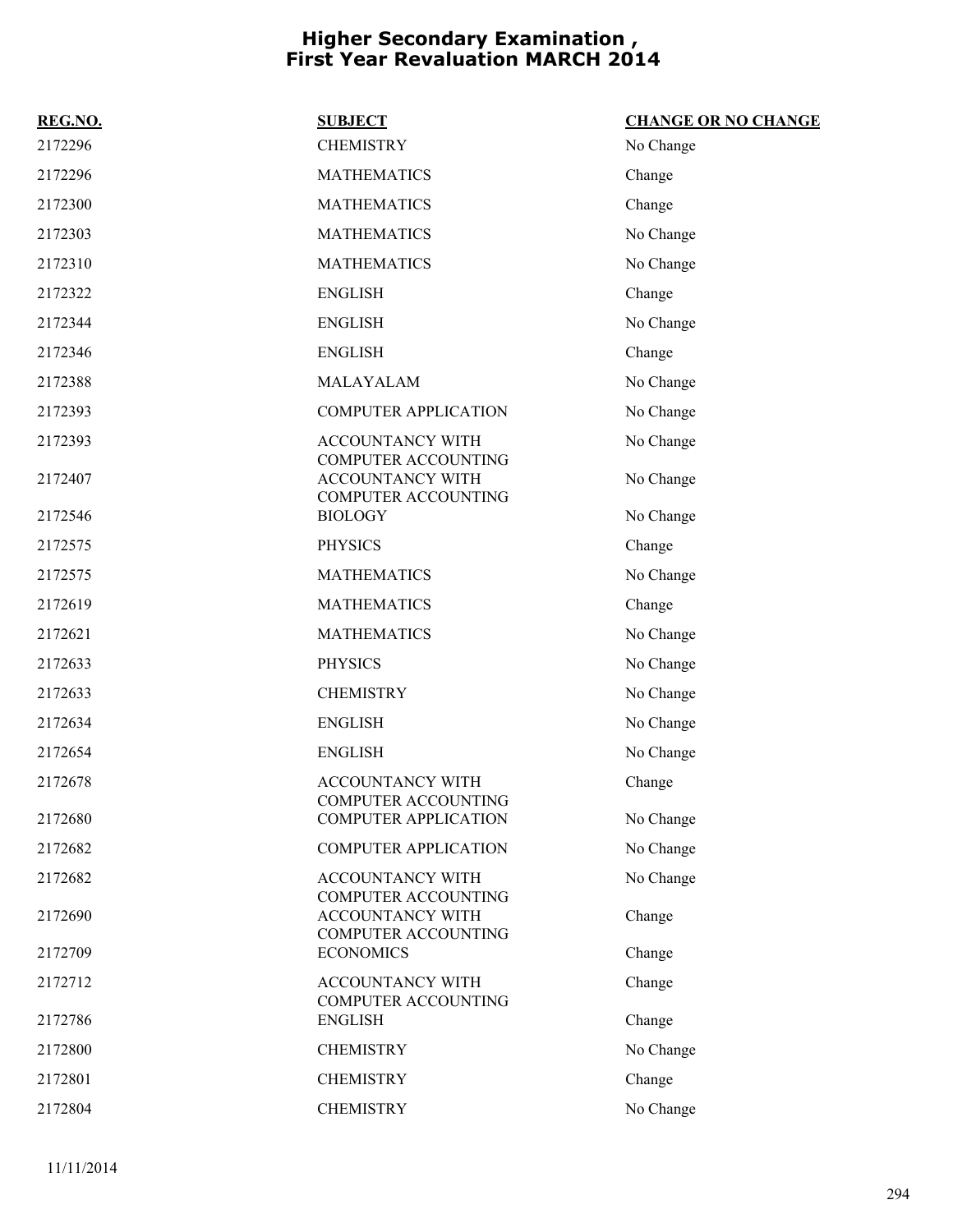| REG.NO. | <b>SUBJECT</b>              | <b>CHANGE OR NO CHANGE</b> |
|---------|-----------------------------|----------------------------|
| 2172817 | <b>ENGLISH</b>              | Change                     |
| 2172817 | <b>PHYSICS</b>              | No Change                  |
| 2172817 | <b>MATHEMATICS</b>          | Change                     |
| 2172879 | <b>ENGLISH</b>              | No Change                  |
| 2173072 | <b>ENGLISH</b>              | Change                     |
| 2173074 | MALAYALAM                   | Change                     |
| 2173074 | <b>PHYSICS</b>              | Change                     |
| 2173103 | MALAYALAM                   | No Change                  |
| 2173103 | <b>PHYSICS</b>              | No Change                  |
| 2173105 | <b>CHEMISTRY</b>            | No Change                  |
| 2173116 | <b>MATHEMATICS</b>          | No Change                  |
| 2173117 | <b>MATHEMATICS</b>          | No Change                  |
| 2173126 | <b>ENGLISH</b>              | No Change                  |
| 2173126 | <b>CHEMISTRY</b>            | Change                     |
| 2173134 | <b>PHYSICS</b>              | No Change                  |
| 2173141 | <b>PHYSICS</b>              | Change                     |
| 2173142 | <b>ENGLISH</b>              | No Change                  |
| 2173142 | <b>PHYSICS</b>              | Change                     |
| 2173144 | <b>ENGLISH</b>              | No Change                  |
| 2173144 | <b>PHYSICS</b>              | Change                     |
| 2173164 | <b>MATHEMATICS</b>          | No Change                  |
| 2173178 | <b>ENGLISH</b>              | No Change                  |
| 2173178 | <b>CHEMISTRY</b>            | No Change                  |
| 2173178 | <b>COMPUTER SCIENCE</b>     | No Change                  |
| 2173184 | <b>MATHEMATICS</b>          | No Change                  |
| 2173196 | <b>ENGLISH</b>              | No Change                  |
| 2173204 | <b>COMPUTER SCIENCE</b>     | No Change                  |
| 2173205 | <b>HINDI</b>                | Change                     |
| 2173213 | <b>PHYSICS</b>              | No Change                  |
| 2173250 | <b>COMPUTER APPLICATION</b> | No Change                  |
| 2173431 | <b>ENGLISH</b>              | Change                     |
| 2173431 | <b>PHYSICS</b>              | No Change                  |
| 2173450 | <b>ENGLISH</b>              | Change                     |
| 2173475 | <b>PHYSICS</b>              | No Change                  |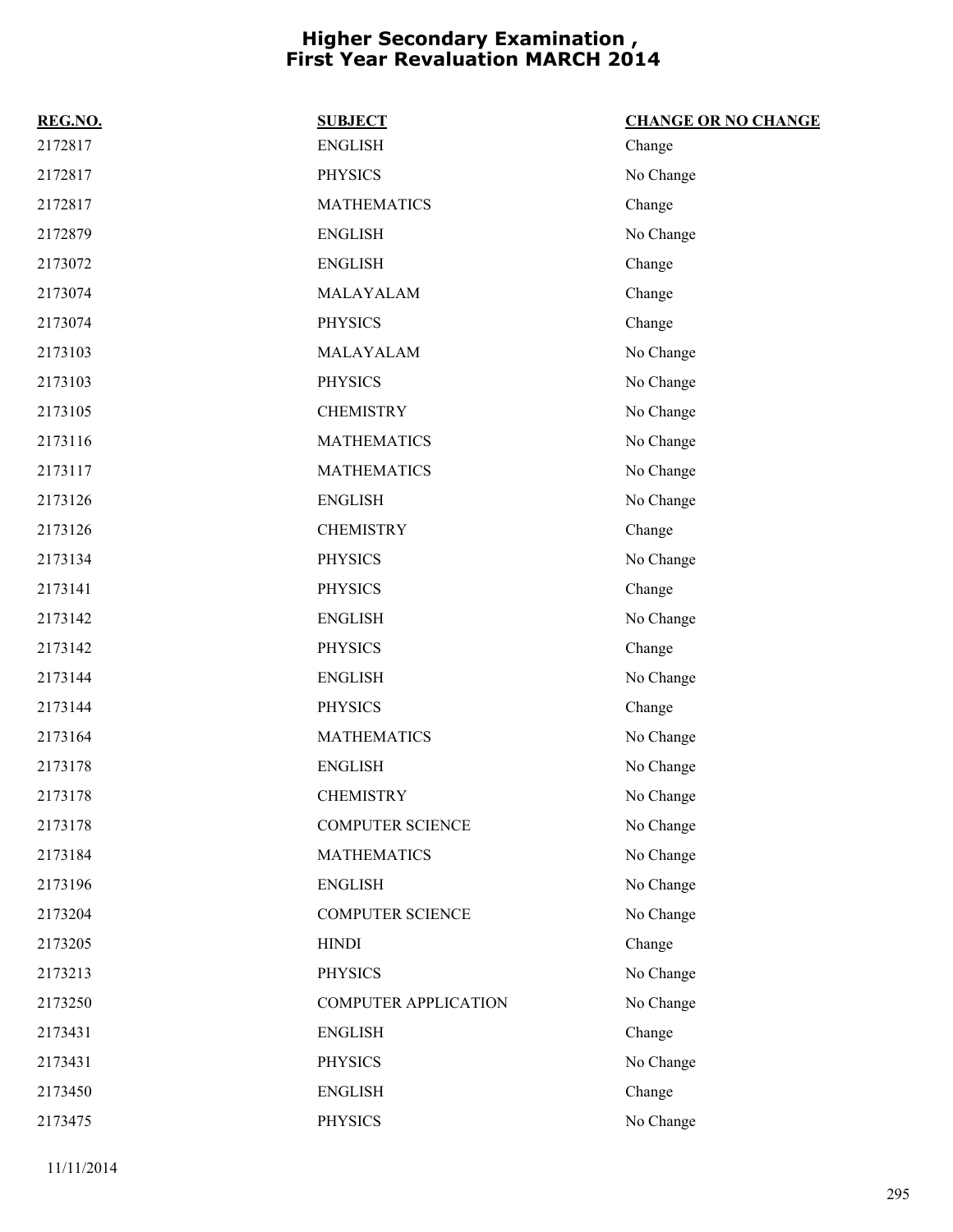| REG.NO. | <b>SUBJECT</b>                                        | <b>CHANGE OR NO CHANGE</b> |
|---------|-------------------------------------------------------|----------------------------|
| 2173498 | <b>PHYSICS</b>                                        | No Change                  |
| 2173512 | <b>PHYSICS</b>                                        | Change                     |
| 2173516 | <b>PHYSICS</b>                                        | No Change                  |
| 2173719 | <b>PHYSICS</b>                                        | No Change                  |
| 2173727 | <b>MATHEMATICS</b>                                    | No Change                  |
| 2173872 | <b>PHYSICS</b>                                        | Change                     |
| 2173872 | <b>MATHEMATICS</b>                                    | No Change                  |
| 2173879 | <b>PHYSICS</b>                                        | No Change                  |
| 2173917 | <b>MATHEMATICS</b>                                    | No Change                  |
| 2173923 | <b>PHYSICS</b>                                        | Change                     |
| 2173957 | <b>CHEMISTRY</b>                                      | No Change                  |
| 2173960 | <b>ENGLISH</b>                                        | Change                     |
| 2173963 | <b>ENGLISH</b>                                        | No Change                  |
| 2173982 | <b>ENGLISH</b>                                        | No Change                  |
| 2173984 | <b>PHYSICS</b>                                        | No Change                  |
| 2173990 | <b>COMPUTER SCIENCE</b>                               | No Change                  |
| 2173991 | <b>CHEMISTRY</b>                                      | No Change                  |
| 2174012 | <b>ENGLISH</b>                                        | No Change                  |
| 2174026 | <b>CHEMISTRY</b>                                      | No Change                  |
| 2174027 | <b>PHYSICS</b>                                        | No Change                  |
| 2174048 | <b>PHYSICS</b>                                        | No Change                  |
| 2174052 | <b>ENGLISH</b>                                        | Change                     |
| 2174052 | <b>COMPUTER SCIENCE</b>                               | No Change                  |
| 2174118 | MALAYALAM                                             | No Change                  |
| 2174127 | <b>ECONOMICS</b>                                      | No Change                  |
| 2174127 | ACCOUNTANCY WITH<br><b>COMPUTER ACCOUNTING</b>        | No Change                  |
| 2174131 | <b>ENGLISH</b>                                        | Change                     |
| 2174141 | <b>BUSINESS STUDIES WITH</b><br>FUNCTIONAL MANAGEMENT | No Change                  |
| 2174146 | ACCOUNTANCY WITH<br><b>COMPUTER ACCOUNTING</b>        | Change                     |
| 2174157 | ACCOUNTANCY WITH<br><b>COMPUTER ACCOUNTING</b>        | No Change                  |
| 2174160 | ACCOUNTANCY WITH<br><b>COMPUTER ACCOUNTING</b>        | No Change                  |
| 2174163 | <b>BUSINESS STUDIES WITH</b><br>FUNCTIONAL MANAGEMENT | No Change                  |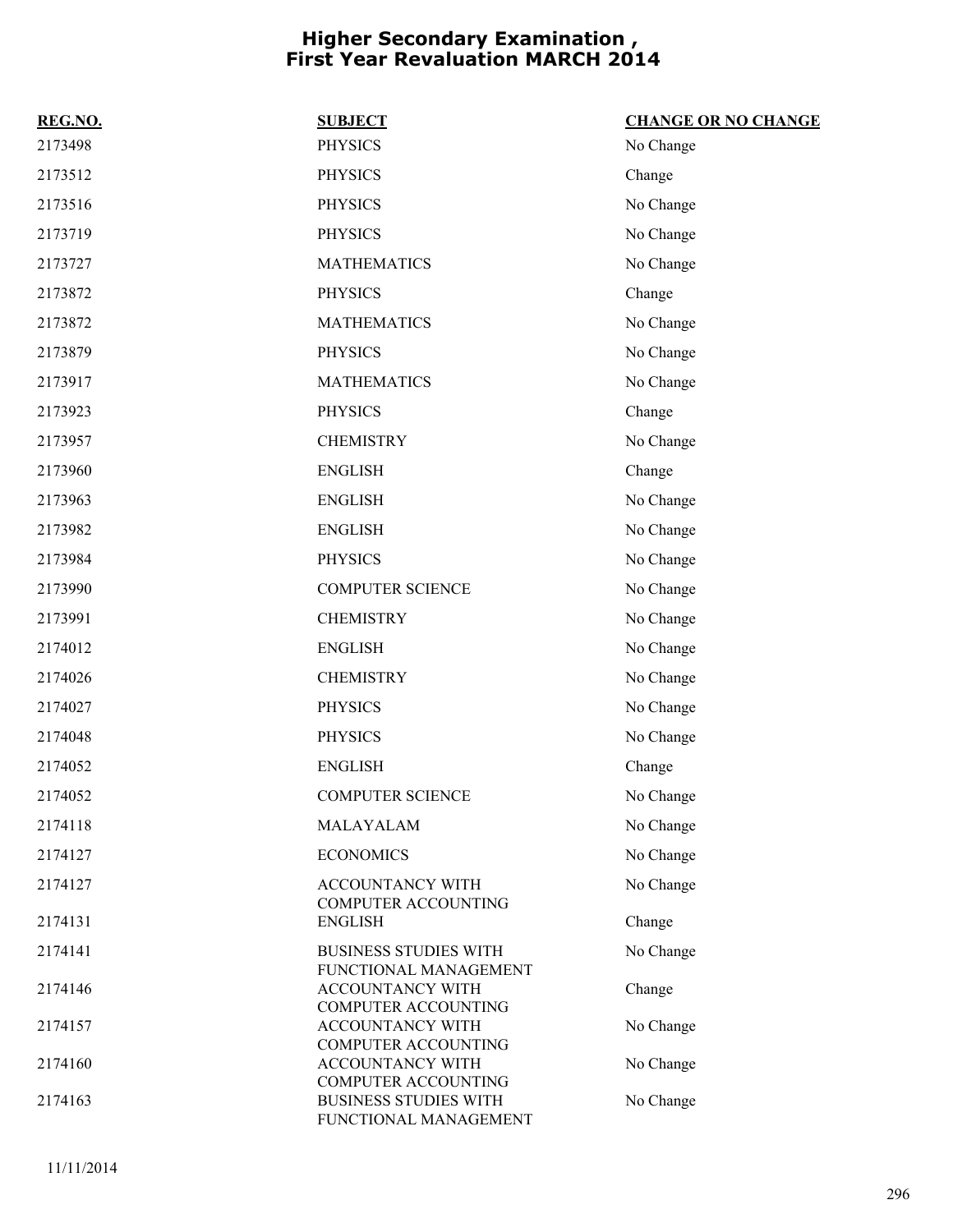| REG.NO. | <b>SUBJECT</b>     | <b>CHANGE OR NO CHANGE</b> |
|---------|--------------------|----------------------------|
| 2174311 | <b>MATHEMATICS</b> | Change                     |
| 2174316 | <b>CHEMISTRY</b>   | No Change                  |
| 2174316 | <b>MATHEMATICS</b> | No Change                  |
| 2174398 | <b>PHYSICS</b>     | Change                     |
| 2174406 | <b>MATHEMATICS</b> | Change                     |
| 2174411 | <b>ENGLISH</b>     | Change                     |
| 2174412 | <b>ENGLISH</b>     | Change                     |
| 2174415 | <b>ENGLISH</b>     | Change                     |
| 2174416 | <b>ENGLISH</b>     | Change                     |
| 2174417 | <b>ENGLISH</b>     | Change                     |
| 2174417 | <b>MATHEMATICS</b> | No Change                  |
| 2174419 | <b>ENGLISH</b>     | Change                     |
| 2174420 | <b>ENGLISH</b>     | No Change                  |
| 2174421 | <b>ENGLISH</b>     | No Change                  |
| 2174425 | <b>BIOLOGY</b>     | No Change                  |
| 2174445 | <b>ENGLISH</b>     | Change                     |
| 2174471 | <b>CHEMISTRY</b>   | No Change                  |
| 2174475 | <b>MATHEMATICS</b> | No Change                  |
| 2174477 | <b>MATHEMATICS</b> | Change                     |
| 2174483 | <b>MATHEMATICS</b> | No Change                  |
| 2174485 | <b>MATHEMATICS</b> | No Change                  |
| 2174736 | <b>PHYSICS</b>     | No Change                  |
| 2174736 | <b>CHEMISTRY</b>   | No Change                  |
| 2174795 | <b>CHEMISTRY</b>   | No Change                  |
| 2174939 | <b>PHYSICS</b>     | Change                     |
| 2174945 | <b>BIOLOGY</b>     | No Change                  |
| 2174958 | <b>ENGLISH</b>     | No Change                  |
| 2174970 | <b>CHEMISTRY</b>   | No Change                  |
| 2174971 | <b>ENGLISH</b>     | No Change                  |
| 2174973 | <b>HINDI</b>       | Change                     |
| 2174977 | <b>PHYSICS</b>     | Change                     |
| 2175005 | <b>ENGLISH</b>     | Change                     |
| 2175005 | <b>CHEMISTRY</b>   | No Change                  |
| 2175005 | COMPUTER SCIENCE   | No Change                  |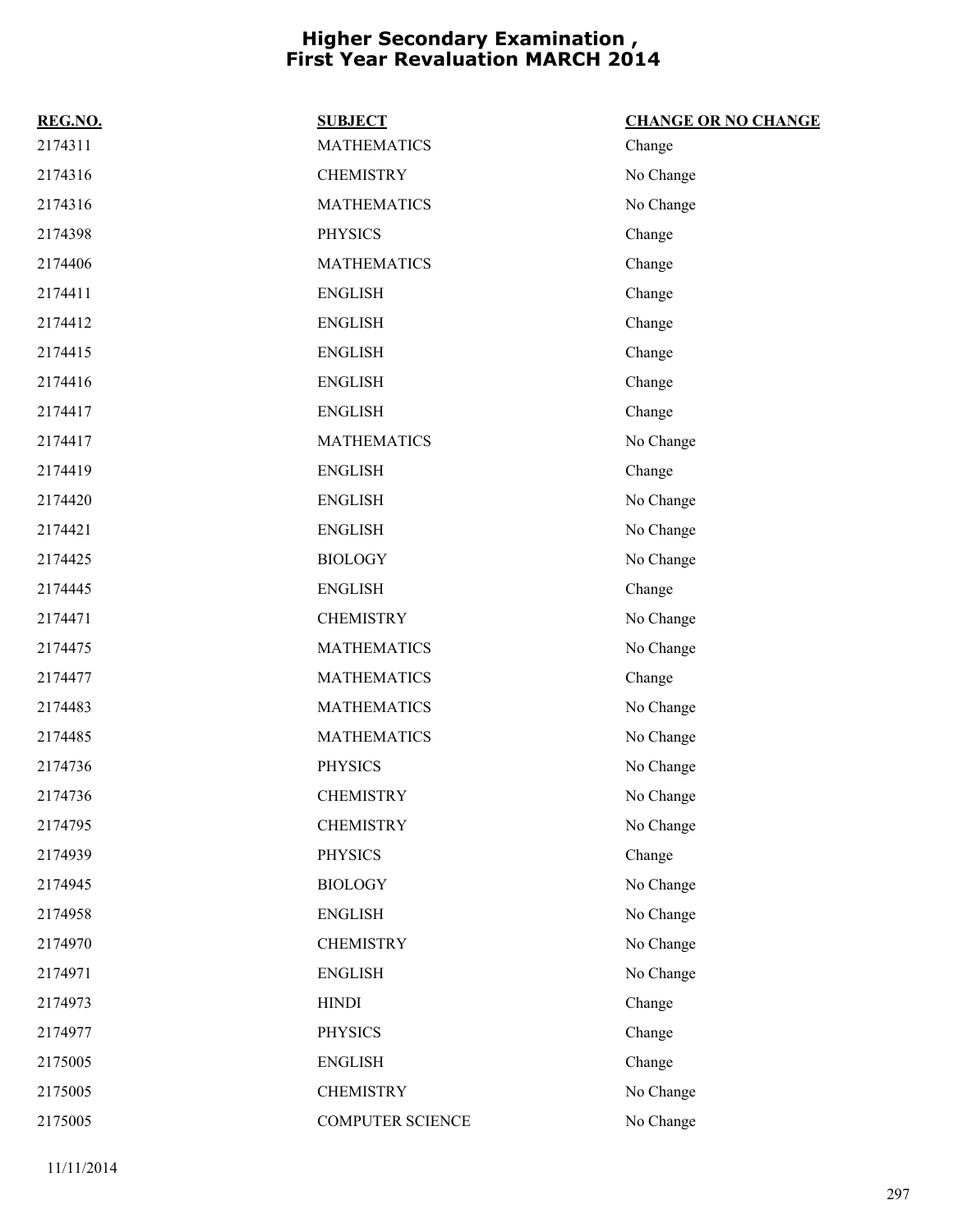| REG.NO. | <b>SUBJECT</b>                     | <b>CHANGE OR NO CHANGE</b> |
|---------|------------------------------------|----------------------------|
| 2175032 | <b>COMPUTER SCIENCE</b>            | Change                     |
| 2175148 | <b>ENGLISH</b>                     | Change                     |
| 2175172 | <b>ENGLISH</b>                     | No Change                  |
| 2175180 | MALAYALAM                          | Change                     |
| 2175180 | <b>PHYSICS</b>                     | No Change                  |
| 2175208 | <b>PHYSICS</b>                     | No Change                  |
| 2175238 | <b>PHYSICS</b>                     | No Change                  |
| 2175245 | <b>ENGLISH</b>                     | No Change                  |
| 2175245 | <b>CHEMISTRY</b>                   | No Change                  |
| 2175254 | <b>PHYSICS</b>                     | No Change                  |
| 2175254 | <b>CHEMISTRY</b>                   | No Change                  |
| 2175254 | <b>BIOLOGY</b>                     | No Change                  |
| 2175254 | <b>MATHEMATICS</b>                 | No Change                  |
| 2175343 | MALAYALAM                          | Change                     |
| 2175433 | <b>ENGLISH</b>                     | Change                     |
| 2175435 | MALAYALAM                          | No Change                  |
| 2175480 | <b>BIOLOGY</b>                     | No Change                  |
| 2175480 | <b>MATHEMATICS</b>                 | No Change                  |
| 2175568 | <b>BUSINESS STUDIES WITH</b>       | Change                     |
| 2175596 | FUNCTIONAL MANAGEMENT<br>MALAYALAM | Change                     |
| 2175602 | MALAYALAM                          | Change                     |
| 2175914 | <b>ENGLISH</b>                     | No Change                  |
| 2175927 | <b>BIOLOGY</b>                     | No Change                  |
| 2175931 | <b>PHYSICS</b>                     | No Change                  |
| 2175943 | <b>PHYSICS</b>                     | Change                     |
| 2176184 | <b>ENGLISH</b>                     | No Change                  |
| 2176184 | <b>CHEMISTRY</b>                   | No Change                  |
| 2176197 | <b>ENGLISH</b>                     | Change                     |
| 2176202 | <b>ENGLISH</b>                     | Change                     |
| 2176202 | <b>HINDI</b>                       | No Change                  |
| 2176219 | <b>ENGLISH</b>                     | No Change                  |
| 2176219 | <b>CHEMISTRY</b>                   | No Change                  |
| 2176220 | <b>ENGLISH</b>                     | No Change                  |
| 2176224 | <b>CHEMISTRY</b>                   | No Change                  |
|         |                                    |                            |

11/11/2014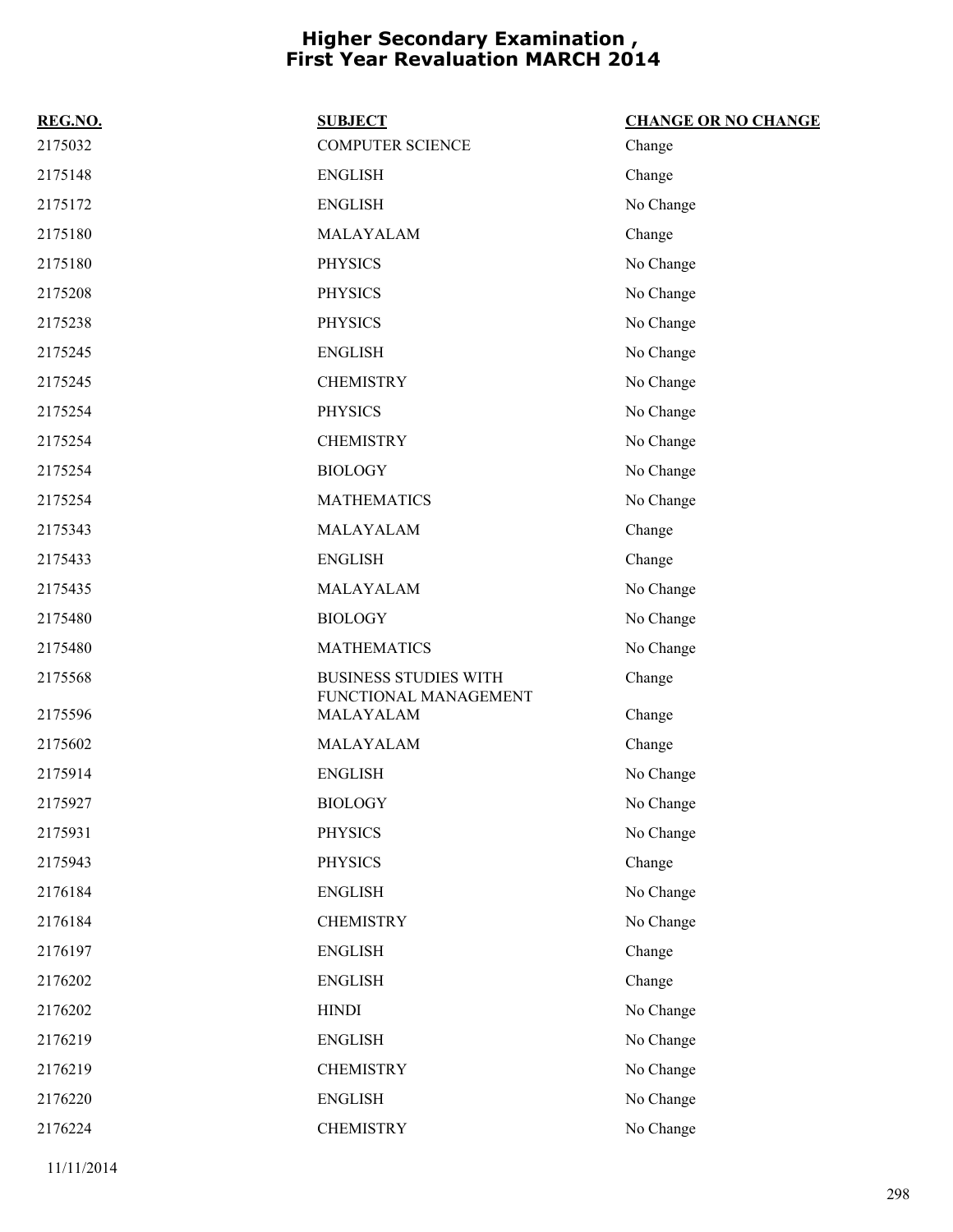| REG.NO. | <b>SUBJECT</b>                                        | <b>CHANGE OR NO CHANGE</b> |
|---------|-------------------------------------------------------|----------------------------|
| 2176232 | <b>ENGLISH</b>                                        | No Change                  |
| 2176235 | <b>MATHEMATICS</b>                                    | No Change                  |
| 2176244 | <b>MATHEMATICS</b>                                    | No Change                  |
| 2176269 | <b>ENGLISH</b>                                        | No Change                  |
| 2176270 | <b>ENGLISH</b>                                        | No Change                  |
| 2176367 | <b>MATHEMATICS</b>                                    | No Change                  |
| 2176506 | <b>ENGLISH</b>                                        | No Change                  |
| 2176510 | <b>BIOLOGY</b>                                        | No Change                  |
| 2176510 | <b>MATHEMATICS</b>                                    | No Change                  |
| 2176513 | <b>ENGLISH</b>                                        | No Change                  |
| 2176515 | <b>BIOLOGY</b>                                        | No Change                  |
| 2176515 | <b>MATHEMATICS</b>                                    | No Change                  |
| 2176521 | <b>MATHEMATICS</b>                                    | No Change                  |
| 2176524 | <b>HINDI</b>                                          | No Change                  |
| 2176530 | <b>HINDI</b>                                          | Change                     |
| 2176531 | <b>HINDI</b>                                          | No Change                  |
| 2176533 | <b>HINDI</b>                                          | Change                     |
| 2176534 | <b>HINDI</b>                                          | Change                     |
| 2176538 | <b>MATHEMATICS</b>                                    | No Change                  |
| 2176539 | <b>PHYSICS</b>                                        | No Change                  |
| 2176540 | <b>ENGLISH</b>                                        | No Change                  |
| 2176542 | <b>PHYSICS</b>                                        | No Change                  |
| 2176547 | <b>MATHEMATICS</b>                                    | No Change                  |
| 2176548 | <b>PHYSICS</b>                                        | Change                     |
| 2176589 | <b>ENGLISH</b>                                        | No Change                  |
| 2176589 | <b>COMPUTER SCIENCE</b>                               | <b>RAL</b>                 |
| 2176621 | <b>ENGLISH</b>                                        | Change                     |
| 2176641 | <b>ENGLISH</b>                                        | No Change                  |
| 2176660 | <b>ENGLISH</b>                                        | No Change                  |
| 2176661 | <b>BUSINESS STUDIES WITH</b><br>FUNCTIONAL MANAGEMENT | Change                     |
| 2176803 | <b>PHYSICS</b>                                        | No Change                  |
| 2176835 | <b>MATHEMATICS</b>                                    | No Change                  |
| 2176838 | <b>ENGLISH</b>                                        | No Change                  |
| 2176840 | <b>ENGLISH</b>                                        | No Change                  |
|         |                                                       |                            |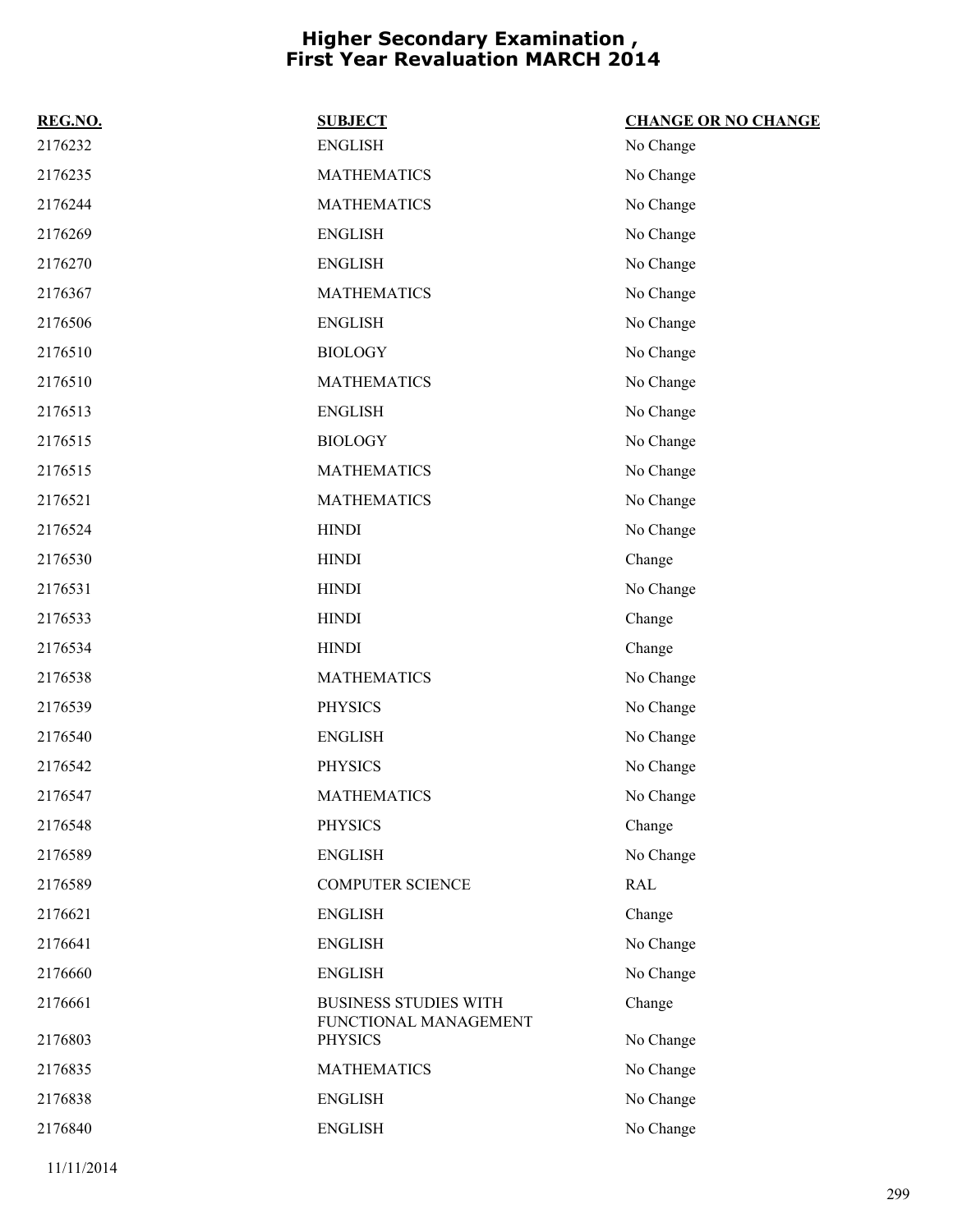| REG.NO. | <b>SUBJECT</b>                                                          | <b>CHANGE OR NO CHANGE</b> |
|---------|-------------------------------------------------------------------------|----------------------------|
| 2176841 | <b>PHYSICS</b>                                                          | No Change                  |
| 2176841 | <b>BIOLOGY</b>                                                          | No Change                  |
| 2176885 | <b>PHYSICS</b>                                                          | No Change                  |
| 2176892 | <b>CHEMISTRY</b>                                                        | No Change                  |
| 2176892 | <b>MATHEMATICS</b>                                                      | No Change                  |
| 2176895 | <b>PHYSICS</b>                                                          | No Change                  |
| 2176929 | <b>PHYSICS</b>                                                          | Change                     |
| 2176938 | <b>ENGLISH</b>                                                          | No Change                  |
| 2176938 | <b>MATHEMATICS</b>                                                      | No Change                  |
| 2176950 | <b>ENGLISH</b>                                                          | No Change                  |
| 2176961 | <b>MATHEMATICS</b>                                                      | No Change                  |
| 2176973 | <b>BUSINESS STUDIES WITH</b>                                            | No Change                  |
| 2176975 | FUNCTIONAL MANAGEMENT<br>ACCOUNTANCY WITH<br><b>COMPUTER ACCOUNTING</b> | Change                     |
| 2177000 | <b>BUSINESS STUDIES WITH</b><br>FUNCTIONAL MANAGEMENT                   | Change                     |
| 2177174 | <b>CHEMISTRY</b>                                                        | No Change                  |
| 2177176 | <b>BIOLOGY</b>                                                          | Change                     |
| 2177183 | <b>BIOLOGY</b>                                                          | No Change                  |
| 2177205 | <b>HINDI</b>                                                            | Change                     |
| 2177216 | <b>CHEMISTRY</b>                                                        | No Change                  |
| 2177217 | <b>PHYSICS</b>                                                          | No Change                  |
| 2177220 | <b>SANSKRIT</b>                                                         | No Change                  |
| 2177220 | <b>PHYSICS</b>                                                          | No Change                  |
| 2177220 | <b>CHEMISTRY</b>                                                        | No Change                  |
| 2177221 | <b>MATHEMATICS</b>                                                      | No Change                  |
| 2177424 | <b>ENGLISH</b>                                                          | No Change                  |
| 2177440 | <b>PHYSICS</b>                                                          | Change                     |
| 2177440 | <b>CHEMISTRY</b>                                                        | No Change                  |
| 2177440 | <b>MATHEMATICS</b>                                                      | No Change                  |
| 2177445 | <b>CHEMISTRY</b>                                                        | No Change                  |
| 2177445 | <b>MATHEMATICS</b>                                                      | No Change                  |
| 2177526 | <b>ENGLISH</b>                                                          | No Change                  |
| 2177534 | <b>ENGLISH</b>                                                          | No Change                  |
| 2177537 | <b>ENGLISH</b>                                                          | No Change                  |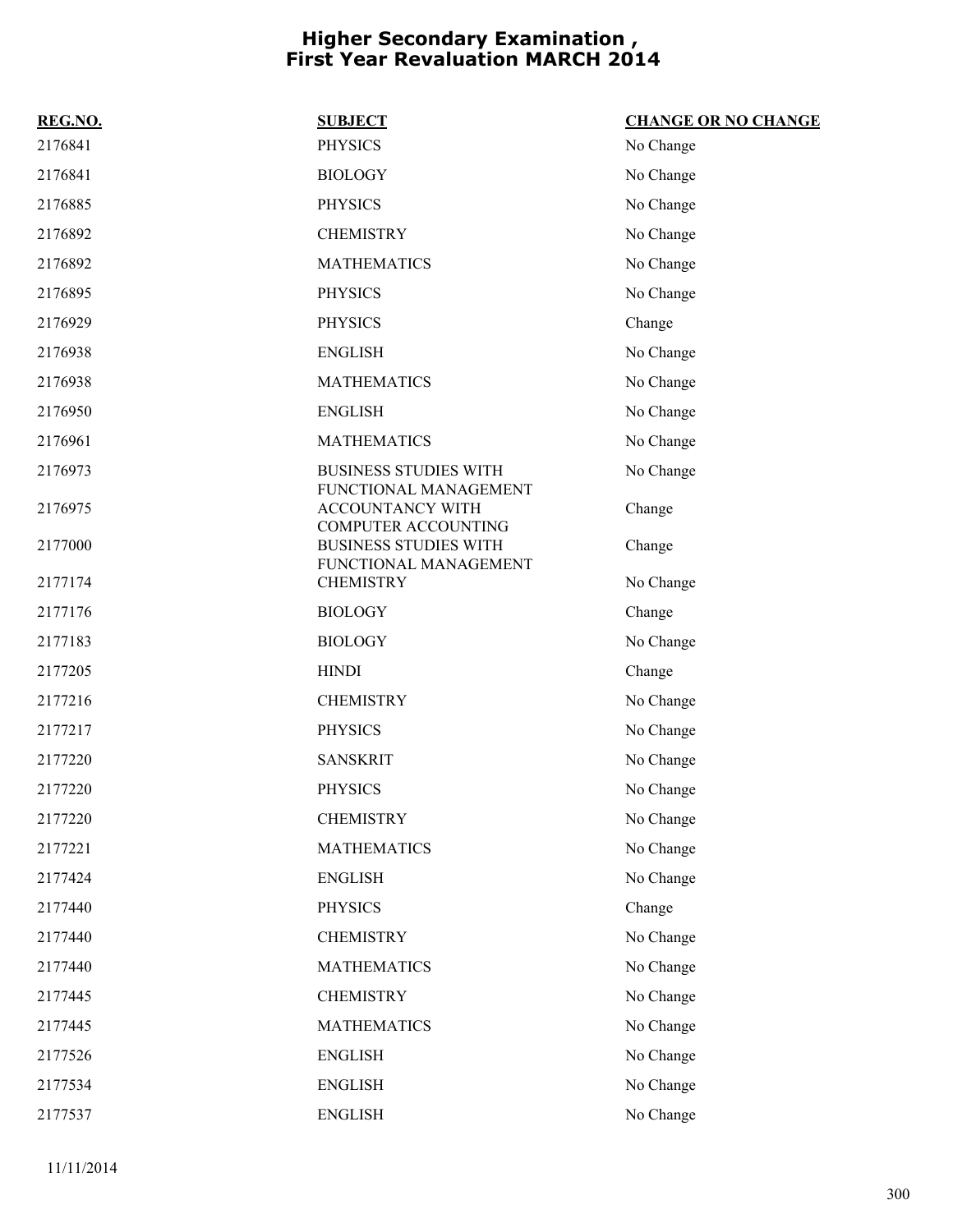| REG.NO. | <b>SUBJECT</b>          | <b>CHANGE OR NO CHANGE</b> |
|---------|-------------------------|----------------------------|
| 2177756 | MALAYALAM               | Change                     |
| 2177758 | <b>PHYSICS</b>          | No Change                  |
| 2177758 | <b>MATHEMATICS</b>      | No Change                  |
| 2177760 | MALAYALAM               | No Change                  |
| 2177760 | <b>PHYSICS</b>          | No Change                  |
| 2177760 | <b>CHEMISTRY</b>        | No Change                  |
| 2177780 | <b>PHYSICS</b>          | No Change                  |
| 2177781 | <b>ENGLISH</b>          | No Change                  |
| 2177786 | MALAYALAM               | No Change                  |
| 2177799 | <b>ENGLISH</b>          | No Change                  |
| 2177814 | <b>PHYSICS</b>          | Change                     |
| 2177818 | <b>ENGLISH</b>          | No Change                  |
| 2177820 | <b>PHYSICS</b>          | No Change                  |
| 2177820 | <b>MATHEMATICS</b>      | No Change                  |
| 2177825 | <b>CHEMISTRY</b>        | No Change                  |
| 2177827 | <b>ENGLISH</b>          | No Change                  |
| 2177832 | <b>ENGLISH</b>          | No Change                  |
| 2177832 | <b>HINDI</b>            | Change                     |
| 2177833 | <b>HINDI</b>            | Change                     |
| 2177839 | <b>PHYSICS</b>          | No Change                  |
| 2177841 | <b>HINDI</b>            | No Change                  |
| 2177842 | <b>ENGLISH</b>          | No Change                  |
| 2177846 | <b>PHYSICS</b>          | Change                     |
| 2177850 | <b>HINDI</b>            | Change                     |
| 2177852 | <b>HINDI</b>            | Change                     |
| 2177852 | <b>MATHEMATICS</b>      | No Change                  |
| 2177861 | <b>ENGLISH</b>          | No Change                  |
| 2177864 | <b>COMPUTER SCIENCE</b> | No Change                  |
| 2177865 | MALAYALAM               | Change                     |
| 2177865 | <b>CHEMISTRY</b>        | No Change                  |
| 2177869 | <b>CHEMISTRY</b>        | No Change                  |
| 2177872 | MALAYALAM               | Change                     |
| 2177874 | MALAYALAM               | Change                     |
| 2177878 | MALAYALAM               | Change                     |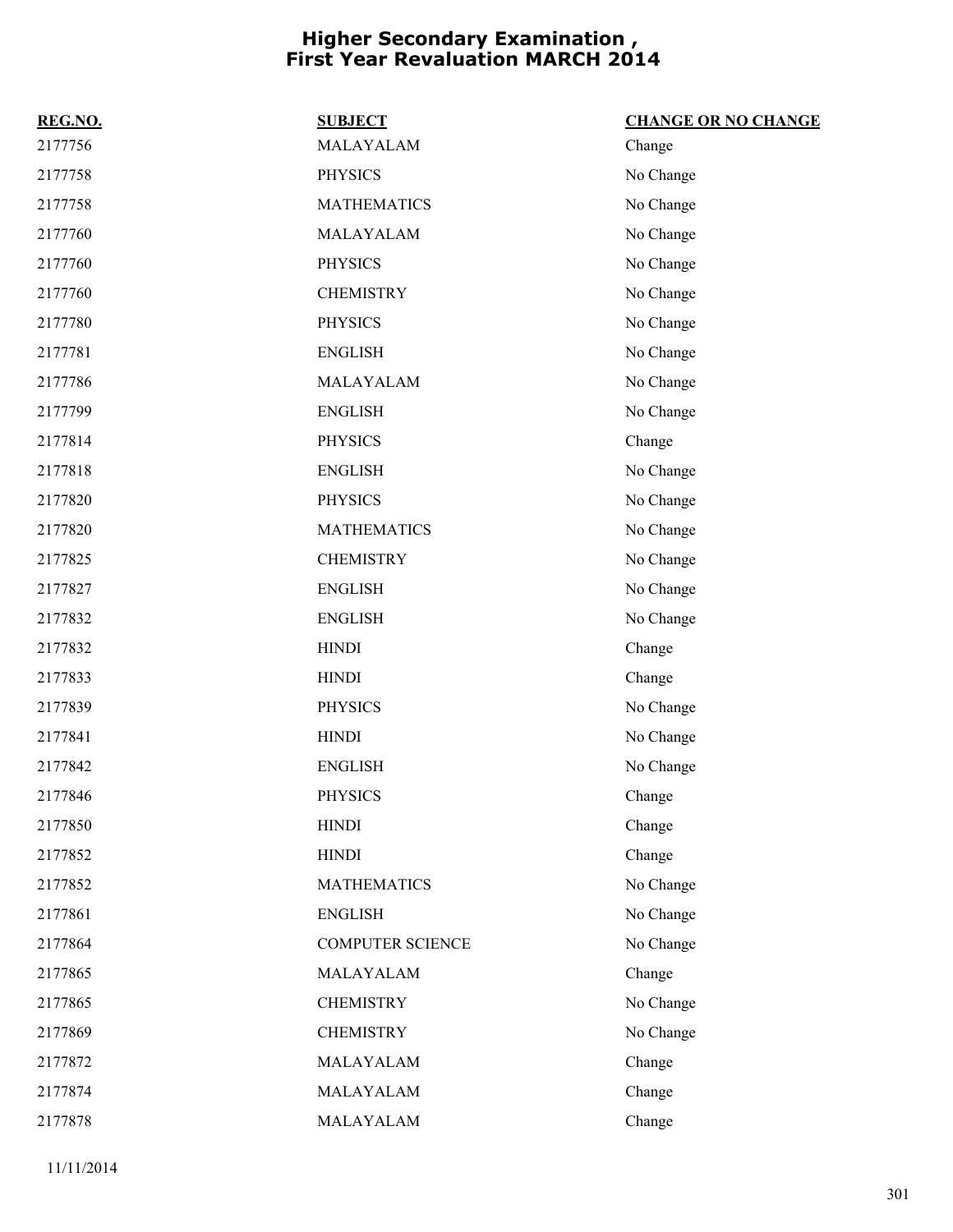| REG.NO. | <b>SUBJECT</b>                          | <b>CHANGE OR NO CHANGE</b> |
|---------|-----------------------------------------|----------------------------|
| 2177878 | <b>MATHEMATICS</b>                      | No Change                  |
| 2177881 | <b>CHEMISTRY</b>                        | Change                     |
| 2177881 | <b>COMPUTER SCIENCE</b>                 | Change                     |
| 2177885 | <b>HINDI</b>                            | No Change                  |
| 2177889 | <b>ENGLISH</b>                          | No Change                  |
| 2177889 | <b>HINDI</b>                            | Change                     |
| 2177890 | <b>HINDI</b>                            | No Change                  |
| 2177897 | <b>HINDI</b>                            | Change                     |
| 2177898 | <b>HINDI</b>                            | Change                     |
| 2177898 | <b>CHEMISTRY</b>                        | No Change                  |
| 2177899 | <b>HINDI</b>                            | Change                     |
| 2177902 | <b>ENGLISH</b>                          | No Change                  |
| 2177902 | <b>HINDI</b>                            | No Change                  |
| 2177904 | <b>HINDI</b>                            | Change                     |
| 2177904 | <b>PHYSICS</b>                          | No Change                  |
| 2177907 | <b>HINDI</b>                            | Change                     |
| 2177908 | <b>HINDI</b>                            | No Change                  |
| 2177911 | <b>PHYSICS</b>                          | No Change                  |
| 2177911 | <b>COMPUTER SCIENCE</b>                 | No Change                  |
| 2177912 | <b>ENGLISH</b>                          | No Change                  |
| 2177912 | <b>HINDI</b>                            | Change                     |
| 2177919 | MALAYALAM                               | Change                     |
| 2177942 | <b>ENGLISH</b>                          | No Change                  |
| 2177942 | COMMUNICATIVE ENGLISH                   | No Change                  |
| 2177967 | COMMUNICATIVE ENGLISH                   | No Change                  |
| 2178005 | ACCOUNTANCY WITH<br>COMPUTER ACCOUNTING | No Change                  |
| 2178048 | <b>ENGLISH</b>                          | No Change                  |
| 2178048 | <b>CHEMISTRY</b>                        | No Change                  |
| 2178053 | <b>MATHEMATICS</b>                      | No Change                  |
| 2178054 | <b>MATHEMATICS</b>                      | No Change                  |
| 2178079 | <b>PHYSICS</b>                          | Change                     |
| 2178080 | <b>MATHEMATICS</b>                      | No Change                  |
| 2178098 | <b>MATHEMATICS</b>                      | No Change                  |
| 2178118 | <b>ENGLISH</b>                          | No Change                  |
|         |                                         |                            |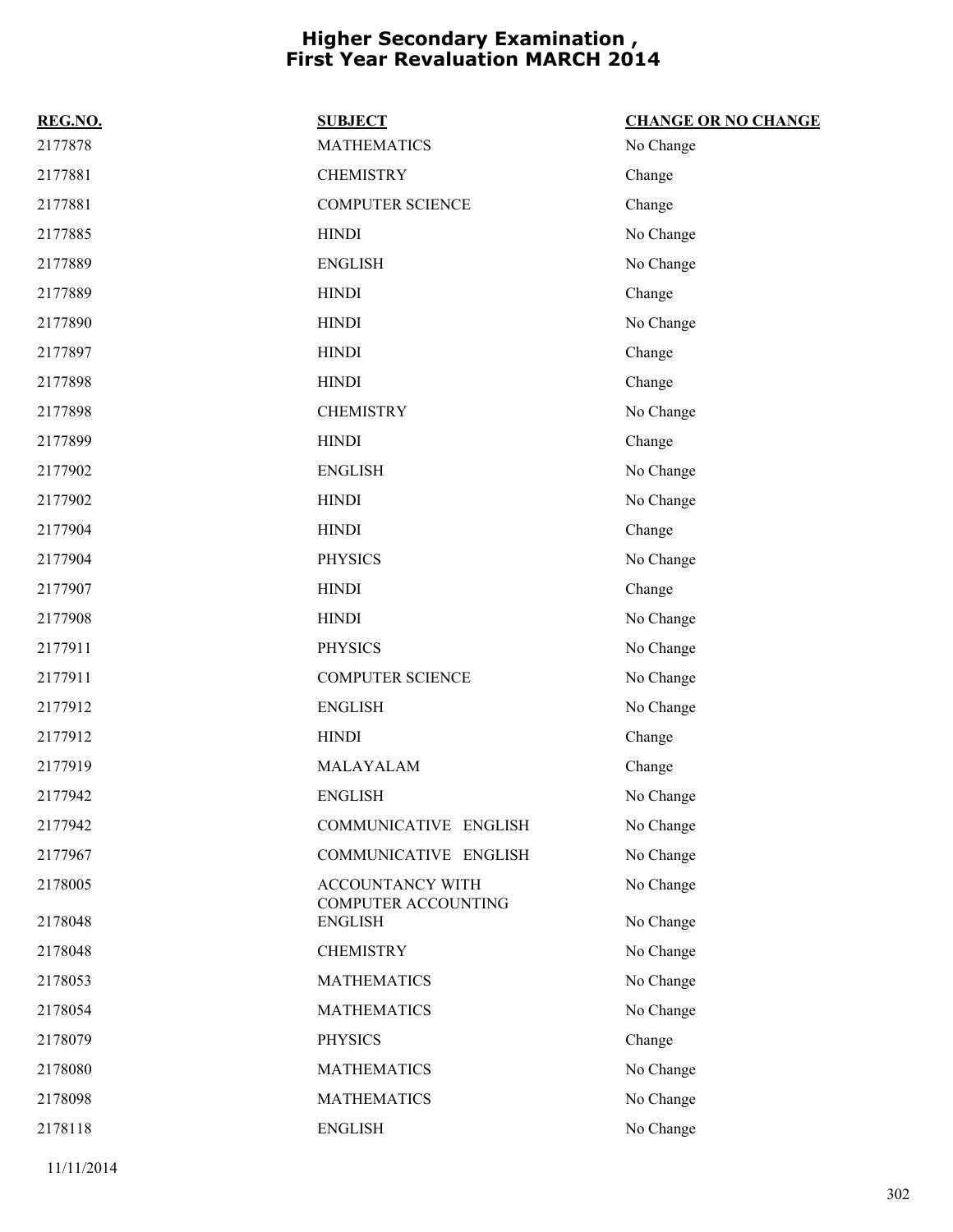| REG.NO. | <b>SUBJECT</b>                                 | <b>CHANGE OR NO CHANGE</b> |
|---------|------------------------------------------------|----------------------------|
| 2178127 | <b>ENGLISH</b>                                 | No Change                  |
| 2178132 | <b>HINDI</b>                                   | No Change                  |
| 2178134 | <b>ENGLISH</b>                                 | Change                     |
| 2178137 | <b>HINDI</b>                                   | Change                     |
| 2178142 | <b>ENGLISH</b>                                 | Change                     |
| 2178150 | <b>ENGLISH</b>                                 | No Change                  |
| 2178150 | <b>CHEMISTRY</b>                               | No Change                  |
| 2178164 | ACCOUNTANCY WITH<br><b>COMPUTER ACCOUNTING</b> | Change                     |
| 2178207 | <b>ECONOMICS</b>                               | Change                     |
| 2178213 | <b>HINDI</b>                                   | Change                     |
| 2178216 | ACCOUNTANCY WITH<br><b>COMPUTER ACCOUNTING</b> | No Change                  |
| 2178226 | <b>CHEMISTRY</b>                               | No Change                  |
| 2178240 | <b>ENGLISH</b>                                 | No Change                  |
| 2178248 | MALAYALAM                                      | Change                     |
| 2178249 | <b>ENGLISH</b>                                 | No Change                  |
| 2178249 | MALAYALAM                                      | No Change                  |
| 2178249 | <b>PHYSICS</b>                                 | No Change                  |
| 2178250 | <b>ENGLISH</b>                                 | No Change                  |
| 2178251 | <b>PHYSICS</b>                                 | No Change                  |
| 2178252 | <b>PHYSICS</b>                                 | No Change                  |
| 2178254 | <b>PHYSICS</b>                                 | No Change                  |
| 2178255 | <b>PHYSICS</b>                                 | No Change                  |
| 2178256 | <b>PHYSICS</b>                                 | Change                     |
| 2178272 | <b>ENGLISH</b>                                 | No Change                  |
| 2178273 | <b>ENGLISH</b>                                 | No Change                  |
| 2178273 | <b>CHEMISTRY</b>                               | No Change                  |
| 2178278 | <b>MATHEMATICS</b>                             | No Change                  |
| 2178287 | <b>ENGLISH</b>                                 | No Change                  |
| 2178303 | <b>ENGLISH</b>                                 | No Change                  |
| 2178324 | <b>PHYSICS</b>                                 | Change                     |
| 2178324 | <b>CHEMISTRY</b>                               | Change                     |
| 2178334 | <b>CHEMISTRY</b>                               | No Change                  |
| 2178349 | <b>ENGLISH</b>                                 | No Change                  |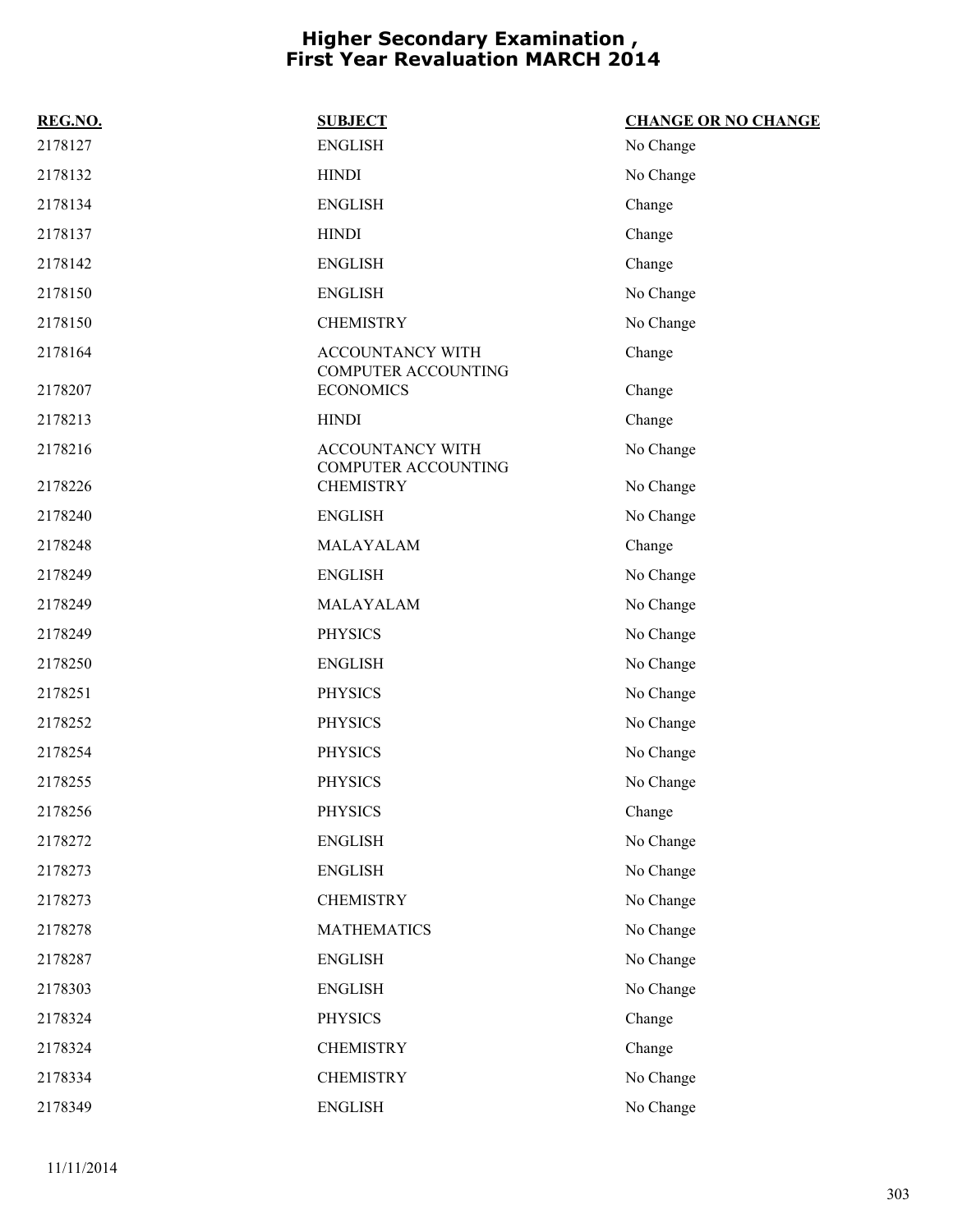| REG.NO. | <b>SUBJECT</b>                                                                 | <b>CHANGE OR NO CHANGE</b> |
|---------|--------------------------------------------------------------------------------|----------------------------|
| 2178349 | <b>CHEMISTRY</b>                                                               | No Change                  |
| 2178354 | <b>CHEMISTRY</b>                                                               | No Change                  |
| 2178360 | <b>PHYSICS</b>                                                                 | No Change                  |
| 2178437 | MALAYALAM                                                                      | Change                     |
| 2178437 | <b>BUSINESS STUDIES WITH</b>                                                   | No Change                  |
| 2178437 | FUNCTIONAL MANAGEMENT<br>ACCOUNTANCY WITH<br><b>COMPUTER ACCOUNTING</b>        | No Change                  |
| 2178459 | <b>ENGLISH</b>                                                                 | No Change                  |
| 2178459 | <b>BUSINESS STUDIES WITH</b>                                                   | Change                     |
| 2178462 | FUNCTIONAL MANAGEMENT<br><b>BUSINESS STUDIES WITH</b><br>FUNCTIONAL MANAGEMENT | Change                     |
| 2178464 | <b>ENGLISH</b>                                                                 | No Change                  |
| 2178464 | <b>BUSINESS STUDIES WITH</b>                                                   | No Change                  |
| 2178467 | FUNCTIONAL MANAGEMENT<br><b>ENGLISH</b>                                        | No Change                  |
| 2178470 | <b>BUSINESS STUDIES WITH</b>                                                   | Change                     |
| 2178471 | FUNCTIONAL MANAGEMENT<br><b>BUSINESS STUDIES WITH</b><br>FUNCTIONAL MANAGEMENT | Change                     |
| 2178486 | <b>ENGLISH</b>                                                                 | No Change                  |
| 2178523 | <b>ENGLISH</b>                                                                 | No Change                  |
| 2178540 | <b>PHYSICS</b>                                                                 | No Change                  |
| 2178540 | <b>CHEMISTRY</b>                                                               | No Change                  |
| 2178540 | <b>MATHEMATICS</b>                                                             | No Change                  |
| 2178548 | <b>ENGLISH</b>                                                                 | No Change                  |
| 2178548 | <b>CHEMISTRY</b>                                                               | No Change                  |
| 2178548 | <b>MATHEMATICS</b>                                                             | No Change                  |
| 2178549 | MALAYALAM                                                                      | No Change                  |
| 2178549 | <b>PHYSICS</b>                                                                 | No Change                  |
| 2178551 | <b>PHYSICS</b>                                                                 | No Change                  |
| 2178558 | <b>PHYSICS</b>                                                                 | No Change                  |
| 2178558 | <b>CHEMISTRY</b>                                                               | No Change                  |
| 2178559 | MALAYALAM                                                                      | Change                     |
| 2178563 | <b>MATHEMATICS</b>                                                             | Change                     |
| 2178572 | <b>ENGLISH</b>                                                                 | No Change                  |
| 2178573 | <b>ENGLISH</b>                                                                 | No Change                  |
| 2178577 | <b>MATHEMATICS</b>                                                             | No Change                  |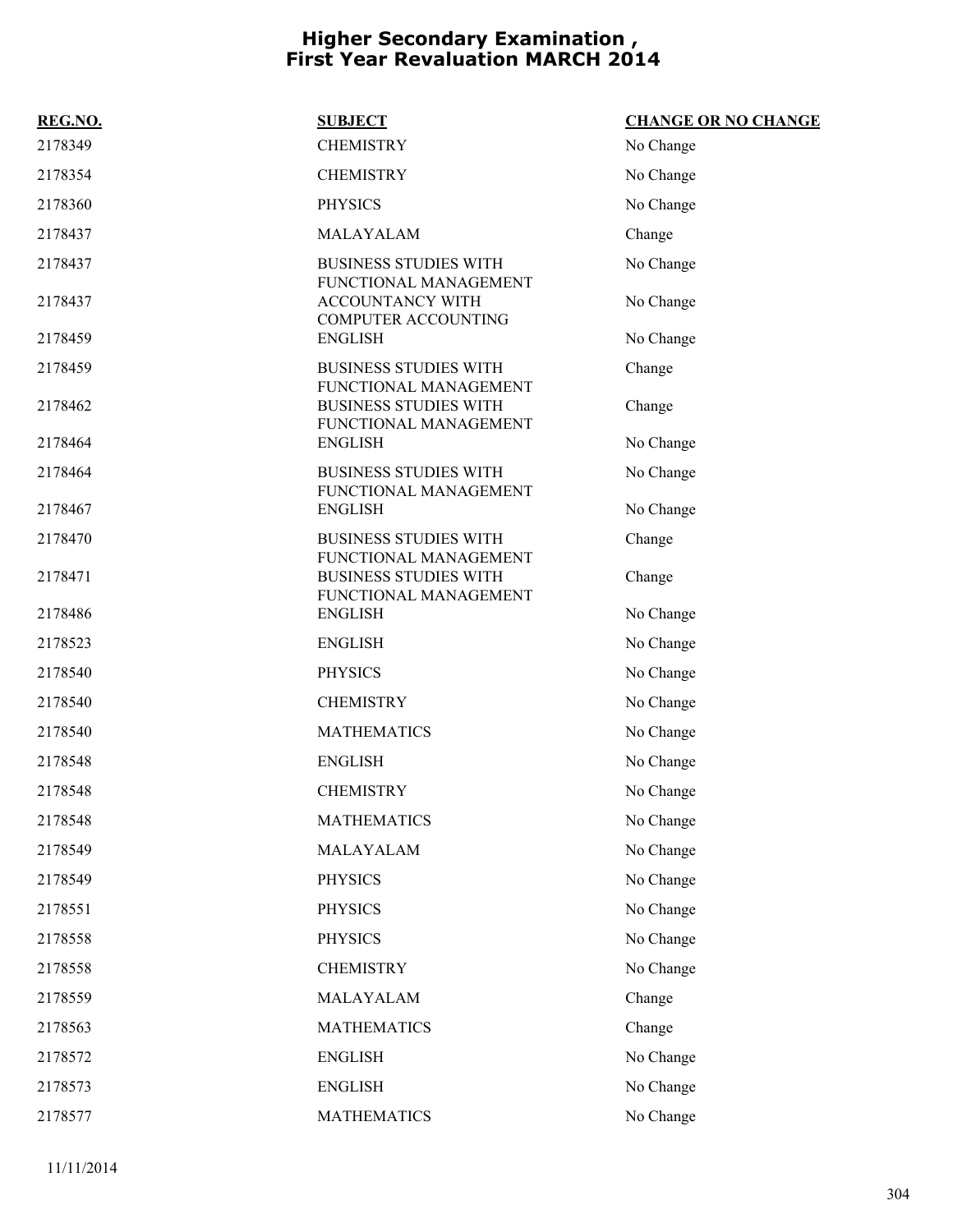| REG.NO. | <b>SUBJECT</b>          | <b>CHANGE OR NO CHANGE</b> |
|---------|-------------------------|----------------------------|
| 2178581 | <b>CHEMISTRY</b>        | No Change                  |
| 2178589 | <b>MATHEMATICS</b>      | No Change                  |
| 2178601 | <b>ENGLISH</b>          | No Change                  |
| 2178603 | <b>URUDU</b>            | No Change                  |
| 2178603 | <b>CHEMISTRY</b>        | No Change                  |
| 2178603 | <b>MATHEMATICS</b>      | No Change                  |
| 2178620 | <b>ENGLISH</b>          | No Change                  |
| 2178648 | <b>JOURNALISM</b>       | Change                     |
| 2178687 | <b>ENGLISH</b>          | No Change                  |
| 2178854 | MALAYALAM               | Change                     |
| 2178854 | <b>PHYSICS</b>          | No Change                  |
| 2178854 | <b>CHEMISTRY</b>        | Change                     |
| 2178869 | <b>PHYSICS</b>          | Change                     |
| 2178886 | <b>MATHEMATICS</b>      | Change                     |
| 2178892 | <b>BIOLOGY</b>          | No Change                  |
| 2178911 | <b>ENGLISH</b>          | No Change                  |
| 2178911 | MALAYALAM               | No Change                  |
| 2178911 | <b>COMPUTER SCIENCE</b> | No Change                  |
| 2178933 | <b>ENGLISH</b>          | No Change                  |
| 2178941 | <b>ENGLISH</b>          | No Change                  |
| 2178941 | <b>PHYSICS</b>          | Change                     |
| 2178941 | <b>COMPUTER SCIENCE</b> | No Change                  |
| 2179110 | <b>ENGLISH</b>          | Change                     |
| 2179111 | <b>ENGLISH</b>          | Change                     |
| 2179116 | MALAYALAM               | Change                     |
| 2179116 | <b>MATHEMATICS</b>      | No Change                  |
| 2179117 | MALAYALAM               | Change                     |
| 2179134 | <b>ENGLISH</b>          | No Change                  |
| 2179134 | MALAYALAM               | Change                     |
| 2179136 | <b>PHYSICS</b>          | No Change                  |
| 2179142 | <b>MATHEMATICS</b>      | No Change                  |
| 2179159 | <b>PHYSICS</b>          | No Change                  |
| 2179171 | <b>ENGLISH</b>          | No Change                  |
| 2179195 | <b>MATHEMATICS</b>      | No Change                  |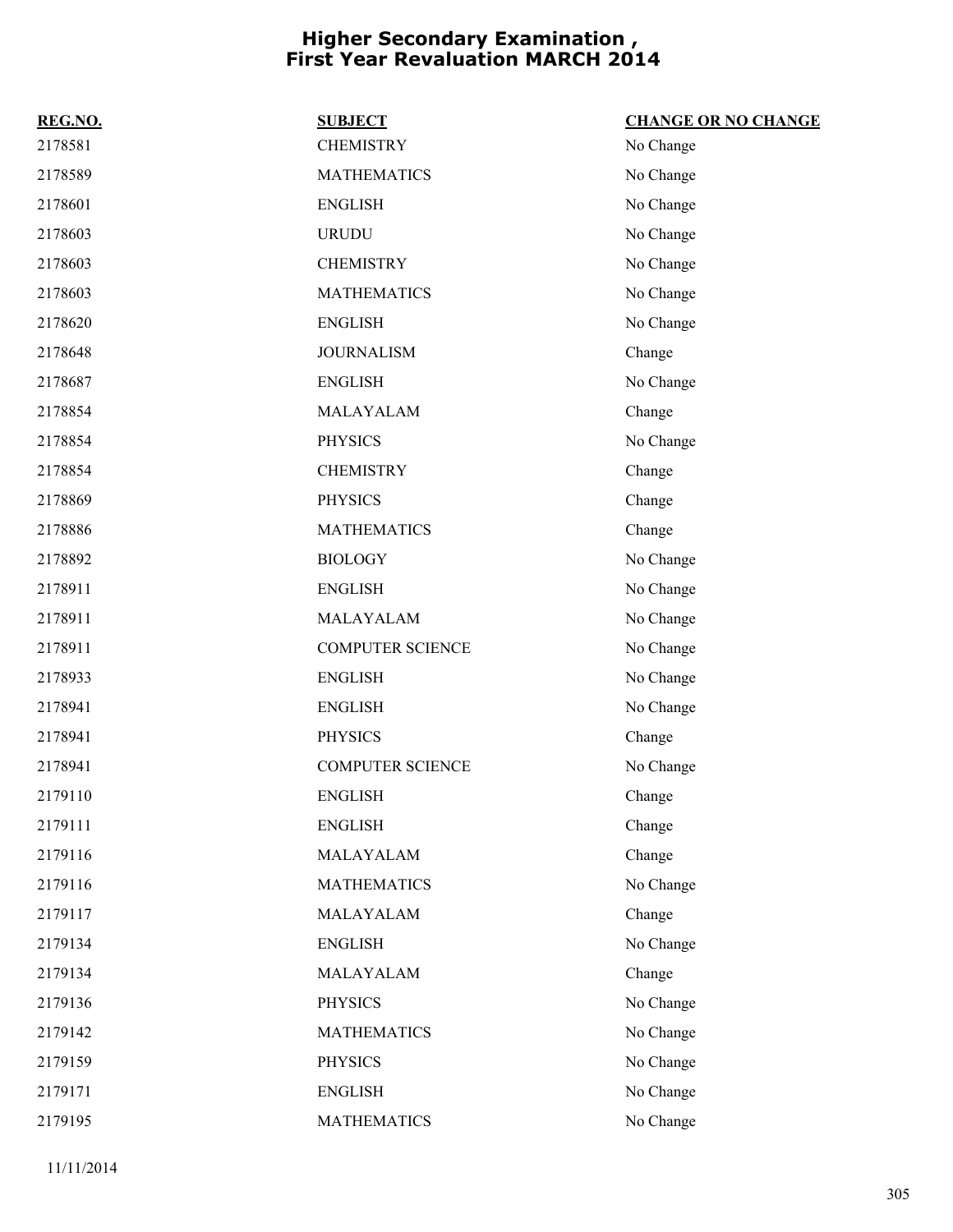| REG.NO. | <b>SUBJECT</b>              | <b>CHANGE OR NO CHANGE</b> |
|---------|-----------------------------|----------------------------|
| 2179201 | <b>MATHEMATICS</b>          | No Change                  |
| 2179202 | <b>MATHEMATICS</b>          | Change                     |
| 2179334 | <b>MATHEMATICS</b>          | No Change                  |
| 2179341 | <b>ENGLISH</b>              | No Change                  |
| 2179341 | <b>MATHEMATICS</b>          | No Change                  |
| 2179349 | <b>ENGLISH</b>              | No Change                  |
| 2179369 | <b>MATHEMATICS</b>          | No Change                  |
| 2179504 | <b>COMPUTER APPLICATION</b> | No Change                  |
| 2179529 | <b>ECONOMICS</b>            | Change                     |
| 2179529 | <b>COMPUTER APPLICATION</b> | No Change                  |
| 2179551 | MALAYALAM                   | Change                     |
| 2179553 | MALAYALAM                   | No Change                  |
| 2179557 | MALAYALAM                   | Change                     |
| 2179557 | <b>BIOLOGY</b>              | No Change                  |
| 2179585 | <b>ENGLISH</b>              | No Change                  |
| 2179609 | <b>ENGLISH</b>              | No Change                  |
| 2179609 | <b>HINDI</b>                | Change                     |
| 2179611 | <b>HINDI</b>                | Change                     |
| 2179612 | <b>CHEMISTRY</b>            | No Change                  |
| 2179623 | <b>ENGLISH</b>              | No Change                  |
| 2179623 | <b>HINDI</b>                | No Change                  |
| 2179623 | <b>MATHEMATICS</b>          | No Change                  |
| 2179627 | <b>HINDI</b>                | Change                     |
| 2179641 | <b>MATHEMATICS</b>          | No Change                  |
| 2179666 | <b>ENGLISH</b>              | No Change                  |
| 2179668 | <b>ENGLISH</b>              | No Change                  |
| 2179671 | <b>PHYSICS</b>              | No Change                  |
| 2179686 | <b>ENGLISH</b>              | No Change                  |
| 2179697 | <b>ENGLISH</b>              | No Change                  |
| 2179707 | <b>PHYSICS</b>              | Change                     |
| 2179707 | <b>MATHEMATICS</b>          | No Change                  |
| 2179768 | <b>MATHEMATICS</b>          | Change                     |
| 2179777 | <b>ENGLISH</b>              | No Change                  |
| 2179802 | <b>ENGLISH</b>              | No Change                  |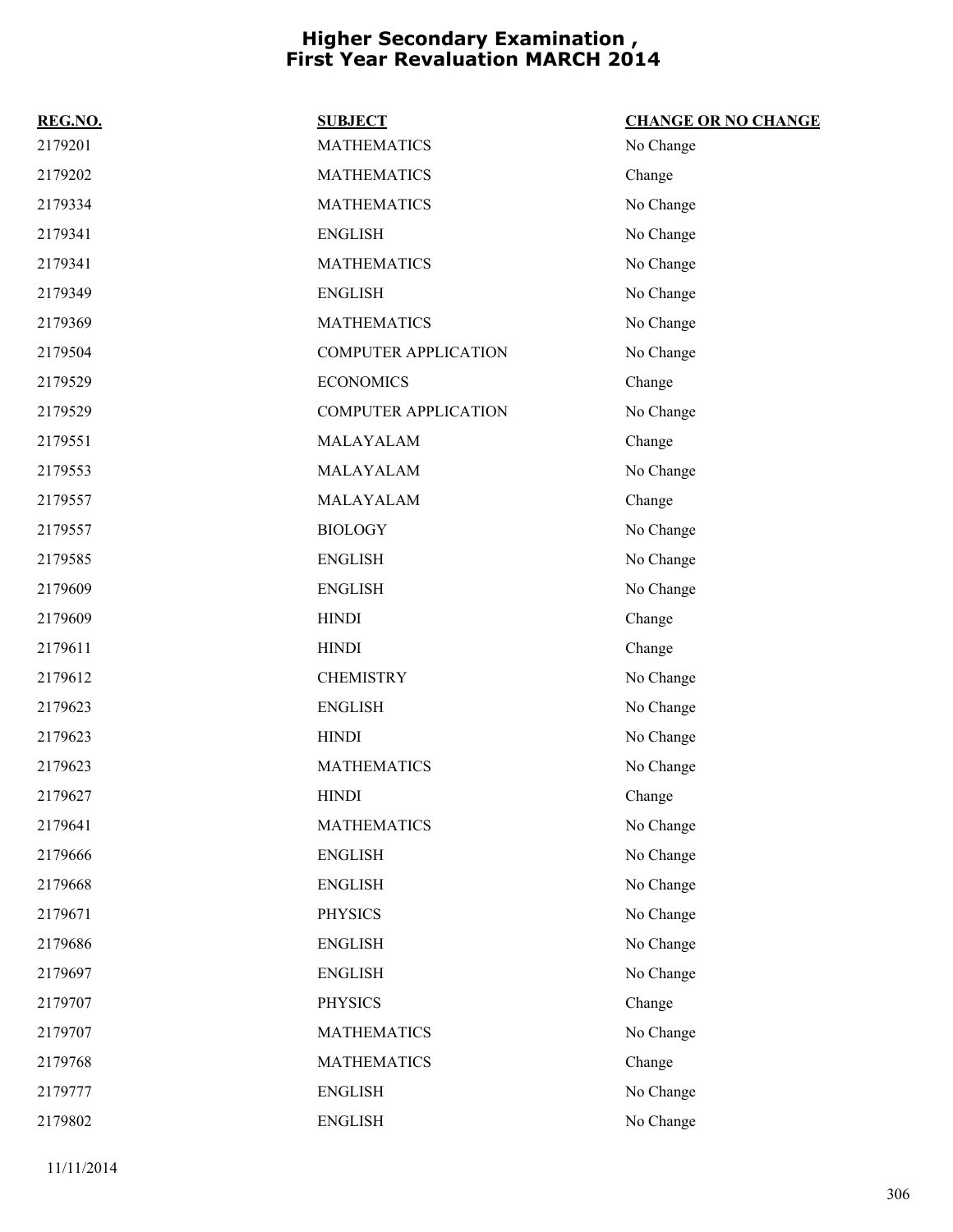| REG.NO. | <b>SUBJECT</b>                                   | <b>CHANGE OR NO CHANGE</b> |
|---------|--------------------------------------------------|----------------------------|
| 2179928 | ELECTRONIC SERVICE<br><b>TECHNOLOGY</b>          | No Change                  |
| 2179928 | <b>CHEMISTRY</b>                                 | No Change                  |
| 2179929 | ELECTRONIC SERVICE<br><b>TECHNOLOGY</b>          | Change                     |
| 2179929 | <b>MATHEMATICS</b>                               | Change                     |
| 2179950 | <b>COMPUTER INFORMATION</b><br><b>TECHNOLOGY</b> | No Change                  |
| 2179950 | <b>MATHEMATICS</b>                               | No Change                  |
| 2179951 | <b>ENGLISH</b>                                   | No Change                  |
| 2179953 | <b>ENGLISH</b>                                   | No Change                  |
| 2179954 | ELECTRONIC SERVICE<br><b>TECHNOLOGY</b>          | No Change                  |
| 2179954 | <b>CHEMISTRY</b>                                 | No Change                  |
| 2179954 | <b>MATHEMATICS</b>                               | No Change                  |
| 2179972 | <b>PHYSICS</b>                                   | No Change                  |
| 2179982 | <b>PHYSICS</b>                                   | No Change                  |
| 2179983 | <b>COMPUTER INFORMATION</b><br><b>TECHNOLOGY</b> | Change                     |
| 2179983 | <b>MATHEMATICS</b>                               | No Change                  |
| 2179988 | <b>ENGLISH</b>                                   | Change                     |
| 2179999 | ELECTRONIC SERVICE<br><b>TECHNOLOGY</b>          | No Change                  |
| 2179999 | <b>CHEMISTRY</b>                                 | No Change                  |
| 2180013 | <b>ENGLISH</b>                                   | No Change                  |
| 2180013 | <b>MATHEMATICS</b>                               | No Change                  |
| 2180014 | <b>ENGLISH</b>                                   | No Change                  |
| 2180015 | <b>MATHEMATICS</b>                               | No Change                  |
| 2180017 | <b>COMPUTER INFORMATION</b><br><b>TECHNOLOGY</b> | No Change                  |
| 2180017 | <b>MATHEMATICS</b>                               | No Change                  |
| 2180039 | <b>CHEMISTRY</b>                                 | No Change                  |
| 2180049 | <b>PHYSICS</b>                                   | No Change                  |
| 2180058 | <b>MATHEMATICS</b>                               | No Change                  |
| 2180074 | <b>ENGLISH</b>                                   | No Change                  |
| 2180078 | <b>ENGLISH</b>                                   | No Change                  |
| 2180081 | <b>ENGLISH</b>                                   | Change                     |
| 2180083 | <b>ENGLISH</b>                                   | No Change                  |
| 2180083 | <b>PHYSICS</b>                                   | Change                     |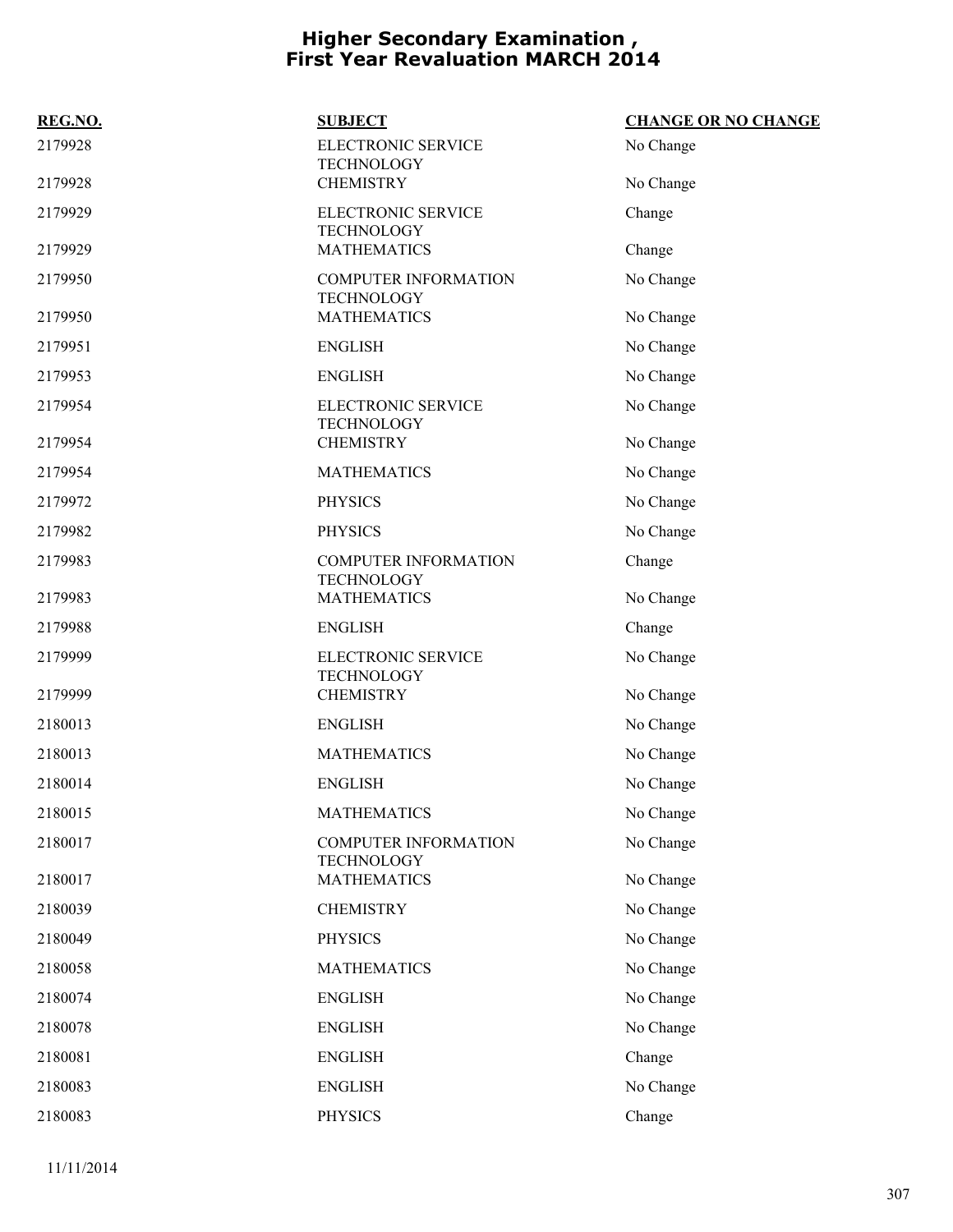| REG.NO. | <b>SUBJECT</b>                          | <b>CHANGE OR NO CHANGE</b> |
|---------|-----------------------------------------|----------------------------|
| 2180084 | <b>ENGLISH</b>                          | Change                     |
| 2180089 | <b>ENGLISH</b>                          | Change                     |
| 2180108 | <b>PHYSICS</b>                          | No Change                  |
| 2180108 | <b>CHEMISTRY</b>                        | No Change                  |
| 2180108 | <b>MATHEMATICS</b>                      | No Change                  |
| 2180110 | <b>ENGLISH</b>                          | No Change                  |
| 2180111 | <b>PHYSICS</b>                          | No Change                  |
| 2180111 | <b>MATHEMATICS</b>                      | No Change                  |
| 2180116 | <b>BIOLOGY</b>                          | Change                     |
| 2180117 | <b>CHEMISTRY</b>                        | No Change                  |
| 2180117 | <b>MATHEMATICS</b>                      | No Change                  |
| 2180140 | <b>COMPUTER INFORMATION</b>             | No Change                  |
| 2180142 | <b>TECHNOLOGY</b><br><b>PHYSICS</b>     | No Change                  |
| 2180142 | <b>MATHEMATICS</b>                      | No Change                  |
| 2180164 | <b>ENGLISH</b>                          | No Change                  |
| 2180164 | <b>COMPUTER INFORMATION</b>             | No Change                  |
| 2180166 | <b>TECHNOLOGY</b><br><b>ENGLISH</b>     | No Change                  |
| 2180235 | <b>ENGLISH</b>                          | Change                     |
| 2180281 | <b>ENGLISH</b>                          | No Change                  |
| 2180297 | <b>ENGLISH</b>                          | No Change                  |
| 2180297 | COMPUTER INFORMATION                    | Change                     |
| 2180297 | <b>TECHNOLOGY</b><br><b>MATHEMATICS</b> | No Change                  |
| 2180324 | MALAYALAM                               | No Change                  |
| 2180357 | <b>ENGLISH</b>                          | Change                     |
| 2180475 | <b>PHYSICS</b>                          | No Change                  |
| 2180500 | <b>ENGLISH</b>                          | No Change                  |
| 2180500 | <b>MATHEMATICS</b>                      | No Change                  |
| 2180556 | <b>PHYSICS</b>                          | No Change                  |
| 2180557 | <b>BIOLOGY</b>                          | No Change                  |
| 2180557 | <b>MATHEMATICS</b>                      | No Change                  |
| 2180559 | <b>CHEMISTRY</b>                        | Change                     |
| 2180561 | <b>ENGLISH</b>                          | No Change                  |
| 2180561 | PHYSICS                                 | No Change                  |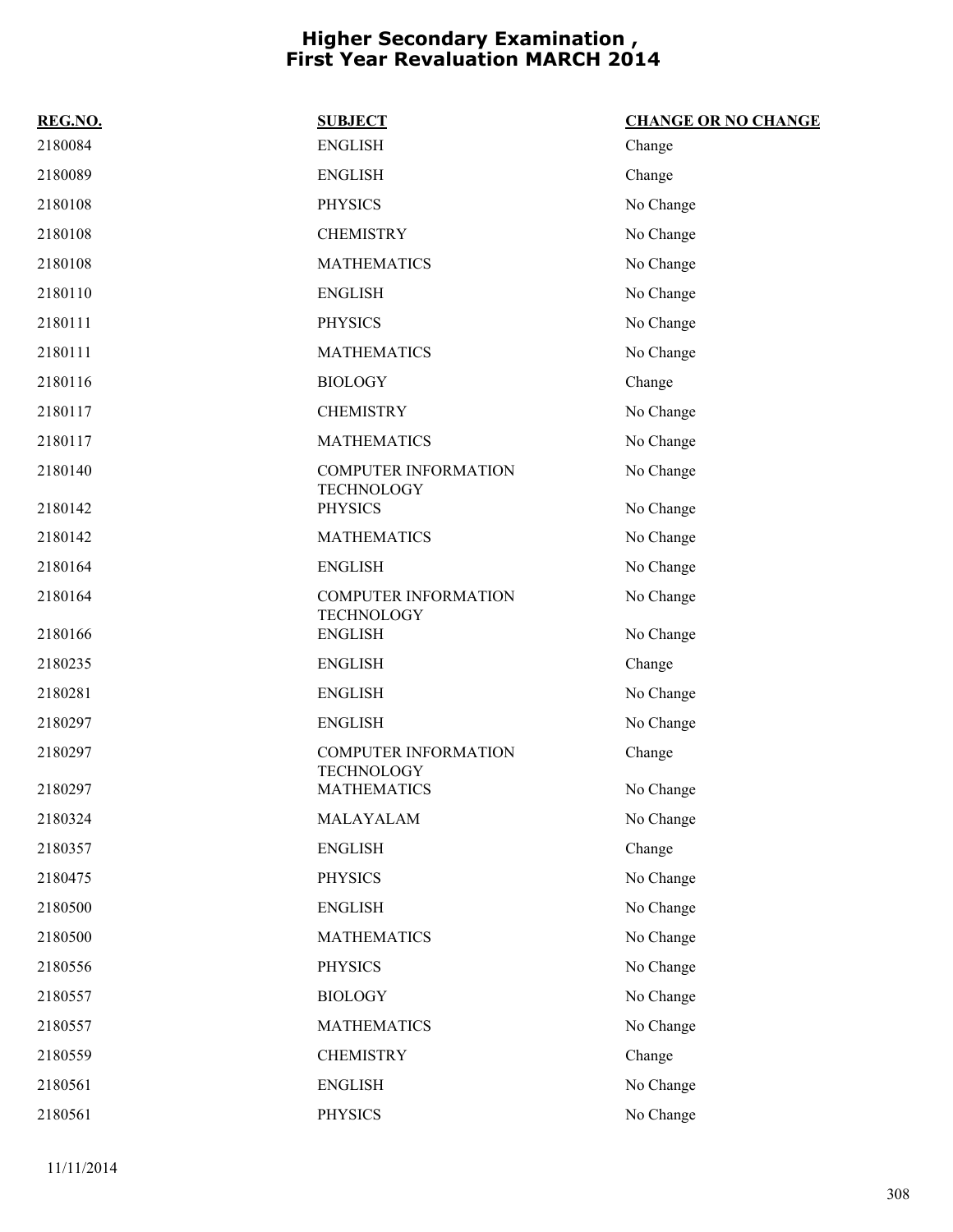| REG.NO. | <b>SUBJECT</b>                                        | <b>CHANGE OR NO CHANGE</b> |
|---------|-------------------------------------------------------|----------------------------|
| 2180565 | <b>PHYSICS</b>                                        | Change                     |
| 2180567 | <b>BIOLOGY</b>                                        | No Change                  |
| 2180571 | <b>MATHEMATICS</b>                                    | No Change                  |
| 2180573 | <b>BIOLOGY</b>                                        | No Change                  |
| 2180583 | <b>BIOLOGY</b>                                        | No Change                  |
| 2180590 | <b>PHYSICS</b>                                        | No Change                  |
| 2180592 | <b>ENGLISH</b>                                        | No Change                  |
| 2180597 | <b>FRENCH</b>                                         | No Change                  |
| 2180598 | <b>ENGLISH</b>                                        | No Change                  |
| 2180600 | <b>ENGLISH</b>                                        | No Change                  |
| 2180603 | <b>FRENCH</b>                                         | No Change                  |
| 2180603 | <b>CHEMISTRY</b>                                      | No Change                  |
| 2180603 | <b>MATHEMATICS</b>                                    | No Change                  |
| 2180610 | <b>MATHEMATICS</b>                                    | No Change                  |
| 2180614 | <b>ENGLISH</b>                                        | Change                     |
| 2180614 | MALAYALAM                                             | No Change                  |
| 2180620 | <b>ENGLISH</b>                                        | No Change                  |
| 2180620 | MALAYALAM                                             | Change                     |
| 2180627 | <b>CHEMISTRY</b>                                      | No Change                  |
| 2180629 | <b>ENGLISH</b>                                        | Change                     |
| 2180638 | <b>PHYSICS</b>                                        | No Change                  |
| 2180644 | <b>PHYSICS</b>                                        | No Change                  |
| 2180644 | <b>CHEMISTRY</b>                                      | Change                     |
| 2180648 | <b>COMPUTER SCIENCE</b>                               | No Change                  |
| 2180653 | <b>ECONOMICS</b>                                      | Change                     |
| 2180658 | <b>ECONOMICS</b>                                      | No Change                  |
| 2180658 | ACCOUNTANCY WITH<br><b>COMPUTER ACCOUNTING</b>        | No Change                  |
| 2180661 | <b>ACCOUNTANCY WITH</b><br><b>COMPUTER ACCOUNTING</b> | No Change                  |
| 2180771 | <b>ACCOUNTANCY WITH</b><br><b>COMPUTER ACCOUNTING</b> | No Change                  |
| 2180778 | <b>COMPUTER APPLICATION</b>                           | No Change                  |
| 2180793 | ACCOUNTANCY WITH                                      | No Change                  |
| 2180822 | COMPUTER ACCOUNTING<br><b>PHYSICS</b>                 | No Change                  |
| 2180897 | MALAYALAM                                             | Change                     |

11/11/2014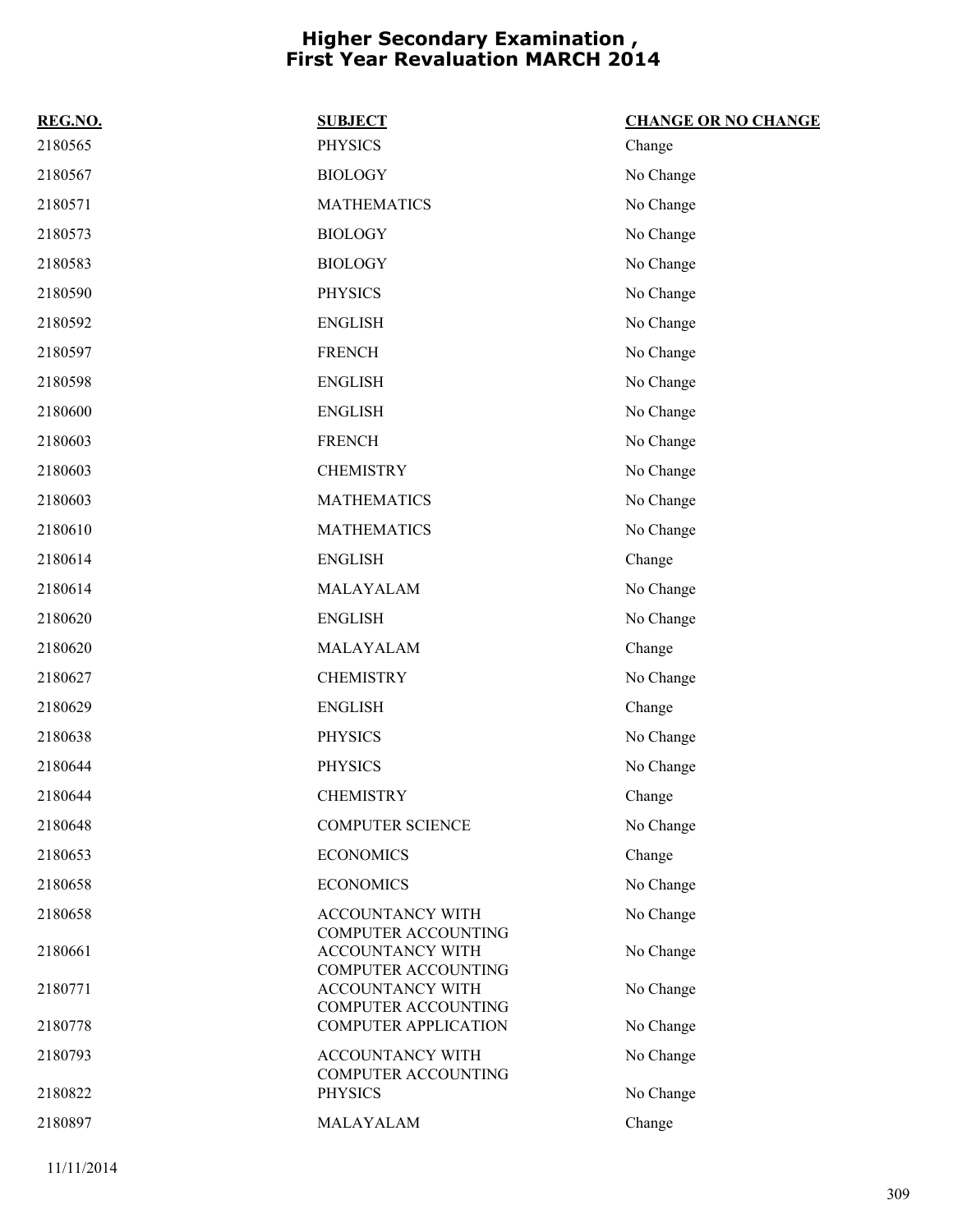| REG.NO. | <b>SUBJECT</b>          | <b>CHANGE OR NO CHANGE</b> |
|---------|-------------------------|----------------------------|
| 2180899 | MALAYALAM               | Change                     |
| 2180901 | <b>CHEMISTRY</b>        | No Change                  |
| 2180910 | MALAYALAM               | Change                     |
| 2180915 | <b>CHEMISTRY</b>        | No Change                  |
| 2180977 | <b>MATHEMATICS</b>      | No Change                  |
| 2180978 | <b>ENGLISH</b>          | No Change                  |
| 2180979 | <b>CHEMISTRY</b>        | No Change                  |
| 2180982 | <b>MATHEMATICS</b>      | No Change                  |
| 2180990 | <b>MATHEMATICS</b>      | Change                     |
| 2181006 | <b>ENGLISH</b>          | Change                     |
| 2181009 | <b>ENGLISH</b>          | No Change                  |
| 2181011 | <b>ENGLISH</b>          | No Change                  |
| 2181015 | <b>ENGLISH</b>          | Change                     |
| 2181017 | <b>ENGLISH</b>          | Change                     |
| 2181029 | <b>PHYSICS</b>          | No Change                  |
| 2181029 | <b>COMPUTER SCIENCE</b> | No Change                  |
| 2181031 | <b>PHYSICS</b>          | No Change                  |
| 2181031 | <b>COMPUTER SCIENCE</b> | No Change                  |
| 2181037 | <b>PHYSICS</b>          | No Change                  |
| 2181037 | <b>MATHEMATICS</b>      | No Change                  |
| 2181067 | <b>PHYSICS</b>          | No Change                  |
| 2181078 | MALAYALAM               | Change                     |
| 2181111 | <b>ENGLISH</b>          | No Change                  |
| 2181111 | <b>MATHEMATICS</b>      | No Change                  |
| 2181111 | <b>COMPUTER SCIENCE</b> | No Change                  |
| 2181123 | <b>ENGLISH</b>          | Change                     |
| 2181123 | MALAYALAM               | Change                     |
| 2181141 | <b>ENGLISH</b>          | No Change                  |
| 2182090 | <b>ENGLISH</b>          | No Change                  |
| 2182090 | MALAYALAM               | Change                     |
| 2182090 | <b>MATHEMATICS</b>      | Change                     |
| 2182092 | <b>BIOLOGY</b>          | No Change                  |
| 2182105 | PHYSICS                 | No Change                  |
| 2182106 | <b>ENGLISH</b>          | No Change                  |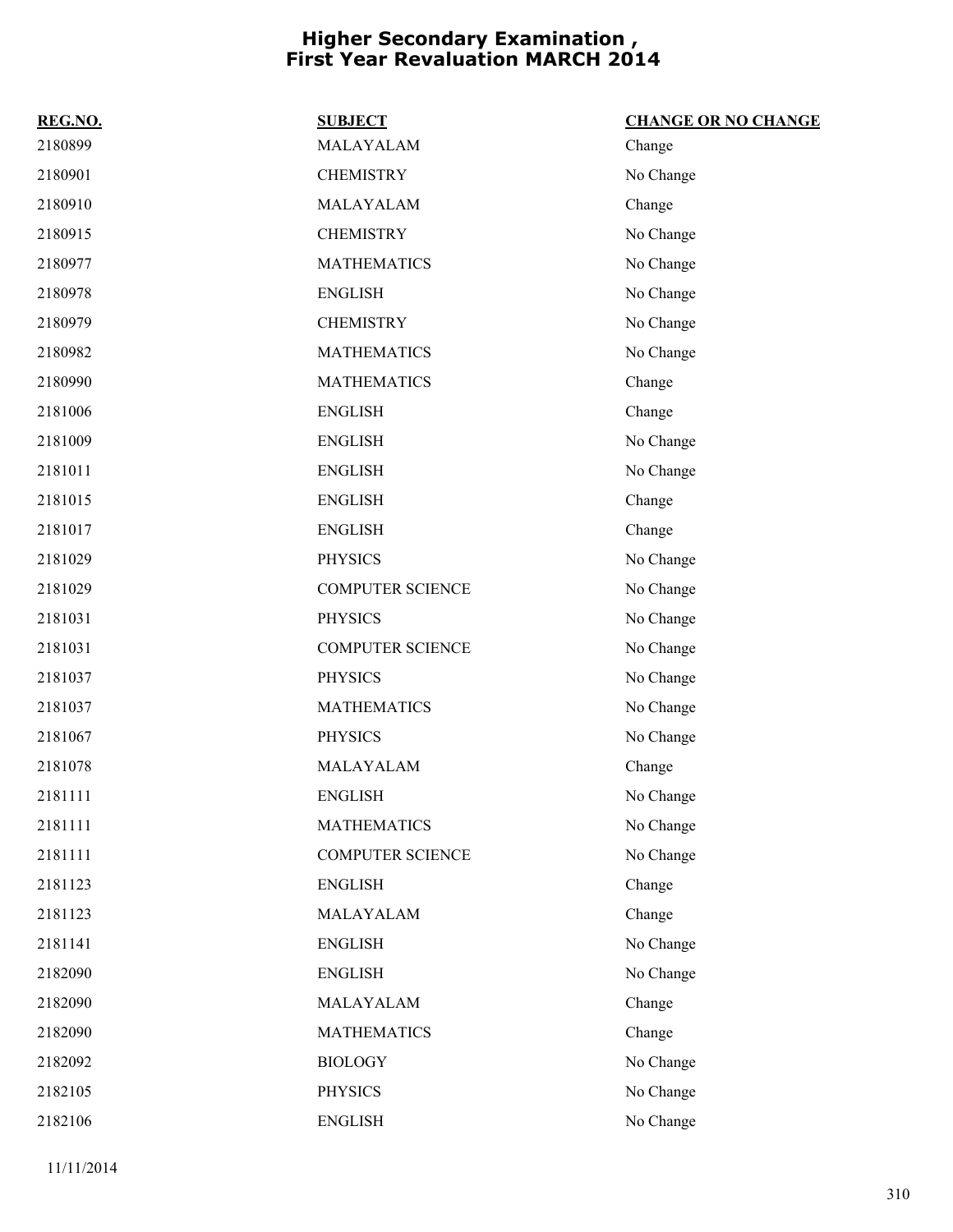| REG.NO. | <b>SUBJECT</b>                                | <b>CHANGE OR NO CHANGE</b> |
|---------|-----------------------------------------------|----------------------------|
| 2182121 | <b>MATHEMATICS</b>                            | No Change                  |
| 2182132 | <b>MATHEMATICS</b>                            | Change                     |
| 2182136 | <b>PHYSICS</b>                                | No Change                  |
| 2182137 | <b>MATHEMATICS</b>                            | Change                     |
| 2182141 | <b>ENGLISH</b>                                | No Change                  |
| 2182142 | <b>ENGLISH</b>                                | No Change                  |
| 2182193 | <b>ENGLISH</b>                                | No Change                  |
| 2182270 | <b>PHYSICS</b>                                | No Change                  |
| 2182278 | <b>ENGLISH</b>                                | Change                     |
| 2182389 | <b>ECONOMICS</b>                              | No Change                  |
| 2182389 | <b>BUSINESS STUDIES WITH</b>                  | No Change                  |
| 2182389 | FUNCTIONAL MANAGEMENT<br>ACCOUNTANCY WITH AFS | No Change                  |
| 2182457 | <b>ENGLISH</b>                                | Change                     |
| 2182469 | <b>ENGLISH</b>                                | No Change                  |
| 2182479 | <b>ENGLISH</b>                                | No Change                  |
| 2182483 | <b>ENGLISH</b>                                | No Change                  |
| 2182533 | MALAYALAM                                     | No Change                  |
| 2182533 | <b>ECONOMICS</b>                              | No Change                  |
| 2182557 | MALAYALAM                                     | No Change                  |
| 2182559 | <b>COMPUTER APPLICATION</b>                   | No Change                  |
| 2182569 | <b>ENGLISH</b>                                | No Change                  |
| 2182569 | <b>ECONOMICS</b>                              | No Change                  |
| 2182659 | <b>PHYSICS</b>                                | No Change                  |
| 2182662 | <b>CHEMISTRY</b>                              | No Change                  |
| 2182679 | <b>ARABIC</b>                                 | Change                     |
| 2182829 | MALAYALAM                                     | No Change                  |
| 2182884 | <b>PHYSICS</b>                                | No Change                  |
| 2182911 | <b>BIOLOGY</b>                                | No Change                  |
| 2182921 | <b>PHYSICS</b>                                | Change                     |
| 2182921 | <b>CHEMISTRY</b>                              | Change                     |
| 2182925 | <b>PHYSICS</b>                                | No Change                  |
| 2182928 | <b>MATHEMATICS</b>                            | No Change                  |
| 2182934 | <b>ENGLISH</b>                                | No Change                  |
| 2182934 | <b>MATHEMATICS</b>                            | No Change                  |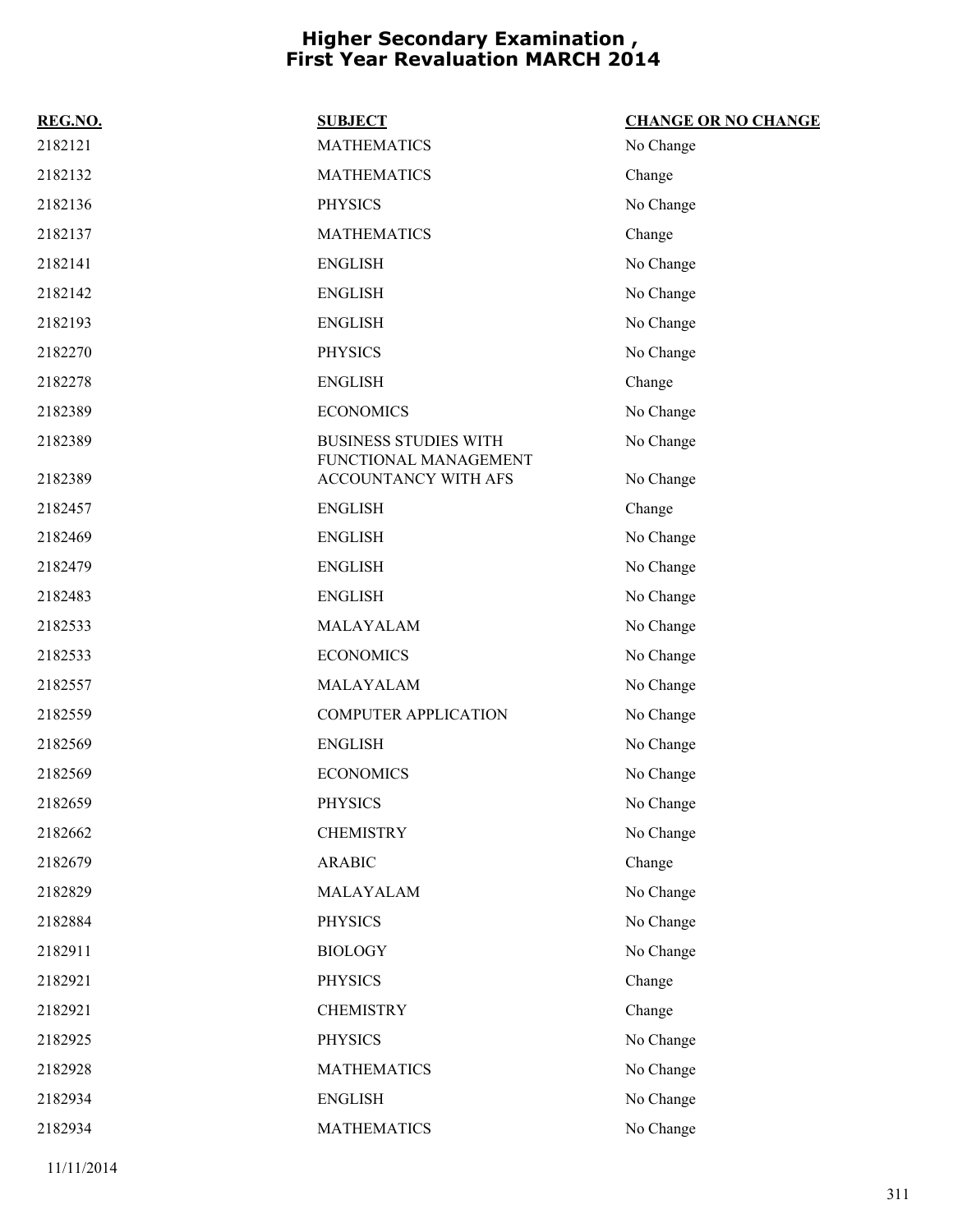| REG.NO. | <b>SUBJECT</b>                                        | <b>CHANGE OR NO CHANGE</b> |
|---------|-------------------------------------------------------|----------------------------|
| 2182937 | <b>ENGLISH</b>                                        | No Change                  |
| 2182937 | <b>MATHEMATICS</b>                                    | No Change                  |
| 2182972 | <b>PSYCHOLOGY</b>                                     | Change                     |
| 2182992 | <b>PHYSICS</b>                                        | No Change                  |
| 2182993 | <b>PSYCHOLOGY</b>                                     | Change                     |
| 2183308 | <b>ENGLISH</b>                                        | No Change                  |
| 2183308 | MALAYALAM                                             | Change                     |
| 2183319 | <b>ENGLISH</b>                                        | Change                     |
| 2183356 | <b>ENGLISH</b>                                        | No Change                  |
| 2183358 | <b>MATHEMATICS</b>                                    | No Change                  |
| 2183383 | <b>ECONOMICS</b>                                      | No Change                  |
| 2183385 | <b>COMPUTER APPLICATION</b>                           | No Change                  |
| 2183523 | <b>CHEMISTRY</b>                                      | No Change                  |
| 2183524 | <b>CHEMISTRY</b>                                      | No Change                  |
| 2183535 | <b>MATHEMATICS</b>                                    | No Change                  |
| 2183612 | <b>BUSINESS STUDIES WITH</b><br>FUNCTIONAL MANAGEMENT | Change                     |
| 2183622 | <b>BUSINESS STUDIES WITH</b><br>FUNCTIONAL MANAGEMENT | Change                     |
| 2183781 | <b>PHYSICS</b>                                        | No Change                  |
| 2183813 | <b>MATHEMATICS</b>                                    | Change                     |
| 2183831 | <b>CHEMISTRY</b>                                      | No Change                  |
| 2183831 | <b>MATHEMATICS</b>                                    | No Change                  |
| 2183901 | <b>CHEMISTRY</b>                                      | No Change                  |
| 2183942 | COMPUTER INFORMATION<br><b>TECHNOLOGY</b>             | No Change                  |
| 2183942 | <b>PHYSICS</b>                                        | No Change                  |
| 2184116 | <b>ENGLISH</b>                                        | No Change                  |
| 2184123 | <b>MATHEMATICS</b>                                    | No Change                  |
| 2184132 | <b>ENGLISH</b>                                        | No Change                  |
| 2184134 | <b>ENGLISH</b>                                        | No Change                  |
| 2184134 | <b>HINDI</b>                                          | Change                     |
| 2184137 | <b>ENGLISH</b>                                        | No Change                  |
| 2184137 | <b>PHYSICS</b>                                        | Change                     |
| 2184137 | <b>CHEMISTRY</b>                                      | Change                     |
| 2184137 | <b>BIOLOGY</b>                                        | No Change                  |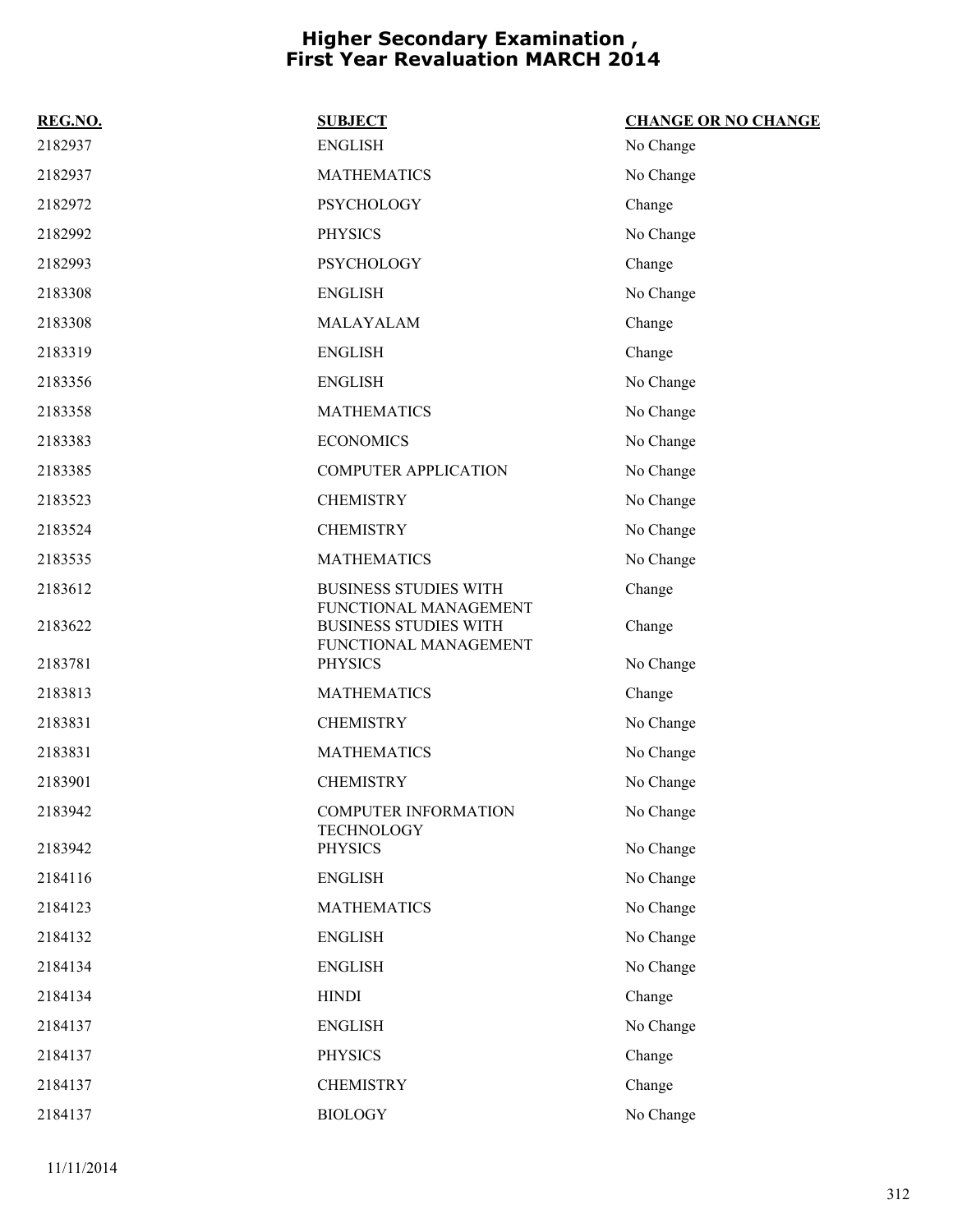| REG.NO. | <b>SUBJECT</b>                            | <b>CHANGE OR NO CHANGE</b> |
|---------|-------------------------------------------|----------------------------|
| 2184142 | <b>MATHEMATICS</b>                        | No Change                  |
| 2184143 | <b>PHYSICS</b>                            | No Change                  |
| 2184143 | <b>CHEMISTRY</b>                          | No Change                  |
| 2184148 | <b>PHYSICS</b>                            | Change                     |
| 2184154 | <b>ENGLISH</b>                            | No Change                  |
| 2184158 | <b>ENGLISH</b>                            | No Change                  |
| 2184159 | <b>ENGLISH</b>                            | Change                     |
| 2184161 | <b>ENGLISH</b>                            | No Change                  |
| 2184164 | <b>ENGLISH</b>                            | Change                     |
| 2184171 | <b>PHYSICS</b>                            | No Change                  |
| 2184171 | <b>BIOLOGY</b>                            | No Change                  |
| 2184173 | <b>PHYSICS</b>                            | No Change                  |
| 2184184 | MALAYALAM                                 | No Change                  |
| 2184184 | ACCOUNTANCY WITH AFS                      | No Change                  |
| 2184195 | <b>ENGLISH</b>                            | No Change                  |
| 2184198 | <b>ECONOMICS</b>                          | Change                     |
| 2184210 | <b>ENGLISH</b>                            | No Change                  |
| 2184220 | <b>BUSINESS STUDIES WITH</b>              | No Change                  |
| 2184230 | FUNCTIONAL MANAGEMENT<br><b>ECONOMICS</b> | No Change                  |
| 2184509 | <b>CHEMISTRY</b>                          | Change                     |
| 2184523 | <b>COMPUTER SCIENCE</b>                   | No Change                  |
| 2184684 | <b>BIOLOGY</b>                            | No Change                  |
| 2184687 | <b>PHYSICS</b>                            | No Change                  |
| 2184701 | <b>HINDI</b>                              | Change                     |
| 2184701 | <b>MATHEMATICS</b>                        | No Change                  |
| 2184702 | <b>ENGLISH</b>                            | No Change                  |
| 2184702 | <b>MATHEMATICS</b>                        | No Change                  |
| 2184703 | <b>MATHEMATICS</b>                        | No Change                  |
| 2184705 | <b>MATHEMATICS</b>                        | No Change                  |
| 2184727 | <b>PHYSICS</b>                            | No Change                  |
| 2184790 | ACCOUNTANCY WITH                          | No Change                  |
| 2185045 | COMPUTER ACCOUNTING<br><b>ENGLISH</b>     | No Change                  |
| 2185049 | <b>ENGLISH</b>                            | No Change                  |
|         |                                           |                            |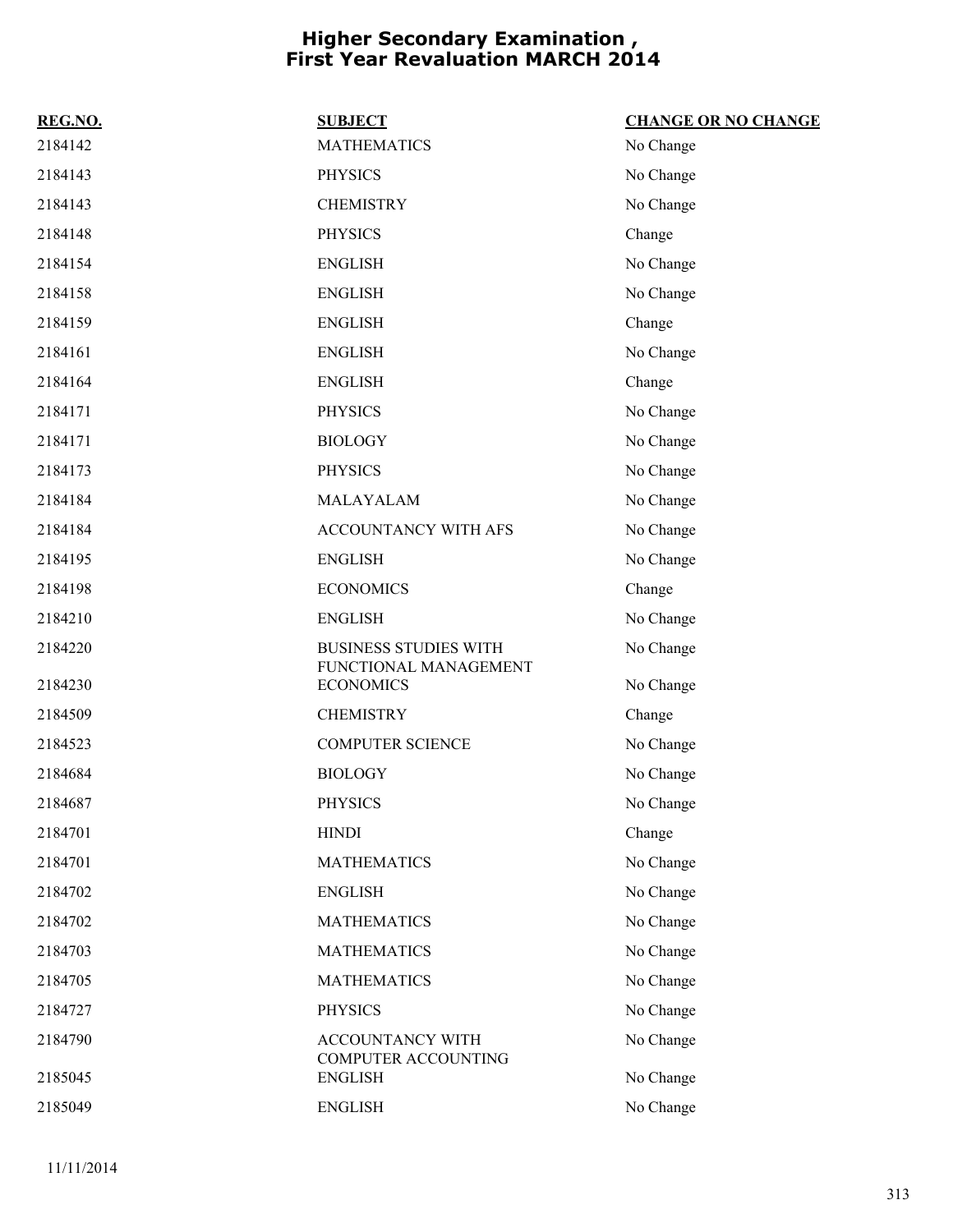| REG.NO. | <b>SUBJECT</b>                                                                      | <b>CHANGE OR NO CHANGE</b> |
|---------|-------------------------------------------------------------------------------------|----------------------------|
| 2185049 | <b>MATHEMATICS</b>                                                                  | No Change                  |
| 2185056 | <b>PHYSICS</b>                                                                      | No Change                  |
| 2185060 | <b>ENGLISH</b>                                                                      | No Change                  |
| 2185150 | <b>ECONOMICS</b>                                                                    | No Change                  |
| 2185150 | <b>COMPUTER APPLICATION</b>                                                         | No Change                  |
| 2185195 | <b>MATHEMATICS</b>                                                                  | No Change                  |
| 2185245 | <b>MATHEMATICS</b>                                                                  | No Change                  |
| 2185245 | <b>ECONOMICS</b>                                                                    | No Change                  |
| 2185263 | ACCOUNTANCY WITH                                                                    | Change                     |
| 2185267 | <b>COMPUTER ACCOUNTING</b><br><b>BUSINESS STUDIES WITH</b><br>FUNCTIONAL MANAGEMENT | Change                     |
| 2185275 | <b>BUSINESS STUDIES WITH</b><br>FUNCTIONAL MANAGEMENT                               | No Change                  |
| 2185276 | <b>ENGLISH</b>                                                                      | Change                     |
| 2185280 | <b>MATHEMATICS</b>                                                                  | Change                     |
| 2185359 | MALAYALAM                                                                           | Change                     |
| 2185381 | <b>CHEMISTRY</b>                                                                    | Change                     |
| 2185404 | MALAYALAM                                                                           | Change                     |
| 2185408 | MALAYALAM                                                                           | No Change                  |
| 2185409 | MALAYALAM                                                                           | Change                     |
| 2185412 | MALAYALAM                                                                           | Change                     |
| 2185413 | MALAYALAM                                                                           | Change                     |
| 2185455 | <b>MATHEMATICS</b>                                                                  | No Change                  |
| 2185720 | <b>COMPUTER APPLICATION</b>                                                         | No Change                  |
| 2185790 | <b>ENGLISH</b>                                                                      | Change                     |
| 2186091 | <b>ENGLISH</b>                                                                      | Change                     |
| 2186118 | <b>CHEMISTRY</b>                                                                    | No Change                  |
| 2186141 | <b>ENGLISH</b>                                                                      | No Change                  |
| 2186229 | <b>ENGLISH</b>                                                                      | No Change                  |
| 2186229 | <b>HINDI</b>                                                                        | Change                     |
| 2186391 | <b>MATHEMATICS</b>                                                                  | No Change                  |
| 2186419 | <b>ENGLISH</b>                                                                      | Change                     |
| 2186609 | POLITICAL SCIENCE                                                                   | No Change                  |
| 2186636 | <b>BUSINESS STUDIES WITH</b><br>FUNCTIONAL MANAGEMENT                               | No Change                  |
| 2186639 | POLITICAL SCIENCE                                                                   | No Change                  |

11/11/2014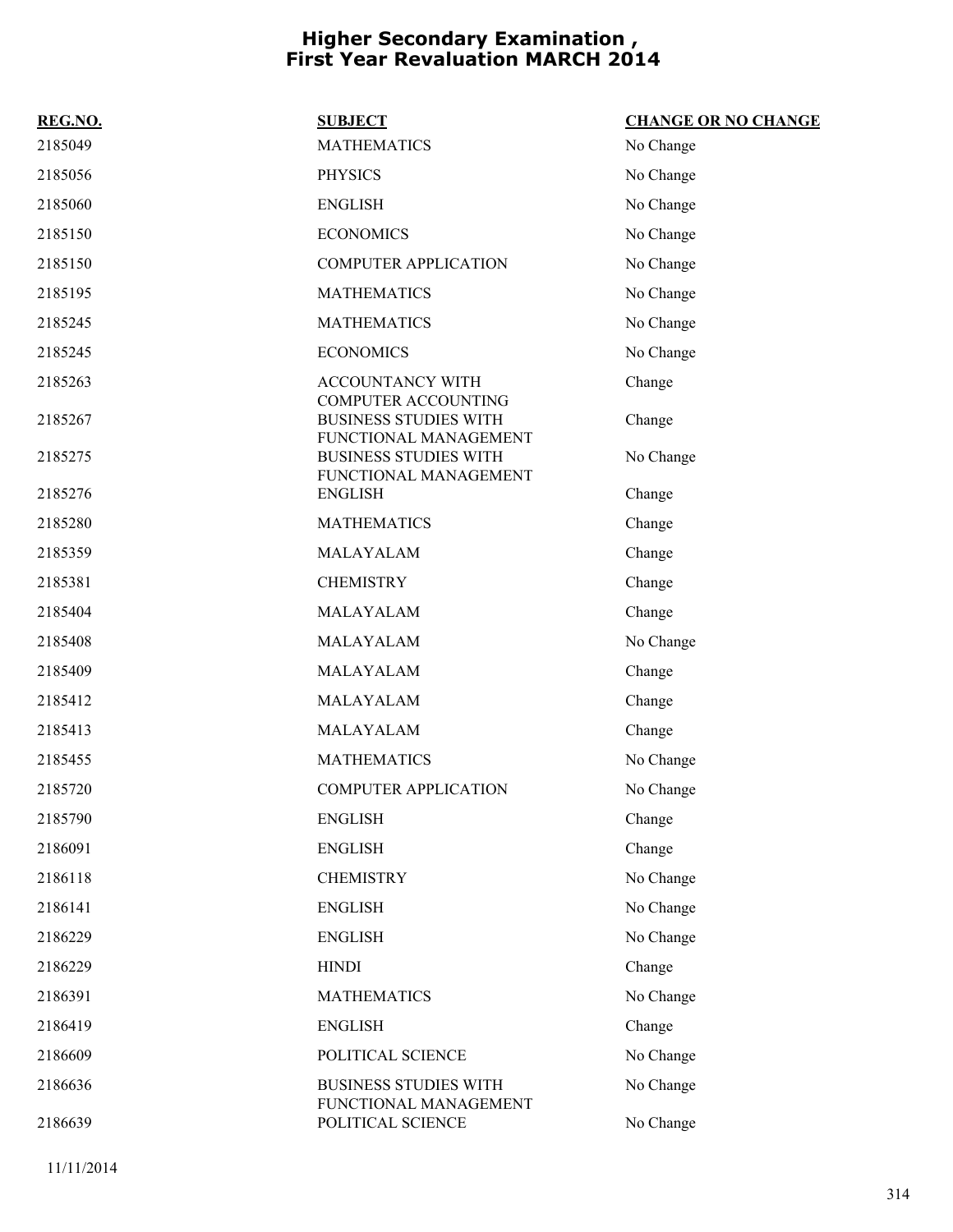| REG.NO. | <b>SUBJECT</b>                                        | <b>CHANGE OR NO CHANGE</b> |
|---------|-------------------------------------------------------|----------------------------|
| 2186659 | <b>ECONOMICS</b>                                      | No Change                  |
| 2186681 | <b>ENGLISH</b>                                        | Change                     |
| 2186689 | <b>ENGLISH</b>                                        | No Change                  |
| 2186789 | <b>MATHEMATICS</b>                                    | Change                     |
| 2187116 | MALAYALAM                                             | No Change                  |
| 2187118 | MALAYALAM                                             | No Change                  |
| 2187119 | <b>MATHEMATICS</b>                                    | No Change                  |
| 2187127 | <b>ENGLISH</b>                                        | Change                     |
| 2187146 | <b>PHYSICS</b>                                        | No Change                  |
| 2187146 | <b>BIOLOGY</b>                                        | No Change                  |
| 2187148 | <b>PHYSICS</b>                                        | No Change                  |
| 2187158 | <b>PHYSICS</b>                                        | No Change                  |
| 2187174 | <b>BUSINESS STUDIES WITH</b><br>FUNCTIONAL MANAGEMENT | No Change                  |
| 2187371 | <b>ENGLISH</b>                                        | Change                     |
| 2187371 | MALAYALAM                                             | No Change                  |
| 2187394 | <b>ENGLISH</b>                                        | No Change                  |
| 2187554 | <b>ENGLISH</b>                                        | No Change                  |
| 2187580 | <b>BUSINESS STUDIES WITH</b><br>FUNCTIONAL MANAGEMENT | No Change                  |
| 2188339 | <b>ENGLISH</b>                                        | No Change                  |
| 2188339 | <b>MATHEMATICS</b>                                    | No Change                  |
| 2188343 | <b>CHEMISTRY</b>                                      | No Change                  |
| 2188350 | <b>BIOLOGY</b>                                        | No Change                  |
| 2188365 | <b>CHEMISTRY</b>                                      | Change                     |
| 2188365 | <b>BIOLOGY</b>                                        | No Change                  |
| 2188369 | <b>ENGLISH</b>                                        | No Change                  |
| 2188369 | <b>MATHEMATICS</b>                                    | No Change                  |
| 2188376 | <b>ENGLISH</b>                                        | No Change                  |
| 2188377 | <b>ENGLISH</b>                                        | No Change                  |
| 2188377 | <b>MATHEMATICS</b>                                    | No Change                  |
| 2188379 | <b>MATHEMATICS</b>                                    | No Change                  |
| 2188380 | <b>PHYSICS</b>                                        | No Change                  |
| 2188384 | <b>CHEMISTRY</b>                                      | No Change                  |
| 2188384 | <b>BIOLOGY</b>                                        | No Change                  |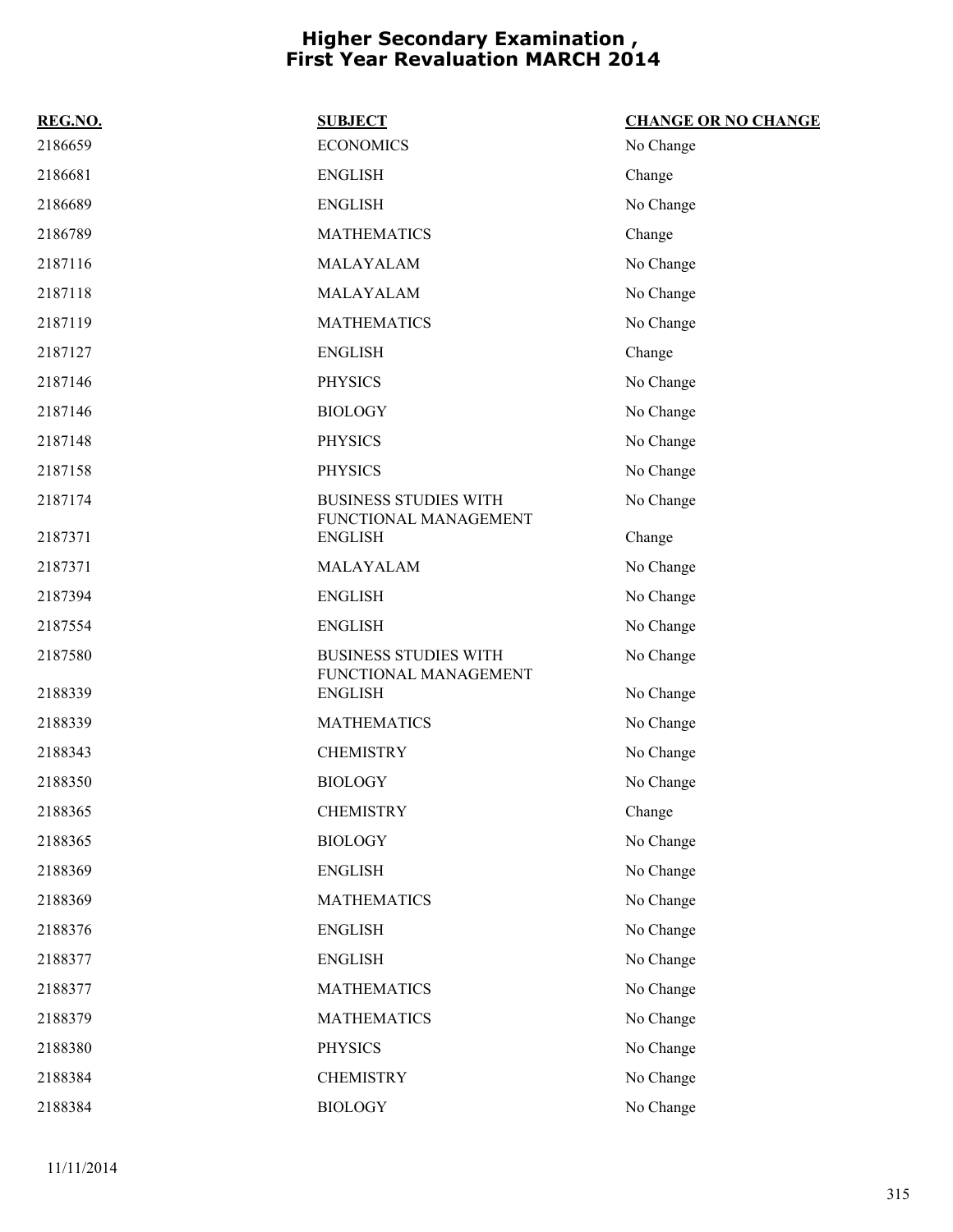| REG.NO. | <b>SUBJECT</b>                                                                      | <b>CHANGE OR NO CHANGE</b> |
|---------|-------------------------------------------------------------------------------------|----------------------------|
| 2188387 | <b>PHYSICS</b>                                                                      | Change                     |
| 2188401 | <b>MATHEMATICS</b>                                                                  | No Change                  |
| 2188417 | <b>ENGLISH</b>                                                                      | No Change                  |
| 2188417 | <b>COMPUTER SCIENCE</b>                                                             | No Change                  |
| 2188419 | <b>ENGLISH</b>                                                                      | No Change                  |
| 2188430 | <b>PHYSICS</b>                                                                      | No Change                  |
| 2188488 | <b>PHYSICS</b>                                                                      | No Change                  |
| 2188514 | <b>CHEMISTRY</b>                                                                    | No Change                  |
| 2188758 | <b>MATHEMATICS</b>                                                                  | Change                     |
| 2188759 | <b>CHEMISTRY</b>                                                                    | No Change                  |
| 2188759 | <b>MATHEMATICS</b>                                                                  | No Change                  |
| 2188791 | <b>MATHEMATICS</b>                                                                  | No Change                  |
| 2188811 | <b>ENGLISH</b>                                                                      | No Change                  |
| 2188821 | <b>PHYSICS</b>                                                                      | No Change                  |
| 2188821 | <b>CHEMISTRY</b>                                                                    | No Change                  |
| 2188844 | <b>ENGLISH</b>                                                                      | Change                     |
| 2188868 | <b>COMPUTER SCIENCE</b>                                                             | No Change                  |
| 2188901 | ACCOUNTANCY WITH                                                                    | No Change                  |
| 2188915 | <b>COMPUTER ACCOUNTING</b><br><b>BUSINESS STUDIES WITH</b><br>FUNCTIONAL MANAGEMENT | No Change                  |
| 2188918 | <b>COMPUTER APPLICATION</b>                                                         | No Change                  |
| 2188918 | ACCOUNTANCY WITH<br><b>COMPUTER ACCOUNTING</b>                                      | No Change                  |
| 2188944 | <b>BUSINESS STUDIES WITH</b><br>FUNCTIONAL MANAGEMENT                               | No Change                  |
| 2188944 | ACCOUNTANCY WITH<br><b>COMPUTER ACCOUNTING</b>                                      | No Change                  |
| 2188961 | MALAYALAM                                                                           | No Change                  |
| 2188994 | <b>MATHEMATICS</b>                                                                  | No Change                  |
| 2189104 | <b>ENGLISH</b>                                                                      | Change                     |
| 2189163 | <b>ENGLISH</b>                                                                      | Change                     |
| 2189168 | MALAYALAM                                                                           | Change                     |
| 2189254 | <b>MATHEMATICS</b>                                                                  | Change                     |
| 2189260 | <b>MATHEMATICS</b>                                                                  | No Change                  |
| 2189610 | <b>MATHEMATICS</b>                                                                  | No Change                  |
| 2189612 | MALAYALAM                                                                           | Change                     |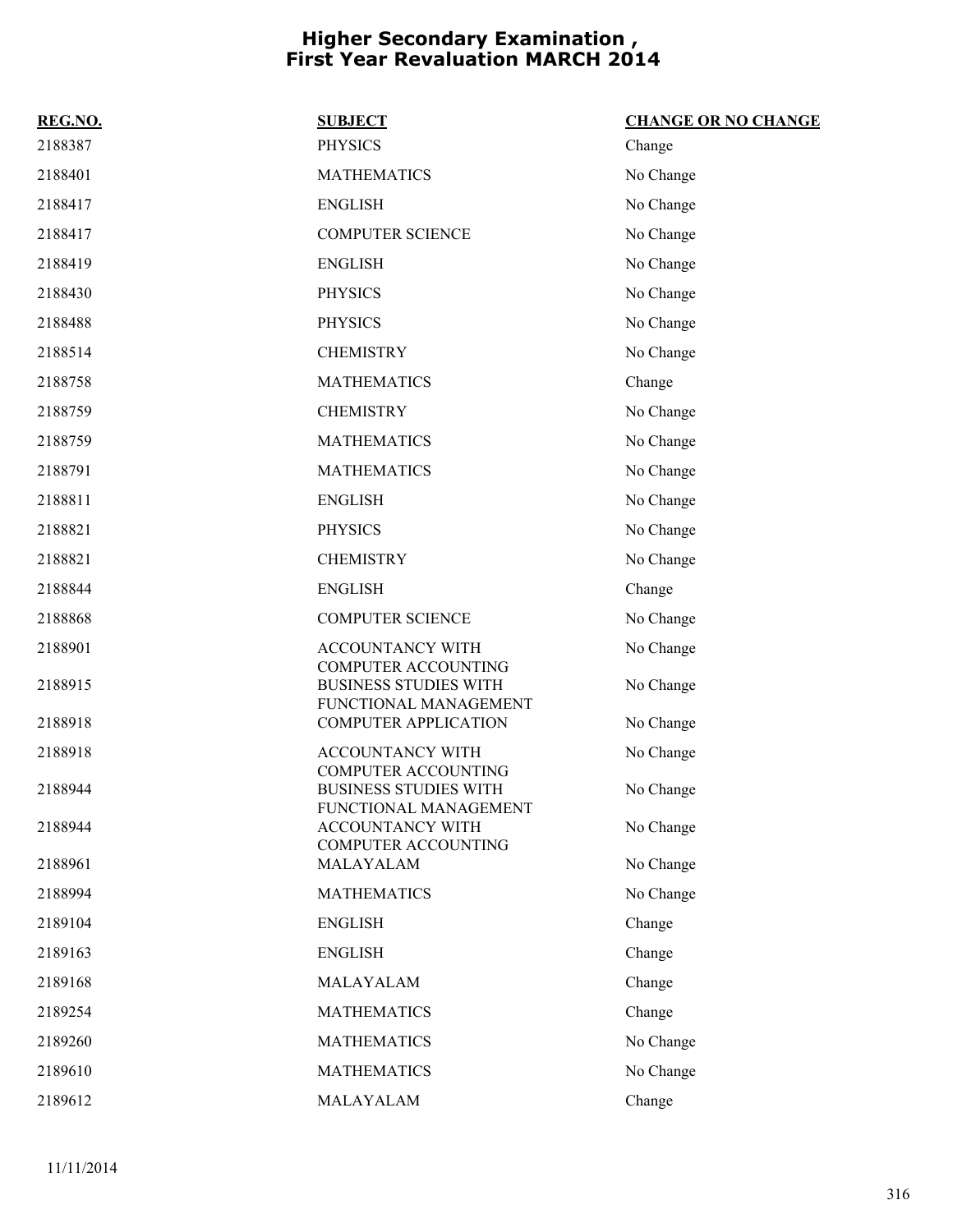| REG.NO. | <b>SUBJECT</b>                          | <b>CHANGE OR NO CHANGE</b> |
|---------|-----------------------------------------|----------------------------|
| 2189664 | <b>ENGLISH</b>                          | Change                     |
| 2189667 | <b>MATHEMATICS</b>                      | No Change                  |
| 2189698 | <b>HINDI</b>                            | Change                     |
| 2189763 | <b>GEOGRAPHY</b>                        | Change                     |
| 2189798 | MALAYALAM                               | No Change                  |
| 2189814 | <b>HISTORY</b>                          | Change                     |
| 2189866 | <b>ENGLISH</b>                          | Change                     |
| 2189866 | MALAYALAM                               | No Change                  |
| 2189866 | ACCOUNTANCY WITH<br>COMPUTER ACCOUNTING | No Change                  |
| 2189956 | <b>PHYSICS</b>                          | Change                     |
| 2189957 | <b>ENGLISH</b>                          | Change                     |
| 2189960 | <b>ENGLISH</b>                          | Change                     |
| 2189961 | <b>ENGLISH</b>                          | No Change                  |
| 2190216 | <b>ENGLISH</b>                          | No Change                  |
| 2190239 | <b>ENGLISH</b>                          | Change                     |
| 2190245 | <b>COMPUTER APPLICATION</b>             | No Change                  |
| 2190315 | <b>ENGLISH</b>                          | No Change                  |
| 2190317 | <b>ENGLISH</b>                          | Change                     |
| 2190317 | MALAYALAM                               | Change                     |
| 2190345 | <b>ENGLISH</b>                          | No Change                  |
| 2190345 | <b>PHYSICS</b>                          | Change                     |
| 2190345 | <b>CHEMISTRY</b>                        | No Change                  |
| 2190371 | <b>ENGLISH</b>                          | Change                     |
| 2190658 | <b>ENGLISH</b>                          | No Change                  |
| 2190658 | <b>BIOLOGY</b>                          | No Change                  |
| 2190688 | <b>ENGLISH</b>                          | No Change                  |
| 2190707 | <b>MATHEMATICS</b>                      | No Change                  |
| 2190767 | <b>PHYSICS</b>                          | No Change                  |
| 2190767 | <b>COMPUTER SCIENCE</b>                 | No Change                  |
| 2190968 | MALAYALAM                               | No Change                  |
| 2190968 | <b>CHEMISTRY</b>                        | Change                     |
| 2190976 | MALAYALAM                               | No Change                  |
| 2190989 | MALAYALAM                               | Change                     |
| 2191013 | <b>CHEMISTRY</b>                        | No Change                  |
|         |                                         |                            |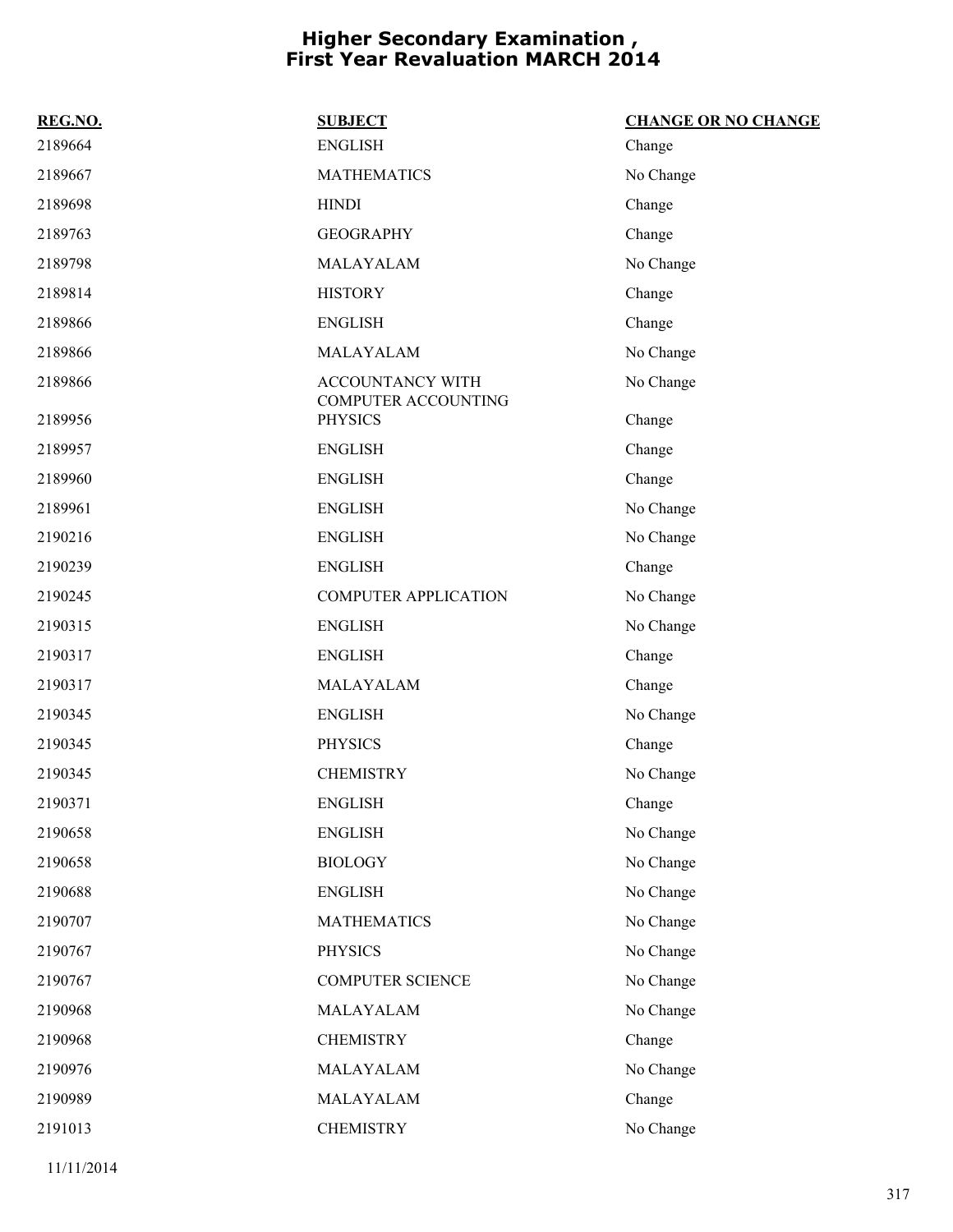| REG.NO. | <b>SUBJECT</b>       | <b>CHANGE OR NO CHANGE</b> |
|---------|----------------------|----------------------------|
| 2191015 | <b>ENGLISH</b>       | Change                     |
| 2191015 | <b>PHYSICS</b>       | Change                     |
| 2191015 | <b>CHEMISTRY</b>     | No Change                  |
| 2191029 | <b>MATHEMATICS</b>   | No Change                  |
| 2191030 | <b>HINDI</b>         | Change                     |
| 2191048 | <b>MATHEMATICS</b>   | No Change                  |
| 2191050 | <b>MATHEMATICS</b>   | No Change                  |
| 2191058 | <b>ENGLISH</b>       | No Change                  |
| 2191081 | <b>ENGLISH</b>       | No Change                  |
| 2191114 | <b>ENGLISH</b>       | Change                     |
| 2191663 | <b>ENGLISH</b>       | Change                     |
| 2191663 | MALAYALAM            | No Change                  |
| 2191715 | <b>ENGLISH</b>       | Change                     |
| 2191933 | MALAYALAM            | Change                     |
| 2191958 | <b>ENGLISH</b>       | No Change                  |
| 2191958 | MALAYALAM            | Change                     |
| 2191966 | <b>BIOLOGY</b>       | No Change                  |
| 2192027 | <b>BIOLOGY</b>       | No Change                  |
| 2192037 | <b>ENGLISH</b>       | No Change                  |
| 2192046 | <b>ENGLISH</b>       | Change                     |
| 2192051 | <b>ENGLISH</b>       | No Change                  |
| 2192053 | <b>ENGLISH</b>       | Change                     |
| 2192053 | <b>PHYSICS</b>       | Change                     |
| 2192142 | <b>HISTORY</b>       | Change                     |
| 2192430 | ACCOUNTANCY WITH AFS | No Change                  |
| 2192440 | MALAYALAM            | Change                     |
| 2192440 | <b>PHYSICS</b>       | Change                     |
| 2192440 | <b>CHEMISTRY</b>     | No Change                  |
| 2192456 | MALAYALAM            | No Change                  |
| 2192459 | MALAYALAM            | Change                     |
| 2192462 | MALAYALAM            | No Change                  |
| 2192464 | MALAYALAM            | No Change                  |
| 2192471 | <b>ENGLISH</b>       | No Change                  |
| 2192472 | <b>ENGLISH</b>       | No Change                  |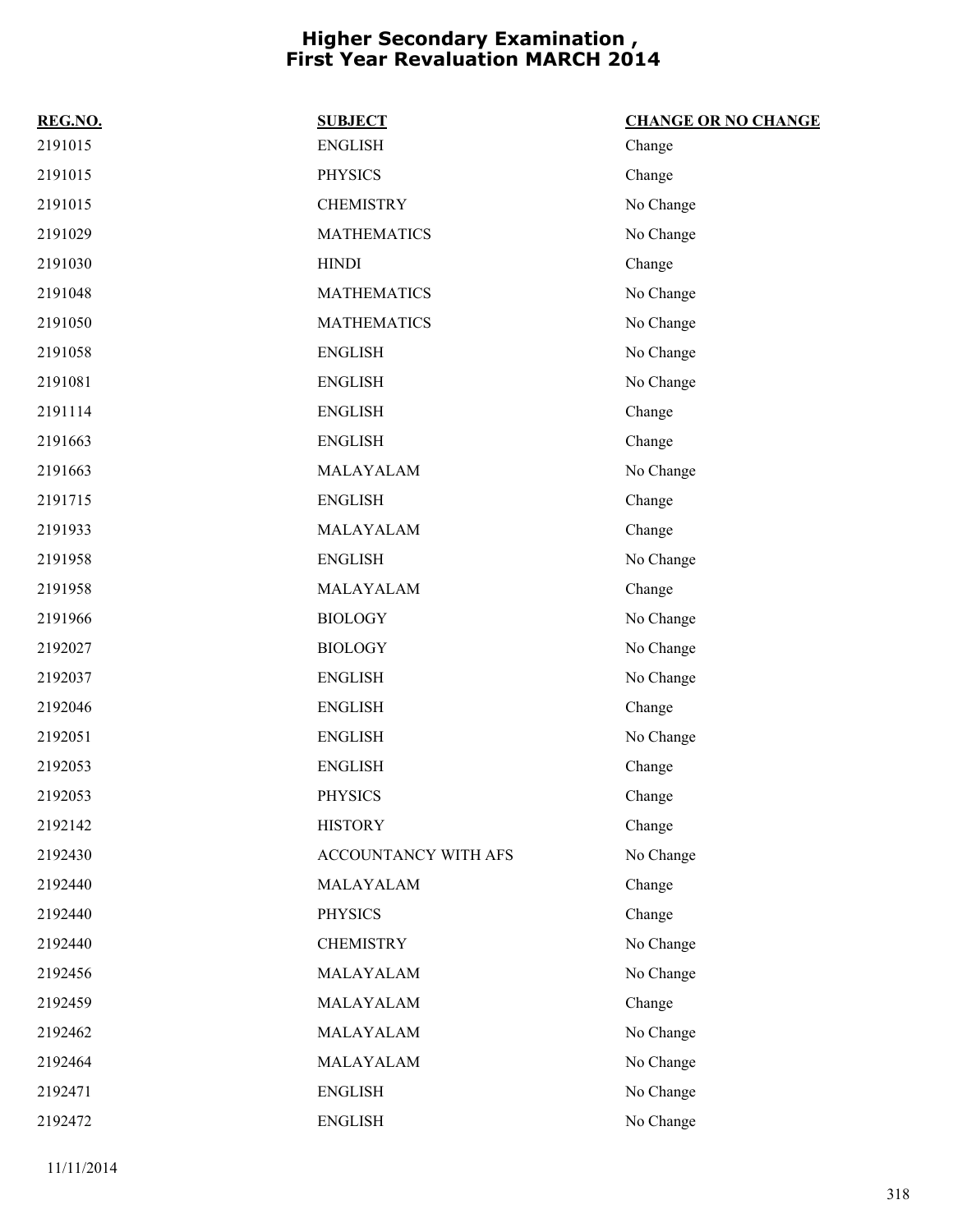| REG.NO. | <b>SUBJECT</b>                                        | <b>CHANGE OR NO CHANGE</b> |
|---------|-------------------------------------------------------|----------------------------|
| 2192473 | <b>ENGLISH</b>                                        | No Change                  |
| 2192473 | MALAYALAM                                             | <b>RAL</b>                 |
| 2192474 | <b>PHYSICS</b>                                        | Change                     |
| 2192477 | <b>ENGLISH</b>                                        | No Change                  |
| 2192477 | <b>PHYSICS</b>                                        | Change                     |
| 2192477 | <b>BIOLOGY</b>                                        | No Change                  |
| 2192477 | <b>MATHEMATICS</b>                                    | Change                     |
| 2192486 | <b>ENGLISH</b>                                        | No Change                  |
| 2192496 | <b>PHYSICS</b>                                        | No Change                  |
| 2192504 | <b>ENGLISH</b>                                        | No Change                  |
| 2192505 | <b>MATHEMATICS</b>                                    | No Change                  |
| 2192508 | <b>ENGLISH</b>                                        | Change                     |
| 2192509 | <b>ENGLISH</b>                                        | Change                     |
| 2192512 | <b>ENGLISH</b>                                        | Change                     |
| 2192513 | <b>ENGLISH</b>                                        | Change                     |
| 2192515 | <b>ENGLISH</b>                                        | Change                     |
| 2192516 | <b>ENGLISH</b>                                        | Change                     |
| 2192518 | <b>ENGLISH</b>                                        | No Change                  |
| 2192524 | <b>ENGLISH</b>                                        | Change                     |
| 2192525 | <b>PHYSICS</b>                                        | No Change                  |
| 2192530 | <b>PHYSICS</b>                                        | Change                     |
| 2192532 | <b>PHYSICS</b>                                        | Change                     |
| 2192533 | <b>ENGLISH</b>                                        | No Change                  |
| 2192539 | <b>MATHEMATICS</b>                                    | No Change                  |
| 2192544 | <b>ENGLISH</b>                                        | No Change                  |
| 2192550 | <b>CHEMISTRY</b>                                      | Change                     |
| 2192560 | <b>ENGLISH</b>                                        | No Change                  |
| 2192560 | MALAYALAM                                             | Change                     |
| 2192560 | POLITICAL SCIENCE                                     | No Change                  |
| 2192628 | <b>BUSINESS STUDIES WITH</b>                          | Change                     |
| 2192634 | FUNCTIONAL MANAGEMENT<br>MALAYALAM                    | Change                     |
| 2192640 | <b>ENGLISH</b>                                        | No Change                  |
| 2192650 | <b>BUSINESS STUDIES WITH</b><br>FUNCTIONAL MANAGEMENT | Change                     |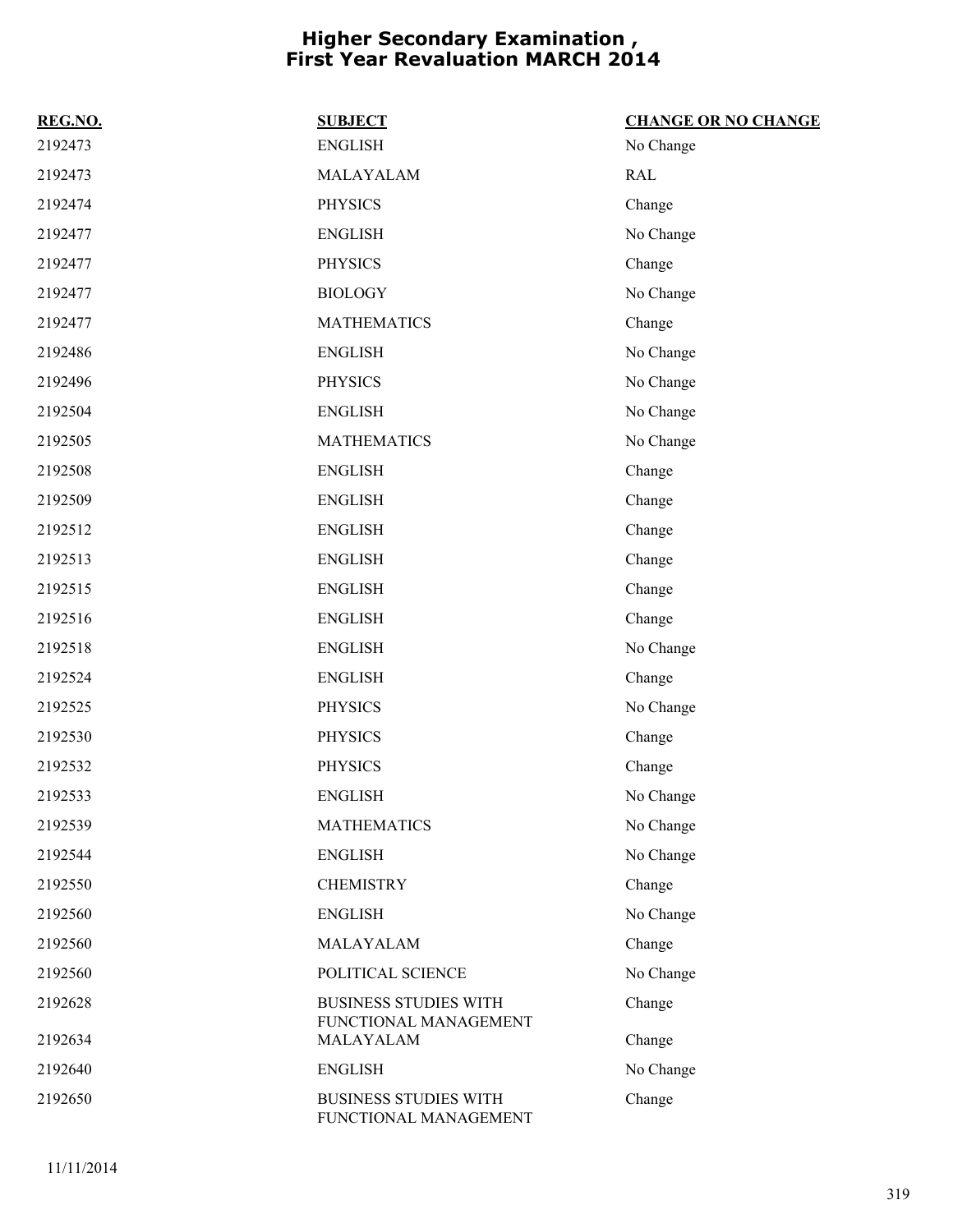| REG.NO. | <b>SUBJECT</b>     | <b>CHANGE OR NO CHANGE</b> |
|---------|--------------------|----------------------------|
| 2192801 | MALAYALAM          | No Change                  |
| 2193264 | <b>MATHEMATICS</b> | No Change                  |
| 2193280 | <b>ENGLISH</b>     | No Change                  |
| 2193280 | <b>MATHEMATICS</b> | No Change                  |
| 2193322 | <b>ENGLISH</b>     | Change                     |
| 2193328 | <b>CHEMISTRY</b>   | No Change                  |
| 2193330 | <b>ENGLISH</b>     | No Change                  |
| 2193398 | <b>ENGLISH</b>     | Change                     |
| 2193754 | <b>CHEMISTRY</b>   | No Change                  |
| 2193754 | <b>BIOLOGY</b>     | No Change                  |
| 2193762 | <b>ENGLISH</b>     | No Change                  |
| 2193769 | <b>ENGLISH</b>     | No Change                  |
| 2193769 | <b>MATHEMATICS</b> | No Change                  |
| 2193770 | <b>MATHEMATICS</b> | No Change                  |
| 2193776 | <b>PHYSICS</b>     | No Change                  |
| 2193780 | <b>PHYSICS</b>     | Change                     |
| 2193780 | <b>CHEMISTRY</b>   | Change                     |
| 2193781 | <b>PHYSICS</b>     | No Change                  |
| 2193785 | <b>ENGLISH</b>     | No Change                  |
| 2193785 | <b>CHEMISTRY</b>   | Change                     |
| 2193785 | <b>MATHEMATICS</b> | No Change                  |
| 2193792 | <b>PHYSICS</b>     | No Change                  |
| 2193794 | <b>ENGLISH</b>     | No Change                  |
| 2193801 | <b>ENGLISH</b>     | Change                     |
| 2193801 | <b>CHEMISTRY</b>   | Change                     |
| 2193802 | <b>ENGLISH</b>     | No Change                  |
| 2193803 | <b>ENGLISH</b>     | Change                     |
| 2193806 | <b>HINDI</b>       | No Change                  |
| 2193808 | <b>MATHEMATICS</b> | No Change                  |
| 2193810 | <b>PHYSICS</b>     | Change                     |
| 2193812 | <b>BIOLOGY</b>     | No Change                  |
| 2193815 | <b>HINDI</b>       | No Change                  |
| 2193816 | <b>PHYSICS</b>     | No Change                  |
| 2193821 | <b>BIOLOGY</b>     | No Change                  |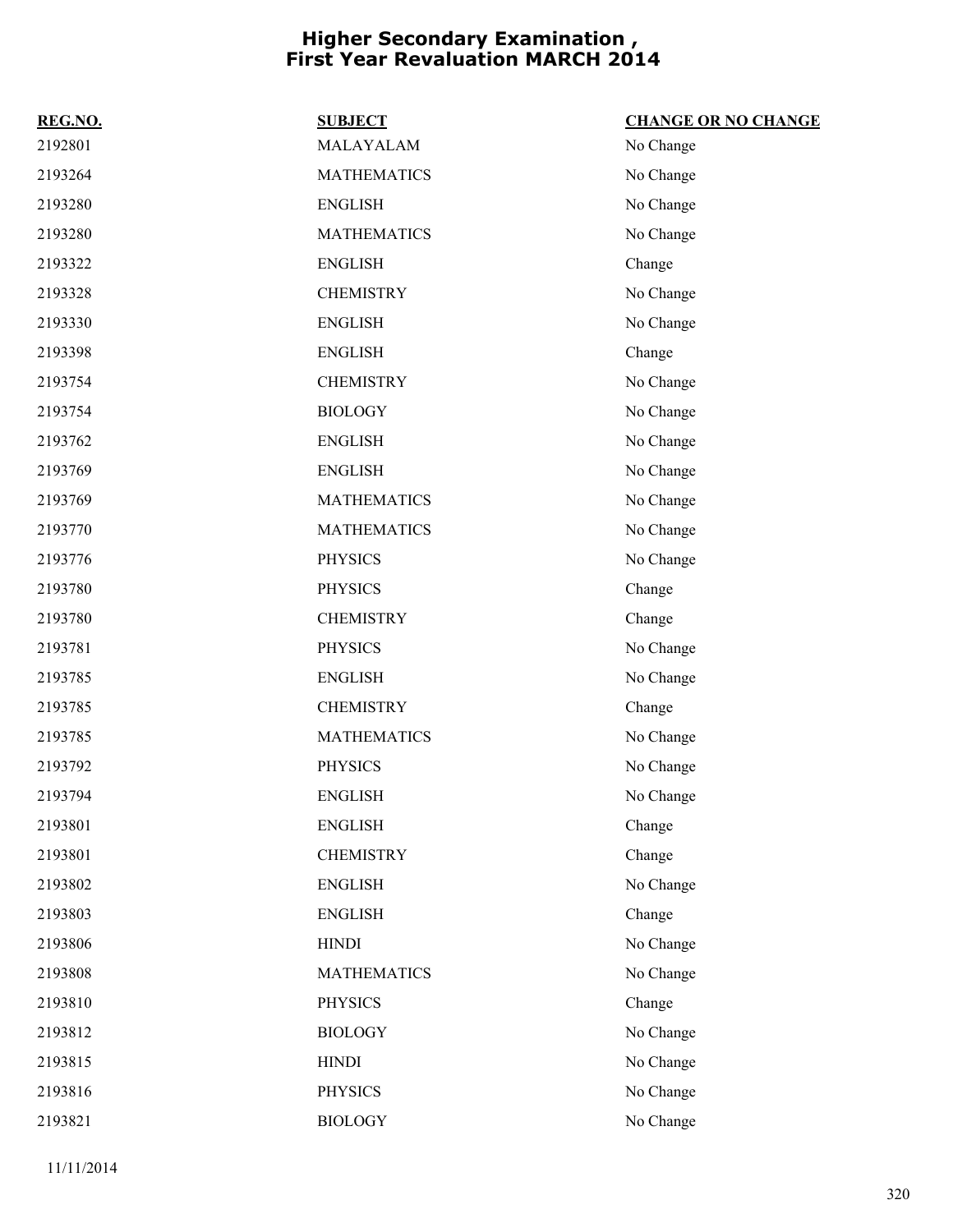| REG.NO. | <b>SUBJECT</b>     | <b>CHANGE OR NO CHANGE</b> |
|---------|--------------------|----------------------------|
| 2193822 | <b>PHYSICS</b>     | No Change                  |
| 2193827 | <b>ENGLISH</b>     | No Change                  |
| 2193834 | <b>MATHEMATICS</b> | Change                     |
| 2193855 | <b>BIOLOGY</b>     | No Change                  |
| 2193855 | <b>MATHEMATICS</b> | No Change                  |
| 2193872 | <b>PHYSICS</b>     | Change                     |
| 2193879 | <b>PHYSICS</b>     | No Change                  |
| 2193881 | <b>PHYSICS</b>     | Change                     |
| 2193884 | <b>PHYSICS</b>     | No Change                  |
| 2193886 | <b>ENGLISH</b>     | No Change                  |
| 2193888 | <b>ENGLISH</b>     | No Change                  |
| 2193891 | <b>ENGLISH</b>     | No Change                  |
| 2193895 | <b>ENGLISH</b>     | No Change                  |
| 2193895 | <b>PHYSICS</b>     | No Change                  |
| 2193895 | <b>CHEMISTRY</b>   | No Change                  |
| 2193898 | <b>PHYSICS</b>     | Change                     |
| 2193913 | <b>MATHEMATICS</b> | No Change                  |
| 2193917 | <b>MATHEMATICS</b> | No Change                  |
| 2194014 | MALAYALAM          | No Change                  |
| 2194028 | <b>ENGLISH</b>     | No Change                  |
| 2194028 | <b>MATHEMATICS</b> | No Change                  |
| 2194031 | MALAYALAM          | Change                     |
| 2194036 | <b>ENGLISH</b>     | No Change                  |
| 2194054 | <b>PHYSICS</b>     | Change                     |
| 2194067 | <b>PHYSICS</b>     | Change                     |
| 2194067 | <b>CHEMISTRY</b>   | Change                     |
| 2194075 | <b>BIOLOGY</b>     | No Change                  |
| 2194081 | <b>ENGLISH</b>     | No Change                  |
| 2194112 | <b>HINDI</b>       | Change                     |
| 2194117 | <b>PHYSICS</b>     | Change                     |
| 2194134 | <b>PHYSICS</b>     | No Change                  |
| 2194134 | <b>CHEMISTRY</b>   | Change                     |
| 2194134 | <b>MATHEMATICS</b> | No Change                  |
| 2194191 | POLITICAL SCIENCE  | No Change                  |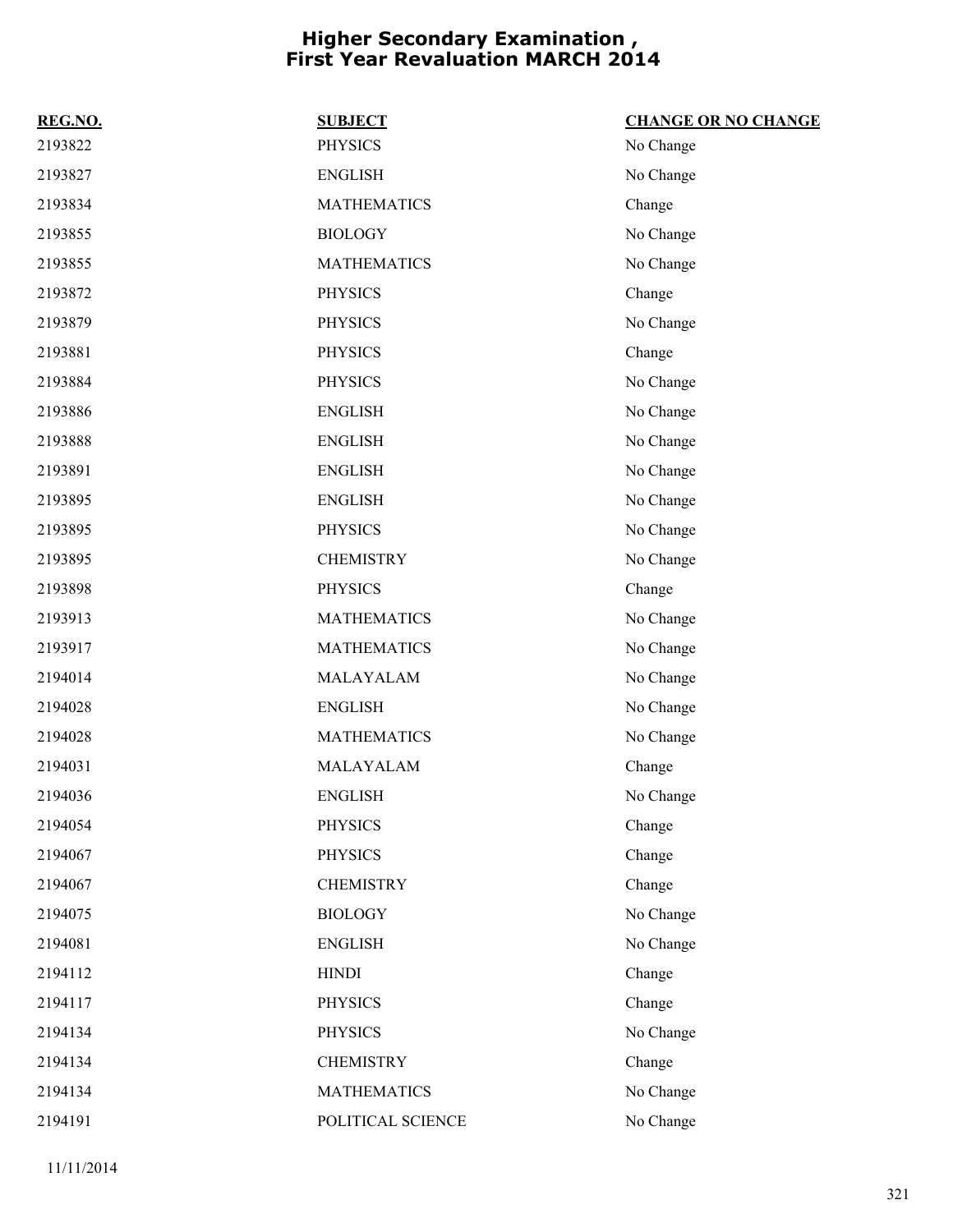| REG.NO. | <b>SUBJECT</b>              | <b>CHANGE OR NO CHANGE</b> |
|---------|-----------------------------|----------------------------|
| 2194224 | <b>ECONOMICS</b>            | No Change                  |
| 2194224 | <b>COMPUTER APPLICATION</b> | No Change                  |
| 2194242 | <b>COMPUTER APPLICATION</b> | No Change                  |
| 2194264 | MALAYALAM                   | Change                     |
| 2194409 | <b>PHYSICS</b>              | No Change                  |
| 2194425 | <b>ENGLISH</b>              | No Change                  |
| 2194425 | <b>MATHEMATICS</b>          | No Change                  |
| 2194437 | <b>MATHEMATICS</b>          | No Change                  |
| 2194439 | <b>HINDI</b>                | No Change                  |
| 2194443 | <b>MATHEMATICS</b>          | No Change                  |
| 2194444 | <b>ENGLISH</b>              | No Change                  |
| 2194457 | <b>CHEMISTRY</b>            | No Change                  |
| 2194457 | <b>BIOLOGY</b>              | No Change                  |
| 2194459 | <b>MATHEMATICS</b>          | No Change                  |
| 2194472 | <b>PHYSICS</b>              | Change                     |
| 2194474 | <b>HINDI</b>                | Change                     |
| 2194475 | <b>ENGLISH</b>              | No Change                  |
| 2194475 | <b>HINDI</b>                | Change                     |
| 2194494 | <b>ENGLISH</b>              | No Change                  |
| 2194494 | <b>PHYSICS</b>              | No Change                  |
| 2194500 | <b>ENGLISH</b>              | No Change                  |
| 2194514 | <b>MATHEMATICS</b>          | No Change                  |
| 2194520 | <b>ENGLISH</b>              | No Change                  |
| 2194555 | MALAYALAM                   | Change                     |
| 2194778 | <b>BIOLOGY</b>              | No Change                  |
| 2195003 | <b>MATHEMATICS</b>          | No Change                  |
| 2195041 | <b>MATHEMATICS</b>          | No Change                  |
| 2195303 | <b>ENGLISH</b>              | No Change                  |
| 2195303 | <b>CHEMISTRY</b>            | No Change                  |
| 2195305 | <b>ENGLISH</b>              | No Change                  |
| 2195305 | <b>BIOLOGY</b>              | No Change                  |
| 2195310 | MALAYALAM                   | Change                     |
| 2195311 | <b>ENGLISH</b>              | No Change                  |
| 2195335 | <b>ENGLISH</b>              | No Change                  |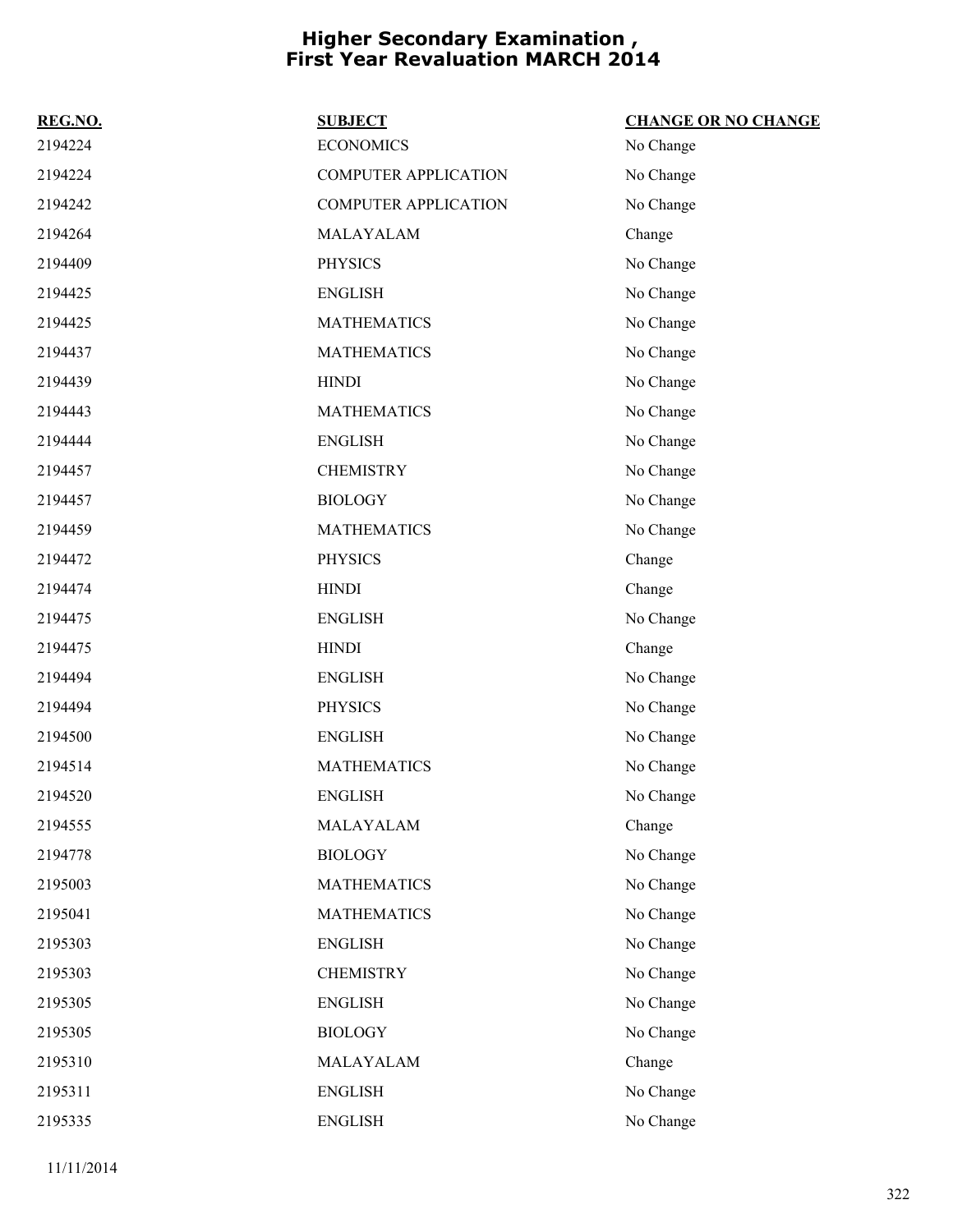| REG.NO. | <b>SUBJECT</b>     | <b>CHANGE OR NO CHANGE</b> |
|---------|--------------------|----------------------------|
| 2195336 | <b>CHEMISTRY</b>   | Change                     |
| 2195341 | <b>PHYSICS</b>     | Change                     |
| 2195345 | <b>ENGLISH</b>     | No Change                  |
| 2195350 | <b>BIOLOGY</b>     | No Change                  |
| 2195351 | <b>ENGLISH</b>     | No Change                  |
| 2195360 | <b>ENGLISH</b>     | Change                     |
| 2195360 | <b>MATHEMATICS</b> | No Change                  |
| 2195372 | <b>ENGLISH</b>     | No Change                  |
| 2195376 | <b>ENGLISH</b>     | No Change                  |
| 2195377 | <b>ENGLISH</b>     | Change                     |
| 2195390 | <b>ENGLISH</b>     | Change                     |
| 2195391 | <b>ENGLISH</b>     | No Change                  |
| 2195391 | <b>PHYSICS</b>     | Change                     |
| 2195391 | <b>CHEMISTRY</b>   | No Change                  |
| 2195393 | <b>ENGLISH</b>     | No Change                  |
| 2195402 | <b>ENGLISH</b>     | No Change                  |
| 2195405 | <b>ENGLISH</b>     | No Change                  |
| 2195413 | <b>PHYSICS</b>     | No Change                  |
| 2195414 | <b>ENGLISH</b>     | No Change                  |
| 2195416 | <b>HINDI</b>       | Change                     |
| 2195416 | <b>BIOLOGY</b>     | No Change                  |
| 2195418 | <b>CHEMISTRY</b>   | No Change                  |
| 2195678 | <b>ENGLISH</b>     | Change                     |
| 2195678 | MALAYALAM          | Change                     |
| 2195678 | <b>CHEMISTRY</b>   | No Change                  |
| 2195702 | <b>PHYSICS</b>     | Change                     |
| 2195705 | <b>PHYSICS</b>     | No Change                  |
| 2195729 | <b>ENGLISH</b>     | No Change                  |
| 2196018 | MALAYALAM          | Change                     |
| 2196022 | MALAYALAM          | Change                     |
| 2196040 | <b>ENGLISH</b>     | No Change                  |
| 2196044 | <b>ENGLISH</b>     | No Change                  |
| 2196051 | <b>ENGLISH</b>     | Change                     |
| 2196053 | <b>MATHEMATICS</b> | No Change                  |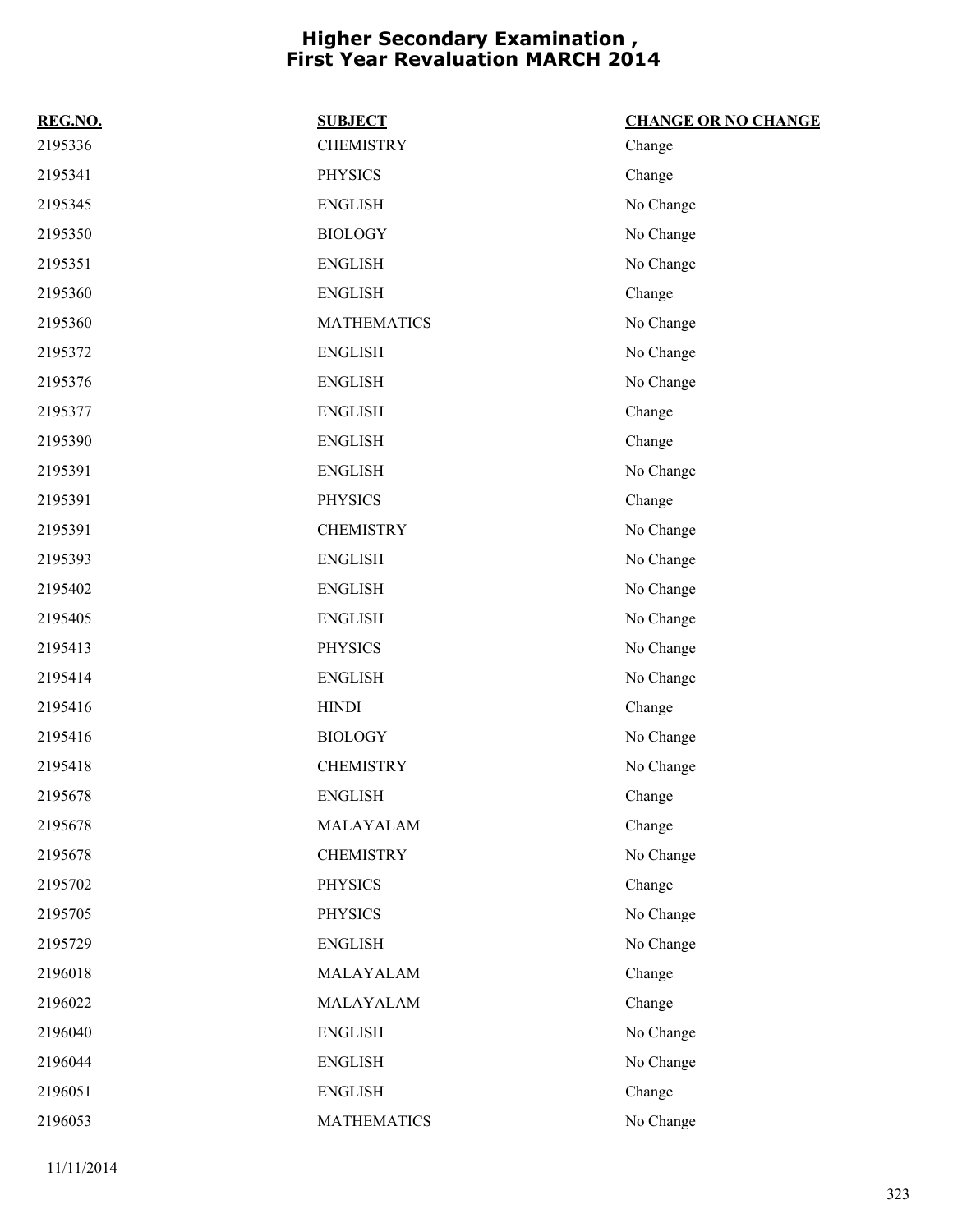| REG.NO. | <b>SUBJECT</b>                          | <b>CHANGE OR NO CHANGE</b> |
|---------|-----------------------------------------|----------------------------|
| 2196057 | <b>ENGLISH</b>                          | No Change                  |
| 2196076 | <b>MATHEMATICS</b>                      | No Change                  |
| 2196090 | MALAYALAM                               | Change                     |
| 2196284 | <b>PHYSICS</b>                          | Change                     |
| 2196305 | <b>MATHEMATICS</b>                      | No Change                  |
| 2196307 | <b>MATHEMATICS</b>                      | No Change                  |
| 2196526 | <b>ENGLISH</b>                          | No Change                  |
| 2196824 | ACCOUNTANCY WITH<br>COMPUTER ACCOUNTING | No Change                  |
| 2197055 | MALAYALAM                               | Change                     |
| 2197056 | <b>ENGLISH</b>                          | No Change                  |
| 2197056 | MALAYALAM                               | Change                     |
| 2197059 | <b>ENGLISH</b>                          | No Change                  |
| 2197059 | MALAYALAM                               | Change                     |
| 2197059 | <b>PHYSICS</b>                          | Change                     |
| 2197059 | <b>BIOLOGY</b>                          | No Change                  |
| 2197059 | <b>MATHEMATICS</b>                      | No Change                  |
| 2197085 | <b>ENGLISH</b>                          | No Change                  |
| 2197085 | <b>PHYSICS</b>                          | No Change                  |
| 2197086 | <b>ENGLISH</b>                          | No Change                  |
| 2197092 | <b>ENGLISH</b>                          | No Change                  |
| 2197092 | <b>PHYSICS</b>                          | Change                     |
| 2197092 | <b>BIOLOGY</b>                          | No Change                  |
| 2197097 | <b>HINDI</b>                            | No Change                  |
| 2197097 | <b>PHYSICS</b>                          | Change                     |
| 2197103 | <b>BIOLOGY</b>                          | No Change                  |
| 2197103 | <b>MATHEMATICS</b>                      | No Change                  |
| 2197104 | <b>SANSKRIT</b>                         | Change                     |
| 2197104 | <b>CHEMISTRY</b>                        | No Change                  |
| 2197104 | <b>BIOLOGY</b>                          | Change                     |
| 2197105 | <b>CHEMISTRY</b>                        | No Change                  |
| 2197106 | <b>MATHEMATICS</b>                      | No Change                  |
| 2197111 | <b>ENGLISH</b>                          | Change                     |
| 2197111 | <b>PHYSICS</b>                          | No Change                  |
| 2197111 | <b>MATHEMATICS</b>                      | No Change                  |
|         |                                         |                            |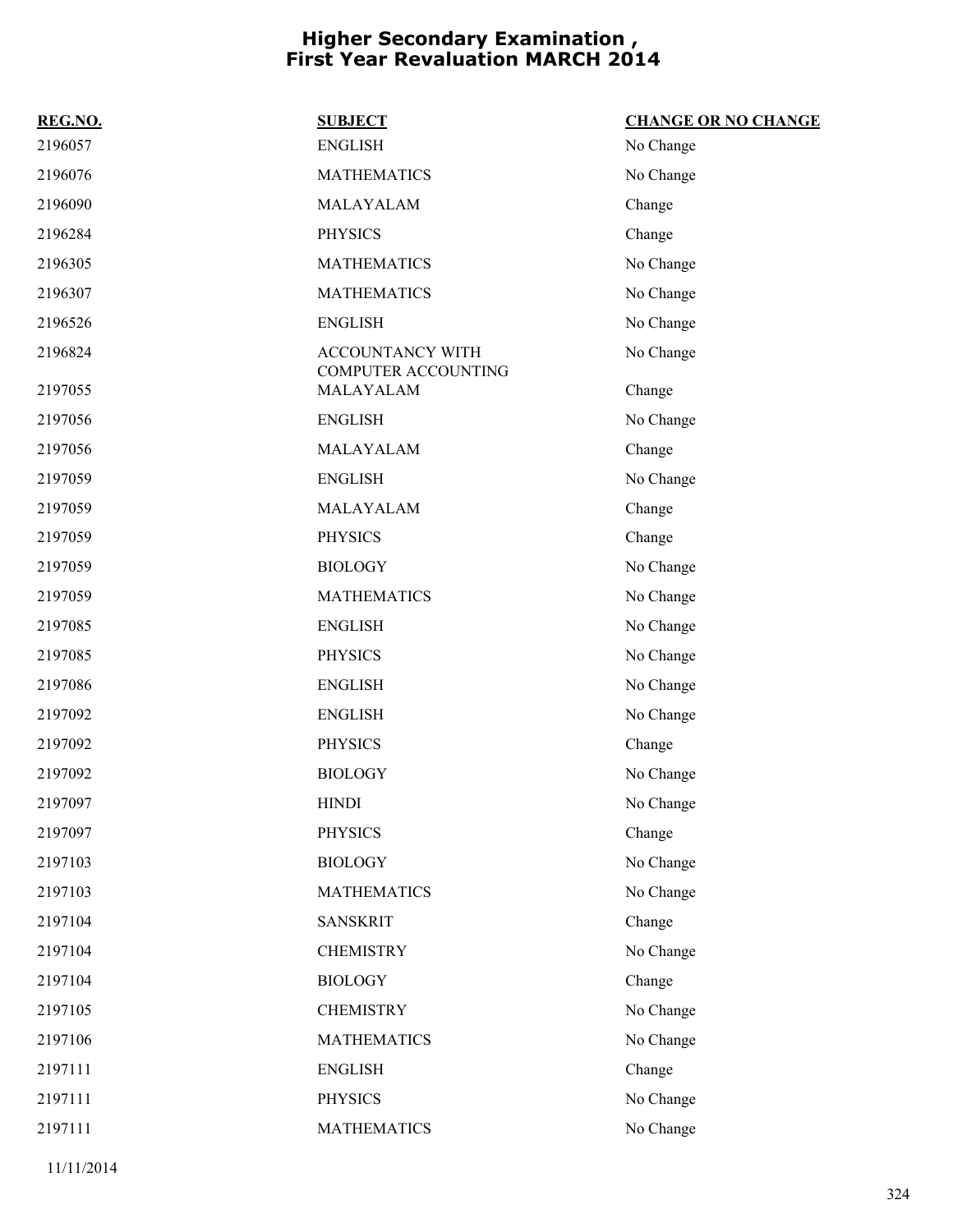| REG.NO. | <b>SUBJECT</b>          | <b>CHANGE OR NO CHANGE</b> |
|---------|-------------------------|----------------------------|
| 2197114 | <b>MATHEMATICS</b>      | No Change                  |
| 2197116 | <b>ENGLISH</b>          | No Change                  |
| 2197118 | <b>COMPUTER SCIENCE</b> | No Change                  |
| 2197132 | <b>ENGLISH</b>          | No Change                  |
| 2197132 | MALAYALAM               | Change                     |
| 2197132 | <b>PHYSICS</b>          | No Change                  |
| 2197135 | <b>ENGLISH</b>          | No Change                  |
| 2197137 | <b>ENGLISH</b>          | No Change                  |
| 2197139 | <b>ENGLISH</b>          | No Change                  |
| 2197143 | <b>CHEMISTRY</b>        | No Change                  |
| 2197155 | <b>ENGLISH</b>          | No Change                  |
| 2197155 | <b>CHEMISTRY</b>        | Change                     |
| 2197167 | <b>ENGLISH</b>          | No Change                  |
| 2197227 | <b>PSYCHOLOGY</b>       | Change                     |
| 2197297 | <b>ENGLISH</b>          | No Change                  |
| 2197297 | MALAYALAM               | No Change                  |
| 2197298 | <b>ENGLISH</b>          | No Change                  |
| 2197298 | MALAYALAM               | Change                     |
| 2197300 | <b>ENGLISH</b>          | No Change                  |
| 2197300 | MALAYALAM               | Change                     |
| 2197306 | MALAYALAM               | Change                     |
| 2197307 | MALAYALAM               | Change                     |
| 2197317 | <b>PHYSICS</b>          | Change                     |
| 2197359 | <b>ENGLISH</b>          | No Change                  |
| 2197379 | <b>MATHEMATICS</b>      | Change                     |
| 2197386 | <b>PHYSICS</b>          | Change                     |
| 2197393 | <b>ENGLISH</b>          | Change                     |
| 2197591 | <b>MATHEMATICS</b>      | No Change                  |
| 2198009 | <b>MATHEMATICS</b>      | No Change                  |
| 2198012 | <b>ENGLISH</b>          | No Change                  |
| 2198015 | <b>ENGLISH</b>          | Change                     |
| 2198177 | <b>PHYSICS</b>          | No Change                  |
| 2198212 | <b>MATHEMATICS</b>      | No Change                  |
| 2198215 | <b>MATHEMATICS</b>      | No Change                  |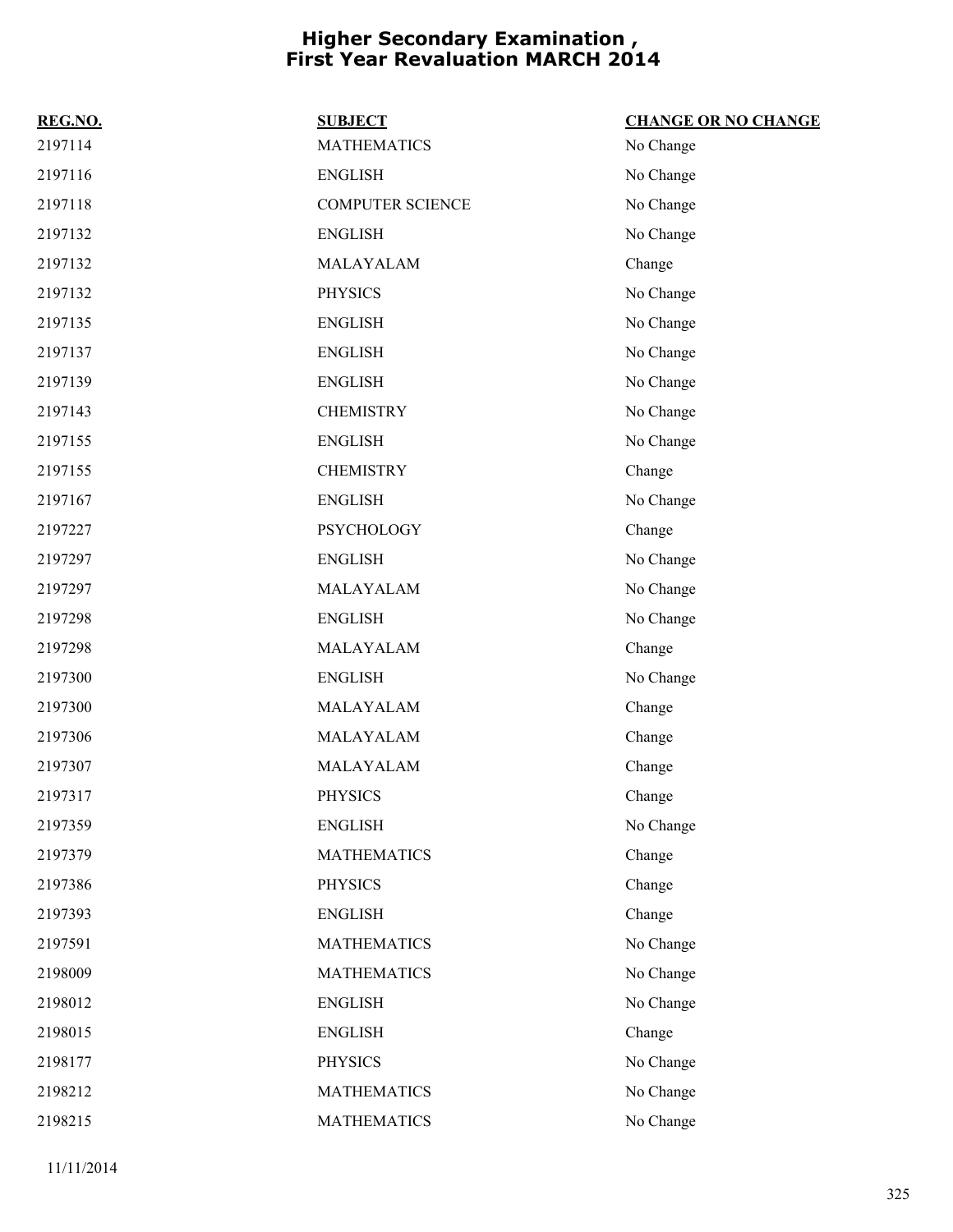| REG.NO. | <b>SUBJECT</b>                                                                 | <b>CHANGE OR NO CHANGE</b> |
|---------|--------------------------------------------------------------------------------|----------------------------|
| 2198219 | <b>ENGLISH</b>                                                                 | Change                     |
| 2198258 | MALAYALAM                                                                      | Change                     |
| 2198259 | <b>ENGLISH</b>                                                                 | No Change                  |
| 2198390 | <b>ENGLISH</b>                                                                 | Change                     |
| 2198398 | <b>ENGLISH</b>                                                                 | Change                     |
| 2198450 | <b>ENGLISH</b>                                                                 | Change                     |
| 2198583 | MALAYALAM                                                                      | Change                     |
| 2198589 | MALAYALAM                                                                      | Change                     |
| 2198591 | MALAYALAM                                                                      | Change                     |
| 2198599 | MALAYALAM                                                                      | Change                     |
| 2198673 | <b>MATHEMATICS</b>                                                             | No Change                  |
| 2198730 | <b>HINDI</b>                                                                   | Change                     |
| 2198794 | <b>ECONOMICS</b>                                                               | Change                     |
| 2198815 | <b>ENGLISH</b>                                                                 | No Change                  |
| 2198815 | <b>PHYSICS</b>                                                                 | Change                     |
| 2198818 | <b>ENGLISH</b>                                                                 | No Change                  |
| 2198821 | MALAYALAM                                                                      | Change                     |
| 2198822 | MALAYALAM                                                                      | Change                     |
| 2198823 | MALAYALAM                                                                      | Change                     |
| 2198824 | <b>MATHEMATICS</b>                                                             | No Change                  |
| 2198826 | MALAYALAM                                                                      | Change                     |
| 2198827 | MALAYALAM                                                                      | Change                     |
| 2198828 | MALAYALAM                                                                      | Change                     |
| 2198834 | <b>MATHEMATICS</b>                                                             | No Change                  |
| 2198841 | <b>ENGLISH</b>                                                                 | No Change                  |
| 2198842 | <b>ENGLISH</b>                                                                 | No Change                  |
| 2198843 | <b>ENGLISH</b>                                                                 | No Change                  |
| 2198844 | <b>ENGLISH</b>                                                                 | No Change                  |
| 2198845 | <b>ENGLISH</b>                                                                 | No Change                  |
| 2198846 | <b>ENGLISH</b>                                                                 | No Change                  |
| 2198849 | <b>ENGLISH</b>                                                                 | No Change                  |
| 2198931 | <b>BUSINESS STUDIES WITH</b>                                                   | No Change                  |
| 2198968 | FUNCTIONAL MANAGEMENT<br><b>BUSINESS STUDIES WITH</b><br>FUNCTIONAL MANAGEMENT | No Change                  |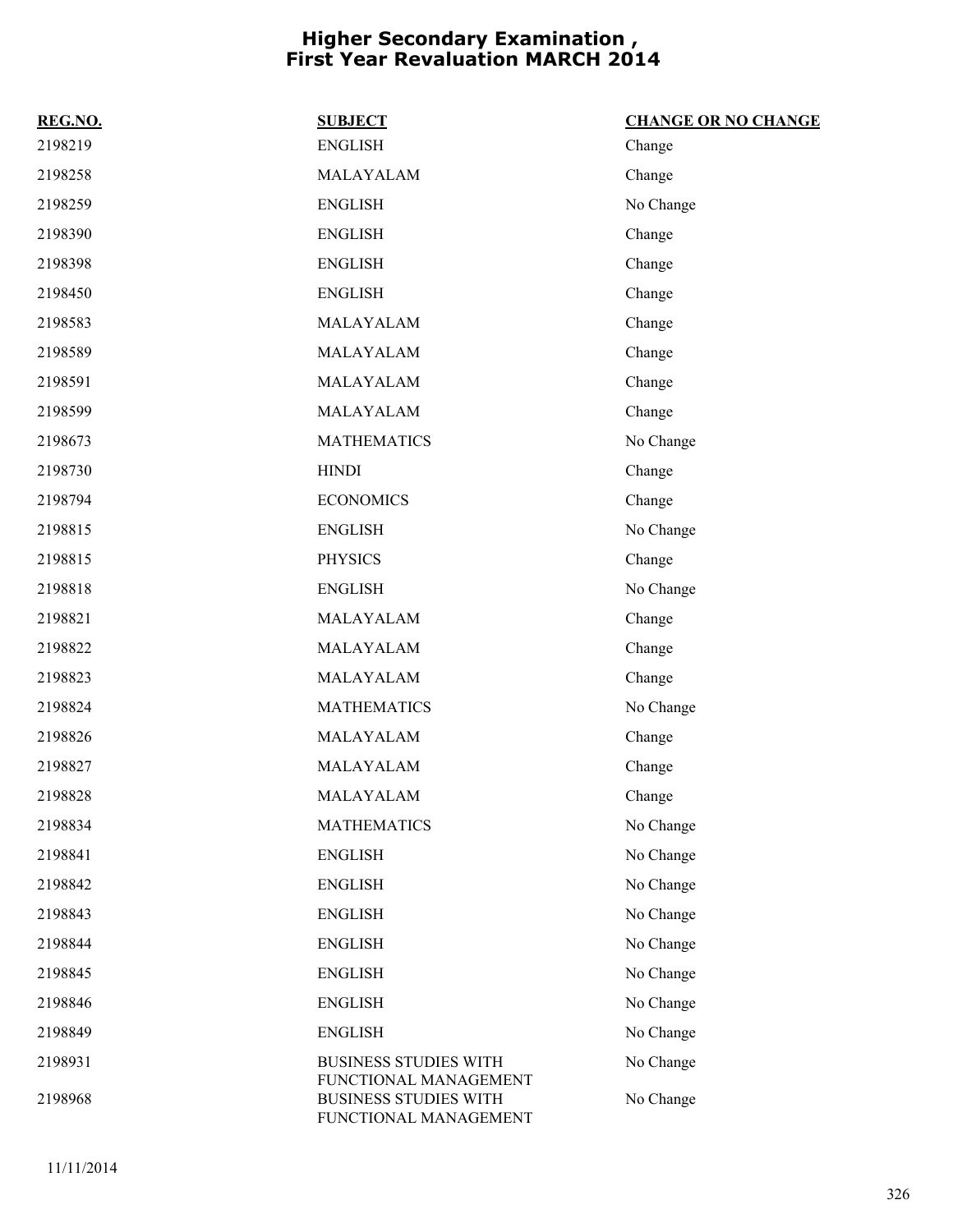| REG.NO. | <b>SUBJECT</b>     | <b>CHANGE OR NO CHANGE</b> |
|---------|--------------------|----------------------------|
| 2199381 | <b>BIOLOGY</b>     | No Change                  |
| 2199406 | <b>ENGLISH</b>     | Change                     |
| 2199431 | MALAYALAM          | Change                     |
| 2199433 | MALAYALAM          | Change                     |
| 2199434 | MALAYALAM          | Change                     |
| 2199453 | <b>PHYSICS</b>     | No Change                  |
| 2199642 | <b>ENGLISH</b>     | No Change                  |
| 2199642 | <b>CHEMISTRY</b>   | No Change                  |
| 2199642 | <b>MATHEMATICS</b> | No Change                  |
| 2199645 | <b>ENGLISH</b>     | Change                     |
| 2199648 | <b>PHYSICS</b>     | No Change                  |
| 2199714 | <b>ENGLISH</b>     | No Change                  |
| 2199925 | MALAYALAM          | Change                     |
| 2199925 | <b>MATHEMATICS</b> | No Change                  |
| 2199932 | <b>PHYSICS</b>     | No Change                  |
| 2199933 | <b>BIOLOGY</b>     | No Change                  |
| 2199940 | MALAYALAM          | No Change                  |
| 2199940 | <b>MATHEMATICS</b> | No Change                  |
| 2199942 | <b>PHYSICS</b>     | Change                     |
| 2199945 | <b>PHYSICS</b>     | Change                     |
| 2199951 | <b>ENGLISH</b>     | No Change                  |
| 2199964 | <b>MATHEMATICS</b> | No Change                  |
| 2200000 | <b>MATHEMATICS</b> | No Change                  |
| 2200010 | <b>MATHEMATICS</b> | No Change                  |
| 2200011 | <b>MATHEMATICS</b> | No Change                  |
| 2200055 | <b>HISTORY</b>     | Change                     |
| 2200408 | <b>ENGLISH</b>     | No Change                  |
| 2200415 | <b>ENGLISH</b>     | Change                     |
| 2200429 | <b>ENGLISH</b>     | No Change                  |
| 2200444 | <b>PHYSICS</b>     | No Change                  |
| 2200454 | <b>BIOLOGY</b>     | Change                     |
| 2200787 | <b>CHEMISTRY</b>   | No Change                  |
| 2200796 | <b>CHEMISTRY</b>   | Change                     |
| 2200796 | <b>MATHEMATICS</b> | Change                     |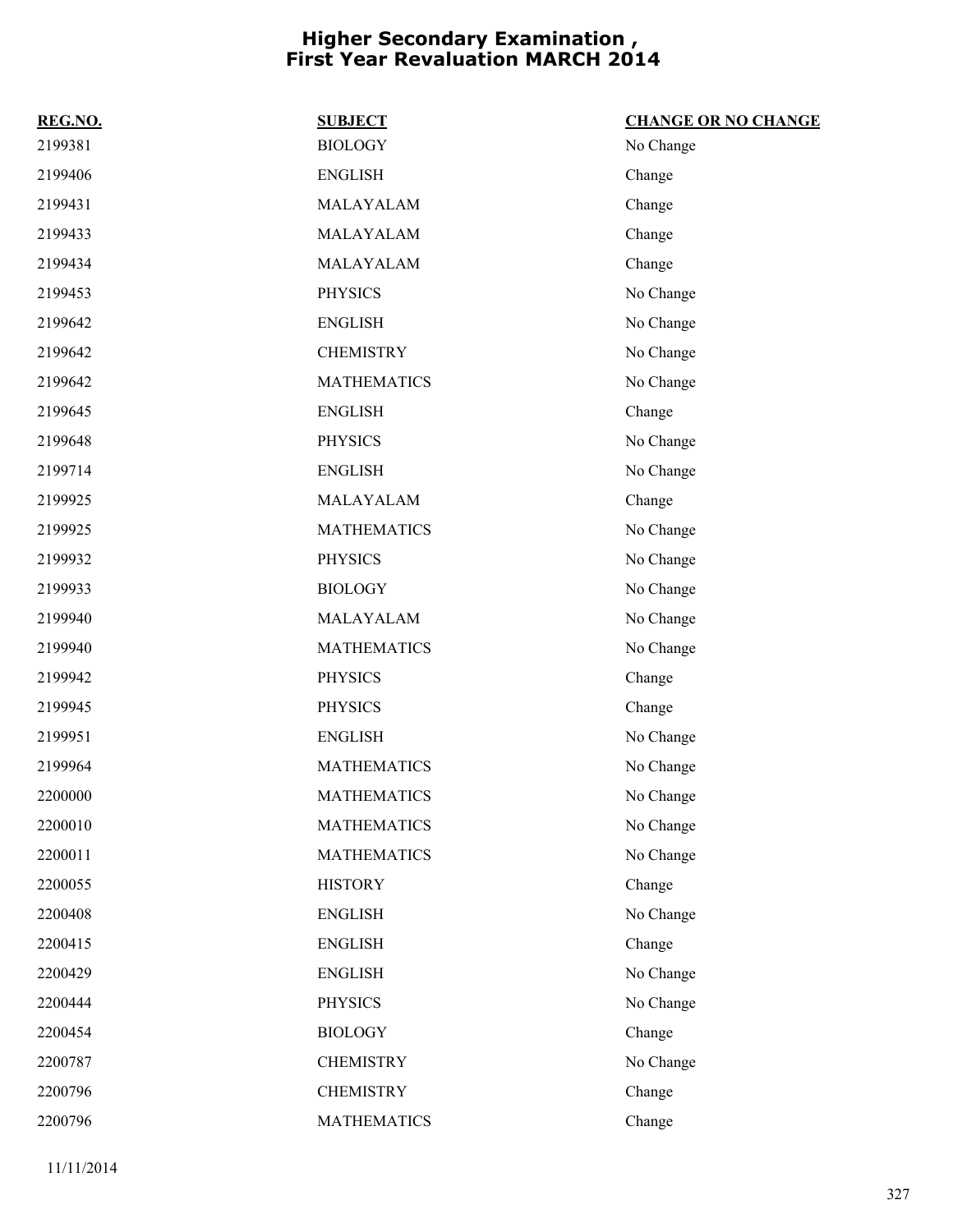| REG.NO. | <b>SUBJECT</b>          | <b>CHANGE OR NO CHANGE</b> |
|---------|-------------------------|----------------------------|
| 2200808 | <b>ENGLISH</b>          | Change                     |
| 2200816 | <b>ENGLISH</b>          | No Change                  |
| 2200824 | <b>ENGLISH</b>          | No Change                  |
| 2201052 | <b>CHEMISTRY</b>        | No Change                  |
| 2201052 | <b>MATHEMATICS</b>      | No Change                  |
| 2201060 | <b>ENGLISH</b>          | No Change                  |
| 2201074 | <b>CHEMISTRY</b>        | No Change                  |
| 2201077 | <b>ENGLISH</b>          | No Change                  |
| 2201077 | <b>PHYSICS</b>          | No Change                  |
| 2201077 | <b>MATHEMATICS</b>      | No Change                  |
| 2201079 | <b>ENGLISH</b>          | No Change                  |
| 2201079 | <b>PHYSICS</b>          | Change                     |
| 2201094 | <b>ENGLISH</b>          | No Change                  |
| 2201113 | MALAYALAM               | Change                     |
| 2201130 | <b>PHYSICS</b>          | Change                     |
| 2201130 | <b>MATHEMATICS</b>      | No Change                  |
| 2201138 | <b>COMPUTER SCIENCE</b> | No Change                  |
| 2201153 | <b>PHYSICS</b>          | Change                     |
| 2201168 | <b>ENGLISH</b>          | No Change                  |
| 2201208 | SOCIOLOGY               | No Change                  |
| 2201218 | <b>SOCIOLOGY</b>        | No Change                  |
| 2201386 | <b>MATHEMATICS</b>      | No Change                  |
| 2201807 | <b>ENGLISH</b>          | No Change                  |
| 2201807 | MALAYALAM               | Change                     |
| 2201835 | <b>MATHEMATICS</b>      | No Change                  |
| 2201836 | <b>CHEMISTRY</b>        | No Change                  |
| 2201836 | <b>BIOLOGY</b>          | No Change                  |
| 2201836 | <b>MATHEMATICS</b>      | No Change                  |
| 2201839 | <b>PHYSICS</b>          | Change                     |
| 2201841 | MALAYALAM               | No Change                  |
| 2201842 | <b>ENGLISH</b>          | No Change                  |
| 2201846 | <b>PHYSICS</b>          | Change                     |
| 2201864 | <b>ENGLISH</b>          | Change                     |
| 2201864 | <b>HINDI</b>            | Change                     |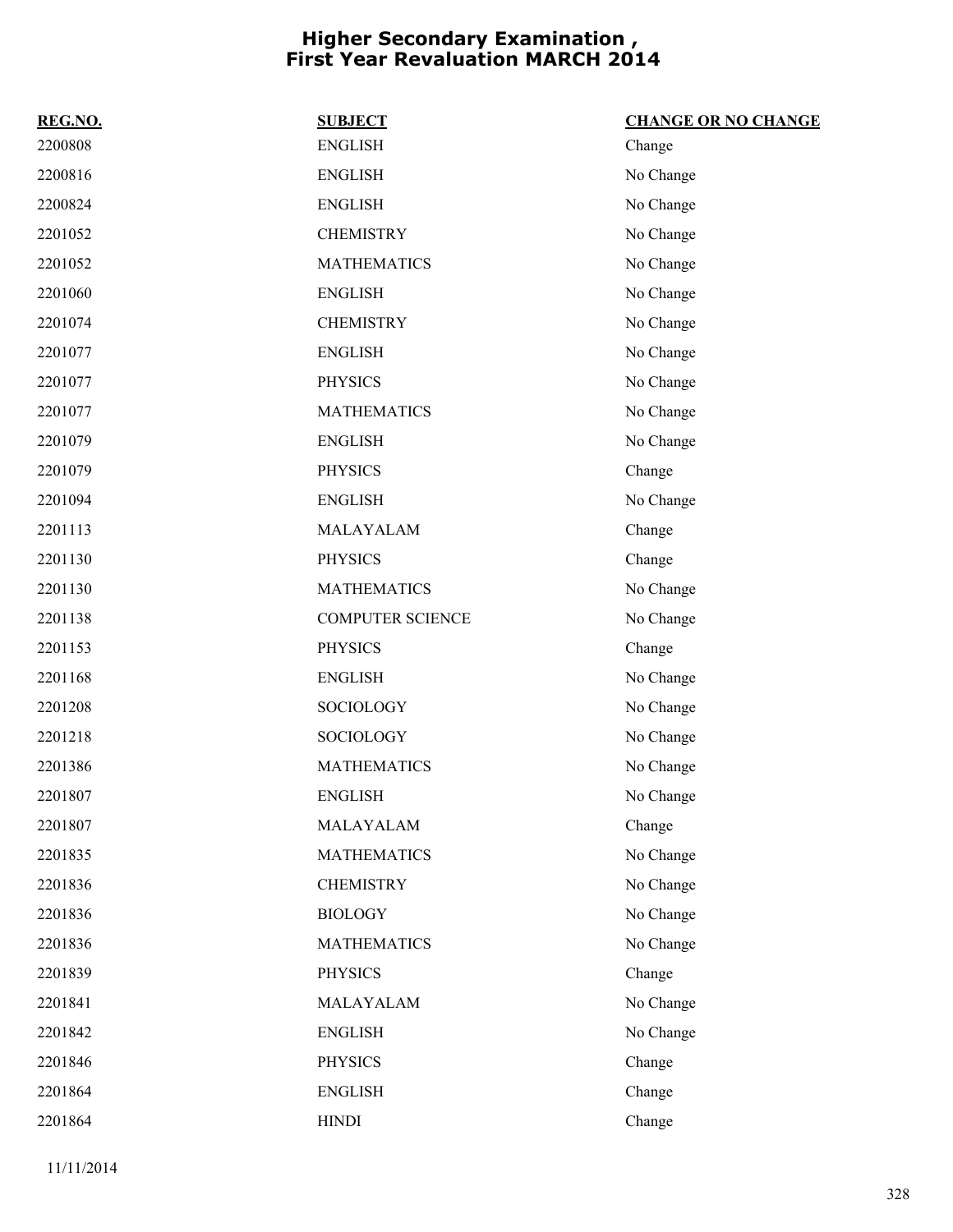| REG.NO. | <b>SUBJECT</b>     | <b>CHANGE OR NO CHANGE</b> |
|---------|--------------------|----------------------------|
| 2201867 | <b>CHEMISTRY</b>   | Change                     |
| 2201887 | <b>ENGLISH</b>     | Change                     |
| 2201887 | <b>CHEMISTRY</b>   | No Change                  |
| 2201887 | <b>BIOLOGY</b>     | No Change                  |
| 2201889 | <b>ENGLISH</b>     | Change                     |
| 2201915 | <b>ENGLISH</b>     | No Change                  |
| 2201927 | <b>PHYSICS</b>     | No Change                  |
| 2201929 | <b>MATHEMATICS</b> | No Change                  |
| 2201935 | <b>PHYSICS</b>     | No Change                  |
| 2201945 | <b>ENGLISH</b>     | No Change                  |
| 2201945 | <b>MATHEMATICS</b> | No Change                  |
| 2201957 | <b>ENGLISH</b>     | No Change                  |
| 2201957 | <b>BIOLOGY</b>     | No Change                  |
| 2201961 | <b>MATHEMATICS</b> | No Change                  |
| 2201974 | <b>PHYSICS</b>     | No Change                  |
| 2201977 | <b>ENGLISH</b>     | Change                     |
| 2201978 | <b>ENGLISH</b>     | Change                     |
| 2201981 | <b>PHYSICS</b>     | No Change                  |
| 2201983 | <b>ENGLISH</b>     | Change                     |
| 2201984 | <b>PHYSICS</b>     | Change                     |
| 2201988 | <b>ENGLISH</b>     | Change                     |
| 2201990 | <b>ENGLISH</b>     | No Change                  |
| 2201991 | <b>ENGLISH</b>     | No Change                  |
| 2201991 | <b>HINDI</b>       | No Change                  |
| 2201995 | <b>ENGLISH</b>     | Change                     |
| 2201995 | <b>HINDI</b>       | Change                     |
| 2201997 | <b>ENGLISH</b>     | No Change                  |
| 2202009 | <b>CHEMISTRY</b>   | Change                     |
| 2202013 | <b>MATHEMATICS</b> | No Change                  |
| 2202014 | <b>ENGLISH</b>     | Change                     |
| 2202014 | <b>PHYSICS</b>     | Change                     |
| 2202045 | MALAYALAM          | No Change                  |
| 2202045 | <b>HISTORY</b>     | No Change                  |
| 2202048 | <b>ENGLISH</b>     | Change                     |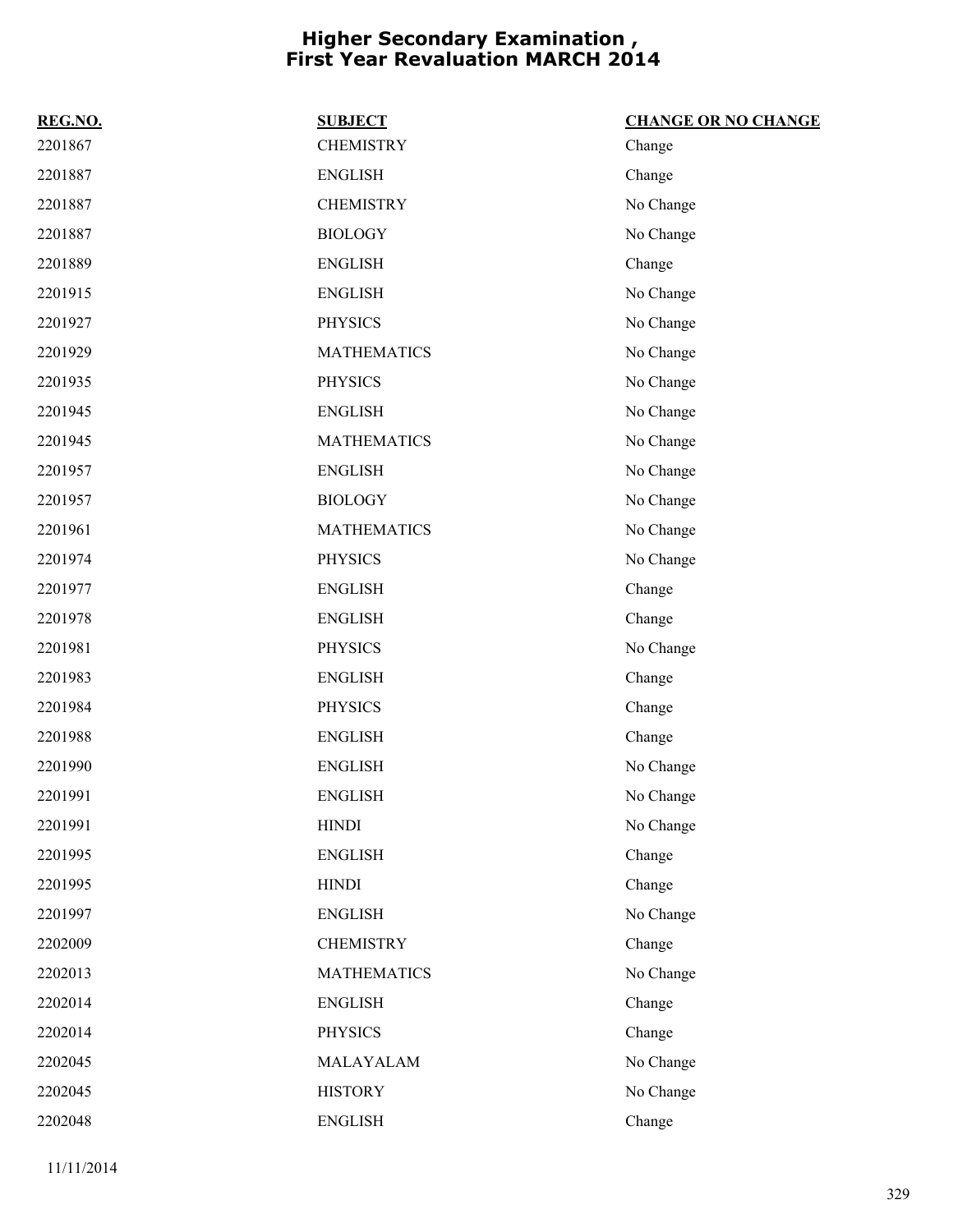| <b>SUBJECT</b>                                        | <b>CHANGE OR NO CHANGE</b> |
|-------------------------------------------------------|----------------------------|
| <b>ENGLISH</b>                                        | Change                     |
| <b>GEOGRAPHY</b>                                      | No Change                  |
| <b>ENGLISH</b>                                        | No Change                  |
| <b>BUSINESS STUDIES WITH</b><br>FUNCTIONAL MANAGEMENT | No Change                  |
| <b>MATHEMATICS</b>                                    | No Change                  |
| <b>ACCOUNTANCY WITH</b><br><b>COMPUTER ACCOUNTING</b> | No Change                  |
| <b>ENGLISH</b>                                        | Change                     |
| <b>ENGLISH</b>                                        | Change                     |
| MALAYALAM                                             | Change                     |
| <b>ENGLISH</b>                                        | No Change                  |
| <b>ENGLISH</b>                                        | No Change                  |
| MALAYALAM                                             | Change                     |
| <b>ENGLISH</b>                                        | No Change                  |
| <b>BUSINESS STUDIES WITH</b><br>FUNCTIONAL MANAGEMENT | Change                     |
| MALAYALAM                                             | Change                     |
| <b>MATHEMATICS</b>                                    | No Change                  |
| <b>BUSINESS STUDIES WITH</b><br>FUNCTIONAL MANAGEMENT | Change                     |
| <b>ENGLISH</b>                                        | Change                     |
| <b>BUSINESS STUDIES WITH</b><br>FUNCTIONAL MANAGEMENT | Change                     |
|                                                       | Change                     |
| <b>ENGLISH</b>                                        | No Change                  |
| <b>ENGLISH</b>                                        | No Change                  |
| <b>PHYSICS</b>                                        | Change                     |
| <b>ENGLISH</b>                                        | No Change                  |
| <b>ENGLISH</b>                                        | Change                     |
| <b>ENGLISH</b>                                        | No Change                  |
| <b>CHEMISTRY</b>                                      | Change                     |
| <b>MATHEMATICS</b>                                    | No Change                  |
| <b>ENGLISH</b>                                        | No Change                  |
| <b>PHYSICS</b>                                        | Change                     |
| <b>CHEMISTRY</b>                                      | Change                     |
| <b>ENGLISH</b>                                        | Change                     |
|                                                       | <b>ENGLISH</b>             |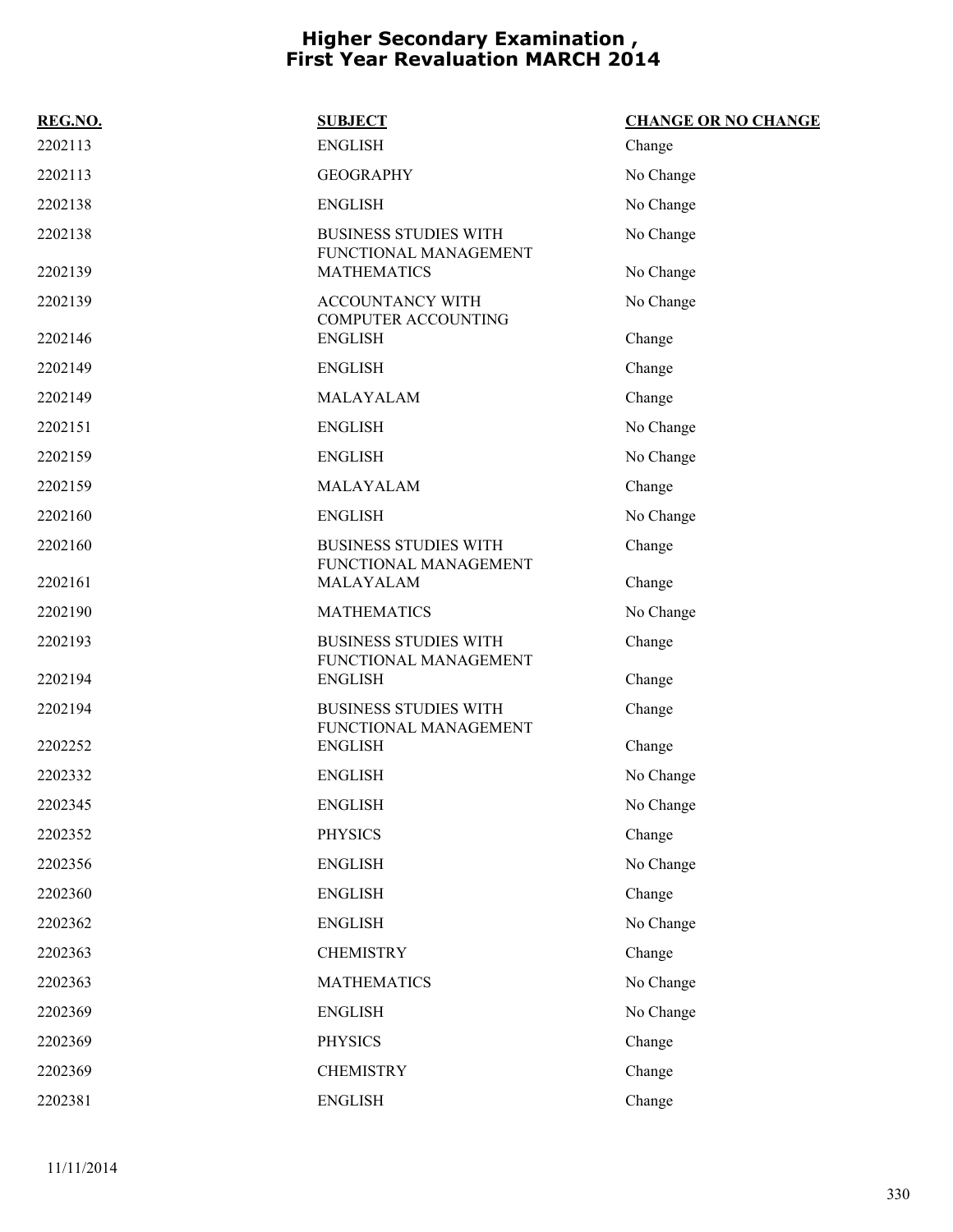| REG.NO. | <b>SUBJECT</b>     | <b>CHANGE OR NO CHANGE</b> |
|---------|--------------------|----------------------------|
| 2202403 | <b>PHYSICS</b>     | No Change                  |
| 2202404 | <b>ENGLISH</b>     | No Change                  |
| 2202404 | <b>MATHEMATICS</b> | No Change                  |
| 2202409 | <b>MATHEMATICS</b> | No Change                  |
| 2202412 | <b>PHYSICS</b>     | No Change                  |
| 2202417 | <b>ENGLISH</b>     | Change                     |
| 2202418 | <b>ENGLISH</b>     | Change                     |
| 2202419 | <b>ENGLISH</b>     | Change                     |
| 2202420 | <b>ENGLISH</b>     | No Change                  |
| 2202420 | <b>MATHEMATICS</b> | No Change                  |
| 2202421 | <b>ENGLISH</b>     | Change                     |
| 2202425 | <b>ENGLISH</b>     | No Change                  |
| 2202457 | <b>BIOLOGY</b>     | No Change                  |
| 2202459 | <b>CHEMISTRY</b>   | Change                     |
| 2202520 | <b>HINDI</b>       | No Change                  |
| 2202538 | <b>PHYSICS</b>     | Change                     |
| 2202562 | <b>MATHEMATICS</b> | No Change                  |
| 2202569 | <b>ENGLISH</b>     | Change                     |
| 2202601 | <b>PHYSICS</b>     | Change                     |
| 2202610 | <b>ENGLISH</b>     | No Change                  |
| 2202611 | <b>ENGLISH</b>     | Change                     |
| 2202614 | <b>ENGLISH</b>     | No Change                  |
| 2202625 | <b>BIOLOGY</b>     | No Change                  |
| 2202626 | <b>ENGLISH</b>     | No Change                  |
| 2202634 | <b>SANSKRIT</b>    | No Change                  |
| 2202763 | MALAYALAM          | No Change                  |
| 2202766 | MALAYALAM          | Change                     |
| 2202767 | MALAYALAM          | Change                     |
| 2202769 | MALAYALAM          | No Change                  |
| 2202769 | <b>PHYSICS</b>     | No Change                  |
| 2202889 | <b>ENGLISH</b>     | No Change                  |
| 2202891 | <b>CHEMISTRY</b>   | No Change                  |
| 2202895 | <b>ENGLISH</b>     | No Change                  |
| 2202895 | PHYSICS            | Change                     |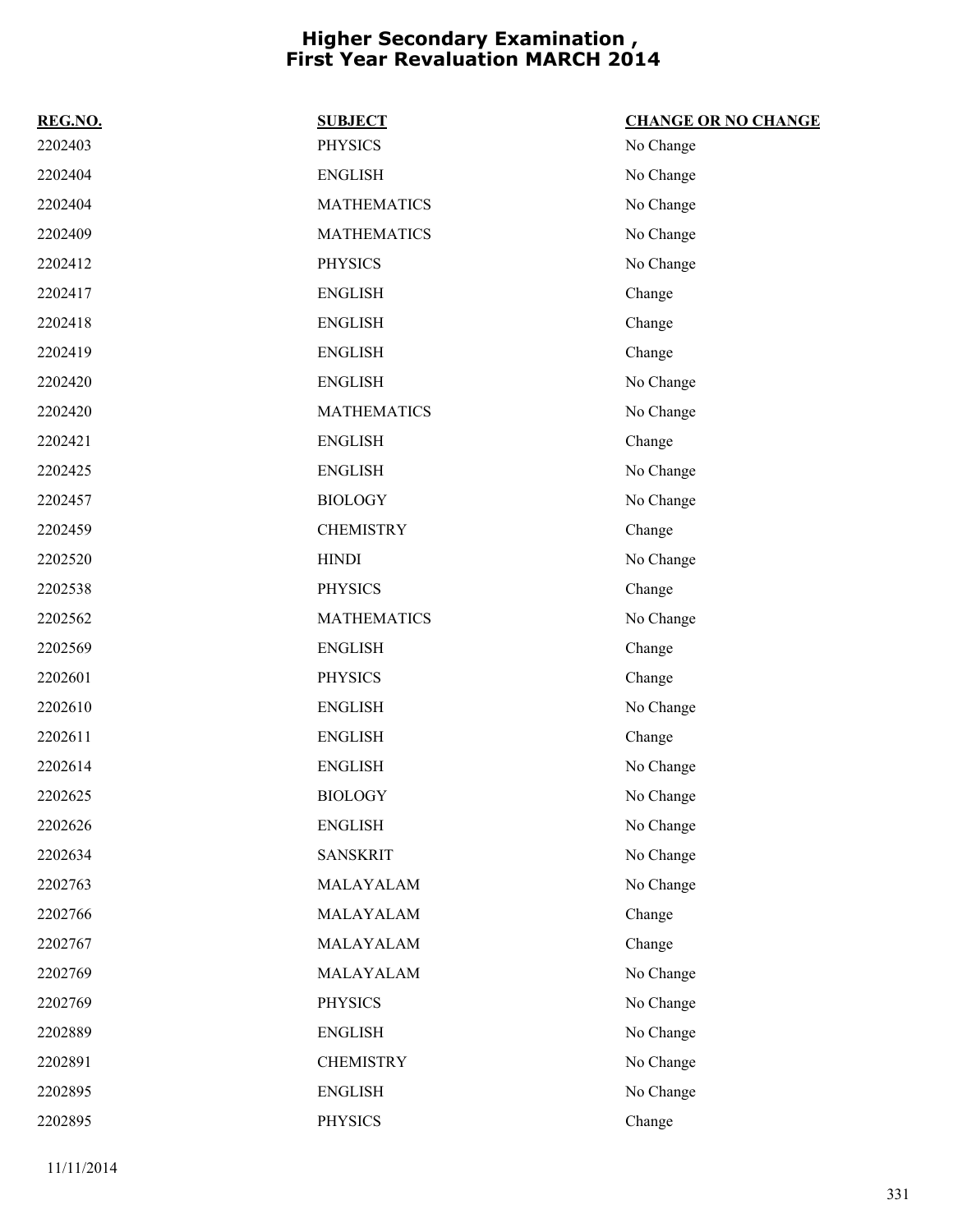| REG.NO. | <b>SUBJECT</b>     | <b>CHANGE OR NO CHANGE</b> |
|---------|--------------------|----------------------------|
| 2202896 | <b>BIOLOGY</b>     | No Change                  |
| 2202898 | <b>ENGLISH</b>     | No Change                  |
| 2202898 | <b>CHEMISTRY</b>   | No Change                  |
| 2202902 | MALAYALAM          | No Change                  |
| 2202905 | <b>CHEMISTRY</b>   | No Change                  |
| 2202908 | <b>PHYSICS</b>     | Change                     |
| 2202908 | <b>BIOLOGY</b>     | Change                     |
| 2202910 | <b>ENGLISH</b>     | No Change                  |
| 2202910 | <b>BIOLOGY</b>     | No Change                  |
| 2202914 | <b>MATHEMATICS</b> | No Change                  |
| 2202915 | <b>ENGLISH</b>     | No Change                  |
| 2202915 | <b>PHYSICS</b>     | No Change                  |
| 2202917 | <b>ENGLISH</b>     | No Change                  |
| 2202918 | <b>PHYSICS</b>     | Change                     |
| 2202919 | <b>ENGLISH</b>     | No Change                  |
| 2202921 | <b>ENGLISH</b>     | No Change                  |
| 2202922 | <b>PHYSICS</b>     | Change                     |
| 2202923 | <b>ENGLISH</b>     | No Change                  |
| 2202923 | MALAYALAM          | No Change                  |
| 2202923 | <b>PHYSICS</b>     | No Change                  |
| 2202924 | <b>ENGLISH</b>     | Change                     |
| 2202925 | <b>ENGLISH</b>     | No Change                  |
| 2202925 | MALAYALAM          | Change                     |
| 2202926 | <b>BIOLOGY</b>     | No Change                  |
| 2202929 | <b>CHEMISTRY</b>   | No Change                  |
| 2202931 | <b>ENGLISH</b>     | No Change                  |
| 2202934 | <b>ENGLISH</b>     | No Change                  |
| 2202934 | <b>MATHEMATICS</b> | No Change                  |
| 2202936 | <b>ENGLISH</b>     | Change                     |
| 2202936 | <b>PHYSICS</b>     | No Change                  |
| 2202936 | <b>MATHEMATICS</b> | No Change                  |
| 2202941 | <b>ENGLISH</b>     | No Change                  |
| 2202941 | MALAYALAM          | Change                     |
| 2202941 | <b>CHEMISTRY</b>   | No Change                  |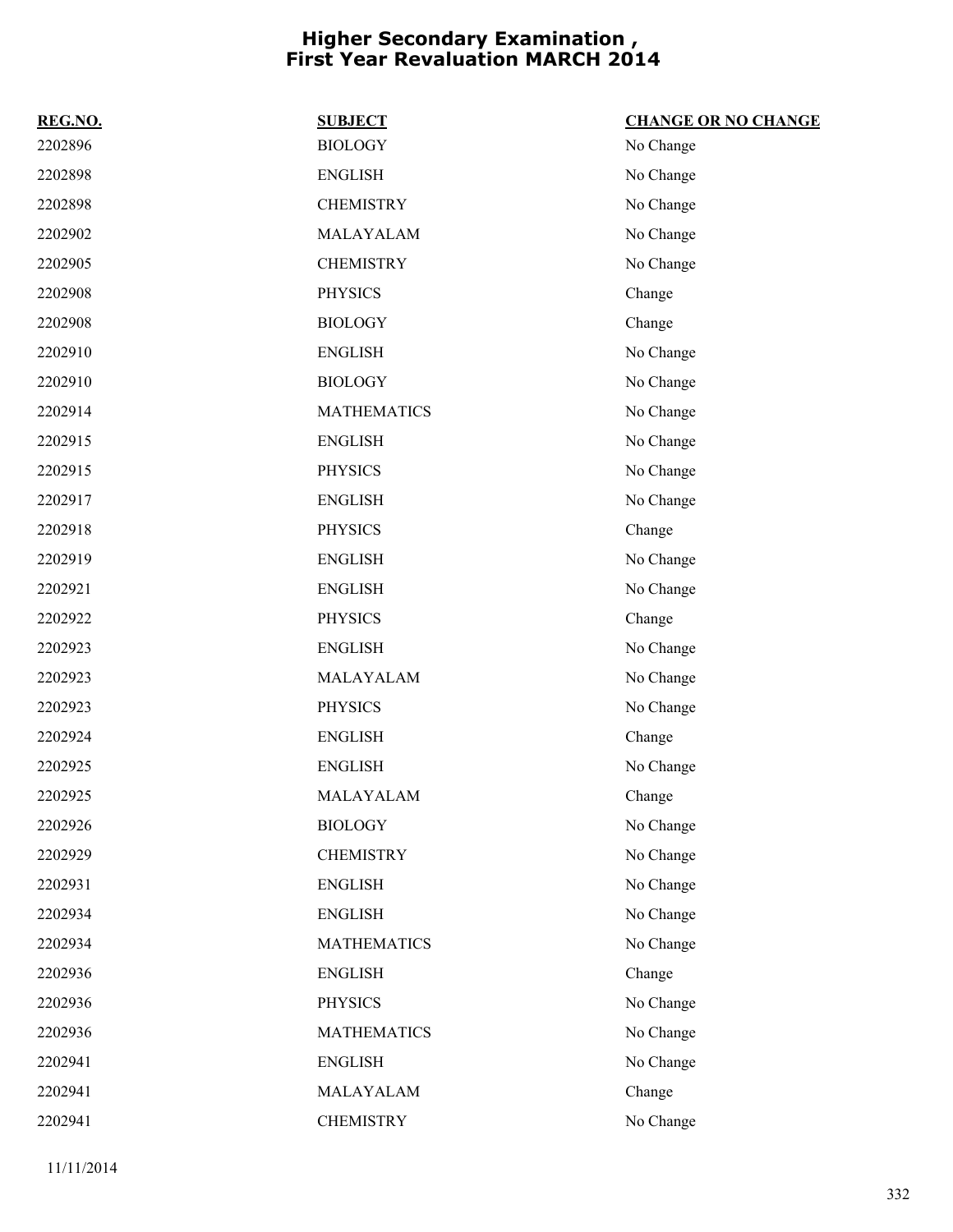| REG.NO. | <b>SUBJECT</b>     | <b>CHANGE OR NO CHANGE</b> |
|---------|--------------------|----------------------------|
| 2202945 | <b>ENGLISH</b>     | No Change                  |
| 2202945 | <b>MATHEMATICS</b> | No Change                  |
| 2202946 | MALAYALAM          | Change                     |
| 2202946 | <b>MATHEMATICS</b> | No Change                  |
| 2202947 | MALAYALAM          | No Change                  |
| 2202950 | <b>CHEMISTRY</b>   | No Change                  |
| 2202951 | <b>ENGLISH</b>     | Change                     |
| 2202955 | <b>ENGLISH</b>     | No Change                  |
| 2202958 | <b>PHYSICS</b>     | Change                     |
| 2202959 | <b>ENGLISH</b>     | No Change                  |
| 2202959 | <b>PHYSICS</b>     | Change                     |
| 2202960 | <b>ENGLISH</b>     | No Change                  |
| 2202963 | <b>ENGLISH</b>     | No Change                  |
| 2202965 | <b>ENGLISH</b>     | No Change                  |
| 2202966 | <b>ENGLISH</b>     | No Change                  |
| 2202970 | <b>PHYSICS</b>     | No Change                  |
| 2202977 | <b>ENGLISH</b>     | Change                     |
| 2202982 | <b>ENGLISH</b>     | No Change                  |
| 2202982 | <b>MATHEMATICS</b> | No Change                  |
| 2202983 | <b>CHEMISTRY</b>   | No Change                  |
| 2202984 | <b>PHYSICS</b>     | Change                     |
| 2202985 | <b>MATHEMATICS</b> | No Change                  |
| 2202994 | <b>PHYSICS</b>     | Change                     |
| 2203002 | <b>ENGLISH</b>     | No Change                  |
| 2203002 | <b>BIOLOGY</b>     | No Change                  |
| 2203007 | <b>MATHEMATICS</b> | No Change                  |
| 2203011 | <b>ENGLISH</b>     | No Change                  |
| 2203011 | <b>PHYSICS</b>     | No Change                  |
| 2203011 | <b>BIOLOGY</b>     | Change                     |
| 2203013 | <b>ENGLISH</b>     | No Change                  |
| 2203014 | <b>BIOLOGY</b>     | No Change                  |
| 2203014 | <b>MATHEMATICS</b> | No Change                  |
| 2203015 | <b>ENGLISH</b>     | No Change                  |
| 2203015 | <b>MATHEMATICS</b> | No Change                  |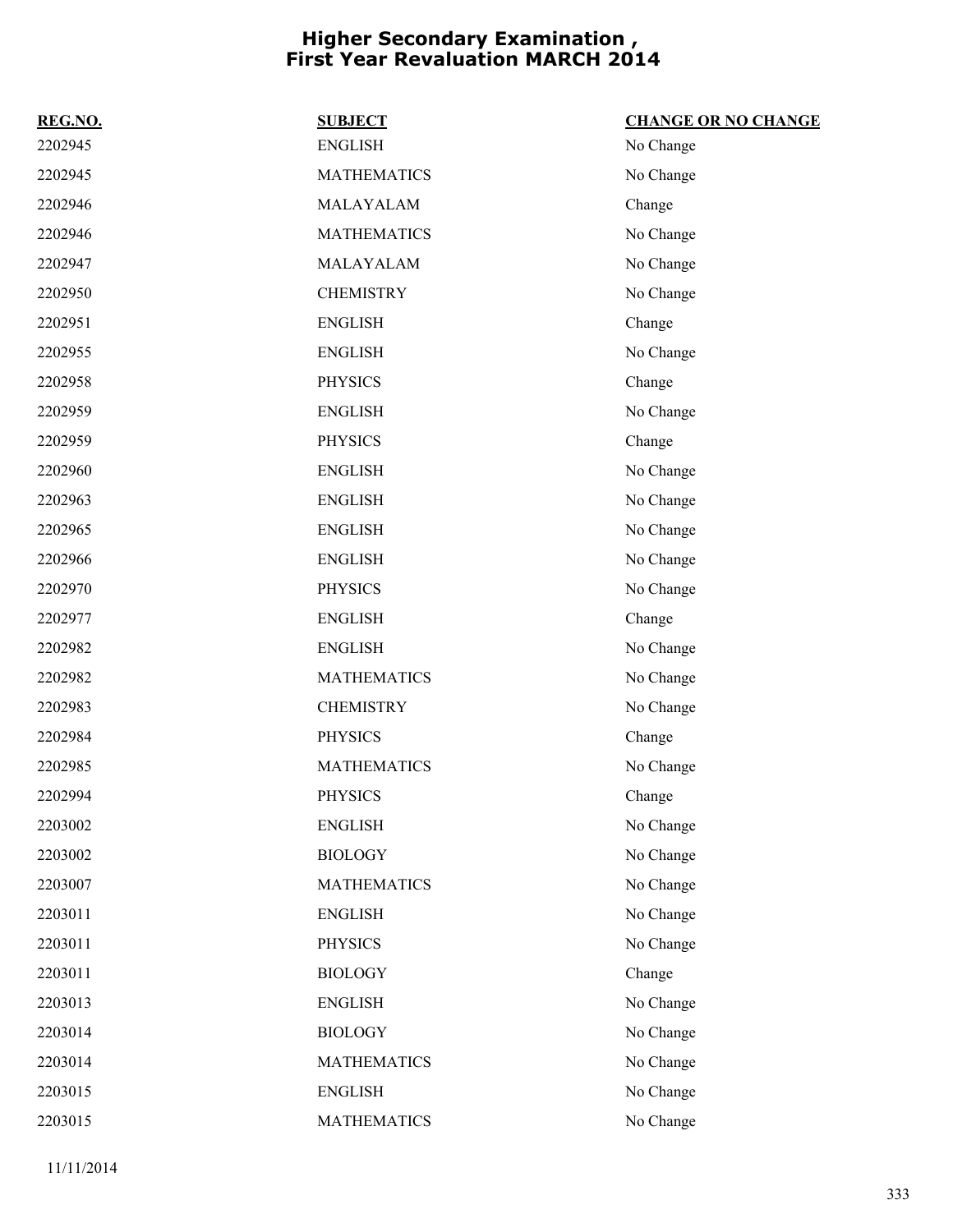| REG.NO. | <b>SUBJECT</b>     | <b>CHANGE OR NO CHANGE</b> |
|---------|--------------------|----------------------------|
| 2203016 | <b>CHEMISTRY</b>   | No Change                  |
| 2203017 | <b>ENGLISH</b>     | No Change                  |
| 2203018 | <b>ENGLISH</b>     | No Change                  |
| 2203019 | <b>ENGLISH</b>     | No Change                  |
| 2203020 | <b>ENGLISH</b>     | Change                     |
| 2203020 | <b>MATHEMATICS</b> | No Change                  |
| 2203023 | <b>ENGLISH</b>     | No Change                  |
| 2203023 | <b>PHYSICS</b>     | No Change                  |
| 2203027 | <b>ENGLISH</b>     | No Change                  |
| 2203027 | <b>HINDI</b>       | No Change                  |
| 2203027 | <b>PHYSICS</b>     | Change                     |
| 2203029 | <b>MATHEMATICS</b> | No Change                  |
| 2203031 | <b>HINDI</b>       | Change                     |
| 2203031 | <b>PHYSICS</b>     | No Change                  |
| 2203033 | <b>HINDI</b>       | No Change                  |
| 2203034 | <b>ENGLISH</b>     | No Change                  |
| 2203037 | <b>PHYSICS</b>     | Change                     |
| 2203038 | <b>PHYSICS</b>     | Change                     |
| 2203039 | <b>CHEMISTRY</b>   | No Change                  |
| 2203042 | <b>ENGLISH</b>     | Change                     |
| 2203043 | <b>BIOLOGY</b>     | No Change                  |
| 2203044 | <b>ENGLISH</b>     | No Change                  |
| 2203044 | <b>MATHEMATICS</b> | No Change                  |
| 2203046 | <b>CHEMISTRY</b>   | Change                     |
| 2203051 | <b>ENGLISH</b>     | Change                     |
| 2203052 | <b>ENGLISH</b>     | Change                     |
| 2203056 | <b>ENGLISH</b>     | No Change                  |
| 2203060 | <b>ENGLISH</b>     | No Change                  |
| 2203068 | <b>CHEMISTRY</b>   | No Change                  |
| 2203069 | MALAYALAM          | No Change                  |
| 2203069 | <b>PHYSICS</b>     | No Change                  |
| 2203069 | <b>MATHEMATICS</b> | No Change                  |
| 2203070 | MALAYALAM          | Change                     |
| 2203070 | <b>PHYSICS</b>     | No Change                  |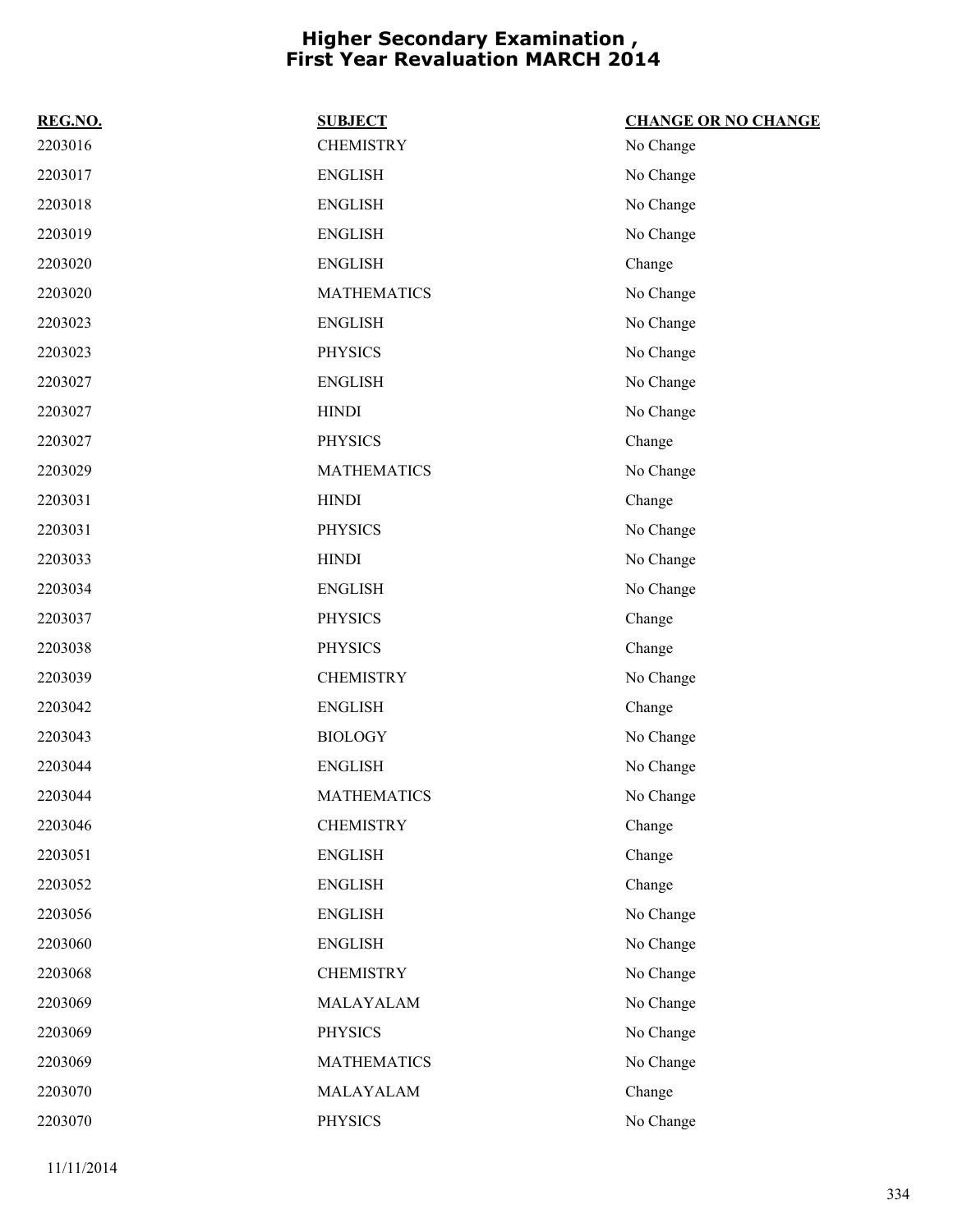| REG.NO. | <b>SUBJECT</b>          | <b>CHANGE OR NO CHANGE</b> |
|---------|-------------------------|----------------------------|
| 2203071 | <b>PHYSICS</b>          | No Change                  |
| 2203071 | <b>COMPUTER SCIENCE</b> | No Change                  |
| 2203072 | <b>ENGLISH</b>          | No Change                  |
| 2203072 | <b>CHEMISTRY</b>        | No Change                  |
| 2203073 | <b>COMPUTER SCIENCE</b> | No Change                  |
| 2203074 | MALAYALAM               | No Change                  |
| 2203074 | <b>MATHEMATICS</b>      | No Change                  |
| 2203074 | <b>COMPUTER SCIENCE</b> | Change                     |
| 2203075 | <b>ENGLISH</b>          | Change                     |
| 2203075 | MALAYALAM               | No Change                  |
| 2203076 | <b>COMPUTER SCIENCE</b> | Change                     |
| 2203083 | <b>PHYSICS</b>          | No Change                  |
| 2203085 | <b>PHYSICS</b>          | Change                     |
| 2203086 | <b>PHYSICS</b>          | Change                     |
| 2203089 | <b>COMPUTER SCIENCE</b> | No Change                  |
| 2203090 | <b>ENGLISH</b>          | No Change                  |
| 2203090 | <b>COMPUTER SCIENCE</b> | No Change                  |
| 2203095 | <b>PHYSICS</b>          | No Change                  |
| 2203101 | <b>PHYSICS</b>          | No Change                  |
| 2203104 | <b>ENGLISH</b>          | No Change                  |
| 2203105 | <b>CHEMISTRY</b>        | Change                     |
| 2203114 | <b>PHYSICS</b>          | No Change                  |
| 2203116 | <b>MATHEMATICS</b>      | No Change                  |
| 2203117 | <b>PHYSICS</b>          | No Change                  |
| 2203117 | <b>CHEMISTRY</b>        | No Change                  |
| 2203118 | COMPUTER SCIENCE        | No Change                  |
| 2203123 | <b>COMPUTER SCIENCE</b> | No Change                  |
| 2203125 | <b>ENGLISH</b>          | No Change                  |
| 2203125 | <b>PHYSICS</b>          | No Change                  |
| 2203125 | <b>MATHEMATICS</b>      | Change                     |
| 2203125 | <b>COMPUTER SCIENCE</b> | Change                     |
| 2203126 | <b>ENGLISH</b>          | No Change                  |
| 2203126 | <b>CHEMISTRY</b>        | No Change                  |
| 2203126 | <b>MATHEMATICS</b>      | No Change                  |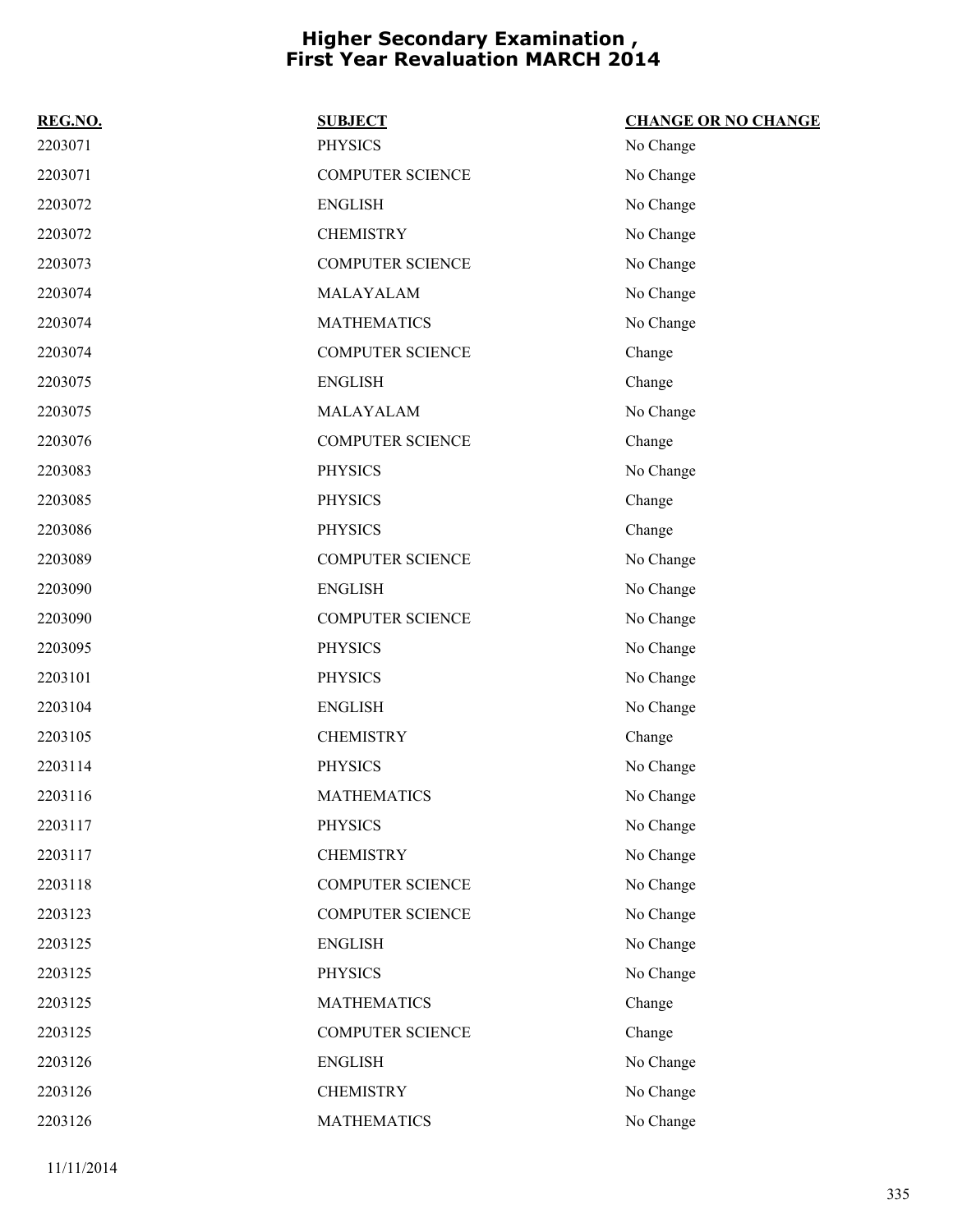| REG.NO. | <b>SUBJECT</b>                                        | <b>CHANGE OR NO CHANGE</b> |
|---------|-------------------------------------------------------|----------------------------|
| 2203126 | <b>COMPUTER SCIENCE</b>                               | No Change                  |
| 2203128 | <b>ENGLISH</b>                                        | No Change                  |
| 2203180 | <b>ENGLISH</b>                                        | Change                     |
| 2203187 | COMMUNICATIVE ENGLISH                                 | No Change                  |
| 2203225 | <b>ENGLISH</b>                                        | No Change                  |
| 2203231 | COMMUNICATIVE ENGLISH                                 | No Change                  |
| 2203241 | <b>ENGLISH</b>                                        | No Change                  |
| 2203259 | <b>ECONOMICS</b>                                      | No Change                  |
| 2203261 | <b>ENGLISH</b>                                        | No Change                  |
| 2203261 | ACCOUNTANCY WITH<br><b>COMPUTER ACCOUNTING</b>        | No Change                  |
| 2203265 | <b>ENGLISH</b>                                        | Change                     |
| 2203268 | <b>MATHEMATICS</b>                                    | No Change                  |
| 2203281 | <b>MATHEMATICS</b>                                    | No Change                  |
| 2203282 | <b>ENGLISH</b>                                        | Change                     |
| 2203282 | <b>BUSINESS STUDIES WITH</b><br>FUNCTIONAL MANAGEMENT | Change                     |
| 2203283 | <b>ECONOMICS</b>                                      | Change                     |
| 2203298 | <b>BUSINESS STUDIES WITH</b><br>FUNCTIONAL MANAGEMENT | No Change                  |
| 2203501 | MALAYALAM                                             | Change                     |
| 2203501 | <b>PHYSICS</b>                                        | Change                     |
| 2203503 | <b>PHYSICS</b>                                        | No Change                  |
| 2203517 | <b>PHYSICS</b>                                        | No Change                  |
| 2203519 | <b>ENGLISH</b>                                        | No Change                  |
| 2203520 | <b>ENGLISH</b>                                        | Change                     |
| 2203522 | <b>ENGLISH</b>                                        | Change                     |
| 2203536 | <b>MATHEMATICS</b>                                    | No Change                  |
| 2203538 | <b>CHEMISTRY</b>                                      | No Change                  |
| 2203541 | <b>PHYSICS</b>                                        | Change                     |
| 2203559 | <b>BIOLOGY</b>                                        | No Change                  |
| 2203559 | <b>MATHEMATICS</b>                                    | No Change                  |
| 2203567 | <b>ENGLISH</b>                                        | No Change                  |
| 2203567 | <b>MATHEMATICS</b>                                    | No Change                  |
| 2203577 | <b>PHYSICS</b>                                        | No Change                  |
| 2203577 | <b>MATHEMATICS</b>                                    | No Change                  |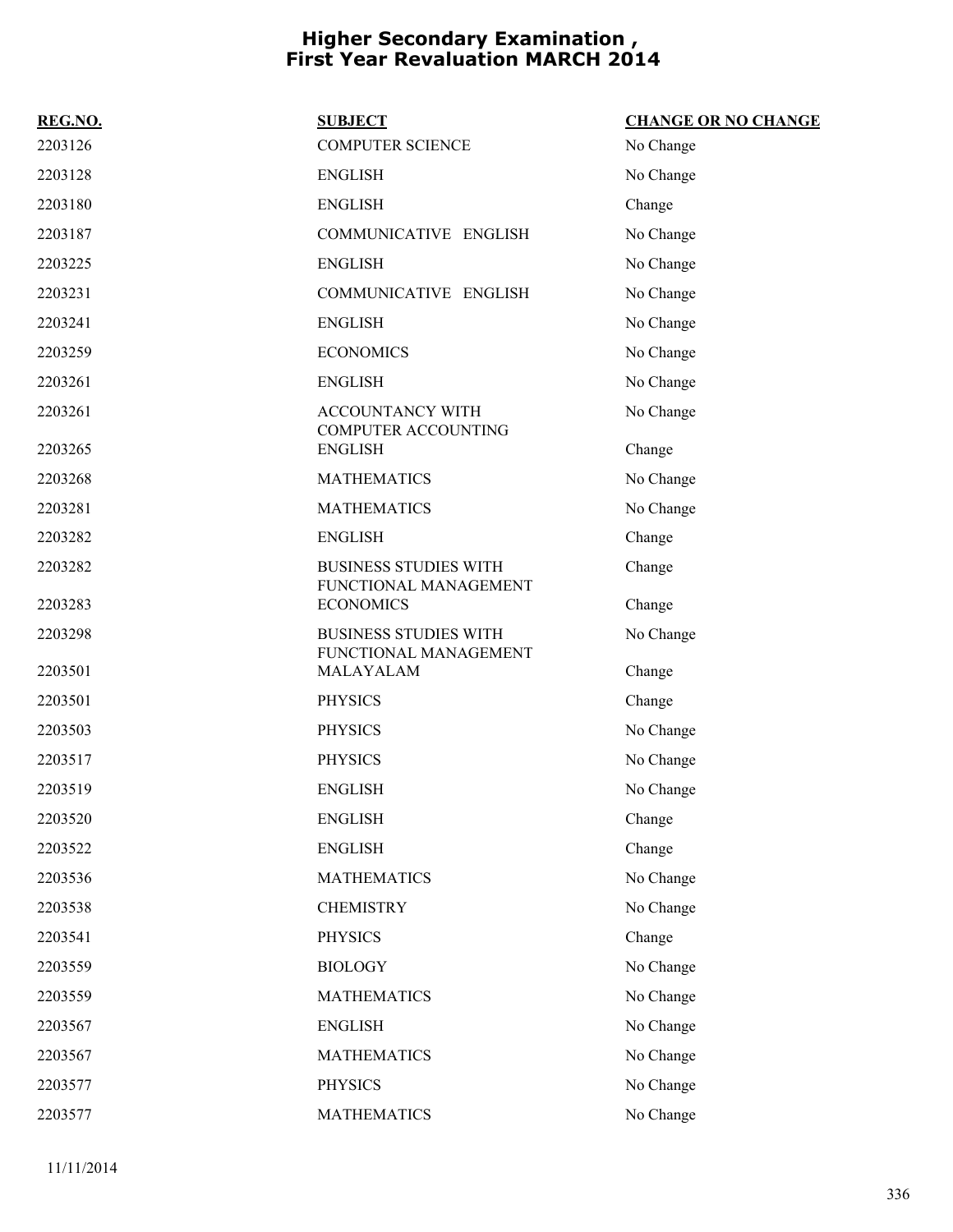| REG.NO. | <b>SUBJECT</b>                        | <b>CHANGE OR NO CHANGE</b> |
|---------|---------------------------------------|----------------------------|
| 2203579 | <b>CHEMISTRY</b>                      | No Change                  |
| 2203588 | <b>ENGLISH</b>                        | Change                     |
| 2203591 | <b>ENGLISH</b>                        | Change                     |
| 2203596 | <b>SANSKRIT</b>                       | Change                     |
| 2203596 | <b>MATHEMATICS</b>                    | No Change                  |
| 2203612 | <b>ENGLISH</b>                        | Change                     |
| 2203615 | <b>ENGLISH</b>                        | Change                     |
| 2203617 | <b>ENGLISH</b>                        | No Change                  |
| 2203617 | MALAYALAM                             | No Change                  |
| 2203617 | <b>MATHEMATICS</b>                    | Change                     |
| 2203625 | <b>ENGLISH</b>                        | Change                     |
| 2203629 | <b>ENGLISH</b>                        | No Change                  |
| 2203629 | <b>MATHEMATICS</b>                    | No Change                  |
| 2203632 | <b>ENGLISH</b>                        | Change                     |
| 2203643 | <b>PHYSICS</b>                        | No Change                  |
| 2203645 | <b>PHYSICS</b>                        | No Change                  |
| 2203646 | <b>PHYSICS</b>                        | No Change                  |
| 2203657 | <b>ENGLISH</b>                        | No Change                  |
| 2203657 | <b>PHYSICS</b>                        | No Change                  |
| 2203659 | <b>MATHEMATICS</b>                    | No Change                  |
| 2203665 | <b>ENGLISH</b>                        | Change                     |
| 2203666 | <b>ENGLISH</b>                        | No Change                  |
| 2203666 | <b>MATHEMATICS</b>                    | No Change                  |
| 2203690 | <b>ENGLISH</b>                        | No Change                  |
| 2203704 | POLITICAL SCIENCE                     | No Change                  |
| 2203742 | <b>ENGLISH</b>                        | Change                     |
| 2203742 | MALAYALAM                             | Change                     |
| 2203742 | <b>ECONOMICS</b>                      | No Change                  |
| 2203743 | <b>ENGLISH</b>                        | Change                     |
| 2203743 | <b>COMPUTER APPLICATION</b>           | No Change                  |
| 2203743 | ACCOUNTANCY WITH                      | No Change                  |
| 2203744 | COMPUTER ACCOUNTING<br><b>ENGLISH</b> | No Change                  |
| 2203744 | MALAYALAM                             | No Change                  |
| 2203744 | <b>ECONOMICS</b>                      | No Change                  |
|         |                                       |                            |

11/11/2014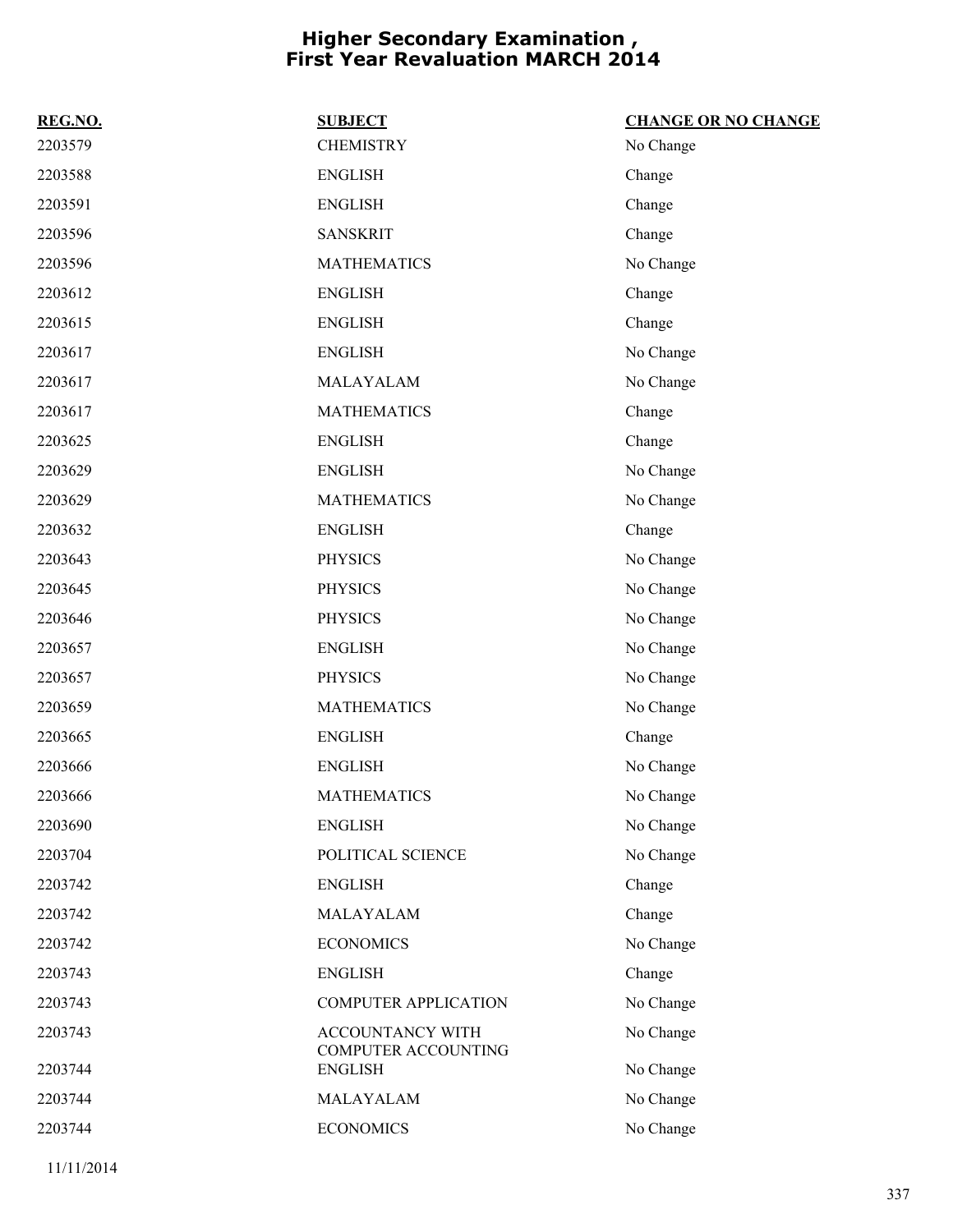| REG.NO. | <b>SUBJECT</b>                                        | <b>CHANGE OR NO CHANGE</b> |
|---------|-------------------------------------------------------|----------------------------|
| 2203745 | <b>ENGLISH</b>                                        | No Change                  |
| 2203745 | MALAYALAM                                             | No Change                  |
| 2203745 | ACCOUNTANCY WITH<br><b>COMPUTER ACCOUNTING</b>        | Change                     |
| 2203747 | <b>COMPUTER APPLICATION</b>                           | No Change                  |
| 2203749 | <b>BUSINESS STUDIES WITH</b><br>FUNCTIONAL MANAGEMENT | No Change                  |
| 2203754 | <b>ENGLISH</b>                                        | Change                     |
| 2203882 | <b>MATHEMATICS</b>                                    | Change                     |
| 2203883 | <b>MATHEMATICS</b>                                    | Change                     |
| 2203884 | <b>PHYSICS</b>                                        | No Change                  |
| 2203888 | <b>ENGLISH</b>                                        | No Change                  |
| 2203888 | MALAYALAM                                             | Change                     |
| 2203888 | <b>PHYSICS</b>                                        | Change                     |
| 2203888 | <b>CHEMISTRY</b>                                      | Change                     |
| 2203888 | <b>BIOLOGY</b>                                        | No Change                  |
| 2203888 | <b>MATHEMATICS</b>                                    | No Change                  |
| 2203893 | <b>MATHEMATICS</b>                                    | No Change                  |
| 2203908 | <b>MATHEMATICS</b>                                    | Change                     |
| 2203928 | <b>ENGLISH</b>                                        | Change                     |
| 2203928 | MALAYALAM                                             | Change                     |
| 2203928 | <b>MATHEMATICS</b>                                    | No Change                  |
| 2203948 | <b>MATHEMATICS</b>                                    | No Change                  |
| 2203949 | <b>ENGLISH</b>                                        | Change                     |
| 2203953 | MALAYALAM                                             | Change                     |
| 2203962 | <b>MATHEMATICS</b>                                    | No Change                  |
| 2203967 | <b>BIOLOGY</b>                                        | No Change                  |
| 2203969 | <b>PHYSICS</b>                                        | No Change                  |
| 2203974 | <b>MATHEMATICS</b>                                    | No Change                  |
| 2203977 | <b>ENGLISH</b>                                        | No Change                  |
| 2203983 | <b>HINDI</b>                                          | No Change                  |
| 2203983 | <b>MATHEMATICS</b>                                    | No Change                  |
| 2204002 | <b>MATHEMATICS</b>                                    | No Change                  |
| 2204008 | <b>MATHEMATICS</b>                                    | Change                     |
| 2204012 | <b>MATHEMATICS</b>                                    | No Change                  |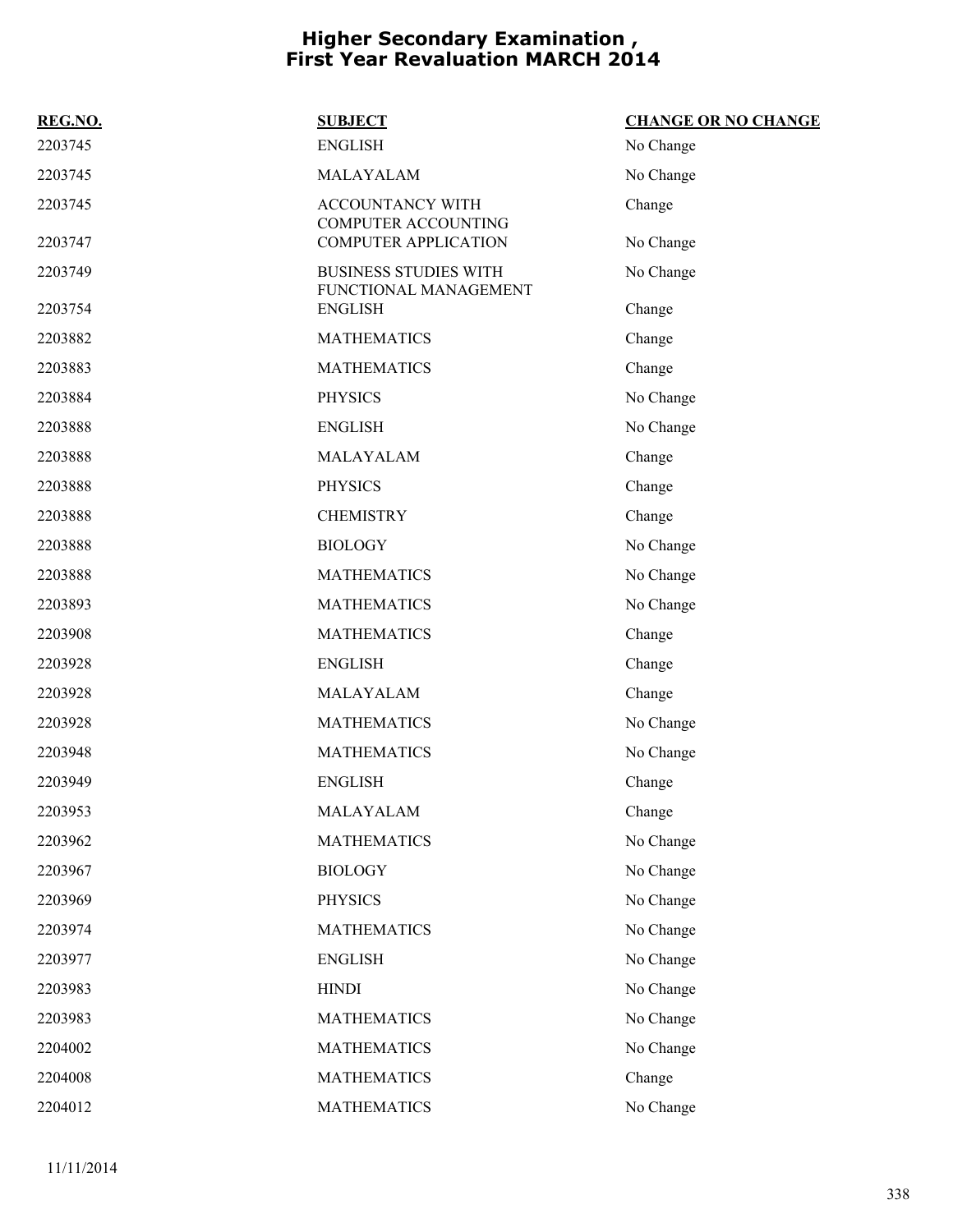| REG.NO. | <b>SUBJECT</b>     | <b>CHANGE OR NO CHANGE</b> |
|---------|--------------------|----------------------------|
| 2204033 | <b>ENGLISH</b>     | No Change                  |
| 2204033 | <b>ECONOMICS</b>   | No Change                  |
| 2204080 | <b>ENGLISH</b>     | No Change                  |
| 2204090 | <b>ENGLISH</b>     | No Change                  |
| 2204117 | <b>MATHEMATICS</b> | Change                     |
| 2204231 | <b>BIOLOGY</b>     | No Change                  |
| 2204231 | <b>MATHEMATICS</b> | No Change                  |
| 2204234 | <b>MATHEMATICS</b> | No Change                  |
| 2204235 | <b>MATHEMATICS</b> | No Change                  |
| 2204241 | <b>MATHEMATICS</b> | No Change                  |
| 2204274 | <b>MATHEMATICS</b> | No Change                  |
| 2204281 | <b>CHEMISTRY</b>   | Change                     |
| 2204294 | <b>ENGLISH</b>     | No Change                  |
| 2204294 | <b>PHYSICS</b>     | No Change                  |
| 2204301 | <b>MATHEMATICS</b> | No Change                  |
| 2204302 | <b>ENGLISH</b>     | No Change                  |
| 2204302 | <b>MATHEMATICS</b> | No Change                  |
| 2204309 | <b>ENGLISH</b>     | No Change                  |
| 2204315 | <b>ENGLISH</b>     | No Change                  |
| 2204328 | <b>ENGLISH</b>     | Change                     |
| 2204329 | <b>PHYSICS</b>     | No Change                  |
| 2204333 | <b>HINDI</b>       | No Change                  |
| 2204334 | <b>ENGLISH</b>     | Change                     |
| 2204334 | <b>HINDI</b>       | Change                     |
| 2204334 | <b>PHYSICS</b>     | No Change                  |
| 2204334 | <b>CHEMISTRY</b>   | No Change                  |
| 2204334 | <b>BIOLOGY</b>     | No Change                  |
| 2204334 | <b>MATHEMATICS</b> | No Change                  |
| 2204339 | <b>ENGLISH</b>     | No Change                  |
| 2204365 | <b>CHEMISTRY</b>   | Change                     |
| 2204369 | <b>HINDI</b>       | No Change                  |
| 2204370 | <b>ENGLISH</b>     | No Change                  |
| 2204373 | <b>MATHEMATICS</b> | No Change                  |
| 2204375 | COMPUTER SCIENCE   | No Change                  |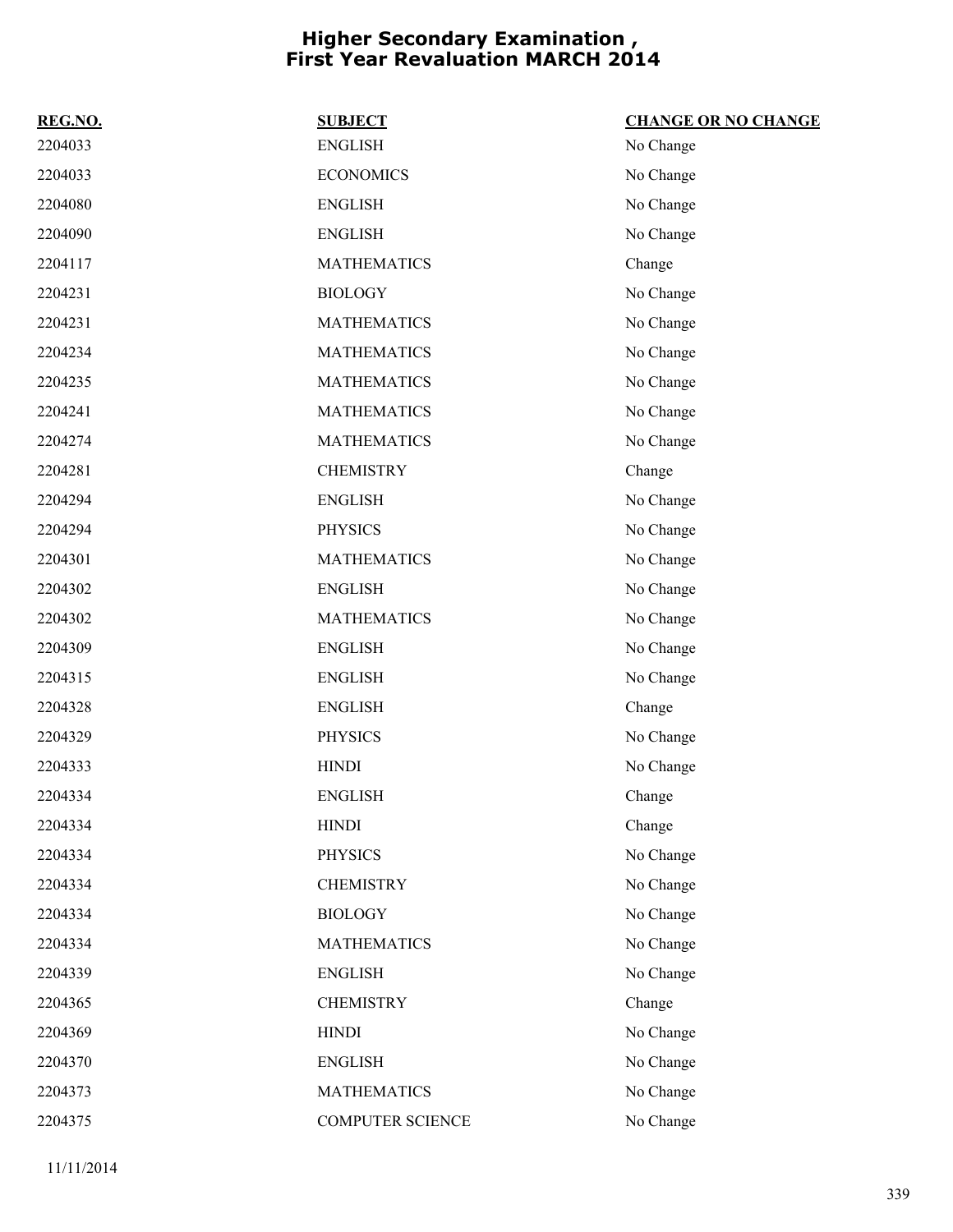| REG.NO. | <b>SUBJECT</b>     | <b>CHANGE OR NO CHANGE</b> |
|---------|--------------------|----------------------------|
| 2204379 | <b>ENGLISH</b>     | No Change                  |
| 2204548 | MALAYALAM          | Change                     |
| 2204549 | <b>ENGLISH</b>     | No Change                  |
| 2204549 | <b>CHEMISTRY</b>   | No Change                  |
| 2204550 | MALAYALAM          | No Change                  |
| 2204551 | <b>MATHEMATICS</b> | No Change                  |
| 2204555 | MALAYALAM          | No Change                  |
| 2204555 | <b>MATHEMATICS</b> | Change                     |
| 2204558 | MALAYALAM          | Change                     |
| 2204558 | <b>CHEMISTRY</b>   | No Change                  |
| 2204561 | <b>ENGLISH</b>     | No Change                  |
| 2204562 | <b>ENGLISH</b>     | No Change                  |
| 2204564 | <b>ENGLISH</b>     | No Change                  |
| 2204565 | <b>BIOLOGY</b>     | No Change                  |
| 2204566 | <b>MATHEMATICS</b> | Change                     |
| 2204572 | <b>ENGLISH</b>     | No Change                  |
| 2204573 | <b>CHEMISTRY</b>   | Change                     |
| 2204575 | <b>ENGLISH</b>     | No Change                  |
| 2204575 | MALAYALAM          | Change                     |
| 2204575 | <b>BIOLOGY</b>     | Change                     |
| 2204575 | <b>MATHEMATICS</b> | No Change                  |
| 2204576 | <b>ENGLISH</b>     | Change                     |
| 2204576 | MALAYALAM          | Change                     |
| 2204577 | <b>ENGLISH</b>     | No Change                  |
| 2204577 | MALAYALAM          | No Change                  |
| 2204579 | <b>ENGLISH</b>     | No Change                  |
| 2204579 | MALAYALAM          | Change                     |
| 2204579 | <b>PHYSICS</b>     | No Change                  |
| 2204579 | <b>MATHEMATICS</b> | No Change                  |
| 2204585 | <b>ENGLISH</b>     | Change                     |
| 2204585 | MALAYALAM          | No Change                  |
| 2204586 | <b>ENGLISH</b>     | No Change                  |
| 2204586 | <b>PHYSICS</b>     | No Change                  |
| 2204586 | <b>MATHEMATICS</b> | No Change                  |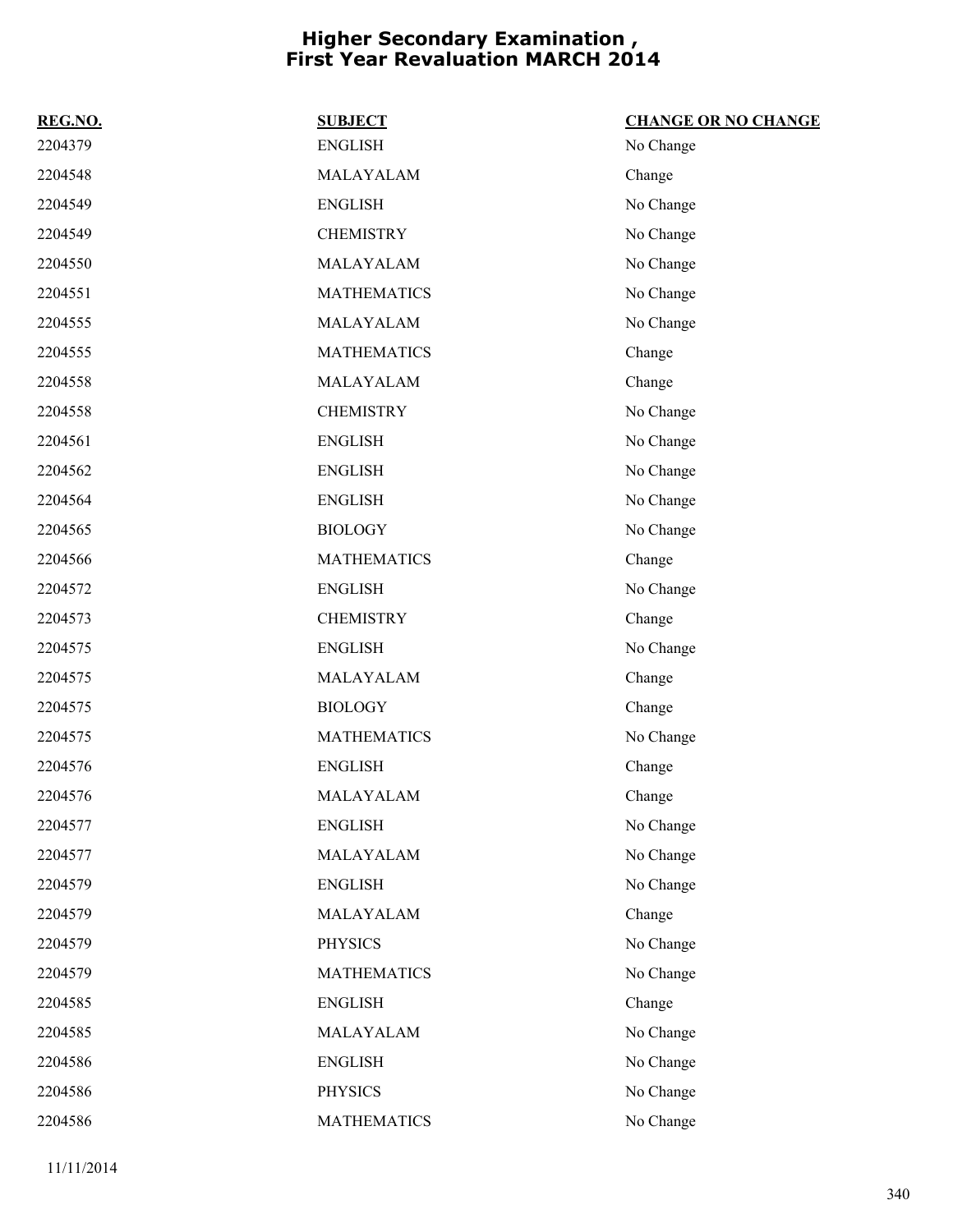| REG.NO. | <b>SUBJECT</b>     | <b>CHANGE OR NO CHANGE</b> |
|---------|--------------------|----------------------------|
| 2204590 | <b>ENGLISH</b>     | No Change                  |
| 2204590 | MALAYALAM          | Change                     |
| 2204590 | <b>PHYSICS</b>     | No Change                  |
| 2204590 | <b>CHEMISTRY</b>   | Change                     |
| 2204590 | <b>BIOLOGY</b>     | Change                     |
| 2204591 | MALAYALAM          | Change                     |
| 2204592 | MALAYALAM          | Change                     |
| 2204593 | MALAYALAM          | Change                     |
| 2204593 | <b>MATHEMATICS</b> | No Change                  |
| 2204600 | <b>CHEMISTRY</b>   | No Change                  |
| 2204601 | <b>PHYSICS</b>     | No Change                  |
| 2204603 | MALAYALAM          | Change                     |
| 2204603 | <b>PHYSICS</b>     | No Change                  |
| 2204603 | <b>MATHEMATICS</b> | No Change                  |
| 2204607 | <b>ENGLISH</b>     | Change                     |
| 2204608 | <b>ENGLISH</b>     | No Change                  |
| 2204608 | <b>PHYSICS</b>     | No Change                  |
| 2204610 | <b>ENGLISH</b>     | Change                     |
| 2204612 | <b>MATHEMATICS</b> | No Change                  |
| 2204618 | <b>PHYSICS</b>     | No Change                  |
| 2204619 | <b>ENGLISH</b>     | No Change                  |
| 2204625 | <b>PHYSICS</b>     | No Change                  |
| 2204639 | <b>MATHEMATICS</b> | No Change                  |
| 2204640 | <b>ENGLISH</b>     | No Change                  |
| 2204643 | <b>PHYSICS</b>     | No Change                  |
| 2204643 | <b>CHEMISTRY</b>   | No Change                  |
| 2204645 | <b>ENGLISH</b>     | No Change                  |
| 2204654 | <b>PHYSICS</b>     | No Change                  |
| 2204657 | <b>PHYSICS</b>     | No Change                  |
| 2204663 | MALAYALAM          | Change                     |
| 2204688 | <b>ENGLISH</b>     | No Change                  |
| 2204688 | SOCIOLOGY          | No Change                  |
| 2204823 | <b>ENGLISH</b>     | No Change                  |
| 2204823 | <b>MATHEMATICS</b> | Change                     |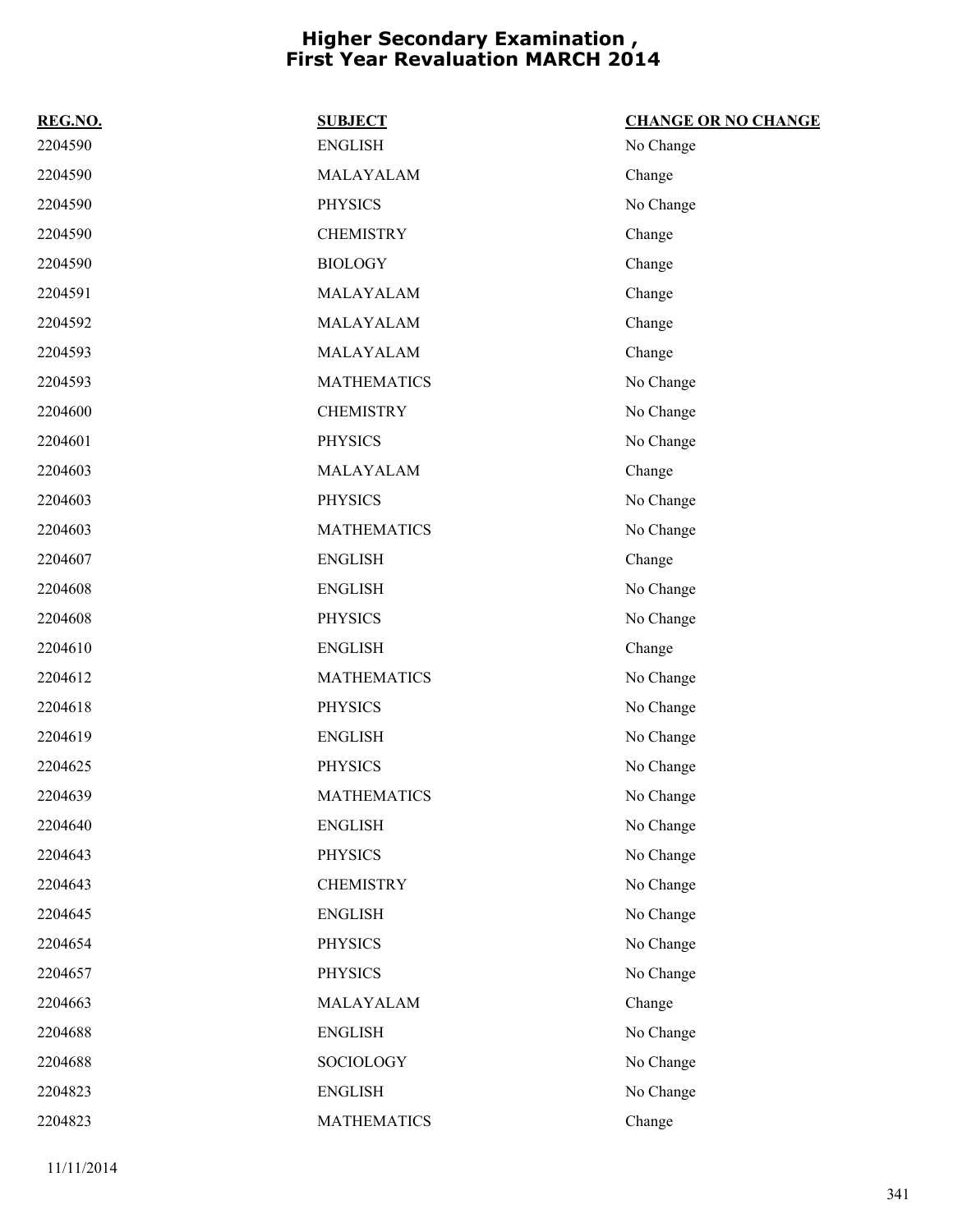| REG.NO. | <b>SUBJECT</b>                                        | <b>CHANGE OR NO CHANGE</b> |
|---------|-------------------------------------------------------|----------------------------|
| 2204826 | <b>ENGLISH</b>                                        | No Change                  |
| 2204826 | <b>PHYSICS</b>                                        | Change                     |
| 2204827 | <b>PHYSICS</b>                                        | No Change                  |
| 2204828 | <b>BIOLOGY</b>                                        | No Change                  |
| 2204828 | <b>MATHEMATICS</b>                                    | No Change                  |
| 2204830 | <b>ENGLISH</b>                                        | No Change                  |
| 2204830 | MALAYALAM                                             | No Change                  |
| 2204832 | MALAYALAM                                             | Change                     |
| 2204833 | MALAYALAM                                             | Change                     |
| 2204834 | MALAYALAM                                             | No Change                  |
| 2204835 | <b>ENGLISH</b>                                        | No Change                  |
| 2204835 | MALAYALAM                                             | Change                     |
| 2204835 | <b>CHEMISTRY</b>                                      | No Change                  |
| 2204840 | MALAYALAM                                             | Change                     |
| 2204841 | MALAYALAM                                             | Change                     |
| 2204845 | <b>PHYSICS</b>                                        | No Change                  |
| 2204845 | <b>MATHEMATICS</b>                                    | No Change                  |
| 2204847 | <b>ENGLISH</b>                                        | No Change                  |
| 2204872 | <b>CHEMISTRY</b>                                      | No Change                  |
| 2204876 | <b>BIOLOGY</b>                                        | No Change                  |
| 2204882 | <b>ENGLISH</b>                                        | No Change                  |
| 2204944 | <b>PHYSICS</b>                                        | No Change                  |
| 2204946 | <b>PHYSICS</b>                                        | No Change                  |
| 2204958 | <b>ENGLISH</b>                                        | Change                     |
| 2204966 | <b>ENGLISH</b>                                        | Change                     |
| 2204966 | <b>PHYSICS</b>                                        | No Change                  |
| 2204966 | <b>CHEMISTRY</b>                                      | Change                     |
| 2204979 | <b>MATHEMATICS</b>                                    | No Change                  |
| 2205063 | <b>BUSINESS STUDIES WITH</b>                          | No Change                  |
| 2205126 | FUNCTIONAL MANAGEMENT<br><b>BUSINESS STUDIES WITH</b> | No Change                  |
| 2205136 | FUNCTIONAL MANAGEMENT<br><b>COMPUTER APPLICATION</b>  | No Change                  |
| 2205138 | <b>COMPUTER APPLICATION</b>                           | No Change                  |
| 2205148 | <b>BUSINESS STUDIES WITH</b>                          | No Change                  |
|         | FUNCTIONAL MANAGEMENT                                 |                            |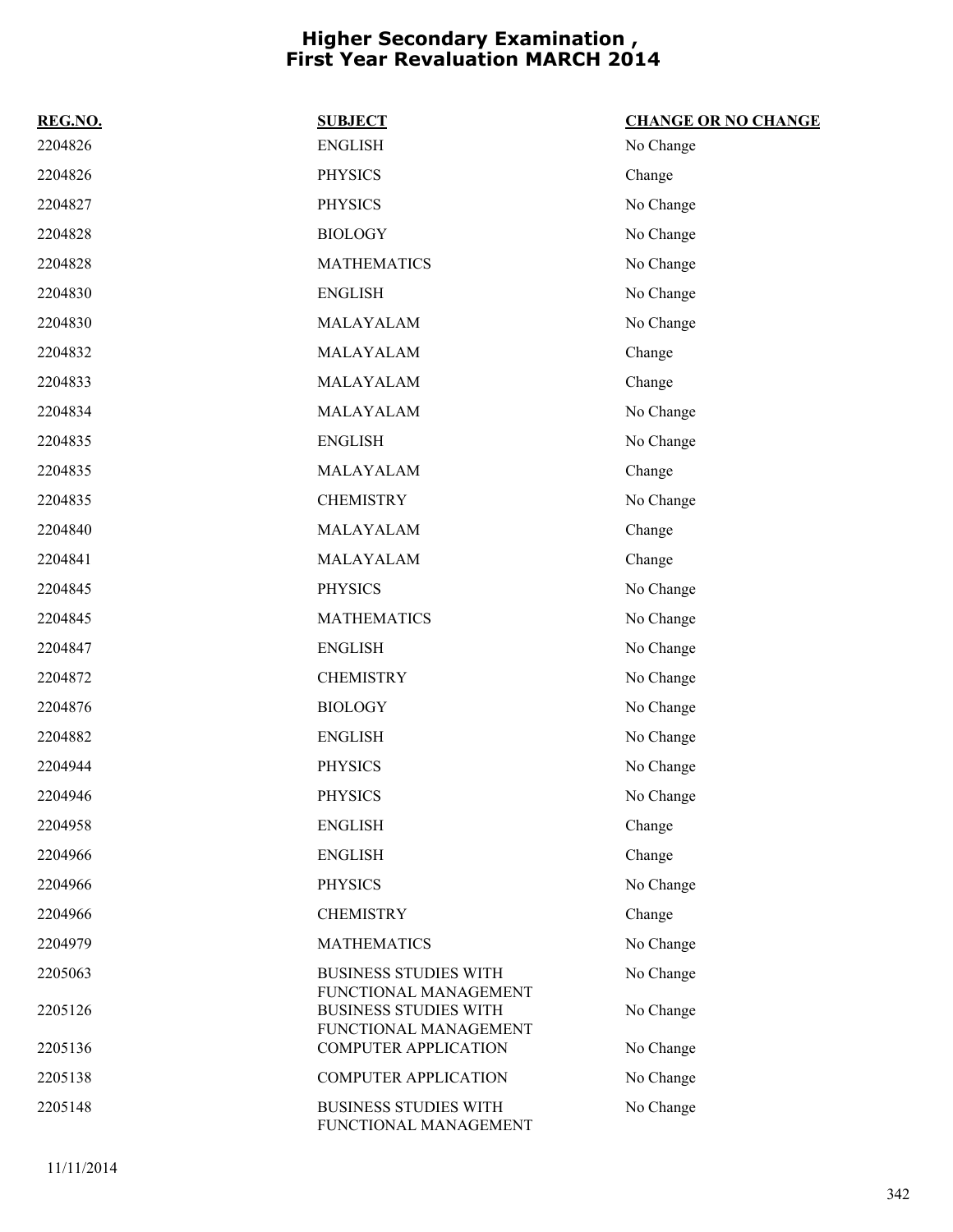| REG.NO. | <b>SUBJECT</b>          | <b>CHANGE OR NO CHANGE</b> |
|---------|-------------------------|----------------------------|
| 2205316 | <b>ENGLISH</b>          | No Change                  |
| 2205316 | MALAYALAM               | No Change                  |
| 2205320 | <b>ENGLISH</b>          | Change                     |
| 2205320 | MALAYALAM               | No Change                  |
| 2205437 | <b>PHYSICS</b>          | No Change                  |
| 2205663 | MALAYALAM               | Change                     |
| 2205666 | MALAYALAM               | No Change                  |
| 2205672 | <b>BIOLOGY</b>          | No Change                  |
| 2205673 | <b>CHEMISTRY</b>        | No Change                  |
| 2205674 | <b>ENGLISH</b>          | No Change                  |
| 2205676 | <b>ENGLISH</b>          | Change                     |
| 2205685 | <b>CHEMISTRY</b>        | No Change                  |
| 2205690 | MALAYALAM               | No Change                  |
| 2205693 | <b>CHEMISTRY</b>        | No Change                  |
| 2205693 | <b>MATHEMATICS</b>      | No Change                  |
| 2205695 | <b>MATHEMATICS</b>      | No Change                  |
| 2205697 | MALAYALAM               | No Change                  |
| 2205706 | <b>CHEMISTRY</b>        | No Change                  |
| 2205709 | <b>ENGLISH</b>          | Change                     |
| 2205709 | <b>CHEMISTRY</b>        | Change                     |
| 2205717 | <b>CHEMISTRY</b>        | No Change                  |
| 2205718 | <b>ENGLISH</b>          | No Change                  |
| 2205718 | <b>BIOLOGY</b>          | No Change                  |
| 2205726 | <b>PHYSICS</b>          | Change                     |
| 2205727 | <b>MATHEMATICS</b>      | No Change                  |
| 2205741 | <b>MATHEMATICS</b>      | No Change                  |
| 2205744 | <b>MATHEMATICS</b>      | Change                     |
| 2205755 | <b>CHEMISTRY</b>        | No Change                  |
| 2205755 | <b>BIOLOGY</b>          | No Change                  |
| 2205769 | <b>ENGLISH</b>          | Change                     |
| 2205781 | <b>MATHEMATICS</b>      | No Change                  |
| 2205791 | <b>COMPUTER SCIENCE</b> | No Change                  |
| 2205792 | <b>MATHEMATICS</b>      | No Change                  |
| 2205795 | <b>ENGLISH</b>          | No Change                  |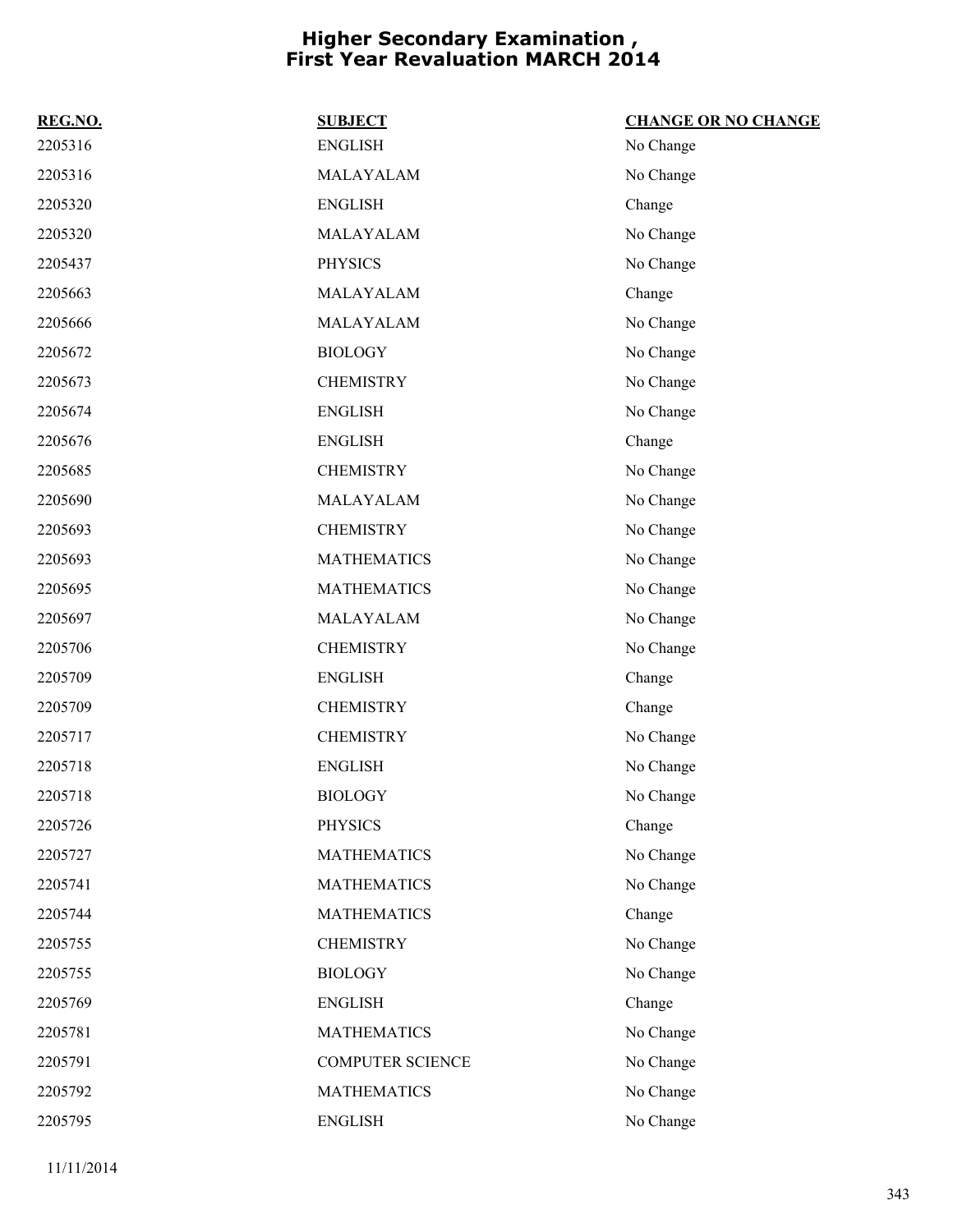| REG.NO. | <b>SUBJECT</b>          | <b>CHANGE OR NO CHANGE</b> |
|---------|-------------------------|----------------------------|
| 2205795 | MALAYALAM               | No Change                  |
| 2205795 | <b>PHYSICS</b>          | Change                     |
| 2205795 | <b>COMPUTER SCIENCE</b> | No Change                  |
| 2205798 | <b>MATHEMATICS</b>      | No Change                  |
| 2205800 | <b>CHEMISTRY</b>        | No Change                  |
| 2205800 | <b>COMPUTER SCIENCE</b> | No Change                  |
| 2205804 | MALAYALAM               | No Change                  |
| 2205804 | <b>MATHEMATICS</b>      | No Change                  |
| 2205805 | <b>ENGLISH</b>          | No Change                  |
| 2205805 | MALAYALAM               | Change                     |
| 2205808 | <b>COMPUTER SCIENCE</b> | No Change                  |
| 2205811 | <b>MATHEMATICS</b>      | No Change                  |
| 2205812 | <b>ENGLISH</b>          | No Change                  |
| 2205816 | <b>ENGLISH</b>          | No Change                  |
| 2205819 | <b>ENGLISH</b>          | No Change                  |
| 2205822 | <b>ENGLISH</b>          | No Change                  |
| 2205826 | <b>ENGLISH</b>          | No Change                  |
| 2205826 | <b>MATHEMATICS</b>      | No Change                  |
| 2205834 | <b>ENGLISH</b>          | Change                     |
| 2205852 | ACCOUNTANCY WITH AFS    | No Change                  |
| 2205879 | <b>ENGLISH</b>          | Change                     |
| 2205881 | <b>ENGLISH</b>          | Change                     |
| 2205886 | <b>ENGLISH</b>          | Change                     |
| 2205887 | <b>ENGLISH</b>          | Change                     |
| 2205888 | <b>ENGLISH</b>          | No Change                  |
| 2205891 | <b>ENGLISH</b>          | Change                     |
| 2206058 | <b>BIOLOGY</b>          | No Change                  |
| 2206079 | MALAYALAM               | Change                     |
| 2206091 | MALAYALAM               | Change                     |
| 2206091 | <b>PHYSICS</b>          | No Change                  |
| 2206091 | <b>CHEMISTRY</b>        | No Change                  |
| 2206093 | MALAYALAM               | Change                     |
| 2206093 | <b>PHYSICS</b>          | No Change                  |
| 2206093 | <b>MATHEMATICS</b>      | No Change                  |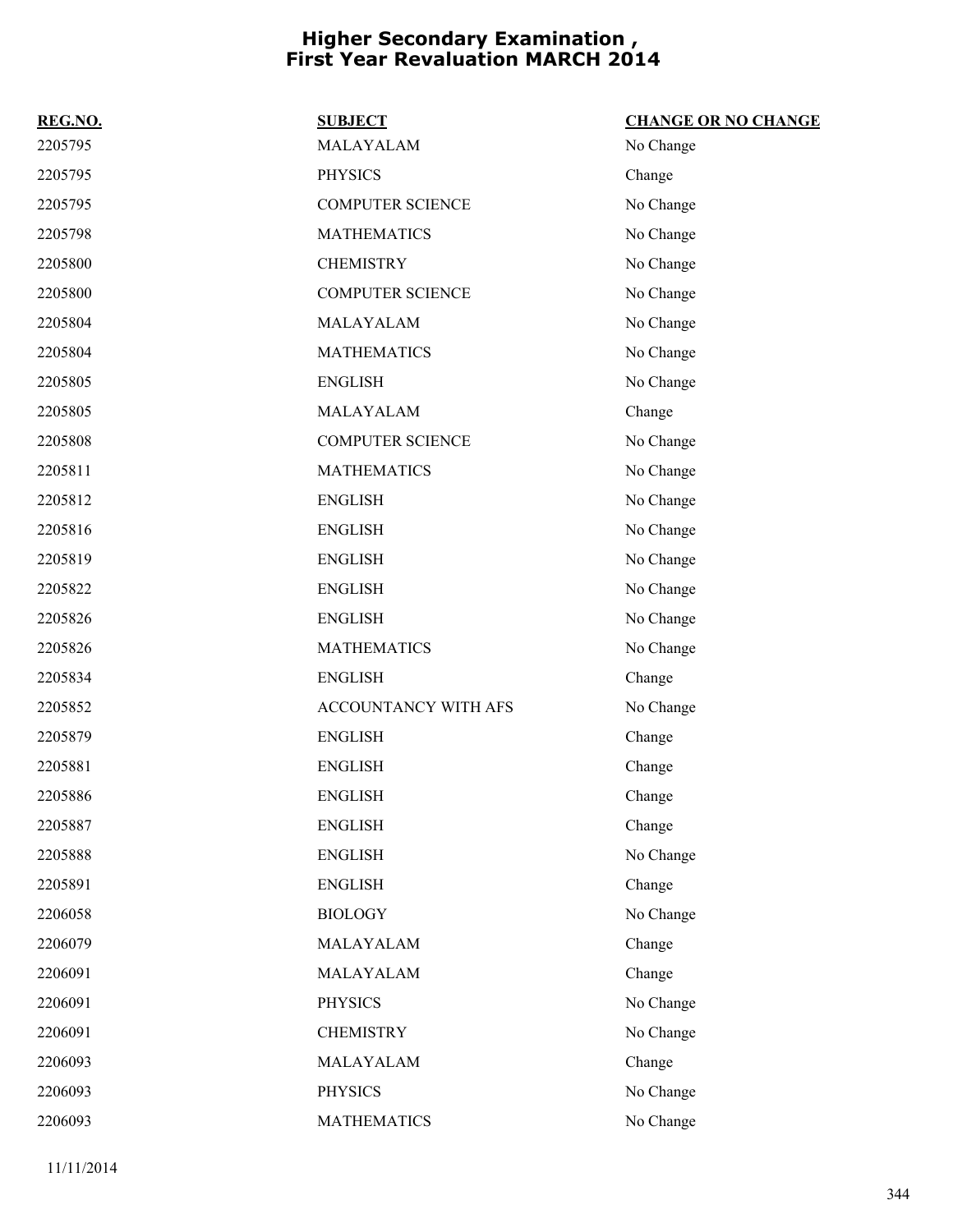| REG.NO. | <b>SUBJECT</b>          | <b>CHANGE OR NO CHANGE</b> |
|---------|-------------------------|----------------------------|
| 2206123 | <b>ENGLISH</b>          | No Change                  |
| 2206123 | <b>HINDI</b>            | No Change                  |
| 2206139 | <b>ENGLISH</b>          | No Change                  |
| 2206170 | <b>COMPUTER SCIENCE</b> | No Change                  |
| 2206616 | <b>ENGLISH</b>          | No Change                  |
| 2206617 | MALAYALAM               | No Change                  |
| 2206617 | <b>BIOLOGY</b>          | No Change                  |
| 2206618 | <b>ENGLISH</b>          | No Change                  |
| 2206618 | MALAYALAM               | No Change                  |
| 2206618 | <b>CHEMISTRY</b>        | No Change                  |
| 2206620 | MALAYALAM               | Change                     |
| 2206620 | <b>PHYSICS</b>          | No Change                  |
| 2206620 | <b>BIOLOGY</b>          | No Change                  |
| 2206621 | MALAYALAM               | No Change                  |
| 2206624 | MALAYALAM               | Change                     |
| 2206627 | <b>ENGLISH</b>          | Change                     |
| 2206627 | MALAYALAM               | Change                     |
| 2206630 | <b>ENGLISH</b>          | No Change                  |
| 2206630 | MALAYALAM               | Change                     |
| 2206630 | <b>CHEMISTRY</b>        | No Change                  |
| 2206631 | MALAYALAM               | Change                     |
| 2206632 | <b>CHEMISTRY</b>        | No Change                  |
| 2206636 | MALAYALAM               | No Change                  |
| 2206636 | <b>CHEMISTRY</b>        | No Change                  |
| 2206639 | <b>PHYSICS</b>          | No Change                  |
| 2206639 | <b>CHEMISTRY</b>        | No Change                  |
| 2206639 | <b>BIOLOGY</b>          | No Change                  |
| 2206639 | <b>MATHEMATICS</b>      | Change                     |
| 2206642 | MALAYALAM               | No Change                  |
| 2206642 | <b>MATHEMATICS</b>      | No Change                  |
| 2206645 | <b>ENGLISH</b>          | No Change                  |
| 2206645 | <b>PHYSICS</b>          | No Change                  |
| 2206649 | <b>ENGLISH</b>          | No Change                  |
| 2206654 | <b>ENGLISH</b>          | No Change                  |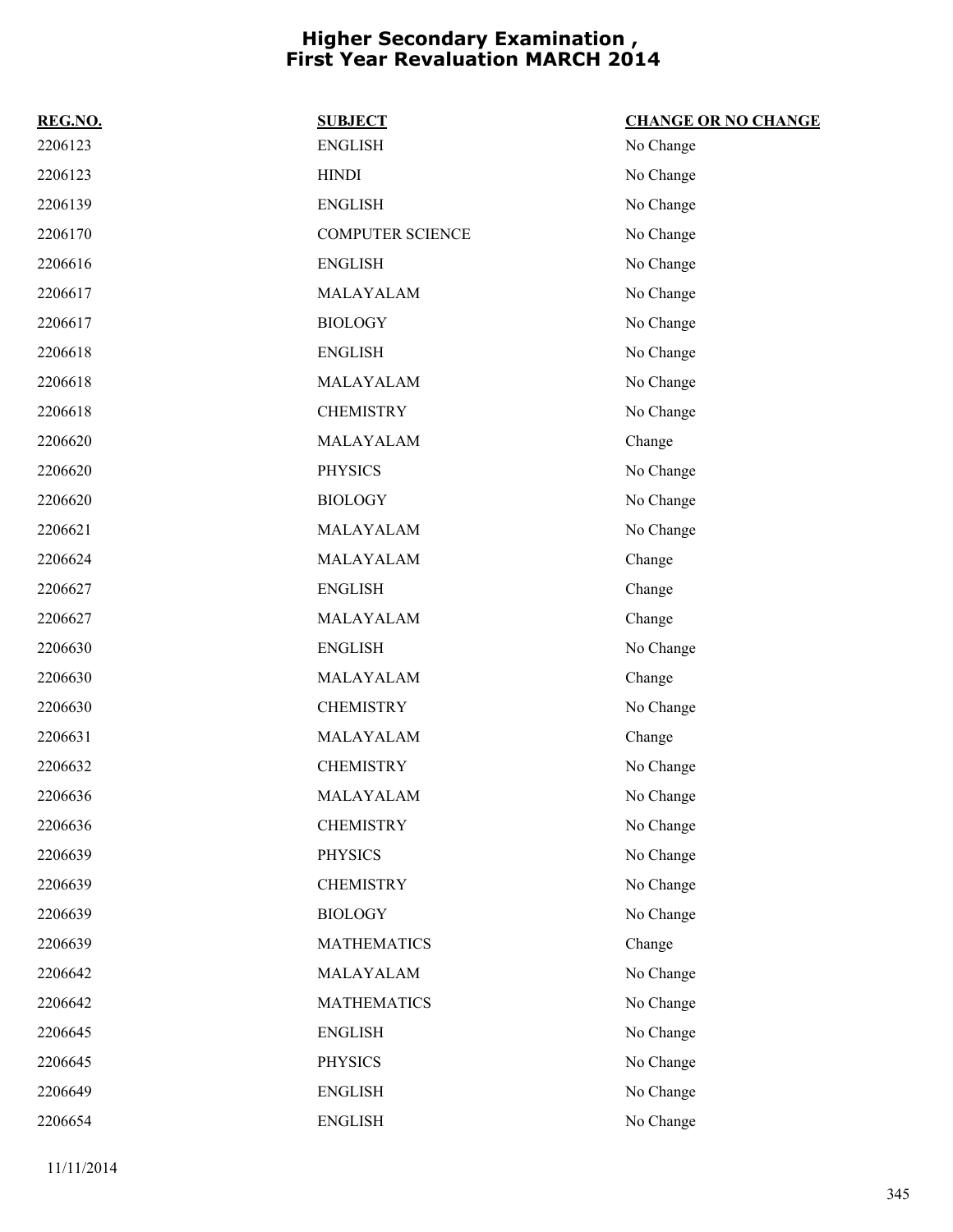| REG.NO. | <b>SUBJECT</b>     | <b>CHANGE OR NO CHANGE</b> |
|---------|--------------------|----------------------------|
| 2206654 | <b>BIOLOGY</b>     | Change                     |
| 2206660 | <b>PHYSICS</b>     | No Change                  |
| 2206663 | <b>MATHEMATICS</b> | No Change                  |
| 2206668 | <b>ENGLISH</b>     | No Change                  |
| 2206669 | <b>ENGLISH</b>     | No Change                  |
| 2206672 | <b>ENGLISH</b>     | No Change                  |
| 2206672 | <b>PHYSICS</b>     | Change                     |
| 2206672 | <b>CHEMISTRY</b>   | No Change                  |
| 2206676 | <b>ENGLISH</b>     | No Change                  |
| 2206677 | <b>ENGLISH</b>     | No Change                  |
| 2206677 | <b>BIOLOGY</b>     | No Change                  |
| 2206679 | <b>ENGLISH</b>     | Change                     |
| 2206681 | <b>PHYSICS</b>     | No Change                  |
| 2206681 | <b>CHEMISTRY</b>   | Change                     |
| 2206681 | <b>MATHEMATICS</b> | Change                     |
| 2206682 | <b>ENGLISH</b>     | No Change                  |
| 2206682 | <b>PHYSICS</b>     | No Change                  |
| 2206682 | <b>CHEMISTRY</b>   | Change                     |
| 2206689 | <b>ENGLISH</b>     | No Change                  |
| 2206691 | <b>ENGLISH</b>     | No Change                  |
| 2206693 | <b>ENGLISH</b>     | No Change                  |
| 2206694 | <b>BIOLOGY</b>     | No Change                  |
| 2206694 | <b>MATHEMATICS</b> | No Change                  |
| 2206695 | <b>PHYSICS</b>     | Change                     |
| 2206699 | <b>PHYSICS</b>     | No Change                  |
| 2206700 | <b>PHYSICS</b>     | No Change                  |
| 2206701 | <b>ENGLISH</b>     | No Change                  |
| 2206701 | <b>CHEMISTRY</b>   | No Change                  |
| 2206701 | <b>MATHEMATICS</b> | No Change                  |
| 2206702 | <b>ENGLISH</b>     | No Change                  |
| 2206702 | <b>PHYSICS</b>     | No Change                  |
| 2206703 | <b>MATHEMATICS</b> | No Change                  |
| 2206708 | <b>ENGLISH</b>     | No Change                  |
| 2206708 | <b>CHEMISTRY</b>   | No Change                  |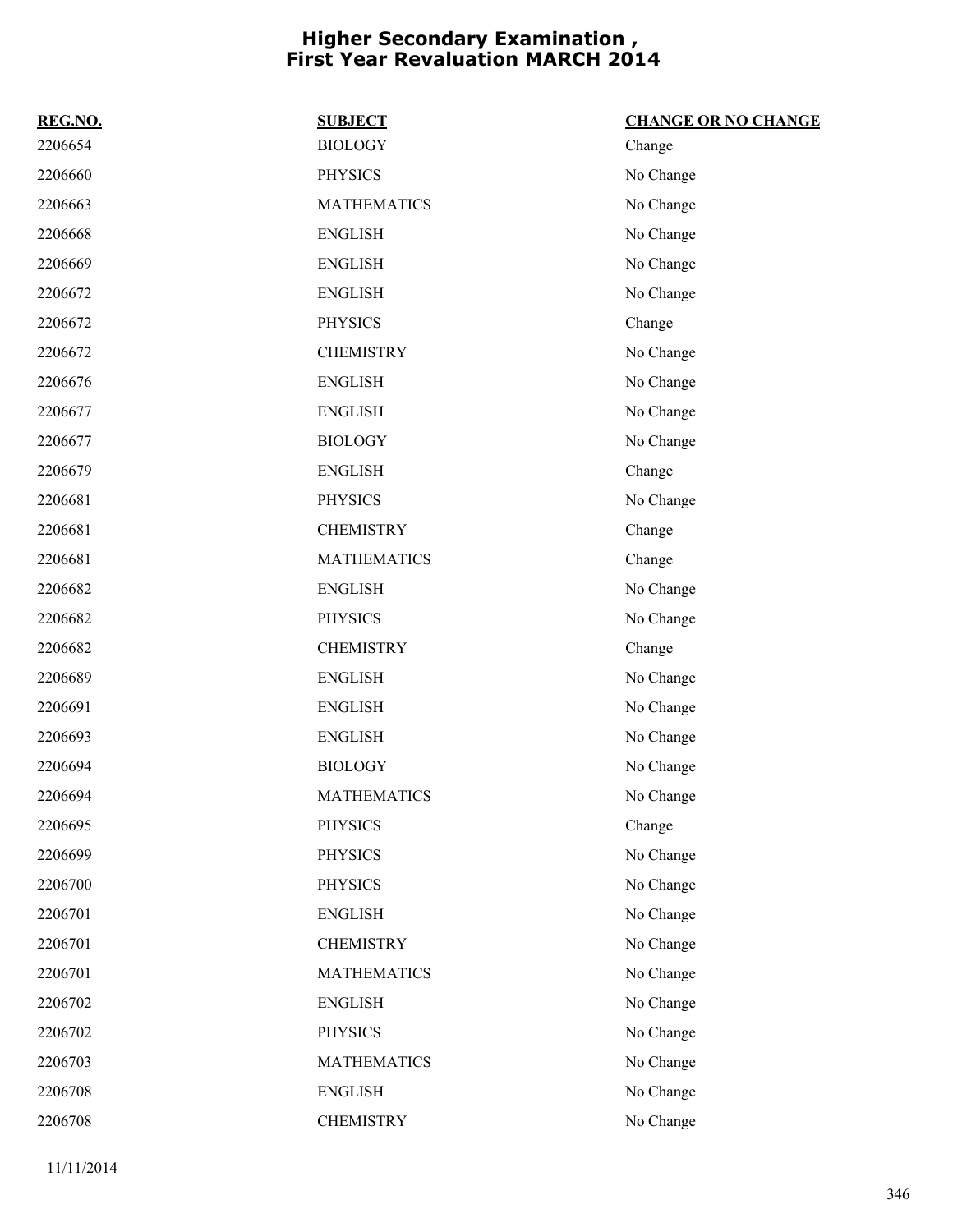| REG.NO. | <b>SUBJECT</b>          | <b>CHANGE OR NO CHANGE</b> |
|---------|-------------------------|----------------------------|
| 2206709 | <b>CHEMISTRY</b>        | No Change                  |
| 2206712 | <b>ENGLISH</b>          | No Change                  |
| 2206712 | <b>PHYSICS</b>          | No Change                  |
| 2206715 | <b>BIOLOGY</b>          | No Change                  |
| 2206720 | <b>PHYSICS</b>          | No Change                  |
| 2206721 | <b>ENGLISH</b>          | No Change                  |
| 2206721 | <b>MATHEMATICS</b>      | No Change                  |
| 2206724 | <b>COMPUTER SCIENCE</b> | No Change                  |
| 2206728 | <b>CHEMISTRY</b>        | No Change                  |
| 2206728 | <b>MATHEMATICS</b>      | No Change                  |
| 2206729 | <b>PHYSICS</b>          | Change                     |
| 2206730 | <b>COMPUTER SCIENCE</b> | No Change                  |
| 2206738 | <b>ENGLISH</b>          | No Change                  |
| 2206740 | <b>COMPUTER SCIENCE</b> | No Change                  |
| 2206741 | <b>CHEMISTRY</b>        | No Change                  |
| 2206741 | <b>MATHEMATICS</b>      | No Change                  |
| 2206745 | <b>COMPUTER SCIENCE</b> | No Change                  |
| 2206749 | <b>ENGLISH</b>          | No Change                  |
| 2206749 | <b>MATHEMATICS</b>      | No Change                  |
| 2206753 | <b>PHYSICS</b>          | No Change                  |
| 2206756 | MALAYALAM               | No Change                  |
| 2206759 | <b>CHEMISTRY</b>        | No Change                  |
| 2206763 | <b>PHYSICS</b>          | No Change                  |
| 2206765 | <b>ENGLISH</b>          | No Change                  |
| 2206765 | <b>CHEMISTRY</b>        | No Change                  |
| 2206766 | <b>ENGLISH</b>          | No Change                  |
| 2206772 | COMPUTER SCIENCE        | No Change                  |
| 2206775 | <b>PHYSICS</b>          | No Change                  |
| 2206782 | <b>PHYSICS</b>          | No Change                  |
| 2206794 | <b>HINDI</b>            | No Change                  |
| 2206801 | <b>ENGLISH</b>          | No Change                  |
| 2206806 | COMPUTER SCIENCE        | No Change                  |
| 2206807 | <b>ENGLISH</b>          | No Change                  |
| 2206814 | <b>ENGLISH</b>          | No Change                  |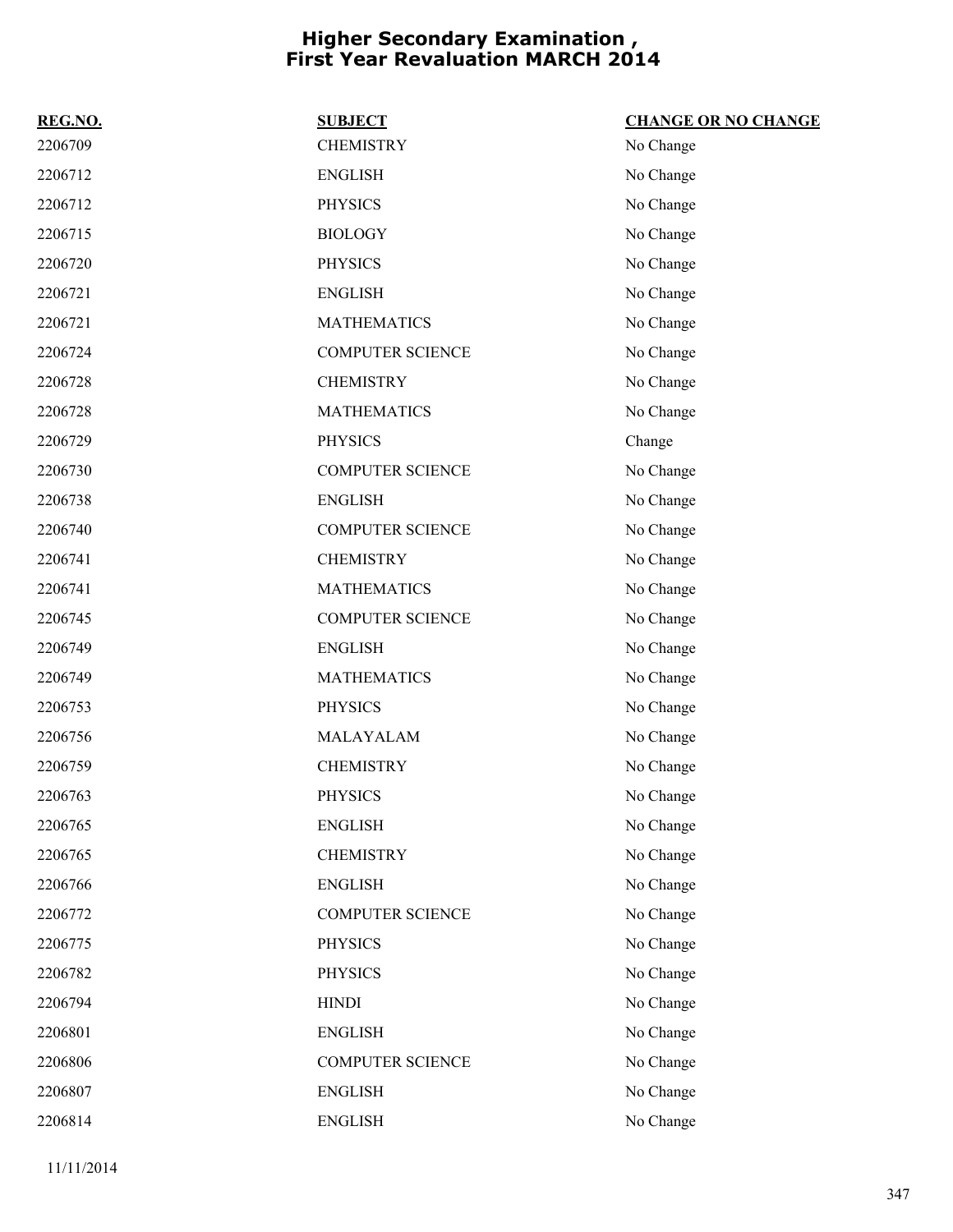| REG.NO. | <b>SUBJECT</b>                                                                      | <b>CHANGE OR NO CHANGE</b> |
|---------|-------------------------------------------------------------------------------------|----------------------------|
| 2206815 | <b>ENGLISH</b>                                                                      | No Change                  |
| 2206823 | <b>MATHEMATICS</b>                                                                  | No Change                  |
| 2206825 | <b>ENGLISH</b>                                                                      | No Change                  |
| 2206826 | <b>ENGLISH</b>                                                                      | No Change                  |
| 2206830 | <b>PHYSICS</b>                                                                      | No Change                  |
| 2206833 | <b>MATHEMATICS</b>                                                                  | Change                     |
| 2206845 | <b>ECONOMICS</b>                                                                    | No Change                  |
| 2206898 | <b>ACCOUNTANCY WITH</b>                                                             | No Change                  |
| 2206926 | <b>COMPUTER ACCOUNTING</b><br><b>ACCOUNTANCY WITH</b><br><b>COMPUTER ACCOUNTING</b> | No Change                  |
| 2207076 | MALAYALAM                                                                           | Change                     |
| 2207076 | <b>PHYSICS</b>                                                                      | No Change                  |
| 2207123 | <b>MATHEMATICS</b>                                                                  | Change                     |
| 2207132 | <b>MATHEMATICS</b>                                                                  | No Change                  |
| 2207153 | <b>PHYSICS</b>                                                                      | Change                     |
| 2207153 | <b>CHEMISTRY</b>                                                                    | No Change                  |
| 2207160 | <b>CHEMISTRY</b>                                                                    | No Change                  |
| 2207178 | <b>ENGLISH</b>                                                                      | Change                     |
| 2207178 | <b>CHEMISTRY</b>                                                                    | No Change                  |
| 2207178 | <b>BIOLOGY</b>                                                                      | No Change                  |
| 2207178 | <b>MATHEMATICS</b>                                                                  | No Change                  |
| 2207208 | <b>ENGLISH</b>                                                                      | No Change                  |
| 2207208 | MALAYALAM                                                                           | Change                     |
| 2207359 | ACCOUNTANCY WITH                                                                    | No Change                  |
| 2207573 | <b>COMPUTER ACCOUNTING</b><br>MALAYALAM                                             | No Change                  |
| 2207573 | <b>MATHEMATICS</b>                                                                  | No Change                  |
| 2207580 | <b>ENGLISH</b>                                                                      | Change                     |
| 2207580 | MALAYALAM                                                                           | No Change                  |
| 2207581 | <b>BIOLOGY</b>                                                                      | Change                     |
| 2207582 | <b>PHYSICS</b>                                                                      | No Change                  |
| 2207583 | <b>ENGLISH</b>                                                                      | No Change                  |
| 2207583 | <b>MATHEMATICS</b>                                                                  | No Change                  |
| 2207589 | <b>ENGLISH</b>                                                                      | Change                     |
| 2207589 | <b>PHYSICS</b>                                                                      | No Change                  |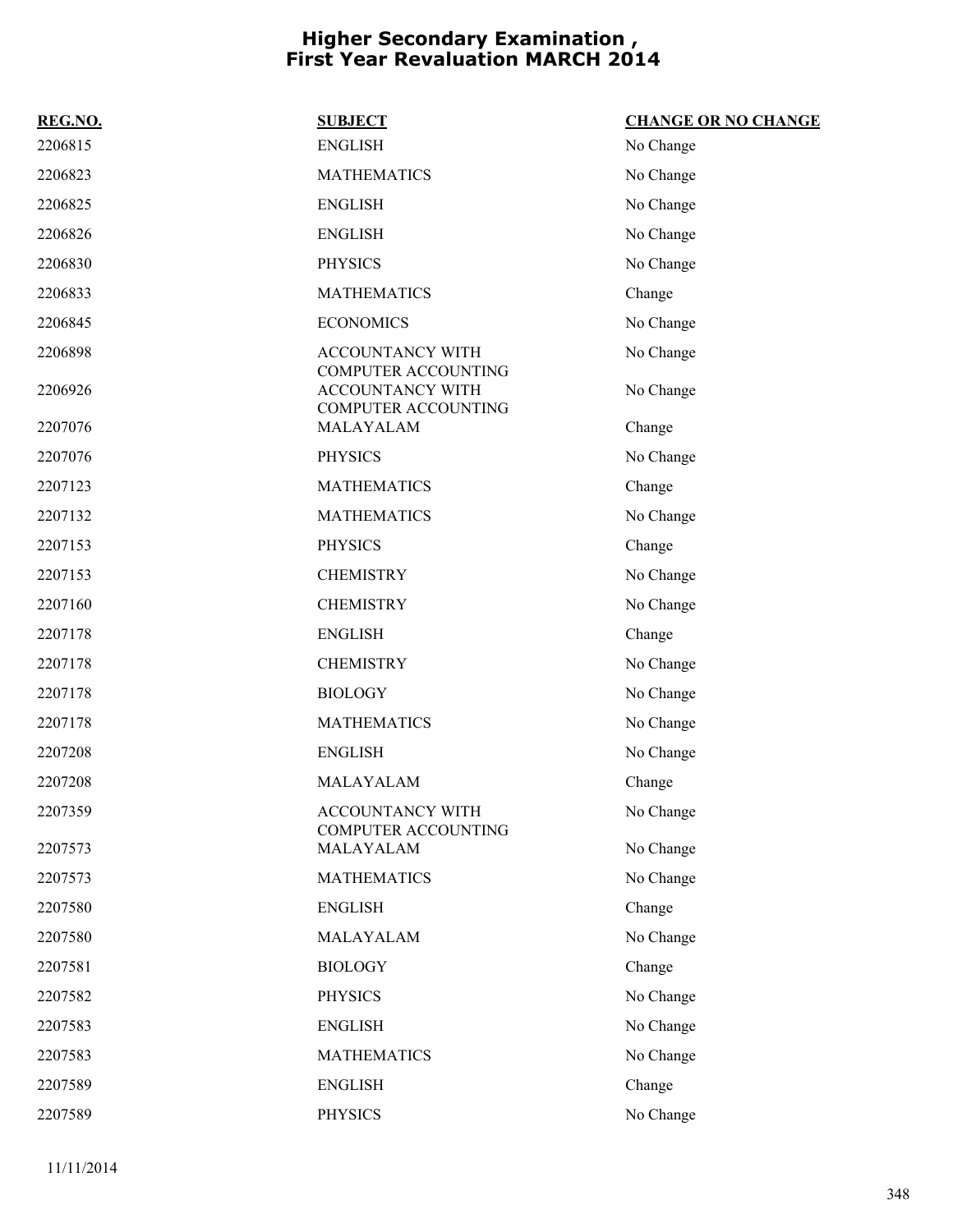| REG.NO. | <b>SUBJECT</b>     | <b>CHANGE OR NO CHANGE</b> |
|---------|--------------------|----------------------------|
| 2207589 | <b>MATHEMATICS</b> | No Change                  |
| 2207590 | <b>ENGLISH</b>     | Change                     |
| 2207593 | <b>ENGLISH</b>     | Change                     |
| 2207593 | MALAYALAM          | No Change                  |
| 2207593 | <b>MATHEMATICS</b> | No Change                  |
| 2207594 | <b>ENGLISH</b>     | Change                     |
| 2207595 | <b>ENGLISH</b>     | Change                     |
| 2207595 | MALAYALAM          | Change                     |
| 2207596 | <b>ENGLISH</b>     | Change                     |
| 2207596 | MALAYALAM          | No Change                  |
| 2207597 | MALAYALAM          | Change                     |
| 2207598 | <b>ENGLISH</b>     | Change                     |
| 2207598 | MALAYALAM          | Change                     |
| 2207598 | <b>PHYSICS</b>     | No Change                  |
| 2207599 | <b>PHYSICS</b>     | Change                     |
| 2207599 | <b>MATHEMATICS</b> | No Change                  |
| 2207600 | MALAYALAM          | No Change                  |
| 2207601 | <b>PHYSICS</b>     | Change                     |
| 2207605 | MALAYALAM          | Change                     |
| 2207605 | <b>MATHEMATICS</b> | No Change                  |
| 2207608 | <b>ENGLISH</b>     | Change                     |
| 2207609 | <b>MATHEMATICS</b> | No Change                  |
| 2207610 | <b>ENGLISH</b>     | No Change                  |
| 2207611 | <b>ENGLISH</b>     | Change                     |
| 2207614 | <b>ENGLISH</b>     | No Change                  |
| 2207620 | <b>PHYSICS</b>     | Change                     |
| 2207623 | <b>ENGLISH</b>     | No Change                  |
| 2207623 | <b>MATHEMATICS</b> | No Change                  |
| 2207625 | <b>ENGLISH</b>     | No Change                  |
| 2207626 | <b>CHEMISTRY</b>   | Change                     |
| 2207627 | <b>ENGLISH</b>     | No Change                  |
| 2207627 | <b>MATHEMATICS</b> | Change                     |
| 2207630 | <b>ENGLISH</b>     | Change                     |
| 2207630 | <b>MATHEMATICS</b> | No Change                  |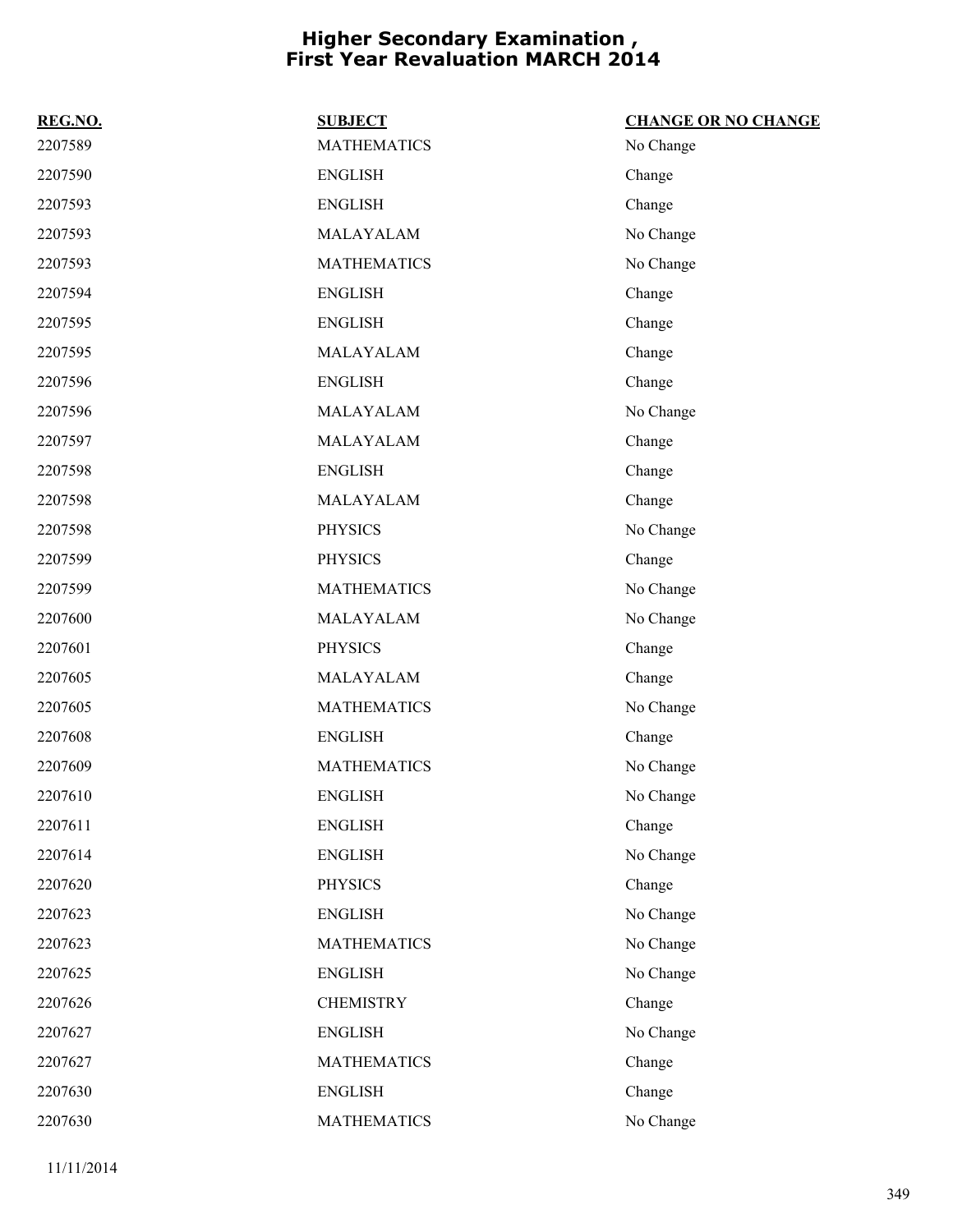| REG.NO. | <b>SUBJECT</b>     | <b>CHANGE OR NO CHANGE</b> |
|---------|--------------------|----------------------------|
| 2207636 | <b>PHYSICS</b>     | No Change                  |
| 2207640 | <b>ENGLISH</b>     | Change                     |
| 2207642 | <b>ENGLISH</b>     | No Change                  |
| 2207646 | <b>PHYSICS</b>     | No Change                  |
| 2207646 | <b>CHEMISTRY</b>   | No Change                  |
| 2207647 | <b>ENGLISH</b>     | Change                     |
| 2207648 | <b>PHYSICS</b>     | No Change                  |
| 2207649 | <b>ENGLISH</b>     | No Change                  |
| 2207649 | <b>MATHEMATICS</b> | No Change                  |
| 2207656 | <b>ENGLISH</b>     | No Change                  |
| 2207656 | <b>MATHEMATICS</b> | No Change                  |
| 2207661 | <b>PHYSICS</b>     | No Change                  |
| 2207661 | <b>CHEMISTRY</b>   | Change                     |
| 2207662 | <b>MATHEMATICS</b> | No Change                  |
| 2207667 | <b>MATHEMATICS</b> | No Change                  |
| 2207669 | <b>PHYSICS</b>     | No Change                  |
| 2207669 | <b>CHEMISTRY</b>   | Change                     |
| 2207670 | <b>MATHEMATICS</b> | No Change                  |
| 2207671 | <b>PHYSICS</b>     | No Change                  |
| 2207674 | <b>CHEMISTRY</b>   | No Change                  |
| 2207674 | <b>BIOLOGY</b>     | No Change                  |
| 2207681 | <b>ENGLISH</b>     | No Change                  |
| 2207682 | <b>PHYSICS</b>     | No Change                  |
| 2207683 | <b>ENGLISH</b>     | No Change                  |
| 2207686 | <b>ENGLISH</b>     | No Change                  |
| 2207689 | <b>PHYSICS</b>     | No Change                  |
| 2207689 | <b>MATHEMATICS</b> | No Change                  |
| 2207690 | <b>BIOLOGY</b>     | No Change                  |
| 2207690 | <b>MATHEMATICS</b> | No Change                  |
| 2207693 | <b>PHYSICS</b>     | Change                     |
| 2207694 | <b>CHEMISTRY</b>   | Change                     |
| 2207695 | <b>PHYSICS</b>     | Change                     |
| 2207695 | <b>CHEMISTRY</b>   | Change                     |
| 2207710 | <b>PHYSICS</b>     | Change                     |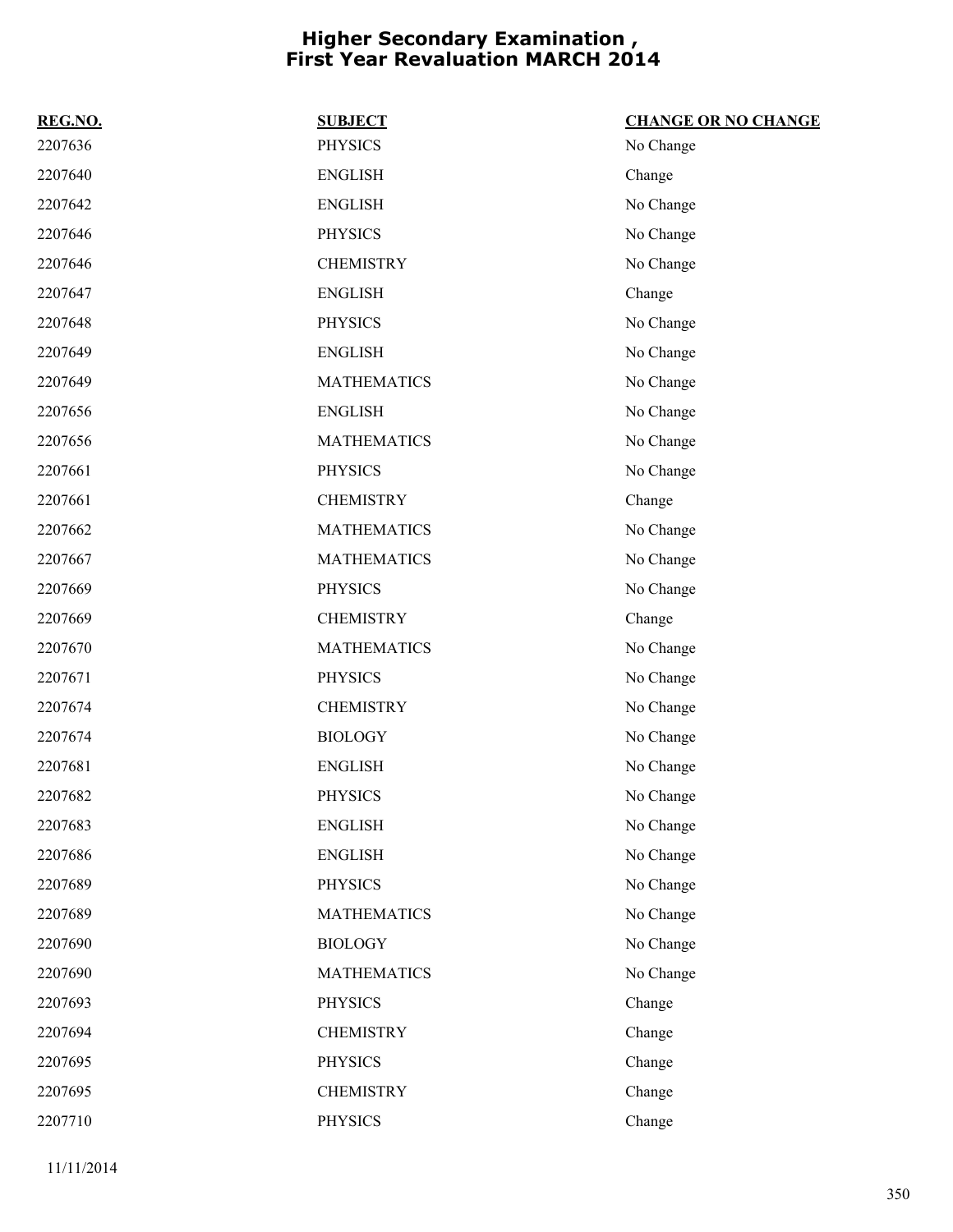| REG.NO. | <b>SUBJECT</b>          | <b>CHANGE OR NO CHANGE</b> |
|---------|-------------------------|----------------------------|
| 2207711 | <b>PHYSICS</b>          | Change                     |
| 2207714 | <b>PHYSICS</b>          | Change                     |
| 2207714 | <b>CHEMISTRY</b>        | No Change                  |
| 2207714 | <b>BIOLOGY</b>          | No Change                  |
| 2207715 | <b>MATHEMATICS</b>      | No Change                  |
| 2207724 | <b>ENGLISH</b>          | Change                     |
| 2207724 | <b>PHYSICS</b>          | No Change                  |
| 2207727 | <b>MATHEMATICS</b>      | No Change                  |
| 2207728 | <b>CHEMISTRY</b>        | Change                     |
| 2207729 | <b>ENGLISH</b>          | No Change                  |
| 2207730 | <b>PHYSICS</b>          | No Change                  |
| 2207730 | <b>MATHEMATICS</b>      | No Change                  |
| 2207733 | <b>ENGLISH</b>          | No Change                  |
| 2207733 | <b>PHYSICS</b>          | <b>RAL</b>                 |
| 2207733 | <b>CHEMISTRY</b>        | No Change                  |
| 2207733 | <b>BIOLOGY</b>          | No Change                  |
| 2207733 | <b>MATHEMATICS</b>      | No Change                  |
| 2207735 | <b>ENGLISH</b>          | No Change                  |
| 2207736 | <b>ENGLISH</b>          | No Change                  |
| 2207736 | MALAYALAM               | Change                     |
| 2207737 | <b>PHYSICS</b>          | No Change                  |
| 2207738 | MALAYALAM               | Change                     |
| 2207740 | MALAYALAM               | Change                     |
| 2207742 | MALAYALAM               | Change                     |
| 2207743 | <b>ENGLISH</b>          | No Change                  |
| 2207743 | MALAYALAM               | Change                     |
| 2207743 | <b>PHYSICS</b>          | No Change                  |
| 2207743 | <b>CHEMISTRY</b>        | No Change                  |
| 2207743 | <b>MATHEMATICS</b>      | No Change                  |
| 2207743 | <b>COMPUTER SCIENCE</b> | No Change                  |
| 2207754 | <b>COMPUTER SCIENCE</b> | No Change                  |
| 2207758 | <b>ENGLISH</b>          | No Change                  |
| 2207758 | <b>PHYSICS</b>          | Change                     |
| 2207758 | <b>CHEMISTRY</b>        | No Change                  |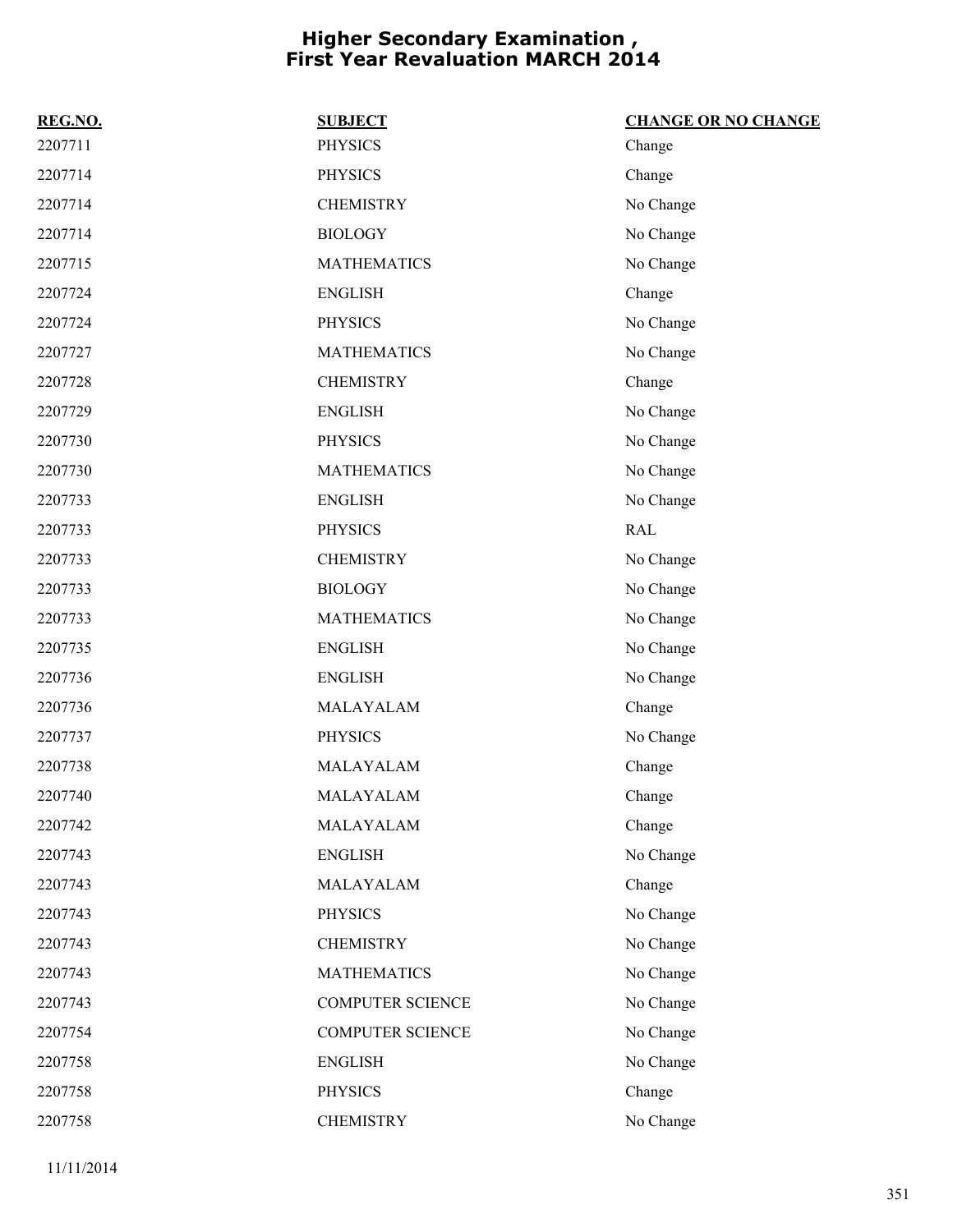| REG.NO. | <b>SUBJECT</b>                          | <b>CHANGE OR NO CHANGE</b> |
|---------|-----------------------------------------|----------------------------|
| 2207758 | <b>COMPUTER SCIENCE</b>                 | No Change                  |
| 2207760 | <b>ENGLISH</b>                          | No Change                  |
| 2207764 | <b>MATHEMATICS</b>                      | No Change                  |
| 2207771 | <b>COMPUTER SCIENCE</b>                 | No Change                  |
| 2207773 | <b>PHYSICS</b>                          | No Change                  |
| 2207773 | <b>COMPUTER SCIENCE</b>                 | No Change                  |
| 2207777 | <b>PHYSICS</b>                          | No Change                  |
| 2207777 | <b>CHEMISTRY</b>                        | No Change                  |
| 2207777 | <b>MATHEMATICS</b>                      | No Change                  |
| 2207777 | <b>COMPUTER SCIENCE</b>                 | No Change                  |
| 2207783 | <b>MATHEMATICS</b>                      | No Change                  |
| 2207784 | <b>PHYSICS</b>                          | No Change                  |
| 2207784 | <b>CHEMISTRY</b>                        | RAL                        |
| 2207784 | <b>COMPUTER SCIENCE</b>                 | No Change                  |
| 2207785 | <b>PHYSICS</b>                          | Change                     |
| 2207785 | <b>MATHEMATICS</b>                      | No Change                  |
| 2207785 | <b>COMPUTER SCIENCE</b>                 | Change                     |
| 2207786 | <b>MATHEMATICS</b>                      | No Change                  |
| 2207792 | <b>ENGLISH</b>                          | No Change                  |
| 2207794 | MALAYALAM                               | Change                     |
| 2207809 | <b>ENGLISH</b>                          | No Change                  |
| 2207809 | <b>HISTORY</b>                          | No Change                  |
| 2207814 | <b>HISTORY</b>                          | Change                     |
| 2207816 | <b>ENGLISH</b>                          | No Change                  |
| 2207816 | POLITICAL SCIENCE                       | Change                     |
| 2207837 | <b>ENGLISH</b>                          | Change                     |
| 2207863 | <b>ENGLISH</b>                          | No Change                  |
| 2207863 | MALAYALAM                               | Change                     |
| 2207864 | <b>MATHEMATICS</b>                      | No Change                  |
| 2207864 | ACCOUNTANCY WITH<br>COMPUTER ACCOUNTING | No Change                  |
| 2207878 | <b>HINDI</b>                            | Change                     |
| 2207905 | <b>ECONOMICS</b>                        | No Change                  |
| 2207905 | <b>COMPUTER APPLICATION</b>             | No Change                  |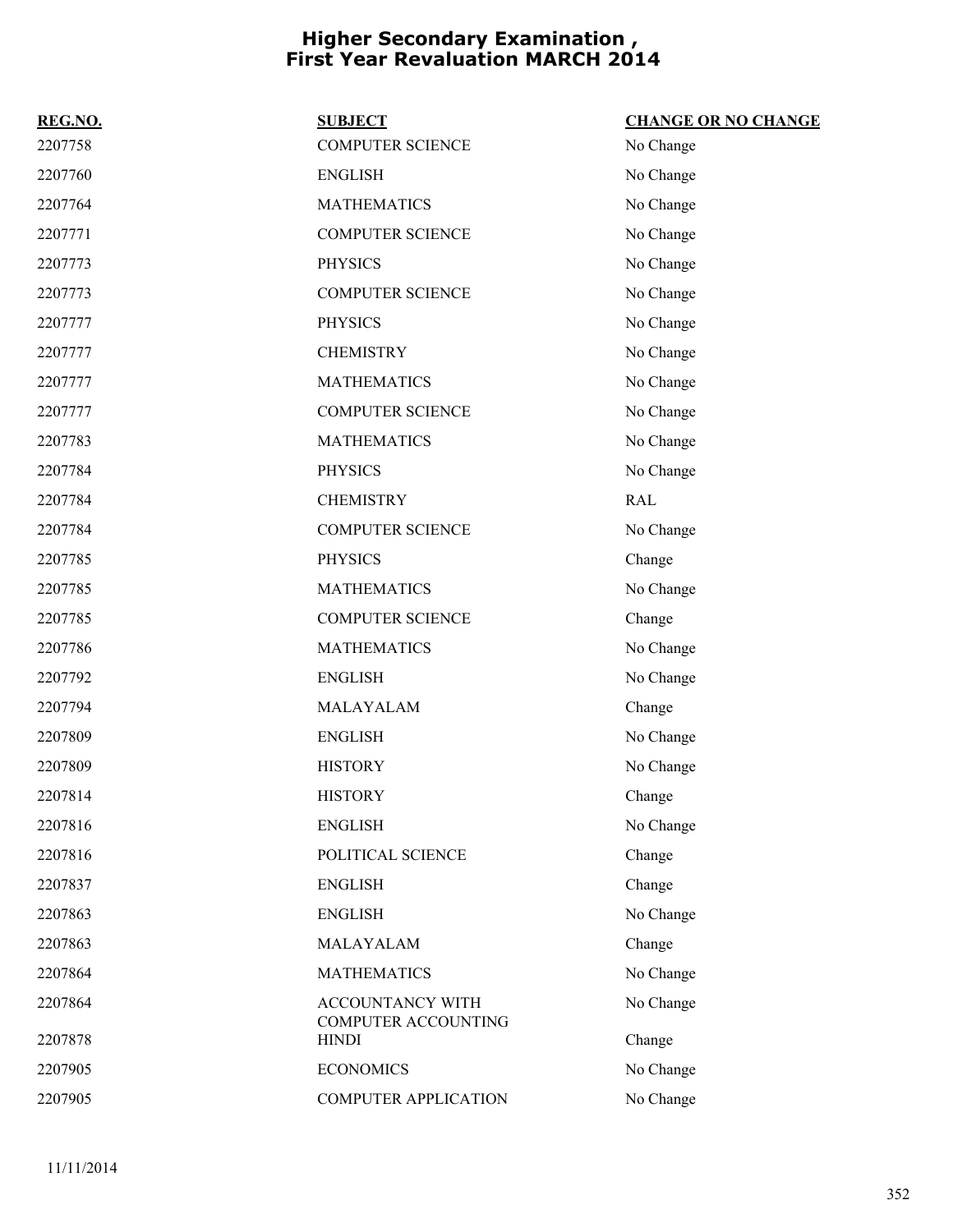| REG.NO. | <b>SUBJECT</b>                                 | <b>CHANGE OR NO CHANGE</b> |
|---------|------------------------------------------------|----------------------------|
| 2207905 | ACCOUNTANCY WITH<br><b>COMPUTER ACCOUNTING</b> | No Change                  |
| 2207907 | <b>COMPUTER APPLICATION</b>                    | Change                     |
| 2207921 | <b>HINDI</b>                                   | No Change                  |
| 2207925 | ACCOUNTANCY WITH<br><b>COMPUTER ACCOUNTING</b> | No Change                  |
| 2207937 | ACCOUNTANCY WITH<br><b>COMPUTER ACCOUNTING</b> | No Change                  |
| 2207946 | ACCOUNTANCY WITH<br>COMPUTER ACCOUNTING        | No Change                  |
| 2208104 | <b>PHYSICS</b>                                 | No Change                  |
| 2208116 | <b>PHYSICS</b>                                 | No Change                  |
| 2208116 | <b>MATHEMATICS</b>                             | No Change                  |
| 2208142 | <b>MATHEMATICS</b>                             | No Change                  |
| 2208182 | <b>ENGLISH</b>                                 | Change                     |
| 2208183 | <b>SANSKRIT</b>                                | Change                     |
| 2208183 | <b>MATHEMATICS</b>                             | No Change                  |
| 2208184 | <b>ENGLISH</b>                                 | Change                     |
| 2208468 | <b>ENGLISH</b>                                 | No Change                  |
| 2208468 | <b>MATHEMATICS</b>                             | Change                     |
| 2208471 | MALAYALAM                                      | Change                     |
| 2208493 | <b>ENGLISH</b>                                 | No Change                  |
| 2208501 | <b>ENGLISH</b>                                 | Change                     |
| 2208519 | <b>MATHEMATICS</b>                             | <b>RAL</b>                 |
| 2208520 | <b>HINDI</b>                                   | Change                     |
| 2208525 | <b>MATHEMATICS</b>                             | Change                     |
| 2208535 | <b>HINDI</b>                                   | No Change                  |
| 2208539 | <b>ENGLISH</b>                                 | No Change                  |
| 2208539 | <b>PHYSICS</b>                                 | Change                     |
| 2208541 | <b>ENGLISH</b>                                 | Change                     |
| 2208542 | <b>ENGLISH</b>                                 | No Change                  |
| 2208542 | <b>CHEMISTRY</b>                               | No Change                  |
| 2208548 | <b>ENGLISH</b>                                 | No Change                  |
| 2208548 | <b>PHYSICS</b>                                 | No Change                  |
| 2208550 | <b>ENGLISH</b>                                 | Change                     |
| 2208556 | <b>ENGLISH</b>                                 | Change                     |
| 2208581 | <b>PHYSICS</b>                                 | No Change                  |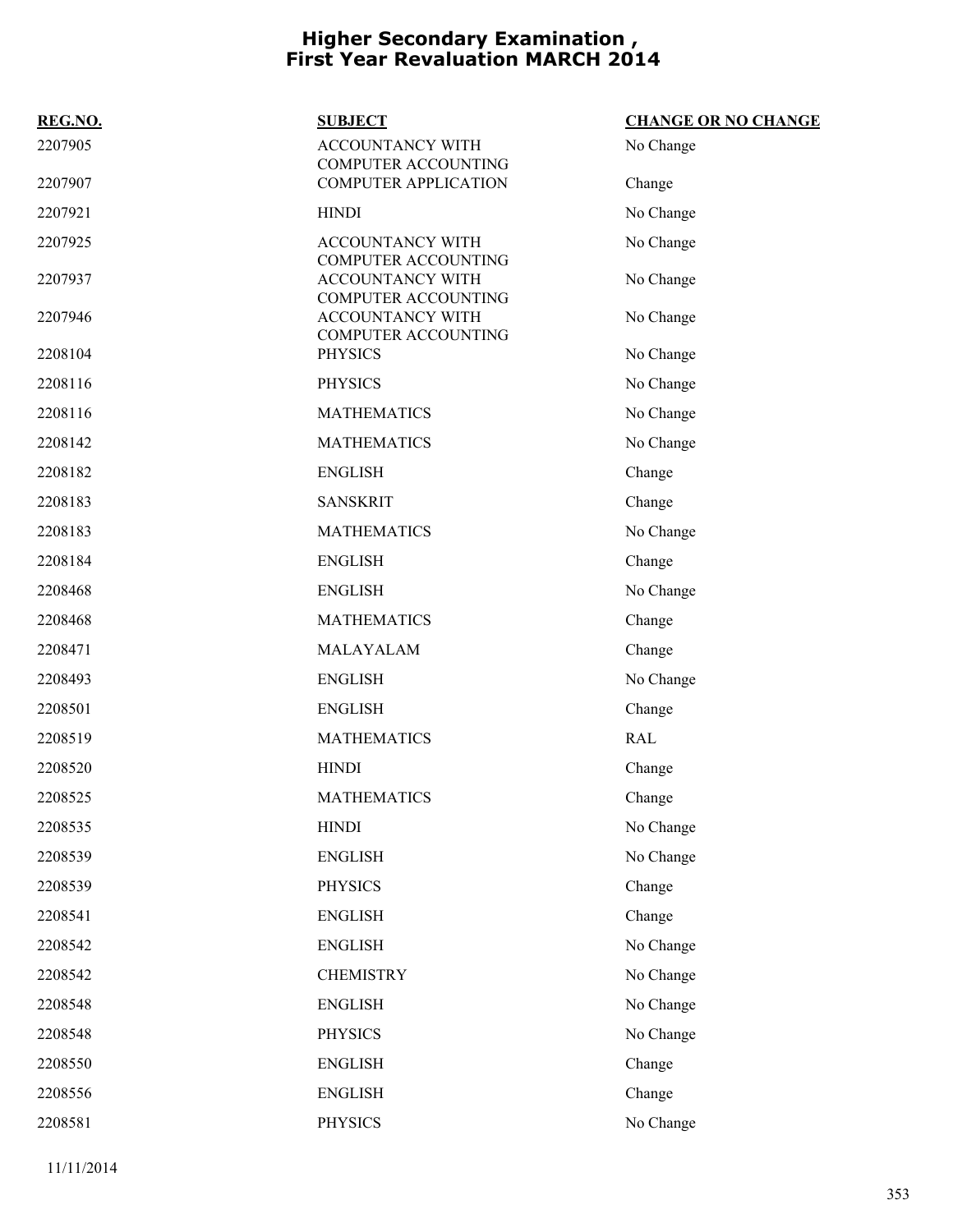| REG.NO. | <b>SUBJECT</b>                                        | <b>CHANGE OR NO CHANGE</b> |
|---------|-------------------------------------------------------|----------------------------|
| 2208642 | <b>ENGLISH</b>                                        | No Change                  |
| 2208746 | <b>HISTORY</b>                                        | Change                     |
| 2208833 | <b>BUSINESS STUDIES WITH</b><br>FUNCTIONAL MANAGEMENT | No Change                  |
| 2208839 | <b>ECONOMICS</b>                                      | Change                     |
| 2208851 | <b>SANSKRIT</b>                                       | Change                     |
| 2208860 | <b>ENGLISH</b>                                        | No Change                  |
| 2208881 | <b>ENGLISH</b>                                        | Change                     |
| 2208965 | MALAYALAM                                             | Change                     |
| 2208967 | MALAYALAM                                             | Change                     |
| 2208975 | <b>CHEMISTRY</b>                                      | Change                     |
| 2208979 | MALAYALAM                                             | Change                     |
| 2208979 | <b>PHYSICS</b>                                        | No Change                  |
| 2208979 | <b>CHEMISTRY</b>                                      | No Change                  |
| 2208984 | <b>ENGLISH</b>                                        | No Change                  |
| 2208984 | MALAYALAM                                             | No Change                  |
| 2208984 | <b>CHEMISTRY</b>                                      | Change                     |
| 2208991 | <b>PHYSICS</b>                                        | No Change                  |
| 2208991 | <b>CHEMISTRY</b>                                      | Change                     |
| 2208994 | <b>PHYSICS</b>                                        | Change                     |
| 2208994 | <b>CHEMISTRY</b>                                      | Change                     |
| 2208994 | <b>BIOLOGY</b>                                        | No Change                  |
| 2209003 | <b>ENGLISH</b>                                        | No Change                  |
| 2209003 | MALAYALAM                                             | No Change                  |
| 2209003 | PHYSICS                                               | No Change                  |
| 2209004 | <b>ENGLISH</b>                                        | No Change                  |
| 2209013 | <b>PHYSICS</b>                                        | No Change                  |
| 2209013 | <b>CHEMISTRY</b>                                      | No Change                  |
| 2209024 | <b>MATHEMATICS</b>                                    | Change                     |
| 2209032 | <b>ENGLISH</b>                                        | No Change                  |
| 2209035 | <b>MATHEMATICS</b>                                    | No Change                  |
| 2209038 | <b>ENGLISH</b>                                        | Change                     |
| 2209038 | <b>BIOLOGY</b>                                        | No Change                  |
| 2209045 | <b>PHYSICS</b>                                        | Change                     |
| 2209049 | <b>MATHEMATICS</b>                                    | No Change                  |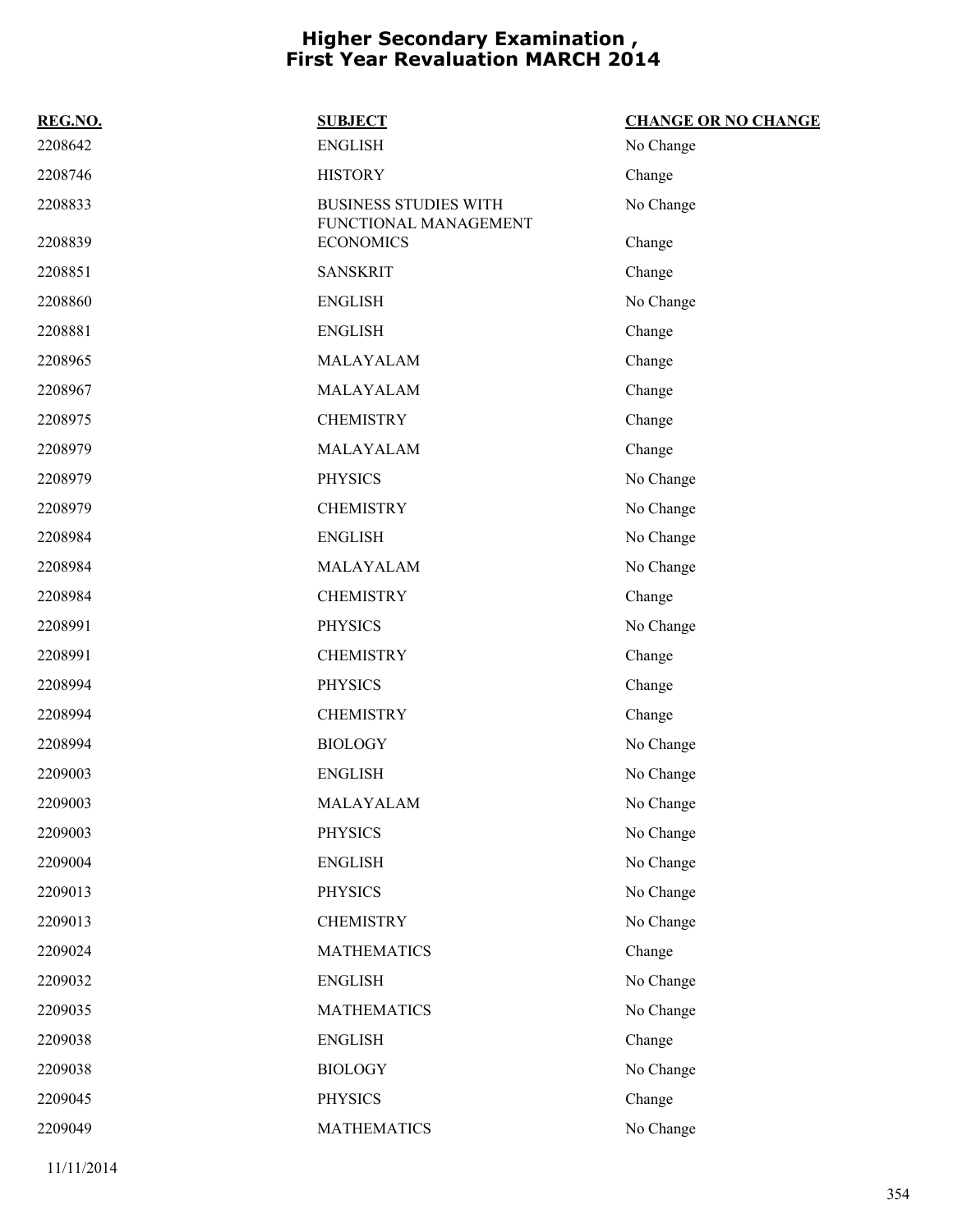| REG.NO. | <b>SUBJECT</b>          | <b>CHANGE OR NO CHANGE</b> |
|---------|-------------------------|----------------------------|
| 2209052 | <b>BIOLOGY</b>          | No Change                  |
| 2209053 | <b>ENGLISH</b>          | No Change                  |
| 2209053 | <b>MATHEMATICS</b>      | No Change                  |
| 2209055 | <b>MATHEMATICS</b>      | No Change                  |
| 2209056 | <b>ENGLISH</b>          | No Change                  |
| 2209057 | <b>ENGLISH</b>          | No Change                  |
| 2209062 | <b>ENGLISH</b>          | No Change                  |
| 2209062 | <b>MATHEMATICS</b>      | No Change                  |
| 2209068 | <b>PHYSICS</b>          | No Change                  |
| 2209076 | <b>CHEMISTRY</b>        | No Change                  |
| 2209076 | <b>BIOLOGY</b>          | Change                     |
| 2209081 | <b>BIOLOGY</b>          | Change                     |
| 2209083 | <b>ENGLISH</b>          | Change                     |
| 2209085 | <b>BIOLOGY</b>          | Change                     |
| 2209086 | <b>CHEMISTRY</b>        | Change                     |
| 2209089 | <b>BIOLOGY</b>          | Change                     |
| 2209092 | <b>BIOLOGY</b>          | Change                     |
| 2209093 | <b>ENGLISH</b>          | No Change                  |
| 2209093 | <b>BIOLOGY</b>          | Change                     |
| 2209105 | <b>SANSKRIT</b>         | Change                     |
| 2209109 | <b>ENGLISH</b>          | No Change                  |
| 2209109 | <b>PHYSICS</b>          | No Change                  |
| 2209124 | <b>PHYSICS</b>          | Change                     |
| 2209125 | <b>ENGLISH</b>          | No Change                  |
| 2209136 | <b>PHYSICS</b>          | Change                     |
| 2209136 | <b>COMPUTER SCIENCE</b> | No Change                  |
| 2209137 | <b>MATHEMATICS</b>      | No Change                  |
| 2209139 | <b>ENGLISH</b>          | Change                     |
| 2209139 | <b>CHEMISTRY</b>        | Change                     |
| 2209147 | <b>PHYSICS</b>          | Change                     |
| 2209147 | <b>CHEMISTRY</b>        | No Change                  |
| 2209148 | <b>PHYSICS</b>          | Change                     |
| 2209154 | MALAYALAM               | No Change                  |
| 2209154 | <b>MATHEMATICS</b>      | No Change                  |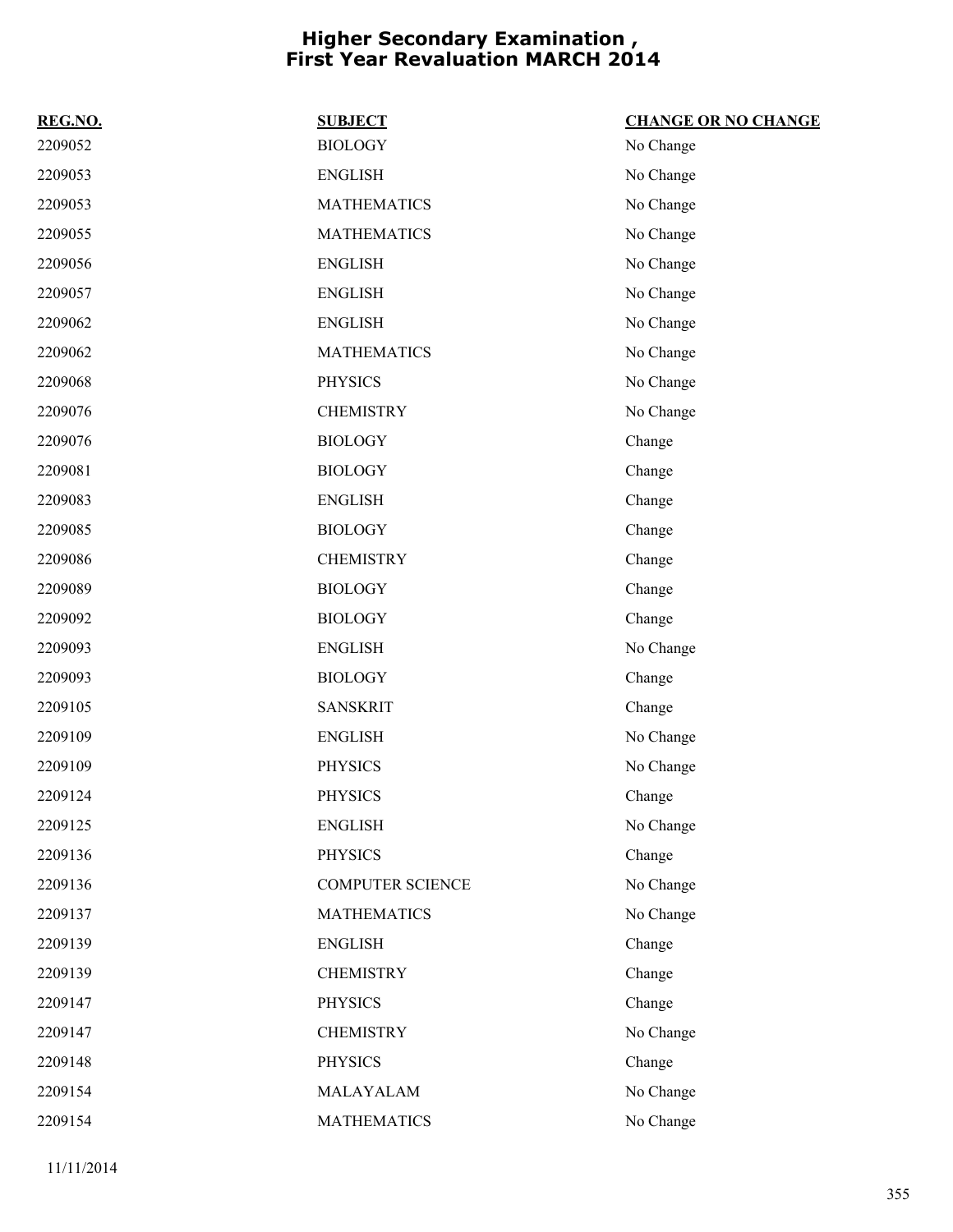| REG.NO. | <b>SUBJECT</b>                                        | <b>CHANGE OR NO CHANGE</b> |
|---------|-------------------------------------------------------|----------------------------|
| 2209161 | <b>PHYSICS</b>                                        | No Change                  |
| 2209168 | <b>ENGLISH</b>                                        | No Change                  |
| 2209168 | MALAYALAM                                             | Change                     |
| 2209169 | MALAYALAM                                             | Change                     |
| 2209169 | <b>CHEMISTRY</b>                                      | Change                     |
| 2209170 | MALAYALAM                                             | No Change                  |
| 2209174 | <b>CHEMISTRY</b>                                      | Change                     |
| 2209184 | <b>ENGLISH</b>                                        | Change                     |
| 2209186 | <b>ENGLISH</b>                                        | Change                     |
| 2209195 | <b>CHEMISTRY</b>                                      | Change                     |
| 2209205 | <b>PHYSICS</b>                                        | No Change                  |
| 2209205 | <b>COMPUTER SCIENCE</b>                               | No Change                  |
| 2209209 | <b>MATHEMATICS</b>                                    | Change                     |
| 2209211 | <b>MATHEMATICS</b>                                    | Change                     |
| 2209213 | <b>MATHEMATICS</b>                                    | Change                     |
| 2209226 | <b>SANSKRIT</b>                                       | Change                     |
| 2209226 | <b>MATHEMATICS</b>                                    | No Change                  |
| 2209325 | COMMUNICATIVE ENGLISH                                 | No Change                  |
| 2209332 | <b>ENGLISH</b>                                        | Change                     |
| 2209332 | <b>COMPUTER APPLICATION</b>                           | No Change                  |
| 2209344 | ACCOUNTANCY WITH AFS                                  | No Change                  |
| 2209358 | <b>ECONOMICS</b>                                      | Change                     |
| 2209371 | <b>ECONOMICS</b>                                      | Change                     |
| 2209413 | <b>ENGLISH</b>                                        | Change                     |
| 2209414 | ACCOUNTANCY WITH AFS                                  | No Change                  |
| 2209418 | <b>ENGLISH</b>                                        | Change                     |
| 2209426 | <b>ENGLISH</b>                                        | No Change                  |
| 2209428 | <b>HINDI</b>                                          | No Change                  |
| 2209430 | <b>HINDI</b>                                          | Change                     |
| 2209432 | <b>HINDI</b>                                          | No Change                  |
| 2209434 | <b>ENGLISH</b>                                        | No Change                  |
| 2209434 | ACCOUNTANCY WITH AFS                                  | No Change                  |
| 2209445 | <b>ECONOMICS</b>                                      | No Change                  |
| 2209445 | <b>BUSINESS STUDIES WITH</b><br>FUNCTIONAL MANAGEMENT | No Change                  |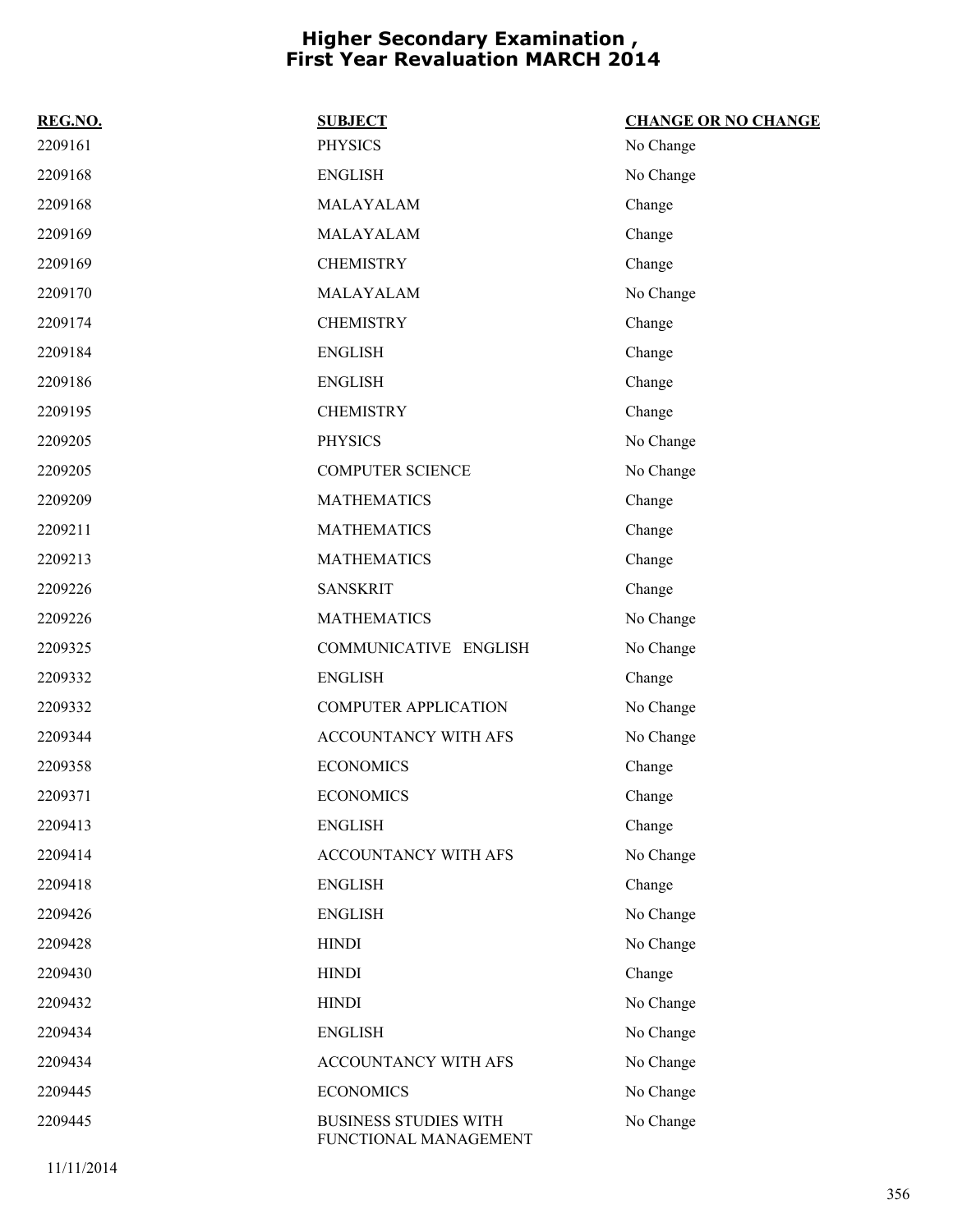| REG.NO. | <b>SUBJECT</b>              | <b>CHANGE OR NO CHANGE</b> |
|---------|-----------------------------|----------------------------|
| 2209447 | <b>ENGLISH</b>              | No Change                  |
| 2209448 | ACCOUNTANCY WITH AFS        | No Change                  |
| 2209462 | <b>ENGLISH</b>              | No Change                  |
| 2209462 | <b>ECONOMICS</b>            | No Change                  |
| 2209591 | <b>ENGLISH</b>              | Change                     |
| 2209661 | <b>PHYSICS</b>              | No Change                  |
| 2209662 | <b>ENGLISH</b>              | No Change                  |
| 2209662 | MALAYALAM                   | No Change                  |
| 2209664 | <b>ENGLISH</b>              | Change                     |
| 2209664 | MALAYALAM                   | No Change                  |
| 2209665 | MALAYALAM                   | No Change                  |
| 2209676 | <b>BIOLOGY</b>              | No Change                  |
| 2209726 | <b>ENGLISH</b>              | No Change                  |
| 2209745 | <b>CHEMISTRY</b>            | No Change                  |
| 2209745 | <b>MATHEMATICS</b>          | No Change                  |
| 2209755 | <b>MATHEMATICS</b>          | Change                     |
| 2209780 | <b>ECONOMICS</b>            | Change                     |
| 2209807 | <b>ENGLISH</b>              | No Change                  |
| 2209980 | <b>ENGLISH</b>              | No Change                  |
| 2209990 | <b>MATHEMATICS</b>          | No Change                  |
| 2209997 | <b>HINDI</b>                | Change                     |
| 2210007 | <b>ENGLISH</b>              | No Change                  |
| 2210022 | <b>ENGLISH</b>              | No Change                  |
| 2210033 | <b>ENGLISH</b>              | No Change                  |
| 2210038 | MALAYALAM                   | Change                     |
| 2210041 | MALAYALAM                   | Change                     |
| 2210069 | <b>ENGLISH</b>              | No Change                  |
| 2210077 | <b>ECONOMICS</b>            | Change                     |
| 2210108 | MALAYALAM                   | No Change                  |
| 2210145 | <b>COMPUTER APPLICATION</b> | No Change                  |
| 2210163 | <b>ECONOMICS</b>            | No Change                  |
| 2210168 | <b>ENGLISH</b>              | Change                     |
| 2210196 | MALAYALAM                   | No Change                  |
| 2210196 | <b>PHYSICS</b>              | No Change                  |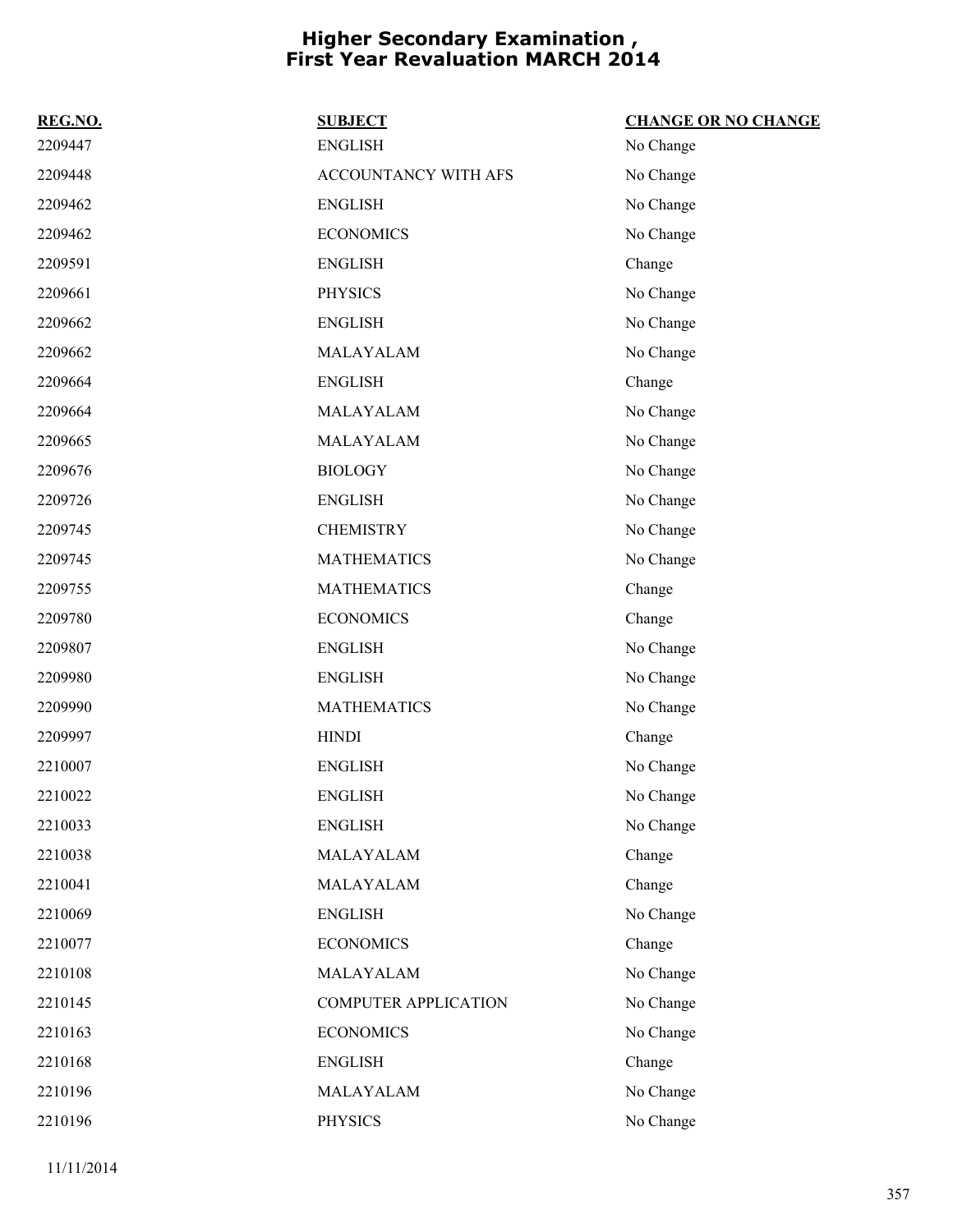| REG.NO. | <b>SUBJECT</b>     | <b>CHANGE OR NO CHANGE</b> |
|---------|--------------------|----------------------------|
| 2210196 | <b>MATHEMATICS</b> | No Change                  |
| 2210205 | <b>ENGLISH</b>     | Change                     |
| 2210205 | <b>CHEMISTRY</b>   | No Change                  |
| 2210214 | <b>MATHEMATICS</b> | Change                     |
| 2210230 | <b>HINDI</b>       | Change                     |
| 2210230 | <b>MATHEMATICS</b> | No Change                  |
| 2210231 | <b>MATHEMATICS</b> | Change                     |
| 2210233 | <b>ENGLISH</b>     | No Change                  |
| 2210233 | <b>PHYSICS</b>     | No Change                  |
| 2210233 | <b>MATHEMATICS</b> | Change                     |
| 2210235 | <b>MATHEMATICS</b> | Change                     |
| 2210236 | <b>MATHEMATICS</b> | Change                     |
| 2210239 | <b>MATHEMATICS</b> | Change                     |
| 2210272 | <b>PHYSICS</b>     | Change                     |
| 2210473 | MALAYALAM          | Change                     |
| 2210479 | MALAYALAM          | Change                     |
| 2210481 | <b>ENGLISH</b>     | No Change                  |
| 2210483 | <b>PHYSICS</b>     | Change                     |
| 2210483 | <b>BIOLOGY</b>     | Change                     |
| 2210484 | <b>ENGLISH</b>     | Change                     |
| 2210491 | <b>ENGLISH</b>     | Change                     |
| 2210491 | MALAYALAM          | No Change                  |
| 2210495 | MALAYALAM          | Change                     |
| 2210495 | <b>CHEMISTRY</b>   | No Change                  |
| 2210499 | <b>BIOLOGY</b>     | No Change                  |
| 2210503 | <b>ENGLISH</b>     | Change                     |
| 2210503 | MALAYALAM          | Change                     |
| 2210503 | <b>PHYSICS</b>     | No Change                  |
| 2210508 | <b>ENGLISH</b>     | No Change                  |
| 2210508 | MALAYALAM          | Change                     |
| 2210508 | <b>PHYSICS</b>     | Change                     |
| 2210527 | <b>ENGLISH</b>     | No Change                  |
| 2210527 | <b>PHYSICS</b>     | Change                     |
| 2210527 | <b>CHEMISTRY</b>   | No Change                  |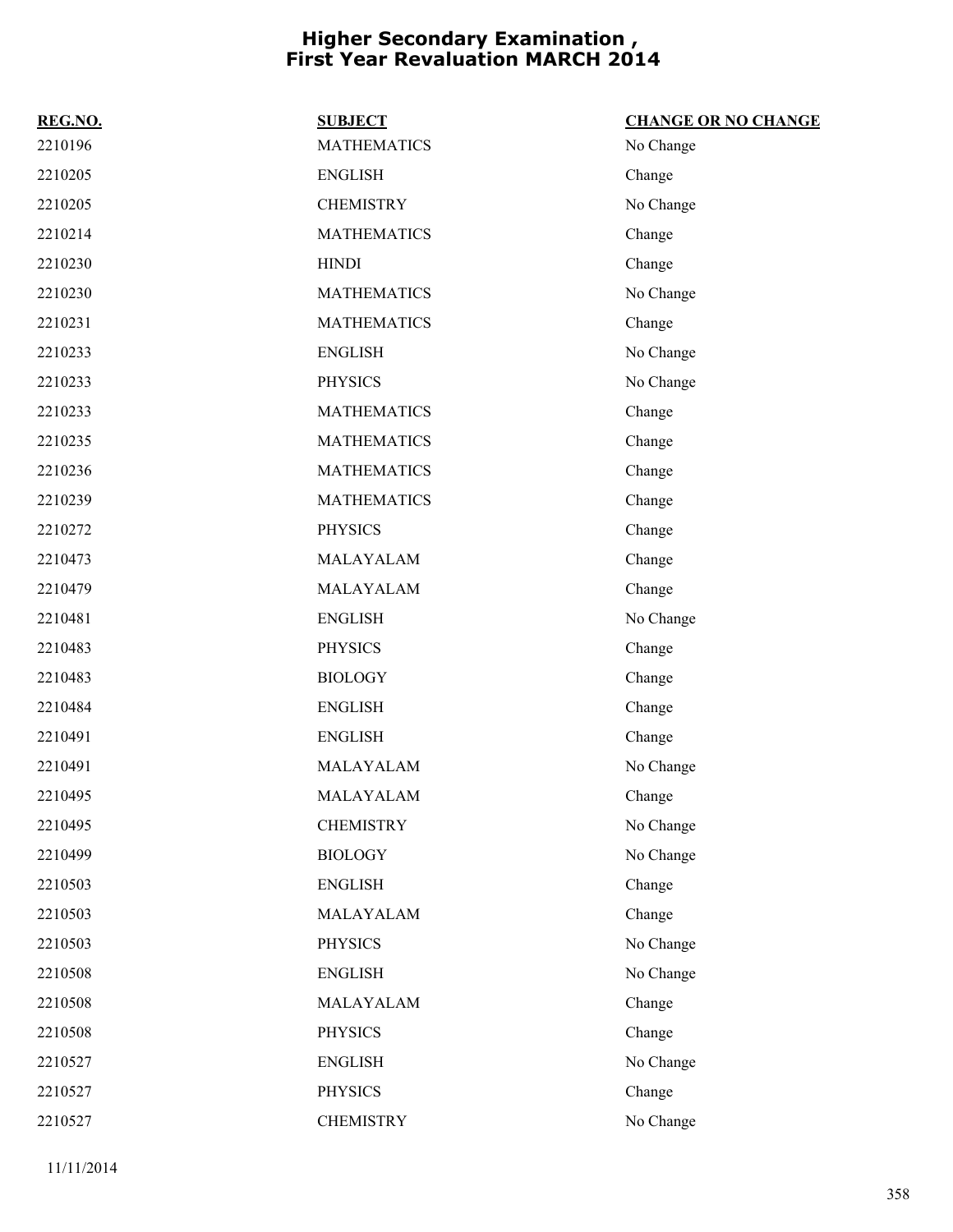| REG.NO. | <b>SUBJECT</b>          | <b>CHANGE OR NO CHANGE</b> |
|---------|-------------------------|----------------------------|
| 2210528 | <b>ENGLISH</b>          | No Change                  |
| 2210528 | MALAYALAM               | Change                     |
| 2210532 | <b>HINDI</b>            | No Change                  |
| 2210534 | <b>HINDI</b>            | No Change                  |
| 2210549 | <b>PHYSICS</b>          | Change                     |
| 2210556 | <b>MATHEMATICS</b>      | No Change                  |
| 2210574 | <b>CHEMISTRY</b>        | Change                     |
| 2210575 | <b>ENGLISH</b>          | No Change                  |
| 2210601 | <b>PHYSICS</b>          | Change                     |
| 2210601 | <b>CHEMISTRY</b>        | No Change                  |
| 2210604 | <b>COMPUTER SCIENCE</b> | No Change                  |
| 2210609 | <b>ENGLISH</b>          | No Change                  |
| 2210611 | <b>ENGLISH</b>          | Change                     |
| 2210615 | <b>CHEMISTRY</b>        | Change                     |
| 2210758 | <b>ENGLISH</b>          | No Change                  |
| 2210759 | <b>PHYSICS</b>          | No Change                  |
| 2210761 | MALAYALAM               | Change                     |
| 2210763 | <b>ENGLISH</b>          | No Change                  |
| 2210764 | <b>ENGLISH</b>          | No Change                  |
| 2210764 | MALAYALAM               | No Change                  |
| 2210766 | <b>CHEMISTRY</b>        | No Change                  |
| 2210766 | <b>MATHEMATICS</b>      | No Change                  |
| 2210767 | MALAYALAM               | Change                     |
| 2210769 | <b>CHEMISTRY</b>        | No Change                  |
| 2210771 | MALAYALAM               | No Change                  |
| 2210771 | <b>MATHEMATICS</b>      | No Change                  |
| 2210777 | <b>MATHEMATICS</b>      | Change                     |
| 2210780 | <b>ENGLISH</b>          | No Change                  |
| 2210780 | <b>PHYSICS</b>          | Change                     |
| 2210780 | <b>CHEMISTRY</b>        | Change                     |
| 2210780 | <b>MATHEMATICS</b>      | Change                     |
| 2210785 | <b>ENGLISH</b>          | Change                     |
| 2210792 | <b>ENGLISH</b>          | Change                     |
| 2210792 | <b>CHEMISTRY</b>        | No Change                  |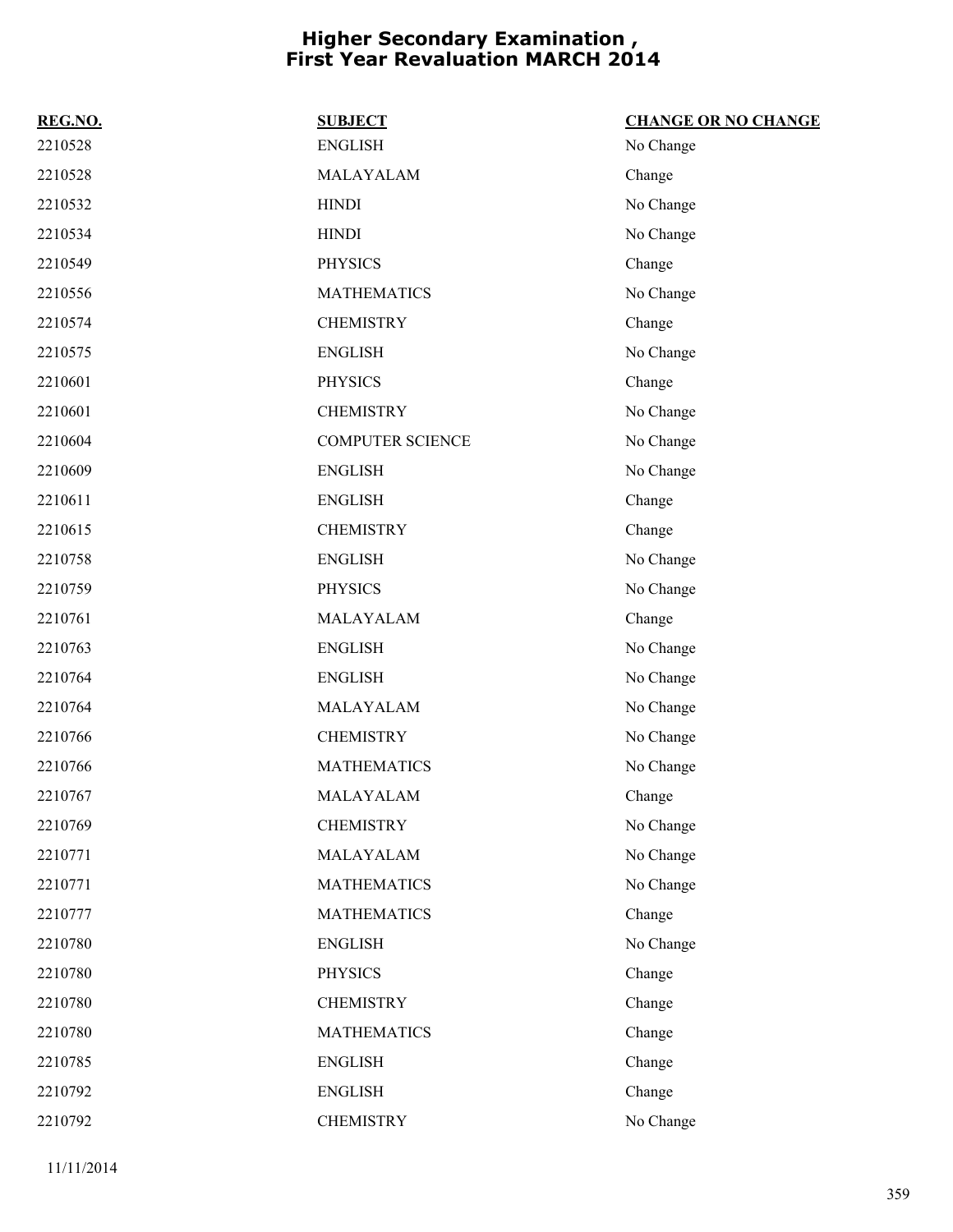| REG.NO. | <b>SUBJECT</b>                                        | <b>CHANGE OR NO CHANGE</b> |
|---------|-------------------------------------------------------|----------------------------|
| 2210792 | <b>MATHEMATICS</b>                                    | No Change                  |
| 2210801 | <b>CHEMISTRY</b>                                      | Change                     |
| 2210803 | <b>ENGLISH</b>                                        | No Change                  |
| 2210803 | <b>CHEMISTRY</b>                                      | Change                     |
| 2210806 | <b>ENGLISH</b>                                        | No Change                  |
| 2210807 | <b>ENGLISH</b>                                        | No Change                  |
| 2210810 | <b>ENGLISH</b>                                        | No Change                  |
| 2210815 | <b>ENGLISH</b>                                        | No Change                  |
| 2210817 | <b>PHYSICS</b>                                        | No Change                  |
| 2210817 | <b>CHEMISTRY</b>                                      | Change                     |
| 2210818 | <b>ENGLISH</b>                                        | Change                     |
| 2210818 | <b>PHYSICS</b>                                        | No Change                  |
| 2210819 | <b>ENGLISH</b>                                        | Change                     |
| 2210820 | <b>MATHEMATICS</b>                                    | No Change                  |
| 2210822 | <b>CHEMISTRY</b>                                      | No Change                  |
| 2210825 | <b>ENGLISH</b>                                        | No Change                  |
| 2210826 | <b>ENGLISH</b>                                        | No Change                  |
| 2210829 | <b>ENGLISH</b>                                        | No Change                  |
| 2210833 | <b>BIOLOGY</b>                                        | No Change                  |
| 2210850 | <b>MATHEMATICS</b>                                    | No Change                  |
| 2210852 | <b>CHEMISTRY</b>                                      | No Change                  |
| 2210859 | <b>ECONOMICS</b>                                      | Change                     |
| 2210860 | <b>ACCOUNTANCY WITH</b><br>COMPUTER ACCOUNTING        | No Change                  |
| 2210871 | <b>COMPUTER APPLICATION</b>                           | No Change                  |
| 2210878 | <b>COMPUTER APPLICATION</b>                           | No Change                  |
| 2210878 | ACCOUNTANCY WITH<br><b>COMPUTER ACCOUNTING</b>        | Change                     |
| 2210893 | <b>ACCOUNTANCY WITH</b><br><b>COMPUTER ACCOUNTING</b> | No Change                  |
| 2210896 | MALAYALAM                                             | Change                     |
| 2210908 | MALAYALAM                                             | No Change                  |
| 2210909 | MALAYALAM                                             | No Change                  |
| 2210910 | <b>COMPUTER APPLICATION</b>                           | No Change                  |
| 2210914 | ACCOUNTANCY WITH<br>COMPUTER ACCOUNTING               | No Change                  |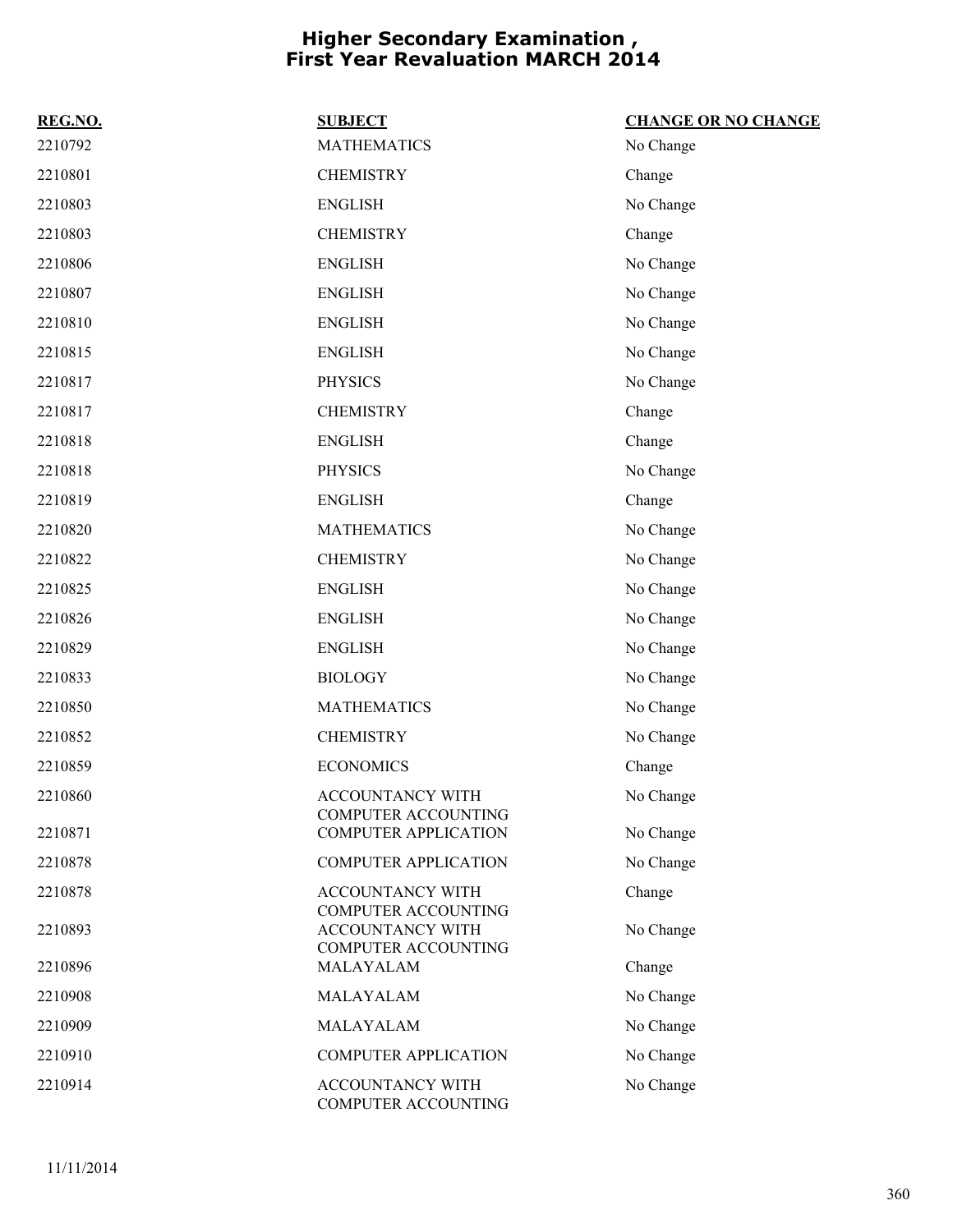| REG.NO. | <b>SUBJECT</b>                          | <b>CHANGE OR NO CHANGE</b> |
|---------|-----------------------------------------|----------------------------|
| 2210921 | ACCOUNTANCY WITH<br>COMPUTER ACCOUNTING | Change                     |
| 2210938 | <b>HINDI</b>                            | Change                     |
| 2210950 | <b>COMPUTER APPLICATION</b>             | No Change                  |
| 2210989 | <b>CHEMISTRY</b>                        | No Change                  |
| 2210989 | <b>MATHEMATICS</b>                      | No Change                  |
| 2210991 | <b>ENGLISH</b>                          | No Change                  |
| 2211012 | <b>MATHEMATICS</b>                      | No Change                  |
| 2211078 | <b>CHEMISTRY</b>                        | Change                     |
| 2211114 | <b>ECONOMICS</b>                        | Change                     |
| 2211128 | <b>ECONOMICS</b>                        | No Change                  |
| 2211201 | <b>ENGLISH</b>                          | No Change                  |
| 2211203 | <b>ENGLISH</b>                          | Change                     |
| 2211213 | <b>ENGLISH</b>                          | Change                     |
| 2211238 | <b>ENGLISH</b>                          | No Change                  |
| 2211238 | MALAYALAM                               | No Change                  |
| 2211248 | <b>ENGLISH</b>                          | No Change                  |
| 2211249 | <b>ENGLISH</b>                          | No Change                  |
| 2211251 | MALAYALAM                               | No Change                  |
| 2211253 | <b>ENGLISH</b>                          | Change                     |
| 2211254 | MALAYALAM                               | No Change                  |
| 2211255 | <b>ENGLISH</b>                          | Change                     |
| 2211256 | <b>ENGLISH</b>                          | No Change                  |
| 2211257 | <b>ENGLISH</b>                          | No Change                  |
| 2211257 | <b>MATHEMATICS</b>                      | No Change                  |
| 2211258 | <b>ENGLISH</b>                          | No Change                  |
| 2211260 | <b>ENGLISH</b>                          | Change                     |
| 2211264 | <b>ENGLISH</b>                          | Change                     |
| 2211267 | <b>ENGLISH</b>                          | Change                     |
| 2211267 | <b>MATHEMATICS</b>                      | Change                     |
| 2211271 | <b>CHEMISTRY</b>                        | Change                     |
| 2211274 | <b>ENGLISH</b>                          | No Change                  |
| 2211280 | <b>ENGLISH</b>                          | No Change                  |
| 2211290 | <b>ENGLISH</b>                          | No Change                  |
| 2211290 | <b>MATHEMATICS</b>                      | No Change                  |
|         |                                         |                            |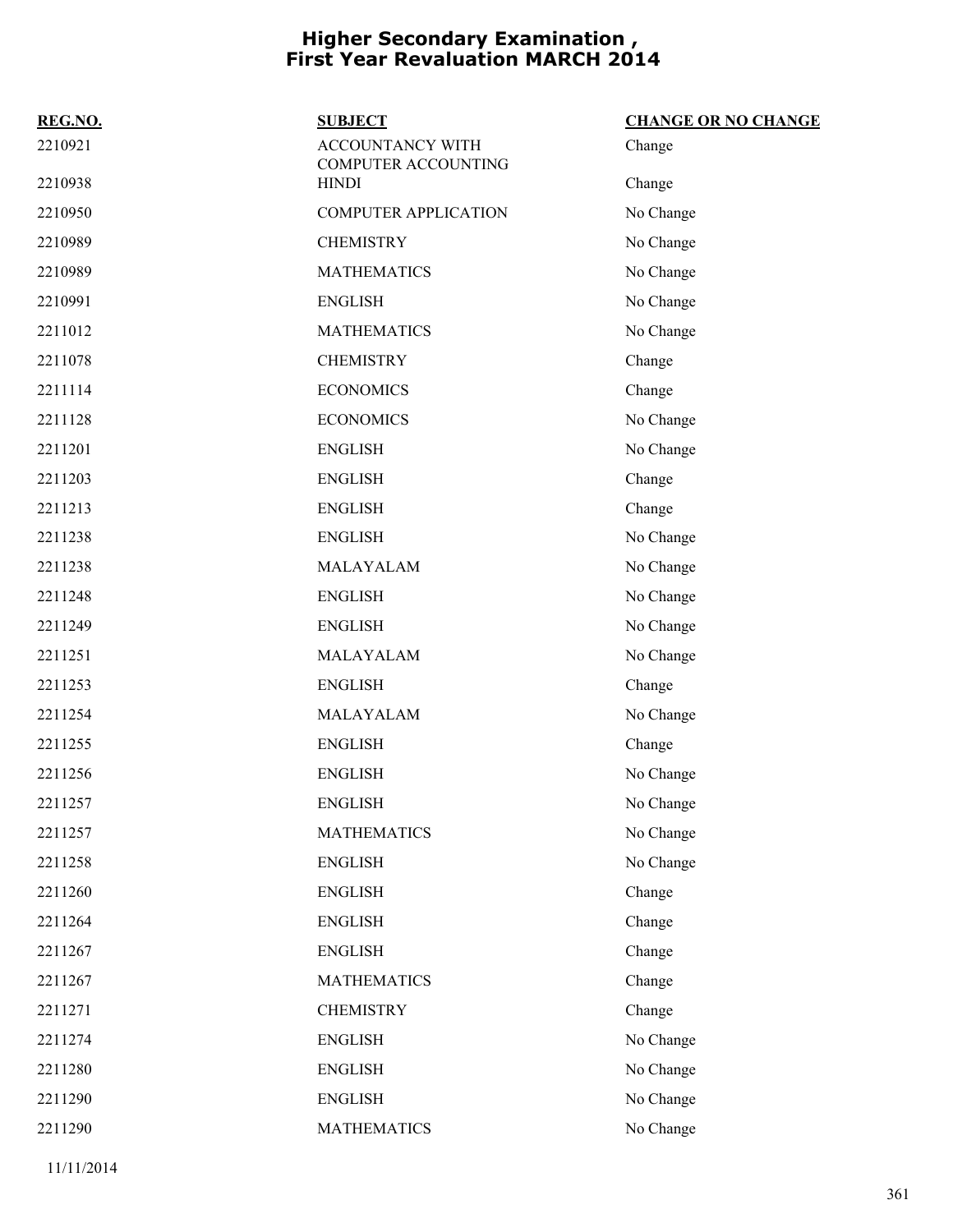| REG.NO. | <b>SUBJECT</b>                          | <b>CHANGE OR NO CHANGE</b> |
|---------|-----------------------------------------|----------------------------|
| 2211299 | <b>ENGLISH</b>                          | No Change                  |
| 2211301 | <b>PHYSICS</b>                          | No Change                  |
| 2211304 | <b>ENGLISH</b>                          | No Change                  |
| 2211309 | <b>ENGLISH</b>                          | No Change                  |
| 2211373 | MALAYALAM                               | No Change                  |
| 2211373 | <b>BUSINESS STUDIES WITH</b>            | No Change                  |
| 2211423 | FUNCTIONAL MANAGEMENT<br><b>ENGLISH</b> | Change                     |
| 2211423 | MALAYALAM                               | No Change                  |
| 2211423 | <b>PHYSICS</b>                          | No Change                  |
| 2211426 | <b>PHYSICS</b>                          | No Change                  |
| 2211426 | <b>MATHEMATICS</b>                      | No Change                  |
| 2211428 | <b>ENGLISH</b>                          | No Change                  |
| 2211428 | <b>PHYSICS</b>                          | No Change                  |
| 2211431 | <b>ENGLISH</b>                          | No Change                  |
| 2211431 | MALAYALAM                               | Change                     |
| 2211431 | <b>MATHEMATICS</b>                      | No Change                  |
| 2211437 | <b>ENGLISH</b>                          | No Change                  |
| 2211437 | MALAYALAM                               | No Change                  |
| 2211439 | <b>ENGLISH</b>                          | No Change                  |
| 2211439 | MALAYALAM                               | No Change                  |
| 2211443 | <b>ENGLISH</b>                          | No Change                  |
| 2211443 | MALAYALAM                               | Change                     |
| 2211444 | <b>ENGLISH</b>                          | Change                     |
| 2211445 | <b>MATHEMATICS</b>                      | No Change                  |
| 2211446 | <b>ENGLISH</b>                          | No Change                  |
| 2211446 | PHYSICS                                 | No Change                  |
| 2211449 | <b>ENGLISH</b>                          | No Change                  |
| 2211449 | <b>MATHEMATICS</b>                      | No Change                  |
| 2211452 | <b>MATHEMATICS</b>                      | No Change                  |
| 2211456 | <b>ENGLISH</b>                          | No Change                  |
| 2211456 | <b>HINDI</b>                            | No Change                  |
| 2211458 | <b>MATHEMATICS</b>                      | No Change                  |
| 2211460 | <b>ENGLISH</b>                          | No Change                  |
| 2211460 | <b>HINDI</b>                            | Change                     |
|         |                                         |                            |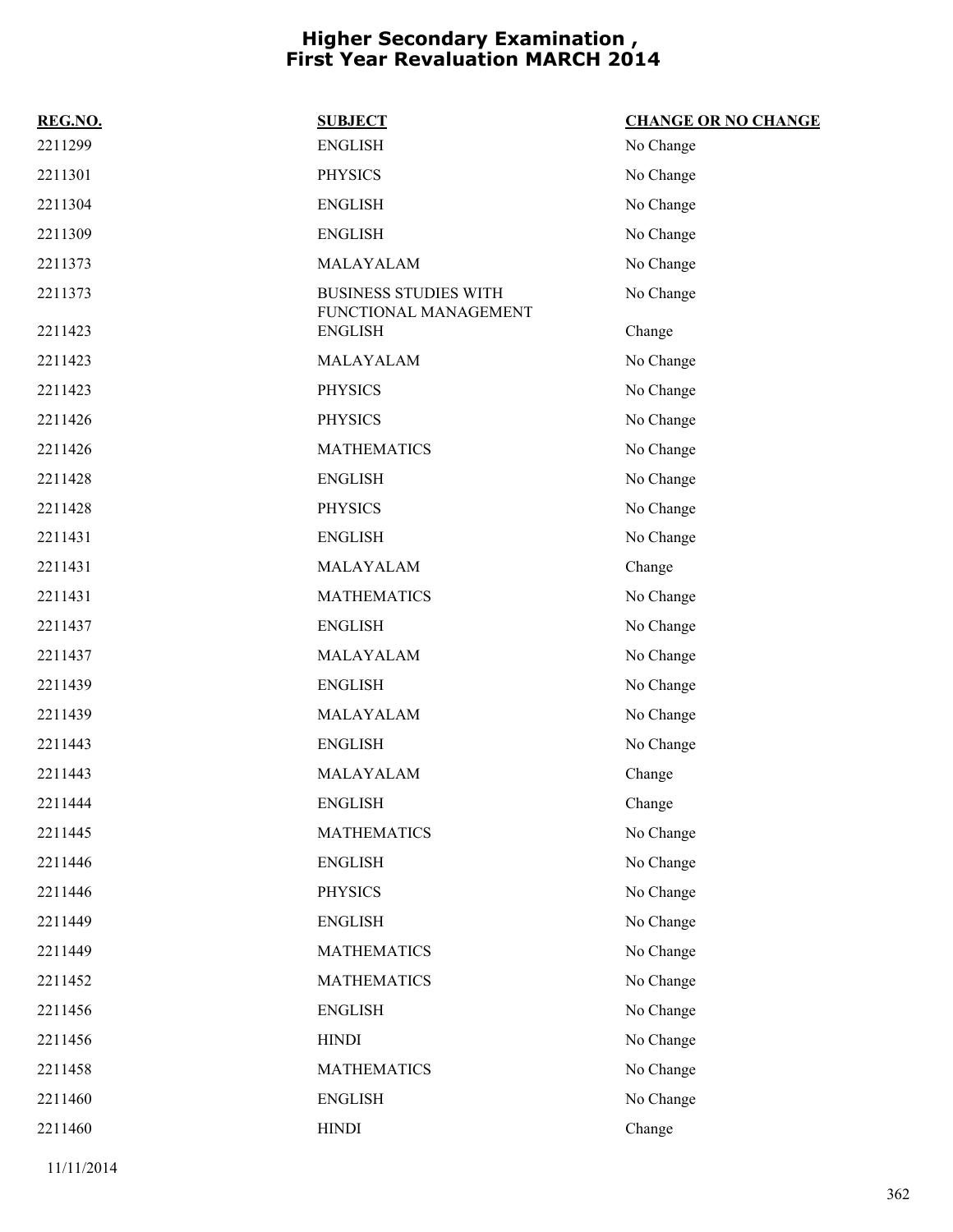| REG.NO. | <b>SUBJECT</b>                                                               | <b>CHANGE OR NO CHANGE</b> |
|---------|------------------------------------------------------------------------------|----------------------------|
| 2211461 | <b>ENGLISH</b>                                                               | No Change                  |
| 2211461 | <b>MATHEMATICS</b>                                                           | No Change                  |
| 2211465 | <b>ENGLISH</b>                                                               | No Change                  |
| 2211465 | <b>CHEMISTRY</b>                                                             | Change                     |
| 2211466 | <b>ENGLISH</b>                                                               | Change                     |
| 2211468 | <b>ENGLISH</b>                                                               | No Change                  |
| 2211470 | <b>ENGLISH</b>                                                               | Change                     |
| 2211515 | <b>SOCIAL WORK</b>                                                           | No Change                  |
| 2211517 | <b>HINDI</b>                                                                 | No Change                  |
| 2211518 | <b>ENGLISH</b>                                                               | No Change                  |
| 2211522 | ACCOUNTANCY WITH                                                             | No Change                  |
| 2211539 | COMPUTER ACCOUNTING<br><b>BUSINESS STUDIES WITH</b><br>FUNCTIONAL MANAGEMENT | No Change                  |
| 2211545 | ACCOUNTANCY WITH                                                             | No Change                  |
| 2211735 | <b>COMPUTER ACCOUNTING</b><br><b>MATHEMATICS</b>                             | No Change                  |
| 2211739 | <b>PHYSICS</b>                                                               | Change                     |
| 2211741 | <b>MATHEMATICS</b>                                                           | No Change                  |
| 2211743 | <b>ENGLISH</b>                                                               | No Change                  |
| 2211745 | <b>ENGLISH</b>                                                               | No Change                  |
| 2211750 | <b>ENGLISH</b>                                                               | No Change                  |
| 2211755 | <b>ENGLISH</b>                                                               | Change                     |
| 2211756 | <b>BIOLOGY</b>                                                               | No Change                  |
| 2211756 | <b>MATHEMATICS</b>                                                           | No Change                  |
| 2211761 | <b>ENGLISH</b>                                                               | No Change                  |
| 2211763 | <b>PHYSICS</b>                                                               | No Change                  |
| 2211763 | <b>CHEMISTRY</b>                                                             | Change                     |
| 2211764 | <b>PHYSICS</b>                                                               | No Change                  |
| 2211764 | <b>CHEMISTRY</b>                                                             | No Change                  |
| 2211764 | <b>BIOLOGY</b>                                                               | No Change                  |
| 2211774 | <b>BIOLOGY</b>                                                               | No Change                  |
| 2211784 | <b>ENGLISH</b>                                                               | No Change                  |
| 2211784 | <b>MATHEMATICS</b>                                                           | Change                     |
| 2211793 | <b>PHYSICS</b>                                                               | No Change                  |
| 2211794 | <b>ENGLISH</b>                                                               | No Change                  |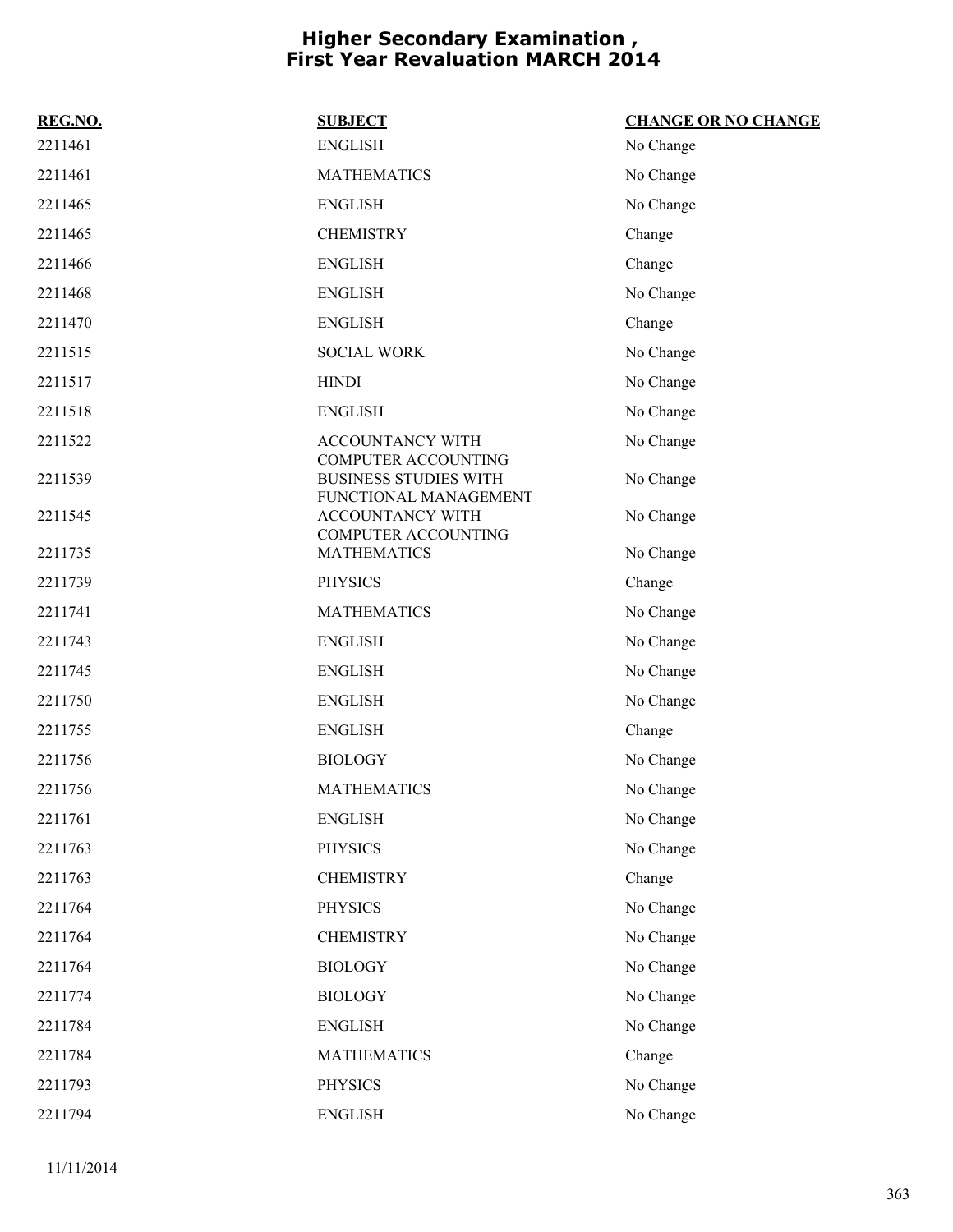| REG.NO. | <b>SUBJECT</b>                                        | <b>CHANGE OR NO CHANGE</b> |
|---------|-------------------------------------------------------|----------------------------|
| 2211794 | <b>PHYSICS</b>                                        | Change                     |
| 2211794 | <b>MATHEMATICS</b>                                    | No Change                  |
| 2211808 | <b>HINDI</b>                                          | No Change                  |
| 2211822 | <b>COMPUTER SCIENCE</b>                               | No Change                  |
| 2211823 | <b>COMPUTER SCIENCE</b>                               | No Change                  |
| 2211826 | <b>MATHEMATICS</b>                                    | No Change                  |
| 2211827 | <b>CHEMISTRY</b>                                      | No Change                  |
| 2211829 | <b>ENGLISH</b>                                        | No Change                  |
| 2211829 | <b>PHYSICS</b>                                        | No Change                  |
| 2211829 | <b>MATHEMATICS</b>                                    | Change                     |
| 2211834 | <b>CHEMISTRY</b>                                      | Change                     |
| 2211895 | <b>ECONOMICS</b>                                      | Change                     |
| 2211895 | <b>BUSINESS STUDIES WITH</b><br>FUNCTIONAL MANAGEMENT | No Change                  |
| 2211934 | ACCOUNTANCY WITH AFS                                  | No Change                  |
| 2211957 | <b>MATHEMATICS</b>                                    | No Change                  |
| 2211957 | <b>BUSINESS STUDIES WITH</b><br>FUNCTIONAL MANAGEMENT | No Change                  |
| 2211996 | <b>BIOLOGY</b>                                        | No Change                  |
| 2212000 | <b>MATHEMATICS</b>                                    | No Change                  |
| 2212002 | <b>ENGLISH</b>                                        | No Change                  |
| 2212012 | <b>ENGLISH</b>                                        | No Change                  |
| 2212015 | <b>BIOLOGY</b>                                        | No Change                  |
| 2212029 | <b>MATHEMATICS</b>                                    | No Change                  |
| 2212033 | MALAYALAM                                             | Change                     |
| 2212036 | <b>PHYSICS</b>                                        | No Change                  |
| 2212043 | <b>CHEMISTRY</b>                                      | No Change                  |
| 2212045 | <b>ENGLISH</b>                                        | No Change                  |
| 2212045 | <b>MATHEMATICS</b>                                    | No Change                  |
| 2212051 | <b>PHYSICS</b>                                        | Change                     |
| 2212052 | <b>MATHEMATICS</b>                                    | No Change                  |
| 2212054 | <b>ENGLISH</b>                                        | No Change                  |
| 2212065 | <b>PHYSICS</b>                                        | Change                     |
| 2212065 | <b>CHEMISTRY</b>                                      | No Change                  |
| 2212067 | <b>ENGLISH</b>                                        | Change                     |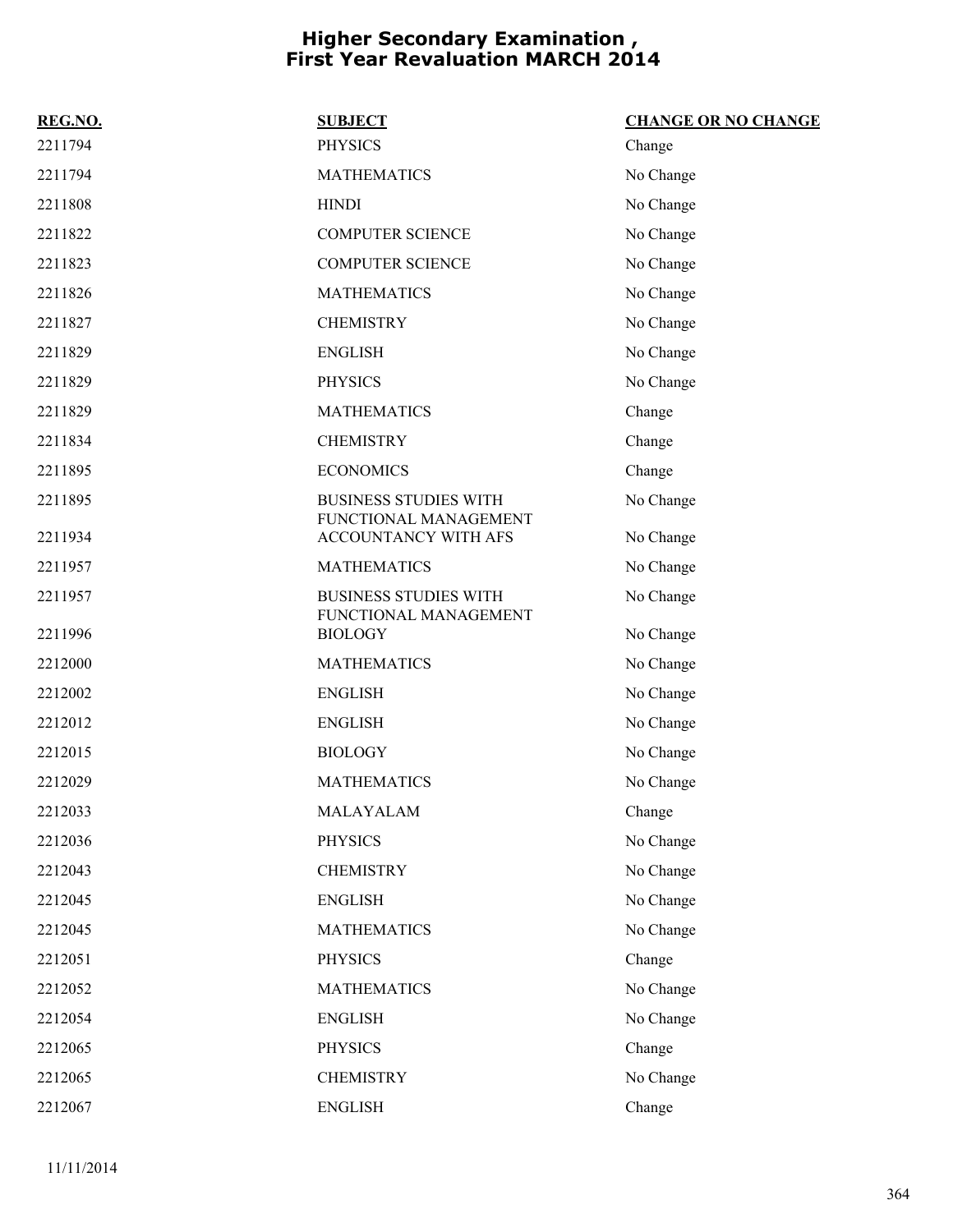| REG.NO. | <b>SUBJECT</b>          | <b>CHANGE OR NO CHANGE</b> |
|---------|-------------------------|----------------------------|
| 2212068 | <b>PHYSICS</b>          | No Change                  |
| 2212068 | <b>CHEMISTRY</b>        | No Change                  |
| 2212076 | <b>MATHEMATICS</b>      | No Change                  |
| 2212078 | <b>ENGLISH</b>          | Change                     |
| 2212078 | <b>PHYSICS</b>          | Change                     |
| 2212079 | <b>ENGLISH</b>          | No Change                  |
| 2212084 | <b>ENGLISH</b>          | Change                     |
| 2212084 | <b>PHYSICS</b>          | No Change                  |
| 2212085 | <b>ENGLISH</b>          | No Change                  |
| 2212087 | <b>ENGLISH</b>          | Change                     |
| 2212089 | <b>HINDI</b>            | No Change                  |
| 2212091 | <b>ENGLISH</b>          | Change                     |
| 2212097 | <b>ENGLISH</b>          | Change                     |
| 2212101 | <b>PHYSICS</b>          | No Change                  |
| 2212107 | <b>MATHEMATICS</b>      | No Change                  |
| 2212110 | <b>CHEMISTRY</b>        | Change                     |
| 2212111 | <b>ENGLISH</b>          | Change                     |
| 2212111 | <b>PHYSICS</b>          | Change                     |
| 2212111 | <b>CHEMISTRY</b>        | No Change                  |
| 2212113 | <b>PHYSICS</b>          | Change                     |
| 2212113 | <b>CHEMISTRY</b>        | No Change                  |
| 2212113 | <b>BIOLOGY</b>          | No Change                  |
| 2212116 | <b>MATHEMATICS</b>      | No Change                  |
| 2212117 | MALAYALAM               | No Change                  |
| 2212117 | <b>MATHEMATICS</b>      | No Change                  |
| 2212119 | MALAYALAM               | No Change                  |
| 2212119 | <b>COMPUTER SCIENCE</b> | No Change                  |
| 2212123 | MALAYALAM               | Change                     |
| 2212124 | <b>MATHEMATICS</b>      | No Change                  |
| 2212125 | <b>PHYSICS</b>          | Change                     |
| 2212126 | <b>ENGLISH</b>          | No Change                  |
| 2212126 | MALAYALAM               | Change                     |
| 2212139 | <b>ENGLISH</b>          | No Change                  |
| 2212140 | <b>PHYSICS</b>          | No Change                  |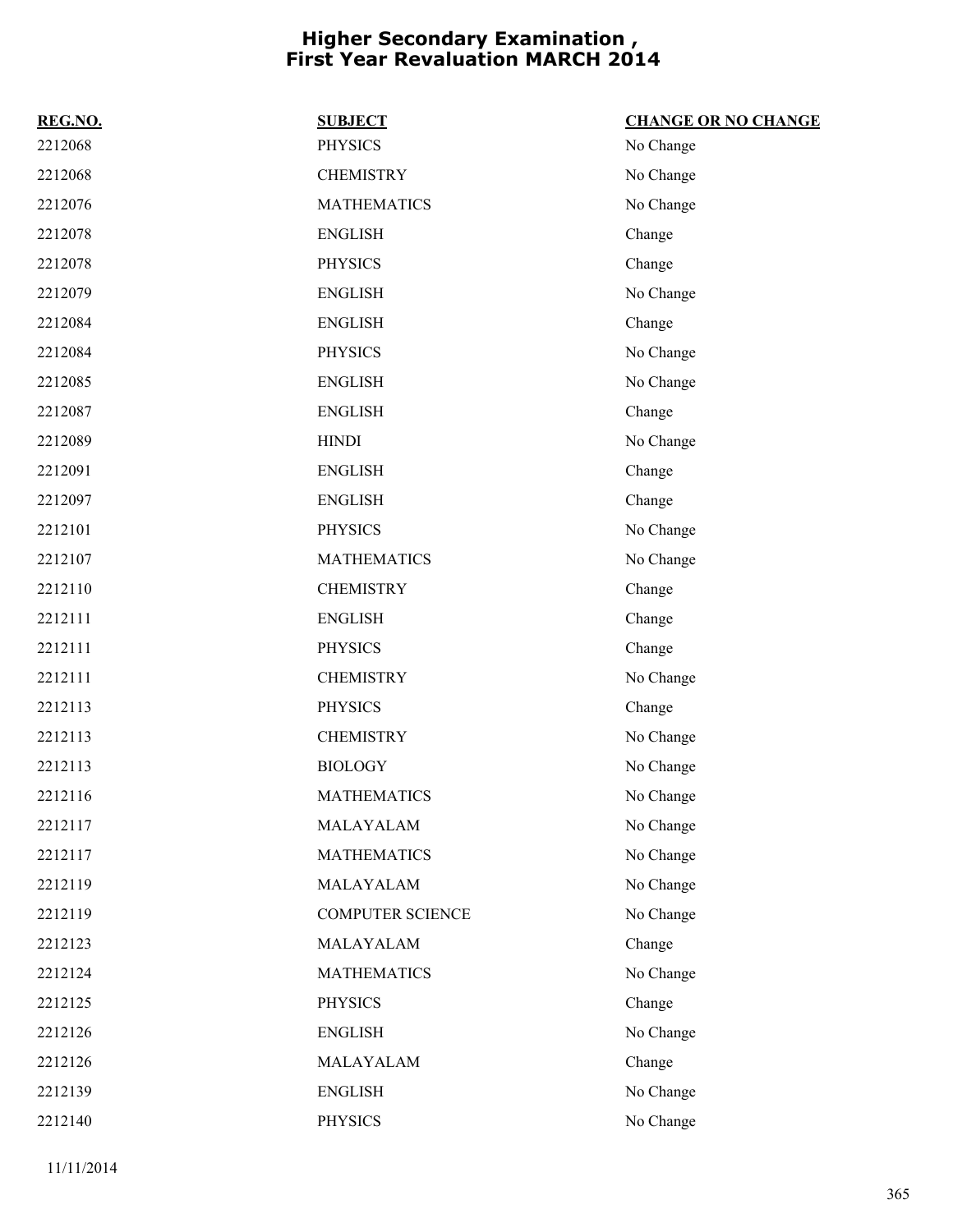| REG.NO. | <b>SUBJECT</b>          | <b>CHANGE OR NO CHANGE</b> |
|---------|-------------------------|----------------------------|
| 2212142 | <b>PHYSICS</b>          | No Change                  |
| 2212142 | <b>CHEMISTRY</b>        | Change                     |
| 2212153 | <b>COMPUTER SCIENCE</b> | Change                     |
| 2212163 | <b>COMPUTER SCIENCE</b> | Change                     |
| 2212167 | <b>PHYSICS</b>          | Change                     |
| 2212270 | MALAYALAM               | Change                     |
| 2212425 | <b>ENGLISH</b>          | No Change                  |
| 2212425 | <b>PHYSICS</b>          | No Change                  |
| 2212427 | <b>ENGLISH</b>          | No Change                  |
| 2212427 | <b>CHEMISTRY</b>        | Change                     |
| 2212429 | <b>CHEMISTRY</b>        | No Change                  |
| 2212429 | <b>MATHEMATICS</b>      | No Change                  |
| 2212431 | <b>ENGLISH</b>          | No Change                  |
| 2212433 | <b>ENGLISH</b>          | No Change                  |
| 2212433 | MALAYALAM               | No Change                  |
| 2212434 | <b>BIOLOGY</b>          | No Change                  |
| 2212436 | <b>MATHEMATICS</b>      | Change                     |
| 2212443 | <b>ENGLISH</b>          | No Change                  |
| 2212449 | <b>ENGLISH</b>          | No Change                  |
| 2212450 | <b>ENGLISH</b>          | No Change                  |
| 2212450 | <b>PHYSICS</b>          | No Change                  |
| 2212453 | <b>ENGLISH</b>          | No Change                  |
| 2212454 | <b>ENGLISH</b>          | No Change                  |
| 2212455 | <b>MATHEMATICS</b>      | No Change                  |
| 2212458 | <b>ENGLISH</b>          | Change                     |
| 2212458 | <b>PHYSICS</b>          | No Change                  |
| 2212463 | <b>MATHEMATICS</b>      | No Change                  |
| 2212466 | <b>ENGLISH</b>          | No Change                  |
| 2212466 | MALAYALAM               | No Change                  |
| 2212466 | COMPUTER SCIENCE        | No Change                  |
| 2212549 | <b>HISTORY</b>          | Change                     |
| 2212549 | POLITICAL SCIENCE       | No Change                  |
| 2212557 | <b>HISTORY</b>          | Change                     |
| 2212560 | <b>HISTORY</b>          | Change                     |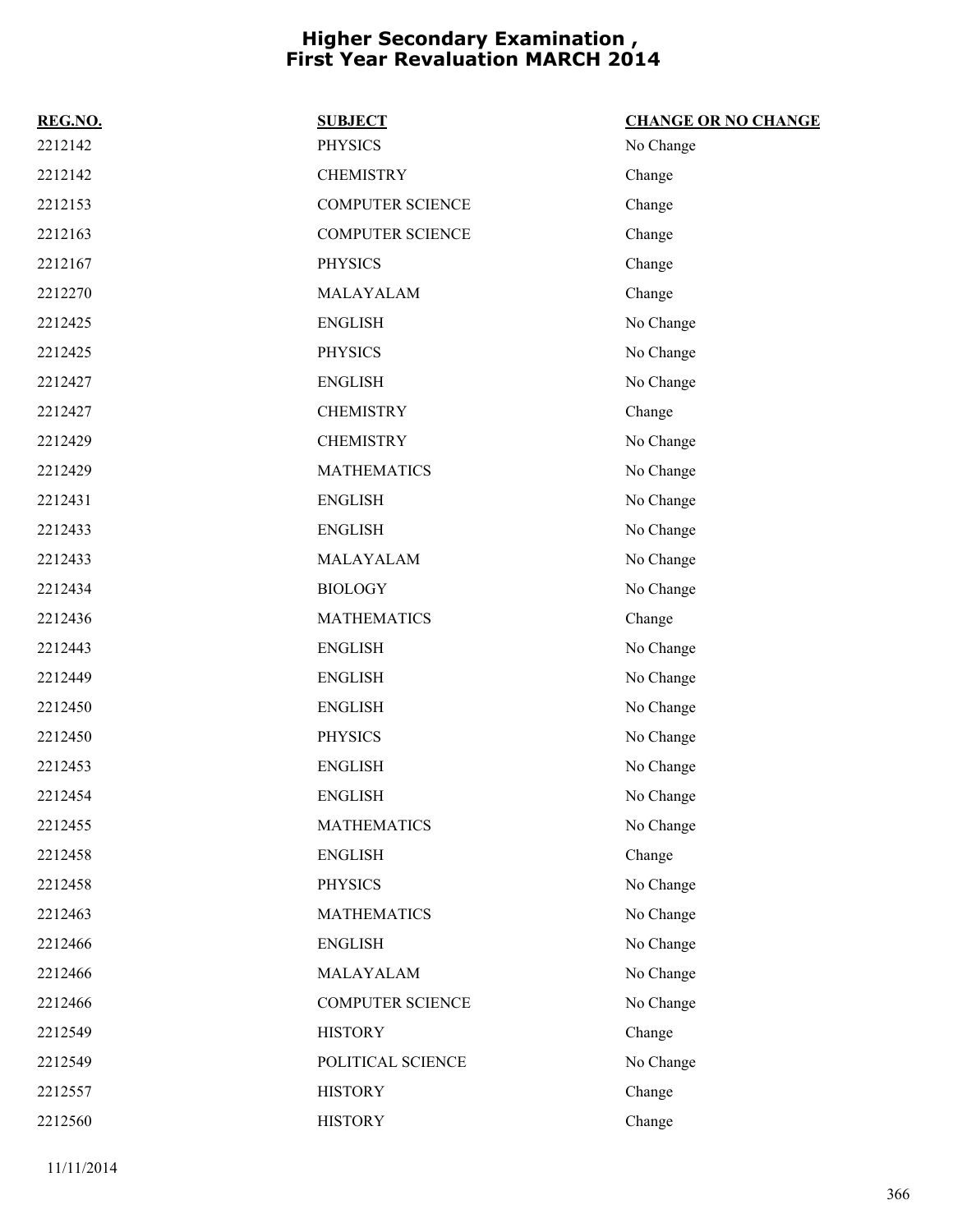| REG.NO. | <b>SUBJECT</b>              | <b>CHANGE OR NO CHANGE</b> |
|---------|-----------------------------|----------------------------|
| 2212623 | <b>COMPUTER APPLICATION</b> | No Change                  |
| 2212977 | <b>ENGLISH</b>              | Change                     |
| 2212977 | <b>CHEMISTRY</b>            | No Change                  |
| 2212978 | <b>ENGLISH</b>              | Change                     |
| 2212986 | <b>PHYSICS</b>              | No Change                  |
| 2212993 | <b>CHEMISTRY</b>            | Change                     |
| 2212999 | <b>PHYSICS</b>              | No Change                  |
| 2212999 | <b>CHEMISTRY</b>            | No Change                  |
| 2213007 | <b>CHEMISTRY</b>            | No Change                  |
| 2213008 | <b>BIOLOGY</b>              | No Change                  |
| 2213011 | <b>ENGLISH</b>              | No Change                  |
| 2213012 | <b>BIOLOGY</b>              | No Change                  |
| 2213014 | <b>MATHEMATICS</b>          | No Change                  |
| 2213015 | <b>BIOLOGY</b>              | No Change                  |
| 2213016 | <b>MATHEMATICS</b>          | No Change                  |
| 2213023 | <b>MATHEMATICS</b>          | No Change                  |
| 2213034 | <b>CHEMISTRY</b>            | Change                     |
| 2213038 | <b>PHYSICS</b>              | Change                     |
| 2213039 | <b>PHYSICS</b>              | Change                     |
| 2213046 | <b>ENGLISH</b>              | No Change                  |
| 2213067 | <b>PHYSICS</b>              | No Change                  |
| 2213073 | <b>ENGLISH</b>              | No Change                  |
| 2213098 | <b>COMPUTER SCIENCE</b>     | No Change                  |
| 2213100 | <b>COMPUTER SCIENCE</b>     | No Change                  |
| 2213101 | <b>ENGLISH</b>              | No Change                  |
| 2213101 | <b>COMPUTER SCIENCE</b>     | No Change                  |
| 2213104 | MALAYALAM                   | Change                     |
| 2213105 | MALAYALAM                   | Change                     |
| 2213106 | MALAYALAM                   | No Change                  |
| 2213107 | MALAYALAM                   | Change                     |
| 2213109 | MALAYALAM                   | Change                     |
| 2213110 | MALAYALAM                   | Change                     |
| 2213111 | <b>MATHEMATICS</b>          | No Change                  |
| 2213116 | <b>MATHEMATICS</b>          | No Change                  |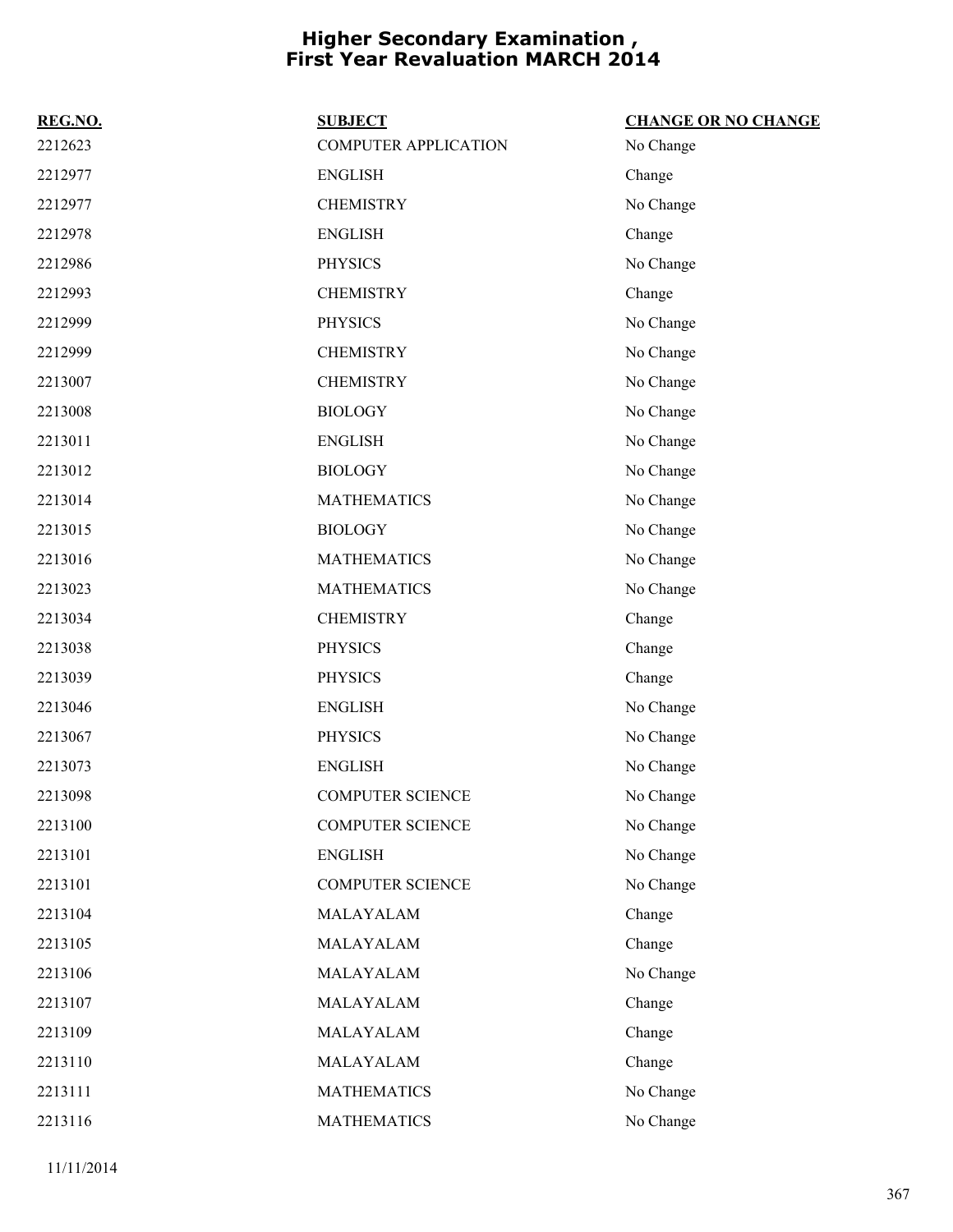| REG.NO. | <b>SUBJECT</b>     | <b>CHANGE OR NO CHANGE</b> |
|---------|--------------------|----------------------------|
| 2213134 | <b>ENGLISH</b>     | No Change                  |
| 2213136 | <b>ENGLISH</b>     | No Change                  |
| 2213137 | MALAYALAM          | Change                     |
| 2213138 | <b>ENGLISH</b>     | Change                     |
| 2213140 | MALAYALAM          | No Change                  |
| 2213143 | MALAYALAM          | No Change                  |
| 2213149 | <b>ENGLISH</b>     | Change                     |
| 2213149 | MALAYALAM          | Change                     |
| 2213150 | <b>ENGLISH</b>     | Change                     |
| 2213150 | <b>ELECTRONICS</b> | No Change                  |
| 2213151 | <b>ENGLISH</b>     | Change                     |
| 2213151 | MALAYALAM          | No Change                  |
| 2213153 | <b>CHEMISTRY</b>   | Change                     |
| 2213154 | MALAYALAM          | No Change                  |
| 2213156 | MALAYALAM          | No Change                  |
| 2213157 | <b>PHYSICS</b>     | No Change                  |
| 2213157 | <b>MATHEMATICS</b> | No Change                  |
| 2213158 | MALAYALAM          | No Change                  |
| 2213158 | <b>ELECTRONICS</b> | No Change                  |
| 2213161 | <b>PHYSICS</b>     | Change                     |
| 2213161 | <b>CHEMISTRY</b>   | No Change                  |
| 2213163 | <b>MATHEMATICS</b> | No Change                  |
| 2213166 | <b>ENGLISH</b>     | No Change                  |
| 2213168 | MALAYALAM          | Change                     |
| 2213170 | <b>MATHEMATICS</b> | No Change                  |
| 2213171 | <b>ELECTRONICS</b> | No Change                  |
| 2213172 | <b>ENGLISH</b>     | No Change                  |
| 2213173 | MALAYALAM          | No Change                  |
| 2213174 | MALAYALAM          | Change                     |
| 2213181 | <b>ELECTRONICS</b> | No Change                  |
| 2213182 | <b>ENGLISH</b>     | No Change                  |
| 2213184 | <b>MATHEMATICS</b> | No Change                  |
| 2213186 | <b>ELECTRONICS</b> | No Change                  |
| 2213206 | <b>ENGLISH</b>     | No Change                  |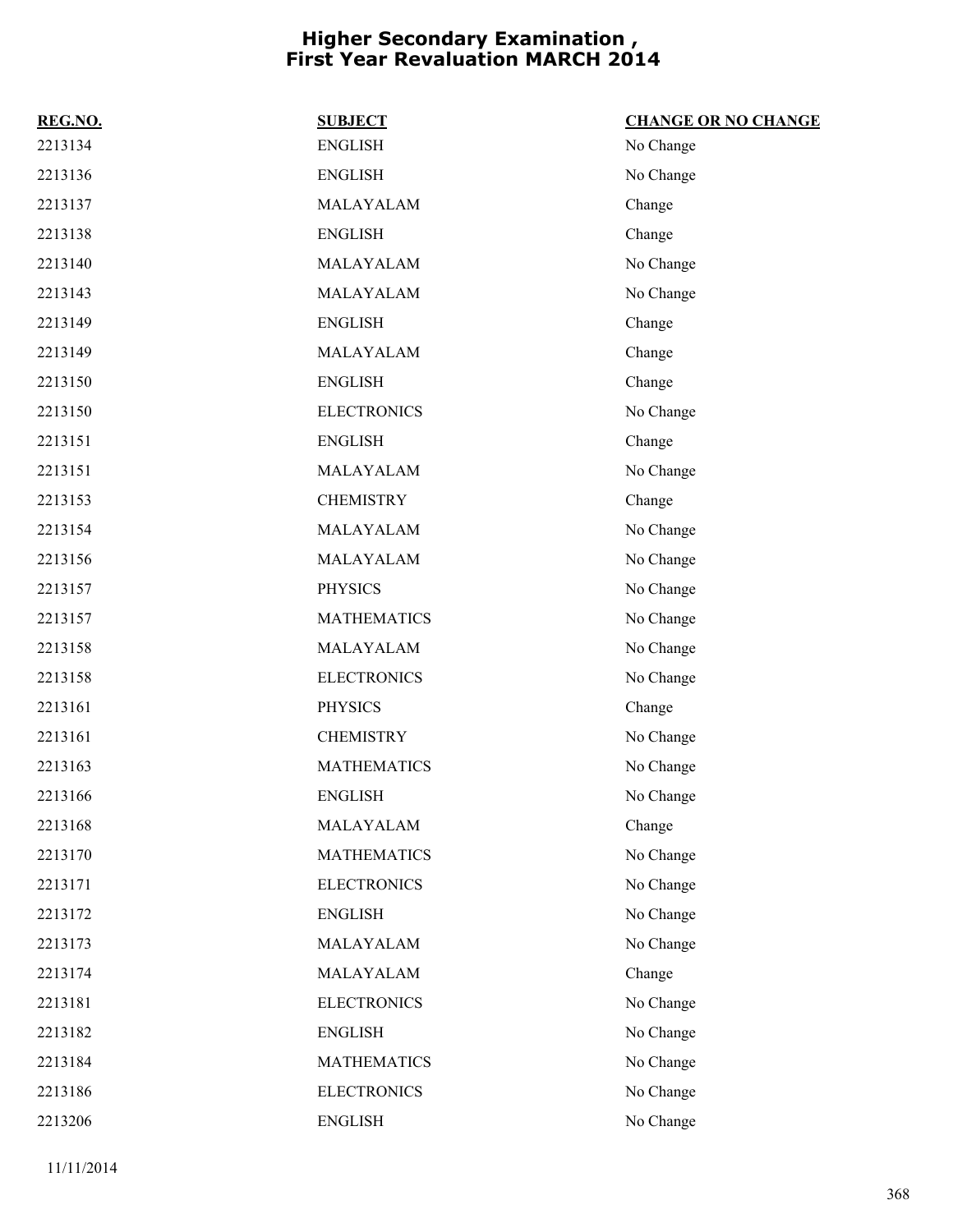| REG.NO. | <b>SUBJECT</b>                                        | <b>CHANGE OR NO CHANGE</b> |
|---------|-------------------------------------------------------|----------------------------|
| 2213215 | <b>ECONOMICS</b>                                      | Change                     |
| 2213221 | <b>COMPUTER APPLICATION</b>                           | No Change                  |
| 2213221 | <b>BUSINESS STUDIES WITH</b><br>FUNCTIONAL MANAGEMENT | No Change                  |
| 2213244 | <b>CHEMISTRY</b>                                      | No Change                  |
| 2213244 | <b>BIOLOGY</b>                                        | No Change                  |
| 2213247 | <b>ENGLISH</b>                                        | No Change                  |
| 2213247 | MALAYALAM                                             | No Change                  |
| 2213247 | <b>PHYSICS</b>                                        | Change                     |
| 2213249 | <b>ENGLISH</b>                                        | Change                     |
| 2213249 | <b>PHYSICS</b>                                        | No Change                  |
| 2213251 | <b>PHYSICS</b>                                        | No Change                  |
| 2213251 | <b>CHEMISTRY</b>                                      | No Change                  |
| 2213251 | <b>MATHEMATICS</b>                                    | No Change                  |
| 2213252 | <b>ENGLISH</b>                                        | Change                     |
| 2213255 | <b>PHYSICS</b>                                        | No Change                  |
| 2213255 | <b>CHEMISTRY</b>                                      | No Change                  |
| 2213257 | <b>ENGLISH</b>                                        | No Change                  |
| 2213260 | <b>PHYSICS</b>                                        | No Change                  |
| 2213260 | <b>CHEMISTRY</b>                                      | Change                     |
| 2213264 | <b>ENGLISH</b>                                        | No Change                  |
| 2213264 | MALAYALAM                                             | No Change                  |
| 2213265 | MALAYALAM                                             | Change                     |
| 2213266 | MALAYALAM                                             | Change                     |
| 2213266 | <b>PHYSICS</b>                                        | No Change                  |
| 2213268 | MALAYALAM                                             | Change                     |
| 2213268 | <b>PHYSICS</b>                                        | Change                     |
| 2213269 | <b>ENGLISH</b>                                        | No Change                  |
| 2213269 | MALAYALAM                                             | No Change                  |
| 2213269 | <b>PHYSICS</b>                                        | No Change                  |
| 2213269 | <b>BIOLOGY</b>                                        | No Change                  |
| 2213271 | <b>CHEMISTRY</b>                                      | No Change                  |
| 2213272 | <b>PHYSICS</b>                                        | No Change                  |
| 2213272 | <b>CHEMISTRY</b>                                      | No Change                  |
| 2213273 | <b>ENGLISH</b>                                        | No Change                  |
|         |                                                       |                            |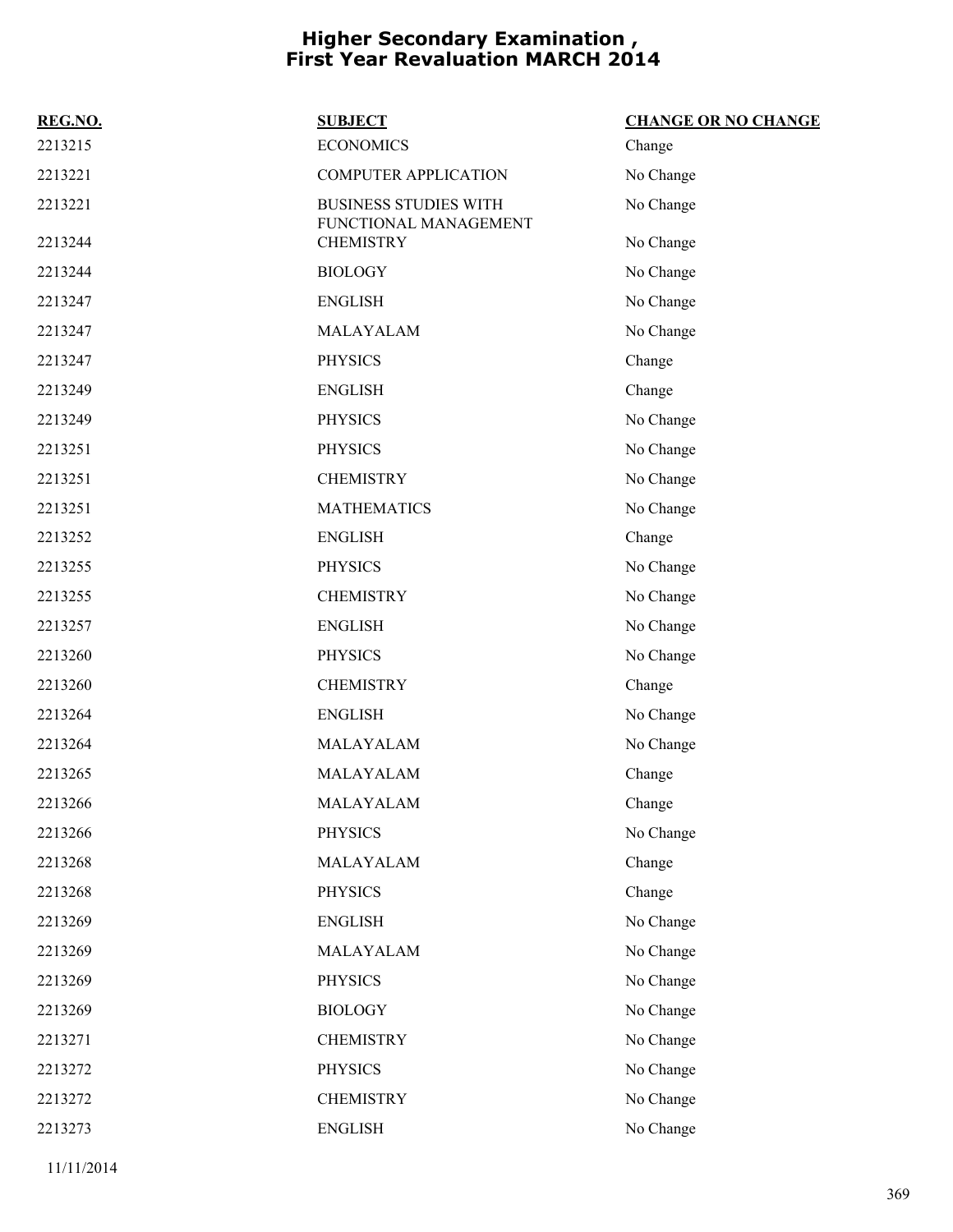| REG.NO. | <b>SUBJECT</b>     | <b>CHANGE OR NO CHANGE</b> |
|---------|--------------------|----------------------------|
| 2213273 | <b>CHEMISTRY</b>   | No Change                  |
| 2213274 | <b>ENGLISH</b>     | No Change                  |
| 2213275 | <b>PHYSICS</b>     | No Change                  |
| 2213277 | <b>ENGLISH</b>     | No Change                  |
| 2213277 | MALAYALAM          | Change                     |
| 2213277 | PHYSICS            | RAL                        |
| 2213277 | <b>MATHEMATICS</b> | No Change                  |
| 2213286 | PHYSICS            | Change                     |
| 2213286 | <b>CHEMISTRY</b>   | No Change                  |
| 2213289 | <b>PHYSICS</b>     | <b>RAL</b>                 |
| 2213291 | <b>CHEMISTRY</b>   | No Change                  |
| 2213291 | <b>BIOLOGY</b>     | No Change                  |
| 2213296 | <b>BIOLOGY</b>     | No Change                  |
| 2213298 | <b>BIOLOGY</b>     | No Change                  |
| 2213303 | <b>ENGLISH</b>     | No Change                  |
| 2213305 | <b>ENGLISH</b>     | No Change                  |
| 2213308 | <b>PHYSICS</b>     | No Change                  |
| 2213308 | <b>CHEMISTRY</b>   | No Change                  |
| 2213310 | <b>PHYSICS</b>     | No Change                  |
| 2213312 | <b>MATHEMATICS</b> | No Change                  |
| 2213314 | <b>CHEMISTRY</b>   | No Change                  |
| 2213317 | <b>ENGLISH</b>     | No Change                  |
| 2213318 | <b>ENGLISH</b>     | Change                     |
| 2213319 | PHYSICS            | Change                     |
| 2213321 | <b>ENGLISH</b>     | Change                     |
| 2213322 | <b>ENGLISH</b>     | Change                     |
| 2213322 | <b>BIOLOGY</b>     | No Change                  |
| 2213323 | <b>ENGLISH</b>     | Change                     |
| 2213323 | <b>CHEMISTRY</b>   | No Change                  |
| 2213325 | <b>CHEMISTRY</b>   | No Change                  |
| 2213325 | <b>BIOLOGY</b>     | No Change                  |
| 2213330 | <b>PHYSICS</b>     | No Change                  |
| 2213332 | <b>PHYSICS</b>     | No Change                  |
| 2213334 | <b>PHYSICS</b>     | No Change                  |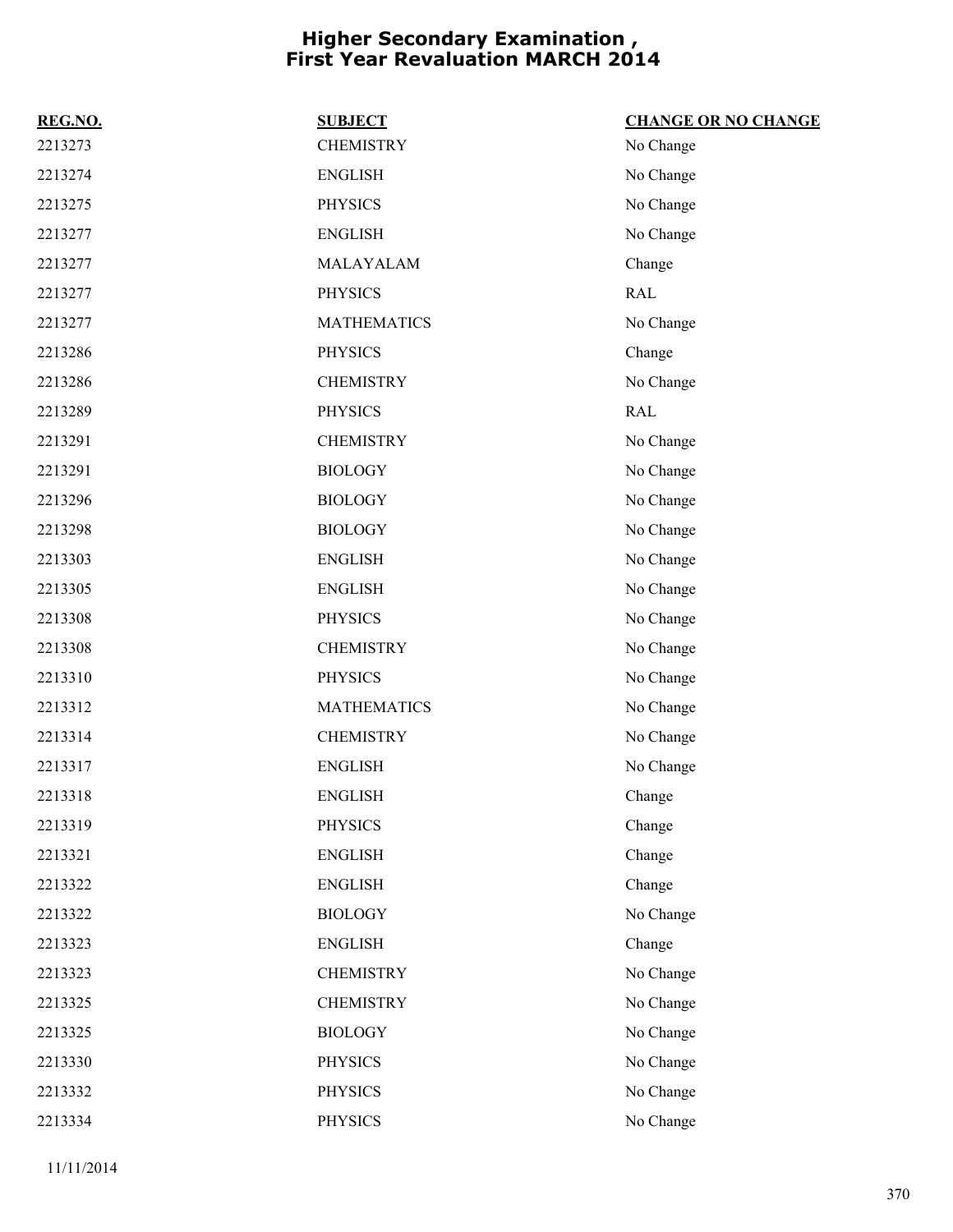| REG.NO. | <b>SUBJECT</b>          | <b>CHANGE OR NO CHANGE</b> |
|---------|-------------------------|----------------------------|
| 2213349 | <b>PHYSICS</b>          | No Change                  |
| 2213349 | <b>MATHEMATICS</b>      | Change                     |
| 2213352 | <b>ENGLISH</b>          | No Change                  |
| 2213360 | <b>ENGLISH</b>          | No Change                  |
| 2213360 | MALAYALAM               | No Change                  |
| 2213360 | <b>PHYSICS</b>          | No Change                  |
| 2213360 | <b>CHEMISTRY</b>        | No Change                  |
| 2213360 | <b>COMPUTER SCIENCE</b> | No Change                  |
| 2213361 | <b>PHYSICS</b>          | No Change                  |
| 2213361 | <b>CHEMISTRY</b>        | No Change                  |
| 2213364 | <b>ENGLISH</b>          | Change                     |
| 2213364 | MALAYALAM               | Change                     |
| 2213364 | <b>PHYSICS</b>          | No Change                  |
| 2213364 | <b>CHEMISTRY</b>        | No Change                  |
| 2213366 | <b>COMPUTER SCIENCE</b> | No Change                  |
| 2213367 | MALAYALAM               | Change                     |
| 2213367 | <b>MATHEMATICS</b>      | Change                     |
| 2213371 | <b>MATHEMATICS</b>      | Change                     |
| 2213372 | <b>PHYSICS</b>          | Change                     |
| 2213372 | <b>CHEMISTRY</b>        | No Change                  |
| 2213375 | <b>ENGLISH</b>          | No Change                  |
| 2213378 | <b>ENGLISH</b>          | Change                     |
| 2213378 | <b>HINDI</b>            | Change                     |
| 2213379 | <b>MATHEMATICS</b>      | No Change                  |
| 2213379 | <b>COMPUTER SCIENCE</b> | No Change                  |
| 2213380 | <b>ENGLISH</b>          | Change                     |
| 2213383 | <b>ENGLISH</b>          | No Change                  |
| 2213383 | <b>PHYSICS</b>          | No Change                  |
| 2213383 | <b>MATHEMATICS</b>      | No Change                  |
| 2213386 | <b>MATHEMATICS</b>      | No Change                  |
| 2213386 | <b>COMPUTER SCIENCE</b> | No Change                  |
| 2213387 | <b>PHYSICS</b>          | No Change                  |
| 2213388 | <b>MATHEMATICS</b>      | No Change                  |
| 2213389 | <b>MATHEMATICS</b>      | No Change                  |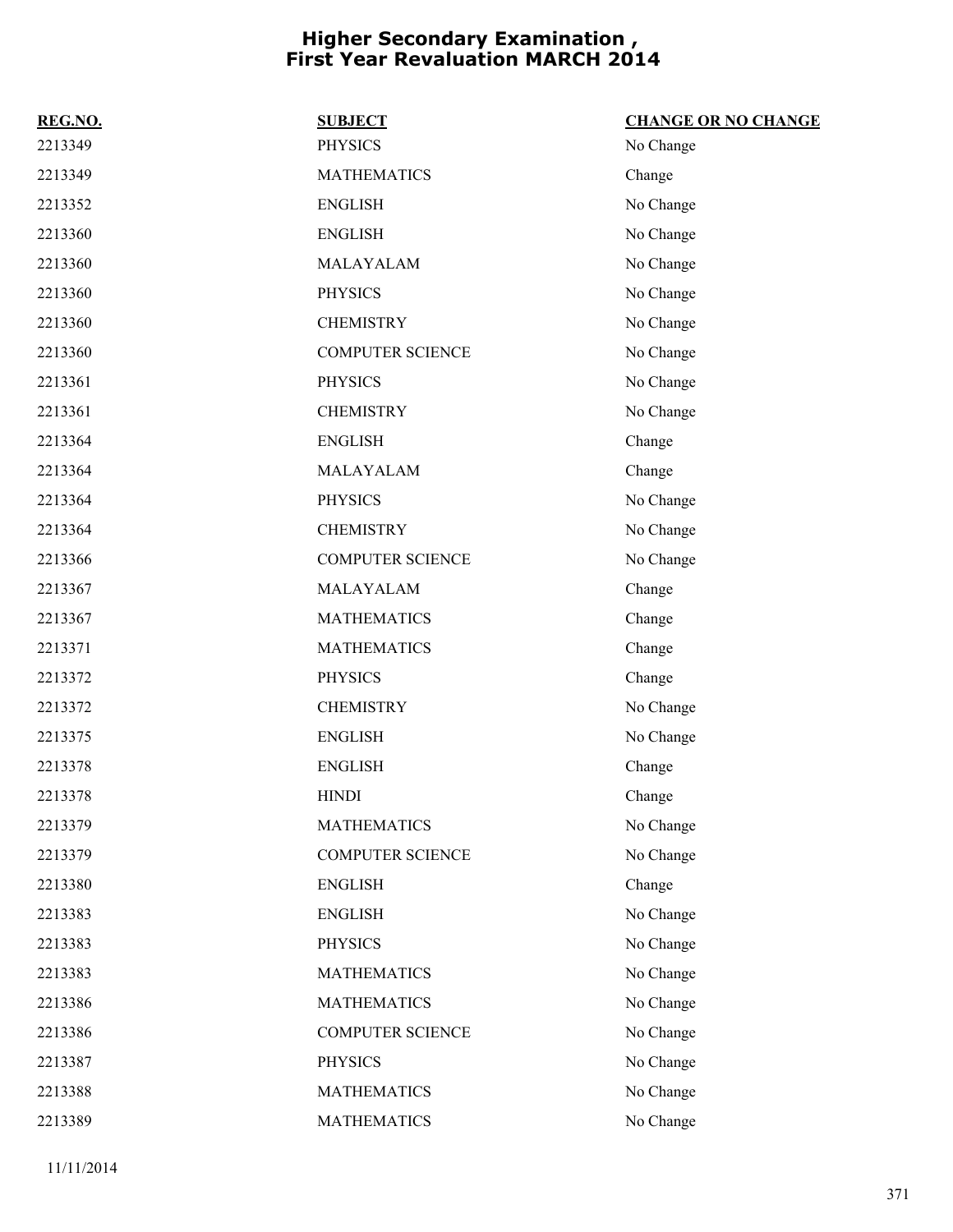| REG.NO. | <b>SUBJECT</b>                               | <b>CHANGE OR NO CHANGE</b> |
|---------|----------------------------------------------|----------------------------|
| 2213390 | <b>ENGLISH</b>                               | No Change                  |
| 2213390 | <b>MATHEMATICS</b>                           | No Change                  |
| 2213391 | <b>CHEMISTRY</b>                             | No Change                  |
| 2213392 | <b>PHYSICS</b>                               | No Change                  |
| 2213396 | <b>PHYSICS</b>                               | Change                     |
| 2213396 | <b>COMPUTER SCIENCE</b>                      | No Change                  |
| 2213398 | <b>ENGLISH</b>                               | No Change                  |
| 2213398 | <b>PHYSICS</b>                               | No Change                  |
| 2213403 | <b>MATHEMATICS</b>                           | No Change                  |
| 2213403 | <b>COMPUTER SCIENCE</b>                      | No Change                  |
| 2213407 | <b>ECONOMICS</b>                             | No Change                  |
| 2213410 | <b>BUSINESS STUDIES WITH</b>                 | No Change                  |
| 2213412 | FUNCTIONAL MANAGEMENT<br><b>ECONOMICS</b>    | No Change                  |
| 2213412 | <b>ACCOUNTANCY WITH</b>                      | No Change                  |
| 2213413 | COMPUTER ACCOUNTING<br><b>ENGLISH</b>        | No Change                  |
| 2213413 | MALAYALAM                                    | No Change                  |
| 2213415 | <b>ENGLISH</b>                               | Change                     |
| 2213418 | <b>ENGLISH</b>                               | No Change                  |
| 2213419 | <b>BUSINESS STUDIES WITH</b>                 | Change                     |
| 2213422 | FUNCTIONAL MANAGEMENT<br><b>ECONOMICS</b>    | No Change                  |
| 2213423 | <b>ENGLISH</b>                               | No Change                  |
| 2213434 | <b>ENGLISH</b>                               | Change                     |
| 2213434 | MALAYALAM                                    | Change                     |
| 2213441 | ACCOUNTANCY WITH                             | No Change                  |
| 2213451 | <b>COMPUTER ACCOUNTING</b><br><b>ENGLISH</b> | No Change                  |
| 2213453 | <b>ENGLISH</b>                               | No Change                  |
| 2213457 | <b>ENGLISH</b>                               | No Change                  |
| 2213458 | <b>BUSINESS STUDIES WITH</b>                 | No Change                  |
| 2213472 | FUNCTIONAL MANAGEMENT<br><b>ENGLISH</b>      | Change                     |
| 2213480 | <b>ECONOMICS</b>                             | No Change                  |
| 2213480 | <b>COMPUTER APPLICATION</b>                  | No Change                  |
| 2213481 | <b>ENGLISH</b>                               | No Change                  |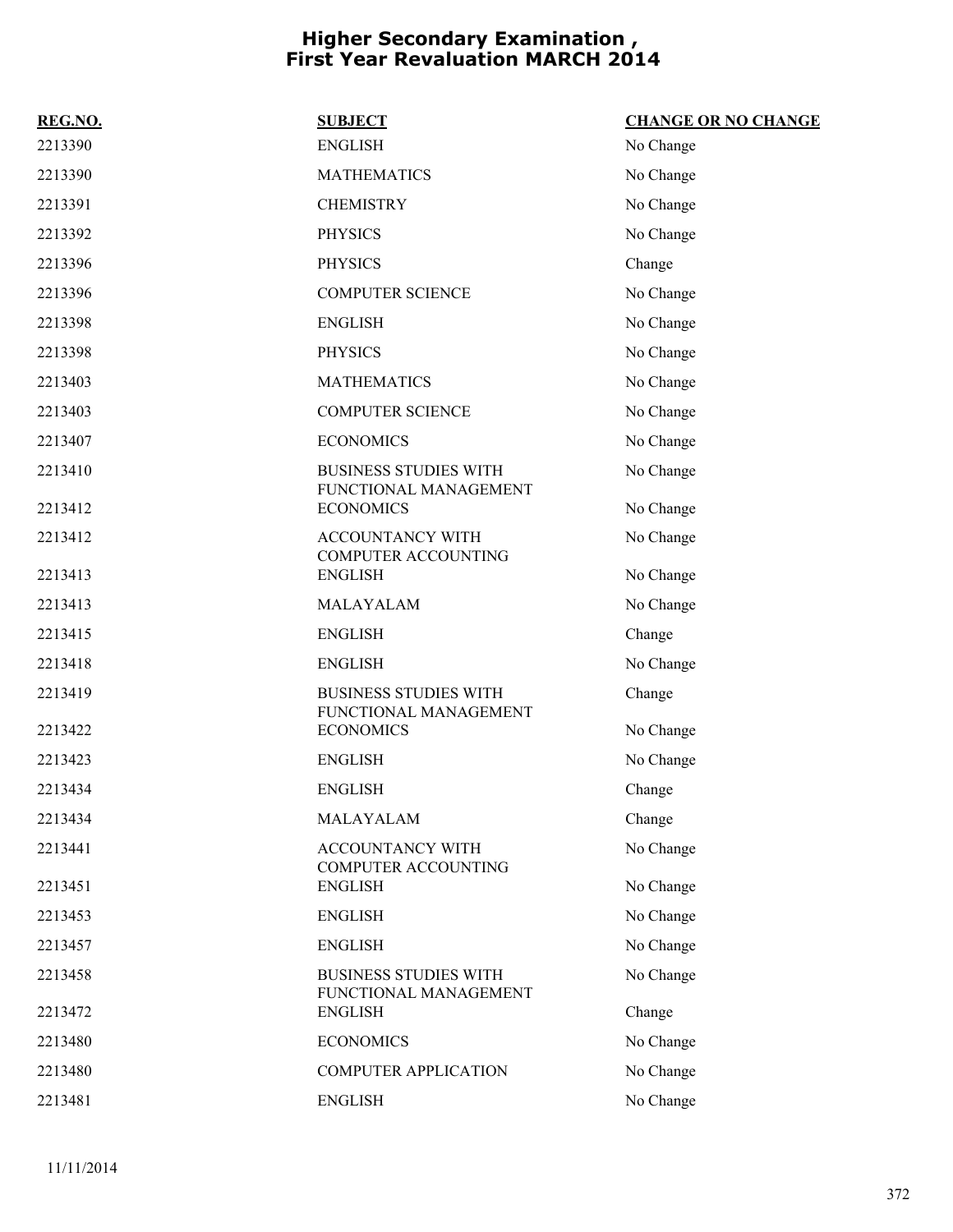| REG.NO. | <b>SUBJECT</b>                                                                      | <b>CHANGE OR NO CHANGE</b> |
|---------|-------------------------------------------------------------------------------------|----------------------------|
| 2213481 | ACCOUNTANCY WITH                                                                    | No Change                  |
| 2213504 | <b>COMPUTER ACCOUNTING</b><br><b>BUSINESS STUDIES WITH</b><br>FUNCTIONAL MANAGEMENT | No Change                  |
| 2213506 | ACCOUNTANCY WITH                                                                    | No Change                  |
| 2213508 | <b>COMPUTER ACCOUNTING</b><br><b>BUSINESS STUDIES WITH</b><br>FUNCTIONAL MANAGEMENT | No Change                  |
| 2213508 | <b>ACCOUNTANCY WITH</b><br><b>COMPUTER ACCOUNTING</b>                               | No Change                  |
| 2213659 | <b>MATHEMATICS</b>                                                                  | No Change                  |
| 2213669 | <b>PHYSICS</b>                                                                      | Change                     |
| 2213669 | <b>CHEMISTRY</b>                                                                    | Change                     |
| 2213670 | MALAYALAM                                                                           | Change                     |
| 2213676 | MALAYALAM                                                                           | No Change                  |
| 2213678 | MALAYALAM                                                                           | No Change                  |
| 2213684 | <b>CHEMISTRY</b>                                                                    | No Change                  |
| 2213684 | <b>MATHEMATICS</b>                                                                  | No Change                  |
| 2213685 | MALAYALAM                                                                           | No Change                  |
| 2213689 | MALAYALAM                                                                           | Change                     |
| 2213695 | <b>COMPUTER SCIENCE</b>                                                             | No Change                  |
| 2213718 | <b>MATHEMATICS</b>                                                                  | No Change                  |
| 2213749 | <b>MATHEMATICS</b>                                                                  | No Change                  |
| 2213753 | <b>ENGLISH</b>                                                                      | No Change                  |
| 2213762 | <b>COMPUTER SCIENCE</b>                                                             | Change                     |
| 2213766 | <b>ENGLISH</b>                                                                      | Change                     |
| 2213766 | <b>CHEMISTRY</b>                                                                    | No Change                  |
| 2213768 | <b>ENGLISH</b>                                                                      | No Change                  |
| 2213772 | <b>COMPUTER APPLICATION</b>                                                         | No Change                  |
| 2213815 | <b>ENGLISH</b>                                                                      | Change                     |
| 2213819 | <b>GANDHIAN STUDIES</b>                                                             | No Change                  |
| 2213821 | MALAYALAM                                                                           | Change                     |
| 2213949 | <b>ENGLISH</b>                                                                      | No Change                  |
| 2213949 | <b>CHEMISTRY</b>                                                                    | No Change                  |
| 2213957 | <b>ENGLISH</b>                                                                      | No Change                  |
| 2213957 | <b>PHYSICS</b>                                                                      | No Change                  |
| 2213957 | <b>MATHEMATICS</b>                                                                  | No Change                  |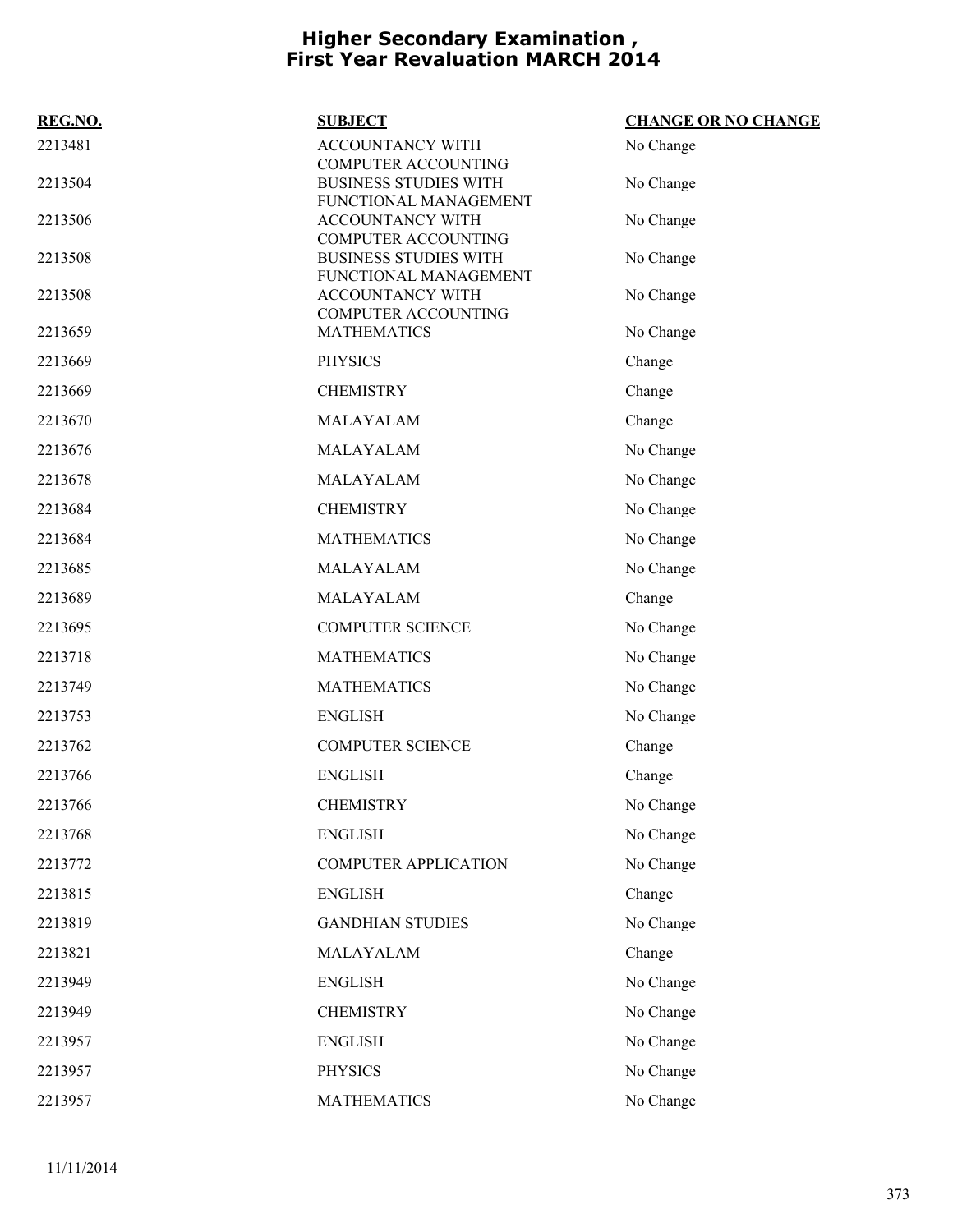| REG.NO. | <b>SUBJECT</b>     | <b>CHANGE OR NO CHANGE</b> |
|---------|--------------------|----------------------------|
| 2213958 | <b>CHEMISTRY</b>   | No Change                  |
| 2213959 | <b>ENGLISH</b>     | No Change                  |
| 2213962 | MALAYALAM          | No Change                  |
| 2213964 | <b>PHYSICS</b>     | No Change                  |
| 2213966 | <b>MATHEMATICS</b> | No Change                  |
| 2213968 | <b>ENGLISH</b>     | No Change                  |
| 2213968 | <b>PHYSICS</b>     | No Change                  |
| 2213971 | <b>MATHEMATICS</b> | No Change                  |
| 2213972 | MALAYALAM          | No Change                  |
| 2213973 | <b>ENGLISH</b>     | No Change                  |
| 2213973 | <b>PHYSICS</b>     | No Change                  |
| 2213977 | <b>ENGLISH</b>     | Change                     |
| 2213981 | <b>ENGLISH</b>     | Change                     |
| 2213981 | <b>MATHEMATICS</b> | No Change                  |
| 2213982 | <b>ENGLISH</b>     | Change                     |
| 2213982 | MALAYALAM          | Change                     |
| 2213982 | <b>MATHEMATICS</b> | No Change                  |
| 2213986 | <b>ENGLISH</b>     | Change                     |
| 2213988 | MALAYALAM          | No Change                  |
| 2213988 | <b>MATHEMATICS</b> | No Change                  |
| 2213991 | <b>ENGLISH</b>     | No Change                  |
| 2213991 | MALAYALAM          | Change                     |
| 2213991 | <b>PHYSICS</b>     | No Change                  |
| 2213994 | <b>ENGLISH</b>     | No Change                  |
| 2213995 | <b>ENGLISH</b>     | No Change                  |
| 2213995 | MALAYALAM          | Change                     |
| 2214001 | <b>ENGLISH</b>     | No Change                  |
| 2214001 | <b>MATHEMATICS</b> | No Change                  |
| 2214003 | MALAYALAM          | Change                     |
| 2214003 | <b>PHYSICS</b>     | Change                     |
| 2214003 | <b>BIOLOGY</b>     | No Change                  |
| 2214005 | MALAYALAM          | No Change                  |
| 2214006 | <b>CHEMISTRY</b>   | No Change                  |
| 2214008 | <b>BIOLOGY</b>     | No Change                  |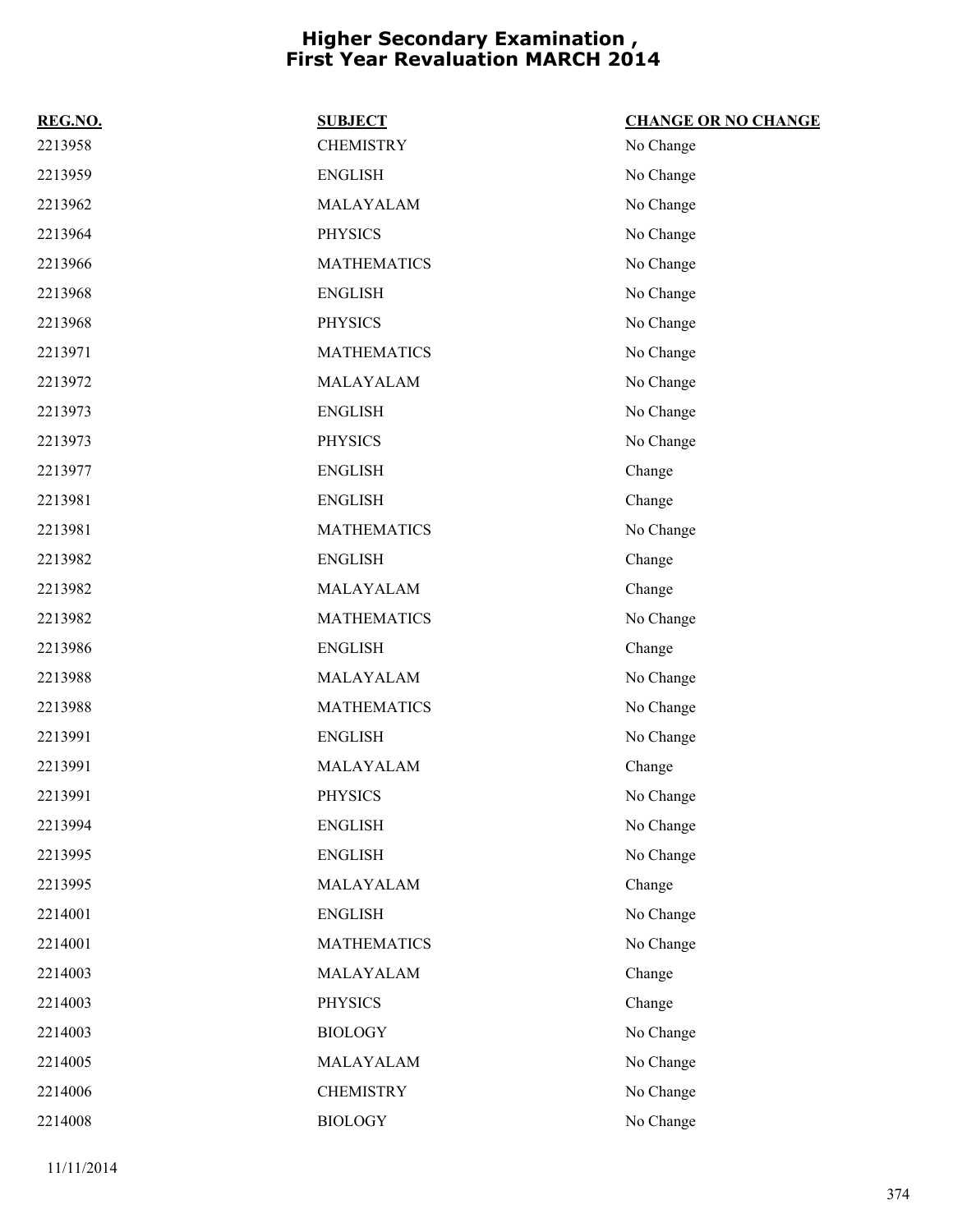| REG.NO. | <b>SUBJECT</b>          | <b>CHANGE OR NO CHANGE</b> |
|---------|-------------------------|----------------------------|
| 2214012 | <b>ENGLISH</b>          | No Change                  |
| 2214014 | <b>MATHEMATICS</b>      | No Change                  |
| 2214015 | <b>ENGLISH</b>          | No Change                  |
| 2214019 | <b>ENGLISH</b>          | No Change                  |
| 2214020 | <b>MATHEMATICS</b>      | No Change                  |
| 2214026 | <b>ENGLISH</b>          | No Change                  |
| 2214029 | <b>BIOLOGY</b>          | No Change                  |
| 2214033 | <b>PHYSICS</b>          | No Change                  |
| 2214033 | <b>BIOLOGY</b>          | No Change                  |
| 2214035 | PHYSICS                 | No Change                  |
| 2214035 | <b>BIOLOGY</b>          | No Change                  |
| 2214046 | <b>ENGLISH</b>          | Change                     |
| 2214046 | <b>CHEMISTRY</b>        | Change                     |
| 2214047 | <b>ENGLISH</b>          | Change                     |
| 2214048 | <b>SANSKRIT</b>         | No Change                  |
| 2214048 | <b>MATHEMATICS</b>      | No Change                  |
| 2214049 | <b>PHYSICS</b>          | No Change                  |
| 2214050 | <b>ENGLISH</b>          | No Change                  |
| 2214050 | <b>MATHEMATICS</b>      | No Change                  |
| 2214052 | <b>ENGLISH</b>          | No Change                  |
| 2214052 | <b>PHYSICS</b>          | No Change                  |
| 2214052 | <b>CHEMISTRY</b>        | Change                     |
| 2214059 | <b>ENGLISH</b>          | No Change                  |
| 2214059 | MALAYALAM               | No Change                  |
| 2214066 | <b>ENGLISH</b>          | No Change                  |
| 2214066 | <b>MATHEMATICS</b>      | No Change                  |
| 2214074 | MALAYALAM               | No Change                  |
| 2214088 | <b>ENGLISH</b>          | No Change                  |
| 2214089 | <b>ENGLISH</b>          | No Change                  |
| 2214091 | <b>ENGLISH</b>          | No Change                  |
| 2214091 | <b>COMPUTER SCIENCE</b> | No Change                  |
| 2214093 | <b>HINDI</b>            | No Change                  |
| 2214093 | <b>PHYSICS</b>          | No Change                  |
| 2214093 | COMPUTER SCIENCE        | No Change                  |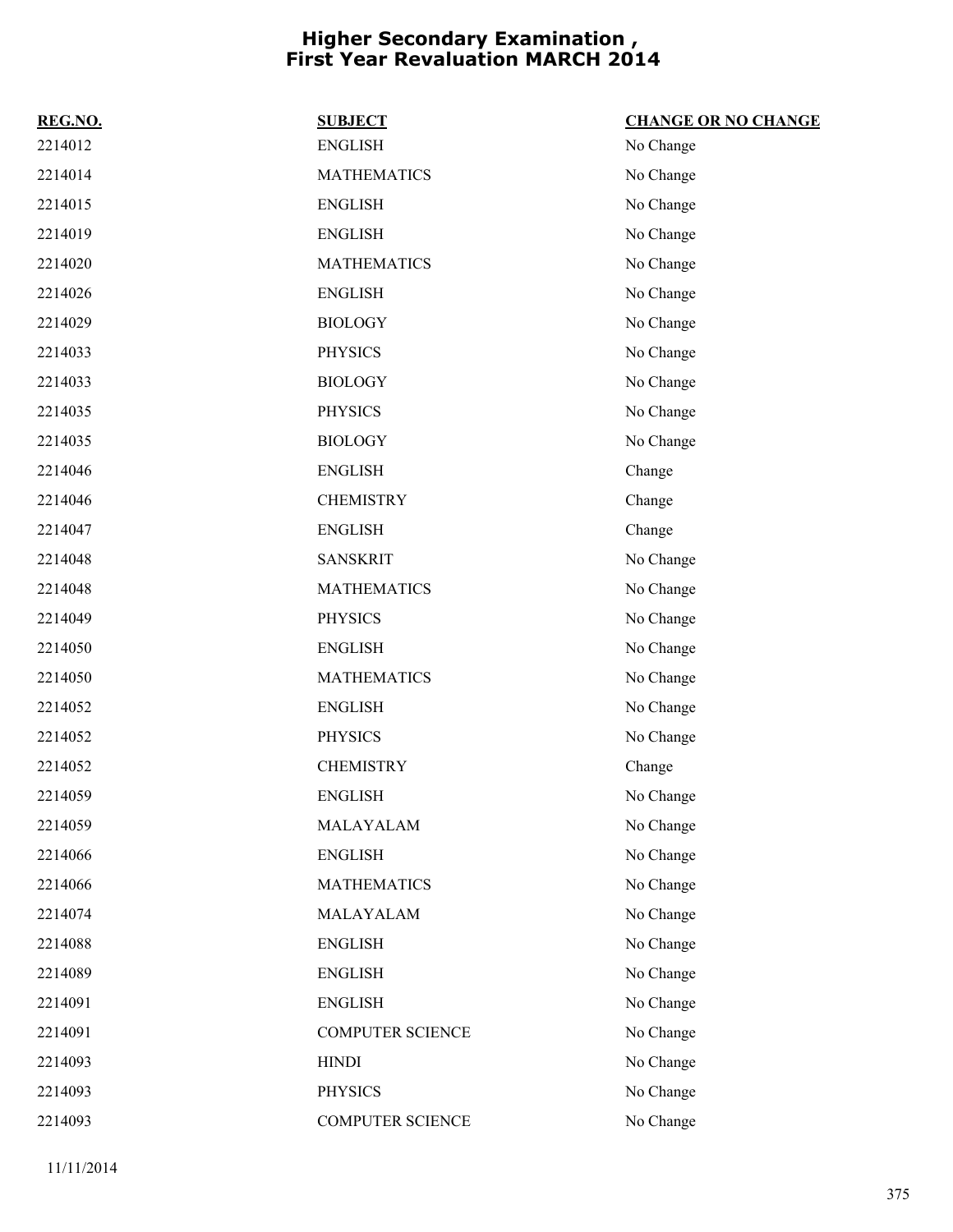| REG.NO. | <b>SUBJECT</b>                                                                 | <b>CHANGE OR NO CHANGE</b> |
|---------|--------------------------------------------------------------------------------|----------------------------|
| 2214102 | <b>COMPUTER SCIENCE</b>                                                        | No Change                  |
| 2214105 | <b>COMPUTER SCIENCE</b>                                                        | No Change                  |
| 2214138 | <b>ENGLISH</b>                                                                 | No Change                  |
| 2214144 | <b>ENGLISH</b>                                                                 | No Change                  |
| 2214144 | ACCOUNTANCY WITH<br><b>COMPUTER ACCOUNTING</b>                                 | No Change                  |
| 2214158 | ACCOUNTANCY WITH<br><b>COMPUTER ACCOUNTING</b>                                 | No Change                  |
| 2214166 | <b>ECONOMICS</b>                                                               | No Change                  |
| 2214169 | <b>BUSINESS STUDIES WITH</b>                                                   | Change                     |
| 2214172 | FUNCTIONAL MANAGEMENT<br><b>BUSINESS STUDIES WITH</b><br>FUNCTIONAL MANAGEMENT | Change                     |
| 2214173 | <b>ECONOMICS</b>                                                               | Change                     |
| 2214175 | <b>ACCOUNTANCY WITH</b>                                                        | Change                     |
| 2214183 | COMPUTER ACCOUNTING<br><b>BUSINESS STUDIES WITH</b><br>FUNCTIONAL MANAGEMENT   | No Change                  |
| 2214193 | <b>ENGLISH</b>                                                                 | Change                     |
| 2214212 | ACCOUNTANCY WITH                                                               | No Change                  |
| 2214225 | <b>COMPUTER ACCOUNTING</b><br>MALAYALAM                                        | Change                     |
| 2214319 | MALAYALAM                                                                      | No Change                  |
| 2214325 | <b>MATHEMATICS</b>                                                             | No Change                  |
| 2214328 | MALAYALAM                                                                      | Change                     |
| 2214329 | <b>MATHEMATICS</b>                                                             | No Change                  |
| 2214334 | <b>ENGLISH</b>                                                                 | Change                     |
| 2214334 | MALAYALAM                                                                      | No Change                  |
| 2214336 | <b>ENGLISH</b>                                                                 | No Change                  |
| 2214336 | <b>PHYSICS</b>                                                                 | Change                     |
| 2214336 | <b>CHEMISTRY</b>                                                               | No Change                  |
| 2214338 | <b>ENGLISH</b>                                                                 | No Change                  |
| 2214358 | <b>PHYSICS</b>                                                                 | Change                     |
| 2214360 | <b>PHYSICS</b>                                                                 | Change                     |
| 2214371 | <b>ENGLISH</b>                                                                 | No Change                  |
| 2214371 | <b>PHYSICS</b>                                                                 | Change                     |
| 2214371 | <b>MATHEMATICS</b>                                                             | No Change                  |
| 2214376 | <b>MATHEMATICS</b>                                                             | Change                     |
| 2214386 | <b>ENGLISH</b>                                                                 | No Change                  |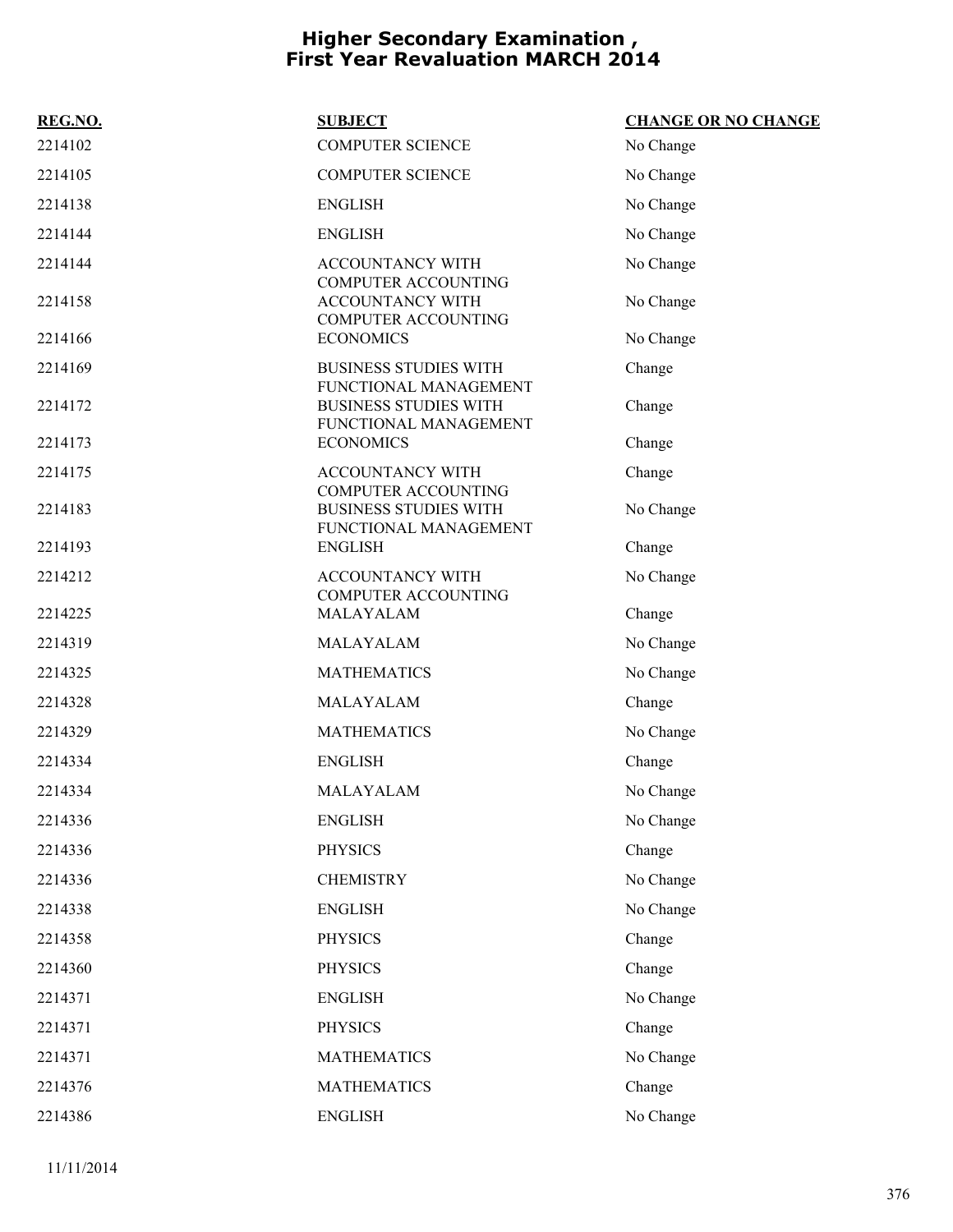| REG.NO. | <b>SUBJECT</b>                                        | <b>CHANGE OR NO CHANGE</b> |
|---------|-------------------------------------------------------|----------------------------|
| 2214388 | <b>CHEMISTRY</b>                                      | No Change                  |
| 2214391 | <b>ENGLISH</b>                                        | No Change                  |
| 2214393 | <b>MATHEMATICS</b>                                    | No Change                  |
| 2214394 | <b>CHEMISTRY</b>                                      | No Change                  |
| 2214394 | <b>MATHEMATICS</b>                                    | No Change                  |
| 2214395 | <b>ENGLISH</b>                                        | No Change                  |
| 2214397 | <b>PHYSICS</b>                                        | No Change                  |
| 2214401 | <b>ENGLISH</b>                                        | No Change                  |
| 2214401 | <b>PHYSICS</b>                                        | Change                     |
| 2214403 | <b>PHYSICS</b>                                        | Change                     |
| 2214411 | <b>ENGLISH</b>                                        | No Change                  |
| 2214411 | <b>MATHEMATICS</b>                                    | No Change                  |
| 2214412 | <b>MATHEMATICS</b>                                    | No Change                  |
| 2214417 | <b>PHYSICS</b>                                        | No Change                  |
| 2214478 | <b>ENGLISH</b>                                        | No Change                  |
| 2214478 | <b>BUSINESS STUDIES WITH</b><br>FUNCTIONAL MANAGEMENT | No Change                  |
| 2214481 | <b>ENGLISH</b>                                        | No Change                  |
| 2214481 | ACCOUNTANCY WITH<br><b>COMPUTER ACCOUNTING</b>        | No Change                  |
| 2214556 | <b>MATHEMATICS</b>                                    | No Change                  |
| 2214557 | MALAYALAM                                             | Change                     |
| 2214558 | <b>ENGLISH</b>                                        | No Change                  |
| 2214559 | <b>ENGLISH</b>                                        | No Change                  |
| 2214559 | <b>PHYSICS</b>                                        | No Change                  |
| 2214562 | <b>ENGLISH</b>                                        | No Change                  |
| 2214563 | <b>ENGLISH</b>                                        | No Change                  |
| 2214563 | MALAYALAM                                             | Change                     |
| 2214563 | <b>PHYSICS</b>                                        | Change                     |
| 2214565 | MALAYALAM                                             | Change                     |
| 2214581 | <b>MATHEMATICS</b>                                    | No Change                  |
| 2214585 | <b>PHYSICS</b>                                        | Change                     |
| 2214588 | <b>CHEMISTRY</b>                                      | Change                     |
| 2214590 | <b>PHYSICS</b>                                        | No Change                  |
| 2214601 | <b>PHYSICS</b>                                        | Change                     |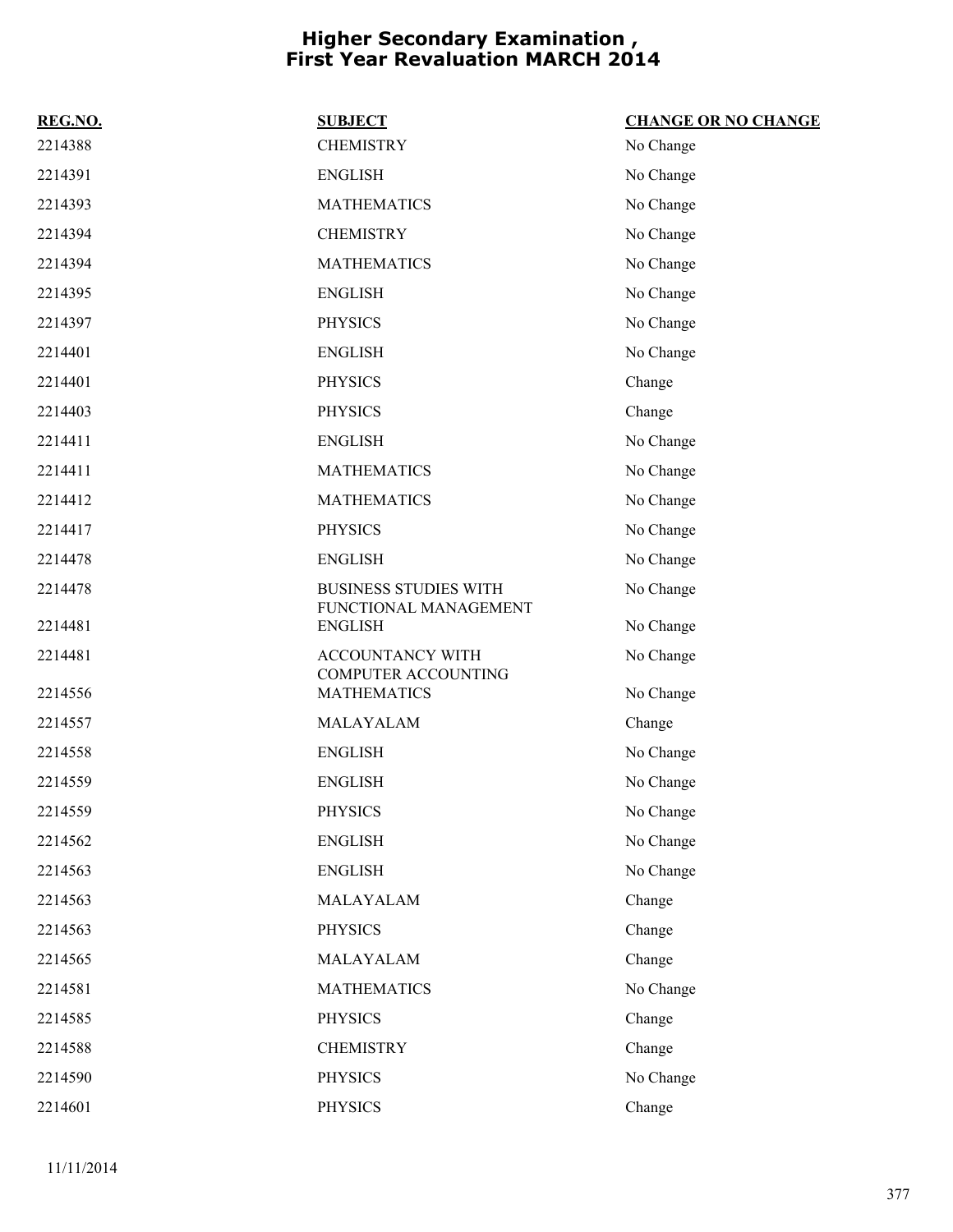| REG.NO. | <b>SUBJECT</b>          | <b>CHANGE OR NO CHANGE</b> |
|---------|-------------------------|----------------------------|
| 2214603 | <b>PHYSICS</b>          | No Change                  |
| 2214604 | <b>PHYSICS</b>          | Change                     |
| 2214606 | <b>HINDI</b>            | No Change                  |
| 2214608 | <b>ENGLISH</b>          | Change                     |
| 2214608 | <b>BIOLOGY</b>          | No Change                  |
| 2214609 | <b>HINDI</b>            | No Change                  |
| 2214618 | <b>ENGLISH</b>          | No Change                  |
| 2214618 | <b>MATHEMATICS</b>      | No Change                  |
| 2214621 | <b>PHYSICS</b>          | No Change                  |
| 2214621 | <b>COMPUTER SCIENCE</b> | No Change                  |
| 2214627 | <b>ENGLISH</b>          | No Change                  |
| 2214627 | <b>MATHEMATICS</b>      | No Change                  |
| 2214634 | <b>ENGLISH</b>          | No Change                  |
| 2214634 | <b>MATHEMATICS</b>      | No Change                  |
| 2214636 | <b>ENGLISH</b>          | No Change                  |
| 2214640 | <b>COMPUTER SCIENCE</b> | No Change                  |
| 2214642 | <b>PHYSICS</b>          | Change                     |
| 2214643 | <b>CHEMISTRY</b>        | No Change                  |
| 2214645 | <b>ENGLISH</b>          | No Change                  |
| 2214645 | <b>CHEMISTRY</b>        | Change                     |
| 2214645 | <b>MATHEMATICS</b>      | No Change                  |
| 2214649 | <b>PHYSICS</b>          | Change                     |
| 2214649 | <b>COMPUTER SCIENCE</b> | No Change                  |
| 2214650 | <b>ENGLISH</b>          | No Change                  |
| 2214650 | <b>PHYSICS</b>          | Change                     |
| 2214652 | <b>ENGLISH</b>          | No Change                  |
| 2214652 | <b>HINDI</b>            | No Change                  |
| 2214659 | <b>ENGLISH</b>          | No Change                  |
| 2214659 | <b>PHYSICS</b>          | No Change                  |
| 2214660 | <b>ENGLISH</b>          | No Change                  |
| 2214662 | <b>HINDI</b>            | No Change                  |
| 2214662 | <b>MATHEMATICS</b>      | No Change                  |
| 2214666 | PHYSICS                 | Change                     |
| 2214670 | <b>CHEMISTRY</b>        | No Change                  |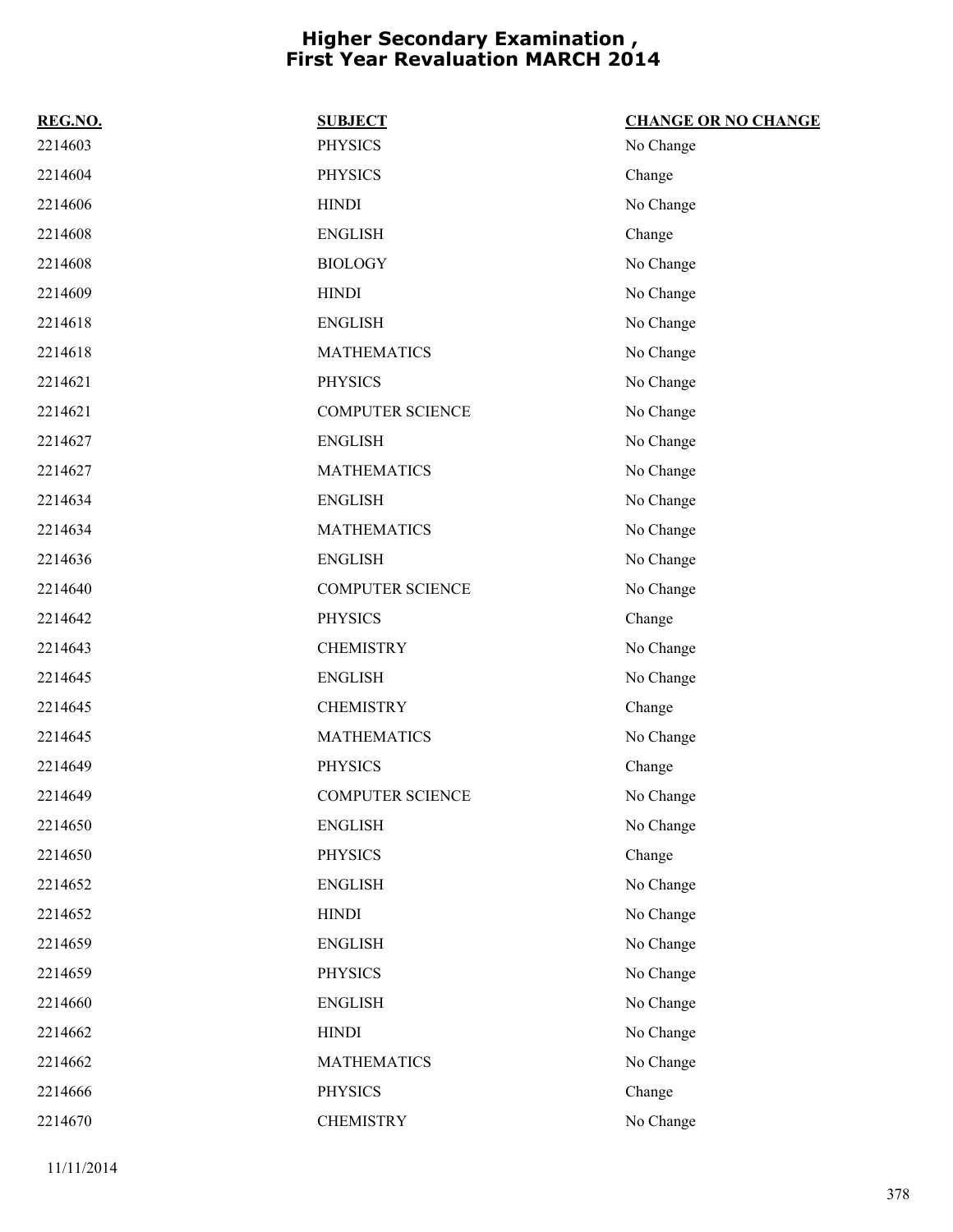| REG.NO. | <b>SUBJECT</b>                                                                 | <b>CHANGE OR NO CHANGE</b> |
|---------|--------------------------------------------------------------------------------|----------------------------|
| 2214670 | <b>MATHEMATICS</b>                                                             | No Change                  |
| 2214688 | MALAYALAM                                                                      | No Change                  |
| 2214690 | <b>ECONOMICS</b>                                                               | No Change                  |
| 2214706 | <b>ECONOMICS</b>                                                               | No Change                  |
| 2214708 | <b>ECONOMICS</b>                                                               | No Change                  |
| 2214711 | MALAYALAM                                                                      | No Change                  |
| 2214718 | <b>BUSINESS STUDIES WITH</b>                                                   | No Change                  |
| 2214736 | FUNCTIONAL MANAGEMENT<br><b>BUSINESS STUDIES WITH</b><br>FUNCTIONAL MANAGEMENT | No Change                  |
| 2214745 | <b>ENGLISH</b>                                                                 | No Change                  |
| 2214757 | <b>ENGLISH</b>                                                                 | Change                     |
| 2214784 | <b>ENGLISH</b>                                                                 | No Change                  |
| 2214785 | <b>ENGLISH</b>                                                                 | No Change                  |
| 2214785 | MALAYALAM                                                                      | No Change                  |
| 2214788 | <b>ENGLISH</b>                                                                 | No Change                  |
| 2214788 | MALAYALAM                                                                      | No Change                  |
| 2214793 | MALAYALAM                                                                      | No Change                  |
| 2214797 | <b>ENGLISH</b>                                                                 | No Change                  |
| 2214804 | <b>PHYSICS</b>                                                                 | No Change                  |
| 2214818 | <b>ENGLISH</b>                                                                 | No Change                  |
| 2214820 | <b>ENGLISH</b>                                                                 | No Change                  |
| 2214836 | <b>ENGLISH</b>                                                                 | No Change                  |
| 2214836 | <b>MATHEMATICS</b>                                                             | No Change                  |
| 2214852 | <b>ENGLISH</b>                                                                 | No Change                  |
| 2214865 | <b>ENGLISH</b>                                                                 | No Change                  |
| 2214865 | <b>COMPUTER SCIENCE</b>                                                        | No Change                  |
| 2214866 | <b>ENGLISH</b>                                                                 | No Change                  |
| 2214866 | <b>MATHEMATICS</b>                                                             | No Change                  |
| 2214868 | <b>ENGLISH</b>                                                                 | No Change                  |
| 2214868 | <b>MATHEMATICS</b>                                                             | No Change                  |
| 2214870 | <b>ENGLISH</b>                                                                 | No Change                  |
| 2214873 | <b>ENGLISH</b>                                                                 | No Change                  |
| 2214875 | <b>MATHEMATICS</b>                                                             | No Change                  |
| 2214876 | <b>MATHEMATICS</b>                                                             | No Change                  |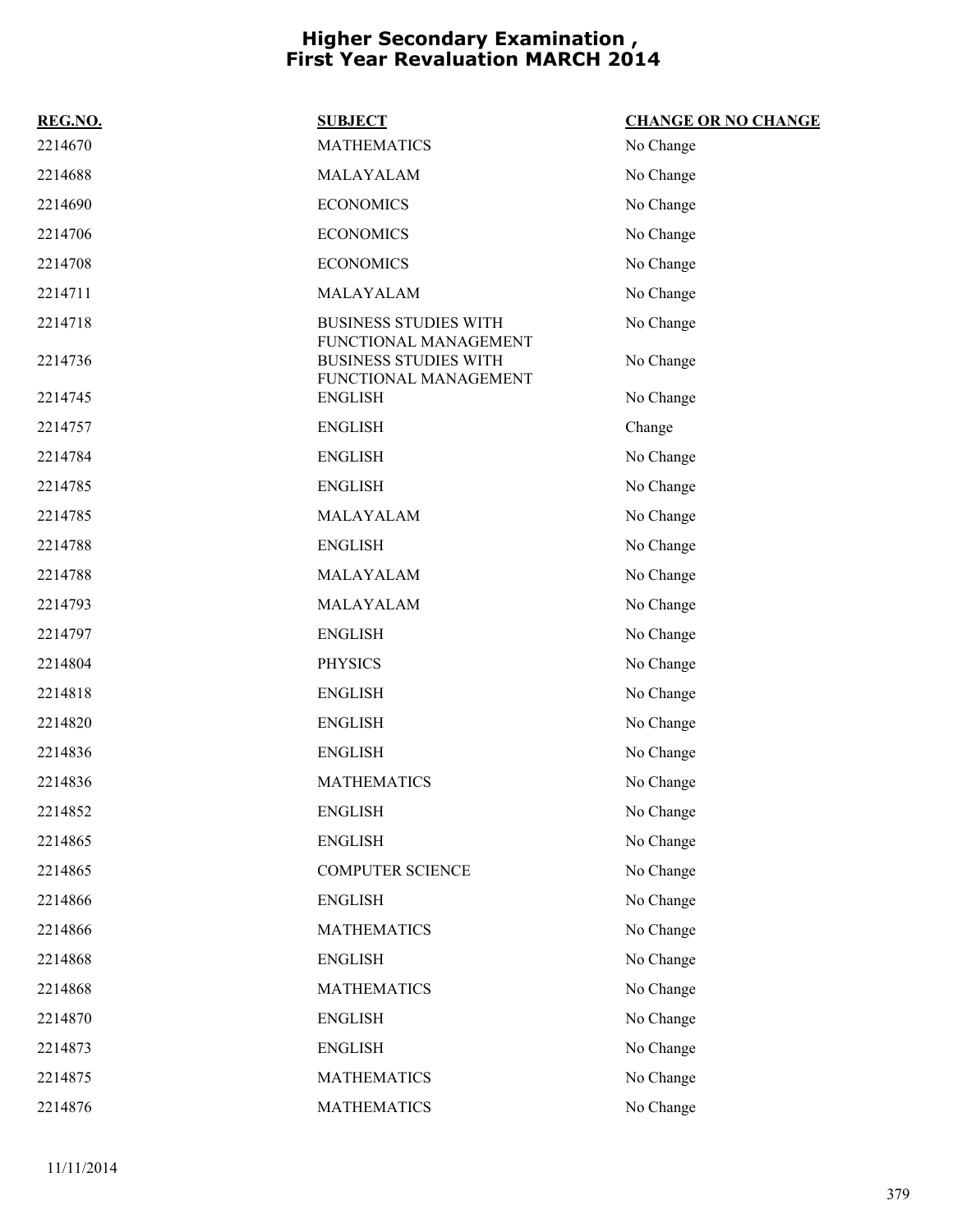| REG.NO. | <b>SUBJECT</b>     | <b>CHANGE OR NO CHANGE</b> |
|---------|--------------------|----------------------------|
| 2214882 | <b>ENGLISH</b>     | No Change                  |
| 2214892 | <b>ENGLISH</b>     | No Change                  |
| 2214892 | <b>MATHEMATICS</b> | No Change                  |
| 2214897 | <b>ENGLISH</b>     | No Change                  |
| 2214900 | <b>ENGLISH</b>     | No Change                  |
| 2214900 | <b>MATHEMATICS</b> | No Change                  |
| 2214930 | <b>HISTORY</b>     | No Change                  |
| 2214997 | <b>ENGLISH</b>     | No Change                  |
| 2215000 | <b>ENGLISH</b>     | No Change                  |
| 2215150 | <b>CHEMISTRY</b>   | No Change                  |
| 2215158 | <b>ENGLISH</b>     | No Change                  |
| 2215172 | <b>ENGLISH</b>     | No Change                  |
| 2215172 | MALAYALAM          | Change                     |
| 2215172 | <b>PHYSICS</b>     | No Change                  |
| 2215192 | <b>ENGLISH</b>     | No Change                  |
| 2215192 | <b>PHYSICS</b>     | No Change                  |
| 2215193 | <b>PHYSICS</b>     | No Change                  |
| 2215206 | <b>ENGLISH</b>     | No Change                  |
| 2215219 | <b>ENGLISH</b>     | Change                     |
| 2215222 | <b>CHEMISTRY</b>   | No Change                  |
| 2215459 | <b>ENGLISH</b>     | No Change                  |
| 2215504 | <b>MATHEMATICS</b> | No Change                  |
| 2215674 | <b>ENGLISH</b>     | Change                     |
| 2215674 | MALAYALAM          | No Change                  |
| 2215752 | <b>MATHEMATICS</b> | No Change                  |
| 2215771 | <b>ENGLISH</b>     | No Change                  |
| 2215772 | MALAYALAM          | No Change                  |
| 2215773 | <b>ENGLISH</b>     | No Change                  |
| 2215775 | <b>PHYSICS</b>     | No Change                  |
| 2215809 | <b>PHYSICS</b>     | Change                     |
| 2215864 | <b>ENGLISH</b>     | No Change                  |
| 2215864 | <b>MATHEMATICS</b> | No Change                  |
| 2215871 | <b>ENGLISH</b>     | No Change                  |
| 2215873 | <b>MATHEMATICS</b> | No Change                  |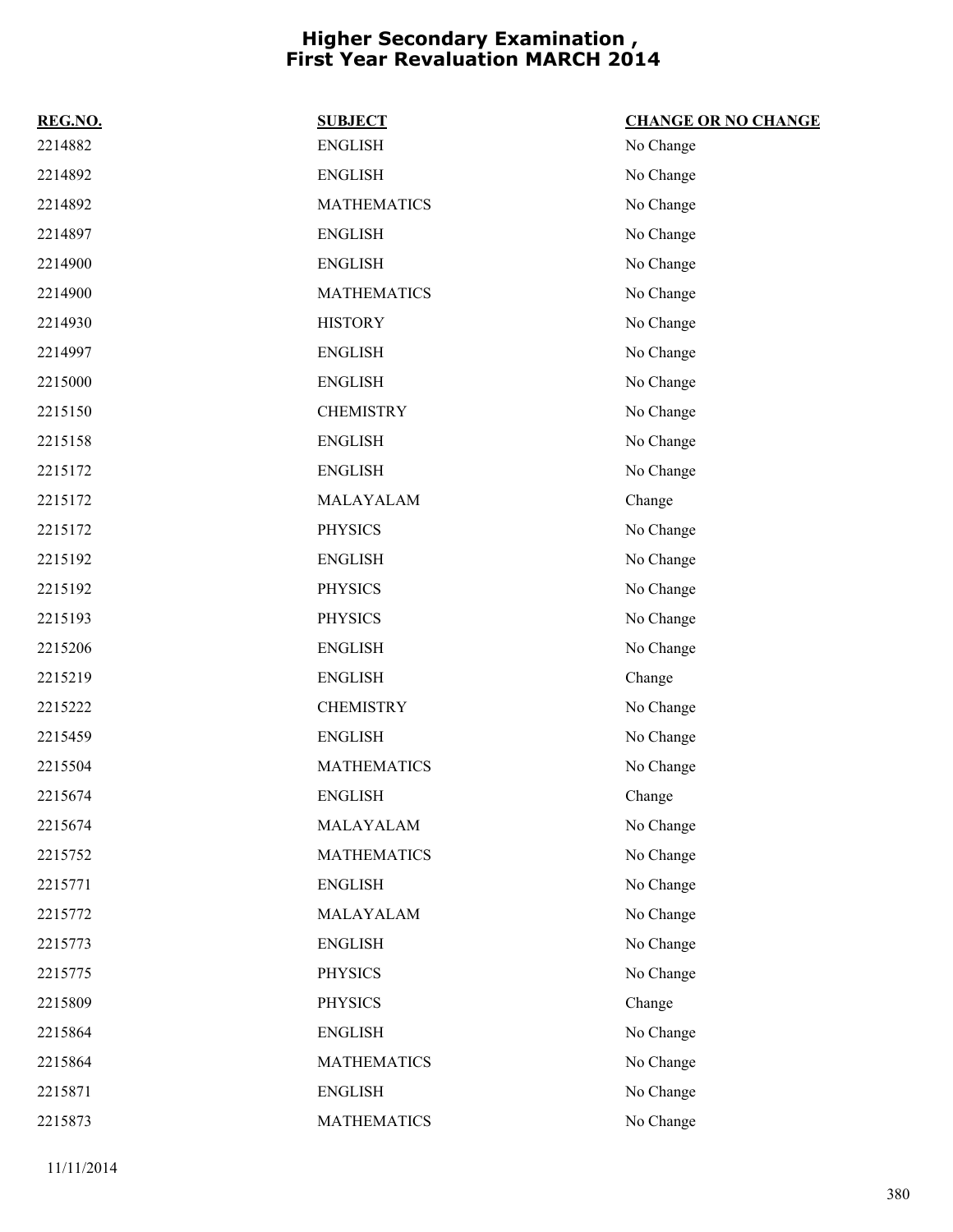| REG.NO. | <b>SUBJECT</b>     | <b>CHANGE OR NO CHANGE</b> |
|---------|--------------------|----------------------------|
| 2215882 | <b>MATHEMATICS</b> | No Change                  |
| 2215883 | <b>ENGLISH</b>     | No Change                  |
| 2215896 | <b>ENGLISH</b>     | No Change                  |
| 2216314 | <b>MATHEMATICS</b> | No Change                  |
| 2216316 | <b>CHEMISTRY</b>   | Change                     |
| 2216317 | <b>CHEMISTRY</b>   | No Change                  |
| 2216324 | <b>CHEMISTRY</b>   | No Change                  |
| 2216326 | <b>ENGLISH</b>     | No Change                  |
| 2216328 | <b>ENGLISH</b>     | No Change                  |
| 2216330 | <b>ENGLISH</b>     | Change                     |
| 2216331 | <b>ENGLISH</b>     | No Change                  |
| 2216332 | <b>ENGLISH</b>     | No Change                  |
| 2216335 | <b>MATHEMATICS</b> | No Change                  |
| 2216338 | <b>ENGLISH</b>     | No Change                  |
| 2216338 | <b>MATHEMATICS</b> | No Change                  |
| 2216339 | <b>PHYSICS</b>     | No Change                  |
| 2216340 | <b>ENGLISH</b>     | No Change                  |
| 2216340 | <b>PHYSICS</b>     | No Change                  |
| 2216340 | <b>CHEMISTRY</b>   | Change                     |
| 2216340 | <b>BIOLOGY</b>     | No Change                  |
| 2216340 | <b>MATHEMATICS</b> | No Change                  |
| 2216341 | <b>PHYSICS</b>     | No Change                  |
| 2216343 | <b>CHEMISTRY</b>   | No Change                  |
| 2216344 | <b>ENGLISH</b>     | No Change                  |
| 2216345 | <b>PHYSICS</b>     | No Change                  |
| 2216346 | <b>MATHEMATICS</b> | No Change                  |
| 2216349 | <b>BIOLOGY</b>     | No Change                  |
| 2216352 | MALAYALAM          | No Change                  |
| 2216352 | <b>CHEMISTRY</b>   | No Change                  |
| 2216352 | <b>BIOLOGY</b>     | No Change                  |
| 2216353 | <b>ENGLISH</b>     | No Change                  |
| 2216354 | <b>PHYSICS</b>     | Change                     |
| 2216354 | <b>CHEMISTRY</b>   | No Change                  |
| 2216354 | <b>BIOLOGY</b>     | No Change                  |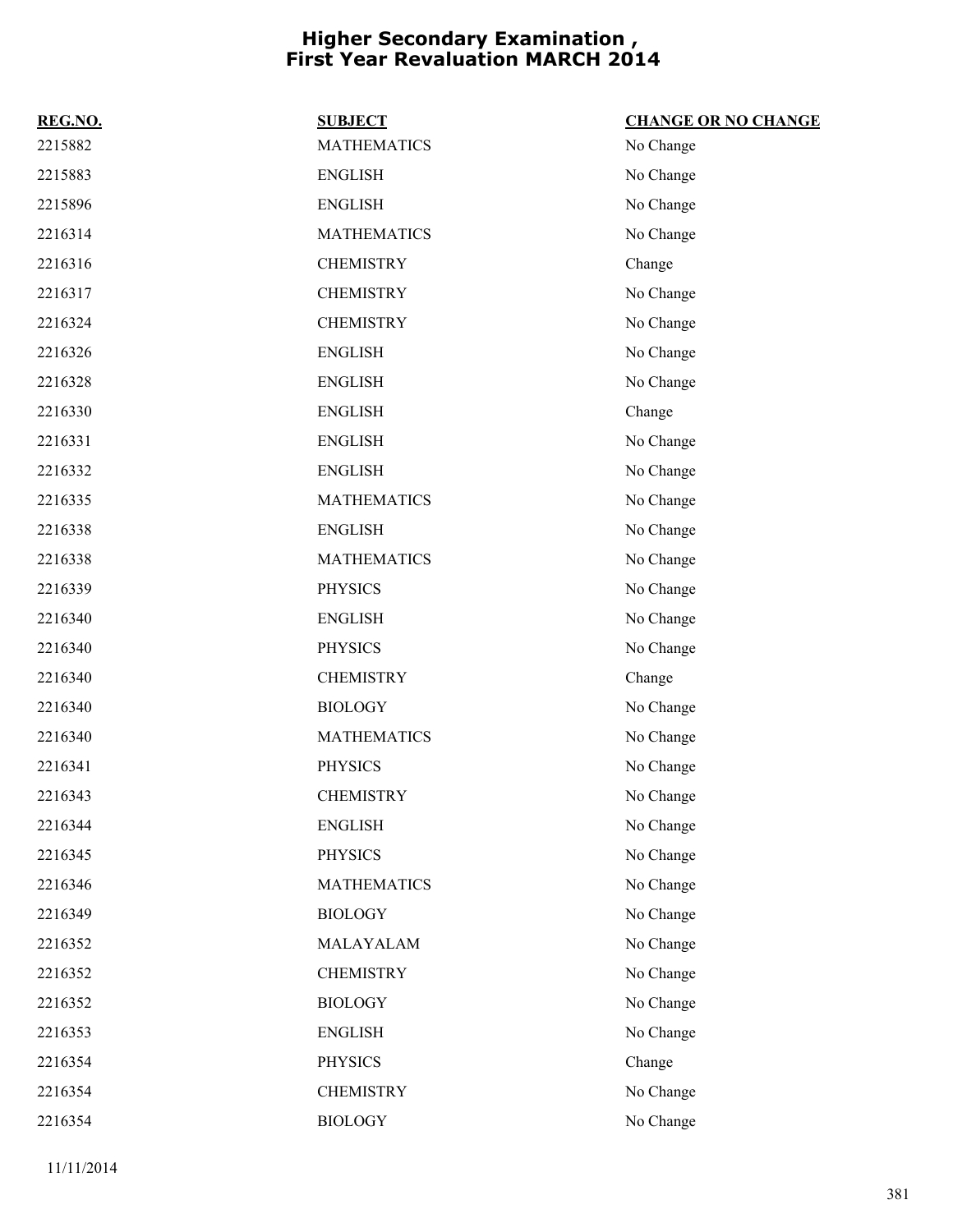| REG.NO. | <b>SUBJECT</b>          | <b>CHANGE OR NO CHANGE</b> |
|---------|-------------------------|----------------------------|
| 2216360 | <b>MATHEMATICS</b>      | No Change                  |
| 2216361 | <b>MATHEMATICS</b>      | No Change                  |
| 2216363 | <b>MATHEMATICS</b>      | No Change                  |
| 2216367 | <b>HINDI</b>            | No Change                  |
| 2216368 | <b>ENGLISH</b>          | No Change                  |
| 2216378 | <b>PHYSICS</b>          | No Change                  |
| 2216380 | <b>ENGLISH</b>          | Change                     |
| 2216383 | <b>ENGLISH</b>          | No Change                  |
| 2216383 | <b>PHYSICS</b>          | No Change                  |
| 2216383 | <b>CHEMISTRY</b>        | No Change                  |
| 2216385 | <b>ENGLISH</b>          | Change                     |
| 2216386 | <b>ENGLISH</b>          | Change                     |
| 2216387 | <b>ENGLISH</b>          | No Change                  |
| 2216387 | <b>CHEMISTRY</b>        | No Change                  |
| 2216388 | <b>ENGLISH</b>          | Change                     |
| 2216388 | <b>CHEMISTRY</b>        | No Change                  |
| 2216392 | <b>ENGLISH</b>          | No Change                  |
| 2216392 | MALAYALAM               | No Change                  |
| 2216392 | <b>MATHEMATICS</b>      | No Change                  |
| 2216400 | <b>ENGLISH</b>          | No Change                  |
| 2216402 | <b>MATHEMATICS</b>      | No Change                  |
| 2216406 | <b>PHYSICS</b>          | No Change                  |
| 2216407 | <b>ENGLISH</b>          | Change                     |
| 2216407 | MALAYALAM               | No Change                  |
| 2216407 | <b>PHYSICS</b>          | No Change                  |
| 2216407 | <b>CHEMISTRY</b>        | No Change                  |
| 2216407 | <b>MATHEMATICS</b>      | No Change                  |
| 2216407 | <b>COMPUTER SCIENCE</b> | No Change                  |
| 2216408 | <b>PHYSICS</b>          | No Change                  |
| 2216408 | <b>CHEMISTRY</b>        | No Change                  |
| 2216408 | <b>MATHEMATICS</b>      | No Change                  |
| 2216413 | <b>ENGLISH</b>          | Change                     |
| 2216413 | MALAYALAM               | No Change                  |
| 2216413 | <b>MATHEMATICS</b>      | No Change                  |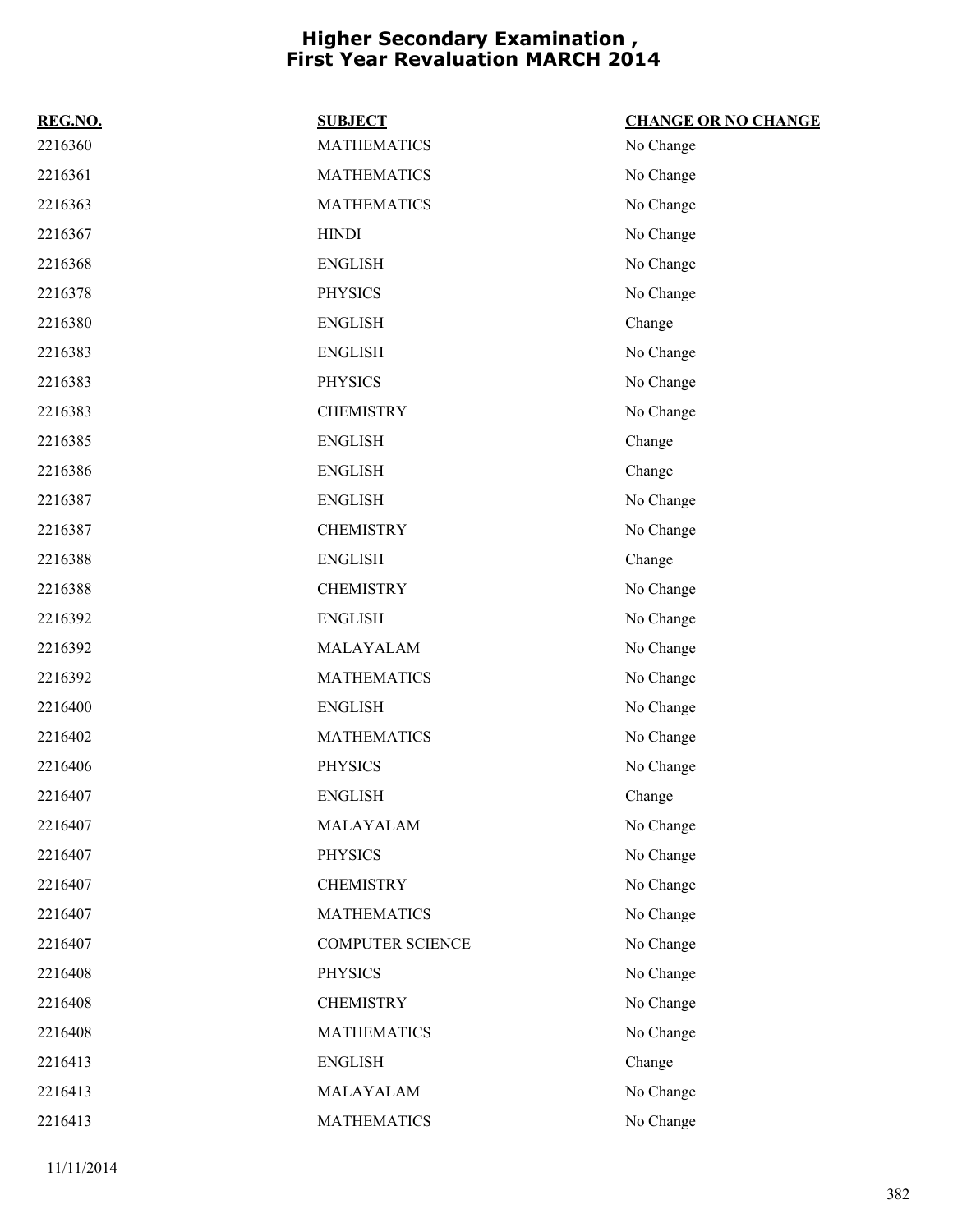| REG.NO. | <b>SUBJECT</b>                                        | <b>CHANGE OR NO CHANGE</b> |
|---------|-------------------------------------------------------|----------------------------|
| 2216415 | <b>PHYSICS</b>                                        | No Change                  |
| 2216415 | <b>COMPUTER SCIENCE</b>                               | No Change                  |
| 2216419 | MALAYALAM                                             | No Change                  |
| 2216419 | <b>MATHEMATICS</b>                                    | No Change                  |
| 2216422 | <b>ENGLISH</b>                                        | No Change                  |
| 2216424 | <b>MATHEMATICS</b>                                    | No Change                  |
| 2216432 | <b>MATHEMATICS</b>                                    | No Change                  |
| 2216435 | <b>ENGLISH</b>                                        | No Change                  |
| 2216435 | <b>PHYSICS</b>                                        | No Change                  |
| 2216435 | <b>CHEMISTRY</b>                                      | Change                     |
| 2216435 | <b>COMPUTER SCIENCE</b>                               | No Change                  |
| 2216437 | <b>ENGLISH</b>                                        | No Change                  |
| 2216437 | <b>HINDI</b>                                          | No Change                  |
| 2216437 | <b>COMPUTER SCIENCE</b>                               | No Change                  |
| 2216440 | <b>PHYSICS</b>                                        | No Change                  |
| 2216447 | <b>PHYSICS</b>                                        | No Change                  |
| 2216447 | <b>CHEMISTRY</b>                                      | No Change                  |
| 2216447 | <b>COMPUTER SCIENCE</b>                               | No Change                  |
| 2216450 | <b>COMPUTER SCIENCE</b>                               | No Change                  |
| 2216452 | <b>BUSINESS STUDIES WITH</b><br>FUNCTIONAL MANAGEMENT | Change                     |
| 2216460 | <b>ECONOMICS</b>                                      | No Change                  |
| 2216461 | <b>COMPUTER APPLICATION</b>                           | No Change                  |
| 2216461 | <b>BUSINESS STUDIES WITH</b><br>FUNCTIONAL MANAGEMENT | Change                     |
| 2216462 | <b>BUSINESS STUDIES WITH</b><br>FUNCTIONAL MANAGEMENT | Change                     |
| 2216462 | ACCOUNTANCY WITH<br><b>COMPUTER ACCOUNTING</b>        | Change                     |
| 2216477 | <b>COMPUTER APPLICATION</b>                           | No Change                  |
| 2216477 | ACCOUNTANCY WITH<br><b>COMPUTER ACCOUNTING</b>        | No Change                  |
| 2216485 | <b>ENGLISH</b>                                        | No Change                  |
| 2216487 | <b>ECONOMICS</b>                                      | No Change                  |
| 2216488 | MALAYALAM                                             | No Change                  |
| 2216488 | <b>COMPUTER APPLICATION</b>                           | No Change                  |
| 2216491 | <b>ENGLISH</b>                                        | Change                     |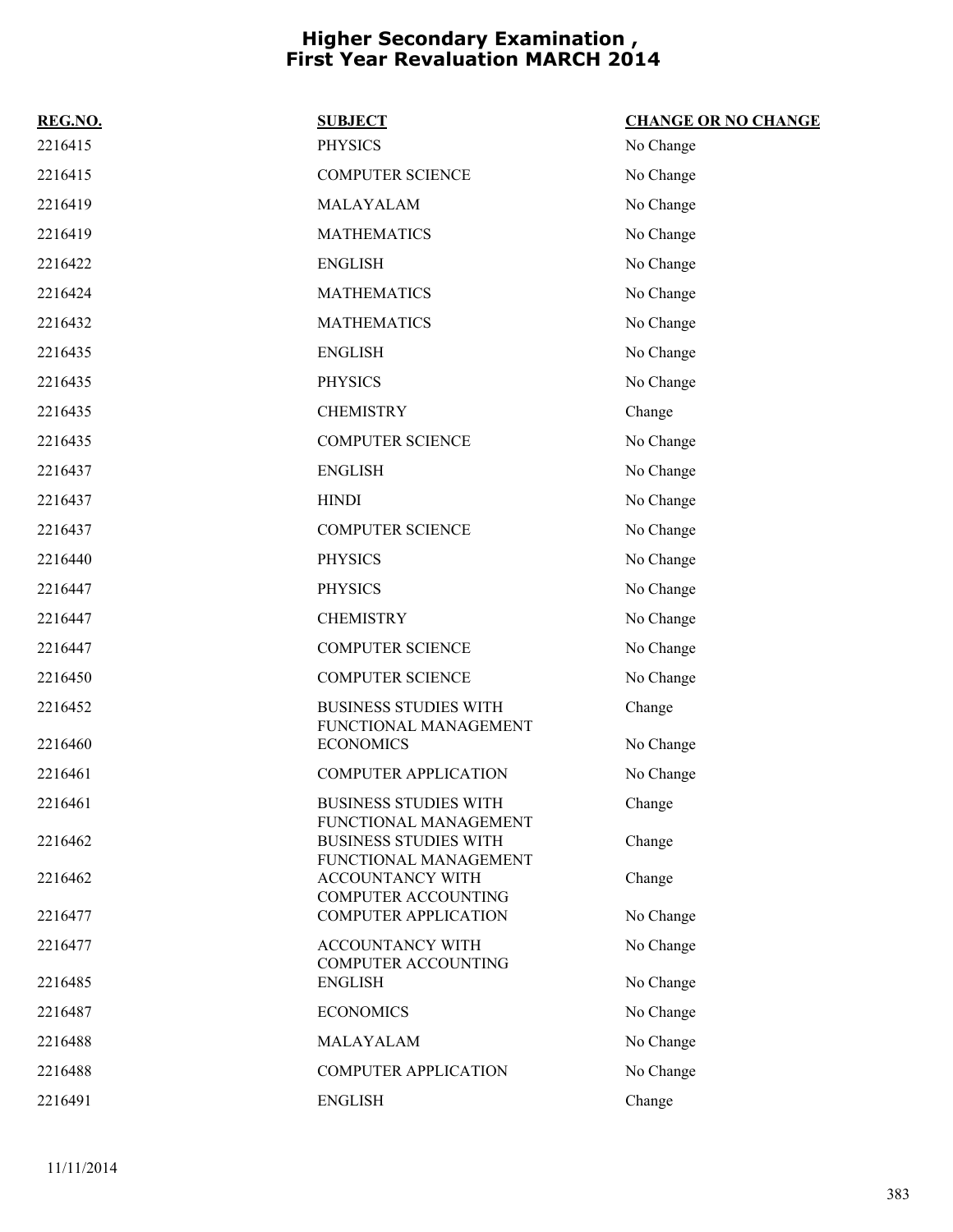| REG.NO. | <b>SUBJECT</b>              | <b>CHANGE OR NO CHANGE</b> |
|---------|-----------------------------|----------------------------|
| 2216497 | <b>COMPUTER APPLICATION</b> | No Change                  |
| 2216507 | <b>PHYSICS</b>              | No Change                  |
| 2216512 | <b>BIOLOGY</b>              | No Change                  |
| 2216512 | <b>MATHEMATICS</b>          | No Change                  |
| 2216514 | <b>MATHEMATICS</b>          | No Change                  |
| 2216515 | <b>MATHEMATICS</b>          | No Change                  |
| 2216517 | <b>MATHEMATICS</b>          | No Change                  |
| 2216521 | <b>MATHEMATICS</b>          | No Change                  |
| 2216523 | <b>ENGLISH</b>              | No Change                  |
| 2216523 | <b>MATHEMATICS</b>          | No Change                  |
| 2216524 | <b>ENGLISH</b>              | Change                     |
| 2216524 | <b>MATHEMATICS</b>          | No Change                  |
| 2216525 | <b>PHYSICS</b>              | No Change                  |
| 2216525 | <b>CHEMISTRY</b>            | No Change                  |
| 2216531 | <b>CHEMISTRY</b>            | Change                     |
| 2216548 | <b>ENGLISH</b>              | Change                     |
| 2216561 | MALAYALAM                   | No Change                  |
| 2216562 | <b>MATHEMATICS</b>          | No Change                  |
| 2216571 | <b>ENGLISH</b>              | No Change                  |
| 2216577 | <b>ENGLISH</b>              | No Change                  |
| 2216577 | <b>PHYSICS</b>              | No Change                  |
| 2216577 | <b>CHEMISTRY</b>            | No Change                  |
| 2216577 | <b>BIOLOGY</b>              | Change                     |
| 2216577 | <b>MATHEMATICS</b>          | No Change                  |
| 2216586 | <b>ENGLISH</b>              | Change                     |
| 2216586 | <b>PHYSICS</b>              | No Change                  |
| 2216587 | <b>MATHEMATICS</b>          | No Change                  |
| 2216592 | <b>CHEMISTRY</b>            | No Change                  |
| 2216605 | <b>ENGLISH</b>              | Change                     |
| 2216605 | <b>PHYSICS</b>              | No Change                  |
| 2216605 | <b>CHEMISTRY</b>            | No Change                  |
| 2216605 | <b>BIOLOGY</b>              | No Change                  |
| 2216613 | <b>MATHEMATICS</b>          | No Change                  |
| 2216619 | <b>MATHEMATICS</b>          | No Change                  |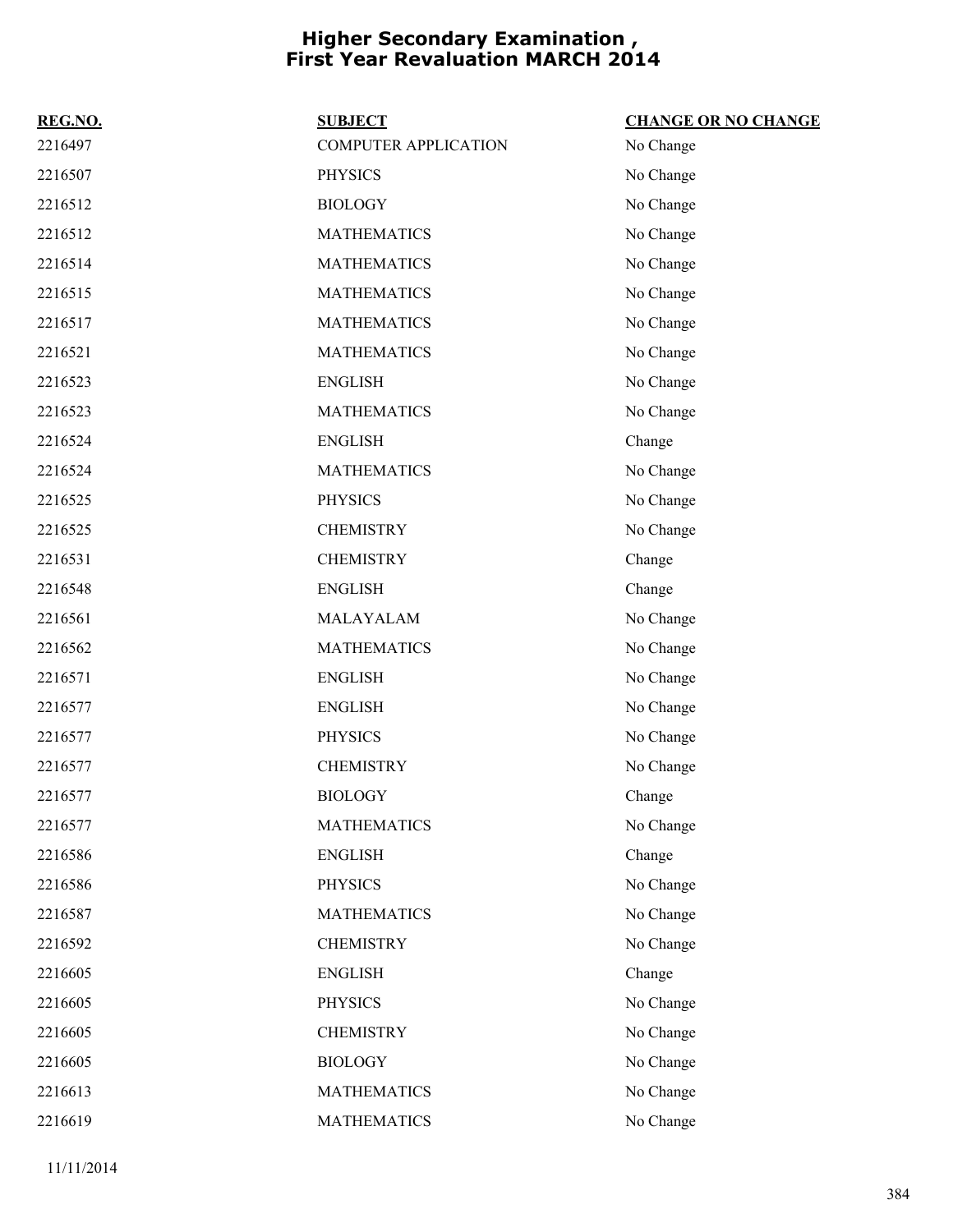| REG.NO. | <b>SUBJECT</b>     | <b>CHANGE OR NO CHANGE</b> |
|---------|--------------------|----------------------------|
| 2216620 | <b>PHYSICS</b>     | No Change                  |
| 2216620 | <b>CHEMISTRY</b>   | No Change                  |
| 2216621 | <b>CHEMISTRY</b>   | No Change                  |
| 2216623 | MALAYALAM          | No Change                  |
| 2216628 | PHYSICS            | No Change                  |
| 2216633 | <b>MATHEMATICS</b> | No Change                  |
| 2216648 | <b>BIOLOGY</b>     | No Change                  |
| 2216667 | <b>MATHEMATICS</b> | No Change                  |
| 2216669 | <b>PHYSICS</b>     | No Change                  |
| 2216677 | <b>ENGLISH</b>     | No Change                  |
| 2216681 | <b>PHYSICS</b>     | No Change                  |
| 2216681 | <b>BIOLOGY</b>     | Change                     |
| 2216692 | <b>ENGLISH</b>     | Change                     |
| 2216692 | <b>CHEMISTRY</b>   | No Change                  |
| 2216692 | <b>BIOLOGY</b>     | No Change                  |
| 2216693 | <b>ENGLISH</b>     | Change                     |
| 2216698 | <b>MATHEMATICS</b> | No Change                  |
| 2216717 | <b>CHEMISTRY</b>   | No Change                  |
| 2216720 | <b>CHEMISTRY</b>   | No Change                  |
| 2216725 | <b>ENGLISH</b>     | No Change                  |
| 2216726 | <b>PHYSICS</b>     | Change                     |
| 2216726 | <b>MATHEMATICS</b> | No Change                  |
| 2216730 | <b>ENGLISH</b>     | Change                     |
| 2216730 | <b>MATHEMATICS</b> | No Change                  |
| 2216804 | <b>MATHEMATICS</b> | No Change                  |
| 2216813 | <b>MATHEMATICS</b> | No Change                  |
| 2216822 | <b>ENGLISH</b>     | No Change                  |
| 2216822 | MALAYALAM          | No Change                  |
| 2216822 | <b>CHEMISTRY</b>   | No Change                  |
| 2216829 | <b>BIOLOGY</b>     | No Change                  |
| 2216832 | <b>PHYSICS</b>     | Change                     |
| 2216835 | <b>MATHEMATICS</b> | Change                     |
| 2216839 | <b>PHYSICS</b>     | Change                     |
| 2216852 | <b>ENGLISH</b>     | No Change                  |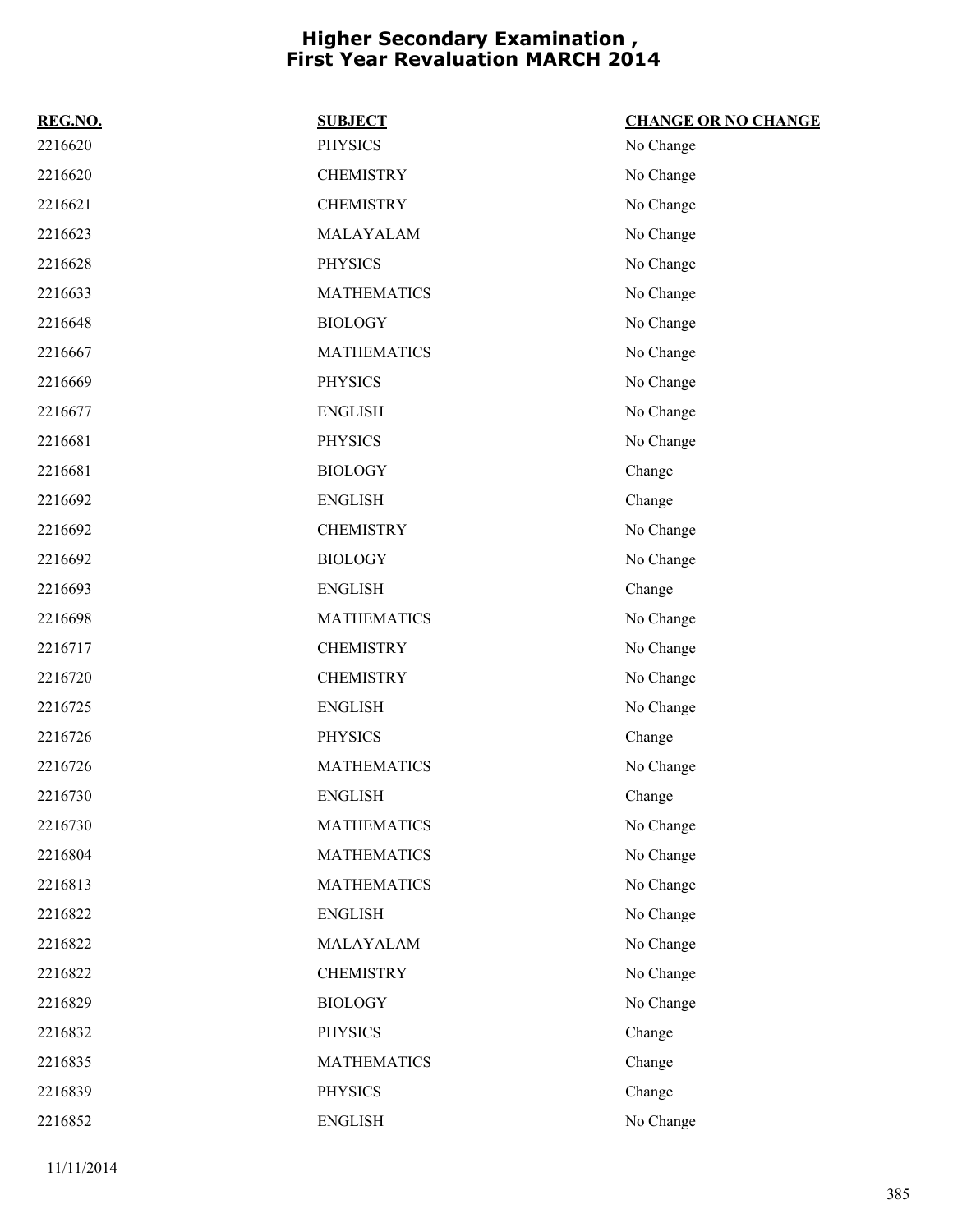| REG.NO. | <b>SUBJECT</b>          | <b>CHANGE OR NO CHANGE</b> |
|---------|-------------------------|----------------------------|
| 2216852 | <b>MATHEMATICS</b>      | No Change                  |
| 2216854 | <b>ENGLISH</b>          | Change                     |
| 2216855 | <b>CHEMISTRY</b>        | No Change                  |
| 2216857 | <b>MATHEMATICS</b>      | No Change                  |
| 2216859 | <b>COMPUTER SCIENCE</b> | No Change                  |
| 2216866 | <b>COMPUTER SCIENCE</b> | No Change                  |
| 2216872 | <b>PHYSICS</b>          | No Change                  |
| 2216885 | <b>ENGLISH</b>          | No Change                  |
| 2216885 | <b>MATHEMATICS</b>      | No Change                  |
| 2216890 | <b>ENGLISH</b>          | No Change                  |
| 2216890 | <b>MATHEMATICS</b>      | No Change                  |
| 2216890 | <b>COMPUTER SCIENCE</b> | No Change                  |
| 2216896 | <b>PHYSICS</b>          | No Change                  |
| 2216896 | <b>CHEMISTRY</b>        | No Change                  |
| 2216896 | <b>COMPUTER SCIENCE</b> | No Change                  |
| 2216899 | <b>PHYSICS</b>          | No Change                  |
| 2216899 | <b>MATHEMATICS</b>      | No Change                  |
| 2216983 | <b>ENGLISH</b>          | No Change                  |
| 2217004 | <b>ENGLISH</b>          | Change                     |
| 2217014 | <b>BIOLOGY</b>          | No Change                  |
| 2217019 | <b>CHEMISTRY</b>        | No Change                  |
| 2217021 | <b>ENGLISH</b>          | No Change                  |
| 2217025 | <b>ENGLISH</b>          | Change                     |
| 2217026 | <b>ENGLISH</b>          | Change                     |
| 2217027 | <b>ENGLISH</b>          | Change                     |
| 2217028 | <b>PHYSICS</b>          | No Change                  |
| 2217029 | <b>ENGLISH</b>          | No Change                  |
| 2217029 | <b>BIOLOGY</b>          | No Change                  |
| 2217036 | <b>ENGLISH</b>          | Change                     |
| 2217036 | <b>CHEMISTRY</b>        | No Change                  |
| 2217047 | <b>CHEMISTRY</b>        | No Change                  |
| 2217050 | <b>ENGLISH</b>          | No Change                  |
| 2217050 | MALAYALAM               | No Change                  |
| 2217052 | <b>PHYSICS</b>          | No Change                  |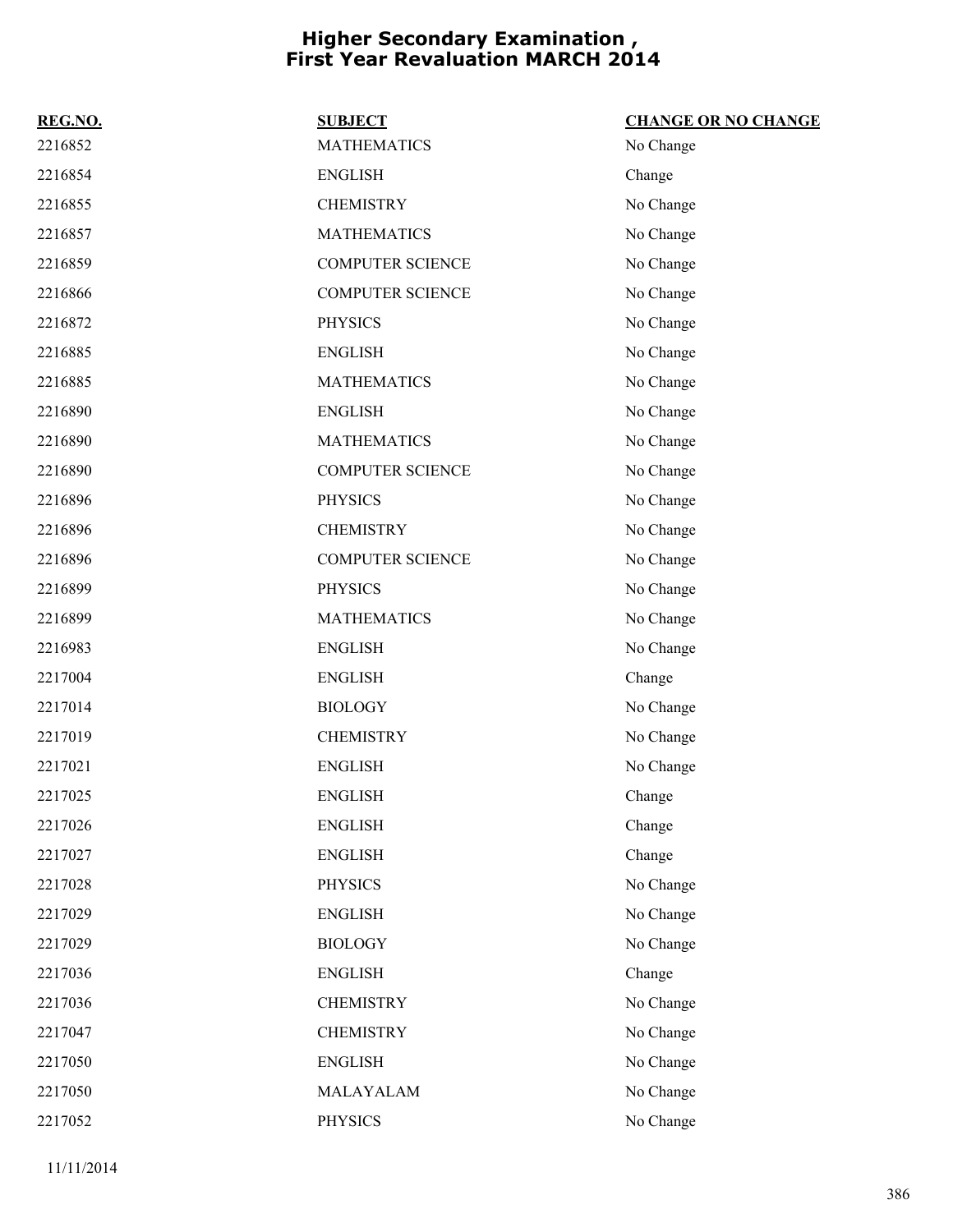| REG.NO. | <b>SUBJECT</b>          | <b>CHANGE OR NO CHANGE</b> |
|---------|-------------------------|----------------------------|
| 2217058 | <b>ENGLISH</b>          | No Change                  |
| 2217061 | <b>ENGLISH</b>          | Change                     |
| 2217062 | <b>COMPUTER SCIENCE</b> | Change                     |
| 2217080 | <b>ENGLISH</b>          | No Change                  |
| 2217080 | <b>MATHEMATICS</b>      | No Change                  |
| 2217085 | <b>ENGLISH</b>          | No Change                  |
| 2217085 | <b>MATHEMATICS</b>      | No Change                  |
| 2217090 | <b>PHYSICS</b>          | No Change                  |
| 2217090 | <b>CHEMISTRY</b>        | No Change                  |
| 2217090 | <b>BIOLOGY</b>          | No Change                  |
| 2217152 | <b>CHEMISTRY</b>        | No Change                  |
| 2217152 | <b>COMPUTER SCIENCE</b> | No Change                  |
| 2217159 | MALAYALAM               | Change                     |
| 2217171 | <b>PHYSICS</b>          | No Change                  |
| 2217171 | <b>CHEMISTRY</b>        | No Change                  |
| 2217171 | <b>COMPUTER SCIENCE</b> | No Change                  |
| 2217173 | <b>ENGLISH</b>          | No Change                  |
| 2217173 | <b>PHYSICS</b>          | No Change                  |
| 2217291 | <b>BIOLOGY</b>          | No Change                  |
| 2217295 | <b>CHEMISTRY</b>        | Change                     |
| 2217297 | <b>PHYSICS</b>          | No Change                  |
| 2217297 | <b>BIOLOGY</b>          | No Change                  |
| 2217300 | <b>CHEMISTRY</b>        | No Change                  |
| 2217301 | <b>MATHEMATICS</b>      | No Change                  |
| 2217302 | <b>CHEMISTRY</b>        | No Change                  |
| 2217302 | <b>BIOLOGY</b>          | No Change                  |
| 2217308 | <b>ENGLISH</b>          | No Change                  |
| 2217308 | <b>PHYSICS</b>          | No Change                  |
| 2217308 | <b>CHEMISTRY</b>        | Change                     |
| 2217308 | <b>MATHEMATICS</b>      | No Change                  |
| 2217310 | <b>MATHEMATICS</b>      | No Change                  |
| 2217311 | <b>PHYSICS</b>          | No Change                  |
| 2217313 | <b>BIOLOGY</b>          | No Change                  |
| 2217317 | <b>CHEMISTRY</b>        | No Change                  |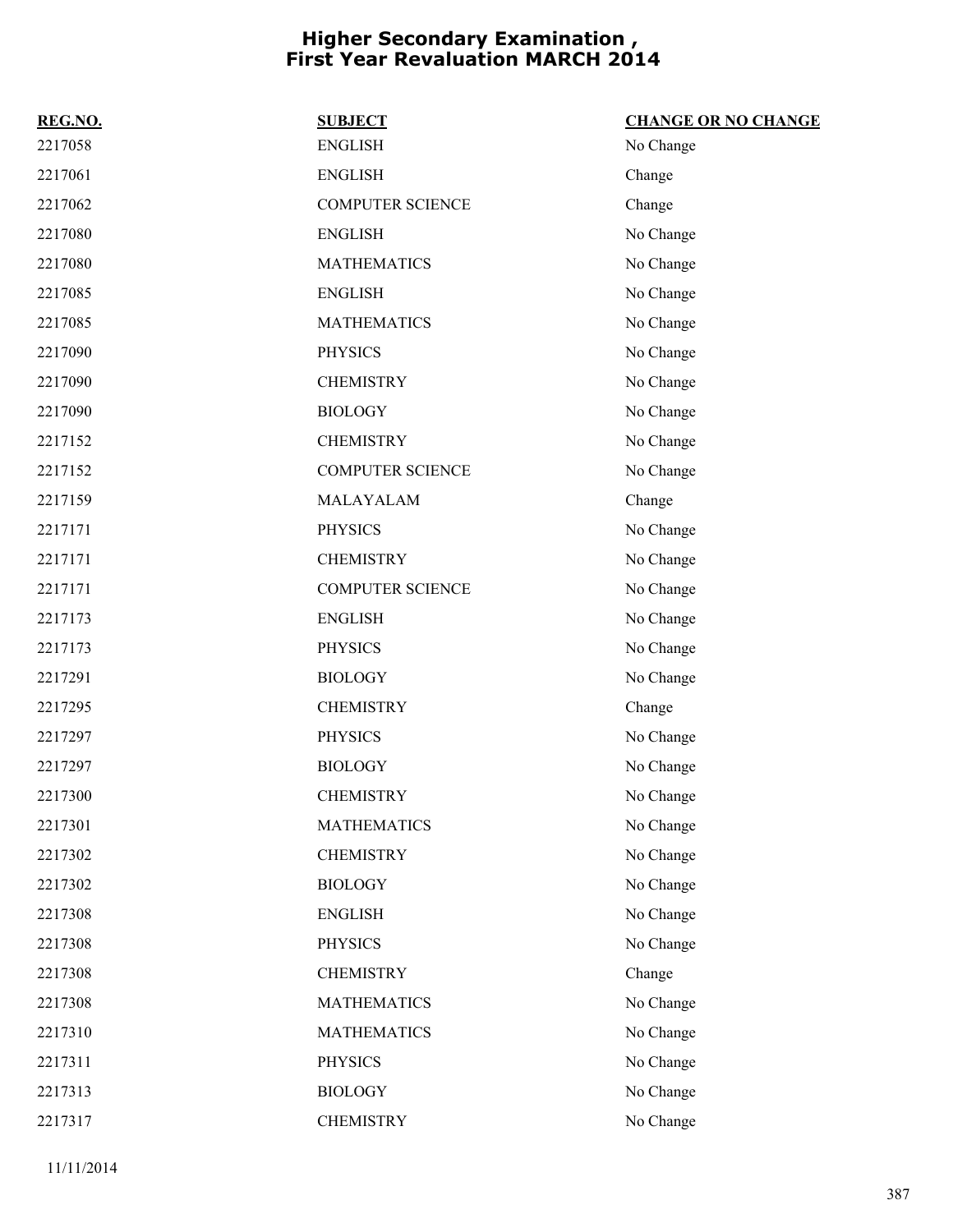| REG.NO. | <b>SUBJECT</b>          | <b>CHANGE OR NO CHANGE</b> |
|---------|-------------------------|----------------------------|
| 2217317 | <b>MATHEMATICS</b>      | No Change                  |
| 2217318 | <b>PHYSICS</b>          | No Change                  |
| 2217318 | <b>CHEMISTRY</b>        | Change                     |
| 2217321 | <b>ENGLISH</b>          | No Change                  |
| 2217326 | <b>ENGLISH</b>          | No Change                  |
| 2217326 | <b>PHYSICS</b>          | No Change                  |
| 2217327 | <b>CHEMISTRY</b>        | No Change                  |
| 2217328 | <b>PHYSICS</b>          | No Change                  |
| 2217328 | <b>CHEMISTRY</b>        | No Change                  |
| 2217339 | <b>CHEMISTRY</b>        | No Change                  |
| 2217340 | <b>BIOLOGY</b>          | No Change                  |
| 2217341 | <b>CHEMISTRY</b>        | No Change                  |
| 2217343 | <b>MATHEMATICS</b>      | No Change                  |
| 2217344 | <b>PHYSICS</b>          | No Change                  |
| 2217345 | <b>ENGLISH</b>          | No Change                  |
| 2217345 | MALAYALAM               | No Change                  |
| 2217346 | <b>PHYSICS</b>          | No Change                  |
| 2217346 | <b>CHEMISTRY</b>        | No Change                  |
| 2217346 | <b>MATHEMATICS</b>      | No Change                  |
| 2217350 | <b>PHYSICS</b>          | No Change                  |
| 2217350 | <b>COMPUTER SCIENCE</b> | No Change                  |
| 2217356 | <b>PHYSICS</b>          | No Change                  |
| 2217356 | <b>CHEMISTRY</b>        | No Change                  |
| 2217358 | <b>CHEMISTRY</b>        | No Change                  |
| 2217358 | <b>COMPUTER SCIENCE</b> | No Change                  |
| 2217359 | <b>PHYSICS</b>          | No Change                  |
| 2217359 | <b>COMPUTER SCIENCE</b> | No Change                  |
| 2217361 | <b>PHYSICS</b>          | No Change                  |
| 2217361 | <b>CHEMISTRY</b>        | No Change                  |
| 2217361 | <b>COMPUTER SCIENCE</b> | No Change                  |
| 2217363 | <b>ENGLISH</b>          | No Change                  |
| 2217363 | <b>MATHEMATICS</b>      | No Change                  |
| 2217363 | <b>COMPUTER SCIENCE</b> | No Change                  |
| 2217364 | <b>MATHEMATICS</b>      | No Change                  |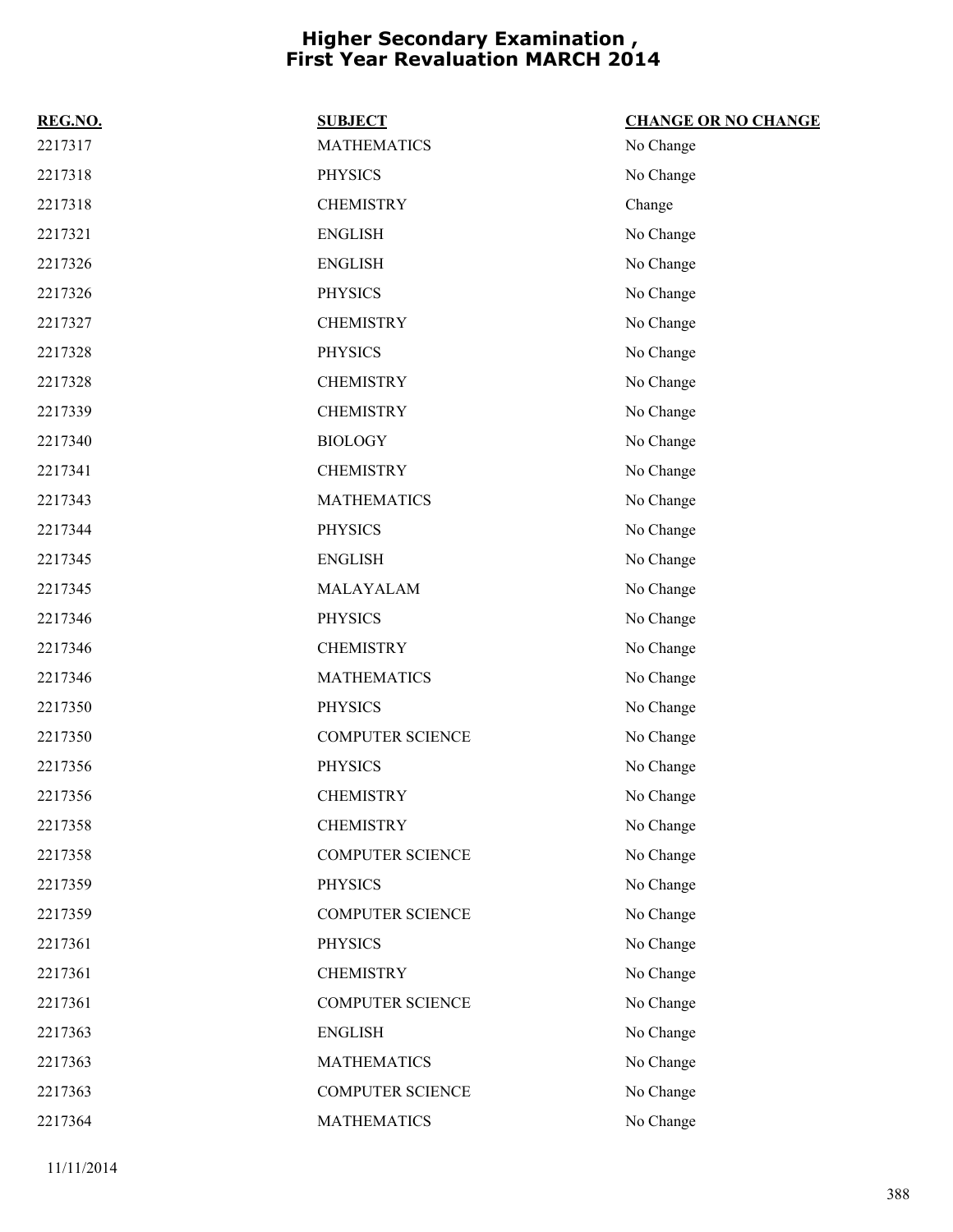| REG.NO. | <b>SUBJECT</b>          | <b>CHANGE OR NO CHANGE</b> |
|---------|-------------------------|----------------------------|
| 2217364 | <b>COMPUTER SCIENCE</b> | No Change                  |
| 2217369 | <b>COMPUTER SCIENCE</b> | No Change                  |
| 2217370 | <b>ENGLISH</b>          | No Change                  |
| 2217374 | <b>ENGLISH</b>          | No Change                  |
| 2217377 | <b>ENGLISH</b>          | No Change                  |
| 2217377 | <b>PHYSICS</b>          | No Change                  |
| 2217377 | <b>CHEMISTRY</b>        | No Change                  |
| 2217377 | <b>COMPUTER SCIENCE</b> | No Change                  |
| 2217381 | <b>CHEMISTRY</b>        | Change                     |
| 2217381 | <b>COMPUTER SCIENCE</b> | Change                     |
| 2217382 | <b>ENGLISH</b>          | No Change                  |
| 2217386 | <b>ENGLISH</b>          | No Change                  |
| 2217386 | <b>MATHEMATICS</b>      | No Change                  |
| 2217388 | <b>CHEMISTRY</b>        | Change                     |
| 2217390 | <b>HINDI</b>            | No Change                  |
| 2217390 | <b>PHYSICS</b>          | No Change                  |
| 2217390 | <b>CHEMISTRY</b>        | No Change                  |
| 2217390 | <b>COMPUTER SCIENCE</b> | Change                     |
| 2217391 | <b>PHYSICS</b>          | No Change                  |
| 2217391 | <b>CHEMISTRY</b>        | No Change                  |
| 2217391 | <b>COMPUTER SCIENCE</b> | No Change                  |
| 2217392 | <b>PHYSICS</b>          | No Change                  |
| 2217392 | <b>CHEMISTRY</b>        | No Change                  |
| 2217392 | <b>COMPUTER SCIENCE</b> | Change                     |
| 2217393 | <b>PHYSICS</b>          | No Change                  |
| 2217395 | <b>PHYSICS</b>          | No Change                  |
| 2217395 | <b>CHEMISTRY</b>        | No Change                  |
| 2217395 | <b>COMPUTER SCIENCE</b> | No Change                  |
| 2217461 | <b>ENGLISH</b>          | Change                     |
| 2217475 | <b>ENGLISH</b>          | Change                     |
| 2217475 | <b>CHEMISTRY</b>        | No Change                  |
| 2217475 | <b>MATHEMATICS</b>      | No Change                  |
| 2217500 | <b>ENGLISH</b>          | No Change                  |
| 2217503 | <b>BIOLOGY</b>          | No Change                  |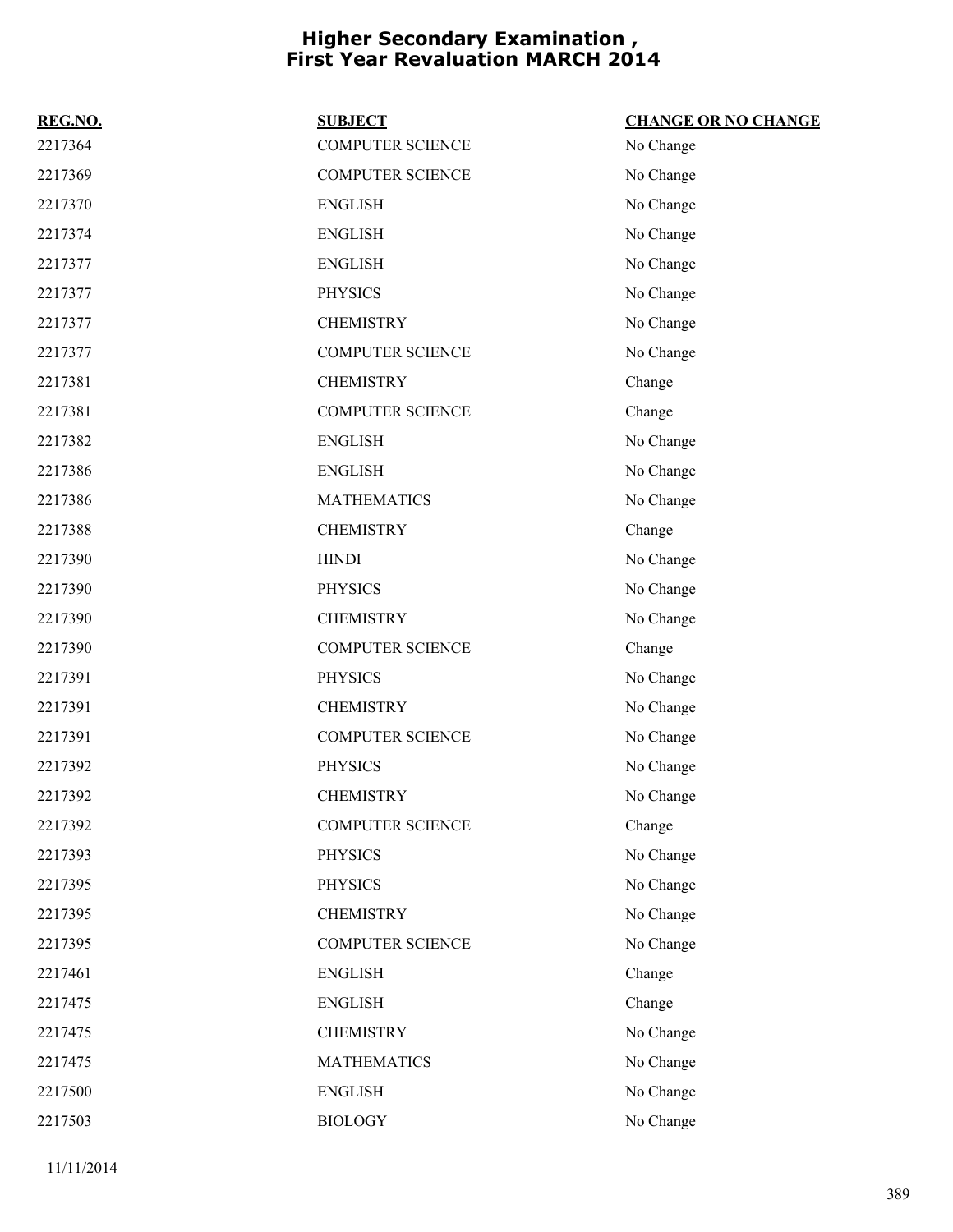| REG.NO. | <b>SUBJECT</b>                                        | <b>CHANGE OR NO CHANGE</b> |
|---------|-------------------------------------------------------|----------------------------|
| 2217614 | <b>MATHEMATICS</b>                                    | No Change                  |
| 2217615 | <b>COMPUTER SCIENCE</b>                               | No Change                  |
| 2217618 | <b>PHYSICS</b>                                        | No Change                  |
| 2217618 | <b>CHEMISTRY</b>                                      | No Change                  |
| 2217618 | <b>MATHEMATICS</b>                                    | No Change                  |
| 2217639 | <b>ENGLISH</b>                                        | No Change                  |
| 2217646 | <b>ENGLISH</b>                                        | Change                     |
| 2217648 | <b>ENGLISH</b>                                        | No Change                  |
| 2217664 | MALAYALAM                                             | Change                     |
| 2217696 | <b>ENGLISH</b>                                        | Change                     |
| 2217697 | <b>ENGLISH</b>                                        | No Change                  |
| 2217726 | <b>ENGLISH</b>                                        | Change                     |
| 2217726 | <b>PHYSICS</b>                                        | No Change                  |
| 2217726 | <b>BIOLOGY</b>                                        | No Change                  |
| 2217726 | <b>MATHEMATICS</b>                                    | No Change                  |
| 2217730 | <b>ENGLISH</b>                                        | No Change                  |
| 2217730 | <b>MATHEMATICS</b>                                    | No Change                  |
| 2217759 | <b>ENGLISH</b>                                        | No Change                  |
| 2217759 | <b>CHEMISTRY</b>                                      | No Change                  |
| 2217759 | <b>BIOLOGY</b>                                        | No Change                  |
| 2217864 | <b>ENGLISH</b>                                        | Change                     |
| 2217886 | <b>ENGLISH</b>                                        | Change                     |
| 2217886 | <b>ECONOMICS</b>                                      | No Change                  |
| 2217886 | <b>COMPUTER APPLICATION</b>                           | Change                     |
| 2217886 | <b>BUSINESS STUDIES WITH</b><br>FUNCTIONAL MANAGEMENT | No Change                  |
| 2217888 | <b>ENGLISH</b>                                        | No Change                  |
| 2217888 | <b>ECONOMICS</b>                                      | No Change                  |
| 2217888 | ACCOUNTANCY WITH<br><b>COMPUTER ACCOUNTING</b>        | No Change                  |
| 2217892 | <b>ENGLISH</b>                                        | No Change                  |
| 2217892 | <b>ECONOMICS</b>                                      | No Change                  |
| 2217892 | <b>BUSINESS STUDIES WITH</b><br>FUNCTIONAL MANAGEMENT | No Change                  |
| 2217892 | ACCOUNTANCY WITH<br><b>COMPUTER ACCOUNTING</b>        | No Change                  |
| 2217894 | <b>ENGLISH</b>                                        | No Change                  |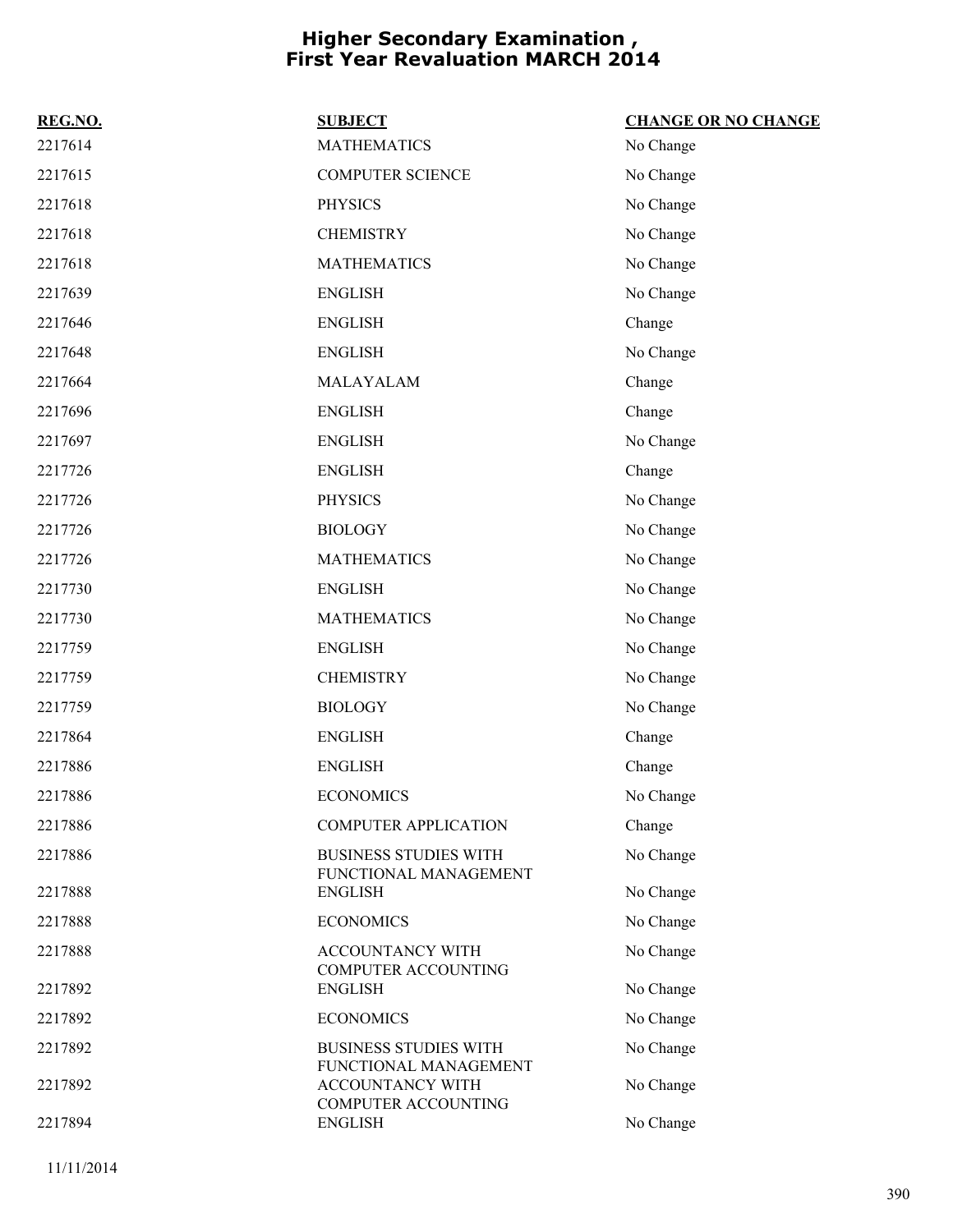| REG.NO. | <b>SUBJECT</b>     | <b>CHANGE OR NO CHANGE</b> |
|---------|--------------------|----------------------------|
| 2217894 | <b>CHEMISTRY</b>   | No Change                  |
| 2217901 | <b>ENGLISH</b>     | No Change                  |
| 2217908 | <b>ENGLISH</b>     | No Change                  |
| 2217910 | <b>PHYSICS</b>     | No Change                  |
| 2217921 | <b>ENGLISH</b>     | No Change                  |
| 2217930 | <b>ENGLISH</b>     | No Change                  |
| 2217943 | <b>ENGLISH</b>     | No Change                  |
| 2217988 | <b>ENGLISH</b>     | No Change                  |
| 2218133 | <b>ENGLISH</b>     | Change                     |
| 2218152 | <b>ENGLISH</b>     | No Change                  |
| 2218152 | <b>BIOLOGY</b>     | No Change                  |
| 2218152 | <b>MATHEMATICS</b> | No Change                  |
| 2218188 | <b>ENGLISH</b>     | No Change                  |
| 2218188 | <b>MATHEMATICS</b> | No Change                  |
| 2218402 | <b>ENGLISH</b>     | No Change                  |
| 2218402 | <b>PHYSICS</b>     | No Change                  |
| 2218402 | <b>CHEMISTRY</b>   | No Change                  |
| 2218402 | <b>BIOLOGY</b>     | Change                     |
| 2218402 | <b>MATHEMATICS</b> | No Change                  |
| 2218403 | <b>PHYSICS</b>     | No Change                  |
| 2218403 | <b>CHEMISTRY</b>   | No Change                  |
| 2218403 | <b>BIOLOGY</b>     | No Change                  |
| 2218403 | <b>MATHEMATICS</b> | Change                     |
| 2218408 | <b>BIOLOGY</b>     | No Change                  |
| 2218413 | <b>PHYSICS</b>     | Change                     |
| 2218424 | <b>BIOLOGY</b>     | No Change                  |
| 2218439 | <b>ENGLISH</b>     | No Change                  |
| 2218441 | <b>ENGLISH</b>     | No Change                  |
| 2218441 | <b>PHYSICS</b>     | No Change                  |
| 2218451 | <b>ENGLISH</b>     | No Change                  |
| 2218451 | <b>MATHEMATICS</b> | No Change                  |
| 2218457 | <b>ENGLISH</b>     | No Change                  |
| 2218457 | <b>CHEMISTRY</b>   | No Change                  |
| 2218459 | COMPUTER SCIENCE   | No Change                  |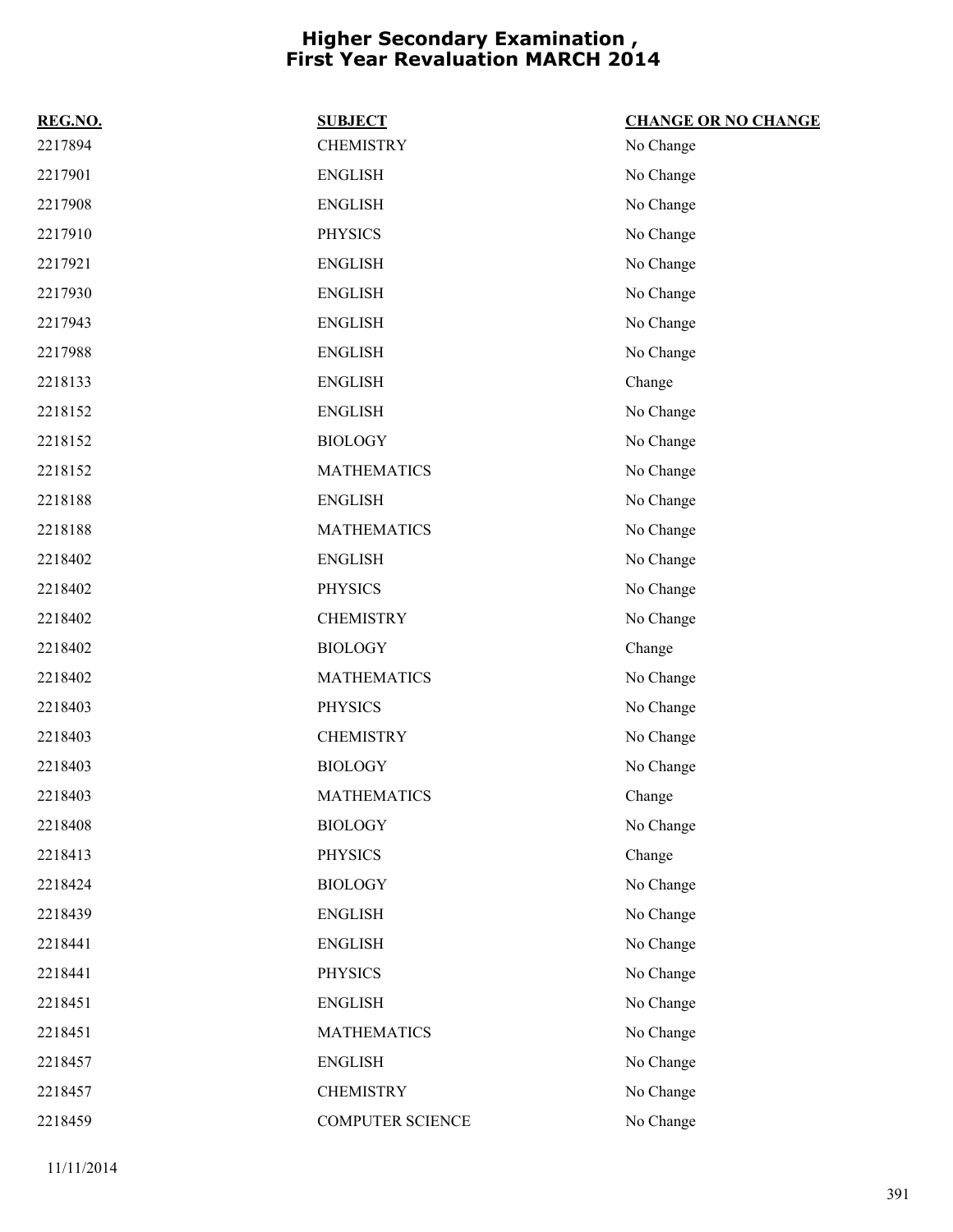| REG.NO. | <b>SUBJECT</b>                                        | <b>CHANGE OR NO CHANGE</b> |
|---------|-------------------------------------------------------|----------------------------|
| 2218460 | <b>CHEMISTRY</b>                                      | No Change                  |
| 2218466 | <b>ENGLISH</b>                                        | No Change                  |
| 2218466 | <b>CHEMISTRY</b>                                      | No Change                  |
| 2218470 | <b>PHYSICS</b>                                        | Change                     |
| 2218470 | <b>COMPUTER SCIENCE</b>                               | Change                     |
| 2218472 | <b>PHYSICS</b>                                        | No Change                  |
| 2218472 | <b>COMPUTER SCIENCE</b>                               | No Change                  |
| 2218473 | <b>COMPUTER SCIENCE</b>                               | No Change                  |
| 2218474 | <b>CHEMISTRY</b>                                      | No Change                  |
| 2218481 | <b>PHYSICS</b>                                        | No Change                  |
| 2218485 | <b>PHYSICS</b>                                        | No Change                  |
| 2218485 | <b>CHEMISTRY</b>                                      | No Change                  |
| 2218485 | <b>COMPUTER SCIENCE</b>                               | No Change                  |
| 2218573 | <b>COMPUTER SCIENCE</b>                               | Change                     |
| 2218603 | <b>MATHEMATICS</b>                                    | No Change                  |
| 2218926 | <b>PHYSICS</b>                                        | No Change                  |
| 2218955 | <b>CHEMISTRY</b>                                      | Change                     |
| 2219326 | <b>ENGLISH</b>                                        | Change                     |
| 2219326 | <b>CHEMISTRY</b>                                      | No Change                  |
| 2219328 | <b>ENGLISH</b>                                        | Change                     |
| 2219416 | <b>BUSINESS STUDIES WITH</b><br>FUNCTIONAL MANAGEMENT | No Change                  |
| 2219683 | <b>ENGLISH</b>                                        | No Change                  |
| 2219700 | <b>ENGLISH</b>                                        | No Change                  |
| 2219722 | <b>ENGLISH</b>                                        | Change                     |
| 2219748 | <b>ENGLISH</b>                                        | No Change                  |
| 2219748 | <b>COMPUTER APPLICATION</b>                           | No Change                  |
| 2220086 | ACCOUNTANCY WITH<br><b>COMPUTER ACCOUNTING</b>        | No Change                  |
| 2220088 | <b>ECONOMICS</b>                                      | No Change                  |
| 2220090 | <b>ACCOUNTANCY WITH</b><br><b>COMPUTER ACCOUNTING</b> | No Change                  |
| 2220094 | <b>ECONOMICS</b>                                      | No Change                  |
| 2220096 | <b>COMPUTER APPLICATION</b>                           | No Change                  |
| 2220109 | MALAYALAM                                             | No Change                  |
| 2220151 | <b>MATHEMATICS</b>                                    | No Change                  |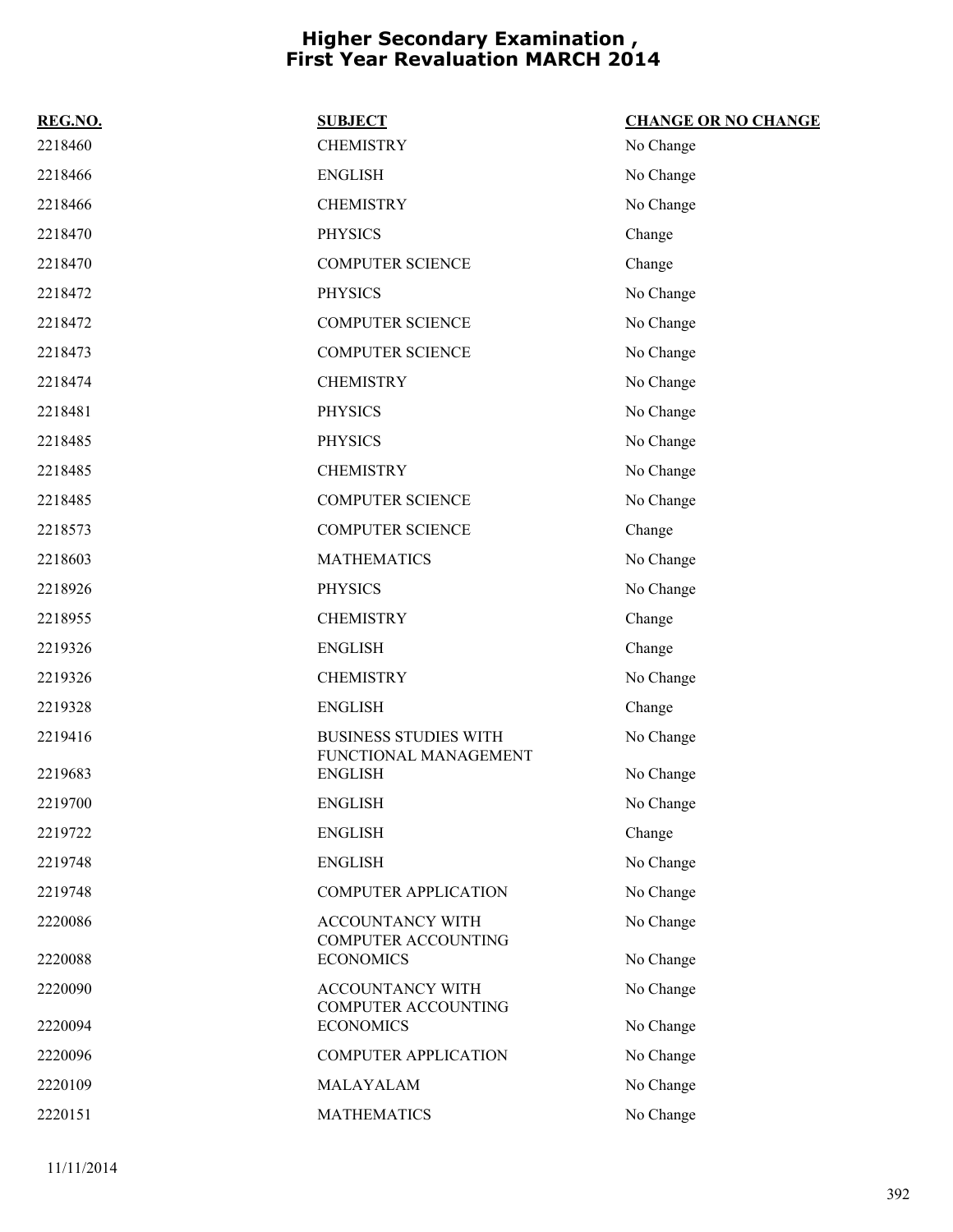| REG.NO. | <b>SUBJECT</b>                                                                      | <b>CHANGE OR NO CHANGE</b> |
|---------|-------------------------------------------------------------------------------------|----------------------------|
| 2220273 | <b>ENGLISH</b>                                                                      | No Change                  |
| 2220290 | <b>MATHEMATICS</b>                                                                  | No Change                  |
| 2220291 | <b>MATHEMATICS</b>                                                                  | No Change                  |
| 2220345 | ACCOUNTANCY WITH                                                                    | No Change                  |
| 2220351 | <b>COMPUTER ACCOUNTING</b><br><b>BUSINESS STUDIES WITH</b><br>FUNCTIONAL MANAGEMENT | No Change                  |
| 2220428 | <b>BUSINESS STUDIES WITH</b><br>FUNCTIONAL MANAGEMENT                               | No Change                  |
| 2220533 | <b>MATHEMATICS</b>                                                                  | Change                     |
| 2220559 | <b>ENGLISH</b>                                                                      | No Change                  |
| 2220654 | <b>MATHEMATICS</b>                                                                  | No Change                  |
| 2220654 | <b>ACCOUNTANCY WITH</b><br><b>COMPUTER ACCOUNTING</b>                               | No Change                  |
| 2220690 | <b>MATHEMATICS</b>                                                                  | No Change                  |
| 2220709 | SOCIOLOGY                                                                           | Change                     |
| 2220716 | <b>SOCIOLOGY</b>                                                                    | Change                     |
| 2220718 | <b>HISTORY</b>                                                                      | No Change                  |
| 2220859 | <b>ENGLISH</b>                                                                      | Change                     |
| 2220909 | <b>ECONOMICS</b>                                                                    | No Change                  |
| 2220910 | <b>ECONOMICS</b>                                                                    | No Change                  |
| 2221030 | <b>MATHEMATICS</b>                                                                  | No Change                  |
| 2221043 | <b>ENGLISH</b>                                                                      | No Change                  |
| 2221112 | <b>ENGLISH</b>                                                                      | No Change                  |
| 2221115 | <b>COMPUTER SCIENCE</b>                                                             | No Change                  |
| 2221446 | <b>MATHEMATICS</b>                                                                  | No Change                  |
| 2221690 | <b>CHEMISTRY</b>                                                                    | No Change                  |
| 2221709 | <b>ENGLISH</b>                                                                      | Change                     |
| 2221709 | <b>MATHEMATICS</b>                                                                  | No Change                  |
| 2221729 | <b>ENGLISH</b>                                                                      | No Change                  |
| 2221729 | <b>PHYSICS</b>                                                                      | No Change                  |
| 2221729 | <b>CHEMISTRY</b>                                                                    | No Change                  |
| 2221740 | <b>CHEMISTRY</b>                                                                    | No Change                  |
| 2221741 | <b>ENGLISH</b>                                                                      | No Change                  |
| 2221744 | <b>ENGLISH</b>                                                                      | No Change                  |
| 2221744 | <b>CHEMISTRY</b>                                                                    | No Change                  |
| 2221759 | <b>ENGLISH</b>                                                                      | Change                     |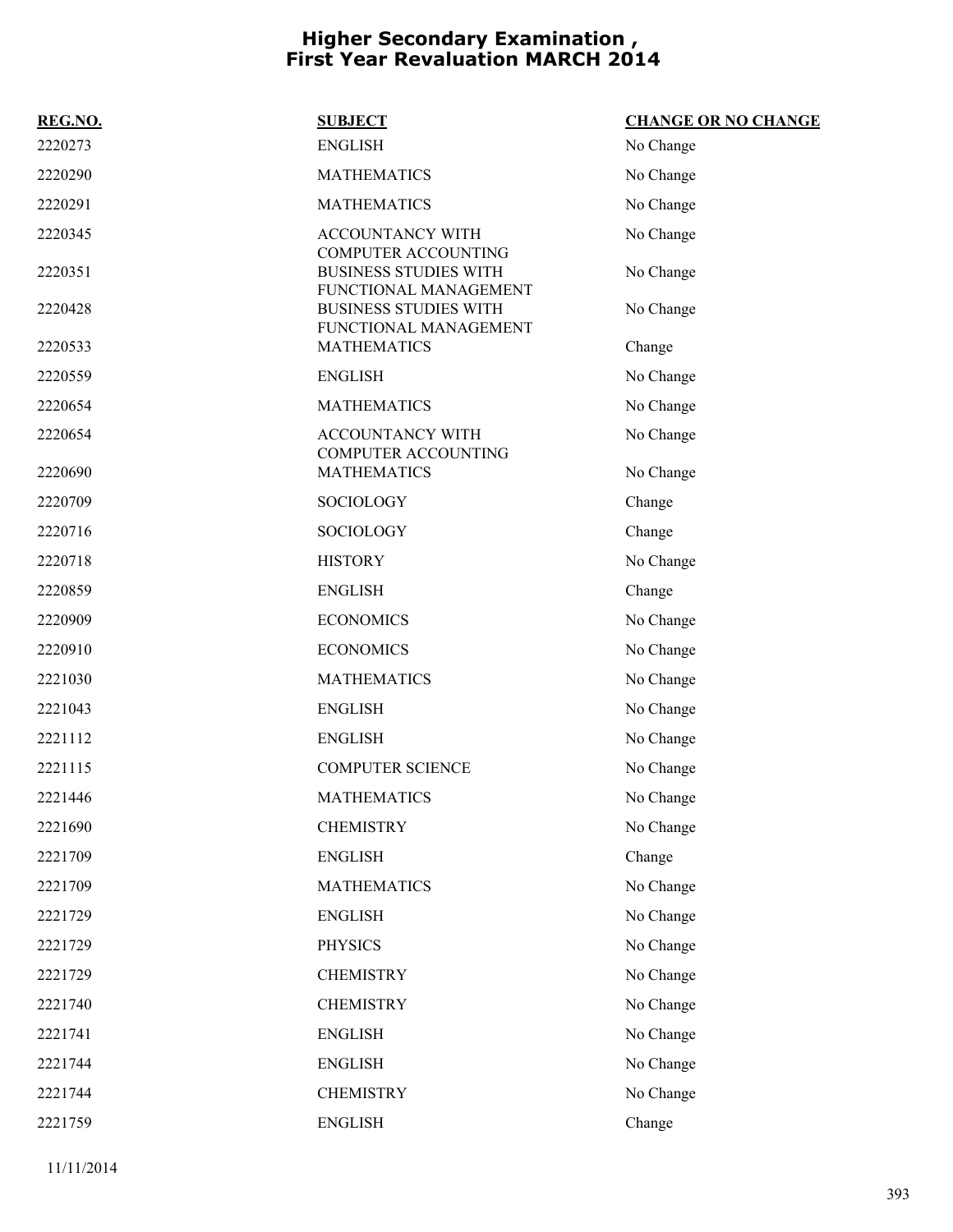| REG.NO. | <b>SUBJECT</b>                                        | <b>CHANGE OR NO CHANGE</b> |
|---------|-------------------------------------------------------|----------------------------|
| 2221760 | <b>ENGLISH</b>                                        | No Change                  |
| 2221761 | <b>ENGLISH</b>                                        | No Change                  |
| 2221984 | <b>MATHEMATICS</b>                                    | Change                     |
| 2222517 | <b>ENGLISH</b>                                        | No Change                  |
| 2222528 | <b>ENGLISH</b>                                        | No Change                  |
| 2222531 | <b>ENGLISH</b>                                        | No Change                  |
| 2222531 | <b>MATHEMATICS</b>                                    | No Change                  |
| 2222538 | <b>ENGLISH</b>                                        | No Change                  |
| 2222538 | <b>CHEMISTRY</b>                                      | Change                     |
| 2222538 | <b>MATHEMATICS</b>                                    | No Change                  |
| 2222541 | <b>BIOLOGY</b>                                        | Change                     |
| 2222556 | <b>CHEMISTRY</b>                                      | No Change                  |
| 2222779 | <b>MATHEMATICS</b>                                    | No Change                  |
| 2222790 | <b>ENGLISH</b>                                        | No Change                  |
| 2222790 | ACCOUNTANCY WITH AFS                                  | No Change                  |
| 2222994 | <b>BUSINESS STUDIES WITH</b><br>FUNCTIONAL MANAGEMENT | No Change                  |
| 2223082 | <b>ENGLISH</b>                                        | No Change                  |
| 2223103 | <b>CHEMISTRY</b>                                      | Change                     |
| 2223107 | <b>ENGLISH</b>                                        | No Change                  |
| 2223107 | <b>PHYSICS</b>                                        | No Change                  |
| 2223107 | <b>CHEMISTRY</b>                                      | No Change                  |
| 2223227 | <b>BUSINESS STUDIES WITH</b><br>FUNCTIONAL MANAGEMENT | No Change                  |
| 2223240 | <b>ENGLISH</b>                                        | No Change                  |
| 2223268 | <b>ENGLISH</b>                                        | No Change                  |
| 2223279 | <b>ENGLISH</b>                                        | No Change                  |
| 2223279 | <b>PHYSICS</b>                                        | No Change                  |
| 2223279 | <b>MATHEMATICS</b>                                    | No Change                  |
| 2223280 | <b>ENGLISH</b>                                        | No Change                  |
| 2223280 | <b>BIOLOGY</b>                                        | No Change                  |
| 2223280 | <b>MATHEMATICS</b>                                    | No Change                  |
| 2223281 | <b>ENGLISH</b>                                        | No Change                  |
| 2223281 | <b>MATHEMATICS</b>                                    | No Change                  |
| 2223282 | MALAYALAM                                             | No Change                  |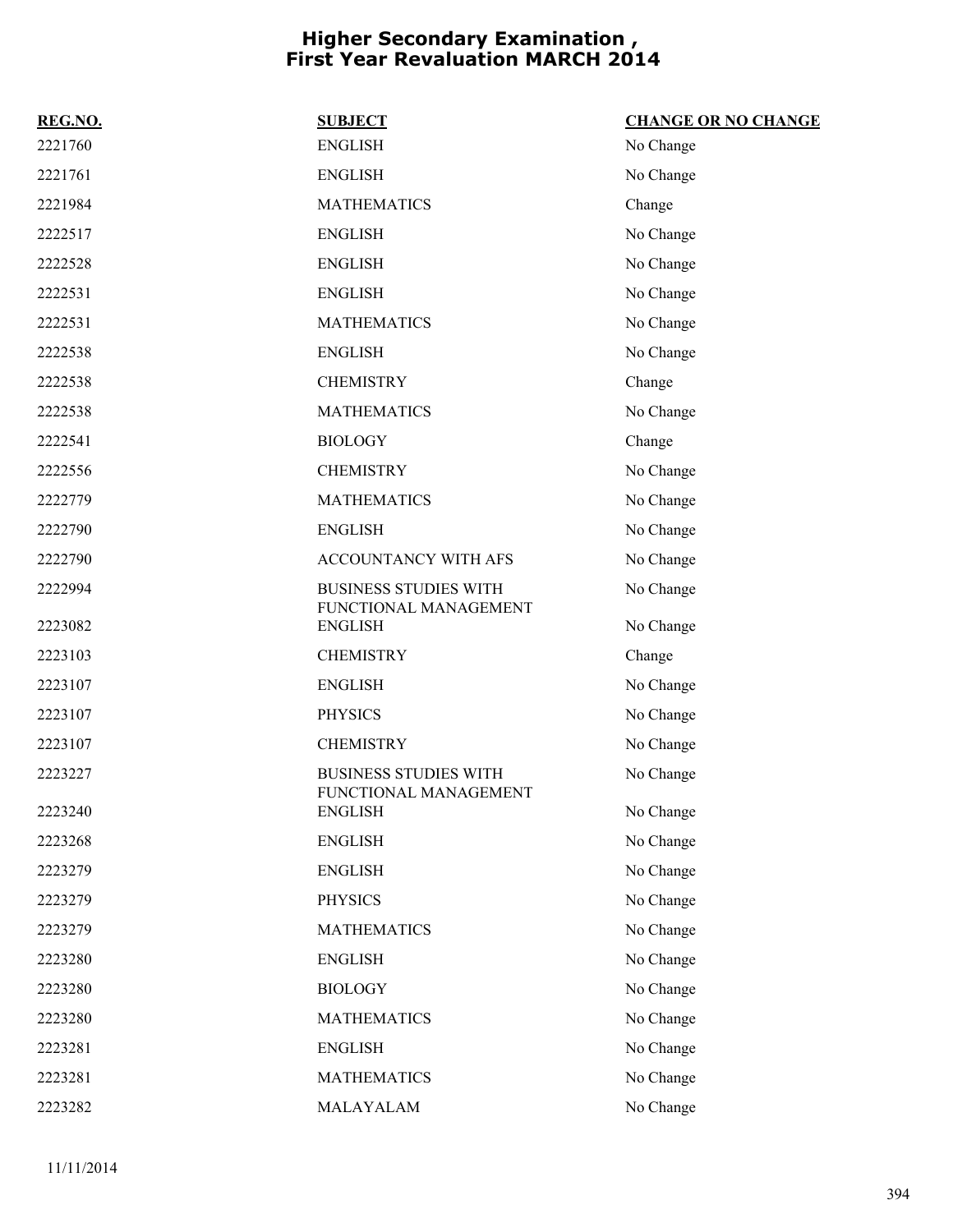| REG.NO. | <b>SUBJECT</b>     | <b>CHANGE OR NO CHANGE</b> |
|---------|--------------------|----------------------------|
| 2223282 | <b>CHEMISTRY</b>   | Change                     |
| 2223285 | <b>ENGLISH</b>     | No Change                  |
| 2223285 | <b>MATHEMATICS</b> | No Change                  |
| 2223286 | <b>ENGLISH</b>     | No Change                  |
| 2223287 | <b>ENGLISH</b>     | No Change                  |
| 2223287 | <b>PHYSICS</b>     | No Change                  |
| 2223287 | <b>CHEMISTRY</b>   | No Change                  |
| 2223292 | <b>ENGLISH</b>     | No Change                  |
| 2223292 | <b>CHEMISTRY</b>   | No Change                  |
| 2223293 | <b>ENGLISH</b>     | No Change                  |
| 2223295 | <b>ENGLISH</b>     | No Change                  |
| 2223296 | <b>MATHEMATICS</b> | No Change                  |
| 2223297 | <b>ENGLISH</b>     | No Change                  |
| 2223298 | <b>ENGLISH</b>     | Change                     |
| 2223298 | <b>MATHEMATICS</b> | No Change                  |
| 2223299 | <b>ENGLISH</b>     | Change                     |
| 2223299 | <b>BIOLOGY</b>     | No Change                  |
| 2223299 | <b>MATHEMATICS</b> | No Change                  |
| 2223300 | <b>ENGLISH</b>     | No Change                  |
| 2223301 | <b>ENGLISH</b>     | No Change                  |
| 2223301 | <b>HINDI</b>       | No Change                  |
| 2223302 | <b>ENGLISH</b>     | No Change                  |
| 2223304 | <b>ENGLISH</b>     | No Change                  |
| 2223305 | <b>ENGLISH</b>     | Change                     |
| 2223307 | <b>ENGLISH</b>     | No Change                  |
| 2223307 | <b>MATHEMATICS</b> | No Change                  |
| 2223308 | <b>HINDI</b>       | No Change                  |
| 2223311 | <b>ENGLISH</b>     | No Change                  |
| 2223311 | <b>PHYSICS</b>     | No Change                  |
| 2223311 | <b>MATHEMATICS</b> | No Change                  |
| 2223312 | <b>HINDI</b>       | No Change                  |
| 2223312 | <b>MATHEMATICS</b> | No Change                  |
| 2223315 | <b>ENGLISH</b>     | No Change                  |
| 2223315 | <b>BIOLOGY</b>     | No Change                  |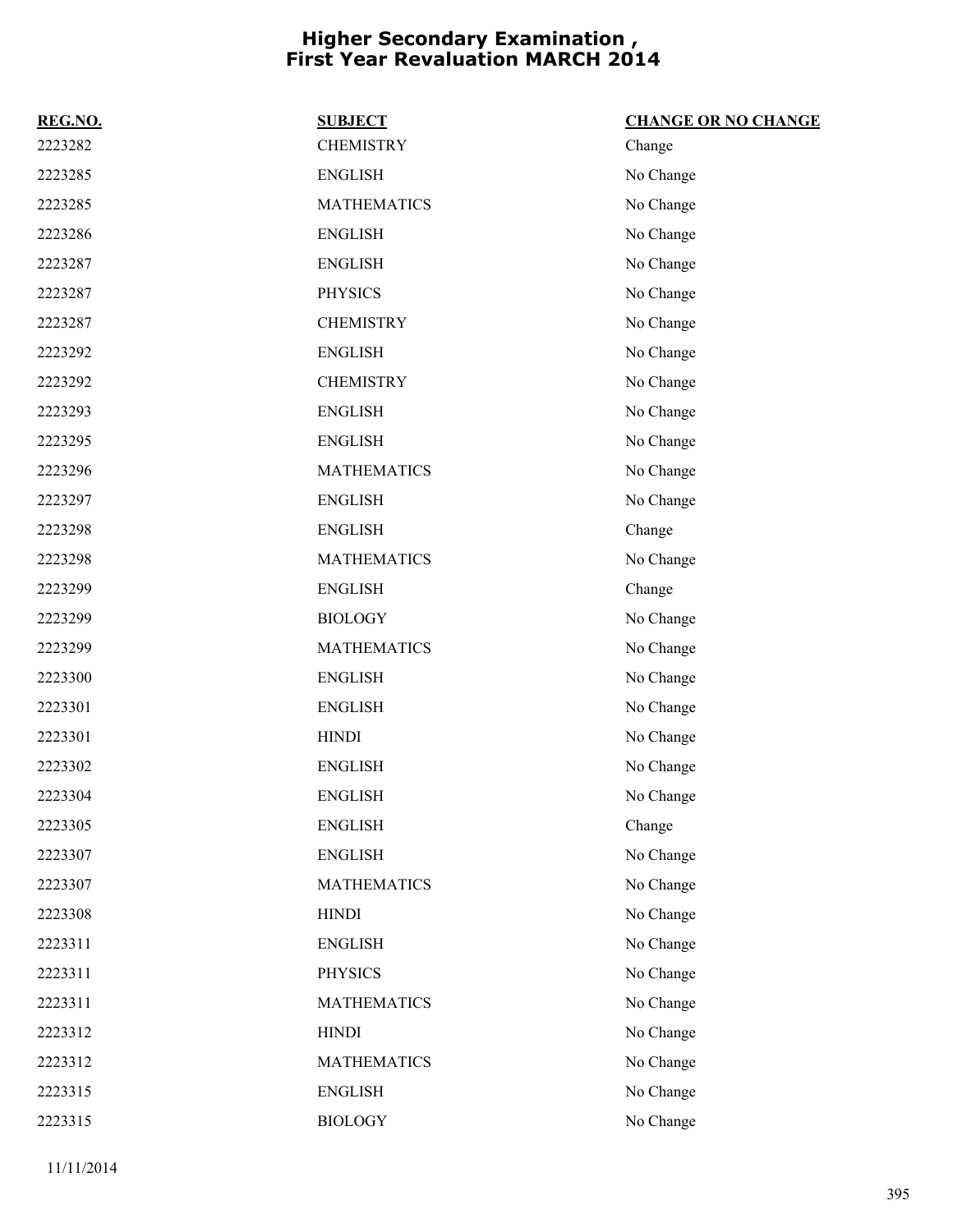| REG.NO. | <b>SUBJECT</b>     | <b>CHANGE OR NO CHANGE</b> |
|---------|--------------------|----------------------------|
| 2223316 | <b>MATHEMATICS</b> | No Change                  |
| 2223321 | <b>ENGLISH</b>     | Change                     |
| 2223325 | <b>ENGLISH</b>     | No Change                  |
| 2223325 | <b>MATHEMATICS</b> | No Change                  |
| 2223327 | <b>ENGLISH</b>     | No Change                  |
| 2223328 | <b>PHYSICS</b>     | No Change                  |
| 2223330 | <b>BIOLOGY</b>     | No Change                  |
| 2223330 | <b>PSYCHOLOGY</b>  | Change                     |
| 2223338 | <b>BIOLOGY</b>     | Change                     |
| 2223338 | <b>PSYCHOLOGY</b>  | No Change                  |
| 2223339 | <b>ENGLISH</b>     | No Change                  |
| 2223339 | <b>PSYCHOLOGY</b>  | No Change                  |
| 2223341 | MALAYALAM          | No Change                  |
| 2223343 | MALAYALAM          | No Change                  |
| 2223344 | <b>ENGLISH</b>     | No Change                  |
| 2223345 | <b>ENGLISH</b>     | No Change                  |
| 2223345 | <b>PSYCHOLOGY</b>  | No Change                  |
| 2223346 | <b>ENGLISH</b>     | No Change                  |
| 2223346 | <b>PSYCHOLOGY</b>  | Change                     |
| 2223348 | <b>PHYSICS</b>     | No Change                  |
| 2223348 | <b>CHEMISTRY</b>   | No Change                  |
| 2223349 | <b>ENGLISH</b>     | No Change                  |
| 2223350 | <b>ENGLISH</b>     | No Change                  |
| 2223350 | PSYCHOLOGY         | No Change                  |
| 2223359 | <b>PSYCHOLOGY</b>  | No Change                  |
| 2223363 | <b>PSYCHOLOGY</b>  | No Change                  |
| 2223366 | <b>CHEMISTRY</b>   | No Change                  |
| 2223366 | <b>PSYCHOLOGY</b>  | No Change                  |
| 2223367 | <b>ENGLISH</b>     | No Change                  |
| 2223367 | <b>CHEMISTRY</b>   | No Change                  |
| 2223370 | <b>ENGLISH</b>     | No Change                  |
| 2223371 | PSYCHOLOGY         | Change                     |
| 2223372 | <b>CHEMISTRY</b>   | No Change                  |
| 2223376 | PSYCHOLOGY         | No Change                  |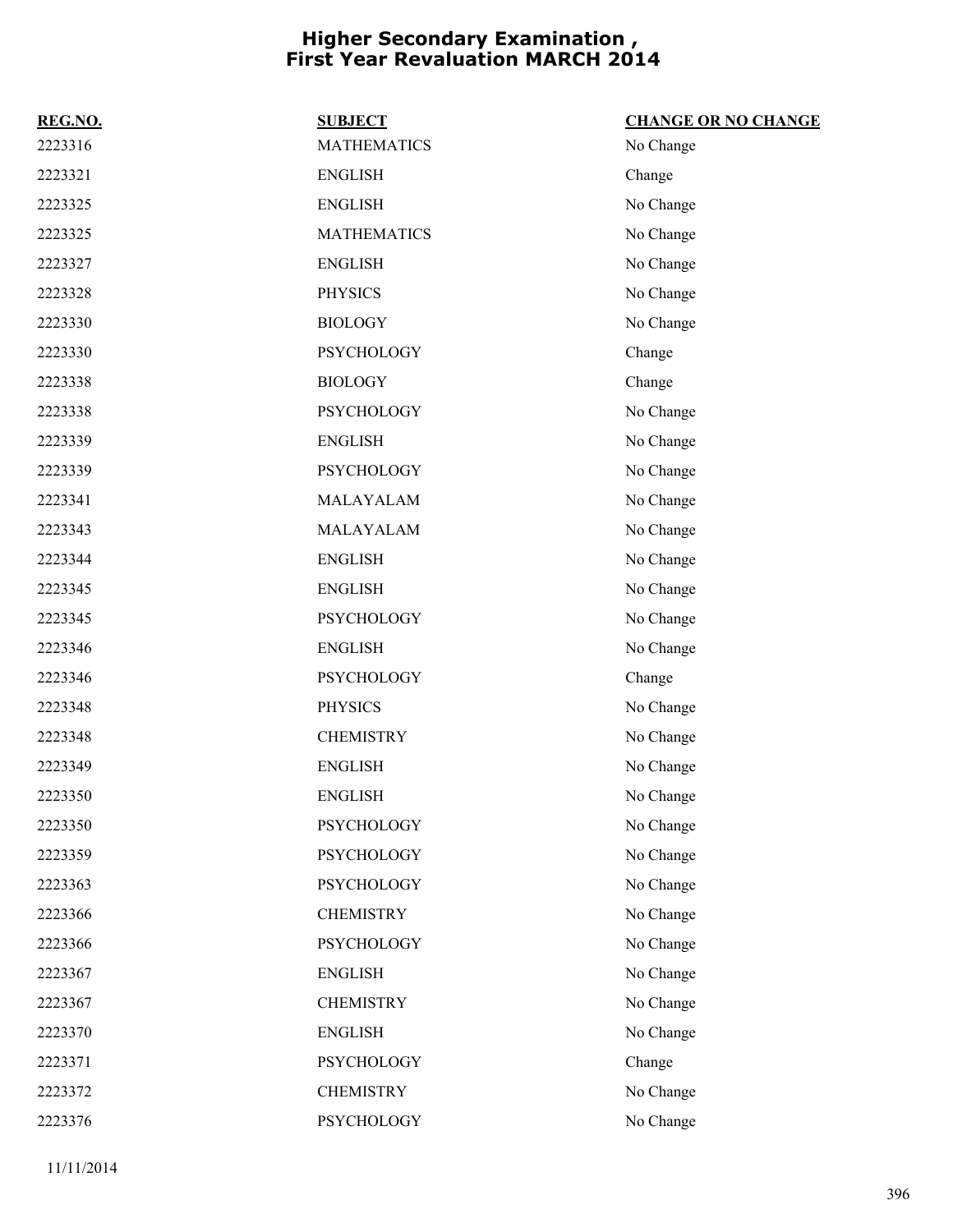| REG.NO. | <b>SUBJECT</b>                                        | <b>CHANGE OR NO CHANGE</b> |
|---------|-------------------------------------------------------|----------------------------|
| 2223387 | <b>ENGLISH</b>                                        | No Change                  |
| 2223392 | <b>SOCIOLOGY</b>                                      | No Change                  |
| 2223413 | <b>ACCOUNTANCY WITH</b><br>COMPUTER ACCOUNTING        | No Change                  |
| 2223446 | ACCOUNTANCY WITH<br><b>COMPUTER ACCOUNTING</b>        | No Change                  |
| 2223447 | <b>COMPUTER APPLICATION</b>                           | No Change                  |
| 2223679 | <b>ENGLISH</b>                                        | No Change                  |
| 2223692 | <b>ENGLISH</b>                                        | No Change                  |
| 2223725 | <b>ENGLISH</b>                                        | No Change                  |
| 2223725 | <b>PHYSICS</b>                                        | No Change                  |
| 2223728 | <b>ENGLISH</b>                                        | No Change                  |
| 2223728 | <b>MATHEMATICS</b>                                    | No Change                  |
| 2223745 | <b>ENGLISH</b>                                        | No Change                  |
| 2223745 | <b>ECONOMICS</b>                                      | No Change                  |
| 2223745 | <b>COMPUTER APPLICATION</b>                           | Change                     |
| 2223745 | <b>BUSINESS STUDIES WITH</b><br>FUNCTIONAL MANAGEMENT | No Change                  |
| 2223797 | <b>CHEMISTRY</b>                                      | No Change                  |
| 2223805 | <b>BIOLOGY</b>                                        | No Change                  |
| 2223808 | <b>MATHEMATICS</b>                                    | No Change                  |
| 2223813 | <b>PHYSICS</b>                                        | Change                     |
| 2223815 | <b>ENGLISH</b>                                        | No Change                  |
| 2223833 | <b>ENGLISH</b>                                        | No Change                  |
| 2223833 | <b>PHYSICS</b>                                        | Change                     |
| 2223838 | <b>MATHEMATICS</b>                                    | No Change                  |
| 2223843 | <b>PHYSICS</b>                                        | No Change                  |
| 2223843 | <b>BIOLOGY</b>                                        | No Change                  |
| 2223845 | <b>PHYSICS</b>                                        | No Change                  |
| 2223851 | <b>ENGLISH</b>                                        | No Change                  |
| 2223858 | <b>ECONOMICS</b>                                      | Change                     |
| 2223957 | <b>PHYSICS</b>                                        | No Change                  |
| 2223984 | <b>PHYSICS</b>                                        | No Change                  |
| 2224056 | <b>ENGLISH</b>                                        | Change                     |
| 2224059 | <b>ENGLISH</b>                                        | No Change                  |
| 2224088 | <b>ENGLISH</b>                                        | Change                     |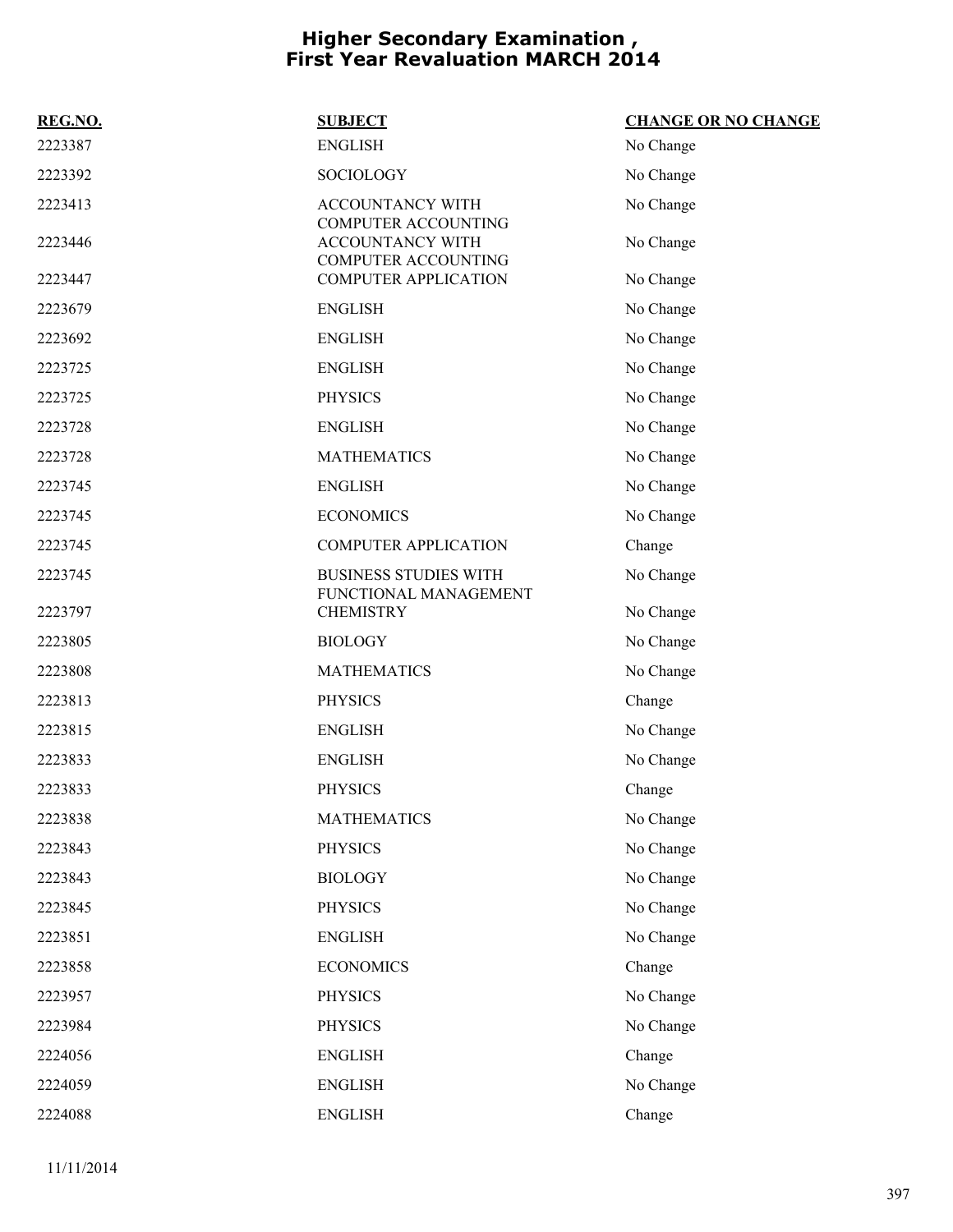| REG.NO. | <b>SUBJECT</b>                                                                      | <b>CHANGE OR NO CHANGE</b> |
|---------|-------------------------------------------------------------------------------------|----------------------------|
| 2224114 | <b>ENGLISH</b>                                                                      | No Change                  |
| 2224586 | <b>ENGLISH</b>                                                                      | Change                     |
| 2224586 | <b>MATHEMATICS</b>                                                                  | No Change                  |
| 2224613 | <b>ENGLISH</b>                                                                      | No Change                  |
| 2224842 | <b>ENGLISH</b>                                                                      | No Change                  |
| 2224842 | POLITICAL SCIENCE                                                                   | Change                     |
| 2224941 | <b>ENGLISH</b>                                                                      | No Change                  |
| 2224948 | <b>ENGLISH</b>                                                                      | No Change                  |
| 2224948 | MALAYALAM                                                                           | Change                     |
| 2224948 | <b>CHEMISTRY</b>                                                                    | No Change                  |
| 2224948 | <b>BIOLOGY</b>                                                                      | No Change                  |
| 2224948 | <b>MATHEMATICS</b>                                                                  | No Change                  |
| 2224968 | <b>ENGLISH</b>                                                                      | No Change                  |
| 2225082 | <b>ACCOUNTANCY WITH</b>                                                             | No Change                  |
| 2225221 | <b>COMPUTER ACCOUNTING</b><br><b>BUSINESS STUDIES WITH</b><br>FUNCTIONAL MANAGEMENT | Change                     |
| 2225393 | <b>ENGLISH</b>                                                                      | Change                     |
| 2225394 | <b>ENGLISH</b>                                                                      | Change                     |
| 2225394 | <b>HINDI</b>                                                                        | No Change                  |
| 2225412 | <b>MATHEMATICS</b>                                                                  | No Change                  |
| 2225696 | <b>ECONOMICS</b>                                                                    | No Change                  |
| 2225696 | <b>STATISTICS</b>                                                                   | Change                     |
| 2225696 | <b>BUSINESS STUDIES WITH</b>                                                        | No Change                  |
| 2225696 | FUNCTIONAL MANAGEMENT<br><b>ACCOUNTANCY WITH</b><br><b>COMPUTER ACCOUNTING</b>      | No Change                  |
| 2225721 | <b>BUSINESS STUDIES WITH</b><br>FUNCTIONAL MANAGEMENT                               | No Change                  |
| 2225869 | <b>PHYSICS</b>                                                                      | No Change                  |
| 2225869 | <b>MATHEMATICS</b>                                                                  | No Change                  |
| 2226048 | <b>ENGLISH</b>                                                                      | No Change                  |
| 2226050 | <b>BIOLOGY</b>                                                                      | No Change                  |
| 2226059 | <b>ENGLISH</b>                                                                      | No Change                  |
| 2226164 | <b>BUSINESS STUDIES WITH</b><br>FUNCTIONAL MANAGEMENT                               | No Change                  |
| 2226168 | <b>COMPUTER APPLICATION</b>                                                         | No Change                  |
| 2226168 | <b>BUSINESS STUDIES WITH</b><br>FUNCTIONAL MANAGEMENT                               | Change                     |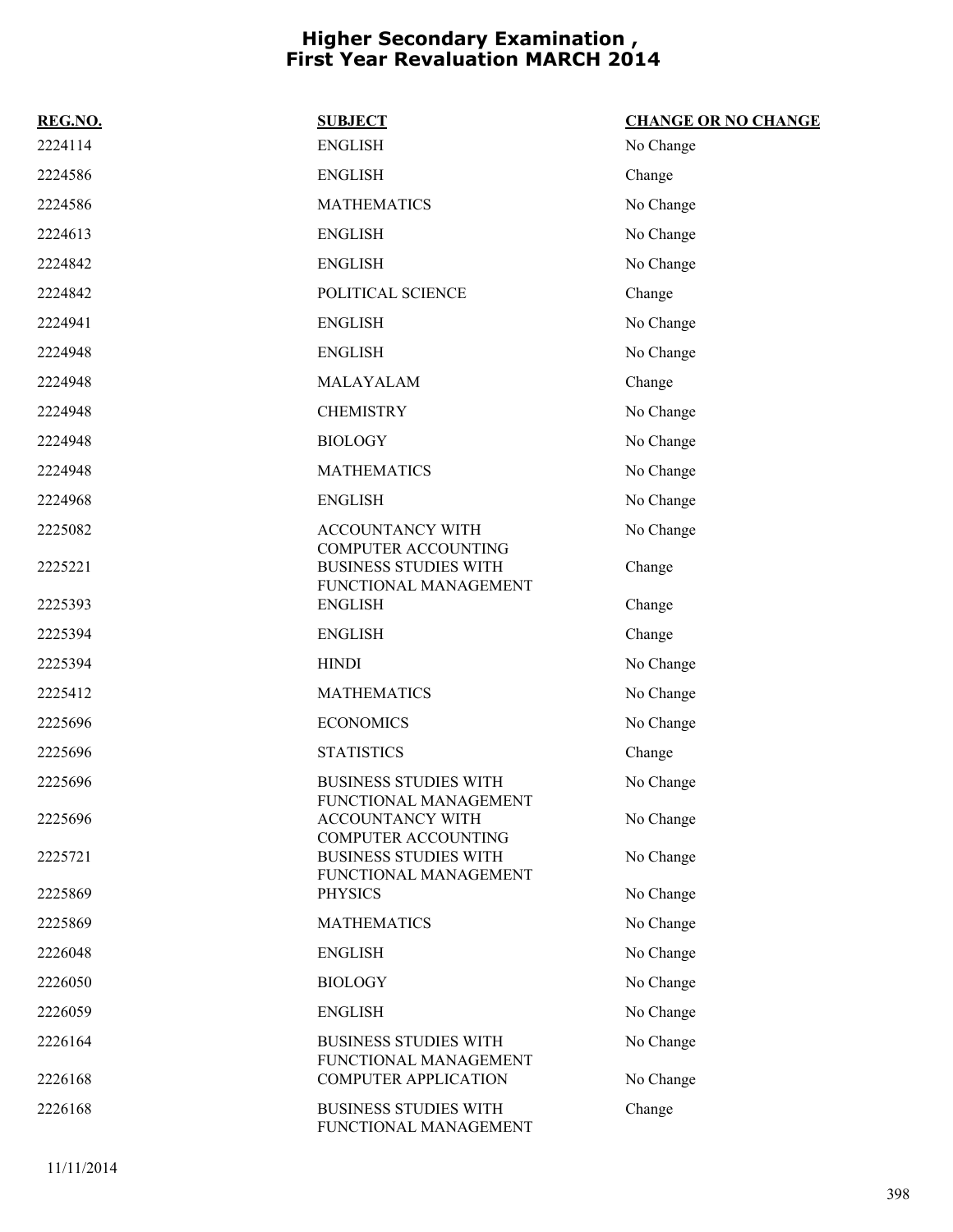| REG.NO. | <b>SUBJECT</b>              | <b>CHANGE OR NO CHANGE</b> |
|---------|-----------------------------|----------------------------|
| 2226200 | <b>COMPUTER APPLICATION</b> | No Change                  |
| 2226201 | <b>COMPUTER APPLICATION</b> | No Change                  |
| 2226204 | <b>ECONOMICS</b>            | No Change                  |
| 2226308 | <b>BIOLOGY</b>              | No Change                  |
| 2226330 | <b>CHEMISTRY</b>            | No Change                  |
| 2226338 | <b>ENGLISH</b>              | No Change                  |
| 2226345 | <b>MATHEMATICS</b>          | No Change                  |
| 2226354 | <b>PHYSICS</b>              | No Change                  |
| 2226354 | <b>CHEMISTRY</b>            | No Change                  |
| 2226382 | <b>ENGLISH</b>              | Change                     |
| 2226444 | <b>COMPUTER APPLICATION</b> | No Change                  |
| 2226561 | <b>ENGLISH</b>              | No Change                  |
| 2226561 | MALAYALAM                   | Change                     |
| 2226561 | <b>PHYSICS</b>              | No Change                  |
| 2226565 | <b>ENGLISH</b>              | No Change                  |
| 2226565 | MALAYALAM                   | Change                     |
| 2226566 | <b>ENGLISH</b>              | No Change                  |
| 2226575 | <b>CHEMISTRY</b>            | Change                     |
| 2226588 | <b>ENGLISH</b>              | Change                     |
| 2226590 | <b>ENGLISH</b>              | No Change                  |
| 2226590 | <b>PHYSICS</b>              | No Change                  |
| 2226597 | <b>ENGLISH</b>              | Change                     |
| 2226597 | <b>PHYSICS</b>              | No Change                  |
| 2226604 | <b>PHYSICS</b>              | No Change                  |
| 2226604 | <b>MATHEMATICS</b>          | No Change                  |
| 2226619 | <b>PHYSICS</b>              | No Change                  |
| 2226626 | <b>ENGLISH</b>              | Change                     |
| 2226630 | <b>PHYSICS</b>              | Change                     |
| 2226630 | <b>CHEMISTRY</b>            | Change                     |
| 2226993 | <b>PHYSICS</b>              | No Change                  |
| 2226993 | <b>CHEMISTRY</b>            | Change                     |
| 2226995 | <b>ENGLISH</b>              | No Change                  |
| 2226995 | <b>MATHEMATICS</b>          | No Change                  |
| 2226996 | <b>CHEMISTRY</b>            | No Change                  |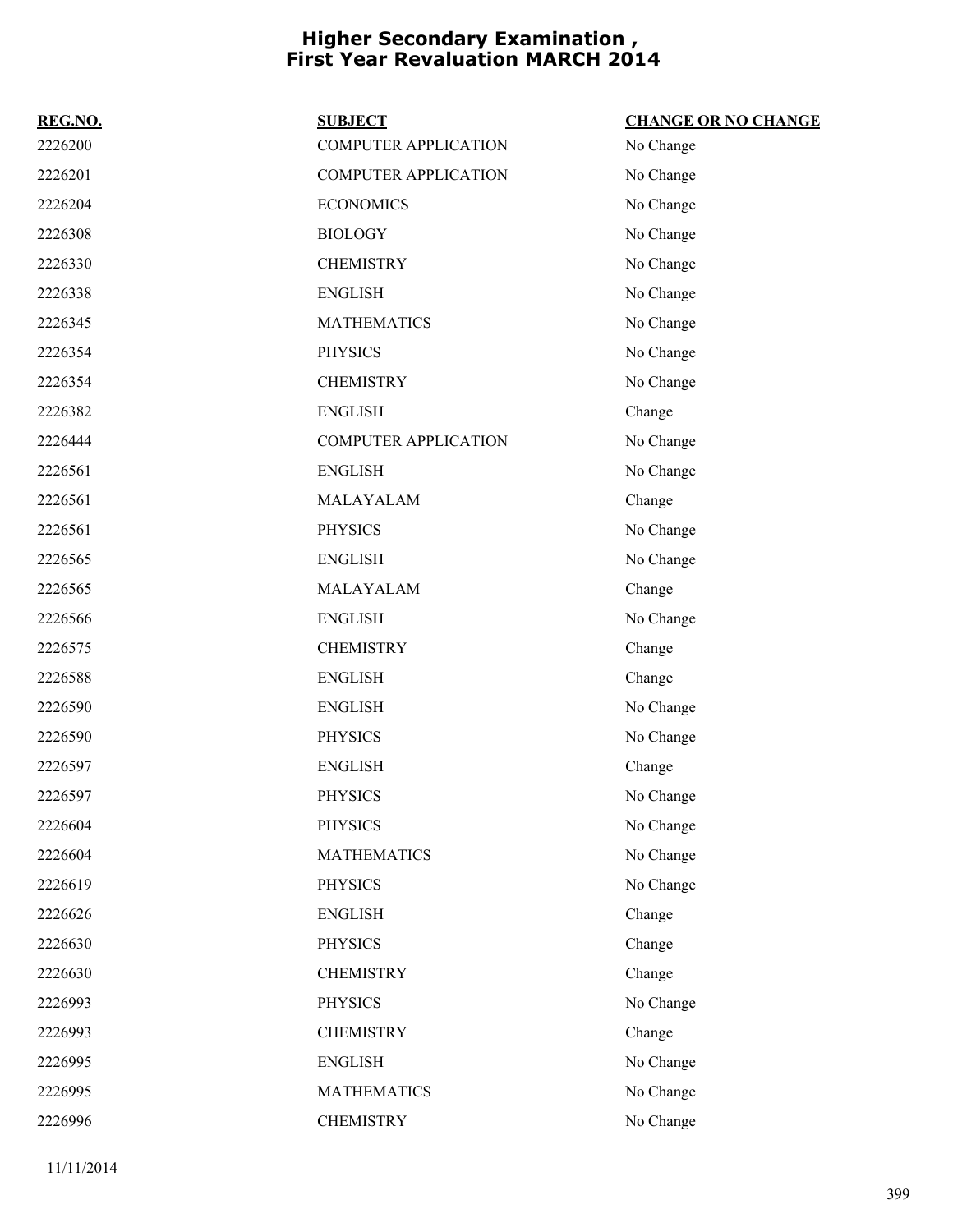| REG.NO. | <b>SUBJECT</b>                                        | <b>CHANGE OR NO CHANGE</b> |
|---------|-------------------------------------------------------|----------------------------|
| 2226996 | <b>MATHEMATICS</b>                                    | Change                     |
| 2227015 | <b>CHEMISTRY</b>                                      | No Change                  |
| 2227026 | <b>ENGLISH</b>                                        | No Change                  |
| 2227027 | <b>ENGLISH</b>                                        | No Change                  |
| 2227036 | <b>ENGLISH</b>                                        | No Change                  |
| 2227042 | <b>ENGLISH</b>                                        | No Change                  |
| 2227043 | <b>ENGLISH</b>                                        | No Change                  |
| 2227044 | <b>ENGLISH</b>                                        | Change                     |
| 2227065 | <b>ECONOMICS</b>                                      | No Change                  |
| 2227161 | <b>ENGLISH</b>                                        | No Change                  |
| 2227165 | <b>ENGLISH</b>                                        | No Change                  |
| 2227189 | <b>ENGLISH</b>                                        | Change                     |
| 2227190 | <b>MATHEMATICS</b>                                    | No Change                  |
| 2227205 | <b>PHYSICS</b>                                        | No Change                  |
| 2227209 | <b>PHYSICS</b>                                        | No Change                  |
| 2227365 | <b>PHYSICS</b>                                        | No Change                  |
| 2227523 | <b>PHYSICS</b>                                        | No Change                  |
| 2227544 | <b>BUSINESS STUDIES WITH</b><br>FUNCTIONAL MANAGEMENT | No Change                  |
| 2227547 | <b>COMPUTER APPLICATION</b>                           | Change                     |
| 2227547 | ACCOUNTANCY WITH<br><b>COMPUTER ACCOUNTING</b>        | No Change                  |
| 2227703 | <b>SOCIOLOGY</b>                                      | Change                     |
| 2227717 | ACCOUNTANCY WITH AFS                                  | No Change                  |
| 2227752 | BUSINESS STUDIES WITH<br>FUNCTIONAL MANAGEMENT        | No Change                  |
| 2227754 | ACCOUNTANCY WITH AFS                                  | No Change                  |
| 2227892 | <b>CHEMISTRY</b>                                      | No Change                  |
| 2227899 | <b>PHYSICS</b>                                        | No Change                  |
| 2227908 | <b>PHYSICS</b>                                        | No Change                  |
| 2227909 | <b>PHYSICS</b>                                        | No Change                  |
| 2227929 | <b>ENGLISH</b>                                        | No Change                  |
| 2227929 | <b>BIOLOGY</b>                                        | Change                     |
| 2227930 | <b>BIOLOGY</b>                                        | No Change                  |
| 2227931 | <b>ENGLISH</b>                                        | No Change                  |
| 2227931 | PHYSICS                                               | No Change                  |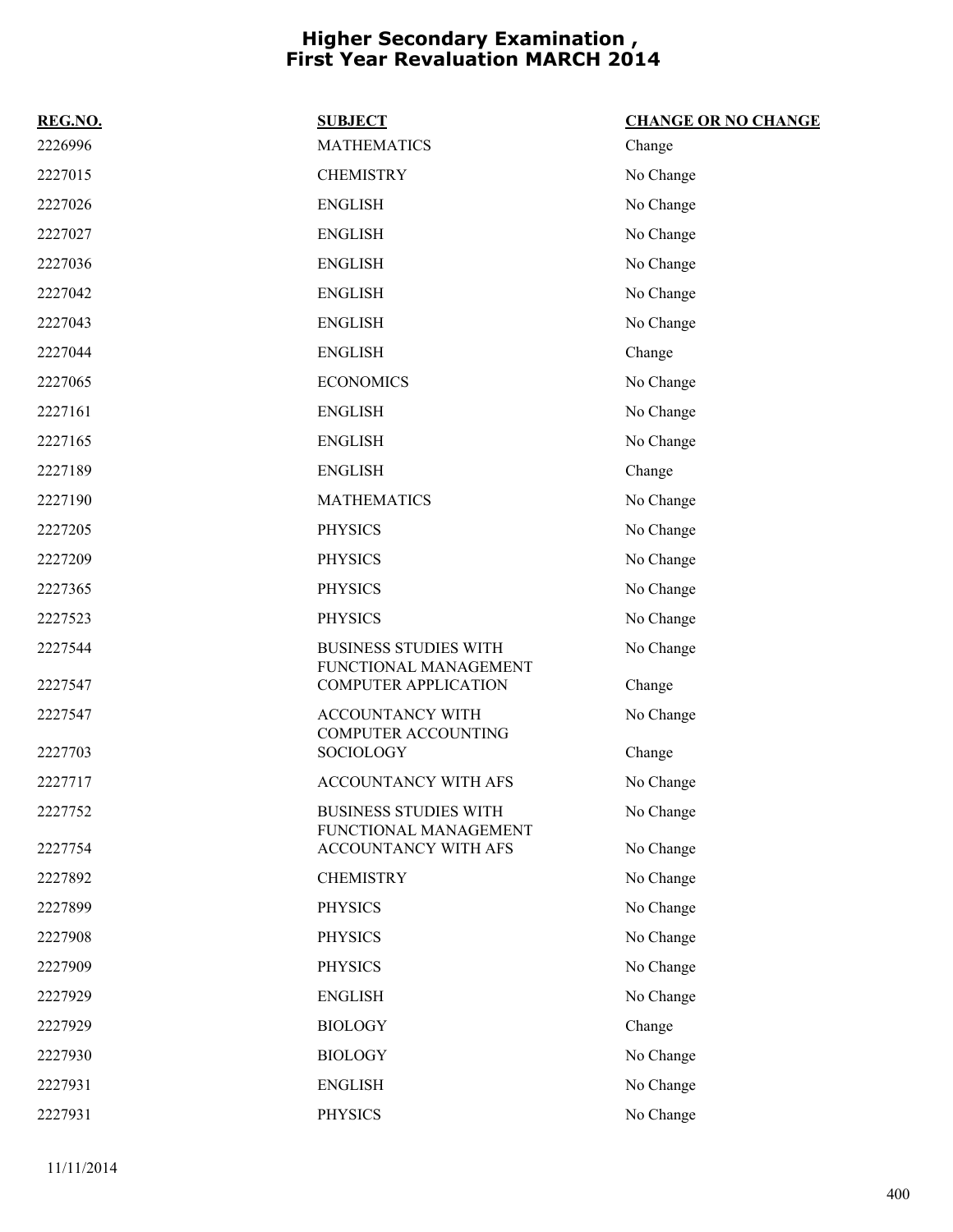| REG.NO. | <b>SUBJECT</b>                                                          | <b>CHANGE OR NO CHANGE</b> |
|---------|-------------------------------------------------------------------------|----------------------------|
| 2227931 | <b>CHEMISTRY</b>                                                        | No Change                  |
| 2227932 | <b>ENGLISH</b>                                                          | No Change                  |
| 2227935 | <b>BIOLOGY</b>                                                          | No Change                  |
| 2227935 | <b>MATHEMATICS</b>                                                      | No Change                  |
| 2227938 | <b>PHYSICS</b>                                                          | Change                     |
| 2227938 | <b>MATHEMATICS</b>                                                      | No Change                  |
| 2228004 | MALAYALAM                                                               | No Change                  |
| 2228004 | <b>BUSINESS STUDIES WITH</b>                                            | No Change                  |
| 2228010 | FUNCTIONAL MANAGEMENT<br>ACCOUNTANCY WITH<br><b>COMPUTER ACCOUNTING</b> | No Change                  |
| 2228042 | ACCOUNTANCY WITH<br><b>COMPUTER ACCOUNTING</b>                          | No Change                  |
| 2228175 | MALAYALAM                                                               | No Change                  |
| 2228179 | MALAYALAM                                                               | Change                     |
| 2228182 | <b>MATHEMATICS</b>                                                      | No Change                  |
| 2228187 | <b>COMPUTER SCIENCE</b>                                                 | No Change                  |
| 2228191 | <b>ENGLISH</b>                                                          | No Change                  |
| 2228195 | MALAYALAM                                                               | No Change                  |
| 2228196 | MALAYALAM                                                               | Change                     |
| 2228199 | <b>PHYSICS</b>                                                          | No Change                  |
| 2228202 | <b>ENGLISH</b>                                                          | No Change                  |
| 2228204 | <b>ENGLISH</b>                                                          | No Change                  |
| 2228214 | <b>MATHEMATICS</b>                                                      | No Change                  |
| 2228215 | <b>ENGLISH</b>                                                          | Change                     |
| 2228226 | <b>PHYSICS</b>                                                          | No Change                  |
| 2228250 | MALAYALAM                                                               | Change                     |
| 2228284 | <b>COMPUTER APPLICATION</b>                                             | No Change                  |
| 2228285 | <b>COMPUTER APPLICATION</b>                                             | No Change                  |
| 2228338 | <b>ENGLISH</b>                                                          | No Change                  |
| 2228338 | <b>MATHEMATICS</b>                                                      | No Change                  |
| 2228340 | <b>PHYSICS</b>                                                          | No Change                  |
| 2228341 | <b>ENGLISH</b>                                                          | No Change                  |
| 2228341 | <b>MATHEMATICS</b>                                                      | No Change                  |
| 2228351 | <b>ENGLISH</b>                                                          | Change                     |
| 2228383 | <b>MATHEMATICS</b>                                                      | No Change                  |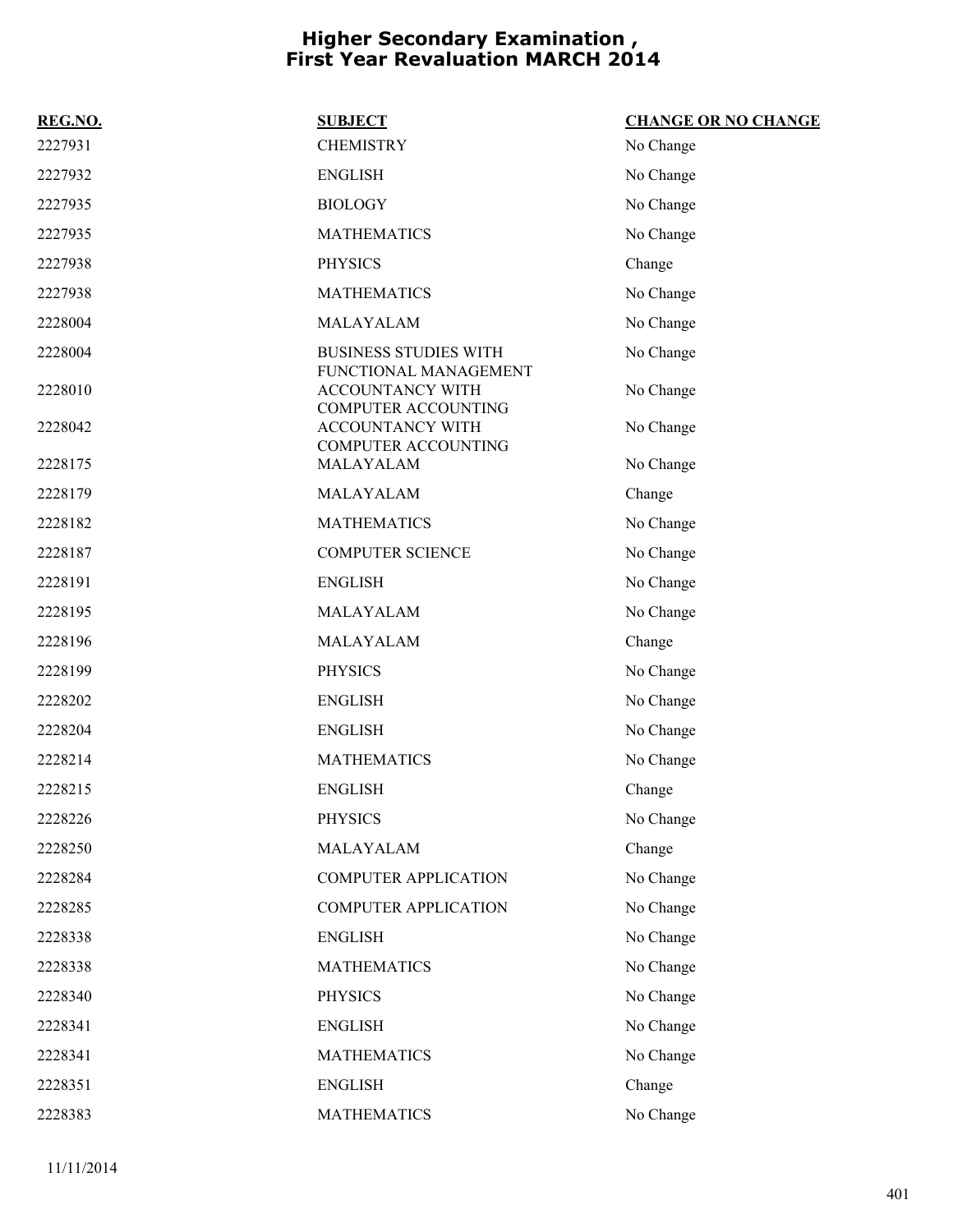| REG.NO. | <b>SUBJECT</b>                            | <b>CHANGE OR NO CHANGE</b> |
|---------|-------------------------------------------|----------------------------|
| 2228387 | <b>ENGLISH</b>                            | No Change                  |
| 2228392 | <b>ENGLISH</b>                            | No Change                  |
| 2228392 | <b>MATHEMATICS</b>                        | No Change                  |
| 2228416 | <b>SOCIAL WORK</b>                        | Change                     |
| 2228417 | <b>ENGLISH</b>                            | Change                     |
| 2228417 | <b>SOCIAL WORK</b>                        | Change                     |
| 2228418 | <b>ENGLISH</b>                            | No Change                  |
| 2228418 | <b>SOCIAL WORK</b>                        | Change                     |
| 2228419 | <b>COMPUTER APPLICATION</b>               | No Change                  |
| 2228440 | <b>ENGLISH</b>                            | No Change                  |
| 2228448 | <b>ENGLISH</b>                            | No Change                  |
| 2228448 | <b>SOCIAL WORK</b>                        | Change                     |
| 2228479 | <b>ACCOUNTANCY WITH</b>                   | No Change                  |
| 2228645 | COMPUTER ACCOUNTING<br><b>MATHEMATICS</b> | No Change                  |
| 2228685 | <b>MATHEMATICS</b>                        | No Change                  |
| 2228769 | <b>ENGLISH</b>                            | Change                     |
| 2228773 | MALAYALAM                                 | No Change                  |
| 2228773 | <b>ECONOMICS</b>                          | No Change                  |
| 2228798 | <b>ENGLISH</b>                            | Change                     |
| 2228820 | MALAYALAM                                 | Change                     |
| 2228820 | <b>BIOLOGY</b>                            | No Change                  |
| 2228824 | <b>PHYSICS</b>                            | Change                     |
| 2228826 | <b>ENGLISH</b>                            | Change                     |
| 2228828 | <b>ENGLISH</b>                            | Change                     |
| 2228829 | <b>ENGLISH</b>                            | No Change                  |
| 2228833 | <b>PHYSICS</b>                            | Change                     |
| 2228833 | <b>MATHEMATICS</b>                        | No Change                  |
| 2228834 | MALAYALAM                                 | No Change                  |
| 2228834 | <b>BIOLOGY</b>                            | No Change                  |
| 2228836 | <b>ENGLISH</b>                            | No Change                  |
| 2228838 | <b>BIOLOGY</b>                            | No Change                  |
| 2228847 | <b>ENGLISH</b>                            | No Change                  |
| 2228856 | <b>ENGLISH</b>                            | No Change                  |
| 2228856 | <b>MATHEMATICS</b>                        | No Change                  |

11/11/2014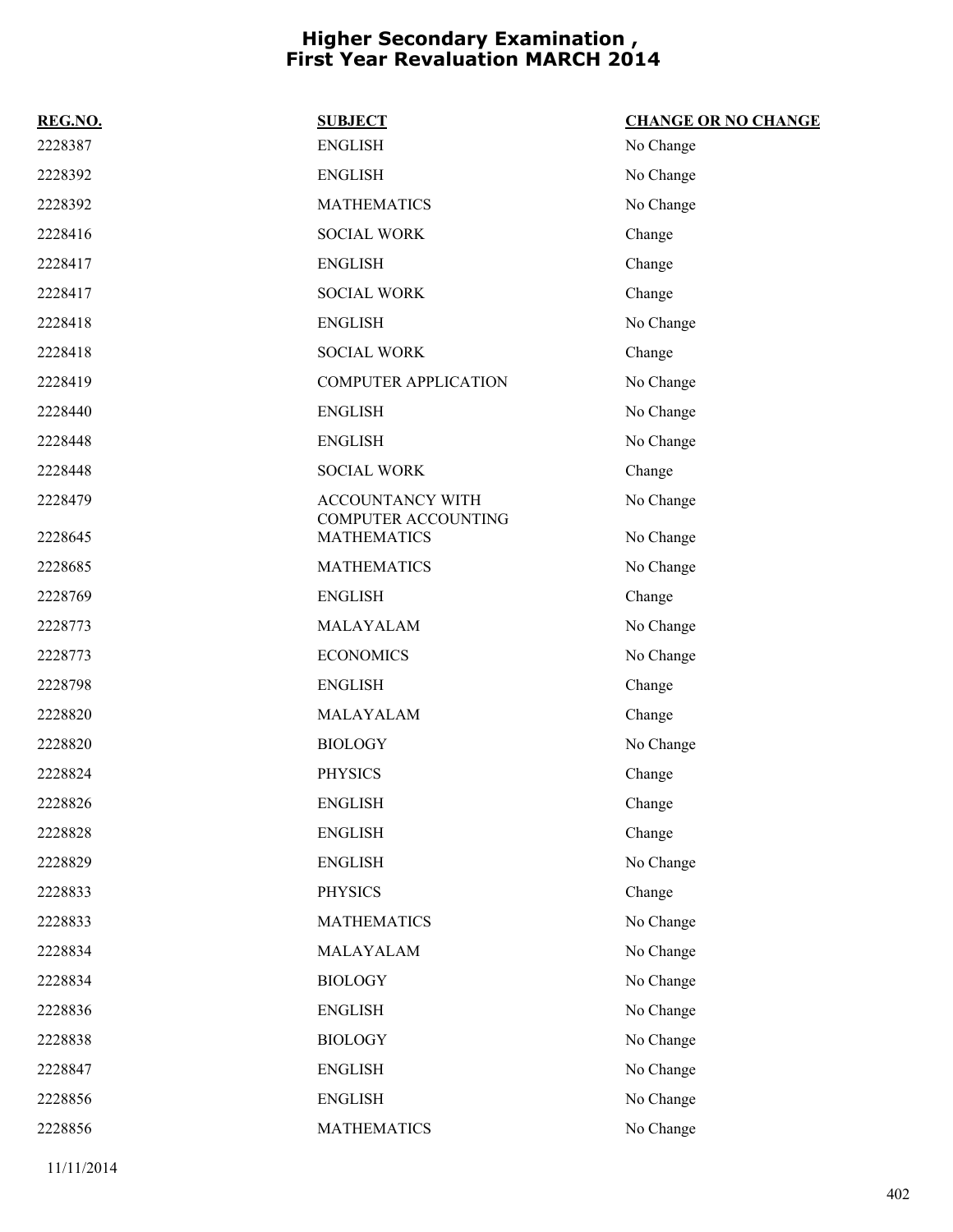| REG.NO. | <b>SUBJECT</b>       | <b>CHANGE OR NO CHANGE</b> |
|---------|----------------------|----------------------------|
| 2228857 | <b>ENGLISH</b>       | Change                     |
| 2228858 | <b>ENGLISH</b>       | Change                     |
| 2228866 | <b>ENGLISH</b>       | No Change                  |
| 2228870 | <b>MATHEMATICS</b>   | No Change                  |
| 2228871 | <b>CHEMISTRY</b>     | No Change                  |
| 2228873 | <b>CHEMISTRY</b>     | Change                     |
| 2228898 | <b>ENGLISH</b>       | Change                     |
| 2228966 | ACCOUNTANCY WITH AFS | No Change                  |
| 2228967 | ACCOUNTANCY WITH AFS | No Change                  |
| 2229074 | <b>PHYSICS</b>       | No Change                  |
| 2229163 | <b>ENGLISH</b>       | No Change                  |
| 2229165 | <b>ENGLISH</b>       | No Change                  |
| 2229165 | <b>HINDI</b>         | No Change                  |
| 2229165 | <b>MATHEMATICS</b>   | No Change                  |
| 2229166 | <b>HINDI</b>         | No Change                  |
| 2229242 | <b>MATHEMATICS</b>   | No Change                  |
| 2229243 | <b>ENGLISH</b>       | No Change                  |
| 2229243 | <b>CHEMISTRY</b>     | No Change                  |
| 2229246 | <b>ENGLISH</b>       | No Change                  |
| 2229252 | <b>MATHEMATICS</b>   | No Change                  |
| 2229264 | <b>ENGLISH</b>       | No Change                  |
| 2229264 | <b>CHEMISTRY</b>     | Change                     |
| 2229271 | <b>PHYSICS</b>       | No Change                  |
| 2229271 | <b>CHEMISTRY</b>     | No Change                  |
| 2229274 | <b>MATHEMATICS</b>   | No Change                  |
| 2229276 | <b>MATHEMATICS</b>   | No Change                  |
| 2229295 | <b>ENGLISH</b>       | No Change                  |
| 2229485 | <b>ENGLISH</b>       | No Change                  |
| 2229500 | <b>BIOLOGY</b>       | No Change                  |
| 2229518 | <b>ENGLISH</b>       | No Change                  |
| 2229519 | MALAYALAM            | No Change                  |
| 2229519 | <b>MATHEMATICS</b>   | No Change                  |
| 2229556 | <b>ENGLISH</b>       | Change                     |
| 2229567 | <b>ENGLISH</b>       | No Change                  |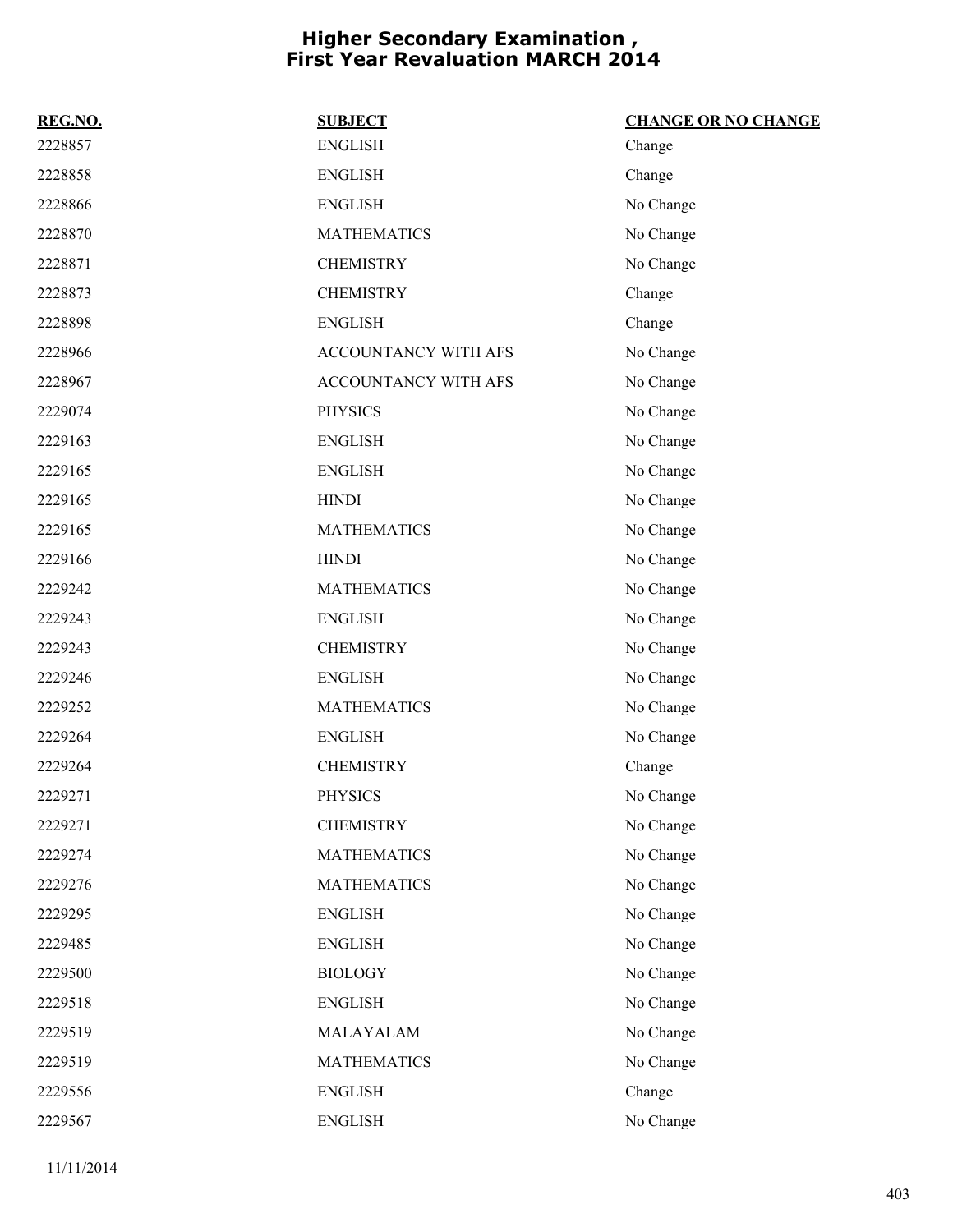| REG.NO. | <b>SUBJECT</b>                                        | <b>CHANGE OR NO CHANGE</b> |
|---------|-------------------------------------------------------|----------------------------|
| 2229590 | <b>ECONOMICS</b>                                      | No Change                  |
| 2229594 | MALAYALAM                                             | Change                     |
| 2229612 | <b>BUSINESS STUDIES WITH</b><br>FUNCTIONAL MANAGEMENT | No Change                  |
| 2229721 | <b>ENGLISH</b>                                        | Change                     |
| 2229731 | <b>CHEMISTRY</b>                                      | No Change                  |
| 2229735 | <b>ENGLISH</b>                                        | No Change                  |
| 2229757 | <b>MATHEMATICS</b>                                    | No Change                  |
| 2229758 | <b>MATHEMATICS</b>                                    | No Change                  |
| 2229759 | <b>CHEMISTRY</b>                                      | Change                     |
| 2229759 | <b>BIOLOGY</b>                                        | No Change                  |
| 2229786 | <b>ECONOMICS</b>                                      | No Change                  |
| 2229803 | <b>ENGLISH</b>                                        | No Change                  |
| 2229828 | <b>ACCOUNTANCY WITH AFS</b>                           | No Change                  |
| 2230289 | <b>ENGLISH</b>                                        | No Change                  |
| 2230290 | <b>ENGLISH</b>                                        | No Change                  |
| 2230301 | <b>ENGLISH</b>                                        | No Change                  |
| 2230301 | <b>BIOLOGY</b>                                        | No Change                  |
| 2230334 | <b>ENGLISH</b>                                        | No Change                  |
| 2230334 | <b>COMPUTER APPLICATION</b>                           | No Change                  |
| 2230341 | <b>ENGLISH</b>                                        | Change                     |
| 2230367 | <b>ENGLISH</b>                                        | Change                     |
| 2230367 | <b>HINDI</b>                                          | No Change                  |
| 2230507 | <b>ENGLISH</b>                                        | No Change                  |
| 2230522 | <b>PHYSICS</b>                                        | No Change                  |
| 2230528 | <b>ENGLISH</b>                                        | No Change                  |
| 2230544 | <b>MATHEMATICS</b>                                    | No Change                  |
| 2230549 | <b>ENGLISH</b>                                        | No Change                  |
| 2230584 | <b>MATHEMATICS</b>                                    | No Change                  |
| 2230603 | <b>MATHEMATICS</b>                                    | Change                     |
| 2230612 | <b>MATHEMATICS</b>                                    | No Change                  |
| 2230612 | <b>COMPUTER SCIENCE</b>                               | No Change                  |
| 2230762 | <b>COMPUTER APPLICATION</b>                           | Change                     |
| 2230771 | <b>ENGLISH</b>                                        | No Change                  |
| 2230979 | <b>HINDI</b>                                          | Change                     |
|         |                                                       |                            |

11/11/2014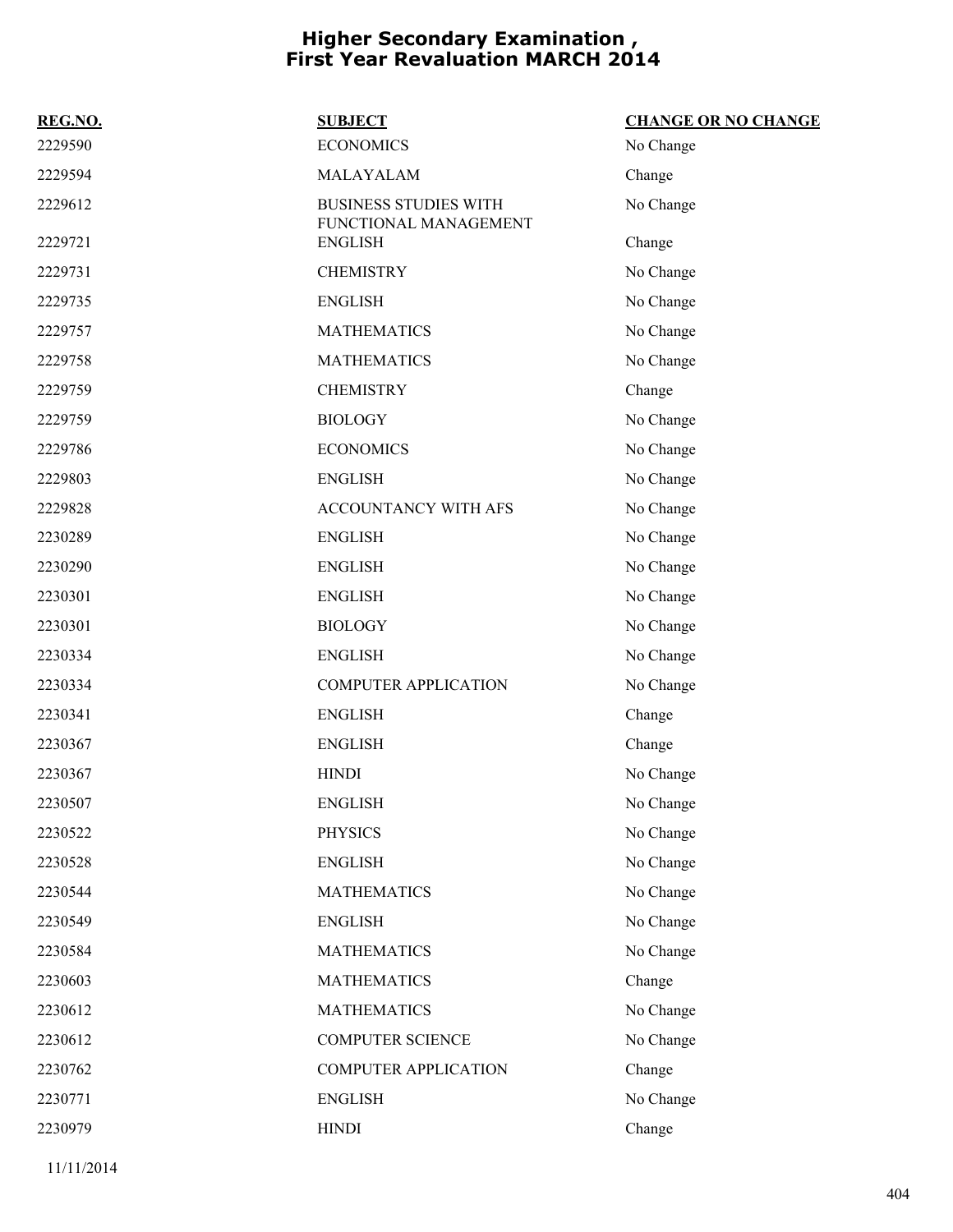| REG.NO. | <b>SUBJECT</b>                                                                        | <b>CHANGE OR NO CHANGE</b> |
|---------|---------------------------------------------------------------------------------------|----------------------------|
| 2230979 | <b>PHYSICS</b>                                                                        | Change                     |
| 2230984 | <b>ENGLISH</b>                                                                        | No Change                  |
| 2231056 | <b>PHYSICS</b>                                                                        | No Change                  |
| 2231075 | <b>MATHEMATICS</b>                                                                    | No Change                  |
| 2231349 | <b>ENGLISH</b>                                                                        | Change                     |
| 2231355 | <b>ENGLISH</b>                                                                        | No Change                  |
| 2231357 | <b>ENGLISH</b>                                                                        | No Change                  |
| 2231361 | <b>MATHEMATICS</b>                                                                    | Change                     |
| 2231377 | <b>ENGLISH</b>                                                                        | No Change                  |
| 2231377 | <b>PHYSICS</b>                                                                        | Change                     |
| 2231780 | <b>PHYSICS</b>                                                                        | No Change                  |
| 2231784 | <b>ENGLISH</b>                                                                        | No Change                  |
| 2231787 | <b>ENGLISH</b>                                                                        | Change                     |
| 2231797 | <b>ENGLISH</b>                                                                        | No Change                  |
| 2231803 | <b>CHEMISTRY</b>                                                                      | No Change                  |
| 2231808 | <b>MATHEMATICS</b>                                                                    | Change                     |
| 2231814 | <b>PHYSICS</b>                                                                        | Change                     |
| 2231816 | <b>ENGLISH</b>                                                                        | No Change                  |
| 2231822 | <b>PHYSICS</b>                                                                        | No Change                  |
| 2231822 | <b>CHEMISTRY</b>                                                                      | No Change                  |
| 2231822 | <b>MATHEMATICS</b>                                                                    | No Change                  |
| 2231836 | <b>PHYSICS</b>                                                                        | Change                     |
| 2232027 | <b>BUSINESS STUDIES WITH</b>                                                          | Change                     |
| 2232040 | <b>FUNCTIONAL MANAGEMENT</b><br><b>BUSINESS STUDIES WITH</b><br>FUNCTIONAL MANAGEMENT | Change                     |
| 2232199 | <b>CHEMISTRY</b>                                                                      | No Change                  |
| 2232250 | <b>ENGLISH</b>                                                                        | No Change                  |
| 2232250 | <b>CHEMISTRY</b>                                                                      | No Change                  |
| 2232285 | <b>MATHEMATICS</b>                                                                    | No Change                  |
| 2232310 | <b>ENGLISH</b>                                                                        | No Change                  |
| 2232317 | <b>ENGLISH</b>                                                                        | No Change                  |
| 2232317 | MALAYALAM                                                                             | No Change                  |
| 2232334 | <b>ENGLISH</b>                                                                        | No Change                  |
| 2233175 | <b>ENGLISH</b>                                                                        | No Change                  |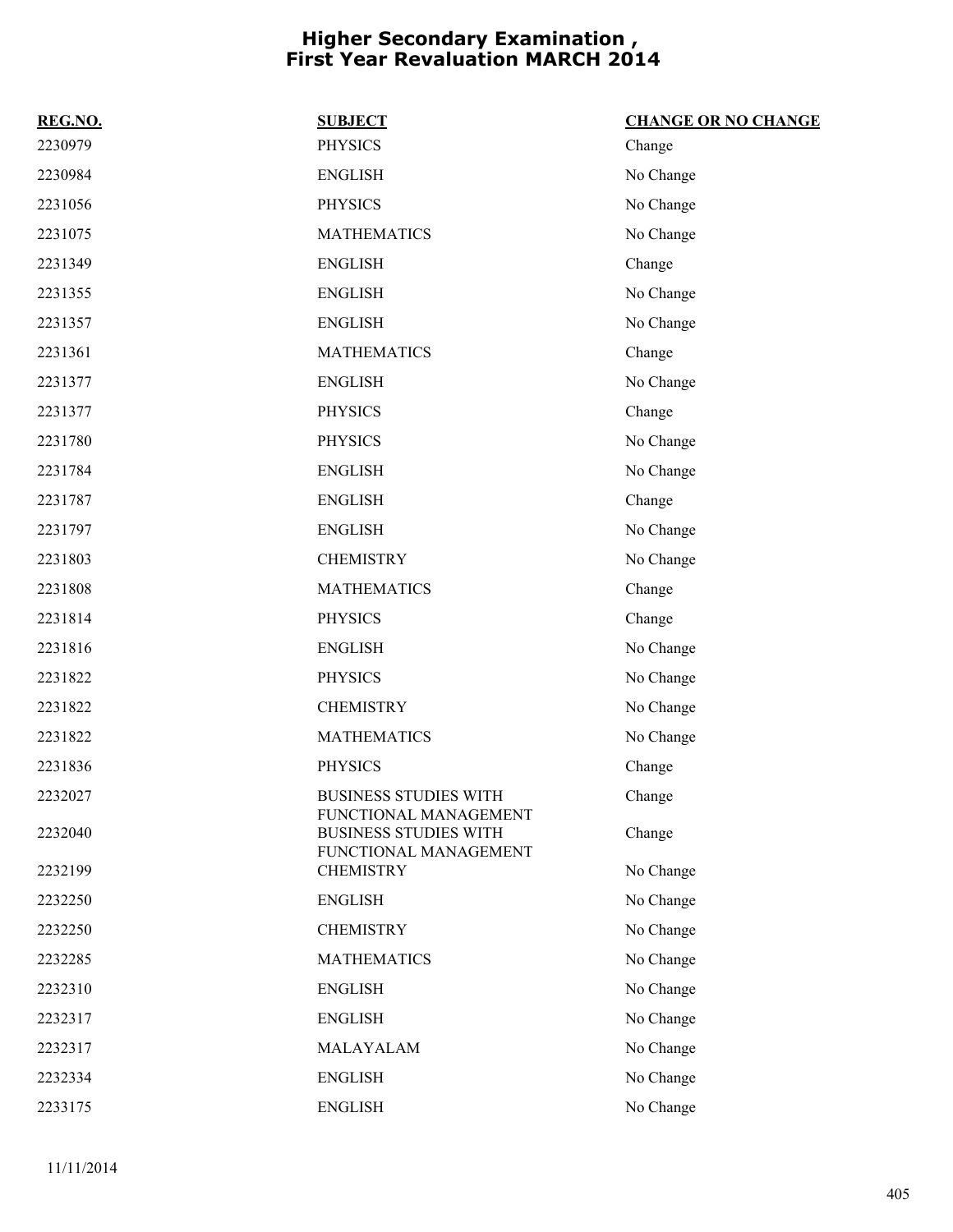| REG.NO. | <b>SUBJECT</b>              | <b>CHANGE OR NO CHANGE</b> |
|---------|-----------------------------|----------------------------|
| 2233175 | MALAYALAM                   | No Change                  |
| 2233175 | <b>PHYSICS</b>              | No Change                  |
| 2233187 | <b>ENGLISH</b>              | No Change                  |
| 2233187 | <b>PHYSICS</b>              | No Change                  |
| 2233187 | <b>CHEMISTRY</b>            | No Change                  |
| 2233191 | <b>BIOLOGY</b>              | No Change                  |
| 2233195 | <b>ENGLISH</b>              | No Change                  |
| 2233218 | <b>ENGLISH</b>              | No Change                  |
| 2233230 | <b>MATHEMATICS</b>          | Change                     |
| 2233701 | <b>CHEMISTRY</b>            | No Change                  |
| 2233708 | <b>ENGLISH</b>              | Change                     |
| 2233726 | <b>MATHEMATICS</b>          | No Change                  |
| 2233730 | <b>ENGLISH</b>              | Change                     |
| 2233738 | <b>ENGLISH</b>              | No Change                  |
| 2233741 | <b>MATHEMATICS</b>          | Change                     |
| 2233763 | <b>ENGLISH</b>              | No Change                  |
| 2233763 | <b>PHYSICS</b>              | No Change                  |
| 2233797 | <b>PHYSICS</b>              | No Change                  |
| 2233797 | <b>CHEMISTRY</b>            | No Change                  |
| 2233797 | <b>MATHEMATICS</b>          | No Change                  |
| 2233804 | <b>PHYSICS</b>              | Change                     |
| 2233820 | <b>ENGLISH</b>              | No Change                  |
| 2233835 | <b>MATHEMATICS</b>          | No Change                  |
| 2233839 | <b>ENGLISH</b>              | No Change                  |
| 2233839 | <b>PHYSICS</b>              | No Change                  |
| 2233846 | <b>COMPUTER SCIENCE</b>     | No Change                  |
| 2233852 | <b>ENGLISH</b>              | No Change                  |
| 2233982 | <b>ENGLISH</b>              | No Change                  |
| 2234007 | <b>COMPUTER APPLICATION</b> | No Change                  |
| 2234007 | ACCOUNTANCY WITH AFS        | No Change                  |
| 2234017 | <b>ENGLISH</b>              | Change                     |
| 2234240 | <b>ENGLISH</b>              | No Change                  |
| 2234240 | MALAYALAM                   | No Change                  |
| 2234241 | <b>ENGLISH</b>              | No Change                  |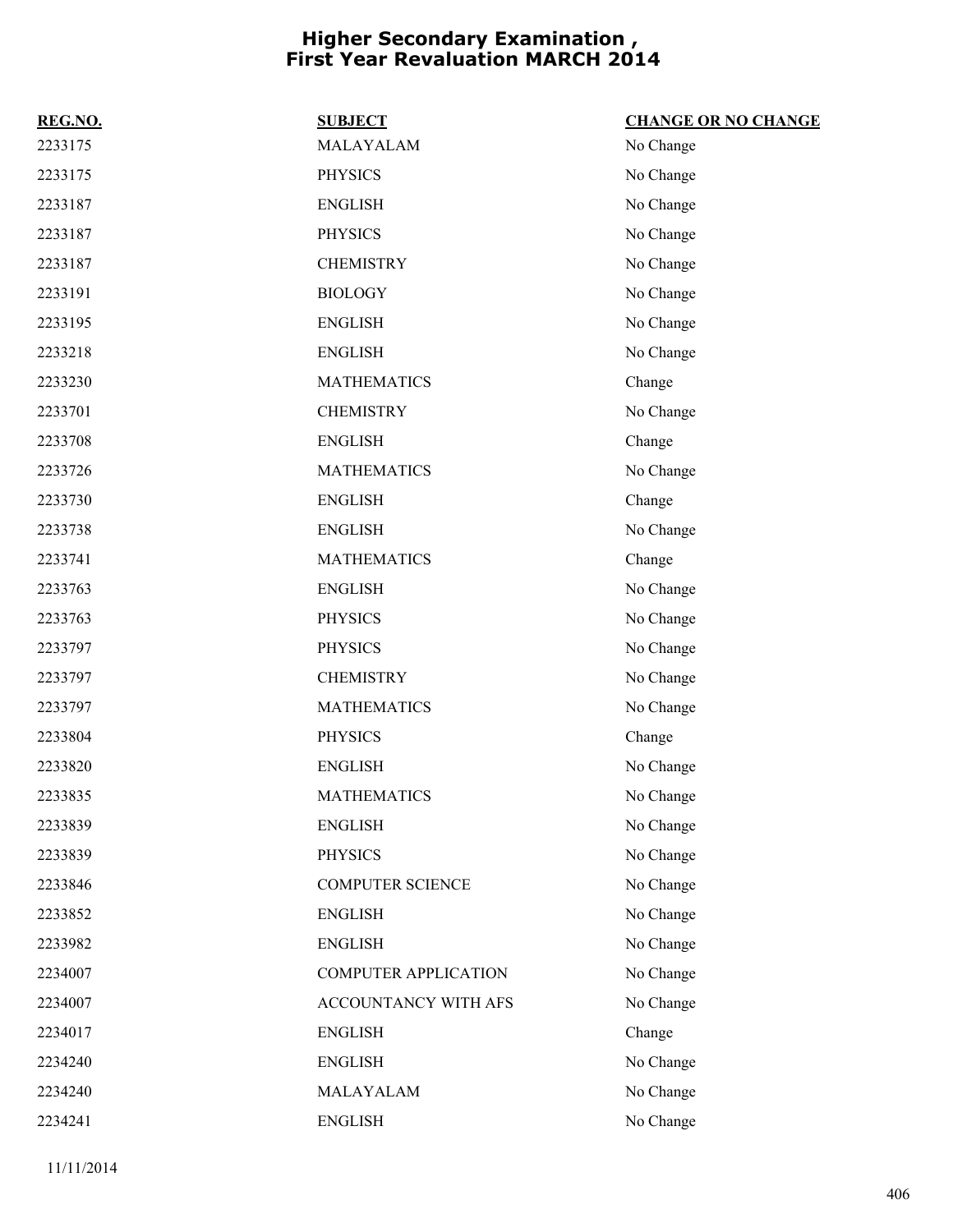| REG.NO. | <b>SUBJECT</b>     | <b>CHANGE OR NO CHANGE</b> |
|---------|--------------------|----------------------------|
| 2234241 | <b>PHYSICS</b>     | No Change                  |
| 2234243 | <b>ENGLISH</b>     | No Change                  |
| 2234256 | <b>PHYSICS</b>     | No Change                  |
| 2234260 | <b>BIOLOGY</b>     | No Change                  |
| 2234262 | <b>ENGLISH</b>     | No Change                  |
| 2234264 | <b>BIOLOGY</b>     | No Change                  |
| 2234264 | <b>MATHEMATICS</b> | No Change                  |
| 2234265 | <b>PHYSICS</b>     | Change                     |
| 2234267 | <b>ENGLISH</b>     | No Change                  |
| 2234271 | <b>PHYSICS</b>     | No Change                  |
| 2234277 | <b>ENGLISH</b>     | No Change                  |
| 2234277 | <b>MATHEMATICS</b> | No Change                  |
| 2234279 | <b>ENGLISH</b>     | No Change                  |
| 2234279 | <b>PHYSICS</b>     | No Change                  |
| 2234279 | <b>CHEMISTRY</b>   | No Change                  |
| 2234280 | <b>MATHEMATICS</b> | No Change                  |
| 2234281 | <b>ENGLISH</b>     | No Change                  |
| 2234286 | <b>ENGLISH</b>     | No Change                  |
| 2234289 | <b>PHYSICS</b>     | No Change                  |
| 2234289 | <b>CHEMISTRY</b>   | No Change                  |
| 2234294 | <b>MATHEMATICS</b> | No Change                  |
| 2234295 | <b>CHEMISTRY</b>   | No Change                  |
| 2234295 | <b>MATHEMATICS</b> | No Change                  |
| 2234303 | PHYSICS            | Change                     |
| 2234303 | <b>CHEMISTRY</b>   | No Change                  |
| 2234303 | <b>MATHEMATICS</b> | No Change                  |
| 2234304 | <b>ENGLISH</b>     | No Change                  |
| 2234304 | <b>CHEMISTRY</b>   | No Change                  |
| 2234314 | <b>ENGLISH</b>     | No Change                  |
| 2234316 | <b>PHYSICS</b>     | No Change                  |
| 2234316 | <b>MATHEMATICS</b> | No Change                  |
| 2234326 | <b>ENGLISH</b>     | No Change                  |
| 2234327 | PHYSICS            | Change                     |
| 2234327 | <b>CHEMISTRY</b>   | Change                     |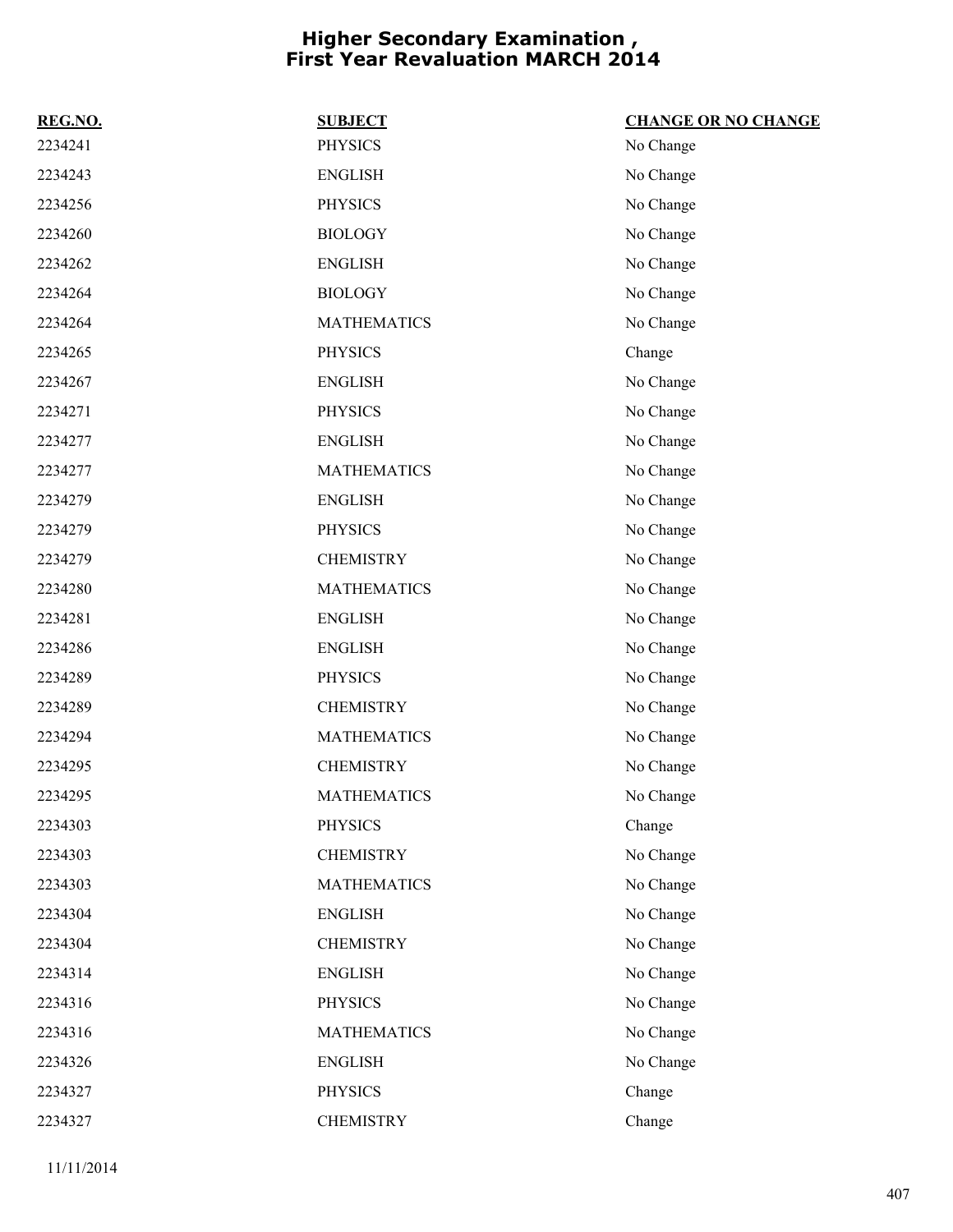| REG.NO. | <b>SUBJECT</b>              | <b>CHANGE OR NO CHANGE</b> |
|---------|-----------------------------|----------------------------|
| 2234327 | <b>MATHEMATICS</b>          | Change                     |
| 2234331 | <b>PHYSICS</b>              | No Change                  |
| 2234331 | <b>MATHEMATICS</b>          | No Change                  |
| 2234333 | <b>PHYSICS</b>              | No Change                  |
| 2234340 | <b>PHYSICS</b>              | No Change                  |
| 2234340 | <b>BIOLOGY</b>              | Change                     |
| 2234345 | <b>BIOLOGY</b>              | No Change                  |
| 2234354 | <b>BIOLOGY</b>              | No Change                  |
| 2234356 | <b>CHEMISTRY</b>            | No Change                  |
| 2234369 | <b>CHEMISTRY</b>            | No Change                  |
| 2234374 | <b>ENGLISH</b>              | No Change                  |
| 2234377 | <b>MATHEMATICS</b>          | No Change                  |
| 2234381 | <b>MATHEMATICS</b>          | No Change                  |
| 2234385 | <b>MATHEMATICS</b>          | No Change                  |
| 2234391 | <b>PHYSICS</b>              | No Change                  |
| 2234391 | <b>CHEMISTRY</b>            | No Change                  |
| 2234391 | <b>MATHEMATICS</b>          | No Change                  |
| 2234392 | <b>MATHEMATICS</b>          | No Change                  |
| 2234395 | <b>ENGLISH</b>              | No Change                  |
| 2234395 | <b>PHYSICS</b>              | No Change                  |
| 2234405 | <b>CHEMISTRY</b>            | No Change                  |
| 2234405 | <b>COMPUTER SCIENCE</b>     | No Change                  |
| 2234412 | <b>COMPUTER SCIENCE</b>     | No Change                  |
| 2234415 | <b>MATHEMATICS</b>          | No Change                  |
| 2234429 | <b>ENGLISH</b>              | No Change                  |
| 2234432 | <b>ENGLISH</b>              | No Change                  |
| 2234491 | <b>ECONOMICS</b>            | No Change                  |
| 2234494 | <b>ECONOMICS</b>            | No Change                  |
| 2234497 | <b>GEOGRAPHY</b>            | No Change                  |
| 2234509 | <b>GEOGRAPHY</b>            | No Change                  |
| 2234545 | <b>COMPUTER APPLICATION</b> | No Change                  |
| 2234593 | <b>COMPUTER APPLICATION</b> | No Change                  |
| 2234832 | MALAYALAM                   | Change                     |
| 2234832 | <b>PHYSICS</b>              | Change                     |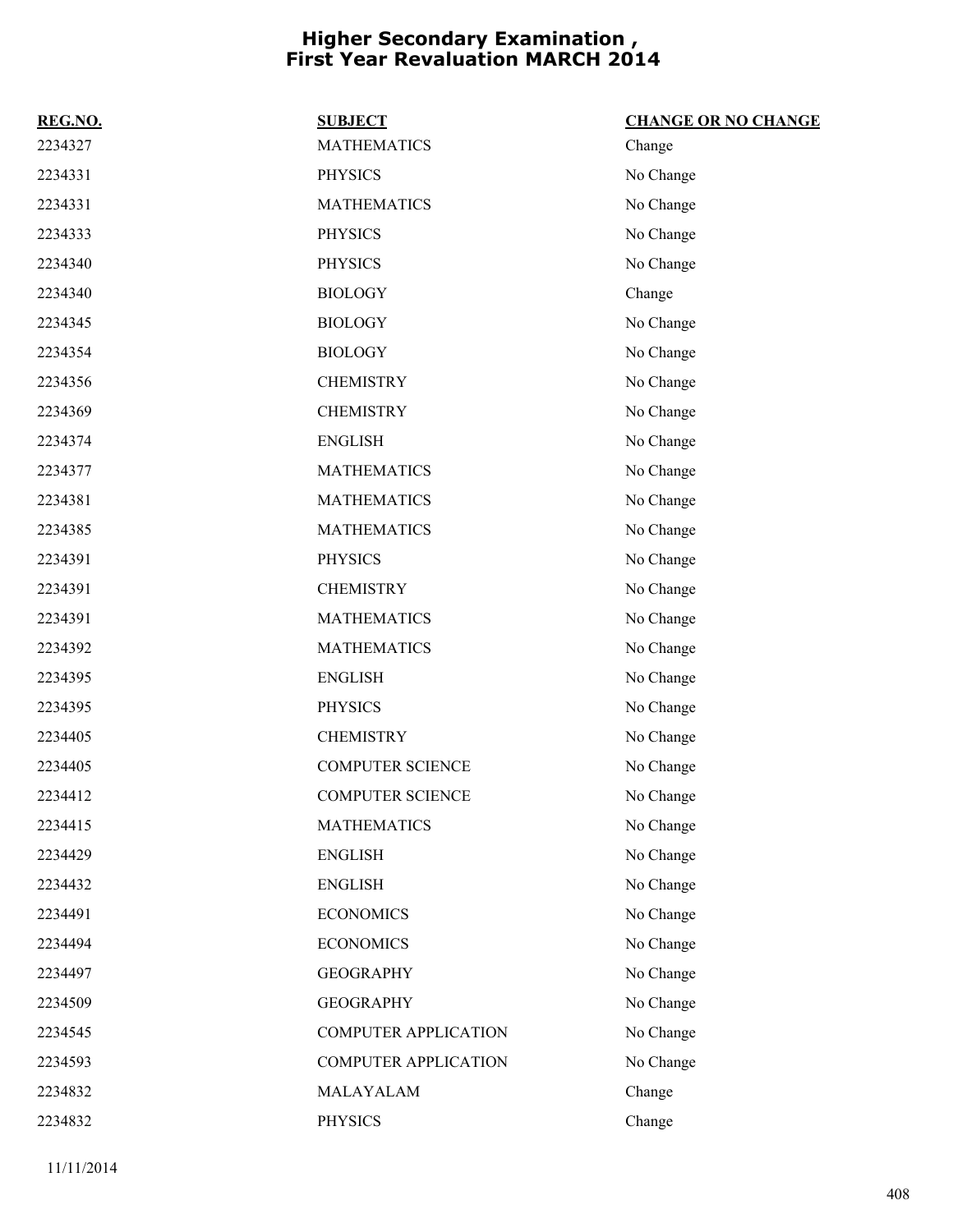| REG.NO. | <b>SUBJECT</b>     | <b>CHANGE OR NO CHANGE</b> |
|---------|--------------------|----------------------------|
| 2234847 | <b>MATHEMATICS</b> | No Change                  |
| 2234863 | <b>ENGLISH</b>     | No Change                  |
| 2234863 | <b>CHEMISTRY</b>   | No Change                  |
| 2234866 | <b>CHEMISTRY</b>   | No Change                  |
| 2234873 | <b>CHEMISTRY</b>   | No Change                  |
| 2234903 | <b>BIOLOGY</b>     | No Change                  |
| 2234905 | <b>ENGLISH</b>     | No Change                  |
| 2235038 | <b>ECONOMICS</b>   | Change                     |
| 2235302 | <b>ENGLISH</b>     | No Change                  |
| 2235302 | <b>PHYSICS</b>     | No Change                  |
| 2235305 | <b>PHYSICS</b>     | No Change                  |
| 2235312 | <b>ENGLISH</b>     | No Change                  |
| 2235321 | <b>CHEMISTRY</b>   | No Change                  |
| 2235322 | <b>CHEMISTRY</b>   | No Change                  |
| 2235324 | <b>ENGLISH</b>     | No Change                  |
| 2235327 | <b>PHYSICS</b>     | No Change                  |
| 2235337 | <b>MATHEMATICS</b> | No Change                  |
| 2235339 | <b>ENGLISH</b>     | No Change                  |
| 2235339 | <b>CHEMISTRY</b>   | No Change                  |
| 2235352 | <b>ENGLISH</b>     | No Change                  |
| 2235359 | <b>PHYSICS</b>     | No Change                  |
| 2235363 | <b>PHYSICS</b>     | No Change                  |
| 2235374 | <b>PHYSICS</b>     | No Change                  |
| 2235379 | <b>MATHEMATICS</b> | No Change                  |
| 2235383 | <b>ENGLISH</b>     | No Change                  |
| 2235387 | <b>MATHEMATICS</b> | No Change                  |
| 2235389 | <b>ENGLISH</b>     | No Change                  |
| 2235389 | <b>PHYSICS</b>     | No Change                  |
| 2235389 | <b>CHEMISTRY</b>   | No Change                  |
| 2235397 | <b>PHYSICS</b>     | No Change                  |
| 2235398 | <b>ENGLISH</b>     | Change                     |
| 2235398 | <b>CHEMISTRY</b>   | No Change                  |
| 2235401 | <b>ENGLISH</b>     | Change                     |
| 2235405 | <b>MATHEMATICS</b> | No Change                  |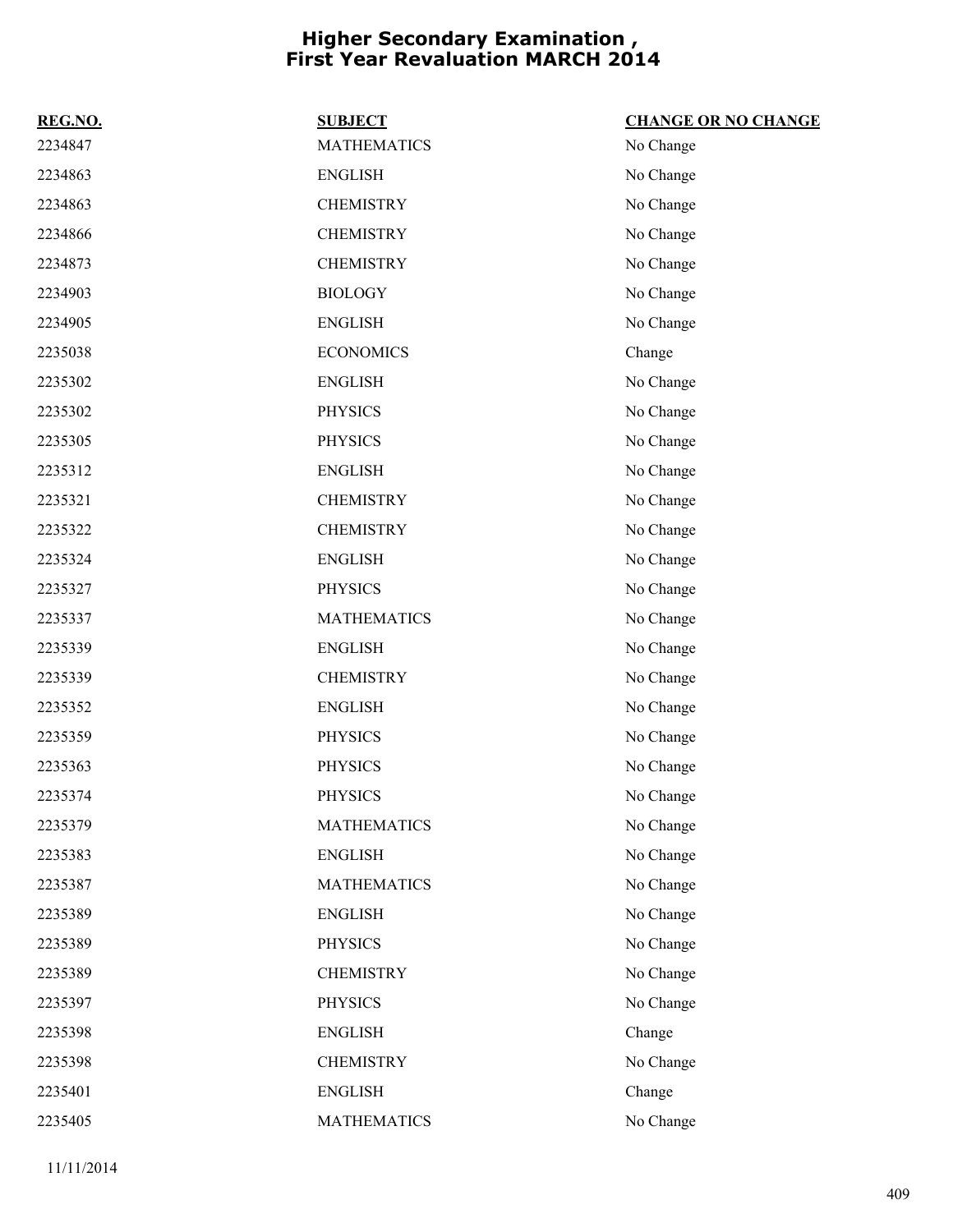| REG.NO. | <b>SUBJECT</b>     | <b>CHANGE OR NO CHANGE</b> |
|---------|--------------------|----------------------------|
| 2235409 | <b>MATHEMATICS</b> | No Change                  |
| 2235410 | <b>CHEMISTRY</b>   | No Change                  |
| 2235415 | <b>CHEMISTRY</b>   | No Change                  |
| 2235416 | <b>ENGLISH</b>     | No Change                  |
| 2235421 | <b>CHEMISTRY</b>   | No Change                  |
| 2235846 | <b>MATHEMATICS</b> | No Change                  |
| 2235871 | <b>ENGLISH</b>     | Change                     |
| 2235872 | <b>MATHEMATICS</b> | No Change                  |
| 2235884 | <b>MATHEMATICS</b> | No Change                  |
| 2235898 | <b>PHYSICS</b>     | No Change                  |
| 2235903 | <b>ENGLISH</b>     | No Change                  |
| 2235983 | <b>MATHEMATICS</b> | Change                     |
| 2236314 | <b>ENGLISH</b>     | Change                     |
| 2236573 | <b>PHYSICS</b>     | No Change                  |
| 2236574 | <b>PHYSICS</b>     | Change                     |
| 2236587 | <b>ENGLISH</b>     | No Change                  |
| 2236596 | <b>ENGLISH</b>     | No Change                  |
| 2236599 | <b>ENGLISH</b>     | No Change                  |
| 2236599 | <b>MATHEMATICS</b> | No Change                  |
| 2236602 | <b>PHYSICS</b>     | No Change                  |
| 2236617 | <b>ENGLISH</b>     | Change                     |
| 2236624 | <b>ENGLISH</b>     | Change                     |
| 2236700 | <b>ENGLISH</b>     | No Change                  |
| 2236705 | <b>CHEMISTRY</b>   | Change                     |
| 2237053 | <b>CHEMISTRY</b>   | Change                     |
| 2237182 | <b>ENGLISH</b>     | No Change                  |
| 2237182 | <b>MATHEMATICS</b> | No Change                  |
| 2237202 | <b>MATHEMATICS</b> | No Change                  |
| 2237917 | <b>ENGLISH</b>     | No Change                  |
| 2237917 | MALAYALAM          | No Change                  |
| 2237917 | <b>PHYSICS</b>     | No Change                  |
| 2237917 | <b>CHEMISTRY</b>   | Change                     |
| 2237917 | <b>BIOLOGY</b>     | No Change                  |
| 2237917 | <b>MATHEMATICS</b> | No Change                  |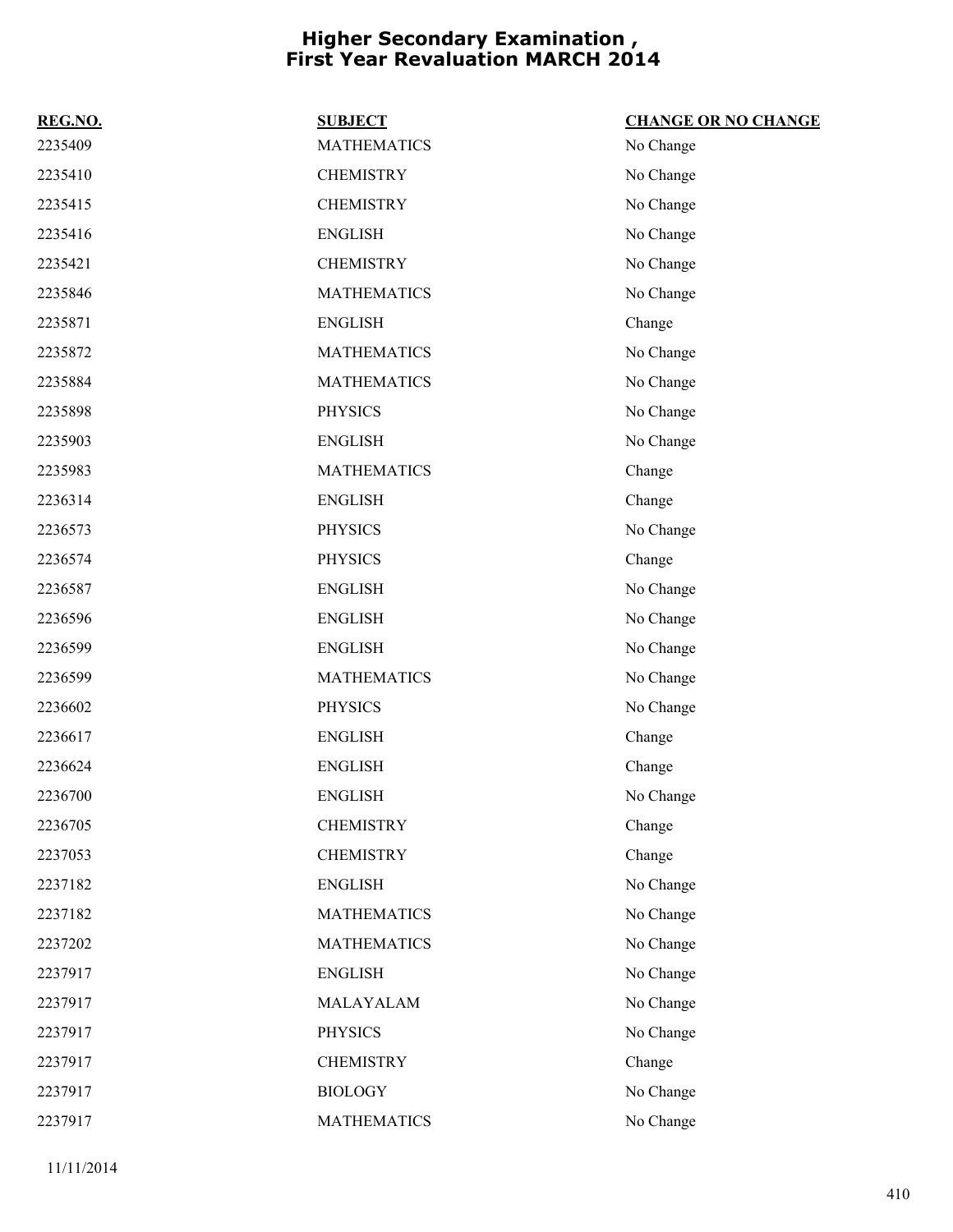| REG.NO. | <b>SUBJECT</b>     | <b>CHANGE OR NO CHANGE</b> |
|---------|--------------------|----------------------------|
| 2237985 | <b>MATHEMATICS</b> | No Change                  |
| 2238005 | <b>PHYSICS</b>     | No Change                  |
| 2238006 | <b>PHYSICS</b>     | No Change                  |
| 2238006 | <b>CHEMISTRY</b>   | No Change                  |
| 2238064 | <b>ENGLISH</b>     | No Change                  |
| 2238064 | MALAYALAM          | Change                     |
| 2238159 | <b>ENGLISH</b>     | No Change                  |
| 2238409 | MALAYALAM          | Change                     |
| 2238476 | <b>ENGLISH</b>     | No Change                  |
| 2238476 | <b>MATHEMATICS</b> | No Change                  |
| 2238495 | <b>MATHEMATICS</b> | No Change                  |
| 2238501 | <b>ENGLISH</b>     | No Change                  |
| 2238513 | <b>CHEMISTRY</b>   | No Change                  |
| 2239233 | <b>ENGLISH</b>     | Change                     |
| 2239241 | <b>ENGLISH</b>     | No Change                  |
| 2239241 | <b>PHYSICS</b>     | No Change                  |
| 2239247 | <b>ENGLISH</b>     | Change                     |
| 2239247 | <b>PHYSICS</b>     | No Change                  |
| 2239247 | <b>CHEMISTRY</b>   | No Change                  |
| 2239247 | <b>BIOLOGY</b>     | No Change                  |
| 2239247 | <b>MATHEMATICS</b> | No Change                  |
| 2239271 | <b>ENGLISH</b>     | No Change                  |
| 2239274 | <b>CHEMISTRY</b>   | No Change                  |
| 2239618 | <b>ENGLISH</b>     | No Change                  |
| 2239618 | <b>MATHEMATICS</b> | No Change                  |
| 2239619 | <b>MATHEMATICS</b> | No Change                  |
| 2239632 | <b>MATHEMATICS</b> | Change                     |
| 2239644 | <b>CHEMISTRY</b>   | No Change                  |
| 2239666 | <b>ENGLISH</b>     | No Change                  |
| 2239670 | <b>ENGLISH</b>     | Change                     |
| 2239671 | <b>ENGLISH</b>     | No Change                  |
| 2239671 | <b>CHEMISTRY</b>   | No Change                  |
| 2239962 | <b>MATHEMATICS</b> | Change                     |
| 2239967 | <b>MATHEMATICS</b> | Change                     |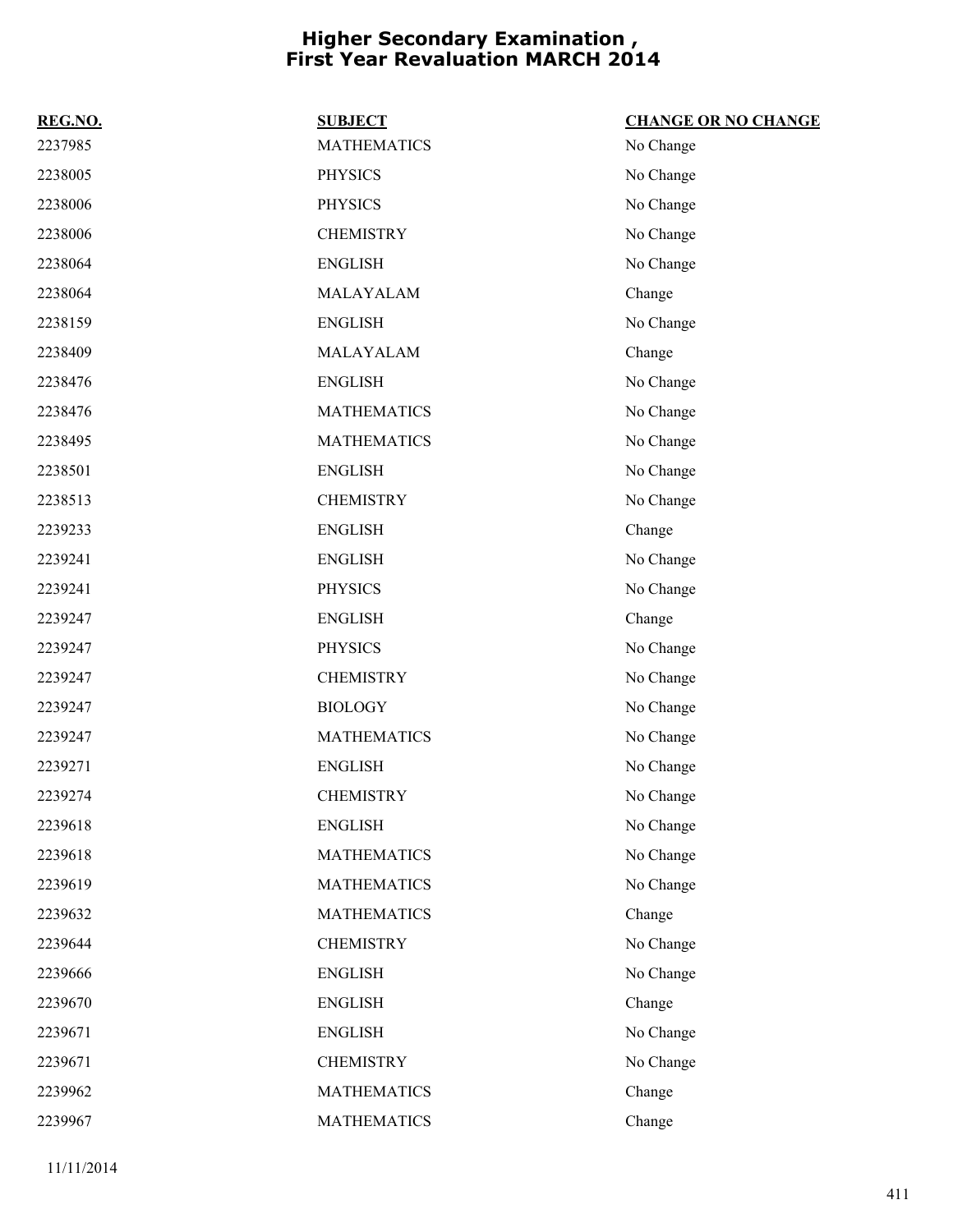| REG.NO. | <b>SUBJECT</b>          | <b>CHANGE OR NO CHANGE</b> |
|---------|-------------------------|----------------------------|
| 2239969 | MALAYALAM               | No Change                  |
| 2239994 | <b>CHEMISTRY</b>        | Change                     |
| 2240020 | <b>ENGLISH</b>          | No Change                  |
| 2240029 | <b>ENGLISH</b>          | No Change                  |
| 2240029 | <b>HINDI</b>            | No Change                  |
| 2240029 | <b>MATHEMATICS</b>      | No Change                  |
| 2240033 | <b>MATHEMATICS</b>      | Change                     |
| 2240034 | <b>MATHEMATICS</b>      | Change                     |
| 2240035 | <b>HINDI</b>            | No Change                  |
| 2240072 | <b>PHYSICS</b>          | No Change                  |
| 2240076 | <b>ENGLISH</b>          | No Change                  |
| 2240114 | <b>ENGLISH</b>          | No Change                  |
| 2240114 | <b>COMPUTER SCIENCE</b> | No Change                  |
| 2240116 | <b>HINDI</b>            | No Change                  |
| 2240116 | <b>MATHEMATICS</b>      | Change                     |
| 2240126 | <b>MATHEMATICS</b>      | Change                     |
| 2240632 | <b>PHYSICS</b>          | No Change                  |
| 2240646 | <b>MATHEMATICS</b>      | No Change                  |
| 2240648 | <b>MATHEMATICS</b>      | No Change                  |
| 2240651 | <b>ENGLISH</b>          | No Change                  |
| 2240659 | <b>PHYSICS</b>          | No Change                  |
| 2240694 | <b>PHYSICS</b>          | Change                     |
| 2240704 | <b>CHEMISTRY</b>        | Change                     |
| 2240704 | <b>MATHEMATICS</b>      | No Change                  |
| 2240705 | <b>CHEMISTRY</b>        | Change                     |
| 2240714 | <b>MATHEMATICS</b>      | No Change                  |
| 2240725 | <b>ENGLISH</b>          | No Change                  |
| 2241261 | <b>MATHEMATICS</b>      | Change                     |
| 2241263 | <b>MATHEMATICS</b>      | No Change                  |
| 2241265 | <b>PHYSICS</b>          | Change                     |
| 2241269 | <b>ENGLISH</b>          | No Change                  |
| 2241269 | <b>PHYSICS</b>          | Change                     |
| 2241280 | <b>ENGLISH</b>          | Change                     |
| 2241286 | <b>CHEMISTRY</b>        | No Change                  |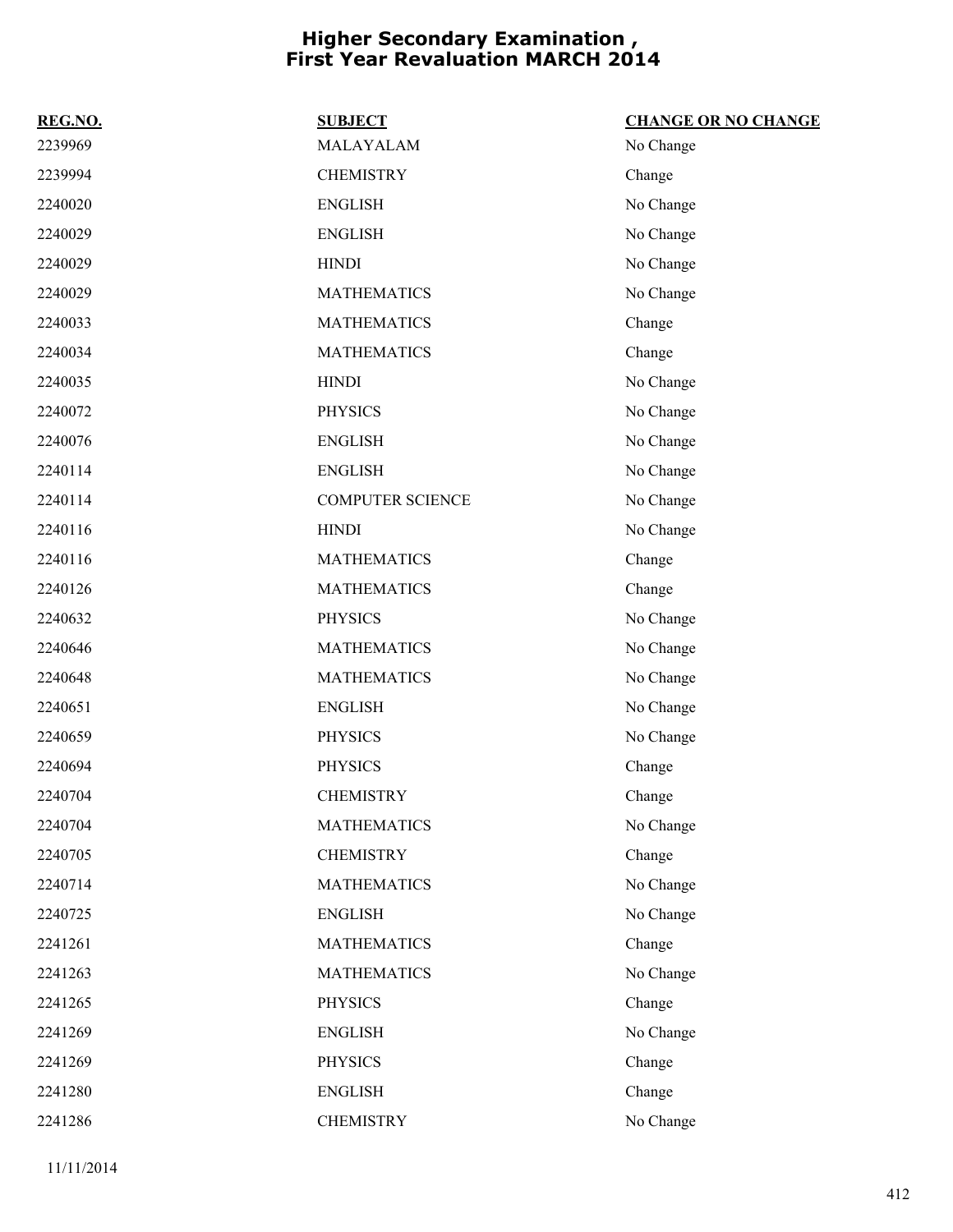| REG.NO. | <b>SUBJECT</b>     | <b>CHANGE OR NO CHANGE</b> |
|---------|--------------------|----------------------------|
| 2241350 | <b>ENGLISH</b>     | Change                     |
| 2241365 | <b>ENGLISH</b>     | No Change                  |
| 2241951 | <b>ENGLISH</b>     | No Change                  |
| 2242303 | <b>PHYSICS</b>     | Change                     |
| 2242303 | <b>CHEMISTRY</b>   | No Change                  |
| 2242575 | <b>ENGLISH</b>     | Change                     |
| 2242602 | <b>MATHEMATICS</b> | No Change                  |
| 2242624 | <b>MATHEMATICS</b> | No Change                  |
| 2242798 | <b>ENGLISH</b>     | Change                     |
| 2243084 | <b>HISTORY</b>     | Change                     |
| 2243090 | <b>HISTORY</b>     | Change                     |
| 2243099 | <b>HISTORY</b>     | Change                     |
| 2243125 | <b>ENGLISH</b>     | Change                     |
| 2243493 | <b>CHEMISTRY</b>   | Change                     |
| 2243493 | <b>BIOLOGY</b>     | No Change                  |
| 2243494 | <b>BIOLOGY</b>     | No Change                  |
| 2243494 | <b>MATHEMATICS</b> | No Change                  |
| 2243495 | <b>PHYSICS</b>     | No Change                  |
| 2243497 | <b>CHEMISTRY</b>   | No Change                  |
| 2243497 | <b>BIOLOGY</b>     | Change                     |
| 2243498 | <b>MATHEMATICS</b> | No Change                  |
| 2243499 | <b>ENGLISH</b>     | No Change                  |
| 2243500 | <b>ENGLISH</b>     | No Change                  |
| 2243500 | PHYSICS            | No Change                  |
| 2243500 | <b>CHEMISTRY</b>   | No Change                  |
| 2243501 | <b>ENGLISH</b>     | Change                     |
| 2243501 | MALAYALAM          | No Change                  |
| 2243501 | <b>CHEMISTRY</b>   | Change                     |
| 2243503 | <b>ENGLISH</b>     | Change                     |
| 2243511 | MALAYALAM          | Change                     |
| 2243511 | <b>CHEMISTRY</b>   | No Change                  |
| 2243511 | <b>MATHEMATICS</b> | No Change                  |
| 2243512 | <b>ENGLISH</b>     | No Change                  |
| 2243512 | MALAYALAM          | No Change                  |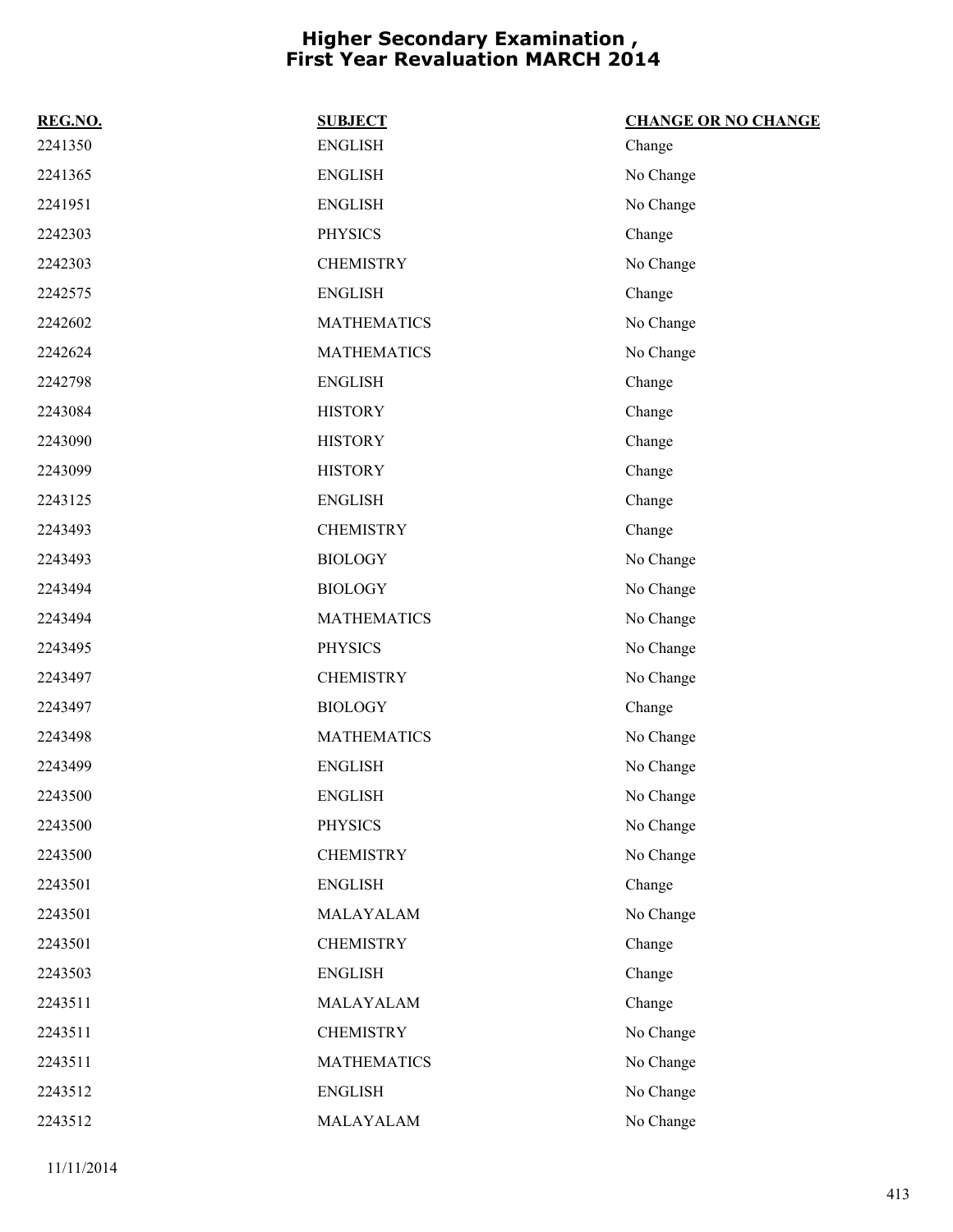| REG.NO. | <b>SUBJECT</b>                                        | <b>CHANGE OR NO CHANGE</b> |
|---------|-------------------------------------------------------|----------------------------|
| 2243512 | <b>CHEMISTRY</b>                                      | No Change                  |
| 2243517 | MALAYALAM                                             | Change                     |
| 2243522 | <b>ENGLISH</b>                                        | No Change                  |
| 2243535 | <b>CHEMISTRY</b>                                      | No Change                  |
| 2243551 | <b>ENGLISH</b>                                        | No Change                  |
| 2243551 | <b>CHEMISTRY</b>                                      | No Change                  |
| 2243551 | <b>MATHEMATICS</b>                                    | No Change                  |
| 2243555 | <b>ENGLISH</b>                                        | No Change                  |
| 2243581 | <b>ENGLISH</b>                                        | Change                     |
| 2243585 | <b>PHYSICS</b>                                        | Change                     |
| 2243611 | <b>COMPUTER SCIENCE</b>                               | No Change                  |
| 2243612 | <b>ENGLISH</b>                                        | Change                     |
| 2243638 | <b>ENGLISH</b>                                        | No Change                  |
| 2243639 | <b>ENGLISH</b>                                        | No Change                  |
| 2243803 | <b>ECONOMICS</b>                                      | No Change                  |
| 2243803 | <b>STATISTICS</b>                                     | No Change                  |
| 2243803 | <b>ACCOUNTANCY WITH</b>                               | No Change                  |
| 2243830 | COMPUTER ACCOUNTING<br><b>ENGLISH</b>                 | Change                     |
| 2243834 | <b>BUSINESS STUDIES WITH</b>                          | No Change                  |
| 2243843 | FUNCTIONAL MANAGEMENT<br><b>BUSINESS STUDIES WITH</b> | No Change                  |
|         | FUNCTIONAL MANAGEMENT                                 |                            |
| 2243846 | <b>BUSINESS STUDIES WITH</b><br>FUNCTIONAL MANAGEMENT | No Change                  |
| 2244165 | <b>MATHEMATICS</b>                                    | No Change                  |
| 2244197 | <b>PHYSICS</b>                                        | No Change                  |
| 2244634 | <b>ENGLISH</b>                                        | No Change                  |
| 2244634 | <b>PHYSICS</b>                                        | No Change                  |
| 2244634 | <b>MATHEMATICS</b>                                    | No Change                  |
| 2244636 | <b>ENGLISH</b>                                        | No Change                  |
| 2244642 | <b>PHYSICS</b>                                        | No Change                  |
| 2244642 | <b>BIOLOGY</b>                                        | No Change                  |
| 2244669 | <b>PHYSICS</b>                                        | Change                     |
| 2244686 | <b>ENGLISH</b>                                        | No Change                  |
| 2245068 | <b>ENGLISH</b>                                        | Change                     |
| 2245084 | <b>ENGLISH</b>                                        | No Change                  |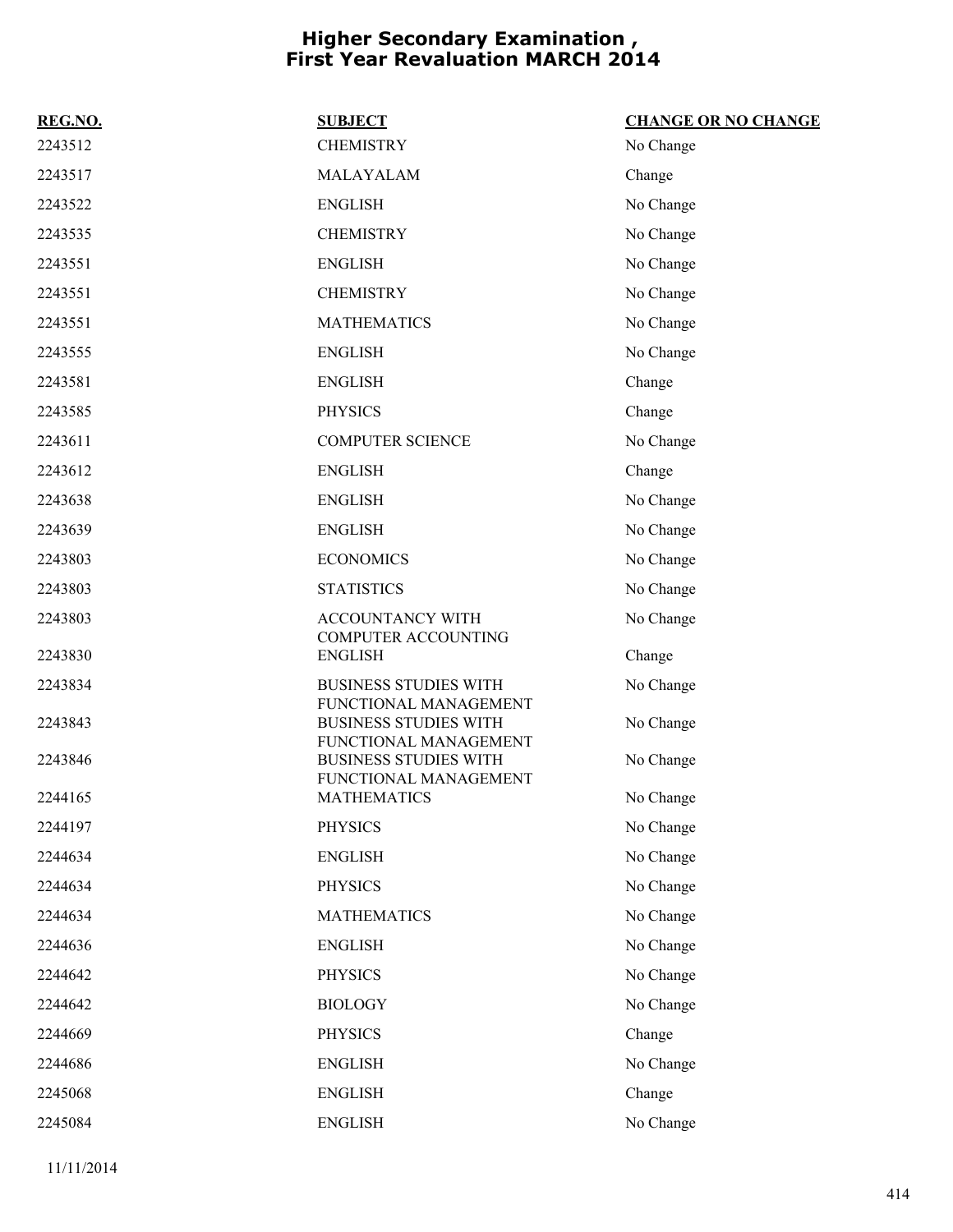| REG.NO. | <b>SUBJECT</b>     | <b>CHANGE OR NO CHANGE</b> |
|---------|--------------------|----------------------------|
| 2245141 | <b>PHYSICS</b>     | No Change                  |
| 2245172 | <b>ENGLISH</b>     | Change                     |
| 2245245 | <b>ENGLISH</b>     | Change                     |
| 2245256 | <b>ENGLISH</b>     | Change                     |
| 2245270 | <b>PHYSICS</b>     | No Change                  |
| 2245630 | MALAYALAM          | No Change                  |
| 2245630 | <b>MATHEMATICS</b> | No Change                  |
| 2245632 | MALAYALAM          | No Change                  |
| 2245632 | <b>MATHEMATICS</b> | No Change                  |
| 2245636 | <b>MATHEMATICS</b> | No Change                  |
| 2245642 | <b>CHEMISTRY</b>   | No Change                  |
| 2245646 | <b>ENGLISH</b>     | Change                     |
| 2245646 | <b>MATHEMATICS</b> | No Change                  |
| 2245651 | <b>ENGLISH</b>     | No Change                  |
| 2245653 | <b>MATHEMATICS</b> | Change                     |
| 2245655 | <b>MATHEMATICS</b> | No Change                  |
| 2245658 | <b>PHYSICS</b>     | No Change                  |
| 2245659 | <b>PHYSICS</b>     | Change                     |
| 2245659 | <b>CHEMISTRY</b>   | No Change                  |
| 2245670 | <b>MATHEMATICS</b> | No Change                  |
| 2245677 | <b>MATHEMATICS</b> | Change                     |
| 2245682 | <b>MATHEMATICS</b> | No Change                  |
| 2245683 | <b>ENGLISH</b>     | No Change                  |
| 2245691 | <b>ENGLISH</b>     | Change                     |
| 2245696 | <b>MATHEMATICS</b> | No Change                  |
| 2245700 | <b>MATHEMATICS</b> | No Change                  |
| 2245707 | <b>PHYSICS</b>     | No Change                  |
| 2245708 | <b>PHYSICS</b>     | No Change                  |
| 2245714 | <b>ENGLISH</b>     | No Change                  |
| 2245714 | <b>MATHEMATICS</b> | No Change                  |
| 2245715 | <b>ENGLISH</b>     | No Change                  |
| 2245720 | <b>ENGLISH</b>     | No Change                  |
| 2245720 | <b>PHYSICS</b>     | No Change                  |
| 2245727 | <b>ENGLISH</b>     | No Change                  |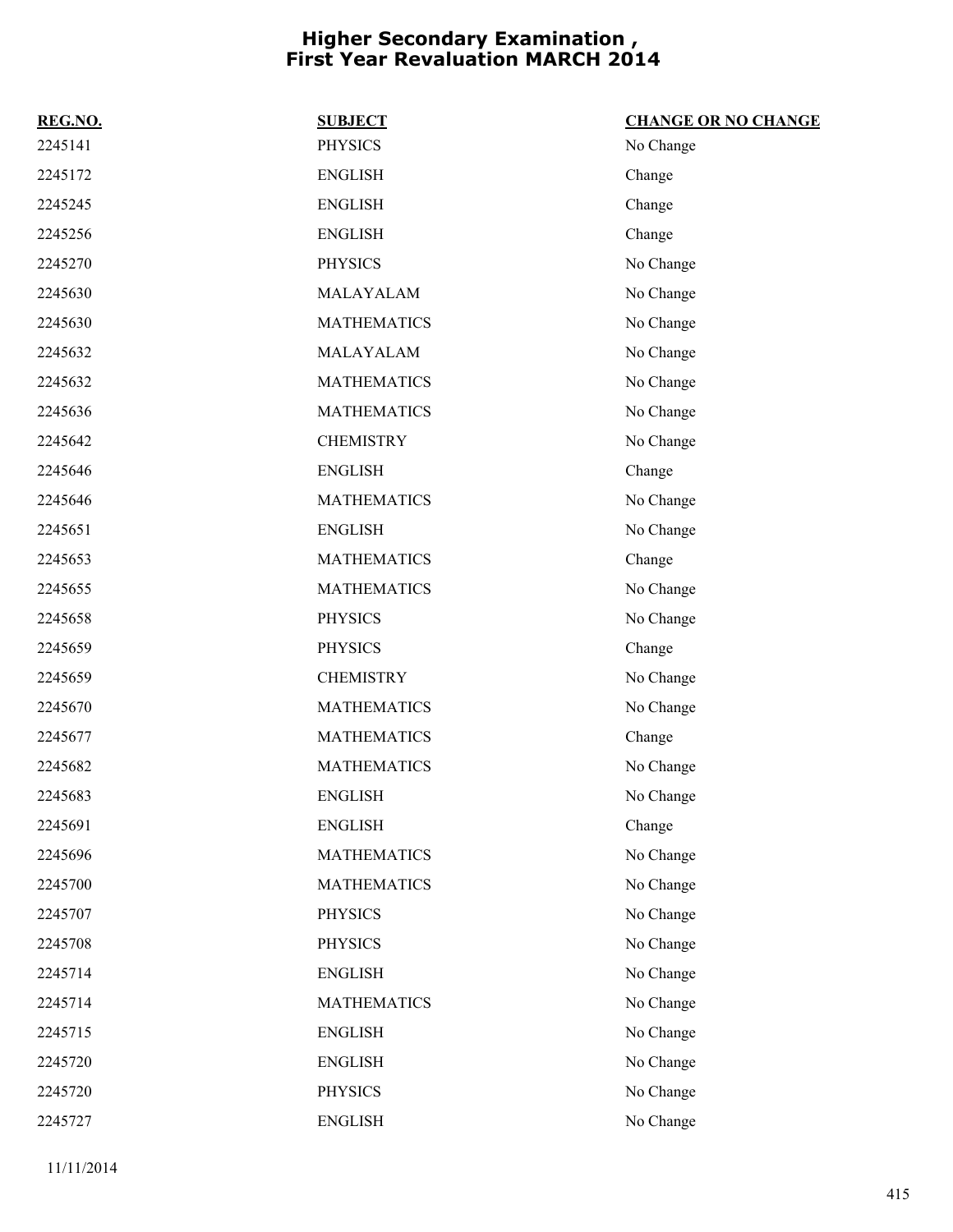| REG.NO. | <b>SUBJECT</b>     | <b>CHANGE OR NO CHANGE</b> |
|---------|--------------------|----------------------------|
| 2245732 | <b>ENGLISH</b>     | No Change                  |
| 2245732 | <b>CHEMISTRY</b>   | Change                     |
| 2245740 | <b>ENGLISH</b>     | No Change                  |
| 2245759 | <b>PHYSICS</b>     | No Change                  |
| 2245764 | <b>ENGLISH</b>     | No Change                  |
| 2245783 | <b>ENGLISH</b>     | No Change                  |
| 2245784 | <b>CHEMISTRY</b>   | No Change                  |
| 2245952 | <b>ECONOMICS</b>   | Change                     |
| 2245975 | <b>ENGLISH</b>     | No Change                  |
| 2245976 | <b>ENGLISH</b>     | No Change                  |
| 2245979 | <b>ENGLISH</b>     | No Change                  |
| 2245981 | <b>ENGLISH</b>     | No Change                  |
| 2245985 | <b>ENGLISH</b>     | Change                     |
| 2245985 | <b>PHYSICS</b>     | Change                     |
| 2245999 | <b>ENGLISH</b>     | No Change                  |
| 2246004 | <b>ENGLISH</b>     | No Change                  |
| 2246004 | <b>PHYSICS</b>     | No Change                  |
| 2246008 | <b>BIOLOGY</b>     | Change                     |
| 2246011 | <b>MATHEMATICS</b> | No Change                  |
| 2246015 | <b>ENGLISH</b>     | Change                     |
| 2246015 | <b>MATHEMATICS</b> | No Change                  |
| 2246016 | <b>ENGLISH</b>     | Change                     |
| 2246016 | <b>PHYSICS</b>     | No Change                  |
| 2246016 | <b>CHEMISTRY</b>   | No Change                  |
| 2246017 | <b>ENGLISH</b>     | Change                     |
| 2246018 | <b>ENGLISH</b>     | No Change                  |
| 2246019 | <b>ENGLISH</b>     | No Change                  |
| 2246021 | <b>ENGLISH</b>     | Change                     |
| 2246021 | <b>PHYSICS</b>     | No Change                  |
| 2246023 | <b>ENGLISH</b>     | Change                     |
| 2246029 | MALAYALAM          | No Change                  |
| 2246031 | <b>CHEMISTRY</b>   | No Change                  |
| 2246036 | <b>ENGLISH</b>     | No Change                  |
| 2246041 | <b>ENGLISH</b>     | No Change                  |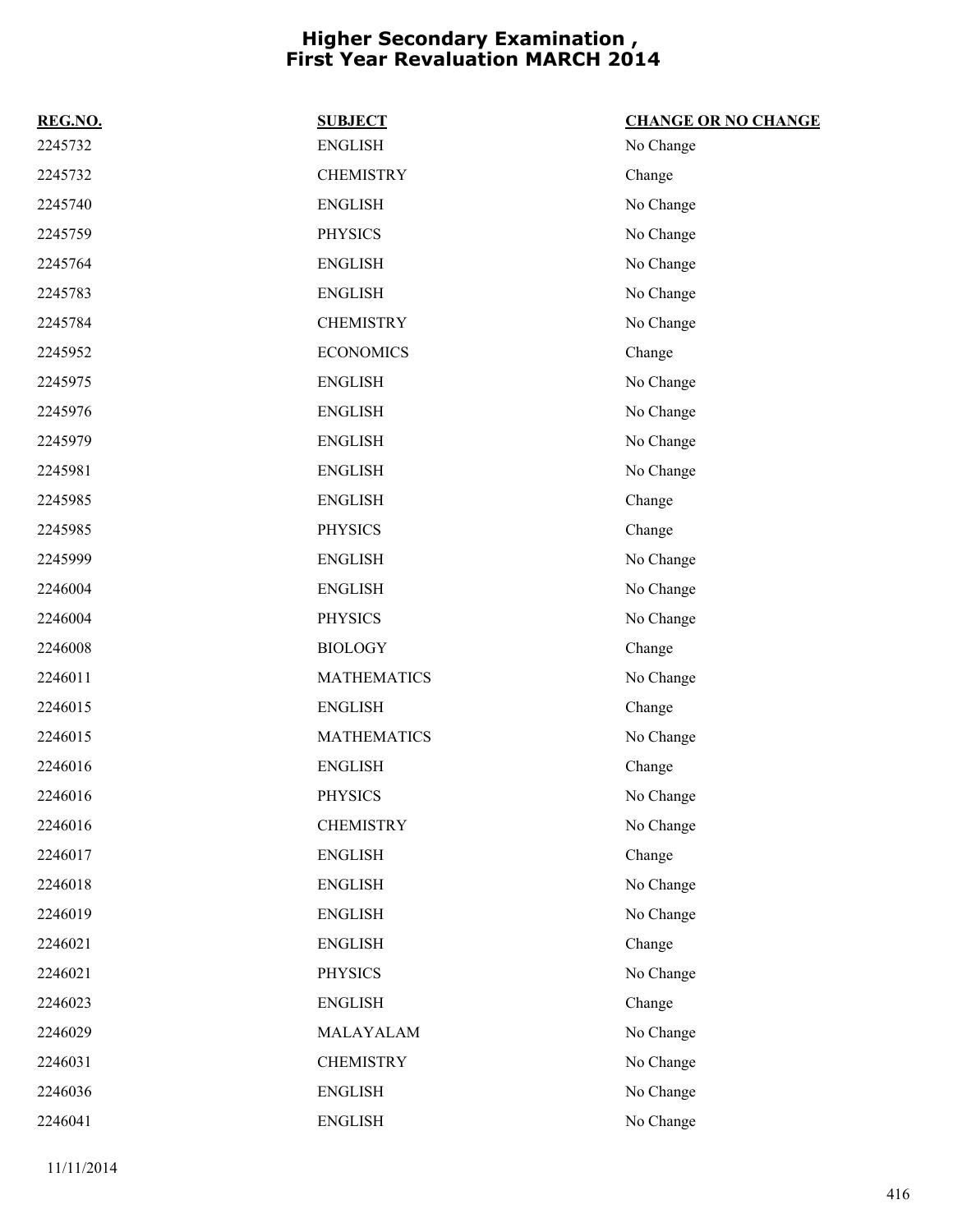| REG.NO. | <b>SUBJECT</b>                                        | <b>CHANGE OR NO CHANGE</b> |
|---------|-------------------------------------------------------|----------------------------|
| 2246041 | <b>PHYSICS</b>                                        | No Change                  |
| 2246041 | <b>CHEMISTRY</b>                                      | No Change                  |
| 2246041 | <b>MATHEMATICS</b>                                    | No Change                  |
| 2246045 | <b>ENGLISH</b>                                        | Change                     |
| 2246051 | <b>ENGLISH</b>                                        | Change                     |
| 2246051 | <b>BIOLOGY</b>                                        | No Change                  |
| 2246053 | <b>ENGLISH</b>                                        | No Change                  |
| 2246053 | <b>CHEMISTRY</b>                                      | Change                     |
| 2246053 | <b>MATHEMATICS</b>                                    | Change                     |
| 2246060 | <b>ENGLISH</b>                                        | No Change                  |
| 2246060 | <b>HINDI</b>                                          | No Change                  |
| 2246060 | <b>MATHEMATICS</b>                                    | No Change                  |
| 2246076 | <b>ENGLISH</b>                                        | No Change                  |
| 2246076 | <b>CHEMISTRY</b>                                      | No Change                  |
| 2246080 | <b>PHYSICS</b>                                        | Change                     |
| 2246086 | <b>ENGLISH</b>                                        | Change                     |
| 2246088 | <b>ENGLISH</b>                                        | Change                     |
| 2246097 | <b>CHEMISTRY</b>                                      | Change                     |
| 2246113 | <b>BIOLOGY</b>                                        | No Change                  |
| 2246138 | <b>PHYSICS</b>                                        | No Change                  |
| 2246156 | <b>ENGLISH</b>                                        | No Change                  |
| 2246156 | <b>COMPUTER SCIENCE</b>                               | No Change                  |
| 2246164 | MALAYALAM                                             | No Change                  |
| 2246170 | <b>COMPUTER SCIENCE</b>                               | No Change                  |
| 2246194 | <b>CHEMISTRY</b>                                      | No Change                  |
| 2246198 | <b>ARABIC</b>                                         | Change                     |
| 2246239 | <b>GEOGRAPHY</b>                                      | No Change                  |
| 2246381 | <b>BUSINESS STUDIES WITH</b><br>FUNCTIONAL MANAGEMENT | Change                     |
| 2246530 | <b>CHEMISTRY</b>                                      | No Change                  |
| 2246545 | <b>ENGLISH</b>                                        | No Change                  |
| 2246579 | <b>MATHEMATICS</b>                                    | No Change                  |
| 2246581 | <b>ENGLISH</b>                                        | No Change                  |
| 2246585 | <b>MATHEMATICS</b>                                    | No Change                  |
| 2246590 | <b>MATHEMATICS</b>                                    | No Change                  |
|         |                                                       |                            |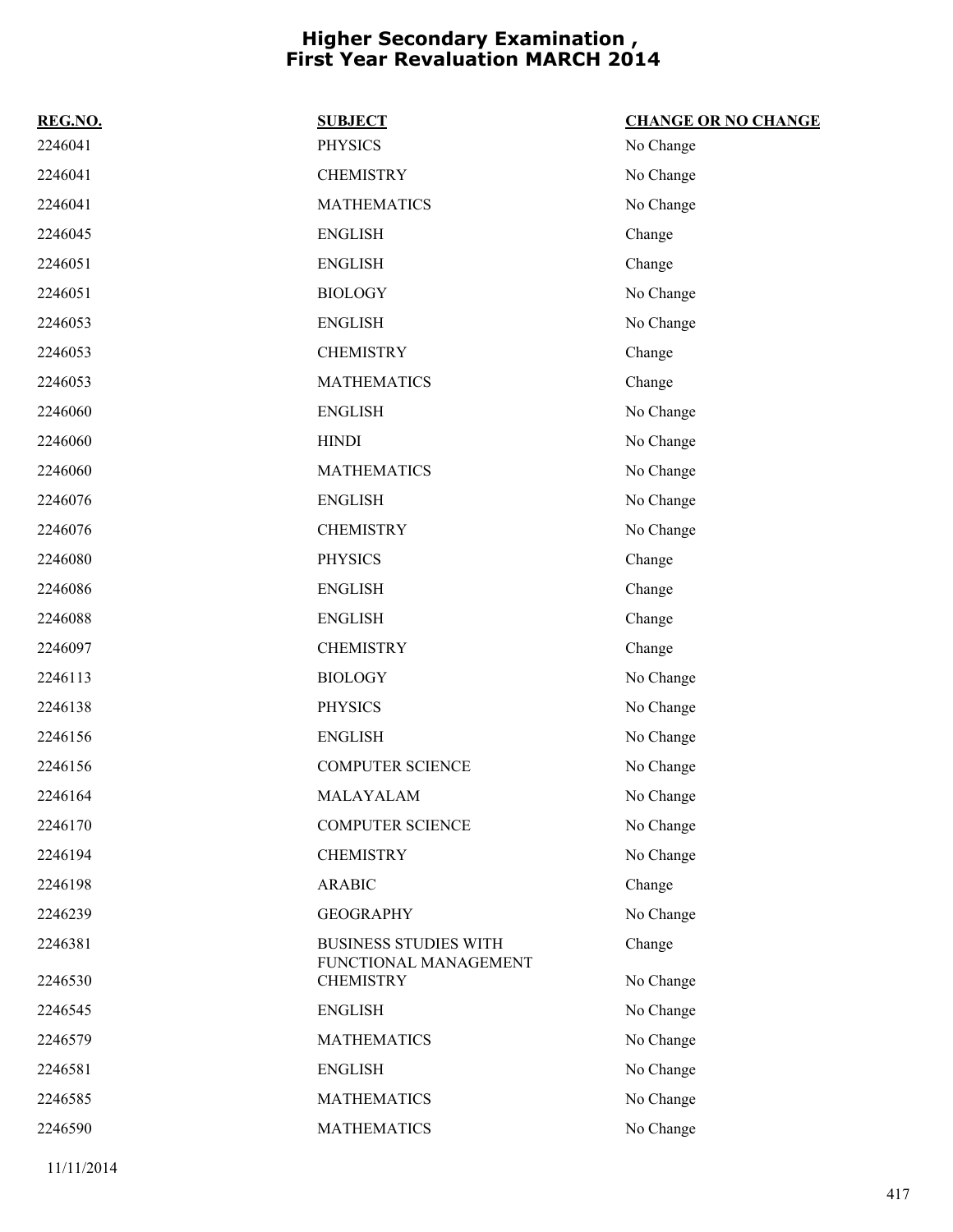| REG.NO. | <b>SUBJECT</b>     | <b>CHANGE OR NO CHANGE</b> |
|---------|--------------------|----------------------------|
| 2246593 | <b>ENGLISH</b>     | Change                     |
| 2246595 | <b>PHYSICS</b>     | No Change                  |
| 2246596 | <b>ENGLISH</b>     | No Change                  |
| 2246604 | <b>CHEMISTRY</b>   | No Change                  |
| 2246620 | <b>ENGLISH</b>     | No Change                  |
| 2246770 | <b>PHYSICS</b>     | Change                     |
| 2246848 | <b>MATHEMATICS</b> | No Change                  |
| 2247205 | PHYSICS            | No Change                  |
| 2247231 | <b>ENGLISH</b>     | Change                     |
| 2247252 | <b>BIOLOGY</b>     | No Change                  |
| 2247265 | <b>ENGLISH</b>     | No Change                  |
| 2247266 | <b>BIOLOGY</b>     | No Change                  |
| 2247268 | <b>MATHEMATICS</b> | Change                     |
| 2247461 | <b>ENGLISH</b>     | No Change                  |
| 2247469 | <b>ENGLISH</b>     | Change                     |
| 2247483 | <b>MATHEMATICS</b> | No Change                  |
| 2247540 | <b>HINDI</b>       | Change                     |
| 2247924 | <b>CHEMISTRY</b>   | Change                     |
| 2247946 | <b>ENGLISH</b>     | No Change                  |
| 2247946 | <b>PHYSICS</b>     | Change                     |
| 2247961 | <b>ENGLISH</b>     | No Change                  |
| 2247961 | <b>MATHEMATICS</b> | No Change                  |
| 2247978 | <b>MATHEMATICS</b> | No Change                  |
| 2247989 | <b>PHYSICS</b>     | No Change                  |
| 2247992 | <b>CHEMISTRY</b>   | No Change                  |
| 2247992 | <b>BIOLOGY</b>     | No Change                  |
| 2248015 | <b>ENGLISH</b>     | No Change                  |
| 2248015 | <b>PHYSICS</b>     | No Change                  |
| 2248020 | <b>ENGLISH</b>     | Change                     |
| 2248038 | <b>ENGLISH</b>     | No Change                  |
| 2248048 | <b>MATHEMATICS</b> | No Change                  |
| 2248054 | <b>CHEMISTRY</b>   | No Change                  |
| 2248054 | <b>MATHEMATICS</b> | No Change                  |
| 2248062 | <b>MATHEMATICS</b> | No Change                  |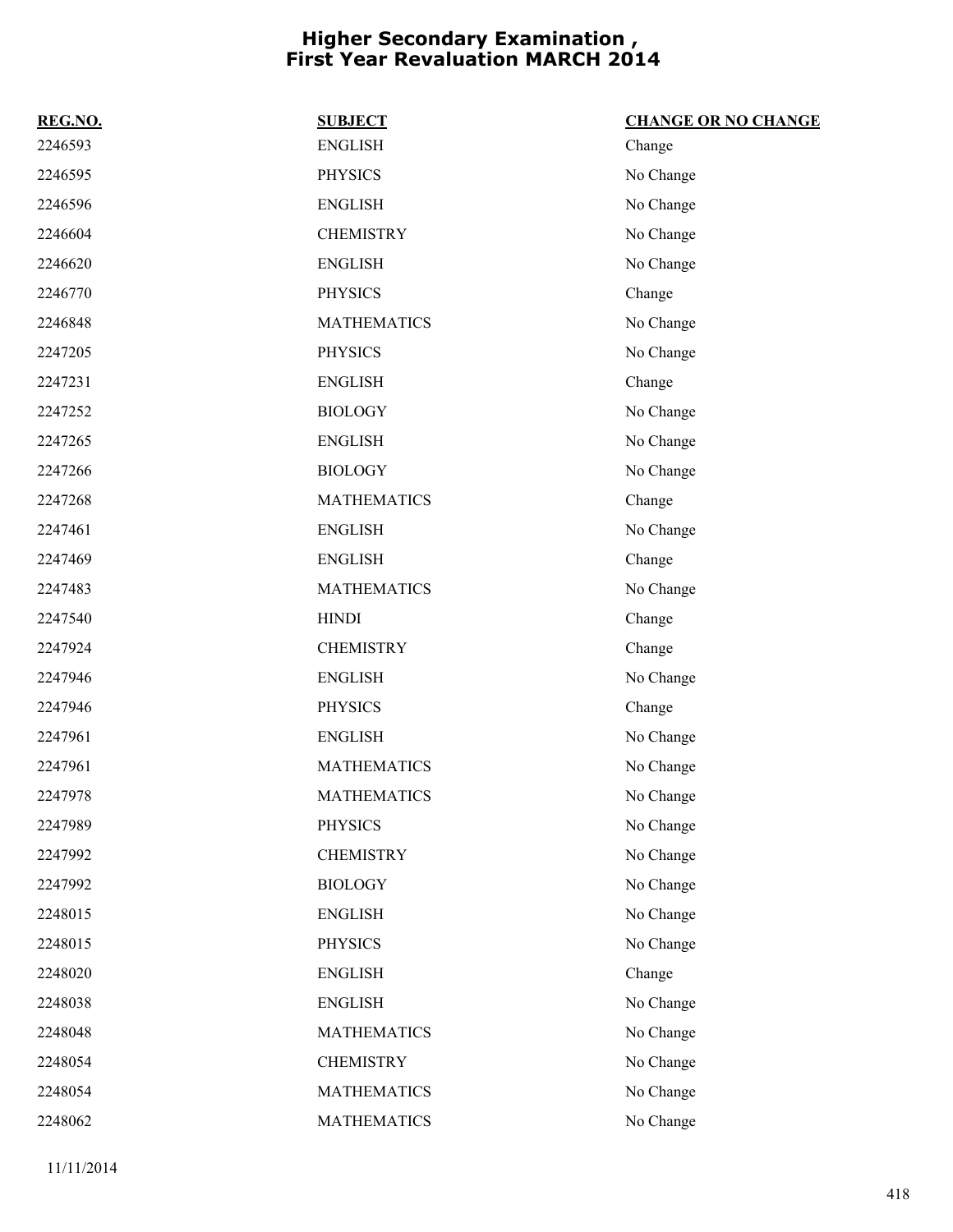| REG.NO. | <b>SUBJECT</b>                               | <b>CHANGE OR NO CHANGE</b> |
|---------|----------------------------------------------|----------------------------|
| 2248065 | <b>ENGLISH</b>                               | No Change                  |
| 2248126 | <b>ENGLISH</b>                               | Change                     |
| 2248145 | <b>MATHEMATICS</b>                           | No Change                  |
| 2248282 | MALAYALAM                                    | Change                     |
| 2248420 | <b>CHEMISTRY</b>                             | No Change                  |
| 2248439 | <b>PHYSICS</b>                               | No Change                  |
| 2248461 | <b>ENGLISH</b>                               | Change                     |
| 2248476 | <b>ENGLISH</b>                               | No Change                  |
| 2248478 | <b>PHYSICS</b>                               | No Change                  |
| 2248481 | <b>CHEMISTRY</b>                             | No Change                  |
| 2248840 | <b>MATHEMATICS</b>                           | Change                     |
| 2248860 | <b>MATHEMATICS</b>                           | No Change                  |
| 2249056 | <b>ENGLISH</b>                               | No Change                  |
| 2249056 | <b>CHEMISTRY</b>                             | No Change                  |
| 2249058 | <b>CHEMISTRY</b>                             | No Change                  |
| 2249060 | <b>ENGLISH</b>                               | Change                     |
| 2249068 | <b>MATHEMATICS</b>                           | No Change                  |
| 2249069 | <b>ENGLISH</b>                               | No Change                  |
| 2249071 | <b>ENGLISH</b>                               | No Change                  |
| 2249071 | <b>CHEMISTRY</b>                             | No Change                  |
| 2249080 | <b>ENGLISH</b>                               | Change                     |
| 2249080 | <b>CHEMISTRY</b>                             | Change                     |
| 2249092 | <b>CHEMISTRY</b>                             | No Change                  |
| 2249103 | <b>CHEMISTRY</b>                             | No Change                  |
| 2249105 | <b>PHYSICS</b>                               | No Change                  |
| 2249136 | <b>COMPUTER SCIENCE</b>                      | No Change                  |
| 2249338 | <b>ECONOMICS</b>                             | No Change                  |
| 2249338 | ACCOUNTANCY WITH                             | No Change                  |
| 2249839 | <b>COMPUTER ACCOUNTING</b><br><b>ENGLISH</b> | No Change                  |
| 2249847 | <b>ENGLISH</b>                               | No Change                  |
| 2249848 | <b>ENGLISH</b>                               | No Change                  |
| 2249863 | <b>ENGLISH</b>                               | Change                     |
| 2249885 | <b>ENGLISH</b>                               | No Change                  |
| 2249885 | <b>CHEMISTRY</b>                             | No Change                  |
|         |                                              |                            |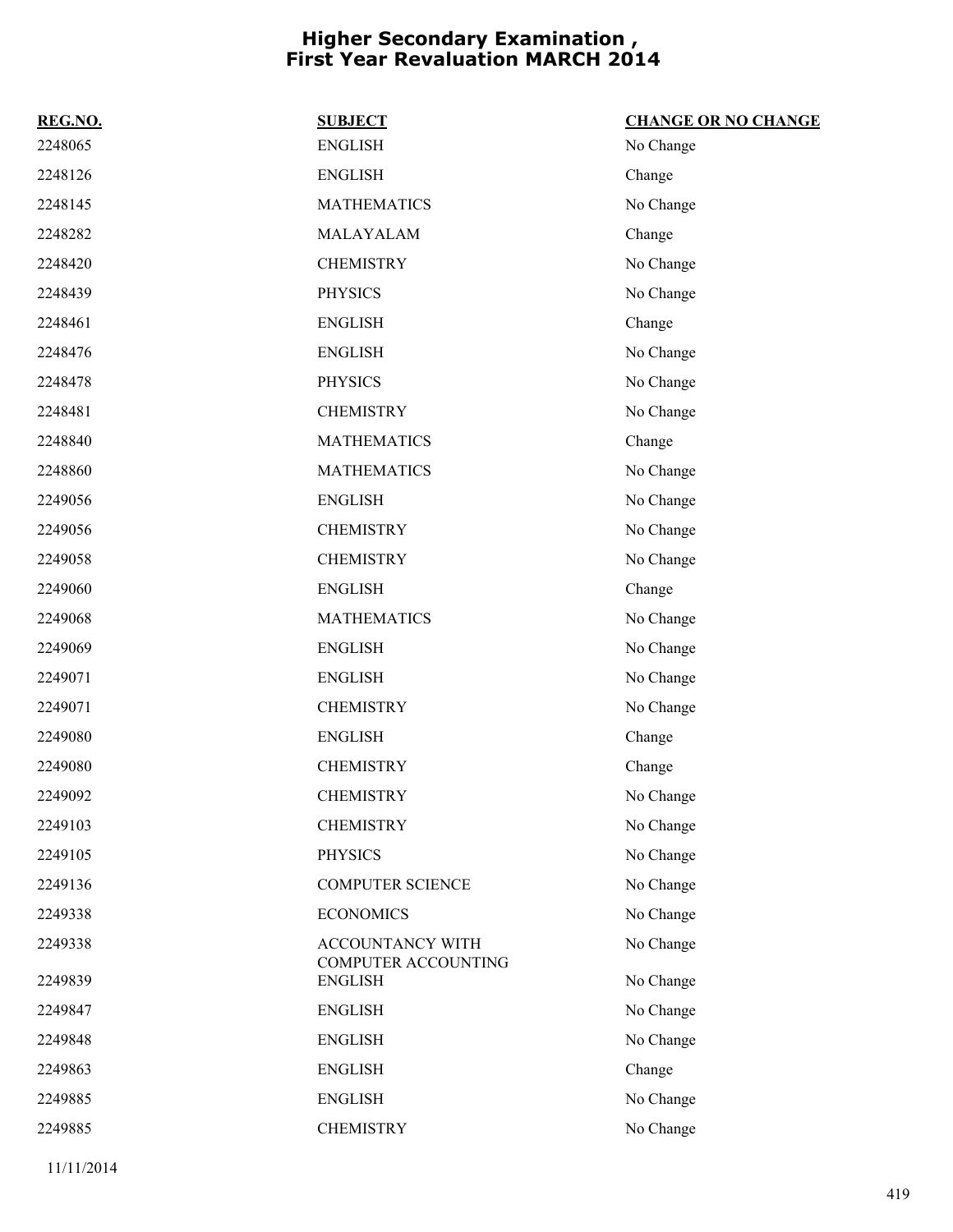| REG.NO. | <b>SUBJECT</b>     | <b>CHANGE OR NO CHANGE</b> |
|---------|--------------------|----------------------------|
| 2249885 | <b>BIOLOGY</b>     | No Change                  |
| 2249885 | <b>MATHEMATICS</b> | No Change                  |
| 2249896 | <b>ENGLISH</b>     | No Change                  |
| 2249909 | <b>CHEMISTRY</b>   | No Change                  |
| 2249913 | <b>MATHEMATICS</b> | No Change                  |
| 2249915 | <b>CHEMISTRY</b>   | No Change                  |
| 2249915 | <b>MATHEMATICS</b> | No Change                  |
| 2249922 | <b>MATHEMATICS</b> | No Change                  |
| 2249924 | <b>BIOLOGY</b>     | No Change                  |
| 2249932 | <b>MATHEMATICS</b> | No Change                  |
| 2249935 | <b>MATHEMATICS</b> | No Change                  |
| 2249975 | <b>ENGLISH</b>     | No Change                  |
| 2250066 | <b>ENGLISH</b>     | No Change                  |
| 2250068 | <b>MATHEMATICS</b> | No Change                  |
| 2250079 | <b>ENGLISH</b>     | No Change                  |
| 2250079 | <b>MATHEMATICS</b> | No Change                  |
| 2250086 | <b>PHYSICS</b>     | No Change                  |
| 2250086 | <b>CHEMISTRY</b>   | Change                     |
| 2250086 | <b>BIOLOGY</b>     | No Change                  |
| 2250098 | <b>CHEMISTRY</b>   | No Change                  |
| 2250099 | <b>ENGLISH</b>     | No Change                  |
| 2250099 | <b>HINDI</b>       | No Change                  |
| 2250100 | <b>MATHEMATICS</b> | No Change                  |
| 2250101 | <b>HINDI</b>       | No Change                  |
| 2250102 | <b>HINDI</b>       | Change                     |
| 2250102 | <b>MATHEMATICS</b> | No Change                  |
| 2250111 | <b>ENGLISH</b>     | No Change                  |
| 2250111 | <b>MATHEMATICS</b> | No Change                  |
| 2250112 | <b>PHYSICS</b>     | Change                     |
| 2250114 | <b>BIOLOGY</b>     | No Change                  |
| 2250114 | <b>MATHEMATICS</b> | No Change                  |
| 2250119 | <b>ENGLISH</b>     | No Change                  |
| 2250130 | <b>ENGLISH</b>     | No Change                  |
| 2250130 | MALAYALAM          | No Change                  |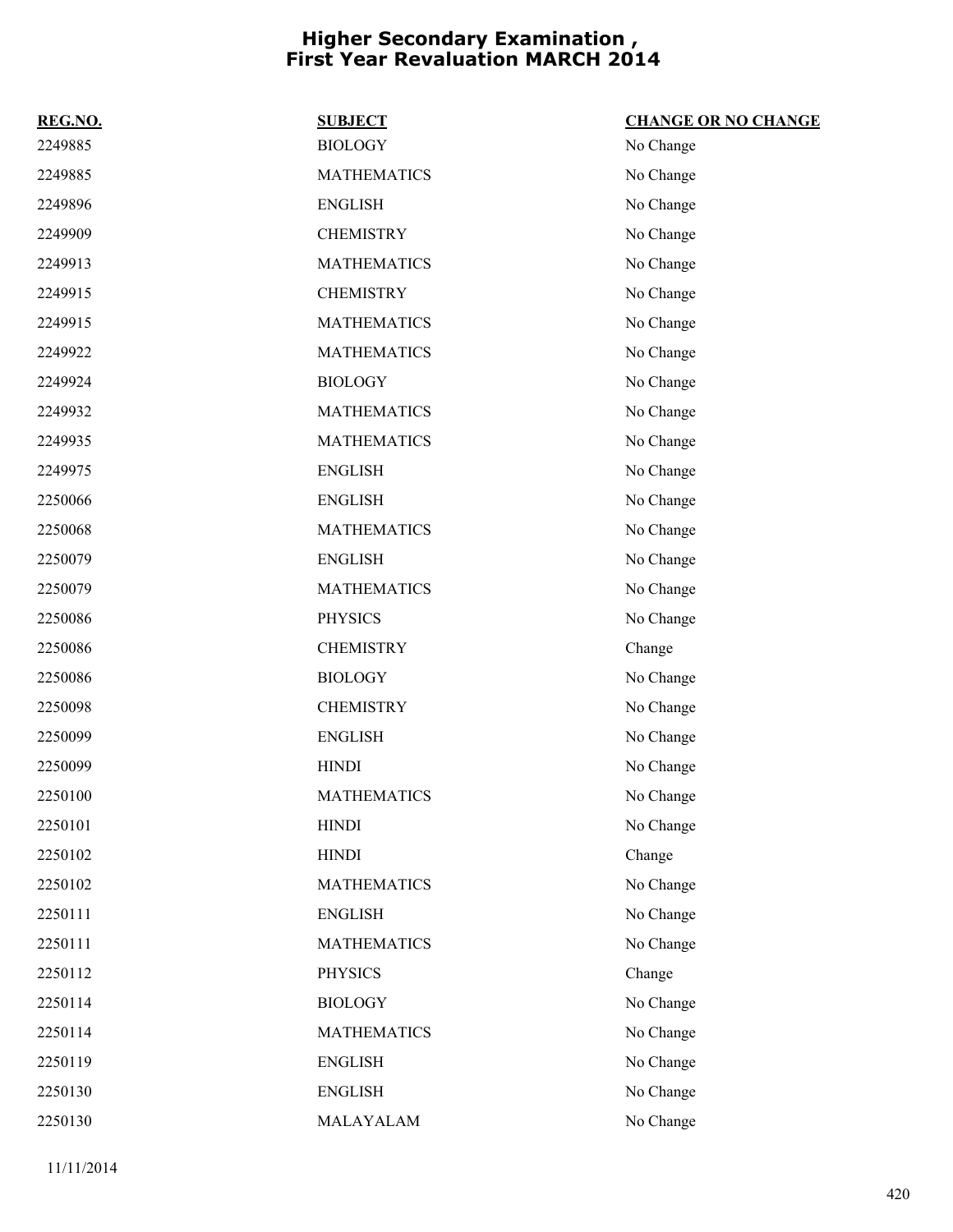| REG.NO. | <b>SUBJECT</b>          | <b>CHANGE OR NO CHANGE</b> |
|---------|-------------------------|----------------------------|
| 2250130 | <b>MATHEMATICS</b>      | No Change                  |
| 2250132 | <b>ENGLISH</b>          | Change                     |
| 2250150 | <b>ENGLISH</b>          | No Change                  |
| 2250152 | <b>ENGLISH</b>          | No Change                  |
| 2250152 | <b>CHEMISTRY</b>        | No Change                  |
| 2250152 | <b>COMPUTER SCIENCE</b> | No Change                  |
| 2250328 | <b>ENGLISH</b>          | No Change                  |
| 2250438 | <b>PHYSICS</b>          | No Change                  |
| 2250438 | <b>CHEMISTRY</b>        | No Change                  |
| 2250438 | <b>MATHEMATICS</b>      | No Change                  |
| 2250464 | <b>PHYSICS</b>          | No Change                  |
| 2250467 | <b>PHYSICS</b>          | No Change                  |
| 2250467 | <b>BIOLOGY</b>          | No Change                  |
| 2250471 | <b>PHYSICS</b>          | Change                     |
| 2250473 | <b>ENGLISH</b>          | No Change                  |
| 2250589 | <b>MATHEMATICS</b>      | No Change                  |
| 2250596 | <b>ENGLISH</b>          | No Change                  |
| 2250698 | POLITICAL SCIENCE       | Change                     |
| 2250782 | <b>ECONOMICS</b>        | No Change                  |
| 2251065 | <b>ENGLISH</b>          | No Change                  |
| 2251065 | <b>PHYSICS</b>          | Change                     |
| 2251068 | <b>PHYSICS</b>          | No Change                  |
| 2251069 | <b>BIOLOGY</b>          | Change                     |
| 2251073 | <b>ENGLISH</b>          | No Change                  |
| 2251077 | <b>ENGLISH</b>          | No Change                  |
| 2251077 | <b>PHYSICS</b>          | No Change                  |
| 2251077 | <b>BIOLOGY</b>          | Change                     |
| 2251080 | <b>BIOLOGY</b>          | Change                     |
| 2251084 | <b>ENGLISH</b>          | No Change                  |
| 2251084 | <b>CHEMISTRY</b>        | Change                     |
| 2251089 | <b>PHYSICS</b>          | Change                     |
| 2251090 | <b>ENGLISH</b>          | No Change                  |
| 2251142 | <b>MATHEMATICS</b>      | No Change                  |
| 2251207 | <b>GEOGRAPHY</b>        | No Change                  |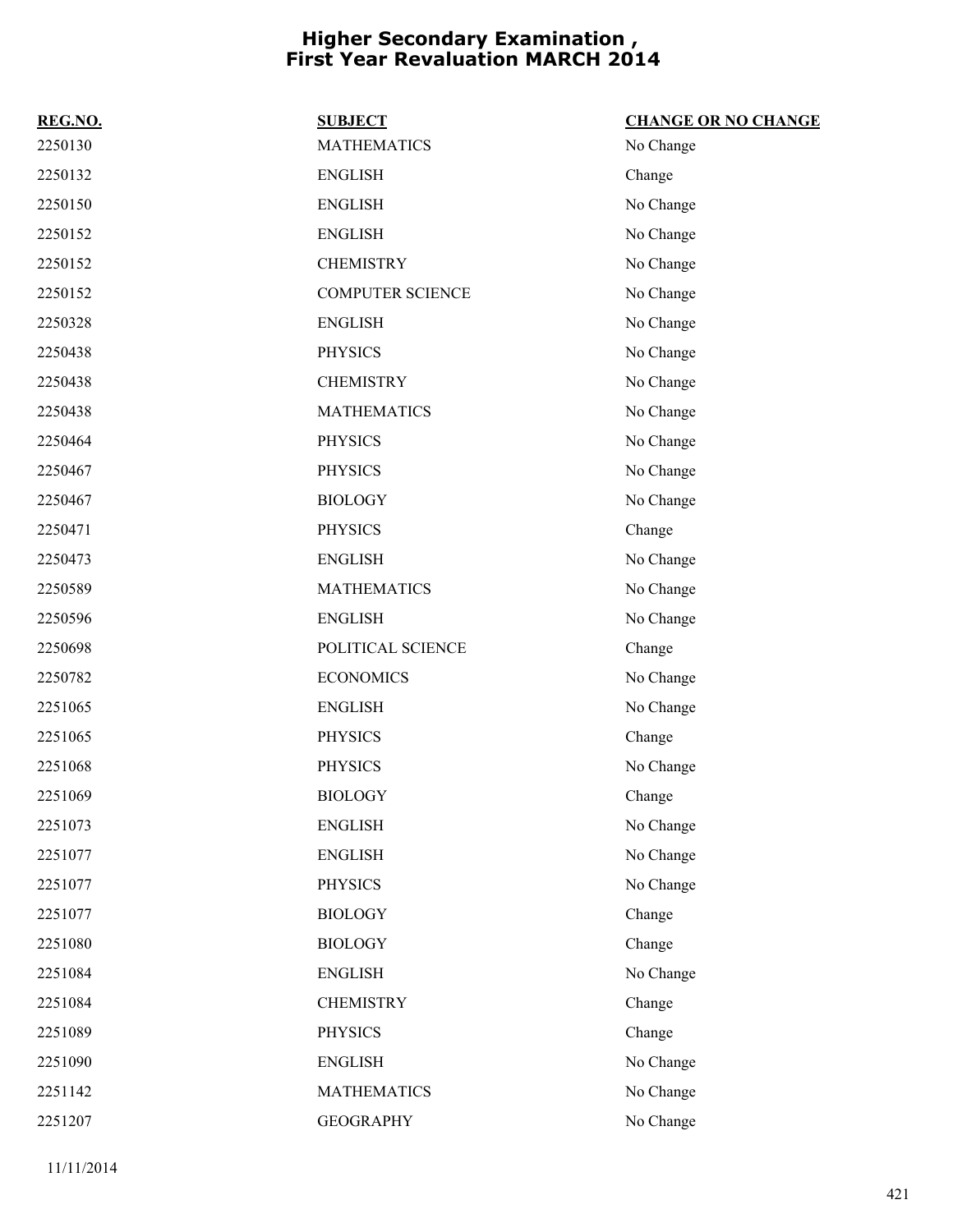| REG.NO. | <b>SUBJECT</b>          | <b>CHANGE OR NO CHANGE</b> |
|---------|-------------------------|----------------------------|
| 2251260 | <b>ENGLISH</b>          | Change                     |
| 2251263 | <b>ENGLISH</b>          | Change                     |
| 2251267 | <b>ENGLISH</b>          | No Change                  |
| 2251517 | MALAYALAM               | No Change                  |
| 2251517 | <b>PHYSICS</b>          | No Change                  |
| 2251532 | MALAYALAM               | No Change                  |
| 2251532 | <b>CHEMISTRY</b>        | No Change                  |
| 2251533 | <b>PHYSICS</b>          | No Change                  |
| 2251536 | <b>PHYSICS</b>          | No Change                  |
| 2251536 | <b>MATHEMATICS</b>      | Change                     |
| 2251538 | <b>MATHEMATICS</b>      | Change                     |
| 2251559 | <b>MATHEMATICS</b>      | No Change                  |
| 2251562 | <b>ENGLISH</b>          | No Change                  |
| 2251584 | <b>SANSKRIT</b>         | Change                     |
| 2251588 | <b>SANSKRIT</b>         | No Change                  |
| 2251588 | <b>MATHEMATICS</b>      | No Change                  |
| 2251600 | <b>CHEMISTRY</b>        | No Change                  |
| 2251600 | <b>MATHEMATICS</b>      | Change                     |
| 2251611 | <b>ENGLISH</b>          | Change                     |
| 2251763 | <b>ENGLISH</b>          | Change                     |
| 2252153 | <b>ENGLISH</b>          | No Change                  |
| 2252158 | <b>ENGLISH</b>          | Change                     |
| 2252161 | <b>MATHEMATICS</b>      | No Change                  |
| 2252177 | <b>ENGLISH</b>          | No Change                  |
| 2252193 | <b>PHYSICS</b>          | No Change                  |
| 2252231 | <b>CHEMISTRY</b>        | No Change                  |
| 2252254 | <b>MATHEMATICS</b>      | Change                     |
| 2252255 | <b>PHYSICS</b>          | No Change                  |
| 2252255 | <b>COMPUTER SCIENCE</b> | No Change                  |
| 2252319 | <b>HISTORY</b>          | No Change                  |
| 2252360 | MALAYALAM               | Change                     |
| 2252360 | <b>SOCIOLOGY</b>        | Change                     |
| 2252627 | <b>MATHEMATICS</b>      | No Change                  |
| 2252662 | <b>CHEMISTRY</b>        | Change                     |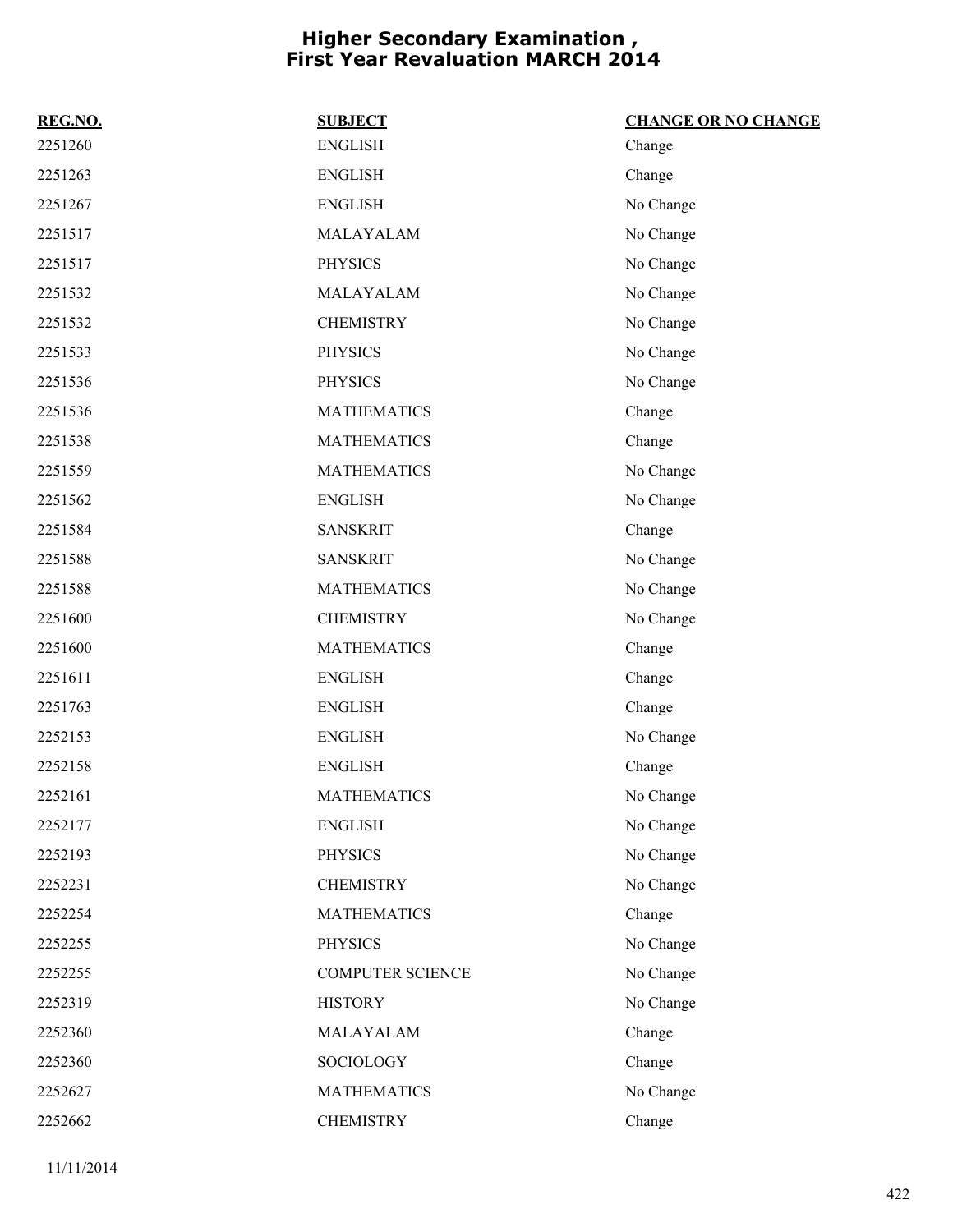| REG.NO. | <b>SUBJECT</b>          | <b>CHANGE OR NO CHANGE</b> |
|---------|-------------------------|----------------------------|
| 2252663 | <b>MATHEMATICS</b>      | No Change                  |
| 2252686 | <b>PHYSICS</b>          | Change                     |
| 2252696 | <b>MATHEMATICS</b>      | No Change                  |
| 2252700 | <b>ENGLISH</b>          | No Change                  |
| 2252706 | <b>ENGLISH</b>          | No Change                  |
| 2252706 | <b>HINDI</b>            | No Change                  |
| 2252706 | <b>PHYSICS</b>          | Change                     |
| 2252711 | <b>BIOLOGY</b>          | No Change                  |
| 2252711 | <b>MATHEMATICS</b>      | No Change                  |
| 2252725 | <b>MATHEMATICS</b>      | No Change                  |
| 2252748 | <b>CHEMISTRY</b>        | No Change                  |
| 2252748 | <b>MATHEMATICS</b>      | No Change                  |
| 2252755 | <b>CHEMISTRY</b>        | No Change                  |
| 2252755 | <b>MATHEMATICS</b>      | Change                     |
| 2252760 | <b>CHEMISTRY</b>        | Change                     |
| 2252771 | <b>MATHEMATICS</b>      | No Change                  |
| 2252788 | <b>COMPUTER SCIENCE</b> | No Change                  |
| 2252804 | <b>HINDI</b>            | No Change                  |
| 2252811 | <b>MATHEMATICS</b>      | No Change                  |
| 2252824 | <b>HINDI</b>            | Change                     |
| 2252829 | <b>HINDI</b>            | Change                     |
| 2252830 | <b>HINDI</b>            | Change                     |
| 2252840 | <b>MATHEMATICS</b>      | Change                     |
| 2252847 | <b>ENGLISH</b>          | Change                     |
| 2253406 | <b>ENGLISH</b>          | Change                     |
| 2253481 | <b>ENGLISH</b>          | No Change                  |
| 2253486 | <b>ENGLISH</b>          | No Change                  |
| 2253486 | MALAYALAM               | No Change                  |
| 2253486 | <b>PHYSICS</b>          | No Change                  |
| 2253489 | <b>ENGLISH</b>          | No Change                  |
| 2253493 | <b>ENGLISH</b>          | No Change                  |
| 2253501 | <b>CHEMISTRY</b>        | No Change                  |
| 2253501 | <b>MATHEMATICS</b>      | Change                     |
| 2253518 | MALAYALAM               | No Change                  |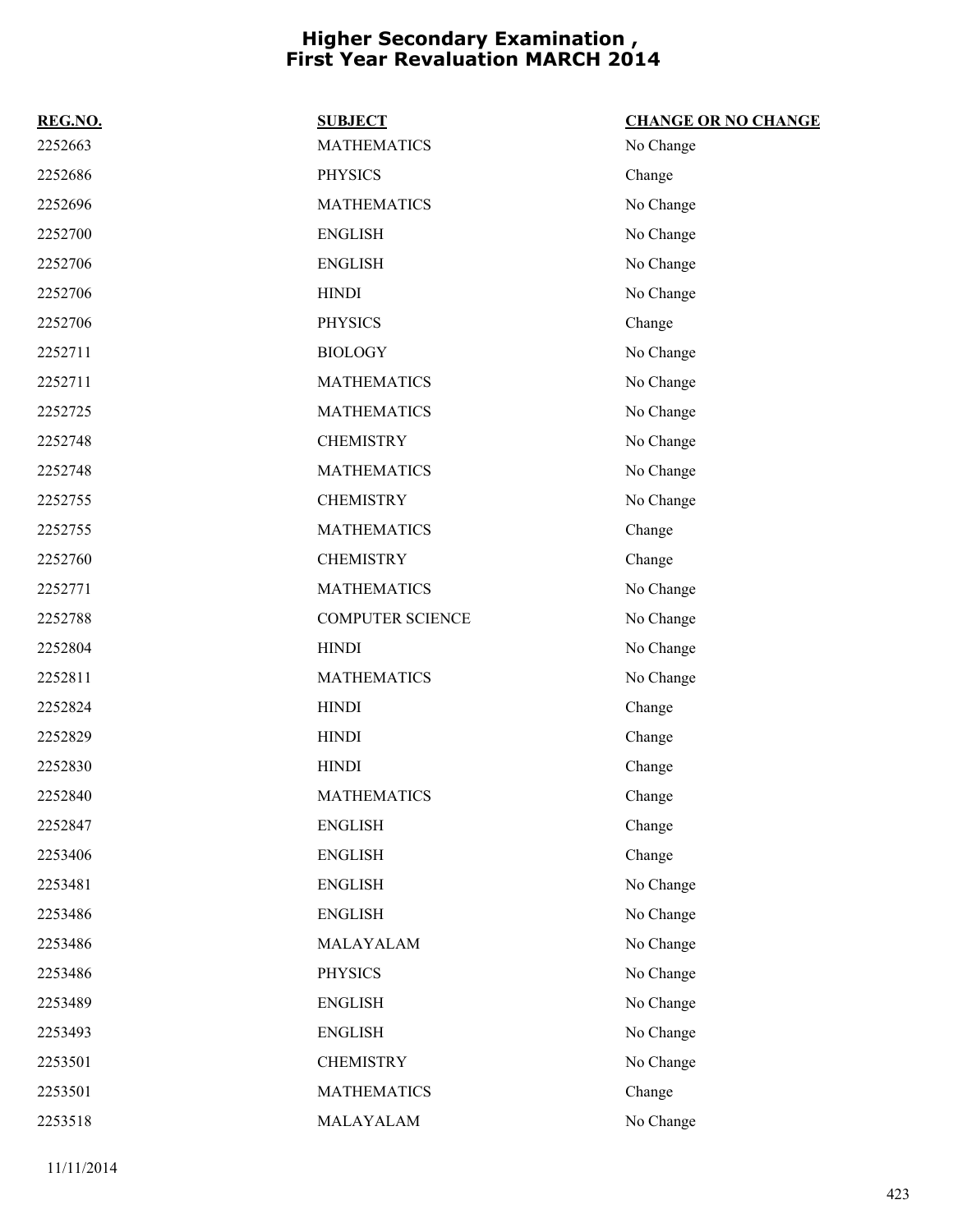| REG.NO. | <b>SUBJECT</b>          | <b>CHANGE OR NO CHANGE</b> |
|---------|-------------------------|----------------------------|
| 2253531 | <b>PHYSICS</b>          | No Change                  |
| 2253535 | <b>MATHEMATICS</b>      | No Change                  |
| 2253581 | <b>ENGLISH</b>          | Change                     |
| 2253585 | <b>ENGLISH</b>          | No Change                  |
| 2253585 | <b>MATHEMATICS</b>      | No Change                  |
| 2253586 | <b>PHYSICS</b>          | Change                     |
| 2253586 | <b>MATHEMATICS</b>      | No Change                  |
| 2253588 | <b>ENGLISH</b>          | No Change                  |
| 2253589 | <b>PHYSICS</b>          | Change                     |
| 2253589 | <b>CHEMISTRY</b>        | No Change                  |
| 2253593 | <b>CHEMISTRY</b>        | No Change                  |
| 2253599 | <b>ENGLISH</b>          | No Change                  |
| 2253599 | <b>PHYSICS</b>          | Change                     |
| 2253599 | <b>CHEMISTRY</b>        | Change                     |
| 2253602 | <b>PHYSICS</b>          | No Change                  |
| 2253608 | <b>ENGLISH</b>          | Change                     |
| 2253611 | <b>MATHEMATICS</b>      | No Change                  |
| 2253612 | <b>CHEMISTRY</b>        | No Change                  |
| 2253612 | <b>MATHEMATICS</b>      | No Change                  |
| 2253620 | <b>MATHEMATICS</b>      | No Change                  |
| 2253621 | <b>PHYSICS</b>          | Change                     |
| 2253626 | <b>ENGLISH</b>          | No Change                  |
| 2253629 | <b>PHYSICS</b>          | Change                     |
| 2253634 | <b>MATHEMATICS</b>      | No Change                  |
| 2253642 | <b>ENGLISH</b>          | No Change                  |
| 2253642 | <b>MATHEMATICS</b>      | Change                     |
| 2253645 | <b>MATHEMATICS</b>      | No Change                  |
| 2253650 | <b>PHYSICS</b>          | No Change                  |
| 2253651 | <b>MATHEMATICS</b>      | No Change                  |
| 2253658 | <b>ENGLISH</b>          | Change                     |
| 2253664 | <b>PHYSICS</b>          | No Change                  |
| 2253664 | <b>CHEMISTRY</b>        | Change                     |
| 2253664 | <b>MATHEMATICS</b>      | No Change                  |
| 2253664 | <b>COMPUTER SCIENCE</b> | Change                     |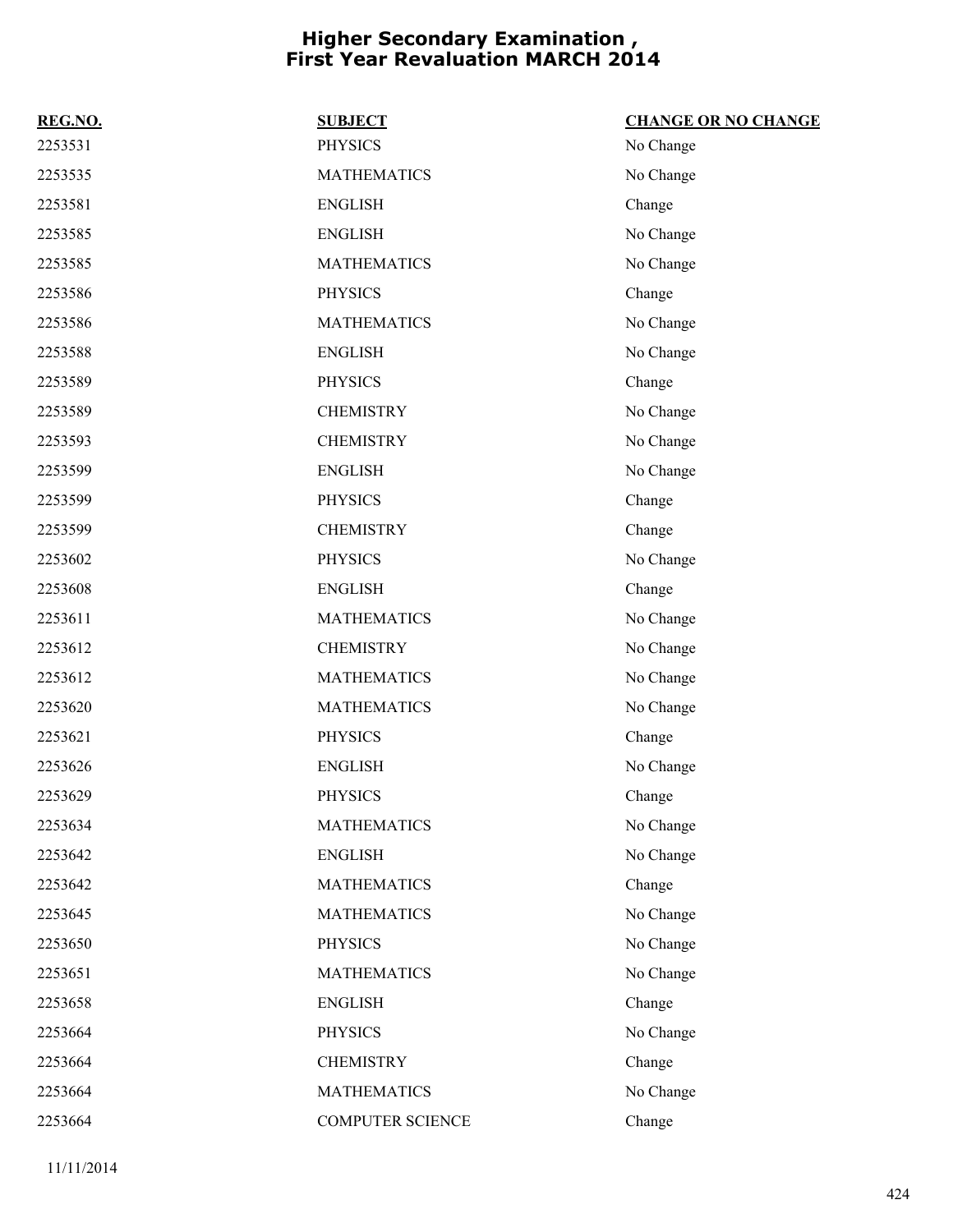| REG.NO. | <b>SUBJECT</b>                                        | <b>CHANGE OR NO CHANGE</b> |
|---------|-------------------------------------------------------|----------------------------|
| 2253680 | <b>MATHEMATICS</b>                                    | No Change                  |
| 2253681 | <b>ENGLISH</b>                                        | No Change                  |
| 2253696 | <b>ENGLISH</b>                                        | Change                     |
| 2253732 | POLITICAL SCIENCE                                     | Change                     |
| 2253896 | <b>MATHEMATICS</b>                                    | No Change                  |
| 2253897 | <b>ENGLISH</b>                                        | No Change                  |
| 2253897 | MALAYALAM                                             | No Change                  |
| 2253899 | <b>CHEMISTRY</b>                                      | No Change                  |
| 2253899 | <b>BIOLOGY</b>                                        | No Change                  |
| 2253902 | <b>ENGLISH</b>                                        | Change                     |
| 2253905 | <b>MATHEMATICS</b>                                    | No Change                  |
| 2253910 | <b>HINDI</b>                                          | No Change                  |
| 2253910 | <b>MATHEMATICS</b>                                    | No Change                  |
| 2253913 | <b>PHYSICS</b>                                        | No Change                  |
| 2253919 | <b>MATHEMATICS</b>                                    | No Change                  |
| 2253920 | <b>BIOLOGY</b>                                        | No Change                  |
| 2253920 | <b>MATHEMATICS</b>                                    | No Change                  |
| 2253928 | <b>ENGLISH</b>                                        | No Change                  |
| 2253933 | <b>CHEMISTRY</b>                                      | Change                     |
| 2253936 | <b>PHYSICS</b>                                        | No Change                  |
| 2253936 | <b>CHEMISTRY</b>                                      | Change                     |
| 2253940 | <b>BIOLOGY</b>                                        | No Change                  |
| 2253964 | <b>ENGLISH</b>                                        | No Change                  |
| 2253973 | <b>MATHEMATICS</b>                                    | No Change                  |
| 2253974 | <b>ENGLISH</b>                                        | Change                     |
| 2253994 | <b>BUSINESS STUDIES WITH</b><br>FUNCTIONAL MANAGEMENT | No Change                  |
| 2254002 | MALAYALAM                                             | No Change                  |
| 2254017 | ACCOUNTANCY WITH AFS                                  | No Change                  |
| 2254146 | <b>ENGLISH</b>                                        | No Change                  |
| 2254146 | <b>CHEMISTRY</b>                                      | Change                     |
| 2254146 | <b>BIOLOGY</b>                                        | No Change                  |
| 2254146 | <b>MATHEMATICS</b>                                    | No Change                  |
| 2254148 | <b>CHEMISTRY</b>                                      | No Change                  |
| 2254148 | <b>MATHEMATICS</b>                                    | No Change                  |
|         |                                                       |                            |

11/11/2014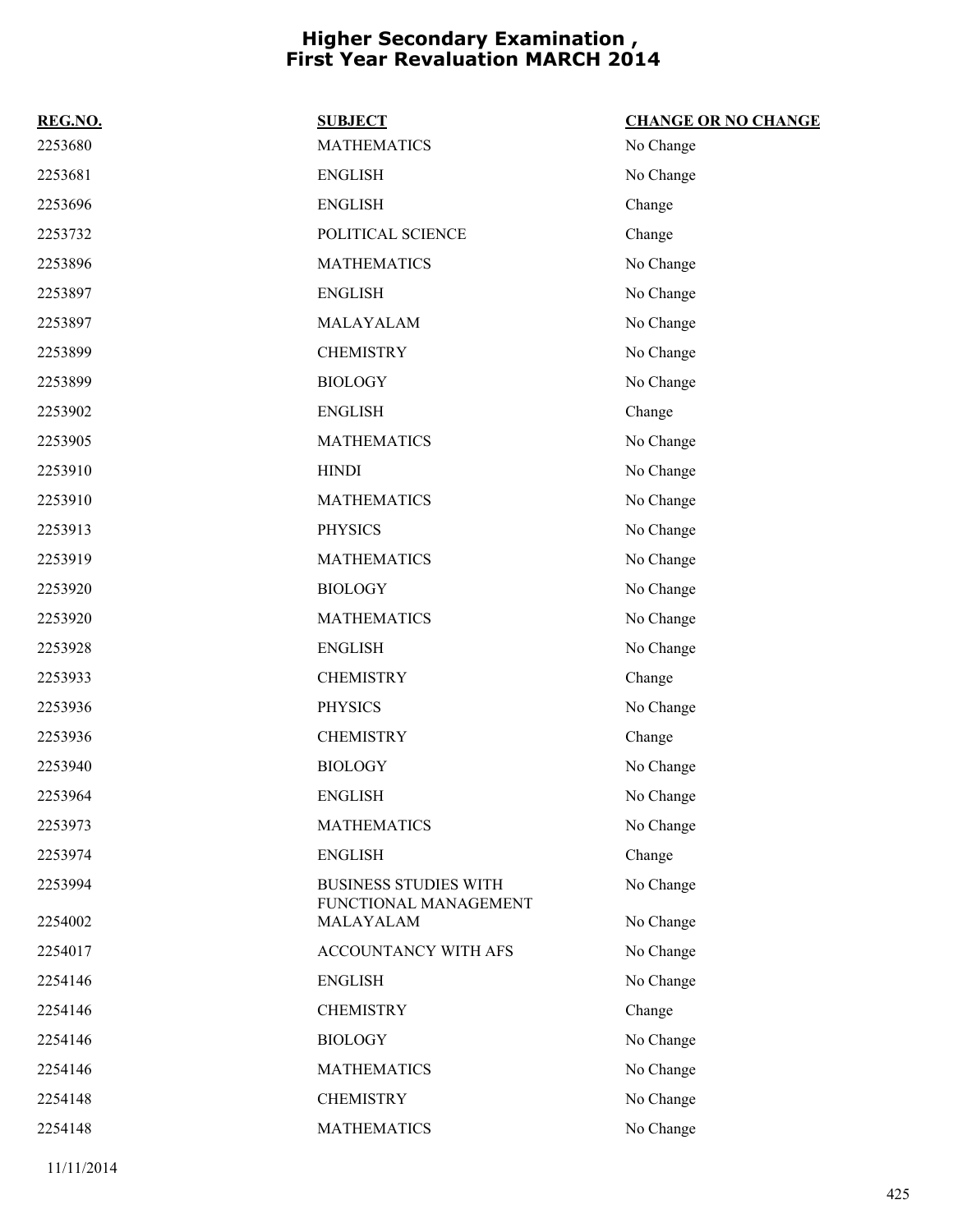| REG.NO. | <b>SUBJECT</b>          | <b>CHANGE OR NO CHANGE</b> |
|---------|-------------------------|----------------------------|
| 2254150 | <b>ENGLISH</b>          | No Change                  |
| 2254150 | <b>CHEMISTRY</b>        | No Change                  |
| 2254153 | <b>ENGLISH</b>          | No Change                  |
| 2254153 | <b>CHEMISTRY</b>        | No Change                  |
| 2254153 | <b>MATHEMATICS</b>      | No Change                  |
| 2254155 | <b>ENGLISH</b>          | No Change                  |
| 2254155 | <b>CHEMISTRY</b>        | No Change                  |
| 2254155 | <b>MATHEMATICS</b>      | No Change                  |
| 2254166 | <b>CHEMISTRY</b>        | No Change                  |
| 2254168 | <b>ENGLISH</b>          | No Change                  |
| 2254170 | <b>ENGLISH</b>          | No Change                  |
| 2254171 | <b>CHEMISTRY</b>        | No Change                  |
| 2254172 | <b>MATHEMATICS</b>      | No Change                  |
| 2254177 | <b>PHYSICS</b>          | No Change                  |
| 2254177 | <b>MATHEMATICS</b>      | No Change                  |
| 2254178 | <b>PHYSICS</b>          | No Change                  |
| 2254178 | <b>MATHEMATICS</b>      | No Change                  |
| 2254204 | <b>ENGLISH</b>          | No Change                  |
| 2254204 | <b>COMPUTER SCIENCE</b> | Change                     |
| 2254212 | <b>PHYSICS</b>          | No Change                  |
| 2254216 | <b>PHYSICS</b>          | No Change                  |
| 2254218 | <b>ENGLISH</b>          | No Change                  |
| 2254218 | <b>PHYSICS</b>          | Change                     |
| 2254227 | <b>ENGLISH</b>          | No Change                  |
| 2254227 | <b>COMPUTER SCIENCE</b> | Change                     |
| 2254240 | <b>ECONOMICS</b>        | No Change                  |
| 2254269 | <b>MATHEMATICS</b>      | No Change                  |
| 2254277 | <b>MATHEMATICS</b>      | No Change                  |
| 2254316 | <b>MATHEMATICS</b>      | Change                     |
| 2254317 | <b>MATHEMATICS</b>      | No Change                  |
| 2254327 | <b>COMPUTER SCIENCE</b> | No Change                  |
| 2254331 | <b>PHYSICS</b>          | No Change                  |
| 2254335 | <b>ENGLISH</b>          | No Change                  |
| 2254349 | <b>MATHEMATICS</b>      | No Change                  |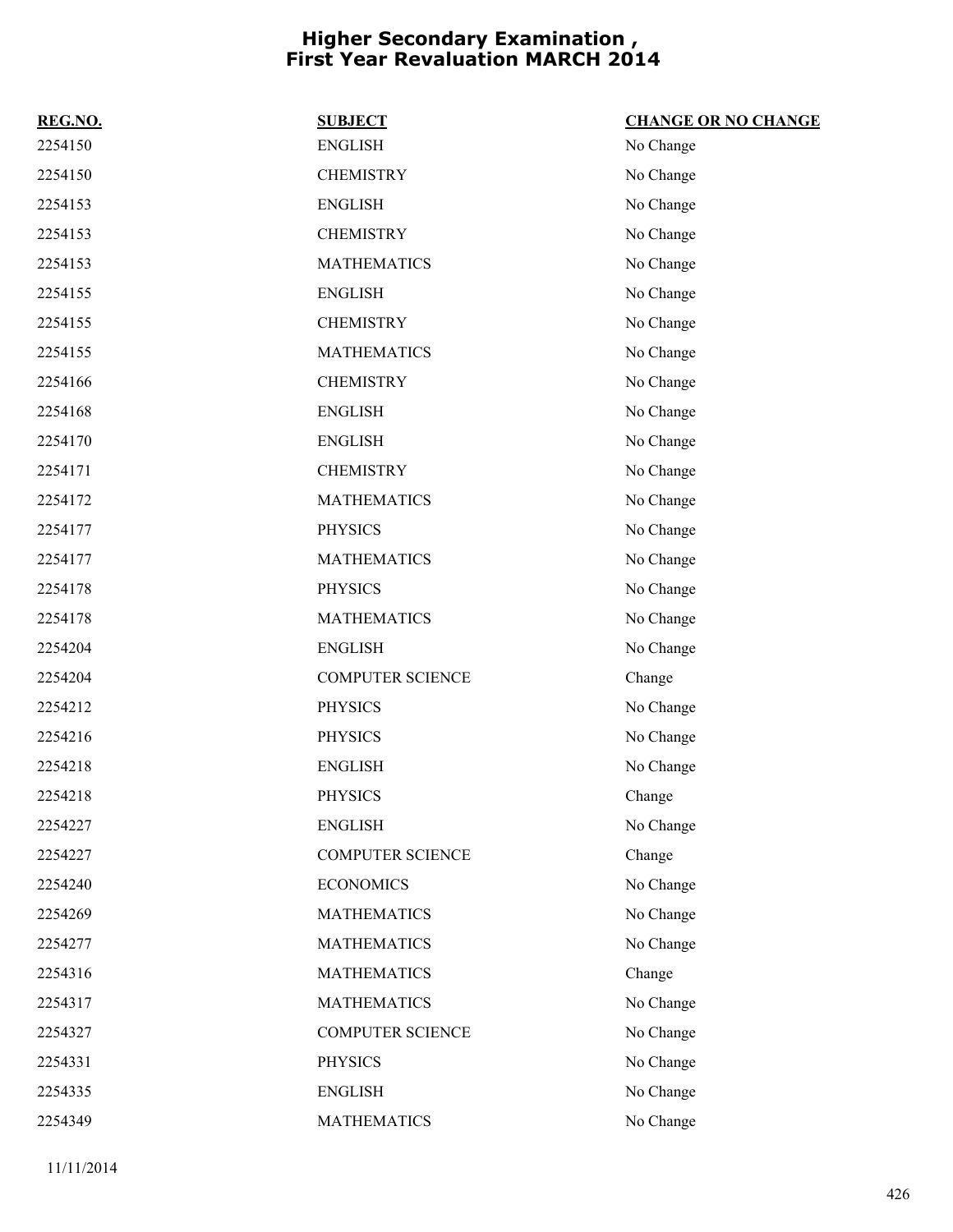| REG.NO. | <b>SUBJECT</b>          | <b>CHANGE OR NO CHANGE</b> |
|---------|-------------------------|----------------------------|
| 2254405 | <b>ENGLISH</b>          | No Change                  |
| 2254408 | <b>ENGLISH</b>          | Change                     |
| 2254409 | <b>ENGLISH</b>          | No Change                  |
| 2254412 | <b>ENGLISH</b>          | No Change                  |
| 2254412 | <b>MATHEMATICS</b>      | No Change                  |
| 2254415 | <b>ENGLISH</b>          | Change                     |
| 2254415 | <b>PHYSICS</b>          | No Change                  |
| 2254415 | <b>CHEMISTRY</b>        | No Change                  |
| 2254415 | <b>BIOLOGY</b>          | Change                     |
| 2254416 | <b>PHYSICS</b>          | No Change                  |
| 2254417 | <b>ENGLISH</b>          | No Change                  |
| 2254422 | <b>PHYSICS</b>          | No Change                  |
| 2254422 | <b>BIOLOGY</b>          | Change                     |
| 2254426 | <b>ENGLISH</b>          | No Change                  |
| 2254426 | <b>BIOLOGY</b>          | No Change                  |
| 2254426 | <b>MATHEMATICS</b>      | No Change                  |
| 2254436 | <b>HINDI</b>            | No Change                  |
| 2254436 | <b>CHEMISTRY</b>        | No Change                  |
| 2254437 | <b>CHEMISTRY</b>        | Change                     |
| 2254443 | <b>PHYSICS</b>          | No Change                  |
| 2254443 | <b>CHEMISTRY</b>        | No Change                  |
| 2254445 | <b>CHEMISTRY</b>        | No Change                  |
| 2254445 | <b>MATHEMATICS</b>      | No Change                  |
| 2254446 | <b>PHYSICS</b>          | Change                     |
| 2254449 | <b>PHYSICS</b>          | No Change                  |
| 2254450 | <b>CHEMISTRY</b>        | No Change                  |
| 2254453 | <b>ENGLISH</b>          | No Change                  |
| 2254464 | <b>CHEMISTRY</b>        | No Change                  |
| 2254491 | <b>ENGLISH</b>          | Change                     |
| 2254491 | <b>PHYSICS</b>          | No Change                  |
| 2254491 | <b>CHEMISTRY</b>        | No Change                  |
| 2254492 | <b>MATHEMATICS</b>      | No Change                  |
| 2254492 | <b>COMPUTER SCIENCE</b> | No Change                  |
| 2254500 | <b>ENGLISH</b>          | No Change                  |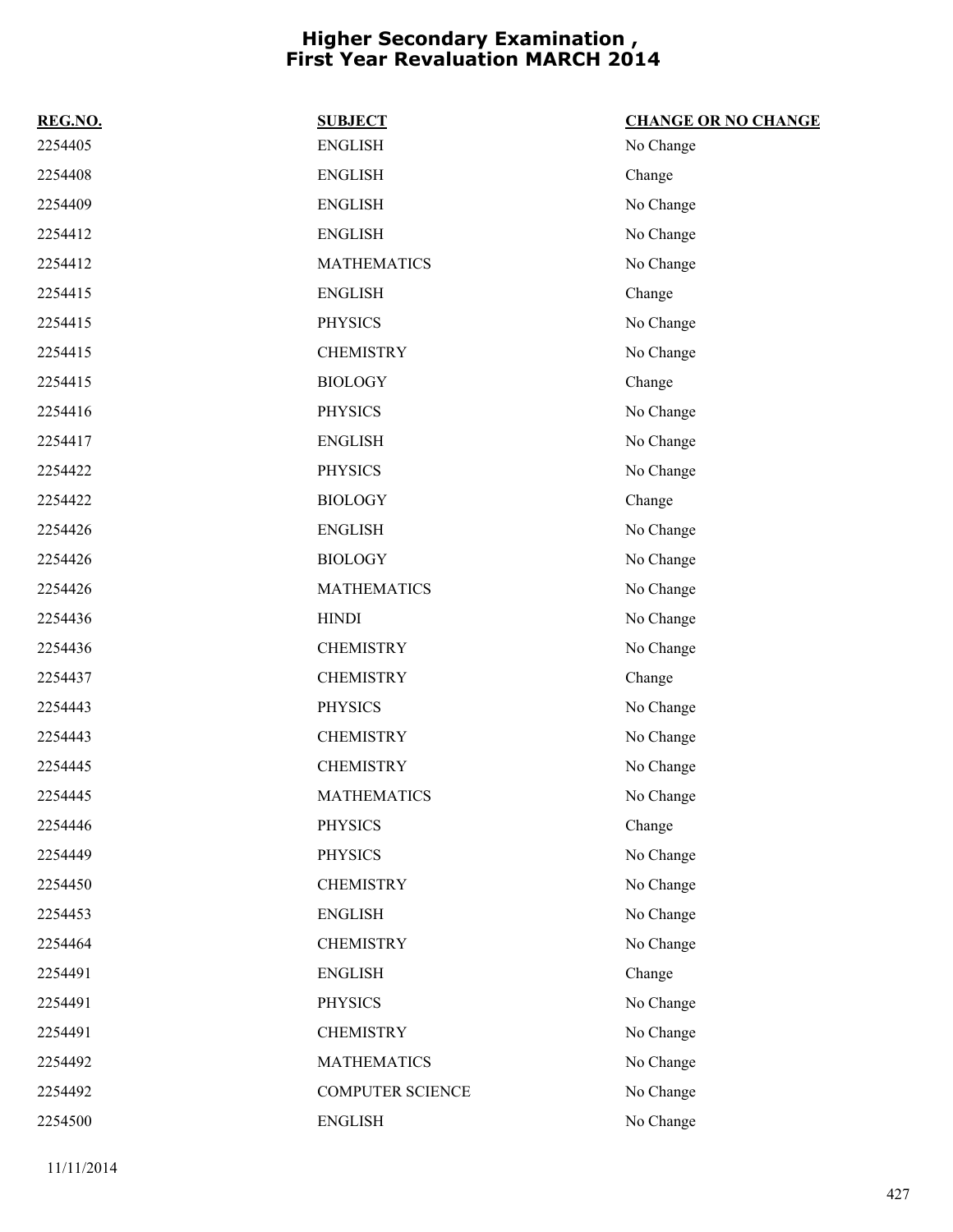| REG.NO. | <b>SUBJECT</b>                          | <b>CHANGE OR NO CHANGE</b> |
|---------|-----------------------------------------|----------------------------|
| 2254501 | <b>ENGLISH</b>                          | Change                     |
| 2254501 | <b>PHYSICS</b>                          | No Change                  |
| 2254502 | <b>ENGLISH</b>                          | No Change                  |
| 2254518 | <b>COMPUTER SCIENCE</b>                 | No Change                  |
| 2254526 | <b>ECONOMICS</b>                        | No Change                  |
| 2254526 | <b>COMPUTER APPLICATION</b>             | No Change                  |
| 2254527 | <b>ECONOMICS</b>                        | No Change                  |
| 2254535 | <b>COMPUTER APPLICATION</b>             | No Change                  |
| 2254544 | ACCOUNTANCY WITH AFS                    | No Change                  |
| 2254549 | ACCOUNTANCY WITH AFS                    | No Change                  |
| 2254550 | <b>ENGLISH</b>                          | No Change                  |
| 2254553 | <b>HINDI</b>                            | Change                     |
| 2254560 | <b>ENGLISH</b>                          | No Change                  |
| 2254560 | ACCOUNTANCY WITH AFS                    | No Change                  |
| 2254567 | <b>COMPUTER APPLICATION</b>             | No Change                  |
| 2254582 | <b>PHYSICS</b>                          | No Change                  |
| 2254583 | <b>ENGLISH</b>                          | No Change                  |
| 2254583 | <b>CHEMISTRY</b>                        | Change                     |
| 2254590 | <b>ENGLISH</b>                          | No Change                  |
| 2254590 | <b>MATHEMATICS</b>                      | No Change                  |
| 2254591 | <b>CHEMISTRY</b>                        | Change                     |
| 2254592 | <b>ENGLISH</b>                          | Change                     |
| 2254592 | <b>MATHEMATICS</b>                      | No Change                  |
| 2254593 | <b>ENGLISH</b>                          | No Change                  |
| 2254593 | <b>CHEMISTRY</b>                        | No Change                  |
| 2254593 | <b>MATHEMATICS</b>                      | No Change                  |
| 2254596 | <b>ENGLISH</b>                          | Change                     |
| 2254599 | <b>ENGLISH</b>                          | Change                     |
| 2254624 | <b>PHYSICS</b>                          | No Change                  |
| 2254624 | <b>CHEMISTRY</b>                        | Change                     |
| 2254638 | <b>COMPUTER APPLICATION</b>             | No Change                  |
| 2254645 | <b>COMPUTER APPLICATION</b>             | No Change                  |
| 2254645 | ACCOUNTANCY WITH<br>COMPUTER ACCOUNTING | Change                     |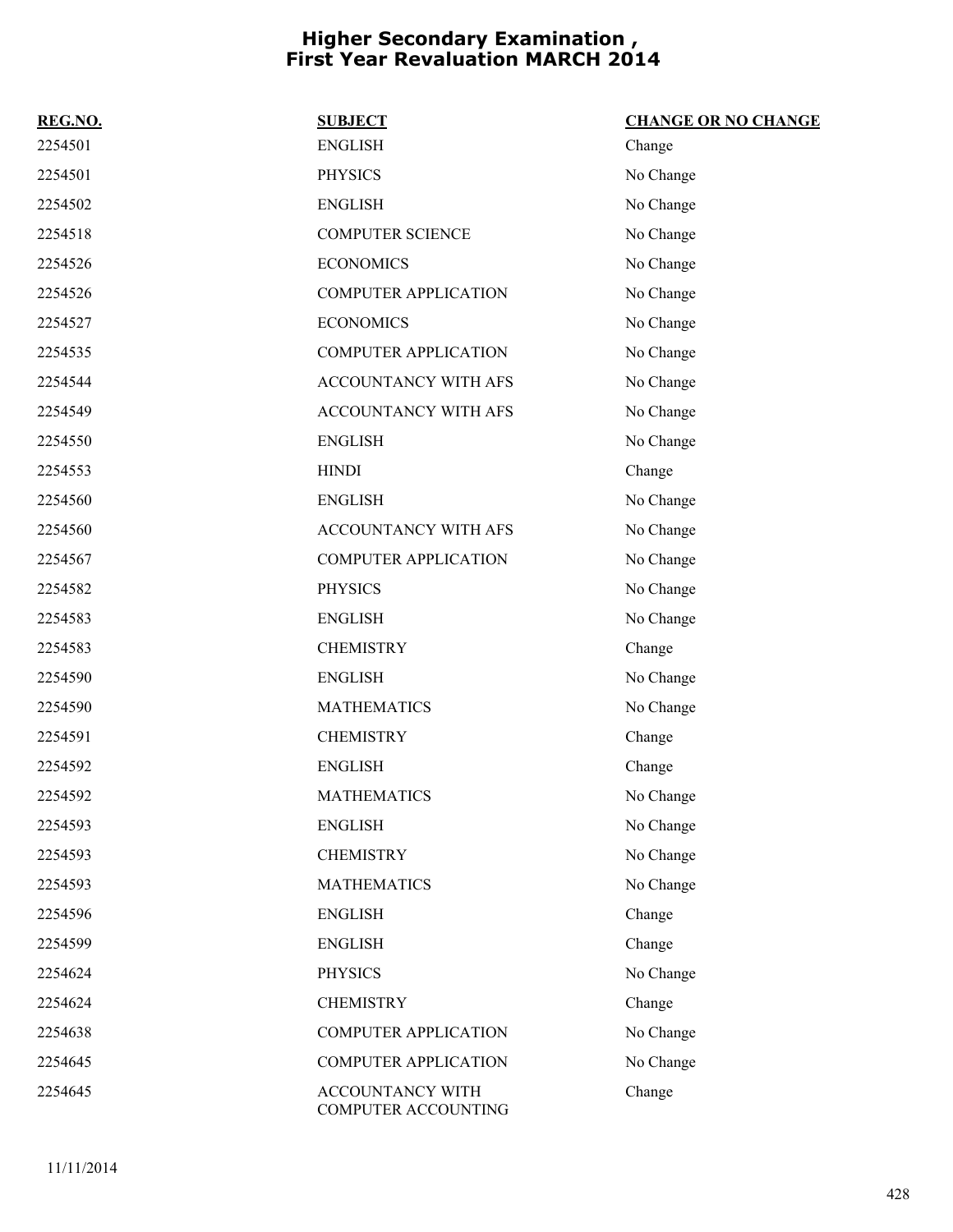| REG.NO. | <b>SUBJECT</b>                                        | <b>CHANGE OR NO CHANGE</b> |
|---------|-------------------------------------------------------|----------------------------|
| 2254649 | <b>ACCOUNTANCY WITH</b><br><b>COMPUTER ACCOUNTING</b> | No Change                  |
| 2254871 | <b>BIOLOGY</b>                                        | No Change                  |
| 2254874 | <b>MATHEMATICS</b>                                    | Change                     |
| 2254876 | <b>ENGLISH</b>                                        | No Change                  |
| 2254876 | <b>PHYSICS</b>                                        | No Change                  |
| 2254885 | <b>MATHEMATICS</b>                                    | No Change                  |
| 2254887 | <b>CHEMISTRY</b>                                      | No Change                  |
| 2254887 | <b>BIOLOGY</b>                                        | No Change                  |
| 2254896 | <b>PHYSICS</b>                                        | No Change                  |
| 2254899 | <b>ENGLISH</b>                                        | Change                     |
| 2254903 | <b>ENGLISH</b>                                        | No Change                  |
| 2254917 | <b>CHEMISTRY</b>                                      | No Change                  |
| 2254920 | <b>ENGLISH</b>                                        | Change                     |
| 2254920 | <b>MATHEMATICS</b>                                    | No Change                  |
| 2254924 | <b>PHYSICS</b>                                        | No Change                  |
| 2254924 | <b>CHEMISTRY</b>                                      | No Change                  |
| 2254926 | <b>PHYSICS</b>                                        | Change                     |
| 2254926 | <b>CHEMISTRY</b>                                      | Change                     |
| 2254930 | <b>PHYSICS</b>                                        | No Change                  |
| 2254932 | <b>MATHEMATICS</b>                                    | No Change                  |
| 2254937 | <b>CHEMISTRY</b>                                      | No Change                  |
| 2254937 | <b>MATHEMATICS</b>                                    | No Change                  |
| 2254956 | <b>PHYSICS</b>                                        | No Change                  |
| 2254956 | <b>CHEMISTRY</b>                                      | Change                     |
| 2254958 | <b>HINDI</b>                                          | No Change                  |
| 2254964 | <b>CHEMISTRY</b>                                      | Change                     |
| 2254971 | <b>MATHEMATICS</b>                                    | No Change                  |
| 2254972 | <b>PHYSICS</b>                                        | No Change                  |
| 2254993 | ACCOUNTANCY WITH AFS                                  | No Change                  |
| 2255029 | <b>MATHEMATICS</b>                                    | No Change                  |
| 2255069 | <b>BIOLOGY</b>                                        | No Change                  |
| 2255072 | <b>CHEMISTRY</b>                                      | Change                     |
| 2255073 | <b>MATHEMATICS</b>                                    | No Change                  |
| 2255077 | <b>BIOLOGY</b>                                        | Change                     |
|         |                                                       |                            |

11/11/2014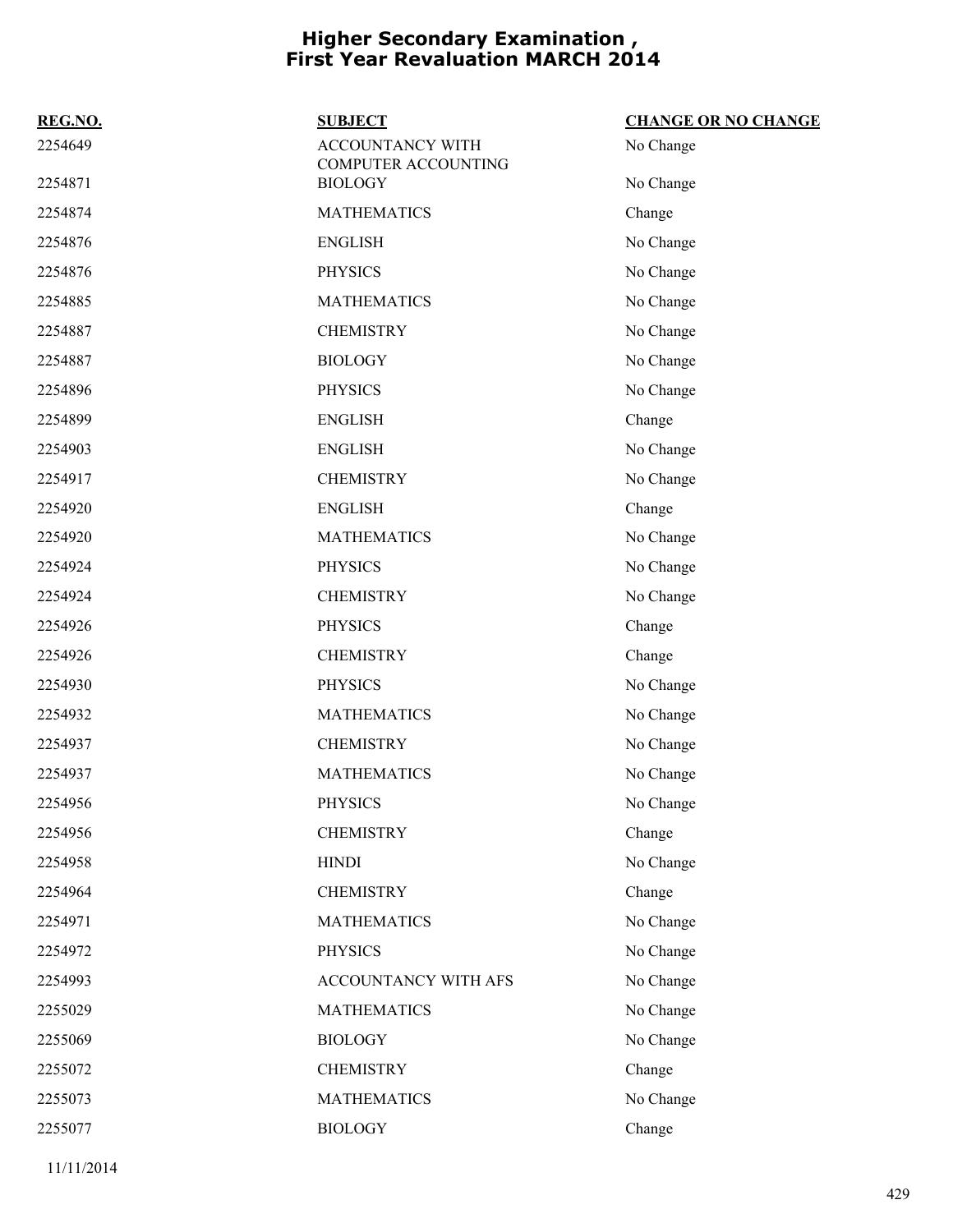| REG.NO. | <b>SUBJECT</b>          | <b>CHANGE OR NO CHANGE</b> |
|---------|-------------------------|----------------------------|
| 2255080 | MALAYALAM               | Change                     |
| 2255102 | <b>MATHEMATICS</b>      | No Change                  |
| 2255107 | <b>CHEMISTRY</b>        | No Change                  |
| 2255108 | <b>ENGLISH</b>          | No Change                  |
| 2255108 | <b>MATHEMATICS</b>      | No Change                  |
| 2255119 | <b>ECONOMICS</b>        | No Change                  |
| 2255327 | <b>ENGLISH</b>          | Change                     |
| 2255341 | <b>ENGLISH</b>          | No Change                  |
| 2255356 | <b>ENGLISH</b>          | Change                     |
| 2255371 | <b>PHYSICS</b>          | No Change                  |
| 2255460 | <b>PHYSICS</b>          | No Change                  |
| 2255460 | <b>CHEMISTRY</b>        | No Change                  |
| 2255460 | <b>BIOLOGY</b>          | No Change                  |
| 2255462 | <b>ENGLISH</b>          | Change                     |
| 2255502 | <b>ENGLISH</b>          | No Change                  |
| 2255529 | <b>ENGLISH</b>          | No Change                  |
| 2255529 | <b>CHEMISTRY</b>        | No Change                  |
| 2255561 | <b>PHYSICS</b>          | No Change                  |
| 2255944 | <b>PHYSICS</b>          | No Change                  |
| 2255966 | <b>PHYSICS</b>          | Change                     |
| 2256031 | <b>COMPUTER SCIENCE</b> | No Change                  |
| 2256090 | <b>ENGLISH</b>          | No Change                  |
| 2256090 | <b>ECONOMICS</b>        | No Change                  |
| 2256093 | ACCOUNTANCY WITH AFS    | No Change                  |
| 2256254 | <b>ENGLISH</b>          | Change                     |
| 2256257 | <b>ENGLISH</b>          | Change                     |
| 2256273 | <b>ENGLISH</b>          | Change                     |
| 2256275 | <b>ENGLISH</b>          | No Change                  |
| 2256278 | <b>ENGLISH</b>          | Change                     |
| 2256294 | <b>MATHEMATICS</b>      | No Change                  |
| 2256330 | <b>ENGLISH</b>          | No Change                  |
| 2256442 | <b>ENGLISH</b>          | Change                     |
| 2256470 | <b>ENGLISH</b>          | Change                     |
| 2256497 | <b>ENGLISH</b>          | Change                     |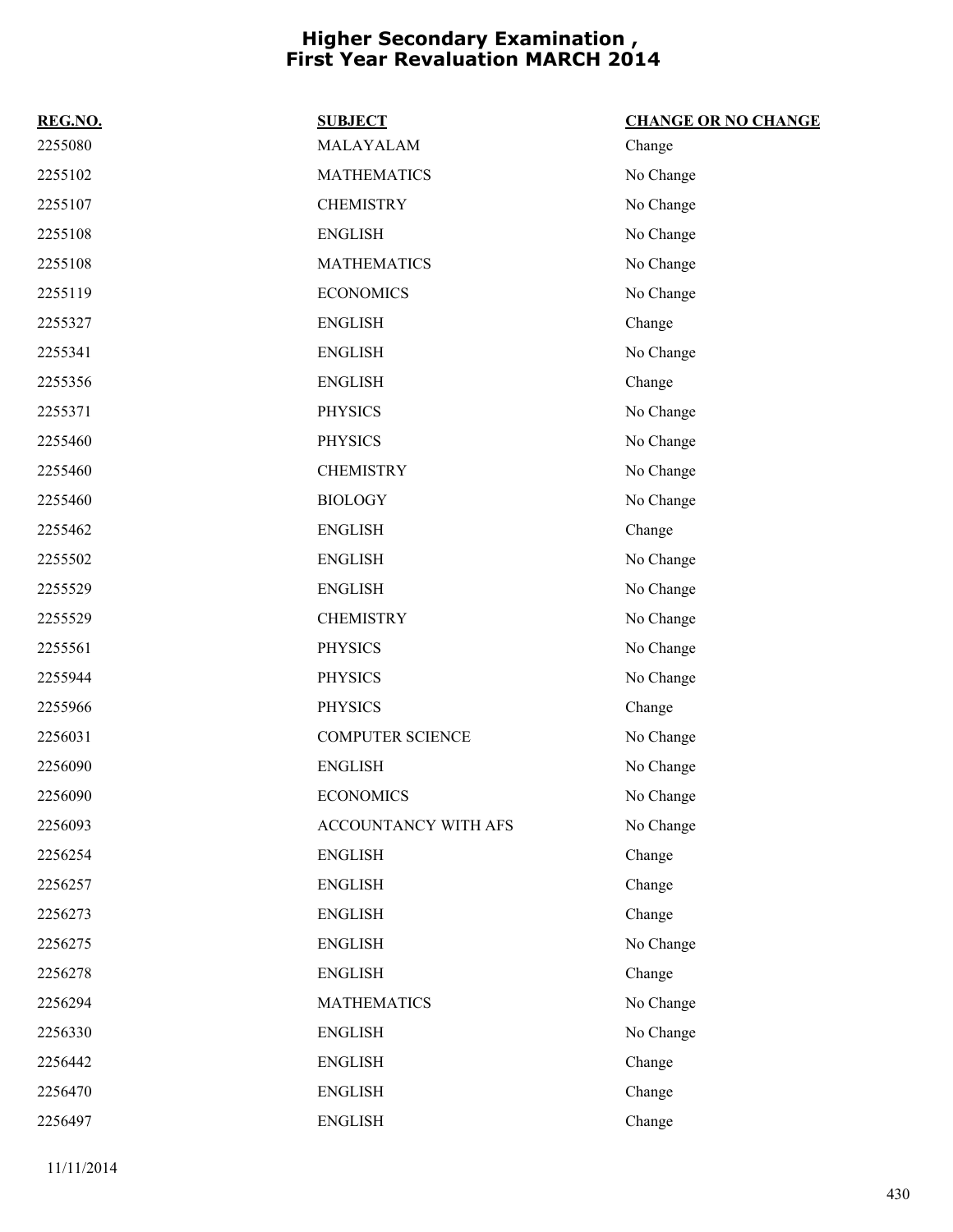| REG.NO. | <b>SUBJECT</b>                                                        | <b>CHANGE OR NO CHANGE</b> |
|---------|-----------------------------------------------------------------------|----------------------------|
| 2256497 | SOCIOLOGY                                                             | No Change                  |
| 2256605 | <b>CHEMISTRY</b>                                                      | <b>RAL</b>                 |
| 2256787 | <b>CHEMISTRY</b>                                                      | No Change                  |
| 2256787 | <b>MATHEMATICS</b>                                                    | No Change                  |
| 2256812 | <b>ENGLISH</b>                                                        | No Change                  |
| 2257051 | <b>ENGLISH</b>                                                        | No Change                  |
| 2257054 | <b>ENGLISH</b>                                                        | No Change                  |
| 2257054 | <b>PHYSICS</b>                                                        | No Change                  |
| 2257054 | <b>BIOLOGY</b>                                                        | No Change                  |
| 2257065 | <b>ENGLISH</b>                                                        | Change                     |
| 2257084 | <b>ENGLISH</b>                                                        | No Change                  |
| 2257098 | <b>ENGLISH</b>                                                        | No Change                  |
| 2257098 | <b>PHYSICS</b>                                                        | Change                     |
| 2257099 | <b>ENGLISH</b>                                                        | No Change                  |
| 2257099 | <b>PHYSICS</b>                                                        | Change                     |
| 2257101 | <b>ENGLISH</b>                                                        | No Change                  |
| 2257102 | <b>PHYSICS</b>                                                        | No Change                  |
| 2257104 | <b>ENGLISH</b>                                                        | No Change                  |
| 2257104 | <b>MATHEMATICS</b>                                                    | No Change                  |
| 2257111 | <b>MATHEMATICS</b>                                                    | No Change                  |
| 2257130 | <b>MATHEMATICS</b>                                                    | No Change                  |
| 2257176 | <b>GEOGRAPHY</b>                                                      | No Change                  |
| 2257239 | ACCOUNTANCY WITH                                                      | No Change                  |
| 2257296 | COMPUTER ACCOUNTING<br>ACCOUNTANCY WITH<br><b>COMPUTER ACCOUNTING</b> | No Change                  |
| 2257308 | <b>ENGLISH</b>                                                        | No Change                  |
| 2257308 | <b>COMPUTER APPLICATION</b>                                           | No Change                  |
| 2257320 | <b>COMPUTER APPLICATION</b>                                           | No Change                  |
| 2257320 | ACCOUNTANCY WITH<br><b>COMPUTER ACCOUNTING</b>                        | Change                     |
| 2257332 | <b>ECONOMICS</b>                                                      | No Change                  |
| 2257344 | <b>HINDI</b>                                                          | No Change                  |
| 2257348 | <b>COMPUTER APPLICATION</b>                                           | No Change                  |
| 2257349 | ACCOUNTANCY WITH<br><b>COMPUTER ACCOUNTING</b>                        | No Change                  |
| 2257455 | <b>COMPUTER SCIENCE</b>                                               | No Change                  |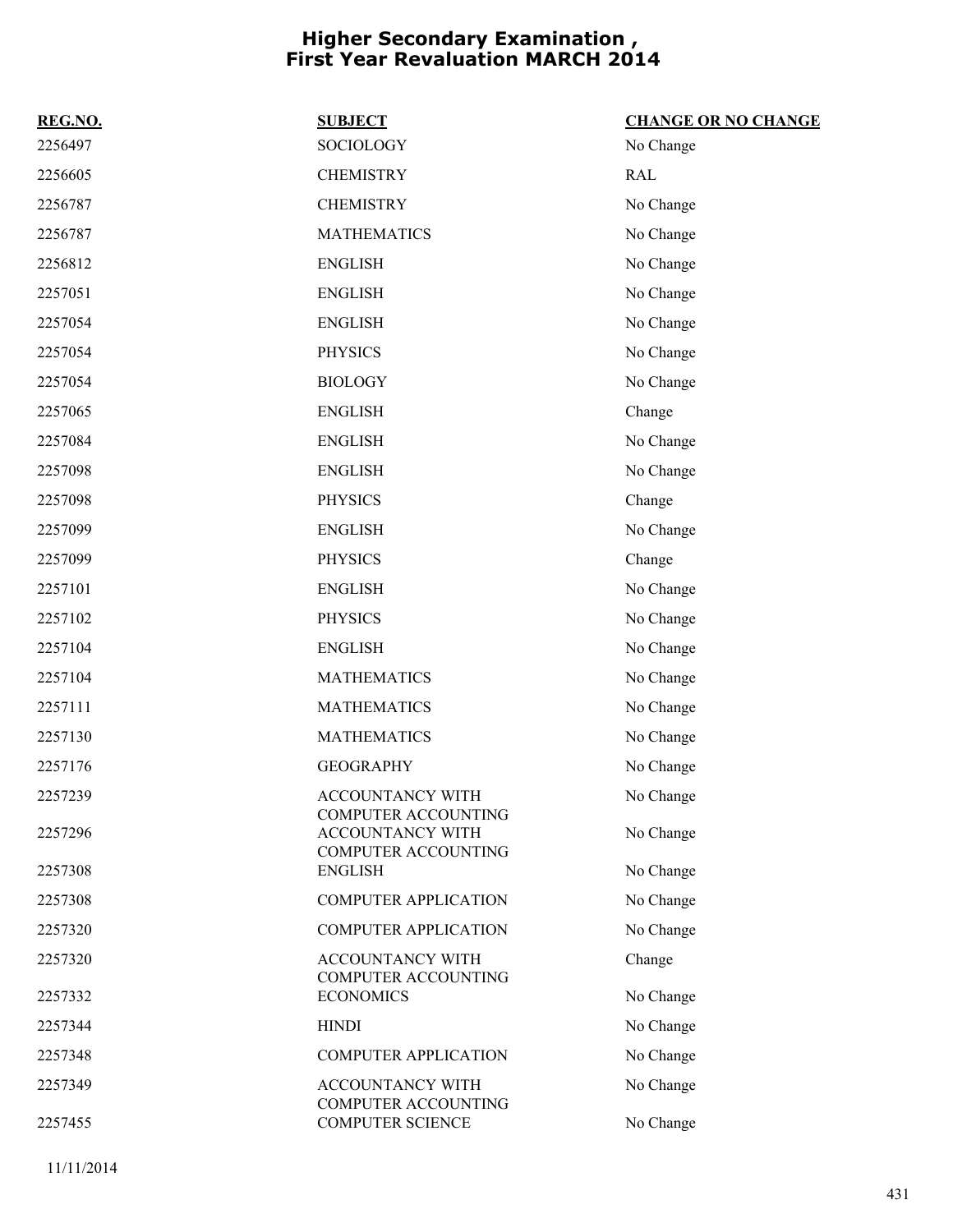| REG.NO. | <b>SUBJECT</b>                                 | <b>CHANGE OR NO CHANGE</b> |
|---------|------------------------------------------------|----------------------------|
| 2257482 | <b>MATHEMATICS</b>                             | No Change                  |
| 2257544 | <b>ENGLISH</b>                                 | No Change                  |
| 2257665 | <b>ACCOUNTANCY WITH</b><br>COMPUTER ACCOUNTING | Change                     |
| 2257763 | <b>ENGLISH</b>                                 | No Change                  |
| 2257788 | <b>MATHEMATICS</b>                             | No Change                  |
| 2258051 | <b>ENGLISH</b>                                 | No Change                  |
| 2258340 | <b>ENGLISH</b>                                 | No Change                  |
| 2258343 | <b>ENGLISH</b>                                 | No Change                  |
| 2258344 | <b>ENGLISH</b>                                 | No Change                  |
| 2258346 | <b>MATHEMATICS</b>                             | No Change                  |
| 2258349 | <b>ENGLISH</b>                                 | No Change                  |
| 2258349 | <b>PHYSICS</b>                                 | Change                     |
| 2258351 | <b>MATHEMATICS</b>                             | No Change                  |
| 2258364 | <b>MATHEMATICS</b>                             | No Change                  |
| 2258384 | <b>ENGLISH</b>                                 | No Change                  |
| 2258730 | <b>ENGLISH</b>                                 | Change                     |
| 2258730 | MALAYALAM                                      | Change                     |
| 2258743 | <b>ENGLISH</b>                                 | No Change                  |
| 2258751 | <b>ENGLISH</b>                                 | No Change                  |
| 2259094 | <b>MATHEMATICS</b>                             | Change                     |
| 2259260 | <b>MATHEMATICS</b>                             | Change                     |
| 2259275 | <b>ENGLISH</b>                                 | No Change                  |
| 2259469 | <b>MATHEMATICS</b>                             | No Change                  |
| 2259494 | <b>ENGLISH</b>                                 | Change                     |
| 2259495 | <b>ENGLISH</b>                                 | Change                     |
| 2259497 | <b>MATHEMATICS</b>                             | No Change                  |
| 2259959 | <b>BIOLOGY</b>                                 | No Change                  |
| 2259966 | MALAYALAM                                      | Change                     |
| 2259989 | <b>ENGLISH</b>                                 | Change                     |
| 2260193 | <b>ENGLISH</b>                                 | No Change                  |
| 2260212 | <b>PHYSICS</b>                                 | No Change                  |
| 2260213 | <b>ENGLISH</b>                                 | No Change                  |
| 2260217 | <b>HINDI</b>                                   | No Change                  |
| 2260221 | <b>ENGLISH</b>                                 | No Change                  |

11/11/2014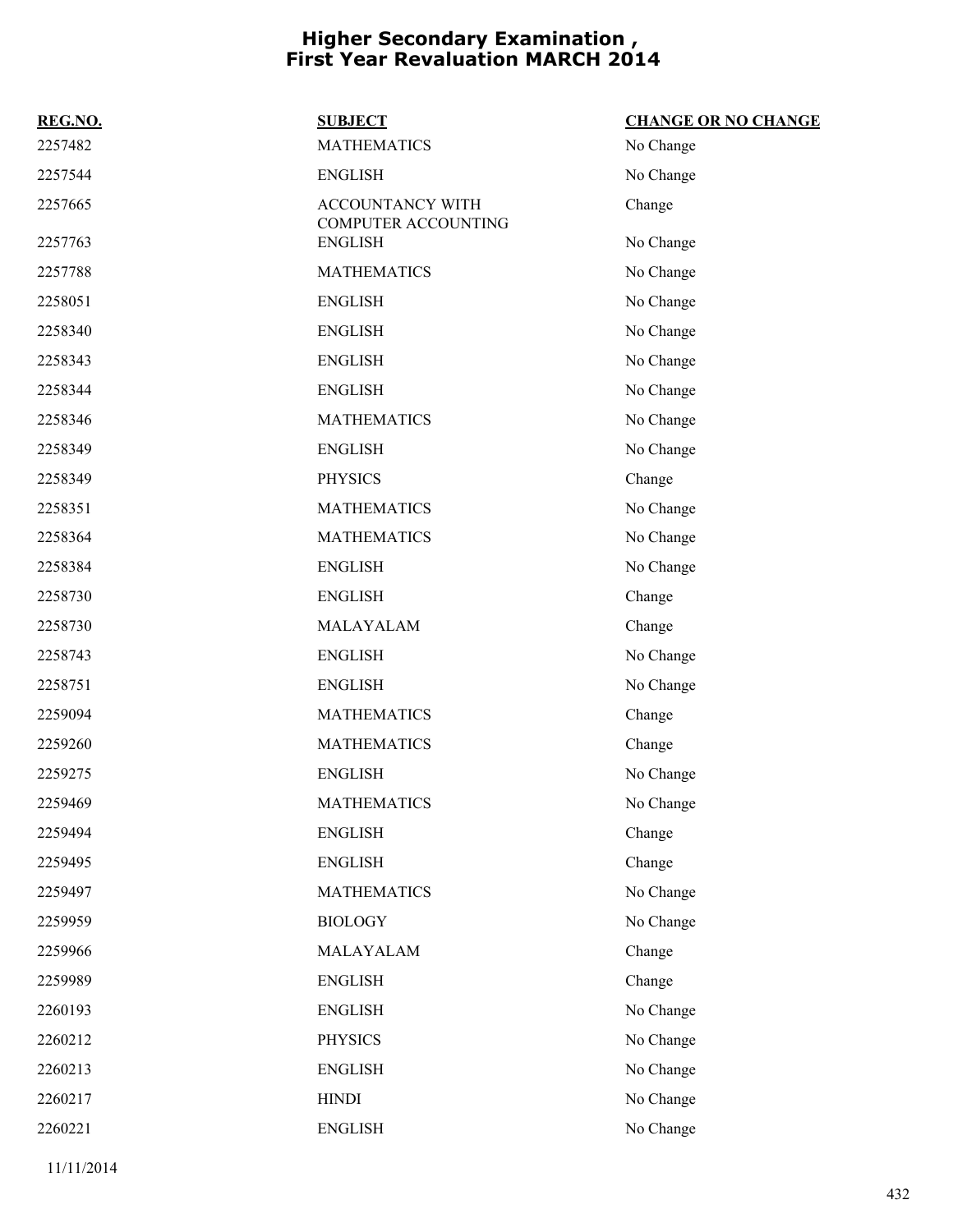| REG.NO. | <b>SUBJECT</b>          | <b>CHANGE OR NO CHANGE</b> |
|---------|-------------------------|----------------------------|
| 2260221 | <b>HINDI</b>            | No Change                  |
| 2260221 | <b>CHEMISTRY</b>        | No Change                  |
| 2260221 | <b>MATHEMATICS</b>      | No Change                  |
| 2260224 | <b>MATHEMATICS</b>      | Change                     |
| 2260225 | <b>ENGLISH</b>          | No Change                  |
| 2260226 | <b>MATHEMATICS</b>      | Change                     |
| 2260228 | <b>ENGLISH</b>          | No Change                  |
| 2260228 | <b>MATHEMATICS</b>      | No Change                  |
| 2260233 | <b>BIOLOGY</b>          | No Change                  |
| 2260234 | <b>ENGLISH</b>          | Change                     |
| 2260241 | <b>ENGLISH</b>          | Change                     |
| 2260246 | <b>ENGLISH</b>          | No Change                  |
| 2260257 | <b>PHYSICS</b>          | No Change                  |
| 2260258 | <b>MATHEMATICS</b>      | No Change                  |
| 2260258 | <b>COMPUTER SCIENCE</b> | Change                     |
| 2260270 | <b>ENGLISH</b>          | No Change                  |
| 2260287 | <b>MATHEMATICS</b>      | Change                     |
| 2260293 | <b>MATHEMATICS</b>      | Change                     |
| 2260367 | <b>ENGLISH</b>          | No Change                  |
| 2260367 | <b>ECONOMICS</b>        | No Change                  |
| 2260386 | <b>ENGLISH</b>          | Change                     |
| 2260515 | <b>MATHEMATICS</b>      | No Change                  |
| 2260545 | <b>ENGLISH</b>          | No Change                  |
| 2260563 | <b>ENGLISH</b>          | Change                     |
| 2260563 | <b>MATHEMATICS</b>      | No Change                  |
| 2260565 | <b>MATHEMATICS</b>      | No Change                  |
| 2260574 | <b>CHEMISTRY</b>        | No Change                  |
| 2260577 | <b>MATHEMATICS</b>      | No Change                  |
| 2260724 | <b>PHYSICS</b>          | No Change                  |
| 2260726 | <b>PHYSICS</b>          | No Change                  |
| 2260730 | <b>PHYSICS</b>          | No Change                  |
| 2260730 | <b>MATHEMATICS</b>      | No Change                  |
| 2260950 | <b>ENGLISH</b>          | Change                     |
| 2260950 | <b>CHEMISTRY</b>        | No Change                  |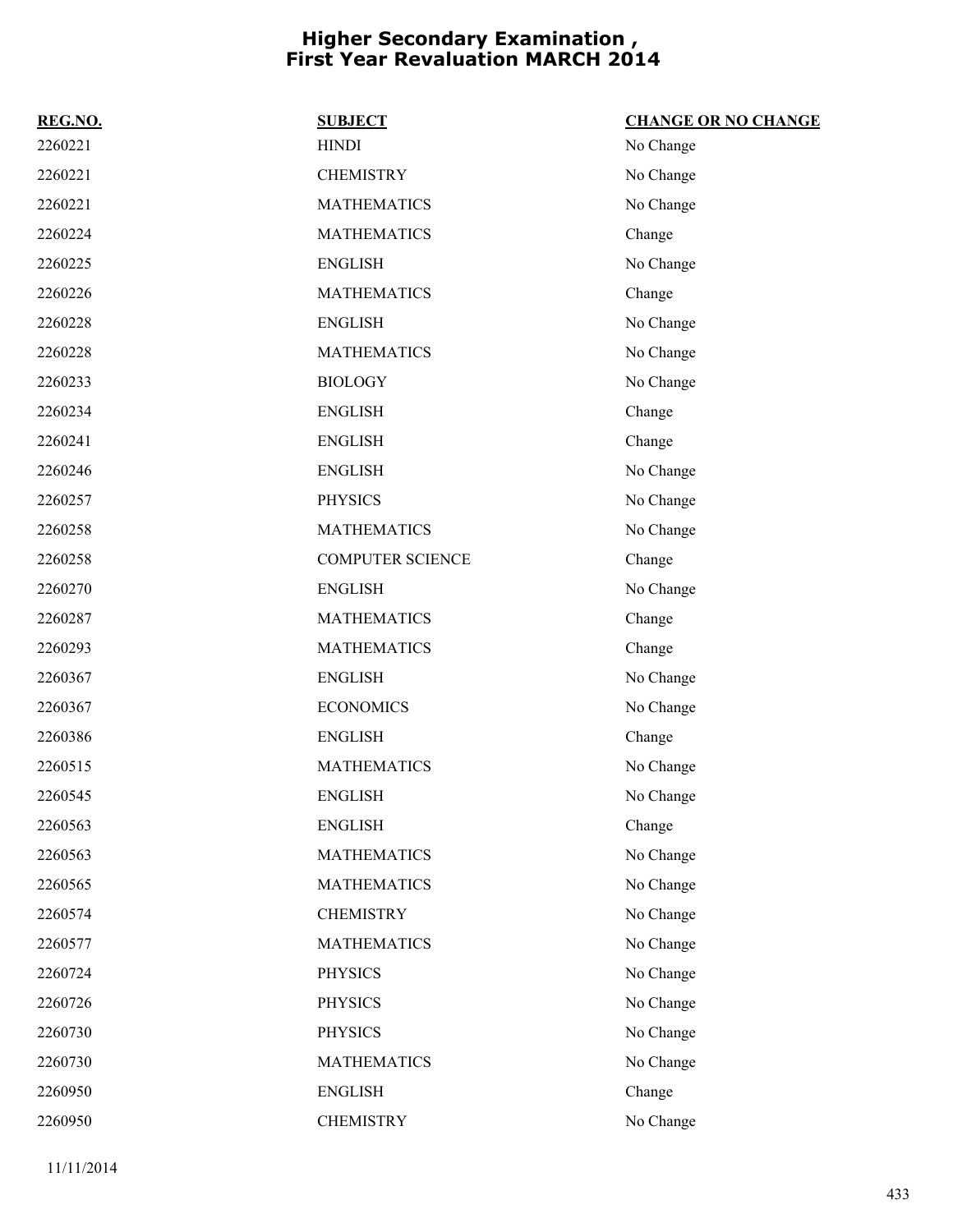| REG.NO. | <b>SUBJECT</b>              | <b>CHANGE OR NO CHANGE</b> |
|---------|-----------------------------|----------------------------|
| 2261504 | <b>ENGLISH</b>              | Change                     |
| 2262009 | <b>ENGLISH</b>              | Change                     |
| 2262025 | <b>ENGLISH</b>              | No Change                  |
| 2262027 | <b>MATHEMATICS</b>          | No Change                  |
| 2262160 | <b>HINDI</b>                | Change                     |
| 2262700 | <b>ENGLISH</b>              | No Change                  |
| 2262707 | <b>ENGLISH</b>              | No Change                  |
| 2262707 | <b>PHYSICS</b>              | No Change                  |
| 2262722 | <b>CHEMISTRY</b>            | No Change                  |
| 2262722 | <b>BIOLOGY</b>              | No Change                  |
| 2262734 | <b>ENGLISH</b>              | No Change                  |
| 2262734 | <b>MATHEMATICS</b>          | No Change                  |
| 2263699 | <b>CHEMISTRY</b>            | No Change                  |
| 2263710 | <b>CHEMISTRY</b>            | No Change                  |
| 2263878 | <b>ENGLISH</b>              | Change                     |
| 2263985 | <b>ENGLISH</b>              | Change                     |
| 2263986 | <b>ENGLISH</b>              | Change                     |
| 2263987 | <b>ENGLISH</b>              | No Change                  |
| 2263996 | <b>ENGLISH</b>              | No Change                  |
| 2264012 | <b>ENGLISH</b>              | No Change                  |
| 2264040 | <b>PHYSICS</b>              | No Change                  |
| 2264040 | <b>MATHEMATICS</b>          | No Change                  |
| 2264041 | <b>BIOLOGY</b>              | No Change                  |
| 2264380 | <b>ENGLISH</b>              | Change                     |
| 2264382 | <b>ENGLISH</b>              | Change                     |
| 2264386 | <b>ENGLISH</b>              | Change                     |
| 2264399 | <b>ENGLISH</b>              | Change                     |
| 2264517 | <b>COMPUTER APPLICATION</b> | Change                     |
| 2264554 | <b>PHYSICS</b>              | Change                     |
| 2264657 | <b>HISTORY</b>              | Change                     |
| 2264668 | <b>HISTORY</b>              | Change                     |
| 2264699 | <b>ENGLISH</b>              | Change                     |
| 2264714 | <b>ENGLISH</b>              | No Change                  |
| 2264715 | <b>ENGLISH</b>              | No Change                  |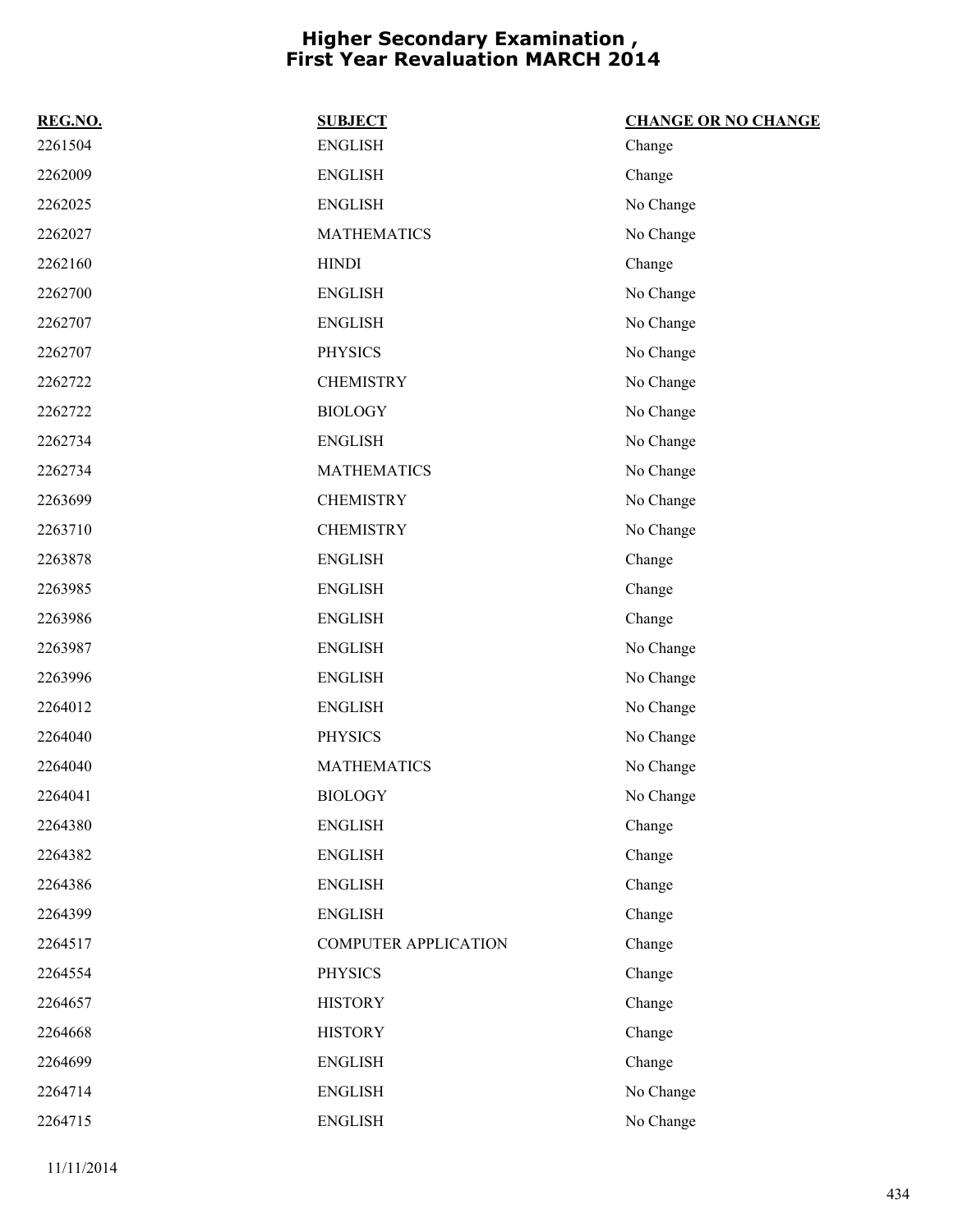| REG.NO. | <b>SUBJECT</b>                          | <b>CHANGE OR NO CHANGE</b> |
|---------|-----------------------------------------|----------------------------|
| 2264725 | <b>ENGLISH</b>                          | No Change                  |
| 2264743 | <b>ENGLISH</b>                          | No Change                  |
| 2264779 | <b>MATHEMATICS</b>                      | No Change                  |
| 2264807 | ACCOUNTANCY WITH<br>COMPUTER ACCOUNTING | No Change                  |
| 2264909 | <b>ENGLISH</b>                          | No Change                  |
| 2264909 | <b>CHEMISTRY</b>                        | No Change                  |
| 2264909 | <b>BIOLOGY</b>                          | No Change                  |
| 2264912 | <b>ENGLISH</b>                          | No Change                  |
| 2264931 | <b>CHEMISTRY</b>                        | No Change                  |
| 2264950 | <b>ENGLISH</b>                          | No Change                  |
| 2264951 | <b>MATHEMATICS</b>                      | No Change                  |
| 2264953 | <b>ENGLISH</b>                          | No Change                  |
| 2264958 | <b>MATHEMATICS</b>                      | Change                     |
| 2265042 | <b>MATHEMATICS</b>                      | No Change                  |
| 2266110 | <b>ENGLISH</b>                          | Change                     |
| 2266248 | <b>CHEMISTRY</b>                        | Change                     |
| 2266371 | <b>HINDI</b>                            | Change                     |
| 2266374 | <b>HINDI</b>                            | Change                     |
| 2266654 | MALAYALAM                               | Change                     |
| 2266657 | <b>PHYSICS</b>                          | No Change                  |
| 2266659 | MALAYALAM                               | Change                     |
| 2266676 | <b>ENGLISH</b>                          | No Change                  |
| 2266676 | <b>BIOLOGY</b>                          | No Change                  |
| 2266680 | <b>MATHEMATICS</b>                      | No Change                  |
| 2266682 | <b>ENGLISH</b>                          | No Change                  |
| 2266689 | <b>ENGLISH</b>                          | No Change                  |
| 2266693 | <b>ENGLISH</b>                          | No Change                  |
| 2266699 | <b>ENGLISH</b>                          | Change                     |
| 2266700 | <b>ENGLISH</b>                          | No Change                  |
| 2266700 | <b>BIOLOGY</b>                          | No Change                  |
| 2266700 | <b>MATHEMATICS</b>                      | No Change                  |
| 2266782 | <b>ENGLISH</b>                          | No Change                  |
| 2266880 | <b>PHYSICS</b>                          | Change                     |
| 2266915 | <b>ENGLISH</b>                          | Change                     |
|         |                                         |                            |

11/11/2014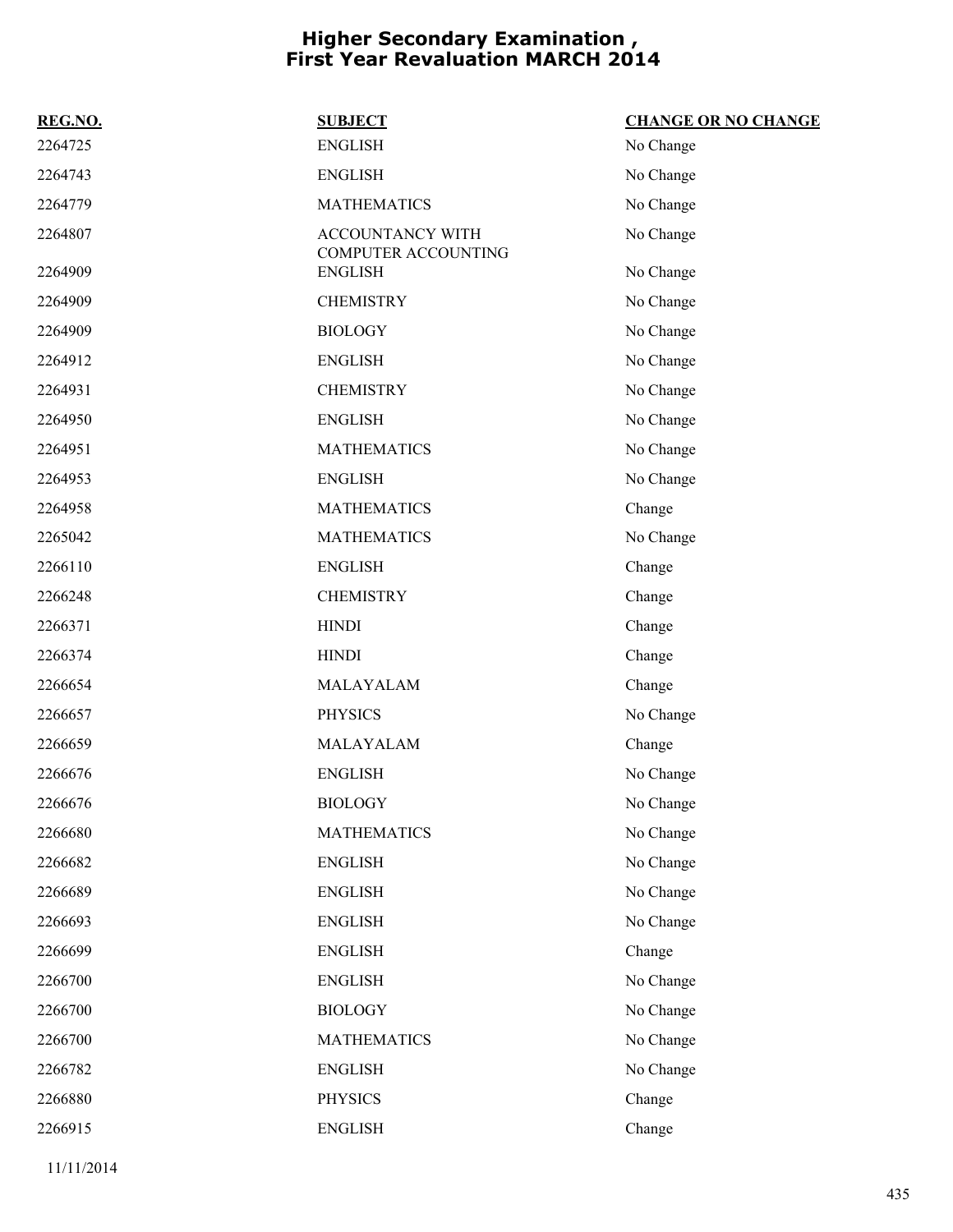| REG.NO. | <b>SUBJECT</b>                                                          | <b>CHANGE OR NO CHANGE</b> |
|---------|-------------------------------------------------------------------------|----------------------------|
| 2266917 | <b>COMPUTER SCIENCE</b>                                                 | No Change                  |
| 2266965 | <b>MATHEMATICS</b>                                                      | No Change                  |
| 2267214 | MALAYALAM                                                               | Change                     |
| 2267220 | MALAYALAM                                                               | Change                     |
| 2267220 | <b>CHEMISTRY</b>                                                        | Change                     |
| 2267223 | MALAYALAM                                                               | Change                     |
| 2267238 | <b>ENGLISH</b>                                                          | Change                     |
| 2267238 | <b>MATHEMATICS</b>                                                      | No Change                  |
| 2267249 | <b>CHEMISTRY</b>                                                        | No Change                  |
| 2267249 | <b>MATHEMATICS</b>                                                      | No Change                  |
| 2267256 | <b>ENGLISH</b>                                                          | No Change                  |
| 2267256 | <b>CHEMISTRY</b>                                                        | No Change                  |
| 2267259 | <b>ENGLISH</b>                                                          | No Change                  |
| 2267259 | <b>MATHEMATICS</b>                                                      | No Change                  |
| 2267262 | <b>ENGLISH</b>                                                          | No Change                  |
| 2267262 | <b>CHEMISTRY</b>                                                        | No Change                  |
| 2267268 | <b>ENGLISH</b>                                                          | Change                     |
| 2267277 | <b>ENGLISH</b>                                                          | Change                     |
| 2267277 | <b>PHYSICS</b>                                                          | Change                     |
| 2267318 | <b>MATHEMATICS</b>                                                      | No Change                  |
| 2267326 | <b>ENGLISH</b>                                                          | Change                     |
| 2267326 | MALAYALAM                                                               | Change                     |
| 2267326 | <b>COMPUTER APPLICATION</b>                                             | No Change                  |
| 2267326 | <b>BUSINESS STUDIES WITH</b>                                            | No Change                  |
| 2267326 | FUNCTIONAL MANAGEMENT<br>ACCOUNTANCY WITH<br><b>COMPUTER ACCOUNTING</b> | No Change                  |
| 2267337 | ACCOUNTANCY WITH                                                        | No Change                  |
| 2267368 | <b>COMPUTER ACCOUNTING</b><br><b>ENGLISH</b>                            | No Change                  |
| 2267413 | <b>ENGLISH</b>                                                          | No Change                  |
| 2267449 | <b>ENGLISH</b>                                                          | No Change                  |
| 2267451 | <b>ENGLISH</b>                                                          | No Change                  |
| 2267459 | <b>ENGLISH</b>                                                          | No Change                  |
| 2267469 | <b>ENGLISH</b>                                                          | No Change                  |
| 2267474 | <b>ENGLISH</b>                                                          | No Change                  |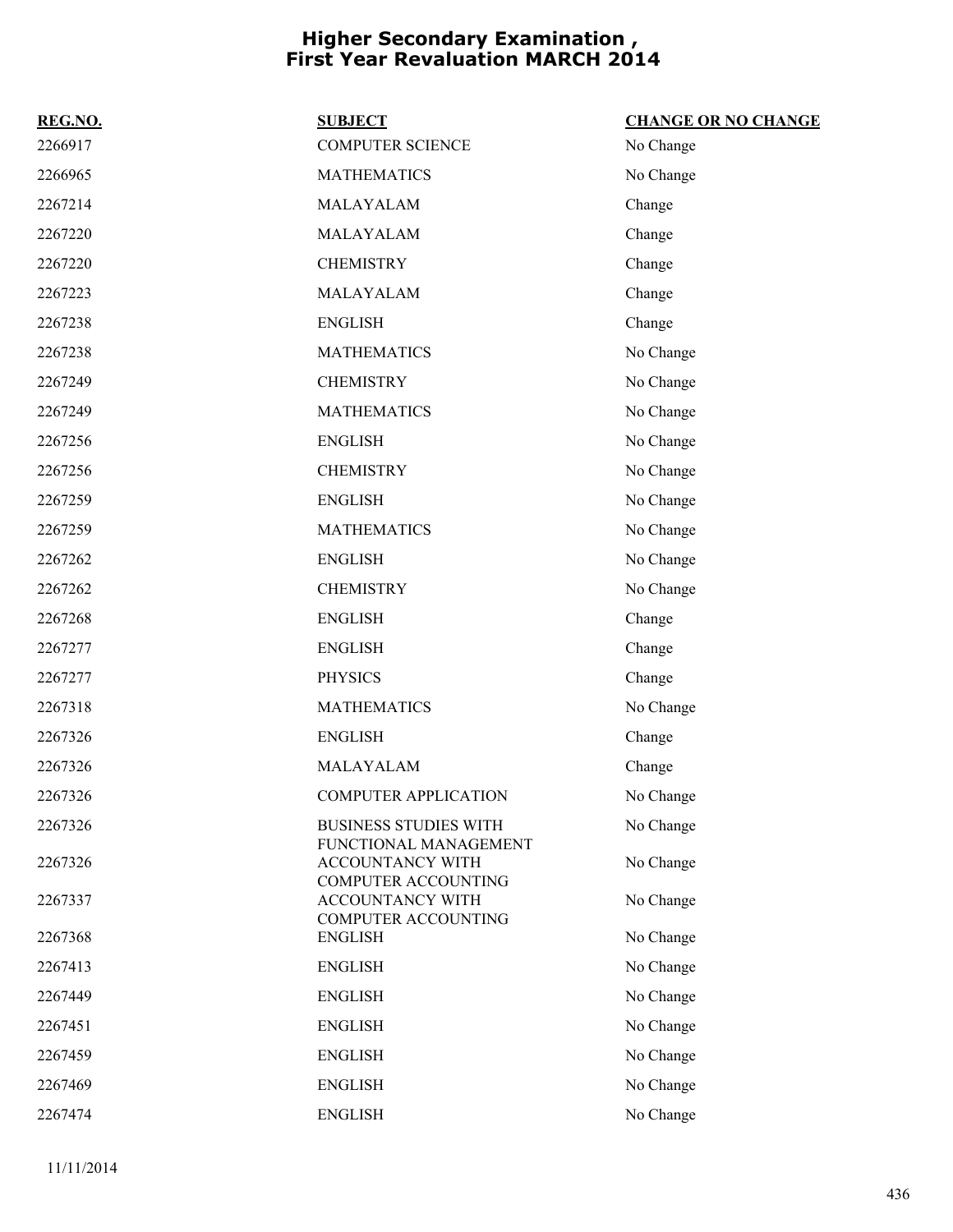| REG.NO. | <b>SUBJECT</b>              | <b>CHANGE OR NO CHANGE</b> |
|---------|-----------------------------|----------------------------|
| 2267476 | <b>ENGLISH</b>              | No Change                  |
| 2267802 | <b>ENGLISH</b>              | No Change                  |
| 2267809 | <b>ENGLISH</b>              | No Change                  |
| 2268414 | <b>MATHEMATICS</b>          | No Change                  |
| 2268415 | <b>MATHEMATICS</b>          | Change                     |
| 2268425 | <b>ENGLISH</b>              | No Change                  |
| 2268429 | <b>BIOLOGY</b>              | No Change                  |
| 2268555 | COMMUNICATIVE ENGLISH       | No Change                  |
| 2268555 | <b>COMPUTER APPLICATION</b> | No Change                  |
| 2268689 | <b>ECONOMICS</b>            | No Change                  |
| 2268829 | <b>ENGLISH</b>              | No Change                  |
| 2268835 | <b>ENGLISH</b>              | No Change                  |
| 2268877 | <b>PHYSICS</b>              | No Change                  |
| 2268879 | <b>PHYSICS</b>              | No Change                  |
| 2268881 | <b>MATHEMATICS</b>          | No Change                  |
| 2268890 | <b>ENGLISH</b>              | No Change                  |
| 2268911 | <b>ENGLISH</b>              | No Change                  |
| 2268915 | <b>ENGLISH</b>              | No Change                  |
| 2268915 | <b>PHYSICS</b>              | Change                     |
| 2268915 | <b>CHEMISTRY</b>            | No Change                  |
| 2268917 | <b>MATHEMATICS</b>          | No Change                  |
| 2268938 | <b>CHEMISTRY</b>            | No Change                  |
| 2268939 | <b>ENGLISH</b>              | No Change                  |
| 2268940 | <b>ENGLISH</b>              | Change                     |
| 2268946 | <b>ENGLISH</b>              | No Change                  |
| 2268946 | <b>MATHEMATICS</b>          | No Change                  |
| 2268952 | <b>ENGLISH</b>              | No Change                  |
| 2268959 | <b>ENGLISH</b>              | Change                     |
| 2268961 | <b>MATHEMATICS</b>          | No Change                  |
| 2268965 | <b>ENGLISH</b>              | No Change                  |
| 2268965 | <b>CHEMISTRY</b>            | No Change                  |
| 2268968 | <b>MATHEMATICS</b>          | No Change                  |
| 2268977 | <b>BIOLOGY</b>              | No Change                  |
| 2268977 | <b>MATHEMATICS</b>          | No Change                  |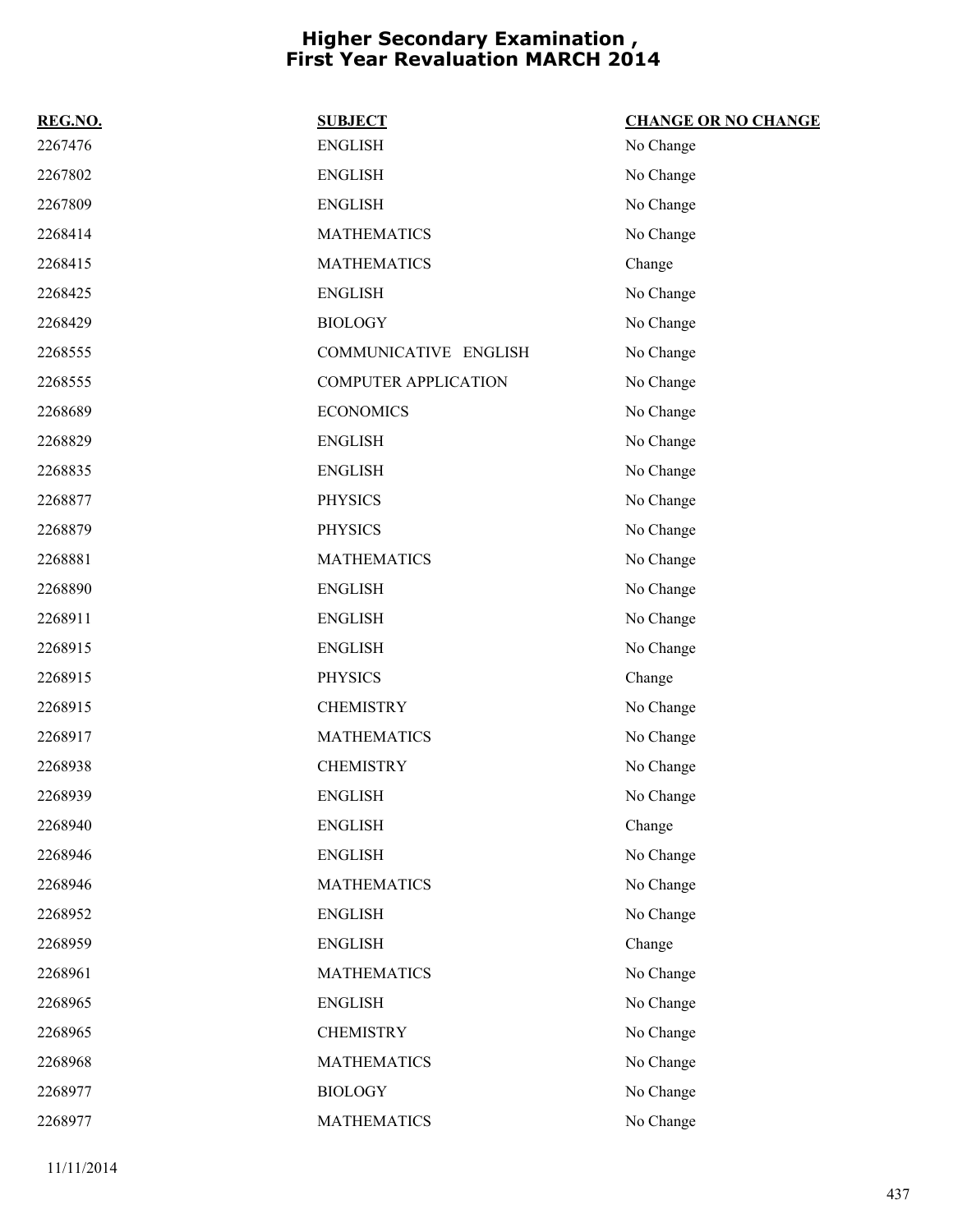| REG.NO. | <b>SUBJECT</b>     | <b>CHANGE OR NO CHANGE</b> |
|---------|--------------------|----------------------------|
| 2268980 | <b>MATHEMATICS</b> | No Change                  |
| 2268991 | <b>ENGLISH</b>     | No Change                  |
| 2268991 | <b>CHEMISTRY</b>   | No Change                  |
| 2268994 | <b>ENGLISH</b>     | No Change                  |
| 2268994 | <b>CHEMISTRY</b>   | No Change                  |
| 2268998 | <b>CHEMISTRY</b>   | No Change                  |
| 2269000 | <b>SANSKRIT</b>    | Change                     |
| 2269006 | <b>ENGLISH</b>     | No Change                  |
| 2269026 | <b>HISTORY</b>     | No Change                  |
| 2269063 | <b>HISTORY</b>     | Change                     |
| 2269071 | MALAYALAM          | No Change                  |
| 2269085 | <b>ENGLISH</b>     | No Change                  |
| 2269085 | <b>PHYSICS</b>     | No Change                  |
| 2269085 | <b>CHEMISTRY</b>   | No Change                  |
| 2269091 | <b>ENGLISH</b>     | No Change                  |
| 2269092 | <b>ENGLISH</b>     | No Change                  |
| 2269100 | <b>ENGLISH</b>     | Change                     |
| 2269102 | <b>ENGLISH</b>     | No Change                  |
| 2269103 | <b>ENGLISH</b>     | No Change                  |
| 2269112 | <b>PHYSICS</b>     | No Change                  |
| 2269123 | <b>ENGLISH</b>     | No Change                  |
| 2269124 | <b>ENGLISH</b>     | No Change                  |
| 2269144 | MALAYALAM          | Change                     |
| 2269152 | PSYCHOLOGY         | No Change                  |
| 2269824 | <b>ENGLISH</b>     | No Change                  |
| 2269824 | <b>PHYSICS</b>     | No Change                  |
| 2269826 | <b>PHYSICS</b>     | Change                     |
| 2269826 | <b>MATHEMATICS</b> | Change                     |
| 2269834 | <b>MATHEMATICS</b> | Change                     |
| 2269835 | MALAYALAM          | No Change                  |
| 2269839 | <b>ENGLISH</b>     | Change                     |
| 2269843 | <b>ENGLISH</b>     | Change                     |
| 2269845 | <b>ENGLISH</b>     | No Change                  |
| 2269850 | PHYSICS            | No Change                  |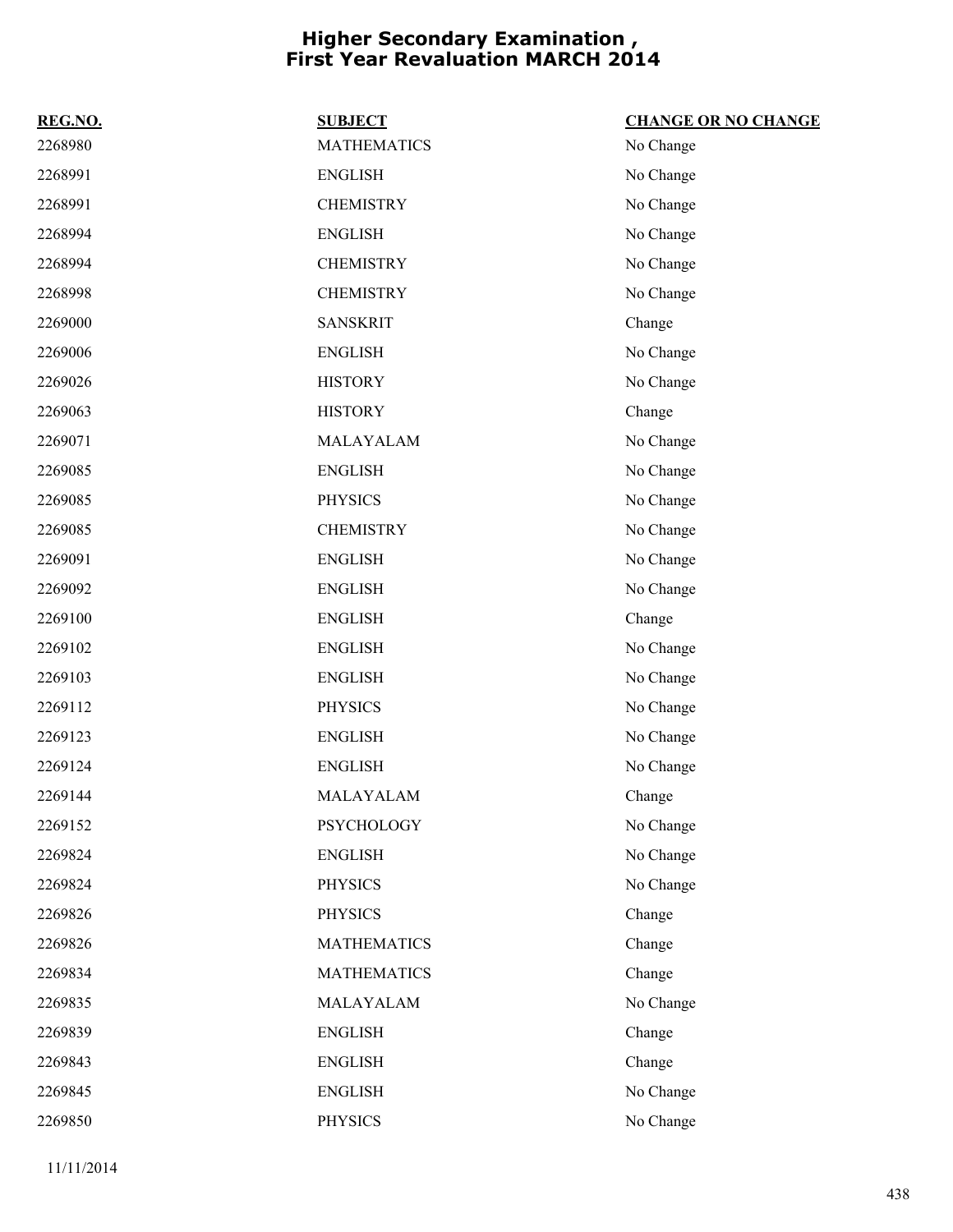| REG.NO. | <b>SUBJECT</b>     | <b>CHANGE OR NO CHANGE</b> |
|---------|--------------------|----------------------------|
| 2269853 | <b>CHEMISTRY</b>   | No Change                  |
| 2269873 | <b>MATHEMATICS</b> | No Change                  |
| 2269878 | <b>MATHEMATICS</b> | No Change                  |
| 2269880 | <b>MATHEMATICS</b> | No Change                  |
| 2269882 | <b>ENGLISH</b>     | No Change                  |
| 2269882 | <b>PHYSICS</b>     | No Change                  |
| 2269891 | <b>MATHEMATICS</b> | No Change                  |
| 2269894 | <b>ENGLISH</b>     | No Change                  |
| 2269904 | <b>PHYSICS</b>     | No Change                  |
| 2269905 | <b>ENGLISH</b>     | No Change                  |
| 2269908 | <b>HINDI</b>       | No Change                  |
| 2269917 | <b>ENGLISH</b>     | No Change                  |
| 2269917 | <b>PHYSICS</b>     | No Change                  |
| 2269921 | <b>PHYSICS</b>     | No Change                  |
| 2269926 | <b>ENGLISH</b>     | No Change                  |
| 2269927 | <b>PHYSICS</b>     | Change                     |
| 2269942 | <b>ENGLISH</b>     | No Change                  |
| 2269952 | <b>ENGLISH</b>     | No Change                  |
| 2269952 | <b>CHEMISTRY</b>   | No Change                  |
| 2269960 | <b>PHYSICS</b>     | No Change                  |
| 2269964 | <b>PHYSICS</b>     | No Change                  |
| 2269970 | <b>HINDI</b>       | No Change                  |
| 2269974 | <b>ENGLISH</b>     | No Change                  |
| 2269976 | <b>ENGLISH</b>     | No Change                  |
| 2269976 | <b>BIOLOGY</b>     | No Change                  |
| 2269981 | <b>CHEMISTRY</b>   | No Change                  |
| 2269983 | <b>PHYSICS</b>     | No Change                  |
| 2269983 | <b>MATHEMATICS</b> | No Change                  |
| 2269986 | <b>ENGLISH</b>     | No Change                  |
| 2270013 | <b>ECONOMICS</b>   | No Change                  |
| 2270029 | MALAYALAM          | Change                     |
| 2270047 | SOCIOLOGY          | No Change                  |
| 2270246 | <b>ENGLISH</b>     | Change                     |
| 2270277 | PHYSICS            | No Change                  |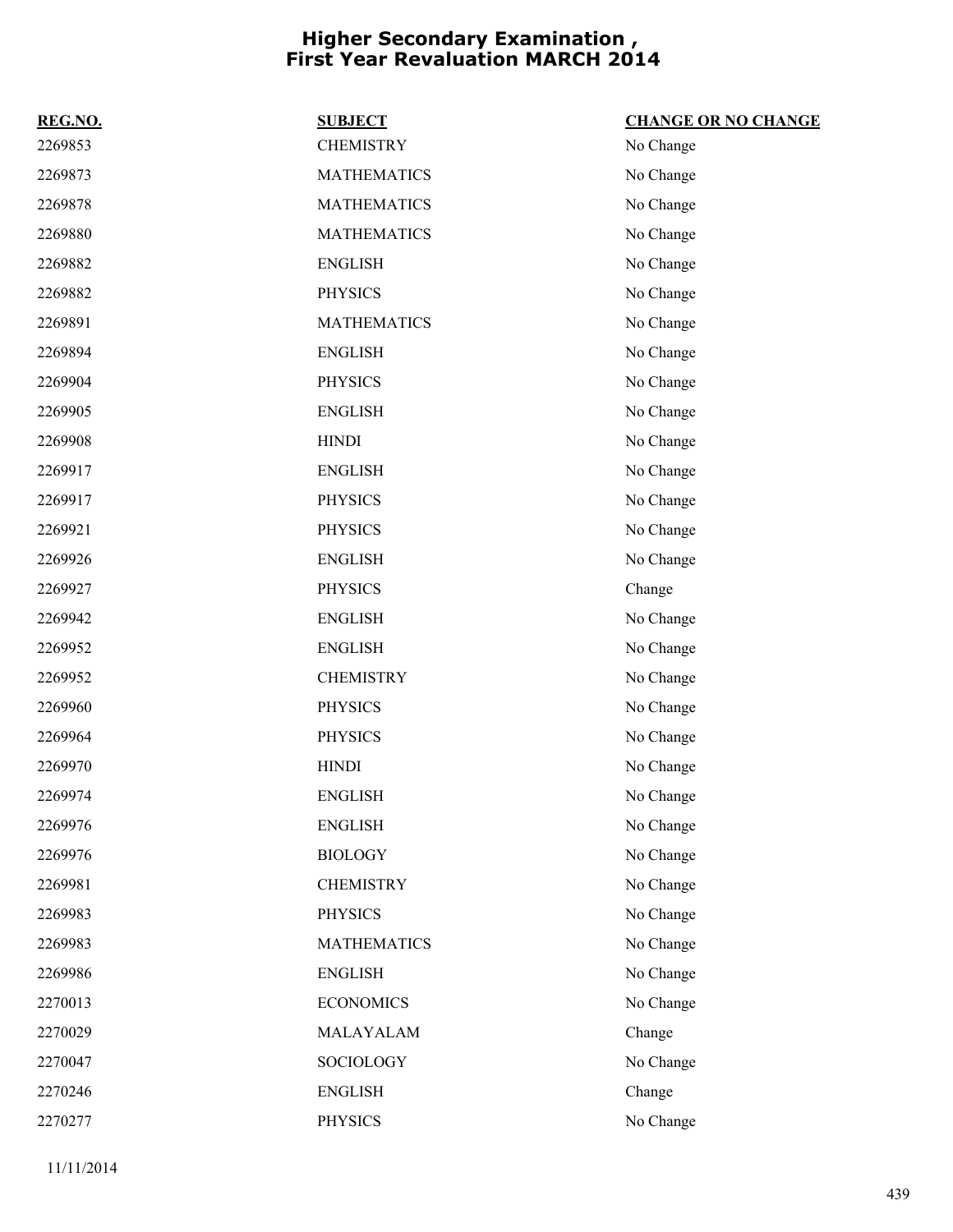| REG.NO. | <b>SUBJECT</b>          | <b>CHANGE OR NO CHANGE</b> |
|---------|-------------------------|----------------------------|
| 2270397 | <b>ECONOMICS</b>        | No Change                  |
| 2270690 | <b>ENGLISH</b>          | No Change                  |
| 2270724 | <b>MATHEMATICS</b>      | No Change                  |
| 2270748 | MALAYALAM               | Change                     |
| 2270748 | <b>PHYSICS</b>          | No Change                  |
| 2270750 | <b>CHEMISTRY</b>        | No Change                  |
| 2270768 | <b>COMPUTER SCIENCE</b> | No Change                  |
| 2270772 | <b>MATHEMATICS</b>      | No Change                  |
| 2270774 | <b>HINDI</b>            | No Change                  |
| 2270884 | MALAYALAM               | Change                     |
| 2270996 | <b>PHYSICS</b>          | No Change                  |
| 2271003 | <b>ENGLISH</b>          | No Change                  |
| 2271004 | <b>PHYSICS</b>          | Change                     |
| 2271007 | MALAYALAM               | Change                     |
| 2271007 | <b>PHYSICS</b>          | No Change                  |
| 2271008 | MALAYALAM               | No Change                  |
| 2271008 | <b>PHYSICS</b>          | No Change                  |
| 2271014 | <b>CHEMISTRY</b>        | No Change                  |
| 2271020 | <b>ENGLISH</b>          | No Change                  |
| 2271025 | <b>MATHEMATICS</b>      | No Change                  |
| 2271033 | <b>ENGLISH</b>          | No Change                  |
| 2271033 | MALAYALAM               | No Change                  |
| 2271033 | <b>CHEMISTRY</b>        | No Change                  |
| 2271049 | <b>ENGLISH</b>          | No Change                  |
| 2271049 | <b>MATHEMATICS</b>      | No Change                  |
| 2271055 | <b>MATHEMATICS</b>      | No Change                  |
| 2271057 | <b>CHEMISTRY</b>        | No Change                  |
| 2271057 | <b>MATHEMATICS</b>      | No Change                  |
| 2271060 | <b>MATHEMATICS</b>      | No Change                  |
| 2271061 | <b>ENGLISH</b>          | No Change                  |
| 2271061 | <b>MATHEMATICS</b>      | No Change                  |
| 2271067 | <b>ENGLISH</b>          | No Change                  |
| 2271076 | <b>COMPUTER SCIENCE</b> | No Change                  |
| 2271109 | MALAYALAM               | Change                     |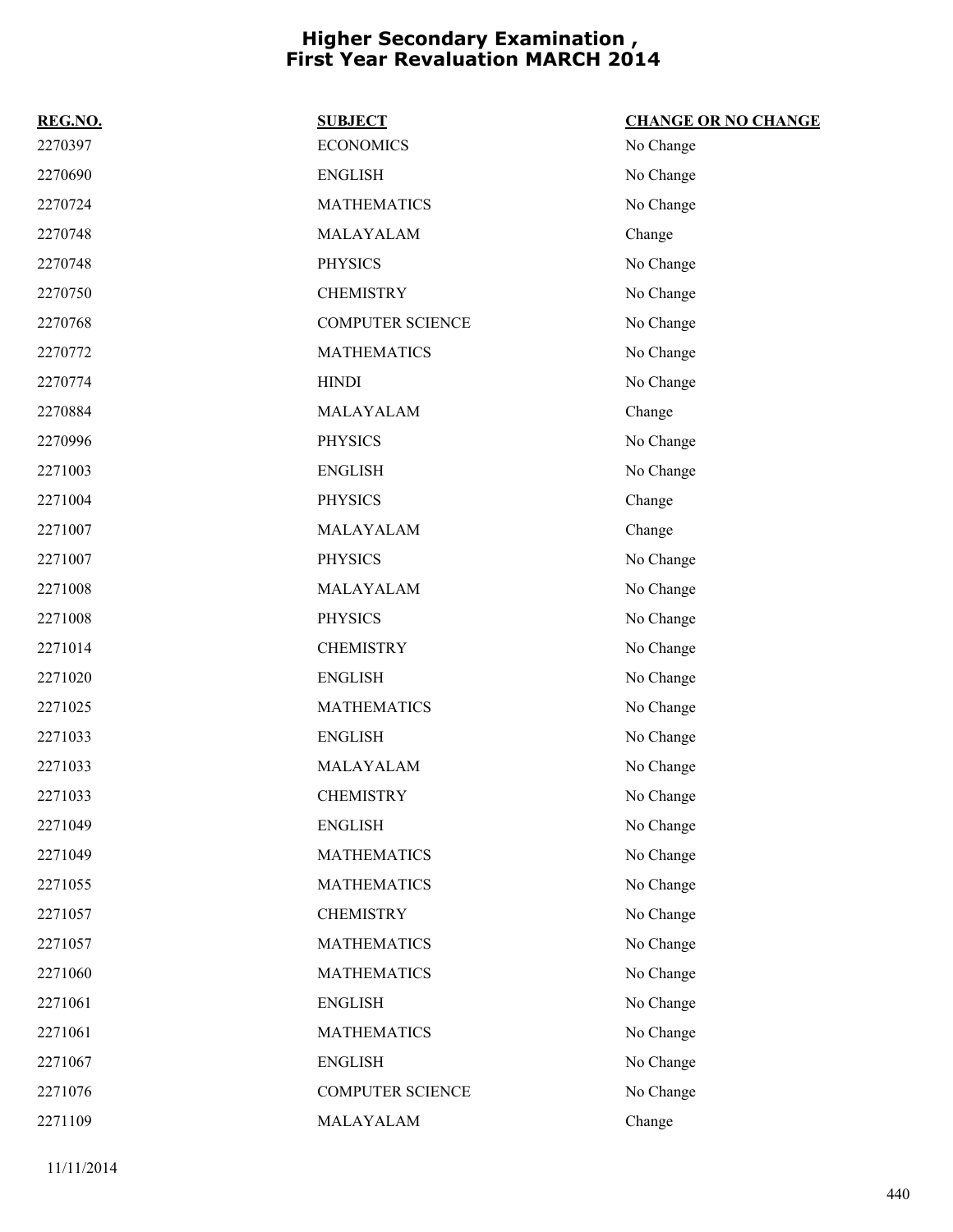| REG.NO. | <b>SUBJECT</b>                                        | <b>CHANGE OR NO CHANGE</b> |
|---------|-------------------------------------------------------|----------------------------|
| 2271133 | <b>PHYSICS</b>                                        | No Change                  |
| 2271133 | <b>CHEMISTRY</b>                                      | No Change                  |
| 2271133 | <b>MATHEMATICS</b>                                    | No Change                  |
| 2271155 | <b>ENGLISH</b>                                        | No Change                  |
| 2271240 | MALAYALAM                                             | No Change                  |
| 2271248 | <b>PHYSICS</b>                                        | Change                     |
| 2271248 | <b>MATHEMATICS</b>                                    | Change                     |
| 2271250 | <b>ENGLISH</b>                                        | No Change                  |
| 2271250 | <b>PHYSICS</b>                                        | No Change                  |
| 2271287 | <b>ENGLISH</b>                                        | No Change                  |
| 2271307 | <b>ENGLISH</b>                                        | Change                     |
| 2271315 | <b>ENGLISH</b>                                        | No Change                  |
| 2271315 | <b>CHEMISTRY</b>                                      | No Change                  |
| 2271332 | <b>PHYSICS</b>                                        | No Change                  |
| 2271332 | <b>CHEMISTRY</b>                                      | No Change                  |
| 2271452 | <b>ECONOMICS</b>                                      | No Change                  |
| 2271468 | <b>BUSINESS STUDIES WITH</b><br>FUNCTIONAL MANAGEMENT | Change                     |
| 2271499 | <b>ECONOMICS</b>                                      | No Change                  |
| 2271504 | <b>BUSINESS STUDIES WITH</b><br>FUNCTIONAL MANAGEMENT | No Change                  |
| 2271517 | <b>ARABIC</b>                                         | Change                     |
| 2271732 | <b>ENGLISH</b>                                        | No Change                  |
| 2271735 | <b>ENGLISH</b>                                        | No Change                  |
| 2271735 | PHYSICS                                               | No Change                  |
| 2271735 | <b>BIOLOGY</b>                                        | No Change                  |
| 2271736 | <b>ENGLISH</b>                                        | No Change                  |
| 2271736 | <b>BIOLOGY</b>                                        | No Change                  |
| 2271742 | <b>BIOLOGY</b>                                        | No Change                  |
| 2271744 | <b>ENGLISH</b>                                        | No Change                  |
| 2271746 | <b>CHEMISTRY</b>                                      | Change                     |
| 2271748 | <b>ENGLISH</b>                                        | No Change                  |
| 2271750 | <b>ENGLISH</b>                                        | No Change                  |
| 2271751 | <b>ENGLISH</b>                                        | No Change                  |
| 2271753 | PHYSICS                                               | Change                     |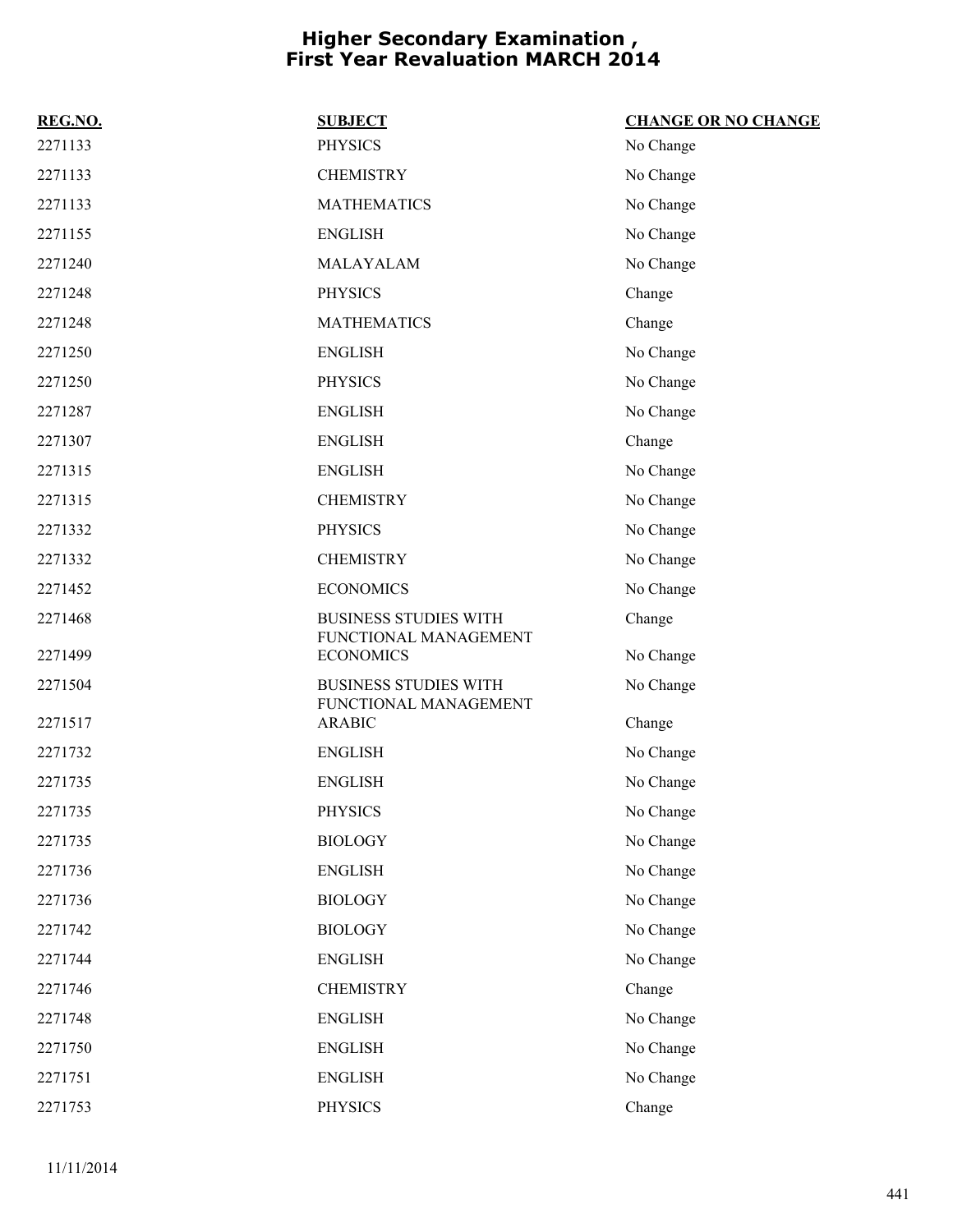| REG.NO. | <b>SUBJECT</b>                                        | <b>CHANGE OR NO CHANGE</b> |
|---------|-------------------------------------------------------|----------------------------|
| 2271759 | <b>BIOLOGY</b>                                        | No Change                  |
| 2271762 | <b>ENGLISH</b>                                        | No Change                  |
| 2271763 | <b>MATHEMATICS</b>                                    | No Change                  |
| 2271766 | <b>BIOLOGY</b>                                        | No Change                  |
| 2271767 | <b>ENGLISH</b>                                        | No Change                  |
| 2271769 | <b>ENGLISH</b>                                        | No Change                  |
| 2271775 | <b>ENGLISH</b>                                        | No Change                  |
| 2271775 | <b>MATHEMATICS</b>                                    | No Change                  |
| 2271779 | <b>ENGLISH</b>                                        | No Change                  |
| 2271782 | <b>ENGLISH</b>                                        | No Change                  |
| 2271782 | <b>CHEMISTRY</b>                                      | No Change                  |
| 2271783 | <b>MATHEMATICS</b>                                    | No Change                  |
| 2271791 | <b>ENGLISH</b>                                        | No Change                  |
| 2271826 | <b>HINDI</b>                                          | No Change                  |
| 2271938 | MALAYALAM                                             | No Change                  |
| 2271941 | <b>BUSINESS STUDIES WITH</b><br>FUNCTIONAL MANAGEMENT | No Change                  |
| 2271943 | MALAYALAM                                             | No Change                  |
| 2271967 | <b>BUSINESS STUDIES WITH</b><br>FUNCTIONAL MANAGEMENT | No Change                  |
| 2272497 | <b>ECONOMICS</b>                                      | No Change                  |
| 2272507 | <b>MATHEMATICS</b>                                    | No Change                  |
| 2272526 | <b>ENGLISH</b>                                        | No Change                  |
| 2272528 | MALAYALAM                                             | No Change                  |
| 2272539 | MALAYALAM                                             | No Change                  |
| 2272544 | <b>MATHEMATICS</b>                                    | No Change                  |
| 2272557 | <b>PHYSICS</b>                                        | No Change                  |
| 2272565 | <b>ENGLISH</b>                                        | No Change                  |
| 2272565 | <b>PHYSICS</b>                                        | No Change                  |
| 2272568 | <b>BIOLOGY</b>                                        | No Change                  |
| 2272583 | <b>MATHEMATICS</b>                                    | No Change                  |
| 2272593 | <b>ENGLISH</b>                                        | Change                     |
| 2272600 | <b>ENGLISH</b>                                        | No Change                  |
| 2272607 | <b>ENGLISH</b>                                        | No Change                  |
| 2272607 | <b>MATHEMATICS</b>                                    | No Change                  |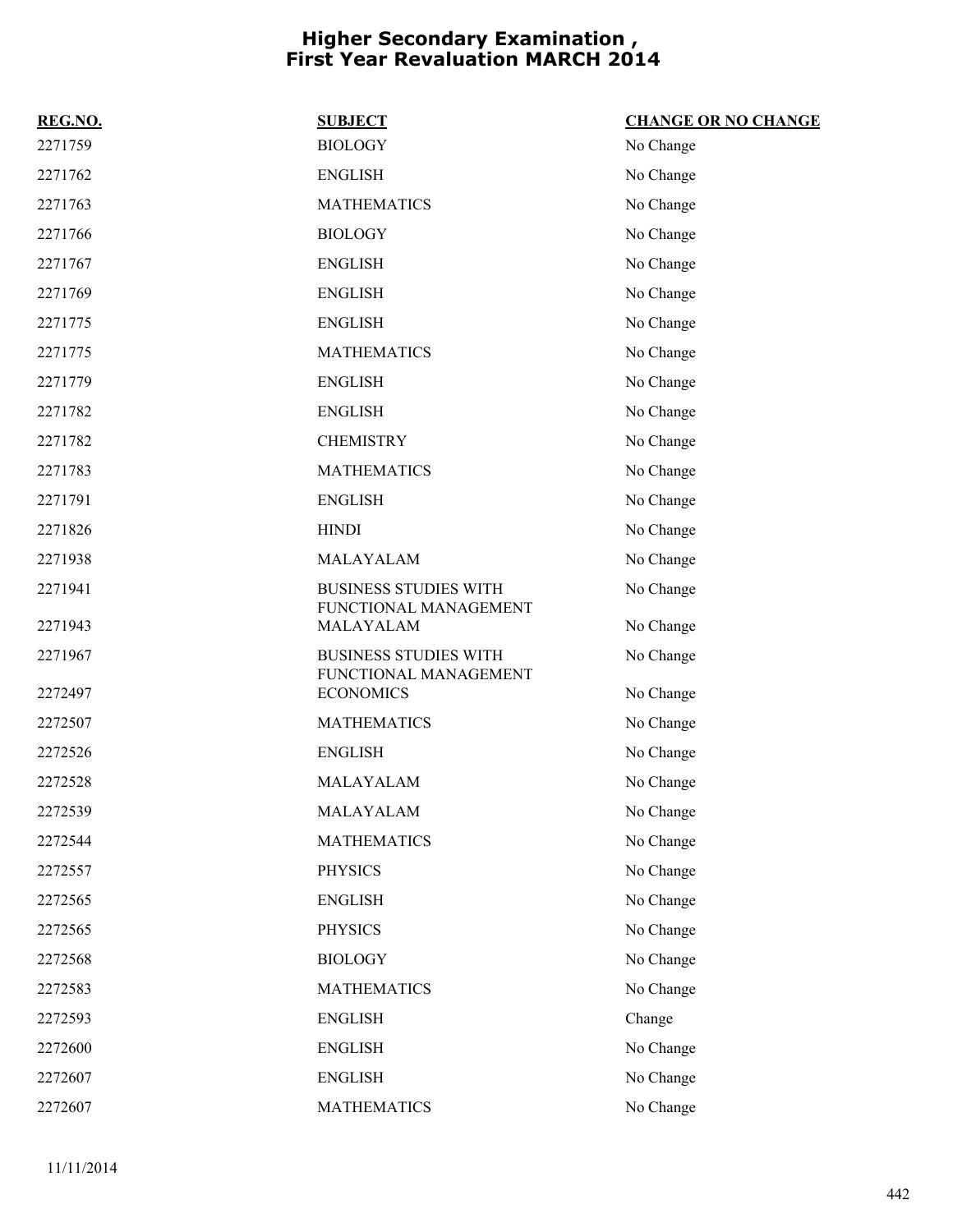| REG.NO. | <b>SUBJECT</b>          | <b>CHANGE OR NO CHANGE</b> |
|---------|-------------------------|----------------------------|
| 2272613 | <b>ENGLISH</b>          | No Change                  |
| 2273228 | MALAYALAM               | No Change                  |
| 2273230 | <b>MATHEMATICS</b>      | No Change                  |
| 2273233 | <b>ENGLISH</b>          | No Change                  |
| 2273236 | <b>ENGLISH</b>          | Change                     |
| 2273238 | <b>PHYSICS</b>          | No Change                  |
| 2273238 | <b>CHEMISTRY</b>        | No Change                  |
| 2273238 | <b>MATHEMATICS</b>      | No Change                  |
| 2273240 | MALAYALAM               | Change                     |
| 2273246 | <b>PHYSICS</b>          | No Change                  |
| 2273254 | <b>MATHEMATICS</b>      | No Change                  |
| 2273256 | <b>ENGLISH</b>          | No Change                  |
| 2273257 | <b>ENGLISH</b>          | No Change                  |
| 2273263 | <b>ENGLISH</b>          | No Change                  |
| 2273264 | <b>ENGLISH</b>          | No Change                  |
| 2273278 | <b>ENGLISH</b>          | No Change                  |
| 2273279 | <b>ENGLISH</b>          | Change                     |
| 2273282 | <b>BIOLOGY</b>          | No Change                  |
| 2273284 | <b>ENGLISH</b>          | Change                     |
| 2273285 | <b>ENGLISH</b>          | No Change                  |
| 2273286 | <b>ENGLISH</b>          | Change                     |
| 2273328 | <b>COMPUTER SCIENCE</b> | No Change                  |
| 2273331 | <b>CHEMISTRY</b>        | No Change                  |
| 2273331 | <b>MATHEMATICS</b>      | No Change                  |
| 2273732 | <b>ECONOMICS</b>        | No Change                  |
| 2273817 | <b>PHYSICS</b>          | No Change                  |
| 2273817 | <b>BIOLOGY</b>          | No Change                  |
| 2273819 | <b>ENGLISH</b>          | No Change                  |
| 2273819 | MALAYALAM               | Change                     |
| 2273819 | <b>MATHEMATICS</b>      | No Change                  |
| 2273823 | <b>MATHEMATICS</b>      | No Change                  |
| 2273825 | <b>MATHEMATICS</b>      | No Change                  |
| 2273826 | <b>MATHEMATICS</b>      | No Change                  |
| 2273832 | <b>ENGLISH</b>          | No Change                  |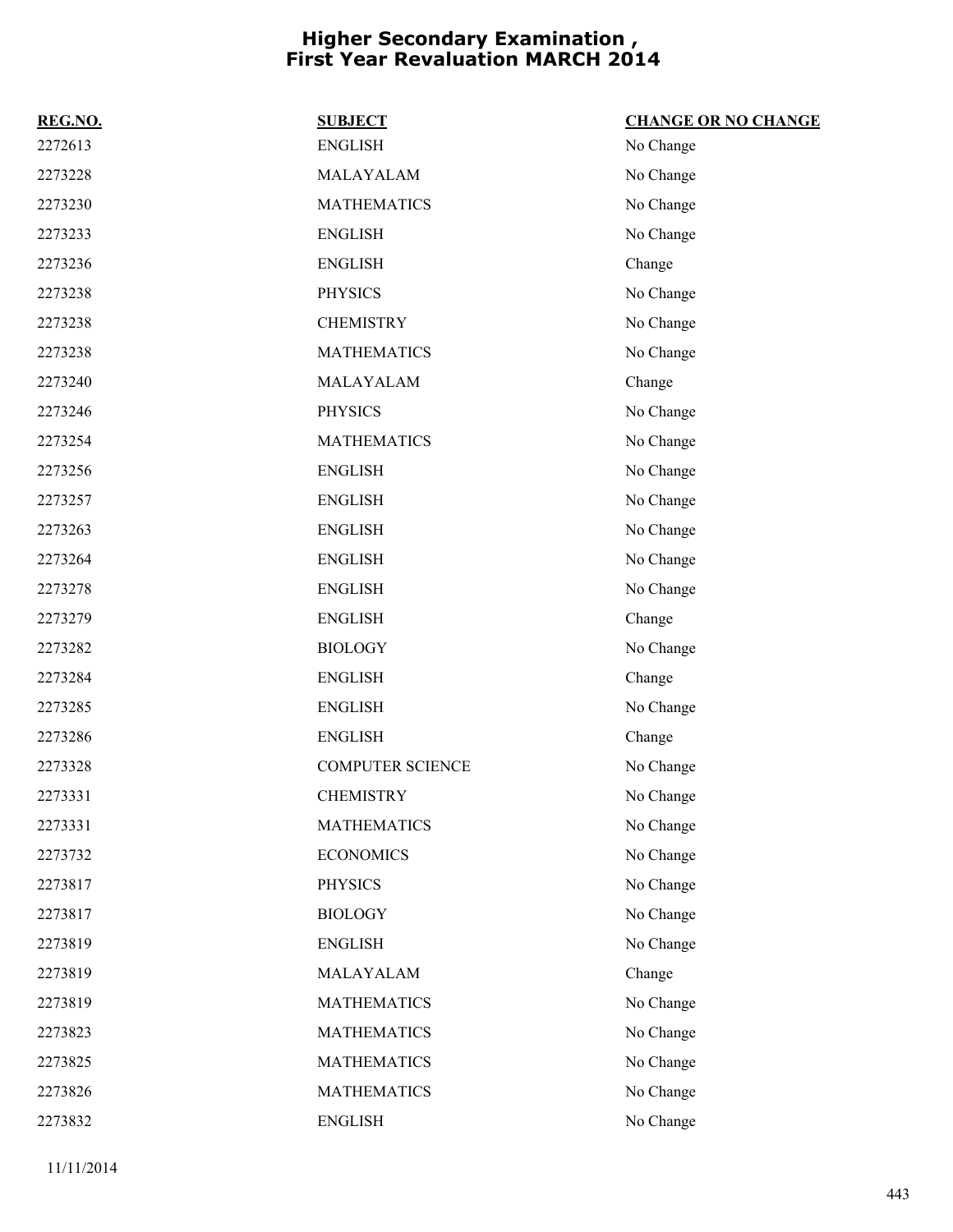| REG.NO. | <b>SUBJECT</b>     | <b>CHANGE OR NO CHANGE</b> |
|---------|--------------------|----------------------------|
| 2273841 | <b>PHYSICS</b>     | No Change                  |
| 2273850 | <b>ENGLISH</b>     | No Change                  |
| 2273851 | <b>ENGLISH</b>     | Change                     |
| 2273852 | <b>ENGLISH</b>     | No Change                  |
| 2273852 | <b>PHYSICS</b>     | No Change                  |
| 2273854 | <b>ENGLISH</b>     | Change                     |
| 2273857 | <b>CHEMISTRY</b>   | No Change                  |
| 2273858 | <b>ENGLISH</b>     | No Change                  |
| 2273862 | <b>ENGLISH</b>     | No Change                  |
| 2273862 | <b>BIOLOGY</b>     | No Change                  |
| 2273863 | <b>PHYSICS</b>     | No Change                  |
| 2273865 | <b>ENGLISH</b>     | No Change                  |
| 2273865 | <b>PHYSICS</b>     | Change                     |
| 2273875 | <b>MATHEMATICS</b> | No Change                  |
| 2273879 | <b>PHYSICS</b>     | Change                     |
| 2273880 | <b>PHYSICS</b>     | No Change                  |
| 2273899 | <b>PHYSICS</b>     | No Change                  |
| 2273899 | <b>CHEMISTRY</b>   | No Change                  |
| 2273900 | <b>ENGLISH</b>     | No Change                  |
| 2273900 | <b>CHEMISTRY</b>   | No Change                  |
| 2273906 | <b>ENGLISH</b>     | No Change                  |
| 2273906 | <b>PHYSICS</b>     | No Change                  |
| 2273906 | <b>CHEMISTRY</b>   | No Change                  |
| 2273908 | <b>MATHEMATICS</b> | No Change                  |
| 2273911 | <b>PHYSICS</b>     | Change                     |
| 2273917 | <b>ENGLISH</b>     | No Change                  |
| 2273917 | <b>CHEMISTRY</b>   | No Change                  |
| 2273919 | <b>ENGLISH</b>     | No Change                  |
| 2273919 | <b>CHEMISTRY</b>   | No Change                  |
| 2273919 | <b>MATHEMATICS</b> | No Change                  |
| 2273920 | <b>ENGLISH</b>     | No Change                  |
| 2273921 | <b>ENGLISH</b>     | No Change                  |
| 2273921 | <b>MATHEMATICS</b> | No Change                  |
| 2273922 | <b>ENGLISH</b>     | No Change                  |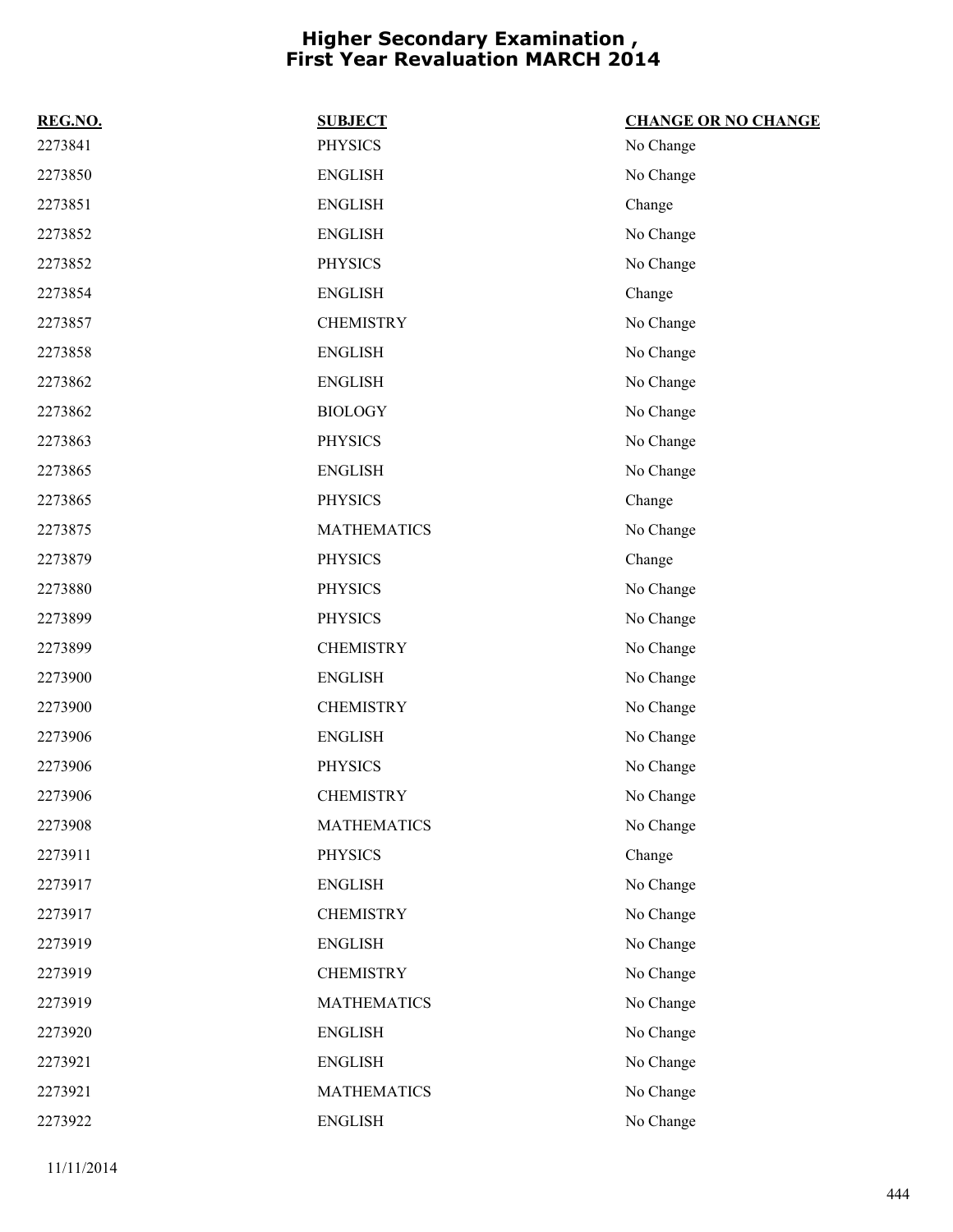| REG.NO. | <b>SUBJECT</b>     | <b>CHANGE OR NO CHANGE</b> |
|---------|--------------------|----------------------------|
| 2273923 | <b>CHEMISTRY</b>   | No Change                  |
| 2273923 | <b>BIOLOGY</b>     | No Change                  |
| 2273926 | <b>ENGLISH</b>     | No Change                  |
| 2273996 | <b>ENGLISH</b>     | No Change                  |
| 2274528 | MALAYALAM          | Change                     |
| 2274528 | <b>PHYSICS</b>     | No Change                  |
| 2274531 | MALAYALAM          | No Change                  |
| 2274531 | <b>MATHEMATICS</b> | No Change                  |
| 2274532 | <b>MATHEMATICS</b> | No Change                  |
| 2274535 | <b>MATHEMATICS</b> | No Change                  |
| 2274538 | <b>ENGLISH</b>     | Change                     |
| 2274544 | <b>ENGLISH</b>     | Change                     |
| 2274545 | <b>ENGLISH</b>     | Change                     |
| 2274545 | <b>MATHEMATICS</b> | No Change                  |
| 2274549 | <b>ENGLISH</b>     | No Change                  |
| 2274550 | MALAYALAM          | No Change                  |
| 2274552 | <b>ENGLISH</b>     | No Change                  |
| 2274557 | <b>ENGLISH</b>     | No Change                  |
| 2274558 | <b>BIOLOGY</b>     | Change                     |
| 2274559 | <b>ENGLISH</b>     | No Change                  |
| 2274559 | <b>MATHEMATICS</b> | No Change                  |
| 2274561 | <b>ENGLISH</b>     | Change                     |
| 2274563 | <b>ENGLISH</b>     | No Change                  |
| 2274565 | <b>ENGLISH</b>     | No Change                  |
| 2274565 | <b>MATHEMATICS</b> | No Change                  |
| 2274568 | <b>MATHEMATICS</b> | No Change                  |
| 2274571 | MALAYALAM          | No Change                  |
| 2274574 | <b>ENGLISH</b>     | Change                     |
| 2274576 | <b>ENGLISH</b>     | Change                     |
| 2274577 | <b>ENGLISH</b>     | Change                     |
| 2274578 | <b>PHYSICS</b>     | No Change                  |
| 2274582 | <b>ENGLISH</b>     | Change                     |
| 2274583 | <b>ENGLISH</b>     | Change                     |
| 2274584 | <b>ENGLISH</b>     | No Change                  |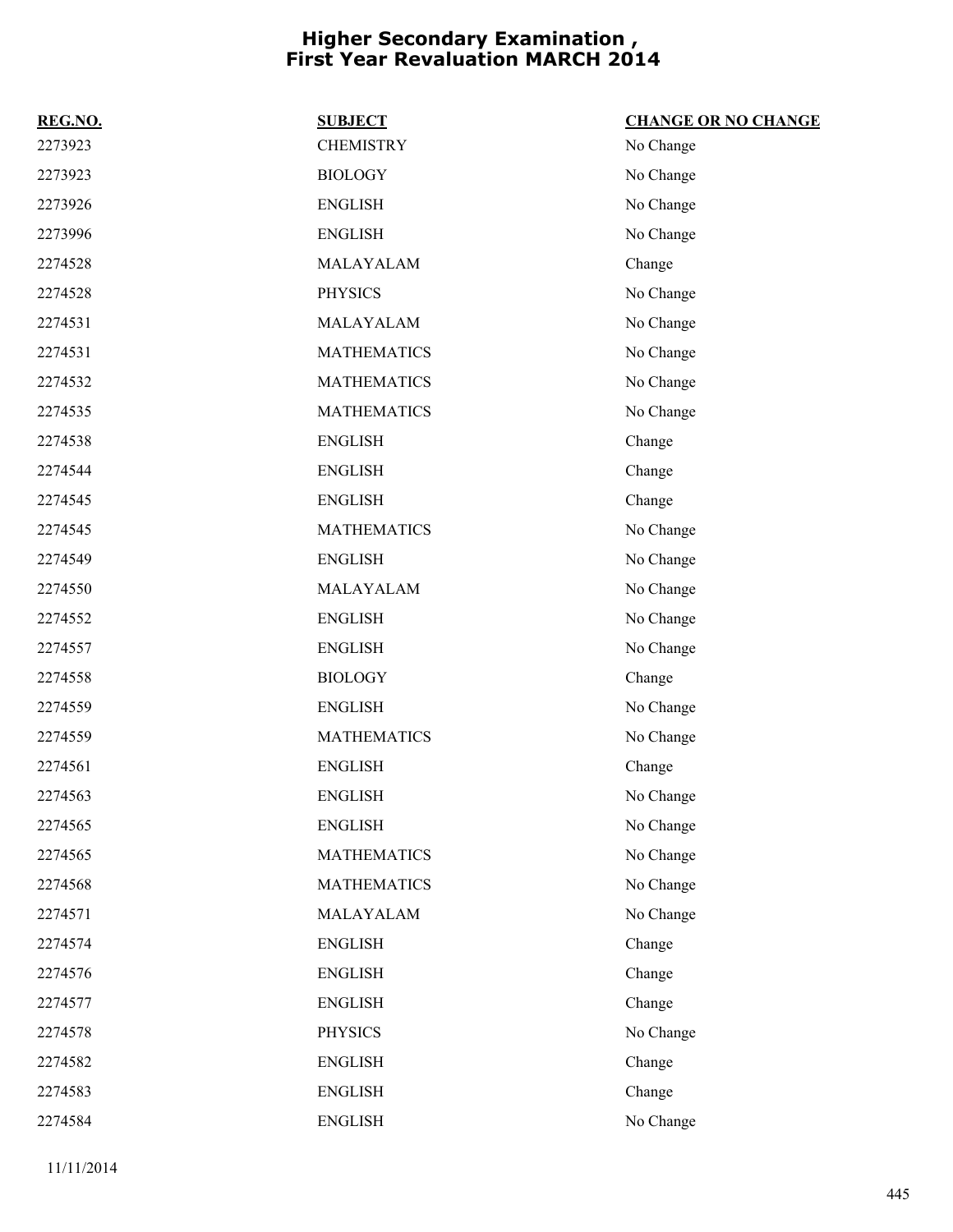| REG.NO. | <b>SUBJECT</b>     | <b>CHANGE OR NO CHANGE</b> |
|---------|--------------------|----------------------------|
| 2274589 | <b>PHYSICS</b>     | No Change                  |
| 2274597 | <b>CHEMISTRY</b>   | No Change                  |
| 2274597 | <b>MATHEMATICS</b> | No Change                  |
| 2274603 | <b>ENGLISH</b>     | No Change                  |
| 2274603 | <b>PHYSICS</b>     | Change                     |
| 2274604 | <b>ENGLISH</b>     | No Change                  |
| 2274614 | <b>BIOLOGY</b>     | No Change                  |
| 2274619 | <b>ENGLISH</b>     | No Change                  |
| 2274624 | <b>ENGLISH</b>     | No Change                  |
| 2274631 | <b>ENGLISH</b>     | No Change                  |
| 2274635 | <b>BIOLOGY</b>     | No Change                  |
| 2274682 | <b>CHEMISTRY</b>   | No Change                  |
| 2274688 | <b>ENGLISH</b>     | No Change                  |
| 2274750 | SOCIOLOGY          | No Change                  |
| 2274751 | SOCIOLOGY          | No Change                  |
| 2274972 | MALAYALAM          | Change                     |
| 2274980 | <b>MATHEMATICS</b> | No Change                  |
| 2274993 | <b>MATHEMATICS</b> | No Change                  |
| 2274996 | <b>ENGLISH</b>     | No Change                  |
| 2274996 | <b>MATHEMATICS</b> | No Change                  |
| 2275047 | <b>MATHEMATICS</b> | Change                     |
| 2275266 | <b>ENGLISH</b>     | No Change                  |
| 2275269 | <b>ENGLISH</b>     | No Change                  |
| 2275269 | <b>CHEMISTRY</b>   | No Change                  |
| 2275273 | <b>ENGLISH</b>     | Change                     |
| 2275276 | <b>ENGLISH</b>     | No Change                  |
| 2275276 | <b>CHEMISTRY</b>   | Change                     |
| 2275282 | <b>ENGLISH</b>     | Change                     |
| 2275282 | MALAYALAM          | No Change                  |
| 2275282 | <b>BIOLOGY</b>     | No Change                  |
| 2275284 | <b>ENGLISH</b>     | Change                     |
| 2275285 | <b>ENGLISH</b>     | Change                     |
| 2275289 | <b>PHYSICS</b>     | Change                     |
| 2275289 | <b>CHEMISTRY</b>   | Change                     |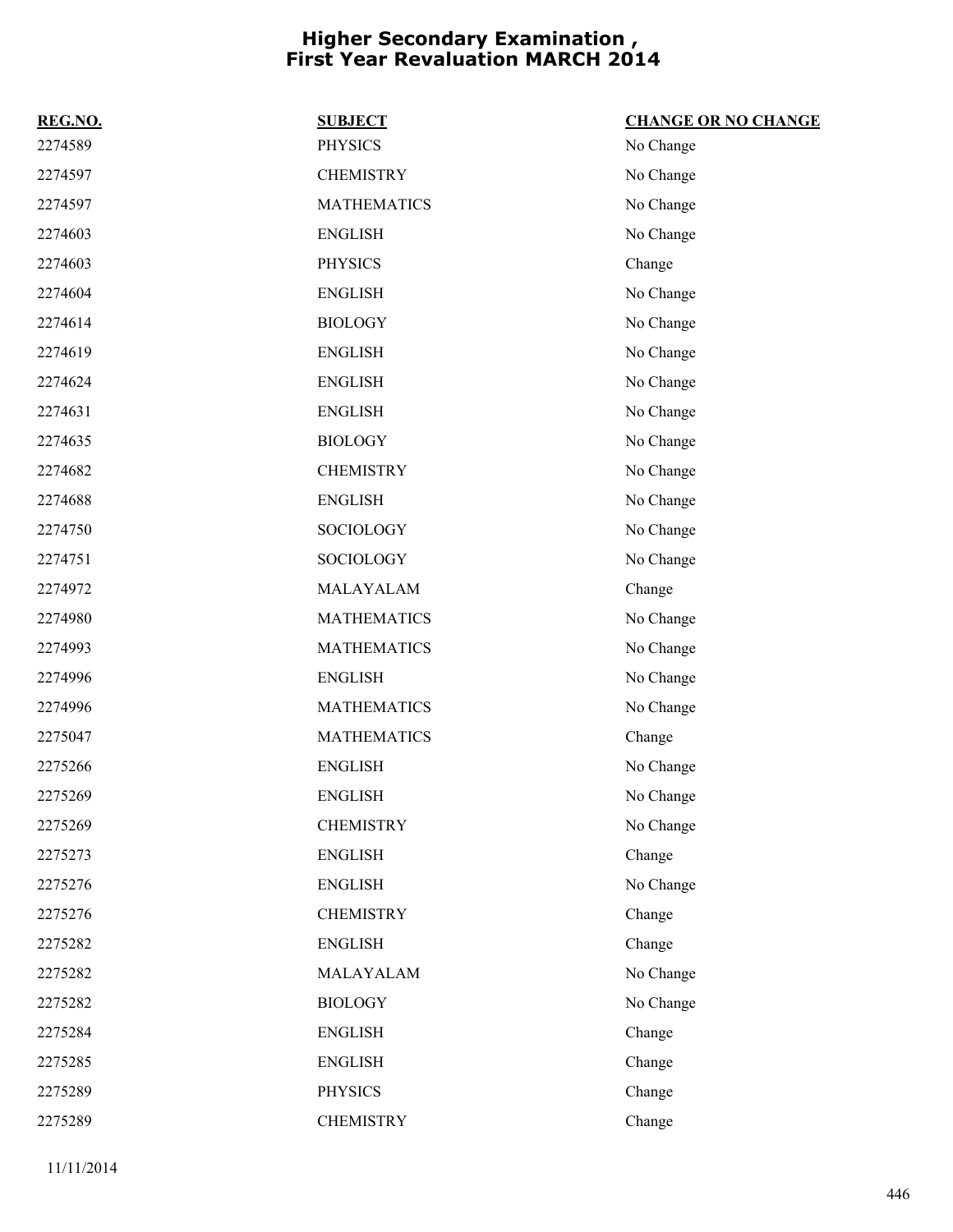| REG.NO. | <b>SUBJECT</b>     | <b>CHANGE OR NO CHANGE</b> |
|---------|--------------------|----------------------------|
| 2275289 | <b>BIOLOGY</b>     | Change                     |
| 2275294 | <b>CHEMISTRY</b>   | No Change                  |
| 2275296 | <b>MATHEMATICS</b> | No Change                  |
| 2275301 | <b>ENGLISH</b>     | No Change                  |
| 2275301 | <b>PHYSICS</b>     | No Change                  |
| 2275302 | <b>ENGLISH</b>     | Change                     |
| 2275302 | <b>PHYSICS</b>     | No Change                  |
| 2275306 | <b>ENGLISH</b>     | Change                     |
| 2275312 | <b>ENGLISH</b>     | No Change                  |
| 2275313 | <b>ENGLISH</b>     | Change                     |
| 2275314 | <b>PHYSICS</b>     | No Change                  |
| 2275318 | <b>ENGLISH</b>     | No Change                  |
| 2275320 | <b>ENGLISH</b>     | No Change                  |
| 2275320 | <b>CHEMISTRY</b>   | No Change                  |
| 2275324 | <b>ENGLISH</b>     | No Change                  |
| 2275324 | <b>PHYSICS</b>     | No Change                  |
| 2275326 | <b>MATHEMATICS</b> | No Change                  |
| 2275327 | <b>ENGLISH</b>     | No Change                  |
| 2275328 | <b>ENGLISH</b>     | No Change                  |
| 2275330 | <b>MATHEMATICS</b> | No Change                  |
| 2275353 | <b>CHEMISTRY</b>   | No Change                  |
| 2275356 | <b>BIOLOGY</b>     | No Change                  |
| 2275358 | ${\rm ENGLISH}$    | No Change                  |
| 2275359 | MALAYALAM          | No Change                  |
| 2275361 | <b>ENGLISH</b>     | No Change                  |
| 2275363 | <b>ENGLISH</b>     | Change                     |
| 2275369 | <b>ENGLISH</b>     | No Change                  |
| 2275369 | <b>PHYSICS</b>     | No Change                  |
| 2275380 | <b>ARABIC</b>      | Change                     |
| 2275558 | MALAYALAM          | Change                     |
| 2275592 | MALAYALAM          | No Change                  |
| 2275592 | <b>MATHEMATICS</b> | No Change                  |
| 2275593 | <b>CHEMISTRY</b>   | No Change                  |
| 2275613 | <b>ENGLISH</b>     | No Change                  |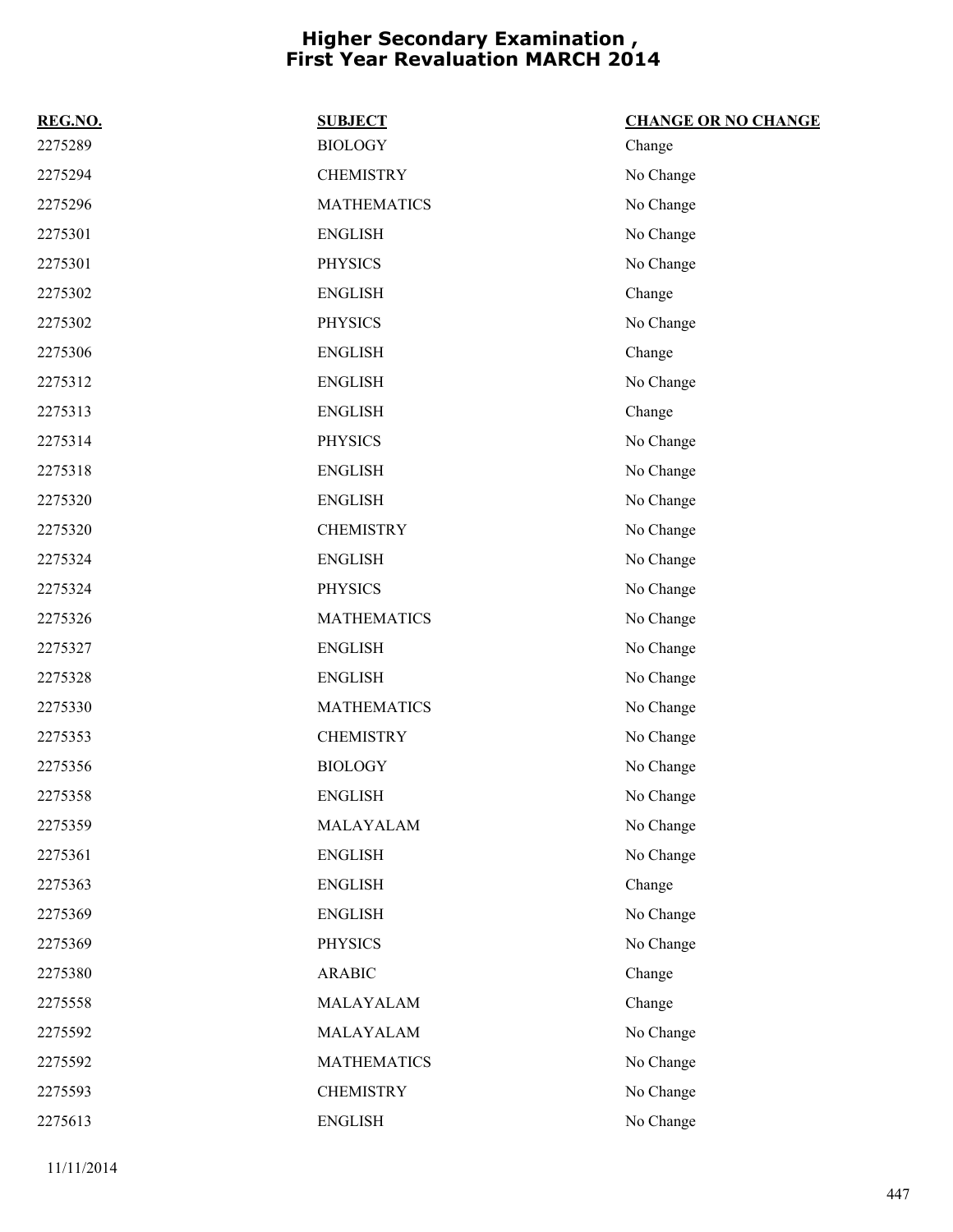| REG.NO. | <b>SUBJECT</b>     | <b>CHANGE OR NO CHANGE</b> |
|---------|--------------------|----------------------------|
| 2275613 | <b>MATHEMATICS</b> | No Change                  |
| 2276004 | MALAYALAM          | Change                     |
| 2276007 | MALAYALAM          | No Change                  |
| 2276016 | <b>PHYSICS</b>     | No Change                  |
| 2276023 | <b>ENGLISH</b>     | No Change                  |
| 2276023 | <b>PHYSICS</b>     | No Change                  |
| 2276047 | <b>MATHEMATICS</b> | No Change                  |
| 2276052 | <b>CHEMISTRY</b>   | No Change                  |
| 2276055 | <b>CHEMISTRY</b>   | No Change                  |
| 2276075 | <b>ENGLISH</b>     | No Change                  |
| 2276075 | <b>PHYSICS</b>     | Change                     |
| 2276083 | <b>ENGLISH</b>     | No Change                  |
| 2276083 | <b>PHYSICS</b>     | No Change                  |
| 2276083 | <b>CHEMISTRY</b>   | No Change                  |
| 2276087 | <b>CHEMISTRY</b>   | No Change                  |
| 2276107 | <b>CHEMISTRY</b>   | No Change                  |
| 2276116 | <b>MATHEMATICS</b> | No Change                  |
| 2276117 | <b>BIOLOGY</b>     | No Change                  |
| 2276190 | MALAYALAM          | No Change                  |
| 2276249 | <b>ENGLISH</b>     | Change                     |
| 2276430 | <b>PHYSICS</b>     | No Change                  |
| 2276502 | <b>ENGLISH</b>     | Change                     |
| 2276512 | <b>ENGLISH</b>     | Change                     |
| 2276784 | MALAYALAM          | No Change                  |
| 2276784 | <b>PHYSICS</b>     | No Change                  |
| 2276784 | <b>CHEMISTRY</b>   | No Change                  |
| 2276784 | <b>MATHEMATICS</b> | No Change                  |
| 2276788 | <b>ENGLISH</b>     | No Change                  |
| 2276788 | MALAYALAM          | No Change                  |
| 2276788 | <b>PHYSICS</b>     | Change                     |
| 2276788 | <b>CHEMISTRY</b>   | No Change                  |
| 2276788 | <b>MATHEMATICS</b> | No Change                  |
| 2276793 | MALAYALAM          | No Change                  |
| 2276800 | PHYSICS            | No Change                  |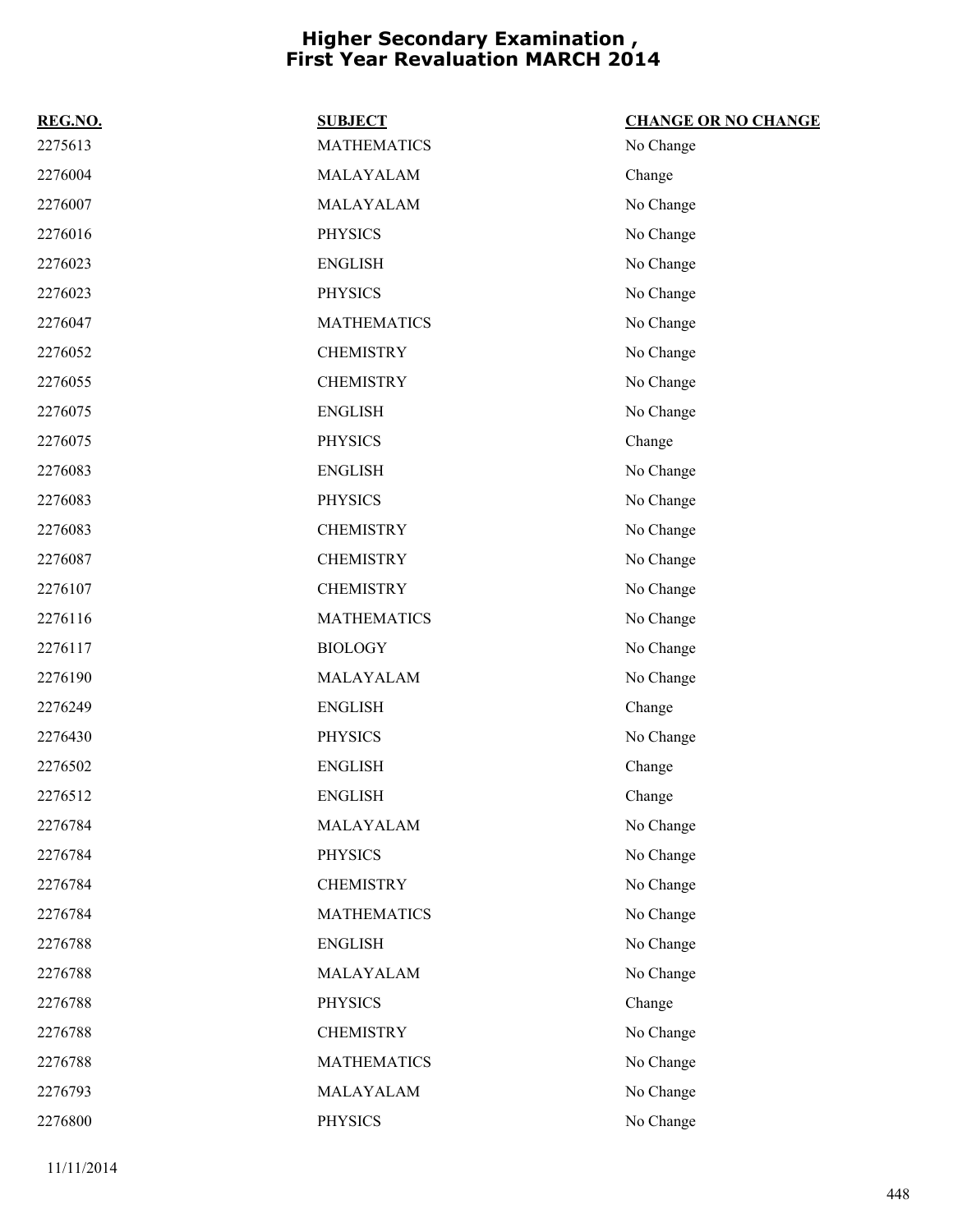| REG.NO. | <b>SUBJECT</b>                   | <b>CHANGE OR NO CHANGE</b> |
|---------|----------------------------------|----------------------------|
| 2276808 | <b>PHYSICS</b>                   | Change                     |
| 2276811 | <b>PHYSICS</b>                   | Change                     |
| 2276822 | MALAYALAM                        | Change                     |
| 2276822 | <b>CHEMISTRY</b>                 | No Change                  |
| 2276827 | <b>PHYSICS</b>                   | Change                     |
| 2276839 | <b>ENGLISH</b>                   | Change                     |
| 2276840 | <b>CHEMISTRY</b>                 | No Change                  |
| 2276853 | <b>ENGLISH</b>                   | No Change                  |
| 2276885 | <b>ENGLISH</b>                   | Change                     |
| 2276950 | <b>ENGLISH</b>                   | No Change                  |
| 2276950 | <b>SOCIOLOGY</b>                 | No Change                  |
| 2276984 | MALAYALAM                        | Change                     |
| 2277042 | MALAYALAM                        | No Change                  |
| 2277044 | MALAYALAM                        | No Change                  |
| 2277044 | <b>ECONOMICS</b>                 | No Change                  |
| 2277044 | <b>COMPUTER APPLICATION</b>      | No Change                  |
| 2277068 | ACCOUNTANCY WITH                 | No Change                  |
| 2277134 | COMPUTER ACCOUNTING<br>MALAYALAM | Change                     |
| 2277135 | MALAYALAM                        | Change                     |
| 2277142 | MALAYALAM                        | No Change                  |
| 2277154 | <b>MATHEMATICS</b>               | No Change                  |
| 2277159 | <b>ENGLISH</b>                   | Change                     |
| 2277159 | <b>MATHEMATICS</b>               | No Change                  |
| 2277160 | <b>PHYSICS</b>                   | Change                     |
| 2277172 | <b>MATHEMATICS</b>               | No Change                  |
| 2277176 | <b>ENGLISH</b>                   | No Change                  |
| 2277191 | <b>ENGLISH</b>                   | Change                     |
| 2277200 | <b>PHYSICS</b>                   | No Change                  |
| 2277211 | <b>ENGLISH</b>                   | No Change                  |
| 2277218 | <b>ENGLISH</b>                   | No Change                  |
| 2277218 | <b>PHYSICS</b>                   | Change                     |
| 2277218 | <b>CHEMISTRY</b>                 | No Change                  |
| 2277241 | <b>ENGLISH</b>                   | Change                     |
| 2277254 | <b>MATHEMATICS</b>               | No Change                  |
|         |                                  |                            |
|         |                                  |                            |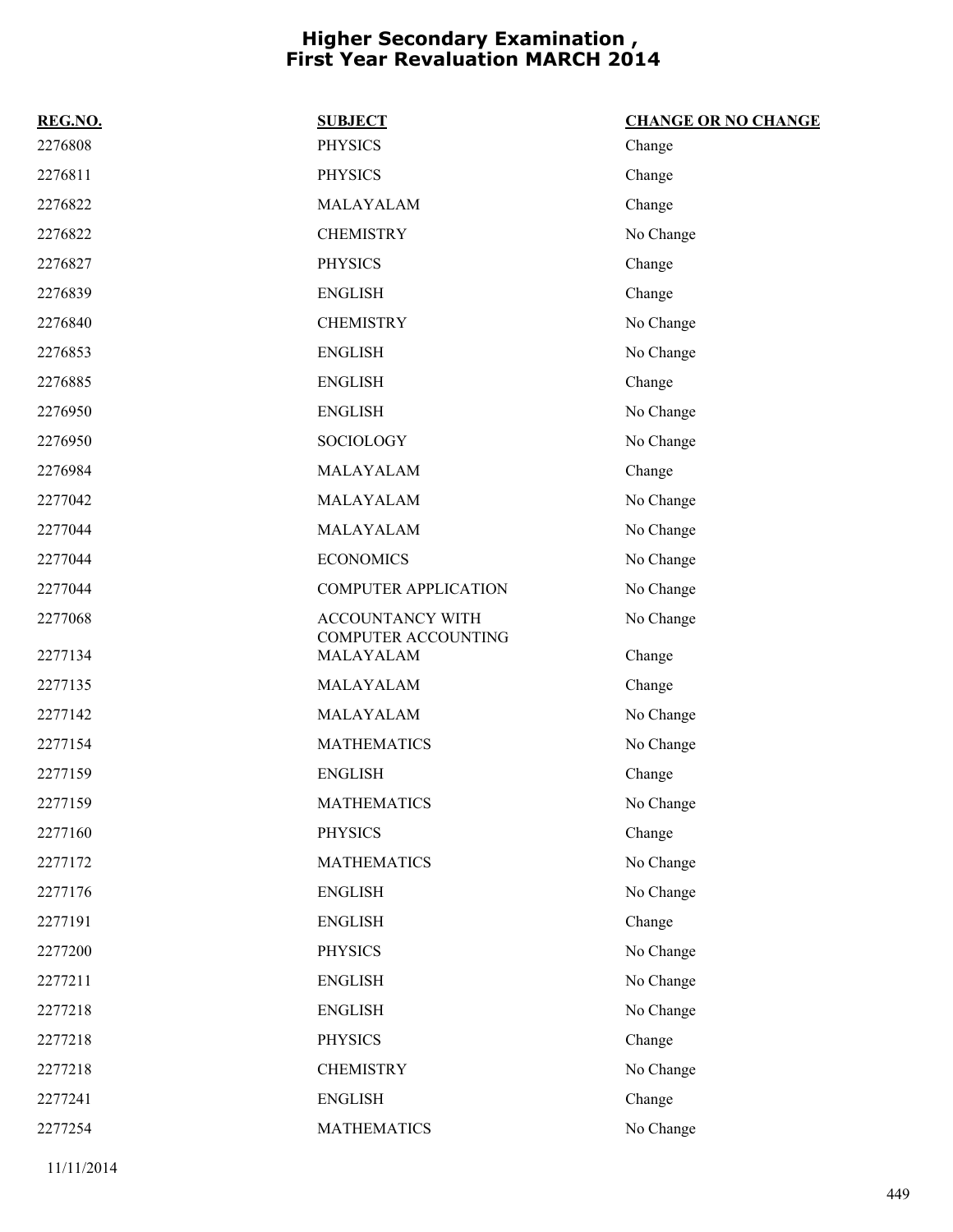| REG.NO. | <b>SUBJECT</b>     | <b>CHANGE OR NO CHANGE</b> |
|---------|--------------------|----------------------------|
| 2277265 | <b>ENGLISH</b>     | Change                     |
| 2277265 | <b>BIOLOGY</b>     | No Change                  |
| 2277278 | <b>ENGLISH</b>     | Change                     |
| 2277690 | <b>CHEMISTRY</b>   | No Change                  |
| 2277693 | <b>ENGLISH</b>     | No Change                  |
| 2277693 | <b>PHYSICS</b>     | No Change                  |
| 2277693 | <b>CHEMISTRY</b>   | No Change                  |
| 2277694 | <b>BIOLOGY</b>     | No Change                  |
| 2277700 | <b>CHEMISTRY</b>   | No Change                  |
| 2277701 | <b>MATHEMATICS</b> | No Change                  |
| 2277702 | MALAYALAM          | Change                     |
| 2277705 | MALAYALAM          | Change                     |
| 2277711 | <b>PHYSICS</b>     | No Change                  |
| 2277719 | <b>HINDI</b>       | No Change                  |
| 2277726 | <b>CHEMISTRY</b>   | No Change                  |
| 2277728 | <b>PHYSICS</b>     | Change                     |
| 2277729 | <b>CHEMISTRY</b>   | Change                     |
| 2277733 | <b>ENGLISH</b>     | No Change                  |
| 2277735 | <b>CHEMISTRY</b>   | No Change                  |
| 2277775 | <b>MATHEMATICS</b> | No Change                  |
| 2277788 | <b>MATHEMATICS</b> | No Change                  |
| 2277794 | <b>MATHEMATICS</b> | No Change                  |
| 2277795 | <b>ENGLISH</b>     | Change                     |
| 2277798 | <b>MATHEMATICS</b> | No Change                  |
| 2278095 | <b>ENGLISH</b>     | No Change                  |
| 2278097 | <b>ENGLISH</b>     | Change                     |
| 2278112 | MALAYALAM          | Change                     |
| 2278120 | <b>HINDI</b>       | No Change                  |
| 2278123 | <b>HINDI</b>       | No Change                  |
| 2278130 | <b>PHYSICS</b>     | No Change                  |
| 2278130 | <b>BIOLOGY</b>     | No Change                  |
| 2278131 | <b>MATHEMATICS</b> | No Change                  |
| 2278152 | <b>CHEMISTRY</b>   | Change                     |
| 2278350 | <b>ENGLISH</b>     | Change                     |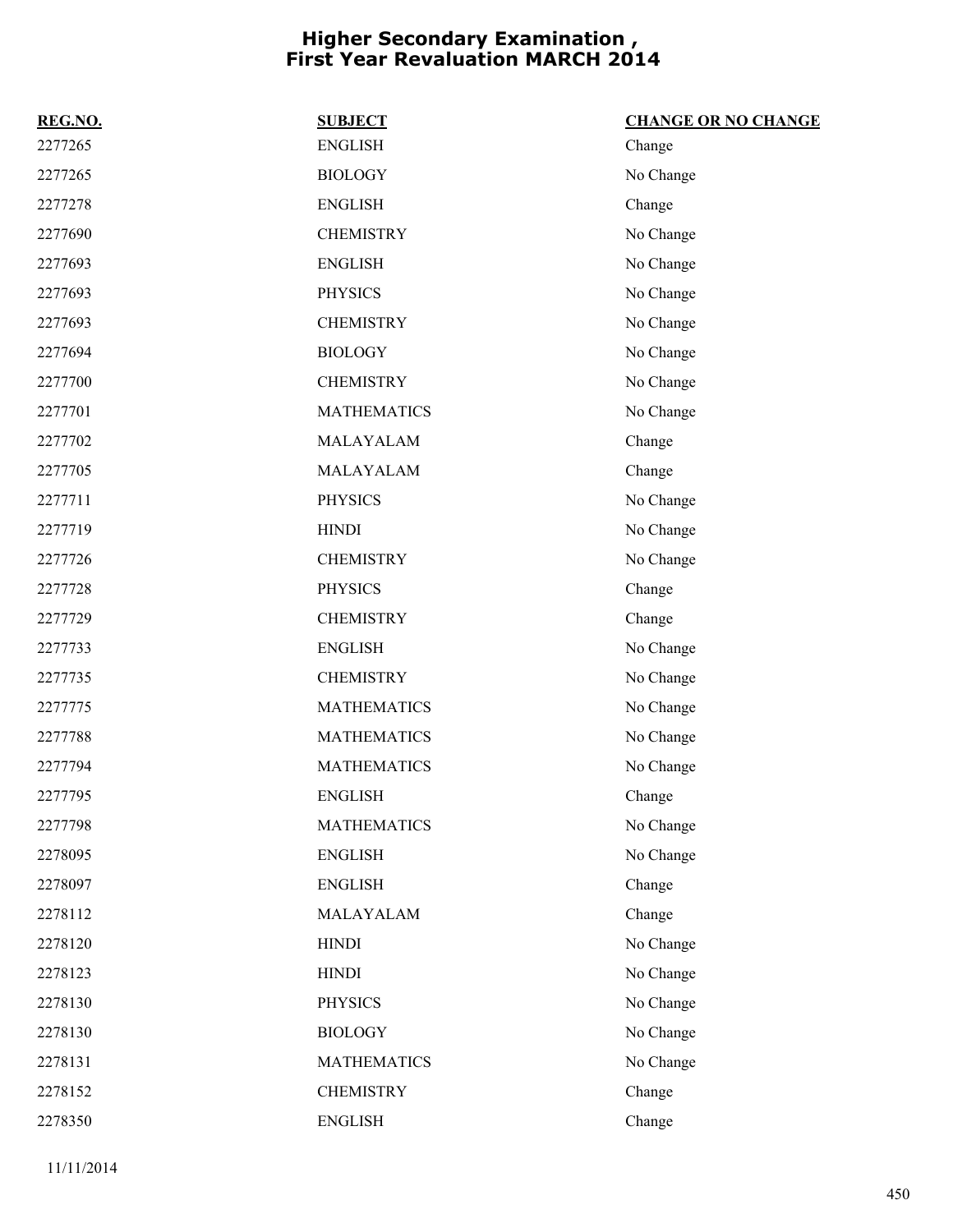| REG.NO. | <b>SUBJECT</b>                                        | <b>CHANGE OR NO CHANGE</b> |
|---------|-------------------------------------------------------|----------------------------|
| 2278365 | <b>ENGLISH</b>                                        | Change                     |
| 2278439 | <b>BIOLOGY</b>                                        | No Change                  |
| 2278445 | <b>ENGLISH</b>                                        | No Change                  |
| 2278445 | MALAYALAM                                             | Change                     |
| 2278457 | <b>PHYSICS</b>                                        | Change                     |
| 2278457 | <b>BIOLOGY</b>                                        | No Change                  |
| 2278459 | <b>PHYSICS</b>                                        | Change                     |
| 2278466 | <b>ENGLISH</b>                                        | No Change                  |
| 2278470 | <b>CHEMISTRY</b>                                      | Change                     |
| 2278473 | <b>CHEMISTRY</b>                                      | Change                     |
| 2278473 | <b>BIOLOGY</b>                                        | No Change                  |
| 2278483 | <b>ENGLISH</b>                                        | No Change                  |
| 2278485 | <b>ENGLISH</b>                                        | No Change                  |
| 2278485 | <b>BIOLOGY</b>                                        | No Change                  |
| 2278486 | <b>ENGLISH</b>                                        | No Change                  |
| 2278490 | <b>PHYSICS</b>                                        | Change                     |
| 2278492 | <b>PHYSICS</b>                                        | Change                     |
| 2278493 | <b>PHYSICS</b>                                        | Change                     |
| 2278494 | <b>PHYSICS</b>                                        | No Change                  |
| 2278494 | <b>MATHEMATICS</b>                                    | No Change                  |
| 2278507 | <b>ENGLISH</b>                                        | No Change                  |
| 2278507 | <b>CHEMISTRY</b>                                      | Change                     |
| 2278525 | <b>CHEMISTRY</b>                                      | No Change                  |
| 2278529 | <b>ENGLISH</b>                                        | No Change                  |
| 2278529 | <b>CHEMISTRY</b>                                      | No Change                  |
| 2278544 | <b>ENGLISH</b>                                        | No Change                  |
| 2278551 | <b>ENGLISH</b>                                        | No Change                  |
| 2278553 | <b>ENGLISH</b>                                        | No Change                  |
| 2278615 | MALAYALAM                                             | No Change                  |
| 2278628 | <b>STATISTICS</b>                                     | No Change                  |
| 2278628 | ACCOUNTANCY WITH<br>COMPUTER ACCOUNTING               | No Change                  |
| 2278662 | <b>ENGLISH</b>                                        | No Change                  |
| 2278662 | <b>BUSINESS STUDIES WITH</b><br>FUNCTIONAL MANAGEMENT | No Change                  |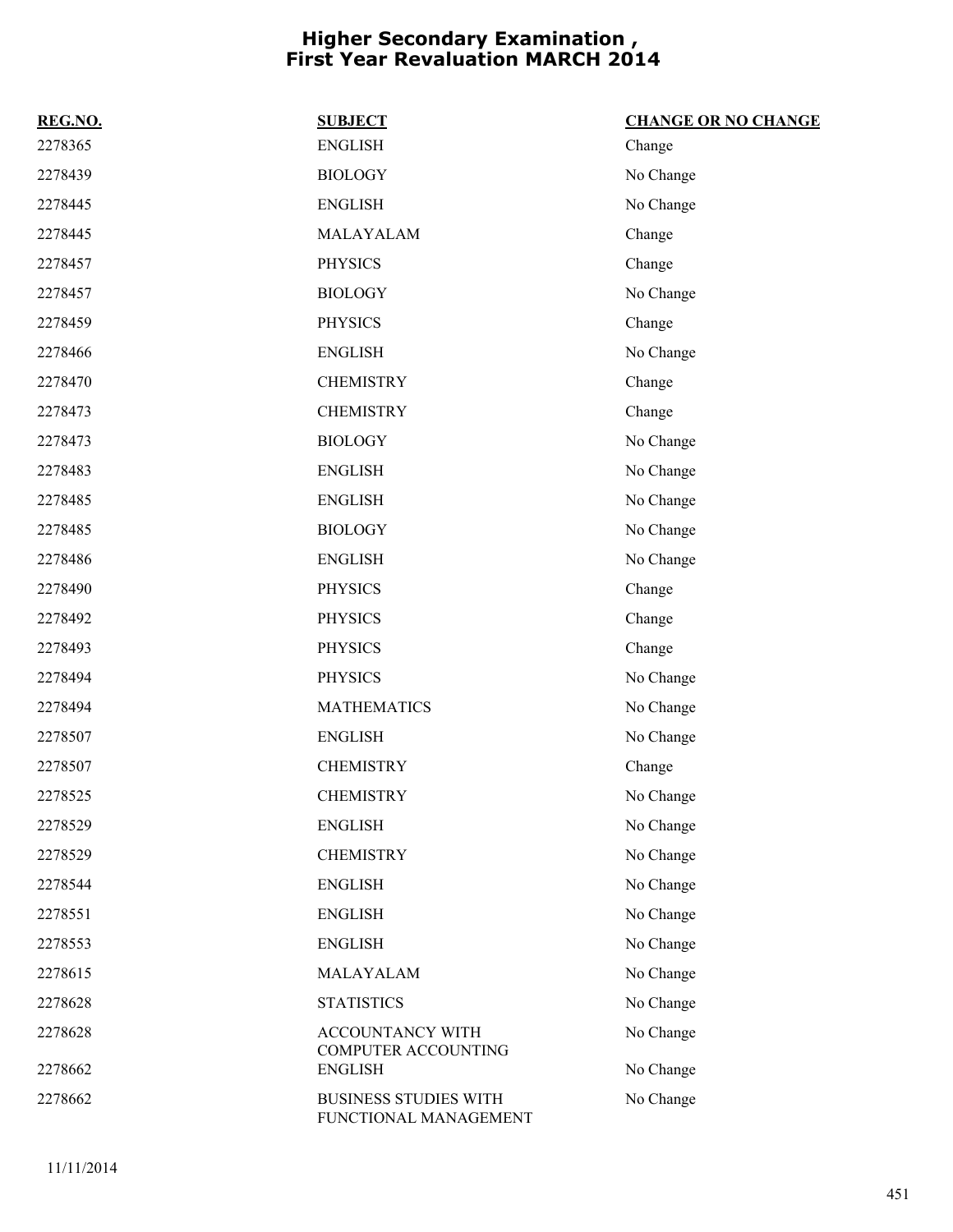| REG.NO. | <b>SUBJECT</b>     | <b>CHANGE OR NO CHANGE</b> |
|---------|--------------------|----------------------------|
| 2278930 | MALAYALAM          | No Change                  |
| 2278931 | MALAYALAM          | No Change                  |
| 2278933 | MALAYALAM          | No Change                  |
| 2278933 | <b>MATHEMATICS</b> | No Change                  |
| 2278937 | MALAYALAM          | No Change                  |
| 2278937 | <b>PHYSICS</b>     | No Change                  |
| 2278940 | MALAYALAM          | No Change                  |
| 2278941 | MALAYALAM          | Change                     |
| 2278944 | <b>ENGLISH</b>     | No Change                  |
| 2278949 | <b>ENGLISH</b>     | No Change                  |
| 2278949 | <b>CHEMISTRY</b>   | No Change                  |
| 2278956 | MALAYALAM          | No Change                  |
| 2278960 | <b>ENGLISH</b>     | No Change                  |
| 2278962 | <b>ENGLISH</b>     | No Change                  |
| 2278965 | <b>ENGLISH</b>     | No Change                  |
| 2278971 | <b>PHYSICS</b>     | No Change                  |
| 2278971 | <b>CHEMISTRY</b>   | No Change                  |
| 2278973 | <b>ENGLISH</b>     | No Change                  |
| 2278973 | <b>MATHEMATICS</b> | No Change                  |
| 2278977 | <b>PHYSICS</b>     | Change                     |
| 2278980 | <b>PHYSICS</b>     | Change                     |
| 2278983 | <b>BIOLOGY</b>     | No Change                  |
| 2278986 | <b>PHYSICS</b>     | Change                     |
| 2278989 | <b>ENGLISH</b>     | No Change                  |
| 2278993 | <b>ENGLISH</b>     | No Change                  |
| 2278993 | <b>PHYSICS</b>     | No Change                  |
| 2278996 | <b>CHEMISTRY</b>   | No Change                  |
| 2278996 | <b>MATHEMATICS</b> | Change                     |
| 2278999 | <b>ENGLISH</b>     | No Change                  |
| 2278999 | <b>CHEMISTRY</b>   | No Change                  |
| 2279003 | <b>ENGLISH</b>     | No Change                  |
| 2279023 | <b>MATHEMATICS</b> | No Change                  |
| 2279032 | <b>PHYSICS</b>     | No Change                  |
| 2279032 | <b>CHEMISTRY</b>   | No Change                  |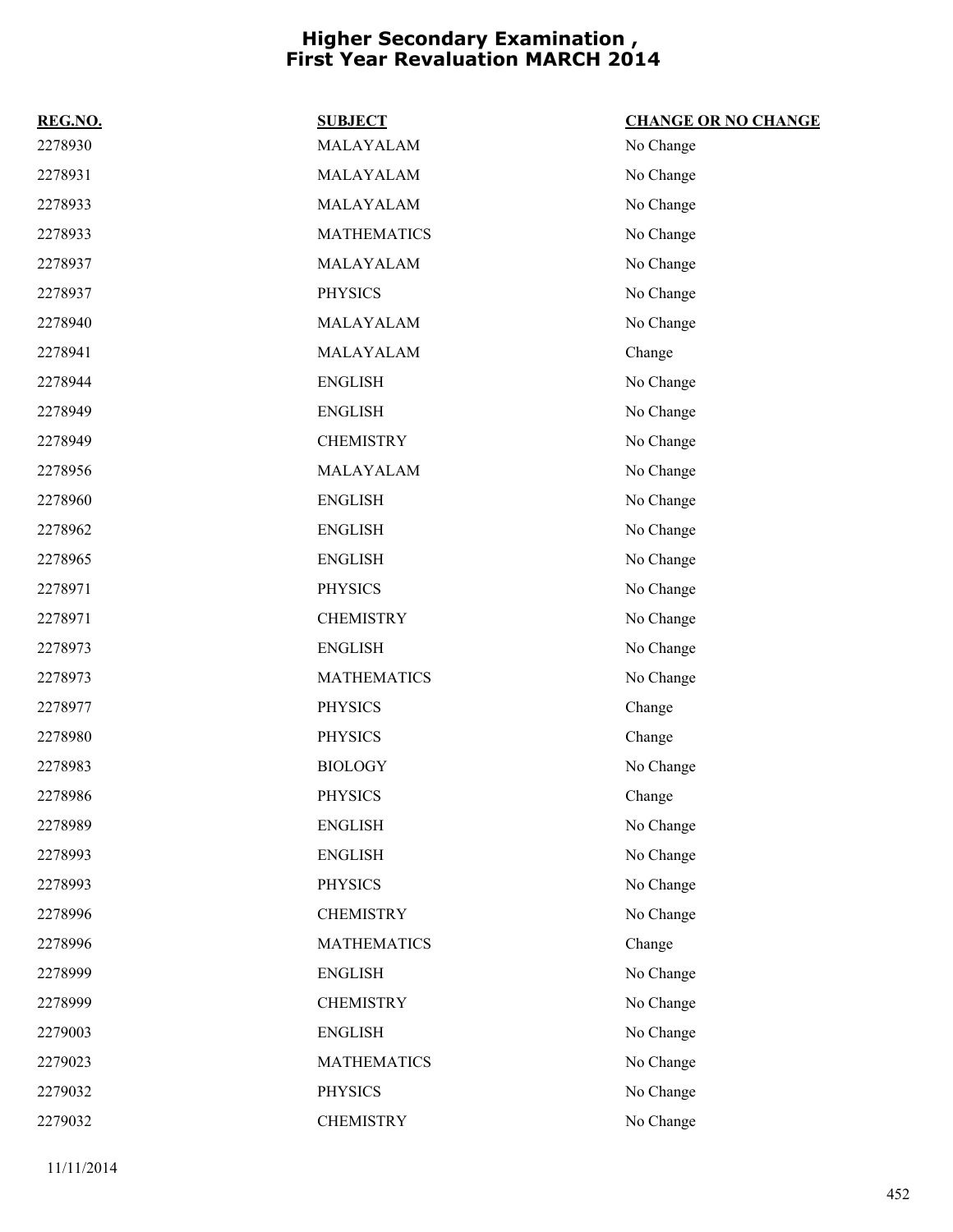| REG.NO. | <b>SUBJECT</b>     | <b>CHANGE OR NO CHANGE</b> |
|---------|--------------------|----------------------------|
| 2279035 | <b>MATHEMATICS</b> | No Change                  |
| 2279045 | <b>MATHEMATICS</b> | No Change                  |
| 2279363 | <b>PHYSICS</b>     | No Change                  |
| 2279386 | <b>BIOLOGY</b>     | No Change                  |
| 2279388 | <b>PHYSICS</b>     | No Change                  |
| 2279392 | <b>ENGLISH</b>     | No Change                  |
| 2279518 | <b>MATHEMATICS</b> | No Change                  |
| 2279519 | <b>PHYSICS</b>     | No Change                  |
| 2279520 | <b>ENGLISH</b>     | No Change                  |
| 2279520 | MALAYALAM          | No Change                  |
| 2279520 | <b>PHYSICS</b>     | No Change                  |
| 2279522 | MALAYALAM          | Change                     |
| 2279526 | <b>ENGLISH</b>     | No Change                  |
| 2279526 | MALAYALAM          | Change                     |
| 2279527 | <b>ENGLISH</b>     | No Change                  |
| 2279527 | MALAYALAM          | No Change                  |
| 2279533 | <b>ENGLISH</b>     | No Change                  |
| 2279533 | MALAYALAM          | No Change                  |
| 2279533 | <b>PHYSICS</b>     | No Change                  |
| 2279542 | MALAYALAM          | Change                     |
| 2279544 | <b>CHEMISTRY</b>   | No Change                  |
| 2279544 | <b>BIOLOGY</b>     | No Change                  |
| 2279544 | <b>MATHEMATICS</b> | No Change                  |
| 2279546 | <b>ENGLISH</b>     | No Change                  |
| 2279547 | MALAYALAM          | No Change                  |
| 2279548 | MALAYALAM          | No Change                  |
| 2279556 | <b>ENGLISH</b>     | No Change                  |
| 2279559 | <b>ENGLISH</b>     | No Change                  |
| 2279571 | <b>BIOLOGY</b>     | No Change                  |
| 2279572 | <b>PHYSICS</b>     | No Change                  |
| 2279573 | <b>CHEMISTRY</b>   | No Change                  |
| 2279573 | <b>MATHEMATICS</b> | No Change                  |
| 2279601 | <b>ENGLISH</b>     | No Change                  |
| 2279620 | <b>ENGLISH</b>     | No Change                  |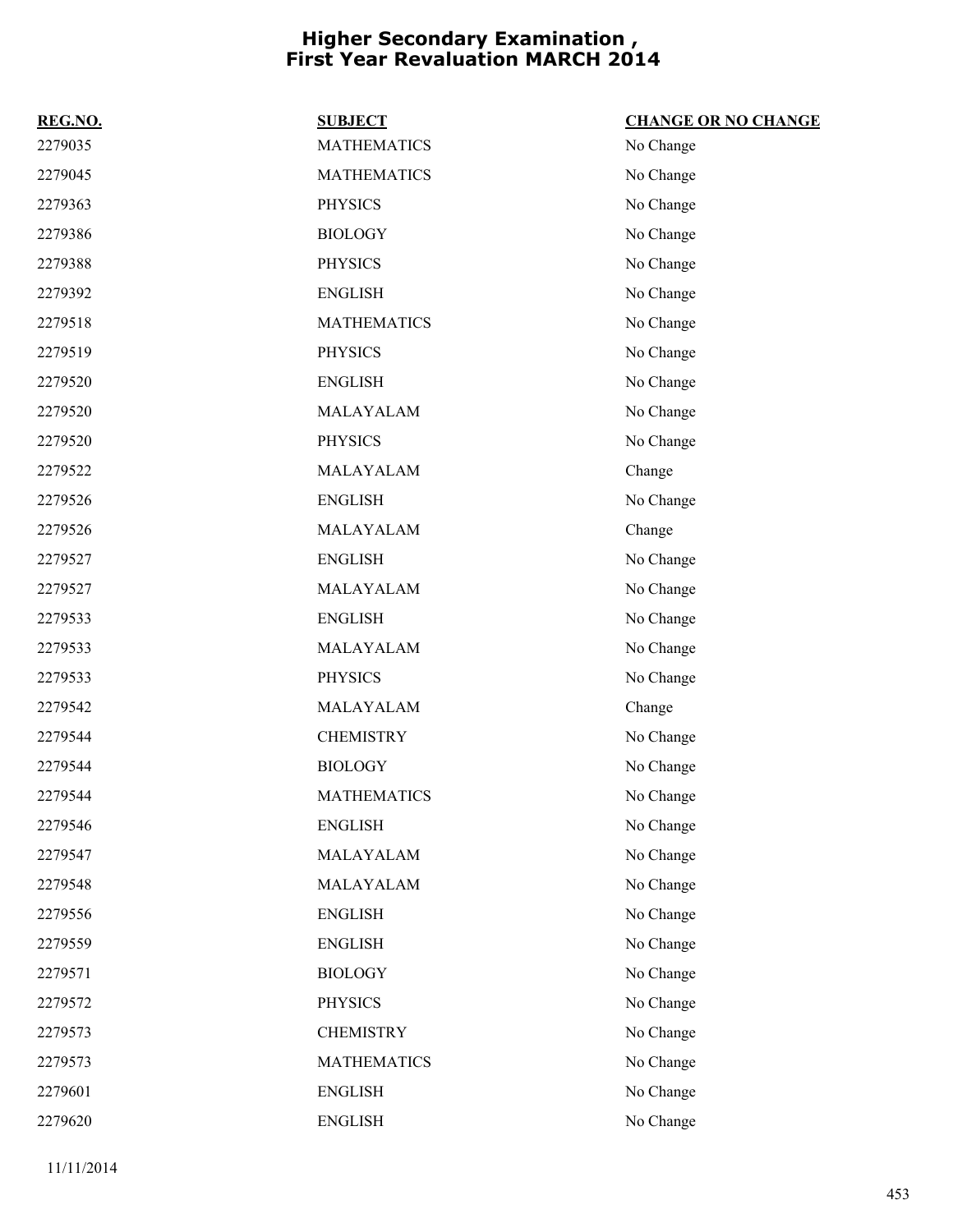| REG.NO. | <b>SUBJECT</b>                          | <b>CHANGE OR NO CHANGE</b> |
|---------|-----------------------------------------|----------------------------|
| 2279628 | <b>ENGLISH</b>                          | No Change                  |
| 2279758 | ACCOUNTANCY WITH<br>COMPUTER ACCOUNTING | No Change                  |
| 2279892 | <b>CHEMISTRY</b>                        | No Change                  |
| 2279892 | <b>MATHEMATICS</b>                      | No Change                  |
| 2279895 | <b>PHYSICS</b>                          | No Change                  |
| 2279906 | <b>ENGLISH</b>                          | No Change                  |
| 2279909 | <b>PHYSICS</b>                          | Change                     |
| 2279909 | <b>CHEMISTRY</b>                        | No Change                  |
| 2279909 | <b>BIOLOGY</b>                          | No Change                  |
| 2279909 | <b>MATHEMATICS</b>                      | No Change                  |
| 2279912 | MALAYALAM                               | Change                     |
| 2279932 | <b>ENGLISH</b>                          | No Change                  |
| 2279936 | <b>ENGLISH</b>                          | No Change                  |
| 2279942 | <b>ENGLISH</b>                          | Change                     |
| 2279942 | <b>MATHEMATICS</b>                      | No Change                  |
| 2279948 | <b>MATHEMATICS</b>                      | No Change                  |
| 2279968 | <b>PHYSICS</b>                          | Change                     |
| 2279968 | <b>CHEMISTRY</b>                        | No Change                  |
| 2279968 | <b>MATHEMATICS</b>                      | No Change                  |
| 2279979 | <b>PHYSICS</b>                          | Change                     |
| 2279979 | <b>CHEMISTRY</b>                        | Change                     |
| 2279981 | <b>CHEMISTRY</b>                        | No Change                  |
| 2279993 | <b>PHYSICS</b>                          | Change                     |
| 2280009 | <b>PHYSICS</b>                          | Change                     |
| 2280102 | <b>ECONOMICS</b>                        | Change                     |
| 2280439 | <b>ECONOMICS</b>                        | No Change                  |
| 2280467 | <b>ARABIC</b>                           | No Change                  |
| 2280561 | <b>ENGLISH</b>                          | Change                     |
| 2280600 | <b>ENGLISH</b>                          | No Change                  |
| 2280616 | <b>ENGLISH</b>                          | No Change                  |
| 2280627 | <b>ENGLISH</b>                          | Change                     |
| 2280674 | <b>ENGLISH</b>                          | No Change                  |
| 2280680 | <b>MATHEMATICS</b>                      | No Change                  |
| 2280699 | <b>MATHEMATICS</b>                      | No Change                  |

11/11/2014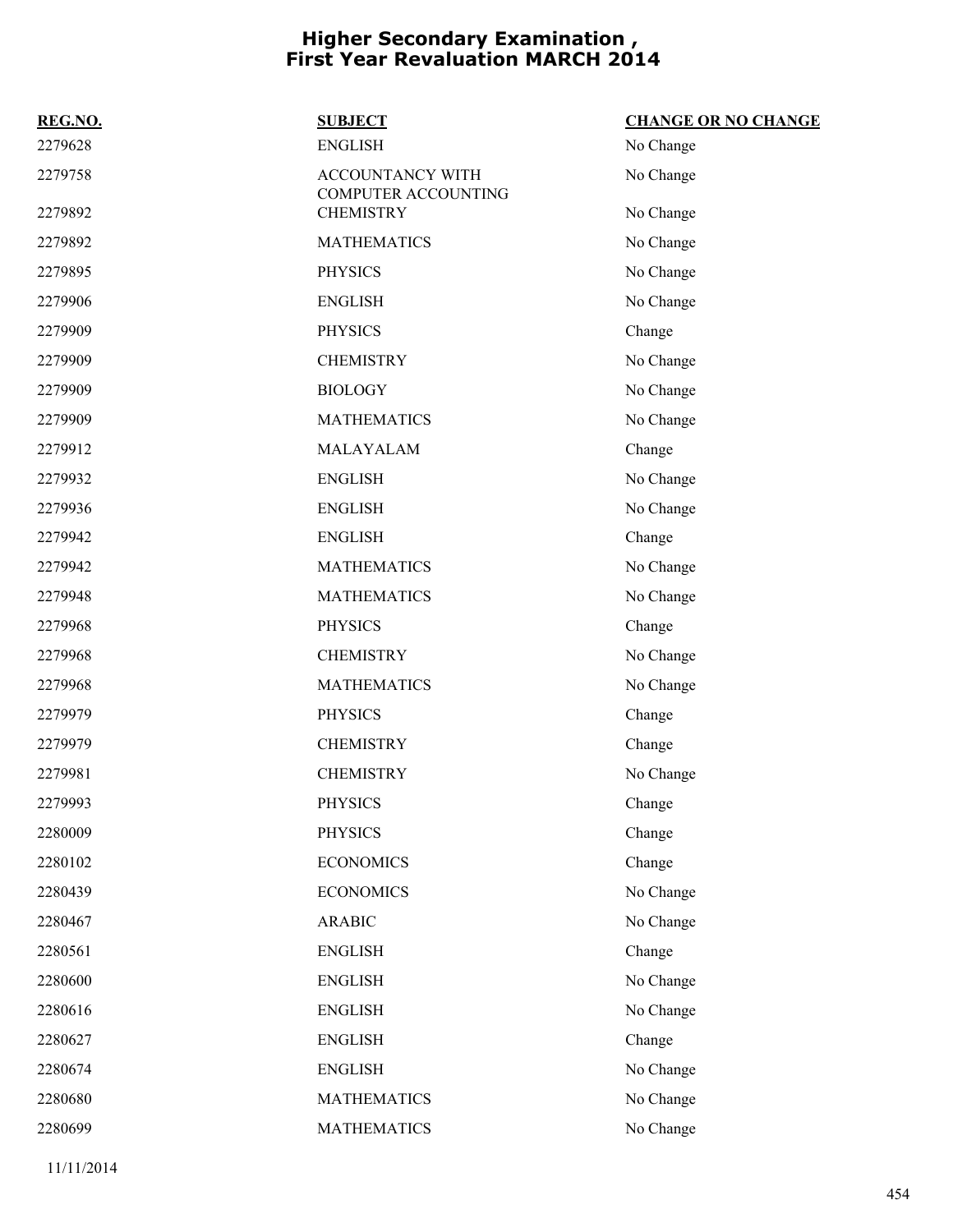| REG.NO. | <b>SUBJECT</b>     | <b>CHANGE OR NO CHANGE</b> |
|---------|--------------------|----------------------------|
| 2280719 | <b>ENGLISH</b>     | No Change                  |
| 2280724 | <b>ENGLISH</b>     | Change                     |
| 2280726 | <b>SANSKRIT</b>    | Change                     |
| 2280730 | <b>ENGLISH</b>     | No Change                  |
| 2280735 | <b>PHYSICS</b>     | Change                     |
| 2280735 | <b>MATHEMATICS</b> | No Change                  |
| 2280739 | <b>MATHEMATICS</b> | Change                     |
| 2280865 | <b>CHEMISTRY</b>   | No Change                  |
| 2280877 | <b>ENGLISH</b>     | No Change                  |
| 2280877 | MALAYALAM          | No Change                  |
| 2280877 | <b>PHYSICS</b>     | No Change                  |
| 2280877 | <b>CHEMISTRY</b>   | No Change                  |
| 2280877 | <b>BIOLOGY</b>     | No Change                  |
| 2280877 | <b>MATHEMATICS</b> | No Change                  |
| 2280883 | <b>PHYSICS</b>     | No Change                  |
| 2280906 | MALAYALAM          | No Change                  |
| 2280949 | <b>PHYSICS</b>     | Change                     |
| 2280955 | <b>CHEMISTRY</b>   | No Change                  |
| 2280958 | <b>HINDI</b>       | No Change                  |
| 2280971 | <b>ENGLISH</b>     | No Change                  |
| 2280971 | <b>PHYSICS</b>     | No Change                  |
| 2280975 | <b>ENGLISH</b>     | No Change                  |
| 2280975 | <b>CHEMISTRY</b>   | No Change                  |
| 2280977 | <b>HINDI</b>       | Change                     |
| 2280979 | <b>CHEMISTRY</b>   | No Change                  |
| 2280980 | <b>HINDI</b>       | No Change                  |
| 2280987 | <b>PHYSICS</b>     | No Change                  |
| 2280997 | <b>ENGLISH</b>     | No Change                  |
| 2280998 | <b>CHEMISTRY</b>   | No Change                  |
| 2280998 | <b>BIOLOGY</b>     | No Change                  |
| 2281009 | <b>ENGLISH</b>     | No Change                  |
| 2281010 | <b>ENGLISH</b>     | Change                     |
| 2281018 | <b>ENGLISH</b>     | No Change                  |
| 2281018 | <b>PHYSICS</b>     | No Change                  |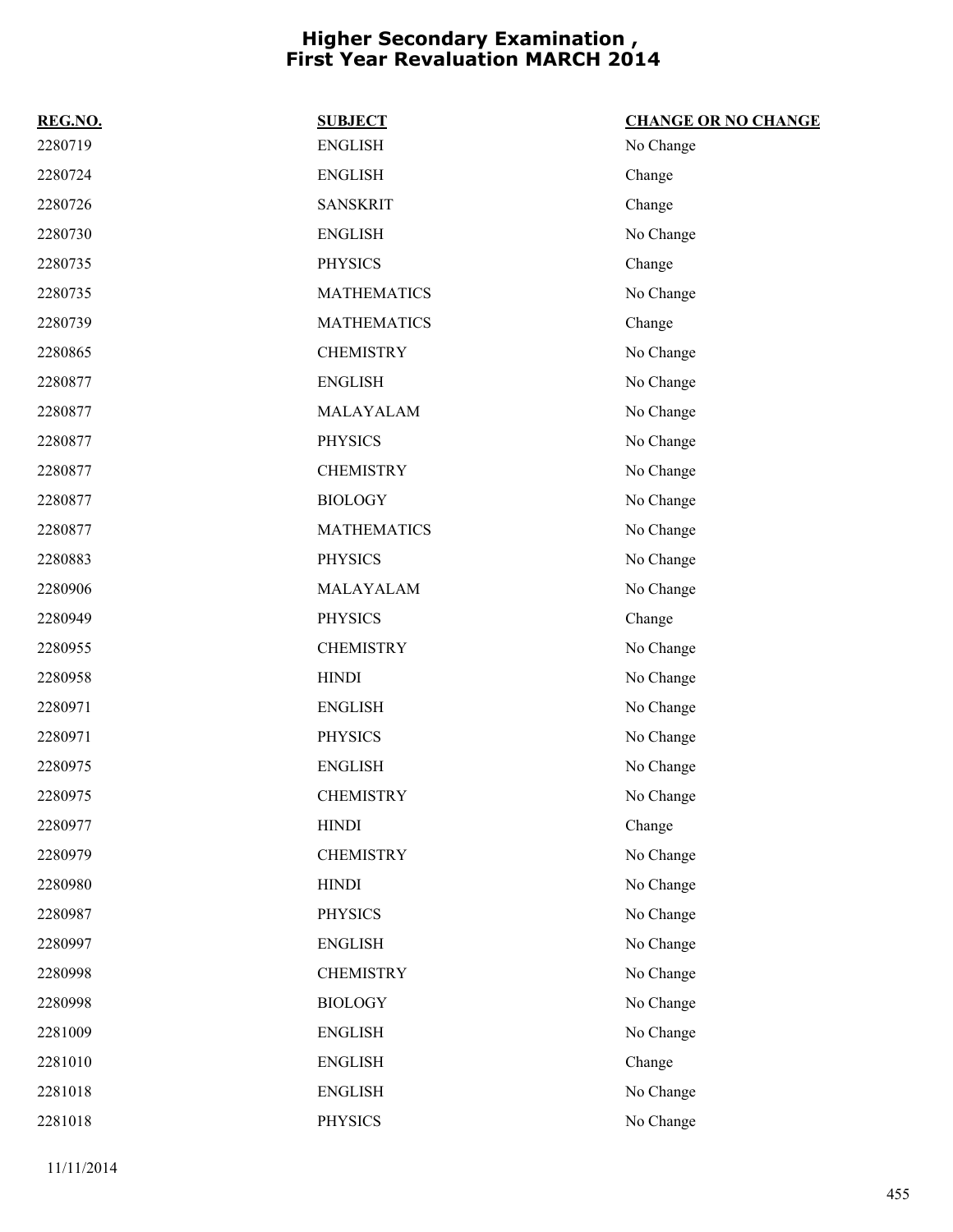| REG.NO. | <b>SUBJECT</b>              | <b>CHANGE OR NO CHANGE</b> |
|---------|-----------------------------|----------------------------|
| 2281018 | <b>BIOLOGY</b>              | No Change                  |
| 2281021 | <b>PHYSICS</b>              | No Change                  |
| 2281026 | <b>CHEMISTRY</b>            | No Change                  |
| 2281042 | <b>MATHEMATICS</b>          | No Change                  |
| 2281046 | <b>ENGLISH</b>              | No Change                  |
| 2281046 | <b>CHEMISTRY</b>            | No Change                  |
| 2281193 | <b>PHYSICS</b>              | No Change                  |
| 2281195 | <b>ENGLISH</b>              | No Change                  |
| 2281206 | <b>ENGLISH</b>              | No Change                  |
| 2281227 | MALAYALAM                   | No Change                  |
| 2281230 | MALAYALAM                   | No Change                  |
| 2281235 | <b>CHEMISTRY</b>            | No Change                  |
| 2281236 | <b>CHEMISTRY</b>            | Change                     |
| 2281237 | <b>CHEMISTRY</b>            | No Change                  |
| 2281245 | <b>CHEMISTRY</b>            | No Change                  |
| 2281251 | <b>BIOLOGY</b>              | No Change                  |
| 2281258 | <b>CHEMISTRY</b>            | No Change                  |
| 2281271 | <b>PHYSICS</b>              | Change                     |
| 2281275 | <b>CHEMISTRY</b>            | No Change                  |
| 2281325 | <b>PHYSICS</b>              | No Change                  |
| 2281325 | <b>CHEMISTRY</b>            | No Change                  |
| 2281325 | <b>BIOLOGY</b>              | No Change                  |
| 2281328 | <b>MATHEMATICS</b>          | No Change                  |
| 2281342 | <b>PHYSICS</b>              | No Change                  |
| 2281359 | MALAYALAM                   | Change                     |
| 2281514 | <b>ENGLISH</b>              | No Change                  |
| 2281514 | <b>ECONOMICS</b>            | No Change                  |
| 2281514 | <b>COMPUTER APPLICATION</b> | No Change                  |
| 2281667 | <b>PHYSICS</b>              | No Change                  |
| 2281669 | <b>ENGLISH</b>              | No Change                  |
| 2281680 | <b>MATHEMATICS</b>          | No Change                  |
| 2281682 | <b>PHYSICS</b>              | No Change                  |
| 2281682 | <b>CHEMISTRY</b>            | No Change                  |
| 2281695 | <b>CHEMISTRY</b>            | No Change                  |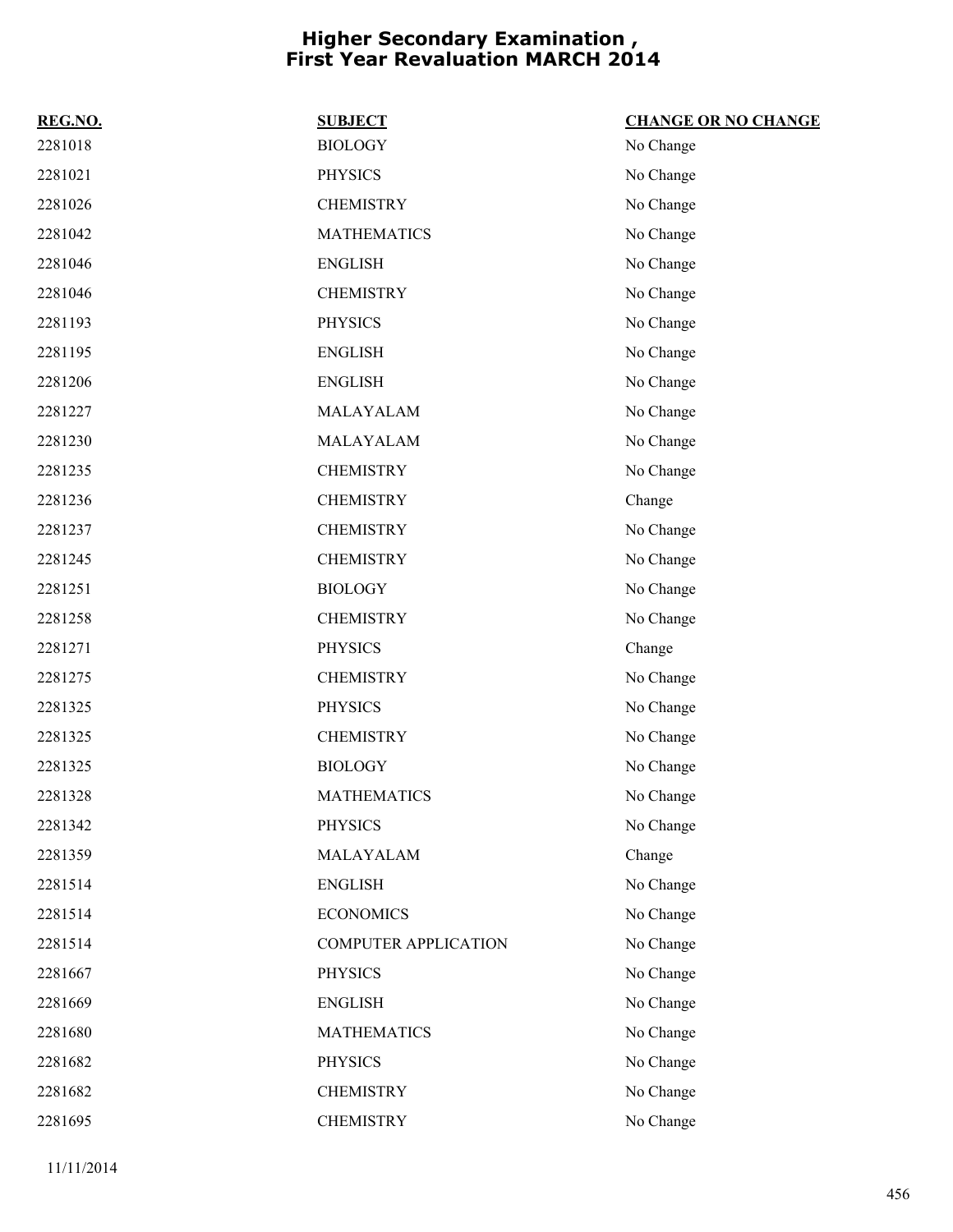| REG.NO. | <b>SUBJECT</b>     | <b>CHANGE OR NO CHANGE</b> |
|---------|--------------------|----------------------------|
| 2281701 | <b>MATHEMATICS</b> | Change                     |
| 2281711 | <b>ENGLISH</b>     | No Change                  |
| 2281713 | <b>BIOLOGY</b>     | No Change                  |
| 2281714 | <b>ENGLISH</b>     | No Change                  |
| 2281717 | <b>ENGLISH</b>     | No Change                  |
| 2281718 | <b>ENGLISH</b>     | Change                     |
| 2281719 | <b>BIOLOGY</b>     | No Change                  |
| 2281721 | <b>ENGLISH</b>     | Change                     |
| 2281727 | <b>BIOLOGY</b>     | No Change                  |
| 2281758 | <b>MATHEMATICS</b> | No Change                  |
| 2281794 | <b>ECONOMICS</b>   | No Change                  |
| 2281827 | POLITICAL SCIENCE  | No Change                  |
| 2282129 | <b>PHYSICS</b>     | No Change                  |
| 2282134 | <b>ENGLISH</b>     | No Change                  |
| 2282134 | <b>MATHEMATICS</b> | No Change                  |
| 2282135 | <b>PHYSICS</b>     | Change                     |
| 2282135 | <b>CHEMISTRY</b>   | No Change                  |
| 2282138 | <b>ENGLISH</b>     | Change                     |
| 2282141 | <b>ENGLISH</b>     | No Change                  |
| 2282145 | <b>MATHEMATICS</b> | No Change                  |
| 2282147 | <b>ENGLISH</b>     | Change                     |
| 2282150 | MALAYALAM          | Change                     |
| 2282155 | <b>ENGLISH</b>     | No Change                  |
| 2282202 | <b>ENGLISH</b>     | No Change                  |
| 2282202 | <b>PHYSICS</b>     | No Change                  |
| 2282220 | <b>ENGLISH</b>     | No Change                  |
| 2282234 | <b>ENGLISH</b>     | No Change                  |
| 2282243 | <b>ENGLISH</b>     | No Change                  |
| 2282246 | <b>ENGLISH</b>     | No Change                  |
| 2282249 | <b>ENGLISH</b>     | No Change                  |
| 2282250 | <b>ENGLISH</b>     | No Change                  |
| 2282252 | <b>ENGLISH</b>     | No Change                  |
| 2282255 | <b>MATHEMATICS</b> | No Change                  |
| 2282380 | MALAYALAM          | Change                     |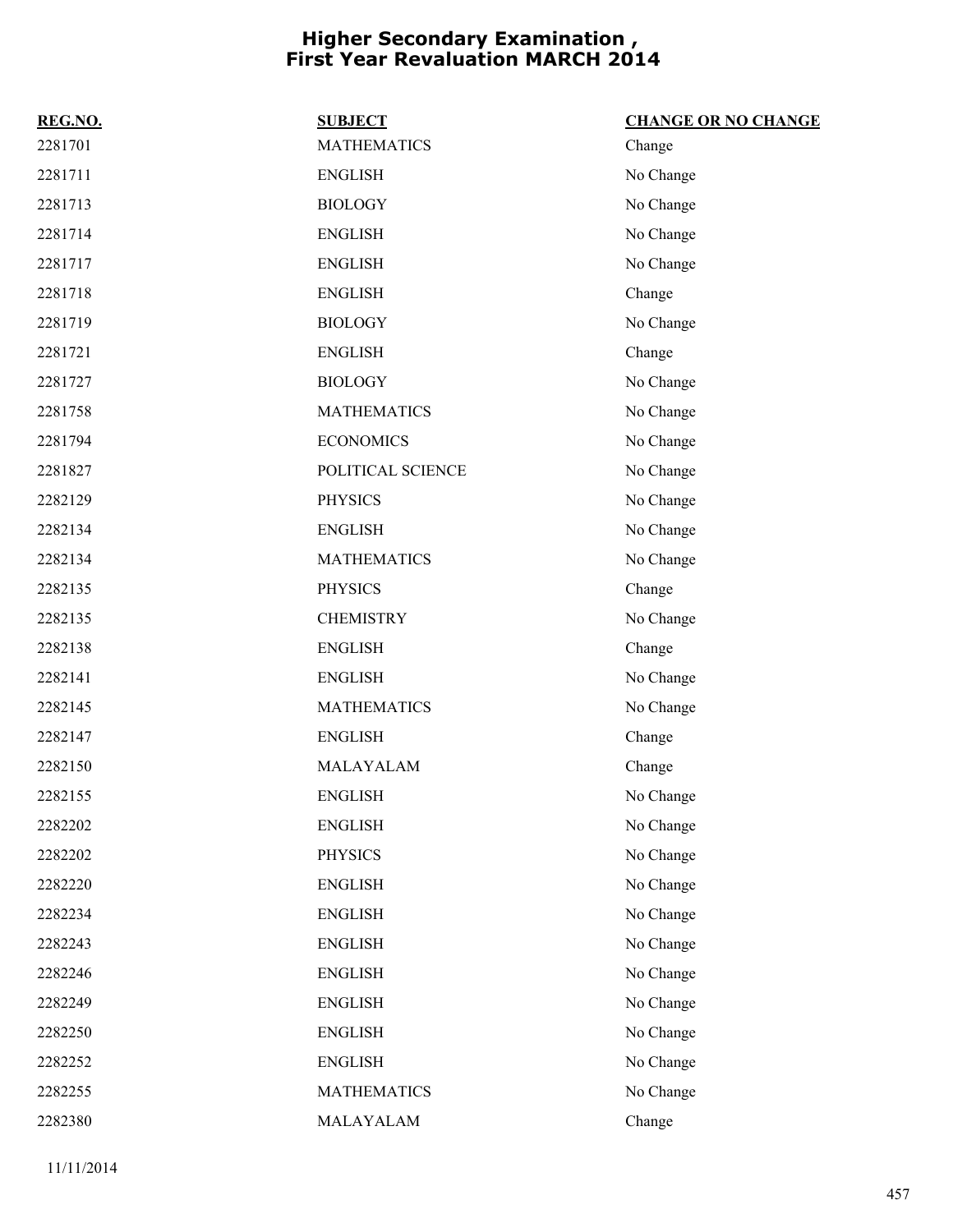| REG.NO. | <b>SUBJECT</b>     | <b>CHANGE OR NO CHANGE</b> |
|---------|--------------------|----------------------------|
| 2282415 | <b>ENGLISH</b>     | No Change                  |
| 2282623 | <b>ENGLISH</b>     | Change                     |
| 2282623 | <b>MATHEMATICS</b> | No Change                  |
| 2282624 | <b>MATHEMATICS</b> | No Change                  |
| 2282632 | MALAYALAM          | Change                     |
| 2282636 | <b>ENGLISH</b>     | Change                     |
| 2282636 | <b>PHYSICS</b>     | No Change                  |
| 2282662 | <b>ENGLISH</b>     | No Change                  |
| 2282662 | <b>CHEMISTRY</b>   | No Change                  |
| 2282664 | <b>ENGLISH</b>     | No Change                  |
| 2282673 | <b>ENGLISH</b>     | No Change                  |
| 2282678 | <b>PHYSICS</b>     | No Change                  |
| 2282689 | <b>ENGLISH</b>     | No Change                  |
| 2282689 | <b>MATHEMATICS</b> | No Change                  |
| 2282691 | MALAYALAM          | Change                     |
| 2282699 | <b>BIOLOGY</b>     | No Change                  |
| 2282705 | <b>ENGLISH</b>     | No Change                  |
| 2282716 | <b>PHYSICS</b>     | No Change                  |
| 2282716 | <b>CHEMISTRY</b>   | No Change                  |
| 2282716 | <b>BIOLOGY</b>     | No Change                  |
| 2282716 | <b>MATHEMATICS</b> | No Change                  |
| 2282739 | <b>PHYSICS</b>     | No Change                  |
| 2282753 | <b>ENGLISH</b>     | No Change                  |
| 2282753 | <b>PHYSICS</b>     | No Change                  |
| 2282753 | <b>CHEMISTRY</b>   | No Change                  |
| 2282754 | <b>ENGLISH</b>     | No Change                  |
| 2282755 | <b>ENGLISH</b>     | No Change                  |
| 2282755 | <b>SANSKRIT</b>    | Change                     |
| 2282761 | <b>PHYSICS</b>     | No Change                  |
| 2282761 | <b>MATHEMATICS</b> | No Change                  |
| 2282942 | <b>CHEMISTRY</b>   | No Change                  |
| 2282948 | <b>ENGLISH</b>     | Change                     |
| 2282957 | <b>CHEMISTRY</b>   | No Change                  |
| 2282963 | <b>PHYSICS</b>     | Change                     |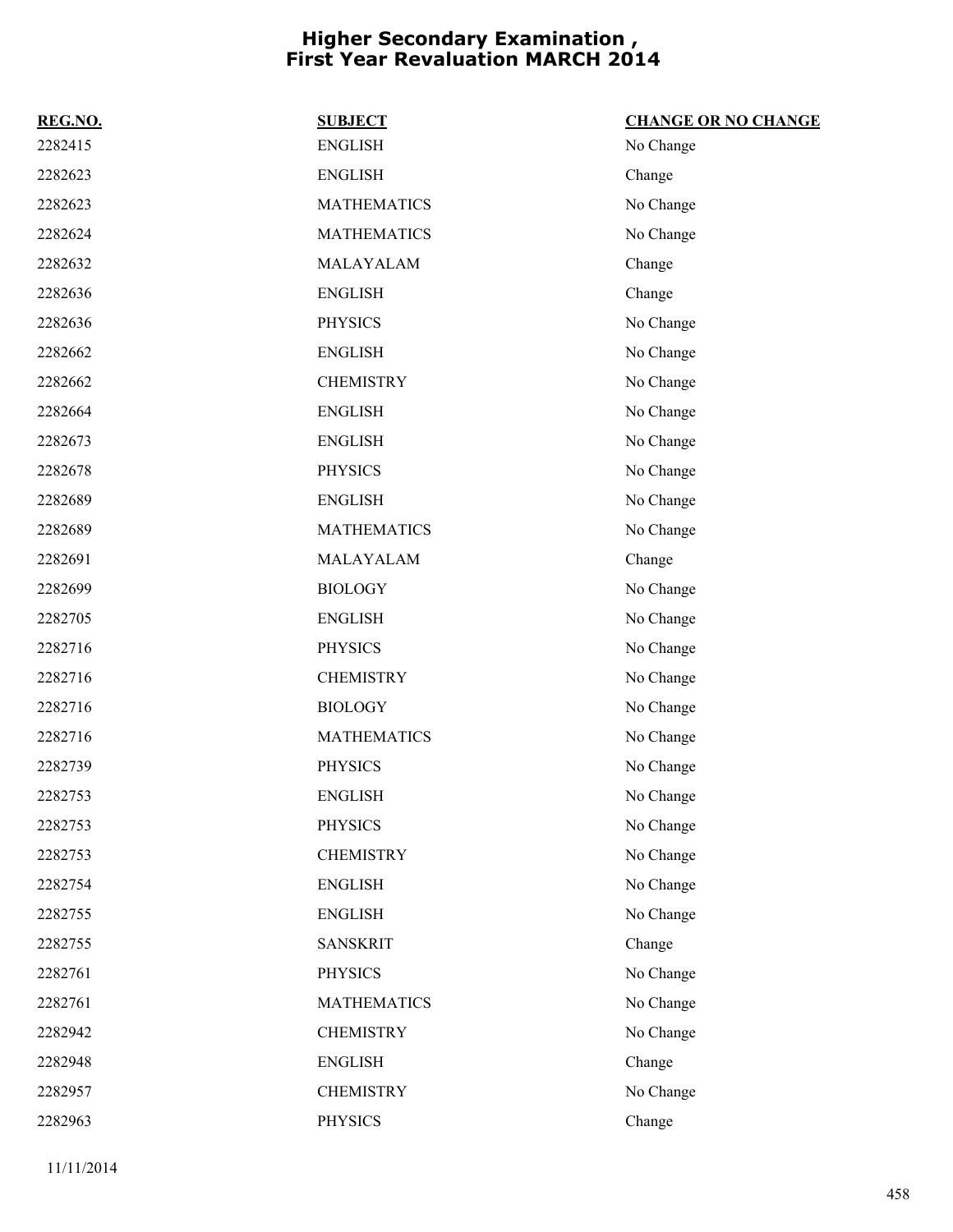| REG.NO. | <b>SUBJECT</b>     | <b>CHANGE OR NO CHANGE</b> |
|---------|--------------------|----------------------------|
| 2282965 | <b>BIOLOGY</b>     | No Change                  |
| 2282975 | <b>ENGLISH</b>     | No Change                  |
| 2282975 | <b>PHYSICS</b>     | No Change                  |
| 2282979 | <b>ENGLISH</b>     | No Change                  |
| 2282979 | <b>MATHEMATICS</b> | Change                     |
| 2282980 | <b>ENGLISH</b>     | No Change                  |
| 2282982 | <b>ENGLISH</b>     | Change                     |
| 2282983 | <b>CHEMISTRY</b>   | No Change                  |
| 2282983 | <b>MATHEMATICS</b> | No Change                  |
| 2282986 | <b>CHEMISTRY</b>   | No Change                  |
| 2282988 | <b>BIOLOGY</b>     | No Change                  |
| 2282988 | <b>MATHEMATICS</b> | No Change                  |
| 2282992 | <b>ENGLISH</b>     | No Change                  |
| 2282998 | <b>ENGLISH</b>     | Change                     |
| 2283001 | <b>ENGLISH</b>     | Change                     |
| 2283001 | <b>PHYSICS</b>     | No Change                  |
| 2283001 | <b>CHEMISTRY</b>   | No Change                  |
| 2283001 | <b>BIOLOGY</b>     | No Change                  |
| 2283001 | <b>MATHEMATICS</b> | No Change                  |
| 2283012 | <b>ENGLISH</b>     | No Change                  |
| 2283020 | <b>MATHEMATICS</b> | No Change                  |
| 2283025 | <b>ENGLISH</b>     | No Change                  |
| 2283030 | <b>ENGLISH</b>     | No Change                  |
| 2283037 | <b>ENGLISH</b>     | No Change                  |
| 2283040 | <b>PHYSICS</b>     | Change                     |
| 2283042 | <b>ENGLISH</b>     | No Change                  |
| 2283046 | <b>PHYSICS</b>     | No Change                  |
| 2283052 | <b>ENGLISH</b>     | No Change                  |
| 2283064 | <b>ENGLISH</b>     | No Change                  |
| 2283068 | <b>ENGLISH</b>     | No Change                  |
| 2283069 | <b>ENGLISH</b>     | No Change                  |
| 2283070 | <b>ENGLISH</b>     | No Change                  |
| 2283070 | <b>PHYSICS</b>     | No Change                  |
| 2283084 | <b>PHYSICS</b>     | No Change                  |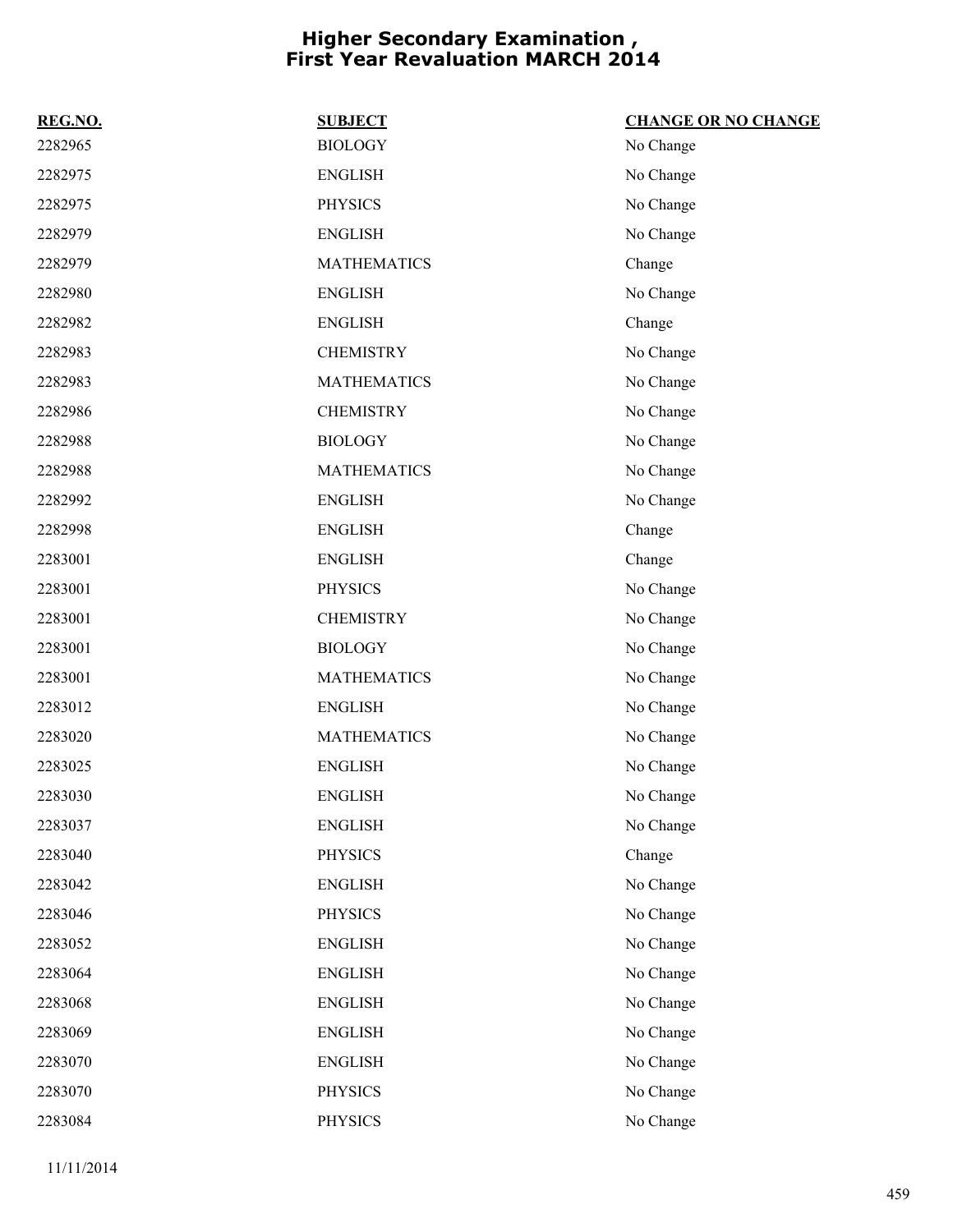| REG.NO. | <b>SUBJECT</b>          | <b>CHANGE OR NO CHANGE</b> |
|---------|-------------------------|----------------------------|
| 2283084 | <b>MATHEMATICS</b>      | No Change                  |
| 2283100 | <b>ENGLISH</b>          | No Change                  |
| 2283100 | <b>MATHEMATICS</b>      | No Change                  |
| 2283107 | <b>MATHEMATICS</b>      | No Change                  |
| 2283108 | <b>ENGLISH</b>          | No Change                  |
| 2283108 | MALAYALAM               | Change                     |
| 2283113 | MALAYALAM               | No Change                  |
| 2283113 | <b>MATHEMATICS</b>      | No Change                  |
| 2283126 | <b>PHYSICS</b>          | No Change                  |
| 2283130 | <b>MATHEMATICS</b>      | No Change                  |
| 2283135 | MALAYALAM               | Change                     |
| 2283136 | <b>PHYSICS</b>          | No Change                  |
| 2283141 | <b>PHYSICS</b>          | No Change                  |
| 2283143 | <b>COMPUTER SCIENCE</b> | Change                     |
| 2283150 | <b>ENGLISH</b>          | No Change                  |
| 2283155 | <b>MATHEMATICS</b>      | No Change                  |
| 2283169 | <b>PHYSICS</b>          | Change                     |
| 2283178 | <b>COMPUTER SCIENCE</b> | No Change                  |
| 2283190 | <b>ENGLISH</b>          | No Change                  |
| 2283192 | <b>CHEMISTRY</b>        | No Change                  |
| 2283199 | <b>ENGLISH</b>          | No Change                  |
| 2283199 | <b>HINDI</b>            | No Change                  |
| 2283199 | <b>MATHEMATICS</b>      | No Change                  |
| 2283210 | <b>PHYSICS</b>          | No Change                  |
| 2283210 | <b>CHEMISTRY</b>        | No Change                  |
| 2283210 | <b>COMPUTER SCIENCE</b> | No Change                  |
| 2283218 | <b>MATHEMATICS</b>      | No Change                  |
| 2283220 | <b>CHEMISTRY</b>        | No Change                  |
| 2283221 | <b>ENGLISH</b>          | No Change                  |
| 2283226 | <b>ENGLISH</b>          | No Change                  |
| 2283229 | <b>ENGLISH</b>          | No Change                  |
| 2283235 | <b>PHYSICS</b>          | No Change                  |
| 2283235 | <b>CHEMISTRY</b>        | Change                     |
| 2283238 | $\operatorname{ARABIC}$ | Change                     |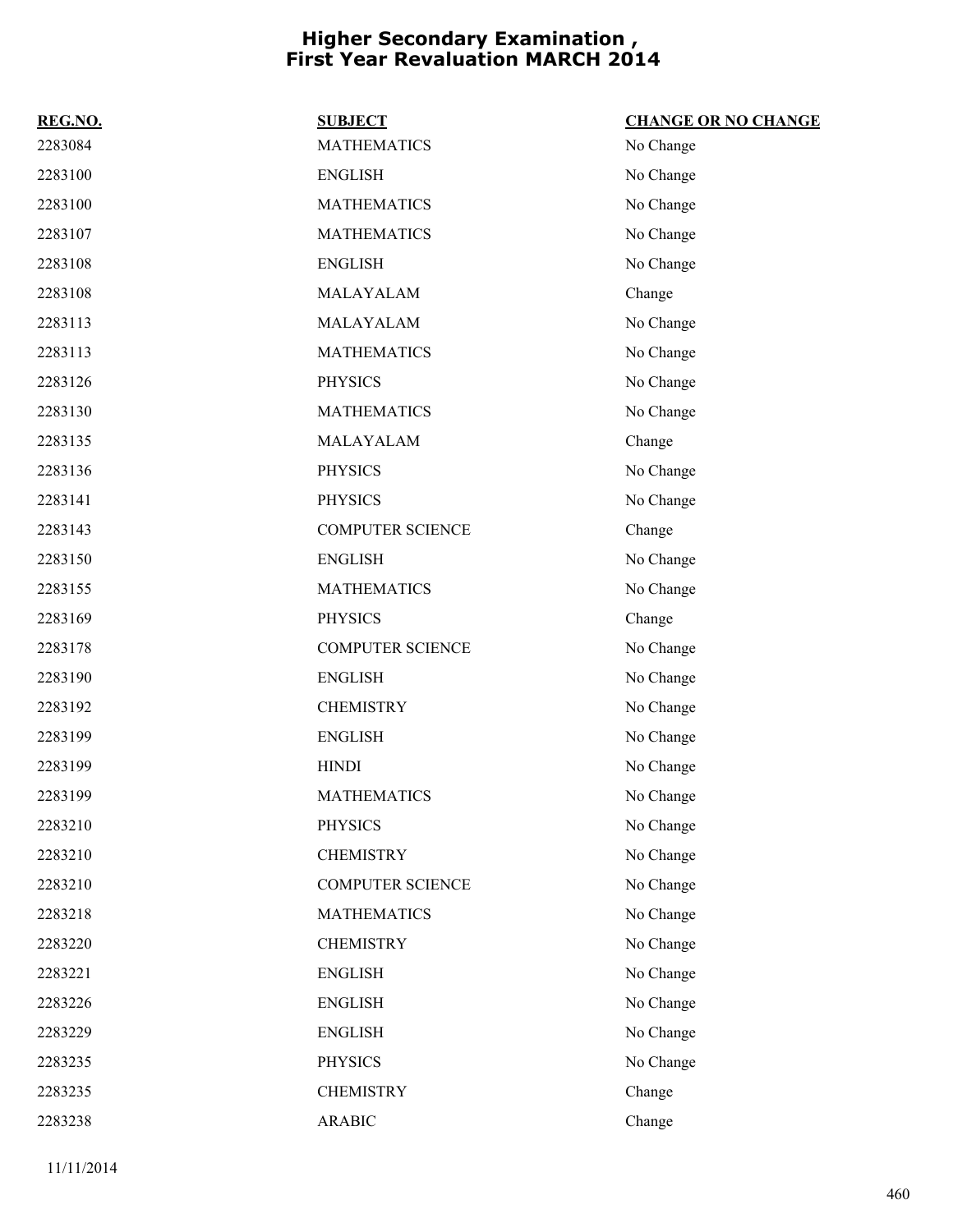| REG.NO. | <b>SUBJECT</b>                                        | <b>CHANGE OR NO CHANGE</b> |
|---------|-------------------------------------------------------|----------------------------|
| 2283239 | <b>ARABIC</b>                                         | Change                     |
| 2283244 | <b>PHYSICS</b>                                        | No Change                  |
| 2283244 | <b>COMPUTER SCIENCE</b>                               | Change                     |
| 2283245 | <b>ARABIC</b>                                         | Change                     |
| 2283248 | <b>ENGLISH</b>                                        | No Change                  |
| 2283248 | <b>PHYSICS</b>                                        | No Change                  |
| 2283253 | <b>ENGLISH</b>                                        | No Change                  |
| 2283288 | <b>ENGLISH</b>                                        | No Change                  |
| 2283288 | <b>HISTORY</b>                                        | Change                     |
| 2283294 | <b>GEOLOGY</b>                                        | No Change                  |
| 2283302 | <b>HISTORY</b>                                        | Change                     |
| 2283302 | POLITICAL SCIENCE                                     | No Change                  |
| 2283328 | <b>ACCOUNTANCY WITH</b><br><b>COMPUTER ACCOUNTING</b> | Change                     |
| 2283332 | <b>ENGLISH</b>                                        | Change                     |
| 2283335 | <b>COMPUTER APPLICATION</b>                           | Change                     |
| 2283337 | <b>COMPUTER APPLICATION</b>                           | Change                     |
| 2283339 | <b>COMPUTER APPLICATION</b>                           | Change                     |
| 2283341 | <b>ENGLISH</b>                                        | Change                     |
| 2283358 | ACCOUNTANCY WITH<br><b>COMPUTER ACCOUNTING</b>        | Change                     |
| 2283364 | <b>ENGLISH</b>                                        | No Change                  |
| 2283377 | <b>ENGLISH</b>                                        | No Change                  |
| 2283377 | MALAYALAM                                             | Change                     |
| 2283382 | MALAYALAM                                             | Change                     |
| 2283386 | MALAYALAM                                             | Change                     |
| 2283387 | MALAYALAM                                             | Change                     |
| 2283387 | <b>CHEMISTRY</b>                                      | No Change                  |
| 2283387 | <b>MATHEMATICS</b>                                    | No Change                  |
| 2283388 | <b>ENGLISH</b>                                        | Change                     |
| 2283388 | <b>MATHEMATICS</b>                                    | No Change                  |
| 2283389 | <b>CHEMISTRY</b>                                      | No Change                  |
| 2283389 | <b>MATHEMATICS</b>                                    | No Change                  |
| 2283391 | <b>ENGLISH</b>                                        | Change                     |
| 2283391 | MALAYALAM                                             | Change                     |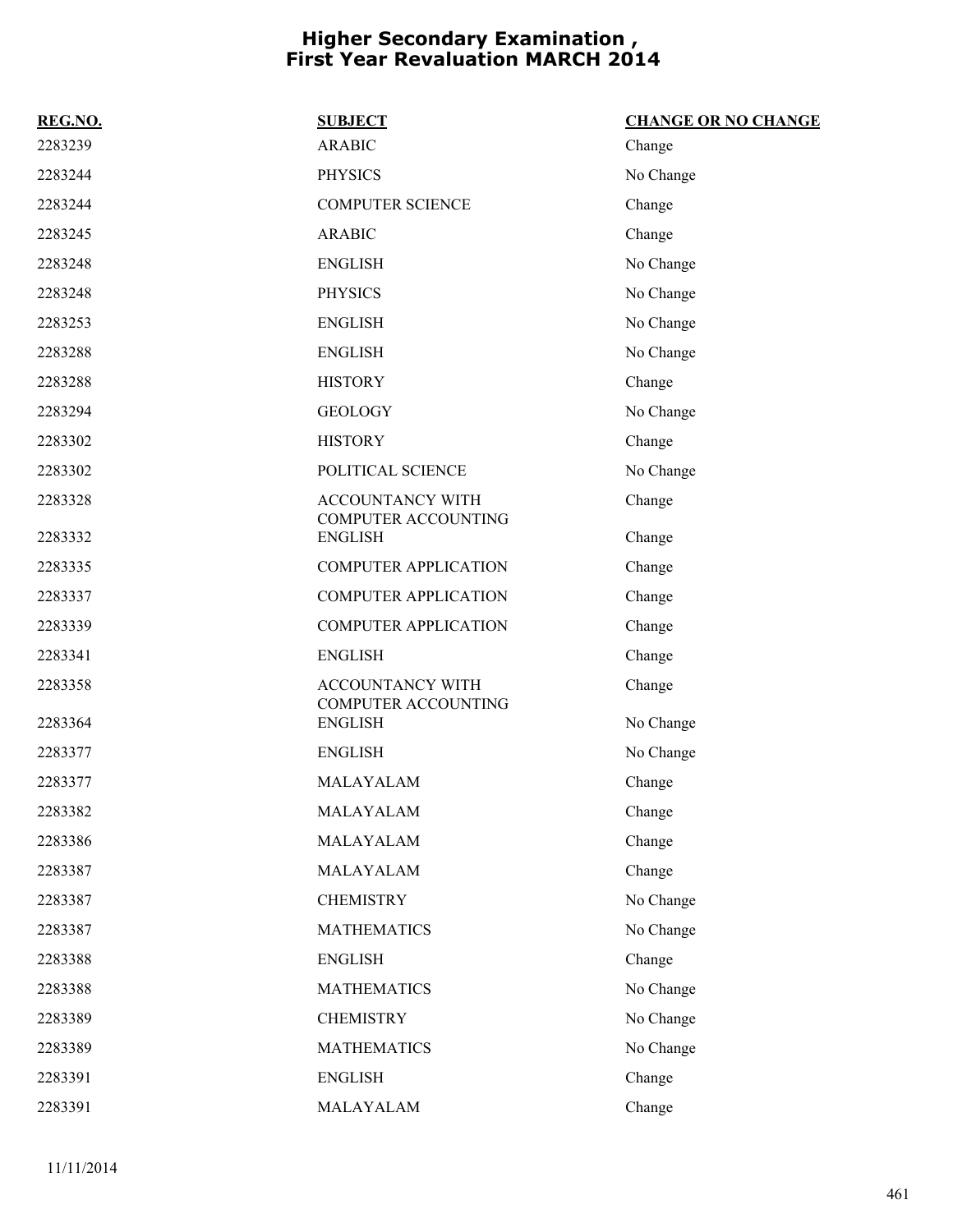| REG.NO. | <b>SUBJECT</b>                                        | <b>CHANGE OR NO CHANGE</b> |
|---------|-------------------------------------------------------|----------------------------|
| 2283398 | <b>ENGLISH</b>                                        | Change                     |
| 2283401 | <b>MATHEMATICS</b>                                    | No Change                  |
| 2283421 | MALAYALAM                                             | Change                     |
| 2283421 | <b>MATHEMATICS</b>                                    | No Change                  |
| 2283463 | <b>ENGLISH</b>                                        | No Change                  |
| 2283490 | MALAYALAM                                             | No Change                  |
| 2283490 | <b>COMPUTER SCIENCE</b>                               | No Change                  |
| 2283513 | MALAYALAM                                             | Change                     |
| 2283606 | <b>BUSINESS STUDIES WITH</b><br>FUNCTIONAL MANAGEMENT | No Change                  |
| 2283830 | MALAYALAM                                             | No Change                  |
| 2283833 | <b>PHYSICS</b>                                        | Change                     |
| 2283834 | <b>PHYSICS</b>                                        | Change                     |
| 2283842 | <b>ENGLISH</b>                                        | No Change                  |
| 2283842 | MALAYALAM                                             | No Change                  |
| 2283847 | <b>MATHEMATICS</b>                                    | No Change                  |
| 2283854 | <b>PHYSICS</b>                                        | No Change                  |
| 2283863 | <b>ENGLISH</b>                                        | No Change                  |
| 2283863 | <b>PHYSICS</b>                                        | No Change                  |
| 2283864 | <b>ENGLISH</b>                                        | No Change                  |
| 2283867 | <b>ENGLISH</b>                                        | Change                     |
| 2283873 | <b>ENGLISH</b>                                        | No Change                  |
| 2283874 | <b>ENGLISH</b>                                        | No Change                  |
| 2283875 | <b>ENGLISH</b>                                        | No Change                  |
| 2283891 | PHYSICS                                               | Change                     |
| 2283891 | <b>CHEMISTRY</b>                                      | No Change                  |
| 2283891 | <b>BIOLOGY</b>                                        | No Change                  |
| 2283898 | <b>HINDI</b>                                          | No Change                  |
| 2283898 | <b>PHYSICS</b>                                        | No Change                  |
| 2283903 | <b>CHEMISTRY</b>                                      | No Change                  |
| 2283906 | <b>CHEMISTRY</b>                                      | No Change                  |
| 2283914 | <b>ENGLISH</b>                                        | No Change                  |
| 2283917 | <b>HINDI</b>                                          | No Change                  |
| 2283923 | <b>MATHEMATICS</b>                                    | No Change                  |
| 2283938 | <b>MATHEMATICS</b>                                    | No Change                  |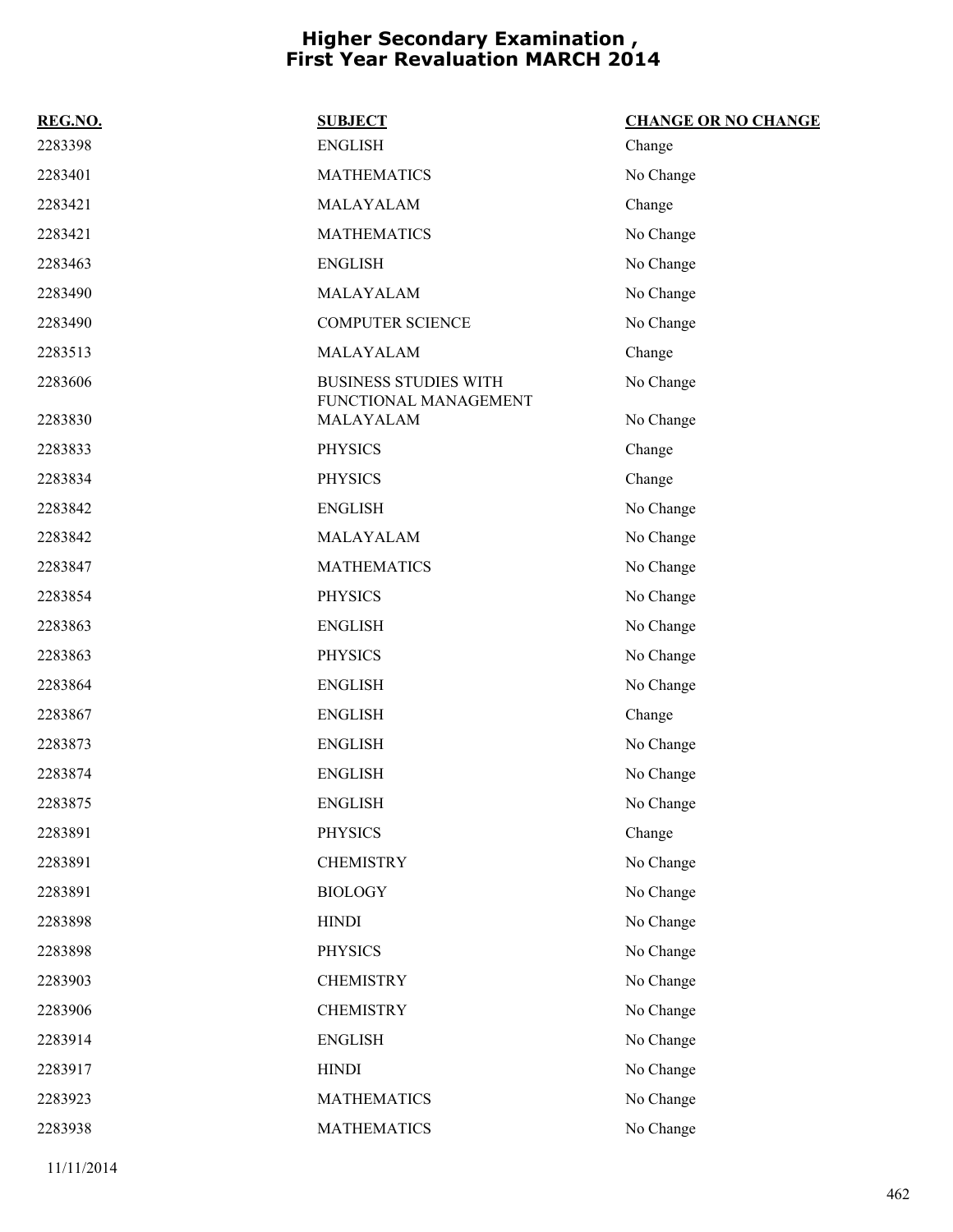| REG.NO. | <b>SUBJECT</b>                                        | <b>CHANGE OR NO CHANGE</b> |
|---------|-------------------------------------------------------|----------------------------|
| 2283960 | <b>ENGLISH</b>                                        | No Change                  |
| 2283974 | <b>PHYSICS</b>                                        | No Change                  |
| 2283974 | <b>CHEMISTRY</b>                                      | No Change                  |
| 2284018 | <b>HISTORY</b>                                        | Change                     |
| 2284031 | POLITICAL SCIENCE                                     | No Change                  |
| 2284037 | <b>ENGLISH</b>                                        | No Change                  |
| 2284041 | <b>ENGLISH</b>                                        | Change                     |
| 2284041 | POLITICAL SCIENCE                                     | No Change                  |
| 2284081 | <b>BUSINESS STUDIES WITH</b><br>FUNCTIONAL MANAGEMENT | Change                     |
| 2284132 | <b>MATHEMATICS</b>                                    | No Change                  |
| 2284138 | MALAYALAM                                             | No Change                  |
| 2284145 | MALAYALAM                                             | No Change                  |
| 2284149 | MALAYALAM                                             | Change                     |
| 2284152 | MALAYALAM                                             | Change                     |
| 2284152 | <b>MATHEMATICS</b>                                    | No Change                  |
| 2284156 | <b>MATHEMATICS</b>                                    | No Change                  |
| 2284178 | <b>ENGLISH</b>                                        | No Change                  |
| 2284178 | <b>CHEMISTRY</b>                                      | No Change                  |
| 2284187 | <b>ENGLISH</b>                                        | No Change                  |
| 2284190 | <b>BIOLOGY</b>                                        | No Change                  |
| 2284204 | <b>ENGLISH</b>                                        | No Change                  |
| 2284204 | <b>PHYSICS</b>                                        | No Change                  |
| 2284204 | <b>CHEMISTRY</b>                                      | Change                     |
| 2284207 | <b>PHYSICS</b>                                        | No Change                  |
| 2284208 | <b>PHYSICS</b>                                        | No Change                  |
| 2284212 | <b>ENGLISH</b>                                        | No Change                  |
| 2284214 | <b>PHYSICS</b>                                        | No Change                  |
| 2284222 | <b>CHEMISTRY</b>                                      | No Change                  |
| 2284229 | <b>ENGLISH</b>                                        | No Change                  |
| 2284241 | <b>ENGLISH</b>                                        | Change                     |
| 2284295 | <b>ECONOMICS</b>                                      | No Change                  |
| 2284298 | ACCOUNTANCY WITH<br>COMPUTER ACCOUNTING               | No Change                  |
| 2284384 | <b>CHEMISTRY</b>                                      | No Change                  |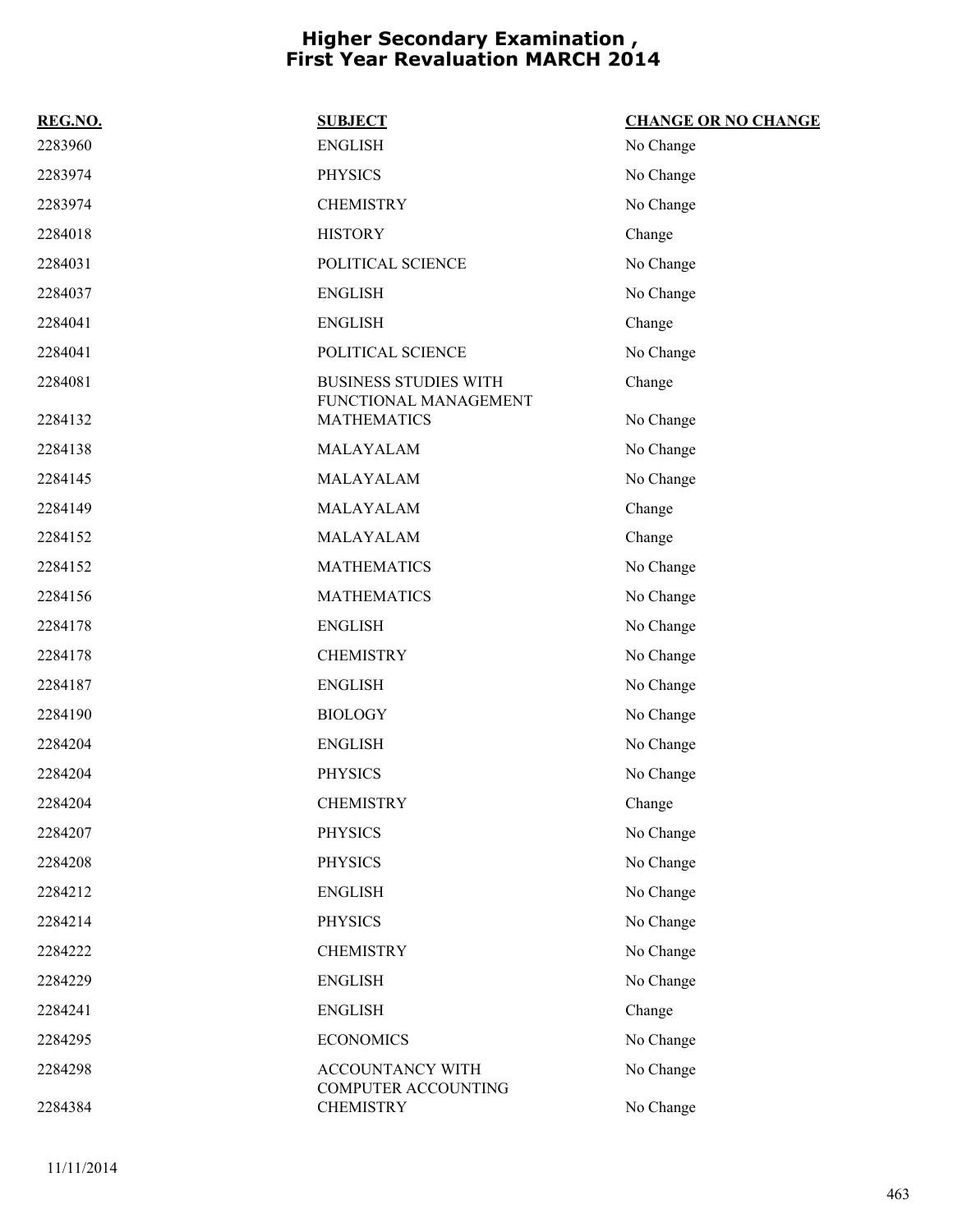| REG.NO. | <b>SUBJECT</b>                                                                      | <b>CHANGE OR NO CHANGE</b> |
|---------|-------------------------------------------------------------------------------------|----------------------------|
| 2284393 | <b>PHYSICS</b>                                                                      | No Change                  |
| 2284396 | <b>ENGLISH</b>                                                                      | No Change                  |
| 2284396 | <b>MATHEMATICS</b>                                                                  | No Change                  |
| 2284401 | MALAYALAM                                                                           | No Change                  |
| 2284407 | <b>ENGLISH</b>                                                                      | Change                     |
| 2284409 | MALAYALAM                                                                           | Change                     |
| 2284417 | <b>ENGLISH</b>                                                                      | No Change                  |
| 2284426 | <b>ENGLISH</b>                                                                      | No Change                  |
| 2284426 | <b>CHEMISTRY</b>                                                                    | No Change                  |
| 2284428 | <b>ENGLISH</b>                                                                      | No Change                  |
| 2284448 | <b>ENGLISH</b>                                                                      | No Change                  |
| 2284453 | <b>ENGLISH</b>                                                                      | No Change                  |
| 2284454 | MALAYALAM                                                                           | No Change                  |
| 2284464 | <b>PHYSICS</b>                                                                      | No Change                  |
| 2284475 | <b>ENGLISH</b>                                                                      | No Change                  |
| 2284477 | <b>PHYSICS</b>                                                                      | No Change                  |
| 2284480 | <b>CHEMISTRY</b>                                                                    | Change                     |
| 2284482 | <b>ENGLISH</b>                                                                      | No Change                  |
| 2284501 | <b>ENGLISH</b>                                                                      | No Change                  |
| 2284501 | <b>PHYSICS</b>                                                                      | No Change                  |
| 2284504 | <b>PHYSICS</b>                                                                      | No Change                  |
| 2284504 | <b>MATHEMATICS</b>                                                                  | No Change                  |
| 2284511 | <b>PHYSICS</b>                                                                      | No Change                  |
| 2284513 | <b>PHYSICS</b>                                                                      | No Change                  |
| 2284513 | <b>CHEMISTRY</b>                                                                    | No Change                  |
| 2284525 | <b>ENGLISH</b>                                                                      | No Change                  |
| 2284538 | <b>ENGLISH</b>                                                                      | No Change                  |
| 2284632 | <b>HISTORY</b>                                                                      | No Change                  |
| 2284718 | ACCOUNTANCY WITH                                                                    | No Change                  |
| 2284722 | <b>COMPUTER ACCOUNTING</b><br><b>ACCOUNTANCY WITH</b><br><b>COMPUTER ACCOUNTING</b> | No Change                  |
| 2284868 | MALAYALAM                                                                           | No Change                  |
| 2284871 | <b>ENGLISH</b>                                                                      | No Change                  |
| 2284879 | <b>ENGLISH</b>                                                                      | No Change                  |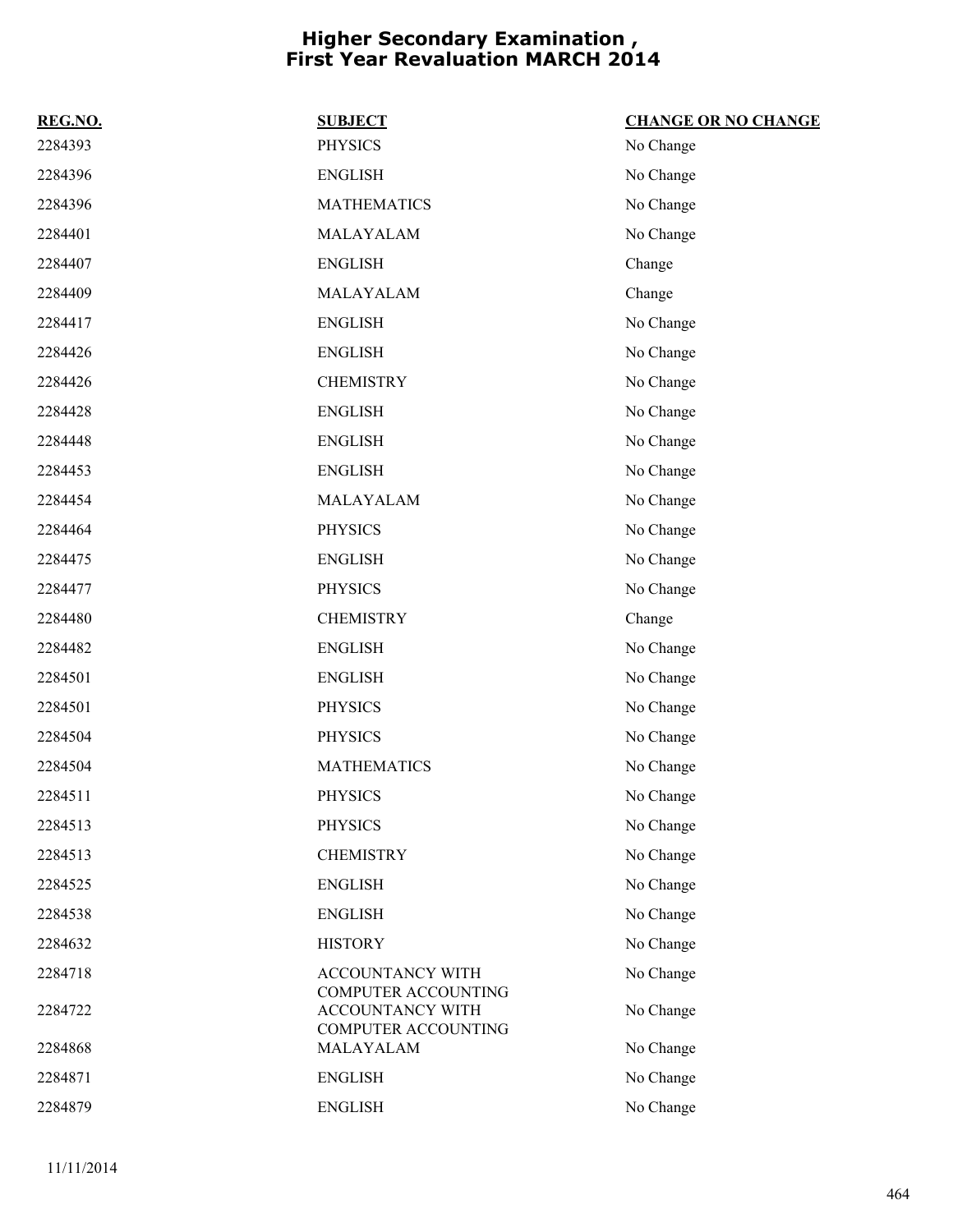| REG.NO. | <b>SUBJECT</b>     | <b>CHANGE OR NO CHANGE</b> |
|---------|--------------------|----------------------------|
| 2284889 | <b>PHYSICS</b>     | No Change                  |
| 2284889 | <b>CHEMISTRY</b>   | No Change                  |
| 2284890 | MALAYALAM          | No Change                  |
| 2284891 | <b>MATHEMATICS</b> | No Change                  |
| 2284892 | <b>MATHEMATICS</b> | No Change                  |
| 2284893 | <b>MATHEMATICS</b> | No Change                  |
| 2284894 | <b>ENGLISH</b>     | No Change                  |
| 2284894 | <b>PHYSICS</b>     | No Change                  |
| 2284894 | <b>CHEMISTRY</b>   | Change                     |
| 2284894 | <b>MATHEMATICS</b> | No Change                  |
| 2284896 | MALAYALAM          | Change                     |
| 2284896 | <b>MATHEMATICS</b> | No Change                  |
| 2284897 | <b>ENGLISH</b>     | No Change                  |
| 2284897 | MALAYALAM          | Change                     |
| 2284898 | <b>PHYSICS</b>     | No Change                  |
| 2284899 | MALAYALAM          | No Change                  |
| 2284901 | <b>ENGLISH</b>     | No Change                  |
| 2284901 | MALAYALAM          | No Change                  |
| 2284909 | <b>ENGLISH</b>     | No Change                  |
| 2284909 | <b>CHEMISTRY</b>   | Change                     |
| 2284910 | <b>ENGLISH</b>     | No Change                  |
| 2284915 | <b>ENGLISH</b>     | No Change                  |
| 2284916 | <b>BIOLOGY</b>     | No Change                  |
| 2284918 | <b>BIOLOGY</b>     | Change                     |
| 2284920 | <b>ENGLISH</b>     | No Change                  |
| 2284920 | <b>CHEMISTRY</b>   | No Change                  |
| 2284921 | <b>BIOLOGY</b>     | No Change                  |
| 2284923 | <b>ENGLISH</b>     | No Change                  |
| 2284923 | <b>PHYSICS</b>     | No Change                  |
| 2284932 | <b>ENGLISH</b>     | No Change                  |
| 2284933 | ${\hbox{HINDI}}$   | No Change                  |
| 2284933 | <b>BIOLOGY</b>     | No Change                  |
| 2284934 | <b>ENGLISH</b>     | No Change                  |
| 2284942 | <b>ENGLISH</b>     | No Change                  |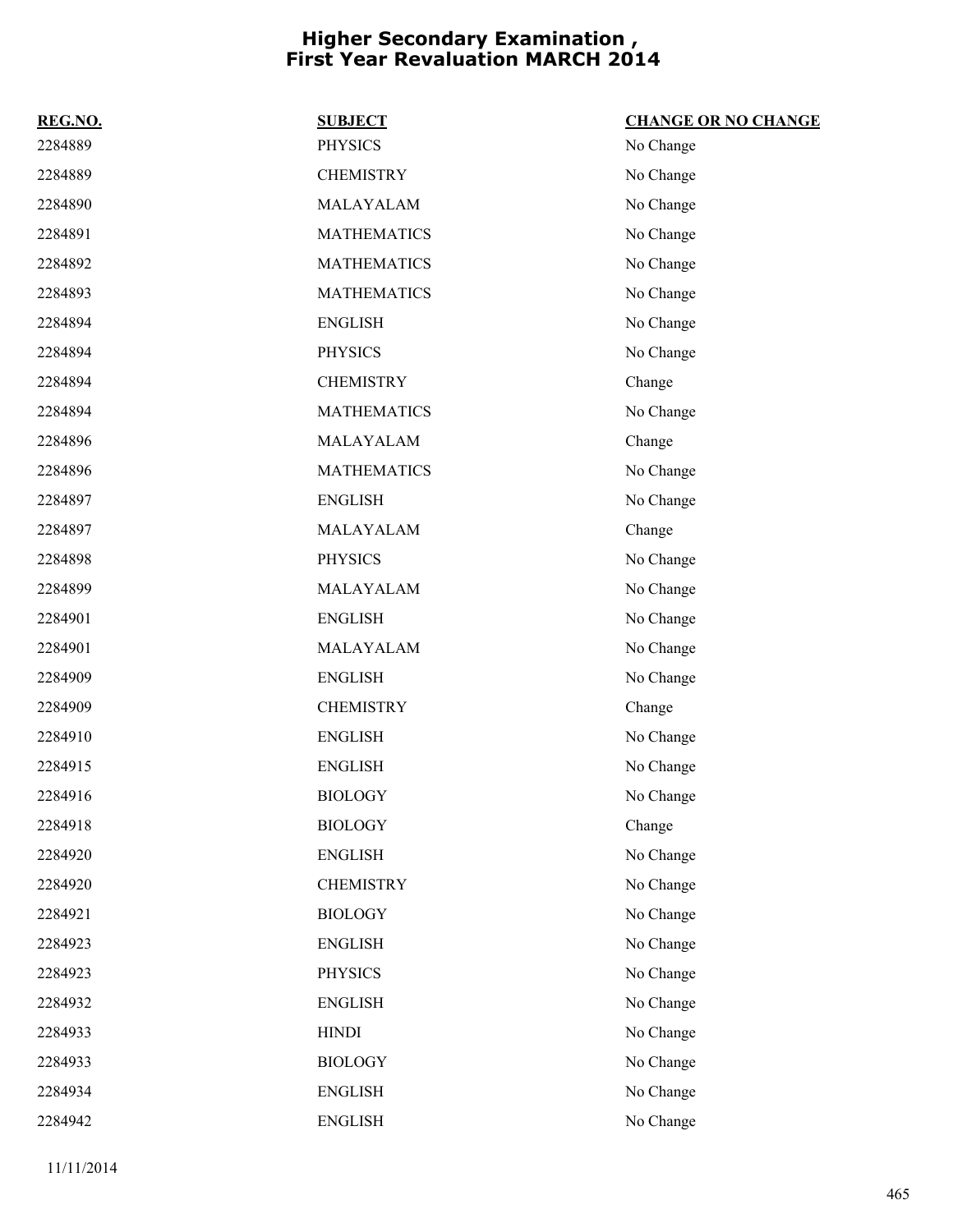| REG.NO. | <b>SUBJECT</b>     | <b>CHANGE OR NO CHANGE</b> |
|---------|--------------------|----------------------------|
| 2284952 | <b>BIOLOGY</b>     | No Change                  |
| 2284964 | <b>BIOLOGY</b>     | No Change                  |
| 2285065 | <b>HINDI</b>       | No Change                  |
| 2285158 | <b>MATHEMATICS</b> | No Change                  |
| 2285168 | MALAYALAM          | Change                     |
| 2285180 | <b>CHEMISTRY</b>   | No Change                  |
| 2285204 | <b>CHEMISTRY</b>   | No Change                  |
| 2285204 | <b>BIOLOGY</b>     | No Change                  |
| 2285206 | <b>PHYSICS</b>     | No Change                  |
| 2285236 | <b>SANSKRIT</b>    | Change                     |
| 2285241 | <b>CHEMISTRY</b>   | No Change                  |
| 2285249 | <b>ENGLISH</b>     | No Change                  |
| 2285249 | <b>CHEMISTRY</b>   | No Change                  |
| 2285250 | <b>ENGLISH</b>     | No Change                  |
| 2285250 | <b>SANSKRIT</b>    | No Change                  |
| 2285250 | <b>MATHEMATICS</b> | No Change                  |
| 2285258 | <b>MATHEMATICS</b> | No Change                  |
| 2285280 | <b>ENGLISH</b>     | No Change                  |
| 2285284 | <b>ENGLISH</b>     | Change                     |
| 2285710 | MALAYALAM          | No Change                  |
| 2285726 | <b>ENGLISH</b>     | No Change                  |
| 2285726 | MALAYALAM          | Change                     |
| 2285728 | MALAYALAM          | No Change                  |
| 2285730 | <b>PHYSICS</b>     | No Change                  |
| 2285737 | <b>ENGLISH</b>     | No Change                  |
| 2285741 | <b>ENGLISH</b>     | No Change                  |
| 2285742 | <b>ENGLISH</b>     | No Change                  |
| 2285750 | <b>PHYSICS</b>     | No Change                  |
| 2285752 | <b>PHYSICS</b>     | No Change                  |
| 2285756 | <b>CHEMISTRY</b>   | No Change                  |
| 2285762 | <b>ENGLISH</b>     | No Change                  |
| 2285762 | <b>CHEMISTRY</b>   | No Change                  |
| 2285767 | <b>PHYSICS</b>     | No Change                  |
| 2285767 | <b>CHEMISTRY</b>   | No Change                  |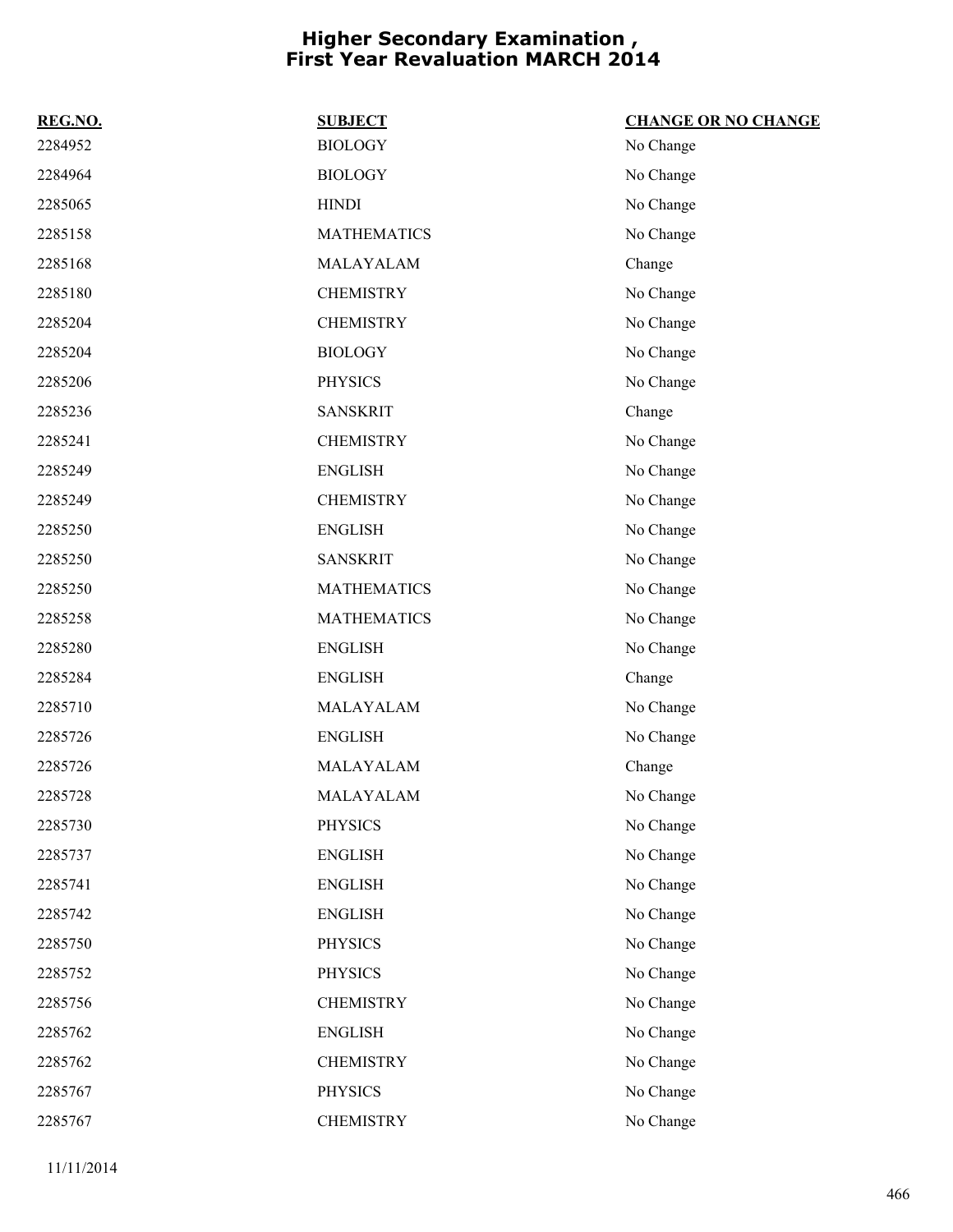| REG.NO. | <b>SUBJECT</b>     | <b>CHANGE OR NO CHANGE</b> |
|---------|--------------------|----------------------------|
| 2285769 | <b>PHYSICS</b>     | No Change                  |
| 2285773 | <b>ENGLISH</b>     | No Change                  |
| 2285773 | <b>PHYSICS</b>     | No Change                  |
| 2285773 | <b>MATHEMATICS</b> | No Change                  |
| 2285776 | MALAYALAM          | No Change                  |
| 2285778 | <b>ENGLISH</b>     | Change                     |
| 2285778 | <b>PHYSICS</b>     | No Change                  |
| 2285781 | <b>ENGLISH</b>     | Change                     |
| 2285781 | <b>PHYSICS</b>     | No Change                  |
| 2285781 | <b>CHEMISTRY</b>   | No Change                  |
| 2285782 | <b>ENGLISH</b>     | Change                     |
| 2285784 | <b>ENGLISH</b>     | No Change                  |
| 2285790 | <b>ENGLISH</b>     | No Change                  |
| 2285790 | MALAYALAM          | Change                     |
| 2285790 | <b>CHEMISTRY</b>   | Change                     |
| 2285795 | MALAYALAM          | Change                     |
| 2285796 | MALAYALAM          | Change                     |
| 2285800 | <b>ENGLISH</b>     | No Change                  |
| 2285800 | MALAYALAM          | Change                     |
| 2285803 | <b>ENGLISH</b>     | No Change                  |
| 2285803 | MALAYALAM          | Change                     |
| 2285803 | <b>PHYSICS</b>     | No Change                  |
| 2285803 | <b>MATHEMATICS</b> | No Change                  |
| 2285805 | <b>ENGLISH</b>     | No Change                  |
| 2285806 | <b>PHYSICS</b>     | No Change                  |
| 2285806 | <b>CHEMISTRY</b>   | No Change                  |
| 2285809 | <b>PHYSICS</b>     | No Change                  |
| 2285819 | <b>BIOLOGY</b>     | No Change                  |
| 2285821 | <b>ARABIC</b>      | Change                     |
| 2285834 | <b>MATHEMATICS</b> | No Change                  |
| 2285841 | <b>ENGLISH</b>     | No Change                  |
| 2285841 | <b>CHEMISTRY</b>   | No Change                  |
| 2285842 | PHYSICS            | No Change                  |
| 2285844 | <b>MATHEMATICS</b> | No Change                  |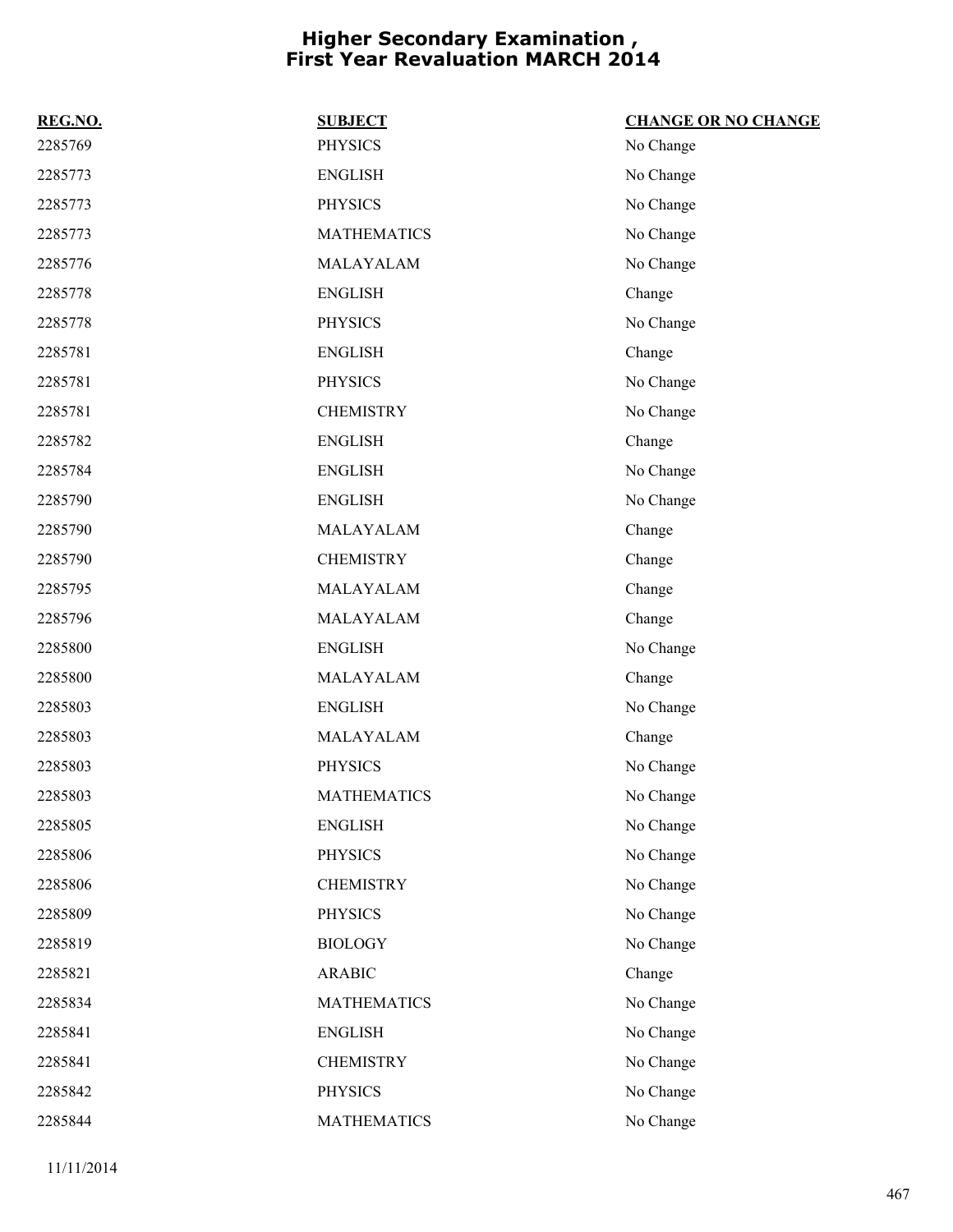| REG.NO. | <b>SUBJECT</b>                                        | <b>CHANGE OR NO CHANGE</b> |
|---------|-------------------------------------------------------|----------------------------|
| 2285845 | <b>MATHEMATICS</b>                                    | Change                     |
| 2285849 | <b>BIOLOGY</b>                                        | No Change                  |
| 2285858 | <b>ENGLISH</b>                                        | No Change                  |
| 2285858 | <b>MATHEMATICS</b>                                    | No Change                  |
| 2285885 | <b>ARABIC</b>                                         | No Change                  |
| 2285901 | <b>HISTORY</b>                                        | No Change                  |
| 2285912 | <b>GEOGRAPHY</b>                                      | No Change                  |
| 2285927 | ACCOUNTANCY WITH<br><b>COMPUTER ACCOUNTING</b>        | No Change                  |
| 2285929 | <b>ECONOMICS</b>                                      | Change                     |
| 2285936 | <b>ECONOMICS</b>                                      | No Change                  |
| 2285956 | <b>ENGLISH</b>                                        | No Change                  |
| 2285957 | <b>BUSINESS STUDIES WITH</b><br>FUNCTIONAL MANAGEMENT | No Change                  |
| 2285974 | MALAYALAM                                             | No Change                  |
| 2286006 | <b>BUSINESS STUDIES WITH</b><br>FUNCTIONAL MANAGEMENT | Change                     |
| 2286010 | <b>ENGLISH</b>                                        | No Change                  |
| 2286019 | <b>BUSINESS STUDIES WITH</b><br>FUNCTIONAL MANAGEMENT | No Change                  |
| 2286020 | <b>ARABIC</b>                                         | No Change                  |
| 2286020 | <b>ECONOMICS</b>                                      | No Change                  |
| 2286023 | <b>ENGLISH</b>                                        | No Change                  |
| 2286026 | <b>ARABIC</b>                                         | Change                     |
| 2286027 | <b>ARABIC</b>                                         | Change                     |
| 2286123 | <b>ENGLISH</b>                                        | No Change                  |
| 2286127 | <b>MATHEMATICS</b>                                    | No Change                  |
| 2286133 | <b>PHYSICS</b>                                        | Change                     |
| 2286147 | <b>MATHEMATICS</b>                                    | No Change                  |
| 2286158 | <b>ENGLISH</b>                                        | No Change                  |
| 2286159 | <b>ENGLISH</b>                                        | No Change                  |
| 2286160 | <b>ENGLISH</b>                                        | No Change                  |
| 2286160 | MALAYALAM                                             | Change                     |
| 2286162 | <b>ENGLISH</b>                                        | No Change                  |
| 2286162 | MALAYALAM                                             | No Change                  |
| 2286162 | PHYSICS                                               | No Change                  |
| 2286162 | <b>CHEMISTRY</b>                                      | No Change                  |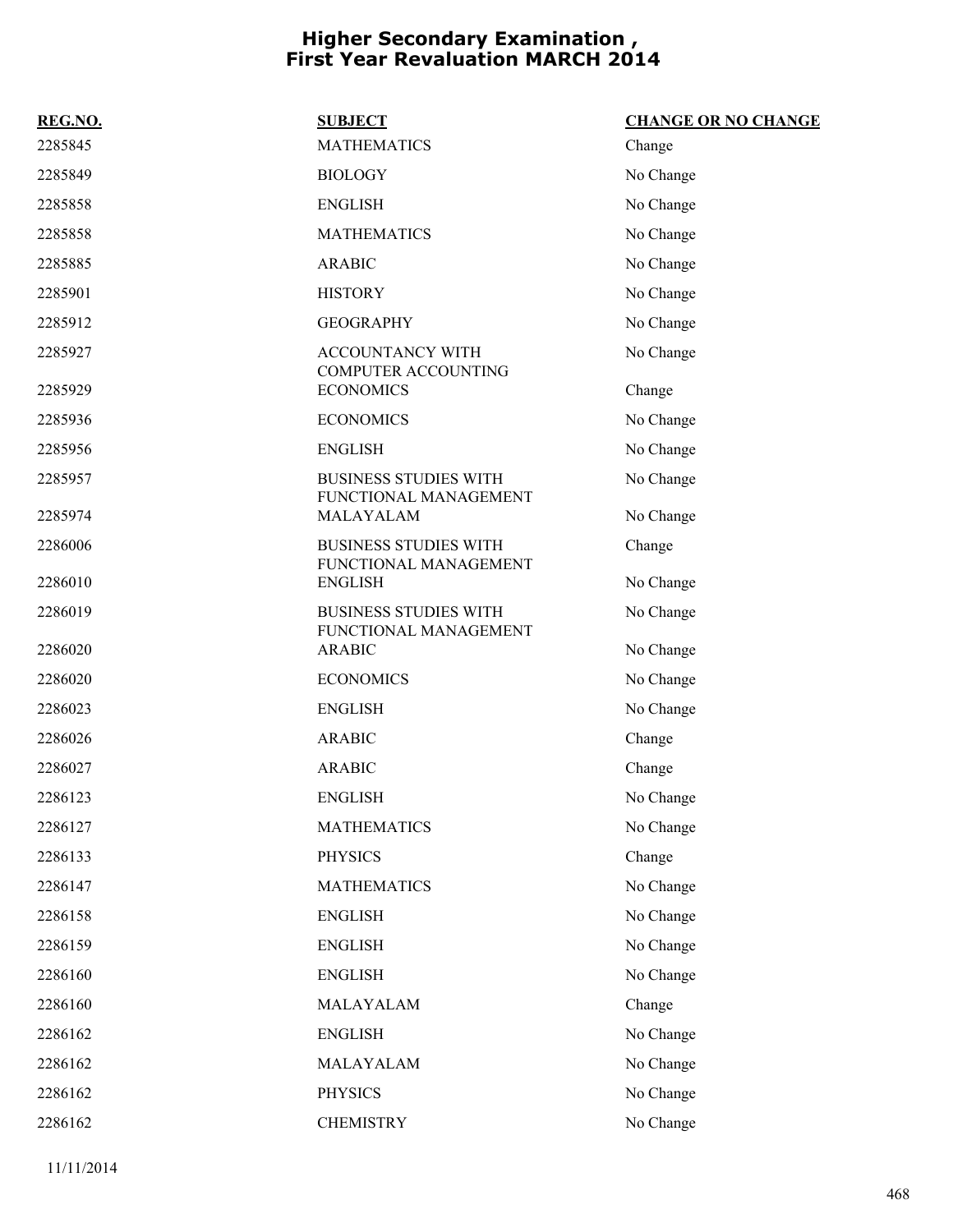| REG.NO. | <b>SUBJECT</b>     | <b>CHANGE OR NO CHANGE</b> |
|---------|--------------------|----------------------------|
| 2286162 | <b>BIOLOGY</b>     | No Change                  |
| 2286162 | <b>MATHEMATICS</b> | No Change                  |
| 2286163 | <b>ENGLISH</b>     | No Change                  |
| 2286171 | <b>ENGLISH</b>     | No Change                  |
| 2286179 | <b>ENGLISH</b>     | No Change                  |
| 2286179 | <b>PHYSICS</b>     | No Change                  |
| 2286179 | <b>BIOLOGY</b>     | No Change                  |
| 2286179 | <b>MATHEMATICS</b> | No Change                  |
| 2286197 | <b>ENGLISH</b>     | No Change                  |
| 2286197 | <b>CHEMISTRY</b>   | Change                     |
| 2286199 | <b>ENGLISH</b>     | No Change                  |
| 2286199 | <b>CHEMISTRY</b>   | No Change                  |
| 2286199 | <b>BIOLOGY</b>     | No Change                  |
| 2286207 | <b>BIOLOGY</b>     | No Change                  |
| 2286208 | <b>PHYSICS</b>     | No Change                  |
| 2286226 | <b>ENGLISH</b>     | No Change                  |
| 2286228 | <b>ENGLISH</b>     | No Change                  |
| 2286228 | <b>PHYSICS</b>     | No Change                  |
| 2286228 | <b>CHEMISTRY</b>   | No Change                  |
| 2286229 | <b>MATHEMATICS</b> | No Change                  |
| 2286256 | <b>PHYSICS</b>     | No Change                  |
| 2286256 | <b>MATHEMATICS</b> | No Change                  |
| 2286262 | <b>CHEMISTRY</b>   | No Change                  |
| 2286265 | <b>PHYSICS</b>     | No Change                  |
| 2286267 | <b>ENGLISH</b>     | No Change                  |
| 2286269 | <b>PHYSICS</b>     | No Change                  |
| 2286301 | <b>PHYSICS</b>     | No Change                  |
| 2286317 | <b>ENGLISH</b>     | No Change                  |
| 2286317 | <b>CHEMISTRY</b>   | Change                     |
| 2286323 | <b>ENGLISH</b>     | Change                     |
| 2286323 | <b>CHEMISTRY</b>   | No Change                  |
| 2286323 | <b>BIOLOGY</b>     | No Change                  |
| 2286329 | <b>ENGLISH</b>     | No Change                  |
| 2286329 | <b>MATHEMATICS</b> | Change                     |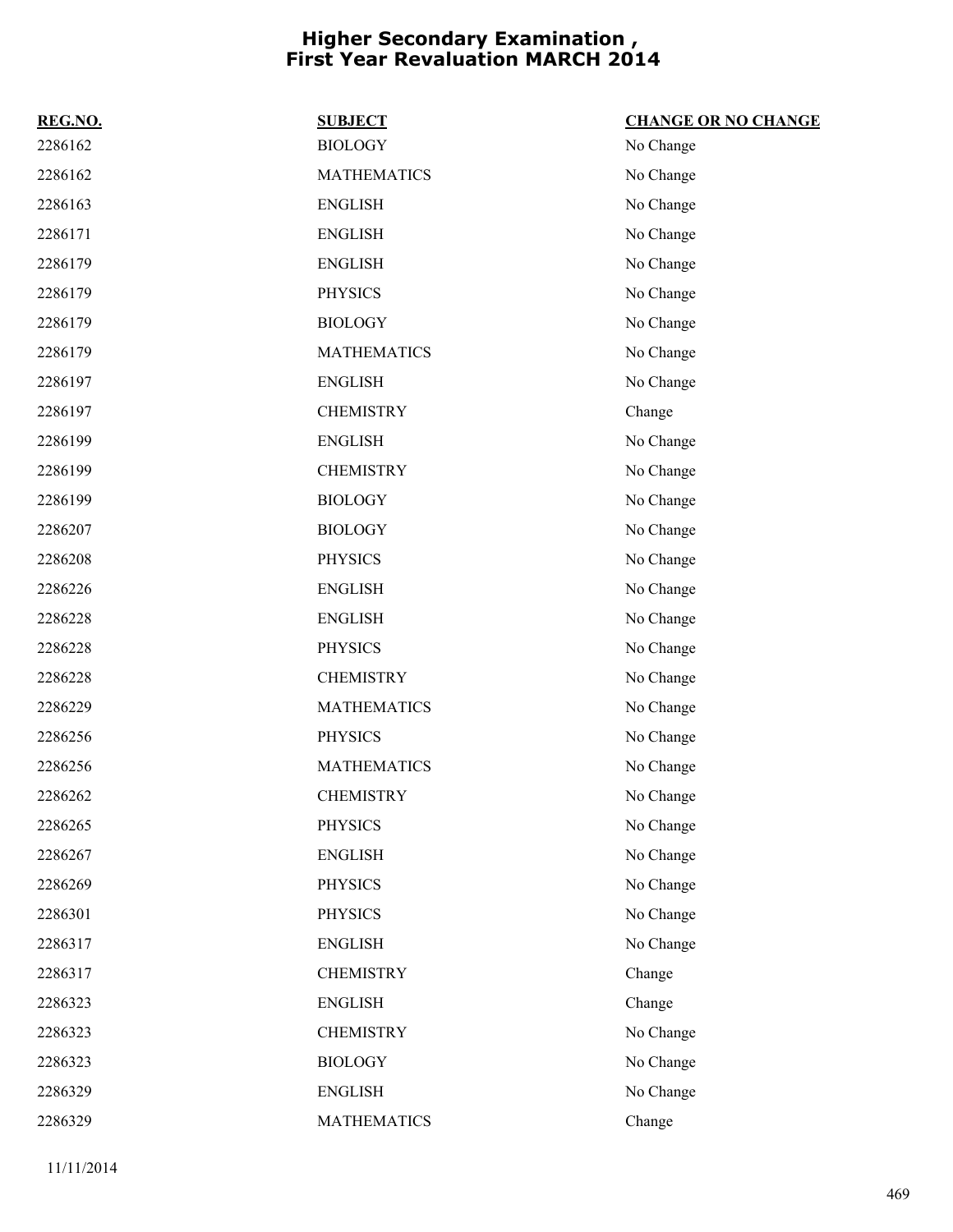| REG.NO. | <b>SUBJECT</b>     | <b>CHANGE OR NO CHANGE</b> |
|---------|--------------------|----------------------------|
| 2286339 | <b>PHYSICS</b>     | No Change                  |
| 2286339 | <b>MATHEMATICS</b> | No Change                  |
| 2286351 | <b>ENGLISH</b>     | No Change                  |
| 2286351 | MALAYALAM          | No Change                  |
| 2286400 | <b>ENGLISH</b>     | No Change                  |
| 2286400 | <b>ECONOMICS</b>   | No Change                  |
| 2286405 | <b>ECONOMICS</b>   | No Change                  |
| 2286573 | <b>ENGLISH</b>     | Change                     |
| 2286862 | <b>ENGLISH</b>     | No Change                  |
| 2286865 | <b>ENGLISH</b>     | No Change                  |
| 2286865 | <b>PHYSICS</b>     | No Change                  |
| 2286869 | <b>PHYSICS</b>     | No Change                  |
| 2286869 | <b>BIOLOGY</b>     | No Change                  |
| 2286870 | <b>ENGLISH</b>     | No Change                  |
| 2286871 | <b>ENGLISH</b>     | No Change                  |
| 2286875 | <b>PHYSICS</b>     | No Change                  |
| 2286880 | <b>MATHEMATICS</b> | No Change                  |
| 2286882 | <b>MATHEMATICS</b> | No Change                  |
| 2286886 | <b>ENGLISH</b>     | Change                     |
| 2286886 | <b>MATHEMATICS</b> | Change                     |
| 2286889 | <b>ENGLISH</b>     | Change                     |
| 2286894 | <b>ENGLISH</b>     | No Change                  |
| 2286895 | <b>ENGLISH</b>     | No Change                  |
| 2286895 | <b>PHYSICS</b>     | No Change                  |
| 2286896 | <b>CHEMISTRY</b>   | No Change                  |
| 2286900 | <b>PHYSICS</b>     | No Change                  |
| 2286900 | <b>CHEMISTRY</b>   | Change                     |
| 2286901 | <b>PHYSICS</b>     | No Change                  |
| 2286901 | <b>CHEMISTRY</b>   | Change                     |
| 2286901 | <b>BIOLOGY</b>     | No Change                  |
| 2286901 | <b>MATHEMATICS</b> | No Change                  |
| 2286902 | <b>PHYSICS</b>     | No Change                  |
| 2286902 | <b>CHEMISTRY</b>   | No Change                  |
| 2286904 | <b>PHYSICS</b>     | No Change                  |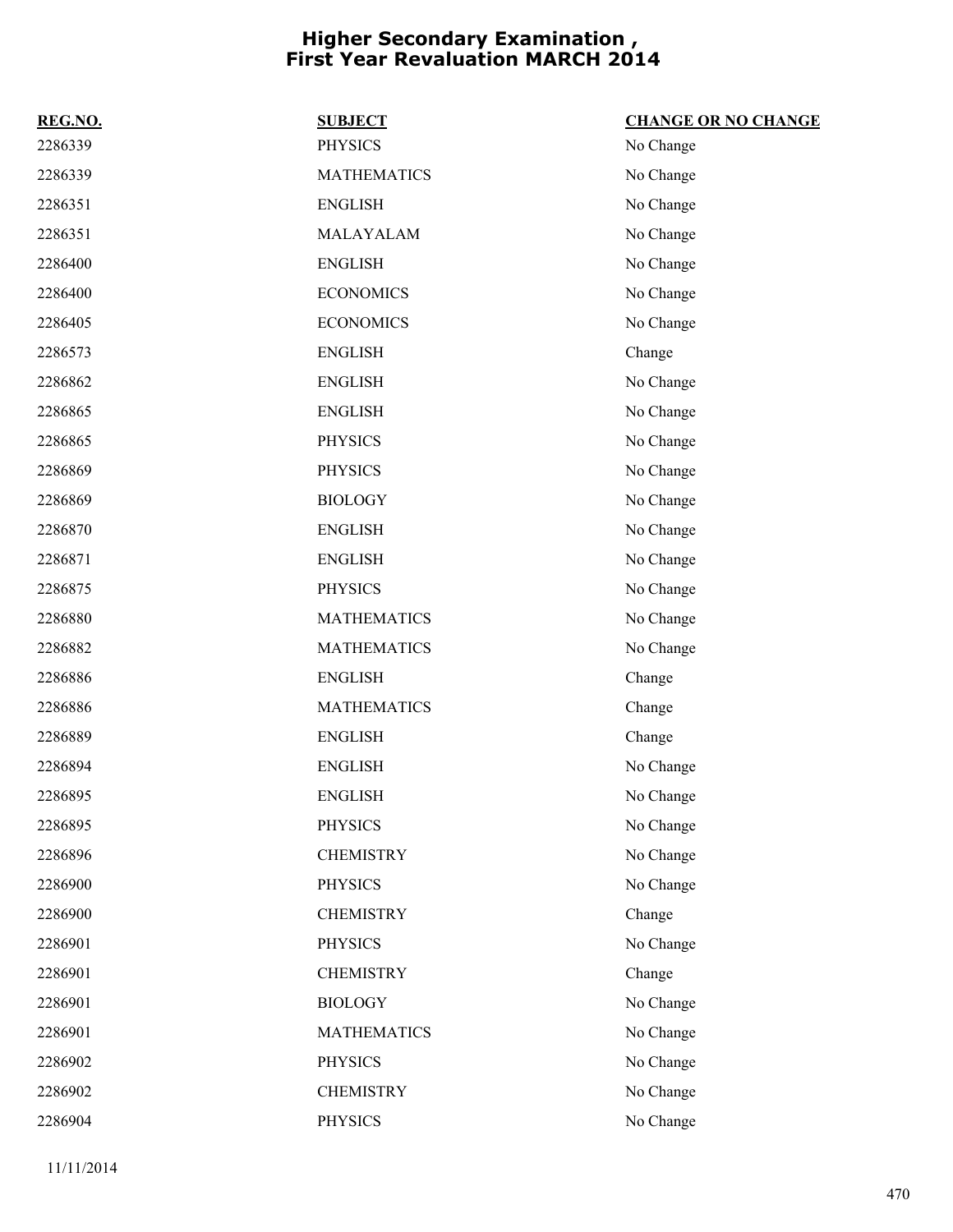| REG.NO. | <b>SUBJECT</b>     | <b>CHANGE OR NO CHANGE</b> |
|---------|--------------------|----------------------------|
| 2286905 | <b>PHYSICS</b>     | Change                     |
| 2286906 | <b>MATHEMATICS</b> | No Change                  |
| 2286907 | <b>MATHEMATICS</b> | No Change                  |
| 2286909 | <b>ENGLISH</b>     | No Change                  |
| 2286909 | <b>PHYSICS</b>     | No Change                  |
| 2286909 | <b>CHEMISTRY</b>   | No Change                  |
| 2286910 | <b>ENGLISH</b>     | No Change                  |
| 2286911 | <b>ENGLISH</b>     | No Change                  |
| 2286911 | <b>PHYSICS</b>     | Change                     |
| 2286916 | <b>ENGLISH</b>     | No Change                  |
| 2286916 | <b>MATHEMATICS</b> | No Change                  |
| 2286917 | <b>BIOLOGY</b>     | No Change                  |
| 2286919 | <b>CHEMISTRY</b>   | Change                     |
| 2286920 | <b>PHYSICS</b>     | No Change                  |
| 2286921 | <b>PHYSICS</b>     | No Change                  |
| 2286922 | <b>ENGLISH</b>     | No Change                  |
| 2286922 | <b>CHEMISTRY</b>   | No Change                  |
| 2286923 | <b>CHEMISTRY</b>   | Change                     |
| 2286926 | <b>CHEMISTRY</b>   | No Change                  |
| 2286929 | <b>PHYSICS</b>     | No Change                  |
| 2286934 | <b>PHYSICS</b>     | No Change                  |
| 2286937 | <b>ENGLISH</b>     | No Change                  |
| 2286937 | <b>MATHEMATICS</b> | No Change                  |
| 2286938 | <b>CHEMISTRY</b>   | Change                     |
| 2286938 | <b>BIOLOGY</b>     | No Change                  |
| 2286939 | <b>MATHEMATICS</b> | No Change                  |
| 2286942 | <b>ENGLISH</b>     | No Change                  |
| 2286942 | <b>CHEMISTRY</b>   | No Change                  |
| 2286942 | <b>BIOLOGY</b>     | No Change                  |
| 2286943 | <b>ENGLISH</b>     | No Change                  |
| 2286945 | <b>ENGLISH</b>     | No Change                  |
| 2286945 | <b>CHEMISTRY</b>   | No Change                  |
| 2286947 | <b>MATHEMATICS</b> | No Change                  |
| 2286948 | <b>MATHEMATICS</b> | No Change                  |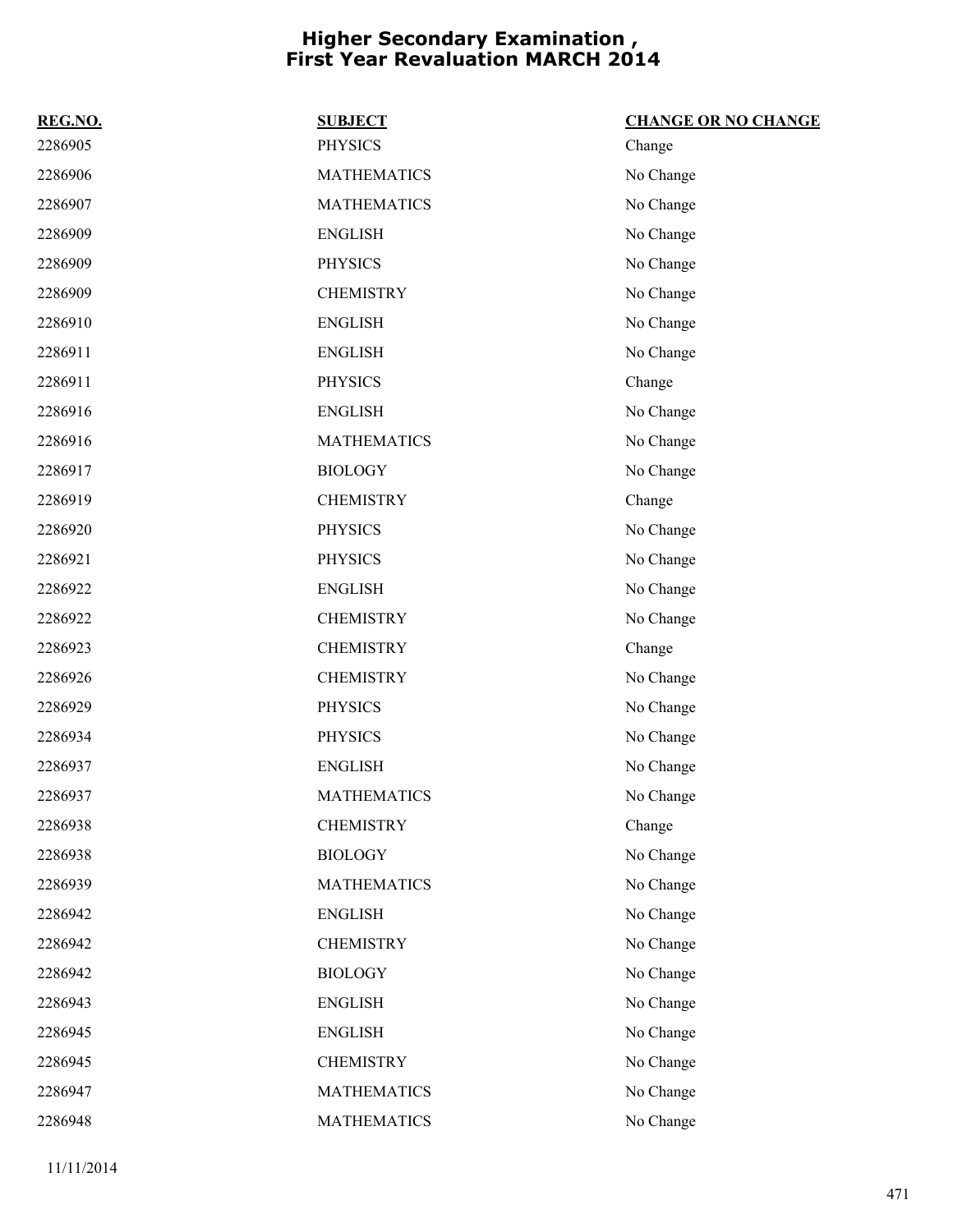| REG.NO. | <b>SUBJECT</b>                                                               | <b>CHANGE OR NO CHANGE</b> |
|---------|------------------------------------------------------------------------------|----------------------------|
| 2286950 | <b>BIOLOGY</b>                                                               | Change                     |
| 2286952 | <b>PHYSICS</b>                                                               | No Change                  |
| 2286952 | <b>CHEMISTRY</b>                                                             | No Change                  |
| 2286956 | <b>PHYSICS</b>                                                               | No Change                  |
| 2286958 | <b>PHYSICS</b>                                                               | No Change                  |
| 2286960 | <b>BIOLOGY</b>                                                               | No Change                  |
| 2286961 | <b>ENGLISH</b>                                                               | Change                     |
| 2286962 | <b>ENGLISH</b>                                                               | Change                     |
| 2286962 | <b>PHYSICS</b>                                                               | No Change                  |
| 2286970 | <b>ENGLISH</b>                                                               | Change                     |
| 2286970 | MALAYALAM                                                                    | Change                     |
| 2286976 | <b>ECONOMICS</b>                                                             | No Change                  |
| 2286979 | MALAYALAM                                                                    | No Change                  |
| 2286994 | <b>ENGLISH</b>                                                               | Change                     |
| 2286994 | ACCOUNTANCY WITH                                                             | No Change                  |
| 2287000 | <b>COMPUTER ACCOUNTING</b><br>ACCOUNTANCY WITH<br><b>COMPUTER ACCOUNTING</b> | No Change                  |
| 2287111 | <b>ENGLISH</b>                                                               | No Change                  |
| 2287111 | <b>HINDI</b>                                                                 | No Change                  |
| 2287111 | <b>MATHEMATICS</b>                                                           | No Change                  |
| 2287379 | <b>ENGLISH</b>                                                               | No Change                  |
| 2287381 | MALAYALAM                                                                    | Change                     |
| 2287385 | MALAYALAM                                                                    | Change                     |
| 2287393 | <b>PHYSICS</b>                                                               | No Change                  |
| 2287394 | MALAYALAM                                                                    | Change                     |
| 2287394 | <b>CHEMISTRY</b>                                                             | No Change                  |
| 2287397 | <b>ENGLISH</b>                                                               | No Change                  |
| 2287397 | MALAYALAM                                                                    | No Change                  |
| 2287400 | <b>ENGLISH</b>                                                               | No Change                  |
| 2287400 | MALAYALAM                                                                    | No Change                  |
| 2287400 | <b>PHYSICS</b>                                                               | No Change                  |
| 2287407 | <b>PHYSICS</b>                                                               | Change                     |
| 2287410 | <b>ENGLISH</b>                                                               | No Change                  |
| 2287410 | PHYSICS                                                                      | Change                     |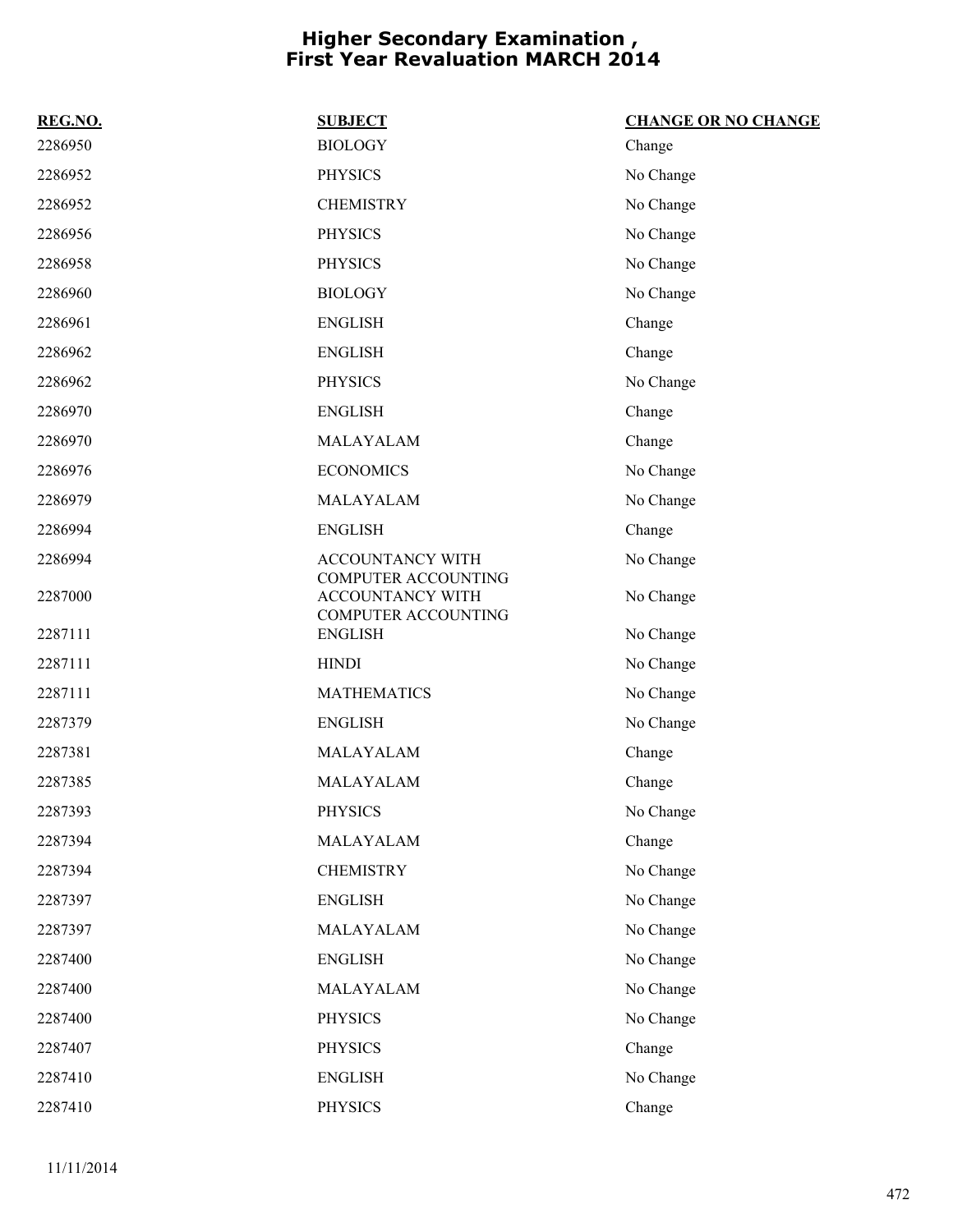| REG.NO. | <b>SUBJECT</b>       | <b>CHANGE OR NO CHANGE</b> |
|---------|----------------------|----------------------------|
| 2287411 | <b>PHYSICS</b>       | Change                     |
| 2287412 | <b>PHYSICS</b>       | No Change                  |
| 2287412 | <b>BIOLOGY</b>       | No Change                  |
| 2287413 | MALAYALAM            | Change                     |
| 2287413 | <b>PHYSICS</b>       | No Change                  |
| 2287418 | MALAYALAM            | Change                     |
| 2287418 | <b>BIOLOGY</b>       | No Change                  |
| 2287428 | <b>PHYSICS</b>       | No Change                  |
| 2287433 | <b>BIOLOGY</b>       | No Change                  |
| 2287436 | <b>PHYSICS</b>       | No Change                  |
| 2287443 | <b>ENGLISH</b>       | Change                     |
| 2287444 | <b>PHYSICS</b>       | No Change                  |
| 2287444 | <b>CHEMISTRY</b>     | No Change                  |
| 2287452 | <b>CHEMISTRY</b>     | No Change                  |
| 2287453 | <b>ENGLISH</b>       | No Change                  |
| 2287456 | <b>PHYSICS</b>       | No Change                  |
| 2287466 | <b>PHYSICS</b>       | No Change                  |
| 2287469 | <b>ENGLISH</b>       | No Change                  |
| 2287473 | <b>ENGLISH</b>       | No Change                  |
| 2287474 | <b>ENGLISH</b>       | No Change                  |
| 2287474 | <b>MATHEMATICS</b>   | No Change                  |
| 2287476 | <b>ENGLISH</b>       | No Change                  |
| 2287479 | <b>ENGLISH</b>       | No Change                  |
| 2287503 | POLITICAL SCIENCE    | Change                     |
| 2287508 | <b>ENGLISH</b>       | No Change                  |
| 2287559 | ACCOUNTANCY WITH AFS | No Change                  |
| 2287570 | ACCOUNTANCY WITH AFS | No Change                  |
| 2287630 | <b>ENGLISH</b>       | No Change                  |
| 2287630 | MALAYALAM            | No Change                  |
| 2287637 | <b>ENGLISH</b>       | No Change                  |
| 2287637 | <b>BIOLOGY</b>       | No Change                  |
| 2287642 | <b>ENGLISH</b>       | No Change                  |
| 2287652 | <b>MATHEMATICS</b>   | No Change                  |
| 2287658 | MALAYALAM            | No Change                  |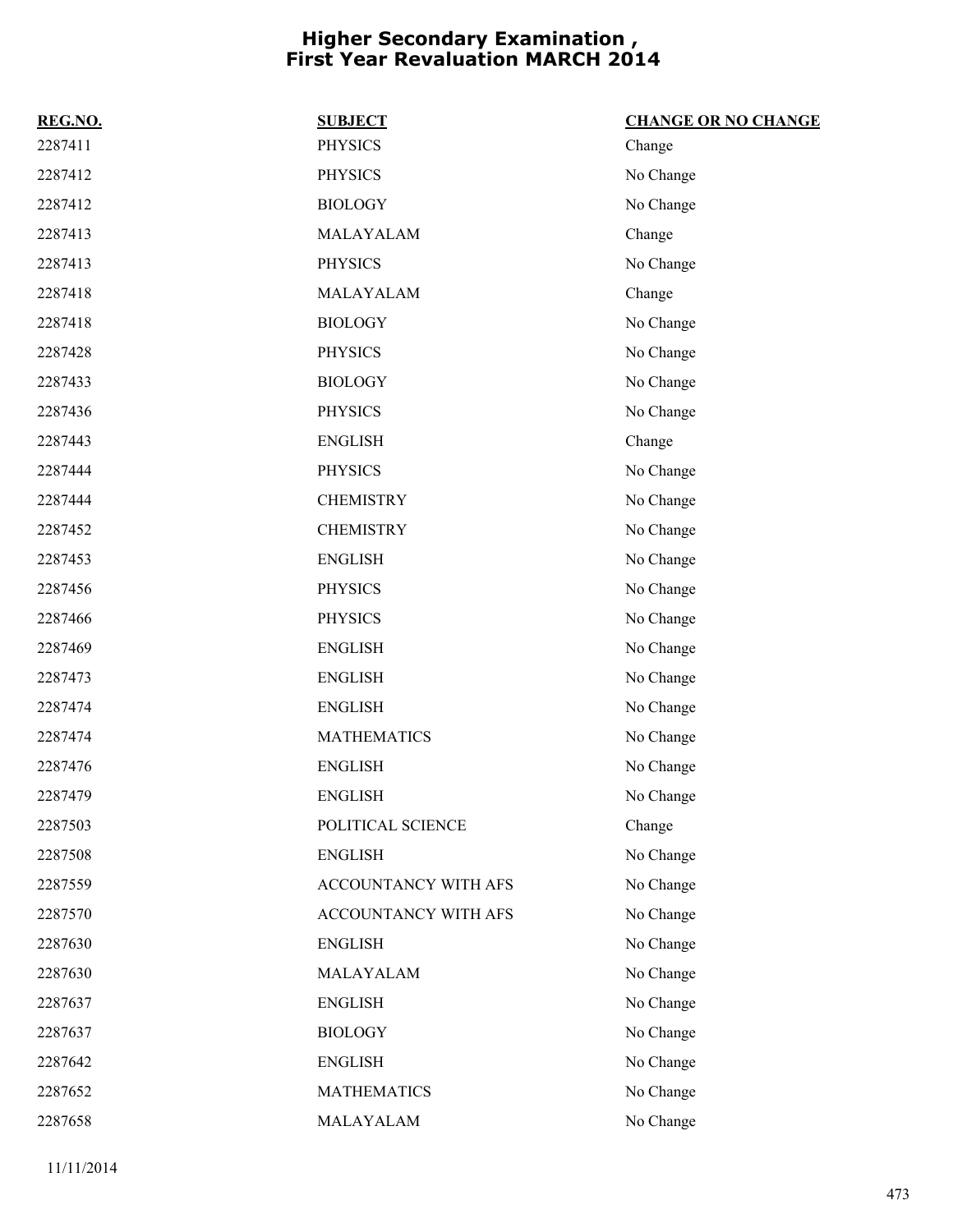| REG.NO. | <b>SUBJECT</b>                                        | <b>CHANGE OR NO CHANGE</b> |
|---------|-------------------------------------------------------|----------------------------|
| 2287671 | <b>PHYSICS</b>                                        | No Change                  |
| 2287671 | <b>BIOLOGY</b>                                        | No Change                  |
| 2287677 | <b>PHYSICS</b>                                        | No Change                  |
| 2287685 | <b>HINDI</b>                                          | No Change                  |
| 2287690 | <b>MATHEMATICS</b>                                    | No Change                  |
| 2287694 | <b>BIOLOGY</b>                                        | No Change                  |
| 2287710 | <b>ENGLISH</b>                                        | No Change                  |
| 2287767 | <b>ENGLISH</b>                                        | Change                     |
| 2287955 | <b>BIOLOGY</b>                                        | No Change                  |
| 2287968 | <b>PHYSICS</b>                                        | No Change                  |
| 2287975 | <b>MATHEMATICS</b>                                    | No Change                  |
| 2287986 | <b>CHEMISTRY</b>                                      | No Change                  |
| 2288280 | <b>ENGLISH</b>                                        | No Change                  |
| 2288280 | <b>PHYSICS</b>                                        | No Change                  |
| 2288398 | <b>ENGLISH</b>                                        | Change                     |
| 2288534 | MALAYALAM                                             | No Change                  |
| 2288539 | <b>ENGLISH</b>                                        | Change                     |
| 2288540 | <b>ENGLISH</b>                                        | No Change                  |
| 2288540 | <b>CHEMISTRY</b>                                      | No Change                  |
| 2288540 | <b>BIOLOGY</b>                                        | No Change                  |
| 2288545 | <b>ENGLISH</b>                                        | Change                     |
| 2288545 | <b>PHYSICS</b>                                        | No Change                  |
| 2288547 | <b>MATHEMATICS</b>                                    | No Change                  |
| 2288548 | <b>ENGLISH</b>                                        | No Change                  |
| 2288567 | <b>PHYSICS</b>                                        | No Change                  |
| 2288568 | <b>ENGLISH</b>                                        | Change                     |
| 2288572 | <b>ENGLISH</b>                                        | No Change                  |
| 2288575 | <b>ENGLISH</b>                                        | Change                     |
| 2288601 | <b>PHYSICS</b>                                        | No Change                  |
| 2288613 | <b>ENGLISH</b>                                        | No Change                  |
| 2288674 | <b>BUSINESS STUDIES WITH</b><br>FUNCTIONAL MANAGEMENT | No Change                  |
| 2288867 | <b>PHYSICS</b>                                        | No Change                  |
| 2288867 | <b>CHEMISTRY</b>                                      | Change                     |
| 2288867 | <b>BIOLOGY</b>                                        | Change                     |
|         |                                                       |                            |

11/11/2014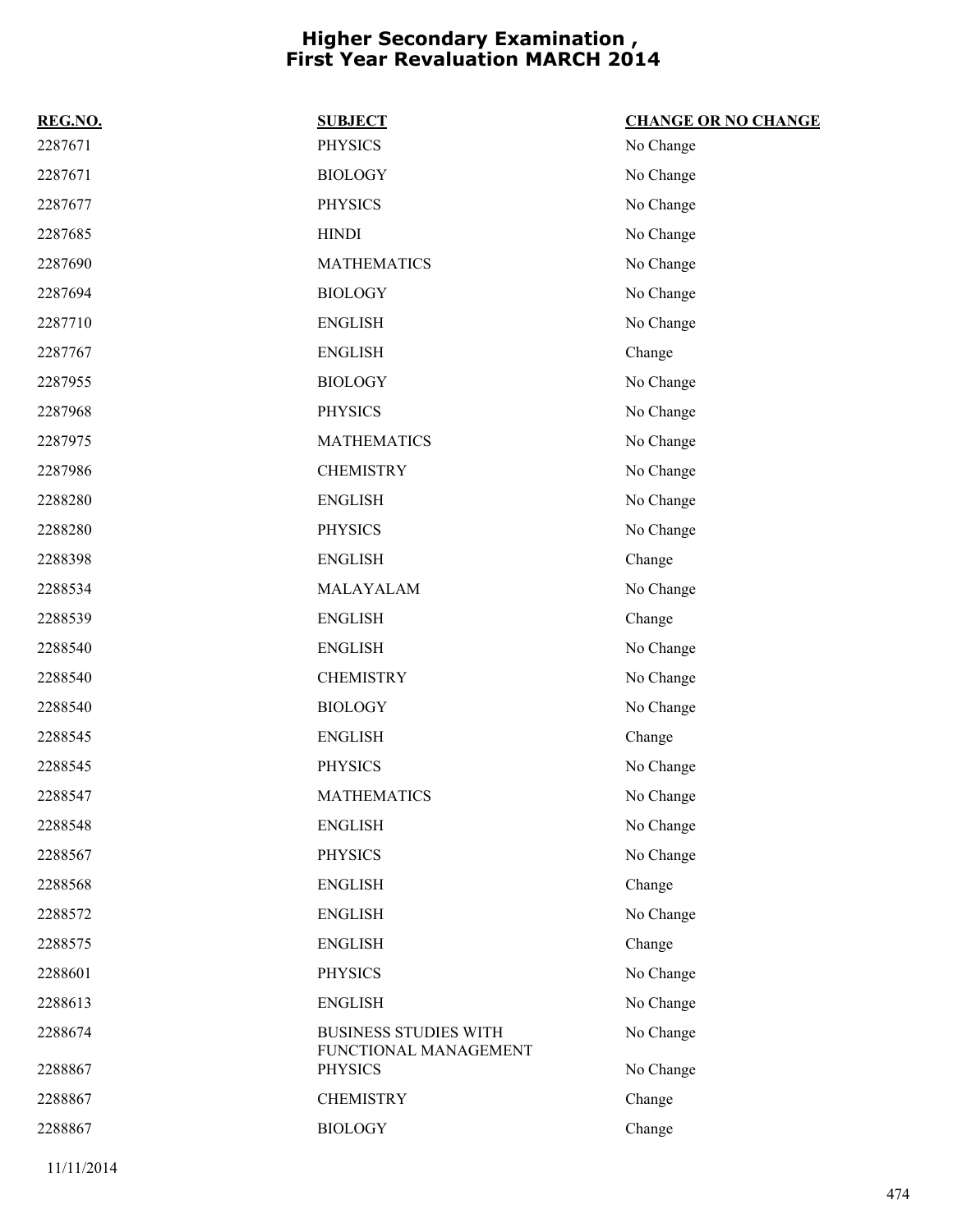| REG.NO. | <b>SUBJECT</b>          | <b>CHANGE OR NO CHANGE</b> |
|---------|-------------------------|----------------------------|
| 2288867 | <b>MATHEMATICS</b>      | No Change                  |
| 2288868 | <b>CHEMISTRY</b>        | Change                     |
| 2288869 | <b>MATHEMATICS</b>      | No Change                  |
| 2288872 | <b>ENGLISH</b>          | No Change                  |
| 2288872 | <b>PHYSICS</b>          | No Change                  |
| 2288872 | <b>CHEMISTRY</b>        | No Change                  |
| 2288873 | <b>ENGLISH</b>          | No Change                  |
| 2288873 | <b>CHEMISTRY</b>        | No Change                  |
| 2288878 | <b>ENGLISH</b>          | No Change                  |
| 2288881 | <b>PHYSICS</b>          | No Change                  |
| 2288884 | <b>MATHEMATICS</b>      | No Change                  |
| 2288885 | <b>CHEMISTRY</b>        | No Change                  |
| 2288886 | <b>ENGLISH</b>          | No Change                  |
| 2288887 | <b>MATHEMATICS</b>      | No Change                  |
| 2288889 | <b>ENGLISH</b>          | No Change                  |
| 2288889 | <b>PHYSICS</b>          | No Change                  |
| 2288889 | <b>MATHEMATICS</b>      | No Change                  |
| 2288891 | <b>ENGLISH</b>          | No Change                  |
| 2288891 | <b>CHEMISTRY</b>        | No Change                  |
| 2288906 | <b>PHYSICS</b>          | No Change                  |
| 2288906 | <b>MATHEMATICS</b>      | No Change                  |
| 2288925 | <b>ENGLISH</b>          | No Change                  |
| 2288925 | <b>MATHEMATICS</b>      | No Change                  |
| 2288926 | <b>CHEMISTRY</b>        | No Change                  |
| 2288926 | <b>MATHEMATICS</b>      | No Change                  |
| 2288927 | <b>COMPUTER SCIENCE</b> | No Change                  |
| 2288928 | <b>CHEMISTRY</b>        | No Change                  |
| 2288932 | <b>CHEMISTRY</b>        | No Change                  |
| 2288934 | <b>CHEMISTRY</b>        | No Change                  |
| 2288936 | <b>PHYSICS</b>          | No Change                  |
| 2288942 | <b>ENGLISH</b>          | No Change                  |
| 2288944 | <b>ENGLISH</b>          | No Change                  |
| 2288944 | <b>CHEMISTRY</b>        | No Change                  |
| 2288948 | <b>PHYSICS</b>          | Change                     |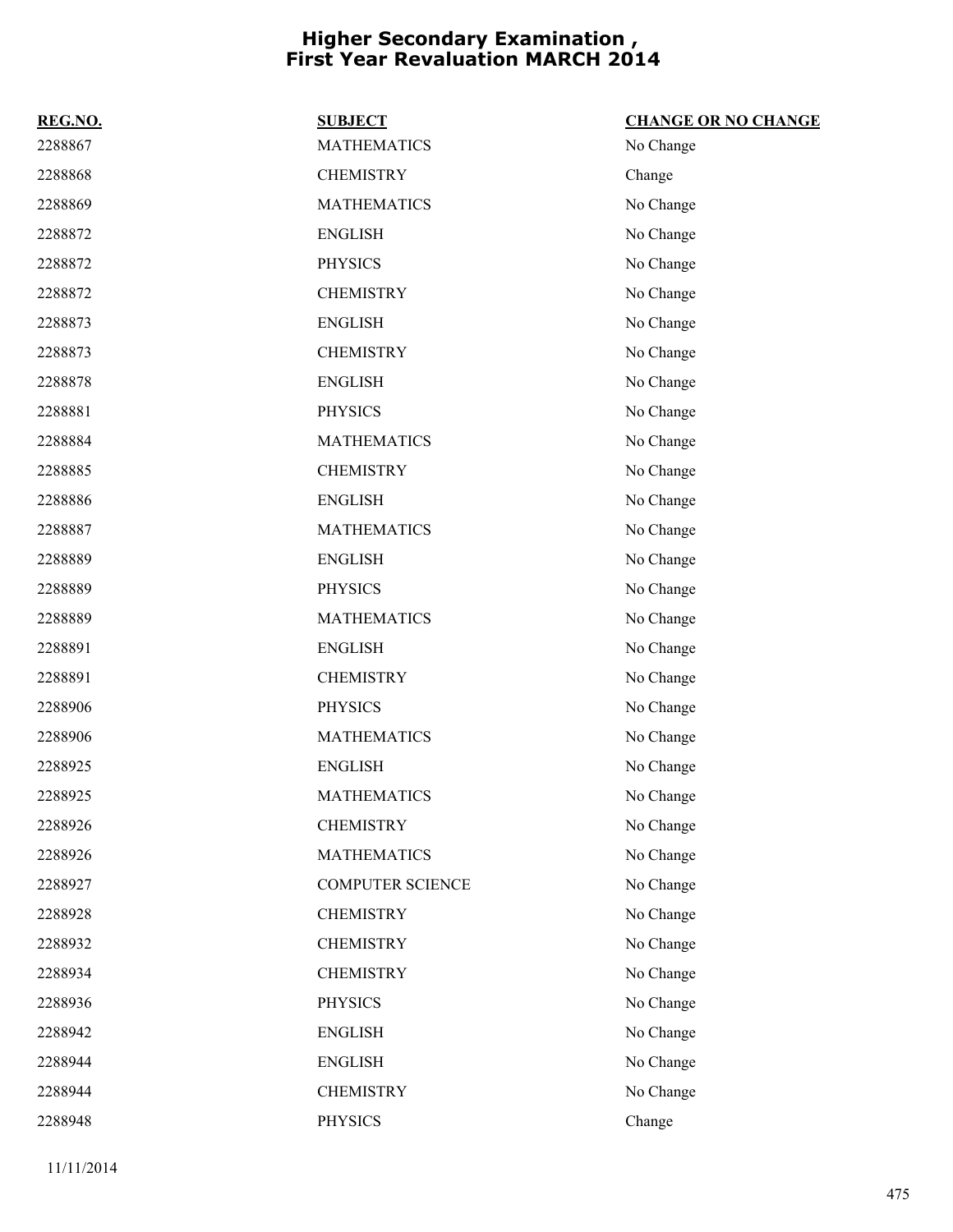| REG.NO. | <b>SUBJECT</b>              | <b>CHANGE OR NO CHANGE</b> |
|---------|-----------------------------|----------------------------|
| 2288948 | <b>CHEMISTRY</b>            | Change                     |
| 2288948 | <b>MATHEMATICS</b>          | No Change                  |
| 2288949 | <b>COMPUTER SCIENCE</b>     | No Change                  |
| 2288950 | <b>HINDI</b>                | No Change                  |
| 2288950 | <b>CHEMISTRY</b>            | Change                     |
| 2288958 | <b>ENGLISH</b>              | No Change                  |
| 2288958 | <b>MATHEMATICS</b>          | No Change                  |
| 2288970 | <b>ENGLISH</b>              | No Change                  |
| 2288970 | <b>MATHEMATICS</b>          | No Change                  |
| 2288974 | <b>PHYSICS</b>              | No Change                  |
| 2288975 | <b>PHYSICS</b>              | No Change                  |
| 2288977 | <b>PHYSICS</b>              | No Change                  |
| 2288999 | <b>ENGLISH</b>              | Change                     |
| 2289094 | <b>ECONOMICS</b>            | No Change                  |
| 2289100 | <b>ENGLISH</b>              | No Change                  |
| 2289100 | <b>COMPUTER APPLICATION</b> | No Change                  |
| 2289286 | <b>ENGLISH</b>              | No Change                  |
| 2289286 | <b>PHYSICS</b>              | No Change                  |
| 2289286 | <b>MATHEMATICS</b>          | No Change                  |
| 2289287 | <b>ENGLISH</b>              | No Change                  |
| 2289287 | MALAYALAM                   | Change                     |
| 2289288 | <b>ENGLISH</b>              | No Change                  |
| 2289288 | <b>BIOLOGY</b>              | No Change                  |
| 2289289 | <b>ENGLISH</b>              | No Change                  |
| 2289289 | MALAYALAM                   | No Change                  |
| 2289293 | <b>ENGLISH</b>              | No Change                  |
| 2289294 | <b>PHYSICS</b>              | Change                     |
| 2289295 | <b>ENGLISH</b>              | No Change                  |
| 2289295 | <b>PHYSICS</b>              | No Change                  |
| 2289296 | <b>BIOLOGY</b>              | No Change                  |
| 2289296 | <b>MATHEMATICS</b>          | No Change                  |
| 2289297 | <b>ENGLISH</b>              | No Change                  |
| 2289297 | <b>CHEMISTRY</b>            | No Change                  |
| 2289297 | <b>MATHEMATICS</b>          | No Change                  |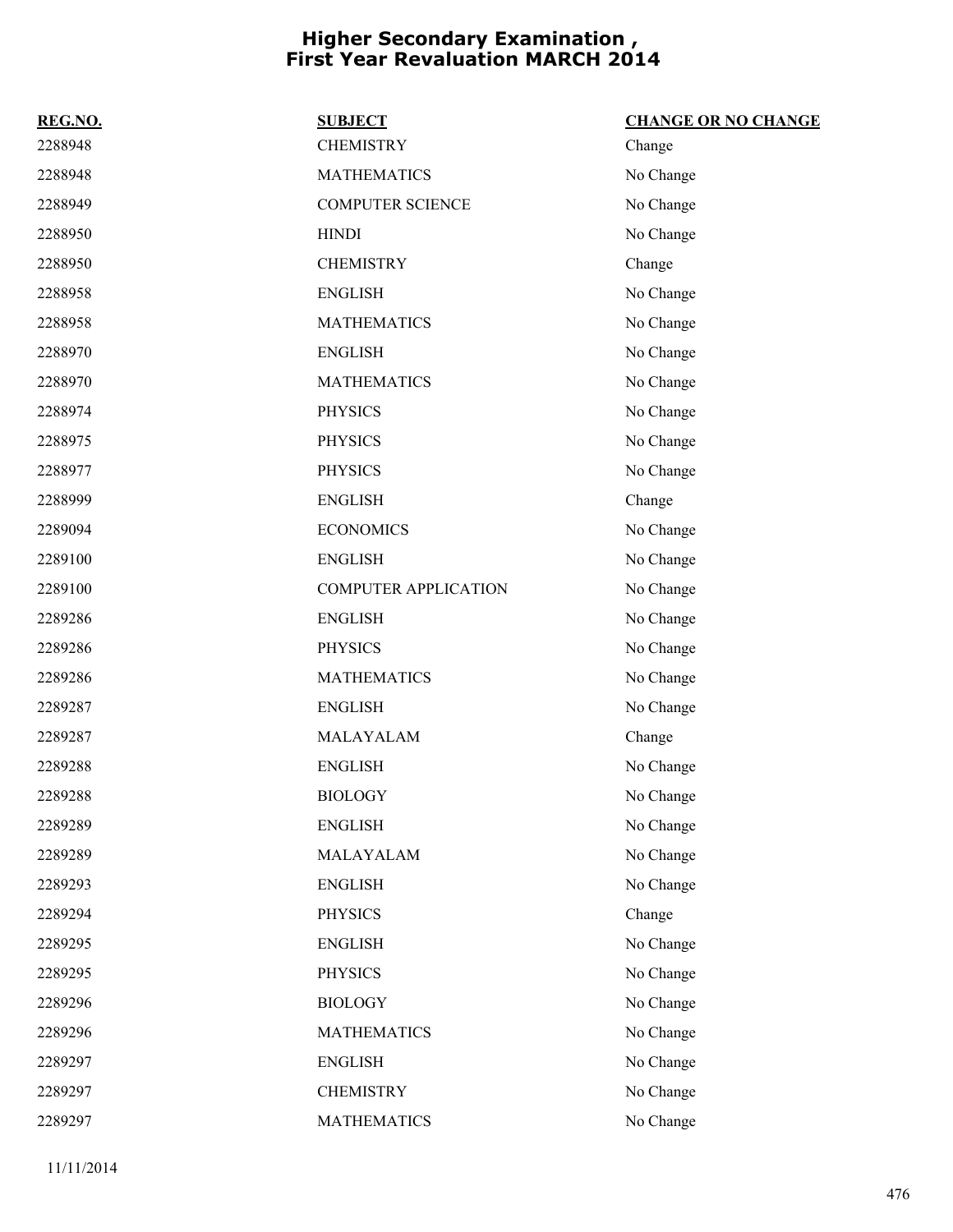| REG.NO. | <b>SUBJECT</b>     | <b>CHANGE OR NO CHANGE</b> |
|---------|--------------------|----------------------------|
| 2289298 | <b>PHYSICS</b>     | No Change                  |
| 2289298 | <b>MATHEMATICS</b> | No Change                  |
| 2289302 | <b>ENGLISH</b>     | No Change                  |
| 2289302 | <b>MATHEMATICS</b> | No Change                  |
| 2289303 | <b>ENGLISH</b>     | No Change                  |
| 2289305 | <b>CHEMISTRY</b>   | No Change                  |
| 2289305 | <b>MATHEMATICS</b> | No Change                  |
| 2289306 | <b>MATHEMATICS</b> | No Change                  |
| 2289308 | <b>ENGLISH</b>     | No Change                  |
| 2289310 | <b>ENGLISH</b>     | No Change                  |
| 2289310 | <b>BIOLOGY</b>     | No Change                  |
| 2289311 | <b>PHYSICS</b>     | No Change                  |
| 2289312 | <b>ENGLISH</b>     | Change                     |
| 2289313 | <b>PHYSICS</b>     | No Change                  |
| 2289315 | <b>ENGLISH</b>     | Change                     |
| 2289317 | <b>PHYSICS</b>     | Change                     |
| 2289318 | <b>ENGLISH</b>     | Change                     |
| 2289319 | <b>ENGLISH</b>     | Change                     |
| 2289320 | <b>ENGLISH</b>     | Change                     |
| 2289320 | <b>PHYSICS</b>     | No Change                  |
| 2289320 | <b>CHEMISTRY</b>   | No Change                  |
| 2289321 | <b>ENGLISH</b>     | Change                     |
| 2289322 | <b>ENGLISH</b>     | No Change                  |
| 2289322 | <b>PHYSICS</b>     | No Change                  |
| 2289322 | <b>CHEMISTRY</b>   | No Change                  |
| 2289323 | <b>ENGLISH</b>     | Change                     |
| 2289324 | <b>MATHEMATICS</b> | No Change                  |
| 2289326 | <b>ENGLISH</b>     | No Change                  |
| 2289327 | <b>ENGLISH</b>     | Change                     |
| 2289328 | <b>ENGLISH</b>     | No Change                  |
| 2289328 | <b>CHEMISTRY</b>   | No Change                  |
| 2289331 | <b>CHEMISTRY</b>   | Change                     |
| 2289331 | <b>BIOLOGY</b>     | No Change                  |
| 2289332 | <b>PHYSICS</b>     | No Change                  |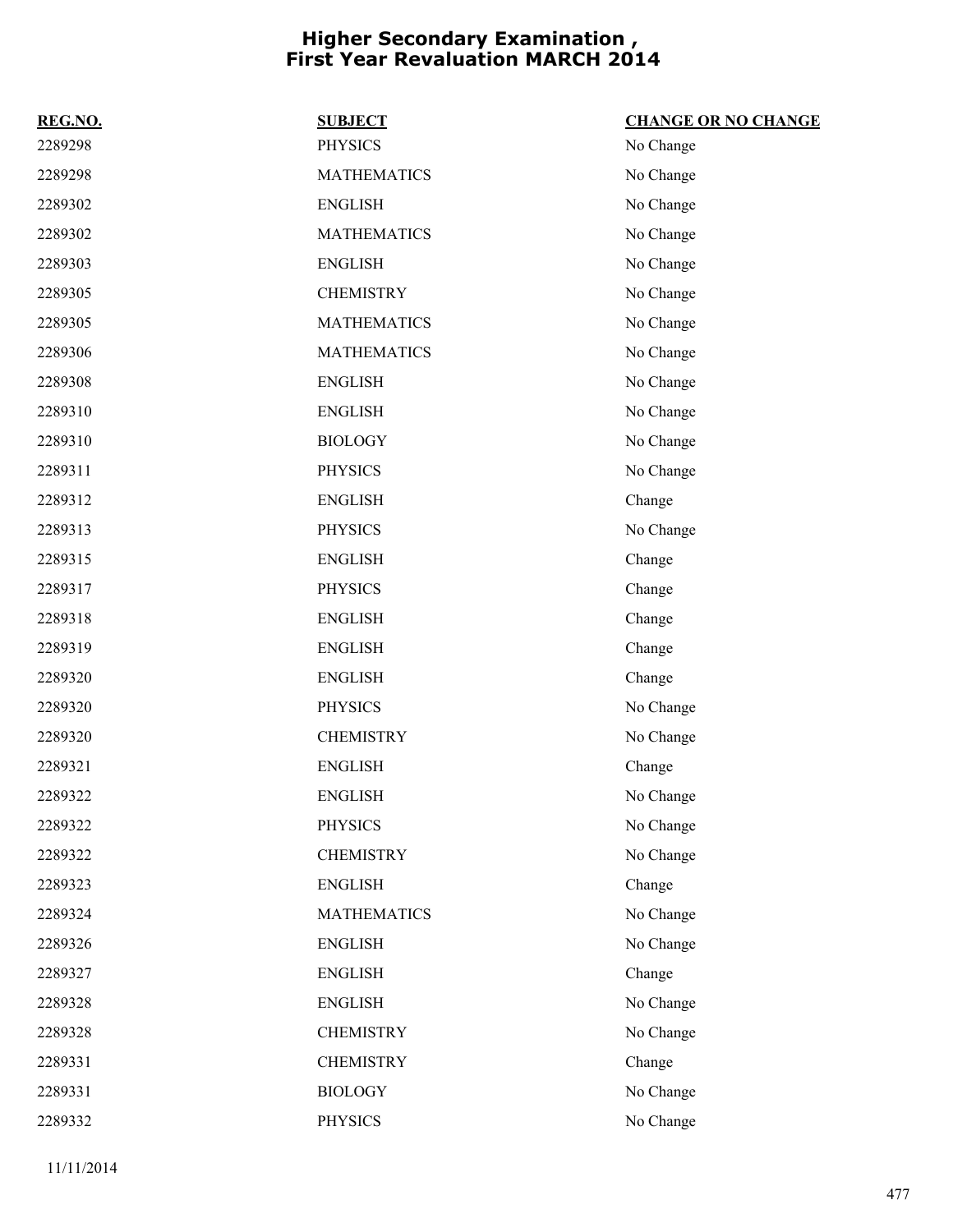| REG.NO. | <b>SUBJECT</b>          | <b>CHANGE OR NO CHANGE</b> |
|---------|-------------------------|----------------------------|
| 2289335 | <b>ENGLISH</b>          | No Change                  |
| 2289340 | <b>ENGLISH</b>          | No Change                  |
| 2289341 | <b>ENGLISH</b>          | No Change                  |
| 2289343 | <b>ENGLISH</b>          | No Change                  |
| 2289343 | <b>PHYSICS</b>          | No Change                  |
| 2289344 | <b>ENGLISH</b>          | Change                     |
| 2289348 | <b>ENGLISH</b>          | No Change                  |
| 2289351 | MALAYALAM               | No Change                  |
| 2289352 | <b>MATHEMATICS</b>      | No Change                  |
| 2289355 | <b>ENGLISH</b>          | No Change                  |
| 2289355 | <b>MATHEMATICS</b>      | No Change                  |
| 2289356 | <b>ENGLISH</b>          | No Change                  |
| 2289363 | <b>ENGLISH</b>          | No Change                  |
| 2289363 | MALAYALAM               | No Change                  |
| 2289363 | <b>MATHEMATICS</b>      | No Change                  |
| 2289365 | MALAYALAM               | No Change                  |
| 2289370 | MALAYALAM               | No Change                  |
| 2289370 | <b>MATHEMATICS</b>      | No Change                  |
| 2289376 | <b>PHYSICS</b>          | No Change                  |
| 2289382 | <b>ENGLISH</b>          | No Change                  |
| 2289382 | <b>COMPUTER SCIENCE</b> | No Change                  |
| 2289388 | <b>HINDI</b>            | No Change                  |
| 2289669 | <b>CHEMISTRY</b>        | No Change                  |
| 2289731 | MALAYALAM               | No Change                  |
| 2289744 | <b>ENGLISH</b>          | No Change                  |
| 2289748 | <b>PHYSICS</b>          | No Change                  |
| 2289750 | <b>CHEMISTRY</b>        | No Change                  |
| 2289750 | <b>MATHEMATICS</b>      | No Change                  |
| 2289771 | <b>MATHEMATICS</b>      | No Change                  |
| 2289779 | <b>PHYSICS</b>          | Change                     |
| 2289828 | <b>HISTORY</b>          | No Change                  |
| 2290006 | <b>CHEMISTRY</b>        | No Change                  |
| 2290006 | <b>MATHEMATICS</b>      | No Change                  |
| 2290013 | <b>ENGLISH</b>          | No Change                  |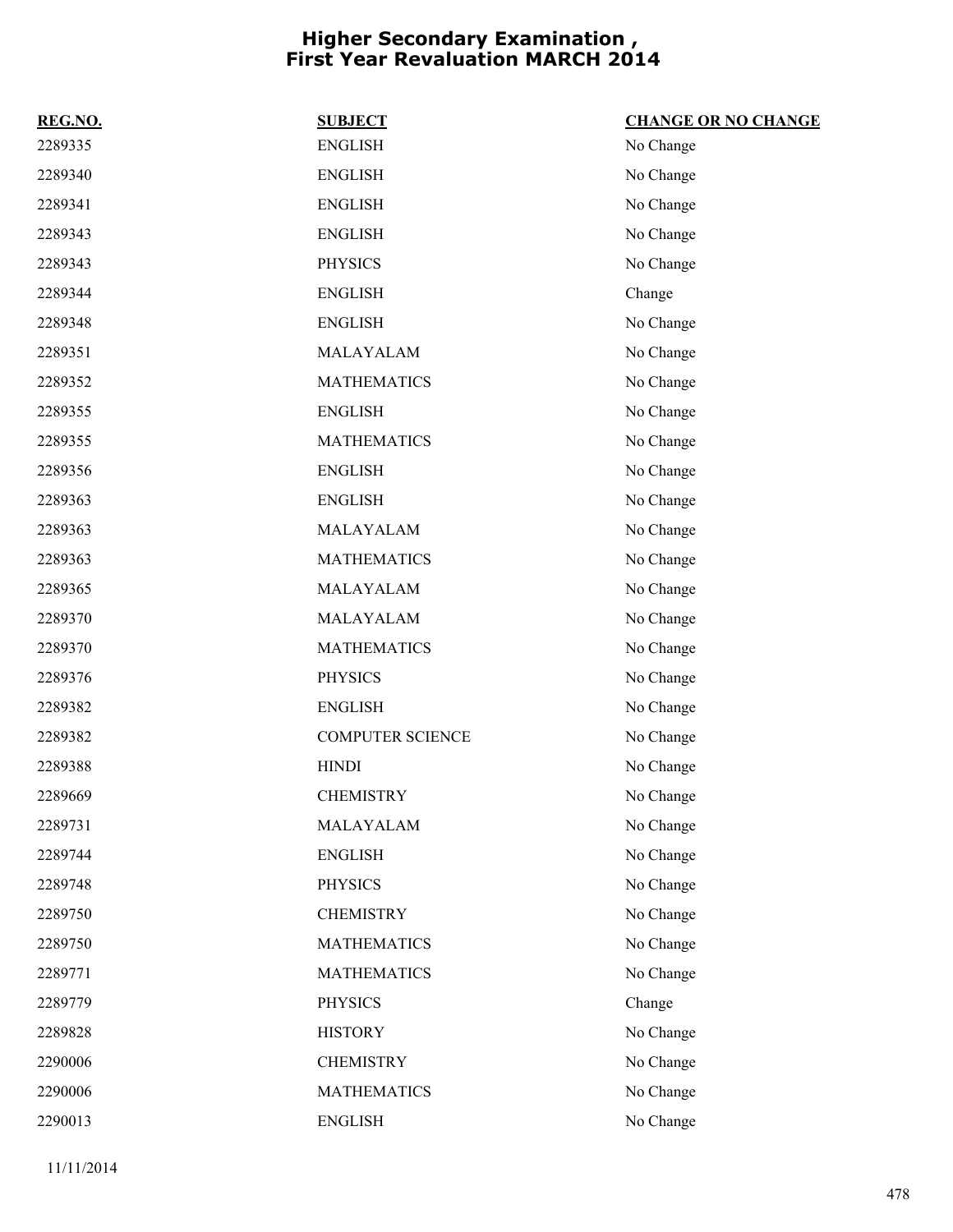| REG.NO. | <b>SUBJECT</b>     | <b>CHANGE OR NO CHANGE</b> |
|---------|--------------------|----------------------------|
| 2290013 | <b>MATHEMATICS</b> | No Change                  |
| 2290014 | <b>MATHEMATICS</b> | No Change                  |
| 2290063 | <b>ENGLISH</b>     | No Change                  |
| 2290063 | <b>BIOLOGY</b>     | No Change                  |
| 2290070 | <b>ENGLISH</b>     | Change                     |
| 2290079 | <b>BIOLOGY</b>     | No Change                  |
| 2290080 | <b>CHEMISTRY</b>   | No Change                  |
| 2290083 | <b>PHYSICS</b>     | No Change                  |
| 2290092 | <b>MATHEMATICS</b> | No Change                  |
| 2290112 | <b>CHEMISTRY</b>   | No Change                  |
| 2290112 | <b>MATHEMATICS</b> | No Change                  |
| 2290123 | MALAYALAM          | No Change                  |
| 2290123 | SOCIOLOGY          | No Change                  |
| 2290132 | <b>ENGLISH</b>     | No Change                  |
| 2290218 | <b>ENGLISH</b>     | Change                     |
| 2290315 | <b>MATHEMATICS</b> | No Change                  |
| 2290326 | <b>ENGLISH</b>     | No Change                  |
| 2290326 | MALAYALAM          | No Change                  |
| 2290327 | <b>ENGLISH</b>     | No Change                  |
| 2290327 | MALAYALAM          | Change                     |
| 2290328 | MALAYALAM          | Change                     |
| 2290328 | <b>BIOLOGY</b>     | No Change                  |
| 2290330 | <b>ENGLISH</b>     | No Change                  |
| 2290330 | <b>MATHEMATICS</b> | No Change                  |
| 2290331 | <b>ENGLISH</b>     | No Change                  |
| 2290332 | <b>ENGLISH</b>     | No Change                  |
| 2290339 | <b>CHEMISTRY</b>   | Change                     |
| 2290343 | <b>ENGLISH</b>     | No Change                  |
| 2290343 | <b>CHEMISTRY</b>   | No Change                  |
| 2290345 | <b>ENGLISH</b>     | No Change                  |
| 2290346 | <b>ENGLISH</b>     | No Change                  |
| 2290346 | <b>BIOLOGY</b>     | No Change                  |
| 2290347 | <b>ENGLISH</b>     | No Change                  |
| 2290347 | <b>BIOLOGY</b>     | No Change                  |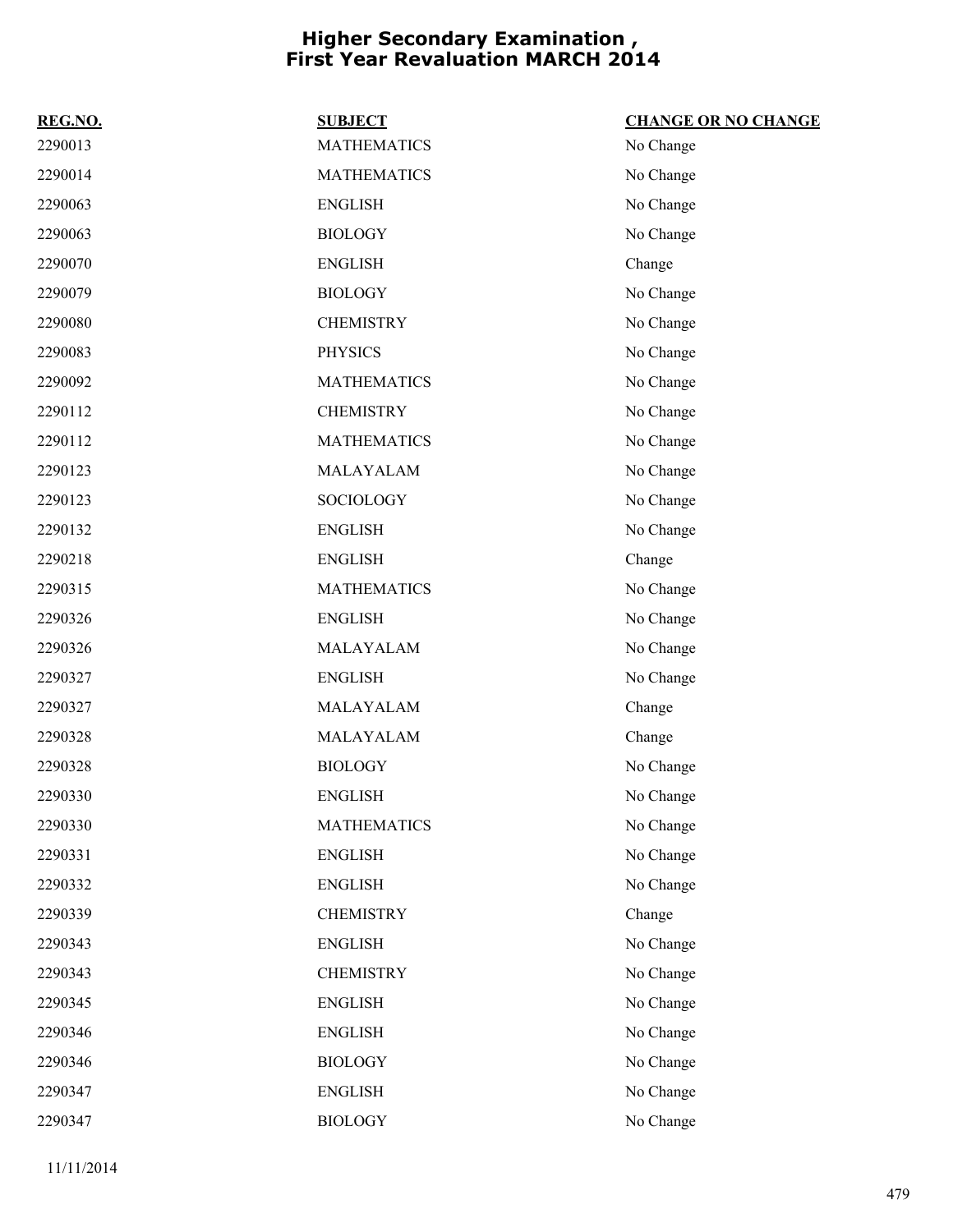| REG.NO. | <b>SUBJECT</b>     | <b>CHANGE OR NO CHANGE</b> |
|---------|--------------------|----------------------------|
| 2290348 | <b>ENGLISH</b>     | No Change                  |
| 2290352 | <b>ENGLISH</b>     | No Change                  |
| 2290352 | <b>MATHEMATICS</b> | No Change                  |
| 2290353 | MALAYALAM          | Change                     |
| 2290359 | <b>ENGLISH</b>     | No Change                  |
| 2290359 | MALAYALAM          | No Change                  |
| 2290361 | <b>ENGLISH</b>     | No Change                  |
| 2290369 | <b>ENGLISH</b>     | No Change                  |
| 2290371 | MALAYALAM          | Change                     |
| 2290371 | <b>PHYSICS</b>     | No Change                  |
| 2290376 | <b>PHYSICS</b>     | No Change                  |
| 2290377 | <b>PHYSICS</b>     | No Change                  |
| 2290378 | <b>PHYSICS</b>     | Change                     |
| 2290379 | <b>ENGLISH</b>     | No Change                  |
| 2290379 | <b>PHYSICS</b>     | No Change                  |
| 2290379 | <b>CHEMISTRY</b>   | No Change                  |
| 2290381 | <b>PHYSICS</b>     | No Change                  |
| 2290384 | <b>CHEMISTRY</b>   | No Change                  |
| 2290384 | <b>MATHEMATICS</b> | No Change                  |
| 2290385 | <b>PHYSICS</b>     | Change                     |
| 2290386 | <b>ENGLISH</b>     | No Change                  |
| 2290386 | <b>PHYSICS</b>     | Change                     |
| 2290389 | <b>PHYSICS</b>     | Change                     |
| 2290391 | <b>CHEMISTRY</b>   | No Change                  |
| 2290393 | <b>ENGLISH</b>     | No Change                  |
| 2290393 | <b>PHYSICS</b>     | Change                     |
| 2290394 | <b>ENGLISH</b>     | Change                     |
| 2290398 | <b>ENGLISH</b>     | No Change                  |
| 2290410 | <b>PHYSICS</b>     | Change                     |
| 2290410 | <b>CHEMISTRY</b>   | No Change                  |
| 2290414 | <b>CHEMISTRY</b>   | No Change                  |
| 2290415 | <b>ENGLISH</b>     | Change                     |
| 2290415 | <b>PHYSICS</b>     | No Change                  |
| 2290466 | SOCIOLOGY          | No Change                  |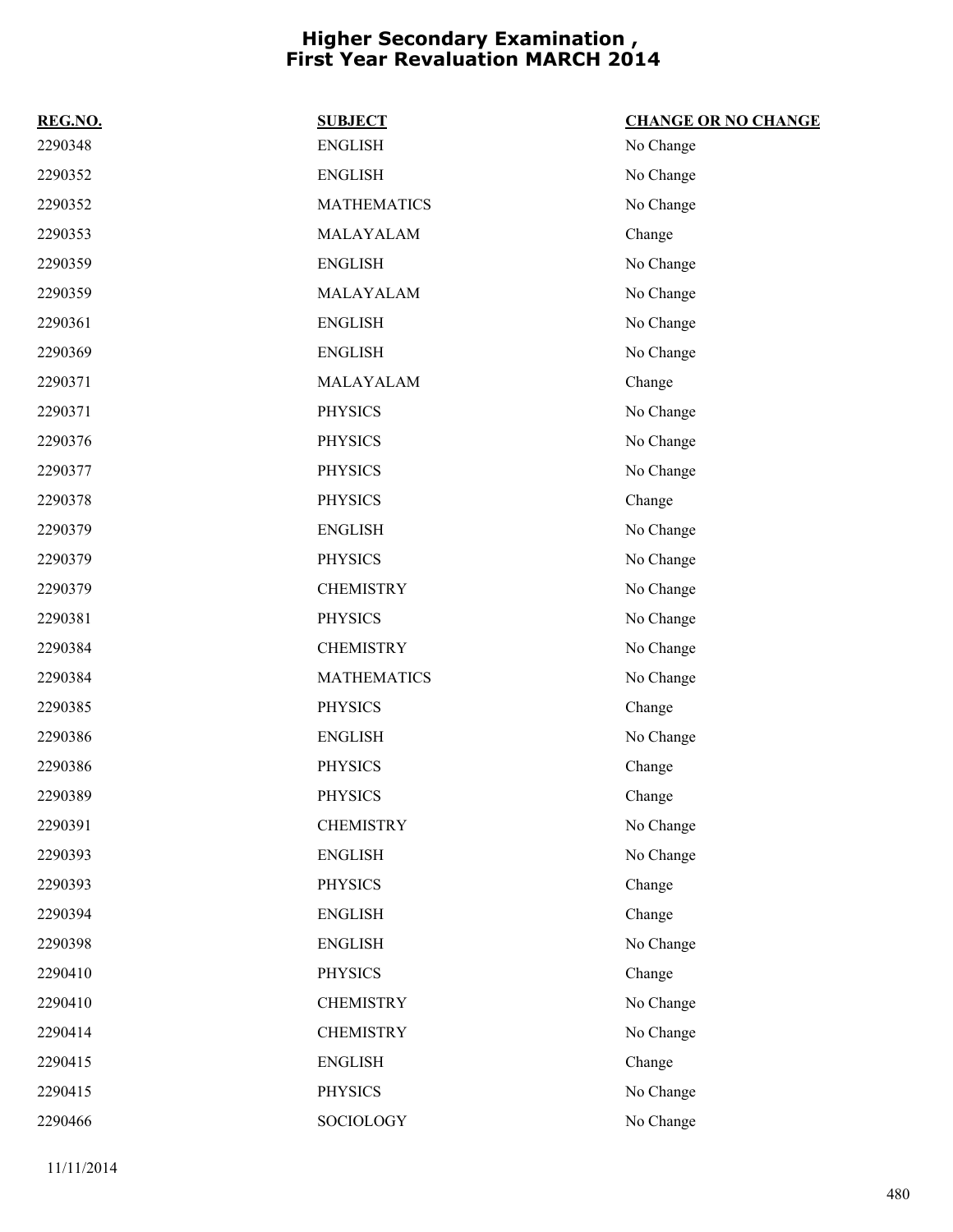| REG.NO. | <b>SUBJECT</b>          | <b>CHANGE OR NO CHANGE</b> |
|---------|-------------------------|----------------------------|
| 2290466 | COMMUNICATIVE ENGLISH   | No Change                  |
| 2290597 | <b>ENGLISH</b>          | No Change                  |
| 2291085 | <b>CHEMISTRY</b>        | No Change                  |
| 2291086 | <b>ENGLISH</b>          | Change                     |
| 2291099 | <b>BIOLOGY</b>          | No Change                  |
| 2291112 | <b>PHYSICS</b>          | No Change                  |
| 2291130 | <b>ENGLISH</b>          | No Change                  |
| 2291148 | <b>PHYSICS</b>          | No Change                  |
| 2291148 | <b>CHEMISTRY</b>        | No Change                  |
| 2291159 | <b>ENGLISH</b>          | No Change                  |
| 2291159 | <b>PHYSICS</b>          | Change                     |
| 2291160 | <b>ENGLISH</b>          | No Change                  |
| 2291160 | <b>PHYSICS</b>          | Change                     |
| 2291178 | <b>ENGLISH</b>          | No Change                  |
| 2291178 | <b>CHEMISTRY</b>        | No Change                  |
| 2291180 | <b>ENGLISH</b>          | No Change                  |
| 2291193 | <b>ARABIC</b>           | No Change                  |
| 2291198 | <b>COMPUTER SCIENCE</b> | No Change                  |
| 2291214 | <b>COMPUTER SCIENCE</b> | No Change                  |
| 2291219 | <b>ENGLISH</b>          | No Change                  |
| 2291222 | <b>ENGLISH</b>          | No Change                  |
| 2291239 | <b>ENGLISH</b>          | No Change                  |
| 2291239 | <b>CHEMISTRY</b>        | No Change                  |
| 2291241 | <b>ENGLISH</b>          | No Change                  |
| 2291241 | <b>PHYSICS</b>          | No Change                  |
| 2291245 | <b>ENGLISH</b>          | No Change                  |
| 2291249 | <b>ARABIC</b>           | Change                     |
| 2291331 | <b>ENGLISH</b>          | No Change                  |
| 2291331 | MALAYALAM               | Change                     |
| 2291331 | <b>MATHEMATICS</b>      | No Change                  |
| 2291338 | MALAYALAM               | Change                     |
| 2291340 | MALAYALAM               | Change                     |
| 2291342 | MALAYALAM               | Change                     |
| 2291343 | MALAYALAM               | Change                     |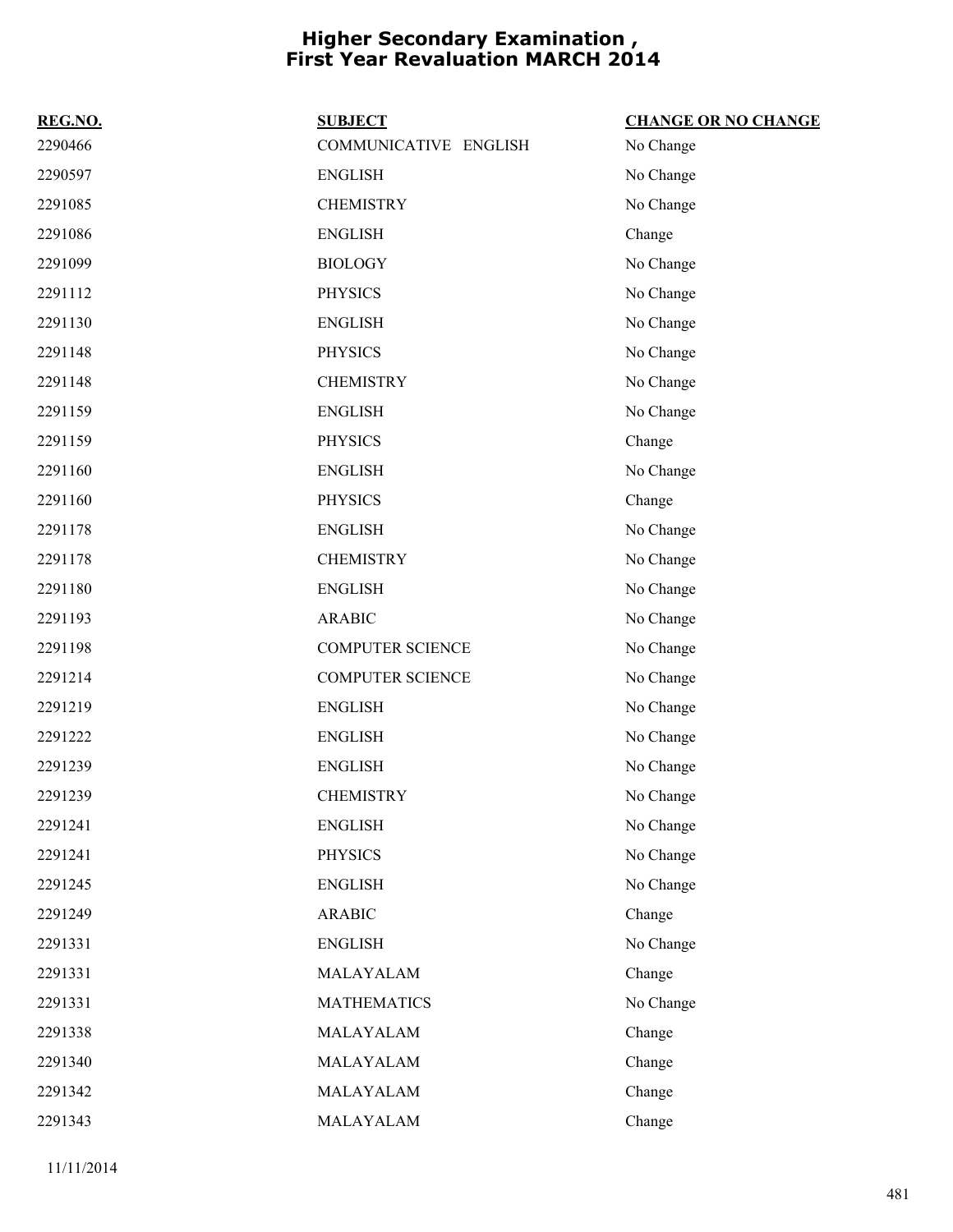| REG.NO. | <b>SUBJECT</b>     | <b>CHANGE OR NO CHANGE</b> |
|---------|--------------------|----------------------------|
| 2291350 | <b>ENGLISH</b>     | No Change                  |
| 2291358 | <b>CHEMISTRY</b>   | Change                     |
| 2291364 | <b>ENGLISH</b>     | No Change                  |
| 2291371 | <b>ENGLISH</b>     | No Change                  |
| 2291372 | <b>ENGLISH</b>     | No Change                  |
| 2291373 | <b>ENGLISH</b>     | No Change                  |
| 2291373 | <b>BIOLOGY</b>     | No Change                  |
| 2291379 | <b>CHEMISTRY</b>   | No Change                  |
| 2291380 | <b>PHYSICS</b>     | No Change                  |
| 2291380 | <b>CHEMISTRY</b>   | No Change                  |
| 2291381 | <b>MATHEMATICS</b> | No Change                  |
| 2291396 | <b>ENGLISH</b>     | No Change                  |
| 2291398 | <b>PHYSICS</b>     | No Change                  |
| 2291398 | <b>BIOLOGY</b>     | No Change                  |
| 2291399 | <b>ENGLISH</b>     | No Change                  |
| 2291402 | <b>ENGLISH</b>     | No Change                  |
| 2291403 | <b>MATHEMATICS</b> | No Change                  |
| 2291404 | <b>ENGLISH</b>     | No Change                  |
| 2291404 | <b>MATHEMATICS</b> | No Change                  |
| 2291407 | <b>PHYSICS</b>     | No Change                  |
| 2291410 | <b>PHYSICS</b>     | No Change                  |
| 2291411 | <b>PHYSICS</b>     | No Change                  |
| 2291412 | <b>MATHEMATICS</b> | No Change                  |
| 2291414 | <b>MATHEMATICS</b> | No Change                  |
| 2291418 | <b>BIOLOGY</b>     | No Change                  |
| 2291419 | <b>ENGLISH</b>     | Change                     |
| 2291421 | <b>ENGLISH</b>     | No Change                  |
| 2291422 | <b>ENGLISH</b>     | No Change                  |
| 2291430 | <b>CHEMISTRY</b>   | No Change                  |
| 2291430 | <b>MATHEMATICS</b> | No Change                  |
| 2291440 | <b>ENGLISH</b>     | No Change                  |
| 2291440 | <b>PHYSICS</b>     | No Change                  |
| 2291479 | PSYCHOLOGY         | No Change                  |
| 2291634 | <b>CHEMISTRY</b>   | Change                     |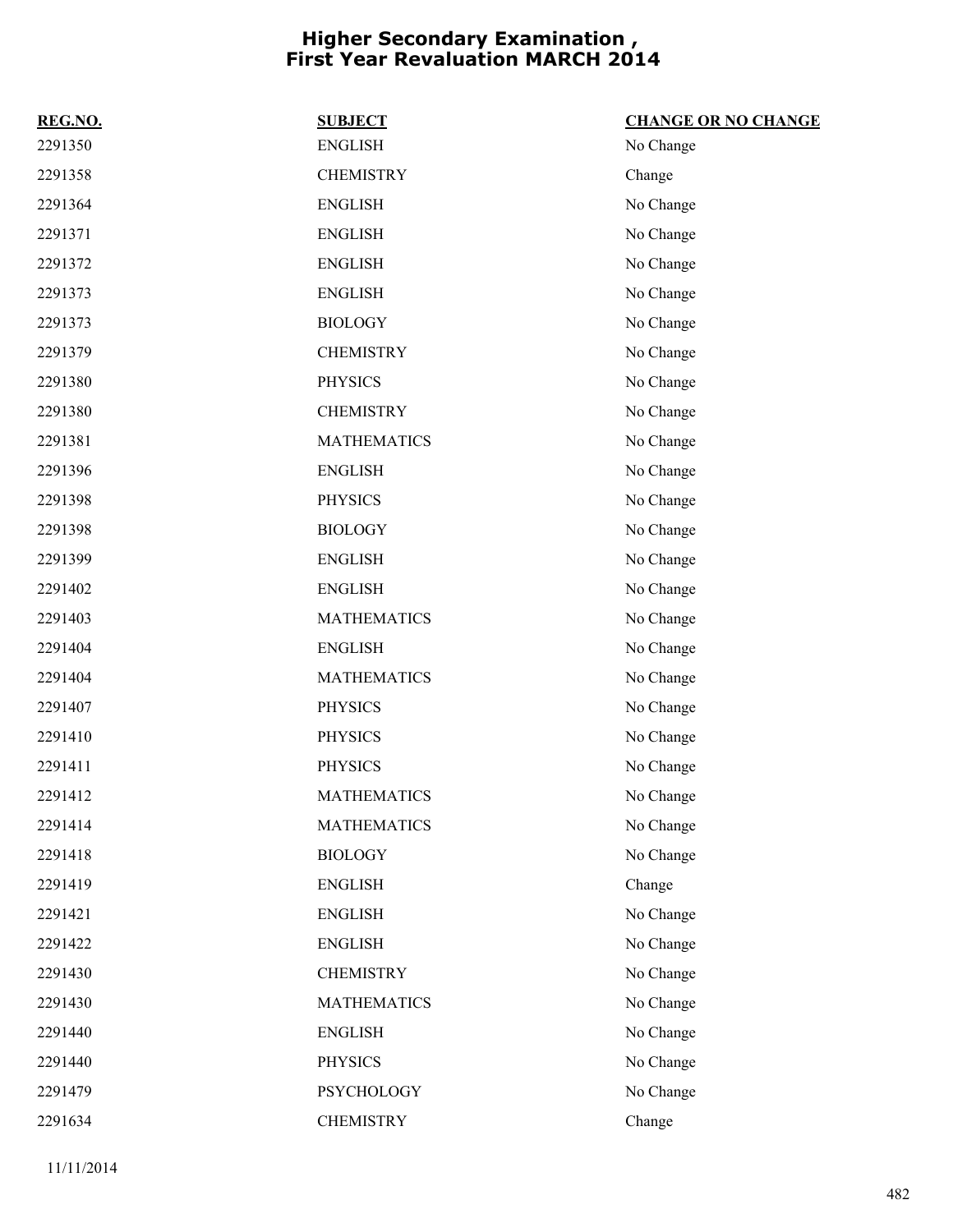| REG.NO. | <b>SUBJECT</b>     | <b>CHANGE OR NO CHANGE</b> |
|---------|--------------------|----------------------------|
| 2291642 | <b>ENGLISH</b>     | No Change                  |
| 2291642 | <b>MATHEMATICS</b> | No Change                  |
| 2291645 | <b>ENGLISH</b>     | No Change                  |
| 2291651 | <b>ENGLISH</b>     | No Change                  |
| 2291651 | <b>MATHEMATICS</b> | No Change                  |
| 2291659 | <b>PHYSICS</b>     | No Change                  |
| 2291659 | <b>MATHEMATICS</b> | No Change                  |
| 2291667 | MALAYALAM          | Change                     |
| 2291667 | <b>CHEMISTRY</b>   | No Change                  |
| 2291668 | <b>ENGLISH</b>     | No Change                  |
| 2291677 | <b>ENGLISH</b>     | No Change                  |
| 2291688 | <b>CHEMISTRY</b>   | No Change                  |
| 2291693 | <b>ENGLISH</b>     | No Change                  |
| 2291695 | <b>MATHEMATICS</b> | Change                     |
| 2291698 | <b>MATHEMATICS</b> | Change                     |
| 2291701 | <b>ENGLISH</b>     | No Change                  |
| 2291709 | <b>ENGLISH</b>     | No Change                  |
| 2291710 | <b>ENGLISH</b>     | No Change                  |
| 2291710 | <b>MATHEMATICS</b> | No Change                  |
| 2291717 | <b>ENGLISH</b>     | No Change                  |
| 2291717 | <b>MATHEMATICS</b> | No Change                  |
| 2291728 | <b>CHEMISTRY</b>   | No Change                  |
| 2291729 | <b>MATHEMATICS</b> | No Change                  |
| 2291763 | SOCIOLOGY          | No Change                  |
| 2291859 | <b>PHYSICS</b>     | Change                     |
| 2291859 | <b>CHEMISTRY</b>   | No Change                  |
| 2291904 | <b>ENGLISH</b>     | No Change                  |
| 2291905 | <b>ENGLISH</b>     | No Change                  |
| 2291929 | <b>ENGLISH</b>     | Change                     |
| 2291929 | MALAYALAM          | Change                     |
| 2291936 | <b>ENGLISH</b>     | No Change                  |
| 2291936 | MALAYALAM          | No Change                  |
| 2291938 | COMPUTER SCIENCE   | No Change                  |
| 2291941 | <b>ENGLISH</b>     | No Change                  |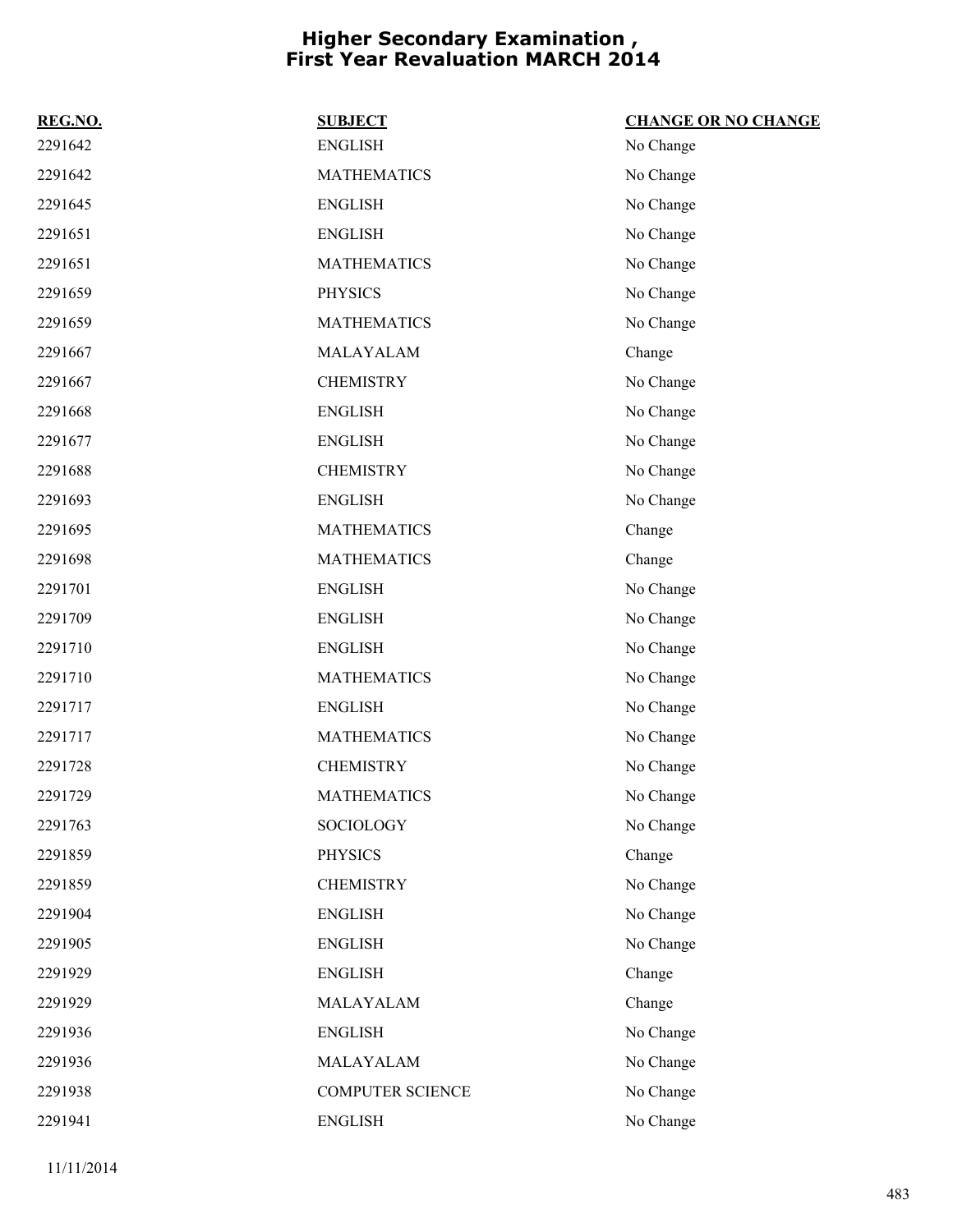| REG.NO. | <b>SUBJECT</b>                                                          | <b>CHANGE OR NO CHANGE</b> |
|---------|-------------------------------------------------------------------------|----------------------------|
| 2291943 | <b>ENGLISH</b>                                                          | No Change                  |
| 2291943 | <b>CHEMISTRY</b>                                                        | No Change                  |
| 2291944 | <b>CHEMISTRY</b>                                                        | No Change                  |
| 2292008 | <b>ECONOMICS</b>                                                        | No Change                  |
| 2292008 | <b>BUSINESS STUDIES WITH</b>                                            | No Change                  |
| 2292008 | FUNCTIONAL MANAGEMENT<br>ACCOUNTANCY WITH<br><b>COMPUTER ACCOUNTING</b> | No Change                  |
| 2292044 | <b>ECONOMICS</b>                                                        | No Change                  |
| 2292044 | <b>COMPUTER APPLICATION</b>                                             | No Change                  |
| 2292201 | MALAYALAM                                                               | Change                     |
| 2292203 | <b>ENGLISH</b>                                                          | No Change                  |
| 2292203 | MALAYALAM                                                               | Change                     |
| 2292203 | <b>CHEMISTRY</b>                                                        | No Change                  |
| 2292222 | <b>ENGLISH</b>                                                          | No Change                  |
| 2292254 | <b>HINDI</b>                                                            | Change                     |
| 2292260 | <b>MATHEMATICS</b>                                                      | No Change                  |
| 2292265 | <b>PHYSICS</b>                                                          | No Change                  |
| 2292281 | <b>ENGLISH</b>                                                          | No Change                  |
| 2292294 | <b>BIOLOGY</b>                                                          | No Change                  |
| 2292343 | <b>HINDI</b>                                                            | No Change                  |
| 2292343 | <b>BUSINESS STUDIES WITH</b><br>FUNCTIONAL MANAGEMENT                   | Change                     |
| 2292771 | <b>CHEMISTRY</b>                                                        | No Change                  |
| 2292774 | <b>PHYSICS</b>                                                          | Change                     |
| 2292776 | <b>PHYSICS</b>                                                          | No Change                  |
| 2292776 | <b>BIOLOGY</b>                                                          | No Change                  |
| 2292776 | <b>MATHEMATICS</b>                                                      | No Change                  |
| 2292778 | <b>PHYSICS</b>                                                          | No Change                  |
| 2292781 | <b>PHYSICS</b>                                                          | No Change                  |
| 2292789 | <b>ENGLISH</b>                                                          | No Change                  |
| 2292789 | <b>MATHEMATICS</b>                                                      | No Change                  |
| 2292796 | MALAYALAM                                                               | No Change                  |
| 2292799 | <b>PHYSICS</b>                                                          | No Change                  |
| 2292799 | <b>BIOLOGY</b>                                                          | No Change                  |
| 2292807 | <b>PHYSICS</b>                                                          | No Change                  |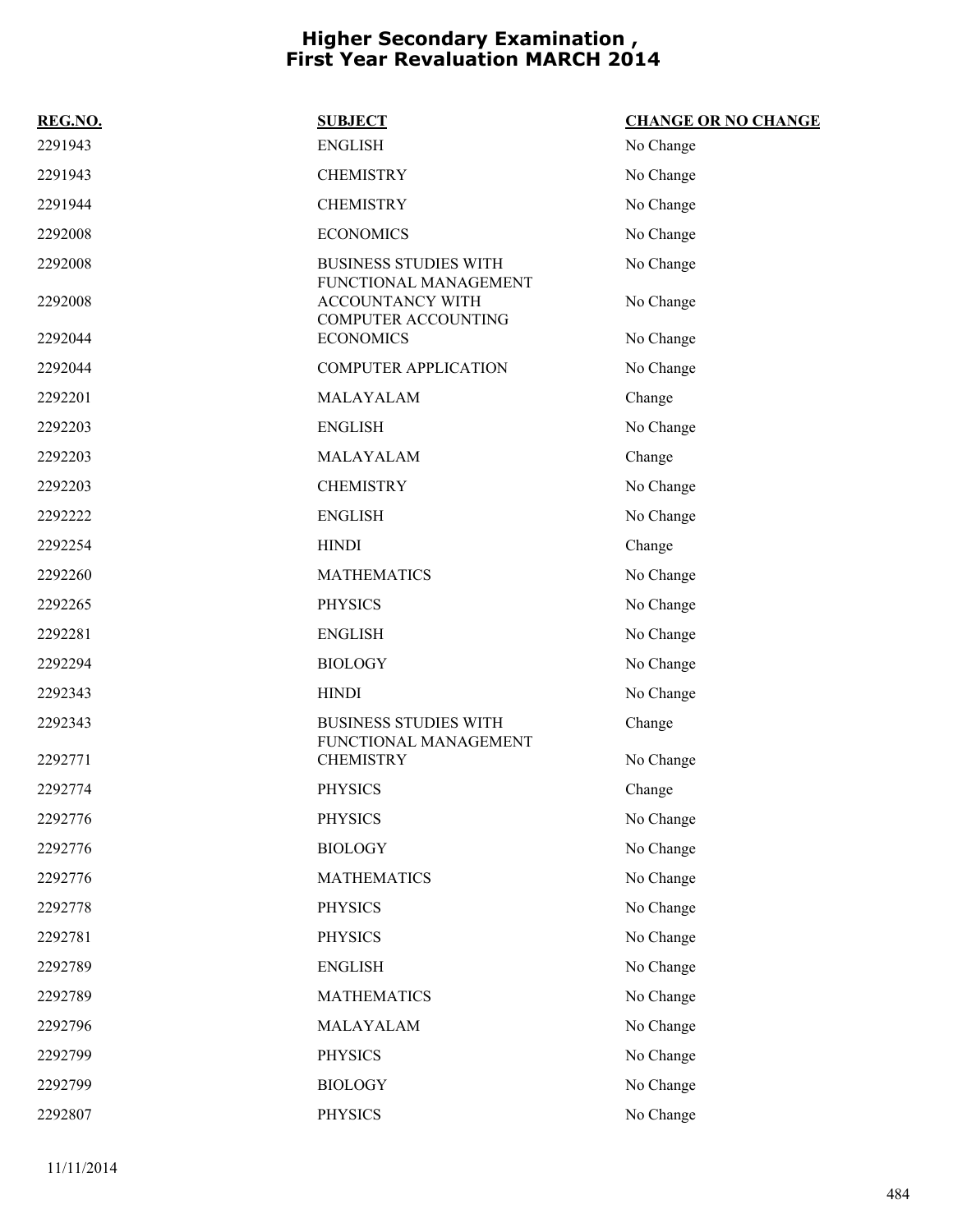| REG.NO. | <b>SUBJECT</b>     | <b>CHANGE OR NO CHANGE</b> |
|---------|--------------------|----------------------------|
| 2292813 | <b>PHYSICS</b>     | No Change                  |
| 2292819 | <b>ENGLISH</b>     | No Change                  |
| 2292822 | <b>ENGLISH</b>     | No Change                  |
| 2292825 | <b>ENGLISH</b>     | No Change                  |
| 2292825 | <b>PHYSICS</b>     | No Change                  |
| 2292825 | <b>CHEMISTRY</b>   | No Change                  |
| 2292825 | <b>BIOLOGY</b>     | No Change                  |
| 2292830 | <b>ENGLISH</b>     | No Change                  |
| 2292833 | <b>ENGLISH</b>     | No Change                  |
| 2292836 | <b>ENGLISH</b>     | No Change                  |
| 2292839 | <b>ENGLISH</b>     | No Change                  |
| 2292841 | <b>ENGLISH</b>     | No Change                  |
| 2292843 | <b>CHEMISTRY</b>   | No Change                  |
| 2292849 | <b>PHYSICS</b>     | No Change                  |
| 2292849 | <b>CHEMISTRY</b>   | No Change                  |
| 2292853 | <b>PHYSICS</b>     | No Change                  |
| 2292854 | <b>PHYSICS</b>     | Change                     |
| 2292854 | <b>BIOLOGY</b>     | No Change                  |
| 2292858 | <b>ENGLISH</b>     | No Change                  |
| 2292861 | <b>ENGLISH</b>     | No Change                  |
| 2292861 | <b>PHYSICS</b>     | No Change                  |
| 2292865 | <b>ENGLISH</b>     | No Change                  |
| 2292866 | <b>ENGLISH</b>     | Change                     |
| 2292868 | <b>ENGLISH</b>     | Change                     |
| 2292870 | <b>ENGLISH</b>     | No Change                  |
| 2292870 | <b>PHYSICS</b>     | No Change                  |
| 2292874 | <b>CHEMISTRY</b>   | No Change                  |
| 2292878 | <b>MATHEMATICS</b> | No Change                  |
| 2292879 | <b>ENGLISH</b>     | No Change                  |
| 2292973 | <b>CHEMISTRY</b>   | No Change                  |
| 2292980 | MALAYALAM          | No Change                  |
| 2292991 | <b>HINDI</b>       | No Change                  |
| 2292991 | PHYSICS            | No Change                  |
| 2292991 | <b>BIOLOGY</b>     | No Change                  |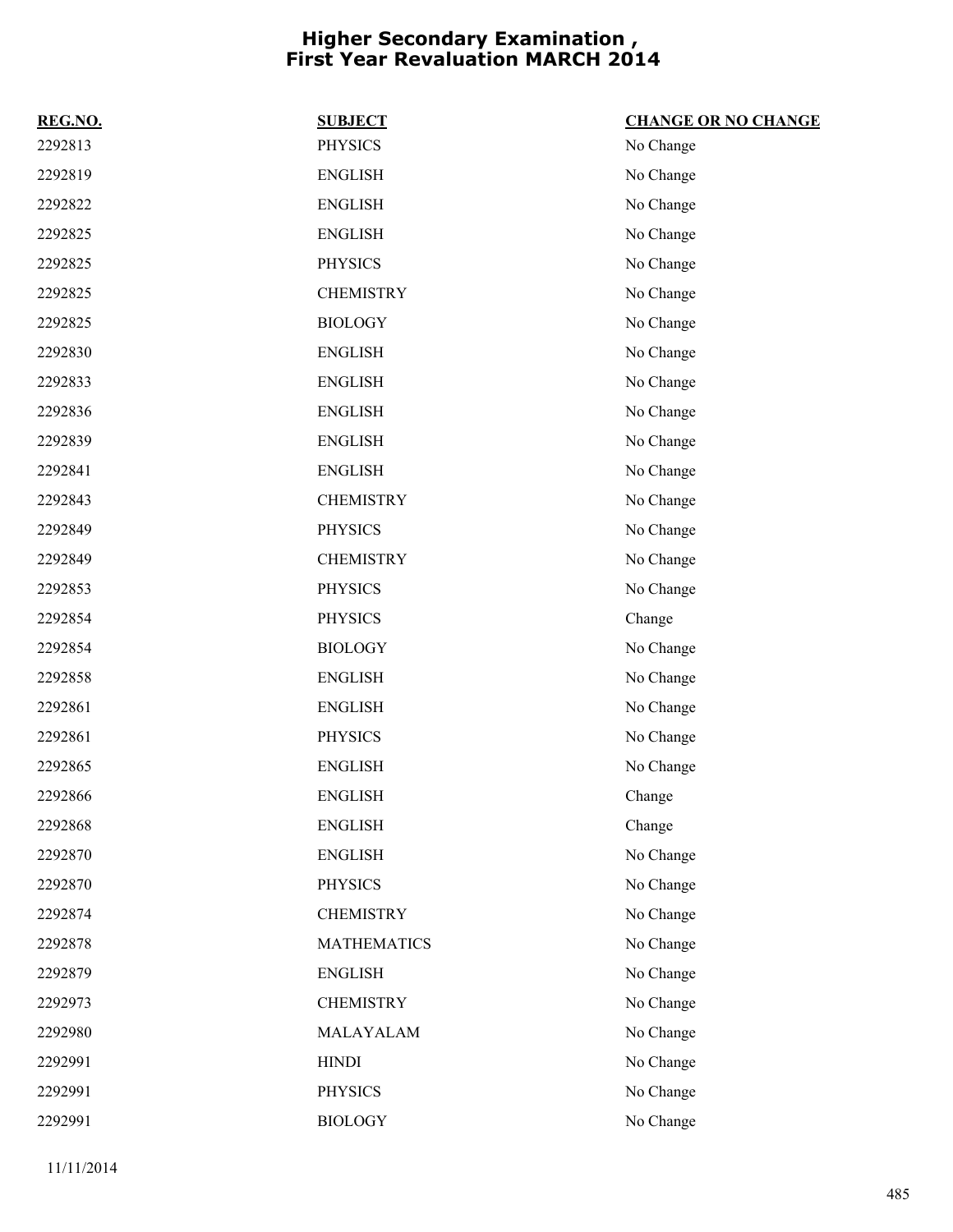| REG.NO. | <b>SUBJECT</b>                                            | <b>CHANGE OR NO CHANGE</b> |
|---------|-----------------------------------------------------------|----------------------------|
| 2292997 | <b>ENGLISH</b>                                            | No Change                  |
| 2293002 | <b>ENGLISH</b>                                            | No Change                  |
| 2293003 | <b>ENGLISH</b>                                            | Change                     |
| 2293004 | <b>ENGLISH</b>                                            | Change                     |
| 2293004 | <b>PHYSICS</b>                                            | No Change                  |
| 2293006 | <b>ENGLISH</b>                                            | Change                     |
| 2293006 | <b>PHYSICS</b>                                            | No Change                  |
| 2293013 | <b>ENGLISH</b>                                            | Change                     |
| 2293013 | <b>PHYSICS</b>                                            | No Change                  |
| 2293013 | <b>CHEMISTRY</b>                                          | No Change                  |
| 2293019 | <b>PHYSICS</b>                                            | No Change                  |
| 2293020 | <b>ENGLISH</b>                                            | Change                     |
| 2293035 | <b>ENGLISH</b>                                            | No Change                  |
| 2293035 | <b>CHEMISTRY</b>                                          | No Change                  |
| 2293037 | <b>PHYSICS</b>                                            | No Change                  |
| 2293071 | <b>HISTORY</b>                                            | No Change                  |
| 2293130 | ACCOUNTANCY WITH                                          | No Change                  |
| 2293146 | <b>COMPUTER ACCOUNTING</b><br><b>COMPUTER APPLICATION</b> | No Change                  |
| 2293357 | <b>PHYSICS</b>                                            | No Change                  |
| 2293367 | <b>CHEMISTRY</b>                                          | No Change                  |
| 2293368 | MALAYALAM                                                 | Change                     |
| 2293368 | <b>PHYSICS</b>                                            | No Change                  |
| 2293368 | <b>MATHEMATICS</b>                                        | No Change                  |
| 2293371 | <b>ENGLISH</b>                                            | No Change                  |
| 2293371 | <b>CHEMISTRY</b>                                          | No Change                  |
| 2293379 | <b>ENGLISH</b>                                            | No Change                  |
| 2293381 | <b>ENGLISH</b>                                            | No Change                  |
| 2293390 | <b>BIOLOGY</b>                                            | No Change                  |
| 2293390 | <b>MATHEMATICS</b>                                        | No Change                  |
| 2293393 | <b>ENGLISH</b>                                            | No Change                  |
| 2293394 | <b>PHYSICS</b>                                            | No Change                  |
| 2293397 | <b>PHYSICS</b>                                            | No Change                  |
| 2293400 |                                                           |                            |
|         | <b>ENGLISH</b>                                            | No Change                  |
|         |                                                           |                            |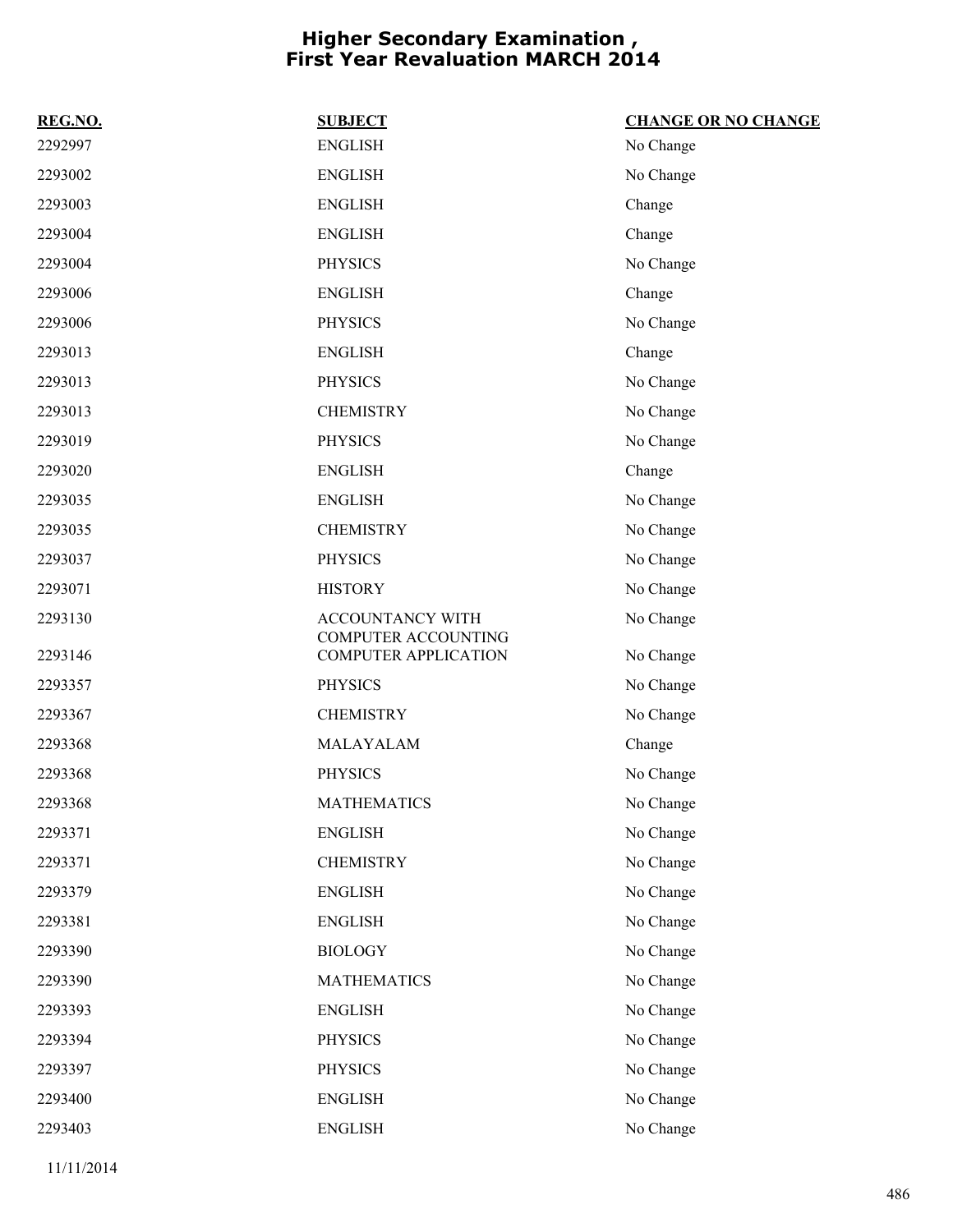| REG.NO. | <b>SUBJECT</b>                          | <b>CHANGE OR NO CHANGE</b> |
|---------|-----------------------------------------|----------------------------|
| 2293404 | <b>PHYSICS</b>                          | No Change                  |
| 2293407 | <b>BIOLOGY</b>                          | Change                     |
| 2293414 | <b>ENGLISH</b>                          | No Change                  |
| 2293426 | <b>ENGLISH</b>                          | No Change                  |
| 2293428 | <b>ENGLISH</b>                          | No Change                  |
| 2293428 | <b>BIOLOGY</b>                          | No Change                  |
| 2293430 | <b>ENGLISH</b>                          | No Change                  |
| 2293430 | <b>CHEMISTRY</b>                        | No Change                  |
| 2293431 | <b>ENGLISH</b>                          | No Change                  |
| 2293431 | <b>PHYSICS</b>                          | No Change                  |
| 2293432 | <b>ENGLISH</b>                          | No Change                  |
| 2293441 | <b>MATHEMATICS</b>                      | No Change                  |
| 2293442 | <b>ENGLISH</b>                          | No Change                  |
| 2293442 | <b>MATHEMATICS</b>                      | No Change                  |
| 2293446 | <b>ENGLISH</b>                          | No Change                  |
| 2293456 | <b>ENGLISH</b>                          | No Change                  |
| 2293456 | <b>BIOLOGY</b>                          | No Change                  |
| 2293456 | <b>MATHEMATICS</b>                      | No Change                  |
| 2293458 | <b>ARABIC</b>                           | Change                     |
| 2293460 | <b>ENGLISH</b>                          | No Change                  |
| 2293461 | <b>ENGLISH</b>                          | No Change                  |
| 2293537 | <b>ECONOMICS</b>                        | Change                     |
| 2293554 | MALAYALAM                               | Change                     |
| 2293563 | <b>BUSINESS STUDIES WITH</b>            | No Change                  |
| 2293589 | FUNCTIONAL MANAGEMENT<br><b>ENGLISH</b> | No Change                  |
| 2294003 | <b>ENGLISH</b>                          | No Change                  |
| 2294079 | <b>CHEMISTRY</b>                        | No Change                  |
| 2294080 | <b>ENGLISH</b>                          | No Change                  |
| 2294085 | <b>ENGLISH</b>                          | No Change                  |
| 2294104 | <b>CHEMISTRY</b>                        | No Change                  |
| 2294104 | <b>BIOLOGY</b>                          | No Change                  |
| 2294124 | <b>BIOLOGY</b>                          | No Change                  |
| 2294124 | <b>MATHEMATICS</b>                      | No Change                  |
| 2294141 | <b>PHYSICS</b>                          | No Change                  |
|         |                                         |                            |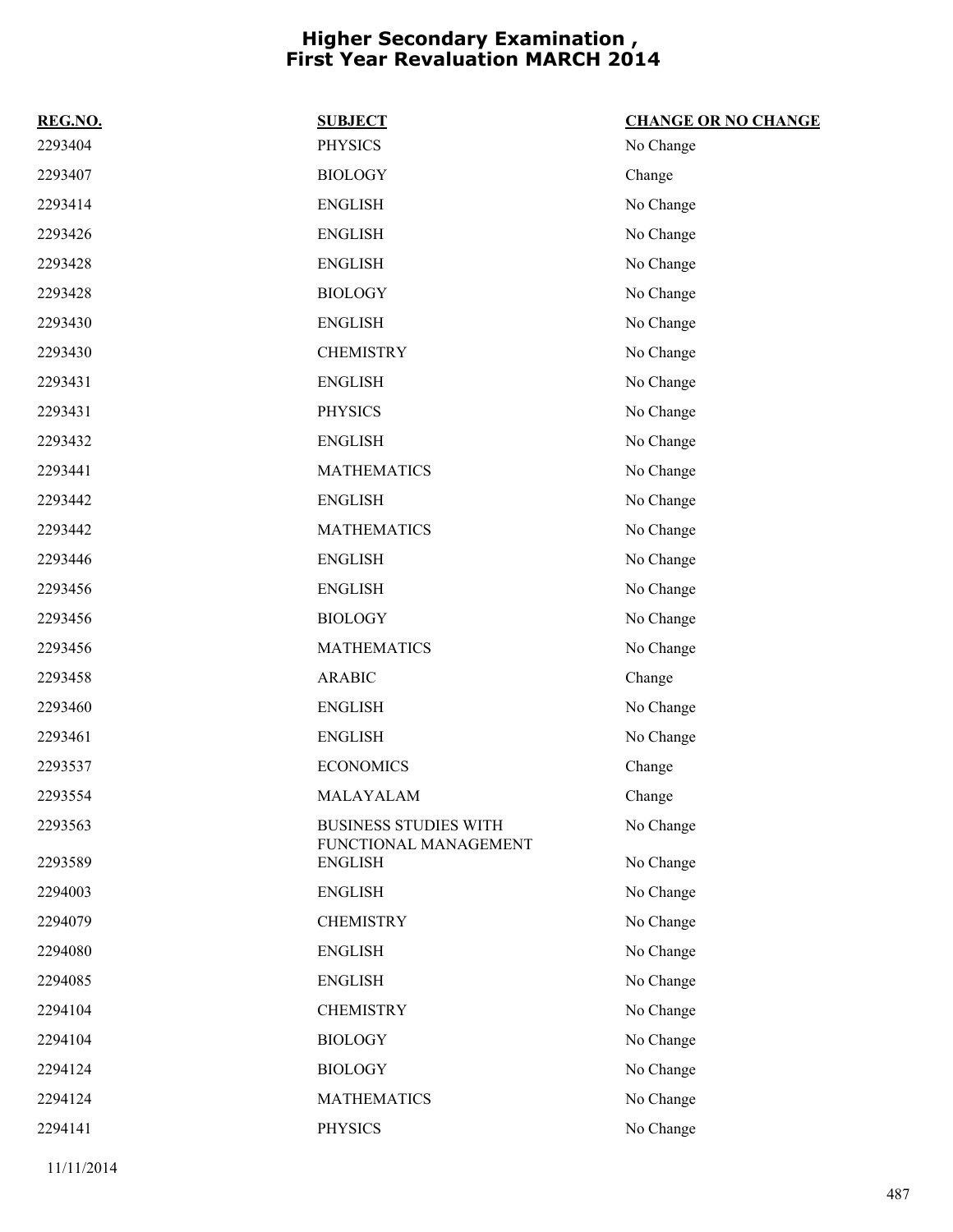| REG.NO. | <b>SUBJECT</b>     | <b>CHANGE OR NO CHANGE</b> |
|---------|--------------------|----------------------------|
| 2294152 | <b>PHYSICS</b>     | No Change                  |
| 2294153 | <b>ENGLISH</b>     | No Change                  |
| 2294183 | MALAYALAM          | Change                     |
| 2294183 | <b>CHEMISTRY</b>   | No Change                  |
| 2294186 | <b>PHYSICS</b>     | No Change                  |
| 2294186 | <b>MATHEMATICS</b> | No Change                  |
| 2294198 | <b>ENGLISH</b>     | No Change                  |
| 2294200 | <b>ENGLISH</b>     | No Change                  |
| 2294209 | <b>PHYSICS</b>     | No Change                  |
| 2294216 | <b>CHEMISTRY</b>   | No Change                  |
| 2294218 | <b>ENGLISH</b>     | No Change                  |
| 2294218 | <b>PHYSICS</b>     | No Change                  |
| 2294220 | <b>ENGLISH</b>     | No Change                  |
| 2294230 | <b>PHYSICS</b>     | Change                     |
| 2294236 | MALAYALAM          | No Change                  |
| 2294245 | <b>MATHEMATICS</b> | No Change                  |
| 2294247 | <b>MATHEMATICS</b> | No Change                  |
| 2294248 | <b>MATHEMATICS</b> | No Change                  |
| 2294254 | <b>PHYSICS</b>     | Change                     |
| 2294256 | <b>PHYSICS</b>     | No Change                  |
| 2294256 | <b>BIOLOGY</b>     | No Change                  |
| 2294256 | <b>MATHEMATICS</b> | No Change                  |
| 2294259 | <b>PHYSICS</b>     | No Change                  |
| 2294262 | <b>MATHEMATICS</b> | No Change                  |
| 2294264 | <b>PHYSICS</b>     | No Change                  |
| 2294271 | <b>PHYSICS</b>     | No Change                  |
| 2294287 | <b>ENGLISH</b>     | No Change                  |
| 2294308 | <b>HINDI</b>       | No Change                  |
| 2294318 | <b>PHYSICS</b>     | Change                     |
| 2294352 | <b>ENGLISH</b>     | Change                     |
| 2294360 | <b>MATHEMATICS</b> | No Change                  |
| 2294363 | <b>ENGLISH</b>     | No Change                  |
| 2294365 | <b>ENGLISH</b>     | No Change                  |
| 2294365 | MALAYALAM          | Change                     |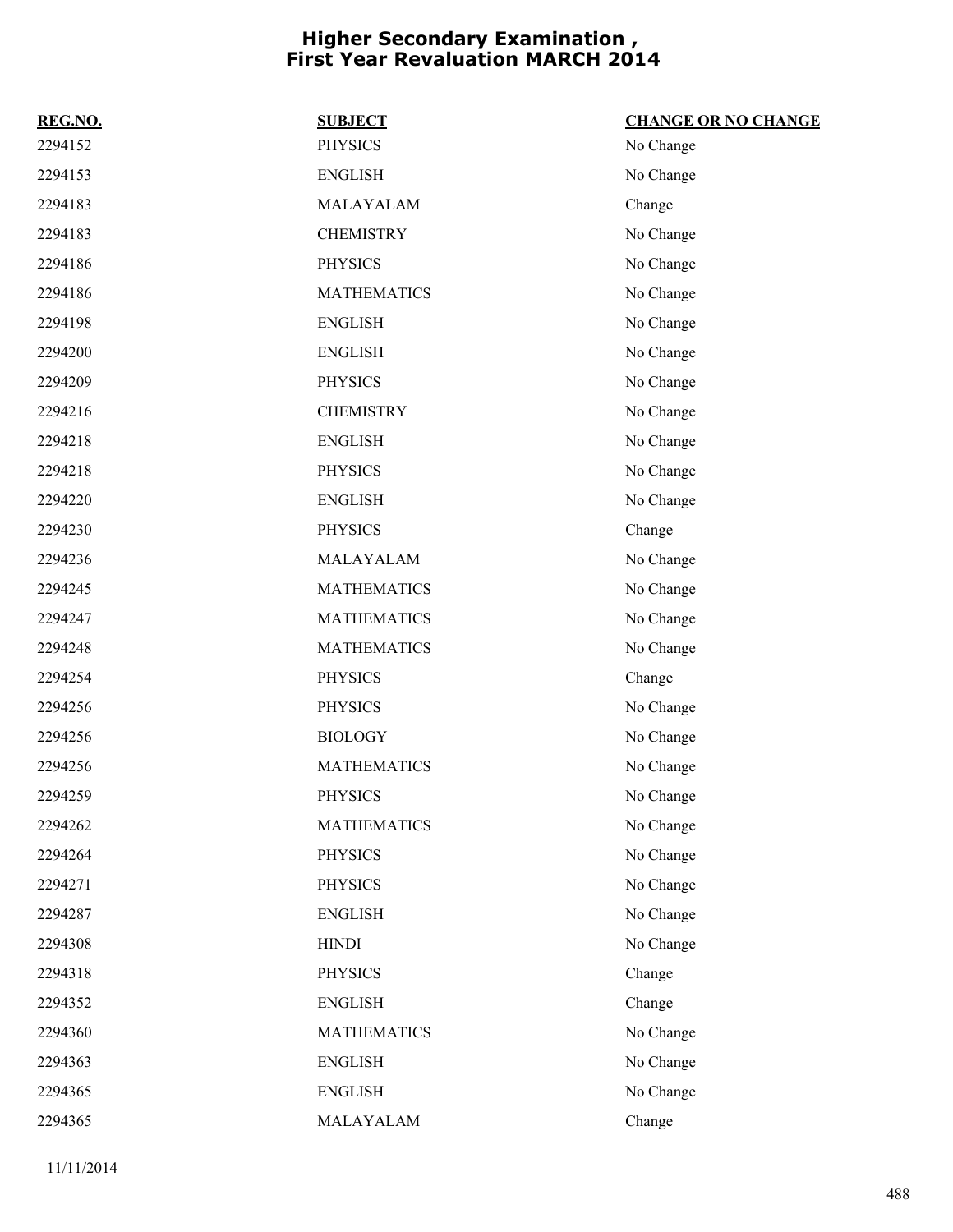| REG.NO. | <b>SUBJECT</b>          | <b>CHANGE OR NO CHANGE</b> |
|---------|-------------------------|----------------------------|
| 2294366 | <b>ENGLISH</b>          | No Change                  |
| 2294366 | MALAYALAM               | No Change                  |
| 2294370 | <b>MATHEMATICS</b>      | No Change                  |
| 2294371 | <b>ENGLISH</b>          | No Change                  |
| 2294371 | MALAYALAM               | No Change                  |
| 2294371 | <b>MATHEMATICS</b>      | No Change                  |
| 2294372 | <b>ENGLISH</b>          | No Change                  |
| 2294372 | <b>PHYSICS</b>          | No Change                  |
| 2294376 | <b>MATHEMATICS</b>      | No Change                  |
| 2294378 | <b>ENGLISH</b>          | No Change                  |
| 2294382 | <b>PHYSICS</b>          | No Change                  |
| 2294382 | <b>CHEMISTRY</b>        | No Change                  |
| 2294385 | <b>ENGLISH</b>          | No Change                  |
| 2294385 | <b>PHYSICS</b>          | No Change                  |
| 2294385 | <b>CHEMISTRY</b>        | No Change                  |
| 2294385 | <b>MATHEMATICS</b>      | No Change                  |
| 2294392 | <b>ARABIC</b>           | Change                     |
| 2294392 | <b>MATHEMATICS</b>      | No Change                  |
| 2294393 | <b>ENGLISH</b>          | RAL                        |
| 2294393 | <b>ARABIC</b>           | Change                     |
| 2294393 | <b>MATHEMATICS</b>      | RAL                        |
| 2294451 | <b>ENGLISH</b>          | No Change                  |
| 2294474 | <b>CHEMISTRY</b>        | No Change                  |
| 2294474 | <b>MATHEMATICS</b>      | No Change                  |
| 2294485 | <b>CHEMISTRY</b>        | No Change                  |
| 2294496 | <b>CHEMISTRY</b>        | No Change                  |
| 2294496 | <b>MATHEMATICS</b>      | No Change                  |
| 2294508 | <b>ENGLISH</b>          | No Change                  |
| 2294520 | <b>COMPUTER SCIENCE</b> | No Change                  |
| 2294523 | <b>PHYSICS</b>          | No Change                  |
| 2294543 | <b>MATHEMATICS</b>      | No Change                  |
| 2294546 | <b>ENGLISH</b>          | No Change                  |
| 2294546 | <b>CHEMISTRY</b>        | No Change                  |
| 2294575 | <b>ECONOMICS</b>        | No Change                  |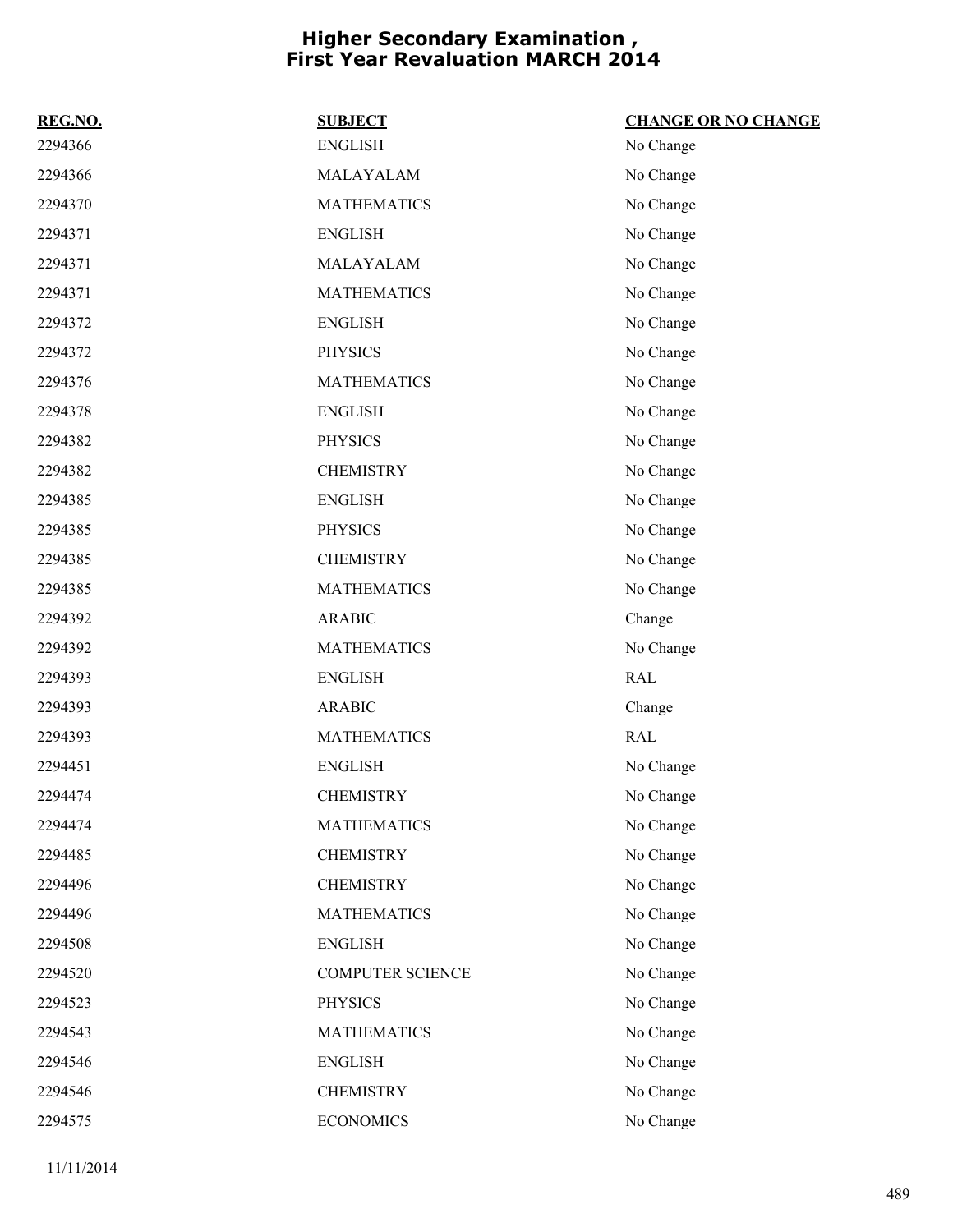| REG.NO. | <b>SUBJECT</b>                          | <b>CHANGE OR NO CHANGE</b> |
|---------|-----------------------------------------|----------------------------|
| 2294602 | ACCOUNTANCY WITH<br>COMPUTER ACCOUNTING | No Change                  |
| 2294665 | <b>ENGLISH</b>                          | No Change                  |
| 2294665 | <b>BIOLOGY</b>                          | Change                     |
| 2294691 | MALAYALAM                               | Change                     |
| 2295029 | <b>ENGLISH</b>                          | No Change                  |
| 2295031 | <b>PHYSICS</b>                          | Change                     |
| 2295031 | <b>CHEMISTRY</b>                        | No Change                  |
| 2295032 | <b>MATHEMATICS</b>                      | No Change                  |
| 2295035 | <b>ENGLISH</b>                          | No Change                  |
| 2295035 | <b>PHYSICS</b>                          | No Change                  |
| 2295035 | <b>CHEMISTRY</b>                        | Change                     |
| 2295036 | <b>PHYSICS</b>                          | No Change                  |
| 2295039 | <b>PHYSICS</b>                          | No Change                  |
| 2295039 | <b>BIOLOGY</b>                          | No Change                  |
| 2295041 | <b>ENGLISH</b>                          | No Change                  |
| 2295041 | <b>BIOLOGY</b>                          | No Change                  |
| 2295041 | <b>MATHEMATICS</b>                      | No Change                  |
| 2295044 | <b>ENGLISH</b>                          | No Change                  |
| 2295046 | MALAYALAM                               | No Change                  |
| 2295046 | <b>PHYSICS</b>                          | No Change                  |
| 2295048 | MALAYALAM                               | Change                     |
| 2295048 | <b>PHYSICS</b>                          | No Change                  |
| 2295048 | <b>CHEMISTRY</b>                        | No Change                  |
| 2295049 | <b>CHEMISTRY</b>                        | No Change                  |
| 2295049 | <b>MATHEMATICS</b>                      | No Change                  |
| 2295050 | <b>PHYSICS</b>                          | No Change                  |
| 2295050 | <b>CHEMISTRY</b>                        | Change                     |
| 2295050 | <b>BIOLOGY</b>                          | No Change                  |
| 2295056 | <b>CHEMISTRY</b>                        | No Change                  |
| 2295060 | <b>PHYSICS</b>                          | No Change                  |
| 2295060 | <b>CHEMISTRY</b>                        | No Change                  |
| 2295062 | <b>PHYSICS</b>                          | No Change                  |
| 2295067 | <b>PHYSICS</b>                          | No Change                  |
| 2295067 | <b>CHEMISTRY</b>                        | No Change                  |
|         |                                         |                            |

11/11/2014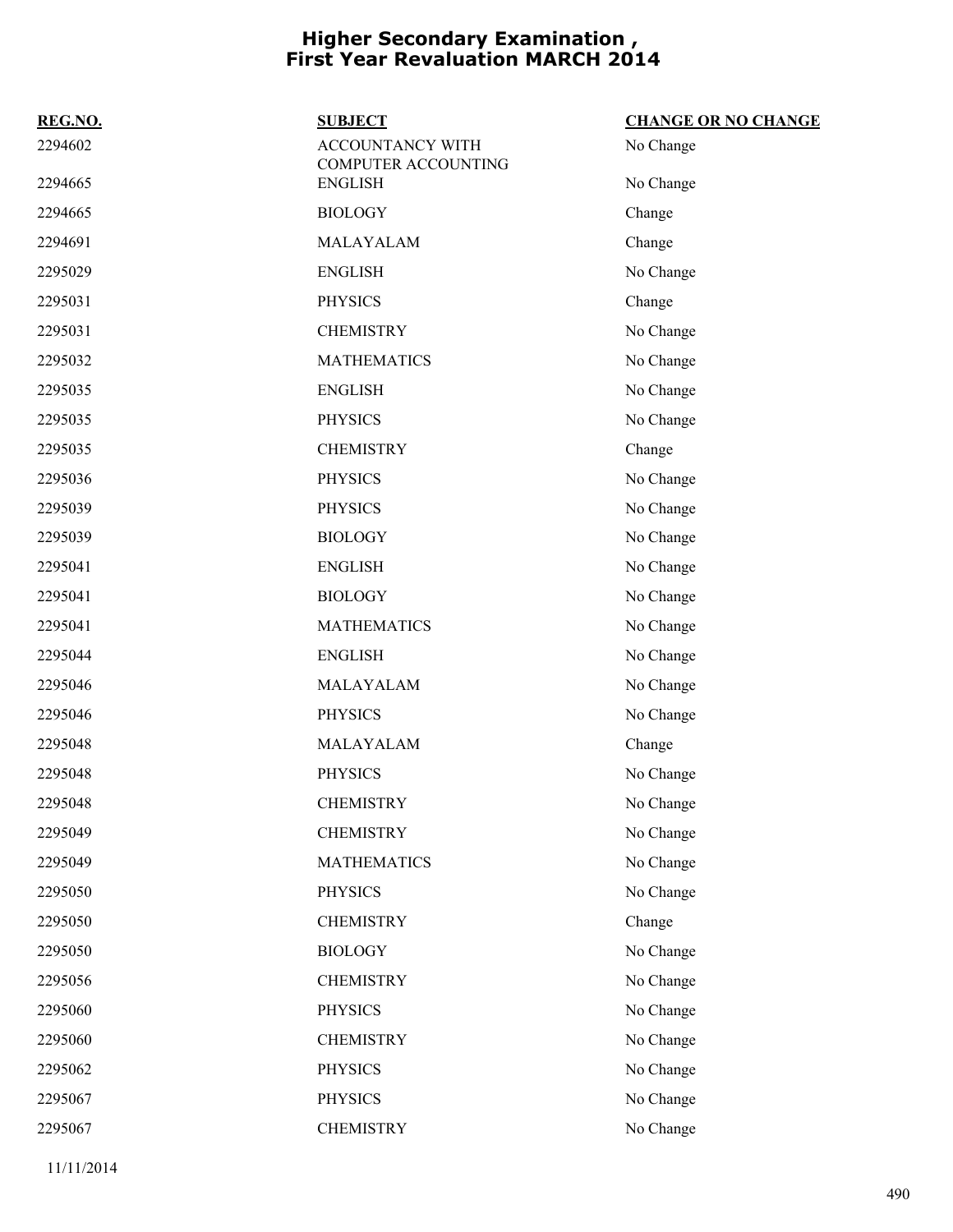| REG.NO. | <b>SUBJECT</b>          | <b>CHANGE OR NO CHANGE</b> |
|---------|-------------------------|----------------------------|
| 2295067 | <b>BIOLOGY</b>          | No Change                  |
| 2295067 | <b>MATHEMATICS</b>      | No Change                  |
| 2295069 | <b>ENGLISH</b>          | No Change                  |
| 2295070 | <b>PHYSICS</b>          | Change                     |
| 2295072 | <b>PHYSICS</b>          | No Change                  |
| 2295074 | <b>ENGLISH</b>          | No Change                  |
| 2295080 | MALAYALAM               | Change                     |
| 2295080 | <b>PHYSICS</b>          | Change                     |
| 2295080 | <b>COMPUTER SCIENCE</b> | No Change                  |
| 2295081 | MALAYALAM               | Change                     |
| 2295082 | <b>CHEMISTRY</b>        | No Change                  |
| 2295083 | <b>ENGLISH</b>          | No Change                  |
| 2295083 | MALAYALAM               | No Change                  |
| 2295083 | <b>CHEMISTRY</b>        | Change                     |
| 2295087 | <b>PHYSICS</b>          | No Change                  |
| 2295087 | <b>MATHEMATICS</b>      | No Change                  |
| 2295089 | <b>PHYSICS</b>          | No Change                  |
| 2295089 | <b>MATHEMATICS</b>      | No Change                  |
| 2295091 | <b>MATHEMATICS</b>      | No Change                  |
| 2295092 | <b>COMPUTER SCIENCE</b> | No Change                  |
| 2295093 | <b>PHYSICS</b>          | No Change                  |
| 2295093 | <b>COMPUTER SCIENCE</b> | No Change                  |
| 2295094 | <b>ENGLISH</b>          | No Change                  |
| 2295094 | MALAYALAM               | Change                     |
| 2295095 | <b>MATHEMATICS</b>      | No Change                  |
| 2295096 | <b>ENGLISH</b>          | No Change                  |
| 2295096 | MALAYALAM               | Change                     |
| 2295097 | <b>ENGLISH</b>          | No Change                  |
| 2295097 | MALAYALAM               | Change                     |
| 2295098 | <b>ENGLISH</b>          | No Change                  |
| 2295099 | <b>ENGLISH</b>          | No Change                  |
| 2295099 | MALAYALAM               | No Change                  |
| 2295099 | <b>PHYSICS</b>          | No Change                  |
| 2295100 | <b>ENGLISH</b>          | No Change                  |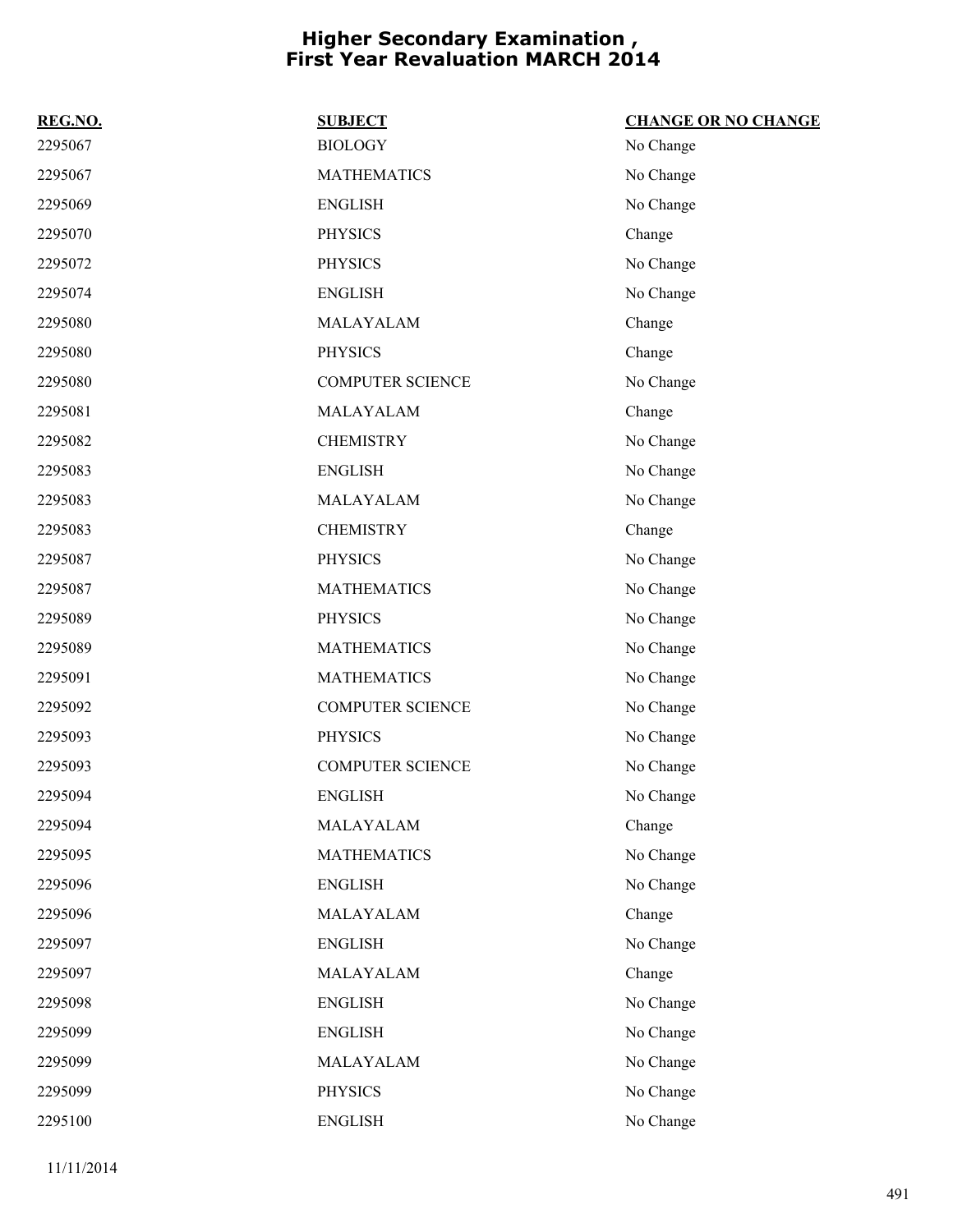| REG.NO. | <b>SUBJECT</b>                                                   | <b>CHANGE OR NO CHANGE</b> |
|---------|------------------------------------------------------------------|----------------------------|
| 2295100 | <b>PHYSICS</b>                                                   | No Change                  |
| 2295100 | <b>COMPUTER SCIENCE</b>                                          | No Change                  |
| 2295101 | <b>ENGLISH</b>                                                   | No Change                  |
| 2295101 | <b>COMPUTER SCIENCE</b>                                          | No Change                  |
| 2295103 | <b>ENGLISH</b>                                                   | Change                     |
| 2295105 | <b>ENGLISH</b>                                                   | No Change                  |
| 2295106 | <b>ENGLISH</b>                                                   | No Change                  |
| 2295107 | <b>ENGLISH</b>                                                   | No Change                  |
| 2295108 | <b>PHYSICS</b>                                                   | No Change                  |
| 2295108 | <b>CHEMISTRY</b>                                                 | No Change                  |
| 2295108 | <b>MATHEMATICS</b>                                               | No Change                  |
| 2295108 | <b>COMPUTER SCIENCE</b>                                          | No Change                  |
| 2295109 | <b>PHYSICS</b>                                                   | No Change                  |
| 2295110 | <b>PHYSICS</b>                                                   | No Change                  |
| 2295110 | <b>COMPUTER SCIENCE</b>                                          | No Change                  |
| 2295111 | <b>ENGLISH</b>                                                   | No Change                  |
| 2295111 | <b>PHYSICS</b>                                                   | No Change                  |
| 2295111 | <b>COMPUTER SCIENCE</b>                                          | No Change                  |
| 2295112 | <b>COMPUTER SCIENCE</b>                                          | No Change                  |
| 2295115 | <b>HINDI</b>                                                     | No Change                  |
| 2295115 | <b>PHYSICS</b>                                                   | Change                     |
| 2295116 | <b>PHYSICS</b>                                                   | Change                     |
| 2295116 | <b>CHEMISTRY</b>                                                 | No Change                  |
| 2295122 | <b>ENGLISH</b>                                                   | No Change                  |
| 2295122 | <b>PHYSICS</b>                                                   | No Change                  |
| 2295126 | <b>MATHEMATICS</b>                                               | No Change                  |
| 2295134 | MALAYALAM                                                        | Change                     |
| 2295139 | <b>MATHEMATICS</b>                                               | No Change                  |
| 2295145 | <b>MATHEMATICS</b>                                               | No Change                  |
| 2295148 | <b>MATHEMATICS</b>                                               | No Change                  |
| 2295169 | <b>MATHEMATICS</b>                                               | No Change                  |
| 2295201 | <b>BUSINESS STUDIES WITH</b>                                     | No Change                  |
| 2295201 | FUNCTIONAL MANAGEMENT<br>ACCOUNTANCY WITH<br>COMPUTER ACCOUNTING | No Change                  |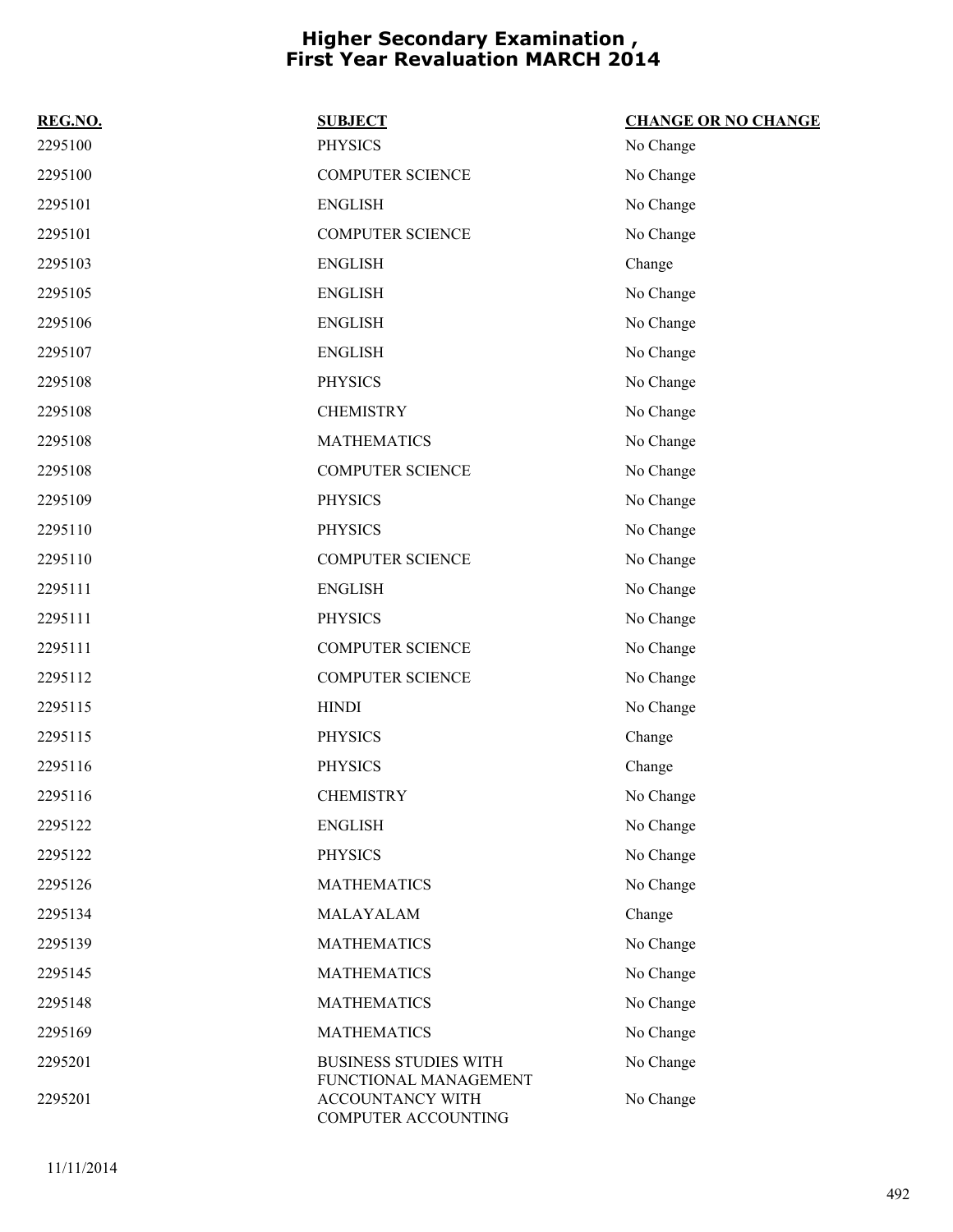| REG.NO. | <b>SUBJECT</b>              | <b>CHANGE OR NO CHANGE</b> |
|---------|-----------------------------|----------------------------|
| 2295248 | <b>ENGLISH</b>              | Change                     |
| 2295344 | <b>CHEMISTRY</b>            | No Change                  |
| 2295346 | <b>PHYSICS</b>              | No Change                  |
| 2295358 | <b>BIOLOGY</b>              | Change                     |
| 2295359 | <b>PHYSICS</b>              | No Change                  |
| 2295372 | <b>ENGLISH</b>              | No Change                  |
| 2295372 | <b>PHYSICS</b>              | No Change                  |
| 2295578 | COMMUNICATIVE ENGLISH       | No Change                  |
| 2295733 | <b>PHYSICS</b>              | No Change                  |
| 2295736 | <b>PHYSICS</b>              | No Change                  |
| 2295736 | <b>BIOLOGY</b>              | No Change                  |
| 2295739 | <b>ENGLISH</b>              | Change                     |
| 2295739 | MALAYALAM                   | Change                     |
| 2295763 | <b>ENGLISH</b>              | No Change                  |
| 2295787 | <b>BIOLOGY</b>              | No Change                  |
| 2295804 | <b>MATHEMATICS</b>          | No Change                  |
| 2295805 | <b>PHYSICS</b>              | No Change                  |
| 2295805 | <b>MATHEMATICS</b>          | No Change                  |
| 2295806 | <b>PHYSICS</b>              | No Change                  |
| 2295806 | <b>MATHEMATICS</b>          | No Change                  |
| 2295807 | <b>PHYSICS</b>              | No Change                  |
| 2295807 | <b>MATHEMATICS</b>          | No Change                  |
| 2295815 | <b>CHEMISTRY</b>            | No Change                  |
| 2295831 | <b>ENGLISH</b>              | No Change                  |
| 2295831 | <b>ARABIC</b>               | Change                     |
| 2295855 | <b>ENGLISH</b>              | Change                     |
| 2295890 | <b>COMPUTER APPLICATION</b> | Change                     |
| 2295942 | <b>MATHEMATICS</b>          | No Change                  |
| 2295958 | <b>ENGLISH</b>              | No Change                  |
| 2295958 | <b>MATHEMATICS</b>          | No Change                  |
| 2295974 | <b>BIOLOGY</b>              | No Change                  |
| 2295978 | <b>MATHEMATICS</b>          | No Change                  |
| 2296014 | MALAYALAM                   | Change                     |
| 2296248 | <b>ENGLISH</b>              | No Change                  |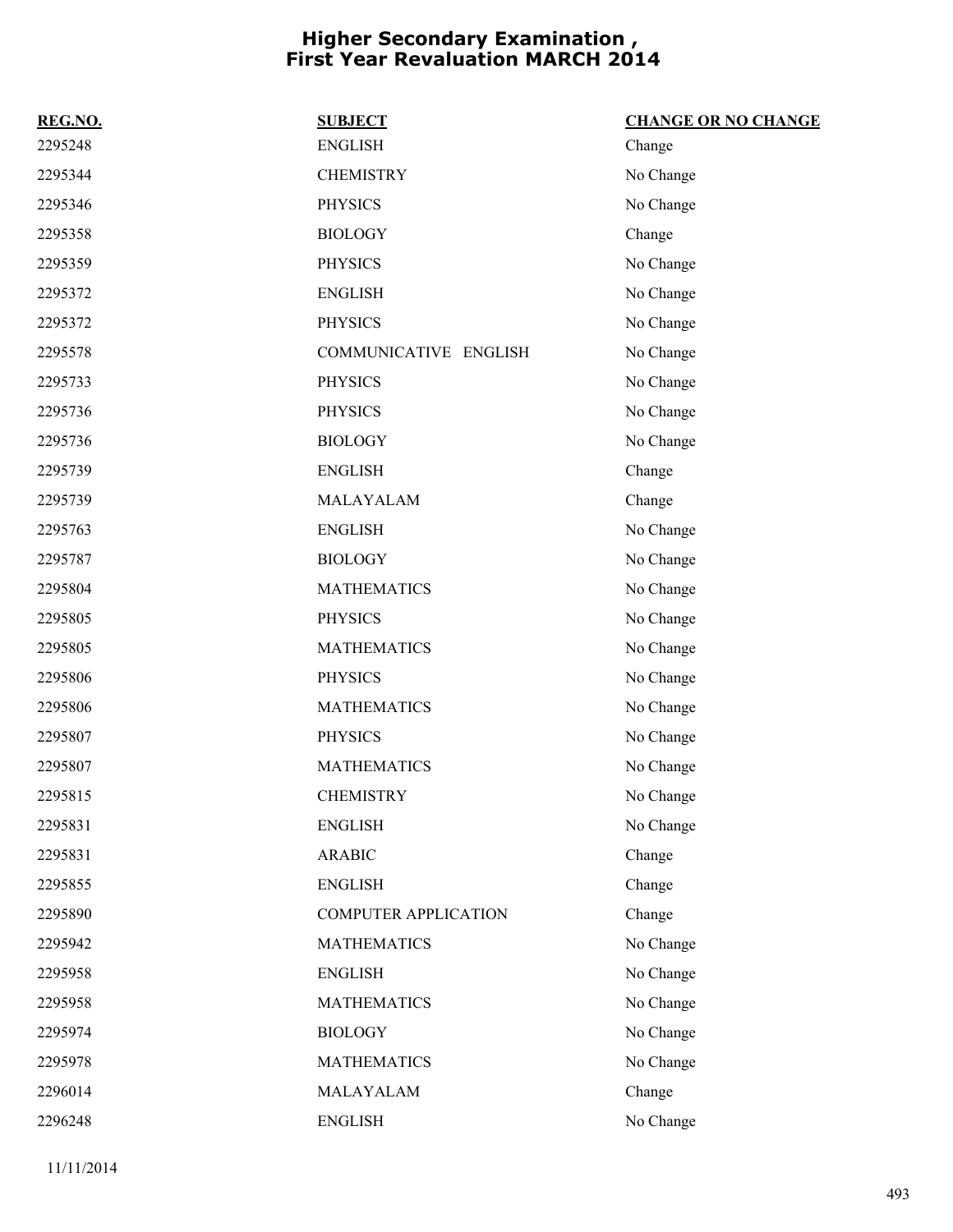| REG.NO. | <b>SUBJECT</b>              | <b>CHANGE OR NO CHANGE</b> |
|---------|-----------------------------|----------------------------|
| 2296248 | MALAYALAM                   | No Change                  |
| 2296253 | <b>ENGLISH</b>              | No Change                  |
| 2296260 | MALAYALAM                   | No Change                  |
| 2296262 | <b>ENGLISH</b>              | No Change                  |
| 2296270 | <b>BIOLOGY</b>              | No Change                  |
| 2296280 | <b>MATHEMATICS</b>          | No Change                  |
| 2296285 | <b>ENGLISH</b>              | No Change                  |
| 2296291 | <b>MATHEMATICS</b>          | No Change                  |
| 2296294 | <b>ENGLISH</b>              | No Change                  |
| 2296296 | <b>ENGLISH</b>              | No Change                  |
| 2296297 | <b>ENGLISH</b>              | No Change                  |
| 2296300 | <b>ENGLISH</b>              | No Change                  |
| 2296301 | <b>ENGLISH</b>              | No Change                  |
| 2296302 | <b>ENGLISH</b>              | No Change                  |
| 2296325 | <b>SOCIOLOGY</b>            | No Change                  |
| 2296328 | <b>ENGLISH</b>              | No Change                  |
| 2296328 | COMMUNICATIVE ENGLISH       | No Change                  |
| 2296328 | <b>COMPUTER APPLICATION</b> | No Change                  |
| 2296336 | <b>JOURNALISM</b>           | Change                     |
| 2296706 | <b>SOCIAL WORK</b>          | No Change                  |
| 2296856 | <b>ENGLISH</b>              | No Change                  |
| 2296926 | <b>ENGLISH</b>              | No Change                  |
| 2297134 | <b>ENGLISH</b>              | No Change                  |
| 2297136 | MALAYALAM                   | Change                     |
| 2297181 | <b>HINDI</b>                | No Change                  |
| 2297193 | <b>BIOLOGY</b>              | No Change                  |
| 2297227 | <b>ENGLISH</b>              | Change                     |
| 2297248 | <b>ENGLISH</b>              | No Change                  |
| 2297667 | ${\rm ENGLISH}$             | No Change                  |
| 2297668 | MALAYALAM                   | Change                     |
| 2297701 | <b>MATHEMATICS</b>          | Change                     |
| 2297703 | <b>MATHEMATICS</b>          | No Change                  |
| 2297713 | <b>ENGLISH</b>              | No Change                  |
| 2297714 | <b>MATHEMATICS</b>          | No Change                  |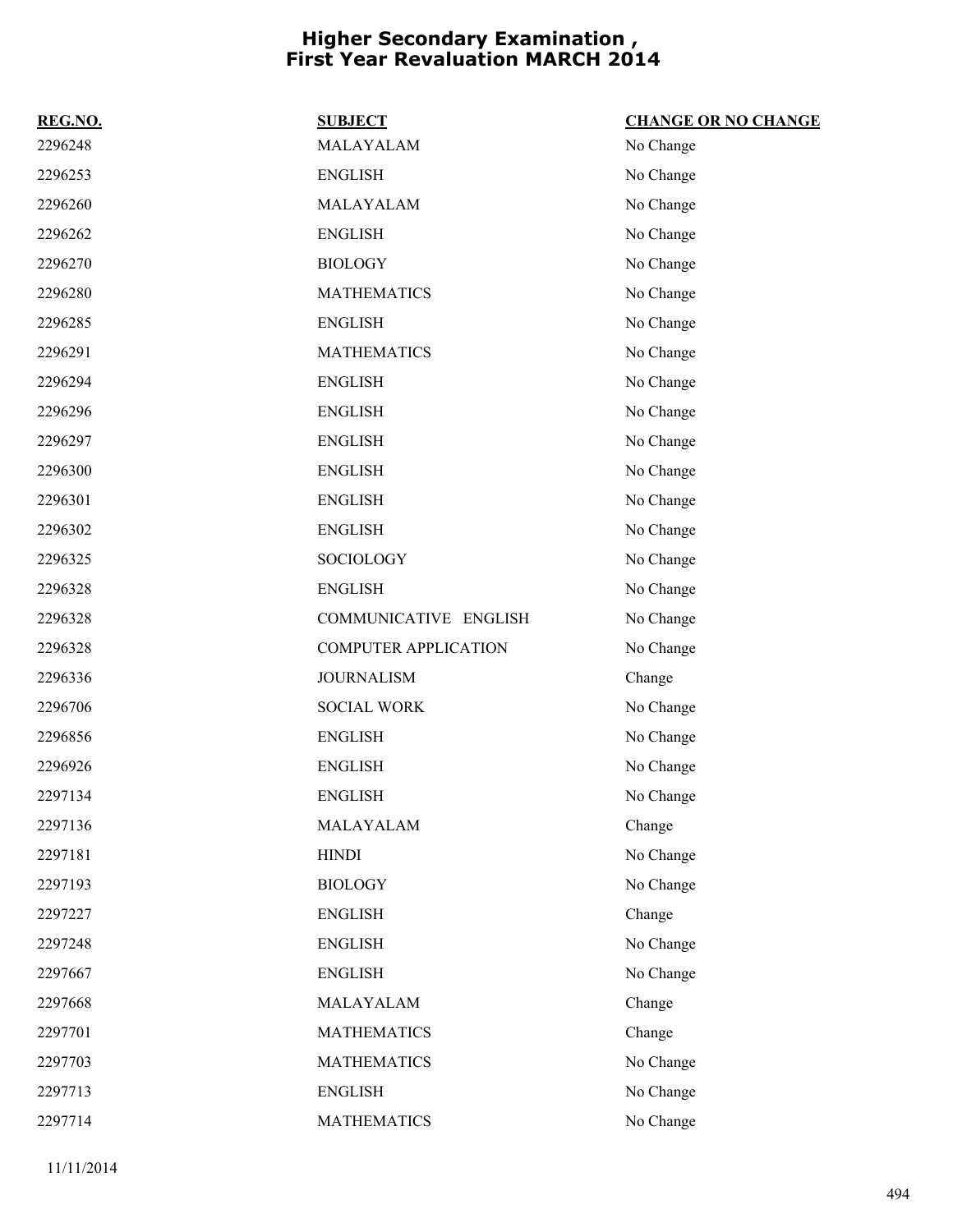| REG.NO. | <b>SUBJECT</b>                                             | <b>CHANGE OR NO CHANGE</b> |
|---------|------------------------------------------------------------|----------------------------|
| 2297744 | <b>ENGLISH</b>                                             | Change                     |
| 2297750 | <b>ENGLISH</b>                                             | Change                     |
| 2297750 | <b>MATHEMATICS</b>                                         | No Change                  |
| 2297768 | <b>PHYSICS</b>                                             | No Change                  |
| 2297774 | <b>MATHEMATICS</b>                                         | No Change                  |
| 2297787 | <b>HISTORY</b>                                             | Change                     |
| 2297788 | <b>HISTORY</b>                                             | Change                     |
| 2297794 | <b>HISTORY</b>                                             | Change                     |
| 2297801 | <b>HISTORY</b>                                             | No Change                  |
| 2297810 | <b>HISTORY</b>                                             | No Change                  |
| 2297835 | <b>ENGLISH</b>                                             | No Change                  |
| 2298121 | <b>ECONOMICS</b>                                           | No Change                  |
| 2298180 | <b>COMPUTER APPLICATION</b>                                | No Change                  |
| 2298206 | <b>PHYSICS</b>                                             | No Change                  |
| 2298208 | <b>MATHEMATICS</b>                                         | No Change                  |
| 2298213 | <b>PHYSICS</b>                                             | No Change                  |
| 2298232 | <b>PHYSICS</b>                                             | No Change                  |
| 2298234 | <b>PHYSICS</b>                                             | No Change                  |
| 2298254 | <b>ENGLISH</b>                                             | No Change                  |
| 2298360 | ACCOUNTANCY WITH                                           | No Change                  |
| 2298379 | <b>COMPUTER ACCOUNTING</b><br><b>BUSINESS STUDIES WITH</b> | Change                     |
| 2298629 | FUNCTIONAL MANAGEMENT<br><b>ENGLISH</b>                    | No Change                  |
| 2298631 | MALAYALAM                                                  | No Change                  |
| 2298631 | <b>COMPUTER APPLICATION</b>                                | Change                     |
| 2298762 | <b>CHEMISTRY</b>                                           | Change                     |
| 2298769 | <b>CHEMISTRY</b>                                           | Change                     |
| 2298785 | <b>ENGLISH</b>                                             | Change                     |
| 2298785 | <b>PHYSICS</b>                                             | No Change                  |
| 2298787 | <b>ENGLISH</b>                                             | Change                     |
| 2298793 | <b>ENGLISH</b>                                             | Change                     |
| 2298799 | <b>ENGLISH</b>                                             | No Change                  |
| 2298806 | <b>CHEMISTRY</b>                                           | No Change                  |
| 2298831 | <b>ENGLISH</b>                                             | No Change                  |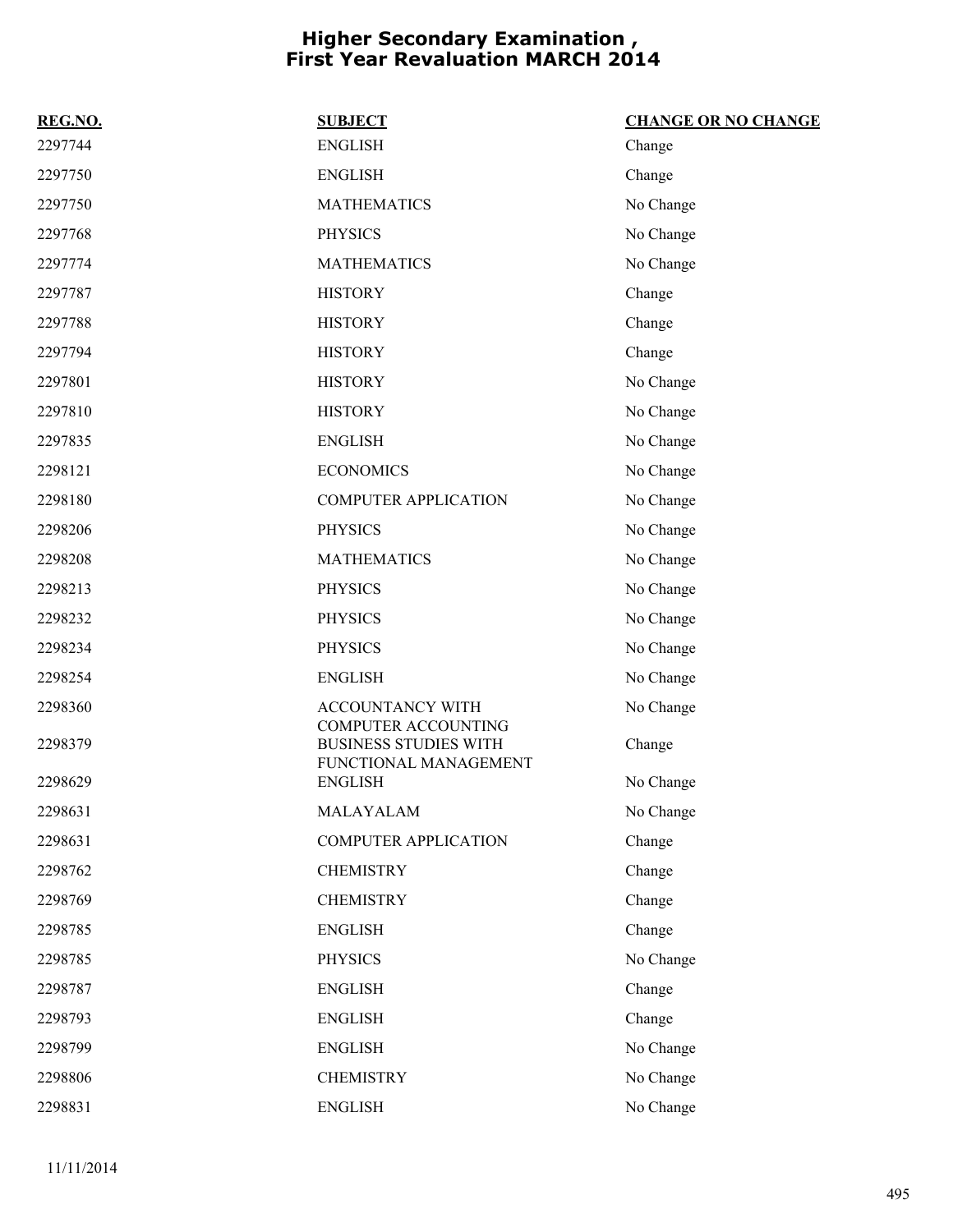| REG.NO. | <b>SUBJECT</b>          | <b>CHANGE OR NO CHANGE</b> |
|---------|-------------------------|----------------------------|
| 2299096 | <b>ENGLISH</b>          | Change                     |
| 2299130 | <b>MATHEMATICS</b>      | Change                     |
| 2299133 | <b>ENGLISH</b>          | No Change                  |
| 2299137 | <b>ENGLISH</b>          | No Change                  |
| 2299138 | <b>ENGLISH</b>          | No Change                  |
| 2299151 | <b>MATHEMATICS</b>      | No Change                  |
| 2299201 | <b>ENGLISH</b>          | Change                     |
| 2299448 | <b>MATHEMATICS</b>      | No Change                  |
| 2299454 | <b>ENGLISH</b>          | No Change                  |
| 2299454 | <b>HINDI</b>            | No Change                  |
| 2299454 | <b>COMPUTER SCIENCE</b> | No Change                  |
| 2299767 | <b>CHEMISTRY</b>        | Change                     |
| 2299865 | <b>ENGLISH</b>          | No Change                  |
| 2299923 | <b>ENGLISH</b>          | No Change                  |
| 2299923 | <b>MATHEMATICS</b>      | No Change                  |
| 2299938 | <b>ENGLISH</b>          | No Change                  |
| 2299938 | <b>HINDI</b>            | No Change                  |
| 2299952 | <b>ENGLISH</b>          | No Change                  |
| 2299966 | <b>ARABIC</b>           | No Change                  |
| 2300270 | <b>PHYSICS</b>          | No Change                  |
| 2300273 | <b>PHYSICS</b>          | No Change                  |
| 2300297 | <b>MATHEMATICS</b>      | No Change                  |
| 2300306 | <b>ENGLISH</b>          | No Change                  |
| 2300306 | <b>MATHEMATICS</b>      | No Change                  |
| 2300309 | <b>CHEMISTRY</b>        | No Change                  |
| 2300309 | <b>BIOLOGY</b>          | Change                     |
| 2300310 | <b>PHYSICS</b>          | No Change                  |
| 2300316 | <b>ENGLISH</b>          | No Change                  |
| 2300316 | <b>BIOLOGY</b>          | No Change                  |
| 2300356 | <b>ENGLISH</b>          | No Change                  |
| 2300362 | <b>ENGLISH</b>          | No Change                  |
| 2300362 | <b>CHEMISTRY</b>        | No Change                  |
| 2300372 | <b>ENGLISH</b>          | No Change                  |
| 2300372 | <b>CHEMISTRY</b>        | No Change                  |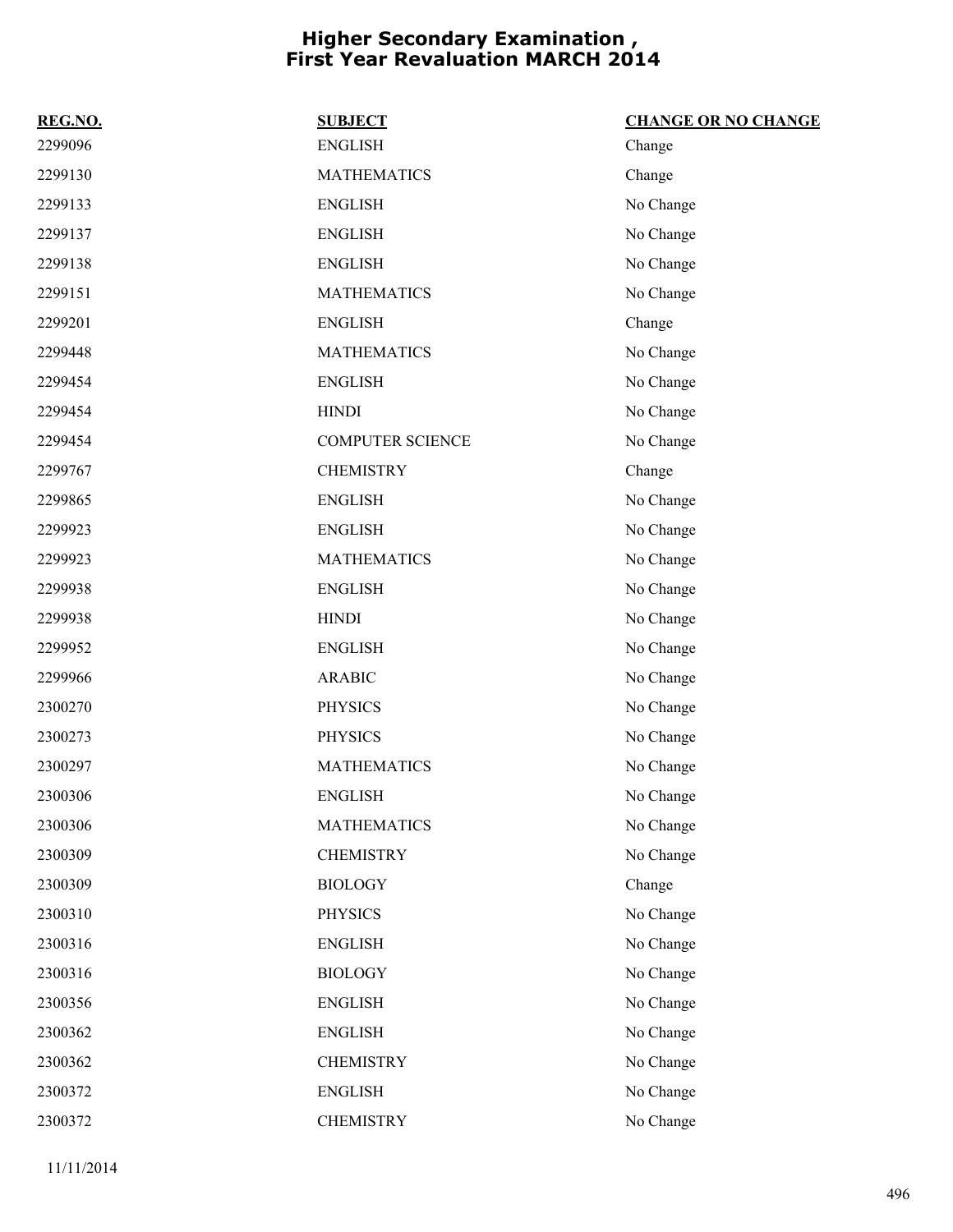| REG.NO. | <b>SUBJECT</b>                                 | <b>CHANGE OR NO CHANGE</b> |
|---------|------------------------------------------------|----------------------------|
| 2300450 | <b>ENGLISH</b>                                 | Change                     |
| 2300452 | ACCOUNTANCY WITH<br><b>COMPUTER ACCOUNTING</b> | No Change                  |
| 2300459 | <b>ECONOMICS</b>                               | No Change                  |
| 2300478 | ACCOUNTANCY WITH<br>COMPUTER ACCOUNTING        | Change                     |
| 2300593 | <b>ENGLISH</b>                                 | No Change                  |
| 2300593 | MALAYALAM                                      | No Change                  |
| 2300593 | <b>PHYSICS</b>                                 | No Change                  |
| 2300604 | <b>ENGLISH</b>                                 | No Change                  |
| 2300604 | <b>CHEMISTRY</b>                               | No Change                  |
| 2300608 | <b>CHEMISTRY</b>                               | No Change                  |
| 2300627 | <b>ENGLISH</b>                                 | No Change                  |
| 2300627 | <b>PHYSICS</b>                                 | No Change                  |
| 2300962 | <b>ENGLISH</b>                                 | No Change                  |
| 2301088 | <b>ENGLISH</b>                                 | No Change                  |
| 2301088 | MALAYALAM                                      | No Change                  |
| 2301088 | <b>BIOLOGY</b>                                 | No Change                  |
| 2301092 | <b>ENGLISH</b>                                 | Change                     |
| 2301092 | MALAYALAM                                      | No Change                  |
| 2301092 | <b>BIOLOGY</b>                                 | No Change                  |
| 2301093 | <b>ENGLISH</b>                                 | No Change                  |
| 2301094 | <b>ENGLISH</b>                                 | Change                     |
| 2301114 | <b>PHYSICS</b>                                 | Change                     |
| 2301140 | <b>MATHEMATICS</b>                             | No Change                  |
| 2301150 | <b>ENGLISH</b>                                 | No Change                  |
| 2301165 | <b>ENGLISH</b>                                 | Change                     |
| 2301172 | <b>ENGLISH</b>                                 | Change                     |
| 2301178 | <b>ENGLISH</b>                                 | Change                     |
| 2301186 | <b>CHEMISTRY</b>                               | No Change                  |
| 2301206 | <b>ENGLISH</b>                                 | No Change                  |
| 2301207 | <b>ENGLISH</b>                                 | No Change                  |
| 2301247 | <b>ENGLISH</b>                                 | No Change                  |
| 2301247 | COMMUNICATIVE ENGLISH                          | No Change                  |
| 2301285 | <b>ENGLISH</b>                                 | No Change                  |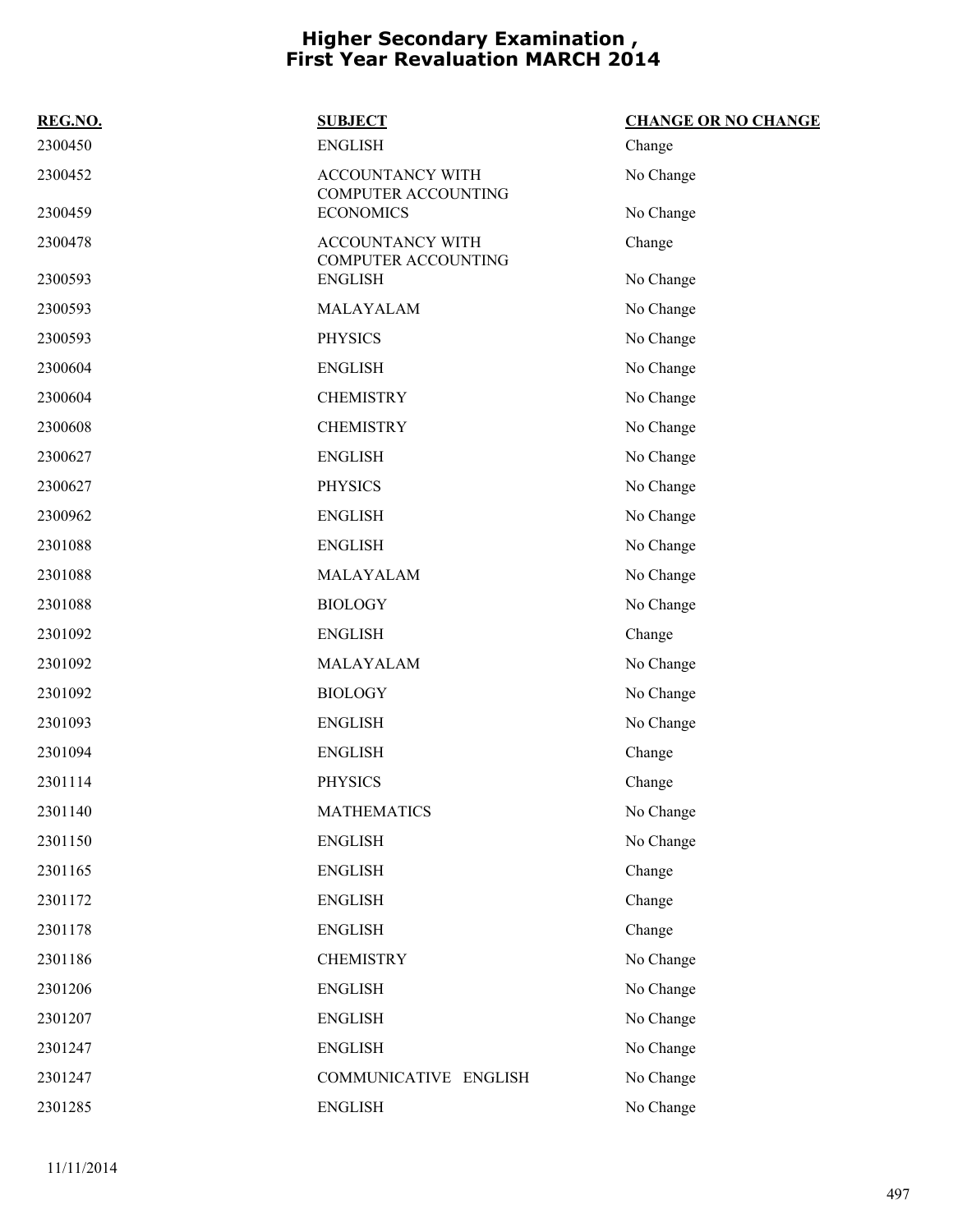| REG.NO. | <b>SUBJECT</b>              | <b>CHANGE OR NO CHANGE</b> |
|---------|-----------------------------|----------------------------|
| 2301341 | <b>BIOLOGY</b>              | No Change                  |
| 2301344 | <b>MATHEMATICS</b>          | No Change                  |
| 2301345 | <b>MATHEMATICS</b>          | No Change                  |
| 2301379 | <b>ENGLISH</b>              | No Change                  |
| 2301392 | <b>ENGLISH</b>              | Change                     |
| 2301523 | <b>ENGLISH</b>              | No Change                  |
| 2301675 | <b>MATHEMATICS</b>          | No Change                  |
| 2301679 | MALAYALAM                   | No Change                  |
| 2301682 | MALAYALAM                   | No Change                  |
| 2301682 | <b>CHEMISTRY</b>            | No Change                  |
| 2301697 | <b>BIOLOGY</b>              | No Change                  |
| 2301725 | <b>ENGLISH</b>              | No Change                  |
| 2301731 | <b>ENGLISH</b>              | No Change                  |
| 2301762 | <b>CHEMISTRY</b>            | No Change                  |
| 2301804 | <b>ENGLISH</b>              | No Change                  |
| 2301811 | <b>ENGLISH</b>              | No Change                  |
| 2301826 | <b>ENGLISH</b>              | No Change                  |
| 2301826 | <b>COMPUTER APPLICATION</b> | No Change                  |
| 2302046 | <b>ENGLISH</b>              | No Change                  |
| 2302046 | <b>BIOLOGY</b>              | No Change                  |
| 2302078 | <b>MATHEMATICS</b>          | No Change                  |
| 2302091 | <b>PHYSICS</b>              | No Change                  |
| 2302618 | <b>PHYSICS</b>              | No Change                  |
| 2302654 | <b>ENGLISH</b>              | No Change                  |
| 2302696 | <b>ENGLISH</b>              | No Change                  |
| 2302697 | <b>ENGLISH</b>              | Change                     |
| 2302699 | <b>PHYSICS</b>              | Change                     |
| 2302702 | <b>ENGLISH</b>              | No Change                  |
| 2303030 | <b>ENGLISH</b>              | No Change                  |
| 2303039 | <b>CHEMISTRY</b>            | Change                     |
| 2303374 | <b>ENGLISH</b>              | No Change                  |
| 2303503 | <b>COMPUTER APPLICATION</b> | No Change                  |
| 2303505 | <b>COMPUTER APPLICATION</b> | No Change                  |
| 2303601 | <b>ENGLISH</b>              | No Change                  |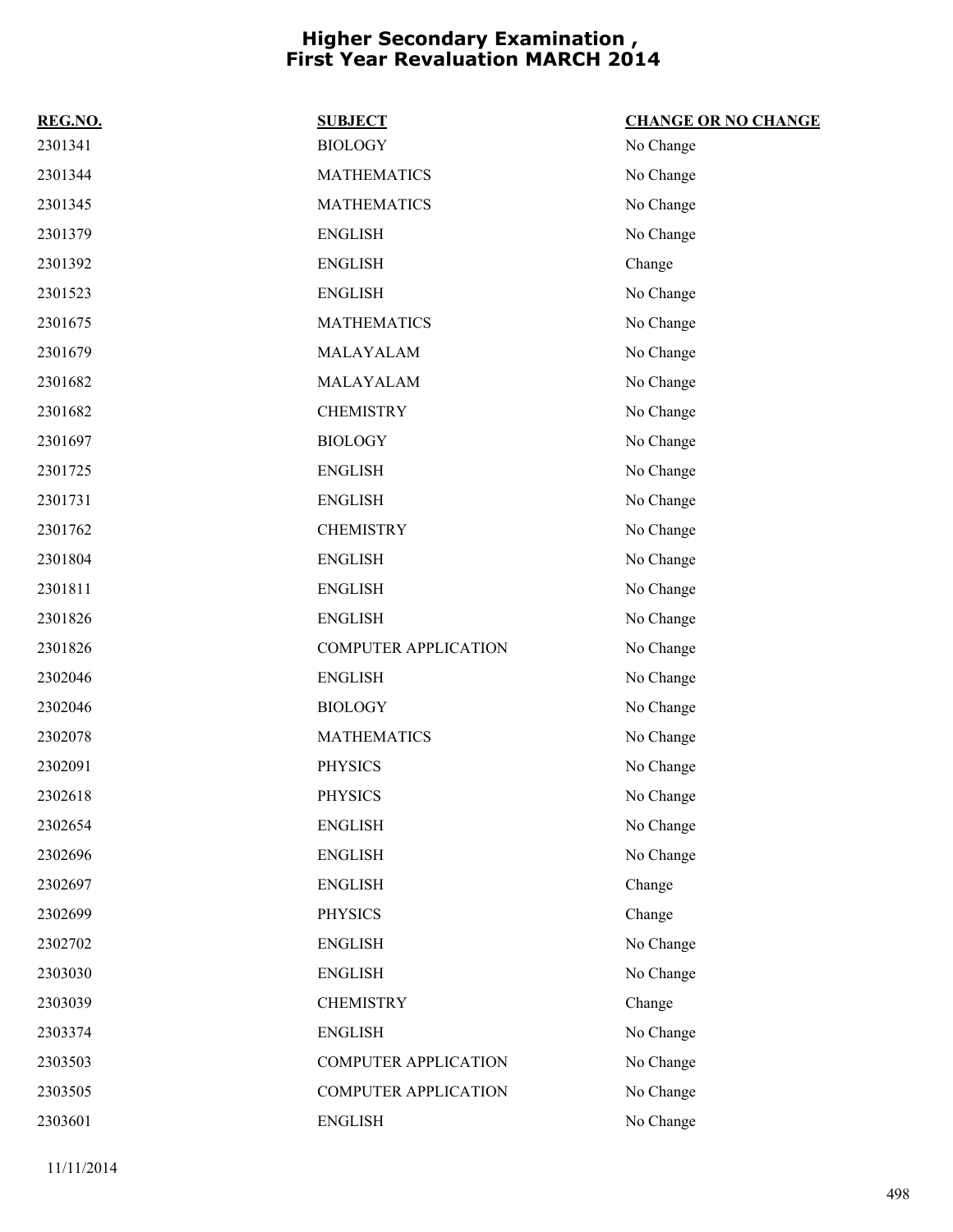| REG.NO. | <b>SUBJECT</b>     | <b>CHANGE OR NO CHANGE</b> |
|---------|--------------------|----------------------------|
| 2303602 | <b>ENGLISH</b>     | No Change                  |
| 2303606 | <b>CHEMISTRY</b>   | No Change                  |
| 2303606 | <b>BIOLOGY</b>     | No Change                  |
| 2303611 | <b>CHEMISTRY</b>   | No Change                  |
| 2303623 | MALAYALAM          | No Change                  |
| 2303623 | <b>MATHEMATICS</b> | No Change                  |
| 2303627 | <b>ENGLISH</b>     | No Change                  |
| 2303637 | <b>ENGLISH</b>     | Change                     |
| 2303643 | <b>ENGLISH</b>     | No Change                  |
| 2303648 | <b>ENGLISH</b>     | Change                     |
| 2303649 | <b>ENGLISH</b>     | Change                     |
| 2303664 | <b>ENGLISH</b>     | No Change                  |
| 2303665 | <b>ENGLISH</b>     | Change                     |
| 2303675 | <b>MATHEMATICS</b> | No Change                  |
| 2303681 | <b>MATHEMATICS</b> | No Change                  |
| 2304883 | MALAYALAM          | Change                     |
| 2304888 | <b>PHYSICS</b>     | No Change                  |
| 2304888 | <b>MATHEMATICS</b> | No Change                  |
| 2304892 | <b>ENGLISH</b>     | No Change                  |
| 2304893 | <b>ENGLISH</b>     | No Change                  |
| 2304893 | MALAYALAM          | No Change                  |
| 2304898 | <b>PHYSICS</b>     | No Change                  |
| 2304900 | <b>ENGLISH</b>     | Change                     |
| 2304912 | <b>MATHEMATICS</b> | No Change                  |
| 2304914 | <b>ENGLISH</b>     | No Change                  |
| 2304914 | MALAYALAM          | No Change                  |
| 2304914 | <b>PHYSICS</b>     | Change                     |
| 2304914 | <b>CHEMISTRY</b>   | No Change                  |
| 2304914 | <b>MATHEMATICS</b> | No Change                  |
| 2304925 | <b>ENGLISH</b>     | No Change                  |
| 2304934 | MALAYALAM          | No Change                  |
| 2304935 | MALAYALAM          | No Change                  |
| 2304939 | MALAYALAM          | No Change                  |
| 2304971 | <b>ENGLISH</b>     | No Change                  |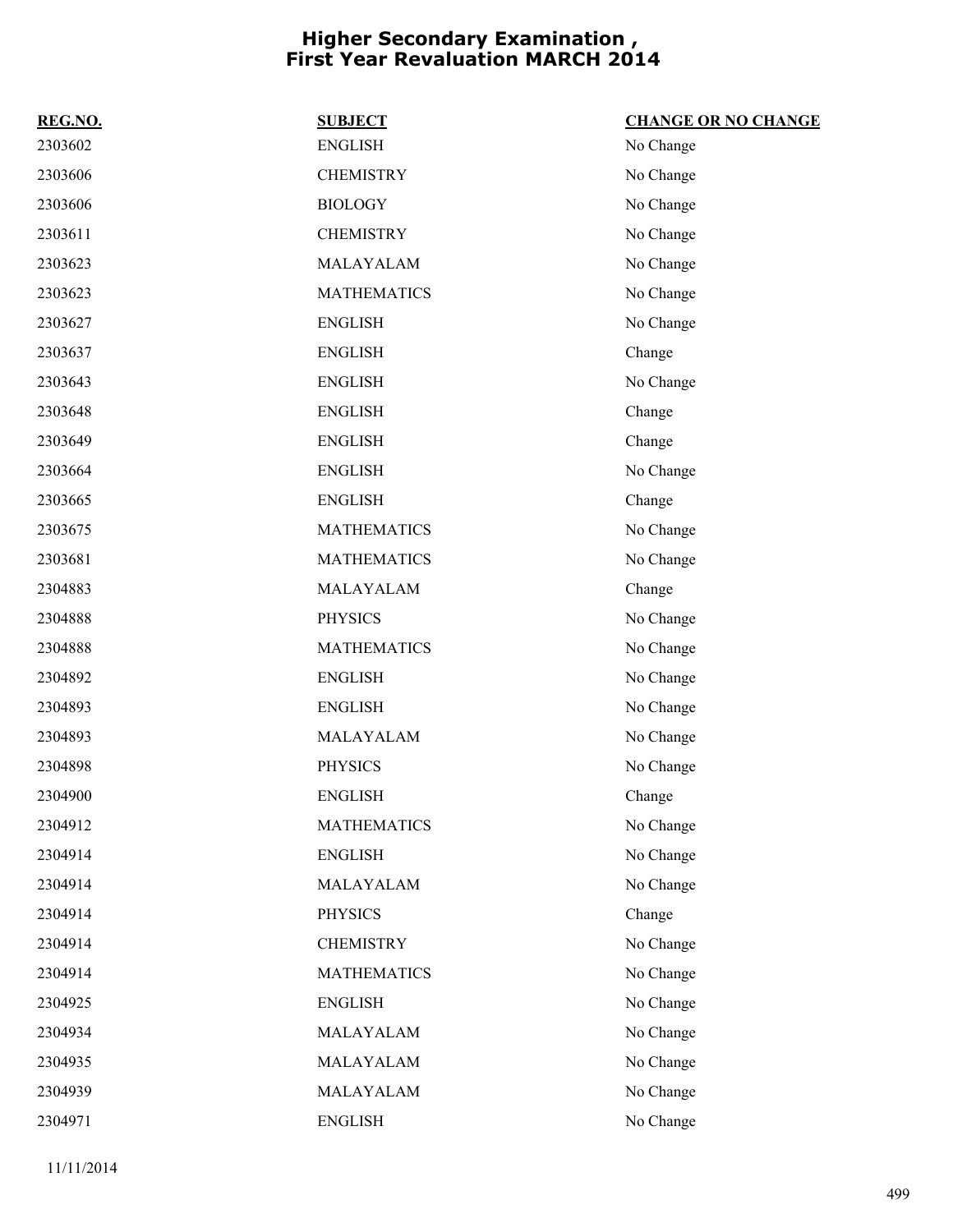| REG.NO. | <b>SUBJECT</b>     | <b>CHANGE OR NO CHANGE</b> |
|---------|--------------------|----------------------------|
| 2304973 | <b>ENGLISH</b>     | No Change                  |
| 2304977 | MALAYALAM          | Change                     |
| 2304978 | <b>ENGLISH</b>     | Change                     |
| 2304978 | <b>CHEMISTRY</b>   | No Change                  |
| 2304986 | <b>MATHEMATICS</b> | No Change                  |
| 2304987 | <b>ENGLISH</b>     | No Change                  |
| 2305001 | <b>MATHEMATICS</b> | No Change                  |
| 2305019 | <b>MATHEMATICS</b> | No Change                  |
| 2305054 | <b>ARABIC</b>      | Change                     |
| 2305063 | <b>ARABIC</b>      | Change                     |
| 2305068 | <b>ENGLISH</b>     | No Change                  |
| 2305076 | <b>ENGLISH</b>     | No Change                  |
| 2305111 | <b>ENGLISH</b>     | No Change                  |
| 2305498 | <b>ENGLISH</b>     | No Change                  |
| 2305699 | <b>ENGLISH</b>     | No Change                  |
| 2305699 | <b>MATHEMATICS</b> | No Change                  |
| 2305941 | <b>ENGLISH</b>     | No Change                  |
| 2305982 | <b>ENGLISH</b>     | No Change                  |
| 2306090 | <b>ENGLISH</b>     | No Change                  |
| 2306309 | MALAYALAM          | Change                     |
| 2306312 | <b>PHYSICS</b>     | No Change                  |
| 2306312 | <b>CHEMISTRY</b>   | No Change                  |
| 2306312 | <b>MATHEMATICS</b> | No Change                  |
| 2306326 | <b>CHEMISTRY</b>   | No Change                  |
| 2306327 | <b>ENGLISH</b>     | No Change                  |
| 2306397 | <b>HISTORY</b>     | No Change                  |
| 2306483 | <b>ENGLISH</b>     | No Change                  |
| 2306500 | <b>PHYSICS</b>     | Change                     |
| 2306509 | <b>PHYSICS</b>     | No Change                  |
| 2306509 | <b>CHEMISTRY</b>   | No Change                  |
| 2306509 | <b>BIOLOGY</b>     | No Change                  |
| 2306509 | <b>MATHEMATICS</b> | No Change                  |
| 2306824 | <b>ENGLISH</b>     | Change                     |
| 2307142 | <b>ENGLISH</b>     | No Change                  |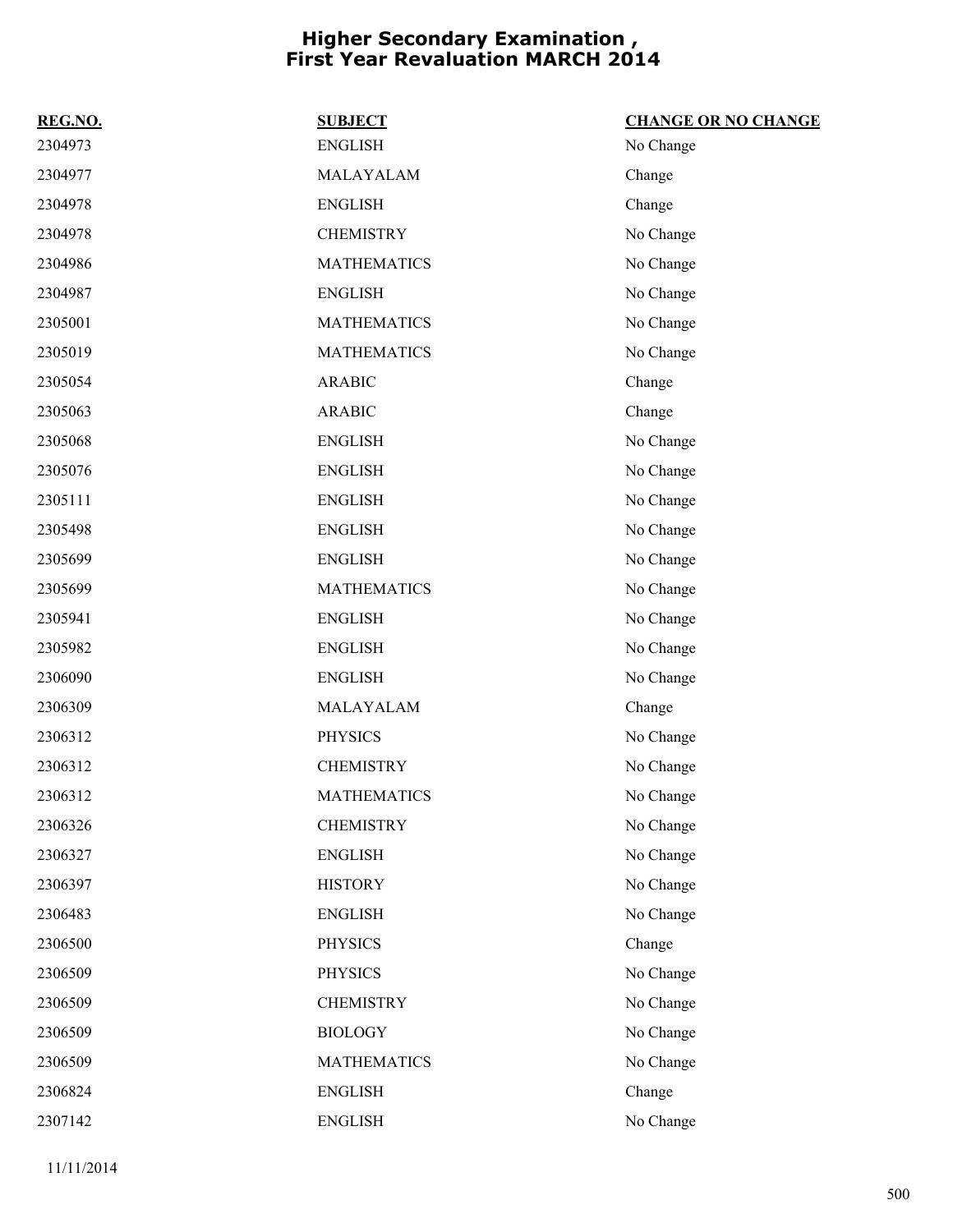| REG.NO. | <b>SUBJECT</b>     | <b>CHANGE OR NO CHANGE</b> |
|---------|--------------------|----------------------------|
| 2307142 | <b>CHEMISTRY</b>   | No Change                  |
| 2307145 | <b>ENGLISH</b>     | No Change                  |
| 2307188 | <b>ENGLISH</b>     | No Change                  |
| 2307198 | <b>ENGLISH</b>     | Change                     |
| 2307366 | MALAYALAM          | Change                     |
| 2307593 | <b>PHYSICS</b>     | No Change                  |
| 2307593 | <b>CHEMISTRY</b>   | No Change                  |
| 2307597 | <b>ENGLISH</b>     | No Change                  |
| 2307899 | <b>ENGLISH</b>     | Change                     |
| 2307915 | <b>HINDI</b>       | Change                     |
| 2307916 | <b>HINDI</b>       | No Change                  |
| 2307917 | <b>HINDI</b>       | No Change                  |
| 2307918 | <b>HINDI</b>       | No Change                  |
| 2307919 | <b>HINDI</b>       | No Change                  |
| 2307921 | <b>HINDI</b>       | No Change                  |
| 2308256 | <b>PHYSICS</b>     | No Change                  |
| 2308268 | <b>PHYSICS</b>     | No Change                  |
| 2308268 | <b>CHEMISTRY</b>   | No Change                  |
| 2308268 | <b>MATHEMATICS</b> | No Change                  |
| 2308278 | <b>ENGLISH</b>     | No Change                  |
| 2308279 | <b>ENGLISH</b>     | No Change                  |
| 2308279 | <b>PHYSICS</b>     | No Change                  |
| 2308288 | <b>MATHEMATICS</b> | No Change                  |
| 2308520 | <b>PHYSICS</b>     | No Change                  |
| 2308520 | <b>BIOLOGY</b>     | No Change                  |
| 2308520 | <b>MATHEMATICS</b> | No Change                  |
| 2308522 | <b>MATHEMATICS</b> | <b>RAL</b>                 |
| 2308527 | <b>PHYSICS</b>     | No Change                  |
| 2308544 | <b>MATHEMATICS</b> | No Change                  |
| 2308549 | <b>ENGLISH</b>     | Change                     |
| 2308549 | <b>BIOLOGY</b>     | No Change                  |
| 2308555 | <b>ENGLISH</b>     | No Change                  |
| 2308559 | <b>MATHEMATICS</b> | No Change                  |
| 2308560 | <b>ENGLISH</b>     | No Change                  |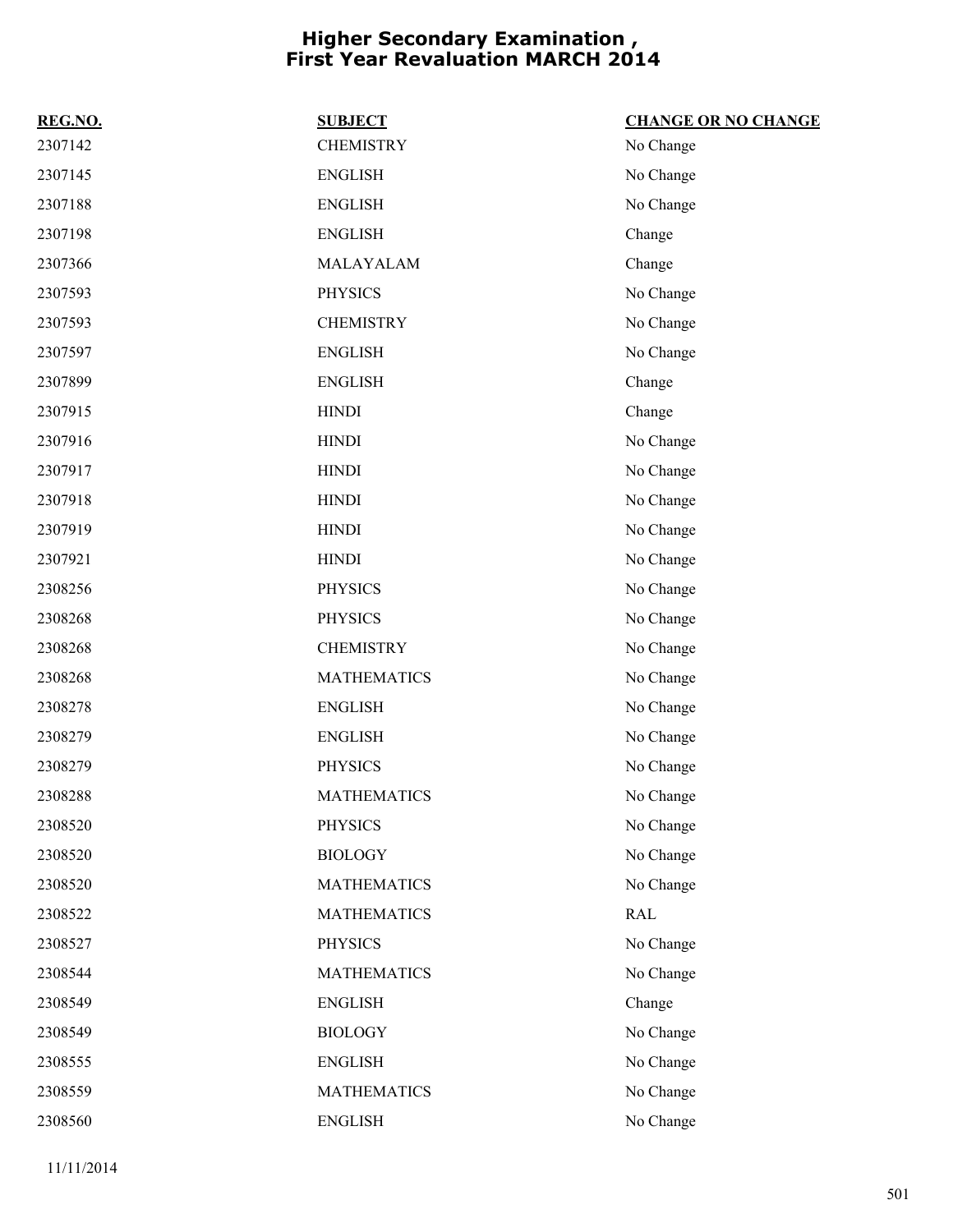| REG.NO. | <b>SUBJECT</b>     | <b>CHANGE OR NO CHANGE</b> |
|---------|--------------------|----------------------------|
| 2308566 | MALAYALAM          | Change                     |
| 2308592 | <b>BIOLOGY</b>     | No Change                  |
| 2308594 | <b>ENGLISH</b>     | Change                     |
| 2308602 | MALAYALAM          | Change                     |
| 2308603 | <b>ENGLISH</b>     | No Change                  |
| 2308603 | <b>MATHEMATICS</b> | No Change                  |
| 2308605 | <b>ENGLISH</b>     | No Change                  |
| 2308612 | <b>MATHEMATICS</b> | No Change                  |
| 2308613 | <b>MATHEMATICS</b> | No Change                  |
| 2308614 | <b>CHEMISTRY</b>   | No Change                  |
| 2308619 | <b>BIOLOGY</b>     | No Change                  |
| 2308620 | <b>PHYSICS</b>     | No Change                  |
| 2308620 | <b>BIOLOGY</b>     | No Change                  |
| 2308622 | <b>PHYSICS</b>     | No Change                  |
| 2308622 | <b>BIOLOGY</b>     | Change                     |
| 2308701 | <b>ENGLISH</b>     | Change                     |
| 2308701 | MALAYALAM          | Change                     |
| 2308893 | <b>MATHEMATICS</b> | No Change                  |
| 2308896 | <b>ENGLISH</b>     | Change                     |
| 2308901 | <b>ENGLISH</b>     | No Change                  |
| 2308903 | <b>ENGLISH</b>     | No Change                  |
| 2308903 | <b>PHYSICS</b>     | No Change                  |
| 2308903 | <b>CHEMISTRY</b>   | No Change                  |
| 2308910 | <b>CHEMISTRY</b>   | No Change                  |
| 2309062 | <b>ENGLISH</b>     | Change                     |
| 2309157 | <b>ENGLISH</b>     | No Change                  |
| 2309157 | <b>BIOLOGY</b>     | No Change                  |
| 2309290 | <b>ENGLISH</b>     | No Change                  |
| 2309525 | MALAYALAM          | No Change                  |
| 2309530 | MALAYALAM          | Change                     |
| 2309534 | MALAYALAM          | Change                     |
| 2309535 | MALAYALAM          | Change                     |
| 2309757 | MALAYALAM          | Change                     |
| 2309762 | <b>ENGLISH</b>     | No Change                  |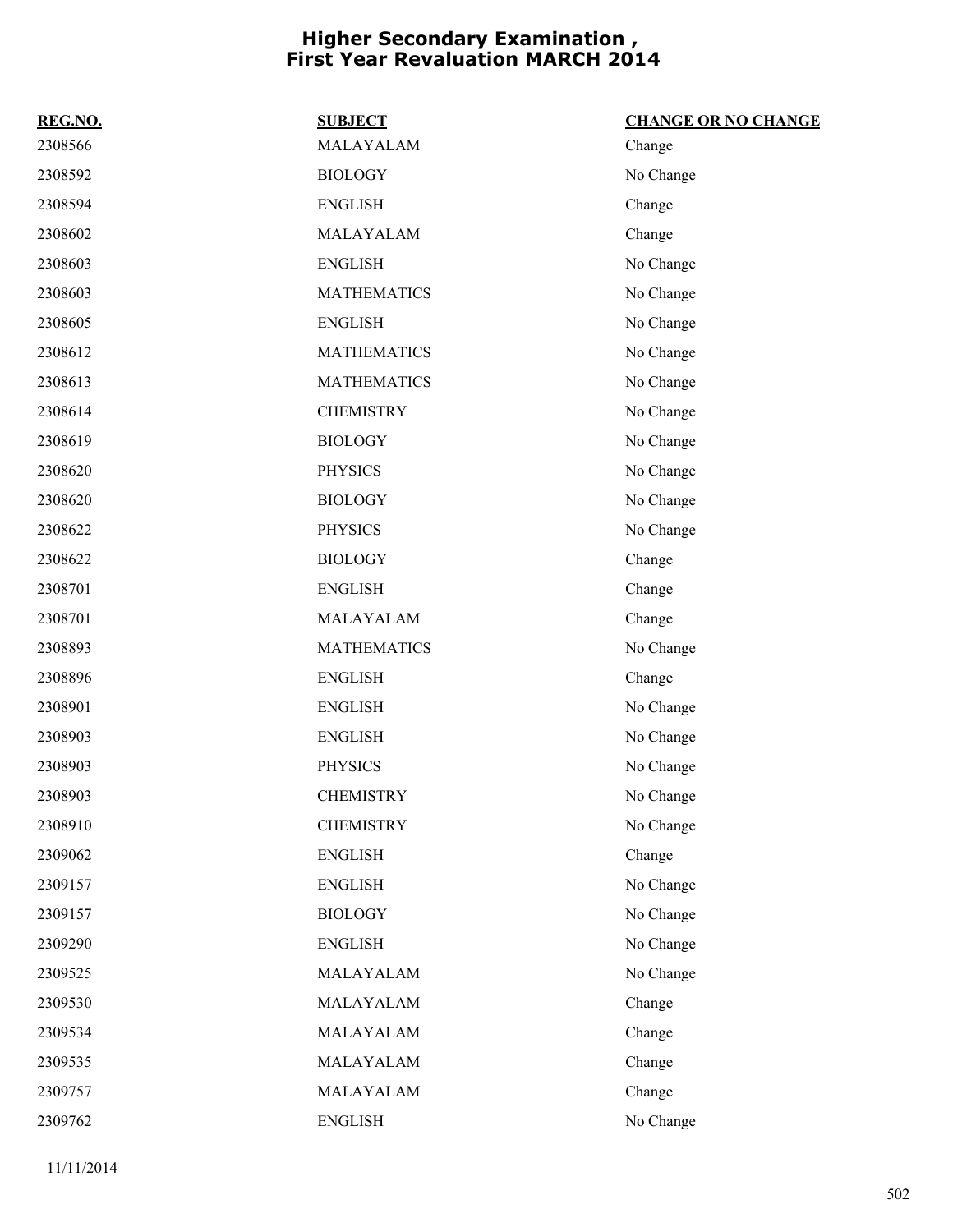| REG.NO. | <b>SUBJECT</b>     | <b>CHANGE OR NO CHANGE</b> |
|---------|--------------------|----------------------------|
| 2309762 | MALAYALAM          | Change                     |
| 2309766 | MALAYALAM          | Change                     |
| 2309773 | <b>ENGLISH</b>     | No Change                  |
| 2309782 | MALAYALAM          | Change                     |
| 2309785 | <b>ENGLISH</b>     | No Change                  |
| 2309785 | MALAYALAM          | No Change                  |
| 2309787 | MALAYALAM          | No Change                  |
| 2309795 | MALAYALAM          | Change                     |
| 2309796 | <b>ENGLISH</b>     | No Change                  |
| 2309796 | MALAYALAM          | Change                     |
| 2309797 | <b>ENGLISH</b>     | Change                     |
| 2309800 | MALAYALAM          | No Change                  |
| 2309806 | <b>ENGLISH</b>     | No Change                  |
| 2309806 | MALAYALAM          | No Change                  |
| 2309806 | <b>MATHEMATICS</b> | No Change                  |
| 2309807 | <b>ENGLISH</b>     | No Change                  |
| 2309819 | <b>ENGLISH</b>     | No Change                  |
| 2309828 | <b>ENGLISH</b>     | No Change                  |
| 2309828 | <b>MATHEMATICS</b> | No Change                  |
| 2309874 | <b>ENGLISH</b>     | No Change                  |
| 2309874 | <b>HINDI</b>       | Change                     |
| 2309877 | <b>ENGLISH</b>     | No Change                  |
| 2309882 | <b>ENGLISH</b>     | No Change                  |
| 2309885 | <b>ENGLISH</b>     | No Change                  |
| 2309893 | <b>MATHEMATICS</b> | No Change                  |
| 2309896 | <b>CHEMISTRY</b>   | No Change                  |
| 2310026 | <b>ENGLISH</b>     | Change                     |
| 2310028 | <b>ENGLISH</b>     | Change                     |
| 2310185 | <b>ENGLISH</b>     | No Change                  |
| 2310363 | <b>MATHEMATICS</b> | No Change                  |
| 2310404 | <b>HINDI</b>       | No Change                  |
| 2310404 | <b>MATHEMATICS</b> | Change                     |
| 2310680 | <b>BIOLOGY</b>     | No Change                  |
| 2310686 | <b>ENGLISH</b>     | No Change                  |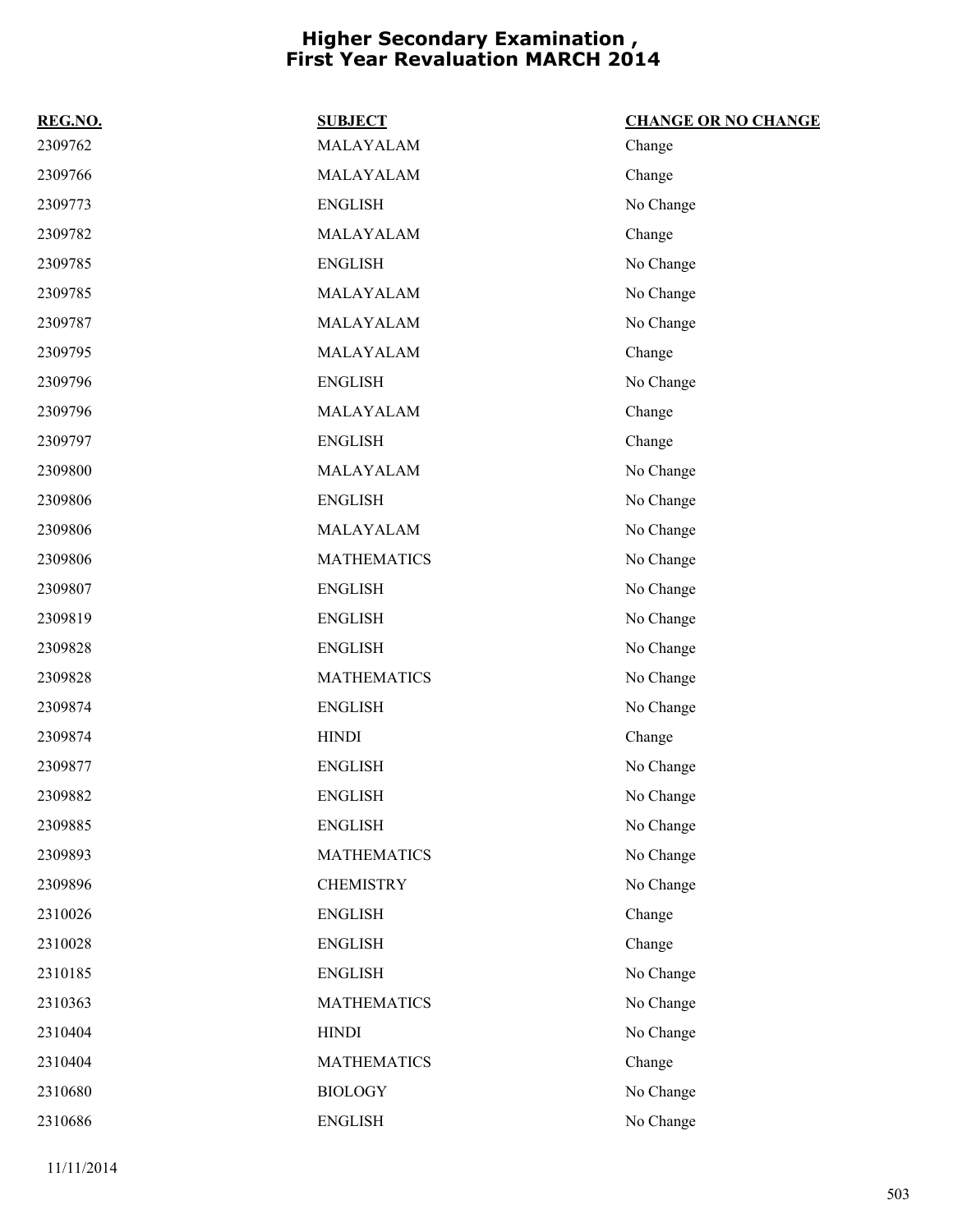| REG.NO. | <b>SUBJECT</b>                                        | <b>CHANGE OR NO CHANGE</b> |
|---------|-------------------------------------------------------|----------------------------|
| 2310686 | <b>MATHEMATICS</b>                                    | No Change                  |
| 2310687 | <b>CHEMISTRY</b>                                      | No Change                  |
| 2310695 | <b>CHEMISTRY</b>                                      | No Change                  |
| 2310695 | <b>BIOLOGY</b>                                        | No Change                  |
| 2310715 | <b>CHEMISTRY</b>                                      | No Change                  |
| 2310761 | <b>ENGLISH</b>                                        | Change                     |
| 2310761 | <b>HISTORY</b>                                        | No Change                  |
| 2310761 | POLITICAL SCIENCE                                     | Change                     |
| 2310761 | <b>SOCIOLOGY</b>                                      | No Change                  |
| 2310786 | <b>BUSINESS STUDIES WITH</b><br>FUNCTIONAL MANAGEMENT | Change                     |
| 2310787 | <b>BUSINESS STUDIES WITH</b><br>FUNCTIONAL MANAGEMENT | No Change                  |
| 2310884 | MALAYALAM                                             | No Change                  |
| 2310887 | <b>ENGLISH</b>                                        | Change                     |
| 2310906 | <b>ENGLISH</b>                                        | No Change                  |
| 2310908 | <b>ENGLISH</b>                                        | No Change                  |
| 2310909 | <b>PHYSICS</b>                                        | No Change                  |
| 2310919 | <b>ENGLISH</b>                                        | No Change                  |
| 2310928 | <b>PHYSICS</b>                                        | No Change                  |
| 2311106 | <b>MATHEMATICS</b>                                    | No Change                  |
| 2311108 | <b>ENGLISH</b>                                        | Change                     |
| 2311111 | <b>ENGLISH</b>                                        | No Change                  |
| 2311113 | <b>ENGLISH</b>                                        | No Change                  |
| 2311124 | <b>ENGLISH</b>                                        | No Change                  |
| 2311125 | <b>ENGLISH</b>                                        | No Change                  |
| 2311126 | <b>ENGLISH</b>                                        | Change                     |
| 2311126 | <b>CHEMISTRY</b>                                      | Change                     |
| 2311127 | <b>ENGLISH</b>                                        | No Change                  |
| 2311134 | <b>BIOLOGY</b>                                        | No Change                  |
| 2311144 | <b>ENGLISH</b>                                        | No Change                  |
| 2311149 | <b>ENGLISH</b>                                        | Change                     |
| 2311171 | <b>ENGLISH</b>                                        | No Change                  |
| 2311171 | <b>GEOGRAPHY</b>                                      | Change                     |
| 2311212 | ACCOUNTANCY WITH<br>COMPUTER ACCOUNTING               | Change                     |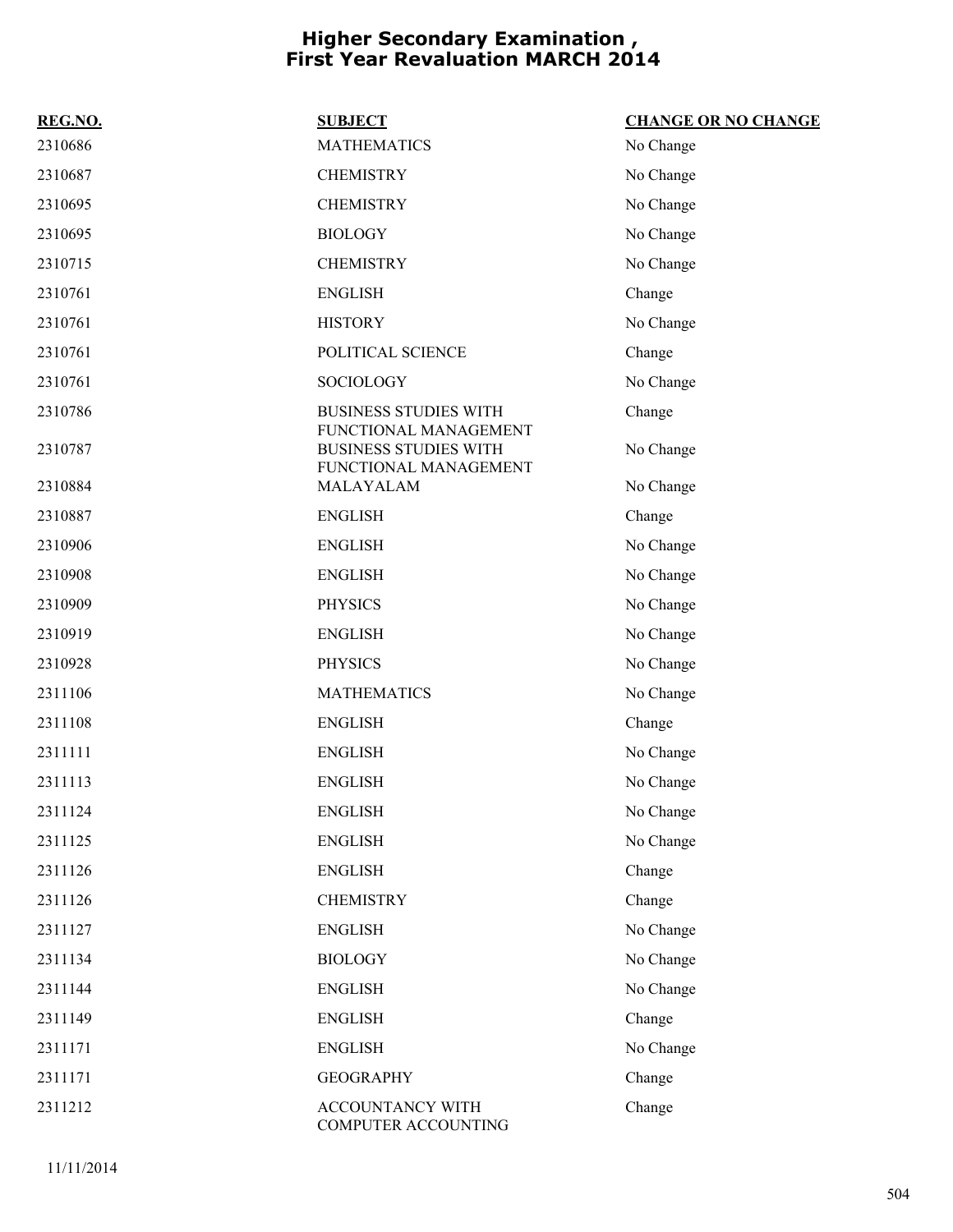| REG.NO. | <b>SUBJECT</b>                                                                 | <b>CHANGE OR NO CHANGE</b> |
|---------|--------------------------------------------------------------------------------|----------------------------|
| 2311222 | ACCOUNTANCY WITH<br><b>COMPUTER ACCOUNTING</b>                                 | No Change                  |
| 2311266 | MALAYALAM                                                                      | No Change                  |
| 2311275 | <b>ENGLISH</b>                                                                 | Change                     |
| 2311280 | <b>ENGLISH</b>                                                                 | No Change                  |
| 2311349 | <b>BUSINESS STUDIES WITH</b>                                                   | No Change                  |
| 2311351 | FUNCTIONAL MANAGEMENT<br><b>BUSINESS STUDIES WITH</b><br>FUNCTIONAL MANAGEMENT | No Change                  |
| 2311497 | <b>ENGLISH</b>                                                                 | No Change                  |
| 2311501 | <b>ENGLISH</b>                                                                 | No Change                  |
| 2311503 | MALAYALAM                                                                      | No Change                  |
| 2311504 | <b>ENGLISH</b>                                                                 | No Change                  |
| 2311505 | <b>ENGLISH</b>                                                                 | No Change                  |
| 2311507 | <b>ENGLISH</b>                                                                 | Change                     |
| 2311507 | MALAYALAM                                                                      | No Change                  |
| 2311507 | <b>PHYSICS</b>                                                                 | Change                     |
| 2311511 | <b>ENGLISH</b>                                                                 | No Change                  |
| 2311512 | <b>ENGLISH</b>                                                                 | No Change                  |
| 2311512 | MALAYALAM                                                                      | No Change                  |
| 2311520 | <b>ENGLISH</b>                                                                 | No Change                  |
| 2311522 | <b>ENGLISH</b>                                                                 | Change                     |
| 2311523 | <b>ENGLISH</b>                                                                 | Change                     |
| 2311525 | <b>ENGLISH</b>                                                                 | No Change                  |
| 2311525 | <b>MATHEMATICS</b>                                                             | No Change                  |
| 2311526 | <b>ENGLISH</b>                                                                 | Change                     |
| 2311526 | <b>MATHEMATICS</b>                                                             | No Change                  |
| 2311528 | <b>ENGLISH</b>                                                                 | Change                     |
| 2311529 | <b>PHYSICS</b>                                                                 | Change                     |
| 2311530 | <b>ENGLISH</b>                                                                 | Change                     |
| 2311532 | <b>ENGLISH</b>                                                                 | No Change                  |
| 2311532 | <b>PHYSICS</b>                                                                 | No Change                  |
| 2311533 | <b>MATHEMATICS</b>                                                             | No Change                  |
| 2311541 | <b>MATHEMATICS</b>                                                             | No Change                  |
| 2311542 | <b>ENGLISH</b>                                                                 | No Change                  |
| 2311542 | PHYSICS                                                                        | No Change                  |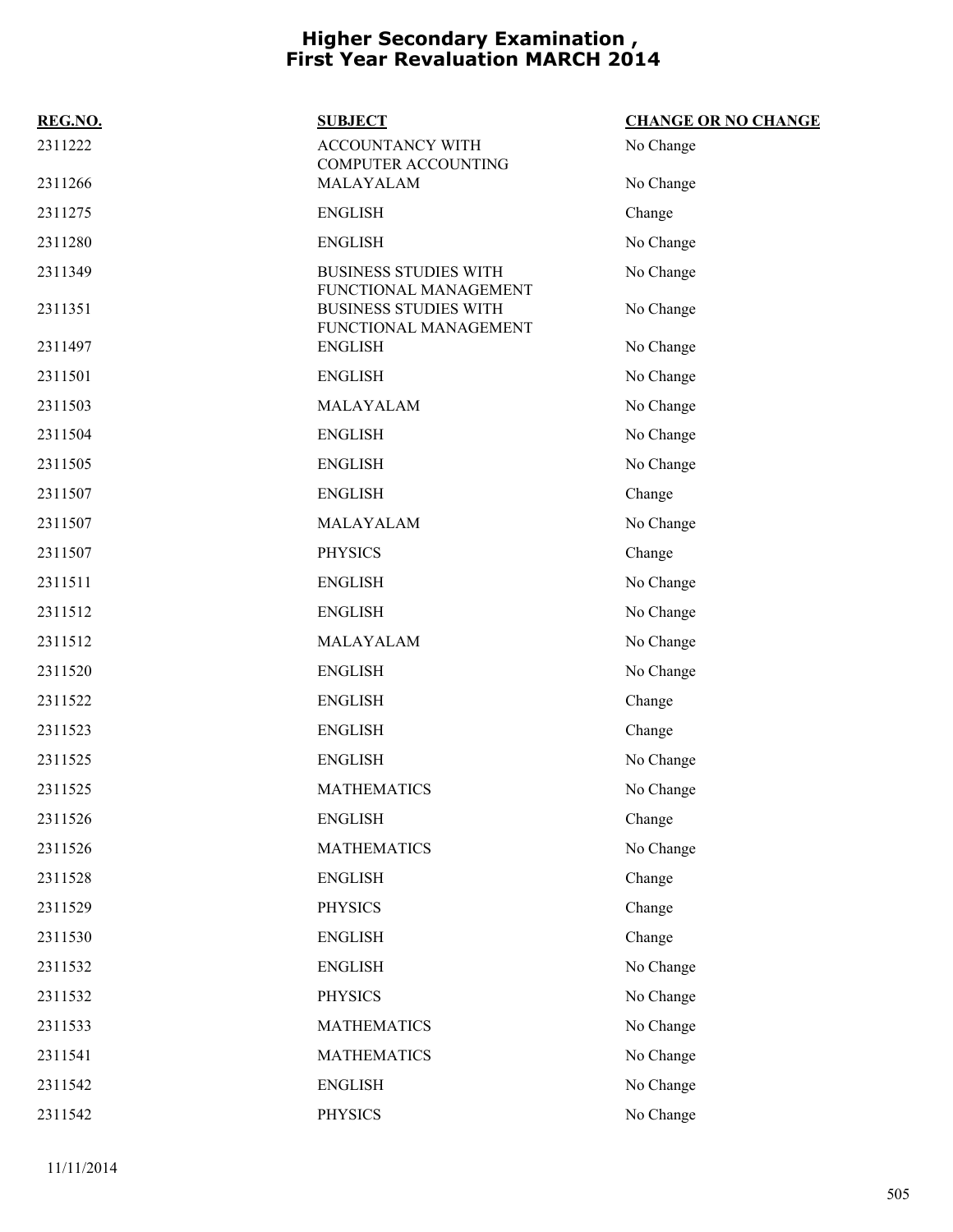| REG.NO. | <b>SUBJECT</b>                                        | <b>CHANGE OR NO CHANGE</b> |
|---------|-------------------------------------------------------|----------------------------|
| 2311545 | <b>ENGLISH</b>                                        | No Change                  |
| 2311549 | <b>HINDI</b>                                          | No Change                  |
| 2311631 | <b>ECONOMICS</b>                                      | No Change                  |
| 2311636 | <b>ENGLISH</b>                                        | No Change                  |
| 2311762 | MALAYALAM                                             | No Change                  |
| 2311764 | <b>ENGLISH</b>                                        | No Change                  |
| 2311766 | MALAYALAM                                             | No Change                  |
| 2311769 | <b>ENGLISH</b>                                        | No Change                  |
| 2312110 | MALAYALAM                                             | No Change                  |
| 2312110 | <b>MATHEMATICS</b>                                    | No Change                  |
| 2312111 | MALAYALAM                                             | No Change                  |
| 2312112 | <b>ENGLISH</b>                                        | Change                     |
| 2312112 | MALAYALAM                                             | No Change                  |
| 2312114 | <b>ENGLISH</b>                                        | No Change                  |
| 2312114 | <b>MATHEMATICS</b>                                    | No Change                  |
| 2312115 | <b>ENGLISH</b>                                        | No Change                  |
| 2312115 | MALAYALAM                                             | No Change                  |
| 2312134 | <b>ENGLISH</b>                                        | No Change                  |
| 2312137 | <b>MATHEMATICS</b>                                    | No Change                  |
| 2312141 | <b>ENGLISH</b>                                        | No Change                  |
| 2312142 | <b>MATHEMATICS</b>                                    | No Change                  |
| 2312156 | <b>ENGLISH</b>                                        | No Change                  |
| 2312164 | <b>PHYSICS</b>                                        | No Change                  |
| 2312164 | <b>MATHEMATICS</b>                                    | No Change                  |
| 2312166 | <b>ENGLISH</b>                                        | Change                     |
| 2312169 | <b>ENGLISH</b>                                        | Change                     |
| 2312174 | <b>ENGLISH</b>                                        | Change                     |
| 2312175 | <b>ENGLISH</b>                                        | Change                     |
| 2312194 | <b>ENGLISH</b>                                        | No Change                  |
| 2312200 | <b>BUSINESS STUDIES WITH</b><br>FUNCTIONAL MANAGEMENT | No Change                  |
| 2312207 | MALAYALAM                                             | No Change                  |
| 2312210 | MALAYALAM                                             | No Change                  |
| 2312224 | <b>ECONOMICS</b>                                      | No Change                  |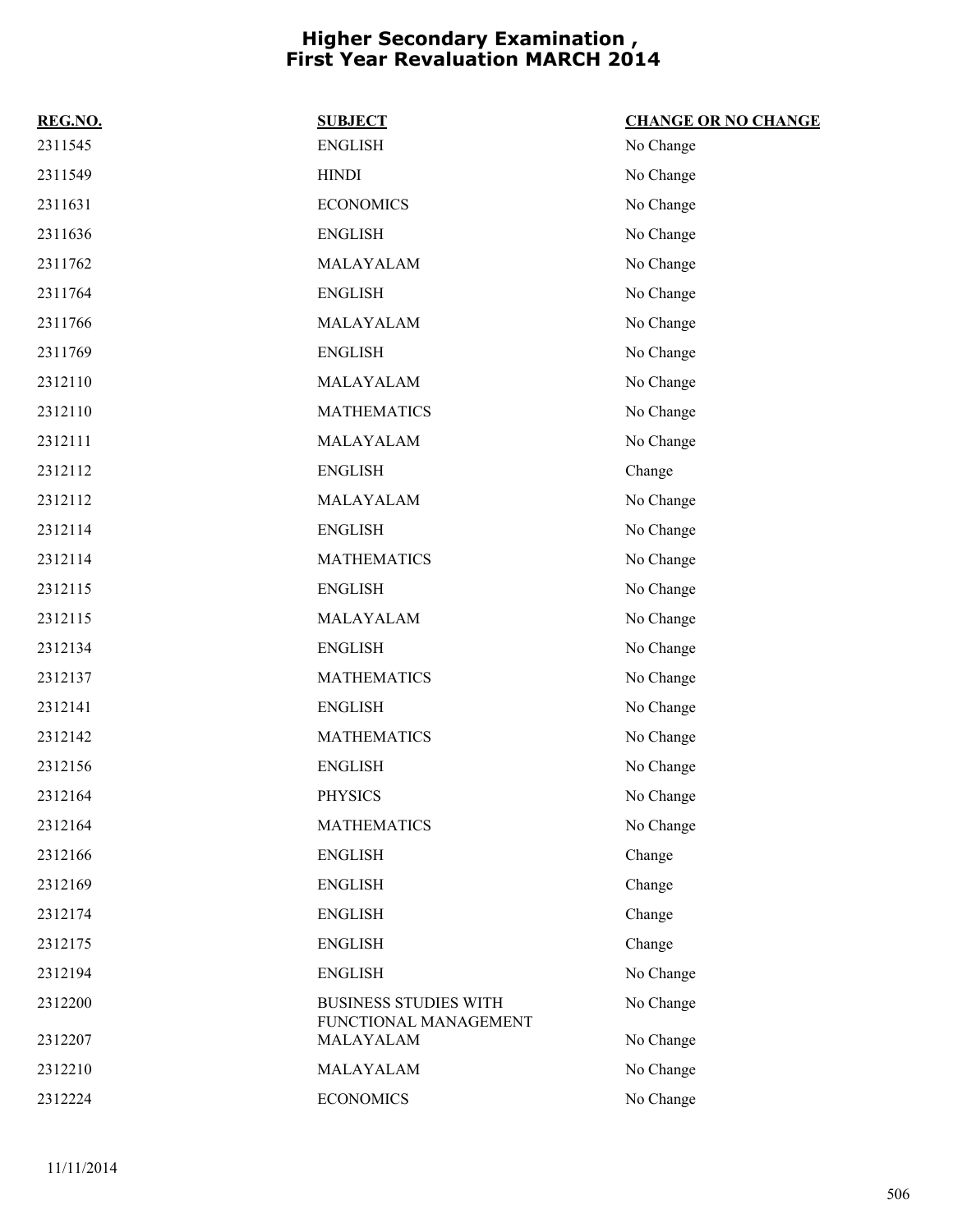| REG.NO. | <b>SUBJECT</b>                                                                 | <b>CHANGE OR NO CHANGE</b> |
|---------|--------------------------------------------------------------------------------|----------------------------|
| 2312236 | <b>BUSINESS STUDIES WITH</b>                                                   | Change                     |
| 2312241 | FUNCTIONAL MANAGEMENT<br><b>BUSINESS STUDIES WITH</b><br>FUNCTIONAL MANAGEMENT | Change                     |
| 2312244 | <b>COMPUTER APPLICATION</b>                                                    | No Change                  |
| 2312246 | <b>COMPUTER APPLICATION</b>                                                    | No Change                  |
| 2312247 | ACCOUNTANCY WITH                                                               | No Change                  |
| 2312261 | COMPUTER ACCOUNTING<br><b>ENGLISH</b>                                          | No Change                  |
| 2312263 | <b>ENGLISH</b>                                                                 | No Change                  |
| 2312266 | <b>ENGLISH</b>                                                                 | No Change                  |
| 2312280 | <b>ACCOUNTANCY WITH</b>                                                        | No Change                  |
| 2312369 | <b>COMPUTER ACCOUNTING</b><br><b>ENGLISH</b>                                   | No Change                  |
| 2312369 | MALAYALAM                                                                      | No Change                  |
| 2312371 | <b>ENGLISH</b>                                                                 | Change                     |
| 2312374 | <b>ENGLISH</b>                                                                 | No Change                  |
| 2312399 | <b>CHEMISTRY</b>                                                               | No Change                  |
| 2312406 | <b>ENGLISH</b>                                                                 | No Change                  |
| 2312406 | <b>PHYSICS</b>                                                                 | No Change                  |
| 2312533 | <b>ENGLISH</b>                                                                 | No Change                  |
| 2312533 | <b>PHYSICS</b>                                                                 | No Change                  |
| 2312533 | <b>CHEMISTRY</b>                                                               | No Change                  |
| 2312544 | MALAYALAM                                                                      | No Change                  |
| 2312553 | <b>ENGLISH</b>                                                                 | Change                     |
| 2312553 | MALAYALAM                                                                      | No Change                  |
| 2312553 | <b>PHYSICS</b>                                                                 | No Change                  |
| 2312553 | <b>MATHEMATICS</b>                                                             | No Change                  |
| 2312562 | <b>BIOLOGY</b>                                                                 | No Change                  |
| 2312569 | <b>CHEMISTRY</b>                                                               | No Change                  |
| 2312667 | <b>COMPUTER APPLICATION</b>                                                    | No Change                  |
| 2312667 | ACCOUNTANCY WITH<br>COMPUTER ACCOUNTING                                        | No Change                  |
| 2312759 | <b>ENGLISH</b>                                                                 | No Change                  |
| 2312766 | <b>MATHEMATICS</b>                                                             | No Change                  |
| 2312775 | <b>MATHEMATICS</b>                                                             | No Change                  |
| 2312779 | <b>ENGLISH</b>                                                                 | No Change                  |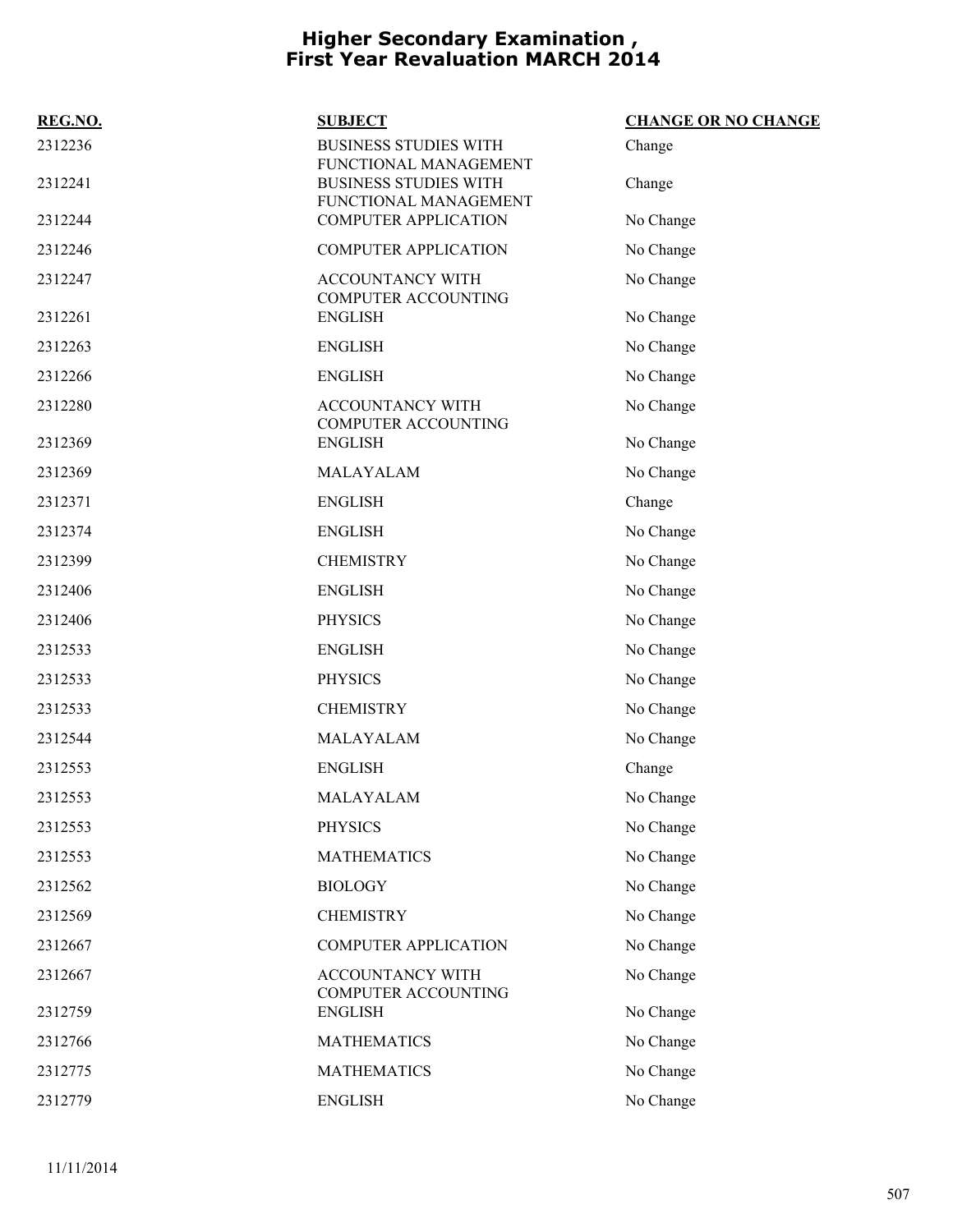| REG.NO. | <b>SUBJECT</b>                                        | <b>CHANGE OR NO CHANGE</b> |
|---------|-------------------------------------------------------|----------------------------|
| 2312780 | <b>ENGLISH</b>                                        | No Change                  |
| 2312780 | <b>MATHEMATICS</b>                                    | No Change                  |
| 2312782 | <b>ENGLISH</b>                                        | No Change                  |
| 2312782 | <b>CHEMISTRY</b>                                      | No Change                  |
| 2312783 | <b>ENGLISH</b>                                        | No Change                  |
| 2312783 | <b>CHEMISTRY</b>                                      | No Change                  |
| 2312795 | <b>ENGLISH</b>                                        | Change                     |
| 2312799 | <b>ENGLISH</b>                                        | No Change                  |
| 2312799 | <b>PHYSICS</b>                                        | No Change                  |
| 2312802 | <b>ENGLISH</b>                                        | No Change                  |
| 2312804 | <b>BIOLOGY</b>                                        | No Change                  |
| 2312807 | <b>CHEMISTRY</b>                                      | Change                     |
| 2312810 | <b>ENGLISH</b>                                        | No Change                  |
| 2312810 | <b>CHEMISTRY</b>                                      | Change                     |
| 2312814 | <b>ENGLISH</b>                                        | Change                     |
| 2312817 | <b>MATHEMATICS</b>                                    | No Change                  |
| 2312824 | MALAYALAM                                             | No Change                  |
| 2312837 | <b>ENGLISH</b>                                        | No Change                  |
| 2312855 | <b>ENGLISH</b>                                        | No Change                  |
| 2312855 | MALAYALAM                                             | No Change                  |
| 2312860 | <b>ENGLISH</b>                                        | No Change                  |
| 2312884 | <b>BUSINESS STUDIES WITH</b>                          | No Change                  |
| 2312906 | FUNCTIONAL MANAGEMENT<br><b>COMPUTER APPLICATION</b>  | No Change                  |
| 2312913 | MALAYALAM                                             | No Change                  |
| 2312919 | MALAYALAM                                             | No Change                  |
| 2312924 | MALAYALAM                                             | No Change                  |
| 2312929 | <b>BUSINESS STUDIES WITH</b><br>FUNCTIONAL MANAGEMENT | No Change                  |
| 2313084 | <b>ENGLISH</b>                                        | No Change                  |
| 2313084 | MALAYALAM                                             | No Change                  |
| 2313090 | MALAYALAM                                             | No Change                  |
| 2313097 | <b>ENGLISH</b>                                        | No Change                  |
| 2313104 | <b>ENGLISH</b>                                        | No Change                  |
| 2313106 | <b>ENGLISH</b>                                        | No Change                  |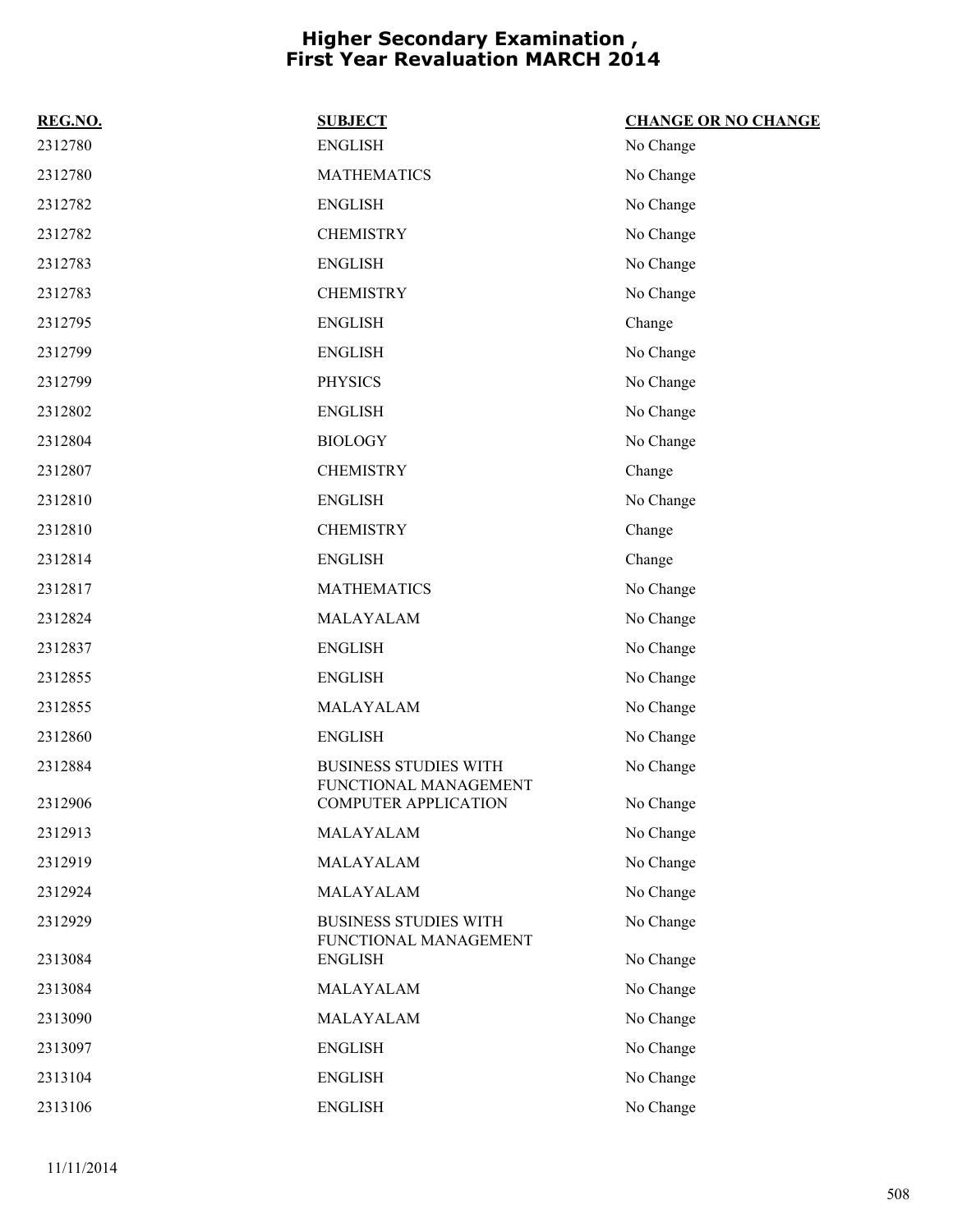| REG.NO. | <b>SUBJECT</b>                                        | <b>CHANGE OR NO CHANGE</b> |
|---------|-------------------------------------------------------|----------------------------|
| 2313110 | <b>ENGLISH</b>                                        | No Change                  |
| 2313126 | <b>ENGLISH</b>                                        | No Change                  |
| 2313127 | <b>PHYSICS</b>                                        | No Change                  |
| 2313185 | <b>COMPUTER APPLICATION</b>                           | No Change                  |
| 2313189 | <b>COMPUTER APPLICATION</b>                           | No Change                  |
| 2313191 | <b>ACCOUNTANCY WITH</b><br><b>COMPUTER ACCOUNTING</b> | No Change                  |
| 2313208 | <b>ENGLISH</b>                                        | No Change                  |
| 2313221 | <b>COMPUTER APPLICATION</b>                           | No Change                  |
| 2313226 | <b>COMPUTER APPLICATION</b>                           | No Change                  |
| 2313239 | <b>ENGLISH</b>                                        | No Change                  |
| 2313240 | <b>ENGLISH</b>                                        | Change                     |
| 2313240 | <b>BIOLOGY</b>                                        | No Change                  |
| 2313243 | <b>ENGLISH</b>                                        | Change                     |
| 2313243 | <b>MATHEMATICS</b>                                    | No Change                  |
| 2313244 | <b>PHYSICS</b>                                        | Change                     |
| 2313244 | <b>MATHEMATICS</b>                                    | No Change                  |
| 2313245 | MALAYALAM                                             | No Change                  |
| 2313245 | <b>MATHEMATICS</b>                                    | No Change                  |
| 2313257 | <b>MATHEMATICS</b>                                    | No Change                  |
| 2313270 | <b>ENGLISH</b>                                        | No Change                  |
| 2313270 | <b>MATHEMATICS</b>                                    | No Change                  |
| 2313271 | <b>ENGLISH</b>                                        | No Change                  |
| 2313271 | <b>CHEMISTRY</b>                                      | No Change                  |
| 2313273 | <b>ENGLISH</b>                                        | No Change                  |
| 2313273 | <b>CHEMISTRY</b>                                      | No Change                  |
| 2313278 | <b>ENGLISH</b>                                        | No Change                  |
| 2313278 | <b>MATHEMATICS</b>                                    | No Change                  |
| 2313280 | <b>ENGLISH</b>                                        | No Change                  |
| 2313295 | MALAYALAM                                             | No Change                  |
| 2313295 | SOCIOLOGY                                             | No Change                  |
| 2313295 | <b>COMPUTER APPLICATION</b>                           | No Change                  |
| 2313360 | <b>ENGLISH</b>                                        | No Change                  |
| 2313361 | <b>ENGLISH</b>                                        | No Change                  |
| 2313372 | <b>ENGLISH</b>                                        | No Change                  |
|         |                                                       |                            |

11/11/2014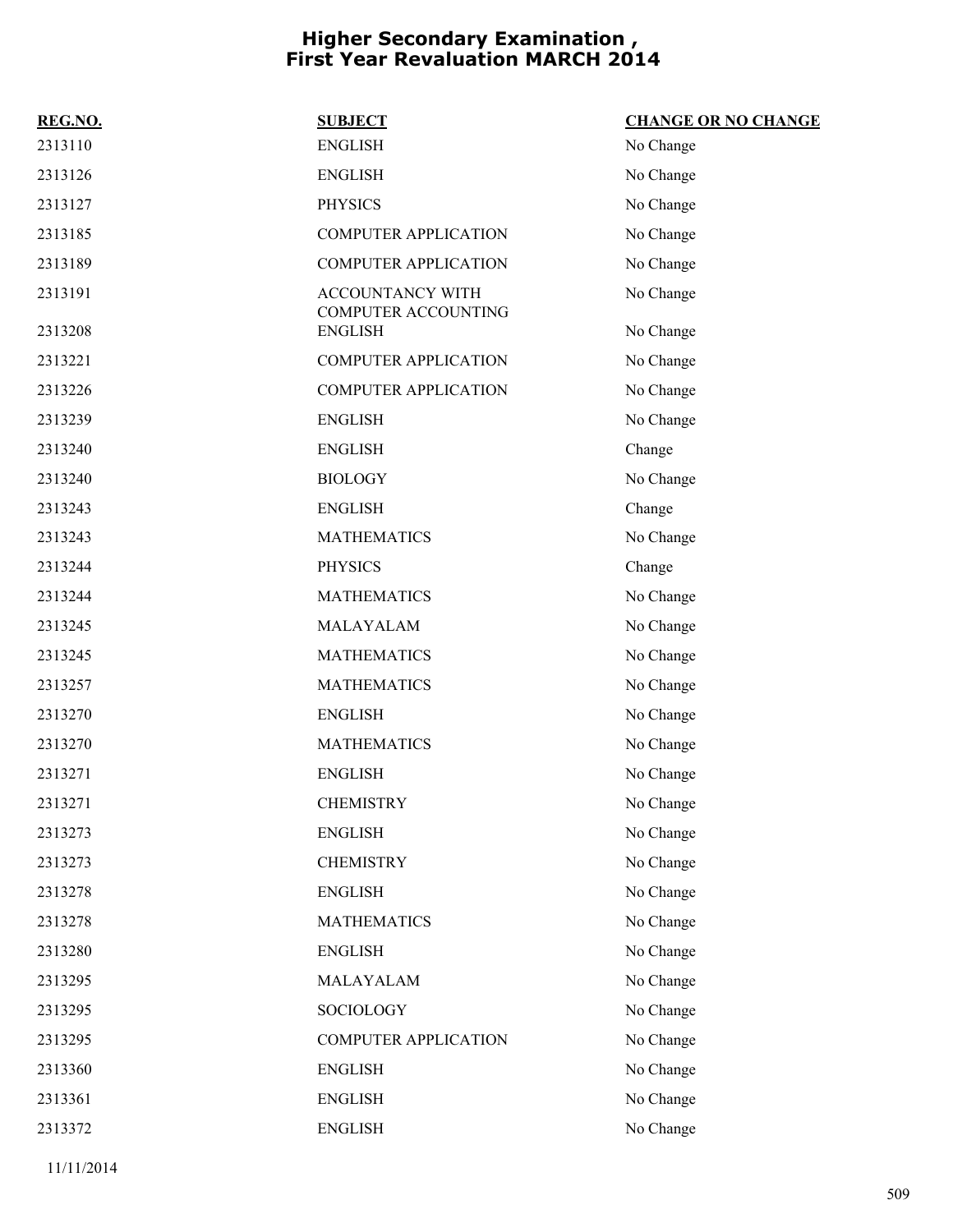| REG.NO. | <b>SUBJECT</b>                          | <b>CHANGE OR NO CHANGE</b> |
|---------|-----------------------------------------|----------------------------|
| 2313372 | <b>MATHEMATICS</b>                      | No Change                  |
| 2313382 | <b>MATHEMATICS</b>                      | No Change                  |
| 2313493 | <b>ENGLISH</b>                          | No Change                  |
| 2313519 | <b>ENGLISH</b>                          | No Change                  |
| 2313521 | <b>ENGLISH</b>                          | No Change                  |
| 2313527 | <b>ENGLISH</b>                          | No Change                  |
| 2313528 | <b>ENGLISH</b>                          | No Change                  |
| 2313534 | <b>PHYSICS</b>                          | Change                     |
| 2313535 | <b>ENGLISH</b>                          | No Change                  |
| 2313546 | <b>PHYSICS</b>                          | No Change                  |
| 2313561 | <b>MATHEMATICS</b>                      | No Change                  |
| 2313642 | <b>COMPUTER APPLICATION</b>             | No Change                  |
| 2313644 | ACCOUNTANCY WITH                        | No Change                  |
| 2313662 | COMPUTER ACCOUNTING<br><b>ECONOMICS</b> | Change                     |
| 2313670 | <b>COMPUTER APPLICATION</b>             | No Change                  |
| 2313691 | <b>CHEMISTRY</b>                        | No Change                  |
| 2313704 | <b>PHYSICS</b>                          | No Change                  |
| 2313704 | <b>CHEMISTRY</b>                        | No Change                  |
| 2313711 | <b>BIOLOGY</b>                          | No Change                  |
| 2313713 | <b>MATHEMATICS</b>                      | No Change                  |
| 2313717 | <b>HINDI</b>                            | No Change                  |
| 2313728 | <b>PHYSICS</b>                          | No Change                  |
| 2313731 | <b>BIOLOGY</b>                          | No Change                  |
| 2313732 | <b>MATHEMATICS</b>                      | No Change                  |
| 2313922 | <b>HINDI</b>                            | No Change                  |
| 2313957 | <b>ENGLISH</b>                          | Change                     |
| 2313957 | <b>MATHEMATICS</b>                      | No Change                  |
| 2313973 | <b>PHYSICS</b>                          | Change                     |
| 2314216 | <b>ENGLISH</b>                          | No Change                  |
| 2314406 | <b>MATHEMATICS</b>                      | No Change                  |
| 2314415 | <b>ENGLISH</b>                          | Change                     |
| 2314418 | <b>ENGLISH</b>                          | No Change                  |
| 2314424 | <b>ENGLISH</b>                          | No Change                  |
| 2314425 | <b>MATHEMATICS</b>                      | Change                     |
|         |                                         |                            |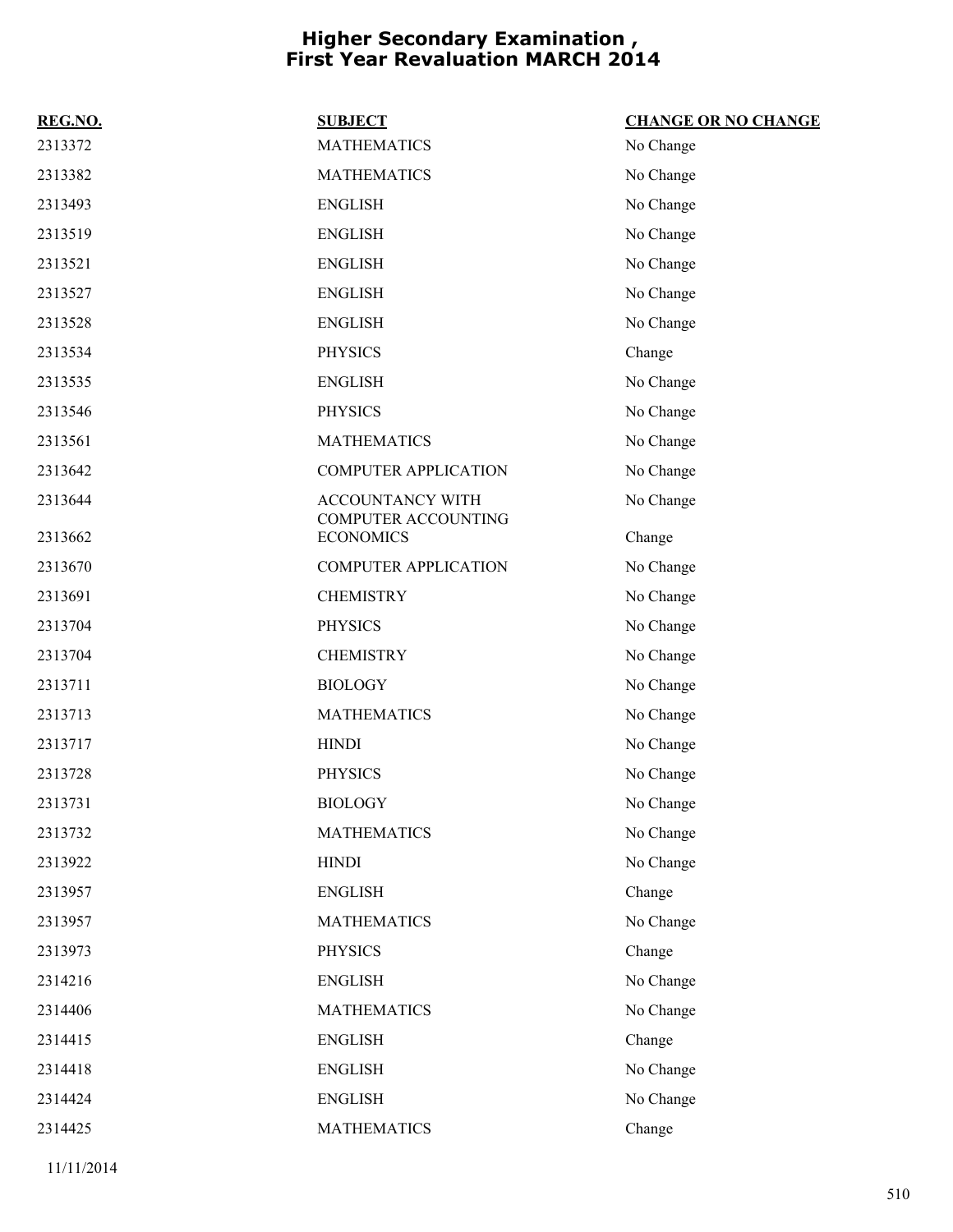| REG.NO.            | <b>SUBJECT</b>                                 | <b>CHANGE OR NO CHANGE</b> |
|--------------------|------------------------------------------------|----------------------------|
| 2314426            | <b>CHEMISTRY</b>                               | No Change                  |
| 2314427            | <b>ENGLISH</b>                                 | No Change                  |
| 2314428            | <b>ENGLISH</b>                                 | Change                     |
| 2314429            | <b>ENGLISH</b>                                 | Change                     |
| 2314430            | <b>ENGLISH</b>                                 | Change                     |
| 2314431            | <b>ENGLISH</b>                                 | Change                     |
| 2314444            | <b>ENGLISH</b>                                 | Change                     |
| 2314445            | <b>ENGLISH</b>                                 | No Change                  |
| 2314446            | <b>ENGLISH</b>                                 | No Change                  |
| 2314458            | <b>ENGLISH</b>                                 | No Change                  |
| 2314459            | <b>ENGLISH</b>                                 | No Change                  |
| 2314479            | <b>MATHEMATICS</b>                             | No Change                  |
| 2314483            | <b>ENGLISH</b>                                 | No Change                  |
| 2314488            | <b>ENGLISH</b>                                 | No Change                  |
| 2314490            | <b>ENGLISH</b>                                 | No Change                  |
| 2314498            | <b>MATHEMATICS</b>                             | No Change                  |
| 2314540            | <b>HISTORY</b>                                 | Change                     |
| 2314653            | MALAYALAM                                      | No Change                  |
| 2314660            | <b>BUSINESS STUDIES WITH</b>                   | No Change                  |
| 2314660            | FUNCTIONAL MANAGEMENT<br>ACCOUNTANCY WITH      | No Change                  |
|                    | <b>COMPUTER ACCOUNTING</b><br>MALAYALAM        |                            |
| 2314674<br>2314674 | <b>ECONOMICS</b>                               | No Change                  |
|                    | BUSINESS STUDIES WITH                          | No Change                  |
| 2314674            | FUNCTIONAL MANAGEMENT                          | No Change                  |
| 2314695            | <b>COMPUTER APPLICATION</b>                    | No Change                  |
| 2314696            | <b>ENGLISH</b>                                 | No Change                  |
| 2314699            | <b>ENGLISH</b>                                 | No Change                  |
| 2314734            | <b>ACCOUNTANCY WITH</b><br>COMPUTER ACCOUNTING | Change                     |
| 2314739            | <b>ENGLISH</b>                                 | No Change                  |
| 2314941            | MALAYALAM                                      | No Change                  |
| 2314941            | <b>MATHEMATICS</b>                             | No Change                  |
| 2314979            | <b>MATHEMATICS</b>                             | No Change                  |
| 2315040            | <b>ENGLISH</b>                                 | No Change                  |
| 2315524            | <b>ENGLISH</b>                                 | No Change                  |
|                    |                                                |                            |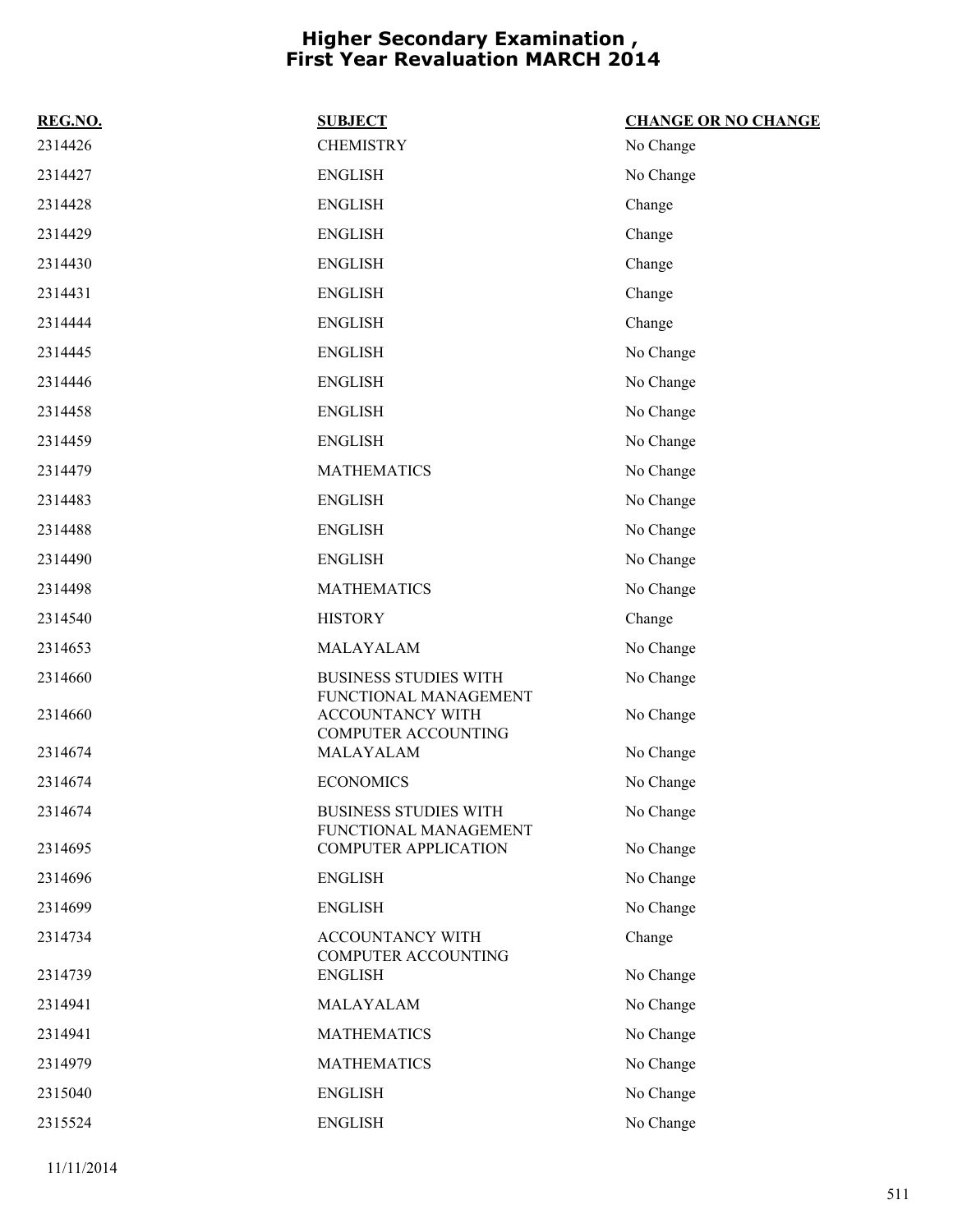| REG.NO. | <b>SUBJECT</b>     | <b>CHANGE OR NO CHANGE</b> |
|---------|--------------------|----------------------------|
| 2315524 | <b>BIOLOGY</b>     | No Change                  |
| 2315537 | <b>ENGLISH</b>     | No Change                  |
| 2315542 | <b>BIOLOGY</b>     | No Change                  |
| 2315543 | <b>ENGLISH</b>     | No Change                  |
| 2315551 | <b>CHEMISTRY</b>   | Change                     |
| 2315554 | <b>CHEMISTRY</b>   | Change                     |
| 2315556 | <b>CHEMISTRY</b>   | Change                     |
| 2315558 | <b>BIOLOGY</b>     | No Change                  |
| 2315564 | <b>CHEMISTRY</b>   | No Change                  |
| 2315572 | <b>PHYSICS</b>     | Change                     |
| 2315577 | <b>PHYSICS</b>     | Change                     |
| 2315577 | <b>MATHEMATICS</b> | Change                     |
| 2315578 | <b>PHYSICS</b>     | No Change                  |
| 2315578 | <b>MATHEMATICS</b> | No Change                  |
| 2315591 | <b>ENGLISH</b>     | No Change                  |
| 2315592 | <b>PHYSICS</b>     | Change                     |
| 2315596 | <b>PHYSICS</b>     | Change                     |
| 2315596 | <b>CHEMISTRY</b>   | No Change                  |
| 2315596 | <b>MATHEMATICS</b> | No Change                  |
| 2315603 | <b>ENGLISH</b>     | Change                     |
| 2315605 | <b>CHEMISTRY</b>   | No Change                  |
| 2315621 | <b>PHYSICS</b>     | No Change                  |
| 2315621 | <b>BIOLOGY</b>     | No Change                  |
| 2315621 | <b>MATHEMATICS</b> | No Change                  |
| 2315624 | <b>ENGLISH</b>     | No Change                  |
| 2315637 | <b>ENGLISH</b>     | No Change                  |
| 2315639 | <b>ENGLISH</b>     | No Change                  |
| 2315644 | <b>PHYSICS</b>     | Change                     |
| 2315654 | <b>ENGLISH</b>     | No Change                  |
| 2315659 | <b>ENGLISH</b>     | No Change                  |
| 2315663 | <b>ENGLISH</b>     | No Change                  |
| 2315664 | <b>ENGLISH</b>     | No Change                  |
| 2315665 | <b>ENGLISH</b>     | No Change                  |
| 2315674 | <b>ENGLISH</b>     | No Change                  |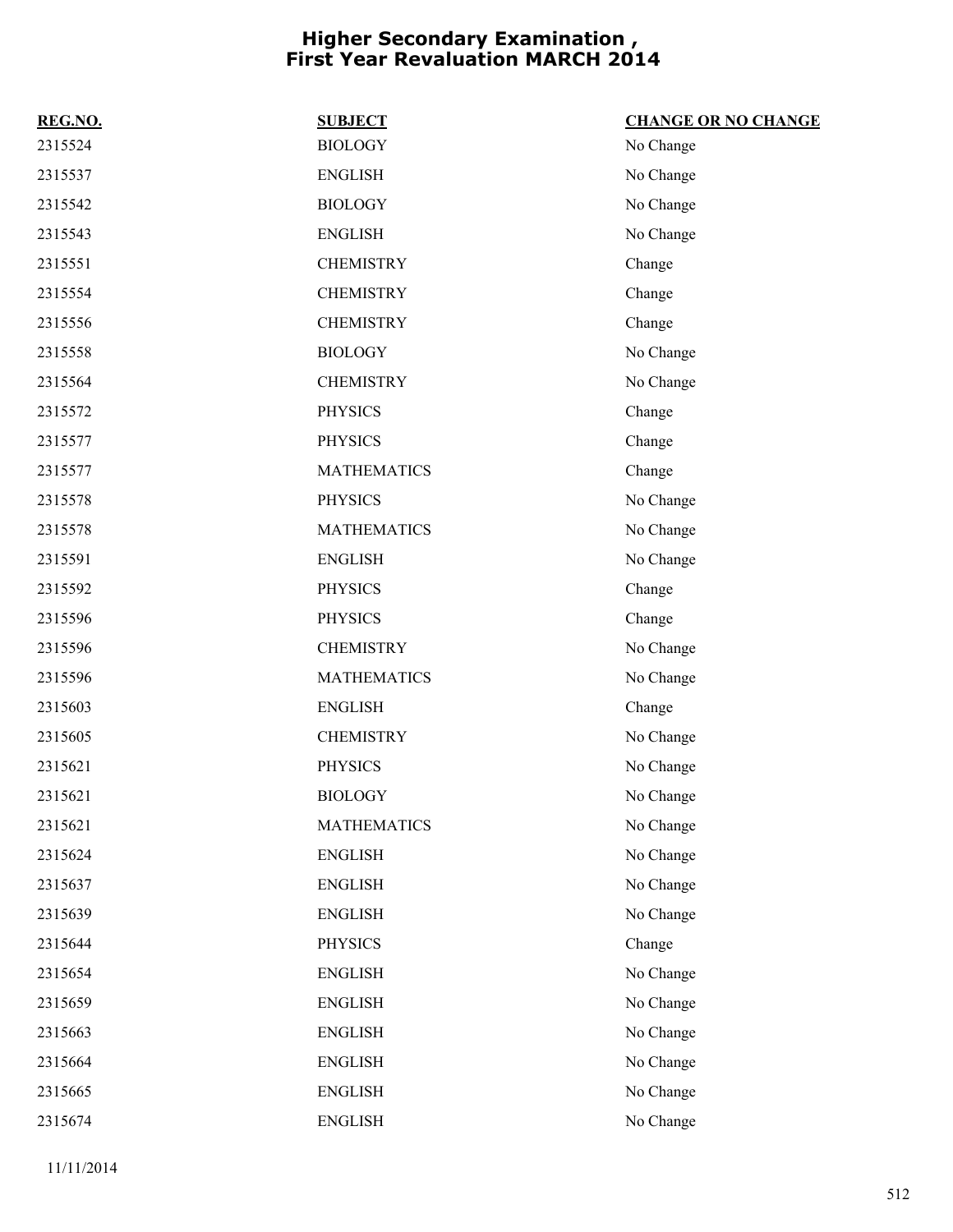| REG.NO. | <b>SUBJECT</b>                                        | <b>CHANGE OR NO CHANGE</b> |
|---------|-------------------------------------------------------|----------------------------|
| 2315697 | <b>CHEMISTRY</b>                                      | Change                     |
| 2315707 | <b>CHEMISTRY</b>                                      | No Change                  |
| 2315753 | <b>ENGLISH</b>                                        | No Change                  |
| 2315973 | <b>BUSINESS STUDIES WITH</b><br>FUNCTIONAL MANAGEMENT | No Change                  |
| 2316179 | <b>ENGLISH</b>                                        | No Change                  |
| 2316179 | <b>PHYSICS</b>                                        | No Change                  |
| 2316179 | <b>MATHEMATICS</b>                                    | No Change                  |
| 2316199 | <b>ENGLISH</b>                                        | No Change                  |
| 2316230 | <b>ENGLISH</b>                                        | No Change                  |
| 2316235 | <b>PHYSICS</b>                                        | No Change                  |
| 2316235 | <b>BIOLOGY</b>                                        | No Change                  |
| 2316242 | <b>PHYSICS</b>                                        | No Change                  |
| 2316243 | <b>CHEMISTRY</b>                                      | No Change                  |
| 2316245 | <b>ENGLISH</b>                                        | No Change                  |
| 2316253 | <b>CHEMISTRY</b>                                      | No Change                  |
| 2316254 | <b>PHYSICS</b>                                        | No Change                  |
| 2316255 | <b>ENGLISH</b>                                        | No Change                  |
| 2316255 | <b>CHEMISTRY</b>                                      | No Change                  |
| 2316255 | <b>MATHEMATICS</b>                                    | No Change                  |
| 2316269 | <b>MATHEMATICS</b>                                    | No Change                  |
| 2316713 | MALAYALAM                                             | No Change                  |
| 2316714 | MALAYALAM                                             | No Change                  |
| 2316750 | <b>PHYSICS</b>                                        | Change                     |
| 2316750 | <b>CHEMISTRY</b>                                      | No Change                  |
| 2316785 | <b>ENGLISH</b>                                        | No Change                  |
| 2316786 | <b>PHYSICS</b>                                        | Change                     |
| 2316792 | <b>PHYSICS</b>                                        | Change                     |
| 2317032 | <b>BUSINESS STUDIES WITH</b><br>FUNCTIONAL MANAGEMENT | Change                     |
| 2317034 | <b>HINDI</b>                                          | No Change                  |
| 2317040 | <b>HINDI</b>                                          | Change                     |
| 2317318 | <b>CHEMISTRY</b>                                      | No Change                  |
| 2317319 | <b>ENGLISH</b>                                        | No Change                  |
| 2317329 | <b>MATHEMATICS</b>                                    | Change                     |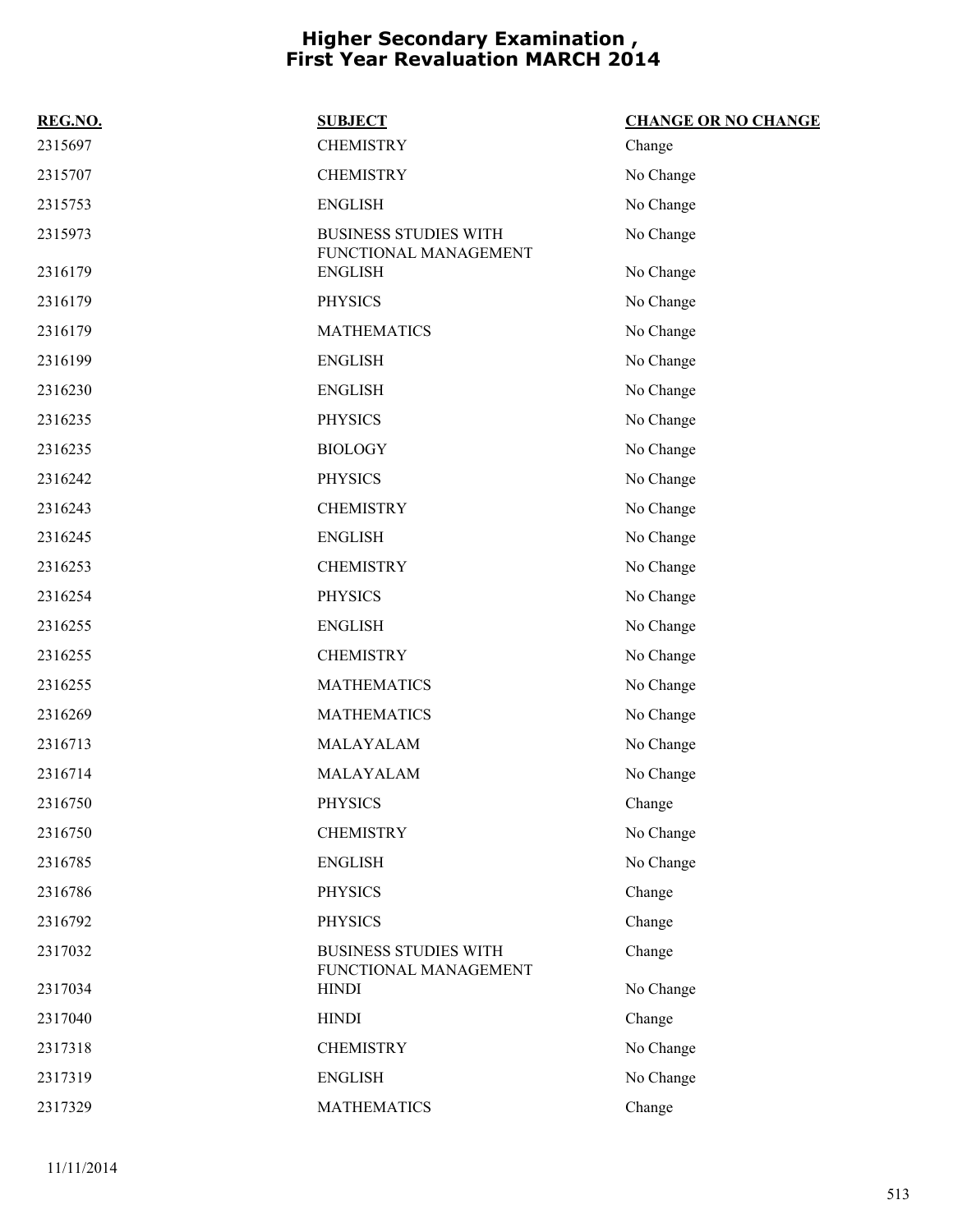| REG.NO. | <b>SUBJECT</b>                                        | <b>CHANGE OR NO CHANGE</b> |
|---------|-------------------------------------------------------|----------------------------|
| 2317339 | <b>BIOLOGY</b>                                        | No Change                  |
| 2317342 | <b>ENGLISH</b>                                        | No Change                  |
| 2317342 | <b>MATHEMATICS</b>                                    | No Change                  |
| 2317349 | <b>MATHEMATICS</b>                                    | No Change                  |
| 2317365 | <b>HINDI</b>                                          | No Change                  |
| 2317392 | <b>MATHEMATICS</b>                                    | No Change                  |
| 2317501 | MALAYALAM                                             | No Change                  |
| 2317502 | <b>ECONOMICS</b>                                      | Change                     |
| 2317554 | <b>ARABIC</b>                                         | Change                     |
| 2317554 | <b>ECONOMICS</b>                                      | No Change                  |
| 2317640 | <b>ECONOMICS</b>                                      | No Change                  |
| 2317640 | <b>COMPUTER APPLICATION</b>                           | No Change                  |
| 2317695 | <b>ENGLISH</b>                                        | Change                     |
| 2317695 | <b>ACCOUNTANCY WITH</b><br><b>COMPUTER ACCOUNTING</b> | Change                     |
| 2317699 | <b>ENGLISH</b>                                        | Change                     |
| 2317718 | <b>ECONOMICS</b>                                      | No Change                  |
| 2317718 | <b>BUSINESS STUDIES WITH</b><br>FUNCTIONAL MANAGEMENT | No Change                  |
| 2317730 | <b>ECONOMICS</b>                                      | No Change                  |
| 2317736 | <b>ECONOMICS</b>                                      | No Change                  |
| 2317736 | <b>COMPUTER APPLICATION</b>                           | Change                     |
| 2317780 | <b>BUSINESS STUDIES WITH</b><br>FUNCTIONAL MANAGEMENT | No Change                  |
| 2318129 | <b>ENGLISH</b>                                        | No Change                  |
| 2318129 | <b>CHEMISTRY</b>                                      | No Change                  |
| 2318132 | <b>ENGLISH</b>                                        | No Change                  |
| 2318134 | <b>ENGLISH</b>                                        | No Change                  |
| 2318134 | <b>MATHEMATICS</b>                                    | No Change                  |
| 2318139 | <b>ENGLISH</b>                                        | No Change                  |
| 2318141 | <b>ENGLISH</b>                                        | No Change                  |
| 2318154 | <b>MATHEMATICS</b>                                    | No Change                  |
| 2318164 | <b>PHYSICS</b>                                        | No Change                  |
| 2318167 | <b>MATHEMATICS</b>                                    | Change                     |
| 2318182 | <b>ENGLISH</b>                                        | No Change                  |
| 2318183 | <b>PHYSICS</b>                                        | No Change                  |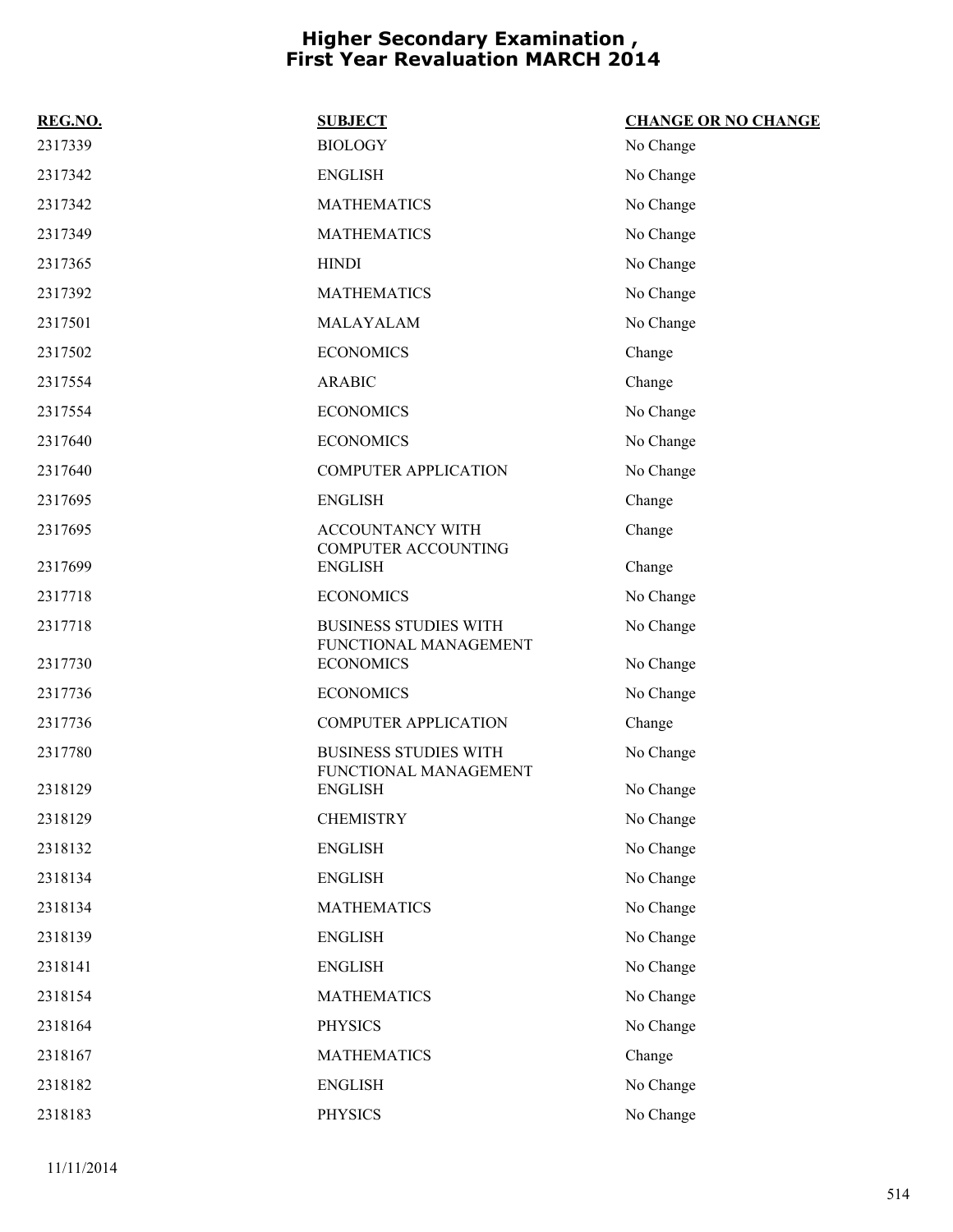| REG.NO. | <b>SUBJECT</b>     | <b>CHANGE OR NO CHANGE</b> |
|---------|--------------------|----------------------------|
| 2318183 | <b>MATHEMATICS</b> | No Change                  |
| 2318187 | <b>MATHEMATICS</b> | Change                     |
| 2318271 | <b>MATHEMATICS</b> | Change                     |
| 2318275 | <b>MATHEMATICS</b> | No Change                  |
| 2318298 | <b>ENGLISH</b>     | Change                     |
| 2318427 | <b>ENGLISH</b>     | No Change                  |
| 2318662 | <b>ENGLISH</b>     | No Change                  |
| 2318748 | <b>PHYSICS</b>     | Change                     |
| 2319100 | <b>ENGLISH</b>     | No Change                  |
| 2319104 | <b>MATHEMATICS</b> | No Change                  |
| 2319105 | <b>MATHEMATICS</b> | No Change                  |
| 2319110 | <b>MATHEMATICS</b> | No Change                  |
| 2319137 | <b>MATHEMATICS</b> | No Change                  |
| 2319401 | <b>PHYSICS</b>     | Change                     |
| 2319401 | <b>CHEMISTRY</b>   | No Change                  |
| 2319414 | <b>CHEMISTRY</b>   | Change                     |
| 2319414 | <b>BIOLOGY</b>     | No Change                  |
| 2319420 | <b>MATHEMATICS</b> | No Change                  |
| 2319423 | <b>ENGLISH</b>     | No Change                  |
| 2319432 | MALAYALAM          | No Change                  |
| 2319432 | <b>BIOLOGY</b>     | No Change                  |
| 2319433 | <b>PHYSICS</b>     | Change                     |
| 2319454 | <b>ENGLISH</b>     | No Change                  |
| 2319454 | <b>PHYSICS</b>     | No Change                  |
| 2319454 | <b>BIOLOGY</b>     | No Change                  |
| 2319462 | <b>ENGLISH</b>     | No Change                  |
| 2319464 | <b>ENGLISH</b>     | No Change                  |
| 2319466 | <b>PHYSICS</b>     | Change                     |
| 2319469 | <b>PHYSICS</b>     | No Change                  |
| 2319470 | <b>MATHEMATICS</b> | No Change                  |
| 2319471 | <b>PHYSICS</b>     | No Change                  |
| 2319481 | <b>CHEMISTRY</b>   | No Change                  |
| 2319481 | <b>MATHEMATICS</b> | No Change                  |
| 2319484 | <b>ENGLISH</b>     | No Change                  |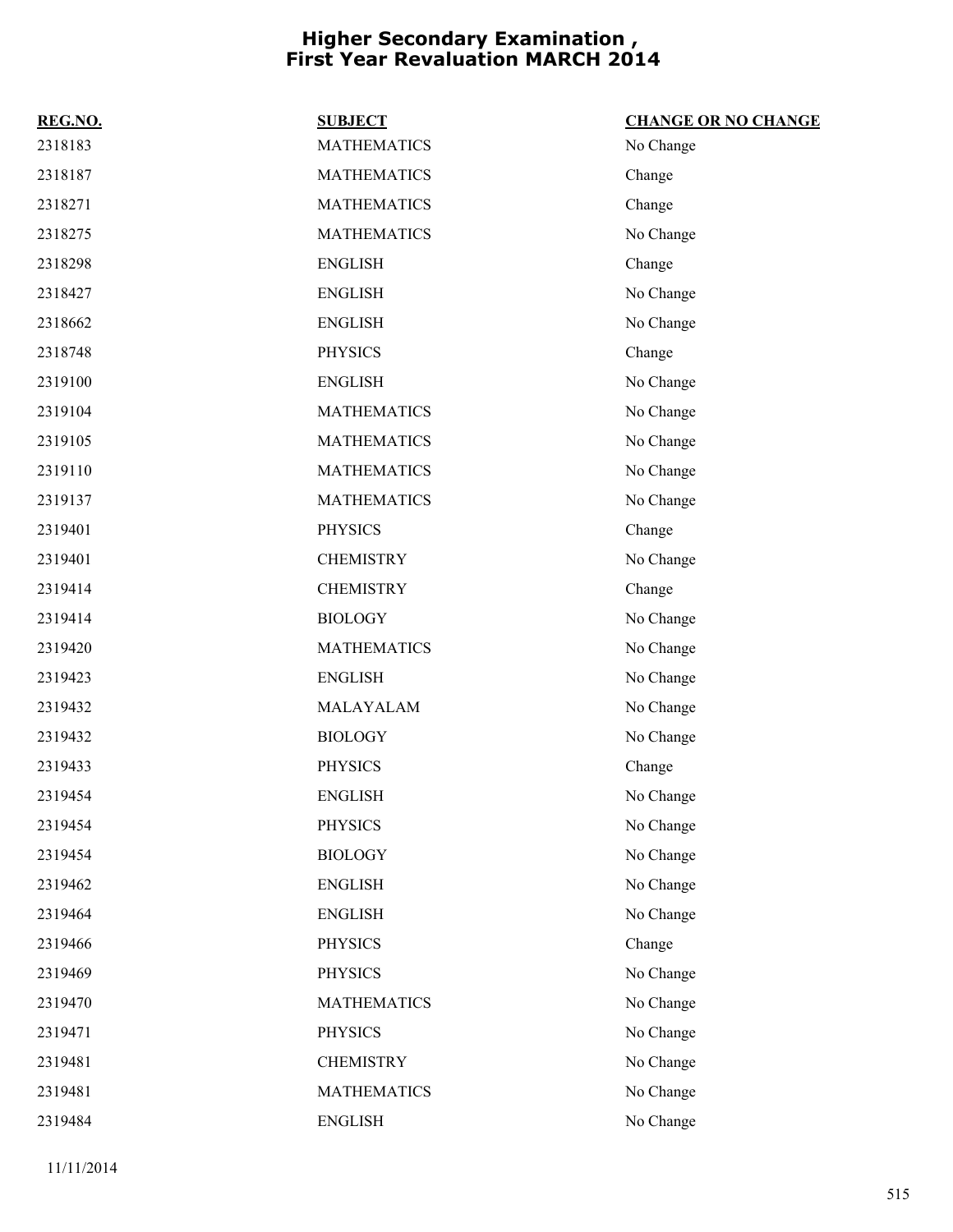| REG.NO. | <b>SUBJECT</b>                                                                 | <b>CHANGE OR NO CHANGE</b> |
|---------|--------------------------------------------------------------------------------|----------------------------|
| 2319484 | <b>PHYSICS</b>                                                                 | No Change                  |
| 2319492 | <b>ENGLISH</b>                                                                 | No Change                  |
| 2319504 | <b>CHEMISTRY</b>                                                               | No Change                  |
| 2319504 | <b>BIOLOGY</b>                                                                 | No Change                  |
| 2319513 | <b>ENGLISH</b>                                                                 | Change                     |
| 2319513 | <b>PHYSICS</b>                                                                 | No Change                  |
| 2319540 | <b>ENGLISH</b>                                                                 | No Change                  |
| 2319543 | <b>ENGLISH</b>                                                                 | No Change                  |
| 2319543 | <b>PHYSICS</b>                                                                 | No Change                  |
| 2319546 | <b>ENGLISH</b>                                                                 | No Change                  |
| 2319546 | <b>PHYSICS</b>                                                                 | No Change                  |
| 2319546 | <b>CHEMISTRY</b>                                                               | No Change                  |
| 2319546 | <b>MATHEMATICS</b>                                                             | No Change                  |
| 2319546 | <b>COMPUTER SCIENCE</b>                                                        | No Change                  |
| 2319552 | <b>ENGLISH</b>                                                                 | No Change                  |
| 2319563 | <b>ENGLISH</b>                                                                 | Change                     |
| 2319583 | POLITICAL SCIENCE                                                              | No Change                  |
| 2319631 | <b>ENGLISH</b>                                                                 | No Change                  |
| 2319649 | <b>HINDI</b>                                                                   | No Change                  |
| 2319657 | <b>BUSINESS STUDIES WITH</b>                                                   | Change                     |
| 2319658 | FUNCTIONAL MANAGEMENT<br><b>BUSINESS STUDIES WITH</b><br>FUNCTIONAL MANAGEMENT | Change                     |
| 2319896 | <b>MATHEMATICS</b>                                                             | No Change                  |
| 2319897 | PHYSICS                                                                        | No Change                  |
| 2319897 | <b>CHEMISTRY</b>                                                               | No Change                  |
| 2319901 | <b>PHYSICS</b>                                                                 | No Change                  |
| 2319907 | <b>ENGLISH</b>                                                                 | Change                     |
| 2319910 | <b>PHYSICS</b>                                                                 | No Change                  |
| 2319910 | <b>CHEMISTRY</b>                                                               | No Change                  |
| 2319912 | <b>ENGLISH</b>                                                                 | No Change                  |
| 2319912 | <b>PHYSICS</b>                                                                 | Change                     |
| 2319917 | <b>PHYSICS</b>                                                                 | Change                     |
| 2319921 | <b>PHYSICS</b>                                                                 | No Change                  |
| 2319921 | <b>CHEMISTRY</b>                                                               | No Change                  |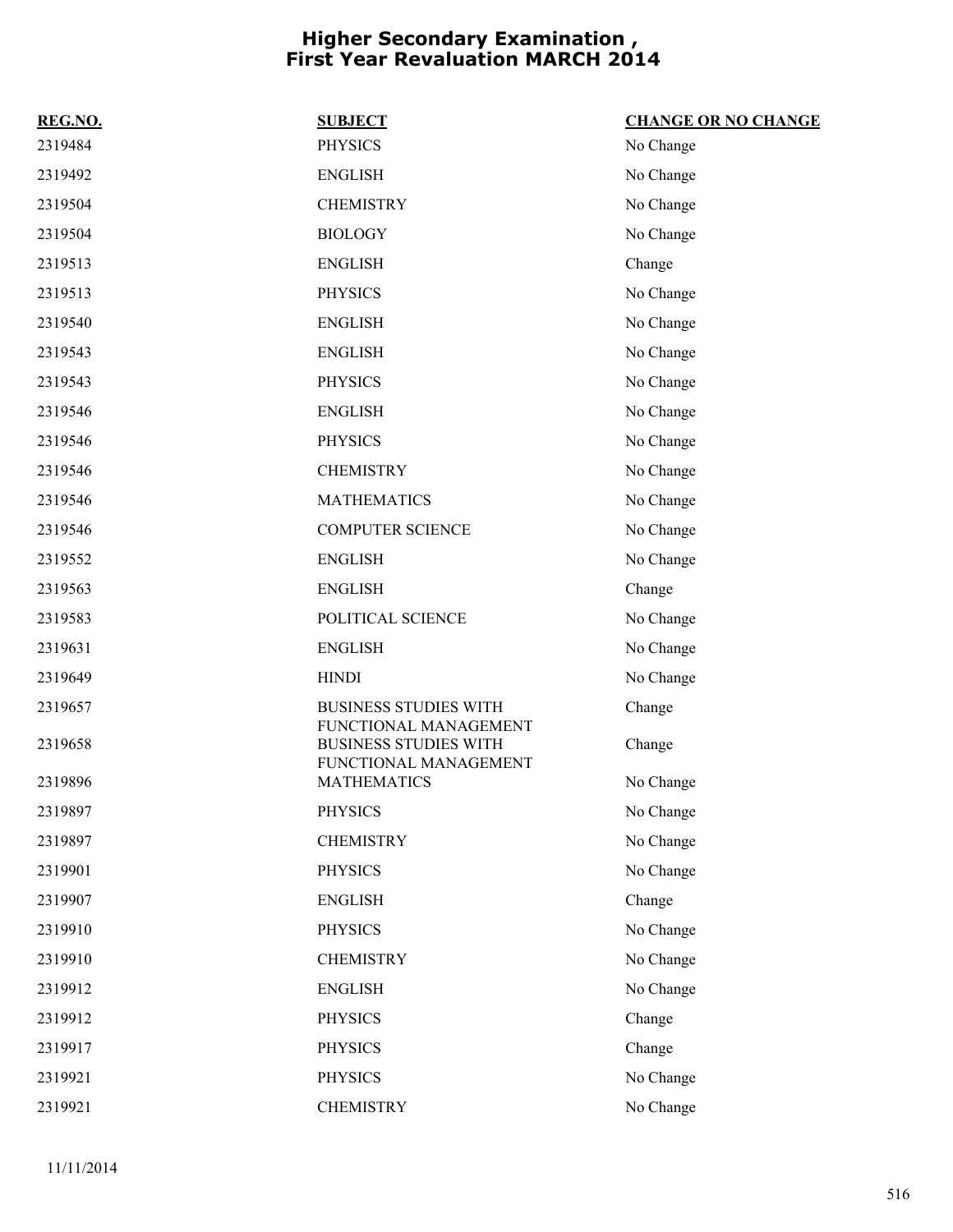| REG.NO. | <b>SUBJECT</b>                                       | <b>CHANGE OR NO CHANGE</b> |
|---------|------------------------------------------------------|----------------------------|
| 2319921 | <b>MATHEMATICS</b>                                   | No Change                  |
| 2319926 | <b>ENGLISH</b>                                       | No Change                  |
| 2319945 | <b>PHYSICS</b>                                       | No Change                  |
| 2319945 | <b>CHEMISTRY</b>                                     | No Change                  |
| 2319964 | <b>MATHEMATICS</b>                                   | No Change                  |
| 2319973 | <b>CHEMISTRY</b>                                     | No Change                  |
| 2319980 | <b>ENGLISH</b>                                       | No Change                  |
| 2319980 | <b>BIOLOGY</b>                                       | No Change                  |
| 2319985 | <b>ENGLISH</b>                                       | No Change                  |
| 2320008 | <b>MATHEMATICS</b>                                   | No Change                  |
| 2320017 | <b>ENGLISH</b>                                       | Change                     |
| 2320018 | <b>ENGLISH</b>                                       | No Change                  |
| 2320021 | <b>PHYSICS</b>                                       | No Change                  |
| 2320021 | <b>CHEMISTRY</b>                                     | No Change                  |
| 2320023 | <b>ENGLISH</b>                                       | Change                     |
| 2320025 | <b>ENGLISH</b>                                       | No Change                  |
| 2320025 | <b>PHYSICS</b>                                       | No Change                  |
| 2320025 | <b>CHEMISTRY</b>                                     | No Change                  |
| 2320025 | <b>BIOLOGY</b>                                       | No Change                  |
| 2320025 | <b>MATHEMATICS</b>                                   | No Change                  |
| 2320026 | <b>ENGLISH</b>                                       | No Change                  |
| 2320030 | <b>BIOLOGY</b>                                       | No Change                  |
| 2320034 | <b>MATHEMATICS</b>                                   | No Change                  |
| 2320037 | <b>BIOLOGY</b>                                       | No Change                  |
| 2320042 | <b>ENGLISH</b>                                       | No Change                  |
| 2320042 | <b>CHEMISTRY</b>                                     | No Change                  |
| 2320044 | <b>PHYSICS</b>                                       | No Change                  |
| 2320047 | <b>ENGLISH</b>                                       | No Change                  |
| 2320331 | <b>BUSINESS STUDIES WITH</b>                         | No Change                  |
| 2320747 | FUNCTIONAL MANAGEMENT<br><b>COMPUTER APPLICATION</b> | No Change                  |
| 2321069 | <b>ENGLISH</b>                                       | No Change                  |
| 2321097 | <b>ENGLISH</b>                                       | Change                     |
| 2321118 | <b>ENGLISH</b>                                       | No Change                  |
| 2321127 | <b>ENGLISH</b>                                       | No Change                  |
|         |                                                      |                            |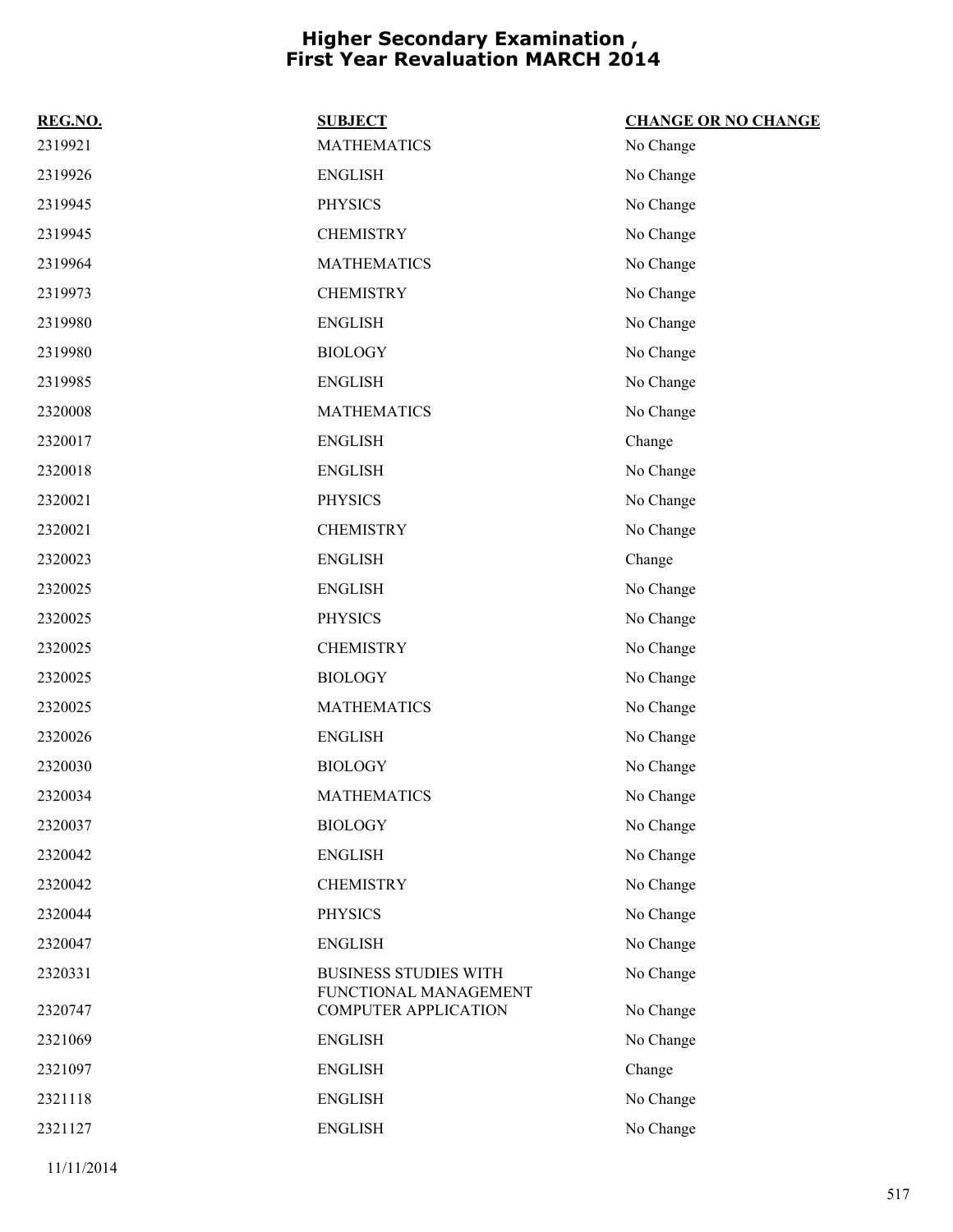| REG.NO. | <b>SUBJECT</b>                          | <b>CHANGE OR NO CHANGE</b> |
|---------|-----------------------------------------|----------------------------|
| 2321136 | <b>ENGLISH</b>                          | No Change                  |
| 2321161 | <b>CHEMISTRY</b>                        | No Change                  |
| 2321168 | <b>ENGLISH</b>                          | No Change                  |
| 2321179 | <b>ENGLISH</b>                          | No Change                  |
| 2321180 | <b>ENGLISH</b>                          | Change                     |
| 2321186 | <b>ENGLISH</b>                          | Change                     |
| 2321188 | <b>ENGLISH</b>                          | Change                     |
| 2321199 | <b>ARABIC</b>                           | Change                     |
| 2321206 | <b>ENGLISH</b>                          | No Change                  |
| 2321212 | <b>ENGLISH</b>                          | No Change                  |
| 2321212 | <b>PHYSICS</b>                          | No Change                  |
| 2321261 | <b>ENGLISH</b>                          | No Change                  |
| 2321304 | <b>HISTORY</b>                          | No Change                  |
| 2321309 | <b>HISTORY</b>                          | No Change                  |
| 2321491 | <b>ENGLISH</b>                          | No Change                  |
| 2321736 | <b>ENGLISH</b>                          | No Change                  |
| 2321760 | <b>HINDI</b>                            | No Change                  |
| 2321761 | <b>HINDI</b>                            | No Change                  |
| 2321831 | <b>ENGLISH</b>                          | No Change                  |
| 2321831 | <b>ARABIC</b>                           | Change                     |
| 2321834 | <b>CHEMISTRY</b>                        | Change                     |
| 2321834 | <b>MATHEMATICS</b>                      | Change                     |
| 2321976 | ACCOUNTANCY WITH<br>COMPUTER ACCOUNTING | No Change                  |
| 2321988 | <b>ECONOMICS</b>                        | No Change                  |
| 2322157 | <b>ENGLISH</b>                          | No Change                  |
| 2322161 | <b>MATHEMATICS</b>                      | No Change                  |
| 2322381 | <b>ENGLISH</b>                          | No Change                  |
| 2322403 | <b>COMPUTER APPLICATION</b>             | No Change                  |
| 2322403 | ACCOUNTANCY WITH<br>COMPUTER ACCOUNTING | No Change                  |
| 2322583 | <b>ENGLISH</b>                          | No Change                  |
| 2322590 | <b>ENGLISH</b>                          | No Change                  |
| 2322601 | <b>ENGLISH</b>                          | No Change                  |
| 2322610 | <b>ENGLISH</b>                          | No Change                  |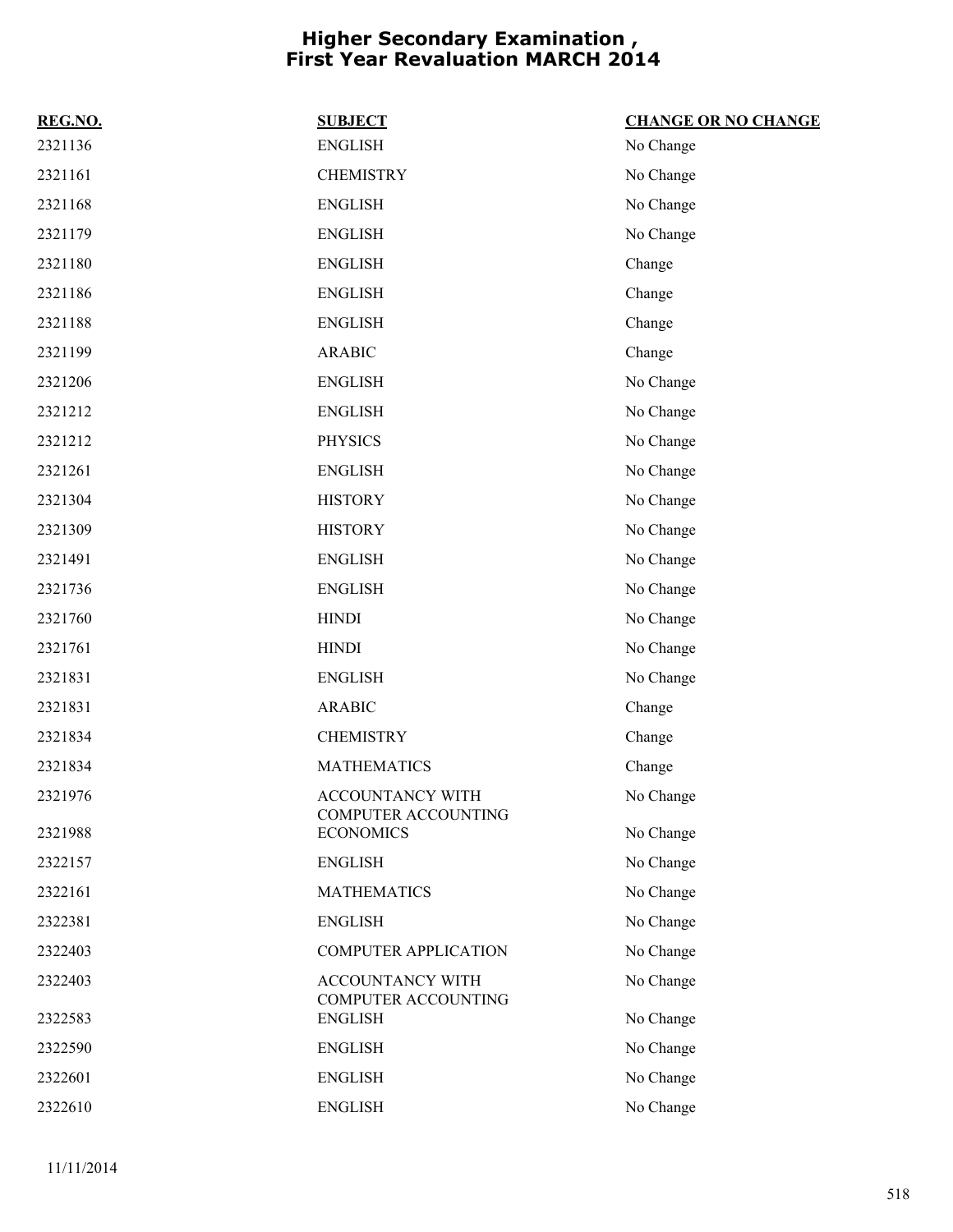| REG.NO. | <b>SUBJECT</b>     | <b>CHANGE OR NO CHANGE</b> |
|---------|--------------------|----------------------------|
| 2322614 | <b>ENGLISH</b>     | No Change                  |
| 2322638 | <b>ENGLISH</b>     | Change                     |
| 2322640 | <b>ENGLISH</b>     | Change                     |
| 2322642 | <b>ENGLISH</b>     | Change                     |
| 2322642 | <b>CHEMISTRY</b>   | Change                     |
| 2322672 | <b>ENGLISH</b>     | No Change                  |
| 2322680 | <b>ENGLISH</b>     | Change                     |
| 2322699 | <b>ECONOMICS</b>   | Change                     |
| 2322699 | POLITICAL SCIENCE  | No Change                  |
| 2322699 | <b>SOCIOLOGY</b>   | No Change                  |
| 2323039 | <b>ENGLISH</b>     | No Change                  |
| 2323110 | <b>MATHEMATICS</b> | No Change                  |
| 2323528 | <b>ENGLISH</b>     | No Change                  |
| 2323528 | <b>PHYSICS</b>     | No Change                  |
| 2323528 | <b>CHEMISTRY</b>   | Change                     |
| 2323529 | <b>ENGLISH</b>     | No Change                  |
| 2323529 | <b>CHEMISTRY</b>   | No Change                  |
| 2323540 | <b>MATHEMATICS</b> | No Change                  |
| 2323550 | MALAYALAM          | No Change                  |
| 2323550 | <b>CHEMISTRY</b>   | No Change                  |
| 2323550 | <b>MATHEMATICS</b> | No Change                  |
| 2323557 | <b>BIOLOGY</b>     | No Change                  |
| 2323562 | MALAYALAM          | Change                     |
| 2323571 | <b>MATHEMATICS</b> | No Change                  |
| 2323587 | <b>ENGLISH</b>     | No Change                  |
| 2323595 | <b>CHEMISTRY</b>   | No Change                  |
| 2323605 | <b>PHYSICS</b>     | No Change                  |
| 2323605 | <b>BIOLOGY</b>     | No Change                  |
| 2323608 | <b>ENGLISH</b>     | No Change                  |
| 2323611 | <b>ENGLISH</b>     | No Change                  |
| 2323616 | <b>PHYSICS</b>     | No Change                  |
| 2323620 | <b>CHEMISTRY</b>   | No Change                  |
| 2323621 | PHYSICS            | No Change                  |
| 2323628 | <b>CHEMISTRY</b>   | Change                     |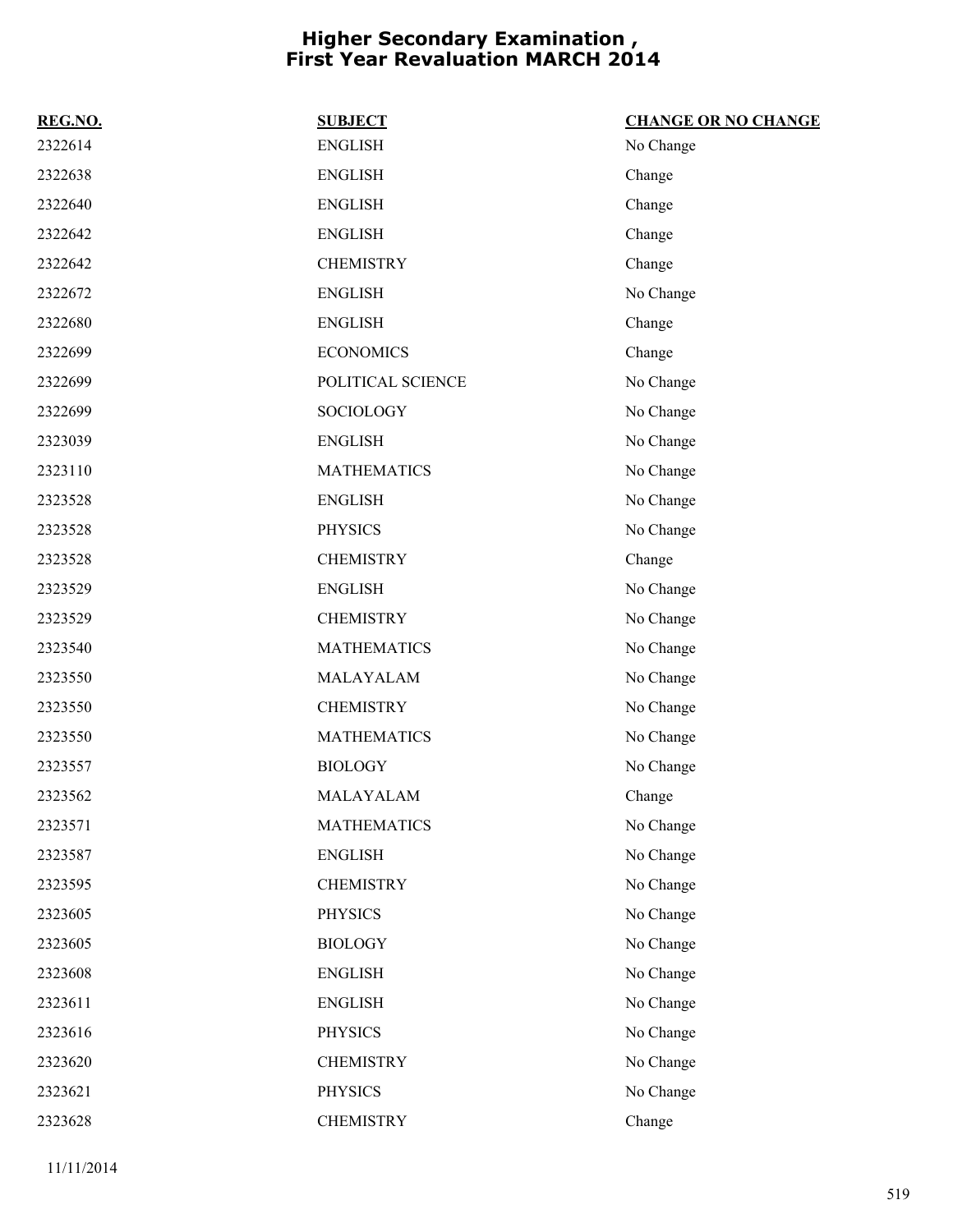| REG.NO. | <b>SUBJECT</b>     | <b>CHANGE OR NO CHANGE</b> |
|---------|--------------------|----------------------------|
| 2323628 | <b>BIOLOGY</b>     | No Change                  |
| 2323630 | <b>BIOLOGY</b>     | No Change                  |
| 2323635 | <b>MATHEMATICS</b> | No Change                  |
| 2323636 | <b>ARABIC</b>      | Change                     |
| 2323636 | <b>MATHEMATICS</b> | No Change                  |
| 2323641 | <b>MATHEMATICS</b> | No Change                  |
| 2323645 | <b>ENGLISH</b>     | No Change                  |
| 2323645 | <b>PHYSICS</b>     | Change                     |
| 2323762 | <b>ARABIC</b>      | Change                     |
| 2323851 | <b>STATISTICS</b>  | No Change                  |
| 2323868 | <b>ARABIC</b>      | Change                     |
| 2323873 | <b>ARABIC</b>      | Change                     |
| 2323874 | <b>ARABIC</b>      | Change                     |
| 2323878 | <b>ENGLISH</b>     | Change                     |
| 2323880 | <b>ECONOMICS</b>   | No Change                  |
| 2323883 | <b>ENGLISH</b>     | No Change                  |
| 2323886 | <b>ARABIC</b>      | Change                     |
| 2324009 | <b>ENGLISH</b>     | No Change                  |
| 2324012 | <b>CHEMISTRY</b>   | No Change                  |
| 2324021 | <b>ENGLISH</b>     | No Change                  |
| 2324022 | <b>PHYSICS</b>     | Change                     |
| 2324022 | <b>MATHEMATICS</b> | Change                     |
| 2324037 | MALAYALAM          | No Change                  |
| 2324053 | <b>MATHEMATICS</b> | No Change                  |
| 2324055 | <b>BIOLOGY</b>     | No Change                  |
| 2324057 | <b>ENGLISH</b>     | No Change                  |
| 2324057 | <b>MATHEMATICS</b> | No Change                  |
| 2324061 | <b>MATHEMATICS</b> | No Change                  |
| 2324067 | <b>CHEMISTRY</b>   | No Change                  |
| 2324081 | <b>ARABIC</b>      | Change                     |
| 2324086 | <b>ARABIC</b>      | Change                     |
| 2324091 | <b>CHEMISTRY</b>   | Change                     |
| 2324111 | <b>MATHEMATICS</b> | Change                     |
| 2324114 | <b>ENGLISH</b>     | No Change                  |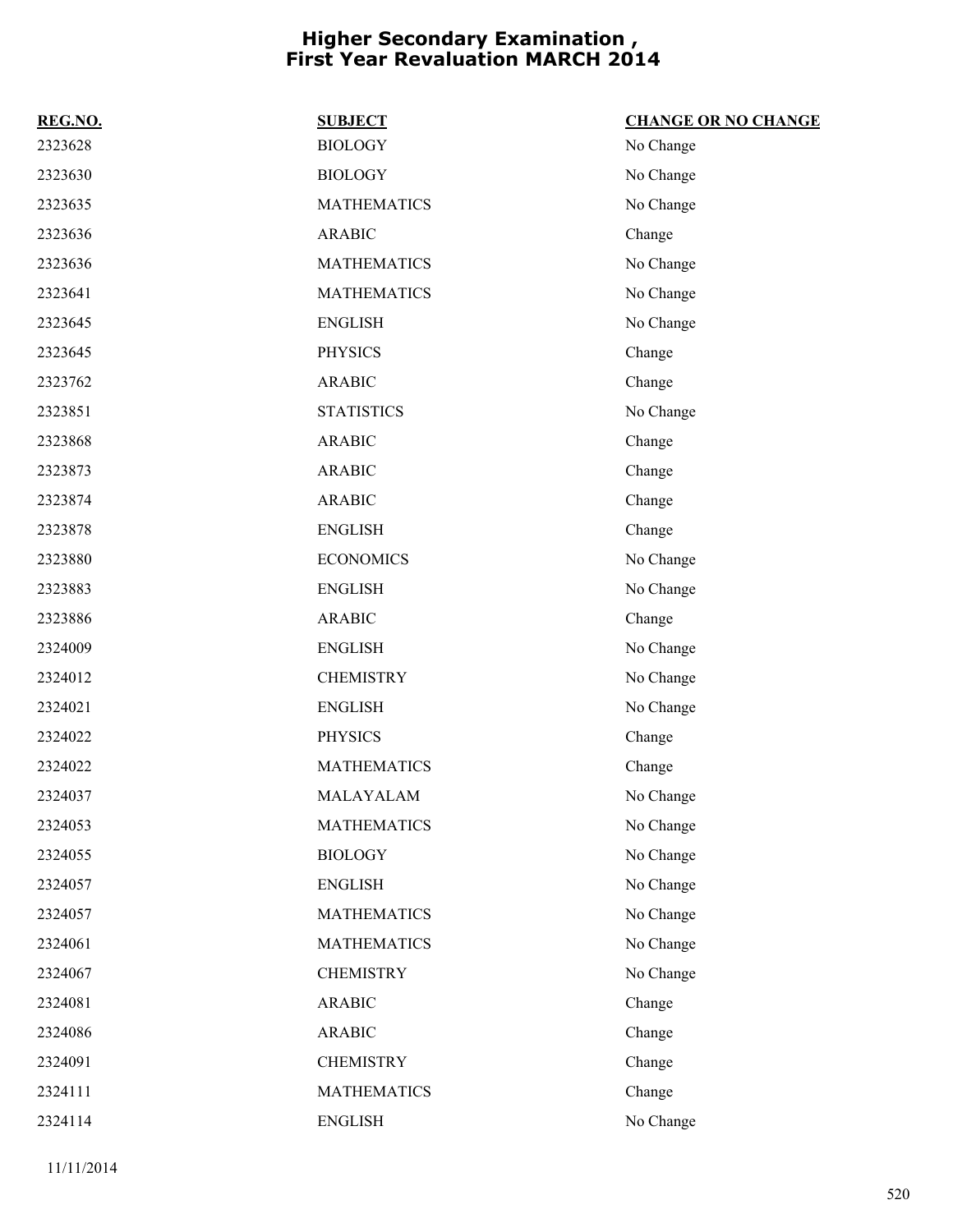| REG.NO. | <b>SUBJECT</b>                                                                 | <b>CHANGE OR NO CHANGE</b> |
|---------|--------------------------------------------------------------------------------|----------------------------|
| 2324114 | <b>PHYSICS</b>                                                                 | Change                     |
| 2324114 | <b>MATHEMATICS</b>                                                             | No Change                  |
| 2324123 | <b>ARABIC</b>                                                                  | Change                     |
| 2324125 | <b>ARABIC</b>                                                                  | No Change                  |
| 2324158 | <b>ENGLISH</b>                                                                 | No Change                  |
| 2324158 | <b>HISTORY</b>                                                                 | No Change                  |
| 2324194 | MALAYALAM                                                                      | Change                     |
| 2324205 | <b>BUSINESS STUDIES WITH</b>                                                   | No Change                  |
| 2324218 | FUNCTIONAL MANAGEMENT<br><b>BUSINESS STUDIES WITH</b><br>FUNCTIONAL MANAGEMENT | No Change                  |
| 2324266 | <b>ARABIC</b>                                                                  | Change                     |
| 2324268 | <b>ARABIC</b>                                                                  | Change                     |
| 2324282 | <b>ARABIC</b>                                                                  | Change                     |
| 2324282 | <b>COMPUTER APPLICATION</b>                                                    | No Change                  |
| 2324510 | <b>ENGLISH</b>                                                                 | Change                     |
| 2324513 | <b>ENGLISH</b>                                                                 | No Change                  |
| 2324513 | MALAYALAM                                                                      | No Change                  |
| 2324513 | <b>CHEMISTRY</b>                                                               | No Change                  |
| 2324515 | <b>ENGLISH</b>                                                                 | No Change                  |
| 2324515 | <b>BIOLOGY</b>                                                                 | Change                     |
| 2324523 | <b>CHEMISTRY</b>                                                               | No Change                  |
| 2324524 | <b>ENGLISH</b>                                                                 | No Change                  |
| 2324524 | <b>MATHEMATICS</b>                                                             | No Change                  |
| 2324527 | <b>MATHEMATICS</b>                                                             | No Change                  |
| 2324528 | MALAYALAM                                                                      | No Change                  |
| 2324530 | <b>ENGLISH</b>                                                                 | No Change                  |
| 2324530 | <b>PHYSICS</b>                                                                 | Change                     |
| 2324531 | <b>HINDI</b>                                                                   | No Change                  |
| 2324532 | <b>HINDI</b>                                                                   | No Change                  |
| 2324544 | <b>MATHEMATICS</b>                                                             | Change                     |
| 2324546 | <b>ENGLISH</b>                                                                 | No Change                  |
| 2324547 | <b>PHYSICS</b>                                                                 | No Change                  |
| 2324548 | <b>CHEMISTRY</b>                                                               | No Change                  |
| 2324550 | <b>ENGLISH</b>                                                                 | No Change                  |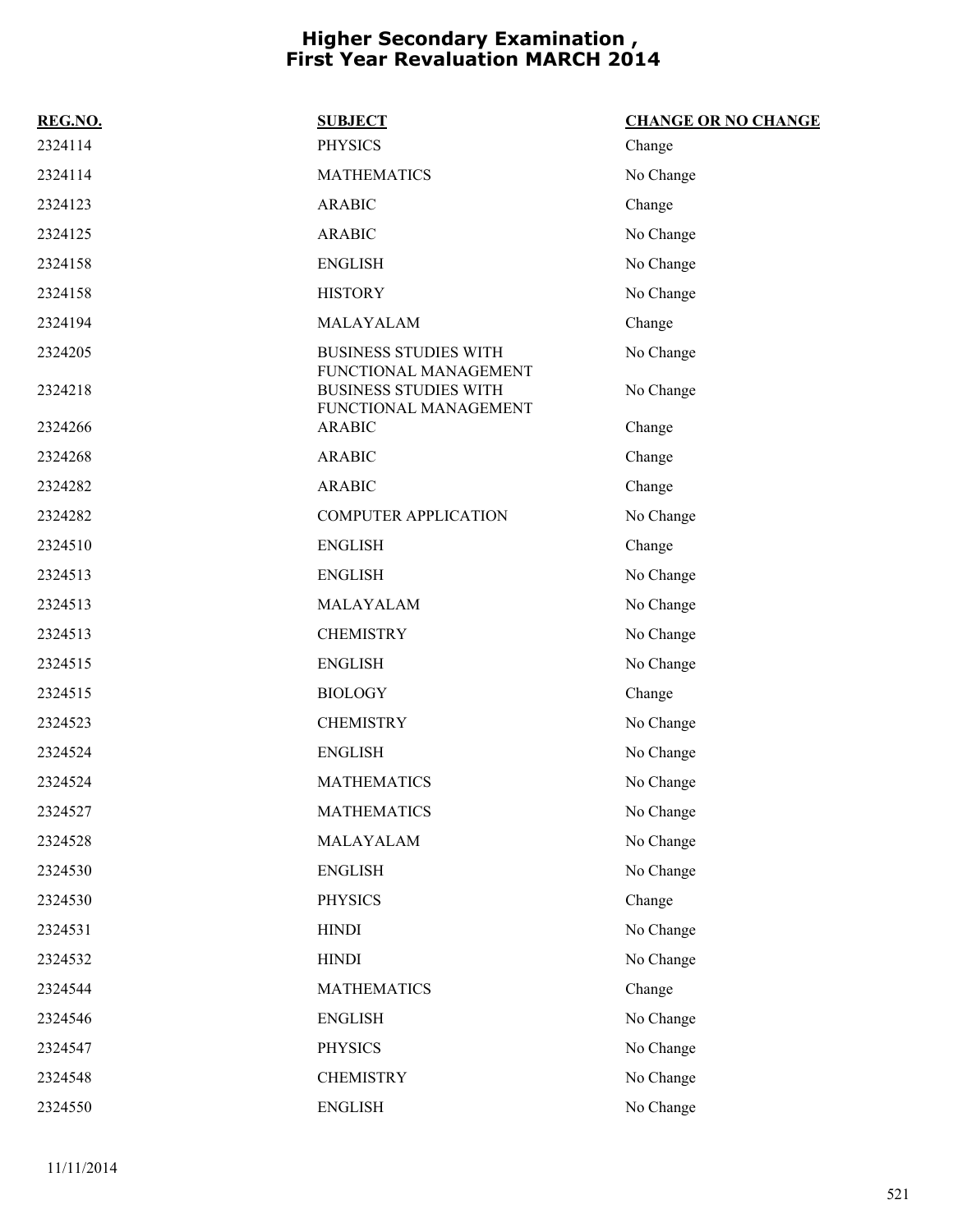| REG.NO. | <b>SUBJECT</b>          | <b>CHANGE OR NO CHANGE</b> |
|---------|-------------------------|----------------------------|
| 2324551 | <b>HINDI</b>            | No Change                  |
| 2324551 | <b>PHYSICS</b>          | No Change                  |
| 2324554 | <b>HINDI</b>            | No Change                  |
| 2324554 | <b>BIOLOGY</b>          | No Change                  |
| 2324558 | <b>ENGLISH</b>          | No Change                  |
| 2324558 | <b>PHYSICS</b>          | Change                     |
| 2324559 | <b>PHYSICS</b>          | No Change                  |
| 2324559 | <b>CHEMISTRY</b>        | No Change                  |
| 2324563 | <b>MATHEMATICS</b>      | No Change                  |
| 2324568 | <b>ENGLISH</b>          | No Change                  |
| 2324570 | <b>ENGLISH</b>          | No Change                  |
| 2324570 | <b>PHYSICS</b>          | Change                     |
| 2324570 | <b>COMPUTER SCIENCE</b> | No Change                  |
| 2324572 | <b>COMPUTER SCIENCE</b> | No Change                  |
| 2324575 | <b>PHYSICS</b>          | No Change                  |
| 2324575 | <b>COMPUTER SCIENCE</b> | Change                     |
| 2324585 | <b>ENGLISH</b>          | Change                     |
| 2324585 | MALAYALAM               | No Change                  |
| 2324587 | <b>ENGLISH</b>          | No Change                  |
| 2324594 | <b>PHYSICS</b>          | No Change                  |
| 2324595 | <b>ENGLISH</b>          | No Change                  |
| 2324596 | <b>ENGLISH</b>          | No Change                  |
| 2324596 | <b>PHYSICS</b>          | Change                     |
| 2324598 | <b>ENGLISH</b>          | No Change                  |
| 2324598 | <b>HINDI</b>            | No Change                  |
| 2324598 | <b>PHYSICS</b>          | No Change                  |
| 2324598 | <b>CHEMISTRY</b>        | No Change                  |
| 2324598 | <b>MATHEMATICS</b>      | No Change                  |
| 2324598 | <b>COMPUTER SCIENCE</b> | No Change                  |
| 2324599 | <b>ENGLISH</b>          | No Change                  |
| 2324600 | <b>ENGLISH</b>          | No Change                  |
| 2324604 | <b>ENGLISH</b>          | No Change                  |
| 2324605 | <b>HINDI</b>            | No Change                  |
| 2324605 | <b>MATHEMATICS</b>      | No Change                  |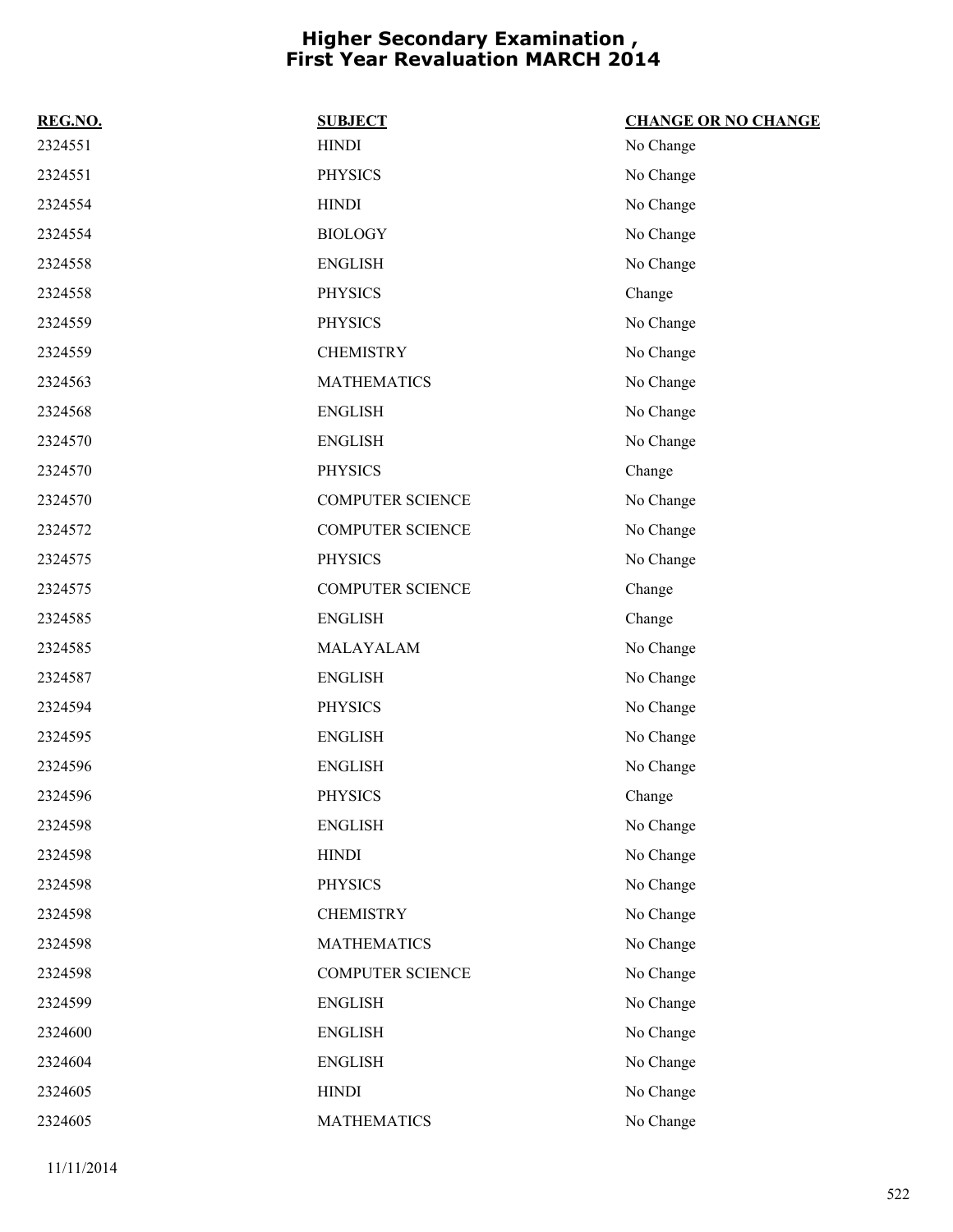| REG.NO. | <b>SUBJECT</b>                                        | <b>CHANGE OR NO CHANGE</b> |
|---------|-------------------------------------------------------|----------------------------|
| 2324606 | <b>ENGLISH</b>                                        | No Change                  |
| 2324607 | <b>ENGLISH</b>                                        | No Change                  |
| 2324609 | <b>ENGLISH</b>                                        | No Change                  |
| 2324610 | <b>ENGLISH</b>                                        | No Change                  |
| 2324611 | <b>ENGLISH</b>                                        | No Change                  |
| 2324616 | <b>ENGLISH</b>                                        | No Change                  |
| 2324617 | <b>ENGLISH</b>                                        | No Change                  |
| 2324618 | <b>ENGLISH</b>                                        | No Change                  |
| 2324625 | <b>ENGLISH</b>                                        | Change                     |
| 2324715 | <b>COMPUTER APPLICATION</b>                           | No Change                  |
| 2325089 | <b>ENGLISH</b>                                        | No Change                  |
| 2325142 | <b>MATHEMATICS</b>                                    | No Change                  |
| 2325175 | <b>MATHEMATICS</b>                                    | No Change                  |
| 2325282 | <b>BUSINESS STUDIES WITH</b><br>FUNCTIONAL MANAGEMENT | No Change                  |
| 2325636 | MALAYALAM                                             | No Change                  |
| 2325636 | <b>MATHEMATICS</b>                                    | No Change                  |
| 2325649 | <b>MATHEMATICS</b>                                    | No Change                  |
| 2325652 | <b>MATHEMATICS</b>                                    | Change                     |
| 2325662 | <b>ENGLISH</b>                                        | No Change                  |
| 2325666 | <b>ENGLISH</b>                                        | No Change                  |
| 2325708 | <b>ARABIC</b>                                         | Change                     |
| 2325708 | <b>MATHEMATICS</b>                                    | No Change                  |
| 2325721 | <b>ENGLISH</b>                                        | No Change                  |
| 2325721 | <b>MATHEMATICS</b>                                    | No Change                  |
| 2325723 | <b>CHEMISTRY</b>                                      | No Change                  |
| 2325983 | <b>COMPUTER APPLICATION</b>                           | No Change                  |
| 2326004 | <b>ENGLISH</b>                                        | No Change                  |
| 2326037 | <b>ENGLISH</b>                                        | No Change                  |
| 2326040 | <b>ACCOUNTANCY WITH</b><br><b>COMPUTER ACCOUNTING</b> | No Change                  |
| 2326136 | <b>ENGLISH</b>                                        | No Change                  |
| 2326136 | <b>COMPUTER APPLICATION</b>                           | No Change                  |
| 2326660 | ACCOUNTANCY WITH<br>COMPUTER ACCOUNTING               | No Change                  |
| 2326840 | <b>PHYSICS</b>                                        | No Change                  |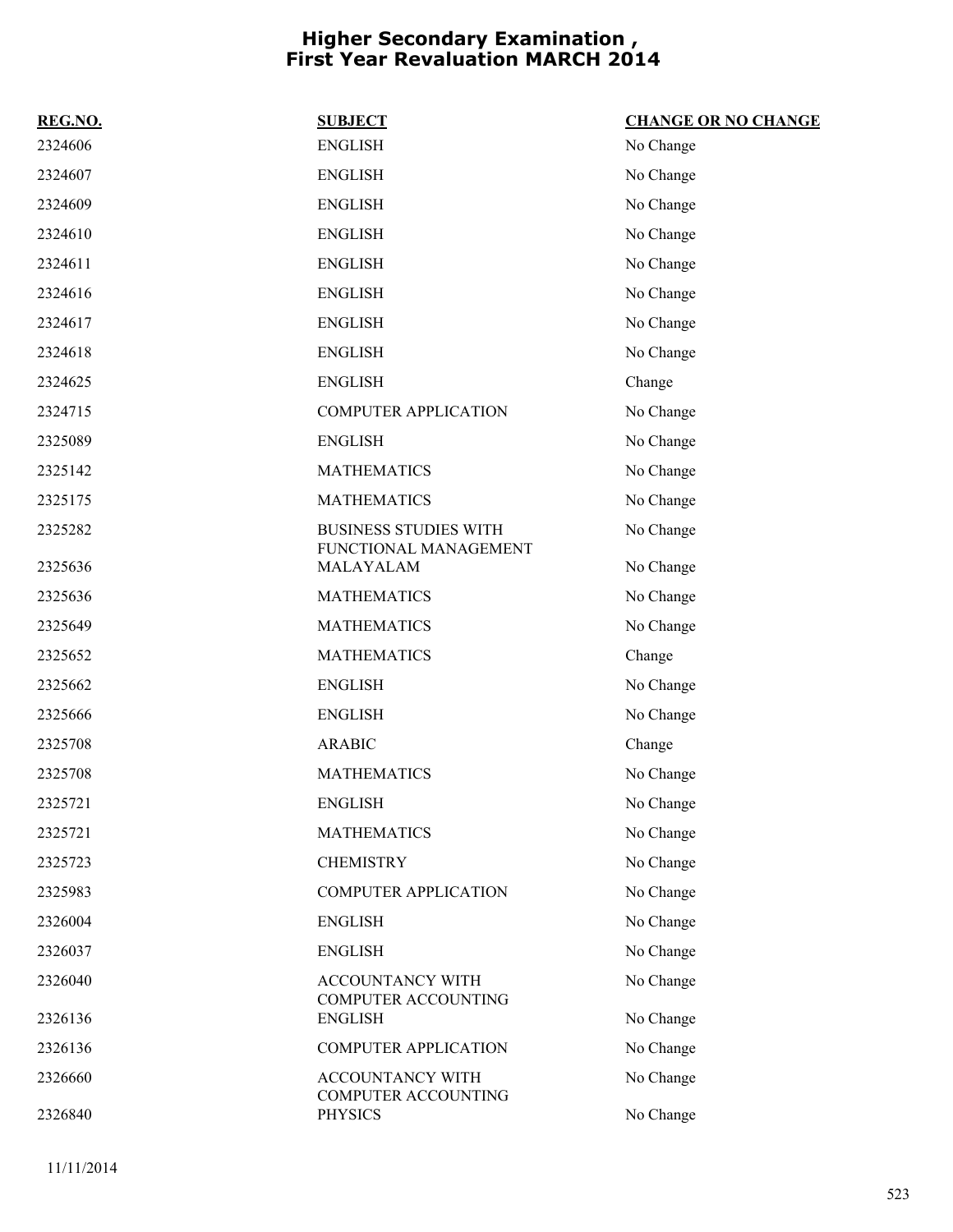| REG.NO. | <b>SUBJECT</b>                                                                      | <b>CHANGE OR NO CHANGE</b> |
|---------|-------------------------------------------------------------------------------------|----------------------------|
| 2326840 | <b>BIOLOGY</b>                                                                      | No Change                  |
| 2326841 | <b>PHYSICS</b>                                                                      | No Change                  |
| 2326878 | <b>ENGLISH</b>                                                                      | Change                     |
| 2326886 | <b>ENGLISH</b>                                                                      | No Change                  |
| 2326886 | <b>CHEMISTRY</b>                                                                    | No Change                  |
| 2326887 | <b>CHEMISTRY</b>                                                                    | No Change                  |
| 2326887 | <b>BIOLOGY</b>                                                                      | No Change                  |
| 2326924 | <b>ENGLISH</b>                                                                      | Change                     |
| 2326947 | <b>ENGLISH</b>                                                                      | No Change                  |
| 2327138 | <b>COMPUTER APPLICATION</b>                                                         | No Change                  |
| 2327138 | ACCOUNTANCY WITH                                                                    | No Change                  |
| 2327142 | <b>COMPUTER ACCOUNTING</b><br><b>COMPUTER APPLICATION</b>                           | No Change                  |
| 2327161 | <b>ECONOMICS</b>                                                                    | Change                     |
| 2327173 | <b>COMPUTER APPLICATION</b>                                                         | No Change                  |
| 2327176 | <b>ARABIC</b>                                                                       | Change                     |
| 2327176 | <b>ECONOMICS</b>                                                                    | Change                     |
| 2327176 | <b>COMPUTER APPLICATION</b>                                                         | No Change                  |
| 2327206 | POLITICAL SCIENCE                                                                   | Change                     |
| 2327207 | POLITICAL SCIENCE                                                                   | Change                     |
| 2327337 | <b>ENGLISH</b>                                                                      | Change                     |
| 2327345 | <b>MATHEMATICS</b>                                                                  | No Change                  |
| 2327381 | <b>ENGLISH</b>                                                                      | No Change                  |
| 2327384 | <b>ARABIC</b>                                                                       | Change                     |
| 2327892 | <b>CHEMISTRY</b>                                                                    | No Change                  |
| 2327907 | <b>MATHEMATICS</b>                                                                  | No Change                  |
| 2328002 | ACCOUNTANCY WITH<br><b>COMPUTER ACCOUNTING</b>                                      | Change                     |
| 2328052 | ACCOUNTANCY WITH                                                                    | No Change                  |
| 2328066 | <b>COMPUTER ACCOUNTING</b><br><b>BUSINESS STUDIES WITH</b><br>FUNCTIONAL MANAGEMENT | No Change                  |
| 2328068 | <b>COMPUTER APPLICATION</b>                                                         | No Change                  |
| 2328326 | MALAYALAM                                                                           | No Change                  |
| 2328326 | <b>MATHEMATICS</b>                                                                  | Change                     |
| 2328334 | <b>ENGLISH</b>                                                                      | No Change                  |
| 2328339 | <b>ENGLISH</b>                                                                      | Change                     |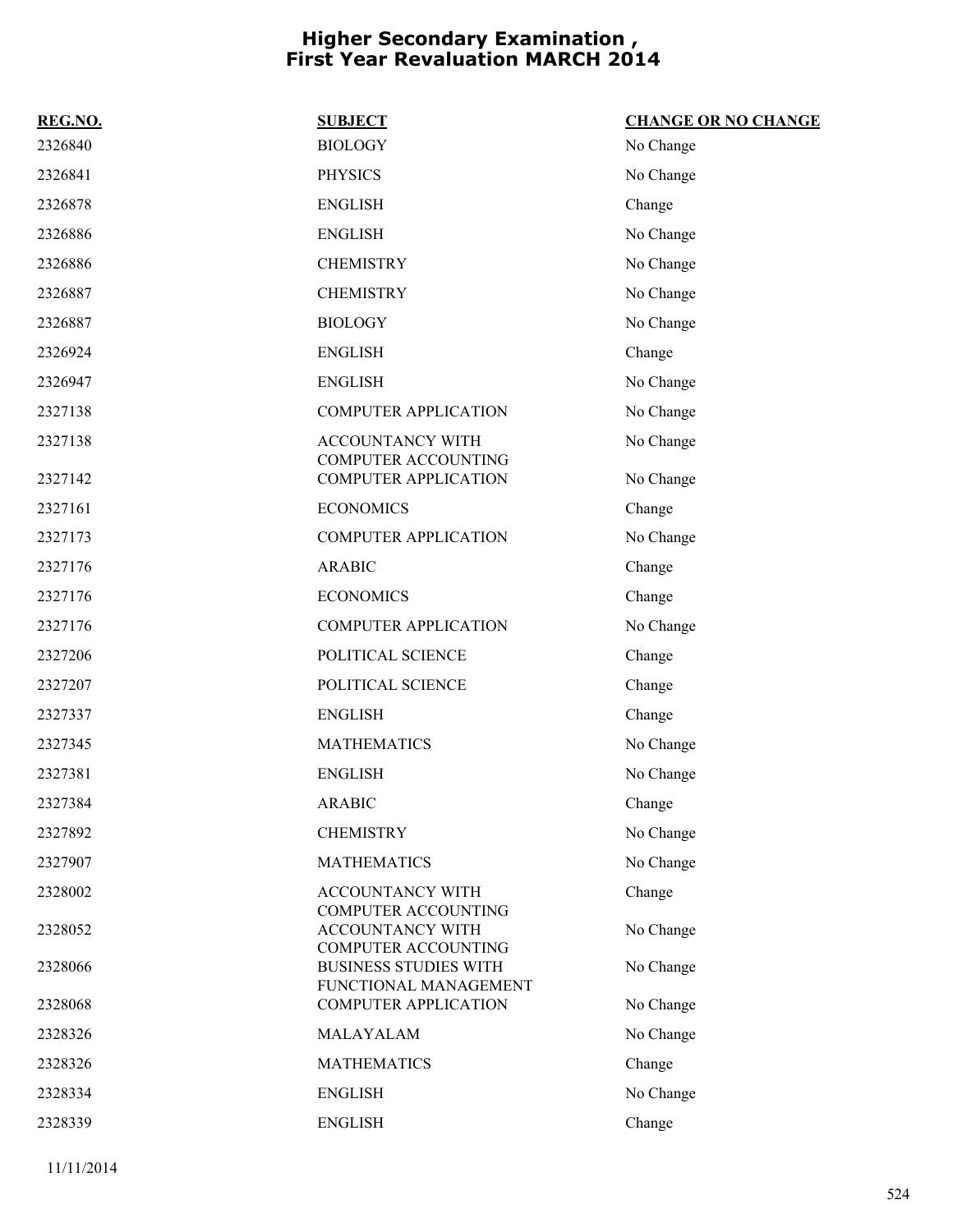| REG.NO. | <b>SUBJECT</b>                                 | <b>CHANGE OR NO CHANGE</b> |
|---------|------------------------------------------------|----------------------------|
| 2328360 | <b>PHYSICS</b>                                 | No Change                  |
| 2328368 | <b>PHYSICS</b>                                 | No Change                  |
| 2328368 | <b>CHEMISTRY</b>                               | Change                     |
| 2328380 | <b>MATHEMATICS</b>                             | No Change                  |
| 2328384 | <b>MATHEMATICS</b>                             | No Change                  |
| 2328411 | <b>MATHEMATICS</b>                             | No Change                  |
| 2328418 | <b>PHYSICS</b>                                 | Change                     |
| 2328431 | <b>MATHEMATICS</b>                             | No Change                  |
| 2328432 | <b>ENGLISH</b>                                 | No Change                  |
| 2328432 | <b>MATHEMATICS</b>                             | No Change                  |
| 2328764 | <b>PHYSICS</b>                                 | Change                     |
| 2328769 | <b>CHEMISTRY</b>                               | No Change                  |
| 2328774 | <b>ENGLISH</b>                                 | Change                     |
| 2328776 | <b>ENGLISH</b>                                 | No Change                  |
| 2328781 | <b>ENGLISH</b>                                 | Change                     |
| 2328781 | <b>CHEMISTRY</b>                               | No Change                  |
| 2328781 | <b>MATHEMATICS</b>                             | Change                     |
| 2328795 | <b>ENGLISH</b>                                 | No Change                  |
| 2328795 | <b>ARABIC</b>                                  | Change                     |
| 2328838 | <b>HISTORY</b>                                 | Change                     |
| 2328852 | POLITICAL SCIENCE                              | No Change                  |
| 2328865 | <b>ARABIC</b>                                  | RAL                        |
| 2328865 | <b>GEOGRAPHY</b>                               | No Change                  |
| 2329059 | ACCOUNTANCY WITH<br><b>COMPUTER ACCOUNTING</b> | Change                     |
| 2329291 | <b>ENGLISH</b>                                 | No Change                  |
| 2329291 | MALAYALAM                                      | Change                     |
| 2329291 | <b>CHEMISTRY</b>                               | Change                     |
| 2329317 | <b>PHYSICS</b>                                 | No Change                  |
| 2329317 | <b>CHEMISTRY</b>                               | Change                     |
| 2329320 | <b>MATHEMATICS</b>                             | Change                     |
| 2329325 | <b>MATHEMATICS</b>                             | Change                     |
| 2329326 | <b>ENGLISH</b>                                 | Change                     |
| 2329335 | <b>ENGLISH</b>                                 | No Change                  |
| 2329338 | <b>ENGLISH</b>                                 | Change                     |
|         |                                                |                            |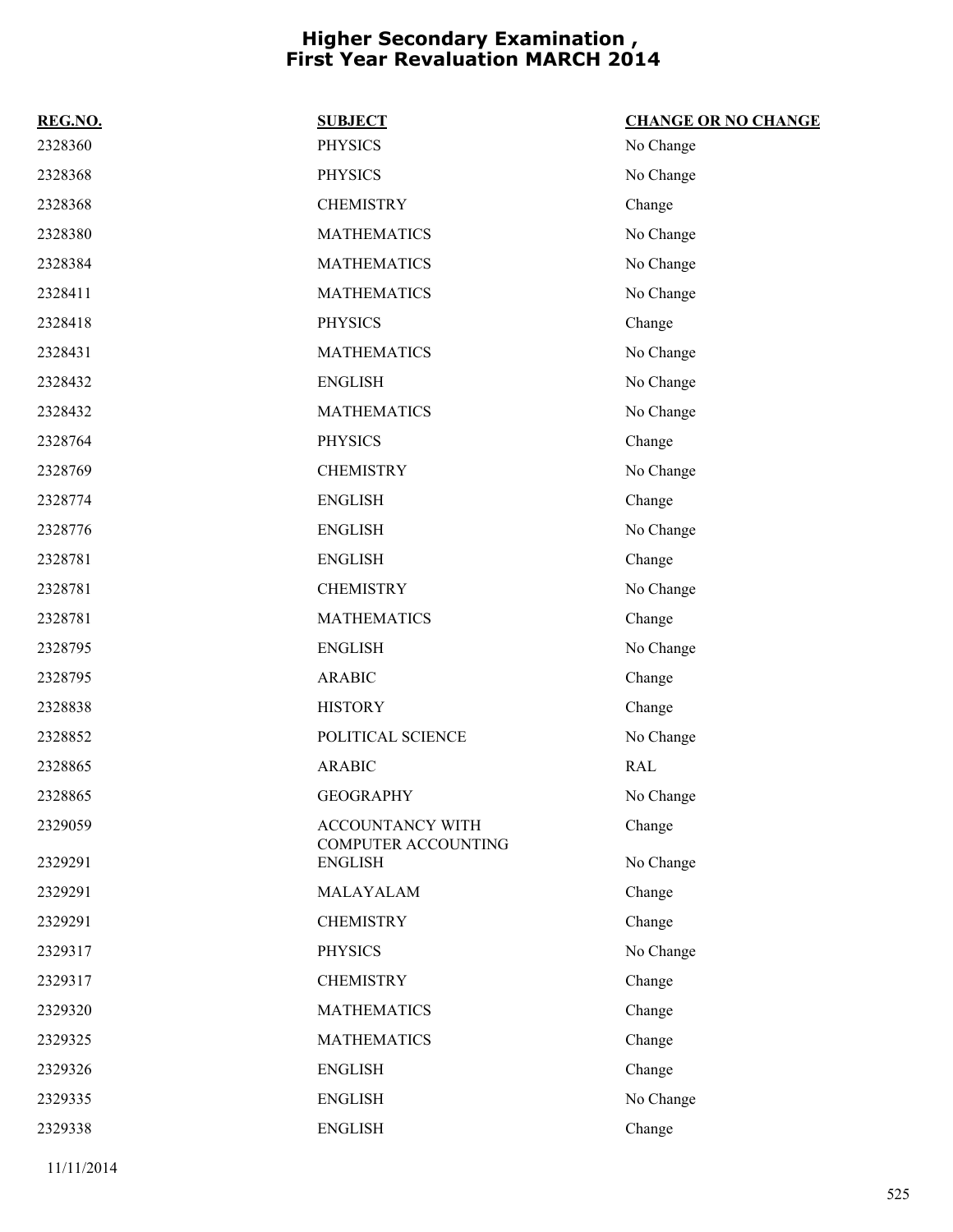| REG.NO. | <b>SUBJECT</b>                                        | <b>CHANGE OR NO CHANGE</b> |
|---------|-------------------------------------------------------|----------------------------|
| 2329446 | <b>BUSINESS STUDIES WITH</b><br>FUNCTIONAL MANAGEMENT | Change                     |
| 2329450 | <b>MATHEMATICS</b>                                    | Change                     |
| 2329454 | <b>ENGLISH</b>                                        | Change                     |
| 2329458 | <b>ENGLISH</b>                                        | Change                     |
| 2329663 | <b>ENGLISH</b>                                        | Change                     |
| 2329675 | <b>ENGLISH</b>                                        | No Change                  |
| 2329675 | <b>PHYSICS</b>                                        | Change                     |
| 2329675 | <b>CHEMISTRY</b>                                      | No Change                  |
| 2329676 | <b>PHYSICS</b>                                        | No Change                  |
| 2329677 | <b>ENGLISH</b>                                        | No Change                  |
| 2329686 | <b>BIOLOGY</b>                                        | No Change                  |
| 2329686 | <b>MATHEMATICS</b>                                    | No Change                  |
| 2329694 | <b>ENGLISH</b>                                        | No Change                  |
| 2329698 | <b>PHYSICS</b>                                        | No Change                  |
| 2329698 | <b>BIOLOGY</b>                                        | Change                     |
| 2329699 | <b>BIOLOGY</b>                                        | No Change                  |
| 2329700 | <b>PHYSICS</b>                                        | No Change                  |
| 2329700 | <b>BIOLOGY</b>                                        | No Change                  |
| 2329702 | <b>CHEMISTRY</b>                                      | No Change                  |
| 2329702 | <b>MATHEMATICS</b>                                    | Change                     |
| 2329704 | <b>ENGLISH</b>                                        | No Change                  |
| 2329704 | <b>BIOLOGY</b>                                        | No Change                  |
| 2329706 | <b>CHEMISTRY</b>                                      | Change                     |
| 2329707 | PHYSICS                                               | No Change                  |
| 2329707 | <b>BIOLOGY</b>                                        | Change                     |
| 2329708 | <b>PHYSICS</b>                                        | Change                     |
| 2329710 | <b>ENGLISH</b>                                        | No Change                  |
| 2329710 | <b>PHYSICS</b>                                        | Change                     |
| 2329710 | <b>CHEMISTRY</b>                                      | Change                     |
| 2329710 | <b>BIOLOGY</b>                                        | No Change                  |
| 2329712 | <b>ENGLISH</b>                                        | No Change                  |
| 2329712 | <b>PHYSICS</b>                                        | No Change                  |
| 2329712 | <b>CHEMISTRY</b>                                      | Change                     |
| 2329715 | <b>CHEMISTRY</b>                                      | Change                     |
|         |                                                       |                            |

11/11/2014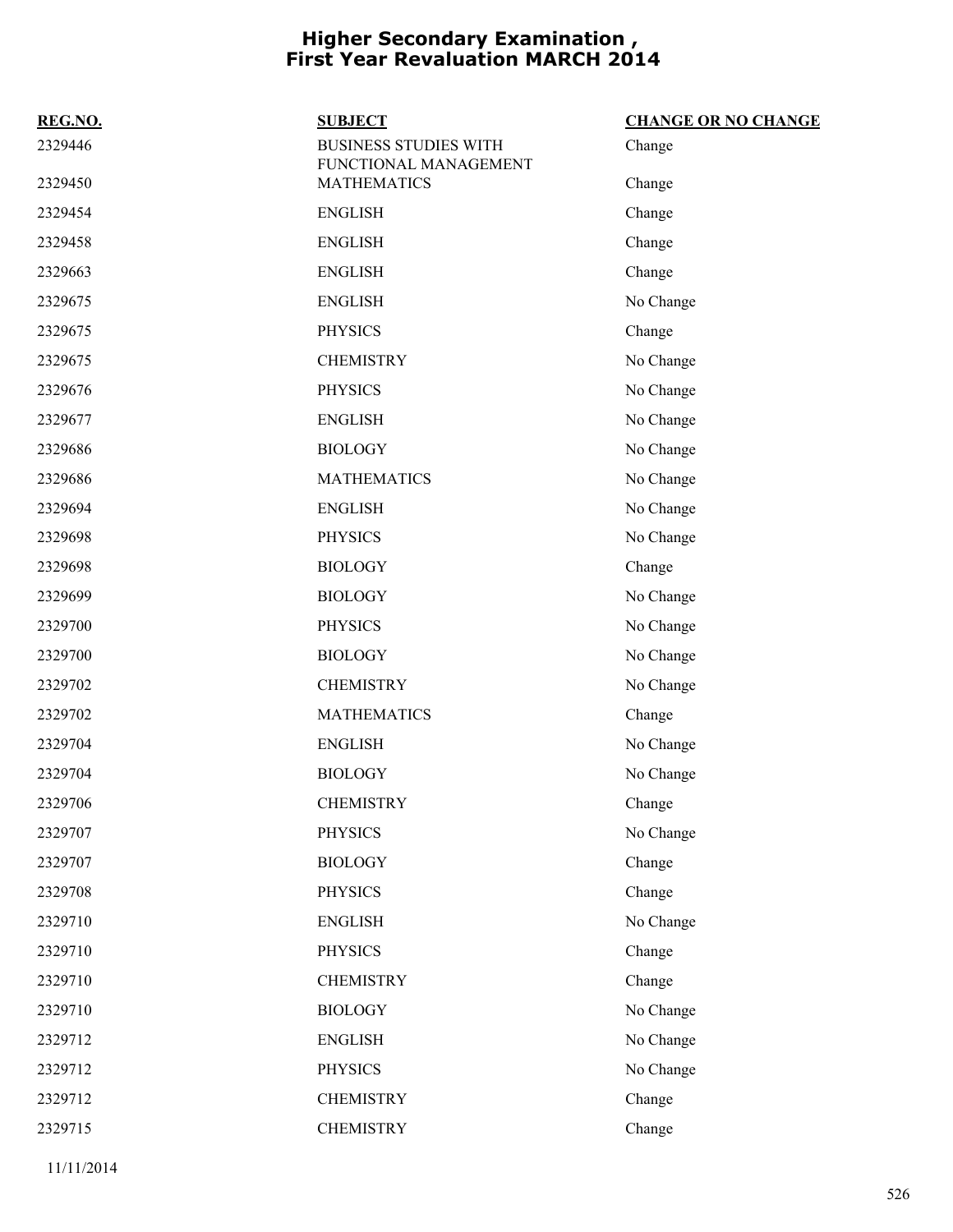| REG.NO. | <b>SUBJECT</b>     | <b>CHANGE OR NO CHANGE</b> |
|---------|--------------------|----------------------------|
| 2329721 | <b>MATHEMATICS</b> | No Change                  |
| 2329727 | <b>ENGLISH</b>     | No Change                  |
| 2329729 | <b>BIOLOGY</b>     | No Change                  |
| 2329730 | <b>BIOLOGY</b>     | No Change                  |
| 2329732 | <b>ENGLISH</b>     | No Change                  |
| 2329733 | <b>PHYSICS</b>     | Change                     |
| 2329734 | <b>BIOLOGY</b>     | No Change                  |
| 2329737 | <b>ENGLISH</b>     | No Change                  |
| 2329742 | <b>MATHEMATICS</b> | No Change                  |
| 2329756 | <b>PHYSICS</b>     | Change                     |
| 2329936 | <b>ENGLISH</b>     | Change                     |
| 2331374 | <b>CHEMISTRY</b>   | No Change                  |
| 2331398 | <b>ENGLISH</b>     | Change                     |
| 2331407 | <b>ENGLISH</b>     | No Change                  |
| 2331410 | <b>ENGLISH</b>     | No Change                  |
| 2331417 | <b>ENGLISH</b>     | No Change                  |
| 2331484 | <b>ENGLISH</b>     | No Change                  |
| 2331513 | <b>ENGLISH</b>     | No Change                  |
| 2331861 | <b>ENGLISH</b>     | No Change                  |
| 2331876 | <b>BIOLOGY</b>     | No Change                  |
| 2331882 | <b>ENGLISH</b>     | Change                     |
| 2331900 | <b>MATHEMATICS</b> | Change                     |
| 2331908 | <b>ENGLISH</b>     | Change                     |
| 2332072 | <b>CHEMISTRY</b>   | No Change                  |
| 2332079 | <b>CHEMISTRY</b>   | No Change                  |
| 2332121 | <b>ENGLISH</b>     | No Change                  |
| 2332540 | MALAYALAM          | Change                     |
| 2332571 | <b>PHYSICS</b>     | No Change                  |
| 2332579 | <b>ENGLISH</b>     | No Change                  |
| 2332579 | <b>MATHEMATICS</b> | No Change                  |
| 2332596 | <b>ENGLISH</b>     | No Change                  |
| 2332596 | <b>CHEMISTRY</b>   | No Change                  |
| 2332604 | <b>PHYSICS</b>     | No Change                  |
| 2332604 | <b>CHEMISTRY</b>   | No Change                  |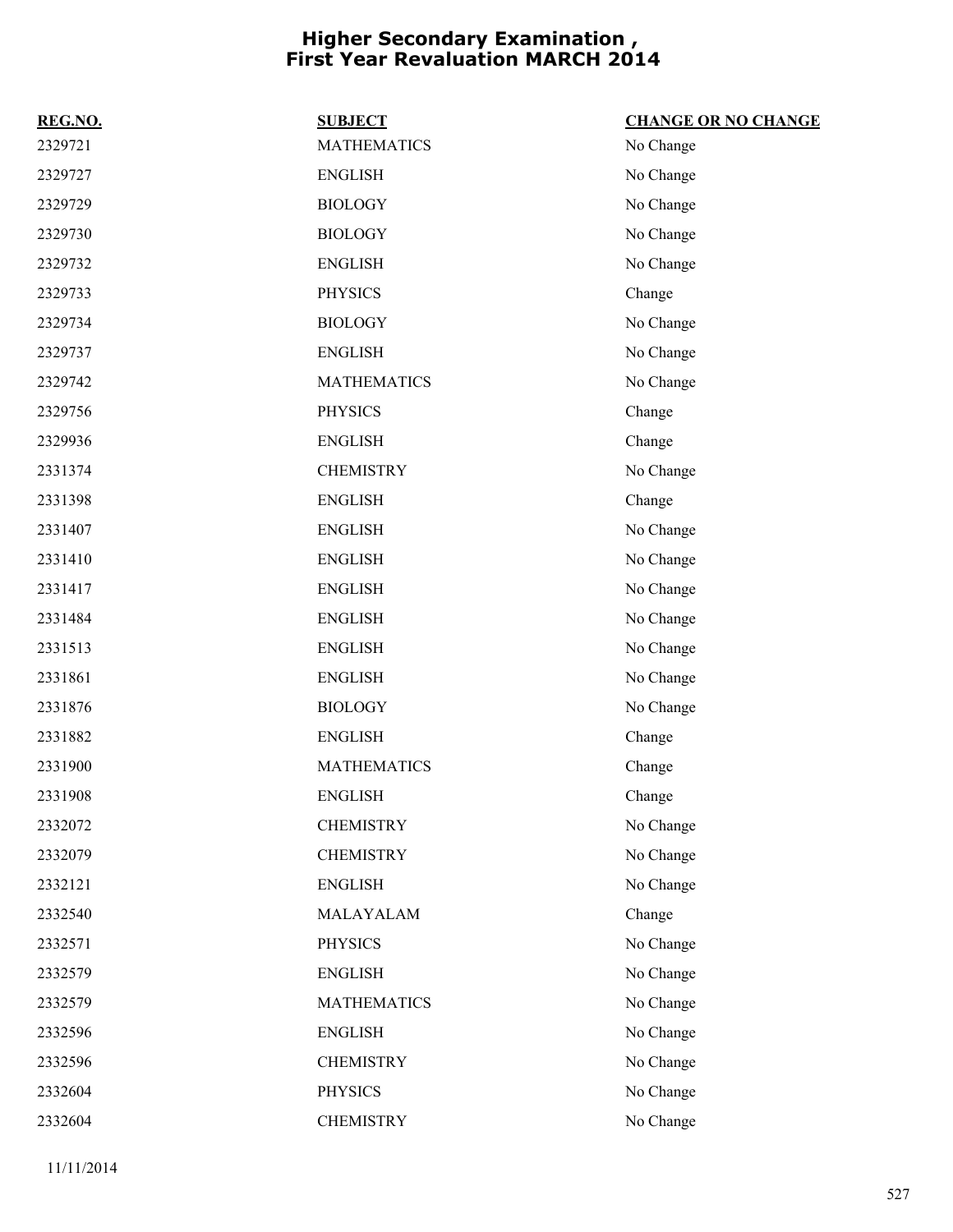| REG.NO. | <b>SUBJECT</b>                                        | <b>CHANGE OR NO CHANGE</b> |
|---------|-------------------------------------------------------|----------------------------|
| 2332607 | <b>PHYSICS</b>                                        | No Change                  |
| 2332614 | <b>ENGLISH</b>                                        | No Change                  |
| 2332649 | <b>MATHEMATICS</b>                                    | No Change                  |
| 2332887 | <b>BUSINESS STUDIES WITH</b><br>FUNCTIONAL MANAGEMENT | Change                     |
| 2333129 | <b>CHEMISTRY</b>                                      | No Change                  |
| 2333140 | MALAYALAM                                             | No Change                  |
| 2333142 | <b>PHYSICS</b>                                        | No Change                  |
| 2333168 | <b>MATHEMATICS</b>                                    | No Change                  |
| 2333172 | <b>MATHEMATICS</b>                                    | No Change                  |
| 2333173 | <b>PHYSICS</b>                                        | No Change                  |
| 2333175 | <b>PHYSICS</b>                                        | No Change                  |
| 2333181 | <b>ENGLISH</b>                                        | No Change                  |
| 2333190 | <b>ENGLISH</b>                                        | No Change                  |
| 2333192 | <b>ENGLISH</b>                                        | No Change                  |
| 2333198 | <b>PHYSICS</b>                                        | No Change                  |
| 2333199 | <b>ARABIC</b>                                         | Change                     |
| 2333200 | <b>PHYSICS</b>                                        | No Change                  |
| 2333209 | <b>ENGLISH</b>                                        | No Change                  |
| 2333246 | <b>CHEMISTRY</b>                                      | No Change                  |
| 2333261 | <b>COMPUTER SCIENCE</b>                               | No Change                  |
| 2333276 | <b>PHYSICS</b>                                        | No Change                  |
| 2333284 | <b>ARABIC</b>                                         | Change                     |
| 2333287 | <b>ARABIC</b>                                         | Change                     |
| 2333288 | <b>ARABIC</b>                                         | No Change                  |
| 2333290 | <b>ARABIC</b>                                         | Change                     |
| 2333323 | <b>ARABIC</b>                                         | Change                     |
| 2333596 | <b>COMPUTER APPLICATION</b>                           | Change                     |
| 2333831 | <b>ENGLISH</b>                                        | Change                     |
| 2333831 | MALAYALAM                                             | No Change                  |
| 2333837 | MALAYALAM                                             | Change                     |
| 2333848 | <b>ENGLISH</b>                                        | No Change                  |
| 2333848 | <b>MATHEMATICS</b>                                    | No Change                  |
| 2333852 | <b>ENGLISH</b>                                        | No Change                  |
| 2333852 | <b>BIOLOGY</b>                                        | No Change                  |
|         |                                                       |                            |

11/11/2014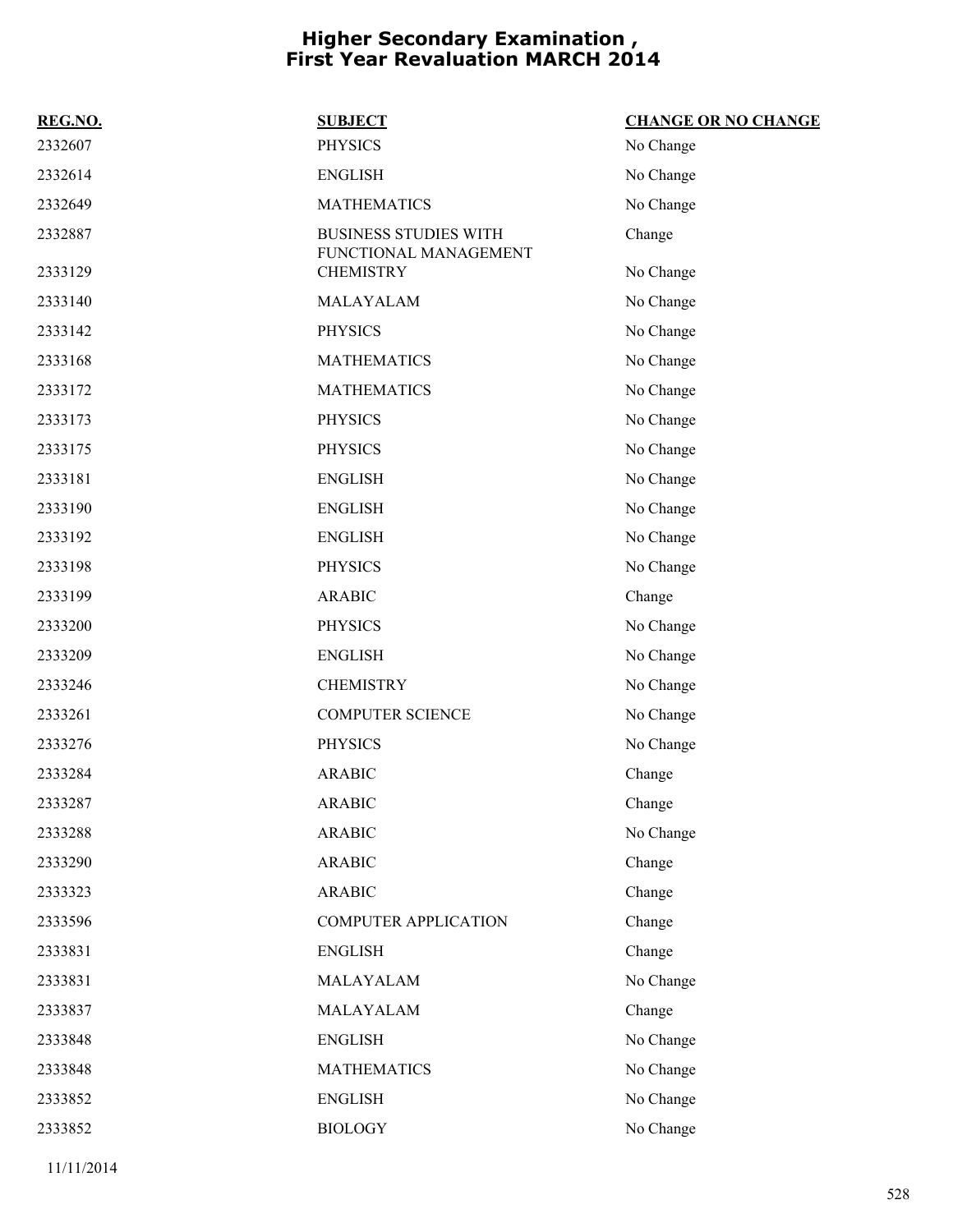| REG.NO. | <b>SUBJECT</b>                          | <b>CHANGE OR NO CHANGE</b> |
|---------|-----------------------------------------|----------------------------|
| 2333852 | <b>MATHEMATICS</b>                      | No Change                  |
| 2333854 | <b>ENGLISH</b>                          | No Change                  |
| 2333855 | <b>CHEMISTRY</b>                        | Change                     |
| 2333855 | <b>MATHEMATICS</b>                      | Change                     |
| 2333857 | <b>ENGLISH</b>                          | Change                     |
| 2333858 | <b>ENGLISH</b>                          | No Change                  |
| 2333858 | MALAYALAM                               | No Change                  |
| 2333867 | <b>MATHEMATICS</b>                      | No Change                  |
| 2333874 | <b>ENGLISH</b>                          | No Change                  |
| 2333884 | <b>PHYSICS</b>                          | No Change                  |
| 2333887 | <b>PHYSICS</b>                          | No Change                  |
| 2333887 | <b>MATHEMATICS</b>                      | No Change                  |
| 2333890 | <b>MATHEMATICS</b>                      | No Change                  |
| 2333893 | <b>ENGLISH</b>                          | Change                     |
| 2333905 | <b>ENGLISH</b>                          | Change                     |
| 2333914 | <b>ENGLISH</b>                          | Change                     |
| 2333914 | <b>PHYSICS</b>                          | No Change                  |
| 2333916 | <b>CHEMISTRY</b>                        | Change                     |
| 2333955 | <b>ENGLISH</b>                          | No Change                  |
| 2333955 | <b>BIOLOGY</b>                          | No Change                  |
| 2333964 | <b>ENGLISH</b>                          | No Change                  |
| 2334011 | <b>PHYSICS</b>                          | Change                     |
| 2334028 | <b>ENGLISH</b>                          | Change                     |
| 2334049 | <b>ENGLISH</b>                          | No Change                  |
| 2334056 | <b>PHYSICS</b>                          | No Change                  |
| 2334088 | <b>MATHEMATICS</b>                      | No Change                  |
| 2334111 | <b>ENGLISH</b>                          | No Change                  |
| 2334119 | <b>MATHEMATICS</b>                      | No Change                  |
| 2334391 | <b>BUSINESS STUDIES WITH</b>            | Change                     |
| 2334662 | FUNCTIONAL MANAGEMENT<br><b>PHYSICS</b> | No Change                  |
| 2334665 | <b>PHYSICS</b>                          | No Change                  |
| 2334665 | <b>CHEMISTRY</b>                        | No Change                  |
| 2334674 | <b>PHYSICS</b>                          | No Change                  |
| 2334680 | <b>BIOLOGY</b>                          | No Change                  |
|         |                                         |                            |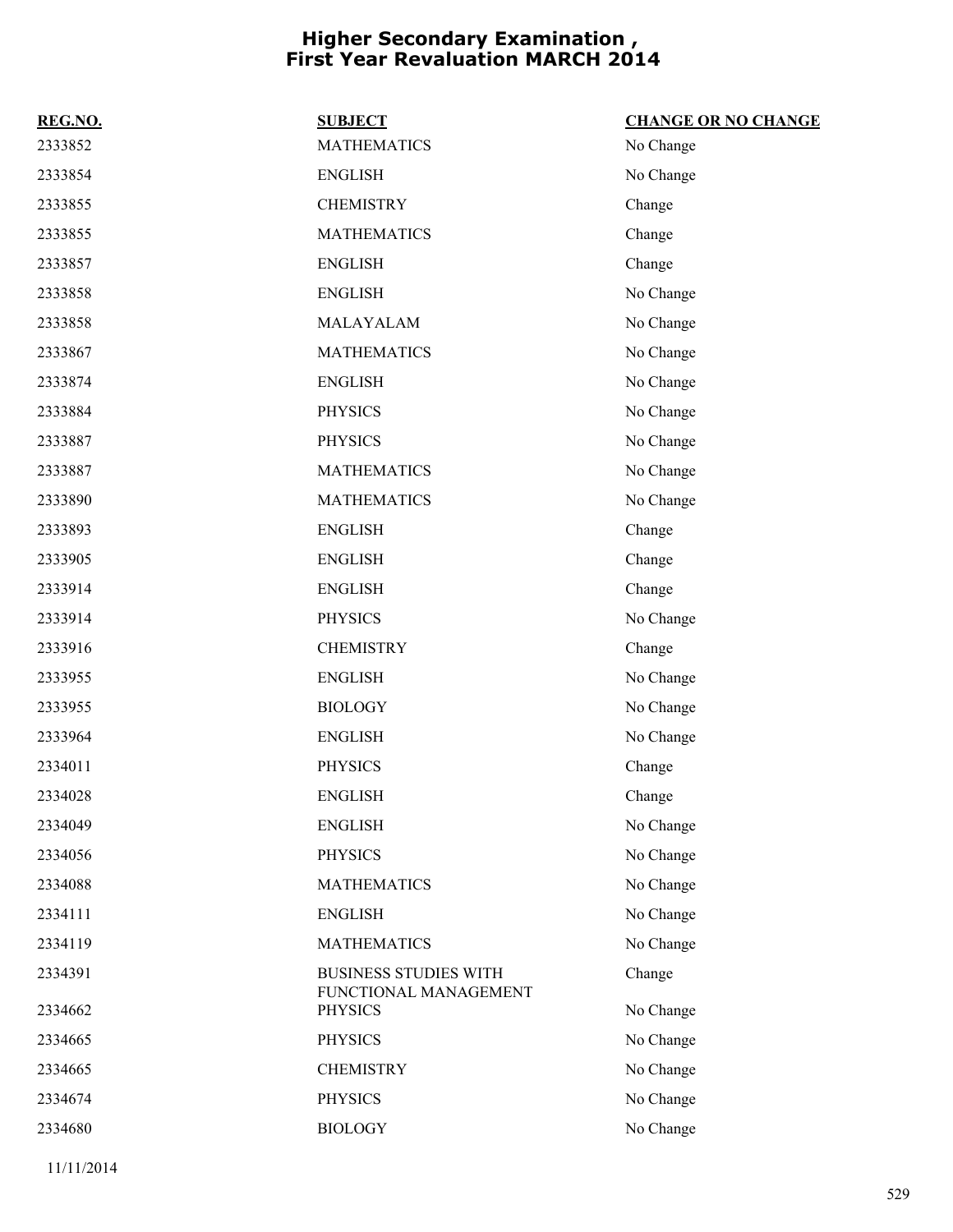| REG.NO. | <b>SUBJECT</b>     | <b>CHANGE OR NO CHANGE</b> |
|---------|--------------------|----------------------------|
| 2334681 | <b>BIOLOGY</b>     | No Change                  |
| 2334685 | <b>PHYSICS</b>     | No Change                  |
| 2334688 | <b>ENGLISH</b>     | No Change                  |
| 2334688 | <b>CHEMISTRY</b>   | Change                     |
| 2334693 | <b>CHEMISTRY</b>   | No Change                  |
| 2334699 | <b>ENGLISH</b>     | No Change                  |
| 2334702 | <b>ENGLISH</b>     | No Change                  |
| 2334702 | MALAYALAM          | No Change                  |
| 2334704 | <b>MATHEMATICS</b> | No Change                  |
| 2334708 | <b>ENGLISH</b>     | No Change                  |
| 2334708 | MALAYALAM          | No Change                  |
| 2334710 | <b>PHYSICS</b>     | No Change                  |
| 2334710 | <b>CHEMISTRY</b>   | No Change                  |
| 2334714 | <b>ENGLISH</b>     | No Change                  |
| 2334718 | MALAYALAM          | No Change                  |
| 2334723 | <b>PHYSICS</b>     | No Change                  |
| 2334725 | <b>ENGLISH</b>     | No Change                  |
| 2334725 | <b>PHYSICS</b>     | No Change                  |
| 2334725 | <b>CHEMISTRY</b>   | No Change                  |
| 2334727 | <b>MATHEMATICS</b> | No Change                  |
| 2334729 | <b>CHEMISTRY</b>   | No Change                  |
| 2334732 | <b>ENGLISH</b>     | No Change                  |
| 2334732 | <b>MATHEMATICS</b> | No Change                  |
| 2334735 | PHYSICS            | No Change                  |
| 2334747 | <b>ENGLISH</b>     | No Change                  |
| 2334747 | <b>PHYSICS</b>     | Change                     |
| 2334747 | <b>CHEMISTRY</b>   | Change                     |
| 2334749 | <b>CHEMISTRY</b>   | No Change                  |
| 2334750 | <b>PHYSICS</b>     | No Change                  |
| 2334750 | <b>CHEMISTRY</b>   | No Change                  |
| 2334753 | <b>ENGLISH</b>     | No Change                  |
| 2334753 | <b>CHEMISTRY</b>   | No Change                  |
| 2334756 | <b>MATHEMATICS</b> | Change                     |
| 2334757 | <b>CHEMISTRY</b>   | No Change                  |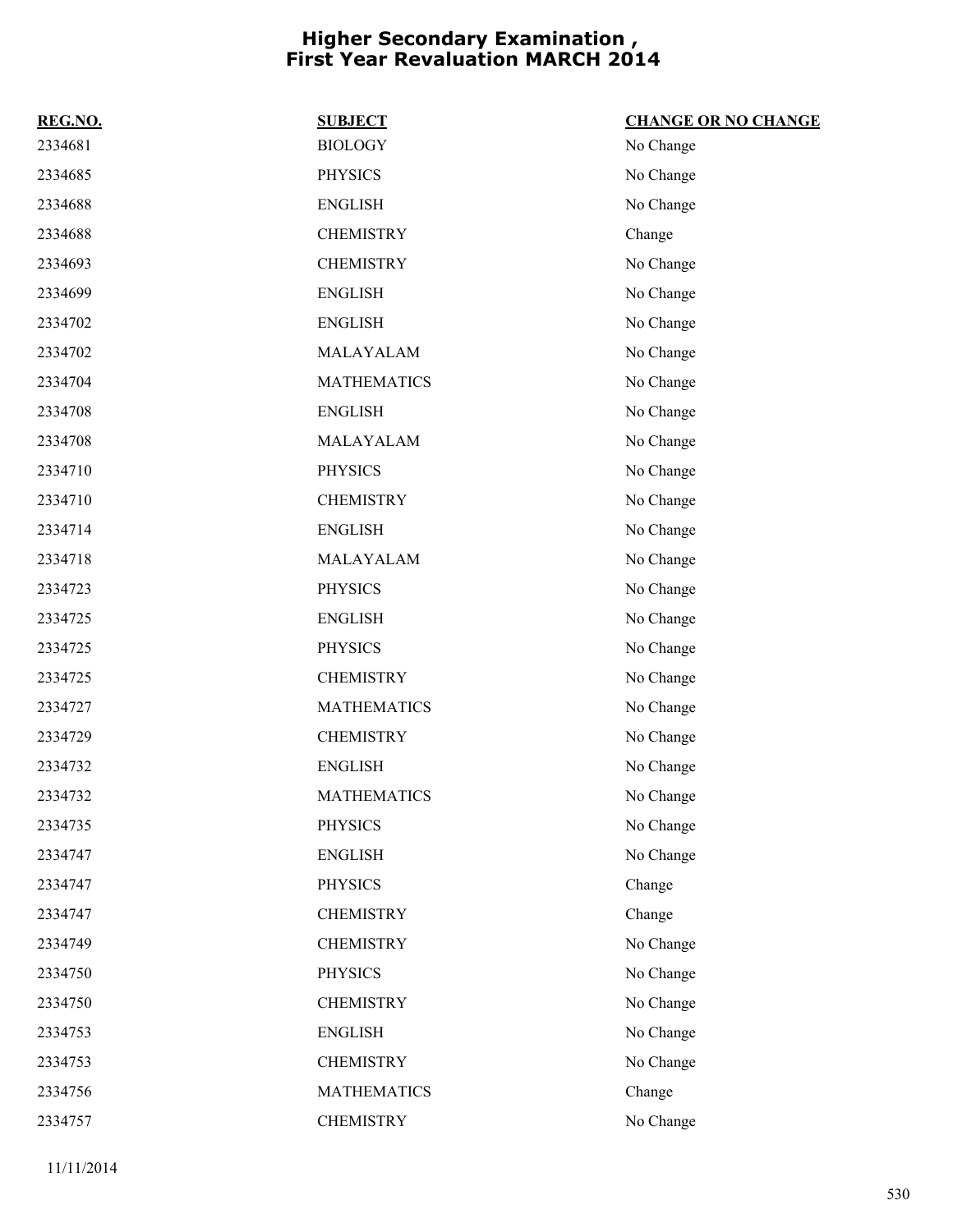| REG.NO. | <b>SUBJECT</b>     | <b>CHANGE OR NO CHANGE</b> |
|---------|--------------------|----------------------------|
| 2334761 | <b>ENGLISH</b>     | No Change                  |
| 2334768 | <b>ENGLISH</b>     | No Change                  |
| 2334768 | <b>CHEMISTRY</b>   | No Change                  |
| 2334771 | <b>ENGLISH</b>     | No Change                  |
| 2334772 | <b>CHEMISTRY</b>   | No Change                  |
| 2334782 | <b>ENGLISH</b>     | No Change                  |
| 2334788 | <b>MATHEMATICS</b> | No Change                  |
| 2334790 | <b>ENGLISH</b>     | No Change                  |
| 2334791 | <b>ENGLISH</b>     | No Change                  |
| 2334792 | <b>ENGLISH</b>     | No Change                  |
| 2334792 | <b>BIOLOGY</b>     | No Change                  |
| 2334793 | <b>ENGLISH</b>     | No Change                  |
| 2334793 | <b>BIOLOGY</b>     | No Change                  |
| 2334800 | <b>ENGLISH</b>     | No Change                  |
| 2334800 | <b>PHYSICS</b>     | No Change                  |
| 2334800 | <b>CHEMISTRY</b>   | No Change                  |
| 2334801 | <b>ENGLISH</b>     | No Change                  |
| 2334804 | <b>ENGLISH</b>     | No Change                  |
| 2334804 | <b>MATHEMATICS</b> | No Change                  |
| 2334809 | <b>PHYSICS</b>     | No Change                  |
| 2334817 | <b>PHYSICS</b>     | Change                     |
| 2334828 | <b>BIOLOGY</b>     | No Change                  |
| 2334829 | <b>BIOLOGY</b>     | No Change                  |
| 2334833 | <b>PHYSICS</b>     | No Change                  |
| 2334833 | <b>CHEMISTRY</b>   | No Change                  |
| 2334838 | <b>MATHEMATICS</b> | No Change                  |
| 2334850 | <b>ENGLISH</b>     | No Change                  |
| 2334850 | <b>PHYSICS</b>     | No Change                  |
| 2334850 | <b>CHEMISTRY</b>   | No Change                  |
| 2334855 | <b>ENGLISH</b>     | No Change                  |
| 2334864 | <b>CHEMISTRY</b>   | Change                     |
| 2334879 | <b>ENGLISH</b>     | No Change                  |
| 2334882 | <b>ENGLISH</b>     | No Change                  |
| 2334885 | <b>ENGLISH</b>     | No Change                  |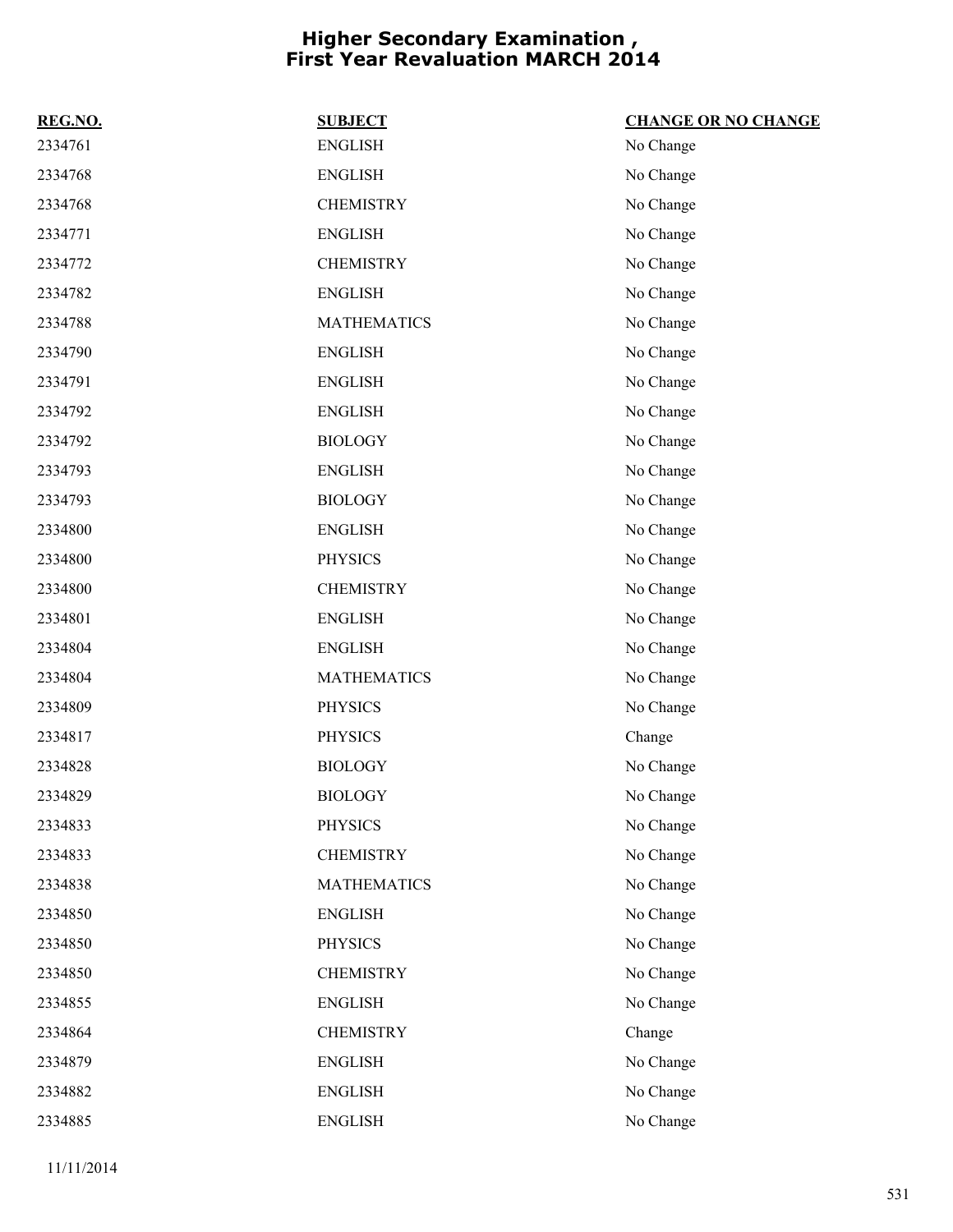| REG.NO. | <b>SUBJECT</b>                                        | <b>CHANGE OR NO CHANGE</b> |
|---------|-------------------------------------------------------|----------------------------|
| 2334885 | <b>BIOLOGY</b>                                        | No Change                  |
| 2334973 | <b>CHEMISTRY</b>                                      | No Change                  |
| 2334994 | <b>MATHEMATICS</b>                                    | No Change                  |
| 2334996 | <b>MATHEMATICS</b>                                    | No Change                  |
| 2335256 | <b>ENGLISH</b>                                        | Change                     |
| 2335318 | MALAYALAM                                             | No Change                  |
| 2335318 | <b>BUSINESS STUDIES WITH</b><br>FUNCTIONAL MANAGEMENT | No Change                  |
| 2335341 | <b>ENGLISH</b>                                        | No Change                  |
| 2335352 | <b>BUSINESS STUDIES WITH</b><br>FUNCTIONAL MANAGEMENT | Change                     |
| 2335373 | <b>BUSINESS STUDIES WITH</b><br>FUNCTIONAL MANAGEMENT | No Change                  |
| 2335384 | <b>BUSINESS STUDIES WITH</b><br>FUNCTIONAL MANAGEMENT | No Change                  |
| 2335518 | <b>MATHEMATICS</b>                                    | No Change                  |
| 2335545 | <b>ENGLISH</b>                                        | No Change                  |
| 2335587 | <b>PHYSICS</b>                                        | Change                     |
| 2335587 | <b>CHEMISTRY</b>                                      | Change                     |
| 2335587 | <b>BIOLOGY</b>                                        | No Change                  |
| 2335587 | <b>MATHEMATICS</b>                                    | No Change                  |
| 2335980 | <b>ENGLISH</b>                                        | No Change                  |
| 2335980 | MALAYALAM                                             | Change                     |
| 2335980 | <b>PHYSICS</b>                                        | No Change                  |
| 2335980 | <b>CHEMISTRY</b>                                      | Change                     |
| 2335980 | <b>BIOLOGY</b>                                        | No Change                  |
| 2335980 | <b>MATHEMATICS</b>                                    | No Change                  |
| 2335982 | <b>PHYSICS</b>                                        | Change                     |
| 2335985 | <b>ENGLISH</b>                                        | No Change                  |
| 2335985 | <b>PHYSICS</b>                                        | Change                     |
| 2335985 | <b>CHEMISTRY</b>                                      | Change                     |
| 2335987 | <b>ENGLISH</b>                                        | No Change                  |
| 2335987 | MALAYALAM                                             | Change                     |
| 2335987 | <b>MATHEMATICS</b>                                    | No Change                  |
| 2336004 | <b>ENGLISH</b>                                        | No Change                  |
| 2336010 | <b>MATHEMATICS</b>                                    | No Change                  |
| 2336023 | <b>ENGLISH</b>                                        | No Change                  |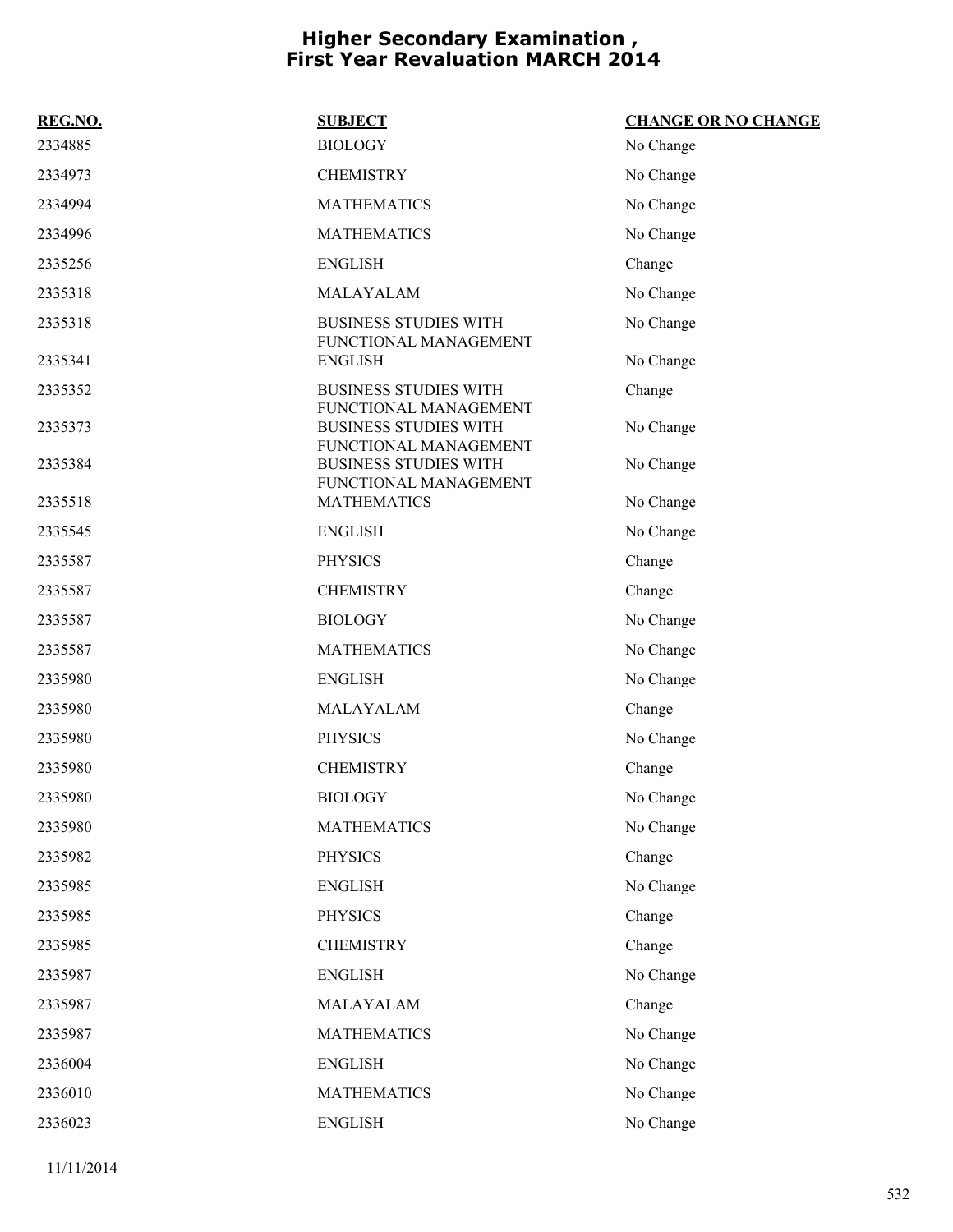| REG.NO. | <b>SUBJECT</b>                                                                      | <b>CHANGE OR NO CHANGE</b> |
|---------|-------------------------------------------------------------------------------------|----------------------------|
| 2336035 | <b>ENGLISH</b>                                                                      | No Change                  |
| 2336043 | <b>ENGLISH</b>                                                                      | No Change                  |
| 2336050 | <b>MATHEMATICS</b>                                                                  | No Change                  |
| 2336051 | <b>ENGLISH</b>                                                                      | No Change                  |
| 2336058 | <b>ENGLISH</b>                                                                      | No Change                  |
| 2336061 | <b>ENGLISH</b>                                                                      | No Change                  |
| 2336076 | <b>MATHEMATICS</b>                                                                  | No Change                  |
| 2336081 | <b>PHYSICS</b>                                                                      | No Change                  |
| 2336081 | <b>MATHEMATICS</b>                                                                  | No Change                  |
| 2336212 | MALAYALAM                                                                           | Change                     |
| 2336213 | <b>BUSINESS STUDIES WITH</b>                                                        | No Change                  |
| 2336250 | FUNCTIONAL MANAGEMENT<br><b>BUSINESS STUDIES WITH</b><br>FUNCTIONAL MANAGEMENT      | No Change                  |
| 2336276 | <b>ECONOMICS</b>                                                                    | Change                     |
| 2336276 | <b>BUSINESS STUDIES WITH</b><br>FUNCTIONAL MANAGEMENT                               | No Change                  |
| 2336294 | <b>ENGLISH</b>                                                                      | No Change                  |
| 2336305 | <b>ACCOUNTANCY WITH</b>                                                             | Change                     |
| 2336327 | <b>COMPUTER ACCOUNTING</b><br><b>BUSINESS STUDIES WITH</b><br>FUNCTIONAL MANAGEMENT | No Change                  |
| 2336341 | <b>MATHEMATICS</b>                                                                  | No Change                  |
| 2336347 | <b>ENGLISH</b>                                                                      | No Change                  |
| 2336347 | <b>PHYSICS</b>                                                                      | Change                     |
| 2336411 | <b>ENGLISH</b>                                                                      | No Change                  |
| 2336417 | <b>ENGLISH</b>                                                                      | No Change                  |
| 2336417 | <b>CHEMISTRY</b>                                                                    | Change                     |
| 2336424 | <b>ENGLISH</b>                                                                      | Change                     |
| 2336428 | <b>ENGLISH</b>                                                                      | Change                     |
| 2336435 | <b>ENGLISH</b>                                                                      | No Change                  |
| 2336435 | <b>PHYSICS</b>                                                                      | No Change                  |
| 2336439 | <b>MATHEMATICS</b>                                                                  | No Change                  |
| 2336445 | <b>ENGLISH</b>                                                                      | No Change                  |
| 2336445 | <b>PHYSICS</b>                                                                      | No Change                  |
| 2336445 | <b>MATHEMATICS</b>                                                                  | No Change                  |
| 2336453 | <b>ENGLISH</b>                                                                      | No Change                  |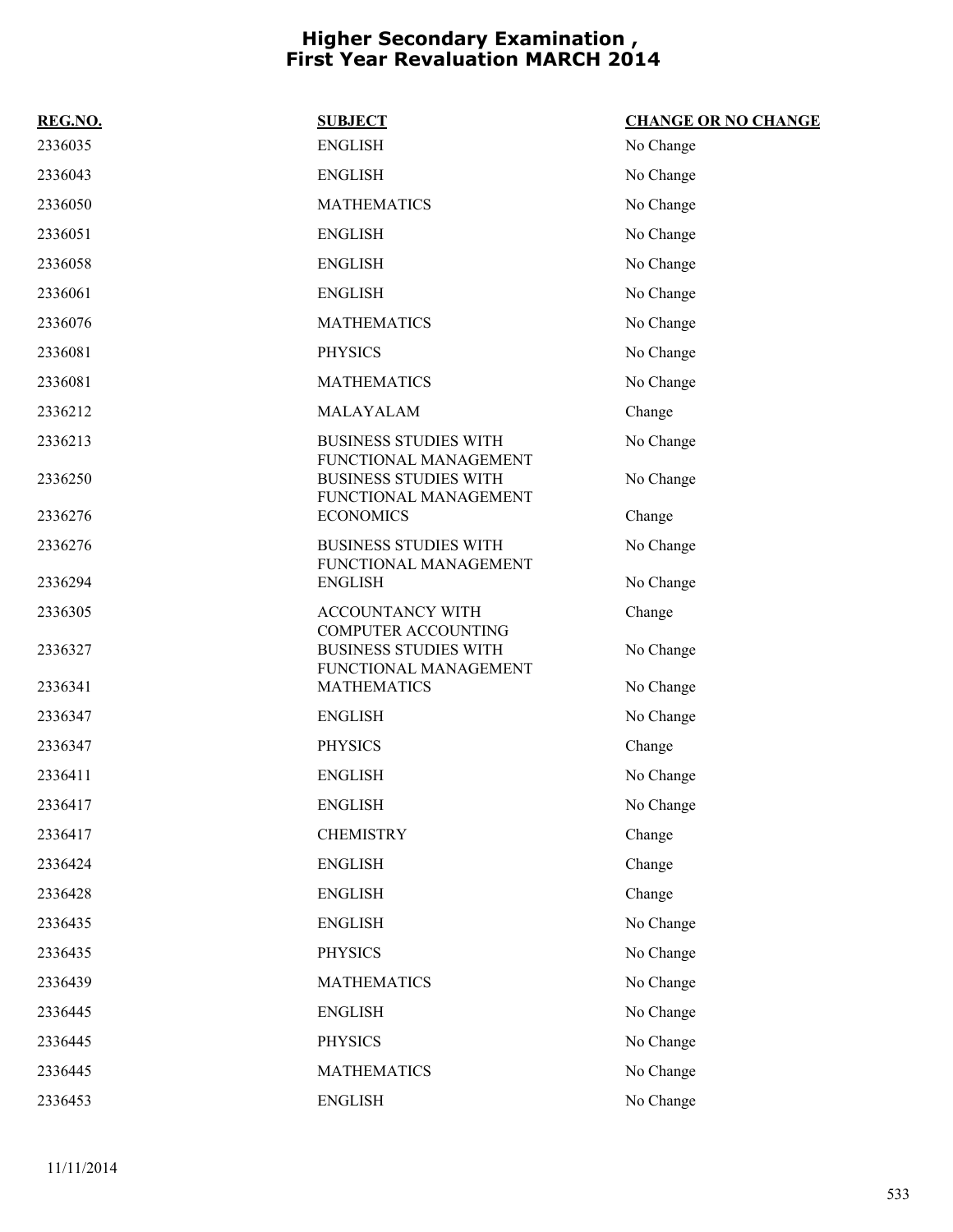| REG.NO. | <b>SUBJECT</b>         | <b>CHANGE OR NO CHANGE</b> |
|---------|------------------------|----------------------------|
| 2336455 | <b>ENGLISH</b>         | No Change                  |
| 2336455 | MALAYALAM              | No Change                  |
| 2336474 | <b>ENGLISH</b>         | Change                     |
| 2336484 | <b>CHEMISTRY</b>       | Change                     |
| 2336486 | <b>MATHEMATICS</b>     | Change                     |
| 2336575 | <b>ISLAMIC HISTORY</b> | Change                     |
| 2337109 | <b>ENGLISH</b>         | No Change                  |
| 2337109 | <b>MATHEMATICS</b>     | No Change                  |
| 2337111 | <b>CHEMISTRY</b>       | No Change                  |
| 2337112 | <b>MATHEMATICS</b>     | No Change                  |
| 2337123 | <b>ENGLISH</b>         | Change                     |
| 2337123 | <b>CHEMISTRY</b>       | No Change                  |
| 2337124 | <b>CHEMISTRY</b>       | No Change                  |
| 2337125 | <b>MATHEMATICS</b>     | No Change                  |
| 2337126 | <b>MATHEMATICS</b>     | No Change                  |
| 2337127 | <b>ENGLISH</b>         | Change                     |
| 2337130 | <b>CHEMISTRY</b>       | No Change                  |
| 2337130 | <b>BIOLOGY</b>         | No Change                  |
| 2337130 | <b>MATHEMATICS</b>     | Change                     |
| 2337135 | MALAYALAM              | No Change                  |
| 2337140 | <b>BIOLOGY</b>         | Change                     |
| 2337142 | MALAYALAM              | No Change                  |
| 2337142 | <b>PHYSICS</b>         | No Change                  |
| 2337142 | <b>CHEMISTRY</b>       | No Change                  |
| 2337142 | <b>MATHEMATICS</b>     | No Change                  |
| 2337154 | <b>PHYSICS</b>         | No Change                  |
| 2337154 | <b>CHEMISTRY</b>       | No Change                  |
| 2337156 | <b>MATHEMATICS</b>     | Change                     |
| 2337168 | <b>PHYSICS</b>         | No Change                  |
| 2337172 | <b>ENGLISH</b>         | No Change                  |
| 2337172 | <b>PHYSICS</b>         | No Change                  |
| 2337172 | <b>CHEMISTRY</b>       | No Change                  |
| 2337172 | <b>BIOLOGY</b>         | No Change                  |
| 2337172 | <b>MATHEMATICS</b>     | No Change                  |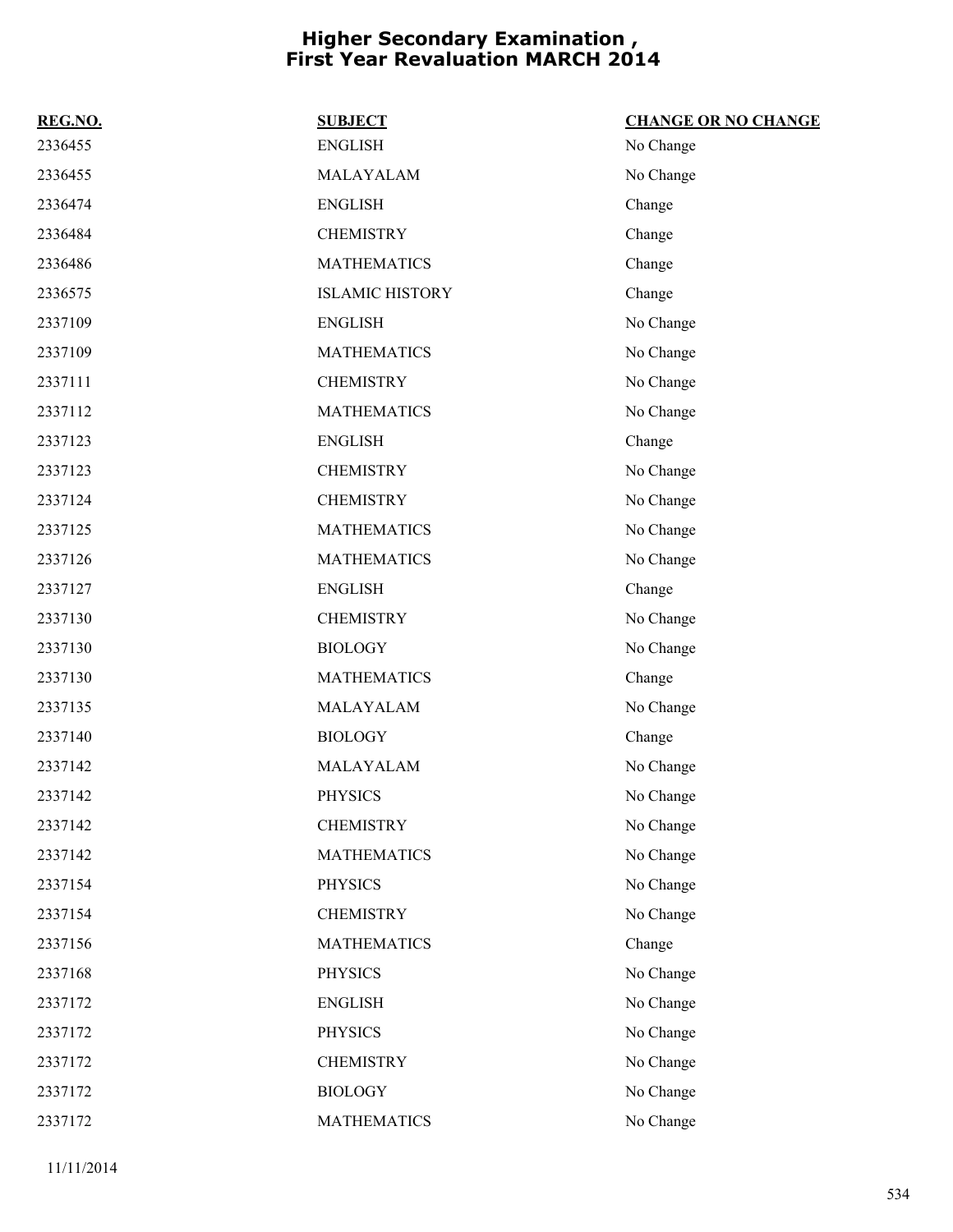| REG.NO. | <b>SUBJECT</b>     | <b>CHANGE OR NO CHANGE</b> |
|---------|--------------------|----------------------------|
| 2337175 | <b>PHYSICS</b>     | No Change                  |
| 2337177 | <b>PHYSICS</b>     | No Change                  |
| 2337180 | <b>CHEMISTRY</b>   | No Change                  |
| 2337180 | <b>MATHEMATICS</b> | No Change                  |
| 2337182 | <b>BIOLOGY</b>     | No Change                  |
| 2337198 | <b>ENGLISH</b>     | Change                     |
| 2337198 | <b>PHYSICS</b>     | No Change                  |
| 2337198 | <b>CHEMISTRY</b>   | Change                     |
| 2337200 | <b>MATHEMATICS</b> | Change                     |
| 2337202 | <b>ENGLISH</b>     | Change                     |
| 2337203 | <b>MATHEMATICS</b> | No Change                  |
| 2337206 | <b>MATHEMATICS</b> | Change                     |
| 2337211 | <b>ENGLISH</b>     | No Change                  |
| 2337216 | <b>ENGLISH</b>     | No Change                  |
| 2337216 | <b>CHEMISTRY</b>   | Change                     |
| 2337219 | <b>ENGLISH</b>     | Change                     |
| 2337219 | <b>PHYSICS</b>     | No Change                  |
| 2337225 | <b>ENGLISH</b>     | Change                     |
| 2337225 | <b>CHEMISTRY</b>   | No Change                  |
| 2337231 | <b>ENGLISH</b>     | Change                     |
| 2337231 | <b>PHYSICS</b>     | Change                     |
| 2337231 | <b>CHEMISTRY</b>   | No Change                  |
| 2337235 | MALAYALAM          | No Change                  |
| 2337236 | <b>ENGLISH</b>     | No Change                  |
| 2337240 | <b>CHEMISTRY</b>   | No Change                  |
| 2337244 | <b>ENGLISH</b>     | No Change                  |
| 2337246 | <b>ENGLISH</b>     | No Change                  |
| 2337257 | <b>ENGLISH</b>     | Change                     |
| 2337257 | <b>PHYSICS</b>     | Change                     |
| 2337258 | <b>PHYSICS</b>     | Change                     |
| 2337259 | <b>CHEMISTRY</b>   | No Change                  |
| 2337263 | <b>PHYSICS</b>     | No Change                  |
| 2337263 | <b>MATHEMATICS</b> | No Change                  |
| 2337652 | <b>CHEMISTRY</b>   | No Change                  |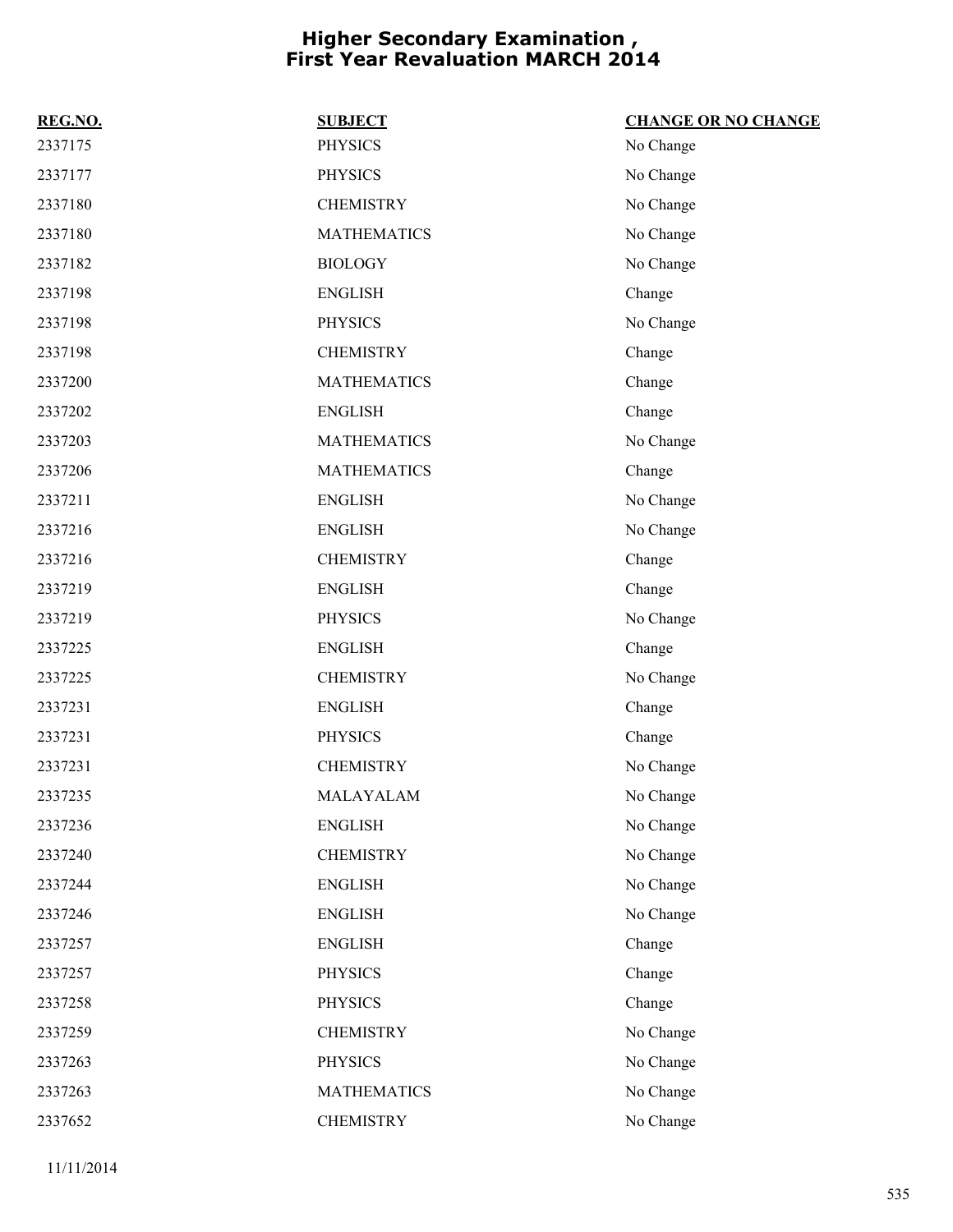| REG.NO. | <b>SUBJECT</b>          | <b>CHANGE OR NO CHANGE</b> |
|---------|-------------------------|----------------------------|
| 2337655 | <b>ENGLISH</b>          | No Change                  |
| 2337655 | <b>BIOLOGY</b>          | No Change                  |
| 2337659 | <b>MATHEMATICS</b>      | No Change                  |
| 2337671 | <b>PHYSICS</b>          | No Change                  |
| 2337688 | <b>CHEMISTRY</b>        | No Change                  |
| 2337689 | <b>CHEMISTRY</b>        | Change                     |
| 2337698 | <b>CHEMISTRY</b>        | Change                     |
| 2337698 | <b>BIOLOGY</b>          | Change                     |
| 2337698 | <b>MATHEMATICS</b>      | No Change                  |
| 2337704 | <b>BIOLOGY</b>          | No Change                  |
| 2337704 | <b>MATHEMATICS</b>      | No Change                  |
| 2337706 | <b>ENGLISH</b>          | No Change                  |
| 2337706 | <b>MATHEMATICS</b>      | Change                     |
| 2337708 | <b>MATHEMATICS</b>      | No Change                  |
| 2337739 | <b>PHYSICS</b>          | No Change                  |
| 2337739 | <b>CHEMISTRY</b>        | No Change                  |
| 2337742 | <b>CHEMISTRY</b>        | No Change                  |
| 2337746 | <b>PHYSICS</b>          | No Change                  |
| 2337746 | <b>CHEMISTRY</b>        | No Change                  |
| 2337760 | <b>CHEMISTRY</b>        | Change                     |
| 2337770 | <b>CHEMISTRY</b>        | No Change                  |
| 2337770 | <b>MATHEMATICS</b>      | Change                     |
| 2337781 | <b>MATHEMATICS</b>      | No Change                  |
| 2337789 | <b>PHYSICS</b>          | No Change                  |
| 2337789 | <b>CHEMISTRY</b>        | Change                     |
| 2337789 | <b>MATHEMATICS</b>      | Change                     |
| 2337792 | <b>ENGLISH</b>          | No Change                  |
| 2337795 | <b>ENGLISH</b>          | No Change                  |
| 2337795 | <b>COMPUTER SCIENCE</b> | No Change                  |
| 2337798 | <b>ENGLISH</b>          | No Change                  |
| 2337801 | <b>ENGLISH</b>          | No Change                  |
| 2337808 | <b>ENGLISH</b>          | No Change                  |
| 2337812 | <b>ENGLISH</b>          | No Change                  |
| 2337812 | <b>COMPUTER SCIENCE</b> | No Change                  |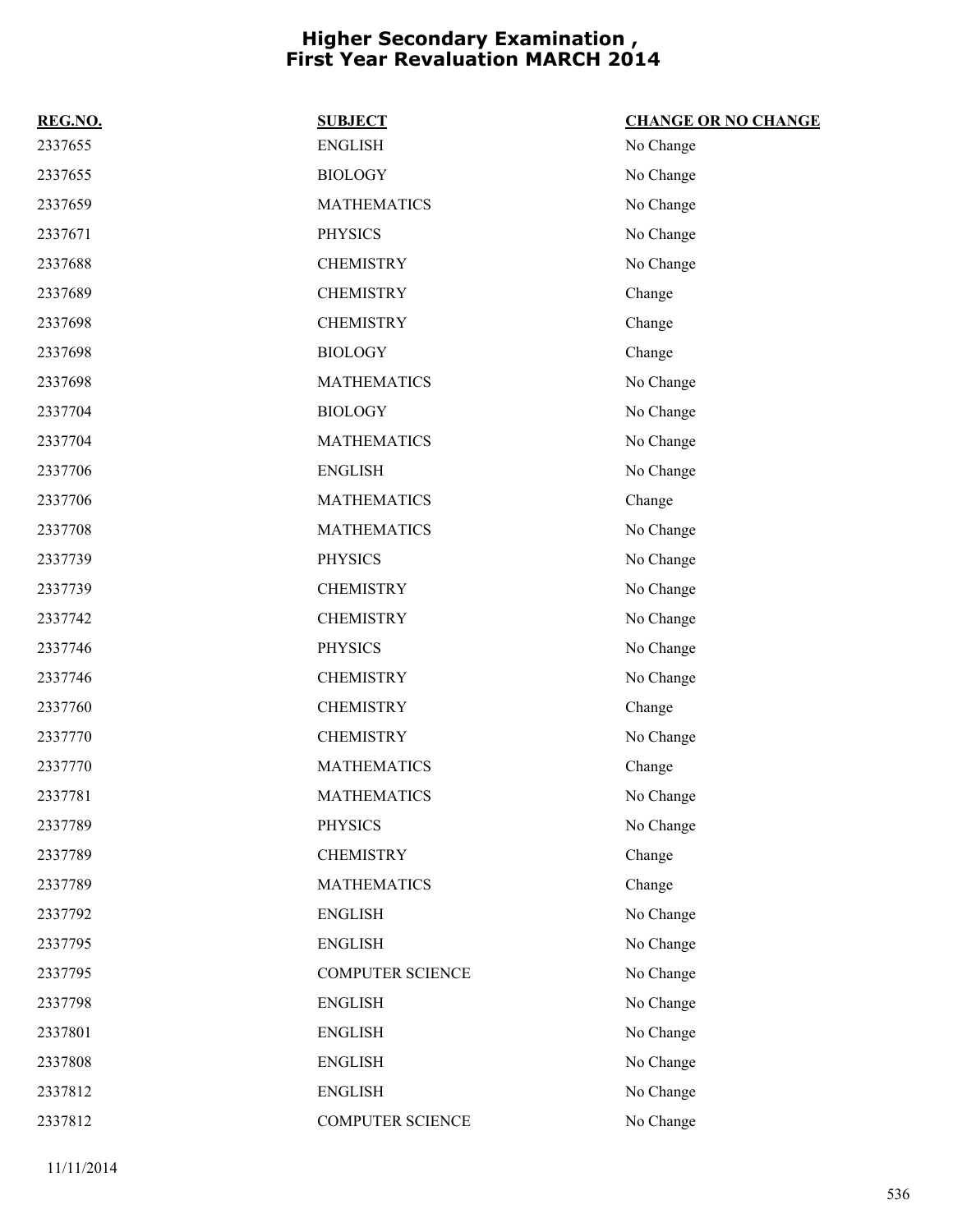| REG.NO. | <b>SUBJECT</b>                                        | <b>CHANGE OR NO CHANGE</b> |
|---------|-------------------------------------------------------|----------------------------|
| 2337816 | <b>ENGLISH</b>                                        | No Change                  |
| 2337832 | <b>ENGLISH</b>                                        | No Change                  |
| 2337892 | <b>HISTORY</b>                                        | No Change                  |
| 2337898 | <b>ENGLISH</b>                                        | Change                     |
| 2337910 | <b>ENGLISH</b>                                        | No Change                  |
| 2337932 | <b>ENGLISH</b>                                        | Change                     |
| 2337949 | <b>ENGLISH</b>                                        | No Change                  |
| 2337961 | <b>BUSINESS STUDIES WITH</b><br>FUNCTIONAL MANAGEMENT | No Change                  |
| 2337966 | <b>MATHEMATICS</b>                                    | No Change                  |
| 2337967 | <b>ECONOMICS</b>                                      | No Change                  |
| 2337996 | ACCOUNTANCY WITH<br><b>COMPUTER ACCOUNTING</b>        | No Change                  |
| 2338006 | <b>ACCOUNTANCY WITH</b><br><b>COMPUTER ACCOUNTING</b> | No Change                  |
| 2338013 | <b>ECONOMICS</b>                                      | Change                     |
| 2338013 | ACCOUNTANCY WITH<br><b>COMPUTER ACCOUNTING</b>        | No Change                  |
| 2338021 | <b>ENGLISH</b>                                        | Change                     |
| 2338051 | <b>ENGLISH</b>                                        | No Change                  |
| 2338051 | <b>HISTORY</b>                                        | Change                     |
| 2338102 | <b>PHYSICS</b>                                        | Change                     |
| 2338134 | <b>ENGLISH</b>                                        | Change                     |
| 2338137 | MALAYALAM                                             | No Change                  |
| 2338138 | <b>CHEMISTRY</b>                                      | No Change                  |
| 2338138 | <b>MATHEMATICS</b>                                    | No Change                  |
| 2338165 | <b>PHYSICS</b>                                        | No Change                  |
| 2338165 | <b>CHEMISTRY</b>                                      | No Change                  |
| 2338165 | <b>MATHEMATICS</b>                                    | No Change                  |
| 2338173 | <b>ENGLISH</b>                                        | No Change                  |
| 2338193 | <b>ENGLISH</b>                                        | No Change                  |
| 2338193 | <b>MATHEMATICS</b>                                    | No Change                  |
| 2338233 | <b>ENGLISH</b>                                        | No Change                  |
| 2338299 | <b>ENGLISH</b>                                        | No Change                  |
| 2338312 | <b>ENGLISH</b>                                        | Change                     |
| 2338533 | <b>CHEMISTRY</b>                                      | No Change                  |
| 2338533 | <b>BIOLOGY</b>                                        | No Change                  |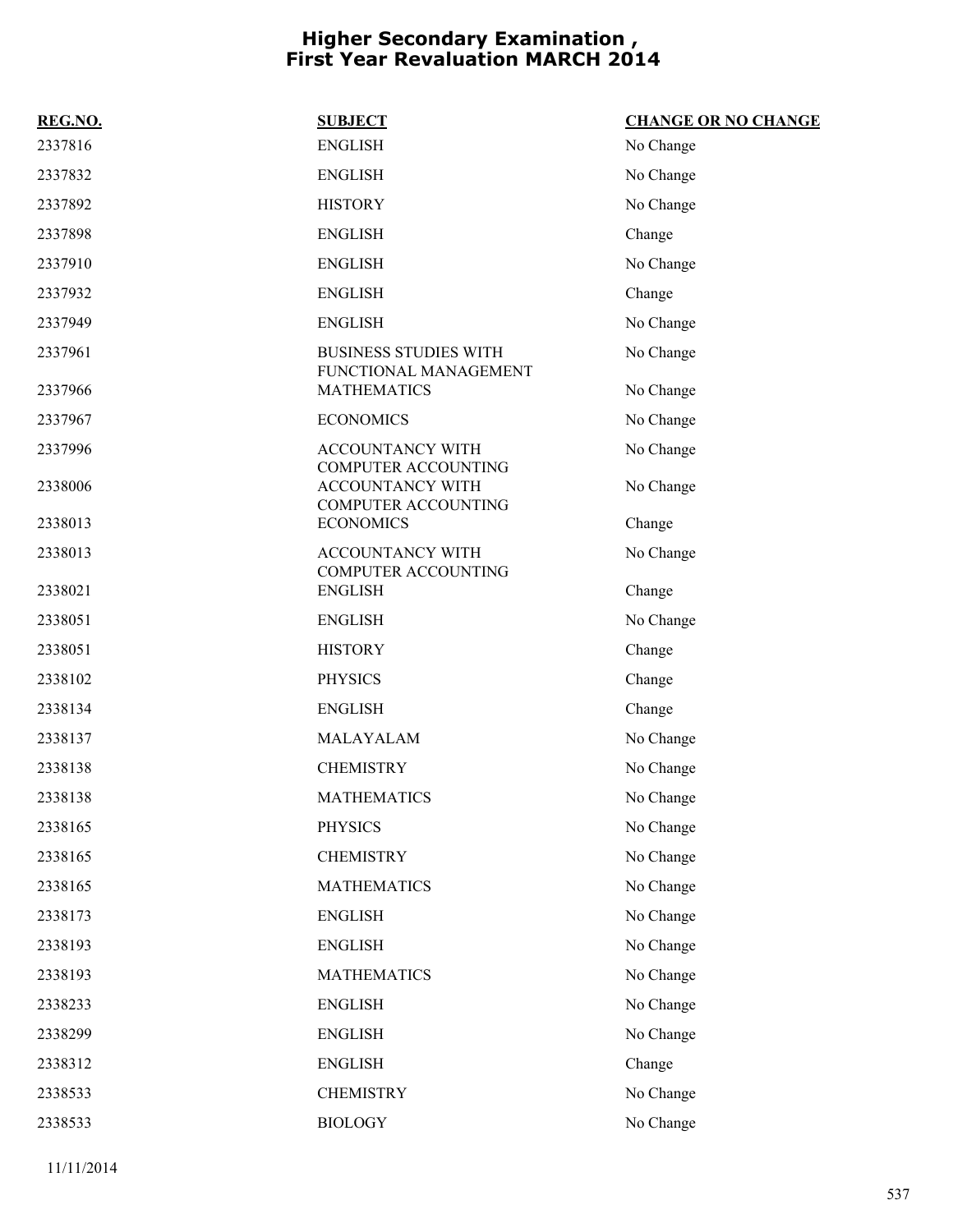| REG.NO. | <b>SUBJECT</b>     | <b>CHANGE OR NO CHANGE</b> |
|---------|--------------------|----------------------------|
| 2338534 | <b>CHEMISTRY</b>   | No Change                  |
| 2338535 | <b>CHEMISTRY</b>   | No Change                  |
| 2338536 | <b>CHEMISTRY</b>   | No Change                  |
| 2338536 | <b>MATHEMATICS</b> | No Change                  |
| 2338537 | <b>PHYSICS</b>     | No Change                  |
| 2338537 | <b>CHEMISTRY</b>   | Change                     |
| 2338539 | <b>CHEMISTRY</b>   | Change                     |
| 2338551 | <b>CHEMISTRY</b>   | No Change                  |
| 2338557 | <b>ENGLISH</b>     | No Change                  |
| 2338557 | <b>PHYSICS</b>     | No Change                  |
| 2338557 | <b>CHEMISTRY</b>   | No Change                  |
| 2338557 | <b>MATHEMATICS</b> | No Change                  |
| 2338562 | <b>ENGLISH</b>     | No Change                  |
| 2338562 | <b>CHEMISTRY</b>   | Change                     |
| 2338564 | <b>ENGLISH</b>     | No Change                  |
| 2338568 | <b>BIOLOGY</b>     | No Change                  |
| 2338576 | <b>PHYSICS</b>     | No Change                  |
| 2338579 | <b>PHYSICS</b>     | No Change                  |
| 2338583 | <b>MATHEMATICS</b> | Change                     |
| 2338589 | <b>ENGLISH</b>     | No Change                  |
| 2338594 | <b>MATHEMATICS</b> | No Change                  |
| 2338595 | <b>CHEMISTRY</b>   | Change                     |
| 2338597 | <b>ENGLISH</b>     | No Change                  |
| 2338597 | <b>PHYSICS</b>     | Change                     |
| 2338597 | <b>CHEMISTRY</b>   | Change                     |
| 2338602 | <b>PHYSICS</b>     | No Change                  |
| 2338602 | <b>MATHEMATICS</b> | No Change                  |
| 2338615 | <b>ENGLISH</b>     | No Change                  |
| 2338615 | <b>CHEMISTRY</b>   | Change                     |
| 2338618 | <b>PHYSICS</b>     | Change                     |
| 2338619 | <b>PHYSICS</b>     | Change                     |
| 2338622 | <b>ENGLISH</b>     | No Change                  |
| 2338624 | <b>PHYSICS</b>     | No Change                  |
| 2338631 | <b>ENGLISH</b>     | No Change                  |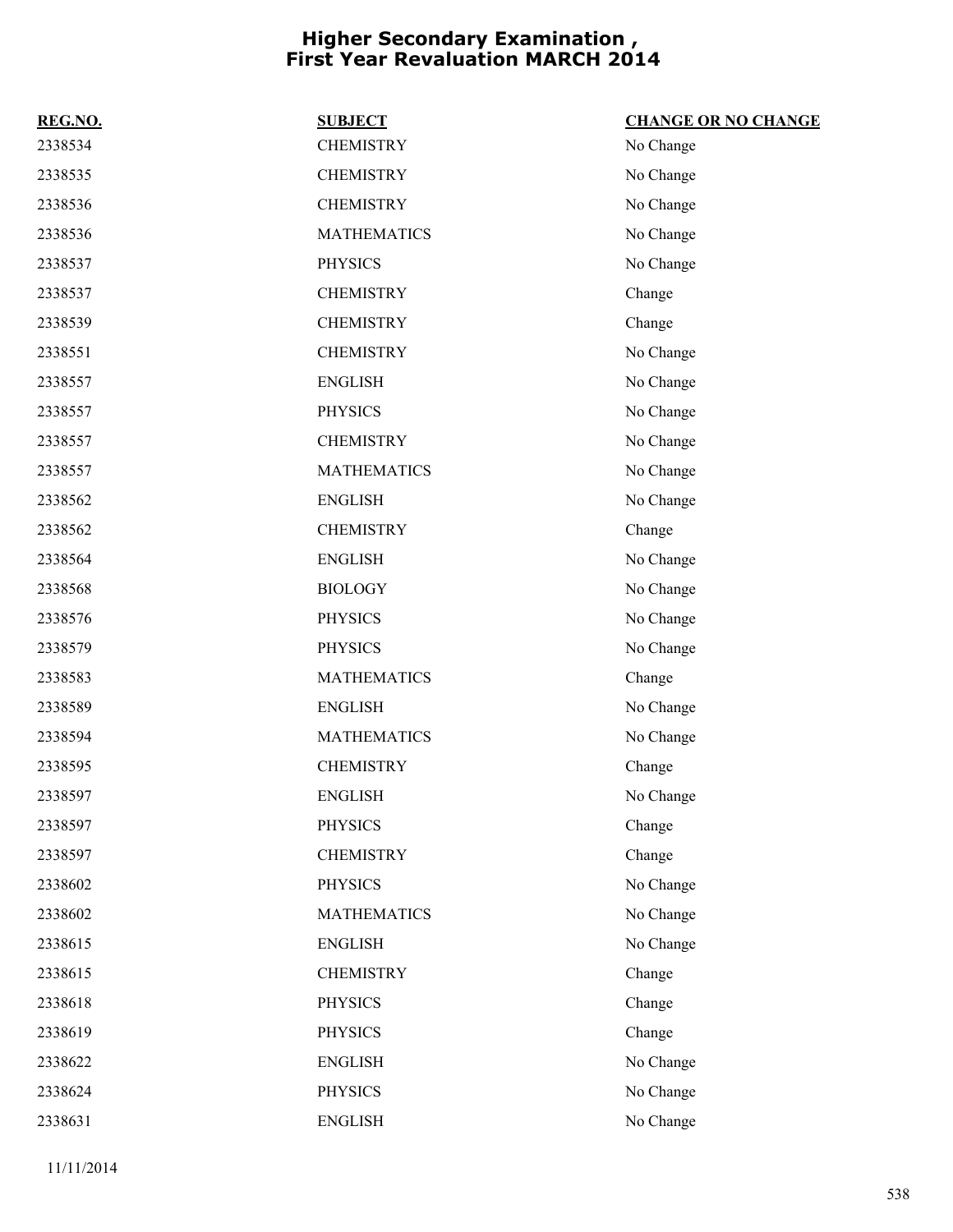| REG.NO. | <b>SUBJECT</b>                                        | <b>CHANGE OR NO CHANGE</b> |
|---------|-------------------------------------------------------|----------------------------|
| 2338636 | <b>ENGLISH</b>                                        | No Change                  |
| 2338637 | <b>ENGLISH</b>                                        | No Change                  |
| 2338637 | <b>PHYSICS</b>                                        | No Change                  |
| 2338637 | <b>MATHEMATICS</b>                                    | No Change                  |
| 2338653 | <b>ENGLISH</b>                                        | No Change                  |
| 2338657 | MALAYALAM                                             | Change                     |
| 2338670 | <b>MATHEMATICS</b>                                    | No Change                  |
| 2338682 | <b>CHEMISTRY</b>                                      | No Change                  |
| 2338713 | <b>BUSINESS STUDIES WITH</b><br>FUNCTIONAL MANAGEMENT | No Change                  |
| 2338989 | <b>CHEMISTRY</b>                                      | Change                     |
| 2338995 | <b>ENGLISH</b>                                        | No Change                  |
| 2339065 | <b>CHEMISTRY</b>                                      | Change                     |
| 2339395 | <b>BIOLOGY</b>                                        | No Change                  |
| 2339395 | <b>MATHEMATICS</b>                                    | No Change                  |
| 2339396 | <b>ENGLISH</b>                                        | No Change                  |
| 2339396 | <b>BIOLOGY</b>                                        | Change                     |
| 2339397 | <b>PHYSICS</b>                                        | No Change                  |
| 2339407 | <b>ENGLISH</b>                                        | No Change                  |
| 2339410 | <b>CHEMISTRY</b>                                      | No Change                  |
| 2339419 | <b>PHYSICS</b>                                        | No Change                  |
| 2339421 | <b>MATHEMATICS</b>                                    | No Change                  |
| 2339425 | <b>ENGLISH</b>                                        | No Change                  |
| 2339425 | <b>PHYSICS</b>                                        | No Change                  |
| 2339425 | <b>CHEMISTRY</b>                                      | No Change                  |
| 2339425 | <b>BIOLOGY</b>                                        | No Change                  |
| 2339426 | <b>ENGLISH</b>                                        | No Change                  |
| 2339426 | <b>MATHEMATICS</b>                                    | No Change                  |
| 2339438 | <b>ENGLISH</b>                                        | No Change                  |
| 2339438 | <b>PHYSICS</b>                                        | No Change                  |
| 2339440 | <b>ENGLISH</b>                                        | No Change                  |
| 2339440 | <b>CHEMISTRY</b>                                      | Change                     |
| 2339440 | <b>MATHEMATICS</b>                                    | No Change                  |
| 2339450 | <b>ENGLISH</b>                                        | Change                     |
| 2339460 | <b>ENGLISH</b>                                        | No Change                  |
|         |                                                       |                            |

11/11/2014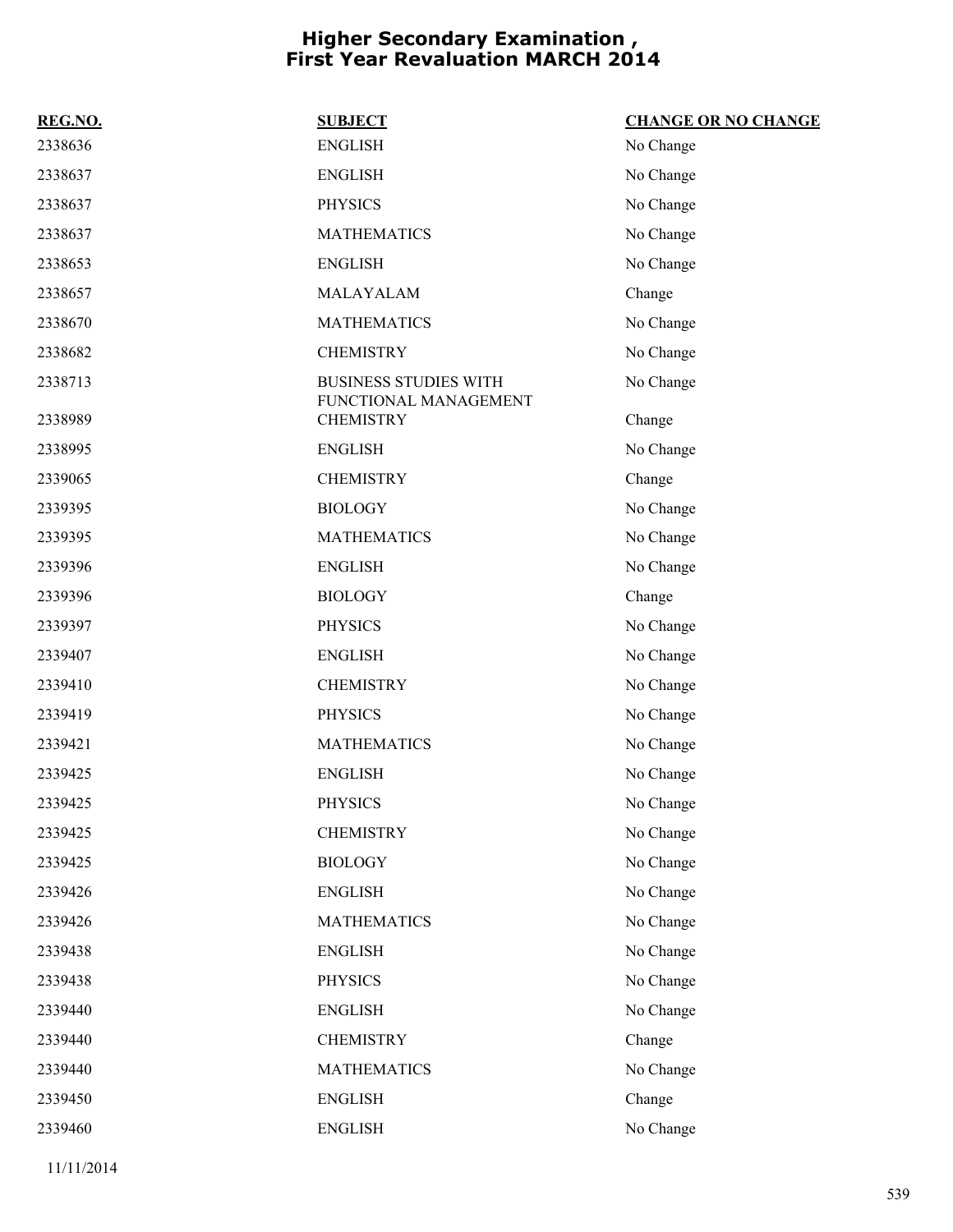| REG.NO. | <b>SUBJECT</b>     | <b>CHANGE OR NO CHANGE</b> |
|---------|--------------------|----------------------------|
| 2339460 | <b>PHYSICS</b>     | No Change                  |
| 2339460 | <b>MATHEMATICS</b> | No Change                  |
| 2339481 | <b>SANSKRIT</b>    | Change                     |
| 2339488 | <b>CHEMISTRY</b>   | No Change                  |
| 2339495 | <b>SANSKRIT</b>    | Change                     |
| 2339495 | <b>CHEMISTRY</b>   | No Change                  |
| 2339620 | <b>ENGLISH</b>     | Change                     |
| 2339620 | <b>SANSKRIT</b>    | Change                     |
| 2339622 | <b>SANSKRIT</b>    | Change                     |
| 2339927 | <b>ENGLISH</b>     | No Change                  |
| 2339927 | MALAYALAM          | Change                     |
| 2339932 | <b>PHYSICS</b>     | Change                     |
| 2339934 | <b>MATHEMATICS</b> | Change                     |
| 2339944 | <b>CHEMISTRY</b>   | No Change                  |
| 2339951 | <b>BIOLOGY</b>     | No Change                  |
| 2339955 | <b>ENGLISH</b>     | Change                     |
| 2339955 | <b>PHYSICS</b>     | No Change                  |
| 2339960 | <b>ENGLISH</b>     | Change                     |
| 2339974 | <b>BIOLOGY</b>     | No Change                  |
| 2339977 | <b>CHEMISTRY</b>   | Change                     |
| 2339979 | <b>CHEMISTRY</b>   | Change                     |
| 2339982 | MALAYALAM          | Change                     |
| 2339983 | <b>PHYSICS</b>     | No Change                  |
| 2339995 | <b>PHYSICS</b>     | No Change                  |
| 2339996 | PHYSICS            | Change                     |
| 2340004 | <b>PHYSICS</b>     | No Change                  |
| 2340005 | <b>ENGLISH</b>     | No Change                  |
| 2340009 | <b>PHYSICS</b>     | No Change                  |
| 2340009 | <b>CHEMISTRY</b>   | Change                     |
| 2340010 | <b>PHYSICS</b>     | No Change                  |
| 2340010 | <b>CHEMISTRY</b>   | No Change                  |
| 2340014 | <b>PHYSICS</b>     | No Change                  |
| 2340014 | <b>CHEMISTRY</b>   | No Change                  |
| 2340014 | <b>BIOLOGY</b>     | Change                     |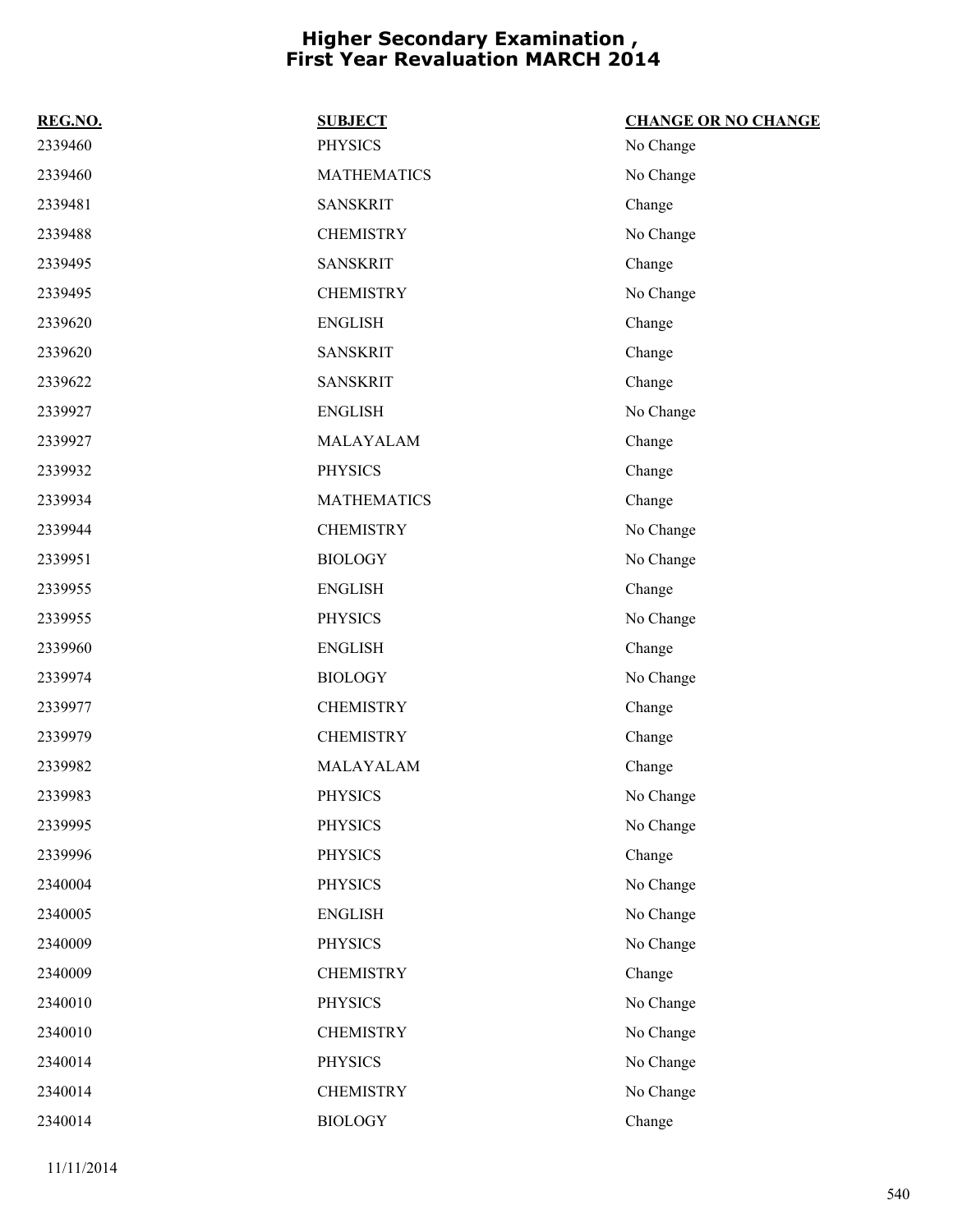| REG.NO. | <b>SUBJECT</b>     | <b>CHANGE OR NO CHANGE</b> |
|---------|--------------------|----------------------------|
| 2340025 | <b>MATHEMATICS</b> | No Change                  |
| 2340063 | <b>PHYSICS</b>     | Change                     |
| 2340065 | <b>PHYSICS</b>     | No Change                  |
| 2340069 | <b>CHEMISTRY</b>   | No Change                  |
| 2340074 | <b>CHEMISTRY</b>   | Change                     |
| 2340078 | <b>CHEMISTRY</b>   | Change                     |
| 2340080 | <b>PHYSICS</b>     | Change                     |
| 2340080 | <b>CHEMISTRY</b>   | No Change                  |
| 2340087 | <b>PHYSICS</b>     | No Change                  |
| 2340093 | <b>CHEMISTRY</b>   | No Change                  |
| 2340102 | MALAYALAM          | No Change                  |
| 2340103 | MALAYALAM          | No Change                  |
| 2340103 | <b>MATHEMATICS</b> | Change                     |
| 2340108 | <b>CHEMISTRY</b>   | Change                     |
| 2340109 | <b>CHEMISTRY</b>   | Change                     |
| 2340110 | MALAYALAM          | No Change                  |
| 2340110 | <b>MATHEMATICS</b> | No Change                  |
| 2340111 | MALAYALAM          | No Change                  |
| 2340121 | <b>ENGLISH</b>     | Change                     |
| 2340124 | <b>MATHEMATICS</b> | No Change                  |
| 2340139 | <b>PHYSICS</b>     | No Change                  |
| 2340152 | <b>MATHEMATICS</b> | No Change                  |
| 2340197 | <b>ENGLISH</b>     | No Change                  |
| 2340197 | <b>HISTORY</b>     | No Change                  |
| 2340409 | <b>ENGLISH</b>     | No Change                  |
| 2340413 | <b>BIOLOGY</b>     | No Change                  |
| 2340420 | <b>ENGLISH</b>     | No Change                  |
| 2340420 | <b>CHEMISTRY</b>   | No Change                  |
| 2340427 | <b>MATHEMATICS</b> | No Change                  |
| 2340460 | <b>ENGLISH</b>     | Change                     |
| 2340463 | <b>PHYSICS</b>     | No Change                  |
| 2340469 | <b>ENGLISH</b>     | No Change                  |
| 2340470 | <b>ENGLISH</b>     | No Change                  |
| 2340474 | <b>ENGLISH</b>     | No Change                  |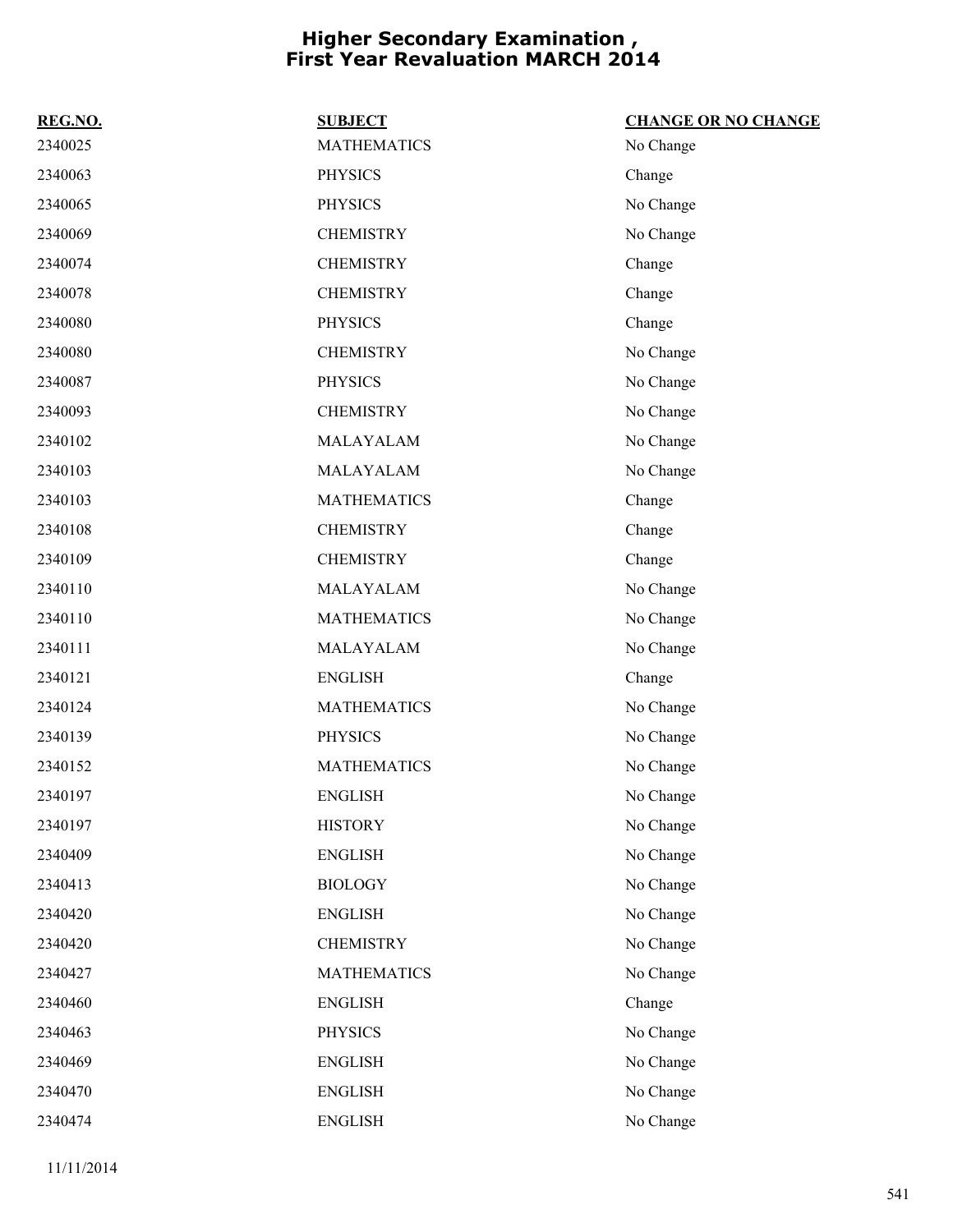| REG.NO. | <b>SUBJECT</b>                                        | <b>CHANGE OR NO CHANGE</b> |
|---------|-------------------------------------------------------|----------------------------|
| 2340477 | <b>CHEMISTRY</b>                                      | Change                     |
| 2340483 | <b>ENGLISH</b>                                        | Change                     |
| 2340483 | <b>CHEMISTRY</b>                                      | Change                     |
| 2340485 | <b>ENGLISH</b>                                        | No Change                  |
| 2340485 | <b>CHEMISTRY</b>                                      | Change                     |
| 2340489 | <b>ENGLISH</b>                                        | No Change                  |
| 2340503 | <b>PHYSICS</b>                                        | No Change                  |
| 2340525 | <b>ENGLISH</b>                                        | No Change                  |
| 2340528 | <b>PHYSICS</b>                                        | Change                     |
| 2340531 | <b>ENGLISH</b>                                        | Change                     |
| 2340531 | <b>CHEMISTRY</b>                                      | Change                     |
| 2340532 | <b>CHEMISTRY</b>                                      | No Change                  |
| 2340532 | <b>MATHEMATICS</b>                                    | No Change                  |
| 2340540 | <b>ENGLISH</b>                                        | No Change                  |
| 2340544 | <b>ENGLISH</b>                                        | No Change                  |
| 2340554 | <b>CHEMISTRY</b>                                      | No Change                  |
| 2340582 | <b>MATHEMATICS</b>                                    | No Change                  |
| 2340583 | <b>ENGLISH</b>                                        | No Change                  |
| 2340589 | <b>BIOLOGY</b>                                        | No Change                  |
| 2340594 | <b>PHYSICS</b>                                        | No Change                  |
| 2340600 | <b>BIOLOGY</b>                                        | No Change                  |
| 2340604 | <b>ENGLISH</b>                                        | No Change                  |
| 2340606 | <b>PHYSICS</b>                                        | Change                     |
| 2340617 | <b>BIOLOGY</b>                                        | No Change                  |
| 2340621 | <b>ENGLISH</b>                                        | No Change                  |
| 2340623 | <b>ENGLISH</b>                                        | Change                     |
| 2340624 | <b>PHYSICS</b>                                        | No Change                  |
| 2340628 | <b>ENGLISH</b>                                        | No Change                  |
| 2340632 | <b>PHYSICS</b>                                        | No Change                  |
| 2340637 | <b>ENGLISH</b>                                        | No Change                  |
| 2340639 | <b>ENGLISH</b>                                        | No Change                  |
| 2340685 | SOCIOLOGY                                             | No Change                  |
| 2340735 | <b>ARABIC</b>                                         | Change                     |
| 2340781 | <b>BUSINESS STUDIES WITH</b><br>FUNCTIONAL MANAGEMENT | No Change                  |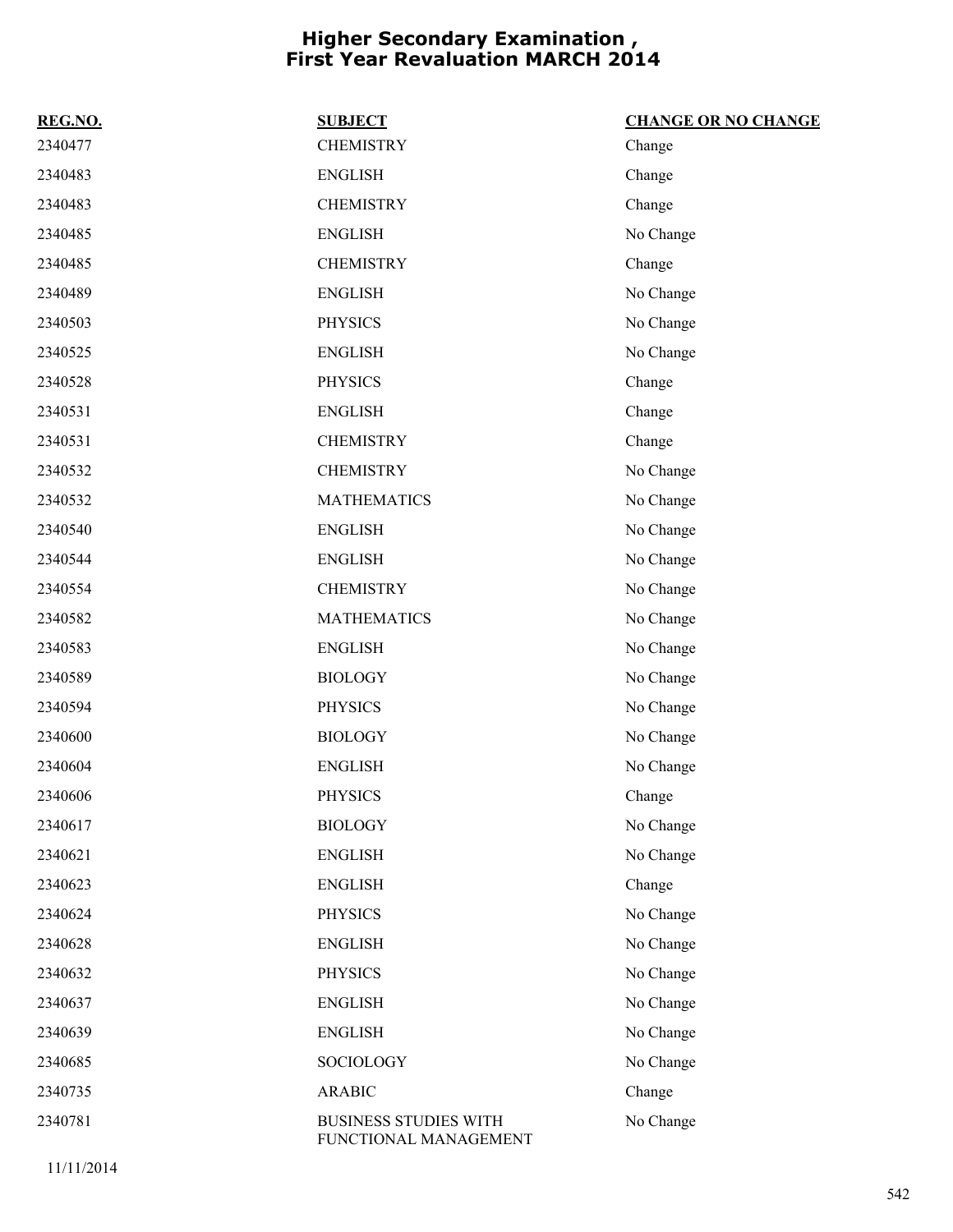| REG.NO. | <b>SUBJECT</b>                                                                      | <b>CHANGE OR NO CHANGE</b> |
|---------|-------------------------------------------------------------------------------------|----------------------------|
| 2340793 | ACCOUNTANCY WITH                                                                    | Change                     |
| 2340846 | <b>COMPUTER ACCOUNTING</b><br><b>BUSINESS STUDIES WITH</b><br>FUNCTIONAL MANAGEMENT | No Change                  |
| 2340851 | <b>BUSINESS STUDIES WITH</b><br>FUNCTIONAL MANAGEMENT                               | No Change                  |
| 2340872 | ACCOUNTANCY WITH<br><b>COMPUTER ACCOUNTING</b>                                      | No Change                  |
| 2340874 | <b>ENGLISH</b>                                                                      | No Change                  |
| 2340922 | ACCOUNTANCY WITH AFS                                                                | Change                     |
| 2340956 | <b>MATHEMATICS</b>                                                                  | No Change                  |
| 2341054 | <b>PHYSICS</b>                                                                      | No Change                  |
| 2341400 | <b>ENGLISH</b>                                                                      | Change                     |
| 2341408 | <b>CHEMISTRY</b>                                                                    | Change                     |
| 2341424 | <b>PHYSICS</b>                                                                      | No Change                  |
| 2341442 | <b>PHYSICS</b>                                                                      | No Change                  |
| 2341463 | <b>MATHEMATICS</b>                                                                  | Change                     |
| 2341487 | <b>ENGLISH</b>                                                                      | No Change                  |
| 2341657 | <b>ENGLISH</b>                                                                      | Change                     |
| 2341677 | <b>ENGLISH</b>                                                                      | No Change                  |
| 2341677 | <b>COMPUTER APPLICATION</b>                                                         | No Change                  |
| 2341677 | ACCOUNTANCY WITH                                                                    | No Change                  |
| 2341713 | <b>COMPUTER ACCOUNTING</b><br><b>ENGLISH</b>                                        | Change                     |
| 2341719 | <b>ENGLISH</b>                                                                      | Change                     |
| 2341770 | <b>ECONOMICS</b>                                                                    | No Change                  |
| 2342072 | <b>ENGLISH</b>                                                                      | Change                     |
| 2342075 | <b>ENGLISH</b>                                                                      | No Change                  |
| 2342075 | MALAYALAM                                                                           | No Change                  |
| 2342077 | <b>ENGLISH</b>                                                                      | No Change                  |
| 2342077 | MALAYALAM                                                                           | Change                     |
| 2342079 | MALAYALAM                                                                           | Change                     |
| 2342089 | <b>MATHEMATICS</b>                                                                  | Change                     |
| 2342091 | <b>ENGLISH</b>                                                                      | No Change                  |
| 2342091 | MALAYALAM                                                                           | No Change                  |
| 2342108 | <b>ENGLISH</b>                                                                      | No Change                  |
| 2342113 | <b>HINDI</b>                                                                        | No Change                  |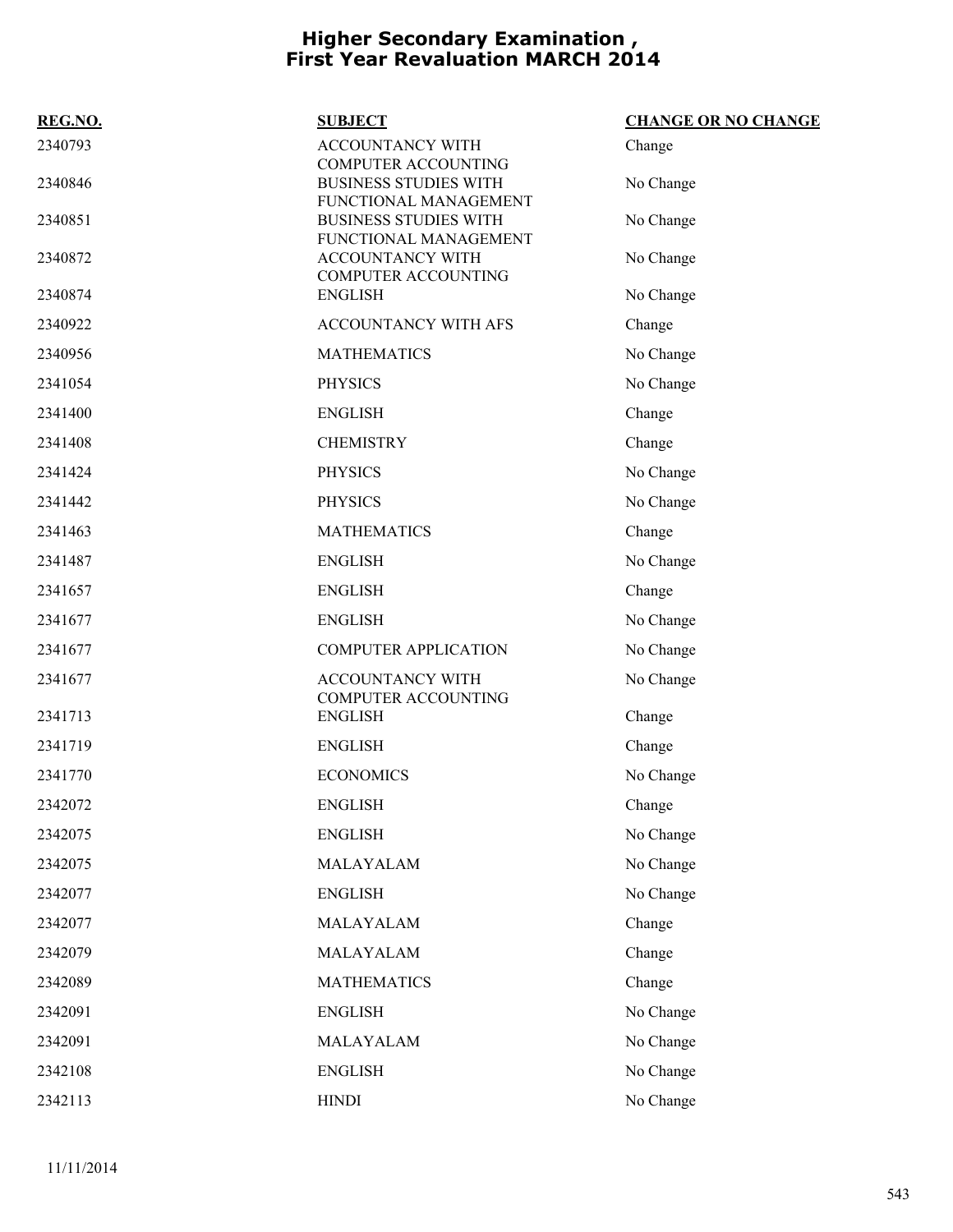| REG.NO. | <b>SUBJECT</b>                                        | <b>CHANGE OR NO CHANGE</b> |
|---------|-------------------------------------------------------|----------------------------|
| 2342113 | <b>MATHEMATICS</b>                                    | No Change                  |
| 2342122 | <b>ENGLISH</b>                                        | No Change                  |
| 2342125 | <b>MATHEMATICS</b>                                    | Change                     |
| 2342126 | <b>MATHEMATICS</b>                                    | No Change                  |
| 2342136 | <b>MATHEMATICS</b>                                    | No Change                  |
| 2342137 | <b>ENGLISH</b>                                        | Change                     |
| 2342151 | <b>PHYSICS</b>                                        | No Change                  |
| 2342208 | <b>SOCIOLOGY</b>                                      | No Change                  |
| 2342268 | <b>BUSINESS STUDIES WITH</b><br>FUNCTIONAL MANAGEMENT | Change                     |
| 2342273 | <b>ENGLISH</b>                                        | Change                     |
| 2342305 | <b>ENGLISH</b>                                        | No Change                  |
| 2342320 | <b>BUSINESS STUDIES WITH</b><br>FUNCTIONAL MANAGEMENT | Change                     |
| 2342338 | ACCOUNTANCY WITH<br><b>COMPUTER ACCOUNTING</b>        | No Change                  |
| 2342690 | <b>ENGLISH</b>                                        | No Change                  |
| 2342690 | <b>MATHEMATICS</b>                                    | No Change                  |
| 2342693 | <b>ENGLISH</b>                                        | No Change                  |
| 2342693 | <b>MATHEMATICS</b>                                    | No Change                  |
| 2342751 | <b>ENGLISH</b>                                        | Change                     |
| 2342751 | <b>COMPUTER SCIENCE</b>                               | No Change                  |
| 2342758 | MALAYALAM                                             | No Change                  |
| 2342782 | <b>ENGLISH</b>                                        | No Change                  |
| 2342834 | <b>ENGLISH</b>                                        | No Change                  |
| 2342834 | <b>PHYSICS</b>                                        | No Change                  |
| 2342993 | <b>ENGLISH</b>                                        | Change                     |
| 2342993 | <b>COMPUTER APPLICATION</b>                           | No Change                  |
| 2343206 | <b>PHYSICS</b>                                        | No Change                  |
| 2343226 | <b>PHYSICS</b>                                        | Change                     |
| 2343230 | <b>PHYSICS</b>                                        | No Change                  |
| 2343230 | <b>CHEMISTRY</b>                                      | Change                     |
| 2343230 | <b>BIOLOGY</b>                                        | No Change                  |
| 2343248 | <b>BIOLOGY</b>                                        | Change                     |
| 2343449 | <b>ENGLISH</b>                                        | No Change                  |
| 2343459 | MALAYALAM                                             | No Change                  |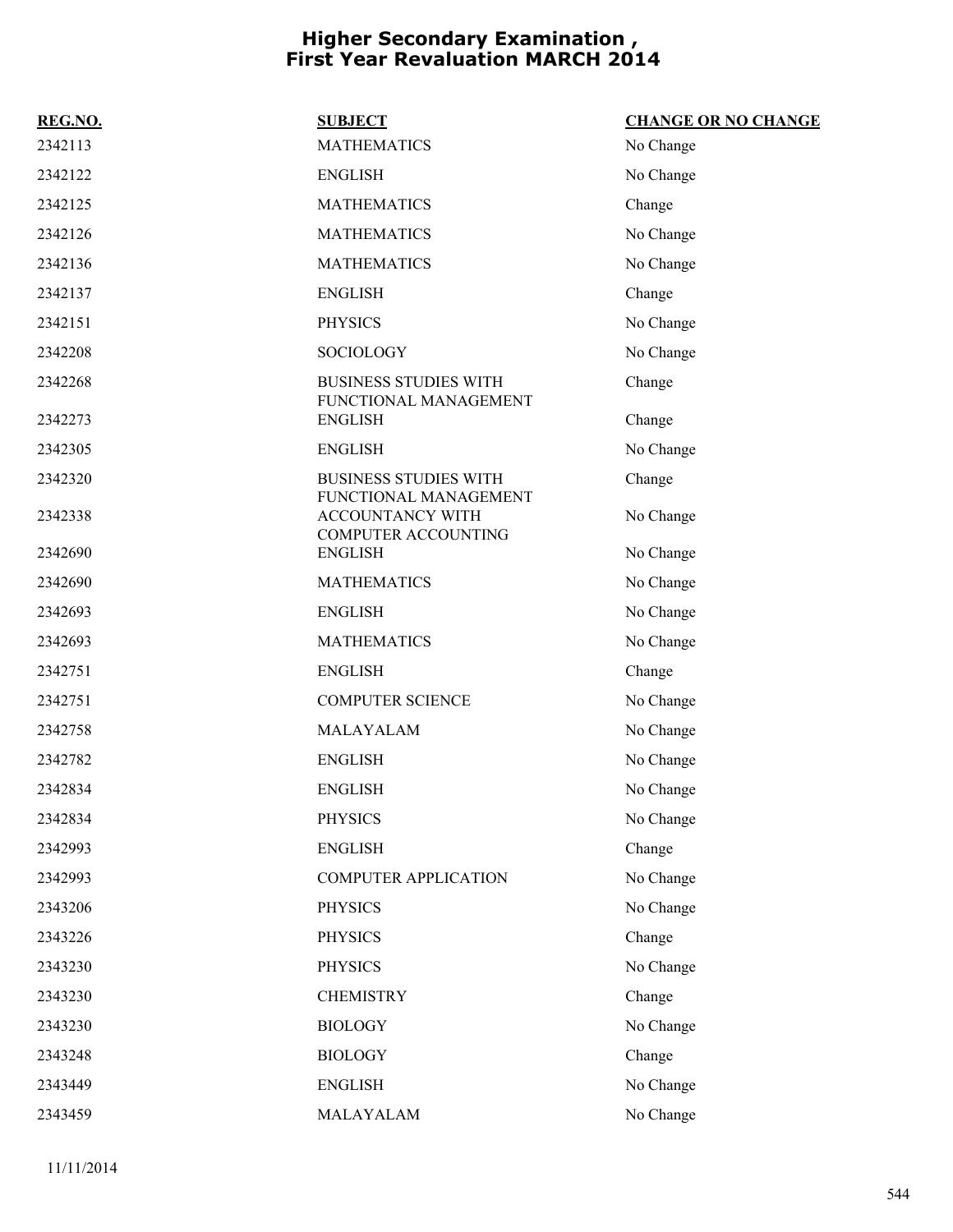| REG.NO. | <b>SUBJECT</b>     | <b>CHANGE OR NO CHANGE</b> |
|---------|--------------------|----------------------------|
| 2343459 | <b>MATHEMATICS</b> | No Change                  |
| 2343461 | <b>PHYSICS</b>     | No Change                  |
| 2343461 | <b>MATHEMATICS</b> | No Change                  |
| 2343465 | <b>MATHEMATICS</b> | Change                     |
| 2343492 | <b>ENGLISH</b>     | No Change                  |
| 2343498 | <b>PHYSICS</b>     | No Change                  |
| 2343498 | <b>MATHEMATICS</b> | No Change                  |
| 2343504 | <b>MATHEMATICS</b> | Change                     |
| 2343505 | <b>MATHEMATICS</b> | No Change                  |
| 2343510 | <b>MATHEMATICS</b> | No Change                  |
| 2343511 | <b>CHEMISTRY</b>   | No Change                  |
| 2343512 | <b>MATHEMATICS</b> | No Change                  |
| 2343513 | <b>MATHEMATICS</b> | Change                     |
| 2343515 | <b>CHEMISTRY</b>   | Change                     |
| 2343516 | <b>PHYSICS</b>     | Change                     |
| 2343517 | <b>MATHEMATICS</b> | Change                     |
| 2343518 | <b>ENGLISH</b>     | No Change                  |
| 2343518 | <b>MATHEMATICS</b> | No Change                  |
| 2343523 | <b>CHEMISTRY</b>   | No Change                  |
| 2343523 | <b>MATHEMATICS</b> | Change                     |
| 2343531 | <b>MATHEMATICS</b> | Change                     |
| 2343535 | <b>MATHEMATICS</b> | Change                     |
| 2343541 | <b>ENGLISH</b>     | No Change                  |
| 2343545 | <b>MATHEMATICS</b> | No Change                  |
| 2343550 | <b>MATHEMATICS</b> | No Change                  |
| 2343551 | <b>CHEMISTRY</b>   | No Change                  |
| 2343551 | <b>MATHEMATICS</b> | No Change                  |
| 2343554 | <b>PHYSICS</b>     | Change                     |
| 2343554 | <b>BIOLOGY</b>     | No Change                  |
| 2343554 | <b>MATHEMATICS</b> | No Change                  |
| 2343561 | <b>PHYSICS</b>     | No Change                  |
| 2343561 | <b>CHEMISTRY</b>   | Change                     |
| 2343566 | <b>PHYSICS</b>     | Change                     |
| 2343566 | <b>BIOLOGY</b>     | No Change                  |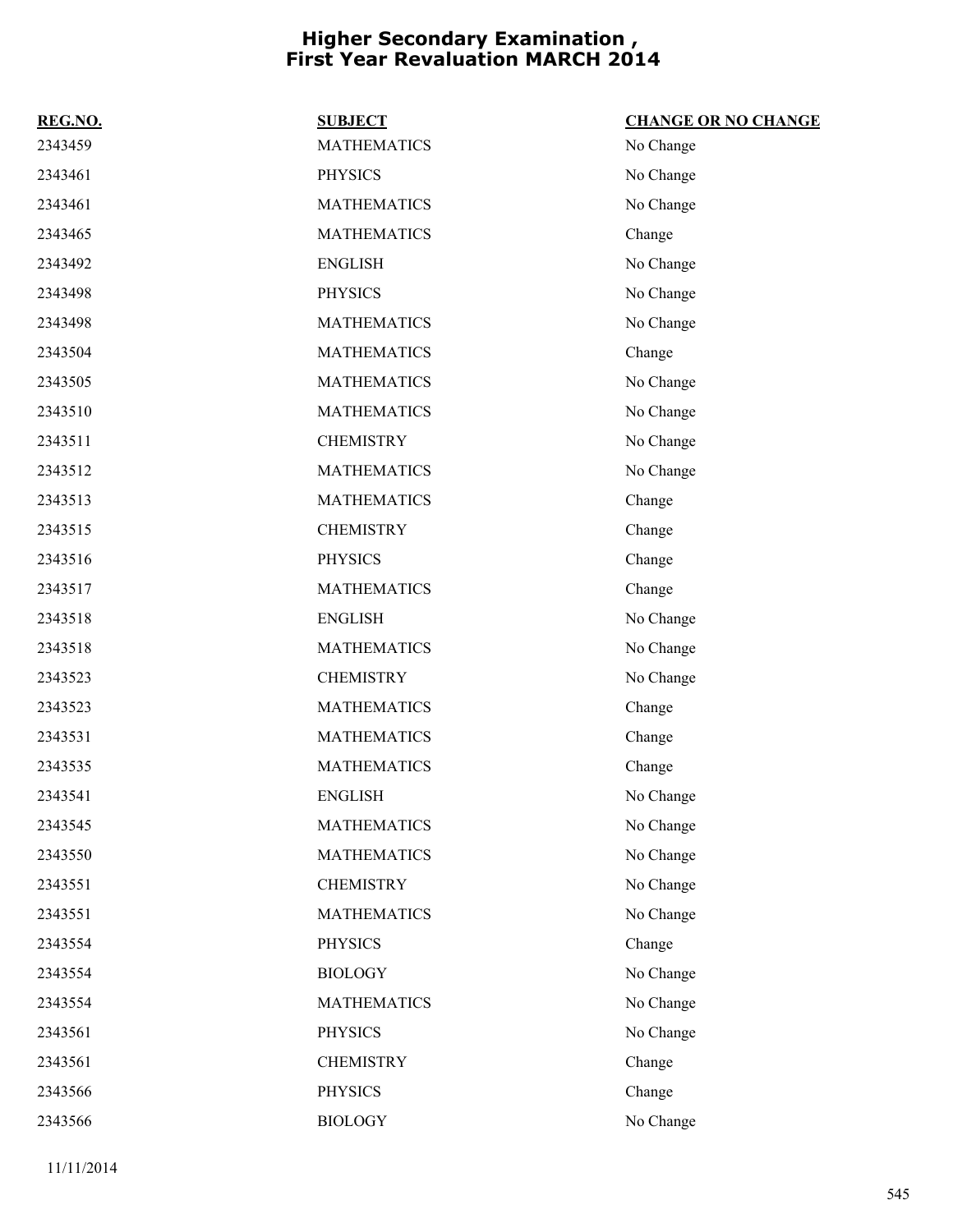| REG.NO. | <b>SUBJECT</b>          | <b>CHANGE OR NO CHANGE</b> |
|---------|-------------------------|----------------------------|
| 2343567 | <b>ENGLISH</b>          | No Change                  |
| 2343570 | <b>ENGLISH</b>          | No Change                  |
| 2343572 | <b>PHYSICS</b>          | No Change                  |
| 2343574 | <b>CHEMISTRY</b>        | No Change                  |
| 2343574 | <b>MATHEMATICS</b>      | No Change                  |
| 2343577 | <b>ENGLISH</b>          | No Change                  |
| 2343577 | <b>ARABIC</b>           | Change                     |
| 2343582 | <b>CHEMISTRY</b>        | No Change                  |
| 2343585 | <b>ENGLISH</b>          | No Change                  |
| 2343589 | <b>CHEMISTRY</b>        | No Change                  |
| 2343589 | <b>MATHEMATICS</b>      | No Change                  |
| 2343590 | <b>CHEMISTRY</b>        | No Change                  |
| 2343591 | <b>CHEMISTRY</b>        | No Change                  |
| 2343591 | <b>MATHEMATICS</b>      | No Change                  |
| 2343596 | <b>PHYSICS</b>          | Change                     |
| 2343602 | <b>MATHEMATICS</b>      | No Change                  |
| 2343603 | <b>MATHEMATICS</b>      | No Change                  |
| 2343611 | <b>PHYSICS</b>          | Change                     |
| 2343616 | <b>MATHEMATICS</b>      | No Change                  |
| 2343629 | <b>ENGLISH</b>          | No Change                  |
| 2343629 | <b>MATHEMATICS</b>      | No Change                  |
| 2343630 | <b>PHYSICS</b>          | No Change                  |
| 2343630 | <b>CHEMISTRY</b>        | No Change                  |
| 2343630 | <b>MATHEMATICS</b>      | No Change                  |
| 2343633 | <b>ENGLISH</b>          | No Change                  |
| 2343650 | <b>ENGLISH</b>          | No Change                  |
| 2343661 | <b>PHYSICS</b>          | No Change                  |
| 2343664 | <b>PHYSICS</b>          | No Change                  |
| 2343664 | <b>CHEMISTRY</b>        | No Change                  |
| 2343674 | <b>COMPUTER SCIENCE</b> | No Change                  |
| 2343677 | <b>CHEMISTRY</b>        | Change                     |
| 2343678 | <b>PHYSICS</b>          | Change                     |
| 2343678 | <b>CHEMISTRY</b>        | No Change                  |
| 2343680 | <b>MATHEMATICS</b>      | Change                     |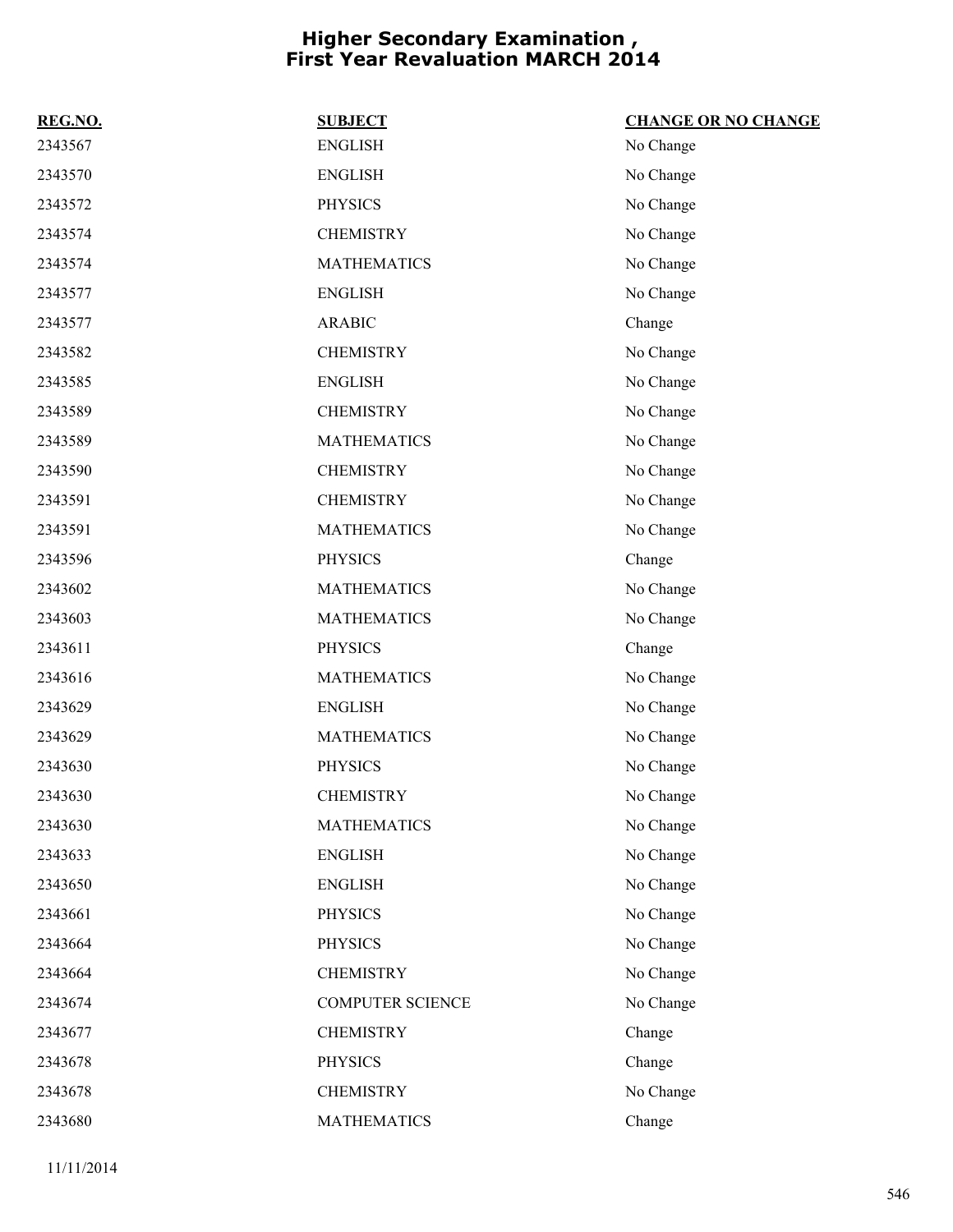| REG.NO. | <b>SUBJECT</b>                                                          | <b>CHANGE OR NO CHANGE</b> |
|---------|-------------------------------------------------------------------------|----------------------------|
| 2343681 | <b>ENGLISH</b>                                                          | No Change                  |
| 2343681 | <b>MATHEMATICS</b>                                                      | No Change                  |
| 2343688 | <b>ENGLISH</b>                                                          | Change                     |
| 2343690 | <b>ENGLISH</b>                                                          | Change                     |
| 2343690 | POLITICAL SCIENCE                                                       | No Change                  |
| 2343693 | <b>HISTORY</b>                                                          | No Change                  |
| 2343697 | <b>ENGLISH</b>                                                          | No Change                  |
| 2343697 | <b>HISTORY</b>                                                          | No Change                  |
| 2343701 | <b>HISTORY</b>                                                          | No Change                  |
| 2343715 | <b>SOCIOLOGY</b>                                                        | No Change                  |
| 2343719 | <b>SOCIOLOGY</b>                                                        | No Change                  |
| 2343732 | SOCIOLOGY                                                               | No Change                  |
| 2343780 | <b>ENGLISH</b>                                                          | No Change                  |
| 2343780 | <b>ECONOMICS</b>                                                        | No Change                  |
| 2343828 | <b>BUSINESS STUDIES WITH</b><br>FUNCTIONAL MANAGEMENT                   | No Change                  |
| 2343833 | <b>ECONOMICS</b>                                                        | No Change                  |
| 2343841 | <b>ACCOUNTANCY WITH</b><br><b>COMPUTER ACCOUNTING</b>                   | No Change                  |
| 2343891 | <b>ENGLISH</b>                                                          | Change                     |
| 2343891 | <b>BUSINESS STUDIES WITH</b>                                            | Change                     |
| 2343891 | FUNCTIONAL MANAGEMENT<br>ACCOUNTANCY WITH<br><b>COMPUTER ACCOUNTING</b> | No Change                  |
| 2343900 | <b>ACCOUNTANCY WITH</b><br>COMPUTER ACCOUNTING                          | Change                     |
| 2343913 | <b>ENGLISH</b>                                                          | No Change                  |
| 2343923 | <b>ENGLISH</b>                                                          | No Change                  |
| 2343926 | <b>MATHEMATICS</b>                                                      | No Change                  |
| 2343928 | <b>PHYSICS</b>                                                          | Change                     |
| 2343940 | <b>MATHEMATICS</b>                                                      | No Change                  |
| 2343942 | <b>CHEMISTRY</b>                                                        | No Change                  |
| 2343943 | <b>BIOLOGY</b>                                                          | No Change                  |
| 2343946 | <b>ENGLISH</b>                                                          | Change                     |
| 2343948 | <b>CHEMISTRY</b>                                                        | No Change                  |
| 2343953 | <b>CHEMISTRY</b>                                                        | Change                     |
| 2343959 | <b>PHYSICS</b>                                                          | Change                     |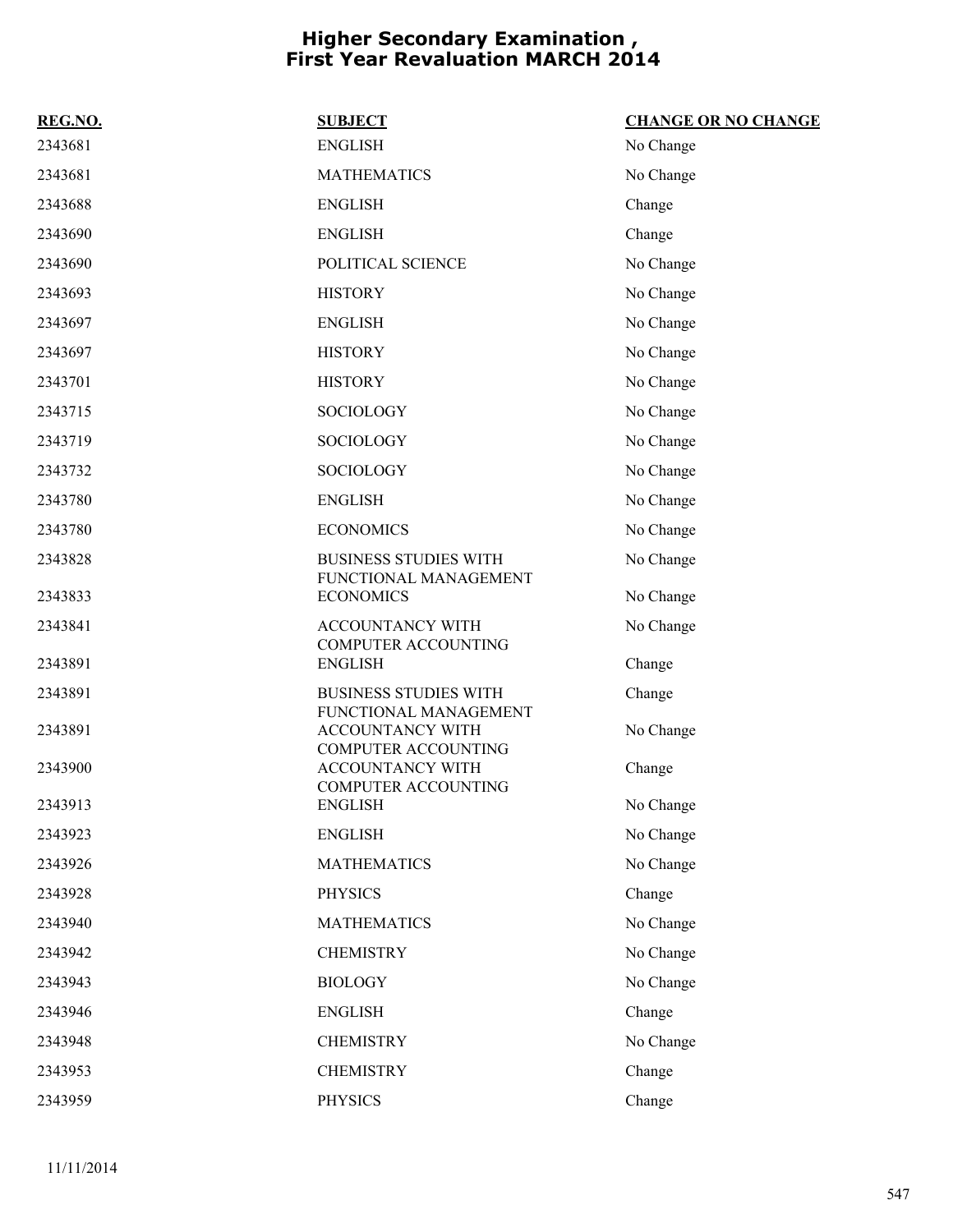| REG.NO. | <b>SUBJECT</b>                          | <b>CHANGE OR NO CHANGE</b> |
|---------|-----------------------------------------|----------------------------|
| 2343960 | <b>PHYSICS</b>                          | No Change                  |
| 2343960 | <b>CHEMISTRY</b>                        | No Change                  |
| 2343965 | <b>CHEMISTRY</b>                        | No Change                  |
| 2343965 | <b>MATHEMATICS</b>                      | No Change                  |
| 2343966 | <b>CHEMISTRY</b>                        | No Change                  |
| 2343969 | <b>CHEMISTRY</b>                        | Change                     |
| 2343970 | <b>BIOLOGY</b>                          | No Change                  |
| 2343970 | <b>MATHEMATICS</b>                      | No Change                  |
| 2343973 | <b>PHYSICS</b>                          | Change                     |
| 2343974 | <b>MATHEMATICS</b>                      | Change                     |
| 2343975 | <b>CHEMISTRY</b>                        | Change                     |
| 2343975 | <b>MATHEMATICS</b>                      | No Change                  |
| 2343976 | <b>PHYSICS</b>                          | No Change                  |
| 2343976 | <b>CHEMISTRY</b>                        | No Change                  |
| 2343980 | <b>CHEMISTRY</b>                        | No Change                  |
| 2343980 | <b>MATHEMATICS</b>                      | No Change                  |
| 2343984 | <b>CHEMISTRY</b>                        | No Change                  |
| 2343985 | <b>BIOLOGY</b>                          | No Change                  |
| 2343993 | <b>ENGLISH</b>                          | No Change                  |
| 2343993 | <b>ARABIC</b>                           | Change                     |
| 2343994 | <b>ENGLISH</b>                          | No Change                  |
| 2343994 | <b>PHYSICS</b>                          | No Change                  |
| 2343996 | <b>MATHEMATICS</b>                      | No Change                  |
| 2343998 | <b>ENGLISH</b>                          | Change                     |
| 2344006 | <b>PHYSICS</b>                          | No Change                  |
| 2344011 | <b>ENGLISH</b>                          | Change                     |
| 2344019 | <b>CHEMISTRY</b>                        | Change                     |
| 2344023 | <b>BUSINESS STUDIES WITH</b>            | No Change                  |
| 2344032 | FUNCTIONAL MANAGEMENT<br><b>ENGLISH</b> | No Change                  |
| 2344032 | <b>COMPUTER APPLICATION</b>             | No Change                  |
| 2344132 | <b>ENGLISH</b>                          | Change                     |
| 2344133 | <b>BIOLOGY</b>                          | No Change                  |
| 2344136 | <b>CHEMISTRY</b>                        | Change                     |
| 2344141 | <b>CHEMISTRY</b>                        | No Change                  |
|         |                                         |                            |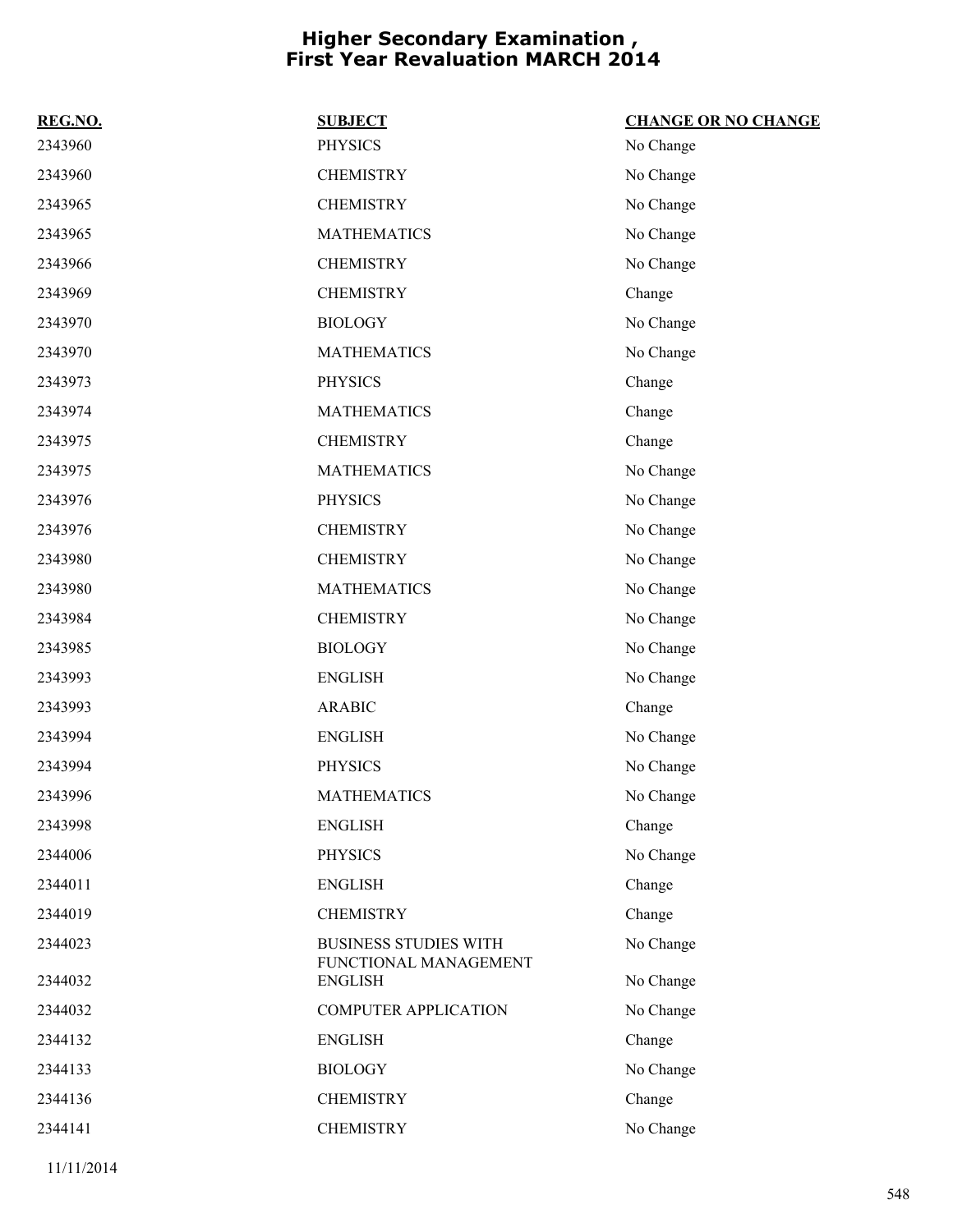| REG.NO. | <b>SUBJECT</b>     | <b>CHANGE OR NO CHANGE</b> |
|---------|--------------------|----------------------------|
| 2344141 | <b>BIOLOGY</b>     | No Change                  |
| 2344144 | <b>BIOLOGY</b>     | No Change                  |
| 2344149 | <b>ENGLISH</b>     | No Change                  |
| 2344149 | <b>CHEMISTRY</b>   | No Change                  |
| 2344151 | <b>PHYSICS</b>     | Change                     |
| 2344157 | <b>PHYSICS</b>     | Change                     |
| 2344157 | <b>CHEMISTRY</b>   | No Change                  |
| 2344163 | <b>ENGLISH</b>     | No Change                  |
| 2344163 | <b>MATHEMATICS</b> | No Change                  |
| 2344165 | <b>PHYSICS</b>     | Change                     |
| 2344168 | <b>PHYSICS</b>     | No Change                  |
| 2344179 | <b>PHYSICS</b>     | No Change                  |
| 2344185 | <b>MATHEMATICS</b> | No Change                  |
| 2344191 | <b>CHEMISTRY</b>   | No Change                  |
| 2344192 | <b>ENGLISH</b>     | No Change                  |
| 2344194 | <b>ENGLISH</b>     | No Change                  |
| 2344194 | <b>MATHEMATICS</b> | Change                     |
| 2344198 | <b>BIOLOGY</b>     | No Change                  |
| 2344198 | <b>MATHEMATICS</b> | No Change                  |
| 2344199 | <b>ENGLISH</b>     | No Change                  |
| 2344199 | <b>PHYSICS</b>     | No Change                  |
| 2344200 | <b>ENGLISH</b>     | No Change                  |
| 2344202 | <b>CHEMISTRY</b>   | No Change                  |
| 2344204 | <b>CHEMISTRY</b>   | Change                     |
| 2344208 | <b>ENGLISH</b>     | No Change                  |
| 2344208 | <b>MATHEMATICS</b> | No Change                  |
| 2344210 | <b>HINDI</b>       | No Change                  |
| 2344213 | <b>CHEMISTRY</b>   | Change                     |
| 2344214 | <b>PHYSICS</b>     | No Change                  |
| 2344216 | <b>HINDI</b>       | No Change                  |
| 2344218 | <b>PHYSICS</b>     | No Change                  |
| 2344219 | <b>HINDI</b>       | No Change                  |
| 2344221 | <b>HINDI</b>       | No Change                  |
| 2344224 | <b>HINDI</b>       | Change                     |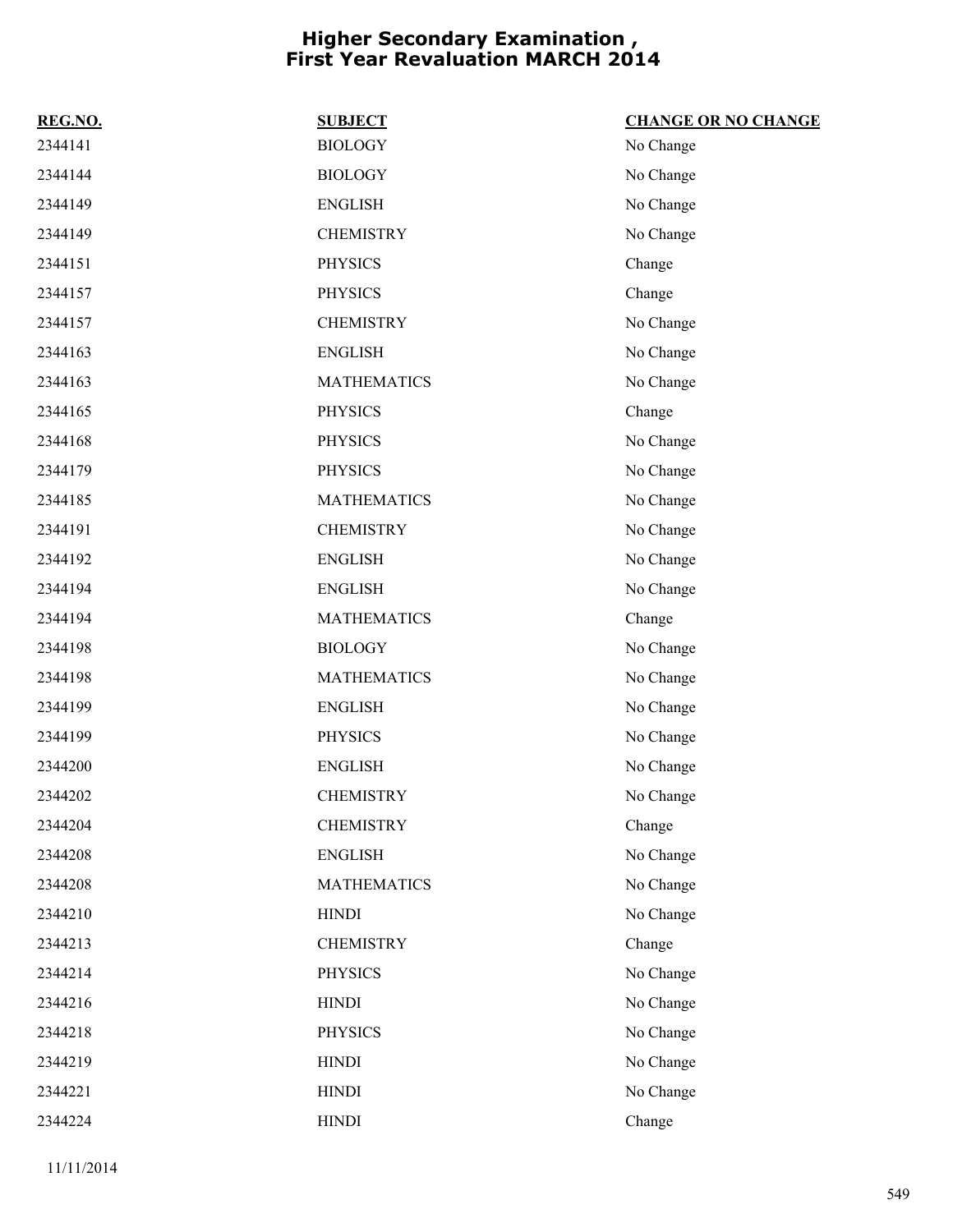| REG.NO. | <b>SUBJECT</b>     | <b>CHANGE OR NO CHANGE</b> |
|---------|--------------------|----------------------------|
| 2344224 | <b>CHEMISTRY</b>   | No Change                  |
| 2344227 | <b>CHEMISTRY</b>   | Change                     |
| 2344228 | <b>HINDI</b>       | No Change                  |
| 2344233 | <b>ENGLISH</b>     | No Change                  |
| 2344278 | <b>ENGLISH</b>     | No Change                  |
| 2344280 | <b>PHYSICS</b>     | No Change                  |
| 2344282 | <b>ENGLISH</b>     | Change                     |
| 2344286 | <b>PHYSICS</b>     | No Change                  |
| 2344288 | <b>ARABIC</b>      | No Change                  |
| 2344290 | <b>ENGLISH</b>     | Change                     |
| 2344290 | <b>MATHEMATICS</b> | No Change                  |
| 2344291 | <b>PHYSICS</b>     | No Change                  |
| 2344295 | <b>MATHEMATICS</b> | No Change                  |
| 2344325 | <b>ENGLISH</b>     | Change                     |
| 2344353 | SOCIOLOGY          | No Change                  |
| 2344674 | <b>ENGLISH</b>     | No Change                  |
| 2344678 | <b>ENGLISH</b>     | No Change                  |
| 2344678 | <b>PHYSICS</b>     | No Change                  |
| 2344678 | <b>CHEMISTRY</b>   | No Change                  |
| 2344686 | <b>CHEMISTRY</b>   | No Change                  |
| 2344689 | <b>CHEMISTRY</b>   | No Change                  |
| 2344692 | <b>CHEMISTRY</b>   | No Change                  |
| 2344693 | <b>ENGLISH</b>     | No Change                  |
| 2344693 | <b>CHEMISTRY</b>   | No Change                  |
| 2344693 | <b>BIOLOGY</b>     | No Change                  |
| 2344702 | <b>HINDI</b>       | Change                     |
| 2344702 | <b>MATHEMATICS</b> | No Change                  |
| 2344705 | <b>ENGLISH</b>     | Change                     |
| 2344705 | <b>HINDI</b>       | No Change                  |
| 2344707 | <b>ENGLISH</b>     | Change                     |
| 2344716 | <b>CHEMISTRY</b>   | No Change                  |
| 2344720 | <b>CHEMISTRY</b>   | Change                     |
| 2344722 | <b>PHYSICS</b>     | No Change                  |
| 2344722 | <b>CHEMISTRY</b>   | No Change                  |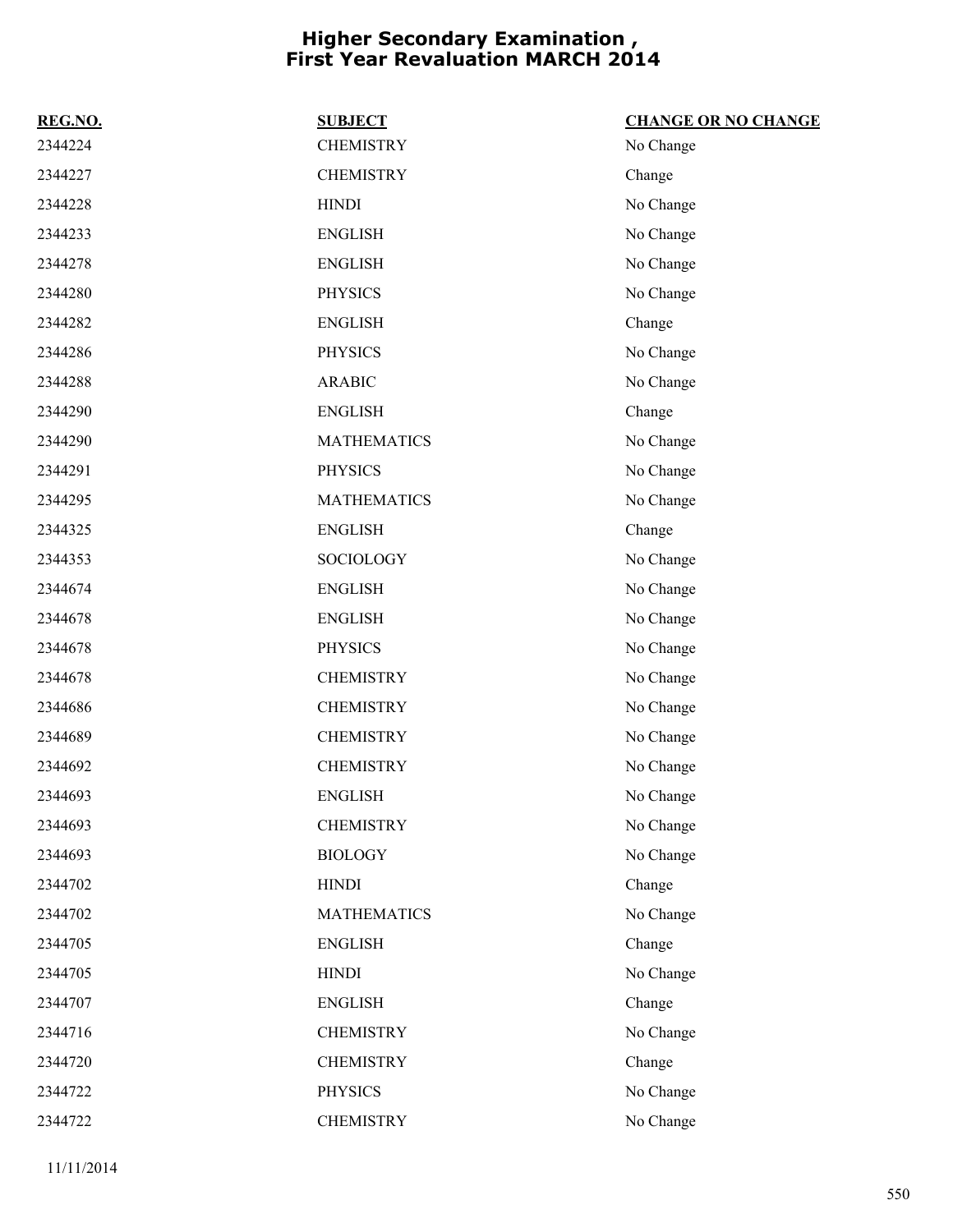| REG.NO. | <b>SUBJECT</b>              | <b>CHANGE OR NO CHANGE</b> |
|---------|-----------------------------|----------------------------|
| 2344729 | <b>MATHEMATICS</b>          | No Change                  |
| 2344730 | <b>ENGLISH</b>              | No Change                  |
| 2344730 | <b>MATHEMATICS</b>          | No Change                  |
| 2344732 | <b>ENGLISH</b>              | No Change                  |
| 2344735 | <b>MATHEMATICS</b>          | No Change                  |
| 2344737 | <b>CHEMISTRY</b>            | No Change                  |
| 2344744 | <b>ENGLISH</b>              | Change                     |
| 2344747 | <b>ENGLISH</b>              | Change                     |
| 2344747 | <b>MATHEMATICS</b>          | No Change                  |
| 2344748 | <b>CHEMISTRY</b>            | No Change                  |
| 2344748 | <b>MATHEMATICS</b>          | No Change                  |
| 2344750 | <b>ENGLISH</b>              | No Change                  |
| 2344750 | <b>MATHEMATICS</b>          | No Change                  |
| 2344751 | <b>PHYSICS</b>              | No Change                  |
| 2344751 | <b>CHEMISTRY</b>            | Change                     |
| 2344751 | <b>BIOLOGY</b>              | Change                     |
| 2344757 | <b>ENGLISH</b>              | No Change                  |
| 2344769 | <b>PHYSICS</b>              | No Change                  |
| 2344776 | <b>ENGLISH</b>              | Change                     |
| 2344776 | <b>CHEMISTRY</b>            | Change                     |
| 2344776 | <b>MATHEMATICS</b>          | No Change                  |
| 2344867 | <b>HISTORY</b>              | No Change                  |
| 2344930 | <b>COMPUTER APPLICATION</b> | No Change                  |
| 2345204 | <b>ENGLISH</b>              | No Change                  |
| 2345208 | <b>ENGLISH</b>              | Change                     |
| 2345229 | <b>ENGLISH</b>              | No Change                  |
| 2345229 | <b>PHYSICS</b>              | No Change                  |
| 2345232 | <b>BIOLOGY</b>              | No Change                  |
| 2345238 | <b>HINDI</b>                | Change                     |
| 2345239 | <b>PHYSICS</b>              | No Change                  |
| 2345258 | <b>ENGLISH</b>              | No Change                  |
| 2345282 | <b>ENGLISH</b>              | No Change                  |
| 2345287 | <b>PHYSICS</b>              | No Change                  |
| 2345320 | <b>BIOLOGY</b>              | No Change                  |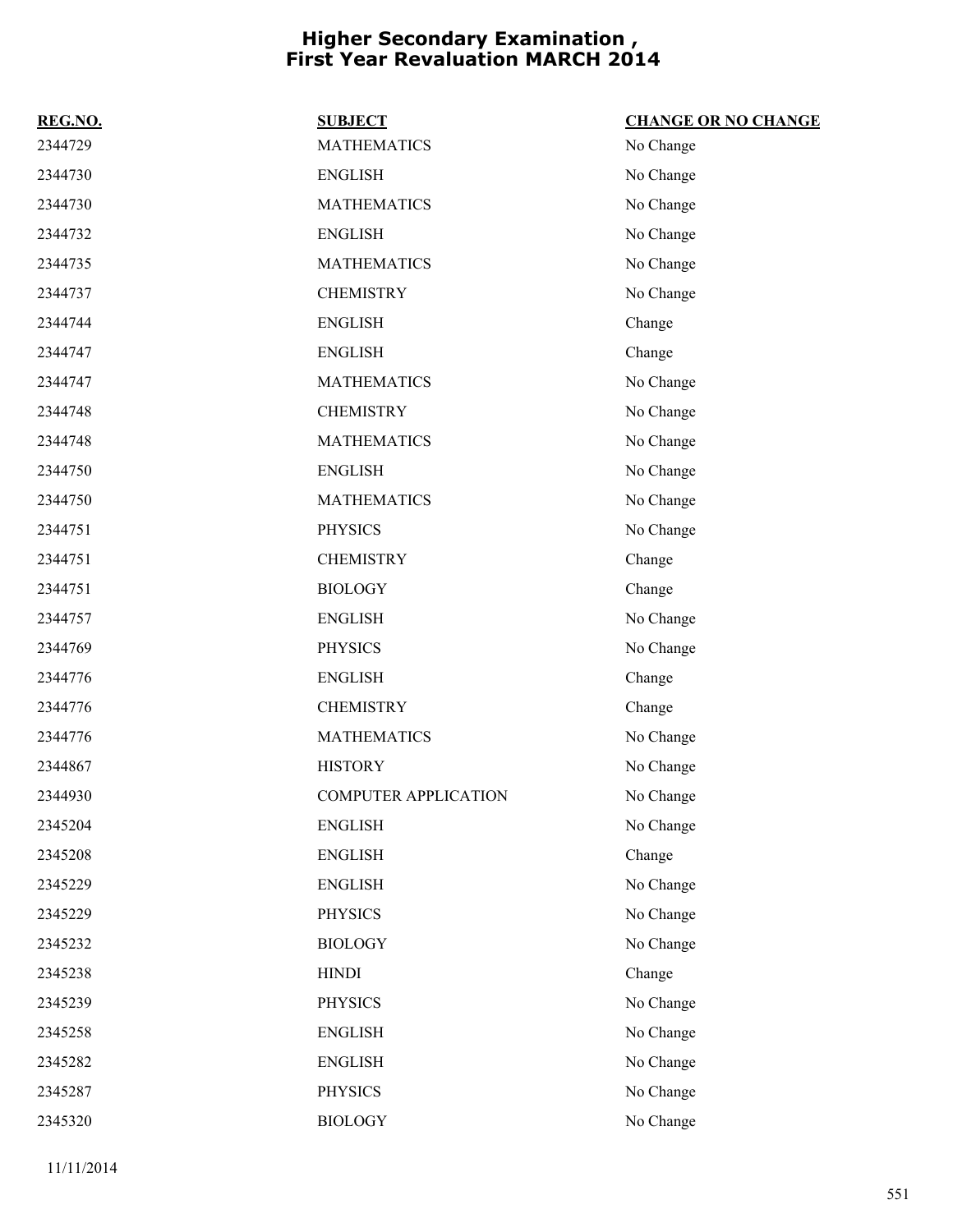| REG.NO. | <b>SUBJECT</b>     | <b>CHANGE OR NO CHANGE</b> |
|---------|--------------------|----------------------------|
| 2345702 | <b>ENGLISH</b>     | No Change                  |
| 2345702 | <b>PHYSICS</b>     | No Change                  |
| 2345704 | <b>PHYSICS</b>     | No Change                  |
| 2345705 | <b>CHEMISTRY</b>   | Change                     |
| 2345713 | <b>CHEMISTRY</b>   | No Change                  |
| 2345713 | <b>MATHEMATICS</b> | No Change                  |
| 2345715 | <b>MATHEMATICS</b> | No Change                  |
| 2345718 | <b>MATHEMATICS</b> | Change                     |
| 2345721 | <b>MATHEMATICS</b> | No Change                  |
| 2345722 | <b>ENGLISH</b>     | No Change                  |
| 2345724 | <b>ENGLISH</b>     | No Change                  |
| 2345726 | <b>PHYSICS</b>     | No Change                  |
| 2345726 | <b>CHEMISTRY</b>   | No Change                  |
| 2345727 | <b>PHYSICS</b>     | No Change                  |
| 2345727 | <b>CHEMISTRY</b>   | No Change                  |
| 2345732 | <b>ENGLISH</b>     | No Change                  |
| 2345744 | <b>ENGLISH</b>     | No Change                  |
| 2345744 | <b>BIOLOGY</b>     | No Change                  |
| 2345751 | <b>PHYSICS</b>     | No Change                  |
| 2345759 | <b>CHEMISTRY</b>   | No Change                  |
| 2345760 | <b>BIOLOGY</b>     | No Change                  |
| 2345760 | <b>MATHEMATICS</b> | No Change                  |
| 2345765 | <b>PHYSICS</b>     | No Change                  |
| 2345767 | <b>ENGLISH</b>     | No Change                  |
| 2345768 | <b>PHYSICS</b>     | No Change                  |
| 2345769 | <b>PHYSICS</b>     | No Change                  |
| 2345773 | <b>MATHEMATICS</b> | No Change                  |
| 2345775 | <b>ENGLISH</b>     | No Change                  |
| 2345775 | <b>HINDI</b>       | No Change                  |
| 2345775 | <b>PHYSICS</b>     | No Change                  |
| 2345775 | <b>CHEMISTRY</b>   | No Change                  |
| 2345776 | <b>ENGLISH</b>     | No Change                  |
| 2345776 | <b>PHYSICS</b>     | No Change                  |
| 2345776 | <b>MATHEMATICS</b> | No Change                  |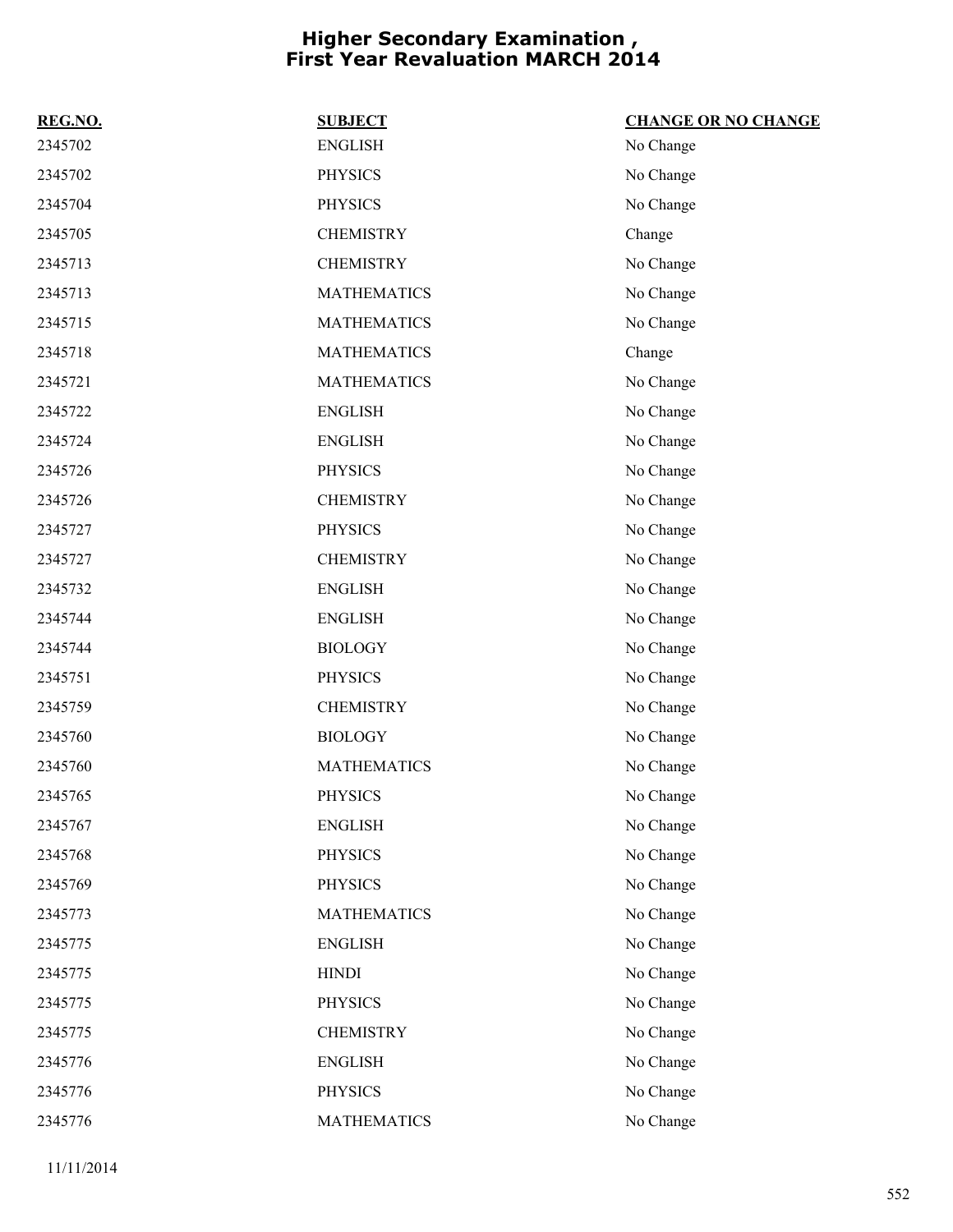| REG.NO. | <b>SUBJECT</b>     | <b>CHANGE OR NO CHANGE</b> |
|---------|--------------------|----------------------------|
| 2345778 | <b>CHEMISTRY</b>   | No Change                  |
| 2345786 | <b>ENGLISH</b>     | No Change                  |
| 2345790 | <b>BIOLOGY</b>     | No Change                  |
| 2345793 | <b>ENGLISH</b>     | No Change                  |
| 2345793 | <b>MATHEMATICS</b> | Change                     |
| 2345796 | <b>ENGLISH</b>     | No Change                  |
| 2345796 | <b>PHYSICS</b>     | Change                     |
| 2345796 | <b>CHEMISTRY</b>   | Change                     |
| 2345797 | <b>PHYSICS</b>     | No Change                  |
| 2345799 | <b>CHEMISTRY</b>   | Change                     |
| 2345801 | <b>MATHEMATICS</b> | No Change                  |
| 2345802 | <b>PHYSICS</b>     | Change                     |
| 2345803 | <b>ENGLISH</b>     | No Change                  |
| 2345803 | <b>PHYSICS</b>     | No Change                  |
| 2345804 | <b>CHEMISTRY</b>   | No Change                  |
| 2345808 | <b>ENGLISH</b>     | No Change                  |
| 2345809 | <b>HINDI</b>       | No Change                  |
| 2345815 | <b>CHEMISTRY</b>   | Change                     |
| 2345819 | <b>ENGLISH</b>     | No Change                  |
| 2345820 | <b>ENGLISH</b>     | Change                     |
| 2345828 | <b>ENGLISH</b>     | Change                     |
| 2345830 | <b>ENGLISH</b>     | No Change                  |
| 2345834 | <b>ENGLISH</b>     | No Change                  |
| 2345834 | <b>PHYSICS</b>     | Change                     |
| 2345837 | <b>PHYSICS</b>     | No Change                  |
| 2345840 | <b>CHEMISTRY</b>   | Change                     |
| 2345840 | <b>MATHEMATICS</b> | No Change                  |
| 2345841 | <b>ENGLISH</b>     | No Change                  |
| 2345843 | <b>ENGLISH</b>     | No Change                  |
| 2345846 | <b>CHEMISTRY</b>   | No Change                  |
| 2345849 | <b>MATHEMATICS</b> | No Change                  |
| 2345851 | <b>ENGLISH</b>     | No Change                  |
| 2345853 | <b>CHEMISTRY</b>   | Change                     |
| 2345853 | <b>MATHEMATICS</b> | No Change                  |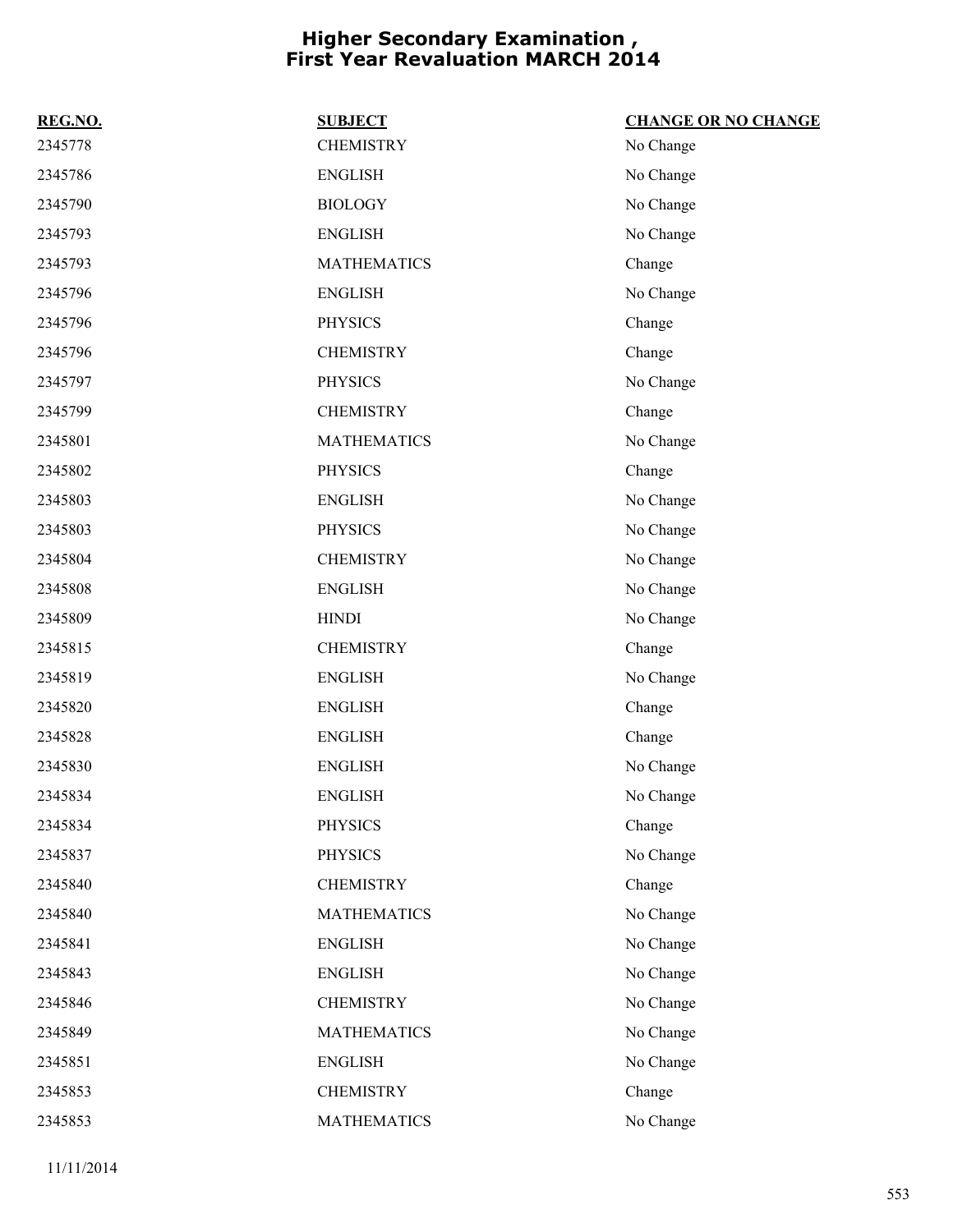| REG.NO. | <b>SUBJECT</b>          | <b>CHANGE OR NO CHANGE</b> |
|---------|-------------------------|----------------------------|
| 2345857 | <b>MATHEMATICS</b>      | No Change                  |
| 2345859 | <b>CHEMISTRY</b>        | Change                     |
| 2345861 | <b>MATHEMATICS</b>      | Change                     |
| 2345869 | <b>ENGLISH</b>          | Change                     |
| 2345871 | <b>PHYSICS</b>          | Change                     |
| 2345873 | <b>PHYSICS</b>          | No Change                  |
| 2345873 | <b>MATHEMATICS</b>      | No Change                  |
| 2345874 | <b>ENGLISH</b>          | No Change                  |
| 2345876 | <b>ENGLISH</b>          | No Change                  |
| 2345876 | <b>MATHEMATICS</b>      | No Change                  |
| 2345882 | <b>ENGLISH</b>          | No Change                  |
| 2345884 | <b>ENGLISH</b>          | Change                     |
| 2345885 | <b>ENGLISH</b>          | Change                     |
| 2345886 | <b>COMPUTER SCIENCE</b> | No Change                  |
| 2345889 | <b>CHEMISTRY</b>        | No Change                  |
| 2345890 | <b>PHYSICS</b>          | Change                     |
| 2345893 | <b>ENGLISH</b>          | No Change                  |
| 2345893 | <b>MATHEMATICS</b>      | No Change                  |
| 2345900 | <b>ENGLISH</b>          | Change                     |
| 2345910 | <b>PHYSICS</b>          | Change                     |
| 2345911 | <b>ENGLISH</b>          | Change                     |
| 2345911 | <b>COMPUTER SCIENCE</b> | No Change                  |
| 2345912 | <b>MATHEMATICS</b>      | No Change                  |
| 2345914 | <b>MATHEMATICS</b>      | No Change                  |
| 2345918 | <b>MATHEMATICS</b>      | No Change                  |
| 2345919 | <b>MATHEMATICS</b>      | No Change                  |
| 2345922 | <b>ENGLISH</b>          | Change                     |
| 2345924 | <b>MATHEMATICS</b>      | No Change                  |
| 2345930 | <b>ENGLISH</b>          | No Change                  |
| 2345933 | <b>ARABIC</b>           | Change                     |
| 2345935 | <b>MATHEMATICS</b>      | No Change                  |
| 2345937 | <b>MATHEMATICS</b>      | No Change                  |
| 2345939 | <b>PHYSICS</b>          | Change                     |
| 2345941 | <b>ECONOMICS</b>        | No Change                  |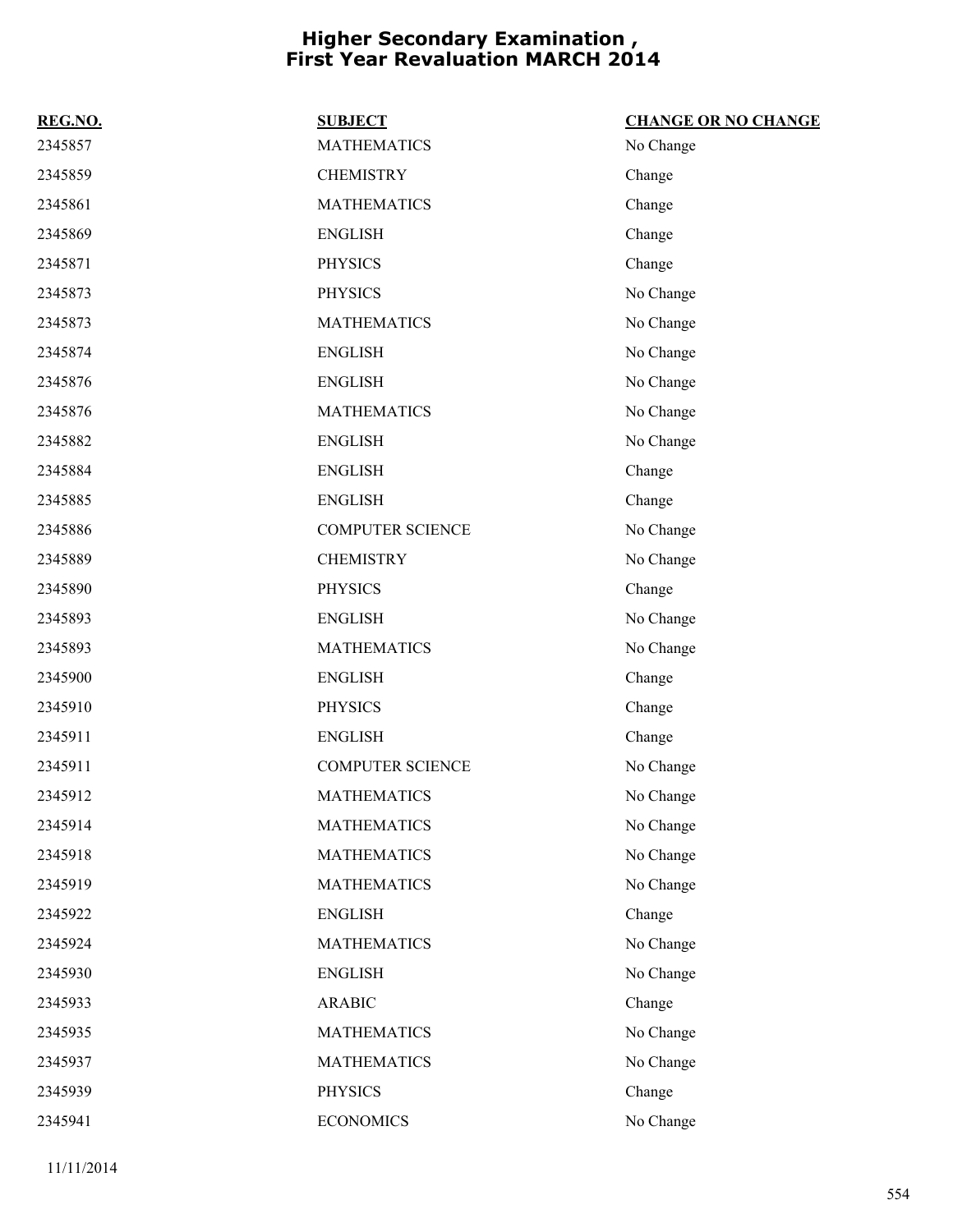| REG.NO. | <b>SUBJECT</b>                                        | <b>CHANGE OR NO CHANGE</b> |
|---------|-------------------------------------------------------|----------------------------|
| 2345942 | <b>ECONOMICS</b>                                      | No Change                  |
| 2345956 | <b>BUSINESS STUDIES WITH</b><br>FUNCTIONAL MANAGEMENT | No Change                  |
| 2345959 | <b>ECONOMICS</b>                                      | No Change                  |
| 2345968 | <b>ECONOMICS</b>                                      | Change                     |
| 2345977 | ACCOUNTANCY WITH                                      | No Change                  |
| 2345979 | <b>COMPUTER ACCOUNTING</b><br><b>ECONOMICS</b>        | No Change                  |
| 2345990 | ACCOUNTANCY WITH<br><b>COMPUTER ACCOUNTING</b>        | Change                     |
| 2345995 | <b>ENGLISH</b>                                        | Change                     |
| 2346299 | <b>PHYSICS</b>                                        | No Change                  |
| 2346328 | <b>ENGLISH</b>                                        | No Change                  |
| 2346328 | <b>MATHEMATICS</b>                                    | No Change                  |
| 2346329 | <b>MATHEMATICS</b>                                    | Change                     |
| 2346332 | <b>ENGLISH</b>                                        | No Change                  |
| 2346719 | <b>COMPUTER APPLICATION</b>                           | Change                     |
| 2347069 | <b>ENGLISH</b>                                        | Change                     |
| 2347078 | <b>CHEMISTRY</b>                                      | No Change                  |
| 2347084 | <b>PHYSICS</b>                                        | No Change                  |
| 2347088 | <b>ENGLISH</b>                                        | No Change                  |
| 2347092 | <b>PHYSICS</b>                                        | No Change                  |
| 2347095 | <b>ENGLISH</b>                                        | Change                     |
| 2347096 | <b>ENGLISH</b>                                        | No Change                  |
| 2347097 | <b>ENGLISH</b>                                        | No Change                  |
| 2347097 | <b>PHYSICS</b>                                        | Change                     |
| 2347097 | <b>BIOLOGY</b>                                        | No Change                  |
| 2347105 | <b>PHYSICS</b>                                        | Change                     |
| 2347110 | <b>PHYSICS</b>                                        | Change                     |
| 2347110 | <b>CHEMISTRY</b>                                      | No Change                  |
| 2347114 | <b>PHYSICS</b>                                        | No Change                  |
| 2347124 | <b>CHEMISTRY</b>                                      | Change                     |
| 2347229 | <b>ENGLISH</b>                                        | No Change                  |
| 2347308 | MALAYALAM                                             | No Change                  |
| 2347309 | <b>ENGLISH</b>                                        | No Change                  |
| 2347312 | <b>ENGLISH</b>                                        | No Change                  |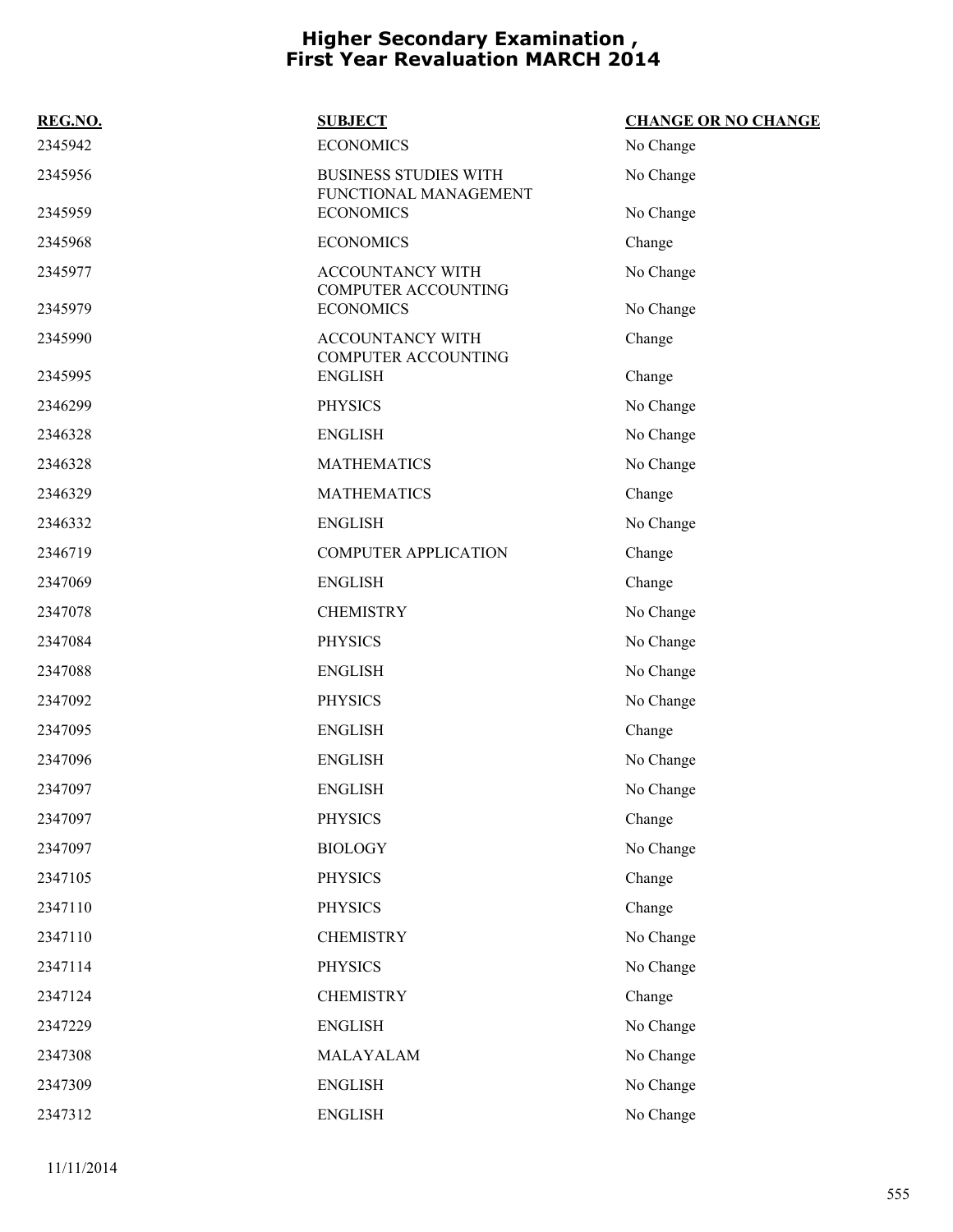| REG.NO. | <b>SUBJECT</b>                                        | <b>CHANGE OR NO CHANGE</b> |
|---------|-------------------------------------------------------|----------------------------|
| 2347332 | <b>ENGLISH</b>                                        | Change                     |
| 2347334 | <b>ECONOMICS</b>                                      | No Change                  |
| 2347347 | <b>BUSINESS STUDIES WITH</b><br>FUNCTIONAL MANAGEMENT | No Change                  |
| 2347596 | <b>MATHEMATICS</b>                                    | Change                     |
| 2347603 | <b>PHYSICS</b>                                        | No Change                  |
| 2347608 | <b>ENGLISH</b>                                        | No Change                  |
| 2347620 | <b>MATHEMATICS</b>                                    | No Change                  |
| 2347621 | <b>PHYSICS</b>                                        | No Change                  |
| 2347631 | <b>BIOLOGY</b>                                        | Change                     |
| 2347633 | <b>ENGLISH</b>                                        | Change                     |
| 2347634 | <b>CHEMISTRY</b>                                      | No Change                  |
| 2347636 | <b>BIOLOGY</b>                                        | No Change                  |
| 2347639 | <b>ENGLISH</b>                                        | No Change                  |
| 2347650 | <b>CHEMISTRY</b>                                      | No Change                  |
| 2347651 | <b>BIOLOGY</b>                                        | No Change                  |
| 2347664 | <b>HINDI</b>                                          | No Change                  |
| 2347665 | <b>ENGLISH</b>                                        | No Change                  |
| 2347665 | <b>PHYSICS</b>                                        | Change                     |
| 2347668 | <b>PHYSICS</b>                                        | Change                     |
| 2347668 | <b>CHEMISTRY</b>                                      | No Change                  |
| 2347670 | <b>ENGLISH</b>                                        | No Change                  |
| 2347690 | <b>ENGLISH</b>                                        | No Change                  |
| 2347698 | <b>MATHEMATICS</b>                                    | No Change                  |
| 2347717 | <b>ENGLISH</b>                                        | Change                     |
| 2347717 | <b>SOCIOLOGY</b>                                      | No Change                  |
| 2347751 | <b>ENGLISH</b>                                        | No Change                  |
| 2347751 | MALAYALAM                                             | Change                     |
| 2347799 | <b>ENGLISH</b>                                        | No Change                  |
| 2347800 | <b>ENGLISH</b>                                        | No Change                  |
| 2347800 | <b>MATHEMATICS</b>                                    | No Change                  |
| 2347805 | <b>ENGLISH</b>                                        | No Change                  |
| 2347805 | <b>CHEMISTRY</b>                                      | No Change                  |
| 2347840 | <b>ENGLISH</b>                                        | No Change                  |
| 2347840 | <b>PHYSICS</b>                                        | Change                     |
|         |                                                       |                            |

11/11/2014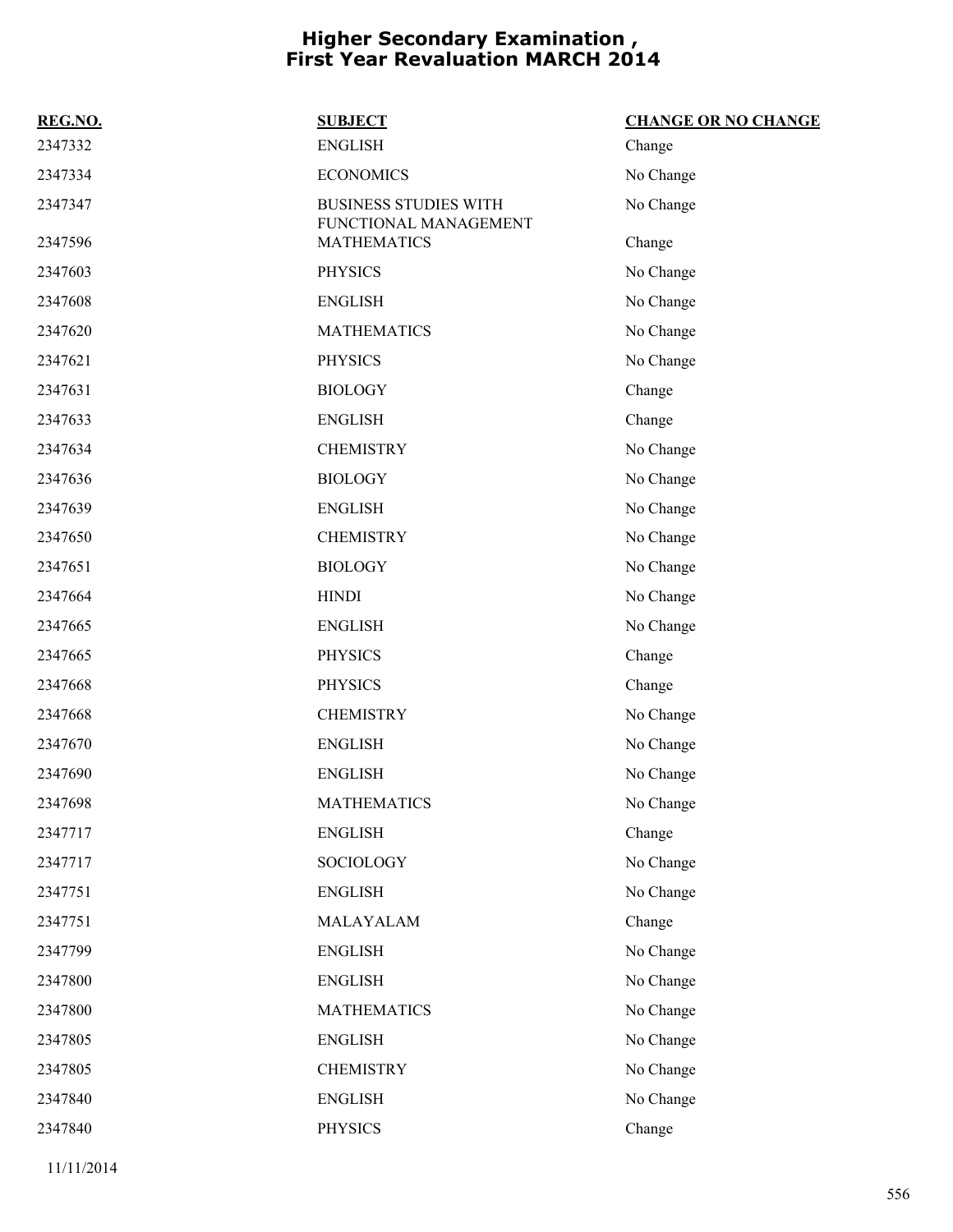| REG.NO. | <b>SUBJECT</b>                                 | <b>CHANGE OR NO CHANGE</b> |
|---------|------------------------------------------------|----------------------------|
| 2347859 | <b>HISTORY</b>                                 | No Change                  |
| 2347916 | <b>ENGLISH</b>                                 | No Change                  |
| 2347934 | ACCOUNTANCY WITH<br><b>COMPUTER ACCOUNTING</b> | Change                     |
| 2347943 | <b>COMPUTER APPLICATION</b>                    | No Change                  |
| 2347958 | <b>ENGLISH</b>                                 | No Change                  |
| 2348106 | <b>MATHEMATICS</b>                             | No Change                  |
| 2348107 | <b>ENGLISH</b>                                 | No Change                  |
| 2348107 | <b>PHYSICS</b>                                 | No Change                  |
| 2348123 | <b>ENGLISH</b>                                 | No Change                  |
| 2348162 | <b>MATHEMATICS</b>                             | Change                     |
| 2348220 | <b>ENGLISH</b>                                 | Change                     |
| 2348220 | <b>PHYSICS</b>                                 | No Change                  |
| 2348526 | <b>ENGLISH</b>                                 | Change                     |
| 2348556 | <b>MATHEMATICS</b>                             | No Change                  |
| 2348568 | <b>HINDI</b>                                   | No Change                  |
| 2348571 | <b>HINDI</b>                                   | Change                     |
| 2348572 | <b>HINDI</b>                                   | No Change                  |
| 2348574 | <b>HINDI</b>                                   | Change                     |
| 2348574 | <b>BIOLOGY</b>                                 | No Change                  |
| 2348575 | <b>BIOLOGY</b>                                 | No Change                  |
| 2348575 | <b>MATHEMATICS</b>                             | No Change                  |
| 2348592 | <b>CHEMISTRY</b>                               | Change                     |
| 2348596 | <b>ENGLISH</b>                                 | No Change                  |
| 2349130 | <b>ENGLISH</b>                                 | No Change                  |
| 2349135 | <b>BIOLOGY</b>                                 | No Change                  |
| 2349150 | <b>ENGLISH</b>                                 | No Change                  |
| 2349151 | <b>ENGLISH</b>                                 | No Change                  |
| 2349164 | <b>ENGLISH</b>                                 | No Change                  |
| 2349168 | <b>MATHEMATICS</b>                             | No Change                  |
| 2349172 | <b>BIOLOGY</b>                                 | Change                     |
| 2349178 | <b>PHYSICS</b>                                 | Change                     |
| 2349179 | <b>MATHEMATICS</b>                             | No Change                  |
| 2349185 | <b>ENGLISH</b>                                 | No Change                  |
| 2349198 | POLITICAL SCIENCE                              | Change                     |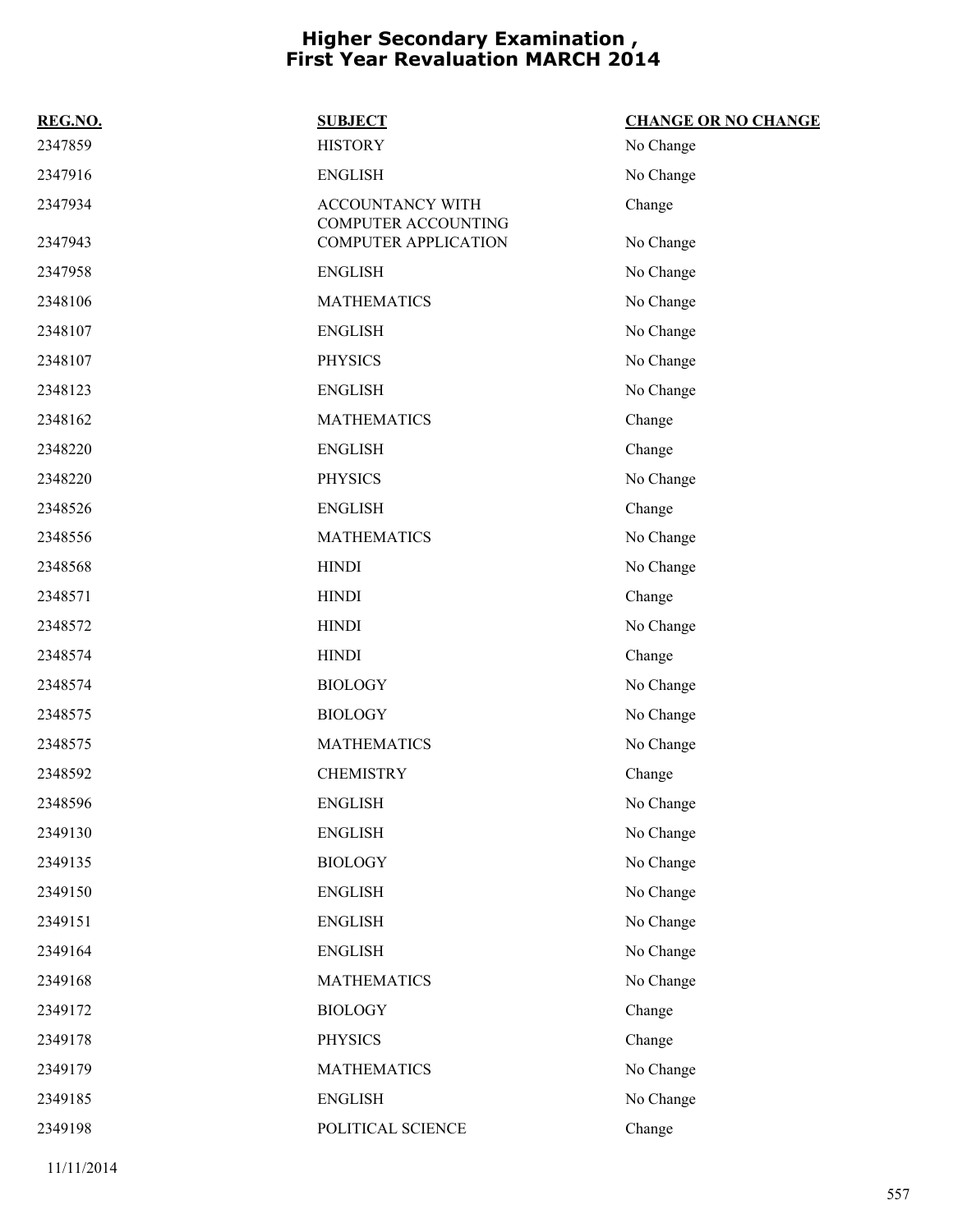| REG.NO. | <b>SUBJECT</b>                                        | <b>CHANGE OR NO CHANGE</b> |
|---------|-------------------------------------------------------|----------------------------|
| 2349202 | POLITICAL SCIENCE                                     | No Change                  |
| 2349206 | <b>SOCIOLOGY</b>                                      | No Change                  |
| 2349208 | <b>ENGLISH</b>                                        | No Change                  |
| 2349225 | <b>ECONOMICS</b>                                      | No Change                  |
| 2349233 | <b>ECONOMICS</b>                                      | No Change                  |
| 2349249 | <b>ECONOMICS</b>                                      | No Change                  |
| 2349253 | <b>ECONOMICS</b>                                      | Change                     |
| 2349254 | <b>ECONOMICS</b>                                      | Change                     |
| 2349255 | <b>HINDI</b>                                          | No Change                  |
| 2349279 | <b>BUSINESS STUDIES WITH</b><br>FUNCTIONAL MANAGEMENT | Change                     |
| 2349284 | <b>ENGLISH</b>                                        | No Change                  |
| 2349284 | <b>BIOLOGY</b>                                        | No Change                  |
| 2349285 | <b>ENGLISH</b>                                        | No Change                  |
| 2349287 | <b>ENGLISH</b>                                        | No Change                  |
| 2349287 | <b>BIOLOGY</b>                                        | Change                     |
| 2349288 | <b>ENGLISH</b>                                        | No Change                  |
| 2349289 | <b>ENGLISH</b>                                        | No Change                  |
| 2349290 | <b>ENGLISH</b>                                        | No Change                  |
| 2349290 | <b>CHEMISTRY</b>                                      | No Change                  |
| 2349298 | <b>ENGLISH</b>                                        | No Change                  |
| 2349298 | <b>BIOLOGY</b>                                        | Change                     |
| 2349304 | <b>ENGLISH</b>                                        | No Change                  |
| 2349304 | MALAYALAM                                             | No Change                  |
| 2349304 | <b>MATHEMATICS</b>                                    | No Change                  |
| 2349308 | <b>ENGLISH</b>                                        | No Change                  |
| 2349311 | <b>ENGLISH</b>                                        | No Change                  |
| 2349311 | <b>PHYSICS</b>                                        | No Change                  |
| 2349312 | <b>ENGLISH</b>                                        | No Change                  |
| 2349312 | MALAYALAM                                             | Change                     |
| 2349312 | <b>PHYSICS</b>                                        | No Change                  |
| 2349312 | <b>CHEMISTRY</b>                                      | No Change                  |
| 2349314 | <b>PHYSICS</b>                                        | No Change                  |
| 2349315 | MALAYALAM                                             | Change                     |
| 2349315 | <b>MATHEMATICS</b>                                    | No Change                  |

11/11/2014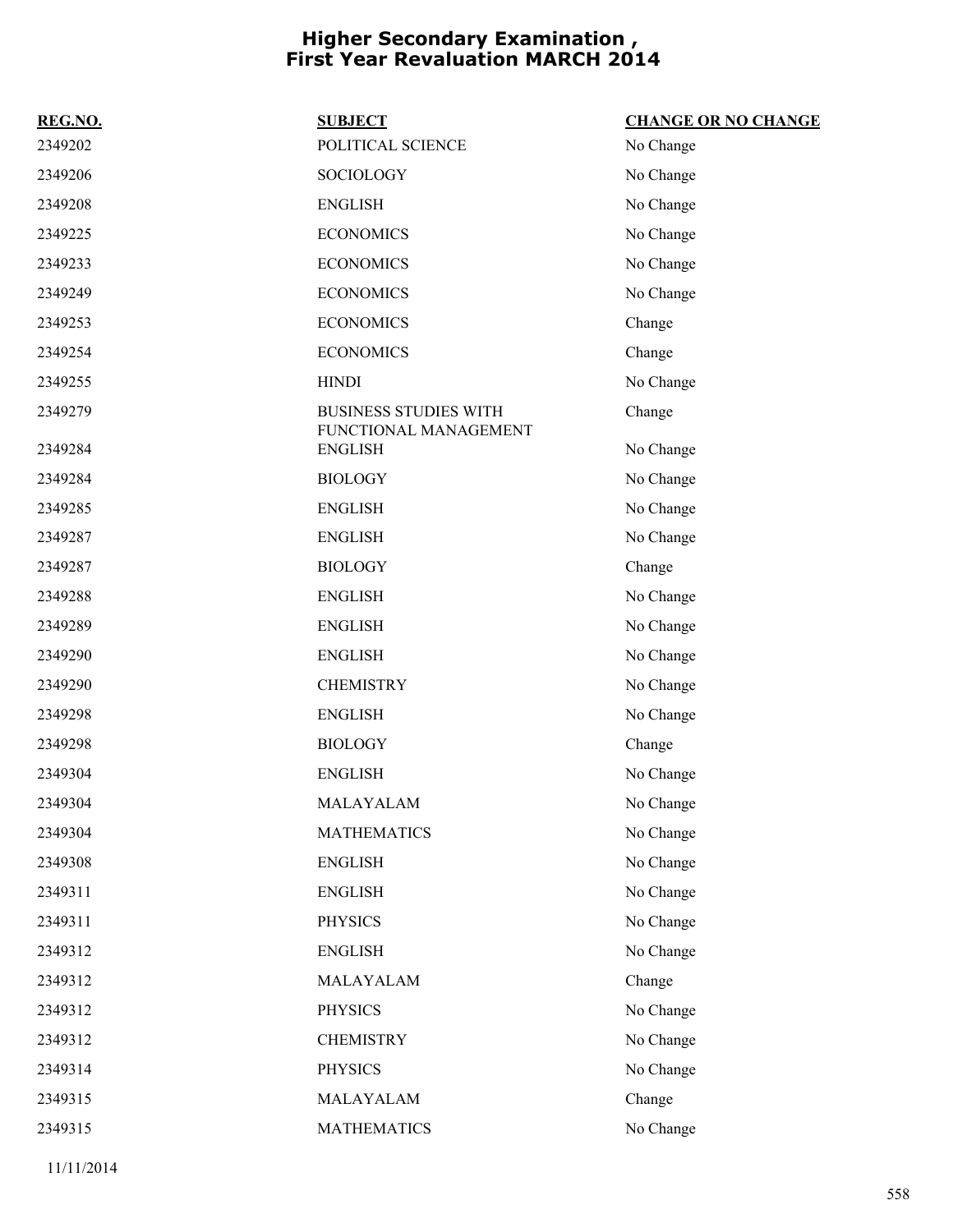| REG.NO. | <b>SUBJECT</b>     | <b>CHANGE OR NO CHANGE</b> |
|---------|--------------------|----------------------------|
| 2349320 | <b>ENGLISH</b>     | No Change                  |
| 2349320 | <b>CHEMISTRY</b>   | Change                     |
| 2349328 | <b>PHYSICS</b>     | No Change                  |
| 2349328 | <b>CHEMISTRY</b>   | No Change                  |
| 2349328 | <b>MATHEMATICS</b> | No Change                  |
| 2349331 | MALAYALAM          | No Change                  |
| 2349333 | <b>MATHEMATICS</b> | No Change                  |
| 2349334 | <b>ENGLISH</b>     | No Change                  |
| 2349334 | <b>MATHEMATICS</b> | No Change                  |
| 2349341 | <b>CHEMISTRY</b>   | No Change                  |
| 2349342 | <b>PHYSICS</b>     | No Change                  |
| 2349343 | <b>BIOLOGY</b>     | No Change                  |
| 2349345 | <b>ENGLISH</b>     | No Change                  |
| 2349349 | <b>BIOLOGY</b>     | No Change                  |
| 2349350 | <b>BIOLOGY</b>     | No Change                  |
| 2349350 | <b>MATHEMATICS</b> | No Change                  |
| 2349354 | <b>CHEMISTRY</b>   | No Change                  |
| 2349357 | <b>BIOLOGY</b>     | No Change                  |
| 2349357 | <b>MATHEMATICS</b> | No Change                  |
| 2349362 | <b>ENGLISH</b>     | No Change                  |
| 2349368 | <b>ENGLISH</b>     | No Change                  |
| 2349368 | <b>CHEMISTRY</b>   | No Change                  |
| 2349368 | <b>MATHEMATICS</b> | No Change                  |
| 2349369 | <b>PHYSICS</b>     | No Change                  |
| 2349370 | <b>ENGLISH</b>     | No Change                  |
| 2349373 | <b>MATHEMATICS</b> | No Change                  |
| 2349377 | <b>PHYSICS</b>     | Change                     |
| 2349378 | <b>PHYSICS</b>     | No Change                  |
| 2349378 | <b>CHEMISTRY</b>   | No Change                  |
| 2349387 | <b>ENGLISH</b>     | No Change                  |
| 2349387 | <b>PHYSICS</b>     | Change                     |
| 2349388 | <b>CHEMISTRY</b>   | No Change                  |
| 2349393 | <b>ENGLISH</b>     | No Change                  |
| 2349393 | <b>MATHEMATICS</b> | No Change                  |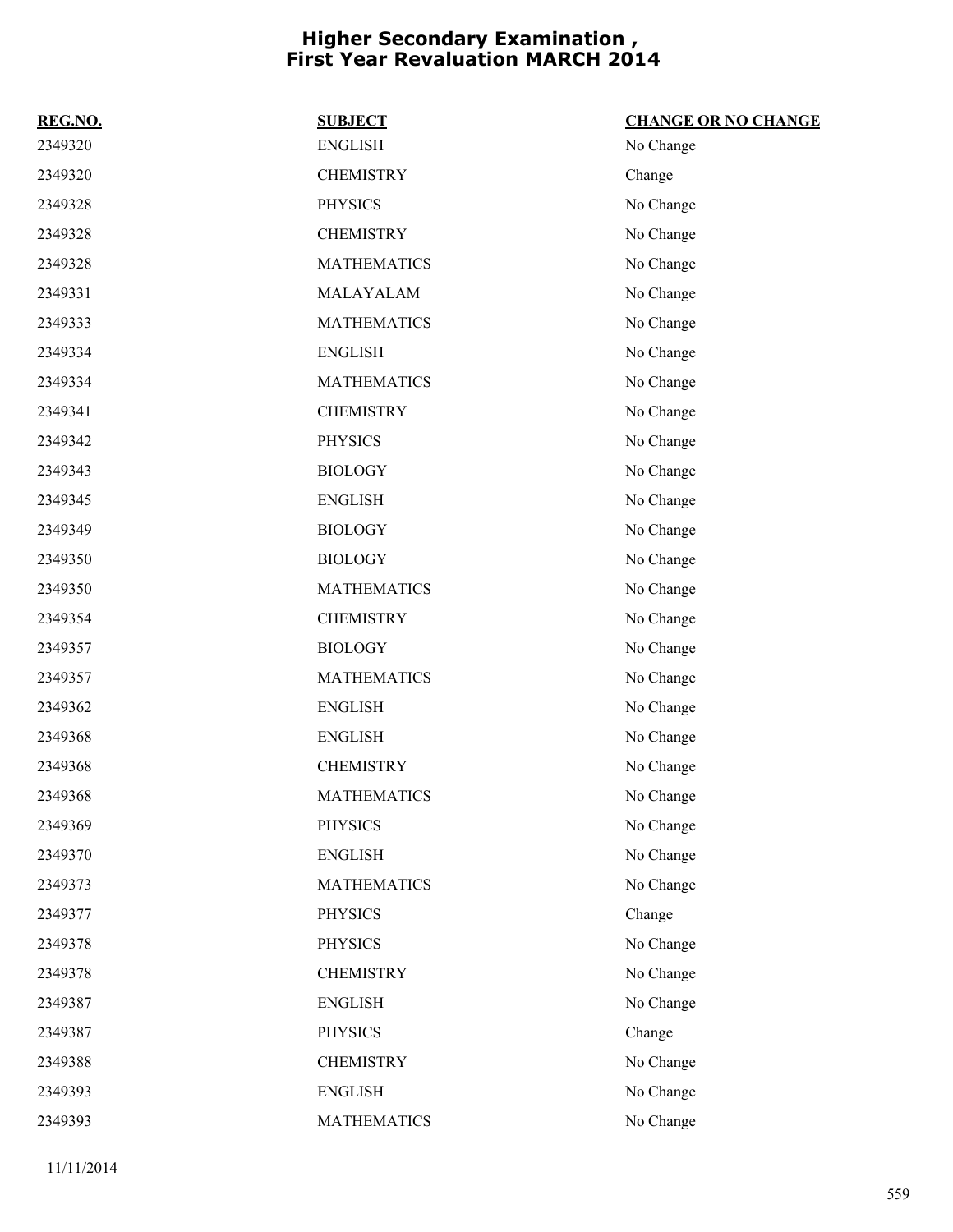| REG.NO. | <b>SUBJECT</b>                                        | <b>CHANGE OR NO CHANGE</b> |
|---------|-------------------------------------------------------|----------------------------|
| 2349395 | <b>ENGLISH</b>                                        | No Change                  |
| 2349399 | <b>CHEMISTRY</b>                                      | No Change                  |
| 2349399 | <b>MATHEMATICS</b>                                    | No Change                  |
| 2349401 | <b>MATHEMATICS</b>                                    | No Change                  |
| 2349405 | <b>ENGLISH</b>                                        | No Change                  |
| 2349405 | <b>MATHEMATICS</b>                                    | No Change                  |
| 2349408 | <b>CHEMISTRY</b>                                      | No Change                  |
| 2349408 | <b>MATHEMATICS</b>                                    | Change                     |
| 2349409 | <b>BIOLOGY</b>                                        | No Change                  |
| 2349410 | <b>ENGLISH</b>                                        | No Change                  |
| 2349410 | <b>BIOLOGY</b>                                        | No Change                  |
| 2349412 | <b>CHEMISTRY</b>                                      | Change                     |
| 2349415 | <b>ENGLISH</b>                                        | No Change                  |
| 2349415 | <b>MATHEMATICS</b>                                    | Change                     |
| 2349418 | <b>ENGLISH</b>                                        | No Change                  |
| 2349419 | <b>ENGLISH</b>                                        | Change                     |
| 2349422 | <b>ENGLISH</b>                                        | No Change                  |
| 2349422 | <b>BIOLOGY</b>                                        | No Change                  |
| 2349427 | <b>BIOLOGY</b>                                        | No Change                  |
| 2349429 | <b>ENGLISH</b>                                        | No Change                  |
| 2349429 | <b>BIOLOGY</b>                                        | No Change                  |
| 2349432 | <b>PHYSICS</b>                                        | Change                     |
| 2349433 | <b>PHYSICS</b>                                        | Change                     |
| 2349439 | <b>ENGLISH</b>                                        | No Change                  |
| 2349441 | <b>ENGLISH</b>                                        | No Change                  |
| 2349441 | <b>PHYSICS</b>                                        | No Change                  |
| 2349441 | <b>MATHEMATICS</b>                                    | No Change                  |
| 2349444 | <b>MATHEMATICS</b>                                    | No Change                  |
| 2349447 | <b>MATHEMATICS</b>                                    | No Change                  |
| 2349448 | <b>MATHEMATICS</b>                                    | No Change                  |
| 2349450 | <b>PHYSICS</b>                                        | Change                     |
| 2349477 | <b>ENGLISH</b>                                        | No Change                  |
| 2349477 | <b>BUSINESS STUDIES WITH</b><br>FUNCTIONAL MANAGEMENT | No Change                  |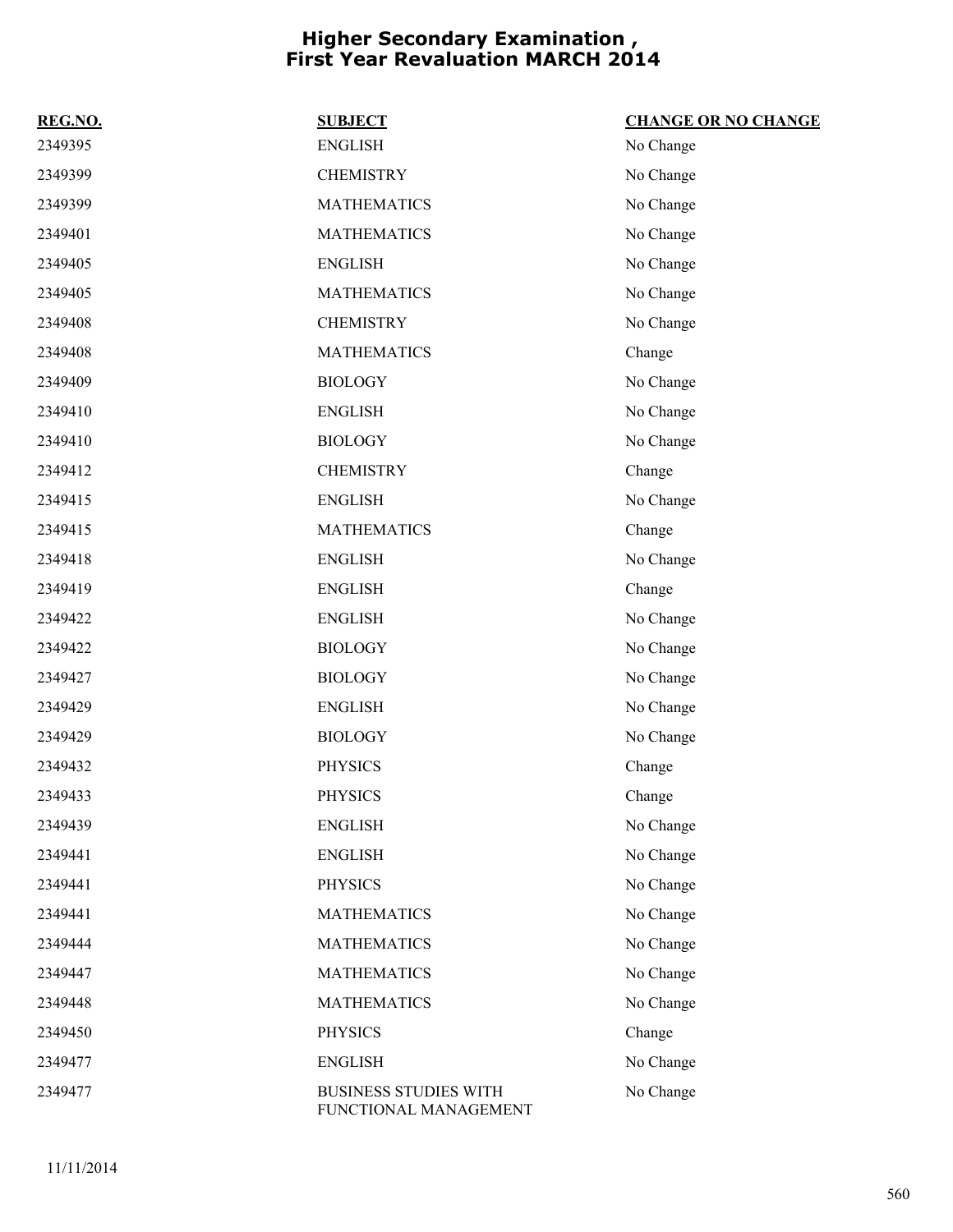| REG.NO. | <b>SUBJECT</b>                                 | <b>CHANGE OR NO CHANGE</b> |
|---------|------------------------------------------------|----------------------------|
| 2349477 | <b>ACCOUNTANCY WITH</b><br>COMPUTER ACCOUNTING | No Change                  |
| 2349521 | <b>ENGLISH</b>                                 | No Change                  |
| 2349521 | <b>COMPUTER APPLICATION</b>                    | No Change                  |
| 2349629 | MALAYALAM                                      | Change                     |
| 2349630 | MALAYALAM                                      | Change                     |
| 2349631 | <b>CHEMISTRY</b>                               | No Change                  |
| 2349632 | <b>ENGLISH</b>                                 | No Change                  |
| 2349632 | <b>MATHEMATICS</b>                             | No Change                  |
| 2349640 | <b>ENGLISH</b>                                 | No Change                  |
| 2349641 | <b>ENGLISH</b>                                 | No Change                  |
| 2349643 | <b>PHYSICS</b>                                 | No Change                  |
| 2349643 | <b>CHEMISTRY</b>                               | No Change                  |
| 2349646 | <b>ENGLISH</b>                                 | No Change                  |
| 2349646 | <b>CHEMISTRY</b>                               | No Change                  |
| 2349646 | <b>MATHEMATICS</b>                             | No Change                  |
| 2349650 | <b>MATHEMATICS</b>                             | No Change                  |
| 2349653 | <b>PHYSICS</b>                                 | No Change                  |
| 2349653 | <b>BIOLOGY</b>                                 | Change                     |
| 2349663 | <b>ENGLISH</b>                                 | Change                     |
| 2349663 | <b>MATHEMATICS</b>                             | No Change                  |
| 2349664 | <b>ENGLISH</b>                                 | No Change                  |
| 2349664 | <b>PHYSICS</b>                                 | No Change                  |
| 2349664 | <b>CHEMISTRY</b>                               | No Change                  |
| 2349665 | <b>ENGLISH</b>                                 | No Change                  |
| 2349671 | <b>ENGLISH</b>                                 | No Change                  |
| 2349671 | <b>CHEMISTRY</b>                               | No Change                  |
| 2349676 | <b>PHYSICS</b>                                 | No Change                  |
| 2349681 | <b>PHYSICS</b>                                 | No Change                  |
| 2349689 | <b>ENGLISH</b>                                 | No Change                  |
| 2349689 | <b>BIOLOGY</b>                                 | No Change                  |
| 2349690 | <b>ENGLISH</b>                                 | No Change                  |
| 2349705 | <b>BIOLOGY</b>                                 | No Change                  |
| 2349713 | <b>PHYSICS</b>                                 | Change                     |
| 2349720 | <b>MATHEMATICS</b>                             | No Change                  |
|         |                                                |                            |

11/11/2014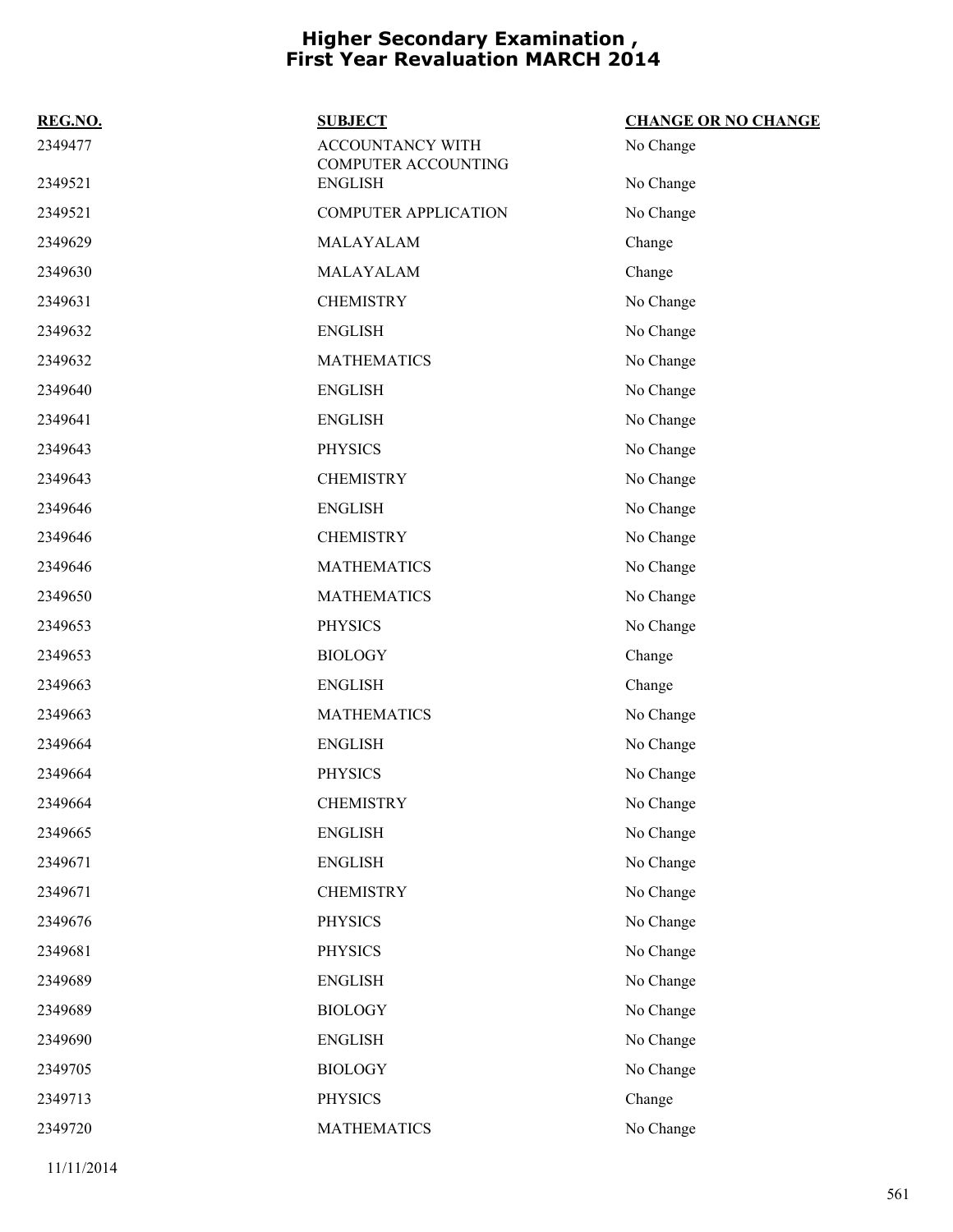| REG.NO. | <b>SUBJECT</b>                                 | <b>CHANGE OR NO CHANGE</b> |
|---------|------------------------------------------------|----------------------------|
| 2349725 | <b>PHYSICS</b>                                 | No Change                  |
| 2349731 | <b>ARABIC</b>                                  | No Change                  |
| 2349778 | <b>SOCIOLOGY</b>                               | Change                     |
| 2349783 | <b>ECONOMICS</b>                               | No Change                  |
| 2349810 | SOCIOLOGY                                      | No Change                  |
| 2349812 | <b>ENGLISH</b>                                 | No Change                  |
| 2349857 | <b>ENGLISH</b>                                 | No Change                  |
| 2349857 | POLITICAL SCIENCE                              | No Change                  |
| 2349896 | ACCOUNTANCY WITH<br><b>COMPUTER ACCOUNTING</b> | No Change                  |
| 2350373 | <b>MATHEMATICS</b>                             | No Change                  |
| 2350375 | <b>ENGLISH</b>                                 | No Change                  |
| 2350377 | <b>PHYSICS</b>                                 | Change                     |
| 2350377 | <b>CHEMISTRY</b>                               | No Change                  |
| 2350378 | <b>ENGLISH</b>                                 | No Change                  |
| 2350378 | <b>BIOLOGY</b>                                 | No Change                  |
| 2350387 | <b>ENGLISH</b>                                 | Change                     |
| 2350388 | <b>PHYSICS</b>                                 | No Change                  |
| 2350392 | <b>PHYSICS</b>                                 | No Change                  |
| 2350392 | <b>BIOLOGY</b>                                 | No Change                  |
| 2350393 | <b>BIOLOGY</b>                                 | No Change                  |
| 2350395 | <b>ENGLISH</b>                                 | No Change                  |
| 2350403 | <b>PHYSICS</b>                                 | No Change                  |
| 2350404 | <b>ENGLISH</b>                                 | No Change                  |
| 2350404 | <b>PHYSICS</b>                                 | Change                     |
| 2350406 | <b>ENGLISH</b>                                 | No Change                  |
| 2350409 | <b>PHYSICS</b>                                 | No Change                  |
| 2350409 | <b>CHEMISTRY</b>                               | No Change                  |
| 2350413 | <b>ENGLISH</b>                                 | No Change                  |
| 2350413 | <b>MATHEMATICS</b>                             | No Change                  |
| 2350415 | <b>CHEMISTRY</b>                               | No Change                  |
| 2350418 | <b>BIOLOGY</b>                                 | Change                     |
| 2350438 | <b>ENGLISH</b>                                 | No Change                  |
| 2350438 | <b>MATHEMATICS</b>                             | No Change                  |
| 2350439 | <b>ENGLISH</b>                                 | No Change                  |
|         |                                                |                            |

11/11/2014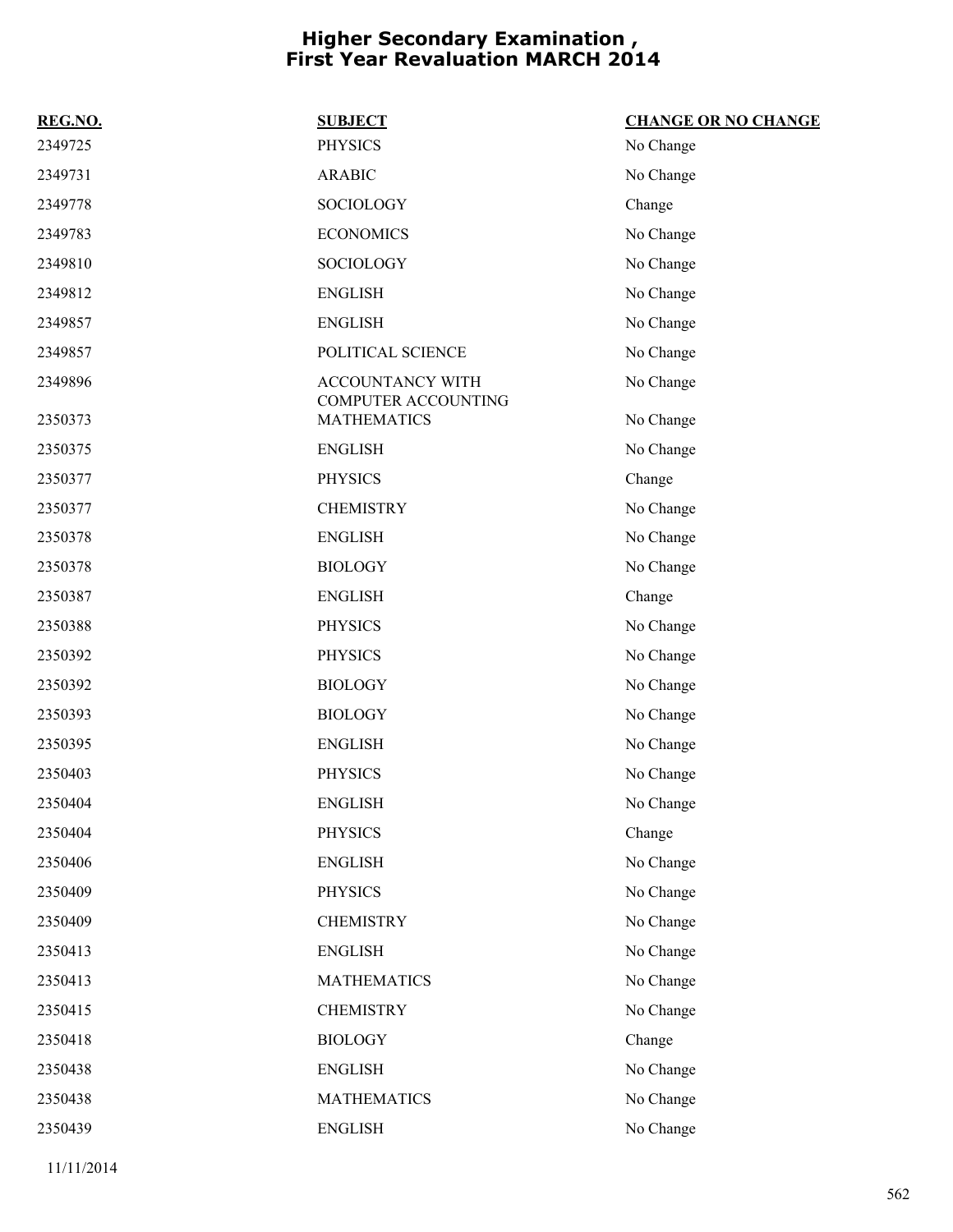| REG.NO. | <b>SUBJECT</b>                                                                 | <b>CHANGE OR NO CHANGE</b> |
|---------|--------------------------------------------------------------------------------|----------------------------|
| 2350449 | <b>ENGLISH</b>                                                                 | No Change                  |
| 2350456 | <b>ENGLISH</b>                                                                 | No Change                  |
| 2350456 | <b>PHYSICS</b>                                                                 | No Change                  |
| 2350456 | <b>CHEMISTRY</b>                                                               | Change                     |
| 2350458 | <b>PHYSICS</b>                                                                 | Change                     |
| 2350468 | <b>ENGLISH</b>                                                                 | No Change                  |
| 2350474 | <b>ENGLISH</b>                                                                 | No Change                  |
| 2350474 | <b>CHEMISTRY</b>                                                               | No Change                  |
| 2350483 | <b>CHEMISTRY</b>                                                               | No Change                  |
| 2350497 | <b>ENGLISH</b>                                                                 | No Change                  |
| 2350501 | <b>ECONOMICS</b>                                                               | No Change                  |
| 2350511 | <b>ENGLISH</b>                                                                 | No Change                  |
| 2350511 | <b>ECONOMICS</b>                                                               | No Change                  |
| 2350513 | <b>ENGLISH</b>                                                                 | No Change                  |
| 2350514 | <b>ENGLISH</b>                                                                 | No Change                  |
| 2350514 | <b>ECONOMICS</b>                                                               | Change                     |
| 2350518 | <b>ENGLISH</b>                                                                 | No Change                  |
| 2350520 | <b>BUSINESS STUDIES WITH</b>                                                   | No Change                  |
| 2350520 | FUNCTIONAL MANAGEMENT<br>ACCOUNTANCY WITH<br><b>COMPUTER ACCOUNTING</b>        | No Change                  |
| 2350542 | <b>MATHEMATICS</b>                                                             | No Change                  |
| 2350563 | <b>BUSINESS STUDIES WITH</b>                                                   | No Change                  |
| 2350592 | FUNCTIONAL MANAGEMENT<br><b>BUSINESS STUDIES WITH</b><br>FUNCTIONAL MANAGEMENT | No Change                  |
| 2350608 | <b>ENGLISH</b>                                                                 | No Change                  |
| 2350703 | <b>ENGLISH</b>                                                                 | No Change                  |
| 2350709 | MALAYALAM                                                                      | No Change                  |
| 2350715 | <b>ENGLISH</b>                                                                 | No Change                  |
| 2350716 | <b>MATHEMATICS</b>                                                             | Change                     |
| 2350722 | <b>MATHEMATICS</b>                                                             | Change                     |
| 2350724 | <b>MATHEMATICS</b>                                                             | Change                     |
| 2350732 | <b>ENGLISH</b>                                                                 | No Change                  |
| 2350734 | <b>CHEMISTRY</b>                                                               | Change                     |
| 2350736 | <b>MATHEMATICS</b>                                                             | Change                     |
| 2350753 | <b>CHEMISTRY</b>                                                               | Change                     |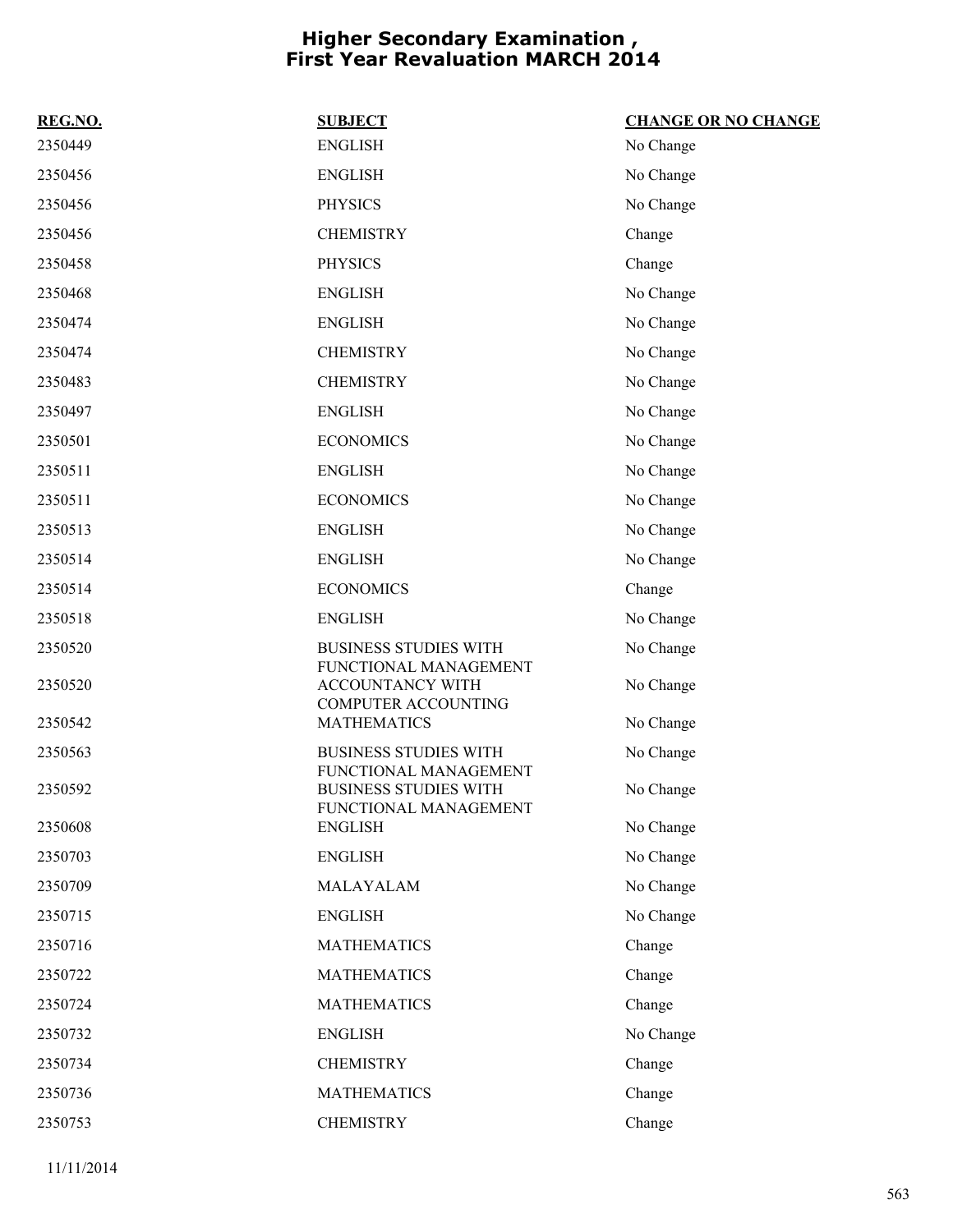| REG.NO. | <b>SUBJECT</b>              | <b>CHANGE OR NO CHANGE</b> |
|---------|-----------------------------|----------------------------|
| 2350757 | <b>CHEMISTRY</b>            | Change                     |
| 2350766 | <b>PHYSICS</b>              | No Change                  |
| 2350769 | <b>ENGLISH</b>              | No Change                  |
| 2350785 | <b>PHYSICS</b>              | Change                     |
| 2350789 | <b>MATHEMATICS</b>          | No Change                  |
| 2350796 | <b>PHYSICS</b>              | Change                     |
| 2350802 | <b>MATHEMATICS</b>          | No Change                  |
| 2350807 | <b>ENGLISH</b>              | No Change                  |
| 2350865 | <b>ECONOMICS</b>            | No Change                  |
| 2350886 | MALAYALAM                   | No Change                  |
| 2350892 | <b>COMPUTER APPLICATION</b> | No Change                  |
| 2350903 | <b>ENGLISH</b>              | No Change                  |
| 2350906 | <b>ENGLISH</b>              | No Change                  |
| 2350914 | <b>ENGLISH</b>              | No Change                  |
| 2351116 | <b>CHEMISTRY</b>            | No Change                  |
| 2351116 | <b>MATHEMATICS</b>          | No Change                  |
| 2351117 | <b>CHEMISTRY</b>            | No Change                  |
| 2351122 | <b>ENGLISH</b>              | No Change                  |
| 2351136 | <b>MATHEMATICS</b>          | Change                     |
| 2351167 | <b>ENGLISH</b>              | Change                     |
| 2351175 | <b>MATHEMATICS</b>          | No Change                  |
| 2351180 | <b>MATHEMATICS</b>          | Change                     |
| 2351190 | <b>CHEMISTRY</b>            | No Change                  |
| 2351196 | <b>ENGLISH</b>              | No Change                  |
| 2351229 | <b>ENGLISH</b>              | No Change                  |
| 2351229 | <b>PHYSICS</b>              | Change                     |
| 2351389 | <b>ENGLISH</b>              | Change                     |
| 2351489 | <b>ENGLISH</b>              | No Change                  |
| 2351489 | <b>CHEMISTRY</b>            | Change                     |
| 2351490 | <b>PHYSICS</b>              | No Change                  |
| 2351490 | <b>CHEMISTRY</b>            | No Change                  |
| 2351493 | <b>PHYSICS</b>              | No Change                  |
| 2351493 | <b>CHEMISTRY</b>            | No Change                  |
| 2351496 | <b>PHYSICS</b>              | Change                     |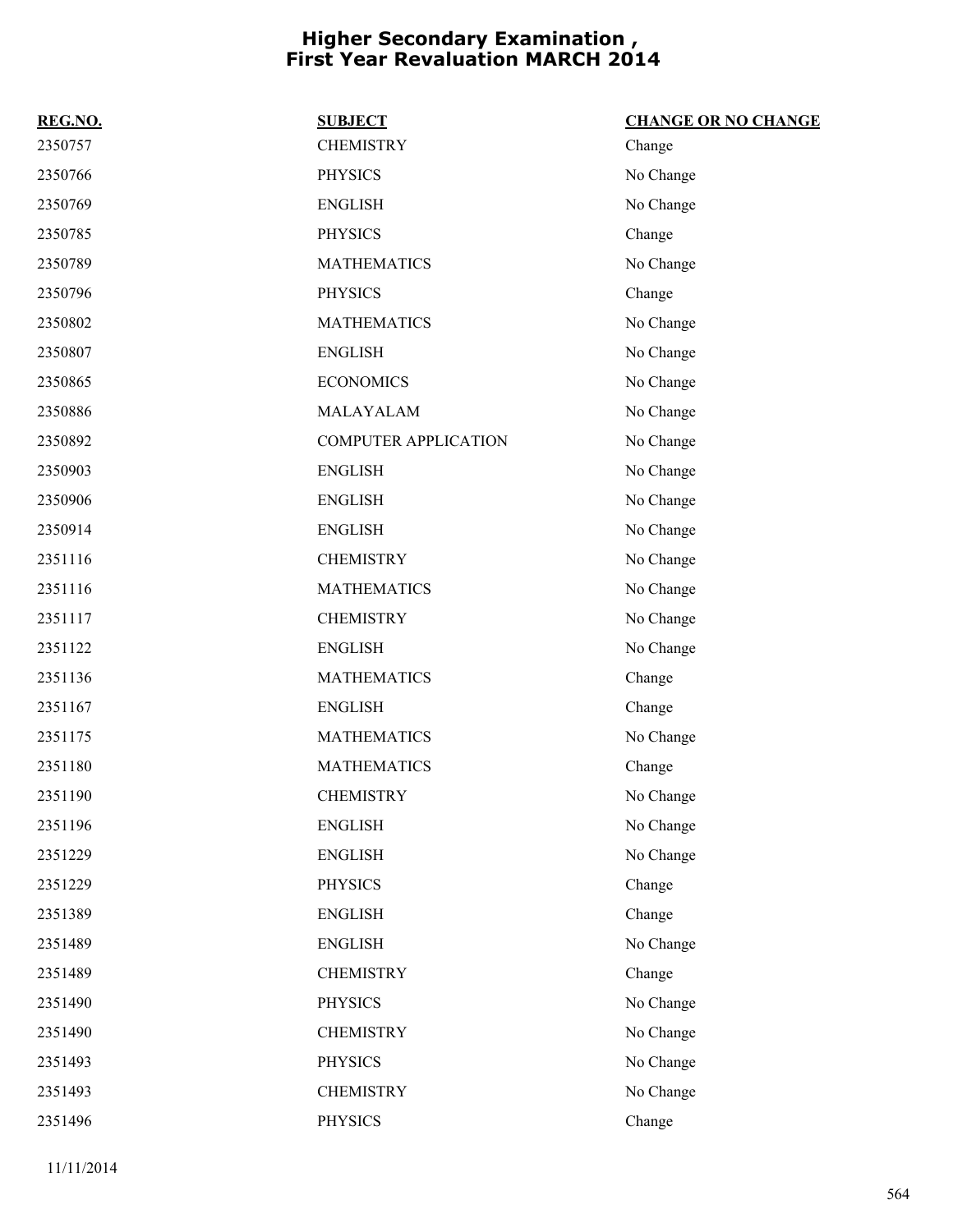| REG.NO. | <b>SUBJECT</b>     | <b>CHANGE OR NO CHANGE</b> |
|---------|--------------------|----------------------------|
| 2351496 | <b>MATHEMATICS</b> | No Change                  |
| 2351504 | <b>PHYSICS</b>     | No Change                  |
| 2351504 | <b>CHEMISTRY</b>   | No Change                  |
| 2351506 | <b>ENGLISH</b>     | No Change                  |
| 2351506 | <b>HINDI</b>       | No Change                  |
| 2351506 | <b>MATHEMATICS</b> | No Change                  |
| 2351507 | <b>PHYSICS</b>     | Change                     |
| 2351508 | <b>ENGLISH</b>     | Change                     |
| 2351509 | <b>ENGLISH</b>     | Change                     |
| 2351519 | <b>ENGLISH</b>     | No Change                  |
| 2351519 | <b>MATHEMATICS</b> | No Change                  |
| 2351522 | <b>ENGLISH</b>     | No Change                  |
| 2351532 | <b>MATHEMATICS</b> | No Change                  |
| 2351537 | <b>PHYSICS</b>     | No Change                  |
| 2351538 | <b>ENGLISH</b>     | No Change                  |
| 2351538 | <b>MATHEMATICS</b> | No Change                  |
| 2351601 | <b>PHYSICS</b>     | No Change                  |
| 2351604 | <b>ENGLISH</b>     | No Change                  |
| 2351605 | <b>MATHEMATICS</b> | No Change                  |
| 2351606 | <b>ENGLISH</b>     | Change                     |
| 2351606 | <b>CHEMISTRY</b>   | No Change                  |
| 2351607 | <b>CHEMISTRY</b>   | No Change                  |
| 2351607 | <b>BIOLOGY</b>     | No Change                  |
| 2351610 | <b>ENGLISH</b>     | No Change                  |
| 2351611 | <b>MATHEMATICS</b> | No Change                  |
| 2351612 | <b>MATHEMATICS</b> | No Change                  |
| 2351614 | <b>ENGLISH</b>     | No Change                  |
| 2351614 | MALAYALAM          | Change                     |
| 2351615 | <b>ENGLISH</b>     | No Change                  |
| 2351615 | <b>PHYSICS</b>     | Change                     |
| 2351616 | <b>PHYSICS</b>     | Change                     |
| 2351616 | <b>CHEMISTRY</b>   | Change                     |
| 2351622 | <b>PHYSICS</b>     | No Change                  |
| 2351622 | <b>CHEMISTRY</b>   | No Change                  |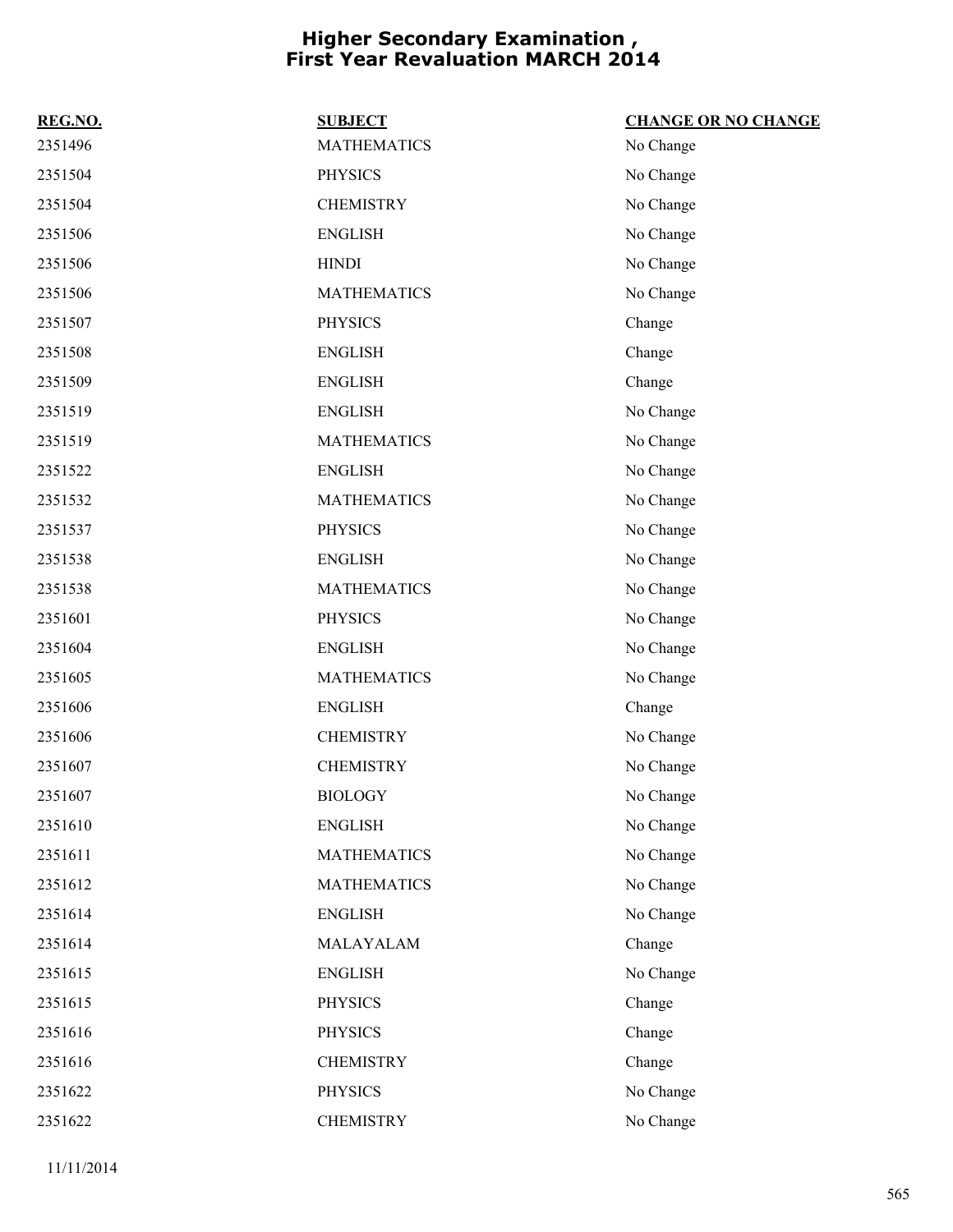| REG.NO. | <b>SUBJECT</b>                                   | <b>CHANGE OR NO CHANGE</b> |
|---------|--------------------------------------------------|----------------------------|
| 2351633 | <b>BIOLOGY</b>                                   | Change                     |
| 2351633 | <b>MATHEMATICS</b>                               | No Change                  |
| 2351645 | <b>MATHEMATICS</b>                               | No Change                  |
| 2351647 | <b>ENGLISH</b>                                   | No Change                  |
| 2351647 | <b>MATHEMATICS</b>                               | No Change                  |
| 2351651 | <b>MATHEMATICS</b>                               | No Change                  |
| 2351661 | <b>BIOLOGY</b>                                   | No Change                  |
| 2351923 | <b>PHYSICS</b>                                   | No Change                  |
| 2351944 | <b>ENGLISH</b>                                   | No Change                  |
| 2351946 | <b>ENGLISH</b>                                   | No Change                  |
| 2351948 | <b>ENGLISH</b>                                   | No Change                  |
| 2351949 | <b>ENGLISH</b>                                   | No Change                  |
| 2351949 | <b>COMPUTER INFORMATION</b>                      | No Change                  |
| 2351949 | <b>TECHNOLOGY</b><br><b>PHYSICS</b>              | No Change                  |
| 2351951 | <b>ENGLISH</b>                                   | No Change                  |
| 2352058 | <b>PHYSICS</b>                                   | Change                     |
| 2352058 | <b>CHEMISTRY</b>                                 | Change                     |
| 2352086 | ELECTRONIC SERVICE<br><b>TECHNOLOGY</b>          | No Change                  |
| 2352120 | <b>MATHEMATICS</b>                               | No Change                  |
| 2352126 | <b>COMPUTER INFORMATION</b><br><b>TECHNOLOGY</b> | No Change                  |
| 2352126 | <b>PHYSICS</b>                                   | No Change                  |
| 2352126 | <b>CHEMISTRY</b>                                 | Change                     |
| 2352155 | <b>ENGLISH</b>                                   | No Change                  |
| 2352155 | <b>CHEMISTRY</b>                                 | No Change                  |
| 2352155 | <b>MATHEMATICS</b>                               | No Change                  |
| 2352236 | <b>ENGLISH</b>                                   | No Change                  |
| 2352236 | <b>COMPUTER INFORMATION</b><br><b>TECHNOLOGY</b> | No Change                  |
| 2352236 | <b>MATHEMATICS</b>                               | No Change                  |
| 2352263 | <b>ENGLISH</b>                                   | Change                     |
| 2352263 | <b>MATHEMATICS</b>                               | No Change                  |
| 2352303 | <b>BIOLOGY</b>                                   | No Change                  |
| 2352651 | <b>ENGLISH</b>                                   | No Change                  |
| 2352651 | <b>PHYSICS</b>                                   | No Change                  |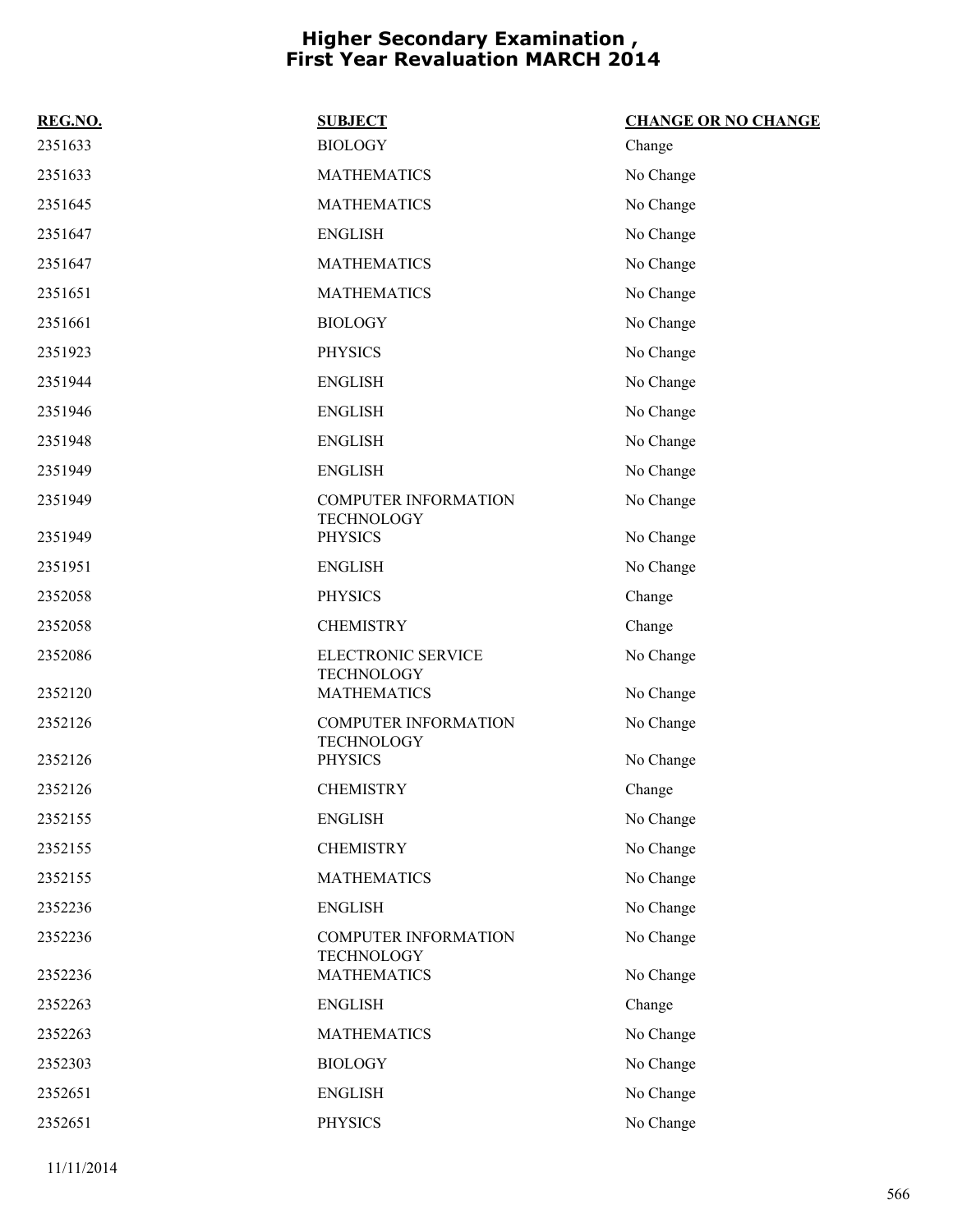| REG.NO. | <b>SUBJECT</b>                                        | <b>CHANGE OR NO CHANGE</b> |
|---------|-------------------------------------------------------|----------------------------|
| 2352651 | <b>MATHEMATICS</b>                                    | No Change                  |
| 2352655 | <b>PHYSICS</b>                                        | Change                     |
| 2352657 | <b>BIOLOGY</b>                                        | Change                     |
| 2352667 | <b>PHYSICS</b>                                        | Change                     |
| 2352675 | <b>ENGLISH</b>                                        | No Change                  |
| 2352675 | <b>BIOLOGY</b>                                        | No Change                  |
| 2352688 | <b>PHYSICS</b>                                        | No Change                  |
| 2352688 | <b>CHEMISTRY</b>                                      | Change                     |
| 2352698 | MALAYALAM                                             | No Change                  |
| 2352698 | <b>MATHEMATICS</b>                                    | No Change                  |
| 2352715 | <b>ENGLISH</b>                                        | No Change                  |
| 2352750 | MALAYALAM                                             | No Change                  |
| 2352750 | <b>MATHEMATICS</b>                                    | No Change                  |
| 2352762 | MALAYALAM                                             | No Change                  |
| 2352763 | MALAYALAM                                             | Change                     |
| 2352765 | <b>ENGLISH</b>                                        | Change                     |
| 2352765 | MALAYALAM                                             | No Change                  |
| 2352765 | <b>CHEMISTRY</b>                                      | No Change                  |
| 2352783 | <b>ENGLISH</b>                                        | No Change                  |
| 2352783 | <b>PHYSICS</b>                                        | No Change                  |
| 2352794 | <b>MATHEMATICS</b>                                    | No Change                  |
| 2353056 | MALAYALAM                                             | Change                     |
| 2353056 | <b>PHYSICS</b>                                        | No Change                  |
| 2353063 | <b>ENGLISH</b>                                        | No Change                  |
| 2353112 | <b>PHYSICS</b>                                        | Change                     |
| 2353285 | <b>ENGLISH</b>                                        | Change                     |
| 2353364 | MALAYALAM                                             | No Change                  |
| 2353364 | <b>ECONOMICS</b>                                      | No Change                  |
| 2353391 | <b>COMPUTER APPLICATION</b>                           | No Change                  |
| 2353427 | ACCOUNTANCY WITH AFS                                  | Change                     |
| 2353541 | <b>ACCOUNTANCY WITH</b><br><b>COMPUTER ACCOUNTING</b> | Change                     |
| 2353551 | <b>ECONOMICS</b>                                      | No Change                  |
| 2353552 | ACCOUNTANCY WITH<br>COMPUTER ACCOUNTING               | Change                     |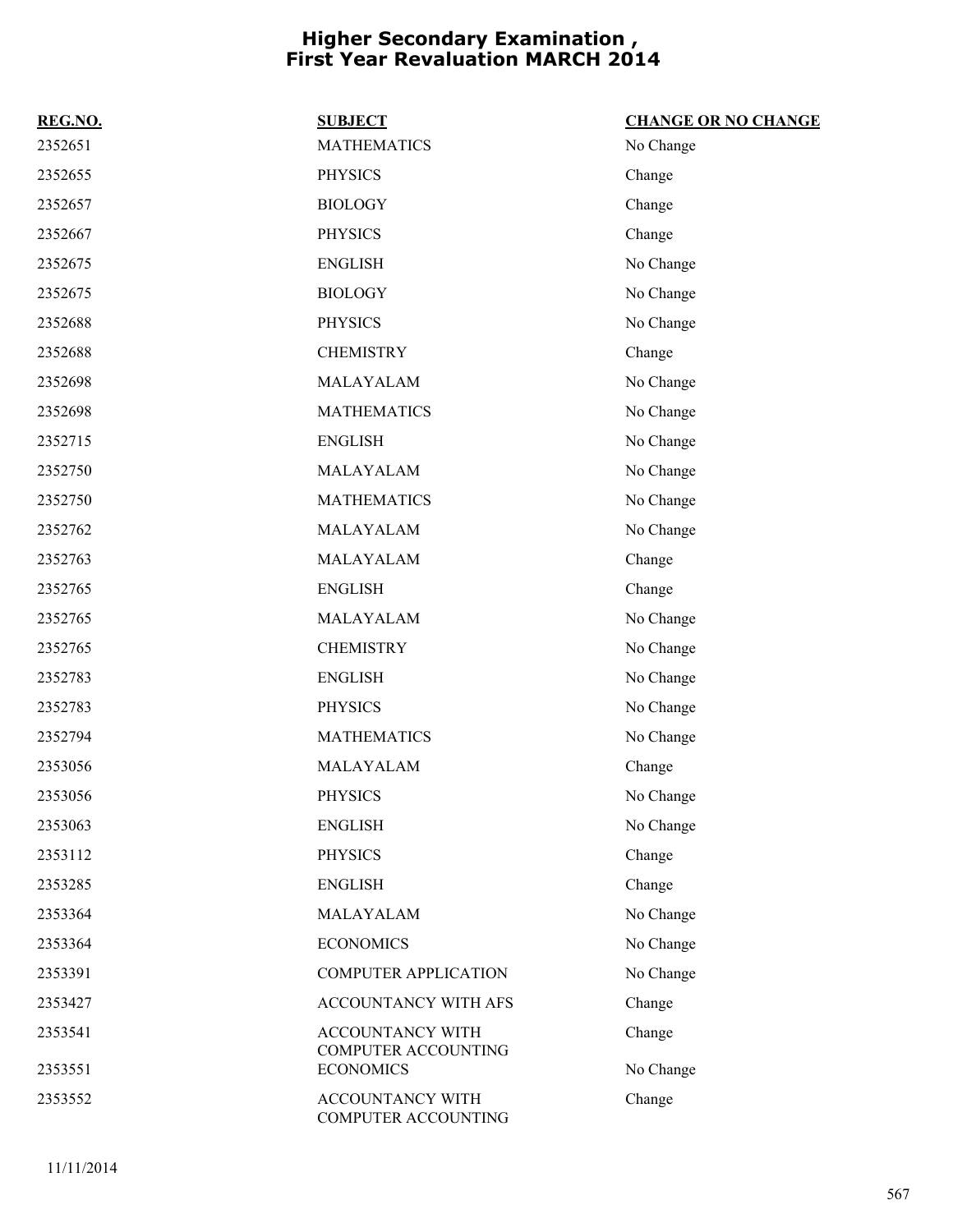| REG.NO. | <b>SUBJECT</b>     | <b>CHANGE OR NO CHANGE</b> |
|---------|--------------------|----------------------------|
| 2353555 | <b>ENGLISH</b>     | Change                     |
| 2353757 | <b>ENGLISH</b>     | No Change                  |
| 2353757 | <b>MATHEMATICS</b> | No Change                  |
| 2353763 | <b>MATHEMATICS</b> | No Change                  |
| 2353769 | <b>MATHEMATICS</b> | No Change                  |
| 2353777 | MALAYALAM          | No Change                  |
| 2353788 | <b>PHYSICS</b>     | Change                     |
| 2353788 | <b>BIOLOGY</b>     | No Change                  |
| 2353789 | <b>PHYSICS</b>     | No Change                  |
| 2353789 | <b>CHEMISTRY</b>   | Change                     |
| 2353789 | <b>MATHEMATICS</b> | No Change                  |
| 2353791 | <b>CHEMISTRY</b>   | No Change                  |
| 2353791 | <b>MATHEMATICS</b> | No Change                  |
| 2353797 | <b>ENGLISH</b>     | No Change                  |
| 2353799 | <b>ENGLISH</b>     | Change                     |
| 2353799 | <b>MATHEMATICS</b> | No Change                  |
| 2353801 | <b>ENGLISH</b>     | Change                     |
| 2353811 | <b>ENGLISH</b>     | No Change                  |
| 2353817 | <b>ENGLISH</b>     | No Change                  |
| 2353821 | <b>PSYCHOLOGY</b>  | Change                     |
| 2353823 | <b>PHYSICS</b>     | No Change                  |
| 2353823 | <b>CHEMISTRY</b>   | No Change                  |
| 2353823 | <b>BIOLOGY</b>     | No Change                  |
| 2353823 | PSYCHOLOGY         | Change                     |
| 2353824 | <b>BIOLOGY</b>     | No Change                  |
| 2353825 | MALAYALAM          | No Change                  |
| 2353861 | <b>CHEMISTRY</b>   | Change                     |
| 2353862 | <b>CHEMISTRY</b>   | Change                     |
| 2353932 | <b>ENGLISH</b>     | Change                     |
| 2353933 | <b>ENGLISH</b>     | No Change                  |
| 2353933 | <b>PHYSICS</b>     | No Change                  |
| 2353933 | <b>MATHEMATICS</b> | No Change                  |
| 2353935 | <b>ENGLISH</b>     | No Change                  |
| 2353935 | <b>PHYSICS</b>     | No Change                  |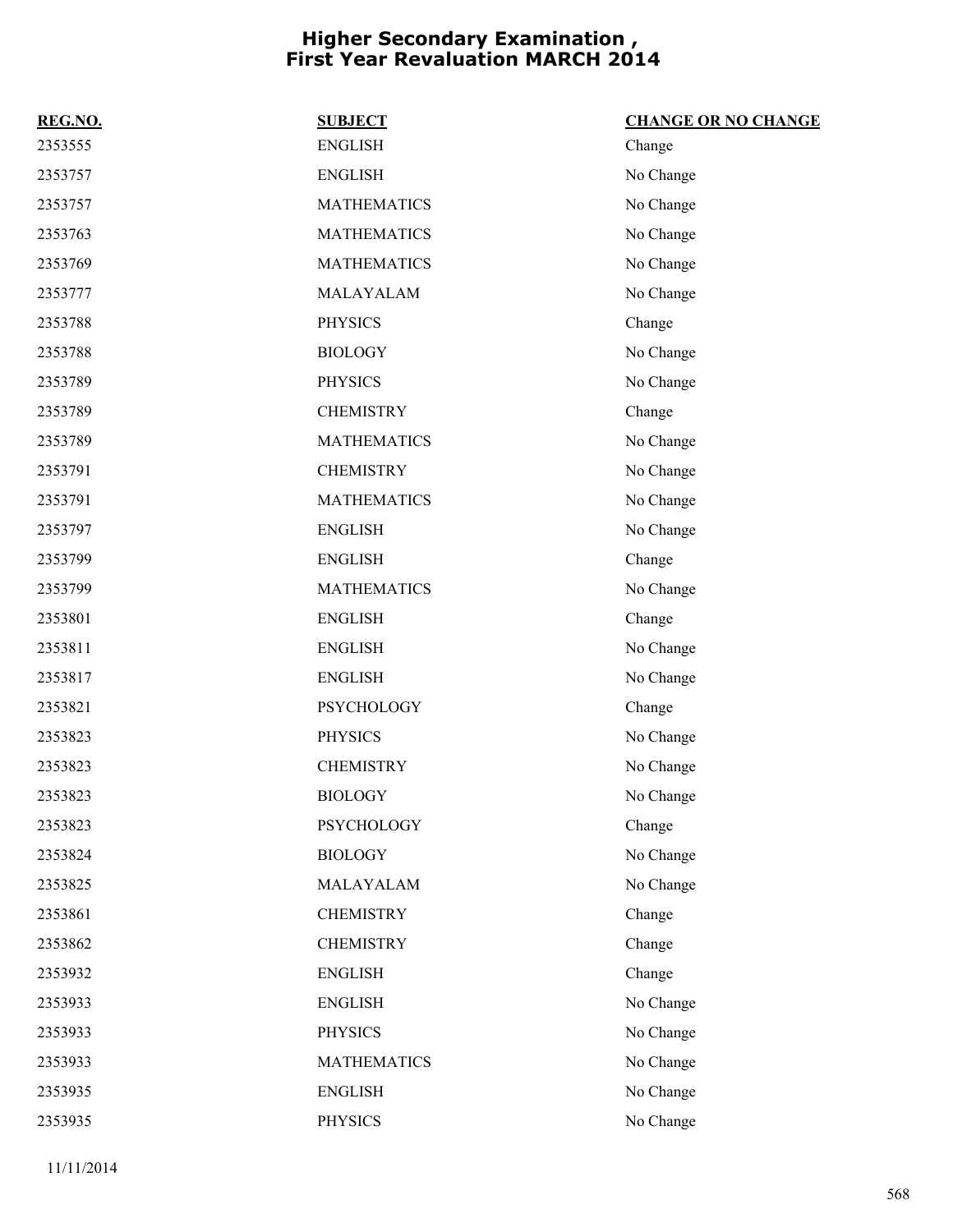| REG.NO. | <b>SUBJECT</b>          | <b>CHANGE OR NO CHANGE</b> |
|---------|-------------------------|----------------------------|
| 2353935 | <b>CHEMISTRY</b>        | No Change                  |
| 2353935 | <b>BIOLOGY</b>          | No Change                  |
| 2353937 | <b>ENGLISH</b>          | No Change                  |
| 2353937 | <b>PHYSICS</b>          | Change                     |
| 2353938 | <b>ENGLISH</b>          | No Change                  |
| 2353938 | <b>PHYSICS</b>          | No Change                  |
| 2353939 | <b>MATHEMATICS</b>      | No Change                  |
| 2353941 | <b>ENGLISH</b>          | Change                     |
| 2353941 | <b>PHYSICS</b>          | Change                     |
| 2353941 | <b>CHEMISTRY</b>        | No Change                  |
| 2353944 | <b>ENGLISH</b>          | No Change                  |
| 2353950 | <b>ENGLISH</b>          | No Change                  |
| 2353955 | <b>MATHEMATICS</b>      | No Change                  |
| 2353956 | <b>ENGLISH</b>          | No Change                  |
| 2353962 | <b>CHEMISTRY</b>        | No Change                  |
| 2353962 | <b>BIOLOGY</b>          | No Change                  |
| 2353963 | <b>CHEMISTRY</b>        | No Change                  |
| 2353969 | <b>BIOLOGY</b>          | No Change                  |
| 2353971 | <b>HINDI</b>            | No Change                  |
| 2353975 | <b>CHEMISTRY</b>        | No Change                  |
| 2353979 | <b>PHYSICS</b>          | Change                     |
| 2353979 | <b>CHEMISTRY</b>        | No Change                  |
| 2353981 | <b>PHYSICS</b>          | No Change                  |
| 2353982 | <b>PHYSICS</b>          | No Change                  |
| 2353982 | <b>CHEMISTRY</b>        | No Change                  |
| 2353984 | <b>PHYSICS</b>          | No Change                  |
| 2353984 | <b>CHEMISTRY</b>        | No Change                  |
| 2353985 | <b>ENGLISH</b>          | No Change                  |
| 2353985 | <b>CHEMISTRY</b>        | No Change                  |
| 2353991 | <b>ENGLISH</b>          | No Change                  |
| 2353991 | <b>COMPUTER SCIENCE</b> | No Change                  |
| 2353997 | <b>ENGLISH</b>          | Change                     |
| 2354003 | <b>HINDI</b>            | No Change                  |
| 2354007 | <b>HINDI</b>            | No Change                  |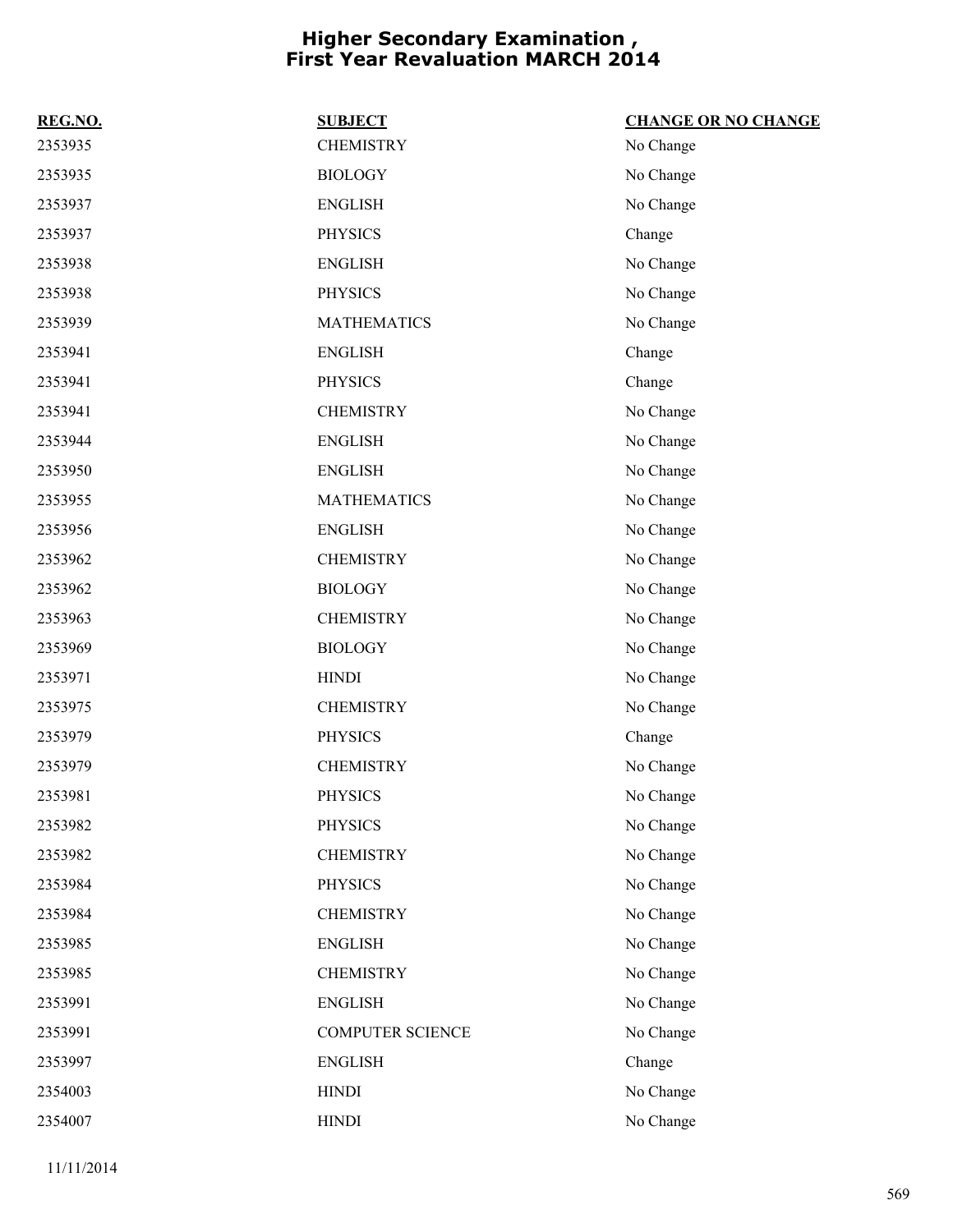| REG.NO. | <b>SUBJECT</b>          | <b>CHANGE OR NO CHANGE</b> |
|---------|-------------------------|----------------------------|
| 2354007 | <b>COMPUTER SCIENCE</b> | No Change                  |
| 2354008 | <b>CHEMISTRY</b>        | No Change                  |
| 2354030 | <b>ENGLISH</b>          | No Change                  |
| 2354031 | <b>ENGLISH</b>          | No Change                  |
| 2354031 | <b>MATHEMATICS</b>      | No Change                  |
| 2354032 | <b>PHYSICS</b>          | Change                     |
| 2354032 | <b>MATHEMATICS</b>      | No Change                  |
| 2354032 | <b>COMPUTER SCIENCE</b> | No Change                  |
| 2354034 | <b>CHEMISTRY</b>        | No Change                  |
| 2354034 | <b>COMPUTER SCIENCE</b> | No Change                  |
| 2354048 | <b>ENGLISH</b>          | No Change                  |
| 2354048 | <b>BIOLOGY</b>          | No Change                  |
| 2354049 | <b>PHYSICS</b>          | No Change                  |
| 2354049 | <b>CHEMISTRY</b>        | No Change                  |
| 2354050 | <b>ENGLISH</b>          | No Change                  |
| 2354050 | <b>MATHEMATICS</b>      | No Change                  |
| 2354051 | <b>MATHEMATICS</b>      | No Change                  |
| 2354052 | <b>MATHEMATICS</b>      | No Change                  |
| 2354053 | <b>MATHEMATICS</b>      | No Change                  |
| 2354058 | <b>ENGLISH</b>          | No Change                  |
| 2354058 | <b>BIOLOGY</b>          | No Change                  |
| 2354059 | <b>ENGLISH</b>          | No Change                  |
| 2354059 | <b>CHEMISTRY</b>        | No Change                  |
| 2354062 | <b>MATHEMATICS</b>      | No Change                  |
| 2354066 | <b>PHYSICS</b>          | Change                     |
| 2354069 | <b>ENGLISH</b>          | No Change                  |
| 2354070 | <b>ENGLISH</b>          | No Change                  |
| 2354073 | <b>MATHEMATICS</b>      | No Change                  |
| 2354074 | <b>ENGLISH</b>          | No Change                  |
| 2354074 | <b>MATHEMATICS</b>      | No Change                  |
| 2354103 | <b>MATHEMATICS</b>      | No Change                  |
| 2354107 | <b>BIOLOGY</b>          | No Change                  |
| 2354108 | <b>BIOLOGY</b>          | No Change                  |
| 2354108 | <b>MATHEMATICS</b>      | No Change                  |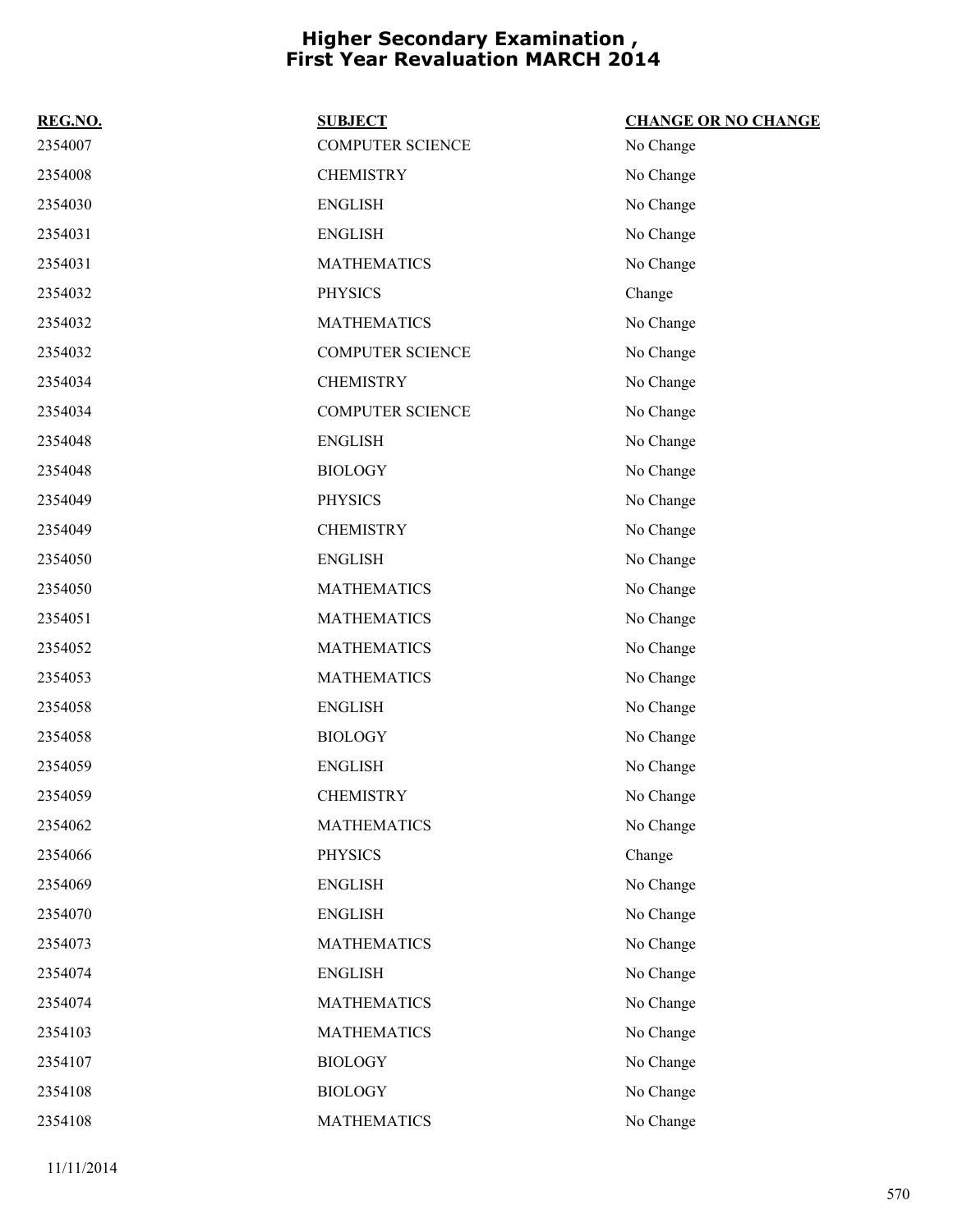| REG.NO. | <b>SUBJECT</b>                          | <b>CHANGE OR NO CHANGE</b> |
|---------|-----------------------------------------|----------------------------|
| 2354111 | MALAYALAM                               | Change                     |
| 2354111 | <b>BIOLOGY</b>                          | No Change                  |
| 2354112 | <b>BIOLOGY</b>                          | No Change                  |
| 2354112 | <b>MATHEMATICS</b>                      | No Change                  |
| 2354118 | <b>ENGLISH</b>                          | No Change                  |
| 2354120 | <b>PHYSICS</b>                          | No Change                  |
| 2354121 | <b>BIOLOGY</b>                          | No Change                  |
| 2354122 | <b>PHYSICS</b>                          | No Change                  |
| 2354122 | <b>MATHEMATICS</b>                      | No Change                  |
| 2354123 | <b>PHYSICS</b>                          | Change                     |
| 2354123 | <b>BIOLOGY</b>                          | No Change                  |
| 2354123 | <b>MATHEMATICS</b>                      | No Change                  |
| 2354129 | <b>MATHEMATICS</b>                      | No Change                  |
| 2354130 | <b>BIOLOGY</b>                          | No Change                  |
| 2354131 | <b>BIOLOGY</b>                          | No Change                  |
| 2354132 | <b>ENGLISH</b>                          | No Change                  |
| 2354132 | <b>PHYSICS</b>                          | No Change                  |
| 2354132 | <b>MATHEMATICS</b>                      | No Change                  |
| 2354133 | <b>ENGLISH</b>                          | No Change                  |
| 2354135 | <b>ENGLISH</b>                          | Change                     |
| 2354137 | <b>ENGLISH</b>                          | No Change                  |
| 2354137 | <b>BIOLOGY</b>                          | No Change                  |
| 2354141 | <b>MATHEMATICS</b>                      | No Change                  |
| 2354145 | <b>BIOLOGY</b>                          | No Change                  |
| 2354146 | <b>BIOLOGY</b>                          | No Change                  |
| 2354147 | <b>MATHEMATICS</b>                      | No Change                  |
| 2354151 | <b>ENGLISH</b>                          | No Change                  |
| 2354162 | <b>ENGLISH</b>                          | Change                     |
| 2354811 | <b>ENGLISH</b>                          | Change                     |
| 2354811 | <b>MATHEMATICS</b>                      | No Change                  |
| 2354827 | MALAYALAM                               | Change                     |
| 2354833 | <b>BIOLOGY</b>                          | No Change                  |
| 2355107 | <b>BUSINESS STUDIES WITH</b>            | Change                     |
| 2355108 | FUNCTIONAL MANAGEMENT<br><b>ENGLISH</b> | No Change                  |
|         |                                         |                            |

11/11/2014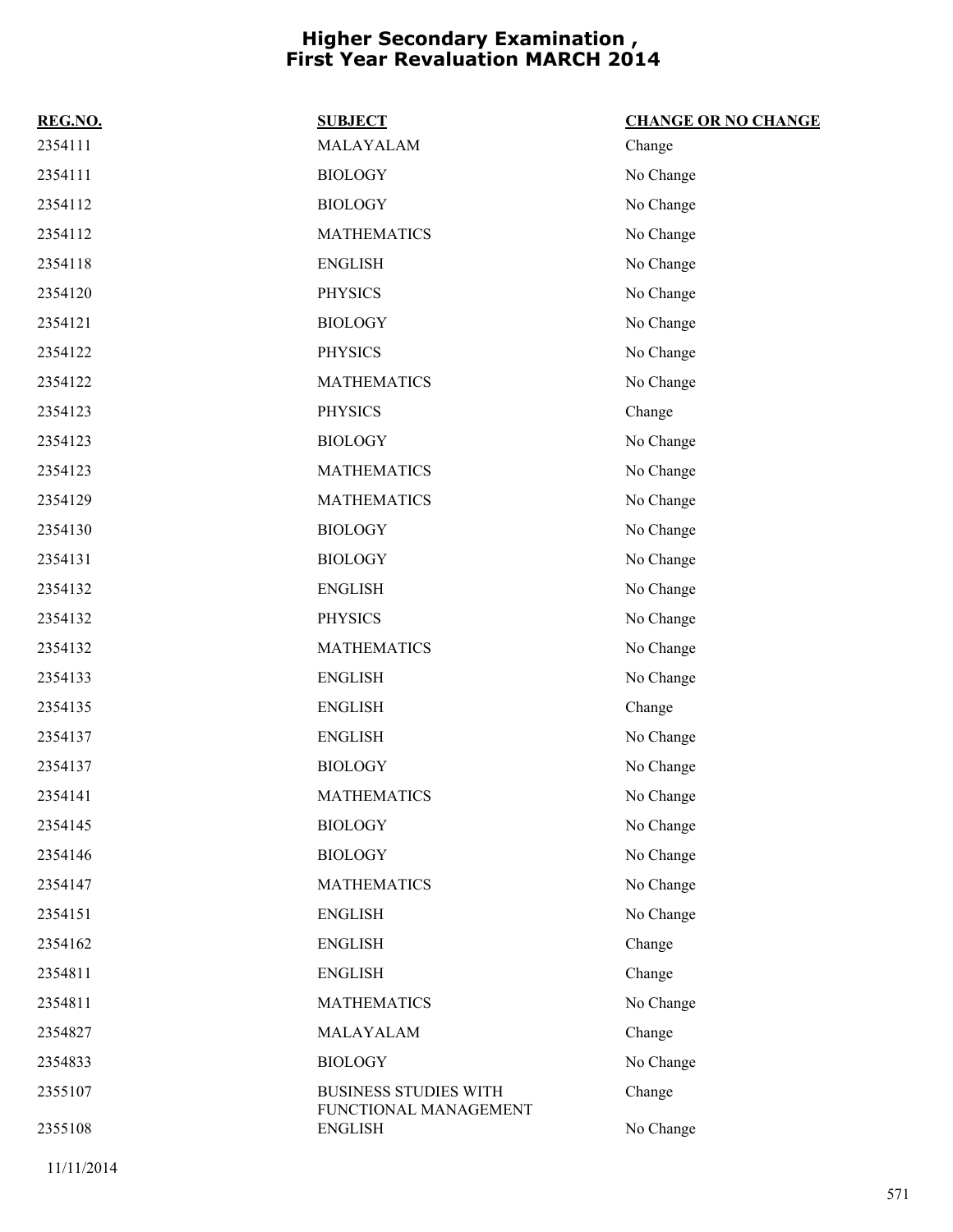| REG.NO. | <b>SUBJECT</b>                                        | <b>CHANGE OR NO CHANGE</b> |
|---------|-------------------------------------------------------|----------------------------|
| 2355116 | <b>ENGLISH</b>                                        | No Change                  |
| 2355128 | <b>COMPUTER APPLICATION</b>                           | No Change                  |
| 2355130 | ACCOUNTANCY WITH<br><b>COMPUTER ACCOUNTING</b>        | Change                     |
| 2355303 | <b>ENGLISH</b>                                        | Change                     |
| 2355312 | <b>MATHEMATICS</b>                                    | No Change                  |
| 2355318 | <b>MATHEMATICS</b>                                    | No Change                  |
| 2355338 | <b>ENGLISH</b>                                        | Change                     |
| 2355360 | <b>BIOLOGY</b>                                        | No Change                  |
| 2355574 | <b>ENGLISH</b>                                        | No Change                  |
| 2355577 | <b>ENGLISH</b>                                        | No Change                  |
| 2355578 | <b>PHYSICS</b>                                        | Change                     |
| 2355580 | <b>ENGLISH</b>                                        | No Change                  |
| 2355584 | <b>ENGLISH</b>                                        | No Change                  |
| 2355584 | <b>PHYSICS</b>                                        | No Change                  |
| 2355589 | <b>MATHEMATICS</b>                                    | No Change                  |
| 2355590 | <b>ENGLISH</b>                                        | No Change                  |
| 2355593 | <b>PHYSICS</b>                                        | Change                     |
| 2355596 | <b>ENGLISH</b>                                        | No Change                  |
| 2355597 | <b>MATHEMATICS</b>                                    | No Change                  |
| 2355600 | <b>ENGLISH</b>                                        | No Change                  |
| 2355612 | <b>CHEMISTRY</b>                                      | Change                     |
| 2355613 | <b>PHYSICS</b>                                        | No Change                  |
| 2355618 | <b>BIOLOGY</b>                                        | No Change                  |
| 2355620 | <b>ENGLISH</b>                                        | No Change                  |
| 2355620 | <b>MATHEMATICS</b>                                    | No Change                  |
| 2355644 | MALAYALAM                                             | Change                     |
| 2355748 | <b>BUSINESS STUDIES WITH</b><br>FUNCTIONAL MANAGEMENT | No Change                  |
| 2355951 | <b>ENGLISH</b>                                        | No Change                  |
| 2355951 | <b>PHYSICS</b>                                        | No Change                  |
| 2355957 | <b>PHYSICS</b>                                        | No Change                  |
| 2355957 | <b>BIOLOGY</b>                                        | No Change                  |
| 2355964 | <b>ENGLISH</b>                                        | Change                     |
| 2355969 | PHYSICS                                               | No Change                  |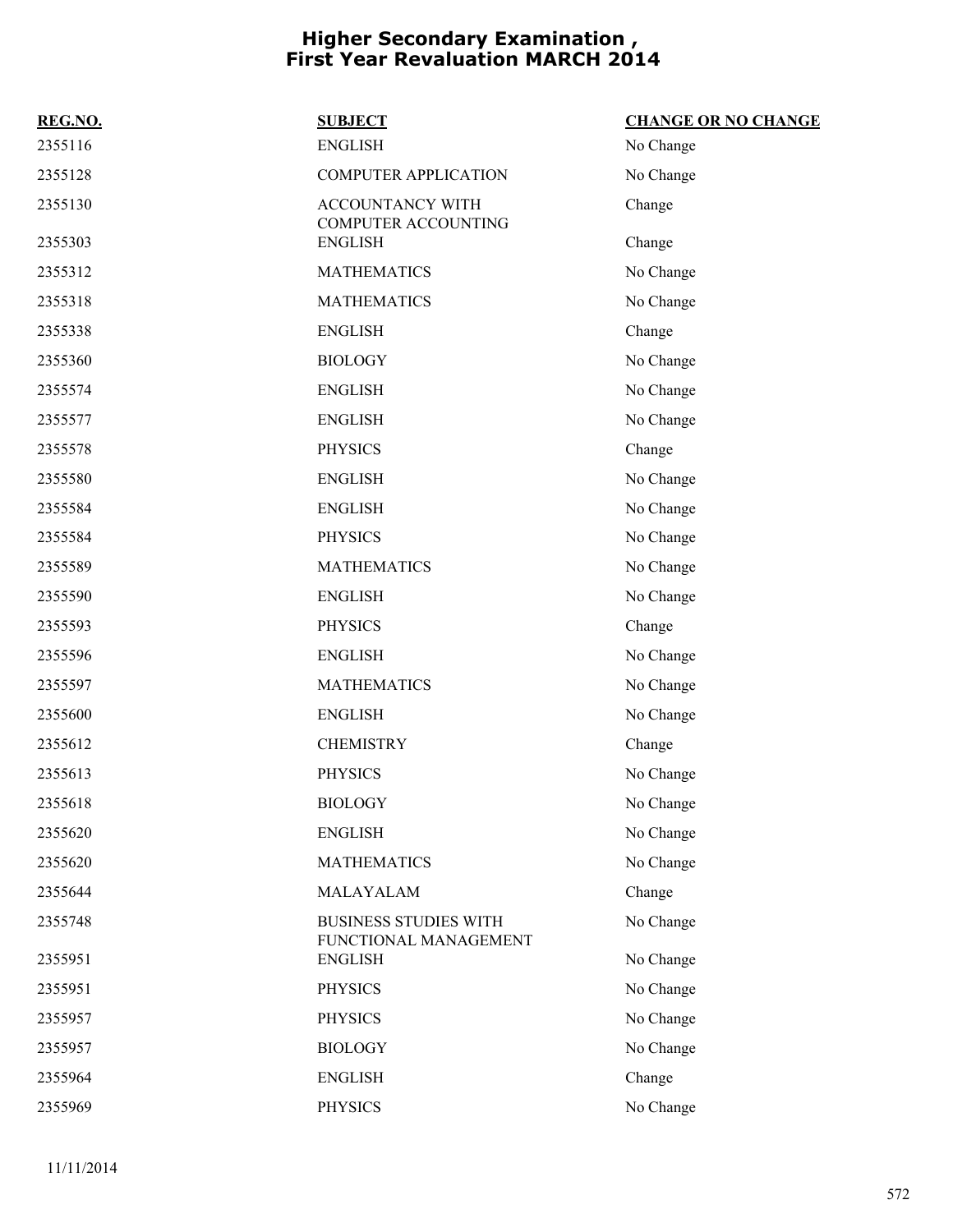| REG.NO. | <b>SUBJECT</b>              | <b>CHANGE OR NO CHANGE</b> |
|---------|-----------------------------|----------------------------|
| 2355974 | <b>CHEMISTRY</b>            | Change                     |
| 2355975 | <b>CHEMISTRY</b>            | Change                     |
| 2355995 | <b>ENGLISH</b>              | No Change                  |
| 2355999 | <b>PHYSICS</b>              | No Change                  |
| 2356005 | <b>CHEMISTRY</b>            | No Change                  |
| 2356024 | <b>ENGLISH</b>              | Change                     |
| 2356063 | <b>ENGLISH</b>              | No Change                  |
| 2356104 | <b>COMPUTER APPLICATION</b> | No Change                  |
| 2356260 | <b>ENGLISH</b>              | No Change                  |
| 2356269 | MALAYALAM                   | No Change                  |
| 2356269 | <b>CHEMISTRY</b>            | Change                     |
| 2356269 | <b>BIOLOGY</b>              | No Change                  |
| 2356362 | MALAYALAM                   | No Change                  |
| 2356365 | <b>ENGLISH</b>              | No Change                  |
| 2356365 | MALAYALAM                   | No Change                  |
| 2356366 | <b>ENGLISH</b>              | No Change                  |
| 2356366 | MALAYALAM                   | No Change                  |
| 2356371 | <b>ENGLISH</b>              | No Change                  |
| 2356371 | MALAYALAM                   | No Change                  |
| 2356383 | <b>MATHEMATICS</b>          | No Change                  |
| 2356385 | <b>ENGLISH</b>              | Change                     |
| 2356386 | <b>ENGLISH</b>              | Change                     |
| 2356386 | <b>MATHEMATICS</b>          | No Change                  |
| 2356387 | <b>ENGLISH</b>              | Change                     |
| 2356387 | <b>MATHEMATICS</b>          | No Change                  |
| 2356389 | <b>ENGLISH</b>              | No Change                  |
| 2356391 | <b>ENGLISH</b>              | No Change                  |
| 2356391 | <b>PHYSICS</b>              | No Change                  |
| 2356850 | <b>ENGLISH</b>              | No Change                  |
| 2357413 | <b>ENGLISH</b>              | No Change                  |
| 2357429 | <b>PHYSICS</b>              | No Change                  |
| 2357439 | <b>PHYSICS</b>              | Change                     |
| 2357440 | <b>MATHEMATICS</b>          | No Change                  |
| 2357441 | <b>MATHEMATICS</b>          | Change                     |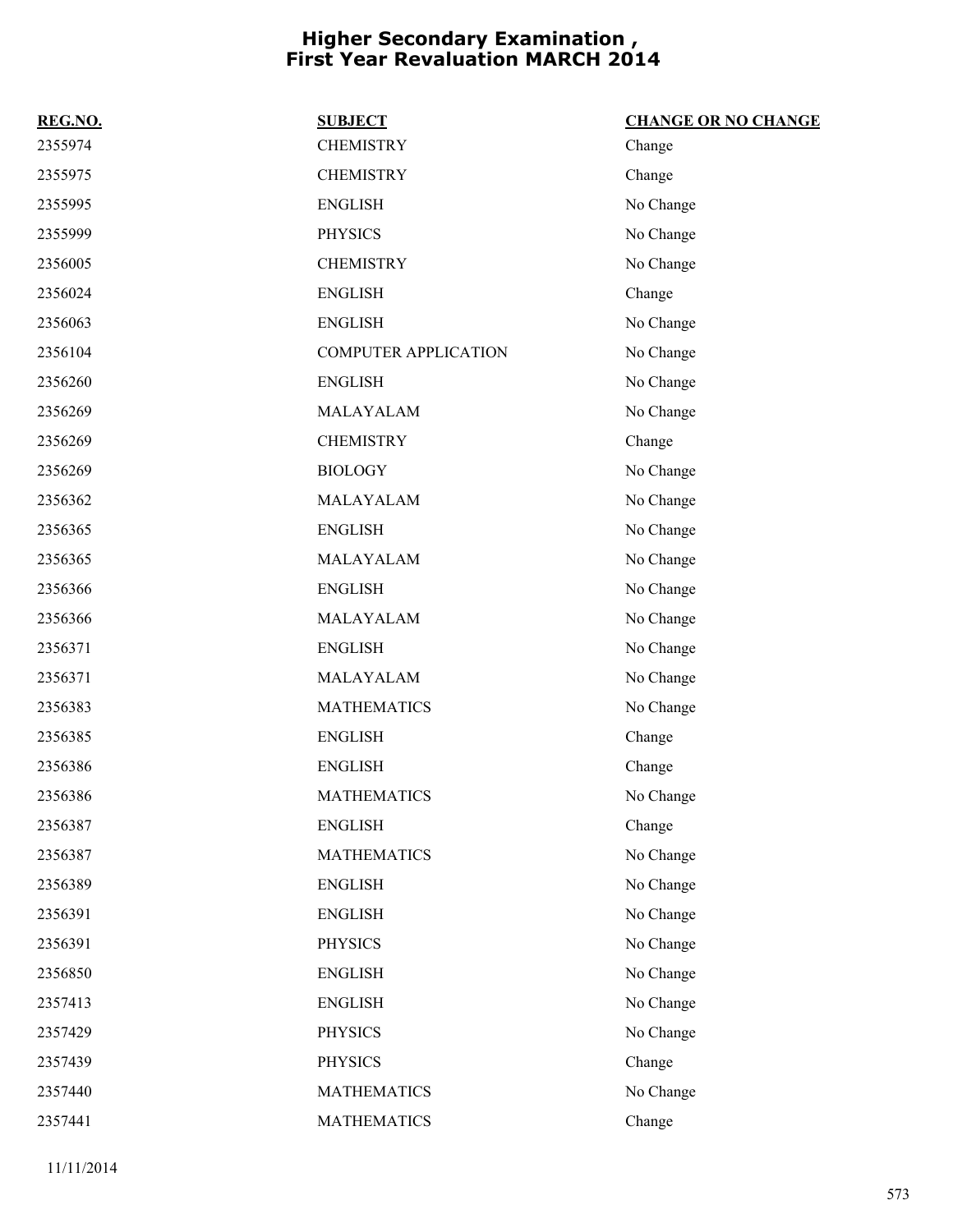| REG.NO. | <b>SUBJECT</b>                                        | <b>CHANGE OR NO CHANGE</b> |
|---------|-------------------------------------------------------|----------------------------|
| 2357598 | <b>ECONOMICS</b>                                      | Change                     |
| 2357598 | <b>BUSINESS STUDIES WITH</b><br>FUNCTIONAL MANAGEMENT | No Change                  |
| 2357628 | <b>COMPUTER APPLICATION</b>                           | Change                     |
| 2357664 | <b>ENGLISH</b>                                        | No Change                  |
| 2358328 | <b>MATHEMATICS</b>                                    | Change                     |
| 2358855 | <b>ACCOUNTANCY WITH</b><br><b>COMPUTER ACCOUNTING</b> | No Change                  |
| 2359129 | <b>ENGLISH</b>                                        | Change                     |
| 2359427 | <b>PHYSICS</b>                                        | No Change                  |
| 2359441 | <b>MATHEMATICS</b>                                    | No Change                  |
| 2359542 | <b>COMPUTER APPLICATION</b>                           | No Change                  |
| 2359676 | <b>ENGLISH</b>                                        | No Change                  |
| 2359680 | <b>MATHEMATICS</b>                                    | No Change                  |
| 2359695 | <b>ENGLISH</b>                                        | Change                     |
| 2359708 | <b>PHYSICS</b>                                        | No Change                  |
| 2359708 | <b>MATHEMATICS</b>                                    | No Change                  |
| 2359726 | <b>MATHEMATICS</b>                                    | Change                     |
| 2359769 | <b>ENGLISH</b>                                        | No Change                  |
| 2359770 | <b>ARABIC</b>                                         | Change                     |
| 2359833 | <b>ENGLISH</b>                                        | No Change                  |
| 2359924 | <b>BUSINESS STUDIES WITH</b><br>FUNCTIONAL MANAGEMENT | No Change                  |
| 2359935 | <b>MATHEMATICS</b>                                    | No Change                  |
| 2359950 | <b>BUSINESS STUDIES WITH</b><br>FUNCTIONAL MANAGEMENT | No Change                  |
| 2360007 | <b>ENGLISH</b>                                        | Change                     |
| 2360014 | <b>BUSINESS STUDIES WITH</b><br>FUNCTIONAL MANAGEMENT | No Change                  |
| 2360082 | <b>ENGLISH</b>                                        | Change                     |
| 2360082 | <b>HISTORY</b>                                        | No Change                  |
| 2360082 | SOCIOLOGY                                             | No Change                  |
| 2360297 | <b>ENGLISH</b>                                        | No Change                  |
| 2360299 | <b>MATHEMATICS</b>                                    | Change                     |
| 2360305 | <b>PHYSICS</b>                                        | No Change                  |
| 2360314 | <b>MATHEMATICS</b>                                    | No Change                  |
| 2360316 | <b>MATHEMATICS</b>                                    | Change                     |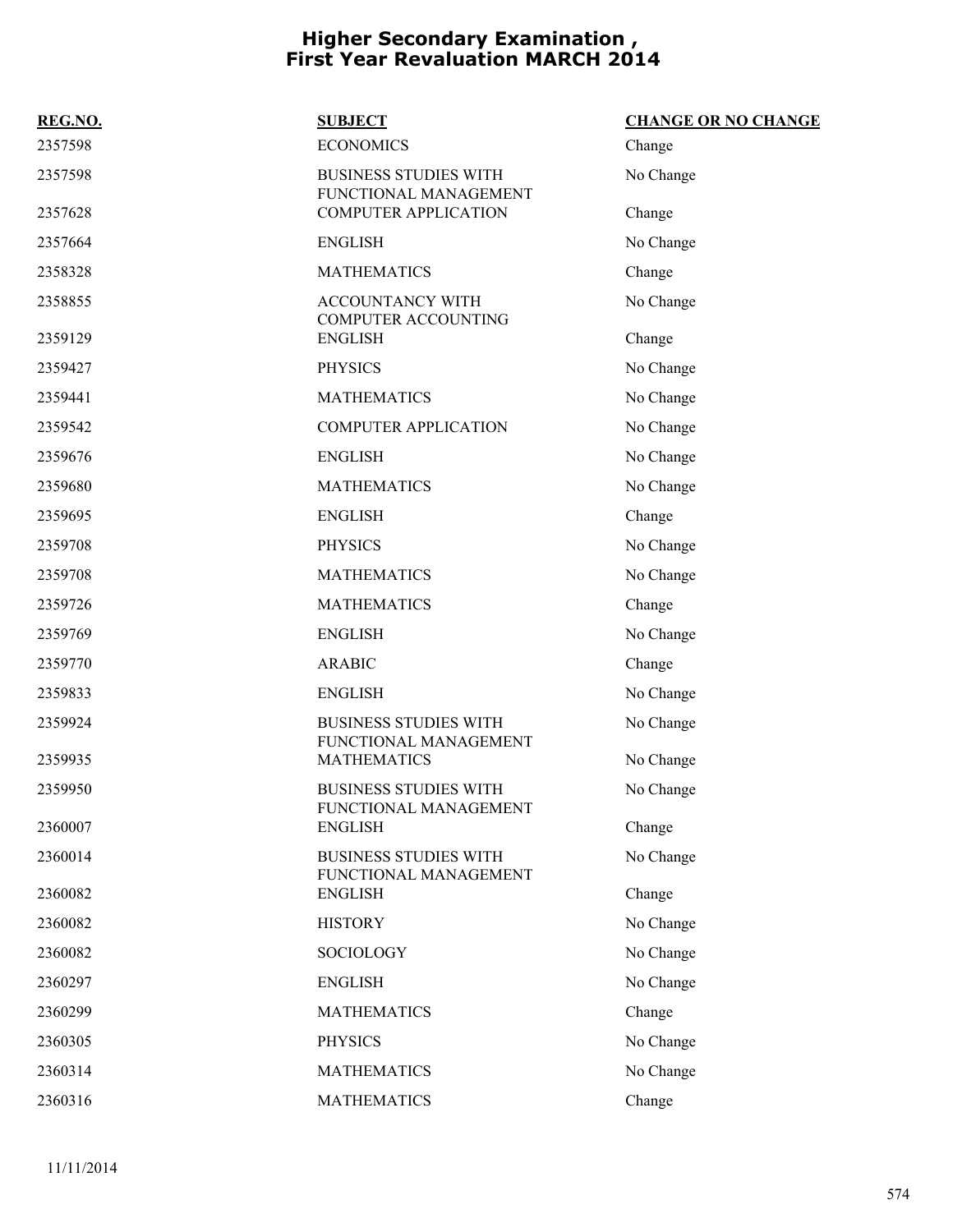| REG.NO. | <b>SUBJECT</b>          | <b>CHANGE OR NO CHANGE</b> |
|---------|-------------------------|----------------------------|
| 2360318 | <b>BIOLOGY</b>          | No Change                  |
| 2360318 | <b>MATHEMATICS</b>      | No Change                  |
| 2360422 | MALAYALAM               | Change                     |
| 2360649 | <b>MATHEMATICS</b>      | No Change                  |
| 2360742 | <b>ENGLISH</b>          | No Change                  |
| 2361311 | MALAYALAM               | Change                     |
| 2361921 | <b>ENGLISH</b>          | No Change                  |
| 2361925 | <b>ENGLISH</b>          | No Change                  |
| 2361926 | <b>PHYSICS</b>          | No Change                  |
| 2361936 | <b>ENGLISH</b>          | No Change                  |
| 2361957 | <b>ENGLISH</b>          | No Change                  |
| 2361965 | <b>ENGLISH</b>          | No Change                  |
| 2361984 | <b>ENGLISH</b>          | Change                     |
| 2361992 | <b>ENGLISH</b>          | No Change                  |
| 2361995 | <b>ENGLISH</b>          | No Change                  |
| 2361995 | <b>MATHEMATICS</b>      | Change                     |
| 2361997 | <b>ENGLISH</b>          | No Change                  |
| 2362001 | <b>ENGLISH</b>          | No Change                  |
| 2362038 | <b>MATHEMATICS</b>      | No Change                  |
| 2362044 | <b>ENGLISH</b>          | No Change                  |
| 2362067 | <b>ENGLISH</b>          | No Change                  |
| 2363001 | <b>ENGLISH</b>          | No Change                  |
| 2363011 | MALAYALAM               | Change                     |
| 2363015 | <b>ENGLISH</b>          | No Change                  |
| 2363078 | <b>ENGLISH</b>          | Change                     |
| 2363078 | MALAYALAM               | No Change                  |
| 2363078 | <b>COMPUTER SCIENCE</b> | No Change                  |
| 2363522 | <b>PHYSICS</b>          | No Change                  |
| 2363522 | <b>CHEMISTRY</b>        | No Change                  |
| 2363856 | <b>ENGLISH</b>          | Change                     |
| 2363858 | <b>ENGLISH</b>          | Change                     |
| 2364187 | <b>ENGLISH</b>          | No Change                  |
| 2364187 | MALAYALAM               | Change                     |
| 2364196 | <b>BIOLOGY</b>          | No Change                  |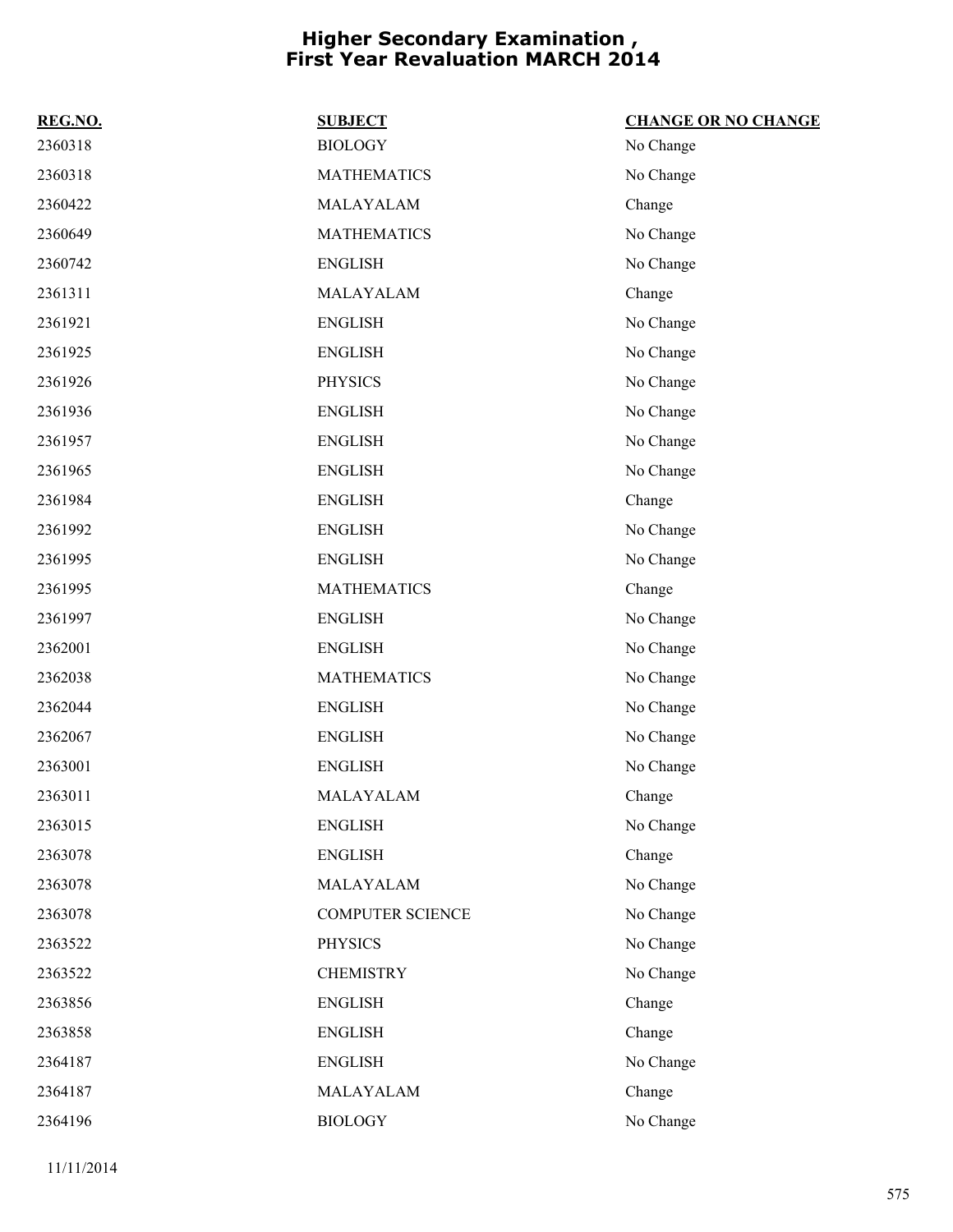| REG.NO. | <b>SUBJECT</b>     | <b>CHANGE OR NO CHANGE</b> |
|---------|--------------------|----------------------------|
| 2364199 | <b>PHYSICS</b>     | No Change                  |
| 2364206 | <b>MATHEMATICS</b> | Change                     |
| 2364212 | <b>ENGLISH</b>     | No Change                  |
| 2364213 | <b>MATHEMATICS</b> | Change                     |
| 2364227 | MALAYALAM          | Change                     |
| 2364227 | <b>MATHEMATICS</b> | No Change                  |
| 2364250 | MALAYALAM          | Change                     |
| 2364264 | <b>ENGLISH</b>     | Change                     |
| 2364277 | <b>MATHEMATICS</b> | No Change                  |
| 2365000 | <b>MATHEMATICS</b> | No Change                  |
| 2365001 | <b>MATHEMATICS</b> | No Change                  |
| 2365003 | <b>MATHEMATICS</b> | No Change                  |
| 2365004 | <b>MATHEMATICS</b> | No Change                  |
| 2365009 | <b>MATHEMATICS</b> | No Change                  |
| 2365011 | <b>MATHEMATICS</b> | Change                     |
| 2365014 | <b>MATHEMATICS</b> | No Change                  |
| 2365027 | <b>MATHEMATICS</b> | No Change                  |
| 2365047 | <b>ENGLISH</b>     | No Change                  |
| 2365050 | <b>ENGLISH</b>     | No Change                  |
| 2365061 | <b>CHEMISTRY</b>   | Change                     |
| 2365087 | <b>ENGLISH</b>     | Change                     |
| 2365104 | <b>ENGLISH</b>     | No Change                  |
| 2365668 | <b>CHEMISTRY</b>   | Change                     |
| 2365672 | MALAYALAM          | Change                     |
| 2365676 | <b>ENGLISH</b>     | No Change                  |
| 2365676 | MALAYALAM          | Change                     |
| 2365676 | <b>MATHEMATICS</b> | No Change                  |
| 2365686 | <b>PHYSICS</b>     | Change                     |
| 2365992 | <b>ENGLISH</b>     | Change                     |
| 2366006 | <b>ENGLISH</b>     | No Change                  |
| 2366006 | MALAYALAM          | No Change                  |
| 2366301 | <b>ENGLISH</b>     | No Change                  |
| 2366591 | <b>ENGLISH</b>     | No Change                  |
| 2366591 | <b>MATHEMATICS</b> | No Change                  |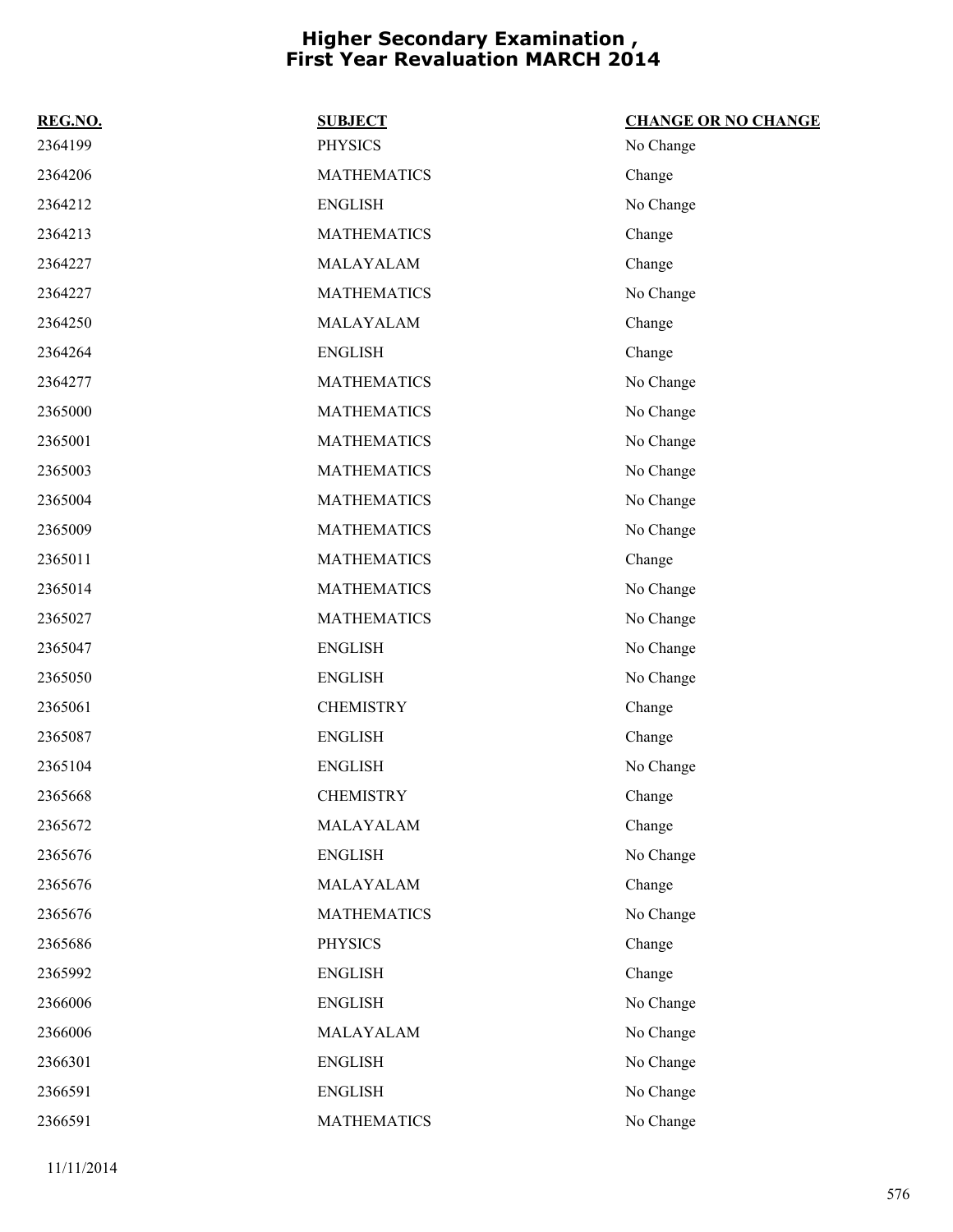| REG.NO. | <b>SUBJECT</b>       | <b>CHANGE OR NO CHANGE</b> |
|---------|----------------------|----------------------------|
| 2366592 | ${\rm ENGLISH}$      | No Change                  |
| 2366594 | <b>ENGLISH</b>       | No Change                  |
| 2366595 | <b>ENGLISH</b>       | No Change                  |
| 2366596 | <b>ENGLISH</b>       | No Change                  |
| 2366596 | <b>PHYSICS</b>       | No Change                  |
| 2366596 | <b>BIOLOGY</b>       | Change                     |
| 2366596 | <b>MATHEMATICS</b>   | No Change                  |
| 2366605 | <b>ENGLISH</b>       | No Change                  |
| 2366605 | <b>PHYSICS</b>       | No Change                  |
| 2366608 | <b>ENGLISH</b>       | Change                     |
| 2366609 | <b>BIOLOGY</b>       | No Change                  |
| 2366612 | ${\rm ENGLISH}$      | Change                     |
| 2366616 | <b>ENGLISH</b>       | No Change                  |
| 2366621 | <b>PHYSICS</b>       | No Change                  |
| 2366621 | <b>CHEMISTRY</b>     | No Change                  |
| 2366625 | <b>PHYSICS</b>       | Change                     |
| 2366625 | <b>CHEMISTRY</b>     | Change                     |
| 2366636 | <b>MATHEMATICS</b>   | No Change                  |
| 2366769 | <b>ENGLISH</b>       | No Change                  |
| 2366928 | <b>ENGLISH</b>       | No Change                  |
| 2366971 | <b>ENGLISH</b>       | Change                     |
| 2367778 | <b>ENGLISH</b>       | No Change                  |
| 2367793 | <b>ENGLISH</b>       | Change                     |
| 2367797 | <b>ENGLISH</b>       | No Change                  |
| 2367797 | <b>MATHEMATICS</b>   | No Change                  |
| 2367801 | <b>HINDI</b>         | No Change                  |
| 2367864 | <b>ECONOMICS</b>     | No Change                  |
| 2367933 | <b>ECONOMICS</b>     | Change                     |
| 2367947 | MALAYALAM            | No Change                  |
| 2367985 | <b>ENGLISH</b>       | No Change                  |
| 2368139 | ACCOUNTANCY WITH AFS | No Change                  |
| 2368196 | <b>ENGLISH</b>       | No Change                  |
| 2368196 | MALAYALAM            | No Change                  |
| 2368223 | <b>ENGLISH</b>       | No Change                  |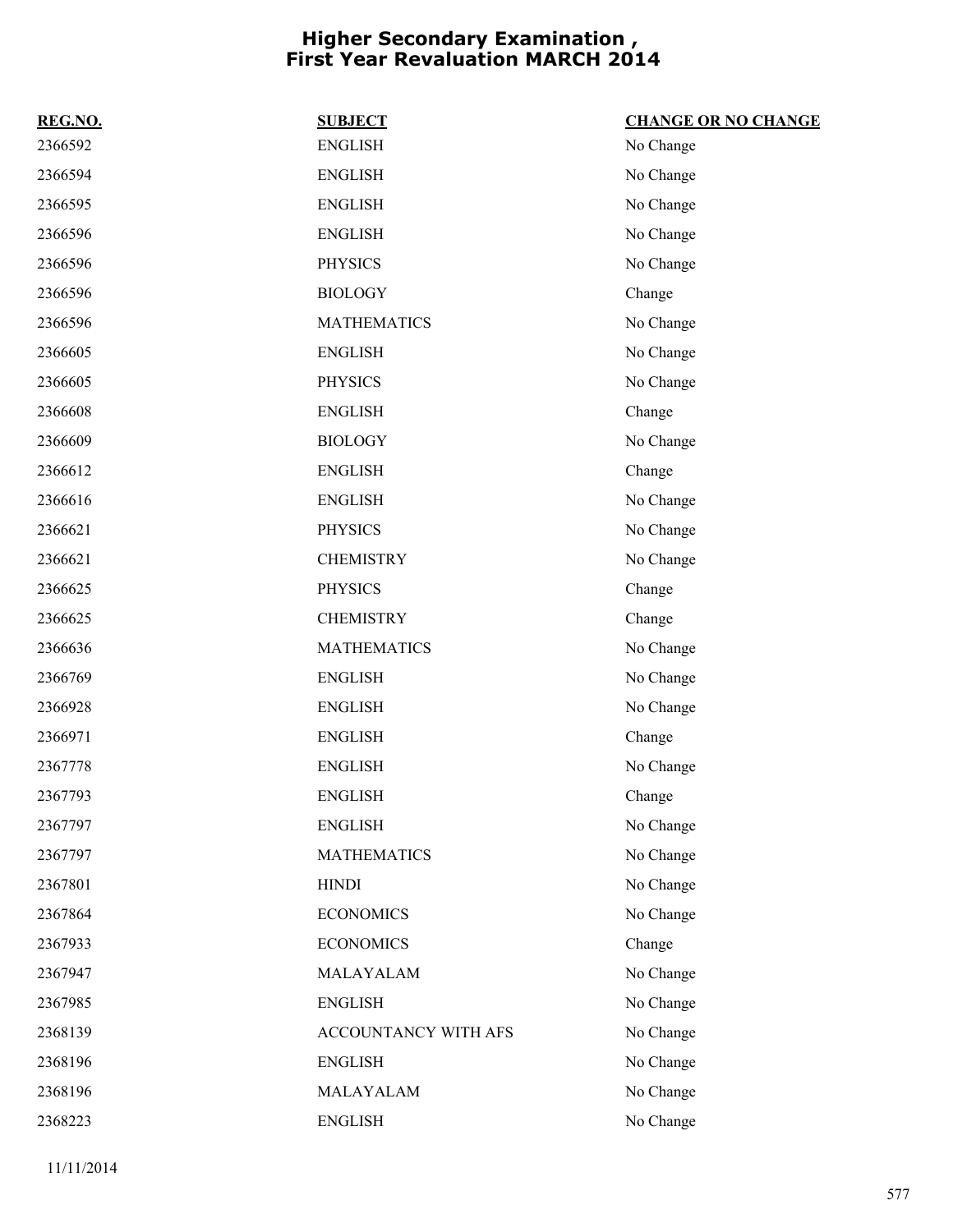| REG.NO. | <b>SUBJECT</b>                                        | <b>CHANGE OR NO CHANGE</b> |
|---------|-------------------------------------------------------|----------------------------|
| 2368275 | <b>COMPUTER APPLICATION</b>                           | No Change                  |
| 2368299 | <b>BUSINESS STUDIES WITH</b><br>FUNCTIONAL MANAGEMENT | No Change                  |
| 2368570 | <b>ENGLISH</b>                                        | No Change                  |
| 2368570 | <b>MATHEMATICS</b>                                    | Change                     |
| 2368611 | <b>ENGLISH</b>                                        | Change                     |
| 2368646 | <b>ENGLISH</b>                                        | No Change                  |
| 2368663 | <b>ENGLISH</b>                                        | Change                     |
| 2368741 | <b>ENGLISH</b>                                        | No Change                  |
| 2368808 | <b>COMPUTER APPLICATION</b>                           | No Change                  |
| 2368949 | <b>MATHEMATICS</b>                                    | No Change                  |
| 2369266 | <b>MATHEMATICS</b>                                    | No Change                  |
| 2369279 | <b>ENGLISH</b>                                        | Change                     |
| 2369303 | <b>BIOLOGY</b>                                        | No Change                  |
| 2369303 | <b>MATHEMATICS</b>                                    | No Change                  |
| 2369316 | <b>MATHEMATICS</b>                                    | No Change                  |
| 2369372 | <b>HISTORY</b>                                        | No Change                  |
| 2369647 | <b>ENGLISH</b>                                        | No Change                  |
| 2369647 | <b>MATHEMATICS</b>                                    | No Change                  |
| 2369660 | MALAYALAM                                             | Change                     |
| 2369664 | MALAYALAM                                             | Change                     |
| 2369664 | <b>CHEMISTRY</b>                                      | No Change                  |
| 2369666 | MALAYALAM                                             | Change                     |
| 2369667 | MALAYALAM                                             | Change                     |
| 2369668 | MALAYALAM                                             | Change                     |
| 2369668 | <b>MATHEMATICS</b>                                    | No Change                  |
| 2369669 | <b>ENGLISH</b>                                        | No Change                  |
| 2369669 | MALAYALAM                                             | Change                     |
| 2369673 | <b>PHYSICS</b>                                        | No Change                  |
| 2369673 | <b>CHEMISTRY</b>                                      | No Change                  |
| 2369675 | <b>ENGLISH</b>                                        | No Change                  |
| 2369676 | <b>PHYSICS</b>                                        | Change                     |
| 2369693 | <b>PHYSICS</b>                                        | Change                     |
| 2369705 | <b>HINDI</b>                                          | No Change                  |
| 2369712 | <b>PHYSICS</b>                                        | No Change                  |
|         |                                                       |                            |

11/11/2014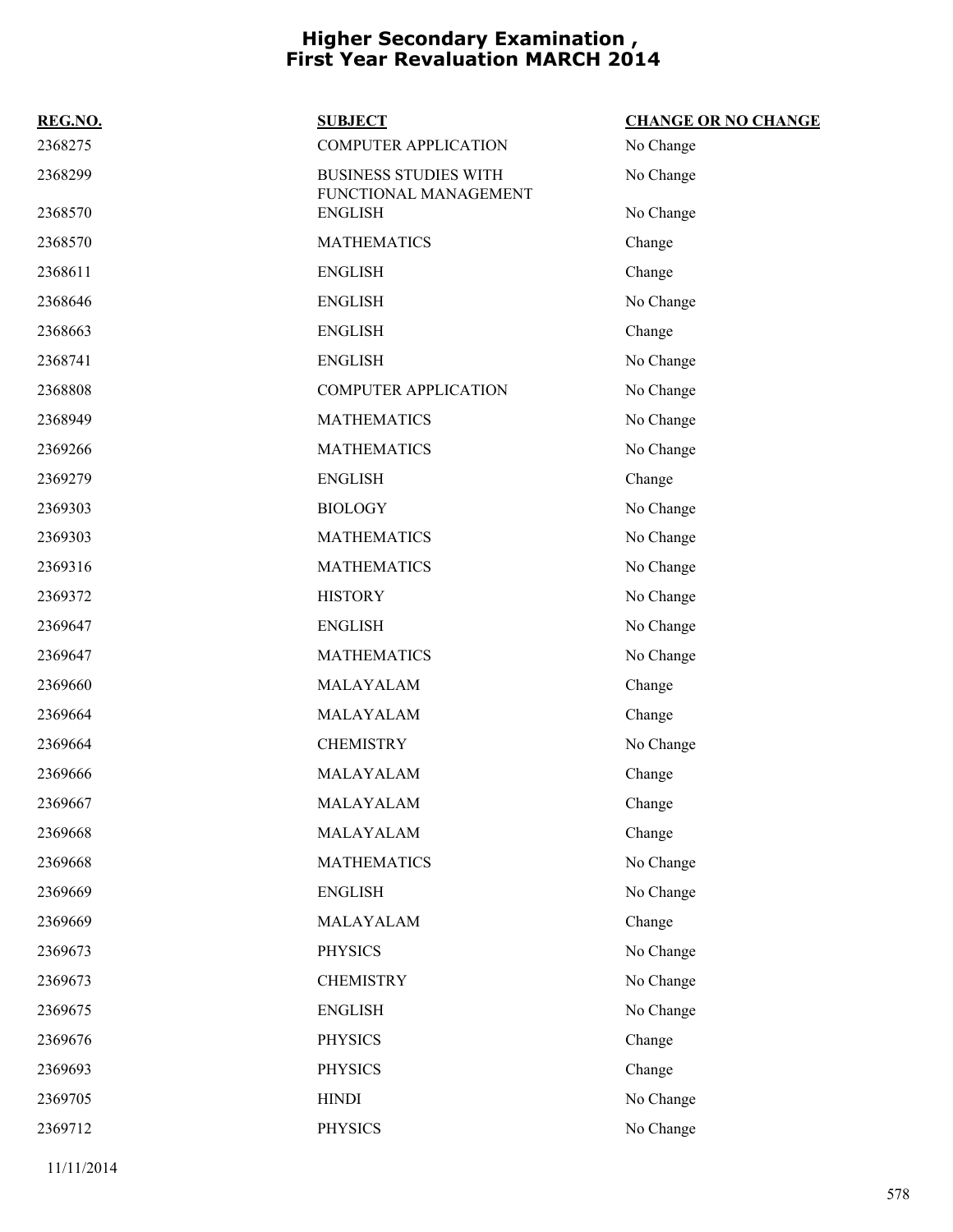| REG.NO. | <b>SUBJECT</b>                                        | <b>CHANGE OR NO CHANGE</b> |
|---------|-------------------------------------------------------|----------------------------|
| 2369712 | <b>MATHEMATICS</b>                                    | No Change                  |
| 2369714 | <b>ENGLISH</b>                                        | No Change                  |
| 2369721 | <b>MATHEMATICS</b>                                    | No Change                  |
| 2369742 | <b>ENGLISH</b>                                        | Change                     |
| 2369748 | <b>ENGLISH</b>                                        | Change                     |
| 2369756 | <b>ARABIC</b>                                         | No Change                  |
| 2369758 | <b>ARABIC</b>                                         | Change                     |
| 2369768 | MALAYALAM                                             | Change                     |
| 2370072 | <b>BUSINESS STUDIES WITH</b><br>FUNCTIONAL MANAGEMENT | Change                     |
| 2370102 | <b>ENGLISH</b>                                        | No Change                  |
| 2370108 | <b>ENGLISH</b>                                        | No Change                  |
| 2370116 | <b>ENGLISH</b>                                        | No Change                  |
| 2370117 | <b>ENGLISH</b>                                        | Change                     |
| 2370126 | <b>ENGLISH</b>                                        | No Change                  |
| 2370127 | <b>ENGLISH</b>                                        | Change                     |
| 2370134 | <b>ENGLISH</b>                                        | Change                     |
| 2370134 | <b>BIOLOGY</b>                                        | No Change                  |
| 2370139 | <b>PHYSICS</b>                                        | No Change                  |
| 2370153 | <b>ENGLISH</b>                                        | No Change                  |
| 2370158 | <b>MATHEMATICS</b>                                    | No Change                  |
| 2370424 | <b>BUSINESS STUDIES WITH</b><br>FUNCTIONAL MANAGEMENT | No Change                  |
| 2370427 | <b>ENGLISH</b>                                        | Change                     |
| 2370681 | MALAYALAM                                             | No Change                  |
| 2370681 | <b>MATHEMATICS</b>                                    | No Change                  |
| 2370697 | <b>ENGLISH</b>                                        | No Change                  |
| 2370697 | <b>MATHEMATICS</b>                                    | No Change                  |
| 2370702 | <b>PHYSICS</b>                                        | Change                     |
| 2370711 | <b>BIOLOGY</b>                                        | No Change                  |
| 2370717 | <b>PHYSICS</b>                                        | No Change                  |
| 2370717 | <b>CHEMISTRY</b>                                      | Change                     |
| 2370721 | <b>MATHEMATICS</b>                                    | No Change                  |
| 2371133 | <b>MATHEMATICS</b>                                    | No Change                  |
| 2371147 | MALAYALAM                                             | No Change                  |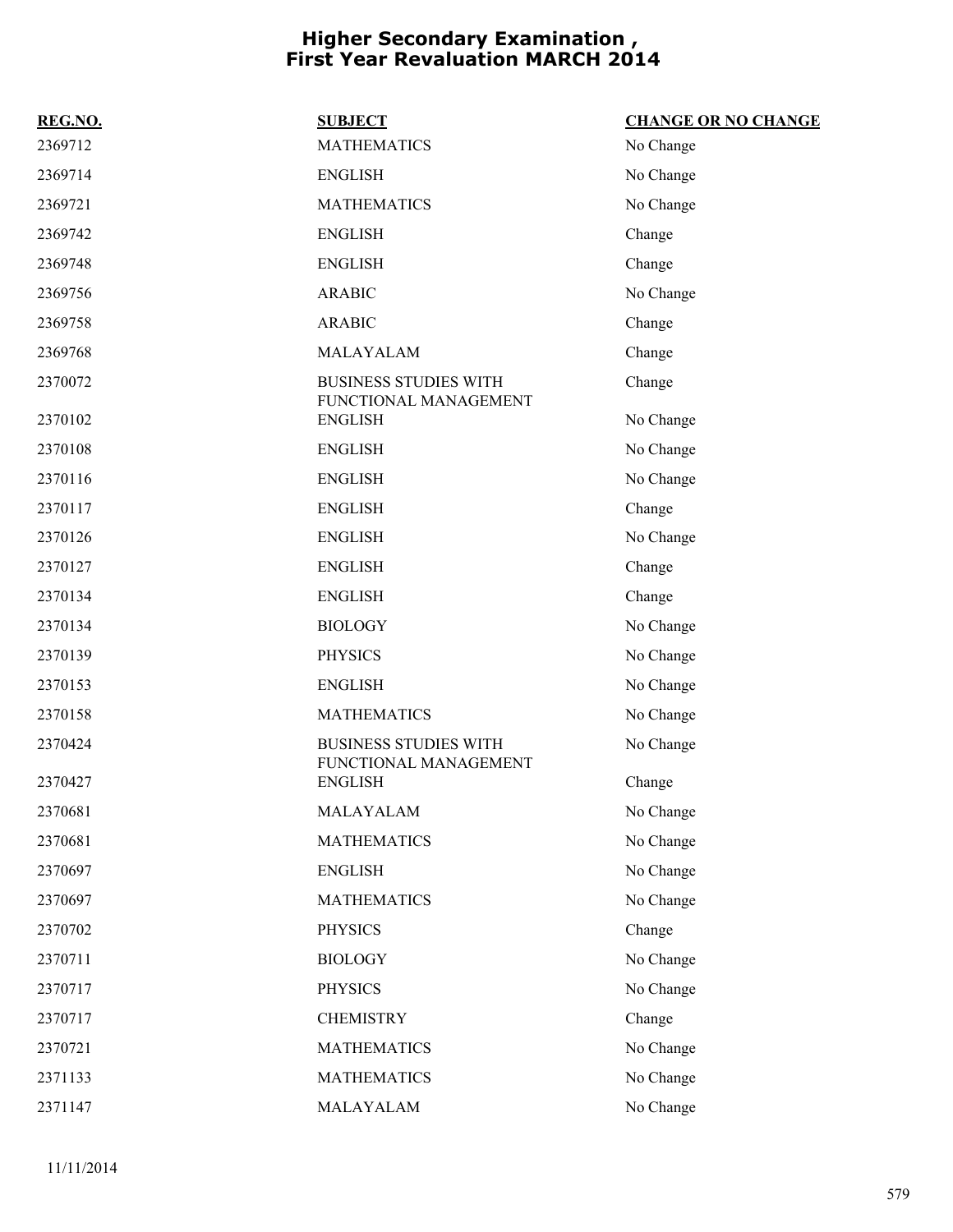| REG.NO. | <b>SUBJECT</b>                          | <b>CHANGE OR NO CHANGE</b> |
|---------|-----------------------------------------|----------------------------|
| 2371148 | MALAYALAM                               | Change                     |
| 2371152 | <b>PHYSICS</b>                          | No Change                  |
| 2371152 | <b>CHEMISTRY</b>                        | Change                     |
| 2371156 | <b>ENGLISH</b>                          | No Change                  |
| 2371165 | <b>ENGLISH</b>                          | No Change                  |
| 2371505 | <b>CHEMISTRY</b>                        | No Change                  |
| 2371505 | <b>MATHEMATICS</b>                      | No Change                  |
| 2371542 | <b>MATHEMATICS</b>                      | No Change                  |
| 2371809 | <b>MATHEMATICS</b>                      | No Change                  |
| 2371813 | <b>MATHEMATICS</b>                      | No Change                  |
| 2371843 | <b>PHYSICS</b>                          | Change                     |
| 2371843 | <b>MATHEMATICS</b>                      | No Change                  |
| 2371853 | <b>ENGLISH</b>                          | Change                     |
| 2371857 | <b>ENGLISH</b>                          | Change                     |
| 2371861 | <b>PHYSICS</b>                          | No Change                  |
| 2371918 | <b>ENGLISH</b>                          | No Change                  |
| 2372000 | <b>COMPUTER APPLICATION</b>             | No Change                  |
| 2372001 | <b>COMPUTER APPLICATION</b>             | No Change                  |
| 2372027 | ACCOUNTANCY WITH<br>COMPUTER ACCOUNTING | No Change                  |
| 2372134 | <b>ENGLISH</b>                          | No Change                  |
| 2372139 | <b>ENGLISH</b>                          | Change                     |
| 2372412 | <b>CHEMISTRY</b>                        | No Change                  |
| 2372412 | <b>MATHEMATICS</b>                      | No Change                  |
| 2372416 | <b>ENGLISH</b>                          | No Change                  |
| 2372416 | <b>PHYSICS</b>                          | Change                     |
| 2372416 | <b>BIOLOGY</b>                          | No Change                  |
| 2372424 | MALAYALAM                               | Change                     |
| 2372425 | MALAYALAM                               | No Change                  |
| 2372426 | MALAYALAM                               | Change                     |
| 2372427 | <b>ENGLISH</b>                          | Change                     |
| 2372433 | <b>BIOLOGY</b>                          | Change                     |
| 2372436 | <b>PHYSICS</b>                          | No Change                  |
| 2372436 | <b>MATHEMATICS</b>                      | No Change                  |
| 2372442 | <b>ENGLISH</b>                          | No Change                  |
|         |                                         |                            |

11/11/2014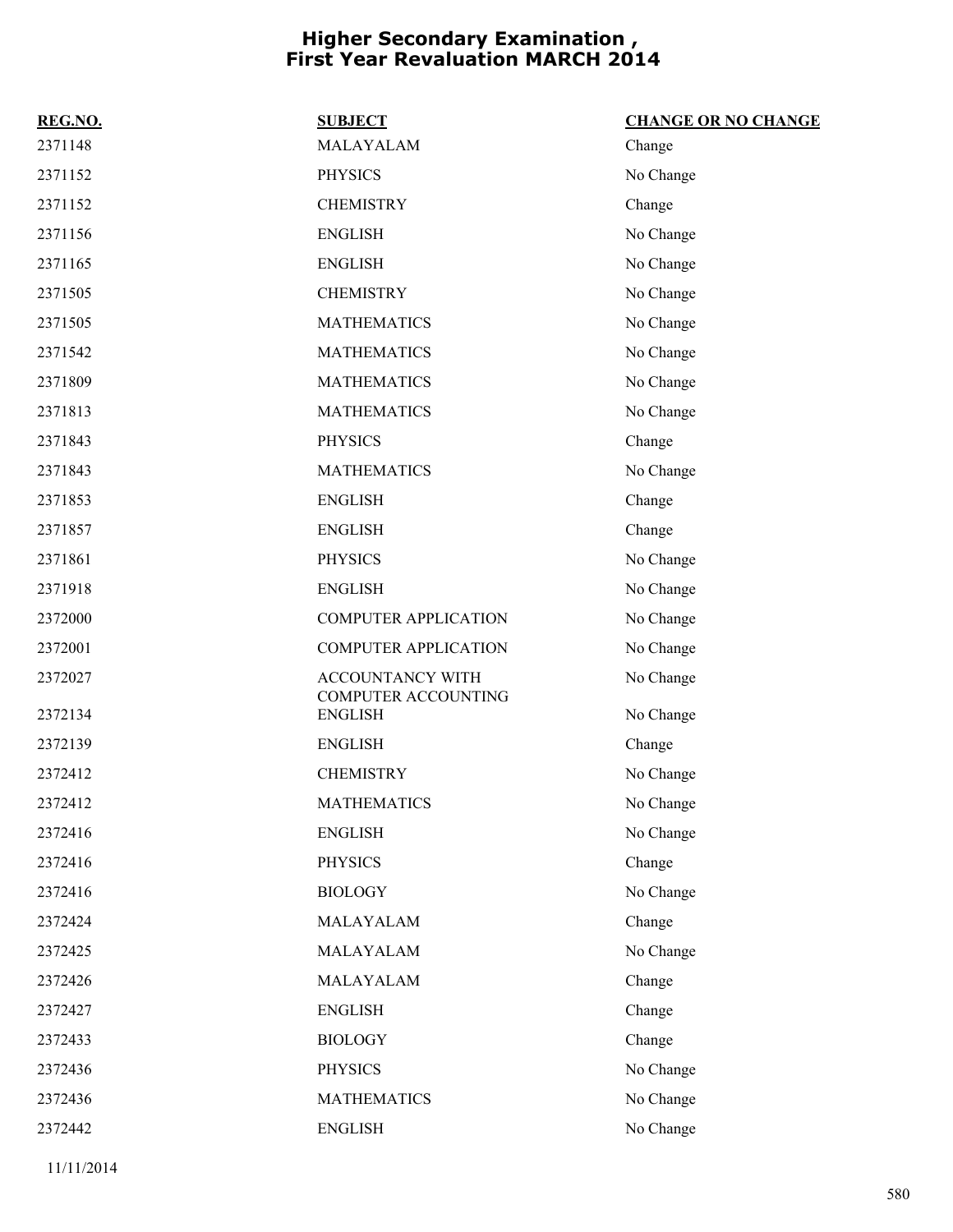| REG.NO. | <b>SUBJECT</b>     | <b>CHANGE OR NO CHANGE</b> |
|---------|--------------------|----------------------------|
| 2372442 | <b>PHYSICS</b>     | Change                     |
| 2372442 | <b>MATHEMATICS</b> | Change                     |
| 2372444 | <b>ENGLISH</b>     | No Change                  |
| 2372450 | <b>BIOLOGY</b>     | No Change                  |
| 2372452 | <b>BIOLOGY</b>     | No Change                  |
| 2372452 | <b>MATHEMATICS</b> | No Change                  |
| 2372453 | <b>MATHEMATICS</b> | No Change                  |
| 2372456 | <b>CHEMISTRY</b>   | No Change                  |
| 2372456 | <b>BIOLOGY</b>     | No Change                  |
| 2372461 | <b>ENGLISH</b>     | No Change                  |
| 2372461 | <b>PHYSICS</b>     | No Change                  |
| 2372465 | <b>ENGLISH</b>     | No Change                  |
| 2372467 | <b>MATHEMATICS</b> | No Change                  |
| 2372474 | <b>CHEMISTRY</b>   | No Change                  |
| 2372474 | <b>MATHEMATICS</b> | No Change                  |
| 2372475 | <b>MATHEMATICS</b> | Change                     |
| 2372477 | <b>ENGLISH</b>     | No Change                  |
| 2372477 | <b>MATHEMATICS</b> | No Change                  |
| 2372484 | <b>ARABIC</b>      | No Change                  |
| 2372493 | <b>PHYSICS</b>     | No Change                  |
| 2372495 | <b>ENGLISH</b>     | No Change                  |
| 2372500 | <b>MATHEMATICS</b> | No Change                  |
| 2372507 | <b>ENGLISH</b>     | No Change                  |
| 2372534 | <b>SOCIOLOGY</b>   | No Change                  |
| 2372542 | <b>ENGLISH</b>     | Change                     |
| 2372544 | <b>ENGLISH</b>     | Change                     |
| 2372545 | <b>ENGLISH</b>     | Change                     |
| 2372547 | <b>ENGLISH</b>     | No Change                  |
| 2372548 | <b>ENGLISH</b>     | Change                     |
| 2372549 | <b>ENGLISH</b>     | Change                     |
| 2372551 | <b>ENGLISH</b>     | Change                     |
| 2372571 | <b>ENGLISH</b>     | No Change                  |
| 2372574 | <b>ENGLISH</b>     | Change                     |
| 2372575 | <b>HISTORY</b>     | Change                     |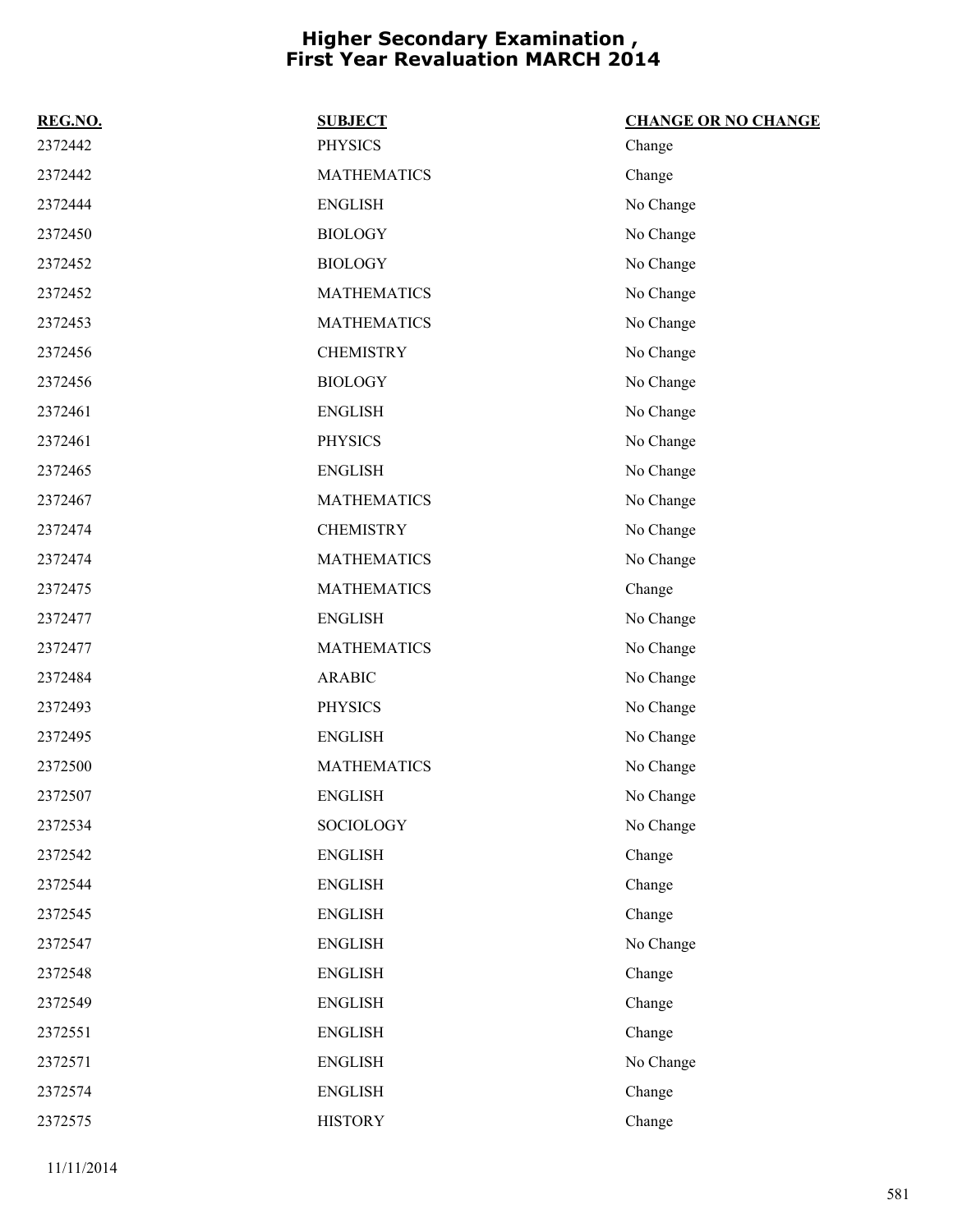| REG.NO. | <b>SUBJECT</b>                                        | <b>CHANGE OR NO CHANGE</b> |
|---------|-------------------------------------------------------|----------------------------|
| 2372614 | <b>ENGLISH</b>                                        | Change                     |
| 2372615 | <b>COMPUTER APPLICATION</b>                           | No Change                  |
| 2372615 | <b>BUSINESS STUDIES WITH</b><br>FUNCTIONAL MANAGEMENT | No Change                  |
| 2373212 | <b>ENGLISH</b>                                        | No Change                  |
| 2373212 | <b>CHEMISTRY</b>                                      | No Change                  |
| 2373213 | <b>CHEMISTRY</b>                                      | No Change                  |
| 2373214 | <b>ENGLISH</b>                                        | No Change                  |
| 2373214 | <b>MATHEMATICS</b>                                    | No Change                  |
| 2373216 | <b>MATHEMATICS</b>                                    | Change                     |
| 2373220 | <b>PHYSICS</b>                                        | Change                     |
| 2373223 | <b>PHYSICS</b>                                        | No Change                  |
| 2373223 | <b>MATHEMATICS</b>                                    | Change                     |
| 2373224 | <b>ENGLISH</b>                                        | No Change                  |
| 2373224 | MALAYALAM                                             | No Change                  |
| 2373224 | <b>PHYSICS</b>                                        | Change                     |
| 2373224 | <b>BIOLOGY</b>                                        | No Change                  |
| 2373225 | MALAYALAM                                             | No Change                  |
| 2373226 | <b>CHEMISTRY</b>                                      | No Change                  |
| 2373226 | <b>BIOLOGY</b>                                        | No Change                  |
| 2373228 | <b>CHEMISTRY</b>                                      | No Change                  |
| 2373233 | <b>ENGLISH</b>                                        | Change                     |
| 2373234 | <b>ENGLISH</b>                                        | No Change                  |
| 2373235 | <b>ENGLISH</b>                                        | No Change                  |
| 2373235 | <b>MATHEMATICS</b>                                    | No Change                  |
| 2373236 | <b>ENGLISH</b>                                        | No Change                  |
| 2373236 | <b>HINDI</b>                                          | No Change                  |
| 2373242 | <b>MATHEMATICS</b>                                    | No Change                  |
| 2373243 | <b>ENGLISH</b>                                        | No Change                  |
| 2373246 | <b>ENGLISH</b>                                        | No Change                  |
| 2373247 | <b>ENGLISH</b>                                        | No Change                  |
| 2373256 | <b>MATHEMATICS</b>                                    | Change                     |
| 2373261 | <b>CHEMISTRY</b>                                      | Change                     |
| 2373262 | <b>PHYSICS</b>                                        | Change                     |
| 2373262 | <b>MATHEMATICS</b>                                    | No Change                  |
|         |                                                       |                            |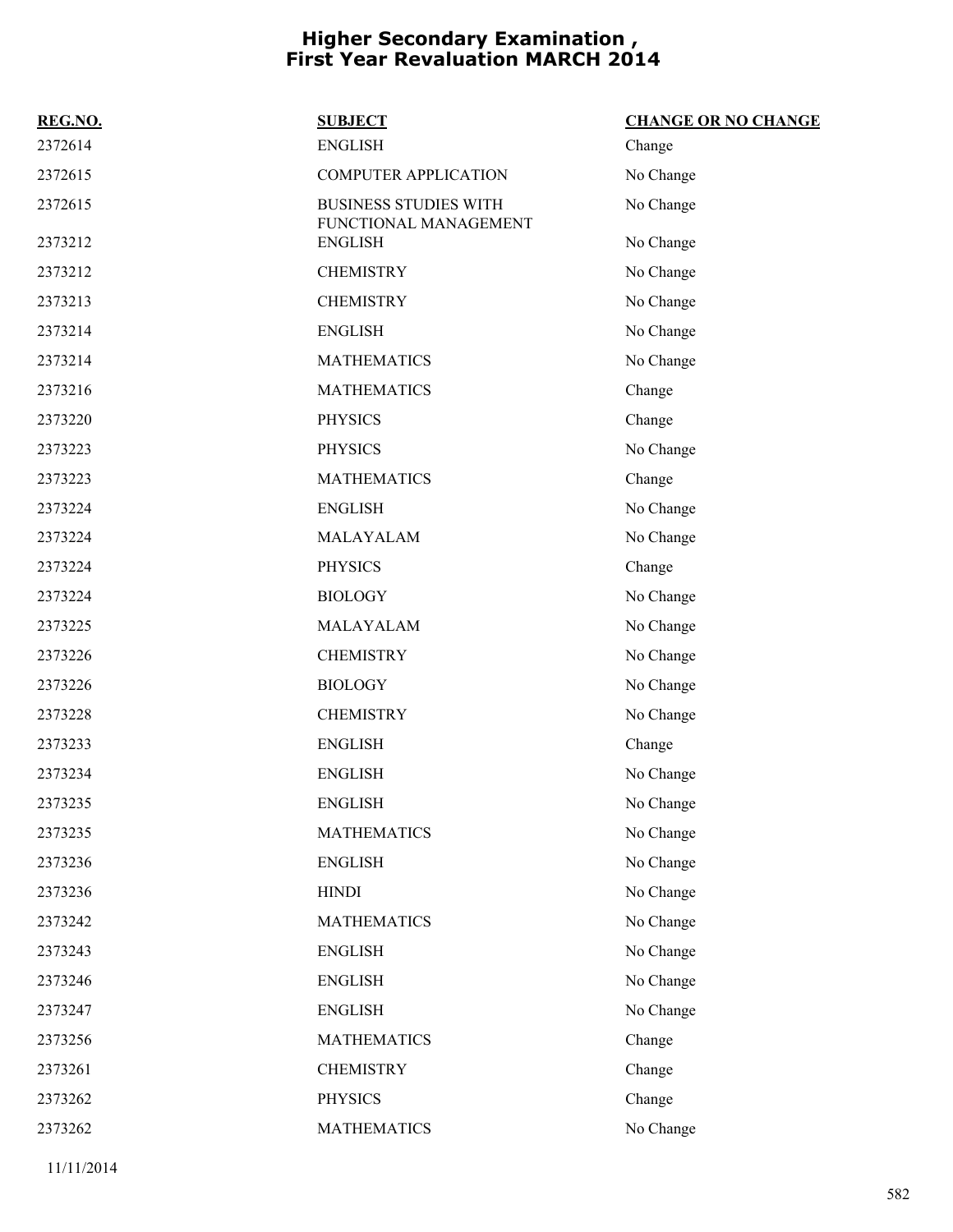| REG.NO. | <b>SUBJECT</b>              | <b>CHANGE OR NO CHANGE</b> |
|---------|-----------------------------|----------------------------|
| 2373264 | <b>ENGLISH</b>              | No Change                  |
| 2373264 | <b>CHEMISTRY</b>            | No Change                  |
| 2373534 | <b>ENGLISH</b>              | No Change                  |
| 2373558 | <b>ARABIC</b>               | Change                     |
| 2373665 | <b>COMPUTER APPLICATION</b> | No Change                  |
| 2373703 | <b>CHEMISTRY</b>            | No Change                  |
| 2373720 | <b>PHYSICS</b>              | No Change                  |
| 2374852 | <b>ENGLISH</b>              | Change                     |
| 2374856 | <b>ENGLISH</b>              | Change                     |
| 2374914 | MALAYALAM                   | Change                     |
| 2374914 | <b>BIOLOGY</b>              | No Change                  |
| 2374916 | <b>ENGLISH</b>              | No Change                  |
| 2374916 | MALAYALAM                   | Change                     |
| 2374917 | <b>MATHEMATICS</b>          | No Change                  |
| 2374922 | <b>ENGLISH</b>              | No Change                  |
| 2374925 | <b>ENGLISH</b>              | No Change                  |
| 2374925 | <b>MATHEMATICS</b>          | No Change                  |
| 2374930 | <b>ENGLISH</b>              | No Change                  |
| 2374930 | <b>MATHEMATICS</b>          | No Change                  |
| 2374932 | <b>MATHEMATICS</b>          | No Change                  |
| 2374933 | <b>CHEMISTRY</b>            | No Change                  |
| 2374933 | <b>BIOLOGY</b>              | No Change                  |
| 2374938 | <b>BIOLOGY</b>              | No Change                  |
| 2374942 | <b>CHEMISTRY</b>            | No Change                  |
| 2374942 | <b>BIOLOGY</b>              | No Change                  |
| 2374942 | <b>MATHEMATICS</b>          | Change                     |
| 2374943 | <b>PHYSICS</b>              | No Change                  |
| 2374943 | <b>CHEMISTRY</b>            | Change                     |
| 2374943 | <b>MATHEMATICS</b>          | No Change                  |
| 2374946 | <b>ENGLISH</b>              | No Change                  |
| 2374949 | <b>PHYSICS</b>              | No Change                  |
| 2374949 | <b>MATHEMATICS</b>          | Change                     |
| 2374954 | <b>ENGLISH</b>              | No Change                  |
| 2374954 | <b>BIOLOGY</b>              | No Change                  |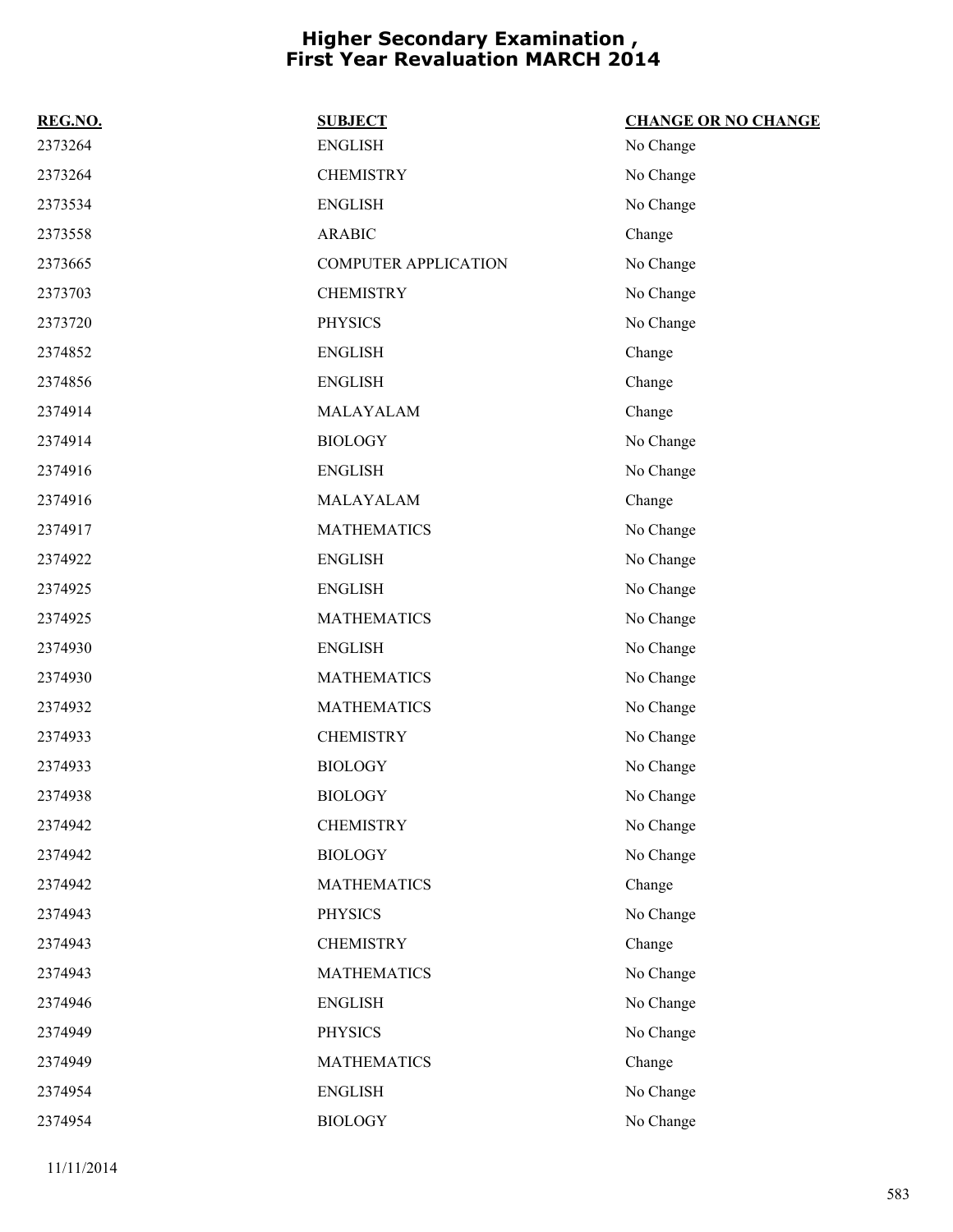| REG.NO. | <b>SUBJECT</b>                          | <b>CHANGE OR NO CHANGE</b> |
|---------|-----------------------------------------|----------------------------|
| 2374956 | ${\rm ENGLISH}$                         | No Change                  |
| 2374957 | <b>PHYSICS</b>                          | Change                     |
| 2374960 | <b>ENGLISH</b>                          | No Change                  |
| 2374961 | <b>ENGLISH</b>                          | No Change                  |
| 2374962 | <b>ENGLISH</b>                          | No Change                  |
| 2374962 | <b>PHYSICS</b>                          | No Change                  |
| 2374962 | <b>CHEMISTRY</b>                        | Change                     |
| 2374968 | <b>ENGLISH</b>                          | No Change                  |
| 2374968 | <b>MATHEMATICS</b>                      | No Change                  |
| 2374972 | <b>ENGLISH</b>                          | No Change                  |
| 2374972 | <b>BIOLOGY</b>                          | Change                     |
| 2374977 | <b>ENGLISH</b>                          | No Change                  |
| 2374987 | <b>ENGLISH</b>                          | No Change                  |
| 2374987 | <b>ARABIC</b>                           | No Change                  |
| 2374987 | <b>PHYSICS</b>                          | No Change                  |
| 2374990 | <b>ENGLISH</b>                          | No Change                  |
| 2374992 | <b>ENGLISH</b>                          | No Change                  |
| 2374993 | <b>ENGLISH</b>                          | No Change                  |
| 2374995 | <b>ENGLISH</b>                          | Change                     |
| 2374997 | <b>ENGLISH</b>                          | No Change                  |
| 2375001 | <b>ENGLISH</b>                          | Change                     |
| 2375010 | <b>ENGLISH</b>                          | No Change                  |
| 2375011 | <b>ENGLISH</b>                          | No Change                  |
| 2375014 | <b>MATHEMATICS</b>                      | No Change                  |
| 2375017 | <b>ENGLISH</b>                          | No Change                  |
| 2375035 | <b>ENGLISH</b>                          | No Change                  |
| 2375036 | <b>ENGLISH</b>                          | No Change                  |
| 2375036 | <b>PHYSICS</b>                          | No Change                  |
| 2375040 | <b>CHEMISTRY</b>                        | No Change                  |
| 2375040 | <b>COMPUTER SCIENCE</b>                 | No Change                  |
| 2375053 | <b>MATHEMATICS</b>                      | No Change                  |
| 2375054 | <b>ENGLISH</b>                          | No Change                  |
| 2375057 | ACCOUNTANCY WITH<br>COMPUTER ACCOUNTING | No Change                  |
| 2375229 | <b>ECONOMICS</b>                        | No Change                  |

11/11/2014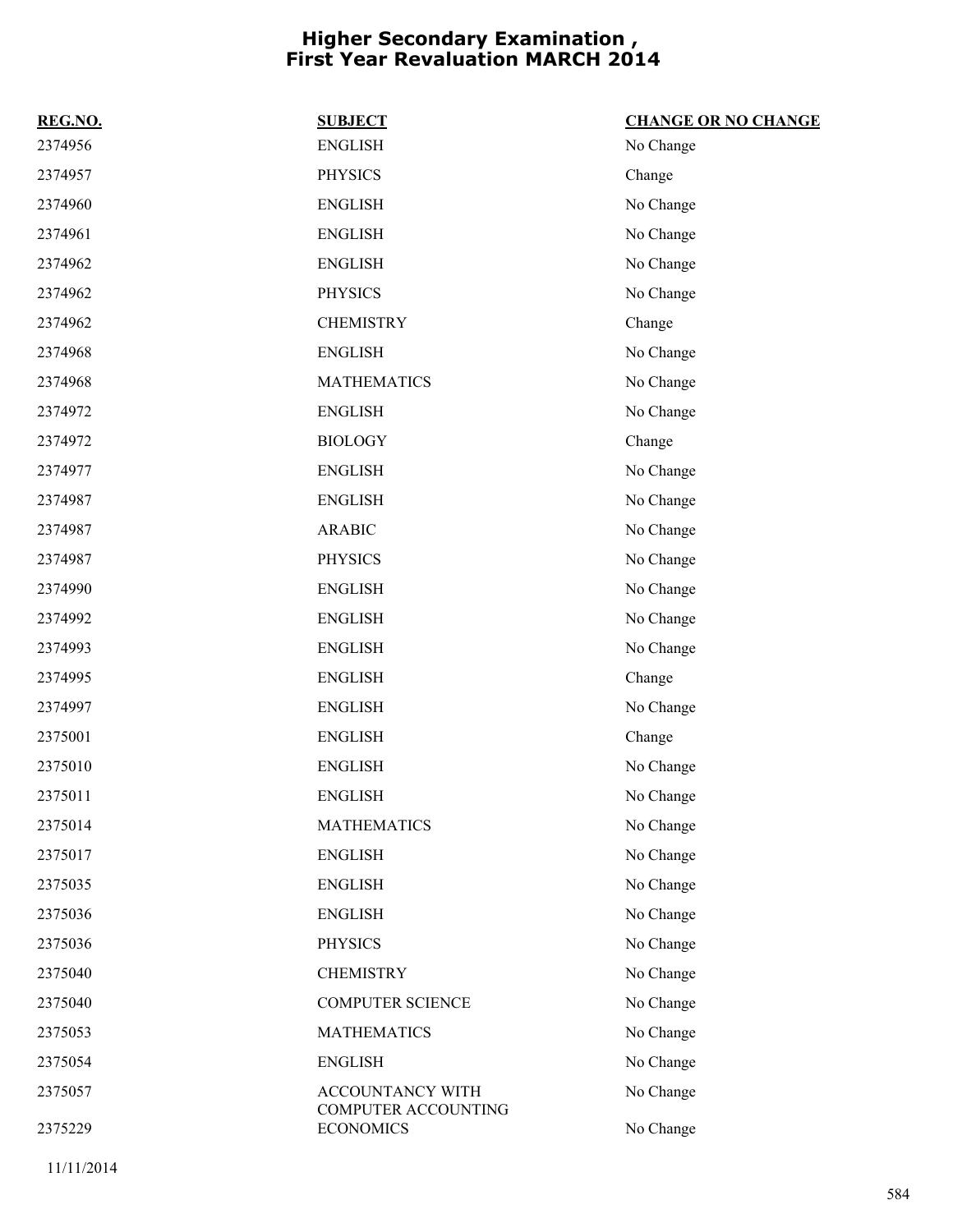| REG.NO. | <b>SUBJECT</b>     | <b>CHANGE OR NO CHANGE</b> |
|---------|--------------------|----------------------------|
| 2375372 | <b>CHEMISTRY</b>   | No Change                  |
| 2375374 | <b>ENGLISH</b>     | No Change                  |
| 2375378 | <b>ENGLISH</b>     | No Change                  |
| 2375378 | <b>PHYSICS</b>     | No Change                  |
| 2375378 | <b>CHEMISTRY</b>   | No Change                  |
| 2375380 | <b>MATHEMATICS</b> | No Change                  |
| 2375383 | <b>PHYSICS</b>     | No Change                  |
| 2375383 | <b>CHEMISTRY</b>   | No Change                  |
| 2375385 | <b>ENGLISH</b>     | No Change                  |
| 2375385 | <b>PHYSICS</b>     | No Change                  |
| 2375385 | <b>CHEMISTRY</b>   | No Change                  |
| 2375385 | <b>MATHEMATICS</b> | No Change                  |
| 2375387 | <b>CHEMISTRY</b>   | No Change                  |
| 2375397 | <b>PHYSICS</b>     | Change                     |
| 2375397 | <b>CHEMISTRY</b>   | Change                     |
| 2375397 | <b>MATHEMATICS</b> | No Change                  |
| 2375399 | <b>ENGLISH</b>     | No Change                  |
| 2375399 | MALAYALAM          | Change                     |
| 2375399 | <b>CHEMISTRY</b>   | No Change                  |
| 2375400 | <b>ENGLISH</b>     | No Change                  |
| 2375401 | <b>PHYSICS</b>     | No Change                  |
| 2375402 | MALAYALAM          | Change                     |
| 2375404 | MALAYALAM          | Change                     |
| 2375405 | MALAYALAM          | Change                     |
| 2375405 | <b>BIOLOGY</b>     | No Change                  |
| 2375408 | <b>CHEMISTRY</b>   | Change                     |
| 2375409 | MALAYALAM          | Change                     |
| 2375410 | <b>ENGLISH</b>     | Change                     |
| 2375410 | <b>CHEMISTRY</b>   | No Change                  |
| 2375414 | <b>ENGLISH</b>     | No Change                  |
| 2375415 | MALAYALAM          | Change                     |
| 2375416 | PHYSICS            | No Change                  |
| 2375416 | <b>CHEMISTRY</b>   | No Change                  |
| 2375416 | <b>BIOLOGY</b>     | No Change                  |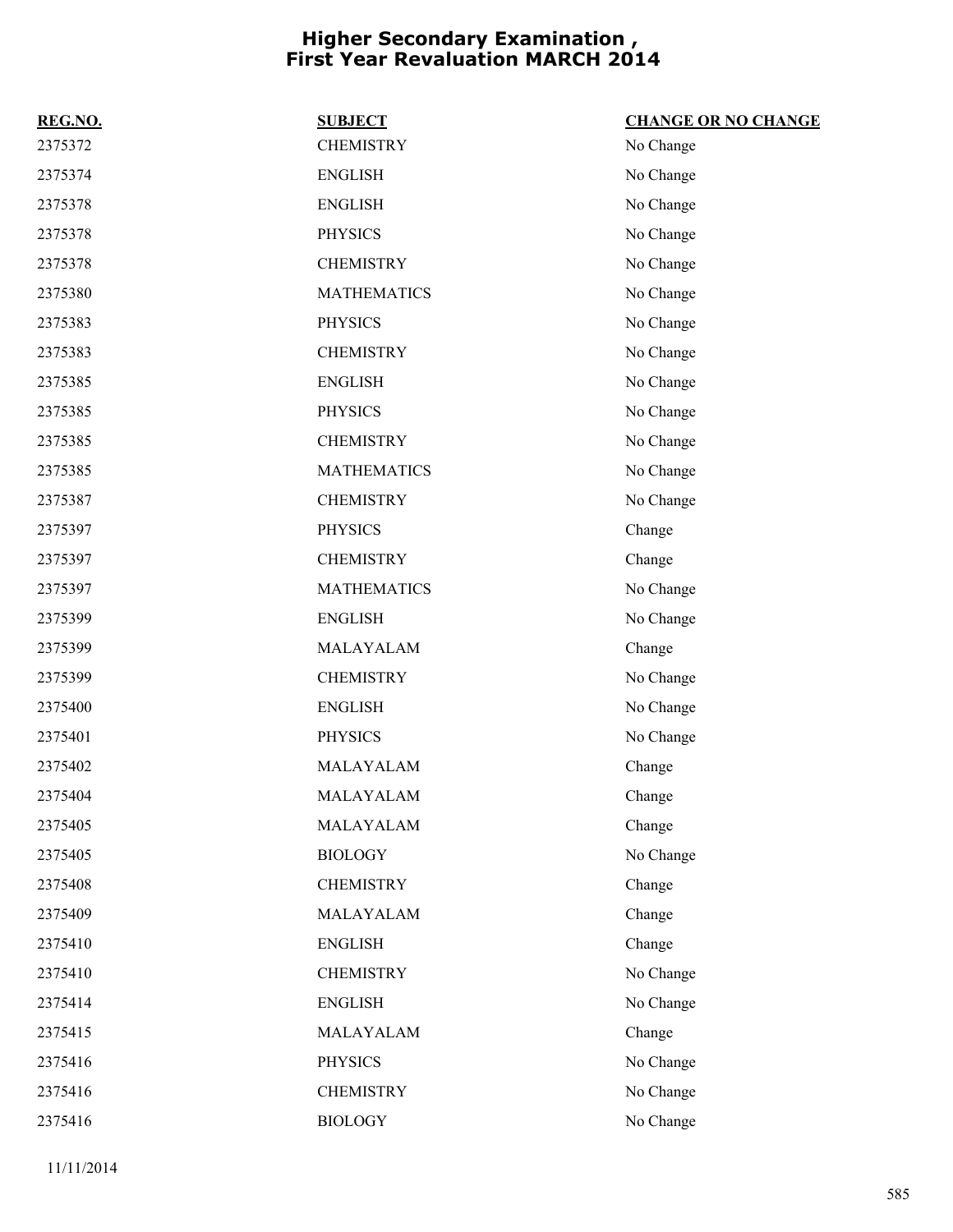| REG.NO. | <b>SUBJECT</b>     | <b>CHANGE OR NO CHANGE</b> |
|---------|--------------------|----------------------------|
| 2375416 | <b>MATHEMATICS</b> | No Change                  |
| 2375418 | <b>ENGLISH</b>     | No Change                  |
| 2375421 | <b>ENGLISH</b>     | No Change                  |
| 2375422 | <b>ENGLISH</b>     | No Change                  |
| 2375429 | <b>CHEMISTRY</b>   | No Change                  |
| 2375430 | MALAYALAM          | No Change                  |
| 2375430 | <b>MATHEMATICS</b> | No Change                  |
| 2375439 | <b>ENGLISH</b>     | No Change                  |
| 2375443 | <b>CHEMISTRY</b>   | No Change                  |
| 2375443 | <b>MATHEMATICS</b> | No Change                  |
| 2375461 | <b>ENGLISH</b>     | No Change                  |
| 2375461 | <b>PHYSICS</b>     | No Change                  |
| 2375461 | <b>MATHEMATICS</b> | No Change                  |
| 2375466 | <b>ENGLISH</b>     | No Change                  |
| 2375474 | <b>PHYSICS</b>     | No Change                  |
| 2375474 | <b>MATHEMATICS</b> | No Change                  |
| 2375475 | <b>MATHEMATICS</b> | No Change                  |
| 2375483 | MALAYALAM          | Change                     |
| 2375487 | MALAYALAM          | Change                     |
| 2375488 | <b>ENGLISH</b>     | No Change                  |
| 2375491 | <b>CHEMISTRY</b>   | No Change                  |
| 2375492 | <b>ENGLISH</b>     | No Change                  |
| 2375494 | <b>CHEMISTRY</b>   | No Change                  |
| 2375498 | <b>ENGLISH</b>     | No Change                  |
| 2375501 | <b>ENGLISH</b>     | No Change                  |
| 2375501 | <b>HINDI</b>       | No Change                  |
| 2375501 | <b>PHYSICS</b>     | No Change                  |
| 2375503 | <b>HINDI</b>       | Change                     |
| 2375506 | <b>ENGLISH</b>     | No Change                  |
| 2375508 | <b>ENGLISH</b>     | No Change                  |
| 2375580 | MALAYALAM          | No Change                  |
| 2376569 | <b>CHEMISTRY</b>   | No Change                  |
| 2376580 | <b>PHYSICS</b>     | Change                     |
| 2376580 | <b>CHEMISTRY</b>   | No Change                  |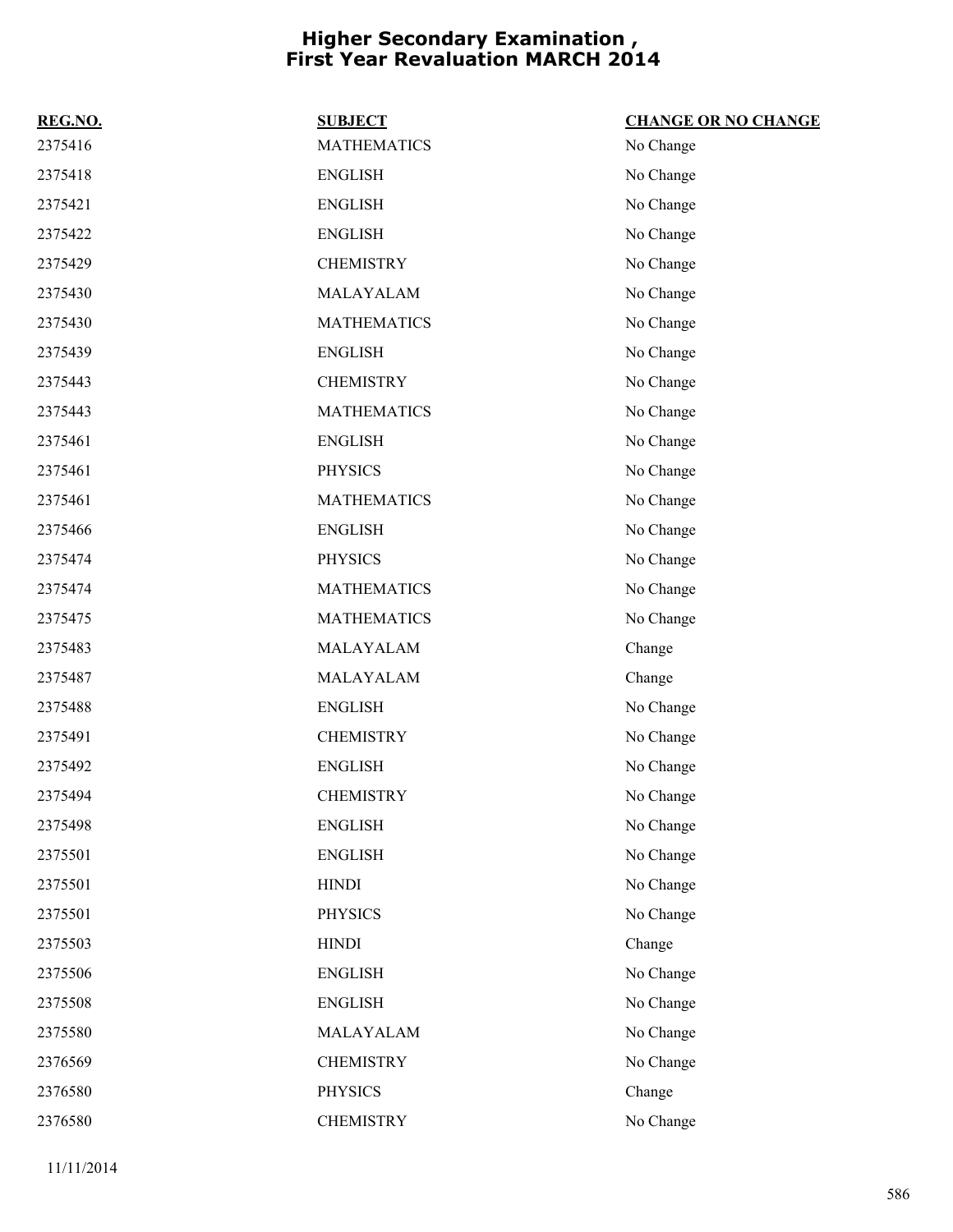| REG.NO. | <b>SUBJECT</b>     | <b>CHANGE OR NO CHANGE</b> |
|---------|--------------------|----------------------------|
| 2376583 | <b>ENGLISH</b>     | No Change                  |
| 2376583 | <b>ARABIC</b>      | Change                     |
| 2376583 | <b>CHEMISTRY</b>   | No Change                  |
| 2376588 | <b>ARABIC</b>      | Change                     |
| 2376588 | <b>MATHEMATICS</b> | No Change                  |
| 2376720 | <b>MATHEMATICS</b> | No Change                  |
| 2376721 | <b>ENGLISH</b>     | No Change                  |
| 2376722 | <b>CHEMISTRY</b>   | Change                     |
| 2376723 | MALAYALAM          | Change                     |
| 2376724 | MALAYALAM          | No Change                  |
| 2376727 | <b>CHEMISTRY</b>   | No Change                  |
| 2376729 | <b>BIOLOGY</b>     | No Change                  |
| 2376735 | <b>BIOLOGY</b>     | No Change                  |
| 2376737 | <b>PHYSICS</b>     | No Change                  |
| 2376737 | <b>CHEMISTRY</b>   | No Change                  |
| 2376738 | <b>CHEMISTRY</b>   | Change                     |
| 2376745 | <b>BIOLOGY</b>     | No Change                  |
| 2376746 | <b>ENGLISH</b>     | No Change                  |
| 2376752 | <b>MATHEMATICS</b> | No Change                  |
| 2376755 | <b>ENGLISH</b>     | No Change                  |
| 2376756 | <b>CHEMISTRY</b>   | No Change                  |
| 2376762 | <b>ENGLISH</b>     | Change                     |
| 2376773 | <b>CHEMISTRY</b>   | Change                     |
| 2376795 | <b>ECONOMICS</b>   | No Change                  |
| 2376795 | SOCIOLOGY          | No Change                  |
| 2376811 | <b>ENGLISH</b>     | No Change                  |
| 2376816 | <b>ENGLISH</b>     | No Change                  |
| 2376998 | <b>ARABIC</b>      | No Change                  |
| 2376998 | <b>PHYSICS</b>     | No Change                  |
| 2377335 | MALAYALAM          | No Change                  |
| 2377346 | <b>MATHEMATICS</b> | No Change                  |
| 2377348 | <b>BIOLOGY</b>     | No Change                  |
| 2377357 | PHYSICS            | Change                     |
| 2377384 | <b>CHEMISTRY</b>   | No Change                  |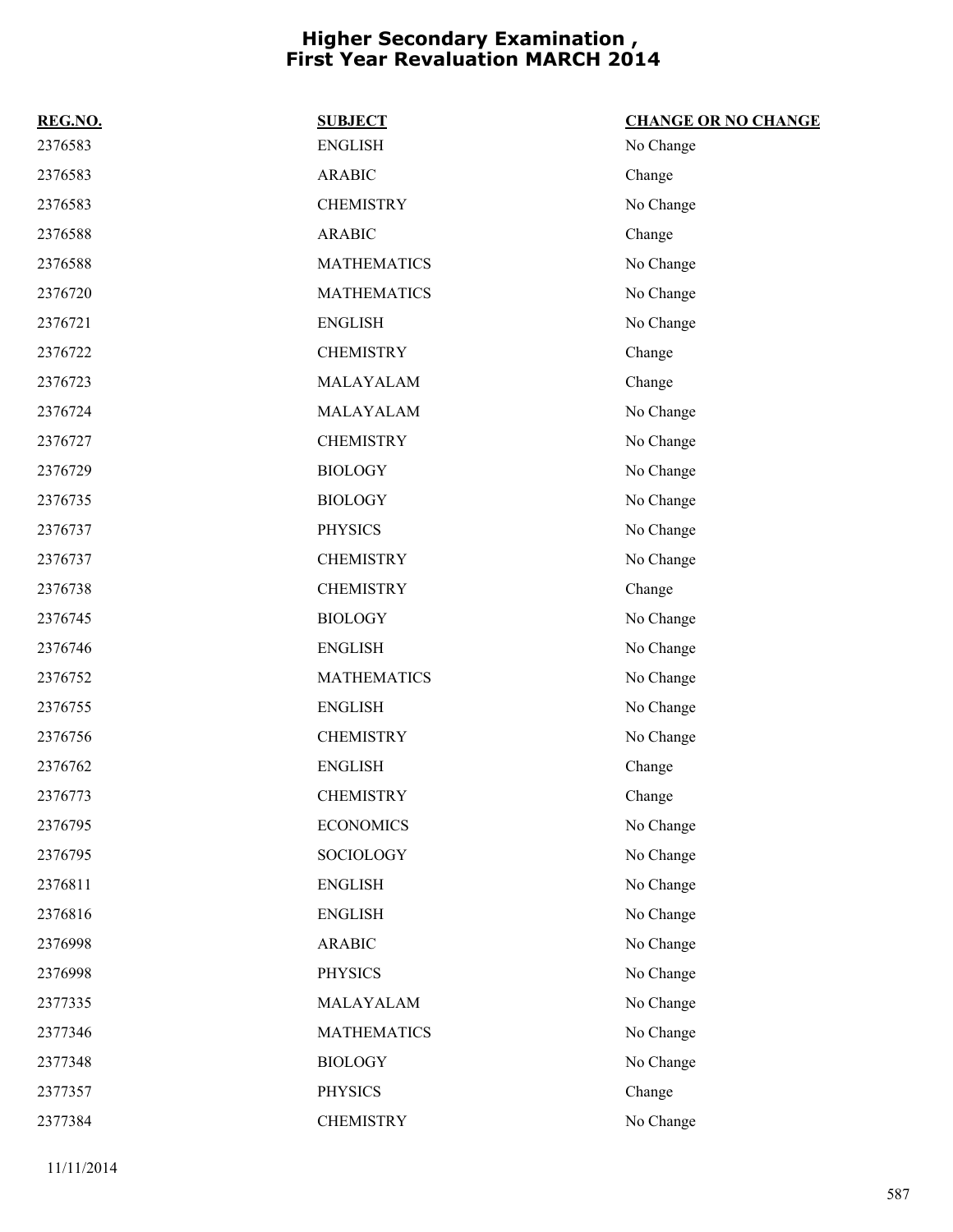| REG.NO. | <b>SUBJECT</b>     | <b>CHANGE OR NO CHANGE</b> |
|---------|--------------------|----------------------------|
| 2377400 | <b>BIOLOGY</b>     | No Change                  |
| 2377502 | MALAYALAM          | No Change                  |
| 2377505 | <b>BIOLOGY</b>     | Change                     |
| 2377507 | <b>BIOLOGY</b>     | Change                     |
| 2377513 | <b>MATHEMATICS</b> | No Change                  |
| 2377521 | PHYSICS            | No Change                  |
| 2377521 | <b>BIOLOGY</b>     | Change                     |
| 2377523 | MALAYALAM          | Change                     |
| 2377527 | MALAYALAM          | Change                     |
| 2377532 | PHYSICS            | No Change                  |
| 2377538 | <b>CHEMISTRY</b>   | Change                     |
| 2377547 | <b>PHYSICS</b>     | No Change                  |
| 2377572 | <b>ENGLISH</b>     | Change                     |
| 2377575 | <b>ENGLISH</b>     | Change                     |
| 2377579 | MALAYALAM          | Change                     |
| 2377579 | <b>HISTORY</b>     | No Change                  |
| 2377589 | <b>HISTORY</b>     | Change                     |
| 2377598 | <b>ENGLISH</b>     | Change                     |
| 2377598 | <b>HISTORY</b>     | Change                     |
| 2377601 | <b>ENGLISH</b>     | Change                     |
| 2377602 | <b>SOCIOLOGY</b>   | No Change                  |
| 2377624 | <b>ENGLISH</b>     | No Change                  |
| 2377624 | MALAYALAM          | Change                     |
| 2377635 | MALAYALAM          | Change                     |
| 2377648 | <b>ENGLISH</b>     | No Change                  |
| 2377673 | <b>ENGLISH</b>     | No Change                  |
| 2377673 | <b>ECONOMICS</b>   | No Change                  |
| 2377724 | <b>ENGLISH</b>     | Change                     |
| 2377746 | <b>ENGLISH</b>     | No Change                  |
| 2377746 | MALAYALAM          | No Change                  |
| 2377747 | PHYSICS            | No Change                  |
| 2377747 | <b>CHEMISTRY</b>   | No Change                  |
| 2377747 | <b>MATHEMATICS</b> | No Change                  |
| 2377750 | <b>MATHEMATICS</b> | No Change                  |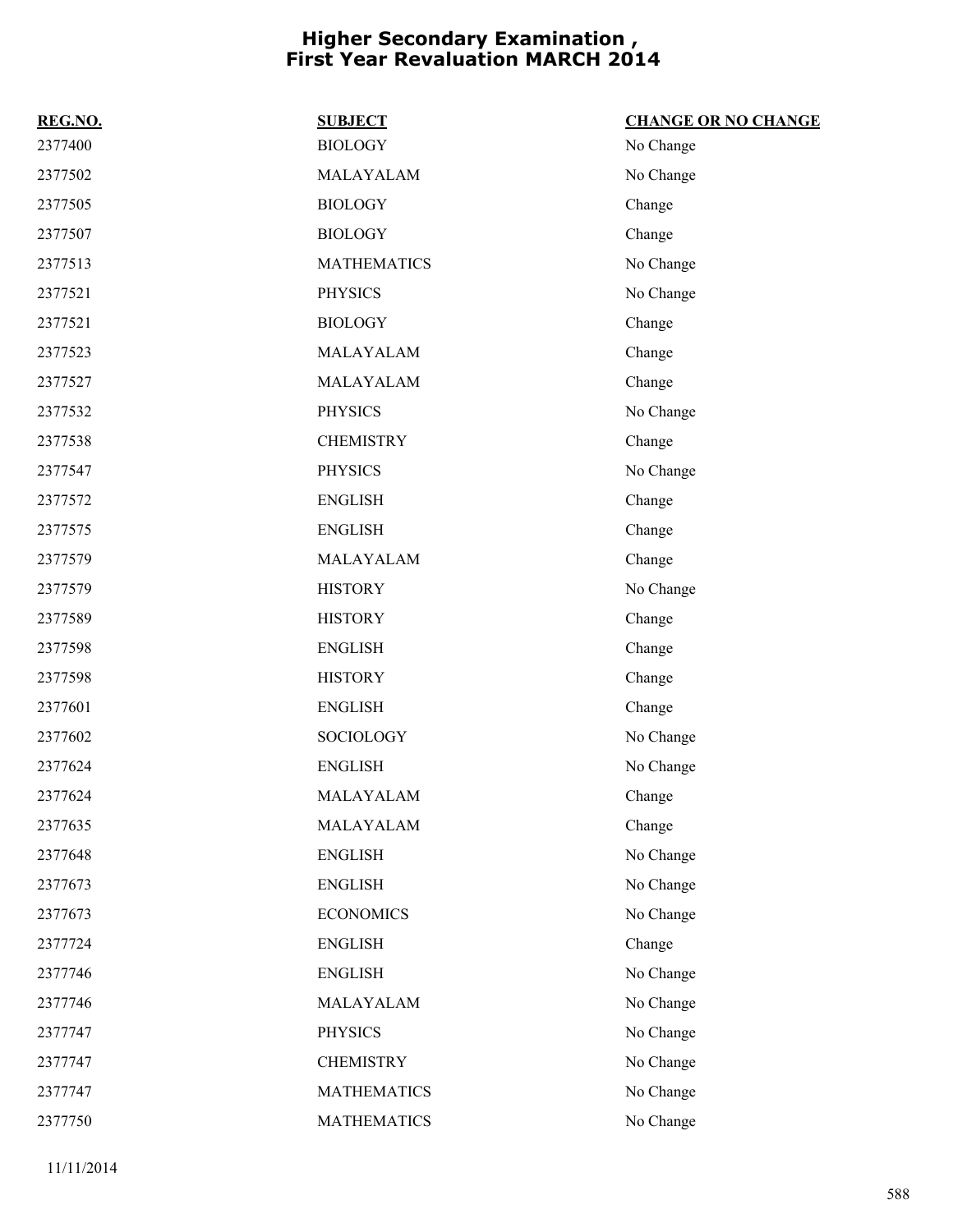| REG.NO. | <b>SUBJECT</b>                          | <b>CHANGE OR NO CHANGE</b> |
|---------|-----------------------------------------|----------------------------|
| 2377752 | <b>MATHEMATICS</b>                      | No Change                  |
| 2377753 | <b>PHYSICS</b>                          | No Change                  |
| 2377757 | <b>BIOLOGY</b>                          | Change                     |
| 2377757 | <b>MATHEMATICS</b>                      | No Change                  |
| 2377758 | <b>MATHEMATICS</b>                      | No Change                  |
| 2377760 | <b>MATHEMATICS</b>                      | No Change                  |
| 2377761 | <b>ENGLISH</b>                          | Change                     |
| 2377764 | <b>CHEMISTRY</b>                        | No Change                  |
| 2377769 | <b>MATHEMATICS</b>                      | No Change                  |
| 2377771 | <b>PHYSICS</b>                          | Change                     |
| 2377771 | <b>CHEMISTRY</b>                        | No Change                  |
| 2377773 | <b>MATHEMATICS</b>                      | No Change                  |
| 2377774 | <b>PHYSICS</b>                          | No Change                  |
| 2377776 | <b>CHEMISTRY</b>                        | No Change                  |
| 2377788 | <b>MATHEMATICS</b>                      | No Change                  |
| 2377790 | <b>ENGLISH</b>                          | No Change                  |
| 2377803 | <b>CHEMISTRY</b>                        | No Change                  |
| 2377803 | <b>COMPUTER SCIENCE</b>                 | No Change                  |
| 2377859 | <b>ECONOMICS</b>                        | No Change                  |
| 2377859 | <b>BUSINESS STUDIES WITH</b>            | No Change                  |
| 2377890 | FUNCTIONAL MANAGEMENT<br><b>ENGLISH</b> | No Change                  |
| 2377890 | <b>ECONOMICS</b>                        | No Change                  |
| 2378060 | <b>MATHEMATICS</b>                      | No Change                  |
| 2378062 | <b>CHEMISTRY</b>                        | No Change                  |
| 2378071 | <b>ENGLISH</b>                          | No Change                  |
| 2378071 | MALAYALAM                               | No Change                  |
| 2378073 | MALAYALAM                               | No Change                  |
| 2378080 | <b>ENGLISH</b>                          | No Change                  |
| 2378080 | MALAYALAM                               | No Change                  |
| 2378080 | <b>PHYSICS</b>                          | No Change                  |
| 2378080 | <b>CHEMISTRY</b>                        | No Change                  |
| 2378080 | <b>BIOLOGY</b>                          | No Change                  |
| 2378084 | <b>MATHEMATICS</b>                      | No Change                  |
| 2378090 | <b>CHEMISTRY</b>                        | No Change                  |
|         |                                         |                            |

11/11/2014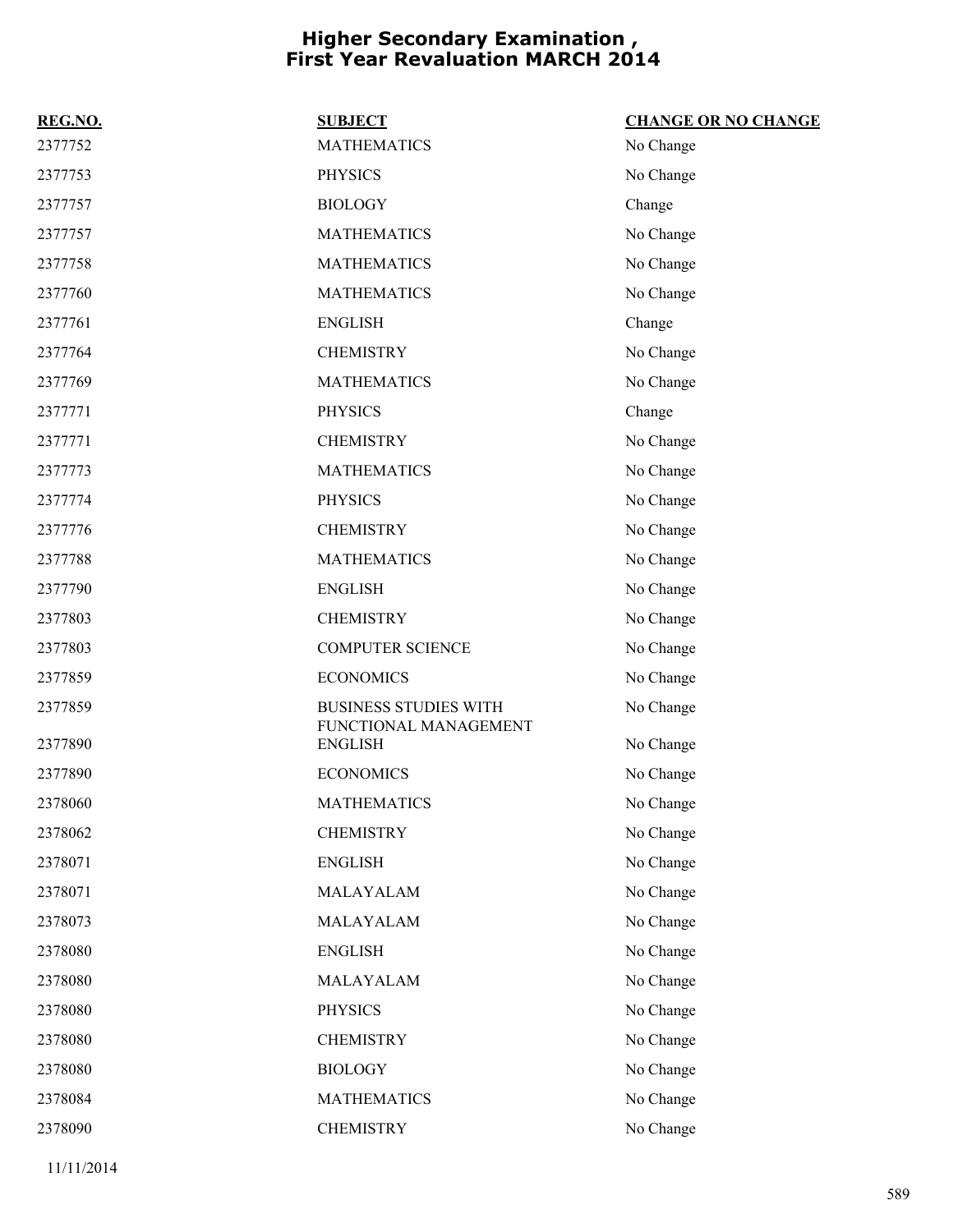| REG.NO. | <b>SUBJECT</b>                                 | <b>CHANGE OR NO CHANGE</b> |
|---------|------------------------------------------------|----------------------------|
| 2378104 | <b>ENGLISH</b>                                 | No Change                  |
| 2378104 | <b>PHYSICS</b>                                 | No Change                  |
| 2378104 | <b>MATHEMATICS</b>                             | No Change                  |
| 2378181 | <b>ENGLISH</b>                                 | Change                     |
| 2378336 | <b>ENGLISH</b>                                 | No Change                  |
| 2378473 | <b>ECONOMICS</b>                               | No Change                  |
| 2378473 | <b>COMPUTER APPLICATION</b>                    | Change                     |
| 2378481 | ACCOUNTANCY WITH<br><b>COMPUTER ACCOUNTING</b> | No Change                  |
| 2378485 | <b>CHEMISTRY</b>                               | No Change                  |
| 2378490 | MALAYALAM                                      | No Change                  |
| 2378516 | <b>ARABIC</b>                                  | No Change                  |
| 2378520 | <b>PHYSICS</b>                                 | No Change                  |
| 2378520 | <b>CHEMISTRY</b>                               | No Change                  |
| 2378520 | <b>MATHEMATICS</b>                             | No Change                  |
| 2378613 | ACCOUNTANCY WITH                               | No Change                  |
| 2378695 | <b>COMPUTER ACCOUNTING</b><br>MALAYALAM        | No Change                  |
| 2378714 | <b>BIOLOGY</b>                                 | No Change                  |
| 2378714 | <b>MATHEMATICS</b>                             | No Change                  |
| 2378901 | MALAYALAM                                      | No Change                  |
| 2378902 | <b>ENGLISH</b>                                 | No Change                  |
| 2378902 | <b>MATHEMATICS</b>                             | No Change                  |
| 2378903 | <b>ENGLISH</b>                                 | No Change                  |
| 2378905 | MALAYALAM                                      | No Change                  |
| 2378905 | <b>PHYSICS</b>                                 | No Change                  |
| 2378909 | <b>ENGLISH</b>                                 | No Change                  |
| 2378912 | <b>CHEMISTRY</b>                               | No Change                  |
| 2378913 | <b>MATHEMATICS</b>                             | No Change                  |
| 2378914 | <b>PHYSICS</b>                                 | No Change                  |
| 2378914 | <b>MATHEMATICS</b>                             | No Change                  |
| 2378916 | <b>ENGLISH</b>                                 | No Change                  |
| 2378916 | <b>CHEMISTRY</b>                               | No Change                  |
| 2378917 | <b>MATHEMATICS</b>                             | Change                     |
| 2378919 | <b>MATHEMATICS</b>                             | No Change                  |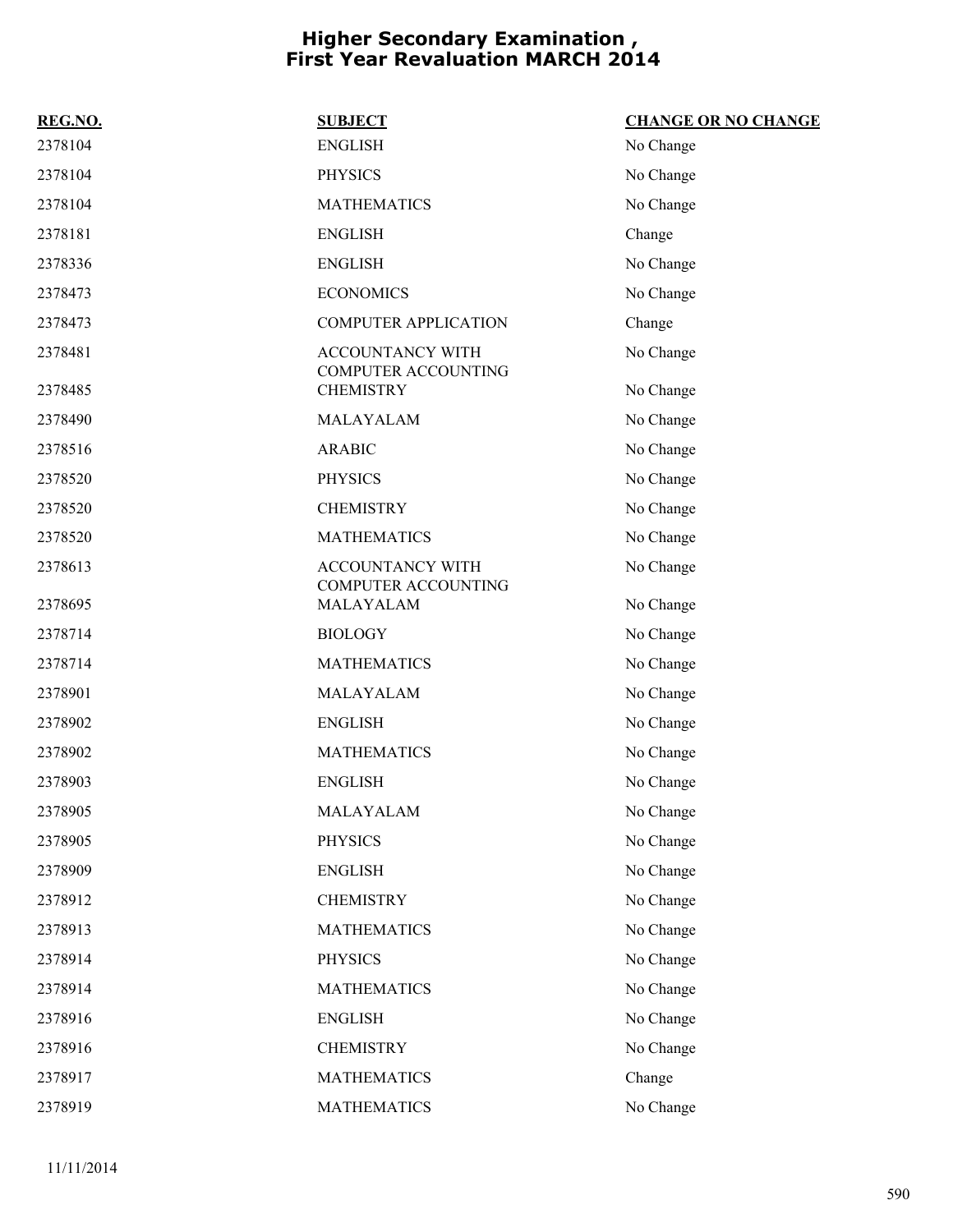| REG.NO. | <b>SUBJECT</b>              | <b>CHANGE OR NO CHANGE</b> |
|---------|-----------------------------|----------------------------|
| 2378920 | <b>ENGLISH</b>              | No Change                  |
| 2378920 | <b>PHYSICS</b>              | No Change                  |
| 2378921 | <b>MATHEMATICS</b>          | No Change                  |
| 2378922 | <b>MATHEMATICS</b>          | No Change                  |
| 2378923 | <b>ENGLISH</b>              | Change                     |
| 2378924 | <b>PHYSICS</b>              | No Change                  |
| 2378925 | <b>ENGLISH</b>              | No Change                  |
| 2378925 | <b>PHYSICS</b>              | No Change                  |
| 2378927 | <b>ENGLISH</b>              | No Change                  |
| 2378927 | <b>MATHEMATICS</b>          | No Change                  |
| 2378928 | <b>PHYSICS</b>              | No Change                  |
| 2378929 | <b>MATHEMATICS</b>          | No Change                  |
| 2378935 | <b>MATHEMATICS</b>          | No Change                  |
| 2378938 | <b>MATHEMATICS</b>          | No Change                  |
| 2378939 | <b>PHYSICS</b>              | No Change                  |
| 2378941 | <b>MATHEMATICS</b>          | No Change                  |
| 2378942 | <b>MATHEMATICS</b>          | No Change                  |
| 2378943 | <b>MATHEMATICS</b>          | No Change                  |
| 2378944 | <b>ENGLISH</b>              | Change                     |
| 2378944 | <b>MATHEMATICS</b>          | No Change                  |
| 2378945 | <b>MATHEMATICS</b>          | No Change                  |
| 2378946 | <b>MATHEMATICS</b>          | No Change                  |
| 2378947 | <b>MATHEMATICS</b>          | No Change                  |
| 2378948 | <b>MATHEMATICS</b>          | No Change                  |
| 2378949 | <b>MATHEMATICS</b>          | No Change                  |
| 2378951 | <b>PHYSICS</b>              | No Change                  |
| 2378952 | <b>ENGLISH</b>              | No Change                  |
| 2378953 | <b>MATHEMATICS</b>          | Change                     |
| 2378954 | <b>ENGLISH</b>              | No Change                  |
| 2378956 | <b>MATHEMATICS</b>          | No Change                  |
| 2378998 | <b>ENGLISH</b>              | RAL                        |
| 2379056 | <b>ECONOMICS</b>            | No Change                  |
| 2379056 | <b>COMPUTER APPLICATION</b> | No Change                  |
| 2379139 | <b>ENGLISH</b>              | Change                     |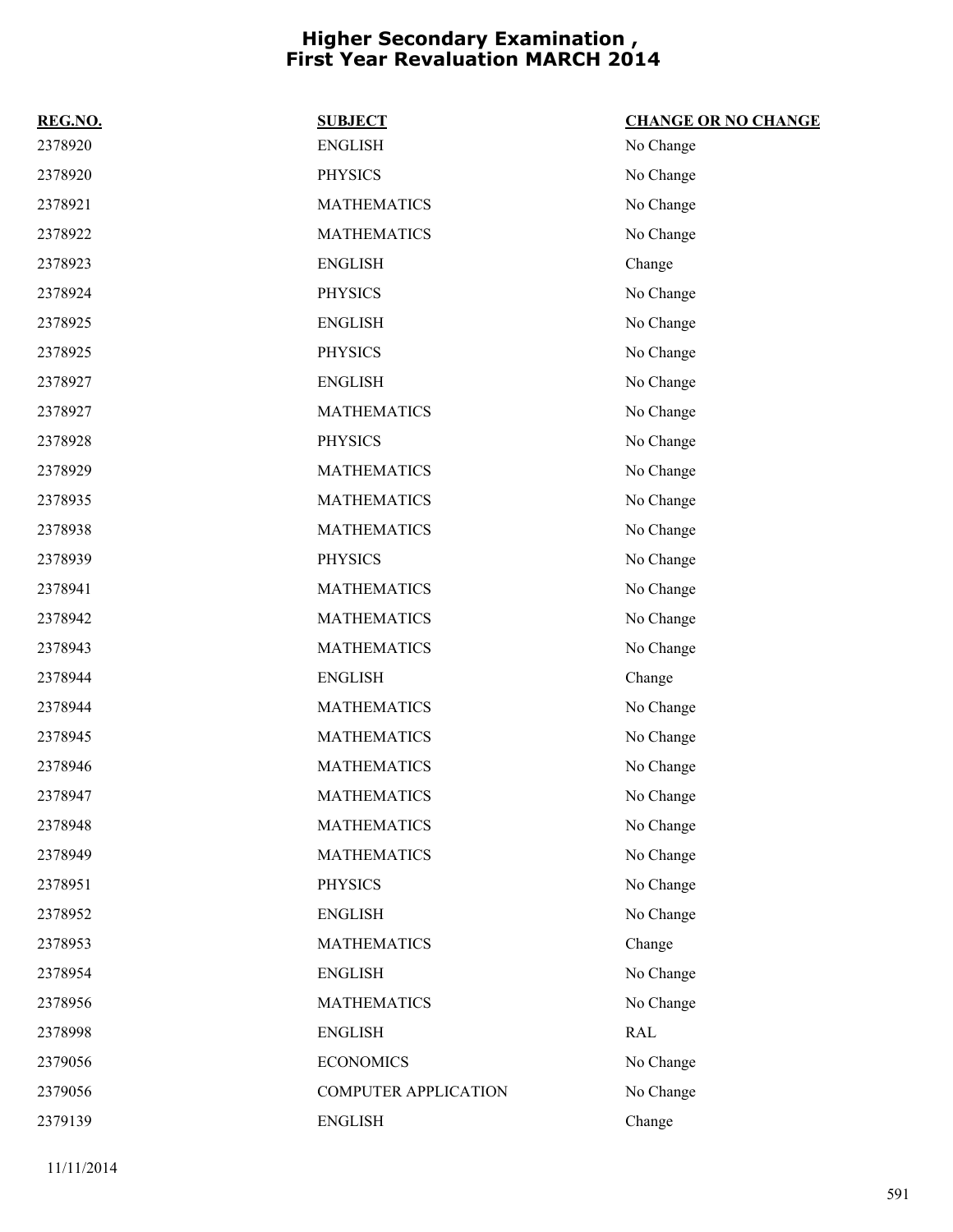| REG.NO. | <b>SUBJECT</b>                                        | <b>CHANGE OR NO CHANGE</b> |
|---------|-------------------------------------------------------|----------------------------|
| 2379176 | <b>ENGLISH</b>                                        | No Change                  |
| 2379519 | <b>ENGLISH</b>                                        | No Change                  |
| 2379519 | <b>CHEMISTRY</b>                                      | No Change                  |
| 2379519 | <b>BIOLOGY</b>                                        | No Change                  |
| 2379533 | <b>ENGLISH</b>                                        | No Change                  |
| 2379579 | <b>ENGLISH</b>                                        | Change                     |
| 2379791 | <b>MATHEMATICS</b>                                    | No Change                  |
| 2379831 | <b>MATHEMATICS</b>                                    | No Change                  |
| 2379867 | <b>ENGLISH</b>                                        | Change                     |
| 2379872 | <b>ENGLISH</b>                                        | Change                     |
| 2379918 | <b>ECONOMICS</b>                                      | Change                     |
| 2380116 | <b>ENGLISH</b>                                        | No Change                  |
| 2380116 | <b>MATHEMATICS</b>                                    | No Change                  |
| 2380122 | <b>ENGLISH</b>                                        | No Change                  |
| 2380122 | <b>MATHEMATICS</b>                                    | No Change                  |
| 2380145 | <b>CHEMISTRY</b>                                      | No Change                  |
| 2380207 | <b>ENGLISH</b>                                        | No Change                  |
| 2380207 | <b>ECONOMICS</b>                                      | Change                     |
| 2380224 | <b>ECONOMICS</b>                                      | No Change                  |
| 2380231 | <b>ACCOUNTANCY WITH</b>                               | No Change                  |
| 2380236 | COMPUTER ACCOUNTING<br><b>ECONOMICS</b>               | Change                     |
| 2380242 | <b>COMPUTER APPLICATION</b>                           | No Change                  |
| 2380243 | MALAYALAM                                             | Change                     |
| 2380243 | <b>ECONOMICS</b>                                      | No Change                  |
| 2380244 | ACCOUNTANCY WITH<br><b>COMPUTER ACCOUNTING</b>        | No Change                  |
| 2380247 | <b>ECONOMICS</b>                                      | No Change                  |
| 2380253 | <b>BUSINESS STUDIES WITH</b><br>FUNCTIONAL MANAGEMENT | No Change                  |
| 2380259 | <b>BUSINESS STUDIES WITH</b><br>FUNCTIONAL MANAGEMENT | No Change                  |
| 2380261 | <b>ENGLISH</b>                                        | No Change                  |
| 2380273 | <b>BUSINESS STUDIES WITH</b><br>FUNCTIONAL MANAGEMENT | No Change                  |
| 2380276 | <b>BUSINESS STUDIES WITH</b><br>FUNCTIONAL MANAGEMENT | No Change                  |
| 2380436 | <b>ENGLISH</b>                                        | Change                     |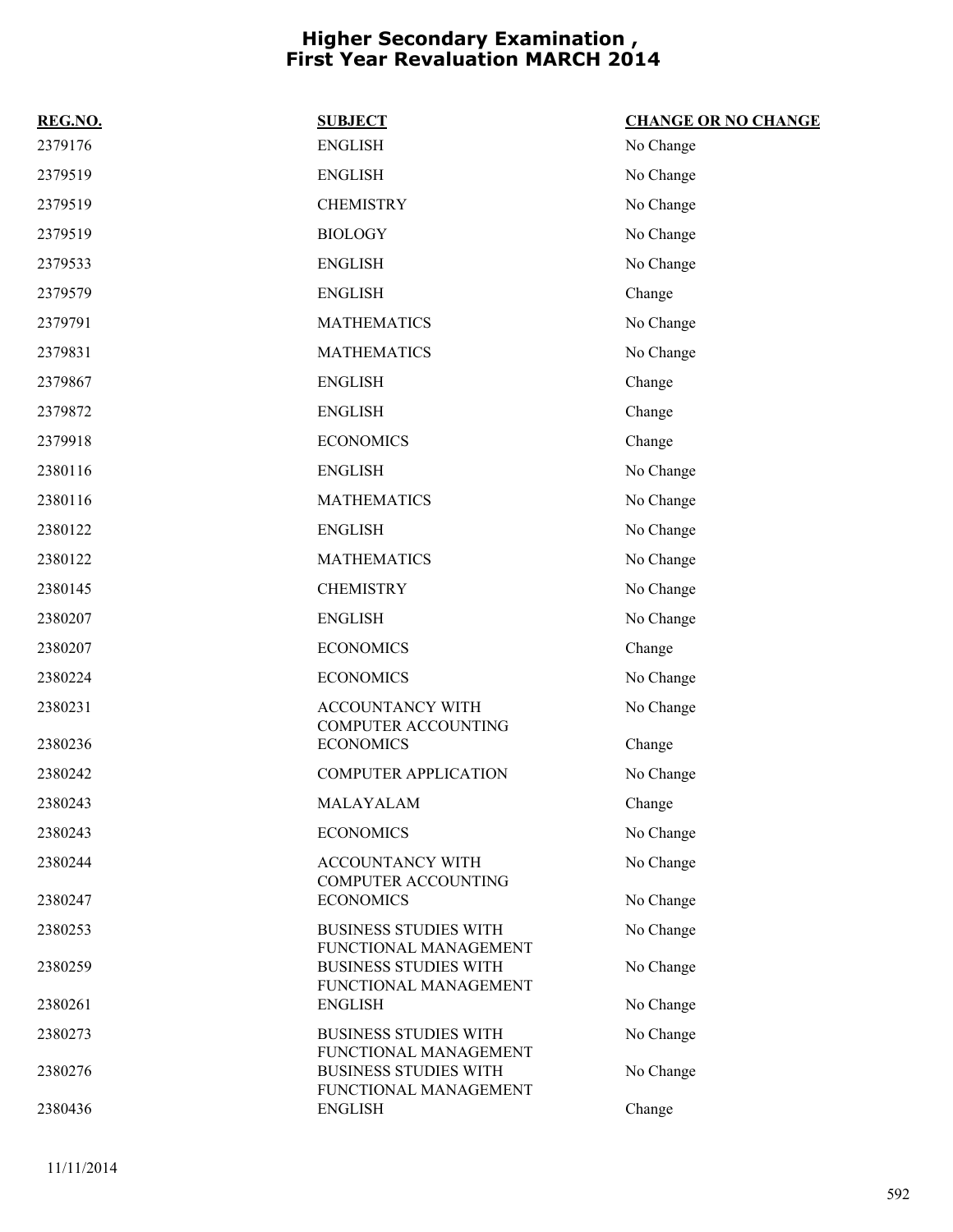| REG.NO. | <b>SUBJECT</b>     | <b>CHANGE OR NO CHANGE</b> |
|---------|--------------------|----------------------------|
| 2380439 | MALAYALAM          | No Change                  |
| 2380439 | <b>CHEMISTRY</b>   | No Change                  |
| 2380441 | MALAYALAM          | Change                     |
| 2380445 | <b>ENGLISH</b>     | Change                     |
| 2380449 | <b>MATHEMATICS</b> | No Change                  |
| 2380454 | MALAYALAM          | No Change                  |
| 2380454 | <b>PHYSICS</b>     | No Change                  |
| 2380455 | MALAYALAM          | No Change                  |
| 2380461 | <b>ENGLISH</b>     | No Change                  |
| 2380471 | <b>MATHEMATICS</b> | No Change                  |
| 2380480 | <b>ENGLISH</b>     | No Change                  |
| 2380481 | <b>ENGLISH</b>     | No Change                  |
| 2380485 | <b>PHYSICS</b>     | No Change                  |
| 2380490 | <b>PHYSICS</b>     | No Change                  |
| 2380493 | POLITICAL SCIENCE  | Change                     |
| 2380845 | <b>ENGLISH</b>     | Change                     |
| 2380853 | <b>MATHEMATICS</b> | No Change                  |
| 2380857 | <b>ENGLISH</b>     | No Change                  |
| 2380857 | <b>MATHEMATICS</b> | No Change                  |
| 2380859 | <b>ENGLISH</b>     | No Change                  |
| 2380859 | <b>MATHEMATICS</b> | No Change                  |
| 2380866 | <b>ENGLISH</b>     | No Change                  |
| 2380867 | <b>ENGLISH</b>     | No Change                  |
| 2380877 | <b>ENGLISH</b>     | Change                     |
| 2380895 | <b>ENGLISH</b>     | No Change                  |
| 2380895 | MALAYALAM          | Change                     |
| 2380895 | <b>MATHEMATICS</b> | No Change                  |
| 2380915 | MALAYALAM          | Change                     |
| 2380976 | <b>MATHEMATICS</b> | No Change                  |
| 2380982 | <b>ENGLISH</b>     | Change                     |
| 2380985 | <b>ENGLISH</b>     | No Change                  |
| 2380985 | <b>ARABIC</b>      | Change                     |
| 2381398 | <b>ENGLISH</b>     | No Change                  |
| 2381398 | MALAYALAM          | Change                     |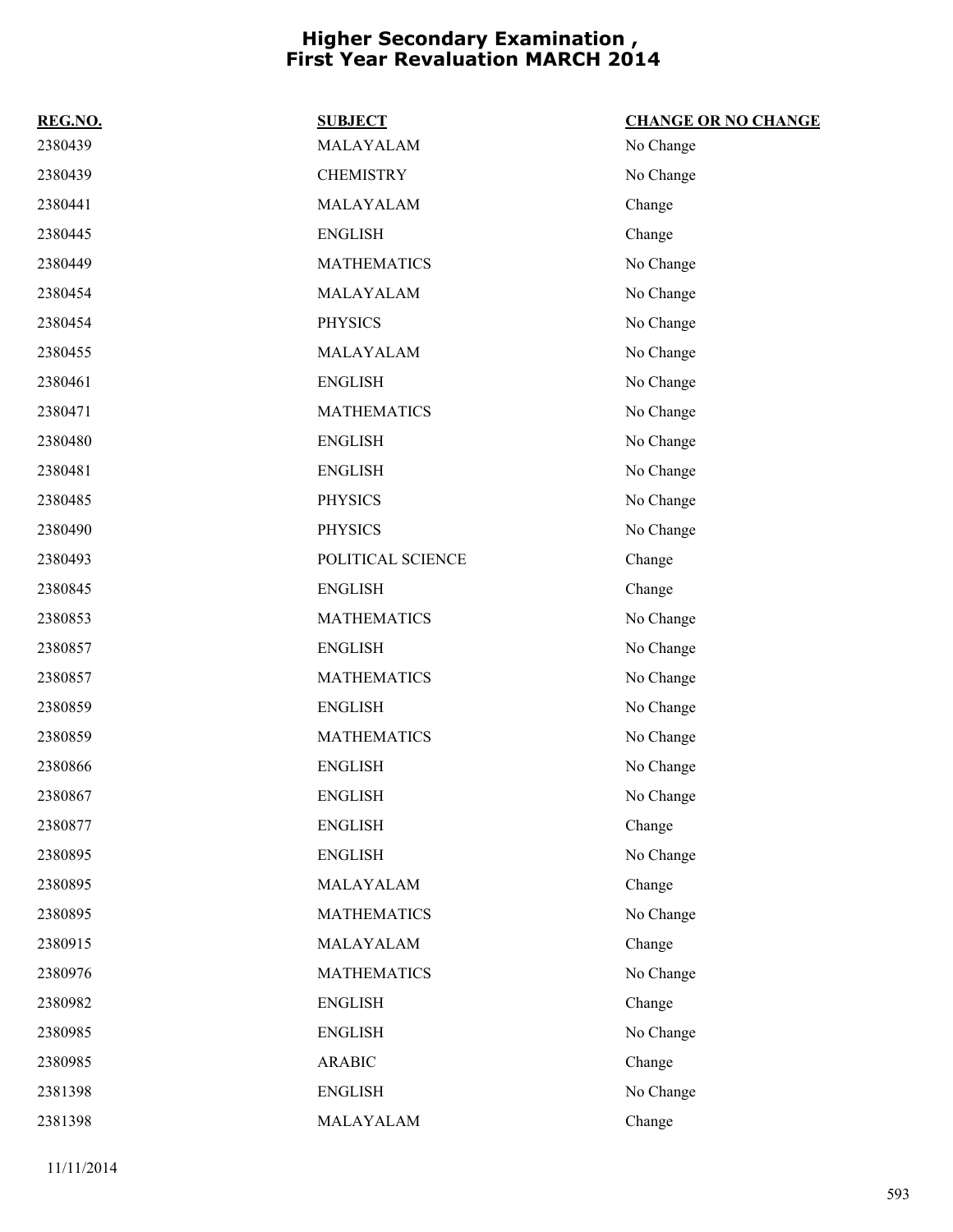| REG.NO. | <b>SUBJECT</b>          | <b>CHANGE OR NO CHANGE</b> |
|---------|-------------------------|----------------------------|
| 2381405 | <b>ENGLISH</b>          | Change                     |
| 2381405 | <b>CHEMISTRY</b>        | Change                     |
| 2381410 | <b>CHEMISTRY</b>        | No Change                  |
| 2381414 | <b>MATHEMATICS</b>      | No Change                  |
| 2381423 | <b>ENGLISH</b>          | No Change                  |
| 2381428 | <b>ARABIC</b>           | No Change                  |
| 2381449 | <b>ENGLISH</b>          | No Change                  |
| 2381454 | <b>ENGLISH</b>          | No Change                  |
| 2381459 | <b>COMPUTER SCIENCE</b> | No Change                  |
| 2381464 | <b>COMPUTER SCIENCE</b> | No Change                  |
| 2381478 | <b>PHYSICS</b>          | No Change                  |
| 2381624 | MALAYALAM               | Change                     |
| 2381624 | <b>MATHEMATICS</b>      | No Change                  |
| 2381633 | <b>ENGLISH</b>          | No Change                  |
| 2381633 | <b>CHEMISTRY</b>        | No Change                  |
| 2381634 | <b>ENGLISH</b>          | No Change                  |
| 2381703 | <b>ENGLISH</b>          | No Change                  |
| 2381703 | <b>MATHEMATICS</b>      | No Change                  |
| 2381776 | <b>ENGLISH</b>          | No Change                  |
| 2381788 | <b>PHYSICS</b>          | Change                     |
| 2381788 | <b>CHEMISTRY</b>        | Change                     |
| 2381795 | <b>ENGLISH</b>          | No Change                  |
| 2381874 | <b>HISTORY</b>          | No Change                  |
| 2382408 | <b>MATHEMATICS</b>      | No Change                  |
| 2382458 | <b>PHYSICS</b>          | No Change                  |
| 2382565 | <b>ARABIC</b>           | No Change                  |
| 2382569 | <b>ENGLISH</b>          | Change                     |
| 2382613 | MALAYALAM               | Change                     |
| 2382614 | MALAYALAM               | Change                     |
| 2382618 | MALAYALAM               | Change                     |
| 2382622 | MALAYALAM               | Change                     |
| 2382633 | <b>ENGLISH</b>          | Change                     |
| 2382652 | <b>COMPUTER SCIENCE</b> | No Change                  |
| 2382682 | <b>ENGLISH</b>          | Change                     |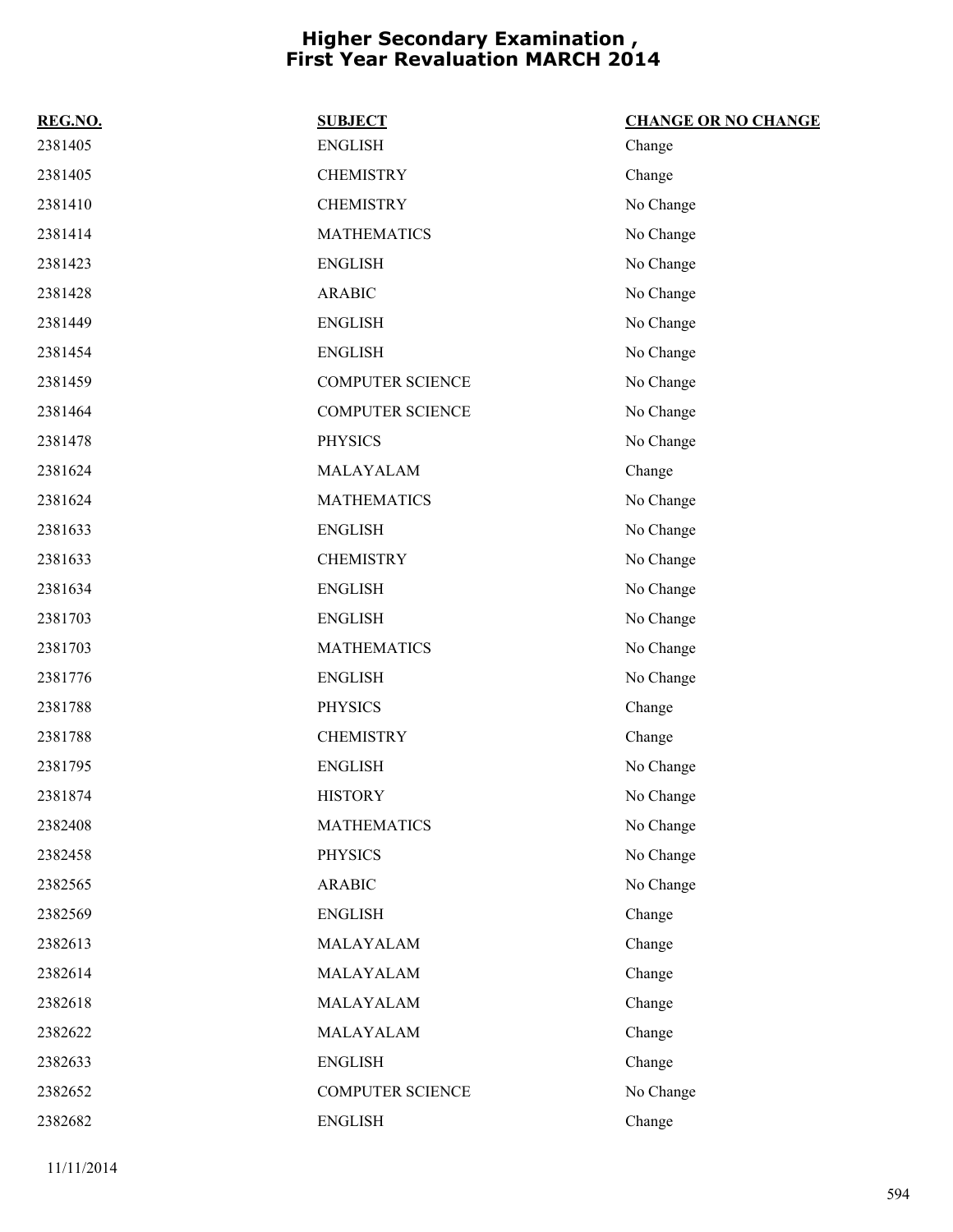|                                                | <b>CHANGE OR NO CHANGE</b> |
|------------------------------------------------|----------------------------|
| <b>ECONOMICS</b>                               | Change                     |
| <b>ACCOUNTANCY WITH</b><br>COMPUTER ACCOUNTING | No Change                  |
| <b>ENGLISH</b>                                 | No Change                  |
| <b>MATHEMATICS</b>                             | No Change                  |
| <b>MATHEMATICS</b>                             | No Change                  |
| <b>PHYSICS</b>                                 | No Change                  |
| <b>MATHEMATICS</b>                             | No Change                  |
| <b>MATHEMATICS</b>                             | No Change                  |
| <b>MATHEMATICS</b>                             | No Change                  |
| <b>ENGLISH</b>                                 | No Change                  |
| <b>CHEMISTRY</b>                               | No Change                  |
| <b>ENGLISH</b>                                 | No Change                  |
| <b>MATHEMATICS</b>                             | No Change                  |
| <b>ENGLISH</b>                                 | No Change                  |
| <b>MATHEMATICS</b>                             | Change                     |
| <b>ENGLISH</b>                                 | No Change                  |
| <b>ENGLISH</b>                                 | Change                     |
| <b>ENGLISH</b>                                 | No Change                  |
| <b>ENGLISH</b>                                 | Change                     |
| <b>ENGLISH</b>                                 | Change                     |
| <b>ENGLISH</b>                                 | No Change                  |
| <b>MATHEMATICS</b>                             | No Change                  |
| <b>ENGLISH</b>                                 | No Change                  |
| MALAYALAM                                      | Change                     |
| <b>ENGLISH</b>                                 | No Change                  |
| <b>MATHEMATICS</b>                             | Change                     |
| <b>ENGLISH</b>                                 | No Change                  |
| <b>MATHEMATICS</b>                             | No Change                  |
| <b>ENGLISH</b>                                 | No Change                  |
| <b>MATHEMATICS</b>                             | No Change                  |
| <b>ENGLISH</b>                                 | No Change                  |
| <b>MATHEMATICS</b>                             | No Change                  |
| <b>BIOLOGY</b>                                 | No Change                  |
| <b>ECONOMICS</b>                               | Change                     |
|                                                | <b>SUBJECT</b>             |

11/11/2014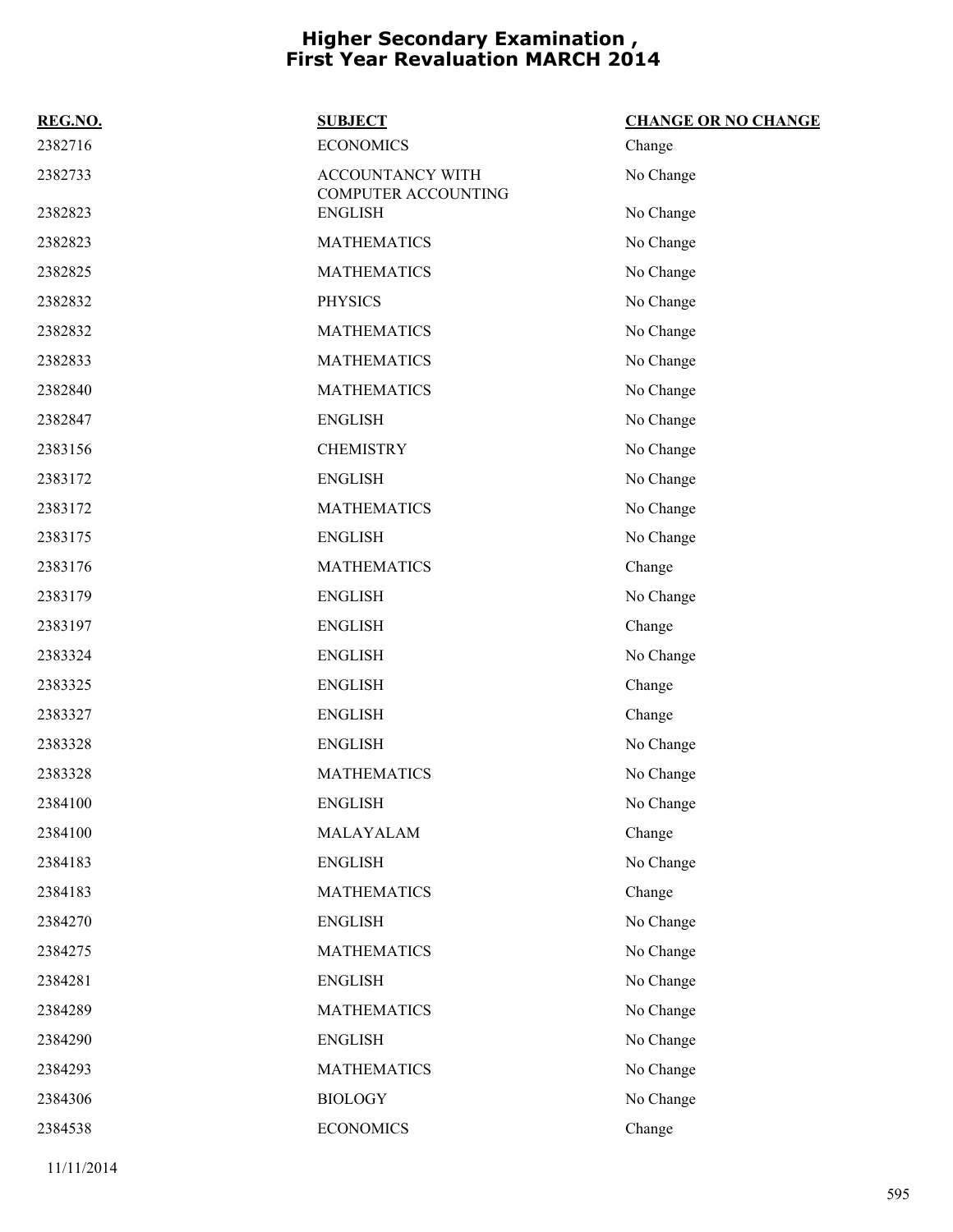| REG.NO. | <b>SUBJECT</b>                          | <b>CHANGE OR NO CHANGE</b> |
|---------|-----------------------------------------|----------------------------|
| 2384617 | MALAYALAM                               | Change                     |
| 2384636 | <b>ENGLISH</b>                          | Change                     |
| 2384646 | <b>ENGLISH</b>                          | No Change                  |
| 2384776 | <b>ECONOMICS</b>                        | Change                     |
| 2384776 | <b>COMPUTER APPLICATION</b>             | No Change                  |
| 2384831 | <b>ENGLISH</b>                          | No Change                  |
| 2385036 | <b>ENGLISH</b>                          | Change                     |
| 2385039 | <b>PHYSICS</b>                          | Change                     |
| 2385040 | <b>ENGLISH</b>                          | No Change                  |
| 2385040 | <b>PHYSICS</b>                          | Change                     |
| 2385040 | <b>CHEMISTRY</b>                        | No Change                  |
| 2385041 | <b>CHEMISTRY</b>                        | No Change                  |
| 2385042 | <b>ENGLISH</b>                          | No Change                  |
| 2385045 | <b>ENGLISH</b>                          | No Change                  |
| 2385045 | <b>PHYSICS</b>                          | No Change                  |
| 2385046 | <b>PHYSICS</b>                          | No Change                  |
| 2385050 | <b>PHYSICS</b>                          | Change                     |
| 2385055 | <b>CHEMISTRY</b>                        | Change                     |
| 2385056 | <b>ENGLISH</b>                          | No Change                  |
| 2385056 | <b>PHYSICS</b>                          | No Change                  |
| 2385066 | <b>ENGLISH</b>                          | No Change                  |
| 2385066 | <b>PHYSICS</b>                          | No Change                  |
| 2385068 | <b>PHYSICS</b>                          | No Change                  |
| 2385068 | <b>MATHEMATICS</b>                      | No Change                  |
| 2385069 | <b>ENGLISH</b>                          | No Change                  |
| 2385071 | <b>PHYSICS</b>                          | No Change                  |
| 2385078 | <b>BIOLOGY</b>                          | No Change                  |
| 2385079 | <b>PHYSICS</b>                          | No Change                  |
| 2385079 | <b>MATHEMATICS</b>                      | No Change                  |
| 2385080 | <b>BIOLOGY</b>                          | No Change                  |
| 2385120 | POLITICAL SCIENCE                       | No Change                  |
| 2385158 | <b>HISTORY</b>                          | No Change                  |
| 2385242 | <b>HINDI</b>                            | Change                     |
| 2385266 | ACCOUNTANCY WITH<br>COMPUTER ACCOUNTING | No Change                  |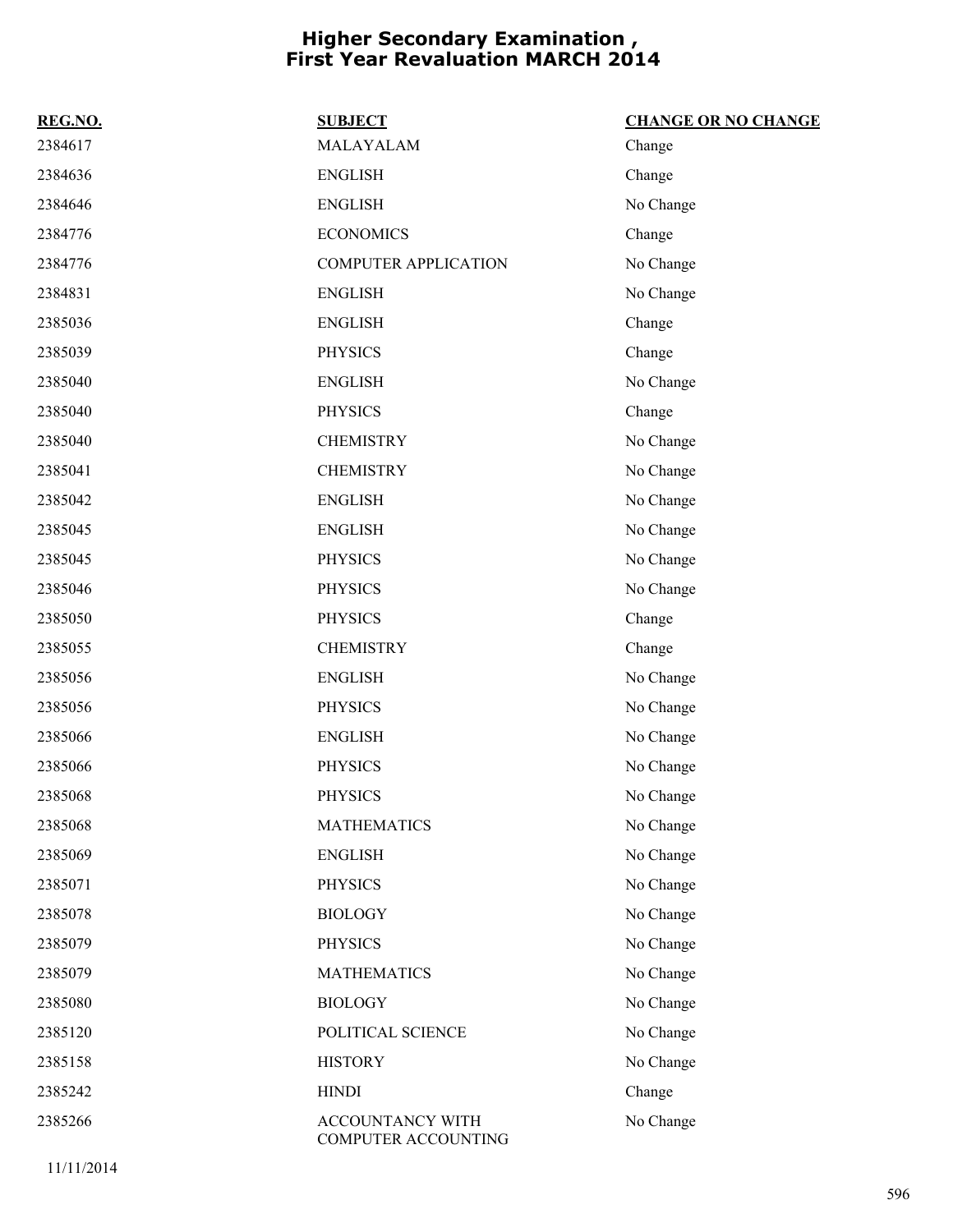| REG.NO. | <b>SUBJECT</b>              | <b>CHANGE OR NO CHANGE</b> |
|---------|-----------------------------|----------------------------|
| 2385267 | <b>SANSKRIT</b>             | No Change                  |
| 2385268 | <b>SANSKRIT</b>             | No Change                  |
| 2385274 | <b>COMPUTER APPLICATION</b> | No Change                  |
| 2385508 | <b>MATHEMATICS</b>          | No Change                  |
| 2385575 | <b>ENGLISH</b>              | No Change                  |
| 2385578 | <b>MATHEMATICS</b>          | No Change                  |
| 2385594 | <b>CHEMISTRY</b>            | No Change                  |
| 2385597 | <b>CHEMISTRY</b>            | Change                     |
| 2385604 | <b>CHEMISTRY</b>            | Change                     |
| 2385606 | <b>ENGLISH</b>              | No Change                  |
| 2385606 | <b>CHEMISTRY</b>            | Change                     |
| 2385607 | <b>ENGLISH</b>              | Change                     |
| 2385607 | <b>MATHEMATICS</b>          | Change                     |
| 2385611 | <b>CHEMISTRY</b>            | No Change                  |
| 2385908 | <b>ENGLISH</b>              | No Change                  |
| 2385947 | <b>MATHEMATICS</b>          | No Change                  |
| 2386011 | MALAYALAM                   | Change                     |
| 2386200 | <b>CHEMISTRY</b>            | No Change                  |
| 2386258 | <b>ENGLISH</b>              | No Change                  |
| 2386549 | <b>MATHEMATICS</b>          | No Change                  |
| 2386558 | <b>ENGLISH</b>              | Change                     |
| 2386576 | <b>CHEMISTRY</b>            | No Change                  |
| 2386582 | <b>CHEMISTRY</b>            | No Change                  |
| 2386584 | <b>ENGLISH</b>              | No Change                  |
| 2386623 | <b>ENGLISH</b>              | No Change                  |
| 2386634 | <b>ENGLISH</b>              | No Change                  |
| 2386636 | <b>ENGLISH</b>              | No Change                  |
| 2386653 | <b>ENGLISH</b>              | Change                     |
| 2387282 | <b>ENGLISH</b>              | No Change                  |
| 2387285 | <b>ENGLISH</b>              | No Change                  |
| 2387287 | MALAYALAM                   | Change                     |
| 2387499 | <b>PHYSICS</b>              | No Change                  |
| 2387532 | <b>ENGLISH</b>              | Change                     |
| 2387542 | <b>ENGLISH</b>              | No Change                  |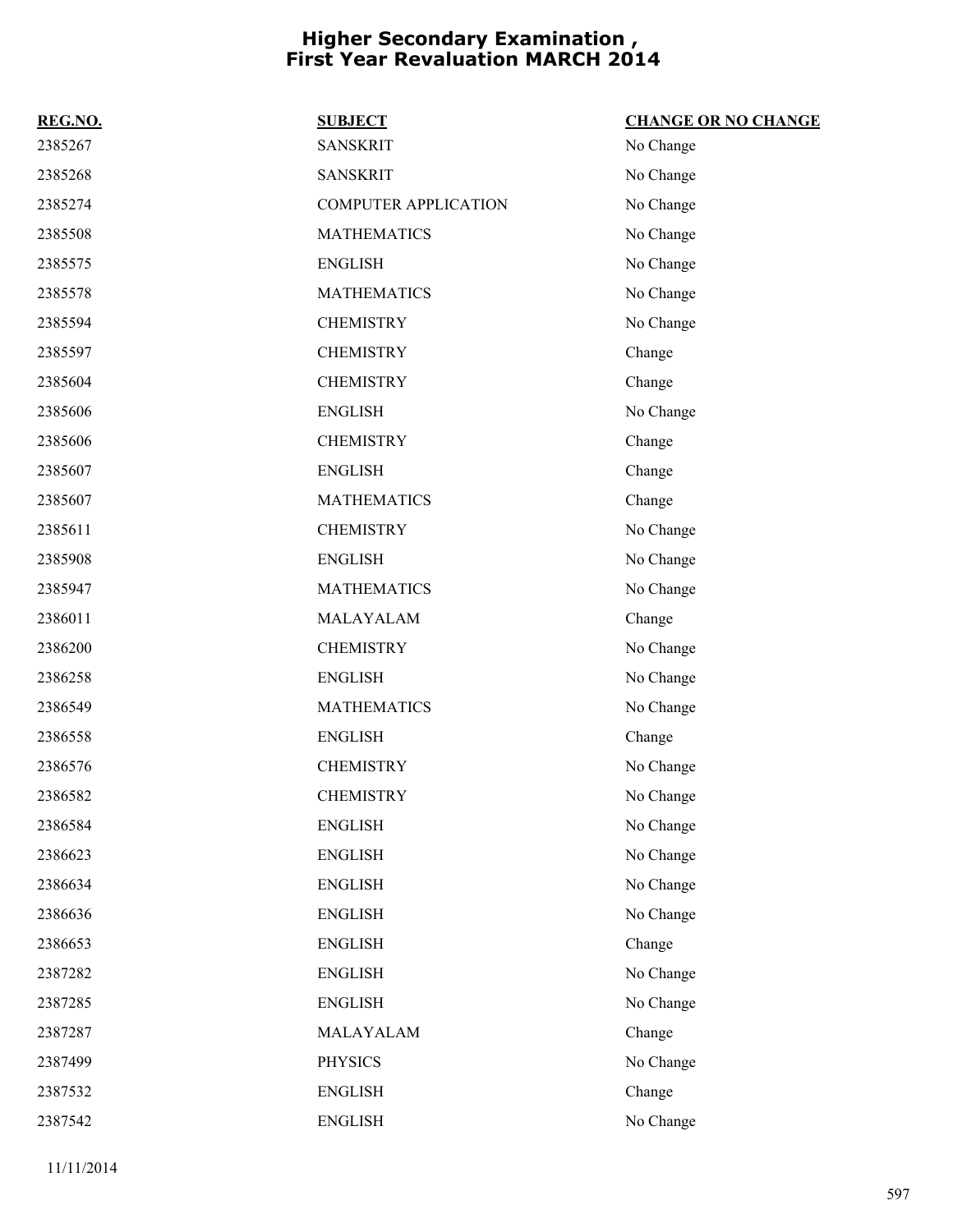| REG.NO. | <b>SUBJECT</b>     | <b>CHANGE OR NO CHANGE</b> |
|---------|--------------------|----------------------------|
| 2387864 | <b>BIOLOGY</b>     | No Change                  |
| 2387867 | MALAYALAM          | No Change                  |
| 2387867 | <b>PHYSICS</b>     | Change                     |
| 2387867 | <b>BIOLOGY</b>     | No Change                  |
| 2387872 | MALAYALAM          | Change                     |
| 2387872 | <b>CHEMISTRY</b>   | Change                     |
| 2387875 | MALAYALAM          | Change                     |
| 2387877 | <b>CHEMISTRY</b>   | No Change                  |
| 2387878 | MALAYALAM          | Change                     |
| 2387878 | <b>CHEMISTRY</b>   | No Change                  |
| 2387882 | <b>CHEMISTRY</b>   | No Change                  |
| 2387882 | <b>BIOLOGY</b>     | No Change                  |
| 2387887 | <b>ENGLISH</b>     | Change                     |
| 2387887 | <b>MATHEMATICS</b> | No Change                  |
| 2387892 | <b>PHYSICS</b>     | No Change                  |
| 2387900 | <b>PHYSICS</b>     | Change                     |
| 2387900 | <b>CHEMISTRY</b>   | No Change                  |
| 2387900 | <b>MATHEMATICS</b> | No Change                  |
| 2387905 | <b>ENGLISH</b>     | No Change                  |
| 2387917 | <b>PHYSICS</b>     | No Change                  |
| 2387919 | <b>CHEMISTRY</b>   | No Change                  |
| 2387921 | <b>MATHEMATICS</b> | No Change                  |
| 2387928 | <b>ENGLISH</b>     | No Change                  |
| 2387934 | <b>ENGLISH</b>     | No Change                  |
| 2387936 | <b>ENGLISH</b>     | No Change                  |
| 2387936 | <b>MATHEMATICS</b> | No Change                  |
| 2387952 | <b>MATHEMATICS</b> | No Change                  |
| 2387954 | <b>PHYSICS</b>     | No Change                  |
| 2387970 | <b>PHYSICS</b>     | Change                     |
| 2387970 | <b>MATHEMATICS</b> | No Change                  |
| 2387976 | <b>ENGLISH</b>     | No Change                  |
| 2387976 | <b>HINDI</b>       | No Change                  |
| 2387978 | <b>CHEMISTRY</b>   | No Change                  |
| 2387978 | <b>MATHEMATICS</b> | No Change                  |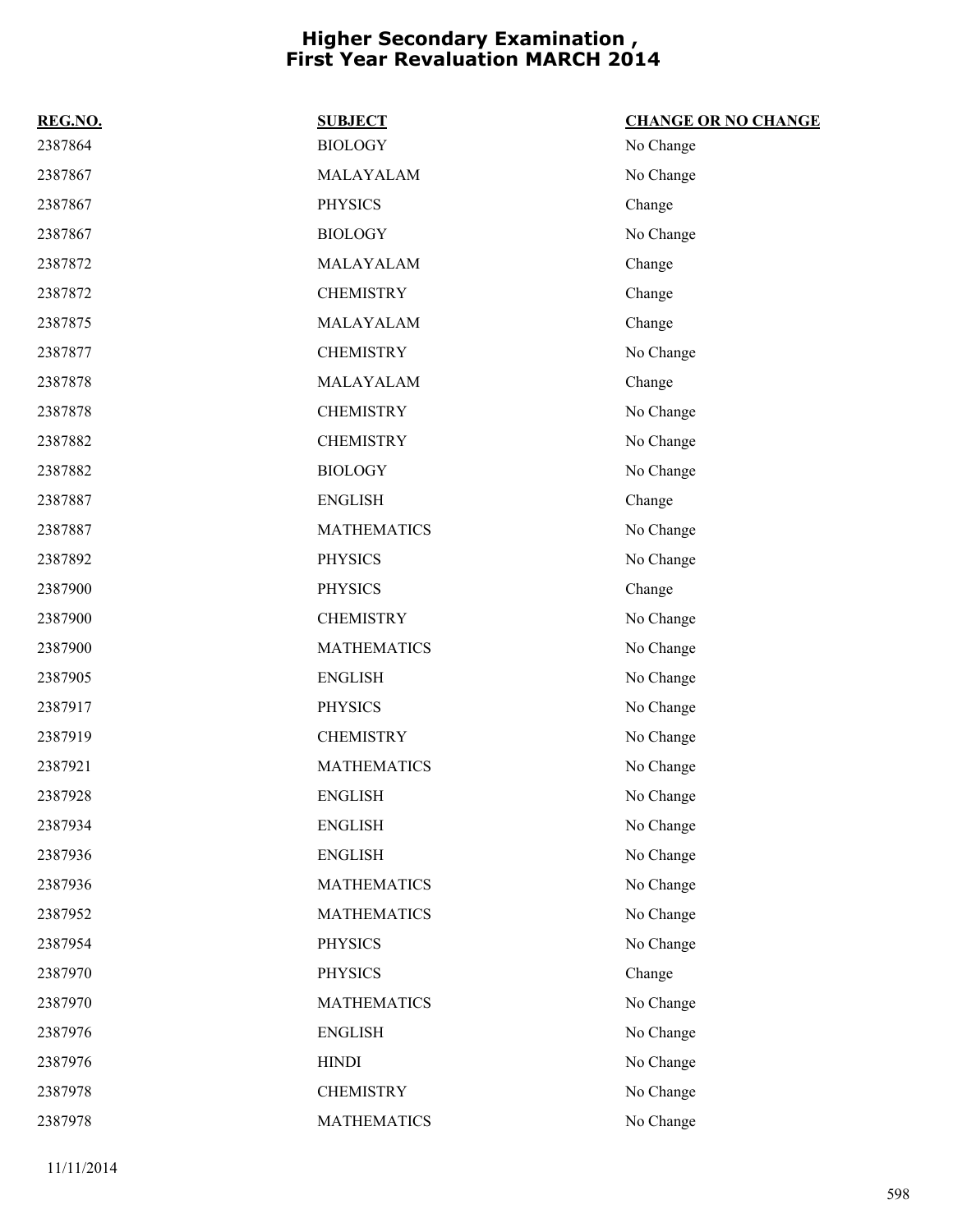| REG.NO. | <b>SUBJECT</b>          | <b>CHANGE OR NO CHANGE</b> |
|---------|-------------------------|----------------------------|
| 2387987 | <b>ENGLISH</b>          | No Change                  |
| 2387987 | POLITICAL SCIENCE       | Change                     |
| 2387995 | <b>ECONOMICS</b>        | No Change                  |
| 2387996 | <b>ECONOMICS</b>        | No Change                  |
| 2387998 | <b>GEOGRAPHY</b>        | No Change                  |
| 2388032 | <b>GEOGRAPHY</b>        | No Change                  |
| 2388232 | <b>MATHEMATICS</b>      | No Change                  |
| 2388244 | <b>ENGLISH</b>          | No Change                  |
| 2388313 | <b>ENGLISH</b>          | Change                     |
| 2388709 | MALAYALAM               | Change                     |
| 2388709 | <b>CHEMISTRY</b>        | No Change                  |
| 2388711 | MALAYALAM               | Change                     |
| 2388711 | <b>PHYSICS</b>          | Change                     |
| 2388716 | MALAYALAM               | Change                     |
| 2388721 | MALAYALAM               | No Change                  |
| 2388721 | <b>BIOLOGY</b>          | No Change                  |
| 2388723 | MALAYALAM               | No Change                  |
| 2388723 | <b>PHYSICS</b>          | Change                     |
| 2388788 | <b>PHYSICS</b>          | No Change                  |
| 2388872 | <b>ENGLISH</b>          | No Change                  |
| 2388880 | <b>ENGLISH</b>          | No Change                  |
| 2388909 | <b>MATHEMATICS</b>      | Change                     |
| 2388925 | <b>PHYSICS</b>          | Change                     |
| 2388925 | <b>MATHEMATICS</b>      | No Change                  |
| 2388940 | <b>ENGLISH</b>          | No Change                  |
| 2388958 | <b>CHEMISTRY</b>        | Change                     |
| 2388958 | <b>MATHEMATICS</b>      | No Change                  |
| 2388978 | <b>MATHEMATICS</b>      | No Change                  |
| 2388978 | <b>COMPUTER SCIENCE</b> | No Change                  |
| 2388987 | <b>ENGLISH</b>          | No Change                  |
| 2389053 | <b>ECONOMICS</b>        | No Change                  |
| 2389053 | SOCIOLOGY               | No Change                  |
| 2389247 | <b>PHYSICS</b>          | Change                     |
| 2389247 | <b>MATHEMATICS</b>      | No Change                  |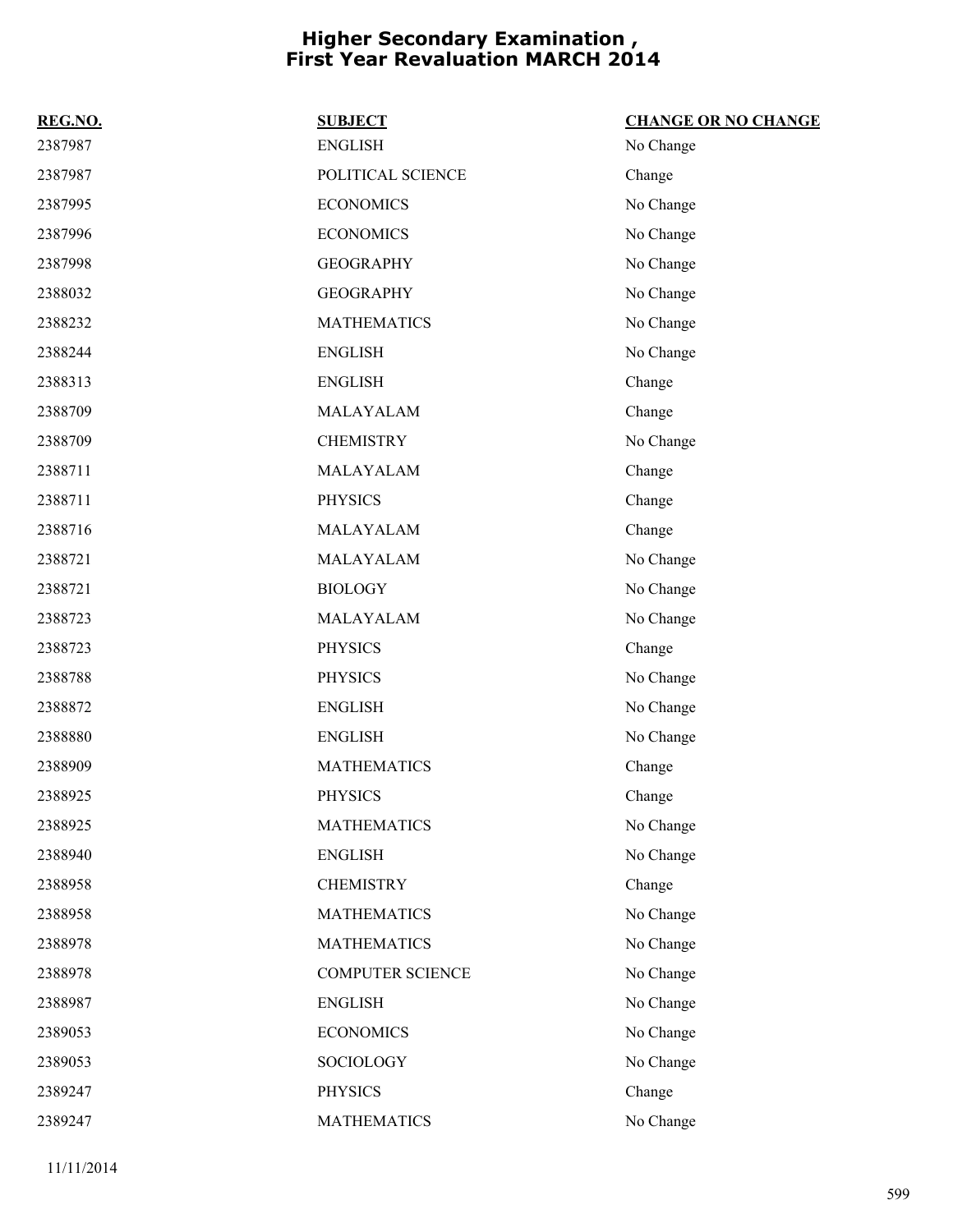| REG.NO. | <b>SUBJECT</b>     | <b>CHANGE OR NO CHANGE</b> |
|---------|--------------------|----------------------------|
| 2389248 | <b>PHYSICS</b>     | Change                     |
| 2389248 | <b>MATHEMATICS</b> | No Change                  |
| 2389250 | <b>PHYSICS</b>     | Change                     |
| 2389253 | <b>PHYSICS</b>     | Change                     |
| 2389253 | <b>MATHEMATICS</b> | No Change                  |
| 2389255 | <b>MATHEMATICS</b> | No Change                  |
| 2389258 | MALAYALAM          | No Change                  |
| 2389258 | <b>PHYSICS</b>     | No Change                  |
| 2389262 | <b>MATHEMATICS</b> | Change                     |
| 2389263 | <b>BIOLOGY</b>     | No Change                  |
| 2389263 | <b>MATHEMATICS</b> | No Change                  |
| 2389264 | <b>MATHEMATICS</b> | No Change                  |
| 2389269 | <b>ENGLISH</b>     | Change                     |
| 2389272 | <b>CHEMISTRY</b>   | No Change                  |
| 2389275 | <b>PHYSICS</b>     | No Change                  |
| 2389276 | <b>MATHEMATICS</b> | No Change                  |
| 2389278 | <b>MATHEMATICS</b> | No Change                  |
| 2389294 | <b>ENGLISH</b>     | Change                     |
| 2389300 | <b>ENGLISH</b>     | Change                     |
| 2389319 | <b>HINDI</b>       | No Change                  |
| 2389319 | <b>MATHEMATICS</b> | No Change                  |
| 2389331 | <b>PHYSICS</b>     | No Change                  |
| 2389337 | <b>MATHEMATICS</b> | No Change                  |
| 2389343 | <b>PHYSICS</b>     | Change                     |
| 2389372 | <b>ENGLISH</b>     | No Change                  |
| 2389432 | POLITICAL SCIENCE  | No Change                  |
| 2389605 | <b>ENGLISH</b>     | Change                     |
| 2389605 | <b>MATHEMATICS</b> | No Change                  |
| 2389621 | <b>MATHEMATICS</b> | No Change                  |
| 2389643 | MALAYALAM          | Change                     |
| 2389643 | <b>MATHEMATICS</b> | No Change                  |
| 2389650 | <b>CHEMISTRY</b>   | Change                     |
| 2389650 | <b>BIOLOGY</b>     | No Change                  |
| 2389655 | <b>ENGLISH</b>     | No Change                  |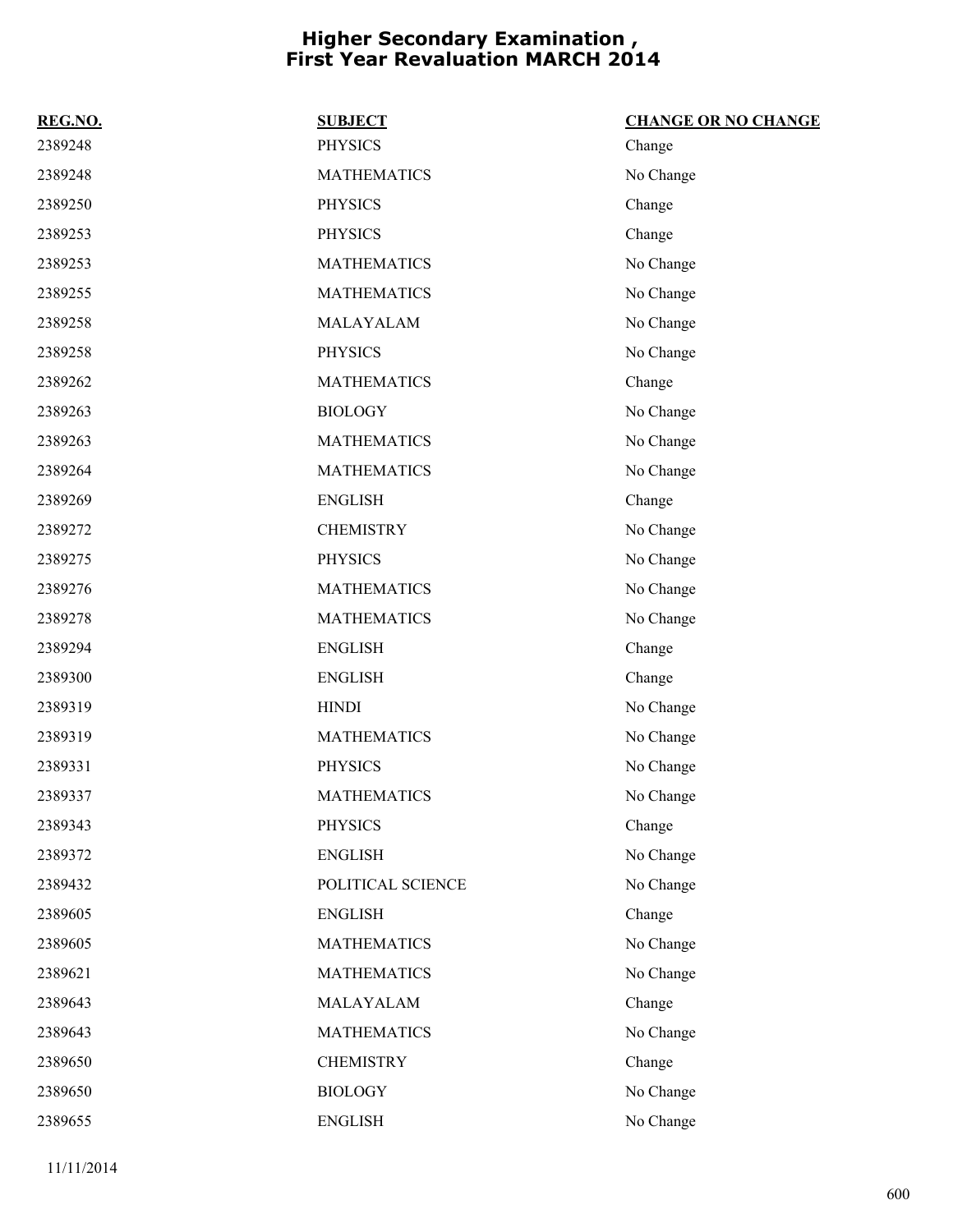| REG.NO. | <b>SUBJECT</b>         | <b>CHANGE OR NO CHANGE</b> |
|---------|------------------------|----------------------------|
| 2389655 | <b>PHYSICS</b>         | No Change                  |
| 2389655 | <b>MATHEMATICS</b>     | No Change                  |
| 2389656 | <b>PHYSICS</b>         | Change                     |
| 2389658 | MALAYALAM              | Change                     |
| 2389660 | MALAYALAM              | No Change                  |
| 2389662 | <b>MATHEMATICS</b>     | No Change                  |
| 2389710 | <b>PHYSICS</b>         | Change                     |
| 2389710 | <b>CHEMISTRY</b>       | Change                     |
| 2389717 | <b>ENGLISH</b>         | No Change                  |
| 2389723 | <b>MATHEMATICS</b>     | No Change                  |
| 2389743 | <b>MATHEMATICS</b>     | No Change                  |
| 2389744 | <b>ENGLISH</b>         | No Change                  |
| 2389744 | <b>HINDI</b>           | No Change                  |
| 2389744 | <b>BIOLOGY</b>         | No Change                  |
| 2389752 | <b>PHYSICS</b>         | No Change                  |
| 2389753 | <b>CHEMISTRY</b>       | No Change                  |
| 2389754 | <b>HINDI</b>           | No Change                  |
| 2389772 | <b>ENGLISH</b>         | Change                     |
| 2389773 | <b>HINDI</b>           | Change                     |
| 2389838 | <b>ISLAMIC HISTORY</b> | Change                     |
| 2389960 | <b>ENGLISH</b>         | No Change                  |
| 2389970 | <b>ENGLISH</b>         | No Change                  |
| 2389970 | <b>PHYSICS</b>         | No Change                  |
| 2389976 | <b>ENGLISH</b>         | No Change                  |
| 2389977 | <b>ENGLISH</b>         | No Change                  |
| 2389978 | <b>ENGLISH</b>         | Change                     |
| 2389979 | <b>ENGLISH</b>         | Change                     |
| 2389979 | <b>PHYSICS</b>         | No Change                  |
| 2389981 | <b>ENGLISH</b>         | No Change                  |
| 2389989 | <b>ENGLISH</b>         | No Change                  |
| 2389989 | <b>HINDI</b>           | Change                     |
| 2390004 | <b>MATHEMATICS</b>     | No Change                  |
| 2390006 | <b>ENGLISH</b>         | No Change                  |
| 2390014 | <b>ENGLISH</b>         | No Change                  |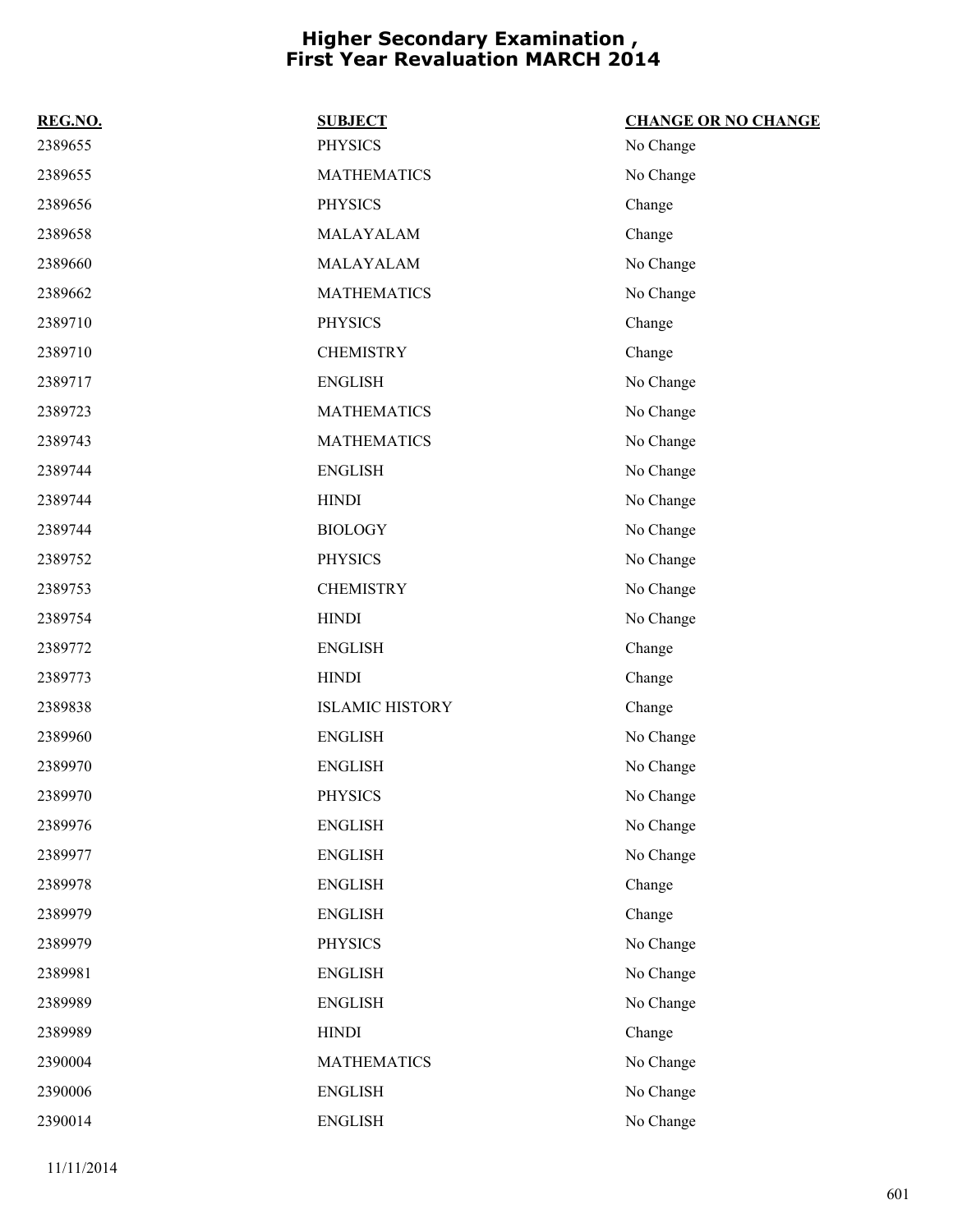| REG.NO. | <b>SUBJECT</b>                                        | <b>CHANGE OR NO CHANGE</b> |
|---------|-------------------------------------------------------|----------------------------|
| 2390038 | <b>ENGLISH</b>                                        | Change                     |
| 2390038 | <b>BIOLOGY</b>                                        | No Change                  |
| 2390039 | <b>ENGLISH</b>                                        | No Change                  |
| 2390185 | MALAYALAM                                             | No Change                  |
| 2390197 | ACCOUNTANCY WITH<br><b>COMPUTER ACCOUNTING</b>        | No Change                  |
| 2390419 | <b>ENGLISH</b>                                        | No Change                  |
| 2390419 | <b>BIOLOGY</b>                                        | No Change                  |
| 2390426 | <b>ENGLISH</b>                                        | No Change                  |
| 2390432 | <b>ENGLISH</b>                                        | No Change                  |
| 2390436 | <b>MATHEMATICS</b>                                    | No Change                  |
| 2390437 | <b>ENGLISH</b>                                        | No Change                  |
| 2390437 | <b>MATHEMATICS</b>                                    | No Change                  |
| 2390450 | <b>CHEMISTRY</b>                                      | No Change                  |
| 2390467 | <b>MATHEMATICS</b>                                    | No Change                  |
| 2390470 | <b>ENGLISH</b>                                        | No Change                  |
| 2390474 | <b>PHYSICS</b>                                        | Change                     |
| 2390476 | <b>MATHEMATICS</b>                                    | Change                     |
| 2390480 | <b>ENGLISH</b>                                        | Change                     |
| 2390480 | <b>PHYSICS</b>                                        | No Change                  |
| 2390482 | <b>ENGLISH</b>                                        | Change                     |
| 2390489 | <b>ENGLISH</b>                                        | No Change                  |
| 2390491 | MALAYALAM                                             | Change                     |
| 2390491 | <b>MATHEMATICS</b>                                    | No Change                  |
| 2390499 | <b>MATHEMATICS</b>                                    | No Change                  |
| 2390549 | <b>COMPUTER APPLICATION</b>                           | No Change                  |
| 2390549 | ACCOUNTANCY WITH<br>COMPUTER ACCOUNTING               | No Change                  |
| 2390557 | <b>ENGLISH</b>                                        | No Change                  |
| 2390557 | <b>ACCOUNTANCY WITH</b><br><b>COMPUTER ACCOUNTING</b> | Change                     |
| 2390642 | <b>ENGLISH</b>                                        | No Change                  |
| 2390645 | <b>ENGLISH</b>                                        | No Change                  |
| 2390646 | <b>ENGLISH</b>                                        | No Change                  |
| 2390649 | <b>ENGLISH</b>                                        | No Change                  |
| 2390650 | <b>ENGLISH</b>                                        | No Change                  |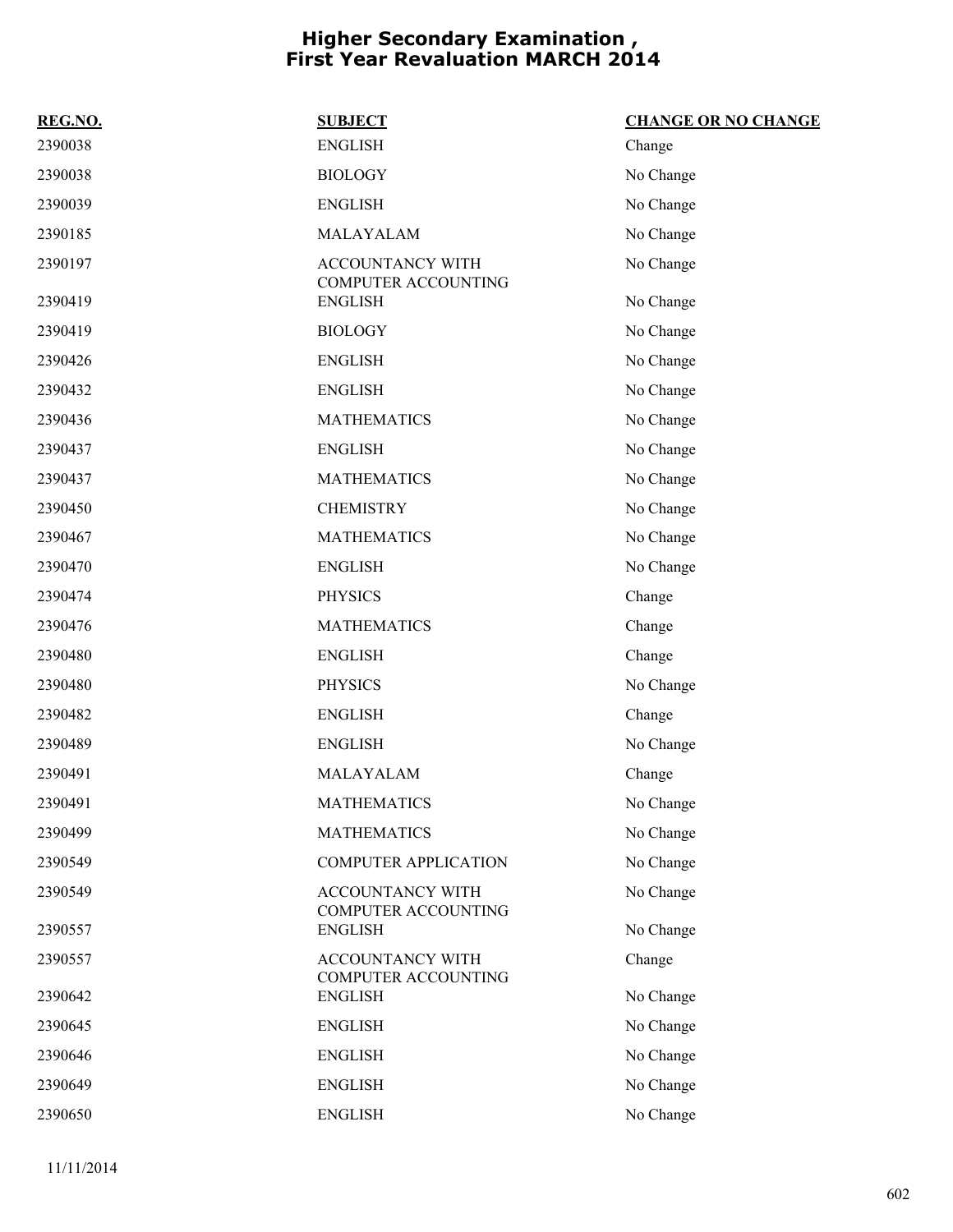| REG.NO. | <b>SUBJECT</b>     | <b>CHANGE OR NO CHANGE</b> |
|---------|--------------------|----------------------------|
| 2390655 | <b>ENGLISH</b>     | No Change                  |
| 2390656 | <b>ENGLISH</b>     | No Change                  |
| 2390660 | <b>ENGLISH</b>     | No Change                  |
| 2390662 | <b>ENGLISH</b>     | No Change                  |
| 2390665 | <b>MATHEMATICS</b> | No Change                  |
| 2390670 | <b>ENGLISH</b>     | No Change                  |
| 2390674 | <b>ENGLISH</b>     | No Change                  |
| 2390676 | <b>ENGLISH</b>     | Change                     |
| 2390682 | <b>MATHEMATICS</b> | No Change                  |
| 2390684 | <b>ENGLISH</b>     | No Change                  |
| 2390686 | <b>ENGLISH</b>     | No Change                  |
| 2390686 | <b>MATHEMATICS</b> | No Change                  |
| 2390687 | <b>ENGLISH</b>     | Change                     |
| 2390688 | <b>MATHEMATICS</b> | No Change                  |
| 2390690 | <b>ENGLISH</b>     | No Change                  |
| 2390690 | <b>MATHEMATICS</b> | No Change                  |
| 2390691 | <b>MATHEMATICS</b> | No Change                  |
| 2390692 | <b>ENGLISH</b>     | No Change                  |
| 2390828 | <b>MATHEMATICS</b> | No Change                  |
| 2390838 | <b>ENGLISH</b>     | No Change                  |
| 2390838 | <b>PHYSICS</b>     | Change                     |
| 2390842 | <b>PHYSICS</b>     | No Change                  |
| 2390842 | <b>MATHEMATICS</b> | No Change                  |
| 2390843 | <b>CHEMISTRY</b>   | No Change                  |
| 2390843 | <b>MATHEMATICS</b> | No Change                  |
| 2390869 | <b>ENGLISH</b>     | No Change                  |
| 2390870 | <b>ENGLISH</b>     | No Change                  |
| 2390882 | <b>ENGLISH</b>     | No Change                  |
| 2390882 | <b>MATHEMATICS</b> | No Change                  |
| 2390888 | <b>ENGLISH</b>     | Change                     |
| 2390889 | <b>ENGLISH</b>     | Change                     |
| 2390893 | <b>ENGLISH</b>     | Change                     |
| 2390904 | <b>ENGLISH</b>     | Change                     |
| 2390906 | <b>ENGLISH</b>     | Change                     |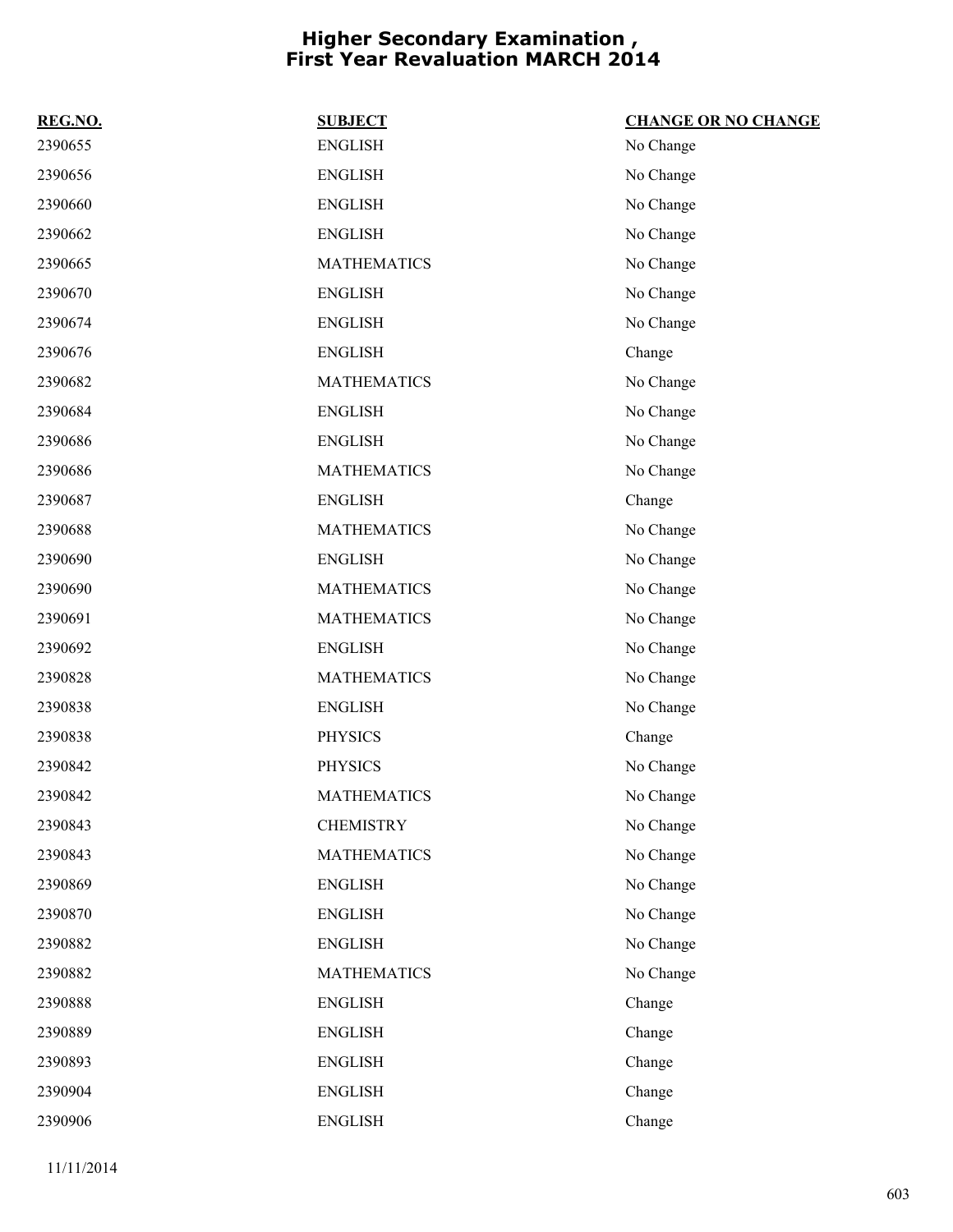| REG.NO. | <b>SUBJECT</b>              | <b>CHANGE OR NO CHANGE</b> |
|---------|-----------------------------|----------------------------|
| 2390906 | <b>HINDI</b>                | Change                     |
| 2390909 | <b>MATHEMATICS</b>          | No Change                  |
| 2390910 | <b>ENGLISH</b>              | Change                     |
| 2390911 | <b>ENGLISH</b>              | No Change                  |
| 2390918 | <b>ENGLISH</b>              | Change                     |
| 2390918 | <b>MATHEMATICS</b>          | No Change                  |
| 2390923 | <b>ENGLISH</b>              | No Change                  |
| 2390924 | <b>SANSKRIT</b>             | Change                     |
| 2390925 | <b>ENGLISH</b>              | No Change                  |
| 2390925 | <b>SANSKRIT</b>             | No Change                  |
| 2390937 | MALAYALAM                   | No Change                  |
| 2390969 | <b>SANSKRIT</b>             | Change                     |
| 2390979 | <b>COMPUTER APPLICATION</b> | Change                     |
| 2391034 | <b>ENGLISH</b>              | No Change                  |
| 2391034 | <b>PHYSICS</b>              | Change                     |
| 2391034 | <b>CHEMISTRY</b>            | No Change                  |
| 2391037 | <b>ENGLISH</b>              | No Change                  |
| 2391038 | <b>MATHEMATICS</b>          | No Change                  |
| 2391039 | <b>PHYSICS</b>              | No Change                  |
| 2391040 | <b>ENGLISH</b>              | Change                     |
| 2391042 | <b>ENGLISH</b>              | Change                     |
| 2391044 | <b>PHYSICS</b>              | No Change                  |
| 2391044 | <b>CHEMISTRY</b>            | No Change                  |
| 2391067 | <b>ENGLISH</b>              | No Change                  |
| 2391067 | <b>MATHEMATICS</b>          | No Change                  |
| 2391073 | <b>MATHEMATICS</b>          | Change                     |
| 2391078 | <b>PHYSICS</b>              | No Change                  |
| 2391081 | <b>ENGLISH</b>              | No Change                  |
| 2391081 | <b>PHYSICS</b>              | No Change                  |
| 2391087 | <b>ENGLISH</b>              | No Change                  |
| 2391093 | <b>ENGLISH</b>              | No Change                  |
| 2391094 | <b>PHYSICS</b>              | Change                     |
| 2391097 | MALAYALAM                   | No Change                  |
| 2391098 | <b>ENGLISH</b>              | No Change                  |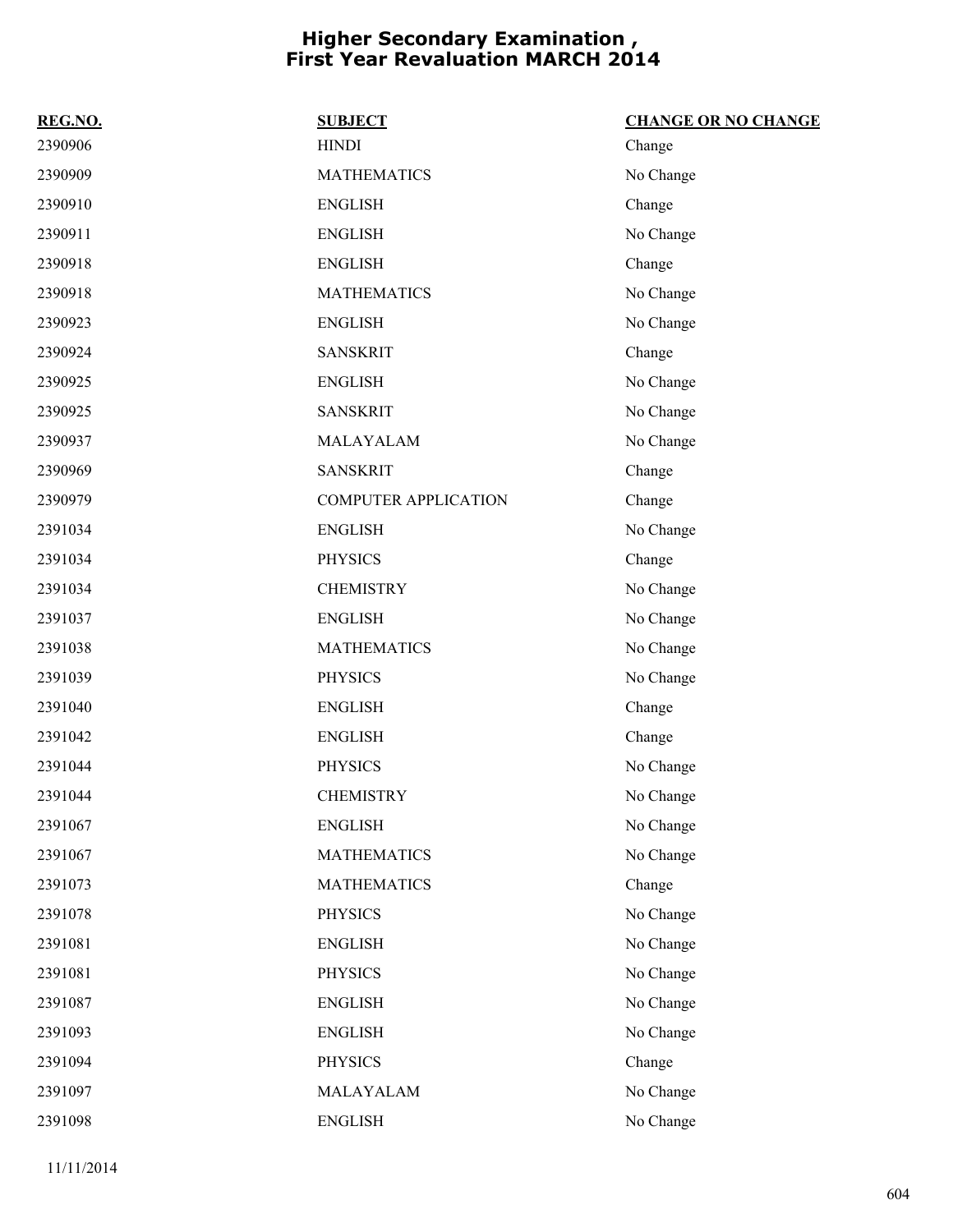| REG.NO. | <b>SUBJECT</b>     | <b>CHANGE OR NO CHANGE</b> |
|---------|--------------------|----------------------------|
| 2391101 | <b>MATHEMATICS</b> | No Change                  |
| 2391103 | <b>ENGLISH</b>     | Change                     |
| 2391103 | <b>CHEMISTRY</b>   | No Change                  |
| 2391107 | <b>ENGLISH</b>     | No Change                  |
| 2391110 | <b>PHYSICS</b>     | No Change                  |
| 2391117 | <b>MATHEMATICS</b> | No Change                  |
| 2391125 | <b>ENGLISH</b>     | No Change                  |
| 2391128 | <b>PHYSICS</b>     | No Change                  |
| 2391128 | <b>MATHEMATICS</b> | No Change                  |
| 2391129 | MALAYALAM          | Change                     |
| 2391129 | PHYSICS            | No Change                  |
| 2391129 | <b>BIOLOGY</b>     | No Change                  |
| 2391130 | <b>PHYSICS</b>     | No Change                  |
| 2391131 | <b>PHYSICS</b>     | No Change                  |
| 2391142 | <b>CHEMISTRY</b>   | Change                     |
| 2391150 | MALAYALAM          | Change                     |
| 2391150 | SOCIOLOGY          | No Change                  |
| 2391216 | SOCIOLOGY          | No Change                  |
| 2391299 | <b>ENGLISH</b>     | No Change                  |
| 2391299 | <b>PHYSICS</b>     | No Change                  |
| 2391299 | <b>CHEMISTRY</b>   | Change                     |
| 2391299 | <b>BIOLOGY</b>     | No Change                  |
| 2391303 | <b>PHYSICS</b>     | No Change                  |
| 2391303 | <b>BIOLOGY</b>     | No Change                  |
| 2391303 | <b>MATHEMATICS</b> | No Change                  |
| 2391305 | <b>ENGLISH</b>     | Change                     |
| 2391307 | <b>ENGLISH</b>     | No Change                  |
| 2391312 | <b>BIOLOGY</b>     | No Change                  |
| 2391319 | <b>ENGLISH</b>     | No Change                  |
| 2391319 | MALAYALAM          | Change                     |
| 2391321 | <b>ENGLISH</b>     | No Change                  |
| 2391321 | MALAYALAM          | Change                     |
| 2391326 | <b>ENGLISH</b>     | No Change                  |
| 2391328 | <b>BIOLOGY</b>     | No Change                  |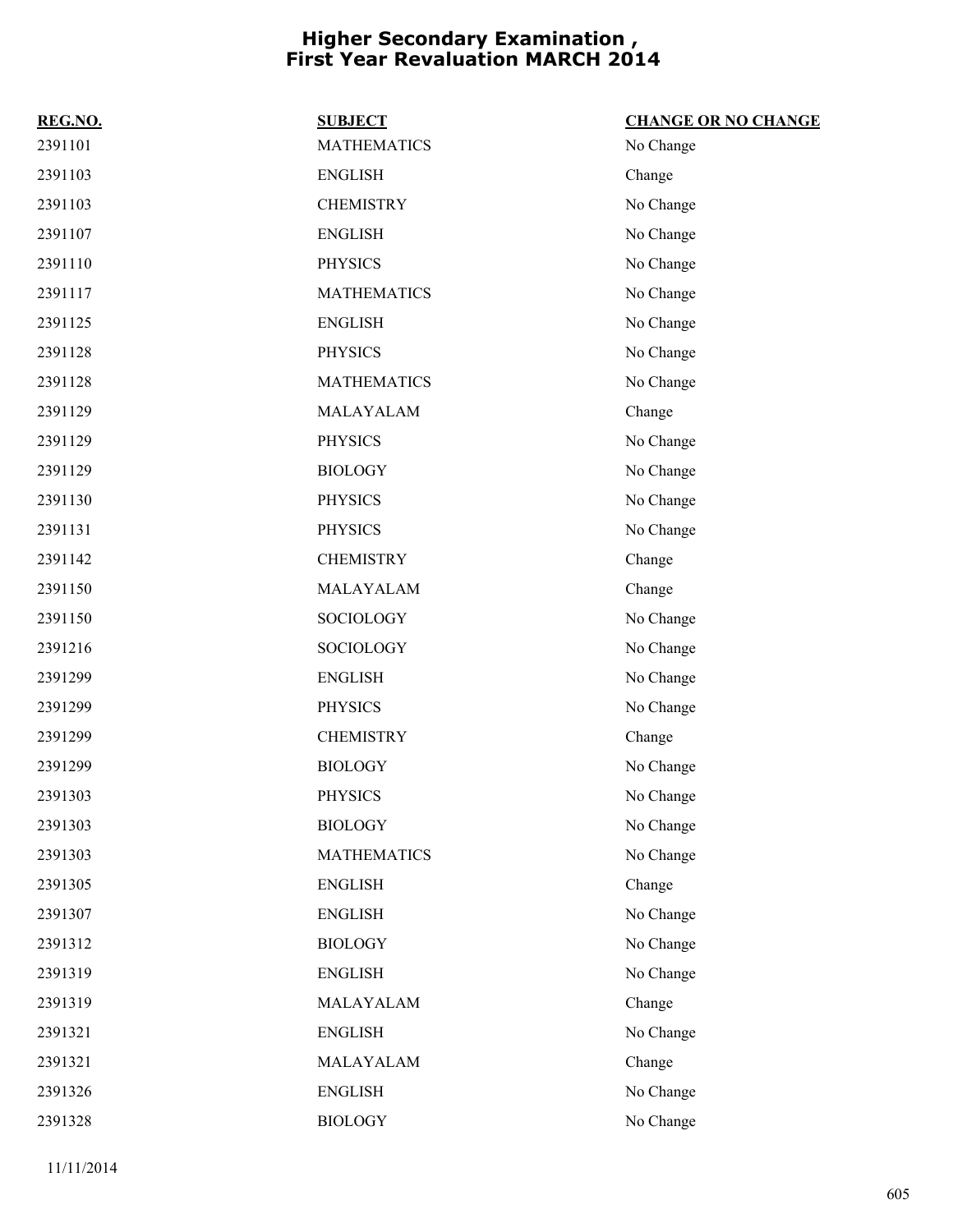| REG.NO. | <b>SUBJECT</b>     | <b>CHANGE OR NO CHANGE</b> |
|---------|--------------------|----------------------------|
| 2391347 | <b>ENGLISH</b>     | Change                     |
| 2391354 | MALAYALAM          | No Change                  |
| 2391356 | <b>PHYSICS</b>     | No Change                  |
| 2391360 | <b>ENGLISH</b>     | No Change                  |
| 2391364 | <b>ENGLISH</b>     | No Change                  |
| 2391364 | <b>CHEMISTRY</b>   | No Change                  |
| 2391366 | <b>HINDI</b>       | No Change                  |
| 2391366 | <b>BIOLOGY</b>     | No Change                  |
| 2391373 | <b>ENGLISH</b>     | No Change                  |
| 2391373 | <b>MATHEMATICS</b> | No Change                  |
| 2391383 | <b>ENGLISH</b>     | No Change                  |
| 2391385 | <b>ENGLISH</b>     | No Change                  |
| 2391403 | <b>CHEMISTRY</b>   | No Change                  |
| 2391408 | <b>PHYSICS</b>     | No Change                  |
| 2391443 | <b>ECONOMICS</b>   | No Change                  |
| 2391549 | <b>ENGLISH</b>     | No Change                  |
| 2391549 | <b>BIOLOGY</b>     | No Change                  |
| 2391551 | MALAYALAM          | No Change                  |
| 2391557 | <b>ENGLISH</b>     | Change                     |
| 2391558 | <b>ENGLISH</b>     | No Change                  |
| 2391558 | <b>MATHEMATICS</b> | No Change                  |
| 2391561 | <b>MATHEMATICS</b> | No Change                  |
| 2391562 | <b>PHYSICS</b>     | No Change                  |
| 2391562 | <b>CHEMISTRY</b>   | No Change                  |
| 2391572 | <b>BIOLOGY</b>     | No Change                  |
| 2391576 | <b>ENGLISH</b>     | No Change                  |
| 2391590 | <b>ENGLISH</b>     | No Change                  |
| 2391599 | <b>HINDI</b>       | No Change                  |
| 2391605 | <b>HINDI</b>       | No Change                  |
| 2391605 | <b>BIOLOGY</b>     | No Change                  |
| 2391610 | <b>PHYSICS</b>     | No Change                  |
| 2391611 | <b>BIOLOGY</b>     | No Change                  |
| 2391611 | <b>MATHEMATICS</b> | No Change                  |
| 2391616 | <b>ENGLISH</b>     | No Change                  |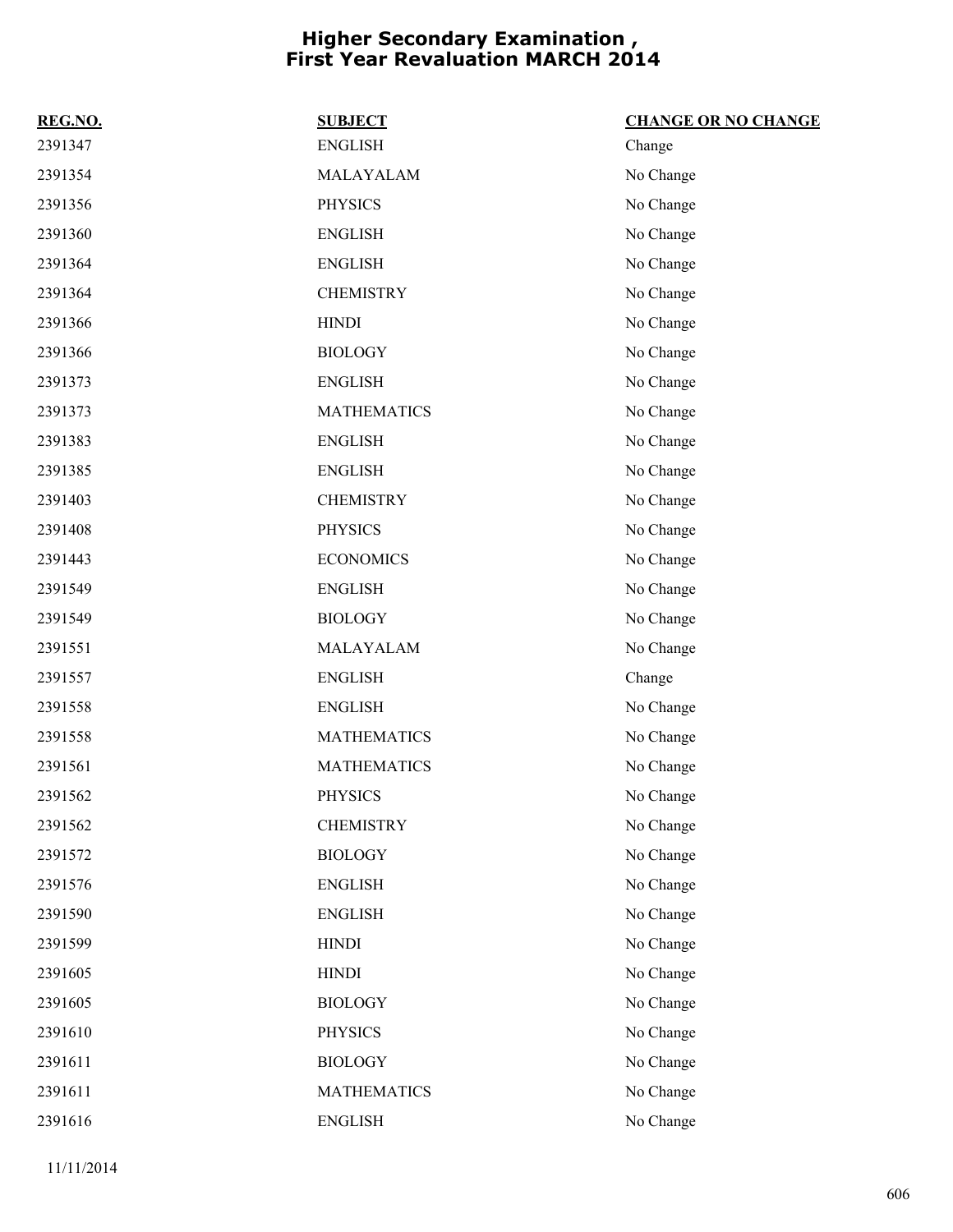| REG.NO. | <b>SUBJECT</b>          | <b>CHANGE OR NO CHANGE</b> |
|---------|-------------------------|----------------------------|
| 2391699 | <b>ENGLISH</b>          | No Change                  |
| 2391718 | <b>ENGLISH</b>          | Change                     |
| 2391727 | <b>COMPUTER SCIENCE</b> | No Change                  |
| 2391729 | <b>COMPUTER SCIENCE</b> | No Change                  |
| 2391735 | <b>HINDI</b>            | No Change                  |
| 2391736 | <b>HINDI</b>            | No Change                  |
| 2391737 | <b>HINDI</b>            | Change                     |
| 2391739 | <b>HINDI</b>            | No Change                  |
| 2391740 | <b>HINDI</b>            | Change                     |
| 2391743 | MALAYALAM               | Change                     |
| 2391842 | <b>PHYSICS</b>          | No Change                  |
| 2391848 | <b>PHYSICS</b>          | No Change                  |
| 2391848 | <b>CHEMISTRY</b>        | Change                     |
| 2391848 | <b>MATHEMATICS</b>      | No Change                  |
| 2391854 | <b>ENGLISH</b>          | Change                     |
| 2391854 | <b>CHEMISTRY</b>        | No Change                  |
| 2391856 | <b>MATHEMATICS</b>      | No Change                  |
| 2391860 | <b>MATHEMATICS</b>      | No Change                  |
| 2391890 | <b>MATHEMATICS</b>      | No Change                  |
| 2391894 | <b>PHYSICS</b>          | No Change                  |
| 2391896 | <b>MATHEMATICS</b>      | No Change                  |
| 2391905 | <b>ENGLISH</b>          | No Change                  |
| 2391908 | <b>PHYSICS</b>          | No Change                  |
| 2392544 | <b>BIOLOGY</b>          | No Change                  |
| 2392551 | <b>ENGLISH</b>          | No Change                  |
| 2392554 | <b>PHYSICS</b>          | No Change                  |
| 2392564 | <b>CHEMISTRY</b>        | No Change                  |
| 2392567 | <b>CHEMISTRY</b>        | No Change                  |
| 2392580 | <b>ENGLISH</b>          | No Change                  |
| 2392583 | <b>ENGLISH</b>          | No Change                  |
| 2392586 | <b>ENGLISH</b>          | No Change                  |
| 2392592 | <b>ENGLISH</b>          | No Change                  |
| 2392593 | <b>ENGLISH</b>          | No Change                  |
| 2392597 | <b>ENGLISH</b>          | Change                     |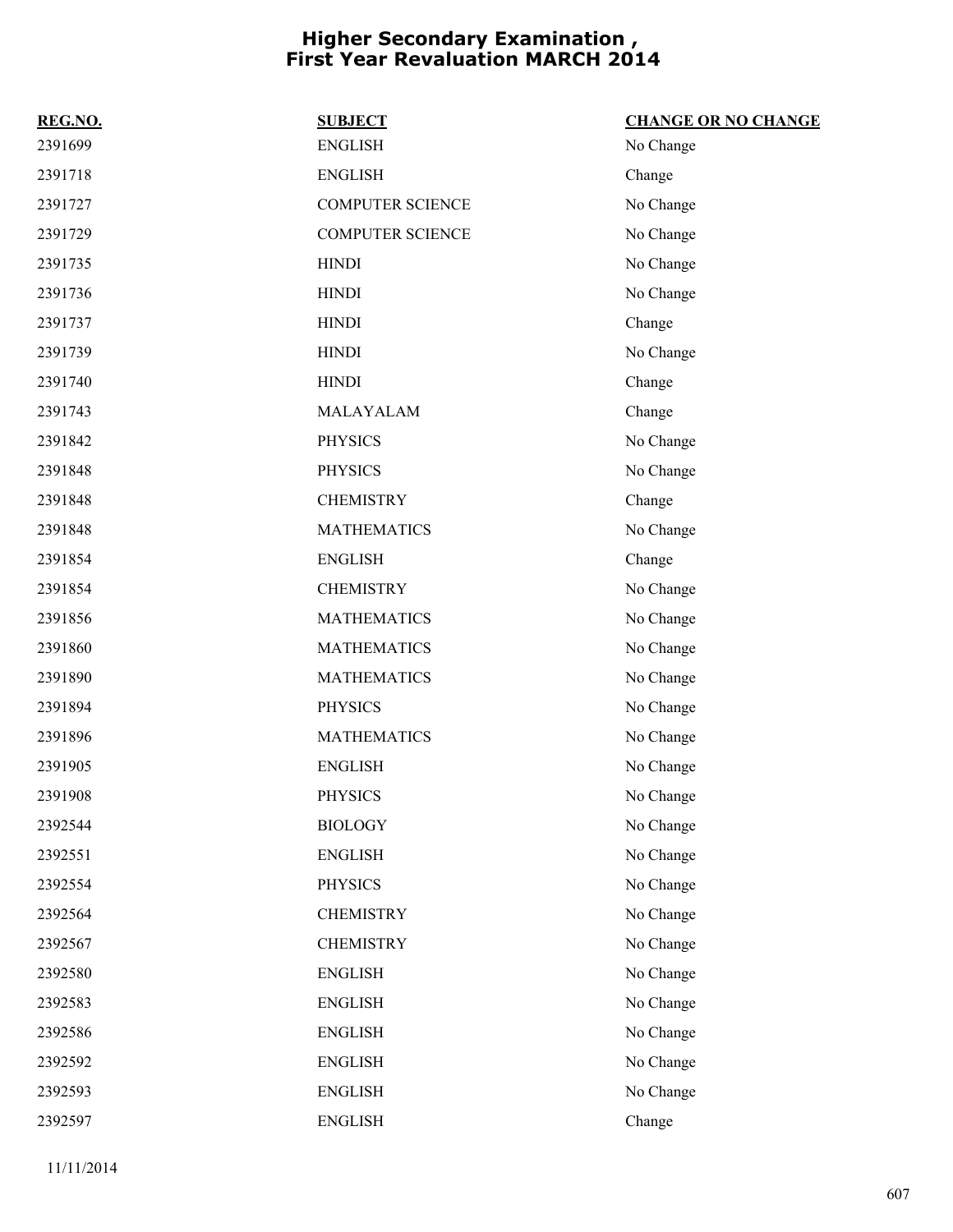| REG.NO. | <b>SUBJECT</b>                     | <b>CHANGE OR NO CHANGE</b> |
|---------|------------------------------------|----------------------------|
| 2392599 | <b>PHYSICS</b>                     | No Change                  |
| 2392599 | <b>MATHEMATICS</b>                 | No Change                  |
| 2393037 | <b>MATHEMATICS</b>                 | No Change                  |
| 2393043 | <b>ENGLISH</b>                     | No Change                  |
| 2393043 | MALAYALAM                          | No Change                  |
| 2393074 | <b>MATHEMATICS</b>                 | Change                     |
| 2393076 | <b>ENGLISH</b>                     | Change                     |
| 2393358 | MALAYALAM                          | No Change                  |
| 2393381 | <b>SOCIOLOGY</b>                   | No Change                  |
| 2393421 | <b>ENGLISH</b>                     | Change                     |
| 2393422 | <b>ENGLISH</b>                     | No Change                  |
| 2393425 | <b>ENGLISH</b>                     | No Change                  |
| 2393433 | <b>ENGLISH</b>                     | No Change                  |
| 2393899 | <b>ENGLISH</b>                     | Change                     |
| 2393899 | <b>BUSINESS STUDIES WITH</b>       | No Change                  |
| 2393918 | FUNCTIONAL MANAGEMENT<br>MALAYALAM | No Change                  |
| 2393941 | <b>ENGLISH</b>                     | Change                     |
| 2393941 | <b>PHYSICS</b>                     | No Change                  |
| 2393941 | <b>CHEMISTRY</b>                   | No Change                  |
| 2394066 | <b>ENGLISH</b>                     | No Change                  |
| 2394177 | <b>ENGLISH</b>                     | No Change                  |
| 2394177 | MALAYALAM                          | No Change                  |
| 2394201 | <b>ENGLISH</b>                     | No Change                  |
| 2394201 | <b>HINDI</b>                       | No Change                  |
| 2394204 | <b>ENGLISH</b>                     | No Change                  |
| 2394204 | <b>HINDI</b>                       | No Change                  |
| 2394284 | <b>ENGLISH</b>                     | No Change                  |
| 2394288 | <b>ENGLISH</b>                     | No Change                  |
| 2395194 | <b>MATHEMATICS</b>                 | No Change                  |
| 2395204 | <b>MATHEMATICS</b>                 | No Change                  |
| 2395289 | MALAYALAM                          | Change                     |
| 2395289 | <b>CHEMISTRY</b>                   | Change                     |
| 2395289 | <b>BIOLOGY</b>                     | No Change                  |
| 2395302 | <b>BIOLOGY</b>                     | No Change                  |
|         |                                    |                            |

11/11/2014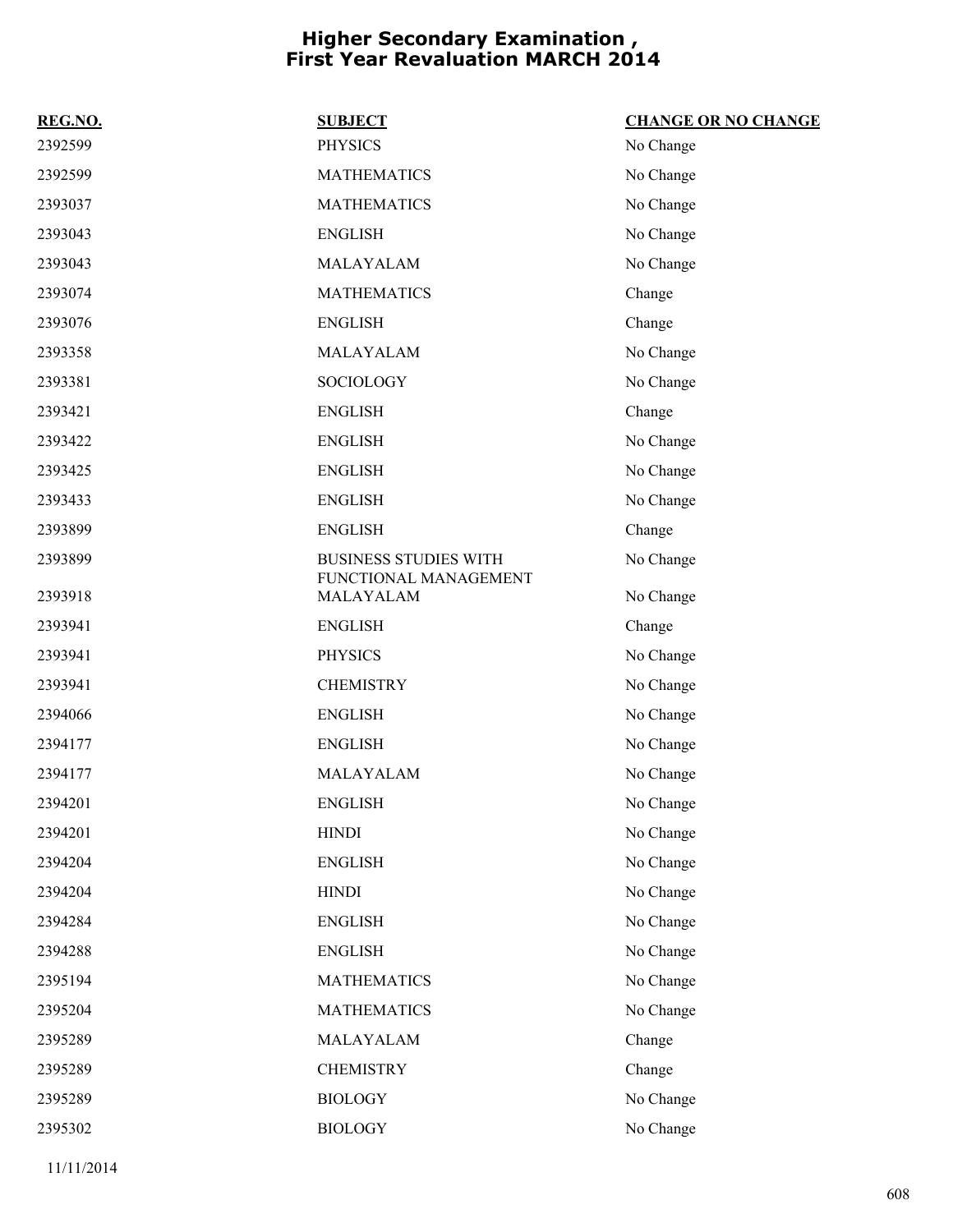| REG.NO. | <b>SUBJECT</b>     | <b>CHANGE OR NO CHANGE</b> |
|---------|--------------------|----------------------------|
| 2395303 | <b>BIOLOGY</b>     | No Change                  |
| 2395317 | <b>MATHEMATICS</b> | No Change                  |
| 2395328 | <b>CHEMISTRY</b>   | No Change                  |
| 2395329 | <b>PHYSICS</b>     | No Change                  |
| 2395329 | <b>BIOLOGY</b>     | No Change                  |
| 2395401 | <b>MATHEMATICS</b> | Change                     |
| 2395409 | <b>ENGLISH</b>     | No Change                  |
| 2395410 | <b>MATHEMATICS</b> | Change                     |
| 2395434 | <b>MATHEMATICS</b> | No Change                  |
| 2395441 | <b>ENGLISH</b>     | No Change                  |
| 2395446 | <b>ENGLISH</b>     | No Change                  |
| 2395455 | <b>ENGLISH</b>     | Change                     |
| 2395457 | <b>ENGLISH</b>     | Change                     |
| 2395461 | <b>ENGLISH</b>     | Change                     |
| 2395736 | <b>MATHEMATICS</b> | Change                     |
| 2395738 | <b>MATHEMATICS</b> | Change                     |
| 2395745 | <b>PHYSICS</b>     | No Change                  |
| 2395745 | <b>CHEMISTRY</b>   | No Change                  |
| 2395746 | <b>CHEMISTRY</b>   | No Change                  |
| 2395747 | <b>CHEMISTRY</b>   | No Change                  |
| 2395750 | MALAYALAM          | No Change                  |
| 2395752 | MALAYALAM          | Change                     |
| 2395753 | MALAYALAM          | Change                     |
| 2395754 | MALAYALAM          | Change                     |
| 2395754 | <b>MATHEMATICS</b> | No Change                  |
| 2395755 | <b>ENGLISH</b>     | No Change                  |
| 2395755 | <b>CHEMISTRY</b>   | No Change                  |
| 2395759 | <b>MATHEMATICS</b> | No Change                  |
| 2395760 | <b>ENGLISH</b>     | No Change                  |
| 2395762 | <b>CHEMISTRY</b>   | No Change                  |
| 2395766 | <b>CHEMISTRY</b>   | Change                     |
| 2395766 | <b>MATHEMATICS</b> | No Change                  |
| 2395767 | <b>CHEMISTRY</b>   | No Change                  |
| 2395768 | <b>ENGLISH</b>     | No Change                  |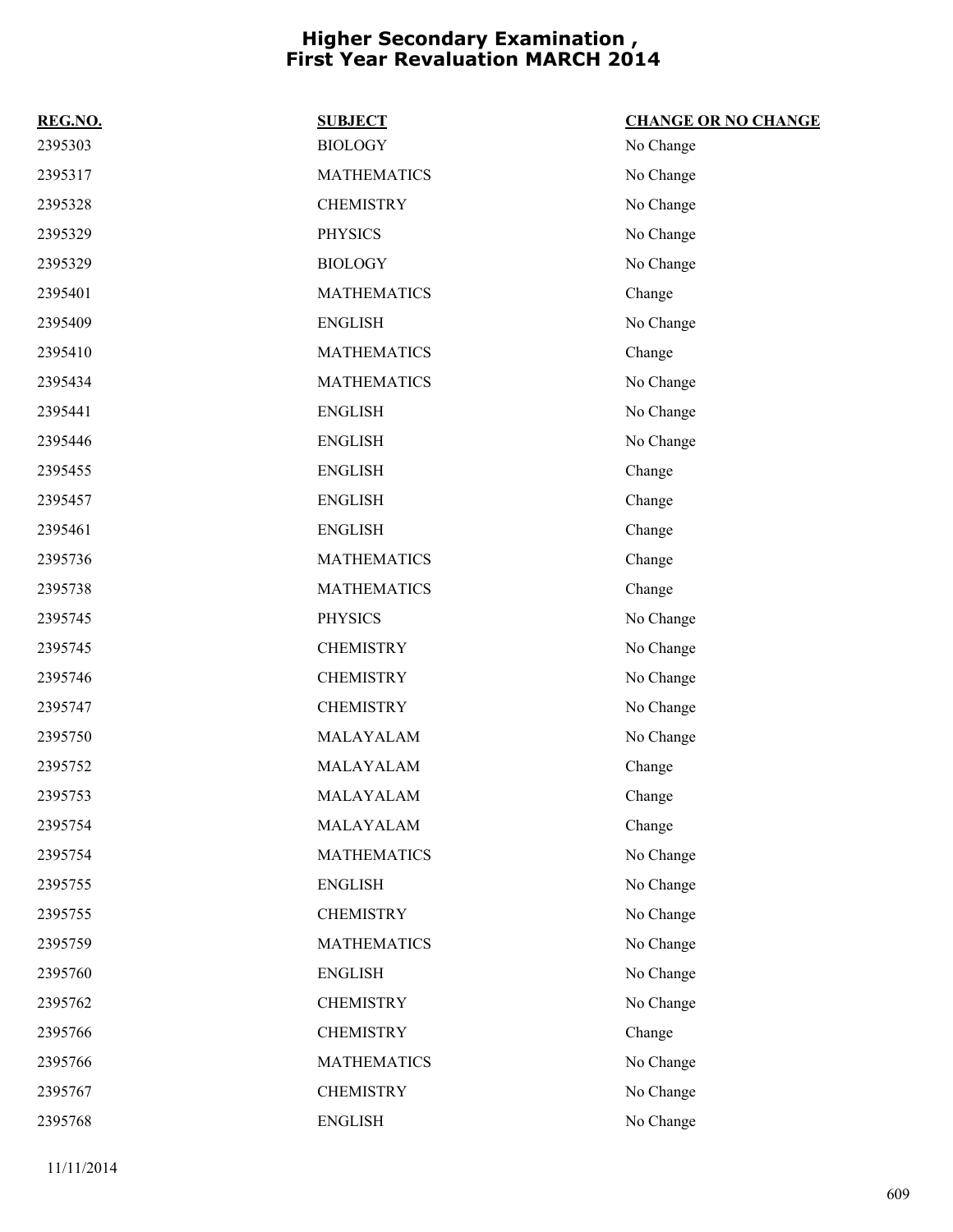| REG.NO. | <b>SUBJECT</b>     | <b>CHANGE OR NO CHANGE</b> |
|---------|--------------------|----------------------------|
| 2395768 | <b>CHEMISTRY</b>   | No Change                  |
| 2395770 | <b>CHEMISTRY</b>   | No Change                  |
| 2395771 | <b>MATHEMATICS</b> | No Change                  |
| 2395772 | <b>ENGLISH</b>     | Change                     |
| 2395773 | <b>ENGLISH</b>     | Change                     |
| 2395773 | <b>PHYSICS</b>     | Change                     |
| 2395773 | <b>MATHEMATICS</b> | No Change                  |
| 2395775 | <b>CHEMISTRY</b>   | No Change                  |
| 2395775 | <b>BIOLOGY</b>     | No Change                  |
| 2395776 | <b>ENGLISH</b>     | No Change                  |
| 2395776 | <b>BIOLOGY</b>     | No Change                  |
| 2395777 | <b>CHEMISTRY</b>   | No Change                  |
| 2395779 | <b>PHYSICS</b>     | No Change                  |
| 2395780 | <b>ENGLISH</b>     | Change                     |
| 2395780 | <b>BIOLOGY</b>     | No Change                  |
| 2395781 | <b>ENGLISH</b>     | Change                     |
| 2395781 | <b>BIOLOGY</b>     | Change                     |
| 2395781 | <b>MATHEMATICS</b> | No Change                  |
| 2395782 | <b>ENGLISH</b>     | Change                     |
| 2395782 | <b>PHYSICS</b>     | No Change                  |
| 2395782 | <b>BIOLOGY</b>     | No Change                  |
| 2395782 | <b>MATHEMATICS</b> | No Change                  |
| 2395785 | <b>ENGLISH</b>     | Change                     |
| 2395785 | PHYSICS            | Change                     |
| 2395785 | <b>MATHEMATICS</b> | No Change                  |
| 2395790 | <b>PHYSICS</b>     | No Change                  |
| 2395792 | <b>ENGLISH</b>     | Change                     |
| 2395858 | MALAYALAM          | No Change                  |
| 2396171 | <b>CHEMISTRY</b>   | No Change                  |
| 2396172 | <b>ENGLISH</b>     | Change                     |
| 2396172 | <b>PHYSICS</b>     | No Change                  |
| 2396172 | <b>CHEMISTRY</b>   | Change                     |
| 2396173 | <b>ENGLISH</b>     | No Change                  |
| 2396173 | <b>CHEMISTRY</b>   | No Change                  |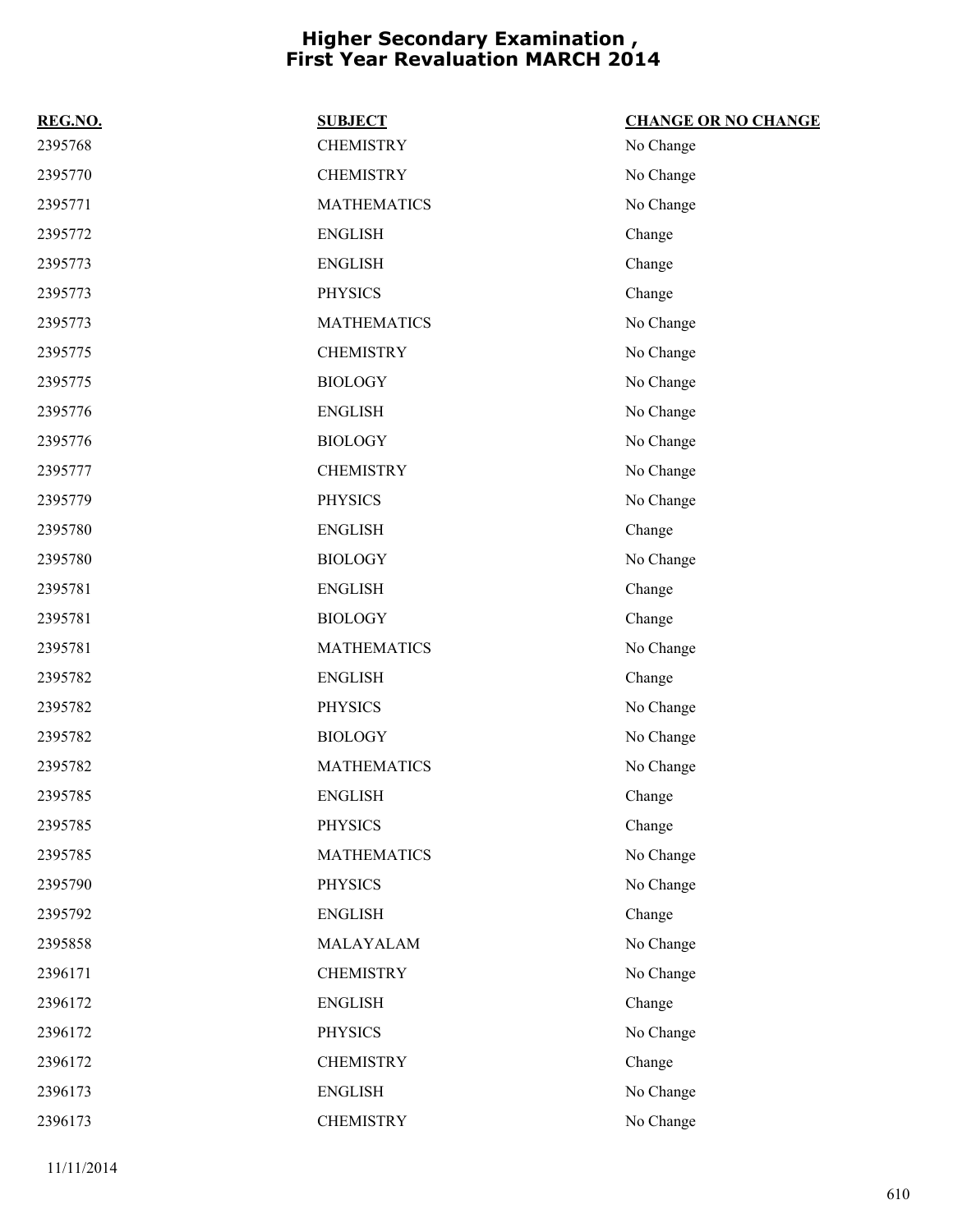| REG.NO. | <b>SUBJECT</b>     | <b>CHANGE OR NO CHANGE</b> |
|---------|--------------------|----------------------------|
| 2396173 | <b>BIOLOGY</b>     | Change                     |
| 2396175 | <b>ENGLISH</b>     | No Change                  |
| 2396175 | <b>BIOLOGY</b>     | Change                     |
| 2396175 | <b>MATHEMATICS</b> | No Change                  |
| 2396176 | <b>ENGLISH</b>     | Change                     |
| 2396176 | <b>CHEMISTRY</b>   | No Change                  |
| 2396177 | <b>CHEMISTRY</b>   | No Change                  |
| 2396177 | <b>MATHEMATICS</b> | No Change                  |
| 2396179 | <b>ENGLISH</b>     | No Change                  |
| 2396179 | <b>PHYSICS</b>     | No Change                  |
| 2396179 | <b>CHEMISTRY</b>   | No Change                  |
| 2396187 | <b>CHEMISTRY</b>   | No Change                  |
| 2396189 | <b>MATHEMATICS</b> | No Change                  |
| 2396192 | <b>ENGLISH</b>     | No Change                  |
| 2396195 | <b>ENGLISH</b>     | No Change                  |
| 2396195 | <b>MATHEMATICS</b> | No Change                  |
| 2396196 | <b>ENGLISH</b>     | No Change                  |
| 2396196 | <b>HINDI</b>       | No Change                  |
| 2396198 | <b>MATHEMATICS</b> | No Change                  |
| 2396203 | <b>CHEMISTRY</b>   | No Change                  |
| 2396206 | <b>PHYSICS</b>     | No Change                  |
| 2396207 | <b>CHEMISTRY</b>   | No Change                  |
| 2396207 | <b>MATHEMATICS</b> | No Change                  |
| 2396212 | <b>ENGLISH</b>     | No Change                  |
| 2396212 | <b>CHEMISTRY</b>   | Change                     |
| 2396215 | <b>PHYSICS</b>     | No Change                  |
| 2396216 | <b>ENGLISH</b>     | No Change                  |
| 2396216 | <b>PHYSICS</b>     | No Change                  |
| 2396216 | <b>CHEMISTRY</b>   | Change                     |
| 2396219 | <b>PHYSICS</b>     | No Change                  |
| 2396223 | <b>PHYSICS</b>     | No Change                  |
| 2396223 | <b>MATHEMATICS</b> | No Change                  |
| 2396227 | <b>ENGLISH</b>     | No Change                  |
| 2396227 | <b>PHYSICS</b>     | No Change                  |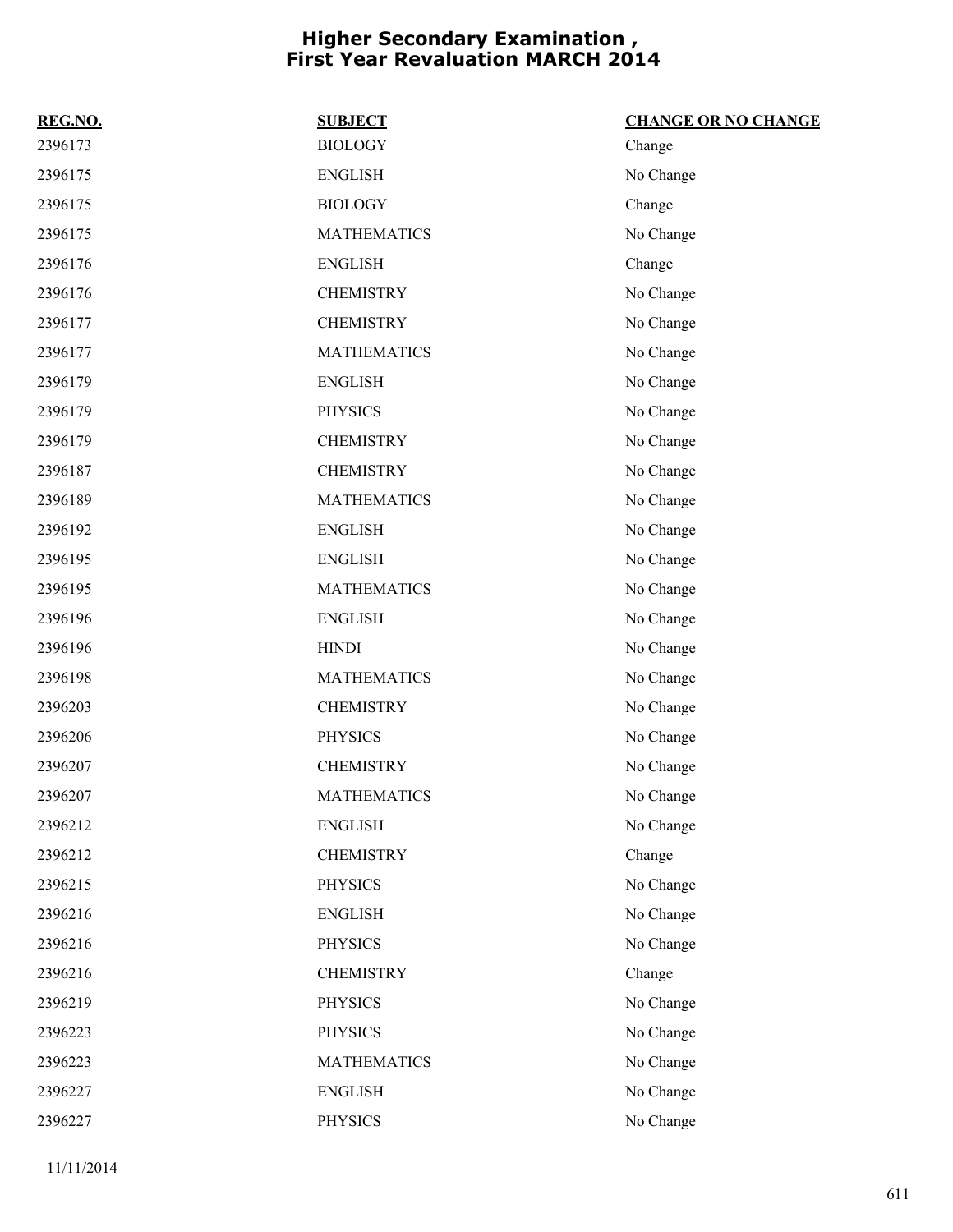| REG.NO. | <b>SUBJECT</b>                                        | <b>CHANGE OR NO CHANGE</b> |
|---------|-------------------------------------------------------|----------------------------|
| 2396229 | <b>PHYSICS</b>                                        | No Change                  |
| 2396230 | <b>PHYSICS</b>                                        | No Change                  |
| 2396234 | <b>ENGLISH</b>                                        | No Change                  |
| 2396234 | <b>CHEMISTRY</b>                                      | Change                     |
| 2396237 | <b>ENGLISH</b>                                        | Change                     |
| 2396238 | <b>ENGLISH</b>                                        | Change                     |
| 2396238 | <b>PHYSICS</b>                                        | No Change                  |
| 2396242 | MALAYALAM                                             | No Change                  |
| 2396243 | <b>COMPUTER SCIENCE</b>                               | No Change                  |
| 2396246 | <b>ENGLISH</b>                                        | Change                     |
| 2396247 | <b>CHEMISTRY</b>                                      | Change                     |
| 2396252 | <b>PHYSICS</b>                                        | No Change                  |
| 2396255 | <b>ENGLISH</b>                                        | Change                     |
| 2396261 | <b>MATHEMATICS</b>                                    | No Change                  |
| 2396266 | <b>MATHEMATICS</b>                                    | No Change                  |
| 2396266 | <b>COMPUTER SCIENCE</b>                               | Change                     |
| 2396269 | <b>ENGLISH</b>                                        | No Change                  |
| 2396270 | <b>PHYSICS</b>                                        | No Change                  |
| 2396272 | <b>CHEMISTRY</b>                                      | Change                     |
| 2396287 | <b>CHEMISTRY</b>                                      | Change                     |
| 2396352 | <b>ECONOMICS</b>                                      | No Change                  |
| 2396362 | <b>BUSINESS STUDIES WITH</b><br>FUNCTIONAL MANAGEMENT | No Change                  |
| 2396364 | <b>BUSINESS STUDIES WITH</b><br>FUNCTIONAL MANAGEMENT | No Change                  |
| 2396364 | <b>ACCOUNTANCY WITH</b><br><b>COMPUTER ACCOUNTING</b> | No Change                  |
| 2396371 | ACCOUNTANCY WITH<br><b>COMPUTER ACCOUNTING</b>        | No Change                  |
| 2396372 | ACCOUNTANCY WITH<br><b>COMPUTER ACCOUNTING</b>        | Change                     |
| 2396374 | <b>ENGLISH</b>                                        | Change                     |
| 2396388 | <b>ECONOMICS</b>                                      | No Change                  |
| 2396393 | <b>BUSINESS STUDIES WITH</b><br>FUNCTIONAL MANAGEMENT | No Change                  |
| 2396393 | <b>ACCOUNTANCY WITH</b><br><b>COMPUTER ACCOUNTING</b> | No Change                  |
| 2396396 | <b>COMPUTER APPLICATION</b>                           | No Change                  |
| 2396408 | <b>COMPUTER APPLICATION</b>                           | No Change                  |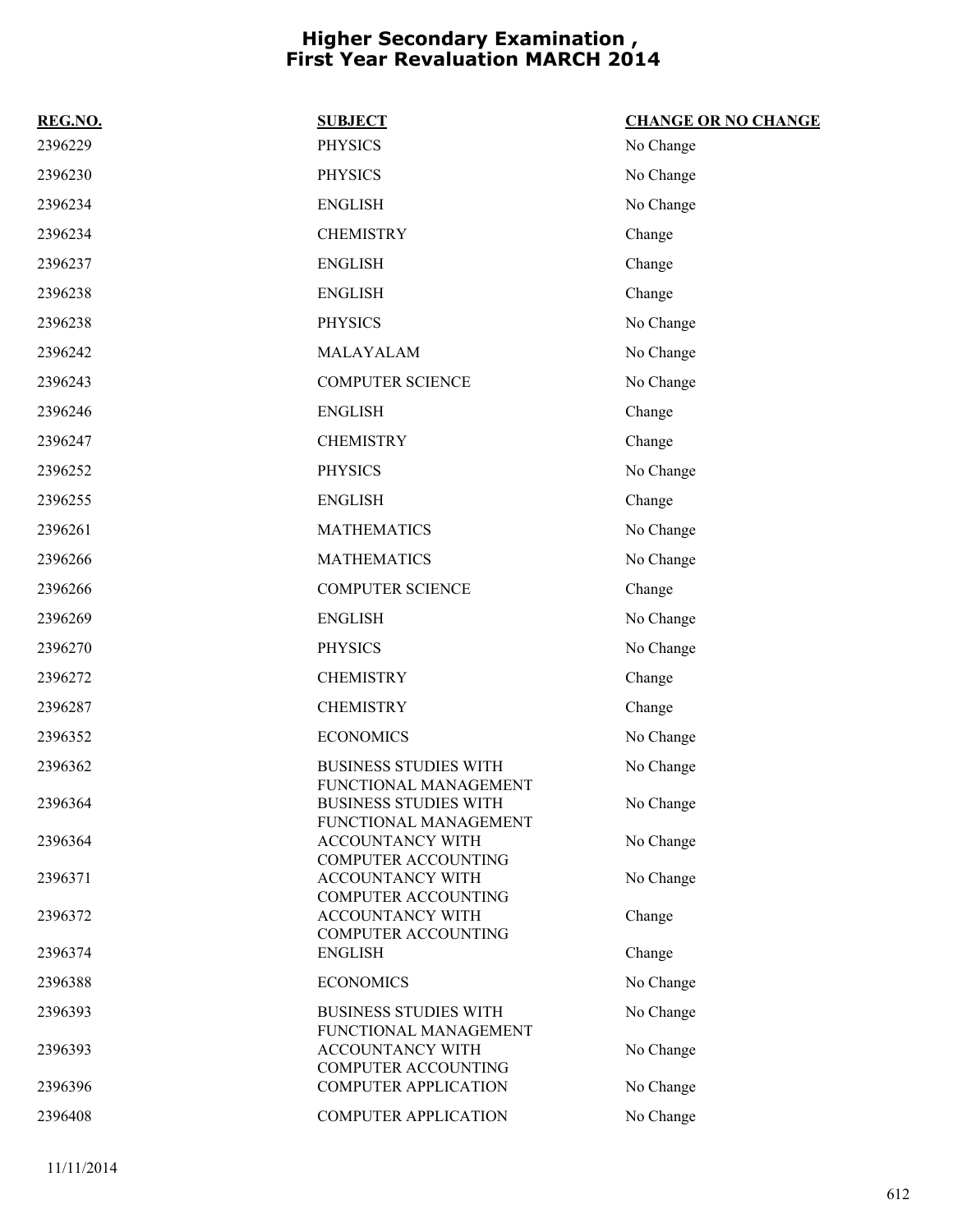| REG.NO. | <b>SUBJECT</b>              | <b>CHANGE OR NO CHANGE</b> |
|---------|-----------------------------|----------------------------|
| 2396409 | <b>COMPUTER APPLICATION</b> | No Change                  |
| 2396541 | MALAYALAM                   | No Change                  |
| 2396544 | <b>ENGLISH</b>              | No Change                  |
| 2396554 | <b>ENGLISH</b>              | Change                     |
| 2396569 | <b>ENGLISH</b>              | Change                     |
| 2396596 | <b>PHYSICS</b>              | No Change                  |
| 2396596 | <b>BIOLOGY</b>              | No Change                  |
| 2396611 | <b>MATHEMATICS</b>          | No Change                  |
| 2396624 | <b>ENGLISH</b>              | No Change                  |
| 2396629 | <b>ENGLISH</b>              | No Change                  |
| 2396854 | <b>PHYSICS</b>              | No Change                  |
| 2396856 | MALAYALAM                   | Change                     |
| 2396856 | <b>MATHEMATICS</b>          | No Change                  |
| 2396868 | <b>ENGLISH</b>              | No Change                  |
| 2396886 | <b>ENGLISH</b>              | No Change                  |
| 2396886 | <b>MATHEMATICS</b>          | No Change                  |
| 2396907 | <b>ENGLISH</b>              | No Change                  |
| 2396907 | <b>CHEMISTRY</b>            | Change                     |
| 2396911 | <b>PHYSICS</b>              | No Change                  |
| 2396933 | <b>MATHEMATICS</b>          | No Change                  |
| 2396955 | <b>ENGLISH</b>              | Change                     |
| 2396955 | <b>MATHEMATICS</b>          | No Change                  |
| 2396958 | <b>MATHEMATICS</b>          | No Change                  |
| 2397010 | <b>ENGLISH</b>              | Change                     |
| 2397013 | <b>ENGLISH</b>              | No Change                  |
| 2397013 | POLITICAL SCIENCE           | No Change                  |
| 2397141 | <b>ENGLISH</b>              | No Change                  |
| 2397141 | <b>CHEMISTRY</b>            | Change                     |
| 2397144 | <b>ENGLISH</b>              | No Change                  |
| 2397144 | <b>PHYSICS</b>              | No Change                  |
| 2397144 | <b>BIOLOGY</b>              | No Change                  |
| 2397145 | <b>ENGLISH</b>              | No Change                  |
| 2397147 | <b>CHEMISTRY</b>            | Change                     |
| 2397150 | <b>PHYSICS</b>              | No Change                  |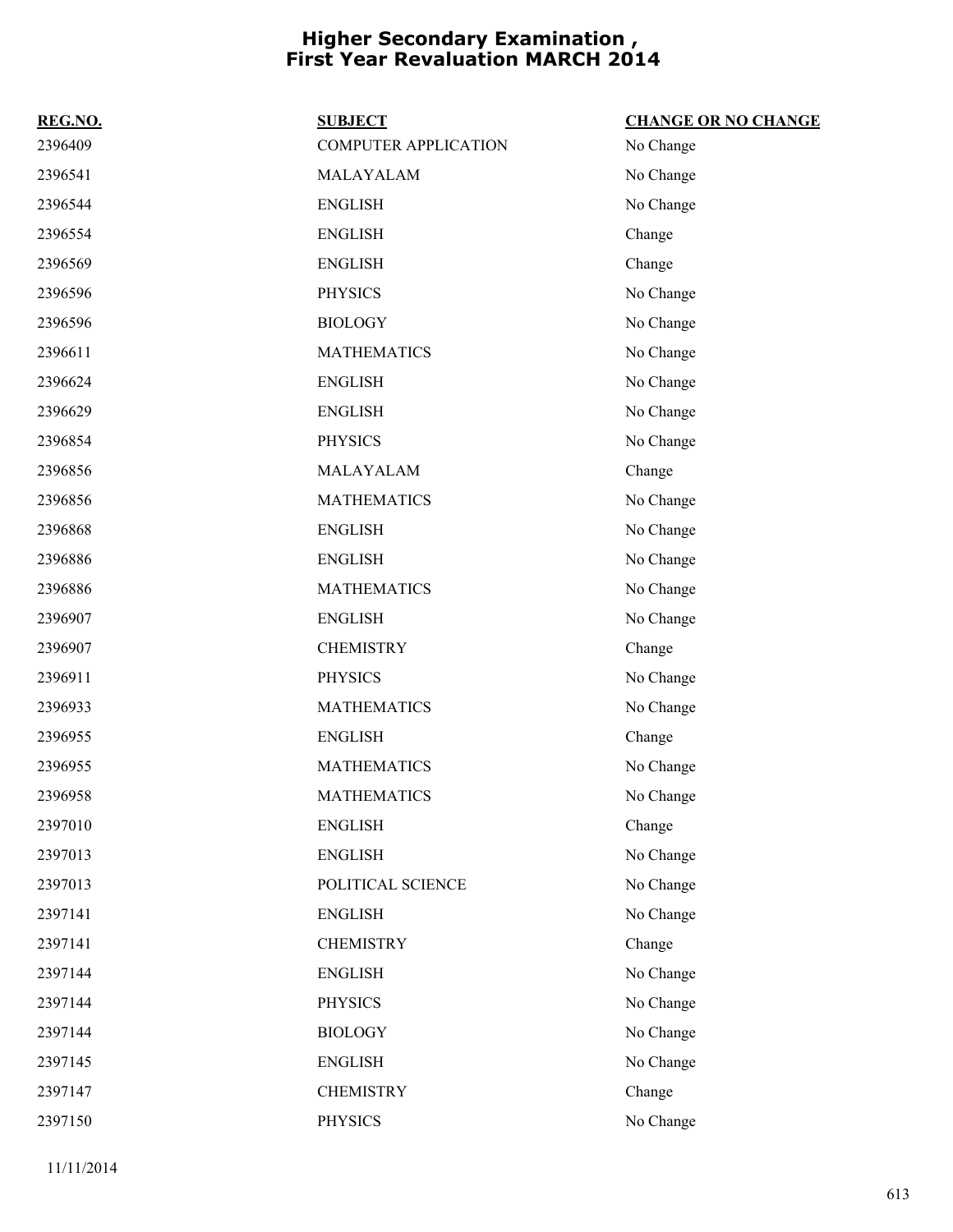| REG.NO. | <b>SUBJECT</b>     | <b>CHANGE OR NO CHANGE</b> |
|---------|--------------------|----------------------------|
| 2397150 | <b>MATHEMATICS</b> | Change                     |
| 2397151 | MALAYALAM          | No Change                  |
| 2397151 | <b>PHYSICS</b>     | No Change                  |
| 2397151 | <b>MATHEMATICS</b> | No Change                  |
| 2397152 | <b>ENGLISH</b>     | Change                     |
| 2397152 | <b>CHEMISTRY</b>   | No Change                  |
| 2397152 | <b>BIOLOGY</b>     | No Change                  |
| 2397154 | <b>CHEMISTRY</b>   | No Change                  |
| 2397155 | MALAYALAM          | No Change                  |
| 2397155 | <b>CHEMISTRY</b>   | No Change                  |
| 2397159 | <b>ENGLISH</b>     | No Change                  |
| 2397161 | <b>CHEMISTRY</b>   | No Change                  |
| 2397162 | <b>CHEMISTRY</b>   | No Change                  |
| 2397163 | <b>ENGLISH</b>     | No Change                  |
| 2397163 | <b>PHYSICS</b>     | No Change                  |
| 2397163 | <b>MATHEMATICS</b> | No Change                  |
| 2397169 | MALAYALAM          | Change                     |
| 2397173 | <b>MATHEMATICS</b> | No Change                  |
| 2397174 | <b>ENGLISH</b>     | Change                     |
| 2397178 | <b>ENGLISH</b>     | No Change                  |
| 2397180 | <b>ENGLISH</b>     | No Change                  |
| 2397184 | <b>PHYSICS</b>     | No Change                  |
| 2397187 | <b>ENGLISH</b>     | No Change                  |
| 2397187 | <b>BIOLOGY</b>     | No Change                  |
| 2397191 | <b>MATHEMATICS</b> | No Change                  |
| 2397192 | <b>ENGLISH</b>     | No Change                  |
| 2397193 | <b>ENGLISH</b>     | No Change                  |
| 2397195 | <b>ENGLISH</b>     | No Change                  |
| 2397195 | <b>HINDI</b>       | No Change                  |
| 2397195 | <b>MATHEMATICS</b> | No Change                  |
| 2397201 | <b>BIOLOGY</b>     | Change                     |
| 2397201 | <b>MATHEMATICS</b> | No Change                  |
| 2397205 | <b>ENGLISH</b>     | No Change                  |
| 2397205 | <b>HINDI</b>       | No Change                  |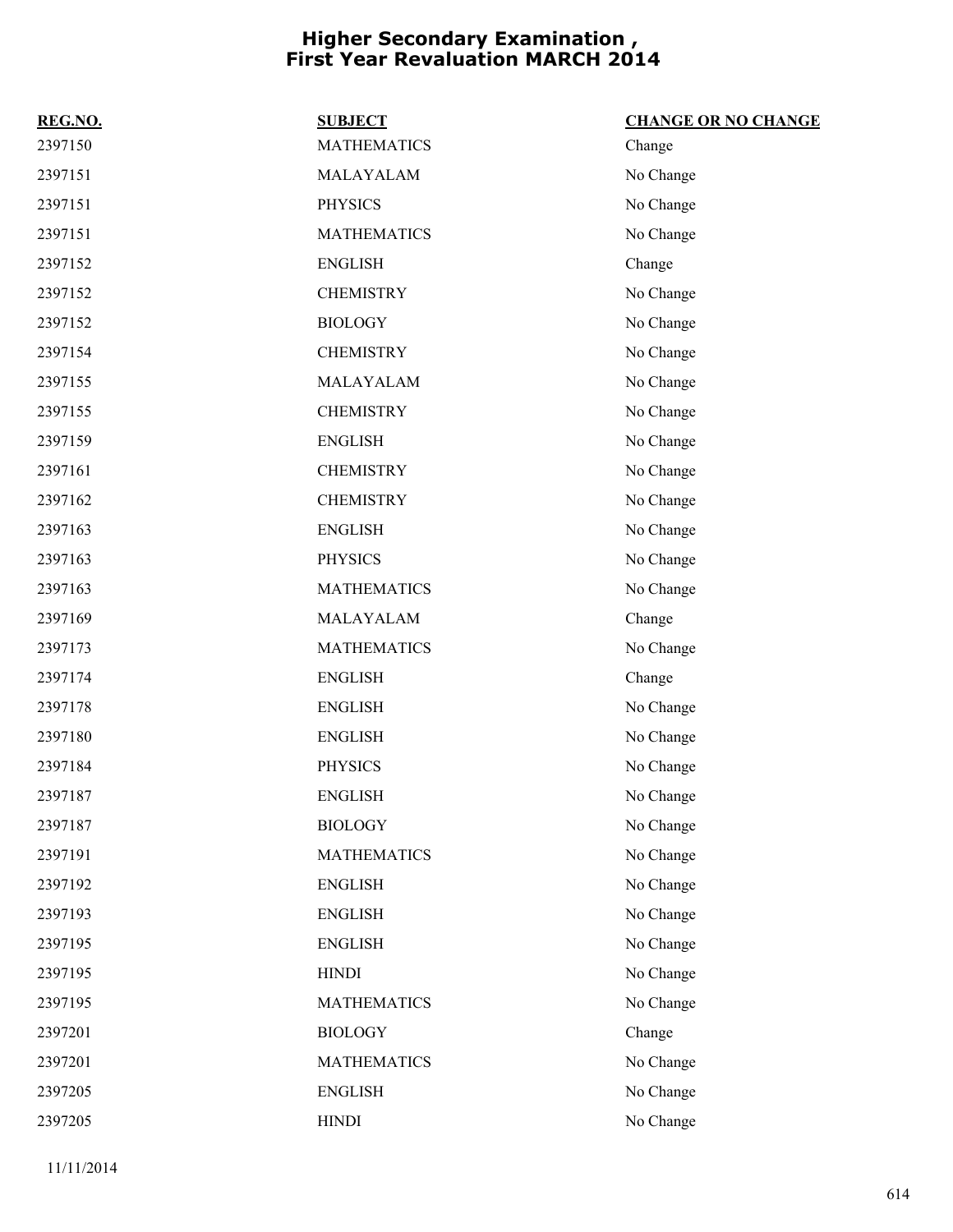| REG.NO. | <b>SUBJECT</b>     | <b>CHANGE OR NO CHANGE</b> |
|---------|--------------------|----------------------------|
| 2397206 | <b>ENGLISH</b>     | No Change                  |
| 2397206 | <b>CHEMISTRY</b>   | No Change                  |
| 2397208 | <b>ENGLISH</b>     | Change                     |
| 2397210 | <b>CHEMISTRY</b>   | No Change                  |
| 2397210 | <b>BIOLOGY</b>     | Change                     |
| 2397212 | <b>ENGLISH</b>     | No Change                  |
| 2397212 | <b>PHYSICS</b>     | No Change                  |
| 2397216 | <b>ENGLISH</b>     | No Change                  |
| 2397217 | <b>ENGLISH</b>     | No Change                  |
| 2397217 | <b>PHYSICS</b>     | No Change                  |
| 2397218 | <b>PHYSICS</b>     | No Change                  |
| 2397220 | <b>ENGLISH</b>     | No Change                  |
| 2397220 | <b>PHYSICS</b>     | Change                     |
| 2397220 | <b>MATHEMATICS</b> | No Change                  |
| 2397222 | <b>MATHEMATICS</b> | No Change                  |
| 2397224 | <b>ENGLISH</b>     | No Change                  |
| 2397226 | <b>ENGLISH</b>     | No Change                  |
| 2397226 | <b>PHYSICS</b>     | No Change                  |
| 2397226 | <b>CHEMISTRY</b>   | Change                     |
| 2397227 | <b>ENGLISH</b>     | No Change                  |
| 2397227 | <b>MATHEMATICS</b> | No Change                  |
| 2397228 | <b>ENGLISH</b>     | No Change                  |
| 2397229 | <b>ENGLISH</b>     | No Change                  |
| 2397232 | <b>PHYSICS</b>     | Change                     |
| 2397234 | <b>MATHEMATICS</b> | No Change                  |
| 2397235 | <b>ENGLISH</b>     | No Change                  |
| 2397235 | <b>MATHEMATICS</b> | No Change                  |
| 2397236 | <b>PHYSICS</b>     | No Change                  |
| 2397238 | <b>ENGLISH</b>     | No Change                  |
| 2397238 | <b>MATHEMATICS</b> | No Change                  |
| 2397246 | <b>MATHEMATICS</b> | No Change                  |
| 2397250 | <b>MATHEMATICS</b> | No Change                  |
| 2397251 | <b>MATHEMATICS</b> | No Change                  |
| 2397255 | <b>PHYSICS</b>     | No Change                  |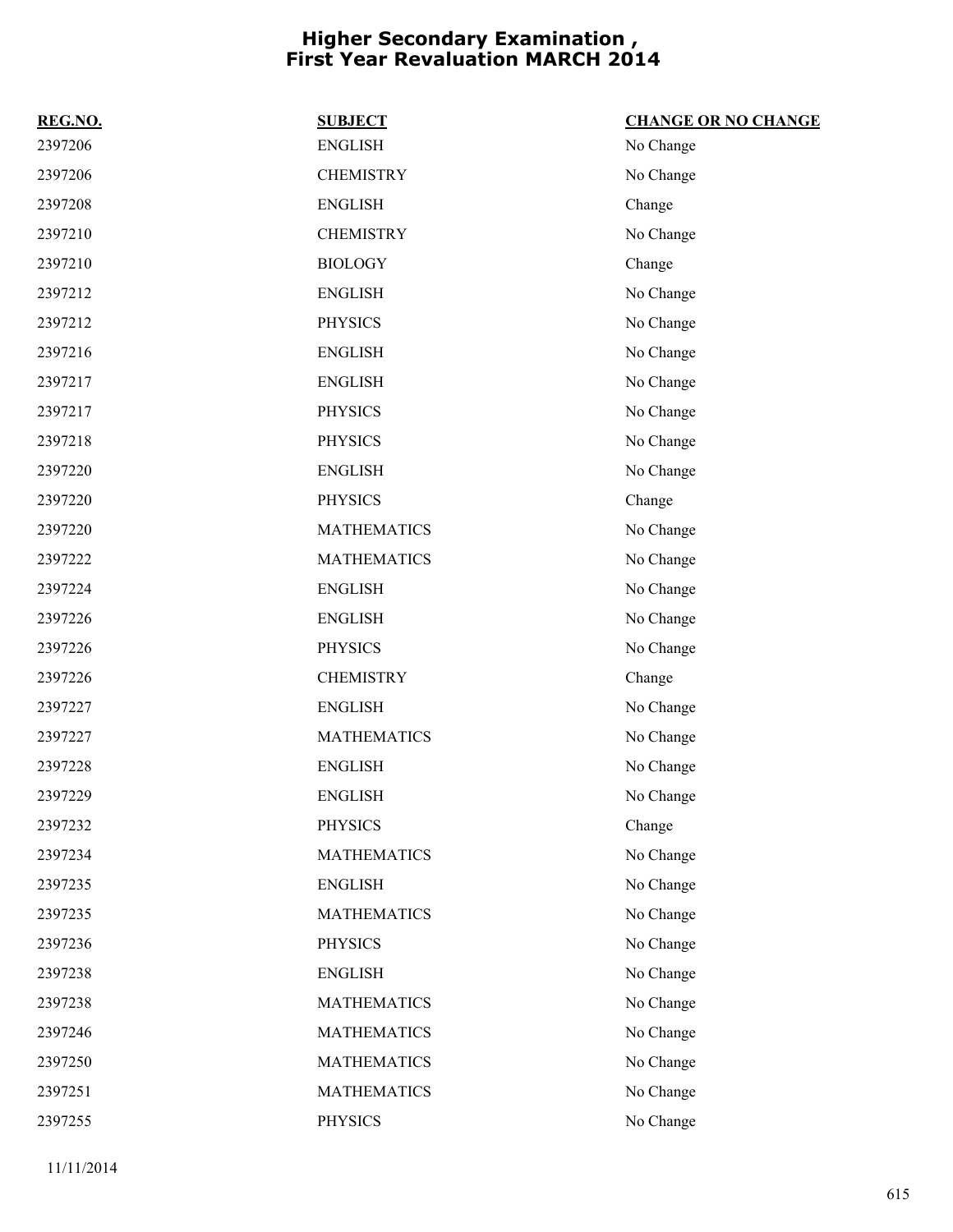| REG.NO. | <b>SUBJECT</b>                                        | <b>CHANGE OR NO CHANGE</b> |
|---------|-------------------------------------------------------|----------------------------|
| 2397255 | <b>CHEMISTRY</b>                                      | No Change                  |
| 2397257 | <b>ENGLISH</b>                                        | No Change                  |
| 2397257 | <b>MATHEMATICS</b>                                    | No Change                  |
| 2397259 | <b>ENGLISH</b>                                        | Change                     |
| 2397259 | <b>MATHEMATICS</b>                                    | No Change                  |
| 2397316 | <b>HISTORY</b>                                        | No Change                  |
| 2397316 | <b>ECONOMICS</b>                                      | No Change                  |
| 2397316 | <b>SOCIOLOGY</b>                                      | No Change                  |
| 2397367 | <b>ENGLISH</b>                                        | No Change                  |
| 2397367 | <b>ECONOMICS</b>                                      | No Change                  |
| 2397375 | <b>HINDI</b>                                          | No Change                  |
| 2397385 | <b>MATHEMATICS</b>                                    | No Change                  |
| 2397386 | <b>ENGLISH</b>                                        | No Change                  |
| 2397386 | MALAYALAM                                             | No Change                  |
| 2397407 | <b>MATHEMATICS</b>                                    | No Change                  |
| 2397484 | <b>MATHEMATICS</b>                                    | No Change                  |
| 2397506 | <b>ENGLISH</b>                                        | Change                     |
| 2397559 | <b>ECONOMICS</b>                                      | Change                     |
| 2397564 | <b>BUSINESS STUDIES WITH</b><br>FUNCTIONAL MANAGEMENT | No Change                  |
| 2397586 | MALAYALAM                                             | No Change                  |
| 2397588 | MALAYALAM                                             | No Change                  |
| 2397608 | ACCOUNTANCY WITH<br><b>COMPUTER ACCOUNTING</b>        | No Change                  |
| 2397610 | ACCOUNTANCY WITH<br><b>COMPUTER ACCOUNTING</b>        | Change                     |
| 2397611 | ACCOUNTANCY WITH<br><b>COMPUTER ACCOUNTING</b>        | Change                     |
| 2397612 | <b>BUSINESS STUDIES WITH</b><br>FUNCTIONAL MANAGEMENT | No Change                  |
| 2397623 | <b>ENGLISH</b>                                        | No Change                  |
| 2397623 | MALAYALAM                                             | Change                     |
| 2397744 | <b>CHEMISTRY</b>                                      | No Change                  |
| 2397745 | <b>ENGLISH</b>                                        | No Change                  |
| 2397745 | MALAYALAM                                             | No Change                  |
| 2397751 | MALAYALAM                                             | No Change                  |
| 2397770 | <b>MATHEMATICS</b>                                    | Change                     |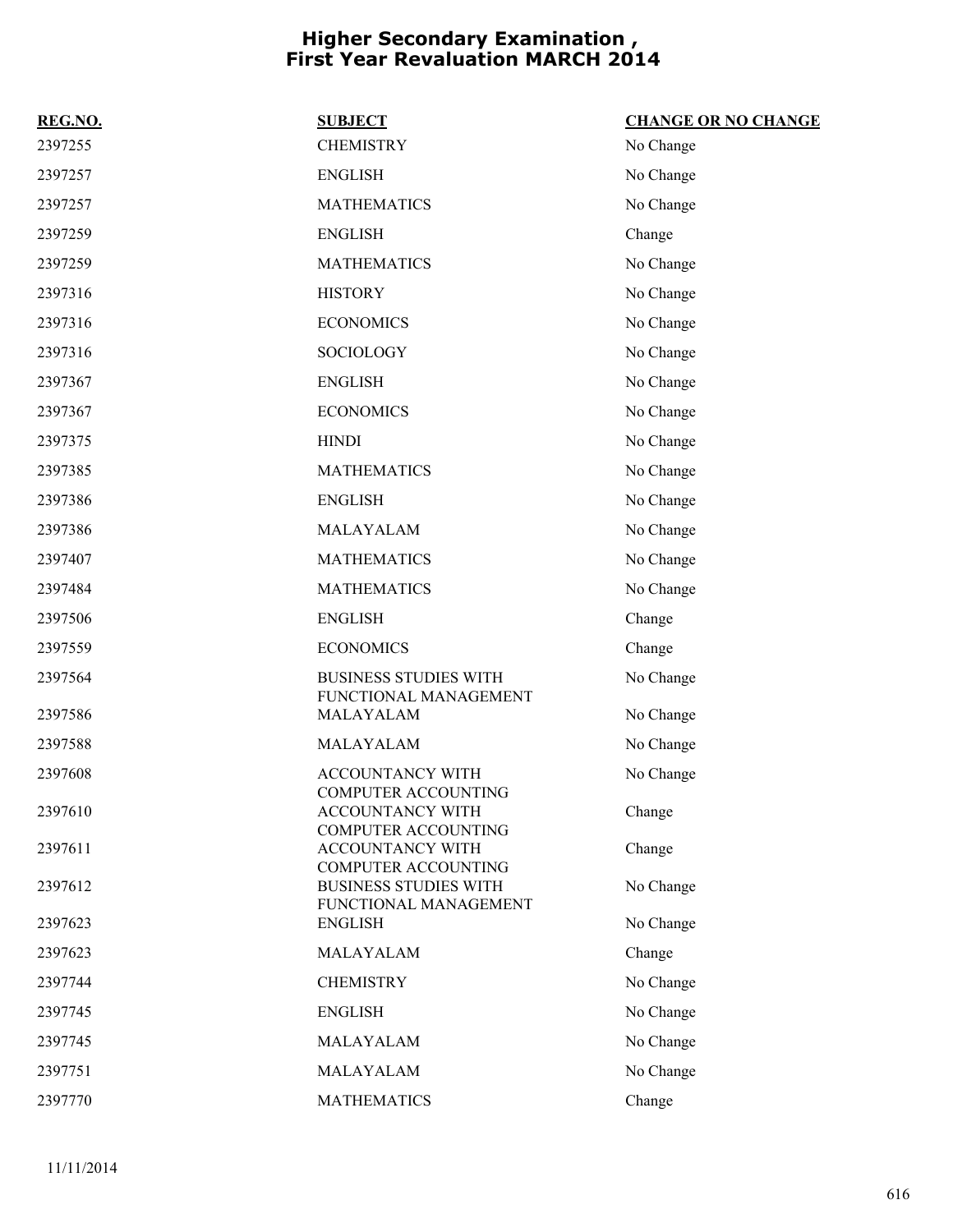| REG.NO. | <b>SUBJECT</b>     | <b>CHANGE OR NO CHANGE</b> |
|---------|--------------------|----------------------------|
| 2397771 | <b>MATHEMATICS</b> | No Change                  |
| 2397774 | <b>CHEMISTRY</b>   | No Change                  |
| 2397776 | <b>ENGLISH</b>     | No Change                  |
| 2397776 | <b>MATHEMATICS</b> | No Change                  |
| 2397778 | <b>PHYSICS</b>     | Change                     |
| 2397778 | <b>CHEMISTRY</b>   | No Change                  |
| 2397784 | <b>HINDI</b>       | No Change                  |
| 2397789 | <b>ENGLISH</b>     | Change                     |
| 2397789 | <b>CHEMISTRY</b>   | No Change                  |
| 2397793 | <b>CHEMISTRY</b>   | No Change                  |
| 2397797 | <b>MATHEMATICS</b> | No Change                  |
| 2397800 | <b>ENGLISH</b>     | No Change                  |
| 2397801 | <b>ENGLISH</b>     | No Change                  |
| 2397801 | <b>CHEMISTRY</b>   | No Change                  |
| 2397806 | <b>ENGLISH</b>     | No Change                  |
| 2397809 | <b>PHYSICS</b>     | Change                     |
| 2397816 | <b>ENGLISH</b>     | No Change                  |
| 2397817 | <b>ENGLISH</b>     | No Change                  |
| 2397817 | <b>MATHEMATICS</b> | Change                     |
| 2397819 | <b>ENGLISH</b>     | Change                     |
| 2397823 | <b>PHYSICS</b>     | No Change                  |
| 2397823 | <b>MATHEMATICS</b> | No Change                  |
| 2397824 | <b>ENGLISH</b>     | Change                     |
| 2397825 | <b>ENGLISH</b>     | Change                     |
| 2397827 | <b>ENGLISH</b>     | No Change                  |
| 2397829 | <b>ENGLISH</b>     | Change                     |
| 2397835 | <b>ENGLISH</b>     | No Change                  |
| 2397837 | <b>ENGLISH</b>     | No Change                  |
| 2397837 | <b>CHEMISTRY</b>   | Change                     |
| 2398030 | <b>ENGLISH</b>     | No Change                  |
| 2398030 | MALAYALAM          | No Change                  |
| 2398042 | <b>PHYSICS</b>     | No Change                  |
| 2398042 | <b>CHEMISTRY</b>   | No Change                  |
| 2398045 | <b>CHEMISTRY</b>   | Change                     |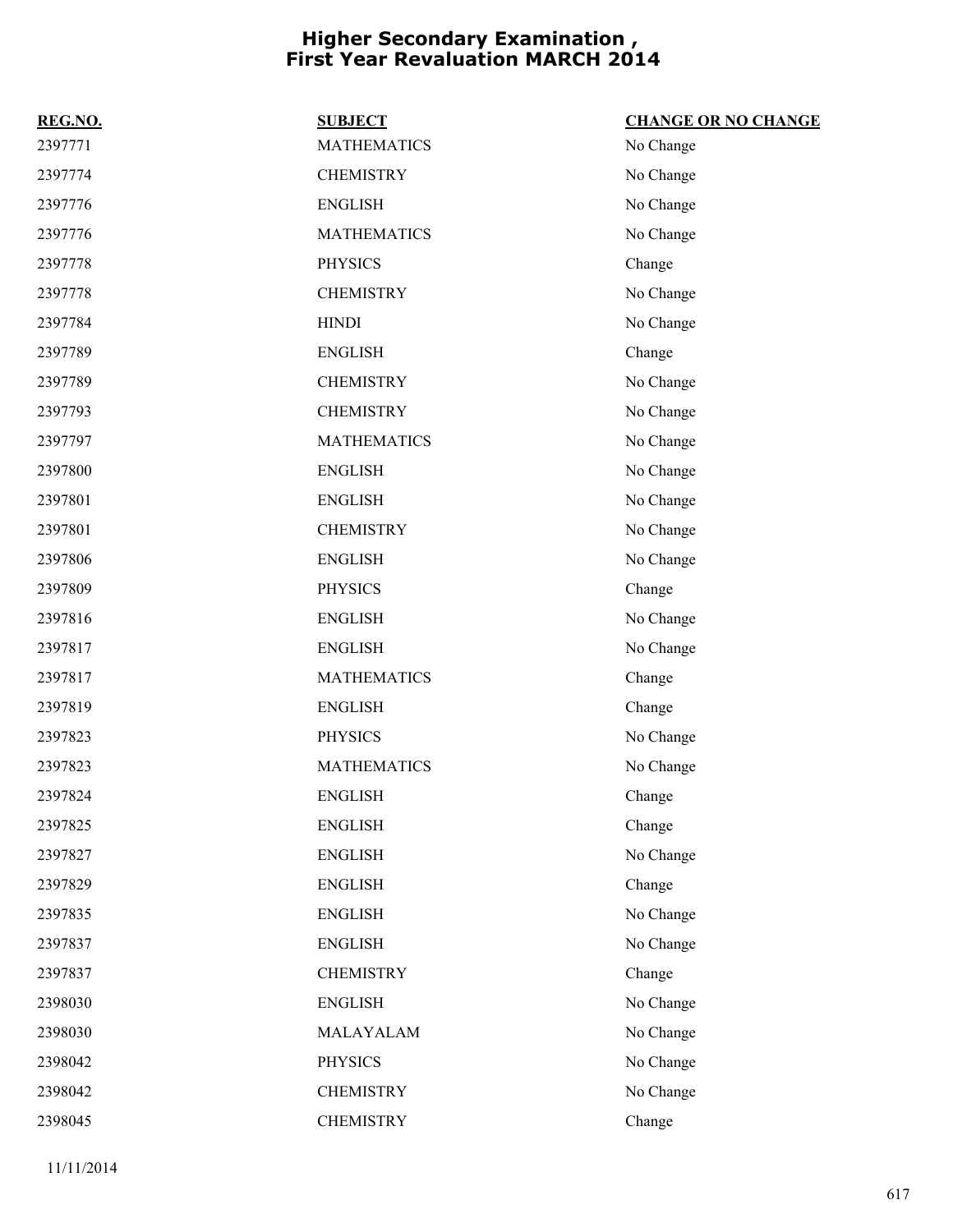| 2398052<br><b>PHYSICS</b><br>No Change<br>2398060<br><b>CHEMISTRY</b><br>Change<br>2398076<br><b>BIOLOGY</b><br>No Change<br>2398080<br>No Change<br><b>ENGLISH</b><br>2398080<br><b>PHYSICS</b><br>No Change<br>2398082<br>No Change<br><b>ENGLISH</b><br>2398084<br><b>ENGLISH</b><br>No Change |
|---------------------------------------------------------------------------------------------------------------------------------------------------------------------------------------------------------------------------------------------------------------------------------------------------|
|                                                                                                                                                                                                                                                                                                   |
|                                                                                                                                                                                                                                                                                                   |
|                                                                                                                                                                                                                                                                                                   |
|                                                                                                                                                                                                                                                                                                   |
|                                                                                                                                                                                                                                                                                                   |
|                                                                                                                                                                                                                                                                                                   |
|                                                                                                                                                                                                                                                                                                   |
| 2398090<br><b>MATHEMATICS</b><br>Change                                                                                                                                                                                                                                                           |
| 2398093<br><b>ENGLISH</b><br>No Change                                                                                                                                                                                                                                                            |
| 2398097<br><b>PHYSICS</b><br>No Change                                                                                                                                                                                                                                                            |
| 2398097<br>No Change<br><b>MATHEMATICS</b>                                                                                                                                                                                                                                                        |
| 2398098<br><b>MATHEMATICS</b><br>No Change                                                                                                                                                                                                                                                        |
| 2398099<br><b>ENGLISH</b><br>No Change                                                                                                                                                                                                                                                            |
| 2398099<br><b>MATHEMATICS</b><br>No Change                                                                                                                                                                                                                                                        |
| 2398102<br><b>MATHEMATICS</b><br>No Change                                                                                                                                                                                                                                                        |
| 2398112<br><b>ENGLISH</b><br>Change                                                                                                                                                                                                                                                               |
| 2398117<br><b>CHEMISTRY</b><br>No Change                                                                                                                                                                                                                                                          |
| 2398117<br>No Change<br><b>MATHEMATICS</b>                                                                                                                                                                                                                                                        |
| <b>CHEMISTRY</b><br>2398118<br>No Change                                                                                                                                                                                                                                                          |
| 2398126<br><b>PHYSICS</b><br>Change                                                                                                                                                                                                                                                               |
| 2398171<br>No Change<br><b>HISTORY</b>                                                                                                                                                                                                                                                            |
| 2398306<br><b>ENGLISH</b><br>Change                                                                                                                                                                                                                                                               |
| 2398306<br><b>BUSINESS STUDIES WITH</b><br>No Change<br>FUNCTIONAL MANAGEMENT                                                                                                                                                                                                                     |
| 2398468<br><b>ENGLISH</b><br>No Change                                                                                                                                                                                                                                                            |
| 2398702<br><b>MATHEMATICS</b><br>Change                                                                                                                                                                                                                                                           |
| 2398707<br><b>ENGLISH</b><br>Change                                                                                                                                                                                                                                                               |
| 2398751<br><b>ENGLISH</b><br>No Change                                                                                                                                                                                                                                                            |
| 2398797<br>No Change<br><b>HISTORY</b>                                                                                                                                                                                                                                                            |
| 2398797<br><b>ECONOMICS</b><br>No Change                                                                                                                                                                                                                                                          |
| 2398898<br><b>ENGLISH</b><br>No Change                                                                                                                                                                                                                                                            |
| 2399169<br><b>ENGLISH</b><br>No Change                                                                                                                                                                                                                                                            |
| 2399169<br>No Change<br>MALAYALAM                                                                                                                                                                                                                                                                 |
| 2399170<br><b>CHEMISTRY</b><br>Change                                                                                                                                                                                                                                                             |
| 2399170<br><b>MATHEMATICS</b><br>No Change                                                                                                                                                                                                                                                        |

11/11/2014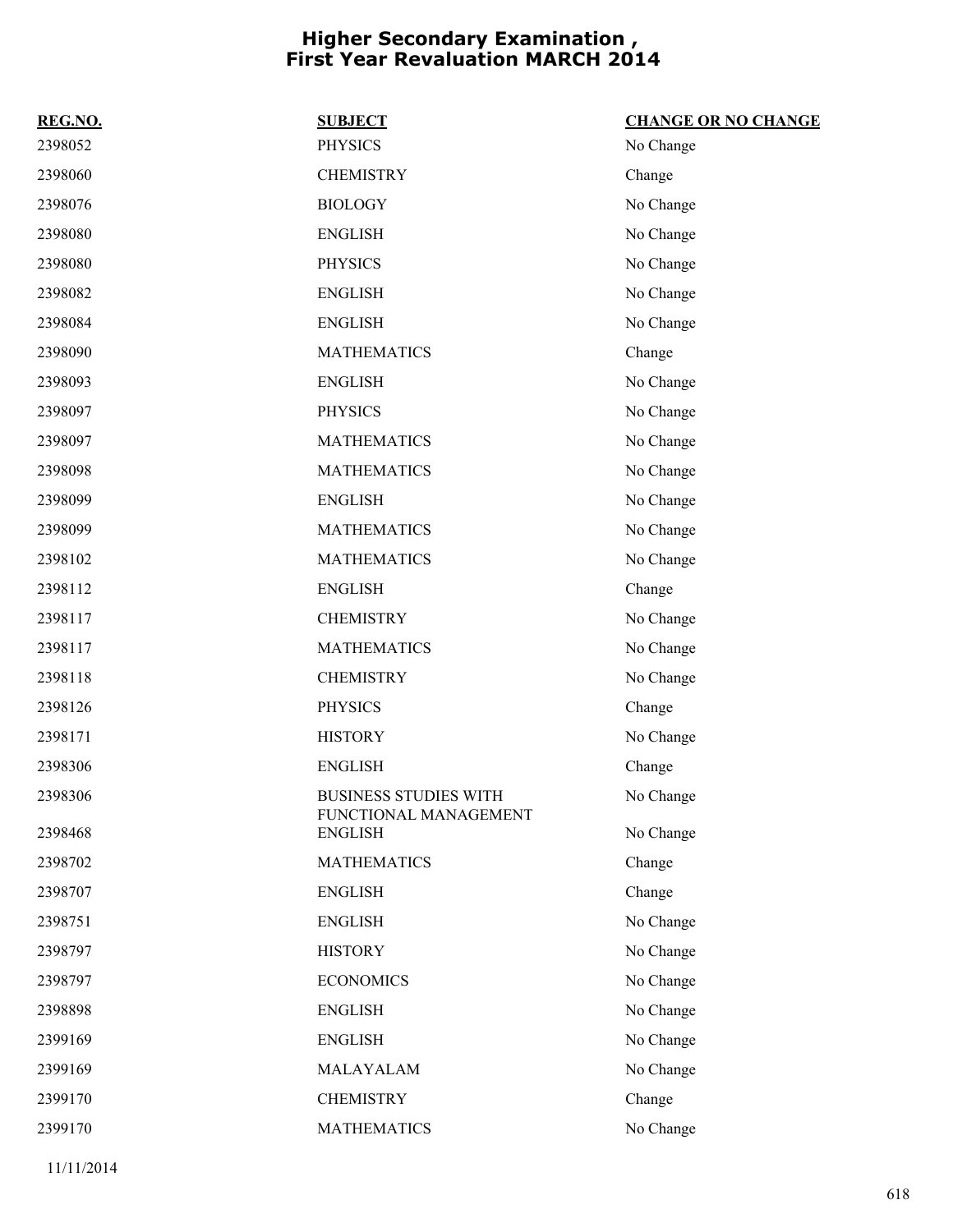| REG.NO. | <b>SUBJECT</b>     | <b>CHANGE OR NO CHANGE</b> |
|---------|--------------------|----------------------------|
| 2399171 | MALAYALAM          | Change                     |
| 2399172 | <b>BIOLOGY</b>     | No Change                  |
| 2399175 | <b>ENGLISH</b>     | No Change                  |
| 2399175 | <b>BIOLOGY</b>     | No Change                  |
| 2399177 | <b>ENGLISH</b>     | No Change                  |
| 2399177 | <b>MATHEMATICS</b> | No Change                  |
| 2399179 | <b>ENGLISH</b>     | No Change                  |
| 2399179 | <b>MATHEMATICS</b> | No Change                  |
| 2399180 | <b>ENGLISH</b>     | No Change                  |
| 2399181 | MALAYALAM          | No Change                  |
| 2399186 | MALAYALAM          | No Change                  |
| 2399187 | <b>ENGLISH</b>     | No Change                  |
| 2399188 | <b>MATHEMATICS</b> | Change                     |
| 2399189 | MALAYALAM          | Change                     |
| 2399191 | <b>ENGLISH</b>     | Change                     |
| 2399191 | MALAYALAM          | No Change                  |
| 2399192 | MALAYALAM          | Change                     |
| 2399193 | <b>ENGLISH</b>     | No Change                  |
| 2399193 | MALAYALAM          | Change                     |
| 2399194 | MALAYALAM          | Change                     |
| 2399194 | <b>BIOLOGY</b>     | No Change                  |
| 2399195 | <b>ENGLISH</b>     | No Change                  |
| 2399195 | MALAYALAM          | Change                     |
| 2399196 | <b>ENGLISH</b>     | No Change                  |
| 2399198 | MALAYALAM          | Change                     |
| 2399198 | <b>MATHEMATICS</b> | No Change                  |
| 2399202 | <b>ENGLISH</b>     | No Change                  |
| 2399203 | MALAYALAM          | Change                     |
| 2399203 | <b>PHYSICS</b>     | No Change                  |
| 2399203 | <b>BIOLOGY</b>     | Change                     |
| 2399205 | <b>ENGLISH</b>     | No Change                  |
| 2399205 | MALAYALAM          | Change                     |
| 2399206 | MALAYALAM          | Change                     |
| 2399210 | MALAYALAM          | Change                     |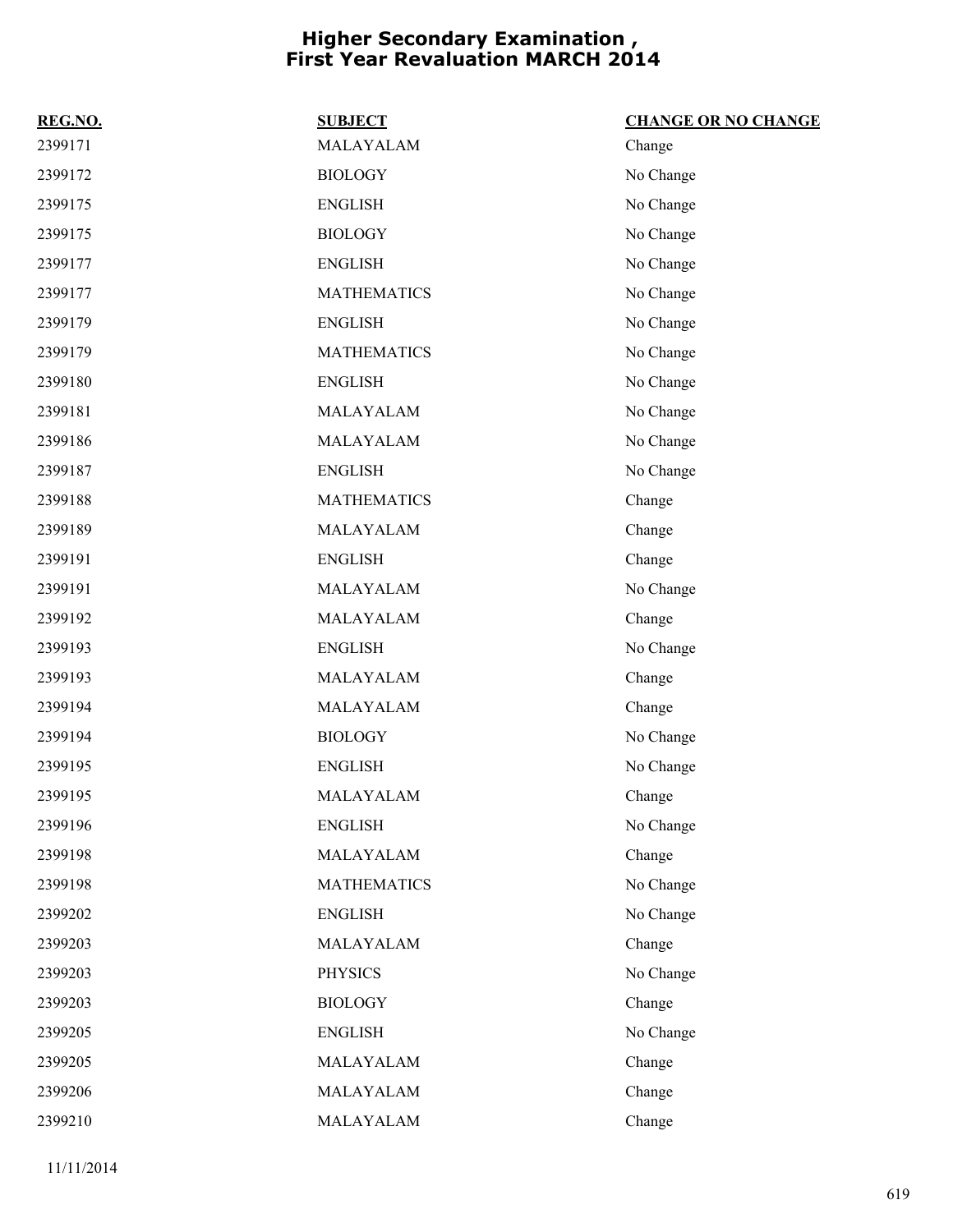| REG.NO. | <b>SUBJECT</b>     | <b>CHANGE OR NO CHANGE</b> |
|---------|--------------------|----------------------------|
| 2399210 | <b>CHEMISTRY</b>   | No Change                  |
| 2399212 | <b>PHYSICS</b>     | No Change                  |
| 2399212 | <b>CHEMISTRY</b>   | Change                     |
| 2399213 | <b>BIOLOGY</b>     | Change                     |
| 2399214 | <b>ENGLISH</b>     | No Change                  |
| 2399214 | <b>CHEMISTRY</b>   | No Change                  |
| 2399215 | <b>CHEMISTRY</b>   | Change                     |
| 2399215 | <b>BIOLOGY</b>     | Change                     |
| 2399215 | <b>MATHEMATICS</b> | No Change                  |
| 2399216 | <b>CHEMISTRY</b>   | No Change                  |
| 2399218 | <b>ENGLISH</b>     | No Change                  |
| 2399220 | <b>HINDI</b>       | No Change                  |
| 2399224 | <b>ENGLISH</b>     | Change                     |
| 2399225 | <b>ENGLISH</b>     | No Change                  |
| 2399227 | <b>ENGLISH</b>     | No Change                  |
| 2399228 | <b>PHYSICS</b>     | No Change                  |
| 2399228 | <b>MATHEMATICS</b> | No Change                  |
| 2399237 | <b>ENGLISH</b>     | Change                     |
| 2399241 | <b>ENGLISH</b>     | Change                     |
| 2399241 | <b>PHYSICS</b>     | No Change                  |
| 2399242 | <b>ENGLISH</b>     | Change                     |
| 2399244 | <b>PHYSICS</b>     | Change                     |
| 2399244 | <b>CHEMISTRY</b>   | Change                     |
| 2399245 | <b>ENGLISH</b>     | No Change                  |
| 2399245 | <b>CHEMISTRY</b>   | No Change                  |
| 2399245 | <b>BIOLOGY</b>     | No Change                  |
| 2399246 | <b>ENGLISH</b>     | No Change                  |
| 2399246 | <b>CHEMISTRY</b>   | No Change                  |
| 2399252 | <b>ENGLISH</b>     | No Change                  |
| 2399252 | <b>MATHEMATICS</b> | No Change                  |
| 2399256 | <b>ENGLISH</b>     | No Change                  |
| 2399258 | <b>ENGLISH</b>     | No Change                  |
| 2399258 | PHYSICS            | No Change                  |
| 2399260 | <b>ENGLISH</b>     | No Change                  |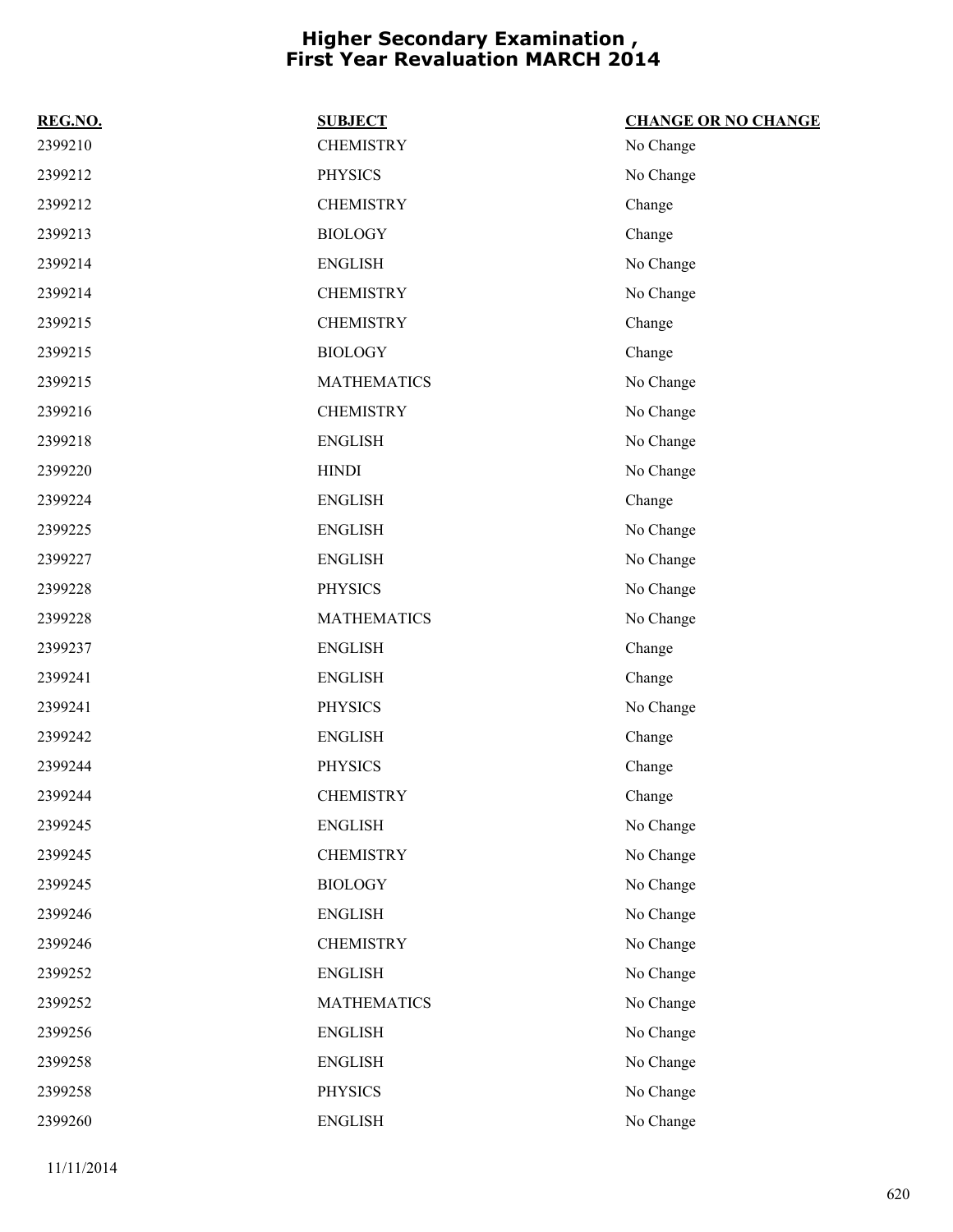| REG.NO. | <b>SUBJECT</b>                                                   | <b>CHANGE OR NO CHANGE</b> |
|---------|------------------------------------------------------------------|----------------------------|
| 2399265 | <b>ENGLISH</b>                                                   | No Change                  |
| 2399267 | ${\rm ENGLISH}$                                                  | No Change                  |
| 2399271 | <b>ENGLISH</b>                                                   | Change                     |
| 2399272 | <b>ENGLISH</b>                                                   | No Change                  |
| 2399273 | <b>ENGLISH</b>                                                   | No Change                  |
| 2399276 | <b>ENGLISH</b>                                                   | No Change                  |
| 2399278 | <b>ENGLISH</b>                                                   | No Change                  |
| 2399280 | <b>ENGLISH</b>                                                   | No Change                  |
| 2399281 | <b>ENGLISH</b>                                                   | No Change                  |
| 2399282 | <b>ENGLISH</b>                                                   | No Change                  |
| 2399284 | <b>ENGLISH</b>                                                   | No Change                  |
| 2399287 | <b>ENGLISH</b>                                                   | No Change                  |
| 2399296 | <b>PHYSICS</b>                                                   | No Change                  |
| 2399297 | <b>MATHEMATICS</b>                                               | No Change                  |
| 2399298 | <b>MATHEMATICS</b>                                               | No Change                  |
| 2399302 | MALAYALAM                                                        | Change                     |
| 2399309 | <b>ENGLISH</b>                                                   | No Change                  |
| 2399309 | MALAYALAM                                                        | Change                     |
| 2399310 | MALAYALAM                                                        | Change                     |
| 2399319 | <b>PHYSICS</b>                                                   | No Change                  |
| 2399319 | <b>CHEMISTRY</b>                                                 | No Change                  |
| 2399320 | <b>COMPUTER SCIENCE</b>                                          | No Change                  |
| 2399324 | <b>CHEMISTRY</b>                                                 | No Change                  |
| 2399324 | <b>COMPUTER SCIENCE</b>                                          | No Change                  |
| 2399327 | <b>PHYSICS</b>                                                   | No Change                  |
| 2399327 | <b>CHEMISTRY</b>                                                 | No Change                  |
| 2399335 | <b>ENGLISH</b>                                                   | No Change                  |
| 2399337 | <b>COMPUTER SCIENCE</b>                                          | No Change                  |
| 2399340 | <b>COMPUTER SCIENCE</b>                                          | No Change                  |
| 2399348 | <b>PHYSICS</b>                                                   | No Change                  |
| 2399439 | <b>BUSINESS STUDIES WITH</b>                                     | No Change                  |
| 2399439 | FUNCTIONAL MANAGEMENT<br>ACCOUNTANCY WITH<br>COMPUTER ACCOUNTING | No Change                  |
| 2399456 | <b>ENGLISH</b>                                                   | Change                     |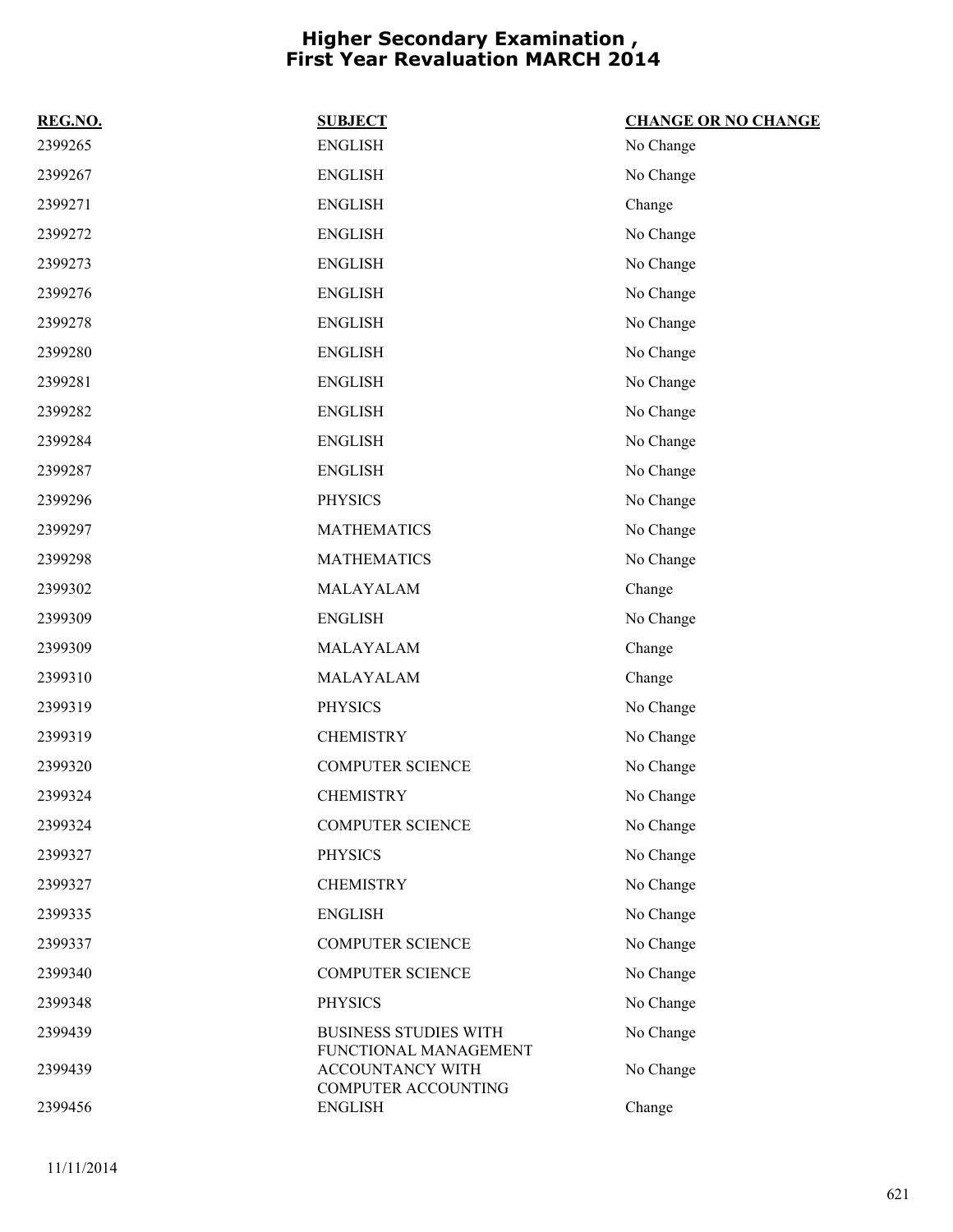| REG.NO. | <b>SUBJECT</b>     | <b>CHANGE OR NO CHANGE</b> |
|---------|--------------------|----------------------------|
| 2399466 | <b>ENGLISH</b>     | Change                     |
| 2399657 | <b>ENGLISH</b>     | Change                     |
| 2399669 | <b>ENGLISH</b>     | Change                     |
| 2399669 | <b>MATHEMATICS</b> | No Change                  |
| 2399670 | <b>ENGLISH</b>     | No Change                  |
| 2399672 | <b>MATHEMATICS</b> | No Change                  |
| 2399687 | <b>ENGLISH</b>     | Change                     |
| 2399688 | <b>ENGLISH</b>     | No Change                  |
| 2399690 | <b>ENGLISH</b>     | No Change                  |
| 2399690 | <b>CHEMISTRY</b>   | Change                     |
| 2399708 | <b>ENGLISH</b>     | Change                     |
| 2399710 | <b>BIOLOGY</b>     | No Change                  |
| 2399712 | <b>MATHEMATICS</b> | No Change                  |
| 2399722 | <b>ENGLISH</b>     | No Change                  |
| 2399725 | <b>ENGLISH</b>     | No Change                  |
| 2399727 | <b>ENGLISH</b>     | No Change                  |
| 2399727 | <b>CHEMISTRY</b>   | Change                     |
| 2399731 | <b>PHYSICS</b>     | No Change                  |
| 2399733 | <b>CHEMISTRY</b>   | No Change                  |
| 2399734 | <b>ENGLISH</b>     | Change                     |
| 2399734 | <b>HINDI</b>       | No Change                  |
| 2399735 | <b>MATHEMATICS</b> | No Change                  |
| 2399738 | <b>ENGLISH</b>     | Change                     |
| 2399738 | <b>HINDI</b>       | Change                     |
| 2399738 | <b>MATHEMATICS</b> | No Change                  |
| 2399739 | <b>HINDI</b>       | No Change                  |
| 2399739 | <b>CHEMISTRY</b>   | No Change                  |
| 2399740 | <b>ENGLISH</b>     | No Change                  |
| 2399741 | <b>HINDI</b>       | Change                     |
| 2399741 | <b>MATHEMATICS</b> | No Change                  |
| 2399742 | <b>HINDI</b>       | No Change                  |
| 2399752 | <b>ENGLISH</b>     | No Change                  |
| 2399752 | <b>BIOLOGY</b>     | No Change                  |
| 2399761 | <b>ENGLISH</b>     | No Change                  |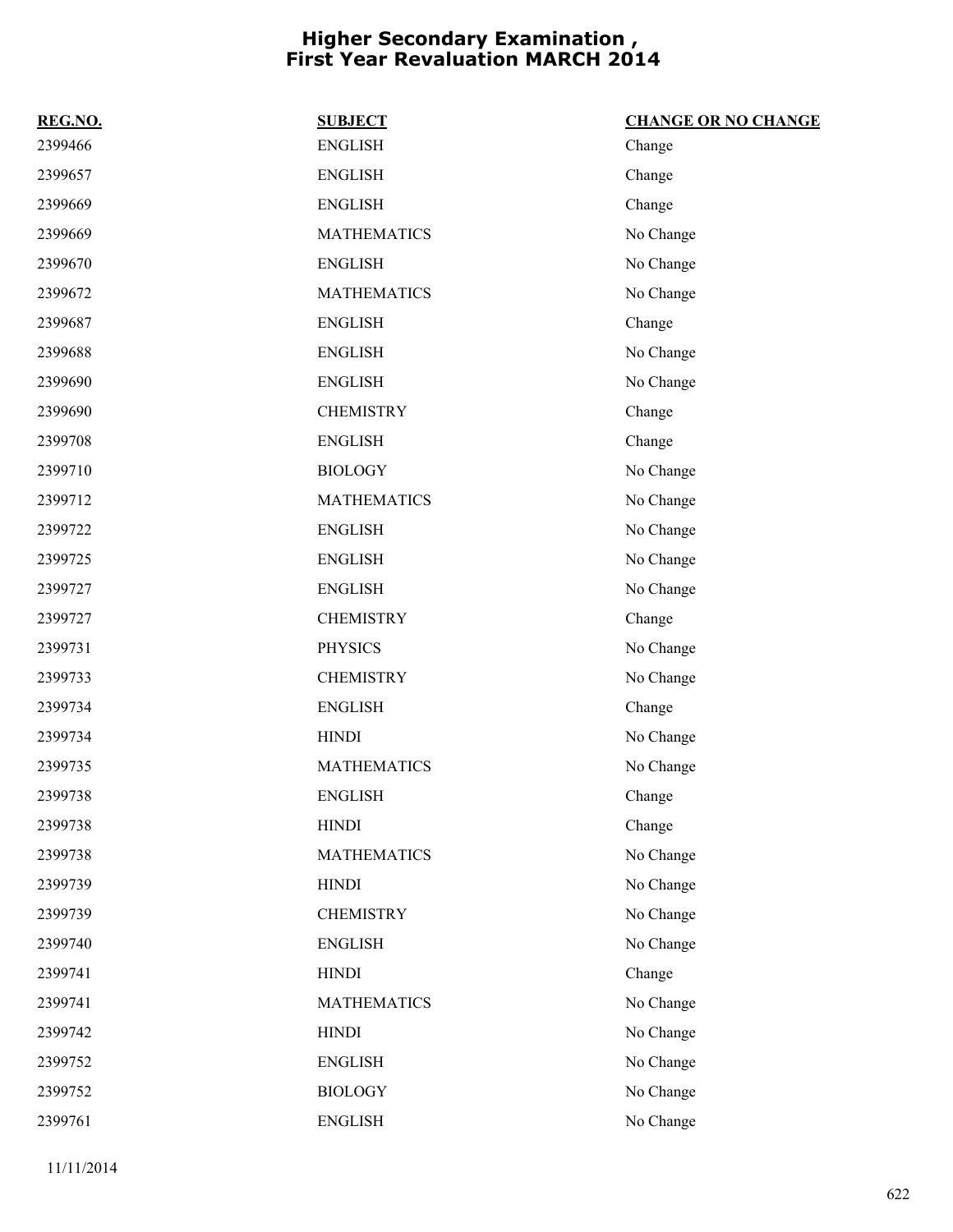| REG.NO. | <b>SUBJECT</b>                                        | <b>CHANGE OR NO CHANGE</b> |
|---------|-------------------------------------------------------|----------------------------|
| 2399761 | <b>BIOLOGY</b>                                        | No Change                  |
| 2399768 | MALAYALAM                                             | No Change                  |
| 2399786 | <b>ENGLISH</b>                                        | Change                     |
| 2399802 | <b>CHEMISTRY</b>                                      | Change                     |
| 2399805 | <b>ENGLISH</b>                                        | Change                     |
| 2399808 | <b>PHYSICS</b>                                        | No Change                  |
| 2399813 | <b>ENGLISH</b>                                        | No Change                  |
| 2399821 | <b>PHYSICS</b>                                        | Change                     |
| 2399873 | <b>ECONOMICS</b>                                      | No Change                  |
| 2399986 | <b>BUSINESS STUDIES WITH</b><br>FUNCTIONAL MANAGEMENT | Change                     |
| 2400285 | <b>PHYSICS</b>                                        | Change                     |
| 2400766 | <b>PHYSICS</b>                                        | No Change                  |
| 2400767 | <b>ENGLISH</b>                                        | Change                     |
| 2400774 | MALAYALAM                                             | No Change                  |
| 2400775 | <b>ENGLISH</b>                                        | No Change                  |
| 2400780 | <b>PHYSICS</b>                                        | Change                     |
| 2400782 | MALAYALAM                                             | Change                     |
| 2400784 | <b>ENGLISH</b>                                        | No Change                  |
| 2400784 | <b>CHEMISTRY</b>                                      | No Change                  |
| 2400793 | <b>PHYSICS</b>                                        | No Change                  |
| 2400793 | <b>MATHEMATICS</b>                                    | No Change                  |
| 2400803 | <b>ENGLISH</b>                                        | No Change                  |
| 2400804 | <b>CHEMISTRY</b>                                      | No Change                  |
| 2400804 | <b>MATHEMATICS</b>                                    | No Change                  |
| 2400805 | <b>ENGLISH</b>                                        | No Change                  |
| 2400805 | <b>CHEMISTRY</b>                                      | No Change                  |
| 2400806 | <b>ENGLISH</b>                                        | Change                     |
| 2400808 | <b>PHYSICS</b>                                        | No Change                  |
| 2400808 | <b>MATHEMATICS</b>                                    | No Change                  |
| 2400809 | <b>ENGLISH</b>                                        | No Change                  |
| 2400811 | <b>BIOLOGY</b>                                        | No Change                  |
| 2400813 | <b>BIOLOGY</b>                                        | No Change                  |
| 2400813 | <b>MATHEMATICS</b>                                    | Change                     |
| 2400823 | <b>ENGLISH</b>                                        | No Change                  |

11/11/2014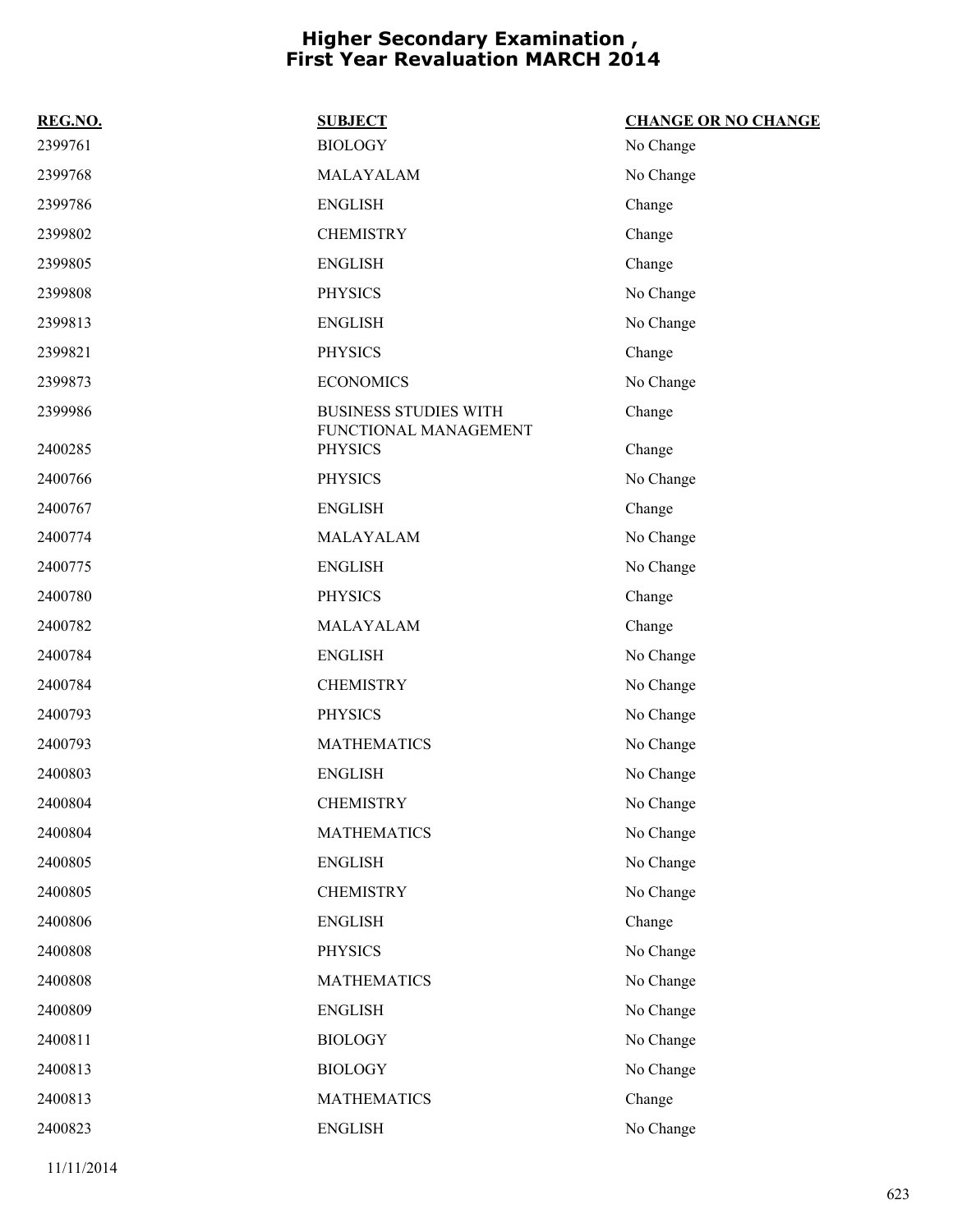|                    | <b>CHANGE OR NO CHANGE</b>            |
|--------------------|---------------------------------------|
| <b>CHEMISTRY</b>   | No Change                             |
| <b>ENGLISH</b>     | No Change                             |
| <b>PHYSICS</b>     | No Change                             |
| <b>MATHEMATICS</b> | No Change                             |
| <b>ENGLISH</b>     | No Change                             |
| <b>ENGLISH</b>     | No Change                             |
| <b>PHYSICS</b>     | No Change                             |
| <b>ENGLISH</b>     | No Change                             |
| <b>BIOLOGY</b>     | No Change                             |
| <b>PHYSICS</b>     | No Change                             |
| <b>CHEMISTRY</b>   | No Change                             |
| <b>ENGLISH</b>     | Change                                |
| <b>PHYSICS</b>     | No Change                             |
| ACCOUNTANCY WITH   | No Change                             |
| <b>BIOLOGY</b>     | No Change                             |
| <b>BIOLOGY</b>     | No Change                             |
| <b>CHEMISTRY</b>   | No Change                             |
| MALAYALAM          | Change                                |
| <b>ENGLISH</b>     | Change                                |
| <b>MATHEMATICS</b> | No Change                             |
| <b>ENGLISH</b>     | Change                                |
| MALAYALAM          | Change                                |
| <b>ENGLISH</b>     | No Change                             |
| MALAYALAM          | Change                                |
| <b>MATHEMATICS</b> | No Change                             |
| <b>CHEMISTRY</b>   | No Change                             |
| <b>MATHEMATICS</b> | No Change                             |
| <b>ENGLISH</b>     | Change                                |
| <b>ENGLISH</b>     | No Change                             |
| <b>CHEMISTRY</b>   | No Change                             |
| <b>BIOLOGY</b>     | No Change                             |
| <b>MATHEMATICS</b> | No Change                             |
| <b>PHYSICS</b>     | No Change                             |
| MALAYALAM          | No Change                             |
|                    | <b>SUBJECT</b><br>COMPUTER ACCOUNTING |

11/11/2014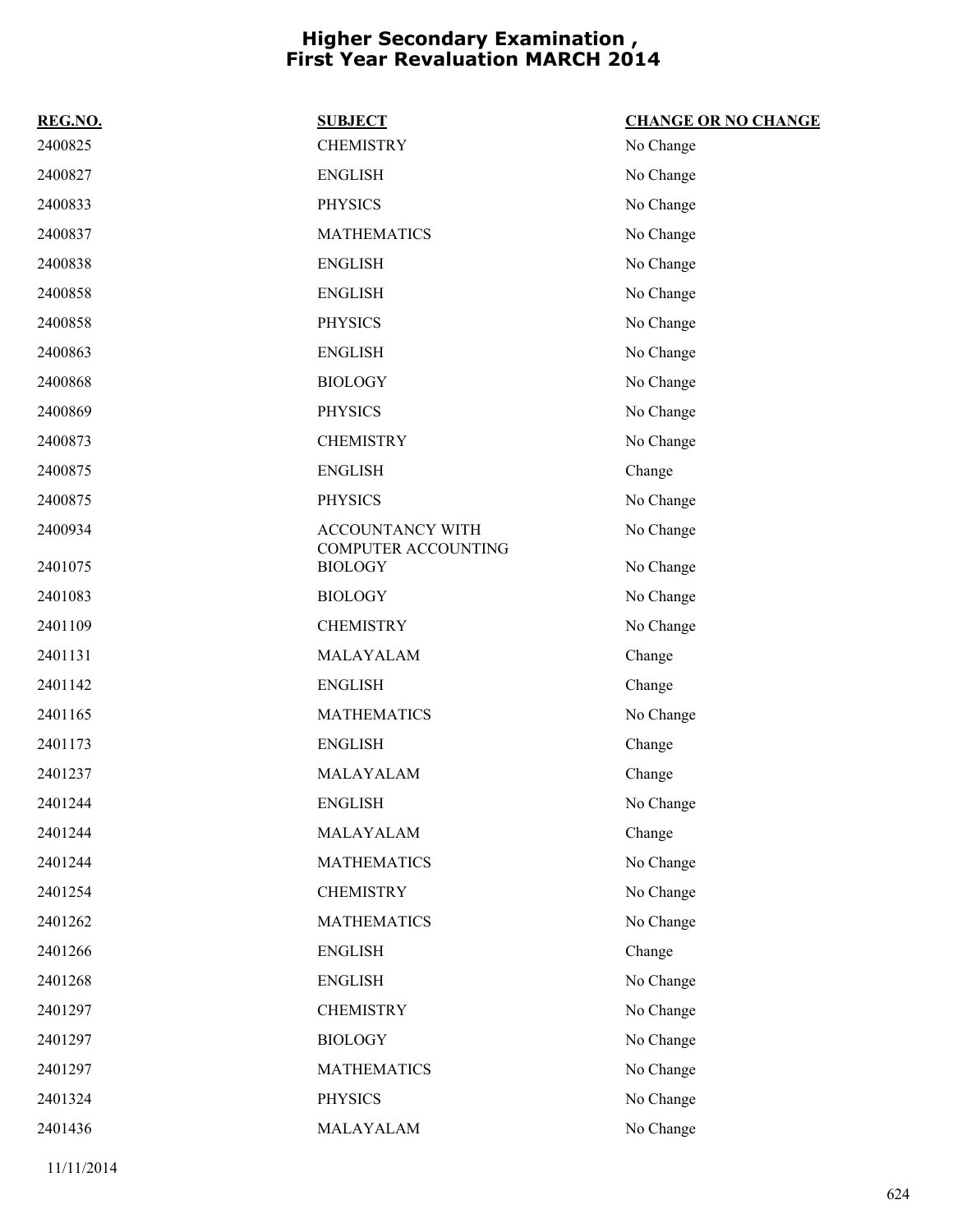| REG.NO. | <b>SUBJECT</b>              | <b>CHANGE OR NO CHANGE</b> |
|---------|-----------------------------|----------------------------|
| 2401438 | MALAYALAM                   | Change                     |
| 2401549 | MALAYALAM                   | Change                     |
| 2401878 | <b>ENGLISH</b>              | No Change                  |
| 2401887 | MALAYALAM                   | Change                     |
| 2401888 | <b>ENGLISH</b>              | No Change                  |
| 2401888 | MALAYALAM                   | Change                     |
| 2401891 | MALAYALAM                   | Change                     |
| 2401893 | <b>ENGLISH</b>              | No Change                  |
| 2401893 | MALAYALAM                   | Change                     |
| 2401933 | <b>ENGLISH</b>              | No Change                  |
| 2401933 | <b>MATHEMATICS</b>          | No Change                  |
| 2401974 | <b>ENGLISH</b>              | No Change                  |
| 2401974 | <b>COMPUTER APPLICATION</b> | Change                     |
| 2402088 | <b>MATHEMATICS</b>          | No Change                  |
| 2402090 | <b>MATHEMATICS</b>          | Change                     |
| 2402138 | <b>BIOLOGY</b>              | No Change                  |
| 2402138 | <b>MATHEMATICS</b>          | No Change                  |
| 2402163 | <b>CHEMISTRY</b>            | No Change                  |
| 2402166 | <b>PHYSICS</b>              | No Change                  |
| 2402187 | <b>ENGLISH</b>              | No Change                  |
| 2402187 | <b>PHYSICS</b>              | No Change                  |
| 2402466 | <b>ENGLISH</b>              | No Change                  |
| 2402475 | <b>MATHEMATICS</b>          | No Change                  |
| 2402518 | <b>ENGLISH</b>              | No Change                  |
| 2402521 | <b>ENGLISH</b>              | Change                     |
| 2402522 | <b>MATHEMATICS</b>          | No Change                  |
| 2402570 | <b>ENGLISH</b>              | Change                     |
| 2402570 | <b>PHYSICS</b>              | Change                     |
| 2402571 | <b>ENGLISH</b>              | Change                     |
| 2402595 | <b>MATHEMATICS</b>          | No Change                  |
| 2402607 | <b>ENGLISH</b>              | No Change                  |
| 2402613 | <b>ENGLISH</b>              | No Change                  |
| 2402807 | MALAYALAM                   | Change                     |
| 2402954 | <b>ENGLISH</b>              | No Change                  |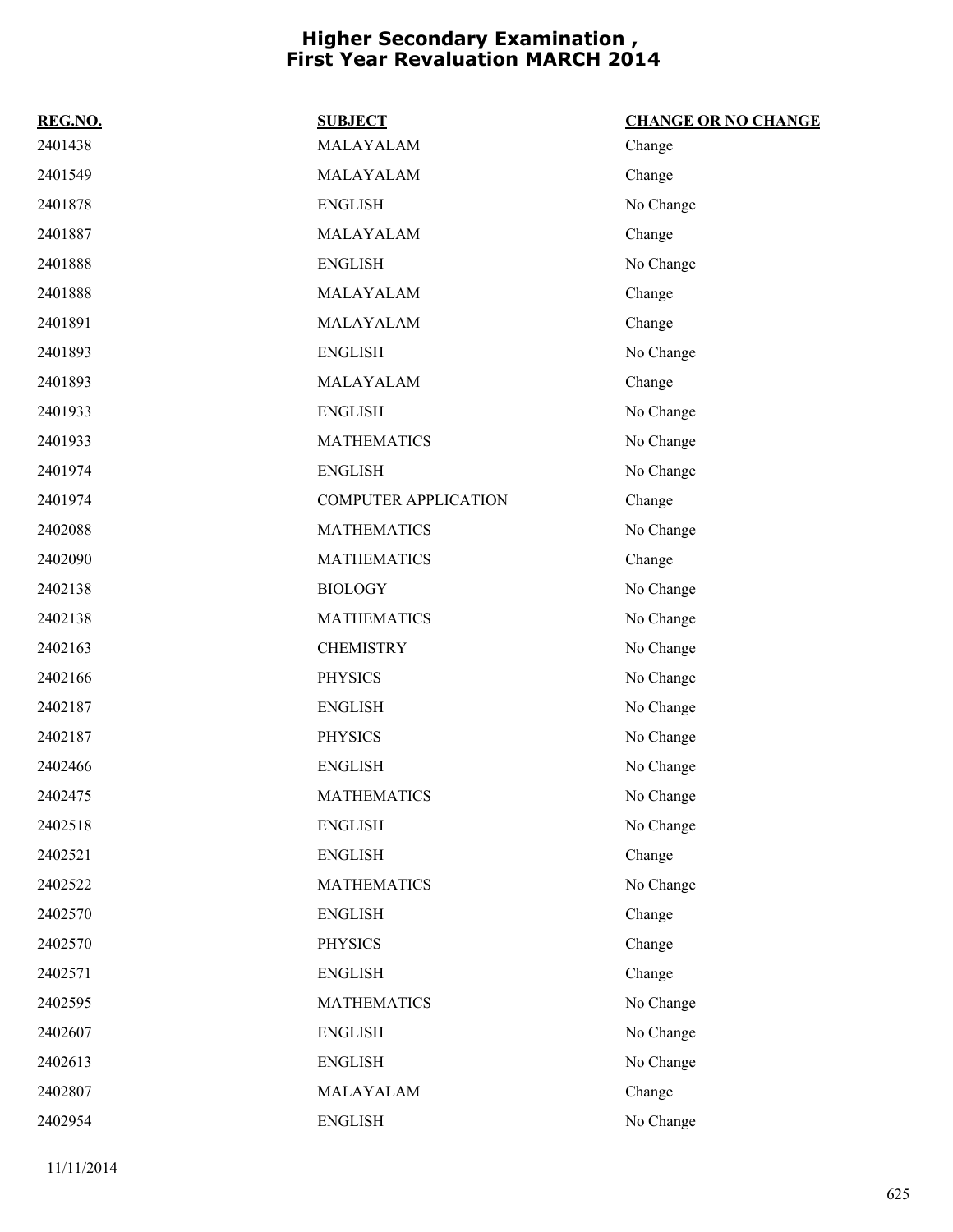| REG.NO. | <b>SUBJECT</b>     | <b>CHANGE OR NO CHANGE</b> |
|---------|--------------------|----------------------------|
| 2402960 | <b>MATHEMATICS</b> | No Change                  |
| 2402985 | <b>ENGLISH</b>     | No Change                  |
| 2402985 | <b>PHYSICS</b>     | No Change                  |
| 2402997 | <b>ENGLISH</b>     | No Change                  |
| 2403003 | <b>ENGLISH</b>     | No Change                  |
| 2403006 | <b>ENGLISH</b>     | No Change                  |
| 2403006 | <b>PHYSICS</b>     | No Change                  |
| 2403006 | <b>MATHEMATICS</b> | No Change                  |
| 2403007 | <b>CHEMISTRY</b>   | No Change                  |
| 2403043 | <b>BIOLOGY</b>     | Change                     |
| 2403046 | <b>BIOLOGY</b>     | No Change                  |
| 2403047 | <b>BIOLOGY</b>     | No Change                  |
| 2403048 | <b>CHEMISTRY</b>   | No Change                  |
| 2403053 | <b>CHEMISTRY</b>   | No Change                  |
| 2403054 | <b>CHEMISTRY</b>   | No Change                  |
| 2403397 | <b>ENGLISH</b>     | No Change                  |
| 2403397 | <b>PHYSICS</b>     | No Change                  |
| 2403398 | <b>ENGLISH</b>     | No Change                  |
| 2403401 | <b>MATHEMATICS</b> | Change                     |
| 2403408 | <b>CHEMISTRY</b>   | No Change                  |
| 2403408 | <b>MATHEMATICS</b> | No Change                  |
| 2403411 | <b>ENGLISH</b>     | No Change                  |
| 2403411 | <b>MATHEMATICS</b> | Change                     |
| 2403412 | <b>MATHEMATICS</b> | No Change                  |
| 2403413 | <b>ENGLISH</b>     | No Change                  |
| 2403418 | <b>PHYSICS</b>     | Change                     |
| 2403425 | <b>ENGLISH</b>     | No Change                  |
| 2403425 | <b>PHYSICS</b>     | Change                     |
| 2403429 | <b>CHEMISTRY</b>   | No Change                  |
| 2403429 | <b>BIOLOGY</b>     | No Change                  |
| 2403429 | <b>MATHEMATICS</b> | No Change                  |
| 2403432 | <b>CHEMISTRY</b>   | No Change                  |
| 2403441 | MALAYALAM          | No Change                  |
| 2403442 | MALAYALAM          | No Change                  |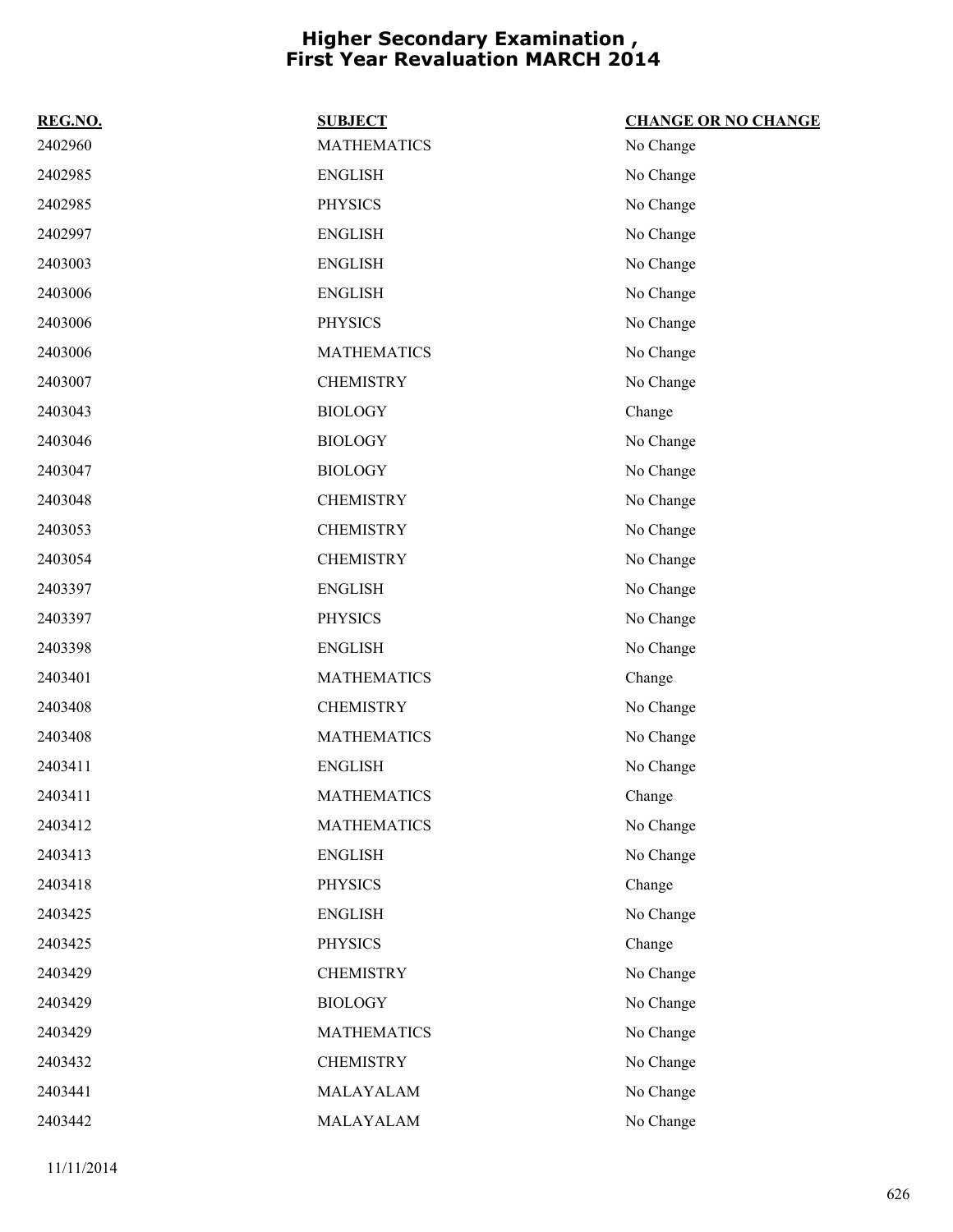| REG.NO. | <b>SUBJECT</b>     | <b>CHANGE OR NO CHANGE</b> |
|---------|--------------------|----------------------------|
| 2403445 | <b>MATHEMATICS</b> | No Change                  |
| 2403446 | MALAYALAM          | Change                     |
| 2403454 | <b>MATHEMATICS</b> | Change                     |
| 2403456 | <b>MATHEMATICS</b> | No Change                  |
| 2403473 | <b>PHYSICS</b>     | No Change                  |
| 2403481 | <b>ENGLISH</b>     | No Change                  |
| 2403481 | <b>PHYSICS</b>     | No Change                  |
| 2403485 | <b>ENGLISH</b>     | No Change                  |
| 2403486 | <b>CHEMISTRY</b>   | No Change                  |
| 2403491 | <b>ENGLISH</b>     | No Change                  |
| 2403491 | <b>PHYSICS</b>     | Change                     |
| 2403493 | <b>ENGLISH</b>     | No Change                  |
| 2403493 | <b>MATHEMATICS</b> | No Change                  |
| 2403531 | <b>ENGLISH</b>     | No Change                  |
| 2403631 | MALAYALAM          | Change                     |
| 2403802 | <b>CHEMISTRY</b>   | No Change                  |
| 2403807 | <b>ENGLISH</b>     | No Change                  |
| 2403824 | <b>MATHEMATICS</b> | No Change                  |
| 2403851 | <b>PHYSICS</b>     | No Change                  |
| 2403861 | <b>ENGLISH</b>     | Change                     |
| 2403863 | <b>ENGLISH</b>     | No Change                  |
| 2403864 | <b>ENGLISH</b>     | No Change                  |
| 2403870 | <b>ENGLISH</b>     | Change                     |
| 2403870 | <b>CHEMISTRY</b>   | No Change                  |
| 2403878 | <b>ENGLISH</b>     | No Change                  |
| 2403878 | <b>MATHEMATICS</b> | Change                     |
| 2403886 | <b>ENGLISH</b>     | No Change                  |
| 2403887 | <b>CHEMISTRY</b>   | Change                     |
| 2403889 | <b>ENGLISH</b>     | No Change                  |
| 2403890 | <b>MATHEMATICS</b> | Change                     |
| 2403897 | <b>ENGLISH</b>     | No Change                  |
| 2403899 | <b>ENGLISH</b>     | No Change                  |
| 2403901 | <b>ENGLISH</b>     | No Change                  |
| 2403905 | <b>ENGLISH</b>     | No Change                  |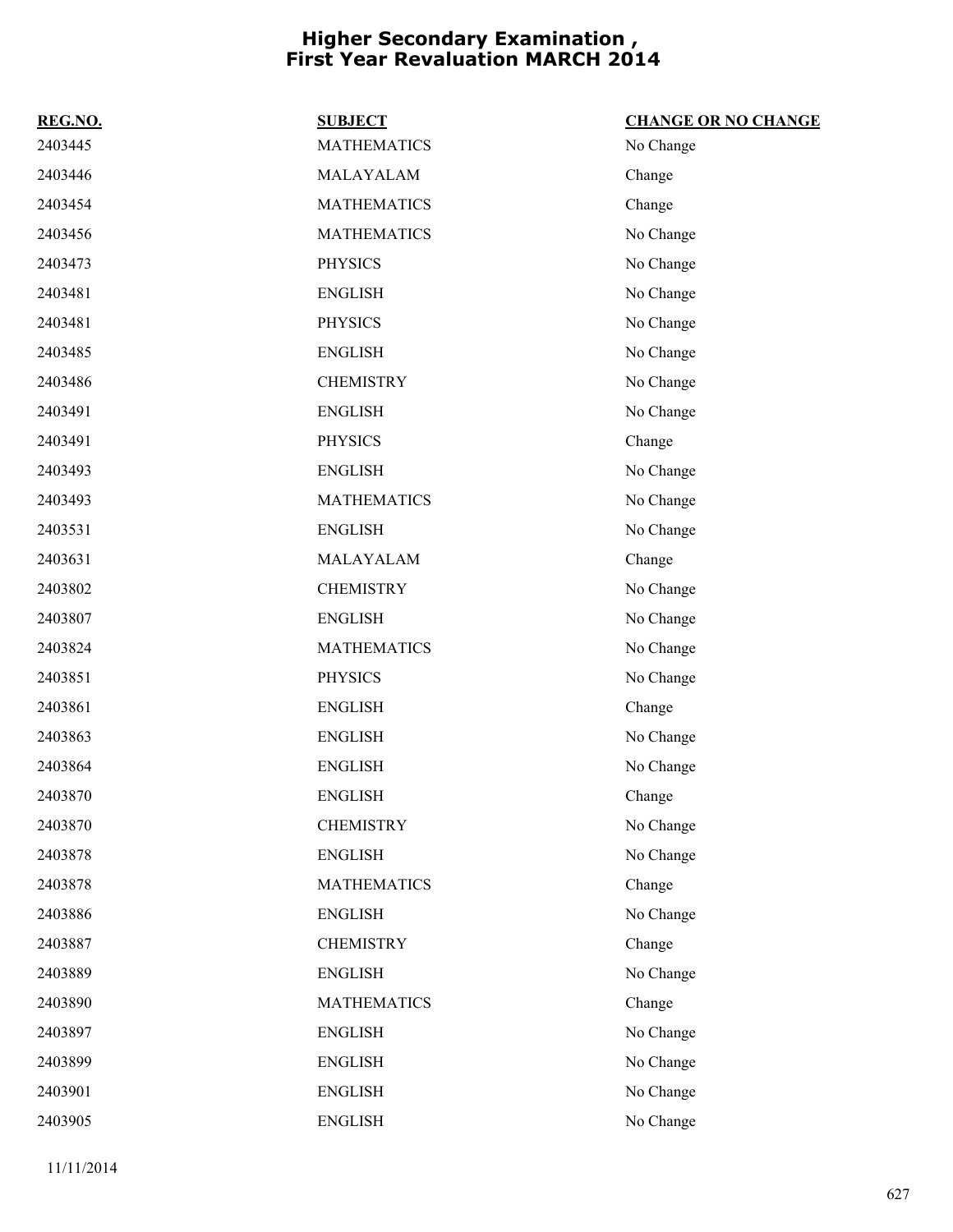| REG.NO. | <b>SUBJECT</b>                          | <b>CHANGE OR NO CHANGE</b> |
|---------|-----------------------------------------|----------------------------|
| 2403937 | <b>PHYSICS</b>                          | Change                     |
| 2403939 | MALAYALAM                               | Change                     |
| 2403951 | <b>MATHEMATICS</b>                      | No Change                  |
| 2403954 | <b>ENGLISH</b>                          | No Change                  |
| 2403955 | <b>ENGLISH</b>                          | No Change                  |
| 2403957 | <b>ENGLISH</b>                          | No Change                  |
| 2403957 | <b>CHEMISTRY</b>                        | Change                     |
| 2403962 | <b>ENGLISH</b>                          | No Change                  |
| 2403963 | <b>ENGLISH</b>                          | No Change                  |
| 2404005 | MALAYALAM                               | Change                     |
| 2404028 | MALAYALAM                               | Change                     |
| 2404085 | ACCOUNTANCY WITH<br>COMPUTER ACCOUNTING | Change                     |
| 2404175 | <b>ENGLISH</b>                          | No Change                  |
| 2404392 | MALAYALAM                               | No Change                  |
| 2404393 | MALAYALAM                               | Change                     |
| 2404409 | <b>ENGLISH</b>                          | No Change                  |
| 2404409 | MALAYALAM                               | No Change                  |
| 2404409 | <b>MATHEMATICS</b>                      | No Change                  |
| 2404432 | <b>BIOLOGY</b>                          | Change                     |
| 2404434 | <b>CHEMISTRY</b>                        | No Change                  |
| 2404447 | <b>MATHEMATICS</b>                      | No Change                  |
| 2404448 | <b>MATHEMATICS</b>                      | No Change                  |
| 2404454 | <b>CHEMISTRY</b>                        | No Change                  |
| 2404463 | <b>MATHEMATICS</b>                      | No Change                  |
| 2404472 | <b>ENGLISH</b>                          | No Change                  |
| 2404487 | <b>MATHEMATICS</b>                      | No Change                  |
| 2404494 | <b>MATHEMATICS</b>                      | No Change                  |
| 2404504 | <b>ENGLISH</b>                          | Change                     |
| 2404513 | <b>ENGLISH</b>                          | Change                     |
| 2404513 | MALAYALAM                               | No Change                  |
| 2404515 | <b>ENGLISH</b>                          | No Change                  |
| 2404515 | <b>MATHEMATICS</b>                      | No Change                  |
| 2404518 | <b>CHEMISTRY</b>                        | Change                     |
| 2404527 | <b>MATHEMATICS</b>                      | Change                     |

11/11/2014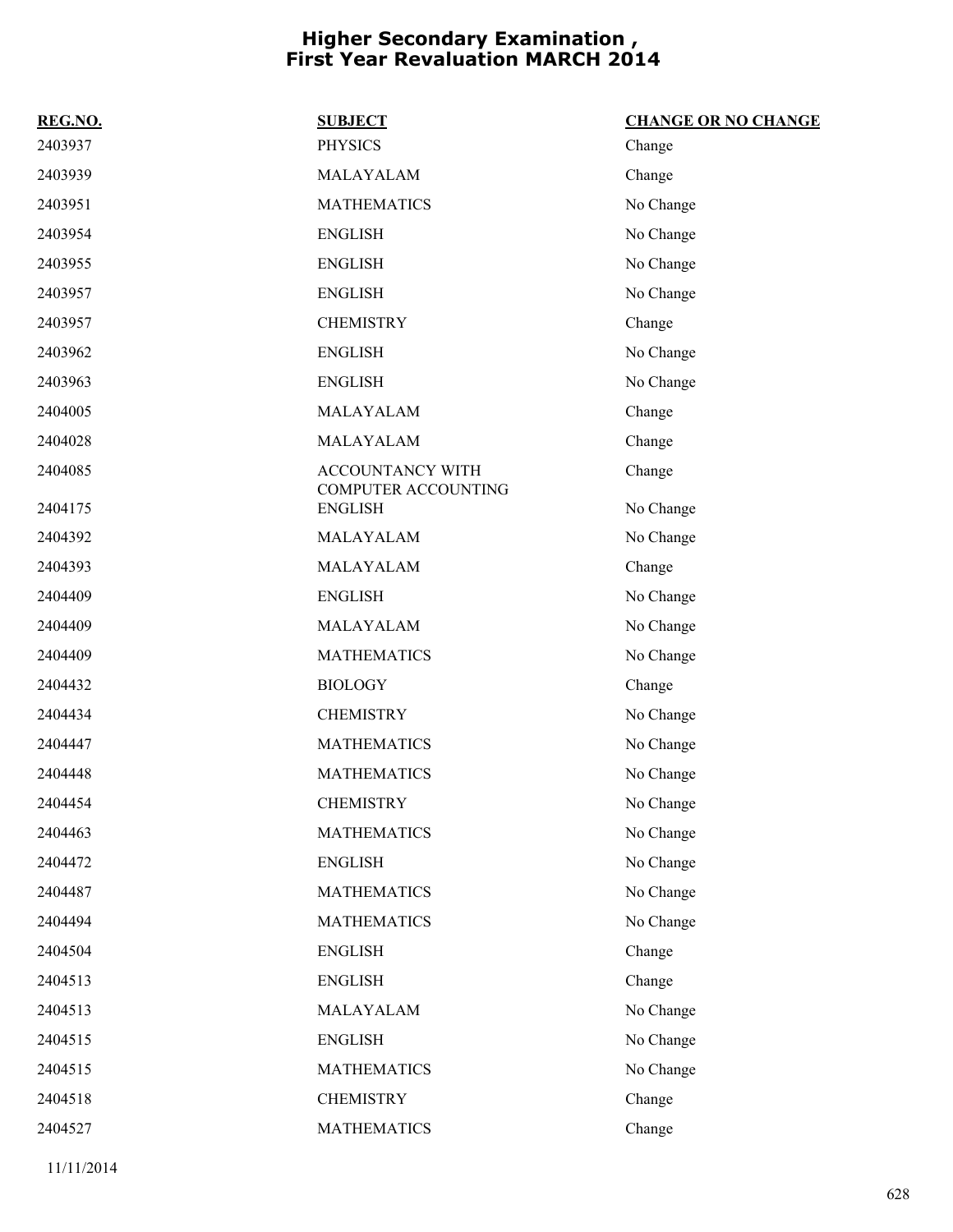| REG.NO. | <b>SUBJECT</b>          | <b>CHANGE OR NO CHANGE</b> |
|---------|-------------------------|----------------------------|
| 2404527 | <b>COMPUTER SCIENCE</b> | No Change                  |
| 2404530 | <b>PHYSICS</b>          | Change                     |
| 2404530 | <b>COMPUTER SCIENCE</b> | No Change                  |
| 2404535 | <b>MATHEMATICS</b>      | No Change                  |
| 2404538 | <b>COMPUTER SCIENCE</b> | No Change                  |
| 2404741 | <b>HINDI</b>            | No Change                  |
| 2405073 | <b>PHYSICS</b>          | No Change                  |
| 2405074 | <b>ENGLISH</b>          | No Change                  |
| 2405074 | <b>PHYSICS</b>          | No Change                  |
| 2405086 | <b>ENGLISH</b>          | Change                     |
| 2405086 | <b>HINDI</b>            | No Change                  |
| 2405090 | <b>ENGLISH</b>          | Change                     |
| 2405094 | <b>ENGLISH</b>          | No Change                  |
| 2405104 | <b>ENGLISH</b>          | No Change                  |
| 2405104 | <b>BIOLOGY</b>          | No Change                  |
| 2405288 | <b>ENGLISH</b>          | No Change                  |
| 2405344 | <b>CHEMISTRY</b>        | No Change                  |
| 2405383 | <b>ENGLISH</b>          | No Change                  |
| 2405383 | <b>BIOLOGY</b>          | No Change                  |
| 2405384 | <b>MATHEMATICS</b>      | Change                     |
| 2405385 | <b>MATHEMATICS</b>      | No Change                  |
| 2405386 | <b>MATHEMATICS</b>      | No Change                  |
| 2405387 | <b>BIOLOGY</b>          | No Change                  |
| 2405390 | <b>ENGLISH</b>          | Change                     |
| 2405391 | <b>ENGLISH</b>          | Change                     |
| 2405394 | <b>MATHEMATICS</b>      | No Change                  |
| 2405402 | <b>BIOLOGY</b>          | No Change                  |
| 2405445 | <b>PHYSICS</b>          | Change                     |
| 2405454 | <b>PHYSICS</b>          | Change                     |
| 2405685 | <b>CHEMISTRY</b>        | No Change                  |
| 2405686 | <b>BIOLOGY</b>          | No Change                  |
| 2405686 | <b>MATHEMATICS</b>      | No Change                  |
| 2405857 | <b>PHYSICS</b>          | No Change                  |
| 2405857 | <b>MATHEMATICS</b>      | Change                     |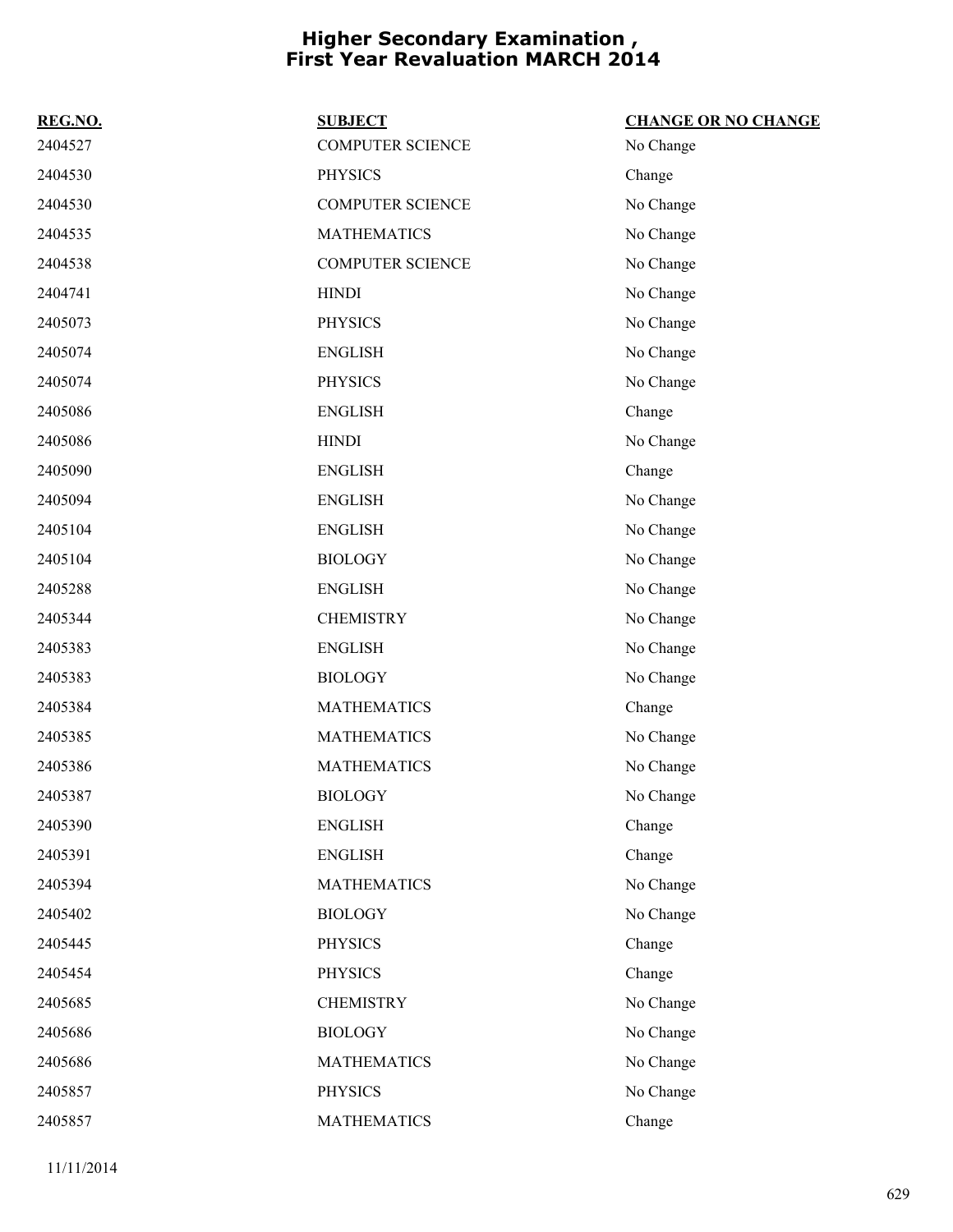| REG.NO. | <b>SUBJECT</b>     | <b>CHANGE OR NO CHANGE</b> |
|---------|--------------------|----------------------------|
| 2405865 | <b>PHYSICS</b>     | No Change                  |
| 2405865 | <b>CHEMISTRY</b>   | No Change                  |
| 2405865 | <b>MATHEMATICS</b> | No Change                  |
| 2405868 | <b>MATHEMATICS</b> | No Change                  |
| 2405885 | <b>ENGLISH</b>     | No Change                  |
| 2405887 | <b>PHYSICS</b>     | No Change                  |
| 2405887 | <b>MATHEMATICS</b> | No Change                  |
| 2405889 | <b>CHEMISTRY</b>   | No Change                  |
| 2405891 | <b>PHYSICS</b>     | No Change                  |
| 2405891 | <b>CHEMISTRY</b>   | No Change                  |
| 2405903 | <b>PHYSICS</b>     | No Change                  |
| 2405908 | <b>ENGLISH</b>     | No Change                  |
| 2405909 | <b>PHYSICS</b>     | No Change                  |
| 2405915 | <b>CHEMISTRY</b>   | No Change                  |
| 2405921 | <b>ENGLISH</b>     | No Change                  |
| 2405921 | <b>MATHEMATICS</b> | No Change                  |
| 2405927 | <b>MATHEMATICS</b> | No Change                  |
| 2405935 | <b>ENGLISH</b>     | No Change                  |
| 2405935 | <b>PHYSICS</b>     | Change                     |
| 2405935 | <b>CHEMISTRY</b>   | No Change                  |
| 2405935 | <b>BIOLOGY</b>     | No Change                  |
| 2405944 | <b>CHEMISTRY</b>   | No Change                  |
| 2405948 | <b>ENGLISH</b>     | Change                     |
| 2405948 | <b>PHYSICS</b>     | No Change                  |
| 2405948 | <b>CHEMISTRY</b>   | No Change                  |
| 2405953 | <b>CHEMISTRY</b>   | No Change                  |
| 2405953 | <b>BIOLOGY</b>     | No Change                  |
| 2405953 | <b>MATHEMATICS</b> | No Change                  |
| 2405974 | MALAYALAM          | No Change                  |
| 2405975 | MALAYALAM          | Change                     |
| 2405989 | MALAYALAM          | Change                     |
| 2406014 | <b>ENGLISH</b>     | No Change                  |
| 2406018 | <b>ENGLISH</b>     | No Change                  |
| 2406072 | <b>ENGLISH</b>     | No Change                  |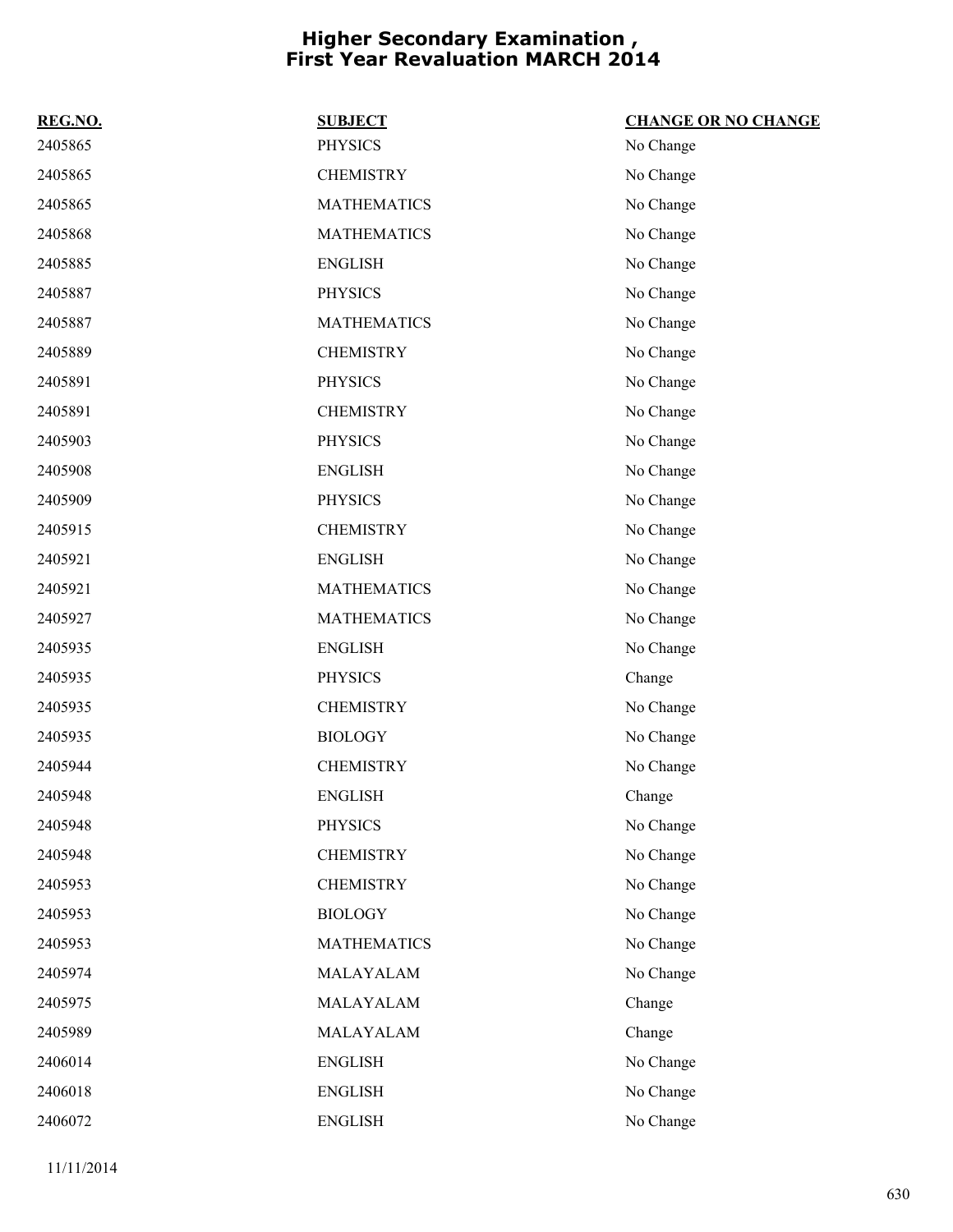| REG.NO. | <b>SUBJECT</b>                                 | <b>CHANGE OR NO CHANGE</b> |
|---------|------------------------------------------------|----------------------------|
| 2406076 | <b>ACCOUNTANCY WITH</b><br>COMPUTER ACCOUNTING | No Change                  |
| 2406088 | ACCOUNTANCY WITH<br><b>COMPUTER ACCOUNTING</b> | No Change                  |
| 2406201 | <b>ENGLISH</b>                                 | No Change                  |
| 2406698 | MALAYALAM                                      | No Change                  |
| 2406698 | <b>PHYSICS</b>                                 | Change                     |
| 2406702 | <b>BIOLOGY</b>                                 | No Change                  |
| 2406702 | <b>MATHEMATICS</b>                             | No Change                  |
| 2406705 | MALAYALAM                                      | No Change                  |
| 2406711 | <b>ENGLISH</b>                                 | No Change                  |
| 2406713 | <b>ENGLISH</b>                                 | No Change                  |
| 2406715 | <b>ENGLISH</b>                                 | No Change                  |
| 2406715 | <b>BIOLOGY</b>                                 | No Change                  |
| 2406720 | <b>ENGLISH</b>                                 | No Change                  |
| 2406730 | <b>MATHEMATICS</b>                             | No Change                  |
| 2406742 | <b>CHEMISTRY</b>                               | No Change                  |
| 2406745 | <b>CHEMISTRY</b>                               | No Change                  |
| 2406748 | <b>MATHEMATICS</b>                             | No Change                  |
| 2406749 | <b>BIOLOGY</b>                                 | No Change                  |
| 2406750 | <b>ENGLISH</b>                                 | No Change                  |
| 2406760 | <b>PHYSICS</b>                                 | Change                     |
| 2406768 | <b>PHYSICS</b>                                 | Change                     |
| 2406771 | <b>PHYSICS</b>                                 | Change                     |
| 2406772 | <b>ENGLISH</b>                                 | No Change                  |
| 2406772 | <b>MATHEMATICS</b>                             | No Change                  |
| 2406773 | <b>MATHEMATICS</b>                             | Change                     |
| 2406780 | <b>MATHEMATICS</b>                             | Change                     |
| 2406783 | <b>MATHEMATICS</b>                             | Change                     |
| 2406795 | <b>ENGLISH</b>                                 | No Change                  |
| 2406805 | <b>ENGLISH</b>                                 | Change                     |
| 2406869 | ACCOUNTANCY WITH<br><b>COMPUTER ACCOUNTING</b> | Change                     |
| 2406919 | <b>COMPUTER APPLICATION</b>                    | No Change                  |
| 2406933 | <b>ENGLISH</b>                                 | No Change                  |
| 2406953 | <b>PHYSICS</b>                                 | Change                     |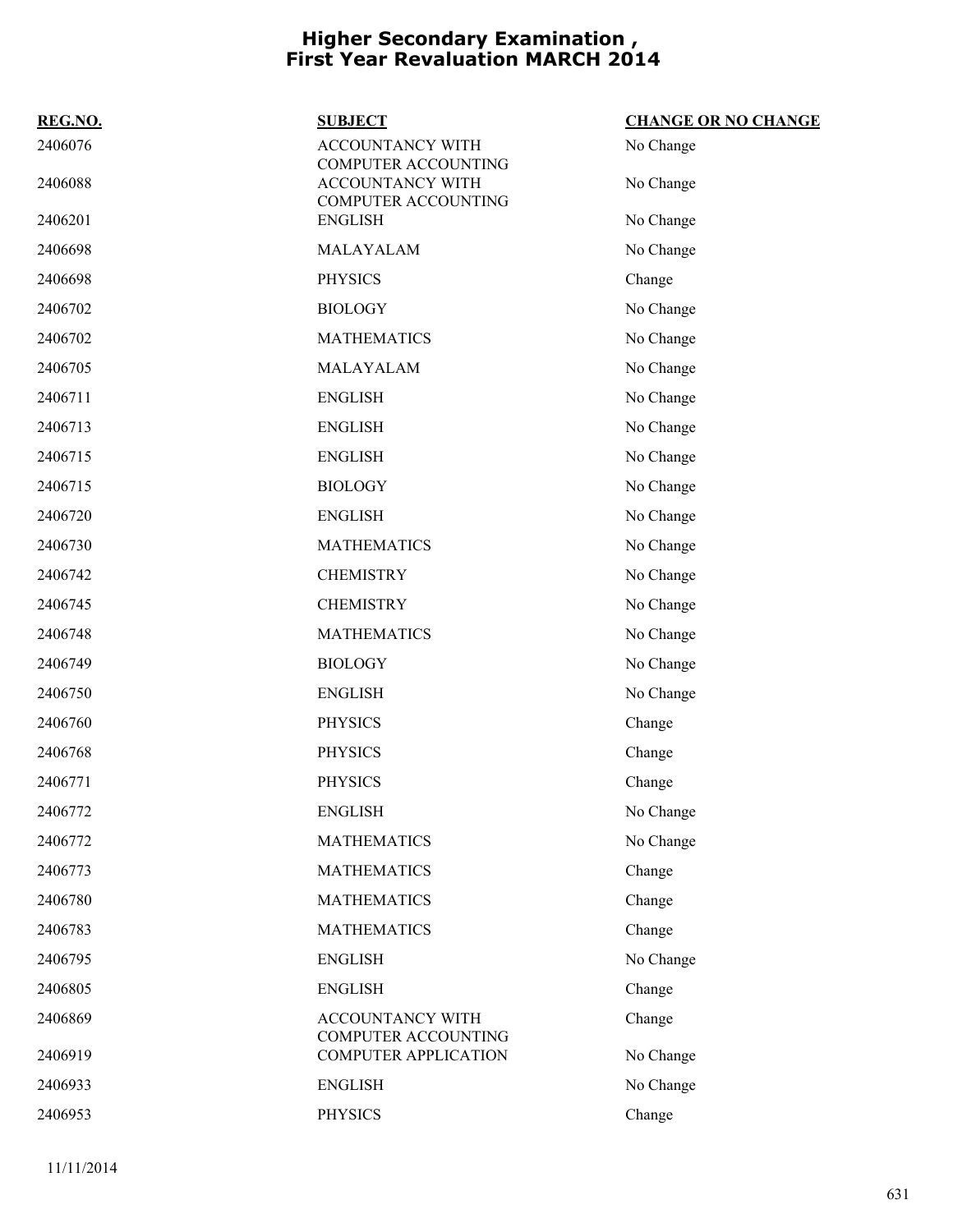| REG.NO. | <b>SUBJECT</b>                                                        | <b>CHANGE OR NO CHANGE</b> |
|---------|-----------------------------------------------------------------------|----------------------------|
| 2406955 | <b>MATHEMATICS</b>                                                    | No Change                  |
| 2406959 | <b>HINDI</b>                                                          | No Change                  |
| 2406961 | <b>MATHEMATICS</b>                                                    | Change                     |
| 2406964 | <b>BIOLOGY</b>                                                        | No Change                  |
| 2406972 | <b>MATHEMATICS</b>                                                    | No Change                  |
| 2406973 | <b>PHYSICS</b>                                                        | No Change                  |
| 2406976 | <b>ENGLISH</b>                                                        | No Change                  |
| 2406979 | <b>MATHEMATICS</b>                                                    | No Change                  |
| 2406994 | <b>ENGLISH</b>                                                        | No Change                  |
| 2406994 | MALAYALAM                                                             | Change                     |
| 2407076 | ACCOUNTANCY WITH                                                      | Change                     |
| 2407087 | COMPUTER ACCOUNTING<br><b>ACCOUNTANCY WITH</b><br>COMPUTER ACCOUNTING | No Change                  |
| 2407094 | <b>ARABIC</b>                                                         | No Change                  |
| 2407142 | <b>ENGLISH</b>                                                        | No Change                  |
| 2407207 | <b>PHYSICS</b>                                                        | No Change                  |
| 2407211 | <b>MATHEMATICS</b>                                                    | No Change                  |
| 2407332 | MALAYALAM                                                             | No Change                  |
| 2407333 | <b>ENGLISH</b>                                                        | No Change                  |
| 2407333 | MALAYALAM                                                             | Change                     |
| 2407333 | <b>CHEMISTRY</b>                                                      | No Change                  |
| 2407335 | MALAYALAM                                                             | Change                     |
| 2407339 | <b>ENGLISH</b>                                                        | No Change                  |
| 2407339 | MALAYALAM                                                             | No Change                  |
| 2407341 | <b>ENGLISH</b>                                                        | No Change                  |
| 2407341 | MALAYALAM                                                             | Change                     |
| 2407341 | <b>MATHEMATICS</b>                                                    | No Change                  |
| 2407343 | <b>ENGLISH</b>                                                        | No Change                  |
| 2407343 | MALAYALAM                                                             | No Change                  |
| 2407354 | <b>ENGLISH</b>                                                        | No Change                  |
| 2407354 | <b>MATHEMATICS</b>                                                    | Change                     |
| 2407358 | <b>PHYSICS</b>                                                        | No Change                  |
| 2407358 | <b>MATHEMATICS</b>                                                    | No Change                  |
| 2407363 | <b>MATHEMATICS</b>                                                    | Change                     |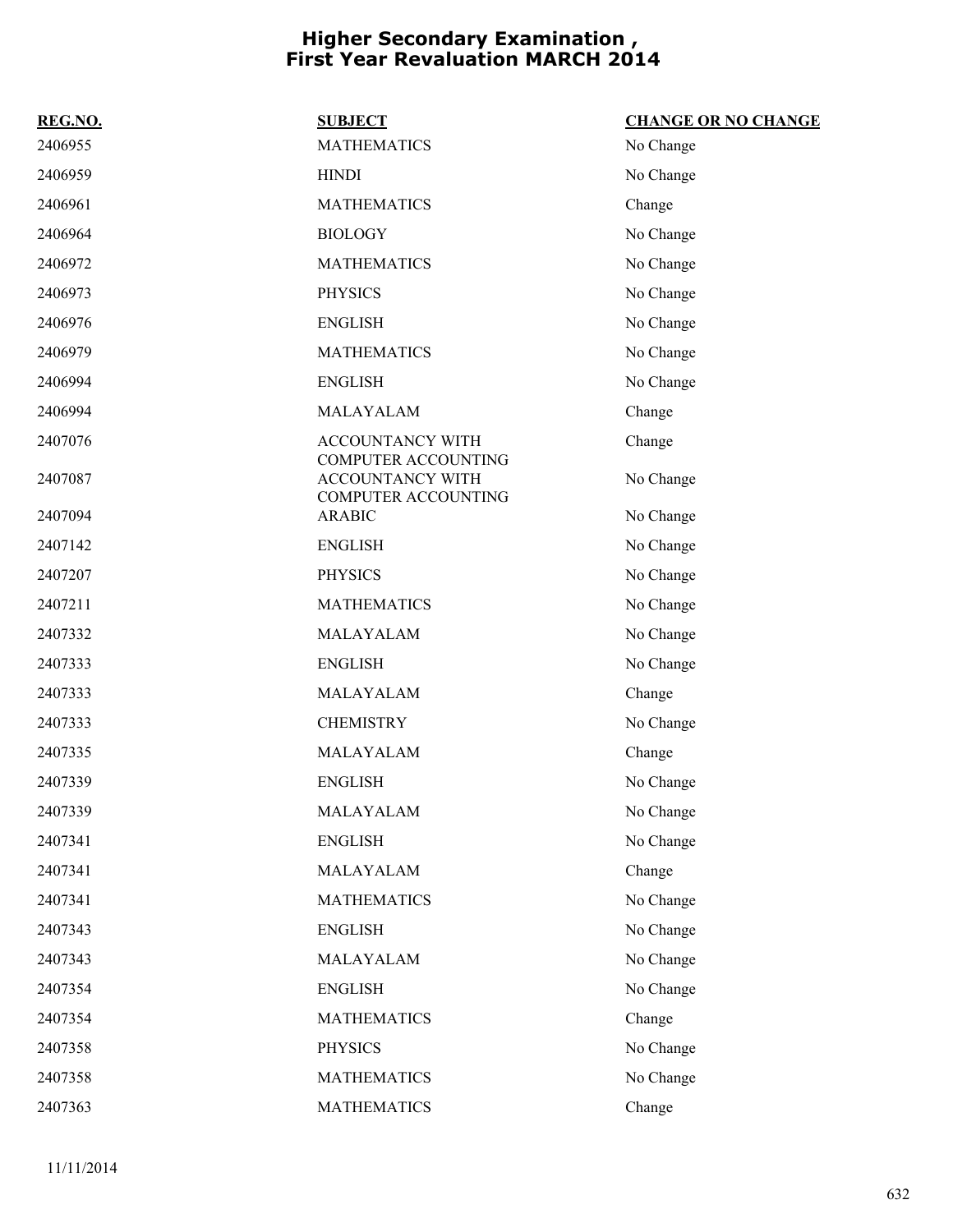| REG.NO. | <b>SUBJECT</b>                                        | <b>CHANGE OR NO CHANGE</b> |
|---------|-------------------------------------------------------|----------------------------|
| 2407365 | <b>ENGLISH</b>                                        | No Change                  |
| 2407366 | <b>ENGLISH</b>                                        | No Change                  |
| 2407378 | <b>ENGLISH</b>                                        | Change                     |
| 2407382 | <b>MATHEMATICS</b>                                    | No Change                  |
| 2407385 | <b>ENGLISH</b>                                        | No Change                  |
| 2407393 | <b>ENGLISH</b>                                        | No Change                  |
| 2407400 | MALAYALAM                                             | No Change                  |
| 2407404 | MALAYALAM                                             | Change                     |
| 2407405 | MALAYALAM                                             | Change                     |
| 2407408 | <b>ENGLISH</b>                                        | No Change                  |
| 2407408 | MALAYALAM                                             | Change                     |
| 2407408 | <b>COMPUTER SCIENCE</b>                               | No Change                  |
| 2407450 | <b>MATHEMATICS</b>                                    | No Change                  |
| 2407462 | <b>ENGLISH</b>                                        | No Change                  |
| 2407462 | <b>CHEMISTRY</b>                                      | No Change                  |
| 2407478 | <b>MATHEMATICS</b>                                    | No Change                  |
| 2407483 | <b>ENGLISH</b>                                        | No Change                  |
| 2407483 | <b>MATHEMATICS</b>                                    | No Change                  |
| 2407502 | <b>ENGLISH</b>                                        | Change                     |
| 2407614 | <b>BUSINESS STUDIES WITH</b><br>FUNCTIONAL MANAGEMENT | Change                     |
| 2407780 | <b>ENGLISH</b>                                        | No Change                  |
| 2407780 | <b>BIOLOGY</b>                                        | No Change                  |
| 2407799 | <b>PHYSICS</b>                                        | Change                     |
| 2407799 | <b>ELECTRONICS</b>                                    | No Change                  |
| 2408058 | MALAYALAM                                             | No Change                  |
| 2408076 | <b>ENGLISH</b>                                        | No Change                  |
| 2408090 | <b>HISTORY</b>                                        | No Change                  |
| 2408252 | <b>BUSINESS STUDIES WITH</b><br>FUNCTIONAL MANAGEMENT | Change                     |
| 2408373 | <b>MATHEMATICS</b>                                    | No Change                  |
| 2408390 | <b>MATHEMATICS</b>                                    | No Change                  |
| 2408395 | <b>BIOLOGY</b>                                        | No Change                  |
| 2408405 | <b>ENGLISH</b>                                        | Change                     |
| 2408416 | <b>ENGLISH</b>                                        | No Change                  |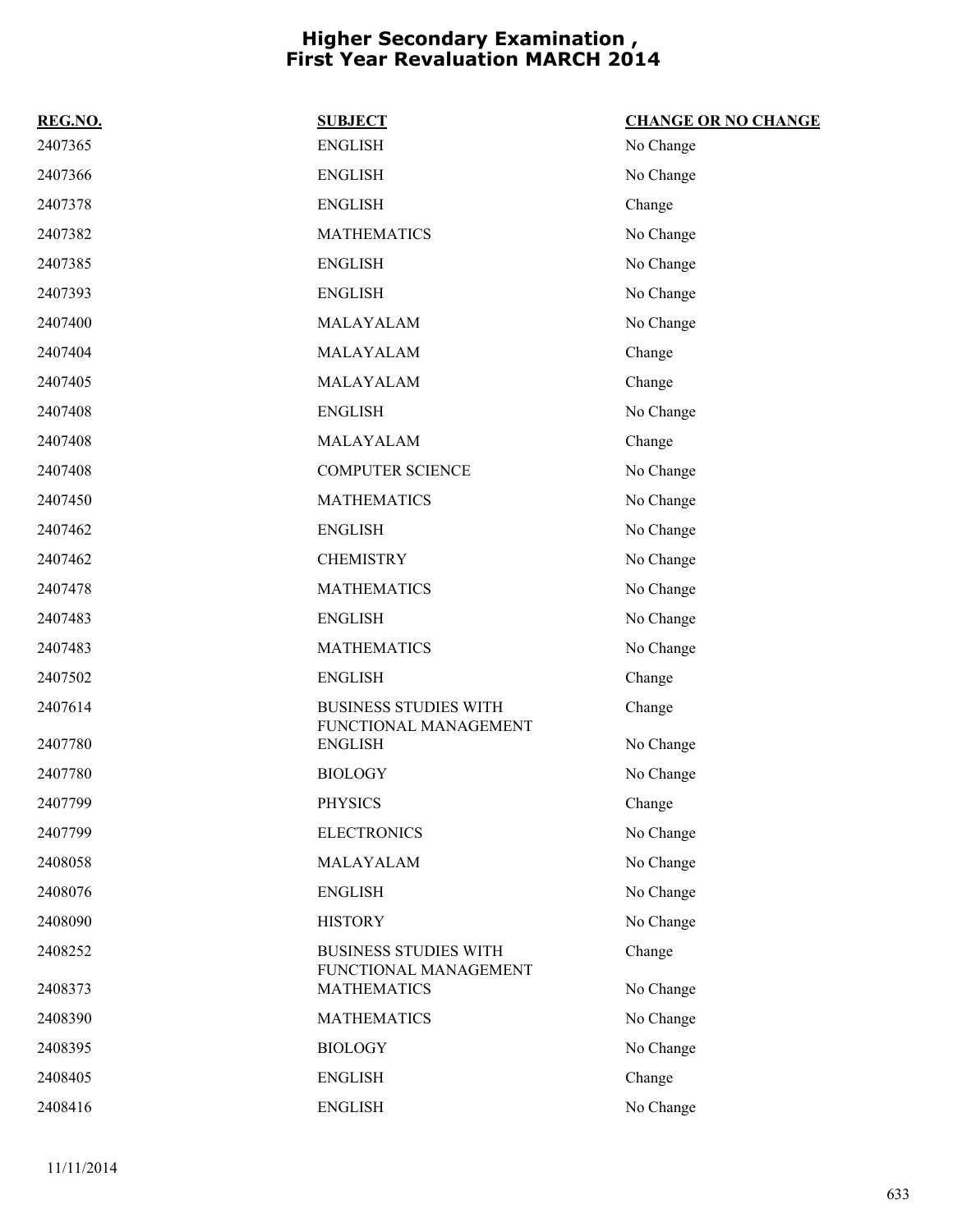| REG.NO. | <b>SUBJECT</b>     | <b>CHANGE OR NO CHANGE</b> |
|---------|--------------------|----------------------------|
| 2408450 | <b>PHYSICS</b>     | No Change                  |
| 2408450 | <b>MATHEMATICS</b> | No Change                  |
| 2408693 | <b>ENGLISH</b>     | Change                     |
| 2408696 | <b>ENGLISH</b>     | Change                     |
| 2408701 | <b>PHYSICS</b>     | No Change                  |
| 2408709 | <b>PHYSICS</b>     | Change                     |
| 2408710 | <b>PHYSICS</b>     | No Change                  |
| 2408711 | <b>PHYSICS</b>     | No Change                  |
| 2408714 | MALAYALAM          | No Change                  |
| 2408715 | <b>ENGLISH</b>     | No Change                  |
| 2408718 | <b>ENGLISH</b>     | No Change                  |
| 2408718 | MALAYALAM          | Change                     |
| 2408719 | MALAYALAM          | No Change                  |
| 2408722 | MALAYALAM          | No Change                  |
| 2408722 | <b>CHEMISTRY</b>   | No Change                  |
| 2408724 | <b>ENGLISH</b>     | No Change                  |
| 2408725 | <b>ENGLISH</b>     | No Change                  |
| 2408725 | MALAYALAM          | No Change                  |
| 2408730 | MALAYALAM          | No Change                  |
| 2408731 | <b>ENGLISH</b>     | No Change                  |
| 2408731 | MALAYALAM          | No Change                  |
| 2408731 | <b>PHYSICS</b>     | No Change                  |
| 2408739 | <b>CHEMISTRY</b>   | No Change                  |
| 2408745 | <b>ENGLISH</b>     | No Change                  |
| 2408745 | <b>BIOLOGY</b>     | No Change                  |
| 2408746 | <b>HINDI</b>       | No Change                  |
| 2408746 | <b>MATHEMATICS</b> | No Change                  |
| 2408750 | <b>ENGLISH</b>     | No Change                  |
| 2408752 | <b>PHYSICS</b>     | No Change                  |
| 2408756 | <b>ENGLISH</b>     | No Change                  |
| 2408763 | <b>ENGLISH</b>     | No Change                  |
| 2408763 | <b>PHYSICS</b>     | No Change                  |
| 2408764 | <b>ENGLISH</b>     | No Change                  |
| 2408766 | <b>ENGLISH</b>     | No Change                  |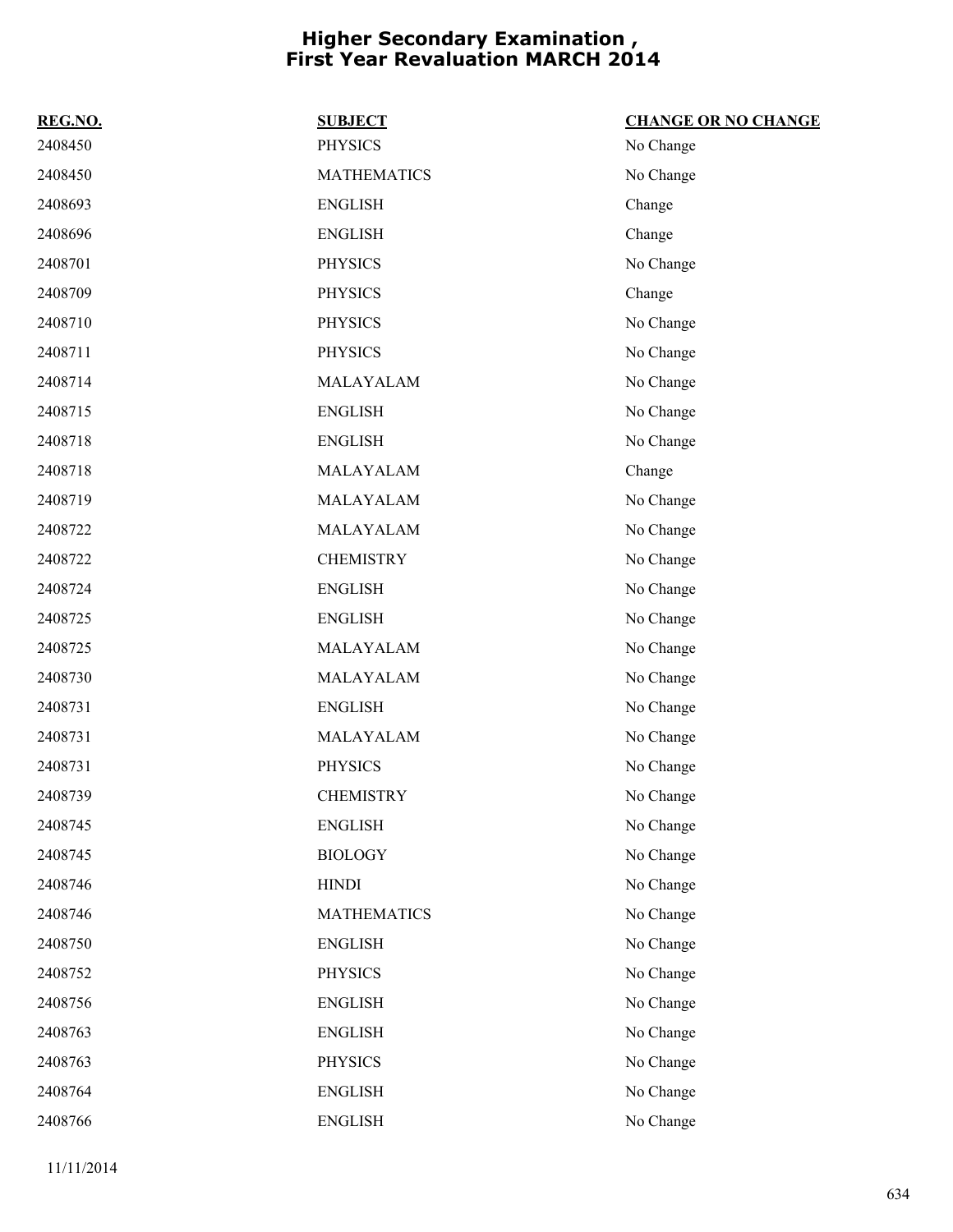| REG.NO. | <b>SUBJECT</b>                                                          | <b>CHANGE OR NO CHANGE</b> |
|---------|-------------------------------------------------------------------------|----------------------------|
| 2408767 | <b>CHEMISTRY</b>                                                        | No Change                  |
| 2408773 | <b>ENGLISH</b>                                                          | No Change                  |
| 2408775 | <b>ENGLISH</b>                                                          | Change                     |
| 2408776 | <b>ENGLISH</b>                                                          | No Change                  |
| 2408777 | <b>ENGLISH</b>                                                          | No Change                  |
| 2408778 | <b>ENGLISH</b>                                                          | Change                     |
| 2408778 | <b>CHEMISTRY</b>                                                        | No Change                  |
| 2408778 | <b>BIOLOGY</b>                                                          | No Change                  |
| 2408778 | <b>MATHEMATICS</b>                                                      | No Change                  |
| 2408779 | <b>ENGLISH</b>                                                          | Change                     |
| 2408780 | <b>ENGLISH</b>                                                          | Change                     |
| 2408784 | <b>ENGLISH</b>                                                          | Change                     |
| 2408785 | <b>MATHEMATICS</b>                                                      | No Change                  |
| 2408788 | <b>BIOLOGY</b>                                                          | No Change                  |
| 2408789 | <b>ENGLISH</b>                                                          | No Change                  |
| 2408793 | <b>ENGLISH</b>                                                          | No Change                  |
| 2408793 | <b>PHYSICS</b>                                                          | No Change                  |
| 2408793 | <b>CHEMISTRY</b>                                                        | No Change                  |
| 2408793 | <b>MATHEMATICS</b>                                                      | No Change                  |
| 2408794 | <b>ENGLISH</b>                                                          | No Change                  |
| 2408796 | <b>PHYSICS</b>                                                          | No Change                  |
| 2408799 | <b>ENGLISH</b>                                                          | No Change                  |
| 2408799 | <b>PHYSICS</b>                                                          | No Change                  |
| 2408800 | <b>HINDI</b>                                                            | Change                     |
| 2408802 | <b>HINDI</b>                                                            | No Change                  |
| 2408803 | <b>PHYSICS</b>                                                          | No Change                  |
| 2408907 | <b>BUSINESS STUDIES WITH</b>                                            | Change                     |
| 2408920 | FUNCTIONAL MANAGEMENT<br>ACCOUNTANCY WITH<br><b>COMPUTER ACCOUNTING</b> | No Change                  |
| 2408924 | MALAYALAM                                                               | No Change                  |
| 2408924 | <b>ECONOMICS</b>                                                        | No Change                  |
| 2408974 | MALAYALAM                                                               | Change                     |
| 2408989 | <b>CHEMISTRY</b>                                                        | No Change                  |
| 2409003 | MALAYALAM                                                               | No Change                  |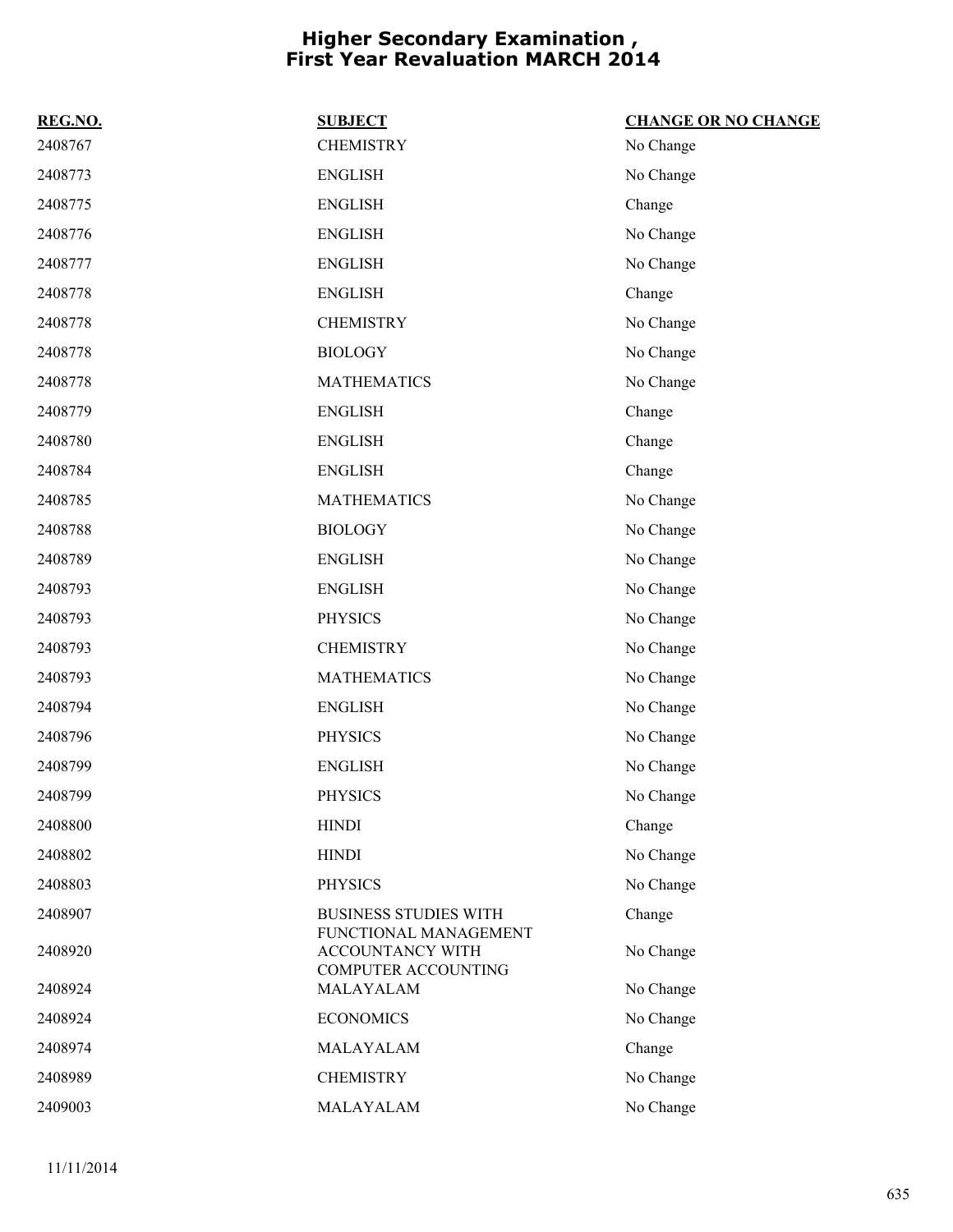| REG.NO. | <b>SUBJECT</b>                                 | <b>CHANGE OR NO CHANGE</b> |
|---------|------------------------------------------------|----------------------------|
| 2409023 | <b>ENGLISH</b>                                 | Change                     |
| 2409023 | <b>PHYSICS</b>                                 | Change                     |
| 2409023 | <b>BIOLOGY</b>                                 | No Change                  |
| 2409028 | <b>ENGLISH</b>                                 | Change                     |
| 2409030 | <b>ENGLISH</b>                                 | No Change                  |
| 2409044 | <b>CHEMISTRY</b>                               | Change                     |
| 2409065 | <b>ENGLISH</b>                                 | No Change                  |
| 2409197 | <b>CHEMISTRY</b>                               | No Change                  |
| 2409197 | <b>BIOLOGY</b>                                 | No Change                  |
| 2409413 | <b>PHYSICS</b>                                 | No Change                  |
| 2409414 | <b>BIOLOGY</b>                                 | No Change                  |
| 2409415 | MALAYALAM                                      | No Change                  |
| 2409417 | MALAYALAM                                      | Change                     |
| 2409423 | <b>MATHEMATICS</b>                             | No Change                  |
| 2409439 | <b>PHYSICS</b>                                 | No Change                  |
| 2409439 | <b>CHEMISTRY</b>                               | No Change                  |
| 2409446 | MALAYALAM                                      | No Change                  |
| 2409447 | <b>CHEMISTRY</b>                               | No Change                  |
| 2409454 | <b>CHEMISTRY</b>                               | No Change                  |
| 2409464 | <b>HINDI</b>                                   | No Change                  |
| 2409464 | <b>PHYSICS</b>                                 | No Change                  |
| 2409468 | <b>MATHEMATICS</b>                             | Change                     |
| 2409476 | <b>PHYSICS</b>                                 | No Change                  |
| 2409490 | <b>ENGLISH</b>                                 | Change                     |
| 2409499 | <b>CHEMISTRY</b>                               | Change                     |
| 2409502 | <b>CHEMISTRY</b>                               | Change                     |
| 2409512 | <b>ENGLISH</b>                                 | No Change                  |
| 2409513 | <b>CHEMISTRY</b>                               | Change                     |
| 2409580 | <b>ECONOMICS</b>                               | No Change                  |
| 2409611 | <b>ENGLISH</b>                                 | No Change                  |
| 2409616 | <b>ECONOMICS</b>                               | No Change                  |
| 2409616 | ACCOUNTANCY WITH                               | No Change                  |
| 2409622 | <b>COMPUTER ACCOUNTING</b><br><b>CHEMISTRY</b> | No Change                  |
| 2409622 | <b>MATHEMATICS</b>                             | No Change                  |
|         |                                                |                            |

11/11/2014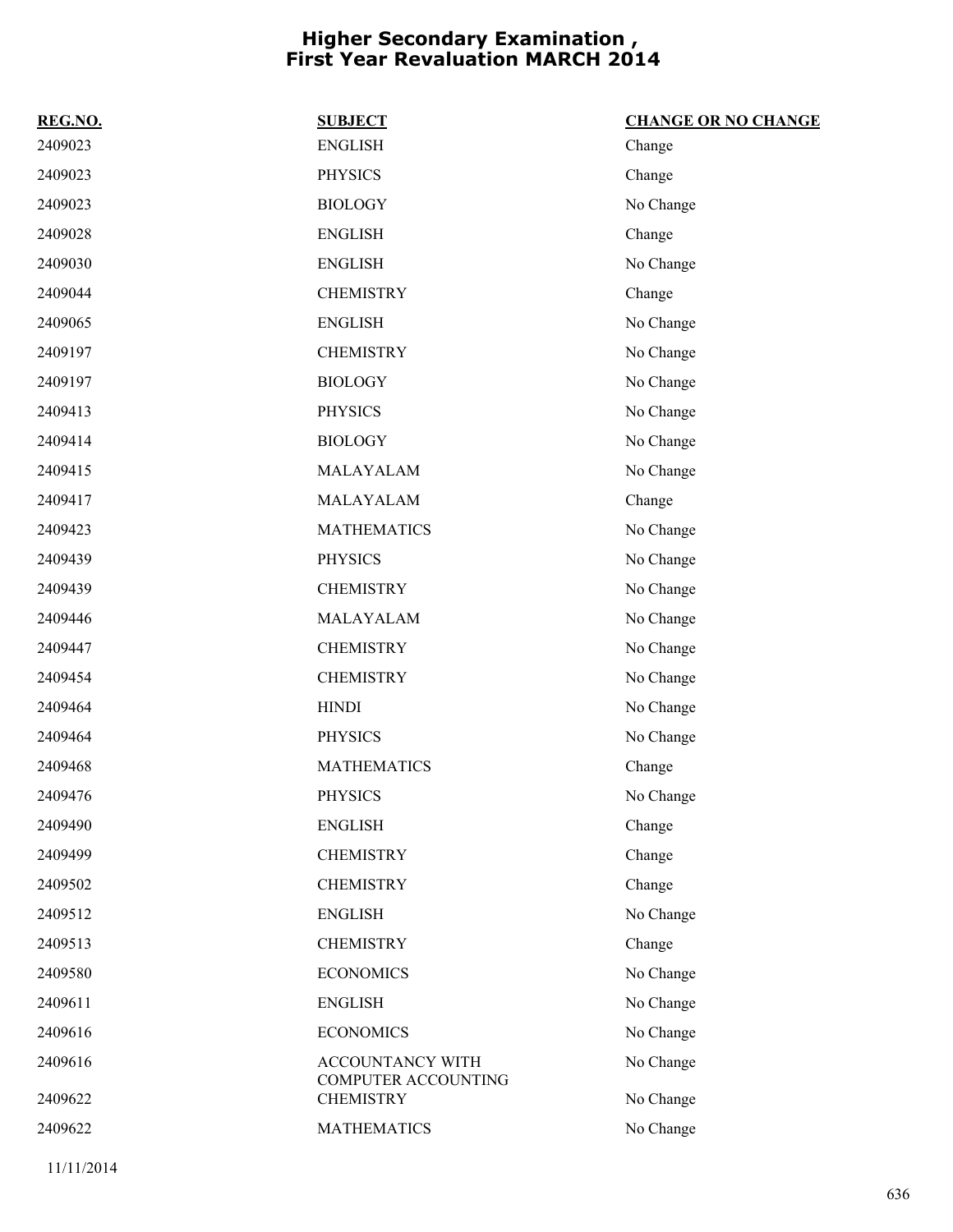| REG.NO. | <b>SUBJECT</b>                              | <b>CHANGE OR NO CHANGE</b> |
|---------|---------------------------------------------|----------------------------|
| 2409624 | <b>ENGLISH</b>                              | Change                     |
| 2409624 | <b>CHEMISTRY</b>                            | No Change                  |
| 2409633 | <b>PHYSICS</b>                              | No Change                  |
| 2409633 | <b>CHEMISTRY</b>                            | No Change                  |
| 2409633 | <b>MATHEMATICS</b>                          | Change                     |
| 2409647 | <b>ENGLISH</b>                              | No Change                  |
| 2409647 | <b>MATHEMATICS</b>                          | No Change                  |
| 2409655 | <b>CHEMISTRY</b>                            | No Change                  |
| 2409655 | <b>BIOLOGY</b>                              | No Change                  |
| 2409655 | <b>MATHEMATICS</b>                          | No Change                  |
| 2409676 | <b>BIOLOGY</b>                              | No Change                  |
| 2409677 | <b>ENGLISH</b>                              | No Change                  |
| 2409680 | <b>MATHEMATICS</b>                          | No Change                  |
| 2409699 | <b>ENGLISH</b>                              | Change                     |
| 2409705 | <b>MATHEMATICS</b>                          | Change                     |
| 2409719 | <b>CHEMISTRY</b>                            | No Change                  |
| 2409721 | <b>ENGLISH</b>                              | No Change                  |
| 2409721 | <b>CHEMISTRY</b>                            | No Change                  |
| 2409808 | <b>ECONOMICS</b>                            | No Change                  |
| 2409877 | <b>BUSINESS STUDIES WITH</b>                | No Change                  |
| 2409907 | FUNCTIONAL MANAGEMENT<br><b>MATHEMATICS</b> | No Change                  |
| 2409908 | <b>ENGLISH</b>                              | Change                     |
| 2409909 | <b>PHYSICS</b>                              | Change                     |
| 2409910 | MALAYALAM                                   | No Change                  |
| 2409913 | MALAYALAM                                   | No Change                  |
| 2409918 | <b>BIOLOGY</b>                              | No Change                  |
| 2409920 | MALAYALAM                                   | Change                     |
| 2409931 | MALAYALAM                                   | Change                     |
| 2409932 | <b>ENGLISH</b>                              | No Change                  |
| 2409932 | <b>CHEMISTRY</b>                            | No Change                  |
| 2409934 | <b>MATHEMATICS</b>                          | No Change                  |
| 2409938 | MALAYALAM                                   | No Change                  |
| 2409939 | <b>ENGLISH</b>                              | No Change                  |
| 2409950 | <b>MATHEMATICS</b>                          | No Change                  |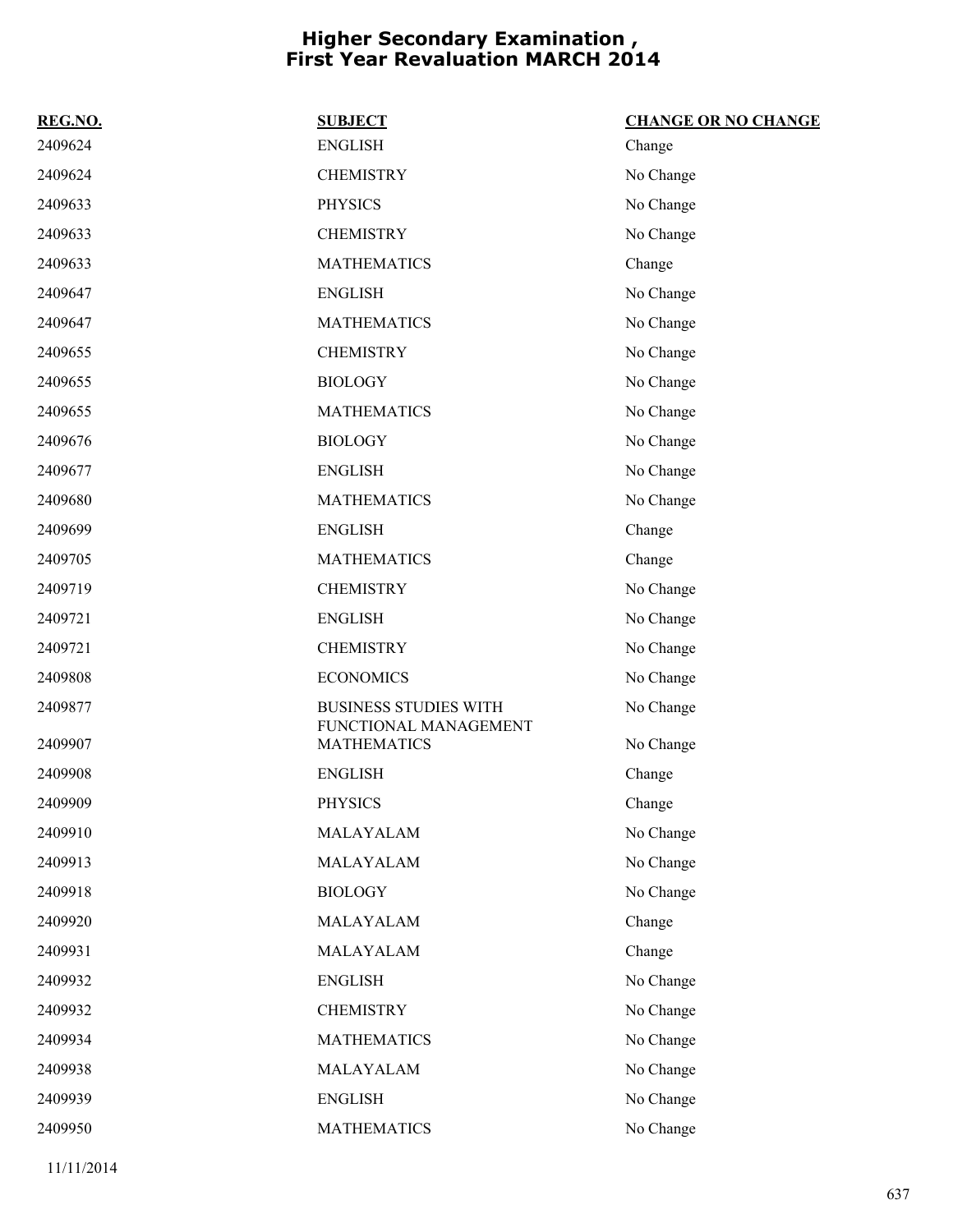| REG.NO. | <b>SUBJECT</b>                              | <b>CHANGE OR NO CHANGE</b> |
|---------|---------------------------------------------|----------------------------|
| 2409953 | <b>PHYSICS</b>                              | No Change                  |
| 2409961 | <b>ENGLISH</b>                              | No Change                  |
| 2409963 | <b>PHYSICS</b>                              | No Change                  |
| 2409974 | <b>PHYSICS</b>                              | No Change                  |
| 2409974 | <b>BIOLOGY</b>                              | Change                     |
| 2409984 | <b>ENGLISH</b>                              | No Change                  |
| 2410002 | <b>CHEMISTRY</b>                            | No Change                  |
| 2410009 | <b>MATHEMATICS</b>                          | Change                     |
| 2410014 | <b>MATHEMATICS</b>                          | No Change                  |
| 2410017 | <b>ENGLISH</b>                              | No Change                  |
| 2410017 | <b>CHEMISTRY</b>                            | No Change                  |
| 2410019 | <b>MATHEMATICS</b>                          | No Change                  |
| 2410023 | <b>MATHEMATICS</b>                          | No Change                  |
| 2410025 | <b>MATHEMATICS</b>                          | No Change                  |
| 2410102 | MALAYALAM                                   | No Change                  |
| 2410144 | <b>BUSINESS STUDIES WITH</b>                | Change                     |
| 2410296 | FUNCTIONAL MANAGEMENT<br><b>MATHEMATICS</b> | No Change                  |
| 2410299 | MALAYALAM                                   | Change                     |
| 2410299 | <b>PHYSICS</b>                              | No Change                  |
| 2410299 | <b>CHEMISTRY</b>                            | No Change                  |
| 2410299 | <b>BIOLOGY</b>                              | No Change                  |
| 2410300 | <b>MATHEMATICS</b>                          | No Change                  |
| 2410303 | <b>CHEMISTRY</b>                            | No Change                  |
| 2410309 | <b>ENGLISH</b>                              | No Change                  |
| 2410309 | MALAYALAM                                   | No Change                  |
| 2410318 | <b>MATHEMATICS</b>                          | No Change                  |
| 2410319 | <b>MATHEMATICS</b>                          | Change                     |
| 2410325 | <b>ENGLISH</b>                              | No Change                  |
| 2410341 | MALAYALAM                                   | No Change                  |
| 2410342 | <b>MATHEMATICS</b>                          | No Change                  |
| 2410344 | MALAYALAM                                   | Change                     |
| 2410350 | <b>CHEMISTRY</b>                            | No Change                  |
| 2410351 | <b>MATHEMATICS</b>                          | No Change                  |
| 2410356 | <b>CHEMISTRY</b>                            | No Change                  |
|         |                                             |                            |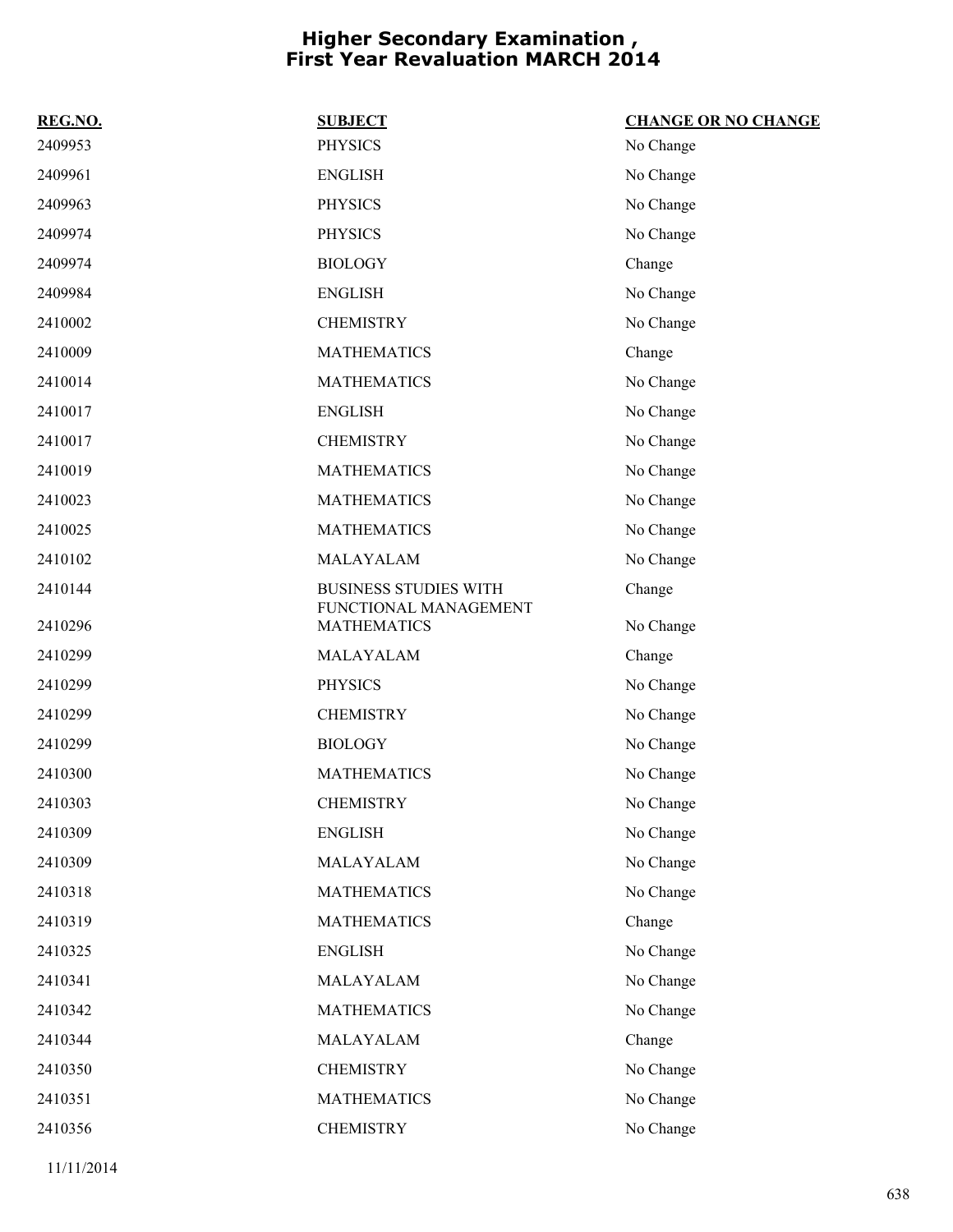| REG.NO. | <b>SUBJECT</b>                                                                      | <b>CHANGE OR NO CHANGE</b> |
|---------|-------------------------------------------------------------------------------------|----------------------------|
| 2410361 | <b>MATHEMATICS</b>                                                                  | No Change                  |
| 2410362 | <b>CHEMISTRY</b>                                                                    | Change                     |
| 2410367 | <b>PHYSICS</b>                                                                      | Change                     |
| 2410370 | <b>PHYSICS</b>                                                                      | No Change                  |
| 2410371 | <b>BIOLOGY</b>                                                                      | No Change                  |
| 2410372 | <b>CHEMISTRY</b>                                                                    | Change                     |
| 2410377 | <b>PHYSICS</b>                                                                      | No Change                  |
| 2410377 | <b>CHEMISTRY</b>                                                                    | No Change                  |
| 2410380 | <b>ENGLISH</b>                                                                      | No Change                  |
| 2410380 | <b>PHYSICS</b>                                                                      | Change                     |
| 2410380 | <b>CHEMISTRY</b>                                                                    | Change                     |
| 2410382 | <b>MATHEMATICS</b>                                                                  | No Change                  |
| 2410394 | <b>MATHEMATICS</b>                                                                  | No Change                  |
| 2410397 | <b>MATHEMATICS</b>                                                                  | Change                     |
| 2410409 | <b>ENGLISH</b>                                                                      | No Change                  |
| 2410409 | <b>CHEMISTRY</b>                                                                    | No Change                  |
| 2410415 | <b>ENGLISH</b>                                                                      | No Change                  |
| 2410415 | <b>PHYSICS</b>                                                                      | No Change                  |
| 2410415 | <b>CHEMISTRY</b>                                                                    | No Change                  |
| 2410514 | MALAYALAM                                                                           | Change                     |
| 2410516 | <b>BUSINESS STUDIES WITH</b>                                                        | No Change                  |
| 2410525 | FUNCTIONAL MANAGEMENT<br><b>ECONOMICS</b>                                           | No Change                  |
| 2410536 | <b>ACCOUNTANCY WITH</b>                                                             | No Change                  |
| 2410541 | <b>COMPUTER ACCOUNTING</b><br><b>ACCOUNTANCY WITH</b><br><b>COMPUTER ACCOUNTING</b> | No Change                  |
| 2410546 | <b>ACCOUNTANCY WITH</b><br><b>COMPUTER ACCOUNTING</b>                               | No Change                  |
| 2410586 | <b>BUSINESS STUDIES WITH</b><br>FUNCTIONAL MANAGEMENT                               | No Change                  |
| 2410673 | <b>PHYSICS</b>                                                                      | No Change                  |
| 2410673 | <b>CHEMISTRY</b>                                                                    | No Change                  |
| 2410673 | <b>MATHEMATICS</b>                                                                  | No Change                  |
| 2410674 | <b>PHYSICS</b>                                                                      | No Change                  |
| 2410674 | <b>CHEMISTRY</b>                                                                    | No Change                  |
| 2410674 | <b>MATHEMATICS</b>                                                                  | No Change                  |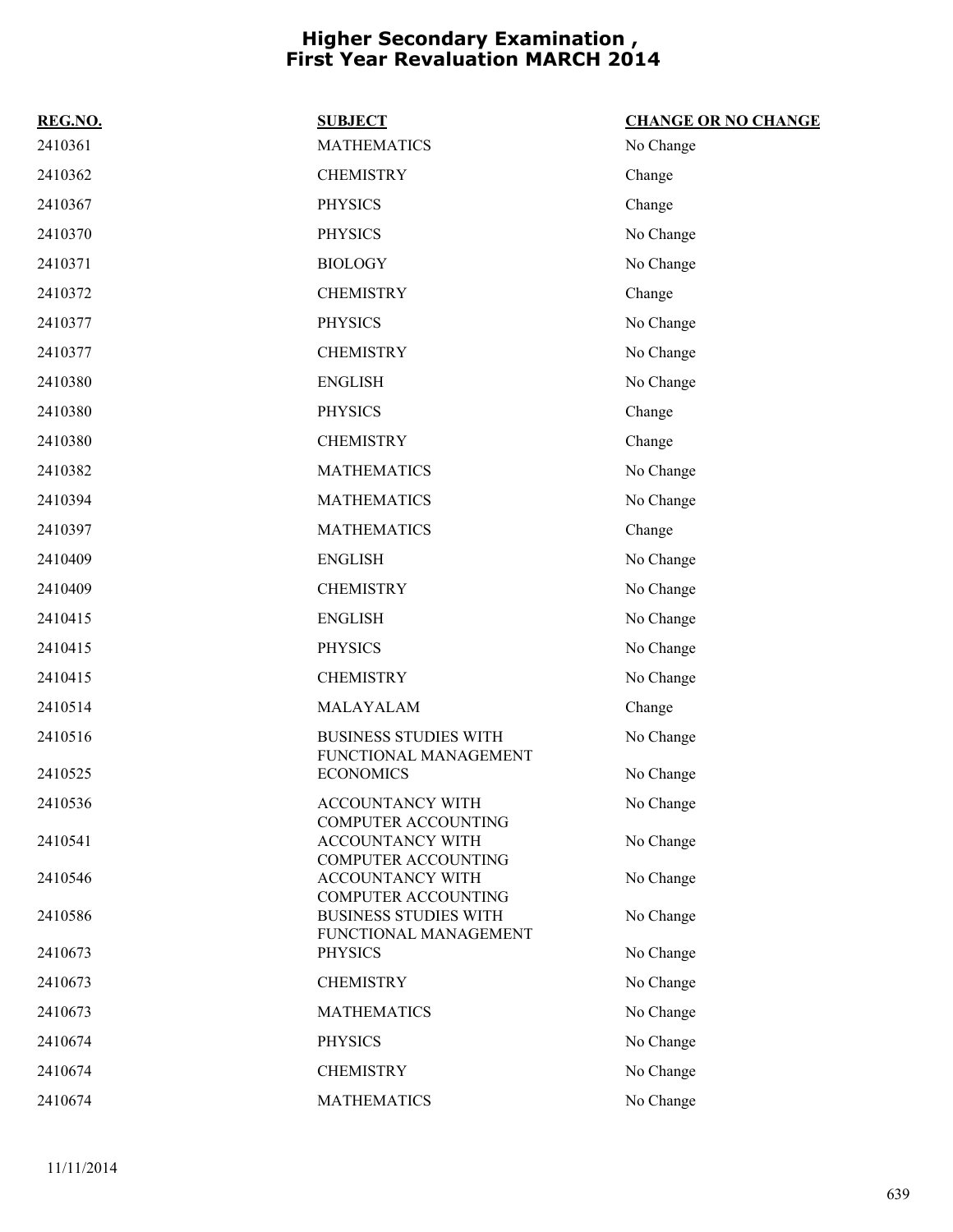| REG.NO. | <b>SUBJECT</b>     | <b>CHANGE OR NO CHANGE</b> |
|---------|--------------------|----------------------------|
| 2410684 | <b>ENGLISH</b>     | Change                     |
| 2410695 | <b>ENGLISH</b>     | No Change                  |
| 2410695 | <b>MATHEMATICS</b> | Change                     |
| 2410696 | <b>ENGLISH</b>     | Change                     |
| 2410696 | <b>MATHEMATICS</b> | No Change                  |
| 2410702 | <b>BIOLOGY</b>     | No Change                  |
| 2410717 | <b>PHYSICS</b>     | No Change                  |
| 2410719 | <b>ENGLISH</b>     | No Change                  |
| 2410726 | <b>ENGLISH</b>     | Change                     |
| 2410734 | <b>PHYSICS</b>     | Change                     |
| 2410738 | <b>BIOLOGY</b>     | No Change                  |
| 2410738 | <b>MATHEMATICS</b> | No Change                  |
| 2410741 | <b>PHYSICS</b>     | No Change                  |
| 2410742 | <b>ENGLISH</b>     | No Change                  |
| 2410743 | <b>ENGLISH</b>     | Change                     |
| 2410745 | <b>ENGLISH</b>     | No Change                  |
| 2410745 | <b>CHEMISTRY</b>   | No Change                  |
| 2410773 | <b>MATHEMATICS</b> | No Change                  |
| 2410775 | <b>CHEMISTRY</b>   | No Change                  |
| 2410857 | <b>ENGLISH</b>     | No Change                  |
| 2410857 | <b>MATHEMATICS</b> | No Change                  |
| 2410861 | <b>ENGLISH</b>     | No Change                  |
| 2410861 | <b>PHYSICS</b>     | No Change                  |
| 2410862 | MALAYALAM          | No Change                  |
| 2410862 | <b>PHYSICS</b>     | No Change                  |
| 2410862 | <b>CHEMISTRY</b>   | No Change                  |
| 2410864 | <b>CHEMISTRY</b>   | Change                     |
| 2410870 | <b>ENGLISH</b>     | No Change                  |
| 2410870 | <b>PHYSICS</b>     | No Change                  |
| 2410870 | <b>CHEMISTRY</b>   | No Change                  |
| 2410881 | <b>CHEMISTRY</b>   | No Change                  |
| 2410892 | <b>CHEMISTRY</b>   | No Change                  |
| 2410893 | <b>CHEMISTRY</b>   | No Change                  |
| 2410920 | <b>MATHEMATICS</b> | No Change                  |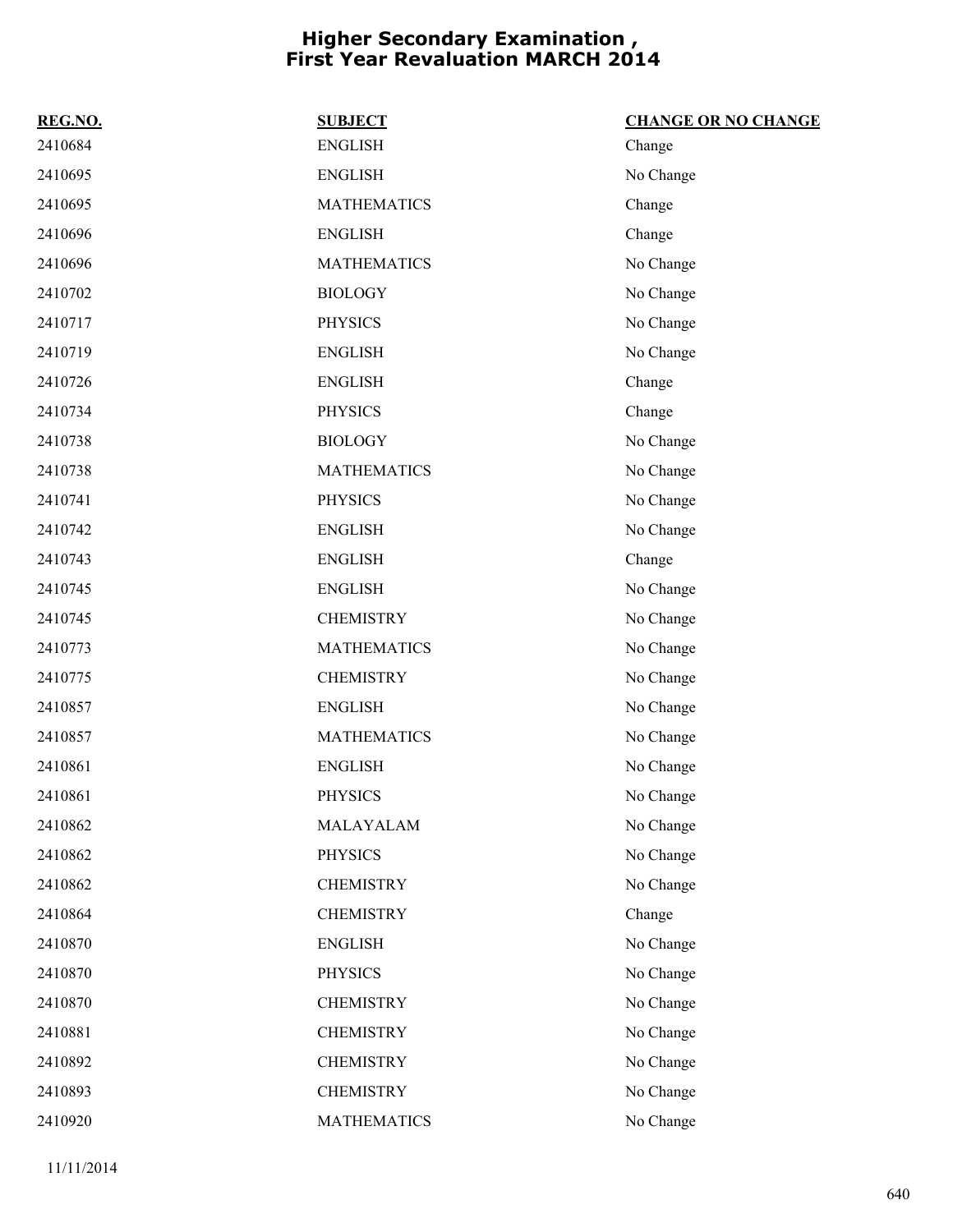| REG.NO. | <b>SUBJECT</b>     | <b>CHANGE OR NO CHANGE</b> |
|---------|--------------------|----------------------------|
| 2410924 | <b>PHYSICS</b>     | No Change                  |
| 2410924 | <b>CHEMISTRY</b>   | No Change                  |
| 2410932 | MALAYALAM          | Change                     |
| 2410932 | <b>MATHEMATICS</b> | No Change                  |
| 2410937 | <b>ENGLISH</b>     | No Change                  |
| 2410937 | MALAYALAM          | Change                     |
| 2410937 | <b>CHEMISTRY</b>   | Change                     |
| 2410937 | <b>MATHEMATICS</b> | No Change                  |
| 2410940 | MALAYALAM          | Change                     |
| 2410942 | <b>ENGLISH</b>     | No Change                  |
| 2410942 | MALAYALAM          | Change                     |
| 2410944 | MALAYALAM          | No Change                  |
| 2410945 | <b>ENGLISH</b>     | Change                     |
| 2410945 | <b>PHYSICS</b>     | Change                     |
| 2410945 | <b>CHEMISTRY</b>   | No Change                  |
| 2410945 | <b>BIOLOGY</b>     | No Change                  |
| 2410946 | <b>PHYSICS</b>     | No Change                  |
| 2410947 | <b>ENGLISH</b>     | Change                     |
| 2410949 | <b>ENGLISH</b>     | Change                     |
| 2410949 | <b>PHYSICS</b>     | No Change                  |
| 2410950 | <b>ENGLISH</b>     | Change                     |
| 2410951 | <b>ENGLISH</b>     | Change                     |
| 2410952 | <b>ENGLISH</b>     | Change                     |
| 2410952 | <b>MATHEMATICS</b> | No Change                  |
| 2410953 | <b>ENGLISH</b>     | Change                     |
| 2410956 | <b>ENGLISH</b>     | Change                     |
| 2410956 | <b>MATHEMATICS</b> | No Change                  |
| 2410957 | <b>ENGLISH</b>     | Change                     |
| 2410963 | <b>ENGLISH</b>     | Change                     |
| 2410967 | <b>ENGLISH</b>     | Change                     |
| 2410968 | <b>ENGLISH</b>     | No Change                  |
| 2410969 | <b>ENGLISH</b>     | No Change                  |
| 2410972 | <b>ENGLISH</b>     | No Change                  |
| 2410973 | <b>MATHEMATICS</b> | Change                     |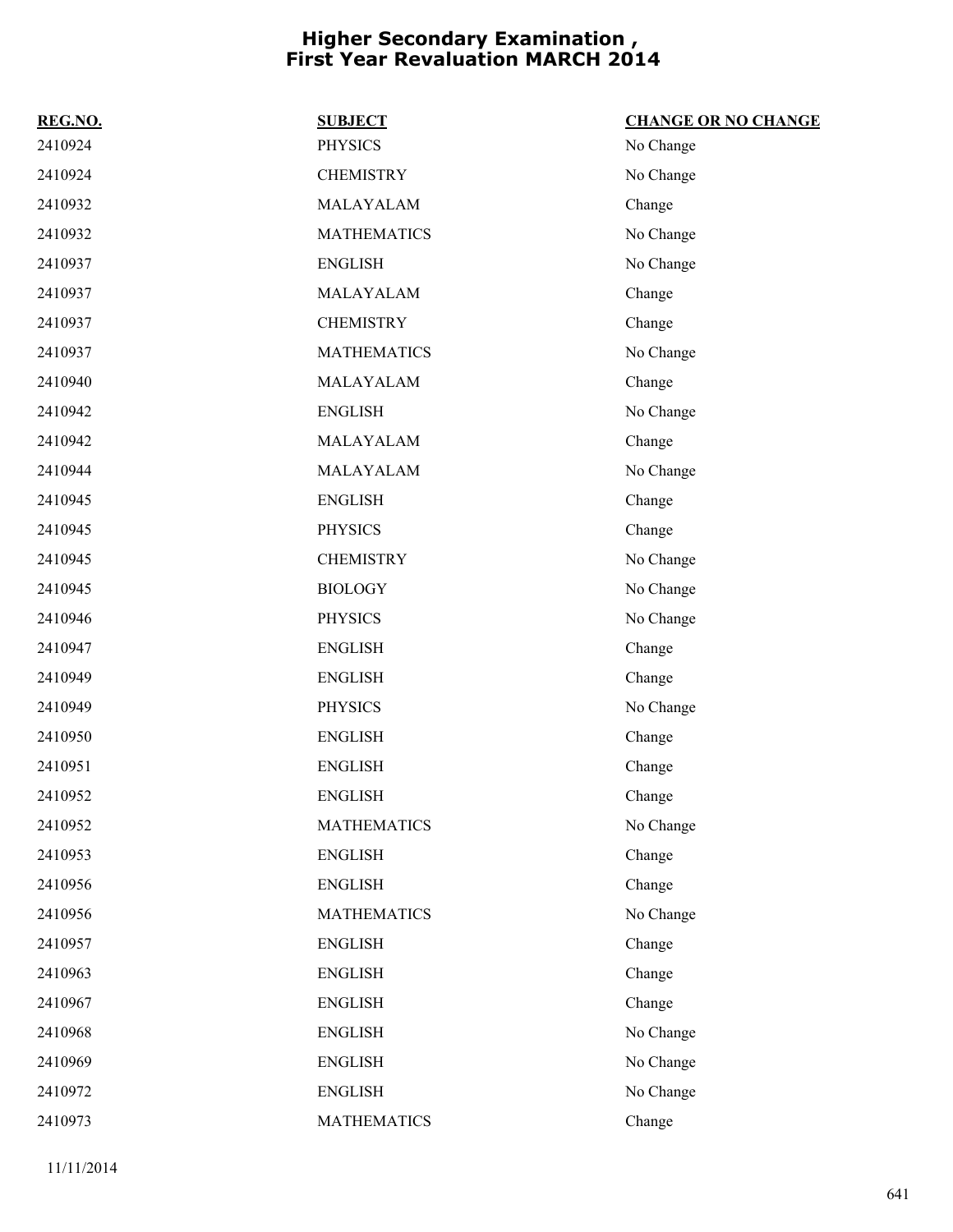| REG.NO. | <b>SUBJECT</b>                                                                      | <b>CHANGE OR NO CHANGE</b> |
|---------|-------------------------------------------------------------------------------------|----------------------------|
| 2410974 | <b>PHYSICS</b>                                                                      | No Change                  |
| 2410974 | <b>BIOLOGY</b>                                                                      | No Change                  |
| 2410975 | <b>ENGLISH</b>                                                                      | No Change                  |
| 2410978 | <b>MATHEMATICS</b>                                                                  | Change                     |
| 2410979 | <b>ENGLISH</b>                                                                      | Change                     |
| 2410984 | <b>PHYSICS</b>                                                                      | Change                     |
| 2410999 | <b>CHEMISTRY</b>                                                                    | No Change                  |
| 2411020 | MALAYALAM                                                                           | No Change                  |
| 2411021 | <b>ENGLISH</b>                                                                      | Change                     |
| 2411033 | <b>ENGLISH</b>                                                                      | No Change                  |
| 2411037 | <b>ENGLISH</b>                                                                      | No Change                  |
| 2411057 | <b>ENGLISH</b>                                                                      | Change                     |
| 2411134 | <b>BUSINESS STUDIES WITH</b><br>FUNCTIONAL MANAGEMENT                               | Change                     |
| 2411134 | <b>ACCOUNTANCY WITH</b>                                                             | Change                     |
| 2411135 | <b>COMPUTER ACCOUNTING</b><br><b>BUSINESS STUDIES WITH</b><br>FUNCTIONAL MANAGEMENT | No Change                  |
| 2411138 | <b>COMPUTER APPLICATION</b>                                                         | No Change                  |
| 2411171 | <b>ENGLISH</b>                                                                      | Change                     |
| 2411171 | <b>ECONOMICS</b>                                                                    | No Change                  |
| 2411327 | <b>ENGLISH</b>                                                                      | Change                     |
| 2411327 | <b>CHEMISTRY</b>                                                                    | No Change                  |
| 2411328 | <b>ENGLISH</b>                                                                      | No Change                  |
| 2411328 | MALAYALAM                                                                           | No Change                  |
| 2411329 | MALAYALAM                                                                           | No Change                  |
| 2411333 | <b>ENGLISH</b>                                                                      | Change                     |
| 2411333 | <b>MATHEMATICS</b>                                                                  | No Change                  |
| 2411336 | <b>MATHEMATICS</b>                                                                  | No Change                  |
| 2411341 | <b>MATHEMATICS</b>                                                                  | No Change                  |
| 2411342 | <b>PHYSICS</b>                                                                      | No Change                  |
| 2411342 | <b>CHEMISTRY</b>                                                                    | No Change                  |
| 2411343 | <b>ENGLISH</b>                                                                      | No Change                  |
| 2411353 | <b>MATHEMATICS</b>                                                                  | No Change                  |
| 2411360 | <b>ENGLISH</b>                                                                      | No Change                  |
| 2411361 | <b>ENGLISH</b>                                                                      | No Change                  |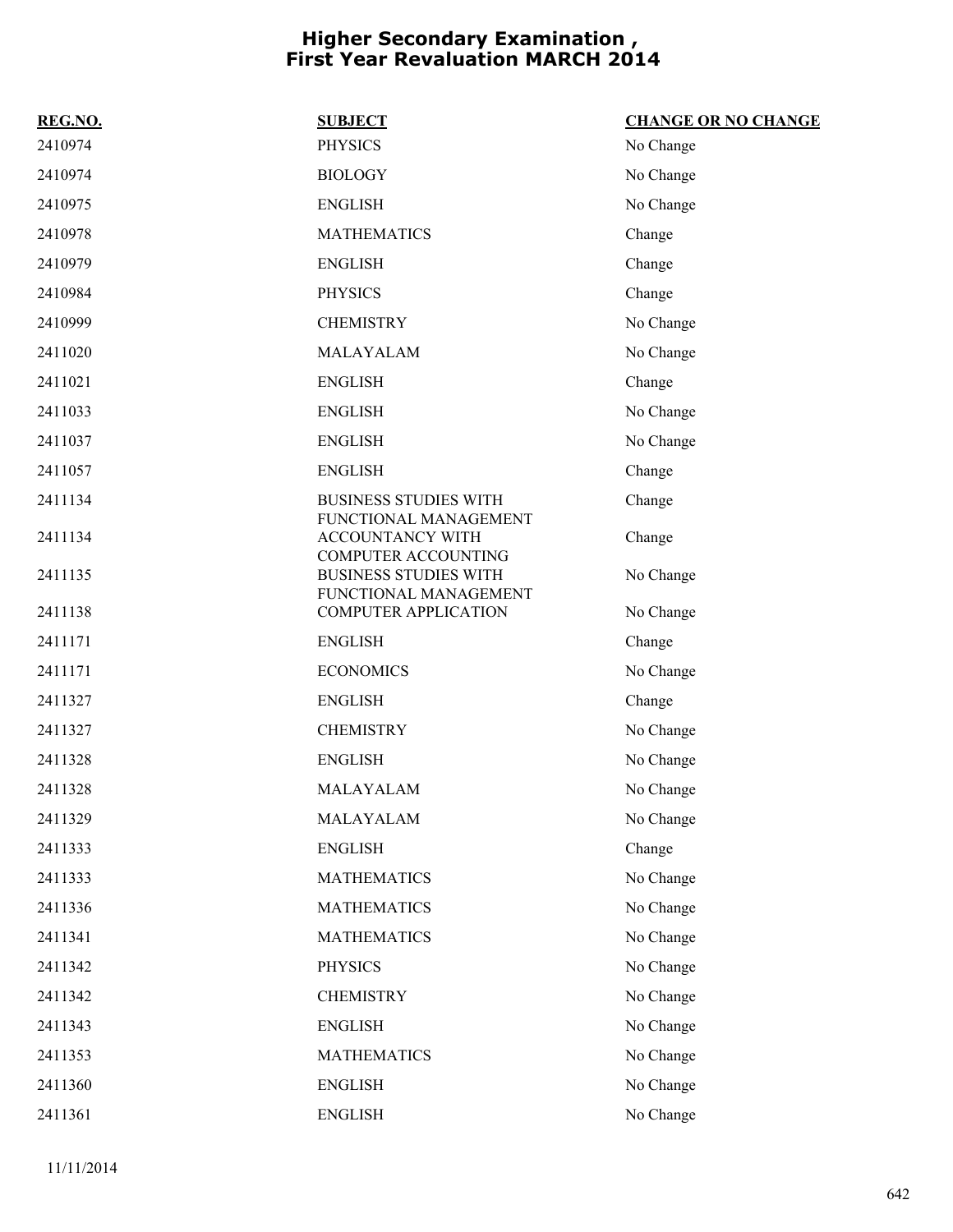| REG.NO. | <b>SUBJECT</b>          | <b>CHANGE OR NO CHANGE</b> |
|---------|-------------------------|----------------------------|
| 2411361 | <b>CHEMISTRY</b>        | No Change                  |
| 2411362 | <b>BIOLOGY</b>          | No Change                  |
| 2411373 | <b>ENGLISH</b>          | No Change                  |
| 2411374 | <b>MATHEMATICS</b>      | No Change                  |
| 2411379 | <b>CHEMISTRY</b>        | No Change                  |
| 2411380 | <b>MATHEMATICS</b>      | No Change                  |
| 2411384 | <b>PHYSICS</b>          | No Change                  |
| 2411410 | <b>ENGLISH</b>          | No Change                  |
| 2411411 | <b>PHYSICS</b>          | No Change                  |
| 2411415 | <b>MATHEMATICS</b>      | No Change                  |
| 2411422 | <b>ENGLISH</b>          | No Change                  |
| 2411423 | <b>ENGLISH</b>          | No Change                  |
| 2411424 | <b>ENGLISH</b>          | No Change                  |
| 2411425 | <b>ENGLISH</b>          | Change                     |
| 2411426 | <b>CHEMISTRY</b>        | No Change                  |
| 2411427 | <b>ENGLISH</b>          | No Change                  |
| 2411430 | <b>BIOLOGY</b>          | No Change                  |
| 2411435 | <b>CHEMISTRY</b>        | No Change                  |
| 2411446 | MALAYALAM               | No Change                  |
| 2411446 | <b>PHYSICS</b>          | No Change                  |
| 2411452 | <b>ENGLISH</b>          | No Change                  |
| 2411452 | <b>PHYSICS</b>          | No Change                  |
| 2411452 | <b>CHEMISTRY</b>        | No Change                  |
| 2411452 | <b>COMPUTER SCIENCE</b> | No Change                  |
| 2411458 | <b>ENGLISH</b>          | No Change                  |
| 2411458 | <b>COMPUTER SCIENCE</b> | No Change                  |
| 2411460 | <b>PHYSICS</b>          | No Change                  |
| 2411460 | <b>MATHEMATICS</b>      | No Change                  |
| 2411466 | <b>CHEMISTRY</b>        | Change                     |
| 2411466 | <b>MATHEMATICS</b>      | No Change                  |
| 2411470 | <b>PHYSICS</b>          | Change                     |
| 2411470 | <b>CHEMISTRY</b>        | No Change                  |
| 2411482 | <b>ENGLISH</b>          | No Change                  |
| 2411489 | MALAYALAM               | No Change                  |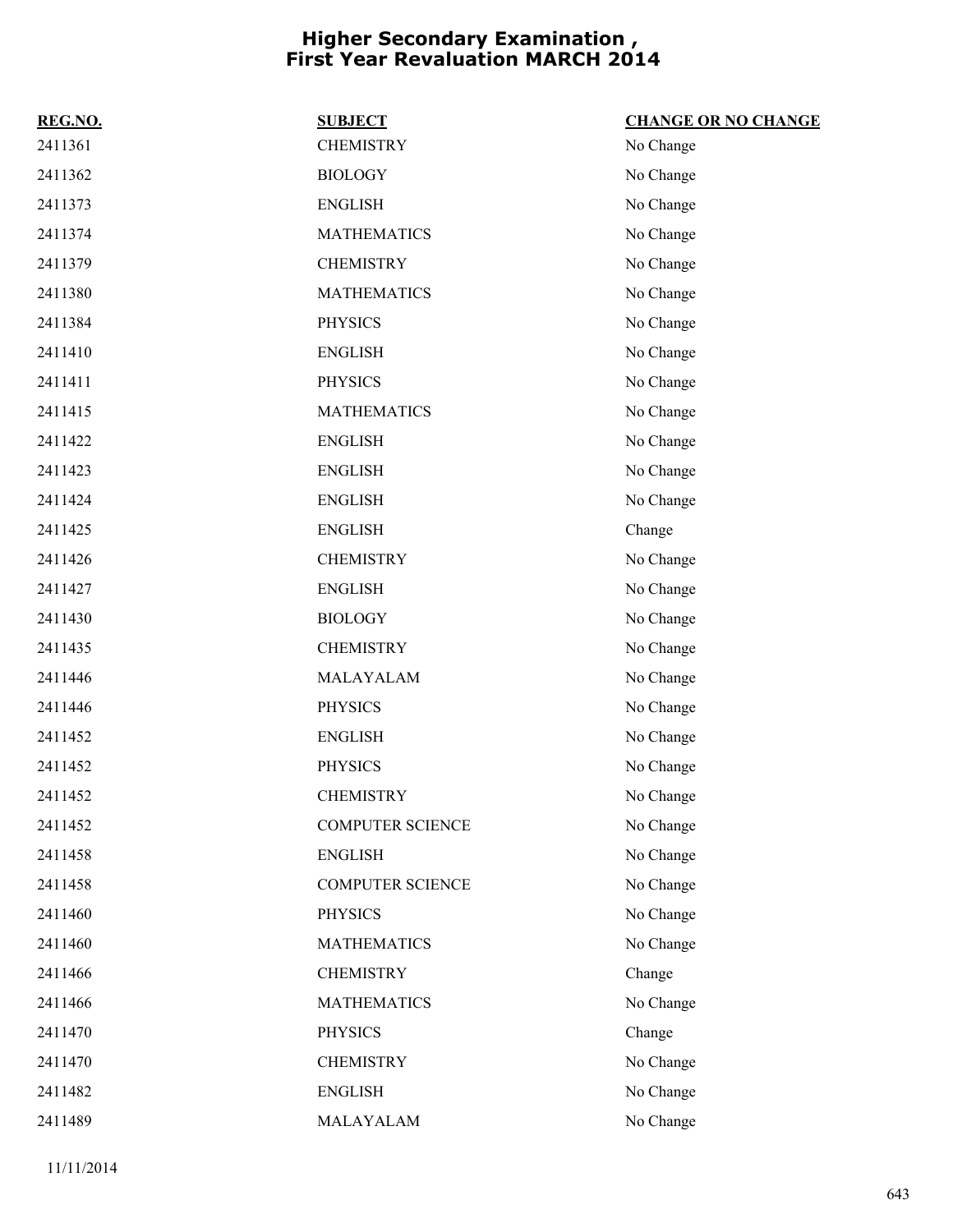| REG.NO. | <b>SUBJECT</b>                          | <b>CHANGE OR NO CHANGE</b> |
|---------|-----------------------------------------|----------------------------|
| 2411506 | <b>ENGLISH</b>                          | No Change                  |
| 2411511 | MALAYALAM                               | Change                     |
| 2411523 | ACCOUNTANCY WITH<br>COMPUTER ACCOUNTING | No Change                  |
| 2411661 | MALAYALAM                               | Change                     |
| 2411663 | MALAYALAM                               | Change                     |
| 2411674 | <b>MATHEMATICS</b>                      | No Change                  |
| 2411681 | <b>ENGLISH</b>                          | No Change                  |
| 2411688 | <b>ENGLISH</b>                          | Change                     |
| 2411689 | <b>ENGLISH</b>                          | No Change                  |
| 2411690 | <b>PHYSICS</b>                          | Change                     |
| 2411690 | <b>CHEMISTRY</b>                        | No Change                  |
| 2411690 | <b>MATHEMATICS</b>                      | No Change                  |
| 2411692 | <b>CHEMISTRY</b>                        | No Change                  |
| 2411695 | <b>ENGLISH</b>                          | No Change                  |
| 2411695 | <b>PHYSICS</b>                          | No Change                  |
| 2411695 | <b>CHEMISTRY</b>                        | No Change                  |
| 2411696 | <b>PHYSICS</b>                          | No Change                  |
| 2411696 | <b>MATHEMATICS</b>                      | No Change                  |
| 2411700 | <b>ENGLISH</b>                          | Change                     |
| 2411700 | <b>MATHEMATICS</b>                      | No Change                  |
| 2411708 | <b>CHEMISTRY</b>                        | No Change                  |
| 2411712 | <b>ENGLISH</b>                          | No Change                  |
| 2411712 | MALAYALAM                               | No Change                  |
| 2411712 | <b>MATHEMATICS</b>                      | No Change                  |
| 2411713 | <b>PHYSICS</b>                          | Change                     |
| 2411715 | <b>PHYSICS</b>                          | Change                     |
| 2411722 | <b>ENGLISH</b>                          | No Change                  |
| 2411727 | <b>ENGLISH</b>                          | No Change                  |
| 2411729 | <b>PHYSICS</b>                          | No Change                  |
| 2411729 | <b>CHEMISTRY</b>                        | No Change                  |
| 2411729 | <b>MATHEMATICS</b>                      | No Change                  |
| 2411730 | <b>ENGLISH</b>                          | Change                     |
| 2411730 | <b>CHEMISTRY</b>                        | No Change                  |
| 2411731 | <b>ENGLISH</b>                          | No Change                  |
|         |                                         |                            |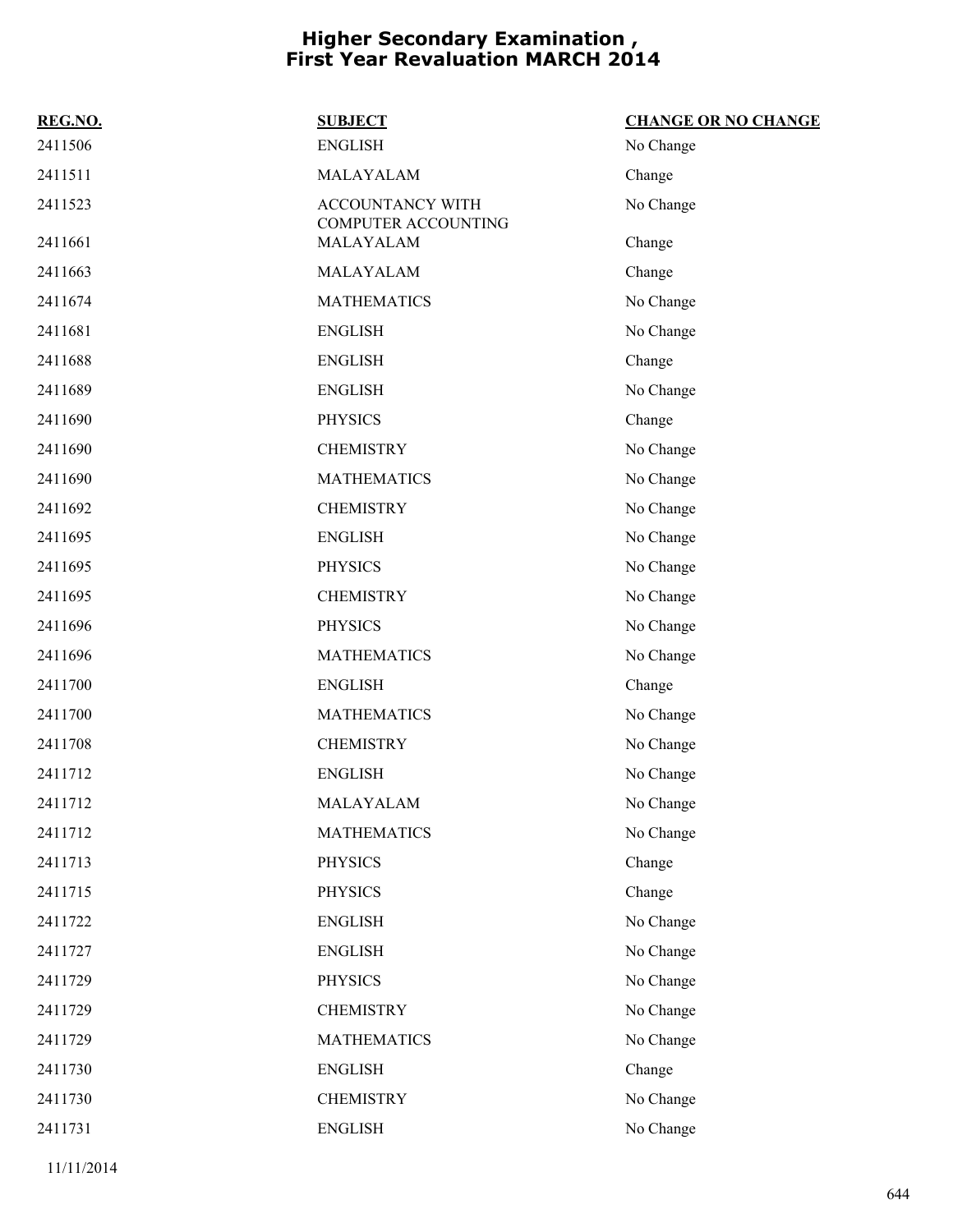| REG.NO. | <b>SUBJECT</b>     | <b>CHANGE OR NO CHANGE</b> |
|---------|--------------------|----------------------------|
| 2411731 | <b>MATHEMATICS</b> | No Change                  |
| 2411732 | <b>PHYSICS</b>     | No Change                  |
| 2411732 | <b>CHEMISTRY</b>   | No Change                  |
| 2411734 | <b>HINDI</b>       | No Change                  |
| 2411734 | <b>MATHEMATICS</b> | No Change                  |
| 2411735 | <b>ENGLISH</b>     | No Change                  |
| 2411736 | <b>ENGLISH</b>     | No Change                  |
| 2411736 | <b>CHEMISTRY</b>   | No Change                  |
| 2411738 | <b>ENGLISH</b>     | No Change                  |
| 2411739 | <b>MATHEMATICS</b> | No Change                  |
| 2411742 | <b>MATHEMATICS</b> | No Change                  |
| 2411744 | <b>ENGLISH</b>     | No Change                  |
| 2411744 | <b>CHEMISTRY</b>   | No Change                  |
| 2411745 | <b>ENGLISH</b>     | No Change                  |
| 2411745 | <b>PHYSICS</b>     | No Change                  |
| 2411746 | <b>ENGLISH</b>     | No Change                  |
| 2411746 | <b>CHEMISTRY</b>   | No Change                  |
| 2411747 | <b>CHEMISTRY</b>   | No Change                  |
| 2411747 | <b>BIOLOGY</b>     | No Change                  |
| 2411747 | <b>MATHEMATICS</b> | No Change                  |
| 2411756 | <b>CHEMISTRY</b>   | No Change                  |
| 2411761 | <b>ENGLISH</b>     | Change                     |
| 2411767 | <b>MATHEMATICS</b> | No Change                  |
| 2411768 | <b>BIOLOGY</b>     | Change                     |
| 2411770 | <b>ENGLISH</b>     | No Change                  |
| 2411778 | <b>PHYSICS</b>     | No Change                  |
| 2411778 | <b>BIOLOGY</b>     | No Change                  |
| 2411779 | <b>ENGLISH</b>     | No Change                  |
| 2411779 | <b>PHYSICS</b>     | No Change                  |
| 2411779 | <b>BIOLOGY</b>     | No Change                  |
| 2411780 | <b>CHEMISTRY</b>   | No Change                  |
| 2411783 | <b>ENGLISH</b>     | No Change                  |
| 2411783 | <b>MATHEMATICS</b> | Change                     |
| 2411784 | <b>MATHEMATICS</b> | No Change                  |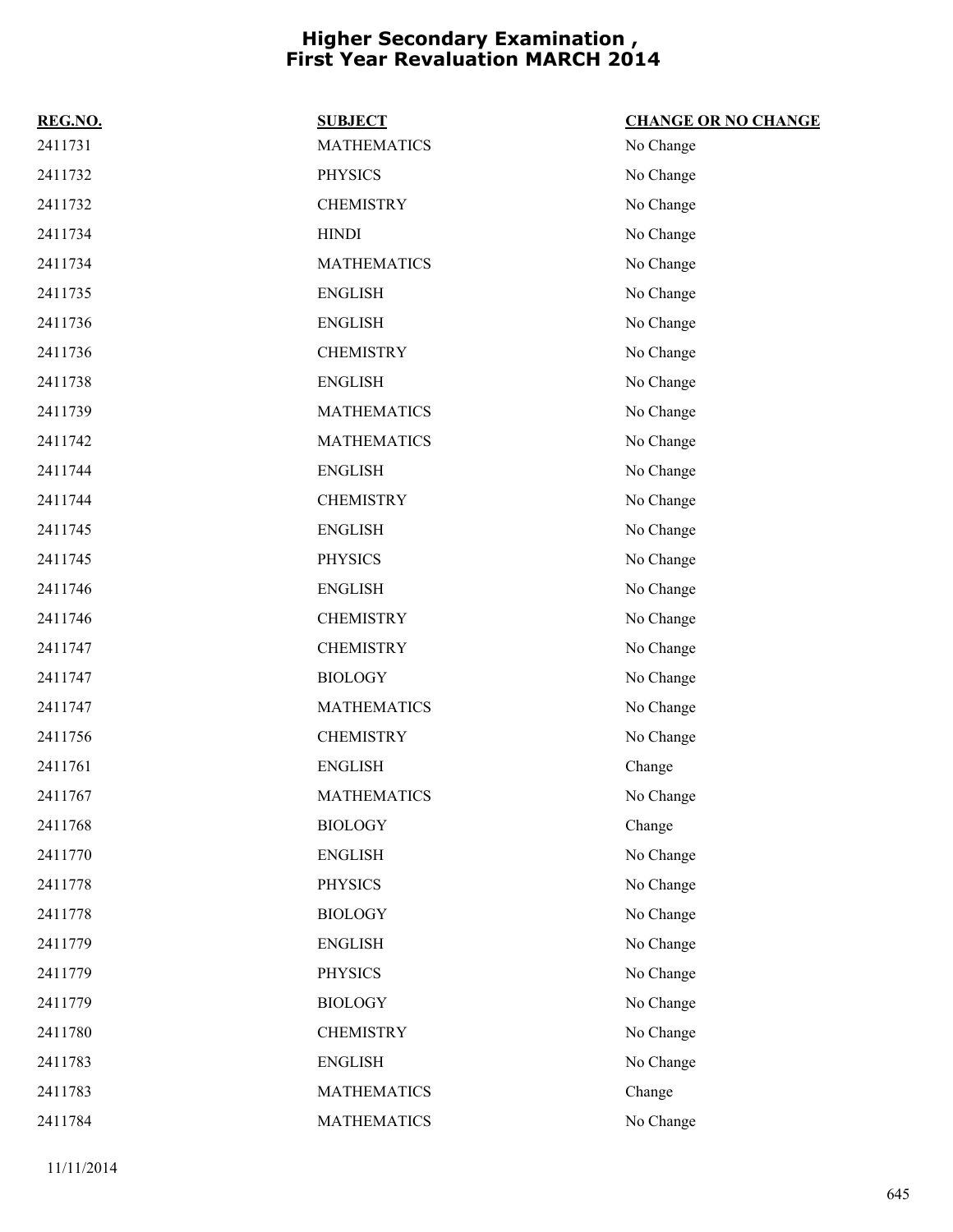| REG.NO. | <b>SUBJECT</b>          | <b>CHANGE OR NO CHANGE</b> |
|---------|-------------------------|----------------------------|
| 2411791 | <b>MATHEMATICS</b>      | No Change                  |
| 2411792 | <b>MATHEMATICS</b>      | No Change                  |
| 2411798 | <b>PHYSICS</b>          | Change                     |
| 2411800 | <b>ENGLISH</b>          | No Change                  |
| 2411802 | <b>ENGLISH</b>          | No Change                  |
| 2411805 | <b>MATHEMATICS</b>      | No Change                  |
| 2411807 | <b>ENGLISH</b>          | No Change                  |
| 2411807 | <b>MATHEMATICS</b>      | No Change                  |
| 2411808 | <b>ENGLISH</b>          | Change                     |
| 2411809 | <b>ENGLISH</b>          | No Change                  |
| 2411812 | <b>ENGLISH</b>          | No Change                  |
| 2411813 | <b>ENGLISH</b>          | No Change                  |
| 2411814 | <b>ENGLISH</b>          | No Change                  |
| 2411816 | <b>ENGLISH</b>          | Change                     |
| 2411816 | <b>MATHEMATICS</b>      | No Change                  |
| 2411819 | <b>ENGLISH</b>          | Change                     |
| 2411826 | <b>ENGLISH</b>          | No Change                  |
| 2411834 | <b>ENGLISH</b>          | No Change                  |
| 2411834 | <b>BIOLOGY</b>          | No Change                  |
| 2411836 | <b>CHEMISTRY</b>        | No Change                  |
| 2411874 | <b>ENGLISH</b>          | No Change                  |
| 2411890 | <b>ENGLISH</b>          | No Change                  |
| 2411895 | MALAYALAM               | Change                     |
| 2411896 | MALAYALAM               | No Change                  |
| 2411897 | <b>COMPUTER SCIENCE</b> | Change                     |
| 2411899 | MALAYALAM               | Change                     |
| 2411907 | MALAYALAM               | No Change                  |
| 2411911 | <b>MATHEMATICS</b>      | No Change                  |
| 2411936 | <b>MATHEMATICS</b>      | No Change                  |
| 2411939 | <b>HINDI</b>            | No Change                  |
| 2411969 | <b>MATHEMATICS</b>      | No Change                  |
| 2411974 | <b>MATHEMATICS</b>      | No Change                  |
| 2411983 | <b>ENGLISH</b>          | No Change                  |
| 2411988 | <b>MATHEMATICS</b>      | No Change                  |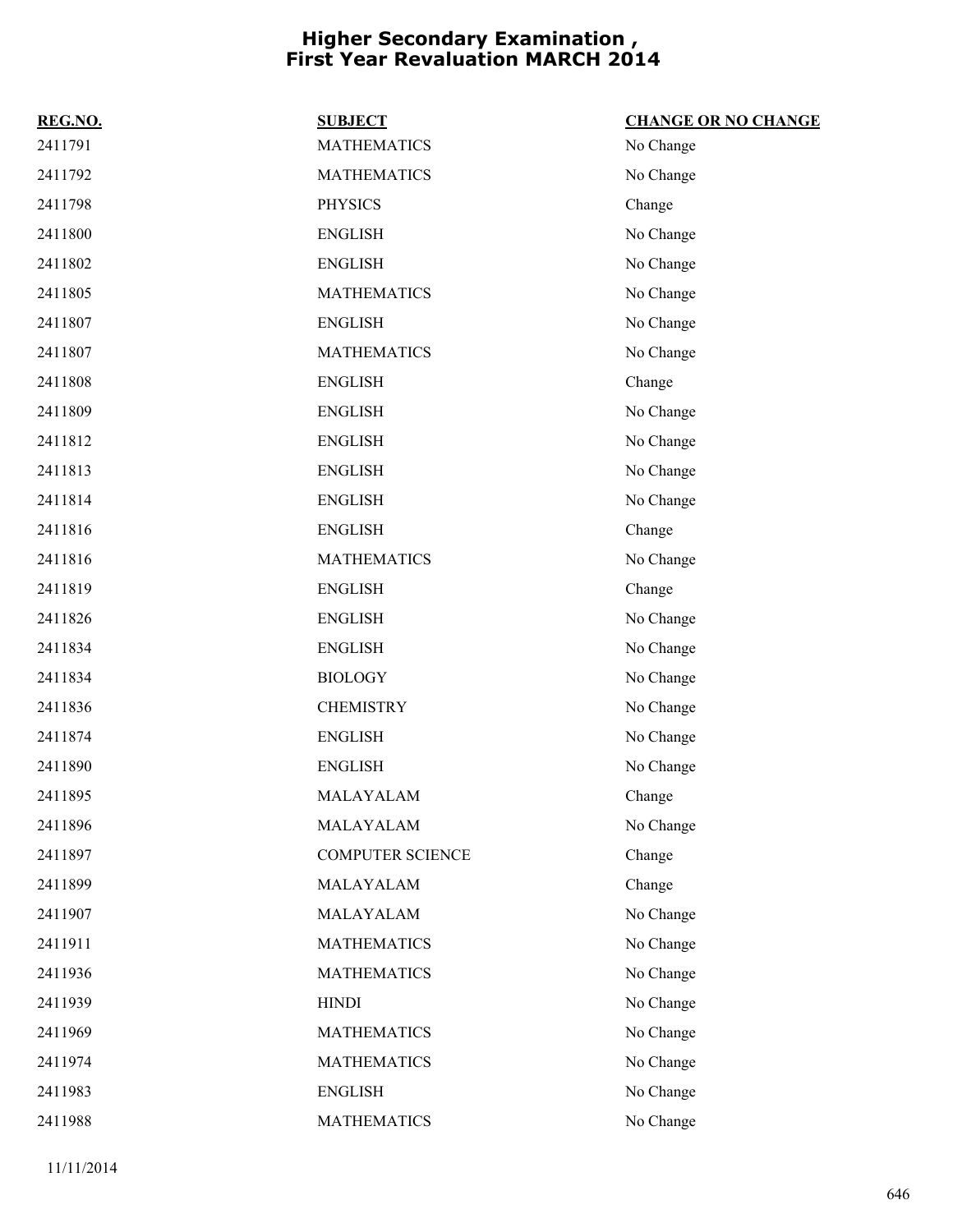| REG.NO. | <b>SUBJECT</b>                                        | <b>CHANGE OR NO CHANGE</b> |
|---------|-------------------------------------------------------|----------------------------|
| 2411994 | <b>CHEMISTRY</b>                                      | Change                     |
| 2412076 | <b>BUSINESS STUDIES WITH</b><br>FUNCTIONAL MANAGEMENT | No Change                  |
| 2412086 | <b>ENGLISH</b>                                        | Change                     |
| 2412088 | <b>ENGLISH</b>                                        | No Change                  |
| 2412088 | <b>COMPUTER APPLICATION</b>                           | No Change                  |
| 2412090 | <b>ENGLISH</b>                                        | No Change                  |
| 2412096 | <b>ENGLISH</b>                                        | No Change                  |
| 2412096 | <b>BUSINESS STUDIES WITH</b><br>FUNCTIONAL MANAGEMENT | No Change                  |
| 2412097 | <b>ECONOMICS</b>                                      | No Change                  |
| 2412099 | <b>ENGLISH</b>                                        | No Change                  |
| 2412143 | <b>ENGLISH</b>                                        | No Change                  |
| 2412166 | <b>MATHEMATICS</b>                                    | No Change                  |
| 2412175 | <b>PHYSICS</b>                                        | No Change                  |
| 2412178 | <b>ENGLISH</b>                                        | No Change                  |
| 2412189 | <b>ENGLISH</b>                                        | No Change                  |
| 2412192 | <b>CHEMISTRY</b>                                      | No Change                  |
| 2412207 | <b>PHYSICS</b>                                        | No Change                  |
| 2412214 | <b>ENGLISH</b>                                        | No Change                  |
| 2412214 | <b>MATHEMATICS</b>                                    | No Change                  |
| 2412220 | <b>MATHEMATICS</b>                                    | No Change                  |
| 2412289 | MALAYALAM                                             | No Change                  |
| 2412294 | <b>ENGLISH</b>                                        | No Change                  |
| 2412297 | <b>ENGLISH</b>                                        | No Change                  |
| 2412339 | MALAYALAM                                             | Change                     |
| 2412343 | <b>MATHEMATICS</b>                                    | No Change                  |
| 2412351 | <b>PHYSICS</b>                                        | No Change                  |
| 2412355 | <b>ENGLISH</b>                                        | No Change                  |
| 2412355 | MALAYALAM                                             | Change                     |
| 2412360 | <b>ENGLISH</b>                                        | No Change                  |
| 2412361 | <b>ENGLISH</b>                                        | No Change                  |
| 2412361 | MALAYALAM                                             | Change                     |
| 2412364 | <b>CHEMISTRY</b>                                      | No Change                  |
| 2412365 | <b>MATHEMATICS</b>                                    | Change                     |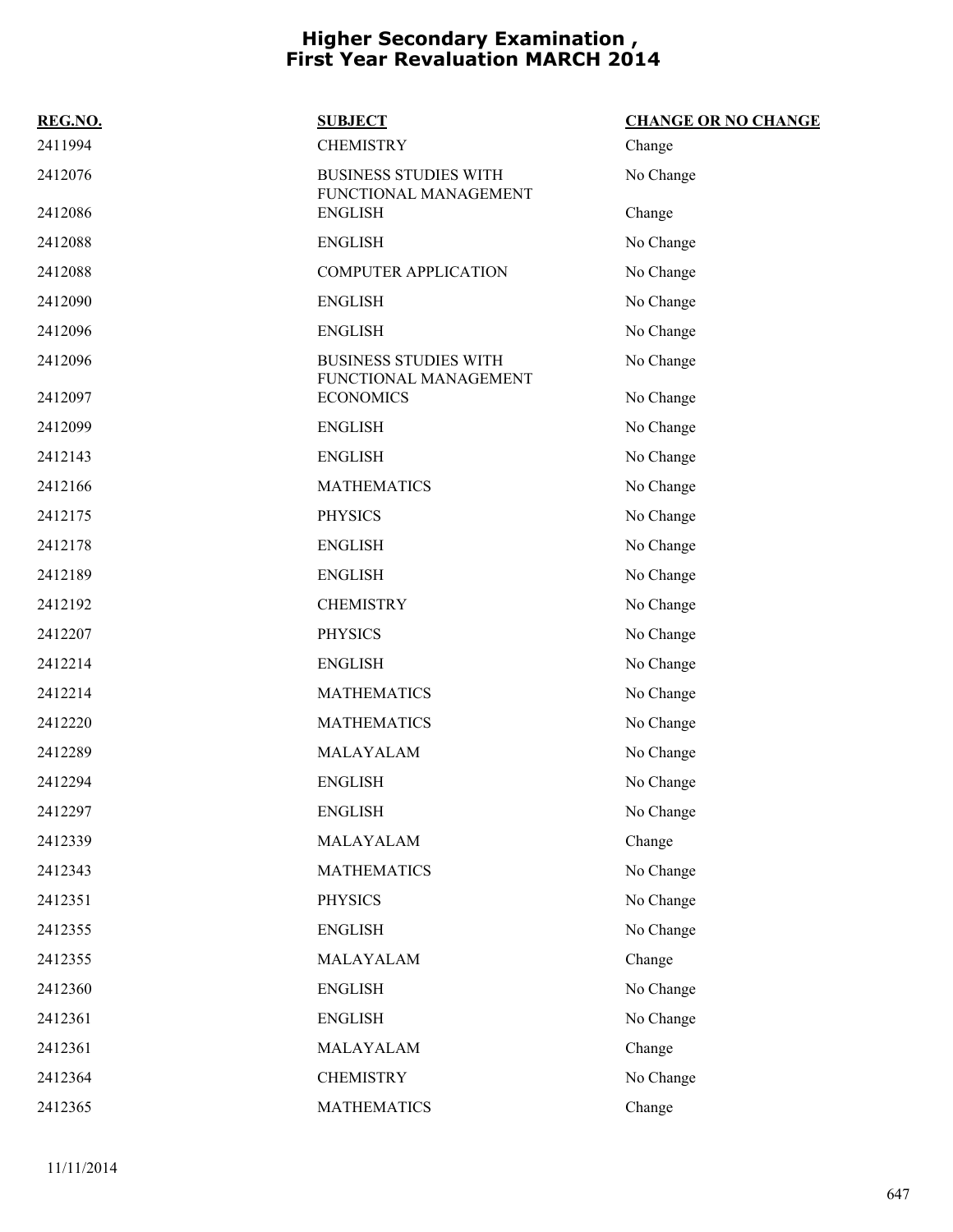| REG.NO. | <b>SUBJECT</b>          | <b>CHANGE OR NO CHANGE</b> |
|---------|-------------------------|----------------------------|
| 2412366 | <b>PHYSICS</b>          | No Change                  |
| 2412366 | <b>BIOLOGY</b>          | No Change                  |
| 2412367 | <b>MATHEMATICS</b>      | No Change                  |
| 2412368 | <b>ENGLISH</b>          | No Change                  |
| 2412371 | <b>MATHEMATICS</b>      | No Change                  |
| 2412372 | <b>CHEMISTRY</b>        | No Change                  |
| 2412373 | <b>MATHEMATICS</b>      | No Change                  |
| 2412383 | <b>BIOLOGY</b>          | No Change                  |
| 2412383 | <b>MATHEMATICS</b>      | No Change                  |
| 2412389 | <b>MATHEMATICS</b>      | Change                     |
| 2412395 | <b>MATHEMATICS</b>      | No Change                  |
| 2412397 | MALAYALAM               | Change                     |
| 2412397 | <b>MATHEMATICS</b>      | No Change                  |
| 2412398 | <b>MATHEMATICS</b>      | No Change                  |
| 2412404 | <b>MATHEMATICS</b>      | No Change                  |
| 2412408 | <b>COMPUTER SCIENCE</b> | No Change                  |
| 2412415 | MALAYALAM               | Change                     |
| 2412416 | <b>ENGLISH</b>          | No Change                  |
| 2412416 | MALAYALAM               | No Change                  |
| 2412416 | <b>PHYSICS</b>          | No Change                  |
| 2412420 | <b>ENGLISH</b>          | No Change                  |
| 2412427 | <b>ENGLISH</b>          | Change                     |
| 2412427 | <b>COMPUTER SCIENCE</b> | No Change                  |
| 2412444 | <b>ENGLISH</b>          | Change                     |
| 2412446 | <b>COMPUTER SCIENCE</b> | No Change                  |
| 2412503 | <b>PHYSICS</b>          | No Change                  |
| 2412506 | <b>MATHEMATICS</b>      | No Change                  |
| 2412510 | <b>MATHEMATICS</b>      | No Change                  |
| 2412515 | <b>CHEMISTRY</b>        | No Change                  |
| 2412524 | <b>ENGLISH</b>          | No Change                  |
| 2412528 | <b>ENGLISH</b>          | No Change                  |
| 2412534 | <b>ENGLISH</b>          | Change                     |
| 2412534 | <b>HINDI</b>            | No Change                  |
| 2412536 | <b>ENGLISH</b>          | No Change                  |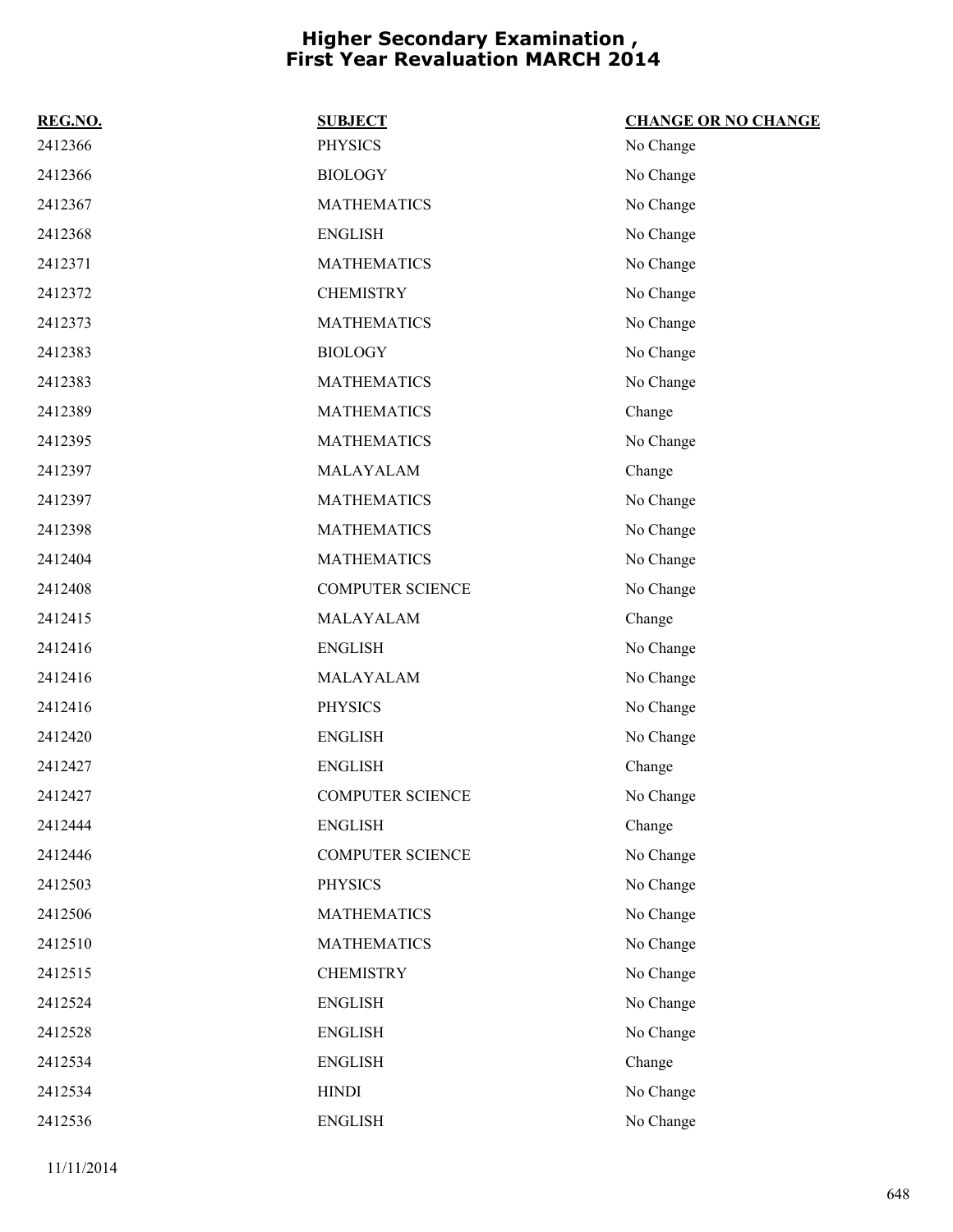| REG.NO. | <b>SUBJECT</b>                                        | <b>CHANGE OR NO CHANGE</b> |
|---------|-------------------------------------------------------|----------------------------|
| 2412537 | <b>CHEMISTRY</b>                                      | No Change                  |
| 2412540 | <b>PHYSICS</b>                                        | Change                     |
| 2412540 | <b>CHEMISTRY</b>                                      | Change                     |
| 2412541 | <b>ENGLISH</b>                                        | Change                     |
| 2412544 | <b>ENGLISH</b>                                        | No Change                  |
| 2412545 | <b>ENGLISH</b>                                        | No Change                  |
| 2412545 | <b>PHYSICS</b>                                        | No Change                  |
| 2412546 | <b>BIOLOGY</b>                                        | No Change                  |
| 2412548 | <b>ENGLISH</b>                                        | Change                     |
| 2412549 | <b>ENGLISH</b>                                        | No Change                  |
| 2412549 | <b>MATHEMATICS</b>                                    | No Change                  |
| 2412555 | <b>PHYSICS</b>                                        | No Change                  |
| 2412557 | <b>MATHEMATICS</b>                                    | No Change                  |
| 2412559 | <b>COMPUTER SCIENCE</b>                               | Change                     |
| 2412560 | <b>PHYSICS</b>                                        | No Change                  |
| 2412560 | <b>COMPUTER SCIENCE</b>                               | No Change                  |
| 2412570 | <b>ENGLISH</b>                                        | No Change                  |
| 2412572 | <b>ENGLISH</b>                                        | No Change                  |
| 2412572 | <b>CHEMISTRY</b>                                      | No Change                  |
| 2412574 | <b>ENGLISH</b>                                        | No Change                  |
| 2412583 | <b>CHEMISTRY</b>                                      | No Change                  |
| 2412597 | <b>PHYSICS</b>                                        | No Change                  |
| 2412597 | <b>MATHEMATICS</b>                                    | No Change                  |
| 2412600 | <b>ENGLISH</b>                                        | No Change                  |
| 2412604 | <b>COMPUTER SCIENCE</b>                               | Change                     |
| 2412620 | <b>BUSINESS STUDIES WITH</b><br>FUNCTIONAL MANAGEMENT | No Change                  |
| 2412662 | <b>ENGLISH</b>                                        | No Change                  |
| 2412662 | MALAYALAM                                             | Change                     |
| 2412662 | <b>BIOLOGY</b>                                        | No Change                  |
| 2412667 | <b>PHYSICS</b>                                        | No Change                  |
| 2412674 | <b>ENGLISH</b>                                        | No Change                  |
| 2412674 | <b>MATHEMATICS</b>                                    | No Change                  |
| 2412675 | <b>PHYSICS</b>                                        | Change                     |
| 2412675 | <b>MATHEMATICS</b>                                    | No Change                  |
|         |                                                       |                            |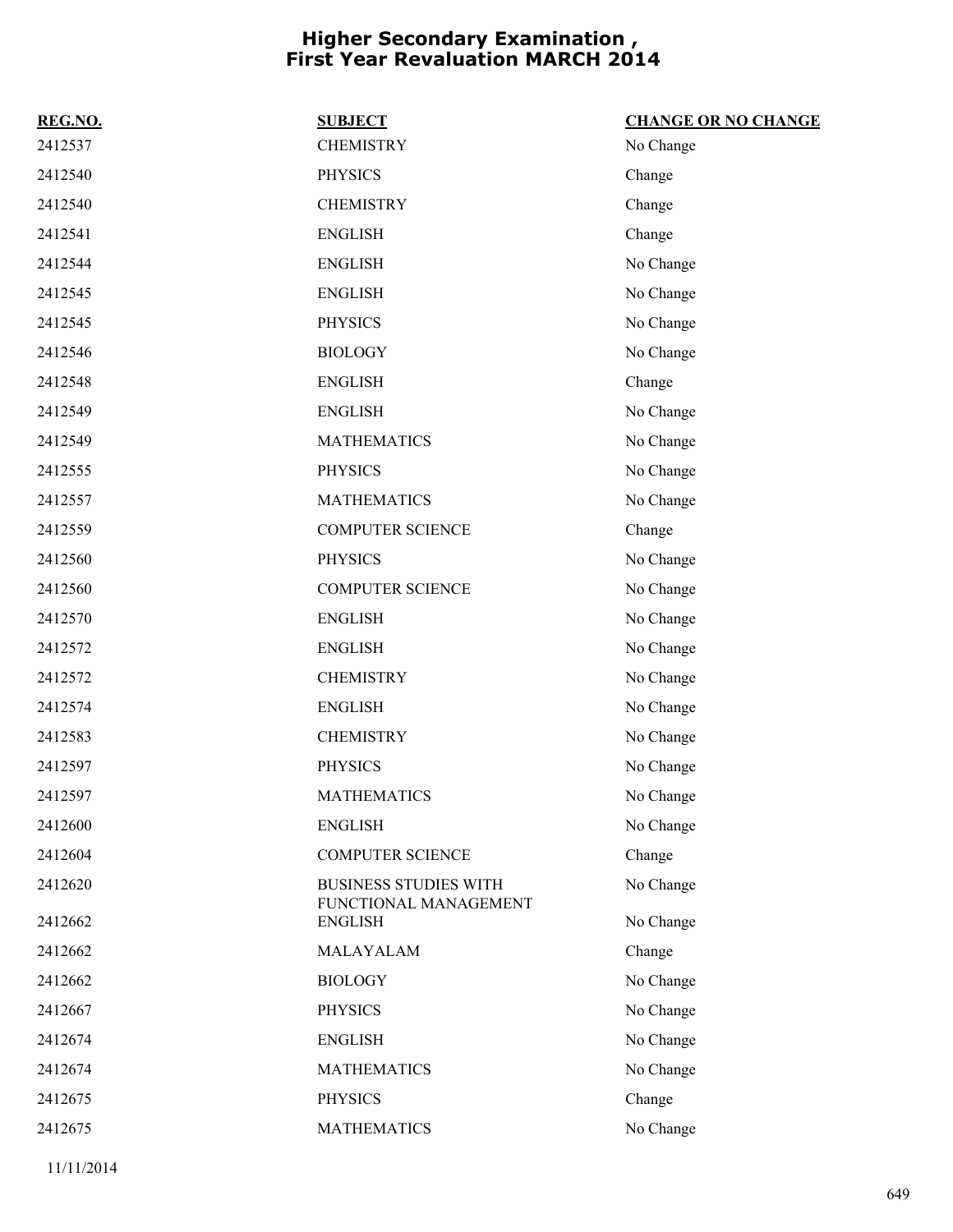| REG.NO. | <b>SUBJECT</b>                                        | <b>CHANGE OR NO CHANGE</b> |
|---------|-------------------------------------------------------|----------------------------|
| 2412676 | <b>CHEMISTRY</b>                                      | No Change                  |
| 2412676 | <b>MATHEMATICS</b>                                    | No Change                  |
| 2412689 | <b>MATHEMATICS</b>                                    | Change                     |
| 2412693 | <b>ENGLISH</b>                                        | No Change                  |
| 2412700 | <b>ENGLISH</b>                                        | Change                     |
| 2412705 | <b>PHYSICS</b>                                        | No Change                  |
| 2412705 | <b>MATHEMATICS</b>                                    | No Change                  |
| 2412714 | <b>ENGLISH</b>                                        | No Change                  |
| 2412720 | MALAYALAM                                             | Change                     |
| 2412724 | <b>MATHEMATICS</b>                                    | No Change                  |
| 2412724 | <b>COMPUTER SCIENCE</b>                               | No Change                  |
| 2412736 | MALAYALAM                                             | No Change                  |
| 2412842 | <b>ENGLISH</b>                                        | No Change                  |
| 2412842 | <b>ECONOMICS</b>                                      | No Change                  |
| 2412842 | ACCOUNTANCY WITH<br><b>COMPUTER ACCOUNTING</b>        | Change                     |
| 2412846 | <b>BUSINESS STUDIES WITH</b><br>FUNCTIONAL MANAGEMENT | No Change                  |
| 2412865 | <b>BUSINESS STUDIES WITH</b><br>FUNCTIONAL MANAGEMENT | No Change                  |
| 2412871 | <b>BUSINESS STUDIES WITH</b>                          | No Change                  |
| 2412985 | FUNCTIONAL MANAGEMENT<br><b>ENGLISH</b>               | No Change                  |
| 2412989 | <b>ENGLISH</b>                                        | No Change                  |
| 2412992 | <b>PHYSICS</b>                                        | Change                     |
| 2412992 | <b>MATHEMATICS</b>                                    | No Change                  |
| 2412997 | <b>PHYSICS</b>                                        | No Change                  |
| 2412999 | <b>ENGLISH</b>                                        | No Change                  |
| 2412999 | <b>CHEMISTRY</b>                                      | No Change                  |
| 2413008 | <b>ENGLISH</b>                                        | Change                     |
| 2413008 | <b>MATHEMATICS</b>                                    | No Change                  |
| 2413009 | <b>ENGLISH</b>                                        | No Change                  |
| 2413009 | <b>PHYSICS</b>                                        | No Change                  |
| 2413013 | <b>PHYSICS</b>                                        | Change                     |
| 2413015 | <b>PHYSICS</b>                                        | No Change                  |
| 2413018 | <b>ENGLISH</b>                                        | No Change                  |
| 2413021 | <b>CHEMISTRY</b>                                      | No Change                  |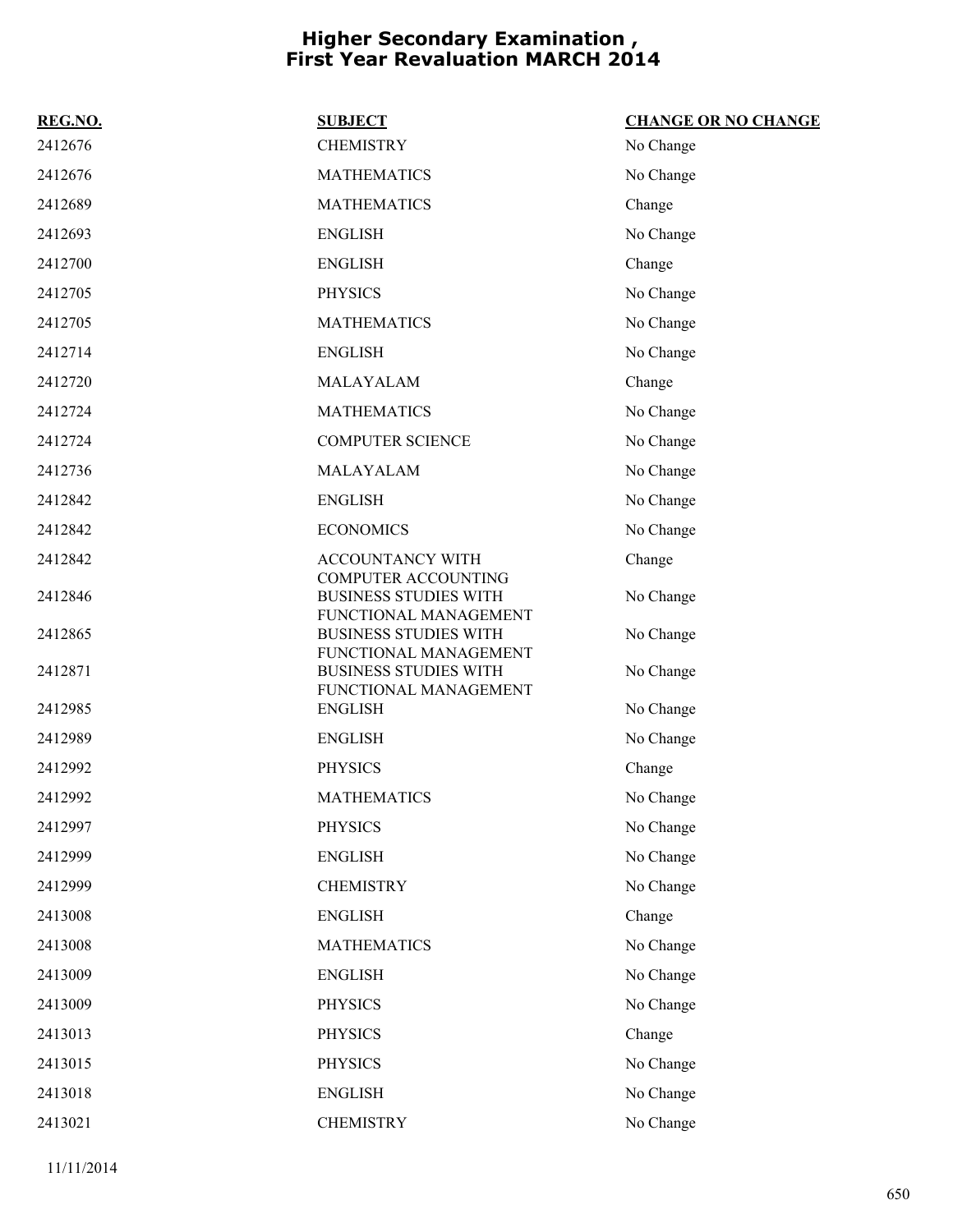| REG.NO. | <b>SUBJECT</b>     | <b>CHANGE OR NO CHANGE</b> |
|---------|--------------------|----------------------------|
| 2413025 | <b>ENGLISH</b>     | Change                     |
| 2413031 | <b>PHYSICS</b>     | No Change                  |
| 2413031 | <b>MATHEMATICS</b> | No Change                  |
| 2413043 | <b>ENGLISH</b>     | Change                     |
| 2413043 | <b>PHYSICS</b>     | No Change                  |
| 2413043 | <b>CHEMISTRY</b>   | Change                     |
| 2413043 | <b>MATHEMATICS</b> | No Change                  |
| 2413045 | <b>MATHEMATICS</b> | No Change                  |
| 2413049 | <b>ENGLISH</b>     | Change                     |
| 2413051 | <b>MATHEMATICS</b> | No Change                  |
| 2413055 | <b>ENGLISH</b>     | Change                     |
| 2413055 | <b>PHYSICS</b>     | No Change                  |
| 2413055 | <b>MATHEMATICS</b> | No Change                  |
| 2413057 | <b>BIOLOGY</b>     | Change                     |
| 2413065 | <b>ENGLISH</b>     | No Change                  |
| 2413065 | <b>PHYSICS</b>     | No Change                  |
| 2413073 | <b>ENGLISH</b>     | No Change                  |
| 2413078 | <b>BIOLOGY</b>     | No Change                  |
| 2413082 | <b>ENGLISH</b>     | No Change                  |
| 2413082 | <b>PHYSICS</b>     | No Change                  |
| 2413083 | <b>PHYSICS</b>     | No Change                  |
| 2413085 | <b>MATHEMATICS</b> | No Change                  |
| 2413098 | <b>PHYSICS</b>     | Change                     |
| 2413098 | <b>CHEMISTRY</b>   | No Change                  |
| 2413174 | <b>ENGLISH</b>     | No Change                  |
| 2413452 | <b>MATHEMATICS</b> | Change                     |
| 2413459 | <b>BIOLOGY</b>     | No Change                  |
| 2413459 | <b>MATHEMATICS</b> | No Change                  |
| 2413465 | <b>ENGLISH</b>     | No Change                  |
| 2413465 | <b>CHEMISTRY</b>   | No Change                  |
| 2413477 | <b>PHYSICS</b>     | No Change                  |
| 2413487 | <b>ENGLISH</b>     | No Change                  |
| 2413487 | <b>MATHEMATICS</b> | No Change                  |
| 2413489 | <b>ENGLISH</b>     | Change                     |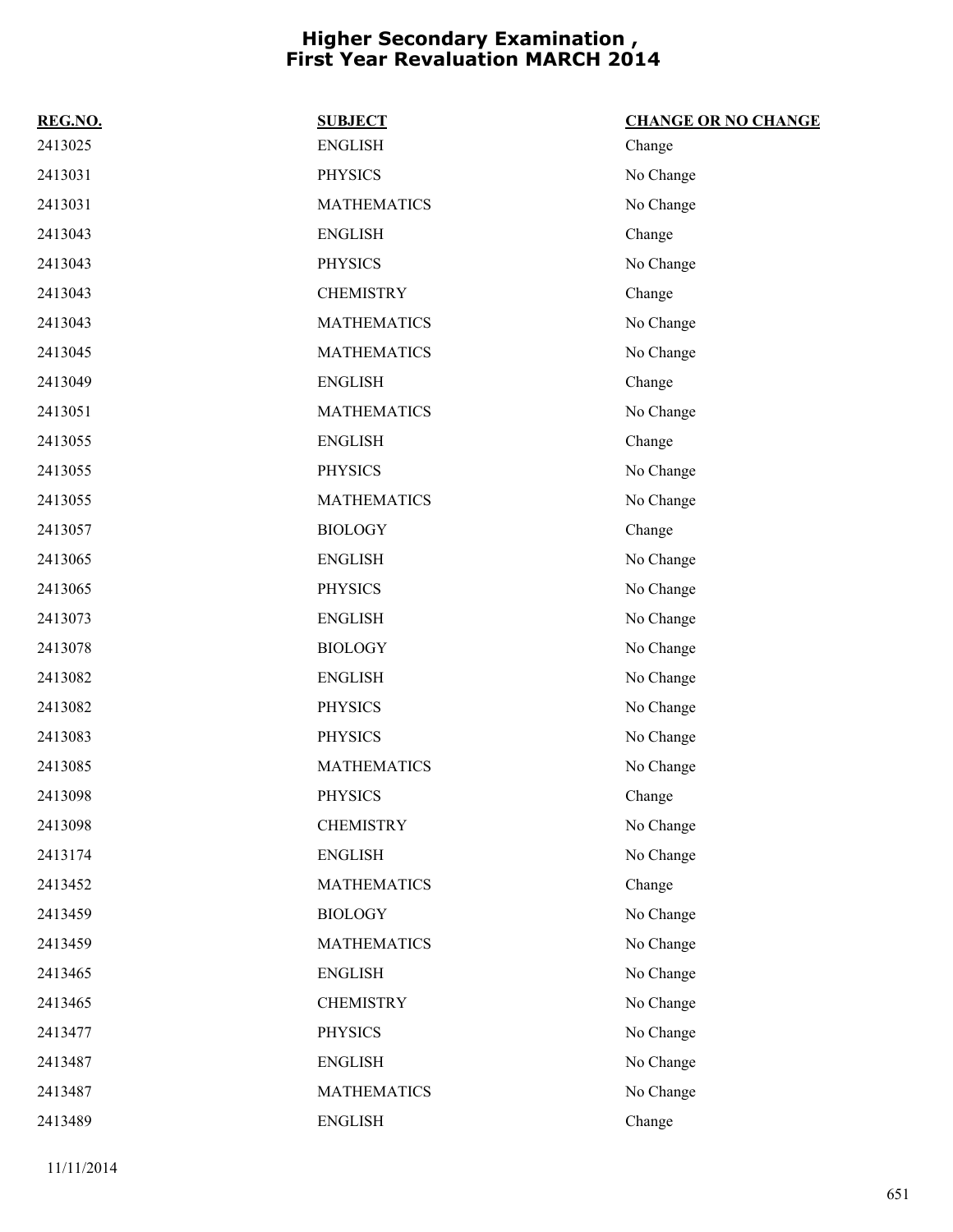| REG.NO. | <b>SUBJECT</b>              | <b>CHANGE OR NO CHANGE</b> |
|---------|-----------------------------|----------------------------|
| 2413489 | <b>CHEMISTRY</b>            | No Change                  |
| 2413491 | <b>ENGLISH</b>              | Change                     |
| 2413496 | <b>ENGLISH</b>              | No Change                  |
| 2413501 | <b>ENGLISH</b>              | No Change                  |
| 2413501 | <b>PHYSICS</b>              | No Change                  |
| 2413504 | <b>ENGLISH</b>              | Change                     |
| 2413512 | <b>PHYSICS</b>              | No Change                  |
| 2413513 | <b>ENGLISH</b>              | No Change                  |
| 2413525 | <b>MATHEMATICS</b>          | No Change                  |
| 2413526 | <b>SANSKRIT</b>             | Change                     |
| 2413560 | <b>ENGLISH</b>              | Change                     |
| 2413586 | <b>ENGLISH</b>              | Change                     |
| 2413609 | <b>ECONOMICS</b>            | No Change                  |
| 2413617 | MALAYALAM                   | Change                     |
| 2413617 | <b>COMPUTER APPLICATION</b> | No Change                  |
| 2413653 | <b>ENGLISH</b>              | Change                     |
| 2413653 | <b>CHEMISTRY</b>            | No Change                  |
| 2413657 | <b>CHEMISTRY</b>            | No Change                  |
| 2413665 | <b>CHEMISTRY</b>            | No Change                  |
| 2413666 | <b>PHYSICS</b>              | No Change                  |
| 2413666 | <b>CHEMISTRY</b>            | No Change                  |
| 2413668 | <b>ENGLISH</b>              | Change                     |
| 2413668 | <b>PHYSICS</b>              | Change                     |
| 2413668 | <b>CHEMISTRY</b>            | No Change                  |
| 2413669 | <b>ENGLISH</b>              | No Change                  |
| 2413673 | <b>ENGLISH</b>              | No Change                  |
| 2413676 | <b>BIOLOGY</b>              | Change                     |
| 2413685 | <b>ENGLISH</b>              | No Change                  |
| 2413690 | <b>CHEMISTRY</b>            | No Change                  |
| 2413694 | <b>ENGLISH</b>              | No Change                  |
| 2413702 | <b>PHYSICS</b>              | No Change                  |
| 2413707 | <b>CHEMISTRY</b>            | No Change                  |
| 2413714 | <b>MATHEMATICS</b>          | No Change                  |
| 2413719 | <b>ENGLISH</b>              | Change                     |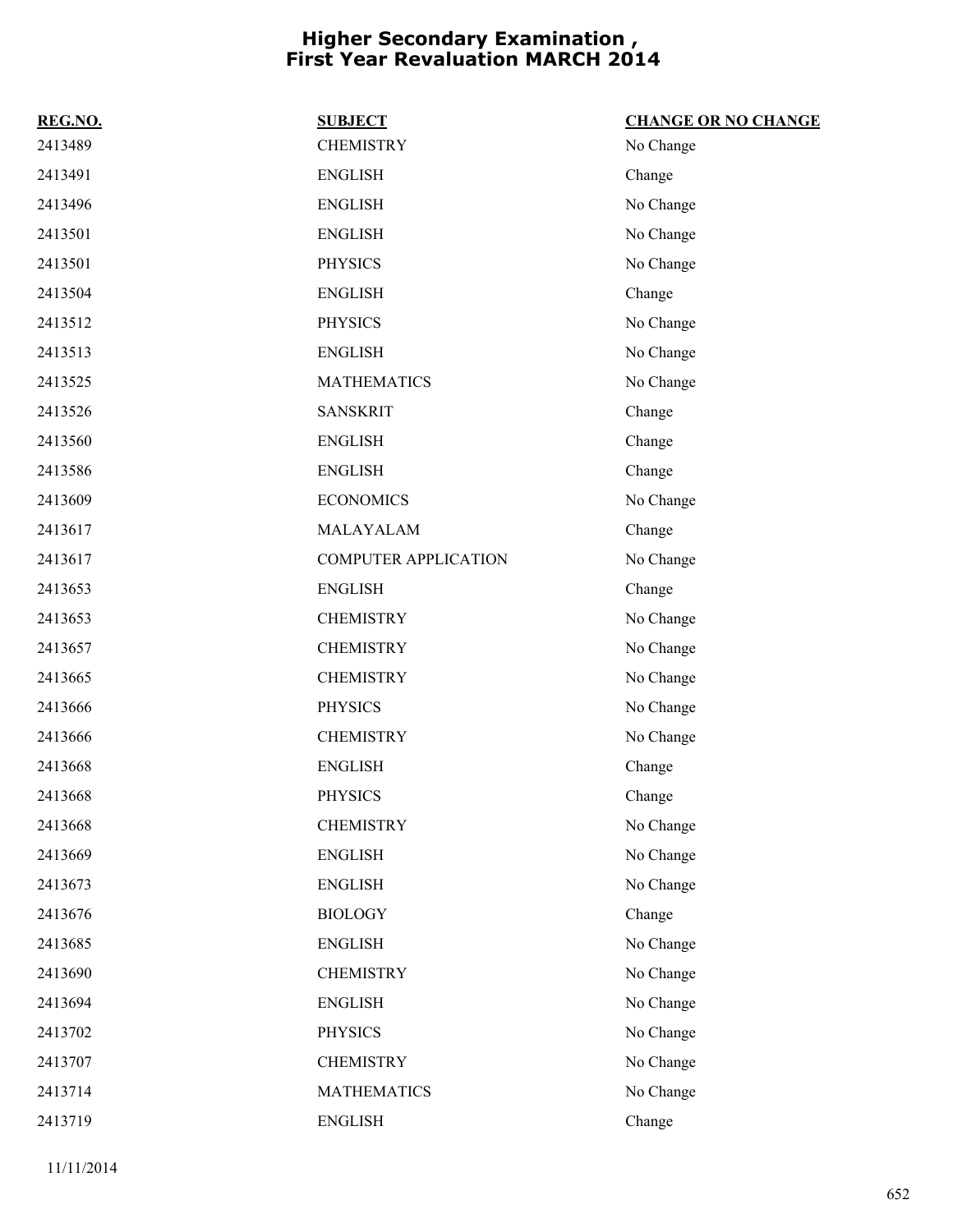| REG.NO. | <b>SUBJECT</b>          | <b>CHANGE OR NO CHANGE</b> |
|---------|-------------------------|----------------------------|
| 2413731 | <b>ENGLISH</b>          | No Change                  |
| 2413731 | <b>MATHEMATICS</b>      | No Change                  |
| 2413732 | <b>ENGLISH</b>          | No Change                  |
| 2413732 | <b>PHYSICS</b>          | No Change                  |
| 2413737 | <b>MATHEMATICS</b>      | No Change                  |
| 2413738 | <b>MATHEMATICS</b>      | Change                     |
| 2413750 | <b>CHEMISTRY</b>        | Change                     |
| 2413751 | <b>CHEMISTRY</b>        | Change                     |
| 2413753 | <b>ENGLISH</b>          | No Change                  |
| 2413759 | <b>PHYSICS</b>          | No Change                  |
| 2413760 | <b>CHEMISTRY</b>        | No Change                  |
| 2413783 | <b>PHYSICS</b>          | No Change                  |
| 2413783 | <b>CHEMISTRY</b>        | No Change                  |
| 2413783 | <b>COMPUTER SCIENCE</b> | No Change                  |
| 2413804 | <b>CHEMISTRY</b>        | Change                     |
| 2413806 | <b>ENGLISH</b>          | No Change                  |
| 2413806 | <b>CHEMISTRY</b>        | No Change                  |
| 2413811 | <b>ENGLISH</b>          | Change                     |
| 2413931 | <b>ENGLISH</b>          | No Change                  |
| 2413932 | <b>ENGLISH</b>          | No Change                  |
| 2413932 | <b>MATHEMATICS</b>      | No Change                  |
| 2413936 | <b>ENGLISH</b>          | No Change                  |
| 2413936 | <b>PHYSICS</b>          | No Change                  |
| 2413937 | <b>ENGLISH</b>          | Change                     |
| 2413942 | <b>BIOLOGY</b>          | No Change                  |
| 2413947 | <b>ENGLISH</b>          | Change                     |
| 2413949 | <b>PHYSICS</b>          | No Change                  |
| 2413951 | <b>ENGLISH</b>          | No Change                  |
| 2413951 | <b>MATHEMATICS</b>      | No Change                  |
| 2413955 | <b>ENGLISH</b>          | No Change                  |
| 2413957 | <b>ENGLISH</b>          | No Change                  |
| 2413963 | <b>ENGLISH</b>          | No Change                  |
| 2413963 | <b>BIOLOGY</b>          | No Change                  |
| 2413969 | <b>PHYSICS</b>          | No Change                  |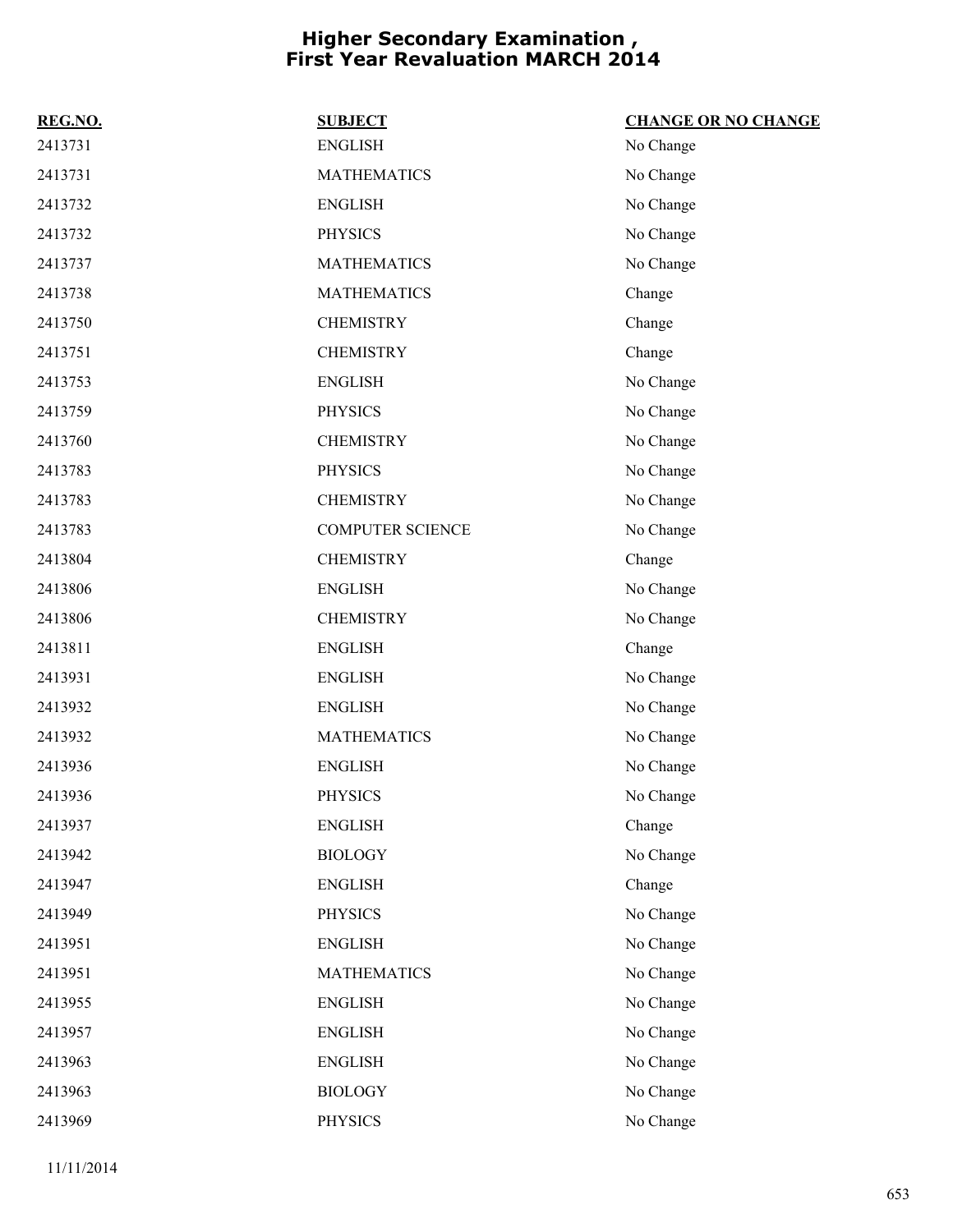| REG.NO. | <b>SUBJECT</b>                          | <b>CHANGE OR NO CHANGE</b> |
|---------|-----------------------------------------|----------------------------|
| 2413969 | <b>CHEMISTRY</b>                        | No Change                  |
| 2413969 | <b>BIOLOGY</b>                          | No Change                  |
| 2413973 | <b>ENGLISH</b>                          | No Change                  |
| 2413973 | <b>PHYSICS</b>                          | No Change                  |
| 2413973 | <b>CHEMISTRY</b>                        | No Change                  |
| 2413978 | <b>ENGLISH</b>                          | Change                     |
| 2413979 | <b>BIOLOGY</b>                          | No Change                  |
| 2413980 | <b>ENGLISH</b>                          | Change                     |
| 2413981 | <b>ENGLISH</b>                          | Change                     |
| 2413983 | <b>BIOLOGY</b>                          | No Change                  |
| 2413985 | <b>PHYSICS</b>                          | No Change                  |
| 2413988 | <b>PHYSICS</b>                          | No Change                  |
| 2413988 | <b>CHEMISTRY</b>                        | No Change                  |
| 2413998 | <b>ENGLISH</b>                          | No Change                  |
| 2413999 | <b>CHEMISTRY</b>                        | No Change                  |
| 2414001 | <b>BIOLOGY</b>                          | No Change                  |
| 2414001 | <b>MATHEMATICS</b>                      | No Change                  |
| 2414002 | <b>ENGLISH</b>                          | No Change                  |
| 2414002 | <b>PHYSICS</b>                          | No Change                  |
| 2414006 | <b>MATHEMATICS</b>                      | No Change                  |
| 2414013 | <b>ENGLISH</b>                          | No Change                  |
| 2414020 | <b>MATHEMATICS</b>                      | No Change                  |
| 2414039 | <b>ENGLISH</b>                          | No Change                  |
| 2414117 | ACCOUNTANCY WITH<br>COMPUTER ACCOUNTING | Change                     |
| 2414144 | <b>ECONOMICS</b>                        | No Change                  |
| 2414163 | <b>ENGLISH</b>                          | No Change                  |
| 2414238 | <b>ENGLISH</b>                          | No Change                  |
| 2414241 | <b>ENGLISH</b>                          | Change                     |
| 2414243 | <b>BIOLOGY</b>                          | No Change                  |
| 2414244 | <b>ENGLISH</b>                          | No Change                  |
| 2414244 | MALAYALAM                               | Change                     |
| 2414247 | <b>MATHEMATICS</b>                      | No Change                  |
| 2414248 | MALAYALAM                               | Change                     |
| 2414249 | MALAYALAM                               | No Change                  |
|         |                                         |                            |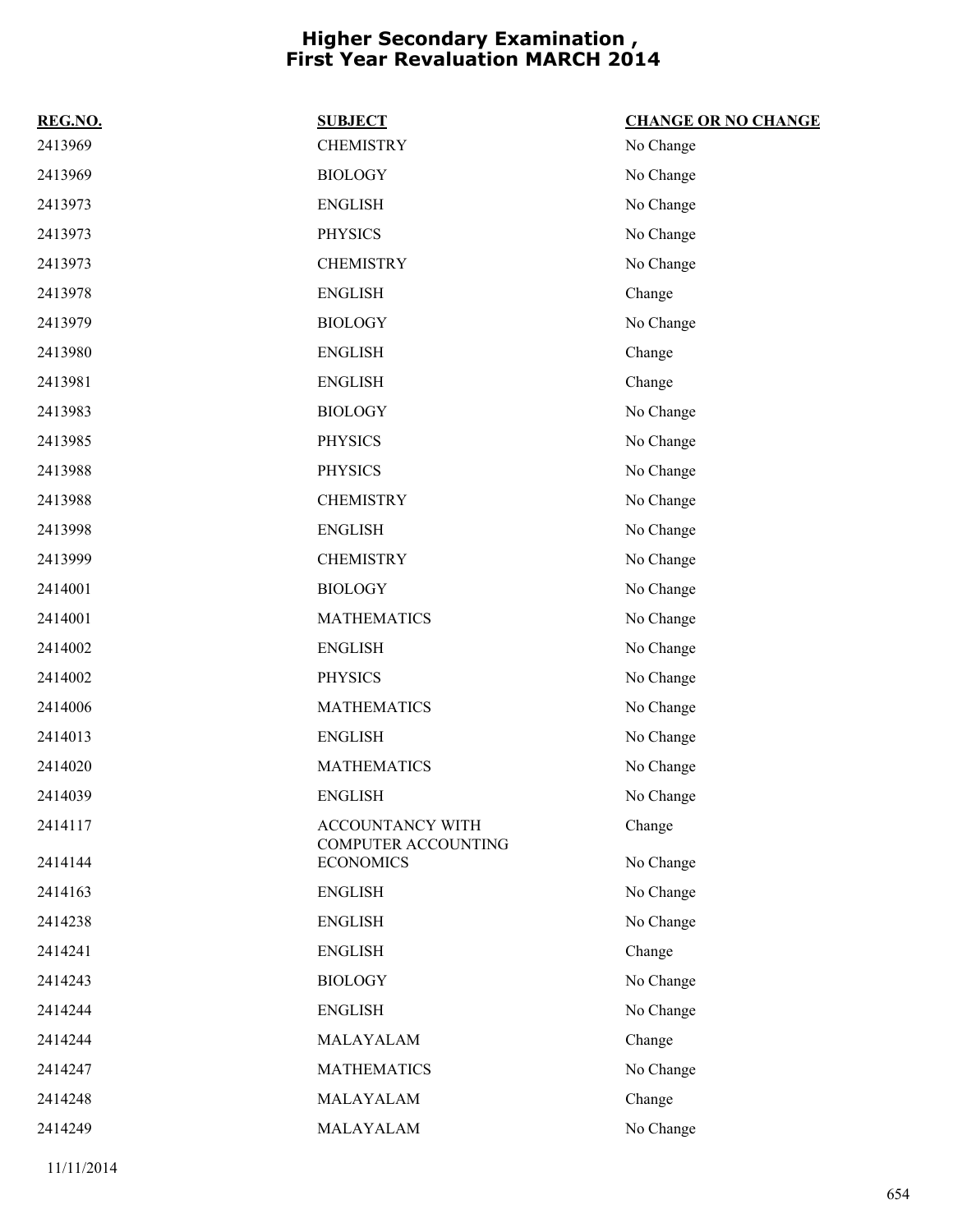| REG.NO. | <b>SUBJECT</b>     | <b>CHANGE OR NO CHANGE</b> |
|---------|--------------------|----------------------------|
| 2414254 | <b>ENGLISH</b>     | No Change                  |
| 2414257 | <b>MATHEMATICS</b> | Change                     |
| 2414258 | <b>ENGLISH</b>     | No Change                  |
| 2414261 | <b>ENGLISH</b>     | No Change                  |
| 2414265 | <b>ENGLISH</b>     | Change                     |
| 2414265 | <b>MATHEMATICS</b> | No Change                  |
| 2414272 | <b>MATHEMATICS</b> | No Change                  |
| 2414273 | <b>ENGLISH</b>     | Change                     |
| 2414276 | <b>ENGLISH</b>     | No Change                  |
| 2414276 | <b>PHYSICS</b>     | No Change                  |
| 2414277 | <b>CHEMISTRY</b>   | No Change                  |
| 2414278 | <b>MATHEMATICS</b> | No Change                  |
| 2414280 | <b>ENGLISH</b>     | No Change                  |
| 2414281 | <b>PHYSICS</b>     | No Change                  |
| 2414284 | <b>ENGLISH</b>     | No Change                  |
| 2414285 | <b>ENGLISH</b>     | No Change                  |
| 2414287 | <b>ENGLISH</b>     | No Change                  |
| 2414288 | <b>ENGLISH</b>     | No Change                  |
| 2414290 | <b>ENGLISH</b>     | No Change                  |
| 2414294 | <b>ENGLISH</b>     | No Change                  |
| 2414294 | <b>MATHEMATICS</b> | No Change                  |
| 2414295 | <b>ENGLISH</b>     | No Change                  |
| 2414308 | <b>ENGLISH</b>     | No Change                  |
| 2414310 | <b>ENGLISH</b>     | No Change                  |
| 2414310 | MALAYALAM          | Change                     |
| 2414313 | MALAYALAM          | Change                     |
| 2414314 | MALAYALAM          | Change                     |
| 2414324 | <b>HINDI</b>       | No Change                  |
| 2414339 | <b>ENGLISH</b>     | No Change                  |
| 2414343 | <b>ENGLISH</b>     | Change                     |
| 2414346 | <b>ENGLISH</b>     | Change                     |
| 2414348 | <b>ENGLISH</b>     | No Change                  |
| 2414352 | <b>MATHEMATICS</b> | No Change                  |
| 2414379 | SOCIOLOGY          | No Change                  |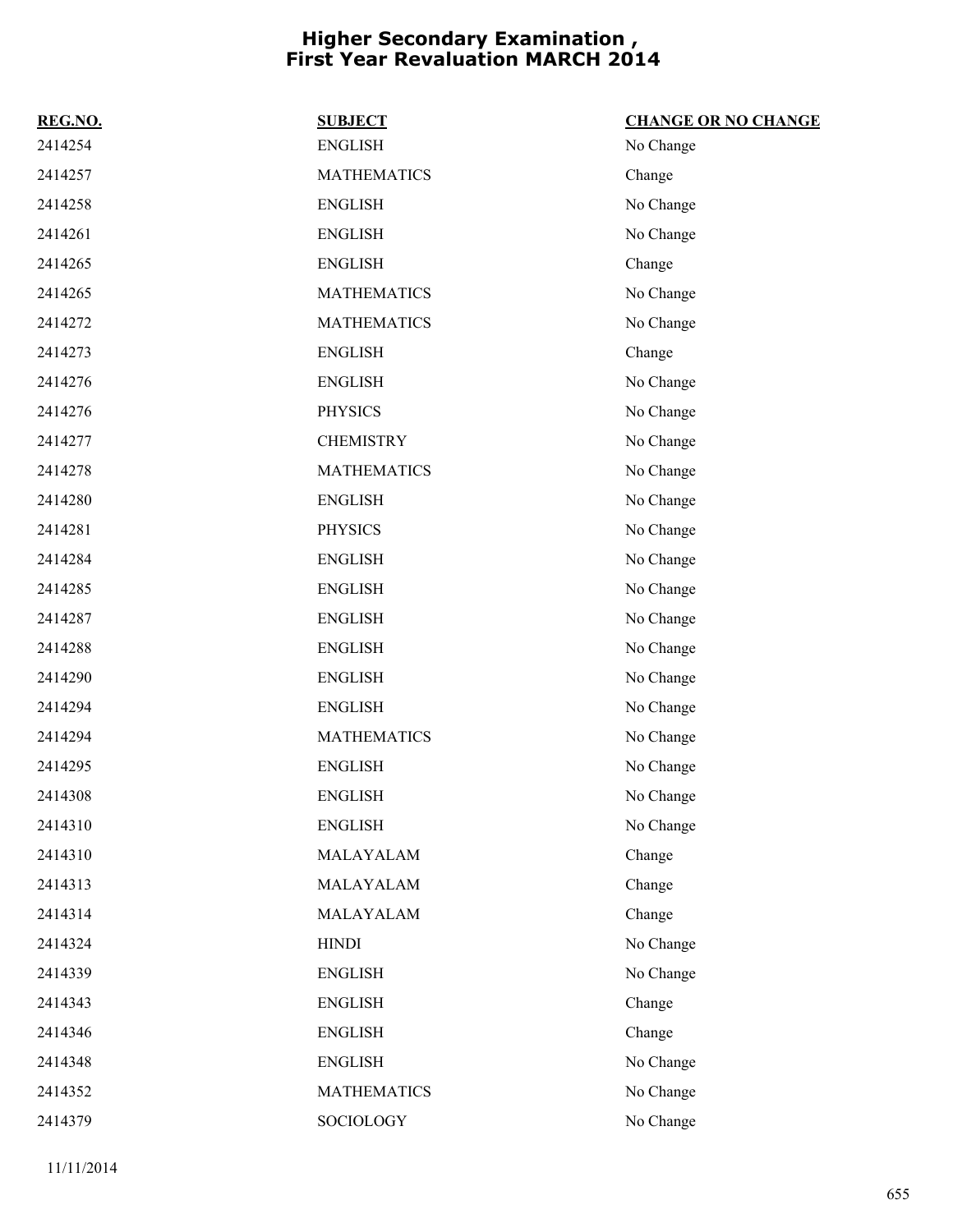| REG.NO. | <b>SUBJECT</b>          | <b>CHANGE OR NO CHANGE</b> |
|---------|-------------------------|----------------------------|
| 2414380 | SOCIOLOGY               | No Change                  |
| 2414382 | SOCIOLOGY               | No Change                  |
| 2414414 | <b>MATHEMATICS</b>      | No Change                  |
| 2414432 | MALAYALAM               | No Change                  |
| 2414574 | MALAYALAM               | Change                     |
| 2414574 | <b>CHEMISTRY</b>        | No Change                  |
| 2414577 | <b>ENGLISH</b>          | No Change                  |
| 2414580 | <b>MATHEMATICS</b>      | No Change                  |
| 2414591 | <b>PHYSICS</b>          | Change                     |
| 2414591 | <b>BIOLOGY</b>          | No Change                  |
| 2414591 | <b>MATHEMATICS</b>      | No Change                  |
| 2414592 | <b>PHYSICS</b>          | No Change                  |
| 2414605 | <b>ENGLISH</b>          | Change                     |
| 2414613 | <b>PHYSICS</b>          | No Change                  |
| 2414627 | <b>CHEMISTRY</b>        | No Change                  |
| 2414637 | <b>CHEMISTRY</b>        | Change                     |
| 2414642 | <b>ENGLISH</b>          | No Change                  |
| 2414653 | <b>MATHEMATICS</b>      | No Change                  |
| 2414665 | <b>ENGLISH</b>          | No Change                  |
| 2414667 | <b>ENGLISH</b>          | No Change                  |
| 2414670 | <b>ENGLISH</b>          | Change                     |
| 2414671 | <b>ENGLISH</b>          | No Change                  |
| 2414671 | <b>PHYSICS</b>          | No Change                  |
| 2414684 | <b>ENGLISH</b>          | No Change                  |
| 2414688 | MALAYALAM               | No Change                  |
| 2414711 | <b>COMPUTER SCIENCE</b> | No Change                  |
| 2414719 | <b>CHEMISTRY</b>        | Change                     |
| 2414760 | <b>ECONOMICS</b>        | No Change                  |
| 2414830 | <b>ENGLISH</b>          | Change                     |
| 2414830 | MALAYALAM               | Change                     |
| 2414830 | <b>BIOLOGY</b>          | No Change                  |
| 2414837 | MALAYALAM               | Change                     |
| 2414838 | <b>ENGLISH</b>          | Change                     |
| 2414839 | <b>MATHEMATICS</b>      | No Change                  |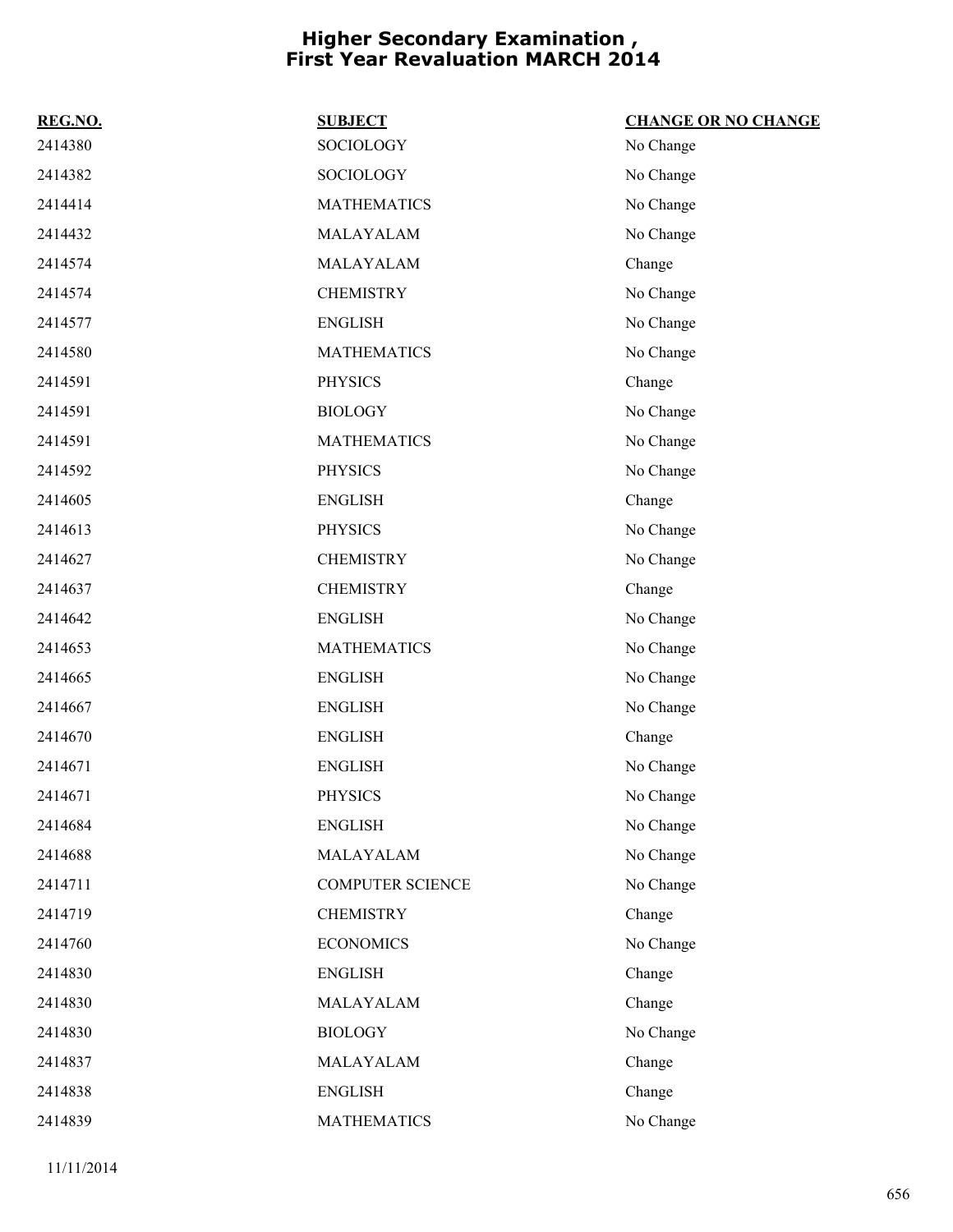| REG.NO. | <b>SUBJECT</b>                            | <b>CHANGE OR NO CHANGE</b> |
|---------|-------------------------------------------|----------------------------|
| 2414840 | <b>ENGLISH</b>                            | No Change                  |
| 2414843 | <b>ENGLISH</b>                            | No Change                  |
| 2414843 | <b>MATHEMATICS</b>                        | No Change                  |
| 2414844 | MALAYALAM                                 | No Change                  |
| 2414848 | <b>ENGLISH</b>                            | No Change                  |
| 2414848 | <b>CHEMISTRY</b>                          | No Change                  |
| 2414862 | <b>ENGLISH</b>                            | No Change                  |
| 2414862 | <b>MATHEMATICS</b>                        | No Change                  |
| 2414874 | <b>PHYSICS</b>                            | No Change                  |
| 2414879 | <b>MATHEMATICS</b>                        | Change                     |
| 2414889 | <b>HISTORY</b>                            | Change                     |
| 2414889 | SOCIOLOGY                                 | No Change                  |
| 2414945 | <b>COMPUTER APPLICATION</b>               | No Change                  |
| 2414945 | <b>BUSINESS STUDIES WITH</b>              | No Change                  |
| 2414951 | FUNCTIONAL MANAGEMENT<br><b>ECONOMICS</b> | No Change                  |
| 2414989 | <b>ECONOMICS</b>                          | No Change                  |
| 2415071 | <b>HINDI</b>                              | No Change                  |
| 2415074 | <b>HINDI</b>                              | No Change                  |
| 2415129 | <b>PHYSICS</b>                            | No Change                  |
| 2415132 | <b>ENGLISH</b>                            | Change                     |
| 2415137 | <b>ENGLISH</b>                            | Change                     |
| 2415139 | <b>ENGLISH</b>                            | No Change                  |
| 2415139 | <b>CHEMISTRY</b>                          | No Change                  |
| 2415395 | <b>PHYSICS</b>                            | No Change                  |
| 2415396 | <b>PHYSICS</b>                            | No Change                  |
| 2415402 | <b>CHEMISTRY</b>                          | No Change                  |
| 2415402 | <b>MATHEMATICS</b>                        | No Change                  |
| 2415406 | <b>ENGLISH</b>                            | No Change                  |
| 2415407 | <b>CHEMISTRY</b>                          | No Change                  |
| 2415408 | <b>ENGLISH</b>                            | No Change                  |
| 2415408 | <b>CHEMISTRY</b>                          | No Change                  |
| 2415409 | <b>ENGLISH</b>                            | No Change                  |
| 2415411 | <b>ENGLISH</b>                            | No Change                  |
| 2415411 | <b>CHEMISTRY</b>                          | No Change                  |
|         |                                           |                            |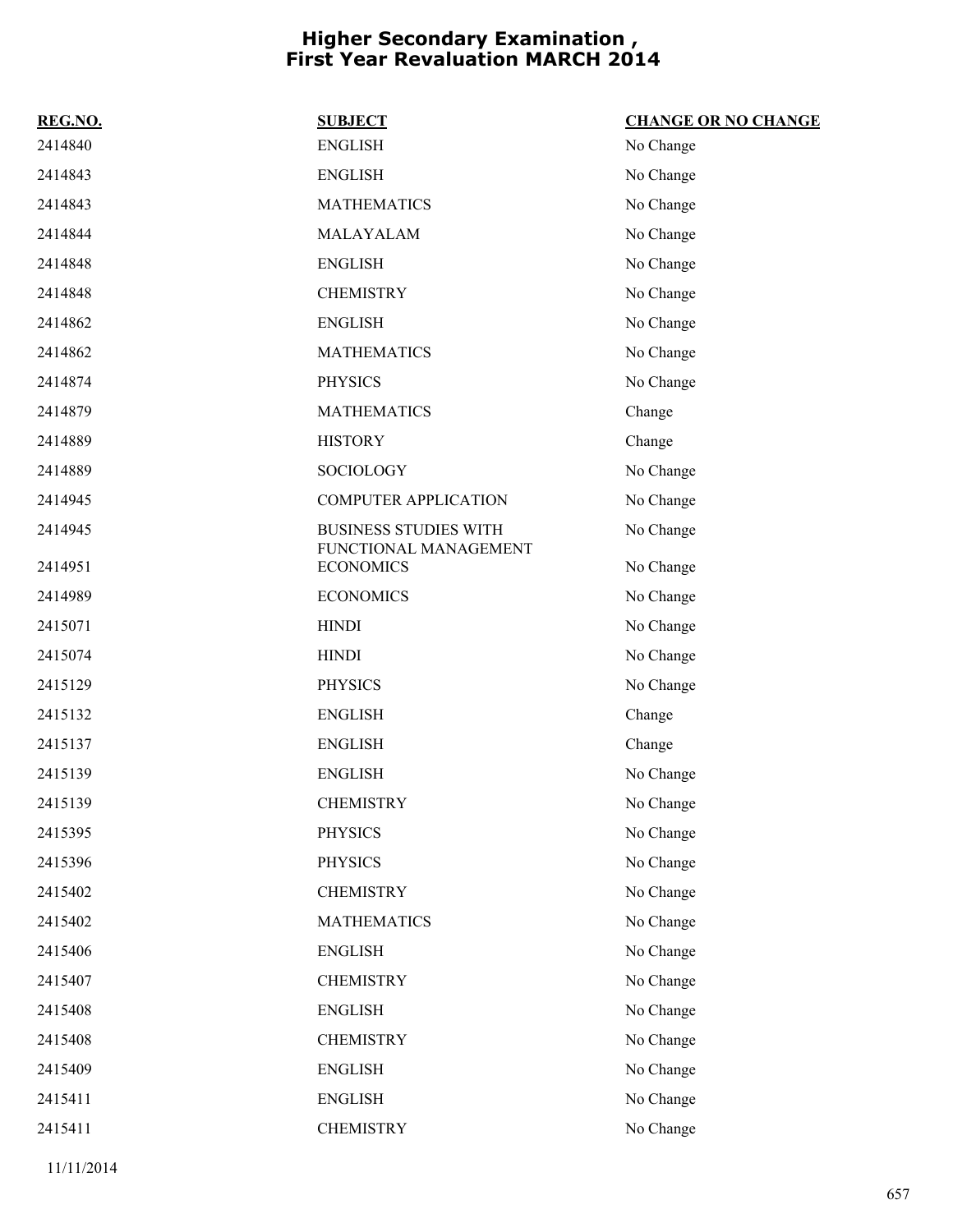| REG.NO. | <b>SUBJECT</b>          | <b>CHANGE OR NO CHANGE</b> |
|---------|-------------------------|----------------------------|
| 2415414 | <b>BIOLOGY</b>          | No Change                  |
| 2415414 | <b>MATHEMATICS</b>      | No Change                  |
| 2415415 | <b>ENGLISH</b>          | Change                     |
| 2415416 | <b>ENGLISH</b>          | No Change                  |
| 2415418 | <b>MATHEMATICS</b>      | No Change                  |
| 2415420 | <b>ENGLISH</b>          | No Change                  |
| 2415423 | <b>ENGLISH</b>          | No Change                  |
| 2415427 | <b>ENGLISH</b>          | No Change                  |
| 2415427 | <b>PHYSICS</b>          | Change                     |
| 2415428 | <b>ENGLISH</b>          | No Change                  |
| 2415428 | <b>PHYSICS</b>          | No Change                  |
| 2415429 | <b>ENGLISH</b>          | No Change                  |
| 2415432 | <b>CHEMISTRY</b>        | No Change                  |
| 2415432 | <b>MATHEMATICS</b>      | No Change                  |
| 2415433 | <b>PHYSICS</b>          | No Change                  |
| 2415433 | <b>MATHEMATICS</b>      | No Change                  |
| 2415435 | <b>PHYSICS</b>          | No Change                  |
| 2415435 | <b>MATHEMATICS</b>      | No Change                  |
| 2415436 | <b>BIOLOGY</b>          | No Change                  |
| 2415437 | <b>MATHEMATICS</b>      | No Change                  |
| 2415442 | <b>MATHEMATICS</b>      | No Change                  |
| 2415445 | <b>MATHEMATICS</b>      | No Change                  |
| 2415453 | <b>ENGLISH</b>          | No Change                  |
| 2415453 | <b>PHYSICS</b>          | No Change                  |
| 2415458 | MALAYALAM               | Change                     |
| 2415477 | <b>ENGLISH</b>          | No Change                  |
| 2415477 | <b>MATHEMATICS</b>      | Change                     |
| 2415477 | <b>COMPUTER SCIENCE</b> | No Change                  |
| 2415479 | <b>CHEMISTRY</b>        | Change                     |
| 2415479 | <b>MATHEMATICS</b>      | No Change                  |
| 2415480 | <b>ENGLISH</b>          | No Change                  |
| 2415480 | <b>PHYSICS</b>          | No Change                  |
| 2415480 | <b>CHEMISTRY</b>        | Change                     |
| 2415480 | <b>MATHEMATICS</b>      | No Change                  |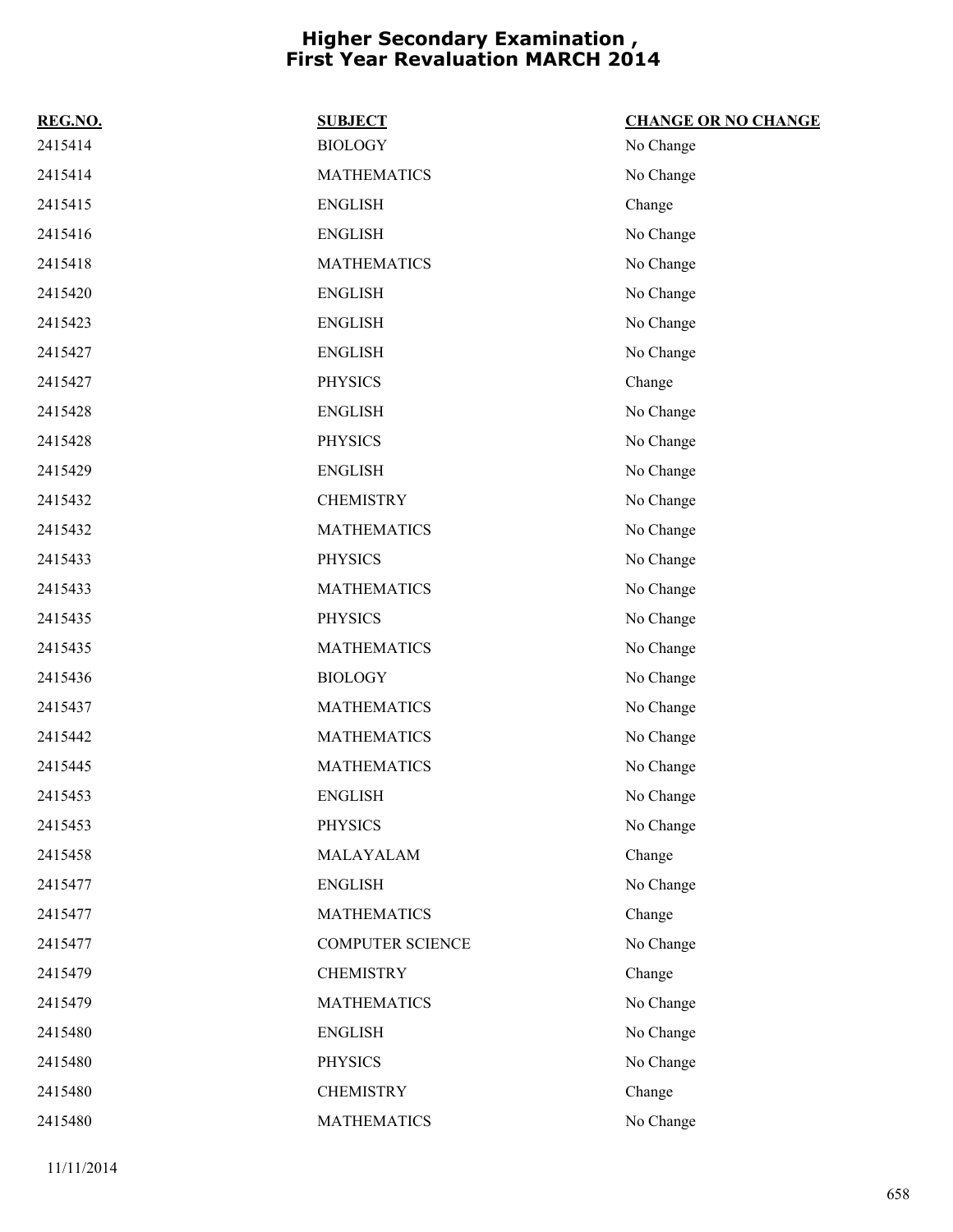| REG.NO. | <b>SUBJECT</b>     | <b>CHANGE OR NO CHANGE</b> |
|---------|--------------------|----------------------------|
| 2415489 | <b>ENGLISH</b>     | No Change                  |
| 2415489 | <b>PHYSICS</b>     | Change                     |
| 2415554 | MALAYALAM          | Change                     |
| 2415562 | <b>ENGLISH</b>     | No Change                  |
| 2415562 | <b>ECONOMICS</b>   | No Change                  |
| 2415569 | MALAYALAM          | Change                     |
| 2415569 | POLITICAL SCIENCE  | Change                     |
| 2415574 | MALAYALAM          | Change                     |
| 2415575 | <b>ENGLISH</b>     | Change                     |
| 2415575 | MALAYALAM          | Change                     |
| 2415580 | <b>ENGLISH</b>     | Change                     |
| 2415590 | <b>ENGLISH</b>     | Change                     |
| 2415590 | <b>HISTORY</b>     | Change                     |
| 2415693 | <b>CHEMISTRY</b>   | No Change                  |
| 2415696 | <b>ENGLISH</b>     | No Change                  |
| 2415696 | <b>MATHEMATICS</b> | No Change                  |
| 2415697 | <b>PHYSICS</b>     | No Change                  |
| 2415697 | <b>CHEMISTRY</b>   | Change                     |
| 2415698 | <b>PHYSICS</b>     | No Change                  |
| 2415702 | MALAYALAM          | Change                     |
| 2415710 | <b>ENGLISH</b>     | No Change                  |
| 2415710 | <b>PHYSICS</b>     | No Change                  |
| 2415710 | <b>CHEMISTRY</b>   | No Change                  |
| 2415711 | MALAYALAM          | Change                     |
| 2415712 | <b>MATHEMATICS</b> | No Change                  |
| 2415713 | MALAYALAM          | Change                     |
| 2415717 | <b>ENGLISH</b>     | No Change                  |
| 2415717 | <b>PHYSICS</b>     | No Change                  |
| 2415718 | <b>PHYSICS</b>     | No Change                  |
| 2415718 | <b>MATHEMATICS</b> | No Change                  |
| 2415719 | <b>PHYSICS</b>     | No Change                  |
| 2415721 | <b>PHYSICS</b>     | Change                     |
| 2415724 | <b>ENGLISH</b>     | No Change                  |
| 2415724 | <b>BIOLOGY</b>     | No Change                  |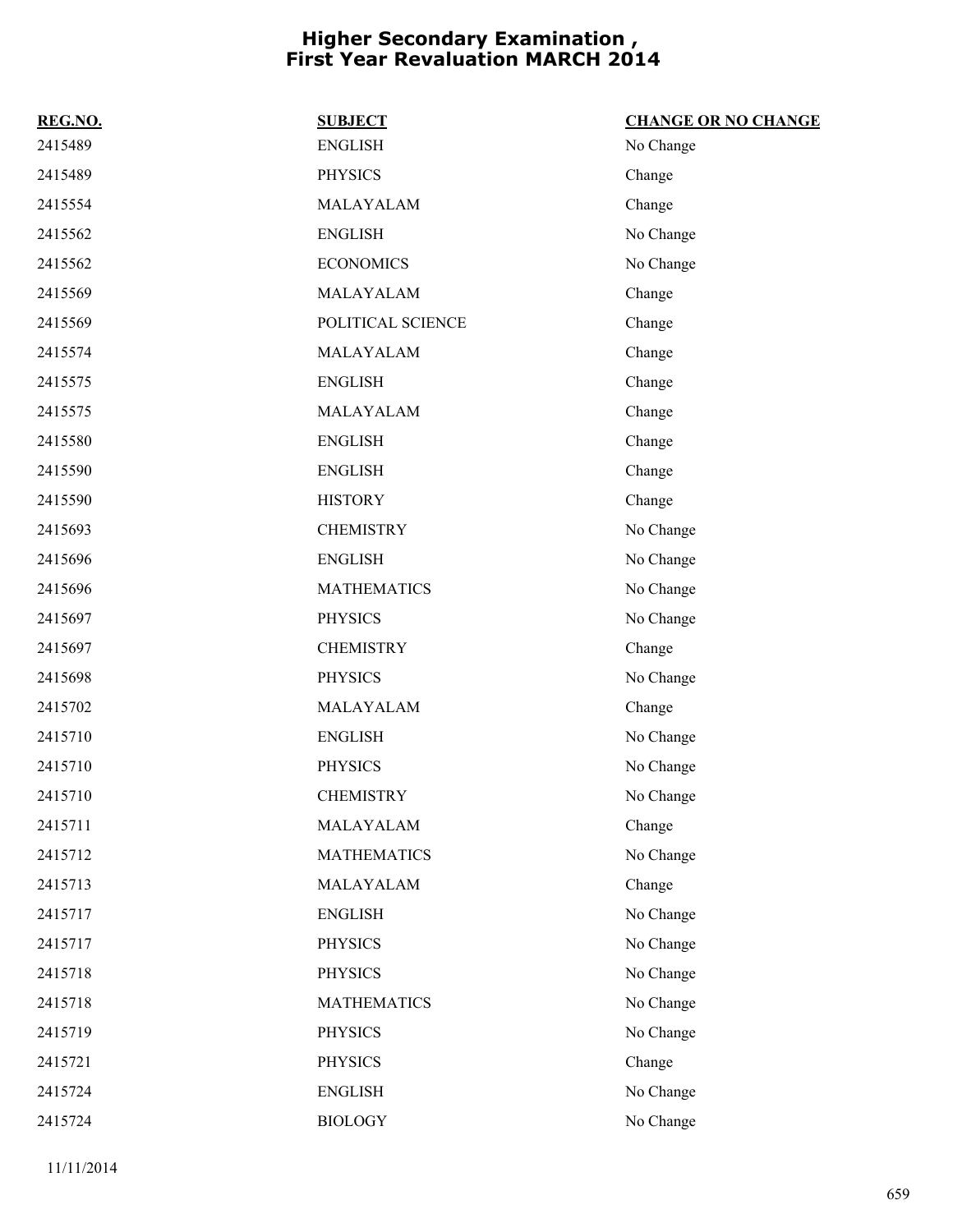| REG.NO. | <b>SUBJECT</b>     | <b>CHANGE OR NO CHANGE</b> |
|---------|--------------------|----------------------------|
| 2415724 | <b>MATHEMATICS</b> | No Change                  |
| 2415725 | <b>ENGLISH</b>     | No Change                  |
| 2415725 | <b>CHEMISTRY</b>   | No Change                  |
| 2415725 | <b>MATHEMATICS</b> | No Change                  |
| 2415726 | <b>MATHEMATICS</b> | No Change                  |
| 2415728 | <b>ENGLISH</b>     | No Change                  |
| 2415729 | <b>ENGLISH</b>     | No Change                  |
| 2415730 | <b>ENGLISH</b>     | Change                     |
| 2415731 | <b>PHYSICS</b>     | No Change                  |
| 2415731 | <b>MATHEMATICS</b> | No Change                  |
| 2415732 | <b>MATHEMATICS</b> | No Change                  |
| 2415735 | <b>ENGLISH</b>     | No Change                  |
| 2415736 | <b>PHYSICS</b>     | Change                     |
| 2415736 | <b>CHEMISTRY</b>   | No Change                  |
| 2415741 | <b>ENGLISH</b>     | No Change                  |
| 2415741 | <b>PHYSICS</b>     | No Change                  |
| 2415741 | <b>MATHEMATICS</b> | No Change                  |
| 2415742 | <b>CHEMISTRY</b>   | No Change                  |
| 2415742 | <b>MATHEMATICS</b> | Change                     |
| 2415744 | <b>CHEMISTRY</b>   | No Change                  |
| 2415744 | <b>MATHEMATICS</b> | No Change                  |
| 2415746 | <b>MATHEMATICS</b> | No Change                  |
| 2415747 | <b>ENGLISH</b>     | No Change                  |
| 2415747 | <b>BIOLOGY</b>     | No Change                  |
| 2415752 | <b>ENGLISH</b>     | No Change                  |
| 2415752 | MALAYALAM          | No Change                  |
| 2415755 | MALAYALAM          | Change                     |
| 2415756 | MALAYALAM          | No Change                  |
| 2415758 | <b>ENGLISH</b>     | No Change                  |
| 2415758 | <b>MATHEMATICS</b> | No Change                  |
| 2415763 | <b>ENGLISH</b>     | No Change                  |
| 2415763 | <b>MATHEMATICS</b> | No Change                  |
| 2415764 | MALAYALAM          | Change                     |
| 2415765 | <b>ENGLISH</b>     | No Change                  |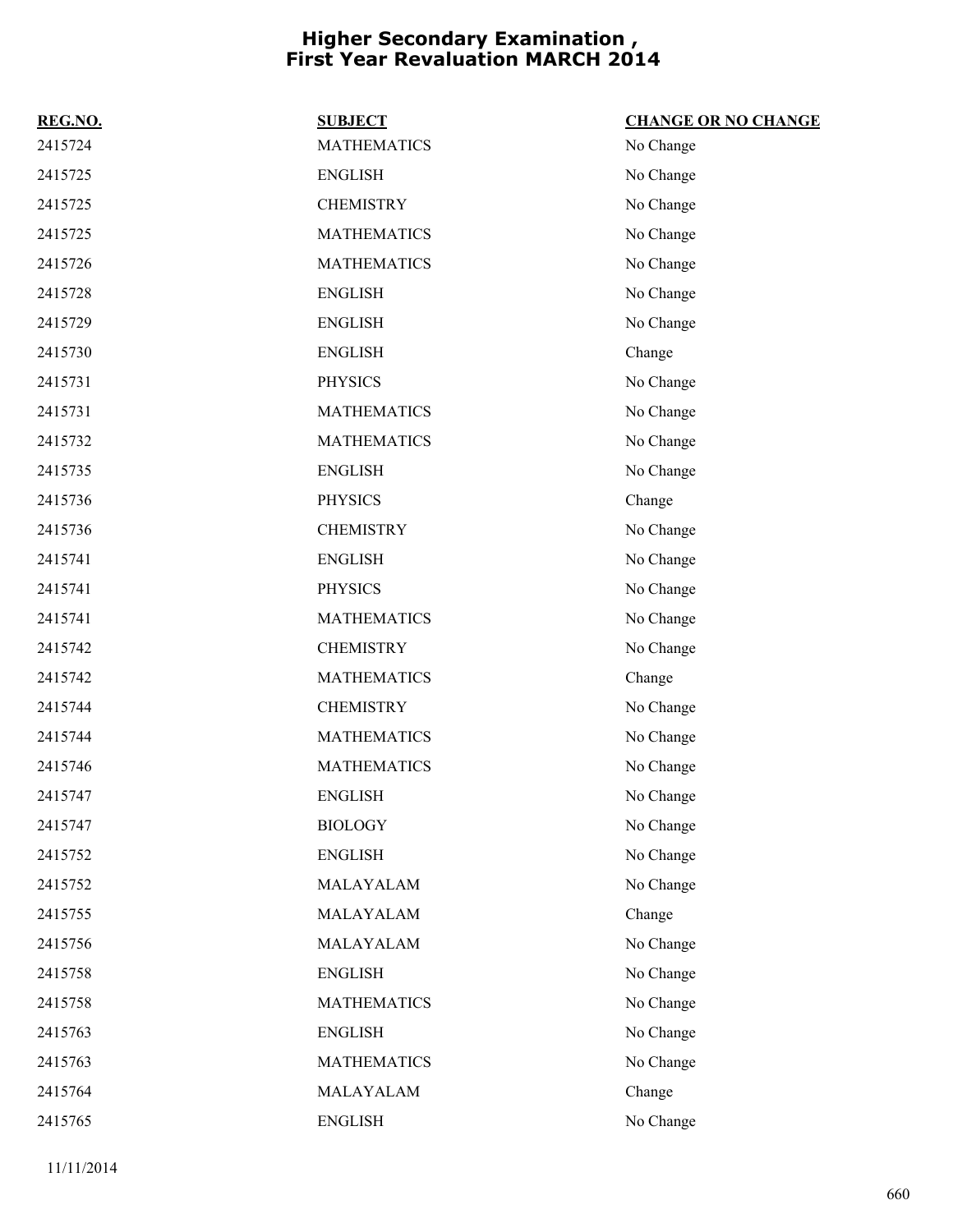| REG.NO. | <b>SUBJECT</b>          | <b>CHANGE OR NO CHANGE</b> |
|---------|-------------------------|----------------------------|
| 2415765 | MALAYALAM               | Change                     |
| 2415766 | MALAYALAM               | Change                     |
| 2415775 | <b>ENGLISH</b>          | No Change                  |
| 2415775 | <b>CHEMISTRY</b>        | No Change                  |
| 2415775 | <b>MATHEMATICS</b>      | No Change                  |
| 2415775 | <b>COMPUTER SCIENCE</b> | No Change                  |
| 2415776 | <b>ENGLISH</b>          | No Change                  |
| 2415777 | <b>MATHEMATICS</b>      | Change                     |
| 2415784 | <b>MATHEMATICS</b>      | No Change                  |
| 2415786 | <b>ENGLISH</b>          | No Change                  |
| 2415791 | <b>MATHEMATICS</b>      | No Change                  |
| 2415795 | <b>CHEMISTRY</b>        | No Change                  |
| 2415798 | <b>ENGLISH</b>          | No Change                  |
| 2415808 | <b>MATHEMATICS</b>      | Change                     |
| 2415812 | <b>ENGLISH</b>          | Change                     |
| 2415816 | <b>HISTORY</b>          | No Change                  |
| 2415857 | <b>HISTORY</b>          | No Change                  |
| 2415876 | MALAYALAM               | No Change                  |
| 2415882 | <b>ENGLISH</b>          | No Change                  |
| 2415891 | MALAYALAM               | Change                     |
| 2416086 | MALAYALAM               | Change                     |
| 2416089 | <b>ENGLISH</b>          | No Change                  |
| 2416089 | <b>PHYSICS</b>          | No Change                  |
| 2416089 | <b>BIOLOGY</b>          | No Change                  |
| 2416103 | <b>ENGLISH</b>          | No Change                  |
| 2416108 | <b>MATHEMATICS</b>      | Change                     |
| 2416118 | <b>ENGLISH</b>          | No Change                  |
| 2416126 | <b>MATHEMATICS</b>      | No Change                  |
| 2416128 | <b>PHYSICS</b>          | No Change                  |
| 2416140 | <b>ENGLISH</b>          | No Change                  |
| 2416140 | <b>MATHEMATICS</b>      | No Change                  |
| 2416141 | <b>MATHEMATICS</b>      | No Change                  |
| 2416144 | <b>ENGLISH</b>          | No Change                  |
| 2416144 | <b>PHYSICS</b>          | No Change                  |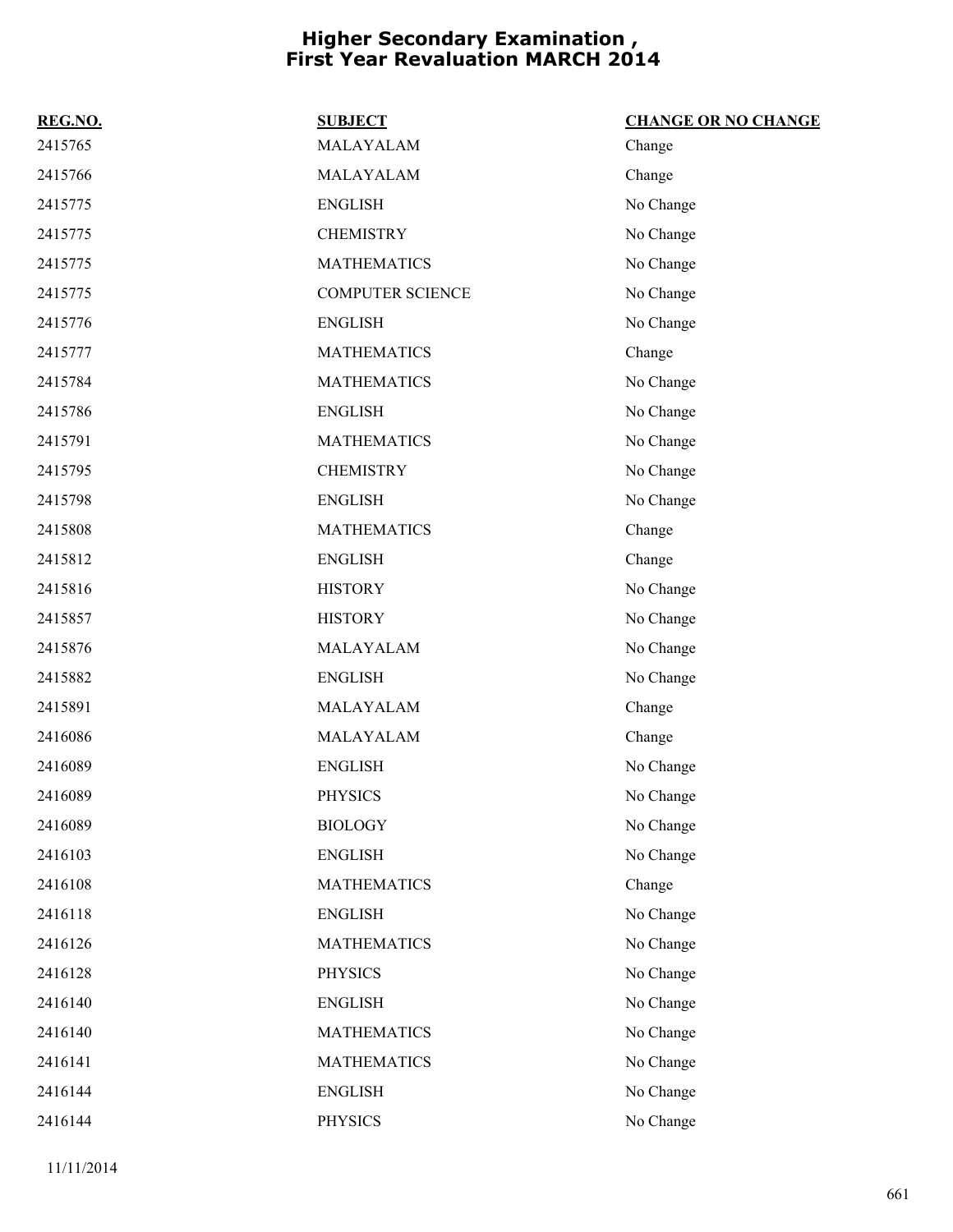| REG.NO. | <b>SUBJECT</b>                                 | <b>CHANGE OR NO CHANGE</b> |
|---------|------------------------------------------------|----------------------------|
| 2416164 | <b>ENGLISH</b>                                 | No Change                  |
| 2416164 | <b>SANSKRIT</b>                                | Change                     |
| 2416164 | <b>MATHEMATICS</b>                             | No Change                  |
| 2416167 | <b>SANSKRIT</b>                                | Change                     |
| 2416168 | <b>SANSKRIT</b>                                | Change                     |
| 2416169 | <b>SANSKRIT</b>                                | Change                     |
| 2416172 | <b>PHYSICS</b>                                 | No Change                  |
| 2416172 | <b>CHEMISTRY</b>                               | No Change                  |
| 2416274 | ACCOUNTANCY WITH<br><b>COMPUTER ACCOUNTING</b> | Change                     |
| 2416279 | <b>ECONOMICS</b>                               | Change                     |
| 2416279 | ACCOUNTANCY WITH<br><b>COMPUTER ACCOUNTING</b> | No Change                  |
| 2416377 | <b>MATHEMATICS</b>                             | No Change                  |
| 2416378 | <b>MATHEMATICS</b>                             | No Change                  |
| 2416379 | <b>MATHEMATICS</b>                             | No Change                  |
| 2416380 | <b>MATHEMATICS</b>                             | No Change                  |
| 2416392 | <b>CHEMISTRY</b>                               | No Change                  |
| 2416395 | <b>MATHEMATICS</b>                             | No Change                  |
| 2416409 | <b>MATHEMATICS</b>                             | No Change                  |
| 2416440 | <b>MATHEMATICS</b>                             | No Change                  |
| 2416628 | <b>PHYSICS</b>                                 | No Change                  |
| 2416630 | MALAYALAM                                      | Change                     |
| 2416642 | <b>ENGLISH</b>                                 | No Change                  |
| 2416644 | MALAYALAM                                      | No Change                  |
| 2416655 | <b>ENGLISH</b>                                 | No Change                  |
| 2416658 | <b>ENGLISH</b>                                 | No Change                  |
| 2416658 | <b>CHEMISTRY</b>                               | Change                     |
| 2416665 | <b>ENGLISH</b>                                 | No Change                  |
| 2416665 | <b>PHYSICS</b>                                 | No Change                  |
| 2416691 | <b>MATHEMATICS</b>                             | No Change                  |
| 2416720 | <b>ENGLISH</b>                                 | No Change                  |
| 2416905 | <b>BIOLOGY</b>                                 | No Change                  |
| 2416906 | <b>ENGLISH</b>                                 | No Change                  |
| 2416906 | <b>BIOLOGY</b>                                 | Change                     |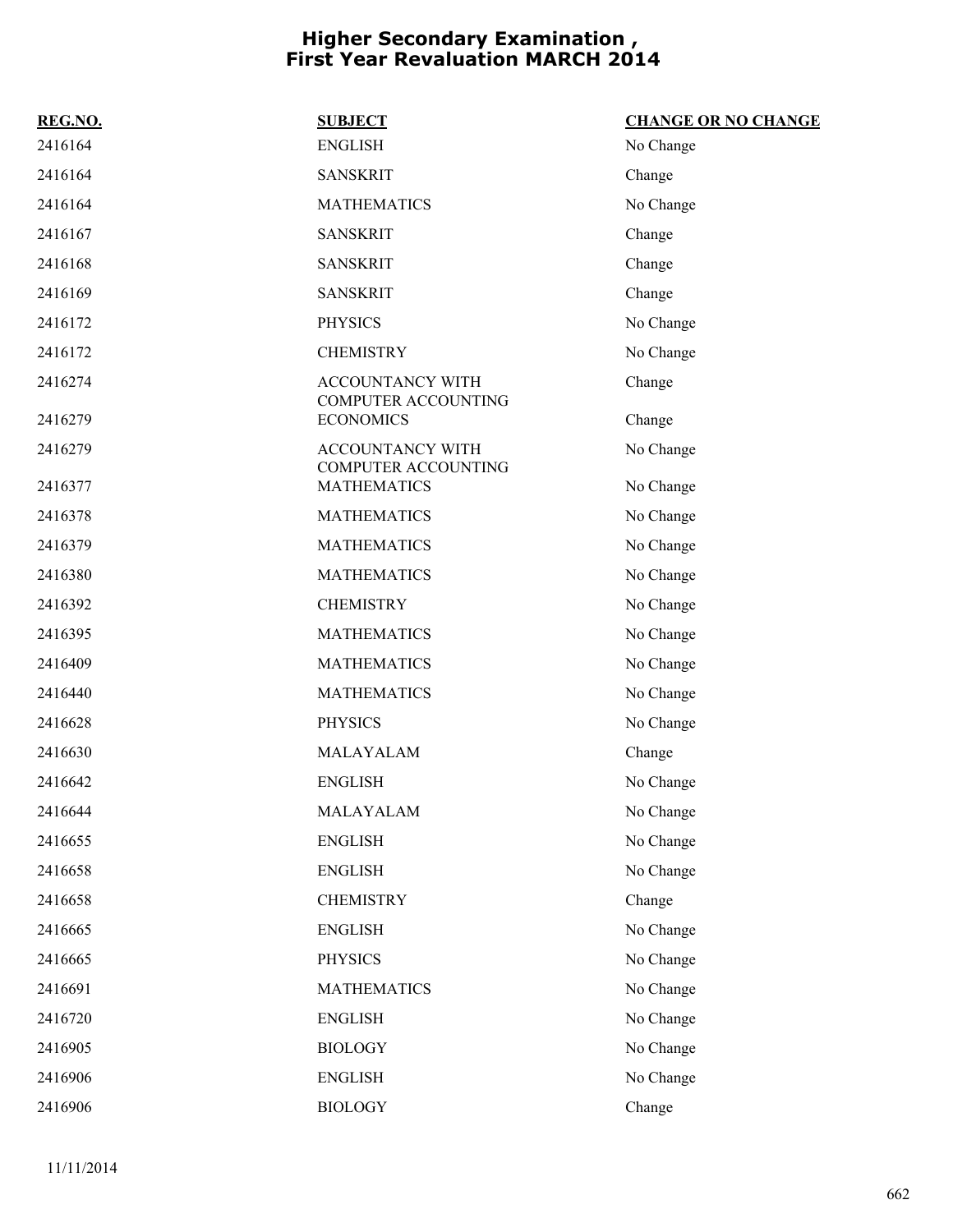| REG.NO. | <b>SUBJECT</b>          | <b>CHANGE OR NO CHANGE</b> |
|---------|-------------------------|----------------------------|
| 2416912 | MALAYALAM               | No Change                  |
| 2416912 | <b>PHYSICS</b>          | No Change                  |
| 2416912 | <b>MATHEMATICS</b>      | No Change                  |
| 2416913 | <b>ENGLISH</b>          | No Change                  |
| 2416913 | MALAYALAM               | No Change                  |
| 2416913 | <b>CHEMISTRY</b>        | No Change                  |
| 2416916 | <b>BIOLOGY</b>          | No Change                  |
| 2416924 | MALAYALAM               | No Change                  |
| 2416927 | <b>ENGLISH</b>          | No Change                  |
| 2416927 | <b>BIOLOGY</b>          | No Change                  |
| 2416928 | <b>MATHEMATICS</b>      | No Change                  |
| 2416929 | <b>ENGLISH</b>          | No Change                  |
| 2416929 | <b>CHEMISTRY</b>        | No Change                  |
| 2416930 | <b>BIOLOGY</b>          | No Change                  |
| 2416932 | <b>ENGLISH</b>          | No Change                  |
| 2416934 | <b>BIOLOGY</b>          | No Change                  |
| 2416936 | <b>CHEMISTRY</b>        | No Change                  |
| 2416937 | <b>PHYSICS</b>          | No Change                  |
| 2416942 | <b>PHYSICS</b>          | No Change                  |
| 2416942 | <b>CHEMISTRY</b>        | Change                     |
| 2416945 | <b>CHEMISTRY</b>        | Change                     |
| 2416949 | <b>MATHEMATICS</b>      | No Change                  |
| 2416951 | <b>MATHEMATICS</b>      | No Change                  |
| 2416952 | <b>CHEMISTRY</b>        | Change                     |
| 2416953 | <b>CHEMISTRY</b>        | Change                     |
| 2416955 | <b>ENGLISH</b>          | No Change                  |
| 2416956 | <b>ENGLISH</b>          | No Change                  |
| 2416956 | <b>PHYSICS</b>          | No Change                  |
| 2416957 | MALAYALAM               | Change                     |
| 2416957 | <b>CHEMISTRY</b>        | Change                     |
| 2416958 | <b>ENGLISH</b>          | No Change                  |
| 2416982 | <b>ENGLISH</b>          | No Change                  |
| 2416998 | <b>COMPUTER SCIENCE</b> | No Change                  |
| 2417279 | MALAYALAM               | Change                     |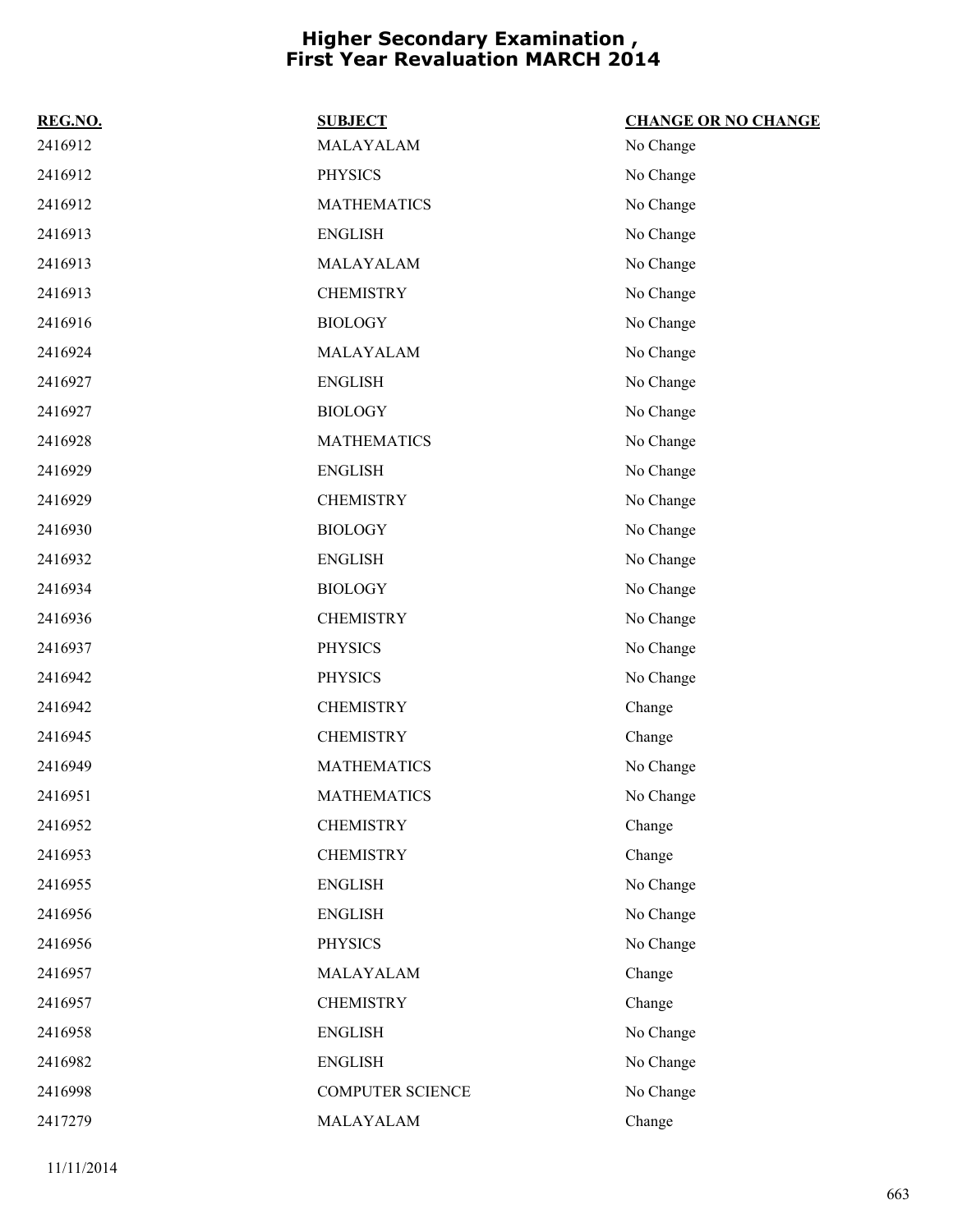| REG.NO. | <b>SUBJECT</b>     | <b>CHANGE OR NO CHANGE</b> |
|---------|--------------------|----------------------------|
| 2417285 | MALAYALAM          | Change                     |
| 2417285 | <b>CHEMISTRY</b>   | Change                     |
| 2417300 | MALAYALAM          | No Change                  |
| 2417306 | <b>ENGLISH</b>     | Change                     |
| 2417306 | MALAYALAM          | No Change                  |
| 2417311 | MALAYALAM          | Change                     |
| 2417313 | <b>ENGLISH</b>     | No Change                  |
| 2417338 | <b>PHYSICS</b>     | No Change                  |
| 2417338 | <b>MATHEMATICS</b> | No Change                  |
| 2417339 | <b>ENGLISH</b>     | No Change                  |
| 2417339 | <b>PHYSICS</b>     | No Change                  |
| 2417339 | <b>MATHEMATICS</b> | No Change                  |
| 2417351 | <b>BIOLOGY</b>     | No Change                  |
| 2417559 | <b>BIOLOGY</b>     | No Change                  |
| 2417568 | <b>MATHEMATICS</b> | Change                     |
| 2417677 | <b>ENGLISH</b>     | No Change                  |
| 2417744 | <b>ENGLISH</b>     | Change                     |
| 2418291 | <b>ENGLISH</b>     | No Change                  |
| 2418291 | <b>MATHEMATICS</b> | No Change                  |
| 2418319 | <b>PHYSICS</b>     | No Change                  |
| 2418319 | <b>BIOLOGY</b>     | No Change                  |
| 2418359 | MALAYALAM          | No Change                  |
| 2418564 | <b>ENGLISH</b>     | No Change                  |
| 2418599 | <b>MATHEMATICS</b> | No Change                  |
| 2418605 | <b>ENGLISH</b>     | Change                     |
| 2418763 | <b>MATHEMATICS</b> | No Change                  |
| 2418776 | <b>ENGLISH</b>     | No Change                  |
| 2418776 | <b>PHYSICS</b>     | Change                     |
| 2418778 | <b>ENGLISH</b>     | No Change                  |
| 2418783 | <b>ENGLISH</b>     | Change                     |
| 2418787 | <b>BIOLOGY</b>     | No Change                  |
| 2418789 | <b>ENGLISH</b>     | No Change                  |
| 2418790 | <b>ENGLISH</b>     | Change                     |
| 2418791 | <b>HINDI</b>       | No Change                  |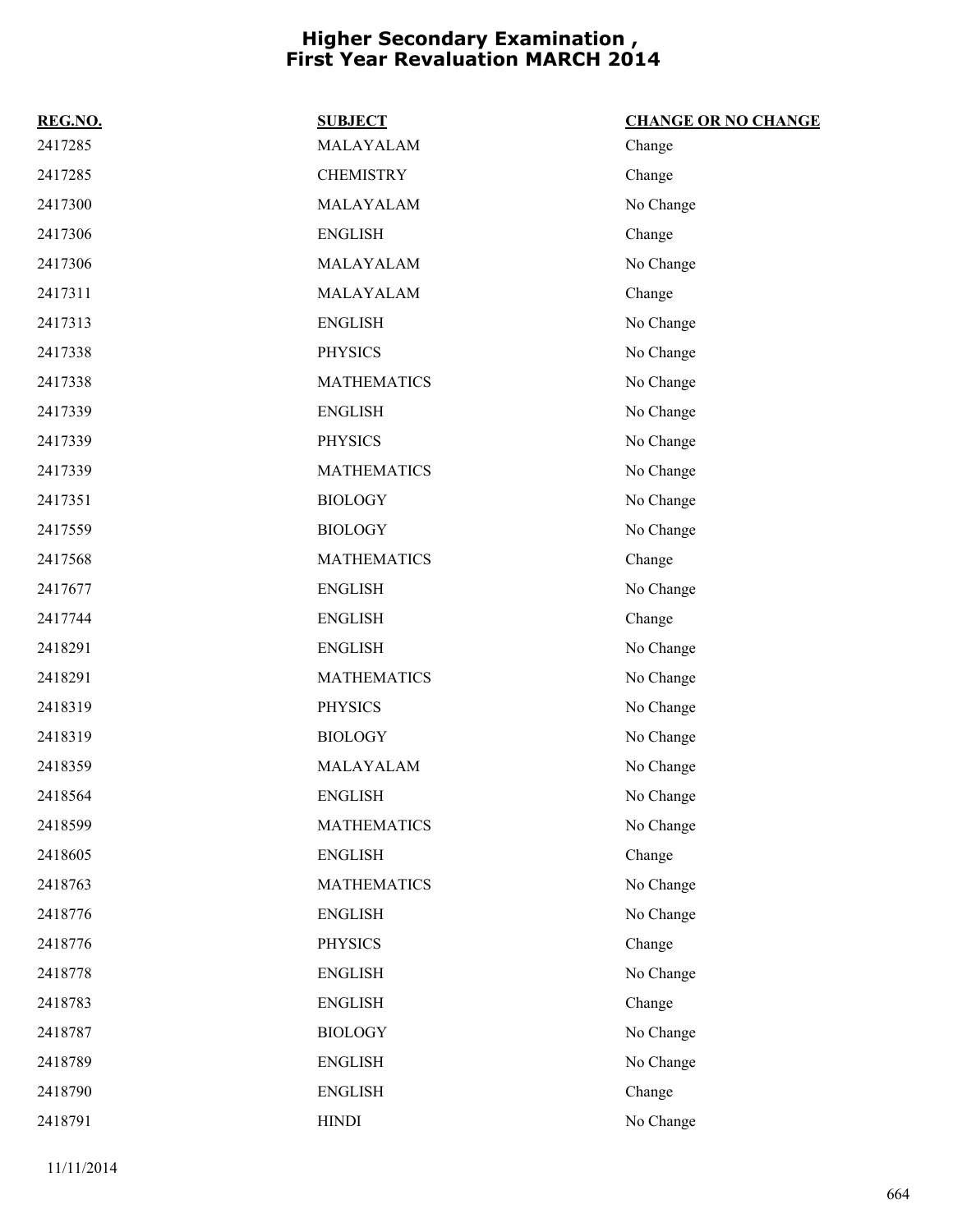| REG.NO. | <b>SUBJECT</b>                                 | <b>CHANGE OR NO CHANGE</b> |
|---------|------------------------------------------------|----------------------------|
| 2418792 | <b>BIOLOGY</b>                                 | No Change                  |
| 2418792 | <b>MATHEMATICS</b>                             | No Change                  |
| 2418796 | <b>PHYSICS</b>                                 | Change                     |
| 2418797 | <b>ENGLISH</b>                                 | No Change                  |
| 2418802 | <b>ENGLISH</b>                                 | No Change                  |
| 2418804 | <b>ENGLISH</b>                                 | No Change                  |
| 2418805 | <b>MATHEMATICS</b>                             | No Change                  |
| 2418842 | ACCOUNTANCY WITH<br><b>COMPUTER ACCOUNTING</b> | No Change                  |
| 2418903 | MALAYALAM                                      | Change                     |
| 2419053 | <b>PHYSICS</b>                                 | No Change                  |
| 2419061 | <b>CHEMISTRY</b>                               | No Change                  |
| 2419066 | <b>CHEMISTRY</b>                               | No Change                  |
| 2419067 | <b>ENGLISH</b>                                 | No Change                  |
| 2419067 | <b>PHYSICS</b>                                 | No Change                  |
| 2419072 | <b>MATHEMATICS</b>                             | No Change                  |
| 2419415 | <b>ENGLISH</b>                                 | Change                     |
| 2419436 | <b>MATHEMATICS</b>                             | No Change                  |
| 2419728 | MALAYALAM                                      | Change                     |
| 2419870 | <b>ENGLISH</b>                                 | No Change                  |
| 2420014 | MALAYALAM                                      | Change                     |
| 2420015 | MALAYALAM                                      | Change                     |
| 2420038 | <b>ENGLISH</b>                                 | Change                     |
| 2420165 | <b>ENGLISH</b>                                 | No Change                  |
| 2420165 | MALAYALAM                                      | No Change                  |
| 2420165 | <b>BIOLOGY</b>                                 | No Change                  |
| 2420165 | <b>MATHEMATICS</b>                             | No Change                  |
| 2420203 | <b>ENGLISH</b>                                 | No Change                  |
| 2420206 | <b>ENGLISH</b>                                 | No Change                  |
| 2420207 | <b>ENGLISH</b>                                 | No Change                  |
| 2420209 | <b>ENGLISH</b>                                 | No Change                  |
| 2420211 | <b>MATHEMATICS</b>                             | No Change                  |
| 2420310 | MALAYALAM                                      | Change                     |
| 2420646 | <b>ENGLISH</b>                                 | No Change                  |
| 2420657 | <b>ENGLISH</b>                                 | No Change                  |
|         |                                                |                            |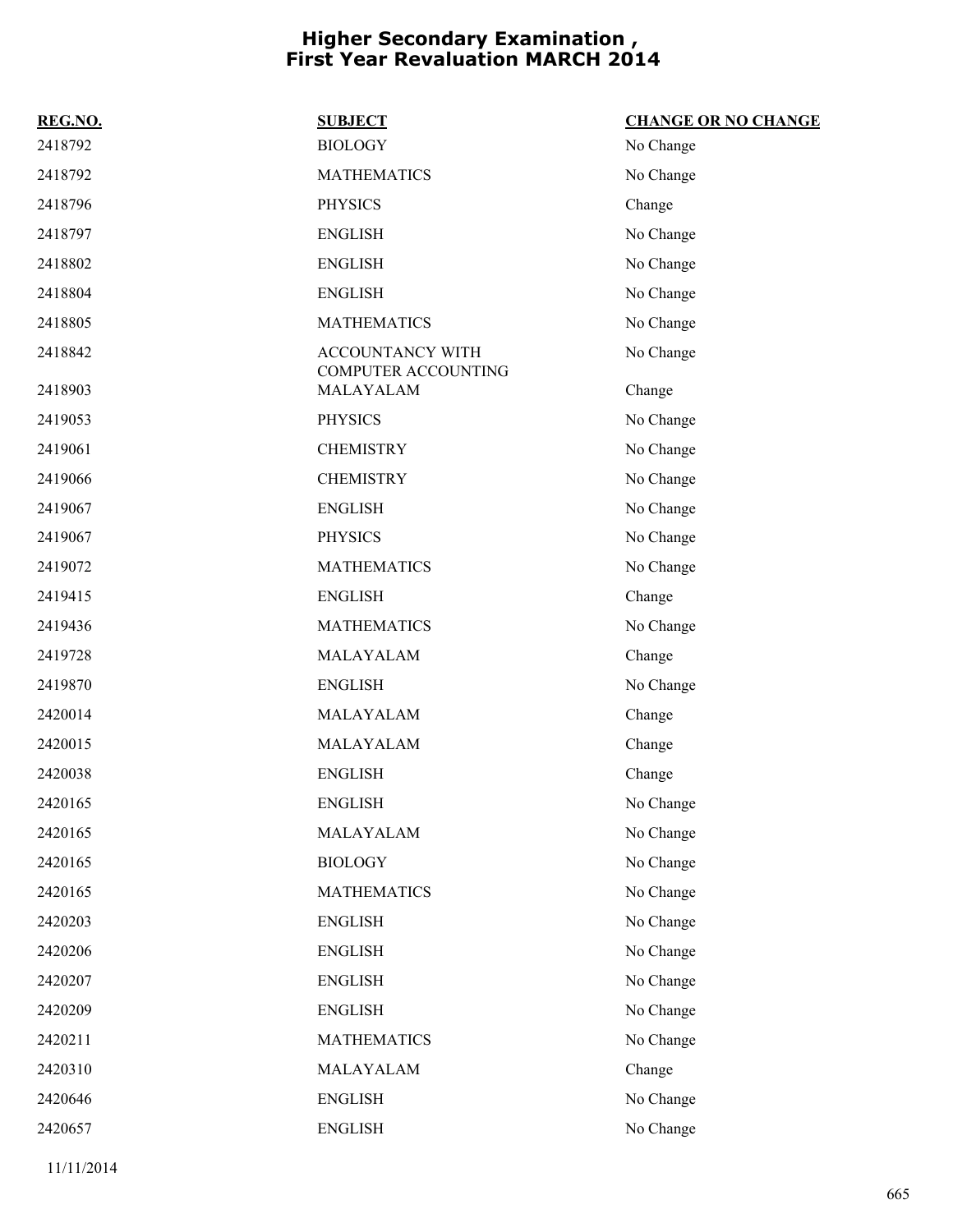| REG.NO. | <b>SUBJECT</b>          | <b>CHANGE OR NO CHANGE</b> |
|---------|-------------------------|----------------------------|
| 2420680 | <b>ENGLISH</b>          | No Change                  |
| 2420681 | <b>ENGLISH</b>          | Change                     |
| 2420681 | <b>CHEMISTRY</b>        | Change                     |
| 2420682 | <b>ENGLISH</b>          | Change                     |
| 2420682 | <b>CHEMISTRY</b>        | No Change                  |
| 2420685 | <b>ENGLISH</b>          | No Change                  |
| 2420685 | <b>MATHEMATICS</b>      | No Change                  |
| 2420686 | <b>ENGLISH</b>          | No Change                  |
| 2420686 | <b>COMPUTER SCIENCE</b> | Change                     |
| 2420693 | <b>ENGLISH</b>          | Change                     |
| 2420697 | <b>ENGLISH</b>          | No Change                  |
| 2420697 | <b>CHEMISTRY</b>        | No Change                  |
| 2420708 | <b>MATHEMATICS</b>      | No Change                  |
| 2420710 | <b>ENGLISH</b>          | No Change                  |
| 2420712 | <b>MATHEMATICS</b>      | No Change                  |
| 2420713 | <b>ENGLISH</b>          | No Change                  |
| 2420721 | <b>ENGLISH</b>          | Change                     |
| 2420723 | <b>MATHEMATICS</b>      | Change                     |
| 2420856 | <b>ENGLISH</b>          | No Change                  |
| 2420856 | <b>CHEMISTRY</b>        | Change                     |
| 2420857 | <b>CHEMISTRY</b>        | No Change                  |
| 2420860 | <b>PHYSICS</b>          | No Change                  |
| 2420860 | <b>CHEMISTRY</b>        | Change                     |
| 2420860 | <b>BIOLOGY</b>          | No Change                  |
| 2420863 | MALAYALAM               | Change                     |
| 2420872 | <b>ENGLISH</b>          | Change                     |
| 2420872 | <b>CHEMISTRY</b>        | No Change                  |
| 2420872 | <b>BIOLOGY</b>          | No Change                  |
| 2420876 | <b>ENGLISH</b>          | No Change                  |
| 2420886 | <b>PHYSICS</b>          | No Change                  |
| 2420886 | <b>CHEMISTRY</b>        | No Change                  |
| 2420886 | <b>MATHEMATICS</b>      | No Change                  |
| 2420891 | MALAYALAM               | No Change                  |
| 2420893 | <b>ENGLISH</b>          | No Change                  |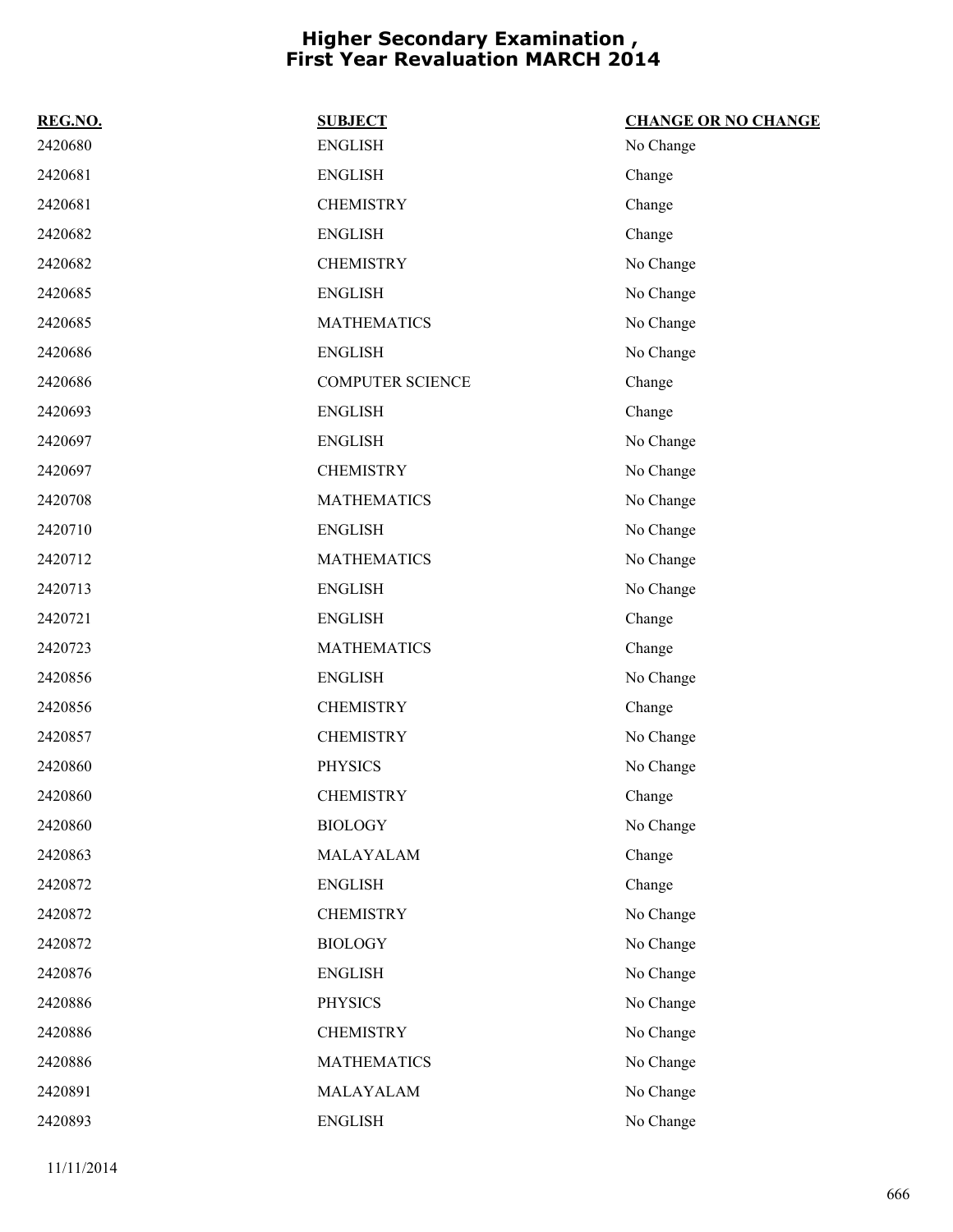| REG.NO. | <b>SUBJECT</b>     | <b>CHANGE OR NO CHANGE</b> |
|---------|--------------------|----------------------------|
| 2420898 | <b>ENGLISH</b>     | No Change                  |
| 2420898 | <b>CHEMISTRY</b>   | No Change                  |
| 2420899 | <b>ENGLISH</b>     | No Change                  |
| 2420901 | <b>ENGLISH</b>     | No Change                  |
| 2420901 | <b>PHYSICS</b>     | No Change                  |
| 2420903 | <b>CHEMISTRY</b>   | No Change                  |
| 2420908 | <b>PHYSICS</b>     | No Change                  |
| 2420911 | <b>CHEMISTRY</b>   | No Change                  |
| 2420912 | <b>PHYSICS</b>     | No Change                  |
| 2420916 | <b>BIOLOGY</b>     | Change                     |
| 2420918 | <b>ENGLISH</b>     | No Change                  |
| 2420918 | <b>MATHEMATICS</b> | No Change                  |
| 2420920 | <b>ENGLISH</b>     | No Change                  |
| 2420921 | <b>BIOLOGY</b>     | Change                     |
| 2420922 | <b>ENGLISH</b>     | Change                     |
| 2420925 | <b>ENGLISH</b>     | Change                     |
| 2420926 | <b>ENGLISH</b>     | No Change                  |
| 2420926 | <b>PHYSICS</b>     | No Change                  |
| 2420928 | <b>ENGLISH</b>     | No Change                  |
| 2420935 | <b>PHYSICS</b>     | No Change                  |
| 2420935 | <b>CHEMISTRY</b>   | Change                     |
| 2420940 | <b>ENGLISH</b>     | No Change                  |
| 2420952 | <b>CHEMISTRY</b>   | No Change                  |
| 2420955 | <b>PHYSICS</b>     | No Change                  |
| 2420955 | <b>BIOLOGY</b>     | No Change                  |
| 2420955 | <b>MATHEMATICS</b> | No Change                  |
| 2420959 | <b>ENGLISH</b>     | No Change                  |
| 2420965 | <b>PHYSICS</b>     | No Change                  |
| 2420971 | <b>ENGLISH</b>     | No Change                  |
| 2421133 | <b>CHEMISTRY</b>   | No Change                  |
| 2421134 | <b>CHEMISTRY</b>   | No Change                  |
| 2421142 | <b>ENGLISH</b>     | Change                     |
| 2421151 | <b>ENGLISH</b>     | Change                     |
| 2421160 | <b>ENGLISH</b>     | No Change                  |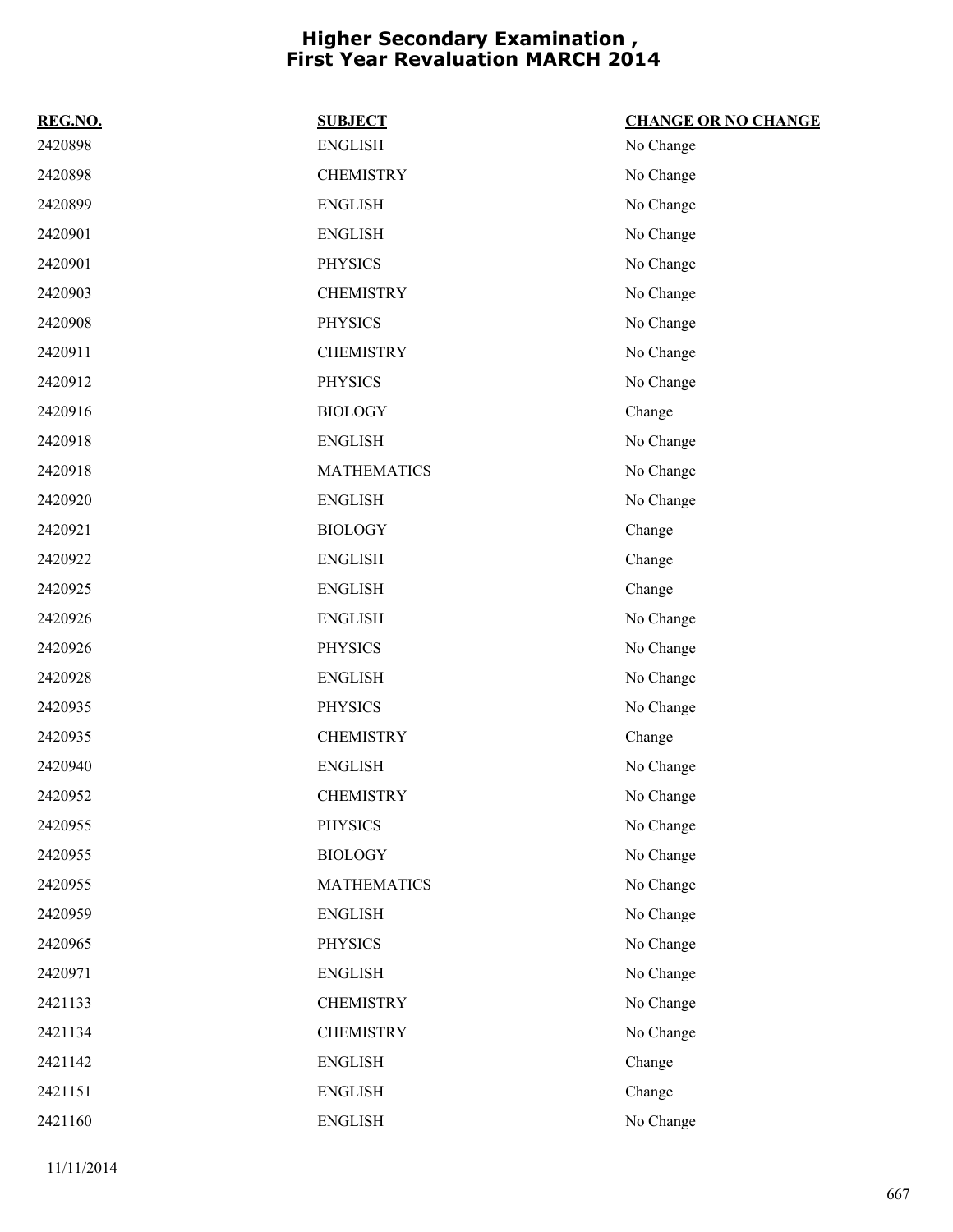| REG.NO.            | <b>SUBJECT</b>                                                              | <b>CHANGE OR NO CHANGE</b> |
|--------------------|-----------------------------------------------------------------------------|----------------------------|
| 2421171            | <b>MATHEMATICS</b>                                                          | No Change                  |
| 2421272            | <b>PHYSICS</b>                                                              | Change                     |
| 2421272            | <b>CHEMISTRY</b>                                                            | Change                     |
| 2421275            | MALAYALAM                                                                   | Change                     |
| 2421298            | <b>HINDI</b>                                                                | No Change                  |
| 2421303            | <b>ENGLISH</b>                                                              | Change                     |
| 2421449            | <b>MATHEMATICS</b>                                                          | No Change                  |
| 2421490            | <b>ENGLISH</b>                                                              | Change                     |
| 2421544            | SOCIOLOGY                                                                   | No Change                  |
| 2421593            | <b>ECONOMICS</b>                                                            | No Change                  |
| 2421601            | <b>BUSINESS STUDIES WITH</b><br>FUNCTIONAL MANAGEMENT                       | Change                     |
| 2421673            | <b>ENGLISH</b>                                                              | Change                     |
| 2421754            | <b>CHEMISTRY</b>                                                            | No Change                  |
| 2421754            | <b>MATHEMATICS</b>                                                          | No Change                  |
| 2421890            | <b>ENGLISH</b>                                                              | No Change                  |
| 2421913            | <b>ENGLISH</b>                                                              | No Change                  |
| 2421913            | <b>PHYSICS</b>                                                              | No Change                  |
| 2421927            | <b>PHYSICS</b>                                                              | No Change                  |
| 2422374            | <b>ENGLISH</b>                                                              | Change                     |
| 2422412            | <b>ECONOMICS</b>                                                            | No Change                  |
| 2422412            | ACCOUNTANCY WITH<br>COMPUTER ACCOUNTING                                     | Change                     |
| 2422428            | <b>ENGLISH</b>                                                              | No Change                  |
| 2422428            | <b>MATHEMATICS</b>                                                          | Change                     |
| 2422439            | <b>MATHEMATICS</b>                                                          | No Change                  |
| 2422440            | <b>ENGLISH</b>                                                              | No Change                  |
| 2422446            | <b>MATHEMATICS</b>                                                          | No Change                  |
| 2422478            | <b>CHEMISTRY</b>                                                            | No Change                  |
| 2422566            | <b>MATHEMATICS</b>                                                          | Change                     |
| 2422599            | <b>BIOLOGY</b>                                                              | No Change                  |
| 2422674            | <b>ECONOMICS</b>                                                            | Change                     |
| 2422693<br>2422729 | <b>BUSINESS STUDIES WITH</b><br>FUNCTIONAL MANAGEMENT<br><b>MATHEMATICS</b> | No Change<br>No Change     |
|                    |                                                                             |                            |
| 2422730            | <b>PHYSICS</b>                                                              | Change                     |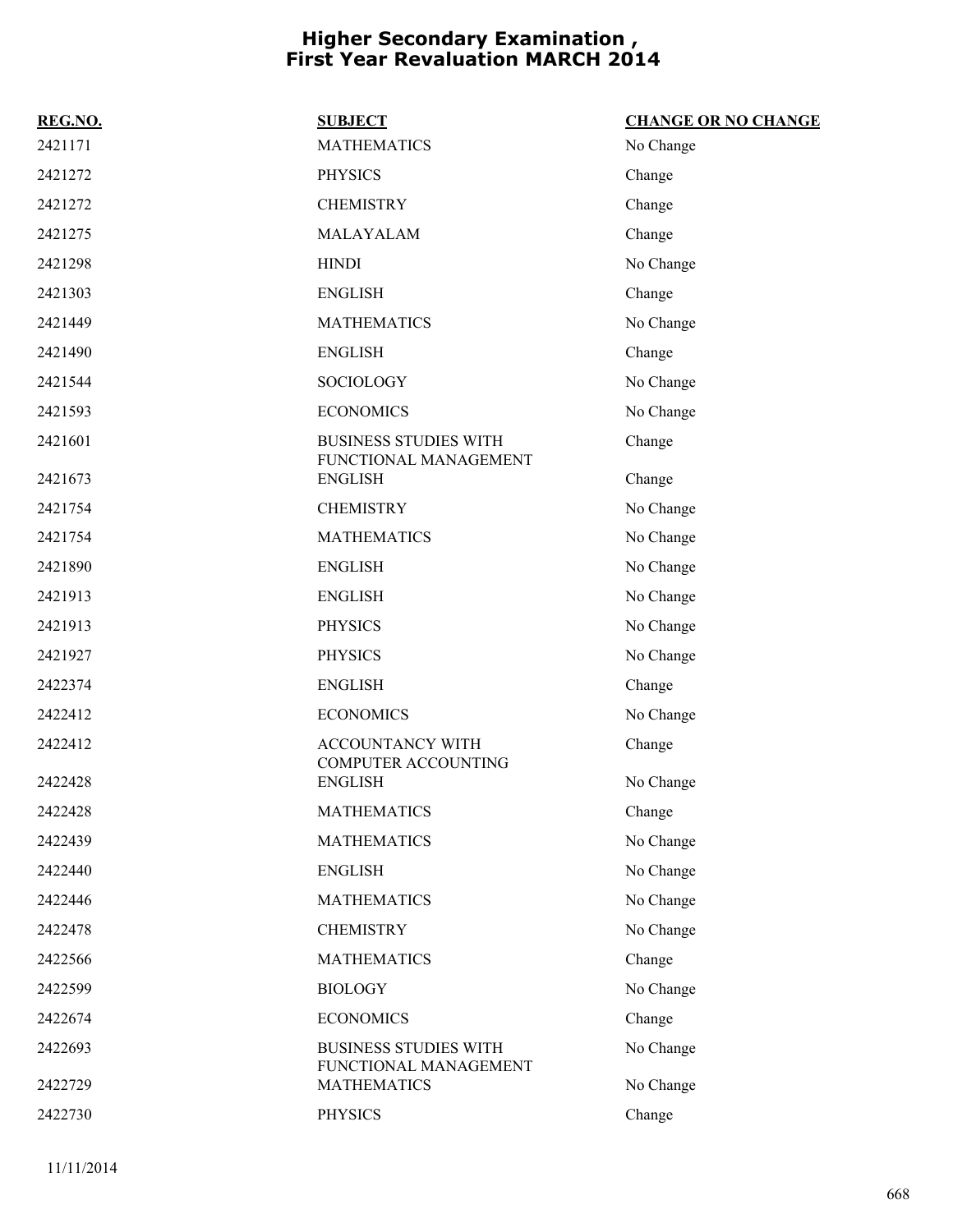| REG.NO. | <b>SUBJECT</b>              | <b>CHANGE OR NO CHANGE</b> |
|---------|-----------------------------|----------------------------|
| 2422730 | <b>CHEMISTRY</b>            | Change                     |
| 2422736 | <b>PHYSICS</b>              | Change                     |
| 2422738 | <b>MATHEMATICS</b>          | No Change                  |
| 2422747 | <b>MATHEMATICS</b>          | No Change                  |
| 2422749 | <b>ENGLISH</b>              | No Change                  |
| 2422751 | MALAYALAM                   | No Change                  |
| 2422756 | MALAYALAM                   | Change                     |
| 2422763 | MALAYALAM                   | Change                     |
| 2422763 | <b>PHYSICS</b>              | No Change                  |
| 2422763 | <b>MATHEMATICS</b>          | No Change                  |
| 2422765 | <b>MATHEMATICS</b>          | No Change                  |
| 2422766 | <b>ENGLISH</b>              | No Change                  |
| 2422774 | <b>ENGLISH</b>              | No Change                  |
| 2422776 | MALAYALAM                   | Change                     |
| 2422777 | <b>ENGLISH</b>              | No Change                  |
| 2422777 | MALAYALAM                   | Change                     |
| 2422857 | <b>ECONOMICS</b>            | Change                     |
| 2422890 | <b>ECONOMICS</b>            | No Change                  |
| 2422890 | <b>COMPUTER APPLICATION</b> | No Change                  |
| 2422897 | <b>COMPUTER APPLICATION</b> | No Change                  |
| 2422954 | <b>PHYSICS</b>              | No Change                  |
| 2423504 | <b>CHEMISTRY</b>            | No Change                  |
| 2423527 | <b>MATHEMATICS</b>          | No Change                  |
| 2423534 | <b>ENGLISH</b>              | Change                     |
| 2423543 | <b>ENGLISH</b>              | No Change                  |
| 2423802 | MALAYALAM                   | Change                     |
| 2423824 | <b>CHEMISTRY</b>            | No Change                  |
| 2423981 | <b>HISTORY</b>              | Change                     |
| 2424117 | <b>ENGLISH</b>              | Change                     |
| 2424386 | <b>ENGLISH</b>              | No Change                  |
| 2424436 | MALAYALAM                   | Change                     |
| 2424869 | <b>MATHEMATICS</b>          | No Change                  |
| 2424884 | <b>ENGLISH</b>              | No Change                  |
| 2424884 | <b>MATHEMATICS</b>          | Change                     |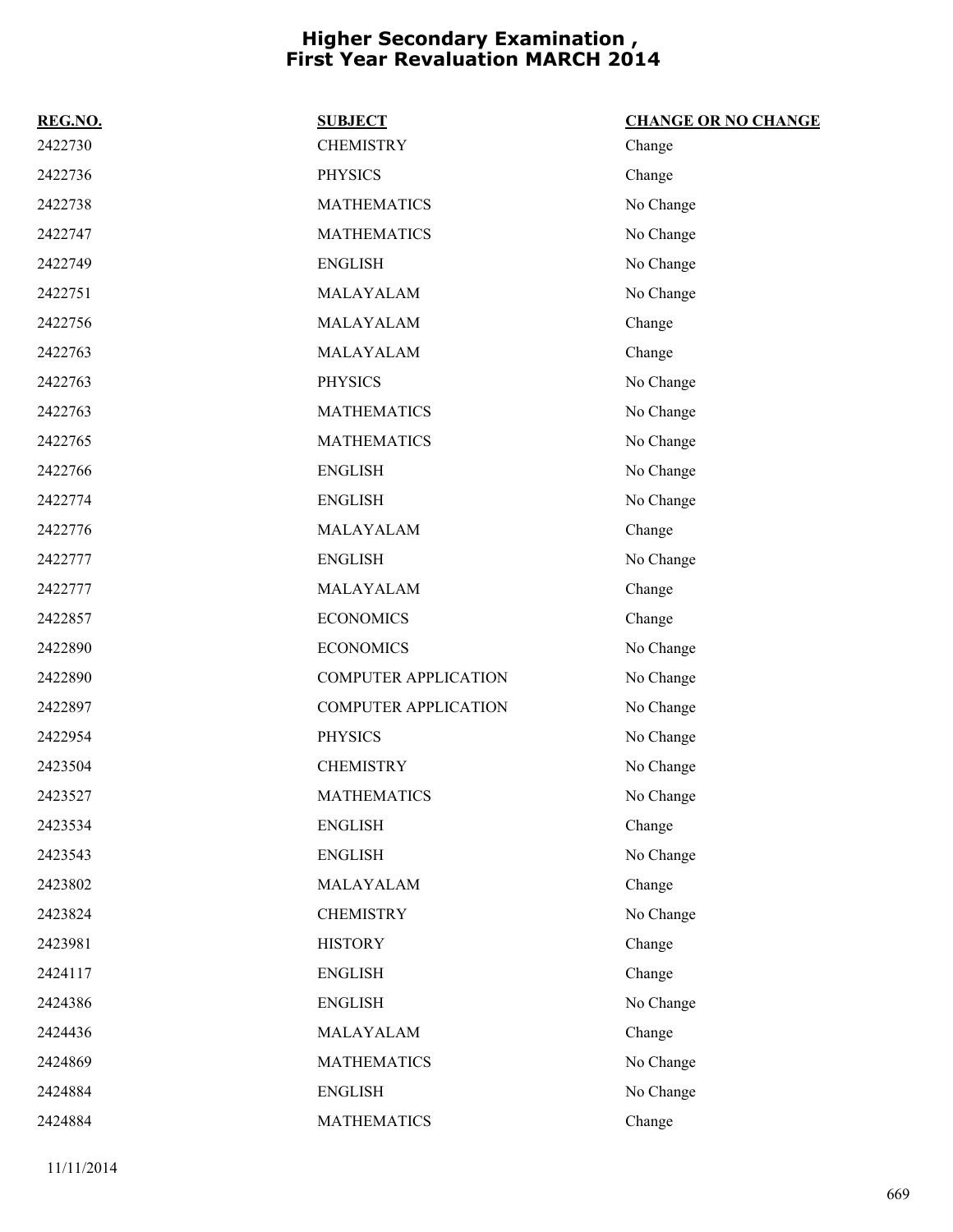| REG.NO. | <b>SUBJECT</b>     | <b>CHANGE OR NO CHANGE</b> |
|---------|--------------------|----------------------------|
| 2424900 | <b>PHYSICS</b>     | No Change                  |
| 2424900 | <b>MATHEMATICS</b> | No Change                  |
| 2424909 | <b>MATHEMATICS</b> | No Change                  |
| 2424913 | <b>HINDI</b>       | No Change                  |
| 2424938 | MALAYALAM          | No Change                  |
| 2424974 | <b>PHYSICS</b>     | Change                     |
| 2424985 | <b>CHEMISTRY</b>   | No Change                  |
| 2424990 | <b>MATHEMATICS</b> | Change                     |
| 2424995 | <b>CHEMISTRY</b>   | No Change                  |
| 2425007 | <b>PHYSICS</b>     | No Change                  |
| 2425008 | <b>CHEMISTRY</b>   | No Change                  |
| 2425012 | <b>MATHEMATICS</b> | No Change                  |
| 2425015 | <b>MATHEMATICS</b> | No Change                  |
| 2425016 | <b>MATHEMATICS</b> | No Change                  |
| 2425024 | MALAYALAM          | Change                     |
| 2425144 | <b>ENGLISH</b>     | No Change                  |
| 2425144 | MALAYALAM          | Change                     |
| 2425144 | <b>PHYSICS</b>     | No Change                  |
| 2425144 | <b>MATHEMATICS</b> | No Change                  |
| 2425145 | <b>ENGLISH</b>     | Change                     |
| 2425145 | MALAYALAM          | No Change                  |
| 2425146 | MALAYALAM          | Change                     |
| 2425147 | <b>ENGLISH</b>     | No Change                  |
| 2425147 | <b>PHYSICS</b>     | Change                     |
| 2425147 | <b>CHEMISTRY</b>   | Change                     |
| 2425147 | <b>MATHEMATICS</b> | No Change                  |
| 2425149 | MALAYALAM          | Change                     |
| 2425150 | <b>CHEMISTRY</b>   | No Change                  |
| 2425151 | MALAYALAM          | Change                     |
| 2425151 | <b>MATHEMATICS</b> | No Change                  |
| 2425152 | MALAYALAM          | Change                     |
| 2425154 | MALAYALAM          | Change                     |
| 2425154 | <b>MATHEMATICS</b> | No Change                  |
| 2425156 | <b>ENGLISH</b>     | No Change                  |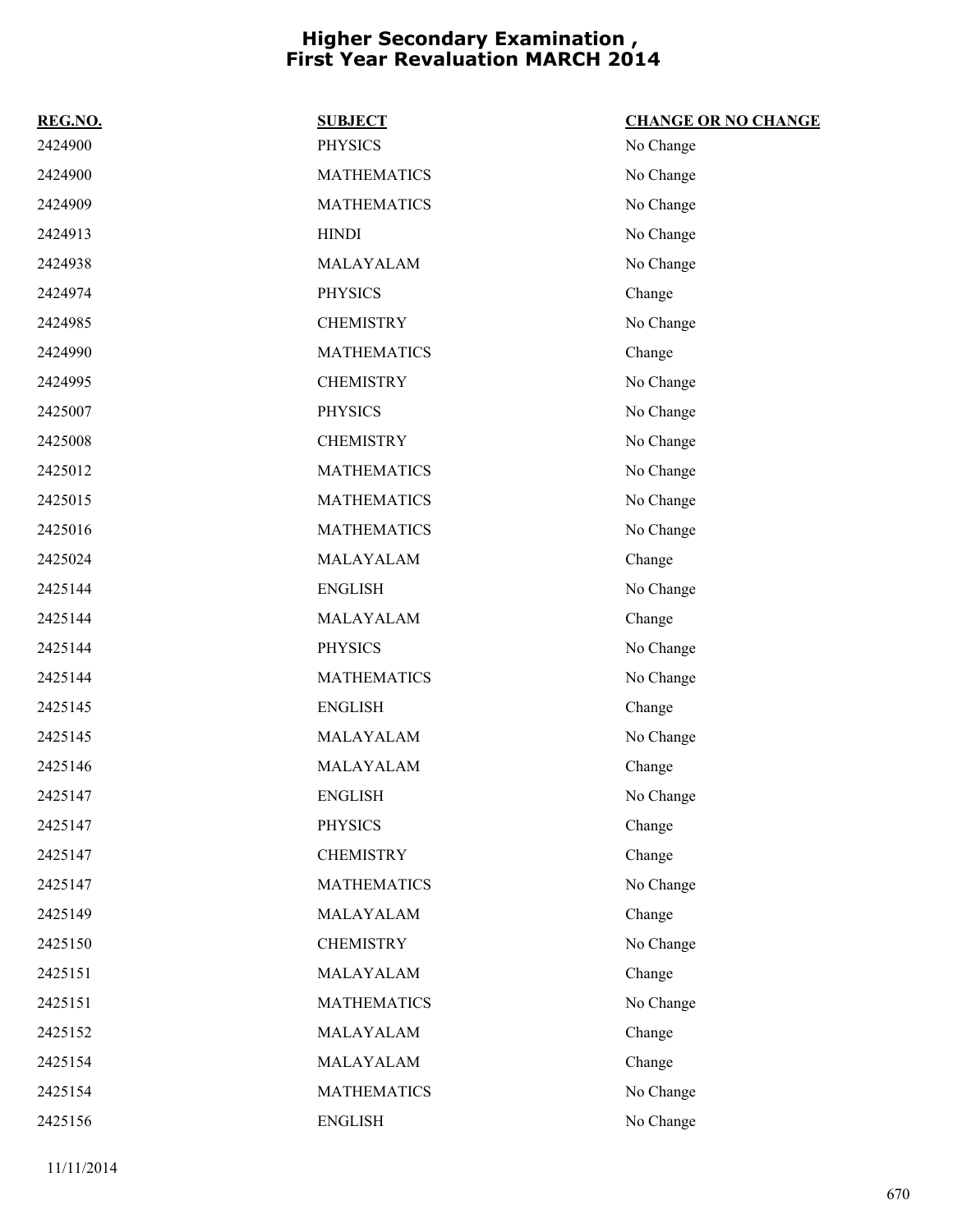| REG.NO. | <b>SUBJECT</b>     | <b>CHANGE OR NO CHANGE</b> |
|---------|--------------------|----------------------------|
| 2425157 | <b>ENGLISH</b>     | No Change                  |
| 2425157 | <b>CHEMISTRY</b>   | No Change                  |
| 2425158 | <b>ENGLISH</b>     | No Change                  |
| 2425158 | <b>MATHEMATICS</b> | No Change                  |
| 2425160 | <b>ENGLISH</b>     | No Change                  |
| 2425160 | <b>MATHEMATICS</b> | No Change                  |
| 2425164 | <b>ENGLISH</b>     | No Change                  |
| 2425165 | <b>ENGLISH</b>     | No Change                  |
| 2425168 | <b>ENGLISH</b>     | No Change                  |
| 2425169 | <b>PHYSICS</b>     | Change                     |
| 2425169 | <b>CHEMISTRY</b>   | No Change                  |
| 2425171 | <b>ENGLISH</b>     | No Change                  |
| 2425172 | <b>ENGLISH</b>     | No Change                  |
| 2425174 | <b>ENGLISH</b>     | Change                     |
| 2425175 | <b>ENGLISH</b>     | Change                     |
| 2425175 | <b>CHEMISTRY</b>   | No Change                  |
| 2425176 | <b>ENGLISH</b>     | No Change                  |
| 2425176 | <b>PHYSICS</b>     | No Change                  |
| 2425177 | <b>ENGLISH</b>     | Change                     |
| 2425178 | <b>CHEMISTRY</b>   | No Change                  |
| 2425179 | <b>PHYSICS</b>     | No Change                  |
| 2425179 | <b>CHEMISTRY</b>   | No Change                  |
| 2425180 | <b>ENGLISH</b>     | Change                     |
| 2425181 | <b>ENGLISH</b>     | No Change                  |
| 2425182 | <b>MATHEMATICS</b> | No Change                  |
| 2425184 | <b>ENGLISH</b>     | No Change                  |
| 2425184 | <b>MATHEMATICS</b> | No Change                  |
| 2425185 | <b>ENGLISH</b>     | No Change                  |
| 2425185 | <b>PHYSICS</b>     | Change                     |
| 2425185 | <b>CHEMISTRY</b>   | No Change                  |
| 2425185 | <b>MATHEMATICS</b> | No Change                  |
| 2425189 | <b>ENGLISH</b>     | No Change                  |
| 2425189 | <b>MATHEMATICS</b> | No Change                  |
| 2425191 | <b>ENGLISH</b>     | No Change                  |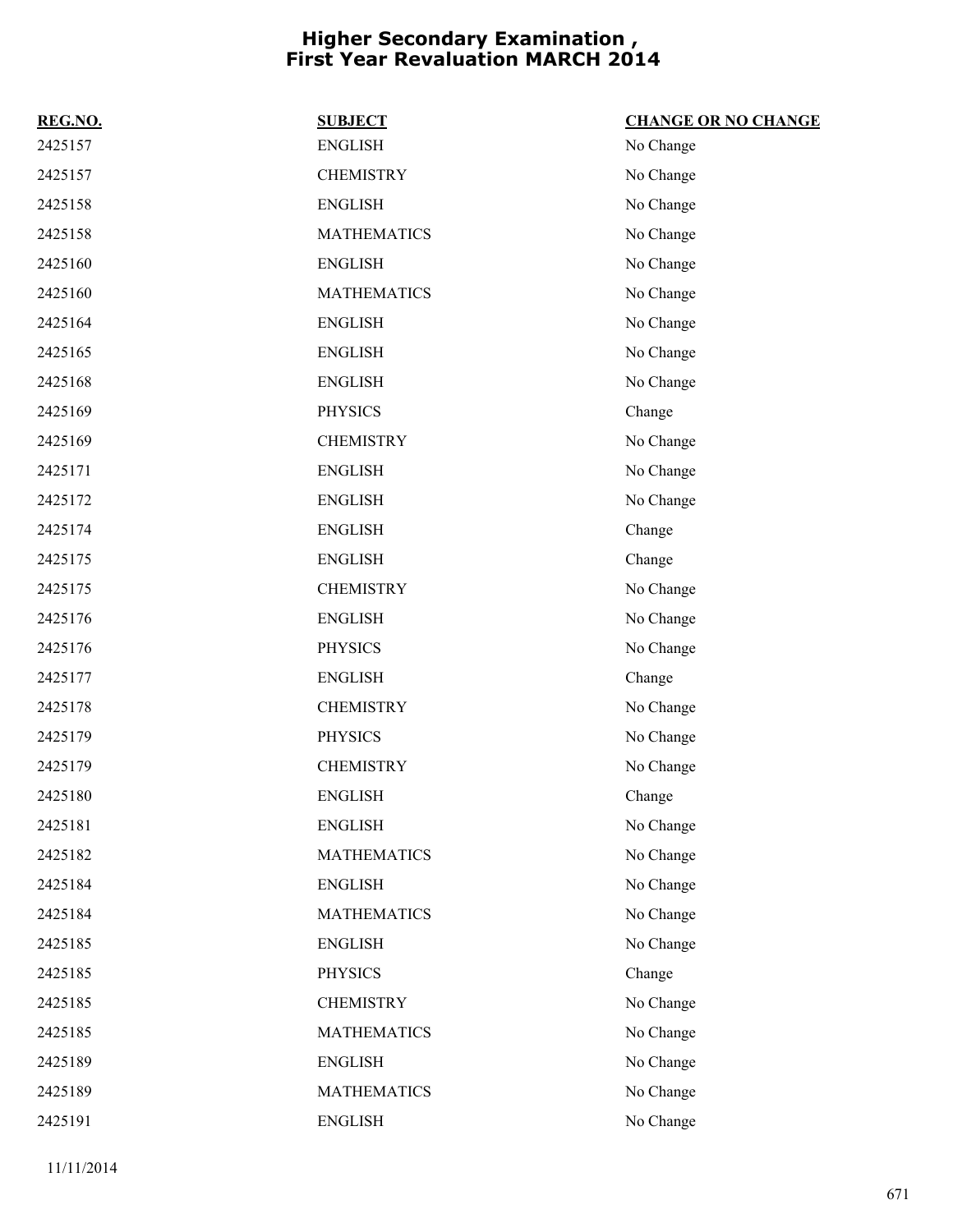| REG.NO. | <b>SUBJECT</b>          | <b>CHANGE OR NO CHANGE</b> |
|---------|-------------------------|----------------------------|
| 2425191 | <b>CHEMISTRY</b>        | No Change                  |
| 2425191 | <b>MATHEMATICS</b>      | No Change                  |
| 2425192 | <b>MATHEMATICS</b>      | No Change                  |
| 2425193 | <b>CHEMISTRY</b>        | No Change                  |
| 2425195 | <b>ENGLISH</b>          | No Change                  |
| 2425196 | <b>ENGLISH</b>          | No Change                  |
| 2425196 | <b>MATHEMATICS</b>      | No Change                  |
| 2425199 | <b>COMPUTER SCIENCE</b> | No Change                  |
| 2425203 | <b>MATHEMATICS</b>      | No Change                  |
| 2425204 | MALAYALAM               | No Change                  |
| 2425204 | <b>MATHEMATICS</b>      | No Change                  |
| 2425206 | <b>MATHEMATICS</b>      | No Change                  |
| 2425207 | <b>ENGLISH</b>          | Change                     |
| 2425207 | <b>COMPUTER SCIENCE</b> | No Change                  |
| 2425214 | <b>MATHEMATICS</b>      | No Change                  |
| 2425216 | MALAYALAM               | Change                     |
| 2425217 | <b>MATHEMATICS</b>      | No Change                  |
| 2425217 | <b>COMPUTER SCIENCE</b> | No Change                  |
| 2425218 | <b>MATHEMATICS</b>      | No Change                  |
| 2425219 | <b>MATHEMATICS</b>      | No Change                  |
| 2425222 | <b>ENGLISH</b>          | Change                     |
| 2425222 | MALAYALAM               | No Change                  |
| 2425223 | <b>ENGLISH</b>          | No Change                  |
| 2425224 | <b>ENGLISH</b>          | Change                     |
| 2425225 | <b>CHEMISTRY</b>        | No Change                  |
| 2425225 | <b>COMPUTER SCIENCE</b> | No Change                  |
| 2425228 | <b>MATHEMATICS</b>      | No Change                  |
| 2425228 | <b>COMPUTER SCIENCE</b> | No Change                  |
| 2425231 | <b>MATHEMATICS</b>      | No Change                  |
| 2425234 | <b>PHYSICS</b>          | No Change                  |
| 2425235 | <b>ENGLISH</b>          | No Change                  |
| 2425237 | <b>ENGLISH</b>          | No Change                  |
| 2425240 | <b>PHYSICS</b>          | No Change                  |
| 2425240 | <b>COMPUTER SCIENCE</b> | No Change                  |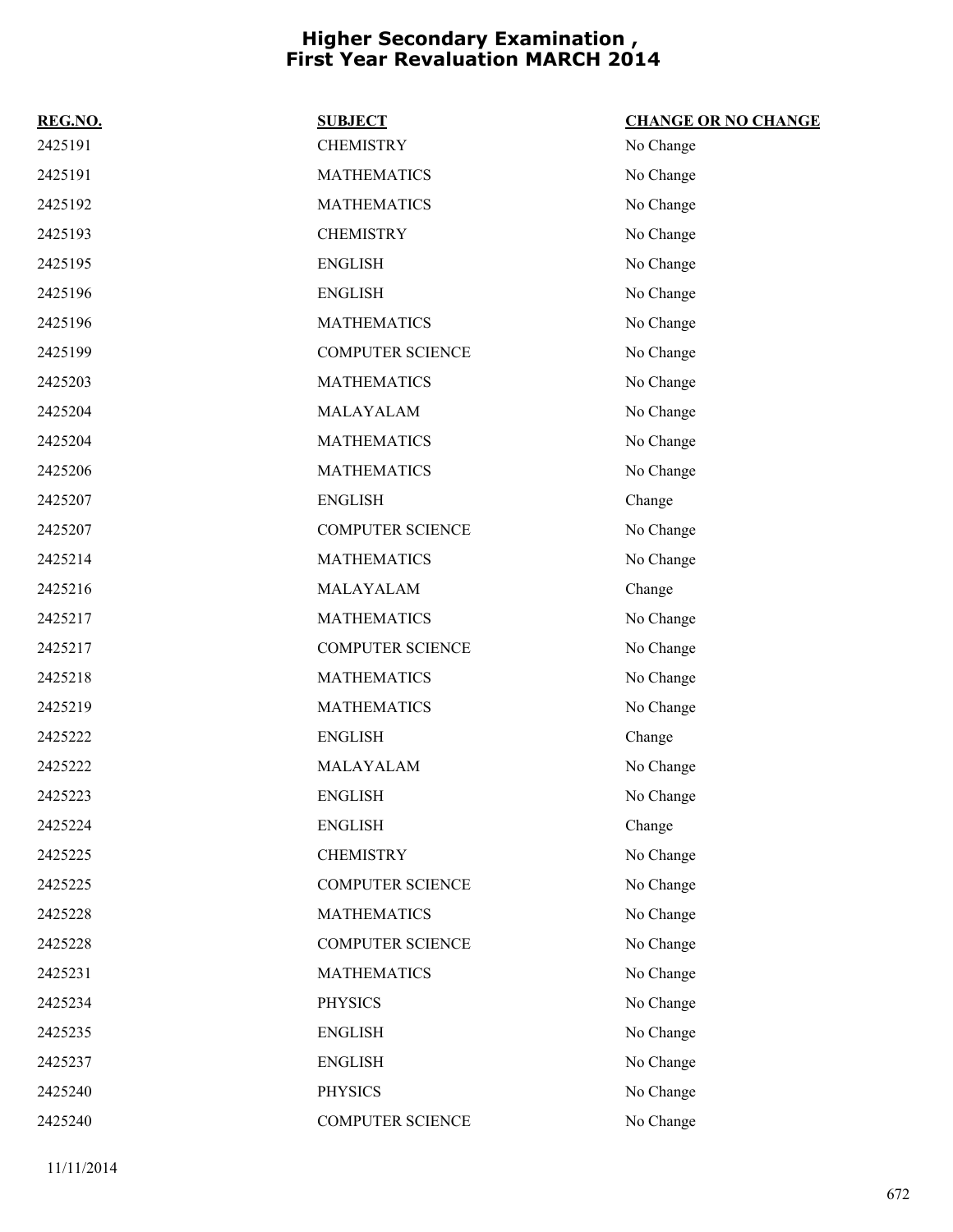| REG.NO. | <b>SUBJECT</b>          | <b>CHANGE OR NO CHANGE</b> |
|---------|-------------------------|----------------------------|
| 2425241 | <b>ENGLISH</b>          | No Change                  |
| 2425242 | <b>ENGLISH</b>          | No Change                  |
| 2425243 | <b>HINDI</b>            | No Change                  |
| 2425243 | <b>MATHEMATICS</b>      | No Change                  |
| 2425244 | <b>ENGLISH</b>          | Change                     |
| 2425245 | <b>ENGLISH</b>          | No Change                  |
| 2425246 | <b>ENGLISH</b>          | Change                     |
| 2425248 | <b>CHEMISTRY</b>        | No Change                  |
| 2425248 | <b>MATHEMATICS</b>      | Change                     |
| 2425248 | <b>COMPUTER SCIENCE</b> | Change                     |
| 2425249 | <b>ENGLISH</b>          | No Change                  |
| 2425250 | <b>COMPUTER SCIENCE</b> | No Change                  |
| 2425251 | <b>COMPUTER SCIENCE</b> | No Change                  |
| 2425252 | <b>ENGLISH</b>          | No Change                  |
| 2425252 | <b>COMPUTER SCIENCE</b> | No Change                  |
| 2425285 | <b>MATHEMATICS</b>      | No Change                  |
| 2425285 | <b>ECONOMICS</b>        | No Change                  |
| 2425290 | <b>MATHEMATICS</b>      | Change                     |
| 2425600 | <b>PHYSICS</b>          | Change                     |
| 2425716 | <b>ENGLISH</b>          | No Change                  |
| 2425719 | <b>ENGLISH</b>          | No Change                  |
| 2425901 | <b>ENGLISH</b>          | No Change                  |
| 2425909 | MALAYALAM               | Change                     |
| 2425927 | <b>CHEMISTRY</b>        | No Change                  |
| 2425928 | <b>CHEMISTRY</b>        | Change                     |
| 2425991 | <b>CHEMISTRY</b>        | No Change                  |
| 2426102 | <b>ENGLISH</b>          | Change                     |
| 2426103 | <b>ENGLISH</b>          | Change                     |
| 2426105 | <b>ENGLISH</b>          | No Change                  |
| 2426119 | <b>CHEMISTRY</b>        | No Change                  |
| 2426120 | <b>PHYSICS</b>          | No Change                  |
| 2426120 | <b>CHEMISTRY</b>        | Change                     |
| 2426120 | <b>MATHEMATICS</b>      | No Change                  |
| 2426133 | <b>ENGLISH</b>          | No Change                  |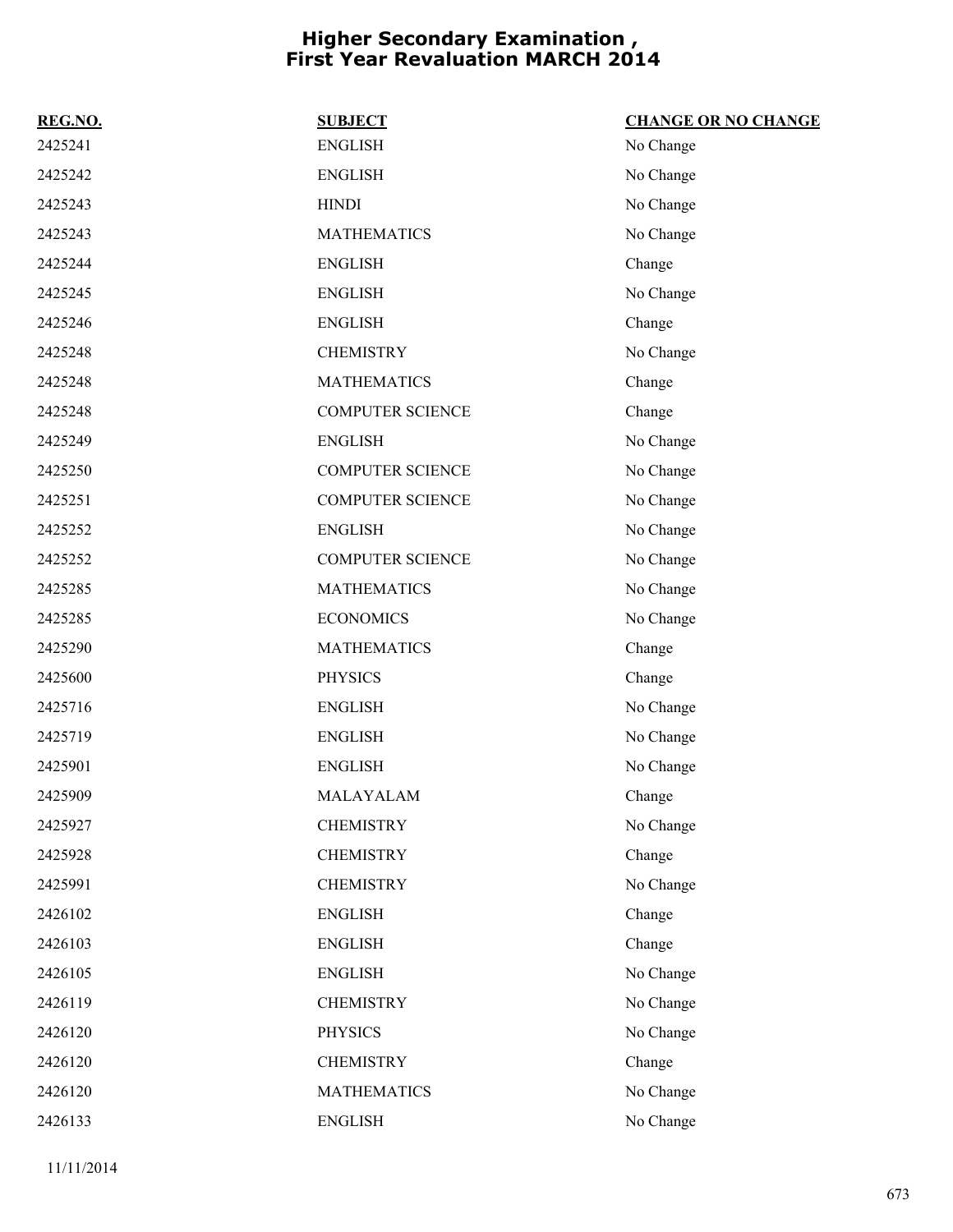| REG.NO. | <b>SUBJECT</b>                                                                 | <b>CHANGE OR NO CHANGE</b> |
|---------|--------------------------------------------------------------------------------|----------------------------|
| 2426168 | <b>BUSINESS STUDIES WITH</b><br>FUNCTIONAL MANAGEMENT                          | No Change                  |
| 2426176 | ACCOUNTANCY WITH<br><b>COMPUTER ACCOUNTING</b>                                 | Change                     |
| 2426178 | <b>BUSINESS STUDIES WITH</b>                                                   | No Change                  |
| 2426179 | FUNCTIONAL MANAGEMENT<br><b>BUSINESS STUDIES WITH</b><br>FUNCTIONAL MANAGEMENT | No Change                  |
| 2426195 | <b>MATHEMATICS</b>                                                             | No Change                  |
| 2426392 | <b>ENGLISH</b>                                                                 | Change                     |
| 2426393 | <b>ENGLISH</b>                                                                 | Change                     |
| 2426399 | <b>ENGLISH</b>                                                                 | No Change                  |
| 2426409 | MALAYALAM                                                                      | Change                     |
| 2426409 | <b>PHYSICS</b>                                                                 | No Change                  |
| 2426409 | <b>CHEMISTRY</b>                                                               | No Change                  |
| 2426423 | <b>HINDI</b>                                                                   | No Change                  |
| 2426425 | <b>MATHEMATICS</b>                                                             | No Change                  |
| 2426590 | <b>PHYSICS</b>                                                                 | Change                     |
| 2426706 | <b>HINDI</b>                                                                   | No Change                  |
| 2426779 | <b>ENGLISH</b>                                                                 | No Change                  |
| 2426790 | <b>ENGLISH</b>                                                                 | No Change                  |
| 2426821 | <b>ENGLISH</b>                                                                 | No Change                  |
| 2426824 | <b>PHYSICS</b>                                                                 | No Change                  |
| 2426869 | <b>ENGLISH</b>                                                                 | No Change                  |
| 2426924 | <b>ENGLISH</b>                                                                 | No Change                  |
| 2426924 | ACCOUNTANCY WITH                                                               | No Change                  |
| 2427613 | COMPUTER ACCOUNTING<br>MALAYALAM                                               | Change                     |
| 2427614 | MALAYALAM                                                                      | Change                     |
| 2427615 | MALAYALAM                                                                      | Change                     |
| 2427617 | MALAYALAM                                                                      | Change                     |
| 2427618 | MALAYALAM                                                                      | Change                     |
| 2427619 | <b>ENGLISH</b>                                                                 | No Change                  |
| 2427621 | MALAYALAM                                                                      | Change                     |
| 2427623 | MALAYALAM                                                                      | Change                     |
| 2427625 | MALAYALAM                                                                      | Change                     |
| 2427665 | ACCOUNTANCY WITH<br>COMPUTER ACCOUNTING                                        | Change                     |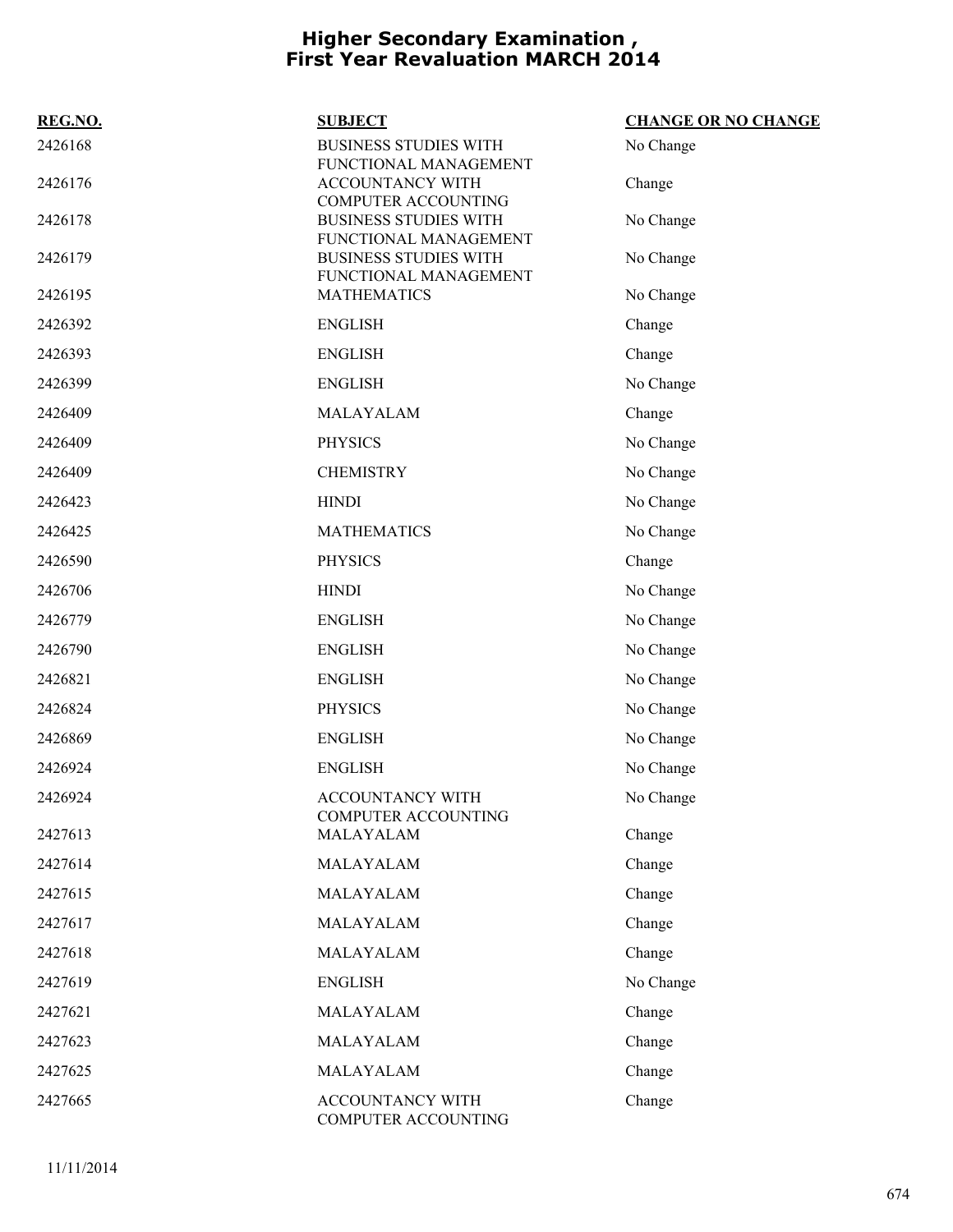| REG.NO. | <b>SUBJECT</b>                                        | <b>CHANGE OR NO CHANGE</b> |
|---------|-------------------------------------------------------|----------------------------|
| 2427716 | <b>ENGLISH</b>                                        | No Change                  |
| 2427753 | <b>BUSINESS STUDIES WITH</b><br>FUNCTIONAL MANAGEMENT | No Change                  |
| 2427780 | <b>CHEMISTRY</b>                                      | Change                     |
| 2427785 | <b>ENGLISH</b>                                        | No Change                  |
| 2427796 | <b>ENGLISH</b>                                        | No Change                  |
| 2427797 | <b>ENGLISH</b>                                        | No Change                  |
| 2427797 | <b>CHEMISTRY</b>                                      | No Change                  |
| 2427811 | <b>PHYSICS</b>                                        | No Change                  |
| 2427811 | <b>CHEMISTRY</b>                                      | No Change                  |
| 2427977 | <b>ENGLISH</b>                                        | Change                     |
| 2427978 | MALAYALAM                                             | Change                     |
| 2427980 | <b>HINDI</b>                                          | Change                     |
| 2427981 | <b>ENGLISH</b>                                        | No Change                  |
| 2427981 | <b>HINDI</b>                                          | No Change                  |
| 2427989 | <b>HINDI</b>                                          | Change                     |
| 2427990 | <b>HINDI</b>                                          | Change                     |
| 2427992 | <b>HINDI</b>                                          | No Change                  |
| 2428011 | MALAYALAM                                             | Change                     |
| 2428012 | MALAYALAM                                             | Change                     |
| 2428016 | <b>MATHEMATICS</b>                                    | No Change                  |
| 2428026 | <b>ENGLISH</b>                                        | Change                     |
| 2428033 | MALAYALAM                                             | Change                     |
| 2428074 | MALAYALAM                                             | Change                     |
| 2428131 | <b>MATHEMATICS</b>                                    | Change                     |
| 2428161 | <b>ENGLISH</b>                                        | Change                     |
| 2428281 | <b>HINDI</b>                                          | No Change                  |
| 2428294 | <b>ENGLISH</b>                                        | No Change                  |
| 2428300 | <b>ENGLISH</b>                                        | No Change                  |
| 2428303 | <b>ENGLISH</b>                                        | No Change                  |
| 2428303 | <b>MATHEMATICS</b>                                    | No Change                  |
| 2428310 | <b>MATHEMATICS</b>                                    | No Change                  |
| 2428319 | <b>ENGLISH</b>                                        | No Change                  |
| 2428320 | <b>ENGLISH</b>                                        | No Change                  |
| 2428328 | <b>MATHEMATICS</b>                                    | No Change                  |
|         |                                                       |                            |

11/11/2014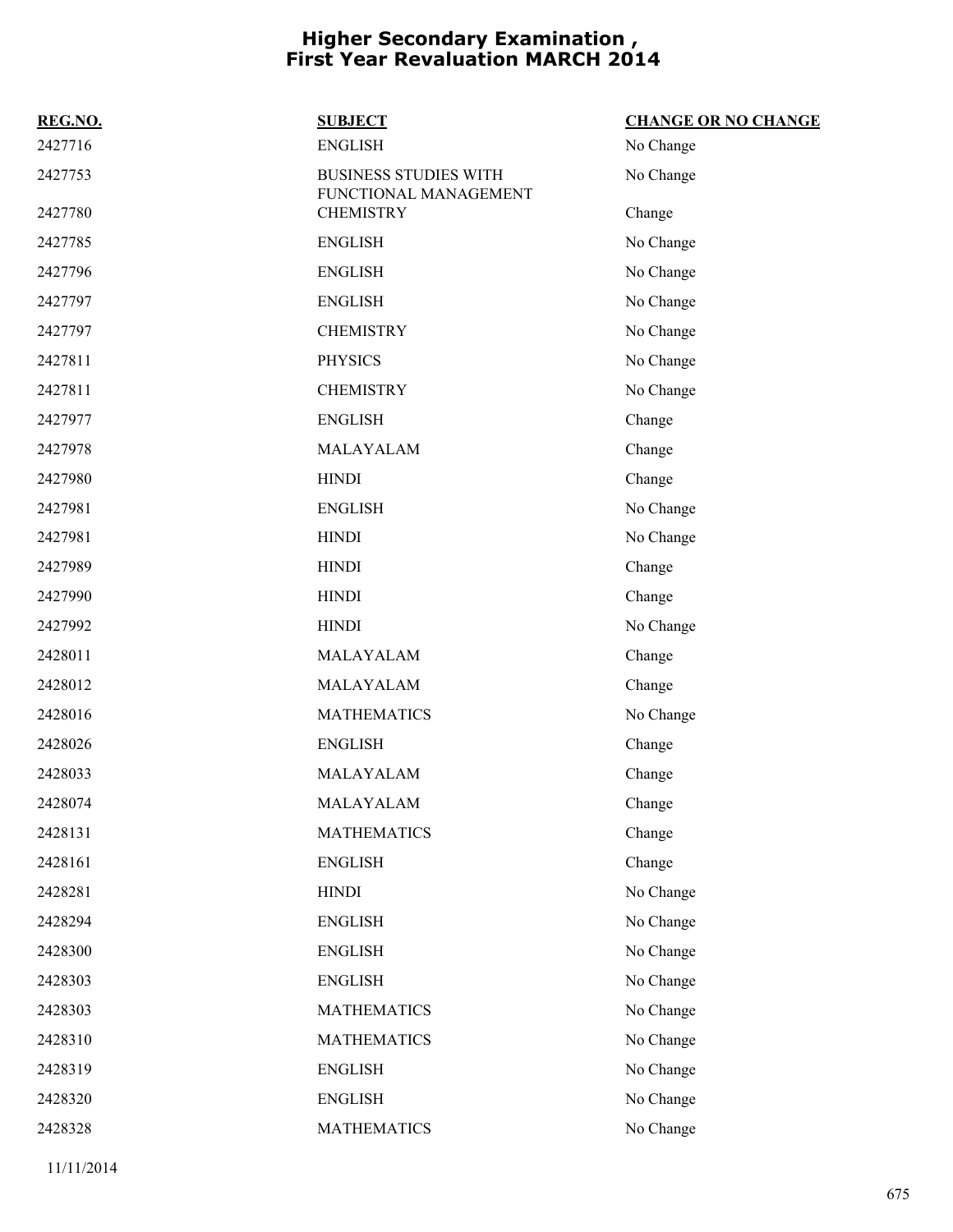| REG.NO. | <b>SUBJECT</b>                                                                      | <b>CHANGE OR NO CHANGE</b> |
|---------|-------------------------------------------------------------------------------------|----------------------------|
| 2428329 | <b>ENGLISH</b>                                                                      | Change                     |
| 2428329 | <b>MATHEMATICS</b>                                                                  | No Change                  |
| 2428333 | <b>ENGLISH</b>                                                                      | No Change                  |
| 2428356 | <b>ECONOMICS</b>                                                                    | No Change                  |
| 2428356 | <b>COMPUTER APPLICATION</b>                                                         | No Change                  |
| 2428378 | MALAYALAM                                                                           | Change                     |
| 2428396 | ACCOUNTANCY WITH                                                                    | No Change                  |
| 2428425 | <b>COMPUTER ACCOUNTING</b><br><b>BUSINESS STUDIES WITH</b><br>FUNCTIONAL MANAGEMENT | No Change                  |
| 2428439 | <b>COMPUTER APPLICATION</b>                                                         | No Change                  |
| 2428439 | <b>BUSINESS STUDIES WITH</b><br>FUNCTIONAL MANAGEMENT                               | No Change                  |
| 2428447 | <b>BUSINESS STUDIES WITH</b><br>FUNCTIONAL MANAGEMENT                               | No Change                  |
| 2428454 | <b>MATHEMATICS</b>                                                                  | No Change                  |
| 2428460 | <b>ENGLISH</b>                                                                      | No Change                  |
| 2428460 | <b>MATHEMATICS</b>                                                                  | No Change                  |
| 2428462 | <b>ENGLISH</b>                                                                      | Change                     |
| 2428468 | <b>ENGLISH</b>                                                                      | No Change                  |
| 2428472 | <b>CHEMISTRY</b>                                                                    | No Change                  |
| 2428477 | <b>PHYSICS</b>                                                                      | No Change                  |
| 2428483 | <b>PHYSICS</b>                                                                      | No Change                  |
| 2428483 | <b>BIOLOGY</b>                                                                      | No Change                  |
| 2428486 | <b>MATHEMATICS</b>                                                                  | No Change                  |
| 2428493 | <b>MATHEMATICS</b>                                                                  | No Change                  |
| 2428498 | <b>CHEMISTRY</b>                                                                    | No Change                  |
| 2428502 | <b>CHEMISTRY</b>                                                                    | No Change                  |
| 2428502 | <b>MATHEMATICS</b>                                                                  | No Change                  |
| 2428652 | MALAYALAM                                                                           | Change                     |
| 2428673 | <b>COMPUTER APPLICATION</b>                                                         | No Change                  |
| 2428680 | <b>BUSINESS STUDIES WITH</b><br>FUNCTIONAL MANAGEMENT                               | Change                     |
| 2428695 | <b>BUSINESS STUDIES WITH</b><br>FUNCTIONAL MANAGEMENT                               | Change                     |
| 2428696 | <b>ENGLISH</b>                                                                      | No Change                  |
| 2428696 | ACCOUNTANCY WITH<br><b>COMPUTER ACCOUNTING</b>                                      | No Change                  |
| 2428723 | <b>BUSINESS STUDIES WITH</b><br>FUNCTIONAL MANAGEMENT                               | No Change                  |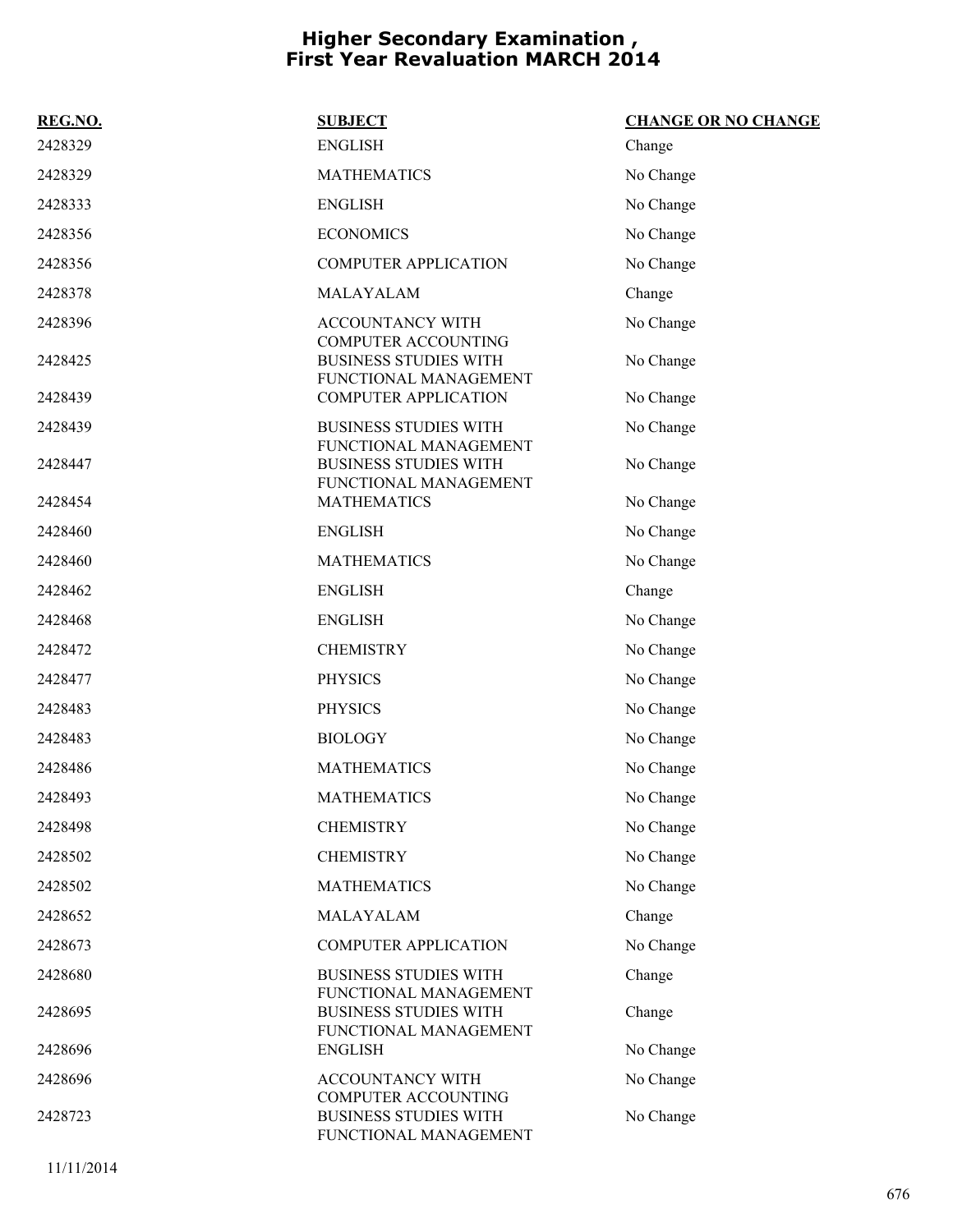| REG.NO. | <b>SUBJECT</b>                                        | <b>CHANGE OR NO CHANGE</b> |
|---------|-------------------------------------------------------|----------------------------|
| 2428726 | <b>ENGLISH</b>                                        | No Change                  |
| 2428730 | <b>BUSINESS STUDIES WITH</b><br>FUNCTIONAL MANAGEMENT | Change                     |
| 2428740 | <b>ACCOUNTANCY WITH</b><br><b>COMPUTER ACCOUNTING</b> | No Change                  |
| 2428801 | MALAYALAM                                             | Change                     |
| 2428803 | MALAYALAM                                             | Change                     |
| 2428983 | <b>ENGLISH</b>                                        | Change                     |
| 2428983 | MALAYALAM                                             | Change                     |
| 2428990 | <b>ENGLISH</b>                                        | No Change                  |
| 2428990 | MALAYALAM                                             | Change                     |
| 2428990 | <b>CHEMISTRY</b>                                      | No Change                  |
| 2428993 | <b>CHEMISTRY</b>                                      | No Change                  |
| 2428995 | <b>ENGLISH</b>                                        | Change                     |
| 2429013 | <b>ENGLISH</b>                                        | No Change                  |
| 2429017 | <b>MATHEMATICS</b>                                    | No Change                  |
| 2429024 | <b>ENGLISH</b>                                        | Change                     |
| 2429024 | MALAYALAM                                             | Change                     |
| 2429031 | <b>ENGLISH</b>                                        | No Change                  |
| 2429044 | <b>ENGLISH</b>                                        | No Change                  |
| 2429058 | <b>BIOLOGY</b>                                        | No Change                  |
| 2429072 | <b>MATHEMATICS</b>                                    | No Change                  |
| 2429116 | ACCOUNTANCY WITH<br><b>COMPUTER ACCOUNTING</b>        | No Change                  |
| 2429376 | MALAYALAM                                             | Change                     |
| 2429496 | MALAYALAM                                             | Change                     |
| 2429535 | ACCOUNTANCY WITH<br>COMPUTER ACCOUNTING               | Change                     |
| 2429609 | <b>CHEMISTRY</b>                                      | No Change                  |
| 2429609 | <b>MATHEMATICS</b>                                    | Change                     |
| 2429617 | <b>ENGLISH</b>                                        | No Change                  |
| 2429628 | <b>ENGLISH</b>                                        | No Change                  |
| 2429631 | <b>CHEMISTRY</b>                                      | No Change                  |
| 2429631 | <b>MATHEMATICS</b>                                    | No Change                  |
| 2429656 | <b>ENGLISH</b>                                        | No Change                  |
| 2429681 | <b>ENGLISH</b>                                        | No Change                  |
| 2429705 | <b>PHYSICS</b>                                        | No Change                  |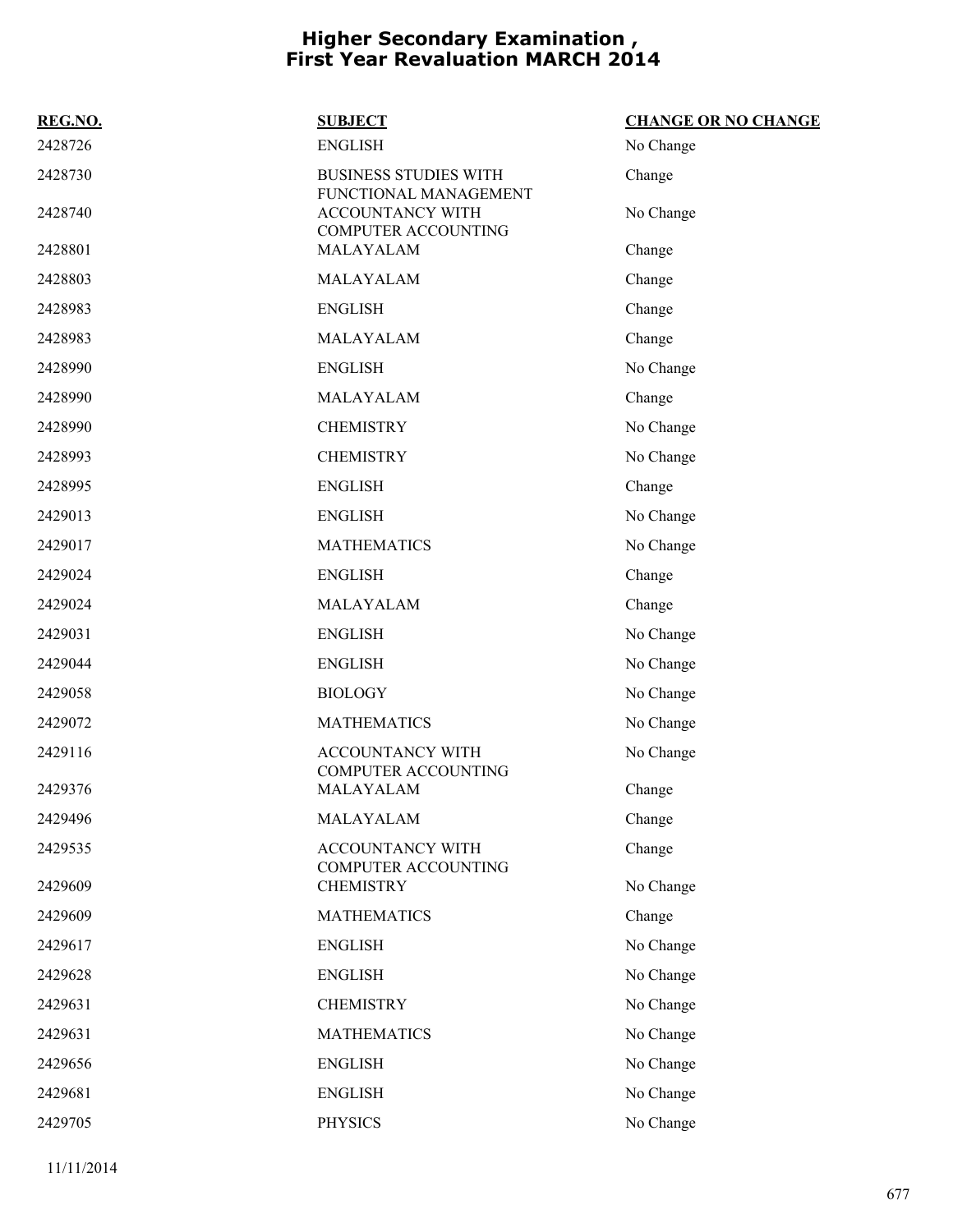| REG.NO. | <b>SUBJECT</b>                                        | <b>CHANGE OR NO CHANGE</b> |
|---------|-------------------------------------------------------|----------------------------|
| 2429718 | <b>ENGLISH</b>                                        | No Change                  |
| 2429906 | <b>BIOLOGY</b>                                        | No Change                  |
| 2429916 | <b>ENGLISH</b>                                        | No Change                  |
| 2429916 | <b>CHEMISTRY</b>                                      | No Change                  |
| 2429924 | <b>ENGLISH</b>                                        | No Change                  |
| 2429939 | <b>PHYSICS</b>                                        | No Change                  |
| 2429939 | <b>CHEMISTRY</b>                                      | No Change                  |
| 2429941 | <b>ENGLISH</b>                                        | No Change                  |
| 2430345 | <b>PHYSICS</b>                                        | No Change                  |
| 2430357 | <b>ENGLISH</b>                                        | No Change                  |
| 2430357 | <b>PHYSICS</b>                                        | No Change                  |
| 2430357 | <b>MATHEMATICS</b>                                    | Change                     |
| 2430381 | <b>ENGLISH</b>                                        | No Change                  |
| 2430382 | <b>MATHEMATICS</b>                                    | No Change                  |
| 2430513 | <b>BUSINESS STUDIES WITH</b><br>FUNCTIONAL MANAGEMENT | No Change                  |
| 2430972 | <b>MATHEMATICS</b>                                    | No Change                  |
| 2430974 | <b>ENGLISH</b>                                        | No Change                  |
| 2430978 | <b>ENGLISH</b>                                        | No Change                  |
| 2430979 | <b>ENGLISH</b>                                        | No Change                  |
| 2430980 | <b>PHYSICS</b>                                        | No Change                  |
| 2430982 | <b>ENGLISH</b>                                        | No Change                  |
| 2430988 | <b>ENGLISH</b>                                        | No Change                  |
| 2431004 | <b>CHEMISTRY</b>                                      | No Change                  |
| 2431019 | <b>MATHEMATICS</b>                                    | No Change                  |
| 2431021 | <b>HINDI</b>                                          | Change                     |
| 2431022 | <b>HINDI</b>                                          | Change                     |
| 2431023 | <b>ENGLISH</b>                                        | No Change                  |
| 2431024 | <b>HINDI</b>                                          | No Change                  |
| 2431025 | <b>HINDI</b>                                          | No Change                  |
| 2431026 | <b>ENGLISH</b>                                        | No Change                  |
| 2431044 | <b>ENGLISH</b>                                        | Change                     |
| 2431056 | <b>CHEMISTRY</b>                                      | No Change                  |
| 2431056 | <b>COMPUTER SCIENCE</b>                               | No Change                  |
| 2431074 | <b>MATHEMATICS</b>                                    | No Change                  |
|         |                                                       |                            |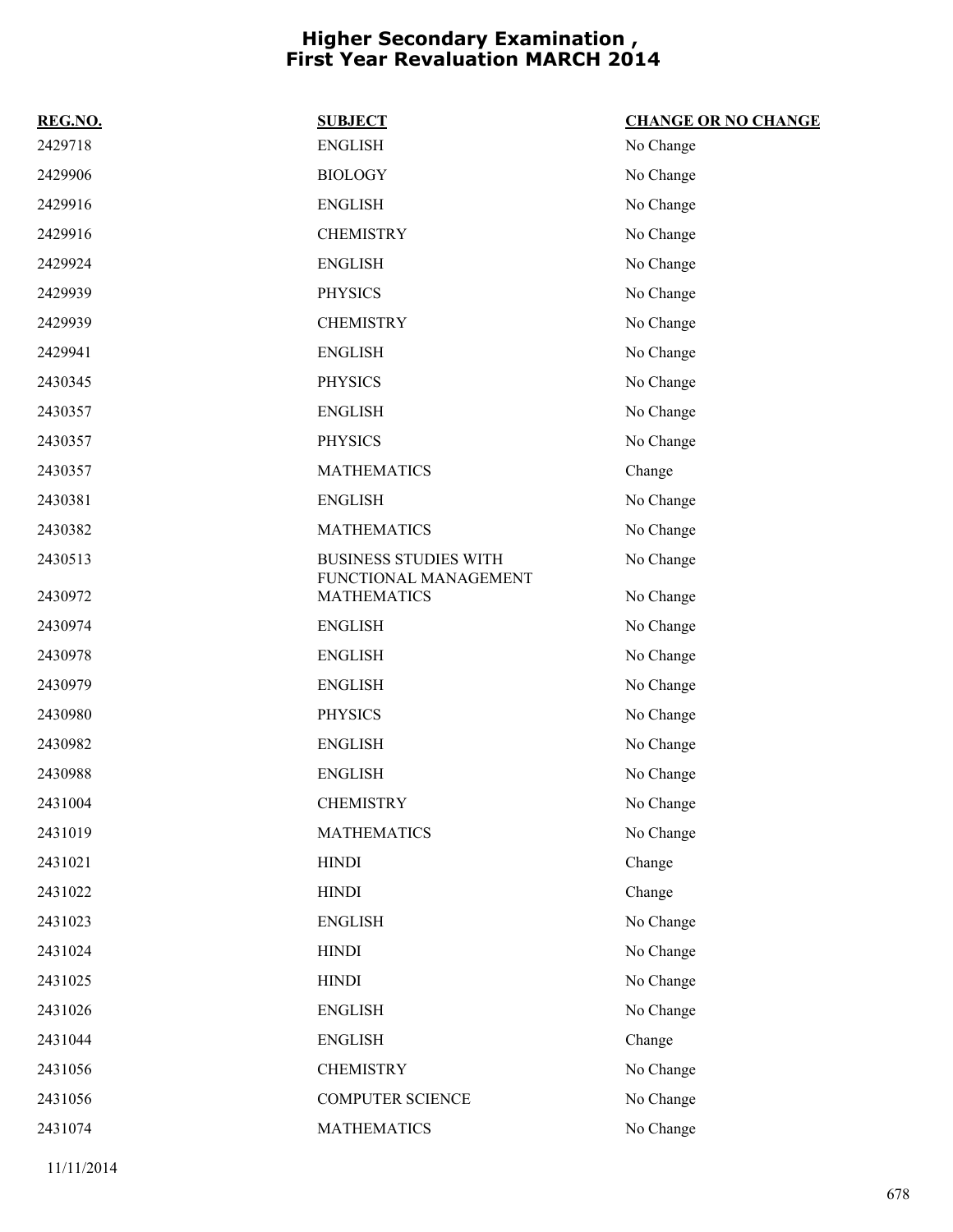| REG.NO. | <b>SUBJECT</b>              | <b>CHANGE OR NO CHANGE</b> |
|---------|-----------------------------|----------------------------|
| 2431082 | <b>ENGLISH</b>              | No Change                  |
| 2431082 | <b>PHYSICS</b>              | Change                     |
| 2431083 | <b>ENGLISH</b>              | No Change                  |
| 2431083 | <b>COMPUTER SCIENCE</b>     | No Change                  |
| 2431088 | <b>ENGLISH</b>              | No Change                  |
| 2431198 | <b>COMPUTER APPLICATION</b> | No Change                  |
| 2431472 | <b>ENGLISH</b>              | Change                     |
| 2431484 | <b>CHEMISTRY</b>            | No Change                  |
| 2431511 | <b>PHYSICS</b>              | No Change                  |
| 2431517 | <b>ENGLISH</b>              | No Change                  |
| 2431555 | <b>PHYSICS</b>              | Change                     |
| 2431555 | <b>CHEMISTRY</b>            | No Change                  |
| 2431562 | <b>MATHEMATICS</b>          | Change                     |
| 2431564 | <b>MATHEMATICS</b>          | Change                     |
| 2431568 | <b>MATHEMATICS</b>          | Change                     |
| 2431579 | <b>PHYSICS</b>              | Change                     |
| 2431580 | <b>PHYSICS</b>              | Change                     |
| 2431581 | <b>PHYSICS</b>              | Change                     |
| 2431582 | <b>PHYSICS</b>              | Change                     |
| 2431687 | MALAYALAM                   | Change                     |
| 2431715 | POLITICAL SCIENCE           | Change                     |
| 2431716 | POLITICAL SCIENCE           | Change                     |
| 2431843 | <b>MATHEMATICS</b>          | No Change                  |
| 2431845 | <b>PHYSICS</b>              | No Change                  |
| 2431972 | <b>MATHEMATICS</b>          | No Change                  |
| 2432238 | <b>ENGLISH</b>              | No Change                  |
| 2432238 | <b>PHYSICS</b>              | No Change                  |
| 2432241 | <b>PHYSICS</b>              | No Change                  |
| 2432243 | <b>HINDI</b>                | No Change                  |
| 2432243 | <b>MATHEMATICS</b>          | No Change                  |
| 2432249 | <b>PHYSICS</b>              | No Change                  |
| 2432251 | <b>ENGLISH</b>              | No Change                  |
| 2432251 | <b>PHYSICS</b>              | No Change                  |
| 2432253 | <b>ENGLISH</b>              | No Change                  |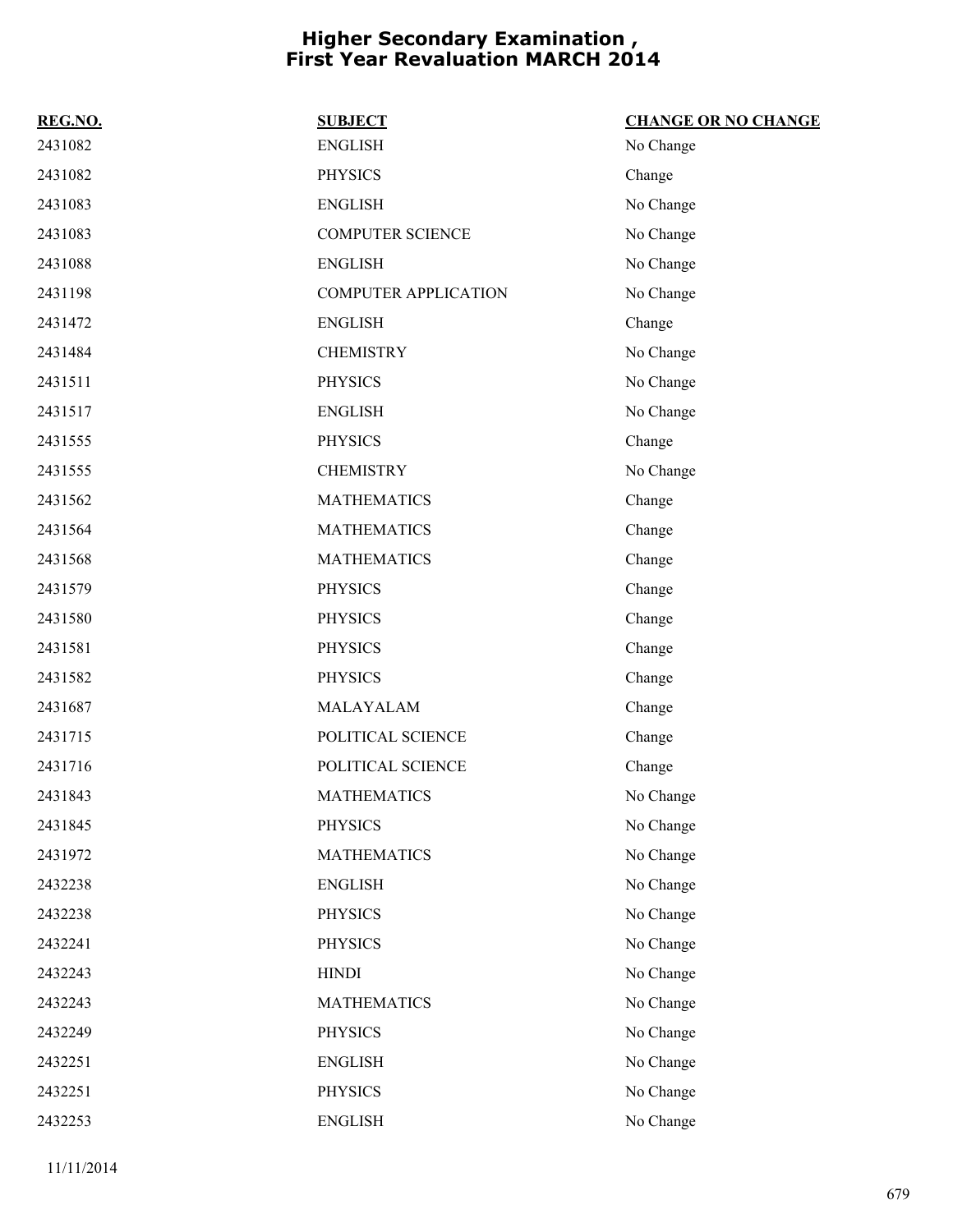| REG.NO. | <b>SUBJECT</b>     | <b>CHANGE OR NO CHANGE</b> |
|---------|--------------------|----------------------------|
| 2432256 | <b>ENGLISH</b>     | No Change                  |
| 2432256 | <b>PHYSICS</b>     | No Change                  |
| 2432257 | <b>PHYSICS</b>     | No Change                  |
| 2432258 | <b>BIOLOGY</b>     | No Change                  |
| 2432276 | <b>PHYSICS</b>     | No Change                  |
| 2432278 | <b>CHEMISTRY</b>   | Change                     |
| 2432280 | <b>PHYSICS</b>     | No Change                  |
| 2432282 | <b>ENGLISH</b>     | No Change                  |
| 2432314 | POLITICAL SCIENCE  | No Change                  |
| 2432315 | <b>ENGLISH</b>     | No Change                  |
| 2432333 | <b>HISTORY</b>     | No Change                  |
| 2432427 | <b>CHEMISTRY</b>   | No Change                  |
| 2432834 | MALAYALAM          | Change                     |
| 2432980 | MALAYALAM          | Change                     |
| 2432981 | MALAYALAM          | Change                     |
| 2432983 | <b>ENGLISH</b>     | No Change                  |
| 2432983 | MALAYALAM          | Change                     |
| 2432988 | MALAYALAM          | Change                     |
| 2432991 | <b>ENGLISH</b>     | No Change                  |
| 2433001 | <b>ENGLISH</b>     | No Change                  |
| 2433030 | <b>ENGLISH</b>     | No Change                  |
| 2433061 | <b>ECONOMICS</b>   | Change                     |
| 2433086 | <b>HISTORY</b>     | No Change                  |
| 2433086 | <b>ECONOMICS</b>   | Change                     |
| 2433223 | MALAYALAM          | No Change                  |
| 2433228 | MALAYALAM          | No Change                  |
| 2433236 | <b>MATHEMATICS</b> | No Change                  |
| 2433259 | <b>ENGLISH</b>     | No Change                  |
| 2433259 | <b>PHYSICS</b>     | No Change                  |
| 2433270 | <b>MATHEMATICS</b> | No Change                  |
| 2433282 | <b>BIOLOGY</b>     | No Change                  |
| 2433300 | <b>CHEMISTRY</b>   | No Change                  |
| 2433300 | <b>MATHEMATICS</b> | No Change                  |
| 2433301 | <b>PHYSICS</b>     | No Change                  |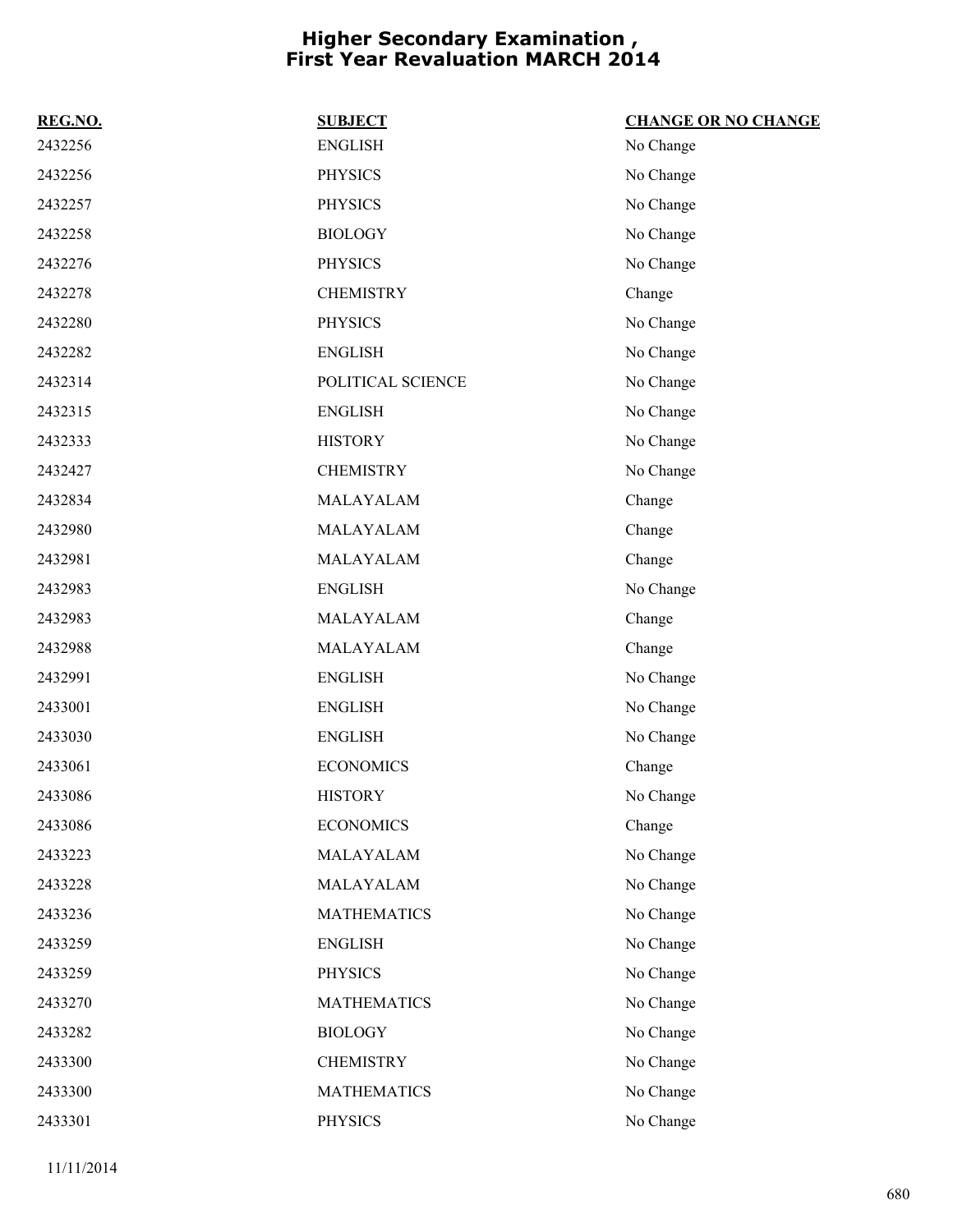| REG.NO. | <b>SUBJECT</b>                                                                      | <b>CHANGE OR NO CHANGE</b> |
|---------|-------------------------------------------------------------------------------------|----------------------------|
| 2433307 | <b>CHEMISTRY</b>                                                                    | No Change                  |
| 2433315 | <b>MATHEMATICS</b>                                                                  | No Change                  |
| 2433341 | <b>HISTORY</b>                                                                      | No Change                  |
| 2433358 | <b>HISTORY</b>                                                                      | No Change                  |
| 2433375 | <b>HINDI</b>                                                                        | No Change                  |
| 2433376 | POLITICAL SCIENCE                                                                   | Change                     |
| 2433380 | <b>ECONOMICS</b>                                                                    | Change                     |
| 2433380 | <b>ACCOUNTANCY WITH</b>                                                             | Change                     |
| 2433397 | <b>COMPUTER ACCOUNTING</b><br><b>BUSINESS STUDIES WITH</b><br>FUNCTIONAL MANAGEMENT | No Change                  |
| 2433462 | <b>MATHEMATICS</b>                                                                  | No Change                  |
| 2433512 | <b>PHYSICS</b>                                                                      | No Change                  |
| 2433512 | <b>MATHEMATICS</b>                                                                  | Change                     |
| 2433526 | <b>ENGLISH</b>                                                                      | No Change                  |
| 2433631 | <b>BUSINESS STUDIES WITH</b>                                                        | No Change                  |
| 2433787 | FUNCTIONAL MANAGEMENT<br><b>MATHEMATICS</b>                                         | No Change                  |
| 2433894 | <b>COMPUTER APPLICATION</b>                                                         | No Change                  |
| 2433894 | <b>BUSINESS STUDIES WITH</b><br>FUNCTIONAL MANAGEMENT                               | No Change                  |
| 2433930 | <b>CHEMISTRY</b>                                                                    | No Change                  |
| 2433930 | <b>MATHEMATICS</b>                                                                  | No Change                  |
| 2433938 | <b>MATHEMATICS</b>                                                                  | Change                     |
| 2433963 | MALAYALAM                                                                           | Change                     |
| 2433965 | <b>CHEMISTRY</b>                                                                    | No Change                  |
| 2434016 | <b>ENGLISH</b>                                                                      | No Change                  |
| 2434123 | <b>COMPUTER APPLICATION</b>                                                         | No Change                  |
| 2434233 | <b>PHYSICS</b>                                                                      | No Change                  |
| 2434242 | <b>PHYSICS</b>                                                                      | Change                     |
| 2434242 | <b>BIOLOGY</b>                                                                      | No Change                  |
| 2434259 | <b>BIOLOGY</b>                                                                      | No Change                  |
| 2434266 | <b>MATHEMATICS</b>                                                                  | No Change                  |
| 2434276 | <b>ENGLISH</b>                                                                      | No Change                  |
| 2434303 | <b>HINDI</b>                                                                        | No Change                  |
| 2434315 | <b>ENGLISH</b>                                                                      | No Change                  |
| 2434315 | <b>HINDI</b>                                                                        | No Change                  |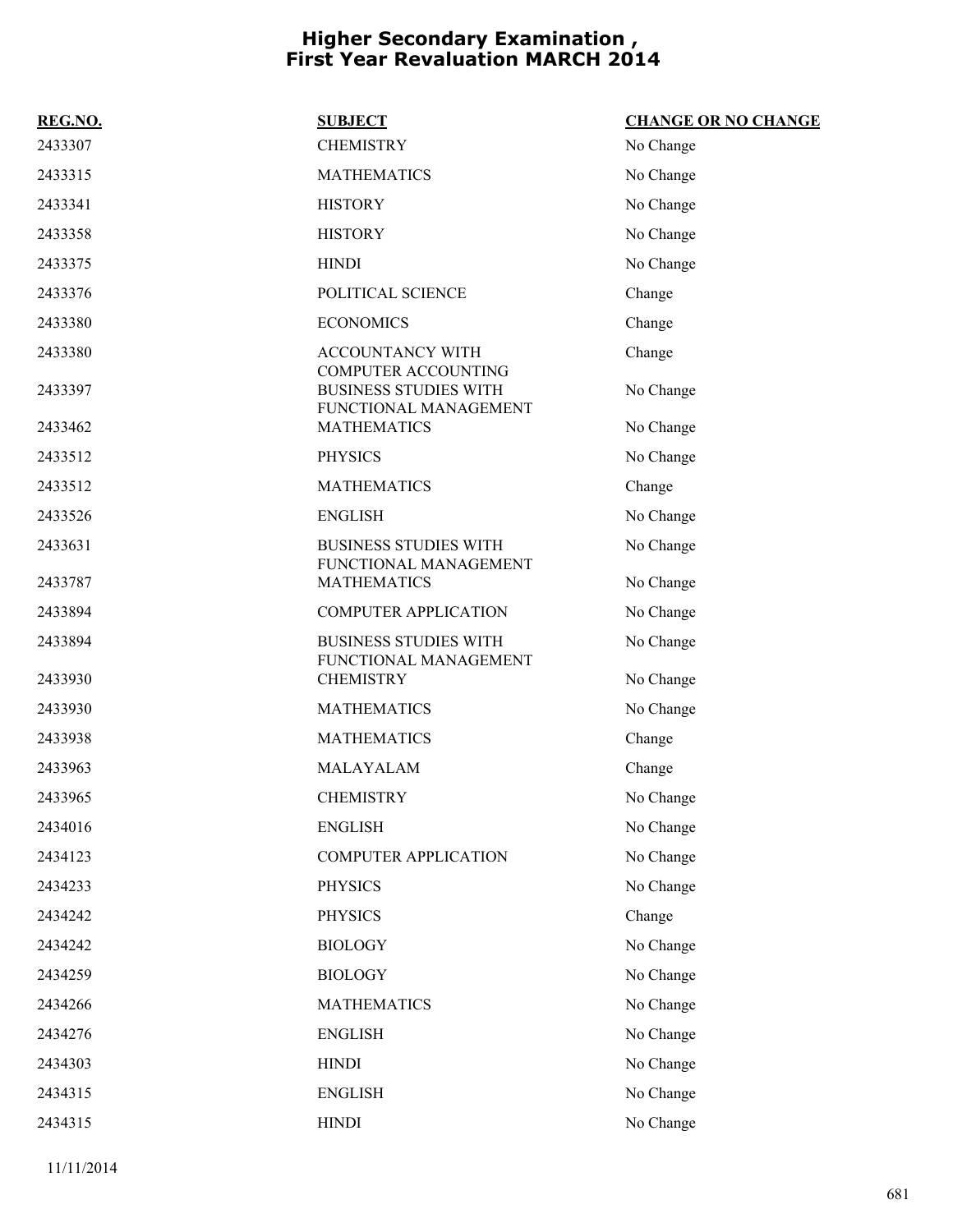| REG.NO. | <b>SUBJECT</b>     | <b>CHANGE OR NO CHANGE</b> |
|---------|--------------------|----------------------------|
| 2434315 | <b>PHYSICS</b>     | No Change                  |
| 2434315 | <b>CHEMISTRY</b>   | No Change                  |
| 2434315 | <b>MATHEMATICS</b> | No Change                  |
| 2434317 | <b>ENGLISH</b>     | Change                     |
| 2434325 | <b>ENGLISH</b>     | No Change                  |
| 2434325 | <b>HINDI</b>       | No Change                  |
| 2434332 | <b>ENGLISH</b>     | No Change                  |
| 2434345 | <b>ENGLISH</b>     | Change                     |
| 2434345 | <b>PHYSICS</b>     | No Change                  |
| 2434346 | <b>HINDI</b>       | No Change                  |
| 2434346 | <b>PHYSICS</b>     | No Change                  |
| 2434346 | <b>MATHEMATICS</b> | Change                     |
| 2434351 | <b>ENGLISH</b>     | Change                     |
| 2434353 | <b>ENGLISH</b>     | Change                     |
| 2434486 | <b>ENGLISH</b>     | No Change                  |
| 2434486 | <b>PHYSICS</b>     | No Change                  |
| 2434486 | <b>MATHEMATICS</b> | No Change                  |
| 2434488 | <b>ENGLISH</b>     | No Change                  |
| 2434488 | <b>PHYSICS</b>     | No Change                  |
| 2434488 | <b>CHEMISTRY</b>   | No Change                  |
| 2434489 | <b>ENGLISH</b>     | No Change                  |
| 2434490 | <b>ENGLISH</b>     | No Change                  |
| 2434493 | <b>ENGLISH</b>     | No Change                  |
| 2434493 | <b>MATHEMATICS</b> | No Change                  |
| 2434494 | <b>CHEMISTRY</b>   | No Change                  |
| 2434495 | <b>ENGLISH</b>     | Change                     |
| 2434495 | <b>CHEMISTRY</b>   | No Change                  |
| 2434497 | <b>ENGLISH</b>     | No Change                  |
| 2434498 | <b>ENGLISH</b>     | No Change                  |
| 2434499 | <b>ENGLISH</b>     | No Change                  |
| 2434499 | <b>MATHEMATICS</b> | No Change                  |
| 2434500 | <b>ENGLISH</b>     | No Change                  |
| 2434504 | <b>ENGLISH</b>     | No Change                  |
| 2434505 | <b>ENGLISH</b>     | Change                     |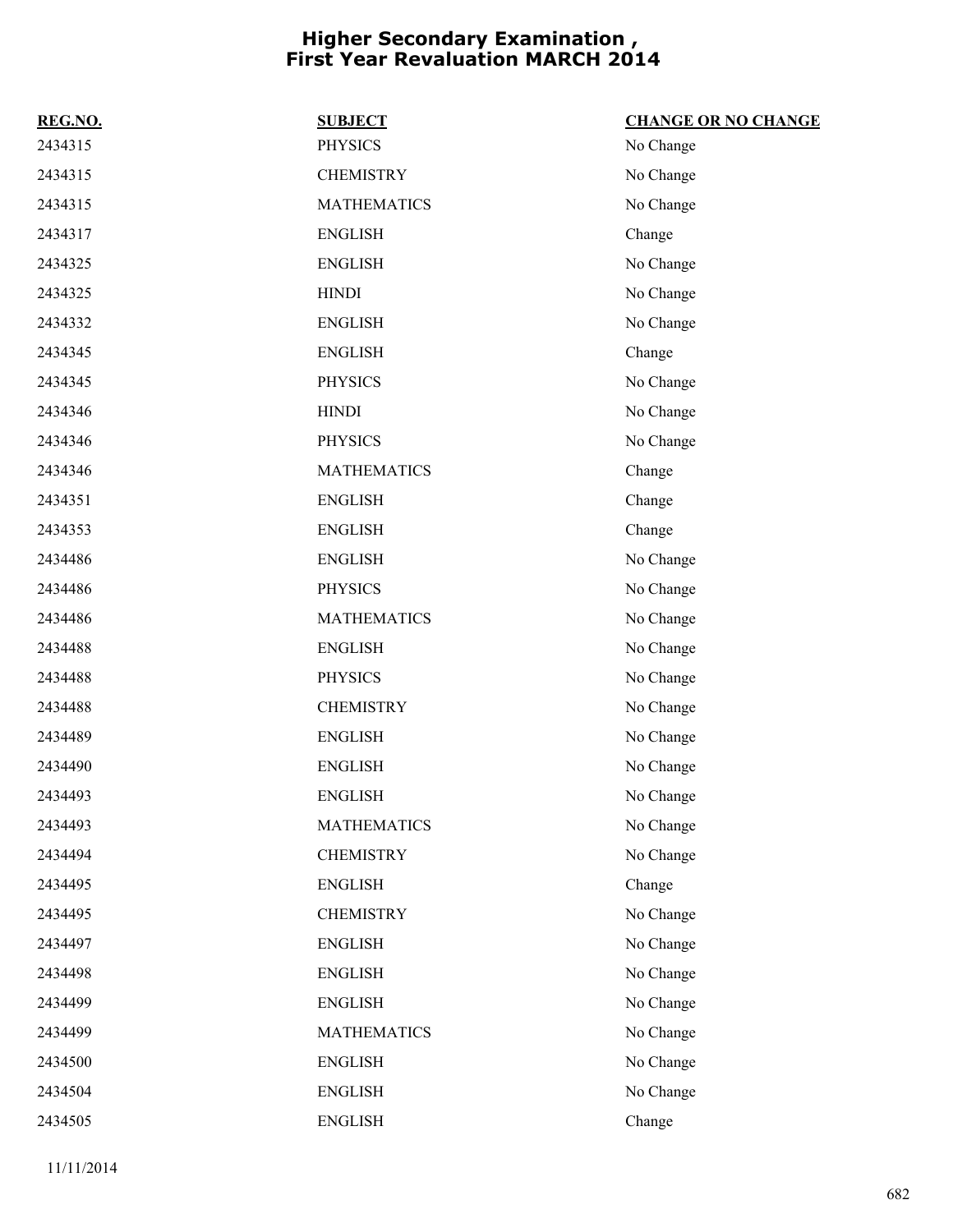| REG.NO. | <b>SUBJECT</b>     | <b>CHANGE OR NO CHANGE</b> |
|---------|--------------------|----------------------------|
| 2434506 | <b>PHYSICS</b>     | Change                     |
| 2434506 | <b>CHEMISTRY</b>   | No Change                  |
| 2434507 | <b>ENGLISH</b>     | No Change                  |
| 2434507 | <b>MATHEMATICS</b> | No Change                  |
| 2434508 | <b>ENGLISH</b>     | Change                     |
| 2434508 | MALAYALAM          | Change                     |
| 2434513 | <b>ENGLISH</b>     | No Change                  |
| 2434513 | MALAYALAM          | Change                     |
| 2434518 | <b>ENGLISH</b>     | No Change                  |
| 2434519 | <b>HINDI</b>       | No Change                  |
| 2434522 | <b>MATHEMATICS</b> | No Change                  |
| 2434525 | <b>PHYSICS</b>     | No Change                  |
| 2434527 | <b>PHYSICS</b>     | No Change                  |
| 2434529 | <b>MATHEMATICS</b> | No Change                  |
| 2434530 | <b>MATHEMATICS</b> | No Change                  |
| 2434531 | <b>HINDI</b>       | No Change                  |
| 2434532 | <b>ENGLISH</b>     | No Change                  |
| 2434534 | <b>ENGLISH</b>     | No Change                  |
| 2434537 | <b>ENGLISH</b>     | No Change                  |
| 2434537 | <b>HINDI</b>       | No Change                  |
| 2434541 | <b>CHEMISTRY</b>   | No Change                  |
| 2434542 | <b>ENGLISH</b>     | No Change                  |
| 2434543 | <b>HINDI</b>       | No Change                  |
| 2434543 | <b>PHYSICS</b>     | No Change                  |
| 2434545 | <b>ENGLISH</b>     | No Change                  |
| 2434551 | <b>ENGLISH</b>     | No Change                  |
| 2434551 | <b>HINDI</b>       | No Change                  |
| 2434552 | <b>ENGLISH</b>     | Change                     |
| 2434554 | <b>ENGLISH</b>     | Change                     |
| 2434556 | <b>ENGLISH</b>     | Change                     |
| 2434556 | <b>MATHEMATICS</b> | No Change                  |
| 2434557 | <b>ENGLISH</b>     | No Change                  |
| 2434559 | <b>ENGLISH</b>     | No Change                  |
| 2434566 | <b>ENGLISH</b>     | Change                     |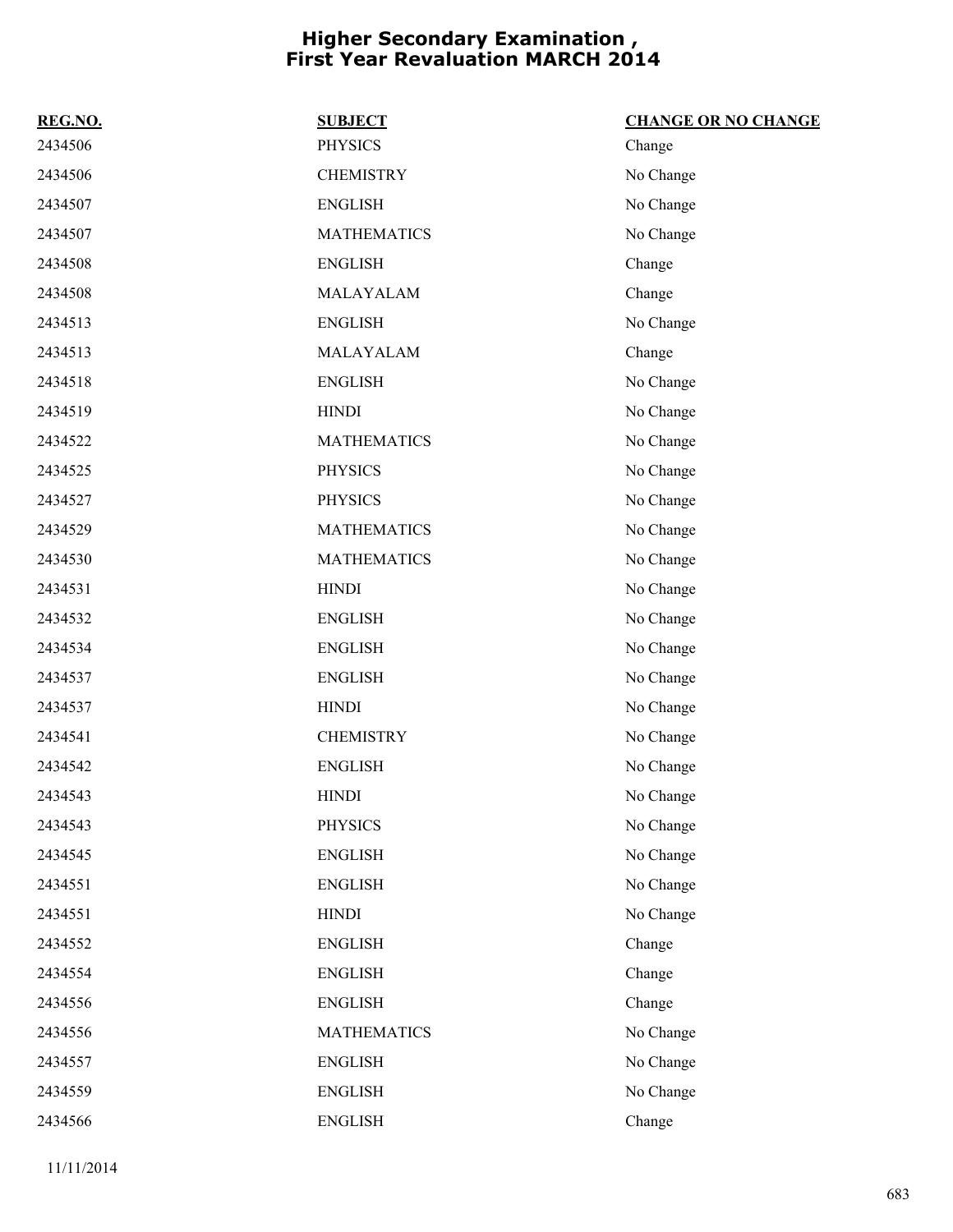| REG.NO. | <b>SUBJECT</b>     | <b>CHANGE OR NO CHANGE</b> |
|---------|--------------------|----------------------------|
| 2434566 | <b>PHYSICS</b>     | No Change                  |
| 2434566 | <b>MATHEMATICS</b> | No Change                  |
| 2434569 | <b>CHEMISTRY</b>   | No Change                  |
| 2434569 | <b>BIOLOGY</b>     | No Change                  |
| 2434574 | <b>ENGLISH</b>     | No Change                  |
| 2434577 | <b>ENGLISH</b>     | No Change                  |
| 2434577 | <b>PHYSICS</b>     | No Change                  |
| 2434581 | <b>MATHEMATICS</b> | No Change                  |
| 2434583 | <b>PHYSICS</b>     | No Change                  |
| 2434584 | <b>CHEMISTRY</b>   | No Change                  |
| 2434591 | <b>PHYSICS</b>     | No Change                  |
| 2434597 | <b>MATHEMATICS</b> | No Change                  |
| 2434601 | <b>ENGLISH</b>     | No Change                  |
| 2434604 | <b>CHEMISTRY</b>   | No Change                  |
| 2434607 | <b>ENGLISH</b>     | No Change                  |
| 2434610 | <b>ENGLISH</b>     | Change                     |
| 2434611 | <b>CHEMISTRY</b>   | Change                     |
| 2434612 | <b>ENGLISH</b>     | No Change                  |
| 2434612 | <b>MATHEMATICS</b> | No Change                  |
| 2434616 | <b>ENGLISH</b>     | No Change                  |
| 2434618 | <b>PHYSICS</b>     | No Change                  |
| 2434618 | <b>BIOLOGY</b>     | No Change                  |
| 2434619 | <b>ENGLISH</b>     | No Change                  |
| 2434619 | <b>PHYSICS</b>     | Change                     |
| 2434620 | <b>PHYSICS</b>     | No Change                  |
| 2434620 | <b>CHEMISTRY</b>   | No Change                  |
| 2434624 | <b>CHEMISTRY</b>   | Change                     |
| 2434636 | <b>ENGLISH</b>     | No Change                  |
| 2434638 | <b>ENGLISH</b>     | No Change                  |
| 2434638 | <b>PHYSICS</b>     | No Change                  |
| 2434638 | <b>MATHEMATICS</b> | No Change                  |
| 2434740 | <b>ENGLISH</b>     | No Change                  |
| 2434743 | <b>ENGLISH</b>     | No Change                  |
| 2434757 | <b>HINDI</b>       | No Change                  |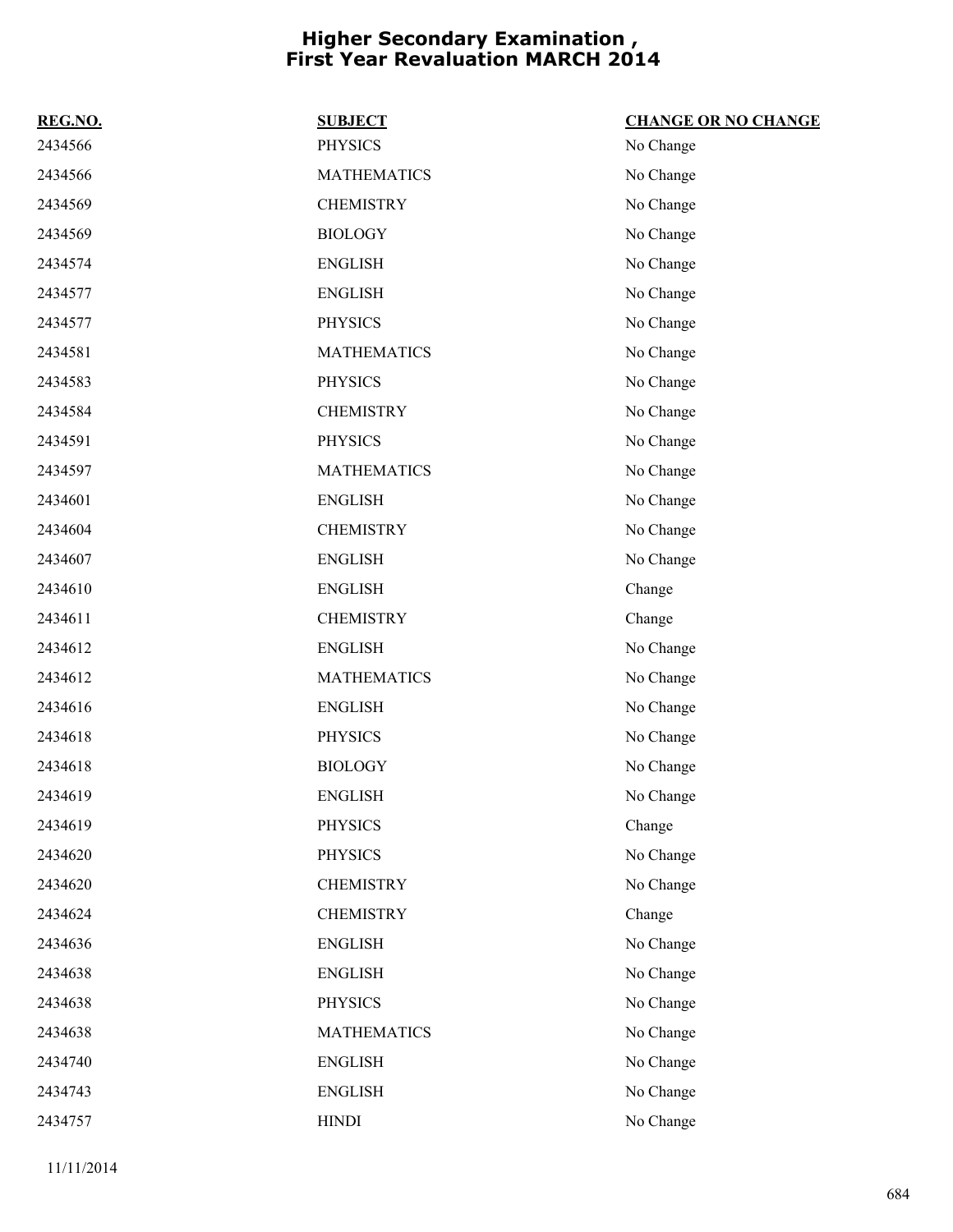| REG.NO. | <b>SUBJECT</b>     | <b>CHANGE OR NO CHANGE</b> |
|---------|--------------------|----------------------------|
| 2434757 | <b>CHEMISTRY</b>   | Change                     |
| 2434766 | <b>MATHEMATICS</b> | No Change                  |
| 2434772 | <b>MATHEMATICS</b> | No Change                  |
| 2434774 | <b>ENGLISH</b>     | No Change                  |
| 2434775 | <b>MATHEMATICS</b> | No Change                  |
| 2434788 | <b>CHEMISTRY</b>   | No Change                  |
| 2434793 | <b>ENGLISH</b>     | No Change                  |
| 2434803 | <b>PHYSICS</b>     | No Change                  |
| 2434820 | <b>MATHEMATICS</b> | No Change                  |
| 2434828 | <b>BIOLOGY</b>     | No Change                  |
| 2434828 | <b>MATHEMATICS</b> | No Change                  |
| 2434835 | <b>CHEMISTRY</b>   | Change                     |
| 2434842 | <b>ENGLISH</b>     | No Change                  |
| 2434843 | <b>ENGLISH</b>     | No Change                  |
| 2434843 | <b>MATHEMATICS</b> | No Change                  |
| 2434846 | <b>BIOLOGY</b>     | No Change                  |
| 2434846 | <b>MATHEMATICS</b> | No Change                  |
| 2434849 | <b>MATHEMATICS</b> | No Change                  |
| 2434851 | <b>MATHEMATICS</b> | No Change                  |
| 2434881 | <b>ENGLISH</b>     | No Change                  |
| 2434886 | <b>ENGLISH</b>     | No Change                  |
| 2435039 | <b>ENGLISH</b>     | No Change                  |
| 2435048 | MALAYALAM          | No Change                  |
| 2435063 | MALAYALAM          | No Change                  |
| 2435067 | MALAYALAM          | No Change                  |
| 2435070 | <b>ENGLISH</b>     | No Change                  |
| 2435072 | <b>ENGLISH</b>     | No Change                  |
| 2435076 | <b>PHYSICS</b>     | No Change                  |
| 2435077 | <b>ENGLISH</b>     | No Change                  |
| 2435087 | MALAYALAM          | Change                     |
| 2435092 | <b>ENGLISH</b>     | No Change                  |
| 2435100 | <b>ENGLISH</b>     | Change                     |
| 2435108 | <b>ENGLISH</b>     | Change                     |
| 2435110 | <b>PHYSICS</b>     | No Change                  |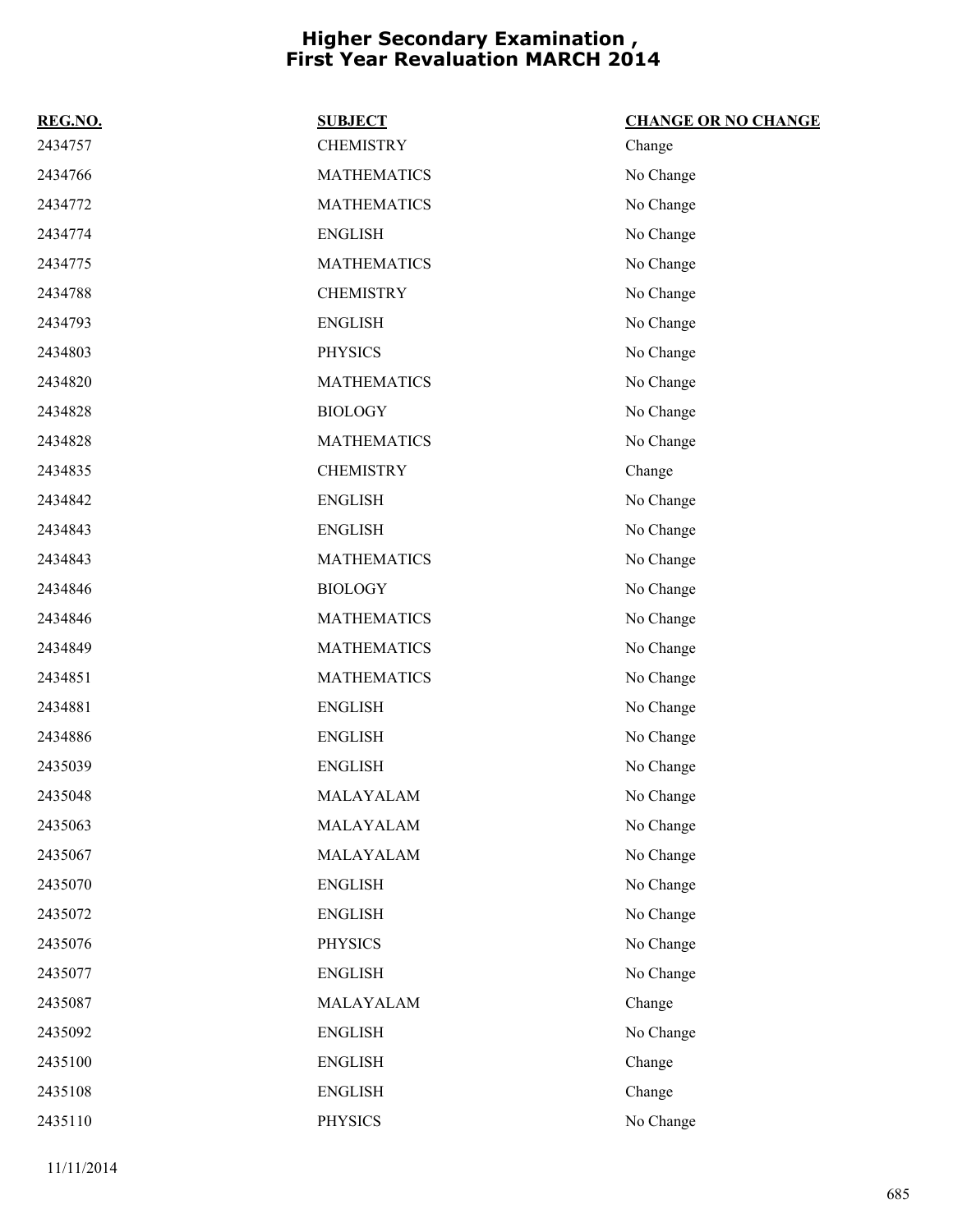| REG.NO. | <b>SUBJECT</b>                          | <b>CHANGE OR NO CHANGE</b> |
|---------|-----------------------------------------|----------------------------|
| 2435111 | <b>ENGLISH</b>                          | Change                     |
| 2435111 | <b>PHYSICS</b>                          | Change                     |
| 2435115 | <b>ENGLISH</b>                          | No Change                  |
| 2435138 | <b>HINDI</b>                            | No Change                  |
| 2435138 | <b>PHYSICS</b>                          | No Change                  |
| 2435143 | <b>ENGLISH</b>                          | No Change                  |
| 2435150 | <b>ENGLISH</b>                          | Change                     |
| 2435153 | <b>ENGLISH</b>                          | No Change                  |
| 2435153 | <b>PHYSICS</b>                          | No Change                  |
| 2435153 | <b>CHEMISTRY</b>                        | No Change                  |
| 2435175 | <b>ENGLISH</b>                          | Change                     |
| 2435177 | <b>ENGLISH</b>                          | No Change                  |
| 2435186 | <b>ENGLISH</b>                          | No Change                  |
| 2435188 | <b>MATHEMATICS</b>                      | No Change                  |
| 2435219 | <b>ENGLISH</b>                          | No Change                  |
| 2435219 | <b>CHEMISTRY</b>                        | No Change                  |
| 2435222 | <b>MATHEMATICS</b>                      | No Change                  |
| 2435226 | MALAYALAM                               | Change                     |
| 2435226 | <b>MATHEMATICS</b>                      | No Change                  |
| 2435341 | <b>ENGLISH</b>                          | Change                     |
| 2435354 | <b>ECONOMICS</b>                        | No Change                  |
| 2435382 | <b>ECONOMICS</b>                        | No Change                  |
| 2435382 | <b>BUSINESS STUDIES WITH</b>            | No Change                  |
| 2435675 | FUNCTIONAL MANAGEMENT<br><b>PHYSICS</b> | No Change                  |
| 2435675 | <b>CHEMISTRY</b>                        | No Change                  |
| 2435675 | <b>BIOLOGY</b>                          | Change                     |
| 2435675 | <b>MATHEMATICS</b>                      | No Change                  |
| 2435705 | PHYSICS                                 | No Change                  |
| 2435767 | <b>CHEMISTRY</b>                        | Change                     |
| 2435768 | <b>ENGLISH</b>                          | No Change                  |
| 2435798 | <b>ENGLISH</b>                          | No Change                  |
| 2435873 | <b>HISTORY</b>                          | Change                     |
| 2436053 | <b>ENGLISH</b>                          | No Change                  |
| 2436053 | <b>BIOLOGY</b>                          | No Change                  |
|         |                                         |                            |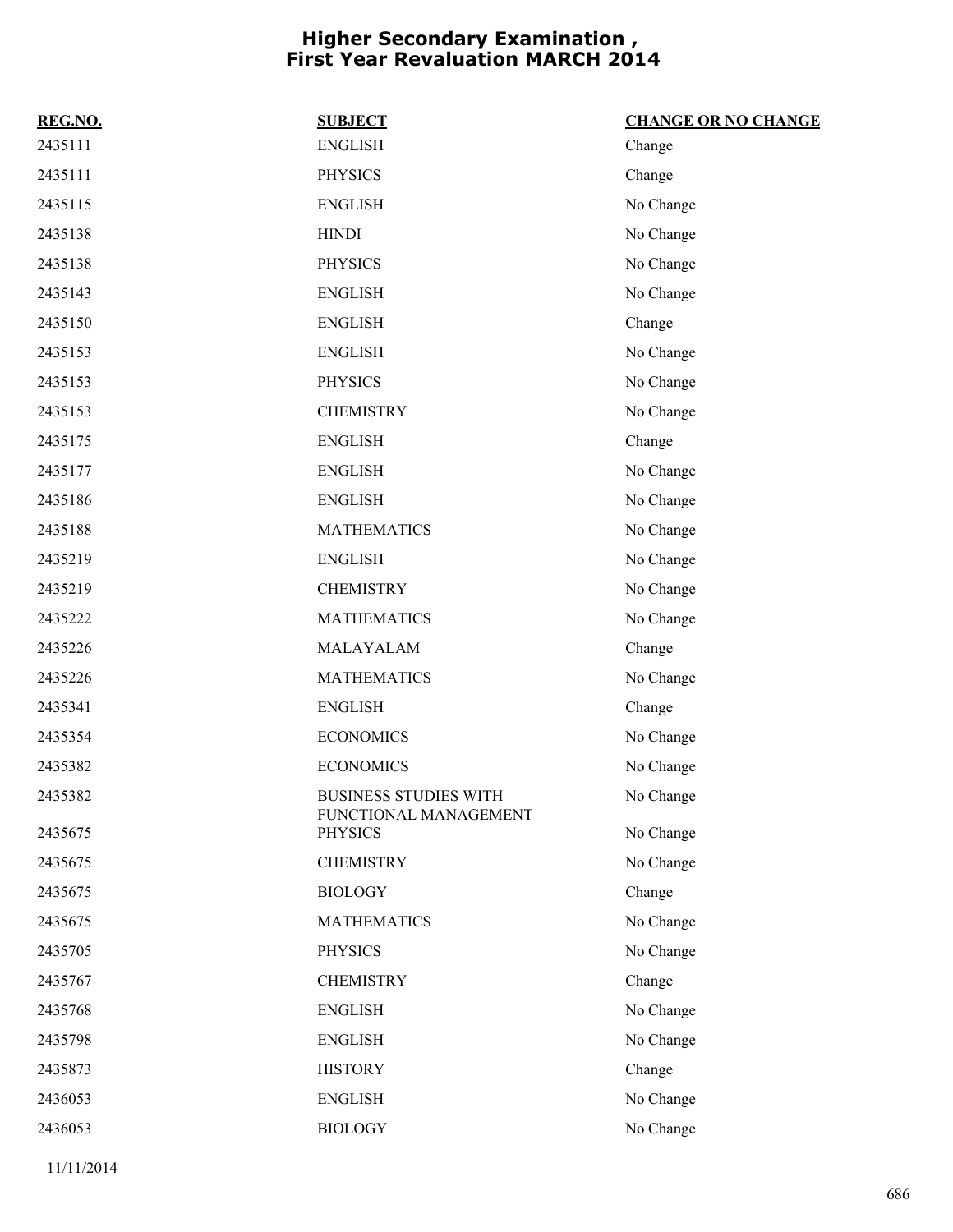| REG.NO. | <b>SUBJECT</b>     | <b>CHANGE OR NO CHANGE</b> |
|---------|--------------------|----------------------------|
| 2436064 | MALAYALAM          | Change                     |
| 2436065 | MALAYALAM          | Change                     |
| 2436067 | MALAYALAM          | Change                     |
| 2436068 | MALAYALAM          | Change                     |
| 2436069 | <b>ENGLISH</b>     | No Change                  |
| 2436069 | MALAYALAM          | No Change                  |
| 2436072 | <b>MATHEMATICS</b> | Change                     |
| 2436073 | MALAYALAM          | No Change                  |
| 2436074 | <b>CHEMISTRY</b>   | No Change                  |
| 2436074 | <b>MATHEMATICS</b> | No Change                  |
| 2436077 | <b>ENGLISH</b>     | No Change                  |
| 2436077 | MALAYALAM          | No Change                  |
| 2436080 | <b>ENGLISH</b>     | No Change                  |
| 2436080 | MALAYALAM          | No Change                  |
| 2436080 | <b>PHYSICS</b>     | No Change                  |
| 2436080 | <b>CHEMISTRY</b>   | No Change                  |
| 2436092 | <b>CHEMISTRY</b>   | Change                     |
| 2436099 | <b>ENGLISH</b>     | No Change                  |
| 2436100 | <b>ENGLISH</b>     | No Change                  |
| 2436105 | <b>ENGLISH</b>     | No Change                  |
| 2436106 | MALAYALAM          | No Change                  |
| 2436112 | <b>ENGLISH</b>     | No Change                  |
| 2436112 | <b>MATHEMATICS</b> | No Change                  |
| 2436119 | MALAYALAM          | Change                     |
| 2436121 | MALAYALAM          | Change                     |
| 2436122 | MALAYALAM          | Change                     |
| 2436126 | MALAYALAM          | Change                     |
| 2436128 | MALAYALAM          | Change                     |
| 2436141 | <b>HINDI</b>       | No Change                  |
| 2436151 | <b>MATHEMATICS</b> | No Change                  |
| 2436158 | <b>ENGLISH</b>     | No Change                  |
| 2436183 | <b>HINDI</b>       | No Change                  |
| 2436198 | <b>CHEMISTRY</b>   | No Change                  |
| 2436205 | <b>HINDI</b>       | Change                     |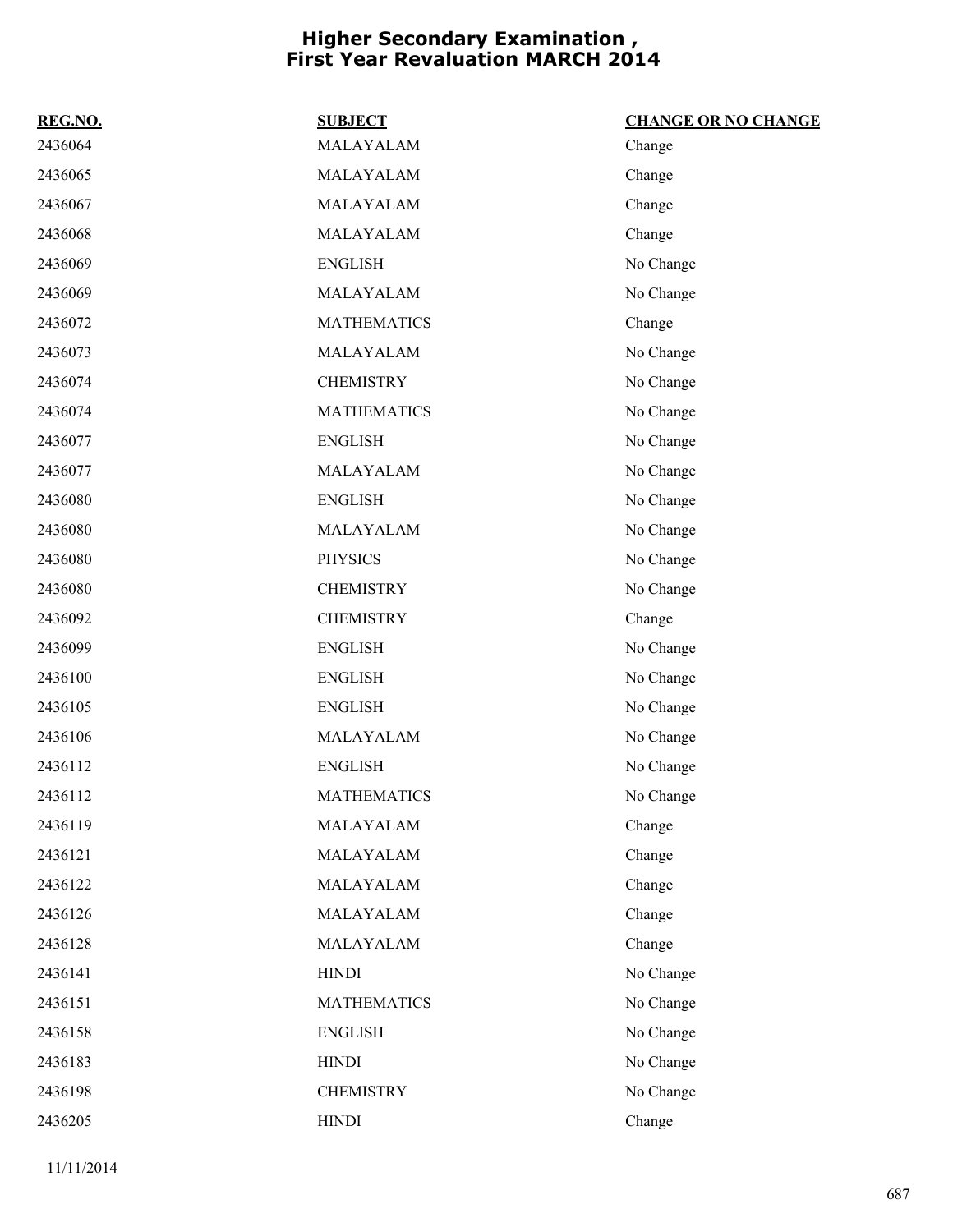| REG.NO. | <b>SUBJECT</b>     | <b>CHANGE OR NO CHANGE</b> |
|---------|--------------------|----------------------------|
| 2436213 | <b>ENGLISH</b>     | No Change                  |
| 2436292 | MALAYALAM          | Change                     |
| 2436304 | <b>ECONOMICS</b>   | Change                     |
| 2436320 | <b>ENGLISH</b>     | No Change                  |
| 2436337 | <b>PHYSICS</b>     | No Change                  |
| 2436345 | <b>PHYSICS</b>     | No Change                  |
| 2436349 | <b>PHYSICS</b>     | No Change                  |
| 2436355 | <b>PHYSICS</b>     | No Change                  |
| 2436355 | <b>MATHEMATICS</b> | Change                     |
| 2436661 | MALAYALAM          | Change                     |
| 2436695 | <b>ENGLISH</b>     | No Change                  |
| 2436750 | <b>ENGLISH</b>     | No Change                  |
| 2436755 | <b>PHYSICS</b>     | No Change                  |
| 2436919 | <b>ENGLISH</b>     | Change                     |
| 2436931 | <b>ENGLISH</b>     | No Change                  |
| 2436943 | <b>PHYSICS</b>     | No Change                  |
| 2436957 | <b>ENGLISH</b>     | Change                     |
| 2436958 | <b>ENGLISH</b>     | No Change                  |
| 2436966 | <b>ENGLISH</b>     | Change                     |
| 2436968 | <b>ENGLISH</b>     | Change                     |
| 2436974 | <b>ENGLISH</b>     | No Change                  |
| 2436980 | <b>HINDI</b>       | No Change                  |
| 2437000 | <b>ENGLISH</b>     | No Change                  |
| 2437000 | <b>PHYSICS</b>     | No Change                  |
| 2437004 | <b>ENGLISH</b>     | Change                     |
| 2437018 | <b>HINDI</b>       | No Change                  |
| 2437028 | <b>ECONOMICS</b>   | No Change                  |
| 2437078 | <b>ENGLISH</b>     | No Change                  |
| 2437084 | MALAYALAM          | Change                     |
| 2437094 | <b>ENGLISH</b>     | No Change                  |
| 2437099 | MALAYALAM          | No Change                  |
| 2437105 | <b>ENGLISH</b>     | No Change                  |
| 2437105 | <b>PHYSICS</b>     | No Change                  |
| 2437105 | <b>MATHEMATICS</b> | Change                     |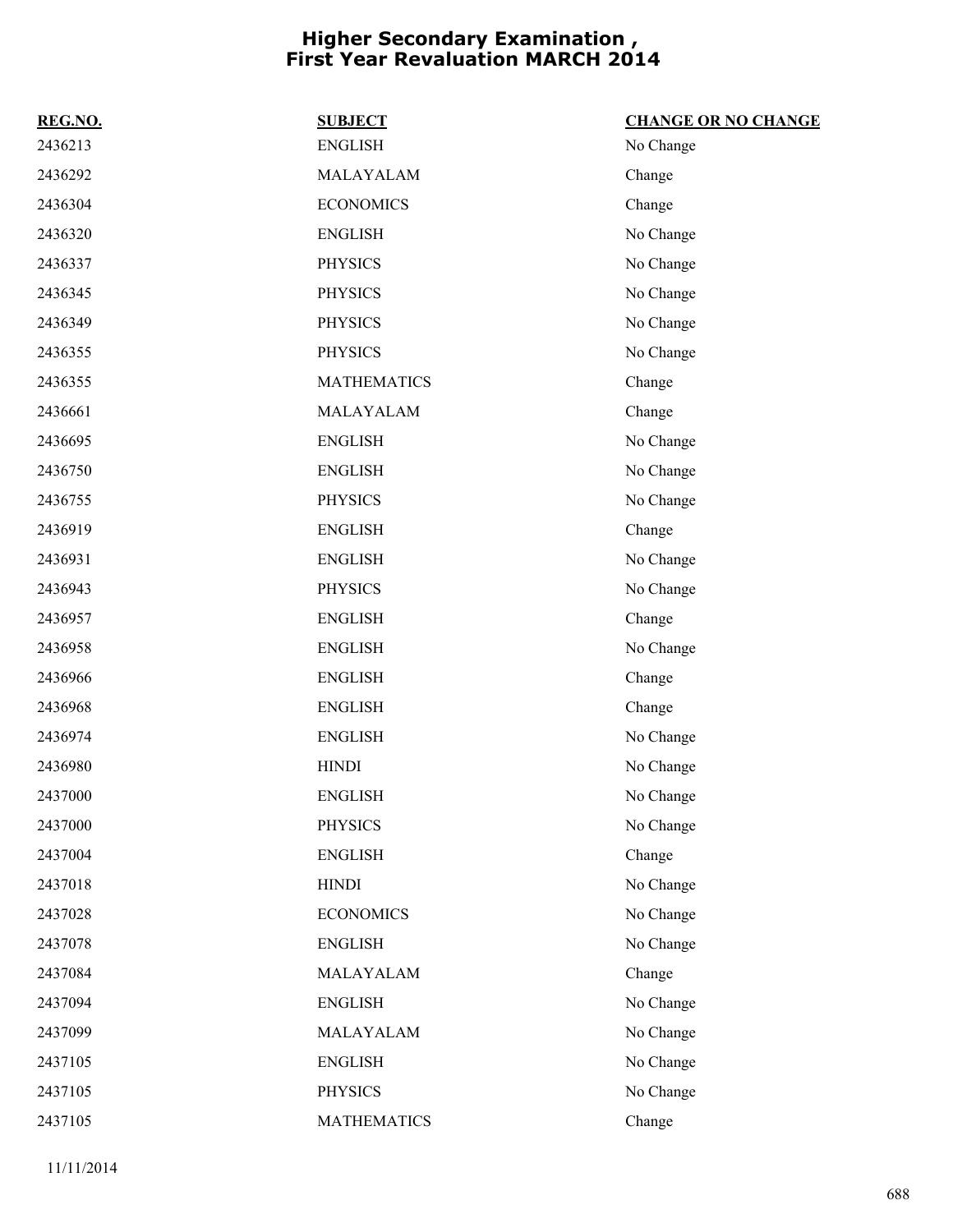| REG.NO. | <b>SUBJECT</b>                                        | <b>CHANGE OR NO CHANGE</b> |
|---------|-------------------------------------------------------|----------------------------|
| 2437132 | <b>ENGLISH</b>                                        | No Change                  |
| 2437135 | <b>ENGLISH</b>                                        | No Change                  |
| 2437143 | <b>ENGLISH</b>                                        | No Change                  |
| 2437275 | <b>PHYSICS</b>                                        | Change                     |
| 2437275 | <b>CHEMISTRY</b>                                      | No Change                  |
| 2437275 | <b>BIOLOGY</b>                                        | No Change                  |
| 2437275 | <b>MATHEMATICS</b>                                    | No Change                  |
| 2437403 | <b>COMPUTER APPLICATION</b>                           | No Change                  |
| 2437548 | <b>BUSINESS STUDIES WITH</b><br>FUNCTIONAL MANAGEMENT | Change                     |
| 2437614 | <b>ENGLISH</b>                                        | No Change                  |
| 2437618 | <b>ENGLISH</b>                                        | No Change                  |
| 2437637 | <b>PHYSICS</b>                                        | <b>RAL</b>                 |
| 2437637 | <b>BIOLOGY</b>                                        | No Change                  |
| 2437637 | <b>MATHEMATICS</b>                                    | No Change                  |
| 2437685 | <b>ENGLISH</b>                                        | Change                     |
| 2437726 | <b>ENGLISH</b>                                        | Change                     |
| 2437726 | <b>COMPUTER SCIENCE</b>                               | No Change                  |
| 2437737 | <b>ENGLISH</b>                                        | Change                     |
| 2437737 | <b>COMPUTER SCIENCE</b>                               | No Change                  |
| 2437769 | MALAYALAM                                             | Change                     |
| 2437804 | <b>ENGLISH</b>                                        | No Change                  |
| 2437816 | <b>ENGLISH</b>                                        | No Change                  |
| 2437951 | ACCOUNTANCY WITH<br>COMPUTER ACCOUNTING               | No Change                  |
| 2437952 | <b>ACCOUNTANCY WITH</b><br><b>COMPUTER ACCOUNTING</b> | Change                     |
| 2437972 | <b>ACCOUNTANCY WITH</b><br>COMPUTER ACCOUNTING        | No Change                  |
| 2437977 | ACCOUNTANCY WITH<br><b>COMPUTER ACCOUNTING</b>        | No Change                  |
| 2437994 | <b>BUSINESS STUDIES WITH</b><br>FUNCTIONAL MANAGEMENT | Change                     |
| 2437994 | ACCOUNTANCY WITH<br><b>COMPUTER ACCOUNTING</b>        | No Change                  |
| 2438401 | <b>ENGLISH</b>                                        | No Change                  |
| 2438415 | <b>ENGLISH</b>                                        | Change                     |
| 2438417 | <b>ENGLISH</b>                                        | Change                     |
| 2438430 | <b>ENGLISH</b>                                        | No Change                  |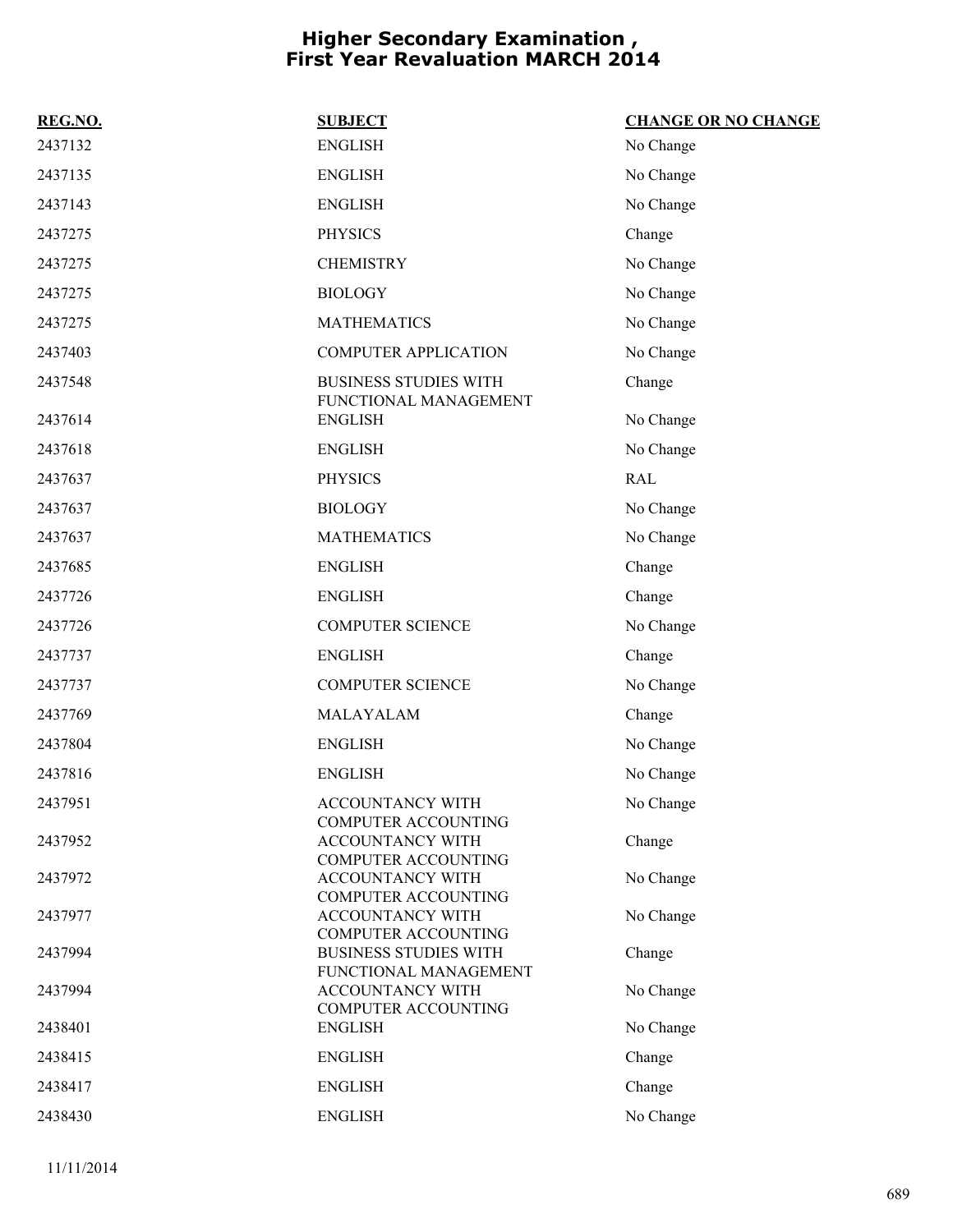| REG.NO. | <b>SUBJECT</b>                          | <b>CHANGE OR NO CHANGE</b> |
|---------|-----------------------------------------|----------------------------|
| 2438431 | <b>ENGLISH</b>                          | No Change                  |
| 2438436 | <b>ENGLISH</b>                          | No Change                  |
| 2438677 | ACCOUNTANCY WITH<br>COMPUTER ACCOUNTING | No Change                  |
| 2438732 | <b>PHYSICS</b>                          | No Change                  |
| 2438732 | <b>CHEMISTRY</b>                        | No Change                  |
| 2438751 | <b>PHYSICS</b>                          | No Change                  |
| 2438752 | MALAYALAM                               | No Change                  |
| 2438752 | <b>PHYSICS</b>                          | No Change                  |
| 2438768 | <b>CHEMISTRY</b>                        | No Change                  |
| 2438787 | <b>ENGLISH</b>                          | No Change                  |
| 2438787 | <b>PHYSICS</b>                          | No Change                  |
| 2439699 | <b>ENGLISH</b>                          | No Change                  |
| 2439699 | <b>MATHEMATICS</b>                      | No Change                  |
| 2439792 | <b>PHYSICS</b>                          | No Change                  |
| 2439793 | <b>ENGLISH</b>                          | No Change                  |
| 2439811 | <b>CHEMISTRY</b>                        | No Change                  |
| 2439814 | <b>PHYSICS</b>                          | No Change                  |
| 2439816 | <b>CHEMISTRY</b>                        | No Change                  |
| 2439817 | <b>CHEMISTRY</b>                        | No Change                  |
| 2439825 | <b>ENGLISH</b>                          | Change                     |
| 2439842 | <b>MATHEMATICS</b>                      | No Change                  |
| 2439918 | <b>ENGLISH</b>                          | No Change                  |
| 2439929 | MALAYALAM                               | No Change                  |
| 2440023 | <b>MATHEMATICS</b>                      | Change                     |
| 2440938 | <b>MATHEMATICS</b>                      | No Change                  |
| 2441410 | MALAYALAM                               | Change                     |
| 2441464 | MALAYALAM                               | No Change                  |
| 2441468 | <b>ENGLISH</b>                          | No Change                  |
| 2441474 | <b>MATHEMATICS</b>                      | Change                     |
| 2441479 | <b>ENGLISH</b>                          | No Change                  |
| 2441482 | <b>CHEMISTRY</b>                        | Change                     |
| 2441488 | <b>ENGLISH</b>                          | Change                     |
| 2441494 | <b>ENGLISH</b>                          | No Change                  |
| 2441617 | <b>PHYSICS</b>                          | No Change                  |
|         |                                         |                            |

11/11/2014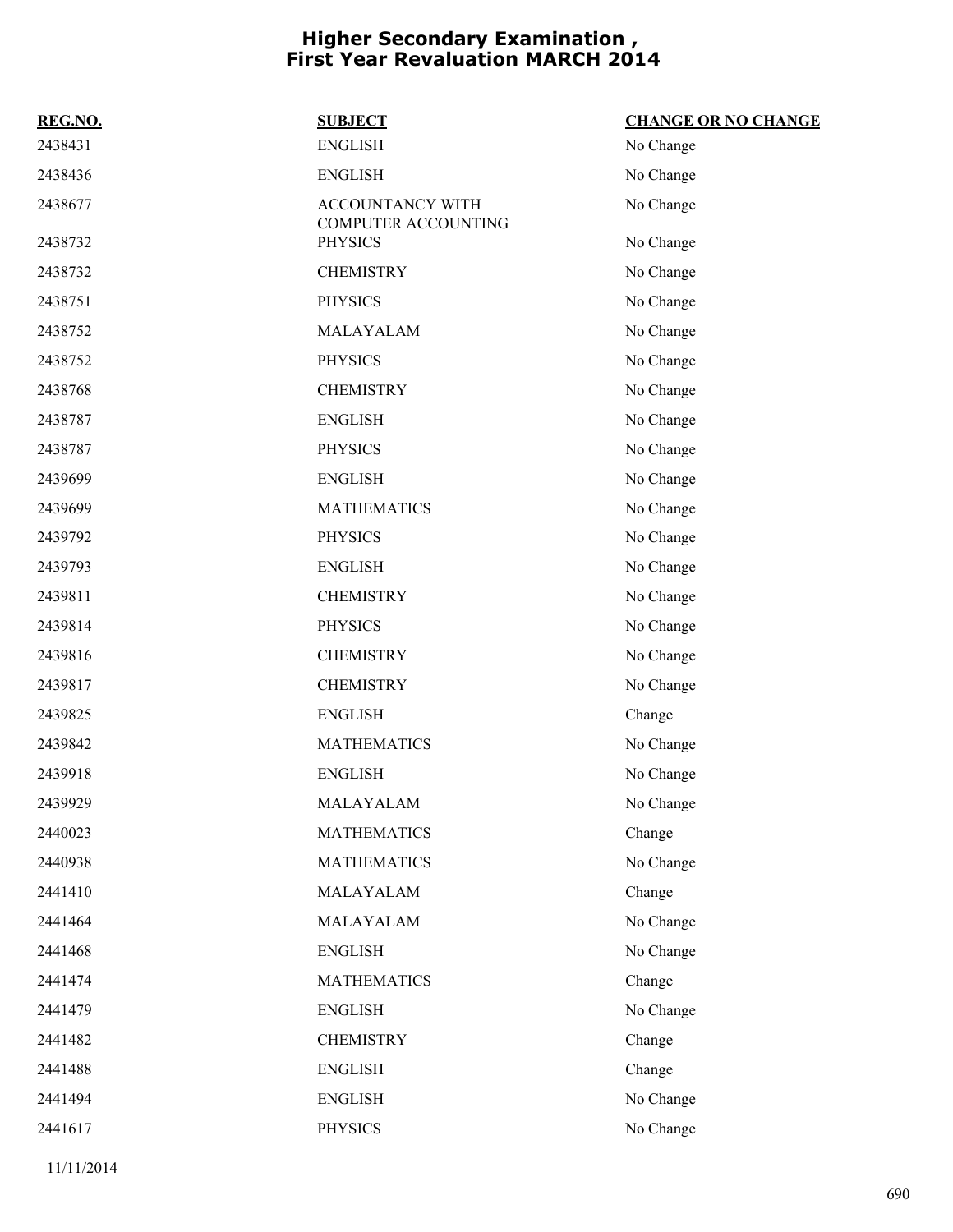| REG.NO. | <b>SUBJECT</b>                                        | <b>CHANGE OR NO CHANGE</b> |
|---------|-------------------------------------------------------|----------------------------|
| 2441626 | <b>PHYSICS</b>                                        | Change                     |
| 2441631 | <b>ENGLISH</b>                                        | No Change                  |
| 2441631 | <b>MATHEMATICS</b>                                    | Change                     |
| 2441632 | <b>PHYSICS</b>                                        | No Change                  |
| 2441632 | <b>CHEMISTRY</b>                                      | No Change                  |
| 2441712 | <b>BUSINESS STUDIES WITH</b><br>FUNCTIONAL MANAGEMENT | Change                     |
| 2441729 | <b>ECONOMICS</b>                                      | No Change                  |
| 2441737 | <b>BUSINESS STUDIES WITH</b><br>FUNCTIONAL MANAGEMENT | No Change                  |
| 2441741 | <b>BUSINESS STUDIES WITH</b><br>FUNCTIONAL MANAGEMENT | Change                     |
| 2441743 | <b>BUSINESS STUDIES WITH</b><br>FUNCTIONAL MANAGEMENT | No Change                  |
| 2441917 | <b>BUSINESS STUDIES WITH</b><br>FUNCTIONAL MANAGEMENT | No Change                  |
| 2442391 | <b>ENGLISH</b>                                        | Change                     |
| 2442391 | MALAYALAM                                             | No Change                  |
| 2442773 | MALAYALAM                                             | Change                     |
| 2442773 | <b>CHEMISTRY</b>                                      | No Change                  |
| 2443126 | MALAYALAM                                             | No Change                  |
| 2443487 | <b>CHEMISTRY</b>                                      | No Change                  |
| 2443717 | <b>HISTORY</b>                                        | No Change                  |
| 2443826 | MALAYALAM                                             | Change                     |
| 2443947 | <b>ECONOMICS</b>                                      | Change                     |
| 2444744 | <b>ENGLISH</b>                                        | Change                     |
| 2444746 | <b>ENGLISH</b>                                        | Change                     |
| 2444753 | <b>ENGLISH</b>                                        | No Change                  |
| 2444761 | <b>BIOLOGY</b>                                        | No Change                  |
| 2444790 | <b>ENGLISH</b>                                        | Change                     |
| 2444791 | <b>ENGLISH</b>                                        | Change                     |
| 2444942 | <b>ENGLISH</b>                                        | No Change                  |
| 2444959 | <b>MATHEMATICS</b>                                    | No Change                  |
| 2444993 | MALAYALAM                                             | Change                     |
| 2445055 | <b>PHYSICS</b>                                        | No Change                  |
| 2445055 | <b>CHEMISTRY</b>                                      | No Change                  |
| 2445055 | <b>BIOLOGY</b>                                        | No Change                  |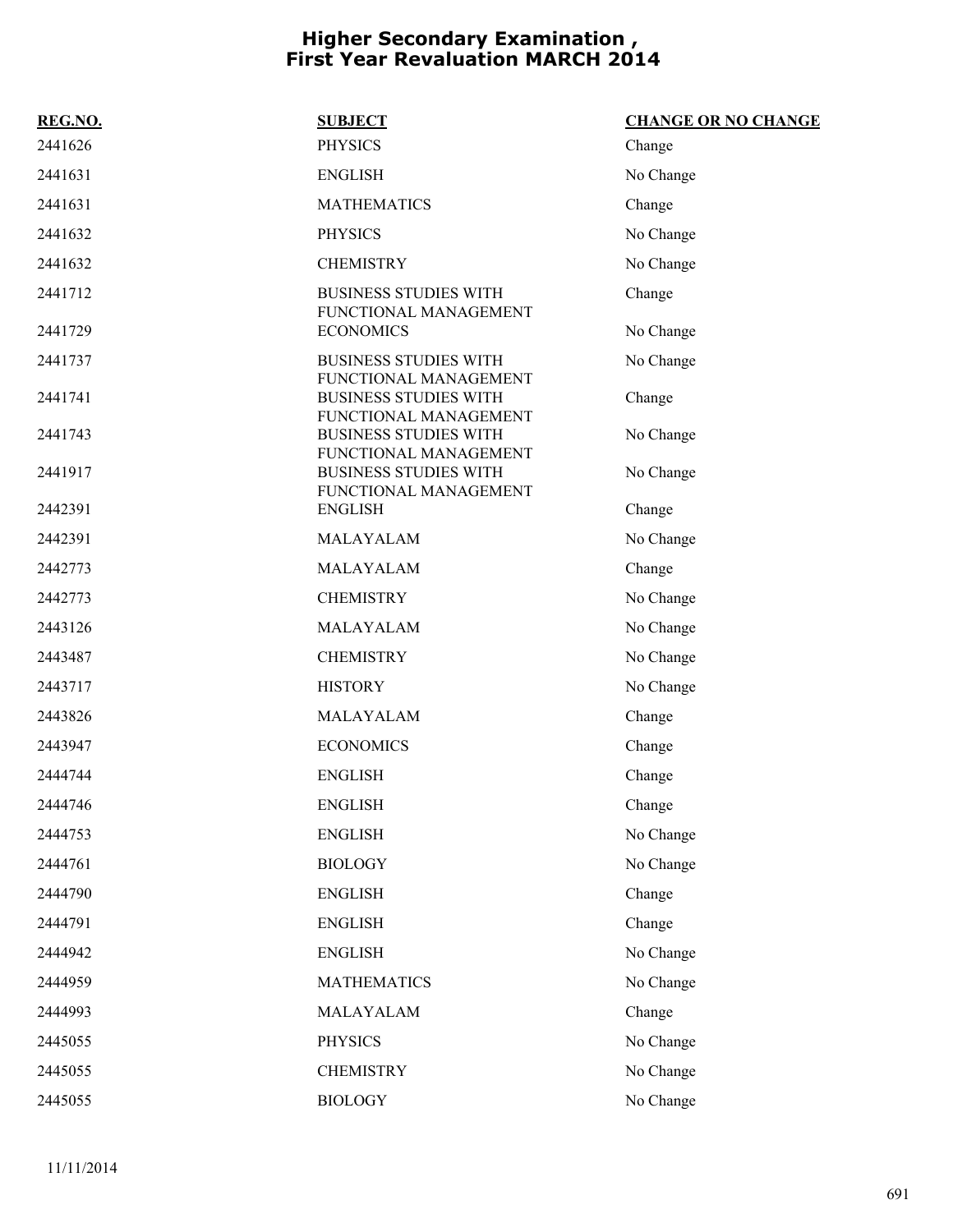| REG.NO. | <b>SUBJECT</b>                                        | <b>CHANGE OR NO CHANGE</b> |
|---------|-------------------------------------------------------|----------------------------|
| 2445082 | <b>PHYSICS</b>                                        | Change                     |
| 2445084 | <b>HINDI</b>                                          | No Change                  |
| 2445094 | <b>ENGLISH</b>                                        | No Change                  |
| 2445098 | <b>CHEMISTRY</b>                                      | Change                     |
| 2445099 | <b>ENGLISH</b>                                        | No Change                  |
| 2445102 | <b>PHYSICS</b>                                        | No Change                  |
| 2445102 | <b>CHEMISTRY</b>                                      | Change                     |
| 2445130 | <b>ENGLISH</b>                                        | No Change                  |
| 2445207 | <b>MATHEMATICS</b>                                    | Change                     |
| 2445217 | ACCOUNTANCY WITH<br><b>COMPUTER ACCOUNTING</b>        | No Change                  |
| 2445232 | <b>COMPUTER APPLICATION</b>                           | No Change                  |
| 2445232 | <b>BUSINESS STUDIES WITH</b><br>FUNCTIONAL MANAGEMENT | No Change                  |
| 2445239 | <b>ENGLISH</b>                                        | No Change                  |
| 2445257 | <b>BUSINESS STUDIES WITH</b><br>FUNCTIONAL MANAGEMENT | Change                     |
| 2445262 | <b>ENGLISH</b>                                        | No Change                  |
| 2445560 | <b>BIOLOGY</b>                                        | No Change                  |
| 2445561 | <b>MATHEMATICS</b>                                    | No Change                  |
| 2445562 | <b>CHEMISTRY</b>                                      | Change                     |
| 2445562 | <b>MATHEMATICS</b>                                    | Change                     |
| 2445586 | <b>ENGLISH</b>                                        | No Change                  |
| 2445586 | <b>MATHEMATICS</b>                                    | No Change                  |
| 2445587 | <b>MATHEMATICS</b>                                    | No Change                  |
| 2445588 | <b>PHYSICS</b>                                        | Change                     |
| 2445588 | <b>COMPUTER SCIENCE</b>                               | No Change                  |
| 2445590 | <b>CHEMISTRY</b>                                      | No Change                  |
| 2445590 | <b>MATHEMATICS</b>                                    | No Change                  |
| 2445597 | <b>BUSINESS STUDIES WITH</b><br>FUNCTIONAL MANAGEMENT | No Change                  |
| 2445614 | <b>COMPUTER APPLICATION</b>                           | No Change                  |
| 2445614 | <b>BUSINESS STUDIES WITH</b><br>FUNCTIONAL MANAGEMENT | No Change                  |
| 2445628 | <b>PHYSICS</b>                                        | No Change                  |
| 2445628 | <b>CHEMISTRY</b>                                      | No Change                  |
| 2445628 | <b>MATHEMATICS</b>                                    | No Change                  |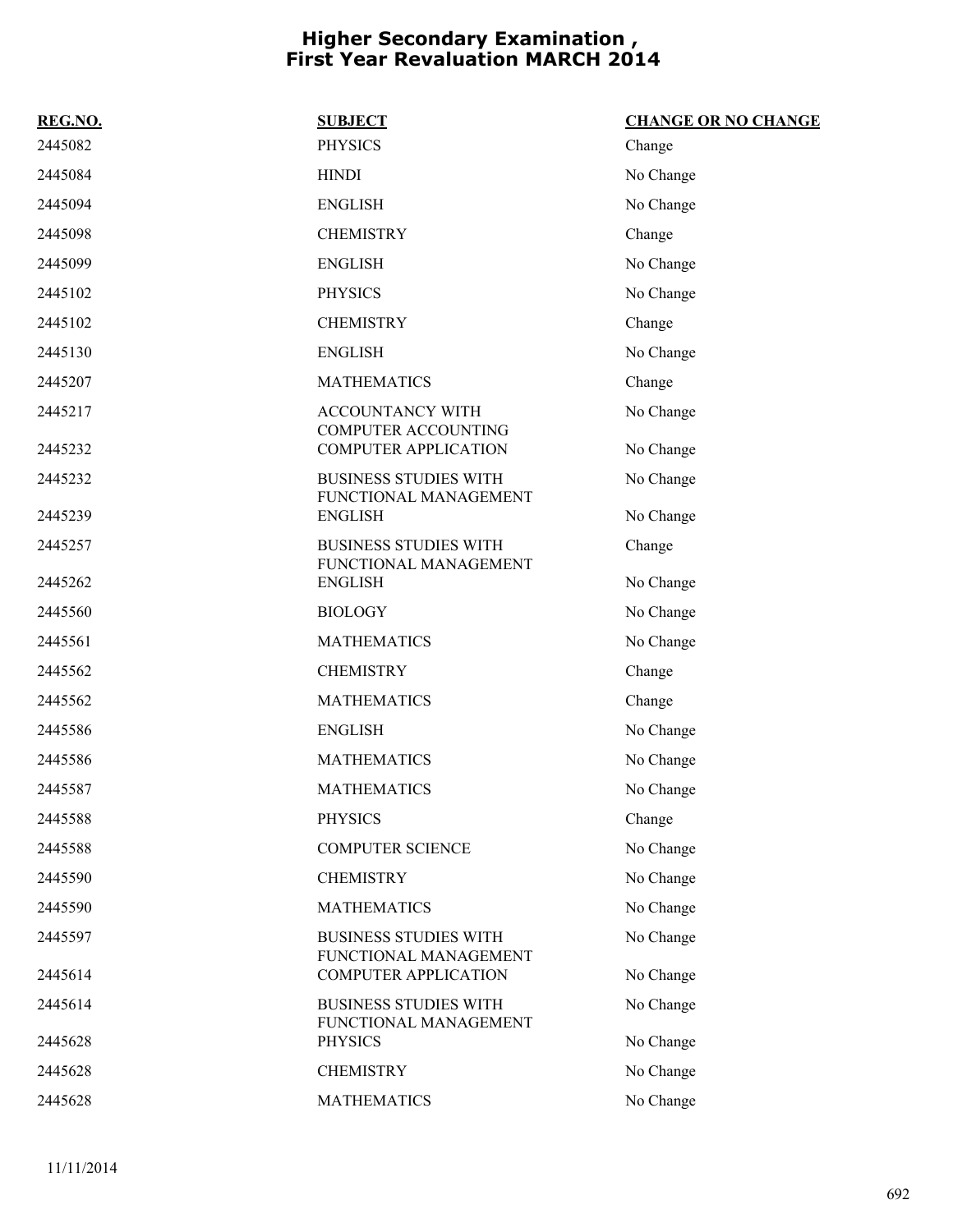| REG.NO. | <b>SUBJECT</b>                                        | <b>CHANGE OR NO CHANGE</b> |
|---------|-------------------------------------------------------|----------------------------|
| 2445647 | ACCOUNTANCY WITH AFS                                  | No Change                  |
| 2445685 | <b>MATHEMATICS</b>                                    | No Change                  |
| 2445687 | <b>ENGLISH</b>                                        | No Change                  |
| 2445687 | MALAYALAM                                             | No Change                  |
| 2445701 | <b>PHYSICS</b>                                        | No Change                  |
| 2445701 | <b>MATHEMATICS</b>                                    | No Change                  |
| 2445712 | <b>ENGLISH</b>                                        | No Change                  |
| 2445713 | <b>PHYSICS</b>                                        | No Change                  |
| 2445713 | <b>MATHEMATICS</b>                                    | No Change                  |
| 2445714 | <b>ENGLISH</b>                                        | No Change                  |
| 2445715 | <b>ENGLISH</b>                                        | No Change                  |
| 2445749 | <b>COMPUTER APPLICATION</b>                           | Change                     |
| 2445751 | <b>COMPUTER APPLICATION</b>                           | Change                     |
| 2445752 | <b>COMPUTER APPLICATION</b>                           | No Change                  |
| 2445754 | <b>ENGLISH</b>                                        | No Change                  |
| 2445754 | MALAYALAM                                             | No Change                  |
| 2445755 | <b>ENGLISH</b>                                        | No Change                  |
| 2445755 | MALAYALAM                                             | No Change                  |
| 2445755 | ACCOUNTANCY WITH                                      | No Change                  |
| 2445756 | <b>COMPUTER ACCOUNTING</b><br>COMPUTER APPLICATION    | Change                     |
| 2445756 | <b>BUSINESS STUDIES WITH</b>                          | No Change                  |
| 2445757 | FUNCTIONAL MANAGEMENT<br><b>ENGLISH</b>               | No Change                  |
| 2445757 | <b>ECONOMICS</b>                                      | No Change                  |
| 2445757 | <b>BUSINESS STUDIES WITH</b>                          | No Change                  |
|         | FUNCTIONAL MANAGEMENT                                 |                            |
| 2445772 | <b>ACCOUNTANCY WITH</b><br><b>COMPUTER ACCOUNTING</b> | No Change                  |
| 2445779 | <b>ENGLISH</b>                                        | No Change                  |
| 2445779 | ACCOUNTANCY WITH                                      | Change                     |
| 2445780 | <b>COMPUTER ACCOUNTING</b><br><b>ENGLISH</b>          | No Change                  |
| 2445785 | <b>PHYSICS</b>                                        | Change                     |
| 2445785 | <b>CHEMISTRY</b>                                      | No Change                  |
| 2445786 | <b>ENGLISH</b>                                        | Change                     |
| 2445787 | <b>PHYSICS</b>                                        | Change                     |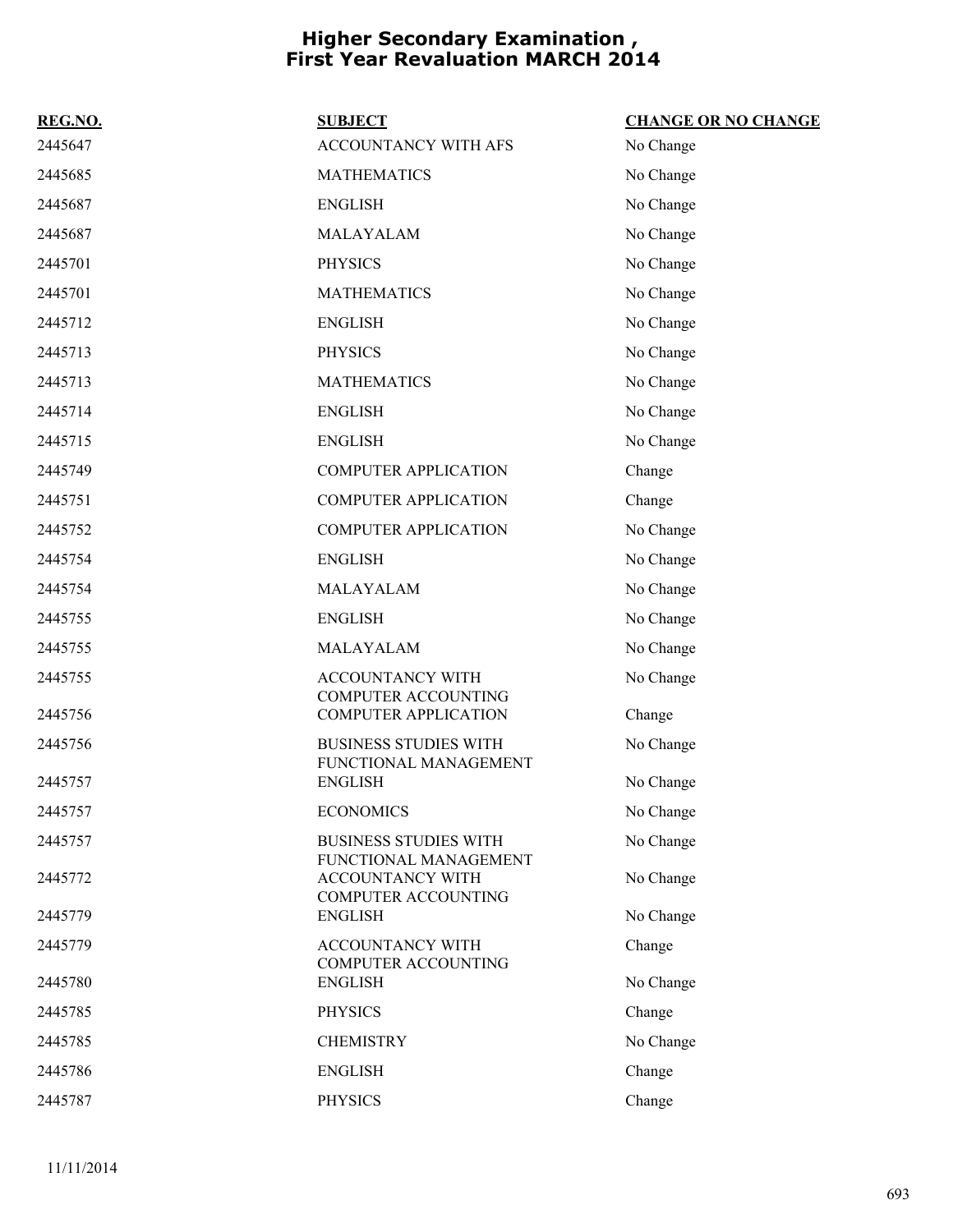| REG.NO. | <b>SUBJECT</b>          | <b>CHANGE OR NO CHANGE</b> |
|---------|-------------------------|----------------------------|
| 2445789 | ${\rm ENGLISH}$         | Change                     |
| 2445790 | <b>ENGLISH</b>          | Change                     |
| 2445790 | <b>MATHEMATICS</b>      | No Change                  |
| 2445791 | <b>ENGLISH</b>          | No Change                  |
| 2445793 | <b>ENGLISH</b>          | No Change                  |
| 2445793 | <b>PHYSICS</b>          | No Change                  |
| 2445793 | <b>BIOLOGY</b>          | No Change                  |
| 2445795 | <b>ENGLISH</b>          | No Change                  |
| 2445795 | <b>PHYSICS</b>          | No Change                  |
| 2445795 | <b>MATHEMATICS</b>      | No Change                  |
| 2445797 | <b>PHYSICS</b>          | No Change                  |
| 2445797 | <b>CHEMISTRY</b>        | No Change                  |
| 2445798 | <b>PHYSICS</b>          | No Change                  |
| 2445798 | <b>CHEMISTRY</b>        | No Change                  |
| 2445798 | <b>BIOLOGY</b>          | No Change                  |
| 2445799 | <b>CHEMISTRY</b>        | No Change                  |
| 2445803 | <b>PHYSICS</b>          | No Change                  |
| 2445803 | <b>CHEMISTRY</b>        | Change                     |
| 2445803 | <b>BIOLOGY</b>          | No Change                  |
| 2445806 | <b>ENGLISH</b>          | No Change                  |
| 2445810 | <b>BIOLOGY</b>          | No Change                  |
| 2445811 | <b>PHYSICS</b>          | No Change                  |
| 2445811 | <b>BIOLOGY</b>          | No Change                  |
| 2445812 | <b>ENGLISH</b>          | No Change                  |
| 2445814 | <b>ENGLISH</b>          | No Change                  |
| 2445815 | <b>ENGLISH</b>          | Change                     |
| 2445815 | <b>BIOLOGY</b>          | No Change                  |
| 2445823 | <b>PHYSICS</b>          | No Change                  |
| 2445823 | <b>MATHEMATICS</b>      | No Change                  |
| 2445825 | <b>MATHEMATICS</b>      | No Change                  |
| 2445825 | <b>COMPUTER SCIENCE</b> | No Change                  |
| 2445826 | MALAYALAM               | Change                     |
| 2445826 | <b>PHYSICS</b>          | No Change                  |
| 2445831 | <b>PHYSICS</b>          | No Change                  |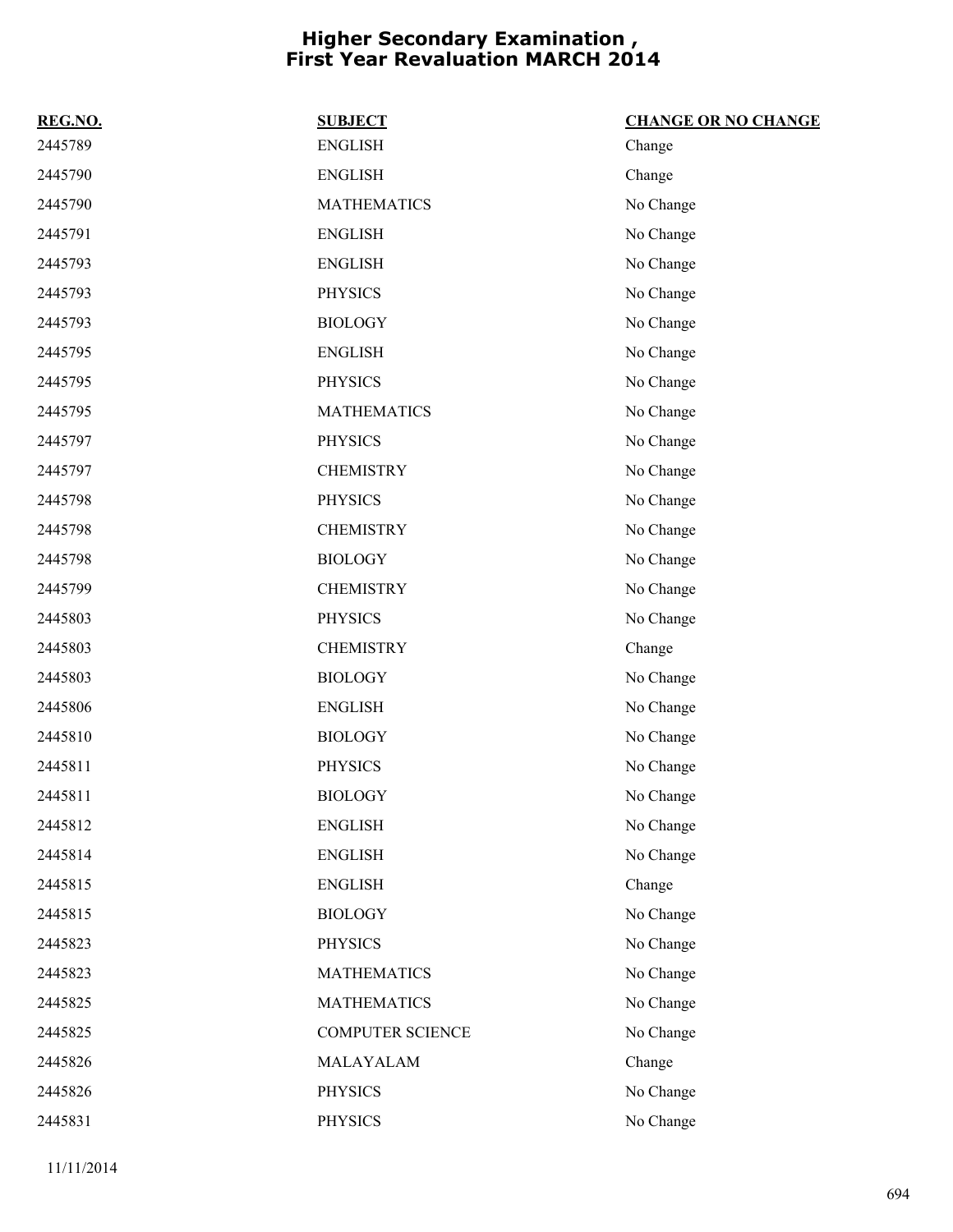| REG.NO. | <b>SUBJECT</b>                                                                      | <b>CHANGE OR NO CHANGE</b> |
|---------|-------------------------------------------------------------------------------------|----------------------------|
| 2445831 | <b>COMPUTER SCIENCE</b>                                                             | No Change                  |
| 2445835 | <b>MATHEMATICS</b>                                                                  | No Change                  |
| 2445839 | <b>PHYSICS</b>                                                                      | No Change                  |
| 2445839 | <b>MATHEMATICS</b>                                                                  | No Change                  |
| 2445841 | <b>ECONOMICS</b>                                                                    | Change                     |
| 2445841 | <b>COMPUTER APPLICATION</b>                                                         | No Change                  |
| 2445841 | <b>ACCOUNTANCY WITH</b>                                                             | No Change                  |
| 2445843 | <b>COMPUTER ACCOUNTING</b><br><b>ACCOUNTANCY WITH</b><br><b>COMPUTER ACCOUNTING</b> | No Change                  |
| 2445844 | <b>ECONOMICS</b>                                                                    | Change                     |
| 2445844 | <b>COMPUTER APPLICATION</b>                                                         | No Change                  |
| 2445849 | <b>ENGLISH</b>                                                                      | Change                     |
| 2445853 | <b>ECONOMICS</b>                                                                    | Change                     |
| 2445853 | <b>ACCOUNTANCY WITH</b>                                                             | No Change                  |
| 2445854 | <b>COMPUTER ACCOUNTING</b><br><b>COMPUTER APPLICATION</b>                           | No Change                  |
| 2445857 | MALAYALAM                                                                           | No Change                  |
| 2445857 | <b>ECONOMICS</b>                                                                    | Change                     |
| 2445858 | <b>BUSINESS STUDIES WITH</b>                                                        | No Change                  |
| 2445858 | FUNCTIONAL MANAGEMENT<br><b>ACCOUNTANCY WITH</b><br><b>COMPUTER ACCOUNTING</b>      | Change                     |
| 2445859 | <b>ENGLISH</b>                                                                      | Change                     |
| 2445860 | <b>ENGLISH</b>                                                                      | Change                     |
| 2445860 | <b>ACCOUNTANCY WITH</b><br><b>COMPUTER ACCOUNTING</b>                               | No Change                  |
| 2445861 | ACCOUNTANCY WITH<br><b>COMPUTER ACCOUNTING</b>                                      | No Change                  |
| 2445863 | <b>ECONOMICS</b>                                                                    | Change                     |
| 2445864 | <b>COMPUTER APPLICATION</b>                                                         | No Change                  |
| 2445872 | <b>ENGLISH</b>                                                                      | No Change                  |
| 2445872 | ACCOUNTANCY WITH<br><b>COMPUTER ACCOUNTING</b>                                      | No Change                  |
| 2445886 | <b>COMPUTER APPLICATION</b>                                                         | No Change                  |
| 2445888 | <b>COMPUTER APPLICATION</b>                                                         | No Change                  |
| 2445888 | ACCOUNTANCY WITH<br><b>COMPUTER ACCOUNTING</b>                                      | No Change                  |
| 2445889 | ACCOUNTANCY WITH<br>COMPUTER ACCOUNTING                                             | No Change                  |
| 2445892 | <b>PHYSICS</b>                                                                      | No Change                  |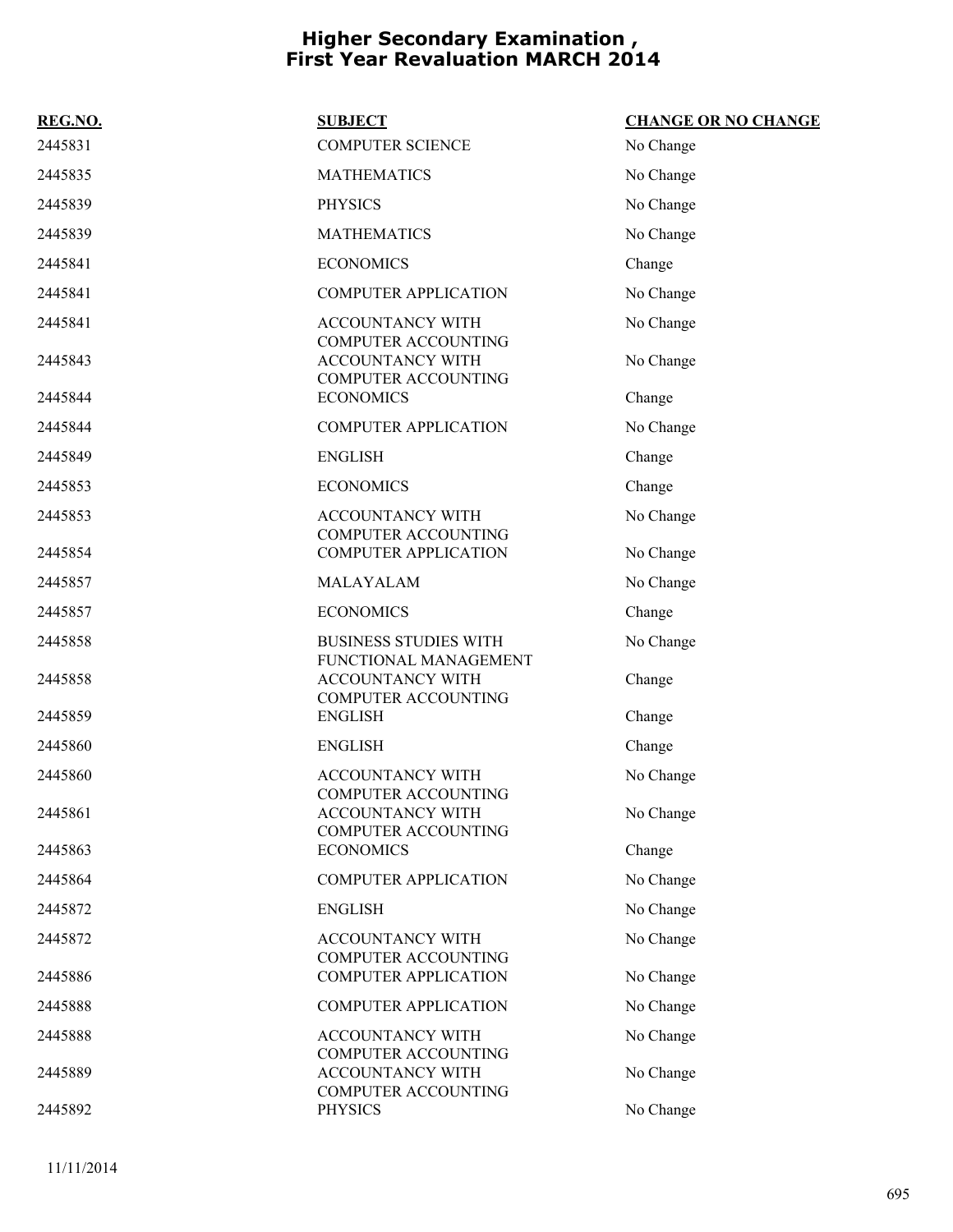| REG.NO. | <b>SUBJECT</b>                                        | <b>CHANGE OR NO CHANGE</b> |
|---------|-------------------------------------------------------|----------------------------|
| 2445893 | <b>PHYSICS</b>                                        | No Change                  |
| 2445893 | <b>MATHEMATICS</b>                                    | Change                     |
| 2445894 | <b>MATHEMATICS</b>                                    | No Change                  |
| 2445897 | <b>ENGLISH</b>                                        | No Change                  |
| 2445897 | <b>PHYSICS</b>                                        | No Change                  |
| 2445898 | <b>PHYSICS</b>                                        | No Change                  |
| 2445898 | <b>CHEMISTRY</b>                                      | No Change                  |
| 2445898 | <b>BIOLOGY</b>                                        | No Change                  |
| 2445899 | <b>PHYSICS</b>                                        | No Change                  |
| 2445899 | <b>CHEMISTRY</b>                                      | No Change                  |
| 2445903 | <b>ENGLISH</b>                                        | No Change                  |
| 2445903 | <b>CHEMISTRY</b>                                      | No Change                  |
| 2445908 | <b>ENGLISH</b>                                        | No Change                  |
| 2445908 | <b>MATHEMATICS</b>                                    | No Change                  |
| 2445909 | <b>CHEMISTRY</b>                                      | No Change                  |
| 2445912 | ACCOUNTANCY WITH<br><b>COMPUTER ACCOUNTING</b>        | No Change                  |
| 2445913 | <b>HINDI</b>                                          | No Change                  |
| 2445918 | <b>COMPUTER APPLICATION</b>                           | No Change                  |
| 2445918 | <b>ACCOUNTANCY WITH</b><br><b>COMPUTER ACCOUNTING</b> | Change                     |
| 2445945 | <b>MATHEMATICS</b>                                    | No Change                  |
| 2445976 | <b>HINDI</b>                                          | No Change                  |
| 2446046 | <b>MATHEMATICS</b>                                    | Change                     |
| 2446113 | ENGLISH                                               | No Change                  |
| 2446113 | MALAYALAM                                             | Change                     |
| 2446114 | <b>ENGLISH</b>                                        | No Change                  |
| 2446114 | MALAYALAM                                             | No Change                  |
| 2446115 | <b>ENGLISH</b>                                        | No Change                  |
| 2446117 | <b>MATHEMATICS</b>                                    | No Change                  |
| 2446118 | <b>ENGLISH</b>                                        | No Change                  |
| 2446118 | <b>MATHEMATICS</b>                                    | No Change                  |
| 2446119 | <b>BIOLOGY</b>                                        | No Change                  |
| 2446120 | <b>ENGLISH</b>                                        | No Change                  |
| 2446124 | MALAYALAM                                             | Change                     |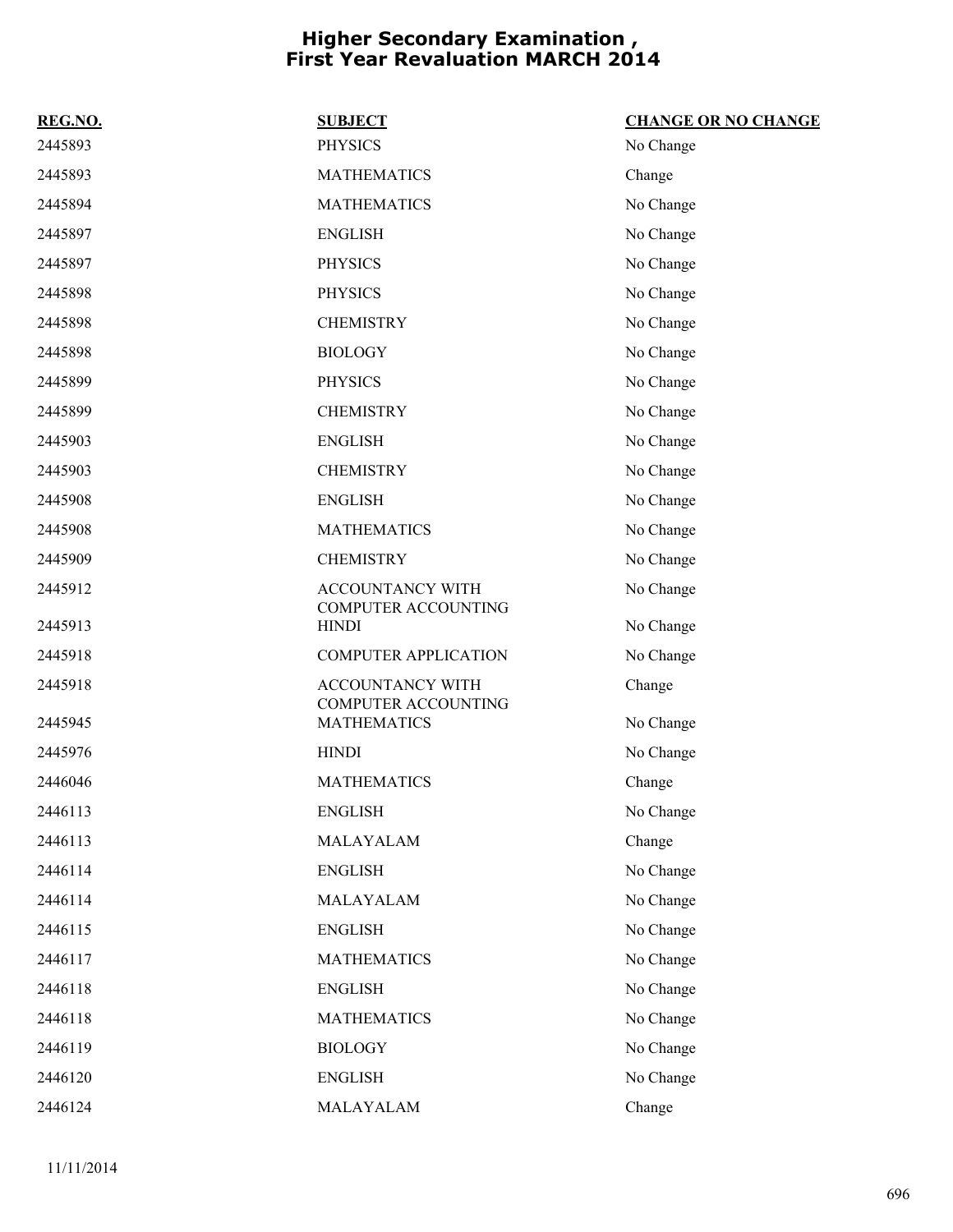| REG.NO. | <b>SUBJECT</b>                                        | <b>CHANGE OR NO CHANGE</b> |
|---------|-------------------------------------------------------|----------------------------|
| 2446124 | <b>ACCOUNTANCY WITH</b><br><b>COMPUTER ACCOUNTING</b> | No Change                  |
| 2446128 | <b>ENGLISH</b>                                        | No Change                  |
| 2446128 | <b>COMPUTER APPLICATION</b>                           | No Change                  |
| 2446129 | <b>ENGLISH</b>                                        | No Change                  |
| 2446129 | <b>ECONOMICS</b>                                      | No Change                  |
| 2446129 | <b>BUSINESS STUDIES WITH</b><br>FUNCTIONAL MANAGEMENT | No Change                  |
| 2446130 | <b>ENGLISH</b>                                        | No Change                  |
| 2446130 | <b>ECONOMICS</b>                                      | No Change                  |
| 2446130 | <b>BUSINESS STUDIES WITH</b><br>FUNCTIONAL MANAGEMENT | No Change                  |
| 2446131 | <b>ENGLISH</b>                                        | No Change                  |
| 2446131 | <b>COMPUTER APPLICATION</b>                           | No Change                  |
| 2446131 | <b>BUSINESS STUDIES WITH</b><br>FUNCTIONAL MANAGEMENT | No Change                  |
| 2446132 | <b>COMPUTER APPLICATION</b>                           | No Change                  |
| 2446135 | <b>ENGLISH</b>                                        | No Change                  |
| 2446135 | <b>COMPUTER APPLICATION</b>                           | No Change                  |
| 2446138 | <b>ECONOMICS</b>                                      | No Change                  |
| 2446138 | ACCOUNTANCY WITH<br><b>COMPUTER ACCOUNTING</b>        | No Change                  |
| 2446168 | <b>ENGLISH</b>                                        | Change                     |
| 2446168 | <b>MATHEMATICS</b>                                    | No Change                  |
| 2446181 | <b>ENGLISH</b>                                        | No Change                  |
| 2446279 | <b>ENGLISH</b>                                        | Change                     |
| 2446279 | <b>BIOLOGY</b>                                        | No Change                  |
| 2446340 | <b>ENGLISH</b>                                        | No Change                  |
| 2446340 | <b>MATHEMATICS</b>                                    | No Change                  |
| 2446343 | <b>ENGLISH</b>                                        | Change                     |
| 2446343 | <b>PHYSICS</b>                                        | No Change                  |
| 2446343 | <b>CHEMISTRY</b>                                      | No Change                  |
| 2446343 | <b>BIOLOGY</b>                                        | No Change                  |
| 2446343 | <b>MATHEMATICS</b>                                    | No Change                  |
| 2446345 | <b>ENGLISH</b>                                        | Change                     |
| 2446349 | <b>ENGLISH</b>                                        | No Change                  |
| 2446349 | <b>PHYSICS</b>                                        | No Change                  |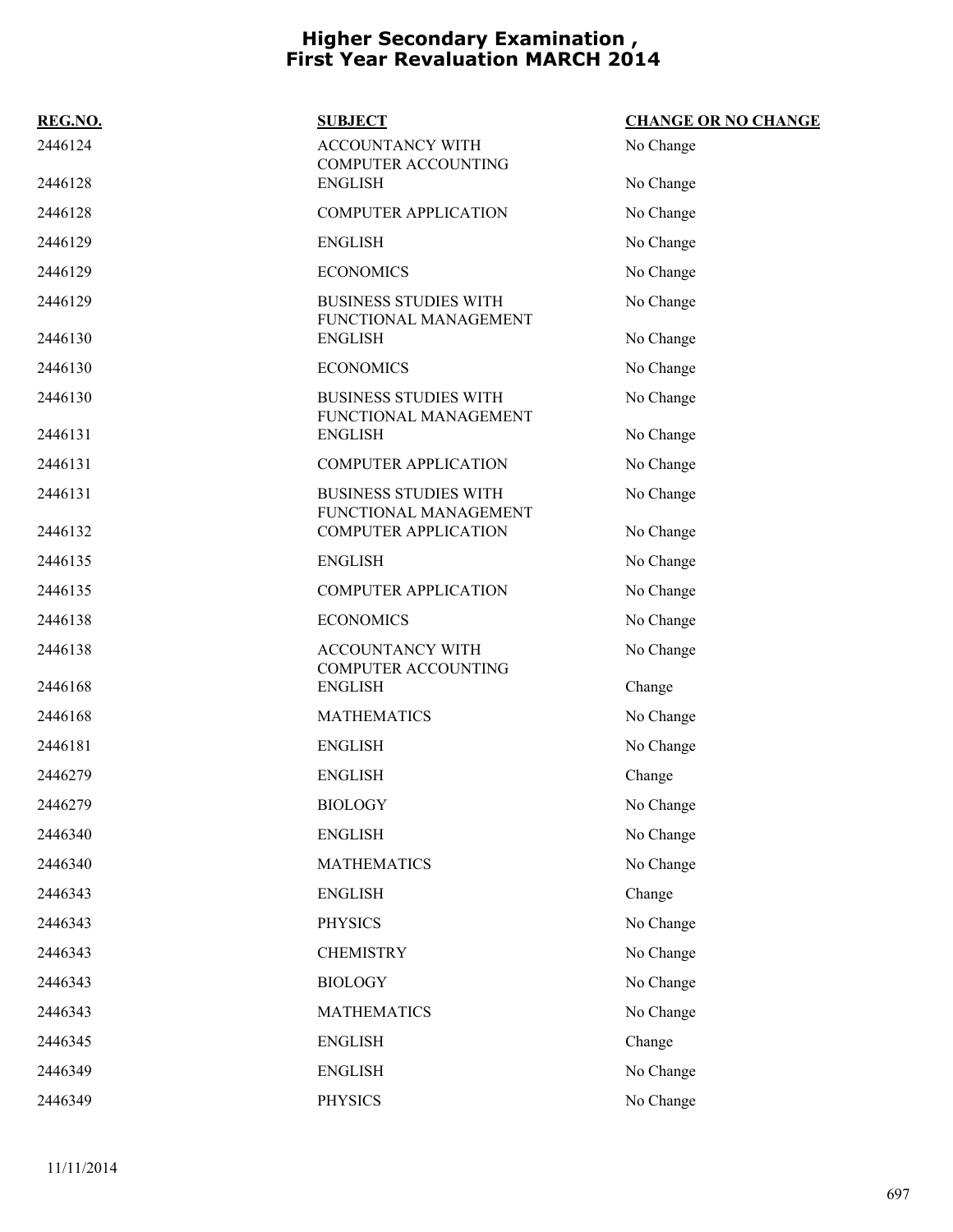| REG.NO. | <b>SUBJECT</b>     | <b>CHANGE OR NO CHANGE</b> |
|---------|--------------------|----------------------------|
| 2446349 | <b>CHEMISTRY</b>   | No Change                  |
| 2446350 | <b>CHEMISTRY</b>   | No Change                  |
| 2446350 | <b>MATHEMATICS</b> | No Change                  |
| 2446351 | <b>PHYSICS</b>     | No Change                  |
| 2446351 | <b>CHEMISTRY</b>   | No Change                  |
| 2446352 | <b>PHYSICS</b>     | No Change                  |
| 2446353 | <b>ENGLISH</b>     | No Change                  |
| 2446353 | <b>PHYSICS</b>     | No Change                  |
| 2446358 | <b>PHYSICS</b>     | No Change                  |
| 2446360 | <b>PHYSICS</b>     | Change                     |
| 2446360 | <b>CHEMISTRY</b>   | Change                     |
| 2446364 | <b>ENGLISH</b>     | Change                     |
| 2446364 | <b>MATHEMATICS</b> | No Change                  |
| 2446379 | <b>ENGLISH</b>     | No Change                  |
| 2446382 | <b>PHYSICS</b>     | No Change                  |
| 2446384 | <b>MATHEMATICS</b> | No Change                  |
| 2446472 | <b>ENGLISH</b>     | No Change                  |
| 2446481 | <b>ENGLISH</b>     | Change                     |
| 2446488 | <b>ENGLISH</b>     | Change                     |
| 2446490 | <b>ENGLISH</b>     | Change                     |
| 2446491 | <b>ENGLISH</b>     | Change                     |
| 2446498 | <b>ENGLISH</b>     | No Change                  |
| 2446578 | <b>ENGLISH</b>     | No Change                  |
| 2446660 | MALAYALAM          | Change                     |
| 2446675 | <b>MATHEMATICS</b> | Change                     |
| 2446678 | <b>ENGLISH</b>     | No Change                  |
| 2446682 | <b>PHYSICS</b>     | No Change                  |
| 2447089 | <b>CHEMISTRY</b>   | No Change                  |
| 2447095 | <b>ENGLISH</b>     | No Change                  |
| 2447095 | <b>MATHEMATICS</b> | Change                     |
| 2447110 | <b>BIOLOGY</b>     | No Change                  |
| 2447124 | <b>ENGLISH</b>     | No Change                  |
| 2447138 | <b>ENGLISH</b>     | No Change                  |
| 2447143 | <b>ENGLISH</b>     | Change                     |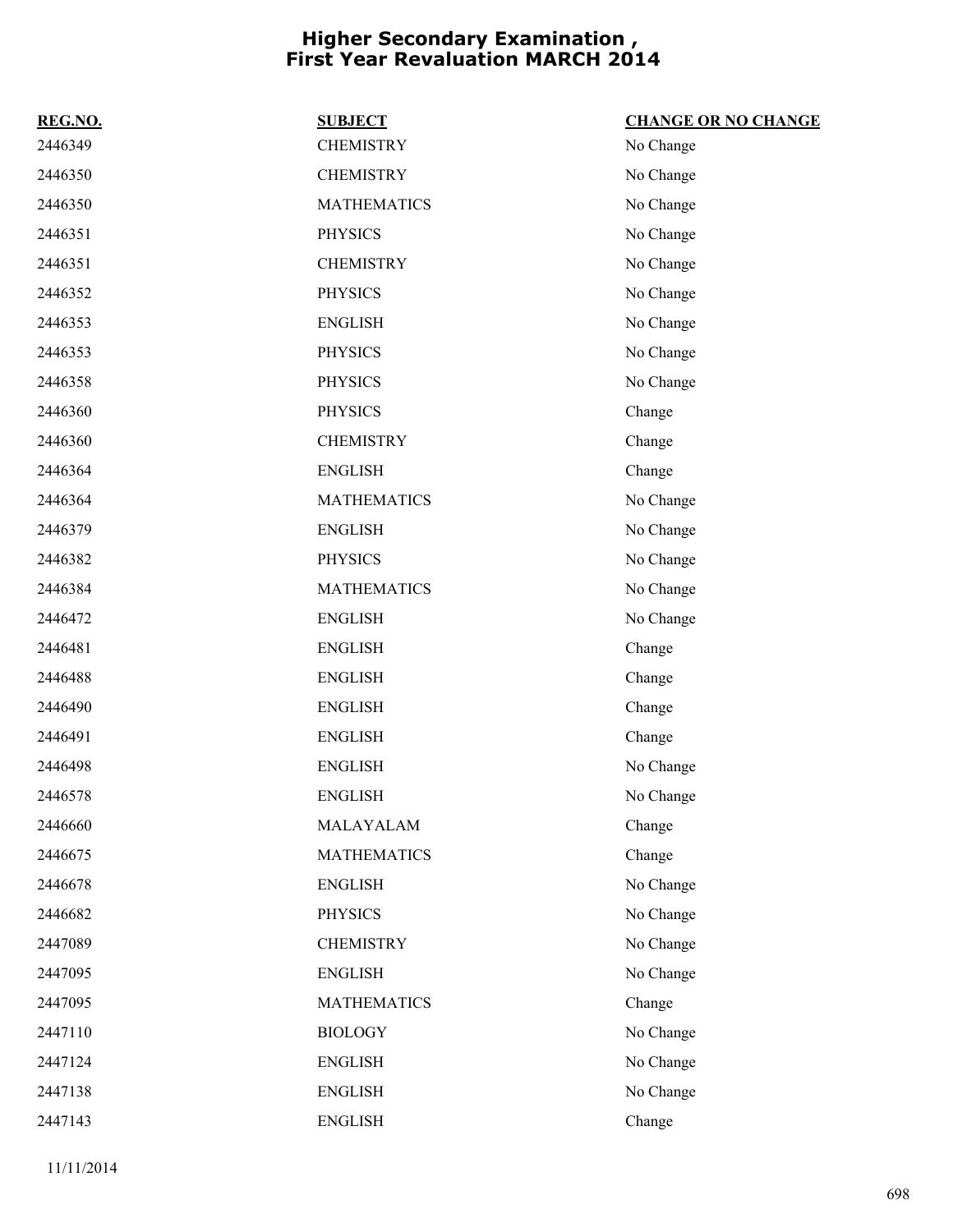| REG.NO. | <b>SUBJECT</b>                                        | <b>CHANGE OR NO CHANGE</b> |
|---------|-------------------------------------------------------|----------------------------|
| 2447257 | <b>MATHEMATICS</b>                                    | No Change                  |
| 2447268 | <b>MATHEMATICS</b>                                    | No Change                  |
| 2447272 | <b>PHYSICS</b>                                        | No Change                  |
| 2447278 | <b>MATHEMATICS</b>                                    | No Change                  |
| 2447279 | <b>MATHEMATICS</b>                                    | No Change                  |
| 2447282 | <b>PHYSICS</b>                                        | No Change                  |
| 2447285 | <b>PHYSICS</b>                                        | No Change                  |
| 2447285 | <b>CHEMISTRY</b>                                      | No Change                  |
| 2447288 | <b>MATHEMATICS</b>                                    | No Change                  |
| 2447367 | MALAYALAM                                             | No Change                  |
| 2447367 | ACCOUNTANCY WITH AFS                                  | No Change                  |
| 2447376 | <b>BUSINESS STUDIES WITH</b><br>FUNCTIONAL MANAGEMENT | No Change                  |
| 2447426 | <b>CHEMISTRY</b>                                      | Change                     |
| 2447452 | <b>PHYSICS</b>                                        | No Change                  |
| 2447456 | <b>ENGLISH</b>                                        | No Change                  |
| 2447456 | <b>FRENCH</b>                                         | No Change                  |
| 2447460 | <b>ENGLISH</b>                                        | No Change                  |
| 2447460 | <b>BIOLOGY</b>                                        | No Change                  |
| 2447594 | <b>ENGLISH</b>                                        | No Change                  |
| 2447653 | <b>CHEMISTRY</b>                                      | Change                     |
| 2447653 | <b>MATHEMATICS</b>                                    | No Change                  |
| 2447654 | <b>BIOLOGY</b>                                        | No Change                  |
| 2447656 | <b>ENGLISH</b>                                        | No Change                  |
| 2447656 | MALAYALAM                                             | No Change                  |
| 2447662 | <b>ENGLISH</b>                                        | No Change                  |
| 2447662 | <b>PHYSICS</b>                                        | No Change                  |
| 2447662 | <b>CHEMISTRY</b>                                      | No Change                  |
| 2447672 | <b>CHEMISTRY</b>                                      | No Change                  |
| 2447704 | <b>ENGLISH</b>                                        | No Change                  |
| 2447704 | <b>PHYSICS</b>                                        | No Change                  |
| 2447704 | <b>BIOLOGY</b>                                        | No Change                  |
| 2447709 | <b>ENGLISH</b>                                        | No Change                  |
| 2447710 | MALAYALAM                                             | Change                     |
| 2447711 | <b>ENGLISH</b>                                        | No Change                  |
|         |                                                       |                            |

11/11/2014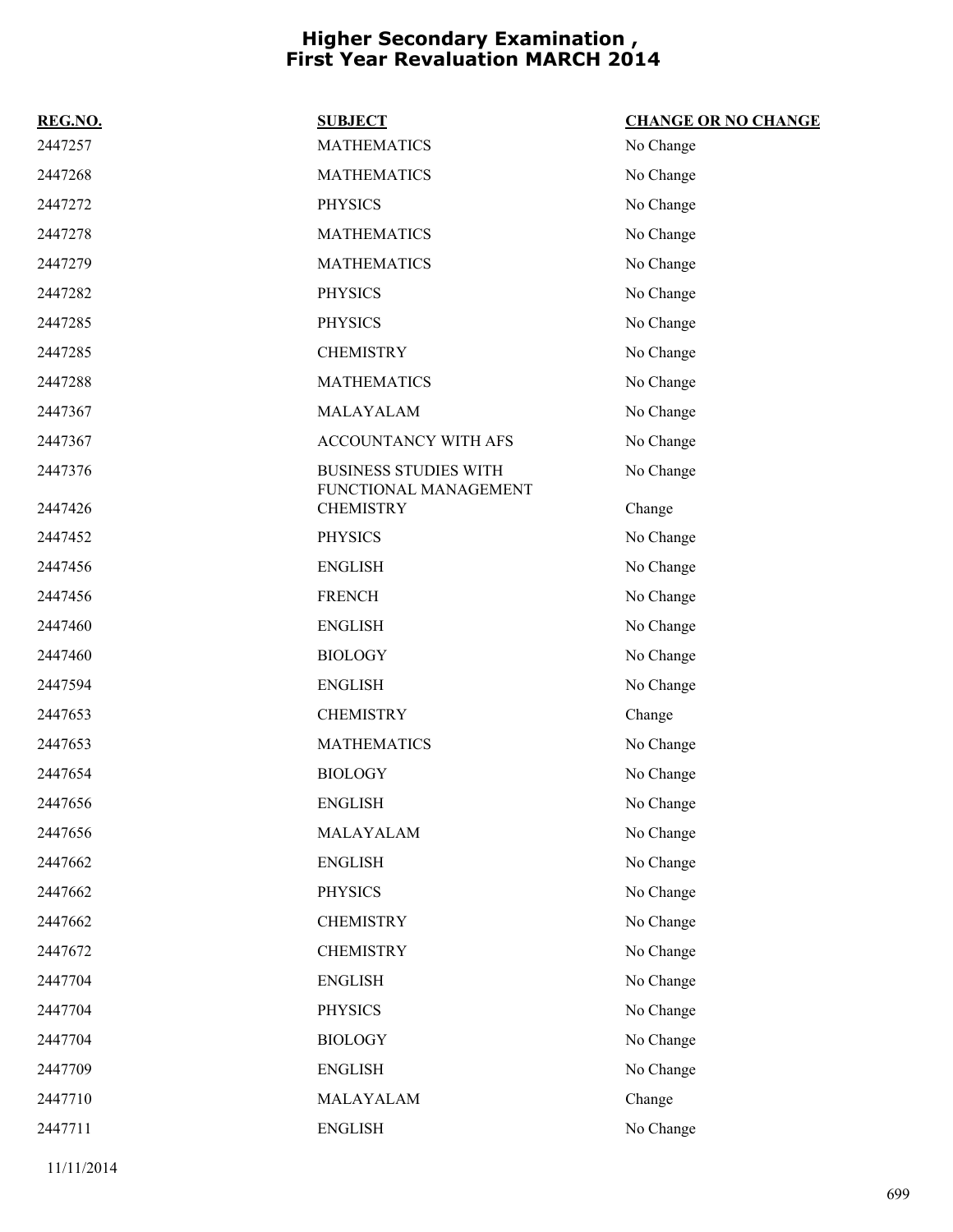| REG.NO. | <b>SUBJECT</b>                                        | <b>CHANGE OR NO CHANGE</b> |
|---------|-------------------------------------------------------|----------------------------|
| 2447711 | MALAYALAM                                             | Change                     |
| 2447723 | <b>ENGLISH</b>                                        | No Change                  |
| 2447727 | <b>ENGLISH</b>                                        | No Change                  |
| 2447729 | <b>BIOLOGY</b>                                        | No Change                  |
| 2447731 | <b>CHEMISTRY</b>                                      | No Change                  |
| 2447778 | <b>ECONOMICS</b>                                      | No Change                  |
| 2447778 | <b>BUSINESS STUDIES WITH</b><br>FUNCTIONAL MANAGEMENT | Change                     |
| 2447790 | <b>ENGLISH</b>                                        | No Change                  |
| 2447792 | <b>ENGLISH</b>                                        | Change                     |
| 2447796 | <b>ENGLISH</b>                                        | Change                     |
| 2447798 | <b>HINDI</b>                                          | No Change                  |
| 2447888 | <b>ENGLISH</b>                                        | No Change                  |
| 2447890 | <b>ENGLISH</b>                                        | No Change                  |
| 2447890 | MALAYALAM                                             | No Change                  |
| 2447894 | <b>PHYSICS</b>                                        | No Change                  |
| 2447896 | <b>ENGLISH</b>                                        | Change                     |
| 2447898 | MALAYALAM                                             | No Change                  |
| 2447910 | <b>MATHEMATICS</b>                                    | No Change                  |
| 2447915 | <b>BIOLOGY</b>                                        | No Change                  |
| 2447956 | <b>MATHEMATICS</b>                                    | No Change                  |
| 2447979 | <b>ENGLISH</b>                                        | No Change                  |
| 2447983 | <b>MATHEMATICS</b>                                    | No Change                  |
| 2447986 | <b>ENGLISH</b>                                        | No Change                  |
| 2447986 | <b>CHEMISTRY</b>                                      | No Change                  |
| 2447987 | <b>MATHEMATICS</b>                                    | No Change                  |
| 2447990 | <b>ENGLISH</b>                                        | No Change                  |
| 2447992 | <b>PHYSICS</b>                                        | No Change                  |
| 2447992 | <b>MATHEMATICS</b>                                    | No Change                  |
| 2447999 | <b>ARABIC</b>                                         | Change                     |
| 2448003 | <b>ENGLISH</b>                                        | No Change                  |
| 2448138 | <b>MATHEMATICS</b>                                    | No Change                  |
| 2448145 | <b>MATHEMATICS</b>                                    | No Change                  |
| 2448164 | <b>BIOLOGY</b>                                        | No Change                  |
| 2448169 | MALAYALAM                                             | No Change                  |
|         |                                                       |                            |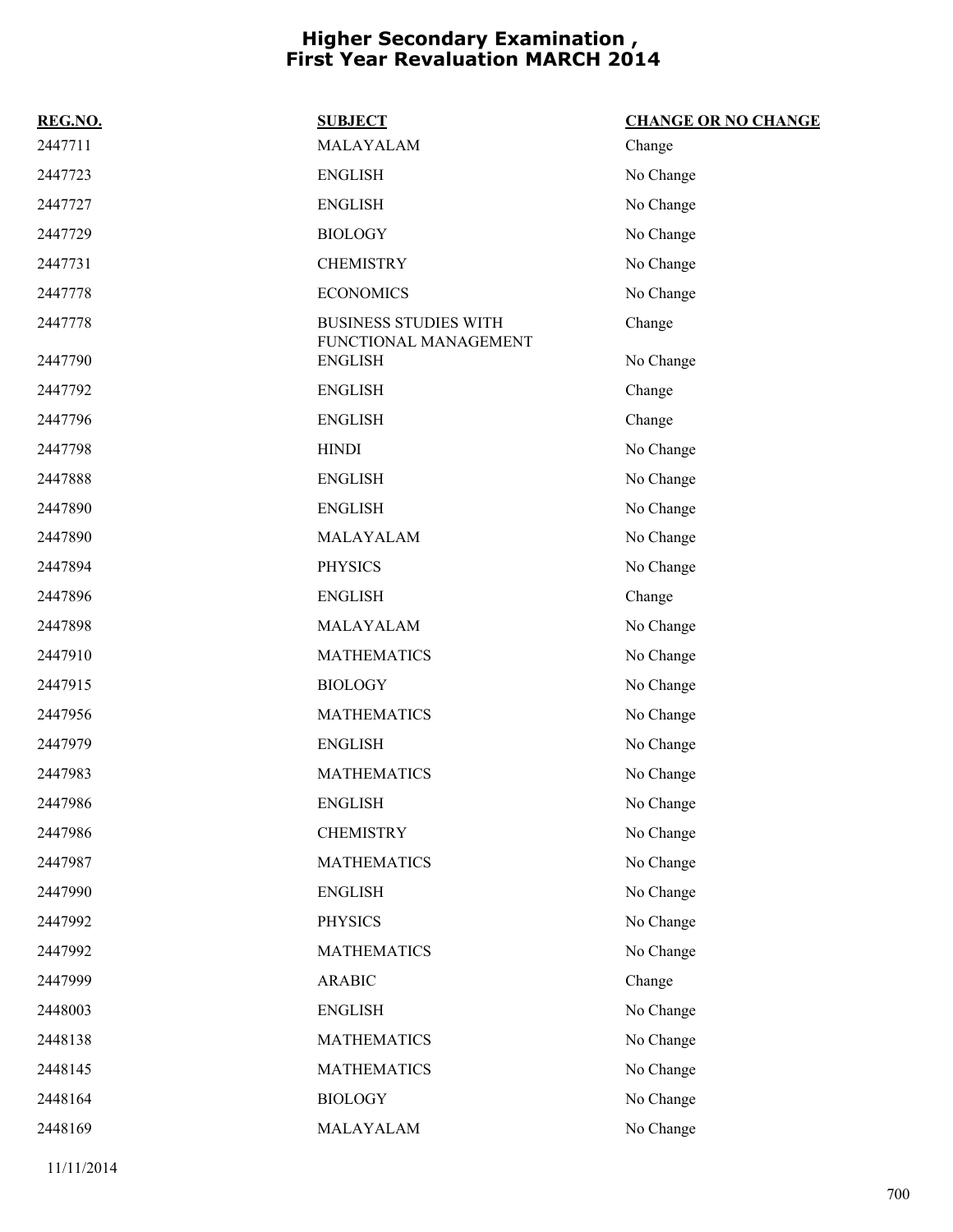| REG.NO. | <b>SUBJECT</b>     | <b>CHANGE OR NO CHANGE</b> |
|---------|--------------------|----------------------------|
| 2448187 | MALAYALAM          | No Change                  |
| 2448193 | <b>CHEMISTRY</b>   | Change                     |
| 2448204 | <b>BIOLOGY</b>     | No Change                  |
| 2448210 | <b>PHYSICS</b>     | No Change                  |
| 2448210 | <b>CHEMISTRY</b>   | Change                     |
| 2448420 | <b>MATHEMATICS</b> | No Change                  |
| 2448422 | <b>ENGLISH</b>     | No Change                  |
| 2448424 | <b>BIOLOGY</b>     | No Change                  |
| 2448426 | MALAYALAM          | Change                     |
| 2448429 | MALAYALAM          | No Change                  |
| 2448432 | <b>ENGLISH</b>     | No Change                  |
| 2448432 | <b>MATHEMATICS</b> | No Change                  |
| 2448434 | <b>ENGLISH</b>     | Change                     |
| 2448434 | <b>MATHEMATICS</b> | No Change                  |
| 2448437 | <b>MATHEMATICS</b> | No Change                  |
| 2448440 | <b>MATHEMATICS</b> | No Change                  |
| 2448442 | <b>ENGLISH</b>     | No Change                  |
| 2448442 | <b>BIOLOGY</b>     | No Change                  |
| 2448443 | <b>MATHEMATICS</b> | No Change                  |
| 2448447 | <b>ENGLISH</b>     | No Change                  |
| 2448463 | <b>CHEMISTRY</b>   | No Change                  |
| 2448463 | <b>MATHEMATICS</b> | No Change                  |
| 2448471 | <b>ENGLISH</b>     | No Change                  |
| 2448471 | <b>MATHEMATICS</b> | No Change                  |
| 2448492 | <b>ENGLISH</b>     | No Change                  |
| 2448536 | <b>ENGLISH</b>     | Change                     |
| 2448550 | <b>ENGLISH</b>     | $\mathsf{RAL}$             |
| 2448822 | <b>ENGLISH</b>     | No Change                  |
| 2448942 | <b>PHYSICS</b>     | No Change                  |
| 2448943 | <b>PHYSICS</b>     | No Change                  |
| 2448943 | <b>CHEMISTRY</b>   | No Change                  |
| 2448954 | <b>MATHEMATICS</b> | No Change                  |
| 2448958 | <b>ENGLISH</b>     | Change                     |
| 2448964 | <b>ENGLISH</b>     | Change                     |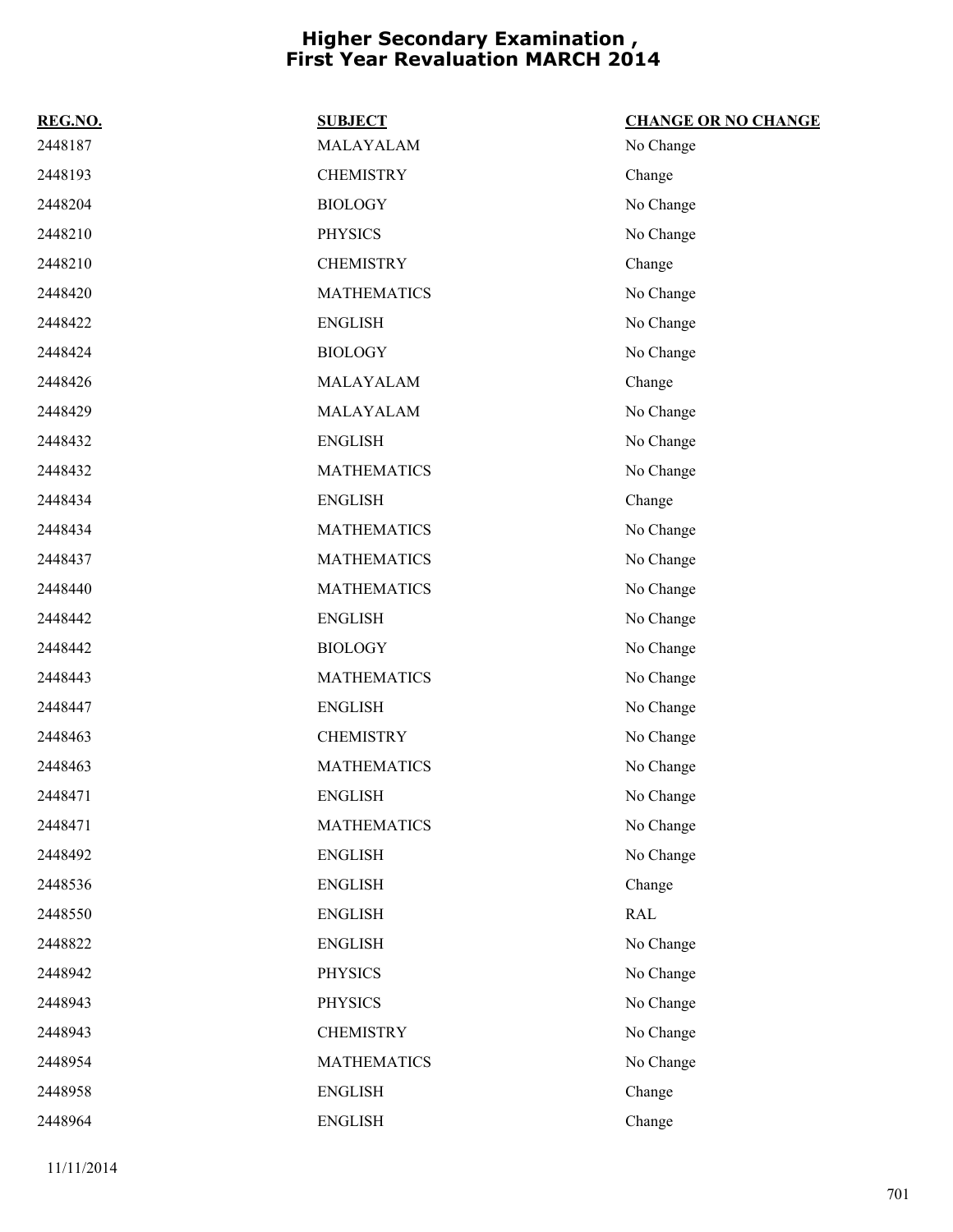| REG.NO. | <b>SUBJECT</b>                                        | <b>CHANGE OR NO CHANGE</b> |
|---------|-------------------------------------------------------|----------------------------|
| 2448968 | <b>ENGLISH</b>                                        | No Change                  |
| 2448975 | <b>ENGLISH</b>                                        | Change                     |
| 2448976 | <b>ENGLISH</b>                                        | No Change                  |
| 2448976 | <b>MATHEMATICS</b>                                    | No Change                  |
| 2448977 | <b>ENGLISH</b>                                        | No Change                  |
| 2448977 | <b>PHYSICS</b>                                        | No Change                  |
| 2448977 | <b>CHEMISTRY</b>                                      | No Change                  |
| 2448977 | <b>BIOLOGY</b>                                        | Change                     |
| 2448977 | <b>MATHEMATICS</b>                                    | No Change                  |
| 2448996 | <b>PHYSICS</b>                                        | No Change                  |
| 2449004 | <b>COMPUTER APPLICATION</b>                           | No Change                  |
| 2449004 | <b>ACCOUNTANCY WITH</b><br><b>COMPUTER ACCOUNTING</b> | No Change                  |
| 2449009 | <b>ENGLISH</b>                                        | No Change                  |
| 2449010 | <b>ENGLISH</b>                                        | No Change                  |
| 2449010 | <b>COMPUTER APPLICATION</b>                           | No Change                  |
| 2449011 | <b>COMPUTER APPLICATION</b>                           | No Change                  |
| 2449034 | <b>ENGLISH</b>                                        | Change                     |
| 2449042 | ACCOUNTANCY WITH<br><b>COMPUTER ACCOUNTING</b>        | Change                     |
| 2449044 | ACCOUNTANCY WITH                                      | Change                     |
| 2449156 | COMPUTER ACCOUNTING<br><b>ENGLISH</b>                 | No Change                  |
| 2449156 | MALAYALAM                                             | No Change                  |
| 2449169 | <b>ENGLISH</b>                                        | No Change                  |
| 2449169 | MALAYALAM                                             | Change                     |
| 2449181 | <b>ENGLISH</b>                                        | No Change                  |
| 2449181 | MALAYALAM                                             | No Change                  |
| 2449181 | <b>MATHEMATICS</b>                                    | No Change                  |
| 2449215 | <b>BUSINESS STUDIES WITH</b><br>FUNCTIONAL MANAGEMENT | No Change                  |
| 2449234 | <b>COMPUTER APPLICATION</b>                           | No Change                  |
| 2449338 | <b>PHYSICS</b>                                        | No Change                  |
| 2449356 | <b>MATHEMATICS</b>                                    | No Change                  |
| 2449358 | <b>BIOLOGY</b>                                        | No Change                  |
| 2449724 | MALAYALAM                                             | No Change                  |
| 2449748 | <b>ENGLISH</b>                                        | No Change                  |